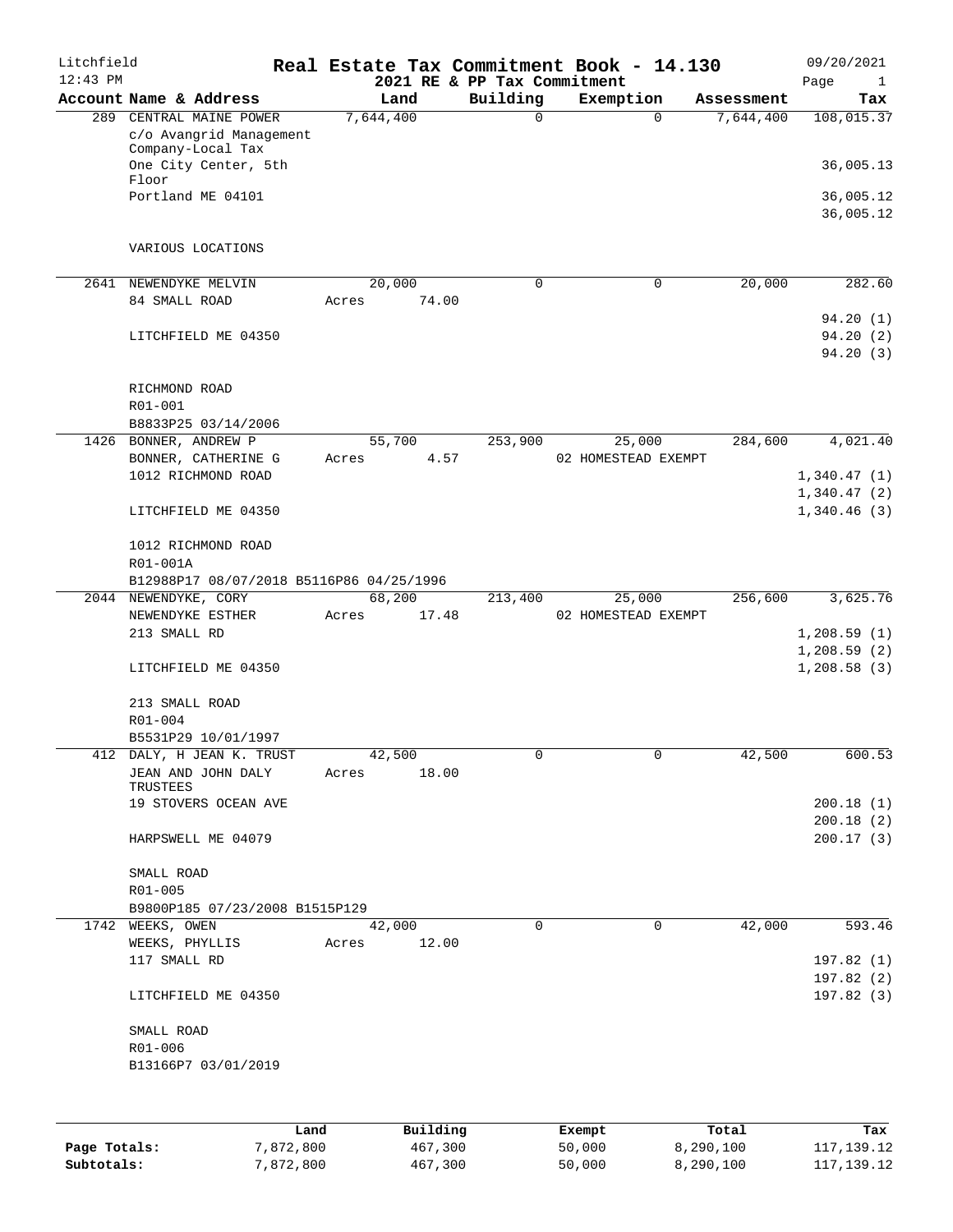| Litchfield<br>$12:43$ PM |                                                   |       |         |       | 2021 RE & PP Tax Commitment | Real Estate Tax Commitment Book - 14.130 |            | 09/20/2021<br>Page<br>$\overline{2}$ |
|--------------------------|---------------------------------------------------|-------|---------|-------|-----------------------------|------------------------------------------|------------|--------------------------------------|
|                          | Account Name & Address                            |       | Land    |       | Building                    | Exemption                                | Assessment | Tax                                  |
|                          | 357 NEWENDYKE, JENNIFER E<br>NEWENDYKE, JESSICA A | Acres | 57,000  | 5.00  | 92,000                      | $\Omega$                                 | 149,000    | 2,105.37                             |
|                          | 160 SMALL ROAD                                    |       |         |       |                             |                                          |            | 701.79(1)                            |
|                          |                                                   |       |         |       |                             |                                          |            | 701.79 (2)                           |
|                          | LITCHFIELD ME 04350                               |       |         |       |                             |                                          |            | 701.79(3)                            |
|                          | 160 SMALL ROAD                                    |       |         |       |                             |                                          |            |                                      |
|                          | R01-007<br>B13662P207 07/31/2020                  |       |         |       |                             |                                          |            |                                      |
|                          | 1836 WEEKS, SCOTT                                 |       | 48,300  |       | 188,000                     | 25,000                                   | 211,300    | 2,985.67                             |
|                          | WEEKS, MICHELLE                                   | Acres |         | 2.10  |                             | 02 HOMESTEAD EXEMPT                      |            |                                      |
|                          | 188 SMALL RD                                      |       |         |       |                             |                                          |            | 995.22 (1)                           |
|                          |                                                   |       |         |       |                             |                                          |            | 995.22 (2)                           |
|                          | LITCHFIELD ME 04350                               |       |         |       |                             |                                          |            | 995.23 (3)                           |
|                          | 188 SMALL ROAD                                    |       |         |       |                             |                                          |            |                                      |
|                          | R01-008                                           |       |         |       |                             |                                          |            |                                      |
|                          | B6971P241                                         |       |         |       |                             |                                          |            |                                      |
|                          | 1741 BUCK, SUSAN E                                |       | 49,200  |       | 108,700                     | 25,000                                   | 132,900    | 1,877.88                             |
|                          | 1076 RICHMOND ROAD                                | Acres |         | 2.41  |                             | 02 HOMESTEAD EXEMPT                      |            |                                      |
|                          |                                                   |       |         |       |                             |                                          |            | 625.96(1)                            |
|                          | LITCHFIELD ME 04350                               |       |         |       |                             |                                          |            | 625.96 (2)                           |
|                          |                                                   |       |         |       |                             |                                          |            | 625.96(3)                            |
|                          |                                                   |       |         |       |                             |                                          |            |                                      |
|                          | 1076 RICHMOND ROAD                                |       |         |       |                             |                                          |            |                                      |
|                          | R01-009                                           |       |         |       |                             |                                          |            |                                      |
|                          | B13767P322 09/10/2020<br>1402 PORTER, VIRGINIA    |       | 240,000 |       | 144,700                     | $\mathbf 0$                              | 384,700    | 5,435.81                             |
|                          | PORTER TAMMY V                                    | Acres |         | 18.00 |                             |                                          |            |                                      |
|                          | 1112 RICHMOND RD                                  |       |         |       |                             |                                          |            | 1,811.94(1)                          |
|                          |                                                   |       |         |       |                             |                                          |            | 1,811.94(2)                          |
|                          | LITCHFIELD ME 04350                               |       |         |       |                             |                                          |            | 1,811.93(3)                          |
|                          |                                                   |       |         |       |                             |                                          |            |                                      |
|                          | 1112 RICHMOND ROAD                                |       |         |       |                             |                                          |            |                                      |
|                          | R01-010                                           |       |         |       |                             |                                          |            |                                      |
|                          | B8010P83 06/28/2004 B1035P168                     |       |         |       |                             |                                          |            |                                      |
|                          | 445 PORTER, TAMMY                                 |       | 45,000  |       | 9,600                       | $\mathbf 0$                              | 54,600     | 771.50                               |
|                          | 1112 RICHMOND ROAD                                | Acres |         | 1.00  |                             |                                          |            |                                      |
|                          |                                                   |       |         |       |                             |                                          |            | 257.17(1)                            |
|                          | LITCHFIELD ME 04350                               |       |         |       |                             |                                          |            | 257.17(2)                            |
|                          |                                                   |       |         |       |                             |                                          |            | 257.16(3)                            |
|                          |                                                   |       |         |       |                             |                                          |            |                                      |
|                          | 224 SMALL ROAD                                    |       |         |       |                             |                                          |            |                                      |
|                          | R01-010A                                          |       |         |       |                             |                                          |            |                                      |
|                          | B5914P72                                          |       |         |       |                             |                                          |            |                                      |
|                          | 1653 PALMER ROBBIE                                |       | 0       |       | 9,700                       | 9,700                                    | 0          | 0.00                                 |
|                          | PALMER LINDA                                      |       |         |       |                             | 02 HOMESTEAD EXEMPT                      |            |                                      |
|                          | 4 PORTER PARK LANE                                |       |         |       |                             |                                          |            |                                      |
|                          | LITCHFIELD ME 04350                               |       |         |       |                             |                                          |            |                                      |
|                          | 4 PORTER PARK LANE                                |       |         |       |                             |                                          |            |                                      |
|                          | R01-010-ON-1                                      |       |         |       |                             |                                          |            |                                      |
|                          |                                                   |       |         |       |                             |                                          |            |                                      |
|                          |                                                   |       |         |       |                             |                                          |            |                                      |
|                          |                                                   |       |         |       |                             |                                          |            |                                      |
|                          |                                                   |       |         |       |                             |                                          |            |                                      |

|              | Land      | Building  | Exempt  | Total     | Tax         |
|--------------|-----------|-----------|---------|-----------|-------------|
| Page Totals: | 439,500   | 552,700   | 59,700  | 932,500   | 13, 176, 23 |
| Subtotals:   | 8,312,300 | 1,020,000 | 109,700 | 9,222,600 | 130, 315.35 |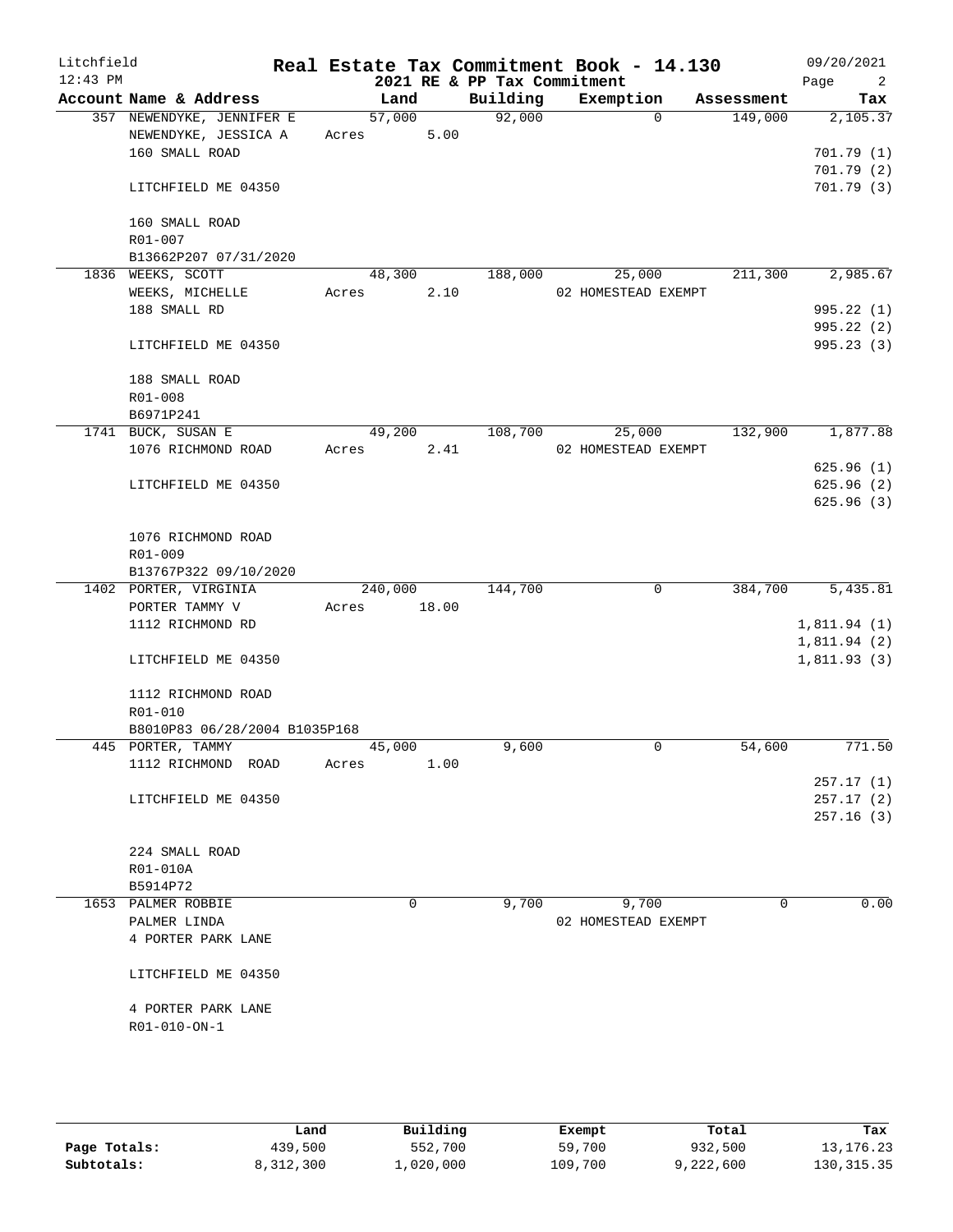| Litchfield<br>$12:43$ PM |                                               |                     |                     | 2021 RE & PP Tax Commitment | Real Estate Tax Commitment Book - 14.130 |            |             | 09/20/2021<br>Page<br>$\overline{\mathbf{3}}$ |
|--------------------------|-----------------------------------------------|---------------------|---------------------|-----------------------------|------------------------------------------|------------|-------------|-----------------------------------------------|
|                          | Account Name & Address                        |                     | Land                | Building                    | Exemption                                | Assessment |             | Tax                                           |
|                          | 421 DANFORTH, JOYCE                           |                     | $\Omega$            | 14,300                      | 14,300                                   |            | 0           | 0.00                                          |
|                          | BOURGOIN RENA                                 |                     |                     |                             | 02 HOMESTEAD EXEMPT                      |            |             |                                               |
|                          | 12 JEFFREY LANE                               |                     |                     |                             |                                          |            |             |                                               |
|                          |                                               |                     |                     |                             |                                          |            |             |                                               |
|                          | LITCHFIELD ME 04350                           |                     |                     |                             |                                          |            |             |                                               |
|                          | 10 JEFFREY LANE                               |                     |                     |                             |                                          |            |             |                                               |
|                          | R01-010-ON-10                                 |                     |                     |                             |                                          |            |             |                                               |
|                          | 2541 CREELMAN, ROBERT                         |                     | 0                   | 15,900                      | 15,900                                   |            | 0           | 0.00                                          |
|                          | 10 PORTER PARK LANE                           |                     |                     |                             | 02 HOMESTEAD EXEMPT                      |            |             |                                               |
|                          | LITCHFIELD ME 04350                           |                     |                     |                             |                                          |            |             |                                               |
|                          | 10 PORTER PARK LANE                           |                     |                     |                             |                                          |            |             |                                               |
|                          | R01-010-ON-11                                 |                     |                     |                             |                                          |            |             |                                               |
|                          | 2996 LADNER, KEITH L                          |                     | $\mathbf 0$         | 21,000                      | 21,000                                   |            | 0           | 0.00                                          |
|                          | 9 PORTER PARK LANE                            |                     |                     |                             | 02 HOMESTEAD EXEMPT                      |            |             |                                               |
|                          | LITCHFIELD ME 04350                           |                     |                     |                             |                                          |            |             |                                               |
|                          |                                               |                     |                     |                             |                                          |            |             |                                               |
|                          | 9 PORTER PARK LANE                            |                     |                     |                             |                                          |            |             |                                               |
|                          | R01-010-ON-2<br>1267 THIBOUTOT, ANDREA EM     |                     | 0                   | 13,200                      | 13,200                                   |            | $\mathbf 0$ | 0.00                                          |
|                          | 15 PORTER PARK LANE                           |                     |                     |                             | 02 HOMESTEAD EXEMPT                      |            |             |                                               |
|                          |                                               |                     |                     |                             |                                          |            |             |                                               |
|                          | LITCHFIELD ME 04350                           |                     |                     |                             |                                          |            |             |                                               |
|                          | 15 PORTER PARK LANE                           |                     |                     |                             |                                          |            |             |                                               |
|                          | R01-010-ON-3                                  |                     |                     |                             |                                          |            |             |                                               |
|                          | 983 WING DONNA G                              |                     | 0                   | 9,600                       | 9,600                                    |            | 0           | 0.00                                          |
|                          | 2 JEFFERY LANE                                |                     |                     |                             | 02 HOMESTEAD EXEMPT                      |            |             |                                               |
|                          | LITCHFIELD ME 04350                           |                     |                     |                             |                                          |            |             |                                               |
|                          |                                               |                     |                     |                             |                                          |            |             |                                               |
|                          | 2 JEFFREY LANE                                |                     |                     |                             |                                          |            |             |                                               |
|                          | R01-010-ON-4                                  |                     |                     |                             |                                          |            |             |                                               |
| 1969                     | SANBORN, NANCY                                |                     | $\mathbf 0$         | 12,600                      | 12,600                                   |            | 0           | 0.00                                          |
|                          | 19 PORTER PARK                                |                     |                     |                             | 02 HOMESTEAD EXEMPT                      |            |             |                                               |
|                          | LITCHFIELD ME 04350                           |                     |                     |                             |                                          |            |             |                                               |
|                          |                                               |                     |                     |                             |                                          |            |             |                                               |
|                          | 19 PORTER PARK LANE                           |                     |                     |                             |                                          |            |             |                                               |
|                          | R01-010-ON-5                                  |                     |                     |                             |                                          |            |             |                                               |
|                          | B12914P166 04/23/2018                         |                     |                     |                             |                                          |            |             |                                               |
|                          | 2929 BLANCHETTE, MICHAEL<br>28 PORTER PARK LN |                     | 0                   | 14,500                      | 14,500<br>02 HOMESTEAD EXEMPT            |            | 0           | 0.00                                          |
|                          |                                               |                     |                     |                             |                                          |            |             |                                               |
|                          | LITCHFIELD ME 04350                           |                     |                     |                             |                                          |            |             |                                               |
|                          | 28 PORTER PARK LANE                           |                     |                     |                             |                                          |            |             |                                               |
|                          | R01-010-ON-7                                  |                     |                     |                             |                                          |            |             |                                               |
|                          |                                               |                     |                     |                             |                                          |            |             |                                               |
| Page Totals:             |                                               | Land<br>$\mathbf 0$ | Building<br>101,100 |                             | Exempt<br>101,100                        | Total<br>0 |             | Tax<br>0.00                                   |
| Subtotals:               | 8,312,300                                     |                     | 1,121,100           |                             | 210,800                                  | 9,222,600  |             | 130, 315.35                                   |
|                          |                                               |                     |                     |                             |                                          |            |             |                                               |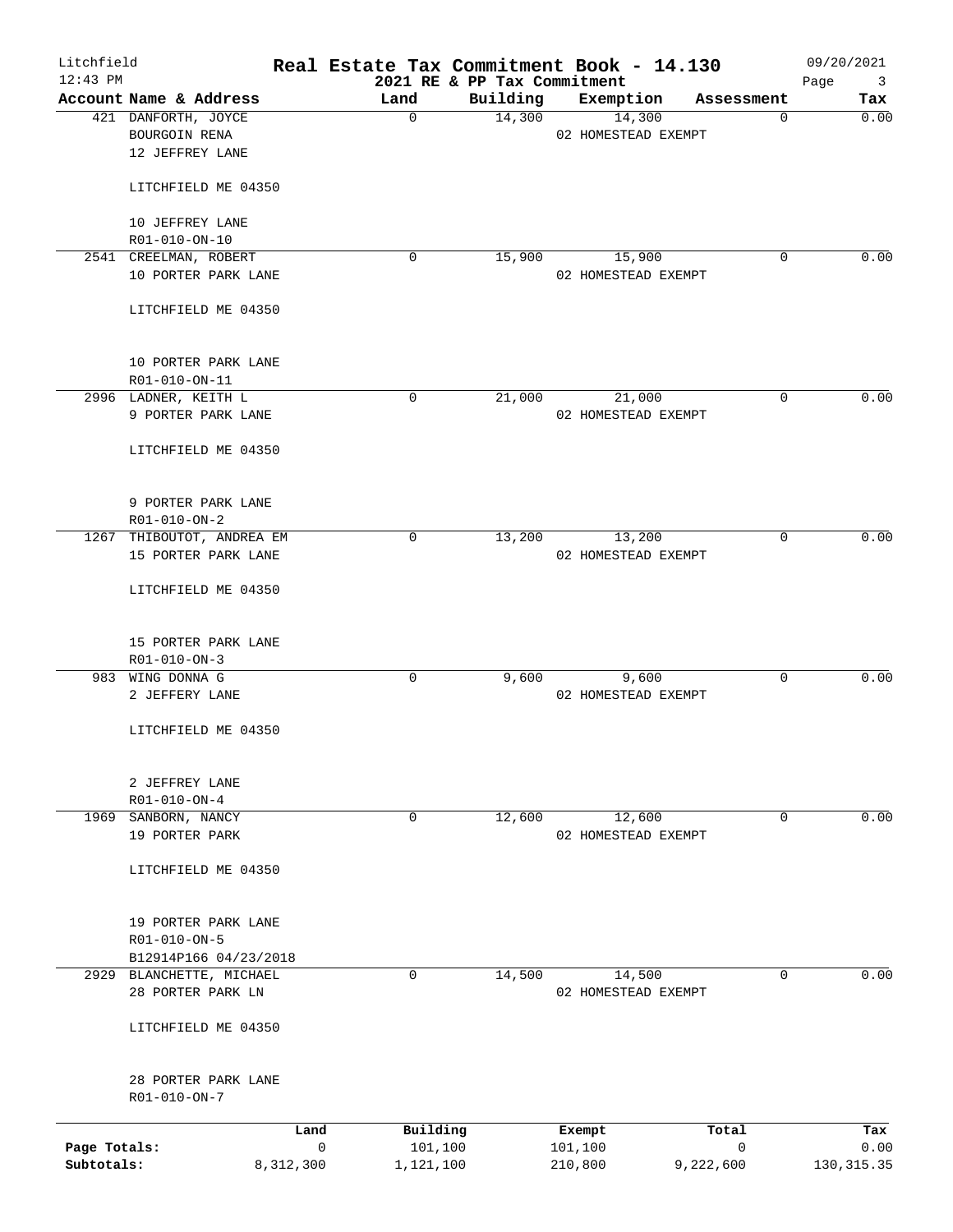| Litchfield<br>$12:43$ PM |                                                                                                                                                    |                | 2021 RE & PP Tax Commitment | Real Estate Tax Commitment Book - 14.130 |            | 09/20/2021<br>Page<br>4 |
|--------------------------|----------------------------------------------------------------------------------------------------------------------------------------------------|----------------|-----------------------------|------------------------------------------|------------|-------------------------|
|                          | Account Name & Address                                                                                                                             | Land           | Building                    | Exemption                                | Assessment | Tax                     |
|                          | 1971 GARLAND ADAM<br>23 FORRESTAL DRIVE                                                                                                            | $\mathbf 0$    | 12,400                      | 12,400<br>02 HOMESTEAD EXEMPT            | 0          | 0.00                    |
|                          | BRUNSWICK ME 04011                                                                                                                                 |                |                             |                                          |            |                         |
|                          |                                                                                                                                                    |                |                             |                                          |            |                         |
|                          | 37 PORTER PARK LANE                                                                                                                                |                |                             |                                          |            |                         |
|                          | R01-010-ON-8                                                                                                                                       |                |                             |                                          |            |                         |
| 1489                     | HUTCHINSON, MICHAEL                                                                                                                                | 0              | 8,700                       | 0                                        | 8,700      | 122.93                  |
|                          | 11 JEFFREY LANE                                                                                                                                    |                |                             |                                          |            |                         |
|                          |                                                                                                                                                    |                |                             |                                          |            | 40.98(1)                |
|                          | LITCHFIELD ME 04280                                                                                                                                |                |                             |                                          |            | 40.98(2)                |
|                          |                                                                                                                                                    |                |                             |                                          |            | 40.97(3)                |
|                          | 11 JEFFREY LANE                                                                                                                                    |                |                             |                                          |            |                         |
|                          | R01-010-ON-9                                                                                                                                       |                |                             |                                          |            |                         |
|                          | 1459 NEWCOMER, PHILIP A                                                                                                                            | 52,000         | 123,800                     | 25,000                                   | 150,800    | 2,130.80                |
|                          | NEWCOMER, KARA L                                                                                                                                   | 14.00<br>Acres |                             | 02 HOMESTEAD EXEMPT                      |            |                         |
|                          | 1124 RICHMOND ROAD                                                                                                                                 |                |                             |                                          |            | 710.27(1)               |
|                          |                                                                                                                                                    |                |                             |                                          |            | 710.27(2)               |
|                          | LITCHFIELD ME 04350                                                                                                                                |                |                             |                                          |            | 710.26(3)               |
|                          |                                                                                                                                                    |                |                             |                                          |            |                         |
|                          | 1124 RICHMOND ROAD                                                                                                                                 |                |                             |                                          |            |                         |
|                          | R01-011                                                                                                                                            |                |                             |                                          |            |                         |
|                          | B12100P277 07/31/2015 B12074P302 08/04/2015<br>B12074P301 07/31/2015 B12074P301 07/31/2015<br>B11503P122 05/27/2008 B9177P287 12/04/2006 B2262P286 |                |                             |                                          |            |                         |
|                          | 27 REICHEL, LORETTA C                                                                                                                              | 57,000         | 49,600                      | 0                                        | 106,600    | 1,506.26                |
|                          | 1140 RICHMOND ROAD                                                                                                                                 | 5.00<br>Acres  |                             |                                          |            |                         |
|                          |                                                                                                                                                    |                |                             |                                          |            | 502.09(1)               |
|                          | LITCHFIELD ME 04350                                                                                                                                |                |                             |                                          |            | 502.09(2)               |
|                          |                                                                                                                                                    |                |                             |                                          |            | 502.08(3)               |
|                          | 214 SMALL ROAD                                                                                                                                     |                |                             |                                          |            |                         |
|                          | R01-011A                                                                                                                                           |                |                             |                                          |            |                         |
|                          | B12100P277 07/31/2015                                                                                                                              |                |                             |                                          |            |                         |
|                          | 1461 REICHEL, LORETTA C                                                                                                                            | 53,400         | 88,800                      | 25,000                                   | 117,200    | 1,656.04                |
|                          | 1140 RICHMOND ROAD                                                                                                                                 | 19.00<br>Acres |                             | 02 HOMESTEAD EXEMPT                      |            |                         |
|                          |                                                                                                                                                    |                |                             |                                          |            | 552.01(1)               |
|                          | LITCHFIELD ME 04350                                                                                                                                |                |                             |                                          |            | 552.01(2)               |
|                          |                                                                                                                                                    |                |                             |                                          |            | 552.02(3)               |
|                          | 1140 RICHMOND ROAD                                                                                                                                 |                |                             |                                          |            |                         |
|                          | R01-011B                                                                                                                                           |                |                             |                                          |            |                         |
|                          | B4030P138                                                                                                                                          |                |                             |                                          |            |                         |
|                          | 2879 REICHEL, LORETTA C                                                                                                                            | 30,400         | $\Omega$                    | $\mathbf 0$                              | 30,400     | 429.55                  |
|                          | 1140 RICHMOND ROAD                                                                                                                                 | 18.00<br>Acres |                             |                                          |            |                         |
|                          |                                                                                                                                                    |                |                             |                                          |            | 143.18(1)               |
|                          | LITCHFIELD ME 04350                                                                                                                                |                |                             |                                          |            | 143.18(2)               |
|                          |                                                                                                                                                    |                |                             |                                          |            | 143.19(3)               |
|                          |                                                                                                                                                    |                |                             |                                          |            |                         |
|                          | RICHMOND ROAD                                                                                                                                      |                |                             |                                          |            |                         |
|                          | R01-011C<br>B12074P302 08/04/2015 B9177P287 B2262P86                                                                                               |                |                             |                                          |            |                         |
|                          |                                                                                                                                                    |                |                             |                                          |            |                         |
|                          |                                                                                                                                                    |                |                             |                                          |            |                         |
|                          |                                                                                                                                                    |                |                             |                                          |            |                         |

|              | Land      | Building  |         | Total     | Tax        |
|--------------|-----------|-----------|---------|-----------|------------|
|              |           |           | Exempt  |           |            |
| Page Totals: | 192,800   | 283,300   | 62,400  | 413,700   | 5,845.58   |
| Subtotals:   | 8,505,100 | 1,404,400 | 273,200 | 9,636,300 | 136,160.93 |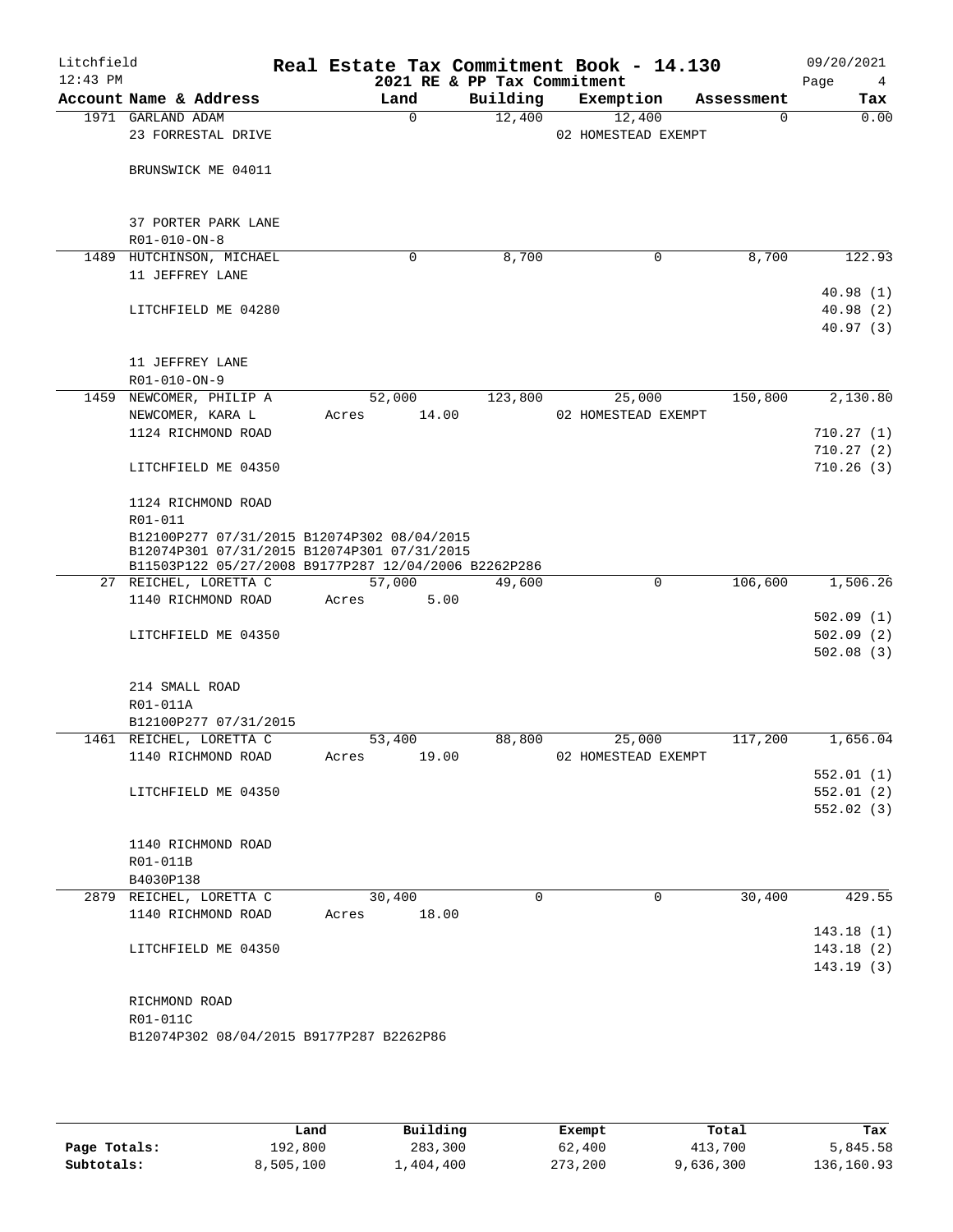| Litchfield<br>$12:43$ PM |                                         |       |                 | 2021 RE & PP Tax Commitment | Real Estate Tax Commitment Book - 14.130 |            | 09/20/2021<br>Page<br>$-5$ |
|--------------------------|-----------------------------------------|-------|-----------------|-----------------------------|------------------------------------------|------------|----------------------------|
|                          | Account Name & Address                  |       | Land            | Building                    | Exemption                                | Assessment | Tax                        |
|                          | 2027 HUDSON, HARRIET<br>HUDSON, STEPHEN | Acres | 69,000<br>18.98 | 174,100                     | 25,000<br>02 HOMESTEAD EXEMPT            | 218,100    | 3,081.75                   |
|                          | 1160 RICHMOND ROAD                      |       |                 |                             |                                          |            | 1,027.25(1)                |
|                          | LITCHFIELD ME 04350                     |       |                 |                             |                                          |            | 1,027.25(2)<br>1,027.25(3) |
|                          | 1160 RICHMOND ROAD                      |       |                 |                             |                                          |            |                            |
|                          | R01-012                                 |       |                 |                             |                                          |            |                            |
|                          | B6478P21 09/18/1998                     |       |                 |                             |                                          |            |                            |
|                          | 243 RODNEY, JOHN                        |       | 62,300          | 75,900                      | 25,000                                   | 113,200    | 1,599.52                   |
|                          | RODNEY, DAWN                            | Acres | 9.00            |                             | 02 HOMESTEAD EXEMPT                      |            |                            |
|                          | 1176 RICHMOND ROAD                      |       |                 |                             |                                          |            | 533.17(1)                  |
|                          |                                         |       |                 |                             |                                          |            | 533.17(2)                  |
|                          | LITCHFIELD ME 04350                     |       |                 |                             |                                          |            | 533.18(3)                  |
|                          | 1176 RICHMOND ROAD                      |       |                 |                             |                                          |            |                            |
|                          | R01-012A                                |       |                 |                             |                                          |            |                            |
|                          | B5157P250 06/24/1996                    |       |                 |                             |                                          |            |                            |
|                          | 540 EATON, RODNEY                       |       | 57,000          | 128,200                     | 25,000                                   | 160,200    | 2, 263.63                  |
|                          | 1206 RICHMOND RD                        | Acres | 5.00            |                             | 02 HOMESTEAD EXEMPT                      |            |                            |
|                          |                                         |       |                 |                             |                                          |            | 754.54(1)                  |
|                          | LITCHFIELD ME 04350                     |       |                 |                             |                                          |            | 754.54(2)<br>754.55(3)     |
|                          |                                         |       |                 |                             |                                          |            |                            |
|                          | 1206 RICHMOND ROAD                      |       |                 |                             |                                          |            |                            |
|                          | $R01 - 013 - 2$                         |       |                 |                             |                                          |            |                            |
|                          | B2757P313                               |       |                 |                             |                                          |            |                            |
|                          | 537 EATON, GARY                         |       | 78,600          | 103,900                     | 25,000                                   | 157,500    | 2,225.48                   |
|                          | 1222 RICHMOND RD                        | Acres | 39.70           |                             | 02 HOMESTEAD EXEMPT                      |            |                            |
|                          |                                         |       |                 |                             |                                          |            | 741.83(1)                  |
|                          | LITCHFIELD ME 04350                     |       |                 |                             |                                          |            | 741.83 (2)                 |
|                          |                                         |       |                 |                             |                                          |            | 741.82 (3)                 |
|                          |                                         |       |                 |                             |                                          |            |                            |
|                          | 1222 RICHMOND ROAD                      |       |                 |                             |                                          |            |                            |
|                          | R01-013A                                |       |                 |                             |                                          |            |                            |
|                          | B3343P267                               |       |                 |                             |                                          |            |                            |
|                          | 1124 MERRIFIELD, MARK A                 |       | 108,300         | 0                           | $\mathbf 0$                              | 108,300    | 1,530.28                   |
|                          | MERRIFIELD, ELOISE M                    | Acres | 11.36           |                             |                                          |            |                            |
|                          | 1272 RICHMOND ROAD                      |       |                 |                             |                                          |            | 510.09(1)                  |
|                          |                                         |       |                 |                             |                                          |            | 510.09(2)                  |
|                          | LITCHFIELD ME 04350                     |       |                 |                             |                                          |            | 510.10(3)                  |
|                          | RICHMOND ROAD                           |       |                 |                             |                                          |            |                            |
|                          | R01-014A                                |       |                 |                             |                                          |            |                            |
|                          | B13236P338 06/13/2019                   |       |                 |                             |                                          |            |                            |
|                          | 799 PESCE STEPHANIE                     |       | 0               | 12,500                      | 0                                        | 12,500     | 176.63                     |
|                          | 284 UPPER POND                          |       |                 |                             |                                          |            |                            |
|                          |                                         |       |                 |                             |                                          |            | 58.88(1)                   |
|                          | LITCHFIELD ME 04350                     |       |                 |                             |                                          |            | 58.88(2)                   |
|                          |                                         |       |                 |                             |                                          |            | 58.87(3)                   |
|                          |                                         |       |                 |                             |                                          |            |                            |
|                          | 1290 RICHMOND ROAD                      |       |                 |                             |                                          |            |                            |
|                          | R01-014A-ON-1                           |       |                 |                             |                                          |            |                            |
|                          |                                         |       |                 |                             |                                          |            |                            |

|              | Land      | Building  | Exempt  | Total      | Tax        |
|--------------|-----------|-----------|---------|------------|------------|
| Page Totals: | 375,200   | 494,600   | 100,000 | 769,800    | 10,877.29  |
| Subtotals:   | 8,880,300 | 1,899,000 | 373,200 | 10,406,100 | 147,038.22 |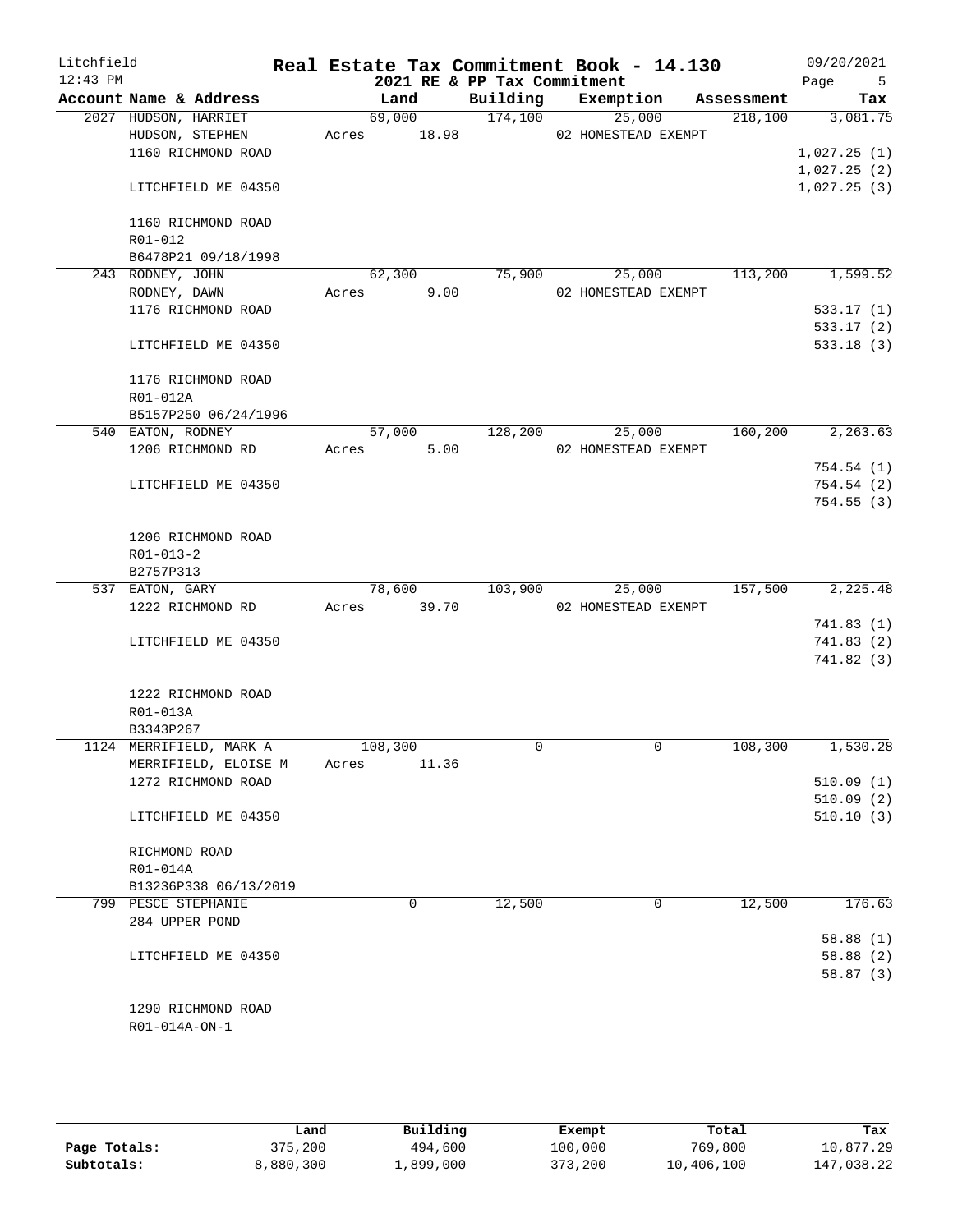| Litchfield<br>$12:43$ PM |            |                                                  |       |         |        | Real Estate Tax Commitment Book - 14.130<br>2021 RE & PP Tax Commitment |             |                     |          |            | 09/20/2021<br>Page<br>- 6  |
|--------------------------|------------|--------------------------------------------------|-------|---------|--------|-------------------------------------------------------------------------|-------------|---------------------|----------|------------|----------------------------|
|                          |            | Account Name & Address                           |       | Land    |        | Building                                                                |             | Exemption           |          | Assessment | Tax                        |
|                          |            | 1214 PESCE STEPHANIE                             |       |         | 0      | 5,000                                                                   |             |                     | $\Omega$ | 5,000      | 70.65                      |
|                          |            | 284 UPPER POND ROAD                              |       |         |        |                                                                         |             |                     |          |            |                            |
|                          |            |                                                  |       |         |        |                                                                         |             |                     |          |            | 23.55(1)                   |
|                          |            | LITCHFIELD ME 04350                              |       |         |        |                                                                         |             |                     |          |            | 23.55(2)                   |
|                          |            |                                                  |       |         |        |                                                                         |             |                     |          |            | 23.55(3)                   |
|                          |            |                                                  |       |         |        |                                                                         |             |                     |          |            |                            |
|                          |            | 1254 RICHMOND ROAD                               |       |         |        |                                                                         |             |                     |          |            |                            |
|                          |            | $R01 - 014A - ON - 2$                            |       |         |        |                                                                         |             |                     |          |            |                            |
|                          |            | 1606 SLATTERY, ESTHER<br>967 RICHMOND ROAD       | Acres | 44,100  |        |                                                                         | $\mathbf 0$ |                     | 0        | 44,100     | 623.13                     |
|                          |            |                                                  |       |         | 11.50  |                                                                         |             |                     |          |            | 207.71(1)                  |
|                          |            | LITCHFIELD ME 04350                              |       |         |        |                                                                         |             |                     |          |            | 207.71(2)                  |
|                          |            |                                                  |       |         |        |                                                                         |             |                     |          |            | 207.71(3)                  |
|                          |            |                                                  |       |         |        |                                                                         |             |                     |          |            |                            |
|                          |            | RICHMOND ROAD                                    |       |         |        |                                                                         |             |                     |          |            |                            |
|                          | R01-014B   |                                                  |       |         |        |                                                                         |             |                     |          |            |                            |
|                          |            | B2998P133 07/16/1988                             |       |         |        |                                                                         |             |                     |          |            |                            |
|                          |            | 2482 MERRIFIELD, ELOISE                          |       | 45,400  |        | 220,400                                                                 |             | 25,000              |          | 240,800    | 3,402.50                   |
|                          |            | 1272 RICHMOND RD                                 | Acres |         | 1.14   |                                                                         |             | 02 HOMESTEAD EXEMPT |          |            |                            |
|                          |            |                                                  |       |         |        |                                                                         |             |                     |          |            | 1, 134.17(1)               |
|                          |            | LITCHFIELD ME 04350                              |       |         |        |                                                                         |             |                     |          |            | 1, 134.17(2)               |
|                          |            |                                                  |       |         |        |                                                                         |             |                     |          |            | 1, 134.16(3)               |
|                          |            |                                                  |       |         |        |                                                                         |             |                     |          |            |                            |
|                          |            | 1272 RICHMOND ROAD                               |       |         |        |                                                                         |             |                     |          |            |                            |
|                          | R01-014C   | B8182P61 10/24/2004                              |       |         |        |                                                                         |             |                     |          |            |                            |
|                          |            | 59 AVIS, EDWARD LIVING                           |       | 32,700  |        |                                                                         | 0           |                     | 0        | 32,700     | 462.05                     |
|                          | TRUST      |                                                  |       |         |        |                                                                         |             |                     |          |            |                            |
|                          |            | AVIS CHERYL, TRUSTEE                             | Acres |         | 3.56   |                                                                         |             |                     |          |            |                            |
|                          |            | 252 UPPER POND ROAD                              |       |         |        |                                                                         |             |                     |          |            | 154.02(1)                  |
|                          |            |                                                  |       |         |        |                                                                         |             |                     |          |            | 154.02(2)                  |
|                          |            | LITCHFIELD ME 04350                              |       |         |        |                                                                         |             |                     |          |            | 154.01(3)                  |
|                          |            |                                                  |       |         |        |                                                                         |             |                     |          |            |                            |
|                          |            | UPPER POND ROAD                                  |       |         |        |                                                                         |             |                     |          |            |                            |
|                          | R01-016    | B8649P93 10/14/2005 B2679P153                    |       |         |        |                                                                         |             |                     |          |            |                            |
|                          |            | 108 HUTCHINS RANDALL                             |       | 128,900 |        | 813,400                                                                 |             | 25,000              |          | 917,300    | 12,961.45                  |
|                          |            | 251 UPPER POND ROAD                              | Acres |         | 211.43 |                                                                         |             | 02 HOMESTEAD EXEMPT |          |            |                            |
|                          |            |                                                  |       |         |        |                                                                         |             |                     |          |            | 4,320.48(1)                |
|                          |            | LITCHFIELD ME 04350                              |       |         |        |                                                                         |             |                     |          |            | 4,320.48(2)                |
|                          |            |                                                  |       |         |        |                                                                         |             |                     |          |            | 4,320.49(3)                |
|                          |            |                                                  |       |         |        |                                                                         |             |                     |          |            |                            |
|                          |            | 251 UPPER POND ROAD                              |       |         |        |                                                                         |             |                     |          |            |                            |
|                          | R01-017    |                                                  |       |         |        |                                                                         |             |                     |          |            |                            |
|                          |            | B11871P162 12/11/2014 B6412P193 04/16/2004       |       |         |        |                                                                         |             |                     |          |            |                            |
| 2283                     |            | SMITH STEPHEN R                                  |       | 49,700  |        | 256,700                                                                 |             | 25,000              |          | 281,400    | 3,976.18                   |
|                          |            | SMITH NANETTE M                                  | Acres |         | 2.57   |                                                                         |             | 02 HOMESTEAD EXEMPT |          |            |                            |
|                          |            | 169 UPPER POND ROAD                              |       |         |        |                                                                         |             |                     |          |            | 1,325.39(1)<br>1,325.39(2) |
|                          |            | LITCHFIELD ME 04350                              |       |         |        |                                                                         |             |                     |          |            | 1,325.40(3)                |
|                          |            |                                                  |       |         |        |                                                                         |             |                     |          |            |                            |
|                          |            | 169 UPPER POND ROAD                              |       |         |        |                                                                         |             |                     |          |            |                            |
|                          | R01-017-1  |                                                  |       |         |        |                                                                         |             |                     |          |            |                            |
|                          |            | B9743P50 05/29/2008 B8193P33 11/04/2004 B7149P39 |       |         |        |                                                                         |             |                     |          |            |                            |
|                          | 11/18/2002 |                                                  |       |         |        |                                                                         |             |                     |          |            |                            |
|                          |            |                                                  |       |         |        |                                                                         |             |                     |          |            |                            |
|                          |            |                                                  |       |         |        |                                                                         |             |                     |          |            |                            |

|              | Land      | Building  | Exempt  | Total      | Tax        |
|--------------|-----------|-----------|---------|------------|------------|
| Page Totals: | 300,800   | 1,295,500 | 75,000  | 1,521,300  | 21,495.96  |
| Subtotals:   | 9,181,100 | 3,194,500 | 448,200 | 11,927,400 | 168,534.18 |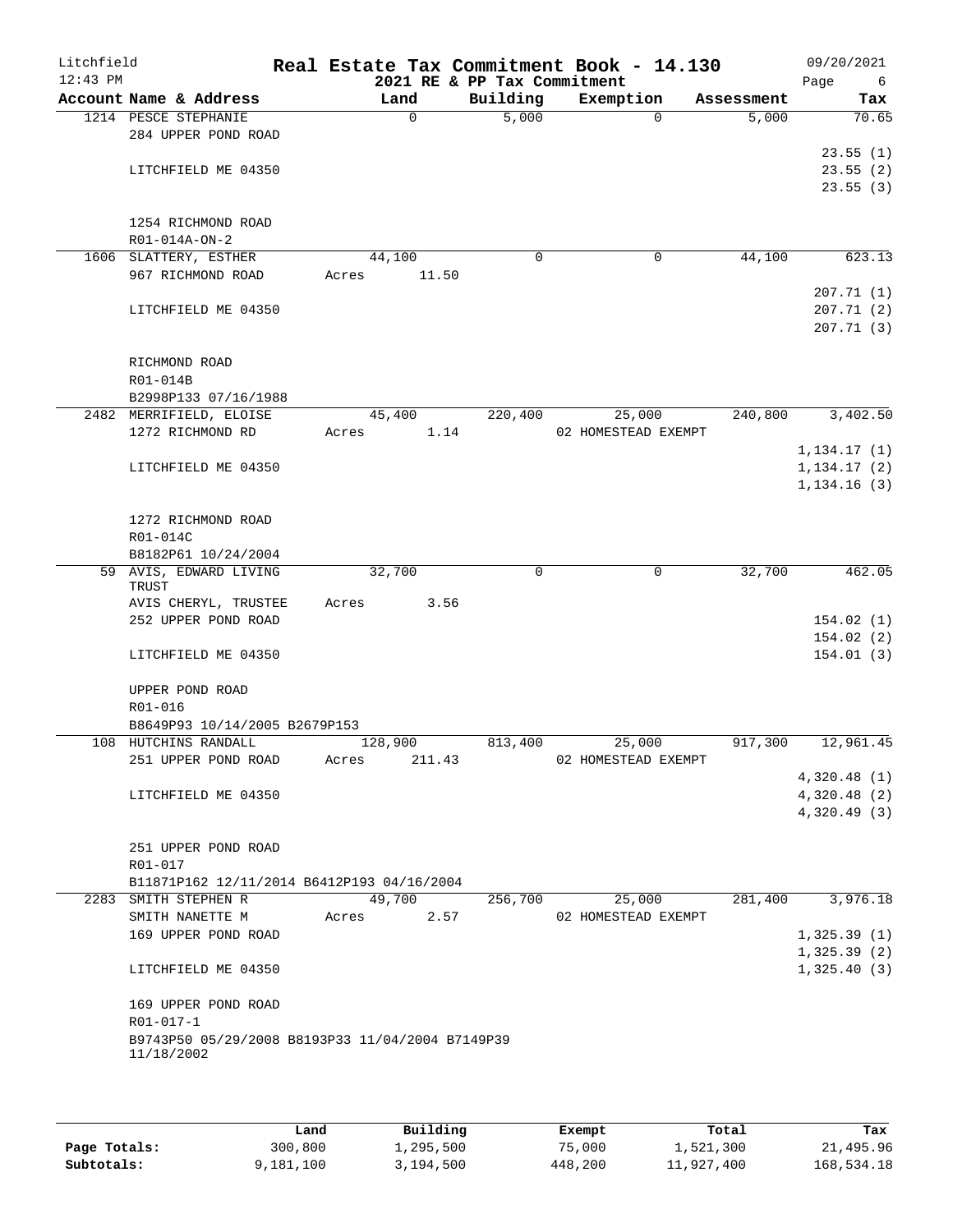| Litchfield   |                                                     |           |       |            |           |                             |         | Real Estate Tax Commitment Book - 14.130 |              | 09/20/2021             |
|--------------|-----------------------------------------------------|-----------|-------|------------|-----------|-----------------------------|---------|------------------------------------------|--------------|------------------------|
| $12:43$ PM   |                                                     |           |       |            |           | 2021 RE & PP Tax Commitment |         |                                          |              | Page<br>$\overline{7}$ |
|              | Account Name & Address                              |           |       | Land       |           |                             |         | Building Exemption                       | Assessment   | Tax                    |
|              | 2359 SAVAGE, CHRISTOPHER A                          |           |       | 48,300     |           | 277,400                     |         | 25,000                                   | 300,700      | 4,248.89               |
|              | SAVAGE, NICOLE M                                    |           |       | Acres      | 2.10      |                             |         | 02 HOMESTEAD EXEMPT                      |              |                        |
|              | 179 UPPER POND ROAD                                 |           |       |            |           |                             |         |                                          |              | 1,416.30(1)            |
|              |                                                     |           |       |            |           |                             |         |                                          |              | 1,416.30(2)            |
|              | LITCHFIELD ME 04350                                 |           |       |            |           |                             |         |                                          |              | 1,416.29(3)            |
|              | 179 UPPER POND ROAD                                 |           |       |            |           |                             |         |                                          |              |                        |
|              | R01-017-2                                           |           |       |            |           |                             |         |                                          |              |                        |
|              | B13477P107 02/14/2020                               |           |       |            |           |                             |         |                                          |              |                        |
|              | 2360 LINDSEY, BRYAN LEWIS                           |           |       | 48,900     |           | 296,200                     |         | 25,000                                   | 320,100      | 4,523.01               |
|              | LINDSEY, JENNIFER LEAH Acres                        |           |       |            | 2.30      |                             |         | 02 HOMESTEAD EXEMPT                      |              |                        |
|              | 187 UPPER POND ROAD                                 |           |       |            |           |                             |         |                                          |              | 1,507.67(1)            |
|              |                                                     |           |       |            |           |                             |         |                                          |              | 1,507.67(2)            |
|              | LITCHFIELD ME 04350                                 |           |       |            |           |                             |         |                                          |              | 1,507.67(3)            |
|              | 187 UPPER POND ROAD                                 |           |       |            |           |                             |         |                                          |              |                        |
|              | R01-017-3                                           |           |       |            |           |                             |         |                                          |              |                        |
|              | B13324P102 B9611P304 01/08/2008                     |           |       |            |           |                             |         |                                          |              |                        |
|              | 2361 SHOREY STEVEN A                                |           |       | 48,900     |           | 267,700                     |         | 25,000                                   | 291,600      | 4,120.31               |
|              | 203 UPPER POND ROAD                                 |           |       | Acres 2.30 |           |                             |         | 02 HOMESTEAD EXEMPT                      |              |                        |
|              |                                                     |           |       |            |           |                             |         |                                          |              | 1,373.44(1)            |
|              | LITCHFIELD ME 04350                                 |           |       |            |           |                             |         |                                          |              | 1,373.44(2)            |
|              |                                                     |           |       |            |           |                             |         |                                          |              | 1, 373.43(3)           |
|              |                                                     |           |       |            |           |                             |         |                                          |              |                        |
|              | 203 UPPER POND ROAD                                 |           |       |            |           |                             |         |                                          |              |                        |
|              | R01-017-4                                           |           |       |            |           |                             |         |                                          |              |                        |
|              | B10497P13 08/11/2010 B8712P327 12/01/2005 B6412P193 |           |       |            |           |                             |         |                                          |              |                        |
|              | 2771 HUTCHINS, RANDALL                              |           |       | 28,900     |           | 65,900                      |         | $\mathbf 0$                              | 94,800       | 1,339.52               |
|              | 251 UPPER POND ROAD                                 |           |       | Acres      | 2.30      |                             |         |                                          |              |                        |
|              |                                                     |           |       |            |           |                             |         |                                          |              | 446.51(1)              |
|              | LITCHFIELD ME 04350                                 |           |       |            |           |                             |         |                                          |              | 446.51 (2)             |
|              |                                                     |           |       |            |           |                             |         |                                          |              | 446.50 (3)             |
|              |                                                     |           |       |            |           |                             |         |                                          |              |                        |
|              | 237 UPPER POND ROAD<br>R01-017-5                    |           |       |            |           |                             |         |                                          |              |                        |
|              | B10546P78 09/30/2010                                |           |       |            |           |                             |         |                                          |              |                        |
|              | 477 O'NEILL, CATHERINE E                            |           |       | 49,300     |           | 181,600                     |         | 25,000                                   | 205,900      | 2,909.37               |
|              | 264 UPPER POND RD                                   |           | Acres |            | 2.42      |                             |         | 02 HOMESTEAD EXEMPT                      |              |                        |
|              |                                                     |           |       |            |           |                             |         |                                          |              | 969.79 (1)             |
|              | LITCHFIELD ME 04350                                 |           |       |            |           |                             |         |                                          |              | 969.79 (2)             |
|              |                                                     |           |       |            |           |                             |         |                                          |              | 969.79 (3)             |
|              |                                                     |           |       |            |           |                             |         |                                          |              |                        |
|              | 264 UPPER POND ROAD                                 |           |       |            |           |                             |         |                                          |              |                        |
|              | R01-018                                             |           |       |            |           |                             |         |                                          |              |                        |
|              | B12763P118 10/30/2017 B12115P197 09/25/2015         |           |       |            |           |                             |         |                                          |              |                        |
|              | B2679P153                                           |           |       |            |           |                             |         |                                          |              |                        |
| 1799         | BEEBE, HELEN/LUPO,                                  |           |       | 120,300    |           | 500                         |         | 0                                        | 120,800      | 1,706.90               |
|              | DEBRA                                               |           |       |            |           |                             |         |                                          |              |                        |
|              | LUPO, DEBRA L.                                      |           | Acres |            | 14.00     |                             |         |                                          |              |                        |
|              | 31 CUMBERLAND STREET                                |           |       |            |           |                             |         |                                          |              | 568.97(1)              |
|              | BRUNSWICK ME 04011                                  |           |       |            |           |                             |         |                                          |              | 568.97(2)              |
|              |                                                     |           |       |            |           |                             |         |                                          |              | 568.96(3)              |
|              | 172 UPPER POND ROAD                                 |           |       |            |           |                             |         |                                          |              |                        |
|              | R01-018-1                                           |           |       |            |           |                             |         |                                          |              |                        |
|              |                                                     |           |       |            |           |                             |         |                                          |              |                        |
|              | B6874P96                                            |           |       |            |           |                             |         |                                          |              |                        |
|              |                                                     |           |       |            |           |                             |         |                                          |              |                        |
|              |                                                     | Land      |       |            | Building  |                             | Exempt  |                                          | Total        | Tax                    |
| Page Totals: |                                                     | 344,600   |       |            | 1,089,300 |                             | 100,000 |                                          | 1,333,900    | 18,848.00              |
| Subtotals:   |                                                     | 9,525,700 |       |            | 4,283,800 |                             | 548,200 |                                          | 13, 261, 300 | 187, 382. 18           |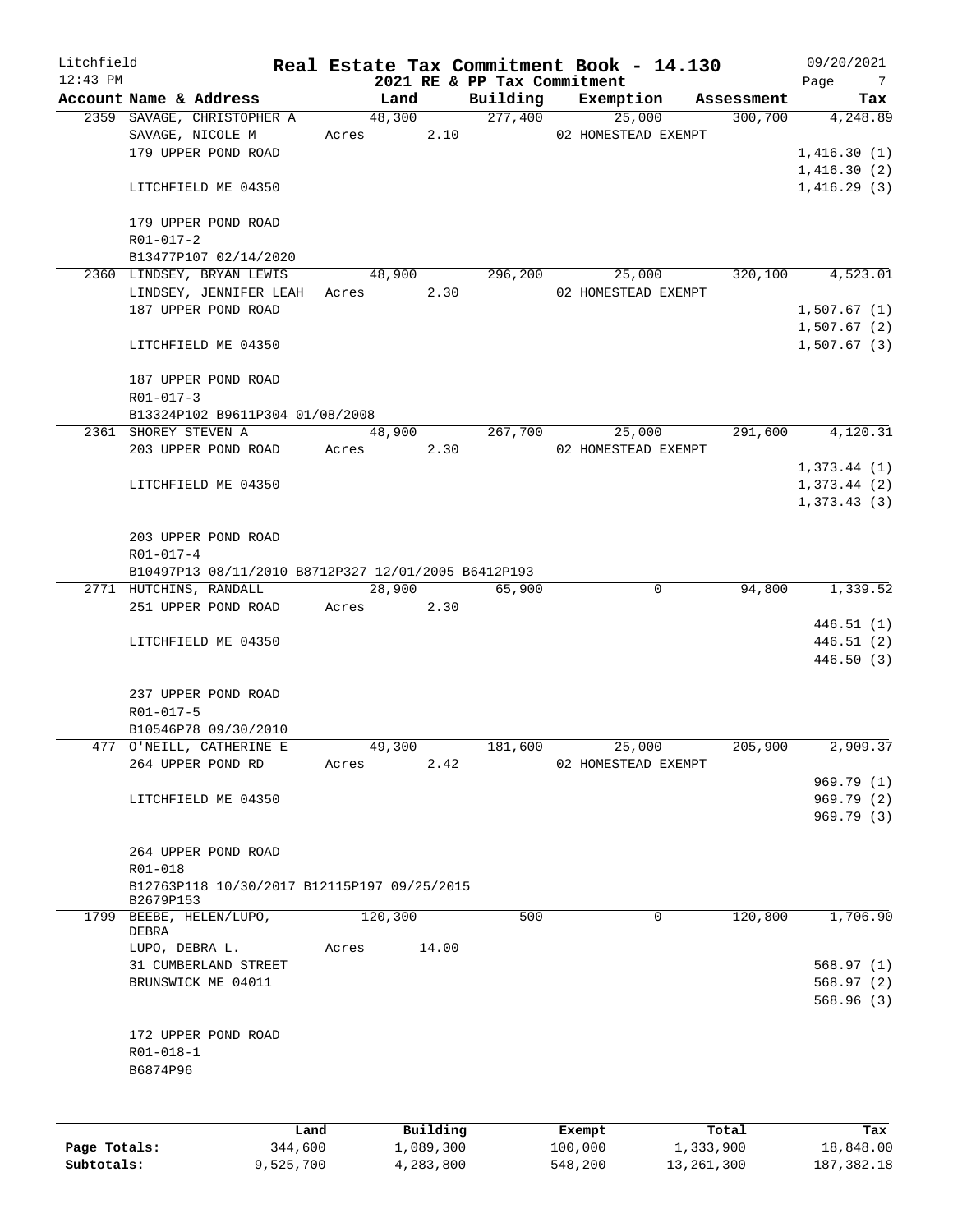| Litchfield |                                             |         |      |                             | Real Estate Tax Commitment Book - 14.130 |            | 09/20/2021             |
|------------|---------------------------------------------|---------|------|-----------------------------|------------------------------------------|------------|------------------------|
| $12:43$ PM |                                             |         |      | 2021 RE & PP Tax Commitment |                                          |            | Page<br>8 <sup>8</sup> |
|            | Account Name & Address                      | Land    |      | Building                    | Exemption                                | Assessment | Tax                    |
|            | 1909 SIROIS, PATRICK T                      | 139,900 |      | 297,000                     | 25,000                                   | 411,900    | 5,820.15               |
|            | SIROIS, BETHANY F                           | Acres   | 9.80 |                             | 02 HOMESTEAD EXEMPT                      |            |                        |
|            | 188 UPPER POND ROAD                         |         |      |                             |                                          |            | 1,940.05(1)            |
|            |                                             |         |      |                             |                                          |            | 1,940.05(2)            |
|            | LITCHFIELD ME 04350                         |         |      |                             |                                          |            | 1,940.05(3)            |
|            | 188 UPPER POND ROAD                         |         |      |                             |                                          |            |                        |
|            | $R01 - 018 - 2$                             |         |      |                             |                                          |            |                        |
|            | B6086P114 10/26/1999                        |         |      |                             |                                          |            |                        |
|            | 1726 ZELENIAK, DARRYL                       | 117,000 |      | 295,300                     | 25,000                                   | 387,300    | 5,472.55               |
|            | ZELENIAK, KAREN                             | Acres   | 8.70 |                             | 02 HOMESTEAD EXEMPT                      |            |                        |
|            | 204 UPPER POND ROAD                         |         |      |                             |                                          |            | 1,824.18(1)            |
|            |                                             |         |      |                             |                                          |            | 1,824.18(2)            |
|            | LITCHFIELD ME 04350                         |         |      |                             |                                          |            | 1,824.19(3)            |
|            | 204 UPPER POND ROAD                         |         |      |                             |                                          |            |                        |
|            | $R01 - 018 - 3$                             |         |      |                             |                                          |            |                        |
|            | B5396P45                                    |         |      |                             |                                          |            |                        |
| 798        | JAMES L. ARAGON and                         | 115,900 |      | 489,400                     | $\mathbf 0$                              | 605,300    | 8,552.89               |
|            | NANCY ASKINE-ARAGON as                      |         |      |                             |                                          |            |                        |
|            | Trustees of the ARAGON<br>FAMILY TRUST      |         |      |                             |                                          |            |                        |
|            | 214 UPPER POND ROAD                         | Acres   | 7.20 |                             |                                          |            |                        |
|            |                                             |         |      |                             |                                          |            | 2,850.96(1)            |
|            | LITCHFIELD ME 04350                         |         |      |                             |                                          |            | 2,850.96(2)            |
|            |                                             |         |      |                             |                                          |            | 2,850.97(3)            |
|            |                                             |         |      |                             |                                          |            |                        |
|            | 214 UPPER POND ROAD                         |         |      |                             |                                          |            |                        |
|            | R01-018-4<br>B13621P135 07/07/2020          |         |      |                             |                                          |            |                        |
|            | 1034 JUTRAS, TOBY G(TRUSTEE)                | 114,400 |      | 361,500                     | 25,000                                   | 450,900    | 6,371.22               |
|            | JUTRAS, LISA J                              | Acres   | 5.80 |                             | 02 HOMESTEAD EXEMPT                      |            |                        |
|            | (TRUSTEE)                                   |         |      |                             |                                          |            |                        |
|            | 216 UPPER POND ROAD                         |         |      |                             |                                          |            | 2, 123.74 (1)          |
|            |                                             |         |      |                             |                                          |            | 2,123.74(2)            |
|            | LITCHFIELD ME 04350                         |         |      |                             |                                          |            | 2, 123.74(3)           |
|            | 216 UPPER POND ROAD                         |         |      |                             |                                          |            |                        |
|            | $R01 - 018 - 5$                             |         |      |                             |                                          |            |                        |
|            | B12414P159 09/15/2016 B10114P196 06/17/2009 |         |      |                             |                                          |            |                        |
|            | B5776P214 11/03/1998                        |         |      |                             |                                          |            |                        |
|            | 809 HEALEY, JOHN F                          | 112,700 |      | 173,900                     | 31,000                                   | 255,600    | 3,611.63               |
|            | HEALEY, LORNA J                             | Acres   | 6.00 |                             | 02 HOMESTEAD EXEMPT                      |            |                        |
|            | 234 UPPER POND RD                           |         |      |                             | 03 VETERANS EXEMPT                       |            | 1,203.88(1)            |
|            |                                             |         |      |                             |                                          |            | 1,203.88(2)            |
|            | LITCHFIELD ME 04350                         |         |      |                             |                                          |            | 1, 203.87(3)           |
|            | 234 UPPER POND ROAD                         |         |      |                             |                                          |            |                        |
|            | $R01 - 018 - 6$                             |         |      |                             |                                          |            |                        |
|            | B4470P79 08/20/1993                         |         |      |                             |                                          |            |                        |

|              | Land       | Building  | Exempt  | Total      | Tax        |
|--------------|------------|-----------|---------|------------|------------|
| Page Totals: | 599,900    | 1,617,100 | 106,000 | 2,111,000  | 29,828.44  |
| Subtotals:   | 10,125,600 | 5,900,900 | 654,200 | 15,372,300 | 217,210.62 |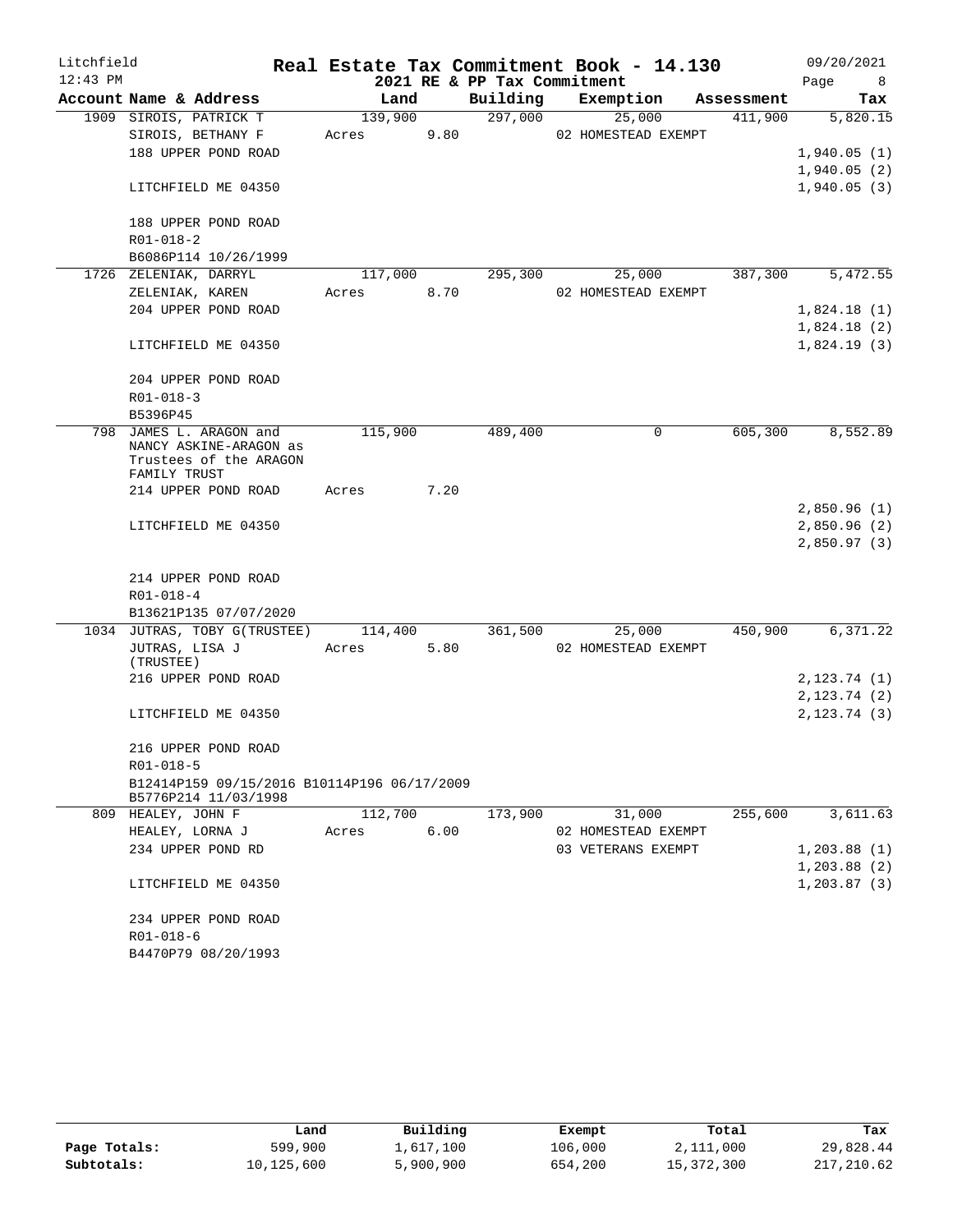| Litchfield<br>$12:43$ PM |                                                                |                | 2021 RE & PP Tax Commitment | Real Estate Tax Commitment Book - 14.130 |            | 09/20/2021<br>Page<br>- 9  |
|--------------------------|----------------------------------------------------------------|----------------|-----------------------------|------------------------------------------|------------|----------------------------|
|                          | Account Name & Address                                         | Land           | Building                    | Exemption                                | Assessment | Tax                        |
|                          | 58 AVIS, EDWARD LIVING<br>TRUST                                | 125,300        | 286,900                     | 25,000                                   | 387,200    | 5,471.14                   |
|                          | AVIS CHERYL, EDWARD,<br>TRUSTEES                               | Acres<br>21.64 |                             | 02 HOMESTEAD EXEMPT                      |            |                            |
|                          | 252 UPPER POND ROAD                                            |                |                             |                                          |            | 1,823.71(1)<br>1,823.71(2) |
|                          | LITCHFIELD ME 04350                                            |                |                             |                                          |            | 1,823.72(3)                |
|                          | 252 UPPER POND ROAD<br>R01-018A                                |                |                             |                                          |            |                            |
|                          | B8649P93 10/19/2005 B2679P153                                  |                |                             |                                          |            |                            |
|                          | 1128 MACWHINNIE, RUBY, HEIRS<br>OF:                            | 108,300        | $\mathbf 0$                 | $\mathbf 0$                              | 108,300    | 1,530.28                   |
|                          | C/O ESTHER SLATTERY                                            | 50.50<br>Acres |                             |                                          |            |                            |
|                          | 967 RICHMOND ROAD                                              |                |                             |                                          |            | 510.09(1)                  |
|                          | LITCHFIELD ME 04350                                            |                |                             |                                          |            | 510.09(2)                  |
|                          |                                                                |                |                             |                                          |            | 510.10(3)                  |
|                          | 356 RICHMOND ROAD                                              |                |                             |                                          |            |                            |
|                          | R01-019                                                        |                |                             |                                          |            |                            |
|                          | B970P342                                                       |                |                             |                                          |            |                            |
|                          | 1125 MACWHINNIE, KELLEY R                                      | 95,900         | $\Omega$                    | $\Omega$                                 | 95,900     | 1,355.07                   |
|                          | PESCE, STEPHANIE                                               | 20.00<br>Acres |                             |                                          |            |                            |
|                          | 284 UPPER POND ROAD                                            |                |                             |                                          |            | 451.69(1)                  |
|                          |                                                                |                |                             |                                          |            | 451.69(2)                  |
|                          | LITCHFIELD ME 04350                                            |                |                             |                                          |            | 451.69(3)                  |
|                          | UPPER POND ROAD<br>R01-019A<br>B13236P337 06/13/2019 B2265P202 |                |                             |                                          |            |                            |
|                          | 1358 PESCE, STEPHENE                                           | $\mathbf 0$    | 13,200                      | 0                                        | 13,200     | 186.52                     |
|                          | 284 UPPER POND ROAD                                            |                |                             |                                          |            |                            |
|                          |                                                                |                |                             |                                          |            | 62.17(1)                   |
|                          | LITCHFIELD ME 04350                                            |                |                             |                                          |            | 62.17(2)                   |
|                          |                                                                |                |                             |                                          |            | 62.18(3)                   |
|                          | 284 UPPER POND ROAD<br>R01-019A-ON                             |                |                             |                                          |            |                            |
|                          | 2011 WILLIAMS, AARON                                           | 0              | 44,200                      | 25,000                                   | 19,200     | 271.30                     |
|                          | 276 UPPER POND ROAD                                            |                |                             | 02 HOMESTEAD EXEMPT                      |            |                            |
|                          |                                                                |                |                             |                                          |            | 90.43(1)                   |
|                          | LITCHFIELD ME 04350                                            |                |                             |                                          |            | 90.43(2)                   |
|                          |                                                                |                |                             |                                          |            | 90.44 (3)                  |
|                          | 276 UPPER POND ROAD                                            |                |                             |                                          |            |                            |
|                          | R01-019A-ON-2                                                  |                |                             |                                          |            |                            |
|                          | 1695 SWAIN, MARY E                                             | 64,800         | 129,900                     | 31,000                                   | 163,700    | 2,313.08                   |
|                          | 1384 RICHMOND RD                                               | Acres 42.00    |                             | 02 HOMESTEAD EXEMPT                      |            |                            |
|                          |                                                                |                |                             | 03 VETERANS EXEMPT                       |            | 771.03(1)                  |
|                          | LITCHFIELD ME 04350                                            |                |                             |                                          |            | 771.03(2)                  |
|                          |                                                                |                |                             |                                          |            | 771.02(3)                  |
|                          | 1384 RICHMOND ROAD                                             |                |                             |                                          |            |                            |
|                          | R01-020                                                        |                |                             |                                          |            |                            |
|                          | B1491P662                                                      |                |                             |                                          |            |                            |
|                          |                                                                |                |                             |                                          |            |                            |
|                          |                                                                |                |                             |                                          |            |                            |

|              | Land       | Building  | Exempt  | Total      | Tax        |
|--------------|------------|-----------|---------|------------|------------|
| Page Totals: | 394,300    | 474,200   | 81,000  | 787,500    | 11, 127.39 |
| Subtotals:   | 10,519,900 | 6,375,100 | 735,200 | 16,159,800 | 228,338.01 |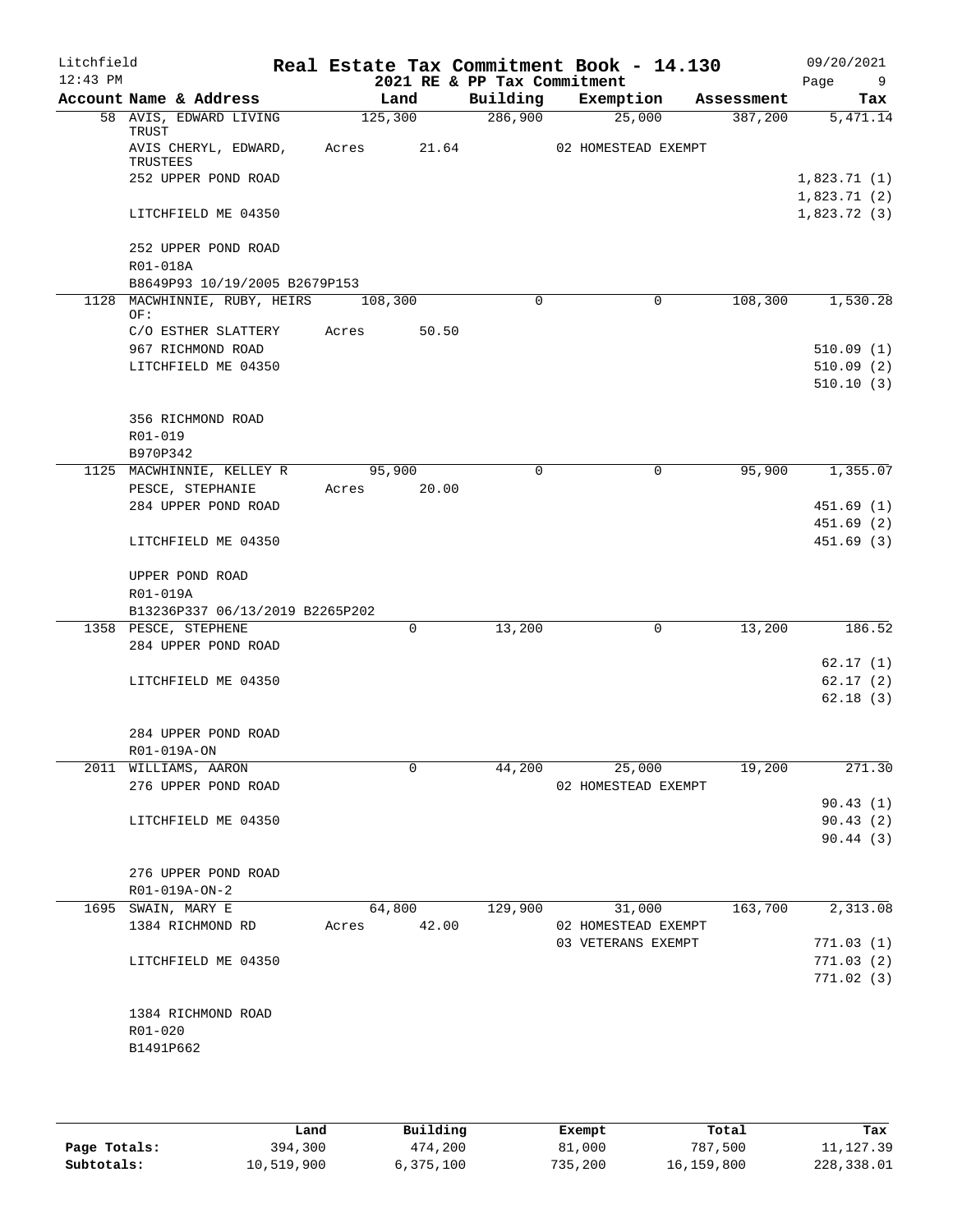| Litchfield |                                                                                                  |       |         |       |                             | Real Estate Tax Commitment Book - 14.130 |            |      | 09/20/2021 |
|------------|--------------------------------------------------------------------------------------------------|-------|---------|-------|-----------------------------|------------------------------------------|------------|------|------------|
| $12:43$ PM |                                                                                                  |       |         |       | 2021 RE & PP Tax Commitment |                                          |            | Page | 10         |
|            | Account Name & Address                                                                           |       | Land    |       | Building                    | Exemption                                | Assessment |      | Tax        |
|            | 2542 KATULA DAVID                                                                                |       | 84,300  |       | $\Omega$                    | $\Omega$                                 | 84,300     |      | 1,191.16   |
|            | PENDER TAMMY                                                                                     | Acres |         | 41.00 |                             |                                          |            |      |            |
|            | 1435 RICHMOND ROAD                                                                               |       |         |       |                             |                                          |            |      | 397.05(1)  |
|            |                                                                                                  |       |         |       |                             |                                          |            |      | 397.05(2)  |
|            | LITCHFIELD ME 04350                                                                              |       |         |       |                             |                                          |            |      | 397.06(3)  |
|            | 1435 RICHMOND ROAD                                                                               |       |         |       |                             |                                          |            |      |            |
|            | R01-020A                                                                                         |       |         |       |                             |                                          |            |      |            |
|            | B8633P338 10/06/2005                                                                             |       |         |       |                             |                                          |            |      |            |
|            | 1696 CHERRY, BETH                                                                                |       | 48,600  |       | 59,400                      | 25,000                                   | 83,000     |      | 1,172.79   |
|            | 1434 RICHMOND ROAD                                                                               | Acres |         | 2.20  |                             | 02 HOMESTEAD EXEMPT                      |            |      |            |
|            |                                                                                                  |       |         |       |                             |                                          |            |      | 390.93(1)  |
|            | LITCHFIELD ME 04350                                                                              |       |         |       |                             |                                          |            |      | 390.93 (2) |
|            |                                                                                                  |       |         |       |                             |                                          |            |      | 390.93(3)  |
|            | 1434 RICHMOND ROAD                                                                               |       |         |       |                             |                                          |            |      |            |
|            | R01-021                                                                                          |       |         |       |                             |                                          |            |      |            |
|            | B6977P108                                                                                        |       |         |       |                             |                                          |            |      |            |
|            | 2208 PERKINS, WESTON W<br>(TRUSTEE)                                                              |       | 47,900  |       | 65,400                      | 0                                        | 113,300    |      | 1,600.93   |
|            | PERKINS, PHYLISS M<br>(TRUSTEE)                                                                  | Acres |         | 1.97  |                             |                                          |            |      |            |
|            | 1440 RICHMOND ROAD                                                                               |       |         |       |                             |                                          |            |      | 533.64(1)  |
|            |                                                                                                  |       |         |       |                             |                                          |            |      | 533.64(2)  |
|            | LITCHFIELD ME 04350                                                                              |       |         |       |                             |                                          |            |      | 533.65(3)  |
|            | 1440 RICHMOND ROAD                                                                               |       |         |       |                             |                                          |            |      |            |
|            | R01-022-1                                                                                        |       |         |       |                             |                                          |            |      |            |
|            | B11741P183 07/11/2014 B11130P78 08/08/2012 B9126P329                                             |       |         |       |                             |                                          |            |      |            |
|            | 10/31/2006 B9126P328 10/17/2006 B9126P327 10/31/2006<br>B6460P238 04/06/2001 B1182P74 09/24/2012 |       |         |       |                             |                                          |            |      |            |
|            | 2170 KELLEY, JUDITH                                                                              |       | 47,900  |       | 138,800                     | 25,000                                   | 161,700    |      | 2,284.82   |
|            | 1444 RICHMOND ROAD                                                                               | Acres |         | 1.97  |                             | 02 HOMESTEAD EXEMPT                      |            |      |            |
|            |                                                                                                  |       |         |       |                             |                                          |            |      | 761.61(1)  |
|            | LITCHFIELD ME 04350                                                                              |       |         |       |                             |                                          |            |      | 761.61(2)  |
|            |                                                                                                  |       |         |       |                             |                                          |            |      | 761.60(3)  |
|            | 1444 RICHMOND ROAD                                                                               |       |         |       |                             |                                          |            |      |            |
|            | R01-022A                                                                                         |       |         |       |                             |                                          |            |      |            |
|            | B6898P152 05/03/2002                                                                             |       |         |       |                             |                                          |            |      |            |
|            | 2543 MIDSTATE LAND                                                                               |       | 159,000 |       | $\Omega$                    | $\Omega$                                 | 159,000    |      | 2,246.67   |
|            | DEVELOPMENT, LLC                                                                                 |       |         |       |                             |                                          |            |      |            |
|            | P.O. BOX 91                                                                                      | Acres |         | 49.90 |                             |                                          |            |      |            |
|            |                                                                                                  |       |         |       |                             |                                          |            |      | 748.89 (1) |
|            | SUNDERLAND MA 01375                                                                              |       |         |       |                             |                                          |            |      | 748.89 (2) |
|            |                                                                                                  |       |         |       |                             |                                          |            |      | 748.89 (3) |
|            | 1446 RICHMOND ROAD                                                                               |       |         |       |                             |                                          |            |      |            |
|            | R01-022B                                                                                         |       |         |       |                             |                                          |            |      |            |
|            | B12788P84 11/08/2017 B12196P335 12/31/2015<br>B11575P244 B11457P3 07/01/2013 B8752P50 12/22/2005 |       |         |       |                             |                                          |            |      |            |

|              | Land       | Building  | Exempt  | Total      | Tax        |
|--------------|------------|-----------|---------|------------|------------|
| Page Totals: | 387,700    | 263,600   | 50,000  | 601,300    | 8,496.37   |
| Subtotals:   | 10,907,600 | 6,638,700 | 785,200 | 16,761,100 | 236,834.38 |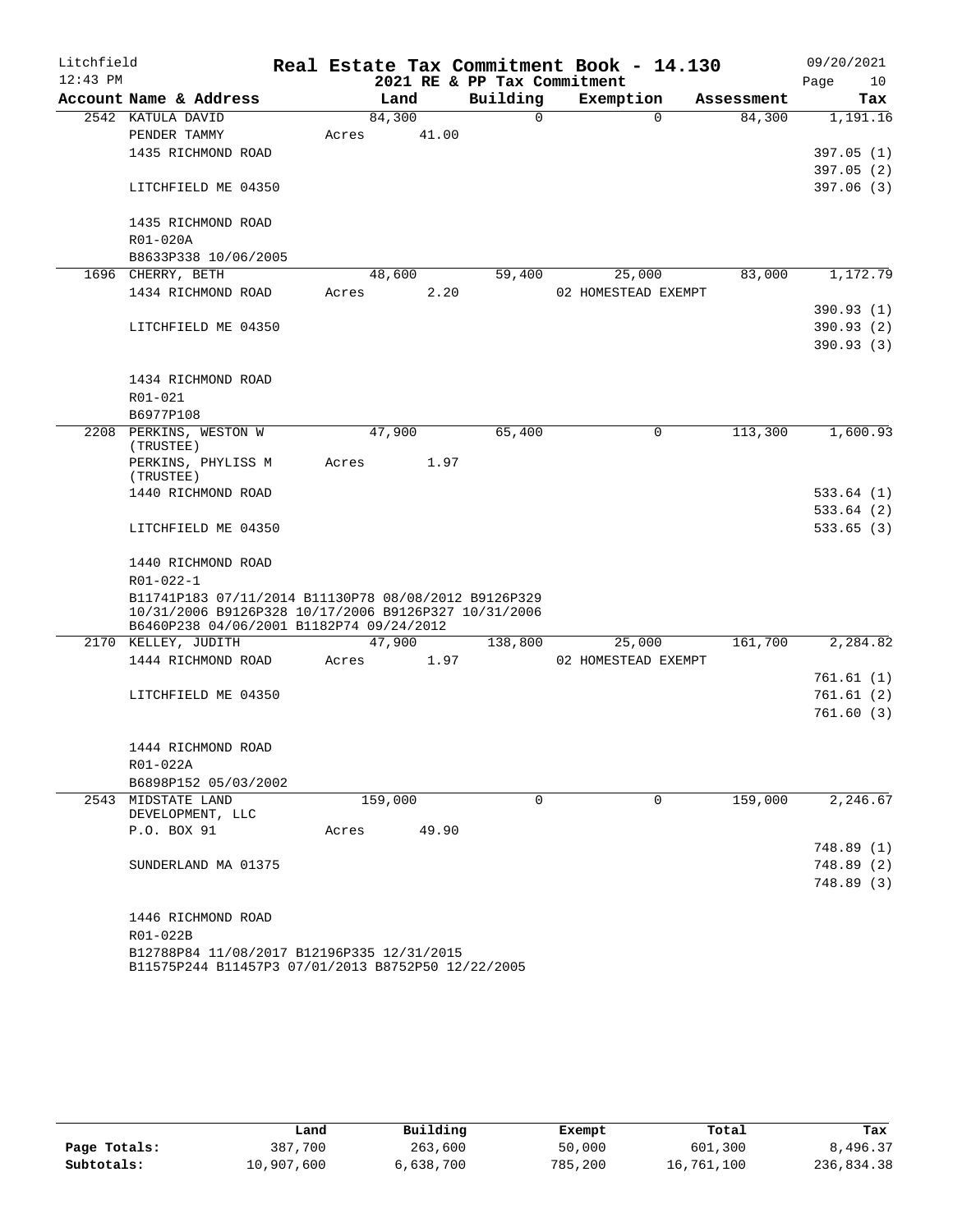| Litchfield<br>$12:43$ PM |                                                    |       |        | 2021 RE & PP Tax Commitment | Real Estate Tax Commitment Book - 14.130 |            | 09/20/2021<br>Page<br>11 |
|--------------------------|----------------------------------------------------|-------|--------|-----------------------------|------------------------------------------|------------|--------------------------|
|                          | Account Name & Address                             |       | Land   | Building                    | Exemption                                | Assessment | Tax                      |
|                          | 2883 GOLLETTI, ALFRED                              |       | 28,900 | $\mathbf 0$                 | $\Omega$                                 | 28,900     | 408.36                   |
|                          | P.O. BOX 76                                        | Acres | 2.29   |                             |                                          |            |                          |
|                          |                                                    |       |        |                             |                                          |            | 136.12(1)                |
|                          | LISBON ME 04252                                    |       |        |                             |                                          |            | 136.12(2)                |
|                          |                                                    |       |        |                             |                                          |            | 136.12(3)                |
|                          | R01-022C                                           |       |        |                             |                                          |            |                          |
|                          | B6241P274                                          |       |        |                             |                                          |            |                          |
|                          | 268 FRASER, TRAVIS J                               |       | 37,400 | 0                           | 0                                        | 37,400     | 528.46                   |
|                          | FRASER, MICHELLE A                                 | Acres | 10.90  |                             |                                          |            |                          |
|                          | 1484 RICHMOND ROAD                                 |       |        |                             |                                          |            | 176.15(1)                |
|                          | LITCHFIELD ME 04350                                |       |        |                             |                                          |            | 176.15(2)<br>176.16(3)   |
|                          | WILDWOOD ESTATES DRIVE                             |       |        |                             |                                          |            |                          |
|                          | $R01 - 023 - 1$<br>B12565P227 03/20/2017 B3280P160 |       |        |                             |                                          |            |                          |
|                          | 267 FRASER, TRAVIS J                               |       | 17,400 | 0                           | 0                                        | 17,400     | 245.86                   |
|                          | FRASER, MICHELLE A                                 | Acres | 5.85   |                             |                                          |            |                          |
|                          | 1484 RICHMOND ROAD                                 |       |        |                             |                                          |            | 81.95(1)                 |
|                          |                                                    |       |        |                             |                                          |            | 81.95(2)                 |
|                          | LITCHFIELD ME 04350                                |       |        |                             |                                          |            | 81.96 (3)                |
|                          | WILDWOOD ESTATE DRIVE                              |       |        |                             |                                          |            |                          |
|                          | $R01 - 023 - 2$                                    |       |        |                             |                                          |            |                          |
|                          | B12565P227 03/20/2017 B3280P160                    |       |        |                             |                                          |            |                          |
|                          | 269 FRASER, TRAVIS J                               |       | 25,800 | $\Omega$                    | 0                                        | 25,800     | 364.55                   |
|                          | FRASER, MICHELLE A                                 | Acres | 12.38  |                             |                                          |            |                          |
|                          | 1484 RICHMOND ROAD                                 |       |        |                             |                                          |            | 121.52(1)                |
|                          |                                                    |       |        |                             |                                          |            | 121.52(2)                |
|                          | LITCHFIELD ME 04350                                |       |        |                             |                                          |            | 121.51(3)                |
|                          | WILDWOOD ESTATES DRIVE                             |       |        |                             |                                          |            |                          |
|                          | $R01 - 023 - 3$                                    |       |        |                             |                                          |            |                          |
|                          | B12565P227 03/20/2017 B3280P160                    |       |        |                             |                                          |            |                          |
|                          | 266 FRASER, TRAVIS J                               |       | 25,000 | 0                           | 0                                        | 25,000     | 353.25                   |
|                          | FRASER, MICHELLE A                                 | Acres | 11.27  |                             |                                          |            |                          |
|                          | 1484 RICHMOND ROAD                                 |       |        |                             |                                          |            | 117.75(1)                |
|                          | LITCHFIELD ME 04350                                |       |        |                             |                                          |            | 117.75(2)<br>117.75(3)   |
|                          | WILDWOOD ESTATES DRIVE                             |       |        |                             |                                          |            |                          |
|                          | $R01 - 023 - 4$                                    |       |        |                             |                                          |            |                          |
|                          | B12565P227 03/20/2017 B3280P160                    |       |        |                             |                                          |            |                          |
|                          | 270 FRASER, TRAVIS J                               |       | 15,500 | $\Omega$                    | $\Omega$                                 | 15,500     | 219.02                   |
|                          | FRASER, MICHELLE A                                 | Acres | 5.23   |                             |                                          |            |                          |
|                          | 1484 RICHMOND ROAD                                 |       |        |                             |                                          |            | 73.01(1)                 |
|                          |                                                    |       |        |                             |                                          |            | 73.01(2)                 |
|                          | LITCHFIELD ME 04350                                |       |        |                             |                                          |            | 73.00(3)                 |
|                          | WILDWOOD ESTATES DRIVE                             |       |        |                             |                                          |            |                          |
|                          | $R01 - 023 - 5$                                    |       |        |                             |                                          |            |                          |
|                          | B12565P227 03/20/2017 B3280P160                    |       |        |                             |                                          |            |                          |

|              | Land       | Building  | Exempt  | Total      | Tax        |
|--------------|------------|-----------|---------|------------|------------|
| Page Totals: | 150,000    |           |         | 150,000    | 2,119.50   |
| Subtotals:   | 11,057,600 | 6,638,700 | 785,200 | 16,911,100 | 238,953.88 |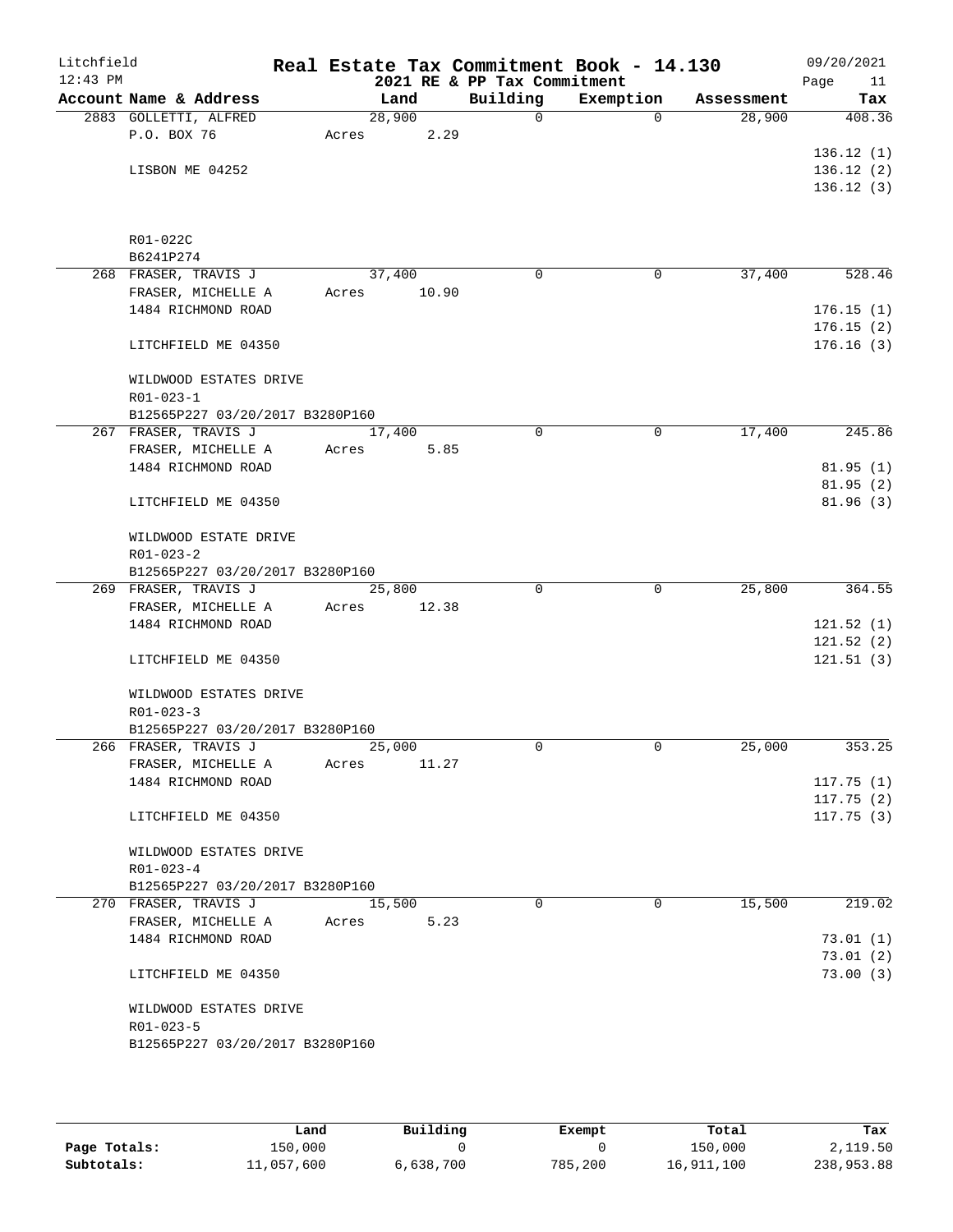| Litchfield   |                                                                 |       |                 |                             | Real Estate Tax Commitment Book - 14.130 |            | 09/20/2021               |
|--------------|-----------------------------------------------------------------|-------|-----------------|-----------------------------|------------------------------------------|------------|--------------------------|
| $12:43$ PM   |                                                                 |       |                 | 2021 RE & PP Tax Commitment |                                          |            | Page<br>12               |
|              | Account Name & Address                                          |       | Land            | Building                    | Exemption                                | Assessment | Tax                      |
|              | 544 FRASER, TRAVIS J                                            | Acres | 66,900<br>15.23 | 211,300                     | 25,000<br>02 HOMESTEAD EXEMPT            | 253,200    | 3,577.72                 |
|              | FRASER, MICHELLE A<br>1484 RICHMOND ROAD                        |       |                 |                             |                                          |            | 1,192.57(1)              |
|              |                                                                 |       |                 |                             |                                          |            | 1,192.57(2)              |
|              | LITCHFIELD ME 04350                                             |       |                 |                             |                                          |            | 1, 192.58(3)             |
|              |                                                                 |       |                 |                             |                                          |            |                          |
|              | 1484 RICHMOND ROAD                                              |       |                 |                             |                                          |            |                          |
|              | R01-024                                                         |       |                 |                             |                                          |            |                          |
|              | B12301P342 05/20/2016 B9232P118 01/25/2007 B5128P40             |       |                 |                             |                                          |            |                          |
|              | 05/15/1996<br>541 STEVENS-PRATT, JACKIE                         |       | 48,200          | 70,800                      | 31,000                                   | 88,000     | 1,243.44                 |
|              | 1468 RICHMOND ROAD                                              | Acres | 2.06            |                             | 02 HOMESTEAD EXEMPT                      |            |                          |
|              |                                                                 |       |                 |                             | 22 WW2 Widow Res                         |            | 414.48(1)                |
|              | LITCHFIELD ME 04350                                             |       |                 |                             |                                          |            | 414.48 (2)               |
|              |                                                                 |       |                 |                             |                                          |            | 414.48 (3)               |
|              |                                                                 |       |                 |                             |                                          |            |                          |
|              | 1468 RICHMOND ROAD                                              |       |                 |                             |                                          |            |                          |
|              | R01-024A                                                        |       |                 |                             |                                          |            |                          |
|              | B9656P281 03/04/2008 B9022P46 08/10/2006 B7550P51<br>07/31/2003 |       |                 |                             |                                          |            |                          |
|              | 985 HUNSBERGER, ALISON B                                        |       | 54,000          | 119,400                     | 25,000                                   | 148,400    | 2,096.89                 |
|              | LIPTON, JEFFREY E                                               | Acres | 4.00            |                             | 02 HOMESTEAD EXEMPT                      |            |                          |
|              | 1508 RICHMOND ROAD                                              |       |                 |                             |                                          |            | 698.96(1)                |
|              |                                                                 |       |                 |                             |                                          |            | 698.96 (2)               |
|              | LITCHFIELD ME 04350                                             |       |                 |                             |                                          |            | 698.97 (3)               |
|              | 1508 RICHMOND ROAD                                              |       |                 |                             |                                          |            |                          |
|              | R01-025                                                         |       |                 |                             |                                          |            |                          |
|              | B12372P13 07/27/2016 B11784P224 08/29/2014 B7557P79             |       |                 |                             |                                          |            |                          |
|              | 07/18/2003                                                      |       |                 |                             |                                          |            |                          |
|              | 425 DARVILLE, LINDA                                             |       | 57,800          | 155,100                     | 25,000                                   | 187,900    | 2,655.03                 |
|              | 1502 RICHMOND ROAD                                              | Acres | 7.00            |                             | 02 HOMESTEAD EXEMPT                      |            |                          |
|              |                                                                 |       |                 |                             |                                          |            | 885.01 (1)               |
|              | LITCHFIELD ME 04350                                             |       |                 |                             |                                          |            | 885.01 (2)<br>885.01 (3) |
|              |                                                                 |       |                 |                             |                                          |            |                          |
|              | 1502 RICHMOND ROAD                                              |       |                 |                             |                                          |            |                          |
|              | R01-025A                                                        |       |                 |                             |                                          |            |                          |
|              | B4321P181                                                       |       |                 |                             |                                          |            |                          |
|              | 2857 KNIGHT, RAYMOND                                            |       | 39,400          | 0                           | 0                                        | 39,400     | 556.72                   |
|              | KNIGHT, SHEILA                                                  | Acres | 38.00           |                             |                                          |            |                          |
|              | 620 LANGDON ROAD                                                |       |                 |                             |                                          |            | 185.57(1)                |
|              |                                                                 |       |                 |                             |                                          |            | 185.57(2)                |
|              | RICHMOND ME 04357                                               |       |                 |                             |                                          |            | 185.58(3)                |
|              | RICHMOND ROAD                                                   |       |                 |                             |                                          |            |                          |
|              | R01-025B                                                        |       |                 |                             |                                          |            |                          |
|              | B12960P63 06/27/2018 B7557P79                                   |       |                 |                             |                                          |            |                          |
|              | 1338 PALMER, STEPHEN A                                          |       | 68,500          | 60,700                      | 31,000                                   | 98,200     | 1,387.57                 |
|              | PALMER, LYNN L                                                  | Acres | 18.00           |                             | 02 HOMESTEAD EXEMPT                      |            |                          |
|              | 1530 RICHMOND ROAD                                              |       |                 |                             | 12 WW2 Vet Res.                          |            | 462.52(1)                |
|              |                                                                 |       |                 |                             |                                          |            | 462.52(2)                |
|              | LITCHFIELD ME 04350                                             |       |                 |                             |                                          |            | 462.53(3)                |
|              | 1530 RICHMOND ROAD                                              |       |                 |                             |                                          |            |                          |
|              | R01-026                                                         |       |                 |                             |                                          |            |                          |
|              | B11793P286 09/11/2014 B6286P268 08/17/2001                      |       |                 |                             |                                          |            |                          |
|              |                                                                 |       |                 |                             |                                          |            |                          |
|              |                                                                 | Land  | Building        |                             | Exempt                                   | Total      | Tax                      |
| Page Totals: | 334,800                                                         |       | 617,300         |                             | 137,000                                  | 815,100    | 11,517.37                |

**Subtotals:** 11,392,400 7,256,000 922,200 17,726,200 250,471.25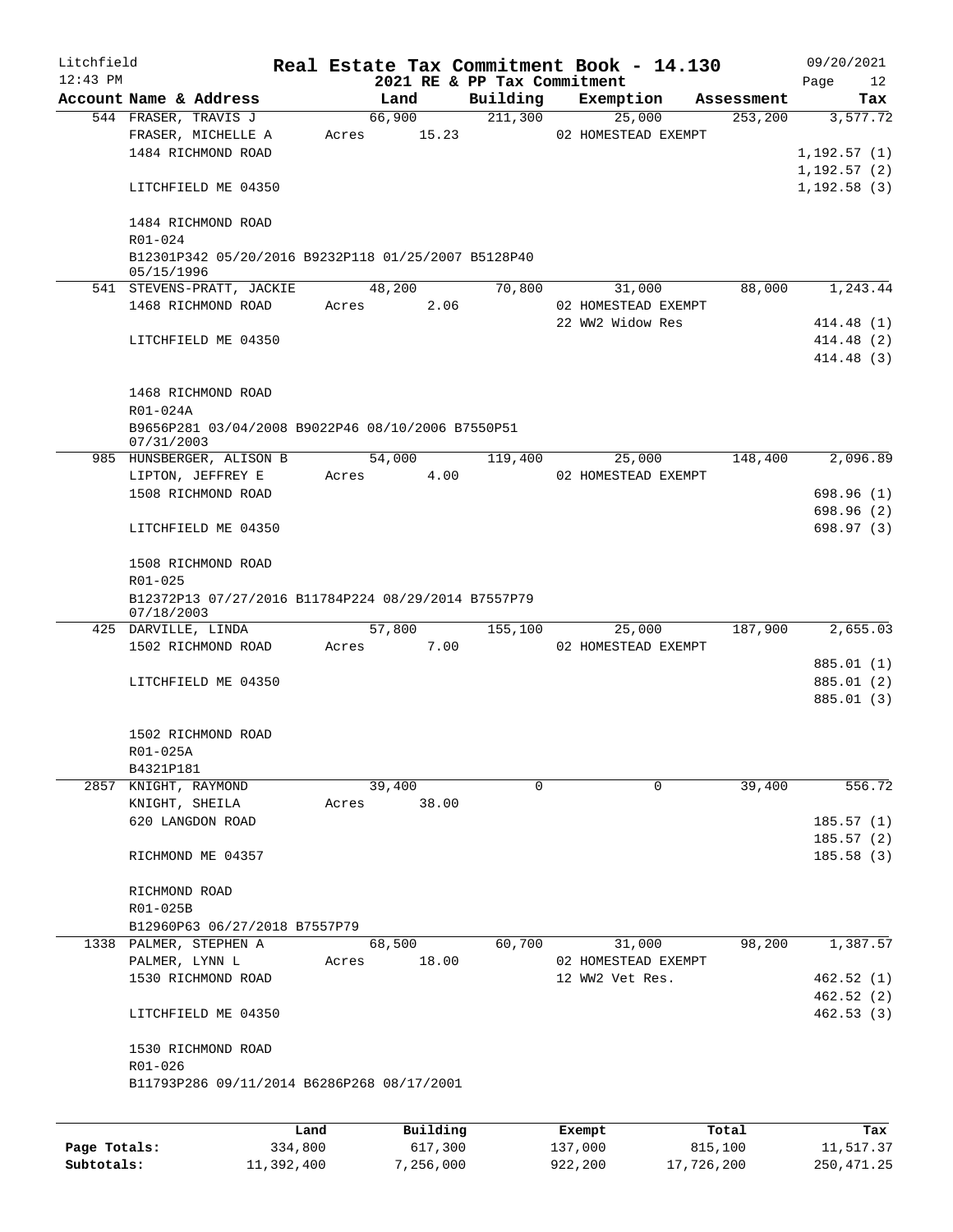| Litchfield |                                                                    |       |                |                             | Real Estate Tax Commitment Book - 14.130 |                       | 09/20/2021      |
|------------|--------------------------------------------------------------------|-------|----------------|-----------------------------|------------------------------------------|-----------------------|-----------------|
| $12:43$ PM |                                                                    |       |                | 2021 RE & PP Tax Commitment |                                          |                       | Page<br>13      |
|            | Account Name & Address<br>2680 JOHNSON TERRY                       |       | Land<br>93,000 | Building<br>174,000         | Exemption<br>25,000                      | Assessment<br>242,000 | Tax<br>3,419.46 |
|            | TALBOT DONNA                                                       | Acres | 69.00          |                             | 02 HOMESTEAD EXEMPT                      |                       |                 |
|            | 1622 RICHMOND ROAD                                                 |       |                |                             |                                          |                       | 1, 139.82(1)    |
|            |                                                                    |       |                |                             |                                          |                       | 1, 139.82(2)    |
|            |                                                                    |       |                |                             |                                          |                       |                 |
|            | LITCHFIELD ME 04350                                                |       |                |                             |                                          |                       | 1, 139.82(3)    |
|            | 1622 RICHMOND ROAD                                                 |       |                |                             |                                          |                       |                 |
|            | R01-027                                                            |       |                |                             |                                          |                       |                 |
|            | B12317P81 06/08/2016 B2434P213                                     |       |                |                             |                                          |                       |                 |
|            | 897 JOHNSON, DODIE R                                               |       | 48,000         | 59,300                      | 25,000                                   | 82,300                | 1,162.90        |
|            | 1554 RICHMOND ROAD                                                 | Acres | 2.00           |                             | 02 HOMESTEAD EXEMPT                      |                       |                 |
|            |                                                                    |       |                |                             |                                          |                       | 387.63(1)       |
|            | LITCHFIELD ME 04350                                                |       |                |                             |                                          |                       | 387.63(2)       |
|            |                                                                    |       |                |                             |                                          |                       |                 |
|            |                                                                    |       |                |                             |                                          |                       | 387.64 (3)      |
|            |                                                                    |       |                |                             |                                          |                       |                 |
|            | 1554 RICHMOND ROAD                                                 |       |                |                             |                                          |                       |                 |
|            | R01-027A                                                           |       |                |                             |                                          |                       |                 |
|            | B12906P225 05/11/2018 B12317P81 06/08/2016 B2434P213<br>11/05/1981 |       |                |                             |                                          |                       |                 |
|            | 984 KNIGHT, RAYMOND A                                              |       | 10,500         | 0                           | $\mathbf 0$                              | 10,500                | 148.37          |
|            | KNIGHT, SHEILA K                                                   | Acres | 21.00          |                             |                                          |                       |                 |
|            | 620 LANGDON ROAD                                                   |       |                |                             |                                          |                       | 49.46 (1)       |
|            |                                                                    |       |                |                             |                                          |                       | 49.46 (2)       |
|            |                                                                    |       |                |                             |                                          |                       |                 |
|            | RICHMOND ME 04357                                                  |       |                |                             |                                          |                       | 49.45(3)        |
|            |                                                                    |       |                |                             |                                          |                       |                 |
|            | RICHMOND ROAD                                                      |       |                |                             |                                          |                       |                 |
|            | R01-028                                                            |       |                |                             |                                          |                       |                 |
|            | B12960P63 06/27/2018 B7557P79 07/18/2003                           |       | 27,700         | 0                           | 0                                        | 27,700                |                 |
|            | 603 WING, GREGORY                                                  |       |                |                             |                                          |                       | 391.40          |
|            | WING, CARISSA                                                      | Acres | 1.90           |                             |                                          |                       |                 |
|            | 141 TILLSON ROAD                                                   |       |                |                             |                                          |                       | 130.47(1)       |
|            |                                                                    |       |                |                             |                                          |                       | 130.47(2)       |
|            | MONMOUTH ME 04259                                                  |       |                |                             |                                          |                       | 130.46(3)       |
|            |                                                                    |       |                |                             |                                          |                       |                 |
|            | RICHMOND ROAD                                                      |       |                |                             |                                          |                       |                 |
|            | R01-029                                                            |       |                |                             |                                          |                       |                 |
|            | B5298P194 01/24/1997                                               |       |                |                             |                                          |                       |                 |
|            | 1906 WING, GABRIEL S                                               |       | 54,000         | 116,000                     | 25,000                                   | 145,000               | 2,048.85        |
|            | WING, CARISSA M                                                    | Acres | 4.00           |                             | 02 HOMESTEAD EXEMPT                      |                       |                 |
|            | 16 JOHN TARR ROAD                                                  |       |                |                             |                                          |                       | 682.95 (1)      |
|            |                                                                    |       |                |                             |                                          |                       | 682.95 (2)      |
|            | LITCHFIELD ME 04350                                                |       |                |                             |                                          |                       | 682.95 (3)      |
|            |                                                                    |       |                |                             |                                          |                       |                 |
|            | 16 JOHN TARR ROAD                                                  |       |                |                             |                                          |                       |                 |
|            | R01-029A                                                           |       |                |                             |                                          |                       |                 |
|            | B12167P95 09/14/2015 B4928P262                                     |       |                |                             |                                          |                       |                 |
|            | 2029 HIGGINS, DIANNA R                                             |       | 57,000         | 39,600                      | 25,000                                   | 71,600                | 1,011.71        |
|            | HIGGINS, JUSTIN S                                                  | Acres | 5.00           |                             | 02 HOMESTEAD EXEMPT                      |                       |                 |
|            | 1609 RICHMOND RD                                                   |       |                |                             |                                          |                       | 337.24(1)       |
|            |                                                                    |       |                |                             |                                          |                       | 337.24(2)       |
|            | LITCHFIELD ME 04350                                                |       |                |                             |                                          |                       | 337.23(3)       |
|            |                                                                    |       |                |                             |                                          |                       |                 |
|            | 1609 RICHMOND ROAD                                                 |       |                |                             |                                          |                       |                 |
|            | R01-029B                                                           |       |                |                             |                                          |                       |                 |
|            | B12183P34 12/10/2015 B8325P267 03/04/2005 B5296P25                 |       |                |                             |                                          |                       |                 |
|            | 01/17/1997                                                         |       |                |                             |                                          |                       |                 |
|            |                                                                    |       |                |                             |                                          |                       |                 |
|            |                                                                    |       |                |                             |                                          |                       |                 |
|            |                                                                    |       |                |                             |                                          |                       |                 |

|              | Land       | Building  | Exempt    | Total      | Tax        |
|--------------|------------|-----------|-----------|------------|------------|
| Page Totals: | 290,200    | 388,900   | 100,000   | 579,100    | 8,182.69   |
| Subtotals:   | 11,682,600 | 7,644,900 | 1,022,200 | 18,305,300 | 258,653.94 |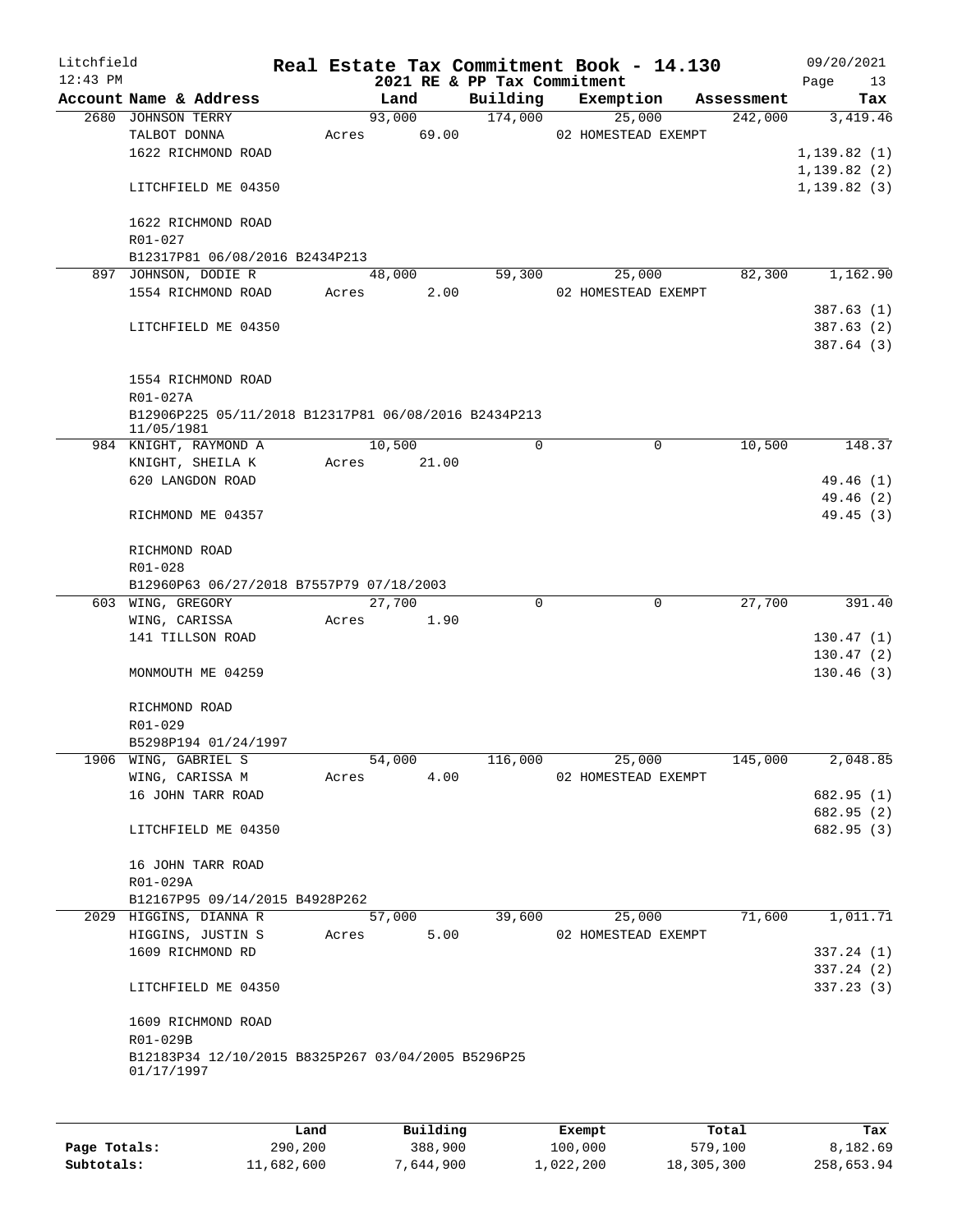| Litchfield<br>$12:43$ PM |                                                     |        |        | 2021 RE & PP Tax Commitment | Real Estate Tax Commitment Book - 14.130 |            | 09/20/2021<br>Page<br>14 |
|--------------------------|-----------------------------------------------------|--------|--------|-----------------------------|------------------------------------------|------------|--------------------------|
|                          | Account Name & Address                              | Land   |        | Building                    | Exemption                                | Assessment | Tax                      |
|                          | 2030 WHITCOMB, SUSAN                                |        | 800    | $\Omega$                    | $\Omega$                                 | 800        | 11.30                    |
|                          | 1064 COUNTY RD                                      | Acres  | 0.26   |                             |                                          |            |                          |
|                          |                                                     |        |        |                             |                                          |            | 3.77(1)                  |
|                          | BOWDOIN ME 04287                                    |        |        |                             |                                          |            | 3.77(2)                  |
|                          |                                                     |        |        |                             |                                          |            | 3.76(3)                  |
|                          |                                                     |        |        |                             |                                          |            |                          |
|                          | RICHMOND ROAD                                       |        |        |                             |                                          |            |                          |
|                          | R01-029C                                            |        |        |                             |                                          |            |                          |
|                          | B5298P192 01/24/0199                                |        |        |                             |                                          |            |                          |
|                          | 1668 CROWELL, MARK W                                | 49,200 |        | 137,200                     | 25,000                                   | 161,400    | 2,280.58                 |
|                          | CROWELL, BETSY EM                                   | Acres  | 2.40   |                             | 02 HOMESTEAD EXEMPT                      |            |                          |
|                          | 15 JOHN TARR ROAD                                   |        |        |                             |                                          |            | 760.19(1)                |
|                          |                                                     |        |        |                             |                                          |            | 760.19(2)                |
|                          | LITCHFIELD ME 04350                                 |        |        |                             |                                          |            | 760.20(3)                |
|                          |                                                     |        |        |                             |                                          |            |                          |
|                          | 15 JOHN TARR ROAD<br>$R01 - 030$                    |        |        |                             |                                          |            |                          |
|                          | B5722P22 08/26/1998                                 |        |        |                             |                                          |            |                          |
|                          | 830 ARBOUR JO MARIE                                 |        | 48,900 | 99,200                      | 25,000                                   | 123,100    | 1,739.40                 |
|                          | 5 JOHN TARR ROAD                                    | Acres  | 2.30   |                             | 02 HOMESTEAD EXEMPT                      |            |                          |
|                          |                                                     |        |        |                             |                                          |            | 579.80(1)                |
|                          | LITCHFIELD ME 04350                                 |        |        |                             |                                          |            | 579.80(2)                |
|                          |                                                     |        |        |                             |                                          |            | 579.80(3)                |
|                          |                                                     |        |        |                             |                                          |            |                          |
|                          | 5 JOHN TARR ROAD                                    |        |        |                             |                                          |            |                          |
|                          | R01-030A                                            |        |        |                             |                                          |            |                          |
|                          | B9812P219 08/04/2008 B8787P138 02/03/2006 B4440P237 |        |        |                             |                                          |            |                          |
|                          | 920 KARKOS, GEORGE A                                | 48,600 |        | 107,700                     | 25,000                                   | 131,300    | 1,855.27                 |
|                          | KARKOS, SHARON A                                    | Acres  | 2.20   |                             | 02 HOMESTEAD EXEMPT                      |            |                          |
|                          | 835 DEAD RIVER RD                                   |        |        |                             |                                          |            | 618.42(1)                |
|                          |                                                     |        |        |                             |                                          |            | 618.42(2)                |
|                          | LITCHFIELD ME 04350                                 |        |        |                             |                                          |            | 618.43(3)                |
|                          |                                                     |        |        |                             |                                          |            |                          |
|                          | 835 DEAD RIVER ROAD                                 |        |        |                             |                                          |            |                          |
|                          | R01-030B                                            |        |        |                             |                                          |            |                          |
|                          | B7139P177                                           |        |        |                             |                                          |            |                          |
|                          | 1164 MARTIN MARGARET E                              | 60,000 |        | 136,400                     | 0                                        | 196,400    | 2,775.13                 |
|                          | 853 DEAD RIVER ROAD                                 | Acres  | 6.00   |                             |                                          |            |                          |
|                          |                                                     |        |        |                             |                                          |            | 925.04 (1)               |
|                          | LITCHFIELD ME 04350                                 |        |        |                             |                                          |            | 925.04(2)                |
|                          |                                                     |        |        |                             |                                          |            | 925.05(3)                |
|                          |                                                     |        |        |                             |                                          |            |                          |
|                          | 853 DEAD RIVER ROAD<br>R01-030C                     |        |        |                             |                                          |            |                          |
|                          | B13523P101 04/06/2020 B12838P191 02/06/2018         |        |        |                             |                                          |            |                          |
|                          | B9055P281 09/01/2006 B3295P161                      |        |        |                             |                                          |            |                          |
|                          | 125 BERNOTAVICZ, FREDA                              | 3,300  |        | $\Omega$                    | $\Omega$                                 | 3,300      | 46.63                    |
|                          | 23 HUFFS HILL ROAD                                  | Acres  | 12.00  |                             |                                          |            |                          |
|                          |                                                     |        |        |                             |                                          |            | 15.54(1)                 |
|                          | LITCHFIELD ME 04350                                 |        |        |                             |                                          |            | 15.54(2)                 |
|                          |                                                     |        |        |                             |                                          |            | 15.55(3)                 |
|                          |                                                     |        |        |                             |                                          |            |                          |
|                          | DEAD RIVER ROAD                                     |        |        |                             |                                          |            |                          |
|                          | R01-031                                             |        |        |                             |                                          |            |                          |
|                          | B8417P37 04/25/2005 B7848P185                       |        |        |                             |                                          |            |                          |
|                          |                                                     |        |        |                             |                                          |            |                          |
|                          |                                                     |        |        |                             |                                          |            |                          |
|                          |                                                     |        |        |                             |                                          |            |                          |

|              | Land       | Building  | Exempt    | Total      | Tax        |
|--------------|------------|-----------|-----------|------------|------------|
| Page Totals: | 210,800    | 480,500   | 75,000    | 616,300    | 8,708.31   |
| Subtotals:   | 11,893,400 | 8,125,400 | 1,097,200 | 18,921,600 | 267,362.25 |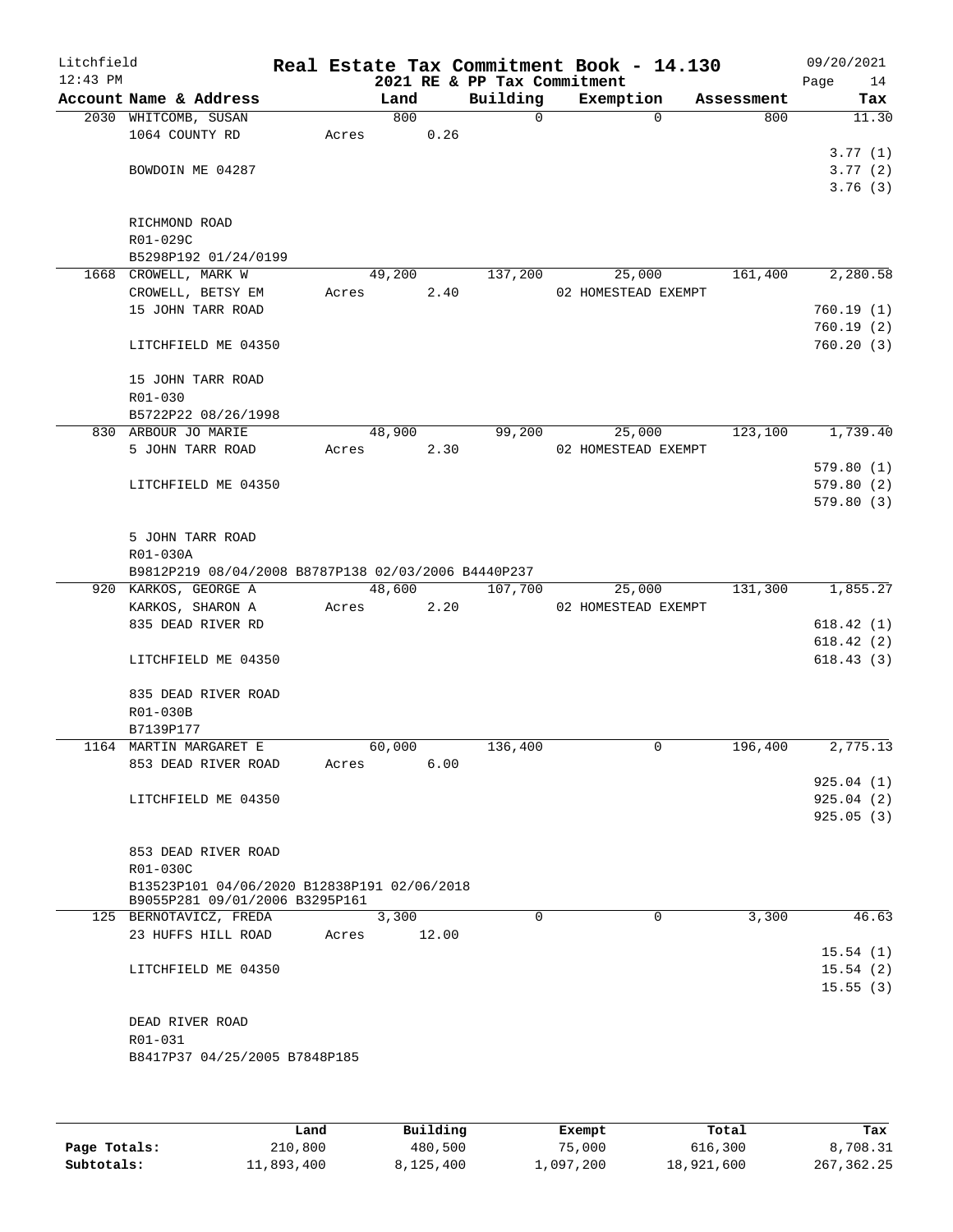| Litchfield<br>$12:43$ PM |                                             |       | 2021 RE & PP Tax Commitment |          | Real Estate Tax Commitment Book - 14.130 |            | 09/20/2021<br>Page<br>15 |
|--------------------------|---------------------------------------------|-------|-----------------------------|----------|------------------------------------------|------------|--------------------------|
|                          | Account Name & Address                      |       | Land                        | Building | Exemption                                | Assessment | Tax                      |
|                          | 124 BERNOTAVICZ, FREDA                      |       | 58,700 225,400              |          | 25,000                                   | 259,100    | 3,661.08                 |
|                          | 23 HUFF'S MILL ROAD                         |       |                             |          | Acres 16.00 02 HOMESTEAD EXEMPT          |            |                          |
|                          |                                             |       |                             |          |                                          |            | 1,220.36(1)              |
|                          | LITCHFIELD ME 04350                         |       |                             |          |                                          |            | 1,220.36(2)              |
|                          |                                             |       |                             |          |                                          |            | 1,220.36(3)              |
|                          |                                             |       |                             |          |                                          |            |                          |
|                          | 23 HUFF'S MILL ROAD                         |       |                             |          |                                          |            |                          |
|                          | R01-032                                     |       |                             |          |                                          |            |                          |
|                          | B8417P37 04/25/2005 B7848P185 02/14/2004    |       |                             |          |                                          |            |                          |
|                          | 1862 WHITCOMB, LINDA K                      |       | 23,100                      | $\Omega$ | 0                                        | 23,100     | 326.40                   |
|                          | P. O. BOX 1052                              |       | Acres 16.21                 |          |                                          |            |                          |
|                          |                                             |       |                             |          |                                          |            | 108.80(1)<br>108.80(2)   |
|                          | THOMPSON FALLS MT 59873                     |       |                             |          |                                          |            | 108.80(3)                |
|                          |                                             |       |                             |          |                                          |            |                          |
|                          | DEAD RIVER ROAD                             |       |                             |          |                                          |            |                          |
|                          | R01-033                                     |       |                             |          |                                          |            |                          |
|                          | B2048P74                                    |       |                             |          |                                          |            |                          |
|                          | 1876 EMOND, DIANE K                         |       | 48,500                      |          | 58,700<br>31,000                         | 76,200     | 1,076.71                 |
|                          | CHASE DEBRA A                               | Acres | 2.15                        |          | 02 HOMESTEAD EXEMPT                      |            |                          |
|                          | 722 DEAD RIVER ROAD                         |       |                             |          | 03 VETERANS EXEMPT                       |            | 358.90(1)                |
|                          |                                             |       |                             |          |                                          |            | 358.90(2)                |
|                          | LITCHFIELD ME 04350                         |       |                             |          |                                          |            | 358.91(3)                |
|                          | 722 DEAD RIVER ROAD                         |       |                             |          |                                          |            |                          |
|                          | R01-033A                                    |       |                             |          |                                          |            |                          |
|                          | B8447P186 06/06/2005 B6164P158 03/08/2000   |       |                             |          |                                          |            |                          |
|                          | 732 KNIGHT, JASON                           |       | 60,600                      | 128,400  | 25,000                                   | 164,000    | 2,317.32                 |
|                          | KNIGHT, MARY                                |       | Acres<br>6.85               |          | 02 HOMESTEAD EXEMPT                      |            |                          |
|                          | 730 DEAD RIVER ROAD                         |       |                             |          |                                          |            | 772.44(1)                |
|                          |                                             |       |                             |          |                                          |            | 772.44(2)                |
|                          | LITCHFIELD ME 04350                         |       |                             |          |                                          |            | 772.44(3)                |
|                          | 730 DEAD RIVER ROAD                         |       |                             |          |                                          |            |                          |
|                          | R01-033B                                    |       |                             |          |                                          |            |                          |
|                          | B13913P115 03/01/2020                       |       |                             |          |                                          |            |                          |
|                          | 1634 MCGROTHER, PAUL                        |       | 45,600                      | 143,400  | 31,000                                   | 158,000    | 2,232.54                 |
|                          | 13 PATTENWOODS LANE                         | Acres | 1.20                        |          | 02 HOMESTEAD EXEMPT                      |            |                          |
|                          |                                             |       |                             |          | 03 VETERANS EXEMPT                       |            | 744.18(1)                |
|                          | LITCHFIELD ME 04350                         |       |                             |          |                                          |            | 744.18(2)                |
|                          |                                             |       |                             |          |                                          |            | 744.18(3)                |
|                          |                                             |       |                             |          |                                          |            |                          |
|                          | 13 PATTENWOODS LANE                         |       |                             |          |                                          |            |                          |
|                          | R01-033B-1<br>B7211P152 03/11/1997          |       |                             |          |                                          |            |                          |
|                          | 584 SPINNEY, RALPH H                        |       | 45,600                      | 130,500  | 25,000                                   | 151,100    | 2,135.04                 |
|                          | 10 PATTENWOODS LANE                         | Acres | 1.20                        |          | 02 HOMESTEAD EXEMPT                      |            |                          |
|                          |                                             |       |                             |          |                                          |            | 711.68(1)                |
|                          | LITHCFIELD ME 04350                         |       |                             |          |                                          |            | 711.68(2)                |
|                          |                                             |       |                             |          |                                          |            | 711.68(3)                |
|                          |                                             |       |                             |          |                                          |            |                          |
|                          | 10 PATTENWOODS LANE                         |       |                             |          |                                          |            |                          |
|                          | R01-033B-2                                  |       |                             |          |                                          |            |                          |
|                          | B13579P183 05/28/2020 B13086P329 11/15/2018 |       |                             |          |                                          |            |                          |
|                          |                                             |       |                             |          |                                          |            |                          |

|              | Land       | Building  | Exempt    | Total      | Tax          |
|--------------|------------|-----------|-----------|------------|--------------|
| Page Totals: | 282,100    | 686,400   | 137,000   | 831,500    | 11,749.09    |
| Subtotals:   | 12,175,500 | 8,811,800 | 1,234,200 | 19,753,100 | 279, 111, 34 |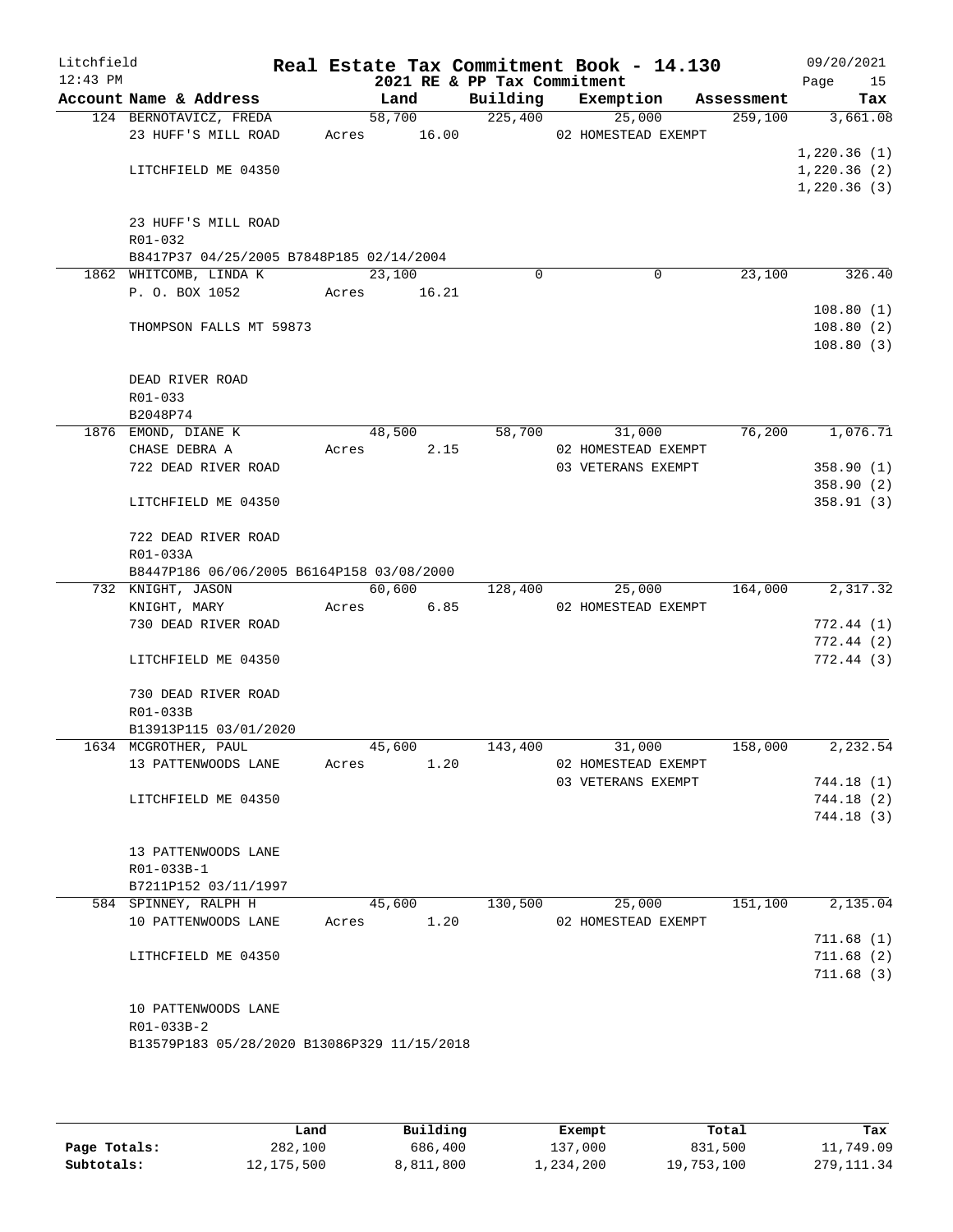| Litchfield   |                                                      |       |          |                             | Real Estate Tax Commitment Book - 14.130 |            | 09/20/2021             |
|--------------|------------------------------------------------------|-------|----------|-----------------------------|------------------------------------------|------------|------------------------|
| $12:43$ PM   |                                                      |       |          | 2021 RE & PP Tax Commitment |                                          |            | Page<br>16             |
|              | Account Name & Address                               |       | Land     | Building                    | Exemption                                | Assessment | Tax                    |
|              | 1915 JOHNSON, JEFF C                                 |       | 45,300   | 138,300                     | $\Omega$                                 | 183,600    | 2,594.27               |
|              | 19 PATTENWOODS LANE                                  | Acres | 1.10     |                             |                                          |            | 864.76 (1)             |
|              | LITCHFIELD ME 04350                                  |       |          |                             |                                          |            | 864.76 (2)             |
|              |                                                      |       |          |                             |                                          |            | 864.75 (3)             |
|              |                                                      |       |          |                             |                                          |            |                        |
|              | 19 PATTENWOODS LANE                                  |       |          |                             |                                          |            |                        |
|              | R01-033B-3                                           |       |          |                             |                                          |            |                        |
|              | B11489P24 08/21/2013 B11365P101 04/23/2013 B8518P240 |       |          |                             |                                          |            |                        |
|              | 07/26/2005 B4408P160 01/20/2005                      |       |          |                             |                                          |            |                        |
|              | 1878 HILT, JASON B                                   |       | 45,600   | 140,800                     | 25,000                                   | 161,400    | 2,280.58               |
|              | 20 PATTEN WOODS DRIVE                                | Acres | 1.20     |                             | 02 HOMESTEAD EXEMPT                      |            |                        |
|              |                                                      |       |          |                             |                                          |            | 760.19(1)              |
|              | LITCHFIELD ME 04350                                  |       |          |                             |                                          |            | 760.19(2)              |
|              |                                                      |       |          |                             |                                          |            | 760.20(3)              |
|              |                                                      |       |          |                             |                                          |            |                        |
|              | 20 PATTEN WOODS DRIVE                                |       |          |                             |                                          |            |                        |
|              | R01-033B-4                                           |       |          |                             |                                          |            |                        |
|              | B12163P115 11/16/2015 B11636P35 02/27/2014 B9144P222 |       |          |                             |                                          |            |                        |
|              | 11/09/2006 B7680P326 09/05/2003                      |       |          |                             |                                          |            |                        |
|              | 1626 GRENIER, MICHAEL J                              |       | 48,300   | 166,800                     | 25,000                                   | 190,100    | 2,686.11               |
|              | GRENIER, SUMMER P                                    | Acres | 2.10     |                             | 02 HOMESTEAD EXEMPT                      |            |                        |
|              | 25 PATTEN WOODS LANE                                 |       |          |                             |                                          |            | 895.37 (1)             |
|              |                                                      |       |          |                             |                                          |            | 895.37 (2)             |
|              | LITCHFIELD ME 04350                                  |       |          |                             |                                          |            | 895.37 (3)             |
|              | 25 PATTENWOODS LANE                                  |       |          |                             |                                          |            |                        |
|              | R01-033B-5                                           |       |          |                             |                                          |            |                        |
|              | B12657P306 07/13/2017 B9607P287 01/08/2008 B7672P197 |       |          |                             |                                          |            |                        |
|              | 09/22/2003                                           |       |          |                             |                                          |            |                        |
|              | 767 HARPER, JOHN J                                   |       | 45,300   | 84,000                      | 25,000                                   | 104,300    | 1,473.76               |
|              | 30 PATTENWOODS LN                                    | Acres | 1.10     |                             | 02 HOMESTEAD EXEMPT                      |            |                        |
|              |                                                      |       |          |                             |                                          |            | 491.25 (1)             |
|              | LITCHFIELD ME 04350                                  |       |          |                             |                                          |            | 491.25 (2)             |
|              |                                                      |       |          |                             |                                          |            | 491.26 (3)             |
|              |                                                      |       |          |                             |                                          |            |                        |
|              | 30 PATTENWOODS LANE                                  |       |          |                             |                                          |            |                        |
|              | R01-033B-6                                           |       |          |                             |                                          |            |                        |
|              | B4241P261                                            |       |          |                             |                                          |            |                        |
|              | 1826 MOORE, ANDREW T                                 |       | 47,100   | 144,800                     | 25,000                                   | 166,900    | 2,358.30               |
|              | MOORE, CHARLENE BINDER                               | Acres | 1.70     |                             | 02 HOMESTEAD EXEMPT                      |            |                        |
|              | 37 PATTENWOODS LANE                                  |       |          |                             |                                          |            | 786.10(1)              |
|              |                                                      |       |          |                             |                                          |            | 786.10(2)              |
|              | LITCHFIELD ME 04350                                  |       |          |                             |                                          |            | 786.10(3)              |
|              |                                                      |       |          |                             |                                          |            |                        |
|              | 37 PATTENWOODS LANE                                  |       |          |                             |                                          |            |                        |
|              | R01-033B-7                                           |       |          |                             |                                          |            |                        |
|              | B10612P208 12/08/2010 B5565P280                      |       |          | 0                           | $\mathbf 0$                              |            |                        |
|              | 1627 SMITH, FOREST                                   |       | 27,100   |                             |                                          | 27,100     | 382.92                 |
|              | 35 SHORTILL FARM ROAD                                | Acres | 1.70     |                             |                                          |            | 127.64(1)              |
|              |                                                      |       |          |                             |                                          |            |                        |
|              | BUXTON ME 04093                                      |       |          |                             |                                          |            | 127.64(2)<br>127.64(3) |
|              |                                                      |       |          |                             |                                          |            |                        |
|              | PATTEN WOODS LANE                                    |       |          |                             |                                          |            |                        |
|              | R01-033B-8                                           |       |          |                             |                                          |            |                        |
|              | B10309P70 12/24/2009 B3691P53 02/13/1990             |       |          |                             |                                          |            |                        |
|              |                                                      |       |          |                             |                                          |            |                        |
|              |                                                      |       |          |                             |                                          |            |                        |
|              |                                                      | Land  | Building |                             | Exempt                                   | Total      | Tax                    |
| Page Totals: | 258,700                                              |       | 674,700  |                             | 100,000                                  | 833,400    | 11,775.94              |

**Subtotals:** 12,434,200 9,486,500 1,334,200 20,586,500 290,887.28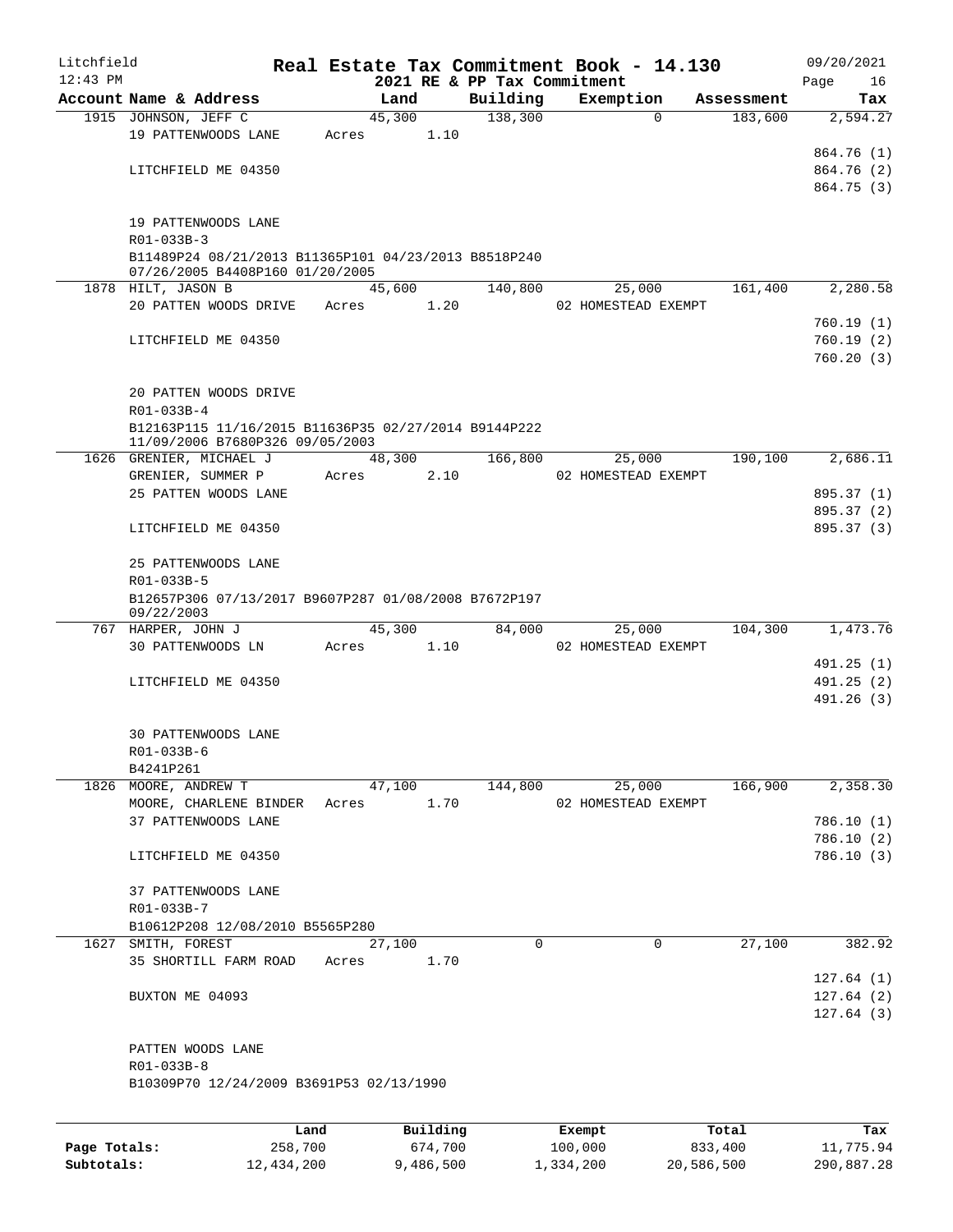| Litchfield<br>$12:43$ PM |                                               |       |             |       | 2021 RE & PP Tax Commitment | Real Estate Tax Commitment Book - 14.130 |            | 09/20/2021<br>Page<br>17 |
|--------------------------|-----------------------------------------------|-------|-------------|-------|-----------------------------|------------------------------------------|------------|--------------------------|
|                          | Account Name & Address                        |       | Land        |       | Building                    | Exemption                                | Assessment | Tax                      |
|                          | 491 TERPSTRA, LOUISE                          |       | 47,700      |       | 98,500                      | 25,000                                   | 121,200    | 1,712.56                 |
|                          | 41 PATTEN WOODS LANE                          | Acres |             | 1.90  |                             | 02 HOMESTEAD EXEMPT                      |            |                          |
|                          |                                               |       |             |       |                             |                                          |            | 570.85(1)                |
|                          | LITCHFIELD ME 04350                           |       |             |       |                             |                                          |            | 570.85(2)                |
|                          |                                               |       |             |       |                             |                                          |            | 570.86(3)                |
|                          |                                               |       |             |       |                             |                                          |            |                          |
|                          | 41 PATTENWOODS LANE                           |       |             |       |                             |                                          |            |                          |
|                          | R01-033B-9<br>B10023P315 03/26/2009 B4781P177 |       |             |       |                             |                                          |            |                          |
|                          | 1625 SMITH, FOREST                            |       | 27,100      |       | $\Omega$                    | 0                                        | 27,100     | 382.92                   |
|                          | 35 SHORTILL FARM ROAD Acres                   |       |             | 1.70  |                             |                                          |            |                          |
|                          |                                               |       |             |       |                             |                                          |            | 127.64(1)                |
|                          | BUXTON ME 04093                               |       |             |       |                             |                                          |            | 127.64(2)                |
|                          |                                               |       |             |       |                             |                                          |            | 127.64(3)                |
|                          |                                               |       |             |       |                             |                                          |            |                          |
|                          | DEAD RIVER ROAD                               |       |             |       |                             |                                          |            |                          |
|                          | R01-033C                                      |       |             |       |                             |                                          |            |                          |
|                          | B10309P71 12/24/2009 B3691P51 02/13/1990      |       |             |       |                             |                                          |            |                          |
|                          | 2166 TURCOTTE, MARK E                         |       | 15,000      |       | 0                           | $\mathbf 0$                              | 15,000     | 211.95                   |
|                          | TURCOTTE, CINDY                               | Acres |             | 5.00  |                             |                                          |            |                          |
|                          | 640 DEAD RIVER ROAD                           |       |             |       |                             |                                          |            | 70.65(1)                 |
|                          |                                               |       |             |       |                             |                                          |            | 70.65(2)                 |
|                          | BOWDOIN ME 04287                              |       |             |       |                             |                                          |            | 70.65(3)                 |
|                          |                                               |       |             |       |                             |                                          |            |                          |
|                          | DEAD RIVER ROAD                               |       |             |       |                             |                                          |            |                          |
|                          | R01-033D                                      |       |             |       |                             |                                          |            |                          |
|                          | B6433P316 02/06/2001                          |       |             |       |                             |                                          |            |                          |
|                          | 2601 CHARLAND, ALLISON J                      |       | 3,200       |       | $\Omega$                    | $\mathbf 0$                              | 3,200      | 45.22                    |
|                          | 642 DEAD RIVER ROAD                           | Acres |             | 4.28  |                             |                                          |            |                          |
|                          | BOWDOIN ME 04287                              |       |             |       |                             |                                          |            | 15.07(1)<br>15.07(2)     |
|                          |                                               |       |             |       |                             |                                          |            | 15.08(3)                 |
|                          |                                               |       |             |       |                             |                                          |            |                          |
|                          | DEAD RIVER ROAD                               |       |             |       |                             |                                          |            |                          |
|                          | R01-033F                                      |       |             |       |                             |                                          |            |                          |
|                          | B12297P163 05/19/2016 B8385P228 03/15/2005    |       |             |       |                             |                                          |            |                          |
|                          | 1762 TURCOTTE, MARK E                         |       | 71,000      |       | 126,700                     | 25,000                                   | 172,700    | 2,440.25                 |
|                          | 640 DEAD RIVER ROAD                           | Acres |             | 23.00 |                             | 02 HOMESTEAD EXEMPT                      |            |                          |
|                          |                                               |       |             |       |                             |                                          |            | 813.42 (1)               |
|                          | BOWDOIN ME 04287                              |       |             |       |                             |                                          |            | 813.42 (2)               |
|                          |                                               |       |             |       |                             |                                          |            | 813.41(3)                |
|                          |                                               |       |             |       |                             |                                          |            |                          |
|                          | 640 DEAD RIVER ROAD                           |       |             |       |                             |                                          |            |                          |
|                          | R01-034                                       |       |             |       |                             |                                          |            |                          |
|                          | B10403P245 04/30/2010 B4124P306               |       |             |       |                             |                                          |            |                          |
|                          | 1054 RICHARD, MARCEL Y                        |       | 97,500      |       | 183,300                     | 25,000                                   | 255,800    | 3,614.45                 |
|                          | RICHARD, LORETTA A                            |       | Acres 86.00 |       |                             | 02 HOMESTEAD EXEMPT                      |            |                          |
|                          | 32 SOUTH ADAMS ROAD                           |       |             |       |                             |                                          |            | 1,204.82(1)              |
|                          |                                               |       |             |       |                             |                                          |            | 1,204.82(2)              |
|                          | LITCHFIELD ME 04350                           |       |             |       |                             |                                          |            | 1, 204.81(3)             |
|                          | 32 SOUTH ADAMS ROAD                           |       |             |       |                             |                                          |            |                          |
|                          | R01-035                                       |       |             |       |                             |                                          |            |                          |
|                          | B10840P255 09/26/2011 B1518P525 05/01/1970    |       |             |       |                             |                                          |            |                          |
|                          |                                               |       |             |       |                             |                                          |            |                          |
|                          |                                               |       |             |       |                             |                                          |            |                          |

|              | Land       | Building  | Exempt    | Total      | Tax          |
|--------------|------------|-----------|-----------|------------|--------------|
| Page Totals: | 261,500    | 408,500   | 75,000    | 595,000    | 8,407.35     |
| Subtotals:   | 12,695,700 | 9,895,000 | 1,409,200 | 21,181,500 | 299, 294, 63 |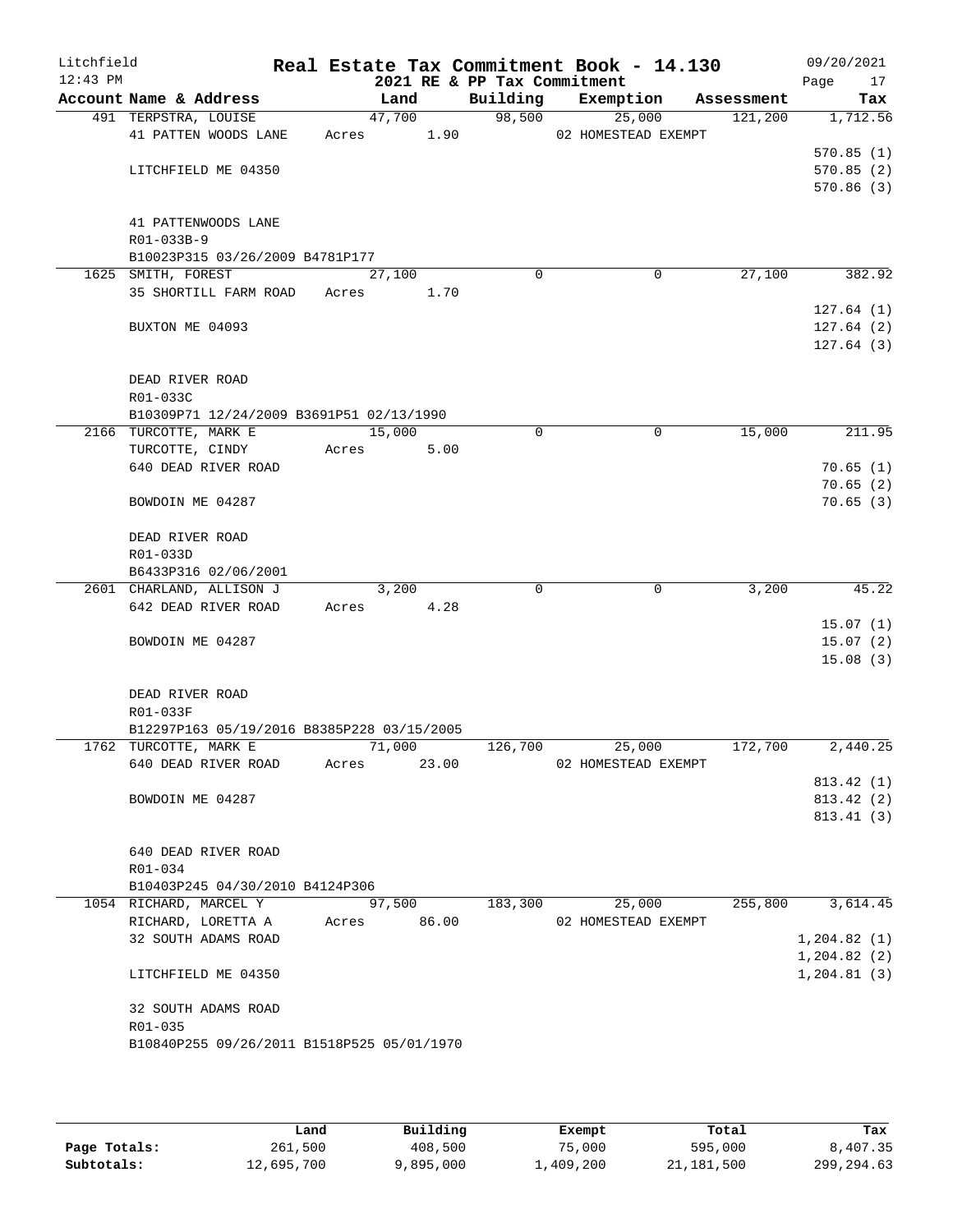| Litchfield |                                                                                        |       |                             |          | Real Estate Tax Commitment Book - 14.130 |            | 09/20/2021              |
|------------|----------------------------------------------------------------------------------------|-------|-----------------------------|----------|------------------------------------------|------------|-------------------------|
| $12:43$ PM |                                                                                        |       | 2021 RE & PP Tax Commitment |          |                                          |            | Page<br>18              |
|            | Account Name & Address                                                                 |       | Land                        | Building | Exemption                                | Assessment | Tax                     |
|            | 2169 SMITH, EMILY R<br>742 DEAD RIVER ROAD                                             |       | 45,600<br>Acres 1.19        | 46,900   | 25,000<br>02 HOMESTEAD EXEMPT            | 67,500     | 953.78                  |
|            |                                                                                        |       |                             |          |                                          |            | 317.93(1)               |
|            | LITCHFIELD ME 04350                                                                    |       |                             |          |                                          |            | 317.93(2)               |
|            |                                                                                        |       |                             |          |                                          |            | 317.92(3)               |
|            |                                                                                        |       |                             |          |                                          |            |                         |
|            | 742 DEAD RIVER ROAD                                                                    |       |                             |          |                                          |            |                         |
|            | R01-035A                                                                               |       |                             |          |                                          |            |                         |
|            | B12231P80 02/22/2016 B8528P43 07/29/2005 B6265P95                                      |       |                             |          |                                          |            |                         |
|            | 2152 KING, WILLIAM O                                                                   |       | 45,400                      | 48,800   | 25,000                                   | 69,200     | 977.80                  |
|            | KING, LINDA G                                                                          | Acres | 1.12                        |          | 02 HOMESTEAD EXEMPT                      |            |                         |
|            | 746 DEAD RIVER ROAD                                                                    |       |                             |          |                                          |            | 325.93(1)               |
|            |                                                                                        |       |                             |          |                                          |            | 325.93 (2)              |
|            | LITCHFIELD ME 04350                                                                    |       |                             |          |                                          |            | 325.94(3)               |
|            |                                                                                        |       |                             |          |                                          |            |                         |
|            | 746 DEAD RIVER ROAD                                                                    |       |                             |          |                                          |            |                         |
|            | R01-035B                                                                               |       |                             |          |                                          |            |                         |
|            | B11810P80 09/25/2014 B11653P228 02/21/2014                                             |       |                             |          |                                          |            |                         |
|            | B11574P267 10/18/2013 B11323P87 03/06/2013 B9224P68<br>08/20/2006 B6308P247 09/26/2000 |       |                             |          |                                          |            |                         |
|            | 1381 PETTENGILL, DAVID M 73,100                                                        |       |                             | 123,200  | 31,000                                   | 165,300    | $\overline{2}$ , 335.69 |
|            | 60 SOUTH ADAMS RD                                                                      |       | Acres 46.00                 |          | 02 HOMESTEAD EXEMPT                      |            |                         |
|            |                                                                                        |       |                             |          | 03 VETERANS EXEMPT                       |            | 778.56(1)               |
|            | LITCHFIELD ME 04350                                                                    |       |                             |          |                                          |            | 778.56(2)               |
|            |                                                                                        |       |                             |          |                                          |            | 778.57(3)               |
|            |                                                                                        |       |                             |          |                                          |            |                         |
|            | 60 SOUTH ADAMS ROAD                                                                    |       |                             |          |                                          |            |                         |
|            | R01-036                                                                                |       |                             |          |                                          |            |                         |
|            | B2198P154                                                                              |       |                             |          |                                          |            |                         |
|            | 1501 RINALDI, ANTHONY J                                                                |       | 86,800                      | 104,500  | $\mathbf 0$                              | 191,300    | 2,703.07                |
|            | RINALDI, JOSEPH C                                                                      |       | Acres 6.45                  |          |                                          |            |                         |
|            | 76 SOUTH ADAMS ROAD                                                                    |       |                             |          |                                          |            | 901.02(1)               |
|            |                                                                                        |       |                             |          |                                          |            | 901.02(2)               |
|            | LITCHFIELD ME 04350                                                                    |       |                             |          |                                          |            | 901.03(3)               |
|            |                                                                                        |       |                             |          |                                          |            |                         |
|            | 76 SOUTH ADAMS ROAD                                                                    |       |                             |          |                                          |            |                         |
|            | R01-039<br>B13356P68 10/04/2019                                                        |       |                             |          |                                          |            |                         |
|            | 1678 RINALDI, ANTHONY J                                                                |       | 46,500                      | 14,500   | $\mathbf 0$                              | 61,000     | 861.93                  |
|            | RINALDI, JOSEPH C                                                                      | Acres | 1.50                        |          |                                          |            |                         |
|            | 76 SOUTH ADAMS ROAD                                                                    |       |                             |          |                                          |            | 287.31(1)               |
|            |                                                                                        |       |                             |          |                                          |            | 287.31 (2)              |
|            | LITCHFIELD ME 04350                                                                    |       |                             |          |                                          |            | 287.31 (3)              |
|            |                                                                                        |       |                             |          |                                          |            |                         |
|            | 70 SOUTH ADAMS ROAD                                                                    |       |                             |          |                                          |            |                         |
|            | R01-039A                                                                               |       |                             |          |                                          |            |                         |
|            | B13356P68 10/04/2019                                                                   |       |                             |          |                                          |            |                         |
|            | 592 FLETCHER, THOMAS                                                                   |       | 43,800                      | 9,500    | 0                                        | 53,300     | 753.13                  |
|            | 1362 HALLOWELL ROAD                                                                    | Acres | 56.00                       |          |                                          |            |                         |
|            |                                                                                        |       |                             |          |                                          |            | 251.04(1)               |
|            | LITCHFIELD ME 04350                                                                    |       |                             |          |                                          |            | 251.04 (2)              |
|            |                                                                                        |       |                             |          |                                          |            | 251.05(3)               |
|            |                                                                                        |       |                             |          |                                          |            |                         |
|            | SOUTH ADAMS ROAD                                                                       |       |                             |          |                                          |            |                         |
|            | R01-040                                                                                |       |                             |          |                                          |            |                         |
|            | B7067P298 09/13/2002                                                                   |       |                             |          |                                          |            |                         |
|            |                                                                                        |       |                             |          |                                          |            |                         |
|            |                                                                                        |       |                             |          |                                          |            |                         |
|            |                                                                                        | Land  | Building                    |          | Exempt                                   | Total      | Tax                     |

**Page Totals:** 341,200 347,400 8,585.40 8,585.40 **Subtotals:** 13,036,900 10,242,400 1,490,200 21,789,100 307,880.03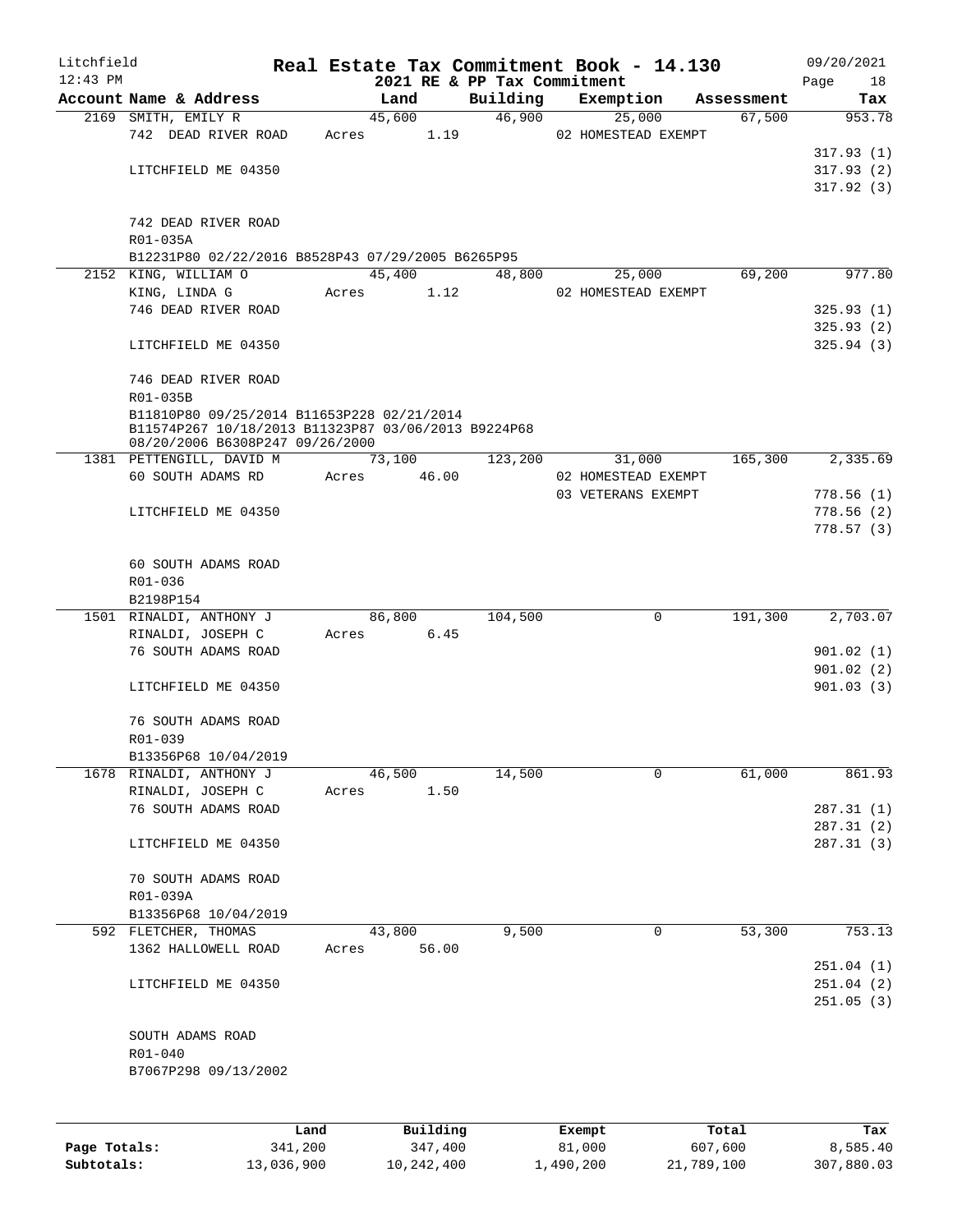| Litchfield<br>$12:43$ PM |                                                                     |       |        |      | 2021 RE & PP Tax Commitment | Real Estate Tax Commitment Book - 14.130 |             | 09/20/2021<br>Page<br>19 |
|--------------------------|---------------------------------------------------------------------|-------|--------|------|-----------------------------|------------------------------------------|-------------|--------------------------|
|                          | Account Name & Address                                              |       | Land   |      | Building                    | Exemption                                | Assessment  | Tax                      |
|                          | 2352 NORMAND, JUDY                                                  |       | 60,000 |      | 123,200                     | 25,000                                   |             | 158,200<br>2,235.37      |
|                          | HOLT DONALD E JR.                                                   | Acres |        | 5.99 |                             | 02 HOMESTEAD EXEMPT                      |             |                          |
|                          | 90 SOUTH ADAMS ROAD                                                 |       |        |      |                             |                                          |             | 745.12 (1)               |
|                          |                                                                     |       |        |      |                             |                                          |             | 745.12(2)                |
|                          | LITCHFIELD ME 04050                                                 |       |        |      |                             |                                          |             | 745.13(3)                |
|                          | 90 SOUTH ADAMS ROAD<br>R01-040A                                     |       |        |      |                             |                                          |             |                          |
|                          | B12360P10 07/12/2016 B8843P117 03/15/2006 B7632P161<br>08/28/2003   |       |        |      |                             |                                          |             |                          |
|                          | 437 KOCH, ERICA M                                                   |       | 55,500 |      | 176,800                     |                                          | $\Omega$    | 232,300<br>3,282.40      |
|                          | KOCH, NICHOLAS E                                                    | Acres |        | 4.91 |                             |                                          |             |                          |
|                          | 12 WHODATHUNKIT LN                                                  |       |        |      |                             |                                          |             | 1,094.13(1)              |
|                          |                                                                     |       |        |      |                             |                                          |             | 1,094.13(2)              |
|                          | LITCHFIELD ME 04350                                                 |       |        |      |                             |                                          |             | 1,094.14(3)              |
|                          | 12 WHODATHUNKIT LANE                                                |       |        |      |                             |                                          |             |                          |
|                          | R01-042                                                             |       |        |      |                             |                                          |             |                          |
|                          | B13217P333 05/24/2019                                               |       |        |      |                             |                                          |             |                          |
|                          | 2246 GARAND MICHELLE                                                |       | 46,800 |      | 140,900                     |                                          | $\mathbf 0$ | 187,700<br>2,652.20      |
|                          | 121 SO ADAMS ROAD                                                   | Acres |        | 2.01 |                             |                                          |             |                          |
|                          |                                                                     |       |        |      |                             |                                          |             | 884.07 (1)               |
|                          | LITCHFIELD ME 04350                                                 |       |        |      |                             |                                          |             | 884.07 (2)               |
|                          |                                                                     |       |        |      |                             |                                          |             | 884.06 (3)               |
|                          | 121 SOUTH ADAMS ROAD<br>R01-042A                                    |       |        |      |                             |                                          |             |                          |
|                          | B8662P76 10/27/2005 B6671P63                                        |       |        |      |                             |                                          |             |                          |
|                          | 2353 LABBE, STANLEY E                                               |       | 57,300 |      | 135,000                     | 25,000                                   |             | 167,300<br>2,363.95      |
|                          | LABBE, CLAIRE L                                                     | Acres |        | 5.50 |                             | 02 HOMESTEAD EXEMPT                      |             |                          |
|                          | 24 WHODATHUNKIT LANE                                                |       |        |      |                             |                                          |             | 787.98 (1)               |
|                          |                                                                     |       |        |      |                             |                                          |             | 787.98 (2)               |
|                          | LITCHFIELD ME 04350                                                 |       |        |      |                             |                                          |             | 787.99 (3)               |
|                          | 24 WHODATHUNKIT LANE                                                |       |        |      |                             |                                          |             |                          |
|                          | R01-042B                                                            |       |        |      |                             |                                          |             |                          |
|                          | B13218P46 05/24/2019                                                |       |        |      |                             |                                          |             |                          |
|                          | 2117 MARTENS, SEAN D                                                |       | 46,900 |      | 147,800                     |                                          | 0           | 194,700<br>2,751.11      |
|                          | MARTENS, BRANDY M                                                   | Acres |        | 2.04 |                             |                                          |             |                          |
|                          | 123 SOUTH ADAMS ROAD                                                |       |        |      |                             |                                          |             | 917.04 (1)               |
|                          |                                                                     |       |        |      |                             |                                          |             | 917.04(2)                |
|                          | LITCHFIELD ME 04350                                                 |       |        |      |                             |                                          |             | 917.03(3)                |
|                          | 123 SOUTH ADAMS ROAD<br>R01-042C                                    |       |        |      |                             |                                          |             |                          |
|                          | B12963P167 07/09/2018 B12963P160 07/09/2018<br>B9574P222 11/27/2007 |       |        |      |                             |                                          |             |                          |
|                          | 2965 LABBE STANLEY E                                                |       | 52,800 |      | $\mathbf 0$                 |                                          | $\mathbf 0$ | 52,800<br>746.06         |
|                          | LABBE CLAIRE                                                        | Acres | 39.00  |      |                             |                                          |             |                          |
|                          | LABBE, STAN & CLAIRE                                                |       |        |      |                             |                                          |             | 248.69(1)                |
|                          | 24 WHODATHUNKIT LANE                                                |       |        |      |                             |                                          |             | 248.69(2)                |
|                          | LITCHFIELD ME 04350                                                 |       |        |      |                             |                                          |             | 248.68(3)                |
|                          | WHODATHUNKIT LANE                                                   |       |        |      |                             |                                          |             |                          |
|                          |                                                                     |       |        |      |                             |                                          |             |                          |
|                          | R01-042C<br>B8649P258 09/30/2005 B5177P811 05/14/2003               |       |        |      |                             |                                          |             |                          |
|                          |                                                                     |       |        |      |                             |                                          |             |                          |
|                          |                                                                     |       |        |      |                             |                                          |             |                          |
|                          |                                                                     |       |        |      |                             |                                          |             |                          |

|              | Land       | Building   | Exempt    | Total      | Tax          |
|--------------|------------|------------|-----------|------------|--------------|
| Page Totals: | 319,300    | 723,700    | 50,000    | 993,000    | 14,031.09    |
| Subtotals:   | 13,356,200 | 10,966,100 | 1,540,200 | 22,782,100 | 321, 911, 12 |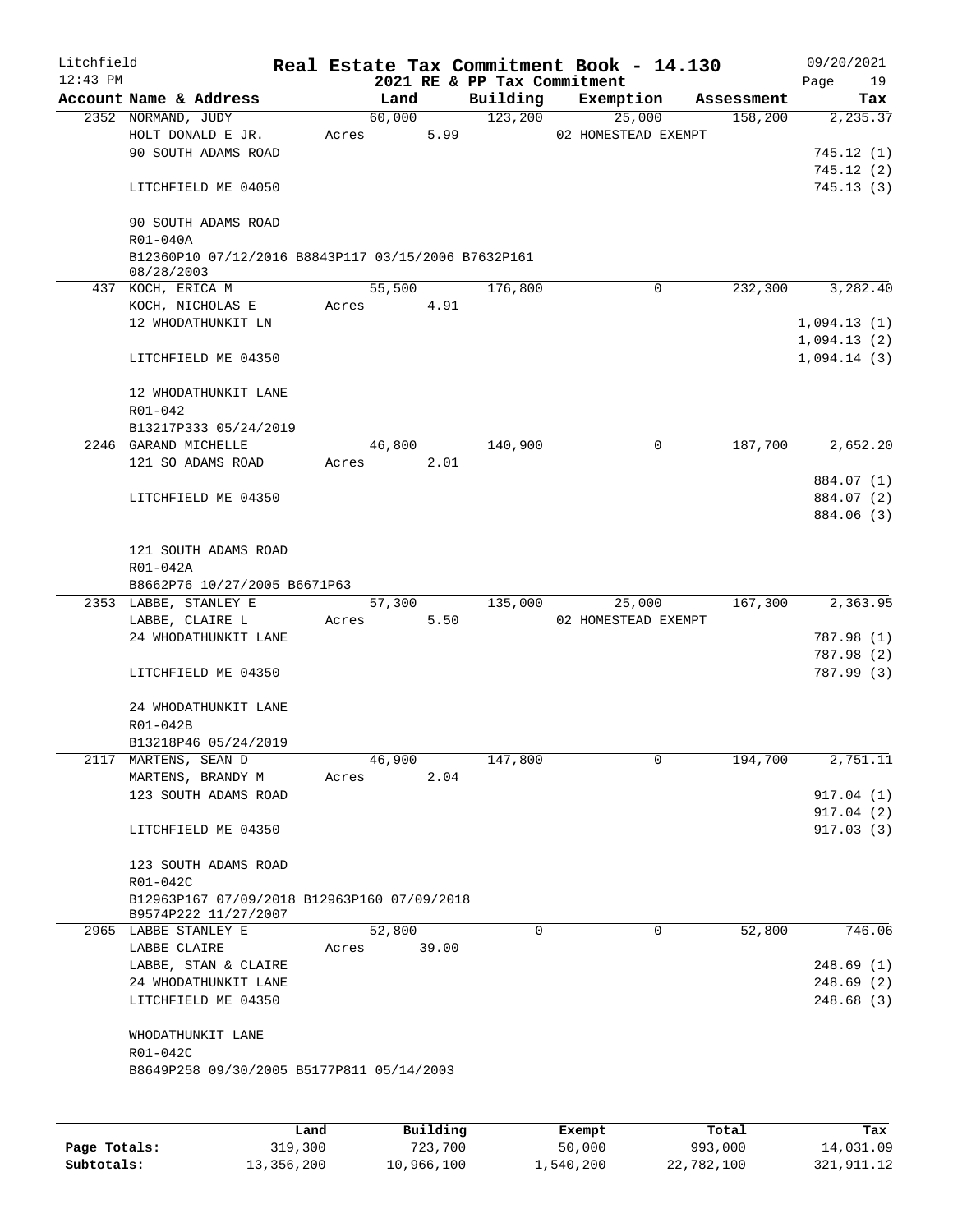| Litchfield<br>$12:43$ PM |                                                                             |       |             |      | 2021 RE & PP Tax Commitment | Real Estate Tax Commitment Book - 14.130 |            | 09/20/2021<br>Page<br>20 |
|--------------------------|-----------------------------------------------------------------------------|-------|-------------|------|-----------------------------|------------------------------------------|------------|--------------------------|
|                          | Account Name & Address                                                      |       | Land        |      | Building                    | Exemption                                | Assessment | Tax                      |
|                          | 673 STEVENS, TAYLOR M                                                       |       | 46,600      |      | 82,900                      | $\Omega$                                 | 129,500    | 1,829.84                 |
|                          | MORSE, EVAN L                                                               | Acres |             | 1.54 |                             |                                          |            |                          |
|                          | 101 SOUTH ADAMS ROAD                                                        |       |             |      |                             |                                          |            | 609.95(1)                |
|                          |                                                                             |       |             |      |                             |                                          |            | 609.95(2)                |
|                          | LITCHFIELD ME 04350                                                         |       |             |      |                             |                                          |            | 609.94(3)                |
|                          | 101 SOUTH ADAMS ROAD<br>R01-043                                             |       |             |      |                             |                                          |            |                          |
|                          | B12203P285 01/11/2016 B9169P93 12/01/2006 B8897P321<br>05/11/2006 B6547P105 |       |             |      |                             |                                          |            |                          |
|                          | 591 DOBSON, RALPH V                                                         |       | 66,200      |      | 205,500                     | 25,000                                   | 246,700    | 3,485.87                 |
|                          | LATHAM, DONNA L                                                             |       | Acres 19.36 |      |                             | 02 HOMESTEAD EXEMPT                      |            |                          |
|                          | 73 SO. ADAMS ROAD                                                           |       |             |      |                             |                                          |            | 1,161.96 (1)             |
|                          |                                                                             |       |             |      |                             |                                          |            | 1,161.96(2)              |
|                          | LITCHFIELD ME 04350                                                         |       |             |      |                             |                                          |            | 1, 161.95(3)             |
|                          | 73 SOUTH ADAMS ROAD                                                         |       |             |      |                             |                                          |            |                          |
|                          | R01-044                                                                     |       |             |      |                             |                                          |            |                          |
|                          | B12284P42 05/02/2016 B7494P96 06/30/2003                                    |       |             |      |                             |                                          |            |                          |
|                          | 442 COOK, THOMAS C                                                          |       | 51,000      |      | 45,500                      | 0                                        | 96,500     | 1,363.55                 |
|                          | 89 S. ADAMS ROAD                                                            | Acres |             | 3.00 |                             |                                          |            |                          |
|                          |                                                                             |       |             |      |                             |                                          |            | 454.52 (1)               |
|                          | LITCHFIELD ME 04350                                                         |       |             |      |                             |                                          |            | 454.52 (2)               |
|                          |                                                                             |       |             |      |                             |                                          |            | 454.51 (3)               |
|                          |                                                                             |       |             |      |                             |                                          |            |                          |
|                          | 89 SOUTH ADAMS ROAD                                                         |       |             |      |                             |                                          |            |                          |
|                          | R01-044A                                                                    |       |             |      |                             |                                          |            |                          |
|                          | B11950P163 04/06/2015 B5039P18<br>1323 ORR, EKA F                           |       | 46,500      |      | 111,400                     | $\mathbf 0$                              | 157,900    | 2,231.13                 |
|                          | 67 SOUTH ADAMS RD                                                           | Acres |             | 1.50 |                             |                                          |            |                          |
|                          |                                                                             |       |             |      |                             |                                          |            | 743.71 (1)               |
|                          | LITCHFIELD ME 04350                                                         |       |             |      |                             |                                          |            | 743.71 (2)               |
|                          |                                                                             |       |             |      |                             |                                          |            | 743.71 (3)               |
|                          |                                                                             |       |             |      |                             |                                          |            |                          |
|                          | 67 SOUTH ADAMS ROAD                                                         |       |             |      |                             |                                          |            |                          |
|                          | R01-045                                                                     |       |             |      |                             |                                          |            |                          |
|                          | B12725P86 09/19/2017 B4685P335                                              |       |             |      |                             |                                          |            |                          |
|                          | 347 COLLINS, JR, ARTHUR C.                                                  |       | 42,600      |      | 81,500                      | 0                                        | 124,100    | 1,753.53                 |
|                          | COLLINS, DEBORAH E                                                          | Acres |             | 1.20 |                             |                                          |            |                          |
|                          | 9 PARK AVENUE                                                               |       |             |      |                             |                                          |            | 584.51 (1)               |
|                          |                                                                             |       |             |      |                             |                                          |            | 584.51 (2)               |
|                          | LITCHFIELD ME 04350                                                         |       |             |      |                             |                                          |            | 584.51 (3)               |
|                          | 55 SOUTH ADAMS ROAD                                                         |       |             |      |                             |                                          |            |                          |
|                          | R01-046                                                                     |       |             |      |                             |                                          |            |                          |
|                          | B12604P41 05/02/2017 B4544P237                                              |       |             |      |                             |                                          |            |                          |
|                          | 346 COLLINS, ARTHUR JR                                                      |       | 68,000      |      | 76,800                      | 25,000                                   | 119,800    | 1,692.77                 |
|                          | COLLINS, DEBORAH                                                            | Acres | 16.95       |      |                             | 02 HOMESTEAD EXEMPT                      |            |                          |
|                          | 9 PARK AVE                                                                  |       |             |      |                             |                                          |            | 564.26(1)                |
|                          |                                                                             |       |             |      |                             |                                          |            | 564.26(2)                |
|                          | LITCHFIELD ME 04350                                                         |       |             |      |                             |                                          |            | 564.25(3)                |
|                          | 9 PARK AVENUE                                                               |       |             |      |                             |                                          |            |                          |
|                          | R01-047                                                                     |       |             |      |                             |                                          |            |                          |
|                          | B11981P237 05/18/2015 B2710P96                                              |       |             |      |                             |                                          |            |                          |
|                          |                                                                             |       |             |      |                             |                                          |            |                          |
|                          |                                                                             |       |             |      |                             |                                          |            |                          |

|              | Land       | Building   | Exempt    | Total      | Tax        |
|--------------|------------|------------|-----------|------------|------------|
| Page Totals: | 320,900    | 603,600    | 50,000    | 874,500    | 12,356.69  |
| Subtotals:   | 13,677,100 | 11,569,700 | ⊥,590,200 | 23,656,600 | 334,267.81 |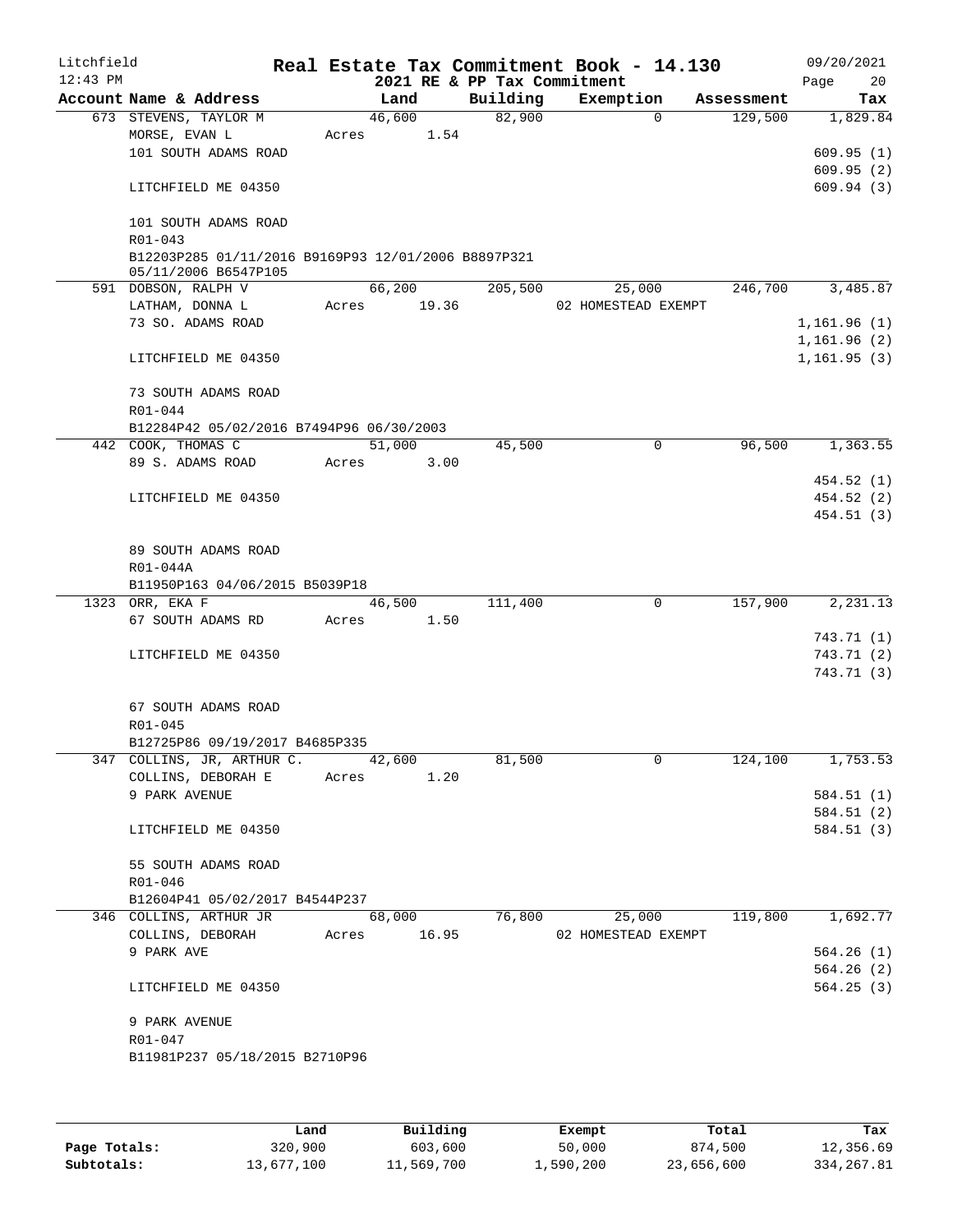| Litchfield<br>$12:43$ PM |                      |                                             |       |             | 2021 RE & PP Tax Commitment | Real Estate Tax Commitment Book - 14.130 |             |            |      | 09/20/2021             |
|--------------------------|----------------------|---------------------------------------------|-------|-------------|-----------------------------|------------------------------------------|-------------|------------|------|------------------------|
|                          |                      | Account Name & Address                      |       | Land        | Building                    | Exemption                                |             | Assessment | Page | 21<br>Tax              |
|                          |                      | 1055 RICHARD, MARCEL Y                      |       | 48,000      | $\overline{0}$              |                                          | $\Omega$    | 48,000     |      | 678.24                 |
|                          |                      | RICHARD, LORETTA A                          |       | Acres 17.00 |                             |                                          |             |            |      |                        |
|                          |                      | 32 S ADAMS ROAD                             |       |             |                             |                                          |             |            |      | 226.08(1)              |
|                          |                      |                                             |       |             |                             |                                          |             |            |      | 226.08(2)              |
|                          |                      | LITCHFIELD ME 04350                         |       |             |                             |                                          |             |            |      | 226.08(3)              |
|                          | 3915                 |                                             |       |             |                             |                                          |             |            |      |                        |
|                          |                      |                                             |       |             |                             |                                          |             |            |      |                        |
|                          |                      | SOUTH ADAMS ROAD                            |       |             |                             |                                          |             |            |      |                        |
|                          | R01-048              |                                             |       |             |                             |                                          |             |            |      |                        |
|                          |                      | B10840P253 09/26/2011 B1518P525 05/08/0970  |       |             |                             |                                          |             |            |      |                        |
|                          |                      | 2147 ASSELIN, LORRAINE                      |       | 62,900      | 20,300                      | 25,000                                   |             | 58,200     |      | 822.37                 |
|                          |                      | 836 DEAD RIVER RD                           | Acres | 9.90        |                             | 02 HOMESTEAD EXEMPT                      |             |            |      |                        |
|                          |                      |                                             |       |             |                             |                                          |             |            |      | 274.12(1)              |
|                          |                      | LITCHFIELD ME 04350                         |       |             |                             |                                          |             |            |      | 274.12(2)<br>274.13(3) |
|                          |                      |                                             |       |             |                             |                                          |             |            |      |                        |
|                          |                      | 836 DEAD RIVER ROAD                         |       |             |                             |                                          |             |            |      |                        |
|                          | R01-049              |                                             |       |             |                             |                                          |             |            |      |                        |
|                          |                      | B13645P195 07/21/2020 B11793P283 09/11/2014 |       |             |                             |                                          |             |            |      |                        |
|                          |                      | 2858 PALMER, RICHARD D JR                   |       | 69,800      | 2,200                       |                                          | $\mathbf 0$ | 72,000     |      | 1,017.36               |
|                          |                      | PALMER, SUZANNE H                           |       | Acres 20.60 |                             |                                          |             |            |      |                        |
|                          |                      | 8 CAMBRIDGE DRIVE                           |       |             |                             |                                          |             |            |      | 339.12 (1)             |
|                          |                      |                                             |       |             |                             |                                          |             |            |      | 339.12(2)              |
|                          |                      | MERRIMACK NH 03054                          |       |             |                             |                                          |             |            |      | 339.12 (3)             |
|                          |                      |                                             |       |             |                             |                                          |             |            |      |                        |
|                          |                      |                                             |       |             |                             |                                          |             |            |      |                        |
|                          | R01-049A             |                                             |       |             |                             |                                          |             |            |      |                        |
|                          |                      | B11793P280 09/11/2014                       |       |             |                             |                                          |             |            |      |                        |
|                          | 2988 JAQUITH, JOHN R |                                             |       | 42,000      | $\Omega$                    |                                          | 0           | 42,000     |      | 593.46                 |
|                          |                      | JAQUITH, TERESA M                           | Acres | 8.70        |                             |                                          |             |            |      |                        |
|                          |                      | 3 WARREN AVENUE                             |       |             |                             |                                          |             |            |      | 197.82(1)              |
|                          |                      |                                             |       |             |                             |                                          |             |            |      | 197.82 (2)             |
|                          |                      | GARDINER ME 04345                           |       |             |                             |                                          |             |            |      | 197.82 (3)             |
|                          |                      |                                             |       |             |                             |                                          |             |            |      |                        |
|                          | R01-049B             |                                             |       |             |                             |                                          |             |            |      |                        |
|                          |                      | B13858P1 01/05/2021                         |       |             |                             |                                          |             |            |      |                        |
|                          | 1697 NILSSON, NANCY  |                                             |       | 51,600      | 155,200                     | 31,000                                   |             | 175,800    |      | 2,484.05               |
|                          | NILSSON HAROLD       |                                             | Acres | 3.20        |                             | 02 HOMESTEAD EXEMPT                      |             |            |      |                        |
|                          |                      | 1507 RICHMOND ROAD                          |       |             |                             | 03 VETERANS EXEMPT                       |             |            |      | 828.02 (1)             |
|                          |                      |                                             |       |             |                             |                                          |             |            |      | 828.02 (2)             |
|                          |                      | LITCHFIELD ME 04350                         |       |             |                             |                                          |             |            |      | 828.01 (3)             |
|                          |                      |                                             |       |             |                             |                                          |             |            |      |                        |
|                          |                      | 1507 RICHMOND ROAD                          |       |             |                             |                                          |             |            |      |                        |
|                          | R01-050              |                                             |       |             |                             |                                          |             |            |      |                        |
|                          |                      | B7615P250 09/03/2003                        |       |             |                             |                                          |             |            |      |                        |
|                          | 545 KATULA, DAVID    |                                             |       | 94,100      | 155,600                     | 25,000                                   |             | 224,700    |      | 3,175.01               |
|                          |                      | 1435 RICHMOND ROAD                          | Acres | 72.21       |                             | 02 HOMESTEAD EXEMPT                      |             |            |      |                        |
|                          |                      |                                             |       |             |                             |                                          |             |            |      | 1,058.34(1)            |
|                          |                      | LITCHFIELD ME 04350                         |       |             |                             |                                          |             |            |      | 1,058.34(2)            |
|                          |                      |                                             |       |             |                             |                                          |             |            |      | 1,058.33(3)            |
|                          |                      |                                             |       |             |                             |                                          |             |            |      |                        |
|                          |                      | 1435 RICHMOND ROAD                          |       |             |                             |                                          |             |            |      |                        |
|                          | R01-051              | B6203P337 05/16/2000 B5535P30 01/20/1998    |       |             |                             |                                          |             |            |      |                        |
|                          |                      |                                             |       |             |                             |                                          |             |            |      |                        |
|                          |                      |                                             |       |             |                             |                                          |             |            |      |                        |
|                          |                      |                                             |       |             |                             |                                          |             |            |      |                        |

|              | Land       | Building   | Exempt    | Total        | Tax        |
|--------------|------------|------------|-----------|--------------|------------|
| Page Totals: | 368,400    | 333,300    | 81,000    | 620,700      | 8,770.49   |
| Subtotals:   | 14,045,500 | 11,903,000 | 1,671,200 | 24, 277, 300 | 343,038.30 |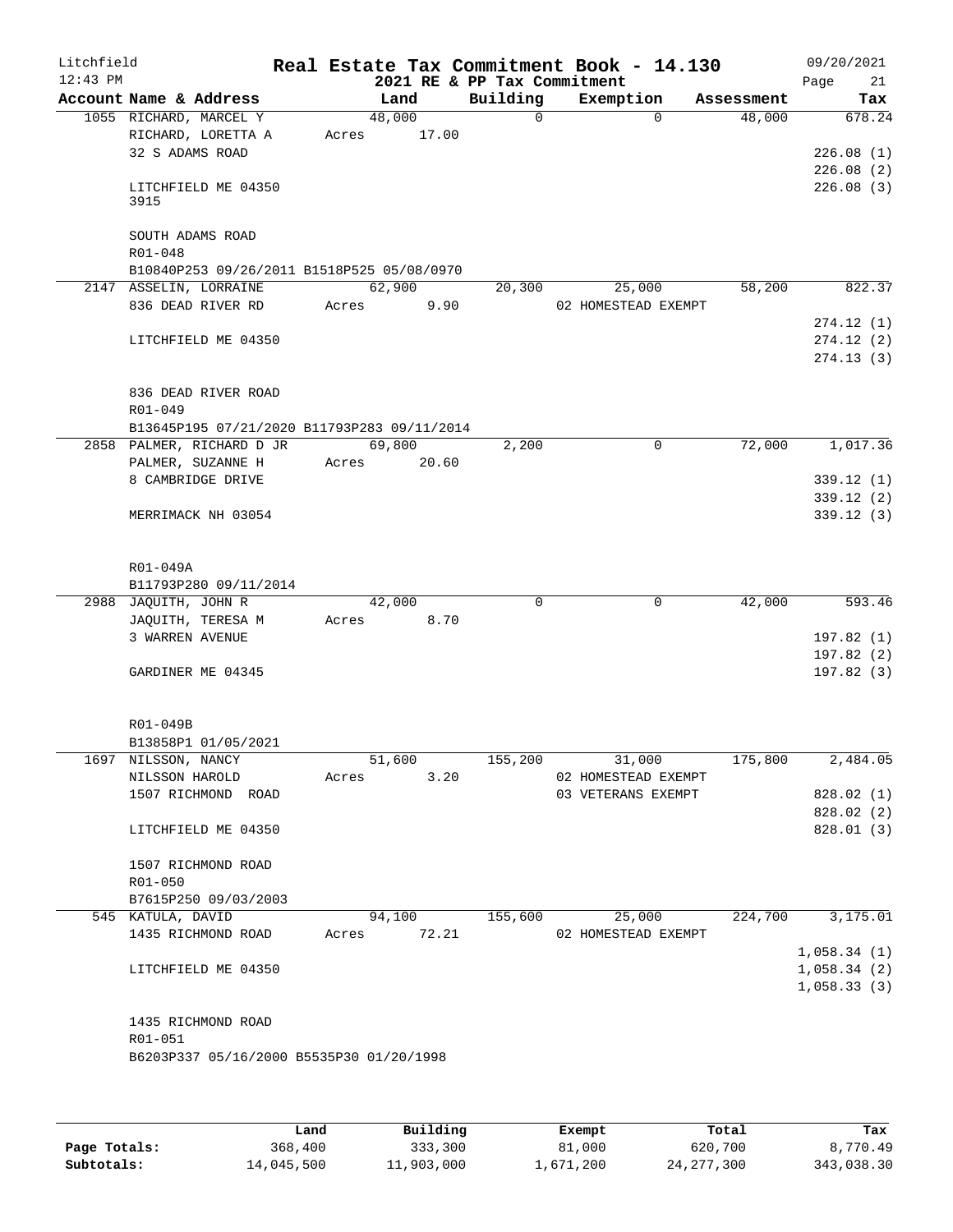| Litchfield<br>$12:43$ PM |                                                                   |       |        | 2021 RE & PP Tax Commitment | Real Estate Tax Commitment Book - 14.130 |            | 09/20/2021<br>22        |
|--------------------------|-------------------------------------------------------------------|-------|--------|-----------------------------|------------------------------------------|------------|-------------------------|
|                          | Account Name & Address                                            |       | Land   | Building                    | Exemption                                | Assessment | Page<br>Tax             |
|                          | 538 EATON, MICHAEL J                                              |       | 48,300 | 165,000                     | 25,000                                   | 188,300    | 2,660.68                |
|                          | 1403 RICHMOND ROAD                                                | Acres | 2.10   |                             | 02 HOMESTEAD EXEMPT                      |            |                         |
|                          |                                                                   |       |        |                             |                                          |            | 886.89 (1)              |
|                          | LITCHFIELD ME 04350                                               |       |        |                             |                                          |            | 886.89 (2)              |
|                          |                                                                   |       |        |                             |                                          |            | 886.90 (3)              |
|                          |                                                                   |       |        |                             |                                          |            |                         |
|                          | 1403 RICHMOND ROAD                                                |       |        |                             |                                          |            |                         |
|                          | R01-051A                                                          |       |        |                             |                                          |            |                         |
|                          | B5491P100<br>2010 SARGENT, NELSON L                               |       | 57,000 | 44,900                      | 0                                        | 101,900    | 1,439.85                |
|                          | SARGENT, HELEN F                                                  | Acres | 5.00   |                             |                                          |            |                         |
|                          | 1421 RICHMOND ROAD                                                |       |        |                             |                                          |            | 479.95 (1)              |
|                          |                                                                   |       |        |                             |                                          |            | 479.95 (2)              |
|                          | LITCHFIELD ME 04350                                               |       |        |                             |                                          |            | 479.95(3)               |
|                          |                                                                   |       |        |                             |                                          |            |                         |
|                          | 1421 RICHMOND ROAD                                                |       |        |                             |                                          |            |                         |
|                          | R01-051B                                                          |       |        |                             |                                          |            |                         |
|                          | B11629P105 02/14/2014 B9197P187 12/20/2006 B5108P39<br>04/10/1996 |       |        |                             |                                          |            |                         |
|                          | 2026 LEMELIN, ALBERT P                                            |       | 67,700 | 183,100                     | 25,000                                   | 225,800    | 3,190.55                |
|                          | LEMELIN, POLLY B                                                  | Acres | 18.90  |                             | 02 HOMESTEAD EXEMPT                      |            |                         |
|                          | 1469 RICHMOND ROAD                                                |       |        |                             |                                          |            | 1,063.52(1)             |
|                          |                                                                   |       |        |                             |                                          |            | 1,063.52(2)             |
|                          | LITCHFIELD ME 04350                                               |       |        |                             |                                          |            | 1,063.51(3)             |
|                          | 1469 RICHMOND ROAD                                                |       |        |                             |                                          |            |                         |
|                          | R01-051C                                                          |       |        |                             |                                          |            |                         |
|                          | B12121P299 10/02/2015 B11955P76 03/25/2015                        |       |        |                             |                                          |            |                         |
|                          | B11154P311 08/31/2012 B5241P267                                   |       |        |                             |                                          |            |                         |
|                          | 2048 AVERILL, MARK B                                              |       | 61,500 | 15,100                      | 25,000                                   | 51,600     | 729.11                  |
|                          | 1483 RICHMOND ROAD                                                | Acres | 8.00   |                             | 02 HOMESTEAD EXEMPT                      |            |                         |
|                          |                                                                   |       |        |                             |                                          |            | 243.04 (1)              |
|                          | LITCHFIELD ME 04350                                               |       |        |                             |                                          |            | 243.04(2)<br>243.03 (3) |
|                          |                                                                   |       |        |                             |                                          |            |                         |
|                          | 1483 RICHMOND ROAD                                                |       |        |                             |                                          |            |                         |
|                          | R01-051D                                                          |       |        |                             |                                          |            |                         |
|                          | B12896P311 05/02/2018 B12325P65 06/09/2016 B5663P108              |       |        |                             |                                          |            |                         |
|                          | 2049 LOUPE, NICOLE M                                              |       | 52,400 | 188,800                     | $\mathbf 0$                              | 241,200    | 3,408.16                |
|                          | 1447 RICHMOND ROAD                                                | Acres | 3.47   |                             |                                          |            |                         |
|                          |                                                                   |       |        |                             |                                          |            | 1,136.05(1)             |
|                          | LITCHFIELD ME 04350                                               |       |        |                             |                                          |            | 1,136.05(2)             |
|                          |                                                                   |       |        |                             |                                          |            | 1,136.06(3)             |
|                          | 1447 RICHMOND ROAD                                                |       |        |                             |                                          |            |                         |
|                          | R01-051E                                                          |       |        |                             |                                          |            |                         |
|                          | B11886P20 12/30/2014 B9158P278 11/22/2006 B9141P102               |       |        |                             |                                          |            |                         |
|                          | 09/09/2006 B5518P335 12/15/1997                                   |       |        |                             |                                          |            |                         |
|                          | 812 FISCHER, CHRISTOPHER D                                        |       | 59,800 | 131,500                     | 25,000                                   | 166,300    | 2,349.82                |
|                          | 1385 RICHMOND ROAD                                                | Acres | 12.00  |                             | 02 HOMESTEAD EXEMPT                      |            |                         |
|                          |                                                                   |       |        |                             |                                          |            | 783.27 (1)              |
|                          | LITCHFIELD ME 04350                                               |       |        |                             |                                          |            | 783.27(2)               |
|                          |                                                                   |       |        |                             |                                          |            | 783.28(3)               |
|                          | 1385 RICHMOND ROAD                                                |       |        |                             |                                          |            |                         |
|                          | R01-052                                                           |       |        |                             |                                          |            |                         |
|                          | B13213P119 05/02/2019 B12488P187 11/28/2016                       |       |        |                             |                                          |            |                         |
|                          |                                                                   |       |        |                             |                                          |            |                         |
|                          |                                                                   |       |        |                             |                                          |            |                         |

|              | Land       | Building   | Exempt    | Total        | Tax        |
|--------------|------------|------------|-----------|--------------|------------|
| Page Totals: | 346,700    | 728,400    | 100,000   | 975,100      | 13,778.17  |
| Subtotals:   | 14,392,200 | 12,631,400 | 1,771,200 | 25, 252, 400 | 356,816.47 |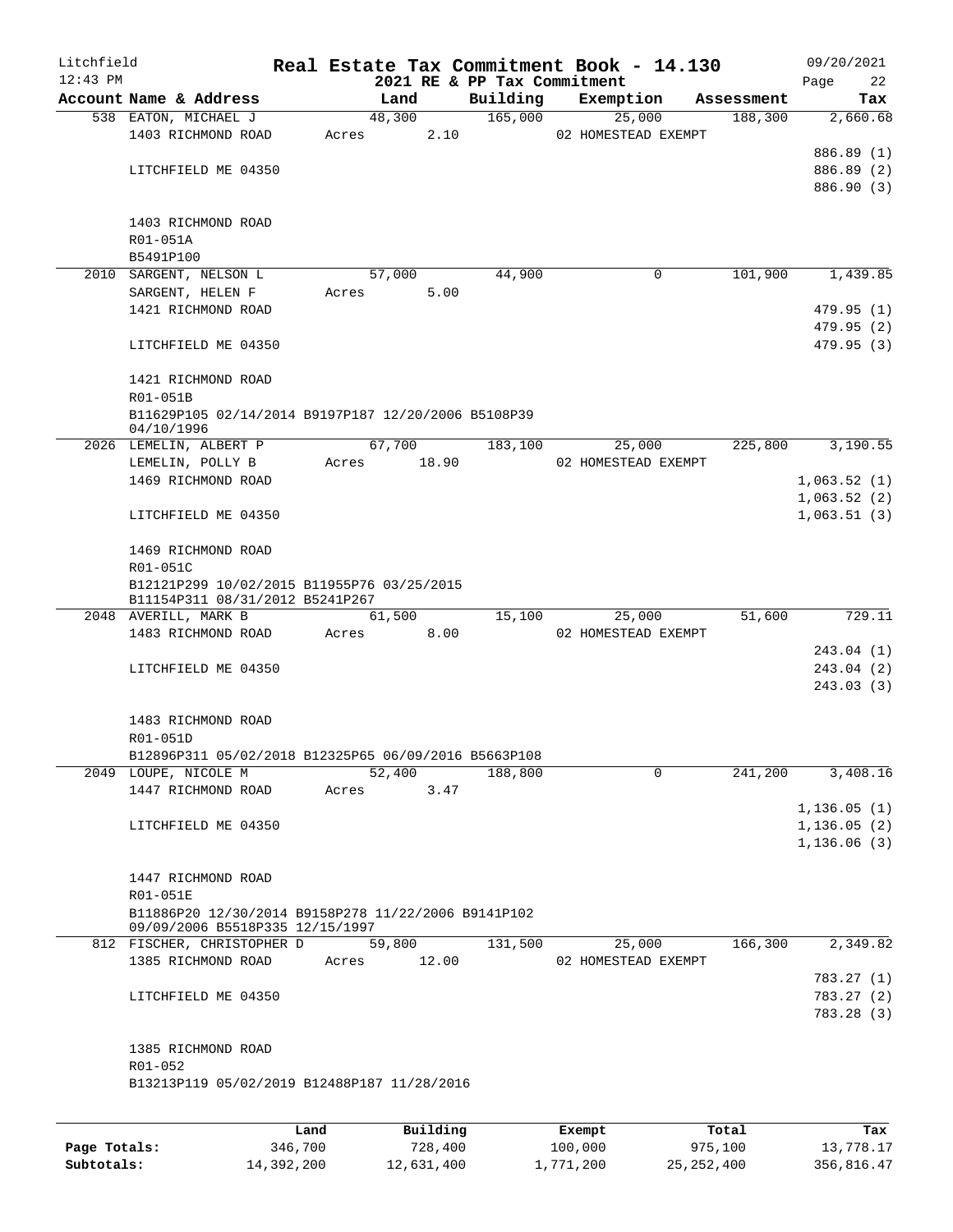| Litchfield   |                                                                  |         |                |                             | Real Estate Tax Commitment Book - 14.130 |                      | 09/20/2021                 |
|--------------|------------------------------------------------------------------|---------|----------------|-----------------------------|------------------------------------------|----------------------|----------------------------|
| $12:43$ PM   |                                                                  |         |                | 2021 RE & PP Tax Commitment |                                          |                      | Page<br>23                 |
|              | Account Name & Address<br>1129 MACWHINNIE, RUBY, HEIRS           |         | Land<br>63,000 | Building<br>$\mathbf 0$     | Exemption<br>$\Omega$                    | Assessment<br>63,000 | Tax<br>890.19              |
|              | ΟF<br>MACWHINNIE ROGER/ESTHER Acres                              |         | 47.00          |                             |                                          |                      |                            |
|              | SLATTERY                                                         |         |                |                             |                                          |                      |                            |
|              | 967 RICHMOND ROAD                                                |         |                |                             |                                          |                      | 296.73(1)<br>296.73 (2)    |
|              | LITCHFIELD ME 04350                                              |         |                |                             |                                          |                      | 296.73(3)                  |
|              | RICHMOND ROAD<br>R01-053                                         |         |                |                             |                                          |                      |                            |
|              | B8566P341 05/08/2005 B970P342                                    |         |                |                             |                                          |                      |                            |
|              | 543 EATON REX                                                    |         | 61,000         | 0                           | $\mathbf 0$                              | 61,000               | 861.93                     |
|              | EATON ANN                                                        | Acres   | 43.00          |                             |                                          |                      |                            |
|              | 1203 RICHMOND ROAD                                               |         |                |                             |                                          |                      | 287.31 (1)                 |
|              | LITCHFIELD ME 04350                                              |         |                |                             |                                          |                      | 287.31(2)<br>287.31(3)     |
|              | RICHMOND ROAD                                                    |         |                |                             |                                          |                      |                            |
|              | R01-054                                                          |         |                |                             |                                          |                      |                            |
|              | B7482P50 06/24/2003                                              |         |                |                             |                                          |                      |                            |
|              | 2354 SPENCE, KELLY A                                             |         | 49,000         | 136,800                     | 25,000                                   | 160,800              | 2,272.10                   |
|              | EATON, DEVAN C                                                   | Acres   | 4.00           |                             | 02 HOMESTEAD EXEMPT                      |                      |                            |
|              | 1249 RICHMOND RD                                                 |         |                |                             |                                          |                      | 757.37 (1)                 |
|              | LITCHFIELD ME 04350                                              |         |                |                             |                                          |                      | 757.37(2)<br>757.36(3)     |
|              | 1249 RICHMOND ROAD                                               |         |                |                             |                                          |                      |                            |
|              | R01-054A                                                         |         |                |                             |                                          |                      |                            |
|              | B12485P331 12/06/2016 B9547P85 10/30/2007 B7482P47<br>06/24/2003 |         |                |                             |                                          |                      |                            |
|              | 2870 EATON, NATHAN A                                             |         | 60,800         | 236,400                     | 25,000                                   | 272,200              | 3,846.19                   |
|              | EATON, DANIELLE J                                                | Acres   | 7.00           |                             | 02 HOMESTEAD EXEMPT                      |                      |                            |
|              | 1223 RICHMOND ROAD                                               |         |                |                             |                                          |                      | 1,282.06(1)<br>1,282.06(2) |
|              | LITCHFIELD ME 04350                                              |         |                |                             |                                          |                      | 1,282.07(3)                |
|              | 1223 RICHMOND ROAD                                               |         |                |                             |                                          |                      |                            |
|              | R01-054B<br>B11979P47 05/12/2015                                 |         |                |                             |                                          |                      |                            |
|              | 539 EATON, REX                                                   |         | 57,000         | 181,700                     | 25,000                                   | 213,700              | 3,019.58                   |
|              | 1203 RICHMOND RD                                                 | Acres   | 5.00           |                             | 02 HOMESTEAD EXEMPT                      |                      |                            |
|              |                                                                  |         |                |                             |                                          |                      | 1,006.53(1)                |
|              | LITCHFIELD ME 04350                                              |         |                |                             |                                          |                      | 1,006.53(2)                |
|              |                                                                  |         |                |                             |                                          |                      | 1,006.52(3)                |
|              |                                                                  |         |                |                             |                                          |                      |                            |
|              | 1203 RICHMOND ROAD                                               |         |                |                             |                                          |                      |                            |
|              | R01-055<br>B2757P314                                             |         |                |                             |                                          |                      |                            |
|              | 909 HIRSCHMANN RICHARD                                           |         | 45,000         | 139,100                     | 25,000                                   | 159,100              | 2,248.08                   |
|              | 1181 RICHMOND ROAD                                               | Acres   | 1.00           |                             | 02 HOMESTEAD EXEMPT                      |                      |                            |
|              |                                                                  |         |                |                             |                                          |                      | 749.36 (1)                 |
|              | LITCHFIELD ME 04350                                              |         |                |                             |                                          |                      | 749.36 (2)                 |
|              | 9738                                                             |         |                |                             |                                          |                      | 749.36 (3)                 |
|              | 1181 RICHMOND ROAD                                               |         |                |                             |                                          |                      |                            |
|              | R01-056                                                          |         |                |                             |                                          |                      |                            |
|              | B8352P341 03/17/2005 B4644P1                                     |         |                |                             |                                          |                      |                            |
|              |                                                                  | Land    | Building       |                             | Exempt                                   | Total                | Tax                        |
| Page Totals: |                                                                  | 335,800 | 694,000        |                             | 100,000                                  | 929,800              | 13,138.07                  |
| Subtotals:   | 14,728,000                                                       |         | 13, 325, 400   |                             | 1,871,200                                | 26, 182, 200         | 369,954.54                 |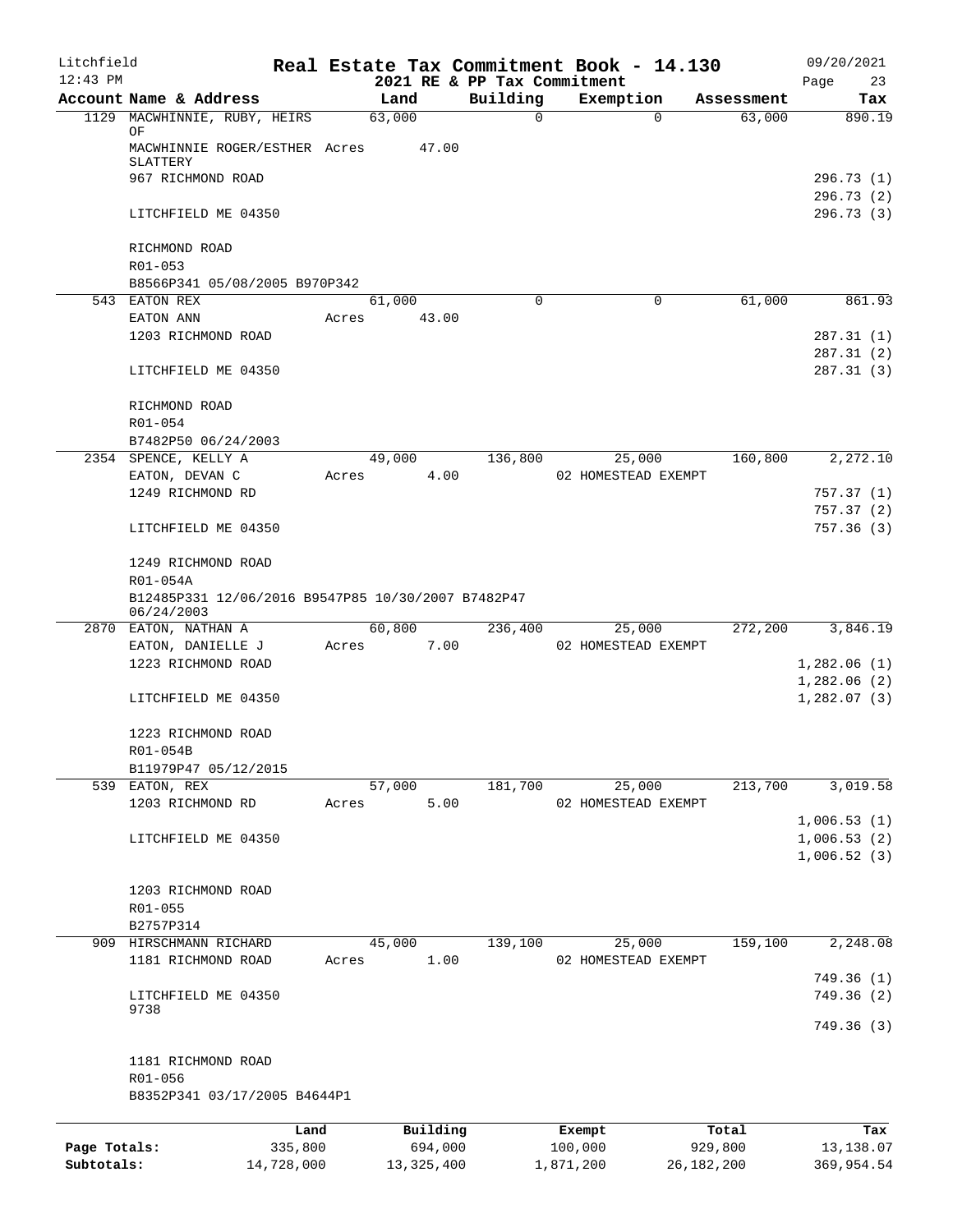| Litchfield<br>$12:43$ PM |                                |               | 2021 RE & PP Tax Commitment | Real Estate Tax Commitment Book - 14.130 |            | 09/20/2021<br>Page<br>24 |
|--------------------------|--------------------------------|---------------|-----------------------------|------------------------------------------|------------|--------------------------|
|                          | Account Name & Address         | Land          |                             | Building Exemption                       | Assessment | Tax                      |
|                          | 1635 SMITH, THOMAS A           | 45,000        | 105,300                     | 31,000                                   | 119,300    | 1,685.71                 |
|                          | SMITH, MARY A                  | Acres 1.00    |                             | 02 HOMESTEAD EXEMPT                      |            |                          |
|                          | 1175 RICHMOND RD               |               |                             | 12 WW2 Vet Res.                          |            | 561.90(1)                |
|                          |                                |               |                             |                                          |            | 561.90(2)                |
|                          | LITCHFIELD ME 04350            |               |                             |                                          |            | 561.91(3)                |
|                          | 1175 RICHMOND ROAD             |               |                             |                                          |            |                          |
|                          | R01-057                        |               |                             |                                          |            |                          |
|                          | B1960P333                      |               |                             |                                          |            |                          |
|                          | 282 TEMPLE, MILTON R III       | 45,000        | 70,300                      | 25,000                                   | 90,300     | 1,275.94                 |
|                          | TEMPLE, TANYA J                | Acres 1.00    |                             | 02 HOMESTEAD EXEMPT                      |            |                          |
|                          | 1169 RICHMOND ROAD             |               |                             |                                          |            | 425.31(1)                |
|                          |                                |               |                             |                                          |            | 425.31(2)                |
|                          | LITCHFIELD ME 04350            |               |                             |                                          |            | 425.32(3)                |
|                          | 1169 RICHMOND ROAD             |               |                             |                                          |            |                          |
|                          | R01-058                        |               |                             |                                          |            |                          |
|                          | B7226P298 01/09/2003           |               |                             |                                          |            |                          |
|                          | 446 DELANEY, NANCY HALL        | 45,000        | 98,000                      | 25,000                                   | 118,000    | 1,667.34                 |
|                          | 1163 RICHMOND ROAD             | Acres 1.00    |                             | 02 HOMESTEAD EXEMPT                      |            |                          |
|                          |                                |               |                             |                                          |            | 555.78 (1)               |
|                          | LITCHFIELD ME 04350            |               |                             |                                          |            | 555.78 (2)               |
|                          |                                |               |                             |                                          |            | 555.78 (3)               |
|                          |                                |               |                             |                                          |            |                          |
|                          | 1163 RICHMOND ROAD             |               |                             |                                          |            |                          |
|                          | R01-059                        |               |                             |                                          |            |                          |
|                          | B2758P312                      |               |                             |                                          |            |                          |
|                          | 1925 BROWN, CHANCE J           | 78,300        | 43,700                      | 0                                        | 122,000    | 1,723.86                 |
|                          | 213 STARBIRD CORNER            | Acres 51.00   |                             |                                          |            |                          |
|                          | ROAD                           |               |                             |                                          |            |                          |
|                          |                                |               |                             |                                          |            | 574.62(1)                |
|                          | BOWDOIN ME 04287               |               |                             |                                          |            | 574.62(2)                |
|                          |                                |               |                             |                                          |            | 574.62(3)                |
|                          |                                |               |                             |                                          |            |                          |
|                          | 1125 RICHMOND ROAD             |               |                             |                                          |            |                          |
|                          | R01-060                        |               |                             |                                          |            |                          |
|                          | B13528P52 04/09/2020           |               |                             |                                          |            |                          |
|                          | 1863 WHITE, SHARON Y           | 48,000        | 39,300                      | 31,000                                   | 56,300     | 795.52                   |
|                          | WHITE ALBERT                   | 2.00<br>Acres |                             | 02 HOMESTEAD EXEMPT                      |            |                          |
|                          | 1201 RICHMOND ROAD             |               |                             | 12 WW2 Vet Res.                          |            | 265.17(1)                |
|                          |                                |               |                             |                                          |            | 265.17(2)                |
|                          | LITCHFIELD ME 04350            |               |                             |                                          |            | 265.18(3)                |
|                          | 1201 RICHMOND ROAD             |               |                             |                                          |            |                          |
|                          | R01-060A                       |               |                             |                                          |            |                          |
|                          | B5975P302 06/17/1999 B3589P294 |               |                             |                                          |            |                          |
|                          | 2245 FALLON, THOMAS            | 48,000        | 23,700                      | 25,000                                   | 46,700     | 659.87                   |
|                          |                                | 2.00          |                             |                                          |            |                          |
|                          | FALLON KATHERLEEN              | Acres         |                             | 02 HOMESTEAD EXEMPT                      |            |                          |
|                          | 1151 RICHMOND ROAD             |               |                             |                                          |            | 219.96(1)                |
|                          |                                |               |                             |                                          |            | 219.96(2)                |
|                          | LITCHFIELD ME 04350            |               |                             |                                          |            | 219.95(3)                |
|                          | 1151 RICHMOND ROAD             |               |                             |                                          |            |                          |
|                          | R01-060B                       |               |                             |                                          |            |                          |
|                          | B6637P244 09/24/2001           |               |                             |                                          |            |                          |
|                          |                                |               |                             |                                          |            |                          |
|                          |                                |               |                             |                                          |            |                          |
|                          |                                |               |                             |                                          |            |                          |

|              | Land       | Building   | Exempt    | Total      | Tax        |
|--------------|------------|------------|-----------|------------|------------|
| Page Totals: | 309,300    | 380,300    | 137,000   | 552,600    | 7,808.24   |
| Subtotals:   | 15,037,300 | 13,705,700 | 2,008,200 | 26,734,800 | 377,762.78 |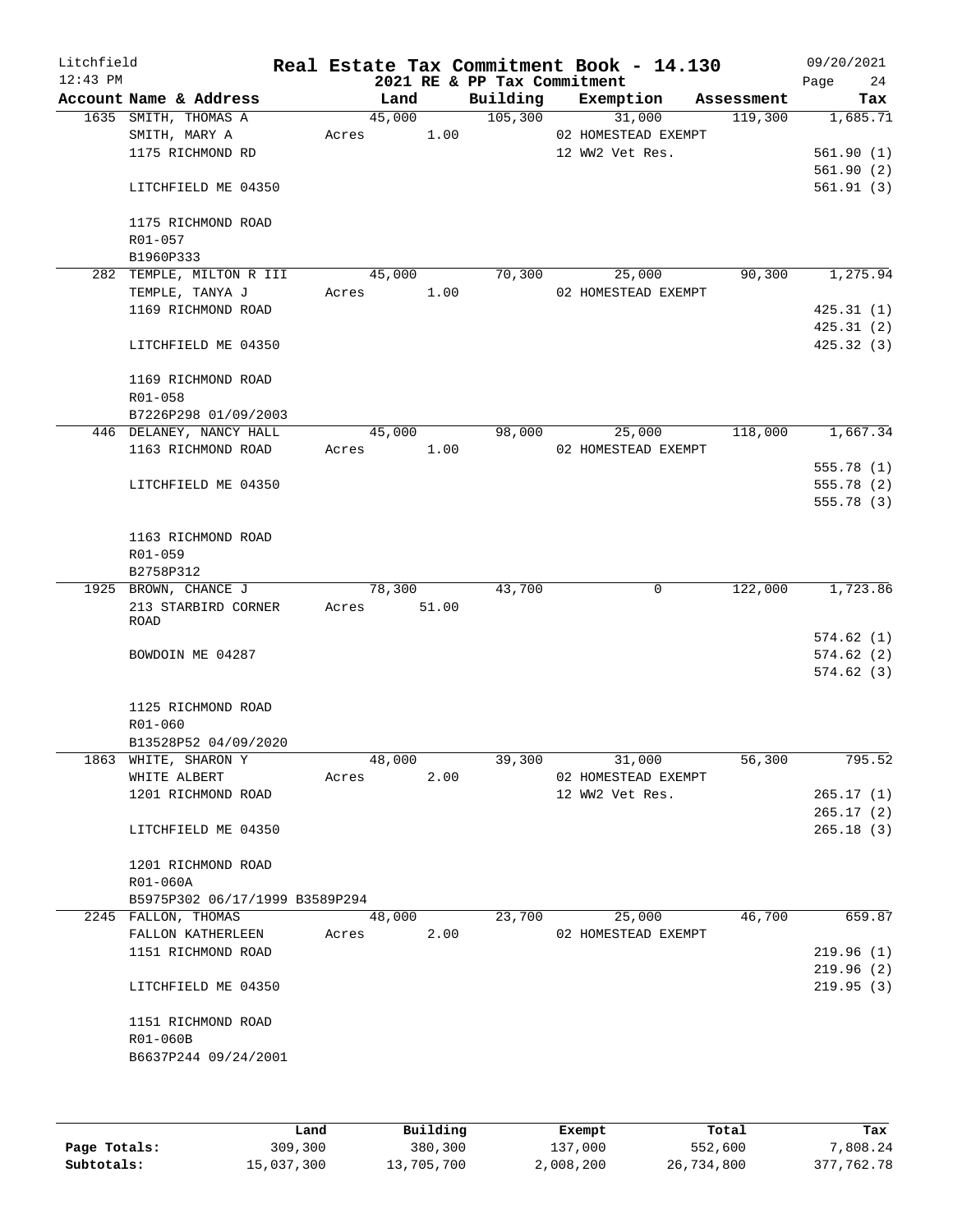| Litchfield |                                                                                         |       |                |                             | Real Estate Tax Commitment Book - 14.130 |            | 09/20/2021               |
|------------|-----------------------------------------------------------------------------------------|-------|----------------|-----------------------------|------------------------------------------|------------|--------------------------|
| $12:43$ PM |                                                                                         |       |                | 2021 RE & PP Tax Commitment |                                          |            | Page<br>25               |
|            | Account Name & Address                                                                  |       | Land           | Building                    | Exemption                                | Assessment | Tax                      |
|            | 272 TRAFTON, TIMOTHY N<br>TRAFTON, AMELIA<br>PO BOX 552                                 | Acres | 51,000<br>3.00 | 42,100                      | $\mathbf 0$                              | 93,100     | 1,315.50<br>438.50 (1)   |
|            | BATH ME 04530 0552                                                                      |       |                |                             |                                          |            | 438.50 (2)<br>438.50 (3) |
|            | 1119 RICHMOND ROAD                                                                      |       |                |                             |                                          |            |                          |
|            | R01-061<br>B13175P191 03/28/2019 B11640P41 03/04/2014 B8499P276<br>07/13/2005 B3399P290 |       |                |                             |                                          |            |                          |
|            | 2355 D A C PARTNERSHIP                                                                  |       | 23,700         | $\Omega$                    | $\Omega$                                 | 23,700     | 334.88                   |
|            | GARABEDIAN DIANE<br>GENERAL PARTNER                                                     | Acres | 0.90           |                             |                                          |            |                          |
|            | P.O. BOX 410                                                                            |       |                |                             |                                          |            | 111.63(1)                |
|            | LITCHFIELD ME 04350                                                                     |       |                |                             |                                          |            | 111.63(2)<br>111.62(3)   |
|            | 35 NORTH ADAMS ROAD                                                                     |       |                |                             |                                          |            |                          |
|            | R01-061A                                                                                |       |                |                             |                                          |            |                          |
|            | B8480P1 07/01/2005 B7704P250 10/27/2003<br>1401 PORTER, VIRGINIA                        |       | 24,700         | 21,300                      | $\mathbf 0$                              | 46,000     | 649.98                   |
|            | PORTER TAMMY V                                                                          | Acres | 1.30           |                             |                                          |            |                          |
|            | 1112 RICHMOND RD                                                                        |       |                |                             |                                          |            | 216.66(1)                |
|            |                                                                                         |       |                |                             |                                          |            | 216.66(2)                |
|            | LITCHFIELD ME 04350                                                                     |       |                |                             |                                          |            | 216.66(3)                |
|            | 1113 RICHMOND ROAD<br>R01-062                                                           |       |                |                             |                                          |            |                          |
|            | B8010P83 06/28/2004 B3903P256                                                           |       |                |                             |                                          |            |                          |
|            | 1403 PORTER JASON D                                                                     |       | 49,200         | 73,800                      | 25,000                                   | 98,000     | 1,384.74                 |
|            | C/O: BECKY SMITH                                                                        | Acres | 2.41           |                             | 02 HOMESTEAD EXEMPT                      |            |                          |
|            | 12 NORTH ADAMS ROAD                                                                     |       |                |                             |                                          |            | 461.58(1)                |
|            | LITCHFIELD ME 04350                                                                     |       |                |                             |                                          |            | 461.58(2)                |
|            |                                                                                         |       |                |                             |                                          |            | 461.58(3)                |
|            | 12 NORTH ADAMS ROAD<br>R01-062A                                                         |       |                |                             |                                          |            |                          |
|            | B9566P81 11/15/2007 B3590P136 08/04/1989                                                |       |                |                             |                                          |            |                          |
|            | 1902 GETCHELL, TIMOTHY                                                                  |       | 40,100         | 0                           | $\mathbf 0$                              | 40,100     | 566.61                   |
|            | 4 CAT LANE                                                                              | Acres | 6.85           |                             |                                          |            |                          |
|            |                                                                                         |       |                |                             |                                          |            | 188.87(1)                |
|            | LITCHFIELD ME 04350                                                                     |       |                |                             |                                          |            | 188.87(2)                |
|            |                                                                                         |       |                |                             |                                          |            | 188.87(3)                |
|            | ADAMS ROAD                                                                              |       |                |                             |                                          |            |                          |
|            | R01-063                                                                                 |       |                |                             |                                          |            |                          |
|            | B10015P225 03/19/2009 B4466P147 08/16/1993                                              |       |                |                             |                                          |            |                          |
|            | 2526 MOOERS, JUSTIN                                                                     |       | 45,300         | 28,700                      | 25,000                                   | 49,000     | 692.37                   |
|            | MOOERS, KATIE                                                                           | Acres | 3.92           |                             | 02 HOMESTEAD EXEMPT                      |            |                          |
|            | 155 SOUTH ADAMS ROAD                                                                    |       |                |                             |                                          |            | 230.79 (1)               |
|            |                                                                                         |       |                |                             |                                          |            | 230.79 (2)               |
|            | LITCHFIELD ME 04350                                                                     |       |                |                             |                                          |            | 230.79 (3)               |
|            | 155 SOUTH ADAMS ROAD<br>R01-063A                                                        |       |                |                             |                                          |            |                          |
|            | B12966P264 07/13/2018 B9656P153 03/04/2008 B8568P127<br>08/26/2005                      |       |                |                             |                                          |            |                          |
|            |                                                                                         | Land  | Building       |                             | Exempt                                   | Total      | Tax                      |
|            |                                                                                         |       |                |                             |                                          |            |                          |

**Page Totals:** 234,000 165,900 50,000 349,900 4,944.08 **Subtotals:** 15,271,300 13,871,600 2,058,200 27,084,700 382,706.86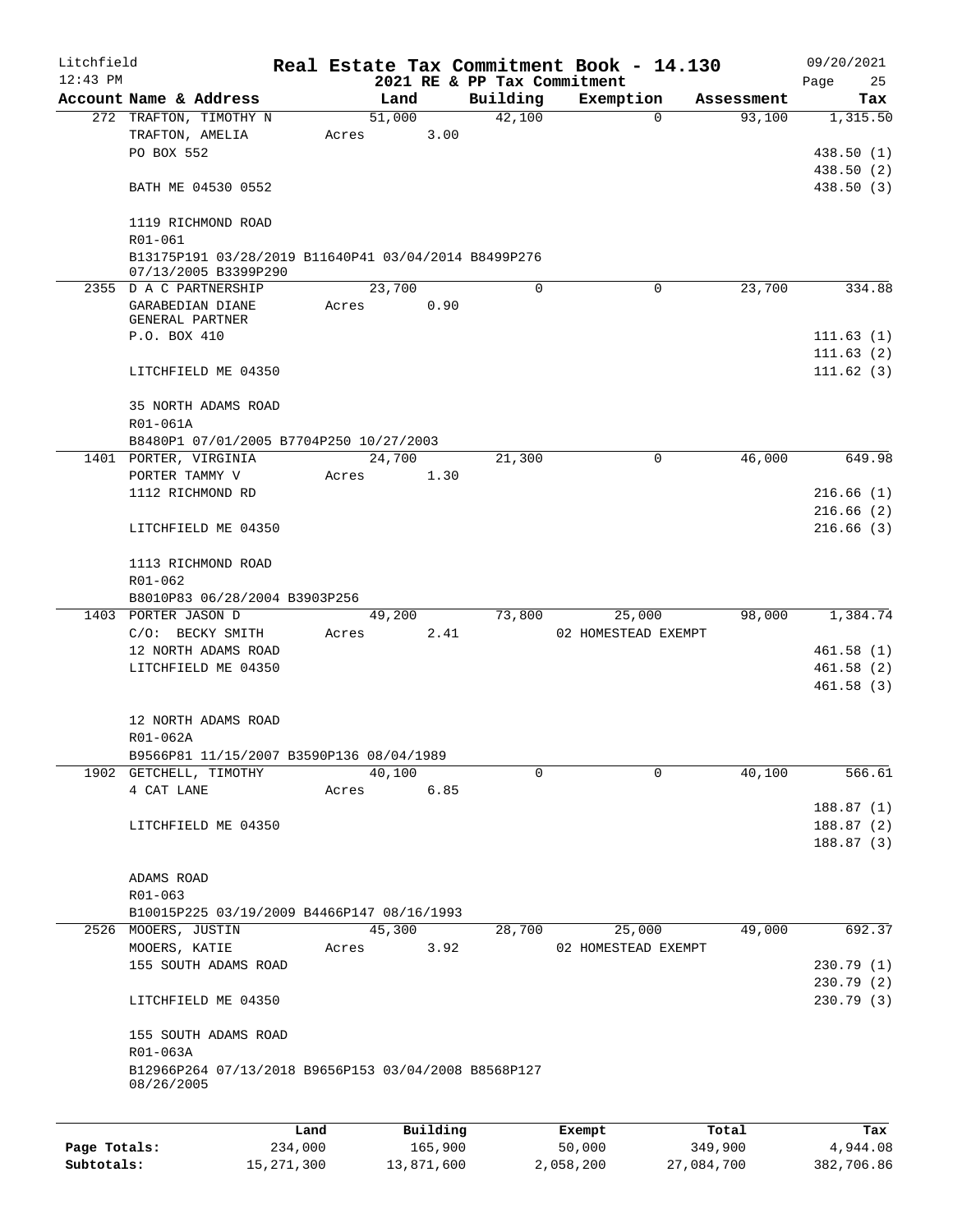| Building<br>Account Name & Address<br>Exemption<br>Land<br>Assessment<br>37,600<br>37,600<br>1903 WING, GREGORY R<br>$\mathbf 0$<br>$\Omega$<br>6.00<br>141 TILLSON RD<br>Acres<br>MONMOUTH ME 04259<br>ADAMS ROAD<br>R01-065<br>B4791P168<br>31,000<br>233 SAWYER, STANLEY<br>31,000<br>0<br>0<br>SAWYER, RALPH<br>3.80<br>Acres<br>54 ABENAKI WAY<br>TURNER ME 04282<br>ADAMS ROAD<br>R01-066<br>B12119P346 09/08/2015 B5541P81 12/19/1997<br>1283 D A C PARTNERSHIP<br>101,000<br>269,900<br>3,813.69<br>168,900<br>0<br>P O BOX 410<br>Acres<br>101.00<br>1, 271.23(1)<br>LITCHFIELD ME 04350<br>35 NORTH ADAMS ROAD<br>R01-068<br>B8480P1 07/01/2005 B7014P23 09/08/2002<br>92,500<br>$\mathbf 0$<br>92,500<br>1564 SAWYER, STANLEY<br>0<br>SAWYER, RALPH J<br>Acres<br>116.00<br>54 ABENAKI WAY<br>435.68 (1)<br>435.68 (2)<br>435.67(3)<br>TURNER ME 04282<br>RICHMOND ROAD<br>R01-070<br>B12119P346 09/08/2015 B4202P158 02/14/1992<br>1301 NEWTON, LORRAINE<br>42,000<br>70,700<br>25,000<br>87,700<br>987 RICHMOND ROAD<br>1.00<br>02 HOMESTEAD EXEMPT<br>Acres<br>LITCHFIELD ME 04350<br>413.07(2)<br>413.06(3)<br>987 RICHMOND ROAD<br>R01-070A<br>B2138P340<br>42,000<br>7,000<br>25,000<br>24,000<br>880 BROOKS, ADAM W<br>BROOKS, JAMIE<br>1.00<br>02 HOMESTEAD EXEMPT<br>Acres<br>125 TWOMEY ROAD<br>CHESTER ME 04457<br>1015 RICHMOND ROAD<br>R01-070B<br>B11646P237 01/28/2014 B11646P235 12/20/2013<br>B3621P184 10/07/2004 | Litchfield<br>$12:43$ PM |  |  | Real Estate Tax Commitment Book - 14.130<br>2021 RE & PP Tax Commitment | 09/20/2021<br>26<br>Page |
|------------------------------------------------------------------------------------------------------------------------------------------------------------------------------------------------------------------------------------------------------------------------------------------------------------------------------------------------------------------------------------------------------------------------------------------------------------------------------------------------------------------------------------------------------------------------------------------------------------------------------------------------------------------------------------------------------------------------------------------------------------------------------------------------------------------------------------------------------------------------------------------------------------------------------------------------------------------------------------------------------------------------------------------------------------------------------------------------------------------------------------------------------------------------------------------------------------------------------------------------------------------------------------------------------------------------------------------------------------------------------------------------------------------------------------------------|--------------------------|--|--|-------------------------------------------------------------------------|--------------------------|
|                                                                                                                                                                                                                                                                                                                                                                                                                                                                                                                                                                                                                                                                                                                                                                                                                                                                                                                                                                                                                                                                                                                                                                                                                                                                                                                                                                                                                                                |                          |  |  |                                                                         | Tax                      |
|                                                                                                                                                                                                                                                                                                                                                                                                                                                                                                                                                                                                                                                                                                                                                                                                                                                                                                                                                                                                                                                                                                                                                                                                                                                                                                                                                                                                                                                |                          |  |  |                                                                         | 531.29                   |
|                                                                                                                                                                                                                                                                                                                                                                                                                                                                                                                                                                                                                                                                                                                                                                                                                                                                                                                                                                                                                                                                                                                                                                                                                                                                                                                                                                                                                                                |                          |  |  |                                                                         |                          |
|                                                                                                                                                                                                                                                                                                                                                                                                                                                                                                                                                                                                                                                                                                                                                                                                                                                                                                                                                                                                                                                                                                                                                                                                                                                                                                                                                                                                                                                |                          |  |  |                                                                         | 177.10(1)                |
|                                                                                                                                                                                                                                                                                                                                                                                                                                                                                                                                                                                                                                                                                                                                                                                                                                                                                                                                                                                                                                                                                                                                                                                                                                                                                                                                                                                                                                                |                          |  |  |                                                                         | 177.10(2)                |
|                                                                                                                                                                                                                                                                                                                                                                                                                                                                                                                                                                                                                                                                                                                                                                                                                                                                                                                                                                                                                                                                                                                                                                                                                                                                                                                                                                                                                                                |                          |  |  |                                                                         | 177.09(3)                |
|                                                                                                                                                                                                                                                                                                                                                                                                                                                                                                                                                                                                                                                                                                                                                                                                                                                                                                                                                                                                                                                                                                                                                                                                                                                                                                                                                                                                                                                |                          |  |  |                                                                         |                          |
|                                                                                                                                                                                                                                                                                                                                                                                                                                                                                                                                                                                                                                                                                                                                                                                                                                                                                                                                                                                                                                                                                                                                                                                                                                                                                                                                                                                                                                                |                          |  |  |                                                                         |                          |
|                                                                                                                                                                                                                                                                                                                                                                                                                                                                                                                                                                                                                                                                                                                                                                                                                                                                                                                                                                                                                                                                                                                                                                                                                                                                                                                                                                                                                                                |                          |  |  |                                                                         |                          |
|                                                                                                                                                                                                                                                                                                                                                                                                                                                                                                                                                                                                                                                                                                                                                                                                                                                                                                                                                                                                                                                                                                                                                                                                                                                                                                                                                                                                                                                |                          |  |  |                                                                         | 438.03                   |
|                                                                                                                                                                                                                                                                                                                                                                                                                                                                                                                                                                                                                                                                                                                                                                                                                                                                                                                                                                                                                                                                                                                                                                                                                                                                                                                                                                                                                                                |                          |  |  |                                                                         |                          |
|                                                                                                                                                                                                                                                                                                                                                                                                                                                                                                                                                                                                                                                                                                                                                                                                                                                                                                                                                                                                                                                                                                                                                                                                                                                                                                                                                                                                                                                |                          |  |  |                                                                         | 146.01(1)                |
|                                                                                                                                                                                                                                                                                                                                                                                                                                                                                                                                                                                                                                                                                                                                                                                                                                                                                                                                                                                                                                                                                                                                                                                                                                                                                                                                                                                                                                                |                          |  |  |                                                                         | 146.01(2)                |
|                                                                                                                                                                                                                                                                                                                                                                                                                                                                                                                                                                                                                                                                                                                                                                                                                                                                                                                                                                                                                                                                                                                                                                                                                                                                                                                                                                                                                                                |                          |  |  |                                                                         | 146.01(3)                |
|                                                                                                                                                                                                                                                                                                                                                                                                                                                                                                                                                                                                                                                                                                                                                                                                                                                                                                                                                                                                                                                                                                                                                                                                                                                                                                                                                                                                                                                |                          |  |  |                                                                         |                          |
|                                                                                                                                                                                                                                                                                                                                                                                                                                                                                                                                                                                                                                                                                                                                                                                                                                                                                                                                                                                                                                                                                                                                                                                                                                                                                                                                                                                                                                                |                          |  |  |                                                                         |                          |
|                                                                                                                                                                                                                                                                                                                                                                                                                                                                                                                                                                                                                                                                                                                                                                                                                                                                                                                                                                                                                                                                                                                                                                                                                                                                                                                                                                                                                                                |                          |  |  |                                                                         |                          |
|                                                                                                                                                                                                                                                                                                                                                                                                                                                                                                                                                                                                                                                                                                                                                                                                                                                                                                                                                                                                                                                                                                                                                                                                                                                                                                                                                                                                                                                |                          |  |  |                                                                         |                          |
|                                                                                                                                                                                                                                                                                                                                                                                                                                                                                                                                                                                                                                                                                                                                                                                                                                                                                                                                                                                                                                                                                                                                                                                                                                                                                                                                                                                                                                                |                          |  |  |                                                                         |                          |
|                                                                                                                                                                                                                                                                                                                                                                                                                                                                                                                                                                                                                                                                                                                                                                                                                                                                                                                                                                                                                                                                                                                                                                                                                                                                                                                                                                                                                                                |                          |  |  |                                                                         |                          |
|                                                                                                                                                                                                                                                                                                                                                                                                                                                                                                                                                                                                                                                                                                                                                                                                                                                                                                                                                                                                                                                                                                                                                                                                                                                                                                                                                                                                                                                |                          |  |  |                                                                         | 1, 271.23 (2)            |
|                                                                                                                                                                                                                                                                                                                                                                                                                                                                                                                                                                                                                                                                                                                                                                                                                                                                                                                                                                                                                                                                                                                                                                                                                                                                                                                                                                                                                                                |                          |  |  |                                                                         | 1, 271.23(3)             |
|                                                                                                                                                                                                                                                                                                                                                                                                                                                                                                                                                                                                                                                                                                                                                                                                                                                                                                                                                                                                                                                                                                                                                                                                                                                                                                                                                                                                                                                |                          |  |  |                                                                         |                          |
|                                                                                                                                                                                                                                                                                                                                                                                                                                                                                                                                                                                                                                                                                                                                                                                                                                                                                                                                                                                                                                                                                                                                                                                                                                                                                                                                                                                                                                                |                          |  |  |                                                                         |                          |
|                                                                                                                                                                                                                                                                                                                                                                                                                                                                                                                                                                                                                                                                                                                                                                                                                                                                                                                                                                                                                                                                                                                                                                                                                                                                                                                                                                                                                                                |                          |  |  |                                                                         |                          |
|                                                                                                                                                                                                                                                                                                                                                                                                                                                                                                                                                                                                                                                                                                                                                                                                                                                                                                                                                                                                                                                                                                                                                                                                                                                                                                                                                                                                                                                |                          |  |  |                                                                         |                          |
|                                                                                                                                                                                                                                                                                                                                                                                                                                                                                                                                                                                                                                                                                                                                                                                                                                                                                                                                                                                                                                                                                                                                                                                                                                                                                                                                                                                                                                                |                          |  |  |                                                                         | 1,307.03                 |
|                                                                                                                                                                                                                                                                                                                                                                                                                                                                                                                                                                                                                                                                                                                                                                                                                                                                                                                                                                                                                                                                                                                                                                                                                                                                                                                                                                                                                                                |                          |  |  |                                                                         |                          |
|                                                                                                                                                                                                                                                                                                                                                                                                                                                                                                                                                                                                                                                                                                                                                                                                                                                                                                                                                                                                                                                                                                                                                                                                                                                                                                                                                                                                                                                |                          |  |  |                                                                         |                          |
|                                                                                                                                                                                                                                                                                                                                                                                                                                                                                                                                                                                                                                                                                                                                                                                                                                                                                                                                                                                                                                                                                                                                                                                                                                                                                                                                                                                                                                                |                          |  |  |                                                                         |                          |
|                                                                                                                                                                                                                                                                                                                                                                                                                                                                                                                                                                                                                                                                                                                                                                                                                                                                                                                                                                                                                                                                                                                                                                                                                                                                                                                                                                                                                                                |                          |  |  |                                                                         |                          |
|                                                                                                                                                                                                                                                                                                                                                                                                                                                                                                                                                                                                                                                                                                                                                                                                                                                                                                                                                                                                                                                                                                                                                                                                                                                                                                                                                                                                                                                |                          |  |  |                                                                         |                          |
|                                                                                                                                                                                                                                                                                                                                                                                                                                                                                                                                                                                                                                                                                                                                                                                                                                                                                                                                                                                                                                                                                                                                                                                                                                                                                                                                                                                                                                                |                          |  |  |                                                                         |                          |
|                                                                                                                                                                                                                                                                                                                                                                                                                                                                                                                                                                                                                                                                                                                                                                                                                                                                                                                                                                                                                                                                                                                                                                                                                                                                                                                                                                                                                                                |                          |  |  |                                                                         |                          |
|                                                                                                                                                                                                                                                                                                                                                                                                                                                                                                                                                                                                                                                                                                                                                                                                                                                                                                                                                                                                                                                                                                                                                                                                                                                                                                                                                                                                                                                |                          |  |  |                                                                         | 1,239.20                 |
|                                                                                                                                                                                                                                                                                                                                                                                                                                                                                                                                                                                                                                                                                                                                                                                                                                                                                                                                                                                                                                                                                                                                                                                                                                                                                                                                                                                                                                                |                          |  |  |                                                                         |                          |
|                                                                                                                                                                                                                                                                                                                                                                                                                                                                                                                                                                                                                                                                                                                                                                                                                                                                                                                                                                                                                                                                                                                                                                                                                                                                                                                                                                                                                                                |                          |  |  |                                                                         | 413.07(1)                |
|                                                                                                                                                                                                                                                                                                                                                                                                                                                                                                                                                                                                                                                                                                                                                                                                                                                                                                                                                                                                                                                                                                                                                                                                                                                                                                                                                                                                                                                |                          |  |  |                                                                         |                          |
|                                                                                                                                                                                                                                                                                                                                                                                                                                                                                                                                                                                                                                                                                                                                                                                                                                                                                                                                                                                                                                                                                                                                                                                                                                                                                                                                                                                                                                                |                          |  |  |                                                                         |                          |
|                                                                                                                                                                                                                                                                                                                                                                                                                                                                                                                                                                                                                                                                                                                                                                                                                                                                                                                                                                                                                                                                                                                                                                                                                                                                                                                                                                                                                                                |                          |  |  |                                                                         |                          |
|                                                                                                                                                                                                                                                                                                                                                                                                                                                                                                                                                                                                                                                                                                                                                                                                                                                                                                                                                                                                                                                                                                                                                                                                                                                                                                                                                                                                                                                |                          |  |  |                                                                         |                          |
|                                                                                                                                                                                                                                                                                                                                                                                                                                                                                                                                                                                                                                                                                                                                                                                                                                                                                                                                                                                                                                                                                                                                                                                                                                                                                                                                                                                                                                                |                          |  |  |                                                                         |                          |
|                                                                                                                                                                                                                                                                                                                                                                                                                                                                                                                                                                                                                                                                                                                                                                                                                                                                                                                                                                                                                                                                                                                                                                                                                                                                                                                                                                                                                                                |                          |  |  |                                                                         | 339.12                   |
|                                                                                                                                                                                                                                                                                                                                                                                                                                                                                                                                                                                                                                                                                                                                                                                                                                                                                                                                                                                                                                                                                                                                                                                                                                                                                                                                                                                                                                                |                          |  |  |                                                                         |                          |
|                                                                                                                                                                                                                                                                                                                                                                                                                                                                                                                                                                                                                                                                                                                                                                                                                                                                                                                                                                                                                                                                                                                                                                                                                                                                                                                                                                                                                                                |                          |  |  |                                                                         | 113.04(1)                |
|                                                                                                                                                                                                                                                                                                                                                                                                                                                                                                                                                                                                                                                                                                                                                                                                                                                                                                                                                                                                                                                                                                                                                                                                                                                                                                                                                                                                                                                |                          |  |  |                                                                         | 113.04(2)                |
|                                                                                                                                                                                                                                                                                                                                                                                                                                                                                                                                                                                                                                                                                                                                                                                                                                                                                                                                                                                                                                                                                                                                                                                                                                                                                                                                                                                                                                                |                          |  |  |                                                                         | 113.04(3)                |
|                                                                                                                                                                                                                                                                                                                                                                                                                                                                                                                                                                                                                                                                                                                                                                                                                                                                                                                                                                                                                                                                                                                                                                                                                                                                                                                                                                                                                                                |                          |  |  |                                                                         |                          |
|                                                                                                                                                                                                                                                                                                                                                                                                                                                                                                                                                                                                                                                                                                                                                                                                                                                                                                                                                                                                                                                                                                                                                                                                                                                                                                                                                                                                                                                |                          |  |  |                                                                         |                          |
|                                                                                                                                                                                                                                                                                                                                                                                                                                                                                                                                                                                                                                                                                                                                                                                                                                                                                                                                                                                                                                                                                                                                                                                                                                                                                                                                                                                                                                                |                          |  |  |                                                                         |                          |
|                                                                                                                                                                                                                                                                                                                                                                                                                                                                                                                                                                                                                                                                                                                                                                                                                                                                                                                                                                                                                                                                                                                                                                                                                                                                                                                                                                                                                                                |                          |  |  |                                                                         |                          |
|                                                                                                                                                                                                                                                                                                                                                                                                                                                                                                                                                                                                                                                                                                                                                                                                                                                                                                                                                                                                                                                                                                                                                                                                                                                                                                                                                                                                                                                |                          |  |  |                                                                         |                          |
|                                                                                                                                                                                                                                                                                                                                                                                                                                                                                                                                                                                                                                                                                                                                                                                                                                                                                                                                                                                                                                                                                                                                                                                                                                                                                                                                                                                                                                                |                          |  |  |                                                                         |                          |

|              | Land       | Building     | Exempt    | Total      | Tax          |
|--------------|------------|--------------|-----------|------------|--------------|
| Page Totals: | 346,100    | 246,600      | 50,000    | 542,700    | 7,668.36     |
| Subtotals:   | 15,617,400 | 14, 118, 200 | 2,108,200 | 27,627,400 | 390, 375, 22 |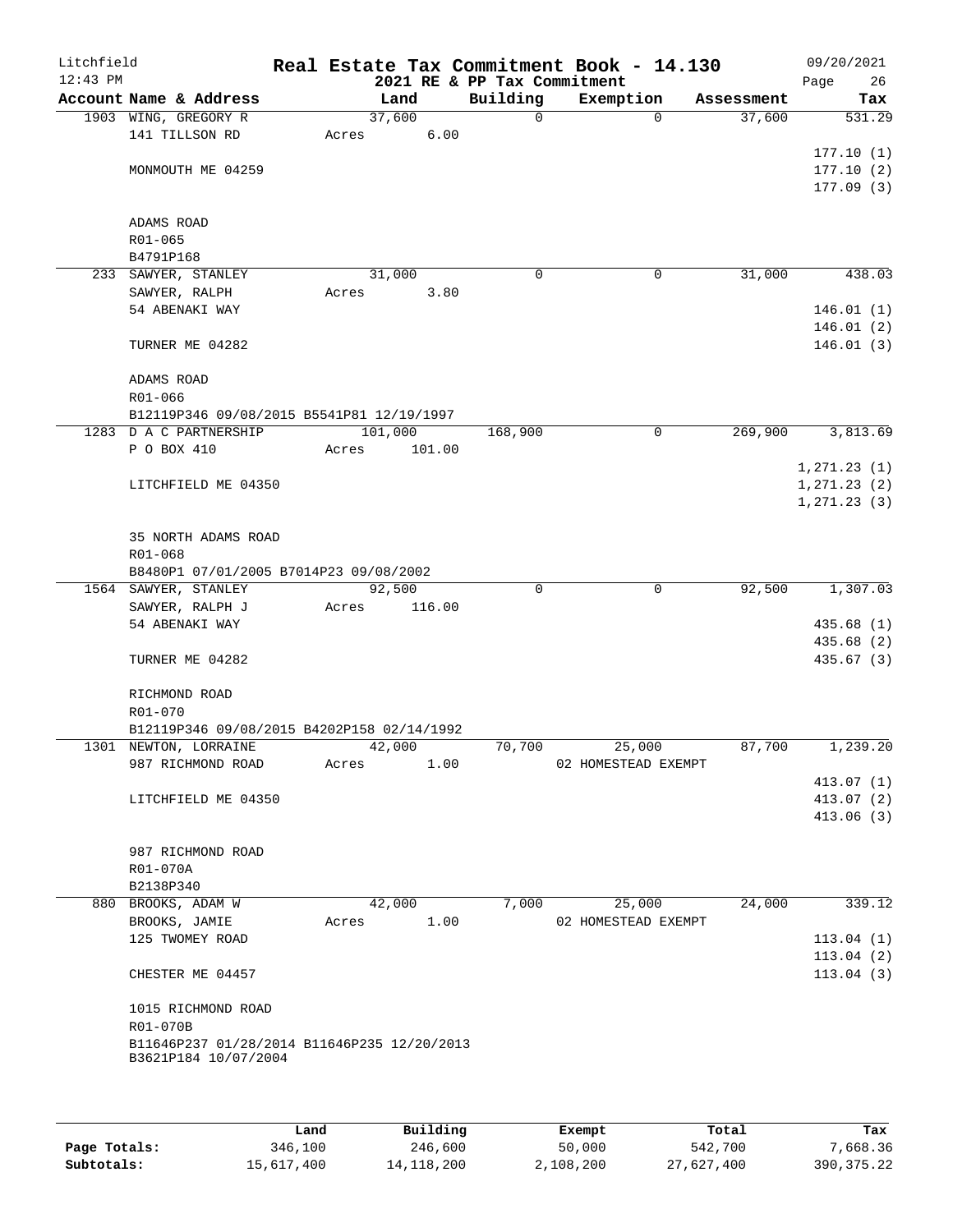| Litchfield<br>$12:43$ PM |                                                                        |       | Real Estate Tax Commitment Book - 14.130<br>2021 RE & PP Tax Commitment |          |                     |            | Page         | 09/20/2021<br>27 |
|--------------------------|------------------------------------------------------------------------|-------|-------------------------------------------------------------------------|----------|---------------------|------------|--------------|------------------|
|                          | Account Name & Address                                                 |       | Land                                                                    | Building | Exemption           | Assessment |              | Tax              |
|                          | 2512 WEEKS, OWEN                                                       |       | 81,000                                                                  | 14,300   | $\mathbf 0$         | 95,300     |              | 1,346.59         |
|                          | 117 SMALL RD                                                           | Acres | 100.00                                                                  |          |                     |            |              |                  |
|                          |                                                                        |       |                                                                         |          |                     |            |              | 448.86 (1)       |
|                          | LITCHFIELD ME 04350                                                    |       |                                                                         |          |                     |            |              | 448.86 (2)       |
|                          |                                                                        |       |                                                                         |          |                     |            |              | 448.87 (3)       |
|                          |                                                                        |       |                                                                         |          |                     |            |              |                  |
|                          | SMALL ROAD<br>R01-071                                                  |       |                                                                         |          |                     |            |              |                  |
|                          | B7951P339 04/28/2004                                                   |       |                                                                         |          |                     |            |              |                  |
|                          | 2944 COLBY, JOHN M                                                     |       | 48,200                                                                  | 158,800  | 25,000              | 182,000    |              | 2,571.66         |
|                          | COLBY, JENNIFER L                                                      | Acres | 2.06                                                                    |          | 02 HOMESTEAD EXEMPT |            |              |                  |
|                          | 112 SOUTH ADAMS ROAD                                                   |       |                                                                         |          |                     |            |              | 857.22 (1)       |
|                          |                                                                        |       |                                                                         |          |                     |            |              | 857.22 (2)       |
|                          | LITCHFIELD ME 04350                                                    |       |                                                                         |          |                     |            |              | 857.22 (3)       |
|                          | 112 SOUTH ADAMS ROAD                                                   |       |                                                                         |          |                     |            |              |                  |
|                          | R01-072                                                                |       |                                                                         |          |                     |            |              |                  |
|                          | B13133P328 01/23/2019 B13052P328 10/05/2018<br>709 GOWELL, LAWRENCE SR |       |                                                                         |          | $\mathbf 0$         |            |              |                  |
|                          | GOWELL, LISA                                                           | Acres | 109,000<br>43.00                                                        | 125,800  |                     | 234,800    |              | 3,317.72         |
|                          | <b>48 KENNEDY LANE</b>                                                 |       |                                                                         |          |                     |            | 1, 105.91(1) |                  |
|                          |                                                                        |       |                                                                         |          |                     |            | 1, 105.91(2) |                  |
|                          | LITCHFIELD ME 04350                                                    |       |                                                                         |          |                     |            | 1, 105.90(3) |                  |
|                          | 670 HUNTINGTON HILL                                                    |       |                                                                         |          |                     |            |              |                  |
|                          | R02-001                                                                |       |                                                                         |          |                     |            |              |                  |
|                          | B10929P91 12/20/2011 B10929P89 12/20/2011 B6354P113<br>11/21/2000      |       |                                                                         |          |                     |            |              |                  |
|                          | 697 GOWELL, LAWRENCE G                                                 |       | 45,000                                                                  | 19,600   | 0                   | 64,600     |              | 912.80           |
|                          | <b>48 KENNEDY LANE</b>                                                 | Acres | 3.00                                                                    |          |                     |            |              |                  |
|                          |                                                                        |       |                                                                         |          |                     |            |              | 304.27(1)        |
|                          | LITCHFIELD ME 04350                                                    |       |                                                                         |          |                     |            |              | 304.27(2)        |
|                          |                                                                        |       |                                                                         |          |                     |            |              | 304.26(3)        |
|                          | 668 HUNTINGTON HILL                                                    |       |                                                                         |          |                     |            |              |                  |
|                          | R02-001A                                                               |       |                                                                         |          |                     |            |              |                  |
|                          | B4071P287                                                              |       |                                                                         |          |                     |            |              |                  |
|                          | 2261 BURGESS, HOPE                                                     |       | 0                                                                       | 6,700    | 6,700               | 0          |              | 0.00             |
|                          | 664 HUNTINGTON HILL RD                                                 |       |                                                                         |          | 02 HOMESTEAD EXEMPT |            |              |                  |
|                          |                                                                        |       |                                                                         |          |                     |            |              |                  |
|                          | LITCHFIELD ME 04350                                                    |       |                                                                         |          |                     |            |              |                  |
|                          |                                                                        |       |                                                                         |          |                     |            |              |                  |
|                          | 664 HUNTINGTON HILL                                                    |       |                                                                         |          |                     |            |              |                  |
|                          | R02-001-ON-2                                                           |       |                                                                         |          |                     |            |              |                  |
|                          | B11932P61 02/23/2015                                                   |       |                                                                         |          |                     |            |              |                  |
|                          | 2947 GOWELL, LAWRENCE G                                                |       | 0                                                                       | 7,600    | 0                   | 7,600      |              | 107.39           |
|                          | <b>48 KENNEDY LANE</b>                                                 |       |                                                                         |          |                     |            |              |                  |
|                          |                                                                        |       |                                                                         |          |                     |            |              | 35.80(1)         |
|                          | LITCHFIELD ME 04350                                                    |       |                                                                         |          |                     |            |              | 35.80(2)         |
|                          |                                                                        |       |                                                                         |          |                     |            |              | 35.79(3)         |
|                          |                                                                        |       |                                                                         |          |                     |            |              |                  |
|                          | 652 HUNTINGTON HILL                                                    |       |                                                                         |          |                     |            |              |                  |
|                          | $R02 - 001 - ON - 3$                                                   |       |                                                                         |          |                     |            |              |                  |
|                          |                                                                        |       |                                                                         |          |                     |            |              |                  |
|                          |                                                                        |       |                                                                         |          |                     |            |              |                  |
|                          |                                                                        |       |                                                                         |          |                     |            |              |                  |

|              | Land       | Building   | Exempt    | Total      | Tax        |
|--------------|------------|------------|-----------|------------|------------|
| Page Totals: | 283,200    | 332,800    | 31,700    | 584,300    | 8,256.16   |
| Subtotals:   | 15,900,600 | 14,451,000 | 2,139,900 | 28,211,700 | 398,631.38 |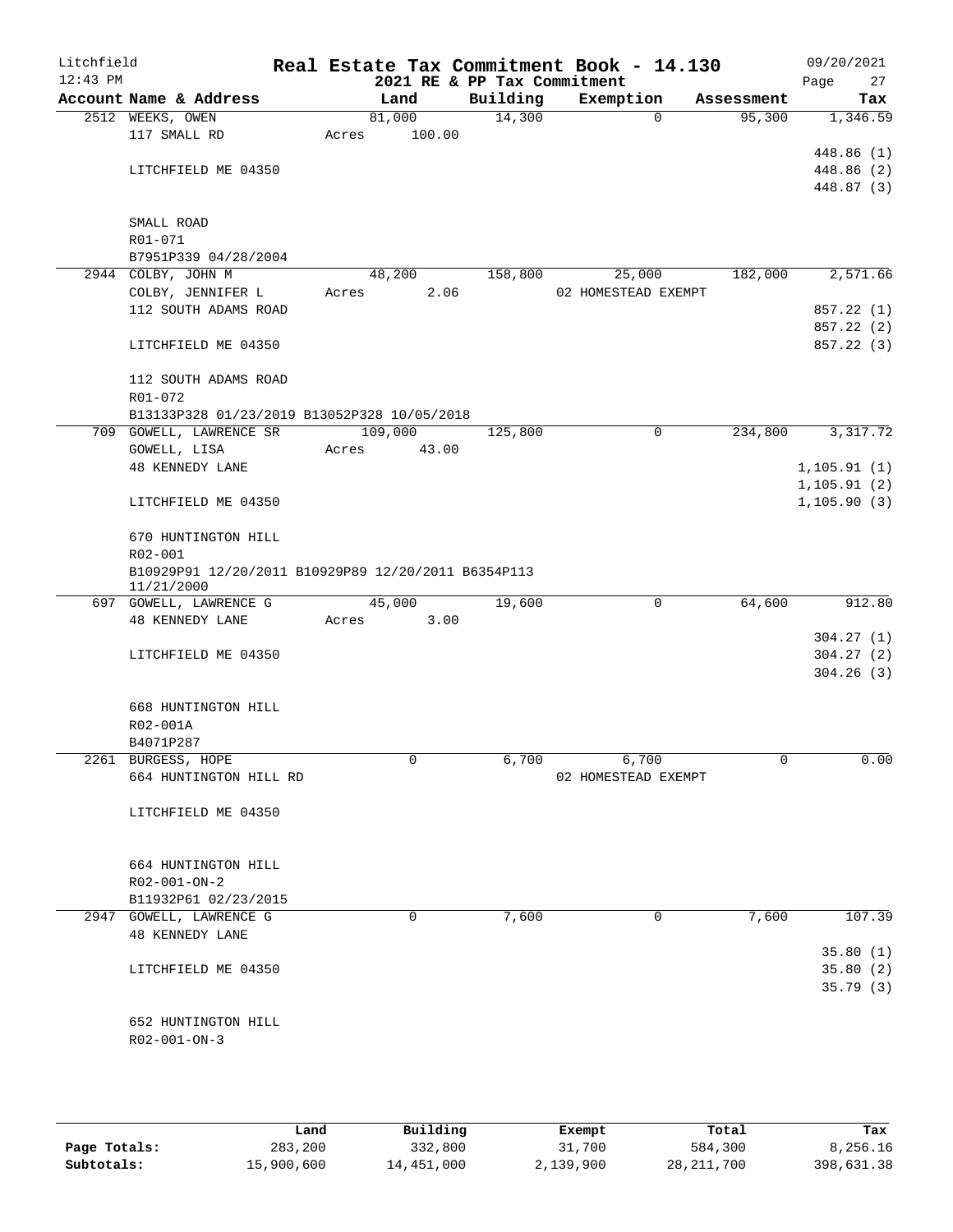| Litchfield |                                                                                            |      |       |          |                                         | Real Estate Tax Commitment Book - 14.130 |            | 09/20/2021                 |
|------------|--------------------------------------------------------------------------------------------|------|-------|----------|-----------------------------------------|------------------------------------------|------------|----------------------------|
| $12:43$ PM | Account Name & Address                                                                     |      |       | Land     | 2021 RE & PP Tax Commitment<br>Building | Exemption                                | Assessment | 28<br>Page<br>Tax          |
|            | 1206 HAYDEN, WILLIAM C                                                                     |      |       | 56,200   | $\Omega$                                | $\Omega$                                 | 56,200     | 794.11                     |
|            | HAYDEN, MARCIA J                                                                           |      | Acres | 33.31    |                                         |                                          |            |                            |
|            | P.O. BOX 278                                                                               |      |       |          |                                         |                                          |            | 264.70 (1)                 |
|            |                                                                                            |      |       |          |                                         |                                          |            | 264.70 (2)                 |
|            | SABATTUS ME 04280                                                                          |      |       |          |                                         |                                          |            | 264.71 (3)                 |
|            | 702 HUNTINGTON HILL<br>R02-002                                                             |      |       |          |                                         |                                          |            |                            |
|            | B12689P339 08/09/2017 B12381P144 08/11/2016<br>B11300P226 02/04/2013 B1678P95              |      |       |          |                                         |                                          |            |                            |
|            | 2918 CALVERT, SHAWN M                                                                      |      |       | 50,100   | 187,700                                 | $\Omega$                                 | 237,800    | 3,360.11                   |
|            | CLAVERT, RACHEL E                                                                          |      | Acres | 2.69     |                                         |                                          |            |                            |
|            | 694 HUNTINGTON HILL<br>ROAD                                                                |      |       |          |                                         |                                          |            | 1, 120.04(1)               |
|            |                                                                                            |      |       |          |                                         |                                          |            | 1,120.04(2)                |
|            | LITCHFIELD ME 04350                                                                        |      |       |          |                                         |                                          |            | 1, 120.03(3)               |
|            | 694 HUNTINGTON HILL                                                                        |      |       |          |                                         |                                          |            |                            |
|            | R02-002A                                                                                   |      |       |          |                                         |                                          |            |                            |
|            | B13716P25 09/18/2020                                                                       |      |       |          |                                         |                                          |            |                            |
|            | 801 HAYDEN, WILLIAM C &<br>MARCIA                                                          |      |       | 129,100  | 76,900                                  | 25,000                                   | 181,000    | 2,557.53                   |
|            | HAYDEN, CARRIE                                                                             |      | Acres | 33.27    |                                         | 02 HOMESTEAD EXEMPT                      |            |                            |
|            | P O BOX 278                                                                                |      |       |          |                                         |                                          |            | 852.51 (1)                 |
|            | SABATTUS ME 04280                                                                          |      |       |          |                                         |                                          |            | 852.51 (2)<br>852.51(3)    |
|            | 722 HUNTINGTON HILL                                                                        |      |       |          |                                         |                                          |            |                            |
|            | R02-003                                                                                    |      |       |          |                                         |                                          |            |                            |
|            | B10799P286 08/05/2011 B4705P186 06/13/1994                                                 |      |       |          |                                         |                                          |            |                            |
|            | 2805 HAYDEN, WILLIAM C                                                                     |      |       | 47,900   | $\Omega$                                | $\mathbf 0$                              | 47,900     | 676.83                     |
|            | HAYDEN, MARCIA J                                                                           |      | Acres | 1.96     |                                         |                                          |            |                            |
|            | P.O. BOX 278                                                                               |      |       |          |                                         |                                          |            | 225.61(1)                  |
|            |                                                                                            |      |       |          |                                         |                                          |            | 225.61(2)                  |
|            | SABATTUS ME 04280                                                                          |      |       |          |                                         |                                          |            | 225.61(3)                  |
|            | FIX-IT LANE<br>R02-003A                                                                    |      |       |          |                                         |                                          |            |                            |
|            | B11211P333 10/31/2012 B10799P286 08/05/2011                                                |      |       |          |                                         |                                          |            |                            |
|            | 2806 HAYDEN, KINUYO                                                                        |      |       | 0        | 56,700                                  | $\Omega$                                 | 56,700     | 801.17                     |
|            | 9 FIX IT LANE                                                                              |      |       |          |                                         |                                          |            |                            |
|            |                                                                                            |      |       |          |                                         |                                          |            | 267.06(1)                  |
|            | LITCHFIELD ME 04350                                                                        |      |       |          |                                         |                                          |            | 267.06(2)                  |
|            |                                                                                            |      |       |          |                                         |                                          |            | 267.05(3)                  |
|            | 9 FIX-IT LANE                                                                              |      |       |          |                                         |                                          |            |                            |
|            | R02-003A-ON                                                                                |      |       |          |                                         |                                          |            |                            |
|            | 2820 HAYDEN, WILLIAM C                                                                     |      |       | 48,100   | 172,800                                 | 0                                        | 220,900    | 3,121.32                   |
|            | HAYDEN, MARCIA                                                                             |      | Acres | 2.03     |                                         |                                          |            |                            |
|            | P O BOX 278                                                                                |      |       |          |                                         |                                          |            | 1,040.44(1)                |
|            | SABATTUS ME 04280                                                                          |      |       |          |                                         |                                          |            | 1,040.44(2)<br>1,040.44(3) |
|            |                                                                                            |      |       |          |                                         |                                          |            |                            |
|            | HUNTINGTON HILL ROAD<br>R02-003B                                                           |      |       |          |                                         |                                          |            |                            |
|            | B11223P144 11/14/2012 B11219P250 11/08/2012<br>B11211P339 10/31/2012 B11211P335 10/31/2012 |      |       |          |                                         |                                          |            |                            |
|            |                                                                                            | Land |       | Building |                                         | Exempt                                   | Total      | Tax                        |

|              | Land       | Building   | Exempt    | Total      | Tax        |
|--------------|------------|------------|-----------|------------|------------|
| Page Totals: | 331,400    | 494,100    | 25,000    | 800,500    | 11,311.07  |
| Subtotals:   | 16,232,000 | 14,945,100 | 2,164,900 | 29,012,200 | 409,942.45 |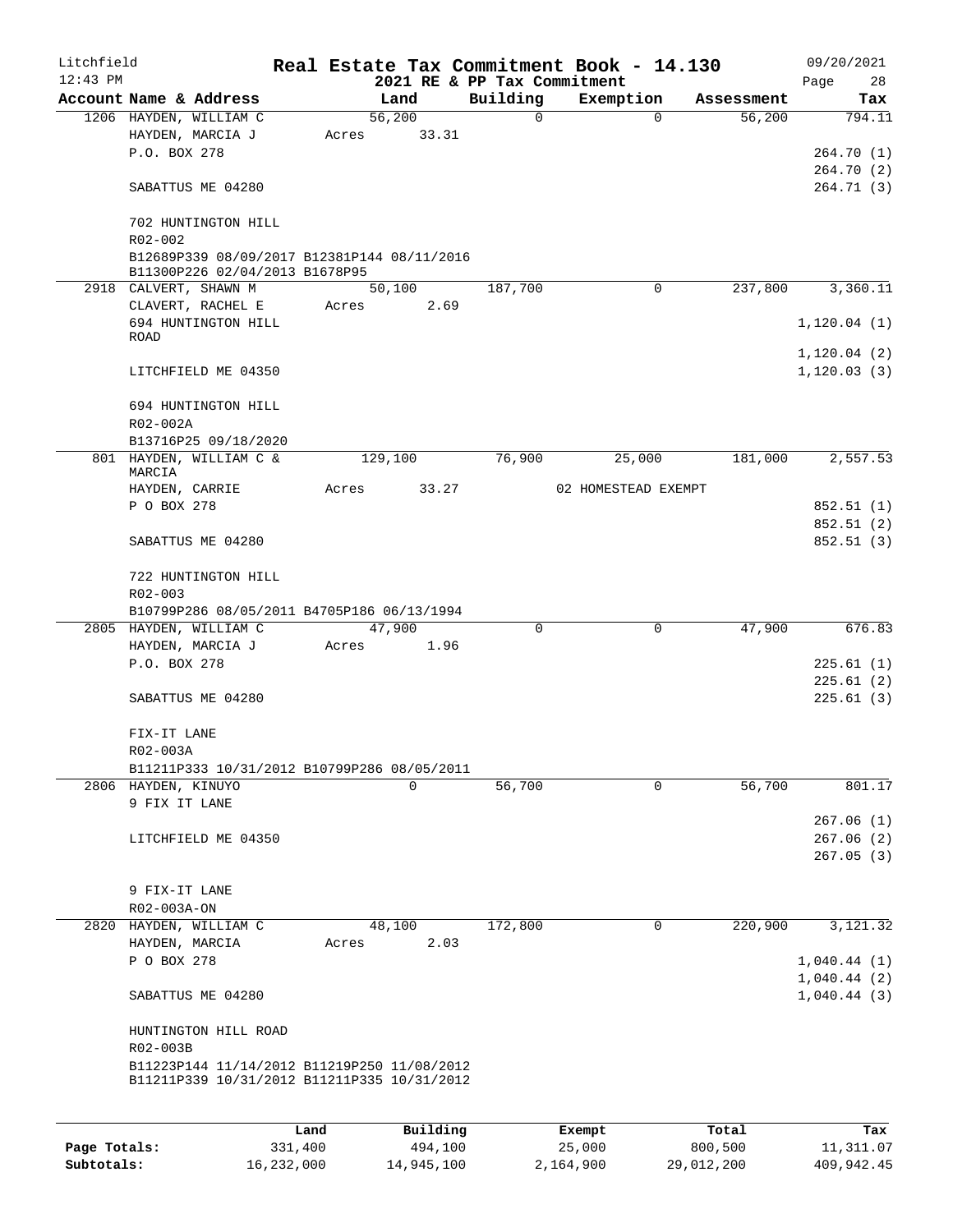| Litchfield<br>$12:43$ PM |                                                                    |       |                | 2021 RE & PP Tax Commitment | Real Estate Tax Commitment Book - 14.130 |            | 09/20/2021<br>Page<br>29         |
|--------------------------|--------------------------------------------------------------------|-------|----------------|-----------------------------|------------------------------------------|------------|----------------------------------|
|                          | Account Name & Address                                             |       | Land           | Building                    | Exemption                                | Assessment | Tax                              |
|                          | 2792 HAYDEN, CARRIE<br>694 HUNTINGTON HILL<br>ROAD                 |       | 0              | 16,100                      | $\Omega$                                 | 16,100     | 227.49                           |
|                          | LITCHFIELD ME 04350                                                |       |                |                             |                                          |            | 75.83(1)<br>75.83(2)<br>75.83(3) |
|                          | 722 HUNTINGTON HILL<br>R02-003-ON                                  |       |                |                             |                                          |            |                                  |
|                          | 2527 HAYDEN, DEBBIE                                                |       | 0              | 6,000                       | 6,000                                    | $\Omega$   | 0.00                             |
|                          | LITCHFIELD ME 04350                                                |       |                |                             | 02 HOMESTEAD EXEMPT                      |            |                                  |
|                          | 19 FIX-IT LANE<br>R02-003-ON-1                                     |       |                |                             |                                          |            |                                  |
|                          | 119 BERNIER, NORMAND L                                             |       | 61,000         | 31,100                      | 0                                        | 92,100     | 1,301.37                         |
|                          | BERNIER, JEANNINE B<br>761 HUNTINGTON HILL RD                      | Acres | 45.00          |                             |                                          |            | 433.79 (1)<br>433.79 (2)         |
|                          | LITCHFIELD ME 04350                                                |       |                |                             |                                          |            | 433.79 (3)                       |
| $R02 - 004$              | 758 HUNTINGTON HILL                                                |       |                |                             |                                          |            |                                  |
|                          | B12319P222 06/14/2016 B1533P217                                    |       |                |                             |                                          |            |                                  |
|                          | 1039 LEET, STEVEN A<br>566 RICHMOND RD                             |       | 45,000<br>1.00 | 17,500                      | 0                                        | 62,500     | 883.13                           |
|                          |                                                                    | Acres |                |                             |                                          |            | 294.38(1)                        |
|                          | LITCHFIELD ME 04350                                                |       |                |                             |                                          |            | 294.38 (2)<br>294.37 (3)         |
|                          | 566 RICHMOND ROAD<br>R02-005<br>B13603P328 06/25/2020              |       |                |                             |                                          |            |                                  |
|                          | 1466 WOOD, DWAYNE S                                                |       | 35,800         | 127,100                     | 25,000                                   | 137,900    | 1,948.53                         |
|                          | WOOD, DENISE J                                                     | Acres | 0.40           |                             | 02 HOMESTEAD EXEMPT                      |            |                                  |
|                          | 647 RICHMOND ROAD                                                  |       |                |                             |                                          |            | 649.51(1)<br>649.51(2)           |
|                          | LITCHFIELD ME 04350                                                |       |                |                             |                                          |            | 649.51(3)                        |
|                          | 570 RICHMOND ROAD<br>R02-006                                       |       |                |                             |                                          |            |                                  |
|                          | B11415P248 06/11/2013 B8549P141 08/12/2005 B5809P148<br>12/08/1998 |       |                |                             |                                          |            |                                  |
|                          | 1479 RICKER, BERTHA                                                |       | 63,200         | 175,700                     | 25,000                                   | 213,900    | 3,022.41                         |
|                          | (TRUSTEE)<br>BERTHA A. RICKER<br>GRANTOR TRUST                     | Acres | 10.20          |                             | 02 HOMESTEAD EXEMPT                      |            |                                  |
|                          | 585 RICHMOND ROAD                                                  |       |                |                             |                                          |            | 1,007.47(1)                      |
|                          | LITCHFIELD ME 04350                                                |       |                |                             |                                          |            | 1,007.47(2)<br>1,007.47(3)       |
|                          | 585 RICHMOND ROAD<br>R02-007<br>B12779P12 11/08/2017 B3522P93      |       |                |                             |                                          |            |                                  |

|              | Land       | Building   | Exempt    | Total      | Tax          |
|--------------|------------|------------|-----------|------------|--------------|
| Page Totals: | 205,000    | 373,500    | 56,000    | 522,500    | 7,382.93     |
| Subtotals:   | 16,437,000 | 15,318,600 | 2,220,900 | 29,534,700 | 417, 325, 38 |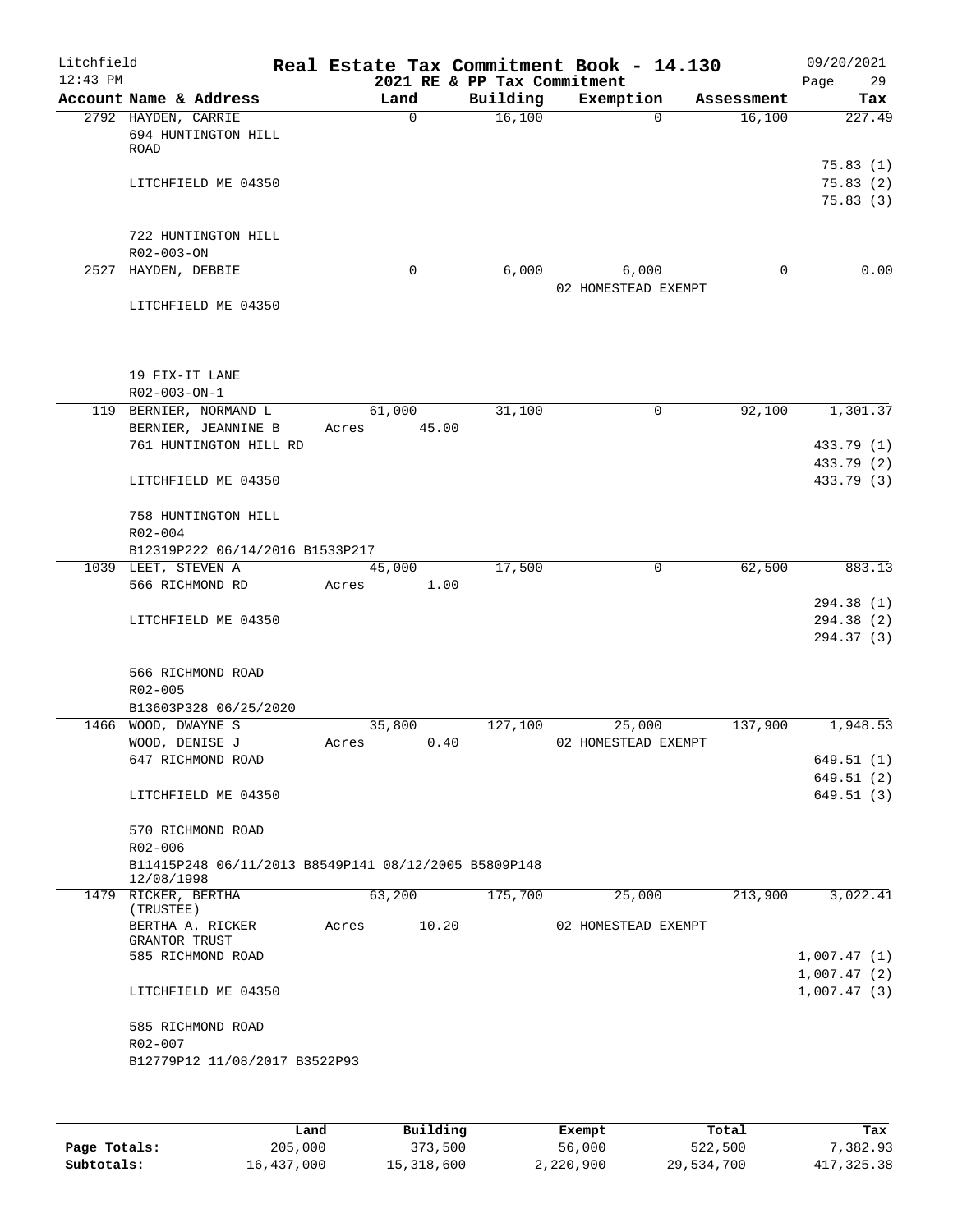| Litchfield<br>$12:43$ PM |                                                        |       |             |      | 2021 RE & PP Tax Commitment | Real Estate Tax Commitment Book - 14.130 |   |             | 09/20/2021<br>Page<br>30 |
|--------------------------|--------------------------------------------------------|-------|-------------|------|-----------------------------|------------------------------------------|---|-------------|--------------------------|
|                          | Account Name & Address                                 |       | Land        |      | Building                    | Exemption                                |   | Assessment  | Tax                      |
|                          | 2260 PARTRIDGE, GERALD A.,                             |       | $\mathbf 0$ |      | 8,300                       | 8,300                                    |   | $\mathbf 0$ | 0.00                     |
|                          | JR.                                                    |       |             |      |                             |                                          |   |             |                          |
|                          | 586 RICHMOND ROAD                                      |       |             |      |                             | 02 HOMESTEAD EXEMPT                      |   |             |                          |
|                          | LITCHFIELD ME 04350                                    |       |             |      |                             |                                          |   |             |                          |
|                          | 586 RICHMOND ROAD                                      |       |             |      |                             |                                          |   |             |                          |
|                          | R02-007-ON                                             |       |             |      |                             |                                          |   |             |                          |
|                          | 227 GILMORE, KEVIN R                                   |       | 60,500      |      | 19,900                      |                                          | 0 | 80,400      | 1,136.05                 |
|                          | 43 KOPADDY TRAIL                                       | Acres |             | 4.00 |                             |                                          |   |             |                          |
|                          |                                                        |       |             |      |                             |                                          |   |             | 378.68(1)                |
|                          | HARPSWELL ME 04079                                     |       |             |      |                             |                                          |   |             | 378.68(2)                |
|                          |                                                        |       |             |      |                             |                                          |   |             | 378.69(3)                |
|                          | 596 RICHMOND ROAD                                      |       |             |      |                             |                                          |   |             |                          |
|                          | R02-008<br>B13079P203 10/25/2018 B12932P266 06/08/2018 |       |             |      |                             |                                          |   |             |                          |
|                          | 415 LOESBERG, PAUL                                     |       | 46,200      |      | 40,300                      |                                          | 0 | 86,500      | 1,222.25                 |
|                          | POULIN, DENISE M                                       | Acres |             | 1.40 |                             |                                          |   |             |                          |
|                          | 610 RICHMOND ROAD                                      |       |             |      |                             |                                          |   |             | 407.42 (1)               |
|                          |                                                        |       |             |      |                             |                                          |   |             | 407.42 (2)               |
|                          | LITCHFIELD ME 04350                                    |       |             |      |                             |                                          |   |             | 407.41(3)                |
|                          | 610 RICHMOND ROAD                                      |       |             |      |                             |                                          |   |             |                          |
|                          | R02-009                                                |       |             |      |                             |                                          |   |             |                          |
|                          | B13383P64 10/30/2019                                   |       |             |      |                             |                                          |   |             |                          |
|                          | 696 BURGESS, KEITH E                                   |       | 46,500      |      | 36,400                      | 25,000                                   |   | 57,900      | 818.13                   |
|                          | 602 RICHMOND RD                                        | Acres |             | 1.50 |                             | 02 HOMESTEAD EXEMPT                      |   |             |                          |
|                          |                                                        |       |             |      |                             |                                          |   |             | 272.71(1)                |
|                          | LITCHFIELD ME 04350                                    |       |             |      |                             |                                          |   |             | 272.71(2)                |
|                          |                                                        |       |             |      |                             |                                          |   |             | 272.71(3)                |
|                          | 602 RICHMOND ROAD                                      |       |             |      |                             |                                          |   |             |                          |
|                          | R02-009A                                               |       |             |      |                             |                                          |   |             |                          |
|                          | B4892P10 05/01/1995                                    |       |             |      |                             |                                          |   |             |                          |
|                          | 414 MCVAY, REBECCA                                     |       | 45,600      |      | 2,700                       |                                          | 0 | 48,300      | 682.48                   |
|                          | 499 RICHMOND ROAD                                      | Acres |             | 1.20 |                             |                                          |   |             |                          |
|                          |                                                        |       |             |      |                             |                                          |   |             | 227.49(1)                |
|                          | LITCHFIELD ME 04350                                    |       |             |      |                             |                                          |   |             | 227.49(2)                |
|                          |                                                        |       |             |      |                             |                                          |   |             | 227.50(3)                |
|                          | 618 RICHMOND ROAD                                      |       |             |      |                             |                                          |   |             |                          |
|                          | R02-009B                                               |       |             |      |                             |                                          |   |             |                          |
|                          | B5127P180 05/03/1996                                   |       |             |      |                             |                                          |   |             |                          |
|                          | 2912 PEPIN, TRISTAN                                    |       | $\Omega$    |      | 28,800                      |                                          | 0 | 28,800      | 406.94                   |
|                          | 618 RICHMOND ROAD                                      |       |             |      |                             |                                          |   |             |                          |
|                          |                                                        |       |             |      |                             |                                          |   |             | 135.65(1)                |
|                          | Litchfield ME 04350                                    |       |             |      |                             |                                          |   |             | 135.65(2)                |
|                          |                                                        |       |             |      |                             |                                          |   |             | 135.64(3)                |
|                          | 618 RICHMOND ROAD                                      |       |             |      |                             |                                          |   |             |                          |
|                          | R02-009B-ON                                            |       |             |      |                             |                                          |   |             |                          |
|                          |                                                        |       |             |      |                             |                                          |   |             |                          |

|              | Land       | Building   | Exempt    | Total      | Tax        |
|--------------|------------|------------|-----------|------------|------------|
| Page Totals: | 198,800    | 136,400    | 33,300    | 301,900    | 4,265.85   |
| Subtotals:   | 16,635,800 | 15,455,000 | 2,254,200 | 29,836,600 | 421,591.23 |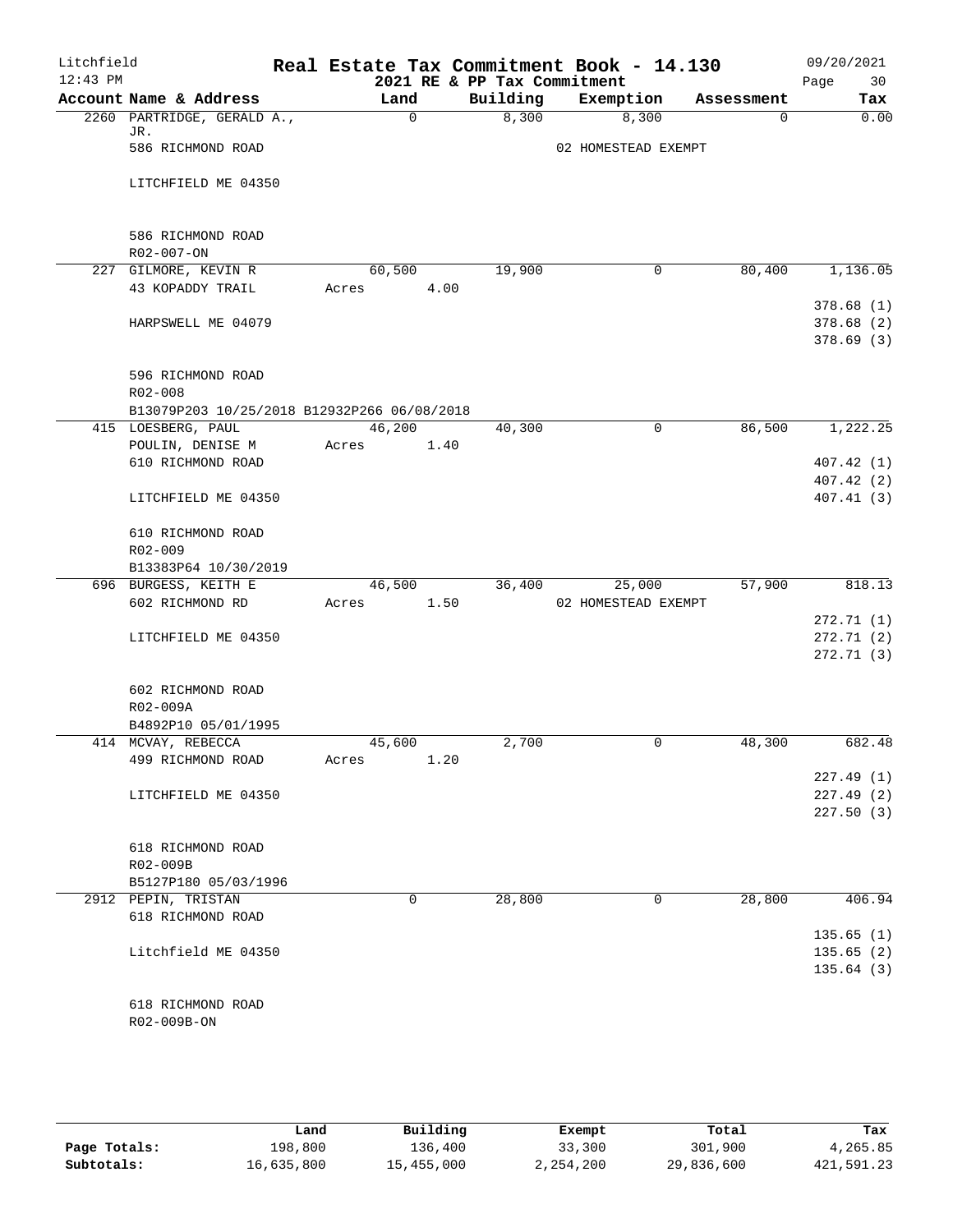| Litchfield<br>$12:43$ PM |                                       |       |        |      | 2021 RE & PP Tax Commitment | Real Estate Tax Commitment Book - 14.130 |             |            | 09/20/2021<br>Page<br>31 |
|--------------------------|---------------------------------------|-------|--------|------|-----------------------------|------------------------------------------|-------------|------------|--------------------------|
|                          | Account Name & Address                |       | Land   |      | Building                    | Exemption                                |             | Assessment | Tax                      |
|                          | 2069 PESTER, HENRY                    |       | 47,200 |      | 14,300                      | 25,000                                   |             | 36,500     | 515.75                   |
|                          | 626 RICHMOND RD                       | Acres |        | 1.72 |                             | 02 HOMESTEAD EXEMPT                      |             |            |                          |
|                          |                                       |       |        |      |                             |                                          |             |            | 171.92(1)                |
|                          | LITCHFIELD ME 04350                   |       |        |      |                             |                                          |             |            | 171.92(2)                |
|                          |                                       |       |        |      |                             |                                          |             |            | 171.91(3)                |
|                          |                                       |       |        |      |                             |                                          |             |            |                          |
|                          | 626 RICHMOND ROAD                     |       |        |      |                             |                                          |             |            |                          |
|                          | $R02 - 010$                           |       |        |      |                             |                                          |             |            |                          |
|                          | 1376 HINDS SEAN J.                    |       | 53,700 |      | 113,300                     | 25,000                                   |             | 142,000    | 2,006.46                 |
|                          | HINDS SUSAN                           | Acres |        | 3.90 |                             | 02 HOMESTEAD EXEMPT                      |             |            |                          |
|                          | 640 RICHMOND ROAD                     |       |        |      |                             |                                          |             |            | 668.82(1)                |
|                          |                                       |       |        |      |                             |                                          |             |            | 668.82 (2)               |
|                          | LITCHFIELD ME 04350                   |       |        |      |                             |                                          |             |            | 668.82(3)                |
|                          |                                       |       |        |      |                             |                                          |             |            |                          |
|                          | 640 RICHMOND ROAD                     |       |        |      |                             |                                          |             |            |                          |
|                          | R02-011                               |       |        |      |                             |                                          |             |            |                          |
|                          | B8354P349 03/29/2005 B5370P92         |       |        |      |                             |                                          |             |            |                          |
|                          | 648 GAGNE, DANIEL R                   |       | 39,400 |      | 37,100                      |                                          | $\mathbf 0$ | 76,500     | 1,080.95                 |
|                          | 181 RICHMOND RD                       | Acres |        | 0.60 |                             |                                          |             |            |                          |
|                          |                                       |       |        |      |                             |                                          |             |            | 360.32(1)                |
|                          | LITCHFIELD ME 04350                   |       |        |      |                             |                                          |             |            | 360.32(2)                |
|                          |                                       |       |        |      |                             |                                          |             |            | 360.31(3)                |
|                          |                                       |       |        |      |                             |                                          |             |            |                          |
|                          | 630 RICHMOND ROAD                     |       |        |      |                             |                                          |             |            |                          |
|                          | R02-013A                              |       |        |      |                             |                                          |             |            |                          |
|                          | B3975P98                              |       |        |      | $\Omega$                    |                                          |             |            |                          |
|                          | 610 SMART, LEROY<br>1532 HALLOWELL RD | Acres | 4,000  | 0.10 |                             |                                          | 0           | 4,000      | 56.52                    |
|                          |                                       |       |        |      |                             |                                          |             |            | 18.84(1)                 |
|                          | LITCHFIELD ME 04350                   |       |        |      |                             |                                          |             |            | 18.84(2)                 |
|                          |                                       |       |        |      |                             |                                          |             |            | 18.84(3)                 |
|                          |                                       |       |        |      |                             |                                          |             |            |                          |
|                          | RICHMOND ROAD                         |       |        |      |                             |                                          |             |            |                          |
|                          | R02-014                               |       |        |      |                             |                                          |             |            |                          |
|                          | B13018P198 08/30/2018                 |       |        |      |                             |                                          |             |            |                          |
|                          | 1241 MONROE, JOHN                     |       | 49,600 |      | 108,900                     | 25,000                                   |             | 133,500    | 1,886.36                 |
|                          | 2793 HALLOWELL ROAD                   | Acres |        | 0.80 |                             | 02 HOMESTEAD EXEMPT                      |             |            |                          |
|                          |                                       |       |        |      |                             |                                          |             |            | 628.79(1)                |
|                          | LITCHFIELD ME 04350                   |       |        |      |                             |                                          |             |            | 628.79(2)                |
|                          |                                       |       |        |      |                             |                                          |             |            | 628.78(3)                |
|                          |                                       |       |        |      |                             |                                          |             |            |                          |
|                          | 2793 HALLOWELL ROAD                   |       |        |      |                             |                                          |             |            |                          |
|                          | R02-015                               |       |        |      |                             |                                          |             |            |                          |
|                          | B2509P121 02/02/2005                  |       |        |      |                             |                                          |             |            |                          |
|                          | 513 MASON MARY JO                     |       | 35,800 |      | 17,900                      | 25,000                                   |             | 28,700     | 405.53                   |
|                          | PARSONS CHARLES                       | Acres |        | 0.40 |                             | 02 HOMESTEAD EXEMPT                      |             |            |                          |
|                          | 2787 HALLOWELL ROAD                   |       |        |      |                             |                                          |             |            | 135.18(1)                |
|                          |                                       |       |        |      |                             |                                          |             |            | 135.18(2)                |
|                          | LITCHFIELD ME 04350                   |       |        |      |                             |                                          |             |            | 135.17(3)                |
|                          |                                       |       |        |      |                             |                                          |             |            |                          |
|                          | 2787 HALLOWELL ROAD                   |       |        |      |                             |                                          |             |            |                          |
|                          | R02-016                               |       |        |      |                             |                                          |             |            |                          |
|                          | B8318P189 02/23/2005 B6753P127        |       |        |      |                             |                                          |             |            |                          |
|                          |                                       |       |        |      |                             |                                          |             |            |                          |
|                          |                                       |       |        |      |                             |                                          |             |            |                          |
|                          |                                       |       |        |      |                             |                                          |             |            |                          |

|              | Land       | Building   | Exempt    | Total        | Tax        |
|--------------|------------|------------|-----------|--------------|------------|
| Page Totals: | 229,700    | 291,500    | 100,000   | 421,200      | 5,951.57   |
| Subtotals:   | 16,865,500 | 15,746,500 | 2,354,200 | 30, 257, 800 | 427,542.80 |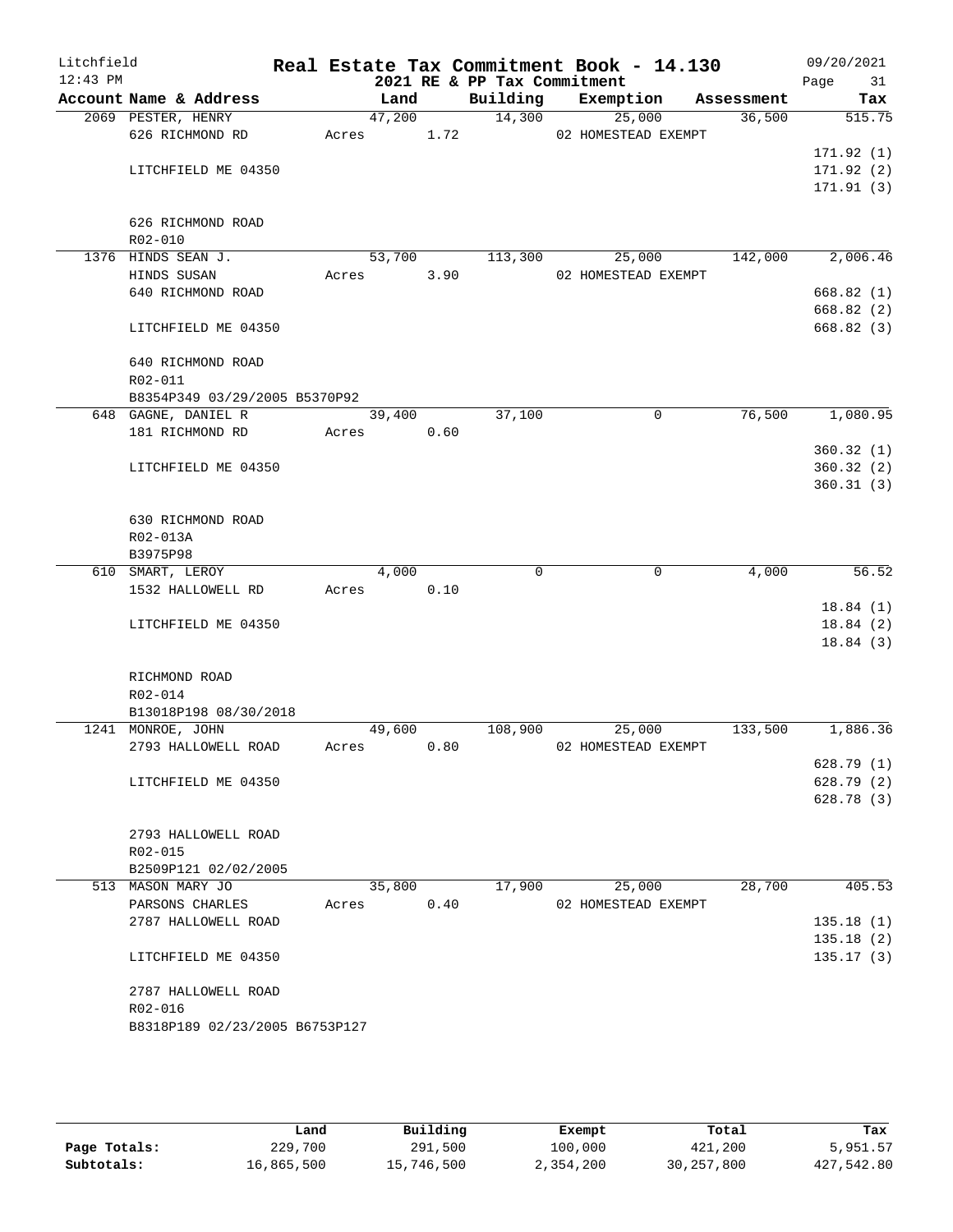| Litchfield<br>$12:43$ PM |                                                                                                                 |       |                | 2021 RE & PP Tax Commitment | Real Estate Tax Commitment Book - 14.130 |            | 09/20/2021<br>Page<br>32 |
|--------------------------|-----------------------------------------------------------------------------------------------------------------|-------|----------------|-----------------------------|------------------------------------------|------------|--------------------------|
|                          | Account Name & Address                                                                                          |       | Land           | Building                    | Exemption                                | Assessment | Tax                      |
|                          | 287 CATON, DOUGLAS                                                                                              |       | 37,700         | 41,300                      | 25,000                                   | 54,000     | 763.02                   |
|                          | 2783 HALLOWELL ROAD                                                                                             | Acres | 0.50           |                             | 02 HOMESTEAD EXEMPT                      |            |                          |
|                          |                                                                                                                 |       |                |                             |                                          |            | 254.34(1)                |
|                          | LITCHFIELD ME 04350                                                                                             |       |                |                             |                                          |            | 254.34(2)                |
|                          |                                                                                                                 |       |                |                             |                                          |            | 254.34(3)                |
|                          |                                                                                                                 |       |                |                             |                                          |            |                          |
|                          | 2783 HALLOWELL ROAD<br>R02-017                                                                                  |       |                |                             |                                          |            |                          |
|                          | B5126P274 04/18/1996 B5120P146 02/05/1996                                                                       |       |                |                             |                                          |            |                          |
|                          | 998 LANE FRANKLIN                                                                                               |       | 44,400         | 18,700                      | 0                                        | 63,100     | 891.60                   |
|                          | 698 RICHMOND ROAD                                                                                               | Acres | 11.90          |                             |                                          |            |                          |
|                          |                                                                                                                 |       |                |                             |                                          |            | 297.20(1)                |
|                          | LITCHFIELD ME 04350                                                                                             |       |                |                             |                                          |            | 297.20(2)                |
|                          |                                                                                                                 |       |                |                             |                                          |            | 297.20(3)                |
|                          |                                                                                                                 |       |                |                             |                                          |            |                          |
|                          | 2777 HALLOWELL ROAD                                                                                             |       |                |                             |                                          |            |                          |
|                          | R02-018                                                                                                         |       |                |                             |                                          |            |                          |
|                          | B3950P180                                                                                                       |       |                |                             |                                          |            |                          |
|                          | 2579 WELLS, JOEL WILLIAM<br>2777 HALLOWELL ROAD                                                                 | Acres | 45,300<br>1.10 | 93,900                      | 25,000<br>02 HOMESTEAD EXEMPT            | 114,200    | 1,613.65                 |
|                          |                                                                                                                 |       |                |                             |                                          |            | 537.88 (1)               |
|                          | LITCHFIELD ME 04350                                                                                             |       |                |                             |                                          |            | 537.88 (2)               |
|                          |                                                                                                                 |       |                |                             |                                          |            | 537.89 (3)               |
|                          |                                                                                                                 |       |                |                             |                                          |            |                          |
|                          | 2777 HALLOWELL ROAD                                                                                             |       |                |                             |                                          |            |                          |
|                          | R02-018A                                                                                                        |       |                |                             |                                          |            |                          |
|                          | B12395P113 08/12/2016 B12310P88 05/23/2016<br>B12284P184 02/11/2016 B12066P5 08/10/2015 B8854P227<br>03/31/2006 |       |                |                             |                                          |            |                          |
|                          | 320 LEET, BONNIE                                                                                                |       | 47,400         | 26,600                      | 25,000                                   | 49,000     | 692.37                   |
|                          | LEET, RAYMOND                                                                                                   | Acres | 1.80           |                             | 02 HOMESTEAD EXEMPT                      |            |                          |
|                          | 2771 HALLOWELL ROAD                                                                                             |       |                |                             |                                          |            | 230.79 (1)               |
|                          |                                                                                                                 |       |                |                             |                                          |            | 230.79 (2)               |
|                          | LITCHFIELD ME 04350                                                                                             |       |                |                             |                                          |            | 230.79(3)                |
|                          |                                                                                                                 |       |                |                             |                                          |            |                          |
|                          | 2771 HALLOWELL ROAD<br>R02-019                                                                                  |       |                |                             |                                          |            |                          |
|                          | B7266P79                                                                                                        |       |                |                             |                                          |            |                          |
|                          | 137 PARE, GERARD                                                                                                |       | 31,200         | 122,600                     | 0                                        | 153,800    | 2,173.19                 |
|                          | PARE CINDY                                                                                                      | Acres | 0.20           |                             |                                          |            |                          |
|                          | 2769 HALLOWELL ROAD                                                                                             |       |                |                             |                                          |            | 724.40(1)                |
|                          |                                                                                                                 |       |                |                             |                                          |            | 724.40 (2)               |
|                          | LITCHFIELD ME 04350                                                                                             |       |                |                             |                                          |            | 724.39 (3)               |
|                          |                                                                                                                 |       |                |                             |                                          |            |                          |
|                          | 2769 HALLOWELL ROAD                                                                                             |       |                |                             |                                          |            |                          |
|                          | R02-020                                                                                                         |       |                |                             |                                          |            |                          |
|                          | B9403P1 06/14/2007 B5431P22 08/19/1997<br>2746 ANGUS, JONATHAN D                                                |       | 80,400         | 0                           | $\mathbf 0$                              | 80,400     | 1,136.05                 |
|                          | ANGUS, HILARY W                                                                                                 | Acres | 97.68          |                             |                                          |            |                          |
|                          | 2759 HALLOWELL ROAD                                                                                             |       |                |                             |                                          |            | 378.68(1)                |
|                          |                                                                                                                 |       |                |                             |                                          |            | 378.68(2)                |
|                          | LITCHFIELD ME 04350                                                                                             |       |                |                             |                                          |            | 378.69 (3)               |
|                          |                                                                                                                 |       |                |                             |                                          |            |                          |
|                          | HALLOWELL ROAD                                                                                                  |       |                |                             |                                          |            |                          |
|                          | R02-022                                                                                                         |       |                |                             |                                          |            |                          |
|                          | B12911P236 05/18/2018 B7004P120                                                                                 |       |                |                             |                                          |            |                          |
|                          |                                                                                                                 |       |                |                             |                                          |            |                          |
|                          |                                                                                                                 |       |                |                             |                                          |            |                          |

|              | Land       | Building   | Exempt    | Total      | Tax        |
|--------------|------------|------------|-----------|------------|------------|
| Page Totals: | 286,400    | 303,100    | 75,000    | 514,500    | 7.269.88   |
| Subtotals:   | 17,151,900 | 16,049,600 | 2,429,200 | 30,772,300 | 434,812.68 |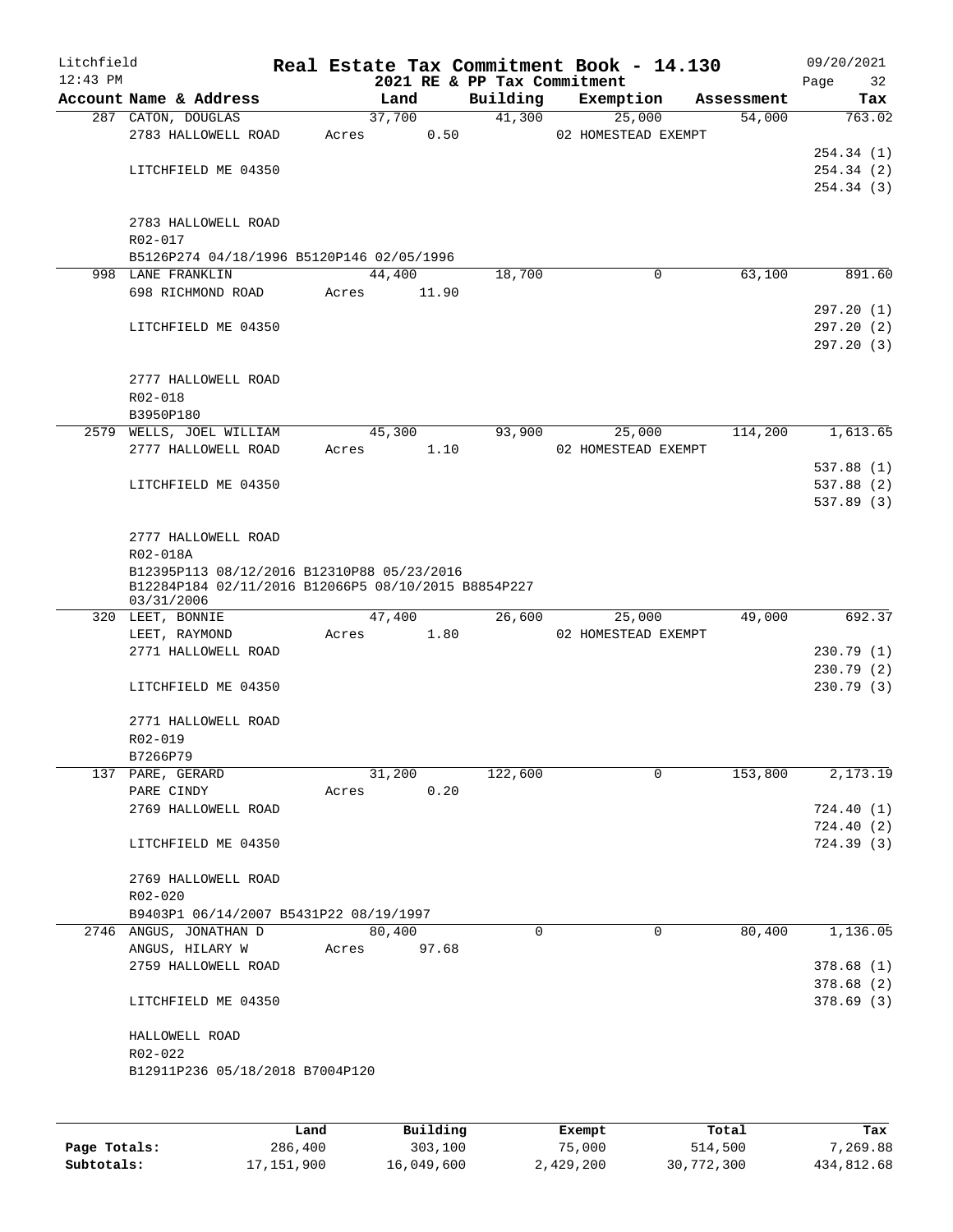| Litchfield<br>$12:43$ PM |                                                  |       |            |      |                             | Real Estate Tax Commitment Book - 14.130 |                       | 09/20/2021        |
|--------------------------|--------------------------------------------------|-------|------------|------|-----------------------------|------------------------------------------|-----------------------|-------------------|
|                          | Account Name & Address                           |       | Land       |      | 2021 RE & PP Tax Commitment | Building Exemption                       |                       | 33<br>Page<br>Tax |
|                          | 126 ANGUS, JONATHAN D                            |       | 49,500     |      | 163,700                     | 25,000                                   | Assessment<br>188,200 | 2,659.27          |
|                          | ANGUS, HILARY W                                  |       | Acres 2.51 |      |                             | 02 HOMESTEAD EXEMPT                      |                       |                   |
|                          | 2759 HALLOWELL ROAD                              |       |            |      |                             |                                          |                       | 886.42 (1)        |
|                          |                                                  |       |            |      |                             |                                          |                       | 886.42 (2)        |
|                          | LITCHFIELD ME 04350                              |       |            |      |                             |                                          |                       | 886.43 (3)        |
|                          | 2759 HALLOWELL ROAD                              |       |            |      |                             |                                          |                       |                   |
|                          | $R02 - 022A$                                     |       |            |      |                             |                                          |                       |                   |
|                          | B12911P236 05/18/2018 B7004P120                  |       |            |      |                             |                                          |                       |                   |
|                          | 1841 WHITAKER ARTHUR R III                       |       | 35,000     |      | 127,800                     | 25,000                                   | 137,800               | 1,947.11          |
|                          | WHITAKER DEBRA C                                 |       | Acres 0.36 |      |                             | 02 HOMESTEAD EXEMPT                      |                       |                   |
|                          | 3 SCRAPPY LANE                                   |       |            |      |                             |                                          |                       | 649.04 (1)        |
|                          |                                                  |       |            |      |                             |                                          |                       | 649.04 (2)        |
|                          | LITCHFIELD ME 04350                              |       |            |      |                             |                                          |                       | 649.03 (3)        |
|                          | 3 SCRAPPY LANE                                   |       |            |      |                             |                                          |                       |                   |
|                          | R02-023                                          |       |            |      |                             |                                          |                       |                   |
|                          | B8686P194 11/10/2005 B3651P208                   |       |            |      |                             |                                          |                       |                   |
|                          | 2528 WELLS BRIAN                                 |       | 48,800     |      | 131,600                     | 25,000                                   | 155,400               | 2,195.80          |
|                          | 25 SCRAPPY LANE                                  |       | Acres 2.25 |      |                             | 02 HOMESTEAD EXEMPT                      |                       |                   |
|                          |                                                  |       |            |      |                             |                                          |                       | 731.93(1)         |
|                          | LITCHFIELD ME 04350                              |       |            |      |                             |                                          |                       | 731.93(2)         |
|                          |                                                  |       |            |      |                             |                                          |                       | 731.94 (3)        |
|                          | 25 SCRAPPY LANE                                  |       |            |      |                             |                                          |                       |                   |
|                          | R02-023A                                         |       |            |      |                             |                                          |                       |                   |
|                          | B5452P87 08/24/1997                              |       |            |      |                             |                                          |                       |                   |
|                          | 865 HUNTINGTON, PAUL L, JR.                      |       | 45,900     |      | 17,500                      | 25,000                                   | 38,400                | 542.59            |
|                          | 2733 HALLOWELL ROAD                              |       | Acres 1.30 |      |                             | 02 HOMESTEAD EXEMPT                      |                       |                   |
|                          |                                                  |       |            |      |                             |                                          |                       | 180.86(1)         |
|                          | LITCHFIELD ME 04350                              |       |            |      |                             |                                          |                       | 180.86(2)         |
|                          |                                                  |       |            |      |                             |                                          |                       | 180.87(3)         |
|                          | 2747 HALLOWELL ROAD                              |       |            |      |                             |                                          |                       |                   |
|                          | $R02 - 024$                                      |       |            |      |                             |                                          |                       |                   |
|                          | B6286P89 03/22/2000 B898P283 11/02/1950 B362P422 |       |            |      |                             |                                          |                       |                   |
|                          | 08/19/1886                                       |       |            |      |                             |                                          |                       |                   |
|                          | 1120 BRIGGS, JOHN                                |       | 48,300     |      | 186,300                     | 31,000                                   | 203,600               | 2,876.87          |
|                          | BRIGGS, MARY                                     | Acres |            | 2.10 |                             | 03 VETERANS EXEMPT                       |                       |                   |
|                          | 2721 HALLOWELL RD                                |       |            |      |                             | 02 HOMESTEAD EXEMPT                      |                       | 958.96 (1)        |
|                          |                                                  |       |            |      |                             |                                          |                       | 958.96 (2)        |
|                          | LITCHFIELD ME 04350                              |       |            |      |                             |                                          |                       | 958.95(3)         |
|                          | 2721 HALLOWELL ROAD                              |       |            |      |                             |                                          |                       |                   |
|                          | R02-024A                                         |       |            |      |                             |                                          |                       |                   |
|                          | B11614P139 01/15/2014 B6683P75                   |       |            |      |                             |                                          |                       |                   |
|                          | 867 HUNTINGTON, PAUL L JR                        |       | 61,500     |      | 19,700                      | 0                                        | 81,200                | 1,147.36          |
|                          | 2733 HALLOWELL RD                                | Acres |            | 8.00 |                             |                                          |                       |                   |
|                          |                                                  |       |            |      |                             |                                          |                       | 382.45(1)         |
|                          | LITCHFIELD ME 04350                              |       |            |      |                             |                                          |                       | 382.45(2)         |
|                          |                                                  |       |            |      |                             |                                          |                       | 382.46 (3)        |
|                          |                                                  |       |            |      |                             |                                          |                       |                   |
|                          | 2733 HALLOWELL ROAD                              |       |            |      |                             |                                          |                       |                   |
|                          | R02-024B                                         |       |            |      |                             |                                          |                       |                   |
|                          | B3094P240 01/21/1987 B898P283 11/02/1950         |       |            |      |                             |                                          |                       |                   |
|                          |                                                  |       |            |      |                             |                                          |                       |                   |
|                          |                                                  |       |            |      |                             |                                          |                       |                   |
|                          |                                                  |       |            |      |                             |                                          |                       |                   |

|              | Land       | Building   | Exempt    | Total      | Tax        |
|--------------|------------|------------|-----------|------------|------------|
| Page Totals: | 289,000    | 646,600    | 131,000   | 804,600    | 11,369.00  |
| Subtotals:   | 17,440,900 | 16,696,200 | 2,560,200 | 31,576,900 | 446,181.68 |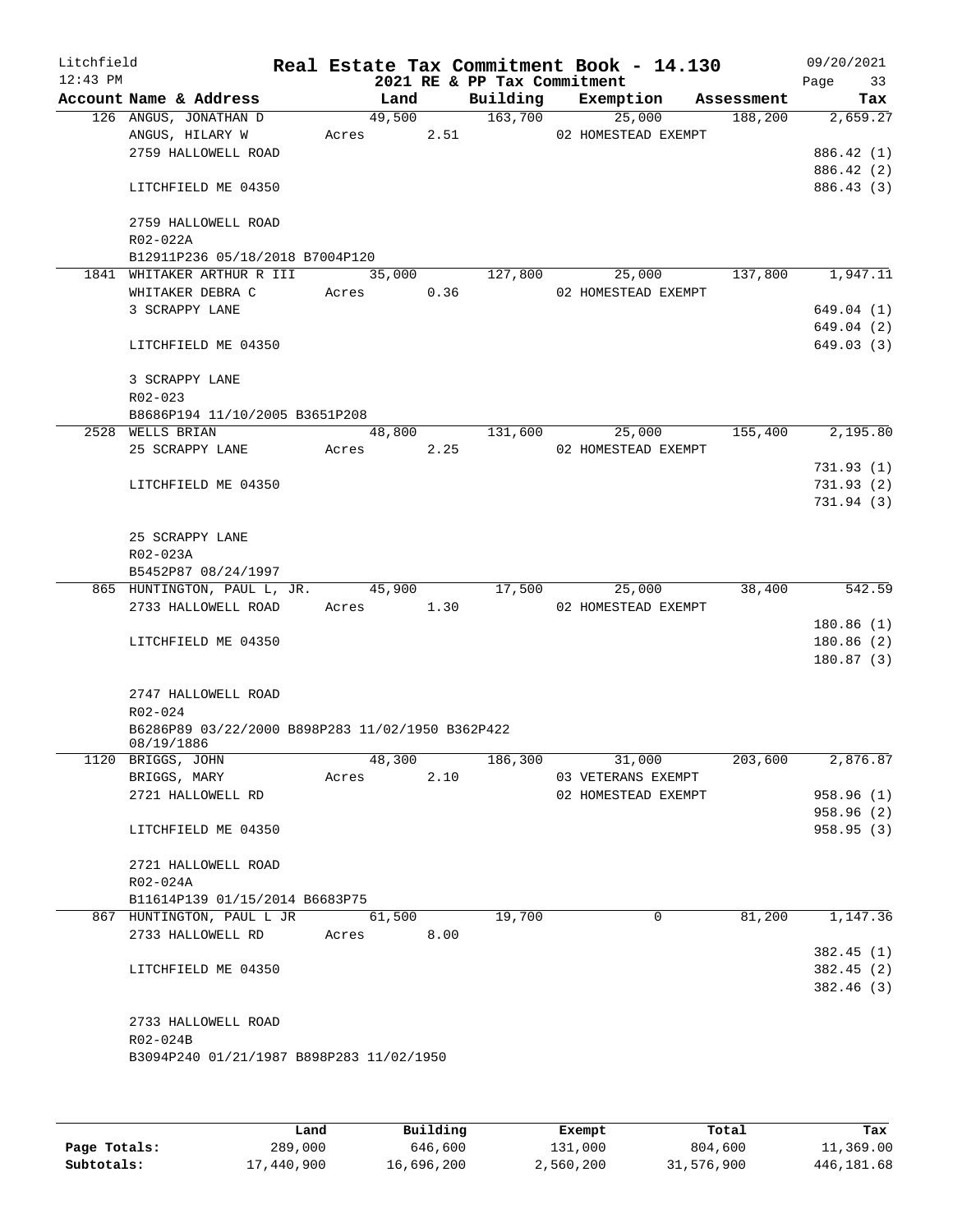| Litchfield   |                    |                                                                                                                                                           |       |                |                    | Real Estate Tax Commitment Book - 14.130 |                      | 09/20/2021             |
|--------------|--------------------|-----------------------------------------------------------------------------------------------------------------------------------------------------------|-------|----------------|--------------------|------------------------------------------|----------------------|------------------------|
| $12:43$ PM   |                    |                                                                                                                                                           |       |                |                    | 2021 RE & PP Tax Commitment              |                      | 34<br>Page             |
|              |                    | Account Name & Address<br>1019 SEVERANCE, COURTNEY                                                                                                        |       | Land<br>57,000 | Building<br>10,900 | Exemption<br>25,000                      | Assessment<br>42,900 | Tax<br>606.18          |
|              |                    | 2715 HALLOWELL ROAD                                                                                                                                       | Acres | 6.00           |                    | 02 HOMESTEAD EXEMPT                      |                      |                        |
|              |                    |                                                                                                                                                           |       |                |                    |                                          |                      | 202.06(1)              |
|              |                    | LITCHFIELD ME 04350                                                                                                                                       |       |                |                    |                                          |                      | 202.06(2)              |
|              |                    |                                                                                                                                                           |       |                |                    |                                          |                      | 202.06(3)              |
|              |                    | 2715 HALLOWELL ROAD                                                                                                                                       |       |                |                    |                                          |                      |                        |
|              | R02-026            |                                                                                                                                                           |       |                |                    |                                          |                      |                        |
|              |                    | B12396P135 08/30/2016 B11836P257 10/29/2014<br>B10447P162 07/13/2010 B10443P65 06/14/2010 B10371P3<br>03/26/2010 B8129P40 09/15/2004 B5759P188 09/15/2004 |       |                |                    |                                          |                      |                        |
|              |                    | 2400 MULHERIN, DENISE                                                                                                                                     |       | 22,500         | $\mathbf 0$        | $\mathbf 0$                              | 22,500               | 317.93                 |
|              |                    | 183 HUNTINGTON HILL                                                                                                                                       | Acres | 15.00          |                    |                                          |                      |                        |
| ROAD         |                    |                                                                                                                                                           |       |                |                    |                                          | 105.98(1)            |                        |
|              |                    | LITCHFIELD ME 04350                                                                                                                                       |       |                |                    |                                          |                      | 105.98(2)              |
|              |                    |                                                                                                                                                           |       |                |                    |                                          |                      | 105.97(3)              |
|              |                    | OFF HALLOWELL ROAD                                                                                                                                        |       |                |                    |                                          |                      |                        |
|              | R02-026A           |                                                                                                                                                           |       |                |                    |                                          |                      |                        |
|              |                    | B7604P296 08/27/2003                                                                                                                                      |       |                |                    |                                          |                      |                        |
|              |                    | 1067 LILLY, GILBERT M                                                                                                                                     |       | 48,600         | 124,500            | $\mathbf 0$                              | 173,100              | 2,445.90               |
|              | LILLY, JANICE E    |                                                                                                                                                           | Acres | 2.20           |                    |                                          |                      |                        |
|              | 162 PARKS ROAD     |                                                                                                                                                           |       |                |                    |                                          |                      | 815.30(1)              |
|              |                    |                                                                                                                                                           |       |                |                    |                                          |                      | 815.30(2)              |
|              |                    | RICHMOND ME 04357                                                                                                                                         |       |                |                    |                                          |                      | 815.30(3)              |
|              |                    | 2709 HALLOWELL ROAD                                                                                                                                       |       |                |                    |                                          |                      |                        |
|              | R02-027            |                                                                                                                                                           |       |                |                    |                                          |                      |                        |
|              | B3276P331          |                                                                                                                                                           |       |                |                    |                                          |                      |                        |
|              |                    | 2636 MCENERY, MORGAN E                                                                                                                                    |       | 48,000         | 23,000             | 0                                        | 71,000               | 1,003.23               |
|              |                    | 2703 HALLOWELL ROAD                                                                                                                                       | Acres | 2.00           |                    |                                          |                      | 334.41 (1)             |
|              |                    | LITCHFIELD ME 04350                                                                                                                                       |       |                |                    |                                          |                      | 334.41 (2)             |
|              |                    |                                                                                                                                                           |       |                |                    |                                          |                      | 334.41(3)              |
|              |                    | 2703 HALLOWELL ROAD                                                                                                                                       |       |                |                    |                                          |                      |                        |
|              | R02-027-A          |                                                                                                                                                           |       |                |                    |                                          |                      |                        |
|              |                    | B13918P276 03/02/2021                                                                                                                                     |       |                |                    |                                          |                      |                        |
|              | 423 WAITE, JULIE D |                                                                                                                                                           |       | 48,300         | 60,900             | 0                                        | 109,200              | 1,543.00               |
|              |                    | DEWITT, NICHOLAS                                                                                                                                          | Acres | 2.10           |                    |                                          |                      |                        |
|              |                    | 2691 HALOWELL ROAD                                                                                                                                        |       |                |                    |                                          |                      | 514.33(1)<br>514.33(2) |
|              |                    | LITCHFIELD ME 04350                                                                                                                                       |       |                |                    |                                          |                      | 514.34(3)              |
|              |                    | 2691 HALLOWELL ROAD                                                                                                                                       |       |                |                    |                                          |                      |                        |
|              | R02-028            |                                                                                                                                                           |       |                |                    |                                          |                      |                        |
|              |                    | B13672P135 08/14/2020 B11515P23 08/17/2013<br>B10716P300 04/27/2011 B1076P325                                                                             |       |                |                    |                                          |                      |                        |
|              |                    | 1015 LARRABEE, GREGORY                                                                                                                                    |       | 4,900          | 8,900              | 0                                        | 13,800               | 194.99                 |
|              | LARRABEE, LAURA    |                                                                                                                                                           | Acres | 14.00          |                    |                                          |                      |                        |
|              |                    | 2676 HALLOWELL RD                                                                                                                                         |       |                |                    |                                          |                      | 65.00(1)               |
|              |                    | LITCHFIELD ME 04350                                                                                                                                       |       |                |                    |                                          |                      | 65.00(2)<br>64.99(3)   |
|              | HALLOWELL ROAD     |                                                                                                                                                           |       |                |                    |                                          |                      |                        |
|              | R02-029            |                                                                                                                                                           |       |                |                    |                                          |                      |                        |
|              |                    | B4949P328 08/11/1995                                                                                                                                      |       |                |                    |                                          |                      |                        |
|              |                    | Land                                                                                                                                                      |       | Building       |                    | Exempt                                   | Total                | Tax                    |
| Page Totals: |                    | 229,300                                                                                                                                                   |       | 228,200        |                    | 25,000                                   | 432,500              | 6,111.23               |
| Subtotals:   |                    | 17,670,200                                                                                                                                                |       | 16,924,400     |                    | 2,585,200                                | 32,009,400           | 452,292.91             |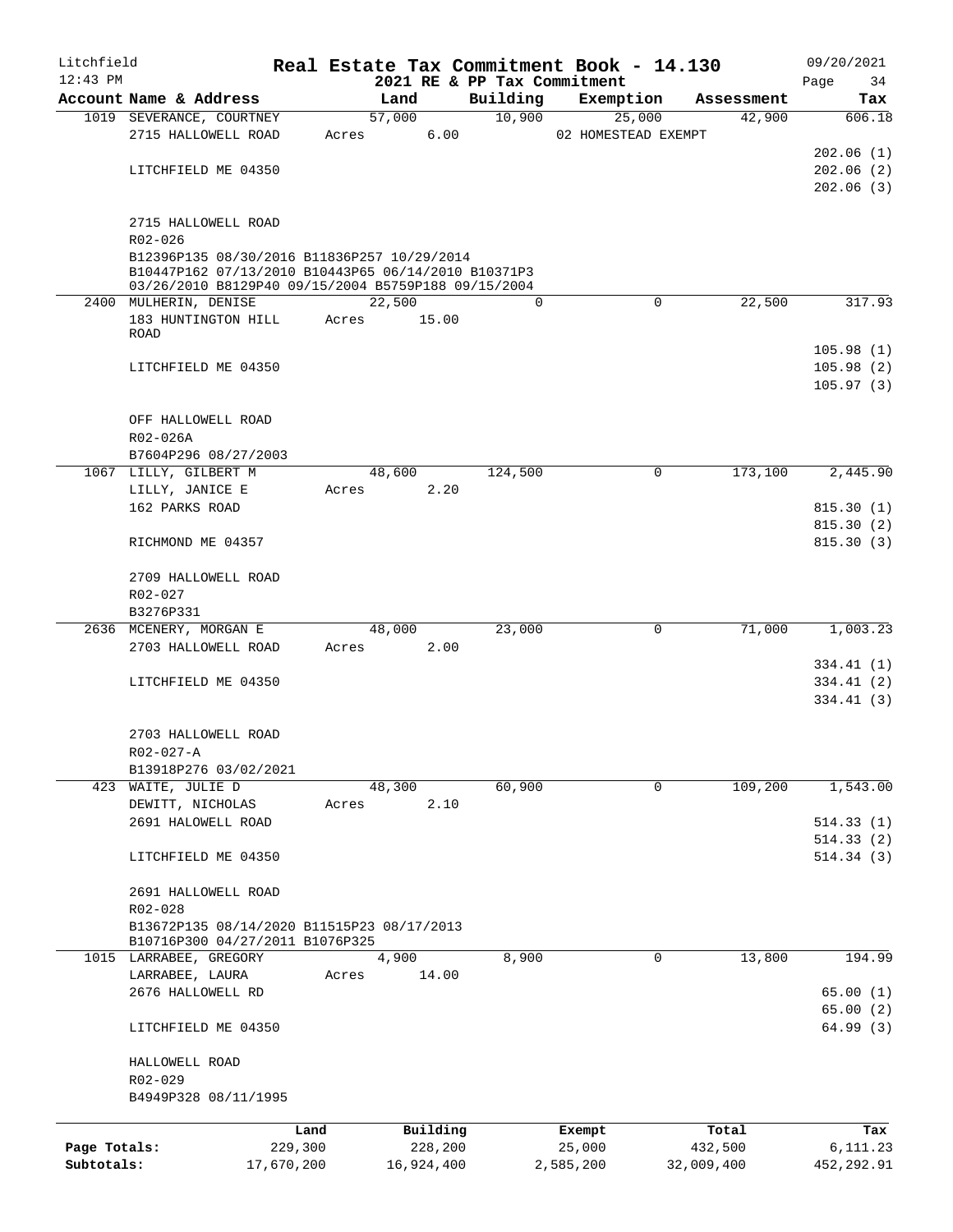| Litchfield |                                                                    |       |          |                                         | Real Estate Tax Commitment Book - 14.130 |            | 09/20/2021        |
|------------|--------------------------------------------------------------------|-------|----------|-----------------------------------------|------------------------------------------|------------|-------------------|
| $12:43$ PM | Account Name & Address                                             |       | Land     | 2021 RE & PP Tax Commitment<br>Building | Exemption                                | Assessment | Page<br>35<br>Tax |
|            | 1630 SMITH, LELAND S JR                                            |       | 78,500   | 56,500                                  | $\mathbf 0$                              | 135,000    | 1,907.55          |
|            | 2651 HALLOWELL ROAD                                                | Acres | 38.00    |                                         |                                          |            |                   |
|            |                                                                    |       |          |                                         |                                          |            | 635.85(1)         |
|            | LITCHFIELD ME 04350                                                |       |          |                                         |                                          |            | 635.85(2)         |
|            |                                                                    |       |          |                                         |                                          |            | 635.85(3)         |
|            |                                                                    |       |          |                                         |                                          |            |                   |
|            | 2651 HALLOWELL ROAD                                                |       |          |                                         |                                          |            |                   |
|            | R02-030                                                            |       |          |                                         |                                          |            |                   |
|            | B13458P121                                                         |       |          |                                         |                                          |            |                   |
|            | 1578 SEVERY, RICHARD                                               |       | 52,500   | 100,200                                 | 25,000                                   | 127,700    | 1,804.40          |
|            | SEVERY, CHRISTINE                                                  | Acres | 3.50     |                                         | 02 HOMESTEAD EXEMPT                      |            |                   |
|            | 2629 HALLOWELL ROAD                                                |       |          |                                         |                                          |            | 601.47(1)         |
|            |                                                                    |       |          |                                         |                                          |            | 601.47(2)         |
|            | LITCHFIELD ME 04350                                                |       |          |                                         |                                          |            | 601.46(3)         |
|            | 2629 HALLOWELL ROAD                                                |       |          |                                         |                                          |            |                   |
|            | R02-030A                                                           |       |          |                                         |                                          |            |                   |
|            | B2496P204 08/19/1982                                               |       |          |                                         |                                          |            |                   |
|            | 1161 MARTIN, CLIFTON L                                             |       | 55,500   | 56,900                                  | 25,000                                   | 87,400     | 1,234.96          |
|            | 2631 HALLOWELL RD                                                  | Acres | 4.50     |                                         | 02 HOMESTEAD EXEMPT                      |            |                   |
|            |                                                                    |       |          |                                         |                                          |            | 411.65(1)         |
|            | LITCHFIELD ME 04350                                                |       |          |                                         |                                          |            | 411.65(2)         |
|            |                                                                    |       |          |                                         |                                          |            | 411.66(3)         |
|            |                                                                    |       |          |                                         |                                          |            |                   |
|            | 2631 HALLOWELL ROAD                                                |       |          |                                         |                                          |            |                   |
|            | R02-030B                                                           |       |          |                                         |                                          |            |                   |
|            | B12362P34 07/26/2016 B12351P212 07/15/2016 B5672P229<br>07/16/1992 |       |          |                                         |                                          |            |                   |
|            | 1014 LARRABEE, GREGORY                                             |       | 103,900  | 171,100                                 | 25,000                                   | 250,000    | 3,532.50          |
|            | LARRABEE, LAURA                                                    | Acres | 152.00   |                                         | 02 HOMESTEAD EXEMPT                      |            |                   |
|            | 2676 HALLOWELL RD                                                  |       |          |                                         |                                          |            | 1, 177.50(1)      |
|            |                                                                    |       |          |                                         |                                          |            | 1, 177.50(2)      |
|            | LITCHFIELD ME 04350                                                |       |          |                                         |                                          |            | 1, 177.50(3)      |
|            | 2676 HALLOWELL ROAD                                                |       |          |                                         |                                          |            |                   |
|            | R02-031                                                            |       |          |                                         |                                          |            |                   |
|            | B4949P328 08/11/1995                                               |       |          |                                         |                                          |            |                   |
|            | 2598 MURPHY, DAWN M                                                |       | 50,100   | 124,100                                 | 25,000                                   | 149,200    | 2,108.20          |
|            | 2630 HALLOWELL ROAD                                                | Acres | 2.71     |                                         | 02 HOMESTEAD EXEMPT                      |            |                   |
|            |                                                                    |       |          |                                         |                                          |            | 702.73(1)         |
|            | LITCHFIELD ME 04350                                                |       |          |                                         |                                          |            | 702.73(2)         |
|            |                                                                    |       |          |                                         |                                          |            | 702.74(3)         |
|            |                                                                    |       |          |                                         |                                          |            |                   |
|            | 2630 HALLOWELL ROAD                                                |       |          |                                         |                                          |            |                   |
|            | R02-031A                                                           |       |          |                                         |                                          |            |                   |
|            | B13021P239 08/17/2018                                              |       |          |                                         |                                          |            |                   |
|            | 1494 RIDLEY, NORMAN(LIFE                                           |       | 85,000   | 79,500                                  | 25,000                                   | 139,500    | 1,971.14          |
|            | ESTATE)                                                            |       |          |                                         |                                          |            |                   |
|            | RIDLEY, BARBARA (LIFE<br>ESTATE)                                   | Acres | 51.00    |                                         | 02 HOMESTEAD EXEMPT                      |            |                   |
|            | 2708 HALLOWELL ROAD                                                |       |          |                                         |                                          |            | 657.05 (1)        |
|            |                                                                    |       |          |                                         |                                          |            | 657.05(2)         |
|            | LITCHFIELD ME 04350                                                |       |          |                                         |                                          |            | 657.04 (3)        |
|            |                                                                    |       |          |                                         |                                          |            |                   |
|            | 2692 HALLOWELL ROAD<br>R02-032                                     |       |          |                                         |                                          |            |                   |
|            | B9145P67 11/13/2006 B6843P293 05/12/2004                           |       |          |                                         |                                          |            |                   |
|            |                                                                    |       |          |                                         |                                          |            |                   |
|            |                                                                    | Land  | Building |                                         | Exempt                                   | Total      | Tax               |
|            |                                                                    |       |          |                                         |                                          |            |                   |

|              | Land       | Building   | Exempt    | Total      | Tax        |
|--------------|------------|------------|-----------|------------|------------|
| Page Totals: | 425,500    | 588,300    | 125,000   | 888,800    | 12,558.75  |
| Subtotals:   | 18,095,700 | 17,512,700 | 2,710,200 | 32,898,200 | 464,851.66 |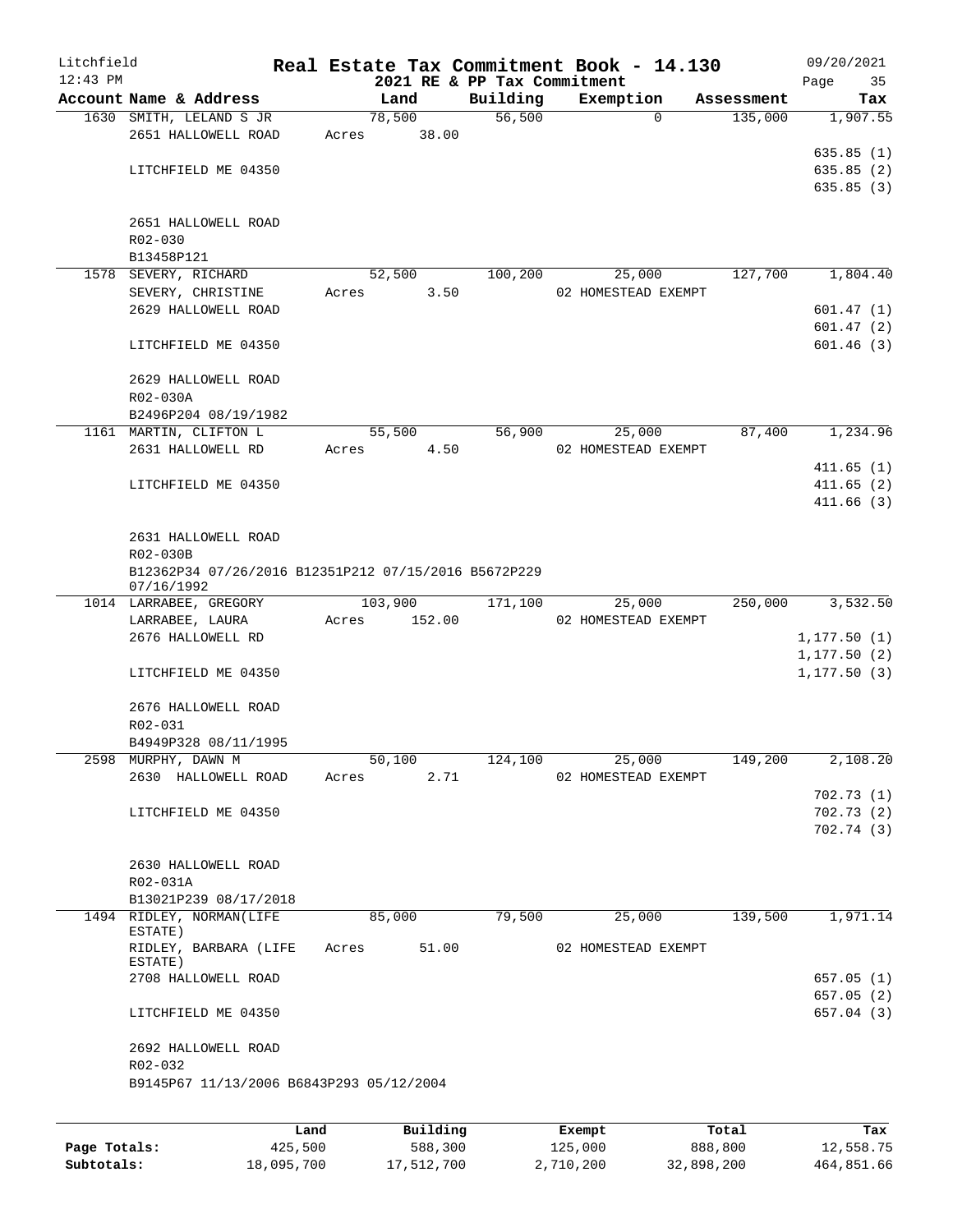| Litchfield   |                                                           |       |             |                                         | Real Estate Tax Commitment Book - 14.130 |            | 09/20/2021    |  |  |
|--------------|-----------------------------------------------------------|-------|-------------|-----------------------------------------|------------------------------------------|------------|---------------|--|--|
| $12:43$ PM   | Account Name & Address                                    |       | Land        | 2021 RE & PP Tax Commitment<br>Building | Exemption                                | Assessment | Page<br>36    |  |  |
|              | 2198 POOTERS, GEORGE L JR                                 |       | 47,900      | 39,100                                  | 25,000                                   | 62,000     | Tax<br>876.06 |  |  |
|              | RIDLEY-POOTERS, BRENDA                                    |       | Acres 1.97  |                                         | 02 HOMESTEAD EXEMPT                      |            |               |  |  |
|              | 2708 HALLOWELL ROAD                                       |       |             |                                         |                                          |            | 292.02 (1)    |  |  |
|              |                                                           |       |             |                                         |                                          |            | 292.02(2)     |  |  |
|              | LITCHFIELD ME 04350                                       |       |             |                                         |                                          |            | 292.02 (3)    |  |  |
|              |                                                           |       |             |                                         |                                          |            |               |  |  |
|              | 2708 HALLOWELL ROAD                                       |       |             |                                         |                                          |            |               |  |  |
|              | R02-032A                                                  |       |             |                                         |                                          |            |               |  |  |
|              | B6461P201 04/26/2001                                      |       |             |                                         |                                          |            |               |  |  |
|              | 501 FITZGERALD, PETER A                                   |       | 79,400      | 80,500                                  | 0                                        | 159,900    | 2,259.39      |  |  |
|              | P.O. BOX 191                                              |       | Acres 39.70 |                                         |                                          |            |               |  |  |
|              |                                                           |       |             |                                         |                                          |            | 753.13(1)     |  |  |
|              | LISBAN FALLS ME 04252                                     |       |             |                                         |                                          |            | 753.13(2)     |  |  |
|              |                                                           |       |             |                                         |                                          |            | 753.13(3)     |  |  |
|              |                                                           |       |             |                                         |                                          |            |               |  |  |
|              | 2720 HALLOWELL ROAD                                       |       |             |                                         |                                          |            |               |  |  |
|              | R02-033                                                   |       |             |                                         |                                          |            |               |  |  |
|              | B12161P246 10/26/2015 B7344P338 09/21/2004                |       |             |                                         |                                          |            |               |  |  |
|              | 989 LAMOREAU, EARL B., JR.                                |       | 50,200      | 100,400                                 | 25,000                                   | 125,600    | 1,774.73      |  |  |
|              | 2738 HALLOWELL ROAD                                       | Acres | 3.60        |                                         | 02 HOMESTEAD EXEMPT                      |            |               |  |  |
|              |                                                           |       |             |                                         |                                          |            | 591.58(1)     |  |  |
|              | LITCHFIELD ME 04350                                       |       |             |                                         |                                          |            | 591.58(2)     |  |  |
|              |                                                           |       |             |                                         |                                          |            | 591.57(3)     |  |  |
|              |                                                           |       |             |                                         |                                          |            |               |  |  |
|              | 2738 HALLOWELL ROAD                                       |       |             |                                         |                                          |            |               |  |  |
|              | R02-034                                                   |       |             |                                         |                                          |            |               |  |  |
|              | B6544P254 B5438P256                                       |       |             |                                         |                                          |            |               |  |  |
|              | 964 REDMUN, WILLIAM E                                     |       | 45,600      | 87,100                                  | 0                                        | 132,700    | 1,875.05      |  |  |
|              | 2748 HALLOWELL ROAD                                       | Acres | 1.20        |                                         |                                          |            |               |  |  |
|              |                                                           |       |             |                                         |                                          |            | 625.02(1)     |  |  |
|              | LITCHFIELD ME 04350                                       |       |             |                                         |                                          |            | 625.02(2)     |  |  |
|              |                                                           |       |             |                                         |                                          |            | 625.01(3)     |  |  |
|              |                                                           |       |             |                                         |                                          |            |               |  |  |
|              | 2748 HALLOWELL ROAD                                       |       |             |                                         |                                          |            |               |  |  |
|              | R02-035<br>B13506P325 03/16/2020 B13157P280 02/25/2019    |       |             |                                         |                                          |            |               |  |  |
|              | B11437P246 07/03/2013                                     |       |             |                                         |                                          |            |               |  |  |
|              | 963 LABBE, SCOTT                                          |       | 87,000      | 159,500                                 | 25,000                                   | 221,500    | 3,129.80      |  |  |
|              | NICKERSON, HEATHER D                                      | Acres | 54.90       |                                         | 02 HOMESTEAD EXEMPT                      |            |               |  |  |
|              | 34 LABBE LANE                                             |       |             |                                         |                                          |            | 1,043.27(1)   |  |  |
|              |                                                           |       |             |                                         |                                          |            | 1,043.27(2)   |  |  |
|              | LITCHFIELD ME 04350                                       |       |             |                                         |                                          |            | 1,043.26(3)   |  |  |
|              |                                                           |       |             |                                         |                                          |            |               |  |  |
|              | 34 LABBE LANE                                             |       |             |                                         |                                          |            |               |  |  |
|              | R02-035A                                                  |       |             |                                         |                                          |            |               |  |  |
|              | B13851P263 12/16/2020 B13851P276 12/16/2020               |       |             |                                         |                                          |            |               |  |  |
|              | B13851P270 12/17/2020 B13698P129 08/24/2020               |       |             |                                         |                                          |            |               |  |  |
|              | B11157P123 06/11/2012 B3862P94<br>965 SILEVINAC, JOSHUA M |       | 51,300      | 217,400                                 | 0                                        | 268,700    | 3,796.73      |  |  |
|              | 23 LABBE LANE                                             | Acres | 3.10        |                                         |                                          |            |               |  |  |
|              |                                                           |       |             |                                         |                                          |            | 1, 265.58(1)  |  |  |
|              | LITCHFIELD ME 04350                                       |       |             |                                         |                                          |            | 1, 265.58(2)  |  |  |
|              |                                                           |       |             |                                         |                                          |            | 1, 265.57(3)  |  |  |
|              |                                                           |       |             |                                         |                                          |            |               |  |  |
|              | 23 LABBE LANE                                             |       |             |                                         |                                          |            |               |  |  |
|              | R02-035B                                                  |       |             |                                         |                                          |            |               |  |  |
|              | B13785P105 11/10/2020                                     |       |             |                                         |                                          |            |               |  |  |
|              |                                                           |       |             |                                         |                                          |            |               |  |  |
|              |                                                           |       |             |                                         |                                          |            |               |  |  |
|              | Land                                                      |       | Building    |                                         | Exempt                                   | Total      | Tax           |  |  |
| Page Totals: | 361,400                                                   |       | 684,000     |                                         | 75,000                                   | 970,400    | 13,711.76     |  |  |

**Subtotals:** 18,457,100 18,196,700 2,785,200 33,868,600 478,563.42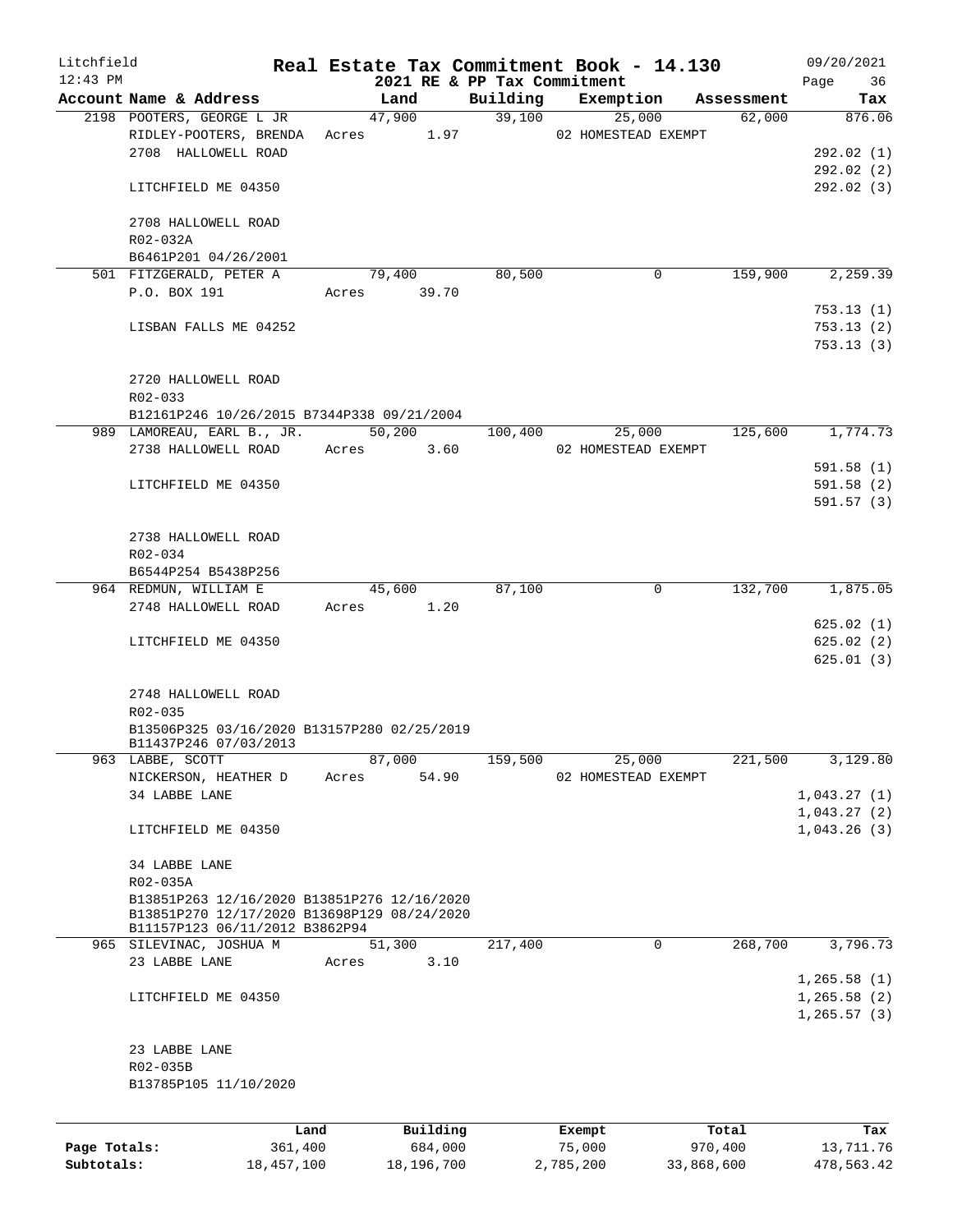| Litchfield   |                                                                                                                             |            |       |        |            |                             | Real Estate Tax Commitment Book - 14.130 |             |            | 09/20/2021  |             |
|--------------|-----------------------------------------------------------------------------------------------------------------------------|------------|-------|--------|------------|-----------------------------|------------------------------------------|-------------|------------|-------------|-------------|
| $12:43$ PM   |                                                                                                                             |            |       |        |            | 2021 RE & PP Tax Commitment |                                          |             |            | Page        | 37          |
|              | Account Name & Address                                                                                                      |            |       | Land   |            | Building                    | Exemption                                |             | Assessment |             | Tax         |
|              | 2985 LABBE, SCOTT G                                                                                                         |            | Acres | 43,900 | 11.15      | $\Omega$                    |                                          | $\Omega$    | 43,900     |             | 620.31      |
|              | NICKERSON, HEATHER D<br>34 LABBE LN                                                                                         |            |       |        |            |                             |                                          |             |            |             | 206.77(1)   |
|              |                                                                                                                             |            |       |        |            |                             |                                          |             |            |             | 206.77(2)   |
|              | LITCHFIELD ME 04350                                                                                                         |            |       |        |            |                             |                                          |             |            |             | 206.77(3)   |
|              |                                                                                                                             |            |       |        |            |                             |                                          |             |            |             |             |
|              |                                                                                                                             |            |       |        |            |                             |                                          |             |            |             |             |
|              | R02-035B-01                                                                                                                 |            |       |        |            |                             |                                          |             |            |             |             |
|              | B13785P105 11/10/2020                                                                                                       |            |       |        |            |                             |                                          |             | 125,300    |             | 1,770.49    |
|              | 2192 CATON, DOUGLAS CARL<br>2783 HALLOWELL ROAD                                                                             |            | Acres | 30,900 | 0.19       | 94,400                      |                                          | 0           |            |             |             |
|              |                                                                                                                             |            |       |        |            |                             |                                          |             |            |             | 590.16(1)   |
|              | LITCHFIELD ME 04350                                                                                                         |            |       |        |            |                             |                                          |             |            |             | 590.16(2)   |
|              |                                                                                                                             |            |       |        |            |                             |                                          |             |            |             | 590.17(3)   |
|              |                                                                                                                             |            |       |        |            |                             |                                          |             |            |             |             |
|              | 2 LABBE LANE                                                                                                                |            |       |        |            |                             |                                          |             |            |             |             |
|              | R02-036                                                                                                                     |            |       |        |            |                             |                                          |             |            |             |             |
|              | B11862P315 11/26/2014 B11734P164 B11381P125<br>04/17/2013 B11365P98 02/25/2014 B11282P246<br>10/31/2012 B8632P21 09/27/2005 |            |       |        |            |                             |                                          |             |            |             |             |
|              | 1512 CHECHE, MATTHEW K *                                                                                                    |            |       | 48,600 |            | 277,200                     | 25,000                                   |             | 300,800    |             | 4,250.30    |
|              | MICHELLE L. BEAULIEU                                                                                                        |            |       |        |            |                             |                                          |             |            |             |             |
|              | 2758 HALLOWELL ROAD                                                                                                         |            | Acres |        | 2.20       |                             | 02 HOMESTEAD EXEMPT                      |             |            |             |             |
|              |                                                                                                                             |            |       |        |            |                             |                                          |             |            | 1,416.77(1) |             |
|              | LITCHFIELD ME 04350                                                                                                         |            |       |        |            |                             |                                          |             |            | 1,416.77(2) |             |
|              |                                                                                                                             |            |       |        |            |                             |                                          |             |            | 1,416.76(3) |             |
|              | 2758 HALLOWELL ROAD                                                                                                         |            |       |        |            |                             |                                          |             |            |             |             |
|              | R02-037                                                                                                                     |            |       |        |            |                             |                                          |             |            |             |             |
|              | B10086P155 05/22/2009 B10026P69 03/30/2009 B9223P277<br>01/15/2007 B8065P340 07/30/2004                                     |            |       |        |            |                             |                                          |             |            |             |             |
|              | 1348 CHASE, AARON                                                                                                           |            |       | 46,800 |            | 56,700                      | 25,000                                   |             | 78,500     |             | 1,109.21    |
|              | CHASE, AMY                                                                                                                  |            | Acres |        | 1.60       |                             | 02 HOMESTEAD EXEMPT                      |             |            |             |             |
|              | 7 HEMLOCK ST                                                                                                                |            |       |        |            |                             |                                          |             |            |             | 369.74(1)   |
|              |                                                                                                                             |            |       |        |            |                             |                                          |             |            |             | 369.74(2)   |
|              | SABATTUS ME 04280                                                                                                           |            |       |        |            |                             |                                          |             |            |             | 369.73(3)   |
|              | 2772 HALLOWELL ROAD                                                                                                         |            |       |        |            |                             |                                          |             |            |             |             |
|              | R02-038                                                                                                                     |            |       |        |            |                             |                                          |             |            |             |             |
|              | B5358P247 05/15/1997                                                                                                        |            |       |        |            |                             |                                          |             |            |             |             |
|              | 633 CORBETT, DAVID                                                                                                          |            |       | 33,700 |            | 47,300                      |                                          | $\mathbf 0$ | 81,000     |             | 1,144.53    |
|              | 2776 HALLOWELL ROAD                                                                                                         |            | Acres |        | 0.30       |                             |                                          |             |            |             |             |
|              |                                                                                                                             |            |       |        |            |                             |                                          |             |            |             | 381.51(1)   |
|              | LITCHFIELD ME 04350                                                                                                         |            |       |        |            |                             |                                          |             |            |             | 381.51(2)   |
|              |                                                                                                                             |            |       |        |            |                             |                                          |             |            |             | 381.51(3)   |
|              | 2776 HALLOWELL ROAD                                                                                                         |            |       |        |            |                             |                                          |             |            |             |             |
|              | R02-039                                                                                                                     |            |       |        |            |                             |                                          |             |            |             |             |
|              | B7122P116 12/07/2004                                                                                                        |            |       |        |            |                             |                                          |             |            |             |             |
| 231          | BEN, MANUEL RK                                                                                                              |            |       | 37,700 |            | 116,400                     | 25,000                                   |             | 129,100    |             | 1,824.18    |
|              | BEN, SUSAN L                                                                                                                |            | Acres |        | 0.50       |                             | 02 HOMESTEAD EXEMPT                      |             |            |             |             |
|              | 2782 HALLOWELL ROAD                                                                                                         |            |       |        |            |                             |                                          |             |            |             | 608.06(1)   |
|              |                                                                                                                             |            |       |        |            |                             |                                          |             |            |             | 608.06(2)   |
|              | LITCHFIELD ME 04350                                                                                                         |            |       |        |            |                             |                                          |             |            |             | 608.06(3)   |
|              | 2782 HALLOWELL ROAD                                                                                                         |            |       |        |            |                             |                                          |             |            |             |             |
|              | R02-040                                                                                                                     |            |       |        |            |                             |                                          |             |            |             |             |
|              | B13094P169 11/26/2018                                                                                                       |            |       |        |            |                             |                                          |             |            |             |             |
|              |                                                                                                                             | Land       |       |        | Building   |                             | Exempt                                   |             | Total      |             | Tax         |
| Page Totals: |                                                                                                                             | 241,600    |       |        | 592,000    |                             | 75,000                                   |             | 758,600    |             | 10,719.02   |
| Subtotals:   |                                                                                                                             | 18,698,700 |       |        | 18,788,700 |                             | 2,860,200                                | 34,627,200  |            |             | 489, 282.44 |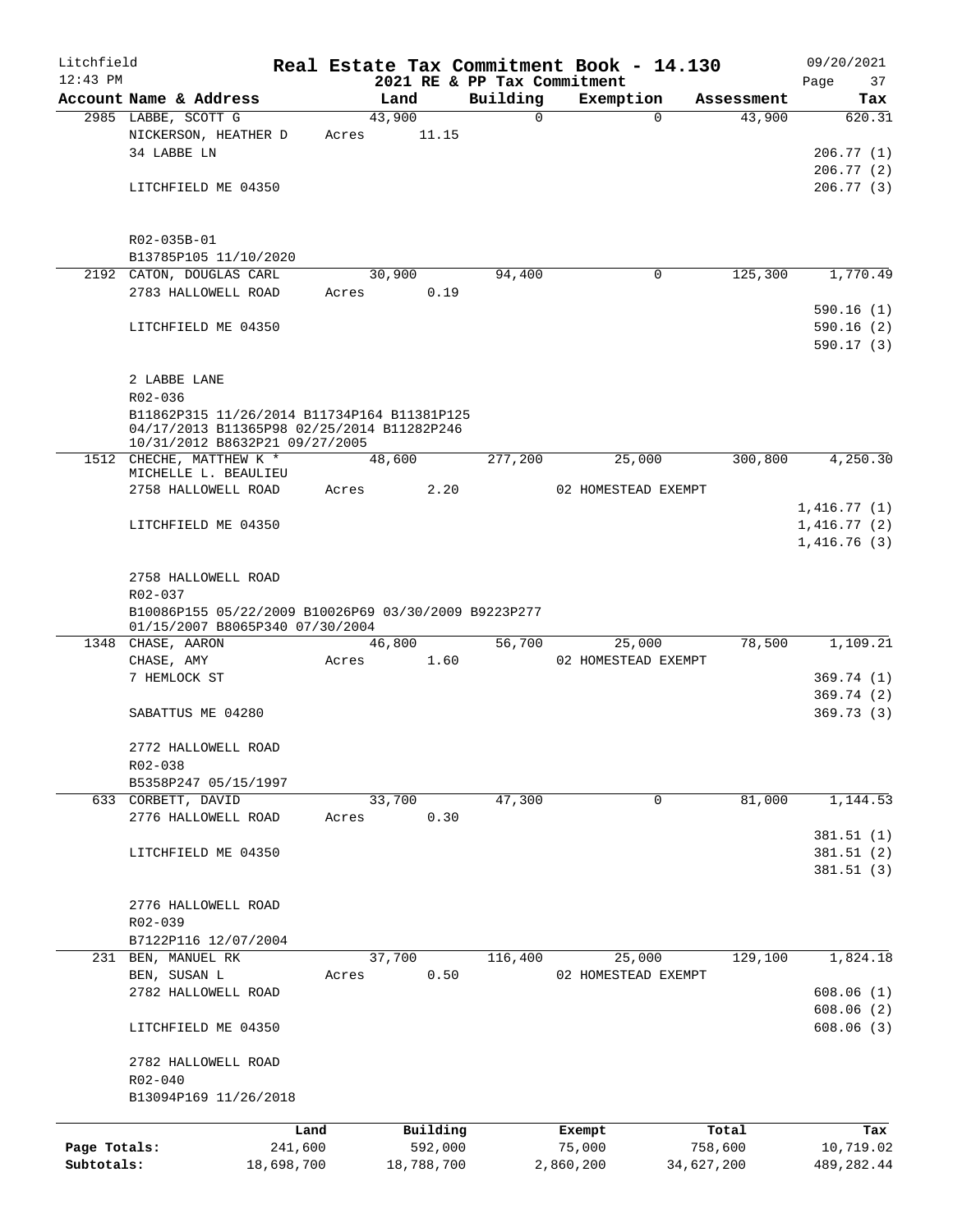| Litchfield   |                                                             |            |                |              |                             | Real Estate Tax Commitment Book - 14.130 |                       | 09/20/2021 |
|--------------|-------------------------------------------------------------|------------|----------------|--------------|-----------------------------|------------------------------------------|-----------------------|------------|
| $12:43$ PM   |                                                             |            |                |              | 2021 RE & PP Tax Commitment |                                          |                       | Page<br>38 |
|              | Account Name & Address                                      |            | Land<br>37,200 |              | Building                    | Exemption                                | Assessment<br>166,800 | Tax        |
|              | 650 SMART, LEROY E<br>1532 HALLOWELL ROAD                   |            |                | 0.90         | 129,600                     | $\mathbf 0$                              |                       | 2,356.88   |
|              |                                                             |            | Acres          |              |                             |                                          |                       | 785.63(1)  |
|              | LITCHFIELD ME 04350                                         |            |                |              |                             |                                          |                       | 785.63(2)  |
|              |                                                             |            |                |              |                             |                                          |                       | 785.62(3)  |
|              |                                                             |            |                |              |                             |                                          |                       |            |
|              | 2792 HALLOWELL ROAD                                         |            |                |              |                             |                                          |                       |            |
|              | R02-041                                                     |            |                |              |                             |                                          |                       |            |
|              | B12245P220 03/11/2016 B12228P267 01/05/2016                 |            |                |              |                             |                                          |                       |            |
|              | B12204P324 12/08/2015 B11734P138 04/15/2014                 |            |                |              |                             |                                          |                       |            |
|              | B11562P315 11/07/1201 B9041P106 08/24/2006 B9041P104        |            |                |              |                             |                                          |                       |            |
|              | 08/24/2006 B6704P266 11/14/2001<br>611 2796 HALLOWELL ROAD, |            | 13,700         |              | 165,600                     | 0                                        | 179,300               | 2,533.51   |
|              | LLC.                                                        |            |                |              |                             |                                          |                       |            |
|              | 2796 HALLOWELL ROAD                                         |            | Acres          | 0.30         |                             |                                          |                       |            |
|              |                                                             |            |                |              |                             |                                          |                       | 844.50 (1) |
|              | LITCHFIELD ME 04350                                         |            |                |              |                             |                                          |                       | 844.50 (2) |
|              |                                                             |            |                |              |                             |                                          |                       | 844.51 (3) |
|              |                                                             |            |                |              |                             |                                          |                       |            |
|              | 2796 HALLOWELL ROAD                                         |            |                |              |                             |                                          |                       |            |
|              | R02-042                                                     |            |                |              |                             |                                          |                       |            |
|              | B13827P199 12/04/2020 B7054P270                             |            |                |              |                             |                                          |                       |            |
|              | 612 SMART, LEROY                                            |            | 2,800          |              | 0                           | 0                                        | 2,800                 | 39.56      |
|              | 1532 HALLOWELL RD                                           |            | Acres          | 0.20         |                             |                                          |                       |            |
|              |                                                             |            |                |              |                             |                                          |                       | 13.19(1)   |
|              | LITCHFIELD ME 04350                                         |            |                |              |                             |                                          |                       | 13.19(2)   |
|              |                                                             |            |                |              |                             |                                          |                       | 13.18(3)   |
|              |                                                             |            |                |              |                             |                                          |                       |            |
|              | RICHMOND ROAD                                               |            |                |              |                             |                                          |                       |            |
|              | R02-043<br>B13018P198 08/30/2018                            |            |                |              |                             |                                          |                       |            |
|              | 1046 LEMAY, KAITLYN H                                       |            | 44,000         |              | 102,800                     | 0                                        | 146,800               | 2,074.28   |
|              | 674 RICHMOND ROAD                                           |            | Acres          | 1.66         |                             |                                          |                       |            |
|              |                                                             |            |                |              |                             |                                          |                       | 691.43 (1) |
|              | LITCHFIELD ME 04350                                         |            |                |              |                             |                                          |                       | 691.43 (2) |
|              |                                                             |            |                |              |                             |                                          |                       | 691.42(3)  |
|              |                                                             |            |                |              |                             |                                          |                       |            |
|              | 674 RICHMOND ROAD                                           |            |                |              |                             |                                          |                       |            |
|              | R02-044                                                     |            |                |              |                             |                                          |                       |            |
|              | B10429P328 05/28/2010 B6568P42                              |            |                |              |                             |                                          |                       |            |
|              | 2983 LEMAY, BRAD                                            |            | 49,200         |              | 56,700                      | $\mathbf 0$                              | 105,900               | 1,496.37   |
|              | 674 RICHMOND ROAD                                           |            | Acres          | 4.34         |                             |                                          |                       |            |
|              |                                                             |            |                |              |                             |                                          |                       | 498.79 (1) |
|              | LITCHFIELD ME 04350                                         |            |                |              |                             |                                          |                       | 498.79 (2) |
|              |                                                             |            |                |              |                             |                                          |                       | 498.79 (3) |
|              |                                                             |            |                |              |                             |                                          |                       |            |
|              | RICHMOND ROAD                                               |            |                |              |                             |                                          |                       |            |
|              | R02-044A                                                    |            |                |              |                             |                                          |                       |            |
|              | B6568P42 07/06/2001                                         |            |                |              |                             |                                          |                       |            |
| 1058         | SMITH, BRANDON S                                            |            | 6,900          |              | 0                           | 0                                        | 6,900                 | 97.50      |
|              | MOORE, KAYLA C<br>692 RICHMOND ROAD                         |            | Acres          | 2.30         |                             |                                          |                       | 32.50(1)   |
|              |                                                             |            |                |              |                             |                                          |                       | 32.50(2)   |
|              | LITCHFIELD ME 04350                                         |            |                |              |                             |                                          |                       | 32.50(3)   |
|              |                                                             |            |                |              |                             |                                          |                       |            |
|              | 674 RICHMOND ROAD                                           |            |                |              |                             |                                          |                       |            |
|              | R02-045                                                     |            |                |              |                             |                                          |                       |            |
|              | B11556P18 10/29/2013 B7017P236 07/28/2000                   |            |                |              |                             |                                          |                       |            |
|              |                                                             |            |                |              |                             |                                          |                       |            |
|              |                                                             | Land       |                | Building     |                             | Exempt                                   | Total                 | Tax        |
| Page Totals: |                                                             | 153,800    |                | 454,700      |                             | 0                                        | 608,500               | 8,598.10   |
| Subtotals:   |                                                             | 18,852,500 |                | 19, 243, 400 |                             | 2,860,200                                | 35, 235, 700          | 497,880.54 |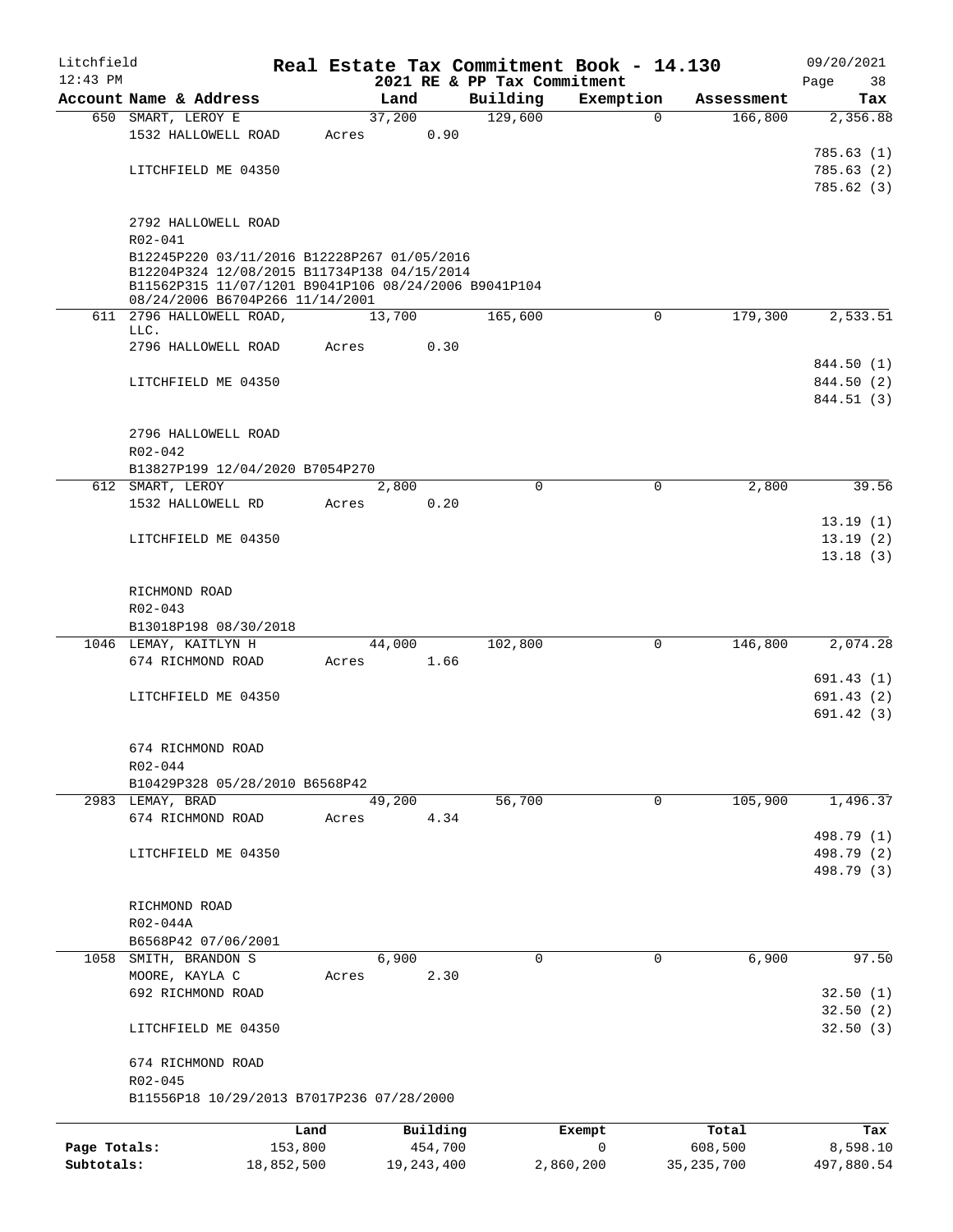| Litchfield<br>$12:43$ PM |                                                                                                                   |       |            |          |          | Real Estate Tax Commitment Book - 14.130<br>2021 RE & PP Tax Commitment |            | 09/20/2021<br>Page<br>39 |
|--------------------------|-------------------------------------------------------------------------------------------------------------------|-------|------------|----------|----------|-------------------------------------------------------------------------|------------|--------------------------|
|                          | Account Name & Address                                                                                            |       | Land       |          | Building | Exemption                                                               | Assessment | Tax                      |
|                          | 1057 CHISHOLM, NATHAN ROBERT                                                                                      |       | 53,400     |          | 135,000  | $\Omega$                                                                | 188,400    | 2,662.09                 |
|                          | CHISHOLM, SARA ANN                                                                                                |       | Acres 3.80 |          |          |                                                                         |            |                          |
|                          | 686 RICHMOND ROAD                                                                                                 |       |            |          |          |                                                                         |            | 887.36 (1)               |
|                          |                                                                                                                   |       |            |          |          |                                                                         |            | 887.36 (2)               |
|                          | LITCHFIELD ME 04350<br>3946                                                                                       |       |            |          |          |                                                                         |            | 887.37 (3)               |
|                          | 686 RICHMOND ROAD<br>R02-045A                                                                                     |       |            |          |          |                                                                         |            |                          |
|                          | B11492P19 08/23/2013 B8570P216 08/25/2005 B7776P85<br>12/15/2003                                                  |       |            |          |          |                                                                         |            |                          |
|                          | 2132 SMITH, BRANDON S                                                                                             |       | 40,500     |          | 90,400   | 25,000                                                                  | 105,900    | 1,496.37                 |
|                          | MOORE, KAYLA L                                                                                                    |       | Acres 0.67 |          |          | 02 HOMESTEAD EXEMPT                                                     |            |                          |
|                          | 692 RICHMOND ROAD                                                                                                 |       |            |          |          |                                                                         |            | 498.79 (1)               |
|                          |                                                                                                                   |       |            |          |          |                                                                         |            | 498.79 (2)               |
|                          | LITCHFIELD ME 04350                                                                                               |       |            |          |          |                                                                         |            | 498.79 (3)               |
|                          | 692 RICHMOND ROAD                                                                                                 |       |            |          |          |                                                                         |            |                          |
|                          | R02-045B                                                                                                          |       |            |          |          |                                                                         |            |                          |
|                          | B11556P18 10/29/2013 B6031P224 08/01/1999<br>999 LANE, FRANKLIN W                                                 |       | 71,000     |          | 111,400  | 31,000                                                                  | 151,400    | 2,139.28                 |
|                          | 698 RICHMOND ROAD                                                                                                 |       | Acres      | 23.00    |          | 02 HOMESTEAD EXEMPT                                                     |            |                          |
|                          |                                                                                                                   |       |            |          |          | 03 VETERANS EXEMPT                                                      |            |                          |
|                          |                                                                                                                   |       |            |          |          |                                                                         |            | 713.09(1)                |
|                          | LITCHFIELD ME 04350                                                                                               |       |            |          |          |                                                                         |            | 713.09(2)                |
|                          |                                                                                                                   |       |            |          |          |                                                                         |            | 713.10(3)                |
|                          | 698 RICHMOND ROAD                                                                                                 |       |            |          |          |                                                                         |            |                          |
|                          | R02-046                                                                                                           |       |            |          |          |                                                                         |            |                          |
|                          | B2439P131                                                                                                         |       |            |          |          |                                                                         |            |                          |
|                          | 856 MERRILL, JERRY                                                                                                |       | 53,100     |          | 17,700   | 0                                                                       | 70,800     | 1,000.40                 |
|                          | 257 SWAMP ROAD                                                                                                    |       | Acres 3.70 |          |          |                                                                         |            |                          |
|                          |                                                                                                                   |       |            |          |          |                                                                         |            | 333.47(1)                |
|                          | DURHAM ME 04222                                                                                                   |       |            |          |          |                                                                         |            | 333.47(2)                |
|                          |                                                                                                                   |       |            |          |          |                                                                         |            | 333.46(3)                |
|                          | 722 RICHMOND ROAD                                                                                                 |       |            |          |          |                                                                         |            |                          |
|                          | R02-049                                                                                                           |       |            |          |          |                                                                         |            |                          |
|                          | B13740P319 10/08/2020                                                                                             |       |            |          |          |                                                                         |            |                          |
|                          | 388 RAY, HANSON S                                                                                                 |       | 52,200     |          | 54,500   | 0                                                                       | 106,700    | 1,507.67                 |
|                          | RAY, PENNY A                                                                                                      | Acres |            | 3.40     |          |                                                                         |            |                          |
|                          | 730 RICHMOND ROAD                                                                                                 |       |            |          |          |                                                                         |            | 502.56(1)                |
|                          | LITCHFIELD ME 04350                                                                                               |       |            |          |          |                                                                         |            | 502.56(2)<br>502.55(3)   |
|                          | 730 RICHMOND ROAD                                                                                                 |       |            |          |          |                                                                         |            |                          |
|                          | R02-049A                                                                                                          |       |            |          |          |                                                                         |            |                          |
|                          | B12427P319 09/30/2016 B3719P6                                                                                     |       |            |          |          |                                                                         |            |                          |
|                          | 599 OWENS, STEVEN M                                                                                               |       | 46,800     |          | 79,400   | $\mathbf 0$                                                             | 126,200    | 1,783.21                 |
|                          | 740 RICHMOND ROAD                                                                                                 | Acres |            | 1.60     |          |                                                                         |            | 594.40(1)                |
|                          | LITCHFIELD ME 04350                                                                                               |       |            |          |          |                                                                         |            | 594.40(2)<br>594.41(3)   |
|                          | 740 RICHMOND ROAD                                                                                                 |       |            |          |          |                                                                         |            |                          |
|                          | R02-050                                                                                                           |       |            |          |          |                                                                         |            |                          |
|                          | B10424P320 05/24/2010 B10196P185 08/27/2009<br>B10191P51 08/24/2009 B10175P156 08/07/2009 B6942P241<br>02/22/2000 |       |            |          |          |                                                                         |            |                          |
|                          |                                                                                                                   |       |            |          |          |                                                                         |            |                          |
|                          |                                                                                                                   | Land  |            | Building |          | Exempt                                                                  | Total      | Tax                      |
| Page Totals:             | 317,000                                                                                                           |       |            | 488,400  |          | 56,000                                                                  | 749,400    | 10,589.02                |

**Subtotals:** 19,169,500 19,731,800 2,916,200 35,985,100 508,469.56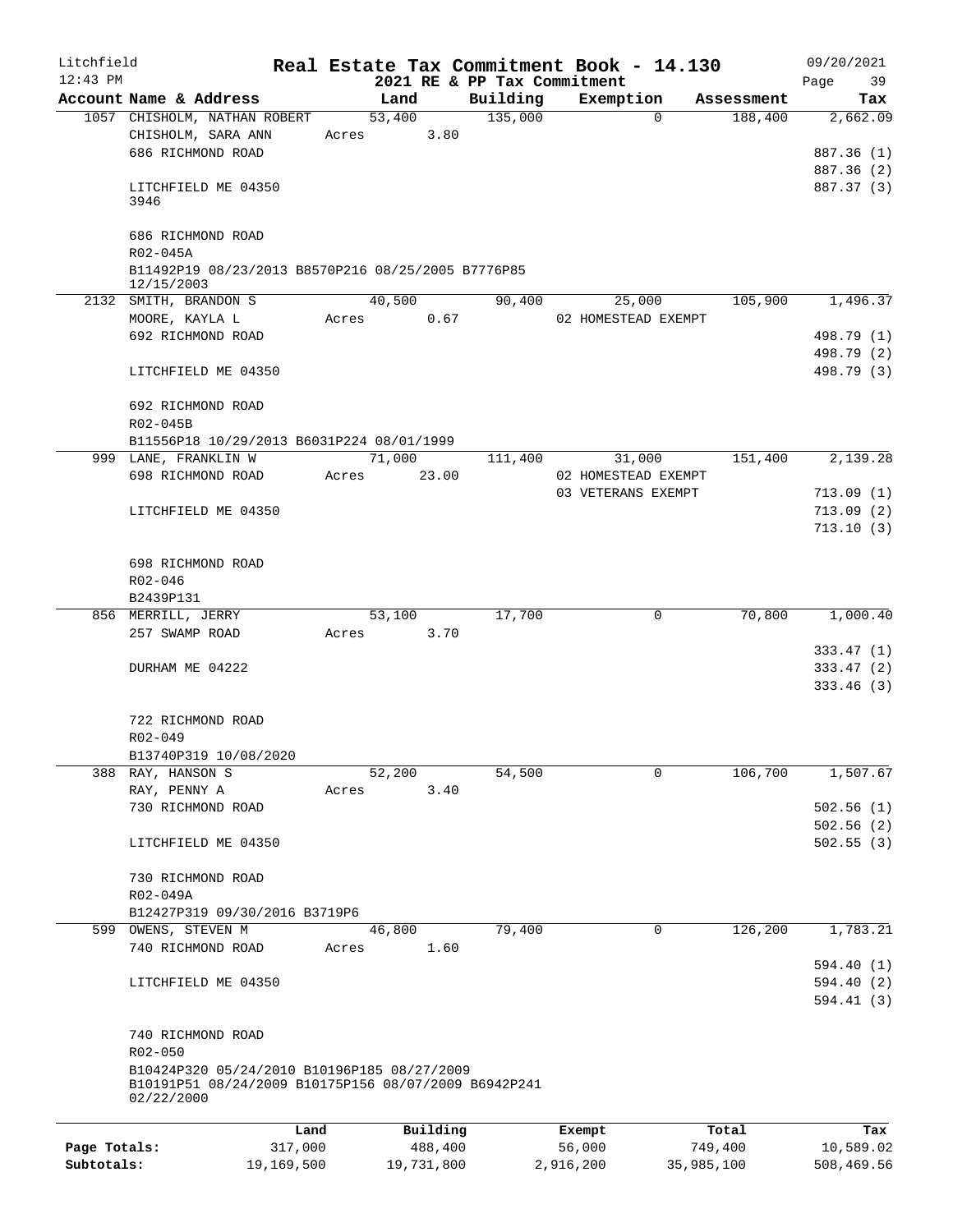| Litchfield<br>$12:43$ PM |                                                      |       |        |             | Real Estate Tax Commitment Book - 14.130<br>2021 RE & PP Tax Commitment |                               |             |            | 09/20/2021<br>Page<br>40 |
|--------------------------|------------------------------------------------------|-------|--------|-------------|-------------------------------------------------------------------------|-------------------------------|-------------|------------|--------------------------|
|                          | Account Name & Address                               |       | Land   |             | Building                                                                | Exemption                     |             | Assessment | Tax                      |
|                          | 857 VELEZ, ERIBERTO                                  |       | 40,000 |             | $\Omega$                                                                |                               | $\Omega$    | 40,000     | 565.20                   |
|                          | 21 GRANITE STREET                                    | Acres |        | 6.00        |                                                                         |                               |             |            |                          |
|                          |                                                      |       |        |             |                                                                         |                               |             |            | 188.40(1)                |
|                          | AVON MA 02322                                        |       |        |             |                                                                         |                               |             |            | 188.40(2)                |
|                          |                                                      |       |        |             |                                                                         |                               |             |            | 188.40(3)                |
|                          |                                                      |       |        |             |                                                                         |                               |             |            |                          |
|                          | RICHMOND ROAD                                        |       |        |             |                                                                         |                               |             |            |                          |
|                          | R02-051<br>B13147P68 02/08/2019 B5914P143 04/07/1999 |       |        |             |                                                                         |                               |             |            |                          |
|                          | 2178 MACWHINNIE, ROGER W                             |       | 80,000 |             | $\mathbf 0$                                                             |                               | $\mathbf 0$ | 80,000     | 1,130.40                 |
|                          | 814 RICHMOND RD                                      | Acres |        | 6.60        |                                                                         |                               |             |            |                          |
|                          |                                                      |       |        |             |                                                                         |                               |             |            | 376.80(1)                |
|                          | LITCHFIELD ME 04350                                  |       |        |             |                                                                         |                               |             |            | 376.80(2)                |
|                          |                                                      |       |        |             |                                                                         |                               |             |            | 376.80(3)                |
|                          |                                                      |       |        |             |                                                                         |                               |             |            |                          |
|                          | RICHMOND ROAD                                        |       |        |             |                                                                         |                               |             |            |                          |
|                          | R02-052                                              |       |        |             |                                                                         |                               |             |            |                          |
|                          | B1523P101                                            |       |        |             |                                                                         |                               |             |            |                          |
|                          | 1950 CRESSEY, FREDERICK                              |       |        | $\mathbf 0$ | 19,700                                                                  | 19,700                        |             | 0          | 0.00                     |
|                          | 7 MACWHINNIE LANE                                    |       |        |             |                                                                         | 02 HOMESTEAD EXEMPT           |             |            |                          |
|                          | LITCHFIELD ME 04350                                  |       |        |             |                                                                         |                               |             |            |                          |
|                          |                                                      |       |        |             |                                                                         |                               |             |            |                          |
|                          |                                                      |       |        |             |                                                                         |                               |             |            |                          |
|                          | 7 MACWHINNIE LANE                                    |       |        |             |                                                                         |                               |             |            |                          |
|                          | R02-052-ON-1                                         |       |        |             |                                                                         |                               |             |            |                          |
|                          | 2195 TREADWELL-EATON,<br>CHRISTINE                   |       |        | $\mathbf 0$ | 14,700                                                                  |                               | 0           | 14,700     | 207.71                   |
|                          | 15 MACWHINNIE LANE                                   |       |        |             |                                                                         |                               |             |            |                          |
|                          |                                                      |       |        |             |                                                                         |                               |             |            | 69.24(1)                 |
|                          | LITCHFIELD ME 04350                                  |       |        |             |                                                                         |                               |             |            | 69.24(2)                 |
|                          |                                                      |       |        |             |                                                                         |                               |             |            | 69.23(3)                 |
|                          |                                                      |       |        |             |                                                                         |                               |             |            |                          |
|                          | 15 MACWHINNIE LANE<br>R02-052-ON-2                   |       |        |             |                                                                         |                               |             |            |                          |
|                          | 2324 MARQUIS, ROBERT                                 |       |        | $\mathbf 0$ | 13,500                                                                  | 13,500                        |             | 0          | 0.00                     |
|                          | 19 MACWHINNIE LANE                                   |       |        |             |                                                                         | 02 HOMESTEAD EXEMPT           |             |            |                          |
|                          |                                                      |       |        |             |                                                                         |                               |             |            |                          |
|                          | LITCHFIELD ME 04350                                  |       |        |             |                                                                         |                               |             |            |                          |
|                          |                                                      |       |        |             |                                                                         |                               |             |            |                          |
|                          |                                                      |       |        |             |                                                                         |                               |             |            |                          |
|                          | 19 MACWHINNIE LANE                                   |       |        |             |                                                                         |                               |             |            |                          |
|                          | $R02 - 052 - ON - 3$                                 |       |        |             |                                                                         |                               |             |            |                          |
|                          | B13177P228 03/25/2019                                |       |        |             |                                                                         |                               |             | 311,000    |                          |
|                          | 1126 MACWHINNIE, ROGER W<br>814 RICHMOND RD          | Acres | 96,000 | 20.00       | 240,000                                                                 | 25,000<br>02 HOMESTEAD EXEMPT |             |            | 4,394.43                 |
|                          |                                                      |       |        |             |                                                                         |                               |             |            | 1,464.81(1)              |
|                          | LITCHFIELD ME 04350                                  |       |        |             |                                                                         |                               |             |            | 1,464.81(2)              |
|                          |                                                      |       |        |             |                                                                         |                               |             |            | 1,464.81(3)              |
|                          |                                                      |       |        |             |                                                                         |                               |             |            |                          |
|                          | 814 RICHMOND ROAD                                    |       |        |             |                                                                         |                               |             |            |                          |
|                          | $R02 - 053$                                          |       |        |             |                                                                         |                               |             |            |                          |
|                          | B1523P101                                            |       |        |             |                                                                         |                               |             |            |                          |
|                          |                                                      |       |        |             |                                                                         |                               |             |            |                          |

|              | Land       | Building   | Exempt    | Total      | Tax        |
|--------------|------------|------------|-----------|------------|------------|
| Page Totals: | 216,000    | 287,900    | 58,200    | 445,700    | 6,297.74   |
| Subtotals:   | 19,385,500 | 20,019,700 | 2,974,400 | 36,430,800 | 514,767.30 |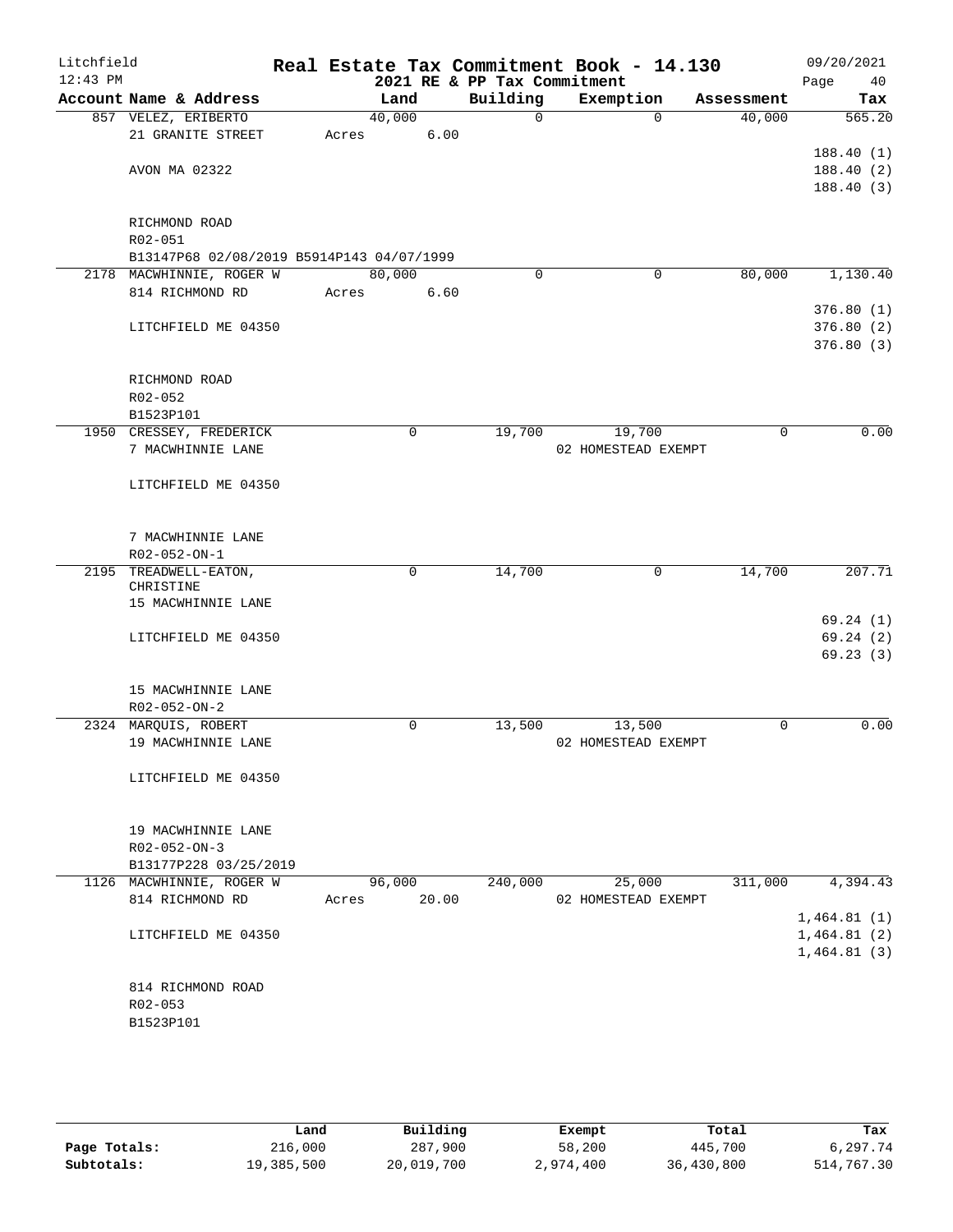| Litchfield |                    |                                                |       |             |          | Real Estate Tax Commitment Book - 14.130 |          |            |              | 09/20/2021 |
|------------|--------------------|------------------------------------------------|-------|-------------|----------|------------------------------------------|----------|------------|--------------|------------|
| $12:43$ PM |                    | Account Name & Address                         |       | Land        | Building | 2021 RE & PP Tax Commitment<br>Exemption |          | Assessment | Page         | 41<br>Tax  |
|            | 2867 GILBERT, KRIS |                                                |       | $\mathbf 0$ | 12,600   |                                          | $\Omega$ | 12,600     |              | 178.04     |
|            |                    | GILBERT, STARLA                                |       |             |          |                                          |          |            |              |            |
|            |                    | 830 RICHMOND RD                                |       |             |          |                                          |          |            |              | 59.35(1)   |
|            |                    |                                                |       |             |          |                                          |          |            |              | 59.35(2)   |
|            |                    | LITCHFIELD ME 04350                            |       |             |          |                                          |          |            |              | 59.34(3)   |
|            |                    | 830 RICHMOND ROAD                              |       |             |          |                                          |          |            |              |            |
|            | R02-053-ON         |                                                |       |             |          |                                          |          |            |              |            |
|            |                    | B13013P246 08/13/2018                          |       |             |          |                                          |          |            |              |            |
|            |                    | 1228 WELCH PROPERTIES, LLC.                    |       | 105,000     | 165,300  |                                          | 0        | 270,300    |              | 3,819.34   |
|            |                    | 180 CENTER ROAD                                | Acres | 59.00       |          |                                          |          |            |              |            |
|            |                    |                                                |       |             |          |                                          |          |            | 1, 273.11(1) |            |
|            |                    | LITCHFIELD ME 04350                            |       |             |          |                                          |          |            | 1, 273.11(2) |            |
|            |                    |                                                |       |             |          |                                          |          |            | 1, 273.12(3) |            |
|            |                    | 854 RICHMOND ROAD                              |       |             |          |                                          |          |            |              |            |
|            | R02-055            |                                                |       |             |          |                                          |          |            |              |            |
|            |                    | B13312P288 08/23/2019                          |       |             |          |                                          |          |            |              |            |
|            | 147 BLAIR, LINDA M |                                                |       | 65,900      | 23,200   |                                          | 0        | 89,100     |              | 1,258.98   |
|            |                    | C/O TROY RANDALL                               | Acres | 13.85       |          |                                          |          |            |              |            |
|            | DESMARAIS PR       |                                                |       |             |          |                                          |          |            |              |            |
|            | P O BOX 93         |                                                |       |             |          |                                          |          |            |              | 419.66(1)  |
|            |                    |                                                |       |             |          |                                          |          |            |              | 419.66(2)  |
|            |                    | LITCHFIELD ME 04350                            |       |             |          |                                          |          |            |              | 419.66(3)  |
|            |                    | 914 RICHMOND ROAD                              |       |             |          |                                          |          |            |              |            |
|            | R02-055A           |                                                |       |             |          |                                          |          |            |              |            |
|            | B7487P201          |                                                |       |             |          |                                          |          |            |              |            |
|            | 521 LYONS, LORI A  |                                                |       | 45,300      | 14,100   |                                          | 25,000   | 34,400     |              | 486.07     |
|            |                    | 904 RICHMOND ROAD                              | Acres | 1.10        |          | 02 HOMESTEAD EXEMPT                      |          |            |              |            |
|            |                    |                                                |       |             |          |                                          |          |            |              | 162.02(1)  |
|            |                    | LITCHFIELD ME 04350                            |       |             |          |                                          |          |            |              | 162.02(2)  |
|            |                    |                                                |       |             |          |                                          |          |            |              | 162.03(3)  |
|            |                    | 904 RICHMOND ROAD                              |       |             |          |                                          |          |            |              |            |
|            | R02-055B           |                                                |       |             |          |                                          |          |            |              |            |
|            |                    | B7701P226 10/20/2003                           |       |             |          |                                          |          |            |              |            |
|            |                    | 2714 DESMARAIS, JASON                          |       | 51,500      | 177,500  |                                          | 0        | 229,000    |              | 3,235.77   |
|            |                    | 934 RICHMOND ROAD                              | Acres | 3.15        |          |                                          |          |            |              |            |
|            |                    |                                                |       |             |          |                                          |          |            | 1,078.59(1)  |            |
|            |                    | LITCHFIELD ME 04350                            |       |             |          |                                          |          |            | 1,078.59(2)  |            |
|            |                    |                                                |       |             |          |                                          |          |            | 1,078.59(3)  |            |
|            |                    |                                                |       |             |          |                                          |          |            |              |            |
|            |                    | 7 LAURETTE LANE                                |       |             |          |                                          |          |            |              |            |
|            | R02-055C           |                                                |       |             |          |                                          |          |            |              |            |
|            |                    | B9744P166 05/30/2008<br>2854 DESMARAIS, TROY R |       | 51,000      | 133,100  |                                          | 0        | 184,100    |              | 2,601.33   |
|            |                    | DESMARAIS, JENNY L                             | Acres | 3.00        |          |                                          |          |            |              |            |
|            | PO BOX 483         |                                                |       |             |          |                                          |          |            |              | 867.11(1)  |
|            |                    |                                                |       |             |          |                                          |          |            |              | 867.11 (2) |
|            |                    | SABATTUS ME 04280                              |       |             |          |                                          |          |            |              | 867.11(3)  |
|            |                    |                                                |       |             |          |                                          |          |            |              |            |
|            | R02-055D           | 25 LAURETTE LANE                               |       |             |          |                                          |          |            |              |            |
|            |                    | B12332P10 06/24/2016 B11722P96 06/24/2014      |       |             |          |                                          |          |            |              |            |
|            |                    |                                                |       |             |          |                                          |          |            |              |            |
|            |                    |                                                |       |             |          |                                          |          |            |              |            |
|            |                    |                                                |       |             |          |                                          |          |            |              |            |

|              | Land       | Building   | Exempt    | Total      | Tax        |
|--------------|------------|------------|-----------|------------|------------|
| Page Totals: | 318,700    | 525,800    | 25,000    | 819,500    | 11,579.53  |
| Subtotals:   | 19,704,200 | 20,545,500 | 2,999,400 | 37,250,300 | 526,346.83 |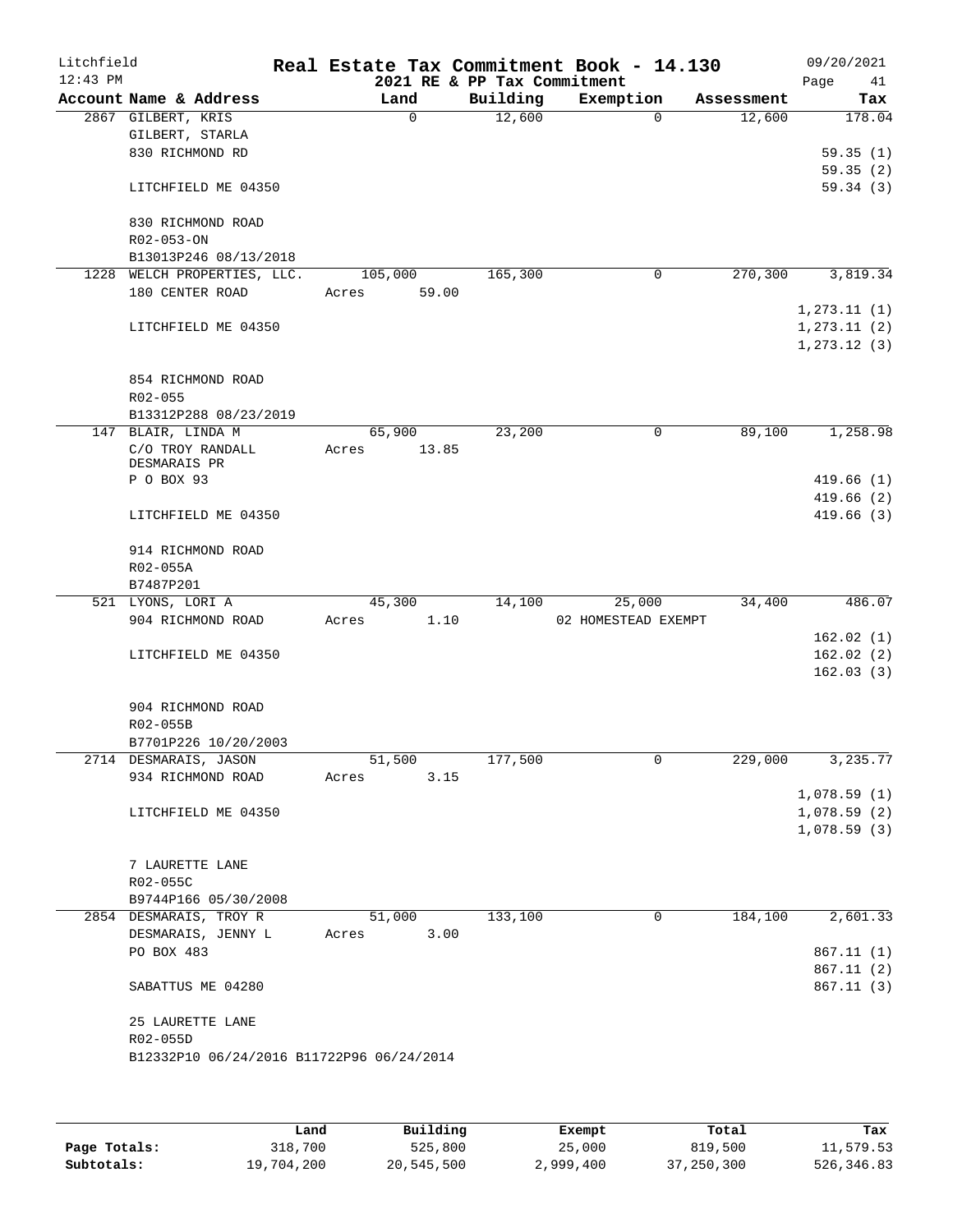| Litchfield<br>$12:43$ PM |                                |       |                | 2021 RE & PP Tax Commitment | Real Estate Tax Commitment Book - 14.130 |            | 09/20/2021<br>Page<br>42 |
|--------------------------|--------------------------------|-------|----------------|-----------------------------|------------------------------------------|------------|--------------------------|
|                          | Account Name & Address         |       | Land           | Building                    | Exemption                                | Assessment | Tax                      |
|                          | 2946 GOWELL SR., CLARENCE      |       | 64,700         | 17,400                      | 0                                        | 82,100     | 1,160.07                 |
|                          | 57 KENNEDY LANE                | Acres | 12.20          |                             |                                          |            |                          |
|                          |                                |       |                |                             |                                          |            | 386.69(1)                |
|                          | Litchfield ME 04350            |       |                |                             |                                          |            | 386.69(2)                |
|                          |                                |       |                |                             |                                          |            | 386.69(3)                |
|                          |                                |       |                |                             |                                          |            |                          |
|                          | RICHMOND ROAD                  |       |                |                             |                                          |            |                          |
|                          | $R02 - 055 - E$                |       |                |                             |                                          |            |                          |
|                          | B13031P174 09/13/2018          |       |                |                             |                                          |            |                          |
|                          | 2825 GODDARD, TERA (HEIRS      |       | 0              | 12,400                      | 0                                        | 12,400     | 175.21                   |
|                          | OF)                            |       |                |                             |                                          |            |                          |
|                          | 227 RIDGE ROAD                 |       |                |                             |                                          |            |                          |
|                          |                                |       |                |                             |                                          |            | 58.40(1)                 |
|                          | LISBON FALLS ME 04252          |       |                |                             |                                          |            | 58.40(2)                 |
|                          | 6123                           |       |                |                             |                                          |            |                          |
|                          |                                |       |                |                             |                                          |            | 58.41(3)                 |
|                          |                                |       |                |                             |                                          |            |                          |
|                          |                                |       |                |                             |                                          |            |                          |
|                          | R02-055-ON                     |       |                |                             |                                          |            |                          |
|                          | B13046P205 09/19/2018          |       |                |                             |                                          |            |                          |
|                          | 177 DONEGAN DENNIS             |       | 15,000         | 0                           | 0                                        | 15,000     | 211.95                   |
|                          | P O BOX 3856                   |       | 24.90<br>Acres |                             |                                          |            |                          |
|                          |                                |       |                |                             |                                          |            | 70.65(1)                 |
|                          | CARTERSVILLE GA 30120          |       |                |                             |                                          |            | 70.65(2)                 |
|                          |                                |       |                |                             |                                          |            | 70.65(3)                 |
|                          |                                |       |                |                             |                                          |            |                          |
|                          | OFF MAINE TURNPIKE             |       |                |                             |                                          |            |                          |
|                          | R02-057                        |       |                |                             |                                          |            |                          |
|                          | B8747P289 12/28/2005 B1696P166 |       |                |                             |                                          |            |                          |
|                          | 1304 TUMBIOLO, DEBORAH         |       | 5,300          | $\Omega$                    | $\mathbf 0$                              | 5,300      | 74.89                    |
|                          | 2400 Hallowell Road            | Acres | 7.00           |                             |                                          |            |                          |
|                          |                                |       |                |                             |                                          |            | 24.96(1)                 |
|                          | Litchfield ME 04350            |       |                |                             |                                          |            | 24.96(2)                 |
|                          |                                |       |                |                             |                                          |            | 24.97(3)                 |
|                          |                                |       |                |                             |                                          |            |                          |
|                          | RICHMOND ROAD                  |       |                |                             |                                          |            |                          |
|                          |                                |       |                |                             |                                          |            |                          |
|                          | R02-059                        |       |                |                             |                                          |            |                          |
|                          | B5020P141                      |       |                |                             |                                          |            |                          |
| 1607                     | SLATTERY, ESTHER M             |       | 68,700         | 0                           | $\mathbf 0$                              | 68,700     | 970.73                   |
|                          | 967 RICHMOND RD                | Acres | 57.00          |                             |                                          |            |                          |
|                          |                                |       |                |                             |                                          |            | 323.58 (1)               |
|                          | LITCHFIELD ME 04350            |       |                |                             |                                          |            | 323.58 (2)               |
|                          |                                |       |                |                             |                                          |            | 323.57(3)                |
|                          |                                |       |                |                             |                                          |            |                          |
|                          | 976 RICHMOND ROAD              |       |                |                             |                                          |            |                          |
|                          | R02-062                        |       |                |                             |                                          |            |                          |
|                          | B2441P258 12/15/1981           |       |                |                             |                                          |            |                          |
|                          | 1608 SLATTERY, ESTHER M        |       | 88,500         | 105,200                     | 25,000                                   | 168,700    | 2,383.73                 |
|                          | 967 RICHMOND RD                | Acres | 58.00          |                             | 02 HOMESTEAD EXEMPT                      |            |                          |
|                          |                                |       |                |                             |                                          |            | 794.58 (1)               |
|                          | LITCHFIELD ME 04350            |       |                |                             |                                          |            | 794.58 (2)               |
|                          |                                |       |                |                             |                                          |            | 794.57 (3)               |
|                          |                                |       |                |                             |                                          |            |                          |
|                          | 967 RICHMOND ROAD              |       |                |                             |                                          |            |                          |
|                          | R02-063                        |       |                |                             |                                          |            |                          |
|                          | B1243P74 10/18/1961            |       |                |                             |                                          |            |                          |
|                          |                                |       |                |                             |                                          |            |                          |
|                          |                                |       |                |                             |                                          |            |                          |
|                          |                                |       |                |                             |                                          |            |                          |
|                          |                                | Land  | Building       |                             | Exempt                                   | Total      | Tax                      |

**Page Totals:** 242,200 135,000 25,000 352,200 4,976.58 **Subtotals:** 19,946,400 20,680,500 3,024,400 37,602,500 531,323.41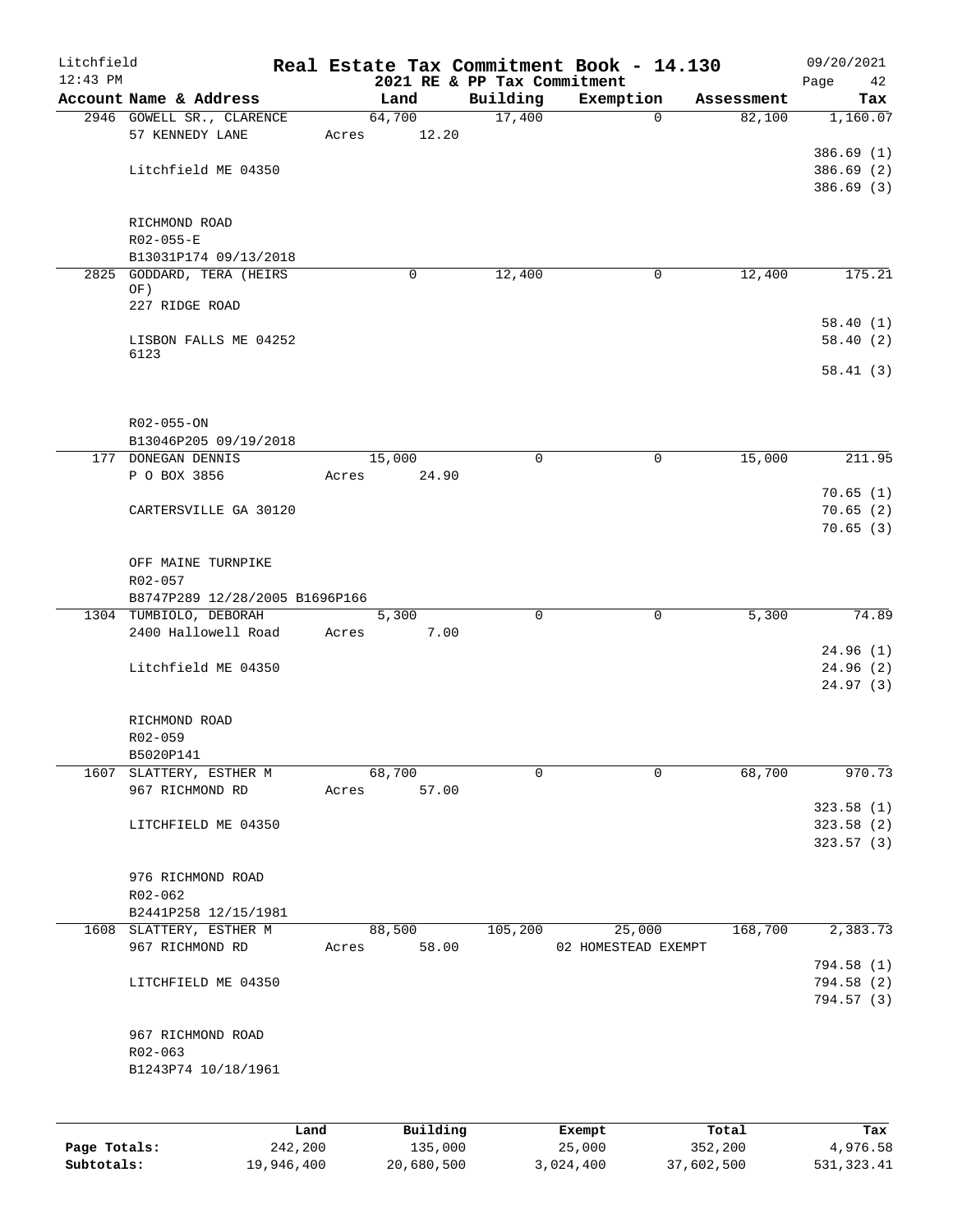| Litchfield |                                                      |       |                |                             | Real Estate Tax Commitment Book - 14.130 |            | 09/20/2021  |
|------------|------------------------------------------------------|-------|----------------|-----------------------------|------------------------------------------|------------|-------------|
| $12:43$ PM |                                                      |       |                | 2021 RE & PP Tax Commitment |                                          |            | Page<br>43  |
|            | Account Name & Address                               |       | Land           | Building<br>$\Omega$        | Exemption<br>$\Omega$                    | Assessment | Tax         |
|            | 2045 SAWYER, JANE M<br>SAWYER, LORRAINE M            | Acres | 27,100<br>1.70 |                             |                                          | 27,100     | 382.92      |
|            | 54 ABENAKI WAY                                       |       |                |                             |                                          |            | 127.64(1)   |
|            |                                                      |       |                |                             |                                          |            | 127.64(2)   |
|            | TURNER ME 04282                                      |       |                |                             |                                          |            | 127.64(3)   |
|            | RICHMOND ROAD                                        |       |                |                             |                                          |            |             |
|            | R02-064                                              |       |                |                             |                                          |            |             |
|            | B13766P306 10/15/2020                                |       |                |                             |                                          |            |             |
|            | 370 WRIGHT, CELIA D                                  |       | 68,300         | 220,600                     | $\mathbf 0$                              | 288,900    | 4,082.16    |
|            | WRIGHT, NOAH N                                       | Acres | 17.00          |                             |                                          |            |             |
|            | PO BOX 465                                           |       |                |                             |                                          |            | 1,360.72(1) |
|            |                                                      |       |                |                             |                                          |            | 1,360.72(2) |
|            | LITCHFIELD ME 04350                                  |       |                |                             |                                          |            | 1,360.72(3) |
|            | 891 RICHMOND ROAD                                    |       |                |                             |                                          |            |             |
|            | R02-066                                              |       |                |                             |                                          |            |             |
|            | B13396P194 11/08/2019                                |       |                |                             |                                          |            |             |
|            | 141 BISSON, JAMES                                    |       | 46,500         | 177,200                     | $\mathbf 0$                              | 223,700    | 3,160.88    |
|            | 264 CROWLEY ROAD                                     | Acres | 1.50           |                             |                                          |            |             |
|            |                                                      |       |                |                             |                                          |            | 1,053.63(1) |
|            | SABATTUS ME 04280 0193                               |       |                |                             |                                          |            | 1,053.63(2) |
|            |                                                      |       |                |                             |                                          |            | 1,053.62(3) |
|            |                                                      |       |                |                             |                                          |            |             |
|            | 879 RICHMOND ROAD<br>R02-066A                        |       |                |                             |                                          |            |             |
|            | B3510P80                                             |       |                |                             |                                          |            |             |
|            | 1229 AFFORDABLE WELL                                 |       | 40,000         | 8,700                       | 0                                        | 48,700     | 688.13      |
|            | DRILLING, INC.                                       |       |                |                             |                                          |            |             |
|            | 28 BOWDOINHAM ROAD                                   | Acres | 6.00           |                             |                                          |            |             |
|            |                                                      |       |                |                             |                                          |            | 229.38(1)   |
|            | SABATTUS ME 04280                                    |       |                |                             |                                          |            | 229.38(2)   |
|            |                                                      |       |                |                             |                                          |            | 229.37 (3)  |
|            | RICHMOND ROAD                                        |       |                |                             |                                          |            |             |
|            | R02-067                                              |       |                |                             |                                          |            |             |
|            | B10258P278 10/22/2009 B2185P291 02/07/1979           |       |                |                             |                                          |            |             |
|            | 1562 SAWYER, STANLEY                                 |       | 180,200        | 0                           | 0                                        | 180,200    | 2,546.23    |
|            | SAWYER, RALPH J                                      | Acres | 516.91         |                             |                                          |            |             |
|            | 54 ABENAKI WAY                                       |       |                |                             |                                          |            | 848.74 (1)  |
|            |                                                      |       |                |                             |                                          |            | 848.74 (2)  |
|            | TURNER ME 04282                                      |       |                |                             |                                          |            | 848.75 (3)  |
|            | RICHMOND ROAD                                        |       |                |                             |                                          |            |             |
|            | R02-068                                              |       |                |                             |                                          |            |             |
|            | B12360P10 07/12/2016 B12119P346 09/08/2015 B4202P159 |       |                |                             |                                          |            |             |
|            | 2984 YATES, RONALD F                                 |       | 43,600         | $\Omega$                    | 0                                        | 43,600     | 616.07      |
|            | 8560 TREEVIEW CIRCLE                                 | Acres | 18.20          |                             |                                          |            |             |
|            |                                                      |       |                |                             |                                          |            | 205.36(1)   |
|            | CICERO NY 13039                                      |       |                |                             |                                          |            | 205.36(2)   |
|            |                                                      |       |                |                             |                                          |            | 205.35(3)   |
|            |                                                      |       |                |                             |                                          |            |             |
|            | $R02 - 068 - A$                                      |       |                |                             |                                          |            |             |

B13795P117 11/18/2020

|              | Land       | Building   | Exempt    | Total        | Tax        |
|--------------|------------|------------|-----------|--------------|------------|
| Page Totals: | 405,700    | 406,500    |           | 812,200      | 11,476.39  |
| Subtotals:   | 20,352,100 | 21,087,000 | 3,024,400 | 38, 414, 700 | 542,799.80 |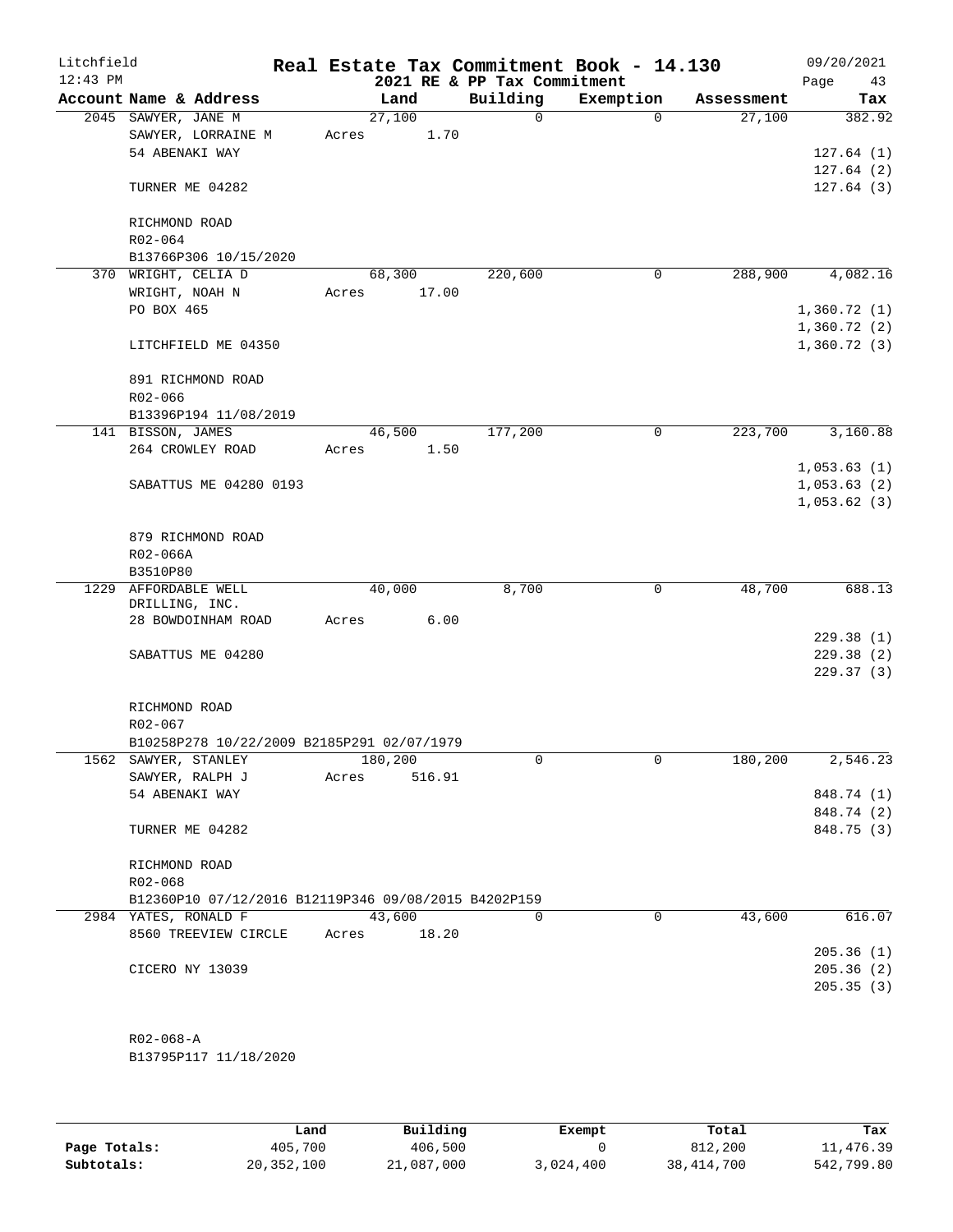| Litchfield<br>$12:43$ PM |                                     |       |        | 2021 RE & PP Tax Commitment | Real Estate Tax Commitment Book - 14.130 |            | 09/20/2021<br>Page<br>44 |
|--------------------------|-------------------------------------|-------|--------|-----------------------------|------------------------------------------|------------|--------------------------|
|                          | Account Name & Address              |       | Land   | Building                    | Exemption                                | Assessment | Tax                      |
|                          | 721 HENDERSON, SEAMUS EDGAR         |       | 52,000 | 120, 300                    | $\Omega$                                 | 172,300    | 2,434.60                 |
|                          | 44 GREENLEAF WOODS LANE Acres       |       | 5.01   |                             |                                          |            |                          |
|                          |                                     |       |        |                             |                                          |            | 811.53(1)                |
|                          | LITCHFIELD ME 04350                 |       |        |                             |                                          |            | 811.53(2)                |
|                          |                                     |       |        |                             |                                          |            | 811.54(3)                |
|                          |                                     |       |        |                             |                                          |            |                          |
|                          | 44 GREENLEAF WOODS LANE             |       |        |                             |                                          |            |                          |
|                          | R02-069                             |       |        |                             |                                          |            |                          |
|                          | B11582P140 12/04/2013 B3960P36      |       |        |                             |                                          |            |                          |
|                          | 170 GREENLEAF, MORRIS D             |       | 86,700 | 34,500                      | $\mathbf 0$                              | 121,200    | 1,712.56                 |
|                          | 44 GREENLEAF WOODS LANE Acres 64.40 |       |        |                             |                                          |            |                          |
|                          |                                     |       |        |                             |                                          |            | 570.85(1)                |
|                          | LITCHFIELD ME 04350                 |       |        |                             |                                          |            | 570.85(2)                |
|                          |                                     |       |        |                             |                                          |            | 570.86(3)                |
|                          |                                     |       |        |                             |                                          |            |                          |
|                          | 44 GREENLEAF WOODS LANE             |       |        |                             |                                          |            |                          |
|                          |                                     |       |        |                             |                                          |            |                          |
|                          | R02-075                             |       |        |                             |                                          |            |                          |
|                          | B5623P123 05/12/1998                |       | 55,900 | 2,700                       |                                          | 33,600     | 474.77                   |
|                          | 2131 PARLIN, SARAH                  |       |        |                             | 25,000                                   |            |                          |
|                          | 16 LOCH SLOY LANE                   | Acres | 7.25   |                             | 02 HOMESTEAD EXEMPT                      |            |                          |
|                          |                                     |       |        |                             |                                          |            | 158.26(1)                |
|                          | LITCHFIELD ME 04350                 |       |        |                             |                                          |            | 158.26(2)                |
|                          |                                     |       |        |                             |                                          |            | 158.25(3)                |
|                          |                                     |       |        |                             |                                          |            |                          |
|                          | 16 LOCH SLOY LANE                   |       |        |                             |                                          |            |                          |
|                          | R02-075A                            |       |        |                             |                                          |            |                          |
|                          | B5977P5 06/09/1999                  |       |        |                             |                                          |            |                          |
|                          | 2822 SAWYER, STANLEY                |       | 9,800  | $\Omega$                    | $\mathbf 0$                              | 9,800      | 138.47                   |
|                          | 54 ABENAKI WAY                      | Acres | 13.00  |                             |                                          |            |                          |
|                          |                                     |       |        |                             |                                          |            | 46.16(1)                 |
|                          | TURNER ME 04282                     |       |        |                             |                                          |            | 46.16(2)                 |
|                          |                                     |       |        |                             |                                          |            | 46.15(3)                 |
|                          |                                     |       |        |                             |                                          |            |                          |
|                          |                                     |       |        |                             |                                          |            |                          |
|                          | R02-075B                            |       |        |                             |                                          |            |                          |
|                          | B455P84                             |       |        |                             |                                          |            |                          |
|                          | 1190 MACWHINNIE, ROGER              |       | 69,500 | 92,900                      | $\mathbf 0$                              | 162,400    | 2,294.71                 |
|                          | 814 RICHMOND RD                     | Acres | 30.00  |                             |                                          |            |                          |
|                          |                                     |       |        |                             |                                          |            | 764.90(1)                |
|                          | LITCHFIELD ME 04350                 |       |        |                             |                                          |            | 764.90(2)                |
|                          |                                     |       |        |                             |                                          |            | 764.91(3)                |
|                          |                                     |       |        |                             |                                          |            |                          |
|                          | RICHMOND ROAD                       |       |        |                             |                                          |            |                          |
|                          | R02-076                             |       |        |                             |                                          |            |                          |
|                          | B6683P268                           |       |        |                             |                                          |            |                          |
|                          | 2878 PACKARD, EDWIN R               |       | 43,000 | 5,900                       | 25,000                                   | 23,900     | 337.71                   |
|                          | 13 NORTH GREENLEAF                  | Acres | 2.00   |                             | 02 HOMESTEAD EXEMPT                      |            |                          |
|                          | WOODS LANE                          |       |        |                             |                                          |            |                          |
|                          |                                     |       |        |                             |                                          |            | 112.57(1)                |
|                          | LITCHFIELD ME 04350                 |       |        |                             |                                          |            | 112.57(2)                |
|                          |                                     |       |        |                             |                                          |            | 112.57(3)                |
|                          |                                     |       |        |                             |                                          |            |                          |
|                          | 13 NORTH GREENLEAF                  |       |        |                             |                                          |            |                          |
|                          | R02-076A                            |       |        |                             |                                          |            |                          |
|                          | B12088P336 08/25/2015               |       |        |                             |                                          |            |                          |
|                          |                                     |       |        |                             |                                          |            |                          |
|                          |                                     |       |        |                             |                                          |            |                          |

|              | Land       | Building   | Exempt    | Total      | Tax        |
|--------------|------------|------------|-----------|------------|------------|
| Page Totals: | 316,900    | 256,300    | 50,000    | 523,200    | 7,392.82   |
| Subtotals:   | 20,669,000 | 21,343,300 | 3,074,400 | 38,937,900 | 550,192.62 |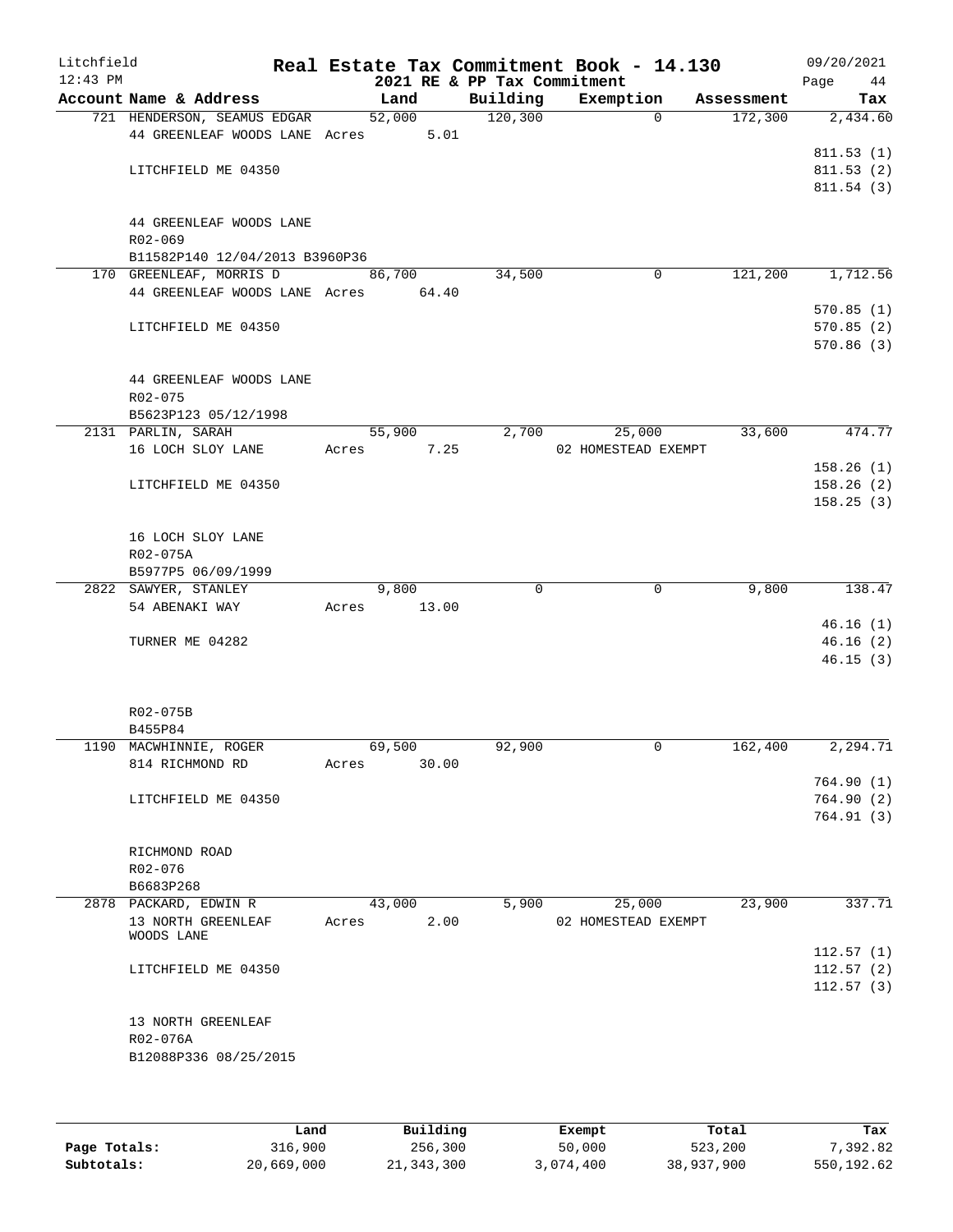| Litchfield |                                            |       |        |       |                             | Real Estate Tax Commitment Book - 14.130 |          |            | 09/20/2021  |          |
|------------|--------------------------------------------|-------|--------|-------|-----------------------------|------------------------------------------|----------|------------|-------------|----------|
| $12:43$ PM |                                            |       |        |       | 2021 RE & PP Tax Commitment |                                          |          |            | Page        | 45       |
|            | Account Name & Address                     |       | Land   |       | Building                    | Exemption                                |          | Assessment |             | Tax      |
|            | 512 GILLESPIE, BART T                      |       | 42,400 |       | 243,000                     |                                          | $\Omega$ | 285,400    |             | 4,032.70 |
|            | WOOD, JENNIFER H                           | Acres |        | 0.80  |                             |                                          |          |            |             |          |
|            | 473 ACADEMY ROAD                           |       |        |       |                             |                                          |          |            | 1,344.23(1) |          |
|            |                                            |       |        |       |                             |                                          |          |            | 1,344.23(2) |          |
|            | LITCHFIELD ME 04350                        |       |        |       |                             |                                          |          |            | 1,344.24(3) |          |
|            |                                            |       |        |       |                             |                                          |          |            |             |          |
|            | 473 ACADEMY ROAD                           |       |        |       |                             |                                          |          |            |             |          |
|            | R02-077                                    |       |        |       |                             |                                          |          |            |             |          |
|            | B13218P332 05/22/2019                      |       |        |       |                             |                                          |          |            |             |          |
|            | 2449 WESTLING, QUINN A                     |       | 45,800 |       | 126,900                     |                                          | 0        | 172,700    |             | 2,440.25 |
|            | CROSS, JESSICA                             | Acres |        | 1.26  |                             |                                          |          |            |             |          |
|            | 469 ACADEMY ROAD                           |       |        |       |                             |                                          |          |            | 813.42 (1)  |          |
|            |                                            |       |        |       |                             |                                          |          |            | 813.42 (2)  |          |
|            | LITCHFIELD ME 04350                        |       |        |       |                             |                                          |          |            | 813.41 (3)  |          |
|            | 469 ACADEMY ROAD                           |       |        |       |                             |                                          |          |            |             |          |
|            | R02-078                                    |       |        |       |                             |                                          |          |            |             |          |
|            | B13662P317 08/07/2020                      |       |        |       |                             |                                          |          |            |             |          |
|            | 849 HOLLAND, SCOTT                         |       | 60,800 |       | 171,900                     | 25,000                                   |          | 207,700    |             | 2,934.80 |
|            | HOLLAND TERESA                             | Acres |        | 7.00  |                             | 02 HOMESTEAD EXEMPT                      |          |            |             |          |
|            | 453 ACADEMY RD                             |       |        |       |                             |                                          |          |            | 978.27(1)   |          |
|            |                                            |       |        |       |                             |                                          |          |            | 978.27(2)   |          |
|            | LITCHFIELD ME 04350                        |       |        |       |                             |                                          |          |            | 978.26(3)   |          |
|            |                                            |       |        |       |                             |                                          |          |            |             |          |
|            | 453 ACADEMY ROAD                           |       |        |       |                             |                                          |          |            |             |          |
|            | R02-078A                                   |       |        |       |                             |                                          |          |            |             |          |
|            | B3888P77                                   |       |        |       |                             |                                          |          |            |             |          |
|            | 2513 MACWHINNIE, ROGER                     |       | 32,700 |       | $\mathbf 0$                 |                                          | 0        | 32,700     |             | 462.05   |
|            | MACWHINNIE, BETTY                          | Acres |        | 25.00 |                             |                                          |          |            |             |          |
|            | 814 RICHMOND RD                            |       |        |       |                             |                                          |          |            | 154.02(1)   |          |
|            |                                            |       |        |       |                             |                                          |          |            | 154.02(2)   |          |
|            | LITCHFIELD ME 04350                        |       |        |       |                             |                                          |          |            | 154.01(3)   |          |
|            |                                            |       |        |       |                             |                                          |          |            |             |          |
|            | RICHMOND ROAD                              |       |        |       |                             |                                          |          |            |             |          |
|            | R02-078B                                   |       |        |       |                             |                                          |          |            |             |          |
| 1499       | JEWELL, JACQUELINE                         |       | 63,800 |       | 18,300                      |                                          | 0        | 82,100     |             | 1,160.07 |
|            | JEWELL, HAROLD                             | Acres |        | 11.00 |                             |                                          |          |            |             |          |
|            | 445 ACADEMY ROAD                           |       |        |       |                             |                                          |          |            | 386.69(1)   |          |
|            |                                            |       |        |       |                             |                                          |          |            | 386.69(2)   |          |
|            | LITCHFIELD ME 04350                        |       |        |       |                             |                                          |          |            | 386.69(3)   |          |
|            |                                            |       |        |       |                             |                                          |          |            |             |          |
|            | 445 ACADEMY ROAD                           |       |        |       |                             |                                          |          |            |             |          |
|            | R02-080                                    |       |        |       |                             |                                          |          |            |             |          |
|            | B10231P205 10/02/2009 B3385P320 10/26/2004 |       |        |       |                             |                                          |          |            |             |          |
|            | 892 JEWELL, HAROLD L                       |       | 40,700 |       | 8,400                       | 25,000                                   |          | 24,100     |             | 340.53   |
|            | 441 ACADEMY RD                             | Acres |        | 0.90  |                             | 02 HOMESTEAD EXEMPT                      |          |            |             |          |
|            |                                            |       |        |       |                             |                                          |          |            | 113.51(1)   |          |
|            | LITCHFIELD ME 04350                        |       |        |       |                             |                                          |          |            | 113.51(2)   |          |
|            |                                            |       |        |       |                             |                                          |          |            | 113.51(3)   |          |
|            |                                            |       |        |       |                             |                                          |          |            |             |          |
|            | 441 ACADEMY ROAD                           |       |        |       |                             |                                          |          |            |             |          |
|            | $R02 - 080 - 1$                            |       |        |       |                             |                                          |          |            |             |          |
|            | B3392P347                                  |       |        |       |                             |                                          |          |            |             |          |
|            |                                            |       |        |       |                             |                                          |          |            |             |          |

|              | Land       | Building   | Exempt    | Total      | Tax        |
|--------------|------------|------------|-----------|------------|------------|
| Page Totals: | 286,200    | 568,500    | 50,000    | 804,700    | 11,370.40  |
| Subtotals:   | 20,955,200 | 21,911,800 | 3,124,400 | 39,742,600 | 561,563.02 |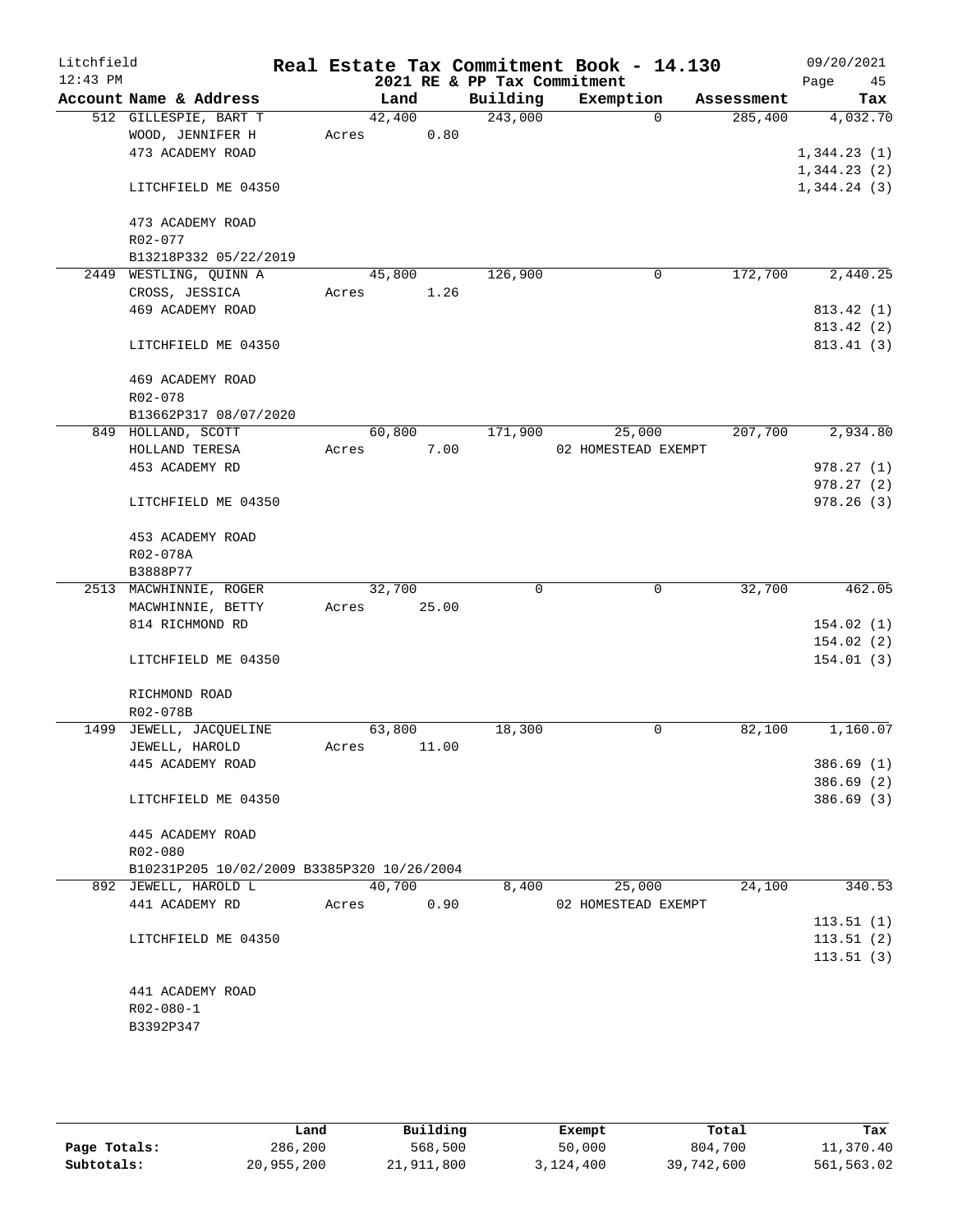| Litchfield<br>$12:43$ PM |                                                      |       |               |      |          | Real Estate Tax Commitment Book - 14.130<br>2021 RE & PP Tax Commitment |            | 09/20/2021<br>Page<br>46   |
|--------------------------|------------------------------------------------------|-------|---------------|------|----------|-------------------------------------------------------------------------|------------|----------------------------|
|                          | Account Name & Address                               |       | Land          |      |          | Building Exemption                                                      | Assessment | Tax                        |
|                          | 683 WOLONGEVICZ,<br>CHRISTOPHER P                    |       | 55,100        |      | 191,800  | 25,000                                                                  | 221,900    | 3,135.45                   |
|                          | YATES, KATHRYN E<br>17 NORTH GREENLEAF<br>WOODS LANE |       | Acres         | 6.09 |          | 02 HOMESTEAD EXEMPT                                                     |            | 1,045.15(1)                |
|                          | LITCHFIELD ME 04350                                  |       |               |      |          |                                                                         |            | 1,045.15(2)<br>1,045.15(3) |
|                          | 17 NORTH GREENLEAF<br>R02-081                        |       |               |      |          |                                                                         |            |                            |
|                          | B13158P260 02/28/2019                                |       |               |      |          |                                                                         |            |                            |
|                          | 2782 GAUTHIER, JOHN W                                |       | 49,200        |      | 45,600   | 0                                                                       | 94,800     | 1,339.52                   |
|                          | PO BOX 1172                                          | Acres | 12.91         |      |          |                                                                         |            |                            |
|                          |                                                      |       |               |      |          |                                                                         |            | 446.51(1)                  |
|                          | LEWISTON ME 04240                                    |       |               |      |          |                                                                         |            | 446.51(2)<br>446.50(3)     |
|                          | NORTH GREENLEAF WOODS<br>R02-081A                    |       |               |      |          |                                                                         |            |                            |
|                          | B10174P21 08/16/2009 B7397P195 05/05/2003            |       |               |      |          |                                                                         |            |                            |
|                          | 2786 ST.PIERRE, TAMI                                 |       | 29,000        |      | $\Omega$ | $\Omega$                                                                | 29,000     | 409.77                     |
|                          | 16 LOCH SLOY LANE                                    |       | Acres<br>4.00 |      |          |                                                                         |            |                            |
|                          |                                                      |       |               |      |          |                                                                         |            | 136.59(1)                  |
|                          | LITCHFIELD ME 04350                                  |       |               |      |          |                                                                         |            | 136.59(2)                  |
|                          |                                                      |       |               |      |          |                                                                         |            | 136.59(3)                  |
|                          | NORTH GREELEAF WOODS<br>R02-081B                     |       |               |      |          |                                                                         |            |                            |
|                          | B11218P211 10/02/2012 B10638P51 01/06/2011           |       |               |      |          |                                                                         |            |                            |
|                          | 1343 PARLIN MERTON                                   |       | 47,300        |      |          | 130,400 25,000                                                          | 152,700    | 2,157.65                   |
|                          | 429 ACADEMY ROAD                                     |       | Acres 8.14    |      |          | 02 HOMESTEAD EXEMPT                                                     |            |                            |
|                          |                                                      |       |               |      |          |                                                                         |            | 719.22(1)                  |
|                          | LITCHFIELD ME 04350                                  |       |               |      |          |                                                                         |            | 719.22(2)                  |
|                          |                                                      |       |               |      |          |                                                                         |            | 719.21(3)                  |
|                          |                                                      |       |               |      |          |                                                                         |            |                            |
|                          | 429 ACADEMY ROAD<br>R02-082                          |       |               |      |          |                                                                         |            |                            |
|                          | B4965P126 09/18/1995                                 |       |               |      |          |                                                                         |            |                            |
|                          | 2576 PARLIN LAWRENCE JR                              |       | 49,400 88,200 |      |          | 31,000                                                                  |            | 106,600 1,506.26           |
|                          | PARLIN DORIS R                                       |       | Acres 26.00   |      |          | 02 HOMESTEAD EXEMPT                                                     |            |                            |
|                          | 3942 FOXLEY DRIVE                                    |       |               |      |          | 12 WW2 Vet Res.                                                         |            | 502.09(1)                  |
|                          |                                                      |       |               |      |          |                                                                         |            | 502.09(2)                  |
|                          | ESCONDIDO CA 92027                                   |       |               |      |          |                                                                         |            | 502.08(3)                  |
|                          | 121 LOCH SLOY LANE<br>R02-083                        |       |               |      |          |                                                                         |            |                            |
|                          | B10824P156 09/01/2011 B9680P229 03/31/2008 B4965P126 |       |               |      |          |                                                                         |            |                            |
|                          | 2347 PARLIN, MERTON LE III 21,700                    |       |               |      | 24,600   | $\mathbf 0$                                                             | 46,300     | 654.22                     |
|                          | 429 ACADEMY ROAD                                     |       | Acres 1.57    |      |          |                                                                         |            |                            |
|                          |                                                      |       |               |      |          |                                                                         |            | 218.07(1)                  |
|                          | LITCHFIELD ME 04350                                  |       |               |      |          |                                                                         |            | 218.07(2)                  |
|                          |                                                      |       |               |      |          |                                                                         |            | 218.08(3)                  |
|                          | 7 LOCH SLOY LANE                                     |       |               |      |          |                                                                         |            |                            |
|                          | R02-083A                                             |       |               |      |          |                                                                         |            |                            |
|                          | B10824P156 09/01/2011 B7575P15 08/17/2003            |       |               |      |          |                                                                         |            |                            |
|                          |                                                      |       |               |      |          |                                                                         |            |                            |
|                          |                                                      |       |               |      |          |                                                                         |            |                            |

|              | Land       | Building   | Exempt    | Total      | Tax        |
|--------------|------------|------------|-----------|------------|------------|
| Page Totals: | 251,700    | 480,600    | 81,000    | 651,300    | 9,202.87   |
| Subtotals:   | 21,206,900 | 22,392,400 | 3,205,400 | 40,393,900 | 570,765.89 |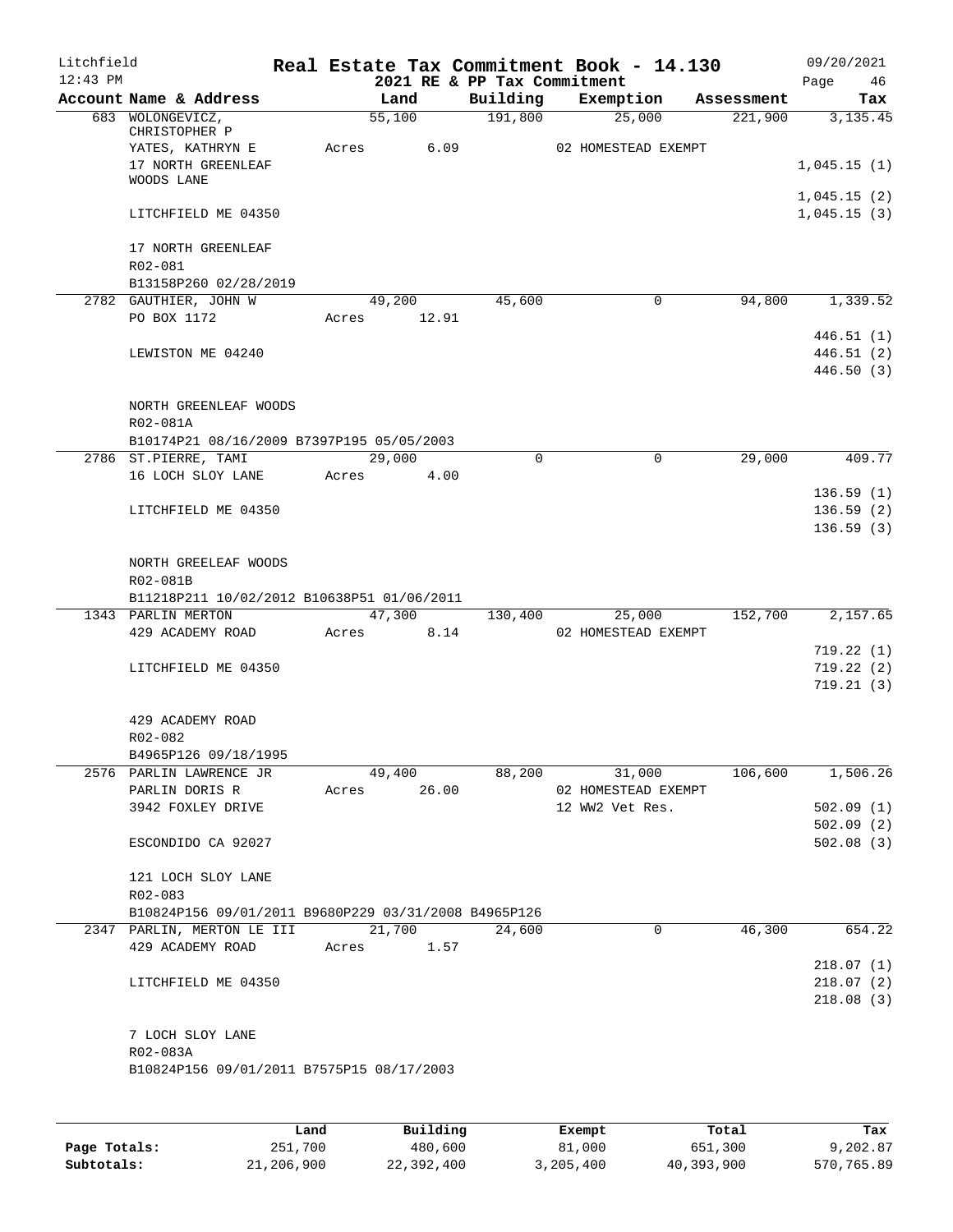| Litchfield<br>$12:43$ PM |                                                                   |                 |       | 2021 RE & PP Tax Commitment | Real Estate Tax Commitment Book - 14.130 |             |            | 09/20/2021<br>47<br>Page |
|--------------------------|-------------------------------------------------------------------|-----------------|-------|-----------------------------|------------------------------------------|-------------|------------|--------------------------|
|                          | Account Name & Address                                            | Land            |       | Building                    | Exemption                                |             | Assessment | Tax                      |
|                          | 2356 PARLIN, PHILLIP J                                            | 41,700          |       | $\Omega$                    |                                          | $\Omega$    | 41,700     | 589.22                   |
|                          | 3942 FOXLEY DRIVE                                                 | Acres           | 1.57  |                             |                                          |             |            |                          |
|                          |                                                                   |                 |       |                             |                                          |             |            | 196.41(1)                |
|                          | ESCONDIDO CA 92027                                                |                 |       |                             |                                          |             |            | 196.41(2)                |
|                          |                                                                   |                 |       |                             |                                          |             |            | 196.40(3)                |
|                          |                                                                   |                 |       |                             |                                          |             |            |                          |
|                          | 29 LOCH SLOY LANE                                                 |                 |       |                             |                                          |             |            |                          |
|                          | R02-083B<br>B7575P17 08/17/2003                                   |                 |       |                             |                                          |             |            |                          |
|                          | 2833 GAUTHIER, JOHN                                               | $\mathbf 0$     |       | 7,000                       |                                          | 0           | 7,000      | 98.91                    |
|                          | 33 MOUNTAIN ROAD                                                  |                 |       |                             |                                          |             |            |                          |
|                          |                                                                   |                 |       |                             |                                          |             |            | 32.97(1)                 |
|                          | SABATTUS ME 04280 4129                                            |                 |       |                             |                                          |             |            | 32.97(2)                 |
|                          |                                                                   |                 |       |                             |                                          |             |            | 32.97(3)                 |
|                          |                                                                   |                 |       |                             |                                          |             |            |                          |
|                          | 29 LOCH SLOY LANE                                                 |                 |       |                             |                                          |             |            |                          |
|                          | R02-083B-ON                                                       |                 |       |                             |                                          |             |            |                          |
|                          | 793 HATCH, JOHNATHAN L                                            | 30,800          |       | $\mathbf 0$                 |                                          | $\mathbf 0$ | 30,800     | 435.20                   |
|                          | 396 ACADEMY RD                                                    | Acres           | 70.00 |                             |                                          |             |            |                          |
|                          |                                                                   |                 |       |                             |                                          |             |            | 145.07(1)                |
|                          | LITCHFIELD ME 04350                                               |                 |       |                             |                                          |             |            | 145.07(2)                |
|                          |                                                                   |                 |       |                             |                                          |             |            | 145.06(3)                |
|                          | 403 ACADEMY ROAD                                                  |                 |       |                             |                                          |             |            |                          |
|                          | R02-085                                                           |                 |       |                             |                                          |             |            |                          |
|                          | B4698P194                                                         |                 |       |                             |                                          |             |            |                          |
|                          | 2871 PINKHAM, THERESA                                             | 27,300          |       | 14,500                      |                                          | 0           | 41,800     | 590.63                   |
|                          | 370 WEST BURROUGH ROAD                                            | Acres           | 8.00  |                             |                                          |             |            |                          |
|                          |                                                                   |                 |       |                             |                                          |             |            | 196.88(1)                |
|                          | BOWDOIN ME 04287                                                  |                 |       |                             |                                          |             |            | 196.88(2)                |
|                          |                                                                   |                 |       |                             |                                          |             |            | 196.87 (3)               |
|                          |                                                                   |                 |       |                             |                                          |             |            |                          |
|                          | ACADEMY ROAD                                                      |                 |       |                             |                                          |             |            |                          |
|                          | R02-085A                                                          |                 |       |                             |                                          |             |            |                          |
|                          | B11995P116 05/28/2015                                             |                 |       |                             |                                          |             |            |                          |
|                          | 2818 HATCH, JONATHAN L                                            | 14,700<br>Acres | 4.89  | 0                           |                                          | 0           | 14,700     | 207.71                   |
|                          | HATCH, SUSAN L<br>396 ACADEMY ROAD                                |                 |       |                             |                                          |             |            | 69.24(1)                 |
|                          |                                                                   |                 |       |                             |                                          |             |            | 69.24(2)                 |
|                          | LITCHFIELD ME 04350                                               |                 |       |                             |                                          |             |            | 69.23(3)                 |
|                          |                                                                   |                 |       |                             |                                          |             |            |                          |
|                          | ACADEMY ROAD                                                      |                 |       |                             |                                          |             |            |                          |
|                          | R02-087A                                                          |                 |       |                             |                                          |             |            |                          |
|                          | B10996P106 03/29/2012                                             |                 |       |                             |                                          |             |            |                          |
|                          | 431 METHORST ANDY                                                 | 54,000          |       | 45,900                      | 25,000                                   |             | 74,900     | 1,058.34                 |
|                          | METHORST JOHAN/JOHANNA                                            | Acres           | 4.00  |                             | 02 HOMESTEAD EXEMPT                      |             |            |                          |
|                          | METHORST-TRIEP<br>299 ACADEMY ROAD                                |                 |       |                             |                                          |             |            | 352.78(1)                |
|                          |                                                                   |                 |       |                             |                                          |             |            | 352.78 (2)               |
|                          | LITCHFIELD ME 04350                                               |                 |       |                             |                                          |             |            | 352.78(3)                |
|                          |                                                                   |                 |       |                             |                                          |             |            |                          |
|                          | 299 ACADEMY ROAD                                                  |                 |       |                             |                                          |             |            |                          |
|                          | R02-092                                                           |                 |       |                             |                                          |             |            |                          |
|                          | B10268P69 11/18/2009 B9944P187 01/08/2009 B7499P147<br>06/23/2003 |                 |       |                             |                                          |             |            |                          |
|                          |                                                                   |                 |       |                             |                                          |             |            |                          |
|                          |                                                                   |                 |       |                             |                                          |             |            |                          |

|              | Land       | Building   | Exempt    | Total      | Tax        |
|--------------|------------|------------|-----------|------------|------------|
| Page Totals: | 168,500    | 67,400     | 25,000    | 210,900    | 2,980.01   |
| Subtotals:   | 21,375,400 | 22,459,800 | 3,230,400 | 40,604,800 | 573,745.90 |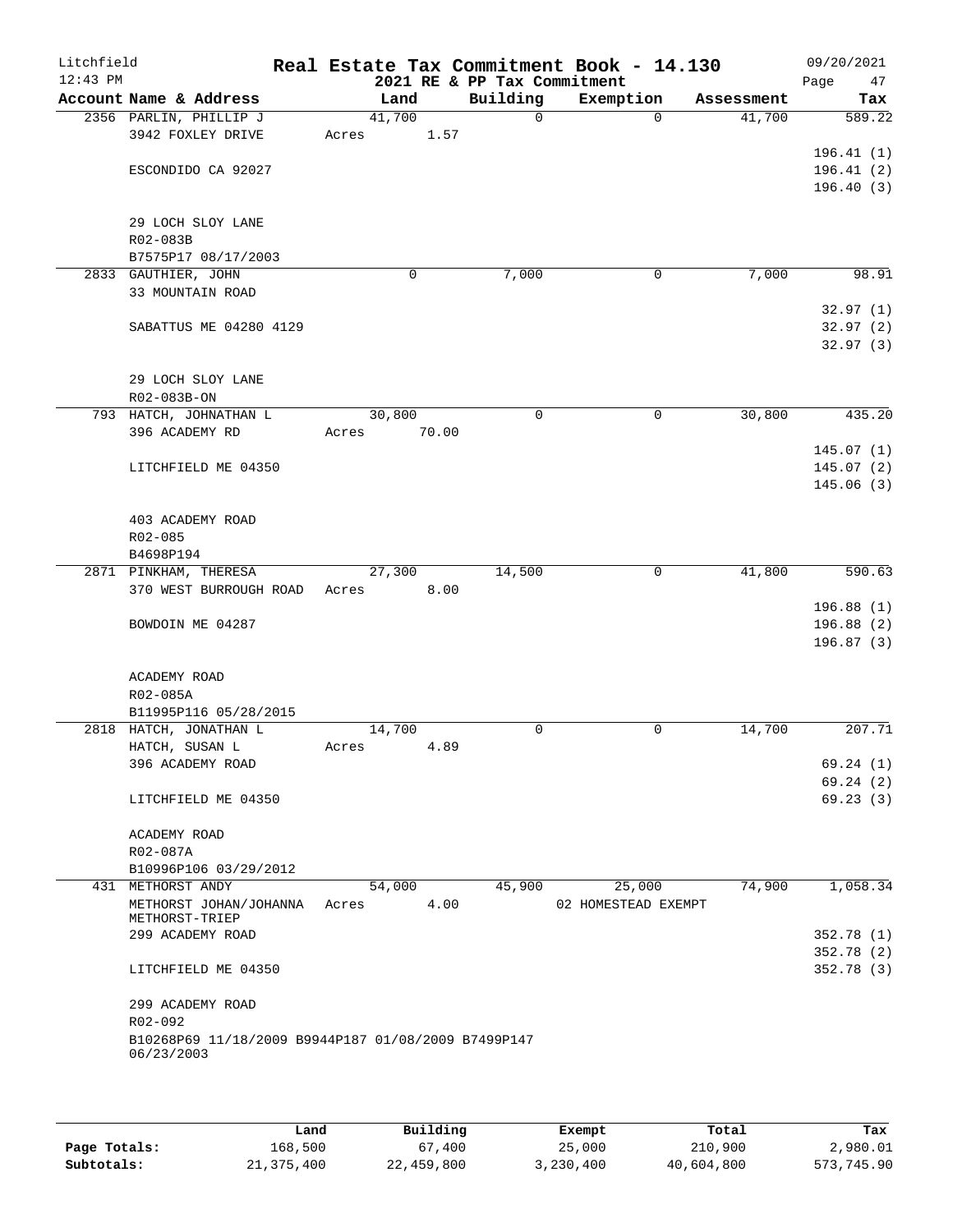| Litchfield<br>$12:43$ PM |                      |                                |       |         |       | Real Estate Tax Commitment Book - 14.130<br>2021 RE & PP Tax Commitment |                     |            | 09/20/2021<br>Page     | 48       |
|--------------------------|----------------------|--------------------------------|-------|---------|-------|-------------------------------------------------------------------------|---------------------|------------|------------------------|----------|
|                          |                      | Account Name & Address         |       | Land    |       | Building                                                                | Exemption           | Assessment |                        | Tax      |
|                          |                      | 560 SHERMAN, BETSEY E          |       | 61,900  |       | $\Omega$                                                                | $\Omega$            | 61,900     |                        | 874.65   |
|                          |                      | SHERMAN, MICHAE; J             | Acres |         | 50.27 |                                                                         |                     |            |                        |          |
|                          |                      | 145 PINE TREE ROAD             |       |         |       |                                                                         |                     |            | 291.55(1)              |          |
|                          |                      |                                |       |         |       |                                                                         |                     |            | 291.55(2)              |          |
|                          |                      | LITCHFIELD ME 04350            |       |         |       |                                                                         |                     |            | 291.55(3)              |          |
|                          | ACADEMY ROAD         |                                |       |         |       |                                                                         |                     |            |                        |          |
|                          | R02-098              |                                |       |         |       |                                                                         |                     |            |                        |          |
|                          |                      | B12429P44 02/08/2014 B1123P258 |       |         |       |                                                                         |                     |            |                        |          |
|                          |                      | 1204 PELKEY, MICHAEL W         |       | 45,900  |       | 91,600                                                                  | 25,000              | 112,500    |                        | 1,589.63 |
|                          |                      | PELKEY, NICOLE M               | Acres |         | 1.30  |                                                                         | 02 HOMESTEAD EXEMPT |            |                        |          |
|                          | 97 WEED WAY          |                                |       |         |       |                                                                         |                     |            | 529.88(1)              |          |
|                          |                      |                                |       |         |       |                                                                         |                     |            | 529.88(2)              |          |
|                          |                      | BRUNSWICK ME 04011             |       |         |       |                                                                         |                     |            | 529.87(3)              |          |
|                          |                      | 277 ACADEMY ROAD               |       |         |       |                                                                         |                     |            |                        |          |
|                          | R02-098A             |                                |       |         |       |                                                                         |                     |            |                        |          |
|                          |                      | B13418P43 12/06/2019           |       |         |       |                                                                         |                     |            |                        |          |
|                          |                      | 559 BLANCHETTE, GUY R          |       | 49,200  |       | 146,800                                                                 | 25,000              | 171,000    |                        | 2,416.23 |
|                          |                      | BLANCHETTE, DEBORAH E          |       | Acres   | 2.40  |                                                                         | 02 HOMESTEAD EXEMPT |            |                        |          |
|                          |                      | 287 ACADEMY ROAD               |       |         |       |                                                                         |                     |            | 805.41(1)              |          |
|                          |                      |                                |       |         |       |                                                                         |                     |            | 805.41(2)              |          |
|                          |                      | LITCHFIELD ME 04350            |       |         |       |                                                                         |                     |            | 805.41(3)              |          |
|                          |                      | 287 ACADEMY ROAD               |       |         |       |                                                                         |                     |            |                        |          |
|                          | R02-098B             |                                |       |         |       |                                                                         |                     |            |                        |          |
|                          |                      | B7540P301 07/25/2003           |       |         |       |                                                                         |                     |            |                        |          |
|                          |                      | 561 BRACKETT, JEFFREY          |       | 66,000  |       | 63,700                                                                  | 25,000              | 104,700    |                        | 1,479.41 |
|                          | BRACKETT, DIANE      |                                | Acres |         | 14.00 |                                                                         | 02 HOMESTEAD EXEMPT |            |                        |          |
|                          |                      | 284 ACADEMY ROAD               |       |         |       |                                                                         |                     |            | 493.14 (1)             |          |
|                          |                      |                                |       |         |       |                                                                         |                     |            | 493.14 (2)             |          |
|                          |                      | LITCHFIELD ME 04350            |       |         |       |                                                                         |                     |            | 493.13 (3)             |          |
|                          |                      | 284 ACADEMY ROAD               |       |         |       |                                                                         |                     |            |                        |          |
|                          | R02-101              |                                |       |         |       |                                                                         |                     |            |                        |          |
|                          |                      | B5941P262 05/12/1999           |       |         |       |                                                                         |                     |            |                        |          |
|                          | 1042 LEET, RUSSELL C |                                |       | 51,000  |       | 90,800                                                                  | 25,000              | 116,800    |                        | 1,650.38 |
|                          | LEET GEORGIA         |                                | Acres |         | 3.00  |                                                                         | 02 HOMESTEAD EXEMPT |            |                        |          |
|                          |                      | 294 ACADEMY ROAD               |       |         |       |                                                                         |                     |            | 550.13(1)              |          |
|                          |                      | LITCHFIELD ME 04350            |       |         |       |                                                                         |                     |            | 550.13(2)<br>550.12(3) |          |
|                          |                      |                                |       |         |       |                                                                         |                     |            |                        |          |
|                          |                      | 294 ACADEMY ROAD               |       |         |       |                                                                         |                     |            |                        |          |
|                          | R02-102              |                                |       |         |       |                                                                         |                     |            |                        |          |
|                          |                      | B2519P195 07/07/1982           |       |         |       |                                                                         |                     |            |                        |          |
|                          |                      | 711 GOWELL ALMA E. TRUSTEE     |       | 280,300 |       | 69,500                                                                  | $\mathbf 0$         | 349,800    |                        | 4,942.67 |
|                          | 57 KENNEDY LANE      |                                | Acres |         | 16.00 |                                                                         |                     |            |                        |          |
|                          |                      |                                |       |         |       |                                                                         |                     |            | 1,647.56(1)            |          |
|                          |                      | LITCHFIELD ME 04350            |       |         |       |                                                                         |                     |            | 1,647.56(2)            |          |
|                          |                      |                                |       |         |       |                                                                         |                     |            | 1,647.55(3)            |          |
|                          | 11 CLINTON LANE      |                                |       |         |       |                                                                         |                     |            |                        |          |
|                          | R02-103-1            |                                |       |         |       |                                                                         |                     |            |                        |          |
|                          | B6354P122            |                                |       |         |       |                                                                         |                     |            |                        |          |
|                          |                      |                                |       |         |       |                                                                         |                     |            |                        |          |
|                          |                      |                                |       |         |       |                                                                         |                     |            |                        |          |

|              | Land       | Building   | Exempt    | Total      | Tax        |
|--------------|------------|------------|-----------|------------|------------|
| Page Totals: | 554,300    | 462,400    | 100,000   | 916,700    | 12,952.97  |
| Subtotals:   | 21,929,700 | 22,922,200 | 3,330,400 | 41,521,500 | 586,698.87 |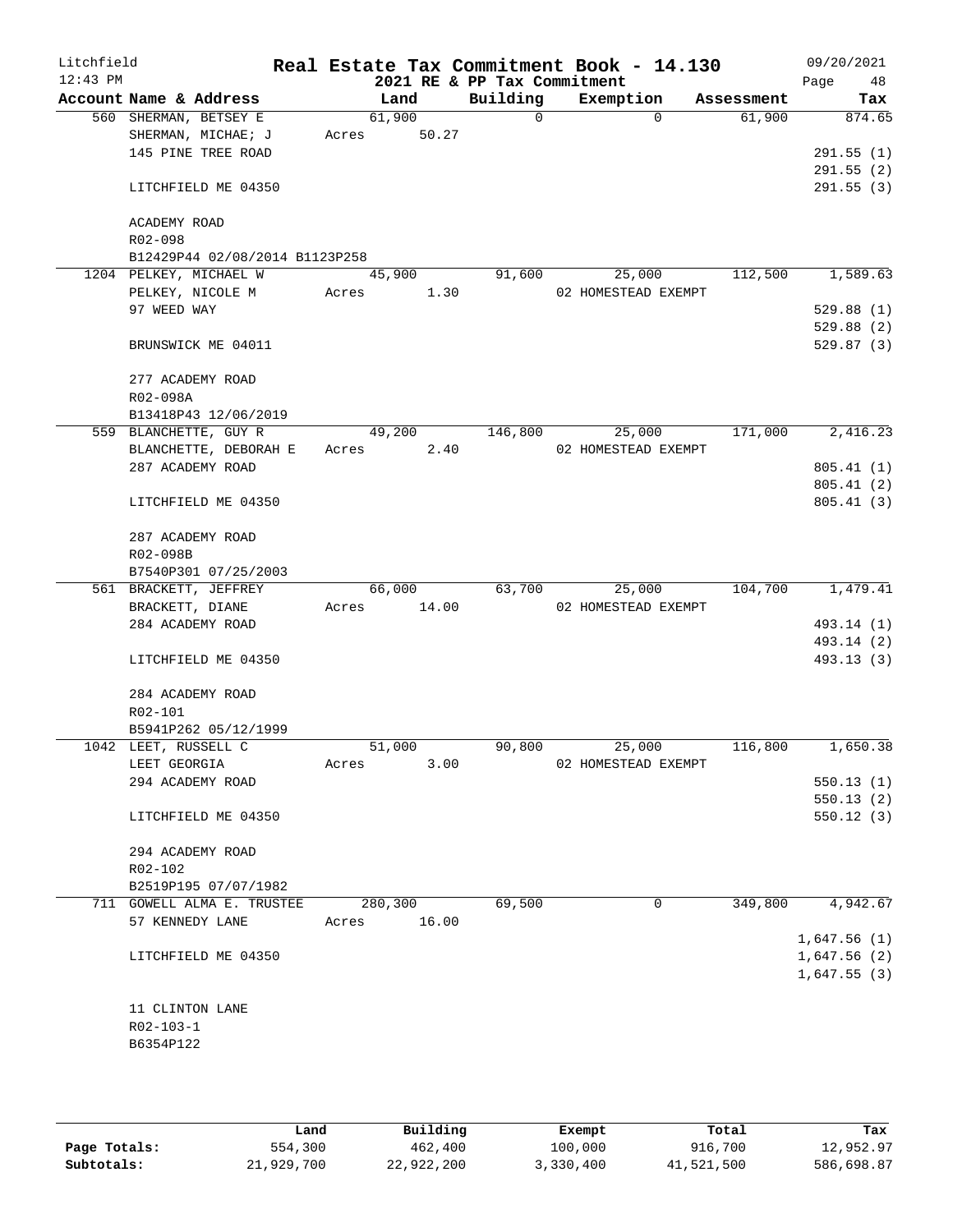| Litchfield   |                                 |            | Real Estate Tax Commitment Book - 14.130 |                                         |                     |                 | 09/20/2021             |
|--------------|---------------------------------|------------|------------------------------------------|-----------------------------------------|---------------------|-----------------|------------------------|
| $12:43$ PM   | Account Name & Address          |            | Land                                     | 2021 RE & PP Tax Commitment<br>Building | Exemption           | Assessment      | 49<br>Page<br>Tax      |
|              | 2076 CROWLEY, THOMAS            |            | 0                                        | 6,500                                   | 6,500               | 0               | 0.00                   |
|              | P.O. BOX 27                     |            |                                          |                                         | 02 HOMESTEAD EXEMPT |                 |                        |
|              |                                 |            |                                          |                                         |                     |                 |                        |
|              | LITCHFIELD ME 04350             |            |                                          |                                         |                     |                 |                        |
|              | 10 CLINTON LANE                 |            |                                          |                                         |                     |                 |                        |
|              | R02-103-ON-10                   |            |                                          |                                         |                     |                 |                        |
|              | 1435 GOWELL, LAWRENCE G         |            | 0                                        | 16,400                                  | 0                   | 16,400          | 231.73                 |
|              | <b>48 KENNEDY LANE</b>          |            |                                          |                                         |                     |                 | 77.24(1)               |
|              | LITCHFIELD ME 04350             |            |                                          |                                         |                     |                 | 77.24(2)               |
|              |                                 |            |                                          |                                         |                     |                 | 77.25(3)               |
|              | 15 CLINTON LANE                 |            |                                          |                                         |                     |                 |                        |
|              | R02-103-ON-2                    |            |                                          |                                         |                     |                 |                        |
|              | 1647 TIBBETTS, ERIC NELSON      |            | 0                                        | 11,400                                  | 11,400              | 0               | 0.00                   |
|              | 19 CLINTON LANE                 |            |                                          |                                         | 02 HOMESTEAD EXEMPT |                 |                        |
|              |                                 |            |                                          |                                         |                     |                 |                        |
|              | LITCHFIELD ME 04350             |            |                                          |                                         |                     |                 |                        |
|              | 19 CLINTON LANE                 |            |                                          |                                         |                     |                 |                        |
|              | R02-103-ON-3                    |            |                                          |                                         |                     |                 |                        |
|              | 821 HENSON, EVANS               |            | 0                                        | 15,400                                  | 15,400              | 0               | 0.00                   |
|              | P O BOX 242                     |            |                                          |                                         | 02 HOMESTEAD EXEMPT |                 |                        |
|              | LITCHFIELD ME 04350             |            |                                          |                                         |                     |                 |                        |
|              |                                 |            |                                          |                                         |                     |                 |                        |
|              | 31 CLINTON LANE<br>R02-103-ON-4 |            |                                          |                                         |                     |                 |                        |
|              | 391 HAWKINS JOHN B              |            | 0                                        | 12,800                                  | 12,800              | 0               | 0.00                   |
|              | HENSON AMANDA L.                |            |                                          |                                         | 02 HOMESTEAD EXEMPT |                 |                        |
|              | PO BOX 494                      |            |                                          |                                         |                     |                 |                        |
|              | LITCHFIELD ME 04350             |            |                                          |                                         |                     |                 |                        |
|              | 35 CLINTON LANE                 |            |                                          |                                         |                     |                 |                        |
|              | R02-103-ON-5                    |            |                                          |                                         |                     |                 |                        |
|              | 242 SMITH, SUSAN R              |            | $\mathbf 0$                              | 15,800                                  | 15,800              | $\mathbf 0$     | 0.00                   |
|              | 34 CLINTON LANE                 |            |                                          |                                         | 02 HOMESTEAD EXEMPT |                 |                        |
|              | LITCHFIELD ME 04350             |            |                                          |                                         |                     |                 |                        |
|              |                                 |            |                                          |                                         |                     |                 |                        |
|              | 34 CLINTON LANE                 |            |                                          |                                         |                     |                 |                        |
|              | $R02 - 103 - ON - 6$            |            |                                          |                                         |                     |                 |                        |
|              | 308 DAVIN, ERIC                 |            | 0                                        | 9,700                                   | 0                   | 9,700           | 137.06                 |
|              | 30 CLINTON LANE                 |            |                                          |                                         |                     |                 |                        |
|              |                                 |            |                                          |                                         |                     |                 | 45.69(1)               |
|              | LITCHFIELD ME 04350             |            |                                          |                                         |                     |                 | 45.69 (2)<br>45.68 (3) |
|              | <b>30 CLINTON LANE</b>          |            |                                          |                                         |                     |                 |                        |
|              | R02-103-ON-7                    |            |                                          |                                         |                     |                 |                        |
|              |                                 |            |                                          |                                         |                     |                 |                        |
| Page Totals: |                                 | Land<br>0  | Building<br>88,000                       |                                         | Exempt<br>61,900    | Total<br>26,100 | Tax<br>368.79          |
| Subtotals:   |                                 | 21,929,700 | 23,010,200                               |                                         | 3,392,300           | 41,547,600      | 587,067.66             |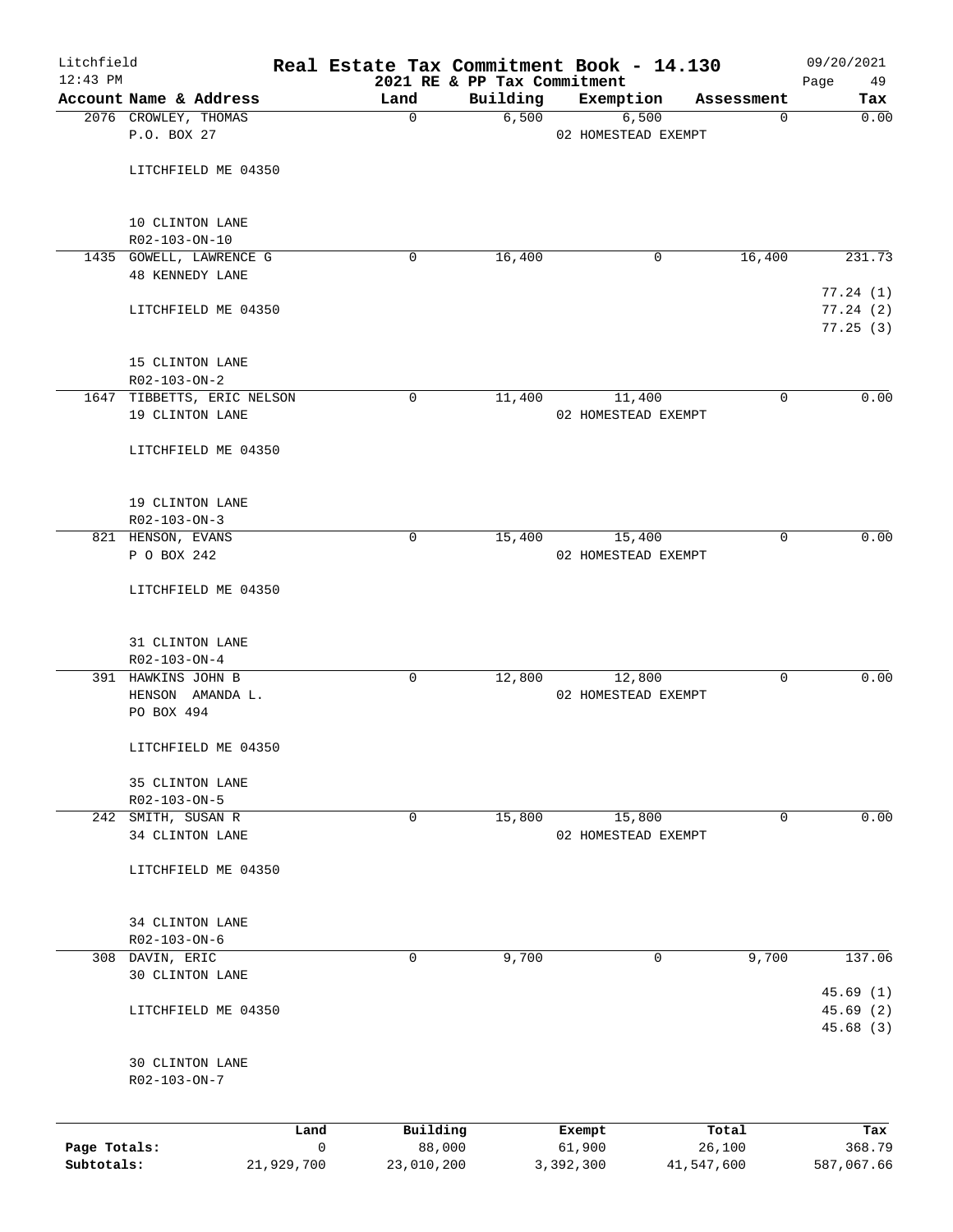| Litchfield<br>$12:43$ PM |                                                                            |        |             | 2021 RE & PP Tax Commitment | Real Estate Tax Commitment Book - 14.130 |            | 09/20/2021<br>50<br>Page         |
|--------------------------|----------------------------------------------------------------------------|--------|-------------|-----------------------------|------------------------------------------|------------|----------------------------------|
|                          | Account Name & Address                                                     | Land   |             | Building                    | Exemption                                | Assessment | Tax                              |
|                          | 2322 RAYMOND, DEBRA<br>25 MY WAY DRIVE                                     |        | $\mathbf 0$ | 4,700                       | 4,700<br>02 HOMESTEAD EXEMPT             |            | 0.00<br>$\Omega$                 |
|                          | LITCHFIELD ME 04350                                                        |        |             |                             |                                          |            |                                  |
|                          | 18 CLINTON LANE<br>R02-103-ON-8                                            |        |             |                             |                                          |            |                                  |
|                          | 1974 GOWELL, LAWRENCE G                                                    |        | 0           | 13,600                      | 0                                        | 13,600     | 192.17                           |
|                          | <b>48 KENNEDY LANE</b>                                                     |        |             |                             |                                          |            |                                  |
|                          | LITCHFIELD ME 04350                                                        |        |             |                             |                                          |            | 64.06(1)<br>64.06(2)<br>64.05(3) |
|                          | 14 CLINTON LANE<br>R02-103-ON-9                                            |        |             |                             |                                          |            |                                  |
|                          | B10137P191 07/06/2009                                                      |        |             |                             |                                          |            |                                  |
|                          | 792 TILTON, STEPHEN                                                        | 48,000 |             | 88,300                      | 25,000                                   | 111,300    | 1,572.67                         |
|                          | 404 ACADEMY ROAD                                                           | Acres  | 2.00        |                             | 02 HOMESTEAD EXEMPT                      |            |                                  |
|                          |                                                                            |        |             |                             |                                          |            | 524.22(1)                        |
|                          | LITCHFIELD ME 04350                                                        |        |             |                             |                                          |            | 524.22(2)                        |
|                          |                                                                            |        |             |                             |                                          |            | 524.23(3)                        |
|                          | 404 ACADEMY ROAD                                                           |        |             |                             |                                          |            |                                  |
|                          | R02-106                                                                    |        |             |                             |                                          |            |                                  |
|                          | B11690P21 05/16/2014 B10335P238 02/03/2010                                 |        |             |                             |                                          |            |                                  |
|                          | B10330P202 01/27/2010 B8499P295 07/13/2005 B4698P194<br>307 AL-QUDAH, OMAR | 48,300 |             | 180,000                     | 25,000                                   | 203,300    | 2,872.63                         |
|                          | AL-QUDAH, BETHANY                                                          | Acres  | 2.10        |                             | 02 HOMESTEAD EXEMPT                      |            |                                  |
|                          | 398 ACADEMY ROAD                                                           |        |             |                             |                                          |            | 957.54(1)                        |
|                          |                                                                            |        |             |                             |                                          |            | 957.54(2)                        |
|                          | LITCHFIELD ME 04350                                                        |        |             |                             |                                          |            | 957.55(3)                        |
|                          | 398 ACADEMY ROAD                                                           |        |             |                             |                                          |            |                                  |
|                          | R02-106A                                                                   |        |             |                             |                                          |            |                                  |
|                          | B13211P172 05/17/2019                                                      |        |             |                             |                                          |            |                                  |
|                          | 304 CHASE, AARON L                                                         | 45,000 |             | 22,800                      | 0                                        | 67,800     | 958.01                           |
|                          | 7 HEMLOCK ST                                                               | Acres  | 1.00        |                             |                                          |            |                                  |
|                          |                                                                            |        |             |                             |                                          |            | 319.34(1)                        |
|                          | SABATTUS ME 04280                                                          |        |             |                             |                                          |            | 319.34(2)                        |
|                          |                                                                            |        |             |                             |                                          |            | 319.33(3)                        |
|                          | BREEZEMORE LANE                                                            |        |             |                             |                                          |            |                                  |
|                          | R02-106B                                                                   |        |             |                             |                                          |            |                                  |
|                          | B4647P320                                                                  |        |             |                             |                                          |            |                                  |
|                          | 2529 HATCH, JONATHAN                                                       | 71,400 |             | 80,000                      | 25,000                                   | 126,400    | 1,786.03                         |
|                          | 396 ACADEMY ROAD                                                           | Acres  | 12.40       |                             | 02 HOMESTEAD EXEMPT                      |            |                                  |
|                          |                                                                            |        |             |                             |                                          |            | 595.34(1)                        |
|                          | LITCHFIELD ME 04350                                                        |        |             |                             |                                          |            | 595.34(2)                        |
|                          |                                                                            |        |             |                             |                                          |            | 595.35(3)                        |
|                          |                                                                            |        |             |                             |                                          |            |                                  |
|                          | 36 BREEZEMORE LANE                                                         |        |             |                             |                                          |            |                                  |
|                          | R02-106C                                                                   |        |             |                             |                                          |            |                                  |
|                          |                                                                            |        |             |                             |                                          |            |                                  |

|              | Land       | Building   | Exempt    | Total      | Tax        |
|--------------|------------|------------|-----------|------------|------------|
| Page Totals: | 212,700    | 389,400    | 79,700    | 522,400    | 7,381.51   |
| Subtotals:   | 22,142,400 | 23,399,600 | 3,472,000 | 42,070,000 | 594,449.17 |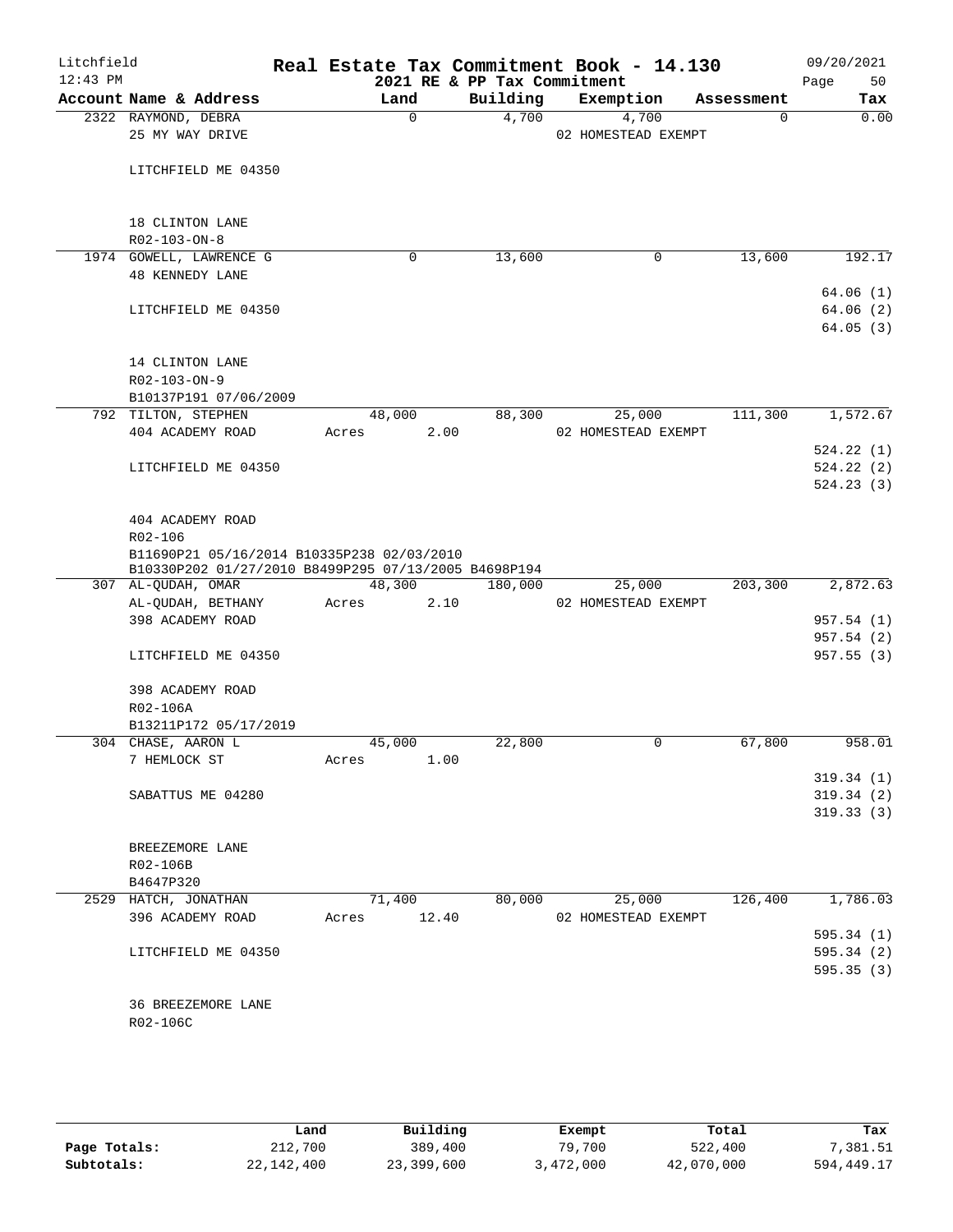| Litchfield |                                     | Real Estate Tax Commitment Book - 14.130 |                             |                     |            | 09/20/2021 |
|------------|-------------------------------------|------------------------------------------|-----------------------------|---------------------|------------|------------|
| $12:43$ PM |                                     |                                          | 2021 RE & PP Tax Commitment |                     |            | Page<br>51 |
|            | Account Name & Address              | Land                                     | Building                    | Exemption           | Assessment | Tax        |
|            | 2760 HATCH, MILDRED                 | $\Omega$                                 | 63,100                      | 31,000              | 32,100     | 453.57     |
|            | 26 BREEZEMORE LANE                  |                                          |                             | 02 HOMESTEAD EXEMPT |            |            |
|            |                                     |                                          |                             | 03 VETERANS EXEMPT  |            | 151.19(1)  |
|            | LITCHFIELD ME 04350                 |                                          |                             |                     |            | 151.19(2)  |
|            |                                     |                                          |                             |                     |            | 151.19(3)  |
|            |                                     |                                          |                             |                     |            |            |
|            | 26 BREEZEMORE LANE                  |                                          |                             |                     |            |            |
|            | R02-106C-ON                         |                                          |                             |                     |            |            |
|            | 2617 HATCH JONATHAN                 | 66,800                                   | 1,700                       | 0                   | 68,500     | 967.91     |
|            | 396 ACADEMY ROAD                    | 23.68<br>Acres                           |                             |                     |            |            |
|            |                                     |                                          |                             |                     |            | 322.64(1)  |
|            | LITCHFIELD ME 04350                 |                                          |                             |                     |            | 322.64(2)  |
|            |                                     |                                          |                             |                     |            | 322.63(3)  |
|            |                                     |                                          |                             |                     |            |            |
|            | 410 ACADEMY ROAD                    |                                          |                             |                     |            |            |
|            | R02-106D                            |                                          |                             |                     |            |            |
|            | 2830 HATCH, THOMAS                  | 0                                        | 7,300                       | 7,300               | $\Omega$   | 0.00       |
|            | 410 ACADEMY ROAD                    |                                          |                             | 02 HOMESTEAD EXEMPT |            |            |
|            |                                     |                                          |                             |                     |            |            |
|            | LITCHFIELD ME 04350                 |                                          |                             |                     |            |            |
|            |                                     |                                          |                             |                     |            |            |
|            | 410 ACADEMY ROAD                    |                                          |                             |                     |            |            |
|            |                                     |                                          |                             |                     |            |            |
|            | R02-106D-ON<br>2855 HATCH, JONATHAN | 10,000                                   | $\mathbf 0$                 | $\mathbf 0$         | 10,000     | 141.30     |
|            | HATCH, SUSAN                        | 16.40<br>Acres                           |                             |                     |            |            |
|            | 396 ACADEMY ROAD                    |                                          |                             |                     |            | 47.10(1)   |
|            |                                     |                                          |                             |                     |            | 47.10(2)   |
|            | LITCHFIELD ME 04350                 |                                          |                             |                     |            | 47.10(3)   |
|            |                                     |                                          |                             |                     |            |            |
|            | ACADEMY ROAD                        |                                          |                             |                     |            |            |
|            | R02-106E                            |                                          |                             |                     |            |            |
|            | B10335P238 01/19/2010               |                                          |                             |                     |            |            |
|            | 1069 LINCOLN, EDWARD J III          | 45,000                                   | 96,700                      | 25,000              | 116,700    | 1,648.97   |
|            | 418 ACADEMY RD                      | 1.00<br>Acres                            |                             | 02 HOMESTEAD EXEMPT |            |            |
|            |                                     |                                          |                             |                     |            | 549.66(1)  |
|            | LITCHFIELD ME 04350                 |                                          |                             |                     |            | 549.66 (2) |
|            |                                     |                                          |                             |                     |            | 549.65(3)  |
|            |                                     |                                          |                             |                     |            |            |
|            | 418 ACADEMY ROAD                    |                                          |                             |                     |            |            |
|            | R02-107                             |                                          |                             |                     |            |            |
|            | B3288P335                           |                                          |                             |                     |            |            |
|            | 1750 TRAVERS, FLINT                 | 48,900                                   | 74,100                      | 25,000              | 98,000     | 1,384.74   |
|            | 426 ACADEMY RD                      | 2.30<br>Acres                            |                             | 02 HOMESTEAD EXEMPT |            |            |
|            |                                     |                                          |                             |                     |            | 461.58(1)  |
|            | LITCHFIELD ME 04350                 |                                          |                             |                     |            | 461.58 (2) |
|            |                                     |                                          |                             |                     |            | 461.58(3)  |
|            |                                     |                                          |                             |                     |            |            |
|            | 426 ACADEMY ROAD                    |                                          |                             |                     |            |            |
|            | R02-108                             |                                          |                             |                     |            |            |
|            | B2700P103                           |                                          |                             |                     |            |            |
|            |                                     |                                          |                             |                     |            |            |

|              | Land         | Building   | Exempt    | Total      | Tax        |
|--------------|--------------|------------|-----------|------------|------------|
| Page Totals: | 170,700      | 242,900    | 88,300    | 325,300    | 4,596.49   |
| Subtotals:   | 22, 313, 100 | 23,642,500 | 3,560,300 | 42,395,300 | 599,045.66 |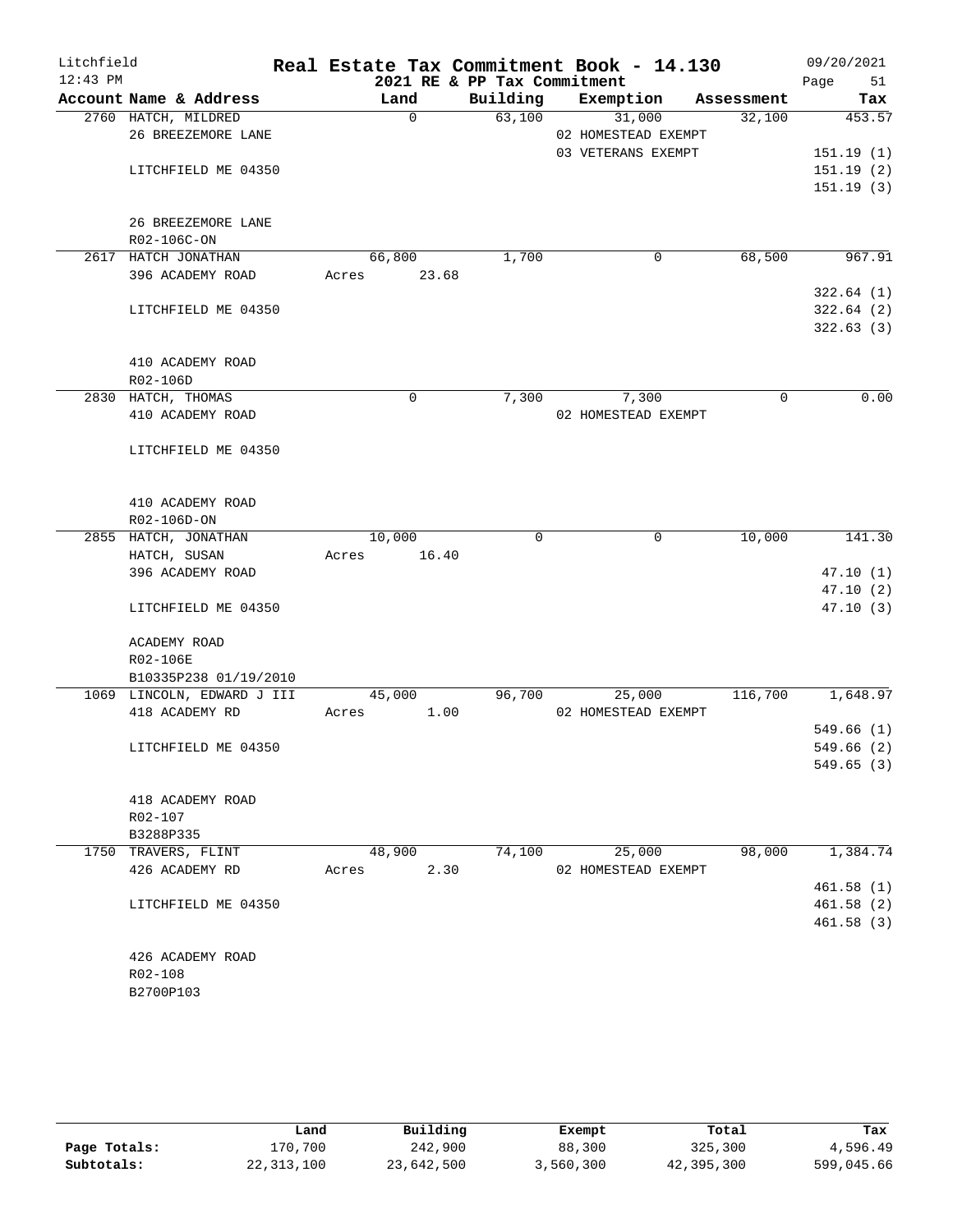| Litchfield<br>$12:43$ PM |                                                     |       |             | 2021 RE & PP Tax Commitment | Real Estate Tax Commitment Book - 14.130 |            | 09/20/2021<br>Page<br>52 |
|--------------------------|-----------------------------------------------------|-------|-------------|-----------------------------|------------------------------------------|------------|--------------------------|
|                          | Account Name & Address                              |       | Land        | Building                    | Exemption                                | Assessment | Tax                      |
|                          | 167 BOSSE NORMAND C                                 |       | 42,400      | 104,700                     | 31,000                                   | 116,100    | 1,640.49                 |
|                          | 440 ACADEMY ROAD                                    | Acres | 0.80        |                             | 02 HOMESTEAD EXEMPT                      |            |                          |
|                          |                                                     |       |             |                             | 03 VETERANS EXEMPT                       |            | 546.83(1)                |
|                          | LITCHFIELD ME 04350                                 |       |             |                             |                                          |            | 546.83(2)                |
|                          |                                                     |       |             |                             |                                          |            | 546.83(3)                |
|                          |                                                     |       |             |                             |                                          |            |                          |
|                          | 440 ACADEMY ROAD                                    |       |             |                             |                                          |            |                          |
|                          | R02-109                                             |       |             |                             |                                          |            |                          |
|                          | B4746P101 08/15/1994                                |       |             |                             |                                          |            |                          |
|                          | 219 PARTRIDGE, GARY A                               |       | 66,000      | 87,200                      | 25,000                                   | 128,200    | 1,811.47                 |
|                          | PARTRIDGE RONNETTE                                  | Acres | 14.00       |                             | 02 HOMESTEAD EXEMPT                      |            |                          |
|                          | 442 ACADEMY ROAD                                    |       |             |                             |                                          |            | 603.82(1)                |
|                          |                                                     |       |             |                             |                                          |            | 603.82(2)                |
|                          | LITCHFIELD ME 04350                                 |       |             |                             |                                          |            | 603.83(3)                |
|                          |                                                     |       |             |                             |                                          |            |                          |
|                          | 442 ACADEMY ROAD                                    |       |             |                             |                                          |            |                          |
|                          | R02-110                                             |       |             |                             |                                          |            |                          |
|                          | B7880P280 03/24/2004                                |       |             |                             |                                          |            |                          |
|                          | 988 MORIN, STEPHEN                                  |       | 45,900      | 0                           | 0                                        | 45,900     | 648.57                   |
|                          | 282 ANDREWS ROAD                                    | Acres | 0.80        |                             |                                          |            |                          |
|                          |                                                     |       |             |                             |                                          |            | 216.19(1)                |
|                          | WALES ME 04280                                      |       |             |                             |                                          |            | 216.19(2)                |
|                          |                                                     |       |             |                             |                                          |            | 216.19(3)                |
|                          |                                                     |       |             |                             |                                          |            |                          |
|                          | HALLOWELL ROAD                                      |       |             |                             |                                          |            |                          |
|                          | R02-111                                             |       |             |                             |                                          |            |                          |
|                          | B136969P113 09/08/2020                              |       |             |                             |                                          |            |                          |
|                          | 2501 NEWTON, JOHN                                   |       | $\mathbf 0$ | 15,200                      | 15,200                                   | 0          | 0.00                     |
|                          | 450 ACADEMY ROAD                                    |       |             |                             | 02 HOMESTEAD EXEMPT                      |            |                          |
|                          |                                                     |       |             |                             |                                          |            |                          |
|                          | Litchfield ME 04350                                 |       |             |                             |                                          |            |                          |
|                          |                                                     |       |             |                             |                                          |            |                          |
|                          |                                                     |       |             |                             |                                          |            |                          |
|                          | 450 ACADEMY ROAD                                    |       |             |                             |                                          |            |                          |
|                          | R02-111-ON                                          |       |             |                             |                                          |            |                          |
|                          | 257 CAMPBELL, DEBORAH M                             |       | 45,900      | 69,200                      | 25,000                                   | 90,100     | 1,273.11                 |
|                          | 639 RICHMOND ROAD                                   | Acres | 1.30        |                             | 02 HOMESTEAD EXEMPT                      |            |                          |
|                          |                                                     |       |             |                             |                                          |            |                          |
|                          |                                                     |       |             |                             |                                          |            | 424.37(1)                |
|                          | LITCHFIELD ME 04350                                 |       |             |                             |                                          |            | 424.37(2)                |
|                          |                                                     |       |             |                             |                                          |            | 424.37(3)                |
|                          |                                                     |       |             |                             |                                          |            |                          |
|                          | 639 RICHMOND ROAD                                   |       |             |                             |                                          |            |                          |
|                          | R02-114                                             |       |             |                             |                                          |            |                          |
|                          | B10252P74 10/23/2009 B10252P71 10/23/2009 B5440P333 |       |             |                             |                                          |            |                          |
|                          | 1480 RICKER, BERTHA                                 |       | 82,300      | 54,500                      | $\mathbf 0$                              | 136,800    | 1,932.98                 |
|                          | (TRUSTEE)                                           |       |             |                             |                                          |            |                          |
|                          | BERTHA A. RICKER<br>GRANTOR TRUST                   | Acres | 17.60       |                             |                                          |            |                          |
|                          | 585 RICHMOND ROAD                                   |       |             |                             |                                          |            |                          |
|                          |                                                     |       |             |                             |                                          |            | 644.33 (1)<br>644.33 (2) |
|                          |                                                     |       |             |                             |                                          |            |                          |
|                          | LITCHFIELD ME 04350                                 |       |             |                             |                                          |            | 644.32 (3)               |
|                          |                                                     |       |             |                             |                                          |            |                          |
|                          | 579 RICHMOND ROAD                                   |       |             |                             |                                          |            |                          |
|                          | R02-115                                             |       |             |                             |                                          |            |                          |
|                          | B12779P12 11/08/2017 B3522P93                       |       |             |                             |                                          |            |                          |
|                          |                                                     |       |             |                             |                                          |            |                          |
|                          |                                                     |       |             |                             |                                          |            |                          |

|              | Land       | Building   | Exempt    | Total      | Tax          |
|--------------|------------|------------|-----------|------------|--------------|
| Page Totals: | 282,500    | 330,800    | 96,200    | 517,100    | 7,306.62     |
| Subtotals:   | 22,595,600 | 23,973,300 | 3,656,500 | 42,912,400 | 606, 352, 28 |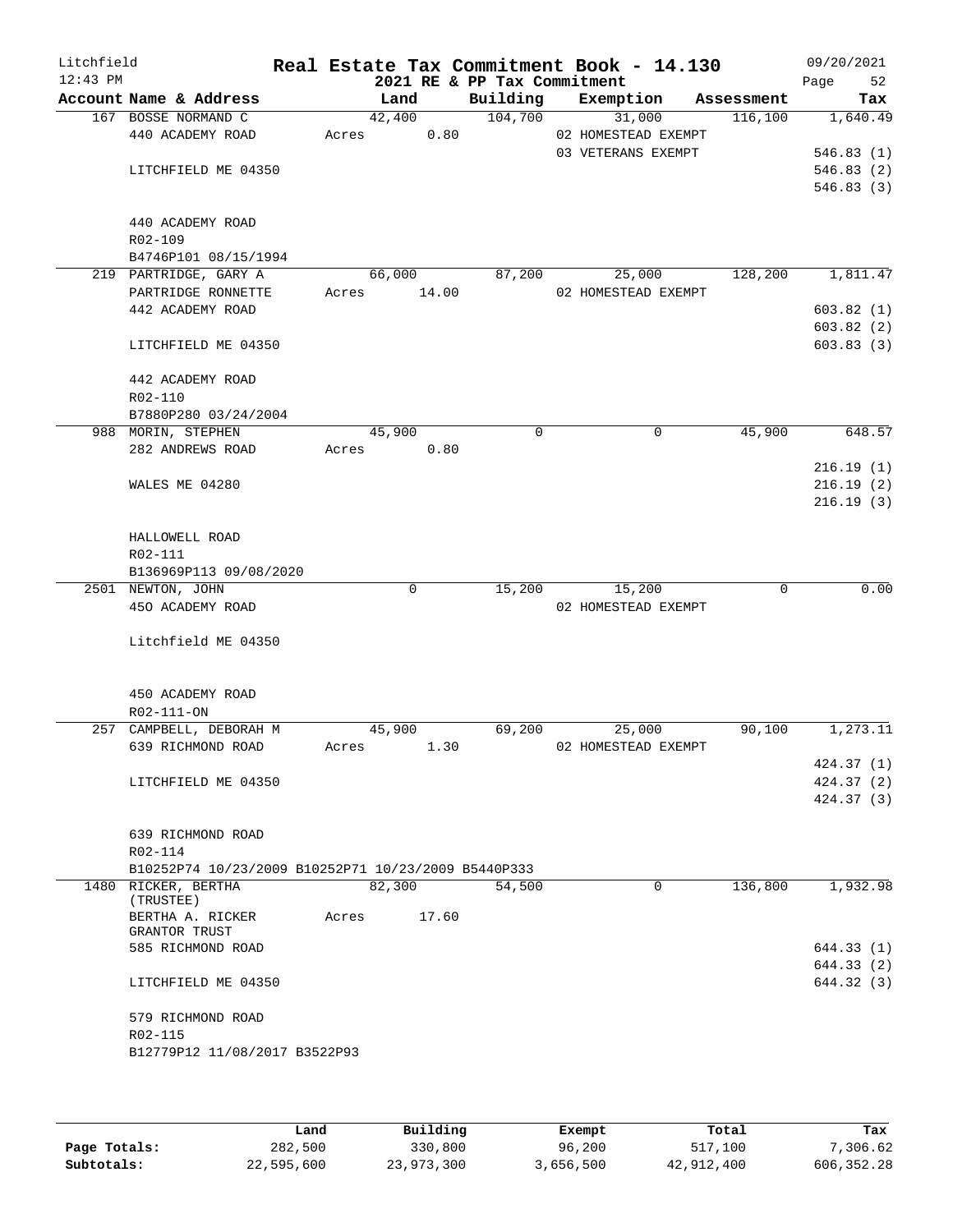| Litchfield<br>$12:43$ PM |                                          |        |       | 2021 RE & PP Tax Commitment | Real Estate Tax Commitment Book - 14.130  |            | 09/20/2021<br>Page<br>53 |
|--------------------------|------------------------------------------|--------|-------|-----------------------------|-------------------------------------------|------------|--------------------------|
|                          | Account Name & Address                   | Land   |       | Building                    | Exemption                                 | Assessment | Tax                      |
|                          | 2252 GRASSER, JONATHAN D                 | 45,500 |       | 99,800                      | $\Omega$                                  | 145,300    | 2,053.09                 |
|                          | LYNCH, TAYLOR M                          | Acres  | 1.17  |                             |                                           |            |                          |
|                          | 551 RICHMOND ROAD                        |        |       |                             |                                           |            | 684.36 (1)               |
|                          |                                          |        |       |                             |                                           |            | 684.36 (2)               |
|                          | LITCHFIELD ME 04350                      |        |       |                             |                                           |            | 684.37 (3)               |
|                          | 551 RICHMOND ROAD                        |        |       |                             |                                           |            |                          |
|                          | R02-116A                                 |        |       |                             |                                           |            |                          |
|                          | B13589P1 06/11/2020 B6496P177 06/01/2001 |        |       |                             |                                           |            |                          |
|                          | 1478 RICKER, RICK ETHAN                  | 45,300 |       | 56,000                      | 0                                         | 101,300    | 1,431.37                 |
|                          | RICKER DEANNE E                          | Acres  | 1.09  |                             |                                           |            |                          |
|                          | <b>46 EASY STREET</b>                    |        |       |                             |                                           |            | 477.12(1)                |
|                          |                                          |        |       |                             |                                           |            | 477.12(2)                |
|                          | LITCHFIELD ME 04350                      |        |       |                             |                                           |            | 477.13(3)                |
|                          |                                          |        |       |                             |                                           |            |                          |
|                          | 549 RICHMOND ROAD                        |        |       |                             |                                           |            |                          |
|                          | R02-116B                                 |        |       |                             |                                           |            |                          |
|                          | B7266P124 02/06/2003                     |        |       |                             |                                           |            |                          |
|                          | 2244 KIELTYKA, SAMANTHA E                | 46,600 |       | 168,300                     | 25,000                                    | 189,900    | 2,683.29                 |
|                          | KIELTYKA, BRANDON                        | Acres  | 1.53  |                             | 02 HOMESTEAD EXEMPT                       |            |                          |
|                          | 533 RICHMOND ROAD                        |        |       |                             |                                           |            | 894.43 (1)               |
|                          |                                          |        |       |                             |                                           |            | 894.43 (2)               |
|                          | LITCHFIELD ME 04350                      |        |       |                             |                                           |            | 894.43 (3)               |
|                          | 533 RICHMOND ROAD                        |        |       |                             |                                           |            |                          |
|                          | R02-116C                                 |        |       |                             |                                           |            |                          |
|                          | B13730P215 09/29/2021                    |        |       |                             |                                           |            |                          |
|                          | 2243 MARSTON, EARLE F                    | 45,300 |       | 19,700                      | 0                                         | 65,000     | 918.45                   |
|                          | MARSTON, THELMA J                        | Acres  | 1.10  |                             |                                           |            |                          |
|                          | 12 CENTER ROAD                           |        |       |                             |                                           |            | 306.15(1)                |
|                          |                                          |        |       |                             |                                           |            | 306.15(2)                |
|                          | LITCHFIELD ME 04350                      |        |       |                             |                                           |            | 306.15(3)                |
|                          | 12 CENTER ROAD                           |        |       |                             |                                           |            |                          |
|                          | R02-116D                                 |        |       |                             |                                           |            |                          |
|                          | B13478P38 02/14/2020                     |        |       |                             |                                           |            |                          |
|                          | 1016 LARRABEE, DAVID                     | 68,000 |       | 87,500                      | 25,000                                    | 130,500    | 1,843.97                 |
|                          | 76 CENTER RD                             | Acres  | 17.00 |                             | 02 HOMESTEAD EXEMPT                       |            |                          |
|                          |                                          |        |       |                             |                                           |            | 614.66(1)                |
|                          | LITCHFIELD ME 04350                      |        |       |                             |                                           |            | 614.66(2)                |
|                          |                                          |        |       |                             |                                           |            | 614.65(3)                |
|                          |                                          |        |       |                             |                                           |            |                          |
|                          | 76 CENTER ROAD                           |        |       |                             |                                           |            |                          |
|                          | R02-118                                  |        |       |                             |                                           |            |                          |
|                          | B4355P53                                 |        |       |                             |                                           |            |                          |
|                          | 1539 ROWE, ERNEST P                      | 60,900 |       | 74,400                      | 31,000                                    | 104,300    | 1,473.76                 |
|                          | 88 CENTER ROAD                           | Acres  | 7.20  |                             | 02 HOMESTEAD EXEMPT<br>03 VETERANS EXEMPT |            | 491.25(1)                |
|                          | LITCHFIELD ME 04350                      |        |       |                             |                                           |            | 491.25 (2)               |
|                          |                                          |        |       |                             |                                           |            | 491.26 (3)               |
|                          |                                          |        |       |                             |                                           |            |                          |
|                          | 88 CENTER ROAD                           |        |       |                             |                                           |            |                          |
|                          | R02-119                                  |        |       |                             |                                           |            |                          |
|                          | B1432P540                                |        |       |                             |                                           |            |                          |
|                          |                                          |        |       |                             |                                           |            |                          |
|                          |                                          |        |       |                             |                                           |            |                          |

|              | Land       | Building   | Exempt    | Total      | Tax        |
|--------------|------------|------------|-----------|------------|------------|
| Page Totals: | 311,600    | 505,700    | 81,000    | 736,300    | 10,403.93  |
| Subtotals:   | 22,907,200 | 24,479,000 | 3,737,500 | 43,648,700 | 616,756.21 |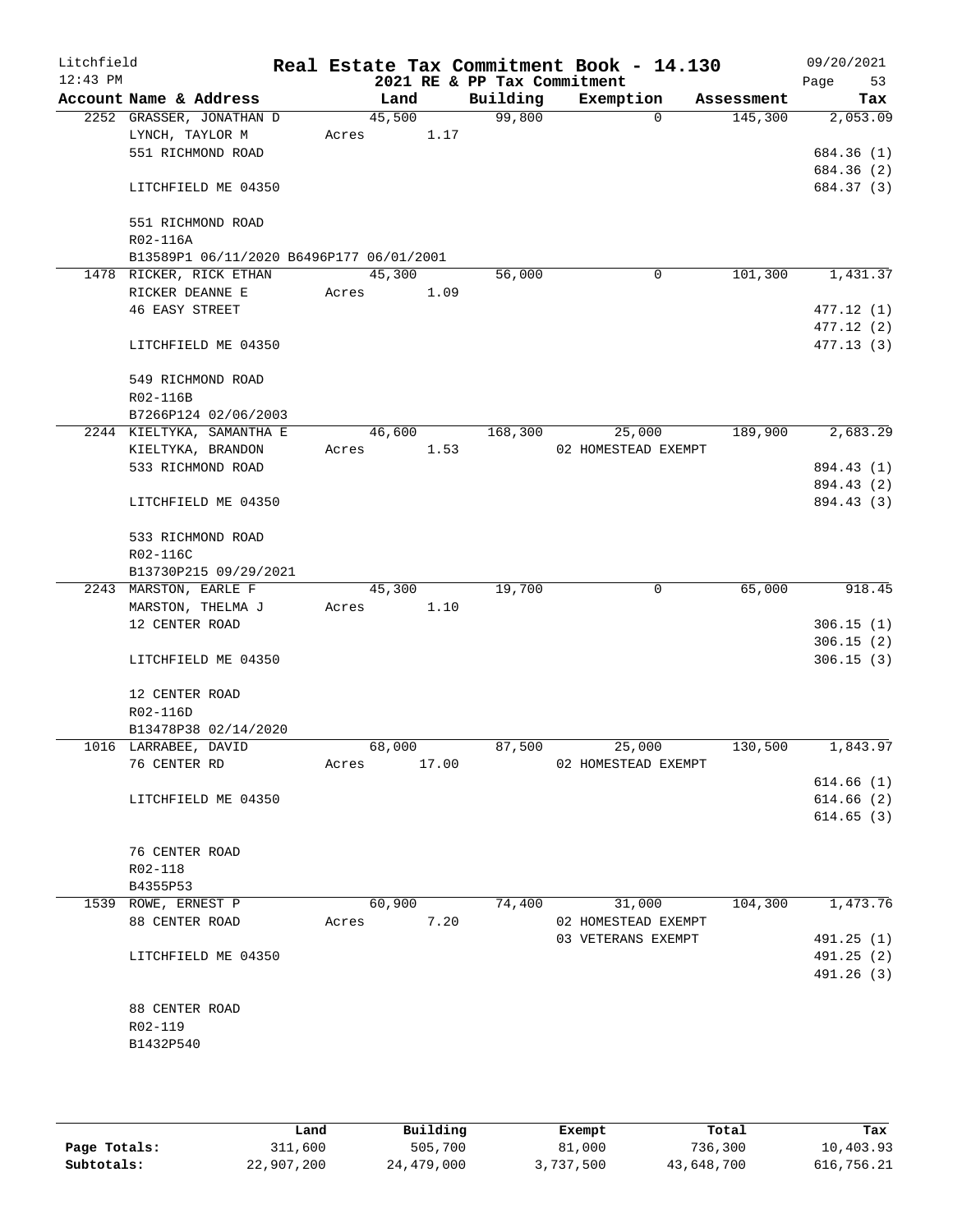| Litchfield<br>$12:43$ PM |                                                      |       |               | 2021 RE & PP Tax Commitment | Real Estate Tax Commitment Book - 14.130 |            | 09/20/2021<br>54<br>Page |
|--------------------------|------------------------------------------------------|-------|---------------|-----------------------------|------------------------------------------|------------|--------------------------|
|                          | Account Name & Address                               |       | Land          | Building                    | Exemption                                | Assessment | Tax                      |
|                          | 1500 RIDLEY RONALD K SR                              |       | 94,300        | 68,000                      | 25,000                                   | 137,300    | 1,940.05                 |
|                          | 110 CENTER ROAD                                      |       | Acres 28.62   |                             | 02 HOMESTEAD EXEMPT                      |            |                          |
|                          |                                                      |       |               |                             |                                          |            | 646.68(1)                |
|                          | LITCHFIELD ME 04350                                  |       |               |                             |                                          |            | 646.68(2)                |
|                          |                                                      |       |               |                             |                                          |            | 646.69(3)                |
|                          |                                                      |       |               |                             |                                          |            |                          |
|                          | 110 CENTER ROAD                                      |       |               |                             |                                          |            |                          |
|                          | R02-120                                              |       |               |                             |                                          |            |                          |
|                          | B9474P280 08/24/2007 B8618P88 09/25/2005 B1296P401   |       |               |                             |                                          |            |                          |
|                          | 1498 RIDLEY, RONALD JR                               |       | 52,000        | 77,200                      | 25,000                                   | 104,200    | 1,472.35                 |
|                          | RIDLEY, LISA                                         |       | Acres 3.34    |                             | 02 HOMESTEAD EXEMPT                      |            |                          |
|                          | 134 CENTER ROAD                                      |       |               |                             |                                          |            | 490.78 (1)               |
|                          |                                                      |       |               |                             |                                          |            | 490.78 (2)               |
|                          | LITCHFIELD ME 04350                                  |       |               |                             |                                          |            | 490.79 (3)               |
|                          | 134 CENTER ROAD                                      |       |               |                             |                                          |            |                          |
|                          | R02-120A                                             |       |               |                             |                                          |            |                          |
|                          | B11632P234 02/10/2014 B7921P173 04/04/2004           |       |               |                             |                                          |            |                          |
|                          | 2885 RIDLEY RONALD K SR                              |       | 0             | 15,400                      | 0                                        | 15,400     | 217.60                   |
|                          | 110 CENTER ROAD                                      |       |               |                             |                                          |            |                          |
|                          |                                                      |       |               |                             |                                          |            | 72.53(1)                 |
|                          | LITCHFIELD ME 04350                                  |       |               |                             |                                          |            | 72.53(2)                 |
|                          |                                                      |       |               |                             |                                          |            | 72.54(3)                 |
|                          |                                                      |       |               |                             |                                          |            |                          |
|                          | 128 CENTER ROAD                                      |       |               |                             |                                          |            |                          |
|                          | R02-120-ON                                           |       |               |                             |                                          |            |                          |
|                          | 36 AFFORDABLE WELL                                   |       | 76,500        | 12,400                      | 0                                        | 88,900     | 1,256.16                 |
|                          | DRILLING, INC.                                       |       | 34.00         |                             |                                          |            |                          |
|                          | BOWDOINHAM ROAD                                      | Acres |               |                             |                                          |            | 418.72(1)                |
|                          | SABATTUS ME 04280                                    |       |               |                             |                                          |            | 418.72 (2)               |
|                          |                                                      |       |               |                             |                                          |            | 418.72 (3)               |
|                          |                                                      |       |               |                             |                                          |            |                          |
|                          | 172 CENTER ROAD                                      |       |               |                             |                                          |            |                          |
|                          | R02-121                                              |       |               |                             |                                          |            |                          |
|                          | B11667P47 04/01/2014 B10064P207 05/05/2009 B2956P301 |       |               |                             |                                          |            |                          |
|                          | 05/28/1986                                           |       |               |                             |                                          |            |                          |
|                          | 1655 ST AMAND, ROGER JR                              |       | 44,500        |                             | 116,700<br>25,000                        | 136,200    | 1,924.51                 |
|                          | ST AMAND, DONNA JR                                   | Acres | 2.50          |                             | 02 HOMESTEAD EXEMPT                      |            |                          |
|                          | 18 ARQUETTE LANE                                     |       |               |                             |                                          |            | 641.50(1)                |
|                          |                                                      |       |               |                             |                                          |            | 641.50(2)                |
|                          | LITCHFIELD ME 04350                                  |       |               |                             |                                          |            | 641.51(3)                |
|                          | 18 ARQUETTE LANE                                     |       |               |                             |                                          |            |                          |
|                          | R02-121A                                             |       |               |                             |                                          |            |                          |
|                          | B5022P242                                            |       |               |                             |                                          |            |                          |
|                          | 1975 WELCH, JAMES                                    |       | 48,000        | 198,000                     | 25,000                                   | 221,000    | 3,122.73                 |
|                          | 180 CENTER ROAD                                      |       | 2.00<br>Acres |                             | 02 HOMESTEAD EXEMPT                      |            |                          |
|                          |                                                      |       |               |                             |                                          |            | 1,040.91(1)              |
|                          | LITCHFIELD ME 04350                                  |       |               |                             |                                          |            | 1,040.91(2)              |
|                          |                                                      |       |               |                             |                                          |            | 1,040.91(3)              |
|                          |                                                      |       |               |                             |                                          |            |                          |
|                          | 180 CENTER ROAD                                      |       |               |                             |                                          |            |                          |
|                          | R02-121B                                             |       |               |                             |                                          |            |                          |
|                          | B13404P170 11/21/2019 B12292P145 03/22/2016          |       |               |                             |                                          |            |                          |
|                          |                                                      |       |               |                             |                                          |            |                          |
|                          |                                                      |       |               |                             |                                          |            |                          |

|              | Land         | Building   | Exempt    | Total        | Tax        |
|--------------|--------------|------------|-----------|--------------|------------|
| Page Totals: | 315,300      | 487,700    | 100,000   | 703,000      | 9,933.40   |
| Subtotals:   | 23, 222, 500 | 24,966,700 | 3,837,500 | 44, 351, 700 | 626,689.61 |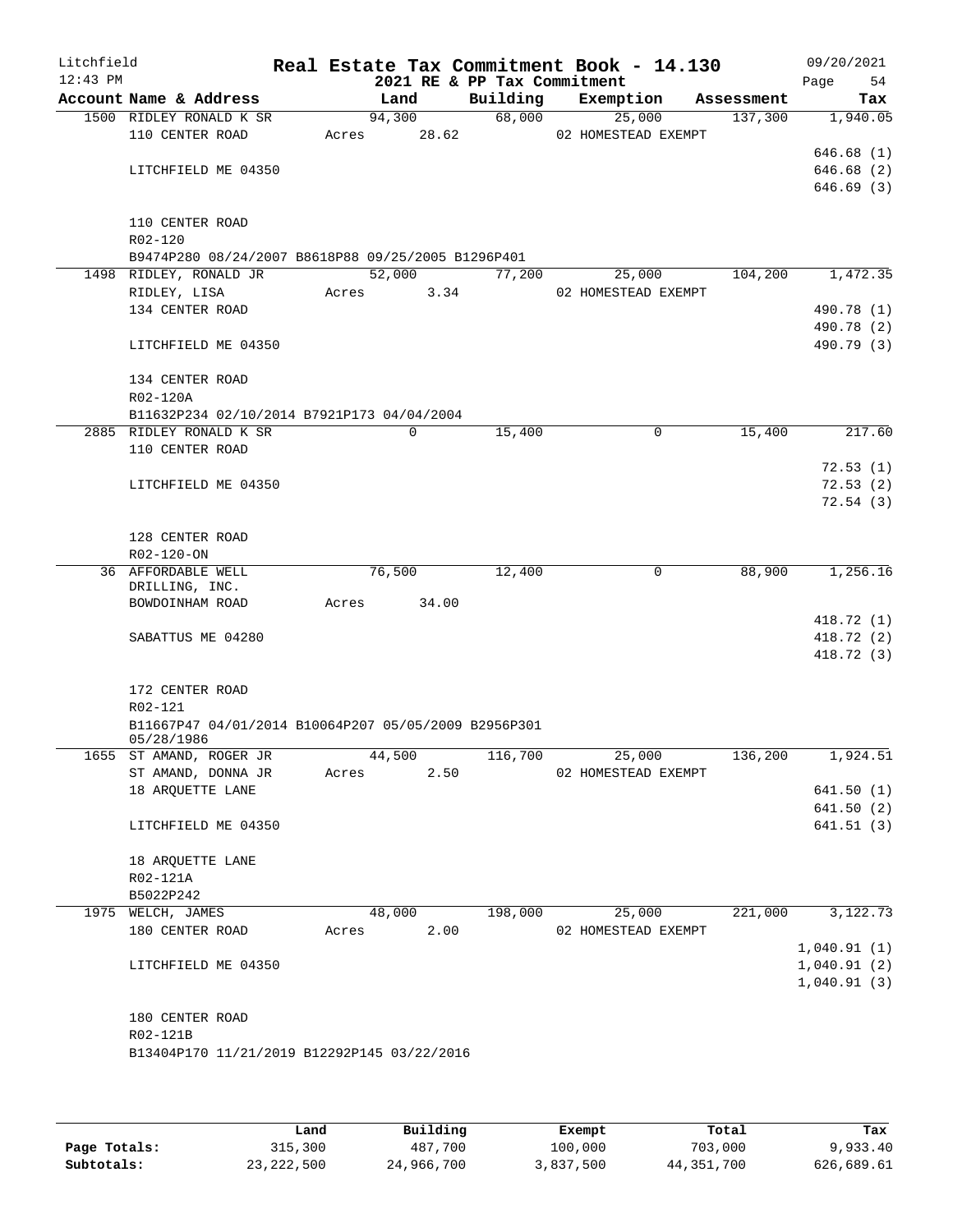| Litchfield<br>$12:43$ PM |                                                                              |       | Real Estate Tax Commitment Book - 14.130 | 2021 RE & PP Tax Commitment |        |                     |            | 09/20/2021<br>Page<br>55 |
|--------------------------|------------------------------------------------------------------------------|-------|------------------------------------------|-----------------------------|--------|---------------------|------------|--------------------------|
|                          | Account Name & Address                                                       |       | Land                                     | Building                    |        | Exemption           | Assessment | Tax                      |
|                          | 2348 BAILEY, JAMES L                                                         |       | 40,000                                   | 58,000                      |        | 25,000              | 73,000     | 1,031.49                 |
|                          | 17 ARQUETTE LANE                                                             | Acres | 1.00                                     |                             |        | 02 HOMESTEAD EXEMPT |            |                          |
|                          |                                                                              |       |                                          |                             |        |                     |            | 343.83(1)                |
|                          | LITCHFIELD ME 04350                                                          |       |                                          |                             |        |                     |            | 343.83(2)                |
|                          |                                                                              |       |                                          |                             |        |                     |            | 343.83(3)                |
|                          |                                                                              |       |                                          |                             |        |                     |            |                          |
|                          | 17 ARQUETTE LANE                                                             |       |                                          |                             |        |                     |            |                          |
|                          | R02-121C                                                                     |       |                                          |                             |        |                     |            |                          |
|                          | B11288P90 B11181P204 08/15/2012 B11181P201<br>08/15/2012 B7750P35 11/25/2003 |       |                                          |                             |        |                     |            |                          |
|                          | 1858 WHEELER, KENNETH E                                                      |       | 59,000                                   | $\Omega$                    |        | $\Omega$            | 59,000     | 833.67                   |
|                          | 195 CENTER ROAD                                                              | Acres | 39.00                                    |                             |        |                     |            |                          |
|                          |                                                                              |       |                                          |                             |        |                     |            | 277.89(1)                |
|                          | LITCHFIELD ME 04350                                                          |       |                                          |                             |        |                     |            | 277.89(2)                |
|                          |                                                                              |       |                                          |                             |        |                     |            | 277.89(3)                |
|                          |                                                                              |       |                                          |                             |        |                     |            |                          |
|                          | CENTER ROAD                                                                  |       |                                          |                             |        |                     |            |                          |
|                          | R02-123                                                                      |       |                                          |                             |        |                     |            |                          |
|                          | B1373P93                                                                     |       |                                          |                             |        |                     |            |                          |
|                          | 1859 WHEELER, KENNETH E                                                      |       | 79,600                                   | 139,300                     |        | 25,000              | 193,900    | 2,739.81                 |
|                          | 195 CENTER ROAD                                                              | Acres | 46.20                                    |                             |        | 02 HOMESTEAD EXEMPT |            |                          |
|                          |                                                                              |       |                                          |                             |        |                     |            | 913.27(1)                |
|                          | LITCHFIELD ME 04350                                                          |       |                                          |                             |        |                     |            | 913.27(2)                |
|                          |                                                                              |       |                                          |                             |        |                     |            | 913.27(3)                |
|                          |                                                                              |       |                                          |                             |        |                     |            |                          |
|                          | 195 CENTER ROAD                                                              |       |                                          |                             |        |                     |            |                          |
|                          | R03-001                                                                      |       |                                          |                             |        |                     |            |                          |
|                          | B1373P93                                                                     |       |                                          |                             |        |                     |            |                          |
|                          | 2743 WHEELER, TRAVIS K                                                       |       | 50,500                                   | 286,000                     |        | 25,000              | 311,500    | 4,401.50                 |
|                          | WHEELER, SHELLY E                                                            | Acres | 2.84                                     |                             |        | 02 HOMESTEAD EXEMPT |            |                          |
|                          | 213 CENTER ROAD                                                              |       |                                          |                             |        |                     |            | 1,467.17(1)              |
|                          | LITCHFIELD ME 04350                                                          |       |                                          |                             |        |                     |            | 1,467.17(2)              |
|                          |                                                                              |       |                                          |                             |        |                     |            | 1,467.16(3)              |
|                          | 213 CENTER ROAD                                                              |       |                                          |                             |        |                     |            |                          |
|                          | R03-001A                                                                     |       |                                          |                             |        |                     |            |                          |
|                          | B10273P125 11/16/2009                                                        |       |                                          |                             |        |                     |            |                          |
|                          | 1496 RIDLEY, RICHARD H JR                                                    |       | 42,000                                   |                             | 82,300 | 25,000              | 99,300     | 1,403.11                 |
|                          | 169 CENTER RD                                                                |       | Acres<br>1.00                            |                             |        | 02 HOMESTEAD EXEMPT |            |                          |
|                          |                                                                              |       |                                          |                             |        |                     |            | 467.70 (1)               |
|                          | LITCHFIELD ME 04350                                                          |       |                                          |                             |        |                     |            | 467.70 (2)               |
|                          |                                                                              |       |                                          |                             |        |                     |            | 467.71 (3)               |
|                          |                                                                              |       |                                          |                             |        |                     |            |                          |
|                          | 169 CENTER ROAD                                                              |       |                                          |                             |        |                     |            |                          |
|                          | R03-003                                                                      |       |                                          |                             |        |                     |            |                          |
|                          | B13171P228 03/10/2019                                                        |       |                                          |                             |        |                     |            |                          |
|                          | 1942 RIDLEY RONALD SR                                                        |       | 11,800                                   | $\Omega$                    |        | $\Omega$            | 11,800     | 166.73                   |
|                          | 110 CENTER ROAD                                                              |       | Acres<br>3.94                            |                             |        |                     |            |                          |
|                          |                                                                              |       |                                          |                             |        |                     |            | 55.58(1)                 |
|                          | LITCHFIELD ME 04350                                                          |       |                                          |                             |        |                     |            | 55.58(2)                 |
|                          |                                                                              |       |                                          |                             |        |                     |            | 55.57(3)                 |
|                          |                                                                              |       |                                          |                             |        |                     |            |                          |
|                          | SCOTTY LANE                                                                  |       |                                          |                             |        |                     |            |                          |
|                          | R03-003A                                                                     |       |                                          |                             |        |                     |            |                          |
|                          |                                                                              |       |                                          |                             |        |                     |            |                          |
|                          |                                                                              |       |                                          |                             |        |                     |            |                          |

|              | Land       | Building   | Exempt    | Total      | Tax        |
|--------------|------------|------------|-----------|------------|------------|
| Page Totals: | 282,900    | 565,600    | 100,000   | 748,500    | 10,576.31  |
| Subtotals:   | 23,505,400 | 25,532,300 | 3,937,500 | 45,100,200 | 637,265.92 |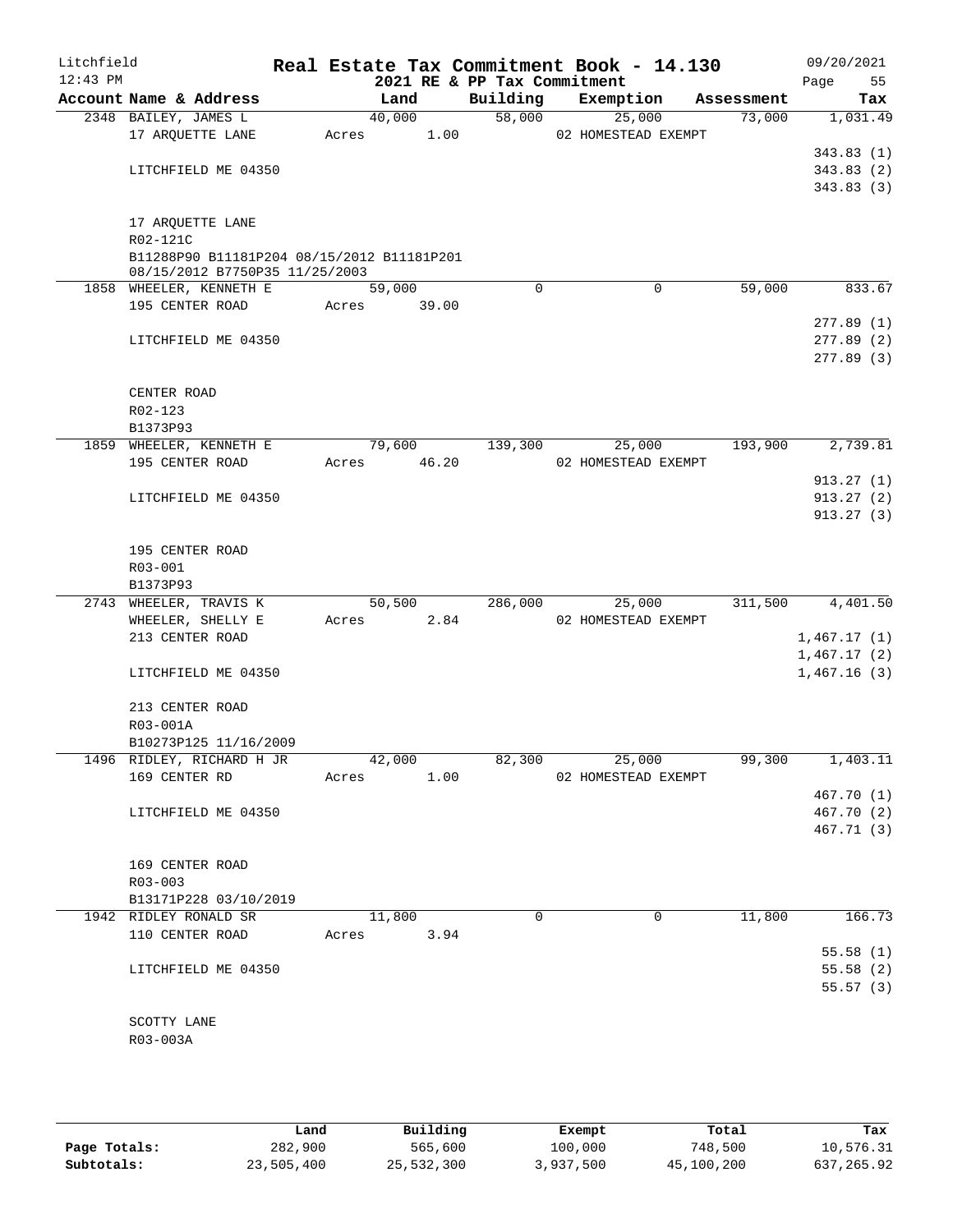| Litchfield<br>$12:43$ PM |                                             | Real Estate Tax Commitment Book - 14.130 |                             |                       |            | 09/20/2021    |
|--------------------------|---------------------------------------------|------------------------------------------|-----------------------------|-----------------------|------------|---------------|
|                          | Account Name & Address                      |                                          | 2021 RE & PP Tax Commitment |                       |            | 56<br>Page    |
|                          |                                             | Land                                     | Building<br>13,200          | Exemption<br>$\Omega$ | Assessment | Tax<br>949.54 |
|                          | 2257 RIDLEY, RONALD, SR.<br>110 CENTER ROAD | 54,000<br>Acres                          | 4.00                        |                       | 67,200     |               |
|                          |                                             |                                          |                             |                       |            | 316.51(1)     |
|                          | LITCHFIELD ME 04350                         |                                          |                             |                       |            | 316.51(2)     |
|                          |                                             |                                          |                             |                       |            | 316.52(3)     |
|                          |                                             |                                          |                             |                       |            |               |
|                          | 16 SCOTTY LANE                              |                                          |                             |                       |            |               |
|                          | R03-003A-1                                  |                                          |                             |                       |            |               |
|                          | B7076P330 09/27/2002                        |                                          |                             |                       |            |               |
|                          | 2868 RIDLEY, RONALD SR                      | 0                                        | 9,200                       | 0                     | 9,200      | 130.00        |
|                          | 110 CENTER ROAD                             |                                          |                             |                       |            |               |
|                          |                                             |                                          |                             |                       |            | 43.33(1)      |
|                          | LITCHFIELD ME 04350                         |                                          |                             |                       |            | 43.33(2)      |
|                          |                                             |                                          |                             |                       |            | 43.34 (3)     |
|                          |                                             |                                          |                             |                       |            |               |
|                          | 6 SCOTTY LANE                               |                                          |                             |                       |            |               |
|                          | R03-003A-1-ON                               |                                          |                             |                       |            |               |
|                          | 2957 MCDONALD, MATHEW                       | 0                                        | 12,600                      | 0                     | 12,600     | 178.04        |
|                          | MCDONALD, AMANDA                            |                                          |                             |                       |            |               |
|                          | 13 SCOTTY LANE                              |                                          |                             |                       |            | 59.35(1)      |
|                          |                                             |                                          |                             |                       |            | 59.35(2)      |
|                          | Litchfield ME 04350                         |                                          |                             |                       |            | 59.34(3)      |
|                          |                                             |                                          |                             |                       |            |               |
|                          | $R03 - 003 - A - 2$                         |                                          |                             |                       |            |               |
|                          | 2258 RIDLEY, RONALD SR                      | 48,000                                   | $\mathbf 0$                 | 0                     | 48,000     | 678.24        |
|                          | 110 CENTER ROAD                             | Acres                                    | 2.00                        |                       |            |               |
|                          |                                             |                                          |                             |                       |            | 226.08(1)     |
|                          | LITCHFIELD ME 04350                         |                                          |                             |                       |            | 226.08(2)     |
|                          |                                             |                                          |                             |                       |            | 226.08(3)     |
|                          |                                             |                                          |                             |                       |            |               |
|                          | 13 SCOTTY LANE                              |                                          |                             |                       |            |               |
|                          | $R03 - 003A - 2$                            |                                          |                             |                       |            |               |
|                          | B6501P315                                   |                                          |                             |                       |            |               |
|                          | 2644 RIDLEY RONALD SR                       | 0                                        | 15,000                      | 0                     | 15,000     | 211.95        |
|                          | 110 CENTER ROAD                             |                                          |                             |                       |            | 70.65(1)      |
|                          | LITCHFIELD ME 04350                         |                                          |                             |                       |            | 70.65(2)      |
|                          |                                             |                                          |                             |                       |            | 70.65(3)      |
|                          |                                             |                                          |                             |                       |            |               |
|                          | 3 SCOTTY LANE                               |                                          |                             |                       |            |               |
|                          | $R03 - 003A - 2 - ON - 2$                   |                                          |                             |                       |            |               |
|                          | 1497 RIDLEY RICHARD H JR                    | 58,500                                   | 0                           | 0                     | 58,500     | 826.61        |
|                          | 169 CENTER ROAD                             | 38.00<br>Acres                           |                             |                       |            |               |
|                          |                                             |                                          |                             |                       |            | 275.54(1)     |
|                          | LITCHFIELD ME 04350                         |                                          |                             |                       |            | 275.54(2)     |
|                          |                                             |                                          |                             |                       |            | 275.53(3)     |
|                          |                                             |                                          |                             |                       |            |               |
|                          | 41 PATRIOTS LANE                            |                                          |                             |                       |            |               |
|                          | R03-005                                     |                                          |                             |                       |            |               |
|                          | B13171P228 03/10/2019                       |                                          |                             |                       |            |               |

|              | Land       | Building   | Exempt    | Total        | Tax        |
|--------------|------------|------------|-----------|--------------|------------|
| Page Totals: | 160,500    | 50,000     |           | 210,500      | 2,974.38   |
| Subtotals:   | 23,665,900 | 25,582,300 | 3,937,500 | 45, 310, 700 | 640,240.30 |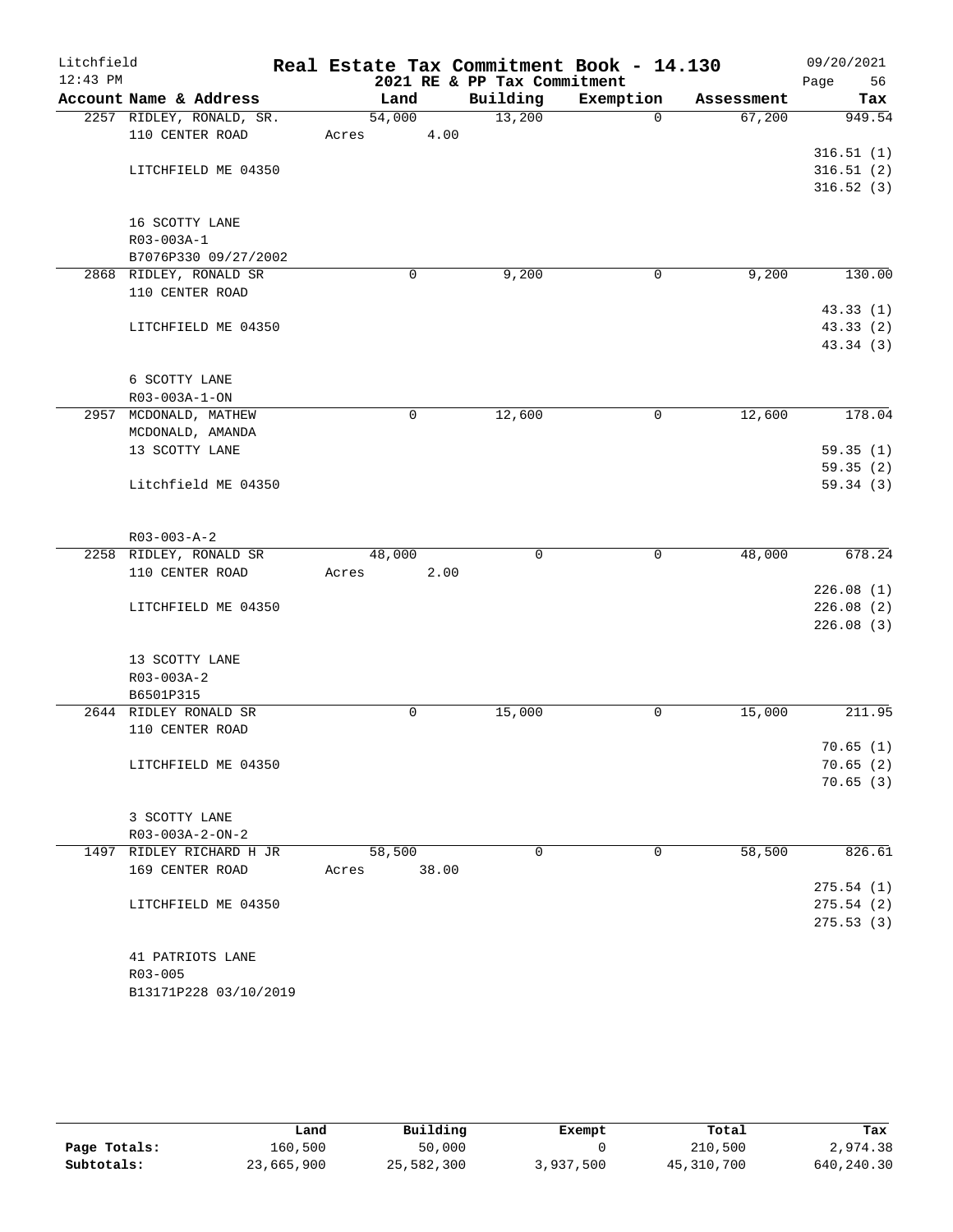| Litchfield |                                                                                                     |      |       |             |          |                             | Real Estate Tax Commitment Book - 14.130 |             |            | 09/20/2021  |      |
|------------|-----------------------------------------------------------------------------------------------------|------|-------|-------------|----------|-----------------------------|------------------------------------------|-------------|------------|-------------|------|
| $12:43$ PM |                                                                                                     |      |       |             |          | 2021 RE & PP Tax Commitment |                                          |             |            | Page        | 57   |
|            | Account Name & Address                                                                              |      |       | Land        |          | Building                    | Exemption                                |             | Assessment |             | Tax  |
|            | 1495 DUBE, EDMOND J                                                                                 |      |       | 57,000      | 5.00     | 30,200                      | 25,000                                   |             | 62,200     | 878.89      |      |
|            | DUBE, NICHOLE L<br>129 CENTER ROAD                                                                  |      | Acres |             |          |                             | 02 HOMESTEAD EXEMPT                      |             |            | 292.96(1)   |      |
|            |                                                                                                     |      |       |             |          |                             |                                          |             |            | 292.96(2)   |      |
|            |                                                                                                     |      |       |             |          |                             |                                          |             |            |             |      |
|            | LITCHFIELD ME 04350                                                                                 |      |       |             |          |                             |                                          |             |            | 292.97 (3)  |      |
|            | 129 CENTER ROAD                                                                                     |      |       |             |          |                             |                                          |             |            |             |      |
|            | R03-005A                                                                                            |      |       |             |          |                             |                                          |             |            |             |      |
|            | B12981P140 07/19/2018                                                                               |      |       |             |          |                             |                                          |             |            |             |      |
|            | 1487 BARBEAU, PENNI L                                                                               |      |       | 80,700      |          | 138,600                     |                                          | 0           | 219,300    | 3,098.71    |      |
|            | 42 PATRIOTS LN                                                                                      |      |       | Acres 42.40 |          |                             |                                          |             |            |             |      |
|            |                                                                                                     |      |       |             |          |                             |                                          |             |            | 1,032.90(1) |      |
|            | LITCHFIELD ME 04350                                                                                 |      |       |             |          |                             |                                          |             |            | 1,032.90(2) |      |
|            |                                                                                                     |      |       |             |          |                             |                                          |             |            | 1,032.91(3) |      |
|            |                                                                                                     |      |       |             |          |                             |                                          |             |            |             |      |
|            | 42 PATRIOTS LANE                                                                                    |      |       |             |          |                             |                                          |             |            |             |      |
|            | R03-005B                                                                                            |      |       |             |          |                             |                                          |             |            |             |      |
|            | B12430P118 09/30/2016 B11737P214 07/07/2014<br>B11724P48 06/30/2014 B10185P145 08/17/2009 B6347P208 |      |       |             |          |                             |                                          |             |            |             |      |
|            | 04/18/2003                                                                                          |      |       |             |          |                             |                                          |             |            |             |      |
|            | 2693 KRAVETZ STEVEN                                                                                 |      |       | 48,300      |          | 56,500                      | 25,000                                   |             | 79,800     | 1,127.57    |      |
|            | KRAVETZ SUSAN                                                                                       |      | Acres |             | 2.10     |                             | 02 HOMESTEAD EXEMPT                      |             |            |             |      |
|            | 41 PATRIOTS LANE                                                                                    |      |       |             |          |                             |                                          |             |            | 375.86(1)   |      |
|            |                                                                                                     |      |       |             |          |                             |                                          |             |            | 375.86(2)   |      |
|            | LITCHFIELD ME 04350                                                                                 |      |       |             |          |                             |                                          |             |            | 375.85(3)   |      |
|            |                                                                                                     |      |       |             |          |                             |                                          |             |            |             |      |
|            | 41 PATRIOTS LANE                                                                                    |      |       |             |          |                             |                                          |             |            |             |      |
|            | R03-005C                                                                                            |      |       |             |          |                             |                                          |             |            |             |      |
|            | B9482P313 08/30/2007                                                                                |      |       |             |          |                             |                                          |             |            |             |      |
|            | 708 GOWELL CLARENCE SR                                                                              |      |       | 315,200     |          | 74,000                      |                                          | $\mathbf 0$ | 389,200    | 5,499.40    |      |
|            | 57 KENNEDY LANE                                                                                     |      | Acres |             | 41.40    |                             |                                          |             |            |             |      |
|            |                                                                                                     |      |       |             |          |                             |                                          |             |            | 1,833.13(1) |      |
|            | LITCHFIELD ME 04350                                                                                 |      |       |             |          |                             |                                          |             |            | 1,833.13(2) |      |
|            |                                                                                                     |      |       |             |          |                             |                                          |             |            | 1,833.14(3) |      |
|            |                                                                                                     |      |       |             |          |                             |                                          |             |            |             |      |
|            | 17 BUSH LANE                                                                                        |      |       |             |          |                             |                                          |             |            |             |      |
|            | R03-006                                                                                             |      |       |             |          |                             |                                          |             |            |             |      |
|            | B6354P122                                                                                           |      |       |             |          |                             |                                          |             |            |             |      |
|            | 1978 GOWELL MICHAEL                                                                                 |      |       | 0           |          | 9,800                       |                                          | 0           | 9,800      | 138.47      |      |
|            | P.O. BOX 5                                                                                          |      |       |             |          |                             |                                          |             |            |             |      |
|            |                                                                                                     |      |       |             |          |                             |                                          |             |            | 46.16(1)    |      |
|            | LITCHFIELD ME 04350                                                                                 |      |       |             |          |                             |                                          |             |            | 46.16(2)    |      |
|            |                                                                                                     |      |       |             |          |                             |                                          |             |            | 46.15(3)    |      |
|            |                                                                                                     |      |       |             |          |                             |                                          |             |            |             |      |
|            | 30 BUSH LANE                                                                                        |      |       |             |          |                             |                                          |             |            |             |      |
|            | R03-006-ON-09                                                                                       |      |       |             |          |                             |                                          |             |            |             |      |
|            | 1093 BRYCE, ROSANNE                                                                                 |      |       | $\mathbf 0$ |          | 8,000                       | 8,000                                    |             | 0          |             | 0.00 |
|            | 3 BUSH LANE                                                                                         |      |       |             |          |                             | 02 HOMESTEAD EXEMPT                      |             |            |             |      |
|            | LITCHFIELD ME 04350                                                                                 |      |       |             |          |                             |                                          |             |            |             |      |
|            |                                                                                                     |      |       |             |          |                             |                                          |             |            |             |      |
|            |                                                                                                     |      |       |             |          |                             |                                          |             |            |             |      |
|            | 3 BUSH LANE                                                                                         |      |       |             |          |                             |                                          |             |            |             |      |
|            | R03-006-ON-1                                                                                        |      |       |             |          |                             |                                          |             |            |             |      |
|            | B6354P113                                                                                           |      |       |             |          |                             |                                          |             |            |             |      |
|            |                                                                                                     |      |       |             |          |                             |                                          |             |            |             |      |
|            |                                                                                                     |      |       |             |          |                             |                                          |             |            |             |      |
|            |                                                                                                     |      |       |             |          |                             |                                          |             |            |             |      |
|            |                                                                                                     | Land |       |             | Building |                             | Exempt                                   |             | Total      |             | Tax  |

**Page Totals:** 501,200 317,100 58,000 760,300 10,743.04<br>**Subtotals:** 24,167,100 25,899,400 3,995,500 46,071,000 650,983.34

**Subtotals:** 24,167,100 25,899,400 3,995,500 46,071,000 650,983.34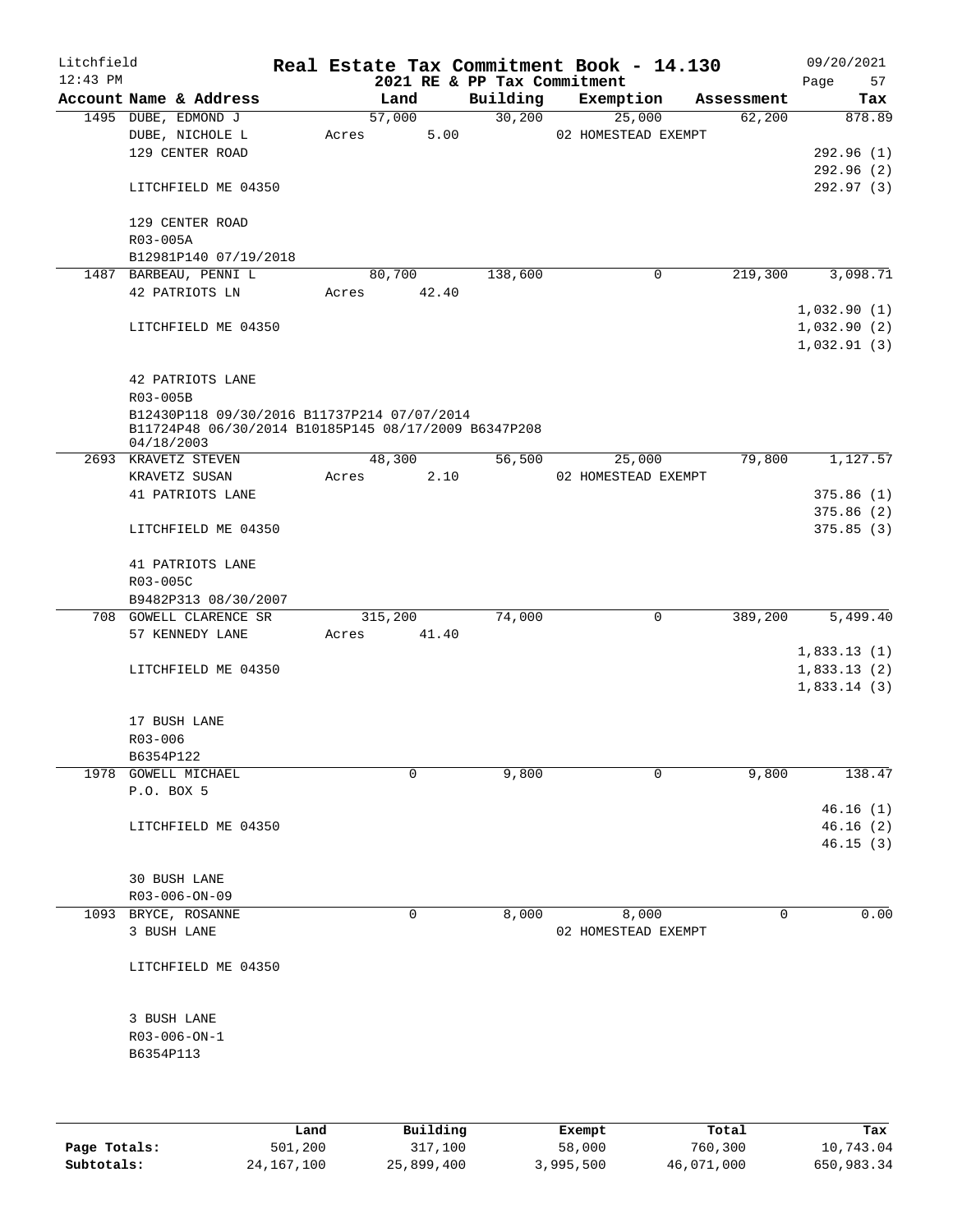| Litchfield |                                    |             |                             | Real Estate Tax Commitment Book - 14.130 |             | 09/20/2021 |
|------------|------------------------------------|-------------|-----------------------------|------------------------------------------|-------------|------------|
| $12:43$ PM |                                    |             | 2021 RE & PP Tax Commitment |                                          |             | Page<br>58 |
|            | Account Name & Address             | Land        | Building                    | Exemption                                | Assessment  | Tax        |
|            | 514 PESTER, DAVID                  | $\mathbf 0$ | 12,000                      | $\Omega$                                 | 12,000      | 169.56     |
|            | 558 HUNTINGTON HILL                |             |                             |                                          |             |            |
|            | ROAD                               |             |                             |                                          |             | 56.52(1)   |
|            |                                    |             |                             |                                          |             | 56.52(2)   |
|            | LITCHFIELD ME 04350                |             |                             |                                          |             | 56.52(3)   |
|            |                                    |             |                             |                                          |             |            |
|            | 24 BUSH LANE                       |             |                             |                                          |             |            |
|            | R03-006-ON-10                      |             |                             |                                          |             |            |
|            | 183 MARTIN, JASON A                | $\mathbf 0$ | 10,600                      | 10,600                                   | 0           | 0.00       |
|            | INGALLS, TAMMY L                   |             |                             | 02 HOMESTEAD EXEMPT                      |             |            |
|            | 11 REAGAN LANE                     |             |                             |                                          |             |            |
|            |                                    |             |                             |                                          |             |            |
|            | LITCHFIELD ME 04350                |             |                             |                                          |             |            |
|            |                                    |             |                             |                                          |             |            |
|            | 11 REAGAN LANE - MH                |             |                             |                                          |             |            |
|            | R03-006-ON-11                      |             |                             |                                          |             |            |
|            | 1991 EMERSON, KENNETH              | 0           | 5,700                       | 5,700                                    | $\mathbf 0$ | 0.00       |
|            | 10 REAGAN LANE                     |             |                             | 02 HOMESTEAD EXEMPT                      |             |            |
|            |                                    |             |                             |                                          |             |            |
|            | LITCHFIELD ME 04350                |             |                             |                                          |             |            |
|            |                                    |             |                             |                                          |             |            |
|            |                                    |             |                             |                                          |             |            |
|            | 10 REAGAN LANE                     |             |                             |                                          |             |            |
|            | R03-006-ON-12                      |             |                             |                                          |             |            |
|            | 1998 TAYLOR, WAYNE                 | $\mathbf 0$ | 9,800                       | 9,800                                    | $\mathbf 0$ | 0.00       |
|            | 33 BUSH LANE                       |             |                             | 02 HOMESTEAD EXEMPT                      |             |            |
|            |                                    |             |                             |                                          |             |            |
|            | LITCHFIELD ME 04350                |             |                             |                                          |             |            |
|            |                                    |             |                             |                                          |             |            |
|            |                                    |             |                             |                                          |             |            |
|            | 33 BUSH LANE                       |             |                             |                                          |             |            |
|            | R03-006-ON-18                      |             |                             |                                          |             |            |
|            | B10719P77 05/02/2011               |             |                             |                                          |             |            |
|            | 1979 FENNELL, LINDA<br>7 BUSH LANE | 0           | 8,900                       | 8,900<br>02 HOMESTEAD EXEMPT             | 0           | 0.00       |
|            |                                    |             |                             |                                          |             |            |
|            | LITCHFIELD ME 04350                |             |                             |                                          |             |            |
|            |                                    |             |                             |                                          |             |            |
|            |                                    |             |                             |                                          |             |            |
|            | 7 BUSH LANE                        |             |                             |                                          |             |            |
|            | $R03 - 006 - ON - 2$               |             |                             |                                          |             |            |
|            | B10295P181 12/18/2009              |             |                             |                                          |             |            |
|            | 1415 GOWELL, CLARENCE SR           | 0           | 7,800                       | 0                                        | 7,800       | 110.21     |
|            | 57 KENNEDY LANE                    |             |                             |                                          |             |            |
|            |                                    |             |                             |                                          |             | 36.74(1)   |
|            | LITCHFIELD ME 04350                |             |                             |                                          |             | 36.74(2)   |
|            |                                    |             |                             |                                          |             | 36.73(3)   |
|            |                                    |             |                             |                                          |             |            |
|            | 27 BUSH LANE                       |             |                             |                                          |             |            |
|            | $R03 - 006 - ON - 4$               |             |                             |                                          |             |            |

|              | Land         | Building   | Exempt    | Total      | Tax          |
|--------------|--------------|------------|-----------|------------|--------------|
| Page Totals: |              | 54,800     | 35,000    | 19,800     | 279.77       |
| Subtotals:   | 24, 167, 100 | 25,954,200 | 4,030,500 | 46,090,800 | 651, 263. 11 |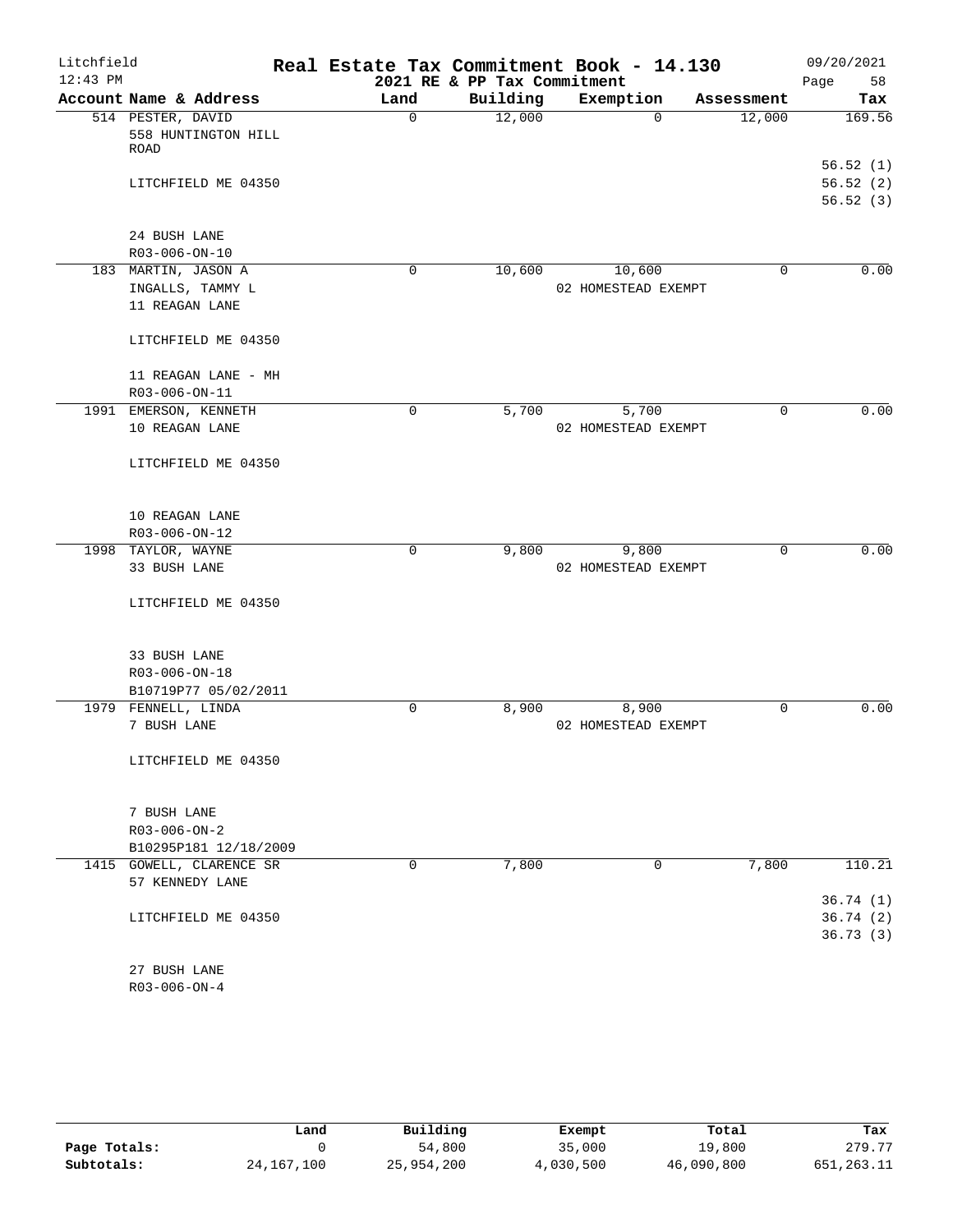| Litchfield<br>$12:43$ PM |                                                                                         |       |             |       | 2021 RE & PP Tax Commitment | Real Estate Tax Commitment Book - 14.130 |            | 09/20/2021<br>Page<br>59 |
|--------------------------|-----------------------------------------------------------------------------------------|-------|-------------|-------|-----------------------------|------------------------------------------|------------|--------------------------|
|                          | Account Name & Address                                                                  |       | Land        |       | Building                    | Exemption                                | Assessment | Tax                      |
|                          | 1473 RICHARDS DONALD                                                                    |       | $\mathbf 0$ |       | 14,500                      | 14,500                                   | 0          | 0.00                     |
|                          | PO BOX 393                                                                              |       |             |       |                             | 02 HOMESTEAD EXEMPT                      |            |                          |
|                          | 39 BUSH LANE                                                                            |       |             |       |                             |                                          |            |                          |
|                          | LITCHFIELD ME 04350                                                                     |       |             |       |                             |                                          |            |                          |
|                          |                                                                                         |       |             |       |                             |                                          |            |                          |
|                          | 39 BUSH LANE                                                                            |       |             |       |                             |                                          |            |                          |
|                          | R03-006-ON-6                                                                            |       |             |       |                             |                                          |            |                          |
|                          | 562 ESTABROOK, KEITH H                                                                  |       | 62,000      |       | 144,900                     | 25,000                                   | 181,900    | 2,570.25                 |
|                          | 67 CENTER ROAD                                                                          | Acres |             | 8.60  |                             | 02 HOMESTEAD EXEMPT                      |            |                          |
|                          |                                                                                         |       |             |       |                             |                                          |            | 856.75(1)                |
|                          | LITCHFIELD ME 04350                                                                     |       |             |       |                             |                                          |            | 856.75 (2)               |
|                          |                                                                                         |       |             |       |                             |                                          |            | 856.75 (3)               |
|                          |                                                                                         |       |             |       |                             |                                          |            |                          |
|                          | 67 CENTER ROAD                                                                          |       |             |       |                             |                                          |            |                          |
|                          | R03-007                                                                                 |       |             |       |                             |                                          |            |                          |
|                          | B2394P292 06/17/1981                                                                    |       |             |       |                             |                                          |            |                          |
|                          | 1689 GOWELL, LAWRENCE                                                                   |       | 94,500      |       | 96,000                      | 0                                        | 190,500    | 2,691.77                 |
|                          | GOWELL, LISA                                                                            | Acres |             | 74.00 |                             |                                          |            |                          |
|                          | <b>48 KENNEDY LANE</b>                                                                  |       |             |       |                             |                                          |            | 897.26 (1)               |
|                          |                                                                                         |       |             |       |                             |                                          |            | 897.26 (2)               |
|                          | LITCHFIELD ME 04350                                                                     |       |             |       |                             |                                          |            | 897.25 (3)               |
|                          | 47 CENTER ROAD                                                                          |       |             |       |                             |                                          |            |                          |
|                          | R03-008                                                                                 |       |             |       |                             |                                          |            |                          |
|                          | B12417P155 09/21/2016                                                                   |       |             |       |                             |                                          |            |                          |
|                          | 154 GOWELLS REAL ESTATE,                                                                |       | 45,800      |       | 0                           | 0                                        | 45,800     | 647.15                   |
|                          | LLC                                                                                     |       |             |       |                             |                                          |            |                          |
|                          | 511 RICHMOND ROAD                                                                       | Acres |             | 1.28  |                             |                                          |            |                          |
|                          |                                                                                         |       |             |       |                             |                                          |            | 215.72(1)                |
|                          | LITCHFIELD ME 04350                                                                     |       |             |       |                             |                                          |            | 215.72(2)                |
|                          |                                                                                         |       |             |       |                             |                                          |            | 215.71(3)                |
|                          | 21 CENTER ROAD                                                                          |       |             |       |                             |                                          |            |                          |
|                          | R03-009                                                                                 |       |             |       |                             |                                          |            |                          |
|                          | B12895P127 04/26/2018 B1942P286 09/16/1976                                              |       |             |       |                             |                                          |            |                          |
|                          | 279 CARR, TRYLLIS                                                                       |       | 49,500      |       | 121,800                     | 25,000                                   | 146,300    | 2,067.22                 |
|                          | 507 RICHMOND RD                                                                         | Acres |             | 2.49  |                             | 02 HOMESTEAD EXEMPT                      |            |                          |
|                          |                                                                                         |       |             |       |                             |                                          |            | 689.07 (1)               |
|                          | LITCHFIELD ME 04350                                                                     |       |             |       |                             |                                          |            | 689.07 (2)               |
|                          |                                                                                         |       |             |       |                             |                                          |            | 689.08 (3)               |
|                          |                                                                                         |       |             |       |                             |                                          |            |                          |
|                          | 507 RICHMOND ROAD                                                                       |       |             |       |                             |                                          |            |                          |
|                          | R03-009A                                                                                |       |             |       |                             |                                          |            |                          |
|                          | B1878P345                                                                               |       |             |       |                             |                                          |            |                          |
|                          | 703 GOWELL'S STORE INC                                                                  |       | 63,800      |       | 324,700                     | 0                                        | 388,500    | 5,489.51                 |
|                          | PO BOX 127                                                                              | Acres |             | 2.26  |                             |                                          |            |                          |
|                          |                                                                                         |       |             |       |                             |                                          |            | 1,829.84(1)              |
|                          | LITCHFIELD ME 04350                                                                     |       |             |       |                             |                                          |            | 1,829.84(2)              |
|                          |                                                                                         |       |             |       |                             |                                          |            | 1,829.83(3)              |
|                          |                                                                                         |       |             |       |                             |                                          |            |                          |
|                          | 491 RICHMOND ROAD                                                                       |       |             |       |                             |                                          |            |                          |
|                          | R03-009B-1                                                                              |       |             |       |                             |                                          |            |                          |
|                          | B12028P202 07/01/2015 B9322P229 04/20/2007 B6197P332<br>03/21/2000 B2526P305 11/30/1982 |       |             |       |                             |                                          |            |                          |
|                          |                                                                                         |       |             |       |                             |                                          |            |                          |
|                          |                                                                                         |       |             |       |                             |                                          |            |                          |
|                          |                                                                                         |       |             |       |                             |                                          |            |                          |

|              | Land       | Building   | Exempt    | Total      | Tax        |
|--------------|------------|------------|-----------|------------|------------|
| Page Totals: | 315,600    | 701,900    | 64,500    | 953,000    | 13,465.90  |
| Subtotals:   | 24,482,700 | 26,656,100 | 4,095,000 | 47,043,800 | 664,729.01 |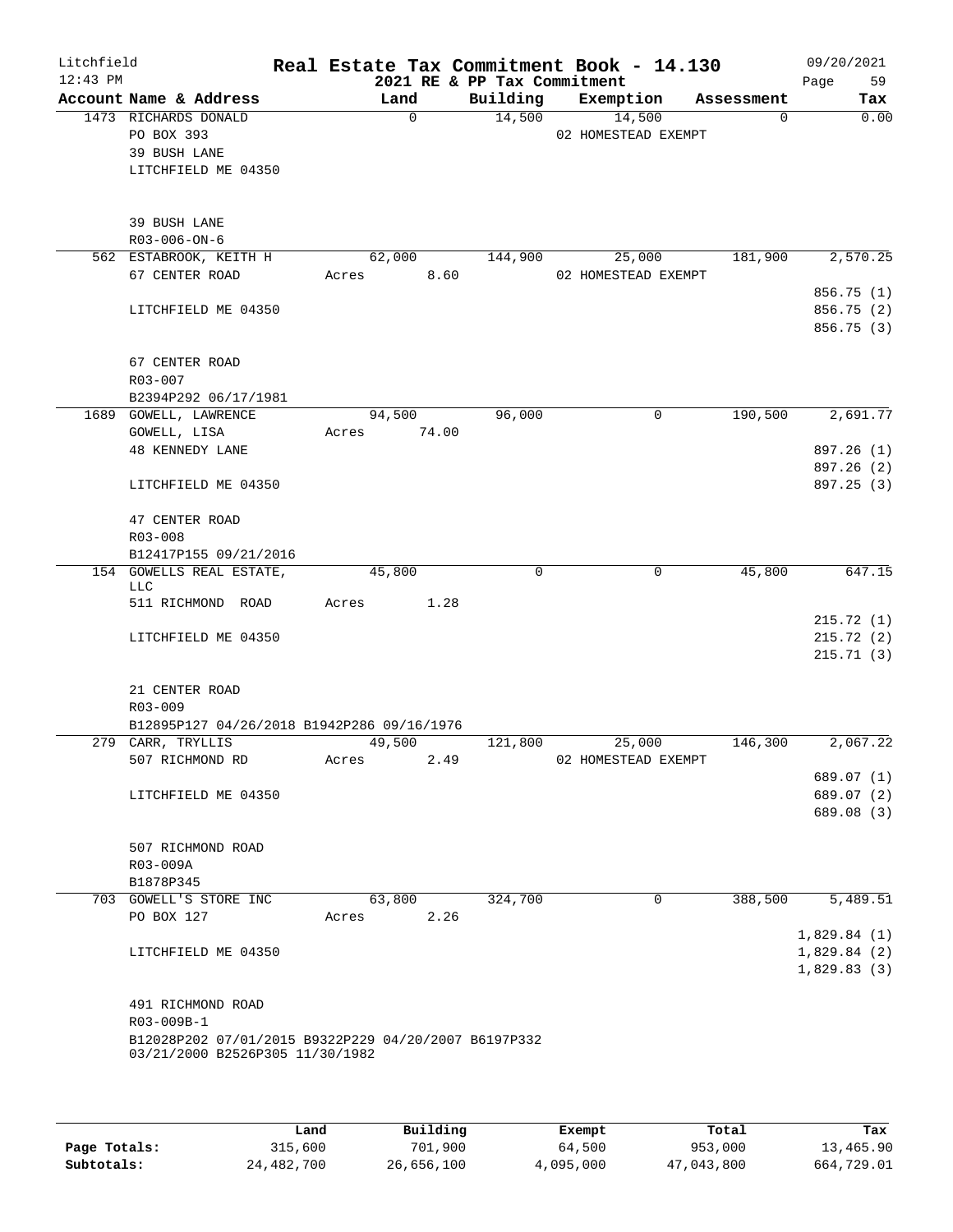| Litchfield |                                               |       |                 |          |                             | Real Estate Tax Commitment Book - 14.130 |            | 09/20/2021                  |
|------------|-----------------------------------------------|-------|-----------------|----------|-----------------------------|------------------------------------------|------------|-----------------------------|
| $12:43$ PM |                                               |       |                 |          | 2021 RE & PP Tax Commitment |                                          |            | 60<br>Page                  |
|            | Account Name & Address                        |       | Land            |          | Building                    | Exemption                                | Assessment | Tax                         |
|            | 2610 GOWELL CLARENCE R JR<br>PERCY'S HARDWARE | Acres | 62,600          | 1.85     | 141,400                     | $\Omega$                                 | 204,000    | 2,882.52                    |
|            | 483 RICHMOND ROAD                             |       |                 |          |                             |                                          |            | 960.84(1)                   |
|            | LITCHFIELD ME 04350                           |       |                 |          |                             |                                          |            | 960.84(2)                   |
|            |                                               |       |                 |          |                             |                                          |            | 960.84(3)                   |
|            |                                               |       |                 |          |                             |                                          |            |                             |
|            | 483 RICHMOND ROAD<br>R03-009B-2               |       |                 |          |                             |                                          |            |                             |
|            | 2609 GOWELL, CLARENCE R III                   |       | 47,700          |          | 44,700                      | 0                                        | 92,400     | 1,305.61                    |
|            | GOWELL, BOBBI JO                              |       | Acres           | 1.90     |                             |                                          |            |                             |
|            | PO BOX 127                                    |       |                 |          |                             |                                          |            | 435.20(1)                   |
|            |                                               |       |                 |          |                             |                                          |            | 435.20(2)                   |
|            | LITCHFIELD ME 04350<br>0127                   |       |                 |          |                             |                                          |            | 435.21(3)                   |
|            |                                               |       |                 |          |                             |                                          |            |                             |
|            | 473 RICHMOND ROAD                             |       |                 |          |                             |                                          |            |                             |
|            | R03-009B-3                                    |       |                 |          |                             |                                          |            |                             |
|            | B11362P305 04/16/2013                         |       |                 |          |                             |                                          |            |                             |
|            | 702 GOWELL CLARENCE R III<br>PO BOX 127       |       | 47,700<br>Acres | 1.90     | 192,900                     | 0                                        | 240,600    | 3,399.68                    |
|            |                                               |       |                 |          |                             |                                          |            | 1, 133.23(1)                |
|            | LITCHFIELD ME 04350                           |       |                 |          |                             |                                          |            | 1, 133.23(2)                |
|            | 0127                                          |       |                 |          |                             |                                          |            |                             |
|            |                                               |       |                 |          |                             |                                          |            | 1, 133.22(3)                |
|            | 469 RICHMOND ROAD                             |       |                 |          |                             |                                          |            |                             |
|            | R03-009B-4                                    |       |                 |          |                             |                                          |            |                             |
|            | B8484P71 07/06/2005 B6197P328 03/21/2000      |       |                 |          |                             |                                          |            |                             |
| 2697       | GOWELL'S REAL ESTATE,                         |       | 65,700          |          | 1,475,400                   | 0                                        | 1,541,100  | 21,775.74                   |
|            | LLC.                                          |       |                 |          |                             |                                          |            |                             |
|            | 511 RICHMOND ROAD                             | Acres |                 | 2.90     |                             |                                          |            |                             |
|            |                                               |       |                 |          |                             |                                          |            | 7,258.58(1)                 |
|            | LITCHFIELD ME 04350                           |       |                 |          |                             |                                          |            | 7,258.58 (2)<br>7,258.58(3) |
|            |                                               |       |                 |          |                             |                                          |            |                             |
|            | 511 RICHMOND ROAD                             |       |                 |          |                             |                                          |            |                             |
|            | R03-009C                                      |       |                 |          |                             |                                          |            |                             |
|            | B12028P199 06/30/2015 B9526P341 10/10/2007    |       |                 |          |                             |                                          |            |                             |
| 2600       | MCDONALD KENNETH B                            |       | 46,500          |          | 4,700                       | 25,000                                   | 26,200     | 370.21                      |
|            | 499 RICHMOND ROAD                             | Acres |                 | 1.51     |                             | 02 HOMESTEAD EXEMPT                      |            |                             |
|            |                                               |       |                 |          |                             |                                          |            | 123.40(1)                   |
|            | LITCHFIELD ME 04350                           |       |                 |          |                             |                                          |            | 123.40(2)                   |
|            |                                               |       |                 |          |                             |                                          |            | 123.41(3)                   |
|            | 499 RICHMOND ROAD                             |       |                 |          |                             |                                          |            |                             |
|            | R03-009D                                      |       |                 |          |                             |                                          |            |                             |
|            | B8886P25 04/28/2006                           |       |                 |          |                             |                                          |            |                             |
|            | 354 COMMUNITY SERVICE                         |       |                 | 0        | 35,000                      | 0                                        | 35,000     | 494.55                      |
|            | TELEPHONE                                     |       |                 |          |                             |                                          |            |                             |
|            | ATTN: TAX DEPT 2-4                            |       |                 |          |                             |                                          |            |                             |
|            | 121 SOUTH 17TH STREET                         |       |                 |          |                             |                                          |            | 164.85(1)                   |
|            | MATTOON IL 61938                              |       |                 |          |                             |                                          |            | 164.85(2)                   |
|            |                                               |       |                 |          |                             |                                          |            | 164.85(3)                   |
|            | 511 RICHMOND ROAD                             |       |                 |          |                             |                                          |            |                             |
|            | R03-009-ON                                    |       |                 |          |                             |                                          |            |                             |
|            |                                               |       |                 |          |                             |                                          |            |                             |
|            |                                               |       |                 |          |                             |                                          |            |                             |
|            |                                               | Land  |                 | Building |                             | Exempt                                   | Total      | Tax                         |

|              | Lanu       | <b>BUILQING</b> | Lxempt    | TOLAT      | 1ax.       |
|--------------|------------|-----------------|-----------|------------|------------|
| Page Totals: | 270,200    | 1,894,100       | 25,000    | 2,139,300  | 30,228.31  |
| Subtotals:   | 24,752,900 | 28,550,200      | 4,120,000 | 49,183,100 | 694,957.32 |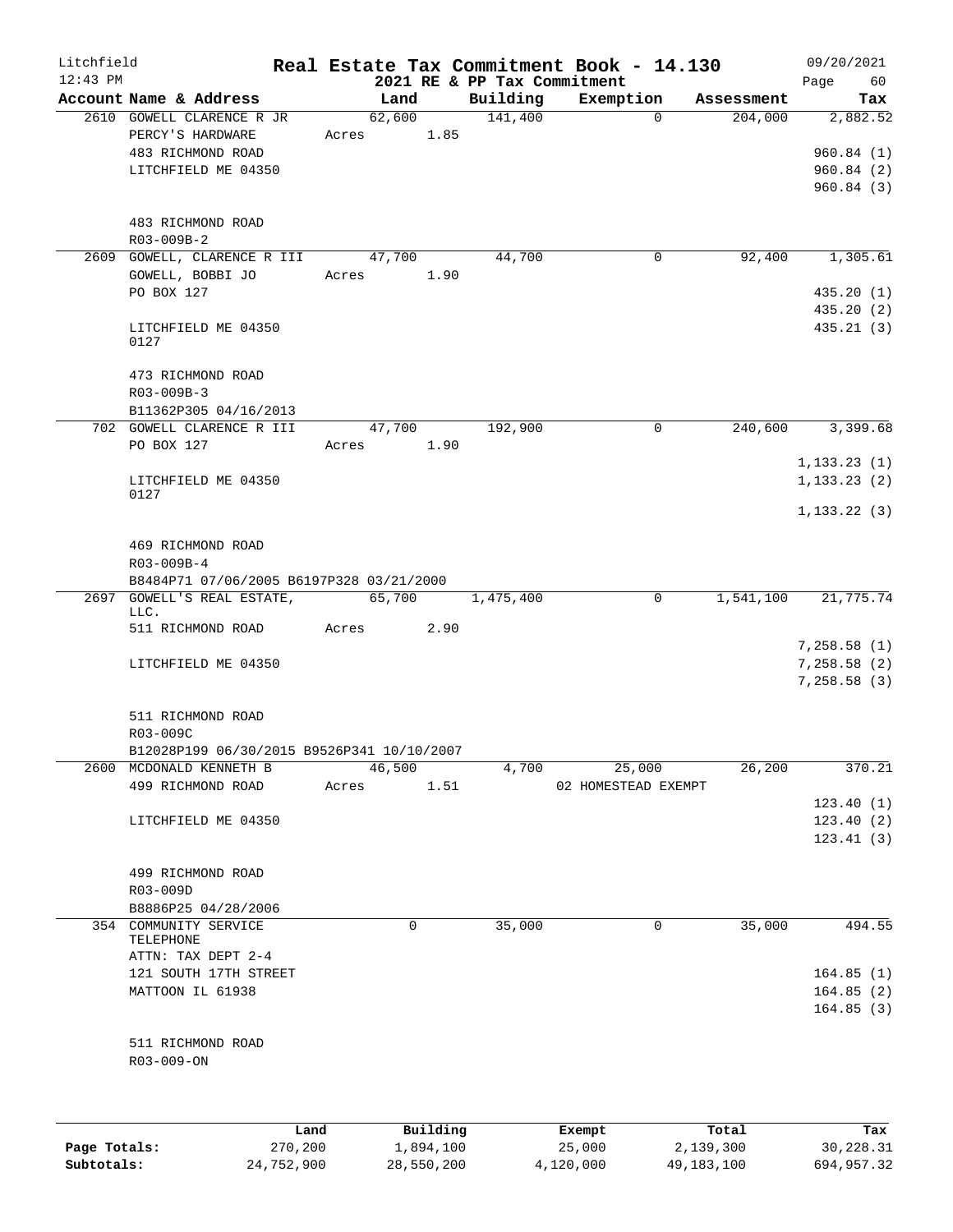| Litchfield<br>$12:43$ PM |                                                      |       |               | 2021 RE & PP Tax Commitment | Real Estate Tax Commitment Book - 14.130  |                       | 09/20/2021<br>61<br>Page |
|--------------------------|------------------------------------------------------|-------|---------------|-----------------------------|-------------------------------------------|-----------------------|--------------------------|
|                          | Account Name & Address                               |       | Land          | Building                    | Exemption                                 | Assessment            | Tax                      |
|                          | 2956 BLIER, AURELE (LIFE                             |       | $\Omega$      | 30,900                      | 30,900                                    | $\Omega$              | 0.00                     |
|                          | ESTATE)                                              |       |               |                             |                                           |                       |                          |
|                          | 21 CENTER ROAD                                       |       |               |                             | 02 HOMESTEAD EXEMPT<br>03 VETERANS EXEMPT |                       |                          |
|                          | LITCHFIELD ME 04350                                  |       |               |                             |                                           |                       |                          |
|                          |                                                      |       |               |                             |                                           |                       |                          |
|                          |                                                      |       |               |                             |                                           |                       |                          |
|                          | 21 CENTER ROAD                                       |       |               |                             |                                           |                       |                          |
|                          | R03-009-ON                                           |       |               |                             |                                           |                       |                          |
|                          | B12895P127 04/26/2018                                |       |               |                             |                                           |                       |                          |
|                          | 398 GOWELL, LAWRENCE G                               |       | 45,300        | 92,700                      |                                           | $\Omega$<br>138,000   | 1,949.94                 |
|                          | GOWELL, LISA R                                       |       | 1.10<br>Acres |                             |                                           |                       |                          |
|                          | <b>48 KENNEDY LANE</b>                               |       |               |                             |                                           |                       | 649.98 (1)               |
|                          |                                                      |       |               |                             |                                           |                       | 649.98 (2)               |
|                          | LITCHFIELD ME 04350                                  |       |               |                             |                                           |                       | 649.98 (3)               |
|                          | 451 RICHMOND ROAD                                    |       |               |                             |                                           |                       |                          |
|                          | R03-010                                              |       |               |                             |                                           |                       |                          |
|                          | B12309P124 05/27/2016 B12270P90 01/21/2016           |       |               |                             |                                           |                       |                          |
|                          | B12010P190 04/06/2015 B11923P315 11/24/2014          |       |               |                             |                                           |                       |                          |
|                          | B11636P74 01/22/2014 B11091P40 06/27/2012 B9182P119  |       |               |                             |                                           |                       |                          |
|                          | 12/06/2006 B8270P297 12/29/2004 B6266P226 12/28/2004 |       | 45,300        |                             |                                           | $\mathbf 0$<br>53,700 | 758.78                   |
|                          | 2587 PIERCE, LINDA A<br>455 RICHMOND ROAD            | Acres | 1.10          | 8,400                       |                                           |                       |                          |
|                          |                                                      |       |               |                             |                                           |                       | 252.93(1)                |
|                          | LITCHFIELD ME 04350                                  |       |               |                             |                                           |                       | 252.93(2)                |
|                          |                                                      |       |               |                             |                                           |                       | 252.92(3)                |
|                          |                                                      |       |               |                             |                                           |                       |                          |
|                          | 455 RICHMOND ROAD                                    |       |               |                             |                                           |                       |                          |
|                          | R03-010A                                             |       |               |                             |                                           |                       |                          |
|                          | 335 COLBY, RONALD                                    |       | 46,200        | 177,400                     | 25,000                                    | 198,600               | 2,806.22                 |
|                          | 435 RICHMOND RD                                      | Acres | 1.40          |                             | 02 HOMESTEAD EXEMPT                       |                       |                          |
|                          |                                                      |       |               |                             |                                           |                       | 935.41 (1)               |
|                          | LITCHFIELD ME 04350                                  |       |               |                             |                                           |                       | 935.41 (2)               |
|                          |                                                      |       |               |                             |                                           |                       | 935.40(3)                |
|                          |                                                      |       |               |                             |                                           |                       |                          |
|                          | 435 RICHMOND ROAD                                    |       |               |                             |                                           |                       |                          |
|                          | R03-011                                              |       |               |                             |                                           |                       |                          |
|                          | B3205P320<br>1294 NEWBURY, CHARLES                   |       | 45,300        | 100,500                     | 31,000                                    | 114,800               | 1,622.12                 |
|                          | 423 RICHMOND ROAD                                    | Acres | 1.10          |                             | 02 HOMESTEAD EXEMPT                       |                       |                          |
|                          |                                                      |       |               |                             | 03 VETERANS EXEMPT                        |                       | 540.71 (1)               |
|                          | LITCHFIELD ME 04350                                  |       |               |                             |                                           |                       | 540.71 (2)               |
|                          |                                                      |       |               |                             |                                           |                       | 540.70 (3)               |
|                          |                                                      |       |               |                             |                                           |                       |                          |
|                          | 423 RICHMOND ROAD                                    |       |               |                             |                                           |                       |                          |
|                          | R03-012                                              |       |               |                             |                                           |                       |                          |
|                          | B4656P296                                            |       |               |                             |                                           |                       |                          |
|                          | 1068 LILLY, HAROLD W JR                              |       | 45,000        | 13,600                      |                                           | 58,600<br>0           | 828.02                   |
|                          | 32 MELANY ROAD                                       | Acres | 1.00          |                             |                                           |                       |                          |
|                          |                                                      |       |               |                             |                                           |                       | 276.01(1)                |
|                          | WINDSOR ME 04363                                     |       |               |                             |                                           |                       | 276.01(2)                |
|                          |                                                      |       |               |                             |                                           |                       | 276.00(3)                |
|                          |                                                      |       |               |                             |                                           |                       |                          |
|                          | 417 RICHMOND ROAD<br>R03-013                         |       |               |                             |                                           |                       |                          |
|                          | B9778P235 07/01/2008 B1762P166                       |       |               |                             |                                           |                       |                          |
|                          |                                                      |       |               |                             |                                           |                       |                          |
|                          |                                                      |       |               |                             |                                           |                       |                          |
|                          |                                                      | Land  | Building      |                             | Exempt                                    | Total                 | Tax                      |

**Page Totals:** 227,100 423,500 86,900 563,700 7,965.08 **Subtotals:** 24,980,000 28,973,700 4,206,900 49,746,800 702,922.40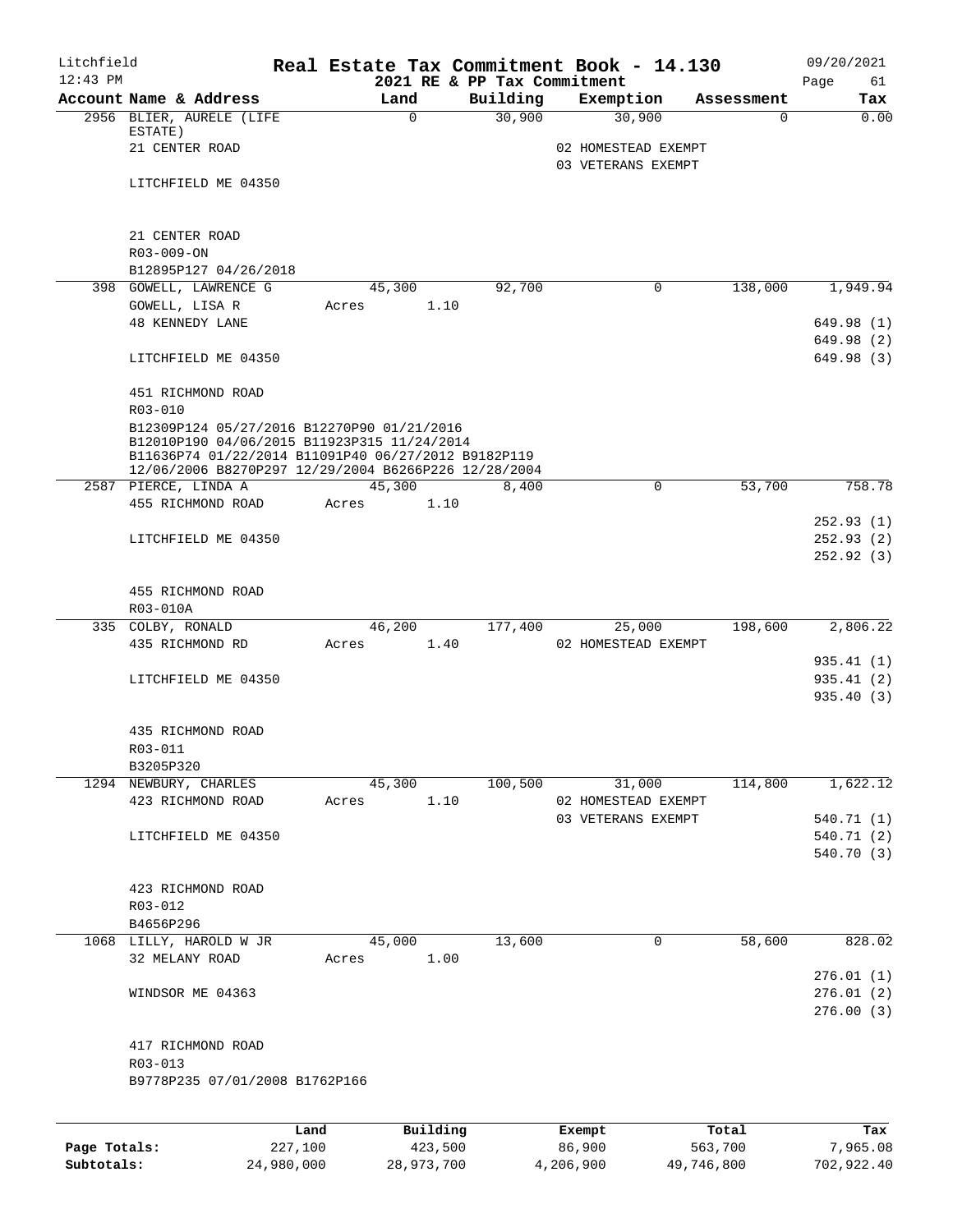| Litchfield<br>$12:43$ PM |                                               |       |       |               | 2021 RE & PP Tax Commitment | Real Estate Tax Commitment Book - 14.130 |            | 09/20/2021<br>Page 62 |
|--------------------------|-----------------------------------------------|-------|-------|---------------|-----------------------------|------------------------------------------|------------|-----------------------|
|                          | Account Name & Address                        |       |       | Land          | Building                    | Exemption                                | Assessment | Tax                   |
|                          | 1601 SKIDGELL, DARLENE                        |       |       | 51,900        | 75,800                      | 25,000                                   | 102,700    | 1,451.15              |
|                          | SKIDGELL, RAYMOND E                           |       |       | 3.30<br>Acres |                             | 02 HOMESTEAD EXEMPT                      |            |                       |
|                          | 381 RICHMOND RD                               |       |       |               |                             |                                          |            | 483.72 (1)            |
|                          |                                               |       |       |               |                             |                                          |            | 483.72 (2)            |
|                          | LITCHFIELD ME 04350                           |       |       |               |                             |                                          |            | 483.71 (3)            |
|                          |                                               |       |       |               |                             |                                          |            |                       |
|                          | 381 RICHMOND ROAD                             |       |       |               |                             |                                          |            |                       |
|                          | R03-014                                       |       |       |               |                             |                                          |            |                       |
|                          | B8286P330 01/11/2005<br>534 AVERILL, DUNCAN S |       |       | 83,500        | 149,900                     | 25,000                                   | 208,400    | 2,944.69              |
|                          | AVERILL, LEE M                                |       |       | Acres 80.00   |                             | 02 HOMESTEAD EXEMPT                      |            |                       |
|                          | 1137 HOTEL ROAD                               |       |       |               |                             |                                          |            | 981.56 (1)            |
|                          |                                               |       |       |               |                             |                                          |            | 981.56 (2)            |
|                          | AUBURN ME 04210                               |       |       |               |                             |                                          |            | 981.57 (3)            |
|                          |                                               |       |       |               |                             |                                          |            |                       |
|                          | 373 RICHMOND ROAD                             |       |       |               |                             |                                          |            |                       |
|                          | R03-015                                       |       |       |               |                             |                                          |            |                       |
|                          | B13608P21 06/23/2020                          |       |       |               |                             |                                          |            |                       |
|                          | 248 BUSWELL, RICHARD M                        |       |       | 62,300        | 47,300                      | 25,000                                   | 84,600     | 1,195.40              |
|                          | 361 RICHMOND ROAD                             |       |       | Acres 10.00   |                             | 02 HOMESTEAD EXEMPT                      |            |                       |
|                          |                                               |       |       |               |                             |                                          |            | 398.47 (1)            |
|                          | LITCHFIELD ME 04280                           |       |       |               |                             |                                          |            | 398.47 (2)            |
|                          |                                               |       |       |               |                             |                                          |            | 398.46 (3)            |
|                          |                                               |       |       |               |                             |                                          |            |                       |
|                          | 361 RICHMOND ROAD                             |       |       |               |                             |                                          |            |                       |
|                          | R03-016                                       |       |       |               |                             |                                          |            |                       |
|                          | B2760P239                                     |       |       |               |                             |                                          |            |                       |
|                          | 104 BEGANNY, JOHN W II                        |       |       | 49,500        | 130,200                     | 25,000                                   | 154,700    | 2,185.91              |
|                          | 345 RICHMOND ROAD                             |       | Acres | 3.00          |                             | 02 HOMESTEAD EXEMPT                      |            |                       |
|                          |                                               |       |       |               |                             |                                          |            | 728.64(1)             |
|                          | LITCHFIELD ME 04350                           |       |       |               |                             |                                          |            | 728.64(2)             |
|                          |                                               |       |       |               |                             |                                          |            | 728.63(3)             |
|                          | 345 RICHMOND ROAD                             |       |       |               |                             |                                          |            |                       |
|                          | R03-016A                                      |       |       |               |                             |                                          |            |                       |
|                          | B3272P193                                     |       |       |               |                             |                                          |            |                       |
|                          | 1594 SIROIS, GERARD                           |       |       | 66,800        | 155,400                     | 25,000                                   | 197,200    | 2,786.44              |
|                          | 333 RICHMOND RD                               | Acres |       | 15.00         |                             | 02 HOMESTEAD EXEMPT                      |            |                       |
|                          |                                               |       |       |               |                             |                                          |            | 928.81(1)             |
|                          | LITCHFIELD ME 04350                           |       |       |               |                             |                                          |            | 928.81(2)             |
|                          |                                               |       |       |               |                             |                                          |            | 928.82(3)             |
|                          |                                               |       |       |               |                             |                                          |            |                       |
|                          | 333 RICHMOND ROAD                             |       |       |               |                             |                                          |            |                       |
|                          | R03-017                                       |       |       |               |                             |                                          |            |                       |
|                          | B1966P39                                      |       |       |               |                             |                                          |            |                       |
|                          | 977 LAFLAMME, RONALD                          |       |       | 12,800        | 0                           | 0                                        | 12,800     | 180.86                |
|                          | 938 SABATTUS ST                               | Acres |       | 1.10          |                             |                                          |            |                       |
|                          |                                               |       |       |               |                             |                                          |            | 60.29(1)              |
|                          | LEWISTON ME 04240                             |       |       |               |                             |                                          |            | 60.29(2)              |
|                          |                                               |       |       |               |                             |                                          |            | 60.28(3)              |
|                          | RICHMOND ROAD                                 |       |       |               |                             |                                          |            |                       |
|                          | R03-018                                       |       |       |               |                             |                                          |            |                       |
|                          | B2209P333                                     |       |       |               |                             |                                          |            |                       |
|                          |                                               |       |       |               |                             |                                          |            |                       |
|                          |                                               |       |       |               |                             |                                          |            |                       |
|                          |                                               |       |       |               |                             |                                          |            |                       |

|              | Land       | Building   | Exempt    | Total      | Tax        |
|--------------|------------|------------|-----------|------------|------------|
| Page Totals: | 326,800    | 558,600    | 125,000   | 760,400    | 10,744.45  |
| Subtotals:   | 25,306,800 | 29,532,300 | 4,331,900 | 50,507,200 | 713,666.85 |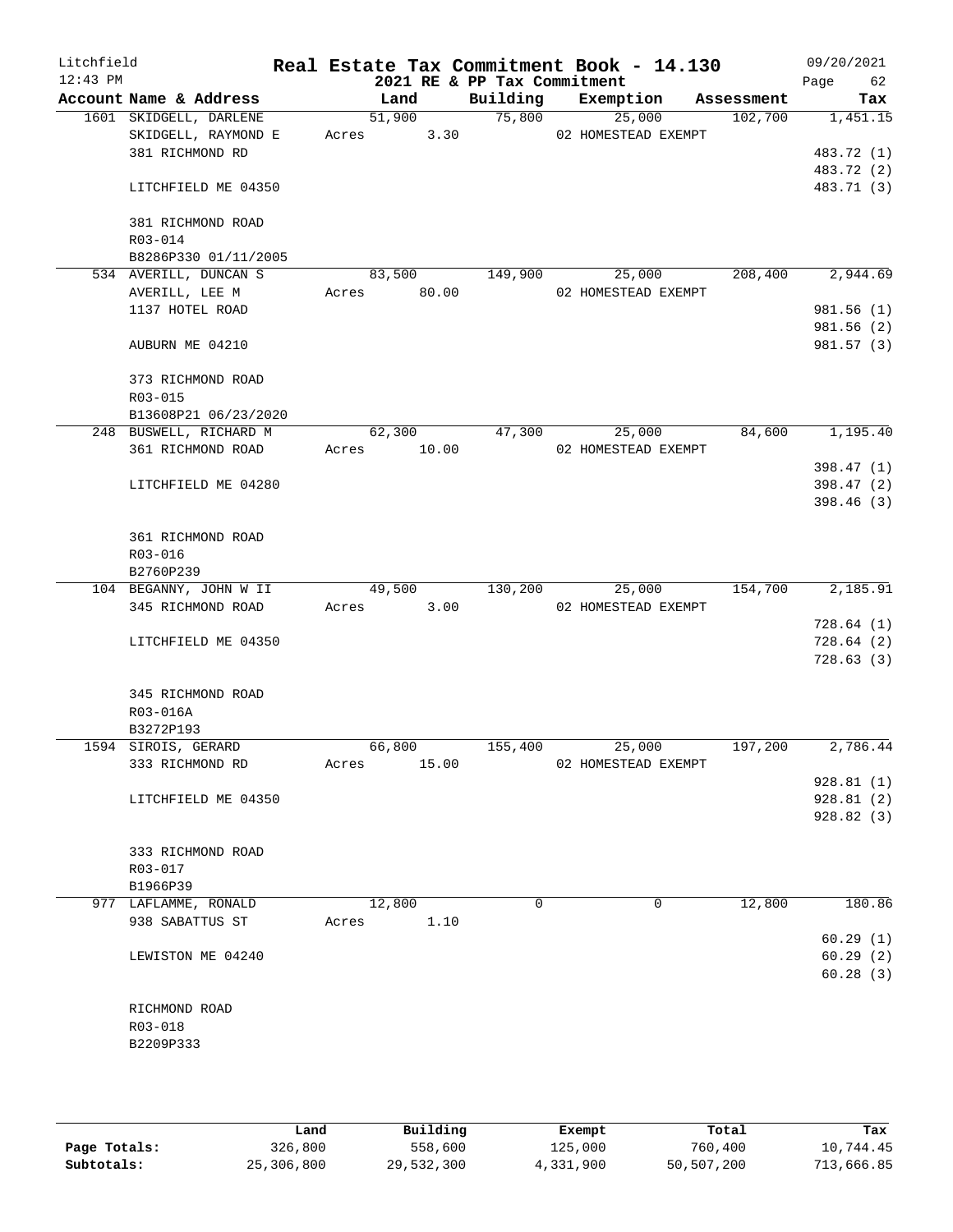| Litchfield |                                                                                             |        |      | Real Estate Tax Commitment Book - 14.130 |                     |            | 09/20/2021             |
|------------|---------------------------------------------------------------------------------------------|--------|------|------------------------------------------|---------------------|------------|------------------------|
| $12:43$ PM |                                                                                             |        |      | 2021 RE & PP Tax Commitment              |                     |            | Page<br>63             |
|            | Account Name & Address                                                                      | Land   |      | Building                                 | Exemption           | Assessment | Tax                    |
|            | 470 CROWLEY, MICHAEL S<br>315 RICHMOND ROAD                                                 | 47,100 | 1.70 | 73,200                                   | $\Omega$            | 120, 300   | 1,699.84               |
|            |                                                                                             | Acres  |      |                                          |                     |            | 566.61(1)              |
|            | LITCHFIELD ME 04350                                                                         |        |      |                                          |                     |            | 566.61(2)              |
|            |                                                                                             |        |      |                                          |                     |            | 566.62(3)              |
|            |                                                                                             |        |      |                                          |                     |            |                        |
|            | 315 RICHMOND ROAD<br>$R03 - 019$                                                            |        |      |                                          |                     |            |                        |
|            | B10649P299 01/21/2011 B10250P188 10/22/2009<br>B1588P547 07/06/1972                         |        |      |                                          |                     |            |                        |
|            | 517 DUCHARME, ALBERT                                                                        | 51,300 |      | 26,900                                   | 25,000              | 53,200     | 751.72                 |
|            | DUCHARME, NANCY A                                                                           | Acres  | 3.10 |                                          | 02 HOMESTEAD EXEMPT |            |                        |
|            | 307 RICHMOND ROAD                                                                           |        |      |                                          |                     |            | 250.57(1)              |
|            |                                                                                             |        |      |                                          |                     |            | 250.57(2)              |
|            | LITCHFIELD ME 04350                                                                         |        |      |                                          |                     |            | 250.58(3)              |
|            | 307 RICHMOND ROAD                                                                           |        |      |                                          |                     |            |                        |
|            | $R03 - 020$                                                                                 |        |      |                                          |                     |            |                        |
|            | B10556P337 10/12/2010 B10540P264 09/27/2010                                                 |        |      |                                          |                     |            |                        |
|            | B1531P316                                                                                   |        |      |                                          |                     |            |                        |
|            | 518 ST. PIERRE, CLAUDE R                                                                    | 43,200 |      | 59,300                                   | 25,000              | 77,500     | 1,095.08               |
|            | ST. PIERRE, LILLIAN A                                                                       | Acres  | 0.86 |                                          | 02 HOMESTEAD EXEMPT |            |                        |
|            | 1375 WEST ROAD                                                                              |        |      |                                          |                     |            | 365.03(1)              |
|            | LITCHFIELD ME 04350                                                                         |        |      |                                          |                     |            | 365.03(2)<br>365.02(3) |
|            |                                                                                             |        |      |                                          |                     |            |                        |
|            | 1375 WEST ROAD                                                                              |        |      |                                          |                     |            |                        |
|            | R03-021                                                                                     |        |      |                                          |                     |            |                        |
|            | B7848P30 02/27/2004                                                                         |        |      |                                          |                     |            |                        |
|            | 469 LEVESQUE, MARG J                                                                        | 50,100 |      | 165,000                                  | $\mathbf 0$         | 215,100    | 3,039.36               |
|            | 1367 WEST ROAD                                                                              | Acres  | 2.70 |                                          |                     |            |                        |
|            |                                                                                             |        |      |                                          |                     |            | 1,013.12(1)            |
|            | LITCHFIELD ME 04250                                                                         |        |      |                                          |                     |            | 1,013.12(2)            |
|            |                                                                                             |        |      |                                          |                     |            | 1,013.12(3)            |
|            | 1365 WEST ROAD                                                                              |        |      |                                          |                     |            |                        |
|            | R03-022                                                                                     |        |      |                                          |                     |            |                        |
|            | B12897P294 05/01/2018 B12897P291 04/23/2018<br>B12840P3389 02/09/2018 B11898P284 01/13/2015 |        |      |                                          |                     |            |                        |
|            | B6421P307                                                                                   |        |      |                                          |                     |            |                        |
|            | 507 RURAL PROPERTY                                                                          | 39,400 |      | 3,100                                    | $\mathbf 0$         | 42,500     | 600.53                 |
|            | MANAGEMENT, LLC<br>203 RIDGE ROAD                                                           | Acres  | 0.60 |                                          |                     |            |                        |
|            |                                                                                             |        |      |                                          |                     |            | 200.18(1)              |
|            | LISBON FALLS ME 04252                                                                       |        |      |                                          |                     |            | 200.18(2)              |
|            |                                                                                             |        |      |                                          |                     |            | 200.17(3)              |
|            |                                                                                             |        |      |                                          |                     |            |                        |
|            | 1357 WEST ROAD                                                                              |        |      |                                          |                     |            |                        |
|            | $R03 - 023$                                                                                 |        |      |                                          |                     |            |                        |
|            | B10583P98 11/08/2010 B5475P63                                                               |        |      |                                          |                     |            |                        |

|              | Land       | Building   | Exempt    | Total      | Tax        |
|--------------|------------|------------|-----------|------------|------------|
| Page Totals: | 231,100    | 327,500    | 50,000    | 508,600    | 7,186.53   |
| Subtotals:   | 25,537,900 | 29,859,800 | 4,381,900 | 51,015,800 | 720,853.38 |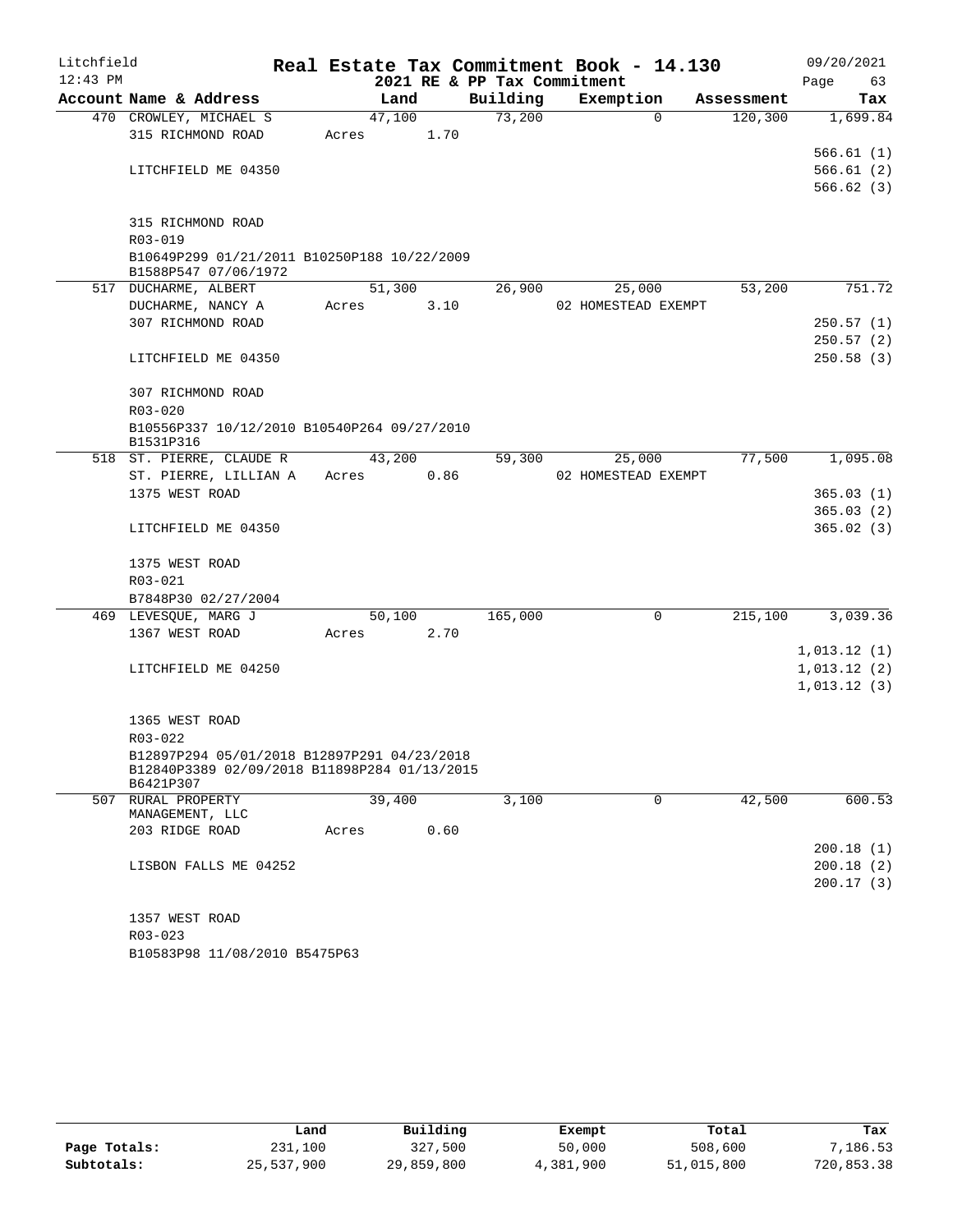| Litchfield                 |                                                      |                       |       |              |         |                                         | Real Estate Tax Commitment Book - 14.130 |                       |            | 09/20/2021             |
|----------------------------|------------------------------------------------------|-----------------------|-------|--------------|---------|-----------------------------------------|------------------------------------------|-----------------------|------------|------------------------|
| $12:43$ PM                 | Account Name & Address                               |                       |       | Land         |         | 2021 RE & PP Tax Commitment<br>Building | Exemption                                |                       | Assessment | 64<br>Page<br>Tax      |
|                            | 1724 THIBODEAU, FLORENCE M.,                         |                       |       | 43,500       |         | 33,000                                  | 25,000                                   |                       | 51,500     | 727.70                 |
|                            | HEIRS &                                              |                       |       |              |         |                                         |                                          |                       |            |                        |
|                            | JOY, M. & W.                                         |                       | Acres |              | 1.50    |                                         | 02 HOMESTEAD EXEMPT                      |                       |            |                        |
|                            | 1347 WEST ROAD                                       |                       |       |              |         |                                         |                                          |                       |            | 242.57 (1)             |
|                            | LITCHFIELD ME 04350                                  |                       |       |              |         |                                         |                                          |                       |            | 242.57 (2)             |
|                            |                                                      |                       |       |              |         |                                         |                                          |                       |            | 242.56(3)              |
|                            |                                                      |                       |       |              |         |                                         |                                          |                       |            |                        |
|                            | 1347 WEST ROAD<br>R03-025                            |                       |       |              |         |                                         |                                          |                       |            |                        |
|                            | B5775P115 11/02/1998                                 |                       |       |              |         |                                         |                                          |                       |            |                        |
|                            | 1595 SIROIS, KELLEY S                                |                       |       | 48,600       |         | 112,300                                 | 25,000                                   |                       | 135,900    | 1,920.27               |
|                            | SIROIS, DANIEL W                                     |                       | Acres |              | 2.20    |                                         | 02 HOMESTEAD EXEMPT                      |                       |            |                        |
|                            | 1349 WEST ROAD                                       |                       |       |              |         |                                         |                                          |                       |            | 640.09(1)              |
|                            |                                                      |                       |       |              |         |                                         |                                          |                       |            | 640.09(2)              |
|                            | LITCHFIELD ME 04350                                  |                       |       |              |         |                                         |                                          |                       |            | 640.09(3)              |
|                            |                                                      |                       |       |              |         |                                         |                                          |                       |            |                        |
|                            | 1349 WEST ROAD                                       |                       |       |              |         |                                         |                                          |                       |            |                        |
|                            | R03-025A                                             |                       |       |              |         |                                         |                                          |                       |            |                        |
|                            | B4350P336                                            |                       |       |              |         |                                         |                                          |                       |            |                        |
|                            | 1231 HATCH, DENNIS                                   |                       |       | 46,500       |         | 44,600                                  | 0                                        |                       | 91,100     | 1,287.24               |
|                            | HATCH, DIANE                                         |                       | Acres |              | 1.50    |                                         |                                          |                       |            |                        |
|                            | 1339 WEST ROAD                                       |                       |       |              |         |                                         |                                          |                       |            | 429.08(1)<br>429.08(2) |
|                            | LITCHFIELD ME 04350                                  |                       |       |              |         |                                         |                                          |                       |            | 429.08(3)              |
|                            |                                                      |                       |       |              |         |                                         |                                          |                       |            |                        |
|                            | 1339 WEST ROAD                                       |                       |       |              |         |                                         |                                          |                       |            |                        |
|                            | R03-026                                              |                       |       |              |         |                                         |                                          |                       |            |                        |
|                            | B6267P90 08/03/2000 B4930P171                        |                       |       |              |         |                                         |                                          |                       |            |                        |
|                            | 1721 PELLETIER, THOMAS J                             |                       |       | 42,800       |         | 30,800                                  | 0                                        |                       | 73,600     | 1,039.97               |
|                            | PELLETIER, VICKI 1                                   |                       | Acres |              | 0.83    |                                         |                                          |                       |            |                        |
|                            | WINCHENBAUGH<br>1378 HALLOWELL RD                    |                       |       |              |         |                                         |                                          |                       |            | 346.66(1)              |
|                            |                                                      |                       |       |              |         |                                         |                                          |                       |            | 346.66(2)              |
|                            | LITCHFIELD ME 04350                                  |                       |       |              |         |                                         |                                          |                       |            | 346.65(3)              |
|                            |                                                      |                       |       |              |         |                                         |                                          |                       |            |                        |
|                            | 1333 WEST ROAD                                       |                       |       |              |         |                                         |                                          |                       |            |                        |
|                            | R03-027                                              |                       |       |              |         |                                         |                                          |                       |            |                        |
|                            | B10200P274 09/02/2009 B10200P271 09/02/2009          |                       |       |              |         |                                         |                                          |                       |            |                        |
|                            | B8386P164 04/16/2005 B8386P162 04/16/2005 B7270P96   |                       |       |              |         |                                         |                                          |                       |            |                        |
|                            | 1656 ST CLAIRE, ARNOLD<br>1313 WEST RD               |                       |       | 61,600       | 16.50   | 60,200                                  | 25,000<br>02 HOMESTEAD EXEMPT            |                       | 96,800     | 1,367.78               |
|                            |                                                      |                       | Acres |              |         |                                         |                                          |                       |            | 455.93 (1)             |
|                            | LITCHFIELD ME 04350                                  |                       |       |              |         |                                         |                                          |                       |            | 455.93(2)              |
|                            |                                                      |                       |       |              |         |                                         |                                          |                       |            | 455.92 (3)             |
|                            |                                                      |                       |       |              |         |                                         |                                          |                       |            |                        |
|                            | 1313 WEST ROAD                                       |                       |       |              |         |                                         |                                          |                       |            |                        |
|                            | R03-028                                              |                       |       |              |         |                                         |                                          |                       |            |                        |
|                            | B3580P217                                            |                       |       |              |         |                                         |                                          |                       |            |                        |
|                            | 861 AVERILL, AUSTIN W                                |                       |       | 49,500       |         | 78,800                                  | 0                                        |                       | 128,300    | 1,812.88               |
|                            | 1329 WEST ROAD                                       |                       | Acres |              | 2.50    |                                         |                                          |                       |            |                        |
|                            |                                                      |                       |       |              |         |                                         |                                          |                       |            | 604.29(1)              |
|                            | LITCHFIELD ME 04350                                  |                       |       |              |         |                                         |                                          |                       |            | 604.29(2)              |
|                            |                                                      |                       |       |              |         |                                         |                                          |                       |            | 604.30(3)              |
|                            | 1329 WEST ROAD                                       |                       |       |              |         |                                         |                                          |                       |            |                        |
|                            | R03-028A                                             |                       |       |              |         |                                         |                                          |                       |            |                        |
|                            | B12649P176 06/26/2017 B8364P214 03/17/2005 B7840P163 |                       |       |              |         |                                         |                                          |                       |            |                        |
|                            | 02/25/2004                                           |                       |       |              |         |                                         |                                          |                       |            |                        |
|                            |                                                      |                       |       |              |         |                                         |                                          |                       |            |                        |
|                            |                                                      | Land                  |       | Building     |         |                                         | Exempt                                   |                       | Total      | Tax                    |
| Page Totals:<br>Subtotals: |                                                      | 292,500<br>25,830,400 |       | 30, 219, 500 | 359,700 |                                         | 75,000<br>4,456,900                      | 577,200<br>51,593,000 |            | 8,155.84<br>729,009.22 |
|                            |                                                      |                       |       |              |         |                                         |                                          |                       |            |                        |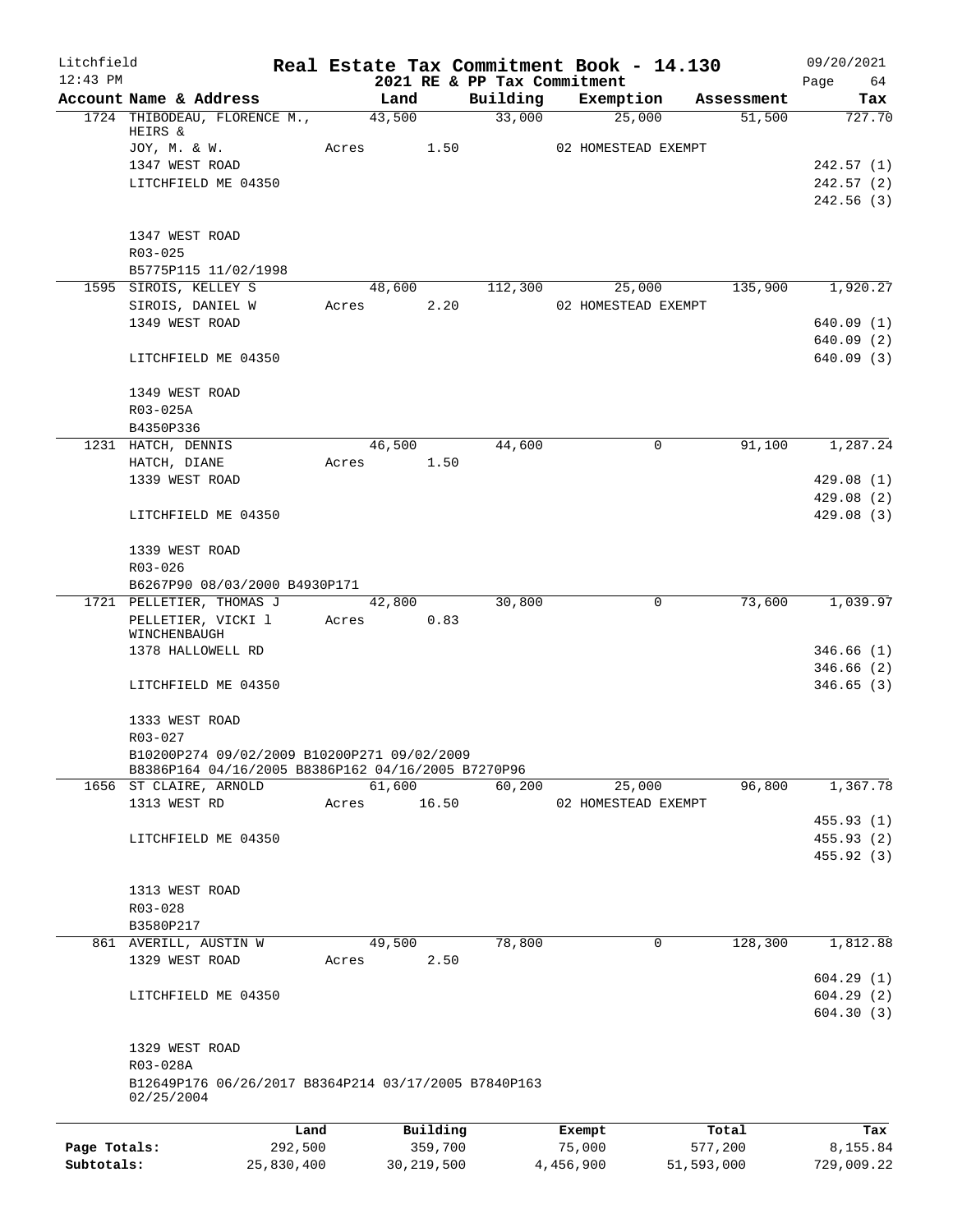| Litchfield<br>$12:43$ PM |                                                      |             |        | 2021 RE & PP Tax Commitment | Real Estate Tax Commitment Book - 14.130 |            | 09/20/2021<br>Page 65 |
|--------------------------|------------------------------------------------------|-------------|--------|-----------------------------|------------------------------------------|------------|-----------------------|
|                          | Account Name & Address                               | Land        |        |                             | Building Exemption                       | Assessment | Tax                   |
|                          | 92 LOGGANS, BENJAMIN L                               | 49,500      |        | 50,500                      | 25,000                                   | 75,000     | 1,059.75              |
|                          | 1305 WEST ROAD                                       | Acres 2.50  |        |                             | 02 HOMESTEAD EXEMPT                      |            |                       |
|                          |                                                      |             |        |                             |                                          |            | 353.25(1)             |
|                          | LITCHFIELD ME 04350                                  |             |        |                             |                                          |            | 353.25(2)             |
|                          |                                                      |             |        |                             |                                          |            | 353.25(3)             |
|                          |                                                      |             |        |                             |                                          |            |                       |
|                          | 1305 WEST ROAD                                       |             |        |                             |                                          |            |                       |
|                          | R03-028B<br>B13409P340 11/25/2019                    |             |        |                             |                                          |            |                       |
|                          | 1959 LEVITT, BRYAN M                                 |             | 46,500 | 173,600                     | 25,000                                   | 195,100    | 2,756.76              |
|                          | 1317 WEST ROAD                                       | Acres 1.50  |        |                             | 02 HOMESTEAD EXEMPT                      |            |                       |
|                          |                                                      |             |        |                             |                                          |            | 918.92(1)             |
|                          | LITCHFIELD ME 04350                                  |             |        |                             |                                          |            | 918.92(2)             |
|                          |                                                      |             |        |                             |                                          |            | 918.92(3)             |
|                          |                                                      |             |        |                             |                                          |            |                       |
|                          | 1317 WEST ROAD                                       |             |        |                             |                                          |            |                       |
|                          | R03-028C                                             |             |        |                             |                                          |            |                       |
|                          | B11083P306 06/28/2012 B10786P59 07/22/2011 B6843P327 |             |        |                             |                                          |            |                       |
|                          | 1641 SNYDER, CHARLES R                               | 71,000      |        | 11,600                      | 0                                        | 82,600     | 1,167.14              |
|                          | 1295 WEST ROAD                                       | Acres 22.90 |        |                             |                                          |            |                       |
|                          |                                                      |             |        |                             |                                          |            | 389.05(1)             |
|                          | LITCHFIELD ME 04350                                  |             |        |                             |                                          |            | 389.05(2)             |
|                          |                                                      |             |        |                             |                                          |            | 389.04(3)             |
|                          | WEST ROAD                                            |             |        |                             |                                          |            |                       |
|                          | R03-029                                              |             |        |                             |                                          |            |                       |
|                          | B6256P49 07/25/2000                                  |             |        |                             |                                          |            |                       |
|                          | 1639 SNYDER, CHARLES R                               | 42,000      |        | 81,800                      | 25,000                                   | 98,800     | 1,396.04              |
|                          | 1295 WEST ROAD                                       | Acres 1.00  |        |                             | 02 HOMESTEAD EXEMPT                      |            |                       |
|                          |                                                      |             |        |                             |                                          |            | 465.35(1)             |
|                          | LITCHFIELD ME 04350                                  |             |        |                             |                                          |            | 465.35(2)             |
|                          |                                                      |             |        |                             |                                          |            | 465.34(3)             |
|                          |                                                      |             |        |                             |                                          |            |                       |
|                          | 1295 WEST ROAD                                       |             |        |                             |                                          |            |                       |
|                          | R03-029A                                             |             |        |                             |                                          |            |                       |
|                          | B9536P72 10/19/2007 B4185P39                         |             |        |                             |                                          |            |                       |
|                          | 2173 GTP ACQUISITION<br>PARTNERS II LLC              | 25,000      |        | 68,800                      | 0                                        | 93,800     | 1,325.39              |
|                          | C/O PROPERTY TAX DEPT                                | Acres       | 1.00   |                             |                                          |            |                       |
|                          | P.O. BOX 723597                                      |             |        |                             |                                          |            | 441.80 (1)            |
|                          |                                                      |             |        |                             |                                          |            | 441.80 (2)            |
|                          | ATLANTA GA 31139                                     |             |        |                             |                                          |            | 441.79 (3)            |
|                          |                                                      |             |        |                             |                                          |            |                       |
|                          | SNYDER LANE                                          |             |        |                             |                                          |            |                       |
|                          | R03-029B                                             |             |        |                             |                                          |            |                       |
|                          | B8726P246 10/28/2005 B6372P16 12/21/2000             |             |        |                             |                                          |            |                       |
|                          | 2438 ROLFE BARBARA                                   | 48,400      |        | 116,100                     | 25,000                                   | 139,500    | 1,971.14              |
|                          | 1271 WEST ROAD                                       | Acres       | 2.14   |                             | 02 HOMESTEAD EXEMPT                      |            |                       |
|                          |                                                      |             |        |                             |                                          |            | 657.05 (1)            |
|                          | LITCHFIELD ME 04350                                  |             |        |                             |                                          |            | 657.05(2)             |
|                          |                                                      |             |        |                             |                                          |            | 657.04(3)             |
|                          | 1271 WEST ROAD                                       |             |        |                             |                                          |            |                       |
|                          | R03-029C                                             |             |        |                             |                                          |            |                       |
|                          | B7946P202 05/05/2004                                 |             |        |                             |                                          |            |                       |
|                          |                                                      |             |        |                             |                                          |            |                       |
|                          |                                                      |             |        |                             |                                          |            |                       |
|                          |                                                      |             |        |                             |                                          |            |                       |

|              | Land         | Building   | Exempt    | Total      | Tax        |
|--------------|--------------|------------|-----------|------------|------------|
| Page Totals: | 282,400      | 502,400    | 100,000   | 684,800    | 9,676.22   |
| Subtotals:   | 26, 112, 800 | 30,721,900 | 4,556,900 | 52,277,800 | 738,685.44 |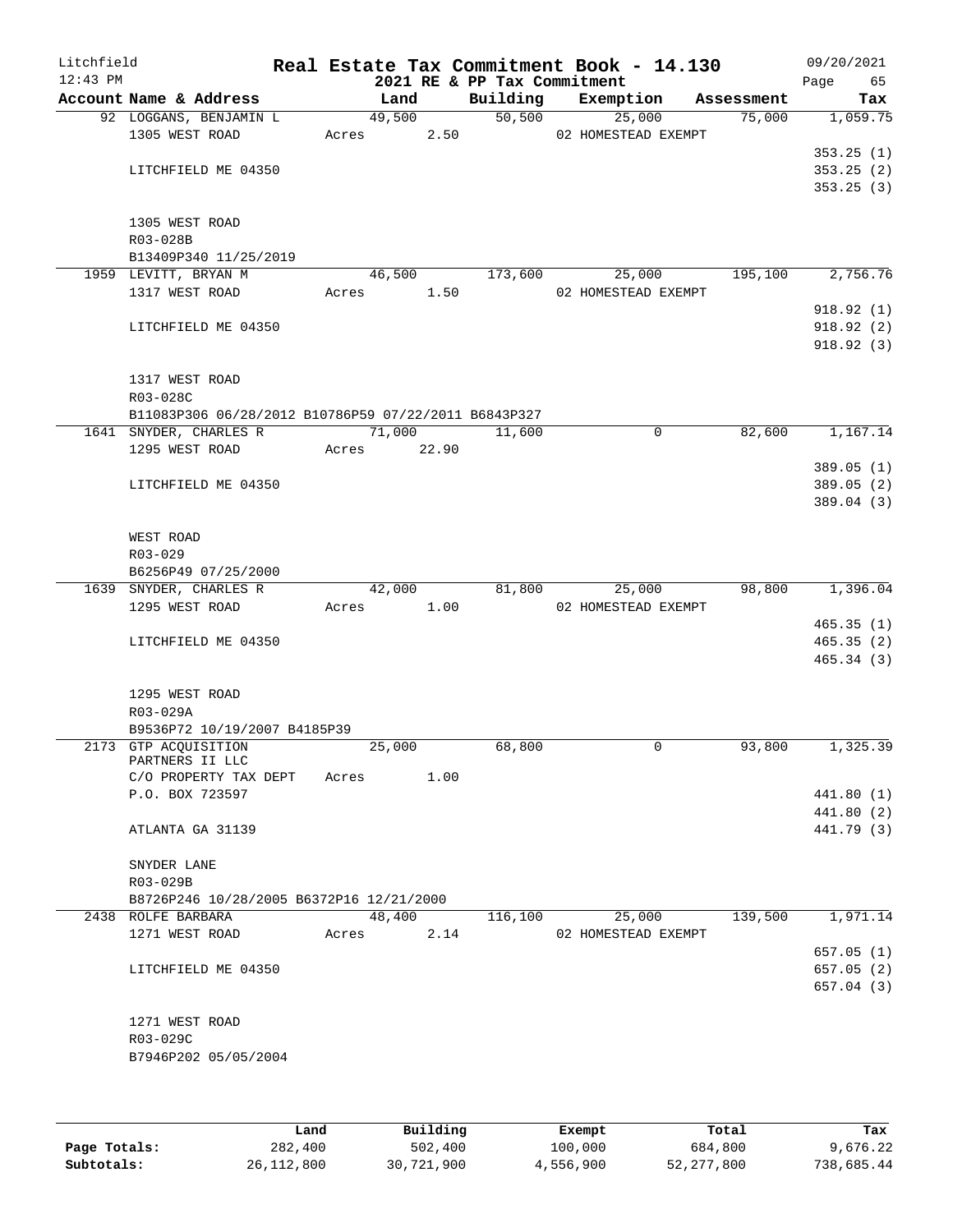| Litchfield |                                                                                                                                                            |            |        |                             | Real Estate Tax Commitment Book - 14.130 |                        | 09/20/2021 |
|------------|------------------------------------------------------------------------------------------------------------------------------------------------------------|------------|--------|-----------------------------|------------------------------------------|------------------------|------------|
| $12:43$ PM |                                                                                                                                                            |            |        | 2021 RE & PP Tax Commitment |                                          |                        | Page<br>66 |
|            | Account Name & Address                                                                                                                                     |            | Land   | Building                    | Exemption                                | Assessment             | Tax        |
|            | 2698 BLANCHETTE, AMY L                                                                                                                                     |            | 48,200 | 81,400                      |                                          | $\Omega$<br>129,600    | 1,831.25   |
|            | 14 SNYDER LANE                                                                                                                                             | Acres      | 2.07   |                             |                                          |                        |            |
|            |                                                                                                                                                            |            |        |                             |                                          |                        | 610.42(1)  |
|            | LITCHFIELD ME 04350                                                                                                                                        |            |        |                             |                                          |                        | 610.42(2)  |
|            |                                                                                                                                                            |            |        |                             |                                          |                        | 610.41(3)  |
|            | 14 SNYDER LANE                                                                                                                                             |            |        |                             |                                          |                        |            |
|            | R03-029D                                                                                                                                                   |            |        |                             |                                          |                        |            |
|            | B12585P83 10/21/2016 B12479P187 11/04/2016 B12210P19<br>01/14/2016 B12139P7 10/13/2015 B11693P257 02/20/2014<br>B11333P285 03/20/2013 B9543P216 10/26/2007 |            |        |                             |                                          |                        |            |
|            | 1422 DALESSANDRIS, GARY P JR 46,500                                                                                                                        |            |        | 111,800                     |                                          | $\mathbf 0$<br>158,300 | 2,236.78   |
|            | DALESSANDRIS, TRACY A                                                                                                                                      | Acres      | 1.50   |                             |                                          |                        |            |
|            | 1253 WEST ROAD                                                                                                                                             |            |        |                             |                                          |                        | 745.59(1)  |
|            |                                                                                                                                                            |            |        |                             |                                          |                        | 745.59(2)  |
|            | LITCHFIELD ME 04350                                                                                                                                        |            |        |                             |                                          |                        | 745.60(3)  |
|            | 1258 WEST ROAD                                                                                                                                             |            |        |                             |                                          |                        |            |
|            | $R03 - 030$                                                                                                                                                |            |        |                             |                                          |                        |            |
|            | B6675P20 09/19/1994                                                                                                                                        |            |        |                             |                                          |                        |            |
|            | 1207 GAGNON, GARY                                                                                                                                          |            | 47,700 | 11,700                      | 25,000                                   | 34,400                 | 486.07     |
|            | GAGNON SANDRA                                                                                                                                              | Acres      | 1.90   |                             | 02 HOMESTEAD EXEMPT                      |                        |            |
|            | 1245 WEST RD                                                                                                                                               |            |        |                             |                                          |                        | 162.02(1)  |
|            |                                                                                                                                                            |            |        |                             |                                          |                        | 162.02(2)  |
|            | LITCHFIELD ME 04350                                                                                                                                        |            |        |                             |                                          |                        | 162.03(3)  |
|            | 1245 WEST ROAD                                                                                                                                             |            |        |                             |                                          |                        |            |
|            | R03-031                                                                                                                                                    |            |        |                             |                                          |                        |            |
|            | B6414P212 02/23/2001                                                                                                                                       |            |        |                             |                                          |                        |            |
|            | 747 CHAPMAN, RONALD E                                                                                                                                      |            | 48,000 | 26,500                      | 25,000                                   | 49,500                 | 699.44     |
|            | 42 HOWARDS END                                                                                                                                             | Acres 3.00 |        |                             | 02 HOMESTEAD EXEMPT                      |                        |            |
|            |                                                                                                                                                            |            |        |                             |                                          |                        | 233.15(1)  |
|            | LITCHFIELD ME 04350                                                                                                                                        |            |        |                             |                                          |                        | 233.15(2)  |
|            |                                                                                                                                                            |            |        |                             |                                          |                        | 233.14(3)  |
|            | 42 HOWARDS END                                                                                                                                             |            |        |                             |                                          |                        |            |
|            | R03-032                                                                                                                                                    |            |        |                             |                                          |                        |            |
|            | B11829P345 10/16/2014 B11617P103 01/17/2014                                                                                                                |            |        |                             |                                          |                        |            |
|            | B11617P100 01/17/2014 B11541P204 08/23/2013<br>B10390P181 04/20/2010 B9400P50 06/25/2007 B8617P115                                                         |            |        |                             |                                          |                        |            |
|            | 09/29/2005 B6118P323 12/15/1999                                                                                                                            |            |        |                             |                                          |                        |            |
|            | 2638 SEVERANCE EARL D. III                                                                                                                                 |            | 33,400 | 25,100                      | 25,000                                   | 33,500                 | 473.36     |
|            | SEVERANCE ELLEN M<br>41 HOWARDS END                                                                                                                        | Acres      | 3.80   |                             | 02 HOMESTEAD EXEMPT                      |                        | 157.79(1)  |
|            |                                                                                                                                                            |            |        |                             |                                          |                        | 157.79(2)  |
|            | LITCHFIELD ME 04350                                                                                                                                        |            |        |                             |                                          |                        | 157.78(3)  |
|            |                                                                                                                                                            |            |        |                             |                                          |                        |            |
|            | 41 HOWARDS END                                                                                                                                             |            |        |                             |                                          |                        |            |
|            | R03-032A                                                                                                                                                   |            |        |                             |                                          |                        |            |
|            | B13013P247 08/13/2018 B9276P177 02/01/2007                                                                                                                 |            |        |                             |                                          |                        |            |

|              | Land       | Building   | Exempt    | Total      | Tax        |
|--------------|------------|------------|-----------|------------|------------|
| Page Totals: | 223,800    | 256,500    | 75,000    | 405,300    | 5,726.90   |
| Subtotals:   | 26,336,600 | 30,978,400 | 4,631,900 | 52,683,100 | 744,412.34 |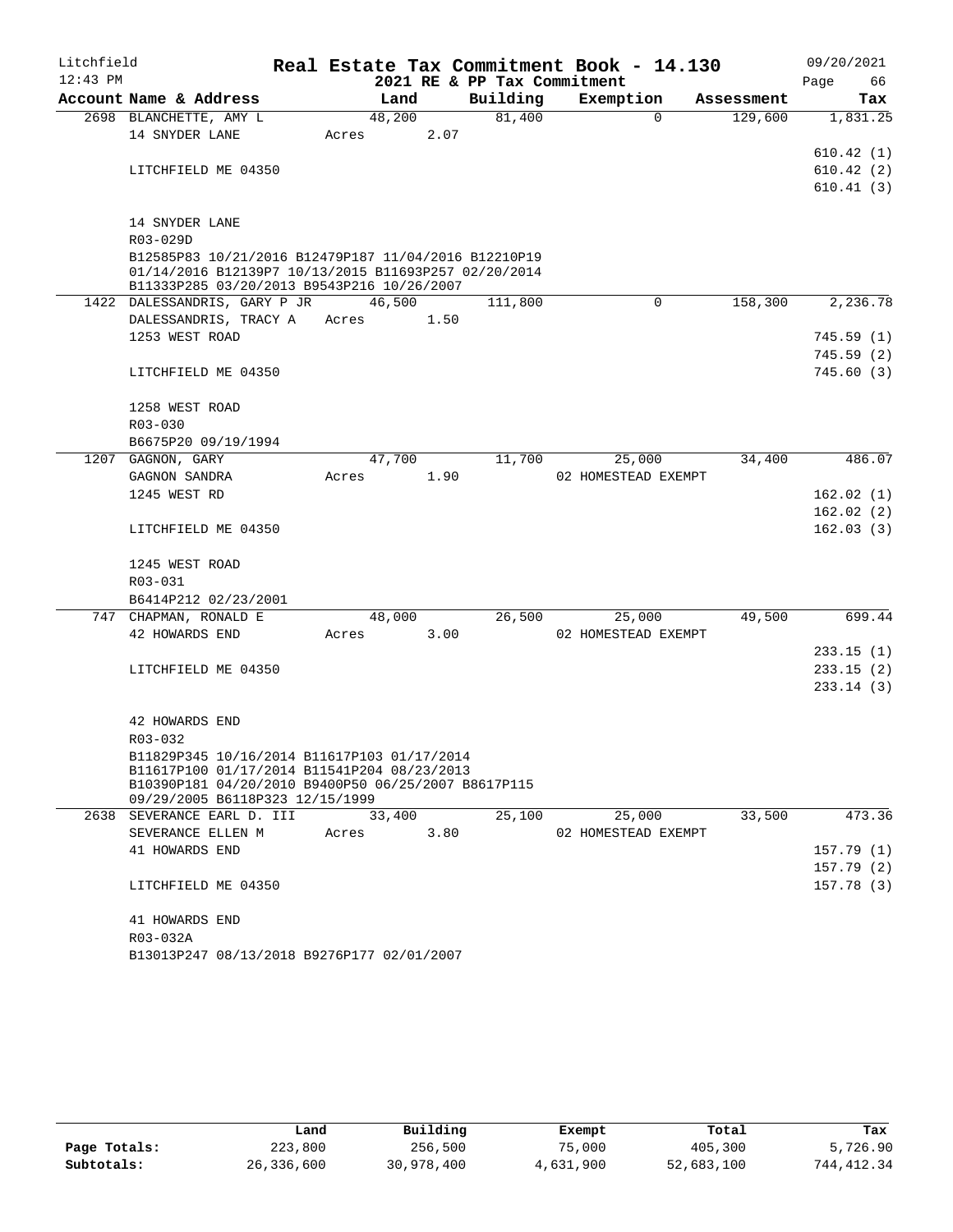| Litchfield   |                                                                  |            |       |                             |                    | Real Estate Tax Commitment Book - 14.130 |              |                      | 09/20/2021      |
|--------------|------------------------------------------------------------------|------------|-------|-----------------------------|--------------------|------------------------------------------|--------------|----------------------|-----------------|
| $12:43$ PM   |                                                                  |            |       | 2021 RE & PP Tax Commitment |                    |                                          |              |                      | Page<br>67      |
|              | Account Name & Address<br>2376 BROWN JULI M - LIFE               |            |       | Land<br>47,400              | Building<br>28,000 | Exemption<br>0                           |              | Assessment<br>75,400 | Tax<br>1,065.40 |
|              | ESTATE                                                           |            |       |                             |                    |                                          |              |                      |                 |
|              | 1207 WEST ROAD                                                   |            | Acres | 1.80                        |                    |                                          |              |                      |                 |
|              |                                                                  |            |       |                             |                    |                                          |              |                      | 355.13(1)       |
|              | BOWDOIN ME 04287                                                 |            |       |                             |                    |                                          |              |                      | 355.13(2)       |
|              |                                                                  |            |       |                             |                    |                                          |              |                      | 355.14(3)       |
|              |                                                                  |            |       |                             |                    |                                          |              |                      |                 |
|              | 1207 WEST ROAD                                                   |            |       |                             |                    |                                          |              |                      |                 |
|              | R03-033                                                          |            |       |                             |                    |                                          |              |                      |                 |
|              | B9810P175 08/01/2008 B7677P264 09/30/2003                        |            |       |                             |                    |                                          |              |                      |                 |
|              | 2349 WALLACE, BRYAN M                                            |            |       | 28,000                      | $\Omega$           | $\Omega$                                 |              | 28,000               | 395.64          |
|              | WALLACE, JAMES                                                   |            | Acres | 2.00                        |                    |                                          |              |                      |                 |
|              | 3 HARMONY LANE                                                   |            |       |                             |                    |                                          |              |                      | 131.88(1)       |
|              | APT.#22                                                          |            |       |                             |                    |                                          |              |                      | 131.88(2)       |
|              | LEWISTON ME 04210                                                |            |       |                             |                    |                                          |              |                      | 131.88(3)       |
|              | WEST ROAD                                                        |            |       |                             |                    |                                          |              |                      |                 |
|              | $R03 - 034$                                                      |            |       |                             |                    |                                          |              |                      |                 |
|              | B11019P265 03/28/2012 B7677P267 09/29/2003                       |            |       |                             |                    |                                          |              |                      |                 |
|              | 392 LILLY, NATHAN C                                              |            |       | 85,500                      | 177,900            | 6,000                                    |              | 257,400              | 3,637.06        |
|              | 1246 WEST ROAD                                                   |            | Acres | 52.00                       |                    | 03 VETERANS EXEMPT                       |              |                      |                 |
|              |                                                                  |            |       |                             |                    |                                          |              |                      | 1, 212.35(1)    |
|              | LITCHFIELD ME 04350                                              |            |       |                             |                    |                                          |              |                      | 1, 212.35(2)    |
|              |                                                                  |            |       |                             |                    |                                          |              |                      | 1, 212.36(3)    |
|              |                                                                  |            |       |                             |                    |                                          |              |                      |                 |
|              | 1246 WEST ROAD                                                   |            |       |                             |                    |                                          |              |                      |                 |
|              | R03-035                                                          |            |       |                             |                    |                                          |              |                      |                 |
|              | B11923P107 02/27/2015 B9533P71 10/16/2007 B7835P114              |            |       |                             |                    |                                          |              |                      |                 |
|              | 02/20/2004 B4600P166 12/28/1993                                  |            |       |                             |                    |                                          |              |                      |                 |
|              | 1642 SNYDER WILLIAM                                              |            |       | 19,100                      | 0                  | $\mathbf 0$                              |              | 19,100               | 269.88          |
|              | 1266 WEST ROAD                                                   |            | Acres | 10.50                       |                    |                                          |              |                      |                 |
|              |                                                                  |            |       |                             |                    |                                          |              |                      | 89.96(1)        |
|              | LITCHFIELD ME 04350                                              |            |       |                             |                    |                                          |              |                      | 89.96(2)        |
|              |                                                                  |            |       |                             |                    |                                          |              |                      | 89.96(3)        |
|              |                                                                  |            |       |                             |                    |                                          |              |                      |                 |
|              | WEST ROAD                                                        |            |       |                             |                    |                                          |              |                      |                 |
|              | R03-036                                                          |            |       |                             |                    |                                          |              |                      |                 |
| 1643         | B6256P51 07/25/2000 B5994P340 06/08/1999<br>SNYDER-WING, SARAH A |            |       | 60,700                      | 172,500            | 25,000                                   |              | 208,200              | 2,941.87        |
|              | WING, JOSEPH S                                                   |            | Acres | 6.95                        |                    | 02 HOMESTEAD EXEMPT                      |              |                      |                 |
|              | 1254 WEST ROAD                                                   |            |       |                             |                    |                                          |              |                      | 980.62 (1)      |
|              |                                                                  |            |       |                             |                    |                                          |              |                      | 980.62 (2)      |
|              | LITCHFIELD ME 04350                                              |            |       |                             |                    |                                          |              |                      | 980.63(3)       |
|              |                                                                  |            |       |                             |                    |                                          |              |                      |                 |
|              | 1254 WEST ROAD                                                   |            |       |                             |                    |                                          |              |                      |                 |
|              | R03-036A                                                         |            |       |                             |                    |                                          |              |                      |                 |
|              | B11198P153 10/17/2012 B11198P152 10/19/2012                      |            |       |                             |                    |                                          |              |                      |                 |
|              | B7040P207 08/30/2002 B2845P35                                    |            |       |                             |                    |                                          |              |                      |                 |
|              | 2051 AYER, ERIC                                                  |            |       | 45,000                      | 104,600            | 25,000                                   |              | 124,600              | 1,760.60        |
|              | AYER, JENNIFER                                                   |            | Acres | 1.00                        |                    | 02 HOMESTEAD EXEMPT                      |              |                      |                 |
|              | 1278 WEST ROAD                                                   |            |       |                             |                    |                                          |              |                      | 586.87(1)       |
|              |                                                                  |            |       |                             |                    |                                          |              |                      | 586.87 (2)      |
|              | LITCHFIELD ME 04350                                              |            |       |                             |                    |                                          |              |                      | 586.86 (3)      |
|              |                                                                  |            |       |                             |                    |                                          |              |                      |                 |
|              | 1278 WEST ROAD                                                   |            |       |                             |                    |                                          |              |                      |                 |
|              | R03-036B                                                         |            |       |                             |                    |                                          |              |                      |                 |
|              | B12929P93 06/06/2018                                             |            |       |                             |                    |                                          |              |                      |                 |
|              |                                                                  |            |       |                             |                    |                                          |              |                      |                 |
|              |                                                                  | Land       |       | Building                    |                    | Exempt                                   |              | Total                | Tax             |
| Page Totals: |                                                                  | 285,700    |       | 483,000                     |                    | 56,000                                   | 712,700      |                      | 10,070.45       |
| Subtotals:   |                                                                  | 26,622,300 |       | 31, 461, 400                |                    | 4,687,900                                | 53, 395, 800 |                      | 754,482.79      |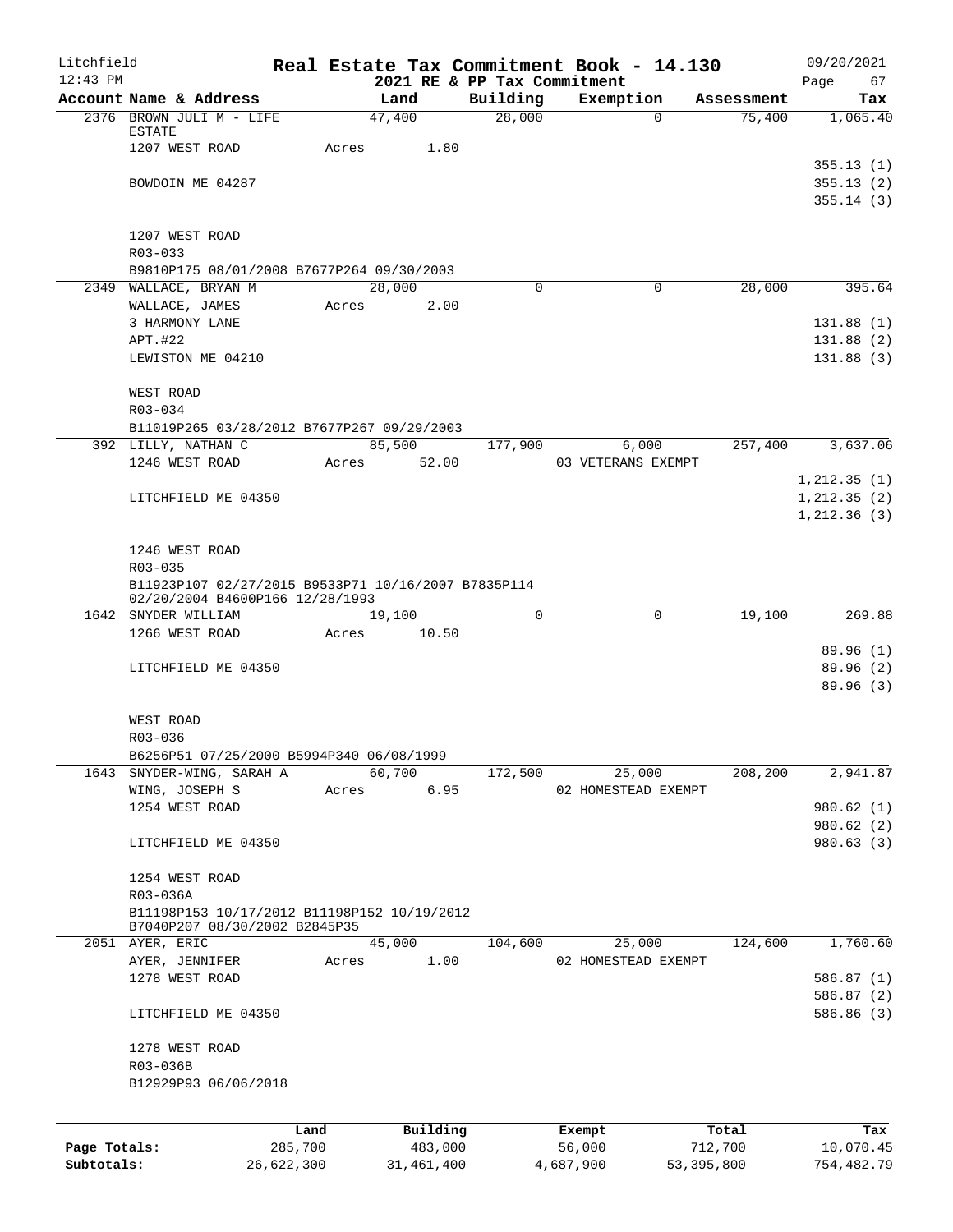| Litchfield<br>$12:43$ PM |                                                         |       |        |      | 2021 RE & PP Tax Commitment | Real Estate Tax Commitment Book - 14.130 |            | 09/20/2021<br>Page<br>68 |
|--------------------------|---------------------------------------------------------|-------|--------|------|-----------------------------|------------------------------------------|------------|--------------------------|
|                          | Account Name & Address                                  |       | Land   |      | Building                    | Exemption                                | Assessment | Tax                      |
|                          | 2292 SNYDER, WILLIAM                                    |       | 36,500 |      |                             | 74,800<br>25,000                         | 86,300     | 1,219.42                 |
|                          | 1266 WEST ROAD                                          | Acres |        | 1.50 |                             | 02 HOMESTEAD EXEMPT                      |            |                          |
|                          |                                                         |       |        |      |                             |                                          |            | 406.47(1)                |
|                          | LITCHFIELD ME 04350                                     |       |        |      |                             |                                          |            | 406.47(2)                |
|                          |                                                         |       |        |      |                             |                                          |            | 406.48(3)                |
|                          |                                                         |       |        |      |                             |                                          |            |                          |
|                          | 1266 WEST ROAD                                          |       |        |      |                             |                                          |            |                          |
|                          | R03-036C                                                |       |        |      |                             |                                          |            |                          |
|                          | B6256P51 07/25/2000<br>2769 RANDALL, BENJAMIN M         |       | 17,600 |      | $\Omega$                    | 0                                        | 17,600     | 248.69                   |
|                          | RANDALL, STACY L                                        | Acres |        | 8.45 |                             |                                          |            |                          |
|                          | P O BOX 744                                             |       |        |      |                             |                                          |            | 82.90(1)                 |
|                          |                                                         |       |        |      |                             |                                          |            | 82.90(2)                 |
|                          | SABATTUS ME 04280                                       |       |        |      |                             |                                          |            | 82.89 (3)                |
|                          |                                                         |       |        |      |                             |                                          |            |                          |
|                          | WEST ROAD                                               |       |        |      |                             |                                          |            |                          |
|                          | R03-036D                                                |       |        |      |                             |                                          |            |                          |
|                          | B10571P115 10/26/2010                                   |       |        |      |                             |                                          |            |                          |
|                          | 2640 BRAMLETT MATTHEW                                   |       | 60,700 |      | 139,300                     | 0                                        | 200,000    | 2,826.00                 |
|                          | SNYDER SAMANTHA                                         | Acres |        | 6.97 |                             |                                          |            |                          |
|                          | 1268 WEST ROAD                                          |       |        |      |                             |                                          |            | 942.00(1)                |
|                          |                                                         |       |        |      |                             |                                          |            | 942.00 (2)               |
|                          | LITCHFIELD ME 04350                                     |       |        |      |                             |                                          |            | 942.00 (3)               |
|                          | 1268 WEST ROAD                                          |       |        |      |                             |                                          |            |                          |
|                          | R03-036F                                                |       |        |      |                             |                                          |            |                          |
|                          | B10830P75 09/12/2011                                    |       |        |      |                             |                                          |            |                          |
|                          | 2350 GRECENKO, JAMES G                                  |       | 56,400 |      | 111,300                     | 25,000                                   | 142,700    | 2,016.35                 |
|                          | 1286 WEST ROAD                                          |       | Acres  | 5.81 |                             | 02 HOMESTEAD EXEMPT                      |            |                          |
|                          |                                                         |       |        |      |                             |                                          |            | 672.12(1)                |
|                          | LITCHFIELD ME 04350                                     |       |        |      |                             |                                          |            | 672.12(2)                |
|                          |                                                         |       |        |      |                             |                                          |            | 672.11(3)                |
|                          | 1286 WEST ROAD                                          |       |        |      |                             |                                          |            |                          |
|                          | R03-037A                                                |       |        |      |                             |                                          |            |                          |
|                          | B13323P302 06/19/2019                                   |       |        |      |                             |                                          |            |                          |
|                          | 305 CHASE, DANIEL E                                     |       | 47,600 |      | 82,700                      | 25,000                                   | 105,300    | 1,487.89                 |
|                          | 1302 WEST RD                                            | Acres |        | 2.85 |                             | 02 HOMESTEAD EXEMPT                      |            |                          |
|                          |                                                         |       |        |      |                             |                                          |            | 495.96 (1)               |
|                          | LITCHFIELD ME 04350                                     |       |        |      |                             |                                          |            | 495.96 (2)               |
|                          |                                                         |       |        |      |                             |                                          |            | 495.97 (3)               |
|                          |                                                         |       |        |      |                             |                                          |            |                          |
|                          | 1302 WEST ROAD                                          |       |        |      |                             |                                          |            |                          |
|                          | R03-038                                                 |       |        |      |                             |                                          |            |                          |
|                          | B13527P41 04/08/2020 B1752P320<br>1587 CHASE, KATHRYN L |       | 44,900 |      | 126,300                     | 25,000                                   | 146,200    | 2,065.81                 |
|                          | 1314 WEST ROAD                                          | Acres |        | 1.97 |                             | 02 HOMESTEAD EXEMPT                      |            |                          |
|                          |                                                         |       |        |      |                             |                                          |            | 688.60 (1)               |
|                          | LITCHFIELD ME 04350                                     |       |        |      |                             |                                          |            | 688.60 (2)               |
|                          |                                                         |       |        |      |                             |                                          |            | 688.61 (3)               |
|                          |                                                         |       |        |      |                             |                                          |            |                          |
|                          | 1314 WEST ROAD                                          |       |        |      |                             |                                          |            |                          |
|                          | R03-039                                                 |       |        |      |                             |                                          |            |                          |
|                          | B13527P47 04/08/2020 B1061P120                          |       |        |      |                             |                                          |            |                          |
|                          |                                                         |       |        |      |                             |                                          |            |                          |
|                          |                                                         |       |        |      |                             |                                          |            |                          |

|              | Land       | Building   | Exempt    | Total      | Tax        |
|--------------|------------|------------|-----------|------------|------------|
| Page Totals: | 263,700    | 534,400    | 100,000   | 698,100    | 9,864.16   |
| Subtotals:   | 26,886,000 | 31,995,800 | 4,787,900 | 54,093,900 | 764,346.95 |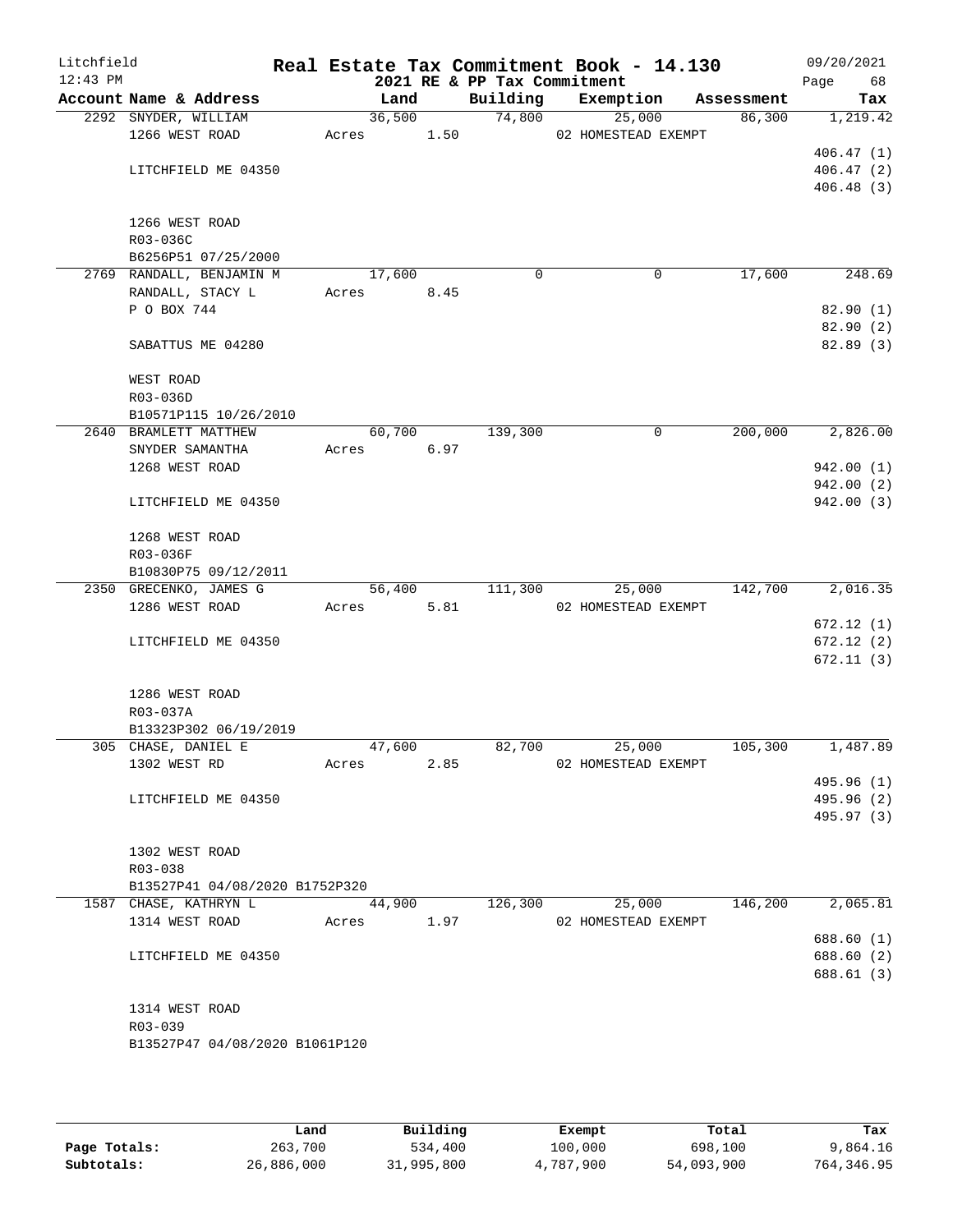| Litchfield   |                                                 |              |       |                |            |                             | Real Estate Tax Commitment Book - 14.130 |                       | 09/20/2021              |
|--------------|-------------------------------------------------|--------------|-------|----------------|------------|-----------------------------|------------------------------------------|-----------------------|-------------------------|
| $12:43$ PM   |                                                 |              |       |                |            | 2021 RE & PP Tax Commitment |                                          |                       | Page<br>69              |
|              | Account Name & Address<br>1584 SHERMAN, JAMES R |              |       | Land<br>61,900 |            | Building<br>182,500         | Exemption<br>31,000                      | Assessment<br>213,400 | Tax<br>3,015.34         |
|              | (TRUSTEE)                                       |              |       |                |            |                             |                                          |                       |                         |
|              | SHERMAN, HELEN E<br>(TRUSTEE)                   |              | Acres |                | 8.47       |                             | 02 HOMESTEAD EXEMPT                      |                       |                         |
|              | SHERMAN LIVING TRUST                            |              |       |                |            |                             | 12 WW2 Vet Res.                          |                       | 1,005.11(1)             |
|              | 1330 WEST ROAD                                  |              |       |                |            |                             |                                          |                       | 1,005.11(2)             |
|              | LITCHFIELD ME 04350                             |              |       |                |            |                             |                                          |                       | 1,005.12(3)             |
|              | 1330 WEST ROAD<br>R03-039A                      |              |       |                |            |                             |                                          |                       |                         |
|              | B13527P44 04/08/2020 B12725P226 06/22/2017      |              |       |                |            |                             |                                          |                       |                         |
|              | 1585 SHERMAN, JAMES R<br>(TRUSTEE)              |              |       | 63,800         |            | 0                           | 0                                        | 63,800                | 901.49                  |
|              | SHERMAN, HELEN E<br>(TRUSTEE)                   |              | Acres |                | 61.00      |                             |                                          |                       |                         |
|              | SHERMAN LIVING TRUST                            |              |       |                |            |                             |                                          |                       | 300.50(1)               |
|              | 1330 WEST ROAD                                  |              |       |                |            |                             |                                          |                       | 300.50(2)               |
|              | LITCHFIELD ME 04350                             |              |       |                |            |                             |                                          |                       | 300.49(3)               |
|              | WEST ROAD<br>R03-039B                           |              |       |                |            |                             |                                          |                       |                         |
|              | B12725P226 07/22/2017 B7444P18 06/05/2003       |              |       |                |            |                             |                                          |                       |                         |
|              | 1693 SUKEFORTH, LEE                             |              |       | 60,700         |            | 189,600                     | 25,000                                   | 225,300               | 3,183.49                |
|              | SUKEFORTH ROBIN                                 |              | Acres |                | 6.90       |                             | 02 HOMESTEAD EXEMPT                      |                       |                         |
|              | 1372 WEST RD                                    |              |       |                |            |                             |                                          |                       | 1,061.16(1)             |
|              |                                                 |              |       |                |            |                             |                                          |                       | 1,061.16(2)             |
|              | LITCHFIELD ME 04350                             |              |       |                |            |                             |                                          |                       | 1,061.17(3)             |
|              | 1372 WEST ROAD                                  |              |       |                |            |                             |                                          |                       |                         |
|              | $R03 - 040$                                     |              |       |                |            |                             |                                          |                       |                         |
|              | B2831P98 07/16/1985                             |              |       |                |            |                             |                                          |                       |                         |
|              | 1360 PELLETIER, DONALD T<br>32 HAYDEN HILL ROAD |              | Acres | 57,300         | 5.10       | 183,600                     | 25,000<br>02 HOMESTEAD EXEMPT            | 215,900               | 3,050.67                |
|              |                                                 |              |       |                |            |                             |                                          |                       | 1,016.89(1)             |
|              | LITCHFIELD ME 04350                             |              |       |                |            |                             |                                          |                       | 1,016.89(2)             |
|              |                                                 |              |       |                |            |                             |                                          |                       | 1,016.89(3)             |
|              | 32 HAYDEN HILL ROAD                             |              |       |                |            |                             |                                          |                       |                         |
|              | $R03 - 040 - 1$                                 |              |       |                |            |                             |                                          |                       |                         |
|              | B4261P6                                         |              |       |                |            |                             |                                          |                       |                         |
|              | 2114 DANIELS, SCOTT R                           |              |       | 49,900         |            | 149,000                     | $\mathbf 0$                              | 198,900               | 2,810.46                |
|              | DANIELS, LISA M                                 |              | Acres |                | 2.64       |                             |                                          |                       |                         |
|              | 16 HAYDEN HILL ROAD                             |              |       |                |            |                             |                                          |                       | 936.82 (1)<br>936.82(2) |
|              | LITCHFIELD ME 04350                             |              |       |                |            |                             |                                          |                       | 936.82(3)               |
|              | 16 HAYDEN HILL ROAD                             |              |       |                |            |                             |                                          |                       |                         |
|              | $R03 - 040 - 2 - A$                             |              |       |                |            |                             |                                          |                       |                         |
|              | B13228P221 06/04/2019                           |              |       |                |            |                             |                                          |                       |                         |
|              | 96 BLACK, BRIAN P                               |              |       | 63,800         |            | 121,000                     | 25,000                                   | 159,800               | 2,257.97                |
|              | 205 RICHMOND ROAD                               |              | Acres |                | 11.00      |                             | 02 HOMESTEAD EXEMPT                      |                       |                         |
|              |                                                 |              |       |                |            |                             |                                          |                       | 752.66(1)               |
|              | LITCHFIELD ME 04350                             |              |       |                |            |                             |                                          |                       | 752.66 (2)<br>752.65(3) |
|              | 205 RICHMOND ROAD                               |              |       |                |            |                             |                                          |                       |                         |
|              | $R03 - 040 - 3$                                 |              |       |                |            |                             |                                          |                       |                         |
|              | B13338P247 09/18/2019                           |              |       |                |            |                             |                                          |                       |                         |
|              |                                                 | Land         |       |                | Building   |                             | Exempt                                   | Total                 | Tax                     |
| Page Totals: |                                                 | 357,400      |       |                | 825,700    |                             | 106,000                                  | 1,077,100             | 15, 219. 42             |
| Subtotals:   |                                                 | 27, 243, 400 |       |                | 32,821,500 |                             | 4,893,900                                | 55,171,000            | 779,566.37              |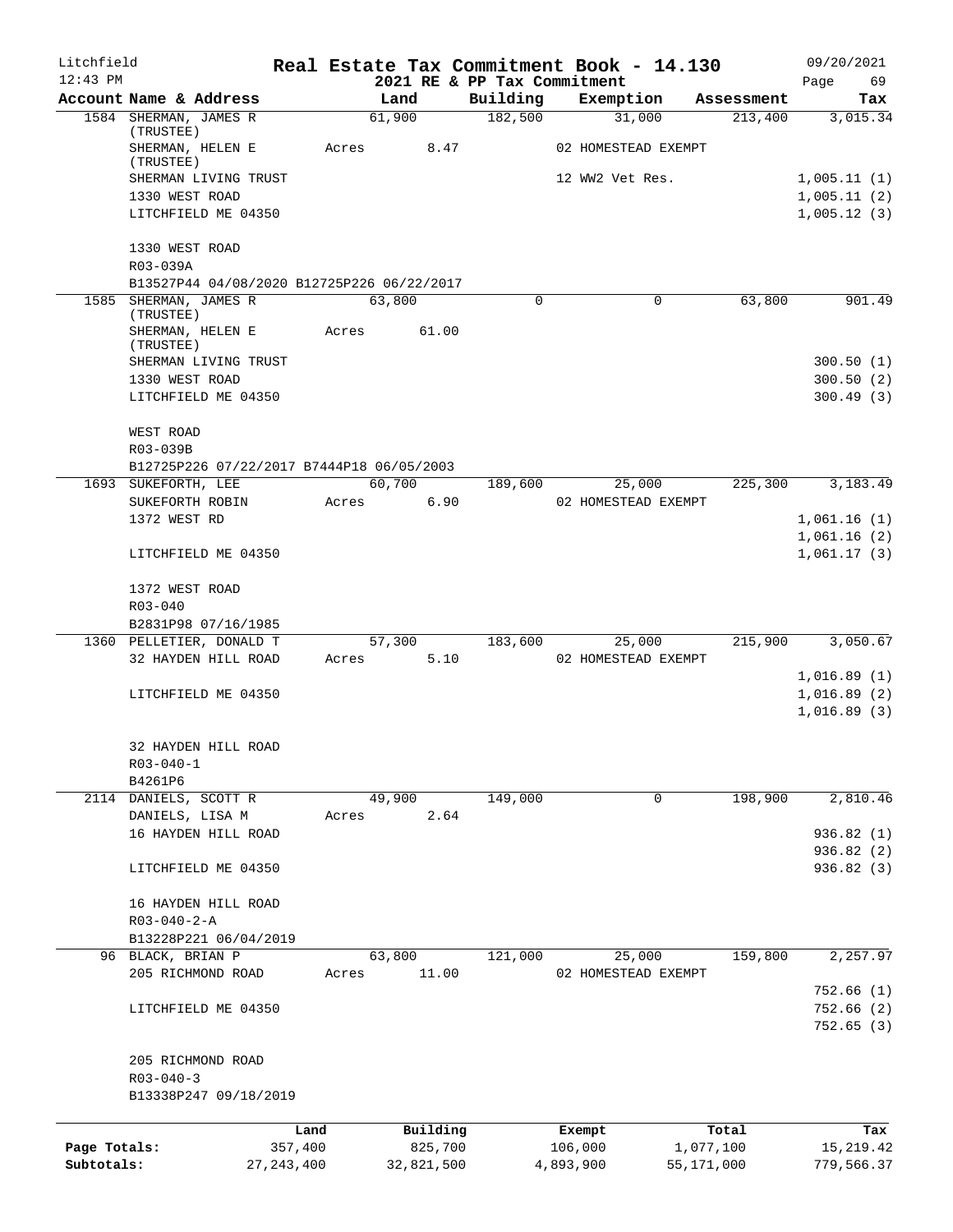| Litchfield<br>$12:43$ PM |                                                      |         |        |          | 2021 RE & PP Tax Commitment | Real Estate Tax Commitment Book - 14.130 |            | 09/20/2021        |
|--------------------------|------------------------------------------------------|---------|--------|----------|-----------------------------|------------------------------------------|------------|-------------------|
|                          | Account Name & Address                               |         | Land   |          | Building                    | Exemption                                | Assessment | 70<br>Page<br>Tax |
|                          | 495 WOOTEN, MATTHEW JR                               |         | 57,600 |          | 151,800                     | $\Omega$                                 | 209,400    | 2,958.82          |
|                          | WOOTEN, MERCEDES                                     | Acres   |        | 5.20     |                             |                                          |            |                   |
|                          | 249 RICHMOND ROAD                                    |         |        |          |                             |                                          |            | 986.27 (1)        |
|                          |                                                      |         |        |          |                             |                                          |            | 986.27 (2)        |
|                          | LITCHFIELD ME 04260                                  |         |        |          |                             |                                          |            | 986.28(3)         |
|                          |                                                      |         |        |          |                             |                                          |            |                   |
|                          | 249 RICHMOND ROAD                                    |         |        |          |                             |                                          |            |                   |
|                          | $R03 - 040 - 4$                                      |         |        |          |                             |                                          |            |                   |
|                          | B13501P22 03/06/2020                                 |         |        |          |                             |                                          |            |                   |
|                          | 532 O'DONNELL, TIMOTHY D                             |         | 46,200 |          | 89,900                      | 0                                        | 136,100    | 1,923.09          |
|                          | 5 RICKER LANE                                        | Acres   |        | 1.40     |                             |                                          |            |                   |
|                          |                                                      |         |        |          |                             |                                          |            | 641.03(1)         |
|                          | LITCHFIELD ME 04350                                  |         |        |          |                             |                                          |            | 641.03 (2)        |
|                          |                                                      |         |        |          |                             |                                          |            | 641.03 (3)        |
|                          |                                                      |         |        |          |                             |                                          |            |                   |
|                          | 5 RICKER LANE                                        |         |        |          |                             |                                          |            |                   |
|                          | $R03 - 040 - 5$                                      |         |        |          |                             |                                          |            |                   |
|                          | B12256P299 03/28/2016 B10191P66 08/24/2009 B7306P154 |         |        |          |                             |                                          |            |                   |
|                          | 03/07/2003                                           |         |        |          |                             |                                          |            |                   |
|                          | 1956 HANLEY, KATHERINE C                             |         | 52,800 |          | 168,600                     | $\mathbf 0$                              | 221,400    | 3,128.38          |
|                          | 11 RICKER LANE                                       | Acres   |        | 3.60     |                             |                                          |            |                   |
|                          |                                                      |         |        |          |                             |                                          |            | 1,042.79(1)       |
|                          | LITCHFIELD ME 04350                                  |         |        |          |                             |                                          |            | 1,042.79(2)       |
|                          |                                                      |         |        |          |                             |                                          |            | 1,042.80(3)       |
|                          |                                                      |         |        |          |                             |                                          |            |                   |
|                          | 11 RICKER LANE                                       |         |        |          |                             |                                          |            |                   |
|                          | $R03 - 040 - 5 - A$                                  |         |        |          |                             |                                          |            |                   |
|                          | B11829P51 10/17/2014 B6951P126                       |         |        |          |                             |                                          |            |                   |
|                          | 1957 LECLAIR, RICHARD G                              |         | 46,800 |          | 69,600                      | 25,000                                   | 91,400     | 1,291.48          |
|                          | 6 RICKER LANE                                        | Acres   |        | 1.60     |                             | 02 HOMESTEAD EXEMPT                      |            |                   |
|                          |                                                      |         |        |          |                             |                                          |            | 430.49 (1)        |
|                          | LITCHFIELD ME 04350                                  |         |        |          |                             |                                          |            | 430.49 (2)        |
|                          |                                                      |         |        |          |                             |                                          |            | 430.50(3)         |
|                          |                                                      |         |        |          |                             |                                          |            |                   |
|                          | 6 RICKER LANE                                        |         |        |          |                             |                                          |            |                   |
|                          | $R03 - 040 - 6$                                      |         |        |          |                             |                                          |            |                   |
|                          | B7504P24                                             |         |        |          |                             |                                          |            |                   |
|                          | 1958 PAGE, RYAN D                                    |         | 52,500 |          | 35,000                      | $\mathbf 0$                              | 87,500     | 1,236.38          |
|                          | P.O. BOX 66                                          | Acres   |        | 3.50     |                             |                                          |            |                   |
|                          |                                                      |         |        |          |                             |                                          |            | 412.13(1)         |
|                          | BOWDOIN ME 04287                                     |         |        |          |                             |                                          |            | 412.13(2)         |
|                          |                                                      |         |        |          |                             |                                          |            | 412.12(3)         |
|                          |                                                      |         |        |          |                             |                                          |            |                   |
|                          | 14 RICKER LANE                                       |         |        |          |                             |                                          |            |                   |
|                          | $R03 - 040 - 6 - A$                                  |         |        |          |                             |                                          |            |                   |
|                          | B13127P78 12/28/2018 B13126P175 12/28/2018           |         |        |          |                             |                                          |            |                   |
|                          | B11595P263 12/18/2013                                |         |        |          |                             |                                          |            |                   |
|                          | 1264 MULLEN, MICHAEL A                               |         | 57,600 |          | 97,700                      | 25,000                                   | 130,300    | 1,841.14          |
|                          | MULLEN, JANICE                                       | Acres   |        | 5.20     |                             | 02 HOMESTEAD EXEMPT                      |            |                   |
|                          | PO BOX 804                                           |         |        |          |                             |                                          |            | 613.71(1)         |
|                          |                                                      |         |        |          |                             |                                          |            | 613.71(2)         |
|                          | SABATTUS ME 04280                                    |         |        |          |                             |                                          |            | 613.72(3)         |
|                          |                                                      |         |        |          |                             |                                          |            |                   |
|                          | 22 HAYDEN HILL ROAD                                  |         |        |          |                             |                                          |            |                   |
|                          | $R03 - 040 - 7$                                      |         |        |          |                             |                                          |            |                   |
|                          | B5331P236                                            |         |        |          |                             |                                          |            |                   |
|                          |                                                      |         |        |          |                             |                                          |            |                   |
|                          |                                                      |         |        |          |                             |                                          |            |                   |
|                          |                                                      | Land    |        | Building |                             | Exempt                                   | Total      | Tax               |
| Page Totals:             |                                                      | 313,500 |        | 612,600  |                             | 50,000                                   | 876,100    | 12,379.29         |
|                          |                                                      |         |        |          |                             |                                          |            |                   |

**Subtotals:** 27,556,900 33,434,100 4,943,900 56,047,100 791,945.66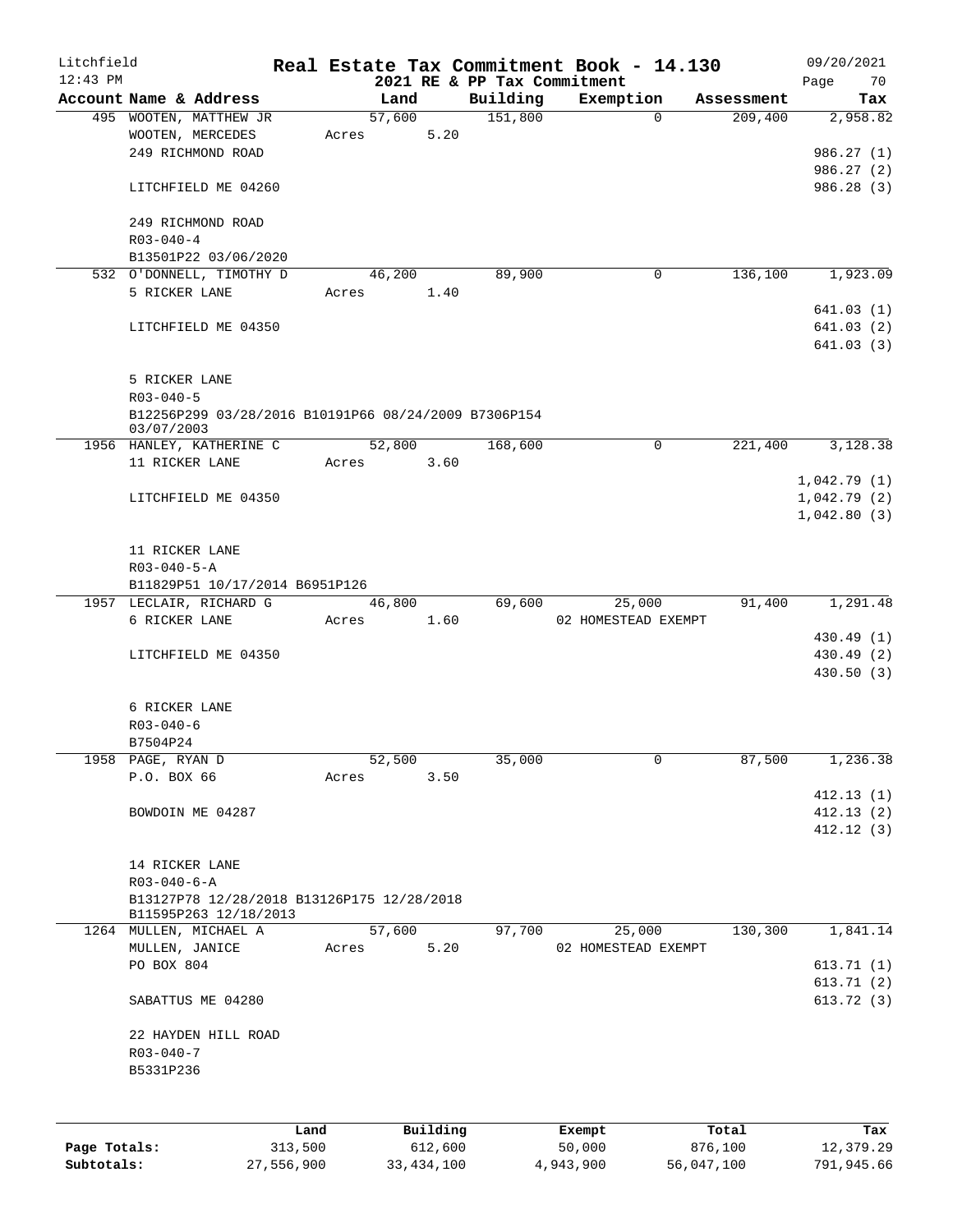| Litchfield<br>$12:43$ PM |                                                                                         |        |      | 2021 RE & PP Tax Commitment | Real Estate Tax Commitment Book - 14.130 |             |            | 09/20/2021<br>Page<br>71 |
|--------------------------|-----------------------------------------------------------------------------------------|--------|------|-----------------------------|------------------------------------------|-------------|------------|--------------------------|
|                          | Account Name & Address                                                                  | Land   |      | Building                    | Exemption                                |             | Assessment | Tax                      |
|                          | 2302 WHITE, AARON M                                                                     | 44,800 |      | 151,600                     |                                          | $\Omega$    | 196,400    | 2,775.13                 |
|                          | CRAVEN, GREGORY D                                                                       | Acres  | 1.34 |                             |                                          |             |            |                          |
|                          | 47 HAYDEN HILL RD                                                                       |        |      |                             |                                          |             |            | 925.04(1)                |
|                          |                                                                                         |        |      |                             |                                          |             |            | 925.04(2)                |
|                          | LITCHFIELD ME 04350                                                                     |        |      |                             |                                          |             |            | 925.05(3)                |
|                          |                                                                                         |        |      |                             |                                          |             |            |                          |
|                          | 47 HAYDEN HILL ROAD                                                                     |        |      |                             |                                          |             |            |                          |
|                          | R03-040A<br>B12402P22 09/02/2016 B7188P246 12/06/2002                                   |        |      |                             |                                          |             |            |                          |
|                          | 1967 CAITLIN, BRANDON L                                                                 | 55,500 |      | 9,000                       |                                          | $\mathbf 0$ | 64,500     | 911.39                   |
|                          | 72 RIDLEY LN                                                                            | Acres  | 4.50 |                             |                                          |             |            |                          |
|                          |                                                                                         |        |      |                             |                                          |             |            | 303.80(1)                |
|                          | LITCHFIELD ME 04350                                                                     |        |      |                             |                                          |             |            | 303.80(2)                |
|                          |                                                                                         |        |      |                             |                                          |             |            | 303.79(3)                |
|                          |                                                                                         |        |      |                             |                                          |             |            |                          |
|                          | 24 DEER RUN LANE                                                                        |        |      |                             |                                          |             |            |                          |
|                          | R03-040A-1                                                                              |        |      |                             |                                          |             |            |                          |
|                          | B13550P163 05/08/2020 B9829P62 08/20/2008                                               |        |      |                             |                                          |             |            |                          |
|                          | 1994 PAGE, RYAN D                                                                       | 52,500 |      | 13,200                      |                                          | $\mathbf 0$ | 65,700     | 928.34                   |
|                          | P.O. BOX 66                                                                             | Acres  | 3.50 |                             |                                          |             |            |                          |
|                          |                                                                                         |        |      |                             |                                          |             |            | 309.45(1)                |
|                          | BOWDOIN ME 04287                                                                        |        |      |                             |                                          |             |            | 309.45(2)                |
|                          |                                                                                         |        |      |                             |                                          |             |            | 309.44(3)                |
|                          |                                                                                         |        |      |                             |                                          |             |            |                          |
|                          | 12 TRACTOR LANE                                                                         |        |      |                             |                                          |             |            |                          |
|                          | R03-040A-2                                                                              |        |      |                             |                                          |             |            |                          |
|                          | B13127P78 12/28/2018 B13126P175 12/28/2018 B9138P230<br>05/17/2006 B7870P252 05/06/2004 |        |      |                             |                                          |             |            |                          |
|                          | 1142 MANN, EBEN J                                                                       | 38,200 |      | $\Omega$                    |                                          | $\mathbf 0$ | 38,200     | 539.77                   |
|                          | 61 HAYDEN HILL ROAD                                                                     | Acres  | 5.40 |                             |                                          |             |            |                          |
|                          |                                                                                         |        |      |                             |                                          |             |            | 179.92(1)                |
|                          | LITCHFIELD ME 04350                                                                     |        |      |                             |                                          |             |            | 179.92(2)                |
|                          |                                                                                         |        |      |                             |                                          |             |            | 179.93(3)                |
|                          |                                                                                         |        |      |                             |                                          |             |            |                          |
|                          | HAYDEN HILL ROAD                                                                        |        |      |                             |                                          |             |            |                          |
|                          | $R03 - 040A - 3$                                                                        |        |      |                             |                                          |             |            |                          |
|                          | B11491P14 07/16/2013 B4788P176                                                          |        |      |                             |                                          |             |            |                          |
|                          | 1140 MANN, EBEN J                                                                       | 57,200 |      | 132,600                     | 25,000                                   |             | 164,800    | 2,328.62                 |
|                          | MANN, NICOLE M                                                                          | Acres  | 5.06 |                             | 02 HOMESTEAD EXEMPT                      |             |            |                          |
|                          | 61 HAYDEN HILL ROAD                                                                     |        |      |                             |                                          |             |            | 776.21(1)                |
|                          |                                                                                         |        |      |                             |                                          |             |            | 776.21(2)                |
|                          | LITCHFIELD ME 04350                                                                     |        |      |                             |                                          |             |            | 776.20(3)                |
|                          |                                                                                         |        |      |                             |                                          |             |            |                          |
|                          | 61 HAYDEN HILL ROAD                                                                     |        |      |                             |                                          |             |            |                          |
|                          | R03-040A-4                                                                              |        |      |                             |                                          |             |            | 2,040.37                 |
|                          | 686 FERGUSON, AMANDA M                                                                  | 47,400 |      | 122,000                     | 25,000                                   |             | 144,400    |                          |
|                          | BOWDEN, JEFFREY T                                                                       | Acres  | 1.80 |                             | 02 HOMESTEAD EXEMPT                      |             |            |                          |
|                          | 19 DEER RUN LANE                                                                        |        |      |                             |                                          |             |            | 680.12 (1)               |
|                          | LITCHFIELD ME 04350                                                                     |        |      |                             |                                          |             |            | 680.12 (2)<br>680.13 (3) |
|                          |                                                                                         |        |      |                             |                                          |             |            |                          |
|                          | 19 DEER RUN LANE                                                                        |        |      |                             |                                          |             |            |                          |
|                          | $R03 - 040A - 5$                                                                        |        |      |                             |                                          |             |            |                          |
|                          | B12043P273 07/16/2015 B4857P304 02/23/1995                                              |        |      |                             |                                          |             |            |                          |
|                          |                                                                                         |        |      |                             |                                          |             |            |                          |
|                          |                                                                                         |        |      |                             |                                          |             |            |                          |

|              | Land       | Building   | Exempt    | Total      | Tax        |
|--------------|------------|------------|-----------|------------|------------|
| Page Totals: | 295,600    | 428,400    | 50,000    | 674,000    | 9,523.62   |
| Subtotals:   | 27,852,500 | 33,862,500 | 4,993,900 | 56,721,100 | 801,469.28 |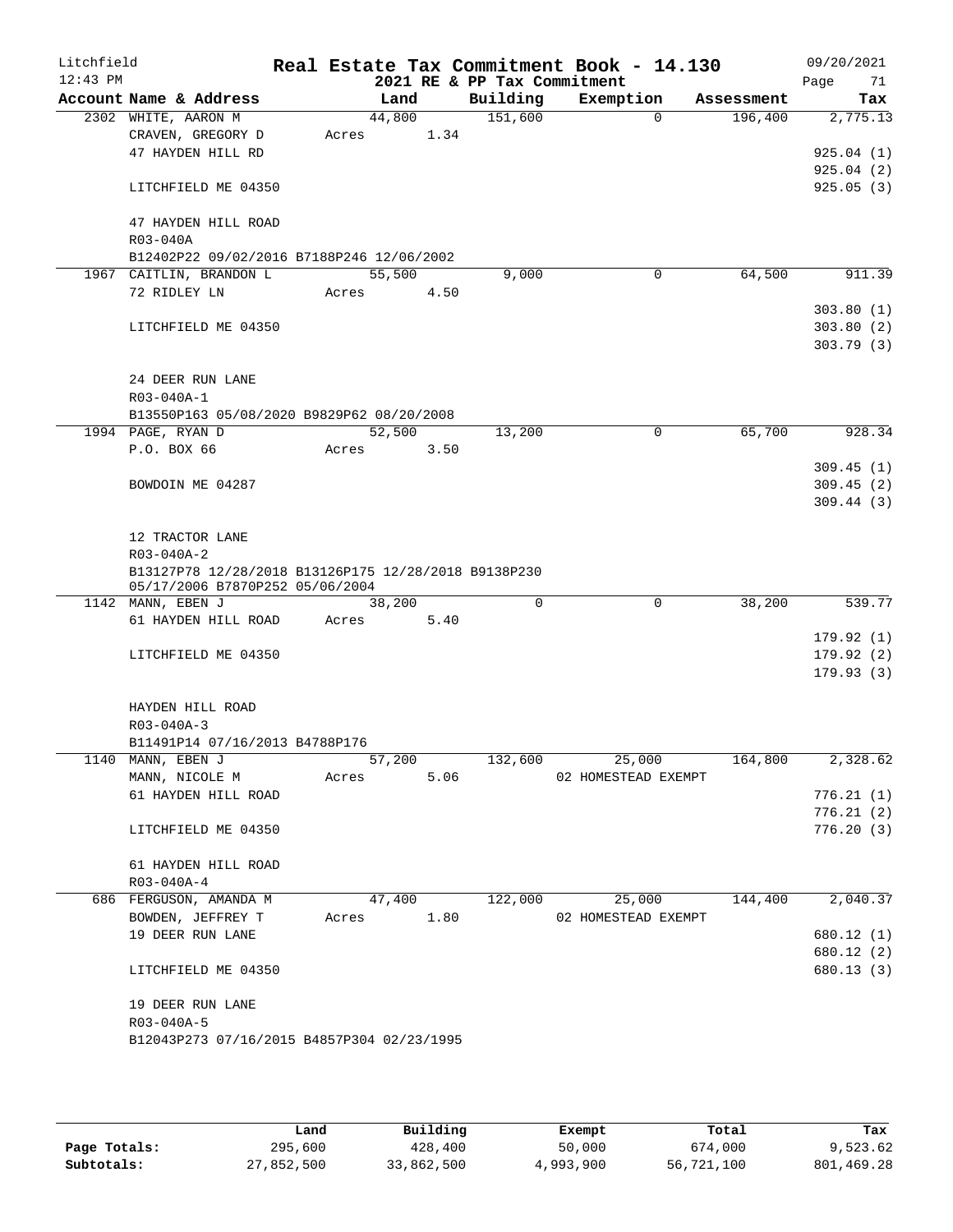| Litchfield<br>$12:43$ PM |                                                     |       |         |      | 2021 RE & PP Tax Commitment | Real Estate Tax Commitment Book - 14.130 |            | 09/20/2021<br>72<br>Page |
|--------------------------|-----------------------------------------------------|-------|---------|------|-----------------------------|------------------------------------------|------------|--------------------------|
|                          | Account Name & Address                              |       | Land    |      | Building                    | Exemption                                | Assessment | Tax                      |
|                          | 2140 BOWIE, DARRELL A                               |       | 49,400  |      | 33,900                      | 25,000                                   | 58,300     | 823.78                   |
|                          | BOWIE, SUSAN M                                      | Acres |         | 2.48 |                             | 02 HOMESTEAD EXEMPT                      |            |                          |
|                          | 1348 WEST ROAD                                      |       |         |      |                             |                                          |            | 274.59(1)                |
|                          |                                                     |       |         |      |                             |                                          |            | 274.59(2)                |
|                          | LITCHFIELD ME 04350                                 |       |         |      |                             |                                          |            | 274.60(3)                |
|                          |                                                     |       |         |      |                             |                                          |            |                          |
|                          | 1348 WEST ROAD                                      |       |         |      |                             |                                          |            |                          |
|                          | R03-040B                                            |       |         |      |                             |                                          |            |                          |
|                          | B13176P278 03/29/2019<br>2171 PAGE, RYAN D          |       |         |      | 28,800                      |                                          | 103,800    | 1,466.69                 |
|                          | P.O. BOX 66                                         | Acres | 75,000  | 2.15 |                             | 0                                        |            |                          |
|                          |                                                     |       |         |      |                             |                                          |            | 488.90 (1)               |
|                          | BOWDOIN ME 04287                                    |       |         |      |                             |                                          |            | 488.90 (2)               |
|                          |                                                     |       |         |      |                             |                                          |            | 488.89 (3)               |
|                          |                                                     |       |         |      |                             |                                          |            |                          |
|                          | 10 DEER RUN LANE                                    |       |         |      |                             |                                          |            |                          |
|                          | R03-040C                                            |       |         |      |                             |                                          |            |                          |
|                          | B13127P78 12/28/2018 B13126P175 12/28/2018 B6579P28 |       |         |      |                             |                                          |            |                          |
|                          | 08/02/2001                                          |       |         |      |                             |                                          |            |                          |
|                          | 647 GAGNE, DANIEL R                                 |       | 49,500  |      | 219,600                     | 25,000                                   | 244,100    | 3,449.13                 |
|                          | 181 RICHMOND RD                                     | Acres |         | 2.50 |                             | 02 HOMESTEAD EXEMPT                      |            |                          |
|                          |                                                     |       |         |      |                             |                                          |            | 1,149.71(1)              |
|                          | LITCHFIELD ME 04350                                 |       |         |      |                             |                                          |            | 1,149.71(2)              |
|                          |                                                     |       |         |      |                             |                                          |            | 1, 149.71(3)             |
|                          |                                                     |       |         |      |                             |                                          |            |                          |
|                          | 181 RICHMOND ROAD<br>$R03 - 042$                    |       |         |      |                             |                                          |            |                          |
|                          | B2038P160                                           |       |         |      |                             |                                          |            |                          |
|                          | 710 GOWELL SR, CLARENCE R                           |       | 191,300 |      | $\mathbf 0$                 | $\mathbf 0$                              | 191,300    | 2,703.07                 |
|                          | GRANTOR TRUST                                       |       |         |      |                             |                                          |            |                          |
|                          | GOWELL SR CLARENCE R                                | Acres |         | 7.00 |                             |                                          |            |                          |
|                          | TRUSTEE                                             |       |         |      |                             |                                          |            |                          |
|                          | 156 WENTZELL ROAD                                   |       |         |      |                             |                                          |            | 901.02(1)                |
|                          |                                                     |       |         |      |                             |                                          |            | 901.02(2)                |
|                          | LITCHFIELD ME 04350                                 |       |         |      |                             |                                          |            | 901.03(3)                |
|                          | RICHMOND ROAD                                       |       |         |      |                             |                                          |            |                          |
|                          | R03-043                                             |       |         |      |                             |                                          |            |                          |
|                          | B6354P113 11/21/2000                                |       |         |      |                             |                                          |            |                          |
|                          | 2079 GOWELL, MICHAEL                                |       | 0       |      | 11,700                      | 0                                        | 11,700     | 165.32                   |
|                          | P.O. BOX 5                                          |       |         |      |                             |                                          |            |                          |
|                          |                                                     |       |         |      |                             |                                          |            | 55.11(1)                 |
|                          | LITCHFIELD ME 04350                                 |       |         |      |                             |                                          |            | 55.11(2)                 |
|                          |                                                     |       |         |      |                             |                                          |            | 55.10(3)                 |
|                          |                                                     |       |         |      |                             |                                          |            |                          |
|                          | 171 RICHMOND ROAD                                   |       |         |      |                             |                                          |            |                          |
|                          | R03-043-ON-1                                        |       |         |      |                             |                                          |            |                          |
|                          | 406 GOWELL, KENNETH                                 |       | 0       |      | 13,100                      | 0                                        | 13,100     | 185.10                   |
|                          | 53 BOWKER ROAD                                      |       |         |      |                             |                                          |            |                          |
|                          |                                                     |       |         |      |                             |                                          |            | 61.70(1)                 |
|                          | PHIPPSBURG ME 04563                                 |       |         |      |                             |                                          |            | 61.70(2)                 |
|                          |                                                     |       |         |      |                             |                                          |            | 61.70(3)                 |
|                          |                                                     |       |         |      |                             |                                          |            |                          |
|                          | 4 FORD LANE                                         |       |         |      |                             |                                          |            |                          |
|                          | $R03 - 043 - ON - 2$                                |       |         |      |                             |                                          |            |                          |
|                          |                                                     |       |         |      |                             |                                          |            |                          |

|              | Land         | Building   | Exempt    | Total      | Tax        |
|--------------|--------------|------------|-----------|------------|------------|
| Page Totals: | 365,200      | 307,100    | 50,000    | 622,300    | 8,793.09   |
| Subtotals:   | 28, 217, 700 | 34,169,600 | 5,043,900 | 57,343,400 | 810,262.37 |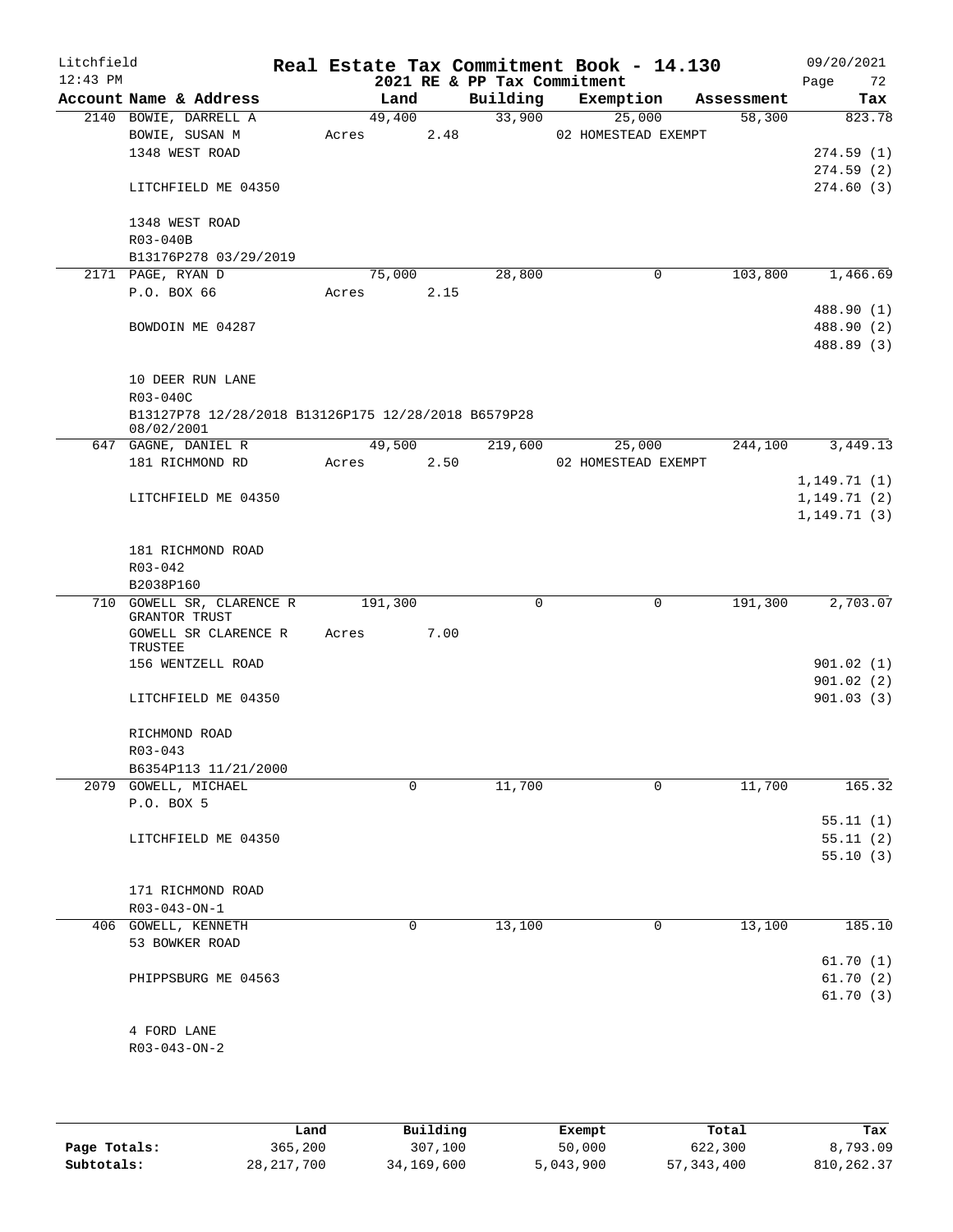| Litchfield<br>$12:43$ PM |                                                     |               | 2021 RE & PP Tax Commitment | Real Estate Tax Commitment Book - 14.130 |             | 09/20/2021<br>73<br>Page |
|--------------------------|-----------------------------------------------------|---------------|-----------------------------|------------------------------------------|-------------|--------------------------|
|                          | Account Name & Address                              | Land          | Building                    | Exemption                                | Assessment  | Tax                      |
|                          | 1919 THURLOW LINDA                                  | $\Omega$      | 8,600                       | 8,600                                    | $\Omega$    | 0.00                     |
|                          | PO BOX 534                                          |               |                             | 02 HOMESTEAD EXEMPT                      |             |                          |
|                          |                                                     |               |                             |                                          |             |                          |
|                          | SABATTUS ME 04280 0534                              |               |                             |                                          |             |                          |
|                          |                                                     |               |                             |                                          |             |                          |
|                          |                                                     |               |                             |                                          |             |                          |
|                          | 12 FORD LANE                                        |               |                             |                                          |             |                          |
|                          | $R03 - 043 - ON - 3$                                |               |                             |                                          |             |                          |
|                          | 1405 SMITH, BECKY                                   | $\mathbf 0$   | 13,300                      | 13,300                                   | $\mathbf 0$ | 0.00                     |
|                          | SMITH, BECKY                                        |               |                             | 02 HOMESTEAD EXEMPT                      |             |                          |
|                          | P O BOX 64                                          |               |                             |                                          |             |                          |
|                          | LITCHFIELD ME 04350                                 |               |                             |                                          |             |                          |
|                          |                                                     |               |                             |                                          |             |                          |
|                          |                                                     |               |                             |                                          |             |                          |
|                          | 141 RICHMOND ROAD                                   |               |                             |                                          |             |                          |
|                          | $R03 - 043 - ON - 38$                               |               |                             |                                          |             |                          |
|                          | 1980 NILSON, LAURA                                  | $\mathbf 0$   | 11,700                      | $\mathbf 0$                              | 11,700      | 165.32                   |
|                          | 151 RICHMOND ROAD                                   |               |                             |                                          |             |                          |
|                          |                                                     |               |                             |                                          |             |                          |
|                          |                                                     |               |                             |                                          |             | 55.11(1)                 |
|                          | LITCHFIELD ME 04350                                 |               |                             |                                          |             | 55.11(2)                 |
|                          |                                                     |               |                             |                                          |             | 55.10(3)                 |
|                          |                                                     |               |                             |                                          |             |                          |
|                          | 151 RICHMOND ROAD                                   |               |                             |                                          |             |                          |
|                          | R03-043-ON-39                                       |               |                             |                                          |             |                          |
|                          | B13013P245 04/23/2018                               |               |                             |                                          |             |                          |
|                          | 2392 HILLOCK, ROBERT,                               | $\mathbf 0$   | 14,700                      | 14,700                                   | $\mathbf 0$ | 0.00                     |
|                          | HILLOCK, STACY                                      |               |                             |                                          |             |                          |
|                          | 13 FORD LANE                                        |               |                             | 02 HOMESTEAD EXEMPT                      |             |                          |
|                          |                                                     |               |                             |                                          |             |                          |
|                          | LITCHFIELD ME 04350                                 |               |                             |                                          |             |                          |
|                          |                                                     |               |                             |                                          |             |                          |
|                          |                                                     |               |                             |                                          |             |                          |
|                          | 13 FORD LANE                                        |               |                             |                                          |             |                          |
|                          | $R03 - 043 - ON - 4$                                |               |                             |                                          |             |                          |
|                          | B11684P326 04/14/2014                               |               |                             |                                          |             |                          |
|                          | 1437 GOWELL, LAWRENCE G                             | $\mathbf 0$   | 15,700                      | 0                                        | 15,700      | 221.84                   |
|                          | <b>48 KENNEDY LANE</b>                              |               |                             |                                          |             |                          |
|                          |                                                     |               |                             |                                          |             | 73.95(1)                 |
|                          | LITCHFIELD ME 04350                                 |               |                             |                                          |             | 73.95(2)                 |
|                          |                                                     |               |                             |                                          |             | 73.94(3)                 |
|                          |                                                     |               |                             |                                          |             |                          |
|                          | 5 FORD LANE                                         |               |                             |                                          |             |                          |
|                          | R03-043-ON-40                                       |               |                             |                                          |             |                          |
|                          | 1217 PAGE, RYAN D                                   | 51,000        | 98,700                      | 0                                        | 149,700     | 2,115.26                 |
|                          | P O BOX 66                                          | 3.00<br>Acres |                             |                                          |             |                          |
|                          |                                                     |               |                             |                                          |             | 705.09(1)                |
|                          | BOWDOIN ME 04352                                    |               |                             |                                          |             | 705.09(2)                |
|                          |                                                     |               |                             |                                          |             | 705.08(3)                |
|                          |                                                     |               |                             |                                          |             |                          |
|                          | 121 RICHMOND ROAD                                   |               |                             |                                          |             |                          |
|                          | R03-044                                             |               |                             |                                          |             |                          |
|                          | B13127P78 12/28/2018 B13126P175 12/28/2018 B11262P4 |               |                             |                                          |             |                          |
|                          | 12/21/2012                                          |               |                             |                                          |             |                          |
|                          |                                                     |               |                             |                                          |             |                          |

|              | Land         | Building     | Exempt    | Total      | Tax        |
|--------------|--------------|--------------|-----------|------------|------------|
| Page Totals: | 51,000       | 162,700      | 36,600    | 177,100    | 2,502.42   |
| Subtotals:   | 28, 268, 700 | 34, 332, 300 | 5,080,500 | 57,520,500 | 812,764.79 |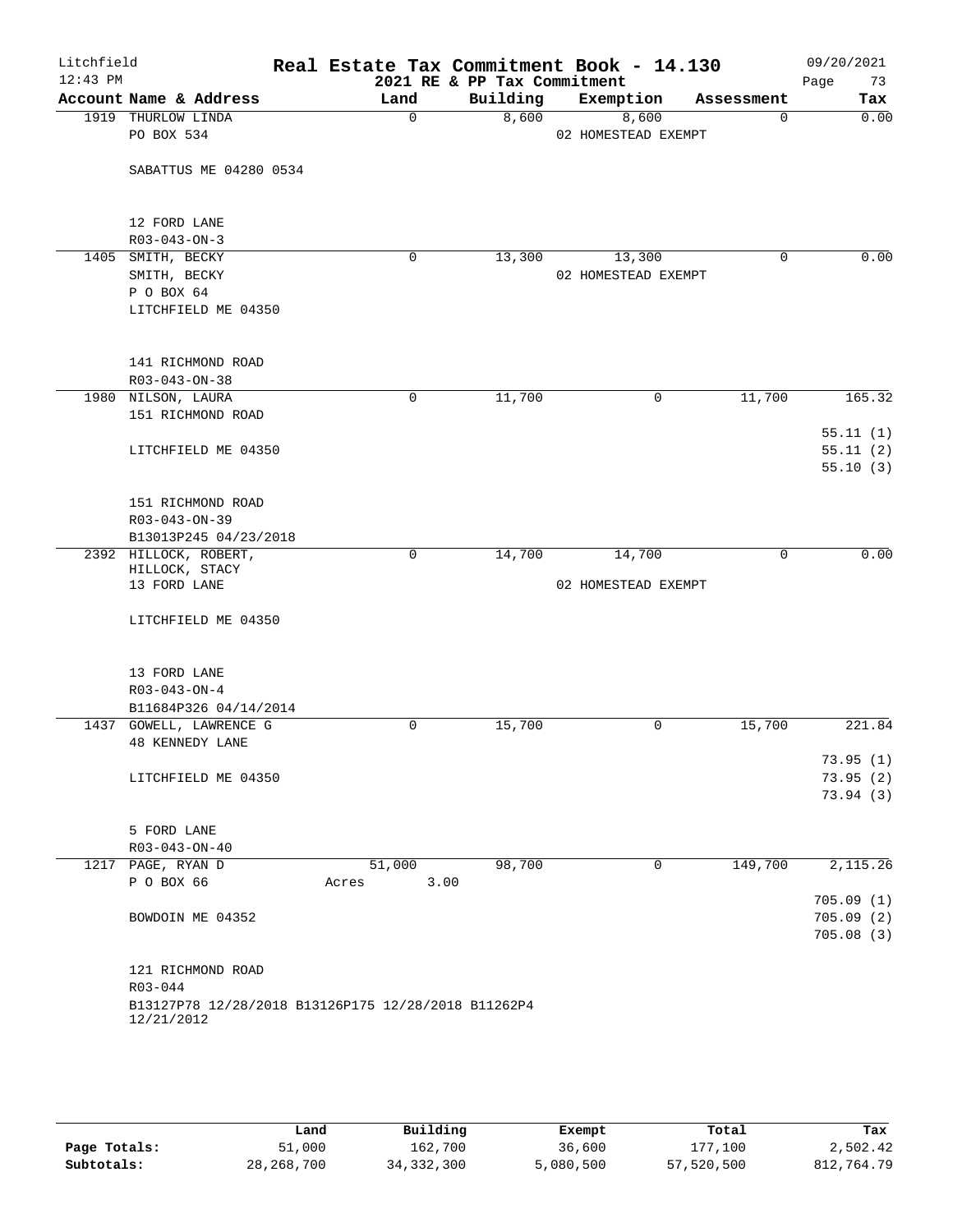| Litchfield<br>$12:43$ PM |                                                      |       |             | 2021 RE & PP Tax Commitment | Real Estate Tax Commitment Book - 14.130 |             |            | 09/20/2021<br>74<br>Page |
|--------------------------|------------------------------------------------------|-------|-------------|-----------------------------|------------------------------------------|-------------|------------|--------------------------|
|                          | Account Name & Address                               |       | Land        |                             | Building Exemption                       |             | Assessment | Tax                      |
|                          | 750 MORRILL, TERRY L                                 |       | 63,800      | 166,600                     | 25,000                                   |             | 205,400    | 2,902.30                 |
|                          | MORRILL, TERI L                                      |       | Acres 12.00 |                             | 02 HOMESTEAD EXEMPT                      |             |            |                          |
|                          | 127 RICHMOND ROAD                                    |       |             |                             |                                          |             |            | 967.43(1)                |
|                          |                                                      |       |             |                             |                                          |             |            | 967.43(2)                |
|                          | LITCHFIELD ME 04350                                  |       |             |                             |                                          |             |            | 967.44 (3)               |
|                          | 127 RICHMOND ROAD                                    |       |             |                             |                                          |             |            |                          |
|                          | R03-044A                                             |       |             |                             |                                          |             |            |                          |
|                          | B10374P158 03/29/2010 B8575P286 08/31/2005 B6300P171 |       |             |                             |                                          |             |            |                          |
|                          | 889 SWEET, GARY                                      |       | 51,800      | $\Omega$                    |                                          | 0           | 51,800     | 731.93                   |
|                          | SWEET, DENISE                                        |       | Acres 34.00 |                             |                                          |             |            |                          |
|                          | P O BOX 237                                          |       |             |                             |                                          |             |            | 243.98 (1)               |
|                          | SABATTUS ME 04280                                    |       |             |                             |                                          |             |            | 243.98 (2)<br>243.97 (3) |
|                          |                                                      |       |             |                             |                                          |             |            |                          |
|                          | ROUTE 197                                            |       |             |                             |                                          |             |            |                          |
|                          | $R03 - 045$                                          |       |             |                             |                                          |             |            |                          |
|                          | B5572P280 03/01/1998                                 |       |             | 78,200                      |                                          |             | 98,200     | 1,387.57                 |
|                          | 2085 PINNELL, CINDY M                                |       | 45,000      |                             | 25,000                                   |             |            |                          |
|                          | PO BOX 894                                           | Acres | 2.00        |                             | 02 HOMESTEAD EXEMPT                      |             |            | 462.52(1)                |
|                          | SABATTUS ME 04280                                    |       |             |                             |                                          |             |            | 462.52(2)                |
|                          |                                                      |       |             |                             |                                          |             |            | 462.53(3)                |
|                          |                                                      |       |             |                             |                                          |             |            |                          |
|                          | 113 RICHMOND ROAD                                    |       |             |                             |                                          |             |            |                          |
|                          | R03-045A                                             |       |             |                             |                                          |             |            |                          |
|                          | B5792P78 11/18/1998                                  |       |             |                             |                                          |             |            |                          |
|                          | 101 LABBE, WAYNE M II                                |       | 71,500      | 133,400                     |                                          | 0           | 204,900    | 2,895.24                 |
|                          | LABBE, DEENA M                                       | Acres | 24.00       |                             |                                          |             |            |                          |
|                          | 229 MAXWELL ROAD                                     |       |             |                             |                                          |             |            | 965.08(1)                |
|                          |                                                      |       |             |                             |                                          |             |            | 965.08(2)                |
|                          | LITCHFIELD ME 04350                                  |       |             |                             |                                          |             |            | 965.08(3)                |
|                          | 229 MAXWELL ROAD                                     |       |             |                             |                                          |             |            |                          |
|                          | $R03 - 046$                                          |       |             |                             |                                          |             |            |                          |
|                          | B13694P1 08/31/2020                                  |       |             |                             |                                          |             |            |                          |
|                          | 1427 LABBE, WAYNE M II                               |       | 37,500      | 0                           |                                          | $\mathbf 0$ | 37,500     | 529.88                   |
|                          | LABBE, DEENA M                                       | Acres | 80.00       |                             |                                          |             |            |                          |
|                          | 229 MAXWELL ROAD                                     |       |             |                             |                                          |             |            | 176.63(1)                |
|                          |                                                      |       |             |                             |                                          |             |            | 176.63(2)                |
|                          | LITCHFIELD ME 04350                                  |       |             |                             |                                          |             |            | 176.62(3)                |
|                          | MAXWELL ROAD                                         |       |             |                             |                                          |             |            |                          |
|                          | R03-046A                                             |       |             |                             |                                          |             |            |                          |
|                          | B13694P1 08/31/2020                                  |       |             |                             |                                          |             |            |                          |
|                          | 458 DESCHENE, RENE                                   |       | 12,300      | $\mathbf 0$                 |                                          | $\mathbf 0$ | 12,300     | 173.80                   |
|                          | DECHENE, DONALD                                      | Acres | 19.60       |                             |                                          |             |            |                          |
|                          | PAUL DESCHENE                                        |       |             |                             |                                          |             |            | 57.93(1)                 |
|                          | 36 HIGH STREET                                       |       |             |                             |                                          |             |            | 57.93(2)                 |
|                          | SABATTUS ME 04280                                    |       |             |                             |                                          |             |            | 57.94(3)                 |
|                          | OFF WEST ROAD                                        |       |             |                             |                                          |             |            |                          |
|                          | R03-046C                                             |       |             |                             |                                          |             |            |                          |
|                          | B12795P291 10/31/2017 B12790P289 10/31/2017          |       |             |                             |                                          |             |            |                          |
|                          | B1497P748                                            |       |             |                             |                                          |             |            |                          |
|                          |                                                      |       |             |                             |                                          |             |            |                          |
|                          |                                                      |       |             |                             |                                          |             |            |                          |
|                          |                                                      |       |             |                             |                                          |             |            |                          |

|              | Land       | Building   | Exempt    | Total      | Tax        |
|--------------|------------|------------|-----------|------------|------------|
| Page Totals: | 281,900    | 378,200    | 50,000    | 610,100    | 8,620.72   |
| Subtotals:   | 28,550,600 | 34,710,500 | 5,130,500 | 58,130,600 | 821,385.51 |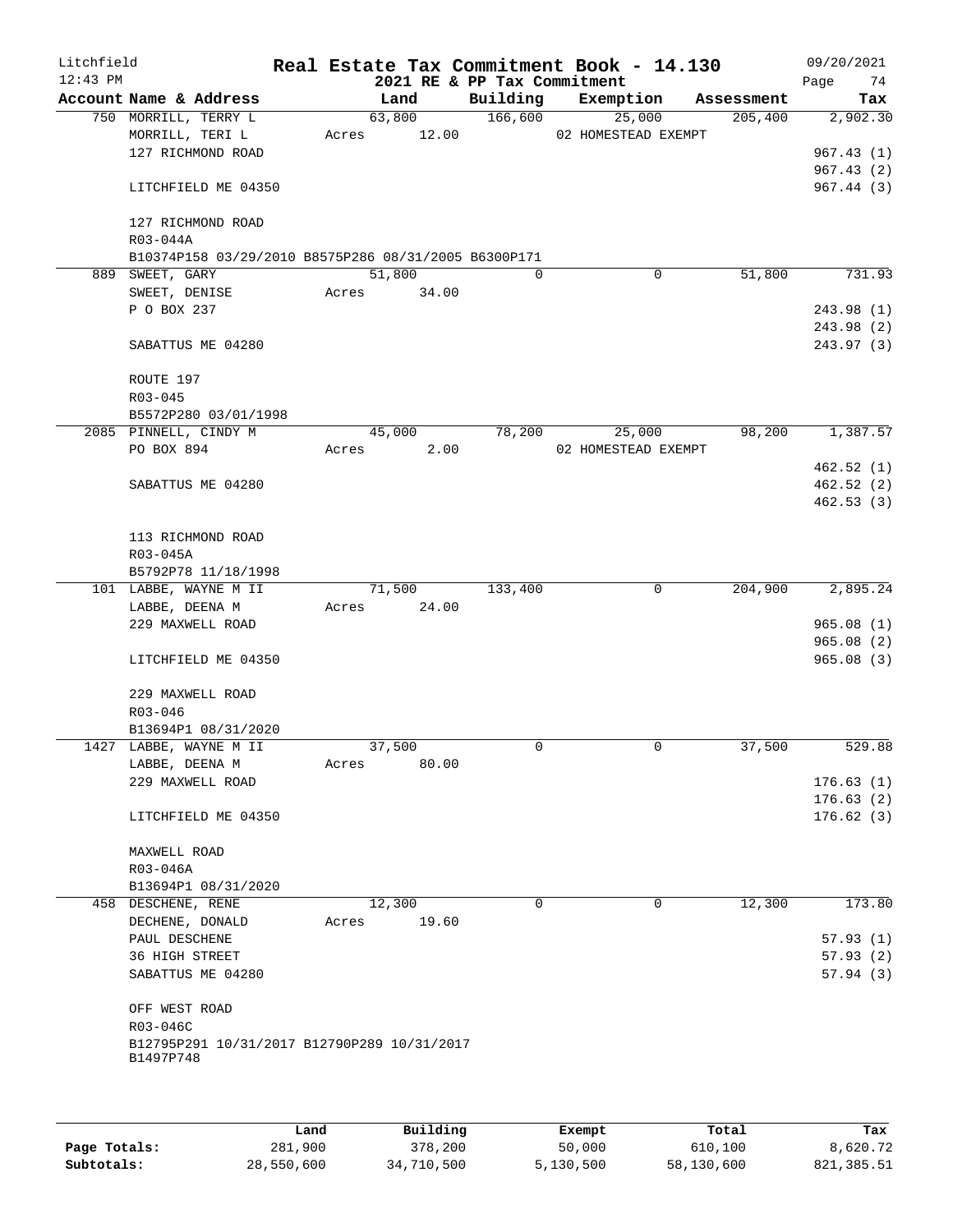| Litchfield   |                            |       |        |          |                                         |         | Real Estate Tax Commitment Book - 14.130 |            | 09/20/2021        |
|--------------|----------------------------|-------|--------|----------|-----------------------------------------|---------|------------------------------------------|------------|-------------------|
| $12:43$ PM   | Account Name & Address     |       | Land   |          | 2021 RE & PP Tax Commitment<br>Building |         | Exemption                                | Assessment | 75<br>Page<br>Tax |
|              | 212 LABERGE, CRYSTAL       |       | 64,600 |          | 35,500                                  |         | $\Omega$                                 | 100, 100   | 1,414.41          |
|              | <b>BRISSETTE</b>           |       |        |          |                                         |         |                                          |            |                   |
|              | LABERGE, ANDREW JOEL       | Acres |        | 4.20     |                                         |         |                                          |            |                   |
|              | 23 WEDGEWOOD DRIVE         |       |        |          |                                         |         |                                          |            | 471.47 (1)        |
|              |                            |       |        |          |                                         |         |                                          |            | 471.47 (2)        |
|              | WINTHROP ME 04364          |       |        |          |                                         |         |                                          |            | 471.47 (3)        |
|              | 27 BRISSETTE LANE          |       |        |          |                                         |         |                                          |            |                   |
|              | R03-047                    |       |        |          |                                         |         |                                          |            |                   |
|              | B13505P192 02/24/2020      |       |        |          |                                         |         |                                          |            |                   |
|              | 1269 RICHARD, DORIS        |       | 54,600 |          | 111,200                                 |         | 31,000                                   | 134,800    | 1,904.72          |
|              | RICHARD LAURENT R          | Acres |        | 4.20     |                                         |         | 22 WW2 Widow Res                         |            |                   |
|              | 204 MAXWELL ROAD           |       |        |          |                                         |         | 02 HOMESTEAD EXEMPT                      |            | 634.91 (1)        |
|              |                            |       |        |          |                                         |         |                                          |            | 634.91 (2)        |
|              | LITCHFIELD ME 04350        |       |        |          |                                         |         |                                          |            | 634.90 (3)        |
|              | 216 MAXWELL ROAD           |       |        |          |                                         |         |                                          |            |                   |
|              | R03-048                    |       |        |          |                                         |         |                                          |            |                   |
|              | B6291P156 09/01/2000       |       |        |          |                                         |         |                                          |            |                   |
|              | 464 DESROCHERS, RAYMOND J  |       | 42,900 |          | 51,800                                  |         | 25,000                                   | 69,700     | 984.86            |
|              | P O BOX 855                | Acres |        | 1.30     |                                         |         | 02 HOMESTEAD EXEMPT                      |            |                   |
|              |                            |       |        |          |                                         |         |                                          |            | 328.29(1)         |
|              | SABATTUS ME 04280          |       |        |          |                                         |         |                                          |            | 328.29(2)         |
|              |                            |       |        |          |                                         |         |                                          |            | 328.28(3)         |
|              | 222 MAXWELL ROAD           |       |        |          |                                         |         |                                          |            |                   |
|              | $R03 - 049$                |       |        |          |                                         |         |                                          |            |                   |
|              | B3400P188                  |       |        |          |                                         |         |                                          |            |                   |
|              | 1203 MCNELLY, DAVID (HEIRS |       | 42,900 |          | 73,500                                  |         | 25,000                                   | 91,400     | 1,291.48          |
|              | OF)                        |       |        |          |                                         |         |                                          |            |                   |
|              | MCNELLY MONIQUE            | Acres | 1.30   |          |                                         |         | 02 HOMESTEAD EXEMPT                      |            |                   |
|              | P O BOX 376                |       |        |          |                                         |         |                                          |            | 430.49 (1)        |
|              |                            |       |        |          |                                         |         |                                          |            | 430.49 (2)        |
|              | SABATTUS ME 04280          |       |        |          |                                         |         |                                          |            | 430.50(3)         |
|              | 230 MAXWELL ROAD           |       |        |          |                                         |         |                                          |            |                   |
|              | R03-050                    |       |        |          |                                         |         |                                          |            |                   |
|              | B2668P256 04/10/1984       |       |        |          |                                         |         |                                          |            |                   |
|              | 367 COOK, DALE JR          |       | 45,600 |          | 56,800                                  |         | 25,000                                   | 77,400     | 1,093.66          |
|              | 236 MAXWELL ROAD           | Acres |        | 1.20     |                                         |         | 02 HOMESTEAD EXEMPT                      |            |                   |
|              |                            |       |        |          |                                         |         |                                          |            | 364.55(1)         |
|              | LITCHFIELD ME 04350        |       |        |          |                                         |         |                                          |            | 364.55(2)         |
|              |                            |       |        |          |                                         |         |                                          |            | 364.56(3)         |
|              |                            |       |        |          |                                         |         |                                          |            |                   |
|              | 236 MAXWELL ROAD           |       |        |          |                                         |         |                                          |            |                   |
|              | R03-051                    |       |        |          |                                         |         |                                          |            |                   |
|              | B2893P170                  |       |        |          |                                         |         |                                          |            |                   |
|              | 81 BARTLETT, DONALD        |       | 42,500 |          | 104,800                                 |         | 25,000                                   | 122,300    | 1,728.10          |
|              | 242 MAXWELL ROAD           | Acres |        | 1.18     |                                         |         | 02 HOMESTEAD EXEMPT                      |            | 576.03(1)         |
|              | LITCHFIELD ME 04350        |       |        |          |                                         |         |                                          |            | 576.03(2)         |
|              |                            |       |        |          |                                         |         |                                          |            | 576.04(3)         |
|              |                            |       |        |          |                                         |         |                                          |            |                   |
|              | 242 MAXWELL ROAD           |       |        |          |                                         |         |                                          |            |                   |
|              | R03-052                    |       |        |          |                                         |         |                                          |            |                   |
|              | B1969P165                  |       |        |          |                                         |         |                                          |            |                   |
|              |                            |       |        |          |                                         |         |                                          |            |                   |
|              |                            |       |        |          |                                         |         |                                          |            |                   |
|              | Land                       |       |        | Building |                                         |         | Exempt                                   | Total      | Tax               |
| Page Totals: | 293,100                    |       |        | 433,600  |                                         | 131,000 |                                          | 595,700    | 8, 417.23         |

**Subtotals:** 28,843,700 35,144,100 5,261,500 58,726,300 829,802.74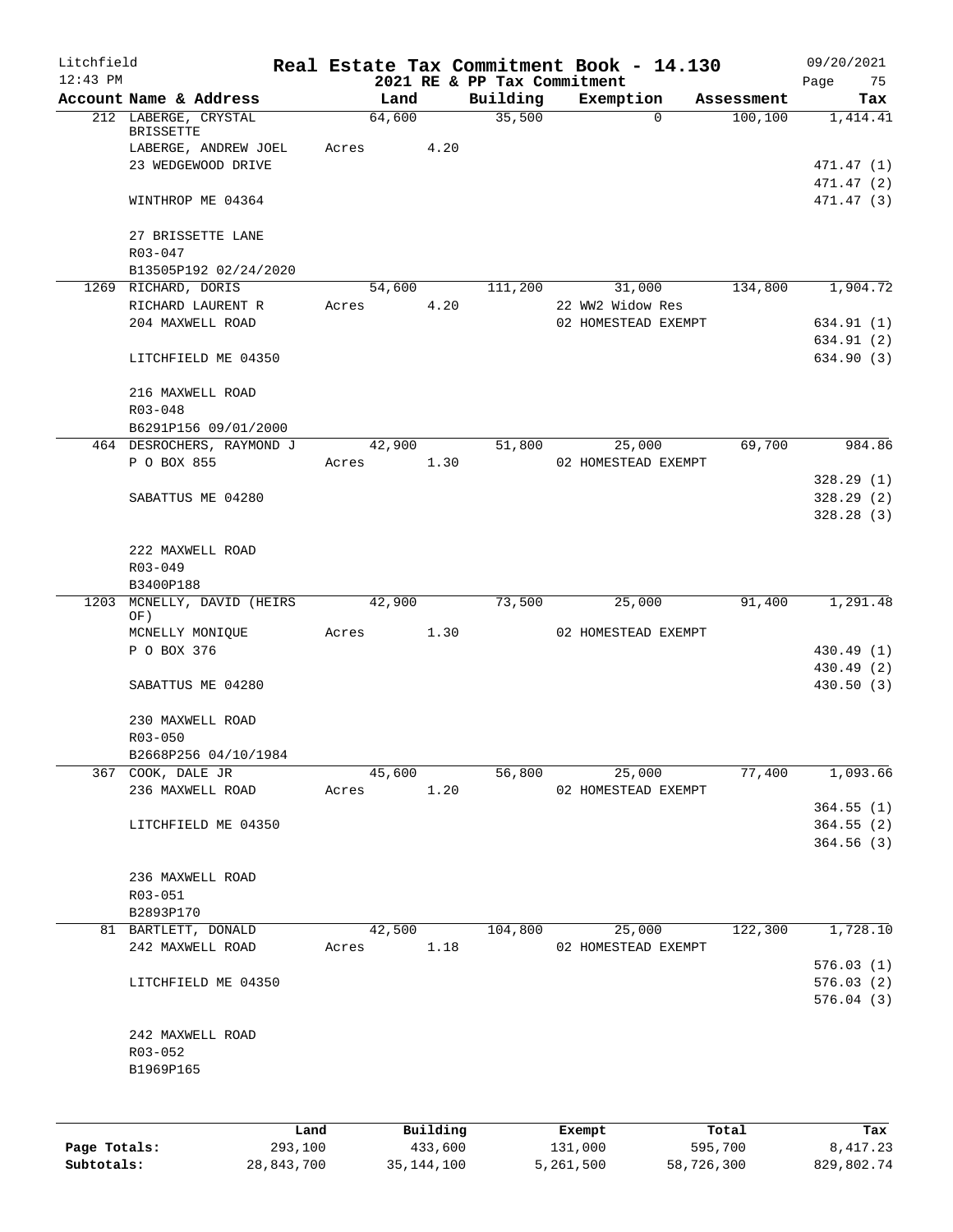| Litchfield |                                                      |       |        |      | Real Estate Tax Commitment Book - 14.130 |                               |            | 09/20/2021 |
|------------|------------------------------------------------------|-------|--------|------|------------------------------------------|-------------------------------|------------|------------|
| $12:43$ PM |                                                      |       |        |      | 2021 RE & PP Tax Commitment              |                               |            | 76<br>Page |
|            | Account Name & Address<br>180 BOULEY, SUZAN          |       | Land   |      | Building                                 | Exemption<br>$\mathbf 0$      | Assessment | Tax        |
|            | 250 MAXWELL ROAD                                     | Acres | 45,900 | 1.30 | 148,200                                  |                               | 194,100    | 2,742.63   |
|            |                                                      |       |        |      |                                          |                               |            | 914.21(1)  |
|            | LITCHFIELD ME 04350                                  |       |        |      |                                          |                               |            | 914.21(2)  |
|            |                                                      |       |        |      |                                          |                               |            | 914.21(3)  |
|            |                                                      |       |        |      |                                          |                               |            |            |
|            | 250 MAXWELL ROAD                                     |       |        |      |                                          |                               |            |            |
|            | $R03 - 053$                                          |       |        |      |                                          |                               |            |            |
|            | B13626P299 07/10/2020                                |       |        |      |                                          |                               |            |            |
|            | 214 BERUBE, MARC G                                   |       | 45,300 |      | 96,600                                   | 25,000                        | 116,900    | 1,651.80   |
|            | 254 MAXWELL RD                                       | Acres |        | 1.10 |                                          | 02 HOMESTEAD EXEMPT           |            |            |
|            |                                                      |       |        |      |                                          |                               |            | 550.60(1)  |
|            | LITCHFIELD ME 04350                                  |       |        |      |                                          |                               |            | 550.60(2)  |
|            |                                                      |       |        |      |                                          |                               |            | 550.60(3)  |
|            |                                                      |       |        |      |                                          |                               |            |            |
|            | 254 MAXWELL ROAD                                     |       |        |      |                                          |                               |            |            |
|            | R03-054                                              |       |        |      |                                          |                               |            |            |
|            | B10592P348 01/26/2011 B7823P74 01/30/2004            |       |        |      |                                          |                               |            |            |
|            | 179 BOUDREAU, PAUL                                   |       | 45,300 |      | 154,700                                  | 25,000                        | 175,000    | 2,472.75   |
|            | 264 MAXWELL RD                                       | Acres |        | 1.10 |                                          | 02 HOMESTEAD EXEMPT           |            |            |
|            |                                                      |       |        |      |                                          |                               |            | 824.25(1)  |
|            | LITCHFIELD ME 04350                                  |       |        |      |                                          |                               |            | 824.25(2)  |
|            |                                                      |       |        |      |                                          |                               |            | 824.25(3)  |
|            |                                                      |       |        |      |                                          |                               |            |            |
|            | 264 MAXWELL ROAD                                     |       |        |      |                                          |                               |            |            |
|            | R03-055                                              |       |        |      |                                          |                               |            |            |
|            | B1905P276<br>149 BLAIS PAUL L                        |       | 45,900 |      | 141,300                                  |                               | 162,200    | 2,291.89   |
|            | BLAIS SUZANNE D                                      |       |        | 1.30 |                                          | 25,000<br>02 HOMESTEAD EXEMPT |            |            |
|            | 270 MAXWELL ROAD                                     | Acres |        |      |                                          |                               |            | 763.96(1)  |
|            |                                                      |       |        |      |                                          |                               |            | 763.96(2)  |
|            | LITCHFIELD ME 04350                                  |       |        |      |                                          |                               |            | 763.97(3)  |
|            |                                                      |       |        |      |                                          |                               |            |            |
|            | 270 MAXWELL ROAD                                     |       |        |      |                                          |                               |            |            |
|            | R03-056                                              |       |        |      |                                          |                               |            |            |
|            | B9741P348 05/29/2008 B9352P225 05/15/2007 B5390P337  |       |        |      |                                          |                               |            |            |
|            | 06/27/1997                                           |       |        |      |                                          |                               |            |            |
|            | 1810 GIRARDIN, GLORIA J                              |       | 40,700 |      | 55,000                                   | 25,000                        | 70,700     | 998.99     |
|            | GREENLAW, GREENLAW,                                  | Acres |        | 0.90 |                                          | 02 HOMESTEAD EXEMPT           |            |            |
|            | MIKE                                                 |       |        |      |                                          |                               |            |            |
|            | 65 RICHMOND ROAD                                     |       |        |      |                                          |                               |            | 333.00(1)  |
|            |                                                      |       |        |      |                                          |                               |            | 333.00(2)  |
|            | LITCHFIELD ME 04350                                  |       |        |      |                                          |                               |            | 332.99(3)  |
|            | 65 RICHMOND ROAD                                     |       |        |      |                                          |                               |            |            |
|            | R03-057                                              |       |        |      |                                          |                               |            |            |
|            | B11611P133 01/06/2014 B4985P302                      |       |        |      |                                          |                               |            |            |
|            | 1408 BOUCHER, GREGORY L                              |       | 45,000 |      | 134,600                                  | 25,000                        | 154,600    | 2,184.50   |
|            | BOUCHER, RAMONA R                                    | Acres |        | 1.00 |                                          | 02 HOMESTEAD EXEMPT           |            |            |
|            | 55 RICHMOND ROAD                                     |       |        |      |                                          |                               |            | 728.17(1)  |
|            |                                                      |       |        |      |                                          |                               |            | 728.17(2)  |
|            | LITCHFIELD ME 04350                                  |       |        |      |                                          |                               |            | 728.16(3)  |
|            |                                                      |       |        |      |                                          |                               |            |            |
|            | 55 RICHMOND ROAD                                     |       |        |      |                                          |                               |            |            |
|            | R03-059                                              |       |        |      |                                          |                               |            |            |
|            | B10987P104 03/19/2012 B9726P146 05/12/2008 B5390P335 |       |        |      |                                          |                               |            |            |
|            |                                                      |       |        |      |                                          |                               |            |            |
|            |                                                      |       |        |      |                                          |                               |            |            |

|              | Land         | Building   | Exempt    | Total      | Tax          |
|--------------|--------------|------------|-----------|------------|--------------|
| Page Totals: | 268,100      | 730,400    | 125,000   | 873,500    | 12,342.56    |
| Subtotals:   | 29, 111, 800 | 35,874,500 | 5,386,500 | 59,599,800 | 842, 145. 30 |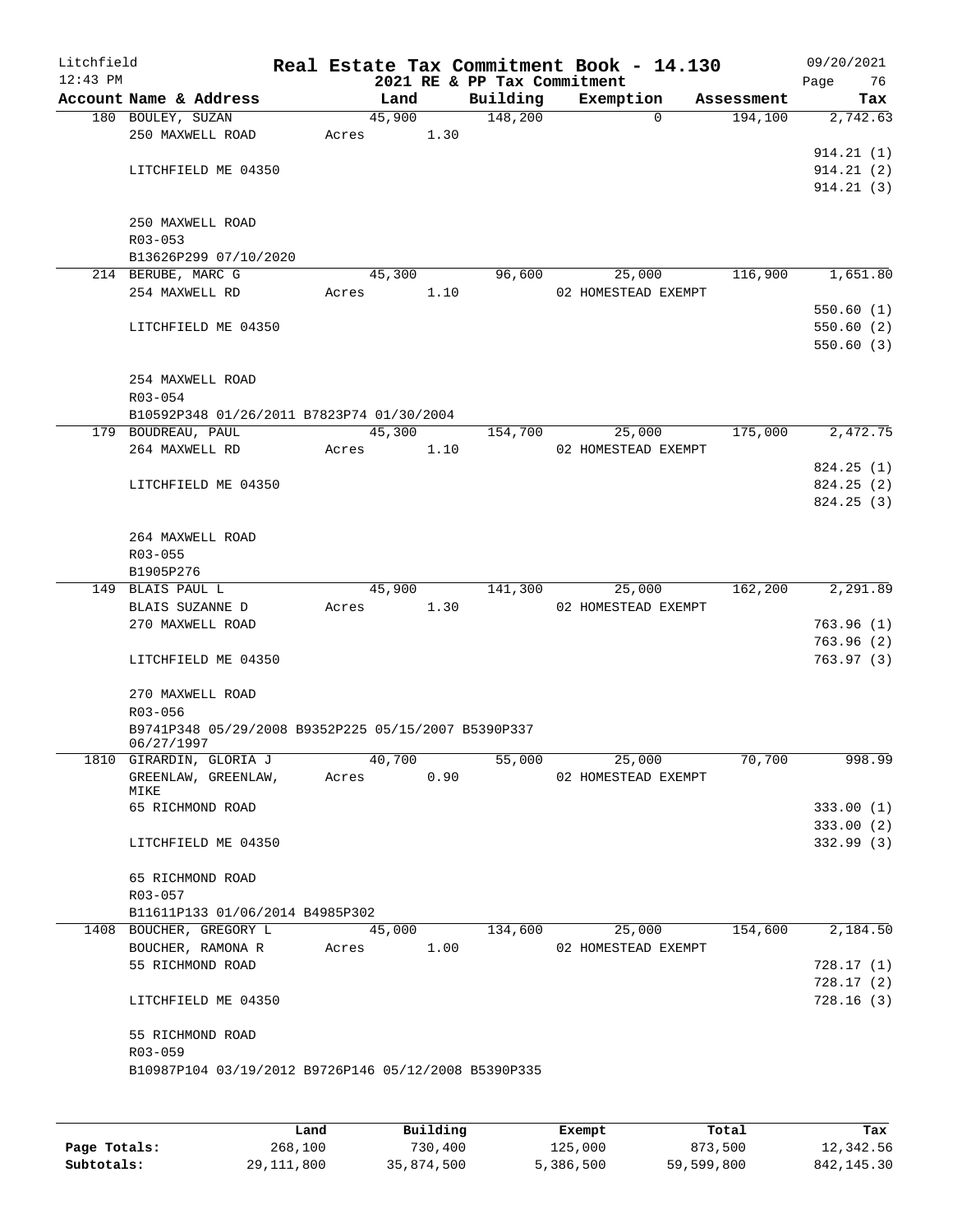| Litchfield |                                                     |       |        |                             | Real Estate Tax Commitment Book - 14.130 |            | 09/20/2021 |
|------------|-----------------------------------------------------|-------|--------|-----------------------------|------------------------------------------|------------|------------|
| $12:43$ PM |                                                     |       |        | 2021 RE & PP Tax Commitment |                                          |            | Page<br>77 |
|            | Account Name & Address                              |       | Land   | Building                    | Exemption                                | Assessment | Tax        |
|            | 171 BURNETT, MICHAEL                                |       | 45,000 | 14,900                      | $\Omega$                                 | 59,900     | 846.39     |
|            | BURNETT, CARIN                                      | Acres | 1.00   |                             |                                          |            |            |
|            | 51 RICHMOND ROAD                                    |       |        |                             |                                          |            | 282.13(1)  |
|            |                                                     |       |        |                             |                                          |            | 282.13(2)  |
|            | LITCHFIELD ME 04350                                 |       |        |                             |                                          |            | 282.13(3)  |
|            | 51 RICHMOND ROAD                                    |       |        |                             |                                          |            |            |
|            | R03-060                                             |       |        |                             |                                          |            |            |
|            | 1328 OUELLETTE, DAVID N                             |       | 42,800 | 19,200                      | 25,000                                   | 37,000     | 522.81     |
|            | OUELLETTE, DAVID J                                  | Acres | 9.10   |                             | 02 HOMESTEAD EXEMPT                      |            |            |
|            | P O BOX 1663                                        |       |        |                             |                                          |            | 174.27(1)  |
|            |                                                     |       |        |                             |                                          |            | 174.27(2)  |
|            | AUBURN ME 04211                                     |       |        |                             |                                          |            | 174.27(3)  |
|            | 49 RICHMOND ROAD                                    |       |        |                             |                                          |            |            |
|            | R03-061                                             |       |        |                             |                                          |            |            |
|            | B11669P66 04/17/2014 B3844P132                      |       |        |                             |                                          |            |            |
|            | 913 JUNEAU, ROBERT                                  |       | 45,000 | 13,700                      | 31,000                                   | 27,700     | 391.40     |
|            | JUNEAU, JANET                                       | Acres | 1.00   |                             | 02 HOMESTEAD EXEMPT                      |            |            |
|            | PO BOX 105                                          |       |        |                             | 22 WW2 Widow Res                         |            | 130.47(1)  |
|            |                                                     |       |        |                             |                                          |            | 130.47(2)  |
|            | SABATTUS ME 04280                                   |       |        |                             |                                          |            | 130.46(3)  |
|            | 22 FERN LANE<br>R03-062                             |       |        |                             |                                          |            |            |
|            | 1218 MAXIM, JR., RONALD &                           |       | 54,400 | 160,500                     | 25,000                                   | 189,900    | 2,683.29   |
|            | WENDY A.                                            |       |        |                             |                                          |            |            |
|            | 30 FERN LANE                                        | Acres | 8.00   |                             | 02 HOMESTEAD EXEMPT                      |            |            |
|            |                                                     |       |        |                             |                                          |            | 894.43 (1) |
|            | LITCHFIELD ME 04350                                 |       |        |                             |                                          |            | 894.43 (2) |
|            |                                                     |       |        |                             |                                          |            | 894.43 (3) |
|            | <b>30 FERN LANE</b>                                 |       |        |                             |                                          |            |            |
|            | $R03 - 063$                                         |       |        |                             |                                          |            |            |
|            | B11879P90 12/08/2014 B11711P251 06/12/2014 B6564P39 |       |        |                             |                                          |            |            |
|            | 351 COMEAU, NORMAND JR                              |       | 51,000 | 72,200                      | 25,000                                   | 98,200     | 1,387.57   |
|            | 15 RICHMOND ROAD                                    | Acres | 4.00   |                             | 02 HOMESTEAD EXEMPT                      |            |            |
|            |                                                     |       |        |                             |                                          |            | 462.52(1)  |
|            | LITCHFIELD ME 04350                                 |       |        |                             |                                          |            | 462.52(2)  |
|            |                                                     |       |        |                             |                                          |            | 462.53(3)  |
|            | 15 RICHMOND ROAD                                    |       |        |                             |                                          |            |            |
|            | R03-063A                                            |       |        |                             |                                          |            |            |
|            | B11652P300 03/24/2014 B3681P308                     |       |        |                             |                                          |            |            |
|            | 2256 MERRILL, NANCY                                 |       | 50,800 | 57,600                      | 25,000                                   | 83,400     | 1,178.44   |
|            | 31 FERN LANE                                        | Acres | 2.92   |                             | 02 HOMESTEAD EXEMPT                      |            |            |
|            |                                                     |       |        |                             |                                          |            | 392.81(1)  |
|            | LITCHFIELD ME 04350                                 |       |        |                             |                                          |            | 392.81(2)  |
|            |                                                     |       |        |                             |                                          |            | 392.82 (3) |
|            | 31 FERN LANE                                        |       |        |                             |                                          |            |            |
|            | R03-063B                                            |       |        |                             |                                          |            |            |
|            | B6519P285 06/05/2001                                |       |        |                             |                                          |            |            |
|            |                                                     |       |        |                             |                                          |            |            |

|              | Land       | Building     | Exempt    | Total      | Tax          |
|--------------|------------|--------------|-----------|------------|--------------|
| Page Totals: | 289,000    | 338,100      | 131,000   | 496,100    | ,009.90      |
| Subtotals:   | 29,400,800 | 36, 212, 600 | 5,517,500 | 60,095,900 | 849, 155, 20 |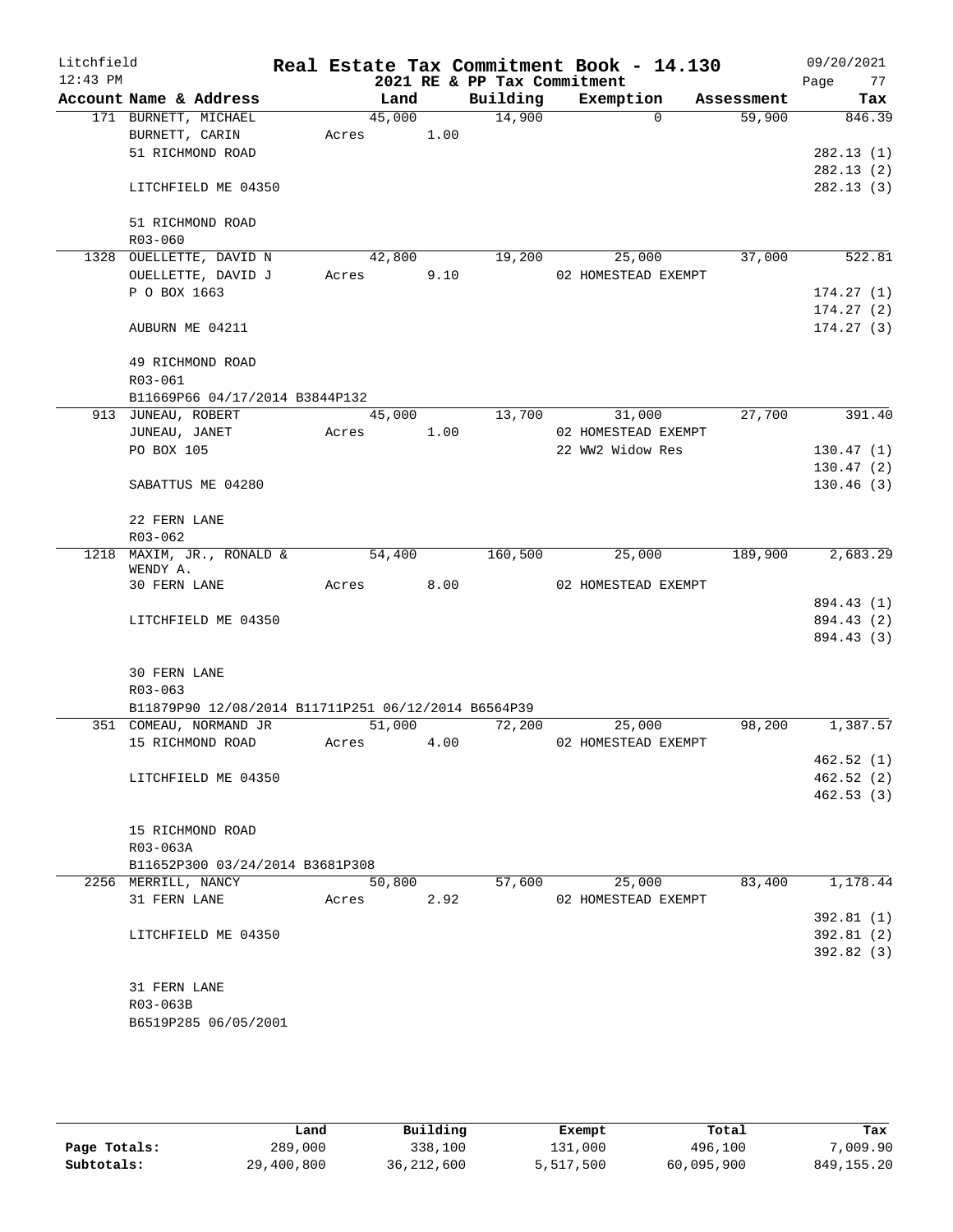| Litchfield |                                                    |      |       |        |          |                                         | Real Estate Tax Commitment Book - 14.130 |            | 09/20/2021        |
|------------|----------------------------------------------------|------|-------|--------|----------|-----------------------------------------|------------------------------------------|------------|-------------------|
| $12:43$ PM | Account Name & Address                             |      |       | Land   |          | 2021 RE & PP Tax Commitment<br>Building | Exemption                                | Assessment | Page<br>78<br>Tax |
|            | 554 BEGGS, JOHN W                                  |      |       | 48,000 |          | 126,800                                 | 25,000                                   | 149,800    | 2,116.67          |
|            | 1096 LITCHFIELD RD                                 |      | Acres |        | 2.00     |                                         | 02 HOMESTEAD EXEMPT                      |            |                   |
|            |                                                    |      |       |        |          |                                         |                                          |            | 705.56(1)         |
|            | BOWDOIN ME 04287                                   |      |       |        |          |                                         |                                          |            | 705.56(2)         |
|            |                                                    |      |       |        |          |                                         |                                          |            | 705.55(3)         |
|            |                                                    |      |       |        |          |                                         |                                          |            |                   |
|            | 6 FERN LANE                                        |      |       |        |          |                                         |                                          |            |                   |
|            | R03-064                                            |      |       |        |          |                                         |                                          |            |                   |
|            | B10925P179 12/28/2011 B5692P297 B4917P2 06/23/1995 |      |       |        |          |                                         |                                          |            |                   |
|            | B4565P220 08/18/1993                               |      |       |        |          |                                         |                                          |            |                   |
|            | 1109 APPLETON, LAWRENCE E                          |      |       | 41,300 |          | 44,900                                  | 25,000                                   | 61,200     | 864.76            |
|            | 10 RICHMOND ROAD                                   |      |       | Acres  | 2.70     |                                         | 02 HOMESTEAD EXEMPT                      |            |                   |
|            |                                                    |      |       |        |          |                                         |                                          |            | 288.25(1)         |
|            | LITCHFIELD ME 04350                                |      |       |        |          |                                         |                                          |            | 288.25(2)         |
|            |                                                    |      |       |        |          |                                         |                                          |            | 288.26(3)         |
|            |                                                    |      |       |        |          |                                         |                                          |            |                   |
|            | 10 RICHMOND ROAD                                   |      |       |        |          |                                         |                                          |            |                   |
|            | $R03 - 066$                                        |      |       |        |          |                                         |                                          |            |                   |
|            | B13407P94 11/19/2019 B13407P92 11/19/2019          |      |       |        |          |                                         |                                          |            |                   |
|            | 247 BUSSIERE, SCOTT K                              |      |       | 54,000 |          | 97,100                                  | 25,000                                   | 126,100    | 1,781.79          |
|            |                                                    |      |       |        |          |                                         |                                          |            |                   |
|            | BUSSIERE SUZANNE M                                 |      |       | Acres  | 4.00     |                                         | 02 HOMESTEAD EXEMPT                      |            |                   |
|            | 22 RICHMOND ROAD                                   |      |       |        |          |                                         |                                          |            | 593.93(1)         |
|            |                                                    |      |       |        |          |                                         |                                          |            | 593.93(2)         |
|            | LITCHFIELD ME 04350                                |      |       |        |          |                                         |                                          |            | 593.93(3)         |
|            |                                                    |      |       |        |          |                                         |                                          |            |                   |
|            | 22 RICHMOND ROAD                                   |      |       |        |          |                                         |                                          |            |                   |
|            | R03-067                                            |      |       |        |          |                                         |                                          |            |                   |
|            | B3742P125 06/01/1990                               |      |       |        |          |                                         |                                          |            |                   |
|            | 1759 TURCOTTE, BERTRAND                            |      |       | 94,500 |          | 216,100                                 | 25,000                                   | 285,600    | 4,035.53          |
|            | TURCOTTE, PATRICIA                                 |      | Acres | 38.00  |          |                                         | 02 HOMESTEAD EXEMPT                      |            |                   |
|            | P O BOX 474                                        |      |       |        |          |                                         |                                          |            | 1,345.18(1)       |
|            |                                                    |      |       |        |          |                                         |                                          |            | 1,345.18(2)       |
|            | SABATTUS ME 04280                                  |      |       |        |          |                                         |                                          |            | 1,345.17(3)       |
|            |                                                    |      |       |        |          |                                         |                                          |            |                   |
|            | 68 RICHMOND ROAD                                   |      |       |        |          |                                         |                                          |            |                   |
|            | $R03 - 068$                                        |      |       |        |          |                                         |                                          |            |                   |
|            | B3628P237 10/05/1989 B1033P69 05/13/1971 B992P665  |      |       |        |          |                                         |                                          |            |                   |
|            | 08/19/1968                                         |      |       |        |          |                                         |                                          |            |                   |
|            | 47 ASTON, MARK A                                   |      |       | 42,300 |          | 40,800                                  | 25,000                                   | 58,100     | 820.95            |
|            | HUTCHINS, MARILYN A                                |      |       | Acres  | 1.10     |                                         | 02 HOMESTEAD EXEMPT                      |            |                   |
|            | 44 RICHMOND ROAD                                   |      |       |        |          |                                         |                                          |            | 273.65(1)         |
|            |                                                    |      |       |        |          |                                         |                                          |            | 273.65(2)         |
|            | LITCHFIELD ME 04350                                |      |       |        |          |                                         |                                          |            | 273.65(3)         |
|            |                                                    |      |       |        |          |                                         |                                          |            |                   |
|            | 44 RICHMOND ROAD                                   |      |       |        |          |                                         |                                          |            |                   |
|            | R03-068A                                           |      |       |        |          |                                         |                                          |            |                   |
|            | B11369P119 04/24/2013 B3551P342 05/24/1989         |      |       |        |          |                                         |                                          |            |                   |
|            | 1554 BRETON, ZACHERY R                             |      |       | 49,500 |          | 106,800                                 | 0                                        | 156,300    | 2,208.52          |
|            | 64 GOULD ROAD                                      |      |       | Acres  | 2.50     |                                         |                                          |            |                   |
|            |                                                    |      |       |        |          |                                         |                                          |            | 736.17(1)         |
|            | LISBON FALLS ME 04252                              |      |       |        |          |                                         |                                          |            | 736.17(2)         |
|            |                                                    |      |       |        |          |                                         |                                          |            | 736.18(3)         |
|            |                                                    |      |       |        |          |                                         |                                          |            |                   |
|            | 38 TURCOTTE LANE                                   |      |       |        |          |                                         |                                          |            |                   |
|            | R03-069                                            |      |       |        |          |                                         |                                          |            |                   |
|            | B12733P345 09/29/2017 B6549P117                    |      |       |        |          |                                         |                                          |            |                   |
|            |                                                    |      |       |        |          |                                         |                                          |            |                   |
|            |                                                    |      |       |        |          |                                         |                                          |            |                   |
|            |                                                    |      |       |        |          |                                         |                                          |            |                   |
|            |                                                    | Land |       |        | Building |                                         | Exempt                                   | Total      | Tax               |

|              | Land       | Building   | Exempt    | Total      | Tax        |
|--------------|------------|------------|-----------|------------|------------|
| Page Totals: | 329,600    | 632,500    | 125,000   | 837,100    | 11,828.22  |
| Subtotals:   | 29,730,400 | 36,845,100 | 5,642,500 | 60,933,000 | 860,983.42 |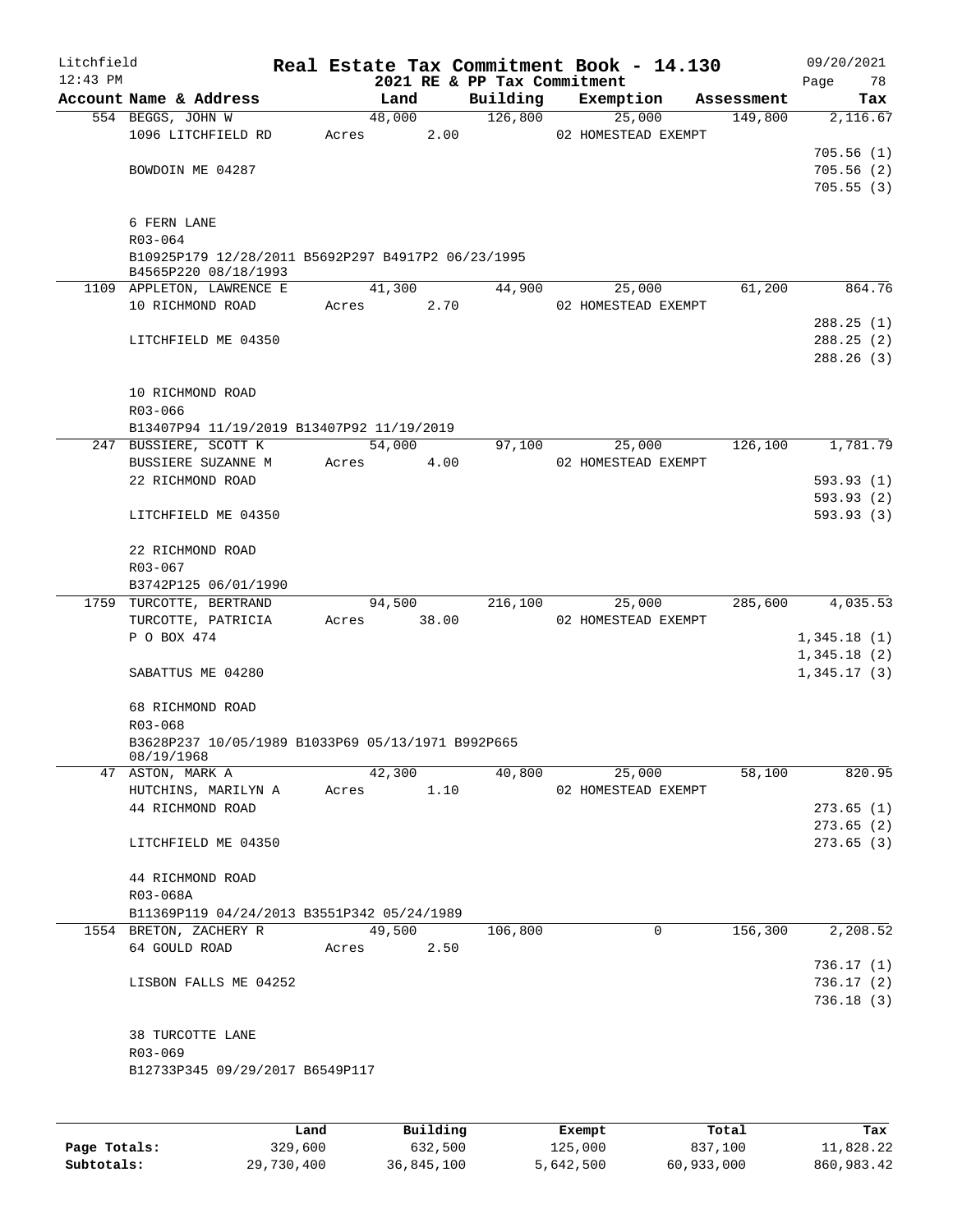| Litchfield   |                                                     |       |                             |          | Real Estate Tax Commitment Book - 14.130 |            | 09/20/2021  |
|--------------|-----------------------------------------------------|-------|-----------------------------|----------|------------------------------------------|------------|-------------|
| $12:43$ PM   |                                                     |       | 2021 RE & PP Tax Commitment |          |                                          |            | 79<br>Page  |
|              | Account Name & Address                              |       | Land                        | Building | Exemption                                | Assessment | Tax         |
|              | 210 BRAUNFELS, RICHARD                              |       | 45,000                      | 141,300  | 31,000                                   | 155,300    | 2,194.39    |
|              | 9 TURCOTTE LANE                                     | Acres | 2.00                        |          | 02 HOMESTEAD EXEMPT                      |            |             |
|              |                                                     |       |                             |          | 14 WW2 Vet NonRes                        |            | 731.46 (1)  |
|              | LITCHFIELD ME 04350                                 |       |                             |          |                                          |            | 731.46 (2)  |
|              |                                                     |       |                             |          |                                          |            | 731.47(3)   |
|              |                                                     |       |                             |          |                                          |            |             |
|              | 9 TURCOTTE LANE                                     |       |                             |          |                                          |            |             |
|              | R03-070<br>B1570P483                                |       |                             |          |                                          |            |             |
|              | 1399 POPPISH, DAVID                                 |       | 46,500                      | 182,800  | 31,000                                   | 198,300    | 2,801.98    |
|              | 25 TURCOTTE LN                                      |       | 1.50<br>Acres               |          | 02 HOMESTEAD EXEMPT                      |            |             |
|              |                                                     |       |                             |          | 03 VETERANS EXEMPT                       |            | 933.99(1)   |
|              | LITCHFIELD ME 04350                                 |       |                             |          |                                          |            | 933.99 (2)  |
|              |                                                     |       |                             |          |                                          |            | 934.00 (3)  |
|              |                                                     |       |                             |          |                                          |            |             |
|              | 25 TURCOTTE LANE                                    |       |                             |          |                                          |            |             |
|              | R03-071                                             |       |                             |          |                                          |            |             |
|              | B7450P279 B1731P84                                  |       |                             |          |                                          |            |             |
|              | 1699 TURCOTTE-BROWN, JARED G 79,900                 |       |                             | 298,500  | 0                                        | 378,400    | 5,346.79    |
|              | TURCOTTE, ALLYSHA                                   | Acres | 40.70                       |          |                                          |            |             |
|              | ELIZABETH                                           |       |                             |          |                                          |            |             |
|              | 84 RICHMOND ROAD                                    |       |                             |          |                                          |            | 1,782.26(1) |
|              |                                                     |       |                             |          |                                          |            | 1,782.26(2) |
|              | LITCHFIELD ME 04350                                 |       |                             |          |                                          |            | 1,782.27(3) |
|              |                                                     |       |                             |          |                                          |            |             |
|              | 84 RICHMOND ROAD                                    |       |                             |          |                                          |            |             |
|              | $R03 - 072$                                         |       |                             |          |                                          |            |             |
|              | B12535P344 02/10/2017 B5310P18 02/13/1997 B2853P235 |       |                             |          |                                          |            |             |
|              | 1548 DAMBERG, GRETCHEN                              |       | 48,000                      | 95,100   | 25,000                                   | 118,100    | 1,668.75    |
|              | 94 RICHMOND ROAD                                    | Acres | 2.00                        |          | 02 HOMESTEAD EXEMPT                      |            |             |
|              |                                                     |       |                             |          |                                          |            | 556.25(1)   |
|              | LITCHFIELD ME 04350                                 |       |                             |          |                                          |            | 556.25(2)   |
|              |                                                     |       |                             |          |                                          |            | 556.25(3)   |
|              |                                                     |       |                             |          |                                          |            |             |
|              | 94 RICHMOND ROAD                                    |       |                             |          |                                          |            |             |
|              | R03-072A                                            |       |                             |          |                                          |            |             |
|              | B10176P327 08/18/2009 B10169P342 08/03/2009         |       |                             |          |                                          |            |             |
|              | B8981P313 06/19/2006 B8045P204 07/21/2004           |       |                             |          |                                          |            |             |
|              | 2351 BRAUNFELS, JENNIFER                            |       | 45,000                      | 184,200  | 25,000                                   | 204,200    | 2,885.35    |
|              | 35 TURCOTTE LANE                                    | Acres | 1.00                        |          | 02 HOMESTEAD EXEMPT                      |            | 961.78(1)   |
|              |                                                     |       |                             |          |                                          |            | 961.78 (2)  |
|              | LITCHFIELD ME 04350                                 |       |                             |          |                                          |            | 961.79 (3)  |
|              |                                                     |       |                             |          |                                          |            |             |
|              | 35 TURCOTTE LANE                                    |       |                             |          |                                          |            |             |
|              | R03-072B                                            |       |                             |          |                                          |            |             |
|              | B8397P333 04/28/2005 B7450P277                      |       |                             |          |                                          |            |             |
|              | 1675 GOWELL CLARENCE R INC                          |       | 277,800                     | 30,800   | $\mathbf 0$                              | 308,600    | 4,360.52    |
|              | 57 KENNEDY LANE                                     | Acres | 58.60                       |          |                                          |            |             |
|              |                                                     |       |                             |          |                                          |            | 1,453.51(1) |
|              | LITCHFIELD ME 04350                                 |       |                             |          |                                          |            | 1,453.51(2) |
|              |                                                     |       |                             |          |                                          |            | 1,453.50(3) |
|              |                                                     |       |                             |          |                                          |            |             |
|              | 75 WENTZELL ROAD                                    |       |                             |          |                                          |            |             |
|              | R03-073                                             |       |                             |          |                                          |            |             |
|              | B5053P189 04/17/1995                                |       |                             |          |                                          |            |             |
|              |                                                     |       |                             |          |                                          |            |             |
|              |                                                     |       |                             |          |                                          |            |             |
|              |                                                     |       |                             |          |                                          |            |             |
|              | Land                                                |       | Building                    |          | Exempt                                   | Total      | Tax         |
| Page Totals: | 542,200                                             |       | 932,700                     |          | 112,000                                  | 1,362,900  | 19,257.78   |

**Subtotals:** 30,272,600 37,777,800 5,754,500 62,295,900 880,241.20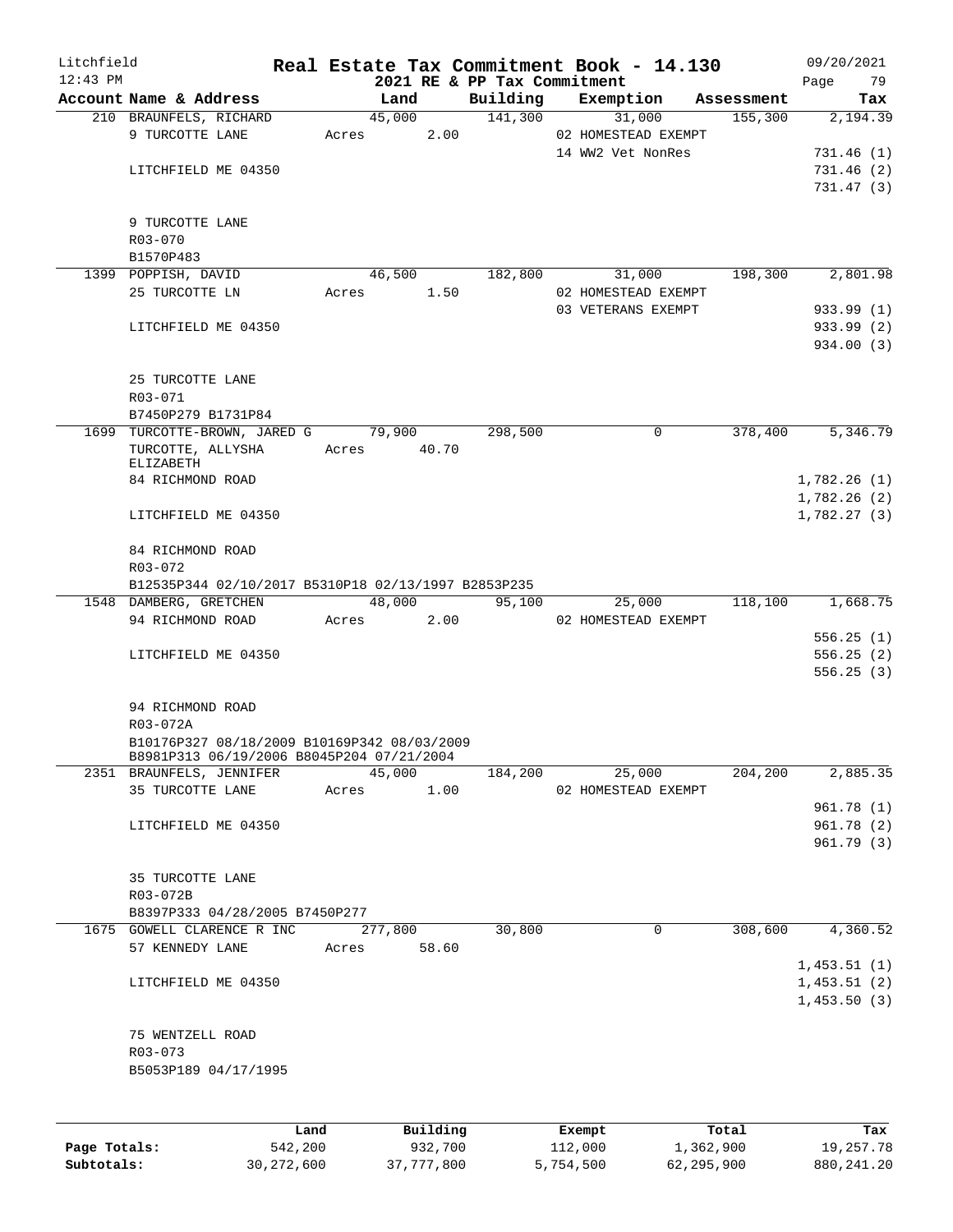| Litchfield |                                       |        |      |                             | Real Estate Tax Commitment Book - 14.130 |            | 09/20/2021             |
|------------|---------------------------------------|--------|------|-----------------------------|------------------------------------------|------------|------------------------|
| $12:43$ PM |                                       |        |      | 2021 RE & PP Tax Commitment |                                          |            | Page<br>80             |
|            | Account Name & Address                |        | Land | Building                    | Exemption                                | Assessment | Tax                    |
|            | 2669 GOWELL CLARENCE R SR             | 29,200 |      | $\Omega$                    | $\Omega$                                 | 29,200     | 412.60                 |
|            | 57 KENNEDY LANE                       | Acres  | 2.40 |                             |                                          |            |                        |
|            | LITCHFIELD ME 04350                   |        |      |                             |                                          |            | 137.53(1)<br>137.53(2) |
|            |                                       |        |      |                             |                                          |            | 137.54(3)              |
|            |                                       |        |      |                             |                                          |            |                        |
|            | KENNEDY LANE                          |        |      |                             |                                          |            |                        |
|            | R03-073-11                            |        |      |                             |                                          |            |                        |
|            | 2670 GOWELL, CRYSTAL                  | 47,100 |      | 166,700                     | 31,000                                   | 182,800    | 2,582.96               |
|            | 47 KENNEDY LN                         | Acres  | 1.70 |                             | 02 HOMESTEAD EXEMPT                      |            |                        |
|            |                                       |        |      |                             | 22 WW2 Widow Res                         |            | 860.99(1)              |
|            | LITCHFIELD ME 04350                   |        |      |                             |                                          |            | 860.99 (2)             |
|            |                                       |        |      |                             |                                          |            | 860.98 (3)             |
|            |                                       |        |      |                             |                                          |            |                        |
|            | 47 KENNEDY LANE                       |        |      |                             |                                          |            |                        |
|            | R03-073-12                            |        |      |                             |                                          |            |                        |
|            | B10419P261 05/17/2010                 |        |      |                             |                                          |            |                        |
|            | 2671 GOWELL CLARENCE SR               | 46,600 |      | 12,400                      | $\mathbf 0$                              | 59,000     | 833.67                 |
|            | 57 KENNEDY LANE                       | Acres  | 1.52 |                             |                                          |            |                        |
|            | LITCHFIELD ME 04350                   |        |      |                             |                                          |            | 277.89(1)<br>277.89(2) |
|            |                                       |        |      |                             |                                          |            | 277.89(3)              |
|            |                                       |        |      |                             |                                          |            |                        |
|            | 57 KENNEDY LANE                       |        |      |                             |                                          |            |                        |
|            | R03-073-13                            |        |      |                             |                                          |            |                        |
|            | 2672 GOWELL CLARENCE SR               | 25,900 |      | $\mathbf 0$                 | 0                                        | 25,900     | 365.97                 |
|            | 57 KENNEDY LANE                       | Acres  | 1.30 |                             |                                          |            |                        |
|            |                                       |        |      |                             |                                          |            | 121.99(1)              |
|            | LITCHFIELD ME 04350                   |        |      |                             |                                          |            | 121.99(2)              |
|            |                                       |        |      |                             |                                          |            | 121.99(3)              |
|            |                                       |        |      |                             |                                          |            |                        |
|            | KENNEDY LANE                          |        |      |                             |                                          |            |                        |
|            | R03-073-14<br>2673 GOWELL CLARENCE SR | 45,100 |      | 84,100                      | $\mathbf 0$                              | 129,200    | 1,825.60               |
|            | C/O CATHY EASTMAN                     | Acres  | 1.02 |                             |                                          |            |                        |
|            | 57 KENNEDY LANE                       |        |      |                             |                                          |            | 608.53(1)              |
|            |                                       |        |      |                             |                                          |            | 608.53 (2)             |
|            | LITCHFIELD ME 04350                   |        |      |                             |                                          |            | 608.54(3)              |
|            |                                       |        |      |                             |                                          |            |                        |
|            | 1 EISENHOWER LANE                     |        |      |                             |                                          |            |                        |
|            | R03-073-15                            |        |      |                             |                                          |            |                        |
|            | 2674 GOWELL CLARENCE SR               | 46,400 |      | 71,100                      | $\mathbf 0$                              | 117,500    | 1,660.28               |
|            | C/O CINDY PUSHARD                     | Acres  | 1.45 |                             |                                          |            |                        |
|            | 57 KENNEDY LANE                       |        |      |                             |                                          |            | 553.43(1)              |
|            |                                       |        |      |                             |                                          |            | 553.43(2)              |
|            | LITCHFIELD ME 04350                   |        |      |                             |                                          |            | 553.42(3)              |
|            |                                       |        |      |                             |                                          |            |                        |
|            | 2 EISENHOWER LANE                     |        |      |                             |                                          |            |                        |
|            | R03-073-16                            |        |      |                             |                                          |            |                        |

|              | Land       | Building     | Exempt    | Total      | Tax        |
|--------------|------------|--------------|-----------|------------|------------|
| Page Totals: | 240,300    | 334,300      | 31,000    | 543,600    | 7,681.08   |
| Subtotals:   | 30,512,900 | 38, 112, 100 | 5,785,500 | 62,839,500 | 887,922.28 |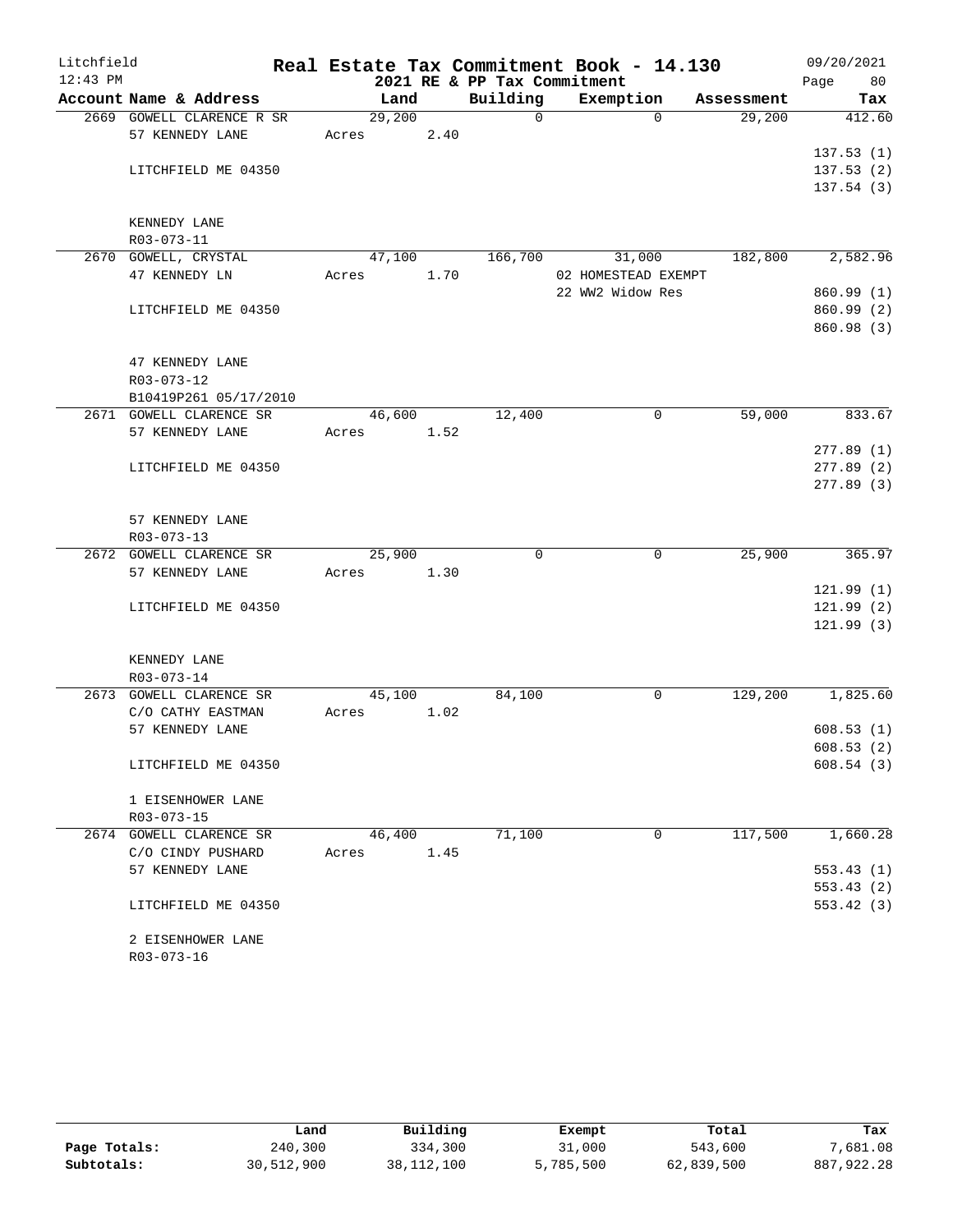| Litchfield |                                           |       |        |      |                             | Real Estate Tax Commitment Book - 14.130 |             |            |      | 09/20/2021  |
|------------|-------------------------------------------|-------|--------|------|-----------------------------|------------------------------------------|-------------|------------|------|-------------|
| $12:43$ PM |                                           |       |        |      | 2021 RE & PP Tax Commitment |                                          |             |            | Page | 81          |
|            | Account Name & Address                    |       | Land   |      | Building                    | Exemption                                |             | Assessment |      | Tax         |
|            | 2675 GOWELL, LAWRENCE G                   |       | 45,800 |      | 181,500                     |                                          | $\Omega$    | 227,300    |      | 3, 211.75   |
|            | GOWELL, LISA                              | Acres | 1.25   |      |                             |                                          |             |            |      |             |
|            | <b>48 KENNEDY LANE</b>                    |       |        |      |                             |                                          |             |            |      | 1,070.58(1) |
|            |                                           |       |        |      |                             |                                          |             |            |      | 1,070.58(2) |
|            | LITCHFIELD ME 04350                       |       |        |      |                             |                                          |             |            |      | 1,070.59(3) |
|            | 48 KENNEDY LANE                           |       |        |      |                             |                                          |             |            |      |             |
|            | R03-073-17                                |       |        |      |                             |                                          |             |            |      |             |
|            | B10604P134 12/01/2010                     |       |        |      |                             |                                          |             |            |      |             |
|            | 2676 GOWELL CLARENCE SR                   |       | 45,100 |      | 84,500                      |                                          | 0           | 129,600    |      | 1,831.25    |
|            | 57 KENNEDY LANE                           | Acres |        | 1.02 |                             |                                          |             |            |      |             |
|            |                                           |       |        |      |                             |                                          |             |            |      | 610.42(1)   |
|            | LITCHFIELD ME 04350                       |       |        |      |                             |                                          |             |            |      | 610.42(2)   |
|            |                                           |       |        |      |                             |                                          |             |            |      | 610.41(3)   |
|            | 7 TRUMP LANE                              |       |        |      |                             |                                          |             |            |      |             |
|            | R03-073-18                                |       |        |      |                             |                                          |             |            |      |             |
|            | 2677 GOWELL CLARENCE SR                   |       | 45,100 |      | 92,900                      |                                          | $\mathbf 0$ | 138,000    |      | 1,949.94    |
|            | 57 KENNEDY LANE                           | Acres |        | 1.02 |                             |                                          |             |            |      |             |
|            |                                           |       |        |      |                             |                                          |             |            |      | 649.98 (1)  |
|            | LITCHFIELD ME 04350                       |       |        |      |                             |                                          |             |            |      | 649.98 (2)  |
|            |                                           |       |        |      |                             |                                          |             |            |      | 649.98 (3)  |
|            |                                           |       |        |      |                             |                                          |             |            |      |             |
|            | 8 TRUMP LANE                              |       |        |      |                             |                                          |             |            |      |             |
|            | R03-073-19                                |       |        |      |                             |                                          |             |            |      |             |
|            | 2342 SPENCER BRITTANY R                   |       | 45,500 |      | 193,500                     | 25,000                                   |             | 214,000    |      | 3,023.82    |
|            | 155 WENTZELL ROAD                         | Acres |        | 1.15 |                             | 02 HOMESTEAD EXEMPT                      |             |            |      |             |
|            |                                           |       |        |      |                             |                                          |             |            |      | 1,007.94(1) |
|            | LITCHFIELD ME 04350                       |       |        |      |                             |                                          |             |            |      | 1,007.94(2) |
|            |                                           |       |        |      |                             |                                          |             |            |      | 1,007.94(3) |
|            |                                           |       |        |      |                             |                                          |             |            |      |             |
|            | 155 WENTZELL ROAD<br>R03-073A             |       |        |      |                             |                                          |             |            |      |             |
|            | B9333P296 04/27/2007 B7778P338 12/18/2003 |       |        |      |                             |                                          |             |            |      |             |
|            | 2407 COOPER, MATTHEW R                    |       | 47,200 |      | 190,200                     | 25,000                                   |             | 212,400    |      | 3,001.21    |
|            | COOPER, KAYLA M                           | Acres |        | 1.72 |                             | 02 HOMESTEAD EXEMPT                      |             |            |      |             |
|            | 151 WENTZELL ROAD                         |       |        |      |                             |                                          |             |            |      | 1,000.40(1) |
|            |                                           |       |        |      |                             |                                          |             |            |      | 1,000.40(2) |
|            | LITCHFIELD ME 04350                       |       |        |      |                             |                                          |             |            |      | 1,000.41(3) |
|            |                                           |       |        |      |                             |                                          |             |            |      |             |
|            | 151 WENTZELL ROAD<br>R03-073B             |       |        |      |                             |                                          |             |            |      |             |
|            | B13564P272 05/22/2020 B6354P43 06/30/2004 |       |        |      |                             |                                          |             |            |      |             |
|            | 2588 FORD AARON M                         |       | 47,400 |      | 191,200                     | 25,000                                   |             | 213,600    |      | 3,018.17    |
|            | 135 WENTZEL ROAD                          | Acres |        | 1.80 |                             | 02 HOMESTEAD EXEMPT                      |             |            |      |             |
|            |                                           |       |        |      |                             |                                          |             |            |      | 1,006.06(1) |
|            | LTCHFIELD ME 04350                        |       |        |      |                             |                                          |             |            |      | 1,006.06(2) |
|            |                                           |       |        |      |                             |                                          |             |            |      | 1,006.05(3) |
|            |                                           |       |        |      |                             |                                          |             |            |      |             |
|            | 135 WENTZELL ROAD                         |       |        |      |                             |                                          |             |            |      |             |
|            | R03-073D                                  |       |        |      |                             |                                          |             |            |      |             |
|            | B9596P85 12/18/2007 B9071P343 09/11/2006  |       |        |      |                             |                                          |             |            |      |             |

|              | Land       | Building   | Exempt    | Total      | Tax        |
|--------------|------------|------------|-----------|------------|------------|
| Page Totals: | 276,100    | 933,800    | 75,000    | 1,134,900  | 16,036.14  |
| Subtotals:   | 30,789,000 | 39,045,900 | 5,860,500 | 63,974,400 | 903,958.42 |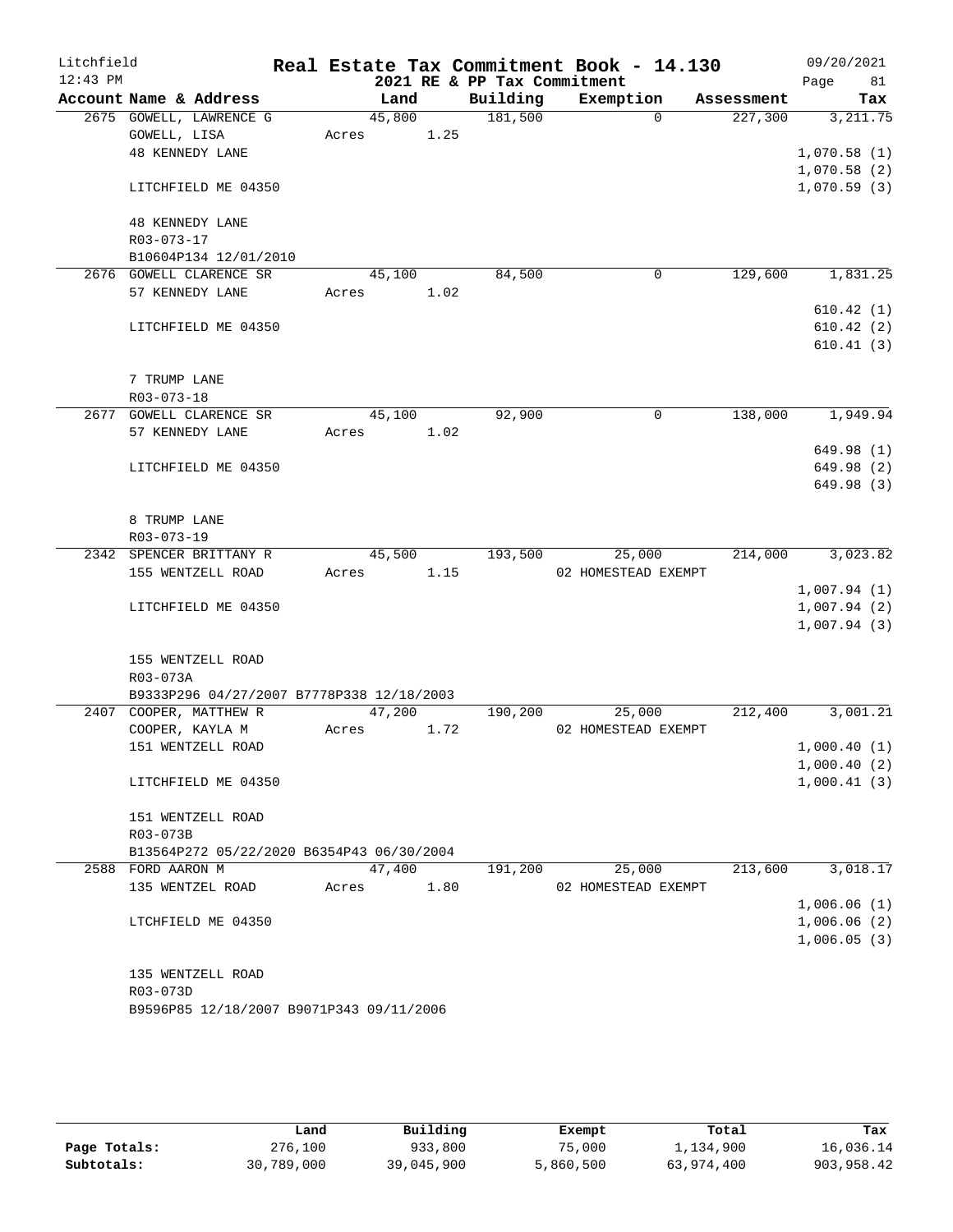| Litchfield |                                           |       |             |      | Real Estate Tax Commitment Book - 14.130 |                   |                     |             | 09/20/2021   |           |
|------------|-------------------------------------------|-------|-------------|------|------------------------------------------|-------------------|---------------------|-------------|--------------|-----------|
| $12:43$ PM |                                           |       |             |      | 2021 RE & PP Tax Commitment              |                   |                     |             | Page         | 82        |
|            | Account Name & Address                    |       | Land        |      | Building                                 | Exemption         |                     | Assessment  |              | Tax       |
|            | 2499 HODGDON, WAYNE D                     |       | 49,500      |      | 218,800                                  |                   | 25,000              | 243,300     |              | 3,437.83  |
|            | HODGDON ELLEN J                           |       | Acres       | 2.50 |                                          |                   | 02 HOMESTEAD EXEMPT |             |              |           |
|            | 99 WENTZELL ROAD                          |       |             |      |                                          |                   |                     |             | 1, 145.94(1) |           |
|            |                                           |       |             |      |                                          |                   |                     |             | 1, 145.94(2) |           |
|            | LITCHFIELD ME 04350                       |       |             |      |                                          |                   |                     |             | 1, 145.95(3) |           |
|            | 99 WENTZELL ROAD                          |       |             |      |                                          |                   |                     |             |              |           |
|            | R03-073E                                  |       |             |      |                                          |                   |                     |             |              |           |
|            | B8663P75 10/26/2005                       |       |             |      |                                          |                   |                     |             |              |           |
|            | 2920 DENNISON, RONALD E                   |       | 52,800      |      | 144,400                                  |                   | 0                   | 197,200     |              | 2,786.44  |
|            | DENNISON, CHELSEA J                       | Acres |             | 3.60 |                                          |                   |                     |             |              |           |
|            | 141 WENTZELL ROAD                         |       |             |      |                                          |                   |                     |             |              | 928.81(1) |
|            |                                           |       |             |      |                                          |                   |                     |             |              | 928.81(2) |
|            | LITCHFIELD ME 04350                       |       |             |      |                                          |                   |                     |             |              | 928.82(3) |
|            | 141 WENTZELL ROAD                         |       |             |      |                                          |                   |                     |             |              |           |
|            | R03-073F                                  |       |             |      |                                          |                   |                     |             |              |           |
|            | B12723P57 09/13/2017                      |       |             |      |                                          |                   |                     |             |              |           |
|            | 2262 HATCH, JONATHAN R                    |       | $\mathbf 0$ |      | 12,700                                   |                   | 12,700              | $\mathbf 0$ |              | 0.00      |
|            | 11 KENNEDY LANE                           |       |             |      |                                          |                   | 02 HOMESTEAD EXEMPT |             |              |           |
|            | LITCHFIELD ME 04350                       |       |             |      |                                          |                   |                     |             |              |           |
|            |                                           |       |             |      |                                          |                   |                     |             |              |           |
|            |                                           |       |             |      |                                          |                   |                     |             |              |           |
|            | 11 KENNEDY LANE                           |       |             |      |                                          |                   |                     |             |              |           |
|            | R03-073-ON-1                              |       |             |      |                                          |                   |                     |             |              |           |
|            | 2004 MCLANE, ROGER A                      |       | $\mathbf 0$ |      | 14,000                                   |                   | 14,000              | $\mathbf 0$ |              | 0.00      |
|            | 19 ELM LANE                               |       |             |      |                                          |                   | 02 HOMESTEAD EXEMPT |             |              |           |
|            |                                           |       |             |      |                                          | 14 WW2 Vet NonRes |                     |             |              |           |
|            | LITCHFIELD ME 04350                       |       |             |      |                                          |                   |                     |             |              |           |
|            |                                           |       |             |      |                                          |                   |                     |             |              |           |
|            | 19 ELM LANE                               |       |             |      |                                          |                   |                     |             |              |           |
|            | $R03 - 073 - ON - 10$                     |       |             |      |                                          |                   |                     |             |              |           |
|            | 2008 GOWELL, CLARENCE SR                  |       | 0           |      | 5,700                                    |                   | 0                   | 5,700       |              | 80.54     |
|            | 57 KENNEDY LANE                           |       |             |      |                                          |                   |                     |             |              |           |
|            |                                           |       |             |      |                                          |                   |                     |             |              | 26.85(1)  |
|            | LITCHFIELD ME 04350                       |       |             |      |                                          |                   |                     |             |              | 26.85(2)  |
|            |                                           |       |             |      |                                          |                   |                     |             |              | 26.84(3)  |
|            | 57 KENNEDY LANE                           |       |             |      |                                          |                   |                     |             |              |           |
|            | $R03 - 073 - ON - 2$                      |       |             |      |                                          |                   |                     |             |              |           |
|            | B10197P78 08/28/2009 B10197P78 08/28/2009 |       |             |      |                                          |                   |                     |             |              |           |
|            | 2774 GOWELL, KENNETH                      |       | $\mathbf 0$ |      | 6,300                                    |                   | 0                   | 6,300       |              | 89.02     |
|            | 53 BOWKER ROAD                            |       |             |      |                                          |                   |                     |             |              |           |
|            |                                           |       |             |      |                                          |                   |                     |             |              | 29.67(1)  |
|            | PHIPPSBURG ME 04563                       |       |             |      |                                          |                   |                     |             |              | 29.67(2)  |
|            |                                           |       |             |      |                                          |                   |                     |             |              | 29.68(3)  |
|            |                                           |       |             |      |                                          |                   |                     |             |              |           |
|            | 4 ELM LANE                                |       |             |      |                                          |                   |                     |             |              |           |

R03-073-ON-3

|              | Land       | Building   | Exempt    | Total      | Tax        |
|--------------|------------|------------|-----------|------------|------------|
| Page Totals: | 102,300    | 401,900    | 51,700    | 452,500    | 6, 393.83  |
| Subtotals:   | 30,891,300 | 39,447,800 | 5,912,200 | 64,426,900 | 910,352.25 |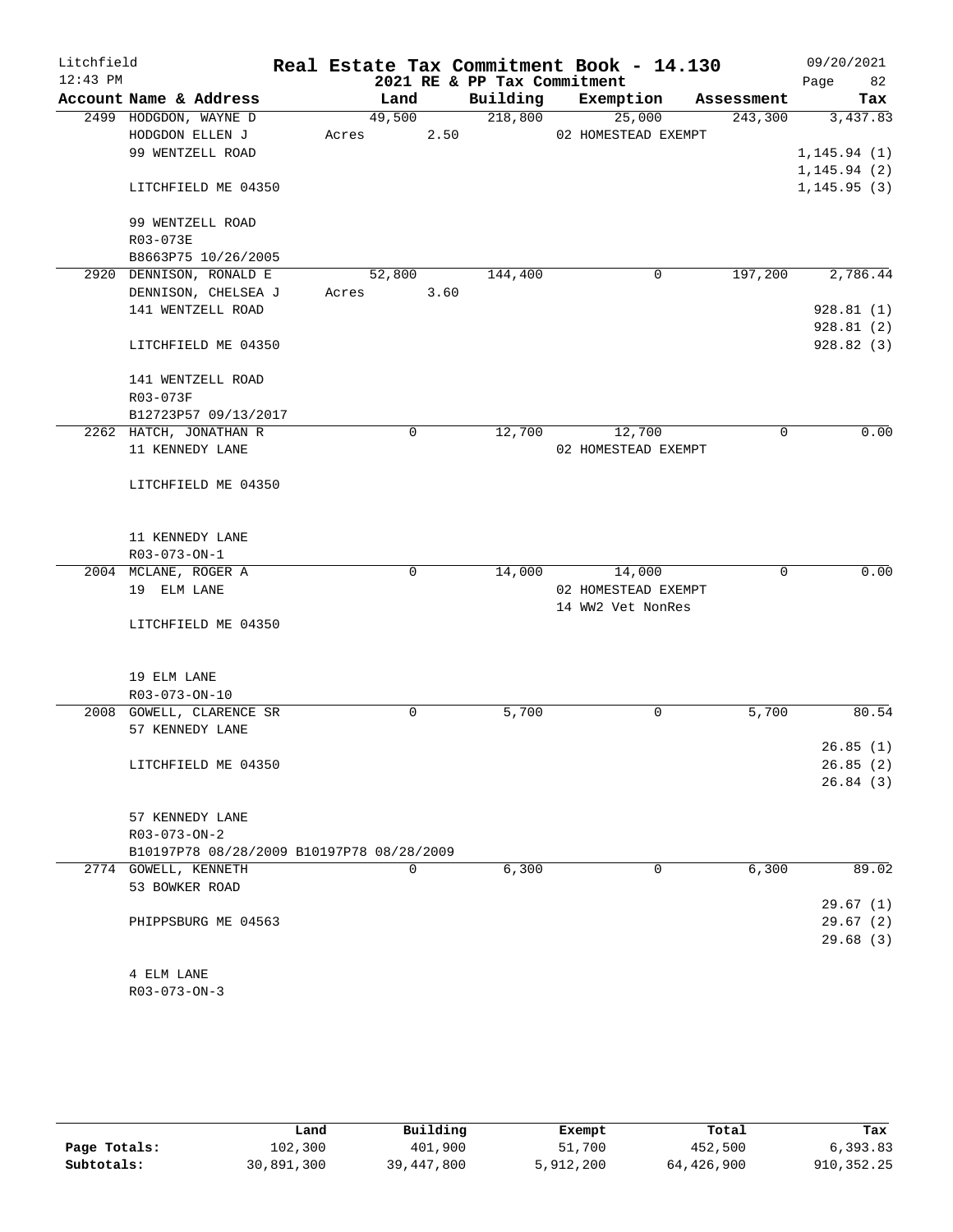| Litchfield |                                     |             |                             | Real Estate Tax Commitment Book - 14.130 |             | 09/20/2021 |
|------------|-------------------------------------|-------------|-----------------------------|------------------------------------------|-------------|------------|
| $12:43$ PM |                                     |             | 2021 RE & PP Tax Commitment |                                          |             | 83<br>Page |
|            | Account Name & Address              | Land        | Building                    | Exemption                                | Assessment  | Tax        |
|            | 2006 EARLY, FRANCIS C               | $\mathbf 0$ | 13,500                      | 13,500                                   | $\mathbf 0$ | 0.00       |
|            | 10 ELM LANE                         |             |                             | 02 HOMESTEAD EXEMPT                      |             |            |
|            |                                     |             |                             |                                          |             |            |
|            | LITCHFIELD ME 04350                 |             |                             |                                          |             |            |
|            |                                     |             |                             |                                          |             |            |
|            |                                     |             |                             |                                          |             |            |
|            | 10 ELM LANE<br>$R03 - 073 - ON - 4$ |             |                             |                                          |             |            |
|            | 2007 JAROCHYM, PAUL                 | $\mathbf 0$ | 18,700                      | 18,700                                   | $\mathbf 0$ | 0.00       |
|            | 16 ELM LANE                         |             |                             | 02 HOMESTEAD EXEMPT                      |             |            |
|            |                                     |             |                             |                                          |             |            |
|            | LITCHFIELD ME 04345                 |             |                             |                                          |             |            |
|            |                                     |             |                             |                                          |             |            |
|            |                                     |             |                             |                                          |             |            |
|            | 16 ELM LANE                         |             |                             |                                          |             |            |
|            | R03-073-ON-5                        |             |                             |                                          |             |            |
|            | 2002 MCLANE, NANCY                  | $\mathbf 0$ | 12,900                      | 12,900                                   | 0           | 0.00       |
|            | 7 ELM LANE                          |             |                             | 02 HOMESTEAD EXEMPT                      |             |            |
|            |                                     |             |                             |                                          |             |            |
|            | LITCHFIELD ME 04350                 |             |                             |                                          |             |            |
|            |                                     |             |                             |                                          |             |            |
|            |                                     |             |                             |                                          |             |            |
|            | 7 ELM LANE                          |             |                             |                                          |             |            |
|            | R03-073-ON-6                        |             |                             |                                          |             |            |
|            | 2788 BERRY, DALE                    | 0           | 11,400                      | 11,400                                   | $\mathbf 0$ | 0.00       |
|            | BERRY, ROBERT                       |             |                             | 02 HOMESTEAD EXEMPT                      |             |            |
|            | 9 ELM LANE                          |             |                             |                                          |             |            |
|            | Litchfield ME 04350                 |             |                             |                                          |             |            |
|            |                                     |             |                             |                                          |             |            |
|            | 9 ELM LANE                          |             |                             |                                          |             |            |
|            | $R03 - 073 - ON - 7$                |             |                             |                                          |             |            |
|            | 2582 PINE VIEW HOMES, INC.          | $\mathbf 0$ | 13,200                      | 0                                        | 13,200      | 186.52     |
|            | MARSELLA, GREGG, SMART,             |             |                             |                                          |             |            |
|            | LISA                                |             |                             |                                          |             |            |
|            | P O BOX 319                         |             |                             |                                          |             | 62.17(1)   |
|            |                                     |             |                             |                                          |             | 62.17(2)   |
|            | WATERVILLE ME 04903<br>0319         |             |                             |                                          |             | 62.18(3)   |
|            |                                     |             |                             |                                          |             |            |
|            | 11 ELM LANE                         |             |                             |                                          |             |            |
|            | $R03 - 073 - ON - 8$                |             |                             |                                          |             |            |
| 1999       | GAUTHIER, DANIEL S SR               | 0           | 8,700                       | 0                                        | 8,700       | 122.93     |
|            | 12 ELM LANE                         |             |                             |                                          |             |            |
|            |                                     |             |                             |                                          |             | 40.98(1)   |
|            | LITCHFIELD ME 04350                 |             |                             |                                          |             | 40.98(2)   |
|            |                                     |             |                             |                                          |             | 40.97(3)   |
|            |                                     |             |                             |                                          |             |            |
|            | 12 ELM LANE                         |             |                             |                                          |             |            |

R03-073-ON-9

|              | Land       | Building   | Exempt    | Total      | Tax        |
|--------------|------------|------------|-----------|------------|------------|
| Page Totals: |            | 78,400     | 56,500    | 21,900     | 309.45     |
| Subtotals:   | 30,891,300 | 39,526,200 | 5,968,700 | 64,448,800 | 910,661.70 |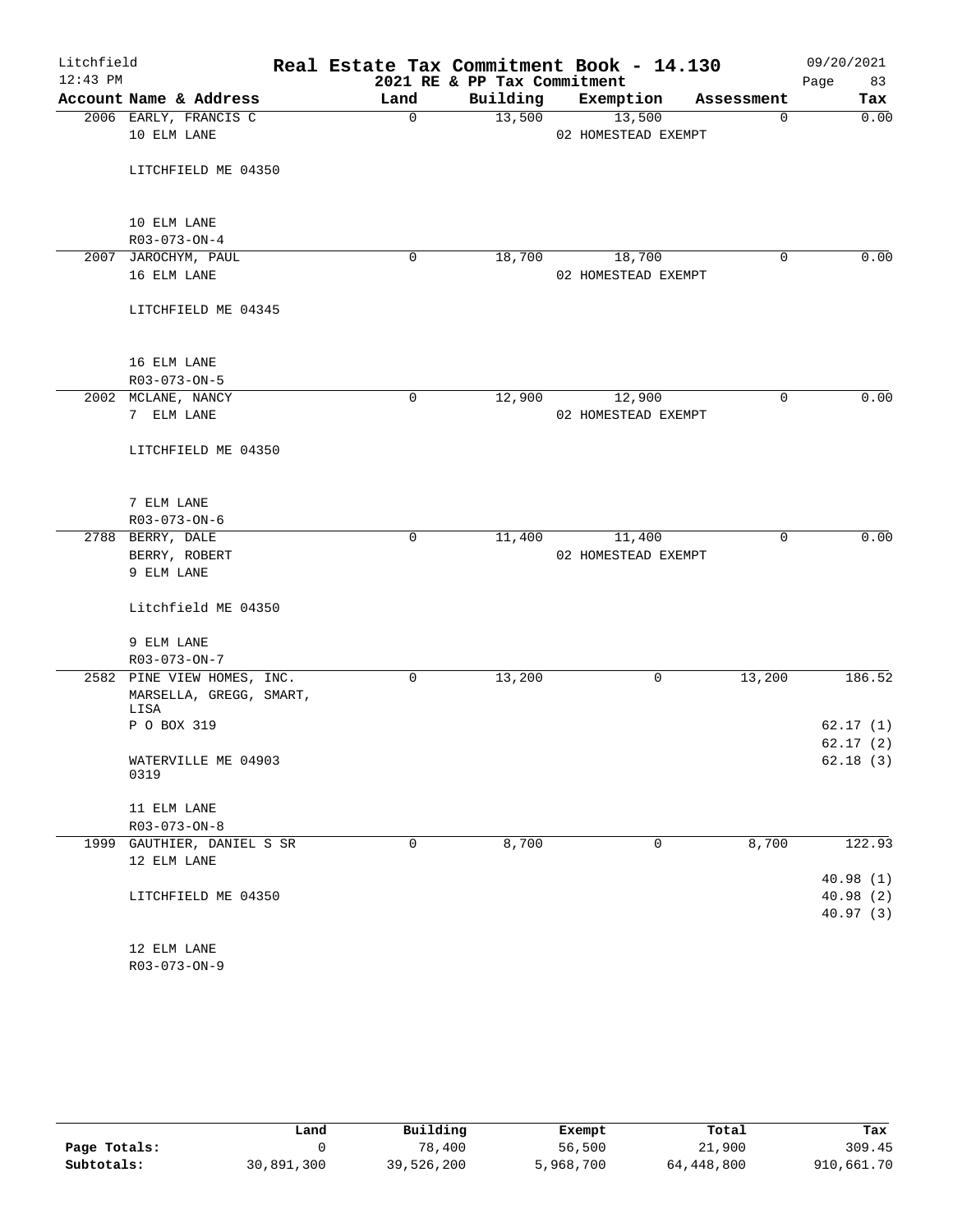| Litchfield   |                                                                                                     |              |       |                |            | Real Estate Tax Commitment Book - 14.130 |              |                       |                      | 09/20/2021    |
|--------------|-----------------------------------------------------------------------------------------------------|--------------|-------|----------------|------------|------------------------------------------|--------------|-----------------------|----------------------|---------------|
| $12:43$ PM   |                                                                                                     |              |       |                |            | 2021 RE & PP Tax Commitment              |              |                       |                      | Page<br>84    |
|              | Account Name & Address<br>1908 WING JOSEPH E                                                        |              |       | Land<br>43,000 |            | Building                                 | $\mathbf 0$  | Exemption<br>$\Omega$ | Assessment<br>43,000 | Tax<br>607.59 |
|              | 26 WENTZELL ROAD                                                                                    |              | Acres |                | 10.00      |                                          |              |                       |                      |               |
|              |                                                                                                     |              |       |                |            |                                          |              |                       |                      | 202.53(1)     |
|              | LITCHFIELD ME 04350                                                                                 |              |       |                |            |                                          |              |                       |                      | 202.53(2)     |
|              |                                                                                                     |              |       |                |            |                                          |              |                       |                      | 202.53(3)     |
|              |                                                                                                     |              |       |                |            |                                          |              |                       |                      |               |
|              | WENTZELL ROAD                                                                                       |              |       |                |            |                                          |              |                       |                      |               |
|              | R03-074                                                                                             |              |       |                |            |                                          |              |                       |                      |               |
|              | B9920P71 12/02/2008 B5141P227                                                                       |              |       |                |            |                                          |              |                       |                      |               |
|              | 1901 PARKER, JERROD L                                                                               |              |       | 49,200         |            | 106,200                                  |              | 0                     | 155,400              | 2,195.80      |
|              | PARKER, CHRISTINE L                                                                                 |              | Acres |                | 2.40       |                                          |              |                       |                      |               |
|              | 29 WENTZELL ROAD                                                                                    |              |       |                |            |                                          |              |                       |                      | 731.93(1)     |
|              |                                                                                                     |              |       |                |            |                                          |              |                       |                      | 731.93(2)     |
|              | LITCHFIELD ME 04350                                                                                 |              |       |                |            |                                          |              |                       |                      | 731.94(3)     |
|              |                                                                                                     |              |       |                |            |                                          |              |                       |                      |               |
|              | 29 WENTZELL ROAD                                                                                    |              |       |                |            |                                          |              |                       |                      |               |
|              | R03-074A                                                                                            |              |       |                |            |                                          |              |                       |                      |               |
|              | B13694P276 09/02/2020                                                                               |              |       |                |            |                                          |              |                       |                      |               |
|              | 2082 WING, JOSEPH E                                                                                 |              |       | 10,800         |            |                                          | $\mathbf 0$  | $\mathbf 0$           | 10,800               | 152.60        |
|              | 26 WENTZELL ROAD                                                                                    |              | Acres |                | 3.60       |                                          |              |                       |                      |               |
|              |                                                                                                     |              |       |                |            |                                          |              |                       |                      | 50.87(1)      |
|              | LITCHFIELD ME 04350                                                                                 |              |       |                |            |                                          |              |                       |                      | 50.87(2)      |
|              |                                                                                                     |              |       |                |            |                                          |              |                       |                      | 50.86(3)      |
|              |                                                                                                     |              |       |                |            |                                          |              |                       |                      |               |
|              | WENTZELL ROAD                                                                                       |              |       |                |            |                                          |              |                       |                      |               |
|              | R03-074B                                                                                            |              |       |                |            |                                          |              |                       |                      |               |
|              | B12051P146 12/22/2014 B11896P240 12/22/2014<br>B10358P20 03/09/2010 B5727P76 09/10/1998             |              |       |                |            |                                          |              |                       |                      |               |
|              | 797 HATHORNE, TREVOR A                                                                              |              |       | 81,200         |            | 14,600                                   |              | 0                     | 95,800               | 1,353.65      |
|              | 17 WENTZELL ROAD                                                                                    |              | Acres |                | 7.60       |                                          |              |                       |                      |               |
|              |                                                                                                     |              |       |                |            |                                          |              |                       |                      | 451.22 (1)    |
|              | LITCHFIELD ME 04350                                                                                 |              |       |                |            |                                          |              |                       |                      | 451.22(2)     |
|              |                                                                                                     |              |       |                |            |                                          |              |                       |                      | 451.21 (3)    |
|              |                                                                                                     |              |       |                |            |                                          |              |                       |                      |               |
|              | 4 HATHORNE LANE                                                                                     |              |       |                |            |                                          |              |                       |                      |               |
|              | $R03 - 075$                                                                                         |              |       |                |            |                                          |              |                       |                      |               |
|              | B12144P263 10/23/2015 B10422P72 05/19/2010 B10422P72<br>05/19/2010 B10288P154 12/02/2009 B10082P253 |              |       |                |            |                                          |              |                       |                      |               |
|              | 05/28/2009 B1617P292 02/28/1973                                                                     |              |       |                |            |                                          |              |                       |                      |               |
|              | 796 HATHORNE, TREVOR                                                                                |              |       | 0              |            | 17,800                                   |              | $\Omega$              | 17,800               | 251.51        |
|              | 17 WENTZELL ROAD                                                                                    |              |       |                |            |                                          |              |                       |                      |               |
|              |                                                                                                     |              |       |                |            |                                          |              |                       |                      | 83.84 (1)     |
|              | LITCHFIELD ME 04350                                                                                 |              |       |                |            |                                          |              |                       |                      | 83.84 (2)     |
|              |                                                                                                     |              |       |                |            |                                          |              |                       |                      | 83.83 (3)     |
|              |                                                                                                     |              |       |                |            |                                          |              |                       |                      |               |
|              | 17 WENTZELL ROAD                                                                                    |              |       |                |            |                                          |              |                       |                      |               |
|              | R03-075-ON-1                                                                                        |              |       |                |            |                                          |              |                       |                      |               |
|              | 705 GOWELL SR, CLARENCE R                                                                           |              |       | 40,800         |            |                                          | 0            | 0                     | 40,800               | 576.50        |
|              | TRUSTEE<br>156 WENTZELL ROAD                                                                        |              | Acres |                | 7.00       |                                          |              |                       |                      |               |
|              |                                                                                                     |              |       |                |            |                                          |              |                       |                      | 192.17(1)     |
|              | LITCHFIELD ME 04350                                                                                 |              |       |                |            |                                          |              |                       |                      | 192.17(2)     |
|              |                                                                                                     |              |       |                |            |                                          |              |                       |                      | 192.16(3)     |
|              |                                                                                                     |              |       |                |            |                                          |              |                       |                      |               |
|              | 98 GUSTIN ROAD                                                                                      |              |       |                |            |                                          |              |                       |                      |               |
|              | R03-076                                                                                             |              |       |                |            |                                          |              |                       |                      |               |
|              | B6354P122                                                                                           |              |       |                |            |                                          |              |                       |                      |               |
|              |                                                                                                     |              |       |                |            |                                          |              |                       |                      |               |
|              |                                                                                                     | Land         |       |                | Building   |                                          | Exempt       |                       | Total                | Tax           |
| Page Totals: |                                                                                                     | 225,000      |       |                | 138,600    |                                          | $\mathsf{O}$ |                       | 363,600              | 5,137.65      |
| Subtotals:   |                                                                                                     | 31, 116, 300 |       |                | 39,664,800 |                                          | 5,968,700    |                       | 64,812,400           | 915,799.35    |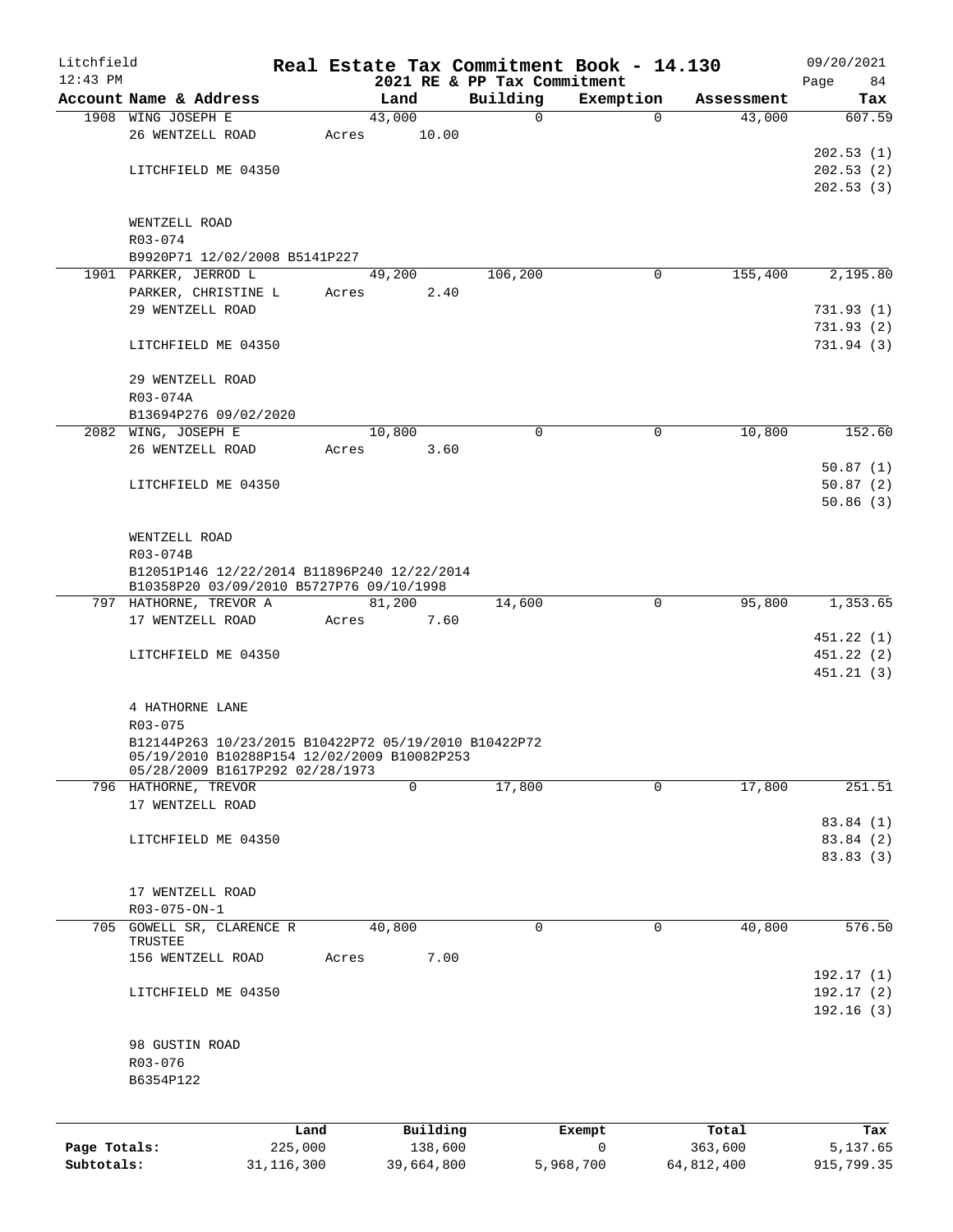| Litchfield |                                            |       |             |      |                             | Real Estate Tax Commitment Book - 14.130 |             |            | 09/20/2021             |       |
|------------|--------------------------------------------|-------|-------------|------|-----------------------------|------------------------------------------|-------------|------------|------------------------|-------|
| $12:43$ PM |                                            |       |             |      | 2021 RE & PP Tax Commitment |                                          |             |            | Page                   | 85    |
|            | Account Name & Address                     |       | Land        |      | Building                    | Exemption                                |             | Assessment |                        | Tax   |
|            | 155 GRIM, THOMAS E                         |       | 58,500      |      | 182,100                     |                                          | $\Omega$    | 240,600    | 3,399.68               |       |
|            | KING, FAWN P                               | Acres |             | 5.51 |                             |                                          |             |            |                        |       |
|            | 60<br>HARBOURTON-WOODSVILLE<br><b>ROAD</b> |       |             |      |                             |                                          |             |            | 1, 133.23(1)           |       |
|            |                                            |       |             |      |                             |                                          |             |            | 1, 133.23(2)           |       |
|            | PENNINGTON NJ 08534                        |       |             |      |                             |                                          |             |            | 1, 133.22(3)           |       |
|            | 638 OAK HILL ROAD                          |       |             |      |                             |                                          |             |            |                        |       |
|            | R03-078<br>B13809P238 11/30/2020           |       |             |      |                             |                                          |             |            |                        |       |
|            | 2720 BOUFFARD RONALD                       |       | 3,200       |      | $\mathbf 0$                 |                                          | 0           | 3,200      |                        | 45.22 |
|            | BOUFFARD, LISA MARIE                       | Acres |             | 4.30 |                             |                                          |             |            |                        |       |
|            | 289 OAK HILL ROAD                          |       |             |      |                             |                                          |             |            | 15.07(1)               |       |
|            |                                            |       |             |      |                             |                                          |             |            | 15.07(2)               |       |
|            | WALES ME 04280                             |       |             |      |                             |                                          |             |            | 15.08(3)               |       |
|            | OAK HILL ROAD                              |       |             |      |                             |                                          |             |            |                        |       |
|            | R03-078A                                   |       |             |      |                             |                                          |             |            |                        |       |
|            | B11600P234 12/27/2013 B9865P238 09/29/2008 |       |             |      |                             |                                          |             |            |                        |       |
| 2741       | GRIM, THOMAS E                             |       | 86,100      |      | 0                           |                                          | 0           | 86,100     | 1,216.59               |       |
|            | 60<br>HARBOURTON-WOODSVILLE<br>ROAD        | Acres | 113.00      |      |                             |                                          |             |            |                        |       |
|            |                                            |       |             |      |                             |                                          |             |            | 405.53(1)              |       |
|            | PENNINGTON NJ 08534                        |       |             |      |                             |                                          |             |            | 405.53(2)              |       |
|            |                                            |       |             |      |                             |                                          |             |            | 405.53(3)              |       |
|            | OAK HILL ROAD                              |       |             |      |                             |                                          |             |            |                        |       |
|            | R03-078B                                   |       |             |      |                             |                                          |             |            |                        |       |
|            | B13810P217 12/01/2020                      |       |             |      |                             |                                          |             |            |                        |       |
|            | 641 EDUCATIONAL MEDIA<br>BROADCASTING      |       | $\mathbf 0$ |      | 149,600                     |                                          | 0           | 149,600    | 2,113.85               |       |
|            | EDUCATIONAL MEDIA<br>FOUNDATION            |       |             |      |                             |                                          |             |            |                        |       |
|            | 5700 WEST OAKS                             |       |             |      |                             |                                          |             |            | 704.62(1)              |       |
|            | <b>BOULEVARD</b><br>ROCKLIN CA 95765       |       |             |      |                             |                                          |             |            | 704.62(2)              |       |
|            |                                            |       |             |      |                             |                                          |             |            | 704.61(3)              |       |
|            | 620 OAK HILL ROAD                          |       |             |      |                             |                                          |             |            |                        |       |
|            | R03-078C-ON                                |       |             |      |                             |                                          |             |            |                        |       |
|            | B2757P148                                  |       |             |      |                             |                                          |             |            |                        |       |
|            | 712 GOWELL, KENNETH C SR                   |       | 86,100      |      | $\Omega$                    |                                          | $\mathbf 0$ | 86,100     | 1,216.59               |       |
|            | GOWELL, MARTHA                             | Acres |             | 6.09 |                             |                                          |             |            |                        |       |
|            | 53 BOWKER ROAD                             |       |             |      |                             |                                          |             |            | 405.53(1)              |       |
|            | PHIPPSBURG ME 04562                        |       |             |      |                             |                                          |             |            | 405.53(2)<br>405.53(3) |       |
|            | <b>GUSTIN ROAD</b>                         |       |             |      |                             |                                          |             |            |                        |       |
|            | R03-080                                    |       |             |      |                             |                                          |             |            |                        |       |
|            | B13772P191 10/23/2020                      |       |             |      |                             |                                          |             |            |                        |       |
|            |                                            |       |             |      |                             |                                          |             |            |                        |       |

|              | Land       | Building   | Exempt    | Total      | Tax        |
|--------------|------------|------------|-----------|------------|------------|
| Page Totals: | 233,900    | 331,700    |           | 565,600    | 7,991.93   |
| Subtotals:   | 31,350,200 | 39,996,500 | 5,968,700 | 65,378,000 | 923,791.28 |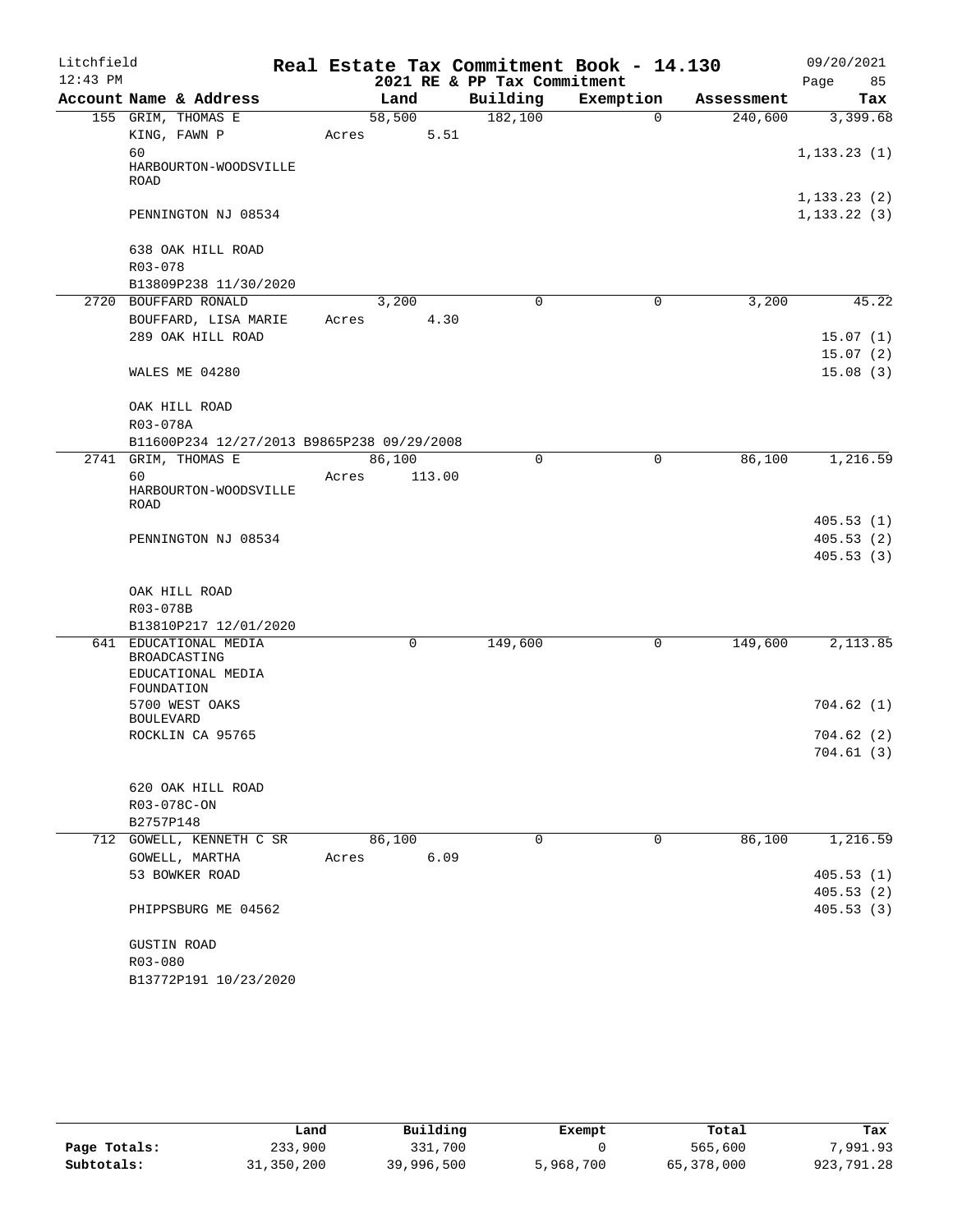| Litchfield |                           |              |                             | Real Estate Tax Commitment Book - 14.130 |            | 09/20/2021              |
|------------|---------------------------|--------------|-----------------------------|------------------------------------------|------------|-------------------------|
| $12:43$ PM |                           |              | 2021 RE & PP Tax Commitment |                                          |            | Page<br>86              |
|            | Account Name & Address    | Land         | Building                    | Exemption                                | Assessment | Tax                     |
|            | 1761 GOWELL, KENNETH      | $\mathsf{O}$ | 13,900                      | $\Omega$                                 | 13,900     | 196.41                  |
|            | 53 BOWKER ROAD            |              |                             |                                          |            |                         |
|            | PHIPPSBURG ME 04563       |              |                             |                                          |            | 65.47(1)                |
|            |                           |              |                             |                                          |            | 65.47(2)<br>65.47(3)    |
|            |                           |              |                             |                                          |            |                         |
|            | 101 GUSTIN ROAD           |              |                             |                                          |            |                         |
|            | R03-080-ON-1              |              |                             |                                          |            |                         |
|            | 1440 GOWELL ALMA, TRUSTEE | 0            | 16,700                      | 0                                        | 16,700     | 235.97                  |
|            | ALMA E GOWELL             |              |                             |                                          |            |                         |
|            | TRUST-FLORIDA             |              |                             |                                          |            |                         |
|            | 57 KENNEDY LANE           |              |                             |                                          |            | 78.66(1)                |
|            |                           |              |                             |                                          |            | 78.66 (2)               |
|            | LITCHFIELD ME 04350       |              |                             |                                          |            | 78.65(3)                |
|            |                           |              |                             |                                          |            |                         |
|            | 103 GUSTIN ROAD           |              |                             |                                          |            |                         |
|            | $R03 - 080 - ON - 2$      |              |                             |                                          |            |                         |
|            | B10859P66 10/14/2011      |              |                             |                                          |            |                         |
|            | 78 GOWELL ALMA E. TRUSTEE | 0            | 6,600                       | 0                                        | 6,600      | 93.26                   |
|            | 57 KENNEDY LANE           |              |                             |                                          |            |                         |
|            |                           |              |                             |                                          |            | 31.09(1)                |
|            | LITCHFIELD ME 04350       |              |                             |                                          |            | 31.09(2)                |
|            |                           |              |                             |                                          |            | 31.08(3)                |
|            | 105 GUSTIN ROAD           |              |                             |                                          |            |                         |
|            | $R03 - 080 - ON - 3$      |              |                             |                                          |            |                         |
|            | B6354P122                 |              |                             |                                          |            |                         |
|            | 1767 GOODWIN, LAURIE      | $\mathbf 0$  | 34,700                      | 25,000                                   | 9,700      | 137.06                  |
|            | 109 GUSTIN ROAD           |              |                             | 02 HOMESTEAD EXEMPT                      |            |                         |
|            |                           |              |                             |                                          |            | 45.69(1)                |
|            | LITCHFIELD ME 04350       |              |                             |                                          |            | 45.69(2)                |
|            |                           |              |                             |                                          |            | 45.68(3)                |
|            |                           |              |                             |                                          |            |                         |
|            | 109 GUSTIN ROAD           |              |                             |                                          |            |                         |
|            | $R03 - 080 - ON - 4$      |              |                             |                                          |            |                         |
|            | B11531P153                |              |                             |                                          |            |                         |
|            | 1907 WING, JOSEPH         | 55,500       | 59,000                      | 0                                        | 114,500    | 1,617.89                |
|            | 26 WENTZELL ROAD          | Acres        | 4.50                        |                                          |            |                         |
|            |                           |              |                             |                                          |            | 539.30(1)               |
|            | LITCHFIELD ME 04350       |              |                             |                                          |            | 539.30(2)               |
|            |                           |              |                             |                                          |            | 539.29(3)               |
|            |                           |              |                             |                                          |            |                         |
|            | 36 WENTZELL ROAD          |              |                             |                                          |            |                         |
|            | R03-085                   |              |                             |                                          |            |                         |
|            | B9920P71 B2952P200        |              |                             |                                          |            |                         |
|            | 1904 WING, JOSEPH         | 45,000       | 137,200                     | 25,000                                   | 157,200    | 2,221.24                |
|            | 26 WENTZELL ROAD          | Acres        | 2.00                        | 02 HOMESTEAD EXEMPT                      |            |                         |
|            |                           |              |                             |                                          |            | 740.41 (1)              |
|            | LITCHFIELD ME 04350       |              |                             |                                          |            | 740.41(2)<br>740.42 (3) |
|            |                           |              |                             |                                          |            |                         |
|            | 26 WENTZELL ROAD          |              |                             |                                          |            |                         |
|            | R03-085A                  |              |                             |                                          |            |                         |
|            |                           |              |                             |                                          |            |                         |
|            |                           |              |                             |                                          |            |                         |

|              | Land       | Building   | Exempt    | Total      | Tax          |
|--------------|------------|------------|-----------|------------|--------------|
| Page Totals: | 100,500    | 268,100    | 50,000    | 318,600    | 4,501.83     |
| Subtotals:   | 31,450,700 | 40,264,600 | 6,018,700 | 65,696,600 | 928, 293. 11 |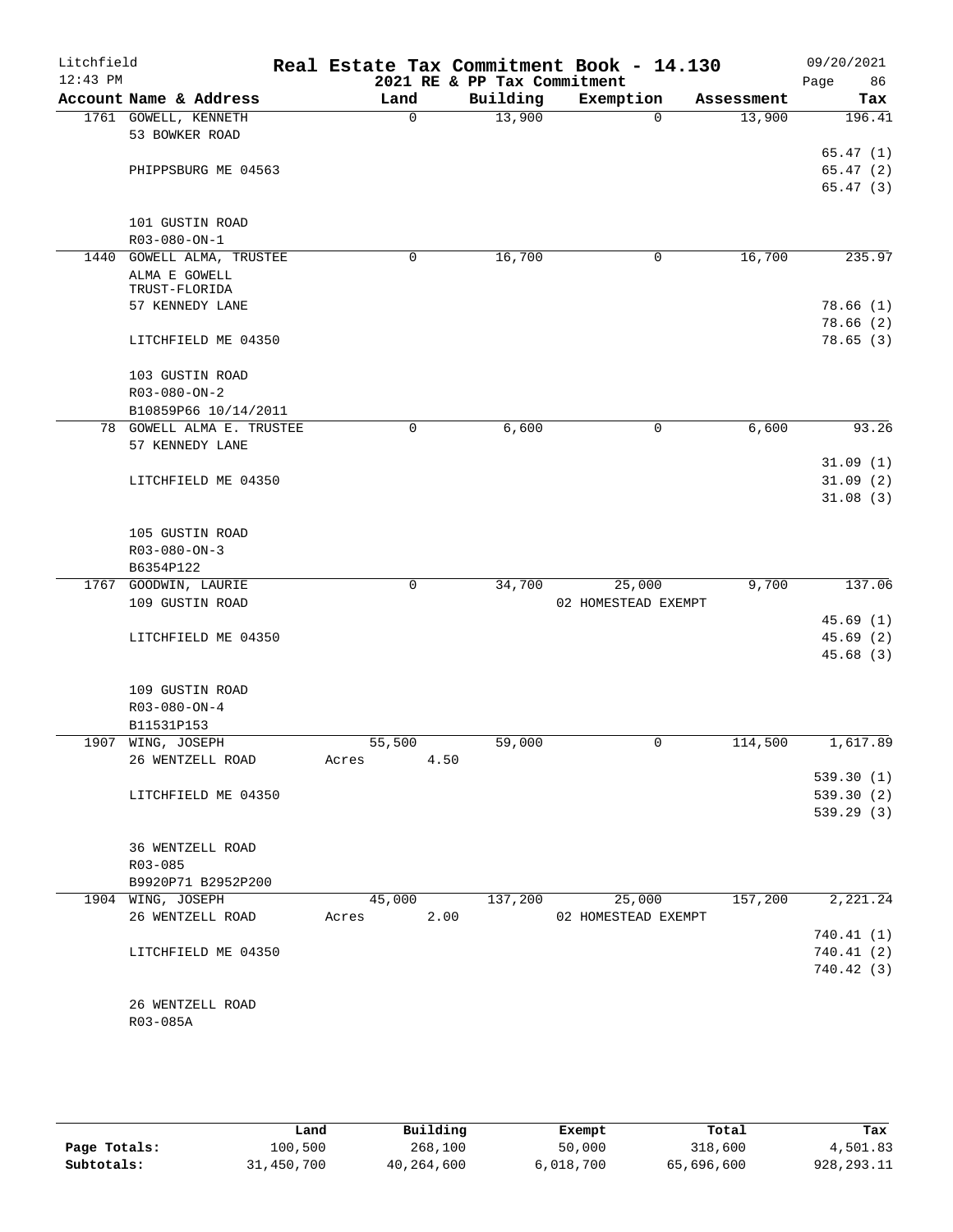| Litchfield<br>$12:43$ PM |                                                                    |       |        |       | 2021 RE & PP Tax Commitment | Real Estate Tax Commitment Book - 14.130 |            | 09/20/2021<br>Page<br>87 |
|--------------------------|--------------------------------------------------------------------|-------|--------|-------|-----------------------------|------------------------------------------|------------|--------------------------|
|                          | Account Name & Address                                             |       | Land   |       | Building                    | Exemption                                | Assessment | Tax                      |
|                          | 1802 VYE, KATHRYN E                                                |       | 49,500 |       | 27,500                      | $\Omega$                                 | 77,000     | 1,088.01                 |
|                          | VYE, CARLETON                                                      | Acres |        | 2.50  |                             |                                          |            |                          |
|                          | 46 WENTZELL ROAD                                                   |       |        |       |                             |                                          |            | 362.67 (1)               |
|                          |                                                                    |       |        |       |                             |                                          |            | 362.67(2)                |
|                          | LITCHFIELD ME 04350                                                |       |        |       |                             |                                          |            | 362.67(3)                |
|                          | <b>46 WENTZELL ROAD</b>                                            |       |        |       |                             |                                          |            |                          |
|                          | R03-085B                                                           |       |        |       |                             |                                          |            |                          |
|                          | B10569P19 10/22/2010                                               |       |        |       |                             |                                          |            |                          |
|                          | 1845 PERRY, BRANDON P                                              |       | 60,000 |       | 139,000                     | 0                                        | 199,000    | 2,811.87                 |
|                          | CAMPBELL, SARA                                                     | Acres |        | 6.00  |                             |                                          |            |                          |
|                          | 68 WHIPPOORWILL ROAD                                               |       |        |       |                             |                                          |            | 937.29 (1)               |
|                          |                                                                    |       |        |       |                             |                                          |            | 937.29 (2)               |
|                          | LITCHFIELD ME 04350                                                |       |        |       |                             |                                          |            | 937.29 (3)               |
|                          | 50 WENTZELL ROAD                                                   |       |        |       |                             |                                          |            |                          |
|                          | R03-086                                                            |       |        |       |                             |                                          |            |                          |
|                          | B13429P232 12/18/2019                                              |       |        |       |                             |                                          |            |                          |
|                          | 1847 WENTZELL, LINWOOD L JR                                        |       | 40,900 |       | 49,400                      | 25,000                                   | 65,300     | 922.69                   |
|                          | MOODY, BARBARA                                                     | Acres |        | 0.70  |                             | 02 HOMESTEAD EXEMPT                      |            |                          |
|                          | 94 WENTZELL ROAD                                                   |       |        |       |                             |                                          |            | 307.56(1)                |
|                          |                                                                    |       |        |       |                             |                                          |            | 307.56(2)                |
|                          | LITCHFIELD ME 04350                                                |       |        |       |                             |                                          |            | 307.57(3)                |
|                          | 94 WENTZELL ROAD                                                   |       |        |       |                             |                                          |            |                          |
|                          | R03-088                                                            |       |        |       |                             |                                          |            |                          |
|                          | B9718P61 05/05/2008 B6286P117 08/28/2000 B3640P320                 |       |        |       |                             |                                          |            |                          |
|                          | 1045 TD BAN, N.A. f/k/a<br>Peoples Heritage Bank                   |       | 73,000 |       | 68,900                      | 0                                        | 141,900    | 2,005.05                 |
|                          | ONE PORTLAND SQUARE                                                | Acres |        | 26.98 |                             |                                          |            |                          |
|                          |                                                                    |       |        |       |                             |                                          |            | 668.35(1)                |
|                          | PORTLAND ME 04101                                                  |       |        |       |                             |                                          |            | 668.35 (2)               |
|                          |                                                                    |       |        |       |                             |                                          |            | 668.35(3)                |
|                          | 55 LEMAY LANE                                                      |       |        |       |                             |                                          |            |                          |
|                          | R03-088A                                                           |       |        |       |                             |                                          |            |                          |
|                          | B13491P245 01/21/2020 B12877P58 04/02/2018 B3276P233<br>12/02/1987 |       |        |       |                             |                                          |            |                          |
|                          | 1242 MOODY, HOWARD D JR                                            |       | 39,400 |       | 10,100                      | 25,000                                   | 24,500     | 346.19                   |
|                          | MOODY, BARBARA                                                     | Acres |        | 0.80  |                             | 02 HOMESTEAD EXEMPT                      |            |                          |
|                          | 78 WENTZELL RD                                                     |       |        |       |                             |                                          |            | 115.40(1)                |
|                          |                                                                    |       |        |       |                             |                                          |            | 115.40(2)                |
|                          | LITCHFIELD ME 04350                                                |       |        |       |                             |                                          |            | 115.39(3)                |
|                          | 78 WENTZELL ROAD                                                   |       |        |       |                             |                                          |            |                          |
|                          | R03-088B                                                           |       |        |       |                             |                                          |            |                          |
|                          | B1993P274                                                          |       |        |       |                             |                                          |            |                          |
|                          | 1846 POWERS BONNIE L                                               |       | 41,100 |       | 30,600                      | 0                                        | 71,700     | 1,013.12                 |
|                          | 74 GAGE STREET                                                     | Acres |        | 1.10  |                             |                                          |            |                          |
|                          |                                                                    |       |        |       |                             |                                          |            | 337.71 (1)               |
|                          | AUGUSTA ME 04330                                                   |       |        |       |                             |                                          |            | 337.71(2)                |
|                          |                                                                    |       |        |       |                             |                                          |            | 337.70 (3)               |
|                          | 98 WENTZELL ROAD                                                   |       |        |       |                             |                                          |            |                          |
|                          | R03-088C                                                           |       |        |       |                             |                                          |            |                          |
|                          | B9446P108 07/31/2007 B9362P218 05/17/2007 B5924P13                 |       |        |       |                             |                                          |            |                          |
|                          |                                                                    |       |        |       |                             |                                          |            |                          |
|                          |                                                                    |       |        |       |                             |                                          |            |                          |
|                          |                                                                    |       |        |       |                             |                                          |            |                          |

|              | Land       | Building   | Exempt    | Total      | Tax        |
|--------------|------------|------------|-----------|------------|------------|
| Page Totals: | 303,900    | 325,500    | 50,000    | 579,400    | 8,186.93   |
| Subtotals:   | 31,754,600 | 40,590,100 | 6,068,700 | 66,276,000 | 936,480.04 |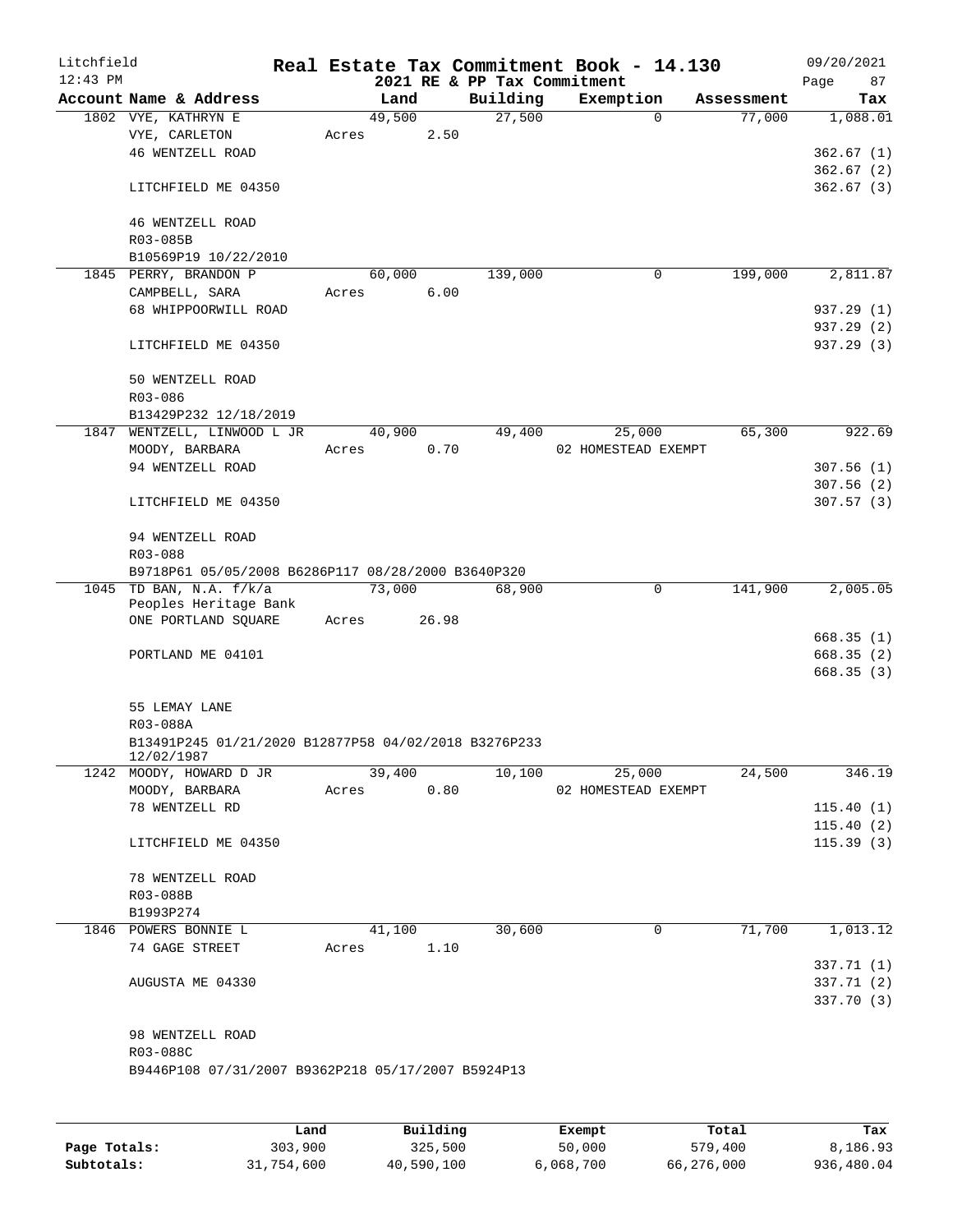| Litchfield |                                           |       |             |      |                             | Real Estate Tax Commitment Book - 14.130 |            |      | 09/20/2021           |
|------------|-------------------------------------------|-------|-------------|------|-----------------------------|------------------------------------------|------------|------|----------------------|
| $12:43$ PM |                                           |       |             |      | 2021 RE & PP Tax Commitment |                                          |            | Page | 88                   |
|            | Account Name & Address                    |       | Land        |      | Building                    | Exemption                                | Assessment |      | Tax                  |
|            | 2630 GLEN DUBE EXCAVATION<br><b>INC</b>   |       | 48,000      |      | 8,800                       | $\Omega$                                 | 56,800     |      | 802.58               |
|            | P O BOX 819                               | Acres |             | 2.00 |                             |                                          |            |      |                      |
|            |                                           |       |             |      |                             |                                          |            |      | 267.53(1)            |
|            | SABATTUS ME 04280                         |       |             |      |                             |                                          |            |      | 267.53(2)            |
|            |                                           |       |             |      |                             |                                          |            |      | 267.52(3)            |
|            | 25 LEMAY LANE                             |       |             |      |                             |                                          |            |      |                      |
|            | R03-088D                                  |       |             |      |                             |                                          |            |      |                      |
|            | B9054P350 09/06/2006                      |       |             |      |                             |                                          |            |      |                      |
|            | 221 DUBE, GLENN                           |       | 0           |      | 13,900                      | 0                                        | 13,900     |      | 196.41               |
|            | P.O. BOX 819                              |       |             |      |                             |                                          |            |      |                      |
|            |                                           |       |             |      |                             |                                          |            |      | 65.47(1)             |
|            | SABATTUS ME 04280                         |       |             |      |                             |                                          |            |      | 65.47(2)<br>65.47(3) |
|            |                                           |       |             |      |                             |                                          |            |      |                      |
|            | 18 LEMAY LANE                             |       |             |      |                             |                                          |            |      |                      |
|            | R03-088D-ON-1                             |       |             |      |                             |                                          |            |      |                      |
|            | 2631 DUBE GLEN E.                         |       | 85,800      |      | 17,000                      | 0                                        | 102,800    |      | 1,452.56             |
|            | P O BOX 819                               | Acres |             | 7.08 |                             |                                          |            |      |                      |
|            |                                           |       |             |      |                             |                                          |            |      | 484.19 (1)           |
|            | SABATTUS ME 04280                         |       |             |      |                             |                                          |            |      | 484.19 (2)           |
|            |                                           |       |             |      |                             |                                          |            |      | 484.18 (3)           |
|            |                                           |       |             |      |                             |                                          |            |      |                      |
|            | 7 BROOKSIDE LANE<br>R03-088E-1            |       |             |      |                             |                                          |            |      |                      |
|            | B10385P25 04/09/2010 B9054P350 09/06/2006 |       |             |      |                             |                                          |            |      |                      |
|            | 2931 DUBE GLEN E.                         |       | $\mathbf 0$ |      | 10,800                      | $\mathbf 0$                              | 10,800     |      | 152.60               |
|            | P O BOX 819                               |       |             |      |                             |                                          |            |      |                      |
|            |                                           |       |             |      |                             |                                          |            |      | 50.87(1)             |
|            | SABATTUS ME 04280                         |       |             |      |                             |                                          |            |      | 50.87(2)             |
|            |                                           |       |             |      |                             |                                          |            |      | 50.86(3)             |
|            |                                           |       |             |      |                             |                                          |            |      |                      |
|            | 6 BROOKSIDE LANE                          |       |             |      |                             |                                          |            |      |                      |
|            | R03-088E-2                                |       | $\mathbf 0$ |      |                             |                                          |            |      |                      |
|            | 1984 CHILDS, JAMES<br>12 BROOKSIDE LANE   |       |             |      | 12,400                      | 12,400<br>02 HOMESTEAD EXEMPT            | 0          |      | 0.00                 |
|            |                                           |       |             |      |                             |                                          |            |      |                      |
|            | LITCHFIELD ME 04350                       |       |             |      |                             |                                          |            |      |                      |
|            |                                           |       |             |      |                             |                                          |            |      |                      |
|            |                                           |       |             |      |                             |                                          |            |      |                      |
|            | 12 BROOKSIDE LANE                         |       |             |      |                             |                                          |            |      |                      |
|            | R03-088E-3                                |       |             |      |                             |                                          |            |      |                      |
|            | 1038 LEET, GERALD                         |       | 43,800      |      | 84,000                      | 25,000                                   | 102,800    |      | 1,452.56             |
|            | 114 WENTZELL ROAD                         | Acres |             | 1.60 |                             | 02 HOMESTEAD EXEMPT                      |            |      | 484.19 (1)           |
|            | LITCHFIELD ME 04350                       |       |             |      |                             |                                          |            |      | 484.19 (2)           |
|            |                                           |       |             |      |                             |                                          |            |      | 484.18 (3)           |
|            |                                           |       |             |      |                             |                                          |            |      |                      |
|            | 114 WENTZELL ROAD                         |       |             |      |                             |                                          |            |      |                      |
|            | R03-089                                   |       |             |      |                             |                                          |            |      |                      |
|            | B3996P54                                  |       |             |      |                             |                                          |            |      |                      |
|            |                                           |       |             |      |                             |                                          |            |      |                      |
|            |                                           |       |             |      |                             |                                          |            |      |                      |

|              | Land       | Building   | Exempt      | Total      | Tax        |
|--------------|------------|------------|-------------|------------|------------|
| Page Totals: | 177.600    | 146.900    | 37,400      | 287,100    | 4,056.71   |
| Subtotals:   | 31,932,200 | 40,737,000 | 6, 106, 100 | 66,563,100 | 940,536.75 |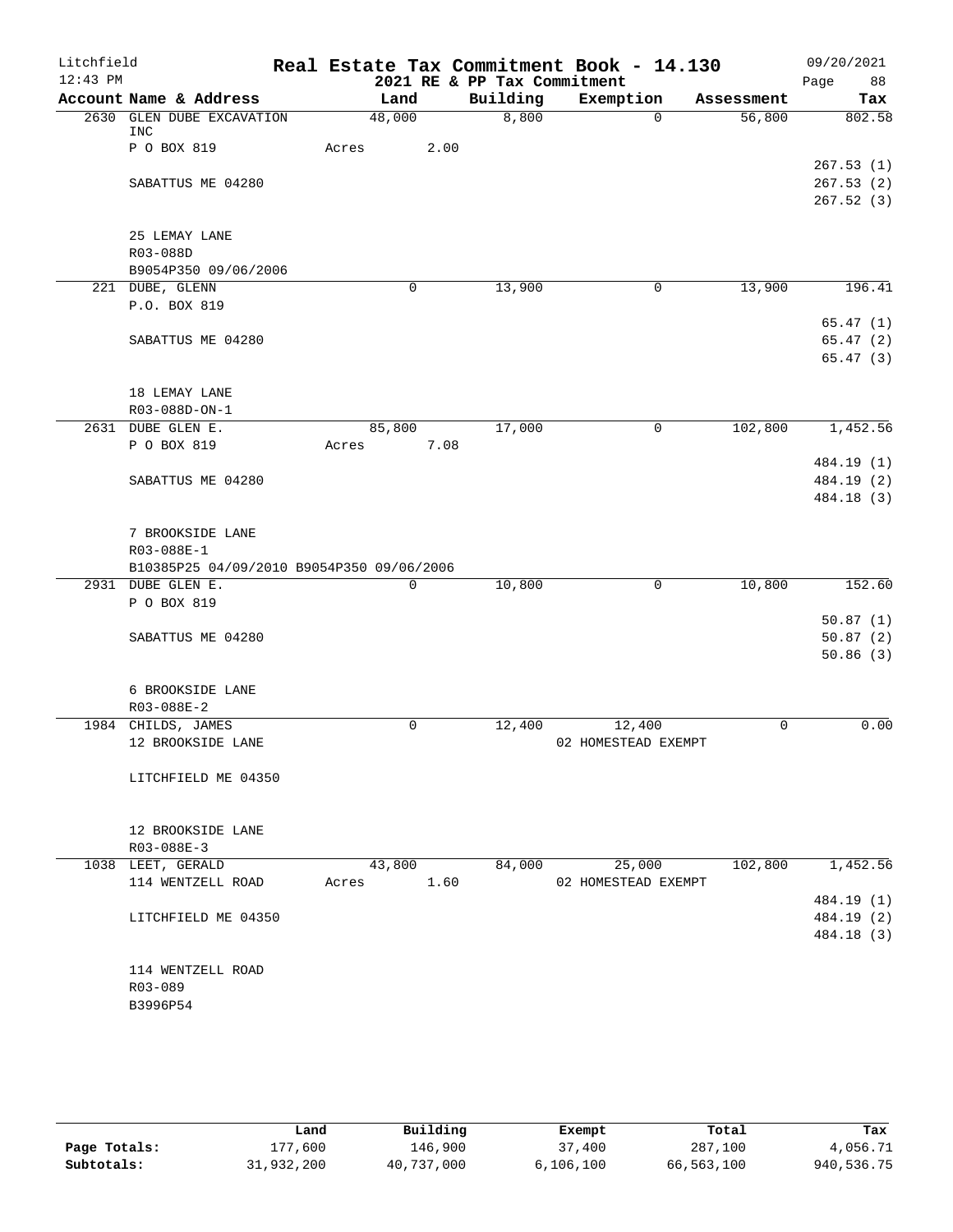| Litchfield<br>$12:43$ PM |                                                  |       |                | 2021 RE & PP Tax Commitment | Real Estate Tax Commitment Book - 14.130 |            | 09/20/2021<br>89         |
|--------------------------|--------------------------------------------------|-------|----------------|-----------------------------|------------------------------------------|------------|--------------------------|
|                          | Account Name & Address                           |       | Land           | Building                    | Exemption                                | Assessment | Page<br>Tax              |
|                          | 216 MARTIN SYLVIO WAYNE                          |       | 42,400         | 31,500                      | $\mathbf 0$                              | 73,900     | 1,044.21                 |
|                          | 3916 N POTSDAM AVE PMB<br>1737                   | Acres | 0.80           |                             |                                          |            |                          |
|                          | SIOUX FALLS SD 57104<br>7048                     |       |                |                             |                                          |            | 348.07 (1)<br>348.07 (2) |
|                          |                                                  |       |                |                             |                                          |            | 348.07 (3)               |
|                          | 104 WENTZELL ROAD<br>R03-089A                    |       |                |                             |                                          |            |                          |
|                          | B8800P1 02/15/2006                               |       |                |                             |                                          |            |                          |
|                          | 1760 LEET, GERALD R<br>114 WENTZELL RD           | Acres | 26,200<br>1.40 | $\mathbf 0$                 | 0                                        | 26,200     | 370.21<br>123.40(1)      |
|                          | LITCHFIELD ME 04350                              |       |                |                             |                                          |            | 123.40(2)<br>123.41(3)   |
|                          | WENTZELL ROAD<br>R03-089B                        |       |                |                             |                                          |            |                          |
|                          | B6000P118                                        |       |                |                             |                                          |            |                          |
|                          | 704 GOWELL SR, CLARENCE R                        |       | 90,500         | 6,900                       | 0                                        | 97,400     | 1,376.26                 |
|                          | GRANTOR TRUST<br>GOWELL SR CLARENCE R<br>TRUSTEE | Acres | 12.00          |                             |                                          |            |                          |
|                          | 156 WENTZELL ROAD                                |       |                |                             |                                          |            | 458.75 (1)               |
|                          |                                                  |       |                |                             |                                          |            | 458.75 (2)               |
|                          | LITCHFIELD ME 04350                              |       |                |                             |                                          |            | 458.76 (3)               |
|                          | R03-090<br>B6354P113 11/21/2000                  |       |                |                             |                                          |            |                          |
|                          | 2025 GOWELL, SR CLARENCE R<br>GRANTOR TRUST      |       | 49,400         | 75,200                      | 0                                        | 124,600    | 1,760.60                 |
|                          | GOWELL SR CLARNCE R<br>TRUSTEE                   | Acres | 2.47           |                             |                                          |            | 586.87(1)                |
|                          | 156 WENTZELL ROAD                                |       |                |                             |                                          |            | 586.87 (2)               |
|                          | LITCHFIELD ME 04350                              |       |                |                             |                                          |            | 586.86 (3)               |
|                          | 150 RICHMOND ROAD<br>R03-090A                    |       |                |                             |                                          |            |                          |
|                          | B6345P133 11/21/2000                             |       |                |                             |                                          |            |                          |
|                          | 1715 DARGIE, RON<br>144 WENTZELL ROAD            |       | $\mathbf 0$    | 36,300                      | 0                                        | 36,300     | 512.92                   |
|                          |                                                  |       |                |                             |                                          |            | 170.97(1)                |
|                          | LITCHFIELD ME 04350                              |       |                |                             |                                          |            | 170.97(2)<br>170.98(3)   |
|                          | 144 WENTZELL ROAD<br>R03-090-ON-1                |       |                |                             |                                          |            |                          |
|                          | 91 GOWELL, CLARENCE SR                           |       | 0              | 45,600                      | 0                                        | 45,600     | 644.33                   |
|                          | 57 KENNEDY LANE                                  |       |                |                             |                                          |            |                          |
|                          |                                                  |       |                |                             |                                          |            | 214.78 (1)               |
|                          | LITCHFIELD ME 04350                              |       |                |                             |                                          |            | 214.78 (2)<br>214.77 (3) |
|                          | 156 WENTZELL ROAD<br>$R03 - 090 - ON - 3$        |       |                |                             |                                          |            |                          |
|                          | Land                                             |       | Building       |                             | Exempt                                   | Total      | Tax                      |
| Page Totals:             | 208,500                                          |       | 195,500        |                             | 0                                        | 404,000    | 5,708.53                 |
| Subtotals:               | 32,140,700                                       |       | 40,932,500     |                             | 6, 106, 100                              | 66,967,100 | 946, 245.28              |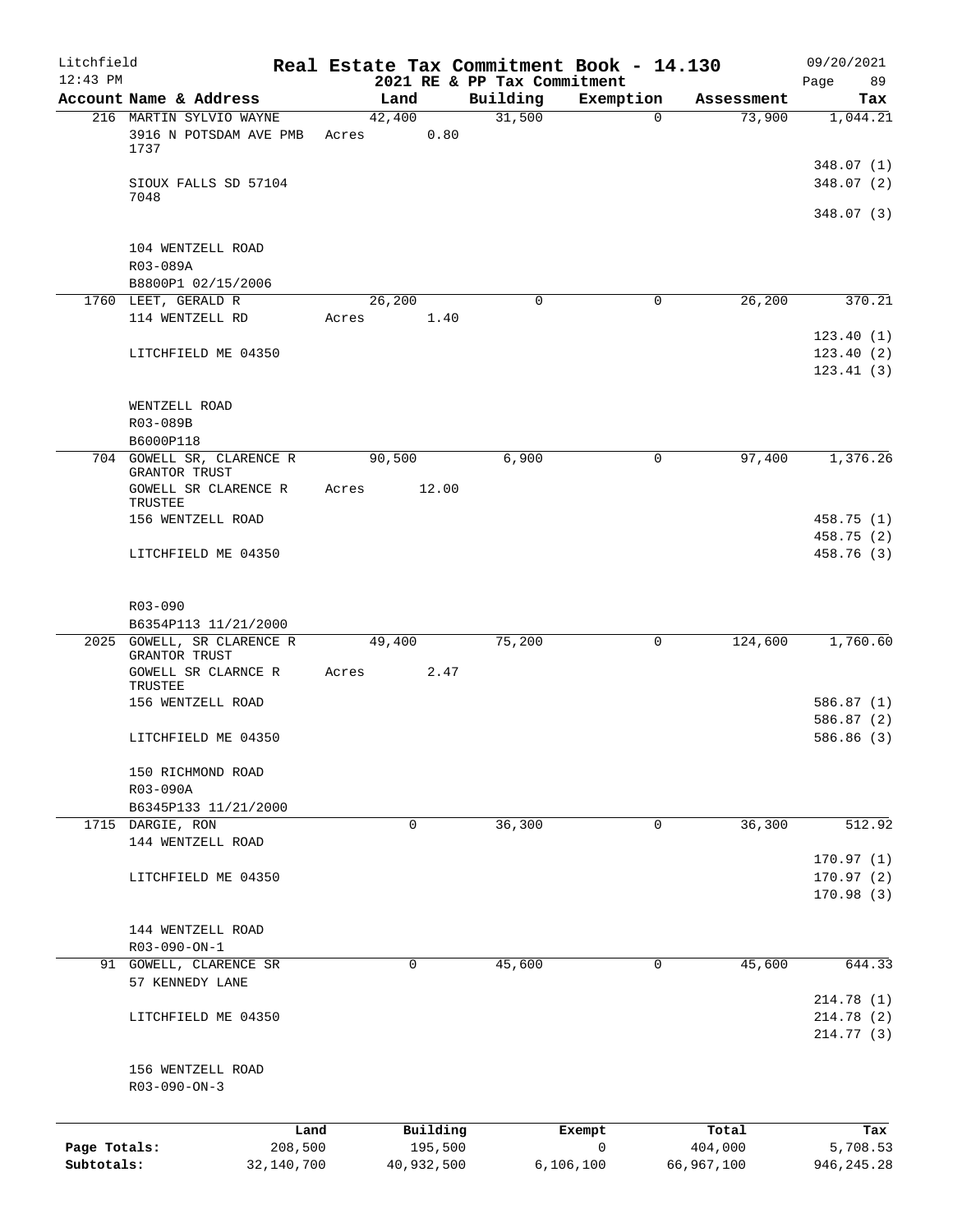| Litchfield<br>$12:43$ PM |                                                                                                 |             |      | 2021 RE & PP Tax Commitment | Real Estate Tax Commitment Book - 14.130 |            | 09/20/2021<br>Page<br>90            |
|--------------------------|-------------------------------------------------------------------------------------------------|-------------|------|-----------------------------|------------------------------------------|------------|-------------------------------------|
|                          | Account Name & Address                                                                          | Land        |      | Building                    | Exemption                                | Assessment | Tax                                 |
|                          | 322 GOWELL-RENKEN, KIM E<br>490 HUNTINGTON HILL<br>ROAD                                         | $\mathbf 0$ |      | 49,500                      | $\Omega$                                 | 49,500     | 699.44                              |
|                          | LITCHFIELD ME 04350                                                                             |             |      |                             |                                          |            | 233.15(1)<br>233.15(2)<br>233.14(3) |
|                          | 150 WENTZELL ROAD<br>R03-090-ON-36<br>B10758P326 06/20/2011                                     |             |      |                             |                                          |            |                                     |
|                          | 1884 GOWELL, KENNETH                                                                            | 0           |      | 12,000                      | $\mathbf 0$                              | 12,000     | 169.56                              |
|                          | 53 BOWKER ROAD                                                                                  |             |      |                             |                                          |            |                                     |
|                          | PHIPPSBURG ME 04563                                                                             |             |      |                             |                                          |            | 56.52(1)<br>56.52(2)<br>56.52(3)    |
|                          | 136 WENTZELL ROAD<br>$R03 - 090 - ON - 4$                                                       |             |      |                             |                                          |            |                                     |
|                          | 1831 HILSTER, EMMA R                                                                            | 42,400      |      | 43,000                      | 0                                        | 85,400     | 1,206.70                            |
|                          | 180 RICHMOND ROAD                                                                               | Acres       | 0.80 |                             |                                          |            |                                     |
|                          | LITCHFIELD ME 04350                                                                             |             |      |                             |                                          |            | 402.23(1)<br>402.23(2)<br>402.24(3) |
|                          | 180 RICHMOND ROAD                                                                               |             |      |                             |                                          |            |                                     |
|                          | R03-091                                                                                         |             |      |                             |                                          |            |                                     |
|                          | B13294P310 08/05/2019                                                                           |             |      |                             |                                          |            |                                     |
|                          | 1881 MURPHY, KIMBERLY A                                                                         | 46,500      |      | 85,900                      | 0                                        | 132,400    | 1,870.81                            |
|                          | 188 RICHMOND ROAD                                                                               | Acres       | 1.50 |                             |                                          |            |                                     |
|                          |                                                                                                 |             |      |                             |                                          |            | 623.60(1)                           |
|                          | LITCHFIELD ME 04350                                                                             |             |      |                             |                                          |            | 623.60(2)                           |
|                          |                                                                                                 |             |      |                             |                                          |            | 623.61(3)                           |
|                          | 188 RICHMOND ROAD                                                                               |             |      |                             |                                          |            |                                     |
|                          | R03-092                                                                                         |             |      |                             |                                          |            |                                     |
|                          | B13119P62 12/28/2018                                                                            |             |      |                             |                                          |            |                                     |
|                          | 324 SIROIS, RACHEL S                                                                            | 47,100      |      | 143,900                     | 0                                        | 191,000    | 2,698.83                            |
|                          | SIROIS, JOSHUA S                                                                                | Acres       | 1.69 |                             |                                          |            |                                     |
|                          | 218 RICHMOND ROAD                                                                               |             |      |                             |                                          |            | 899.61 (1)                          |
|                          |                                                                                                 |             |      |                             |                                          |            | 899.61 (2)                          |
|                          | LITCHFIELD ME 04350                                                                             |             |      |                             |                                          |            | 899.61 (3)                          |
|                          | 218 RICHMOND ROAD<br>$R03 - 095$                                                                |             |      |                             |                                          |            |                                     |
|                          | B13635P143 07/17/2020 B9419P73 07/11/2007 B8995P65<br>07/06/2006 B8758P285 11/09/2005 B6286P158 |             |      |                             |                                          |            |                                     |
|                          | 2406 WALKER FLORENCE B                                                                          | 45,000      |      | 97,100                      | 31,000                                   | 111,100    | 1,569.84                            |
|                          | 222 RICHMOND ROAD                                                                               | Acres       | 1.01 |                             | 02 HOMESTEAD EXEMPT                      |            |                                     |
|                          |                                                                                                 |             |      |                             | 24 WW2 Widow NonRes                      |            | 523.28(1)                           |
|                          | LITCHFIELD ME 04350                                                                             |             |      |                             |                                          |            | 523.28(2)                           |
|                          |                                                                                                 |             |      |                             |                                          |            | 523.28(3)                           |
|                          | 222 RICHMOND ROAD                                                                               |             |      |                             |                                          |            |                                     |
|                          | R03-095A                                                                                        |             |      |                             |                                          |            |                                     |
|                          | B9162P172 11/04/2006                                                                            |             |      |                             |                                          |            |                                     |
|                          |                                                                                                 |             |      |                             |                                          |            |                                     |
|                          |                                                                                                 |             |      |                             |                                          |            |                                     |
|                          |                                                                                                 |             |      |                             |                                          |            |                                     |

|              | Land         | Building   | Exempt    | Total      | Tax        |
|--------------|--------------|------------|-----------|------------|------------|
| Page Totals: | 181,000      | 431,400    | 31,000    | 581,400    | 8,215.18   |
| Subtotals:   | 32, 321, 700 | 41,363,900 | 6,137,100 | 67,548,500 | 954,460.46 |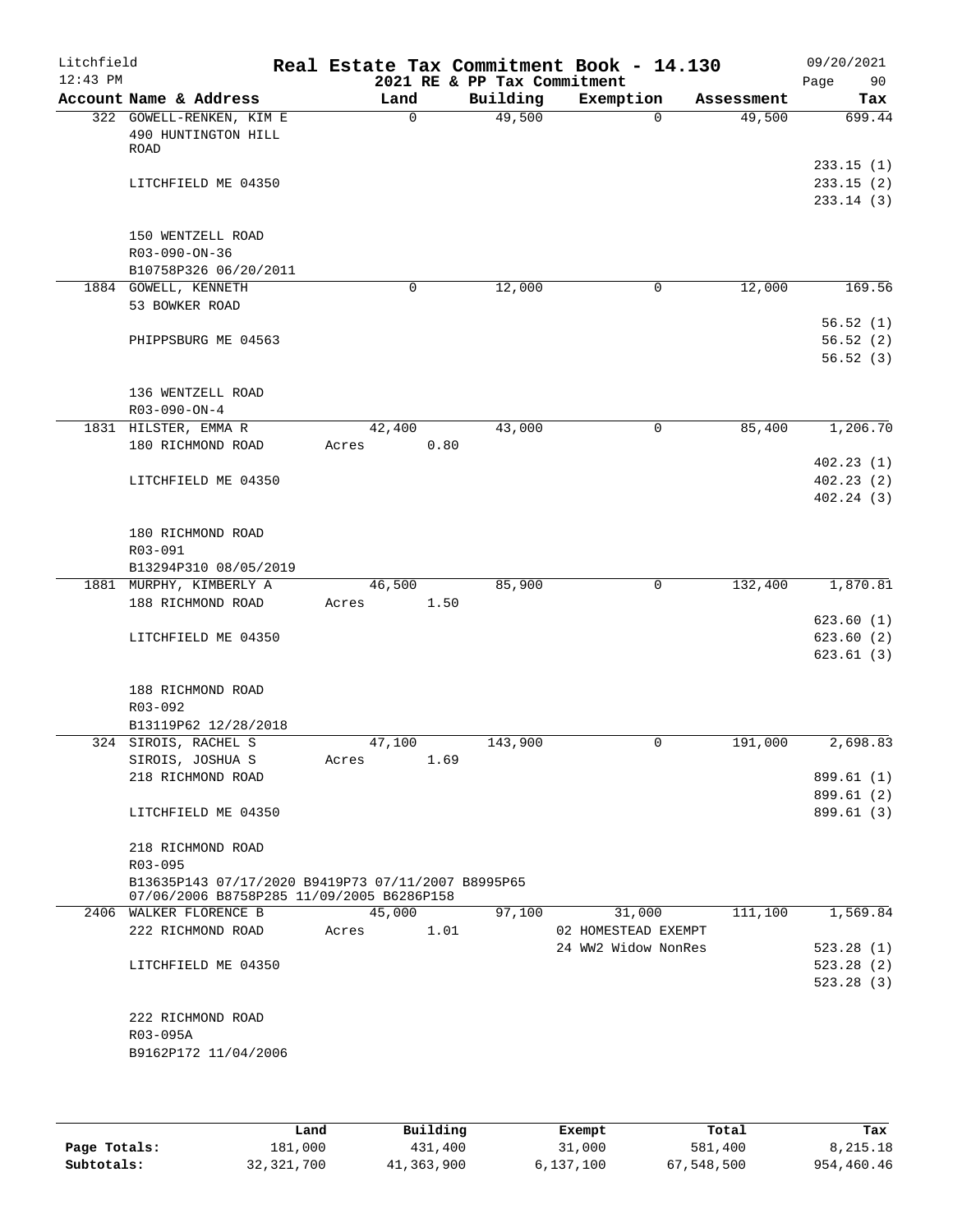| Litchfield   |                                                                  |       |                |      |                             | Real Estate Tax Commitment Book - 14.130 |              |                       |             | 09/20/2021              |
|--------------|------------------------------------------------------------------|-------|----------------|------|-----------------------------|------------------------------------------|--------------|-----------------------|-------------|-------------------------|
| $12:43$ PM   |                                                                  |       |                |      | 2021 RE & PP Tax Commitment |                                          |              |                       | Page        | 91                      |
|              | Account Name & Address<br>2692 CLARKE KENNETH J                  |       | Land<br>48,900 |      | Building<br>406,800         | Exemption                                |              | Assessment<br>430,700 |             | Tax<br>6,085.79         |
|              | CLARKE KATHLENE E                                                | Acres |                | 2.31 |                             | 25,000<br>02 HOMESTEAD EXEMPT            |              |                       |             |                         |
|              | 208 RICHMOND ROAD                                                |       |                |      |                             |                                          |              |                       | 2,028.60(1) |                         |
|              |                                                                  |       |                |      |                             |                                          |              |                       | 2,028.60(2) |                         |
|              | LITCHFIELD ME 04350                                              |       |                |      |                             |                                          |              |                       | 2,028.59(3) |                         |
|              |                                                                  |       |                |      |                             |                                          |              |                       |             |                         |
|              | 208 RICHMOND ROAD                                                |       |                |      |                             |                                          |              |                       |             |                         |
|              | R03-095B                                                         |       |                |      |                             |                                          |              |                       |             |                         |
|              | B9419P73 07/11/2007                                              |       |                |      |                             |                                          |              |                       |             |                         |
|              | 402 PANZINO, ROBERT                                              |       | 45,400         |      | 74,900                      | 25,000                                   |              | 95,300                |             | 1,346.59                |
|              | c/o DARLENE PANZINO                                              |       | Acres          | 1.12 |                             | 02 HOMESTEAD EXEMPT                      |              |                       |             |                         |
|              | 148 PENNSYLVANIA AVE                                             |       |                |      |                             |                                          |              |                       |             | 448.86 (1)              |
|              | SOUTH PORTLAND ME 04106                                          |       |                |      |                             |                                          |              |                       |             | 448.86 (2)              |
|              |                                                                  |       |                |      |                             |                                          |              |                       |             | 448.87 (3)              |
|              |                                                                  |       |                |      |                             |                                          |              |                       |             |                         |
|              | 10 FERRIN ROAD                                                   |       |                |      |                             |                                          |              |                       |             |                         |
|              | $R03 - 096$                                                      |       |                |      |                             |                                          |              |                       |             |                         |
|              | B12135P168 10/28/2015 B11465P293 07/22/2013                      |       |                |      |                             |                                          |              |                       |             |                         |
|              | B10344P97 02/18/2010 B9533P37 10/16/2007 B8386P173               |       |                |      |                             |                                          |              |                       |             |                         |
|              | 04/16/2005 B7269P192 02/07/2003                                  |       |                |      |                             |                                          |              |                       |             |                         |
|              | 2077 LEVESQUE, MARG JEANNE                                       |       | 20,000         |      | 4,600                       |                                          | 0            | 24,600                |             | 347.60                  |
|              | 1367 WEST ROAD                                                   | Acres |                | 1.00 |                             |                                          |              |                       |             |                         |
|              |                                                                  |       |                |      |                             |                                          |              |                       |             | 115.87(1)               |
|              | LITCHFIELD ME 04350                                              |       |                |      |                             |                                          |              |                       |             | 115.87(2)               |
|              |                                                                  |       |                |      |                             |                                          |              |                       |             | 115.86(3)               |
|              |                                                                  |       |                |      |                             |                                          |              |                       |             |                         |
|              | 5 SANTA LANE                                                     |       |                |      |                             |                                          |              |                       |             |                         |
|              | R03-096A                                                         |       |                |      |                             |                                          |              |                       |             |                         |
|              | B11532P240 09/30/2013                                            |       |                |      |                             |                                          |              |                       |             |                         |
|              | 2058 LAGACE, ANNETTE                                             |       | 40,000         |      | 43,400                      |                                          | $\mathsf{O}$ | 83,400                |             | 1,178.44                |
|              | LAGACE, RICK                                                     | Acres | 1.00           |      |                             |                                          |              |                       |             |                         |
|              | 8 SANTA LANE                                                     |       |                |      |                             |                                          |              |                       |             | 392.81 (1)              |
|              |                                                                  |       |                |      |                             |                                          |              |                       |             | 392.81(2)               |
|              | LITCHFIELD ME 04350.                                             |       |                |      |                             |                                          |              |                       |             | 392.82(3)               |
|              |                                                                  |       |                |      |                             |                                          |              |                       |             |                         |
|              | 8 SANTA LANE                                                     |       |                |      |                             |                                          |              |                       |             |                         |
|              | R03-096B                                                         |       |                |      |                             |                                          |              |                       |             |                         |
|              | B12533P129 01/20/2017 B7745P244 11/21/2003<br>2254 DAVIS, DAWSON |       | 43,000         |      | 138,700                     | 25,000                                   |              | 156,700               |             | 2, 214.17               |
|              | 14 SANTA LANE                                                    | Acres |                | 2.00 |                             | 02 HOMESTEAD EXEMPT                      |              |                       |             |                         |
|              |                                                                  |       |                |      |                             |                                          |              |                       |             | 738.06 (1)              |
|              |                                                                  |       |                |      |                             |                                          |              |                       |             |                         |
|              | LITCHFIELD ME 04350                                              |       |                |      |                             |                                          |              |                       |             | 738.06 (2)<br>738.05(3) |
|              |                                                                  |       |                |      |                             |                                          |              |                       |             |                         |
|              | 14 SANTA LANE                                                    |       |                |      |                             |                                          |              |                       |             |                         |
|              | R03-096D                                                         |       |                |      |                             |                                          |              |                       |             |                         |
|              | B10712P348 04/21/2011 B8904P179 05/12/2006 B6500P106             |       |                |      |                             |                                          |              |                       |             |                         |
|              | 2764 HARMON, ROBERT R                                            |       | 57,300         |      | 149,400                     | 25,000                                   |              | 181,700               |             | 2, 567.42               |
|              | STEINERT, KELLY ANN                                              | Acres |                | 5.10 |                             | 02 HOMESTEAD EXEMPT                      |              |                       |             |                         |
|              | PO BOX 490                                                       |       |                |      |                             |                                          |              |                       |             | 855.81 (1)              |
|              |                                                                  |       |                |      |                             |                                          |              |                       |             | 855.81 (2)              |
|              | RAYMOND ME 04071                                                 |       |                |      |                             |                                          |              |                       |             | 855.80 (3)              |
|              |                                                                  |       |                |      |                             |                                          |              |                       |             |                         |
|              | 12 FERRIN ROAD                                                   |       |                |      |                             |                                          |              |                       |             |                         |
|              | R03-096E                                                         |       |                |      |                             |                                          |              |                       |             |                         |
|              | B13475P47 02/11/2020                                             |       |                |      |                             |                                          |              |                       |             |                         |
|              |                                                                  |       |                |      |                             |                                          |              |                       |             |                         |
|              |                                                                  |       |                |      |                             |                                          |              |                       |             |                         |
|              |                                                                  |       |                |      |                             |                                          |              |                       |             |                         |
|              |                                                                  | Land  | Building       |      |                             | Exempt                                   |              | Total                 |             | Tax                     |
| Page Totals: | 254,600                                                          |       | 817,800        |      |                             | 100,000                                  |              | 972,400               |             | 13,740.01               |

**Subtotals:** 32,576,300 42,181,700 6,237,100 68,520,900 968,200.47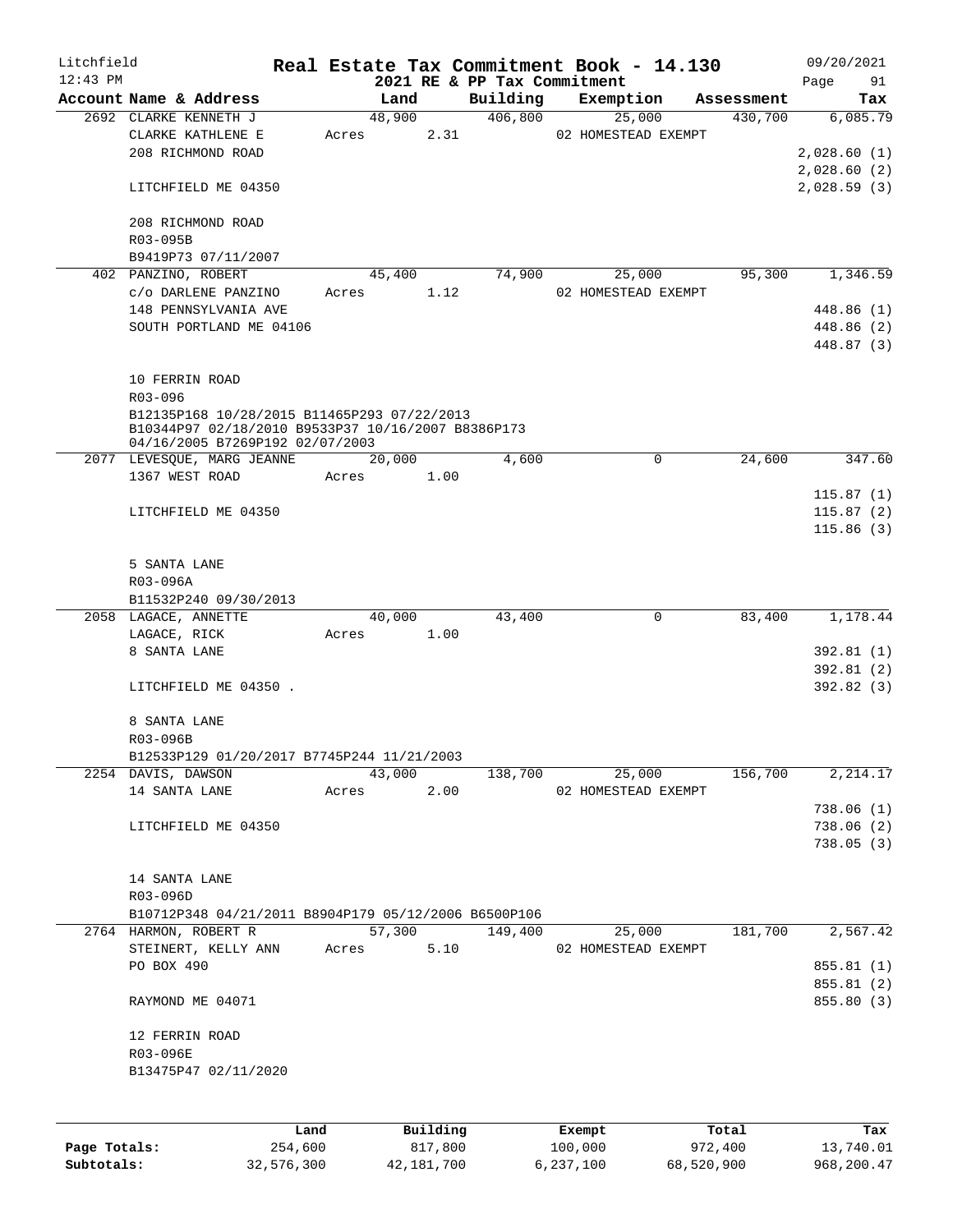| Litchfield |                                                     |            |          |       |                             | Real Estate Tax Commitment Book - 14.130  |            |             | 09/20/2021             |
|------------|-----------------------------------------------------|------------|----------|-------|-----------------------------|-------------------------------------------|------------|-------------|------------------------|
| $12:43$ PM |                                                     |            |          |       | 2021 RE & PP Tax Commitment |                                           |            | Page 92     |                        |
|            | Account Name & Address                              |            | Land     |       |                             | Building Exemption                        | Assessment |             | Tax                    |
|            | 273 CARMICHAEL, PAUL L<br>34 FERRIN ROAD            |            |          |       | 72,800 182,200              | 25,000<br>Acres 26.50 02 HOMESTEAD EXEMPT | 230,000    |             | 3,249.90               |
|            |                                                     |            |          |       |                             |                                           |            | 1,083.30(1) |                        |
|            | LITCHFIELD ME 04350                                 |            |          |       |                             |                                           |            | 1,083.30(2) |                        |
|            |                                                     |            |          |       |                             |                                           |            | 1,083.30(3) |                        |
|            |                                                     |            |          |       |                             |                                           |            |             |                        |
|            | 34 FERRIN ROAD                                      |            |          |       |                             |                                           |            |             |                        |
|            | R03-097                                             |            |          |       |                             |                                           |            |             |                        |
|            | B4871P75 03/28/1995                                 |            |          |       |                             |                                           |            |             |                        |
|            | 187 MCNELLY, ELIZABETH A<br>50 FERRIN ROAD          | Acres      | 48,000   | 2.00  | 116,300                     | 25,000<br>02 HOMESTEAD EXEMPT             | 139,300    |             | 1,968.31               |
|            |                                                     |            |          |       |                             |                                           |            |             | 656.10(1)              |
|            | LITCHFIELD ME 04350                                 |            |          |       |                             |                                           |            |             | 656.10(2)              |
|            |                                                     |            |          |       |                             |                                           |            |             | 656.11(3)              |
|            |                                                     |            |          |       |                             |                                           |            |             |                        |
|            | 50 FERRIN ROAD                                      |            |          |       |                             |                                           |            |             |                        |
|            | $R03 - 097 - 1$                                     |            |          |       |                             |                                           |            |             |                        |
|            | B12647P116 06/30/2017 B6431P248 04/01/1996          |            |          |       |                             |                                           |            |             |                        |
|            | 528 DURGIN, ROBERT                                  |            | 39,400   |       | 18,900                      | 25,000                                    | 33,300     |             | 470.53                 |
|            | 52 FERRIN ROAD                                      | Acres 0.80 |          |       |                             | 02 HOMESTEAD EXEMPT                       |            |             |                        |
|            | LITCHFIELD ME 04350                                 |            |          |       |                             |                                           |            |             | 156.84(1)<br>156.84(2) |
|            |                                                     |            |          |       |                             |                                           |            |             | 156.85(3)              |
|            |                                                     |            |          |       |                             |                                           |            |             |                        |
|            | 52 FERRIN ROAD                                      |            |          |       |                             |                                           |            |             |                        |
|            | $R03 - 097 - 1 - A$                                 |            |          |       |                             |                                           |            |             |                        |
|            | B12371P53 07/05/2016 B4082P296                      |            |          |       |                             |                                           |            |             |                        |
|            | 201 LABOSSIERE, DAVID E                             |            | 51,000   |       | 29,400                      | 25,000                                    | 55,400     |             | 782.80                 |
|            | LABOSSIERE, SANDRA                                  | Acres      |          | 3.00  |                             | 02 HOMESTEAD EXEMPT                       |            |             |                        |
|            | 33 FERRIN ROAD                                      |            |          |       |                             |                                           |            |             | 260.93(1)              |
|            |                                                     |            |          |       |                             |                                           |            |             | 260.93(2)              |
|            | LITCHFIELD ME 04350                                 |            |          |       |                             |                                           |            |             | 260.94(3)              |
|            | 33 FERRIN ROAD                                      |            |          |       |                             |                                           |            |             |                        |
|            | R03-097A                                            |            |          |       |                             |                                           |            |             |                        |
|            | B5940P54 05/07/1999                                 |            |          |       |                             |                                           |            |             |                        |
|            | 968 CHAPMAN, DAVID J                                |            | 46,800   |       | 93,100                      | 25,000                                    | 114,900    |             | 1,623.54               |
|            | 42 FERRIN ROAD                                      | Acres      |          | 2.60  |                             | 02 HOMESTEAD EXEMPT                       |            |             |                        |
|            |                                                     |            |          |       |                             |                                           |            |             | 541.18(1)              |
|            | LITCHFIELD ME 04350                                 |            |          |       |                             |                                           |            |             | 541.18(2)              |
|            |                                                     |            |          |       |                             |                                           |            |             | 541.18(3)              |
|            | 42 FERRIN ROAD                                      |            |          |       |                             |                                           |            |             |                        |
|            | R03-097B                                            |            |          |       |                             |                                           |            |             |                        |
|            | B2150P338                                           |            |          |       |                             |                                           |            |             |                        |
|            | 2080 DUBE, GLEN                                     |            | 160, 300 |       | $\Omega$                    | $\Omega$                                  | 160, 300   |             | 2,265.04               |
|            | P O BOX 819                                         | Acres      |          | 31.52 |                             |                                           |            |             |                        |
|            |                                                     |            |          |       |                             |                                           |            |             | 755.01(1)              |
|            | SABATTUS ME 04280                                   |            |          |       |                             |                                           |            |             | 755.01(2)              |
|            |                                                     |            |          |       |                             |                                           |            |             | 755.02(3)              |
|            |                                                     |            |          |       |                             |                                           |            |             |                        |
|            | WENTZELL ROAD<br>R03-097C                           |            |          |       |                             |                                           |            |             |                        |
|            | B10385P25 04/09/2010 B9045P137 08/30/2006 B9034P259 |            |          |       |                             |                                           |            |             |                        |
|            | 06/08/2006 B5344P83                                 |            |          |       |                             |                                           |            |             |                        |
|            |                                                     |            |          |       |                             |                                           |            |             |                        |
|            |                                                     |            |          |       |                             |                                           |            |             |                        |
|            |                                                     |            |          |       |                             |                                           |            |             |                        |
|            |                                                     |            |          |       |                             |                                           |            |             |                        |

|              | Land       | Building   | Exempt    | Total        | Tax        |
|--------------|------------|------------|-----------|--------------|------------|
| Page Totals: | 418,300    | 439,900    | 125,000   | 733,200      | 10,360.12  |
| Subtotals:   | 32,994,600 | 42,621,600 | 6,362,100 | 69, 254, 100 | 978,560.59 |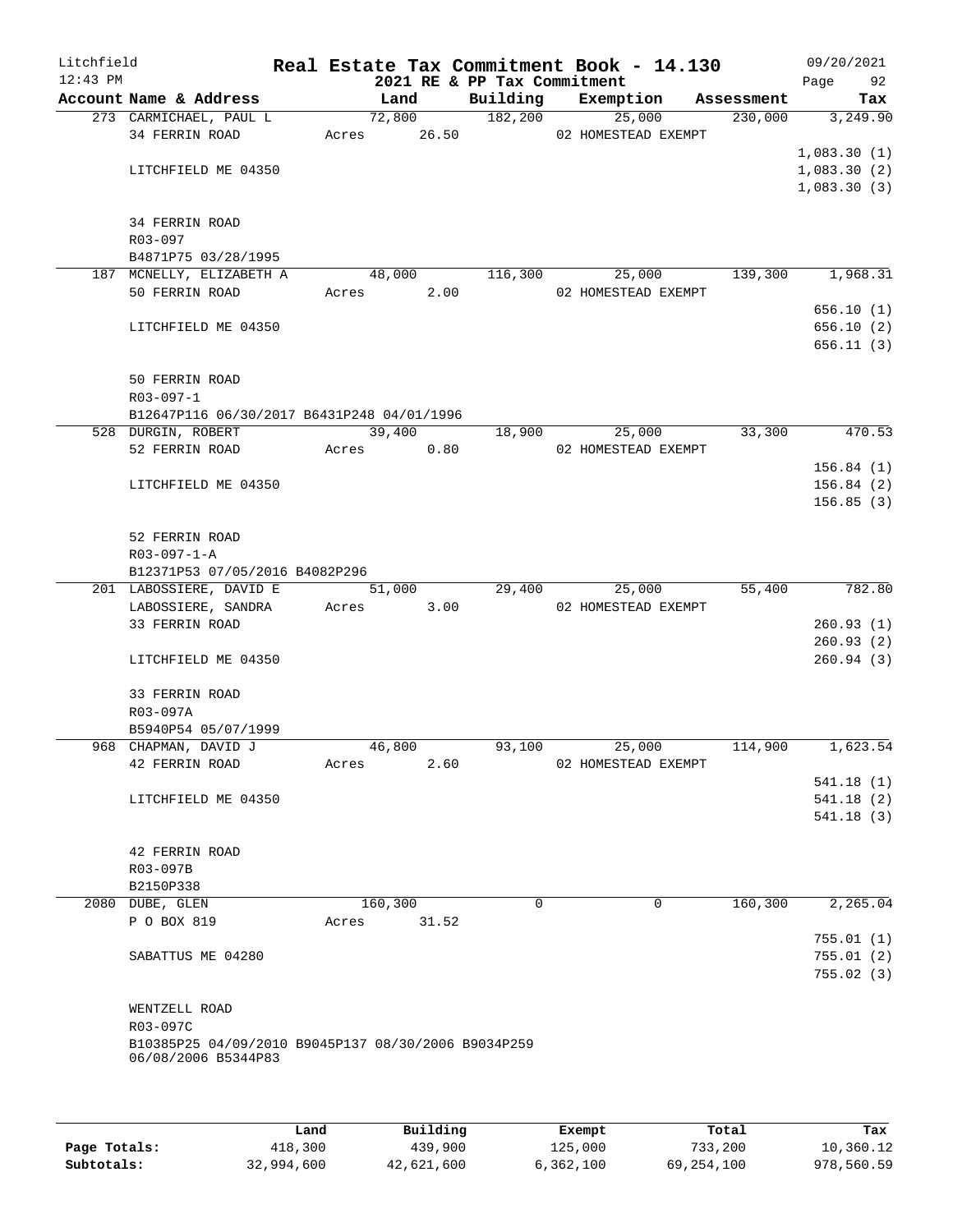| Litchfield<br>$12:43$ PM |                                          |             | Real Estate Tax Commitment Book - 14.130 |                                         |                     |            | 09/20/2021           |
|--------------------------|------------------------------------------|-------------|------------------------------------------|-----------------------------------------|---------------------|------------|----------------------|
|                          | Account Name & Address                   |             | Land                                     | 2021 RE & PP Tax Commitment<br>Building | Exemption           | Assessment | Page<br>93<br>Tax    |
|                          | 2763 DUBE, GLEN                          |             | 0                                        | 15,300                                  | $\Omega$            | 15,300     | 216.19               |
|                          | P O BOX 819                              |             |                                          |                                         |                     |            |                      |
|                          |                                          |             |                                          |                                         |                     |            | 72.06(1)             |
|                          | SABATTUS ME 04280                        |             |                                          |                                         |                     |            | 72.06(2)             |
|                          |                                          |             |                                          |                                         |                     |            | 72.07(3)             |
|                          |                                          |             |                                          |                                         |                     |            |                      |
|                          | 36 BROOKSIDE LANE                        |             |                                          |                                         |                     |            |                      |
|                          | R03-097C-10                              |             |                                          |                                         |                     |            |                      |
|                          | 1983 DULAC SONYA                         |             | 0                                        | 12,800                                  | 12,800              | 0          | 0.00                 |
|                          | 13 BROOKSIDE LANE                        |             |                                          |                                         | 02 HOMESTEAD EXEMPT |            |                      |
|                          | LITCHFIELD ME 04350                      |             |                                          |                                         |                     |            |                      |
|                          |                                          |             |                                          |                                         |                     |            |                      |
|                          |                                          |             |                                          |                                         |                     |            |                      |
|                          | 13 BROOKSIDE LANE                        |             |                                          |                                         |                     |            |                      |
|                          | R03-097C-4-ON                            |             |                                          |                                         |                     |            |                      |
|                          | B9034P259 06/08/2006 B8596P92 09/14/2005 |             |                                          |                                         |                     |            |                      |
|                          | 2932 DUBE GLEN E.                        |             | 0                                        | 14,000                                  | 0                   | 14,000     | 197.82               |
|                          | P O BOX 819                              |             |                                          |                                         |                     |            |                      |
|                          |                                          |             |                                          |                                         |                     |            | 65.94(1)             |
|                          | SABATTUS ME 04280                        |             |                                          |                                         |                     |            | 65.94(2)<br>65.94(3) |
|                          |                                          |             |                                          |                                         |                     |            |                      |
|                          | 17 BROOKSIDE LANE                        |             |                                          |                                         |                     |            |                      |
|                          | R03-097C-5"ON"                           |             |                                          |                                         |                     |            |                      |
|                          | 2705 DUBE GLEN E.                        |             | 0                                        | 12,800                                  | 0                   | 12,800     | 180.86               |
|                          | P O BOX 819                              |             |                                          |                                         |                     |            |                      |
|                          |                                          |             |                                          |                                         |                     |            | 60.29(1)             |
|                          | SABATTUS ME 04280                        |             |                                          |                                         |                     |            | 60.29(2)             |
|                          |                                          |             |                                          |                                         |                     |            | 60.28(3)             |
|                          |                                          |             |                                          |                                         |                     |            |                      |
|                          | 16 BROOKSIDE LANE<br>R03-097C-6-ON       |             |                                          |                                         |                     |            |                      |
|                          | 2735 DUBE, GLEN                          |             | 0                                        | 14,400                                  | 0                   | 14,400     | 203.47               |
|                          | P O BOX 819                              |             |                                          |                                         |                     |            |                      |
|                          |                                          |             |                                          |                                         |                     |            | 67.82(1)             |
|                          | SABATTUS ME 04280                        |             |                                          |                                         |                     |            | 67.82(2)             |
|                          |                                          |             |                                          |                                         |                     |            | 67.83(3)             |
|                          |                                          |             |                                          |                                         |                     |            |                      |
|                          | 25 BROOKSIDE LANE                        |             |                                          |                                         |                     |            |                      |
|                          | R03-097C-7-ON                            |             |                                          |                                         |                     |            |                      |
|                          | 2762 DUBE, GLEN                          |             | 0                                        | 13,200                                  | 0                   | 13,200     | 186.52               |
|                          | P O BOX 819                              |             |                                          |                                         |                     |            | 62.17(1)             |
|                          | SABATTUS ME 04280                        |             |                                          |                                         |                     |            | 62.17(2)             |
|                          |                                          |             |                                          |                                         |                     |            | 62.18(3)             |
|                          |                                          |             |                                          |                                         |                     |            |                      |
|                          | BROOKSIDE LANE                           |             |                                          |                                         |                     |            |                      |
|                          | $R03-097C-8-ON$                          |             |                                          |                                         |                     |            |                      |
| 2736                     | DUBE, GLEN                               |             | 0                                        | 14,900                                  | 0                   | 14,900     | 210.54               |
|                          | P O BOX 819                              |             |                                          |                                         |                     |            |                      |
|                          |                                          |             |                                          |                                         |                     |            | 70.18(1)             |
|                          | SABATTUS ME 04280                        |             |                                          |                                         |                     |            | 70.18(2)             |
|                          |                                          |             |                                          |                                         |                     |            | 70.18(3)             |
|                          | 33 BROOKSIDE LANE                        |             |                                          |                                         |                     |            |                      |
|                          | R03-097C-9-ON                            |             |                                          |                                         |                     |            |                      |
|                          |                                          |             |                                          |                                         |                     |            |                      |
|                          |                                          | Land        | Building                                 |                                         | Exempt              | Total      | Tax                  |
| Page Totals:             |                                          | $\mathsf 0$ | 97,400                                   |                                         | 12,800              | 84,600     | 1,195.40             |
| Subtotals:               |                                          | 32,994,600  | 42,719,000                               |                                         | 6,374,900           | 69,338,700 | 979,755.99           |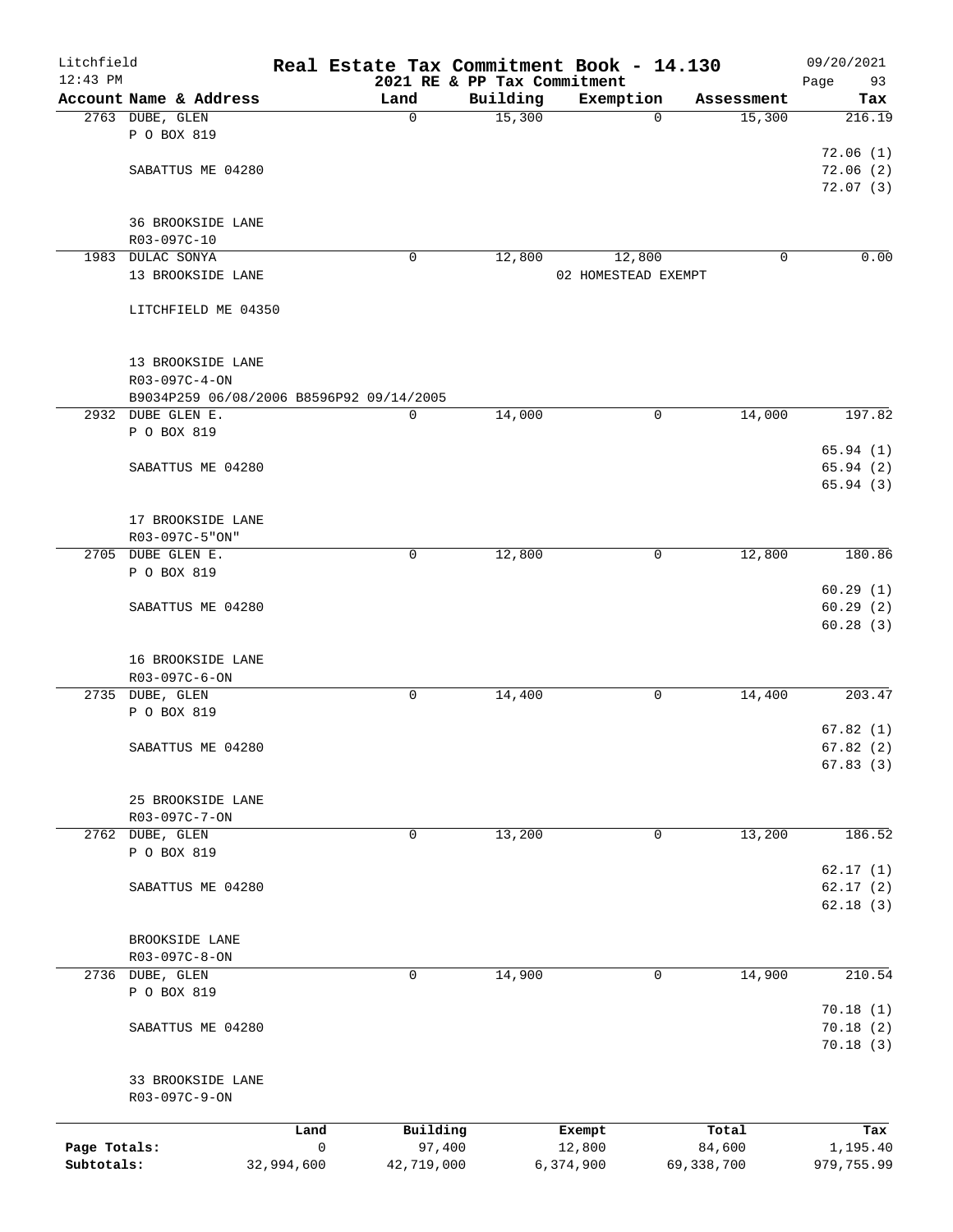| Litchfield<br>$12:43$ PM |                                    |        |      | 2021 RE & PP Tax Commitment | Real Estate Tax Commitment Book - 14.130 |            | 09/20/2021<br>Page<br>94 |
|--------------------------|------------------------------------|--------|------|-----------------------------|------------------------------------------|------------|--------------------------|
|                          | Account Name & Address             | Land   |      | Building                    | Exemption                                | Assessment | Tax                      |
|                          | 93 RIDLEY, LOUISE                  | 43,600 |      | $\overline{46,000}$         | $\Omega$                                 | 89,600     | 1,266.05                 |
|                          | P.O. BOX 372                       | Acres  | 1.54 |                             |                                          |            |                          |
|                          |                                    |        |      |                             |                                          |            | 422.02(1)                |
|                          | MANCHESTER ME 04351                |        |      |                             |                                          |            | 422.02(2)                |
|                          |                                    |        |      |                             |                                          |            | 422.01 (3)               |
|                          |                                    |        |      |                             |                                          |            |                          |
|                          | 64 FERRIN ROAD                     |        |      |                             |                                          |            |                          |
|                          | R03-098                            |        |      |                             |                                          |            |                          |
|                          | 2177 GUNN, ELIZABETH MCGUIRE       | 46,100 |      | 18,800                      | 25,000                                   | 39,900     | 563.79                   |
|                          | 68 FERRIN ROAD                     | Acres  | 1.36 |                             | 02 HOMESTEAD EXEMPT                      |            |                          |
|                          |                                    |        |      |                             |                                          |            | 187.93(1)                |
|                          | LITCHFIELD ME 04350                |        |      |                             |                                          |            | 187.93(2)                |
|                          |                                    |        |      |                             |                                          |            | 187.93(3)                |
|                          | 68 FERRIN ROAD                     |        |      |                             |                                          |            |                          |
|                          | R03-098A                           |        |      |                             |                                          |            |                          |
|                          | B6313P260 09/29/2000               |        |      |                             |                                          |            |                          |
|                          | 110 DOUCETTE, LYNNE D              | 51,600 |      | 100,000                     | $\mathbf 0$                              | 151,600    | 2,142.11                 |
|                          | 74 FERRIN ROAD                     | Acres  | 3.20 |                             |                                          |            |                          |
|                          |                                    |        |      |                             |                                          |            | 714.04(1)                |
|                          | LITCHFIELD ME 04350                |        |      |                             |                                          |            | 714.04(2)                |
|                          |                                    |        |      |                             |                                          |            | 714.03(3)                |
|                          |                                    |        |      |                             |                                          |            |                          |
|                          | 74 FERRIN ROAD                     |        |      |                             |                                          |            |                          |
|                          | R03-099                            |        |      |                             |                                          |            |                          |
|                          | B7907P267 03/15/2004               |        |      |                             |                                          |            |                          |
|                          | 1410 POULIN, SUZANNE A             | 56,100 |      | 16,700                      | 25,000                                   | 47,800     | 675.41                   |
|                          | P O BOX 60                         | Acres  | 4.70 |                             | 02 HOMESTEAD EXEMPT                      |            |                          |
|                          |                                    |        |      |                             |                                          |            | 225.14(1)                |
|                          | LITCHFIELD ME 04350                |        |      |                             |                                          |            | 225.14(2)<br>225.13(3)   |
|                          |                                    |        |      |                             |                                          |            |                          |
|                          | 96 FERRIN ROAD                     |        |      |                             |                                          |            |                          |
|                          | R03-100                            |        |      |                             |                                          |            |                          |
|                          | B4799P80                           |        |      |                             |                                          |            |                          |
|                          | 519 OLIVER, JESSICA A              | 52,500 |      | 33,900                      | 0                                        | 86,400     | 1,220.83                 |
|                          | PIERCE, WILLIAM                    | Acres  | 3.50 |                             |                                          |            |                          |
|                          | 78 FERRIN ROAD                     |        |      |                             |                                          |            | 406.94(1)                |
|                          |                                    |        |      |                             |                                          |            | 406.94(2)                |
|                          | LITCHFIELD ME 04350                |        |      |                             |                                          |            | 406.95(3)                |
|                          |                                    |        |      |                             |                                          |            |                          |
|                          | 78 FERRIN ROAD                     |        |      |                             |                                          |            |                          |
|                          | R03-100A                           |        |      |                             |                                          |            |                          |
|                          | B6959P264                          | 57,600 |      |                             |                                          |            |                          |
|                          | 862 HULL, STUART<br>86 FERRIN ROAD | Acres  | 5.20 | 25,500                      | 31,000<br>02 HOMESTEAD EXEMPT            | 52,100     | 736.17                   |
|                          |                                    |        |      |                             | 12 WW2 Vet Res.                          |            | 245.39(1)                |
|                          | LITCHFIELD ME 04350                |        |      |                             |                                          |            | 245.39(2)                |
|                          |                                    |        |      |                             |                                          |            | 245.39(3)                |
|                          |                                    |        |      |                             |                                          |            |                          |
|                          | 86 FERRIN ROAD                     |        |      |                             |                                          |            |                          |
|                          | R03-100B                           |        |      |                             |                                          |            |                          |
|                          | B2716P65                           |        |      |                             |                                          |            |                          |
|                          |                                    |        |      |                             |                                          |            |                          |
|                          |                                    |        |      |                             |                                          |            |                          |

|              | Land       | Building   | Exempt    | Total      | Tax        |
|--------------|------------|------------|-----------|------------|------------|
| Page Totals: | 307,500    | 240,900    | 81,000    | 467,400    | 6,604.36   |
| Subtotals:   | 33,302,100 | 42,959,900 | 6,455,900 | 69,806,100 | 986,360.35 |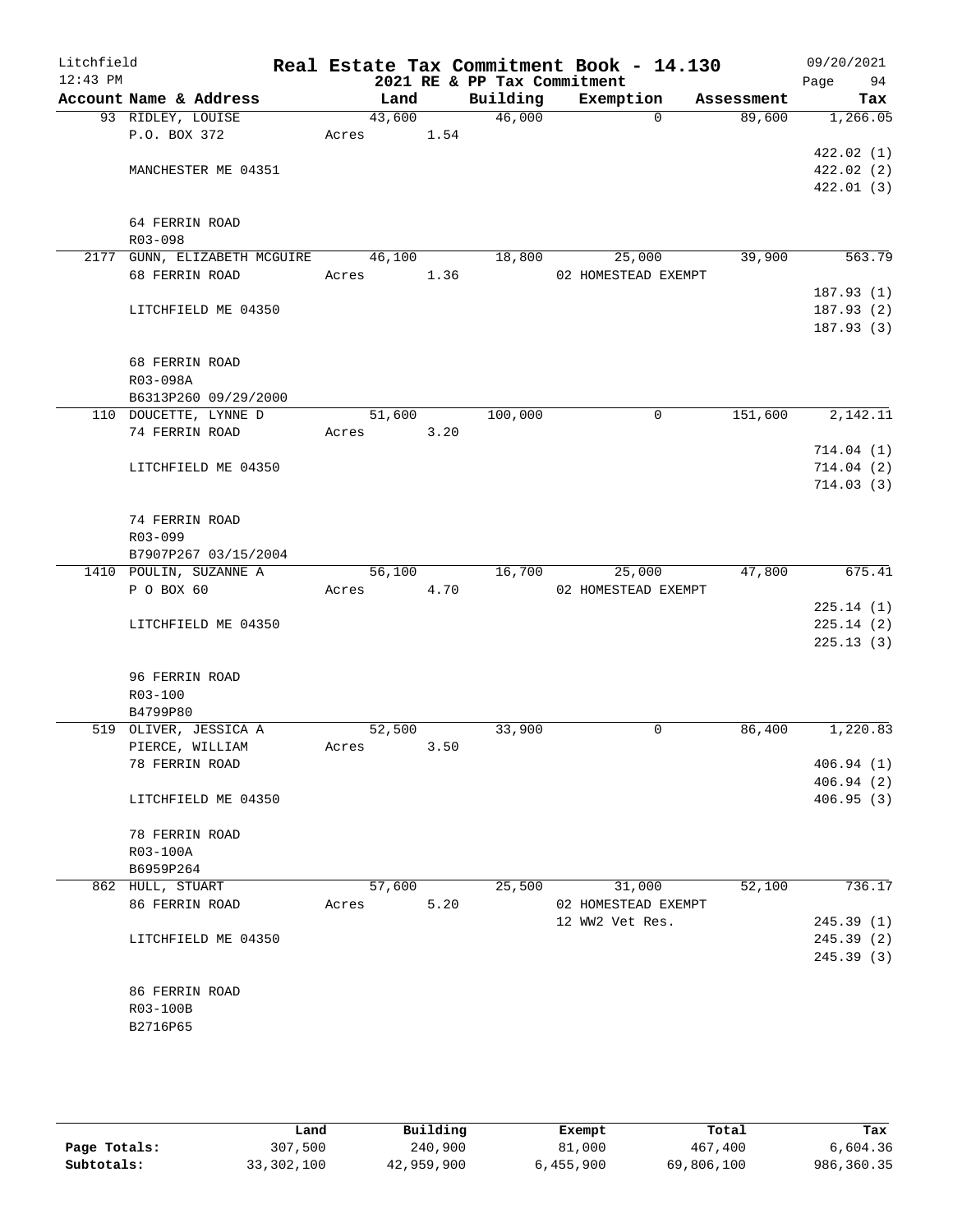| Litchfield |                                                      |       |        |       |                             | Real Estate Tax Commitment Book - 14.130 |            | 09/20/2021            |
|------------|------------------------------------------------------|-------|--------|-------|-----------------------------|------------------------------------------|------------|-----------------------|
| $12:43$ PM |                                                      |       |        |       | 2021 RE & PP Tax Commitment |                                          |            | Page<br>95            |
|            | Account Name & Address                               |       | Land   |       | Building                    | Exemption                                | Assessment | Tax                   |
|            | 343 MAINE WOODS AND<br>WATER, LLC.                   |       | 53,300 |       | 6,500                       | 0                                        | 59,800     | 844.97                |
|            | 99 BOW STREET                                        | Acres |        | 37.65 |                             |                                          |            |                       |
|            |                                                      |       |        |       |                             |                                          |            | 281.66(1)             |
|            | FREEPORT ME 04032                                    |       |        |       |                             |                                          |            | 281.66(2)             |
|            |                                                      |       |        |       |                             |                                          |            | 281.65(3)             |
|            |                                                      |       |        |       |                             |                                          |            |                       |
|            | FINLEY LANE                                          |       |        |       |                             |                                          |            |                       |
|            | R03-101<br>B13677P200 08/17/2020                     |       |        |       |                             |                                          |            |                       |
|            | 2982 HALLOWELL, KIMBERLEY E                          |       | 44,700 |       | 0                           | 0                                        | 44,700     | 631.61                |
|            | 831 MAIN STREET                                      | Acres |        | 20.35 |                             |                                          |            |                       |
|            |                                                      |       |        |       |                             |                                          |            | 210.54(1)             |
|            | MONMOUTH ME 04259                                    |       |        |       |                             |                                          |            | 210.54(2)             |
|            |                                                      |       |        |       |                             |                                          |            | 210.53(3)             |
|            |                                                      |       |        |       |                             |                                          |            |                       |
|            | 62 FINLEY LANE                                       |       |        |       |                             |                                          |            |                       |
|            | R03-101A                                             |       |        |       |                             |                                          |            |                       |
|            | B13710P160 09/16/2020                                |       |        |       |                             |                                          |            |                       |
|            | 1869 WHITE, DIAN                                     |       | 21,200 |       | 0                           | 0                                        | 21,200     | 299.56                |
|            | 138 GUSTIN RD                                        | Acres |        | 10.70 |                             |                                          |            |                       |
|            | LITCHFIELD ME 04350                                  |       |        |       |                             |                                          |            | 99.85(1)<br>99.85(2)  |
|            |                                                      |       |        |       |                             |                                          |            | 99.86 (3)             |
|            |                                                      |       |        |       |                             |                                          |            |                       |
|            | FINLEY LANE                                          |       |        |       |                             |                                          |            |                       |
|            | R03-102                                              |       |        |       |                             |                                          |            |                       |
|            | B1575P864 03/14/1972                                 |       |        |       |                             |                                          |            |                       |
|            | 1417 SHUTE, CHRISTINE                                |       | 40,300 |       | 0                           | 0                                        | 40,300     | $\overline{569}$ . 44 |
|            | SEVERY, ANDREW                                       | Acres |        | 13.00 |                             |                                          |            |                       |
|            | 6 FLAHERTY LANE                                      |       |        |       |                             |                                          |            | 189.81(1)             |
|            |                                                      |       |        |       |                             |                                          |            | 189.81 (2)            |
|            | LITCHFIELD ME 04350                                  |       |        |       |                             |                                          |            | 189.82(3)             |
|            | 20 RIDLEY LANE                                       |       |        |       |                             |                                          |            |                       |
|            | R03-103                                              |       |        |       |                             |                                          |            |                       |
|            | B12998P166 08/10/2018                                |       |        |       |                             |                                          |            |                       |
|            | 175 CRIBBY, ADAM A                                   |       | 42,600 |       | 86,500                      | 0                                        | 129,100    | 1,824.18              |
|            | CRIBBY, SHEENA M                                     | Acres |        | 1.86  |                             |                                          |            |                       |
|            | 21 RIDLEY LANE                                       |       |        |       |                             |                                          |            | 608.06(1)             |
|            |                                                      |       |        |       |                             |                                          |            | 608.06(2)             |
|            | LITCHFIELD ME 04350                                  |       |        |       |                             |                                          |            | 608.06(3)             |
|            |                                                      |       |        |       |                             |                                          |            |                       |
|            | 21 RIDLEY LANE<br>R03-103A                           |       |        |       |                             |                                          |            |                       |
|            | B12980P111 07/30/2018 B10276P62 11/19/2009 B6159P216 |       |        |       |                             |                                          |            |                       |
|            | 03/02/2000 B4135P71                                  |       |        |       |                             |                                          |            |                       |
|            | 172 KOOL, KEITH                                      |       | 65,700 |       | 69,300                      | 25,000                                   | 110,000    | 1,554.30              |
|            | 16 SOUTH STREET                                      | Acres |        | 2.90  |                             | 02 HOMESTEAD EXEMPT                      |            |                       |
|            |                                                      |       |        |       |                             |                                          |            | 518.10(1)             |
|            | GARDINER ME 04345                                    |       |        |       |                             |                                          |            | 518.10(2)             |
|            |                                                      |       |        |       |                             |                                          |            | 518.10(3)             |
|            | 28 SCHOOL LANE                                       |       |        |       |                             |                                          |            |                       |
|            | R03-103B                                             |       |        |       |                             |                                          |            |                       |
|            | B10094P330 06/01/2009 B4991P293 06/24/1993           |       |        |       |                             |                                          |            |                       |
|            |                                                      |       |        |       |                             |                                          |            |                       |
|            |                                                      |       |        |       |                             |                                          |            |                       |

|              | Land       | Building   | Exempt    | Total      | Tax        |
|--------------|------------|------------|-----------|------------|------------|
| Page Totals: | 267,800    | 162,300    | 25,000    | 405,100    | 5,724.06   |
| Subtotals:   | 33,569,900 | 43,122,200 | 6,480,900 | 70,211,200 | 992,084.41 |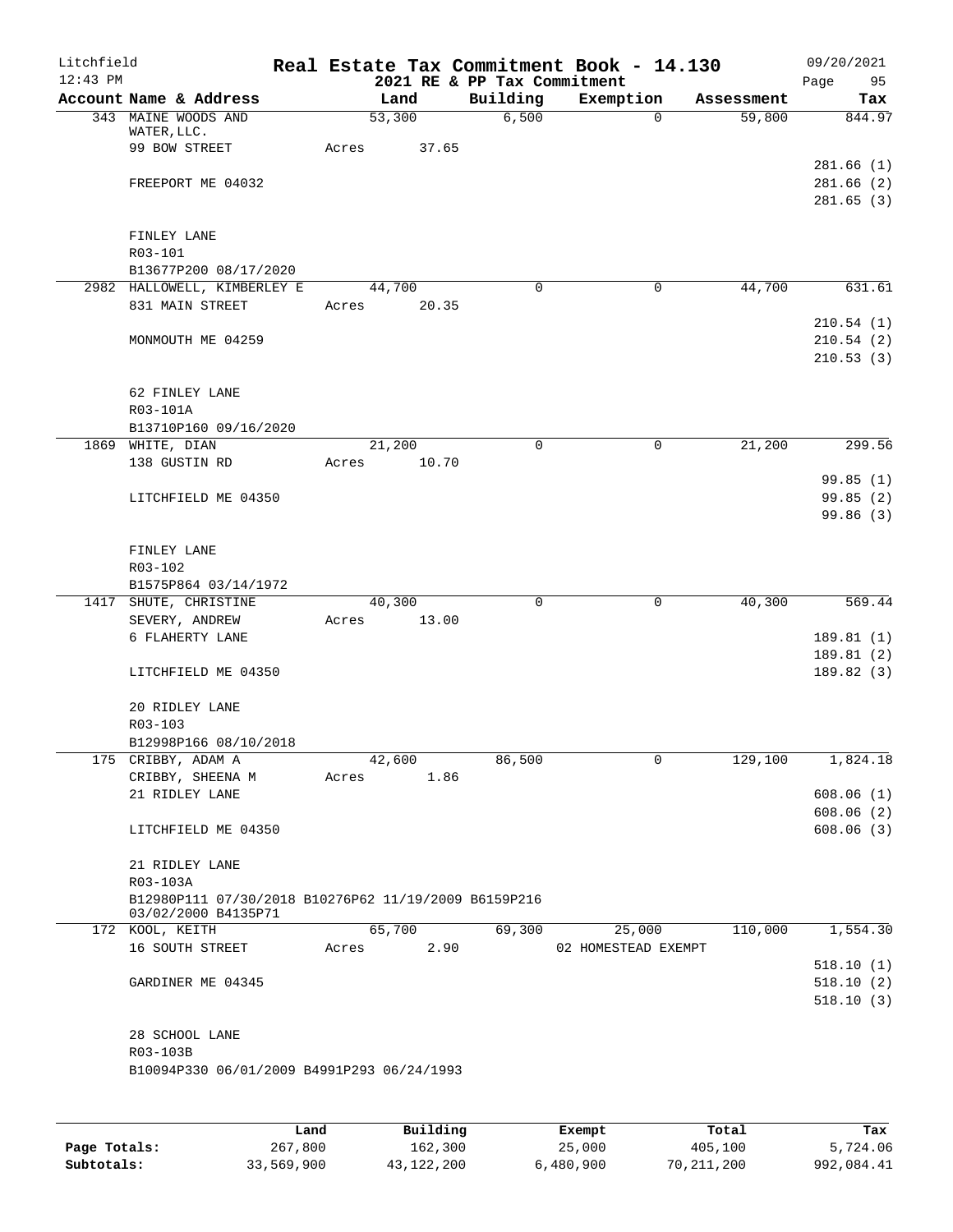| Litchfield   |                                                                  |         |       |                |      |                             | Real Estate Tax Commitment Book - 14.130 |                       | 09/20/2021  |
|--------------|------------------------------------------------------------------|---------|-------|----------------|------|-----------------------------|------------------------------------------|-----------------------|-------------|
| $12:43$ PM   |                                                                  |         |       |                |      | 2021 RE & PP Tax Commitment |                                          |                       | Page<br>96  |
|              | Account Name & Address<br>945 SOUCY, ANTHONY M                   |         |       | Land<br>42,300 |      | Building<br>69,900          | Exemption<br>$\Omega$                    | Assessment<br>112,200 | Tax         |
|              | 38 RIDLEY LANE                                                   |         | Acres |                | 1.76 |                             |                                          |                       | 1,585.39    |
|              |                                                                  |         |       |                |      |                             |                                          |                       | 528.46(1)   |
|              | LITCHFIELD ME 04350                                              |         |       |                |      |                             |                                          |                       | 528.46(2)   |
|              |                                                                  |         |       |                |      |                             |                                          |                       | 528.47(3)   |
|              |                                                                  |         |       |                |      |                             |                                          |                       |             |
|              | 38 RIDLEY LANE                                                   |         |       |                |      |                             |                                          |                       |             |
|              | R03-104                                                          |         |       |                |      |                             |                                          |                       |             |
|              | B11413P101 06/07/2013 B9369P103 05/30/2007 B7340P216             |         |       |                |      |                             |                                          |                       |             |
|              | 04/05/2001                                                       |         |       |                |      |                             |                                          |                       |             |
|              | 1928 DUMAIS, RAYMOND L                                           |         |       | 45,500         |      | 183,900                     | $\Omega$                                 | 229,400               | 3,241.42    |
|              | KING, JENNIFER L                                                 |         | Acres |                | 2.82 |                             |                                          |                       |             |
|              | 68 RIDLEY LANE                                                   |         |       |                |      |                             |                                          |                       | 1,080.47(1) |
|              |                                                                  |         |       |                |      |                             |                                          |                       | 1,080.47(2) |
|              | LITCHFIELD ME 04350                                              |         |       |                |      |                             |                                          |                       | 1,080.48(3) |
|              |                                                                  |         |       |                |      |                             |                                          |                       |             |
|              | 68 RIDLEY LANE                                                   |         |       |                |      |                             |                                          |                       |             |
|              | R03-104A                                                         |         |       |                |      |                             |                                          |                       |             |
|              | B11383P259 04/24/2013 B10857P63 10/12/2011 B7517P294             |         |       |                |      |                             |                                          |                       |             |
|              | 07/19/1996                                                       |         |       |                |      |                             |                                          |                       |             |
|              | 2172 CUNNINGHAM, MICHAEL W                                       |         |       | 48,600         |      | 70,000                      | 25,000                                   | 93,600                | 1,322.57    |
|              | P. O. BOX 285                                                    |         | Acres |                | 3.85 |                             | 02 HOMESTEAD EXEMPT                      |                       |             |
|              |                                                                  |         |       |                |      |                             |                                          |                       | 440.86(1)   |
|              | LITCHFIELD ME 04350                                              |         |       |                |      |                             |                                          |                       | 440.86(2)   |
|              |                                                                  |         |       |                |      |                             |                                          |                       | 440.85(3)   |
|              |                                                                  |         |       |                |      |                             |                                          |                       |             |
|              | <b>48 RIDLEY LANE</b>                                            |         |       |                |      |                             |                                          |                       |             |
|              | R03-104B                                                         |         |       |                |      |                             |                                          |                       |             |
|              | B6389P115<br>2487 HOBBS, DONALD F SR                             |         |       | 43,800         |      | 23,000                      | $\mathbf 0$                              | 66,800                | 943.88      |
|              | 87 RIDLEY LANE                                                   |         | Acres | 18.60          |      |                             |                                          |                       |             |
|              |                                                                  |         |       |                |      |                             |                                          |                       | 314.63(1)   |
|              | LITCHFIELD ME 04350                                              |         |       |                |      |                             |                                          |                       | 314.63(2)   |
|              |                                                                  |         |       |                |      |                             |                                          |                       | 314.62(3)   |
|              |                                                                  |         |       |                |      |                             |                                          |                       |             |
|              | RIDLEY ROAD                                                      |         |       |                |      |                             |                                          |                       |             |
|              | R03-105                                                          |         |       |                |      |                             |                                          |                       |             |
|              | B10470P162 07/13/2010 B10125P262 06/25/2009                      |         |       |                |      |                             |                                          |                       |             |
|              | B10107P335 05/11/2009 B7615P159 09/05/2003                       |         |       |                |      |                             |                                          |                       |             |
|              | 486 RICHARDS-MACE, KIMBERLY                                      |         |       | 42,400         |      | 90,400                      | 25,000                                   | 107,800               | 1,523.21    |
|              | 53 RIDLEY LANE                                                   |         | Acres |                | 1.80 |                             | 02 HOMESTEAD EXEMPT                      |                       |             |
|              |                                                                  |         |       |                |      |                             |                                          |                       | 507.74(1)   |
|              | LITCHFIELD ME 04350                                              |         |       |                |      |                             |                                          |                       | 507.74(2)   |
|              |                                                                  |         |       |                |      |                             |                                          |                       | 507.73(3)   |
|              |                                                                  |         |       |                |      |                             |                                          |                       |             |
|              | 53 RIDLEY LANE                                                   |         |       |                |      |                             |                                          |                       |             |
|              | R03-105A                                                         |         |       |                |      |                             |                                          |                       |             |
|              | B9440P299 07/27/2007 B9423P127 07/13/2007 B5418P29<br>07/01/1997 |         |       |                |      |                             |                                          |                       |             |
|              | 894 SMITH, KEITH                                                 |         |       | 40,000         |      | 131,200                     | 0                                        | 171,200               | 2,419.06    |
|              | 46 SCHOOL LANE                                                   |         | Acres |                | 1.00 |                             |                                          |                       |             |
|              |                                                                  |         |       |                |      |                             |                                          |                       | 806.35(1)   |
|              | LITCHFIELD ME 04350                                              |         |       |                |      |                             |                                          |                       | 806.35(2)   |
|              |                                                                  |         |       |                |      |                             |                                          |                       | 806.36(3)   |
|              |                                                                  |         |       |                |      |                             |                                          |                       |             |
|              | 46 SCHOOL LANE                                                   |         |       |                |      |                             |                                          |                       |             |
|              | R03-105B                                                         |         |       |                |      |                             |                                          |                       |             |
|              | B9471P238 08/21/2007 B7211P195                                   |         |       |                |      |                             |                                          |                       |             |
|              |                                                                  |         |       |                |      |                             |                                          |                       |             |
|              |                                                                  | Land    |       | Building       |      |                             | Exempt                                   | Total                 | Tax         |
| Page Totals: |                                                                  | 262,600 |       | 568,400        |      |                             | 50,000                                   | 781,000               | 11,035.53   |

**Subtotals:** 33,832,500 43,690,600 6,530,900 70,992,200 1,003,119.94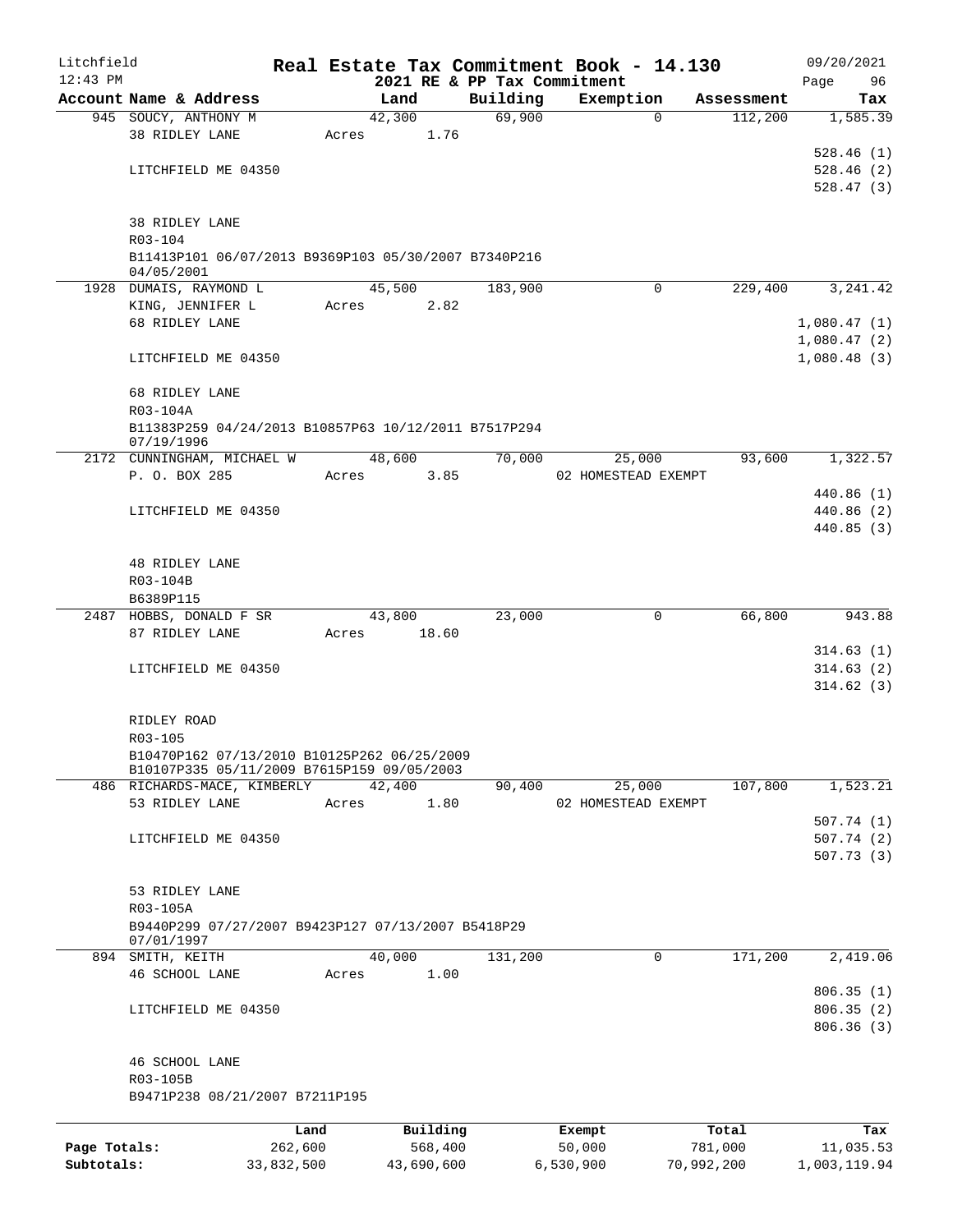| Litchfield<br>$12:43$ PM |                                                                                       |       |        |       | 2021 RE & PP Tax Commitment | Real Estate Tax Commitment Book - 14.130 |             |            | 09/20/2021<br>Page<br>97 |
|--------------------------|---------------------------------------------------------------------------------------|-------|--------|-------|-----------------------------|------------------------------------------|-------------|------------|--------------------------|
|                          | Account Name & Address                                                                |       | Land   |       | Building                    | Exemption                                |             | Assessment | Tax                      |
|                          | 2403 COFFEY, PATRICK E                                                                |       | 21,200 |       | 0                           |                                          | $\Omega$    | 21,200     | 299.56                   |
|                          | 1219 MAIN STREET                                                                      | Acres |        | 1.40  |                             |                                          |             |            |                          |
|                          |                                                                                       |       |        |       |                             |                                          |             |            | 99.85(1)                 |
|                          | BOWDOIN ME 04287                                                                      |       |        |       |                             |                                          |             |            | 99.85(2)                 |
|                          |                                                                                       |       |        |       |                             |                                          |             |            | 99.86(3)                 |
|                          |                                                                                       |       |        |       |                             |                                          |             |            |                          |
|                          | SCHOOL LANE                                                                           |       |        |       |                             |                                          |             |            |                          |
|                          | R03-105C                                                                              |       |        |       |                             |                                          |             |            |                          |
|                          | B13673P27 08/14/2020                                                                  |       |        |       |                             |                                          |             |            |                          |
|                          | 2059 MORGAN, RYAN<br>17 FLAHERTY LANE                                                 |       | 40,000 |       | 29,400                      |                                          | 0           | 69,400     | 980.62                   |
|                          |                                                                                       | Acres |        | 1.00  |                             |                                          |             |            | 326.87(1)                |
|                          | LITCHFIELD ME 04350                                                                   |       |        |       |                             |                                          |             |            | 326.87(2)                |
|                          |                                                                                       |       |        |       |                             |                                          |             |            | 326.88(3)                |
|                          |                                                                                       |       |        |       |                             |                                          |             |            |                          |
|                          | 17 FLAHERTY LANE                                                                      |       |        |       |                             |                                          |             |            |                          |
|                          | R03-105D                                                                              |       |        |       |                             |                                          |             |            |                          |
|                          | B11693P14 05/21/2014 B5442P262 07/22/1997                                             |       |        |       |                             |                                          |             |            |                          |
|                          | 2137 KINCAID, PRISCILLA J                                                             |       | 46,000 |       | 59,200                      | 25,000                                   |             | 80,200     | 1, 133.23                |
|                          | 22 FLAHERTY LANE                                                                      | Acres |        | 3.00  |                             | 02 HOMESTEAD EXEMPT                      |             |            |                          |
|                          |                                                                                       |       |        |       |                             |                                          |             |            | 377.74 (1)               |
|                          | LITCHFIELD ME 04350                                                                   |       |        |       |                             |                                          |             |            | 377.74 (2)               |
|                          |                                                                                       |       |        |       |                             |                                          |             |            | 377.75(3)                |
|                          |                                                                                       |       |        |       |                             |                                          |             |            |                          |
|                          | 22 FLAHERTY LANE                                                                      |       |        |       |                             |                                          |             |            |                          |
|                          | R03-105E<br>B12702P126 08/23/2017 B8428P21 05/25/2005                                 |       |        |       |                             |                                          |             |            |                          |
|                          | 2293 ESTABROOK, LAURA JEAN                                                            |       | 38,100 |       | $\Omega$                    |                                          | $\mathbf 0$ | 38,100     | 538.35                   |
|                          | 26 FLAHERTY LANE                                                                      | Acres |        | 16.20 |                             |                                          |             |            |                          |
|                          |                                                                                       |       |        |       |                             |                                          |             |            | 179.45(1)                |
|                          | LITCHFIELD ME 04350                                                                   |       |        |       |                             |                                          |             |            | 179.45(2)                |
|                          |                                                                                       |       |        |       |                             |                                          |             |            | 179.45(3)                |
|                          |                                                                                       |       |        |       |                             |                                          |             |            |                          |
|                          | FLAHERTY LANE                                                                         |       |        |       |                             |                                          |             |            |                          |
|                          | R03-105F                                                                              |       |        |       |                             |                                          |             |            |                          |
|                          | B13590P299 06/11/2020 B12917P338                                                      |       |        |       |                             |                                          |             |            |                          |
|                          | 2436 DOOEN ANDREW A                                                                   |       | 40,600 |       | 55,300                      | 25,000                                   |             | 70,900     | 1,001.82                 |
|                          | 47 RIDLEY ROAD                                                                        | Acres |        | 1.20  |                             | 02 HOMESTEAD EXEMPT                      |             |            |                          |
|                          |                                                                                       |       |        |       |                             |                                          |             |            | 333.94(1)                |
|                          | LITCHFIELD ME 04350                                                                   |       |        |       |                             |                                          |             |            | 333.94(2)<br>333.94(3)   |
|                          |                                                                                       |       |        |       |                             |                                          |             |            |                          |
|                          | 47 RIDLEY LANE                                                                        |       |        |       |                             |                                          |             |            |                          |
|                          | R03-105G                                                                              |       |        |       |                             |                                          |             |            |                          |
|                          | B8200P190 09/03/2004                                                                  |       |        |       |                             |                                          |             |            |                          |
|                          | 2343 REDMOND PENNY S                                                                  |       | 55,200 |       | 154,700                     | 25,000                                   |             | 184,900    | 2,612.64                 |
|                          | 72 RIDLEY LANE                                                                        | Acres |        | 6.07  |                             | 02 HOMESTEAD EXEMPT                      |             |            |                          |
|                          |                                                                                       |       |        |       |                             |                                          |             |            | 870.88 (1)               |
|                          | LITCHFIELD ME 04350                                                                   |       |        |       |                             |                                          |             |            | 870.88 (2)               |
|                          |                                                                                       |       |        |       |                             |                                          |             |            | 870.88 (3)               |
|                          |                                                                                       |       |        |       |                             |                                          |             |            |                          |
|                          | 72 RIDLEY LANE                                                                        |       |        |       |                             |                                          |             |            |                          |
|                          | R03-105H                                                                              |       |        |       |                             |                                          |             |            |                          |
|                          | B9904P198 11/07/2008 B9205P102 12/28/2006 B7974P58<br>06/01/2004 B7615P161 09/05/2003 |       |        |       |                             |                                          |             |            |                          |
|                          |                                                                                       |       |        |       |                             |                                          |             |            |                          |
|                          |                                                                                       |       |        |       |                             |                                          |             |            |                          |

|              | Land       | Building   | Exempt    | Total      | Tax          |
|--------------|------------|------------|-----------|------------|--------------|
| Page Totals: | 241,100    | 298,600    | 75,000    | 464,700    | 6,566.22     |
| Subtotals:   | 34,073,600 | 43,989,200 | 6,605,900 | 71,456,900 | 1,009,686.16 |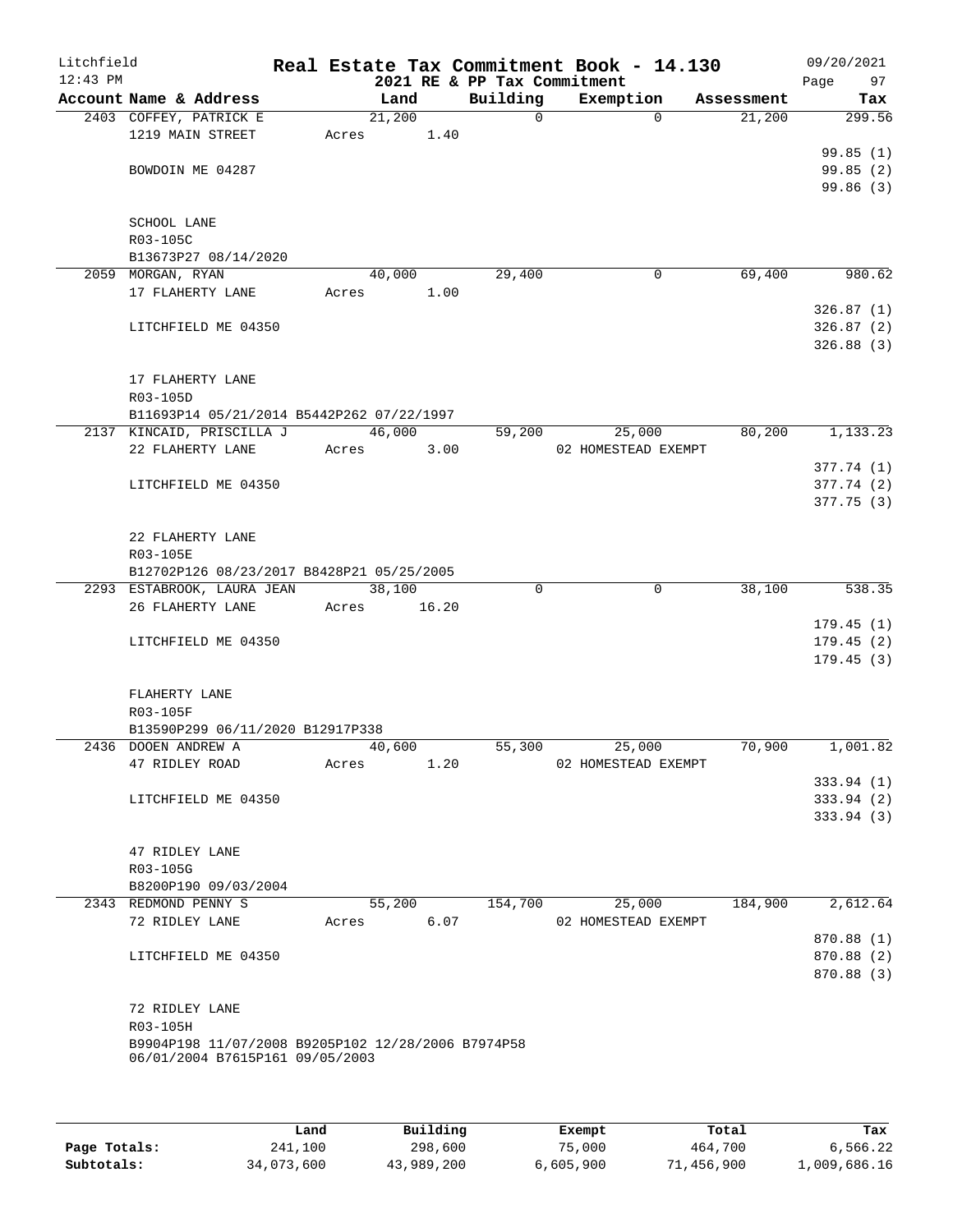| Litchfield |                                              |        |      |                             | Real Estate Tax Commitment Book - 14.130 |            | 09/20/2021   |
|------------|----------------------------------------------|--------|------|-----------------------------|------------------------------------------|------------|--------------|
| $12:43$ PM |                                              |        |      | 2021 RE & PP Tax Commitment |                                          |            | Page<br>98   |
|            | Account Name & Address                       | Land   |      | Building                    | Exemption                                | Assessment | Tax          |
|            | 2426 HOAR CHARLES D                          | 67,700 |      | 263,900                     | 31,000                                   | 300,600    | 4,247.48     |
|            | HOAR DEBORAH A                               | Acres  | 6.91 |                             | 02 HOMESTEAD EXEMPT                      |            |              |
|            | 84 RIDLEY LANE                               |        |      |                             | 14 WW2 Vet NonRes                        |            | 1,415.83(1)  |
|            |                                              |        |      |                             |                                          |            | 1,415.83(2)  |
|            | LITCHFIELD ME 04350                          |        |      |                             |                                          |            | 1,415.82(3)  |
|            | 84 RIDLEY LANE                               |        |      |                             |                                          |            |              |
|            |                                              |        |      |                             |                                          |            |              |
|            | R03-105H-1                                   |        |      |                             |                                          |            |              |
|            | B8261P15 12/30/2004<br>2437 SHUTE, CHRISTINE | 43,400 |      | 18,900                      | 0                                        | 62,300     | 880.30       |
|            | 21 RIDLEY LANE                               | Acres  | 2.12 |                             |                                          |            |              |
|            |                                              |        |      |                             |                                          |            | 293.43(1)    |
|            | LITCHFIELD ME 04350                          |        |      |                             |                                          |            | 293.43(2)    |
|            |                                              |        |      |                             |                                          |            | 293.44 (3)   |
|            |                                              |        |      |                             |                                          |            |              |
|            | 6 FLAHERTY LANE                              |        |      |                             |                                          |            |              |
|            | R03-105K                                     |        |      |                             |                                          |            |              |
|            | B12736P176 09/29/2017 B11799P227 09/15/2014  |        |      |                             |                                          |            |              |
|            | B11750P277 07/23/2014 B7976P263 06/04/2004   |        |      |                             |                                          |            |              |
|            | 2534 HALL GLENN O                            | 35,800 |      | 159,300                     | 25,000                                   | 170,100    | 2,403.51     |
|            | 10 FLAHERTY LANE                             | Acres  | 7.11 |                             | 02 HOMESTEAD EXEMPT                      |            |              |
|            |                                              |        |      |                             |                                          |            | 801.17(1)    |
|            | LITCHFIELD ME 04350                          |        |      |                             |                                          |            | 801.17(2)    |
|            |                                              |        |      |                             |                                          |            | 801.17(3)    |
|            |                                              |        |      |                             |                                          |            |              |
|            | 10 FLAHERTY LANE                             |        |      |                             |                                          |            |              |
|            | R03-105L                                     |        |      |                             |                                          |            |              |
|            | B8729P170 12/12/2005                         |        |      |                             |                                          |            |              |
|            | 2752 HOBBS, DONALD F SR                      | 47,500 |      | 213,500                     | $\mathbf 0$                              | 261,000    | 3,687.93     |
|            | HOBBS, DONNA                                 | Acres  | 3.50 |                             |                                          |            |              |
|            | 87 RIDLEY LANE                               |        |      |                             |                                          |            | 1,229.31(1)  |
|            |                                              |        |      |                             |                                          |            | 1,229.31(2)  |
|            | LITCHFIELD ME 04350                          |        |      |                             |                                          |            | 1, 229.31(3) |
|            |                                              |        |      |                             |                                          |            |              |
|            | 87 RIDLEY LANE                               |        |      |                             |                                          |            |              |
|            | R03-105M                                     |        |      |                             |                                          |            |              |
|            | B13358P103 10/04/2019                        | 56,800 |      |                             |                                          |            |              |
|            | 2753 FLAHERTY, PETER J<br>FLAHERTY, KERRY A  | Acres  | 7.70 | 61,400                      | 25,000<br>02 HOMESTEAD EXEMPT            | 93,200     | 1,316.92     |
|            | FLAHERTY                                     |        |      |                             |                                          |            |              |
|            | 56 SCHOOL LANE                               |        |      |                             |                                          |            | 438.97 (1)   |
|            |                                              |        |      |                             |                                          |            | 438.97 (2)   |
|            | LITCHFIELD ME 04350                          |        |      |                             |                                          |            | 438.98 (3)   |
|            |                                              |        |      |                             |                                          |            |              |
|            | 36 SCHOOL LANE                               |        |      |                             |                                          |            |              |
|            | R03-105N                                     |        |      |                             |                                          |            |              |
|            | B10342P22 02/16/2010                         |        |      |                             |                                          |            |              |
|            | 1455 REDMOND, ROBIN                          | 57,100 |      | 98,400                      | 25,000                                   | 130,500    | 1,843.97     |
|            | 105 RIDLEY LANE                              | Acres  | 8.80 |                             | 02 HOMESTEAD EXEMPT                      |            |              |
|            |                                              |        |      |                             |                                          |            | 614.66(1)    |
|            | LITCHFIELD ME 04350                          |        |      |                             |                                          |            | 614.66(2)    |
|            |                                              |        |      |                             |                                          |            | 614.65(3)    |
|            |                                              |        |      |                             |                                          |            |              |
|            | 105 RIDLEY LANE                              |        |      |                             |                                          |            |              |
|            | R03-106                                      |        |      |                             |                                          |            |              |
|            | B8849P285 03/30/2006 B3613P116               |        |      |                             |                                          |            |              |
|            |                                              |        |      |                             |                                          |            |              |
|            |                                              |        |      |                             |                                          |            |              |
|            |                                              |        |      |                             |                                          |            |              |

|              | Land       | Building   | Exempt    | Total      | Tax          |
|--------------|------------|------------|-----------|------------|--------------|
| Page Totals: | 308,300    | 815,400    | 106,000   | 1,017,700  | 14,380.11    |
| Subtotals:   | 34,381,900 | 44,804,600 | 6,711,900 | 72,474,600 | 1,024,066.27 |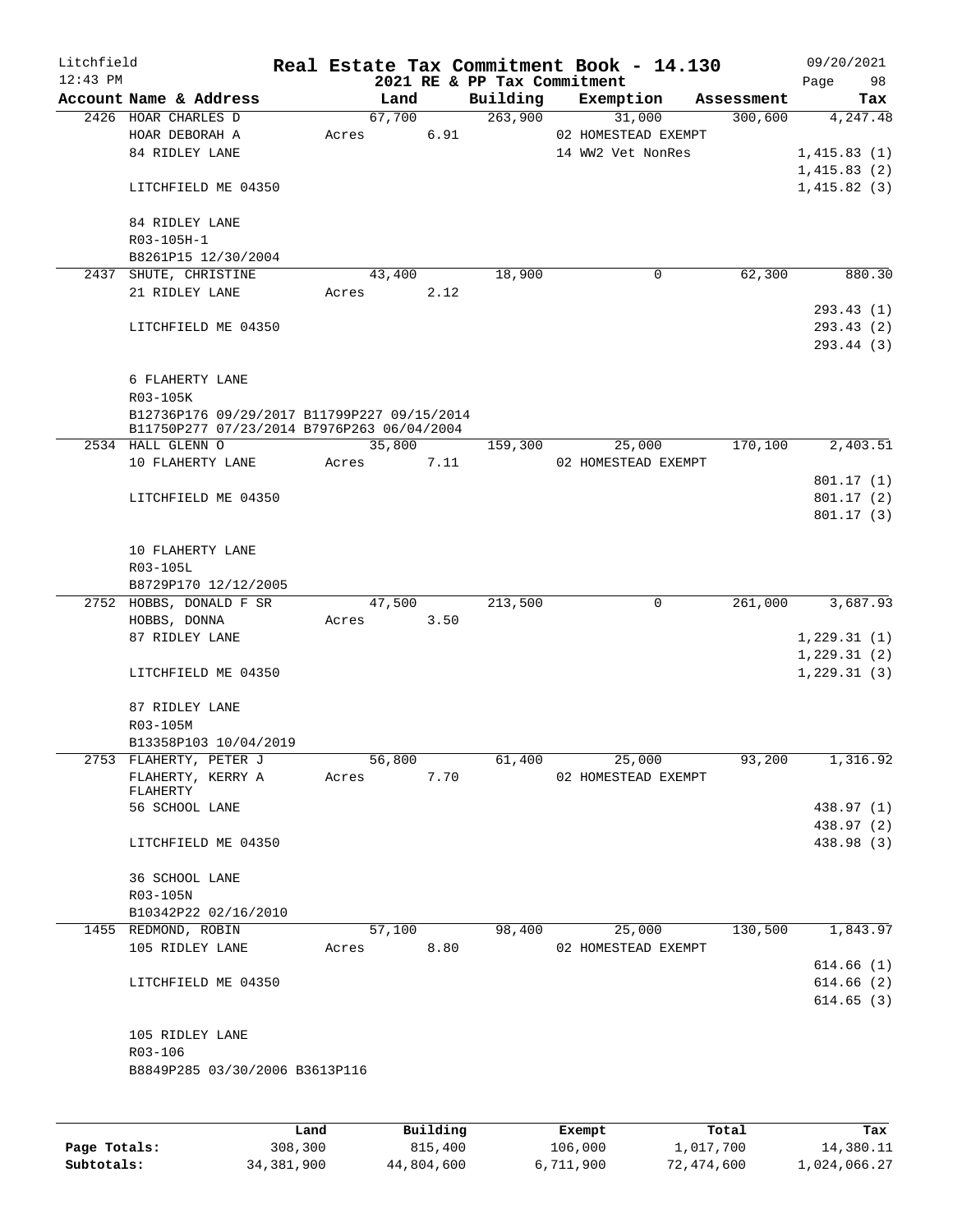| Litchfield   |                                                                            |            |                |                             | Real Estate Tax Commitment Book - 14.130 |            | 09/20/2021   |
|--------------|----------------------------------------------------------------------------|------------|----------------|-----------------------------|------------------------------------------|------------|--------------|
| $12:43$ PM   |                                                                            |            |                | 2021 RE & PP Tax Commitment |                                          |            | Page<br>99   |
|              | Account Name & Address                                                     |            | Land<br>56,700 | Building<br>30,900          | Exemption<br>$\mathbf 0$                 | Assessment | Tax          |
|              | 1453 REDMOND, SARAH R<br>105 RIDLEY LANE                                   | Acres      | 8.30           |                             |                                          | 87,600     | 1,237.79     |
|              |                                                                            |            |                |                             |                                          |            | 412.60(1)    |
|              | LITCHFIELD ME 04350                                                        |            |                |                             |                                          |            | 412.60(2)    |
|              |                                                                            |            |                |                             |                                          |            | 412.59(3)    |
|              |                                                                            |            |                |                             |                                          |            |              |
|              | 106 RIDLEY LANE                                                            |            |                |                             |                                          |            |              |
|              | R03-106A                                                                   |            |                |                             |                                          |            |              |
|              | B12697P115 07/05/2017 B9834P15 08/25/2008 B3613P116                        |            |                |                             |                                          |            |              |
|              | 09/07/1989<br>1456 REDMOND SARAH R                                         |            | 49,500         | 43,400                      | $\Omega$                                 | 92,900     | 1,312.68     |
|              | REDMOND, RYAN S                                                            | Acres      | 4.16           |                             |                                          |            |              |
|              | 105 RIDLEY LANE                                                            |            |                |                             |                                          |            | 437.56 (1)   |
|              |                                                                            |            |                |                             |                                          |            | 437.56(2)    |
|              | LITCHFIELD ME 04350                                                        |            |                |                             |                                          |            | 437.56 (3)   |
|              |                                                                            |            |                |                             |                                          |            |              |
|              | 105 RIDLEY LANE                                                            |            |                |                             |                                          |            |              |
|              | R03-107                                                                    |            |                |                             |                                          |            |              |
|              | B10643P219 01/14/2011 B10643P215 01/14/2011                                |            |                |                             |                                          |            |              |
|              | B9778P234 07/01/2008 B9721P25 05/07/2008 B8849P279<br>03/30/2006 B3613P116 |            |                |                             |                                          |            |              |
|              | 1454 REDMOND, SARAH R                                                      |            | 46,300         | 25,900                      | $\mathbf 0$                              | 72,200     | 1,020.19     |
|              | 105 RIDLEY LANE                                                            | Acres      | 9.10           |                             |                                          |            |              |
|              |                                                                            |            |                |                             |                                          |            | 340.06(1)    |
|              | LITCHFIELD ME 04350                                                        |            |                |                             |                                          |            | 340.06(2)    |
|              |                                                                            |            |                |                             |                                          |            | 340.07(3)    |
|              |                                                                            |            |                |                             |                                          |            |              |
|              | RIDLEY LANE                                                                |            |                |                             |                                          |            |              |
|              | R03-107A                                                                   |            |                |                             |                                          |            |              |
|              | B12697P115 07/05/2017 B3613P118                                            |            |                |                             |                                          |            |              |
|              | 2574 REDMOND SARAH                                                         |            | 38,900         | 2,000                       | $\mathbf 0$                              | 40,900     | 577.92       |
|              | 105 RIDLEY LANE                                                            | Acres      | 11.21          |                             |                                          |            | 192.64 (1)   |
|              | LITCHFIELD ME 04350                                                        |            |                |                             |                                          |            | 192.64(2)    |
|              |                                                                            |            |                |                             |                                          |            | 192.64(3)    |
|              |                                                                            |            |                |                             |                                          |            |              |
|              | RIDLEY LANE                                                                |            |                |                             |                                          |            |              |
|              | R03-107B                                                                   |            |                |                             |                                          |            |              |
|              | B10643P217 01/14/2011 B10643P215 01/14/2011                                |            |                |                             |                                          |            |              |
|              | B8849P282 03/30/2006                                                       |            |                |                             |                                          |            |              |
|              | 43 A-1 PROPERTIES, LLC                                                     |            | 54,800         | $\Omega$                    | $\mathbf 0$                              | 54,800     | 774.32       |
|              | P.O. BOX 221                                                               | Acres      | 43.00          |                             |                                          |            | 258.11(1)    |
|              | NORWAY ME 04268                                                            |            |                |                             |                                          |            | 258.11(2)    |
|              |                                                                            |            |                |                             |                                          |            | 258.10(3)    |
|              |                                                                            |            |                |                             |                                          |            |              |
|              | 35 SCHOOL LANE                                                             |            |                |                             |                                          |            |              |
|              | R03-108                                                                    |            |                |                             |                                          |            |              |
|              | B13277P30 07/19/2019 B3335P36                                              |            |                |                             |                                          |            |              |
|              | 418 DANFORTH, GLEN                                                         |            | 58,300         | $\mathbf 0$                 | 0                                        | 58,300     | 823.78       |
|              | 95 FERRIN ROAD                                                             | Acres      | 3.25           |                             |                                          |            |              |
|              |                                                                            |            |                |                             |                                          |            | 274.59(1)    |
|              | LITCHFIELD ME 04350                                                        |            |                |                             |                                          |            | 274.59(2)    |
|              |                                                                            |            |                |                             |                                          |            | 274.60(3)    |
|              | 95 FERRIN ROAD                                                             |            |                |                             |                                          |            |              |
|              | R03-108A                                                                   |            |                |                             |                                          |            |              |
|              | B13177P229 03/25/2019                                                      |            |                |                             |                                          |            |              |
|              |                                                                            |            |                |                             |                                          |            |              |
|              |                                                                            | Land       | Building       |                             | Exempt                                   | Total      | Tax          |
| Page Totals: |                                                                            | 304,500    | 102,200        |                             | 0                                        | 406,700    | 5,746.68     |
| Subtotals:   |                                                                            | 34,686,400 | 44,906,800     |                             | 6,711,900                                | 72,881,300 | 1,029,812.95 |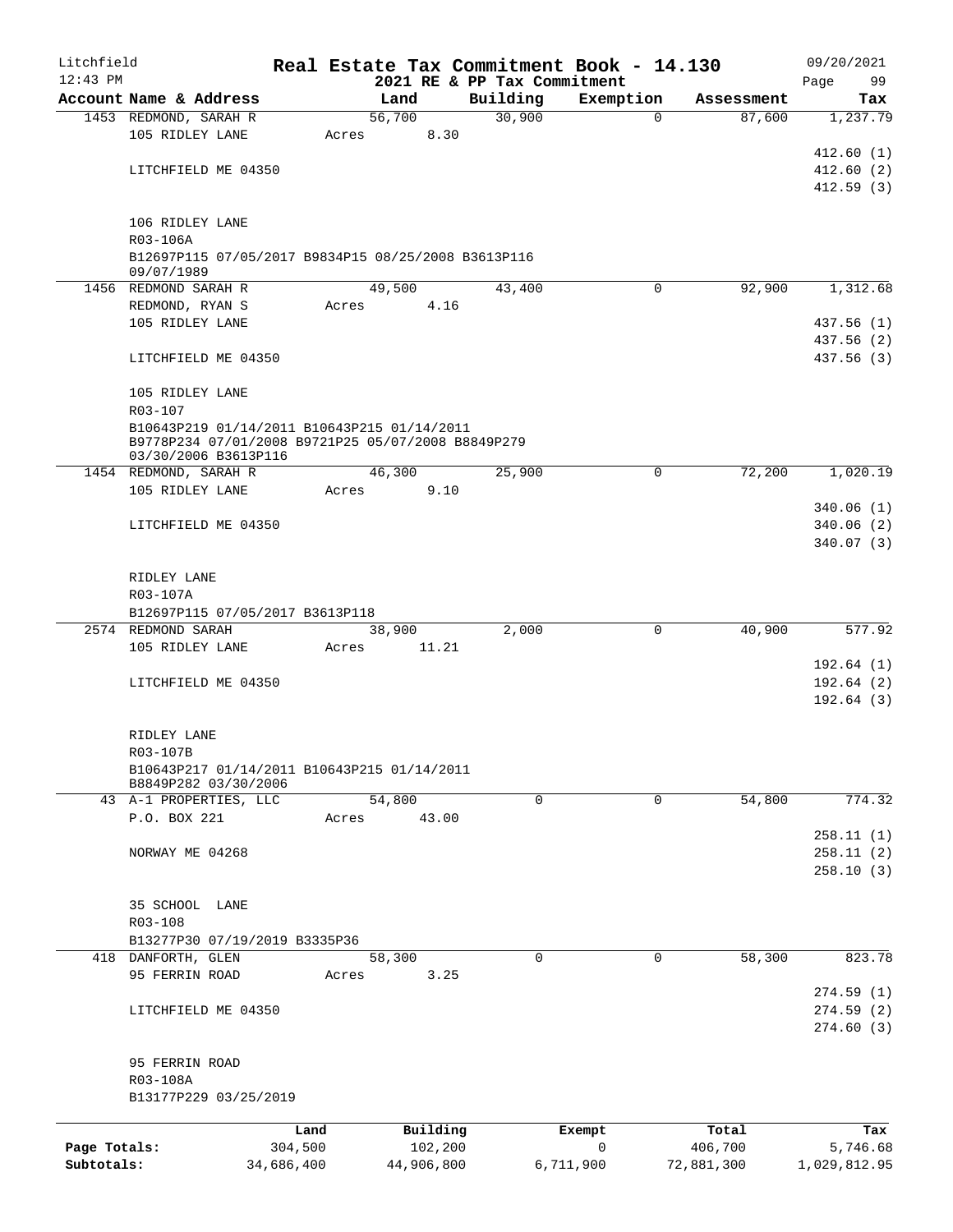| Litchfield<br>$12:43$ PM |                                                                    |                | 2021 RE & PP Tax Commitment | Real Estate Tax Commitment Book - 14.130 |            | 09/20/2021<br>Page<br>100 |
|--------------------------|--------------------------------------------------------------------|----------------|-----------------------------|------------------------------------------|------------|---------------------------|
|                          | Account Name & Address                                             | Land           | Building                    | Exemption                                | Assessment | Tax                       |
|                          | 1985 SHAW, ELAINE ( HEIRS                                          | $\mathbf 0$    | 13,600                      | $\Omega$                                 | 13,600     | 192.17                    |
|                          | OF)                                                                |                |                             |                                          |            |                           |
|                          | % GLEN DANFORTH                                                    |                |                             |                                          |            |                           |
|                          | 95 FERRIN ROAD                                                     |                |                             |                                          |            | 64.06(1)                  |
|                          | LITCHFIELD ME 04350                                                |                |                             |                                          |            | 64.06(2)<br>64.05(3)      |
|                          |                                                                    |                |                             |                                          |            |                           |
|                          | 89 FERRIN ROAD                                                     |                |                             |                                          |            |                           |
|                          | R03-108A-ON                                                        |                |                             |                                          |            |                           |
|                          | 7 AKERS, DIANE                                                     | 47,300         | 22,900                      | 25,000                                   | 45,200     | 638.68                    |
|                          | 10 WOOD FROG LANE                                                  | 1.75<br>Acres  |                             | 02 HOMESTEAD EXEMPT                      |            | 212.89(1)                 |
|                          | LITCHFIELD ME 04350                                                |                |                             |                                          |            | 212.89(2)                 |
|                          |                                                                    |                |                             |                                          |            | 212.90(3)                 |
|                          |                                                                    |                |                             |                                          |            |                           |
|                          | 10 WOOD FROG LANE                                                  |                |                             |                                          |            |                           |
|                          | R03-108B                                                           |                |                             |                                          |            |                           |
|                          | B3951P41                                                           |                |                             |                                          |            |                           |
|                          | 2532 BOURGOIN, JAMES A                                             | 45,300         | 32,100                      | 25,000                                   | 52,400     | 740.41                    |
|                          | 13 SCHOOL LANE                                                     | 2.75<br>Acres  |                             | 02 HOMESTEAD EXEMPT                      |            |                           |
|                          |                                                                    |                |                             |                                          |            | 246.80(1)                 |
|                          | LITCHFIELD ME 04350                                                |                |                             |                                          |            | 246.80(2)                 |
|                          |                                                                    |                |                             |                                          |            | 246.81(3)                 |
|                          | 13 SCHOOL LANE                                                     |                |                             |                                          |            |                           |
|                          | R03-108C                                                           |                |                             |                                          |            |                           |
|                          | B13060P200 10/17/2018 B8809P103 02/16/2006 B8567P171<br>08/29/2005 |                |                             |                                          |            |                           |
|                          | 1866 WHITE, LAUREANNE                                              | 28,300         | 0                           | $\mathbf 0$                              | 28,300     | 399.88                    |
|                          | 3 GOFFEE ST                                                        | Acres<br>2.10  |                             |                                          |            |                           |
|                          |                                                                    |                |                             |                                          |            | 133.29(1)                 |
|                          | LEWISTON ME 04240                                                  |                |                             |                                          |            | 133.29(2)                 |
|                          |                                                                    |                |                             |                                          |            | 133.30(3)                 |
|                          |                                                                    |                |                             |                                          |            |                           |
|                          | WOOD FROG LANE<br>R03-110                                          |                |                             |                                          |            |                           |
|                          | B1709P314                                                          |                |                             |                                          |            |                           |
|                          | 1801 VOORHEES, KENNETH S                                           | 43,200         | U                           | $\mathbf{0}$                             | 43,200     | 610.42                    |
|                          | 27 WOOD FROG LANE                                                  | Acres<br>10.22 |                             |                                          |            |                           |
|                          |                                                                    |                |                             |                                          |            | 203.47(1)                 |
|                          | LITCHFIELD ME 04350                                                |                |                             |                                          |            | 203.47(2)                 |
|                          |                                                                    |                |                             |                                          |            | 203.48(3)                 |
|                          |                                                                    |                |                             |                                          |            |                           |
|                          | WOOD FROG LANE                                                     |                |                             |                                          |            |                           |
|                          | R03-111                                                            |                |                             |                                          |            |                           |
|                          | B4420P184<br>498 SCHNECKENBURGER, MARY                             | 47,200         | 141,800                     | $\mathbf 0$                              | 189,000    | 2,670.57                  |
|                          | VOORHEES, KENNETH S                                                | 1.73<br>Acres  |                             |                                          |            |                           |
|                          | 27 WOOD FROG LANE                                                  |                |                             |                                          |            | 890.19 (1)                |
|                          |                                                                    |                |                             |                                          |            | 890.19 (2)                |
|                          | LITCHFIELD ME 04350                                                |                |                             |                                          |            | 890.19 (3)                |
|                          |                                                                    |                |                             |                                          |            |                           |
|                          | WOOD FROG LANE                                                     |                |                             |                                          |            |                           |
|                          | R03-113<br>B10844P56 09/28/2011 B8834P187 03/13/2006 B2380P8       |                |                             |                                          |            |                           |
|                          |                                                                    |                |                             |                                          |            |                           |
|                          |                                                                    |                |                             |                                          |            |                           |

|              | Land       | Building     | Exempt    | Total      | Tax          |
|--------------|------------|--------------|-----------|------------|--------------|
| Page Totals: | 211,300    | 210,400      | 50,000    | 371,700    | 5,252.13     |
| Subtotals:   | 34,897,700 | 45, 117, 200 | 6,761,900 | 73,253,000 | 1,035,065.08 |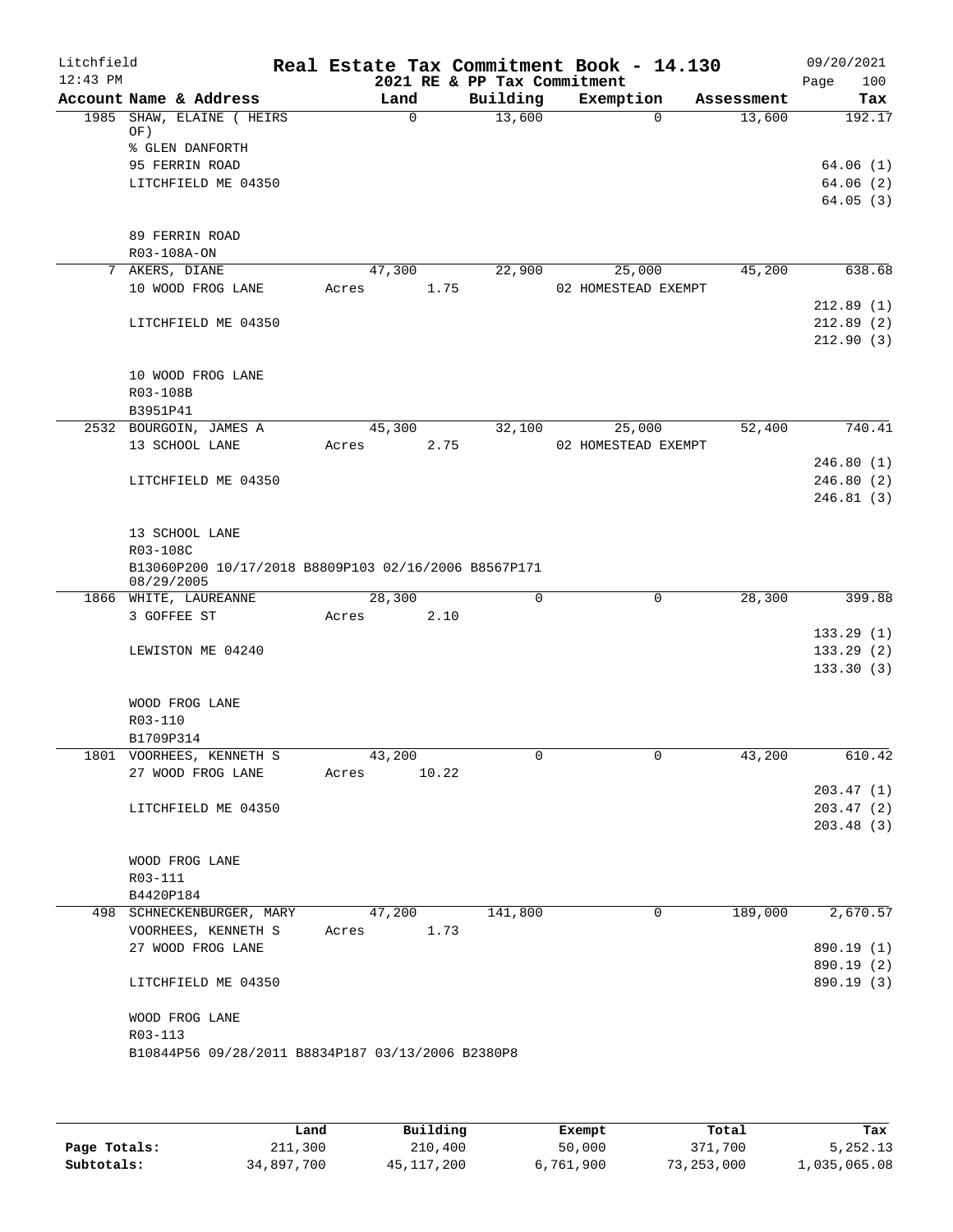| Litchfield   |                                             |            |       |        |              |                             | Real Estate Tax Commitment Book - 14.130 |            | 09/20/2021   |
|--------------|---------------------------------------------|------------|-------|--------|--------------|-----------------------------|------------------------------------------|------------|--------------|
| $12:43$ PM   |                                             |            |       |        |              | 2021 RE & PP Tax Commitment |                                          |            | Page<br>101  |
|              | Account Name & Address                      |            |       | Land   |              | Building                    | Exemption                                | Assessment | Tax          |
|              | 1800 LEIGHTON, GEOFFREY                     |            |       | 52,500 | 3.49         | 128,400                     | 25,000                                   | 155,900    | 2,202.87     |
|              | CLEARFIELD, ANITA<br>19 WOOD FROG LANE      |            | Acres |        |              |                             | 02 HOMESTEAD EXEMPT                      |            | 734.29(1)    |
|              |                                             |            |       |        |              |                             |                                          |            |              |
|              | LITCHFIELD ME 04350                         |            |       |        |              |                             |                                          |            | 734.29(2)    |
|              |                                             |            |       |        |              |                             |                                          |            | 734.29(3)    |
|              | 19 WOOD FROG LANE                           |            |       |        |              |                             |                                          |            |              |
|              | R03-114                                     |            |       |        |              |                             |                                          |            |              |
|              | B13246P230 06/24/2019                       |            |       |        |              |                             |                                          |            |              |
|              | 2977 VOORHEES, KENNETH                      |            |       | 27,400 |              | $\Omega$                    | 0                                        | 27,400     | 387.16       |
|              | SCHNECKENBURGER MARY                        |            | Acres |        | 1.81         |                             |                                          |            |              |
|              | 27 WOOD FROG LANE                           |            |       |        |              |                             |                                          |            | 129.05(1)    |
|              |                                             |            |       |        |              |                             |                                          |            | 129.05(2)    |
|              | LITCHFIELD ME 04350                         |            |       |        |              |                             |                                          |            | 129.06(3)    |
|              |                                             |            |       |        |              |                             |                                          |            |              |
|              | WOOD FROG LANE                              |            |       |        |              |                             |                                          |            |              |
|              | R03-114-A                                   |            |       |        |              |                             |                                          |            |              |
|              | B3131P252                                   |            |       |        |              |                             |                                          |            |              |
|              | 2525 VOORHEES KENNETH                       |            |       | 32,500 |              | 0                           | 0                                        | 32,500     | 459.23       |
|              | SCHNECKENBURGER MARY                        |            | Acres |        | 3.50         |                             |                                          |            |              |
|              | 27 WOOD FROG LANE                           |            |       |        |              |                             |                                          |            | 153.08(1)    |
|              |                                             |            |       |        |              |                             |                                          |            | 153.08(2)    |
|              | LITCHFIELD ME 04350                         |            |       |        |              |                             |                                          |            | 153.07(3)    |
|              |                                             |            |       |        |              |                             |                                          |            |              |
|              | FERRIN ROAD                                 |            |       |        |              |                             |                                          |            |              |
|              | R03-116                                     |            |       |        |              |                             |                                          |            |              |
|              | B3131P252 04/08/1987                        |            |       |        |              |                             |                                          |            |              |
|              | 700 GOWELL, CLARENCE JR                     |            |       | 46,200 |              | 4,400                       | 0                                        | 50,600     | 714.98       |
|              | 110 PLAINS ROAD                             |            | Acres |        | 1.40         |                             |                                          |            |              |
|              |                                             |            |       |        |              |                             |                                          |            | 238.33(1)    |
|              | LITCHFIELD ME 04350                         |            |       |        |              |                             |                                          |            | 238.33 (2)   |
|              |                                             |            |       |        |              |                             |                                          |            | 238.32(3)    |
|              |                                             |            |       |        |              |                             |                                          |            |              |
|              | 41 FERRIN ROAD                              |            |       |        |              |                             |                                          |            |              |
|              | R03-117                                     |            |       |        |              |                             |                                          |            |              |
|              | B10792P42 07/28/2011 B10677P292 03/01/2011  |            |       |        |              |                             |                                          |            |              |
|              | B10635P132 01/03/2011 B10429P324 05/28/2010 |            |       |        |              |                             |                                          |            |              |
|              | B5626P321 05/13/1998                        |            |       |        |              |                             |                                          |            |              |
|              | 1798 SMITH, DAVID C                         |            |       | 12,000 |              | 12,200                      | 0                                        | 24,200     | 341.95       |
|              | 53 FERRIN ROAD                              |            | Acres |        | 19.00        |                             |                                          |            |              |
|              |                                             |            |       |        |              |                             |                                          |            | 113.98(1)    |
|              | LITCHFIELD ME 04350                         |            |       |        |              |                             |                                          |            | 113.98(2)    |
|              |                                             |            |       |        |              |                             |                                          |            | 113.99(3)    |
|              |                                             |            |       |        |              |                             |                                          |            |              |
|              | 53 FERRIN ROAD                              |            |       |        |              |                             |                                          |            |              |
|              | R03-118                                     |            |       |        |              |                             |                                          |            |              |
|              | B13265P21 07/05/2019                        |            |       |        |              |                             |                                          |            |              |
| 403          | HOLEWAY THEODORE &                          |            |       | 4,500  |              | $\mathbf 0$                 | $\mathbf 0$                              | 4,500      | 63.59        |
|              | REBECCA<br>360 RICHMOND ROAD                |            | Acres |        | 6.00         |                             |                                          |            |              |
|              |                                             |            |       |        |              |                             |                                          |            | 21.20(1)     |
|              | LITCHFIELD ME 04350                         |            |       |        |              |                             |                                          |            | 21.20(2)     |
|              |                                             |            |       |        |              |                             |                                          |            | 21.19(3)     |
|              |                                             |            |       |        |              |                             |                                          |            |              |
|              | RICHMOND ROAD                               |            |       |        |              |                             |                                          |            |              |
|              | R03-119                                     |            |       |        |              |                             |                                          |            |              |
|              | B7064P132 08/07/2002                        |            |       |        |              |                             |                                          |            |              |
|              |                                             |            |       |        |              |                             |                                          |            |              |
|              |                                             |            |       |        |              |                             |                                          |            |              |
|              |                                             | Land       |       |        | Building     |                             | Exempt                                   | Total      | Tax          |
| Page Totals: |                                             | 175,100    |       |        | 145,000      |                             | 25,000                                   | 295,100    | 4,169.78     |
| Subtotals:   |                                             | 35,072,800 |       |        | 45, 262, 200 |                             | 6,786,900                                | 73,548,100 | 1,039,234.86 |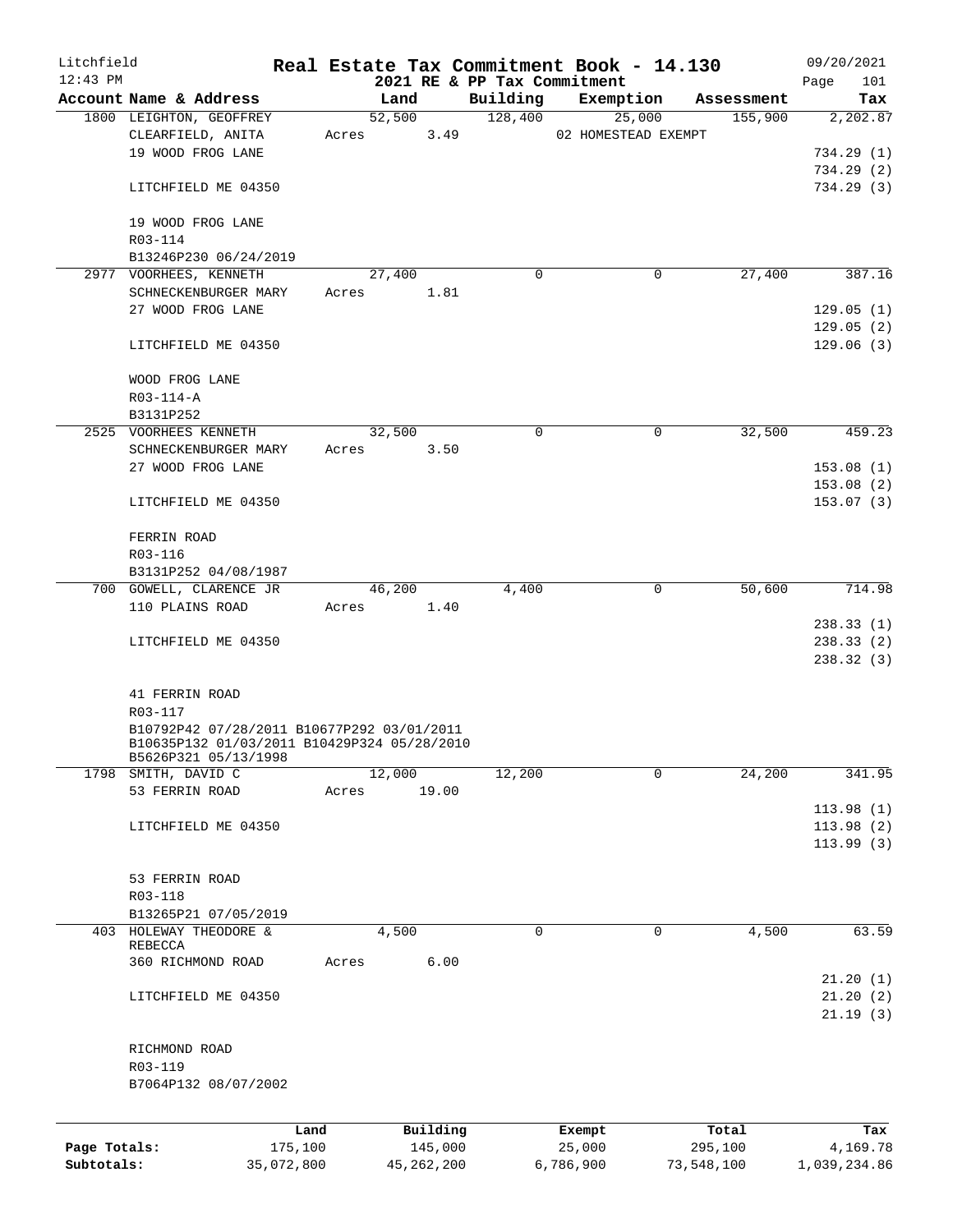| Litchfield<br>$12:43$ PM |                                            |       |        |       | 2021 RE & PP Tax Commitment | Real Estate Tax Commitment Book - 14.130 |            | 09/20/2021<br>102<br>Page |
|--------------------------|--------------------------------------------|-------|--------|-------|-----------------------------|------------------------------------------|------------|---------------------------|
|                          | Account Name & Address                     |       | Land   |       | Building                    | Exemption                                | Assessment | Tax                       |
|                          | 848 HOLEWAY, THEODORE                      |       | 47,700 |       | 71,500                      | 25,000                                   | 94,200     | 1,331.05                  |
|                          | 360 RICHMOND ROAD                          | Acres |        | 1.90  |                             | 02 HOMESTEAD EXEMPT                      |            |                           |
|                          |                                            |       |        |       |                             |                                          |            | 443.68 (1)                |
|                          | LITCHFIELD ME 04350                        |       |        |       |                             |                                          |            | 443.68 (2)                |
|                          |                                            |       |        |       |                             |                                          |            | 443.69 (3)                |
|                          |                                            |       |        |       |                             |                                          |            |                           |
|                          | 360 RICHMOND ROAD                          |       |        |       |                             |                                          |            |                           |
|                          | R03-119A                                   |       |        |       |                             |                                          |            |                           |
|                          | B2266P278                                  |       |        |       |                             |                                          |            |                           |
|                          | 2118 NORRIS, LUTHER                        |       | 53,300 |       | 112,300                     | 25,000                                   | 140,600    | 1,986.68                  |
|                          | 9 FERRIN ROAD                              | Acres |        | 5.00  |                             | 02 HOMESTEAD EXEMPT                      |            |                           |
|                          |                                            |       |        |       |                             |                                          |            | 662.23(1)                 |
|                          | LITCHFIELD ME 04350                        |       |        |       |                             |                                          |            | 662.23(2)                 |
|                          |                                            |       |        |       |                             |                                          |            | 662.22(3)                 |
|                          | 9 FERRIN ROAD                              |       |        |       |                             |                                          |            |                           |
|                          | R03-119B                                   |       |        |       |                             |                                          |            |                           |
|                          | B6112P26 12/06/1999                        |       |        |       |                             |                                          |            |                           |
|                          | 2891 HOLEWAY, JEFFREY T                    |       | 48,000 |       | 125,200                     | 0                                        | 173,200    | 2,447.32                  |
|                          | HOLEWAY, KRISTIN E                         | Acres |        | 2.00  |                             |                                          |            |                           |
|                          | 360 RICHMOND ROAD                          |       |        |       |                             |                                          |            | 815.77(1)                 |
|                          |                                            |       |        |       |                             |                                          |            | 815.77 (2)                |
|                          | LITCHFIELD ME 04350                        |       |        |       |                             |                                          |            | 815.78 (3)                |
|                          | 346 RICHMOND ROAD                          |       |        |       |                             |                                          |            |                           |
|                          | R03-119C                                   |       |        |       |                             |                                          |            |                           |
|                          | B12471P128 11/17/2016 B12247P72 03/18/2016 |       |        |       |                             |                                          |            |                           |
|                          | 262 CAMPBELL, RALPH W                      |       | 63,800 |       | 86,400                      | 25,000                                   | 125,200    | 1,769.08                  |
|                          | 639 RICHMOND RD                            | Acres |        | 11.00 |                             | 02 HOMESTEAD EXEMPT                      |            |                           |
|                          |                                            |       |        |       |                             |                                          |            | 589.69(1)                 |
|                          | LITCHFIELD ME 04350                        |       |        |       |                             |                                          |            | 589.69 (2)                |
|                          |                                            |       |        |       |                             |                                          |            | 589.70 (3)                |
|                          |                                            |       |        |       |                             |                                          |            |                           |
|                          | 380 RICHMOND ROAD<br>R03-120               |       |        |       |                             |                                          |            |                           |
|                          | B2683P170                                  |       |        |       |                             |                                          |            |                           |
|                          | 26 AMES, ELMER R                           |       | 67,700 |       | 91,800                      | 31,000                                   | 128,500    | 1,815.71                  |
|                          | c/o Alicia Johnson                         | Acres |        | 28.70 |                             | 03 VETERANS EXEMPT                       |            |                           |
|                          | 461 POND ROAD                              |       |        |       |                             | 02 HOMESTEAD EXEMPT                      |            | 605.24(1)                 |
|                          |                                            |       |        |       |                             |                                          |            | 605.24(2)                 |
|                          | WALES ME 04280                             |       |        |       |                             |                                          |            | 605.23(3)                 |
|                          |                                            |       |        |       |                             |                                          |            |                           |
|                          | 482 RICHMOND ROAD                          |       |        |       |                             |                                          |            |                           |
|                          | R03-121<br>B998P159                        |       |        |       |                             |                                          |            |                           |
|                          | 25 PAIGE, JEFFREY                          |       | 46,800 |       | 59,100                      | 0                                        | 105,900    | 1,496.37                  |
|                          | PAIGE, HOLLY                               | Acres |        | 1.60  |                             |                                          |            |                           |
|                          | 404 RICHMOND ROAD                          |       |        |       |                             |                                          |            | 498.79 (1)                |
|                          |                                            |       |        |       |                             |                                          |            | 498.79 (2)                |
|                          | LITCHFIELD ME 04350                        |       |        |       |                             |                                          |            | 498.79 (3)                |
|                          |                                            |       |        |       |                             |                                          |            |                           |
|                          | 404 RICHMOND ROAD                          |       |        |       |                             |                                          |            |                           |
|                          | R03-121-1                                  |       |        |       |                             |                                          |            |                           |
|                          | B13913P146 02/09/2021                      |       |        |       |                             |                                          |            |                           |
|                          |                                            |       |        |       |                             |                                          |            |                           |
|                          |                                            |       |        |       |                             |                                          |            |                           |

|              | Land       | Building   | Exempt    | Total      | Tax          |
|--------------|------------|------------|-----------|------------|--------------|
| Page Totals: | 327,300    | 546,300    | 106,000   | 767,600    | 10,846.21    |
| Subtotals:   | 35,400,100 | 45,808,500 | 6,892,900 | 74,315,700 | 1,050,081.07 |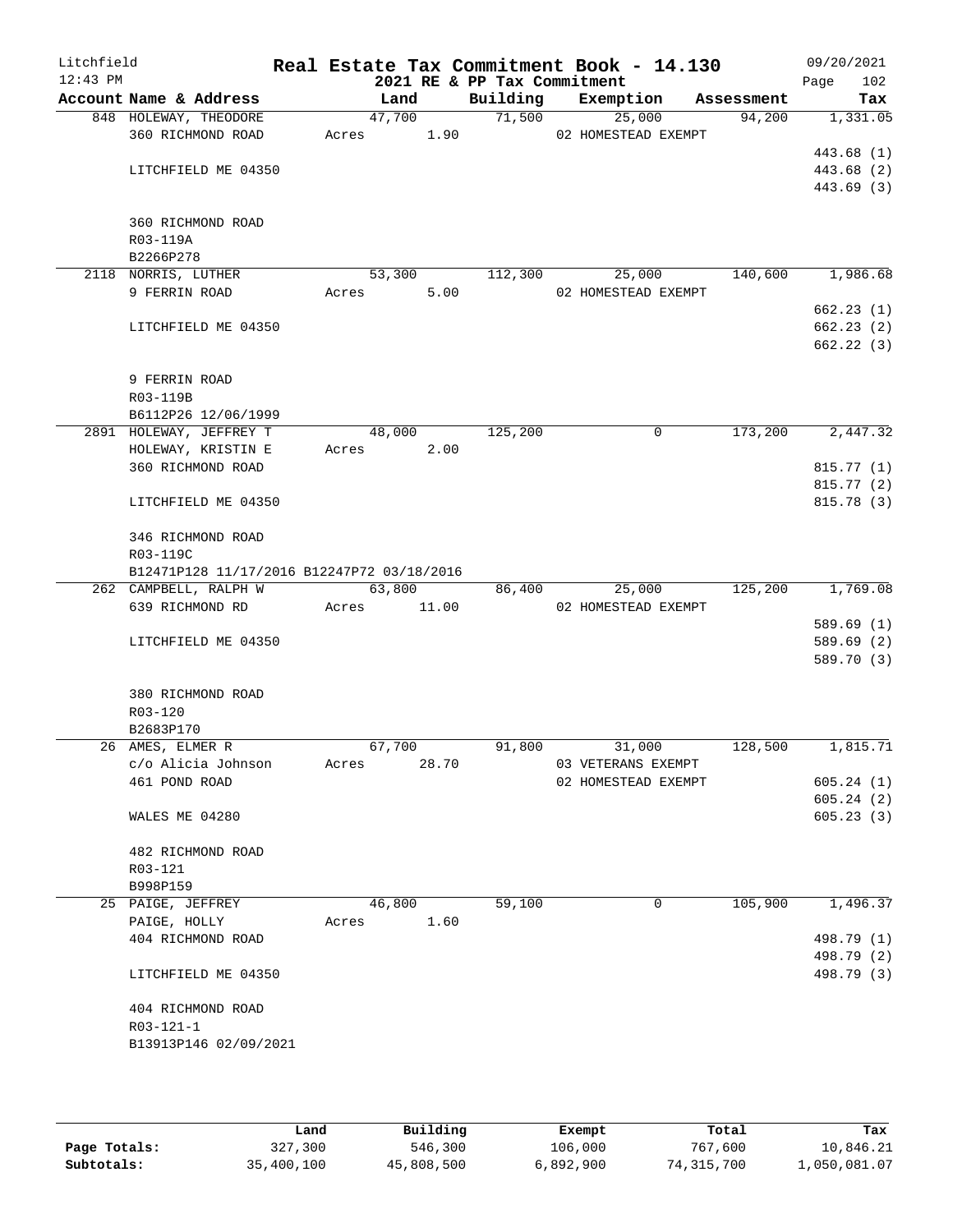| Litchfield<br>$12:43$ PM |                                               |            |        |       | 2021 RE & PP Tax Commitment | Real Estate Tax Commitment Book - 14.130 |            | 09/20/2021<br>103<br>Page |
|--------------------------|-----------------------------------------------|------------|--------|-------|-----------------------------|------------------------------------------|------------|---------------------------|
|                          | Account Name & Address                        |            | Land   |       | Building                    | Exemption                                | Assessment | Tax                       |
|                          | 311 CHILDS, WILLIAM                           |            | 53,400 |       | 77,400                      | 25,000                                   | 105,800    | 1,494.95                  |
|                          | 394 RICHMOND ROAD                             | Acres      |        | 4.80  |                             | 02 HOMESTEAD EXEMPT                      |            |                           |
|                          |                                               |            |        |       |                             |                                          |            | 498.32 (1)                |
|                          | LITCHFIELD ME 04350                           |            |        |       |                             |                                          |            | 498.32 (2)                |
|                          |                                               |            |        |       |                             |                                          |            | 498.31 (3)                |
|                          |                                               |            |        |       |                             |                                          |            |                           |
|                          | 394 RICHMOND ROAD                             |            |        |       |                             |                                          |            |                           |
|                          | $R03 - 121 - 3$                               |            |        |       |                             |                                          |            |                           |
|                          | B4563P264                                     |            | 42,900 |       | 123,800                     | 31,000                                   | 135,700    | 1,917.44                  |
|                          | 459 DESCHENE, JOHN A<br>DESCHENE, DARLENE S   | Acres      |        | 1.30  |                             | 02 HOMESTEAD EXEMPT                      |            |                           |
|                          | 412 RICHMOND ROAD                             |            |        |       |                             | 12 WW2 Vet Res.                          |            | 639.15(1)                 |
|                          |                                               |            |        |       |                             |                                          |            | 639.15(2)                 |
|                          | LITCHFIELD ME 04350                           |            |        |       |                             |                                          |            | 639.14(3)                 |
|                          |                                               |            |        |       |                             |                                          |            |                           |
|                          | 412 RICHMOND ROAD                             |            |        |       |                             |                                          |            |                           |
|                          | R03-121A                                      |            |        |       |                             |                                          |            |                           |
|                          | B11277P226 01/11/2013 B2683P168               |            |        |       |                             |                                          |            |                           |
|                          | 1565 GOWELL, SR CLARENCE R                    |            | 60,900 |       | 278,600                     | 0                                        | 339,500    | 4,797.14                  |
|                          | 156 WENTZELL ROAD                             | Acres 1.30 |        |       |                             |                                          |            |                           |
|                          |                                               |            |        |       |                             |                                          |            | 1,599.05(1)               |
|                          | LITCHFIELD ME 04350                           |            |        |       |                             |                                          |            | 1,599.05(2)               |
|                          |                                               |            |        |       |                             |                                          |            | 1,599.04(3)               |
|                          |                                               |            |        |       |                             |                                          |            |                           |
|                          | 490 RICHMOND ROAD                             |            |        |       |                             |                                          |            |                           |
|                          | R03-121B                                      |            |        |       |                             |                                          |            |                           |
|                          | B7374P191 04/25/2003                          |            |        |       |                             |                                          |            |                           |
|                          | 2823 DESCHENE, DARLENE A                      |            | 28,100 |       | $\Omega$                    | 0                                        | 28,100     | 397.05                    |
|                          | DESCHENE, AMBER<br>412 RICHMOND ROAD          | Acres      |        | 2.02  |                             |                                          |            | 132.35(1)                 |
|                          |                                               |            |        |       |                             |                                          |            | 132.35(2)                 |
|                          | Litchfield ME 04350                           |            |        |       |                             |                                          |            | 132.35(3)                 |
|                          |                                               |            |        |       |                             |                                          |            |                           |
|                          |                                               |            |        |       |                             |                                          |            |                           |
|                          | R03-121C                                      |            |        |       |                             |                                          |            |                           |
|                          | B11277P224 01/11/2013                         |            |        |       |                             |                                          |            |                           |
|                          | 555 GOWELL, CLARENCE III                      |            | 50,700 |       | 102,400                     | 0                                        | 153,100    | 2,163.30                  |
|                          | GOWELL, BOBBI JO                              | Acres      |        | 2.90  |                             |                                          |            |                           |
|                          | P.O. BOX 127                                  |            |        |       |                             |                                          |            | 721.10(1)                 |
|                          |                                               |            |        |       |                             |                                          |            | 721.10(2)                 |
|                          | LITCHFIELD ME 04350                           |            |        |       |                             |                                          |            | 721.10(3)                 |
|                          |                                               |            |        |       |                             |                                          |            |                           |
|                          | 502 RICHMOND ROAD                             |            |        |       |                             |                                          |            |                           |
|                          | R03-122                                       |            |        |       |                             |                                          |            |                           |
|                          | B13742P232 10/08/2020                         |            |        |       |                             |                                          |            |                           |
|                          | 120 BERNIER, NORMAND L<br>BERNIER, JEANNINE B | Acres      | 70,800 | 65.00 | 129,900                     | 31,000<br>03 VETERANS EXEMPT             | 169,700    | 2,397.86                  |
|                          | 761 HUNTINGTON HILL RD                        |            |        |       |                             | 02 HOMESTEAD EXEMPT                      |            | 799.29(1)                 |
|                          |                                               |            |        |       |                             |                                          |            | 799.29(2)                 |
|                          | LITCHFIELD ME 04350                           |            |        |       |                             |                                          |            | 799.28 (3)                |
|                          |                                               |            |        |       |                             |                                          |            |                           |
|                          | 761 HUNTINGTON HILL                           |            |        |       |                             |                                          |            |                           |
|                          | R03-123                                       |            |        |       |                             |                                          |            |                           |
|                          | B12319P222 06/14/2016 B1393P187               |            |        |       |                             |                                          |            |                           |
|                          |                                               |            |        |       |                             |                                          |            |                           |
|                          |                                               |            |        |       |                             |                                          |            |                           |

|              | Land       | Building   | Exempt    | Total        | Tax          |
|--------------|------------|------------|-----------|--------------|--------------|
| Page Totals: | 306,800    | 712,100    | 87,000    | 931,900      | 13, 167. 74  |
| Subtotals:   | 35,706,900 | 46,520,600 | 6,979,900 | 75, 247, 600 | 1,063,248.81 |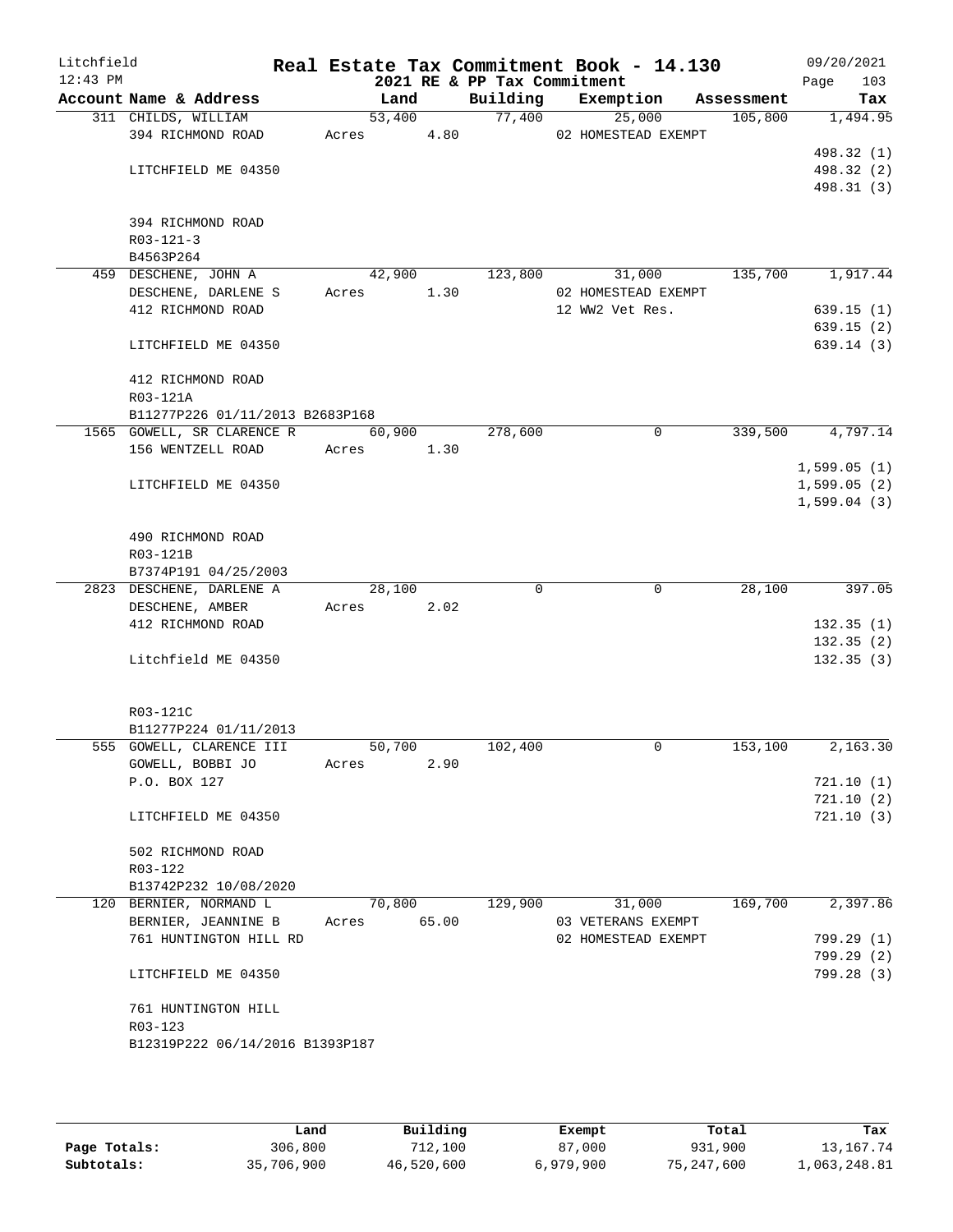| Litchfield   |                                                                   |                 |       |             |                     |                             | Real Estate Tax Commitment Book - 14.130 |             |                  | 09/20/2021      |
|--------------|-------------------------------------------------------------------|-----------------|-------|-------------|---------------------|-----------------------------|------------------------------------------|-------------|------------------|-----------------|
| $12:43$ PM   |                                                                   |                 |       |             |                     | 2021 RE & PP Tax Commitment |                                          |             |                  | 104<br>Page     |
|              | Account Name & Address                                            |                 |       | Land        |                     | Building                    | Exemption                                |             | Assessment       | Tax             |
|              | 121 BERNIER, NORMAND L                                            |                 |       | 35,800      |                     | 57,900                      |                                          | $\Omega$    | 93,700           | 1,323.98        |
|              | BERNIER, JEANNINE B                                               |                 |       | Acres       | 0.40                |                             |                                          |             |                  |                 |
|              | 761 HUNTINGTON HILL RD                                            |                 |       |             |                     |                             |                                          |             |                  | 441.33 (1)      |
|              |                                                                   |                 |       |             |                     |                             |                                          |             |                  | 441.33 (2)      |
|              | LITCHFIELD ME 04350                                               |                 |       |             |                     |                             |                                          |             |                  | 441.32 (3)      |
|              | 745 HUNTINGTON HILL                                               |                 |       |             |                     |                             |                                          |             |                  |                 |
|              | R03-124                                                           |                 |       |             |                     |                             |                                          |             |                  |                 |
|              | B12319P222 06/14/2016 B2865P215                                   |                 |       |             |                     |                             |                                          |             |                  |                 |
|              | 899 JONES, SANDRA                                                 |                 |       | 45,000      |                     | 34,300                      | 25,000                                   |             | 54,300           | 767.26          |
|              | 729 HUNTINGTON HILL                                               |                 |       | Acres       | 1.01                |                             | 02 HOMESTEAD EXEMPT                      |             |                  |                 |
|              | <b>ROAD</b>                                                       |                 |       |             |                     |                             |                                          |             |                  |                 |
|              |                                                                   |                 |       |             |                     |                             |                                          |             |                  | 255.75(1)       |
|              | LITCHFIELD ME 04350                                               |                 |       |             |                     |                             |                                          |             |                  | 255.75(2)       |
|              |                                                                   |                 |       |             |                     |                             |                                          |             |                  | 255.76(3)       |
|              |                                                                   |                 |       |             |                     |                             |                                          |             |                  |                 |
|              | 729 HUNTINGTON HILL                                               |                 |       |             |                     |                             |                                          |             |                  |                 |
|              | R03-125                                                           |                 |       |             |                     |                             |                                          |             |                  |                 |
|              | B2576P266 09/26/2003                                              |                 |       |             |                     |                             |                                          |             |                  |                 |
|              | 83 GOWELL, CLARENCE A                                             |                 |       | 36,600      |                     | $\mathbf 0$                 |                                          | $\mathbf 0$ | 36,600           | 517.16          |
|              | GOWELL, CLARENCE JR                                               |                 |       | Acres 1.52  |                     |                             |                                          |             |                  |                 |
|              | 110 PLAINS ROAD                                                   |                 |       |             |                     |                             |                                          |             |                  | 172.39(1)       |
|              |                                                                   |                 |       |             |                     |                             |                                          |             |                  | 172.39(2)       |
|              | LITCHFIELD ME 04350                                               |                 |       |             |                     |                             |                                          |             |                  | 172.38(3)       |
|              |                                                                   |                 |       |             |                     |                             |                                          |             |                  |                 |
|              | 739 HUNTINGTON HILL                                               |                 |       |             |                     |                             |                                          |             |                  |                 |
|              | R03-125A                                                          |                 |       |             |                     |                             |                                          |             |                  |                 |
|              | B13383P42 10/29/2019                                              |                 |       |             |                     |                             |                                          |             |                  |                 |
|              | 2345 JONES, JEFFREY                                               |                 |       | 82,000      |                     | 180,800                     |                                          | 25,000      | 237,800          | 3,360.11        |
|              | 721 HUNTINGTON HILL<br>ROAD                                       |                 |       | Acres 45.00 |                     |                             | 02 HOMESTEAD EXEMPT                      |             |                  |                 |
|              |                                                                   |                 |       |             |                     |                             |                                          |             |                  | 1, 120.04(1)    |
|              | LITCHFIELD ME 04350                                               |                 |       |             |                     |                             |                                          |             |                  | 1, 120.04(2)    |
|              |                                                                   |                 |       |             |                     |                             |                                          |             |                  | 1, 120.03(3)    |
|              |                                                                   |                 |       |             |                     |                             |                                          |             |                  |                 |
|              | 721 HUNTINGTON HILL                                               |                 |       |             |                     |                             |                                          |             |                  |                 |
|              | R03-125B                                                          |                 |       |             |                     |                             |                                          |             |                  |                 |
|              | B9856P230 09/17/2008 B9349P142 04/25/2007 B7662P50                |                 |       |             |                     |                             |                                          |             |                  |                 |
|              | 09/25/2003                                                        |                 |       |             |                     |                             |                                          |             |                  |                 |
|              | 1205 SMILEY, CARROLL                                              |                 |       | 52,300      |                     | $\Omega$                    |                                          | $\Omega$    | 52,300           | 739.00          |
|              | P.O. BOX 52                                                       |                 | Acres |             | 35.00               |                             |                                          |             |                  |                 |
|              |                                                                   |                 |       |             |                     |                             |                                          |             |                  | 246.33(1)       |
|              | LISBON ME 04250                                                   |                 |       |             |                     |                             |                                          |             |                  | 246.33(2)       |
|              |                                                                   |                 |       |             |                     |                             |                                          |             |                  | 246.34 (3)      |
|              | 703 HUNTINGTON HILL                                               |                 |       |             |                     |                             |                                          |             |                  |                 |
|              | R03-126                                                           |                 |       |             |                     |                             |                                          |             |                  |                 |
|              | B12727P130 09/21/2017 B11912P218 02/12/2015                       |                 |       |             |                     |                             |                                          |             |                  |                 |
|              | B11300P226 02/04/2013 B1678P95                                    |                 |       |             |                     |                             |                                          |             |                  |                 |
|              | 706 GOWELL, LAWRENCE G SR                                         |                 |       | 89,900      |                     | 128,200                     |                                          | 0           | 218,100          | 3,081.75        |
|              | GOWELL, LISA                                                      |                 | Acres |             | 47.82               |                             |                                          |             |                  |                 |
|              | <b>48 KENNEDY LANE</b>                                            |                 |       |             |                     |                             |                                          |             |                  | 1,027.25(1)     |
|              |                                                                   |                 |       |             |                     |                             |                                          |             |                  | 1,027.25(2)     |
|              | LITCHFIELD ME 04350                                               |                 |       |             |                     |                             |                                          |             |                  | 1,027.25(3)     |
|              |                                                                   |                 |       |             |                     |                             |                                          |             |                  |                 |
|              | 675 HUNTINGTON HILL                                               |                 |       |             |                     |                             |                                          |             |                  |                 |
|              | R03-127                                                           |                 |       |             |                     |                             |                                          |             |                  |                 |
|              | B10929P91 01/03/2012 B10929P89 01/03/2012 B6354P122<br>11/21/2000 |                 |       |             |                     |                             |                                          |             |                  |                 |
|              |                                                                   |                 |       |             |                     |                             |                                          |             |                  |                 |
| Page Totals: |                                                                   | Land<br>341,600 |       |             | Building<br>401,200 |                             | Exempt<br>50,000                         |             | Total<br>692,800 | Tax<br>9,789.26 |
| Subtotals:   |                                                                   | 36,048,500      |       |             | 46,921,800          |                             | 7,029,900                                |             | 75,940,400       | 1,073,038.07    |
|              |                                                                   |                 |       |             |                     |                             |                                          |             |                  |                 |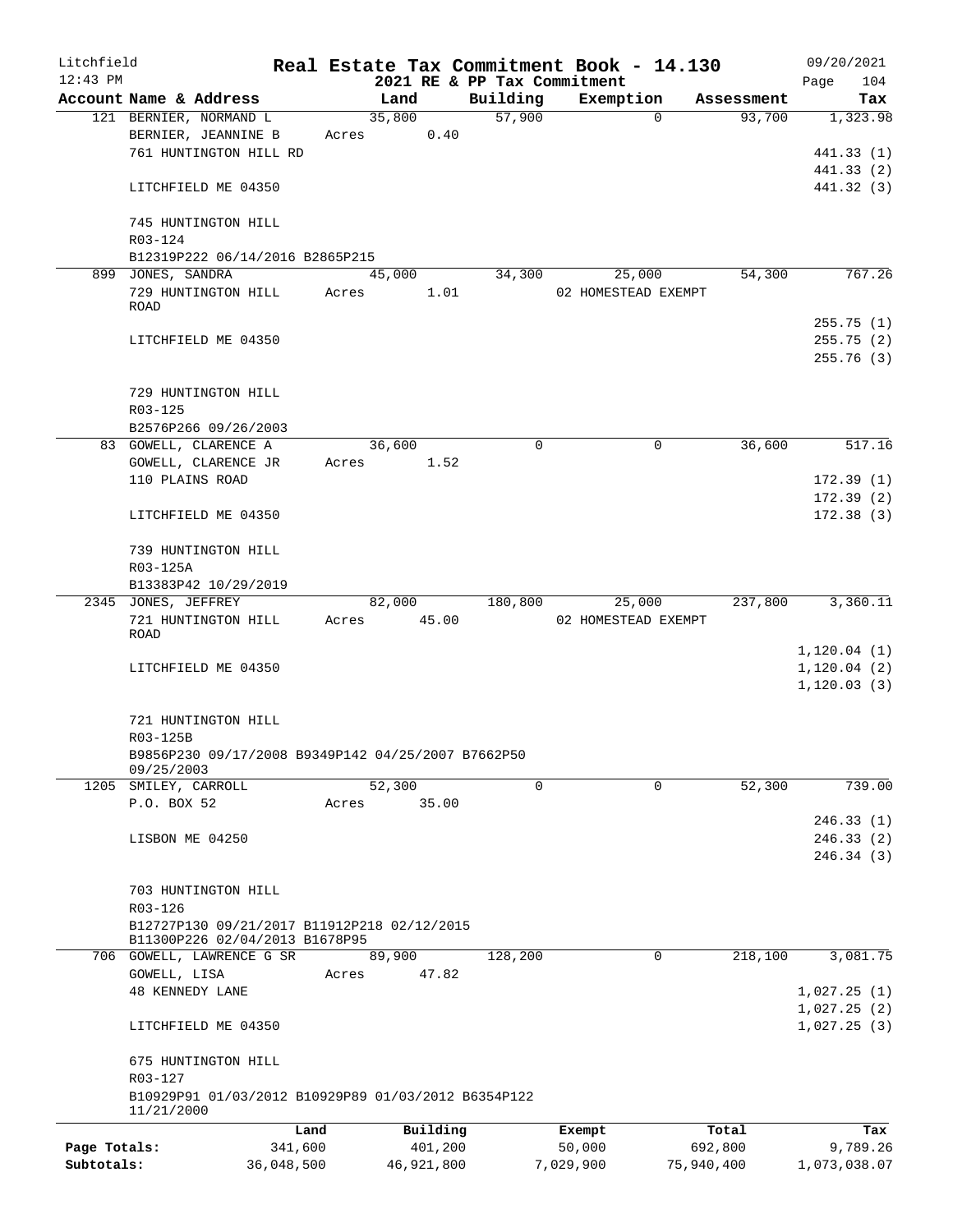| Litchfield<br>$12:43$ PM |                                                                    |                 | 2021 RE & PP Tax Commitment |          | Real Estate Tax Commitment Book - 14.130 |                  | 09/20/2021<br>Page<br>105              |
|--------------------------|--------------------------------------------------------------------|-----------------|-----------------------------|----------|------------------------------------------|------------------|----------------------------------------|
|                          | Account Name & Address                                             |                 | Land                        | Building | Exemption                                | Assessment       | Tax                                    |
|                          | 1429 PUSHARD, ANTHONY                                              |                 | 47,000                      | 113,400  | 25,000                                   | 135,400          | 1,913.20                               |
|                          | 663 HUNTINGTON HILL<br><b>ROAD</b>                                 | Acres           | 1.68                        |          | 02 HOMESTEAD EXEMPT                      |                  |                                        |
|                          | LITCHFIELD ME 04350                                                |                 |                             |          |                                          |                  | 637.73 (1)<br>637.73 (2)<br>637.74 (3) |
|                          | 663 HUNTINGTON HILL<br>R03-127-1                                   |                 |                             |          |                                          |                  |                                        |
|                          | B9972P291 02/09/2009 B2381P331                                     |                 |                             |          |                                          |                  |                                        |
|                          | 699 GOWELL, TINA<br>671 HUNTINGTON HILL<br>ROAD                    |                 | $\mathbf 0$                 | 13,500   | 13,500<br>02 HOMESTEAD EXEMPT            | $\Omega$         | 0.00                                   |
|                          | LITCHFIELD ME 04350                                                |                 |                             |          |                                          |                  |                                        |
|                          | 671 HUNTINGTON HILL<br>R03-127-ON                                  |                 |                             |          |                                          |                  |                                        |
|                          | 745 BEAULIEU, JASON R                                              |                 | 72,000                      | 55,700   | 0                                        | 127,700          | 1,804.40                               |
|                          | 61 PEASANT POND LANE                                               | Acres           | 25.00                       |          |                                          |                  |                                        |
|                          | LITCHFIELD ME 04350                                                |                 |                             |          |                                          |                  | 601.47(1)<br>601.47(2)                 |
|                          |                                                                    |                 |                             |          |                                          |                  | 601.46(3)                              |
|                          | 633 HUNTINGTON HILL<br>R03-128                                     |                 |                             |          |                                          |                  |                                        |
|                          | B13481P292 02/20/2020                                              |                 |                             |          |                                          |                  |                                        |
|                          | 1394 POLLEY, DOUGLAS<br>647 HUNTINGTON HILL                        | Acres           | 60,800<br>7.00              | 19,800   | 25,000<br>02 HOMESTEAD EXEMPT            | 55,600           | 785.63                                 |
|                          | ROAD                                                               |                 |                             |          |                                          |                  |                                        |
|                          | LITCHFIELD ME 04350                                                |                 |                             |          |                                          |                  | 261.88(1)<br>261.88(2)                 |
|                          |                                                                    |                 |                             |          |                                          |                  | 261.87(3)                              |
|                          | 647 HUNTINGTON HILL                                                |                 |                             |          |                                          |                  |                                        |
|                          | R03-128A                                                           |                 |                             |          |                                          |                  |                                        |
|                          | B3408P26                                                           |                 |                             |          |                                          |                  |                                        |
| 2902                     | WALDRON, JAMES C                                                   |                 | 900                         | 0        | 0                                        | 900              | 12.72                                  |
|                          | 251 OAK HILL ROAD                                                  | Acres           | 1.15                        |          |                                          |                  | 4.24(1)                                |
|                          | WALES ME 04280                                                     |                 |                             |          |                                          |                  | 4.24(2)<br>4.24(3)                     |
|                          | OFF OAK HILL ROAD<br>R03-129                                       |                 |                             |          |                                          |                  |                                        |
|                          | B13053P93 12/28/2018                                               |                 |                             |          |                                          |                  |                                        |
|                          | 1384 MUSCHAMP CHERI L                                              |                 | 74,500                      | 74,000   | 25,000                                   | 123,500          | 1,745.06                               |
|                          | 611 HUNTINGTON HILL<br>ROAD                                        | Acres           | 30.00                       |          | 02 HOMESTEAD EXEMPT                      |                  |                                        |
|                          | LITCHFIELD ME 04350                                                |                 |                             |          |                                          |                  | 581.69 (1)<br>581.69(2)<br>581.68(3)   |
|                          | 611 HUNTINGTON HILL<br>R04-001                                     |                 |                             |          |                                          |                  |                                        |
|                          | B12149P324 10/27/2015 B9648P315 02/26/2008 B3242P145<br>09/20/1987 |                 |                             |          |                                          |                  |                                        |
|                          |                                                                    |                 |                             |          |                                          |                  |                                        |
| Page Totals:             |                                                                    | Land<br>255,200 | Building<br>276,400         |          | Exempt<br>88,500                         | Total<br>443,100 | Tax<br>6, 261.01                       |

**Subtotals:** 36,303,700 47,198,200 7,118,400 76,383,500 1,079,299.08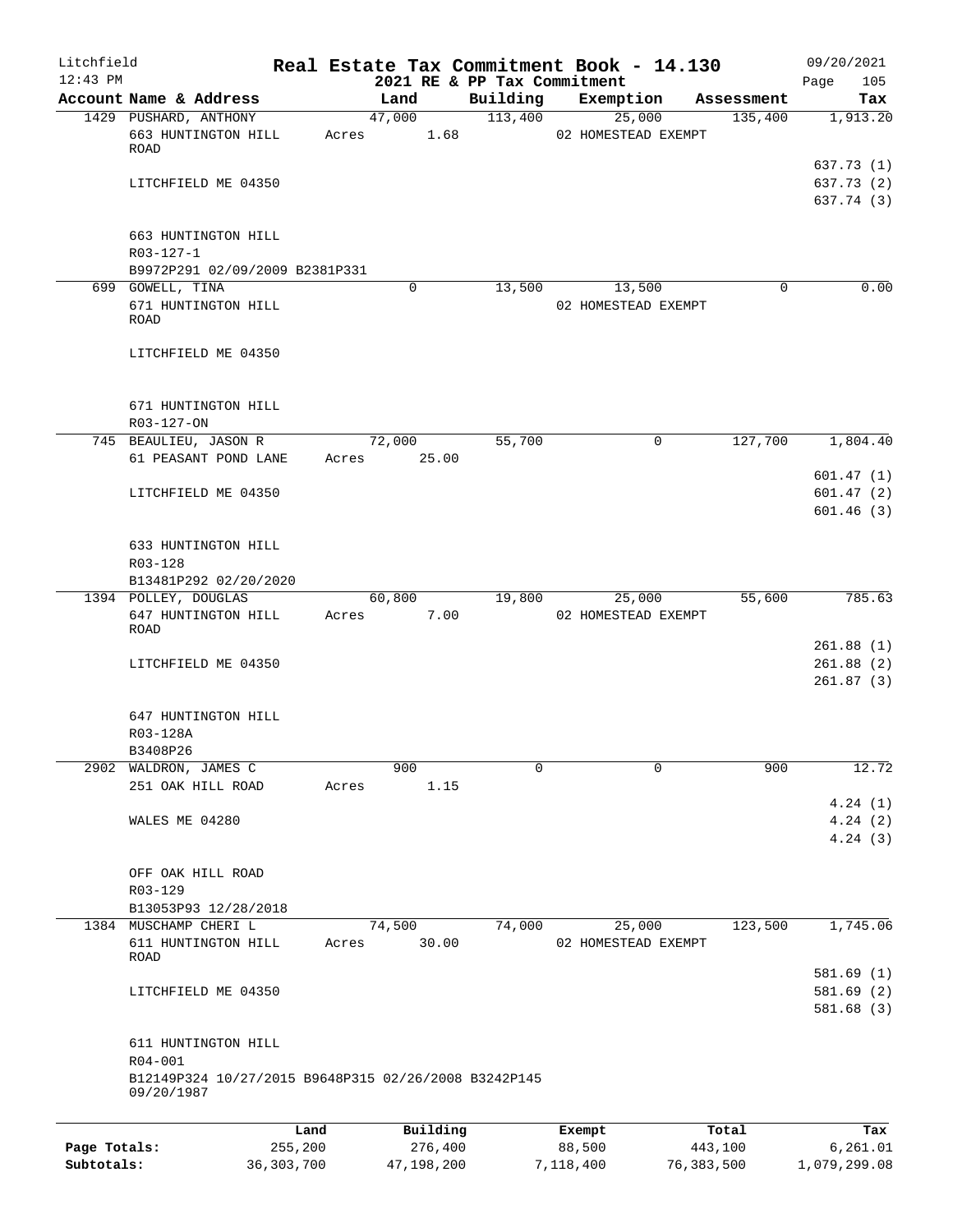| 2021 RE & PP Tax Commitment<br>Building<br>Exemption<br>Account Name & Address<br>Land<br>Assessment<br>Tax<br>46,700<br>2701 PICARD RITA M<br>$\mathsf{O}$<br>46,700<br>$\Omega$<br>PO BOX 101<br>30.00<br>Acres<br>STOCKHOLM ME 04783<br>RIDLEY ROAD<br>R04-001A<br>B9648P316 02/26/2008<br>72,500<br>124,100<br>196,600<br>1780 GAUTHIER JOEY R<br>0<br>26.00<br>GRARD DANIELLE M<br>Acres<br>575 HUNTINGTON HILL<br>ROAD<br>LITCHFIELD ME 04350<br>575 HUNTINGTON HILL<br>$R04 - 002$<br>B11836P36 10/27/2014 B8591P110 09/02/2005 B1470P495<br>570 FAIR JR., THOMAS W (<br>48,000<br>$\mathbf 0$<br>163,300<br>115,300<br>TRUSTEE)<br>2.00<br>KENNETH E. FAIR TRUST<br>Acres<br>559 HUNTINGTON HILL<br><b>ROAD</b><br>LITCHFIELD ME 04350<br>525 HUNTINGTON HILL<br>$R04 - 003$<br>B12286P299 05/05/2016 B1704P134<br>572 FAIR, THOMAS W JR<br>50,300<br>159,200<br>25,000<br>184,500<br>559 HUNTINGTON HILL RD Acres<br>2.76<br>02 HOMESTEAD EXEMPT<br>LITCHFIELD ME 04350<br>559 HUNTINGTON HILL<br>R04-003A<br>B4773P191<br>50, 300<br>193,700<br>25,000<br>219,000<br>1736 TIBBETTS, CLYDE<br>2.76<br>TIBBETTS ELIZABETH<br>02 HOMESTEAD EXEMPT<br>Acres<br>551 HUNTINGTON HILL<br>ROAD<br>LITCHFIELD ME 04350<br>551 HUNTINGTON HILL<br>R04-003B<br>B6864P274<br>17,500<br>$\mathbf 0$<br>17,500<br>2893 TIBBETTS, ELIZABETH J<br>0<br>HUNTINGTON HILL ROAD<br>30.00<br>Acres<br>Litchfield ME 04350<br>HUNTINGTON HILL ROAD<br>$R04 - 003 - C$<br>B12286P297 05/05/2016<br>Building<br>Total<br>Land<br>Exempt<br>Page Totals:<br>285,300<br>592,300<br>50,000<br>827,600<br>Subtotals:<br>36,589,000<br>47,790,500<br>7,168,400<br>77, 211, 100 | Litchfield |  |  | Real Estate Tax Commitment Book - 14.130 | 09/20/2021   |
|-------------------------------------------------------------------------------------------------------------------------------------------------------------------------------------------------------------------------------------------------------------------------------------------------------------------------------------------------------------------------------------------------------------------------------------------------------------------------------------------------------------------------------------------------------------------------------------------------------------------------------------------------------------------------------------------------------------------------------------------------------------------------------------------------------------------------------------------------------------------------------------------------------------------------------------------------------------------------------------------------------------------------------------------------------------------------------------------------------------------------------------------------------------------------------------------------------------------------------------------------------------------------------------------------------------------------------------------------------------------------------------------------------------------------------------------------------------------------------------------------------------------------------------------------------------------------------------------------------------------------------------------------------------|------------|--|--|------------------------------------------|--------------|
| 659.87                                                                                                                                                                                                                                                                                                                                                                                                                                                                                                                                                                                                                                                                                                                                                                                                                                                                                                                                                                                                                                                                                                                                                                                                                                                                                                                                                                                                                                                                                                                                                                                                                                                      | $12:43$ PM |  |  |                                          | Page<br>106  |
| 219.96(1)<br>219.96(2)                                                                                                                                                                                                                                                                                                                                                                                                                                                                                                                                                                                                                                                                                                                                                                                                                                                                                                                                                                                                                                                                                                                                                                                                                                                                                                                                                                                                                                                                                                                                                                                                                                      |            |  |  |                                          |              |
|                                                                                                                                                                                                                                                                                                                                                                                                                                                                                                                                                                                                                                                                                                                                                                                                                                                                                                                                                                                                                                                                                                                                                                                                                                                                                                                                                                                                                                                                                                                                                                                                                                                             |            |  |  |                                          |              |
|                                                                                                                                                                                                                                                                                                                                                                                                                                                                                                                                                                                                                                                                                                                                                                                                                                                                                                                                                                                                                                                                                                                                                                                                                                                                                                                                                                                                                                                                                                                                                                                                                                                             |            |  |  |                                          |              |
| 219.95(3)                                                                                                                                                                                                                                                                                                                                                                                                                                                                                                                                                                                                                                                                                                                                                                                                                                                                                                                                                                                                                                                                                                                                                                                                                                                                                                                                                                                                                                                                                                                                                                                                                                                   |            |  |  |                                          |              |
|                                                                                                                                                                                                                                                                                                                                                                                                                                                                                                                                                                                                                                                                                                                                                                                                                                                                                                                                                                                                                                                                                                                                                                                                                                                                                                                                                                                                                                                                                                                                                                                                                                                             |            |  |  |                                          |              |
|                                                                                                                                                                                                                                                                                                                                                                                                                                                                                                                                                                                                                                                                                                                                                                                                                                                                                                                                                                                                                                                                                                                                                                                                                                                                                                                                                                                                                                                                                                                                                                                                                                                             |            |  |  |                                          |              |
|                                                                                                                                                                                                                                                                                                                                                                                                                                                                                                                                                                                                                                                                                                                                                                                                                                                                                                                                                                                                                                                                                                                                                                                                                                                                                                                                                                                                                                                                                                                                                                                                                                                             |            |  |  |                                          |              |
|                                                                                                                                                                                                                                                                                                                                                                                                                                                                                                                                                                                                                                                                                                                                                                                                                                                                                                                                                                                                                                                                                                                                                                                                                                                                                                                                                                                                                                                                                                                                                                                                                                                             |            |  |  |                                          |              |
| 2,777.96<br>925.99(1)<br>925.99(2)<br>925.98(3)<br>2,307.43<br>769.14(1)<br>769.14(2)<br>769.15(3)<br>2,606.99<br>869.00(1)<br>869.00(2)<br>868.99 (3)<br>3,094.47<br>1,031.49(1)<br>1,031.49(2)<br>1,031.49(3)<br>247.28<br>82.43 (1)<br>82.43(2)<br>82.42 (3)<br>Tax<br>11,694.00                                                                                                                                                                                                                                                                                                                                                                                                                                                                                                                                                                                                                                                                                                                                                                                                                                                                                                                                                                                                                                                                                                                                                                                                                                                                                                                                                                         |            |  |  |                                          |              |
|                                                                                                                                                                                                                                                                                                                                                                                                                                                                                                                                                                                                                                                                                                                                                                                                                                                                                                                                                                                                                                                                                                                                                                                                                                                                                                                                                                                                                                                                                                                                                                                                                                                             |            |  |  |                                          |              |
|                                                                                                                                                                                                                                                                                                                                                                                                                                                                                                                                                                                                                                                                                                                                                                                                                                                                                                                                                                                                                                                                                                                                                                                                                                                                                                                                                                                                                                                                                                                                                                                                                                                             |            |  |  |                                          |              |
|                                                                                                                                                                                                                                                                                                                                                                                                                                                                                                                                                                                                                                                                                                                                                                                                                                                                                                                                                                                                                                                                                                                                                                                                                                                                                                                                                                                                                                                                                                                                                                                                                                                             |            |  |  |                                          |              |
|                                                                                                                                                                                                                                                                                                                                                                                                                                                                                                                                                                                                                                                                                                                                                                                                                                                                                                                                                                                                                                                                                                                                                                                                                                                                                                                                                                                                                                                                                                                                                                                                                                                             |            |  |  |                                          |              |
|                                                                                                                                                                                                                                                                                                                                                                                                                                                                                                                                                                                                                                                                                                                                                                                                                                                                                                                                                                                                                                                                                                                                                                                                                                                                                                                                                                                                                                                                                                                                                                                                                                                             |            |  |  |                                          |              |
|                                                                                                                                                                                                                                                                                                                                                                                                                                                                                                                                                                                                                                                                                                                                                                                                                                                                                                                                                                                                                                                                                                                                                                                                                                                                                                                                                                                                                                                                                                                                                                                                                                                             |            |  |  |                                          |              |
|                                                                                                                                                                                                                                                                                                                                                                                                                                                                                                                                                                                                                                                                                                                                                                                                                                                                                                                                                                                                                                                                                                                                                                                                                                                                                                                                                                                                                                                                                                                                                                                                                                                             |            |  |  |                                          |              |
|                                                                                                                                                                                                                                                                                                                                                                                                                                                                                                                                                                                                                                                                                                                                                                                                                                                                                                                                                                                                                                                                                                                                                                                                                                                                                                                                                                                                                                                                                                                                                                                                                                                             |            |  |  |                                          |              |
|                                                                                                                                                                                                                                                                                                                                                                                                                                                                                                                                                                                                                                                                                                                                                                                                                                                                                                                                                                                                                                                                                                                                                                                                                                                                                                                                                                                                                                                                                                                                                                                                                                                             |            |  |  |                                          |              |
|                                                                                                                                                                                                                                                                                                                                                                                                                                                                                                                                                                                                                                                                                                                                                                                                                                                                                                                                                                                                                                                                                                                                                                                                                                                                                                                                                                                                                                                                                                                                                                                                                                                             |            |  |  |                                          |              |
|                                                                                                                                                                                                                                                                                                                                                                                                                                                                                                                                                                                                                                                                                                                                                                                                                                                                                                                                                                                                                                                                                                                                                                                                                                                                                                                                                                                                                                                                                                                                                                                                                                                             |            |  |  |                                          |              |
|                                                                                                                                                                                                                                                                                                                                                                                                                                                                                                                                                                                                                                                                                                                                                                                                                                                                                                                                                                                                                                                                                                                                                                                                                                                                                                                                                                                                                                                                                                                                                                                                                                                             |            |  |  |                                          |              |
|                                                                                                                                                                                                                                                                                                                                                                                                                                                                                                                                                                                                                                                                                                                                                                                                                                                                                                                                                                                                                                                                                                                                                                                                                                                                                                                                                                                                                                                                                                                                                                                                                                                             |            |  |  |                                          |              |
|                                                                                                                                                                                                                                                                                                                                                                                                                                                                                                                                                                                                                                                                                                                                                                                                                                                                                                                                                                                                                                                                                                                                                                                                                                                                                                                                                                                                                                                                                                                                                                                                                                                             |            |  |  |                                          |              |
|                                                                                                                                                                                                                                                                                                                                                                                                                                                                                                                                                                                                                                                                                                                                                                                                                                                                                                                                                                                                                                                                                                                                                                                                                                                                                                                                                                                                                                                                                                                                                                                                                                                             |            |  |  |                                          |              |
|                                                                                                                                                                                                                                                                                                                                                                                                                                                                                                                                                                                                                                                                                                                                                                                                                                                                                                                                                                                                                                                                                                                                                                                                                                                                                                                                                                                                                                                                                                                                                                                                                                                             |            |  |  |                                          |              |
|                                                                                                                                                                                                                                                                                                                                                                                                                                                                                                                                                                                                                                                                                                                                                                                                                                                                                                                                                                                                                                                                                                                                                                                                                                                                                                                                                                                                                                                                                                                                                                                                                                                             |            |  |  |                                          |              |
|                                                                                                                                                                                                                                                                                                                                                                                                                                                                                                                                                                                                                                                                                                                                                                                                                                                                                                                                                                                                                                                                                                                                                                                                                                                                                                                                                                                                                                                                                                                                                                                                                                                             |            |  |  |                                          |              |
|                                                                                                                                                                                                                                                                                                                                                                                                                                                                                                                                                                                                                                                                                                                                                                                                                                                                                                                                                                                                                                                                                                                                                                                                                                                                                                                                                                                                                                                                                                                                                                                                                                                             |            |  |  |                                          |              |
|                                                                                                                                                                                                                                                                                                                                                                                                                                                                                                                                                                                                                                                                                                                                                                                                                                                                                                                                                                                                                                                                                                                                                                                                                                                                                                                                                                                                                                                                                                                                                                                                                                                             |            |  |  |                                          |              |
|                                                                                                                                                                                                                                                                                                                                                                                                                                                                                                                                                                                                                                                                                                                                                                                                                                                                                                                                                                                                                                                                                                                                                                                                                                                                                                                                                                                                                                                                                                                                                                                                                                                             |            |  |  |                                          |              |
|                                                                                                                                                                                                                                                                                                                                                                                                                                                                                                                                                                                                                                                                                                                                                                                                                                                                                                                                                                                                                                                                                                                                                                                                                                                                                                                                                                                                                                                                                                                                                                                                                                                             |            |  |  |                                          |              |
|                                                                                                                                                                                                                                                                                                                                                                                                                                                                                                                                                                                                                                                                                                                                                                                                                                                                                                                                                                                                                                                                                                                                                                                                                                                                                                                                                                                                                                                                                                                                                                                                                                                             |            |  |  |                                          |              |
|                                                                                                                                                                                                                                                                                                                                                                                                                                                                                                                                                                                                                                                                                                                                                                                                                                                                                                                                                                                                                                                                                                                                                                                                                                                                                                                                                                                                                                                                                                                                                                                                                                                             |            |  |  |                                          |              |
|                                                                                                                                                                                                                                                                                                                                                                                                                                                                                                                                                                                                                                                                                                                                                                                                                                                                                                                                                                                                                                                                                                                                                                                                                                                                                                                                                                                                                                                                                                                                                                                                                                                             |            |  |  |                                          |              |
|                                                                                                                                                                                                                                                                                                                                                                                                                                                                                                                                                                                                                                                                                                                                                                                                                                                                                                                                                                                                                                                                                                                                                                                                                                                                                                                                                                                                                                                                                                                                                                                                                                                             |            |  |  |                                          |              |
|                                                                                                                                                                                                                                                                                                                                                                                                                                                                                                                                                                                                                                                                                                                                                                                                                                                                                                                                                                                                                                                                                                                                                                                                                                                                                                                                                                                                                                                                                                                                                                                                                                                             |            |  |  |                                          |              |
|                                                                                                                                                                                                                                                                                                                                                                                                                                                                                                                                                                                                                                                                                                                                                                                                                                                                                                                                                                                                                                                                                                                                                                                                                                                                                                                                                                                                                                                                                                                                                                                                                                                             |            |  |  |                                          |              |
|                                                                                                                                                                                                                                                                                                                                                                                                                                                                                                                                                                                                                                                                                                                                                                                                                                                                                                                                                                                                                                                                                                                                                                                                                                                                                                                                                                                                                                                                                                                                                                                                                                                             |            |  |  |                                          |              |
|                                                                                                                                                                                                                                                                                                                                                                                                                                                                                                                                                                                                                                                                                                                                                                                                                                                                                                                                                                                                                                                                                                                                                                                                                                                                                                                                                                                                                                                                                                                                                                                                                                                             |            |  |  |                                          |              |
|                                                                                                                                                                                                                                                                                                                                                                                                                                                                                                                                                                                                                                                                                                                                                                                                                                                                                                                                                                                                                                                                                                                                                                                                                                                                                                                                                                                                                                                                                                                                                                                                                                                             |            |  |  |                                          |              |
|                                                                                                                                                                                                                                                                                                                                                                                                                                                                                                                                                                                                                                                                                                                                                                                                                                                                                                                                                                                                                                                                                                                                                                                                                                                                                                                                                                                                                                                                                                                                                                                                                                                             |            |  |  |                                          |              |
|                                                                                                                                                                                                                                                                                                                                                                                                                                                                                                                                                                                                                                                                                                                                                                                                                                                                                                                                                                                                                                                                                                                                                                                                                                                                                                                                                                                                                                                                                                                                                                                                                                                             |            |  |  |                                          |              |
|                                                                                                                                                                                                                                                                                                                                                                                                                                                                                                                                                                                                                                                                                                                                                                                                                                                                                                                                                                                                                                                                                                                                                                                                                                                                                                                                                                                                                                                                                                                                                                                                                                                             |            |  |  |                                          |              |
|                                                                                                                                                                                                                                                                                                                                                                                                                                                                                                                                                                                                                                                                                                                                                                                                                                                                                                                                                                                                                                                                                                                                                                                                                                                                                                                                                                                                                                                                                                                                                                                                                                                             |            |  |  |                                          |              |
|                                                                                                                                                                                                                                                                                                                                                                                                                                                                                                                                                                                                                                                                                                                                                                                                                                                                                                                                                                                                                                                                                                                                                                                                                                                                                                                                                                                                                                                                                                                                                                                                                                                             |            |  |  |                                          |              |
|                                                                                                                                                                                                                                                                                                                                                                                                                                                                                                                                                                                                                                                                                                                                                                                                                                                                                                                                                                                                                                                                                                                                                                                                                                                                                                                                                                                                                                                                                                                                                                                                                                                             |            |  |  |                                          |              |
|                                                                                                                                                                                                                                                                                                                                                                                                                                                                                                                                                                                                                                                                                                                                                                                                                                                                                                                                                                                                                                                                                                                                                                                                                                                                                                                                                                                                                                                                                                                                                                                                                                                             |            |  |  |                                          |              |
|                                                                                                                                                                                                                                                                                                                                                                                                                                                                                                                                                                                                                                                                                                                                                                                                                                                                                                                                                                                                                                                                                                                                                                                                                                                                                                                                                                                                                                                                                                                                                                                                                                                             |            |  |  |                                          |              |
|                                                                                                                                                                                                                                                                                                                                                                                                                                                                                                                                                                                                                                                                                                                                                                                                                                                                                                                                                                                                                                                                                                                                                                                                                                                                                                                                                                                                                                                                                                                                                                                                                                                             |            |  |  |                                          |              |
|                                                                                                                                                                                                                                                                                                                                                                                                                                                                                                                                                                                                                                                                                                                                                                                                                                                                                                                                                                                                                                                                                                                                                                                                                                                                                                                                                                                                                                                                                                                                                                                                                                                             |            |  |  |                                          |              |
|                                                                                                                                                                                                                                                                                                                                                                                                                                                                                                                                                                                                                                                                                                                                                                                                                                                                                                                                                                                                                                                                                                                                                                                                                                                                                                                                                                                                                                                                                                                                                                                                                                                             |            |  |  |                                          |              |
|                                                                                                                                                                                                                                                                                                                                                                                                                                                                                                                                                                                                                                                                                                                                                                                                                                                                                                                                                                                                                                                                                                                                                                                                                                                                                                                                                                                                                                                                                                                                                                                                                                                             |            |  |  |                                          |              |
|                                                                                                                                                                                                                                                                                                                                                                                                                                                                                                                                                                                                                                                                                                                                                                                                                                                                                                                                                                                                                                                                                                                                                                                                                                                                                                                                                                                                                                                                                                                                                                                                                                                             |            |  |  |                                          |              |
|                                                                                                                                                                                                                                                                                                                                                                                                                                                                                                                                                                                                                                                                                                                                                                                                                                                                                                                                                                                                                                                                                                                                                                                                                                                                                                                                                                                                                                                                                                                                                                                                                                                             |            |  |  |                                          |              |
|                                                                                                                                                                                                                                                                                                                                                                                                                                                                                                                                                                                                                                                                                                                                                                                                                                                                                                                                                                                                                                                                                                                                                                                                                                                                                                                                                                                                                                                                                                                                                                                                                                                             |            |  |  |                                          |              |
|                                                                                                                                                                                                                                                                                                                                                                                                                                                                                                                                                                                                                                                                                                                                                                                                                                                                                                                                                                                                                                                                                                                                                                                                                                                                                                                                                                                                                                                                                                                                                                                                                                                             |            |  |  |                                          |              |
|                                                                                                                                                                                                                                                                                                                                                                                                                                                                                                                                                                                                                                                                                                                                                                                                                                                                                                                                                                                                                                                                                                                                                                                                                                                                                                                                                                                                                                                                                                                                                                                                                                                             |            |  |  |                                          |              |
|                                                                                                                                                                                                                                                                                                                                                                                                                                                                                                                                                                                                                                                                                                                                                                                                                                                                                                                                                                                                                                                                                                                                                                                                                                                                                                                                                                                                                                                                                                                                                                                                                                                             |            |  |  |                                          |              |
|                                                                                                                                                                                                                                                                                                                                                                                                                                                                                                                                                                                                                                                                                                                                                                                                                                                                                                                                                                                                                                                                                                                                                                                                                                                                                                                                                                                                                                                                                                                                                                                                                                                             |            |  |  |                                          |              |
|                                                                                                                                                                                                                                                                                                                                                                                                                                                                                                                                                                                                                                                                                                                                                                                                                                                                                                                                                                                                                                                                                                                                                                                                                                                                                                                                                                                                                                                                                                                                                                                                                                                             |            |  |  |                                          |              |
|                                                                                                                                                                                                                                                                                                                                                                                                                                                                                                                                                                                                                                                                                                                                                                                                                                                                                                                                                                                                                                                                                                                                                                                                                                                                                                                                                                                                                                                                                                                                                                                                                                                             |            |  |  |                                          | 1,090,993.08 |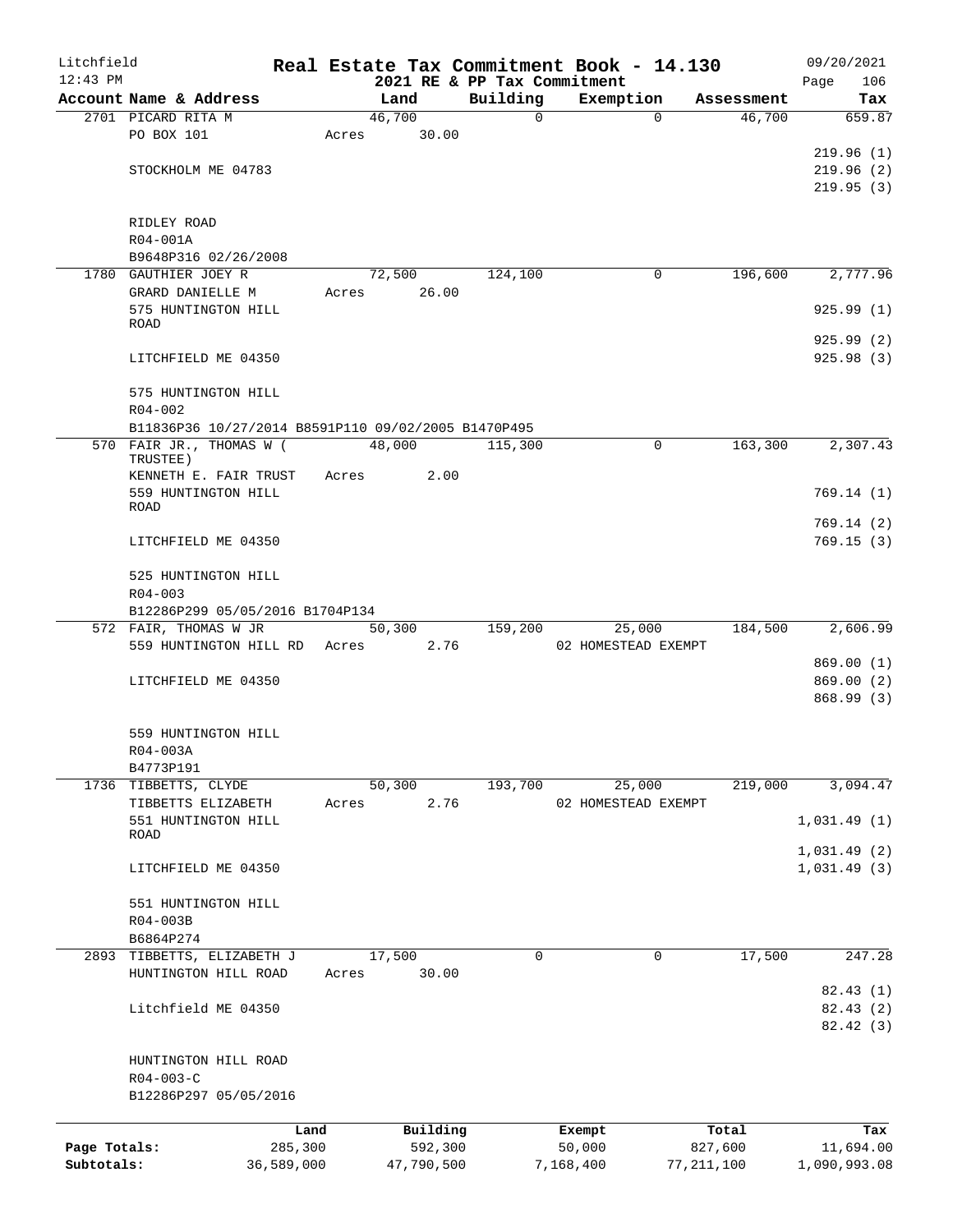| Litchfield   |                                                          |            |                           |                                         | Real Estate Tax Commitment Book - 14.130 |                        | 09/20/2021                          |
|--------------|----------------------------------------------------------|------------|---------------------------|-----------------------------------------|------------------------------------------|------------------------|-------------------------------------|
| $12:43$ PM   | Account Name & Address                                   |            | Land                      | 2021 RE & PP Tax Commitment<br>Building | Exemption                                | Assessment             | Page<br>107<br>Tax                  |
|              | 2894 FAIR, THOMAS JR                                     |            | 60,700                    | 30,600                                  |                                          | 91,300<br>$\mathbf{0}$ | 1,290.07                            |
|              | 559 HUNTINGTON HILL<br><b>ROAD</b>                       | Acres      | 42.47                     |                                         |                                          |                        |                                     |
|              | Litchfield ME 04350                                      |            |                           |                                         |                                          |                        | 430.02(1)<br>430.02 (2)             |
|              |                                                          |            |                           |                                         |                                          |                        | 430.03 (3)                          |
|              | HUNTINGTON HILL ROAD<br>$R04 - 003 - D$                  |            |                           |                                         |                                          |                        |                                     |
|              | B12286P301 05/05/2016                                    |            |                           |                                         |                                          |                        |                                     |
|              | 1514 PEAK PARTNERS, LLC<br>42 EASY STREET                |            | 627,600<br>92.13<br>Acres | 16,300                                  | 0                                        | 643,900                | 9,098.31                            |
|              |                                                          |            |                           |                                         |                                          |                        | 3,032.77(1)                         |
|              | LITCHFIELD ME 04350                                      |            |                           |                                         |                                          |                        | 3,032.77(2)<br>3,032.77(3)          |
|              | 495 HUNTINGTON HILL<br>$R04 - 004$                       |            |                           |                                         |                                          |                        |                                     |
|              | B12800P134 12/08/2017 B6343P180 11/11/2000               |            |                           |                                         |                                          |                        |                                     |
|              | 1443 PEAK PARTNERS, LLC                                  |            | 45,300                    | 215,700                                 | $\mathbf 0$                              | 261,000                | 3,687.93                            |
|              | 42 EASY STREET                                           |            | Acres<br>1.10             |                                         |                                          |                        |                                     |
|              |                                                          |            |                           |                                         |                                          |                        | 1,229.31(1)                         |
|              | LITCHFIELD ME 04350                                      |            |                           |                                         |                                          |                        | 1,229.31(2)                         |
|              |                                                          |            |                           |                                         |                                          |                        | 1,229.31(3)                         |
|              | 481 HUNTINGTON HILL<br>R04-004A                          |            |                           |                                         |                                          |                        |                                     |
|              | B12800P134 12/08/2017 B6343P174 11/15/2000               |            |                           |                                         |                                          |                        |                                     |
|              | 1395 ANAIR SANDRA B                                      |            | 60,800                    | 98,500                                  | 25,000                                   | 134,300                | 1,897.66                            |
|              | ANAIR CHARLES L<br>471 HUNTINGTON HILL<br>ROAD           | Acres      | 7.00                      |                                         | 02 HOMESTEAD EXEMPT                      |                        | 632.55(1)                           |
|              |                                                          |            |                           |                                         |                                          |                        | 632.55 (2)                          |
|              | LITCHFIELD ME 04350                                      |            |                           |                                         |                                          |                        | 632.56 (3)                          |
|              | 471 HUNTINGTON HILL<br>$R04 - 005$                       |            |                           |                                         |                                          |                        |                                     |
|              | B9448P151 08/01/2007 B9013P275 08/07/2006 B1275P338      |            |                           |                                         |                                          |                        |                                     |
|              | 1521 ROLSTON, ROBERT G                                   |            | 47,400                    | 146,600                                 | 25,000                                   | 169,000                | 2,387.97                            |
|              | ROLSTON SHEILA E                                         | Acres      | 1.80                      |                                         | 02 HOMESTEAD EXEMPT                      |                        |                                     |
|              | 463 HUNTINGTON HILL<br>ROAD                              |            |                           |                                         |                                          |                        | 795.99 (1)                          |
|              | LITCHFIELD ME 04350                                      |            |                           |                                         |                                          |                        | 795.99 (2)<br>795.99 (3)            |
|              | 463 HUNTINGTON HILL                                      |            |                           |                                         |                                          |                        |                                     |
|              | $R04 - 006$<br>B4069P275 04/03/1992                      |            |                           |                                         |                                          |                        |                                     |
|              | 1600 SKELTON, LOUISA G                                   |            | 61,700                    | 0                                       | 0                                        | 61,700                 | 871.82                              |
|              | C/o 3 SANDY ROAD                                         | Acres      | 44.40                     |                                         |                                          |                        |                                     |
|              | BRUNSWICK ME 04011                                       |            |                           |                                         |                                          |                        | 290.61(1)<br>290.61(2)<br>290.60(3) |
|              | HUNTINGTON HILL ROAD<br>$R04 - 007$                      |            |                           |                                         |                                          |                        |                                     |
|              | B11729P237 05/13/2014 B11729P235 05/13/2014<br>B2309P309 |            |                           |                                         |                                          |                        |                                     |
|              |                                                          | Land       | Building                  |                                         | Exempt                                   | Total                  | Tax                                 |
| Page Totals: |                                                          | 903,500    | 507,700                   |                                         | 50,000                                   | 1,361,200              | 19,233.76                           |
| Subtotals:   |                                                          | 37,492,500 | 48, 298, 200              |                                         | 7,218,400                                | 78,572,300             | 1,110,226.84                        |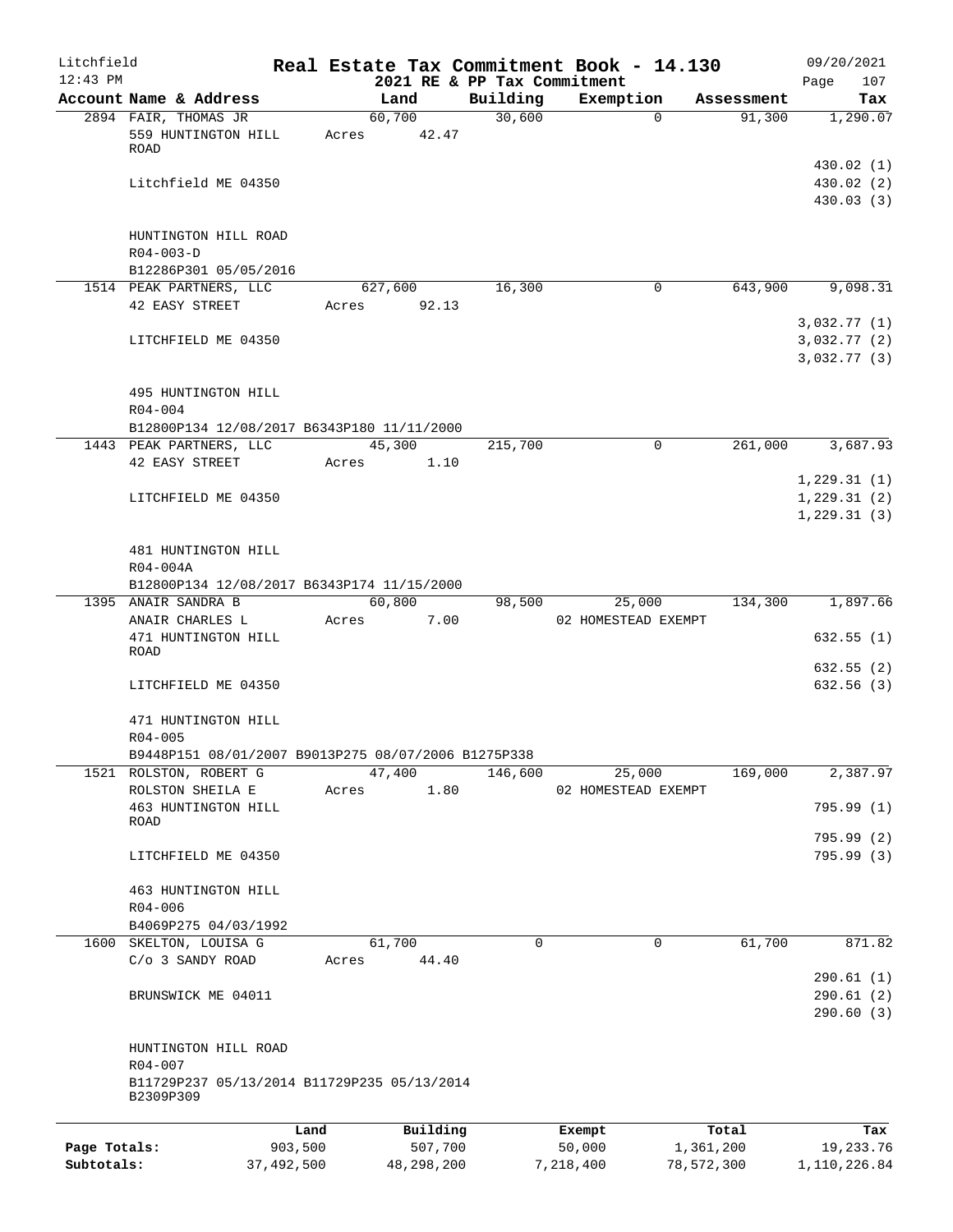| Litchfield   |                                            |       |        |            |                                         | Real Estate Tax Commitment Book - 14.130 |            | 09/20/2021         |
|--------------|--------------------------------------------|-------|--------|------------|-----------------------------------------|------------------------------------------|------------|--------------------|
| $12:43$ PM   | Account Name & Address                     |       | Land   |            | 2021 RE & PP Tax Commitment<br>Building | Exemption                                | Assessment | Page<br>108<br>Tax |
|              | 2840 SARGENT, HELEN F                      |       | 29,800 |            | 0                                       | $\Omega$                                 | 29,800     | 421.07             |
|              | SARGENT, NELSON L                          | Acres |        | 2.60       |                                         |                                          |            |                    |
|              | 1421 RICHMOND ROAD                         |       |        |            |                                         |                                          |            | 140.36(1)          |
|              |                                            |       |        |            |                                         |                                          |            |                    |
|              |                                            |       |        |            |                                         |                                          |            | 140.36(2)          |
|              | LITCHFIELD ME 04350                        |       |        |            |                                         |                                          |            | 140.35(3)          |
|              | HUNTINGTON HILL ROAD<br>R04-007A           |       |        |            |                                         |                                          |            |                    |
|              | B11540P235 10/16/2013                      |       |        |            |                                         |                                          |            |                    |
|              | 1598 PERRON, BRITTINY-RAE                  |       | 47,700 |            | 117,700                                 | 0                                        | 165,400    | 2,337.10           |
|              | PERRON, JONATHAN O                         | Acres |        | 1.90       |                                         |                                          |            |                    |
|              | 433 HUNTINGTON HILL                        |       |        |            |                                         |                                          |            |                    |
|              | <b>ROAD</b>                                |       |        |            |                                         |                                          |            | 779.03(1)          |
|              |                                            |       |        |            |                                         |                                          |            | 779.03(2)          |
|              | LITCHFIELD ME 04350                        |       |        |            |                                         |                                          |            | 779.04 (3)         |
|              |                                            |       |        |            |                                         |                                          |            |                    |
|              |                                            |       |        |            |                                         |                                          |            |                    |
|              | 433 HUNTINGTON HILL                        |       |        |            |                                         |                                          |            |                    |
|              | R04-008                                    |       |        |            |                                         |                                          |            |                    |
|              | B13735P174 10/02/2020                      |       |        |            |                                         |                                          |            |                    |
|              | 1945 MANN, KENNETH                         |       | 55,400 |            | $\mathbf 0$                             | 0                                        | 55,400     | 782.80             |
|              | MANN, SANDRA                               | Acres |        | 35.80      |                                         |                                          |            |                    |
|              | 2 MANN RD                                  |       |        |            |                                         |                                          |            | 260.93(1)          |
|              |                                            |       |        |            |                                         |                                          |            | 260.93(2)          |
|              | FREEPORT ME 04032                          |       |        |            |                                         |                                          |            | 260.94(3)          |
|              |                                            |       |        |            |                                         |                                          |            |                    |
|              | RIDLEY RD/JIMMY STREAM                     |       |        |            |                                         |                                          |            |                    |
|              | $R04 - 009$                                |       |        |            |                                         |                                          |            |                    |
|              | B5023P136                                  |       |        |            |                                         |                                          |            |                    |
|              | 2303 MANN, GREGORY                         |       | 16,600 |            | 0                                       | 0                                        | 16,600     | 234.56             |
|              | 69 WOLFE NECK ROAD                         | Acres |        | 3.20       |                                         |                                          |            |                    |
|              |                                            |       |        |            |                                         |                                          |            | 78.19(1)           |
|              | FREEPORT ME 04032                          |       |        |            |                                         |                                          |            | 78.19(2)           |
|              |                                            |       |        |            |                                         |                                          |            | 78.18(3)           |
|              |                                            |       |        |            |                                         |                                          |            |                    |
|              |                                            |       |        |            |                                         |                                          |            |                    |
|              | OFF RIDLEY LANE                            |       |        |            |                                         |                                          |            |                    |
|              | R04-009A                                   |       |        |            |                                         |                                          |            |                    |
|              | B6904P208 05/10/2002                       |       |        |            |                                         |                                          |            |                    |
|              | 38 JOHNSON HIRAM NEAL, JR                  |       | 65,700 |            | 209,300                                 | 25,000                                   | 250,000    | 3,532.50           |
|              | (TRUSTEE)                                  |       |        |            |                                         |                                          |            |                    |
|              | JOHNSON, PATRICIA MARIE Acres<br>(TRUSTEE) |       |        | 46.00      |                                         | 02 HOMESTEAD EXEMPT                      |            |                    |
|              | JOHNSON FAMILY LIVING                      |       |        |            |                                         |                                          |            | 1, 177.50(1)       |
|              | TRUST                                      |       |        |            |                                         |                                          |            |                    |
|              | 40 WYATTS WAY                              |       |        |            |                                         |                                          |            | 1, 177.50(2)       |
|              | OXFORD ME 04270                            |       |        |            |                                         |                                          |            | 1, 177.50(3)       |
|              |                                            |       |        |            |                                         |                                          |            |                    |
|              | 240 RIDLEY LANE                            |       |        |            |                                         |                                          |            |                    |
|              |                                            |       |        |            |                                         |                                          |            |                    |
|              | R04-010                                    |       |        |            |                                         |                                          |            |                    |
|              | B12004P40 06/05/2015 B7806P241 01/20/2004  |       |        |            |                                         |                                          |            |                    |
|              | 40 ARSENAULT, TONY L                       |       | 67,100 |            | 78,700                                  | 25,000                                   | 120,800    | 1,706.90           |
|              | 210 RIDLEY LANE                            | Acres |        | 18.00      |                                         | 02 HOMESTEAD EXEMPT                      |            |                    |
|              |                                            |       |        |            |                                         |                                          |            | 568.97(1)          |
|              | LITCHFIELD ME 04350                        |       |        |            |                                         |                                          |            | 568.97(2)          |
|              |                                            |       |        |            |                                         |                                          |            | 568.96 (3)         |
|              |                                            |       |        |            |                                         |                                          |            |                    |
|              | 210 RIDLEY LANE                            |       |        |            |                                         |                                          |            |                    |
|              | R04-011                                    |       |        |            |                                         |                                          |            |                    |
|              | B4863P132                                  |       |        |            |                                         |                                          |            |                    |
|              |                                            |       |        |            |                                         |                                          |            |                    |
|              | Land                                       |       |        | Building   |                                         | Exempt                                   | Total      | Tax                |
| Page Totals: | 282,300                                    |       |        | 405,700    |                                         | 50,000                                   | 638,000    | 9,014.93           |
| Subtotals:   | 37,774,800                                 |       |        | 48,703,900 |                                         | 7,268,400                                | 79,210,300 | 1, 119, 241. 77    |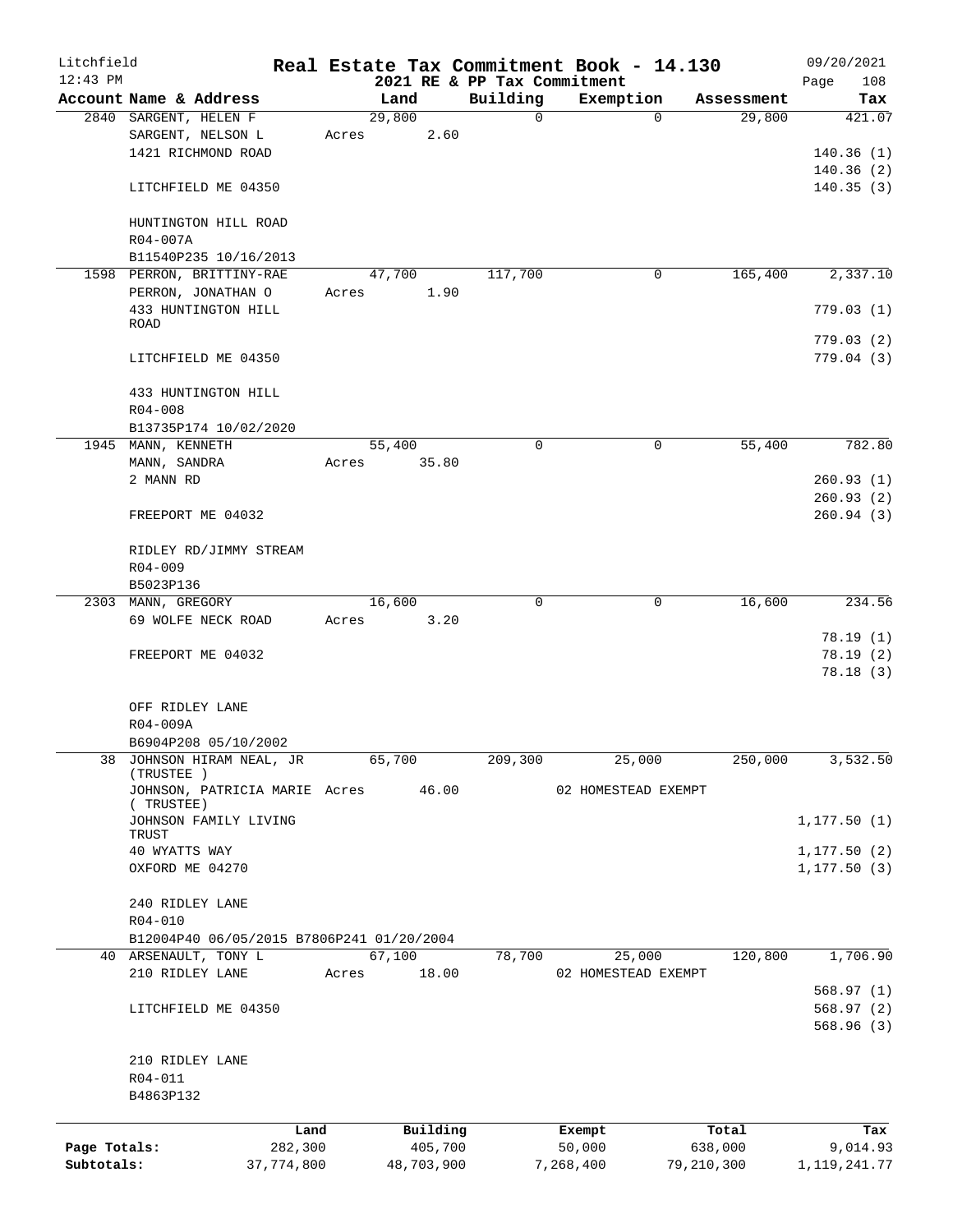| Litchfield |                                            |                |                             | Real Estate Tax Commitment Book - 14.130 |            | 09/20/2021  |
|------------|--------------------------------------------|----------------|-----------------------------|------------------------------------------|------------|-------------|
| $12:43$ PM |                                            |                | 2021 RE & PP Tax Commitment |                                          |            | 109<br>Page |
|            | Account Name & Address                     | Land           | Building                    | Exemption                                | Assessment | Tax         |
|            | 1141 PEAK PARTNERS LLC                     | 145,400        | 70,800                      | 0                                        | 216,200    | 3,054.91    |
|            | 495 HUNTINGTON HILL RD                     | 7.16<br>Acres  |                             |                                          |            |             |
|            |                                            |                |                             |                                          |            | 1,018.30(1) |
|            | LITCHFIELD ME 04350                        |                |                             |                                          |            | 1,018.30(2) |
|            |                                            |                |                             |                                          |            | 1,018.31(3) |
|            |                                            |                |                             |                                          |            |             |
|            | 51 FOREST LANE                             |                |                             |                                          |            |             |
|            | $R04 - 012$                                |                |                             |                                          |            |             |
|            | B13661P112 07/20/2020                      |                |                             |                                          |            |             |
|            | 2061 CHASSE, JESSICA                       | 40,900         | 134,800                     | 25,000                                   | 150,700    | 2,129.39    |
|            | <b>DUBE CHRISTOPHER</b>                    | 1.30<br>Acres  |                             | 02 HOMESTEAD EXEMPT                      |            |             |
|            | P O BOX 215                                |                |                             |                                          |            | 709.80(1)   |
|            |                                            |                |                             |                                          |            | 709.80(2)   |
|            | SABATTUS ME 04280                          |                |                             |                                          |            | 709.79(3)   |
|            |                                            |                |                             |                                          |            |             |
|            | 5 FOREST LANE                              |                |                             |                                          |            |             |
|            | R04-012A                                   |                |                             |                                          |            |             |
|            | B6699P163 05/06/1997                       |                |                             |                                          |            |             |
|            | 2821 MANN, JOHN T                          | 53,000         | 0                           | 0                                        | 53,000     | 748.89      |
|            | MANN, VALERIE S                            | 21.84<br>Acres |                             |                                          |            |             |
|            | 53 FOREST LANE                             |                |                             |                                          |            | 249.63(1)   |
|            |                                            |                |                             |                                          |            | 249.63(2)   |
|            | LITCHFIELD ME 04350                        |                |                             |                                          |            | 249.63(3)   |
|            |                                            |                |                             |                                          |            |             |
|            |                                            |                |                             |                                          |            |             |
|            | R04-012B                                   |                |                             |                                          |            |             |
|            | B4688P182                                  |                |                             |                                          |            |             |
|            | 39 SCHOOLING, MICHAEL                      | 70,500         | 117,200                     | 0                                        | 187,700    | 2,652.20    |
|            | 5433 MOSCOW PLACE APT                      | 32.00<br>Acres |                             |                                          |            |             |
|            | 21                                         |                |                             |                                          |            |             |
|            |                                            |                |                             |                                          |            | 884.07 (1)  |
|            | DULLES VA 20189                            |                |                             |                                          |            | 884.07 (2)  |
|            |                                            |                |                             |                                          |            | 884.06 (3)  |
|            |                                            |                |                             |                                          |            |             |
|            | 161 RIDLEY LANE                            |                |                             |                                          |            |             |
|            | $R04 - 013$                                |                |                             |                                          |            |             |
|            | B13483P297 02/18/2020                      |                |                             |                                          |            |             |
|            | 449 GRIFFITH, DIANE L                      | 74,600         | 0                           | 0                                        | 74,600     | 1,054.10    |
|            | 52 GROVE STREET                            | Acres<br>23.10 |                             |                                          |            |             |
|            |                                            |                |                             |                                          |            | 351.37(1)   |
|            | SOMERSWORTH NH 03878                       |                |                             |                                          |            | 351.37(2)   |
|            |                                            |                |                             |                                          |            | 351.36(3)   |
|            |                                            |                |                             |                                          |            |             |
|            | JIMMY POND                                 |                |                             |                                          |            |             |
|            | R04-014                                    |                |                             |                                          |            |             |
|            | B13816P339 12/07/2020 B13369P47 10/04/2019 |                |                             |                                          |            |             |
|            | 614 BISHOP, JR, ALLAN                      | 69,400         | 129,600                     | $\mathbf 0$                              | 199,000    | 2,811.87    |
|            | BISHOP, HELMI                              | 6.50<br>Acres  |                             |                                          |            |             |
|            | 124 RIDLEY LANE                            |                |                             |                                          |            | 937.29 (1)  |
|            |                                            |                |                             |                                          |            | 937.29 (2)  |
|            | LITCHFIELD ME 04350                        |                |                             |                                          |            | 937.29 (3)  |
|            |                                            |                |                             |                                          |            |             |
|            | 124 RIDLEY LANE                            |                |                             |                                          |            |             |
|            | R04-014B                                   |                |                             |                                          |            |             |
|            | B12052P29 07/24/2015 B11143P142 08/21/2012 |                |                             |                                          |            |             |
|            | B11088P104 06/29/2012 B3995P218 10/21/1991 |                |                             |                                          |            |             |
|            |                                            |                |                             |                                          |            |             |
|            |                                            |                |                             |                                          |            |             |

|              | Land       | Building   | Exempt    | Total      | Tax          |
|--------------|------------|------------|-----------|------------|--------------|
| Page Totals: | 453,800    | 452,400    | 25,000    | 881,200    | 12,451.36    |
| Subtotals:   | 38,228,600 | 49,156,300 | 7,293,400 | 80,091,500 | 1,131,693.13 |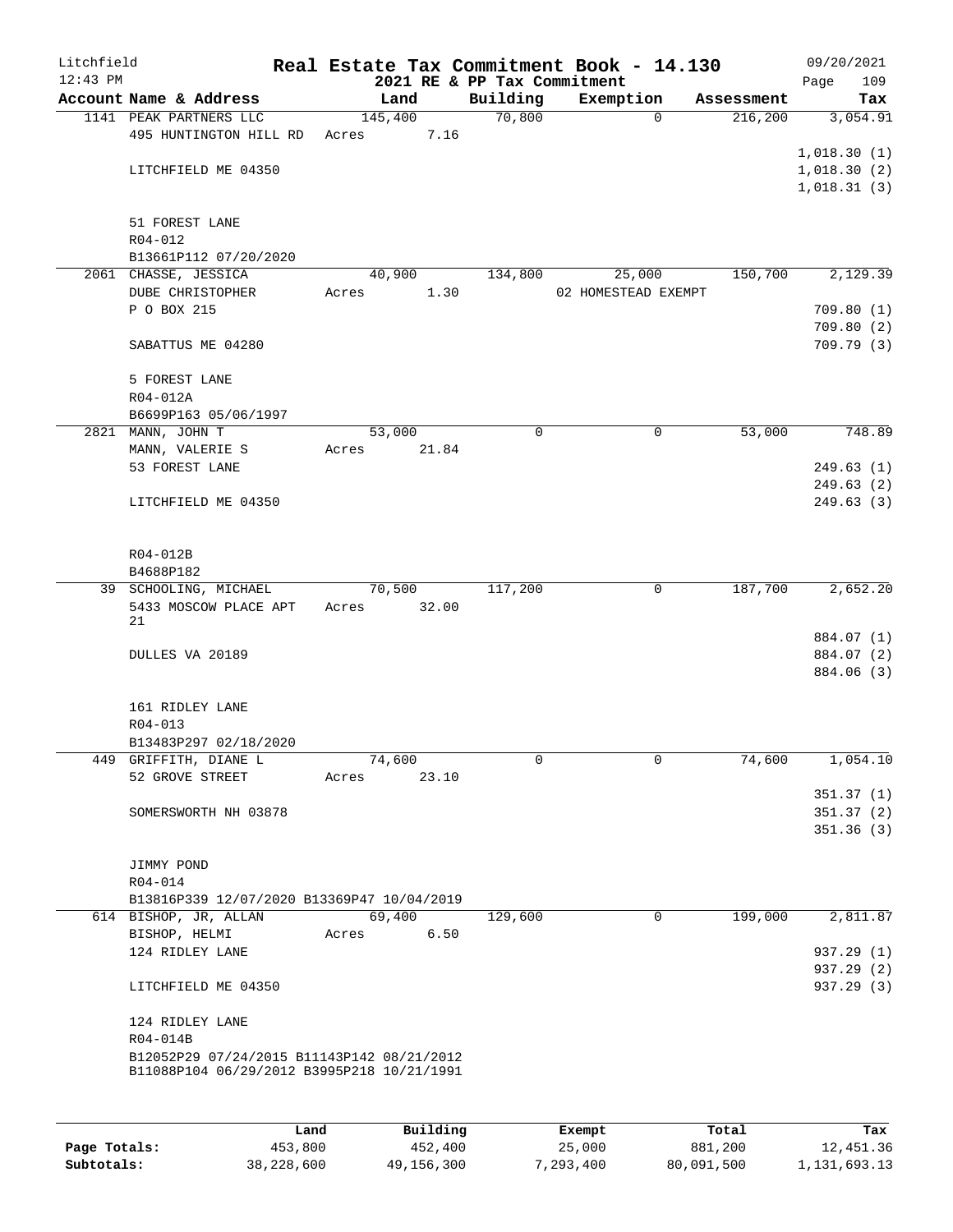| $12:43$ PM |                          |                                                     |       | 2021 RE & PP Tax Commitment |          |                     |            | 110<br>Page |
|------------|--------------------------|-----------------------------------------------------|-------|-----------------------------|----------|---------------------|------------|-------------|
|            |                          | Account Name & Address                              |       | Land                        | Building | Exemption           | Assessment | Tax         |
|            |                          | 760 HANLON, DAVID P                                 |       | 99,400                      | 117,800  | 25,000              | 192,200    | 2,715.79    |
|            |                          | 565 OAK HILL ROAD                                   |       | Acres 51.70                 |          | 02 HOMESTEAD EXEMPT |            |             |
|            |                          |                                                     |       |                             |          |                     |            | 905.26(1)   |
|            |                          | LITCHFIELD ME 04350                                 |       |                             |          |                     |            | 905.26(2)   |
|            |                          |                                                     |       |                             |          |                     |            | 905.27(3)   |
|            |                          |                                                     |       |                             |          |                     |            |             |
|            |                          | 565 OAK HILL ROAD                                   |       |                             |          |                     |            |             |
|            | R04-015<br>B2621P275     |                                                     |       |                             |          |                     |            |             |
|            |                          | 1051 LETOURNEAU, HENRY                              |       | 45,000                      | 76,700   | 25,000              | 96,700     | 1,366.37    |
|            |                          | 553 OAKHILL ROAD                                    | Acres | 1.00                        |          | 02 HOMESTEAD EXEMPT |            |             |
|            |                          |                                                     |       |                             |          |                     |            | 455.46(1)   |
|            |                          | LITCHFIELD ME 04350                                 |       |                             |          |                     |            | 455.46 (2)  |
|            |                          |                                                     |       |                             |          |                     |            | 455.45(3)   |
|            |                          |                                                     |       |                             |          |                     |            |             |
|            |                          | 553 OAK HILL ROAD                                   |       |                             |          |                     |            |             |
|            | R04-015A                 |                                                     |       |                             |          |                     |            |             |
|            | B3376P253                |                                                     |       |                             |          |                     |            |             |
|            |                          | 1412 DAIGLE, JAMES R                                |       | 42,400                      | 89,800   | 25,000              | 107,200    | 1,514.74    |
|            | DAIGLE LISA              |                                                     | Acres | 0.80                        |          | 02 HOMESTEAD EXEMPT |            |             |
|            | 523 OAKHILL RD           |                                                     |       |                             |          |                     |            | 504.91(1)   |
|            |                          |                                                     |       |                             |          |                     |            | 504.91(2)   |
|            |                          | LITCHFIELD ME 04350                                 |       |                             |          |                     |            | 504.92(3)   |
|            |                          | 523 OAK HILL ROAD                                   |       |                             |          |                     |            |             |
|            | R04-016                  |                                                     |       |                             |          |                     |            |             |
|            |                          | B8931P233 06/01/2006 B5534P29                       |       |                             |          |                     |            |             |
|            |                          | 1561 SAWYER, RALPH J                                |       | 73,300                      | $\Omega$ | $\mathbf 0$         | 73,300     | 1,035.73    |
|            | P O BOX 3486             |                                                     | Acres | 69.00                       |          |                     |            |             |
|            |                          |                                                     |       |                             |          |                     |            | 345.24(1)   |
|            | AUBURN ME 04212          |                                                     |       |                             |          |                     |            | 345.24(2)   |
|            |                          |                                                     |       |                             |          |                     |            | 345.25(3)   |
|            |                          |                                                     |       |                             |          |                     |            |             |
|            | OAK HILL ROAD<br>R04-017 |                                                     |       |                             |          |                     |            |             |
|            | B1454P903                |                                                     |       |                             |          |                     |            |             |
|            |                          | 419 SAWYER RALPH J JR                               |       | 43,800                      | 0        | 0                   | 43,800     | 618.89      |
|            | P. O. BOX 3486           |                                                     | Acres | 11.00                       |          |                     |            |             |
|            |                          |                                                     |       |                             |          |                     |            | 206.30(1)   |
|            | AUBURN ME 04212          |                                                     |       |                             |          |                     |            | 206.30(2)   |
|            |                          |                                                     |       |                             |          |                     |            | 206.29(3)   |
|            |                          |                                                     |       |                             |          |                     |            |             |
|            | OAK HILL ROAD            |                                                     |       |                             |          |                     |            |             |
|            | R04-019                  |                                                     |       |                             |          |                     |            |             |
|            |                          | B1454P900 10/20/1967 B781P443                       |       |                             |          |                     |            |             |
|            | 2242 THOMPSON ANNE       |                                                     |       | 70,500                      | 213,700  | 0                   | 284,200    | 4,015.75    |
|            | 15 JUNGLE LANE           |                                                     | Acres | 22.04                       |          |                     |            |             |
|            |                          |                                                     |       |                             |          |                     |            | 1,338.58(1) |
|            |                          | LITCHFIELD ME 04350                                 |       |                             |          |                     |            | 1,338.58(2) |
|            |                          |                                                     |       |                             |          |                     |            | 1,338.59(3) |
|            |                          |                                                     |       |                             |          |                     |            |             |
|            |                          | 437 OAK HILL ROAD                                   |       |                             |          |                     |            |             |
|            | R04-020A                 |                                                     |       |                             |          |                     |            |             |
|            | 12/15/1999               | B9913P196 11/21/2008 B6487P167 05/23/2001 B6120P142 |       |                             |          |                     |            |             |
|            |                          |                                                     |       |                             |          |                     |            |             |
|            |                          |                                                     |       |                             |          |                     |            |             |

|              | Land       | Building   | Exempt    | Total      | Tax          |
|--------------|------------|------------|-----------|------------|--------------|
| Page Totals: | 374,400    | 498,000    | 75,000    | 797,400    | 11,267.27    |
| Subtotals:   | 38,603,000 | 49,654,300 | 7,368,400 | 80,888,900 | 1,142,960.40 |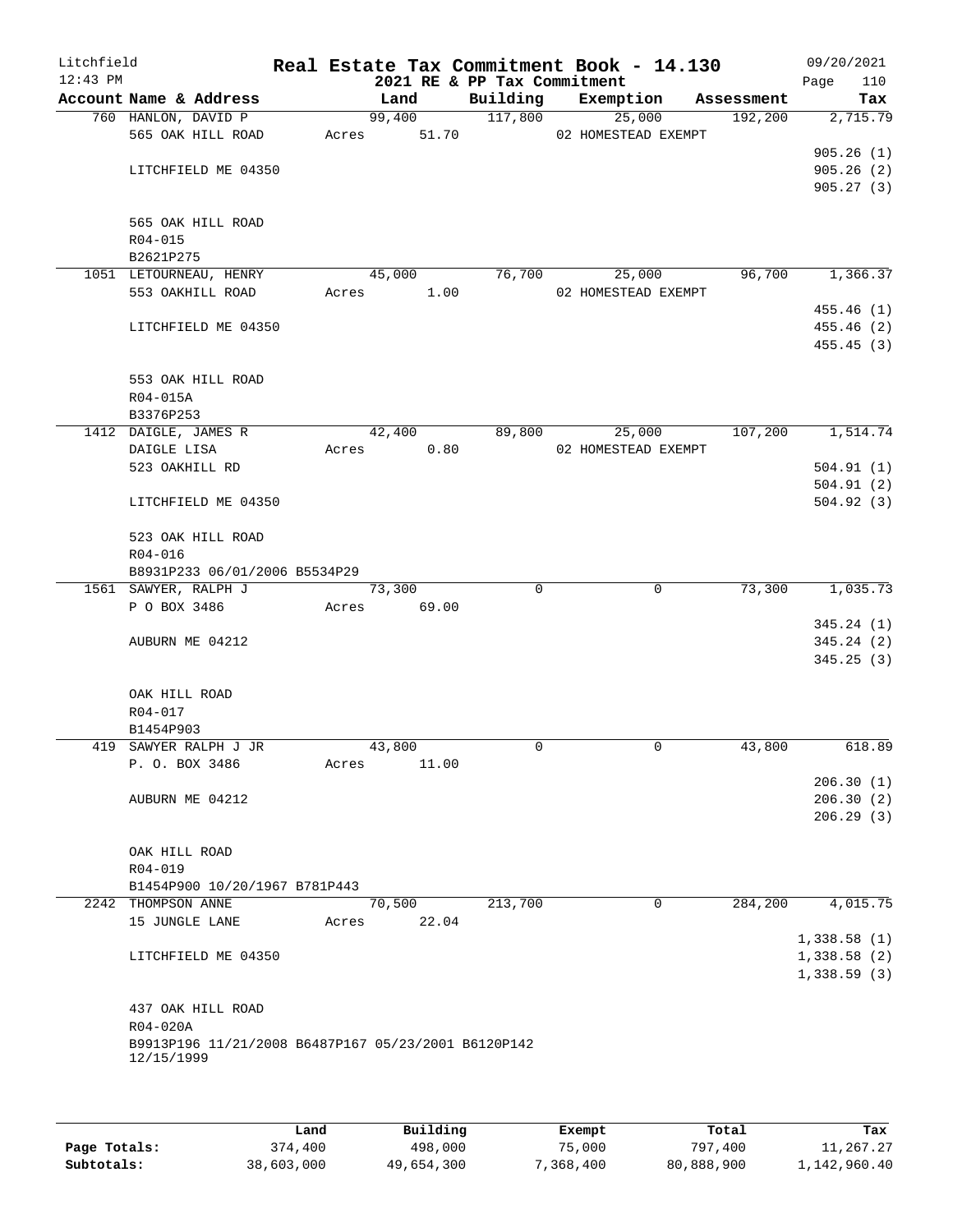| Litchfield<br>$12:43$ PM |                                                      |       |        |       | 2021 RE & PP Tax Commitment | Real Estate Tax Commitment Book - 14.130 |            | 09/20/2021<br>111<br>Page |
|--------------------------|------------------------------------------------------|-------|--------|-------|-----------------------------|------------------------------------------|------------|---------------------------|
|                          | Account Name & Address                               |       | Land   |       | Building                    | Exemption                                | Assessment | Tax                       |
|                          | 1530 ROSSIGNOL, DUDLEY R                             |       | 63,800 |       | 106,900                     | 25,000                                   | 145,700    | 2,058.74                  |
|                          | 409 OAKHILL RD                                       | Acres | 11.00  |       |                             | 02 HOMESTEAD EXEMPT                      |            |                           |
|                          |                                                      |       |        |       |                             |                                          |            | 686.25(1)                 |
|                          | LITCHFIELD ME 04350                                  |       |        |       |                             |                                          |            | 686.25 (2)                |
|                          |                                                      |       |        |       |                             |                                          |            | 686.24 (3)                |
|                          | 409 OAK HILL ROAD                                    |       |        |       |                             |                                          |            |                           |
|                          | $R04 - 021$                                          |       |        |       |                             |                                          |            |                           |
|                          | B2150P42                                             |       |        |       |                             |                                          |            |                           |
|                          | 1529 ROSSIGNOL, DONALD R                             |       | 49,200 |       | 152,600                     | 25,000                                   | 176,800    | 2,498.18                  |
|                          | ROSSIGNOL CATHERINE I                                | Acres |        | 2.40  |                             | 02 HOMESTEAD EXEMPT                      |            |                           |
|                          | 399 OAKHILL RD                                       |       |        |       |                             |                                          |            | 832.73 (1)                |
|                          |                                                      |       |        |       |                             |                                          |            | 832.73 (2)                |
|                          | LITCHFIELD ME 04350                                  |       |        |       |                             |                                          |            | 832.72 (3)                |
|                          |                                                      |       |        |       |                             |                                          |            |                           |
|                          | 399 OAK HILL ROAD                                    |       |        |       |                             |                                          |            |                           |
|                          | $R04 - 022$                                          |       |        |       |                             |                                          |            |                           |
|                          | B3968P231 08/29/1991                                 |       |        |       |                             |                                          |            |                           |
|                          | 176 BOUCHER, DAVID                                   |       | 41,100 |       | 0                           | 0                                        | 41,100     | 580.74                    |
|                          | 7 CHURCH STREET                                      | Acres |        | 7.50  |                             |                                          |            |                           |
|                          | LEWISTON ME 04240                                    |       |        |       |                             |                                          |            | 193.58(1)<br>193.58(2)    |
|                          |                                                      |       |        |       |                             |                                          |            | 193.58(3)                 |
|                          |                                                      |       |        |       |                             |                                          |            |                           |
|                          | OAK HILL ROAD                                        |       |        |       |                             |                                          |            |                           |
|                          | $R04 - 023$                                          |       |        |       |                             |                                          |            |                           |
|                          | B3518P267                                            |       |        |       |                             |                                          |            |                           |
|                          | 2233 BEAULIEU, BAYLEY L                              |       | 58,500 |       | 134,900                     | 0                                        | 193,400    | 2,732.74                  |
|                          | 387 OAK HILL ROAD                                    | Acres |        | 5.50  |                             |                                          |            |                           |
|                          |                                                      |       |        |       |                             |                                          |            | 910.91(1)                 |
|                          | LITCHFIELD ME 04350                                  |       |        |       |                             |                                          |            | 910.91(2)                 |
|                          |                                                      |       |        |       |                             |                                          |            | 910.92(3)                 |
|                          | 387 OAK HILL ROAD                                    |       |        |       |                             |                                          |            |                           |
|                          | R04-023A                                             |       |        |       |                             |                                          |            |                           |
|                          | B13595P29 06/17/2020 B6930P105 05/22/2002 B6670P43   |       |        |       |                             |                                          |            |                           |
|                          | 10/19/2001                                           |       |        |       |                             |                                          |            |                           |
|                          | 1080 LITALIEN, RICHARD                               |       | 59,800 |       | 0                           | 0                                        | 59,800     | 844.97                    |
|                          | 40 GLORIA AVE.                                       | Acres |        | 40.68 |                             |                                          |            |                           |
|                          |                                                      |       |        |       |                             |                                          |            | 281.66(1)                 |
|                          | LEWISTON ME 04240 3316                               |       |        |       |                             |                                          |            | 281.66(2)                 |
|                          |                                                      |       |        |       |                             |                                          |            | 281.65(3)                 |
|                          | OAK HILL ROAD                                        |       |        |       |                             |                                          |            |                           |
|                          | $R04 - 026$                                          |       |        |       |                             |                                          |            |                           |
|                          | B1410P357                                            |       |        |       |                             |                                          |            |                           |
|                          | 1079 ROMERO, CATHERINE                               |       | 49,000 |       | 80,800                      | 0                                        | 129,800    | 1,834.07                  |
|                          | LITALIEN, CATHERINE-FKA Acres                        |       |        | 2.32  |                             |                                          |            |                           |
|                          | 2 STOBIE STREET                                      |       |        |       |                             |                                          |            | 611.36(1)                 |
|                          |                                                      |       |        |       |                             |                                          |            | 611.36(2)                 |
|                          | WINSLOW ME 04901                                     |       |        |       |                             |                                          |            | 611.35(3)                 |
|                          |                                                      |       |        |       |                             |                                          |            |                           |
|                          | 299 OAK HILL ROAD                                    |       |        |       |                             |                                          |            |                           |
|                          | R04-026A                                             |       |        |       |                             |                                          |            |                           |
|                          | B12916P136 05/07/2018 B8825P266 03/08/2006 B3805P102 |       |        |       |                             |                                          |            |                           |
|                          |                                                      |       |        |       |                             |                                          |            |                           |
|                          |                                                      |       |        |       |                             |                                          |            |                           |

|              | Land       | Building   | Exempt    | Total      | Tax          |
|--------------|------------|------------|-----------|------------|--------------|
| Page Totals: | 321,400    | 475,200    | 50,000    | 746,600    | 10,549.44    |
| Subtotals:   | 38,924,400 | 50,129,500 | 7,418,400 | 81,635,500 | 1,153,509.84 |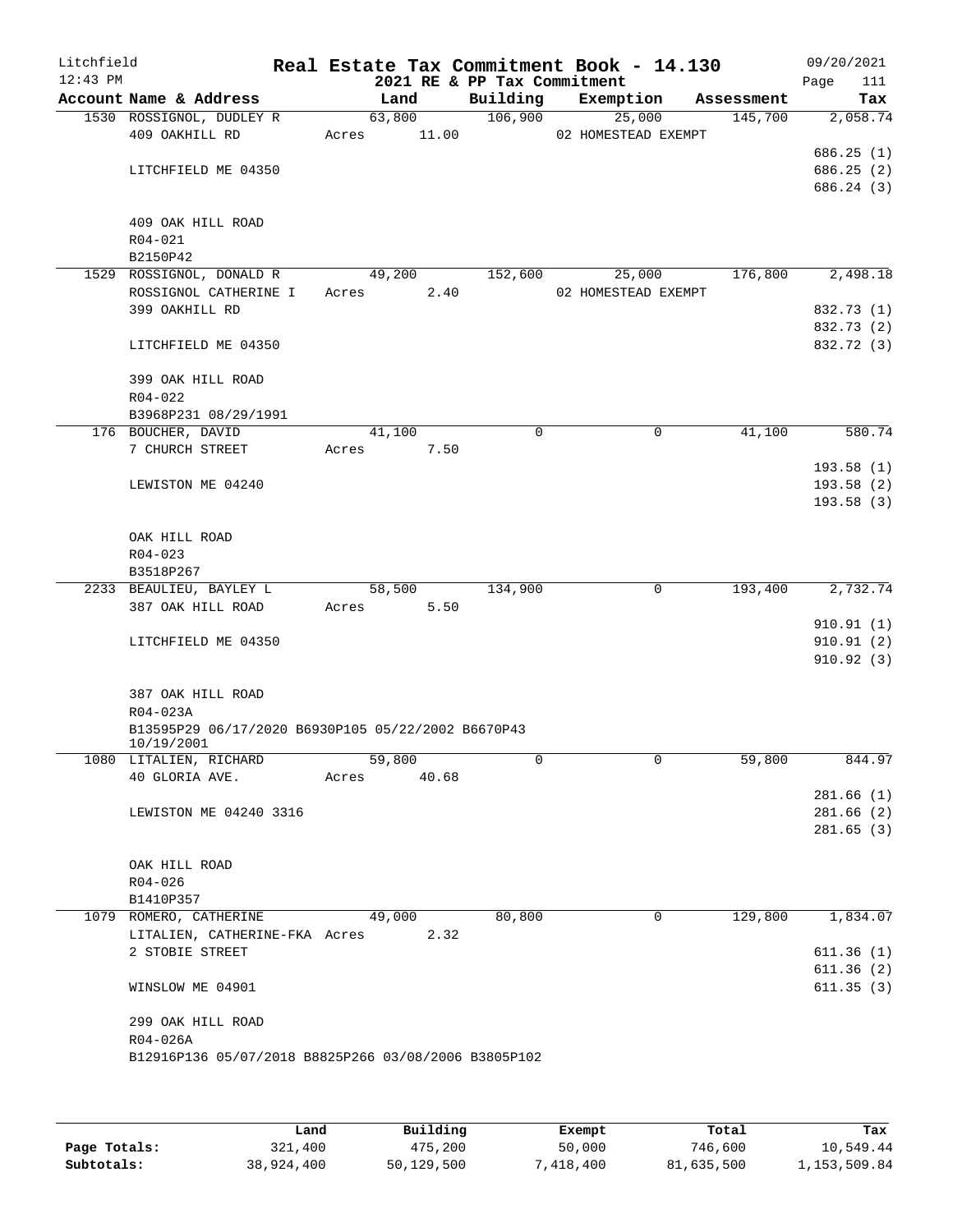| Litchfield |                                                           |       |               |                             | Real Estate Tax Commitment Book - 14.130 |         | 09/20/2021           |
|------------|-----------------------------------------------------------|-------|---------------|-----------------------------|------------------------------------------|---------|----------------------|
| $12:43$ PM |                                                           |       |               | 2021 RE & PP Tax Commitment |                                          |         | Page<br>112          |
|            | Account Name & Address                                    |       | Land          |                             | Building Exemption Assessment            |         | Tax                  |
|            | 48 AUCOIN, KATHY A                                        |       | 108,700       | 174,000                     | 25,000                                   | 257,700 | 3,641.30             |
|            | AUCOIN, STEVEN                                            |       |               |                             | Acres 130.60 02 HOMESTEAD EXEMPT         |         |                      |
|            | 233 OAKHILL ROAD                                          |       |               |                             |                                          |         | 1, 213.77(1)         |
|            |                                                           |       |               |                             |                                          |         | 1, 213.77(2)         |
|            | LITCHFIELD ME 04350                                       |       |               |                             |                                          |         | 1, 213.76(3)         |
|            | 233 OAK HILL ROAD                                         |       |               |                             |                                          |         |                      |
|            | $R04 - 029$                                               |       |               |                             |                                          |         |                      |
|            | B2102P334                                                 |       |               |                             |                                          |         |                      |
|            | 1216 IVY, ANGELA                                          |       | 60,000        | 133,200                     | $\mathbf 0$                              | 193,200 | 2,729.92             |
|            | 239 OAKHILL ROAD                                          |       | 6.00<br>Acres |                             |                                          |         |                      |
|            |                                                           |       |               |                             |                                          |         | 909.97(1)            |
|            | LITCHFIELD ME 04350                                       |       |               |                             |                                          |         | 909.97(2)            |
|            |                                                           |       |               |                             |                                          |         | 909.98(3)            |
|            |                                                           |       |               |                             |                                          |         |                      |
|            | 239 OAK HILL ROAD                                         |       |               |                             |                                          |         |                      |
|            | $R04 - 030$                                               |       |               |                             |                                          |         |                      |
|            | B13429P161 12/12/2019 B5418P45<br>948 PENCE, GENEVIEVE QK |       | 14,100        | $\mathbf 0$                 | $\mathbf 0$                              | 14,100  | 199.23               |
|            | 280 OAKHILL ROAD                                          |       | Acres 20.00   |                             |                                          |         |                      |
|            |                                                           |       |               |                             |                                          |         | 66.41(1)             |
|            | LITCHFIELD ME 04350                                       |       |               |                             |                                          |         | 66.41(2)             |
|            |                                                           |       |               |                             |                                          |         | 66.41(3)             |
|            |                                                           |       |               |                             |                                          |         |                      |
|            | 270 OFF OAK HILL ROAD                                     |       |               |                             |                                          |         |                      |
|            | $R04 - 033$                                               |       |               |                             |                                          |         |                      |
|            | B13053P131 10/05/2018 B3190P252                           |       |               |                             |                                          |         |                      |
|            | 2927 DOYLE, BRUCE                                         |       | 3,400         | $\Omega$                    | $\mathbf 0$                              | 3,400   | 48.04                |
|            | DOYLE, LORAINE<br>31 DOYLE ST                             |       | Acres 20.00   |                             |                                          |         | 16.01(1)             |
|            |                                                           |       |               |                             |                                          |         | 16.01(2)             |
|            | LITCHFIELD ME 04350                                       |       |               |                             |                                          |         | 16.02(3)             |
|            |                                                           |       |               |                             |                                          |         |                      |
|            |                                                           |       |               |                             |                                          |         |                      |
|            | $R04 - 033$                                               |       |               |                             |                                          |         |                      |
|            | B3190P252                                                 |       |               |                             |                                          |         |                      |
|            | 2928 BUTLER, TIM                                          |       | 3,400         | $\Omega$                    | $\Omega$                                 | 3,400   | 48.04                |
|            | 226 OAKHILL ROAD                                          | Acres | 20.00         |                             |                                          |         |                      |
|            | Litchfield ME 04350                                       |       |               |                             |                                          |         | 16.01(1)<br>16.01(2) |
|            |                                                           |       |               |                             |                                          |         | 16.02(3)             |
|            |                                                           |       |               |                             |                                          |         |                      |
|            | OFF OAK HILL ROAD                                         |       |               |                             |                                          |         |                      |
|            | $R04 - 033$                                               |       |               |                             |                                          |         |                      |
|            | B3190P252                                                 |       |               |                             |                                          |         |                      |
|            | 511 BUTLER, TIMOTHY                                       |       | 68,600        | 69,900                      | 25,000                                   | 113,500 | 1,603.76             |
|            | 226 OAKHILL ROAD                                          | Acres | 18.11         |                             | 02 HOMESTEAD EXEMPT                      |         |                      |
|            |                                                           |       |               |                             |                                          |         | 534.59(1)            |
|            | LITCHFIELD ME 04350                                       |       |               |                             |                                          |         | 534.59(2)            |
|            |                                                           |       |               |                             |                                          |         | 534.58 (3)           |
|            | 226 OAK HILL ROAD                                         |       |               |                             |                                          |         |                      |
|            | R04-034                                                   |       |               |                             |                                          |         |                      |
|            | B8353P96 03/24/2005 B5052P118                             |       |               |                             |                                          |         |                      |
|            |                                                           |       |               |                             |                                          |         |                      |
|            |                                                           |       |               |                             |                                          |         |                      |

|              | Land       | Building   | Exempt   | Total      | Tax          |
|--------------|------------|------------|----------|------------|--------------|
| Page Totals: | 258,200    | 377.100    | 50,000   | 585,300    | 8,270.29     |
| Subtotals:   | 39,182,600 | 50,506,600 | .468.400 | 82,220,800 | 1,161,780.13 |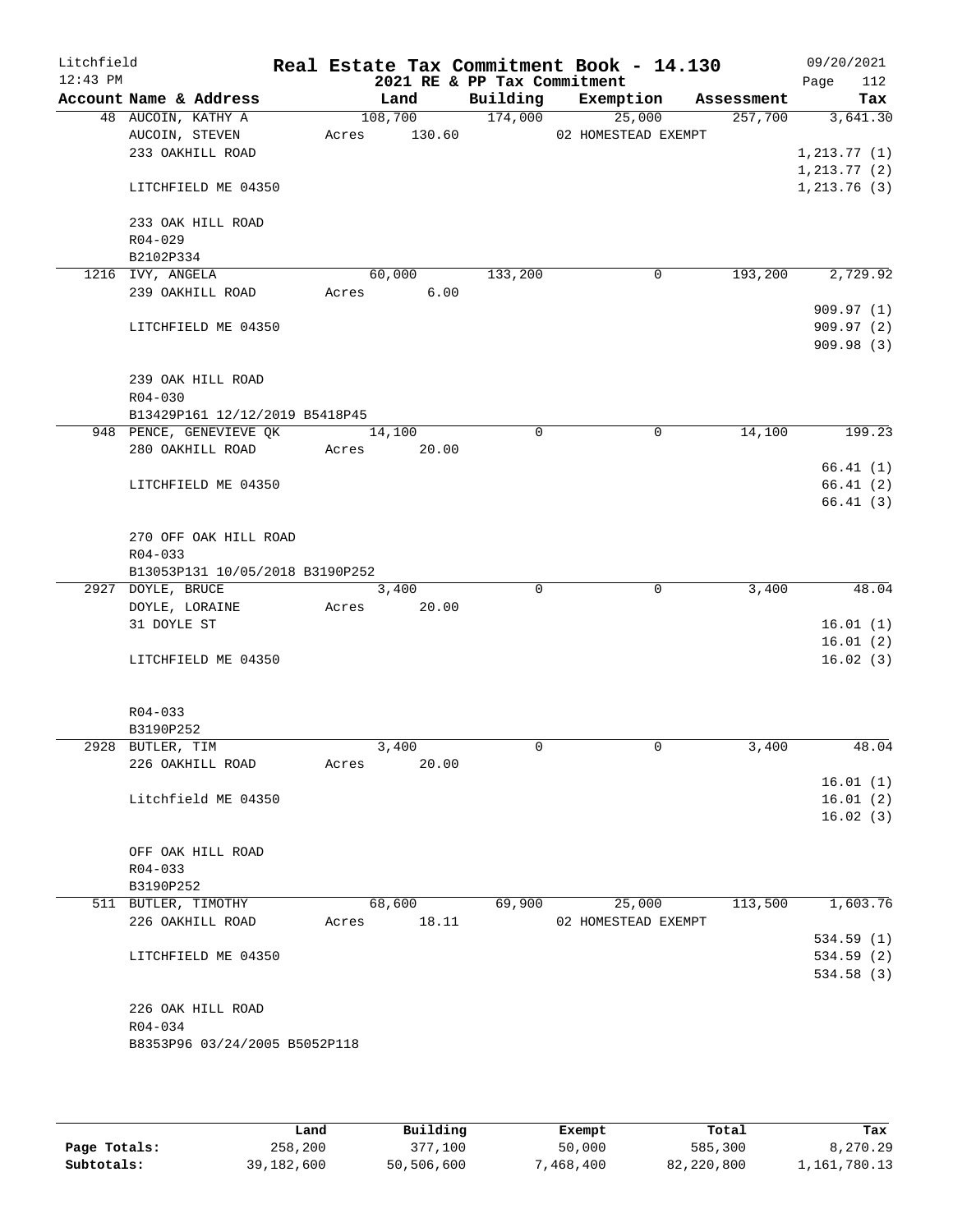| Litchfield |                                             |       |                     |                             | Real Estate Tax Commitment Book - 14.130 |            |      | 09/20/2021               |
|------------|---------------------------------------------|-------|---------------------|-----------------------------|------------------------------------------|------------|------|--------------------------|
| $12:43$ PM |                                             |       |                     | 2021 RE & PP Tax Commitment |                                          |            | Page | 113                      |
|            | Account Name & Address                      |       | Land                | Building                    | Exemption                                | Assessment |      | Tax                      |
|            | 949 PENCE, GENEVIEVE QK<br>280 OAKHILL ROAD | Acres | 102,000<br>68.19    | 95,900                      | 25,000<br>02 HOMESTEAD EXEMPT            | 172,900    |      | 2,443.08                 |
|            |                                             |       |                     |                             |                                          |            |      | 814.36(1)                |
|            | LITCHFIELD ME 04350                         |       |                     |                             |                                          |            |      | 814.36(2)                |
|            |                                             |       |                     |                             |                                          |            |      | 814.36(3)                |
|            | 36 Wintergreen Lane                         |       |                     |                             |                                          |            |      |                          |
|            | R04-036                                     |       |                     |                             |                                          |            |      |                          |
|            | B13053P131 10/05/2018 B3190P252             |       |                     |                             |                                          |            |      |                          |
|            | 2828 GRIM, AARON                            |       | $\overline{25,400}$ | 83,600                      | 25,000                                   | 84,000     |      | 1,186.92                 |
|            | WILE, BRIIS DANIELLE                        | Acres | 13.20               |                             | 02 HOMESTEAD EXEMPT                      |            |      |                          |
|            | 308 OAK HILL ROAD                           |       |                     |                             |                                          |            |      | 395.64(1)<br>395.64(2)   |
|            | Litchfield ME 04350                         |       |                     |                             |                                          |            |      | 395.64(3)                |
|            | 308 OAK HILL ROAD                           |       |                     |                             |                                          |            |      |                          |
|            | R04-036A                                    |       |                     |                             |                                          |            |      |                          |
|            | B11394P206 12/21/2012                       |       |                     |                             |                                          |            |      |                          |
|            | 2981 RAAHEDE, ESBEN R                       |       | 48,000              | 69,100                      | 0                                        | 117,100    |      | 1,654.62                 |
|            | RAAHEDE, JESSICA R                          | Acres | 2.00                |                             |                                          |            |      |                          |
|            | 280 OAK HILL ROAD                           |       |                     |                             |                                          |            |      | 551.54(1)                |
|            | LITCHFIELD ME 04350                         |       |                     |                             |                                          |            |      | 551.54(2)<br>551.54(3)   |
|            | OAK HILL ROAD                               |       |                     |                             |                                          |            |      |                          |
|            | R04-036B                                    |       |                     |                             |                                          |            |      |                          |
|            | B13561P251 05/01/2020                       |       |                     |                             |                                          |            |      |                          |
|            | 967 DESROSIER, JOHN                         |       | 104,500             | 275,100                     | 25,000                                   | 354,600    |      | 5,010.50                 |
|            | DESROSIER LINDA                             | Acres | 84.94               |                             | 02 HOMESTEAD EXEMPT                      |            |      |                          |
|            | 340 OAKHILL ROAD                            |       |                     |                             |                                          |            |      | 1,670.17(1)              |
|            |                                             |       |                     |                             |                                          |            |      | 1,670.17(2)              |
|            | LITCHFIELD ME 04350<br>9537                 |       |                     |                             |                                          |            |      | 1,670.16(3)              |
|            | 340 OAK HILL ROAD                           |       |                     |                             |                                          |            |      |                          |
|            | R04-037                                     |       |                     |                             |                                          |            |      |                          |
|            | B5016P191                                   |       |                     |                             |                                          |            |      |                          |
|            | 962 STORTO, PAMELA                          |       | 78,700              | 155,500                     | 25,000                                   | 209,200    |      | 2,956.00                 |
|            | 414 OAKHILL ROAD                            | Acres | 43.00               |                             | 02 HOMESTEAD EXEMPT                      |            |      |                          |
|            | LITCHFIELD ME 04350                         |       |                     |                             |                                          |            |      | 985.33 (1)<br>985.33 (2) |
|            |                                             |       |                     |                             |                                          |            |      | 985.34 (3)               |
|            |                                             |       |                     |                             |                                          |            |      |                          |
|            | 414 OAK HILL ROAD                           |       |                     |                             |                                          |            |      |                          |
|            | R04-037A                                    |       |                     |                             |                                          |            |      |                          |
|            | B7607P177 08/29/2003                        |       |                     |                             |                                          |            |      |                          |
|            | 1778 BOGDAN, MATHEW D                       |       | 46,800              | 112,100                     | 0                                        | 158,900    |      | 2,245.26                 |
|            | 398 OAK HILL ROAD                           | Acres | 1.60                |                             |                                          |            |      |                          |
|            |                                             |       |                     |                             |                                          |            |      | 748.42 (1)               |
|            | LITCHFIELD ME 04350                         |       |                     |                             |                                          |            |      | 748.42 (2)               |
|            |                                             |       |                     |                             |                                          |            |      | 748.42 (3)               |
|            | 398 OAK HILL ROAD                           |       |                     |                             |                                          |            |      |                          |
|            | R04-037B                                    |       |                     |                             |                                          |            |      |                          |
|            | B13904P23 02/19/2021                        |       |                     |                             |                                          |            |      |                          |
|            |                                             |       |                     |                             |                                          |            |      |                          |
|            |                                             |       |                     |                             |                                          |            |      |                          |
|            |                                             |       |                     |                             |                                          |            |      |                          |

|              | Land       | Building   | Exempt    | Total      | Tax          |
|--------------|------------|------------|-----------|------------|--------------|
| Page Totals: | 405,400    | 791,300    | 100,000   | 1,096,700  | 15,496.38    |
| Subtotals:   | 39,588,000 | 51,297,900 | 7,568,400 | 83,317,500 | 1,177,276.51 |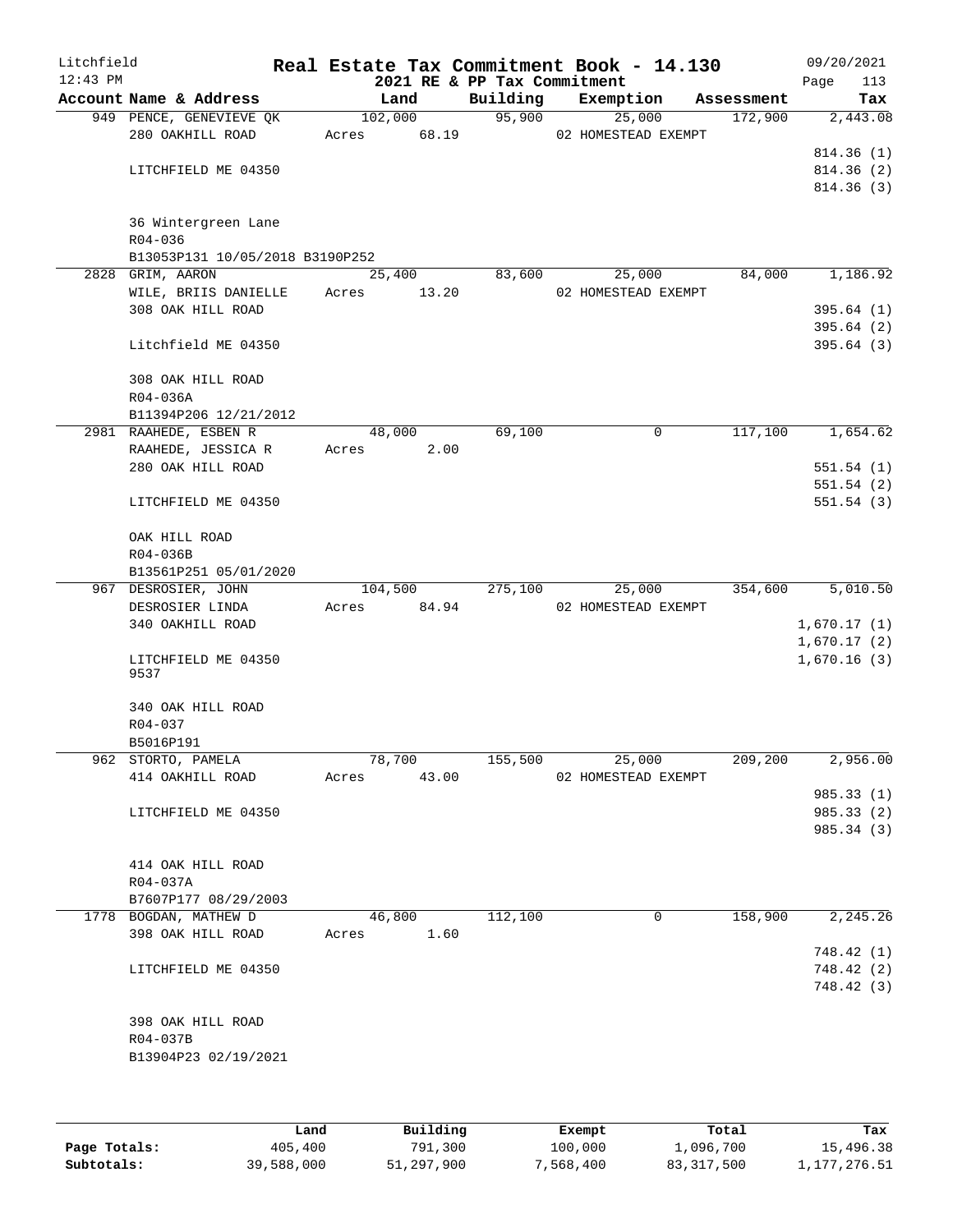| Litchfield<br>$12:43$ PM |                                                                                  |       |                | 2021 RE & PP Tax Commitment | Real Estate Tax Commitment Book - 14.130   |            | 09/20/2021<br>114<br>Page  |
|--------------------------|----------------------------------------------------------------------------------|-------|----------------|-----------------------------|--------------------------------------------|------------|----------------------------|
|                          | Account Name & Address                                                           |       | Land           | Building                    | Exemption                                  | Assessment | Tax                        |
|                          | 82 BURGOS, CHRISTOPHER N<br>C/O JACKIE DESCHAINE<br>17 HILLCREST STREET          | Acres | 55,200<br>5.40 | 13,900                      | $\Omega$                                   | 69,100     | 976.38<br>325.46(1)        |
|                          | HALLOWELL ME 04347 1208<br>392 OAK HILL ROAD                                     |       |                |                             |                                            |            | 325.46(2)<br>325.46(3)     |
|                          | R04-037C<br>B4761P309 09/03/2004                                                 |       |                |                             |                                            |            |                            |
|                          | 2547 GUAY, LIONEL C III                                                          |       | 51,500         | 190,700                     | 25,000                                     | 217,200    | 3,069.04                   |
|                          | 328 OAK HILL RD                                                                  | Acres | 3.18           |                             | 02 HOMESTEAD EXEMPT                        |            | 1,023.01(1)                |
|                          | LITCHFIELD ME 04350                                                              |       |                |                             |                                            |            | 1,023.01(2)<br>1,023.02(3) |
|                          | 328 OAK HILL ROAD<br>R04-037D                                                    |       |                |                             |                                            |            |                            |
|                          | B10285P84 11/30/2009 B8630P280 09/29/2005<br>85 BOURQUE, NICHOLAS N              |       | 39,400         | 107,200                     | 25,000                                     | 121,600    | 1,718.21                   |
|                          | 418 OAK HILL ROAD                                                                | Acres | 0.60           |                             | 02 HOMESTEAD EXEMPT                        |            | 572.74(1)                  |
|                          | LITCHFIELD ME 04350                                                              |       |                |                             |                                            |            | 572.74 (2)                 |
|                          |                                                                                  |       |                |                             |                                            |            | 572.73(3)                  |
|                          | 418 OAK HILL ROAD                                                                |       |                |                             |                                            |            |                            |
|                          | $R04 - 038$<br>B10303P19 12/16/2009 B10189P220 08/21/2009 B7418P89<br>05/21/2003 |       |                |                             |                                            |            |                            |
|                          | 833 HILL, RICHARD                                                                |       | 84,000         | 149,700                     | 25,000                                     | 208,700    | 2,948.93                   |
|                          | CAMPBELLTON ELLEN S                                                              | Acres | 49.00          |                             | 02 HOMESTEAD EXEMPT                        |            |                            |
|                          | 4 TOWER LANE                                                                     |       |                |                             |                                            |            | 982.98 (1)<br>982.98 (2)   |
|                          | LITCHFIELD ME 04350                                                              |       |                |                             |                                            |            | 982.97 (3)                 |
|                          | 4 TOWER LANE                                                                     |       |                |                             |                                            |            |                            |
|                          | R04-039                                                                          |       |                |                             |                                            |            |                            |
|                          | B2880P176 11/08/1985                                                             |       |                |                             |                                            |            |                            |
|                          | 1173 MOREY, JESSE B<br>HILL CHELSEY R                                            | Acres | 40,900<br>0.70 | 146,300                     | $\overline{25,000}$<br>02 HOMESTEAD EXEMPT | 162,200    | 2,291.89                   |
|                          | 440 OAK HILL ROAD                                                                |       |                |                             |                                            |            | 763.96(1)<br>763.96(2)     |
|                          | LITCHFIELD ME 04350                                                              |       |                |                             |                                            |            | 763.97(3)                  |
|                          | 440 OAK HILL ROAD<br>R04-039A                                                    |       |                |                             |                                            |            |                            |
|                          | B13017P206 08/31/2018                                                            |       |                |                             |                                            |            |                            |
|                          | 2180 U S CELLULAR<br>CORPORATION                                                 |       | 0              | 147,600                     | 0                                          | 147,600    | 2,085.59                   |
|                          | PROPERTY TAXES                                                                   |       |                |                             |                                            |            |                            |
|                          | P. O. BOX 2629                                                                   |       |                |                             |                                            |            | 695.20(1)                  |
|                          | ADDISON TX 75001                                                                 |       |                |                             |                                            |            | 695.20(2)<br>695.19(3)     |
|                          | 36 TOWER LANE                                                                    |       |                |                             |                                            |            |                            |
|                          | $R04 - 040 - ON - 1$                                                             |       |                |                             |                                            |            |                            |
|                          |                                                                                  |       |                |                             |                                            |            |                            |
|                          |                                                                                  |       |                |                             |                                            |            |                            |

|              | Land       | Building   | Exempt    | Total        | Tax          |
|--------------|------------|------------|-----------|--------------|--------------|
| Page Totals: | 271,000    | 755,400    | 100,000   | 926,400      | 13,090.04    |
| Subtotals:   | 39,859,000 | 52,053,300 | 7,668,400 | 84, 243, 900 | 1,190,366.55 |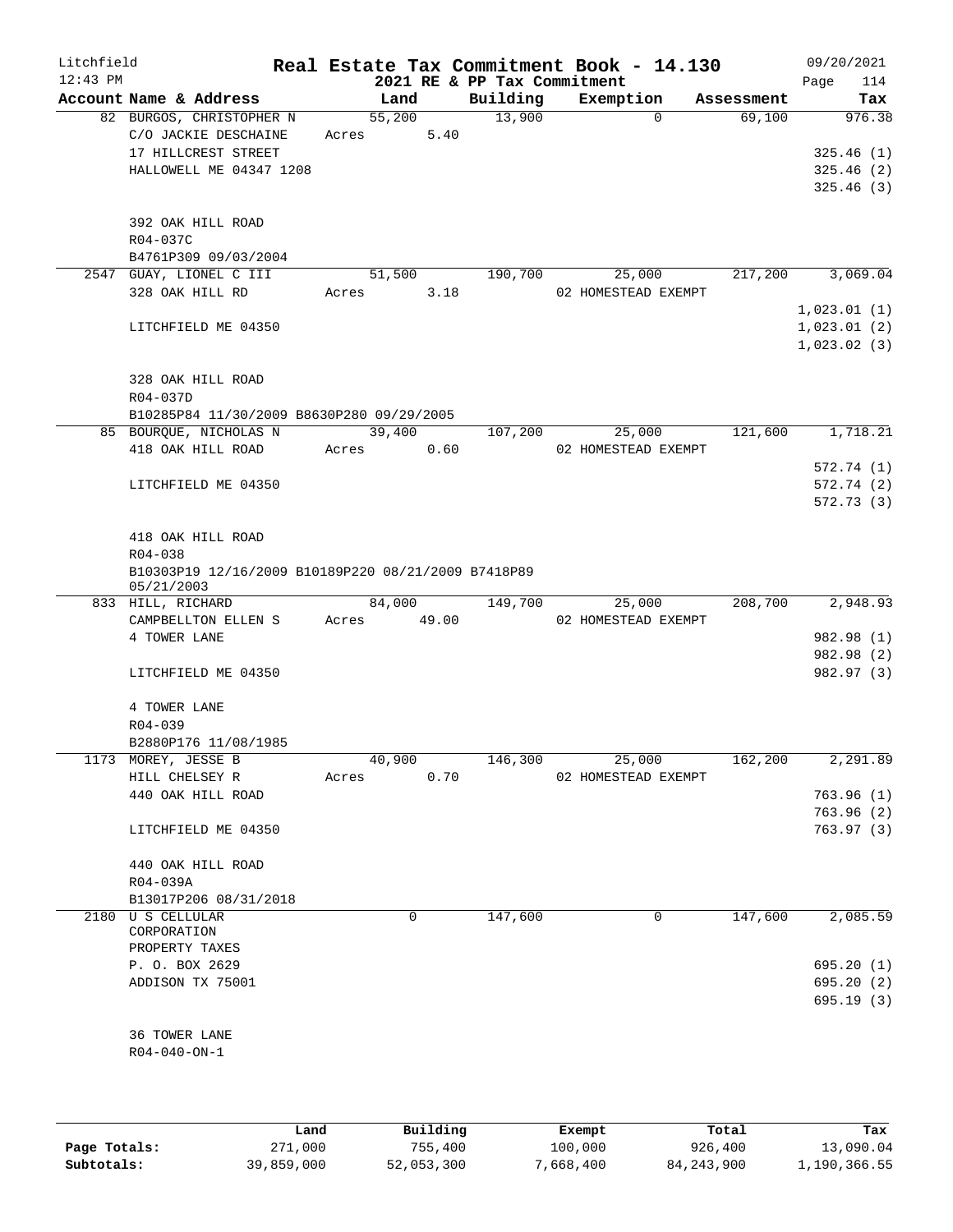| Litchfield<br>$12:43$ PM |                                                      |            |        |            | 2021 RE & PP Tax Commitment | Real Estate Tax Commitment Book - 14.130 |                       | 09/20/2021<br>Page<br>115  |
|--------------------------|------------------------------------------------------|------------|--------|------------|-----------------------------|------------------------------------------|-----------------------|----------------------------|
|                          | Account Name & Address                               |            | Land   |            | Building                    | Exemption                                | Assessment            | Tax                        |
|                          | 462 MAINE PUBLIC<br>BROADCASTING                     |            | 28,000 |            | $\mathsf{O}$                |                                          | 28,000<br>$\Omega$    | 395.64                     |
|                          | 65 TEXAS AVENUE                                      | Acres      |        | 2.00       |                             |                                          |                       |                            |
|                          | ATTN; ROB GARDNER                                    |            |        |            |                             |                                          |                       | 131.88(1)                  |
|                          | BANGOR ME 04401                                      |            |        |            |                             |                                          |                       | 131.88 (2)                 |
|                          |                                                      |            |        |            |                             |                                          |                       | 131.88(3)                  |
|                          | 32 TOWER LANE                                        |            |        |            |                             |                                          |                       |                            |
|                          | $R04 - 041$                                          |            |        |            |                             |                                          |                       |                            |
|                          | B5049P39                                             |            |        |            |                             |                                          |                       |                            |
|                          | 714 GOWELL SR, CLARENCE R<br>GRANTOR TRUST           |            | 42,300 |            | $\Omega$                    |                                          | 42,300<br>0           | 597.70                     |
|                          | GOWELL SR CLARENCE R                                 | Acres      |        | 9.00       |                             |                                          |                       |                            |
|                          | TRUSTEE                                              |            |        |            |                             |                                          |                       |                            |
|                          | 156 WENTZELL ROAD                                    |            |        |            |                             |                                          |                       | 199.23(1)                  |
|                          |                                                      |            |        |            |                             |                                          |                       | 199.23(2)                  |
|                          | LITCHFIELD ME 04350                                  |            |        |            |                             |                                          |                       | 199.24(3)                  |
|                          | <b>GUSTIN ROAD</b>                                   |            |        |            |                             |                                          |                       |                            |
|                          | $R04 - 042$                                          |            |        |            |                             |                                          |                       |                            |
|                          | B6354P113 11/21/2000<br>738 GUSTIN, KAY              |            |        |            | $\mathbf 0$                 |                                          | $\mathbf 0$<br>43,200 |                            |
|                          | 38 RIDGE RD                                          | Acres      | 43,200 | 42.00      |                             |                                          |                       | 610.42                     |
|                          |                                                      |            |        |            |                             |                                          |                       | 203.47(1)                  |
|                          | WALES ME 04280                                       |            |        |            |                             |                                          |                       | 203.47(2)                  |
|                          |                                                      |            |        |            |                             |                                          |                       | 203.48(3)                  |
|                          | <b>GUSTIN ROAD</b>                                   |            |        |            |                             |                                          |                       |                            |
|                          | $R04 - 043$                                          |            |        |            |                             |                                          |                       |                            |
|                          | B13129P154 01/04/2019 B4265P331                      |            |        |            |                             |                                          |                       |                            |
|                          | 1261 YOUNG, JOHANNA W                                |            | 57,000 |            | 231,800                     |                                          | 288,800<br>0          | 4,080.74                   |
|                          | 49 HAWTHORNE STREET                                  | Acres      |        | 5.00       |                             |                                          |                       |                            |
|                          | PORTLAND ME 04103                                    |            |        |            |                             |                                          |                       | 1,360.25(1)<br>1,360.25(2) |
|                          |                                                      |            |        |            |                             |                                          |                       | 1,360.24(3)                |
|                          |                                                      |            |        |            |                             |                                          |                       |                            |
|                          | 524 OAK HILL ROAD                                    |            |        |            |                             |                                          |                       |                            |
|                          | R04-043A                                             |            |        |            |                             |                                          |                       |                            |
|                          | B12912P243 05/21/2018 B4265P330                      |            |        |            |                             |                                          |                       |                            |
|                          | 742 BOLTON-PISTOLE,<br>CHRISTINE Y                   |            | 60,200 |            | 187,300                     | 25,000                                   | 222,500               | 3, 143. 93                 |
|                          | 56 GUSTIN ROAD                                       | Acres      |        | 6.30       |                             | 02 HOMESTEAD EXEMPT                      |                       |                            |
|                          |                                                      |            |        |            |                             |                                          |                       | 1,047.98(1)                |
|                          | LITCHFIELD ME 04350                                  |            |        |            |                             |                                          |                       | 1,047.98(2)                |
|                          |                                                      |            |        |            |                             |                                          |                       | 1,047.97(3)                |
|                          | 56 GUSTIN ROAD                                       |            |        |            |                             |                                          |                       |                            |
|                          | R04-043B                                             |            |        |            |                             |                                          |                       |                            |
|                          | B12143P138 10/22/2015 B12073P81 08/13/2015 B11892P31 |            |        |            |                             |                                          |                       |                            |
|                          | 12/31/2014 B8615P232 09/23/2005 B6169P46 10/08/2004  |            |        |            |                             |                                          |                       |                            |
|                          | 2031 MONTMINY, GERALD D<br>32 NUTTING LANE           | Acres      | 43,600 | 2.20       | 31,300                      |                                          | $\mathbf 0$<br>74,900 | 1,058.34                   |
|                          |                                                      |            |        |            |                             |                                          |                       | 352.78(1)                  |
|                          | LITCHFIELD ME 04350                                  |            |        |            |                             |                                          |                       | 352.78(2)                  |
|                          |                                                      |            |        |            |                             |                                          |                       | 352.78(3)                  |
|                          | 32 NUTTING LANE                                      |            |        |            |                             |                                          |                       |                            |
|                          | R04-043C                                             |            |        |            |                             |                                          |                       |                            |
|                          | B13007P177 08/13/2018                                |            |        |            |                             |                                          |                       |                            |
|                          |                                                      | Land       |        | Building   |                             | Exempt                                   | Total                 | Tax                        |
| Page Totals:             |                                                      | 274,300    |        | 450,400    |                             | 25,000                                   | 699,700               | 9,886.77                   |
| Subtotals:               |                                                      | 40,133,300 |        | 52,503,700 |                             | 7,693,400                                | 84,943,600            | 1,200,253.32               |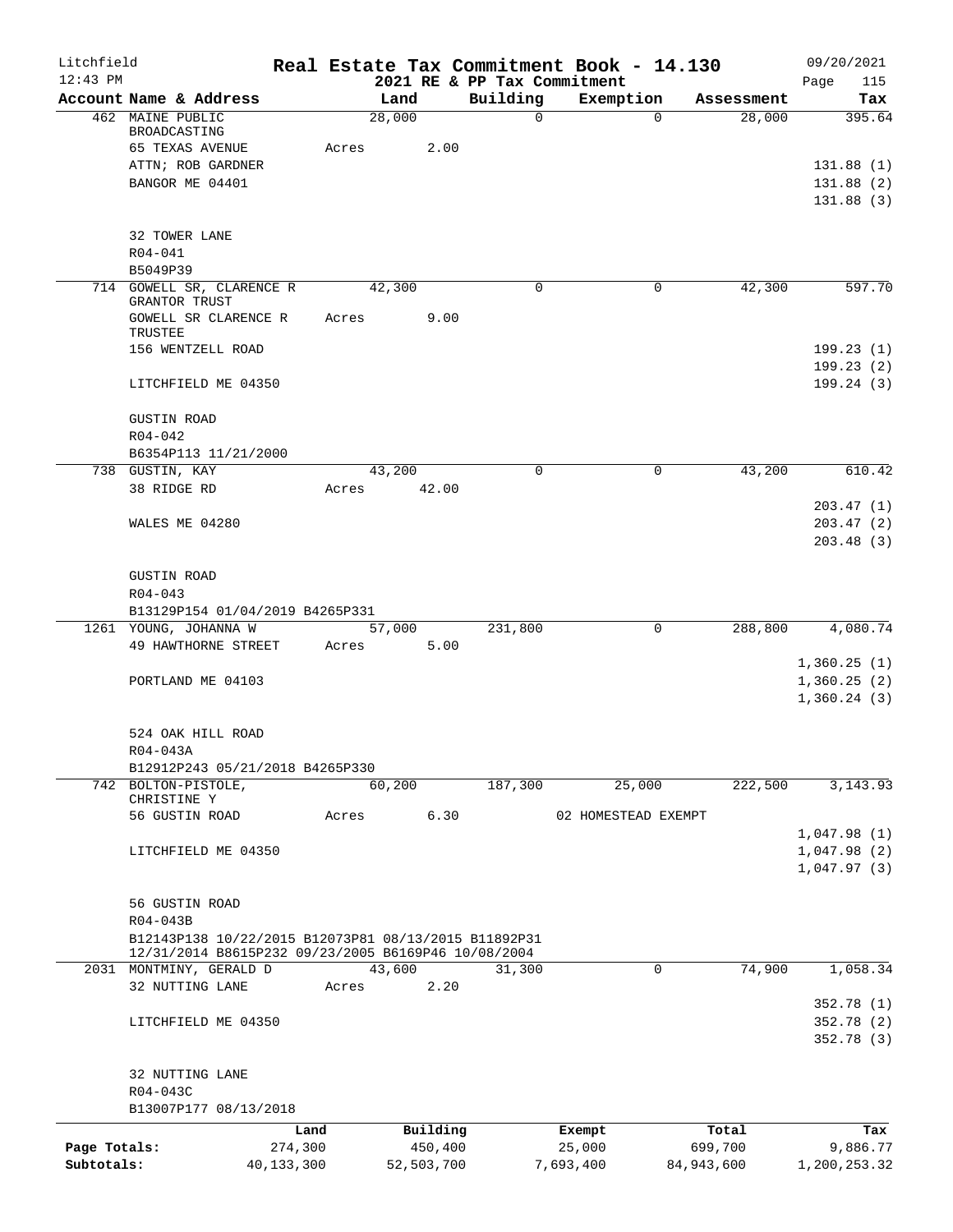| Litchfield<br>$12:43$ PM |                                                    |                | 2021 RE & PP Tax Commitment | Real Estate Tax Commitment Book - 14.130 |            | 09/20/2021<br>Page<br>116 |
|--------------------------|----------------------------------------------------|----------------|-----------------------------|------------------------------------------|------------|---------------------------|
|                          | Account Name & Address                             | Land           | Building                    | Exemption                                | Assessment | Tax                       |
|                          | 715 GOWELL ALMA E. TRUSTEE                         | 59,000         | 2,100                       | $\Omega$                                 | 61,100     | 863.34                    |
|                          | 57 KENNEDY LANE                                    | 1.33<br>Acres  |                             |                                          |            |                           |
|                          |                                                    |                |                             |                                          |            | 287.78 (1)                |
|                          | LITCHFIELD ME 04350                                |                |                             |                                          |            | 287.78 (2)                |
|                          |                                                    |                |                             |                                          |            | 287.78 (3)                |
|                          |                                                    |                |                             |                                          |            |                           |
|                          | <b>GUSTIN ROAD</b>                                 |                |                             |                                          |            |                           |
|                          | $R04 - 044$                                        |                |                             |                                          |            |                           |
|                          | B6354P122                                          |                |                             |                                          |            |                           |
|                          | 1379 WESTLING GARY, WESTLING                       | 39,100         | 16,500                      | 0                                        | 55,600     | 785.63                    |
|                          | CASEY<br>1113 S. VIEJO DR.                         | 2.70<br>Acres  |                             |                                          |            |                           |
|                          |                                                    |                |                             |                                          |            | 261.88(1)                 |
|                          | COTTON AZ 86326                                    |                |                             |                                          |            | 261.88(2)                 |
|                          |                                                    |                |                             |                                          |            | 261.87(3)                 |
|                          |                                                    |                |                             |                                          |            |                           |
|                          | 12 NUTTING LANE                                    |                |                             |                                          |            |                           |
|                          | R04-044A                                           |                |                             |                                          |            |                           |
|                          | B9461P291 08/09/2007 B8997P314 07/26/2006 B6036P31 |                |                             |                                          |            |                           |
|                          | 08/25/1999                                         |                |                             |                                          |            |                           |
|                          | 2281 SENOSK PAUL JR                                | $\mathbf 0$    | 7,400                       | 7,400                                    | $\Omega$   | 0.00                      |
|                          | 86 GUSTIN ROAD                                     |                |                             | 02 HOMESTEAD EXEMPT                      |            |                           |
|                          |                                                    |                |                             |                                          |            |                           |
|                          | LITCHFIELD ME 04350                                |                |                             |                                          |            |                           |
|                          |                                                    |                |                             |                                          |            |                           |
|                          |                                                    |                |                             |                                          |            |                           |
|                          | 86 GUSTIN ROAD                                     |                |                             |                                          |            |                           |
|                          | $R04 - 044 - ON - 24$                              |                |                             |                                          |            |                           |
|                          | 1411 PUSHARD, CINDY                                | $\mathbf 0$    | 28,300                      | 25,000                                   | 3,300      | 46.63                     |
|                          | 156 WENTZELL ROAD                                  |                |                             | 02 HOMESTEAD EXEMPT                      |            |                           |
|                          |                                                    |                |                             |                                          |            | 15.54(1)                  |
|                          | LITCHFIELD ME 04350                                |                |                             |                                          |            | 15.54(2)<br>15.55(3)      |
|                          |                                                    |                |                             |                                          |            |                           |
|                          | 76 GUSTIN ROAD                                     |                |                             |                                          |            |                           |
|                          | $R04 - 044 - ON - 25$                              |                |                             |                                          |            |                           |
|                          | 1315 OAKES, SHERRY                                 | 0              | 5,900                       | 5,900                                    | 0          | 0.00                      |
|                          | PO BOX 186                                         |                |                             | 02 HOMESTEAD EXEMPT                      |            |                           |
|                          |                                                    |                |                             |                                          |            |                           |
|                          | LITCHFIELD ME 04350                                |                |                             |                                          |            |                           |
|                          |                                                    |                |                             |                                          |            |                           |
|                          |                                                    |                |                             |                                          |            |                           |
|                          | 10 NUTTING LANE                                    |                |                             |                                          |            |                           |
|                          | R04-044-ON-26                                      |                |                             |                                          |            |                           |
|                          | 1250 JUNEAU LLC                                    | 70,100         | $\Omega$                    | 0                                        | 70,100     | 990.51                    |
|                          | PO BOX 118                                         | 58.66<br>Acres |                             |                                          |            |                           |
|                          |                                                    |                |                             |                                          |            | 330.17(1)                 |
|                          | LITCHFIELD ME 04350                                |                |                             |                                          |            | 330.17(2)                 |
|                          |                                                    |                |                             |                                          |            | 330.17(3)                 |
|                          |                                                    |                |                             |                                          |            |                           |
|                          | NUTTING LANE                                       |                |                             |                                          |            |                           |
|                          | $R04 - 045$                                        |                |                             |                                          |            |                           |
|                          | B11209P37 09/27/2012 B10734P70 05/19/2011 B9328P22 |                |                             |                                          |            |                           |
|                          | 04/20/2007 B7931P303 02/20/2004                    |                |                             |                                          |            |                           |
|                          |                                                    |                |                             |                                          |            |                           |
|                          |                                                    |                |                             |                                          |            |                           |

|              | Land       | Building   | Exempt    | Total        | Tax          |
|--------------|------------|------------|-----------|--------------|--------------|
| Page Totals: | 168,200    | 60,200     | 38,300    | 190,100      | 2,686.11     |
| Subtotals:   | 40,301,500 | 52,563,900 | 7,731,700 | 85, 133, 700 | 1,202,939.43 |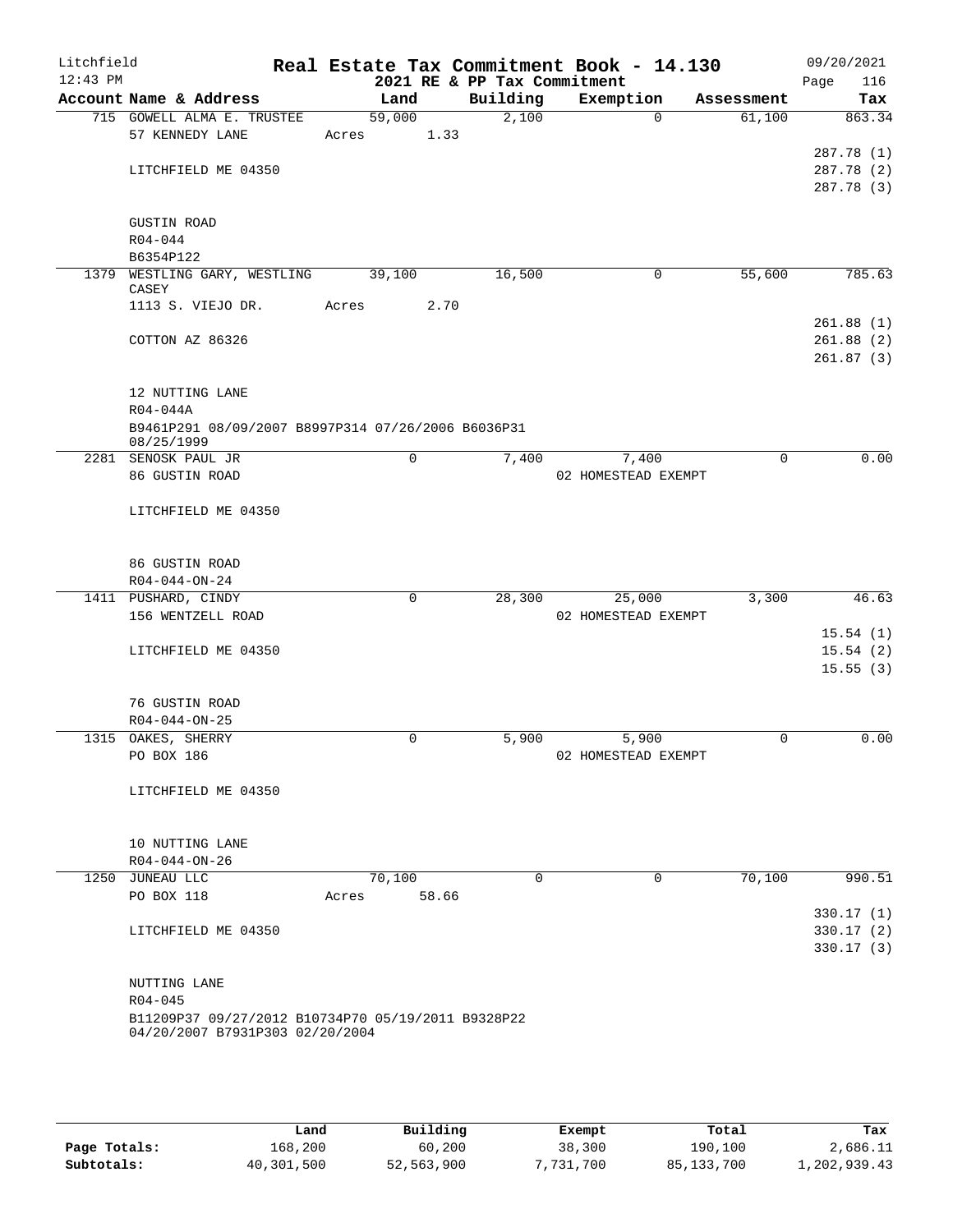| Litchfield<br>$12:43$ PM |              |                                                      |       |             | 2021 RE & PP Tax Commitment | Real Estate Tax Commitment Book - 14.130 |             |            | 09/20/2021<br>117<br>Page |
|--------------------------|--------------|------------------------------------------------------|-------|-------------|-----------------------------|------------------------------------------|-------------|------------|---------------------------|
|                          |              | Account Name & Address                               |       | Land        | Building                    | Exemption                                |             | Assessment | Tax                       |
|                          |              | 2687 MILLS MORIN ANNE                                |       | 116,600     | 276,000                     |                                          | $\Omega$    | 392,600    | 5,547.44                  |
|                          |              | MORIN, ROLAND L                                      | Acres | 1.34        |                             |                                          |             |            |                           |
|                          |              | 154 NUTTING LANE                                     |       |             |                             |                                          |             |            | 1,849.15(1)               |
|                          |              |                                                      |       |             |                             |                                          |             |            | 1,849.15(2)               |
|                          |              | LITCHFIELD ME 04350                                  |       |             |                             |                                          |             |            | 1,849.14(3)               |
|                          |              | 154 NUTTING LANE                                     |       |             |                             |                                          |             |            |                           |
|                          | $R04 - 045A$ |                                                      |       |             |                             |                                          |             |            |                           |
|                          | 04/20/2007   | B13653P334 07/27/2020 B11740P36 07/11/2014 B9328P26  |       |             |                             |                                          |             |            |                           |
|                          |              | 713 GOWELL ALMA E. TRUSTEE                           |       | 174,400     | 88,800                      |                                          | $\mathbf 0$ | 263,200    | 3,719.02                  |
|                          |              | 57 KENNEDY LANE                                      | Acres | 36.94       |                             |                                          |             |            |                           |
|                          |              |                                                      |       |             |                             |                                          |             |            | 1,239.67(1)               |
|                          |              | LITCHFIELD ME 04350                                  |       |             |                             |                                          |             |            | 1, 239.67(2)              |
|                          |              |                                                      |       |             |                             |                                          |             |            | 1, 239.68(3)              |
|                          |              |                                                      |       |             |                             |                                          |             |            |                           |
|                          |              | 98 GUSTIN ROAD                                       |       |             |                             |                                          |             |            |                           |
|                          | $R04 - 046$  |                                                      |       |             |                             |                                          |             |            |                           |
|                          |              | B6354P112 11/30/2000                                 |       |             |                             |                                          |             |            |                           |
|                          |              | 2633 GOWELL CLARENCE R III                           |       | 43,200      | 16,000                      |                                          | 0           | 59,200     | 836.50                    |
|                          | PO BOX 127   |                                                      | Acres | 2.06        |                             |                                          |             |            |                           |
|                          |              |                                                      |       |             |                             |                                          |             |            | 278.83(1)                 |
|                          |              | LITCHFIELD ME 04350                                  |       |             |                             |                                          |             |            | 278.83(2)                 |
|                          |              |                                                      |       |             |                             |                                          |             |            | 278.84(3)                 |
|                          |              |                                                      |       |             |                             |                                          |             |            |                           |
|                          |              | 57 NUTTING LANE                                      |       |             |                             |                                          |             |            |                           |
|                          | R04-046A     |                                                      |       |             |                             |                                          |             |            |                           |
|                          |              | B9248P134 08/31/2006<br>2067 GOWELL, ALMA E. TRUSTEE |       | $\mathbf 0$ | 51,400                      |                                          | $\mathbf 0$ | 51,400     | 726.28                    |
|                          |              | 57 KENNEDY LANE                                      |       |             |                             |                                          |             |            |                           |
|                          |              |                                                      |       |             |                             |                                          |             |            | 242.09(1)                 |
|                          |              | LITCHFIELD ME 04350                                  |       |             |                             |                                          |             |            | 242.09 (2)                |
|                          |              |                                                      |       |             |                             |                                          |             |            | 242.10(3)                 |
|                          |              |                                                      |       |             |                             |                                          |             |            |                           |
|                          |              | 108 GUSTIN ROAD                                      |       |             |                             |                                          |             |            |                           |
|                          |              | $R04 - 046 - ON - 1$                                 |       |             |                             |                                          |             |            |                           |
|                          | B6345P122    |                                                      |       |             |                             |                                          |             |            |                           |
|                          |              | 2068 GOOLDRUP, DOROTHY                               |       | 0           | 9,100                       |                                          | 0           | 9,100      | 128.58                    |
|                          |              | FOURNIER, JASON                                      |       |             |                             |                                          |             |            |                           |
|                          |              | 13 NUTTING LANE                                      |       |             |                             |                                          |             |            | 42.86(1)                  |
|                          |              |                                                      |       |             |                             |                                          |             |            | 42.86 (2)                 |
|                          |              | LITCHFIELD ME 04350                                  |       |             |                             |                                          |             |            | 42.86(3)                  |
|                          |              | 13 NUTTING LANE                                      |       |             |                             |                                          |             |            |                           |
|                          |              | $R04 - 046 - ON - 27$                                |       |             |                             |                                          |             |            |                           |
|                          |              | 1940 HUFF, JR ROBERT                                 |       | $\mathbf 0$ | 27,100                      | 25,000                                   |             | 2,100      | 29.67                     |
|                          |              | VANNAH RHONDA                                        |       |             |                             | 02 HOMESTEAD EXEMPT                      |             |            |                           |
|                          |              | 558 HUNTINGTON HILL RD                               |       |             |                             |                                          |             |            | 9.89(1)                   |
|                          |              |                                                      |       |             |                             |                                          |             |            | 9.89(2)                   |
|                          |              | LITCHFIELD ME 04350                                  |       |             |                             |                                          |             |            | 9.89(3)                   |
|                          |              |                                                      |       |             |                             |                                          |             |            |                           |
|                          |              | 14 GOWELL LANE                                       |       |             |                             |                                          |             |            |                           |
|                          |              | $R04 - 046 - ON - 28$                                |       |             |                             |                                          |             |            |                           |
|                          |              |                                                      |       |             |                             |                                          |             |            |                           |

|              | Land       | Building   | Exempt   | Total        | Tax          |
|--------------|------------|------------|----------|--------------|--------------|
| Page Totals: | 334,200    | 468,400    | 25,000   | 777,600      | 10,987.49    |
| Subtotals:   | 40,635,700 | 53,032,300 | ,756,700 | 85, 911, 300 | 1,213,926.92 |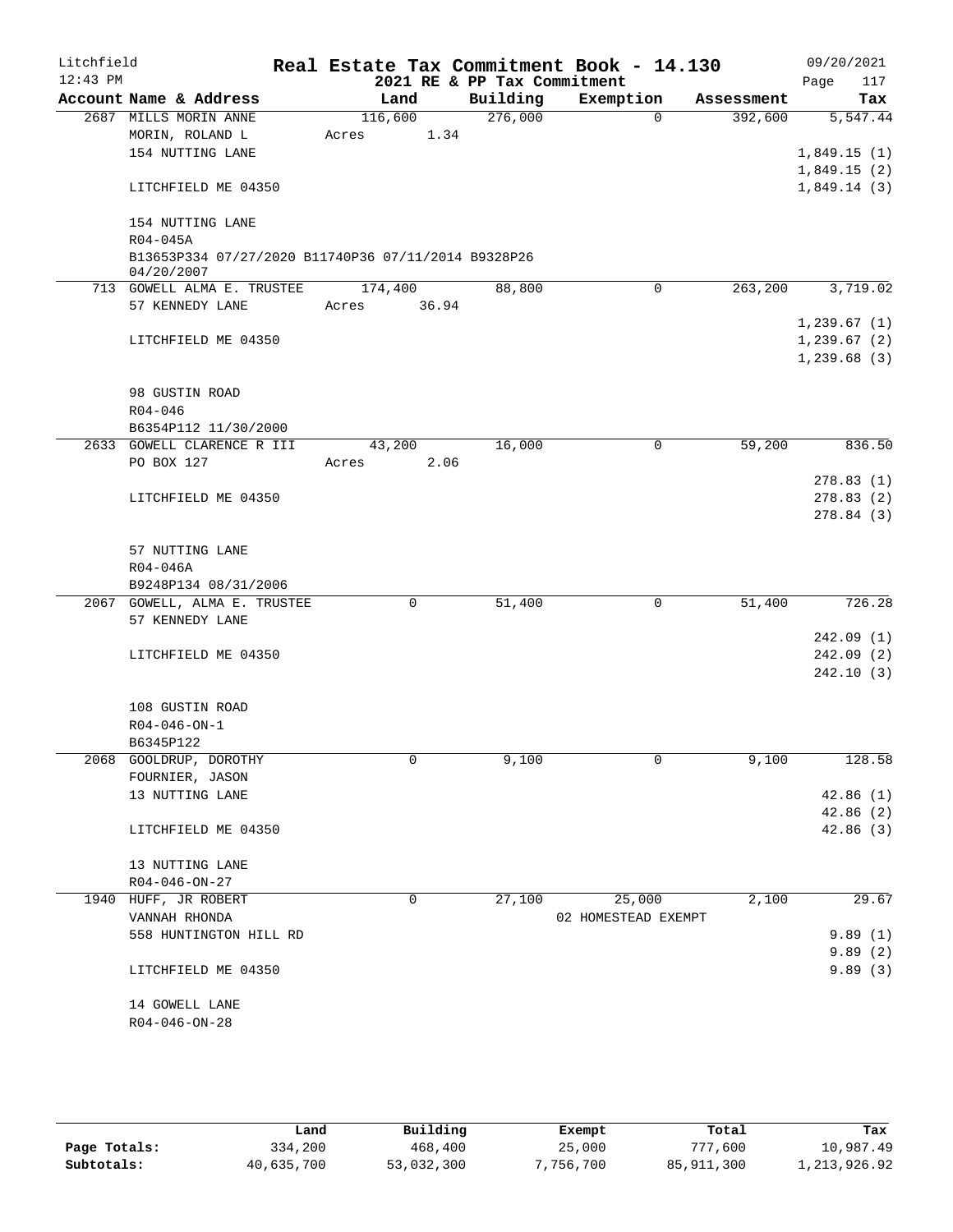| Litchfield |                                            |        |             | Real Estate Tax Commitment Book - 14.130 |                               |             |            | 09/20/2021             |
|------------|--------------------------------------------|--------|-------------|------------------------------------------|-------------------------------|-------------|------------|------------------------|
| $12:43$ PM |                                            |        |             | 2021 RE & PP Tax Commitment              |                               |             |            | 118<br>Page            |
|            | Account Name & Address                     |        | Land        | Building                                 | Exemption                     |             | Assessment | Tax                    |
|            | 1936 SMITH, DONALD                         |        | $\Omega$    | 12,100                                   |                               | $\Omega$    | 12,100     | 170.97                 |
|            | SMITH, HOLLIS<br>19 ANDERSON ROAD          |        |             |                                          |                               |             |            |                        |
|            |                                            |        |             |                                          |                               |             |            | 56.99(1)<br>56.99(2)   |
|            | MONMOUTH ME 04259                          |        |             |                                          |                               |             |            | 56.99(3)               |
|            |                                            |        |             |                                          |                               |             |            |                        |
|            | 4 GOWELL LANE                              |        |             |                                          |                               |             |            |                        |
|            | $R04 - 046 - ON - 28 - A$                  |        |             |                                          |                               |             |            |                        |
|            | 1941 CARON, LINDA                          |        | 0           | 12,700                                   | 12,700                        |             | 0          | 0.00                   |
|            | 9 GOWELL LANE                              |        |             |                                          | 02 HOMESTEAD EXEMPT           |             |            |                        |
|            |                                            |        |             |                                          |                               |             |            |                        |
|            | LITCHFIELD ME 04350                        |        |             |                                          |                               |             |            |                        |
|            |                                            |        |             |                                          |                               |             |            |                        |
|            | 9 GOWELL LANE                              |        |             |                                          |                               |             |            |                        |
|            | $R04 - 046 - ON - 29$                      |        |             |                                          |                               |             |            |                        |
|            | B10197P79 08/28/2009                       |        |             |                                          |                               |             |            |                        |
|            | 2834 GOWELL, LAWRENCE G                    |        | $\mathbf 0$ | 12,500                                   |                               | $\mathbf 0$ | 12,500     | 176.63                 |
|            | <b>48 KENNEDY LANE</b>                     |        |             |                                          |                               |             |            |                        |
|            |                                            |        |             |                                          |                               |             |            | 58.88(1)               |
|            | LITCHFIELD ME 04350                        |        |             |                                          |                               |             |            | 58.88(2)<br>58.87(3)   |
|            |                                            |        |             |                                          |                               |             |            |                        |
|            | 15 GOWELL LANE                             |        |             |                                          |                               |             |            |                        |
|            | $R04 - 046 - ON - 30$                      |        |             |                                          |                               |             |            |                        |
|            | 2699 GOWELL, LARRY                         |        | 0           | 8,400                                    |                               | 0           | 8,400      | 118.69                 |
|            | <b>48 KENNEDY LANE</b>                     |        |             |                                          |                               |             |            |                        |
|            |                                            |        |             |                                          |                               |             |            | 39.56(1)               |
|            | LITCHFIELD ME 04350                        |        |             |                                          |                               |             |            | 39.56(2)<br>39.57(3)   |
|            |                                            |        |             |                                          |                               |             |            |                        |
|            | 18 GOWELL LANE                             |        |             |                                          |                               |             |            |                        |
|            | $R04 - 046 - ON - 31$                      |        |             |                                          |                               |             |            |                        |
|            | B13127P78 12/28/2018 B13125P175 12/28/2018 |        |             |                                          |                               |             |            |                        |
|            | 716 GOWELL, HEATHER                        |        | 0           | 36,300                                   |                               | 0           | 36,300     | 512.92                 |
|            | 13 NUTTING LANE                            |        |             |                                          |                               |             |            |                        |
|            |                                            |        |             |                                          |                               |             |            | 170.97(1)<br>170.97(2) |
|            | LITCHFIELD ME 04350<br>3535                |        |             |                                          |                               |             |            |                        |
|            |                                            |        |             |                                          |                               |             |            | 170.98(3)              |
|            |                                            |        |             |                                          |                               |             |            |                        |
|            | 32 GOWELL LANE                             |        |             |                                          |                               |             |            |                        |
|            | $R04 - 046 - ON - 32$                      | 56,700 |             | 71,900                                   |                               |             | 103,600    |                        |
|            | 1867 WHITE, DIANE<br>138 GUSTIN ROAD       | Acres  | 28.00       |                                          | 25,000<br>02 HOMESTEAD EXEMPT |             |            | 1,463.87               |
|            |                                            |        |             |                                          |                               |             |            | 487.96 (1)             |
|            | LITCHFIELD ME 04350                        |        |             |                                          |                               |             |            | 487.96 (2)             |
|            |                                            |        |             |                                          |                               |             |            | 487.95 (3)             |
|            |                                            |        |             |                                          |                               |             |            |                        |
|            | 138 GUSTIN ROAD                            |        |             |                                          |                               |             |            |                        |
|            | R04-047                                    |        |             |                                          |                               |             |            |                        |
|            | B1575P864 03/14/1972                       |        |             |                                          |                               |             |            |                        |
|            |                                            |        |             |                                          |                               |             |            |                        |

|              | Land       | Building   | Exempt    | Total      | Tax          |
|--------------|------------|------------|-----------|------------|--------------|
| Page Totals: | 56,700     | 153,900    | 37,700    | 172,900    | 2,443.08     |
| Subtotals:   | 40,692,400 | 53,186,200 | 7,794,400 | 86,084,200 | 1,216,370.00 |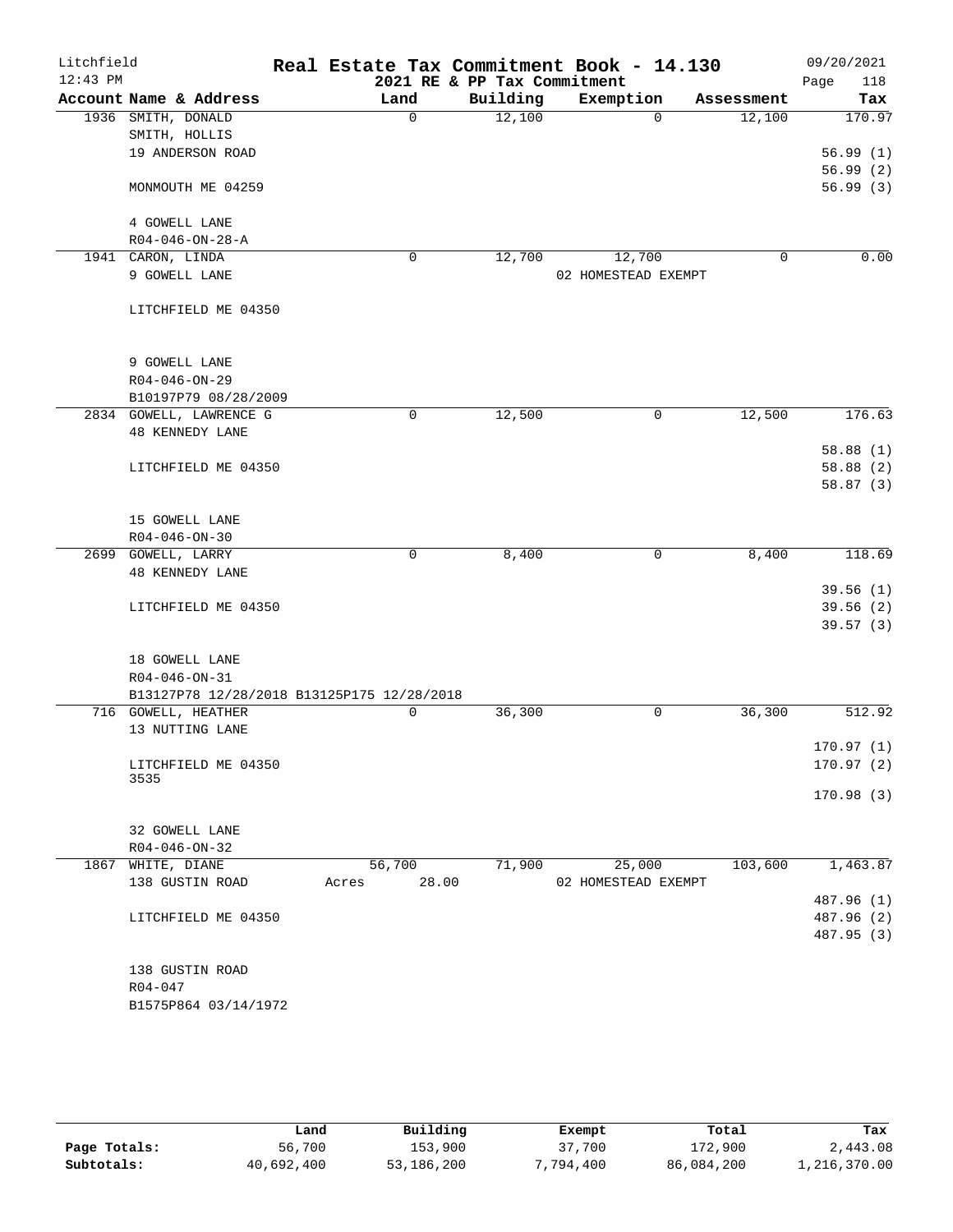| Litchfield<br>$12:43$ PM |                                                                    |       |         |      | 2021 RE & PP Tax Commitment | Real Estate Tax Commitment Book - 14.130 |            | 09/20/2021<br>Page       | 119 |
|--------------------------|--------------------------------------------------------------------|-------|---------|------|-----------------------------|------------------------------------------|------------|--------------------------|-----|
|                          | Account Name & Address                                             |       | Land    |      | Building                    | Exemption                                | Assessment |                          | Tax |
|                          | 891 RYAN, PRESTIN                                                  |       | 42,500  |      | 51,800                      | $\Omega$                                 | 94,300     | 1,332.46                 |     |
|                          | 70 JIMMY POND LANE                                                 | Acres |         | 0.90 |                             |                                          |            |                          |     |
|                          |                                                                    |       |         |      |                             |                                          |            | 444.15 (1)               |     |
|                          | LITCHFIELD ME 04350                                                |       |         |      |                             |                                          |            | 444.15 (2)               |     |
|                          |                                                                    |       |         |      |                             |                                          |            | 444.16 (3)               |     |
|                          |                                                                    |       |         |      |                             |                                          |            |                          |     |
|                          | 70 JIMMY POND LANE                                                 |       |         |      |                             |                                          |            |                          |     |
|                          | $R04 - 049$                                                        |       |         |      |                             |                                          |            |                          |     |
|                          | B13010P80 08/28/2018                                               |       |         |      |                             |                                          |            |                          |     |
|                          | 588 FINLEY, MARTIN S JR                                            |       | 104,600 |      | 86,100                      | 25,000                                   | 165,700    | 2,341.34                 |     |
|                          | 21 FINLEY LANE                                                     | Acres | 52.20   |      |                             | 02 HOMESTEAD EXEMPT                      |            |                          |     |
|                          | LITCHFIELD ME 04350                                                |       |         |      |                             |                                          |            | 780.45 (1)<br>780.45 (2) |     |
|                          |                                                                    |       |         |      |                             |                                          |            | 780.44 (3)               |     |
|                          |                                                                    |       |         |      |                             |                                          |            |                          |     |
|                          | 21 FINLEY LANE                                                     |       |         |      |                             |                                          |            |                          |     |
|                          | $R04 - 050$                                                        |       |         |      |                             |                                          |            |                          |     |
|                          | B9279P222 03/14/2007 B2634P74 11/23/1983                           |       |         |      |                             |                                          |            |                          |     |
|                          | 2934 FINLEY, PAUL                                                  |       | 20,000  |      | 15,500                      | 0                                        | 35,500     | 501.62                   |     |
|                          | 33 FINLEY LN                                                       |       |         |      |                             |                                          |            |                          |     |
|                          |                                                                    |       |         |      |                             |                                          |            | 167.21(1)                |     |
|                          | LITCHFIELD ME 04350                                                |       |         |      |                             |                                          |            | 167.21(2)                |     |
|                          |                                                                    |       |         |      |                             |                                          |            | 167.20(3)                |     |
|                          |                                                                    |       |         |      |                             |                                          |            |                          |     |
|                          | FINLEY LANE                                                        |       |         |      |                             |                                          |            |                          |     |
|                          | $R04 - 050 - 0N$                                                   |       |         |      |                             |                                          |            |                          |     |
|                          | 2409 FINLEY DAVID A                                                |       | 40,600  |      | 78,700                      | 25,000                                   | 94,300     | 1,332.46                 |     |
|                          | 65 FINLEY LANE                                                     | Acres |         | 1.19 |                             | 02 HOMESTEAD EXEMPT                      |            |                          |     |
|                          |                                                                    |       |         |      |                             |                                          |            | 444.15 (1)               |     |
|                          | LITCHFIELD ME 04350                                                |       |         |      |                             |                                          |            | 444.15 (2)               |     |
|                          |                                                                    |       |         |      |                             |                                          |            | 444.16 (3)               |     |
|                          |                                                                    |       |         |      |                             |                                          |            |                          |     |
|                          | 65 FINLEY LANE                                                     |       |         |      |                             |                                          |            |                          |     |
|                          | $R04 - 050A$                                                       |       |         |      |                             |                                          |            |                          |     |
|                          | B10713P275 04/22/2011 B10708P77 04/14/2011 B7916P135<br>04/21/2004 |       |         |      |                             |                                          |            |                          |     |
|                          | 2704 FINLEY KYLE                                                   |       | 18,000  |      | 3,500                       | 0                                        | 21,500     | 303.80                   |     |
|                          | 496 BOWDOINHAM ROAD                                                | Acres |         | 2.00 |                             |                                          |            |                          |     |
|                          |                                                                    |       |         |      |                             |                                          |            | 101.27(1)                |     |
|                          | SABATTUS ME 04280                                                  |       |         |      |                             |                                          |            | 101.27(2)                |     |
|                          |                                                                    |       |         |      |                             |                                          |            | 101.26(3)                |     |
|                          |                                                                    |       |         |      |                             |                                          |            |                          |     |
|                          | FINLEY LANE                                                        |       |         |      |                             |                                          |            |                          |     |
|                          | R04-050B                                                           |       |         |      |                             |                                          |            |                          |     |
|                          | B9570P241 11/21/2007                                               |       |         |      |                             |                                          |            |                          |     |
|                          | 2269 FINLEY, PAUL M                                                |       | 56,600  |      | 80,300                      | 0                                        | 136,900    | 1,934.40                 |     |
|                          | 33 FINLEY LANE                                                     | Acres |         | 8.17 |                             |                                          |            |                          |     |
|                          |                                                                    |       |         |      |                             |                                          |            | 644.80(1)                |     |
|                          | LITCHFIELD ME 04350                                                |       |         |      |                             |                                          |            | 644.80 (2)               |     |
|                          |                                                                    |       |         |      |                             |                                          |            | 644.80 (3)               |     |
|                          |                                                                    |       |         |      |                             |                                          |            |                          |     |
|                          | 33 FINLEY LANE                                                     |       |         |      |                             |                                          |            |                          |     |
|                          | R04-050C<br>B10169P332 08/03/2009                                  |       |         |      |                             |                                          |            |                          |     |
|                          |                                                                    |       |         |      |                             |                                          |            |                          |     |
|                          |                                                                    |       |         |      |                             |                                          |            |                          |     |

|              | Land       | Building   | Exempt    | Total      | Tax          |
|--------------|------------|------------|-----------|------------|--------------|
| Page Totals: | 282,300    | 315,900    | 50,000    | 548,200    | .746.08      |
| Subtotals:   | 40,974,700 | 53,502,100 | 7,844,400 | 86,632,400 | 1,224,116.08 |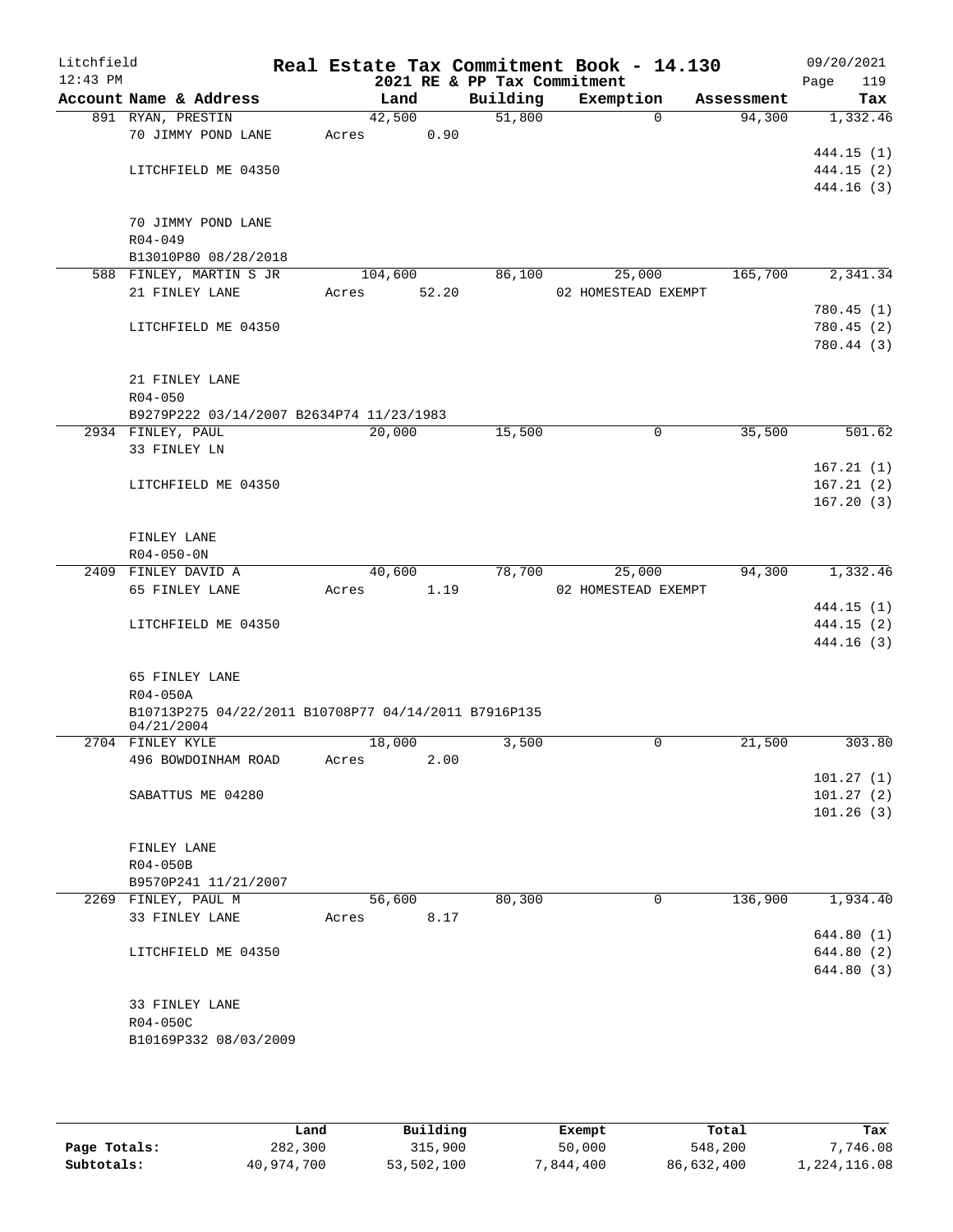| Litchfield   |                                                     |         |                 |                             | Real Estate Tax Commitment Book - 14.130 |            | 09/20/2021  |
|--------------|-----------------------------------------------------|---------|-----------------|-----------------------------|------------------------------------------|------------|-------------|
| $12:43$ PM   |                                                     |         |                 | 2021 RE & PP Tax Commitment |                                          |            | 120<br>Page |
|              | Account Name & Address                              |         | Land            | Building                    | Exemption                                | Assessment | Tax         |
|              | 2848 FINLEY, LYNAE<br>33 FINLEY LANE                |         | 43,000          | 51,600                      | $\mathbf 0$                              | 94,600     | 1,336.70    |
|              |                                                     |         | 2.00<br>Acres   |                             |                                          |            | 445.57(1)   |
|              | Litchfield ME 04350                                 |         |                 |                             |                                          |            | 445.57 (2)  |
|              |                                                     |         |                 |                             |                                          |            | 445.56(3)   |
|              |                                                     |         |                 |                             |                                          |            |             |
|              | 27 FINLEY LANE                                      |         |                 |                             |                                          |            |             |
|              | $R04 - 050D$                                        |         |                 |                             |                                          |            |             |
|              | B11645P59 11/20/2013                                |         |                 |                             |                                          |            |             |
|              | 1378 PETERSON, ALDEN P                              |         | 414,700         | 0                           | 0                                        | 414,700    | 5,859.71    |
|              | 184 QUAKER RIDGE ROAD                               |         | 118.00<br>Acres |                             |                                          |            |             |
|              |                                                     |         |                 |                             |                                          |            | 1,953.24(1) |
|              | GREENE ME 04236                                     |         |                 |                             |                                          |            | 1,953.24(2) |
|              |                                                     |         |                 |                             |                                          |            | 1,953.23(3) |
|              |                                                     |         |                 |                             |                                          |            |             |
|              | 405 HUNTINGTON HILL                                 |         |                 |                             |                                          |            |             |
|              | R05-001                                             |         |                 |                             |                                          |            |             |
|              | B1431P448                                           |         |                 |                             |                                          |            |             |
|              | 563 ESTABROOK, MARGARET                             |         | 73,300          | 5,300                       | 25,000                                   | 53,600     | 757.37      |
|              | 20 BUKER ROAD                                       |         | 1.60<br>Acres   |                             | 02 HOMESTEAD EXEMPT                      |            |             |
|              |                                                     |         |                 |                             |                                          |            | 252.46(1)   |
|              | LITCHFIELD ME 04350                                 |         |                 |                             |                                          |            | 252.46(2)   |
|              |                                                     |         |                 |                             |                                          |            | 252.45(3)   |
|              |                                                     |         |                 |                             |                                          |            |             |
|              | 20 BUKER ROAD                                       |         |                 |                             |                                          |            |             |
|              | R05-002                                             |         |                 |                             |                                          |            |             |
|              | B1958P197                                           |         |                 |                             |                                          |            |             |
|              | 2163 ESTABROOK, BARRY                               |         | 46,500          | 111,600                     | $\mathbf 0$                              | 158,100    | 2,233.95    |
|              | 14 BUKER ROAD                                       |         | 1.50<br>Acres   |                             |                                          |            |             |
|              |                                                     |         |                 |                             |                                          |            | 744.65(1)   |
|              | LITCHFIELD ME 04350                                 |         |                 |                             |                                          |            | 744.65(2)   |
|              |                                                     |         |                 |                             |                                          |            | 744.65(3)   |
|              |                                                     |         |                 |                             |                                          |            |             |
|              | 14 BUKER ROAD                                       |         |                 |                             |                                          |            |             |
|              | R05-002A                                            |         |                 |                             |                                          |            |             |
|              | B10876P271 11/03/2011 B8319P62 02/17/2005 B6294P228 |         |                 |                             |                                          |            |             |
|              | 09/07/2000                                          |         | 0               |                             |                                          | 0          | 0.00        |
|              | 2732 ESTABROOK, BARRY B<br>371 HUNTINGTON HILL      |         |                 | 12,400                      | 12,400<br>02 HOMESTEAD EXEMPT            |            |             |
|              | <b>ROAD</b>                                         |         |                 |                             |                                          |            |             |
|              |                                                     |         |                 |                             |                                          |            |             |
|              | LITCHFIELD ME 04350                                 |         |                 |                             |                                          |            |             |
|              |                                                     |         |                 |                             |                                          |            |             |
|              |                                                     |         |                 |                             |                                          |            |             |
|              | 371 HUNTINGTON HILL                                 |         |                 |                             |                                          |            |             |
|              | R05-002-ON                                          |         |                 |                             |                                          |            |             |
|              | B12450P273 09/26/2016                               |         |                 |                             |                                          |            |             |
|              | 598 ESTABROOK, GEORGE                               |         | 47,100          | 800                         | 0                                        | 47,900     | 676.83      |
|              | 20 BUKER ROAD                                       |         | 1.70<br>Acres   |                             |                                          |            |             |
|              |                                                     |         |                 |                             |                                          |            | 225.61(1)   |
|              | LITCHFIELD ME 04350                                 |         |                 |                             |                                          |            | 225.61(2)   |
|              |                                                     |         |                 |                             |                                          |            | 225.61(3)   |
|              |                                                     |         |                 |                             |                                          |            |             |
|              | 24 BUKER ROAD                                       |         |                 |                             |                                          |            |             |
|              | R05-003                                             |         |                 |                             |                                          |            |             |
|              | B5809P282                                           |         |                 |                             |                                          |            |             |
|              |                                                     |         |                 |                             |                                          |            |             |
|              |                                                     |         |                 |                             |                                          |            |             |
|              |                                                     | Land    | Building        |                             | Exempt                                   | Total      | Tax         |
| Page Totals: |                                                     | 624,600 | 181,700         |                             | 37,400                                   | 768,900    | 10,864.56   |

**Subtotals:** 41,599,300 53,683,800 7,881,800 87,401,300 1,234,980.64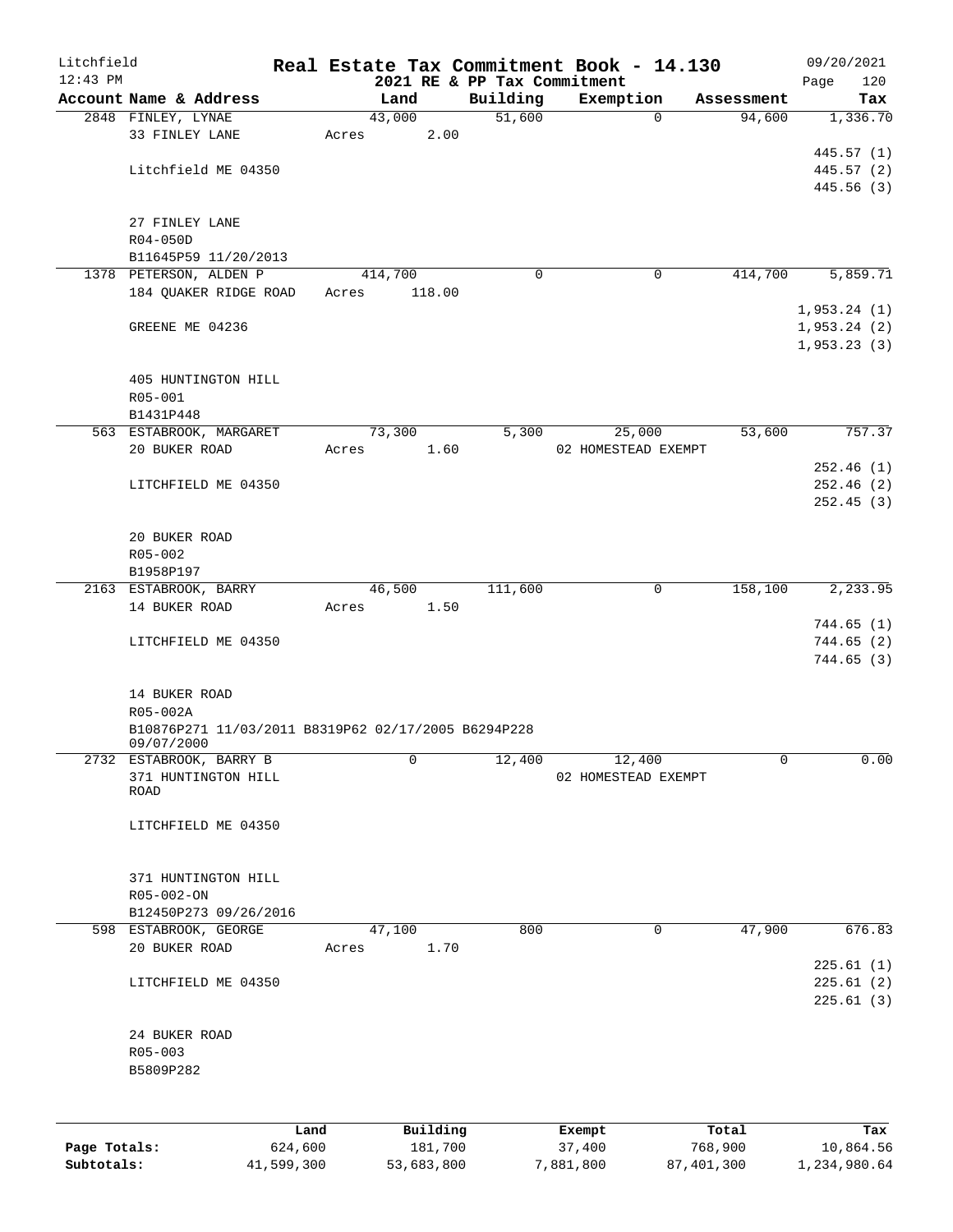| Litchfield<br>$12:43$ PM |                      |                                                     |         |      | 2021 RE & PP Tax Commitment | Real Estate Tax Commitment Book - 14.130 |            | 09/20/2021<br>121<br>Page |
|--------------------------|----------------------|-----------------------------------------------------|---------|------|-----------------------------|------------------------------------------|------------|---------------------------|
|                          |                      | Account Name & Address                              | Land    |      | Building                    | Exemption                                | Assessment | Tax                       |
|                          |                      | 1505 ROBERTS, RICKY J                               | 41,900  |      | 34,200                      | 25,000                                   | 51,100     | 722.04                    |
|                          | 42 BUKER ROAD        |                                                     | Acres   | 0.77 |                             | 02 HOMESTEAD EXEMPT                      |            |                           |
|                          |                      |                                                     |         |      |                             |                                          |            | 240.68(1)                 |
|                          |                      | LITCHFIELD ME 04350                                 |         |      |                             |                                          |            | 240.68(2)                 |
|                          |                      |                                                     |         |      |                             |                                          |            | 240.68(3)                 |
|                          |                      |                                                     |         |      |                             |                                          |            |                           |
|                          | <b>36 BUKER ROAD</b> |                                                     |         |      |                             |                                          |            |                           |
|                          | $R05 - 004$          |                                                     |         |      |                             |                                          |            |                           |
|                          | 1507 ROBERTS, RICK   | B13748P277 10/06/2020 B1945P353                     | 37,700  |      | 27,400                      | 25,000                                   | 40,100     | 566.61                    |
|                          | 42 BUKER RD          |                                                     | Acres   | 0.50 |                             | 02 HOMESTEAD EXEMPT                      |            |                           |
|                          |                      |                                                     |         |      |                             |                                          |            | 188.87(1)                 |
|                          |                      | LITCHFIELD ME 04350                                 |         |      |                             |                                          |            | 188.87(2)                 |
|                          |                      |                                                     |         |      |                             |                                          |            | 188.87(3)                 |
|                          |                      |                                                     |         |      |                             |                                          |            |                           |
|                          | 42 BUKER ROAD        |                                                     |         |      |                             |                                          |            |                           |
|                          | R05-004A             |                                                     |         |      |                             |                                          |            |                           |
|                          | B6112P58             |                                                     |         |      |                             |                                          |            |                           |
|                          |                      | 1236 COSTANZO, VINCENT J                            | 60,000  |      | 104,000                     | 25,000                                   | 139,000    | 1,964.07                  |
|                          |                      | COSTANZO, LYNDA G                                   | Acres   | 6.00 |                             | 02 HOMESTEAD EXEMPT                      |            |                           |
|                          | <b>46 BUKER ROAD</b> |                                                     |         |      |                             |                                          |            | 654.69 (1)                |
|                          |                      |                                                     |         |      |                             |                                          |            | 654.69 (2)                |
|                          |                      | LITCHFIELD ME 04350                                 |         |      |                             |                                          |            | 654.69 (3)                |
|                          | 46 BUKER ROAD        |                                                     |         |      |                             |                                          |            |                           |
|                          | R05-005              |                                                     |         |      |                             |                                          |            |                           |
|                          | 08/13/1975           | B10574P71 10/28/2010 B1695P103 12/04/1973 B1675P323 |         |      |                             |                                          |            |                           |
|                          |                      | 95 MORGAN, NICHOLAS R                               | 191,900 |      | 115,000                     | 0                                        | 306,900    | 4,336.50                  |
|                          | MORGAN, MARY L       |                                                     | Acres   | 4.45 |                             |                                          |            |                           |
|                          | 60 Buker Rd          |                                                     |         |      |                             |                                          |            | 1,445.50(1)               |
|                          |                      |                                                     |         |      |                             |                                          |            | 1,445.50(2)               |
|                          |                      | Litchfield ME 04350                                 |         |      |                             |                                          |            | 1,445.50(3)               |
|                          | 60 BUKER ROAD        |                                                     |         |      |                             |                                          |            |                           |
|                          | R05-006              |                                                     |         |      |                             |                                          |            |                           |
|                          |                      | B12905P112 05/09/2018 B2493P214 08/05/1982          |         |      |                             |                                          |            |                           |
|                          | 2135 BONN, WILLIAM   |                                                     | 151,800 |      | 140,500                     | 37,000                                   | 255,300    | 3,607.39                  |
|                          | BONN, ROBIN          |                                                     | Acres   | 2.75 |                             | 02 HOMESTEAD EXEMPT                      |            |                           |
|                          | 70 BUKER ROAD        |                                                     |         |      |                             | 14 WW2 Vet NonRes                        |            | 1,202.46(1)               |
|                          |                      |                                                     |         |      |                             | 14 WW2 Vet NonRes                        |            | 1,202.46(2)               |
|                          |                      | LITCHFIELD ME 04350                                 |         |      |                             |                                          |            | 1, 202.47(3)              |
|                          | 70 BUKER ROAD        |                                                     |         |      |                             |                                          |            |                           |
|                          | R05-006A             |                                                     |         |      |                             |                                          |            |                           |
|                          |                      | B5997P184 07/06/1999                                |         |      |                             |                                          |            |                           |
|                          |                      | 2930 MORGAN, CARRIE J                               | 130,200 |      | $\Omega$                    | 0                                        | 130,200    | 1,839.73                  |
|                          |                      | 14 BELLEGARDE AVENUE                                | Acres   | 1.40 |                             |                                          |            |                           |
|                          |                      |                                                     |         |      |                             |                                          |            | 613.24(1)                 |
|                          |                      | LEWISTON ME 04240                                   |         |      |                             |                                          |            | 613.24(2)                 |
|                          |                      |                                                     |         |      |                             |                                          |            | 613.25(3)                 |
|                          |                      |                                                     |         |      |                             |                                          |            |                           |
|                          |                      |                                                     |         |      |                             |                                          |            |                           |
|                          | $R05 - 006 - B$      |                                                     |         |      |                             |                                          |            |                           |
|                          |                      | B12905P120 05/09/2018                               |         |      |                             |                                          |            |                           |

|              | Land         | Building   | Exempt   | Total        | Tax          |
|--------------|--------------|------------|----------|--------------|--------------|
| Page Totals: | 613,500      | 421,100    | 112,000  | 922,600      | 13,036.34    |
| Subtotals:   | 42, 212, 800 | 54,104,900 | ,993,800 | 88, 323, 900 | 1,248,016.98 |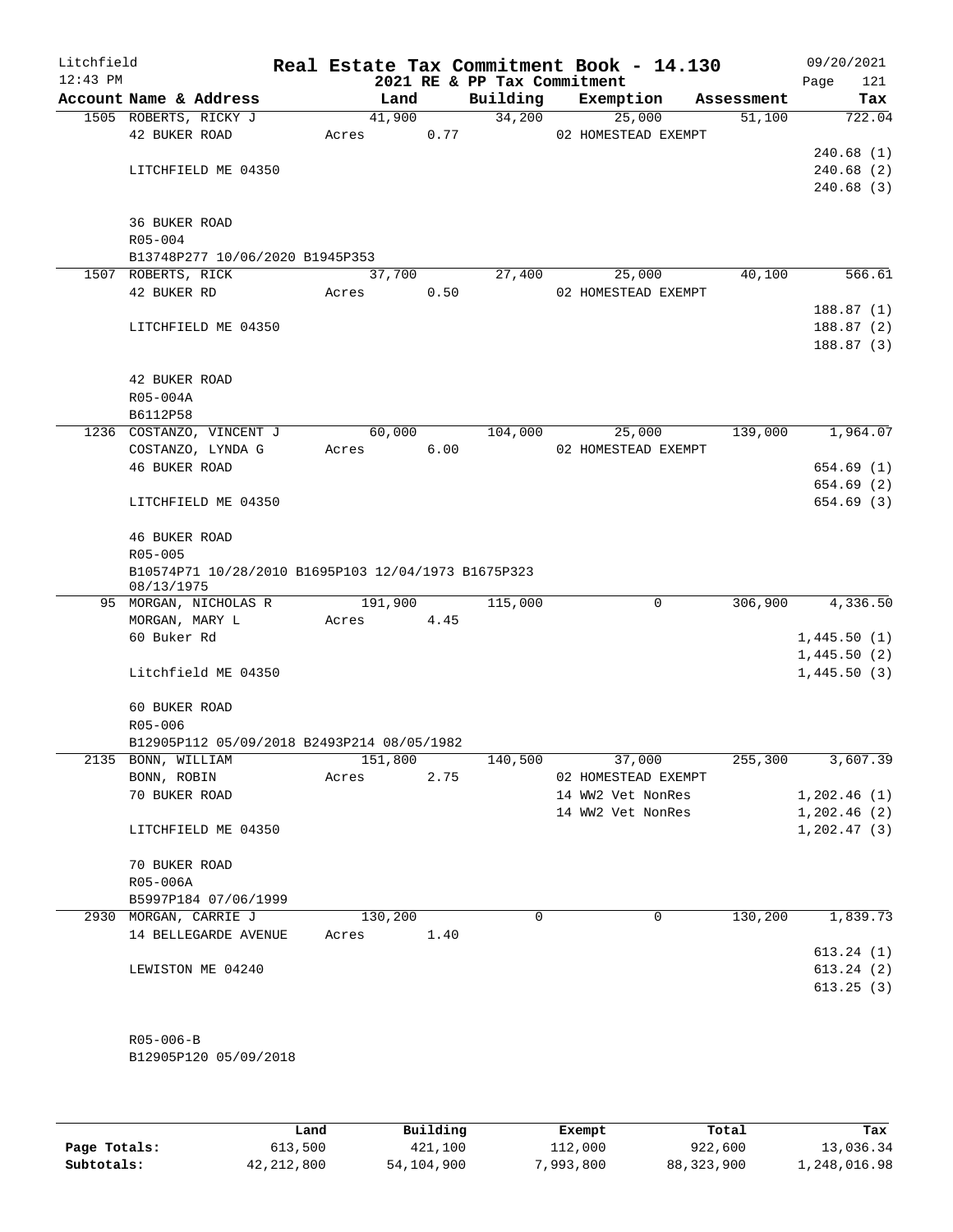| Litchfield |                                                                                       |                  |      |                             | Real Estate Tax Commitment Book - 14.130 |            | 09/20/2021                                |
|------------|---------------------------------------------------------------------------------------|------------------|------|-----------------------------|------------------------------------------|------------|-------------------------------------------|
| $12:43$ PM |                                                                                       |                  |      | 2021 RE & PP Tax Commitment |                                          |            | Page<br>122                               |
|            | Account Name & Address                                                                | Land             |      | Building                    | Exemption                                | Assessment | Tax                                       |
|            | 2378 DIXON JOHN P (TRUSTEE)<br>DIXON JOANNE L<br>(TRUSTEE)                            | 191,100<br>Acres | 2.50 | 347,900                     | $\Omega$                                 | 539,000    | 7,616.07                                  |
|            | 612 BROWNSTONE DR                                                                     |                  |      |                             |                                          |            | 2,538.69(1)                               |
|            | SEVERNA PARK MD 21146<br>2328                                                         |                  |      |                             |                                          |            | 2,538.69(2)<br>2,538.69(3)                |
|            | 112 BUKER ROAD<br>R05-007                                                             |                  |      |                             |                                          |            |                                           |
|            | B12476P268 09/29/2016 B8626P85 09/28/2005 B7492P70<br>07/01/2003                      |                  |      |                             |                                          |            |                                           |
|            | 358 CHAPEL HOLDINGS LLC.                                                              | 163,200          |      | 193,600                     | 0                                        | 356,800    | 5,041.58                                  |
|            | 1635 LEWISTON ROAD BOX<br>13                                                          | Acres            | 1.82 |                             |                                          |            |                                           |
|            | LITCHFIELD ME 04350                                                                   |                  |      |                             |                                          |            | 1,680.53(1)<br>1,680.53(2)<br>1,680.52(3) |
|            | 98 BUKER ROAD<br>R05-007A                                                             |                  |      |                             |                                          |            |                                           |
|            | B13699P117 09/01/2020 B13547P206 05/07/2020<br>B13539P164 04/23/2020                  |                  |      |                             |                                          |            |                                           |
|            | 2886 HATCH, JONATHAN LEE                                                              | 43,000           |      | 0                           | 0                                        | 43,000     | 607.59                                    |
|            | HATCH, SUSAN LYNN                                                                     | Acres            | 2.00 |                             |                                          |            |                                           |
|            | 396 ACADEMY ROAD                                                                      |                  |      |                             |                                          |            | 202.53(1)                                 |
|            | LITCHFIELD ME 04350                                                                   |                  |      |                             |                                          |            | 202.53(2)<br>202.53(3)                    |
|            | BUKER ROAD                                                                            |                  |      |                             |                                          |            |                                           |
|            | R05-007B                                                                              |                  |      |                             |                                          |            |                                           |
|            | B13193P193 04/22/2019                                                                 |                  |      |                             |                                          |            |                                           |
|            | 505 DOYLE, BRUCE<br>DOYLE, LORAINE                                                    | 73,100<br>Acres  | 8.00 | 159,800                     | 25,000<br>02 HOMESTEAD EXEMPT            | 207,900    | 2,937.63                                  |
|            | 31 DOYLE ST                                                                           |                  |      |                             |                                          |            | 979.21(1)                                 |
|            | LITCHFIELD ME 04350                                                                   |                  |      |                             |                                          |            | 979.21(2)<br>979.21(3)                    |
|            | 31 DOYLE STREET                                                                       |                  |      |                             |                                          |            |                                           |
|            | R05-008                                                                               |                  |      |                             |                                          |            |                                           |
|            | B2816P60                                                                              |                  |      |                             |                                          |            |                                           |
|            | 2234 NEAGLE, TIMOTHY D                                                                | 48,200           |      | 151,200                     | 0                                        | 199,400    | 2,817.52                                  |
|            | 16 OAK HILL RD                                                                        | Acres            | 2.05 |                             |                                          |            |                                           |
|            |                                                                                       |                  |      |                             |                                          |            | 939.17 (1)                                |
|            | LITCHFIELD ME 04350                                                                   |                  |      |                             |                                          |            | 939.17(2)                                 |
|            |                                                                                       |                  |      |                             |                                          |            | 939.18(3)                                 |
|            | 16 OAK HILL ROAD                                                                      |                  |      |                             |                                          |            |                                           |
|            | $R05 - 009 - 1$                                                                       |                  |      |                             |                                          |            |                                           |
|            | B12317P28 06/06/2016 B8916P18 05/22/2006 B8656P239<br>10/19/2005 B6926P252 05/24/2002 |                  |      |                             |                                          |            |                                           |

|              | Land       | Building   | Exempt    | Total      | Tax          |
|--------------|------------|------------|-----------|------------|--------------|
| Page Totals: | 518,600    | 852,500    | 25,000    | 1,346,100  | 19,020.39    |
| Subtotals:   | 42,731,400 | 54,957,400 | 8,018,800 | 89,670,000 | 1,267,037.37 |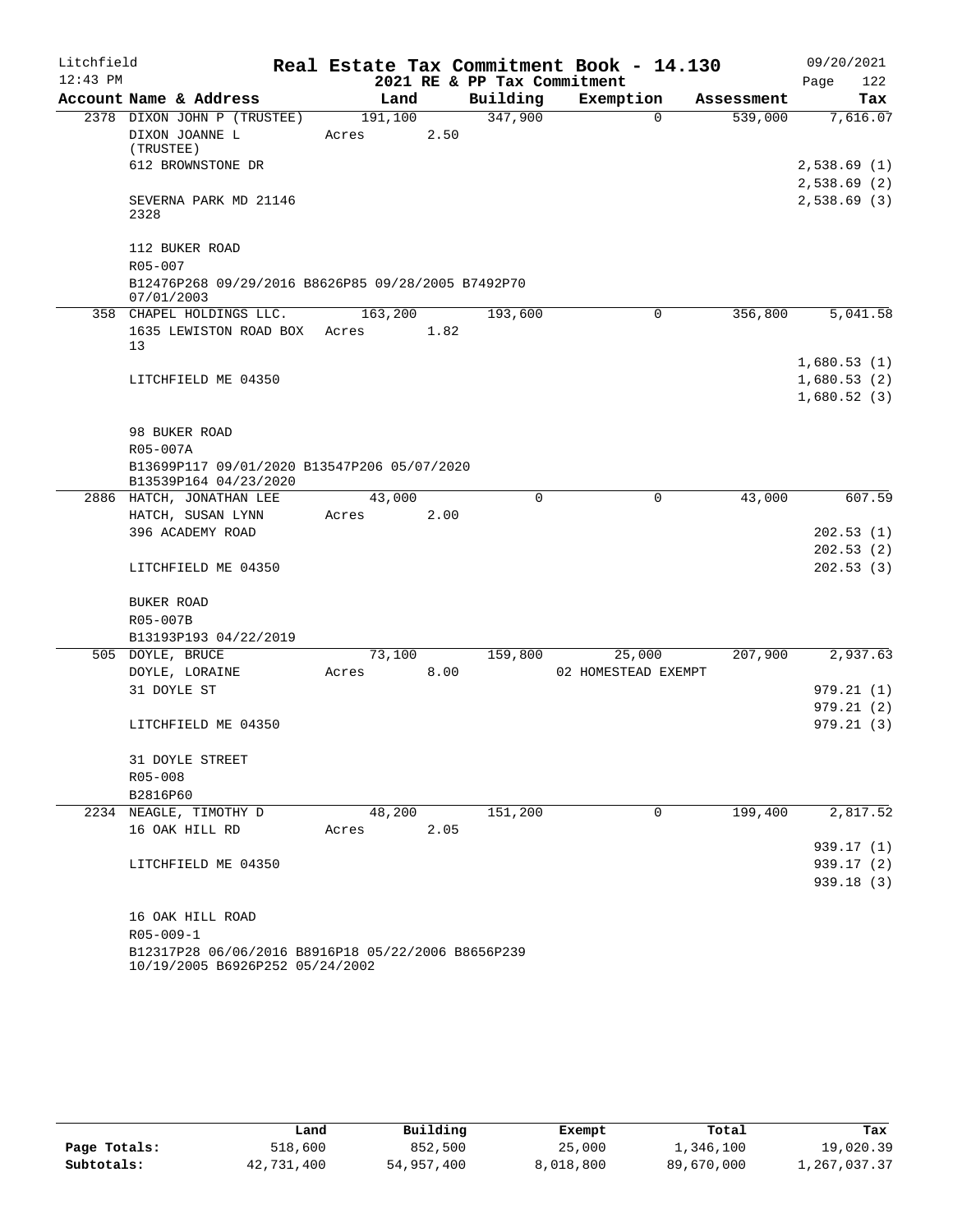| Litchfield<br>$12:43$ PM |                                                   |       |             |       | 2021 RE & PP Tax Commitment | Real Estate Tax Commitment Book - 14.130 |            | 09/20/2021<br>Page | 123 |
|--------------------------|---------------------------------------------------|-------|-------------|-------|-----------------------------|------------------------------------------|------------|--------------------|-----|
|                          | Account Name & Address                            |       | Land        |       | Building                    | Exemption                                | Assessment |                    | Tax |
|                          | 2235 BERUBE, SHAYNE E                             |       |             |       | 48,100 146,600              | 25,000                                   | 169,700    | 2,397.86           |     |
|                          | 22 OAKHILL ROAD                                   |       |             |       |                             | Acres 2.03 02 HOMESTEAD EXEMPT           |            |                    |     |
|                          |                                                   |       |             |       |                             |                                          |            | 799.29(1)          |     |
|                          | LITCHFIELD ME 04350                               |       |             |       |                             |                                          |            | 799.29(2)          |     |
|                          |                                                   |       |             |       |                             |                                          |            | 799.28(3)          |     |
|                          |                                                   |       |             |       |                             |                                          |            |                    |     |
|                          | 22 OAK HILL ROAD                                  |       |             |       |                             |                                          |            |                    |     |
|                          | $R05 - 009 - 2$                                   |       |             |       |                             |                                          |            |                    |     |
|                          | B10879P210 11/07/2011 B6936P305 06/05/2002        |       |             |       |                             |                                          |            |                    |     |
|                          | 2236 ALBERT, ANDRE P<br>256 BUKER ROAD Acres 3.24 |       | 51,700      |       | 172,300                     | 25,000<br>02 HOMESTEAD EXEMPT            | 199,000    | 2,811.87           |     |
|                          |                                                   |       |             |       |                             |                                          |            | 937.29 (1)         |     |
|                          | LITCHFIELD ME 04350                               |       |             |       |                             |                                          |            | 937.29 (2)         |     |
|                          |                                                   |       |             |       |                             |                                          |            | 937.29 (3)         |     |
|                          |                                                   |       |             |       |                             |                                          |            |                    |     |
|                          | 256 BUKER ROAD                                    |       |             |       |                             |                                          |            |                    |     |
|                          | $R05 - 009 - 3$                                   |       |             |       |                             |                                          |            |                    |     |
|                          | B7767P342 12/02/2003                              |       |             |       |                             |                                          |            |                    |     |
|                          | 2237 GRENIER, JEREMY                              |       | 52,100      |       | 112,700                     | 31,000                                   | 133,800    | 1,890.59           |     |
|                          | GRENIER SANDRA L                                  | Acres |             | 3.37  |                             | 02 HOMESTEAD EXEMPT                      |            |                    |     |
|                          | 244 BUKER ROAD                                    |       |             |       |                             | 12 WW2 Vet Res.                          |            | 630.20(1)          |     |
|                          |                                                   |       |             |       |                             |                                          |            | 630.20(2)          |     |
|                          | LITCHFIELD ME 04350                               |       |             |       |                             |                                          |            | 630.19(3)          |     |
|                          | 244 BUKER ROAD                                    |       |             |       |                             |                                          |            |                    |     |
|                          | $R05 - 009 - 4$                                   |       |             |       |                             |                                          |            |                    |     |
|                          | B7019P287 07/30/2002                              |       |             |       |                             |                                          |            |                    |     |
|                          | 1588 BERGERON, MICHAEL                            |       | 70,000      |       | $\Omega$                    | $\mathbf 0$                              | 70,000     | 989.10             |     |
|                          | BRASWELL, CAREY                                   |       | Acres 60.90 |       |                             |                                          |            |                    |     |
|                          | PO BOX 398                                        |       |             |       |                             |                                          |            | 329.70 (1)         |     |
|                          |                                                   |       |             |       |                             |                                          |            | 329.70(2)          |     |
|                          | LITCHFIELD ME 04350                               |       |             |       |                             |                                          |            | 329.70(3)          |     |
|                          | 93 EASY STREET                                    |       |             |       |                             |                                          |            |                    |     |
|                          | R05-010                                           |       |             |       |                             |                                          |            |                    |     |
|                          | B13110P36 12/14/2018                              |       |             |       |                             |                                          |            |                    |     |
|                          | 2593 BOUTHILLETTE, STEVEN                         |       | 40,100      |       | $\Omega$                    | $\mathbf 0$                              | 40,100     | 566.61             |     |
|                          | BOUTHILLETTE, VIRGINIA                            | Acres |             | 6.12  |                             |                                          |            |                    |     |
|                          | 8 TIMOTHY LANE                                    |       |             |       |                             |                                          |            | 188.87(1)          |     |
|                          |                                                   |       |             |       |                             |                                          |            | 188.87(2)          |     |
|                          | HUDSON NH 03051                                   |       |             |       |                             |                                          |            | 188.87(3)          |     |
|                          | OAK HILL ROAD                                     |       |             |       |                             |                                          |            |                    |     |
|                          | R05-010A                                          |       |             |       |                             |                                          |            |                    |     |
|                          | B13167P202 03/15/2019                             |       |             |       |                             |                                          |            |                    |     |
|                          | 2938 BRASWELL, CAREY                              |       | 45,900      |       | 122,200                     | 0                                        | 168,100    | 2,375.25           |     |
|                          | PO BOX 398                                        | Acres |             | 13.90 |                             |                                          |            |                    |     |
|                          |                                                   |       |             |       |                             |                                          |            | 791.75 (1)         |     |
|                          | LITCHFIELD ME 04350                               |       |             |       |                             |                                          |            | 791.75 (2)         |     |
|                          |                                                   |       |             |       |                             |                                          |            | 791.75(3)          |     |
|                          |                                                   |       |             |       |                             |                                          |            |                    |     |
|                          | 93 Easy Street                                    |       |             |       |                             |                                          |            |                    |     |
|                          | R05-010B                                          |       |             |       |                             |                                          |            |                    |     |
|                          | B13110P40 12/14/2018                              |       |             |       |                             |                                          |            |                    |     |
|                          |                                                   |       |             |       |                             |                                          |            |                    |     |

|              | Land       | Building   | Exempt    | Total      | Tax          |
|--------------|------------|------------|-----------|------------|--------------|
| Page Totals: | 307,900    | 553,800    | 81,000    | 780,700    | 11,031.28    |
| Subtotals:   | 43,039,300 | 55,511,200 | 8,099,800 | 90,450,700 | 1,278,068.65 |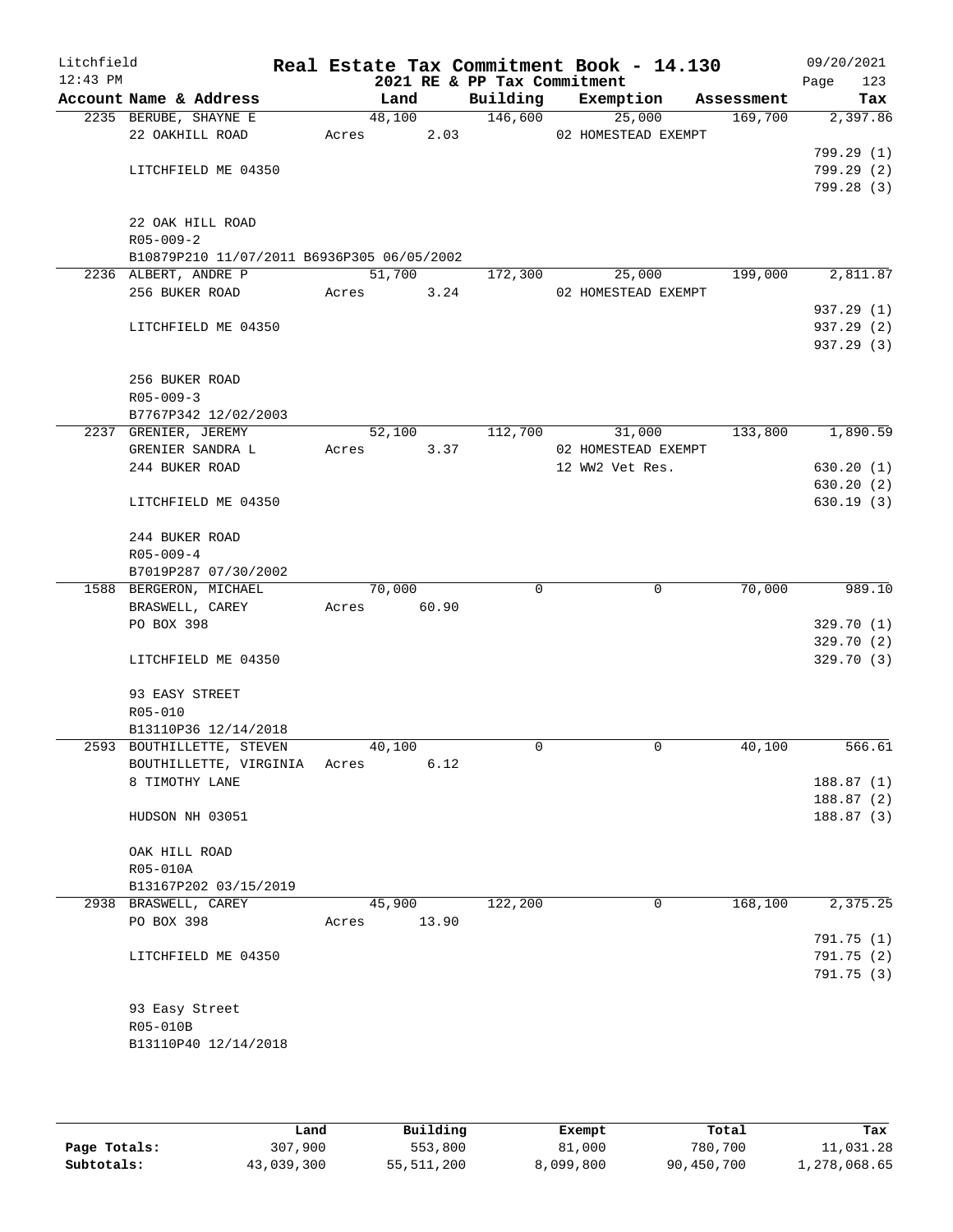| Litchfield |                          |                                                                                          |       |        |      |                             | Real Estate Tax Commitment Book - 14.130 |            | 09/20/2021  |
|------------|--------------------------|------------------------------------------------------------------------------------------|-------|--------|------|-----------------------------|------------------------------------------|------------|-------------|
| $12:43$ PM |                          |                                                                                          |       |        |      | 2021 RE & PP Tax Commitment |                                          |            | 124<br>Page |
|            |                          | Account Name & Address                                                                   |       | Land   |      | Building                    | Exemption                                | Assessment | Tax         |
|            |                          | 1917 BANTON, CARLTON J                                                                   |       | 46,300 |      | 104, 100                    | $\Omega$                                 | 150,400    | 2,125.15    |
|            |                          | BANTON, BOBBIE JEAN                                                                      | Acres |        | 1.42 |                             |                                          |            |             |
|            |                          | 102 OAKHILL ROAD                                                                         |       |        |      |                             |                                          |            | 708.38(1)   |
|            |                          |                                                                                          |       |        |      |                             |                                          |            | 708.38(2)   |
|            |                          | LITCHFIELD ME 04350                                                                      |       |        |      |                             |                                          |            | 708.39(3)   |
|            |                          | 102 OAK HILL ROAD                                                                        |       |        |      |                             |                                          |            |             |
|            | R05-011                  |                                                                                          |       |        |      |                             |                                          |            |             |
|            |                          | B6116P277 06/28/2004                                                                     |       |        |      |                             |                                          |            |             |
|            |                          | 2075 PETERSEN, JENNIFER                                                                  |       | 45,000 |      | 93,200                      | 0                                        | 138,200    | 1,952.77    |
|            | 96 OAKHILL ROAD          |                                                                                          | Acres |        | 1.00 |                             |                                          |            |             |
|            |                          |                                                                                          |       |        |      |                             |                                          |            | 650.92(1)   |
|            |                          | LITCHFIELD ME 04350                                                                      |       |        |      |                             |                                          |            | 650.92(2)   |
|            |                          |                                                                                          |       |        |      |                             |                                          |            | 650.93(3)   |
|            |                          |                                                                                          |       |        |      |                             |                                          |            |             |
|            |                          | 96 OAK HILL ROAD                                                                         |       |        |      |                             |                                          |            |             |
|            | R05-011A                 |                                                                                          |       |        |      |                             |                                          |            |             |
|            |                          | B10114P118 06/16/2009 B10044P179 04/15/2009<br>B8277P315 01/15/2005 B5641P228 06/05/1998 |       |        |      |                             |                                          |            |             |
|            |                          | 2083 SHACKLEY, LINWOOD                                                                   |       | 45,000 |      | 72,000                      | 6,000                                    | 111,000    | 1,568.43    |
|            |                          | SHACKLEY, WANDA                                                                          | Acres |        | 1.00 |                             | 03 VETERANS EXEMPT                       |            |             |
|            | 110 OAKHILL RD           |                                                                                          |       |        |      |                             |                                          |            | 522.81(1)   |
|            |                          |                                                                                          |       |        |      |                             |                                          |            | 522.81(2)   |
|            |                          | LITCHFIELD ME 04350                                                                      |       |        |      |                             |                                          |            | 522.81(3)   |
|            |                          |                                                                                          |       |        |      |                             |                                          |            |             |
|            |                          | 110 OAK HILL ROAD                                                                        |       |        |      |                             |                                          |            |             |
|            | R05-012                  |                                                                                          |       |        |      |                             |                                          |            |             |
|            |                          | B5613P164 05/08/1998                                                                     |       |        |      |                             |                                          |            |             |
|            |                          | 2084 SANDS, TIMOTHY S                                                                    |       | 45,000 |      | 113,000                     | 25,000                                   | 133,000    | 1,879.29    |
|            | PO BOX 667               |                                                                                          | Acres |        | 2.00 |                             | 02 HOMESTEAD EXEMPT                      |            | 626.43(1)   |
|            |                          | SABATTUS ME 04280                                                                        |       |        |      |                             |                                          |            | 626.43(2)   |
|            |                          |                                                                                          |       |        |      |                             |                                          |            | 626.43(3)   |
|            |                          |                                                                                          |       |        |      |                             |                                          |            |             |
|            |                          | 106 OAK HILL ROAD                                                                        |       |        |      |                             |                                          |            |             |
|            | $R05 - 013$              |                                                                                          |       |        |      |                             |                                          |            |             |
|            |                          | 574 WHEELER, ANGELA T                                                                    |       | 22,600 |      | $\mathbf 0$                 | 0                                        | 22,600     | 319.34      |
|            |                          | WHEELER, REUBEN J                                                                        | Acres |        | 1.00 |                             |                                          |            |             |
|            | 693 WEST ROAD            |                                                                                          |       |        |      |                             |                                          |            | 106.45(1)   |
|            |                          |                                                                                          |       |        |      |                             |                                          |            | 106.45(2)   |
|            |                          | BOWDOIN ME 04287                                                                         |       |        |      |                             |                                          |            | 106.44(3)   |
|            |                          |                                                                                          |       |        |      |                             |                                          |            |             |
|            | OAK HILL ROAD<br>R05-015 |                                                                                          |       |        |      |                             |                                          |            |             |
|            |                          | B7974P185 06/04/2004                                                                     |       |        |      |                             |                                          |            |             |
|            |                          | 1061 WHEELER, REUBEN J                                                                   |       | 33,400 |      | $\mathbf 0$                 | 0                                        | 33,400     | 471.94      |
|            |                          | WHEELER, GIDEON T                                                                        | Acres |        | 5.00 |                             |                                          |            |             |
|            | 693 WEST ROAD            |                                                                                          |       |        |      |                             |                                          |            | 157.31(1)   |
|            |                          |                                                                                          |       |        |      |                             |                                          |            | 157.31(2)   |
|            |                          | BOWDOIN ME 04287                                                                         |       |        |      |                             |                                          |            | 157.32(3)   |
|            |                          |                                                                                          |       |        |      |                             |                                          |            |             |
|            | OAK HILL ROAD            |                                                                                          |       |        |      |                             |                                          |            |             |
|            | R05-016                  |                                                                                          |       |        |      |                             |                                          |            |             |
|            |                          | B8052P174 07/24/2004                                                                     |       |        |      |                             |                                          |            |             |
|            |                          |                                                                                          |       |        |      |                             |                                          |            |             |

|              | Land       | Building   | Exempt    | Total      | Tax          |
|--------------|------------|------------|-----------|------------|--------------|
| Page Totals: | 237,300    | 382,300    | 31,000    | 588,600    | 8,316.92     |
| Subtotals:   | 43,276,600 | 55,893,500 | 8,130,800 | 91,039,300 | 1,286,385.57 |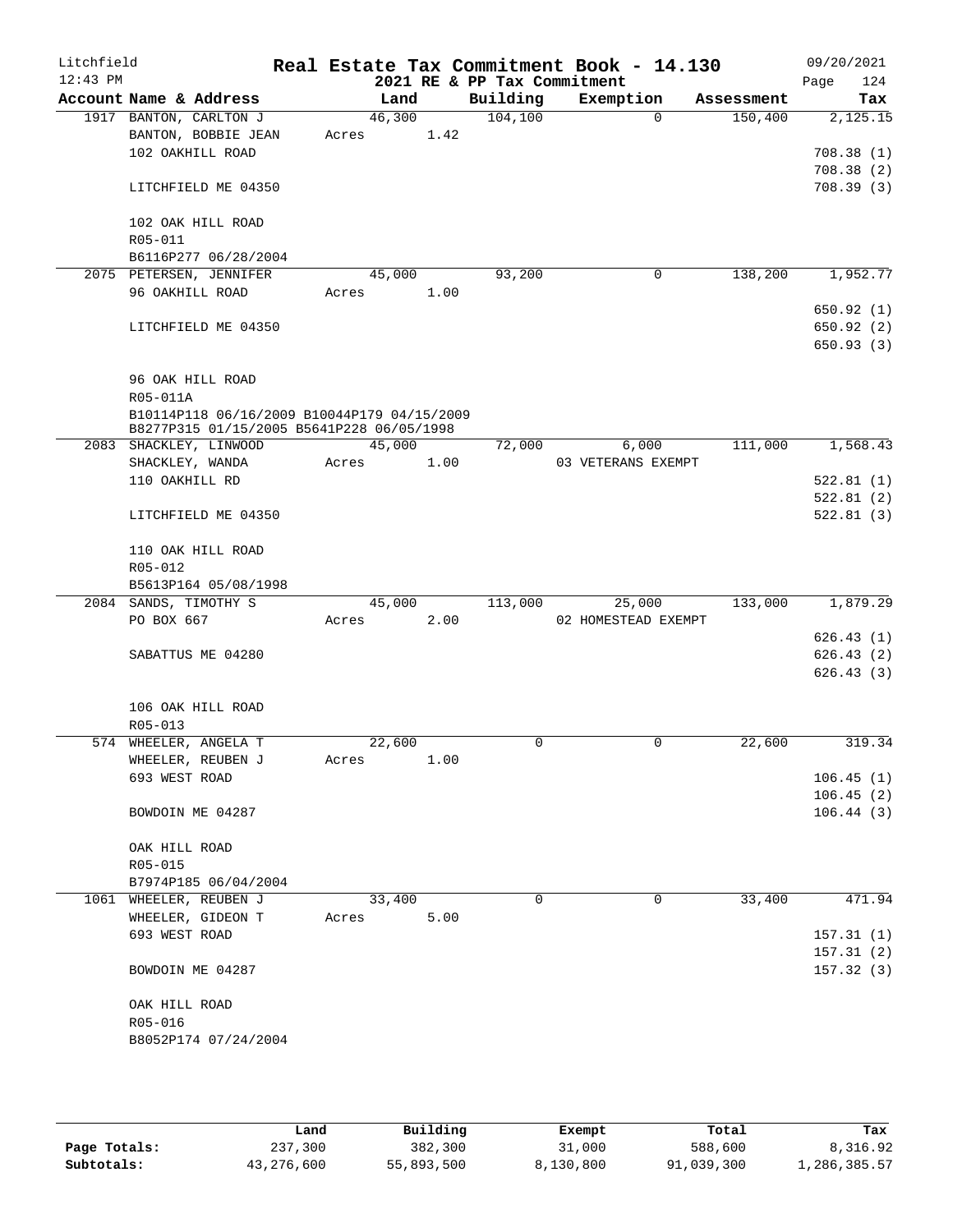| Litchfield<br>$12:43$ PM |                     |                                            |       |        |       | 2021 RE & PP Tax Commitment | Real Estate Tax Commitment Book - 14.130 |          |            | 09/20/2021<br>125<br>Page |
|--------------------------|---------------------|--------------------------------------------|-------|--------|-------|-----------------------------|------------------------------------------|----------|------------|---------------------------|
|                          |                     | Account Name & Address                     |       | Land   |       | Building                    | Exemption                                |          | Assessment | Tax                       |
|                          | 575 WHEELER, ANGELA |                                            |       | 22,600 |       | $\Omega$                    |                                          | $\Omega$ | 22,600     | 319.34                    |
|                          |                     | C/O WHEELER, REUBEN J.                     | Acres |        | 1.00  |                             |                                          |          |            |                           |
|                          | 693 WEST ROAD       |                                            |       |        |       |                             |                                          |          |            | 106.45(1)                 |
|                          |                     | BOWDOIN ME 04287                           |       |        |       |                             |                                          |          |            | 106.45(2)                 |
|                          |                     |                                            |       |        |       |                             |                                          |          |            | 106.44(3)                 |
|                          |                     |                                            |       |        |       |                             |                                          |          |            |                           |
|                          | OAK HILL ROAD       |                                            |       |        |       |                             |                                          |          |            |                           |
|                          | R05-018             |                                            |       |        |       |                             |                                          |          |            |                           |
|                          |                     | B7974P185 06/04/2004                       |       |        |       |                             |                                          |          |            |                           |
|                          | 576 WHEELER, ANGELA |                                            |       | 22,600 |       | 0                           |                                          | 0        | 22,600     | 319.34                    |
|                          |                     | WHEELER, REUBEN J                          | Acres |        | 1.00  |                             |                                          |          |            |                           |
|                          | 693 WEST ROAD       |                                            |       |        |       |                             |                                          |          |            | 106.45(1)                 |
|                          |                     |                                            |       |        |       |                             |                                          |          |            | 106.45(2)                 |
|                          |                     | BOWDOIN ME 04287                           |       |        |       |                             |                                          |          |            | 106.44(3)                 |
|                          | OAK HILL ROAD       |                                            |       |        |       |                             |                                          |          |            |                           |
|                          | R05-019             |                                            |       |        |       |                             |                                          |          |            |                           |
|                          |                     | B7974P185 06/04/2004                       |       |        |       |                             |                                          |          |            |                           |
|                          | 350 COMEAU RUTH     |                                            |       | 48,000 |       | 227,100                     | 25,000                                   |          | 250,100    | 3,533.91                  |
|                          | COMEAU NORMAND      |                                            | Acres |        | 2.00  |                             | 02 HOMESTEAD EXEMPT                      |          |            |                           |
|                          |                     | 118 OAKHILL ROAD                           |       |        |       |                             |                                          |          |            | 1, 177.97(1)              |
|                          |                     |                                            |       |        |       |                             |                                          |          |            | 1, 177.97(2)              |
|                          |                     | LITCHFIELD ME 04350                        |       |        |       |                             |                                          |          |            | 1, 177.97(3)              |
|                          |                     | 118 OAK HILL ROAD                          |       |        |       |                             |                                          |          |            |                           |
|                          | $R05 - 020$         |                                            |       |        |       |                             |                                          |          |            |                           |
|                          |                     | B9535P230 10/19/2007 B3509P230 01/30/1989  |       |        |       |                             |                                          |          |            |                           |
|                          |                     | 1650 SPICER, RICHARD D                     |       | 48,000 |       | 0                           |                                          | 0        | 48,000     | 678.24                    |
|                          | 217 BUKER ROAD      |                                            | Acres |        | 17.00 |                             |                                          |          |            |                           |
|                          |                     |                                            |       |        |       |                             |                                          |          |            | 226.08(1)                 |
|                          |                     | LITCHFIELD ME 04350                        |       |        |       |                             |                                          |          |            | 226.08(2)                 |
|                          |                     |                                            |       |        |       |                             |                                          |          |            | 226.08(3)                 |
|                          | OAK HILL ROAD       |                                            |       |        |       |                             |                                          |          |            |                           |
|                          | R05-021             |                                            |       |        |       |                             |                                          |          |            |                           |
|                          | B2687P239           |                                            |       |        |       |                             |                                          |          |            |                           |
|                          |                     | 1690 STUFFLEBEAM, MARK                     |       | 54,000 |       | 101,400                     | 25,000                                   |          | 130,400    | 1,842.55                  |
|                          |                     | 162 OAKHILL ROAD                           | Acres |        | 5.00  |                             | 02 HOMESTEAD EXEMPT                      |          |            |                           |
|                          |                     |                                            |       |        |       |                             |                                          |          |            | 614.18(1)                 |
|                          |                     | LITCHFIELD ME 04350                        |       |        |       |                             |                                          |          |            | 614.18(2)                 |
|                          |                     |                                            |       |        |       |                             |                                          |          |            | 614.19(3)                 |
|                          |                     |                                            |       |        |       |                             |                                          |          |            |                           |
|                          |                     | 162 OAK HILL ROAD                          |       |        |       |                             |                                          |          |            |                           |
|                          | R05-022             |                                            |       |        |       |                             |                                          |          |            |                           |
|                          | B2658P61            |                                            |       |        |       |                             |                                          |          |            |                           |
|                          |                     | 1013 LAROCK, NORMAN S                      |       | 63,300 |       | 66,600                      | 25,000                                   |          | 104,900    | 1,482.24                  |
|                          |                     | 184 OAKHILL ROAD                           | Acres |        | 10.34 |                             | 02 HOMESTEAD EXEMPT                      |          |            |                           |
|                          |                     |                                            |       |        |       |                             |                                          |          |            | 494.08 (1)                |
|                          |                     | LITCHFIELD ME 04350                        |       |        |       |                             |                                          |          |            | 494.08 (2)                |
|                          |                     |                                            |       |        |       |                             |                                          |          |            | 494.08 (3)                |
|                          |                     | 184 OAK HILL ROAD                          |       |        |       |                             |                                          |          |            |                           |
|                          | $R05 - 023$         |                                            |       |        |       |                             |                                          |          |            |                           |
|                          |                     | B10699P127 03/31/2011 B2418P241 09/11/1981 |       |        |       |                             |                                          |          |            |                           |
|                          |                     |                                            |       |        |       |                             |                                          |          |            |                           |
|                          |                     |                                            |       |        |       |                             |                                          |          |            |                           |

|              | Land       | Building   | Exempt    | Total      | Tax          |
|--------------|------------|------------|-----------|------------|--------------|
| Page Totals: | 258,500    | 395,100    | 75,000    | 578,600    | 8,175.62     |
| Subtotals:   | 43,535,100 | 56,288,600 | 8,205,800 | 91,617,900 | 1,294,561.19 |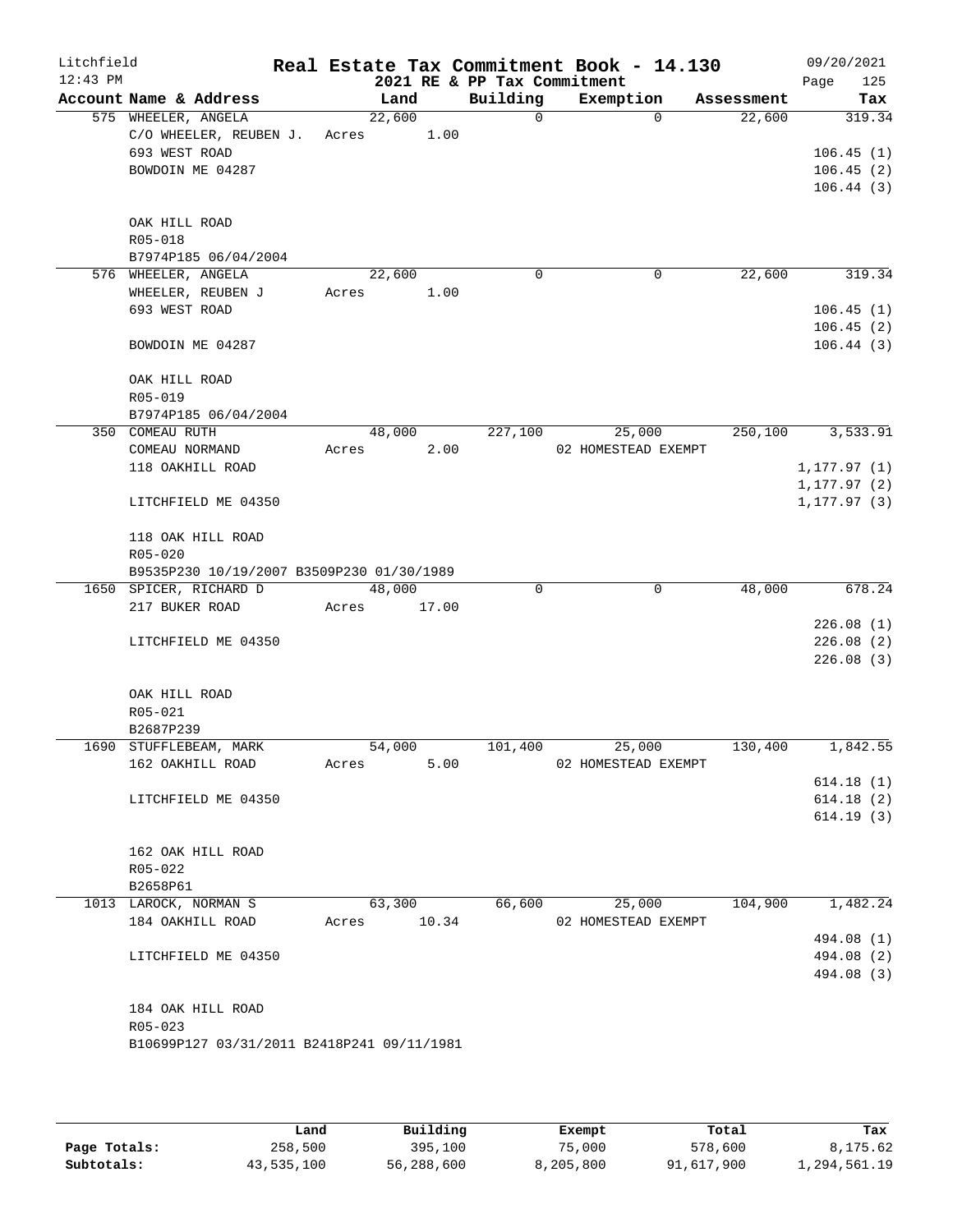| Litchfield |                                                                  |       |             |      |                             | Real Estate Tax Commitment Book - 14.130 |   |            |      | 09/20/2021  |
|------------|------------------------------------------------------------------|-------|-------------|------|-----------------------------|------------------------------------------|---|------------|------|-------------|
| $12:43$ PM |                                                                  |       |             |      | 2021 RE & PP Tax Commitment |                                          |   |            | Page | 126         |
|            | Account Name & Address                                           |       | Land        |      | Building                    | Exemption                                |   | Assessment |      | Tax         |
|            | 2780 ONEILL, JOSHUA                                              |       | 66,300      |      | 151,700                     | 25,000                                   |   | 193,000    |      | 2,727.09    |
|            | WILE, ARI                                                        | Acres | 14.40       |      |                             | 02 HOMESTEAD EXEMPT                      |   |            |      |             |
|            | 202 OAK HILL ROAD                                                |       |             |      |                             |                                          |   |            |      | 909.03(1)   |
|            |                                                                  |       |             |      |                             |                                          |   |            |      | 909.03(2)   |
|            | LITCHFIELD ME 04350                                              |       |             |      |                             |                                          |   |            |      | 909.03(3)   |
|            | 202 OAK HILL ROAD                                                |       |             |      |                             |                                          |   |            |      |             |
|            | R05-023A                                                         |       |             |      |                             |                                          |   |            |      |             |
|            | B12862P239 03/16/2018 B12862P238 03/12/2018                      |       |             |      |                             |                                          |   |            |      |             |
|            | B10699P130 03/31/2011                                            |       |             |      |                             |                                          |   |            |      |             |
|            | 226 LOWE, JONATHAN R                                             |       | 66,900      |      | 105,900                     | 25,000                                   |   | 147,800    |      | 2,088.41    |
|            | LOWE, HEATHER M                                                  |       | Acres 17.25 |      |                             | 02 HOMESTEAD EXEMPT                      |   |            |      |             |
|            | 159 OAK HILL ROAD                                                |       |             |      |                             |                                          |   |            |      | 696.14(1)   |
|            |                                                                  |       |             |      |                             |                                          |   |            |      | 696.14 (2)  |
|            | LITCHFIELD ME 04350                                              |       |             |      |                             |                                          |   |            |      | 696.13 (3)  |
|            |                                                                  |       |             |      |                             |                                          |   |            |      |             |
|            | 159 OAK HILL ROAD                                                |       |             |      |                             |                                          |   |            |      |             |
|            | R05-025                                                          |       |             |      |                             |                                          |   |            |      |             |
|            | B13525P191 04/10/2020 B13138P247 01/29/2019                      |       |             |      |                             |                                          |   |            |      |             |
|            | 1651 WHEELER, REUBEN                                             |       | 72,000      |      | 52,200                      |                                          | 0 | 124,200    |      | 1,754.95    |
|            | 693 WEST ROAD                                                    |       | Acres 25.00 |      |                             |                                          |   |            |      |             |
|            |                                                                  |       |             |      |                             |                                          |   |            |      | 584.98 (1)  |
|            | BOWDOIN ME 04287                                                 |       |             |      |                             |                                          |   |            |      | 584.98 (2)  |
|            |                                                                  |       |             |      |                             |                                          |   |            |      | 584.99 (3)  |
|            |                                                                  |       |             |      |                             |                                          |   |            |      |             |
|            | 145 OAK HILL ROAD                                                |       |             |      |                             |                                          |   |            |      |             |
|            | R05-026                                                          |       |             |      |                             |                                          |   |            |      |             |
|            | B10595P309 11/19/2010 B2124P126 07/05/1978<br>86 BARRY, DENNIS R |       | 61,900      |      | 267,000                     | 25,000                                   |   | 303,900    |      | 4,294.11    |
|            | 15 CEDAR GROVE LN                                                | Acres |             | 8.48 |                             | 02 HOMESTEAD EXEMPT                      |   |            |      |             |
|            |                                                                  |       |             |      |                             |                                          |   |            |      | 1,431.37(1) |
|            | LITCHFIELD ME 04350                                              |       |             |      |                             |                                          |   |            |      | 1,431.37(2) |
|            |                                                                  |       |             |      |                             |                                          |   |            |      | 1,431.37(3) |
|            |                                                                  |       |             |      |                             |                                          |   |            |      |             |
|            | 15 CEDAR GROVE LANE                                              |       |             |      |                             |                                          |   |            |      |             |
|            | R05-027                                                          |       |             |      |                             |                                          |   |            |      |             |
|            | B12575P223 04/05/2017 B8886P202 04/29/2006 B6884P182             |       |             |      |                             |                                          |   |            |      |             |
|            | 04/19/2002                                                       |       |             |      |                             |                                          |   |            |      |             |
|            | 2267 THIBEAULT, DANIEL                                           |       | 56,000      |      | 305,600                     | 25,000                                   |   | 336,600    |      | 4,756.16    |
|            | THIBEAULT TAMMY                                                  | Acres |             | 4.65 |                             | 02 HOMESTEAD EXEMPT                      |   |            |      |             |
|            | 30 CEDAR LANE                                                    |       |             |      |                             |                                          |   |            |      | 1,585.39(1) |
|            |                                                                  |       |             |      |                             |                                          |   |            |      | 1,585.39(2) |
|            | LITCHFIELD ME 04350                                              |       |             |      |                             |                                          |   |            |      | 1,585.38(3) |
|            |                                                                  |       |             |      |                             |                                          |   |            |      |             |
|            | 30 CEDAR GROVE LANE                                              |       |             |      |                             |                                          |   |            |      |             |
|            | R05-027A                                                         |       |             |      |                             |                                          |   |            |      |             |
|            | B6482P27 05/17/2001                                              |       | 49,100      |      | 143,700                     |                                          |   | 167,800    |      | 2,371.01    |
|            | 2757 THIBEAULT, PHILLIP A                                        |       |             |      |                             | 25,000                                   |   |            |      |             |
|            | THIBEAULT, LAURIE L<br>7 CEDAR GROVE LANE                        |       | Acres       | 2.35 |                             | 02 HOMESTEAD EXEMPT                      |   |            |      | 790.34 (1)  |
|            |                                                                  |       |             |      |                             |                                          |   |            |      | 790.34(2)   |
|            | LITCHFIELD ME 04350                                              |       |             |      |                             |                                          |   |            |      | 790.33(3)   |
|            |                                                                  |       |             |      |                             |                                          |   |            |      |             |
|            | 7 CEDAR GROVE LANE                                               |       |             |      |                             |                                          |   |            |      |             |
|            | R05-027B                                                         |       |             |      |                             |                                          |   |            |      |             |
|            | B12575P221 04/05/2017 B10368P296 03/20/2010                      |       |             |      |                             |                                          |   |            |      |             |
|            |                                                                  |       |             |      |                             |                                          |   |            |      |             |
|            |                                                                  |       |             |      |                             |                                          |   |            |      |             |
|            |                                                                  |       |             |      |                             |                                          |   |            |      |             |

|              | Land       | Building     | Exempt    | Total      | Tax          |
|--------------|------------|--------------|-----------|------------|--------------|
| Page Totals: | 372,200    | 1,026,100    | 125,000   | 1,273,300  | 17,991.73    |
| Subtotals:   | 43,907,300 | 57, 314, 700 | 8,330,800 | 92,891,200 | 1,312,552.92 |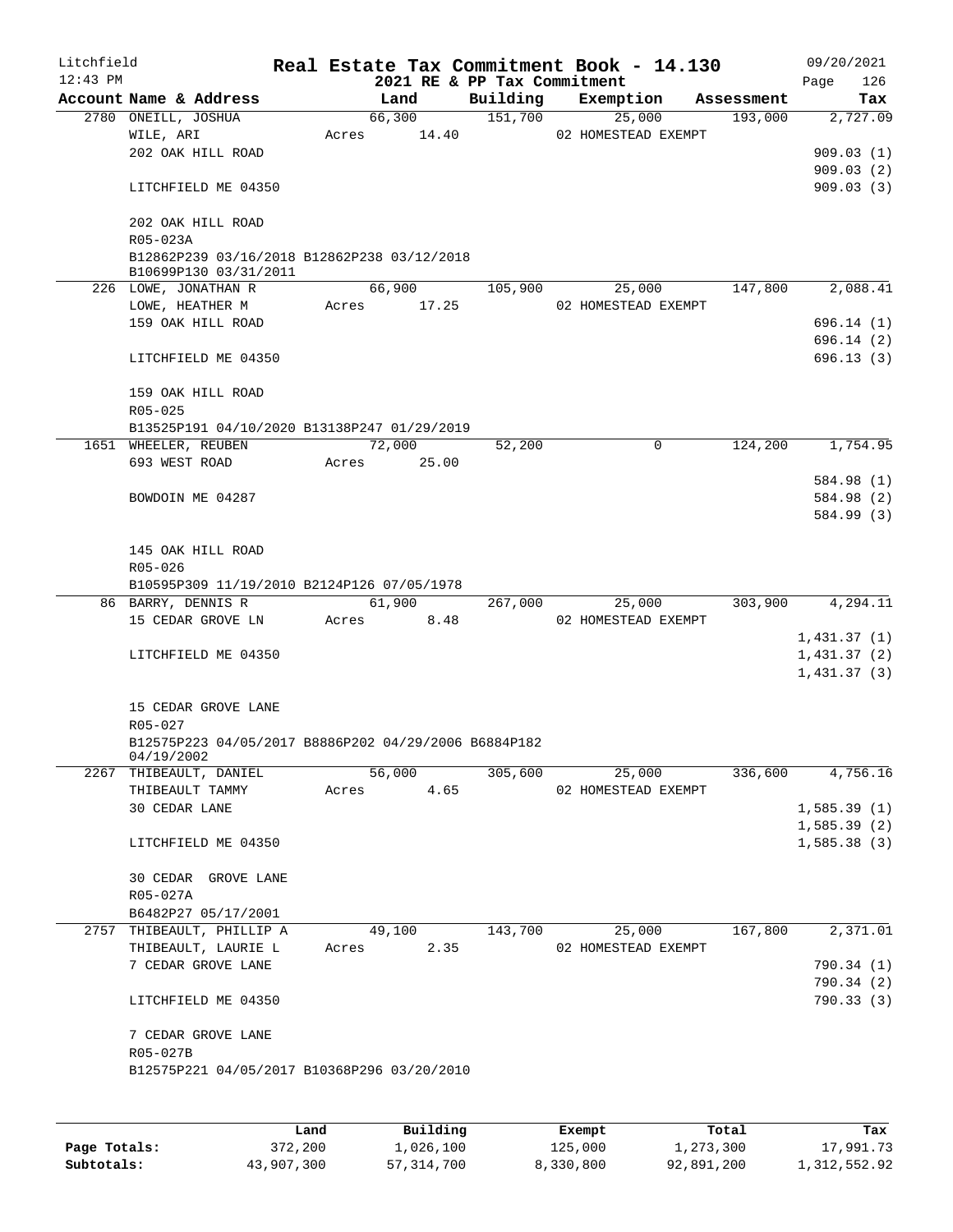| Litchfield   |                                                                                                                   |            |            |                             | Real Estate Tax Commitment Book - 14.130 |            | 09/20/2021   |
|--------------|-------------------------------------------------------------------------------------------------------------------|------------|------------|-----------------------------|------------------------------------------|------------|--------------|
| $12:43$ PM   |                                                                                                                   |            |            | 2021 RE & PP Tax Commitment |                                          |            | Page<br>127  |
|              | Account Name & Address                                                                                            |            | Land       | Building                    | Exemption                                | Assessment | Tax          |
|              | 2914 THIBEAULT, DANIEL DAVID                                                                                      |            | 35,500     | $\mathbf 0$                 | $\Omega$                                 | 35,500     | 501.62       |
|              | THIBEAULT, TAMMY LYNN                                                                                             | Acres      | 8.37       |                             |                                          |            |              |
|              | <b>30 CEDAR GROVE LANE</b>                                                                                        |            |            |                             |                                          |            | 167.21(1)    |
|              |                                                                                                                   |            |            |                             |                                          |            | 167.21(2)    |
|              | LITCHFIELD ME 04350                                                                                               |            |            |                             |                                          |            | 167.20(3)    |
|              | CEDAR GROVE LANE                                                                                                  |            |            |                             |                                          |            |              |
|              | R05-027C                                                                                                          |            |            |                             |                                          |            |              |
|              | B13403P163 11/20/2019 B13403P161 11/20/2019                                                                       |            |            |                             |                                          |            |              |
|              | B12805P10 12/18/2017                                                                                              |            |            | $\Omega$                    | 0                                        |            |              |
|              | 2964 TANGUAY, PAUL C                                                                                              |            | 1,300      |                             |                                          | 1,300      | 18.37        |
|              | TANGUAY, MICHELLE                                                                                                 | Acres      | 2.27       |                             |                                          |            |              |
|              | 941 GARDINER ROAD                                                                                                 |            |            |                             |                                          |            | 6.12(1)      |
|              |                                                                                                                   |            |            |                             |                                          |            | 6.12(2)      |
|              | WALES ME 04280                                                                                                    |            |            |                             |                                          |            | 6.13(3)      |
|              |                                                                                                                   |            |            |                             |                                          |            |              |
|              | R05-027-D                                                                                                         |            |            |                             |                                          |            |              |
|              | B13403P163 11/18/2019                                                                                             |            |            |                             |                                          |            |              |
|              | 907 BERUBE, TODD R                                                                                                |            | 73,700     | 354,300                     | 0                                        | 428,000    | 6,047.64     |
|              | 73 OAK HILL ROAD                                                                                                  | Acres      | 28.30      |                             |                                          |            |              |
|              |                                                                                                                   |            |            |                             |                                          |            | 2,015.88(1)  |
|              | LITCHFIELD ME 04350                                                                                               |            |            |                             |                                          |            | 2,015.88(2)  |
|              |                                                                                                                   |            |            |                             |                                          |            | 2,015.88(3)  |
|              |                                                                                                                   |            |            |                             |                                          |            |              |
|              | OAK HILL ROAD                                                                                                     |            |            |                             |                                          |            |              |
|              | R05-028                                                                                                           |            |            |                             |                                          |            |              |
|              | B13180P108 04/01/2019 B10718P308 05/17/2010<br>B10418P308 05/13/2010 B10403P64 04/29/2010 B3356P332<br>05/28/1985 |            |            |                             |                                          |            |              |
|              | 1609 THEBERGE, RYAN N                                                                                             |            | 60,800     | 119,400                     | 0                                        | 180,200    | 2,546.23     |
|              | THEBERGE, AMANDA T                                                                                                | Acres      | 7.03       |                             |                                          |            |              |
|              | 85 OAK HILL ROAD                                                                                                  |            |            |                             |                                          |            | 848.74 (1)   |
|              |                                                                                                                   |            |            |                             |                                          |            | 848.74 (2)   |
|              | LITCHFIELD ME 04350                                                                                               |            |            |                             |                                          |            | 848.75 (3)   |
|              | 85 OAK HILL ROAD                                                                                                  |            |            |                             |                                          |            |              |
|              | R05-029                                                                                                           |            |            |                             |                                          |            |              |
|              | B9667P119 03/17/2008 B7526P110 10/21/2004                                                                         |            |            |                             |                                          |            |              |
|              | 908 BERUBE, TODD R                                                                                                |            | 55,400     | 128,300                     | 0                                        | 183,700    | 2,595.68     |
|              | 36 BUFFIE LANDE                                                                                                   | Acres      | 4.47       |                             |                                          |            |              |
|              |                                                                                                                   |            |            |                             |                                          |            | 865.23(1)    |
|              |                                                                                                                   |            |            |                             |                                          |            |              |
|              | GREENE ME 04236                                                                                                   |            |            |                             |                                          |            | 865.23(2)    |
|              |                                                                                                                   |            |            |                             |                                          |            | 865.22(3)    |
|              |                                                                                                                   |            |            |                             |                                          |            |              |
|              | 73 OAK HILL ROAD                                                                                                  |            |            |                             |                                          |            |              |
|              | R05-030                                                                                                           |            |            |                             |                                          |            |              |
|              | B11571P267 11/20/2013 B10418P308 05/13/2010<br>B10403P61 04/29/2010 B3356P332 05/26/1988 B2872P298                |            |            |                             |                                          |            |              |
|              | 05/28/1985                                                                                                        |            |            |                             |                                          |            |              |
|              | 245 BUSSEY, DAVID T                                                                                               |            | 60,900     | 184,300                     | 25,000                                   | 220,200    | 3, 111.43    |
|              | <b>BUSSEY GRACE</b>                                                                                               | Acres      | 36.00      |                             | 02 HOMESTEAD EXEMPT                      |            |              |
|              | 31 OAK HILL RD                                                                                                    |            |            |                             |                                          |            | 1,037.14(1)  |
|              |                                                                                                                   |            |            |                             |                                          |            | 1,037.14(2)  |
|              | LITCHFIELD ME 04350                                                                                               |            |            |                             |                                          |            | 1,037.15(3)  |
|              | 31 OAK HILL ROAD                                                                                                  |            |            |                             |                                          |            |              |
|              | R05-031                                                                                                           |            |            |                             |                                          |            |              |
|              | B1802P44                                                                                                          |            |            |                             |                                          |            |              |
|              |                                                                                                                   | Land       | Building   |                             | Exempt                                   | Total      | Tax          |
| Page Totals: |                                                                                                                   | 287,600    | 786,300    |                             | 25,000                                   | 1,048,900  | 14,820.97    |
| Subtotals:   |                                                                                                                   | 44,194,900 | 58,101,000 |                             | 8,355,800                                | 93,940,100 | 1,327,373.89 |
|              |                                                                                                                   |            |            |                             |                                          |            |              |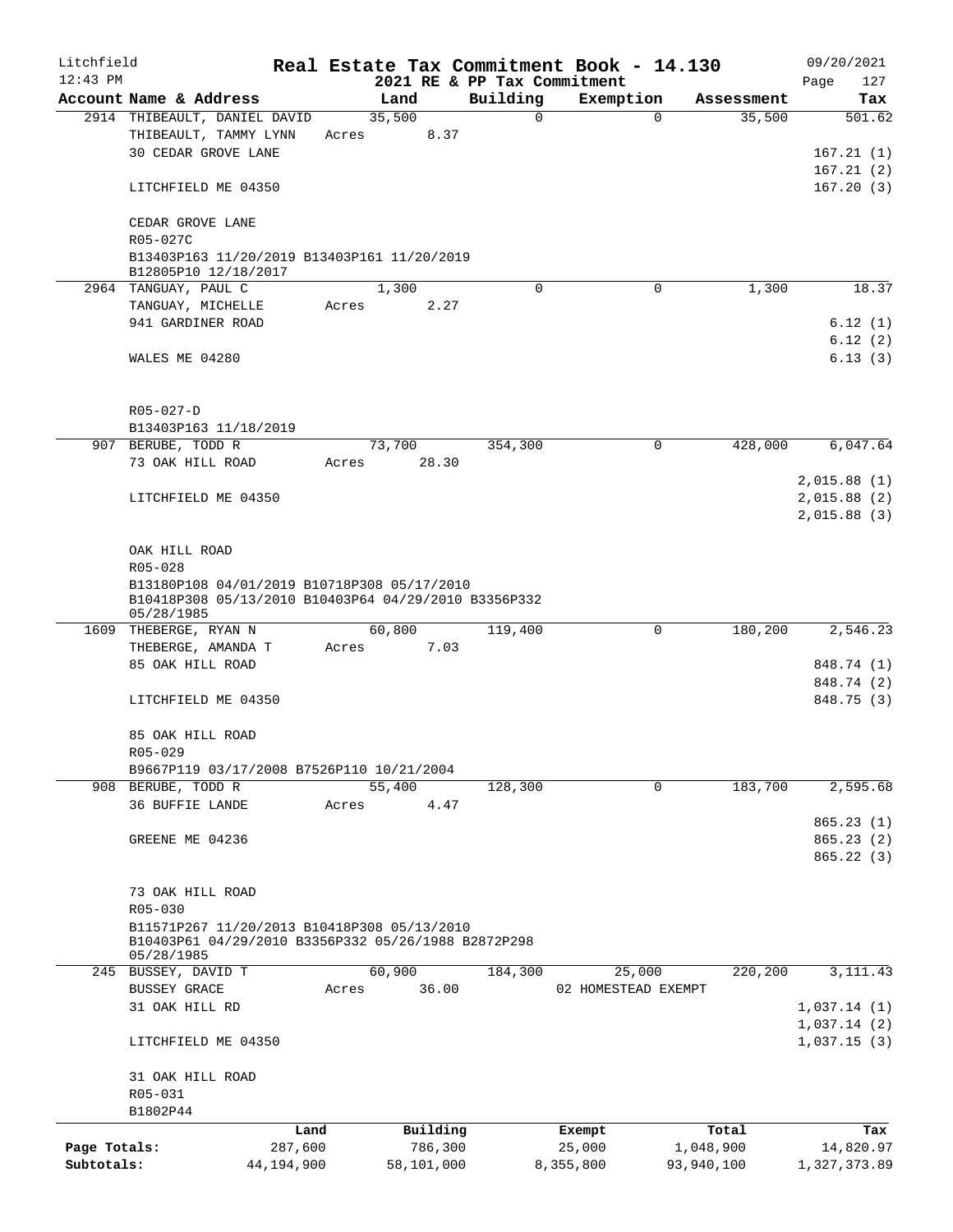| Litchfield<br>$12:43$ PM |                                                        |       |        |          |          | Real Estate Tax Commitment Book - 14.130<br>2021 RE & PP Tax Commitment |            | 09/20/2021<br>Page<br>128 |
|--------------------------|--------------------------------------------------------|-------|--------|----------|----------|-------------------------------------------------------------------------|------------|---------------------------|
|                          | Account Name & Address                                 |       | Land   | Building |          | Exemption                                                               | Assessment | Tax                       |
|                          | 1694 SUMMERS, MARK E                                   |       | 63,200 |          | 91,000   | 25,000                                                                  | 129,200    | 1,825.60                  |
|                          | 17 OAKHILL ROAD                                        | Acres | 10.23  |          |          | 02 HOMESTEAD EXEMPT                                                     |            |                           |
|                          |                                                        |       |        |          |          |                                                                         |            | 608.53(1)                 |
|                          | LITCHFIELD ME 04350                                    |       |        |          |          |                                                                         |            | 608.53(2)                 |
|                          |                                                        |       |        |          |          |                                                                         |            | 608.54(3)                 |
|                          |                                                        |       |        |          |          |                                                                         |            |                           |
|                          | 17 OAK HILL ROAD                                       |       |        |          |          |                                                                         |            |                           |
|                          | R05-034<br>B3813P326                                   |       |        |          |          |                                                                         |            |                           |
|                          | 49 AUCOIN, STEVEN P                                    |       | 84,800 |          | 37,900   | $\mathbf 0$                                                             | 122,700    | 1,733.75                  |
|                          | 233 OAK HILL RD                                        | Acres | 2.42   |          |          |                                                                         |            |                           |
|                          |                                                        |       |        |          |          |                                                                         |            | 577.92(1)                 |
|                          | LITCHFIELD ME 04350                                    |       |        |          |          |                                                                         |            | 577.92(2)                 |
|                          |                                                        |       |        |          |          |                                                                         |            | 577.91(3)                 |
|                          |                                                        |       |        |          |          |                                                                         |            |                           |
|                          | 11 OAK HILL ROAD                                       |       |        |          |          |                                                                         |            |                           |
|                          | R05-036                                                |       |        |          |          |                                                                         |            |                           |
|                          | B2765P298 01/12/1985<br>816 HELMS, LINDA JANE          |       | 54,000 |          | 21,000   | 25,000                                                                  | 50,000     | 706.50                    |
|                          | PELLETIER                                              |       |        |          |          |                                                                         |            |                           |
|                          | 228 POWNAL ROAD                                        | Acres | 4.00   |          |          | 02 HOMESTEAD EXEMPT                                                     |            |                           |
|                          |                                                        |       |        |          |          |                                                                         |            | 235.50(1)                 |
|                          | AUBURN ME 04210                                        |       |        |          |          |                                                                         |            | 235.50(2)                 |
|                          |                                                        |       |        |          |          |                                                                         |            | 235.50(3)                 |
|                          | 312 BUKER ROAD                                         |       |        |          |          |                                                                         |            |                           |
|                          | R05-036A                                               |       |        |          |          |                                                                         |            |                           |
|                          | B4333P308 01/31/2005                                   |       |        |          |          |                                                                         |            |                           |
|                          | 342 FRANCISCO, LORI R                                  |       | 60,000 | 155,700  |          | 25,000                                                                  | 190,700    | 2,694.59                  |
|                          | 296 BUKER ROAD                                         | Acres | 6.00   |          |          | 02 HOMESTEAD EXEMPT                                                     |            |                           |
|                          |                                                        |       |        |          |          |                                                                         |            | 898.20 (1)                |
|                          | LITCHFIELD ME 04350                                    |       |        |          |          |                                                                         |            | 898.20 (2)                |
|                          |                                                        |       |        |          |          |                                                                         |            | 898.19 (3)                |
|                          |                                                        |       |        |          |          |                                                                         |            |                           |
|                          | 296 BUKER ROAD<br>R05-036B                             |       |        |          |          |                                                                         |            |                           |
|                          | B6083P67 10/21/1999                                    |       |        |          |          |                                                                         |            |                           |
|                          | 769 HARRADON, MARILYN R                                |       | 51,500 |          | 0        | $\mathbf 0$                                                             | 51,500     | 727.70                    |
|                          | P O BOX 327                                            | Acres | 24.00  |          |          |                                                                         |            |                           |
|                          |                                                        |       |        |          |          |                                                                         |            | 242.57(1)                 |
|                          | SABATTUS ME 04280                                      |       |        |          |          |                                                                         |            | 242.57(2)                 |
|                          |                                                        |       |        |          |          |                                                                         |            | 242.56(3)                 |
|                          |                                                        |       |        |          |          |                                                                         |            |                           |
|                          | BUKER HILL ROAD                                        |       |        |          |          |                                                                         |            |                           |
|                          | R05-037                                                |       |        |          |          |                                                                         |            |                           |
|                          | B1110P264 07/10/2012 B898P219<br>1291 NELSON, JEREMY J |       | 1,200  |          | $\Omega$ | 0                                                                       | 1,200      | 16.96                     |
|                          | PO BOX 470                                             | Acres | 0.40   |          |          |                                                                         |            |                           |
|                          |                                                        |       |        |          |          |                                                                         |            | 5.65(1)                   |
|                          | LITCHFIELD ME 04350                                    |       |        |          |          |                                                                         |            | 5.65(2)                   |
|                          |                                                        |       |        |          |          |                                                                         |            | 5.66(3)                   |
|                          |                                                        |       |        |          |          |                                                                         |            |                           |
|                          | BUKER ROAD                                             |       |        |          |          |                                                                         |            |                           |
|                          | R05-038                                                |       |        |          |          |                                                                         |            |                           |
|                          | B11153P291 08/27/2012 B4688P121                        |       |        |          |          |                                                                         |            |                           |
|                          |                                                        |       |        |          |          |                                                                         |            |                           |
|                          |                                                        |       |        |          |          |                                                                         |            |                           |

|              | Land       | Building   | Exempt    | Total      | Tax          |
|--------------|------------|------------|-----------|------------|--------------|
| Page Totals: | 314,700    | 305,600    | 75,000    | 545,300    | 7,705.10     |
| Subtotals:   | 44,509,600 | 58,406,600 | 8,430,800 | 94,485,400 | 1,335,078.99 |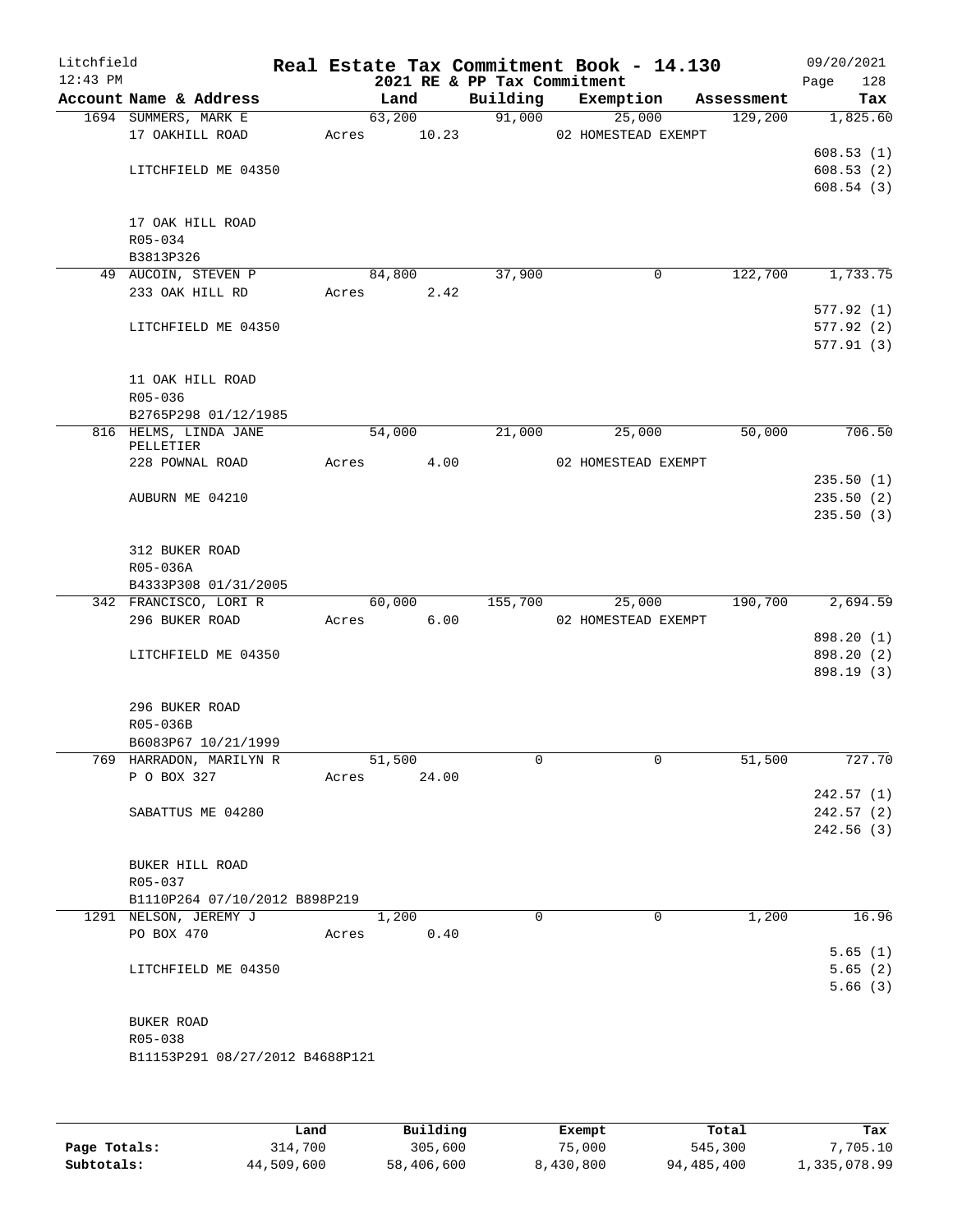| Litchfield<br>$12:43$ PM |                                             |       |        |      | 2021 RE & PP Tax Commitment | Real Estate Tax Commitment Book - 14.130 |          |            | 09/20/2021<br>129<br>Page |
|--------------------------|---------------------------------------------|-------|--------|------|-----------------------------|------------------------------------------|----------|------------|---------------------------|
|                          | Account Name & Address                      |       | Land   |      | Building                    | Exemption                                |          | Assessment | Tax                       |
|                          | 672 VOGEL, JONATHAN P                       |       | 800    |      | 0                           |                                          | $\Omega$ | 800        | 11.30                     |
|                          | VOGEL, REBECCA L                            | Acres |        | 0.10 |                             |                                          |          |            |                           |
|                          | 33 OAK HILL RD                              |       |        |      |                             |                                          |          |            | 3.77(1)                   |
|                          |                                             |       |        |      |                             |                                          |          |            | 3.77(2)                   |
|                          | MONMOUTH ME 04259 7701                      |       |        |      |                             |                                          |          |            | 3.76(3)                   |
|                          | BUKER ROAD                                  |       |        |      |                             |                                          |          |            |                           |
|                          | R05-039                                     |       |        |      |                             |                                          |          |            |                           |
|                          | B12600P101 05/10/2017 B5572P102             |       |        |      |                             |                                          |          |            |                           |
|                          | 881 WALKO, DAVID B                          |       | 42,400 |      | 128,700                     |                                          | 25,000   | 146,100    | 2,064.39                  |
|                          | 315 BUKER ROAD                              | Acres |        | 0.80 |                             | 02 HOMESTEAD EXEMPT                      |          |            |                           |
|                          |                                             |       |        |      |                             |                                          |          |            | 688.13 (1)                |
|                          | LITCHFIELD ME 04350                         |       |        |      |                             |                                          |          |            | 688.13 (2)                |
|                          |                                             |       |        |      |                             |                                          |          |            | 688.13 (3)                |
|                          | 315 BUKER ROAD                              |       |        |      |                             |                                          |          |            |                           |
|                          | R05-041                                     |       |        |      |                             |                                          |          |            |                           |
|                          | B12242P271 10/08/2008 B6838P99              |       |        |      |                             |                                          |          |            |                           |
|                          | 525 KUPFER, DENISE M                        |       | 35,800 |      | 100,100                     |                                          | 25,000   | 110,900    | 1,567.02                  |
|                          | P O BOX 122                                 | Acres |        | 0.40 |                             | 02 HOMESTEAD EXEMPT                      |          |            |                           |
|                          |                                             |       |        |      |                             |                                          |          |            | 522.34(1)                 |
|                          | LITCHFIELD ME 04350                         |       |        |      |                             |                                          |          |            | 522.34(2)                 |
|                          |                                             |       |        |      |                             |                                          |          |            | 522.34(3)                 |
|                          |                                             |       |        |      |                             |                                          |          |            |                           |
|                          | 311 BUKER ROAD                              |       |        |      |                             |                                          |          |            |                           |
|                          | R05-044                                     |       |        |      |                             |                                          |          |            |                           |
|                          | B5896P11 10/15/2004                         |       |        |      |                             |                                          |          |            |                           |
|                          | 271 WELLS FARGO BANK                        |       | 37,700 |      | 69,700                      |                                          | 0        | 107,400    | 1,517.56                  |
|                          | C/O BENDETT & MCHUGH,                       | Acres |        | 0.50 |                             |                                          |          |            |                           |
|                          | PC.                                         |       |        |      |                             |                                          |          |            |                           |
|                          | 30 DANFORTH SUITE 104                       |       |        |      |                             |                                          |          |            | 505.85(1)                 |
|                          | PORTLAND ME 04101                           |       |        |      |                             |                                          |          |            | 505.85(2)                 |
|                          |                                             |       |        |      |                             |                                          |          |            | 505.86(3)                 |
|                          |                                             |       |        |      |                             |                                          |          |            |                           |
|                          | 305 BUKER ROAD                              |       |        |      |                             |                                          |          |            |                           |
|                          | R05-045                                     |       |        |      |                             |                                          |          |            |                           |
|                          | B13708P31 03/04/2020<br>436 SKELTON, ISREAL |       |        |      |                             |                                          |          |            |                           |
|                          | SKELTON KATHRYN                             |       | 45,300 | 1.10 | 140,300                     | 25,000<br>02 HOMESTEAD EXEMPT            |          | 160,600    | 2,269.28                  |
|                          | 295 BUKER ROAD                              | Acres |        |      |                             |                                          |          |            |                           |
|                          |                                             |       |        |      |                             |                                          |          |            | 756.43(1)                 |
|                          | LITCHFIELD ME 04350                         |       |        |      |                             |                                          |          |            | 756.43(2)<br>756.42(3)    |
|                          |                                             |       |        |      |                             |                                          |          |            |                           |
|                          | 295 BUKER ROAD                              |       |        |      |                             |                                          |          |            |                           |
|                          | $R05 - 046$                                 |       |        |      |                             |                                          |          |            |                           |
|                          | B6207P142 05/18/2000                        |       |        |      |                             |                                          |          |            |                           |
|                          | 1793 VANNAH, DONALD K JR                    |       | 45,900 |      | 72,200                      |                                          | 25,000   | 93,100     | 1,315.50                  |
|                          | 291 BUKER RD                                | Acres |        | 1.30 |                             | 02 HOMESTEAD EXEMPT                      |          |            |                           |
|                          |                                             |       |        |      |                             |                                          |          |            | 438.50 (1)                |
|                          | LITCHFIELD ME 04350                         |       |        |      |                             |                                          |          |            | 438.50 (2)                |
|                          |                                             |       |        |      |                             |                                          |          |            | 438.50 (3)                |
|                          |                                             |       |        |      |                             |                                          |          |            |                           |
|                          | 291 BUKER ROAD                              |       |        |      |                             |                                          |          |            |                           |
|                          | R05-047                                     |       |        |      |                             |                                          |          |            |                           |
|                          | B6449P246                                   |       |        |      |                             |                                          |          |            |                           |
|                          |                                             |       |        |      |                             |                                          |          |            |                           |
|                          |                                             |       |        |      |                             |                                          |          |            |                           |
|                          |                                             |       |        |      |                             |                                          |          |            |                           |

|              | Land       | Building   | Exempt    | Total      | Tax          |
|--------------|------------|------------|-----------|------------|--------------|
| Page Totals: | 207,900    | 511,000    | 100,000   | 618,900    | 8,745.05     |
| Subtotals:   | 44,717,500 | 58,917,600 | 8,530,800 | 95,104,300 | 1,343,824.04 |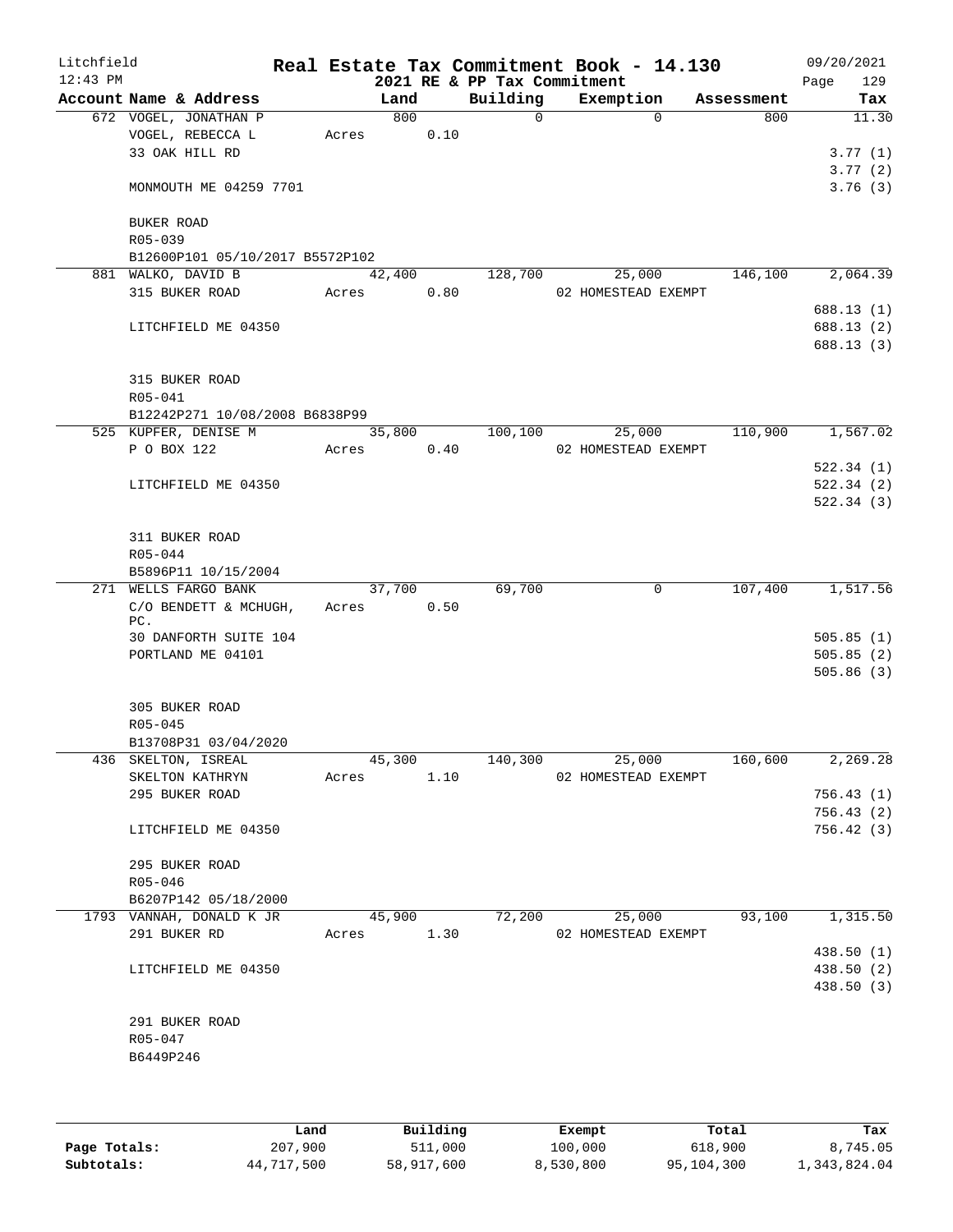| Litchfield<br>$12:43$ PM |                                           |            |      | 2021 RE & PP Tax Commitment | Real Estate Tax Commitment Book - 14.130 |            | 09/20/2021<br>Page<br>130 |
|--------------------------|-------------------------------------------|------------|------|-----------------------------|------------------------------------------|------------|---------------------------|
|                          | Account Name & Address                    | Land       |      | Building                    | Exemption                                | Assessment | Tax                       |
|                          | 1691 LEVASSEUR JAMES A                    | 46,800     |      | 109,000                     | 31,000                                   | 124,800    | 1,763.42                  |
|                          | 283 BUKER ROAD                            | Acres 1.60 |      |                             | 02 HOMESTEAD EXEMPT                      |            |                           |
|                          |                                           |            |      |                             | 12 WW2 Vet Res.                          |            | 587.81(1)                 |
|                          | LITCHFIELD ME 04350                       |            |      |                             |                                          |            | 587.81(2)                 |
|                          |                                           |            |      |                             |                                          |            | 587.80 (3)                |
|                          |                                           |            |      |                             |                                          |            |                           |
|                          | 283 BUKER ROAD<br>R05-048                 |            |      |                             |                                          |            |                           |
|                          | B9530P103 10/15/2007 B5004P311 10/25/1995 |            |      |                             |                                          |            |                           |
|                          | 1472 HEBERT, MARIYA ANN                   | 45,300     |      | 85,300                      | 25,000                                   | 105,600    | 1,492.13                  |
|                          | 275 BUKER ROAD                            | Acres 1.10 |      |                             | 02 HOMESTEAD EXEMPT                      |            |                           |
|                          |                                           |            |      |                             |                                          |            | 497.38 (1)                |
|                          | LITCHFIELD ME 04350                       |            |      |                             |                                          |            | 497.38 (2)                |
|                          |                                           |            |      |                             |                                          |            | 497.37 (3)                |
|                          |                                           |            |      |                             |                                          |            |                           |
|                          | 275 BUKER ROAD                            |            |      |                             |                                          |            |                           |
|                          | $R05 - 049$                               |            |      |                             |                                          |            |                           |
|                          | B6890P202 04/26/2002                      |            |      |                             |                                          |            |                           |
|                          | 150 BLAIS, ROBERT R JR                    | 45,900     |      | 34,700                      | 25,000                                   | 55,600     | 785.63                    |
|                          | 12 PERKINS ROAD                           | Acres 1.30 |      |                             | 02 HOMESTEAD EXEMPT                      |            |                           |
|                          |                                           |            |      |                             |                                          |            | 261.88(1)                 |
|                          | LITCHFIELD ME 04350                       |            |      |                             |                                          |            | 261.88(2)                 |
|                          |                                           |            |      |                             |                                          |            | 261.87(3)                 |
|                          | 12 PERKINS ROAD                           |            |      |                             |                                          |            |                           |
|                          | R05-049A                                  |            |      |                             |                                          |            |                           |
|                          | B4547P236                                 |            |      |                             |                                          |            |                           |
|                          | 1202 MCLELLAN, MAUREEN A                  | 42,400     |      | 121,600                     | 25,000                                   | 139,000    | 1,964.07                  |
|                          | 19 PERKINS RD                             | Acres      | 0.80 |                             | 02 HOMESTEAD EXEMPT                      |            |                           |
|                          |                                           |            |      |                             |                                          |            | 654.69 (1)                |
|                          | LITCHFIELD ME 04350                       |            |      |                             |                                          |            | 654.69 (2)                |
|                          |                                           |            |      |                             |                                          |            | 654.69 (3)                |
|                          |                                           |            |      |                             |                                          |            |                           |
|                          | 19 PERKINS ROAD                           |            |      |                             |                                          |            |                           |
|                          | R05-050                                   |            |      |                             |                                          |            |                           |
|                          | B1720P94 04/24/1973                       |            |      |                             |                                          |            |                           |
|                          | 1470 RICHARD, DONALD L                    | 101,300    |      | 229,700                     | $\mathbf 0$                              | 331,000    | 4,677.03                  |
|                          | RICHARD, NANETTE M<br>11 PERKINS RD       | Acres      | 5.76 |                             |                                          |            | 1,559.01(1)               |
|                          |                                           |            |      |                             |                                          |            | 1,559.01(2)               |
|                          | LITCHFIELD ME 04350                       |            |      |                             |                                          |            | 1,559.01(3)               |
|                          |                                           |            |      |                             |                                          |            |                           |
|                          | 11 PERKINS ROAD                           |            |      |                             |                                          |            |                           |
|                          | R05-051                                   |            |      |                             |                                          |            |                           |
|                          | B2233P55 08/17/1979                       |            |      |                             |                                          |            |                           |
|                          | 730 GROVER, STEVEN                        | 27,400     |      | $\Omega$                    | $\Omega$                                 | 27,400     | 387.16                    |
|                          | 6 PERKINS ROAD                            | Acres      | 1.80 |                             |                                          |            |                           |
|                          |                                           |            |      |                             |                                          |            | 129.05(1)                 |
|                          | MONMOUTH ME 04259                         |            |      |                             |                                          |            | 129.05(2)                 |
|                          |                                           |            |      |                             |                                          |            | 129.06(3)                 |
|                          |                                           |            |      |                             |                                          |            |                           |
|                          | 6 PERKINS ROAD                            |            |      |                             |                                          |            |                           |
|                          | R05-051A                                  |            |      |                             |                                          |            |                           |
|                          | B2505P61                                  |            |      |                             |                                          |            |                           |
|                          |                                           |            |      |                             |                                          |            |                           |
|                          |                                           |            |      |                             |                                          |            |                           |

|              | Land       | Building   | Exempt    | Total      | Tax          |
|--------------|------------|------------|-----------|------------|--------------|
| Page Totals: | 309,100    | 580,300    | 106,000   | 783,400    | 11,069.44    |
| Subtotals:   | 45,026,600 | 59,497,900 | 8,636,800 | 95,887,700 | 1,354,893.48 |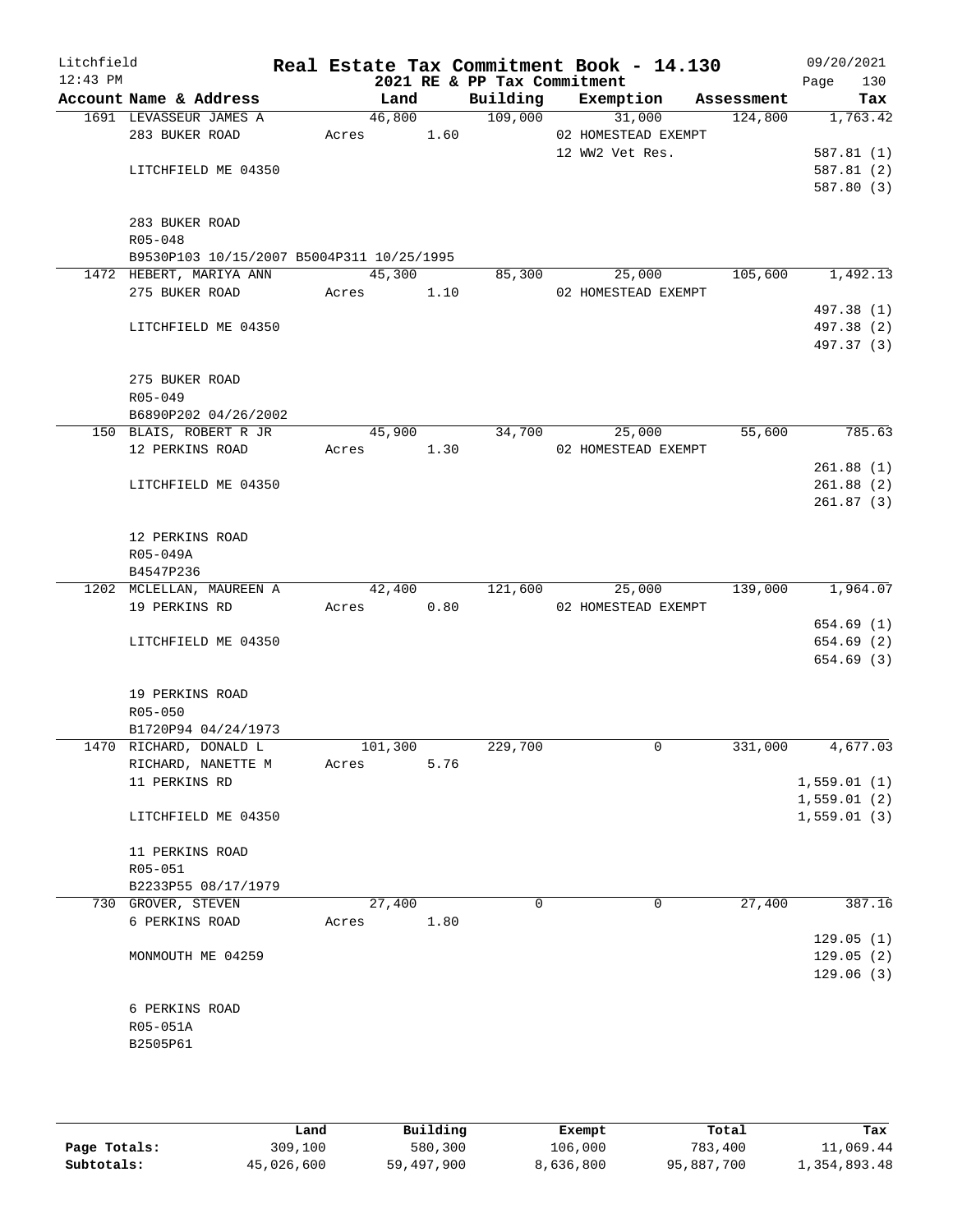| Litchfield   |                                                                             |            |       |              |              |                             | Real Estate Tax Commitment Book - 14.130  |            | 09/20/2021   |
|--------------|-----------------------------------------------------------------------------|------------|-------|--------------|--------------|-----------------------------|-------------------------------------------|------------|--------------|
| $12:43$ PM   |                                                                             |            |       |              |              | 2021 RE & PP Tax Commitment |                                           |            | 131<br>Page  |
|              | Account Name & Address                                                      |            |       | Land         |              | Building                    | Exemption                                 | Assessment | Tax          |
|              | 2094 RICHARD, DONALD                                                        |            |       | $\mathsf{O}$ |              | 165,500                     | $\Omega$                                  | 165,500    | 2,338.52     |
|              | 11 PERKINS RD                                                               |            |       |              |              |                             |                                           |            | 779.51(1)    |
|              | LITCHFIELD ME 04350                                                         |            |       |              |              |                             |                                           |            | 779.51(2)    |
|              |                                                                             |            |       |              |              |                             |                                           |            | 779.50(3)    |
|              |                                                                             |            |       |              |              |                             |                                           |            |              |
|              | 15 PERKINS ROAD                                                             |            |       |              |              |                             |                                           |            |              |
|              | R05-051-ON                                                                  |            |       |              |              |                             |                                           |            |              |
|              | 428 DAVIN, TIMOTHY E                                                        |            |       | 46,400       |              | 27,700                      | 25,000                                    | 49,100     | 693.78       |
|              | 267 BUKER RD                                                                |            | Acres |              | 1.45         |                             | 02 HOMESTEAD EXEMPT                       |            |              |
|              |                                                                             |            |       |              |              |                             |                                           |            | 231.26(1)    |
|              | LITCHFIELD ME 04350                                                         |            |       |              |              |                             |                                           |            | 231.26(2)    |
|              |                                                                             |            |       |              |              |                             |                                           |            | 231.26(3)    |
|              |                                                                             |            |       |              |              |                             |                                           |            |              |
|              | 267 BUKER ROAD<br>$R05 - 052 - 1$                                           |            |       |              |              |                             |                                           |            |              |
|              | B4695P198                                                                   |            |       |              |              |                             |                                           |            |              |
|              | 1364 GAGNON SIMONNE                                                         |            |       | 51,000       |              | 208,600                     | 25,000                                    | 234,600    | 3,314.90     |
|              | 257 BUKER ROAD                                                              |            | Acres |              | 3.00         |                             | 02 HOMESTEAD EXEMPT                       |            |              |
|              |                                                                             |            |       |              |              |                             |                                           |            | 1, 104.97(1) |
|              | LITCHFIELD ME 04350                                                         |            |       |              |              |                             |                                           |            | 1, 104.97(2) |
|              |                                                                             |            |       |              |              |                             |                                           |            | 1, 104.96(3) |
|              |                                                                             |            |       |              |              |                             |                                           |            |              |
|              | 257 BUKER ROAD                                                              |            |       |              |              |                             |                                           |            |              |
|              | $R05 - 052 - 2$                                                             |            |       |              |              |                             |                                           |            |              |
|              | B2674P246                                                                   |            |       |              |              |                             |                                           |            |              |
|              | 1905 WING, PAUL S                                                           |            |       | 55,700       |              | 118,100                     | 31,000                                    | 142,800    | 2,017.76     |
|              | 241 BUKER ROAD                                                              |            | Acres |              | 4.55         |                             | 02 HOMESTEAD EXEMPT<br>03 VETERANS EXEMPT |            | 672.59(1)    |
|              | LITCHFIELD ME 04350                                                         |            |       |              |              |                             |                                           |            | 672.59(2)    |
|              |                                                                             |            |       |              |              |                             |                                           |            | 672.58(3)    |
|              |                                                                             |            |       |              |              |                             |                                           |            |              |
|              | 241 BUKER ROAD                                                              |            |       |              |              |                             |                                           |            |              |
|              | $R05 - 052 - 3$                                                             |            |       |              |              |                             |                                           |            |              |
|              | B2225P14                                                                    |            |       |              |              |                             |                                           |            |              |
|              | 1911 RICHARD, BLAINE A                                                      |            |       | 53,400       |              | 54,300                      | 25,000                                    | 82,700     | 1,168.55     |
|              | 235 BUKER ROAD                                                              |            | Acres |              | 3.80         |                             | 02 HOMESTEAD EXEMPT                       |            |              |
|              |                                                                             |            |       |              |              |                             |                                           |            | 389.52 (1)   |
|              | LITCHFIELD ME 04350                                                         |            |       |              |              |                             |                                           |            | 389.52 (2)   |
|              |                                                                             |            |       |              |              |                             |                                           |            | 389.51(3)    |
|              | 235 BUKER ROAD                                                              |            |       |              |              |                             |                                           |            |              |
|              | $R05 - 052 - 4$                                                             |            |       |              |              |                             |                                           |            |              |
|              | B6403P323 02/02/2001                                                        |            |       |              |              |                             |                                           |            |              |
|              | 99 GRANT, NATHAN                                                            |            |       | 47,400       |              | 140,100                     | 0                                         | 187,500    | 2,649.38     |
|              | LAZARO, ALYSSA                                                              |            | Acres |              | 1.80         |                             |                                           |            |              |
|              | 34 SPEARS CORNER ROAD                                                       |            |       |              |              |                             |                                           |            | 883.13 (1)   |
|              |                                                                             |            |       |              |              |                             |                                           |            | 883.13 (2)   |
|              | WEST GARDINER ME 04345                                                      |            |       |              |              |                             |                                           |            | 883.12 (3)   |
|              | 3508                                                                        |            |       |              |              |                             |                                           |            |              |
|              |                                                                             |            |       |              |              |                             |                                           |            |              |
|              | 229 BUKER ROAD<br>R05-052A                                                  |            |       |              |              |                             |                                           |            |              |
|              | B12160P335 11/13/2015 B12035P333 07/01/2015                                 |            |       |              |              |                             |                                           |            |              |
|              | B12022P133 06/15/2015 B11850P150 09/25/2013                                 |            |       |              |              |                             |                                           |            |              |
|              | B11520P259 09/23/2013 B11515P89 04/02/2013                                  |            |       |              |              |                             |                                           |            |              |
|              | B11387P151 05/01/2013 B9226P172 01/19/2007 B7880P96<br>03/30/2004 B5531P200 |            |       |              |              |                             |                                           |            |              |
|              |                                                                             |            |       |              |              |                             |                                           |            |              |
|              |                                                                             | Land       |       |              | Building     |                             | Exempt                                    | Total      | Tax          |
| Page Totals: |                                                                             | 253,900    |       |              | 714,300      |                             | 106,000                                   | 862,200    | 12,182.89    |
| Subtotals:   |                                                                             | 45,280,500 |       |              | 60, 212, 200 |                             | 96,749,900<br>8,742,800                   |            | 1,367,076.37 |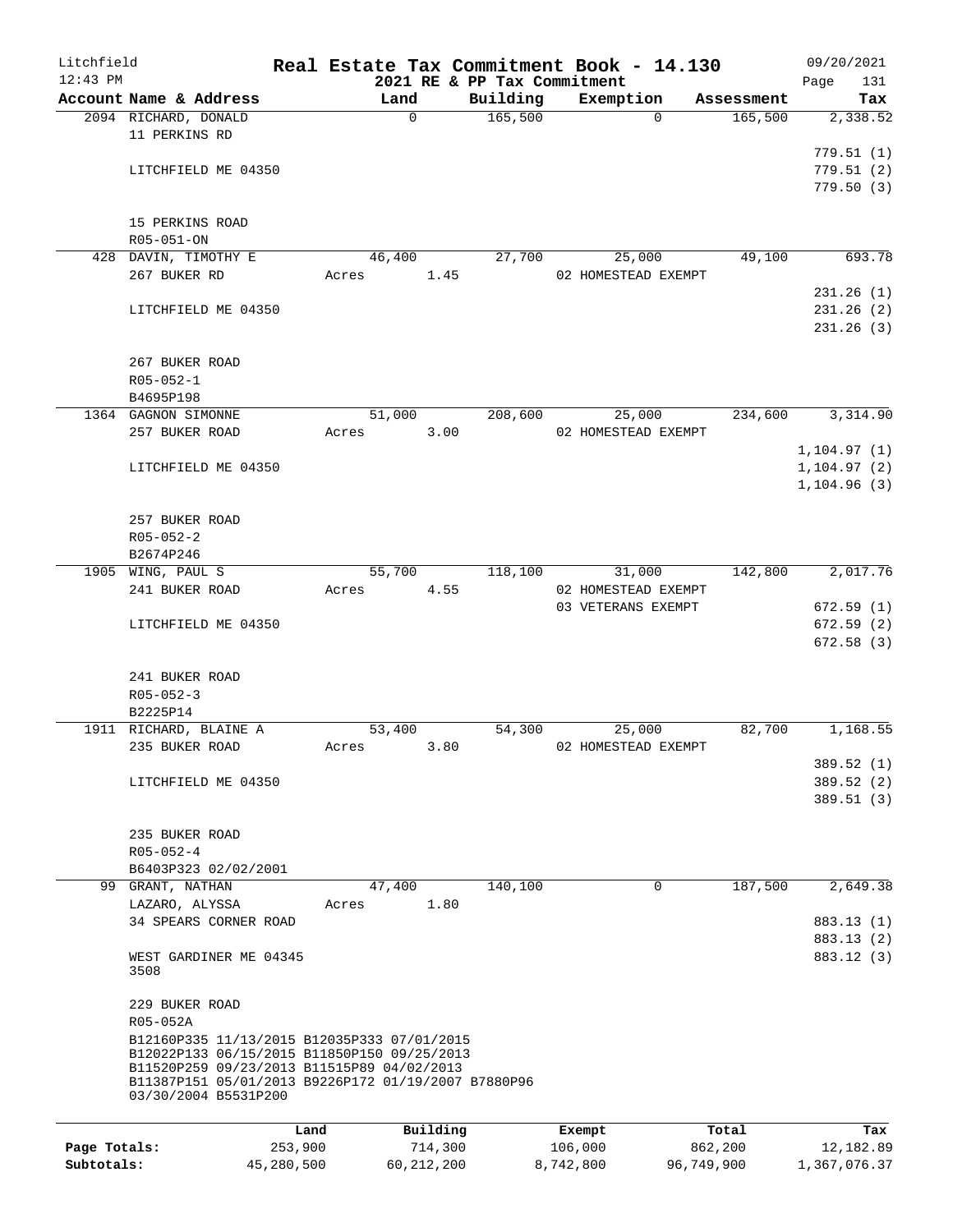| Litchfield |                                                     |             |       |        |                        |                             | Real Estate Tax Commitment Book - 14.130 |            |              | 09/20/2021               |
|------------|-----------------------------------------------------|-------------|-------|--------|------------------------|-----------------------------|------------------------------------------|------------|--------------|--------------------------|
| $12:43$ PM |                                                     |             |       |        |                        | 2021 RE & PP Tax Commitment |                                          |            | Page         | 132                      |
|            | Account Name & Address                              |             |       | Land   |                        | Building                    | Exemption                                | Assessment |              | Tax                      |
|            | 1566 JOHNSON MARTHA J                               |             |       | 60,900 |                        | 109, 100                    | 25,000                                   | 145,000    |              | 2,048.85                 |
|            | JOHNSON RICHARD                                     |             |       | Acres  | 6.30                   |                             | 02 HOMESTEAD EXEMPT                      |            |              |                          |
|            | 185 BUKER ROAD                                      |             |       |        |                        |                             |                                          |            |              | 682.95 (1)               |
|            | LITCHFIELD ME 04350                                 |             |       |        |                        |                             |                                          |            |              | 682.95 (2)<br>682.95 (3) |
|            |                                                     |             |       |        |                        |                             |                                          |            |              |                          |
|            | 185 BUKER ROAD                                      |             |       |        |                        |                             |                                          |            |              |                          |
|            | $R05 - 053$                                         |             |       |        |                        |                             |                                          |            |              |                          |
|            | B9400P66 06/21/2007 B8187P42 10/29/2004             |             |       |        |                        |                             |                                          |            |              |                          |
|            | 1649 SPICER, RICHARD D                              |             |       | 54,000 |                        | 73,600                      | 25,000                                   | 102,600    |              | 1,449.74                 |
|            | 217 BUKER ROAD                                      |             |       | Acres  | 4.00                   |                             | 02 HOMESTEAD EXEMPT                      |            |              |                          |
|            |                                                     |             |       |        |                        |                             |                                          |            |              | 483.25(1)                |
|            | LITCHFIELD ME 04350                                 |             |       |        |                        |                             |                                          |            |              | 483.25 (2)               |
|            |                                                     |             |       |        |                        |                             |                                          |            |              | 483.24 (3)               |
|            |                                                     |             |       |        |                        |                             |                                          |            |              |                          |
|            | 217 BUKER ROAD                                      |             |       |        |                        |                             |                                          |            |              |                          |
|            | R05-053A                                            |             |       |        |                        |                             |                                          |            |              |                          |
|            | B2689P247                                           |             |       |        |                        |                             |                                          |            |              |                          |
|            | 329 CLOUTIER, REGINALD                              |             |       | 21,200 |                        | 0                           | 0                                        | 21,200     |              | 299.56                   |
|            | 631 LOWER STREET                                    |             | Acres |        | 1.80                   |                             |                                          |            |              |                          |
|            |                                                     |             |       |        |                        |                             |                                          |            |              | 99.85(1)                 |
|            | TURNER ME 04282                                     |             |       |        |                        |                             |                                          |            |              | 99.85(2)                 |
|            |                                                     |             |       |        |                        |                             |                                          |            |              | 99.86(3)                 |
|            |                                                     |             |       |        |                        |                             |                                          |            |              |                          |
|            | OFF BUKER ROAD                                      |             |       |        |                        |                             |                                          |            |              |                          |
|            | R05-053B                                            |             |       |        |                        |                             |                                          |            |              |                          |
|            | B2184P28                                            |             |       |        |                        |                             |                                          |            |              |                          |
|            | 1245 TUFTS, JR, RICHARD D.                          |             |       | 49,500 |                        | 204,400                     | 31,000                                   | 222,900    |              | 3,149.58                 |
|            | TUFTS, STACY T                                      |             | Acres |        | 2.50                   |                             | 12 WW2 Vet Res.                          |            |              |                          |
|            | 103 BUKER RD                                        |             |       |        |                        |                             | 02 HOMESTEAD EXEMPT                      |            | 1,049.86(1)  |                          |
|            |                                                     |             |       |        |                        |                             |                                          |            | 1,049.86(2)  |                          |
|            | LITCHFIELD ME 04350                                 |             |       |        |                        |                             |                                          |            | 1,049.86(3)  |                          |
|            |                                                     |             |       |        |                        |                             |                                          |            |              |                          |
|            | 103 BUKER ROAD                                      |             |       |        |                        |                             |                                          |            |              |                          |
|            | R05-054                                             |             |       |        |                        |                             |                                          |            |              |                          |
|            | B12064P299 08/05/2015 B9780P21 07/02/2008 B7042P270 |             |       |        |                        |                             |                                          |            |              |                          |
|            | 08/29/2002 B5859P211 02/04/1999                     |             |       |        |                        |                             |                                          |            |              |                          |
|            | 1898 WILKINS, KATHLEEN                              |             |       | 87,500 |                        | 159,100                     | 25,000                                   | 221,600    |              | 3,131.21                 |
|            | P O BOX 300                                         |             | Acres |        | 56.00                  |                             | 02 HOMESTEAD EXEMPT                      |            |              |                          |
|            |                                                     |             |       |        |                        |                             |                                          |            | 1,043.74(1)  |                          |
|            | LITCHFIELD ME 04350                                 |             |       |        |                        |                             |                                          |            | 1,043.74(2)  |                          |
|            |                                                     |             |       |        |                        |                             |                                          |            | 1,043.73(3)  |                          |
|            |                                                     |             |       |        |                        |                             |                                          |            |              |                          |
|            | 55 BUKER ROAD                                       |             |       |        |                        |                             |                                          |            |              |                          |
|            | R05-055                                             |             |       |        |                        |                             |                                          |            |              |                          |
|            | B6302P299 09/21/2000                                |             |       |        |                        |                             |                                          |            |              |                          |
|            | 466 SAMBOL, JOSEPH                                  |             |       | 58,200 |                        | 180,800                     | 0                                        | 239,000    |              | 3,377.07                 |
|            | WEST, DAMIAN J                                      |             | Acres |        | 5.40                   |                             |                                          |            |              |                          |
|            | 3901 LYNDHURST DRIVE                                |             |       |        |                        |                             |                                          |            | 1, 125.69(1) |                          |
|            | APARTMENT 302                                       |             |       |        |                        |                             |                                          |            | 1, 125.69(2) |                          |
|            | FAIRFAX VA 22031                                    |             |       |        |                        |                             |                                          |            | 1, 125.69(3) |                          |
|            |                                                     |             |       |        |                        |                             |                                          |            |              |                          |
|            | 3 BUKER ROAD                                        |             |       |        |                        |                             |                                          |            |              |                          |
|            | R05-056                                             |             |       |        |                        |                             |                                          |            |              |                          |
|            | B13294P15 07/30/2019                                |             |       |        |                        |                             |                                          |            |              |                          |
|            |                                                     |             |       |        |                        |                             |                                          |            |              |                          |
|            |                                                     |             |       |        |                        |                             |                                          |            |              |                          |
|            |                                                     |             |       |        |                        |                             |                                          |            |              |                          |
|            |                                                     | <b>Tand</b> |       |        | $P_{\text{II}}$ ilding |                             | $F$ vomnt                                | $T - 1$    |              | ma:                      |

|              | Land       | Building   | Exempt    | Total      | Tax          |
|--------------|------------|------------|-----------|------------|--------------|
| Page Totals: | 331,300    | 727,000    | 106,000   | 952,300    | 13,456.01    |
| Subtotals:   | 45,611,800 | 60,939,200 | 8,848,800 | 97,702,200 | 1,380,532.38 |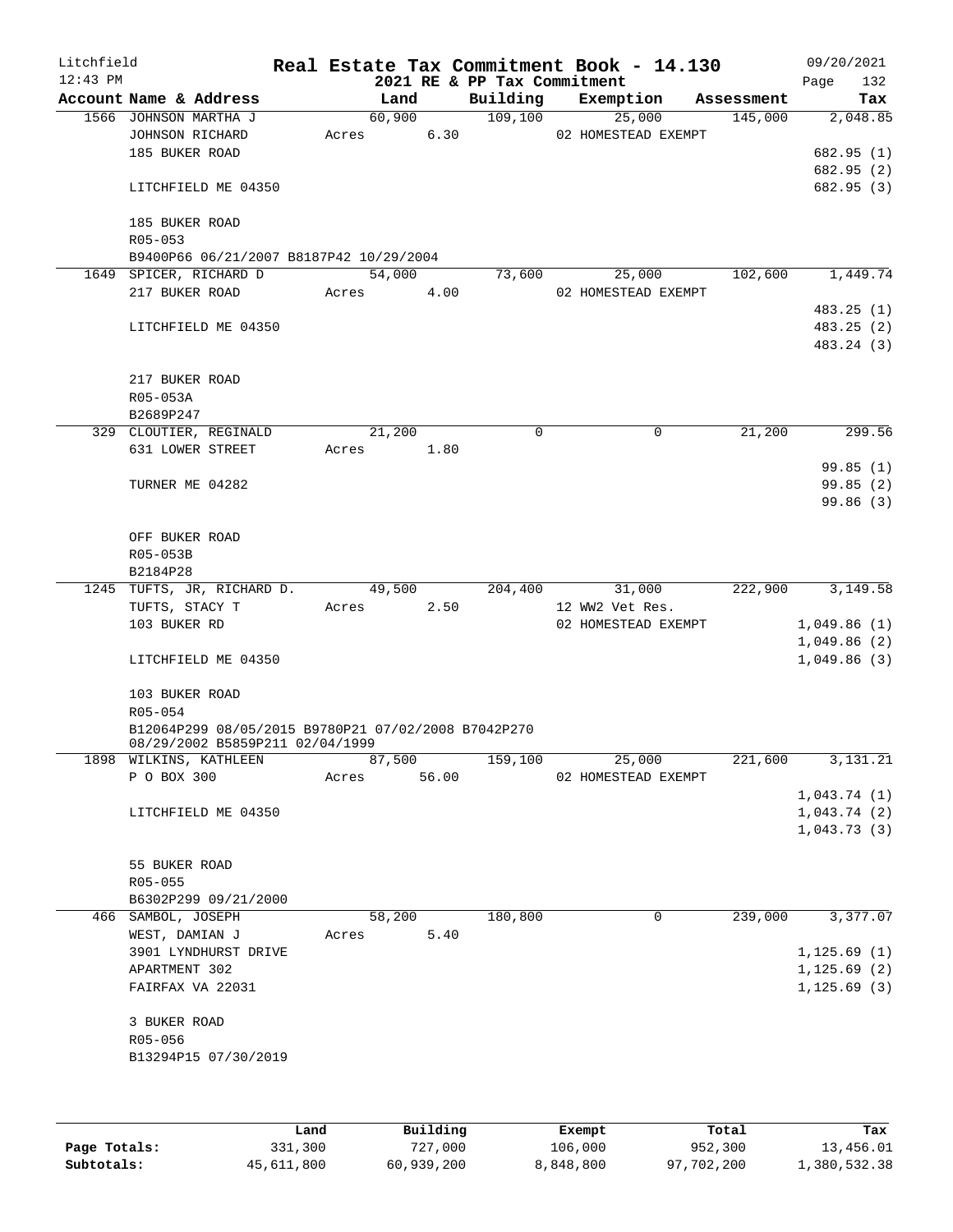| Litchfield |                                                                |                |      |                             | Real Estate Tax Commitment Book - 14.130 |            | 09/20/2021               |
|------------|----------------------------------------------------------------|----------------|------|-----------------------------|------------------------------------------|------------|--------------------------|
| $12:43$ PM |                                                                |                |      | 2021 RE & PP Tax Commitment |                                          |            | Page<br>133              |
|            | Account Name & Address                                         | Land           |      | Building                    | Exemption                                | Assessment | Tax                      |
|            | 2024 WOODIN, VERONICA                                          | 48,600         |      | 145,800                     | 25,000                                   | 169,400    | 2,393.62                 |
|            | 341 HUNTINGTON HILL                                            | Acres          | 2.20 |                             | 02 HOMESTEAD EXEMPT                      |            |                          |
|            | ROAD                                                           |                |      |                             |                                          |            |                          |
|            | LITCHFIELD ME 04350                                            |                |      |                             |                                          |            | 797.87 (1)<br>797.87 (2) |
|            |                                                                |                |      |                             |                                          |            | 797.88 (3)               |
|            |                                                                |                |      |                             |                                          |            |                          |
|            | 341 HUNTINGTON HILL                                            |                |      |                             |                                          |            |                          |
|            | R05-056A                                                       |                |      |                             |                                          |            |                          |
|            | B12736P201 10/02/2017 B11170P306 09/19/2012                    |                |      |                             |                                          |            |                          |
|            | B10339P320 02/10/2010 B5432P271 08/12/1997                     |                |      |                             |                                          |            |                          |
|            | 664 RICHARD SCOTT F                                            | 62,300         |      | 135,200                     | 25,000                                   | 172,500    | 2,437.43                 |
|            | EATON GAYLE L                                                  | Acres          | 9.00 |                             | 02 HOMESTEAD EXEMPT                      |            |                          |
|            | 325 HUNTINGTON HILL                                            |                |      |                             |                                          |            | 812.48 (1)               |
|            | ROAD                                                           |                |      |                             |                                          |            |                          |
|            |                                                                |                |      |                             |                                          |            | 812.48 (2)               |
|            | LITCHFIELD ME 04350                                            |                |      |                             |                                          |            | 812.47 (3)               |
|            |                                                                |                |      |                             |                                          |            |                          |
|            | 325 HUNTINGTON HILL                                            |                |      |                             |                                          |            |                          |
|            | R05-057                                                        |                |      |                             |                                          |            |                          |
|            | B8512P212 07/20/2005 B3571P383<br>1020 PERRY, JEFFREY M        | 93,300         |      | 250,400                     | 25,000                                   | 318,700    | 4,503.23                 |
|            | BOOKER DEBRA E                                                 | 15.00<br>Acres |      |                             | 02 HOMESTEAD EXEMPT                      |            |                          |
|            | 273 HUNTINGTON HILL                                            |                |      |                             |                                          |            | 1,501.08(1)              |
|            | ROAD                                                           |                |      |                             |                                          |            |                          |
|            |                                                                |                |      |                             |                                          |            | 1,501.08(2)              |
|            | LITCHFIELD ME 04350                                            |                |      |                             |                                          |            | 1,501.07(3)              |
|            |                                                                |                |      |                             |                                          |            |                          |
|            | 273 HUNTINGTON HILL                                            |                |      |                             |                                          |            |                          |
|            | R05-058                                                        |                |      |                             |                                          |            |                          |
|            | B8583P186 08/30/2005 B5471P90 10/09/1997                       |                |      |                             |                                          |            |                          |
|            | 1139 MCDONOUGH, DAVID P                                        | 54,800         |      | 141,700                     | 25,000                                   | 171,500    | 2,423.30                 |
|            | MCDONOUGH, AMY B                                               | Acres          | 6.00 |                             | 02 HOMESTEAD EXEMPT                      |            |                          |
|            | 52 MANCHESTER LANE                                             |                |      |                             |                                          |            | 807.77(1)                |
|            |                                                                |                |      |                             |                                          |            | 807.77 (2)               |
|            | LITCHFIELD ME 04350                                            |                |      |                             |                                          |            | 807.76(3)                |
|            |                                                                |                |      |                             |                                          |            |                          |
|            | 52 MANCHESTER LANE                                             |                |      |                             |                                          |            |                          |
|            | R05-059                                                        |                |      |                             |                                          |            |                          |
|            | B11406P76 05/30/2013 B6339P36 01/08/2000<br>1447 READ, DOUGLAS | 55,200         |      | 113,600                     | 25,000                                   | 143,800    | 2,031.89                 |
|            | 265 HUNTINGTON HILL                                            | Acres          | 4.40 |                             | 02 HOMESTEAD EXEMPT                      |            |                          |
|            | ROAD                                                           |                |      |                             |                                          |            |                          |
|            |                                                                |                |      |                             |                                          |            | 677.30 (1)               |
|            | LITCHFIELD ME 04350                                            |                |      |                             |                                          |            | 677.30(2)                |
|            |                                                                |                |      |                             |                                          |            | 677.29 (3)               |
|            |                                                                |                |      |                             |                                          |            |                          |
|            | 265 HUNTINGTON HILL                                            |                |      |                             |                                          |            |                          |
|            | R05-059A                                                       |                |      |                             |                                          |            |                          |
|            | B2963P51 06/11/1986                                            |                |      |                             |                                          |            |                          |

|              | Land       | Building   | Exempt    | Total      | Tax          |
|--------------|------------|------------|-----------|------------|--------------|
| Page Totals: | 314,200    | 786,700    | 125,000   | 975,900    | 13,789.47    |
| Subtotals:   | 45,926,000 | 61,725,900 | 8,973,800 | 98,678,100 | 1,394,321.85 |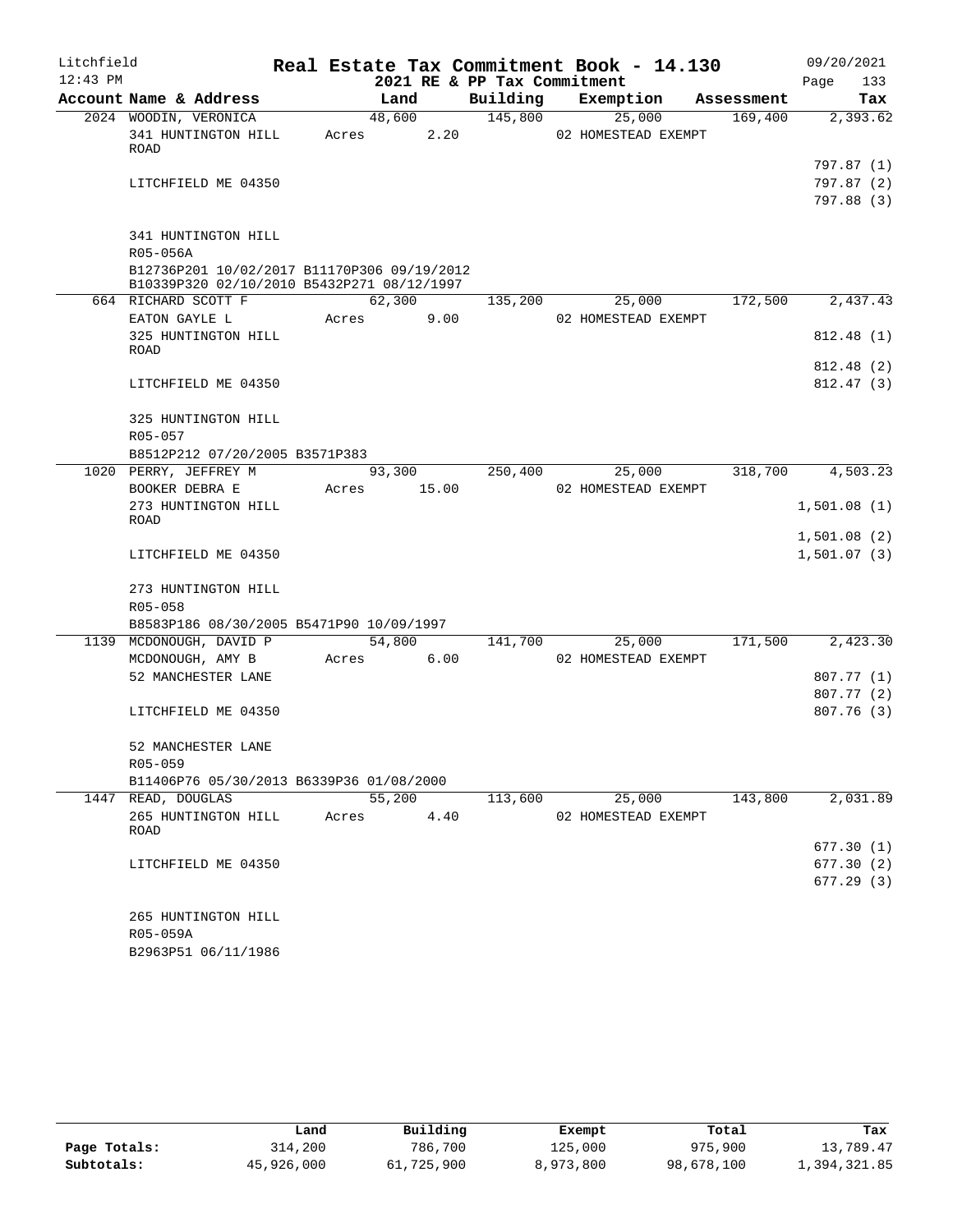| Litchfield |                                                                    |         |       |                             | Real Estate Tax Commitment Book - 14.130 |            | 09/20/2021  |
|------------|--------------------------------------------------------------------|---------|-------|-----------------------------|------------------------------------------|------------|-------------|
| $12:43$ PM |                                                                    |         |       | 2021 RE & PP Tax Commitment |                                          |            | Page<br>134 |
|            | Account Name & Address                                             |         | Land  | Building                    | Exemption                                | Assessment | Tax         |
|            | 2831 CHARLES A. MANCHESTER,<br>III LIVING TRUST                    | 40,200  |       | $\Omega$                    | $\Omega$                                 | 40,200     | 568.03      |
|            | ELIZABETH J. MANCHESTER Acres<br>LIVING TRUST                      |         | 39.00 |                             |                                          |            |             |
|            | CHARLES A. & ELIZABETH<br>J. MANCHESTER<br>(TRUSTEES)              |         |       |                             |                                          |            | 189.34(1)   |
|            | P O BOX 99                                                         |         |       |                             |                                          |            | 189.34 (2)  |
|            | LITCHFIELD ME 04350                                                |         |       |                             |                                          |            | 189.35(3)   |
|            | MANCHESTER LANE<br>R05-059B                                        |         |       |                             |                                          |            |             |
|            | B12469P54 10/25/2016                                               |         |       |                             |                                          |            |             |
|            | 1185 MCFARLAND ERIC A                                              | 72,600  |       | $\Omega$                    | 0                                        | 72,600     | 1,025.84    |
|            | 9 NETTERS WAY                                                      | Acres   | 2.60  |                             |                                          |            |             |
|            |                                                                    |         |       |                             |                                          |            | 341.95(1)   |
|            | HARPSWELL ME 04079                                                 |         |       |                             |                                          |            | 341.95(2)   |
|            |                                                                    |         |       |                             |                                          |            | 341.94 (3)  |
|            |                                                                    |         |       |                             |                                          |            |             |
|            | MANCHESTER LANE                                                    |         |       |                             |                                          |            |             |
|            | $R05 - 060$                                                        |         |       |                             |                                          |            |             |
|            | B10697P231 03/30/2011 B9913P310 11/21/2008 B5299P43                |         |       |                             |                                          |            |             |
|            | 09/17/1998                                                         |         |       |                             |                                          |            |             |
|            | 1186 STOTZ-MCFARLAND, DARREN                                       | 60,800  |       | 98,700                      | 25,000                                   | 134,500    | 1,900.49    |
|            | MCFARLAND, ERIC A                                                  | Acres   | 7.00  |                             | 02 HOMESTEAD EXEMPT                      |            |             |
|            | PO BOX 221                                                         |         |       |                             |                                          |            | 633.50 (1)  |
|            |                                                                    |         |       |                             |                                          |            | 633.50 (2)  |
|            | LITCHFIELD ME 04350                                                |         |       |                             |                                          |            | 633.49(3)   |
|            | MANCHESTER LANE                                                    |         |       |                             |                                          |            |             |
|            | R05-061                                                            |         |       |                             |                                          |            |             |
|            | B10697P231 03/30/2011 B10490P221 08/04/2010 B5299P43<br>01/22/1997 |         |       |                             |                                          |            |             |
|            | 2119 RYAN, PAUL X                                                  | 47,100  |       | 165,500                     | $\mathbf 0$                              | 212,600    | 3,004.04    |
|            | RYAN, MIRANDA                                                      | Acres   | 1.71  |                             |                                          |            |             |
|            | 5 MANCHESTER LANE                                                  |         |       |                             |                                          |            | 1,001.35(1) |
|            |                                                                    |         |       |                             |                                          |            | 1,001.35(2) |
|            | LITCHFIELD ME 04350                                                |         |       |                             |                                          |            | 1,001.34(3) |
|            | 5 MANCHESTER LANE                                                  |         |       |                             |                                          |            |             |
|            | R05-061A                                                           |         |       |                             |                                          |            |             |
|            | B13200P141 04/30/2019                                              |         |       |                             |                                          |            |             |
|            | 2837 MCFARLAND ERIC A                                              | 106,400 |       | $\Omega$                    | $\Omega$                                 | 106,400    | 1,503.43    |
|            | MCFARLAND WAYNE W                                                  | Acres   | 28.00 |                             |                                          |            |             |
|            | 9 NETTERS WAY                                                      |         |       |                             |                                          |            | 501.14(1)   |
|            |                                                                    |         |       |                             |                                          |            | 501.14(2)   |
|            | HARPSWELL ME 04079                                                 |         |       |                             |                                          |            | 501.15(3)   |
|            |                                                                    |         |       |                             |                                          |            |             |
|            |                                                                    |         |       |                             |                                          |            |             |
|            |                                                                    |         |       |                             |                                          |            |             |

B5299P43 R05-061B

|              | Land       | Building   | Exempt    | Total      | Tax          |
|--------------|------------|------------|-----------|------------|--------------|
| Page Totals: | 327,100    | 264,200    | 25,000    | 566,300    | 8,001.83     |
| Subtotals:   | 46,253,100 | 61,990,100 | 8,998,800 | 99,244,400 | L,402,323.68 |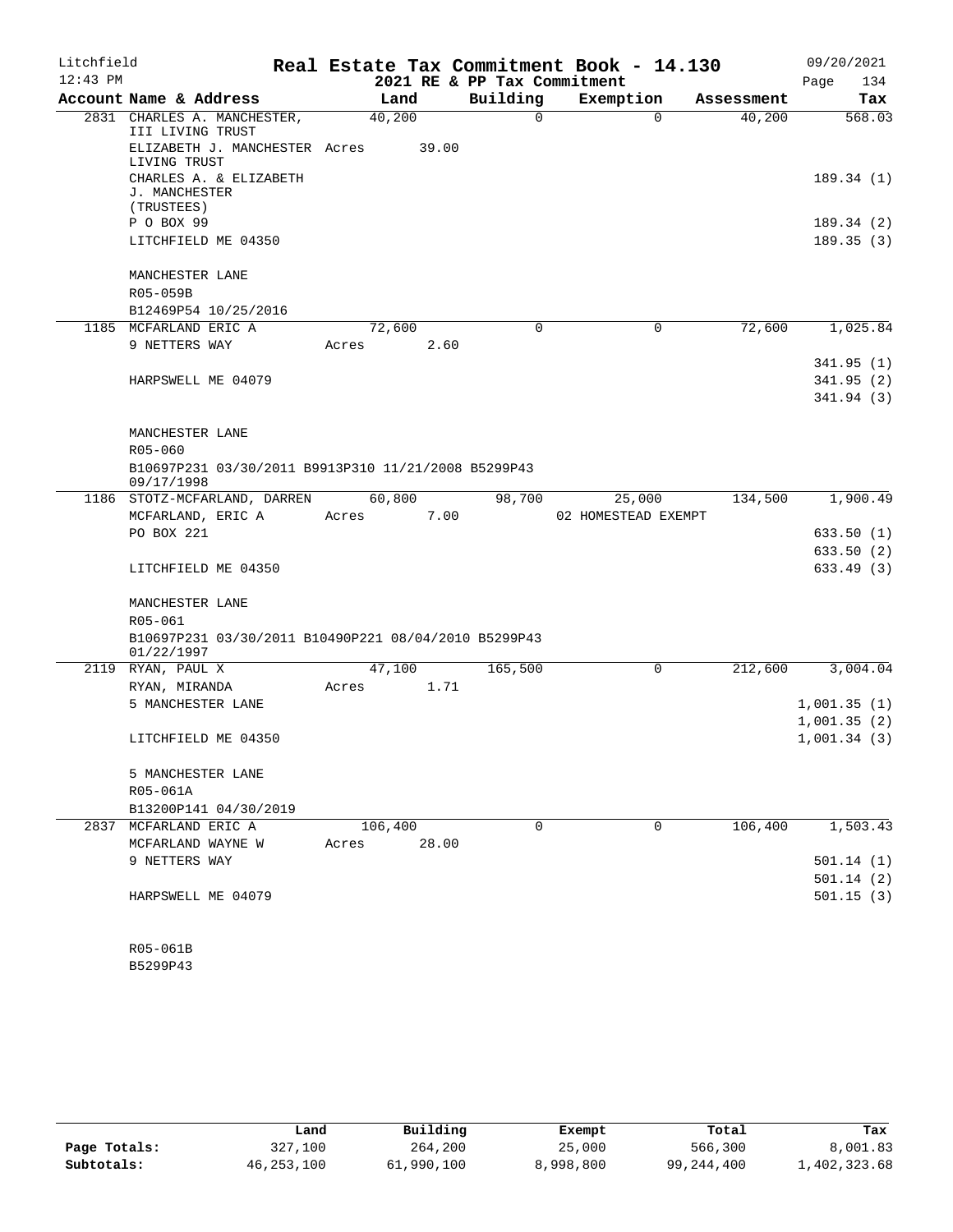| Litchfield   |                                                     |            |       |        |              |          | Real Estate Tax Commitment Book - 14.130 |                      | 09/20/2021         |
|--------------|-----------------------------------------------------|------------|-------|--------|--------------|----------|------------------------------------------|----------------------|--------------------|
| $12:43$ PM   | Account Name & Address                              |            |       | Land   |              | Building | 2021 RE & PP Tax Commitment<br>Exemption |                      | Page<br>135<br>Tax |
|              | 1238 LOVERING, MARK                                 |            |       | 45,000 |              | 4,300    | $\Omega$                                 | Assessment<br>49,300 | 696.61             |
|              | LOVERING, JESSICA                                   |            | Acres |        | 1.01         |          |                                          |                      |                    |
|              | 205 HUNTINGTON HILL<br><b>ROAD</b>                  |            |       |        |              |          |                                          |                      | 232.20(1)          |
|              |                                                     |            |       |        |              |          |                                          |                      | 232.20(2)          |
|              | LITCHFIELD ME 04350                                 |            |       |        |              |          |                                          |                      | 232.21(3)          |
|              | 205 HUNTINGTON HILL                                 |            |       |        |              |          |                                          |                      |                    |
|              | $R05 - 062$                                         |            |       |        |              |          |                                          |                      |                    |
|              | B13652P96 07/30/2020                                |            |       |        |              |          |                                          |                      |                    |
|              | 1436 MCDONNELL, JAMES L                             |            |       | 45,000 |              | 27,300   | 31,000                                   | 41,300               | 583.57             |
|              | 207 HUNTINGTON HILL<br>ROAD                         |            | Acres |        | 1.00         |          | 02 HOMESTEAD EXEMPT                      |                      |                    |
|              |                                                     |            |       |        |              |          | 03 VETERANS EXEMPT                       |                      | 194.52(1)          |
|              | LITCHFIELD ME 04350                                 |            |       |        |              |          |                                          |                      | 194.52(2)          |
|              |                                                     |            |       |        |              |          |                                          |                      | 194.53(3)          |
|              | 207 HUNTINGTON HILL                                 |            |       |        |              |          |                                          |                      |                    |
|              | R05-062A                                            |            |       |        |              |          |                                          |                      |                    |
|              | B6908P346                                           |            |       |        |              |          |                                          |                      |                    |
|              | 2846 LOVERING, MARK                                 |            |       | 0      |              | 45,200   | 25,000                                   | 20,200               | 285.43             |
|              | LOVERING, JESSICA                                   |            |       |        |              |          | 02 HOMESTEAD EXEMPT                      |                      |                    |
|              | 205 HUNTINGTON HILL                                 |            |       |        |              |          |                                          |                      | 95.14(1)           |
|              | ROAD                                                |            |       |        |              |          |                                          |                      |                    |
|              |                                                     |            |       |        |              |          |                                          |                      | 95.14(2)           |
|              | LITCHFIELD ME 04350                                 |            |       |        |              |          |                                          |                      | 95.15(3)           |
|              | 205 HUNTINGTON HILL                                 |            |       |        |              |          |                                          |                      |                    |
|              | R05-062-ON                                          |            |       |        |              |          |                                          |                      |                    |
|              | 1749 TRAVERS, RUTH                                  |            |       | 45,000 |              | 52,100   | 25,000                                   | 72,100               | 1,018.77           |
|              | TRAVERS, FLINT B                                    |            | Acres |        | 1.00         |          | 02 HOMESTEAD EXEMPT                      |                      |                    |
|              | 199 HUNTINGTON HILL                                 |            |       |        |              |          |                                          |                      | 339.59(1)          |
|              | <b>ROAD</b>                                         |            |       |        |              |          |                                          |                      |                    |
|              |                                                     |            |       |        |              |          |                                          |                      | 339.59(2)          |
|              | LITCHFIELD ME 04350                                 |            |       |        |              |          |                                          |                      | 339.59 (3)         |
|              | 199 HUNTINGTON HILL                                 |            |       |        |              |          |                                          |                      |                    |
|              | R05-063                                             |            |       |        |              |          |                                          |                      |                    |
|              | B12019P23 06/22/2015 B5916P248 B1538P282 12/05/1970 |            |       |        |              |          |                                          |                      |                    |
|              | 1223 WING, LYLE K                                   |            |       | 73,500 |              | 141,900  | 25,000                                   | 190,400              | 2,690.35           |
|              | 191 HUNTINGTON HILL<br>ROAD                         |            | Acres |        | 28.00        |          | 02 HOMESTEAD EXEMPT                      |                      |                    |
|              |                                                     |            |       |        |              |          |                                          |                      | 896.78 (1)         |
|              | LITCHFIELD ME 04350                                 |            |       |        |              |          |                                          |                      | 896.78 (2)         |
|              |                                                     |            |       |        |              |          |                                          |                      | 896.79 (3)         |
|              | 191 HUNTINGTON HILL                                 |            |       |        |              |          |                                          |                      |                    |
|              | R05-064                                             |            |       |        |              |          |                                          |                      |                    |
|              | B5916P248 04/09/1999                                |            |       |        |              |          |                                          |                      |                    |
|              | 1259 MULHERIN, CYNTHIA                              |            |       | 44,500 |              | 83,700   | 25,000                                   | 103,200              | 1,458.22           |
|              | 183 HUNTINGTON HILL                                 |            | Acres |        | 0.96         |          | 02 HOMESTEAD EXEMPT                      |                      |                    |
|              | ROAD                                                |            |       |        |              |          |                                          |                      |                    |
|              |                                                     |            |       |        |              |          |                                          |                      | 486.07 (1)         |
|              | LITCHFIELD ME 04350                                 |            |       |        |              |          |                                          |                      | 486.07 (2)         |
|              |                                                     |            |       |        |              |          |                                          |                      | 486.08 (3)         |
|              | 183 HUNTINGTON HILL                                 |            |       |        |              |          |                                          |                      |                    |
|              | $R05 - 064 - 1$                                     |            |       |        |              |          |                                          |                      |                    |
|              | B2693P321 06/15/1984                                |            |       |        |              |          |                                          |                      |                    |
|              |                                                     | Land       |       |        | Building     |          | Exempt                                   | Total                | Tax                |
| Page Totals: |                                                     | 253,000    |       |        | 354,500      |          | 131,000                                  | 476,500              | 6,732.95           |
| Subtotals:   |                                                     | 46,506,100 |       |        | 62, 344, 600 |          | 9,129,800                                | 99,720,900           | 1,409,056.63       |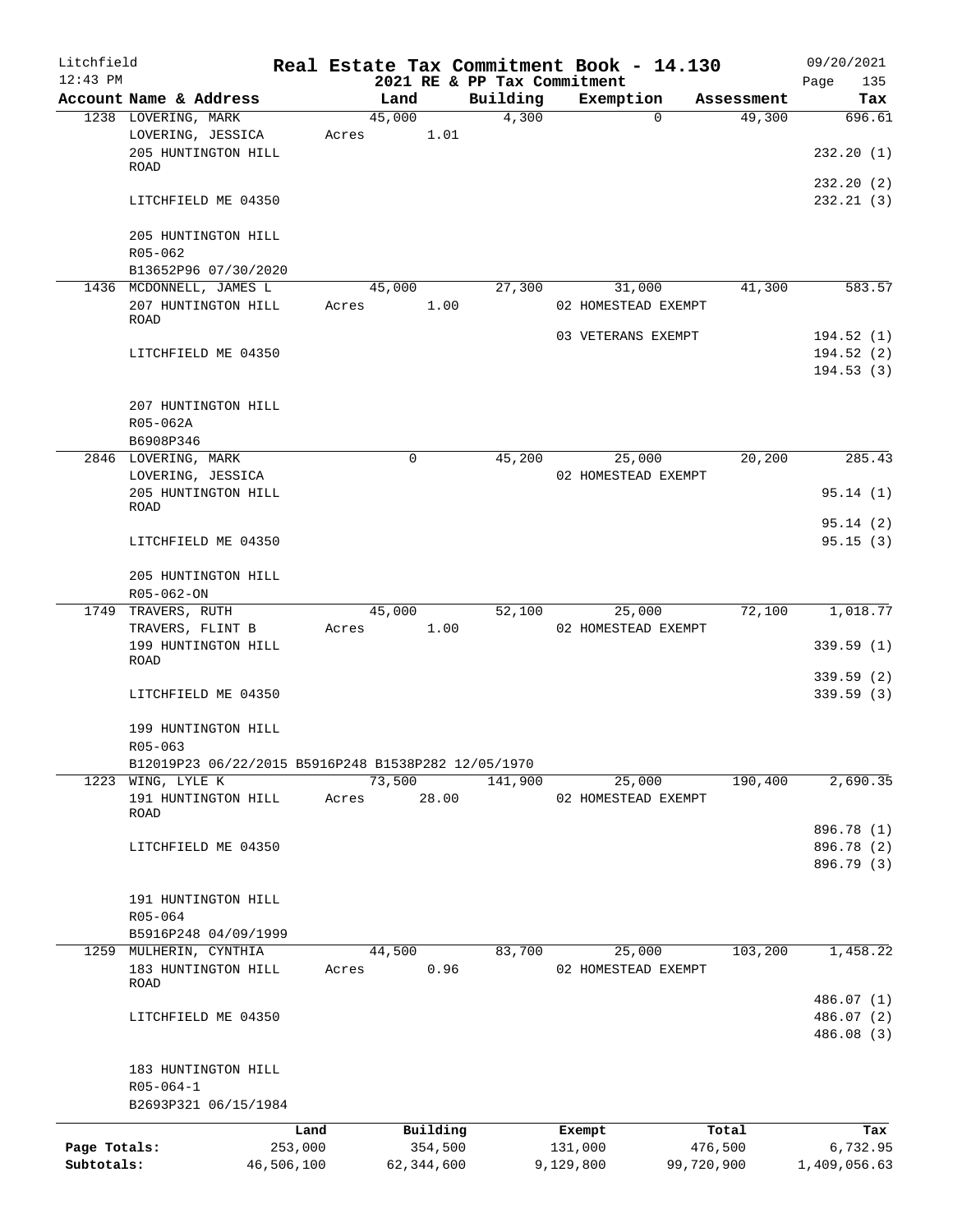| Litchfield   |                                                                         |            |       |                | Real Estate Tax Commitment Book - 14.130 |           |                               |             |            | 09/20/2021                 |        |
|--------------|-------------------------------------------------------------------------|------------|-------|----------------|------------------------------------------|-----------|-------------------------------|-------------|------------|----------------------------|--------|
| $12:43$ PM   |                                                                         |            |       |                | 2021 RE & PP Tax Commitment              |           |                               |             |            | Page                       | 136    |
|              | Account Name & Address                                                  |            |       | Land           | Building                                 |           | Exemption                     |             | Assessment |                            | Tax    |
|              | 1939 MULHERIN, FORREST<br>C/O GARY MULHERIN JR.                         |            |       | 45,000         | 0                                        |           | $\Omega$                      |             | 45,000     |                            | 635.85 |
|              | 183 HUNTINGTON HILL                                                     |            | Acres | 1.00           |                                          |           |                               |             |            | 211.95(1)                  |        |
|              | <b>ROAD</b><br>LITCHFIELD ME 04350                                      |            |       |                |                                          |           |                               |             |            | 211.95(2)                  |        |
|              |                                                                         |            |       |                |                                          |           |                               |             |            | 211.95(3)                  |        |
|              | 183 HUNTINGTON HILL                                                     |            |       |                |                                          |           |                               |             |            |                            |        |
|              | $R05 - 064 - 1 - A$                                                     |            |       |                |                                          |           |                               |             |            |                            |        |
|              | B834P247 05/16/1947                                                     |            |       |                |                                          |           |                               |             |            |                            |        |
|              | 1262 MULHERIN, GARY JR                                                  |            |       | $\Omega$       | 5,500                                    |           | 5,500                         |             | $\Omega$   |                            | 0.00   |
|              | 183 HUNTINGTON HILL<br><b>ROAD</b>                                      |            |       |                |                                          |           | 02 HOMESTEAD EXEMPT           |             |            |                            |        |
|              | LITCHFIELD ME 04350                                                     |            |       |                |                                          |           |                               |             |            |                            |        |
|              | 183 HUNTINGTON HILL                                                     |            |       |                |                                          |           |                               |             |            |                            |        |
|              | R05-064-1-A-ON                                                          |            |       |                |                                          |           |                               |             |            |                            |        |
|              | 1893 WILLIAMS, LAUREL A. (<br>LIFE ESTATE)                              |            |       | 89,200         | 123,300                                  |           | 0                             |             | 212,500    | 3,002.63                   |        |
|              | MARION S. WILLIAMS<br>TRUST                                             |            | Acres | 151.00         |                                          |           |                               |             |            |                            |        |
|              | 202 HUNTINGTON HILL<br><b>ROAD</b>                                      |            |       |                |                                          |           |                               |             |            | 1,000.88(1)                |        |
|              | LITCHFIELD ME 04350                                                     |            |       |                |                                          |           |                               |             |            | 1,000.88(2)<br>1,000.87(3) |        |
|              | 202 HUNTINGTON HILL                                                     |            |       |                |                                          |           |                               |             |            |                            |        |
|              | $R05 - 065$<br>B12225P172 01/11/2016 B11543P105 10/17/2013<br>B3536P201 |            |       |                |                                          |           |                               |             |            |                            |        |
|              | 2856 GOULET, RAYMOND E II                                               |            |       | 69,700         | 139,300                                  |           | $\mathbf 0$                   |             | 209,000    | 2,953.17                   |        |
|              | P.O. BOX 129                                                            |            | Acres | 29.00          |                                          |           |                               |             |            |                            |        |
|              |                                                                         |            |       |                |                                          |           |                               |             |            | 984.39 (1)                 |        |
|              | SABATTUS ME 04280                                                       |            |       |                |                                          |           |                               |             |            | 984.39 (2)<br>984.39 (3)   |        |
|              | HUNTINGTON HILL ROAD                                                    |            |       |                |                                          |           |                               |             |            |                            |        |
|              | R05-065A                                                                |            |       |                |                                          |           |                               |             |            |                            |        |
|              | B11769P78 08/12/2014                                                    |            |       |                |                                          |           |                               |             |            |                            |        |
|              | 1731 THOMPSON, ROBERT J                                                 |            |       | 69,200         | 146,300                                  |           | 25,000                        |             | 190,500    | 2,691.77                   |        |
|              | 139 LIBBY RD                                                            |            | Acres | 19.30          |                                          |           | 02 HOMESTEAD EXEMPT           |             |            |                            |        |
|              | LITCHFIELD ME 04350                                                     |            |       |                |                                          |           |                               |             |            | 897.26 (1)<br>897.26 (2)   |        |
|              |                                                                         |            |       |                |                                          |           |                               |             |            | 897.25 (3)                 |        |
|              |                                                                         |            |       |                |                                          |           |                               |             |            |                            |        |
|              | 139 LIBBY ROAD                                                          |            |       |                |                                          |           |                               |             |            |                            |        |
|              | $R05 - 066$                                                             |            |       |                |                                          |           |                               |             |            |                            |        |
|              | B2025P167                                                               |            |       |                |                                          |           |                               |             |            |                            |        |
|              | 1420 PULK, JOHN C<br>15 STONE LANE                                      |            | Acres | 61,500<br>8.00 | 243,500                                  |           | 25,000<br>02 HOMESTEAD EXEMPT |             | 280,000    | 3,956.40                   |        |
|              |                                                                         |            |       |                |                                          |           |                               |             |            | 1,318.80(1)                |        |
|              | LITCHFIELD ME 04350                                                     |            |       |                |                                          |           |                               |             |            | 1,318.80(2)<br>1,318.80(3) |        |
|              | 15 STONE LANE                                                           |            |       |                |                                          |           |                               |             |            |                            |        |
|              | R05-066A                                                                |            |       |                |                                          |           |                               |             |            |                            |        |
|              | B10705P155 04/11/2011 B3157P301 05/22/1987                              |            |       |                |                                          |           |                               |             |            |                            |        |
|              |                                                                         | Land       |       | Building       |                                          |           | Exempt                        |             | Total      |                            | Tax    |
| Page Totals: |                                                                         | 334,600    |       | 657,900        |                                          |           | 55,500                        |             | 937,000    | 13,239.82                  |        |
| Subtotals:   |                                                                         | 46,840,700 |       | 63,002,500     |                                          | 9,185,300 |                               | 100,657,900 |            | 1,422,296.45               |        |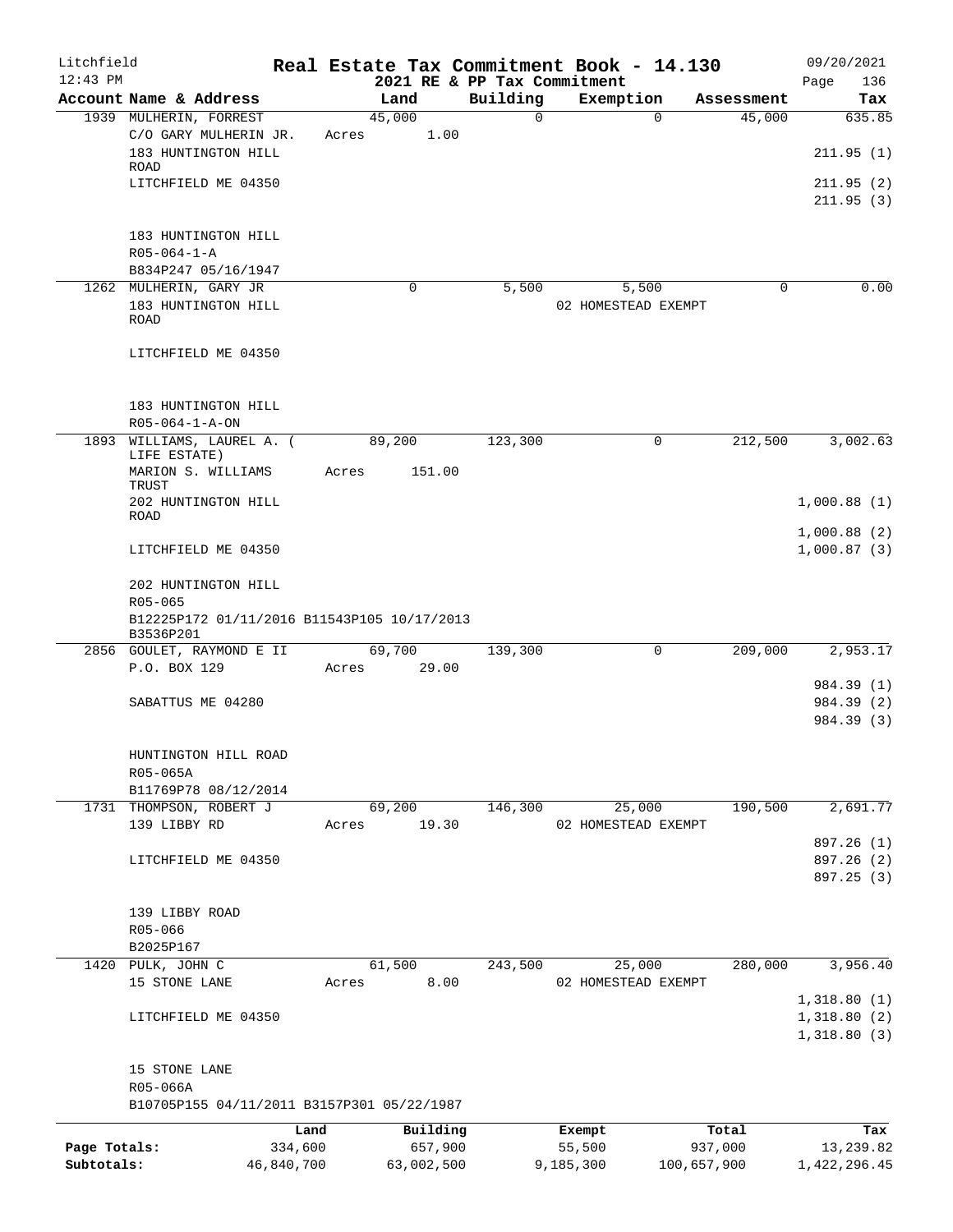| Litchfield |                                                      |       |        |       | Real Estate Tax Commitment Book - 14.130 |           |                     |            |      | 09/20/2021  |
|------------|------------------------------------------------------|-------|--------|-------|------------------------------------------|-----------|---------------------|------------|------|-------------|
| $12:43$ PM | Account Name & Address                               |       | Land   |       | 2021 RE & PP Tax Commitment<br>Building  | Exemption |                     | Assessment | Page | 137<br>Tax  |
|            | 1687 STONE, BERNARD D                                |       | 45,900 |       | 127,400                                  |           | 25,000              | 148,300    |      | 2,095.48    |
|            | 22 STONE LANE                                        | Acres |        | 1.30  |                                          |           | 02 HOMESTEAD EXEMPT |            |      |             |
|            |                                                      |       |        |       |                                          |           |                     |            |      | 698.49 (1)  |
|            | LITCHFIELD ME 04350                                  |       |        |       |                                          |           |                     |            |      | 698.49 (2)  |
|            |                                                      |       |        |       |                                          |           |                     |            |      | 698.50(3)   |
|            |                                                      |       |        |       |                                          |           |                     |            |      |             |
|            | 22 STONE LANE<br>R05-066B                            |       |        |       |                                          |           |                     |            |      |             |
|            | B10531P273 09/17/2010 B6719P217 12/04/2001 B3583P194 |       |        |       |                                          |           |                     |            |      |             |
|            | 07/24/1989                                           |       |        |       |                                          |           |                     |            |      |             |
|            | 2459 DUMAIS, VINCENT                                 |       | 51,000 |       | 254,900                                  |           | 25,000              | 280,900    |      | 3,969.12    |
|            | DUMAIS, VERONICA                                     | Acres |        | 3.00  |                                          |           | 02 HOMESTEAD EXEMPT |            |      |             |
|            | <b>45 STONE LANE</b>                                 |       |        |       |                                          |           |                     |            |      | 1,323.04(1) |
|            |                                                      |       |        |       |                                          |           |                     |            |      | 1,323.04(2) |
|            | Litchfield ME 04350                                  |       |        |       |                                          |           |                     |            |      | 1,323.04(3) |
|            | <b>45 STONE LANE</b>                                 |       |        |       |                                          |           |                     |            |      |             |
|            | R05-066C                                             |       |        |       |                                          |           |                     |            |      |             |
|            | B8360P117 03/31/2005                                 |       |        |       |                                          |           |                     |            |      |             |
|            | 87 BEAL, RICHARD L                                   |       | 23,900 |       | $\mathbf 0$                              |           | 0                   | 23,900     |      | 337.71      |
|            | <b>40 BEALS LANE</b>                                 | Acres |        | 81.00 |                                          |           |                     |            |      |             |
|            |                                                      |       |        |       |                                          |           |                     |            |      | 112.57(1)   |
|            | LITCHFIELD ME 04350                                  |       |        |       |                                          |           |                     |            |      | 112.57(2)   |
|            |                                                      |       |        |       |                                          |           |                     |            |      | 112.57(3)   |
|            |                                                      |       |        |       |                                          |           |                     |            |      |             |
|            | LIBBY ROAD<br>R05-067                                |       |        |       |                                          |           |                     |            |      |             |
|            | B2570P83                                             |       |        |       |                                          |           |                     |            |      |             |
|            | 1486 RIDLEY, GLEN                                    |       | 80,300 |       | 50,100                                   |           | 25,000              | 105,400    |      | 1,489.30    |
|            | RIDLEY, JEAN HIGGINS                                 | Acres |        | 80.00 |                                          |           | 02 HOMESTEAD EXEMPT |            |      |             |
|            | HIGGINS, JEAN                                        |       |        |       |                                          |           |                     |            |      | 496.43 (1)  |
|            | P. O. BOX 231                                        |       |        |       |                                          |           |                     |            |      | 496.43 (2)  |
|            | LITCHFIELD ME 04350                                  |       |        |       |                                          |           |                     |            |      | 496.44 (3)  |
|            |                                                      |       |        |       |                                          |           |                     |            |      |             |
|            | 2607 HALLOWELL ROAD                                  |       |        |       |                                          |           |                     |            |      |             |
|            | R06-001<br>B6231P145                                 |       |        |       |                                          |           |                     |            |      |             |
|            | 1493 RIDLEY, GORDON M                                |       | 48,000 |       | 42,400                                   |           | 25,000              | 65,400     |      | 924.10      |
|            | HOWES, WILLIAM W                                     | Acres |        | 2.00  |                                          |           | 02 HOMESTEAD EXEMPT |            |      |             |
|            | PO BOX 74                                            |       |        |       |                                          |           |                     |            |      | 308.03(1)   |
|            |                                                      |       |        |       |                                          |           |                     |            |      | 308.03(2)   |
|            | LITCHFIELD ME 04350                                  |       |        |       |                                          |           |                     |            |      | 308.04(3)   |
|            |                                                      |       |        |       |                                          |           |                     |            |      |             |
|            | 2573 HALLOWELL & 2583                                |       |        |       |                                          |           |                     |            |      |             |
|            | $R06 - 002$                                          |       |        |       |                                          |           |                     |            |      |             |
|            | B13400P49 11/15/2019 B1534P890<br>1815 GAGE, ERIC    |       | 68,500 |       | 113,000                                  |           | 31,000              | 150,500    |      | 2,126.57    |
|            | GAGE, BETHANY                                        | Acres |        | 40.00 |                                          |           | 02 HOMESTEAD EXEMPT |            |      |             |
|            | 2549 HALLOWELL ROAD                                  |       |        |       |                                          |           | 03 VETERANS EXEMPT  |            |      | 708.86(1)   |
|            |                                                      |       |        |       |                                          |           |                     |            |      | 708.86(2)   |
|            | LITCHFIELD ME 04350                                  |       |        |       |                                          |           |                     |            |      | 708.85(3)   |
|            |                                                      |       |        |       |                                          |           |                     |            |      |             |
|            | 2549 HALLOWELL ROAD                                  |       |        |       |                                          |           |                     |            |      |             |
|            | $R06 - 003$<br>B12052P104 07/24/2015                 |       |        |       |                                          |           |                     |            |      |             |
|            |                                                      |       |        |       |                                          |           |                     |            |      |             |
|            |                                                      |       |        |       |                                          |           |                     |            |      |             |
|            |                                                      |       |        |       |                                          |           |                     |            |      |             |

|              | Land       | Building   | Exempt    | Total       | Tax          |
|--------------|------------|------------|-----------|-------------|--------------|
| Page Totals: | 317,600    | 587,800    | 131,000   | 774,400     | 10,942.28    |
| Subtotals:   | 47,158,300 | 63,590,300 | 9,316,300 | 101,432,300 | 1,433,238.73 |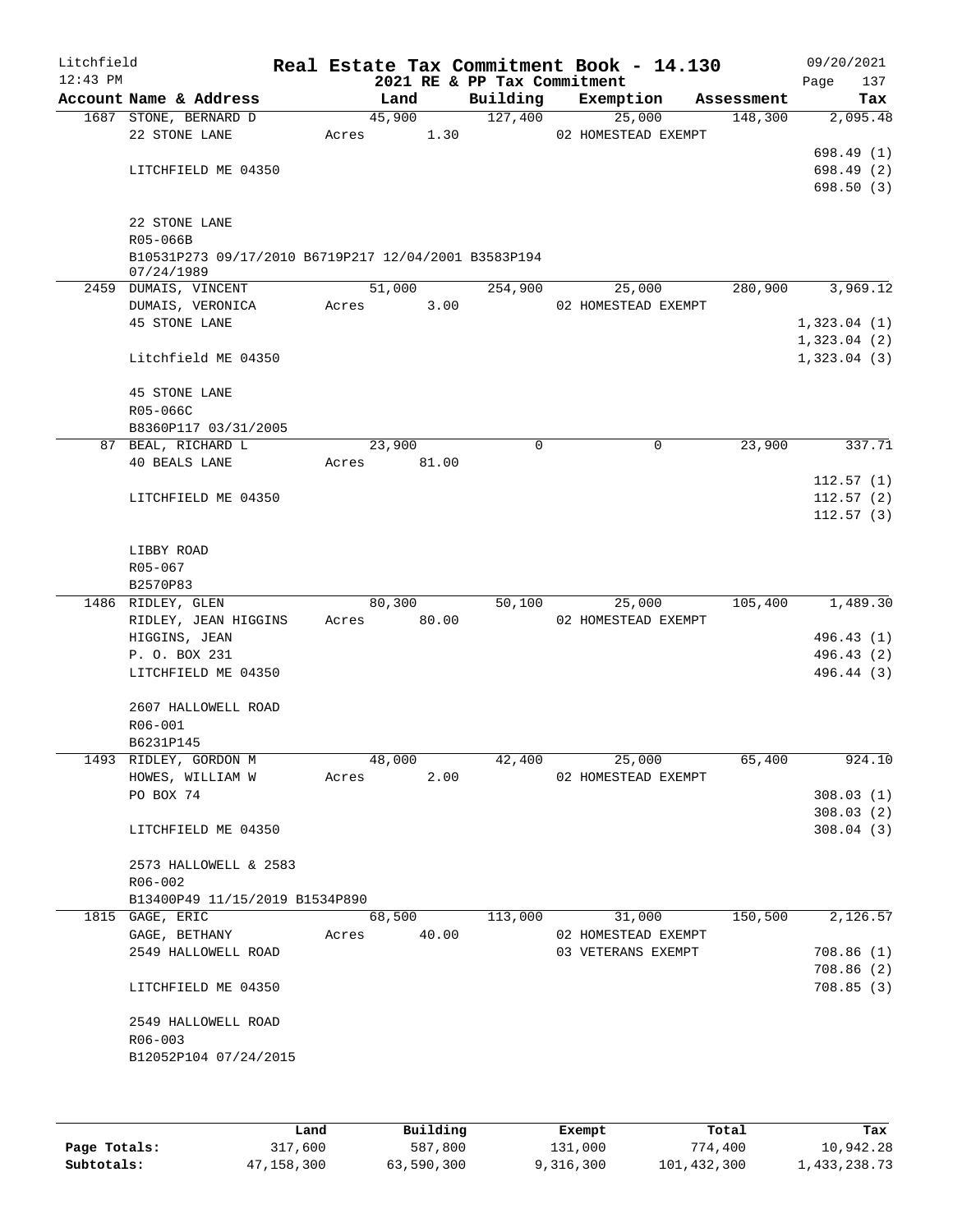| Litchfield   |                                                                  |       |               |                             | Real Estate Tax Commitment Book - 14.130 |            | 09/20/2021         |
|--------------|------------------------------------------------------------------|-------|---------------|-----------------------------|------------------------------------------|------------|--------------------|
| $12:43$ PM   | Account Name & Address                                           |       | Land          | 2021 RE & PP Tax Commitment | Building Exemption                       | Assessment | 138<br>Page<br>Tax |
|              | 1200 MCKEON, SHAWN                                               |       | 75,500        | 117,500                     | 25,000                                   | 168,000    | 2,373.84           |
|              | 2535 HALLOWELL RD                                                |       | Acres 32.00   |                             | 02 HOMESTEAD EXEMPT                      |            |                    |
|              |                                                                  |       |               |                             |                                          |            | 791.28 (1)         |
|              | LITCHFIELD ME 04350                                              |       |               |                             |                                          |            | 791.28(2)          |
|              |                                                                  |       |               |                             |                                          |            | 791.28(3)          |
|              |                                                                  |       |               |                             |                                          |            |                    |
|              | 2535 HALLOWELL ROAD                                              |       |               |                             |                                          |            |                    |
|              | $R06 - 004$                                                      |       |               |                             |                                          |            |                    |
|              | B4632P137                                                        |       |               |                             |                                          |            |                    |
|              | 465 BABICKI, ANNMARIE                                            |       | 45,000        | 142,100                     | 25,000                                   | 162,100    | 2,290.47           |
|              | 2517 HALLOWELL ROAD                                              |       | 1.00<br>Acres |                             | 02 HOMESTEAD EXEMPT                      |            |                    |
|              |                                                                  |       |               |                             |                                          |            | 763.49 (1)         |
|              | LITCHFIELD ME 04350                                              |       |               |                             |                                          |            | 763.49(2)          |
|              |                                                                  |       |               |                             |                                          |            | 763.49(3)          |
|              | 2517 HALLOWELL ROAD                                              |       |               |                             |                                          |            |                    |
|              | $R06 - 005$                                                      |       |               |                             |                                          |            |                    |
|              | B4751P160 B99P382 09/13/1999                                     |       |               |                             |                                          |            |                    |
|              | 644 MCGINNESS, THOMAS L                                          |       | 59,100        | $\Omega$                    | 0                                        | 59,100     | 835.08             |
|              | 16 BALLARD SREET                                                 | Acres | 18.00         |                             |                                          |            |                    |
|              |                                                                  |       |               |                             |                                          |            | 278.36(1)          |
|              | S PORTLAND ME 04106                                              |       |               |                             |                                          |            | 278.36(2)          |
|              | 2705                                                             |       |               |                             |                                          |            |                    |
|              |                                                                  |       |               |                             |                                          |            | 278.36 (3)         |
|              |                                                                  |       |               |                             |                                          |            |                    |
|              | HALLOWELL ROAD                                                   |       |               |                             |                                          |            |                    |
|              | R06-006                                                          |       |               |                             |                                          |            |                    |
|              | B11501P33 08/26/2013 B9223P89 12/12/2006 B1515P437<br>01/28/1966 |       |               |                             |                                          |            |                    |
|              | 645 MCGINNESS, THOMAS L                                          |       | 70,400        | 81,900                      | 0                                        | 152,300    | 2,152.00           |
|              | 16 BALLARD ST                                                    |       | Acres 5.60    |                             |                                          |            |                    |
|              |                                                                  |       |               |                             |                                          |            | 717.33(1)          |
|              | S. PORTLAND ME 04106                                             |       |               |                             |                                          |            | 717.33(2)          |
|              |                                                                  |       |               |                             |                                          |            | 717.34(3)          |
|              |                                                                  |       |               |                             |                                          |            |                    |
|              | 75 LOON POND LANE                                                |       |               |                             |                                          |            |                    |
|              | R06-007                                                          |       |               |                             |                                          |            |                    |
|              | B12134P213 10/08/2015 B11501P33 08/26/2013 B1472P219             |       |               |                             |                                          |            |                    |
|              | 1098 LOUBIER, JOSEPH W                                           |       | 50,700        | 125,100                     | 25,000                                   | 150,800    | 2,130.80           |
|              | 2507 HALLOWELL ROAD                                              | Acres | 2.90          |                             | 02 HOMESTEAD EXEMPT                      |            |                    |
|              |                                                                  |       |               |                             |                                          |            | 710.27(1)          |
|              | LITCHFIELD ME 04350                                              |       |               |                             |                                          |            | 710.27(2)          |
|              |                                                                  |       |               |                             |                                          |            | 710.26(3)          |
|              | 2507 HALLOWELL ROAD                                              |       |               |                             |                                          |            |                    |
|              | R06-008                                                          |       |               |                             |                                          |            |                    |
|              | B4859P303                                                        |       |               |                             |                                          |            |                    |
|              | 956 BLISS, JENNIFER H                                            |       | 60,200        | 130,100                     | 25,000                                   | 165,300    | 2,335.69           |
|              | BLISS, VANESSA J                                                 | Acres | 6.24          |                             | 02 HOMESTEAD EXEMPT                      |            |                    |
|              | 2499 HALLOWELL ROAD                                              |       |               |                             |                                          |            | 778.56(1)          |
|              |                                                                  |       |               |                             |                                          |            | 778.56(2)          |
|              | LITCHFIELD ME 04350                                              |       |               |                             |                                          |            | 778.57 (3)         |
|              |                                                                  |       |               |                             |                                          |            |                    |
|              | 2499 HALLOWELL ROAD                                              |       |               |                             |                                          |            |                    |
|              | R06-009                                                          |       |               |                             |                                          |            |                    |
|              | B12156P159 10/29/2015                                            |       |               |                             |                                          |            |                    |
|              |                                                                  |       |               |                             |                                          |            |                    |
|              |                                                                  |       |               |                             |                                          |            |                    |
|              | Land                                                             |       | Building      |                             | Exempt                                   | Total      | Tax                |
| Page Totals: | 360,900                                                          |       | 596,700       |                             | 100,000                                  | 857,600    | 12, 117.88         |

**Subtotals:** 47,519,200 64,187,000 9,416,300 102,289,900 1,445,356.61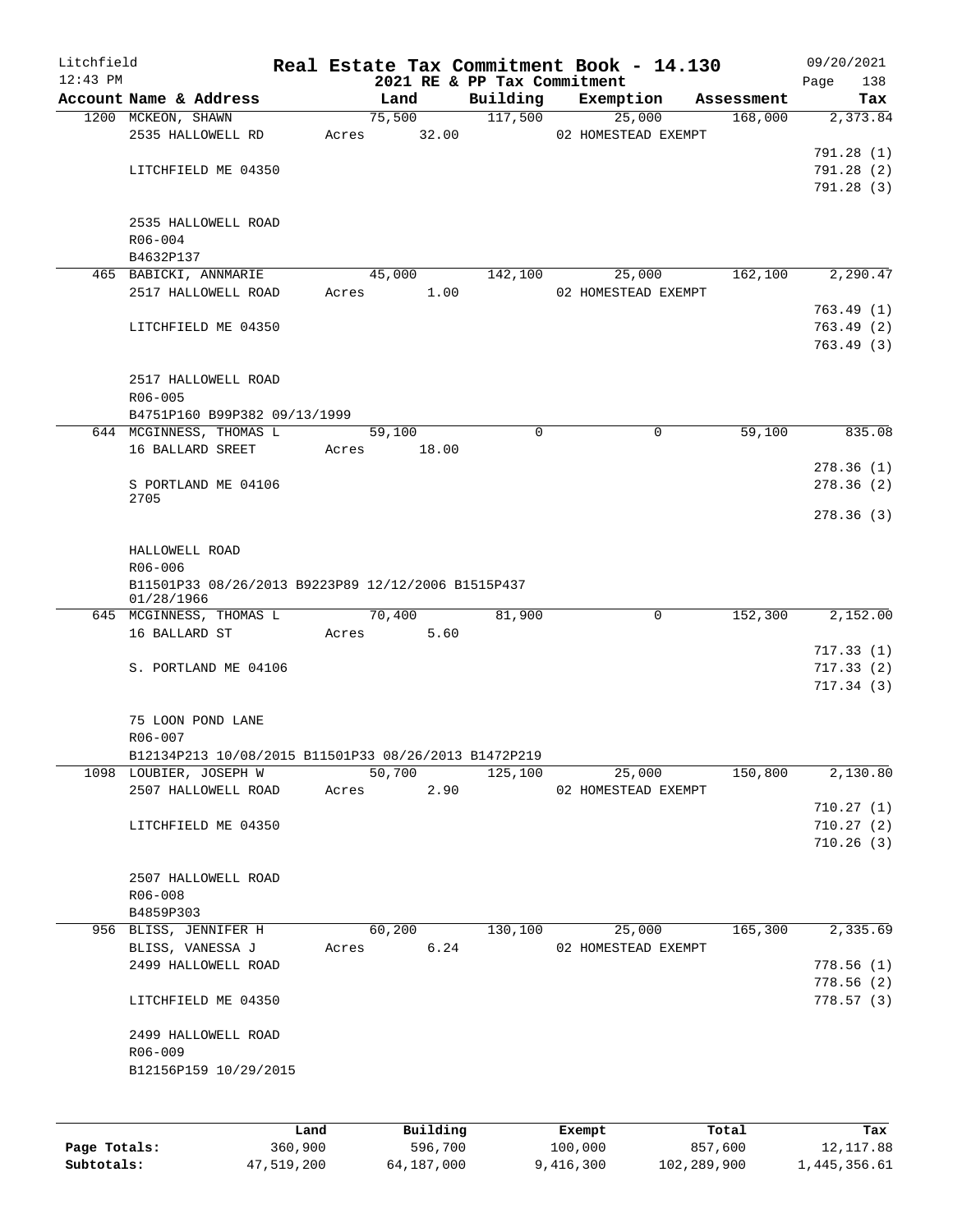| Litchfield |                                                    |       |        |                             | Real Estate Tax Commitment Book - 14.130 |            | 09/20/2021  |
|------------|----------------------------------------------------|-------|--------|-----------------------------|------------------------------------------|------------|-------------|
| $12:43$ PM |                                                    |       |        | 2021 RE & PP Tax Commitment |                                          |            | Page<br>139 |
|            | Account Name & Address                             |       | Land   | Building                    | Exemption                                | Assessment | Tax         |
|            | 2128 HEMPSTEAD, PAUL                               |       | 80,100 | 236,200                     | 25,000                                   | 291,300    | 4,116.07    |
|            | HEMPSTEAD, MARLENE                                 | Acres | 19.98  |                             | 02 HOMESTEAD EXEMPT                      |            |             |
|            | P.O. BOX 1120                                      |       |        |                             |                                          |            | 1,372.02(1) |
|            |                                                    |       |        |                             |                                          |            | 1,372.02(2) |
|            | SABATTUS ME 04280                                  |       |        |                             |                                          |            | 1,372.03(3) |
|            | 51 LOON POND LANE                                  |       |        |                             |                                          |            |             |
|            | R06-009A                                           |       |        |                             |                                          |            |             |
|            | B11631P152 02/17/2014 B11631P129 02/20/2014        |       |        |                             |                                          |            |             |
|            | B11631P126 02/11/2014 B9223P91 12/12/2006 B6131P65 |       |        |                             |                                          |            |             |
|            | 01/06/2000                                         |       |        |                             |                                          |            |             |
|            | 1633 SMITH, THEODORE                               |       | 68,500 | 143,600                     | 31,000                                   | 181,100    | 2,558.94    |
|            | 12 LIBBY RD                                        | Acres | 18.00  |                             | 03 VETERANS EXEMPT                       |            |             |
|            |                                                    |       |        |                             | 02 HOMESTEAD EXEMPT                      |            | 852.98 (1)  |
|            | LITCHFIELD ME 04350                                |       |        |                             |                                          |            | 852.98 (2)  |
|            |                                                    |       |        |                             |                                          |            | 852.98 (3)  |
|            |                                                    |       |        |                             |                                          |            |             |
|            | 12 LIBBY ROAD                                      |       |        |                             |                                          |            |             |
|            | R06-010                                            |       |        |                             |                                          |            |             |
|            | B1486P396                                          |       |        |                             |                                          |            |             |
|            | 1710 TARR, ERWIN                                   |       | 51,100 | 75,900                      | 31,000                                   | 96,000     | 1,356.48    |
|            | TARR SUSAN                                         | Acres | 3.04   |                             | 02 HOMESTEAD EXEMPT                      |            |             |
|            | 2443 HALLOWELL ROAD                                |       |        |                             | 03 VETERANS EXEMPT                       |            | 452.16(1)   |
|            |                                                    |       |        |                             |                                          |            | 452.16(2)   |
|            | LITCHFIELD ME 04350                                |       |        |                             |                                          |            | 452.16(3)   |
|            |                                                    |       |        |                             |                                          |            |             |
|            | 2443 HALLOWELL ROAD                                |       |        |                             |                                          |            |             |
|            | R06-010A                                           |       |        |                             |                                          |            |             |
|            | 2294 VANNAH, DARRYL                                |       | 48,000 | 113,000                     | 0                                        | 161,000    | 2,274.93    |
|            | VANNAH, ANGELA                                     | Acres | 2.00   |                             |                                          |            |             |
|            | 2433 HALLOWELL RD                                  |       |        |                             |                                          |            | 758.31 (1)  |
|            |                                                    |       |        |                             |                                          |            | 758.31(2)   |
|            | LITCHFIELD ME 04350                                |       |        |                             |                                          |            | 758.31(3)   |
|            | 2433 HALLOWELL ROAD                                |       |        |                             |                                          |            |             |
|            | R06-010B                                           |       |        |                             |                                          |            |             |
|            | B11963P91 04/17/2015 B7035P276 08/22/2002          |       |        |                             |                                          |            |             |
| 2597       | TARR LEANNE M                                      |       | 45,000 | 12,500                      | 25,000                                   | 32,500     | 459.23      |
|            | 2455 HALLOWELL ROAD                                | Acres | 1.00   |                             | 02 HOMESTEAD EXEMPT                      |            |             |
|            |                                                    |       |        |                             |                                          |            | 153.08(1)   |
|            | LITCHFIELD ME 04350                                |       |        |                             |                                          |            | 153.08(2)   |
|            |                                                    |       |        |                             |                                          |            | 153.07(3)   |
|            |                                                    |       |        |                             |                                          |            |             |
|            | 2455 HALLOWELL ROAD                                |       |        |                             |                                          |            |             |
|            | R06-010C                                           |       |        |                             |                                          |            |             |
|            | B8986P284 07/18/2006 B8986P280 07/18/2006          |       |        |                             |                                          |            |             |
|            | 1010 CRAIG CHLOERIVA N                             |       | 56,000 | 128,300                     | 25,000                                   | 159,300    | 2,250.91    |
|            | CRAIG JEFFREY S                                    | Acres | 4.68   |                             | 02 HOMESTEAD EXEMPT                      |            |             |
|            | 54 LIBBY ROAD                                      |       |        |                             |                                          |            | 750.30(1)   |
|            |                                                    |       |        |                             |                                          |            | 750.30(2)   |
|            | LITCHFIELD ME 04350                                |       |        |                             |                                          |            | 750.31(3)   |
|            |                                                    |       |        |                             |                                          |            |             |
|            | 54 LIBBY ROAD                                      |       |        |                             |                                          |            |             |
|            | R06-011                                            |       |        |                             |                                          |            |             |
|            | B9010P295 07/31/2006 B6608P327 08/31/2001          |       |        |                             |                                          |            |             |
|            |                                                    |       |        |                             |                                          |            |             |

|              | Land       | Building   | Exempt    | Total         | Tax          |
|--------------|------------|------------|-----------|---------------|--------------|
| Page Totals: | 348,700    | 709,500    | 137,000   | 921,200       | 13,016.56    |
| Subtotals:   | 47,867,900 | 64,896,500 | 9,553,300 | 103, 211, 100 | .,458,373.17 |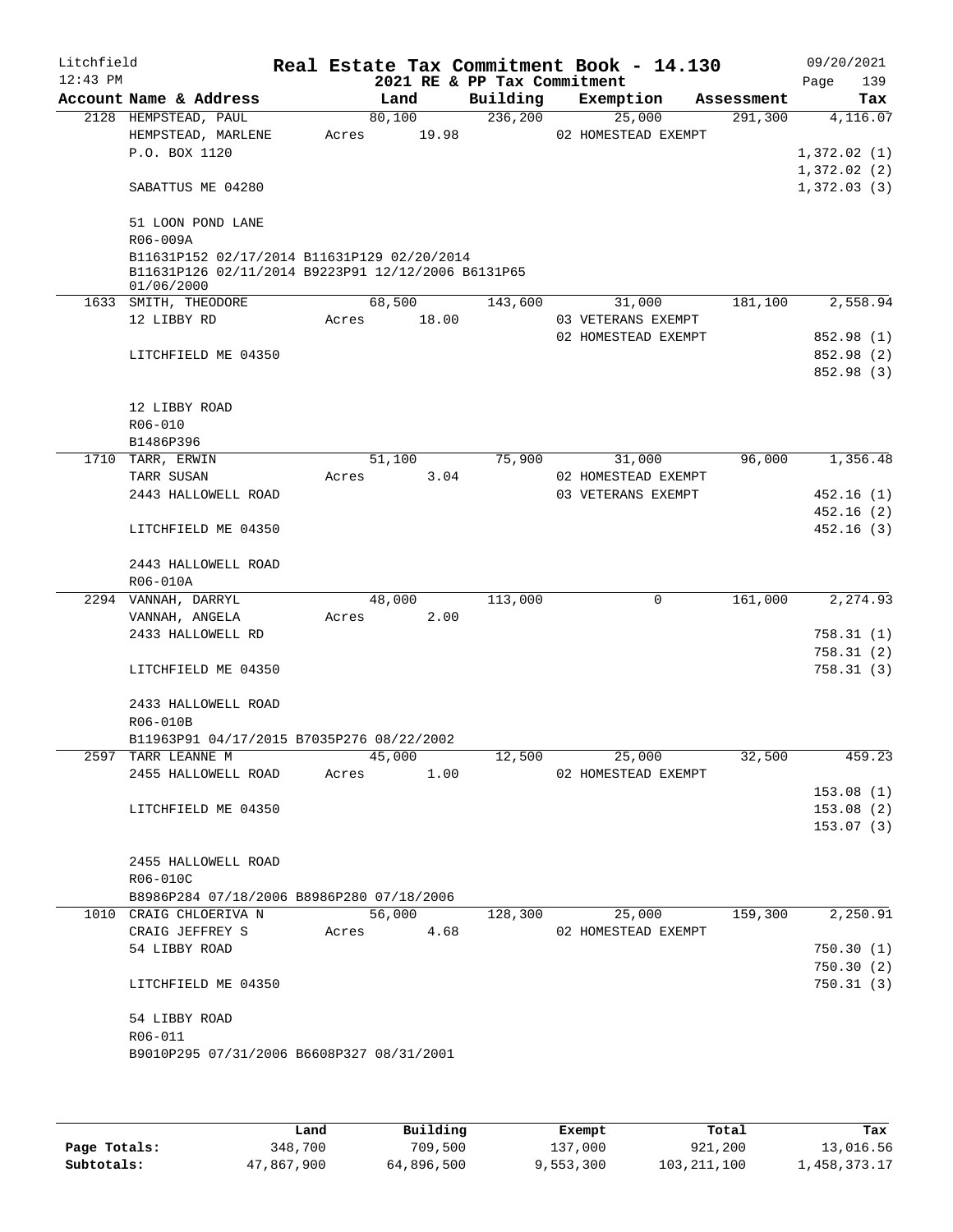| Litchfield<br>$12:43$ PM |                                                      |                 |       | 2021 RE & PP Tax Commitment | Real Estate Tax Commitment Book - 14.130 |            | 09/20/2021<br>Page     | 140      |
|--------------------------|------------------------------------------------------|-----------------|-------|-----------------------------|------------------------------------------|------------|------------------------|----------|
|                          | Account Name & Address                               | Land            |       | Building                    | Exemption                                | Assessment |                        | Tax      |
|                          | 2440 LANE CHRISTOPHER                                | 41,000          |       | $\mathbf 0$                 | 0                                        | 41,000     |                        | 579.33   |
|                          | 35 LIBBY ROAD                                        | Acres           | 7.32  |                             |                                          |            |                        |          |
|                          |                                                      |                 |       |                             |                                          |            | 193.11(1)              |          |
|                          | LITCHFIELD ME 04350                                  |                 |       |                             |                                          |            | 193.11(2)              |          |
|                          |                                                      |                 |       |                             |                                          |            | 193.11(3)              |          |
|                          | LIBBY ROAD                                           |                 |       |                             |                                          |            |                        |          |
|                          | R06-011A                                             |                 |       |                             |                                          |            |                        |          |
|                          | B8090P239 08/17/2004                                 |                 |       |                             |                                          |            |                        |          |
|                          | 979 SOCCIO, ROBERT                                   | 82,100          |       | 192,100                     | 0                                        | 274,200    |                        | 3,874.45 |
|                          | SOCCIO, LORRAINE A                                   | Acres           | 23.95 |                             |                                          |            |                        |          |
|                          | 86 LIBBY ROAD                                        |                 |       |                             |                                          |            | 1, 291.48(1)           |          |
|                          |                                                      |                 |       |                             |                                          |            | 1, 291.48(2)           |          |
|                          | LITCHFIELD ME 04350                                  |                 |       |                             |                                          |            | 1, 291.49(3)           |          |
|                          | 86 LIBBY ROAD                                        |                 |       |                             |                                          |            |                        |          |
|                          | R06-013                                              |                 |       |                             |                                          |            |                        |          |
|                          | B10966P166 02/21/2012 B10966P161 02/21/2012          |                 |       |                             |                                          |            |                        |          |
|                          | B7837P251 02/18/2004                                 |                 |       | 158,500                     |                                          |            |                        |          |
|                          | 35 MARTINSON, BRUCE W<br>MARTINSON, DOROTHY D        | 48,300<br>Acres | 2.11  |                             | 0                                        | 206,800    |                        | 2,922.08 |
|                          | 112 LIBBY ROAD                                       |                 |       |                             |                                          |            | 974.03(1)              |          |
|                          |                                                      |                 |       |                             |                                          |            | 974.03(2)              |          |
|                          | LITCHFIELD ME 04350                                  |                 |       |                             |                                          |            | 974.02(3)              |          |
|                          | 112 LIBBY ROAD                                       |                 |       |                             |                                          |            |                        |          |
|                          | R06-014                                              |                 |       |                             |                                          |            |                        |          |
|                          | B13207P32 05/08/2019                                 |                 |       |                             |                                          |            |                        |          |
|                          | 2963 ARONSON, JOHN JR                                | 53,300          |       | 16,100                      | 0                                        | 69,400     |                        | 980.62   |
|                          | ARONSON JOANNE H                                     | Acres           | 27.00 |                             |                                          |            |                        |          |
|                          | 192 MIDDLE ROAD                                      |                 |       |                             |                                          |            | 326.87(1)              |          |
|                          | <b>UNIT 106</b><br>FALMOUTH ME 04105 1481            |                 |       |                             |                                          |            | 326.87(2)<br>326.88(3) |          |
|                          |                                                      |                 |       |                             |                                          |            |                        |          |
|                          | LIBBY ROAD                                           |                 |       |                             |                                          |            |                        |          |
|                          | R06-014A                                             |                 |       |                             |                                          |            |                        |          |
|                          | B4091P190                                            |                 |       |                             |                                          |            |                        |          |
|                          | 34 ARONSON, MICHELE                                  | 57,000          |       | 163,600                     | 25,000                                   | 195,600    |                        | 2,763.83 |
|                          | 124 LIBBY ROAD                                       | Acres           | 5.00  |                             | 02 HOMESTEAD EXEMPT                      |            |                        |          |
|                          |                                                      |                 |       |                             |                                          |            | 921.28(1)<br>921.28(2) |          |
|                          | LITCHFIELD ME 04350                                  |                 |       |                             |                                          |            | 921.27(3)              |          |
|                          |                                                      |                 |       |                             |                                          |            |                        |          |
|                          | 124 LIBBY ROAD                                       |                 |       |                             |                                          |            |                        |          |
|                          | R06-014C                                             |                 |       |                             |                                          |            |                        |          |
|                          | B11247P9 11/09/2012 B4447P214 07/27/1993             |                 |       |                             |                                          |            |                        |          |
|                          | 646 ARONSON, CRAIG W                                 | 81,000          |       | 140,400                     | $\mathbf 0$                              | 221,400    |                        | 3,128.38 |
|                          | 148 LIBBY ROAD                                       | Acres           | 59.00 |                             |                                          |            |                        |          |
|                          |                                                      |                 |       |                             |                                          |            | 1,042.79(1)            |          |
|                          | LITCHFIELD ME 04350                                  |                 |       |                             |                                          |            | 1,042.79(2)            |          |
|                          |                                                      |                 |       |                             |                                          |            | 1,042.80(3)            |          |
|                          | 148 LIBBY ROAD                                       |                 |       |                             |                                          |            |                        |          |
|                          | R06-015                                              |                 |       |                             |                                          |            |                        |          |
|                          | B10956P186 02/07/2012 B8100P256 09/01/2004 B1515P444 |                 |       |                             |                                          |            |                        |          |
|                          |                                                      |                 |       |                             |                                          |            |                        |          |
|                          |                                                      |                 |       |                             |                                          |            |                        |          |

|              | Land       | Building   | Exempt    | Total       | Tax          |
|--------------|------------|------------|-----------|-------------|--------------|
| Page Totals: | 362,700    | 670,700    | 25,000    | 1,008,400   | 14,248.69    |
| Subtotals:   | 48,230,600 | 65,567,200 | 9,578,300 | 104,219,500 | l,472,621.86 |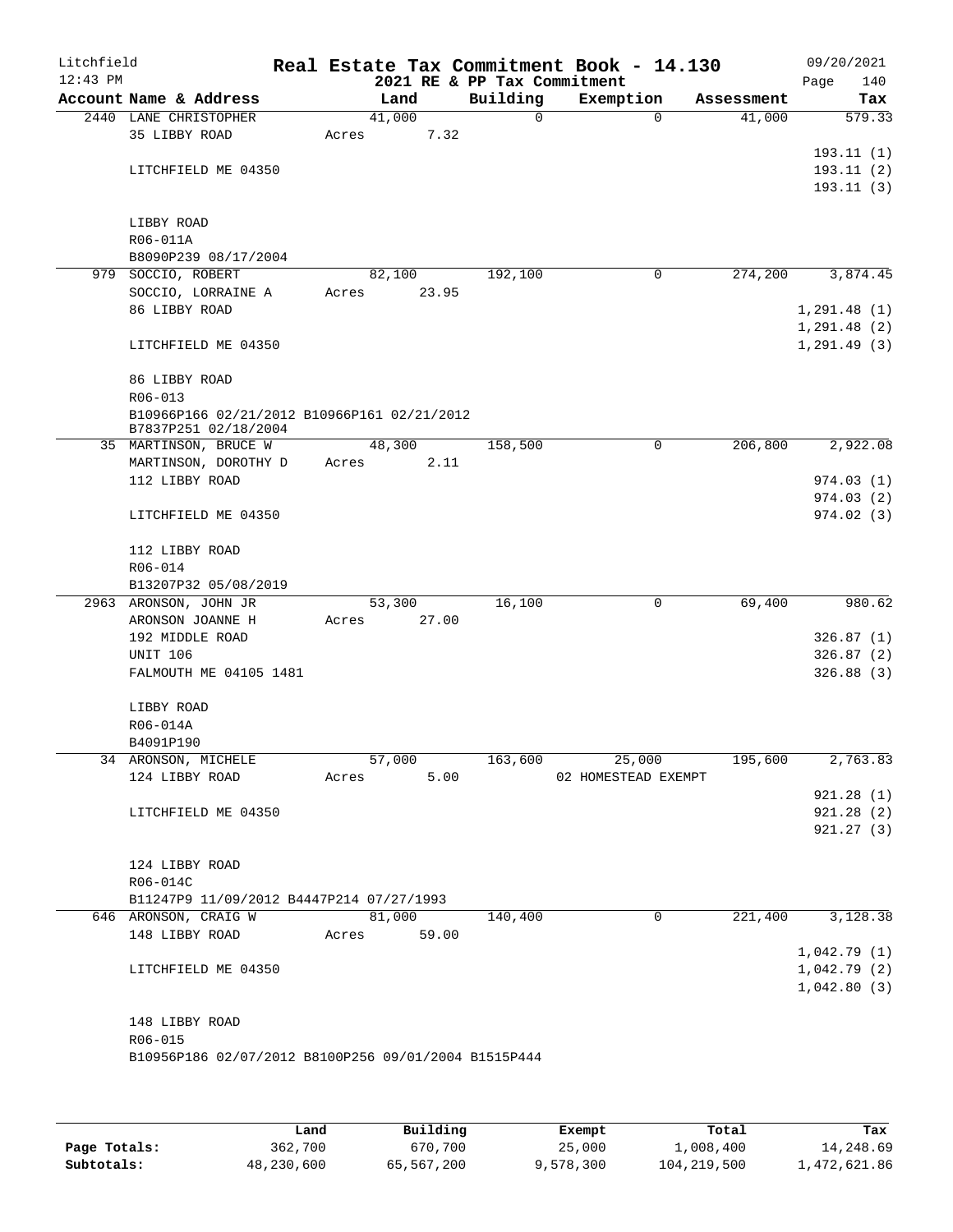| Litchfield |                                                      |       |            |       |                             | Real Estate Tax Commitment Book - 14.130 |            | 09/20/2021              |          |
|------------|------------------------------------------------------|-------|------------|-------|-----------------------------|------------------------------------------|------------|-------------------------|----------|
| $12:43$ PM |                                                      |       |            |       | 2021 RE & PP Tax Commitment |                                          |            | Page                    | 141      |
|            | Account Name & Address                               |       | Land       |       | Building                    | Exemption                                | Assessment |                         | Tax      |
|            | 1044 DINWIDDIE, BRYAN S                              |       | 47,700     |       | 115,500                     | 25,000                                   | 138,200    |                         | 1,952.77 |
|            | DINWIDDIE STACEY L                                   | Acres |            | 1.90  |                             | 02 HOMESTEAD EXEMPT                      |            |                         |          |
|            | 172 LIBBY RD                                         |       |            |       |                             |                                          |            | 650.92(1)               |          |
|            |                                                      |       |            |       |                             |                                          |            | 650.92(2)               |          |
|            | LITCHFIELD ME 04350                                  |       |            |       |                             |                                          |            | 650.93(3)               |          |
|            | 172 LIBBY ROAD                                       |       |            |       |                             |                                          |            |                         |          |
|            | R06-016A                                             |       |            |       |                             |                                          |            |                         |          |
|            | B7058P76 08/30/2002                                  |       |            |       |                             |                                          |            |                         |          |
|            | 181 BOURGET, ROBERT                                  |       | 59,400     |       | 29,100                      | 25,000                                   | 63,500     |                         | 897.26   |
|            | BOURGET, CYNTHIA A                                   | Acres |            | 5.80  |                             | 02 HOMESTEAD EXEMPT                      |            |                         |          |
|            | 186 LIBBY RD                                         |       |            |       |                             |                                          |            | 299.09 (1)              |          |
|            |                                                      |       |            |       |                             |                                          |            | 299.09 (2)              |          |
|            | LITCHFIELD ME 04350                                  |       |            |       |                             |                                          |            | 299.08 (3)              |          |
|            | 186 LIBBY ROAD                                       |       |            |       |                             |                                          |            |                         |          |
|            | R06-016B                                             |       |            |       |                             |                                          |            |                         |          |
|            | B3962P229 08/05/1991 B3923P259                       |       |            |       |                             |                                          |            |                         |          |
|            | 1894 LIZOTTE, KENNETH R                              |       | 61,800     |       | 178,700                     | 25,000                                   | 215,500    |                         | 3,045.02 |
|            | LIZOTTE, PRISCILLA M                                 |       | Acres 8.38 |       |                             | 02 HOMESTEAD EXEMPT                      |            |                         |          |
|            | 238 LIBBY ROAD                                       |       |            |       |                             |                                          |            | 1,015.01(1)             |          |
|            |                                                      |       |            |       |                             |                                          |            | 1,015.01(2)             |          |
|            | LITCHFIELD ME 04350                                  |       |            |       |                             |                                          |            | 1,015.00(3)             |          |
|            | 238 LIBBY ROAD                                       |       |            |       |                             |                                          |            |                         |          |
|            | R06-017                                              |       |            |       |                             |                                          |            |                         |          |
|            | B11048P172 05/25/2012 B11048P170 05/22/2012          |       |            |       |                             |                                          |            |                         |          |
|            | B11048P169 05/22/2012 B9978P118 02/12/2009 B9896P118 |       |            |       |                             |                                          |            |                         |          |
|            | 10/30/2008 B3536P201 04/28/1989                      |       |            |       | 140,200                     |                                          |            |                         |          |
|            | 535 SWETT, RICHARD E<br>PO BOX 346                   |       | 85,500     |       |                             | 31,000<br>02 HOMESTEAD EXEMPT            | 194,700    |                         | 2,751.11 |
|            |                                                      | Acres |            | 52.00 |                             | 12 WW2 Vet Res.                          |            |                         |          |
|            | LITCHFIELD ME 04350                                  |       |            |       |                             |                                          |            | 917.04 (1)<br>917.04(2) |          |
|            |                                                      |       |            |       |                             |                                          |            | 917.03(3)               |          |
|            |                                                      |       |            |       |                             |                                          |            |                         |          |
|            | 438 HUNTINGTON HILL                                  |       |            |       |                             |                                          |            |                         |          |
|            | R06-020                                              |       |            |       |                             |                                          |            |                         |          |
|            | B13885P331 12/29/2020                                |       |            |       |                             |                                          |            |                         |          |
|            | 1490 RIDLEY, BRANDON G                               |       | 56,900     |       | 115,800                     | $\mathbf 0$                              | 172,700    |                         | 2,440.25 |
|            | 448 HUNTINGTON HILL                                  | Acres |            | 5.00  |                             |                                          |            |                         |          |
|            | ROAD                                                 |       |            |       |                             |                                          |            |                         |          |
|            |                                                      |       |            |       |                             |                                          |            | 813.42 (1)              |          |
|            | LITCHFIELD ME 04350                                  |       |            |       |                             |                                          |            | 813.42 (2)              |          |
|            |                                                      |       |            |       |                             |                                          |            | 813.41 (3)              |          |
|            | 448 HUNTINGTON HILL                                  |       |            |       |                             |                                          |            |                         |          |
|            | R06-021                                              |       |            |       |                             |                                          |            |                         |          |
|            | B12922P69 05/30/2018 B12406P154 09/07/2016 B6909P53  |       |            |       |                             |                                          |            |                         |          |
|            | 07/27/2000                                           |       |            |       |                             |                                          |            |                         |          |

|              | Land       | Building   | Exempt    | Total       | Tax          |
|--------------|------------|------------|-----------|-------------|--------------|
| Page Totals: | 311,300    | 579,300    | 106,000   | 784,600     | 11,086.41    |
| Subtotals:   | 48,541,900 | 66,146,500 | 9,684,300 | 105,004,100 | 1,483,708.27 |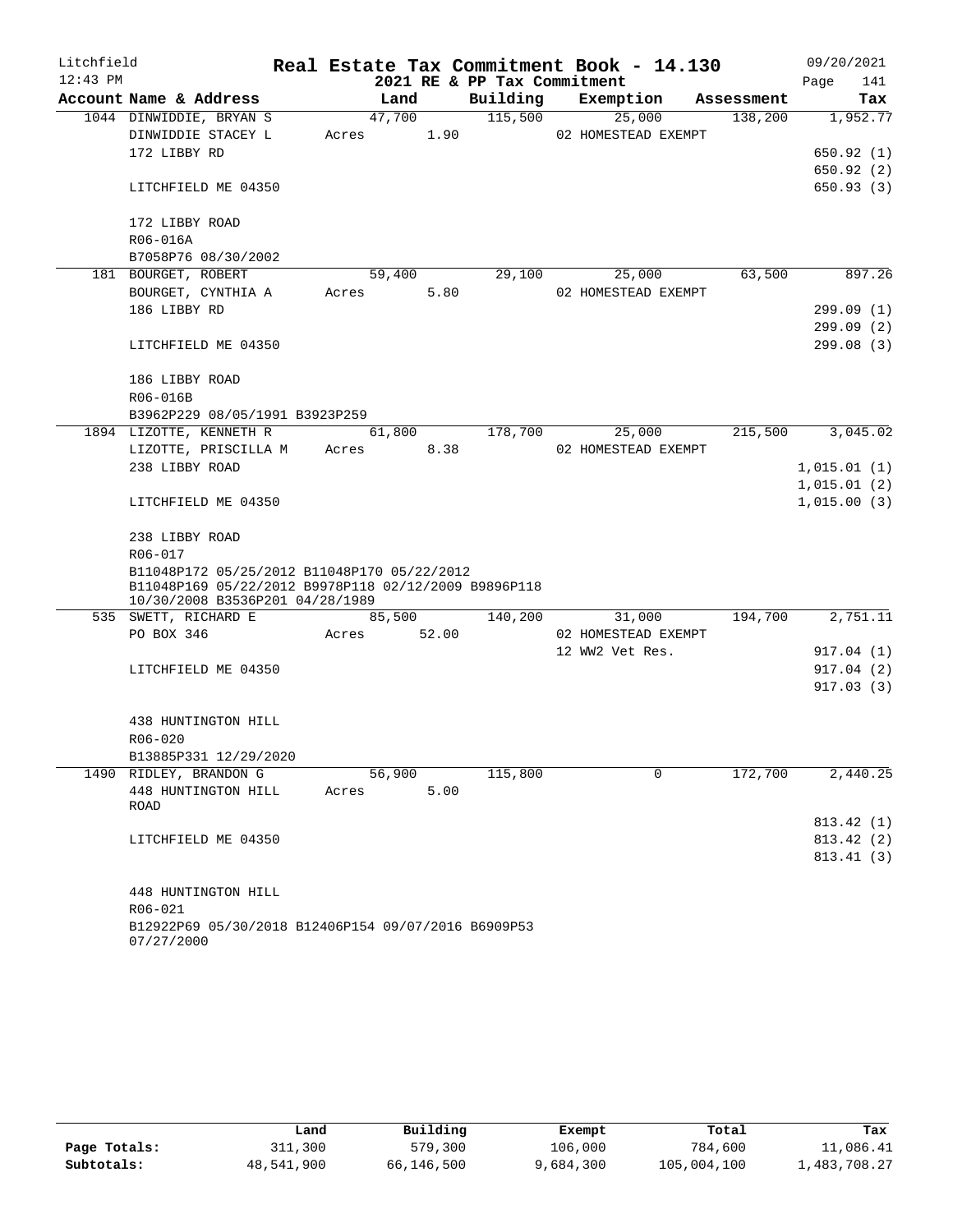| Litchfield   |                                                                                                   |         |                 |                             | Real Estate Tax Commitment Book - 14.130 |                       | 09/20/2021                          |
|--------------|---------------------------------------------------------------------------------------------------|---------|-----------------|-----------------------------|------------------------------------------|-----------------------|-------------------------------------|
| $12:43$ PM   | Account Name & Address                                                                            |         | Land            | 2021 RE & PP Tax Commitment |                                          |                       | 142<br>Page                         |
|              | 1788 PERKINS-MACDONALD,                                                                           |         | 48,300          | Building<br>73,000          | Exemption<br>$\Omega$                    | Assessment<br>121,300 | Tax<br>1,713.97                     |
|              | JOSEPH<br>456 HUNTINGTON HILL                                                                     | Acres   | 2.10            |                             |                                          |                       |                                     |
|              | ROAD                                                                                              |         |                 |                             |                                          |                       | 571.32(1)                           |
|              | LITCHFIELD ME 04350                                                                               |         |                 |                             |                                          |                       | 571.32(2)                           |
|              |                                                                                                   |         |                 |                             |                                          |                       | 571.33(3)                           |
|              | 456 HUNTINGTON HILL<br>$R06 - 022$                                                                |         |                 |                             |                                          |                       |                                     |
|              | B12700P213 08/04/2017 B11714P241 06/05/2014<br>B10995P175 03/29/2012 B8689P80 11/10/2005 B4477P59 |         |                 |                             |                                          |                       |                                     |
|              | 1734 HELIE SUZANNE R                                                                              |         | 41,500          | 54,700                      | 0                                        | 96,200                | 1,359.31                            |
|              | 9 THORNTON LANE                                                                                   | Acres   | 1.50            |                             |                                          |                       |                                     |
|              | LITCHFIELD ME 04350                                                                               |         |                 |                             |                                          |                       | 453.10(1)<br>453.10(2)<br>453.11(3) |
|              | 9 THORNTON LANE                                                                                   |         |                 |                             |                                          |                       |                                     |
|              | $R06 - 023$                                                                                       |         |                 |                             |                                          |                       |                                     |
|              | B9167P32 11/27/2006 B8936P157 06/08/2006 B4304P110                                                |         |                 |                             |                                          |                       |                                     |
|              | 863 T & L PROPERTIES, LLC<br>2 SANDY STREET                                                       | Acres   | 72,900<br>26.70 | 148,300                     | 0                                        | 221,200               | 3,125.56                            |
|              |                                                                                                   |         |                 |                             |                                          |                       | 1,041.85(1)                         |
|              | LEWISTON ME 04240                                                                                 |         |                 |                             |                                          |                       | 1,041.85(2)                         |
|              |                                                                                                   |         |                 |                             |                                          |                       | 1,041.86(3)                         |
|              | 49 VIDA LANE                                                                                      |         |                 |                             |                                          |                       |                                     |
|              | R06-023A<br>B12792P322 10/23/2017 B1893P126                                                       |         |                 |                             |                                          |                       |                                     |
|              | 2164 LUCAS, COLIN J                                                                               |         | 45,900          | 147,900                     | 25,000                                   | 168,800               | 2,385.14                            |
|              | LUCAS, ELLEN H                                                                                    | Acres   | 1.30            |                             | 02 HOMESTEAD EXEMPT                      |                       |                                     |
|              | 10 VIDA LANE                                                                                      |         |                 |                             |                                          |                       | 795.05(1)                           |
|              |                                                                                                   |         |                 |                             |                                          |                       | 795.05(2)                           |
|              | LITCHFIELD ME 04350                                                                               |         |                 |                             |                                          |                       | 795.04(3)                           |
|              | 10 VIDA LANE                                                                                      |         |                 |                             |                                          |                       |                                     |
|              | R06-023A-1                                                                                        |         |                 |                             |                                          |                       |                                     |
|              | B11530P10 10/01/2013 B8881P266 B6197P29 05/05/2000                                                |         |                 |                             |                                          |                       |                                     |
|              | 1790 VANNAH, LINDA M<br>P O BOX 195                                                               | Acres   | 41,200<br>1.40  | 112,900                     | 25,000<br>02 HOMESTEAD EXEMPT            | 129,100               | 1,824.18                            |
|              |                                                                                                   |         |                 |                             |                                          |                       | 608.06(1)                           |
|              | LITCHFIELD ME 04350                                                                               |         |                 |                             |                                          |                       | 608.06(2)                           |
|              |                                                                                                   |         |                 |                             |                                          |                       | 608.06(3)                           |
|              | 27 THORNTON LANE                                                                                  |         |                 |                             |                                          |                       |                                     |
|              | R06-023B                                                                                          |         |                 |                             |                                          |                       |                                     |
|              | B4112P219                                                                                         |         |                 |                             |                                          |                       |                                     |
|              | 2092 VANNAH TIMOTHY                                                                               |         | 40,000          | 33,700                      | 25,000                                   | 48,700                | 688.13                              |
|              | P O BOX 195                                                                                       | Acres   | 1.00            |                             | 02 HOMESTEAD EXEMPT                      |                       | 229.38(1)                           |
|              | LITCHFIELD ME 04350                                                                               |         |                 |                             |                                          |                       | 229.38(2)                           |
|              |                                                                                                   |         |                 |                             |                                          |                       | 229.37(3)                           |
|              | 47 THORNTON LANE                                                                                  |         |                 |                             |                                          |                       |                                     |
|              | R06-023B-1<br>B9164P284 11/22/2006 B9152P205 11/17/2006 B5704P109                                 |         |                 |                             |                                          |                       |                                     |
|              | 08/17/1998                                                                                        |         |                 |                             |                                          |                       |                                     |
|              |                                                                                                   | Land    | Building        |                             | Exempt                                   | Total                 | Tax                                 |
| Page Totals: |                                                                                                   | 289,800 | 570,500         |                             | 75,000                                   | 785,300               | 11,096.29                           |

**Subtotals:** 48,831,700 66,717,000 9,759,300 105,789,400 1,494,804.56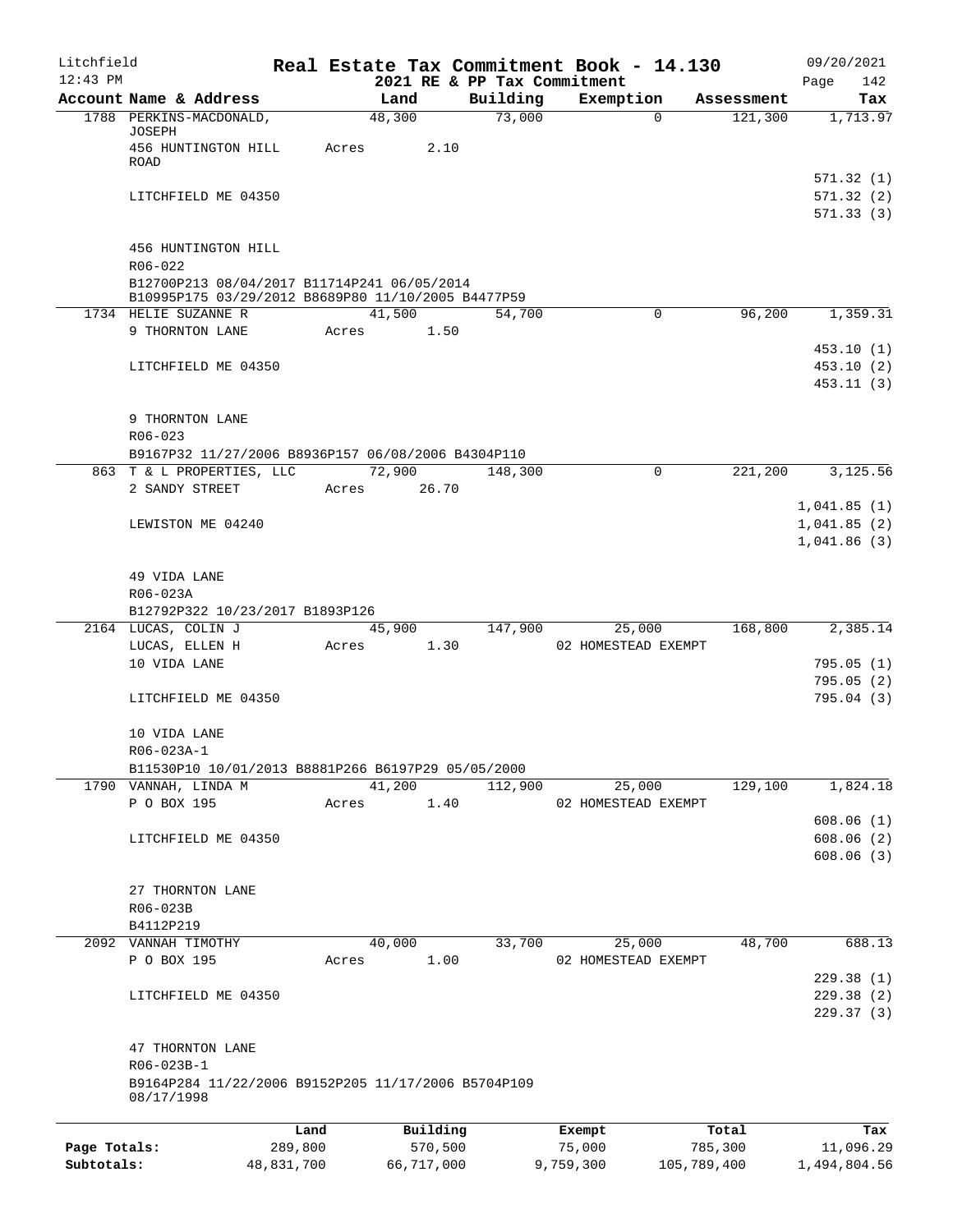| Litchfield   |                                                    |         |       |        |          |                             | Real Estate Tax Commitment Book - 14.130 |              | 09/20/2021  |
|--------------|----------------------------------------------------|---------|-------|--------|----------|-----------------------------|------------------------------------------|--------------|-------------|
| $12:43$ PM   |                                                    |         |       |        |          | 2021 RE & PP Tax Commitment |                                          |              | Page<br>143 |
|              | Account Name & Address                             |         |       | Land   |          | Building                    | Exemption                                | Assessment   | Tax         |
|              | 1735 PURINTON, GARY                                |         |       | 44,200 |          | 76,300                      | 25,000                                   | 95,500       | 1,349.42    |
|              | PURINTON, LIBBY                                    |         | Acres |        | 2.40     |                             | 02 HOMESTEAD EXEMPT                      |              |             |
|              | 34 THORNTON LANE                                   |         |       |        |          |                             |                                          |              | 449.81 (1)  |
|              |                                                    |         |       |        |          |                             |                                          |              | 449.81 (2)  |
|              | LITCHFIELD ME 04350                                |         |       |        |          |                             |                                          |              | 449.80 (3)  |
|              |                                                    |         |       |        |          |                             |                                          |              |             |
|              | 34 THORNTON LANE                                   |         |       |        |          |                             |                                          |              |             |
|              | R06-023C                                           |         |       |        |          |                             |                                          |              |             |
|              | B5014P232                                          |         |       |        |          |                             |                                          |              |             |
|              | 2071 VANDENBOSSCHE, THOMAS J                       |         |       | 52,000 |          | 190,700                     | 25,000                                   | 217,700      | 3,076.10    |
|              | PO BOX 233                                         |         | Acres |        | 5.00     |                             | 02 HOMESTEAD EXEMPT                      |              |             |
|              |                                                    |         |       |        |          |                             |                                          |              | 1,025.37(1) |
|              | LITCHFIELD ME 04350                                |         |       |        |          |                             |                                          |              | 1,025.37(2) |
|              |                                                    |         |       |        |          |                             |                                          |              | 1,025.36(3) |
|              |                                                    |         |       |        |          |                             |                                          |              |             |
|              | 100 THORNTON LANE                                  |         |       |        |          |                             |                                          |              |             |
|              | R06-023D                                           |         |       |        |          |                             |                                          |              |             |
|              | B5364P114 05/20/1997                               |         |       |        |          |                             |                                          |              |             |
|              | 2443 THORNTON JOHN                                 |         |       | 46,500 |          | 0                           |                                          | 46,500<br>0  | 657.05      |
|              | P O BOX 334                                        |         | Acres |        | 3.16     |                             |                                          |              |             |
|              |                                                    |         |       |        |          |                             |                                          |              | 219.02(1)   |
|              | LITCHFIELD ME 04350                                |         |       |        |          |                             |                                          |              | 219.02(2)   |
|              |                                                    |         |       |        |          |                             |                                          |              | 219.01(3)   |
|              |                                                    |         |       |        |          |                             |                                          |              |             |
|              | THORNTON LANE                                      |         |       |        |          |                             |                                          |              |             |
|              | R06-023D-1                                         |         |       |        |          |                             |                                          |              |             |
|              | B4304P110 12/17/1992                               |         |       |        |          |                             |                                          |              |             |
|              | 2162 BOWERS, MATHEW L                              |         |       | 42,500 |          | 131,000                     |                                          | 173,500<br>0 | 2,451.55    |
|              | BOWERS, KAYLA R                                    |         | Acres |        | 1.84     |                             |                                          |              |             |
|              | 90 THORNTON LANE                                   |         |       |        |          |                             |                                          |              | 817.18 (1)  |
|              |                                                    |         |       |        |          |                             |                                          |              | 817.18 (2)  |
|              | LITCHFIELD ME 04350                                |         |       |        |          |                             |                                          |              | 817.19(3)   |
|              | 90 THORNTON LANE                                   |         |       |        |          |                             |                                          |              |             |
|              | $R06 - 023D - 2$                                   |         |       |        |          |                             |                                          |              |             |
|              | B12566P275 03/22/2017 B8499P6 07/13/2005 B7648P152 |         |       |        |          |                             |                                          |              |             |
|              | 09/23/2003                                         |         |       |        |          |                             |                                          |              |             |
|              | 2062 THORNTON, JOHN R                              |         |       | 40,900 |          | 129,800                     | 25,000                                   | 145,700      | 2,058.74    |
|              | THORNTON TARA E.                                   |         | Acres |        | 1.30     |                             | 02 HOMESTEAD EXEMPT                      |              |             |
|              | PO BOX 334                                         |         |       |        |          |                             |                                          |              | 686.25(1)   |
|              |                                                    |         |       |        |          |                             |                                          |              | 686.25 (2)  |
|              | LITCHFIELD ME 04350                                |         |       |        |          |                             |                                          |              | 686.24 (3)  |
|              |                                                    |         |       |        |          |                             |                                          |              |             |
|              | 18 THORNTON LANE                                   |         |       |        |          |                             |                                          |              |             |
|              | R06-023E                                           |         |       |        |          |                             |                                          |              |             |
|              | B5354P185 04/26/1997                               |         |       |        |          |                             |                                          |              |             |
|              | 1445 DAVIS, DANIEL S                               |         |       | 51,300 |          | 230,100                     |                                          | 281,400<br>0 | 3,976.18    |
|              | 480 HUNTINGTON HILL                                |         | Acres |        | 3.09     |                             |                                          |              |             |
|              | <b>ROAD</b>                                        |         |       |        |          |                             |                                          |              |             |
|              |                                                    |         |       |        |          |                             |                                          |              | 1,325.39(1) |
|              | LITCHFIELD ME 04350                                |         |       |        |          |                             |                                          |              | 1,325.39(2) |
|              |                                                    |         |       |        |          |                             |                                          |              | 1,325.40(3) |
|              |                                                    |         |       |        |          |                             |                                          |              |             |
|              | 480 HUNTINGTON HILL                                |         |       |        |          |                             |                                          |              |             |
|              | R06-024                                            |         |       |        |          |                             |                                          |              |             |
|              | B13314P175 08/23/2019 B12919P295 05/29/2018        |         |       |        |          |                             |                                          |              |             |
|              | B6343P176 11/15/2000                               |         |       |        |          |                             |                                          |              |             |
|              |                                                    |         |       |        |          |                             |                                          |              |             |
|              |                                                    | Land    |       |        | Building |                             | Exempt                                   | Total        | Tax         |
| Page Totals: |                                                    | 277,400 |       |        | 757,900  |                             | 75,000                                   | 960,300      | 13,569.04   |

**Subtotals:** 49,109,100 67,474,900 9,834,300 106,749,700 1,508,373.60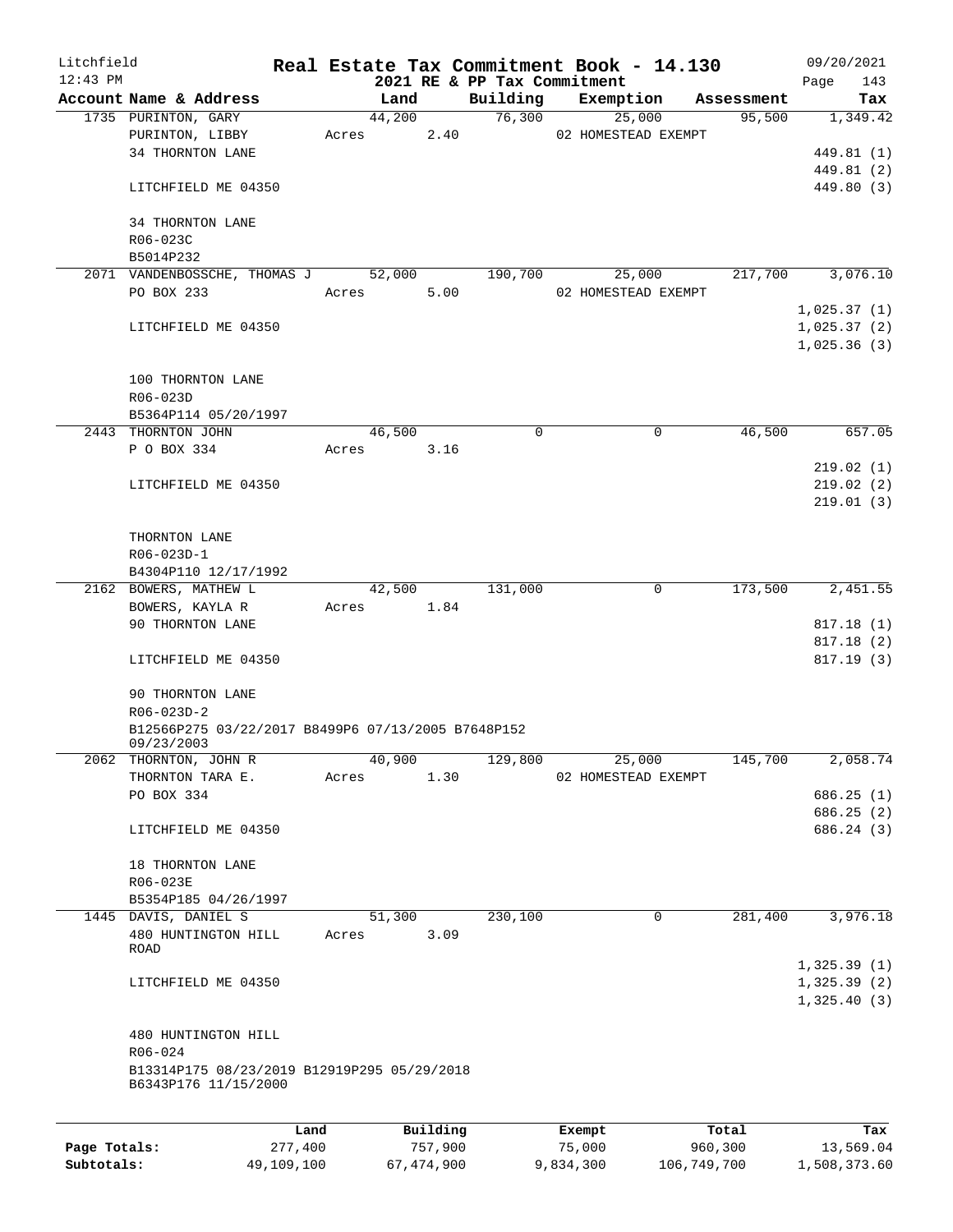| Litchfield<br>$12:43$ PM |                                                     |       |            |       |             | Real Estate Tax Commitment Book - 14.130<br>2021 RE & PP Tax Commitment |                |            | Page | 09/20/2021<br>144      |
|--------------------------|-----------------------------------------------------|-------|------------|-------|-------------|-------------------------------------------------------------------------|----------------|------------|------|------------------------|
|                          | Account Name & Address                              |       | Land       |       |             | Building Exemption                                                      |                | Assessment |      | Tax                    |
|                          | 1442 GOWELL, HEATHER L                              |       | 51,800     |       | 231,700     | 25,000                                                                  |                | 258,500    |      | 3,652.61               |
|                          | RENKEN, KIM E<br>490 Huntington Hill                |       | Acres      | 3.28  |             | 02 HOMESTEAD EXEMPT                                                     |                |            |      | 1, 217.54(1)           |
|                          | Road                                                |       |            |       |             |                                                                         |                |            |      | 1, 217.54 (2)          |
|                          | LITCHFIELD ME 04350                                 |       |            |       |             |                                                                         |                |            |      | 1, 217.53(3)           |
|                          | 490 HUNTINGTON HILL<br>$R06 - 026$                  |       |            |       |             |                                                                         |                |            |      |                        |
|                          | B13017P244 09/05/2018                               |       |            |       |             |                                                                         |                |            |      |                        |
|                          | 2418 MENARD DEBORAH G                               |       | 47,100     |       | 140,300     |                                                                         | $\mathbf 0$    | 187,400    |      | 2,647.96               |
|                          | MENARD ROBERT N.<br>500 HUNTINGTON HILL<br>ROAD     |       | Acres 1.71 |       |             |                                                                         |                |            |      | 882.65 (1)             |
|                          |                                                     |       |            |       |             |                                                                         |                |            |      | 882.65 (2)             |
|                          | LITCHFIELD ME 04350                                 |       |            |       |             |                                                                         |                |            |      | 882.66 (3)             |
|                          | 500 HUNTINGTON HILL<br>$R06 - 027$                  |       |            |       |             |                                                                         |                |            |      |                        |
|                          | B8164P267 10/15/2004 B7977P96 06/04/2004            |       |            |       |             |                                                                         |                |            |      |                        |
|                          | 986 WINCHESTER, JESS L                              |       | 74,200     |       | 198,400     |                                                                         | $\overline{0}$ | 272,600    |      | 3,851.84               |
|                          | WINCHESTER, JENNIFER Acres                          |       |            | 29.42 |             |                                                                         |                |            |      |                        |
|                          | 15 LOIS LANE                                        |       |            |       |             |                                                                         |                |            |      | 1,283.95(1)            |
|                          |                                                     |       |            |       |             |                                                                         |                |            |      | 1, 283.95(2)           |
|                          | LITCHFIELD ME 04350                                 |       |            |       |             |                                                                         |                |            |      | 1, 283.94(3)           |
|                          | 15 LOIS LANE                                        |       |            |       |             |                                                                         |                |            |      |                        |
|                          | R06-027A                                            |       |            |       |             |                                                                         |                |            |      |                        |
|                          | B13000P309 08/15/2018                               |       |            |       |             |                                                                         |                |            |      |                        |
|                          | 2943 GOWELL, MICHAEL R., SR. 41,900<br>23 LOIS LANE |       | Acres 8.50 |       | $\mathbf 0$ |                                                                         | 0              | 41,900     |      | 592.05                 |
|                          |                                                     |       |            |       |             |                                                                         |                |            |      | 197.35(1)              |
|                          | LITCHFIELD ME 04350                                 |       |            |       |             |                                                                         |                |            |      | 197.35(2)              |
|                          |                                                     |       |            |       |             |                                                                         |                |            |      | 197.35(3)              |
|                          | 23 LOIS LANE                                        |       |            |       |             |                                                                         |                |            |      |                        |
|                          | R06-027B                                            |       |            |       |             |                                                                         |                |            |      |                        |
|                          | B12992P279 08/13/2018                               |       |            |       |             |                                                                         |                |            |      |                        |
|                          | 2708 FOURNIER, SHERRY                               |       | 0          |       | 15,000      |                                                                         | 0              | 15,000     |      | 211.95                 |
|                          | 45 LOIS LANE                                        |       |            |       |             |                                                                         |                |            |      | 70.65(1)               |
|                          | LITCHFIELD ME 04350                                 |       |            |       |             |                                                                         |                |            |      | 70.65(2)               |
|                          |                                                     |       |            |       |             |                                                                         |                |            |      | 70.65(3)               |
|                          |                                                     |       |            |       |             |                                                                         |                |            |      |                        |
|                          | 45 LOIS LANE                                        |       |            |       |             |                                                                         |                |            |      |                        |
|                          | R06-027B-ON                                         |       |            |       |             |                                                                         |                |            |      |                        |
|                          | 571 FAIR JR, THOMAS                                 |       | 55,600     |       | $\Omega$    |                                                                         | 0              | 55,600     |      | 785.63                 |
|                          | 525 HUNTINGTON HILL<br>ROAD                         | Acres |            | 40.00 |             |                                                                         |                |            |      |                        |
|                          |                                                     |       |            |       |             |                                                                         |                |            |      | 261.88(1)              |
|                          | LITCHFIELD ME 04350                                 |       |            |       |             |                                                                         |                |            |      | 261.88(2)<br>261.87(3) |
|                          | HUNTINGTON HILL ROAD                                |       |            |       |             |                                                                         |                |            |      |                        |
|                          | R06-028                                             |       |            |       |             |                                                                         |                |            |      |                        |
|                          | B12286P301 05/05/2016                               |       |            |       |             |                                                                         |                |            |      |                        |
|                          |                                                     |       |            |       |             |                                                                         |                |            |      |                        |
|                          |                                                     |       |            |       |             |                                                                         |                |            |      |                        |
|                          |                                                     |       |            |       |             |                                                                         |                |            |      |                        |

|              | Land       | Building   | Exempt    | Total       | Tax          |
|--------------|------------|------------|-----------|-------------|--------------|
| Page Totals: | 270,600    | 585,400    | 25,000    | 831,000     | 11,742.04    |
| Subtotals:   | 49,379,700 | 68,060,300 | 9,859,300 | 107,580,700 | 1,520,115.64 |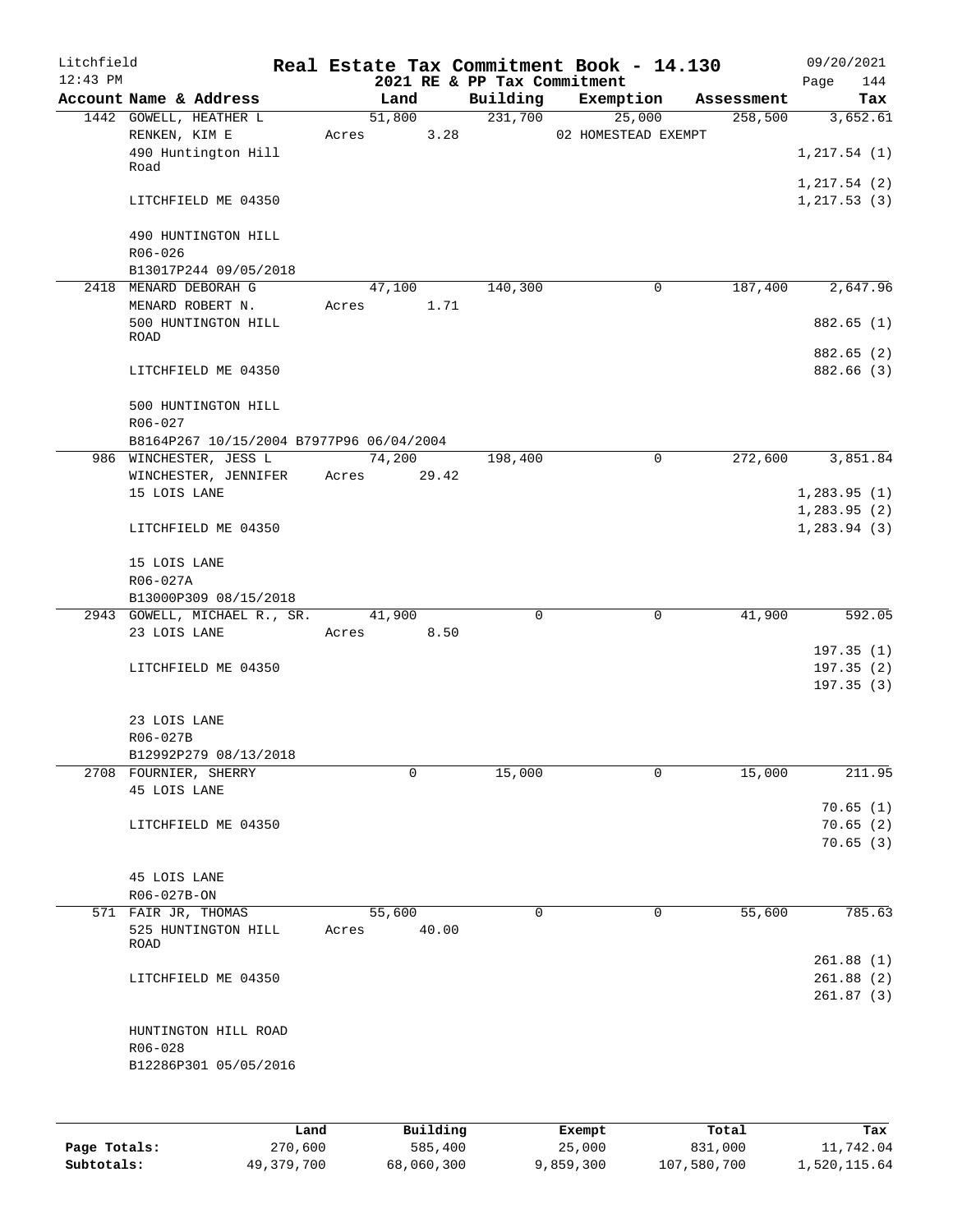| Litchfield   |                                                                   |            |       |                     | Real Estate Tax Commitment Book - 14.130 |                     |             |                  |      | 09/20/2021      |
|--------------|-------------------------------------------------------------------|------------|-------|---------------------|------------------------------------------|---------------------|-------------|------------------|------|-----------------|
| $12:43$ PM   |                                                                   |            |       |                     | 2021 RE & PP Tax Commitment              |                     |             |                  | Page | 145             |
|              | Account Name & Address                                            |            |       | Land                | Building                                 | Exemption           |             | Assessment       |      | Tax             |
|              | 2717 STEELE, KEVIN                                                |            |       | 56,600              | 6,500                                    |                     | $\mathbf 0$ | 63,100           |      | 891.60          |
|              | 650 GARDINER RD                                                   |            | Acres | 34.19               |                                          |                     |             |                  |      |                 |
|              |                                                                   |            |       |                     |                                          |                     |             |                  |      | 297.20(1)       |
|              | WISCASSET ME 04578                                                |            |       |                     |                                          |                     |             |                  |      | 297.20(2)       |
|              |                                                                   |            |       |                     |                                          |                     |             |                  |      | 297.20 (3)      |
|              |                                                                   |            |       |                     |                                          |                     |             |                  |      |                 |
|              | 544 HUNTINGTON HILL<br>R06-029                                    |            |       |                     |                                          |                     |             |                  |      |                 |
|              | B12608P245 05/16/2017 B9712P114 04/29/2008 B9712P114              |            |       |                     |                                          |                     |             |                  |      |                 |
|              | 04/29/2008 B9694P226 04/10/2008                                   |            |       |                     |                                          |                     |             |                  |      |                 |
|              | 1900 YORK STEVEN H                                                |            |       | 53,400              | 226,300                                  |                     | $\Omega$    | 279,700          |      | 3,952.16        |
|              | YORK LORI E                                                       |            | Acres | 3.81                |                                          |                     |             |                  |      |                 |
|              | 540 HUNTINGTON HILL                                               |            |       |                     |                                          |                     |             |                  |      | 1,317.39(1)     |
|              | ROAD                                                              |            |       |                     |                                          |                     |             |                  |      |                 |
|              |                                                                   |            |       |                     |                                          |                     |             |                  |      | 1,317.39(2)     |
|              | LITCHFIELD ME 04350                                               |            |       |                     |                                          |                     |             |                  |      | 1,317.38(3)     |
|              |                                                                   |            |       |                     |                                          |                     |             |                  |      |                 |
|              | 540 HUNTINGTON HILL                                               |            |       |                     |                                          |                     |             |                  |      |                 |
|              | R06-029A                                                          |            |       |                     |                                          |                     |             |                  |      |                 |
|              | B9712P114 04/29/2008 B9317P321 01/18/2005 B2314P319<br>08/08/1980 |            |       |                     |                                          |                     |             |                  |      |                 |
|              | 1789 VANNAH, DONALD K                                             |            |       | 48,600              | 55,200                                   |                     | 25,000      | 78,800           |      | 1,113.44        |
|              | 558 HUNTINGTON HILL                                               |            | Acres | 2.20                |                                          | 02 HOMESTEAD EXEMPT |             |                  |      |                 |
|              | <b>ROAD</b>                                                       |            |       |                     |                                          |                     |             |                  |      |                 |
|              |                                                                   |            |       |                     |                                          |                     |             |                  |      | 371.15(1)       |
|              | LITCHFIELD ME 04350                                               |            |       |                     |                                          |                     |             |                  |      | 371.15(2)       |
|              |                                                                   |            |       |                     |                                          |                     |             |                  |      | 371.14(3)       |
|              |                                                                   |            |       |                     |                                          |                     |             |                  |      |                 |
|              | 558 HUNTINGTON HILL                                               |            |       |                     |                                          |                     |             |                  |      |                 |
|              | R06-030                                                           |            |       |                     |                                          |                     |             |                  |      |                 |
|              | B1077P494                                                         |            |       |                     |                                          |                     |             |                  |      |                 |
|              | 1463 REMILLARD, RAYMOND R                                         |            |       | 58,000              | $\Omega$                                 |                     | $\mathbf 0$ | 58,000           |      | 819.54          |
|              | 46 TALL PINES, APT #2                                             |            | Acres | 37.00               |                                          |                     |             |                  |      |                 |
|              |                                                                   |            |       |                     |                                          |                     |             |                  |      | 273.18(1)       |
|              | LEWISTON ME 04240                                                 |            |       |                     |                                          |                     |             |                  |      | 273.18(2)       |
|              |                                                                   |            |       |                     |                                          |                     |             |                  |      | 273.18(3)       |
|              |                                                                   |            |       |                     |                                          |                     |             |                  |      |                 |
|              | HUNTINGTON HILL ROAD<br>R06-031                                   |            |       |                     |                                          |                     |             |                  |      |                 |
|              | B2819P137                                                         |            |       |                     |                                          |                     |             |                  |      |                 |
|              | 1462 REMILLARD, PAUL N                                            |            |       | 44,700              | 22,200                                   |                     | 25,000      | 41,900           |      | 592.05          |
|              | 594 HUNTINGTON HILL RD                                            |            | Acres | 1.90                |                                          | 02 HOMESTEAD EXEMPT |             |                  |      |                 |
|              |                                                                   |            |       |                     |                                          |                     |             |                  |      | 197.35(1)       |
|              | LITCHFIELD ME 04350                                               |            |       |                     |                                          |                     |             |                  |      | 197.35(2)       |
|              |                                                                   |            |       |                     |                                          |                     |             |                  |      | 197.35(3)       |
|              |                                                                   |            |       |                     |                                          |                     |             |                  |      |                 |
|              | 594 HUNTINGTON HILL                                               |            |       |                     |                                          |                     |             |                  |      |                 |
|              | R06-031A                                                          |            |       |                     |                                          |                     |             |                  |      |                 |
|              | B2551P214                                                         |            |       |                     |                                          |                     |             |                  |      |                 |
|              | 1017 LARRABEE, MARK                                               |            |       | 76,100              | 98,000                                   |                     | 25,000      | 149,100          |      | 2,106.78        |
|              | LARRABEE, MARIE                                                   |            | Acres | 33.24               |                                          | 02 HOMESTEAD EXEMPT |             |                  |      |                 |
|              | 622 HUNTINGTON HILL                                               |            |       |                     |                                          |                     |             |                  |      | 702.26(1)       |
|              | ROAD                                                              |            |       |                     |                                          |                     |             |                  |      |                 |
|              |                                                                   |            |       |                     |                                          |                     |             |                  |      | 702.26(2)       |
|              | LITCHFIELD ME 04350                                               |            |       |                     |                                          |                     |             |                  |      | 702.26(3)       |
|              |                                                                   |            |       |                     |                                          |                     |             |                  |      |                 |
|              | 622 HUNTINGTON HILL<br>R06-032                                    |            |       |                     |                                          |                     |             |                  |      |                 |
|              | B4949P170                                                         |            |       |                     |                                          |                     |             |                  |      |                 |
|              |                                                                   | Land       |       |                     |                                          |                     |             |                  |      |                 |
| Page Totals: |                                                                   | 337,400    |       | Building<br>408,200 |                                          | Exempt<br>75,000    |             | Total<br>670,600 |      | Tax<br>9,475.57 |
| Subtotals:   |                                                                   | 49,717,100 |       | 68,468,500          |                                          | 9,934,300           |             | 108, 251, 300    |      | 1,529,591.21    |
|              |                                                                   |            |       |                     |                                          |                     |             |                  |      |                 |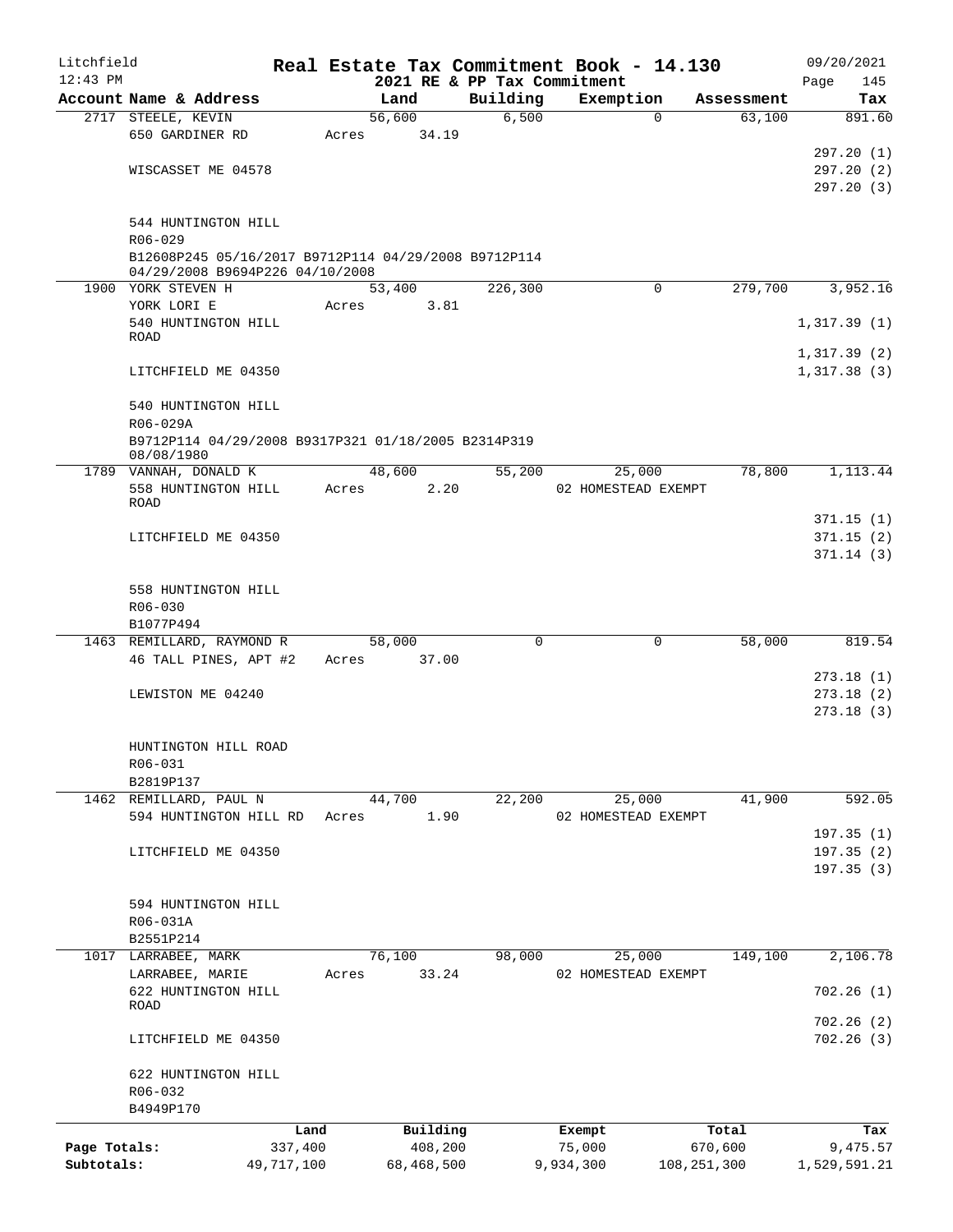| Litchfield   |                                                      |            |               |                             | Real Estate Tax Commitment Book - 14.130 |             | 09/20/2021   |
|--------------|------------------------------------------------------|------------|---------------|-----------------------------|------------------------------------------|-------------|--------------|
| $12:43$ PM   |                                                      |            |               | 2021 RE & PP Tax Commitment |                                          |             | 146<br>Page  |
|              | Account Name & Address                               |            | Land          | Building                    | Exemption                                | Assessment  | Tax          |
|              | 2296 LARRABEE, MELINDA                               |            | 46,100        | 172,000                     | 25,000                                   | 193,100     | 2,728.50     |
|              | LARRABEE, MICHAEL K                                  |            | Acres 1.38    |                             | 02 HOMESTEAD EXEMPT                      |             |              |
|              | 12 LARRABEE LANE                                     |            |               |                             |                                          |             | 909.50(1)    |
|              |                                                      |            |               |                             |                                          |             | 909.50(2)    |
|              | LITCHFIELD ME 04350                                  |            |               |                             |                                          |             | 909.50(3)    |
|              |                                                      |            |               |                             |                                          |             |              |
|              | 12 LARRABEE LANE<br>R06-032A                         |            |               |                             |                                          |             |              |
|              | B13889P61 02/05/2021                                 |            |               |                             |                                          |             |              |
|              | 2295 ROBINSON MELINDA                                |            | 26,100        | 15,300                      | 0                                        | 41,400      | 584.98       |
|              | LARRABEE                                             |            |               |                             |                                          |             |              |
|              | ROBINSON MICHAEL K                                   | Acres      | 1.38          |                             |                                          |             |              |
|              | 12 LARRABEE LANE                                     |            |               |                             |                                          |             | 194.99(1)    |
|              |                                                      |            |               |                             |                                          |             | 194.99 (2)   |
|              | LITCHFIELD ME 04350                                  |            |               |                             |                                          |             | 195.00(3)    |
|              |                                                      |            |               |                             |                                          |             |              |
|              | 12 LARRABEE LANE                                     |            |               |                             |                                          |             |              |
|              | R06-032B                                             |            |               |                             |                                          |             |              |
|              | B9354P217 05/18/2007 B6933P276 06/03/2002            |            |               |                             |                                          |             |              |
|              | 2425 LARRABEE MICHAEL G                              |            | 48,000        | 124,500                     | 25,000                                   | 147,500     | 2,084.18     |
|              | LARRABEE, JACLYN H                                   |            | 2.00<br>Acres |                             | 02 HOMESTEAD EXEMPT                      |             |              |
|              | 32 LARRABEE LANE                                     |            |               |                             |                                          |             | 694.73 (1)   |
|              |                                                      |            |               |                             |                                          |             | 694.73 (2)   |
|              | LITCHFIELD ME 04350                                  |            |               |                             |                                          |             | 694.72 (3)   |
|              |                                                      |            |               |                             |                                          |             |              |
|              | 32 LARRABEE LANE                                     |            |               |                             |                                          |             |              |
|              | R06-032C                                             |            |               |                             |                                          |             |              |
|              | B12611P119 05/04/2017 B10266P295 11/09/2009 B8045P14 |            |               |                             |                                          |             |              |
|              | 07/20/2004                                           |            |               |                             | $\mathbf 0$                              |             |              |
|              | 980 LABREE, SALLY ANN                                |            | 49,400        | 59,000                      |                                          | 108,400     | 1,531.69     |
|              | 148 LIBBY ROAD                                       |            | Acres 2.47    |                             |                                          |             | 510.56(1)    |
|              | LITCHFIELD ME 04350                                  |            |               |                             |                                          |             | 510.56(2)    |
|              |                                                      |            |               |                             |                                          |             | 510.57(3)    |
|              |                                                      |            |               |                             |                                          |             |              |
|              | 85 LIBBY ROAD                                        |            |               |                             |                                          |             |              |
|              | R06-033                                              |            |               |                             |                                          |             |              |
|              | B13783P205 11/05/2020                                |            |               |                             |                                          |             |              |
|              | 1764 ENGELBERT, JAMES F                              |            | 75,900        | 111,600                     | $\mathbf 0$                              | 187,500     | 2,649.38     |
|              | 7 AUTUMN STREET                                      | Acres      | 56.00         |                             |                                          |             |              |
|              |                                                      |            |               |                             |                                          |             | 883.13 (1)   |
|              | LISBON FALLS ME 04252                                |            |               |                             |                                          |             | 883.13 (2)   |
|              |                                                      |            |               |                             |                                          |             | 883.12 (3)   |
|              |                                                      |            |               |                             |                                          |             |              |
|              | 111 LIBBY ROAD                                       |            |               |                             |                                          |             |              |
|              | R06-033A                                             |            |               |                             |                                          |             |              |
|              | B12769P174 11/03/2017 B11160P13 09/07/2012 B9586P77  |            |               |                             |                                          |             |              |
|              | 12/06/2007 B3395P147 07/14/1988                      |            |               |                             |                                          |             |              |
|              | 2921 FORTIER, DAWN                                   |            | 34,200        | 2,000                       | 0                                        | 36,200      | 511.51       |
|              | FORTIER, KEATH                                       | Acres      | 19.70         |                             |                                          |             |              |
|              | 410 TALERICO ROAD                                    |            |               |                             |                                          |             | 170.50(1)    |
|              |                                                      |            |               |                             |                                          |             | 170.50(2)    |
|              | GHENT NY 12075                                       |            |               |                             |                                          |             | 170.51(3)    |
|              |                                                      |            |               |                             |                                          |             |              |
|              | LIBBY ROAD                                           |            |               |                             |                                          |             |              |
|              | R06-033A-1                                           |            |               |                             |                                          |             |              |
|              | B12736P204 09/29/2017                                |            |               |                             |                                          |             |              |
|              |                                                      |            |               |                             |                                          |             |              |
|              |                                                      | Land       | Building      |                             | Exempt                                   | Total       | Tax          |
| Page Totals: |                                                      | 279,700    | 484,400       |                             | 50,000                                   | 714,100     | 10,090.24    |
| Subtotals:   |                                                      | 49,996,800 | 68,952,900    |                             | 9,984,300                                | 108,965,400 | 1,539,681.45 |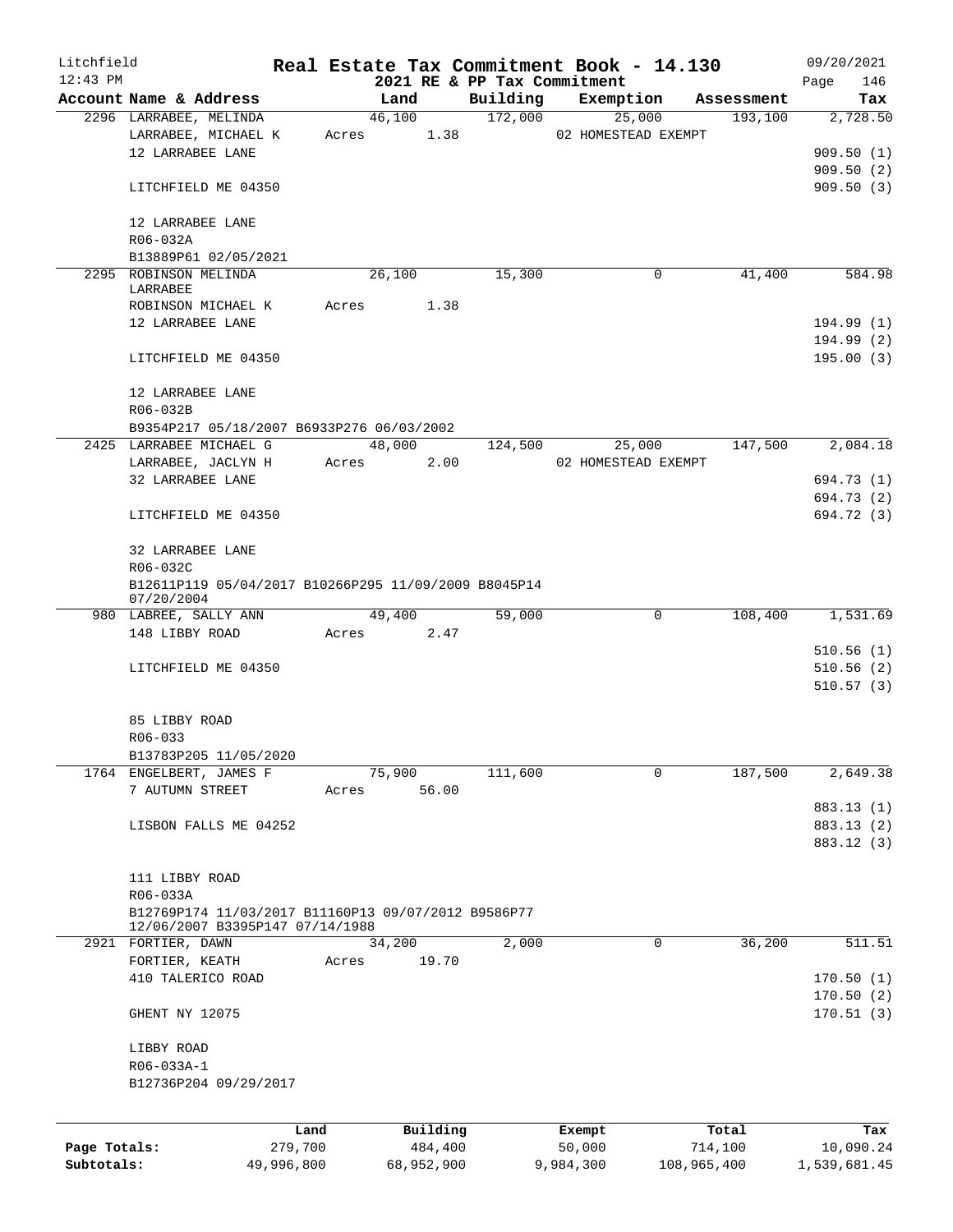| Litchfield<br>$12:43$ PM |                                                                                                  |       |        |       | 2021 RE & PP Tax Commitment | Real Estate Tax Commitment Book - 14.130 |            | 09/20/2021<br>147<br>Page |
|--------------------------|--------------------------------------------------------------------------------------------------|-------|--------|-------|-----------------------------|------------------------------------------|------------|---------------------------|
|                          | Account Name & Address                                                                           |       | Land   |       | Building                    | Exemption                                | Assessment | Tax                       |
|                          | 2807 WHEELING, GARY                                                                              |       | 51,200 |       | 57,000                      | 31,000                                   | 77,200     | 1,090.84                  |
|                          | 67 LIBBY ROAD                                                                                    | Acres |        | 3.06  |                             | 02 HOMESTEAD EXEMPT                      |            |                           |
|                          |                                                                                                  |       |        |       |                             | 03 VETERANS EXEMPT                       |            | 363.61(1)                 |
|                          | LITCHFIELD ME 04350                                                                              |       |        |       |                             |                                          |            | 363.61(2)                 |
|                          |                                                                                                  |       |        |       |                             |                                          |            | 363.62(3)                 |
|                          | 67 LIBBY ROAD                                                                                    |       |        |       |                             |                                          |            |                           |
|                          | R06-033B                                                                                         |       |        |       |                             |                                          |            |                           |
|                          | B12689P171 08/08/2017 B11819P320 12/28/2011                                                      |       |        |       |                             |                                          |            |                           |
|                          | 2852 MANCUSO, PAMELA J                                                                           |       | 71,600 |       | 94,100                      | 0                                        | 165,700    | 2,341.34                  |
|                          | AMES, DAVID M                                                                                    | Acres | 12.79  |       |                             |                                          |            |                           |
|                          | 99 LIBBY ROAD                                                                                    |       |        |       |                             |                                          |            | 780.45(1)                 |
|                          |                                                                                                  |       |        |       |                             |                                          |            | 780.45(2)                 |
|                          | LITCHFIELD ME 04350                                                                              |       |        |       |                             |                                          |            | 780.44 (3)                |
|                          | 99 LIBBY ROAD                                                                                    |       |        |       |                             |                                          |            |                           |
|                          | R06-033C                                                                                         |       |        |       |                             |                                          |            |                           |
|                          | B13885P236 02/04/2021                                                                            |       |        |       |                             |                                          |            |                           |
|                          | 1008 LANE, W CARLTON                                                                             |       | 43,400 |       | 94,700                      | 25,000                                   | 113,100    | 1,598.10                  |
|                          | 51 LIBBY RD                                                                                      | Acres |        | 1.12  |                             | 02 HOMESTEAD EXEMPT                      |            |                           |
|                          |                                                                                                  |       |        |       |                             |                                          |            | 532.70 (1)                |
|                          | LITCHFIELD ME 04350                                                                              |       |        |       |                             |                                          |            | 532.70 (2)                |
|                          |                                                                                                  |       |        |       |                             |                                          |            | 532.70 (3)                |
|                          | 51 LIBBY ROAD                                                                                    |       |        |       |                             |                                          |            |                           |
|                          | R06-034                                                                                          |       |        |       |                             |                                          |            |                           |
|                          | B10713P47 04/22/2011 B10667P16 02/11/2011 B10667P16<br>02/11/2011 B1811P100 12/28/2011 B1730P149 |       |        |       |                             |                                          |            |                           |
|                          | 1009 LANE CHRISTOPHER SCOTT                                                                      |       | 63,800 |       | 80,700                      | 25,000                                   | 119,500    | 1,688.54                  |
|                          | 45 LIBBY ROAD                                                                                    | Acres |        | 11.00 |                             | 02 HOMESTEAD EXEMPT                      |            |                           |
|                          |                                                                                                  |       |        |       |                             |                                          |            | 562.85(1)                 |
|                          | LITCHFIELD ME 04350                                                                              |       |        |       |                             |                                          |            | 562.85(2)                 |
|                          |                                                                                                  |       |        |       |                             |                                          |            | 562.84(3)                 |
|                          |                                                                                                  |       |        |       |                             |                                          |            |                           |
|                          | 45 LIBBY ROAD                                                                                    |       |        |       |                             |                                          |            |                           |
|                          | R06-035                                                                                          |       |        |       |                             |                                          |            |                           |
|                          | B9919P185 12/01/2008 B727P334                                                                    |       |        |       |                             |                                          |            |                           |
|                          | 1001 LANE, JOYCE C                                                                               |       | 43,200 |       | 65,700                      | 25,000                                   | 83,900     | 1,185.51                  |
|                          | LANE, JAMES E                                                                                    | Acres |        | 1.40  |                             | 02 HOMESTEAD EXEMPT                      |            |                           |
|                          | 2403 HALLOWELL ROAD                                                                              |       |        |       |                             |                                          |            | 395.17(1)                 |
|                          |                                                                                                  |       |        |       |                             |                                          |            | 395.17(2)                 |
|                          | LITCHFIELD ME 04350                                                                              |       |        |       |                             |                                          |            | 395.17(3)                 |
|                          | 2403 HALLOWELL ROAD                                                                              |       |        |       |                             |                                          |            |                           |
|                          | $R06 - 035 - 1$                                                                                  |       |        |       |                             |                                          |            |                           |
|                          | B11608P336 06/11/2013 B8817P182 02/28/2006 B5261P32                                              |       |        |       |                             |                                          |            |                           |
|                          | 1374 PECKHAM, KEVIN B                                                                            |       | 51,800 |       | $\Omega$                    | $\Omega$                                 | 51,800     | 731.93                    |
|                          | PECKHAM, HEIDI M                                                                                 | Acres |        | 37.00 |                             |                                          |            |                           |
|                          | 243 INDIANA ROAD                                                                                 |       |        |       |                             |                                          |            | 243.98 (1)                |
|                          |                                                                                                  |       |        |       |                             |                                          |            | 243.98 (2)                |
|                          | WEST GARDINER ME 04345                                                                           |       |        |       |                             |                                          |            | 243.97 (3)                |
|                          | LIBBY ROAD                                                                                       |       |        |       |                             |                                          |            |                           |
|                          | R06-035A                                                                                         |       |        |       |                             |                                          |            |                           |
|                          | B5676P87 07/17/1998                                                                              |       |        |       |                             |                                          |            |                           |
|                          |                                                                                                  |       |        |       |                             |                                          |            |                           |
|                          |                                                                                                  |       |        |       |                             |                                          |            |                           |

|              | Land       | Building   | Exempt     | Total       | Tax          |
|--------------|------------|------------|------------|-------------|--------------|
| Page Totals: | 325,000    | 392,200    | 106,000    | 611,200     | 8,636.26     |
| Subtotals:   | 50,321,800 | 69,345,100 | 10,090,300 | 109,576,600 | 1,548,317.71 |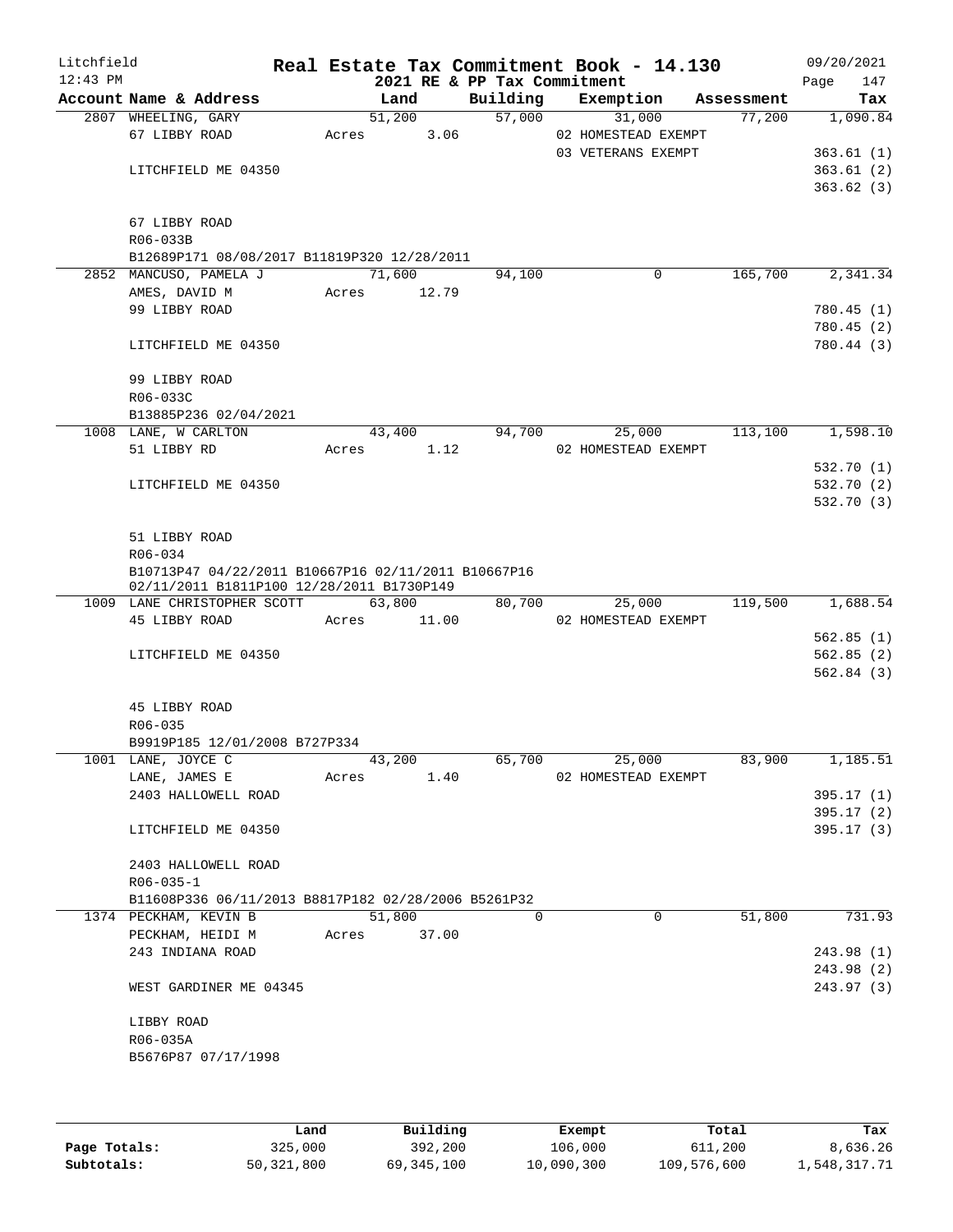| Litchfield |                                            | Real Estate Tax Commitment Book - 14.130 |                             |                     |            | 09/20/2021  |
|------------|--------------------------------------------|------------------------------------------|-----------------------------|---------------------|------------|-------------|
| $12:43$ PM |                                            |                                          | 2021 RE & PP Tax Commitment |                     |            | Page<br>148 |
|            | Account Name & Address                     | Land                                     | Building                    | Exemption           | Assessment | Tax         |
|            | 371 MEAGHER, CHARLENE L                    | 45,700                                   | 39,700                      | $\Omega$            | 85,400     | 1,206.70    |
|            | $C/O$ MEAGHER, CHARLENE<br>(MORGAN)        | 1.24<br>Acres                            |                             |                     |            |             |
|            | P.O. BOX 503                               |                                          |                             |                     |            | 402.23(1)   |
|            | LITCHFIELD ME 04350                        |                                          |                             |                     |            | 402.23(2)   |
|            |                                            |                                          |                             |                     |            | 402.24(3)   |
|            |                                            |                                          |                             |                     |            |             |
|            | 69 LIBBY ROAD                              |                                          |                             |                     |            |             |
|            | R06-035B                                   |                                          |                             |                     |            |             |
|            | B11743P276 07/16/2014 B5117P311 08/19/2004 |                                          |                             |                     |            |             |
|            | 2089 LANE, CHRISTOPHER S                   | 45,000                                   | 10,800                      | $\mathbf 0$         | 55,800     | 788.45      |
|            | 35 LIBBY ROAD                              | 1.00<br>Acres                            |                             |                     |            |             |
|            |                                            |                                          |                             |                     |            | 262.82(1)   |
|            | LITCHFIELD ME 04350                        |                                          |                             |                     |            | 262.82(2)   |
|            |                                            |                                          |                             |                     |            | 262.81(3)   |
|            |                                            |                                          |                             |                     |            |             |
|            | 35 LIBBY ROAD                              |                                          |                             |                     |            |             |
|            | R06-035C                                   |                                          |                             |                     |            |             |
|            | B5700P72 06/23/1998                        |                                          |                             |                     |            |             |
|            | 2207 COMMUNITY SERVICE                     | 0                                        | 22,500                      | $\mathsf{O}$        | 22,500     | 317.93      |
|            | TELEPHONE                                  |                                          |                             |                     |            |             |
|            | ATTN: TAX DEPT 2-4                         |                                          |                             |                     |            |             |
|            | 121 SOUTH 17TH STREET                      |                                          |                             |                     |            | 105.98(1)   |
|            | MATTOON IL 61938                           |                                          |                             |                     |            | 105.98(2)   |
|            |                                            |                                          |                             |                     |            | 105.97(3)   |
|            |                                            |                                          |                             |                     |            |             |
|            | HALLOWELL ROAD                             |                                          |                             |                     |            |             |
|            | R06-036-ON                                 |                                          |                             |                     |            |             |
|            | 2340 UNDERGUST, LEWIS                      | 61,700                                   | 85,300                      | 25,000              | 122,000    | 1,723.86    |
|            | UNDERGUST ELSIE<br>2351 HALLOWELL ROAD     | 8.22<br>Acres                            |                             | 02 HOMESTEAD EXEMPT |            | 574.62(1)   |
|            |                                            |                                          |                             |                     |            | 574.62(2)   |
|            | LITCHFIELD ME 04350                        |                                          |                             |                     |            | 574.62(3)   |
|            |                                            |                                          |                             |                     |            |             |
|            | 2351 HALLOWELL ROAD                        |                                          |                             |                     |            |             |
|            | R06-038                                    |                                          |                             |                     |            |             |
|            | B7889P45 03/31/2004                        |                                          |                             |                     |            |             |
|            | 2433 PARKER, GLENN A                       | 12,200                                   | U                           | U                   | 12,200     | 172.39      |
|            | 2333 HALLOWELL ROAD                        | Acres<br>4.06                            |                             |                     |            |             |
|            |                                            |                                          |                             |                     |            | 57.46(1)    |
|            | LITCHFIELD ME 04350                        |                                          |                             |                     |            | 57.46(2)    |
|            |                                            |                                          |                             |                     |            | 57.47(3)    |
|            |                                            |                                          |                             |                     |            |             |
|            | 2333 HALLOWELL ROAD                        |                                          |                             |                     |            |             |
|            | R06-038A                                   |                                          |                             |                     |            |             |
|            | 2339 GREEN, JADE A                         | 4,600                                    | $\Omega$                    | 0                   | 4,600      | 65.00       |
|            | BURBACH, DAVID A                           | Acres<br>1.53                            |                             |                     |            |             |
|            | 2323 HALLOWELL ROAD                        |                                          |                             |                     |            | 21.67(1)    |
|            |                                            |                                          |                             |                     |            | 21.67(2)    |
|            | LITCHFIELD ME 04350                        |                                          |                             |                     |            | 21.66(3)    |
|            |                                            |                                          |                             |                     |            |             |
|            | HALLOWELL ROAD                             |                                          |                             |                     |            |             |
|            | R06-038B                                   |                                          |                             |                     |            |             |
|            | B13438P156 12/23/2019 B13093P86 10/30/2018 |                                          |                             |                     |            |             |
|            |                                            |                                          |                             |                     |            |             |

|              | Land       | Building   | Exempt       | Total       | Tax          |
|--------------|------------|------------|--------------|-------------|--------------|
| Page Totals: | 169,200    | 158,300    | 25,000       | 302,500     | 4,274.33     |
| Subtotals:   | 50,491,000 | 69,503,400 | 10, 115, 300 | 109,879,100 | 1,552,592.04 |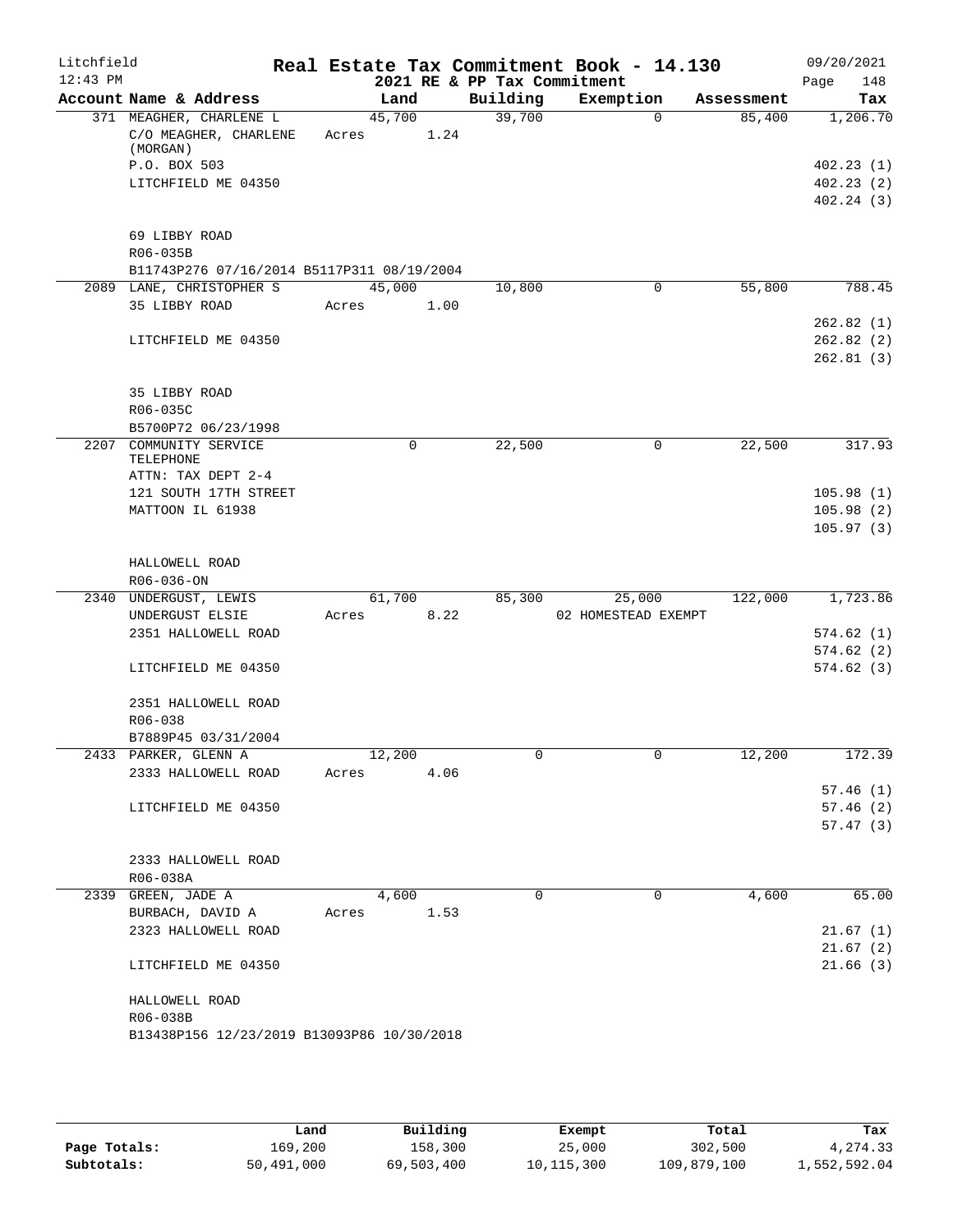| Litchfield   |                                                                   |       |                | Real Estate Tax Commitment Book - 14.130 |                     |        |                        | 09/20/2021      |
|--------------|-------------------------------------------------------------------|-------|----------------|------------------------------------------|---------------------|--------|------------------------|-----------------|
| $12:43$ PM   | Account Name & Address                                            |       |                | 2021 RE & PP Tax Commitment              |                     |        |                        | 149<br>Page     |
|              | 2337 MCKENZIE, PAIGE                                              |       | Land<br>61,200 | Building<br>219,100                      | Exemption           | 25,000 | Assessment<br>255, 300 | Tax<br>3,607.39 |
|              | 2361 HALLOWELL ROAD                                               | Acres | 7.59           |                                          | 02 HOMESTEAD EXEMPT |        |                        |                 |
|              |                                                                   |       |                |                                          |                     |        |                        | 1,202.46(1)     |
|              | LITCHFIELD ME 04350                                               |       |                |                                          |                     |        |                        | 1,202.46(2)     |
|              |                                                                   |       |                |                                          |                     |        |                        | 1, 202.47(3)    |
|              |                                                                   |       |                |                                          |                     |        |                        |                 |
|              | 2361 HALLOWELL ROAD                                               |       |                |                                          |                     |        |                        |                 |
|              | R06-038C<br>B12728P54 09/22/2017 B11134P305 08/01/2012 B8080P160  |       |                |                                          |                     |        |                        |                 |
|              | 08/09/2004                                                        |       |                |                                          |                     |        |                        |                 |
|              | 2434 MCGREGOR, SCOTT A                                            |       | 49,400         | 358,800                                  |                     | 25,000 | 383,200                | 5,414.62        |
|              | CROMWELL, EMILY                                                   | Acres | 2.45           |                                          | 02 HOMESTEAD EXEMPT |        |                        |                 |
|              | 2333 HALLOWELL ROAD                                               |       |                |                                          |                     |        |                        | 1,804.87(1)     |
|              |                                                                   |       |                |                                          |                     |        |                        | 1,804.87(2)     |
|              | LITCHFIELD ME 04350                                               |       |                |                                          |                     |        |                        | 1,804.88(3)     |
|              | 2333 HALLOWELL ROAD                                               |       |                |                                          |                     |        |                        |                 |
|              | R06-038D                                                          |       |                |                                          |                     |        |                        |                 |
|              | B13324P278 09/04/2019                                             |       |                |                                          |                     |        |                        |                 |
|              | 1670 GREEN, JADE A                                                |       | 45,300         | 49,200                                   |                     | 0      | 94,500                 | 1,335.29        |
|              | BURBACH, DAVID A                                                  | Acres | 1.10           |                                          |                     |        |                        |                 |
|              | 2323 HALLOWELL ROAD                                               |       |                |                                          |                     |        |                        | 445.10(1)       |
|              |                                                                   |       |                |                                          |                     |        |                        | 445.10 (2)      |
|              | LITCHFIELD ME 04350                                               |       |                |                                          |                     |        |                        | 445.09 (3)      |
|              |                                                                   |       |                |                                          |                     |        |                        |                 |
|              | 2323 HALLOWELL ROAD<br>R06-039A                                   |       |                |                                          |                     |        |                        |                 |
|              | B13438P156 12/23/2019                                             |       |                |                                          |                     |        |                        |                 |
|              | 586 LEWIS, BETTY I LEWIS                                          |       | 42,000         | 172,500                                  |                     | 25,000 | 189,500                | 2,677.64        |
|              | 2317 HALLOWELL ROAD                                               | Acres | 1.00           |                                          | 02 HOMESTEAD EXEMPT |        |                        |                 |
|              |                                                                   |       |                |                                          |                     |        |                        | 892.55 (1)      |
|              | LITCHFIELD ME 04350                                               |       |                |                                          |                     |        |                        | 892.55 (2)      |
|              |                                                                   |       |                |                                          |                     |        |                        | 892.54 (3)      |
|              |                                                                   |       |                |                                          |                     |        |                        |                 |
|              | 2317 HALLOWELL ROAD                                               |       |                |                                          |                     |        |                        |                 |
|              | R06-039B<br>B10344P183 02/18/2010 B6111P248 12/01/1999            |       |                |                                          |                     |        |                        |                 |
|              | 922 BREWER, JESSICA L                                             |       | 42,300         | 27,800                                   |                     | 25,000 | 45,100                 | 637.26          |
|              | 2303 HALLOWELL ROAD                                               | Acres | 1.10           |                                          | 02 HOMESTEAD EXEMPT |        |                        |                 |
|              |                                                                   |       |                |                                          |                     |        |                        | 212.42(1)       |
|              | LITCHFIELD ME 04350                                               |       |                |                                          |                     |        |                        | 212.42(2)       |
|              |                                                                   |       |                |                                          |                     |        |                        | 212.42(3)       |
|              |                                                                   |       |                |                                          |                     |        |                        |                 |
|              | 2303 HALLOWELL ROAD                                               |       |                |                                          |                     |        |                        |                 |
|              | R06-039C                                                          |       |                |                                          |                     |        |                        |                 |
|              | B12289P92 05/10/2016 B12285P83 04/25/2016 B6305P304<br>09/30/2000 |       |                |                                          |                     |        |                        |                 |
|              | 1271 HOUDE, ANDRE A                                               |       | 45,400         | 136,000                                  |                     | 25,000 | 156,400                | 2,209.93        |
|              | HOUDE, CATHY L                                                    | Acres | 1.12           |                                          | 02 HOMESTEAD EXEMPT |        |                        |                 |
|              | 2291 HALLOWELL ROAD                                               |       |                |                                          |                     |        |                        | 736.64(1)       |
|              |                                                                   |       |                |                                          |                     |        |                        | 736.64(2)       |
|              | LITCHFIELD ME 04350                                               |       |                |                                          |                     |        |                        | 736.65(3)       |
|              | 2291 HALLOWELL ROAD                                               |       |                |                                          |                     |        |                        |                 |
|              | $R06 - 040$                                                       |       |                |                                          |                     |        |                        |                 |
|              | B7273P204 02/12/2003                                              |       |                |                                          |                     |        |                        |                 |
|              |                                                                   |       |                |                                          |                     |        |                        |                 |
|              |                                                                   |       |                |                                          |                     |        |                        |                 |
|              | Land                                                              |       | Building       |                                          | Exempt              |        | Total                  | Tax             |
| Page Totals: | 285,600                                                           |       | 963,400        |                                          | 125,000             |        | 1,124,000              | 15,882.13       |

**Subtotals:** 50,776,600 70,466,800 10,240,300 111,003,100 1,568,474.17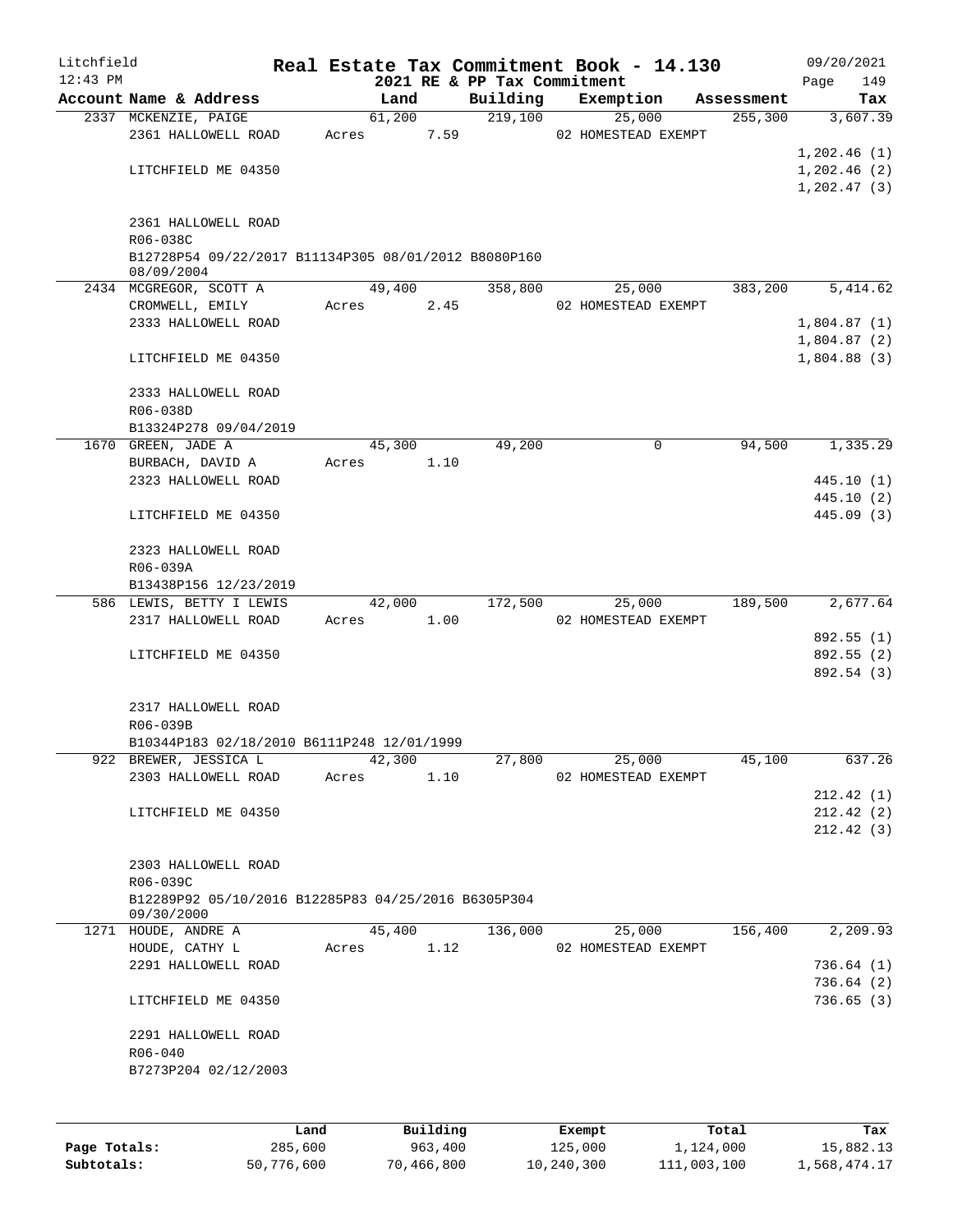| Litchfield<br>$12:43$ PM |                                                                                              |       |         |      | Real Estate Tax Commitment Book - 14.130<br>2021 RE & PP Tax Commitment |                                           |             |            | 09/20/2021<br>Page<br>150  |
|--------------------------|----------------------------------------------------------------------------------------------|-------|---------|------|-------------------------------------------------------------------------|-------------------------------------------|-------------|------------|----------------------------|
|                          | Account Name & Address                                                                       |       | Land    |      | Building                                                                | Exemption                                 |             | Assessment | Tax                        |
|                          | 230 BUBIER, WALLACE E SR<br>BUBIER SUSAN D<br>2243 HALLOWELL RD                              | Acres | 57,000  | 5.00 | 79,100                                                                  | 03 VETERANS EXEMPT<br>02 HOMESTEAD EXEMPT | 31,000      | 105, 100   | 1,485.06<br>495.02 (1)     |
|                          | LITCHFIELD ME 04350                                                                          |       |         |      |                                                                         |                                           |             |            | 495.02 (2)<br>495.02 (3)   |
|                          | 2243 HALLOWELL ROAD<br>$R06 - 043$<br>B9759P317 06/11/2008 B1820P190 05/29/1975              |       |         |      |                                                                         |                                           |             |            |                            |
|                          | 1181 MCDONALD, MICHAEL                                                                       |       | 105,800 |      | 79,000                                                                  |                                           | $\mathbf 0$ | 184,800    | 2,611.22                   |
|                          | 2225 HALLOWELL ROAD                                                                          | Acres |         | 8.00 |                                                                         |                                           |             |            | 870.41 (1)                 |
|                          | LITCHFIELD ME 04350                                                                          |       |         |      |                                                                         |                                           |             |            | 870.41 (2)<br>870.40(3)    |
|                          | 2225 HALLOWELL ROAD<br>$R06 - 044$                                                           |       |         |      |                                                                         |                                           |             |            |                            |
|                          | B9838P257 08/28/2008 B1648P13 10/18/2004<br>2733 MCDONALD, NATHAN                            |       | 0       |      | 152,000                                                                 |                                           | 0           | 152,000    | 2,147.76                   |
|                          | 2231 HALLOWELL ROAD                                                                          |       |         |      |                                                                         |                                           |             |            | 715.92(1)                  |
|                          | LITCHFIELD ME 04350                                                                          |       |         |      |                                                                         |                                           |             |            | 715.92(2)                  |
|                          |                                                                                              |       |         |      |                                                                         |                                           |             |            | 715.92(3)                  |
|                          | 2231 HALLOWELL ROAD<br>$R06 - 044 - ON$                                                      |       |         |      |                                                                         |                                           |             |            |                            |
|                          | 1270 KELLEY, WILLIAM F<br>DUBE, JENNIFER                                                     | Acres | 58,800  | 3.44 | 193,600                                                                 | 02 HOMESTEAD EXEMPT                       | 25,000      | 227,400    | 3, 213.16                  |
|                          | 2290 HALLOWELL ROAD                                                                          |       |         |      |                                                                         |                                           |             |            | 1,071.05(1)                |
|                          | LITCHFIELD ME 04350                                                                          |       |         |      |                                                                         |                                           |             |            | 1,071.05(2)<br>1,071.06(3) |
|                          | 2290 HALLOWELL ROAD<br>$R06 - 045$                                                           |       |         |      |                                                                         |                                           |             |            |                            |
|                          | B12726P36 09/15/2017 B9305P330 04/02/2007 B9088P8<br>09/27/2006 B8436P62 06/03/2005 B3502P99 |       |         |      |                                                                         |                                           |             |            |                            |
|                          | 1692 DWELLEY, SUSAN<br>2302 HALLOWELL RD                                                     | Acres | 48,600  | 2.20 | 119,000                                                                 | 02 HOMESTEAD EXEMPT                       | 25,000      | 142,600    | 2,014.94                   |
|                          | LITCHFIELD ME 04350                                                                          |       |         |      |                                                                         |                                           |             |            | 671.65(1)<br>671.65(2)     |
|                          |                                                                                              |       |         |      |                                                                         |                                           |             |            | 671.64(3)                  |
|                          | 2302 HALLOWELL ROAD<br>$R06 - 046$                                                           |       |         |      |                                                                         |                                           |             |            |                            |
|                          | B7194P81                                                                                     |       |         |      |                                                                         |                                           |             |            |                            |
|                          | 163 BONIN, SHARON A                                                                          |       | 42,600  |      | 59,700                                                                  |                                           | 25,000      | 77,300     | 1,092.25                   |
|                          | 18 PLAINS ROAD                                                                               | Acres |         | 1.20 |                                                                         | 02 HOMESTEAD EXEMPT                       |             |            |                            |
|                          |                                                                                              |       |         |      |                                                                         |                                           |             |            | 364.08(1)                  |
|                          | LITCHFIELD ME 04350                                                                          |       |         |      |                                                                         |                                           |             |            | 364.08(2)<br>364.09(3)     |
|                          | 18 PLAINS ROAD                                                                               |       |         |      |                                                                         |                                           |             |            |                            |
|                          | R06-049<br>B1554P629                                                                         |       |         |      |                                                                         |                                           |             |            |                            |
|                          |                                                                                              |       |         |      |                                                                         |                                           |             |            |                            |

|              | Land       | Building   | Exempt     | Total       | Tax          |
|--------------|------------|------------|------------|-------------|--------------|
| Page Totals: | 312,800    | 682,400    | 106,000    | 889,200     | 12,564.39    |
| Subtotals:   | 51,089,400 | 71,149,200 | 10,346,300 | 111,892,300 | 1,581,038.56 |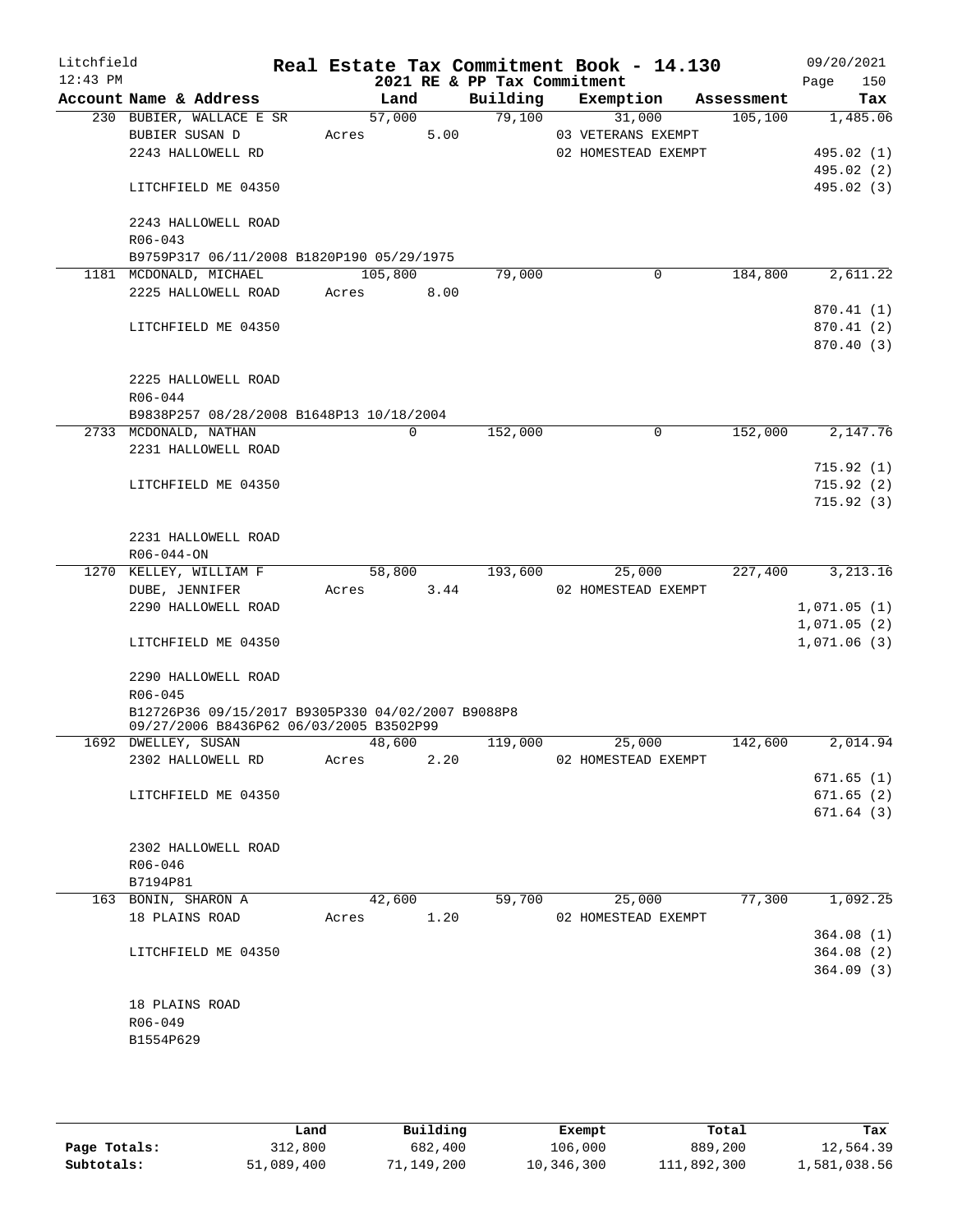| Litchfield<br>$12:43$ PM |                                                                          |            |             |      |          | Real Estate Tax Commitment Book - 14.130<br>2021 RE & PP Tax Commitment |   |            | 09/20/2021<br>151<br>Page |
|--------------------------|--------------------------------------------------------------------------|------------|-------------|------|----------|-------------------------------------------------------------------------|---|------------|---------------------------|
|                          | Account Name & Address                                                   |            | Land        |      | Building | Exemption                                                               |   | Assessment | Tax                       |
|                          | 326 CLARY, THOMAS                                                        |            | 45,300      |      | 130,300  | 25,000                                                                  |   | 150,600    | 2,127.98                  |
|                          | 22 PLAINS RD                                                             | Acres      |             | 1.10 |          | 02 HOMESTEAD EXEMPT                                                     |   |            |                           |
|                          |                                                                          |            |             |      |          |                                                                         |   |            | 709.33(1)                 |
|                          | LITCHFIELD ME 04350                                                      |            |             |      |          |                                                                         |   |            | 709.33(2)                 |
|                          |                                                                          |            |             |      |          |                                                                         |   |            | 709.32(3)                 |
|                          |                                                                          |            |             |      |          |                                                                         |   |            |                           |
|                          | 22 PLAINS ROAD                                                           |            |             |      |          |                                                                         |   |            |                           |
|                          | $R06 - 050$                                                              |            |             |      |          |                                                                         |   |            |                           |
|                          | B1544P440                                                                |            |             |      |          |                                                                         |   |            |                           |
|                          | 974 GOWELL, CLARENCE R JR                                                |            | 65,600      |      | 137,100  |                                                                         | 0 | 202,700    | 2,864.15                  |
|                          | 110 PLAINS ROAD                                                          | Acres      |             | 3.20 |          |                                                                         |   |            |                           |
|                          |                                                                          |            |             |      |          |                                                                         |   |            | 954.72 (1)                |
|                          | LITCHFIELD ME 04350                                                      |            |             |      |          |                                                                         |   |            | 954.72 (2)                |
|                          |                                                                          |            |             |      |          |                                                                         |   |            | 954.71 (3)                |
|                          |                                                                          |            |             |      |          |                                                                         |   |            |                           |
|                          | 110 PLAINS ROAD                                                          |            |             |      |          |                                                                         |   |            |                           |
|                          | $R06 - 055$                                                              |            |             |      |          |                                                                         |   |            |                           |
|                          | B11354P130 04/12/2013 B3834P44<br>1966 GOWELL, CLARENCE R JR             |            |             |      | 7,200    |                                                                         | 0 | 81,600     | 1,153.01                  |
|                          | 110 PLAINS ROAD                                                          |            | 74,400      |      |          |                                                                         |   |            |                           |
|                          |                                                                          | Acres 6.59 |             |      |          |                                                                         |   |            | 384.34 (1)                |
|                          | LITCHFIELD ME 04350                                                      |            |             |      |          |                                                                         |   |            | 384.34 (2)                |
|                          |                                                                          |            |             |      |          |                                                                         |   |            | 384.33 (3)                |
|                          |                                                                          |            |             |      |          |                                                                         |   |            |                           |
|                          | 104 PLAINS ROAD                                                          |            |             |      |          |                                                                         |   |            |                           |
|                          | R06-055A                                                                 |            |             |      |          |                                                                         |   |            |                           |
|                          | B11833P87 09/22/2011 B7266P128 02/06/2003                                |            |             |      |          |                                                                         |   |            |                           |
|                          | 2362 RUSSELL, KEVIN                                                      |            | $\mathbf 0$ |      | 34,000   | 25,000                                                                  |   | 9,000      | 127.17                    |
|                          | RUSSELL, CHRISTINE                                                       |            |             |      |          | 02 HOMESTEAD EXEMPT                                                     |   |            |                           |
|                          | 76 PLAINS ROAD                                                           |            |             |      |          |                                                                         |   |            | 42.39(1)                  |
|                          |                                                                          |            |             |      |          |                                                                         |   |            | 42.39 (2)                 |
|                          | LITCHFIELD ME 04350                                                      |            |             |      |          |                                                                         |   |            | 42.39(3)                  |
|                          |                                                                          |            |             |      |          |                                                                         |   |            |                           |
|                          | 76 PLAINS ROAD                                                           |            |             |      |          |                                                                         |   |            |                           |
|                          | R06-055A-ON-1                                                            |            |             |      |          |                                                                         |   |            |                           |
|                          | 2014 GOWELL, JR CLARENCE                                                 |            | 0           |      | 20,400   |                                                                         | 0 | 20,400     | 288.25                    |
|                          | 110 PLAINS ROAD                                                          |            |             |      |          |                                                                         |   |            |                           |
|                          |                                                                          |            |             |      |          |                                                                         |   |            | 96.08(1)                  |
|                          | LITCHFIELD ME 04350                                                      |            |             |      |          |                                                                         |   |            | 96.08(2)                  |
|                          |                                                                          |            |             |      |          |                                                                         |   |            | 96.09(3)                  |
|                          |                                                                          |            |             |      |          |                                                                         |   |            |                           |
|                          | 104 PLAINS ROAD                                                          |            |             |      |          |                                                                         |   |            |                           |
|                          | R06-055A-ON-2                                                            |            |             |      |          |                                                                         |   |            |                           |
|                          | 1558 MORRIS, TEAGUE B                                                    |            | 3,300       |      | 0        |                                                                         | 0 | 3,300      | 46.63                     |
|                          | SMALL, DELMAR D                                                          | Acres      |             | 3.70 |          |                                                                         |   |            |                           |
|                          | P.O. BOX 815                                                             |            |             |      |          |                                                                         |   |            | 15.54(1)                  |
|                          |                                                                          |            |             |      |          |                                                                         |   |            | 15.54(2)                  |
|                          | BRUNSWICK ME 04011                                                       |            |             |      |          |                                                                         |   |            | 15.55(3)                  |
|                          |                                                                          |            |             |      |          |                                                                         |   |            |                           |
|                          | PINE TREE ROAD                                                           |            |             |      |          |                                                                         |   |            |                           |
|                          | R06-056                                                                  |            |             |      |          |                                                                         |   |            |                           |
|                          | B10631P90 12/28/2010 B9080P43 09/18/2006 B8507P166<br>07/19/2005 B1674P9 |            |             |      |          |                                                                         |   |            |                           |
|                          |                                                                          |            |             |      |          |                                                                         |   |            |                           |
|                          |                                                                          |            |             |      |          |                                                                         |   |            |                           |

|              | Land       | Building   | Exempt     | Total       | Tax          |
|--------------|------------|------------|------------|-------------|--------------|
| Page Totals: | 188,600    | 329,000    | 50,000     | 467,600     | 6,607.19     |
| Subtotals:   | 51,278,000 | 71,478,200 | 10,396,300 | 112,359,900 | 1,587,645.75 |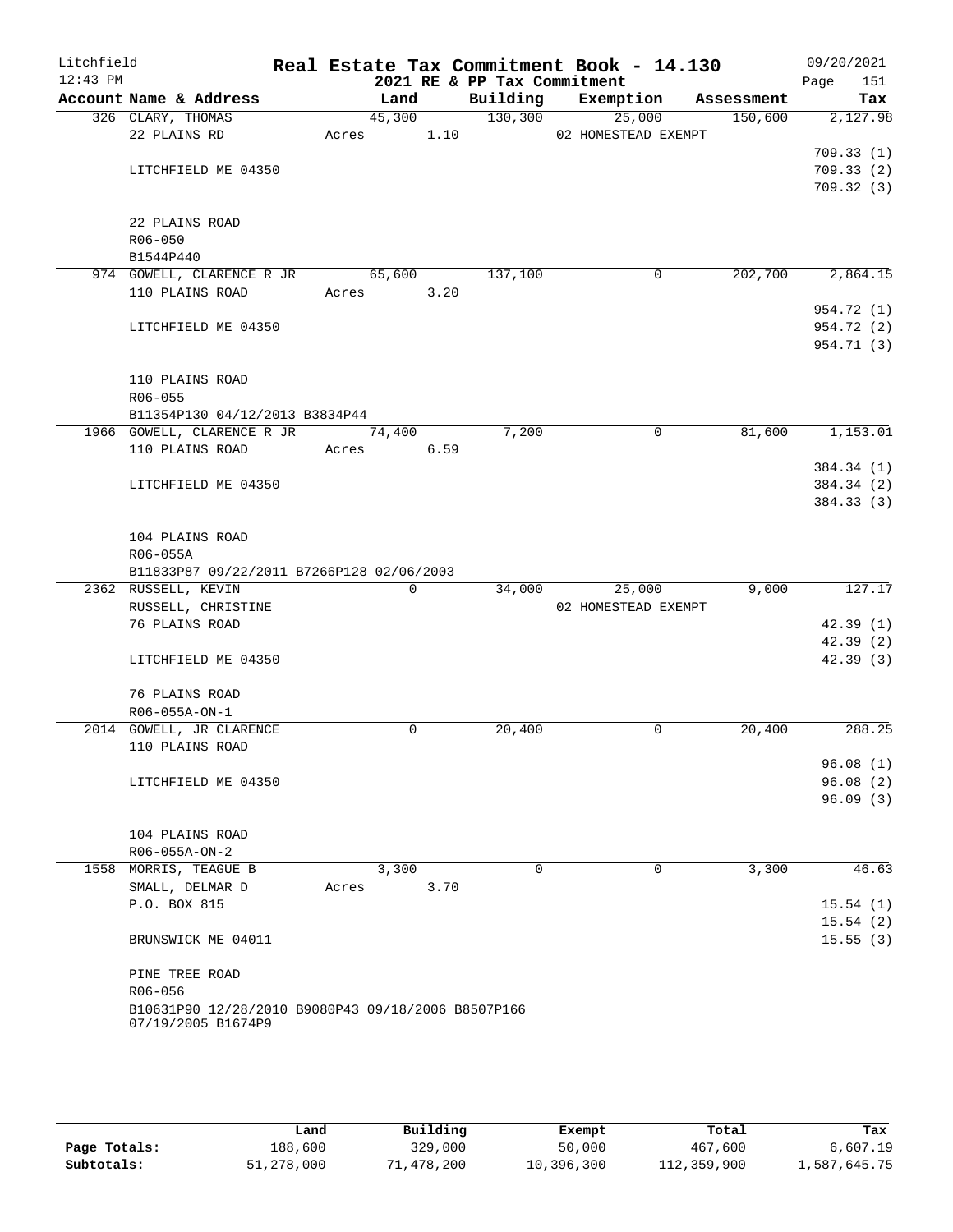| Litchfield |                                                      |       |             |       |                             | Real Estate Tax Commitment Book - 14.130 |                    |      | 09/20/2021 |
|------------|------------------------------------------------------|-------|-------------|-------|-----------------------------|------------------------------------------|--------------------|------|------------|
| $12:43$ PM |                                                      |       |             |       | 2021 RE & PP Tax Commitment |                                          |                    | Page | 152        |
|            | Account Name & Address                               |       | Land        |       | Building                    | Exemption                                | Assessment         |      | Tax        |
|            | 1611 MORRIS, TEAGUE B                                |       | 12,000      |       | $\mathsf{O}$                |                                          | 12,000<br>$\Omega$ |      | 169.56     |
|            | SMALL, DELMAR D                                      | Acres | 22.50       |       |                             |                                          |                    |      |            |
|            | P.O. BOX 815                                         |       |             |       |                             |                                          |                    |      | 56.52(1)   |
|            |                                                      |       |             |       |                             |                                          |                    |      | 56.52(2)   |
|            | BRUNSWICK ME 04011                                   |       |             |       |                             |                                          |                    |      | 56.52(3)   |
|            | PINE TREE ROAD                                       |       |             |       |                             |                                          |                    |      |            |
|            | R06-058                                              |       |             |       |                             |                                          |                    |      |            |
|            | B10631P92 12/28/2010 B6402P254 02/08/2001            |       |             |       |                             |                                          |                    |      |            |
|            | 1612 MORRIS, TEAGUE B                                |       | 11,300      |       | $\Omega$                    | $\mathbf 0$                              | 11,300             |      | 159.67     |
|            | P.O. BOX 815                                         | Acres |             | 13.50 |                             |                                          |                    |      |            |
|            |                                                      |       |             |       |                             |                                          |                    |      | 53.22(1)   |
|            | BRUNSWICK ME 04011                                   |       |             |       |                             |                                          |                    |      | 53.22(2)   |
|            |                                                      |       |             |       |                             |                                          |                    |      | 53.23(3)   |
|            |                                                      |       |             |       |                             |                                          |                    |      |            |
|            | PLAINS ROAD                                          |       |             |       |                             |                                          |                    |      |            |
|            | R06-058A                                             |       |             |       |                             |                                          |                    |      |            |
|            | B10505P350 08/28/2010 B8637P217 08/24/2005 B4863P224 |       |             |       |                             |                                          |                    |      |            |
|            | 02/02/1995                                           |       |             |       |                             |                                          |                    |      |            |
|            | 1614 SMALL, INA                                      |       | 42,300      |       | 4,300                       | $\mathsf{O}$                             | 46,600             |      | 658.46     |
|            | 476 PINE TREE ROAD                                   |       | Acres 32.00 |       |                             |                                          |                    |      |            |
|            |                                                      |       |             |       |                             |                                          |                    |      | 219.49(1)  |
|            | LITCHFIELD ME 04350                                  |       |             |       |                             |                                          |                    |      | 219.49(2)  |
|            |                                                      |       |             |       |                             |                                          |                    |      | 219.48(3)  |
|            |                                                      |       |             |       |                             |                                          |                    |      |            |
|            | 481 PINE TREE ROAD                                   |       |             |       |                             |                                          |                    |      |            |
|            | R06-059                                              |       |             |       |                             |                                          |                    |      |            |
|            | B9723P288 B8637P217 10/12/2005 B4863P224 02/02/1995  |       |             |       |                             |                                          |                    |      |            |
|            | 973 POUSSARD, REGINALD L,<br>JR.                     |       | 46,800      |       | 90,000                      | 25,000                                   | 111,800            |      | 1,579.73   |
|            | 109 PLAINS ROAD                                      |       | Acres       | 1.60  |                             | 02 HOMESTEAD EXEMPT                      |                    |      |            |
|            |                                                      |       |             |       |                             |                                          |                    |      | 526.58(1)  |
|            | LITCHFIELD ME 04350                                  |       |             |       |                             |                                          |                    |      | 526.58(2)  |
|            |                                                      |       |             |       |                             |                                          |                    |      | 526.57(3)  |
|            |                                                      |       |             |       |                             |                                          |                    |      |            |
|            | 109 PLAINS ROAD                                      |       |             |       |                             |                                          |                    |      |            |
|            | R06-060                                              |       |             |       |                             |                                          |                    |      |            |
|            | B6367P49 12/13/2000                                  |       |             |       |                             |                                          |                    |      |            |
|            | 2165 DUMAS, JEFF                                     |       | 25,500      |       | $\Omega$                    | $\Omega$                                 | 25,500             |      | 360.32     |
|            | 84 HIGHLAND AVENUE                                   | Acres |             | 1.16  |                             |                                          |                    |      |            |
|            |                                                      |       |             |       |                             |                                          |                    |      | 120.11(1)  |
|            | GARDINER ME 04345                                    |       |             |       |                             |                                          |                    |      | 120.11(2)  |
|            |                                                      |       |             |       |                             |                                          |                    |      | 120.10(3)  |
|            |                                                      |       |             |       |                             |                                          |                    |      |            |
|            | PLAINS ROAD                                          |       |             |       |                             |                                          |                    |      |            |
|            | R06-060A                                             |       |             |       |                             |                                          |                    |      |            |
|            | B13314P128 08/21/2019                                |       |             |       |                             |                                          |                    |      |            |
|            | 77 BARRETT, PETER A                                  |       | 87,100      |       | 128,100                     | 31,000                                   | 184,200            |      | 2,602.75   |
|            | BARRETT VIRGINIA R                                   |       | Acres       | 6.84  |                             | 02 HOMESTEAD EXEMPT                      |                    |      |            |
|            | 97 PLAINS ROAD                                       |       |             |       |                             | 03 VETERANS EXEMPT                       |                    |      | 867.58 (1) |
|            |                                                      |       |             |       |                             |                                          |                    |      | 867.58 (2) |
|            | LITCHFIELD ME 04350                                  |       |             |       |                             |                                          |                    |      | 867.59(3)  |
|            |                                                      |       |             |       |                             |                                          |                    |      |            |
|            | 97 PLAINS ROAD<br>R06-061                            |       |             |       |                             |                                          |                    |      |            |
|            | B9351P198 05/10/2007 B3413P121                       |       |             |       |                             |                                          |                    |      |            |
|            |                                                      |       |             |       |                             |                                          |                    |      |            |
|            |                                                      |       |             |       |                             |                                          |                    |      |            |
|            |                                                      |       |             |       |                             |                                          |                    |      |            |
|            |                                                      |       |             |       |                             |                                          |                    |      |            |

|              | Land       | Building   | Exempt     | Total       | Tax          |
|--------------|------------|------------|------------|-------------|--------------|
| Page Totals: | 225,000    | 222,400    | 56,000     | 391,400     | 5,530.49     |
| Subtotals:   | 51,503,000 | 71,700,600 | 10,452,300 | 112,751,300 | 1,593,176.24 |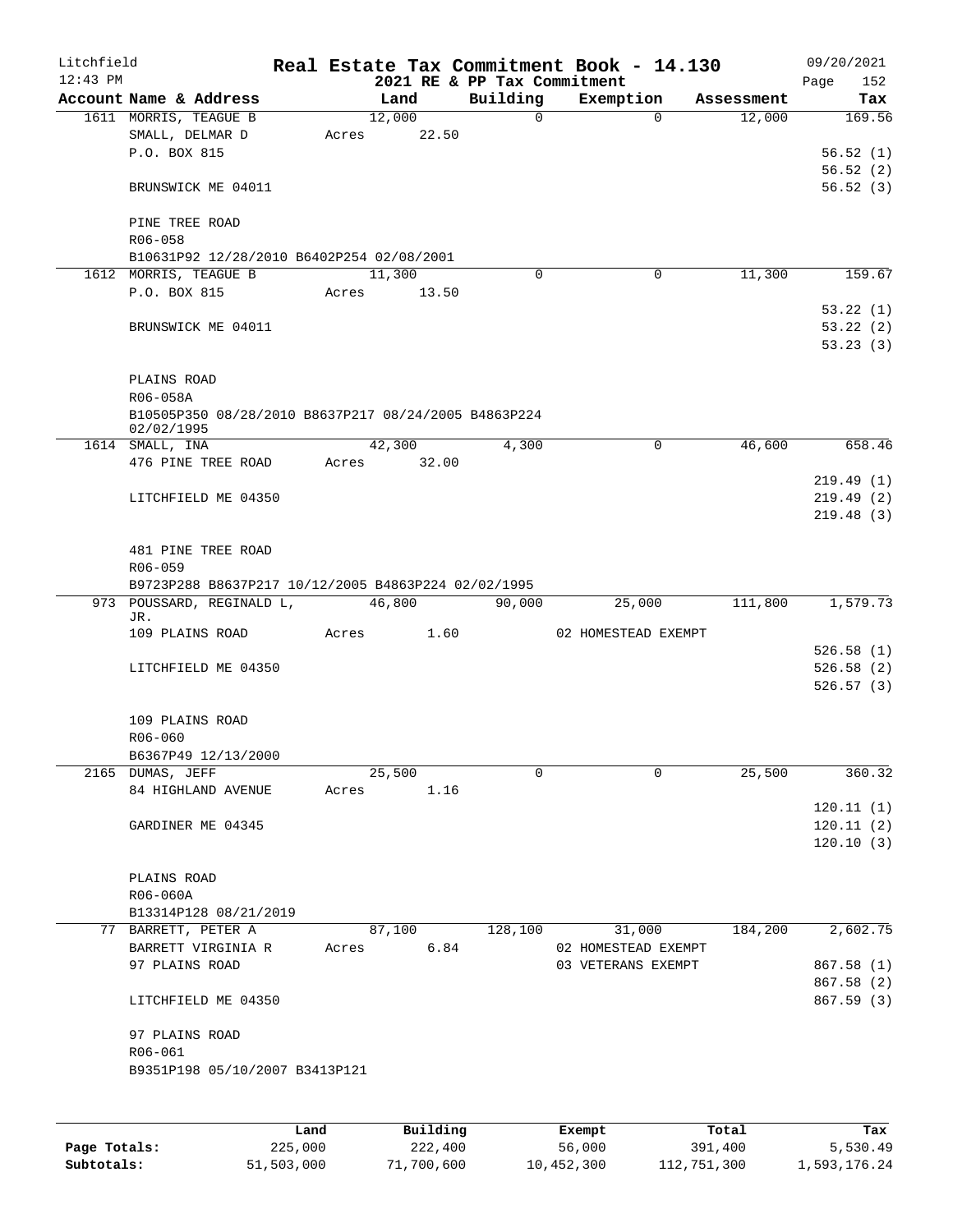| Litchfield<br>$12:43$ PM |                                                                   |        |      | 2021 RE & PP Tax Commitment | Real Estate Tax Commitment Book - 14.130 |            | 09/20/2021<br>153<br>Page |
|--------------------------|-------------------------------------------------------------------|--------|------|-----------------------------|------------------------------------------|------------|---------------------------|
|                          | Account Name & Address                                            | Land   |      | Building                    | Exemption                                | Assessment | Tax                       |
|                          | 327 CHASE, SCOTT J                                                | 57,900 |      | 146,700                     | 25,000                                   | 179,600    | 2,537.75                  |
|                          | 22 LYNN LANE                                                      | Acres  | 5.30 |                             | 02 HOMESTEAD EXEMPT                      |            |                           |
|                          |                                                                   |        |      |                             |                                          |            | 845.92 (1)                |
|                          | LITCHFIELD ME 04350                                               |        |      |                             |                                          |            | 845.92 (2)                |
|                          |                                                                   |        |      |                             |                                          |            | 845.91 (3)                |
|                          |                                                                   |        |      |                             |                                          |            |                           |
|                          | 22 LYNN LANE                                                      |        |      |                             |                                          |            |                           |
|                          | R06-061A-1                                                        |        |      |                             |                                          |            |                           |
|                          | B11744P49 07/16/2014 B10890P216 11/17/2011 B4314P36<br>01/08/1993 |        |      |                             |                                          |            |                           |
|                          | 921 SURETTE, KEVIN                                                | 58,500 |      | 213,500                     | 25,000                                   | 247,000    | 3,490.11                  |
|                          | SURETTE, JODI                                                     | Acres  | 5.50 |                             | 02 HOMESTEAD EXEMPT                      |            |                           |
|                          | <b>48 LYNN LANE</b>                                               |        |      |                             |                                          |            | 1,163.37(1)               |
|                          |                                                                   |        |      |                             |                                          |            | 1, 163.37(2)              |
|                          | LITCHFIELD ME 04350                                               |        |      |                             |                                          |            | 1, 163.37(3)              |
|                          |                                                                   |        |      |                             |                                          |            |                           |
|                          | <b>48 LYNN LANE</b>                                               |        |      |                             |                                          |            |                           |
|                          | R06-061A-2                                                        |        |      |                             |                                          |            |                           |
|                          | B6205P264 04/28/2000                                              |        |      |                             |                                          |            |                           |
|                          | 381 ARCHER, DERECK L                                              | 60,800 |      | 193,400                     | 0                                        | 254,200    | 3,591.85                  |
|                          | ARCHER, KRISTEN E                                                 | Acres  | 7.00 |                             |                                          |            |                           |
|                          | 61 LYNN LANE                                                      |        |      |                             |                                          |            | 1, 197.28(1)              |
|                          |                                                                   |        |      |                             |                                          |            | 1, 197.28(2)              |
|                          | LITCHFIELD ME 04350                                               |        |      |                             |                                          |            | 1, 197.29(3)              |
|                          |                                                                   |        |      |                             |                                          |            |                           |
|                          | 61 LYNN LANE                                                      |        |      |                             |                                          |            |                           |
|                          | $R06 - 061A - 3$                                                  |        |      |                             |                                          |            |                           |
|                          | B13224P293 05/31/2019                                             |        |      |                             |                                          |            |                           |
|                          | 1232 MICHAUD, NORMAN G                                            | 59,100 |      | 266,000                     | 25,000                                   | 300,100    | 4,240.41                  |
|                          | 102 LYNN LN                                                       | Acres  | 5.70 |                             | 02 HOMESTEAD EXEMPT                      |            |                           |
|                          |                                                                   |        |      |                             |                                          |            | 1,413.47(1)               |
|                          | LITCHFIELD ME 04350                                               |        |      |                             |                                          |            | 1,413.47(2)               |
|                          |                                                                   |        |      |                             |                                          |            | 1,413.47(3)               |
|                          |                                                                   |        |      |                             |                                          |            |                           |
|                          | 102 LYNN LANE                                                     |        |      |                             |                                          |            |                           |
|                          | R06-061A-4<br>380 MICHAUD, NORMAN                                 | 43,600 |      | 0                           | 0                                        | 43,600     | 616.07                    |
|                          | MICHAUD, DIANE                                                    |        | 7.20 |                             |                                          |            |                           |
|                          | 102 LYNN LANE                                                     | Acres  |      |                             |                                          |            | 205.36(1)                 |
|                          |                                                                   |        |      |                             |                                          |            | 205.36(2)                 |
|                          | LITCHFIELD ME 04350                                               |        |      |                             |                                          |            | 205.35(3)                 |
|                          |                                                                   |        |      |                             |                                          |            |                           |
|                          | LYNN LANE                                                         |        |      |                             |                                          |            |                           |
|                          | R06-061A-5                                                        |        |      |                             |                                          |            |                           |
|                          | B6362P152 12/07/2000                                              |        |      |                             |                                          |            |                           |
|                          | 820 WALTER, ADAM JAMES                                            | 58,200 |      | 155,500                     | $\mathbf 0$                              | 213,700    | 3,019.58                  |
|                          | CLARK, KEELY ETTA                                                 | Acres  | 5.40 |                             |                                          |            |                           |
|                          | 70 LYNN LANE                                                      |        |      |                             |                                          |            | 1,006.53(1)               |
|                          |                                                                   |        |      |                             |                                          |            | 1,006.53(2)               |
|                          | LITCHFIELD ME 04350                                               |        |      |                             |                                          |            | 1,006.52(3)               |
|                          |                                                                   |        |      |                             |                                          |            |                           |
|                          | 70 LYNN LANE                                                      |        |      |                             |                                          |            |                           |
|                          | R06-061A-6                                                        |        |      |                             |                                          |            |                           |
|                          | B13366P304 10/15/2019                                             |        |      |                             |                                          |            |                           |
|                          |                                                                   |        |      |                             |                                          |            |                           |

|              | Land       | Building   | Exempt     | Total       | Tax          |
|--------------|------------|------------|------------|-------------|--------------|
| Page Totals: | 338,100    | 975,100    | 75,000     | 1,238,200   | 17,495.77    |
| Subtotals:   | 51,841,100 | 72,675,700 | 10,527,300 | 113,989,500 | 1,610,672.01 |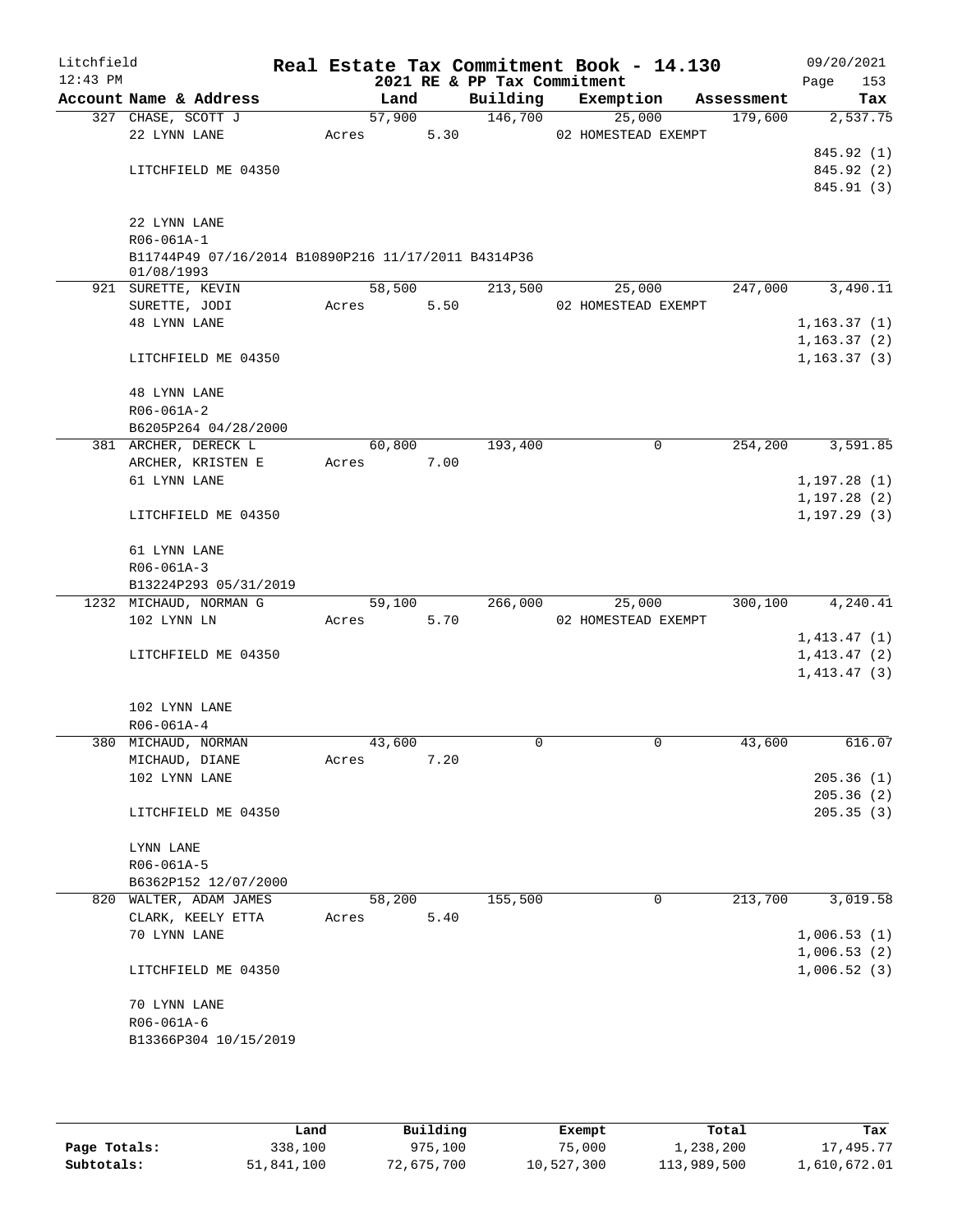| Litchfield<br>$12:43$ PM |                                                  | Real Estate Tax Commitment Book - 14.130 | 2021 RE & PP Tax Commitment |                     |             | 09/20/2021<br>154<br>Page |
|--------------------------|--------------------------------------------------|------------------------------------------|-----------------------------|---------------------|-------------|---------------------------|
|                          | Account Name & Address                           | Land                                     | Building                    | Exemption           | Assessment  | Tax                       |
|                          | 2814 AMES, RICKY ALLEN                           | 10,800                                   | $\Omega$                    | $\Omega$            | 10,800      | 152.60                    |
|                          | 935 GOLDPAN ROAD                                 | 3.60<br>Acres                            |                             |                     |             |                           |
|                          |                                                  |                                          |                             |                     |             | 50.87(1)                  |
|                          | FAIRBANKS AK 99712                               |                                          |                             |                     |             | 50.87(2)                  |
|                          |                                                  |                                          |                             |                     |             | 50.86(3)                  |
|                          | OFF LYNN LANE                                    |                                          |                             |                     |             |                           |
|                          | R06-061A-7                                       |                                          |                             |                     |             |                           |
|                          | B10741P184 05/27/2011                            |                                          |                             |                     |             |                           |
|                          | 2815 MICHAUD, NORMAND G                          | 11,700                                   | 0                           | 0                   | 11,700      | 165.32                    |
|                          | 102 LYNN LANE                                    | 3.90<br>Acres                            |                             |                     |             |                           |
|                          |                                                  |                                          |                             |                     |             | 55.11(1)                  |
|                          | LITCHFIELD ME 04350                              |                                          |                             |                     |             | 55.11(2)                  |
|                          |                                                  |                                          |                             |                     |             | 55.10(3)                  |
|                          |                                                  |                                          |                             |                     |             |                           |
|                          | OFF LYNN LANE                                    |                                          |                             |                     |             |                           |
|                          | R06-061A-8<br>B10741P186 05/27/2011              |                                          |                             |                     |             |                           |
|                          | 2278 BARRETT, JENNIFER                           | $\mathbf 0$                              | 17,200                      | 17,200              | $\mathbf 0$ | 0.00                      |
|                          | 93 PLAINS ROAD                                   |                                          |                             | 02 HOMESTEAD EXEMPT |             |                           |
|                          |                                                  |                                          |                             |                     |             |                           |
|                          | LITCHFIELD ME 04350                              |                                          |                             |                     |             |                           |
|                          |                                                  |                                          |                             |                     |             |                           |
|                          |                                                  |                                          |                             |                     |             |                           |
|                          | 93 PLAINS ROAD                                   |                                          |                             |                     |             |                           |
|                          | R06-061-ON                                       |                                          |                             |                     |             |                           |
|                          | 140 BISHOP, LEONARD L                            | 21,800                                   | $\mathbf 0$                 | 0                   | 21,800      | 308.03                    |
|                          | C/O JOHN GALLANT                                 | 14.00<br>Acres                           |                             |                     |             |                           |
|                          | 1965 MANTA BAY STREET<br>MERRITT ISLAND FL 32952 |                                          |                             |                     |             | 102.68(1)<br>102.68(2)    |
|                          |                                                  |                                          |                             |                     |             | 102.67(3)                 |
|                          |                                                  |                                          |                             |                     |             |                           |
|                          | OFF LYNN ROAD                                    |                                          |                             |                     |             |                           |
|                          | R06-062                                          |                                          |                             |                     |             |                           |
|                          | B1123P371                                        |                                          |                             |                     |             |                           |
|                          | 1838 WEEKS, SCOTT O                              | 24,500                                   | 0                           | 0                   | 24,500      | 346.19                    |
|                          | 188 SMALL RD                                     | Acres<br>23.00                           |                             |                     |             |                           |
|                          |                                                  |                                          |                             |                     |             | 115.40(1)                 |
|                          | LITCHFIELD ME 04350                              |                                          |                             |                     |             | 115.40(2)                 |
|                          |                                                  |                                          |                             |                     |             | 115.39(3)                 |
|                          | OFF LYNN ROAD                                    |                                          |                             |                     |             |                           |
|                          | $R06 - 063$                                      |                                          |                             |                     |             |                           |
|                          | B4842P95 01/17/1995                              |                                          |                             |                     |             |                           |
|                          | 972 LADD, ALAN, SR                               | 52,300                                   | 95,900                      | 25,000              | 123,200     | 1,740.82                  |
|                          | LADD MARTHA                                      | 3.44<br>Acres                            |                             | 02 HOMESTEAD EXEMPT |             |                           |
|                          | 75 PLAINS ROAD                                   |                                          |                             |                     |             | 580.27(1)                 |
|                          |                                                  |                                          |                             |                     |             | 580.27(2)                 |
|                          | LITCHFIELD ME 04350                              |                                          |                             |                     |             | 580.28 (3)                |
|                          |                                                  |                                          |                             |                     |             |                           |
|                          | 75 PLAINS ROAD<br>R06-064                        |                                          |                             |                     |             |                           |
|                          | B1711P144 03/14/1974                             |                                          |                             |                     |             |                           |
|                          |                                                  |                                          |                             |                     |             |                           |
|                          |                                                  |                                          |                             |                     |             |                           |

|              | Land       | Building   | Exempt     | Total         | Tax          |
|--------------|------------|------------|------------|---------------|--------------|
| Page Totals: | 121,100    | 113,100    | 42,200     | 192,000       | 2,712.96     |
| Subtotals:   | 51,962,200 | 72,788,800 | 10,569,500 | 114, 181, 500 | 1,613,384.97 |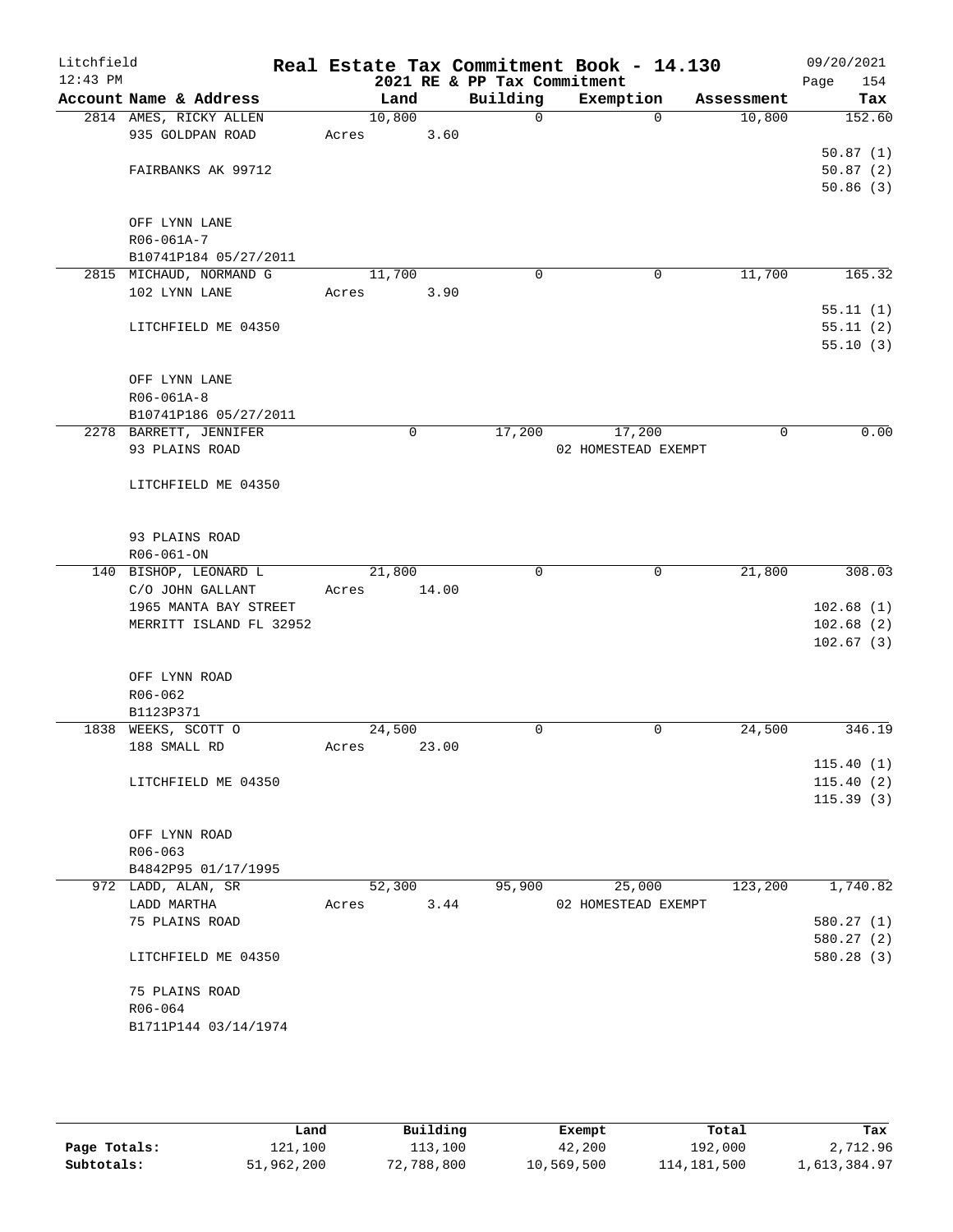| Litchfield |                                                                                                          |       |             |      |         |          | Real Estate Tax Commitment Book - 14.130 |             |            |              | 09/20/2021             |
|------------|----------------------------------------------------------------------------------------------------------|-------|-------------|------|---------|----------|------------------------------------------|-------------|------------|--------------|------------------------|
| $12:43$ PM |                                                                                                          |       |             |      |         |          | 2021 RE & PP Tax Commitment              |             |            | Page         | 155                    |
|            | Account Name & Address                                                                                   |       | Land        |      |         |          | Building Exemption                       |             | Assessment |              | Tax                    |
|            | 2444 LADD ALAN C JR                                                                                      |       | 77,400      |      | 120,500 |          |                                          | 25,000      | 172,900    |              | 2,443.08               |
|            | LADD CRYSTAL L<br>77 PLAINS ROAD                                                                         |       | Acres 35.72 |      |         |          | 02 HOMESTEAD EXEMPT                      |             |            |              |                        |
|            |                                                                                                          |       |             |      |         |          |                                          |             |            |              | 814.36(1)<br>814.36(2) |
|            | LITCHFIELD ME 04350                                                                                      |       |             |      |         |          |                                          |             |            |              | 814.36(3)              |
|            | 77 PLAINS ROAD                                                                                           |       |             |      |         |          |                                          |             |            |              |                        |
|            | $R06 - 064 - 1$                                                                                          |       |             |      |         |          |                                          |             |            |              |                        |
|            | B9351P28 04/25/2007 B9351P8 04/25/2007 B9125P202<br>10/27/2006 B9125P200 10/27/2006 B8046P239 07/26/2004 |       |             |      |         |          |                                          |             |            |              |                        |
|            | 411 DALY, H JEAN KTRUST                                                                                  |       | 41,400      |      |         | $\Omega$ |                                          | $\Omega$    | 41,400     |              | 584.98                 |
|            | DALY JOHN T TRUSTEE                                                                                      |       | Acres       | 7.80 |         |          |                                          |             |            |              |                        |
|            | 19 STOVERS OCEAN AVE                                                                                     |       |             |      |         |          |                                          |             |            |              | 194.99(1)              |
|            | HARPSWELL ME 04079                                                                                       |       |             |      |         |          |                                          |             |            |              | 194.99(2)<br>195.00(3) |
|            | PLAINS ROAD                                                                                              |       |             |      |         |          |                                          |             |            |              |                        |
|            | R06-066                                                                                                  |       |             |      |         |          |                                          |             |            |              |                        |
|            | B9800P183 07/23/2008 B3911P255                                                                           |       | 61,100      |      |         |          |                                          | 25,000      | 181,600    |              | 2,566.01               |
|            | 258 CAMPBELL, JAMES                                                                                      |       |             | 7.40 | 145,500 |          | 02 HOMESTEAD EXEMPT                      |             |            |              |                        |
|            | CAMPBELL, SAMANTHA M<br>2454 HALLOWELL RD                                                                | Acres |             |      |         |          |                                          |             |            |              | 855.34 (1)             |
|            |                                                                                                          |       |             |      |         |          |                                          |             |            |              | 855.34 (2)             |
|            | LITCHFIELD ME 04350                                                                                      |       |             |      |         |          |                                          |             |            |              | 855.33(3)              |
|            | 2454 HALLOWELL ROAD                                                                                      |       |             |      |         |          |                                          |             |            |              |                        |
|            | R06-067                                                                                                  |       |             |      |         |          |                                          |             |            |              |                        |
|            | B11779P14 08/20/2014 B6961P260<br>957 MARCOUX, WADE H                                                    |       |             |      |         |          |                                          | $\mathbf 0$ |            |              | 3,512.72               |
|            | MARCOUX, TAMRA-JO M                                                                                      | Acres | 48,400      | 2.12 | 200,200 |          |                                          |             | 248,600    |              |                        |
|            | 2478 HALLOWELL RD                                                                                        |       |             |      |         |          |                                          |             |            | 1,170.91(1)  |                        |
|            |                                                                                                          |       |             |      |         |          |                                          |             |            | 1, 170.91(2) |                        |
|            | LITCHFIELD ME 04350                                                                                      |       |             |      |         |          |                                          |             |            | 1, 170.90(3) |                        |
|            | 2478 HALLOWELL ROAD<br>$R06 - 068$                                                                       |       |             |      |         |          |                                          |             |            |              |                        |
|            | B13224P329                                                                                               |       |             |      |         |          |                                          |             |            |              |                        |
|            | 2968 MORIN, JOSEPH D                                                                                     |       | 48,800      |      | 54,900  |          |                                          | 0           | 103,700    |              | 1,465.28               |
|            | BUZZELL, KRISTY E                                                                                        | Acres |             | 2.27 |         |          |                                          |             |            |              |                        |
|            | 2486 HALLOWELL ROAD                                                                                      |       |             |      |         |          |                                          |             |            |              | 488.43 (1)             |
|            |                                                                                                          |       |             |      |         |          |                                          |             |            |              | 488.43 (2)             |
|            | LITCHFIELD ME 04350                                                                                      |       |             |      |         |          |                                          |             |            |              | 488.42 (3)             |
|            | 2486 HALLOWELL ROAD<br>R06-068A                                                                          |       |             |      |         |          |                                          |             |            |              |                        |
|            | B13939P329 03/19/2021 B13509P24 03/19/2020                                                               |       |             |      |         |          |                                          |             |            |              |                        |
|            | 2969 GOLDBERG, PATRIA A                                                                                  |       | 40,000      |      |         | $\Omega$ |                                          | 0           | 40,000     |              | 565.20                 |
|            | GOLDBERG, MATHEW W                                                                                       | Acres |             | 6.02 |         |          |                                          |             |            |              |                        |
|            | 75 BLACK BROOK ROAD                                                                                      |       |             |      |         |          |                                          |             |            |              | 188.40(1)              |
|            |                                                                                                          |       |             |      |         |          |                                          |             |            |              | 188.40(2)              |
|            | SOUTH EASTON MA 02375                                                                                    |       |             |      |         |          |                                          |             |            |              | 188.40(3)              |
|            | 2494 HALLOWELL ROAD                                                                                      |       |             |      |         |          |                                          |             |            |              |                        |
|            | R06-068B                                                                                                 |       |             |      |         |          |                                          |             |            |              |                        |
|            | B13885P281 02/04/2021 B11436P56 06/28/2013                                                               |       |             |      |         |          |                                          |             |            |              |                        |
|            |                                                                                                          |       |             |      |         |          |                                          |             |            |              |                        |
|            |                                                                                                          |       |             |      |         |          |                                          |             |            |              |                        |

|              | Land         | Building   | Exempt     | Total       | Tax          |
|--------------|--------------|------------|------------|-------------|--------------|
| Page Totals: | 317,100      | 521,100    | 50,000     | 788,200     | 11, 137. 27  |
| Subtotals:   | 52, 279, 300 | 73,309,900 | 10,619,500 | 114,969,700 | 1,624,522.24 |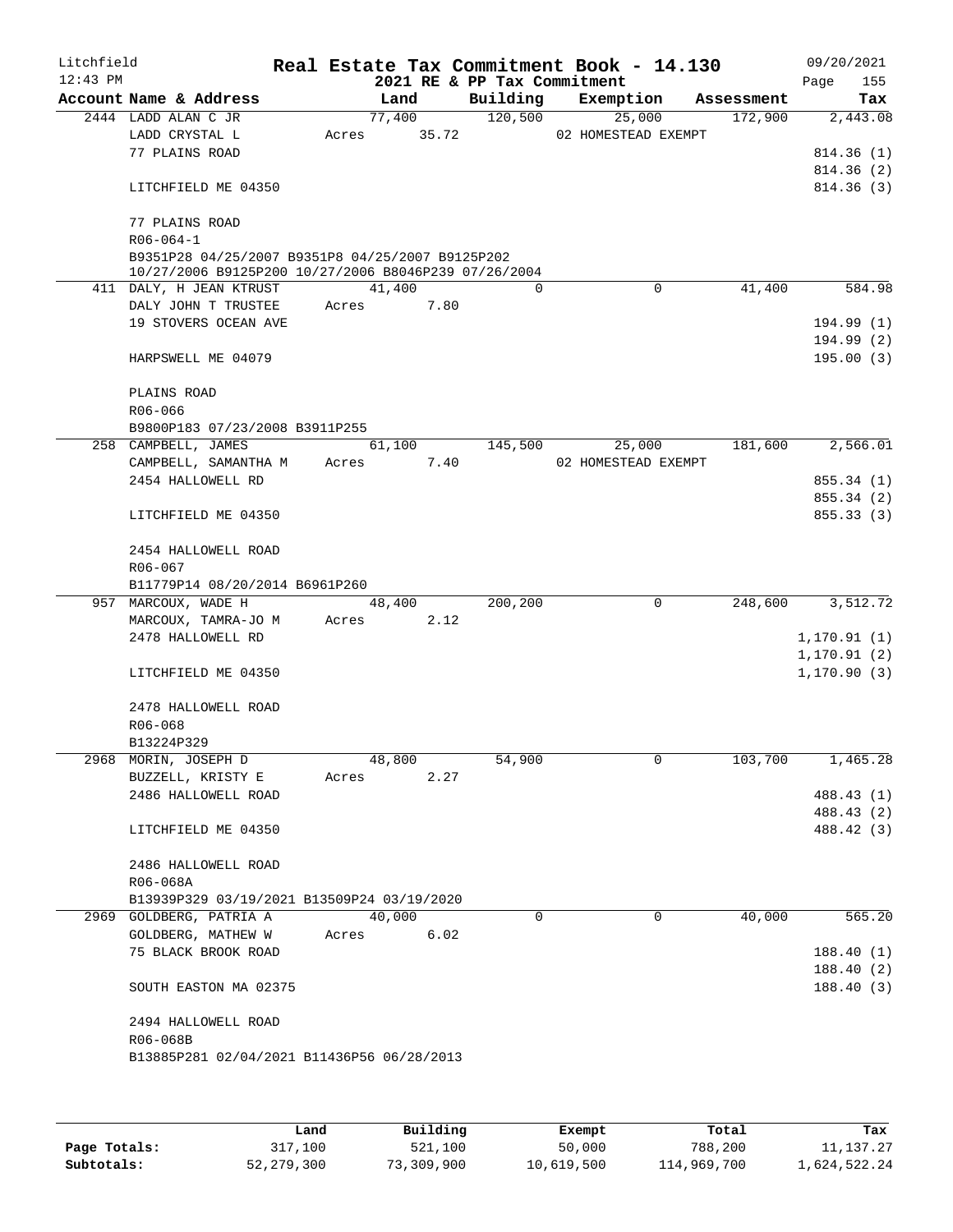| Litchfield |                                                        |       |       |         |          |                                         | Real Estate Tax Commitment Book - 14.130 |            | 09/20/2021              |
|------------|--------------------------------------------------------|-------|-------|---------|----------|-----------------------------------------|------------------------------------------|------------|-------------------------|
| $12:43$ PM | Account Name & Address                                 |       |       | Land    |          | 2021 RE & PP Tax Commitment<br>Building | Exemption                                | Assessment | 156<br>Page<br>Tax      |
|            | 263 CAMPBELL, THOMAS E                                 |       |       | 117,000 |          | 107,000                                 | 25,000                                   | 199,000    | 2,811.87                |
|            | 2524 HALLOWELL ROAD                                    |       | Acres |         | 164.00   |                                         | 02 HOMESTEAD EXEMPT                      |            |                         |
|            |                                                        |       |       |         |          |                                         |                                          |            | 937.29 (1)              |
|            | LITCHFIELD ME 04350                                    |       |       |         |          |                                         |                                          |            | 937.29 (2)              |
|            |                                                        |       |       |         |          |                                         |                                          |            | 937.29 (3)              |
|            | 2524 HALLOWELL ROAD                                    |       |       |         |          |                                         |                                          |            |                         |
|            | R06-069<br>B13950P282 03/25/2021 B12569P213 03/30/2017 |       |       |         |          |                                         |                                          |            |                         |
|            | B10780P288 07/15/2011 B3520P177                        |       |       |         |          |                                         |                                          |            |                         |
|            | 264 CAMPBELL, HOWARD                                   |       |       | 46,500  |          | 13,700                                  | $\mathbf 0$                              | 60,200     | 850.63                  |
|            | CAMPBELL, GLADYS                                       |       | Acres |         | 1.50     |                                         |                                          |            |                         |
|            | 2554 HALLOWELL RD                                      |       |       |         |          |                                         |                                          |            | 283.54(1)               |
|            |                                                        |       |       |         |          |                                         |                                          |            | 283.54(2)               |
|            | LITCHFIELD ME 04350                                    |       |       |         |          |                                         |                                          |            | 283.55(3)               |
|            | 2542 HALLOWELL ROAD                                    |       |       |         |          |                                         |                                          |            |                         |
|            | R06-070                                                |       |       |         |          |                                         |                                          |            |                         |
|            | B6102P1 11/16/1999                                     |       |       |         |          |                                         |                                          |            |                         |
|            | 259 CAMPBELL, HOWARD E                                 |       |       | 48,900  |          | 45,800                                  | 25,000                                   | 69,700     | 984.86                  |
|            | CAMPBELL, GLADYS N                                     |       | Acres |         | 2.30     |                                         | 02 HOMESTEAD EXEMPT                      |            |                         |
|            | 2554 HALLOWELL RD                                      |       |       |         |          |                                         |                                          |            | 328.29(1)               |
|            |                                                        |       |       |         |          |                                         |                                          |            | 328.29(2)               |
|            | LITCHFIELD ME 04350                                    |       |       |         |          |                                         |                                          |            | 328.28(3)               |
|            | 2554 HALLOWELL ROAD                                    |       |       |         |          |                                         |                                          |            |                         |
|            | R06-071                                                |       |       |         |          |                                         |                                          |            |                         |
|            | B11673P41 04/25/2014 B977P246                          |       |       |         |          |                                         |                                          |            |                         |
|            | 826 FELLOWS GARY                                       |       |       | 46,200  |          | 67,500                                  | $\mathbf 0$                              | 113,700    | 1,606.58                |
|            | 2564 HALLOWELL ROAD                                    |       | Acres |         | 1.40     |                                         |                                          |            |                         |
|            |                                                        |       |       |         |          |                                         |                                          |            | 535.53(1)               |
|            | LITCHFIELD ME 04350                                    |       |       |         |          |                                         |                                          |            | 535.53(2)<br>535.52 (3) |
|            |                                                        |       |       |         |          |                                         |                                          |            |                         |
|            | 2564 HALLOWELL ROAD                                    |       |       |         |          |                                         |                                          |            |                         |
|            | $R06 - 072$                                            |       |       |         |          |                                         |                                          |            |                         |
|            | B9558P139 11/07/2007 B9293P284 02/22/2007 B8481P85     |       |       |         |          |                                         |                                          |            |                         |
|            | 06/22/2005 B7721P109 11/03/2003                        |       |       |         |          |                                         |                                          |            |                         |
|            | 1172 DESROSIER, PAUL                                   |       |       | 40,200  |          | 42,900                                  | 25,000                                   | 58,100     | 820.95                  |
|            | 2570 HALLOWELL RD                                      |       | Acres |         | 0.65     |                                         | 02 HOMESTEAD EXEMPT                      |            |                         |
|            |                                                        |       |       |         |          |                                         |                                          |            | 273.65(1)               |
|            | LITCHFIELD ME 04350                                    |       |       |         |          |                                         |                                          |            | 273.65(2)               |
|            |                                                        |       |       |         |          |                                         |                                          |            | 273.65(3)               |
|            | 2570 HALLOWELL ROAD                                    |       |       |         |          |                                         |                                          |            |                         |
|            | R06-073                                                |       |       |         |          |                                         |                                          |            |                         |
|            | B10087P198 05/26/2009 B1922P351 07/02/1976             |       |       |         |          |                                         |                                          |            |                         |
|            | 859 CURIT, STEVEN L                                    |       |       | 45,600  |          | 50,200                                  | 25,000                                   | 70,800     | 1,000.40                |
|            | 2582 HALLOWELL RD                                      |       | Acres |         | 1.20     |                                         | 02 HOMESTEAD EXEMPT                      |            |                         |
|            |                                                        |       |       |         |          |                                         |                                          |            | 333.47(1)               |
|            | LITCHFIELD ME 04350                                    |       |       |         |          |                                         |                                          |            | 333.47(2)               |
|            |                                                        |       |       |         |          |                                         |                                          |            | 333.46(3)               |
|            | 2582 HALLOWELL ROAD                                    |       |       |         |          |                                         |                                          |            |                         |
|            | R06-074                                                |       |       |         |          |                                         |                                          |            |                         |
|            | B4935P14                                               |       |       |         |          |                                         |                                          |            |                         |
|            |                                                        |       |       |         |          |                                         |                                          |            |                         |
|            |                                                        |       |       |         |          |                                         |                                          |            |                         |
|            |                                                        | Land. |       |         | Building |                                         | <b>Fromnt</b>                            | $T$ ctal   | To v                    |

|              | Land       | Building   | Exempt     | Total       | Tax          |
|--------------|------------|------------|------------|-------------|--------------|
| Page Totals: | 344,400    | 327,100    | 100,000    | 571,500     | 8,075.29     |
| Subtotals:   | 52,623,700 | 73,637,000 | 10,719,500 | 115,541,200 | 1,632,597.53 |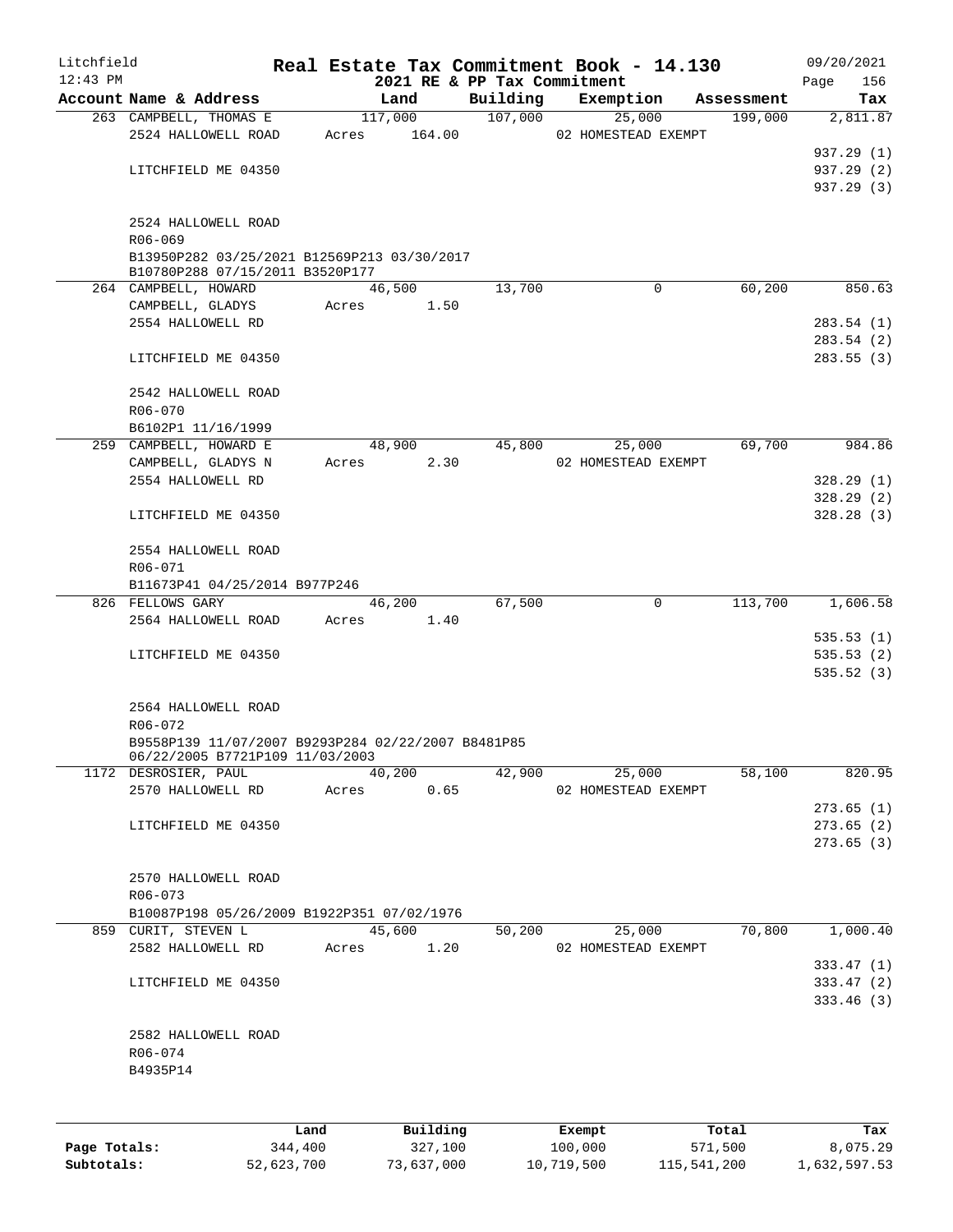| Litchfield   |                                                           | Real Estate Tax Commitment Book - 14.130 |       |                 |                             |                  |                       |             | 09/20/2021   |                 |
|--------------|-----------------------------------------------------------|------------------------------------------|-------|-----------------|-----------------------------|------------------|-----------------------|-------------|--------------|-----------------|
| $12:43$ PM   |                                                           |                                          |       |                 | 2021 RE & PP Tax Commitment |                  |                       |             | Page         | 157             |
|              | Account Name & Address                                    |                                          |       | Land            | Building<br>$\mathbf 0$     |                  | Exemption<br>$\Omega$ | Assessment  |              | Tax             |
|              | 192 BOWEN, PHILIP C<br>186 DARLINGDALE AVE                |                                          | Acres | 20,900<br>0.70  |                             |                  |                       | 20,900      |              | 295.32          |
|              |                                                           |                                          |       |                 |                             |                  |                       |             | 98.44 (1)    |                 |
|              | PAWTICKET RI 02861                                        |                                          |       |                 |                             |                  |                       |             | 98.44 (2)    |                 |
|              |                                                           |                                          |       |                 |                             |                  |                       |             | 98.44 (3)    |                 |
|              |                                                           |                                          |       |                 |                             |                  |                       |             |              |                 |
|              | HALLOWELL ROAD                                            |                                          |       |                 |                             |                  |                       |             |              |                 |
|              | R06-075                                                   |                                          |       |                 |                             |                  |                       |             |              |                 |
|              | B1330P407                                                 |                                          |       |                 |                             |                  | 0                     | 225,200     | 3,182.08     |                 |
|              | 1488 RIDLEY, DONALD<br>2606 HALLOWELL ROAD                |                                          | Acres | 66,000<br>14.00 | 159,200                     |                  |                       |             |              |                 |
|              |                                                           |                                          |       |                 |                             |                  |                       |             | 1,060.69(1)  |                 |
|              | LITCHFIELD ME 04350                                       |                                          |       |                 |                             |                  |                       |             | 1,060.69(2)  |                 |
|              |                                                           |                                          |       |                 |                             |                  |                       |             | 1,060.70(3)  |                 |
|              |                                                           |                                          |       |                 |                             |                  |                       |             |              |                 |
|              | 2606 HALLOWELL ROAD                                       |                                          |       |                 |                             |                  |                       |             |              |                 |
|              | $R06 - 076$                                               |                                          |       |                 |                             |                  |                       |             |              |                 |
|              | B11555P218 10/07/2013 B11197P236 09/20/2012<br>B7157P283  |                                          |       |                 |                             |                  |                       |             |              |                 |
|              | 13 ALDERMAN, GEORGE C                                     |                                          |       | 71,100          | 63,200                      |                  | 25,000                | 109,300     | 1,544.41     |                 |
|              | 403 PINE TREE ROAD                                        |                                          | Acres | 20.79           |                             |                  | 02 HOMESTEAD EXEMPT   |             |              |                 |
|              |                                                           |                                          |       |                 |                             |                  |                       |             | 514.80(1)    |                 |
|              | LITCHFIELD ME 04350                                       |                                          |       |                 |                             |                  |                       |             | 514.80(2)    |                 |
|              |                                                           |                                          |       |                 |                             |                  |                       |             | 514.81(3)    |                 |
|              |                                                           |                                          |       |                 |                             |                  |                       |             |              |                 |
|              | 403 PINE TREE ROAD                                        |                                          |       |                 |                             |                  |                       |             |              |                 |
|              | R07-001-01<br>B12224P246 02/11/2016 B12224P240 02/11/2016 |                                          |       |                 |                             |                  |                       |             |              |                 |
|              | B1664P295                                                 |                                          |       |                 |                             |                  |                       |             |              |                 |
|              | 2887 NOWELL, PAMELA T                                     |                                          |       | 50,400          | $\mathbf 0$                 |                  | 0                     | 50,400      |              | 712.15          |
|              | 222 CUTTER ROAD                                           |                                          | Acres | 19.84           |                             |                  |                       |             |              |                 |
|              |                                                           |                                          |       |                 |                             |                  |                       |             | 237.38(1)    |                 |
|              | TEMPLE NH 03084                                           |                                          |       |                 |                             |                  |                       |             | 237.38 (2)   |                 |
|              |                                                           |                                          |       |                 |                             |                  |                       |             | 237.39 (3)   |                 |
|              | PINE TREE ROAD                                            |                                          |       |                 |                             |                  |                       |             |              |                 |
|              | R07-001-02                                                |                                          |       |                 |                             |                  |                       |             |              |                 |
|              | B12224P242 02/11/2016 B12224P240 02/11/2016               |                                          |       |                 |                             |                  |                       |             |              |                 |
|              | 2888 ALDERMAN, DAVID M                                    |                                          |       | 52,500          | 0                           |                  | 0                     | 52,500      |              | 741.83          |
|              | 783 AUGUSTA ROAD                                          |                                          | Acres | 22.68           |                             |                  |                       |             |              |                 |
|              |                                                           |                                          |       |                 |                             |                  |                       |             | 247.28(1)    |                 |
|              | JEFFERSON ME 04348                                        |                                          |       |                 |                             |                  |                       |             | 247.28 (2)   |                 |
|              |                                                           |                                          |       |                 |                             |                  |                       |             | 247.27 (3)   |                 |
|              |                                                           |                                          |       |                 |                             |                  |                       |             |              |                 |
|              | OFF PINE TREE ROAD                                        |                                          |       |                 |                             |                  |                       |             |              |                 |
|              | R07-001-03<br>B12224P240 02/11/2016                       |                                          |       |                 |                             |                  |                       |             |              |                 |
| 2889         | MCIVER, VICTORIA C                                        |                                          |       | 44,200          | $\mathbf 0$                 |                  | 0                     | 44,200      |              | 624.55          |
|              | ALDERMAN                                                  |                                          |       |                 |                             |                  |                       |             |              |                 |
|              | 344 ELM STREET UNIT 62 Acres                              |                                          |       | 19.94           |                             |                  |                       |             |              |                 |
|              |                                                           |                                          |       |                 |                             |                  |                       |             | 208.18(1)    |                 |
|              | MILFORD NH 03055                                          |                                          |       |                 |                             |                  |                       |             | 208.18(2)    |                 |
|              |                                                           |                                          |       |                 |                             |                  |                       |             | 208.19(3)    |                 |
|              | OFF PINE TREE ROAD                                        |                                          |       |                 |                             |                  |                       |             |              |                 |
|              | R07-001-04                                                |                                          |       |                 |                             |                  |                       |             |              |                 |
|              | B12224P244 02/11/2016                                     |                                          |       |                 |                             |                  |                       |             |              |                 |
|              |                                                           |                                          |       |                 |                             |                  |                       |             |              |                 |
|              |                                                           |                                          |       | Building        |                             |                  |                       | Total       |              |                 |
| Page Totals: |                                                           | Land<br>305,100                          |       | 222,400         |                             | Exempt<br>25,000 |                       | 502,500     |              | Tax<br>7,100.34 |
| Subtotals:   |                                                           | 52,928,800                               |       | 73,859,400      |                             | 10,744,500       |                       | 116,043,700 | 1,639,697.87 |                 |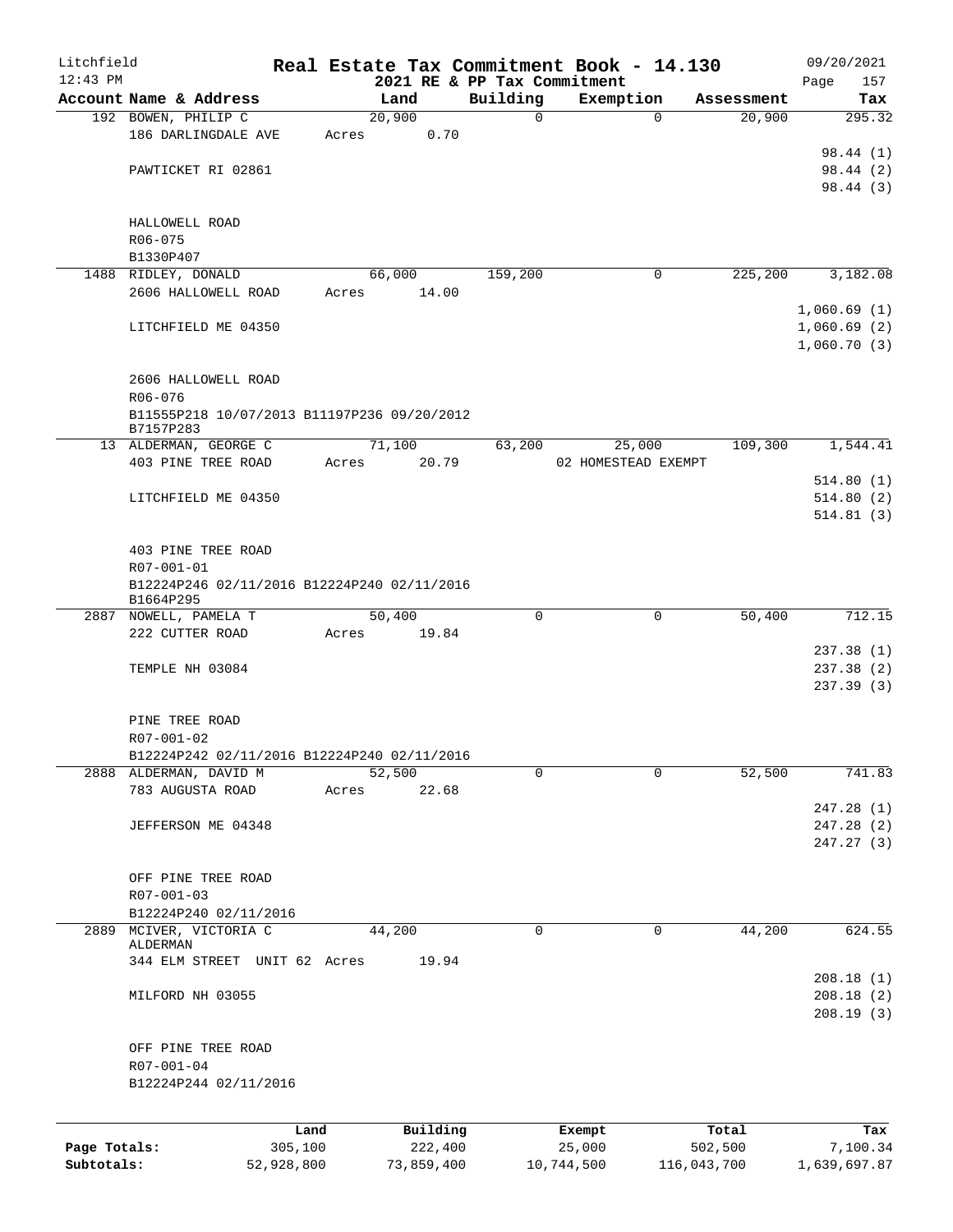| Litchfield   |                                                                               |            |       |            |      |                             | Real Estate Tax Commitment Book - 14.130 |             |            | 09/20/2021   |          |
|--------------|-------------------------------------------------------------------------------|------------|-------|------------|------|-----------------------------|------------------------------------------|-------------|------------|--------------|----------|
| $12:43$ PM   |                                                                               |            |       |            |      | 2021 RE & PP Tax Commitment |                                          |             |            | Page         | 158      |
|              | Account Name & Address                                                        |            |       | Land       |      | Building                    | Exemption                                |             | Assessment |              | Tax      |
|              | 2722 SMALL INA                                                                |            |       | 135,000    |      | 109,800                     | 31,000                                   |             | 213,800    |              | 3,020.99 |
|              | 476 PINE TREE ROAD                                                            |            | Acres | 203.00     |      |                             | 02 HOMESTEAD EXEMPT                      |             |            |              |          |
|              |                                                                               |            |       |            |      |                             | 22 WW2 Widow Res                         |             |            | 1,007.00(1)  |          |
|              | LITCHFIELD ME 04350                                                           |            |       |            |      |                             |                                          |             |            | 1,007.00(2)  |          |
|              |                                                                               |            |       |            |      |                             |                                          |             |            | 1,006.99(3)  |          |
|              |                                                                               |            |       |            |      |                             |                                          |             |            |              |          |
|              | 476 PINE TREE ROAD                                                            |            |       |            |      |                             |                                          |             |            |              |          |
|              | R07-004<br>B9723P287                                                          |            |       |            |      |                             |                                          |             |            |              |          |
|              | 1610 LEONARD, ROBERTA M                                                       |            |       | 48,000     |      | 180,600                     | 25,000                                   |             | 203,600    |              | 2,876.87 |
|              | 442 PINE TREE RD                                                              |            | Acres |            | 2.01 |                             | 02 HOMESTEAD EXEMPT                      |             |            |              |          |
|              |                                                                               |            |       |            |      |                             |                                          |             |            | 958.96 (1)   |          |
|              | LITCHFIELD ME 04350                                                           |            |       |            |      |                             |                                          |             |            | 958.96 (2)   |          |
|              |                                                                               |            |       |            |      |                             |                                          |             |            | 958.95(3)    |          |
|              |                                                                               |            |       |            |      |                             |                                          |             |            |              |          |
|              | 442 PINE TREE ROAD                                                            |            |       |            |      |                             |                                          |             |            |              |          |
|              | R07-004A                                                                      |            |       |            |      |                             |                                          |             |            |              |          |
|              |                                                                               |            |       |            |      |                             |                                          |             |            |              |          |
|              | B12231P318 02/23/2016 B11277P141 09/19/2012<br>B8485P245 07/01/2005 B6402P256 |            |       |            |      |                             |                                          |             |            |              |          |
|              | 2584 SMALL, INA                                                               |            |       | 2,800      |      | $\mathbf 0$                 |                                          | 0           | 2,800      |              | 39.56    |
|              | 476 PINE TREE ROAD                                                            |            | Acres | 5.50       |      |                             |                                          |             |            |              |          |
|              |                                                                               |            |       |            |      |                             |                                          |             |            | 13.19(1)     |          |
|              | LITCHFIELD ME 04350                                                           |            |       |            |      |                             |                                          |             |            | 13.19(2)     |          |
|              |                                                                               |            |       |            |      |                             |                                          |             |            | 13.18(3)     |          |
|              |                                                                               |            |       |            |      |                             |                                          |             |            |              |          |
|              | PINE TREE ROAD                                                                |            |       |            |      |                             |                                          |             |            |              |          |
|              | R07-004B                                                                      |            |       |            |      |                             |                                          |             |            |              |          |
|              | B10631P88 12/28/2010 B10506P38 08/28/2010 B6402P256                           |            |       |            |      |                             |                                          |             |            |              |          |
|              | 02/08/2001                                                                    |            |       |            |      |                             |                                          |             |            |              |          |
|              | 244 HASTINGS, NICOLE A                                                        |            |       | 60,400     |      | 227,200                     |                                          | 0           | 287,600    |              | 4,063.79 |
|              | KEMP, SARAH B                                                                 |            |       | Acres 6.48 |      |                             |                                          |             |            |              |          |
|              | 142 PLAINS ROAD                                                               |            |       |            |      |                             |                                          |             |            | 1,354.60(1)  |          |
|              |                                                                               |            |       |            |      |                             |                                          |             |            | 1,354.60(2)  |          |
|              | LITCHFIELD ME 04350                                                           |            |       |            |      |                             |                                          |             |            | 1,354.59(3)  |          |
|              |                                                                               |            |       |            |      |                             |                                          |             |            |              |          |
|              | 142 PLAINS ROAD                                                               |            |       |            |      |                             |                                          |             |            |              |          |
|              | R07-006                                                                       |            |       |            |      |                             |                                          |             |            |              |          |
|              | B13084P138 11/02/2018 B12664P125 07/20/2017                                   |            |       |            |      |                             |                                          |             |            |              |          |
| 2127         | NORDBERG, MARK                                                                |            |       | 60,100     |      | 140,400                     | 25,000                                   |             | 175,500    |              | 2,479.82 |
|              | STARZYNSKI, GARY                                                              |            | Acres | 6.07       |      |                             | 02 HOMESTEAD EXEMPT                      |             |            |              |          |
|              | 542 PINE TREE ROAD                                                            |            |       |            |      |                             |                                          |             |            | 826.61(1)    |          |
|              |                                                                               |            |       |            |      |                             |                                          |             |            | 826.61(2)    |          |
|              | LITCHFIELD ME 04350                                                           |            |       |            |      |                             |                                          |             |            | 826.60 (3)   |          |
|              |                                                                               |            |       |            |      |                             |                                          |             |            |              |          |
|              | 542 PINE TREE ROAD                                                            |            |       |            |      |                             |                                          |             |            |              |          |
|              | R07-006A                                                                      |            |       |            |      |                             |                                          |             |            |              |          |
|              | B13075P296 11/02/2018                                                         |            |       |            |      |                             |                                          |             |            |              |          |
| 2917         | COLLINSON, DAVYD                                                              |            |       | 44,500     |      | $\mathbf 0$                 |                                          | 0           | 44,500     |              | 628.79   |
|              | HARTUNG COLLINSON,                                                            |            | Acres | 12.00      |      |                             |                                          |             |            |              |          |
|              | JENNIFER                                                                      |            |       |            |      |                             |                                          |             |            |              |          |
|              | 178 PLAINS ROAD                                                               |            |       |            |      |                             |                                          |             |            | 209.60(1)    |          |
|              |                                                                               |            |       |            |      |                             |                                          |             |            | 209.60(2)    |          |
|              | LITCHFIELD ME 04350                                                           |            |       |            |      |                             |                                          |             |            | 209.59(3)    |          |
|              |                                                                               |            |       |            |      |                             |                                          |             |            |              |          |
|              | PLAINS ROAD                                                                   |            |       |            |      |                             |                                          |             |            |              |          |
|              | R07-006B                                                                      |            |       |            |      |                             |                                          |             |            |              |          |
|              | B13052P86 09/18/2018                                                          |            |       |            |      |                             |                                          |             |            |              |          |
|              |                                                                               |            |       |            |      |                             |                                          |             |            |              |          |
|              |                                                                               | Land       |       | Building   |      |                             | Exempt                                   |             | Total      |              | Tax      |
| Page Totals: |                                                                               | 350,800    |       | 658,000    |      |                             | 81,000                                   |             | 927,800    | 13,109.82    |          |
| Subtotals:   |                                                                               | 53,279,600 |       | 74,517,400 |      |                             | 10,825,500                               | 116,971,500 |            | 1,652,807.69 |          |
|              |                                                                               |            |       |            |      |                             |                                          |             |            |              |          |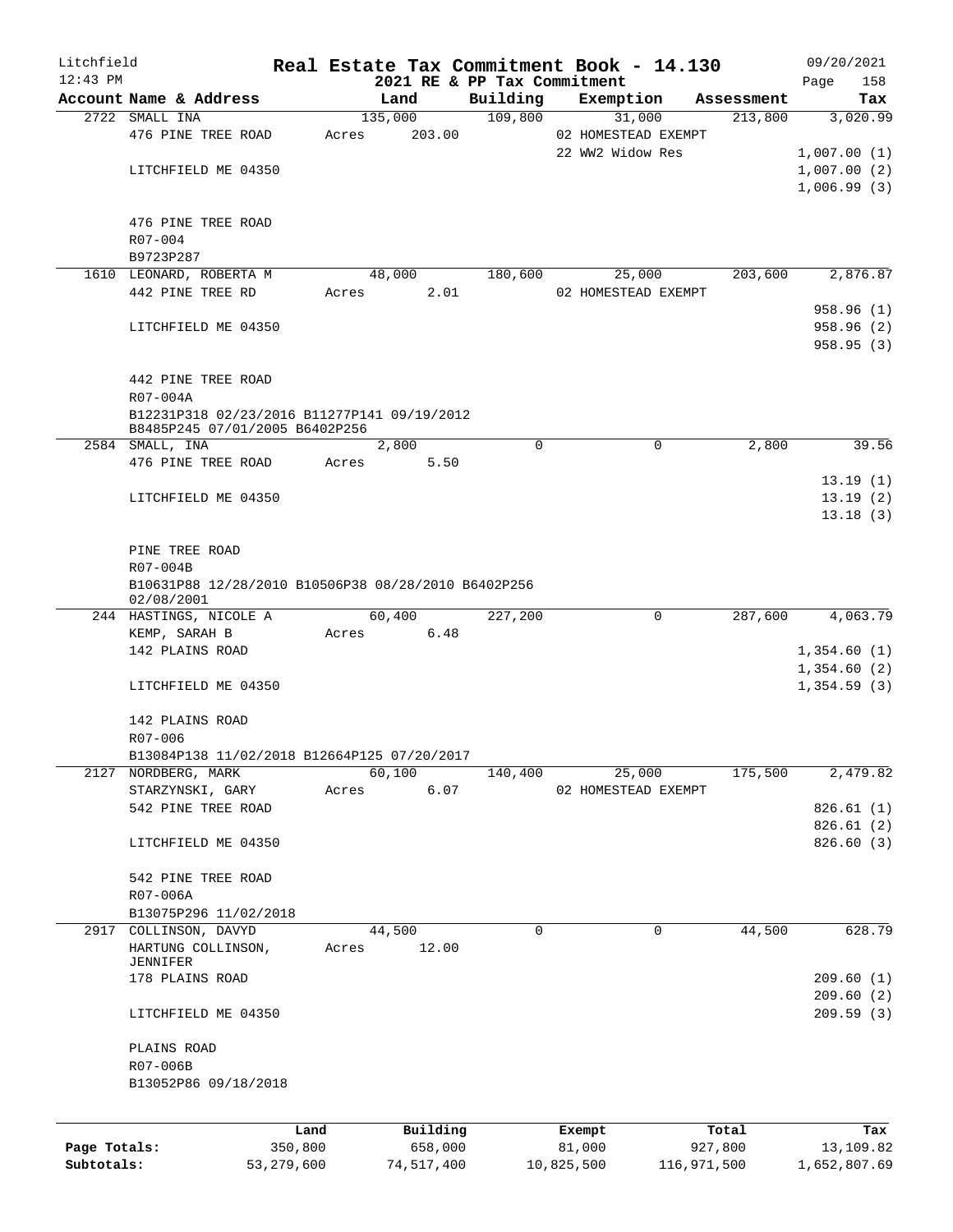| Litchfield<br>$12:43$ PM |                                                      |       |         |       | 2021 RE & PP Tax Commitment | Real Estate Tax Commitment Book - 14.130 |          |            | 09/20/2021<br>159<br>Page |
|--------------------------|------------------------------------------------------|-------|---------|-------|-----------------------------|------------------------------------------|----------|------------|---------------------------|
|                          | Account Name & Address                               |       | Land    |       | Building                    | Exemption                                |          | Assessment | Tax                       |
|                          | 2980 THOMAS, BROCK M                                 |       | 27,300  |       | 0                           |                                          | $\Omega$ | 27,300     | 385.75                    |
|                          | 26 FOUNTAIN STREET                                   | Acres |         | 2.02  |                             |                                          |          |            |                           |
|                          |                                                      |       |         |       |                             |                                          |          |            | 128.58(1)                 |
|                          | GARDINER ME 04345                                    |       |         |       |                             |                                          |          |            | 128.58(2)                 |
|                          |                                                      |       |         |       |                             |                                          |          |            | 128.59(3)                 |
|                          |                                                      |       |         |       |                             |                                          |          |            |                           |
|                          | PINE TREE ROAD                                       |       |         |       |                             |                                          |          |            |                           |
|                          | R07-006C                                             |       |         |       |                             |                                          |          |            |                           |
|                          | B13692P214 09/01/2020                                |       |         |       |                             |                                          |          |            |                           |
|                          | 1329 THIBOUTOT, ALFRED                               |       | 51,000  |       | 122,600                     |                                          | 25,000   | 148,600    | 2,099.72                  |
|                          | 150 PLAINS ROAD                                      | Acres |         | 3.00  |                             | 02 HOMESTEAD EXEMPT                      |          |            | 699.91 (1)                |
|                          | LITCHFIELD ME 04350                                  |       |         |       |                             |                                          |          |            | 699.91 (2)                |
|                          |                                                      |       |         |       |                             |                                          |          |            | 699.90 (3)                |
|                          |                                                      |       |         |       |                             |                                          |          |            |                           |
|                          | 150 PLAINS ROAD                                      |       |         |       |                             |                                          |          |            |                           |
|                          | R07-007                                              |       |         |       |                             |                                          |          |            |                           |
|                          | B12745P286 10/06/2017 B4169P218 10/28/2004           |       |         |       |                             |                                          |          |            |                           |
|                          | 1345 BIRKHIMER, NANCY                                |       | 48,600  |       | 119,600                     |                                          | 25,000   | 143,200    | 2,023.42                  |
|                          | 160 PLAINS ROAD                                      | Acres |         | 2.20  |                             | 02 HOMESTEAD EXEMPT                      |          |            |                           |
|                          |                                                      |       |         |       |                             |                                          |          |            | 674.47(1)                 |
|                          | LITCHFIELD ME 04350                                  |       |         |       |                             |                                          |          |            | 674.47(2)                 |
|                          |                                                      |       |         |       |                             |                                          |          |            | 674.48 (3)                |
|                          |                                                      |       |         |       |                             |                                          |          |            |                           |
|                          | 160 PLAINS ROAD                                      |       |         |       |                             |                                          |          |            |                           |
|                          | R07-008                                              |       |         |       |                             |                                          |          |            |                           |
|                          | B6825P183<br>873 DARLING, DANNY                      |       | 45,200  |       | 95,600                      |                                          | 0        | 140,800    | 1,989.50                  |
|                          | DARLING, LINDA                                       | Acres |         | 1.05  |                             |                                          |          |            |                           |
|                          | 170 PLAINS ROAD                                      |       |         |       |                             |                                          |          |            | 663.17 (1)                |
|                          |                                                      |       |         |       |                             |                                          |          |            | 663.17(2)                 |
|                          | LITCHFIELD ME 04350                                  |       |         |       |                             |                                          |          |            | 663.16(3)                 |
|                          |                                                      |       |         |       |                             |                                          |          |            |                           |
|                          | 170 PLAINS ROAD                                      |       |         |       |                             |                                          |          |            |                           |
|                          | R07-009                                              |       |         |       |                             |                                          |          |            |                           |
|                          | B10719P245 05/02/2011 B9510P154 09/26/2007 B9510P153 |       |         |       |                             |                                          |          |            |                           |
|                          | 09/26/2007 B1679P169 09/26/1973                      |       |         |       |                             |                                          |          |            |                           |
|                          | 991 COLLINSON, JENNIFER<br>FKA JENNIFER HARTUNG      |       | 67, 500 |       | 170,200                     |                                          | 25,000   | 212,700    | 3,005.45                  |
|                          | 178 PLAINS ROAD                                      | Acres |         | 16.00 |                             | 02 HOMESTEAD EXEMPT                      |          |            | 1,001.82(1)               |
|                          |                                                      |       |         |       |                             |                                          |          |            | 1,001.82(2)               |
|                          | LITCHFIELD ME 04350                                  |       |         |       |                             |                                          |          |            | 1,001.81(3)               |
|                          |                                                      |       |         |       |                             |                                          |          |            |                           |
|                          | 178 PLAINS ROAD                                      |       |         |       |                             |                                          |          |            |                           |
|                          | R07-010                                              |       |         |       |                             |                                          |          |            |                           |
|                          | B11065P322 06/06/2012 B8528P241 08/03/2005 B1336P385 |       |         |       |                             |                                          |          |            |                           |
|                          | 872 BRODERICK, JOHN                                  |       | 48,600  |       | 116,600                     |                                          | 25,000   | 140,200    | 1,981.03                  |
|                          | BRODERICK, MEG                                       | Acres |         | 2.20  |                             | 02 HOMESTEAD EXEMPT                      |          |            |                           |
|                          | 182 PLAINS RD                                        |       |         |       |                             |                                          |          |            | 660.34 (1)                |
|                          |                                                      |       |         |       |                             |                                          |          |            | 660.34 (2)                |
|                          | LITCHFIELD ME 04350                                  |       |         |       |                             |                                          |          |            | 660.35(3)                 |
|                          |                                                      |       |         |       |                             |                                          |          |            |                           |
|                          | 182 PLAINS ROAD                                      |       |         |       |                             |                                          |          |            |                           |
|                          | R07-011                                              |       |         |       |                             |                                          |          |            |                           |
|                          | B6382P335 12/29/2000                                 |       |         |       |                             |                                          |          |            |                           |
|                          |                                                      |       |         |       |                             |                                          |          |            |                           |

|              | Land       | Building   | Exempt     | Total       | Tax          |
|--------------|------------|------------|------------|-------------|--------------|
| Page Totals: | 288,200    | 624,600    | 100,000    | 812,800     | 11,484.87    |
| Subtotals:   | 53,567,800 | 75,142,000 | 10,925,500 | 117,784,300 | 1,664,292.56 |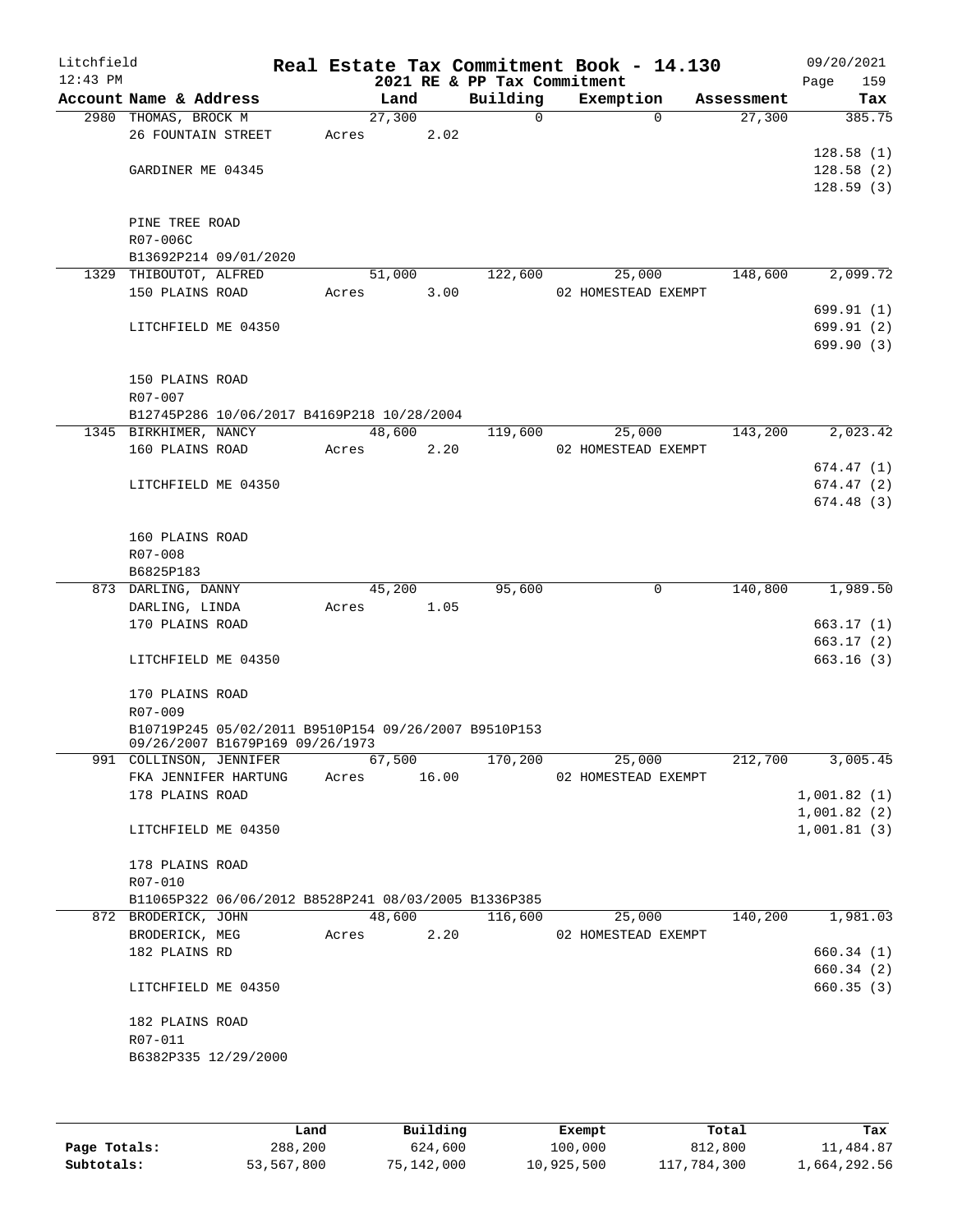| Litchfield |                                                                  |      |       |        |             | Real Estate Tax Commitment Book - 14.130 |                     |             |            | 09/20/2021             |
|------------|------------------------------------------------------------------|------|-------|--------|-------------|------------------------------------------|---------------------|-------------|------------|------------------------|
| $12:43$ PM |                                                                  |      |       |        |             | 2021 RE & PP Tax Commitment              |                     |             |            | 160<br>Page            |
|            | Account Name & Address                                           |      |       | Land   |             | Building<br>126,800                      |                     | Exemption   | Assessment | Tax                    |
|            | 776 HARVEY, MATHEW D<br>HARVEY, MISTI                            |      |       | 74,500 | Acres 29.94 |                                          | 02 HOMESTEAD EXEMPT | 25,000      | 176,300    | 2,491.12               |
|            | 24 HARVEY LANE                                                   |      |       |        |             |                                          |                     |             |            | 830.37(1)              |
|            |                                                                  |      |       |        |             |                                          |                     |             |            | 830.37 (2)             |
|            | LITCHFIELD ME 04350                                              |      |       |        |             |                                          |                     |             |            | 830.38 (3)             |
|            |                                                                  |      |       |        |             |                                          |                     |             |            |                        |
|            | 24 HARVEY LANE<br>R07-011A                                       |      |       |        |             |                                          |                     |             |            |                        |
|            | B12717P87 09/07/2017 B12315P70 06/06/2016 B11847P166             |      |       |        |             |                                          |                     |             |            |                        |
|            | 11/05/2014 B2351P352 05/18/2003                                  |      |       |        |             |                                          |                     |             |            |                        |
|            | 775 HARVEY, DAVID                                                |      |       | 46,500 |             | 124,800                                  |                     | 25,000      | 146,300    | 2,067.22               |
|            | 37 HARVEY LANE                                                   |      |       |        | Acres 1.50  |                                          | 02 HOMESTEAD EXEMPT |             |            |                        |
|            |                                                                  |      |       |        |             |                                          |                     |             |            | 689.07 (1)             |
|            | LITCHFIELD ME 04350                                              |      |       |        |             |                                          |                     |             |            | 689.07 (2)             |
|            |                                                                  |      |       |        |             |                                          |                     |             |            | 689.08 (3)             |
|            | 37 HARVEY LANE                                                   |      |       |        |             |                                          |                     |             |            |                        |
|            |                                                                  |      |       |        |             |                                          |                     |             |            |                        |
|            | R07-011B                                                         |      |       |        |             |                                          |                     |             |            |                        |
|            | B3497P291 01/30/1989                                             |      |       | 37,900 |             | 0                                        |                     | 0           | 37,900     | 535.53                 |
|            | 1180 WOOD, THOMAS                                                |      |       |        |             |                                          |                     |             |            |                        |
|            | WOOD, ELLEN R                                                    |      |       |        | Acres 2.31  |                                          |                     |             |            |                        |
|            | 187 PLAINS ROAD                                                  |      |       |        |             |                                          |                     |             |            | 178.51(1)              |
|            | LITCHFIELD ME 04350                                              |      |       |        |             |                                          |                     |             |            | 178.51(2)<br>178.51(3) |
|            |                                                                  |      |       |        |             |                                          |                     |             |            |                        |
|            | 192 PLAINS ROAD                                                  |      |       |        |             |                                          |                     |             |            |                        |
|            | R07-012                                                          |      |       |        |             |                                          |                     |             |            |                        |
|            | B12315P70 06/06/2016 B7413P305 02/26/2005 B7368P31<br>04/24/2003 |      |       |        |             |                                          |                     |             |            |                        |
|            | 1233 MICKALIDE, MARK S                                           |      |       |        | 60,500      |                                          | 98,900              | 25,000      |            | 134,400 1,899.07       |
|            | MICKALIDE, TINKER T                                              |      |       |        | Acres 6.65  |                                          | 02 HOMESTEAD EXEMPT |             |            |                        |
|            | 232 PLAINS RD                                                    |      |       |        |             |                                          |                     |             |            | 633.02(1)              |
|            |                                                                  |      |       |        |             |                                          |                     |             |            | 633.02 (2)             |
|            | LITCHFIELD ME 04350                                              |      |       |        |             |                                          |                     |             |            | 633.03(3)              |
|            |                                                                  |      |       |        |             |                                          |                     |             |            |                        |
|            | 232 PLAINS ROAD                                                  |      |       |        |             |                                          |                     |             |            |                        |
|            | R07-013                                                          |      |       |        |             |                                          |                     |             |            |                        |
|            | B12073P70 06/19/2015 B3396P85 08/01/1988                         |      |       |        |             |                                          |                     |             |            |                        |
|            | 827 BOUCHER, KENNETH E                                           |      |       | 45,600 |             | 121,200                                  |                     | 0           | 166,800    | 2,356.88               |
|            | 487 PLAINS ROAD                                                  |      | Acres |        | 1.20        |                                          |                     |             |            |                        |
|            |                                                                  |      |       |        |             |                                          |                     |             |            | 785.63(1)              |
|            | LITCHFIELD ME 04350                                              |      |       |        |             |                                          |                     |             |            | 785.63(2)              |
|            |                                                                  |      |       |        |             |                                          |                     |             |            | 785.62(3)              |
|            |                                                                  |      |       |        |             |                                          |                     |             |            |                        |
|            | 218 PLAINS ROAD                                                  |      |       |        |             |                                          |                     |             |            |                        |
|            | R07-013A                                                         |      |       |        |             |                                          |                     |             |            |                        |
|            | B11651P317 03/20/2014 B2010P162 06/20/1977                       |      |       |        |             |                                          |                     |             |            |                        |
|            | 2897 MICKALIDE, MARK S                                           |      |       | 26,800 |             | 0                                        |                     | $\mathbf 0$ | 26,800     | 378.68                 |
|            | MICKALIDE, TINKER T                                              |      | Acres |        | 1.60        |                                          |                     |             |            |                        |
|            | 232 PLAINS RD                                                    |      |       |        |             |                                          |                     |             |            | 126.23(1)              |
|            |                                                                  |      |       |        |             |                                          |                     |             |            | 126.23(2)              |
|            | LITCHFIELD ME 04350                                              |      |       |        |             |                                          |                     |             |            | 126.22(3)              |
|            |                                                                  |      |       |        |             |                                          |                     |             |            |                        |
|            | PLAINS ROAD                                                      |      |       |        |             |                                          |                     |             |            |                        |
|            | R07-013B                                                         |      |       |        |             |                                          |                     |             |            |                        |
|            | B12399P296 08/31/2016                                            |      |       |        |             |                                          |                     |             |            |                        |
|            |                                                                  |      |       |        |             |                                          |                     |             |            |                        |
|            |                                                                  | Land |       |        | Building    |                                          | Exempt              |             | Total      | Tax                    |

**Page Totals:** 291,800 471,700 75,000 688,500 9,728.50 **Subtotals:** 53,859,600 75,613,700 11,000,500 118,472,800 1,674,021.06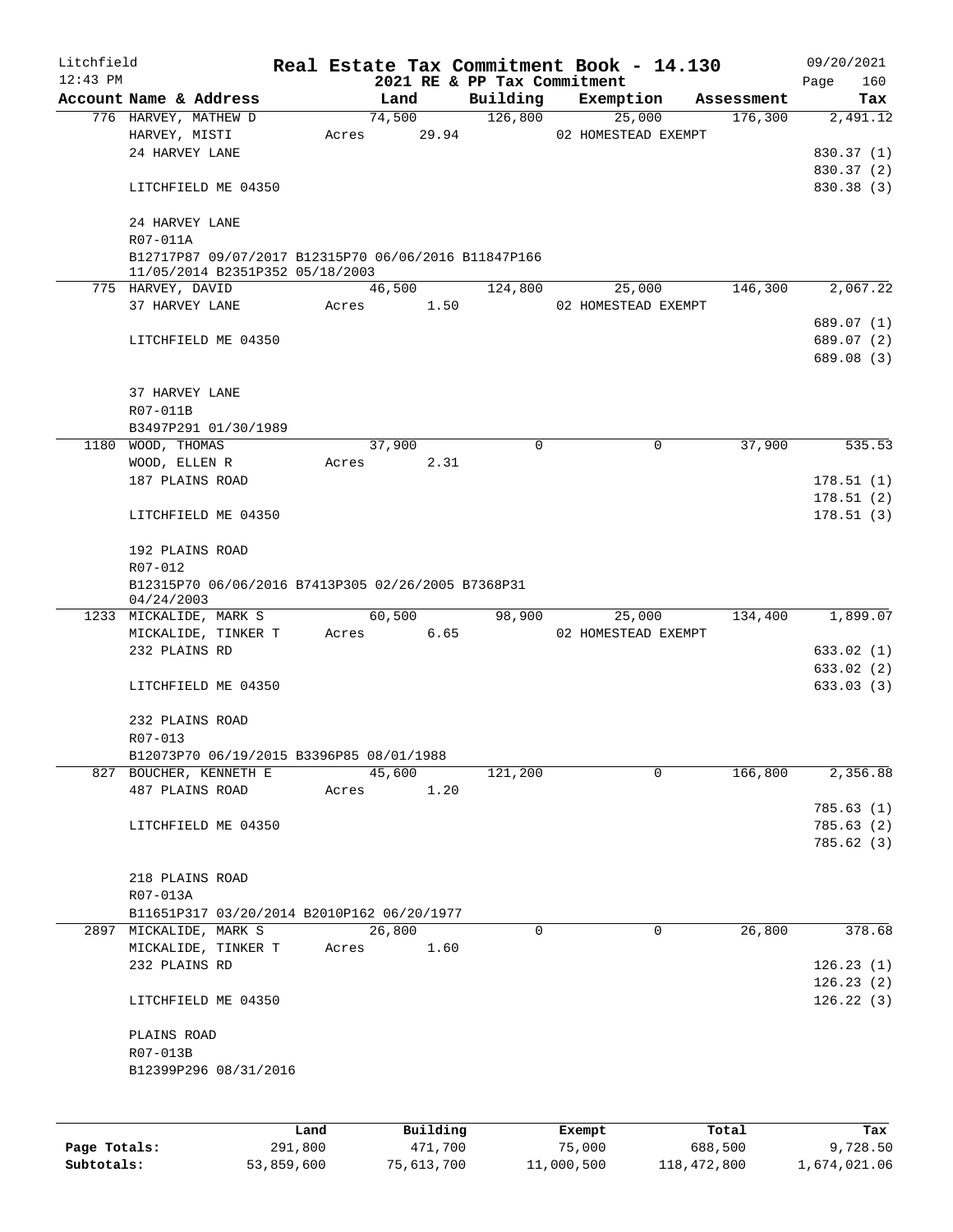| Litchfield |                                                                   |       |             |                             | Real Estate Tax Commitment Book - 14.130 |            | 09/20/2021       |
|------------|-------------------------------------------------------------------|-------|-------------|-----------------------------|------------------------------------------|------------|------------------|
| $12:43$ PM |                                                                   |       |             | 2021 RE & PP Tax Commitment |                                          |            | 161<br>Page      |
|            | Account Name & Address                                            |       | Land        |                             | Building Exemption                       | Assessment | Tax              |
|            | 1475 HOPF-LOVETTE, THOMAS                                         |       | 47,700      | 111,400                     | 25,000                                   |            | 134,100 1,894.83 |
|            | HOPF-LOVETTE, CHRISTINE Acres 1.90 02 HOMESTEAD EXEMPT            |       |             |                             |                                          |            |                  |
|            | 240 PLAINS ROAD                                                   |       |             |                             |                                          |            | 631.61(1)        |
|            |                                                                   |       |             |                             |                                          |            | 631.61(2)        |
|            | LITCHFIELD ME 04350                                               |       |             |                             |                                          |            | 631.61 (3)       |
|            | 240 PLAINS ROAD                                                   |       |             |                             |                                          |            |                  |
|            | R07-014                                                           |       |             |                             |                                          |            |                  |
|            | B12507P118 12/27/2016 B3714P58                                    |       |             |                             |                                          |            |                  |
|            | 1549 RUSSELL, MARK                                                |       | 49,500      | 177,000                     | 25,000                                   | 201,500    | 2,847.20         |
|            | RUSSELL, VICKI Lacres 2.50                                        |       |             |                             | 02 HOMESTEAD EXEMPT                      |            |                  |
|            | 284 PLAINS ROAD                                                   |       |             |                             |                                          |            | 949.07 (1)       |
|            |                                                                   |       |             |                             |                                          |            | 949.07 (2)       |
|            | LITCHFIELD ME 04350                                               |       |             |                             |                                          |            | 949.06(3)        |
|            | 284 PLAINS ROAD                                                   |       |             |                             |                                          |            |                  |
|            | R07-015                                                           |       |             |                             |                                          |            |                  |
|            | B12241P36 03/04/2016 B10200P92 09/02/2009 B2338P332<br>11/05/1980 |       |             |                             |                                          |            |                  |
|            | 1605 SLATTERY, CARL E &                                           |       | 74,500      | 145,800                     | 31,000                                   | 189,300    | 2,674.81         |
|            | FLORENCE (LIFE ESTATE)                                            |       |             |                             |                                          |            |                  |
|            | SLATTERY, BRUCE E &<br>BETHANY F -RM                              |       | Acres 30.00 |                             | 03 VETERANS EXEMPT                       |            |                  |
|            | 246 PLAINS ROAD                                                   |       |             |                             | 02 HOMESTEAD EXEMPT                      |            | 891.60 (1)       |
|            |                                                                   |       |             |                             |                                          |            | 891.60 (2)       |
|            | LITCHFIELD ME 04350                                               |       |             |                             |                                          |            | 891.61 (3)       |
|            | 246 PLAINS ROAD                                                   |       |             |                             |                                          |            |                  |
|            | R07-015A                                                          |       |             |                             |                                          |            |                  |
|            | B10199P267 09/01/2009 B1540P737 01/29/1971                        |       |             |                             |                                          |            |                  |
|            | 2853 RUSSELL, TRISTAN F                                           |       | 59,700      | 141,500                     | 25,000                                   | 176,200    | 2,489.71         |
|            | 57 DINGLEY ROAD                                                   |       | Acres 5.90  |                             | 02 HOMESTEAD EXEMPT                      |            |                  |
|            |                                                                   |       |             |                             |                                          |            | 829.90(1)        |
|            | LITCHFIELD ME 04350                                               |       |             |                             |                                          |            | 829.90 (2)       |
|            |                                                                   |       |             |                             |                                          |            | 829.91 (3)       |
|            | 57 DINGLEY ROAD                                                   |       |             |                             |                                          |            |                  |
|            | R07-015C                                                          |       |             |                             |                                          |            |                  |
|            | B13473P335 01/27/2020 B12453P196 10/24/2016                       |       |             |                             |                                          |            |                  |
|            | B12249P339 07/20/2015 B12046P72 07/20/2015                        |       |             |                             |                                          |            |                  |
|            | B11671P241 04/22/2014                                             |       |             |                             |                                          |            |                  |
|            | 2877 POTTERS BROOK                                                |       | 94,300      | 0                           | 0                                        | 94,300     | 1,332.46         |
|            | ENTERPRISE, LLC.<br>284 PLAINS ROAD                               |       |             |                             |                                          |            |                  |
|            |                                                                   | Acres | 204.00      |                             |                                          |            | 444.15 (1)       |
|            | LITCHFIELD ME 04350                                               |       |             |                             |                                          |            | 444.15 (2)       |
|            |                                                                   |       |             |                             |                                          |            | 444.16 (3)       |
|            |                                                                   |       |             |                             |                                          |            |                  |
|            | PLAINS ROAD                                                       |       |             |                             |                                          |            |                  |
|            | R07-015D                                                          |       |             |                             |                                          |            |                  |

|              | Land         | Building   | Exempt     | Total       | Tax          |
|--------------|--------------|------------|------------|-------------|--------------|
| Page Totals: | 325,700      | 575,700    | 106,000    | 795,400     | 11,239.01    |
| Subtotals:   | 54, 185, 300 | 76,189,400 | 11,106,500 | 119,268,200 | 1,685,260.07 |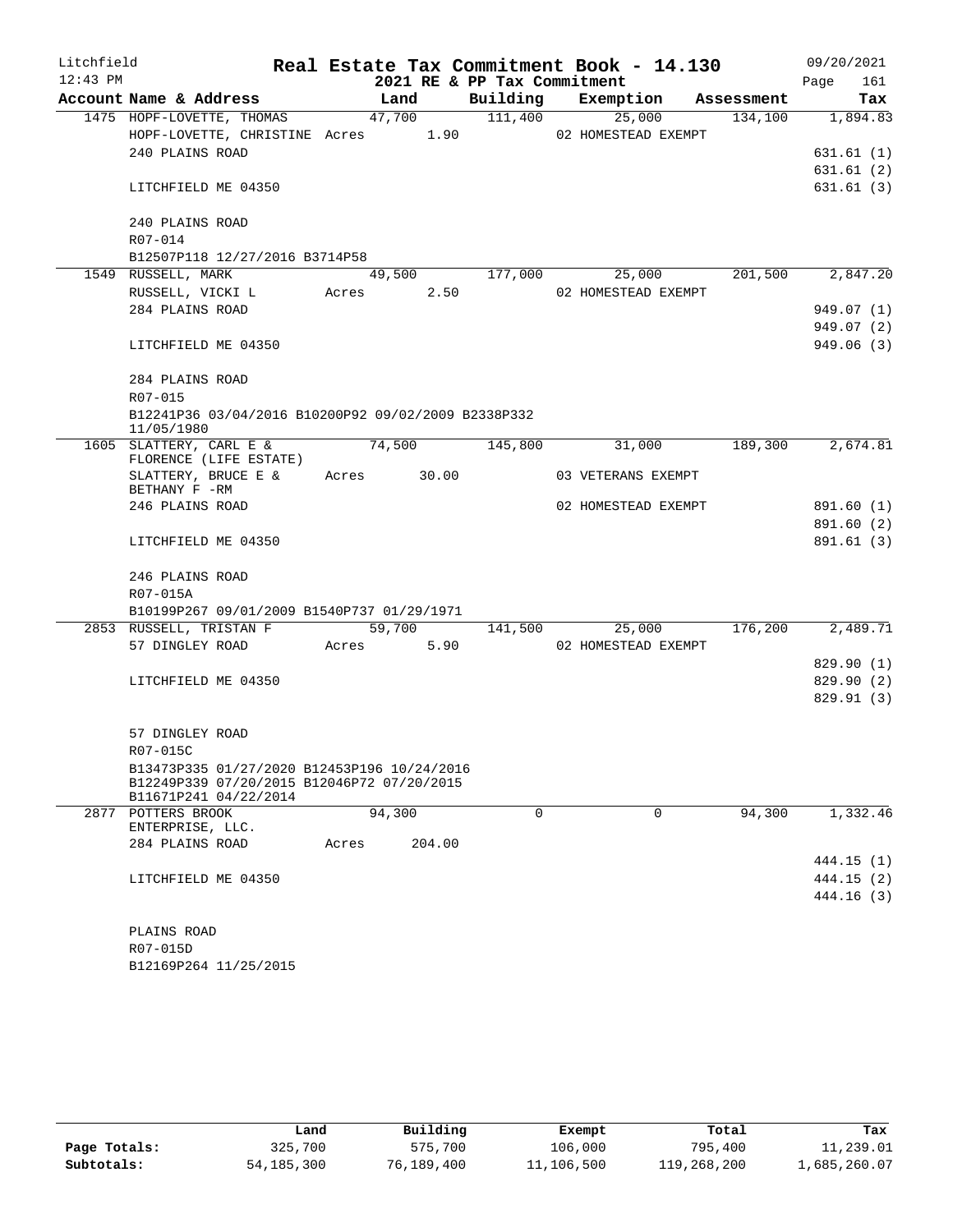| Litchfield<br>$12:43$ PM |                                                                   |                          | 2021 RE & PP Tax Commitment | Real Estate Tax Commitment Book - 14.130 |            | 09/20/2021<br>162<br>Page |
|--------------------------|-------------------------------------------------------------------|--------------------------|-----------------------------|------------------------------------------|------------|---------------------------|
|                          | Account Name & Address                                            | Land                     | Building                    | Exemption                                | Assessment | Tax                       |
|                          | 2179 GTP ACQUISITION<br>PARTNERS II, LLC                          | $\Omega$                 | 120, 300                    | $\Omega$                                 | 120,300    | 1,699.84                  |
|                          | C/O PROPERTY TAX DEPT<br>P.O. BOX 723597                          |                          |                             |                                          |            | 566.61(1)                 |
|                          | ATLANTA GA 31139                                                  |                          |                             |                                          |            | 566.61(2)<br>566.62(3)    |
|                          | PLAINS ROAD<br>R07-015D-ON                                        |                          |                             |                                          |            |                           |
|                          | 1602 SLATTERY, BRUCE E                                            | 61,700                   | 67,600                      | 25,000                                   | 104,300    | 1,473.76                  |
|                          | 384 PLAINS RD                                                     | 8.20<br>Acres            |                             | 02 HOMESTEAD EXEMPT                      |            | 491.25(1)                 |
|                          | LITCHFIELD ME 04350                                               |                          |                             |                                          |            | 491.25(2)                 |
|                          |                                                                   |                          |                             |                                          |            | 491.26 (3)                |
|                          | 384 PLAINS ROAD                                                   |                          |                             |                                          |            |                           |
|                          | R07-016                                                           |                          |                             |                                          |            |                           |
|                          | B2231P212                                                         |                          |                             |                                          | 96,800     |                           |
|                          | 1886 WILLIAMS DIANE E<br>394 PLAINS ROAD                          | 63,300<br>10.43<br>Acres | 58,500                      | 25,000<br>02 HOMESTEAD EXEMPT            |            | 1,367.78                  |
|                          |                                                                   |                          |                             |                                          |            | 455.93 (1)                |
|                          | LITCHFIELD ME 04350                                               |                          |                             |                                          |            | 455.93 (2)                |
|                          |                                                                   |                          |                             |                                          |            | 455.92 (3)                |
|                          | 394 PLAINS ROAD<br>R07-017                                        |                          |                             |                                          |            |                           |
|                          | B12531P214 01/13/2017 B8448P15 06/06/2005 B3516P170<br>03/10/1989 |                          |                             |                                          |            |                           |
|                          | 2411 GORDON ROBERT D                                              | 34,000                   | 0                           | 0                                        | 34,000     | 480.42                    |
|                          | GORDON DEBRA E                                                    | 4.00<br>Acres            |                             |                                          |            |                           |
|                          | 14 SHEPARD LANE                                                   |                          |                             |                                          |            | 160.14(1)                 |
|                          | LITCHFIELD ME 04350                                               |                          |                             |                                          |            | 160.14(2)<br>160.14(3)    |
|                          | PLAINS ROAD                                                       |                          |                             |                                          |            |                           |
|                          | R07-017A                                                          |                          |                             |                                          |            |                           |
|                          | B8168P337 10/18/2004<br>1765 TURNBULL, ANN M                      | 69,000                   | 163,200                     | 25,000                                   |            | 207,200 2,927.74          |
|                          | TURNBULL, JAMES A<br>697 STEVENSTOWN ROAD                         | Acres<br>53.00           |                             | 02 HOMESTEAD EXEMPT                      |            | 975.91(1)                 |
|                          |                                                                   |                          |                             |                                          |            | 975.91(2)                 |
|                          | LITCHFIELD ME 04350                                               |                          |                             |                                          |            | 975.92 (3)                |
|                          | 697 STEVENSTOWN ROAD                                              |                          |                             |                                          |            |                           |
|                          | R07-018                                                           |                          |                             |                                          |            |                           |
|                          | B11895P128 01/15/2015 B2904P193<br>1491 SARGENT, WAYNE D          | 60,400                   | 171,400                     | 25,000                                   | 206,800    | 2,922.08                  |
|                          | SARGENT, DEEMA                                                    | Acres 6.58               |                             | 02 HOMESTEAD EXEMPT                      |            |                           |
|                          | 35 SHEPARD LANE                                                   |                          |                             |                                          |            | 974.03(1)                 |
|                          |                                                                   |                          |                             |                                          |            | 974.03(2)                 |
|                          | LITCHFIELD ME 04350                                               |                          |                             |                                          |            | 974.02(3)                 |
|                          | 35 SHEPARD LANE                                                   |                          |                             |                                          |            |                           |
|                          | R07-018A                                                          |                          |                             |                                          |            |                           |
|                          | B13239P31 06/14/2019                                              |                          |                             |                                          |            |                           |
|                          |                                                                   |                          |                             |                                          |            |                           |

|              | Land       | Building   | Exempt     | Total       | Tax          |
|--------------|------------|------------|------------|-------------|--------------|
| Page Totals: | 288,400    | 581,000    | 100,000    | 769,400     | 10,871.62    |
| Subtotals:   | 54,473,700 | 76,770,400 | 11,206,500 | 120,037,600 | 1,696,131.69 |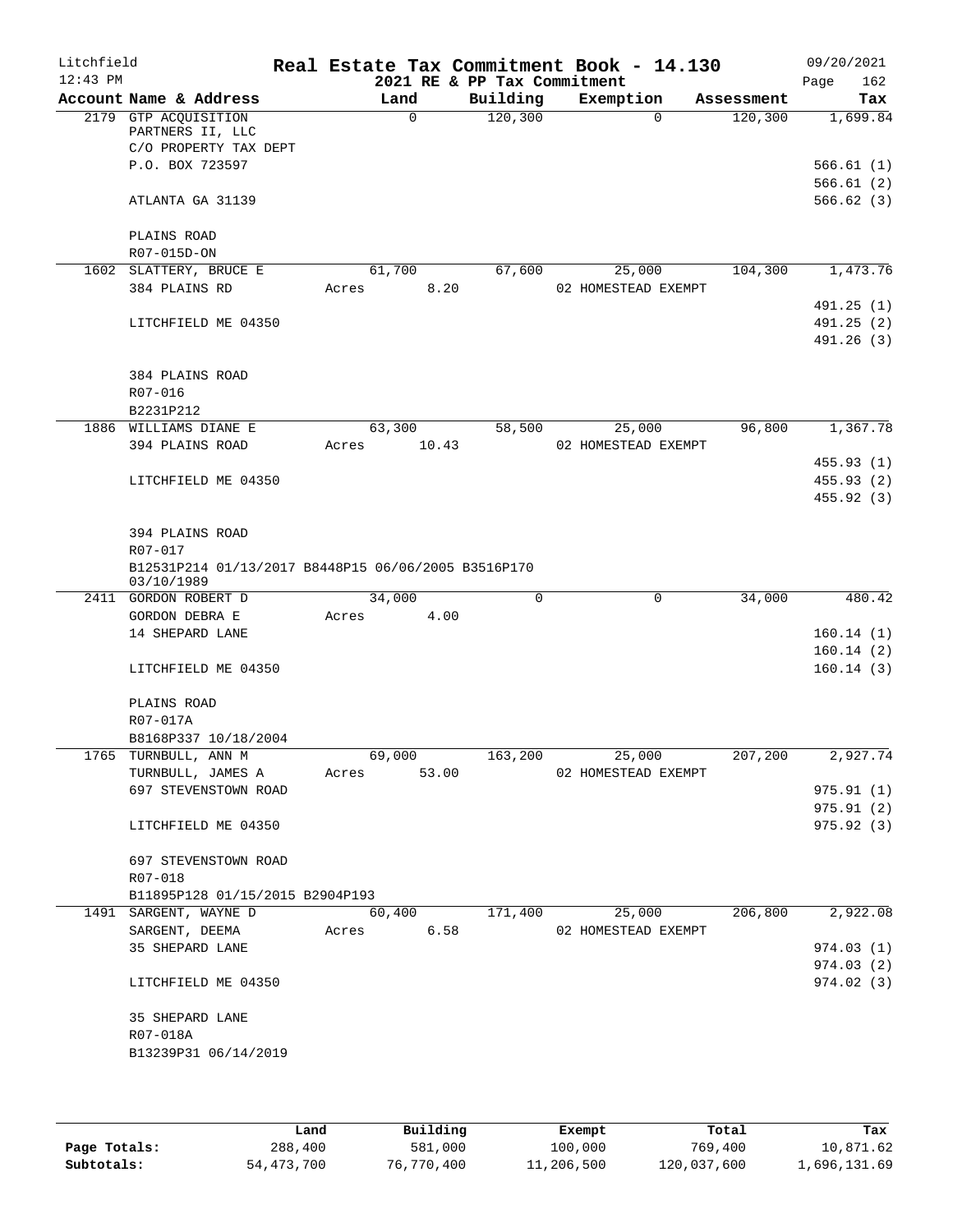| Litchfield |                                                                   |        |        |                                         | Real Estate Tax Commitment Book - 14.130 |                       | 09/20/2021                  |
|------------|-------------------------------------------------------------------|--------|--------|-----------------------------------------|------------------------------------------|-----------------------|-----------------------------|
| $12:43$ PM | Account Name & Address                                            |        | Land   | 2021 RE & PP Tax Commitment<br>Building | Exemption                                |                       | Page<br>163                 |
|            | 2090 GORDON, ROBERT                                               |        | 48,000 | 223,800                                 | 25,000                                   | Assessment<br>246,800 | Tax<br>3,487.28             |
|            | GORDON, DEBRA E                                                   | Acres  | 2.00   |                                         | 02 HOMESTEAD EXEMPT                      |                       |                             |
|            | 14 SHEPARD LANE                                                   |        |        |                                         |                                          |                       | 1,162.43(1)                 |
|            |                                                                   |        |        |                                         |                                          |                       | 1, 162.43(2)                |
|            | LITCHFIELD ME 04350                                               |        |        |                                         |                                          |                       | 1,162.42(3)                 |
|            | 14 SHEPARD LANE                                                   |        |        |                                         |                                          |                       |                             |
|            | R07-018A-1                                                        |        |        |                                         |                                          |                       |                             |
|            | B5829P190 12/29/1998                                              |        |        |                                         |                                          |                       |                             |
|            | 2228 MILESKI, DAVID M                                             |        | 61,900 | 205,700                                 | $\mathbf 0$                              | 267,600               | 3,781.19                    |
|            | MILESKI, TRACY L                                                  | Acres  | 8.50   |                                         |                                          |                       |                             |
|            | 23 SHEPARD LN                                                     |        |        |                                         |                                          |                       | 1,260.40(1)                 |
|            | LITCHFIELD ME 04350                                               |        |        |                                         |                                          |                       | 1,260.40(2)<br>1, 260.39(3) |
|            | 23 SHEPARD LANE                                                   |        |        |                                         |                                          |                       |                             |
|            | R07-018A-2                                                        |        |        |                                         |                                          |                       |                             |
|            | B12948P87 06/15/2018 B11941P142 03/27/2015 B6498P47<br>06/01/2001 |        |        |                                         |                                          |                       |                             |
|            | 2970 RIDLEY, GLEN                                                 |        | 51,100 | 27,600                                  | $\mathbf 0$                              | 78,700                | 1,112.03                    |
|            | P.O. BOX 231                                                      | Acres  | 20.78  |                                         |                                          |                       |                             |
|            |                                                                   |        |        |                                         |                                          |                       | 370.68(1)                   |
|            | LITCHFIELD ME 04350                                               |        |        |                                         |                                          |                       | 370.68(2)                   |
|            |                                                                   |        |        |                                         |                                          |                       | 370.67(3)                   |
|            | SHEPARD LANE                                                      |        |        |                                         |                                          |                       |                             |
|            | R07-018-B                                                         |        |        |                                         |                                          |                       |                             |
|            | B3652P320 11/16/1989                                              |        |        |                                         |                                          |                       |                             |
|            | 84 BATES, ALICE                                                   |        | 62,300 | 106,700                                 | 25,000                                   | 144,000               | 2,034.72                    |
|            | 23 ELLIE LANE                                                     | Acres  | 9.00   |                                         | 02 HOMESTEAD EXEMPT                      |                       |                             |
|            |                                                                   |        |        |                                         |                                          |                       | 678.24 (1)                  |
|            | LITCHFIELD ME 04350                                               |        |        |                                         |                                          |                       | 678.24(2)                   |
|            |                                                                   |        |        |                                         |                                          |                       | 678.24(3)                   |
|            | 23 ELLIE LANE                                                     |        |        |                                         |                                          |                       |                             |
|            | R07-019                                                           |        |        |                                         |                                          |                       |                             |
|            | B11000P175 03/29/2012 B3499P304                                   |        |        |                                         |                                          |                       |                             |
|            | 1458 REEDY, GERALD                                                | 45,900 |        | 110,500                                 | 25,000                                   | 131,400               | 1,856.68                    |
|            | 659 STEVENSTOWN ROAD                                              | Acres  | 1.30   |                                         | 02 HOMESTEAD EXEMPT                      |                       |                             |
|            |                                                                   |        |        |                                         |                                          |                       | 618.89(1)                   |
|            | LITCHFIELD ME 04350                                               |        |        |                                         |                                          |                       | 618.89(2)                   |
|            |                                                                   |        |        |                                         |                                          |                       | 618.90(3)                   |
|            | 659 STEVENSTOWN ROAD                                              |        |        |                                         |                                          |                       |                             |
|            | R07-019A                                                          |        |        |                                         |                                          |                       |                             |
|            | B3577P300                                                         |        |        |                                         |                                          |                       |                             |
|            | 2841 BATES, MEREDITH L                                            |        | 48,000 | 123,100                                 | 25,000                                   | 146,100               | 2,064.39                    |
|            | 14 ELLIE LANE                                                     | Acres  | 2.00   |                                         | 02 HOMESTEAD EXEMPT                      |                       |                             |
|            |                                                                   |        |        |                                         |                                          |                       | 688.13 (1)                  |
|            | LITCHFIELD ME 04350                                               |        |        |                                         |                                          |                       | 688.13 (2)                  |
|            |                                                                   |        |        |                                         |                                          |                       | 688.13 (3)                  |
|            | 14 ELLIE LANE                                                     |        |        |                                         |                                          |                       |                             |
|            | R07-019B                                                          |        |        |                                         |                                          |                       |                             |
|            | B12588P173 04/25/2017 B12511P103 01/05/2016                       |        |        |                                         |                                          |                       |                             |
|            |                                                                   |        |        |                                         |                                          |                       |                             |
|            |                                                                   |        |        |                                         |                                          |                       |                             |

|              | Land       | Building   | Exempt     | Total       | Tax          |
|--------------|------------|------------|------------|-------------|--------------|
| Page Totals: | 317,200    | 797,400    | 100,000    | 1,014,600   | 14,336.29    |
| Subtotals:   | 54,790,900 | 77,567,800 | 11,306,500 | 121,052,200 | 1,710,467.98 |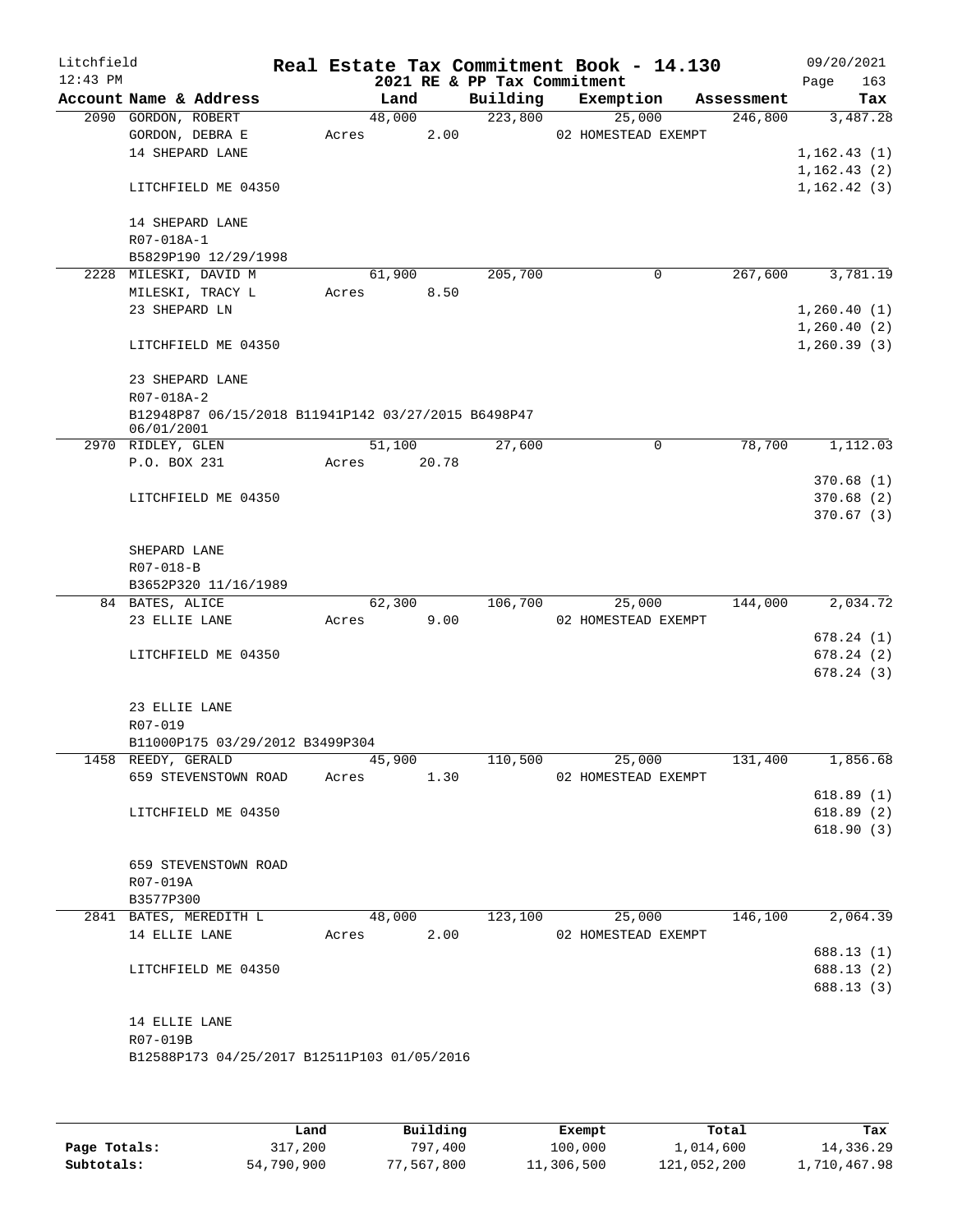| Litchfield |                                                      |       |        |       |                             | Real Estate Tax Commitment Book - 14.130 |            | 09/20/2021             |
|------------|------------------------------------------------------|-------|--------|-------|-----------------------------|------------------------------------------|------------|------------------------|
| $12:43$ PM |                                                      |       |        |       | 2021 RE & PP Tax Commitment |                                          |            | 164<br>Page            |
|            | Account Name & Address                               |       | Land   |       | Building                    | Exemption                                | Assessment | Tax                    |
|            | 16 GETCHELL, TIMOTHY                                 |       | 40,000 |       | 15,900                      | $\Omega$                                 | 55,900     | 789.87                 |
|            | 4 CAT LANE                                           | Acres |        | 0.80  |                             |                                          |            |                        |
|            |                                                      |       |        |       |                             |                                          |            | 263.29(1)              |
|            | LITCHFIELD ME 04350                                  |       |        |       |                             |                                          |            | 263.29(2)              |
|            |                                                      |       |        |       |                             |                                          |            | 263.29(3)              |
|            |                                                      |       |        |       |                             |                                          |            |                        |
|            | 649 STEVENSTOWN ROAD                                 |       |        |       |                             |                                          |            |                        |
|            | R07-020                                              |       |        |       |                             |                                          |            |                        |
|            | B12743P36 09/28/2017 B11499P119 07/01/2013 B4844P250 |       |        |       |                             |                                          |            |                        |
|            | 1254 MORRIS, KEVAN                                   |       | 45,000 |       | 7,500                       | $\mathbf 0$                              | 52,500     | 741.83                 |
|            | MORRIS, KELDON                                       | Acres |        | 1.00  |                             |                                          |            |                        |
|            | CROXFORD, KARLENE                                    |       |        |       |                             |                                          |            | 247.28(1)              |
|            | 633 STEVENSTOWN ROAD                                 |       |        |       |                             |                                          |            | 247.28(2)              |
|            | LITCHFIELD ME 04350                                  |       |        |       |                             |                                          |            | 247.27(3)              |
|            |                                                      |       |        |       |                             |                                          |            |                        |
|            | 633 STEVENSTOWN ROAD                                 |       |        |       |                             |                                          |            |                        |
|            | R07-021A                                             |       |        |       |                             |                                          |            |                        |
|            | B5174P204 06/01/1996                                 |       |        |       |                             |                                          |            |                        |
|            | 1252 GOWELL JR., CLARENCE R                          |       | 57,000 |       | 2,500                       | $\mathbf 0$                              | 59,500     | 840.74                 |
|            | 110 PLAINS ROAD                                      | Acres |        | 5.00  |                             |                                          |            |                        |
|            |                                                      |       |        |       |                             |                                          |            | 280.25(1)              |
|            | LITCHFIELD ME 04350                                  |       |        |       |                             |                                          |            | 280.25(2)<br>280.24(3) |
|            |                                                      |       |        |       |                             |                                          |            |                        |
|            | 641 STEVENSTOWN ROAD                                 |       |        |       |                             |                                          |            |                        |
|            | R07-021B                                             |       |        |       |                             |                                          |            |                        |
|            | B12870P265 11/29/2017 B3256P25                       |       |        |       |                             |                                          |            |                        |
|            | 781 WASHBURN DANIEL                                  |       | 45,900 |       | $\Omega$                    | $\mathbf{0}$                             | 45,900     | 648.57                 |
|            | 623 STEVENSTOWN ROAD                                 | Acres |        | 13.87 |                             |                                          |            |                        |
|            |                                                      |       |        |       |                             |                                          |            | 216.19(1)              |
|            | LITCHFIELD ME 04350                                  |       |        |       |                             |                                          |            | 216.19(2)              |
|            |                                                      |       |        |       |                             |                                          |            | 216.19(3)              |
|            |                                                      |       |        |       |                             |                                          |            |                        |
|            | STEVENSTOWN ROAD                                     |       |        |       |                             |                                          |            |                        |
|            | R07-022                                              |       |        |       |                             |                                          |            |                        |
|            | B9878P39 10/09/2008                                  |       |        |       |                             |                                          |            |                        |
|            | 777 HARVEY, MALCOLM C                                |       | 45,600 |       | 19,700                      | 31,000                                   | 34,300     | 484.66                 |
|            | HARVEY GRACE, DECEASED Acres                         |       |        | 1.20  |                             | 12 WW2 Vet Res.                          |            |                        |
|            | 599 STEVENSTOWN RD                                   |       |        |       |                             | 02 HOMESTEAD EXEMPT                      |            | 161.55(1)              |
|            |                                                      |       |        |       |                             |                                          |            | 161.55(2)              |
|            | LITCHFIELD ME 04350                                  |       |        |       |                             |                                          |            | 161.56(3)              |
|            |                                                      |       |        |       |                             |                                          |            |                        |
|            | 599 STEVENSTOWN ROAD                                 |       |        |       |                             |                                          |            |                        |
|            | R07-022A                                             |       |        |       |                             |                                          |            |                        |
|            | B7202P124 11/22/2002 B2416P211 09/02/1981            |       |        |       |                             |                                          |            |                        |
|            | 1819 WASHBURN, DANIEL H                              |       | 49,900 |       | 207,900                     | 25,000                                   | 232,800    | 3,289.46               |
|            | 623 STEVENSTOWN RD                                   | Acres |        | 2.63  |                             | 02 HOMESTEAD EXEMPT                      |            |                        |
|            |                                                      |       |        |       |                             |                                          |            | 1,096.49(1)            |
|            | LITCHFIELD ME 04350                                  |       |        |       |                             |                                          |            | 1,096.49(2)            |
|            |                                                      |       |        |       |                             |                                          |            | 1,096.48(3)            |
|            |                                                      |       |        |       |                             |                                          |            |                        |
|            | 623 STEVENSTOWN ROAD                                 |       |        |       |                             |                                          |            |                        |
|            | R07-022B                                             |       |        |       |                             |                                          |            |                        |
|            | B4869P219                                            |       |        |       |                             |                                          |            |                        |
|            |                                                      |       |        |       |                             |                                          |            |                        |

|              | Land       | Building   | Exempt     | Total       | Tax          |
|--------------|------------|------------|------------|-------------|--------------|
| Page Totals: | 283,400    | 253,500    | 56,000     | 480,900     | 6,795.13     |
| Subtotals:   | 55,074,300 | 77,821,300 | 11,362,500 | 121,533,100 | l,717,263.11 |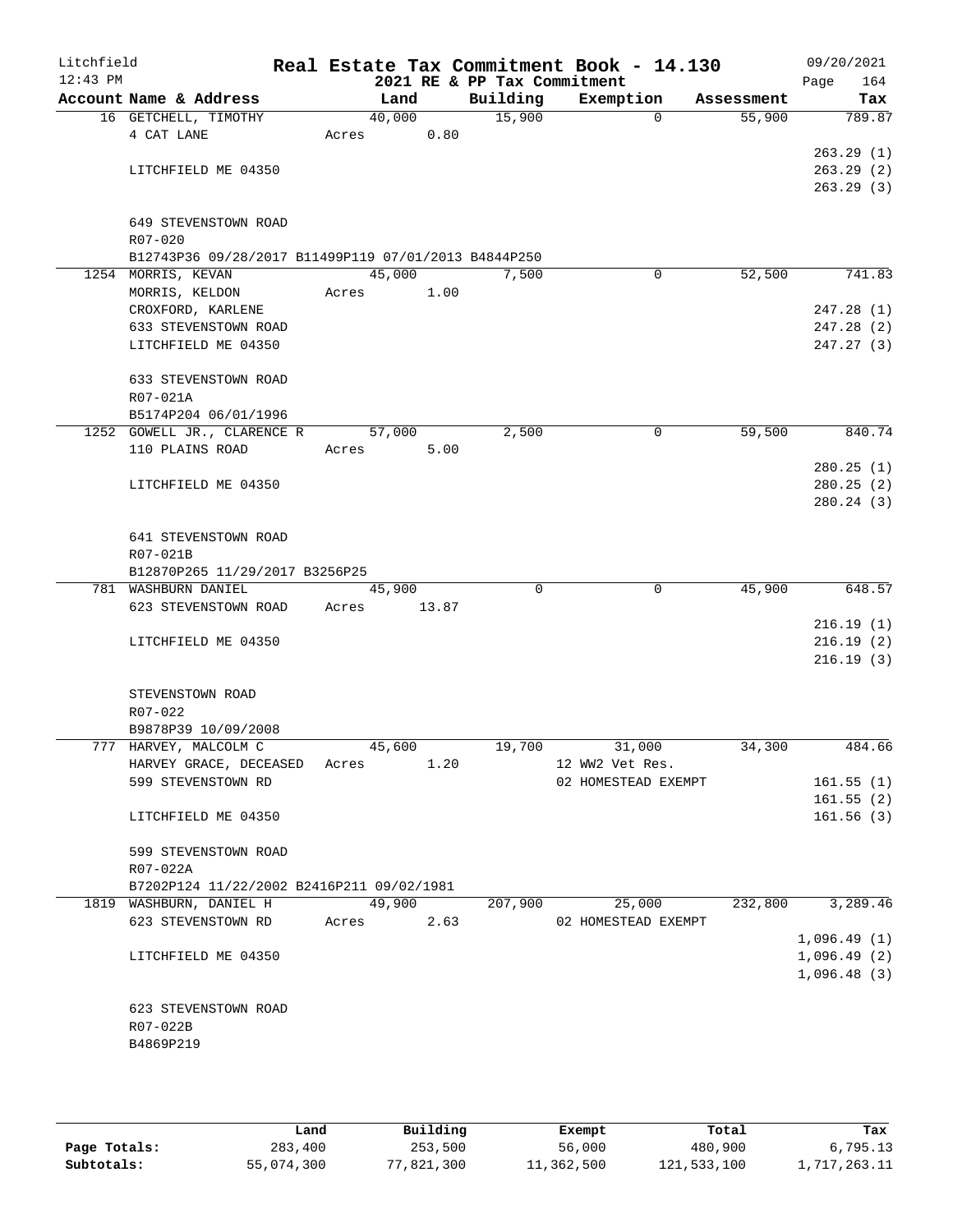| Litchfield<br>$12:43$ PM |                                          |       |        |       | 2021 RE & PP Tax Commitment | Real Estate Tax Commitment Book - 14.130 |            | 09/20/2021<br>165<br>Page |
|--------------------------|------------------------------------------|-------|--------|-------|-----------------------------|------------------------------------------|------------|---------------------------|
|                          | Account Name & Address                   |       | Land   |       | Building                    | Exemption                                | Assessment | Tax                       |
|                          | 2599 DINAN, EILEEN G                     |       | 48,600 |       | 68,300                      | $\Omega$                                 | 116,900    | 1,651.80                  |
|                          | DINAN, ROBERT H                          | Acres |        | 2.21  |                             |                                          |            |                           |
|                          | P O BOX 130                              |       |        |       |                             |                                          |            | 550.60(1)                 |
|                          |                                          |       |        |       |                             |                                          |            | 550.60(2)                 |
|                          | LITCHFIELD ME 04350                      |       |        |       |                             |                                          |            | 550.60(3)                 |
|                          | 593 STEVENSTOWN ROAD                     |       |        |       |                             |                                          |            |                           |
|                          | R07-022C                                 |       |        |       |                             |                                          |            |                           |
|                          | B10716P91 04/26/2011 B8866P40 04/13/2006 |       |        |       |                             |                                          |            |                           |
|                          | 779 BARSTIS, ROBERT J                    |       | 89,100 |       | 118,600                     | 31,000                                   | 176,700    | 2,496.77                  |
|                          | BARSTIS, KAREN B                         | Acres |        | 99.00 |                             | 02 HOMESTEAD EXEMPT                      |            |                           |
|                          | 499 STEVENSTOWN RD                       |       |        |       |                             | 03 VETERANS EXEMPT                       |            | 832.26 (1)                |
|                          |                                          |       |        |       |                             |                                          |            | 832.26 (2)                |
|                          | LITCHFIELD ME 04350                      |       |        |       |                             |                                          |            | 832.25 (3)                |
|                          | 499 STEVENSTOWN ROAD                     |       |        |       |                             |                                          |            |                           |
|                          | R07-023                                  |       |        |       |                             |                                          |            |                           |
|                          | B5506P69 11/24/1997                      |       |        |       |                             |                                          |            |                           |
|                          | 1286 NELSEN, MARK                        |       | 15,600 |       | $\Omega$                    | $\mathbf 0$                              | 15,600     | 220.43                    |
|                          | 56 DINGLEY ROAD                          | Acres |        | 75.00 |                             |                                          |            |                           |
|                          |                                          |       |        |       |                             |                                          |            | 73.48(1)                  |
|                          | LITCHFIELD ME 04350                      |       |        |       |                             |                                          |            | 73.48(2)                  |
|                          |                                          |       |        |       |                             |                                          |            | 73.47(3)                  |
|                          | 56 DINGLEY ROAD                          |       |        |       |                             |                                          |            |                           |
|                          | $R07 - 023 - 1$                          |       |        |       |                             |                                          |            |                           |
|                          | B3701P152 03/08/1990                     |       |        |       |                             |                                          |            |                           |
|                          | 1547 GOUDREAU, JOAN B                    |       | 71,100 |       | $\Omega$                    | 0                                        | 71,100     | 1,004.64                  |
|                          | 11 MIKES ROAD                            | Acres |        | 83.00 |                             |                                          |            |                           |
|                          |                                          |       |        |       |                             |                                          |            | 334.88 (1)                |
|                          | MONMOUTH ME 04259                        |       |        |       |                             |                                          |            | 334.88 (2)                |
|                          |                                          |       |        |       |                             |                                          |            | 334.88(3)                 |
|                          | STEVENSTOWN ROAD                         |       |        |       |                             |                                          |            |                           |
|                          | $R07 - 023 - 2$                          |       |        |       |                             |                                          |            |                           |
|                          | B10555P164 10/07/2010 B4978P227          |       |        |       |                             |                                          |            |                           |
|                          | 782 HARVEY, MADELYN P                    |       | 62,000 |       | 144,500                     | 31,000                                   | 175,500    | 2,479.82                  |
|                          | 489 STEVENSTOWN ROAD                     | Acres |        | 8.65  |                             | 02 HOMESTEAD EXEMPT                      |            |                           |
|                          |                                          |       |        |       |                             | 22 WW2 Widow Res                         |            | 826.61(1)                 |
|                          | LITCHFIELD ME 04350                      |       |        |       |                             |                                          |            | 826.61(2)                 |
|                          |                                          |       |        |       |                             |                                          |            | 826.60(3)                 |
|                          | 489 STEVENSTOWN ROAD                     |       |        |       |                             |                                          |            |                           |
|                          | $R07 - 023 - 3$                          |       |        |       |                             |                                          |            |                           |
|                          | B1376P164                                |       |        |       |                             |                                          |            |                           |
|                          | 1555 ROANSTAR HOLDINGS, LLC              |       | 71,400 |       | 309,300                     | 0                                        | 380,700    | 5,379.29                  |
|                          | 154 BOWDOINHAM ROAD                      | Acres |        | 23.85 |                             |                                          |            |                           |
|                          |                                          |       |        |       |                             |                                          |            | 1,793.10(1)               |
|                          | LISBON FALLS ME 04252                    |       |        |       |                             |                                          |            | 1,793.10(2)               |
|                          |                                          |       |        |       |                             |                                          |            | 1,793.09(3)               |
|                          |                                          |       |        |       |                             |                                          |            |                           |
|                          | 147 UPPER POND ROAD                      |       |        |       |                             |                                          |            |                           |
|                          | R07-024                                  |       |        |       |                             |                                          |            |                           |
|                          | B13400P50 11/15/2019                     |       |        |       |                             |                                          |            |                           |
|                          |                                          |       |        |       |                             |                                          |            |                           |

|              | úand       | Building   | Exempt     | Total       | Tax          |
|--------------|------------|------------|------------|-------------|--------------|
| Page Totals: | 357,800    | 640,700    | 62,000     | 936,500     | 13,232.75    |
| Subtotals:   | 55,432,100 | 78,462,000 | 11,424,500 | 122,469,600 | 1,730,495.86 |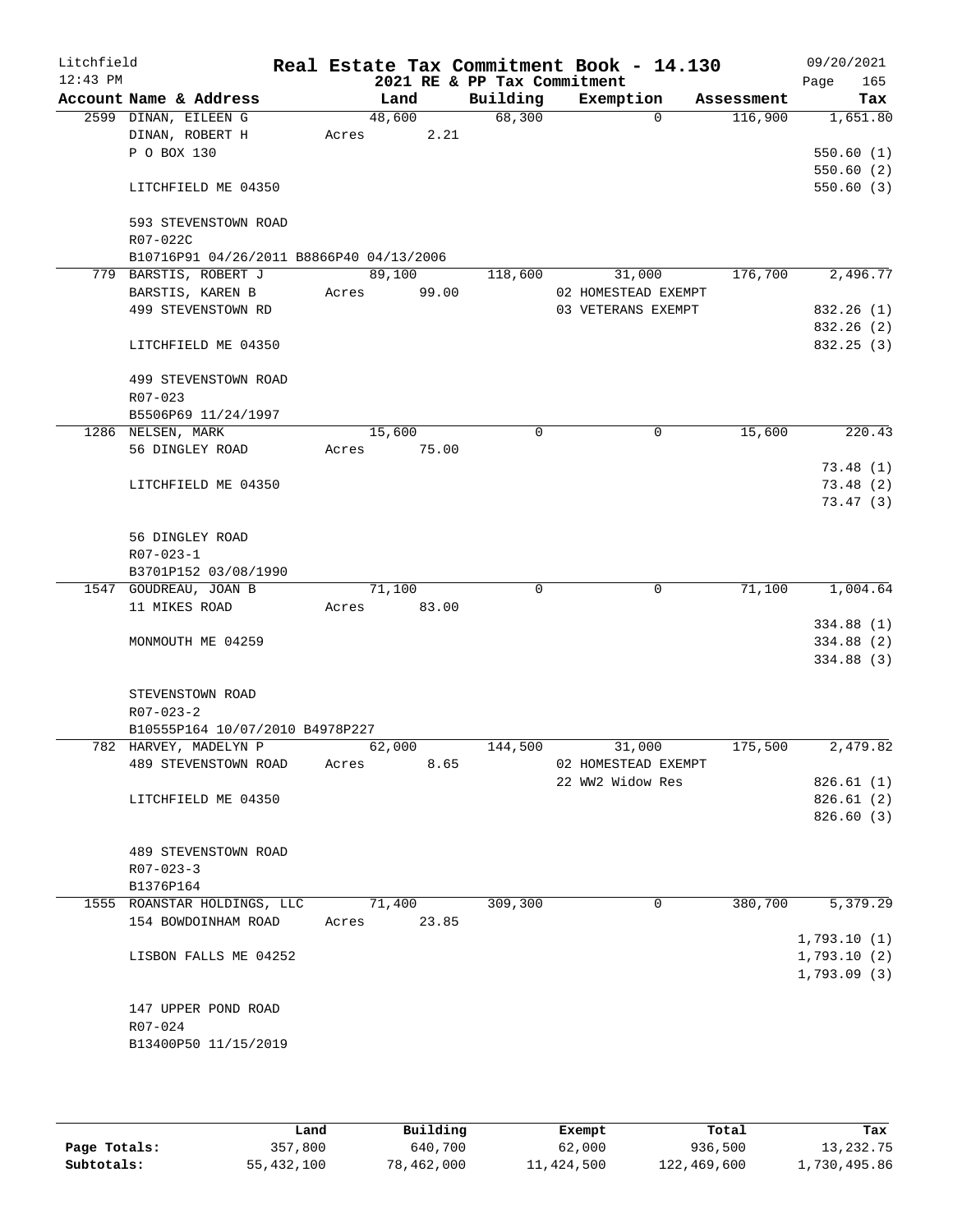| Litchfield<br>$12:43$ PM |                                                      |       |        |       | 2021 RE & PP Tax Commitment | Real Estate Tax Commitment Book - 14.130 |            | 09/20/2021<br>Page | 166        |
|--------------------------|------------------------------------------------------|-------|--------|-------|-----------------------------|------------------------------------------|------------|--------------------|------------|
|                          | Account Name & Address                               |       | Land   |       | Building                    | Exemption                                | Assessment |                    | Tax        |
|                          | 1213 HOLMAN, HELEN B                                 |       | 81,500 |       | 337,600                     | 25,000                                   | 394,100    |                    | 5,568.63   |
|                          | P O BOX 70                                           | Acres | 20.00  |       |                             | 02 HOMESTEAD EXEMPT                      |            |                    |            |
|                          |                                                      |       |        |       |                             |                                          |            | 1,856.21(1)        |            |
|                          | LITCHFIELD ME 04350                                  |       |        |       |                             |                                          |            | 1,856.21(2)        |            |
|                          |                                                      |       |        |       |                             |                                          |            | 1,856.21(3)        |            |
|                          |                                                      |       |        |       |                             |                                          |            |                    |            |
|                          | 123 UPPER POND ROAD                                  |       |        |       |                             |                                          |            |                    |            |
|                          | R07-024A                                             |       |        |       |                             |                                          |            |                    |            |
|                          | B6237P292 06/29/2000<br>2548 HOLMAN HELEN B          |       | 30,300 |       | 12,600                      | 0                                        | 42,900     |                    | 606.18     |
|                          | P O BOX 70                                           | Acres |        | 75.00 |                             |                                          |            |                    |            |
|                          |                                                      |       |        |       |                             |                                          |            |                    | 202.06(1)  |
|                          | LITCHFIELD ME 04350                                  |       |        |       |                             |                                          |            |                    | 202.06(2)  |
|                          |                                                      |       |        |       |                             |                                          |            |                    | 202.06(3)  |
|                          |                                                      |       |        |       |                             |                                          |            |                    |            |
|                          | UPPER POND ROAD                                      |       |        |       |                             |                                          |            |                    |            |
|                          | R07-024B                                             |       |        |       |                             |                                          |            |                    |            |
|                          | B8613P132 09/02/2005                                 |       |        |       |                             |                                          |            |                    |            |
|                          | 1669 STEVENS, ALTON E                                |       | 61,300 |       | 149,300                     | 25,000                                   | 185,600    |                    | 2,622.53   |
|                          | STEVENS, ROBIN A                                     | Acres |        | 7.70  |                             | 02 HOMESTEAD EXEMPT                      |            |                    |            |
|                          | 107 UPPER POND ROAD                                  |       |        |       |                             |                                          |            |                    | 874.18 (1) |
|                          |                                                      |       |        |       |                             |                                          |            |                    | 874.18(2)  |
|                          | LITCHFIELD ME 04350                                  |       |        |       |                             |                                          |            |                    | 874.17 (3) |
|                          | 107 UPPER POND ROAD                                  |       |        |       |                             |                                          |            |                    |            |
|                          | R07-025                                              |       |        |       |                             |                                          |            |                    |            |
|                          | B12169P61 11/23/2015 B12110P59 09/23/2015 B7319P79   |       |        |       |                             |                                          |            |                    |            |
|                          | 2266 STEVENS, ALTON E                                |       | 55,800 |       | 0                           | 0                                        | 55,800     |                    | 788.45     |
|                          | STEVENS, ROBIN A                                     | Acres |        | 45.02 |                             |                                          |            |                    |            |
|                          | 107 UPPER POND ROAD                                  |       |        |       |                             |                                          |            |                    | 262.82(1)  |
|                          |                                                      |       |        |       |                             |                                          |            |                    | 262.82(2)  |
|                          | LITCHFIELD ME 04350                                  |       |        |       |                             |                                          |            |                    | 262.81(3)  |
|                          | UPPER POND ROAD                                      |       |        |       |                             |                                          |            |                    |            |
|                          | R07-026                                              |       |        |       |                             |                                          |            |                    |            |
|                          | B6506P129 08/08/2001                                 |       |        |       |                             |                                          |            |                    |            |
|                          | 2794 STEVENS, JEFFREY A                              |       | 37,100 |       | 1,200                       | 0                                        | 38,300     |                    | 541.18     |
|                          | BUCKMORE, CHERYL A                                   | Acres |        | 44.18 |                             |                                          |            |                    |            |
|                          | 544 STEVENSTOWN ROAD                                 |       |        |       |                             |                                          |            |                    | 180.39(1)  |
|                          |                                                      |       |        |       |                             |                                          |            |                    | 180.39(2)  |
|                          | LITCHFIELD ME 04350                                  |       |        |       |                             |                                          |            |                    | 180.40(3)  |
|                          | OFF TUSCANY LANE                                     |       |        |       |                             |                                          |            |                    |            |
|                          | R07-026B                                             |       |        |       |                             |                                          |            |                    |            |
|                          | B12168P8 11/23/2015 B11252P288 12/12/2012 B10699P285 |       |        |       |                             |                                          |            |                    |            |
|                          | 04/01/2011                                           |       |        |       |                             |                                          |            |                    |            |
|                          | 1677 STEVENS, EDWARD H JR                            |       | 60,000 |       | 93,600                      | 25,000                                   | 128,600    |                    | 1,817.12   |
|                          | 89 UPPER POND RD                                     | Acres |        | 6.00  |                             | 02 HOMESTEAD EXEMPT                      |            |                    |            |
|                          |                                                      |       |        |       |                             |                                          |            |                    | 605.71(1)  |
|                          | LITCHFIELD ME 04350                                  |       |        |       |                             |                                          |            |                    | 605.71(2)  |
|                          |                                                      |       |        |       |                             |                                          |            |                    | 605.70(3)  |
|                          | 89 UPPER POND ROAD                                   |       |        |       |                             |                                          |            |                    |            |
|                          | R07-027                                              |       |        |       |                             |                                          |            |                    |            |
|                          | B6506P126 08/13/2002 B1596P498                       |       |        |       |                             |                                          |            |                    |            |
|                          |                                                      |       |        |       |                             |                                          |            |                    |            |
|                          |                                                      |       |        |       |                             |                                          |            |                    |            |
|                          |                                                      |       |        |       |                             |                                          |            |                    |            |

|              | Land       | Building   | Exempt     | Total       | Tax          |
|--------------|------------|------------|------------|-------------|--------------|
| Page Totals: | 326,000    | 594,300    | 75,000     | 845,300     | 11,944.09    |
| Subtotals:   | 55,758,100 | 79,056,300 | 11,499,500 | 123,314,900 | 1,742,439.95 |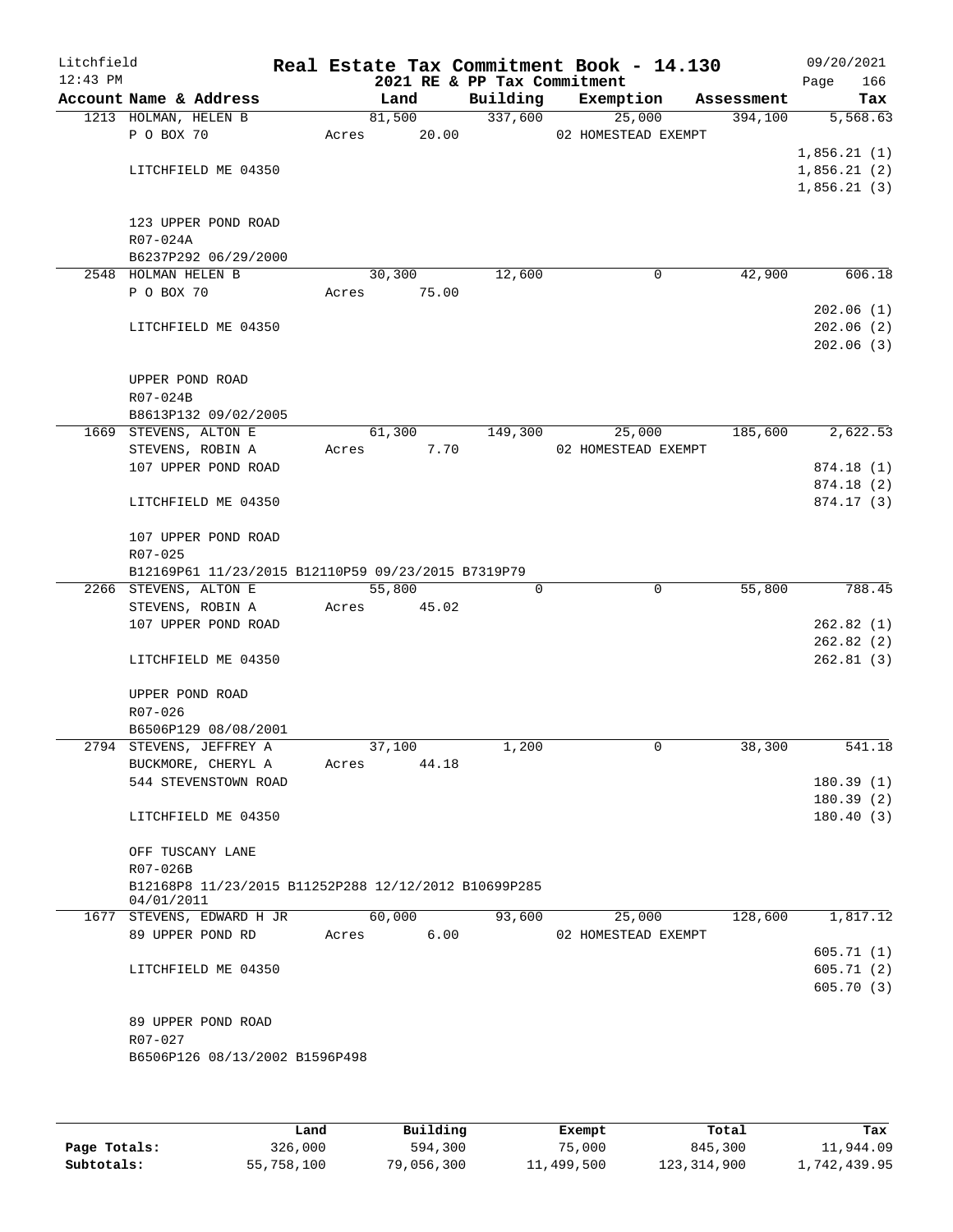| Litchfield |                                                      |       |                |                                         | Real Estate Tax Commitment Book - 14.130 |            | 09/20/2021                   |
|------------|------------------------------------------------------|-------|----------------|-----------------------------------------|------------------------------------------|------------|------------------------------|
| $12:43$ PM | Account Name & Address                               |       | Land           | 2021 RE & PP Tax Commitment<br>Building | Exemption                                | Assessment | Page<br>167<br>Tax           |
|            | 1676 STEVENS, EDWARD H JR                            |       | 26,500         | $\Omega$                                | $\Omega$                                 | 26,500     | 374.45                       |
|            | 89 UPPER POND RD                                     |       | Acres 23.00    |                                         |                                          |            |                              |
|            |                                                      |       |                |                                         |                                          |            | 124.82(1)                    |
|            | LITCHFIELD ME 04350                                  |       |                |                                         |                                          |            | 124.82(2)                    |
|            |                                                      |       |                |                                         |                                          |            | 124.81(3)                    |
|            |                                                      |       |                |                                         |                                          |            |                              |
|            | OFF UPPER POND ROAD                                  |       |                |                                         |                                          |            |                              |
|            | $R07 - 028$                                          |       |                |                                         |                                          |            |                              |
|            | B1537P622<br>1509 RODMAN, GERALD                     |       | 57,500         | 149,100                                 | 25,000                                   | 181,600    | 2,566.01                     |
|            | 65 UPPER POND RD                                     | Acres | 6.70           |                                         | 02 HOMESTEAD EXEMPT                      |            |                              |
|            |                                                      |       |                |                                         |                                          |            | 855.34 (1)                   |
|            | LITCHFIELD ME 04350                                  |       |                |                                         |                                          |            | 855.34 (2)                   |
|            |                                                      |       |                |                                         |                                          |            | 855.33 (3)                   |
|            |                                                      |       |                |                                         |                                          |            |                              |
|            | 65 UPPER POND ROAD                                   |       |                |                                         |                                          |            |                              |
|            | R07-029                                              |       |                |                                         |                                          |            |                              |
|            | B2335P316                                            |       | 76,500         | 163,400                                 |                                          | 208,900    | 2,951.76                     |
|            | 1638 SNOW, JOHN F SR<br>43 UPPER POND RD             | Acres | 33.94          |                                         | 31,000<br>02 HOMESTEAD EXEMPT            |            |                              |
|            |                                                      |       |                |                                         | 03 VETERANS EXEMPT                       |            | 983.92 (1)                   |
|            | LITCHFIELD ME 04350                                  |       |                |                                         |                                          |            | 983.92 (2)                   |
|            |                                                      |       |                |                                         |                                          |            | 983.92 (3)                   |
|            |                                                      |       |                |                                         |                                          |            |                              |
|            | 43 UPPER POND ROAD                                   |       |                |                                         |                                          |            |                              |
|            | R07-030                                              |       |                |                                         |                                          |            |                              |
|            | B12704P186 08/09/2017 B12584P185 04/21/2017 B2278P46 |       |                |                                         |                                          |            |                              |
|            | 523 CASKIN, PATRICK J SR                             |       | 49,500         | 206,300                                 | 25,000                                   | 230,800    | 3,261.20                     |
|            | CASKIN JANET<br>25 UPPER POND ROAD                   | Acres | 2.50           |                                         | 02 HOMESTEAD EXEMPT                      |            | 1,087.07(1)                  |
|            |                                                      |       |                |                                         |                                          |            | 1,087.07(2)                  |
|            | LITCHFIELD ME 04350                                  |       |                |                                         |                                          |            | 1,087.06(3)                  |
|            |                                                      |       |                |                                         |                                          |            |                              |
|            | 25 UPPER POND ROAD                                   |       |                |                                         |                                          |            |                              |
|            | R07-030A                                             |       |                |                                         |                                          |            |                              |
|            | B5873P301 02/11/1999                                 |       |                |                                         |                                          |            |                              |
|            | 2064 ELWELL, KARA L                                  |       | 51,000         | 190,000                                 | 0                                        | 241,000    | 3,405.33                     |
|            | ELWELL, DUSTIN S<br>55 UPPER POND ROAD               | Acres | 3.00           |                                         |                                          |            |                              |
|            |                                                      |       |                |                                         |                                          |            | 1, 135.11(1)<br>1, 135.11(2) |
|            | LITCHFIELD ME 04350                                  |       |                |                                         |                                          |            | 1, 135.11(3)                 |
|            |                                                      |       |                |                                         |                                          |            |                              |
|            | 55 UPPER POND ROAD                                   |       |                |                                         |                                          |            |                              |
|            | R07-030B                                             |       |                |                                         |                                          |            |                              |
|            | B13934P341 03/18/2021 B9812P113 08/04/2008 B5465P298 |       |                |                                         |                                          |            |                              |
|            | 10/03/1997                                           |       |                |                                         |                                          |            |                              |
|            | 2063 ST.PIERRE, ROBERT<br>ST.PIERRE, LINDA           | Acres | 50,100<br>2.70 | 260,800                                 | 31,000<br>02 HOMESTEAD EXEMPT            | 279,900    | 3,954.99                     |
|            | 479 PLAINS ROAD                                      |       |                |                                         | 12 WW2 Vet Res.                          |            | 1,318.33(1)                  |
|            |                                                      |       |                |                                         |                                          |            | 1,318.33(2)                  |
|            | LITCHFIELD ME 04350                                  |       |                |                                         |                                          |            | 1,318.33(3)                  |
|            |                                                      |       |                |                                         |                                          |            |                              |
|            | 479 PLAINS ROAD                                      |       |                |                                         |                                          |            |                              |
|            | R07-030C                                             |       |                |                                         |                                          |            |                              |
|            | B10894P215 11/22/2011 B8936P263 06/09/2006 B5465P300 |       |                |                                         |                                          |            |                              |
|            | 10/15/2004                                           |       |                |                                         |                                          |            |                              |
|            |                                                      |       |                |                                         |                                          |            |                              |
|            |                                                      | Land  | Building       |                                         | Exempt                                   | Total      | Tax                          |
|            |                                                      |       |                |                                         |                                          |            |                              |

|              | ⊔ano       | Building   | Exempt     | тосат       | тах          |
|--------------|------------|------------|------------|-------------|--------------|
| Page Totals: | 311,100    | 969,600    | 112,000    | 1,168,700   | 16,513.74    |
| Subtotals:   | 56,069,200 | 80,025,900 | 11,611,500 | 124,483,600 | 1,758,953.69 |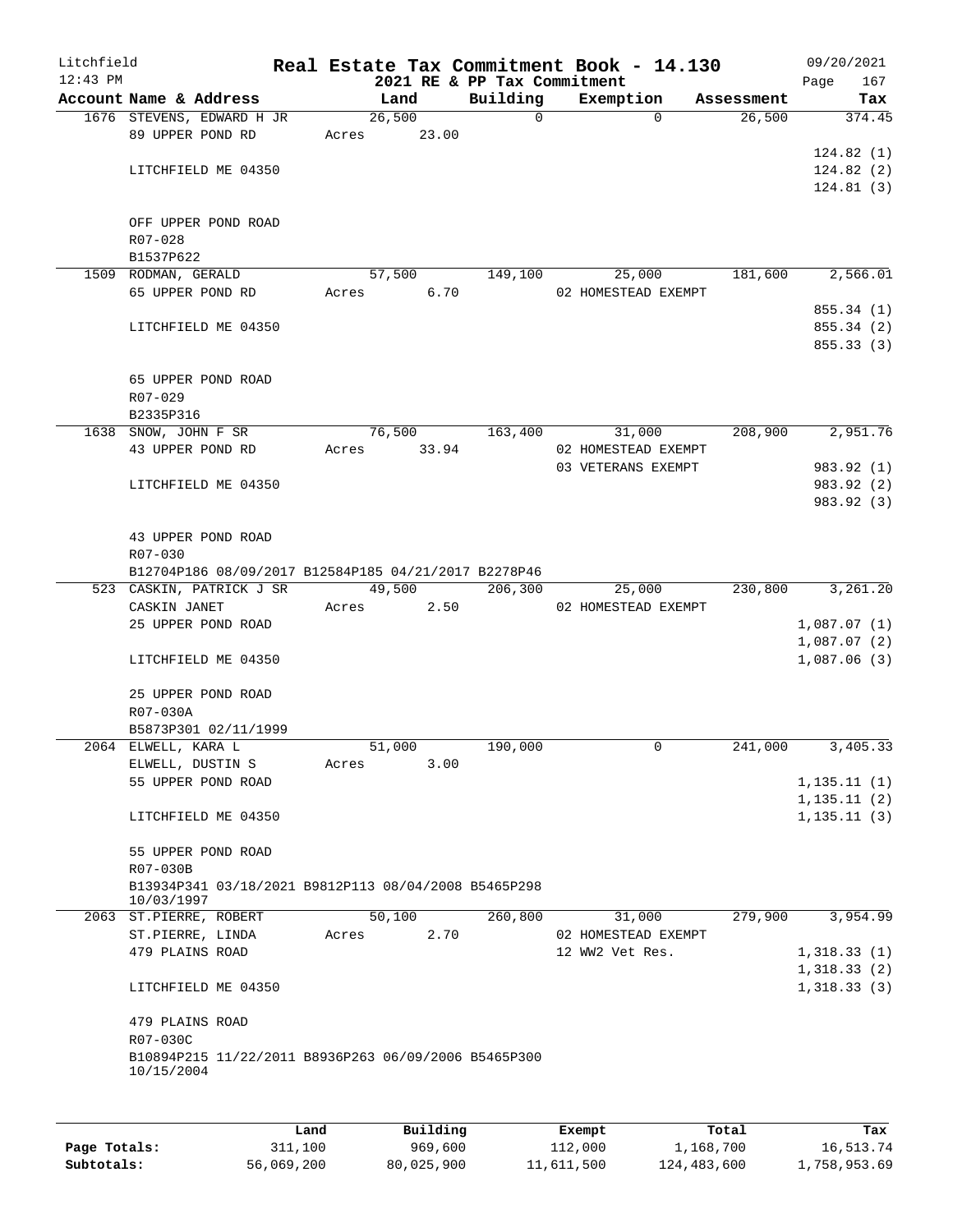| Litchfield<br>$12:43$ PM |              |                                                     |        |        | 2021 RE & PP Tax Commitment | Real Estate Tax Commitment Book - 14.130 |                        | 09/20/2021<br>Page<br>168    |
|--------------------------|--------------|-----------------------------------------------------|--------|--------|-----------------------------|------------------------------------------|------------------------|------------------------------|
|                          |              | Account Name & Address                              | Land   |        | Building                    | Exemption                                | Assessment             | Tax                          |
|                          |              | 2695 ALBERT, MICHAEL N                              | 43,200 |        | 206, 200                    |                                          | $\Omega$<br>249,400    | 3,524.02                     |
|                          |              | ALBERT, HEATHER E                                   | Acres  | 2.06   |                             |                                          |                        |                              |
|                          |              | 27 TUSCANY LANE                                     |        |        |                             |                                          |                        | 1, 174.67(1)                 |
|                          |              |                                                     |        |        |                             |                                          |                        | 1, 174.67(2)                 |
|                          |              | LITCHFIELD ME 04350                                 |        |        |                             |                                          |                        | 1, 174.68(3)                 |
|                          |              | 27 TUSCANY LANE                                     |        |        |                             |                                          |                        |                              |
|                          | R07-030D     |                                                     |        |        |                             |                                          |                        |                              |
|                          |              | B9495P92 09/11/2007                                 |        |        |                             |                                          |                        |                              |
|                          |              | 45 VACHON, COREY M                                  | 48,300 |        | 183,000                     | $\mathbf 0$                              | 231,300                | 3,268.27                     |
|                          |              | CHARTIER, PATRICIA C                                | Acres  | 2.11   |                             |                                          |                        |                              |
|                          |              | 3 UPPER POND ROAD                                   |        |        |                             |                                          |                        | 1,089.42(1)                  |
|                          |              |                                                     |        |        |                             |                                          |                        | 1,089.42(2)                  |
|                          |              | LITCHFIELD ME 04350                                 |        |        |                             |                                          |                        | 1,089.43(3)                  |
|                          |              | 3 UPPER POND ROAD                                   |        |        |                             |                                          |                        |                              |
|                          | R07-031      |                                                     |        |        |                             |                                          |                        |                              |
|                          |              | B11160P45 09/05/2012 B9801P308 07/24/2008 B5389P296 |        |        |                             |                                          |                        |                              |
|                          | 02/04/2005   |                                                     |        |        |                             |                                          |                        |                              |
|                          |              | 2428 CASKIN, MARRISSA A                             | 54,000 |        | 182,600                     |                                          | $\mathbf 0$<br>236,600 | 3,343.16                     |
|                          | MORA, OLIVIA | 525 PLAINS ROAD                                     | Acres  | 4.00   |                             |                                          |                        |                              |
|                          |              |                                                     |        |        |                             |                                          |                        | 1, 114.39(1)                 |
|                          |              | LITCHFIELD ME 04350                                 |        |        |                             |                                          |                        | 1, 114.39(2)<br>1, 114.38(3) |
|                          |              |                                                     |        |        |                             |                                          |                        |                              |
|                          |              | 525 PLAINS ROAD                                     |        |        |                             |                                          |                        |                              |
|                          | R07-031A-2   | B13471P202 11/08/2019 B13444P235 11/08/2019         |        |        |                             |                                          |                        |                              |
|                          |              | 2594 KEBCO PROPERTIES LLC                           | 34,700 |        | 0                           |                                          | 0<br>34,700            | 490.31                       |
|                          | 51 POND ROAD |                                                     | Acres  | 4.22   |                             |                                          |                        |                              |
|                          |              |                                                     |        |        |                             |                                          |                        | 163.44(1)                    |
|                          |              | BOWDOINHAM ME 04008                                 |        |        |                             |                                          |                        | 163.44(2)                    |
|                          |              |                                                     |        |        |                             |                                          |                        | 163.43(3)                    |
|                          | PLAINS ROAD  |                                                     |        |        |                             |                                          |                        |                              |
|                          | R07-031A-3   |                                                     |        |        |                             |                                          |                        |                              |
|                          |              | B9563P103 11/13/2007 B8151P62                       |        |        |                             |                                          |                        |                              |
|                          |              | 2595 BOUCHER KENNETH E                              |        | 55,200 | 259,000                     | 25,000                                   | 289,200                | 4,086.40                     |
|                          |              | 487 PLAINS ROAD                                     | Acres  | 4.39   |                             | 02 HOMESTEAD EXEMPT                      |                        |                              |
|                          |              |                                                     |        |        |                             |                                          |                        | 1,362.13(1)                  |
|                          |              | LITCHFIELD ME 04350                                 |        |        |                             |                                          |                        | 1,362.13(2)                  |
|                          |              |                                                     |        |        |                             |                                          |                        | 1,362.14(3)                  |
|                          |              |                                                     |        |        |                             |                                          |                        |                              |
|                          |              | 487 PLAINS ROAD                                     |        |        |                             |                                          |                        |                              |
|                          | R07-031A-4   |                                                     |        |        |                             |                                          |                        |                              |
|                          |              | B9563P105 11/13/2007                                |        |        |                             |                                          |                        |                              |
|                          |              | 2596 BOUCHER KENNETH E                              | 19,100 |        | $\Omega$                    |                                          | $\mathbf 0$<br>19,100  | 269.88                       |
|                          |              | 487 PLAINS ROAD                                     | Acres  | 4.29   |                             |                                          |                        |                              |
|                          |              |                                                     |        |        |                             |                                          |                        | 89.96 (1)                    |
|                          |              | LITCHFIELD ME 04350                                 |        |        |                             |                                          |                        | 89.96 (2)                    |
|                          |              |                                                     |        |        |                             |                                          |                        | 89.96 (3)                    |
|                          |              |                                                     |        |        |                             |                                          |                        |                              |
|                          | PLAINS ROAD  |                                                     |        |        |                             |                                          |                        |                              |
|                          | R07-031A-5   |                                                     |        |        |                             |                                          |                        |                              |
|                          |              | B13339P227 09/17/2019                               |        |        |                             |                                          |                        |                              |
|                          |              |                                                     |        |        |                             |                                          |                        |                              |
|                          |              |                                                     |        |        |                             |                                          |                        |                              |
|                          |              |                                                     |        |        |                             |                                          |                        |                              |

|              | Land       | Building   | Exempt     | Total       | Tax          |
|--------------|------------|------------|------------|-------------|--------------|
| Page Totals: | 254,500    | 830,800    | 25,000     | 1,060,300   | 14,982.04    |
| Subtotals:   | 56,323,700 | 80,856,700 | 11,636,500 | 125,543,900 | 1,773,935.73 |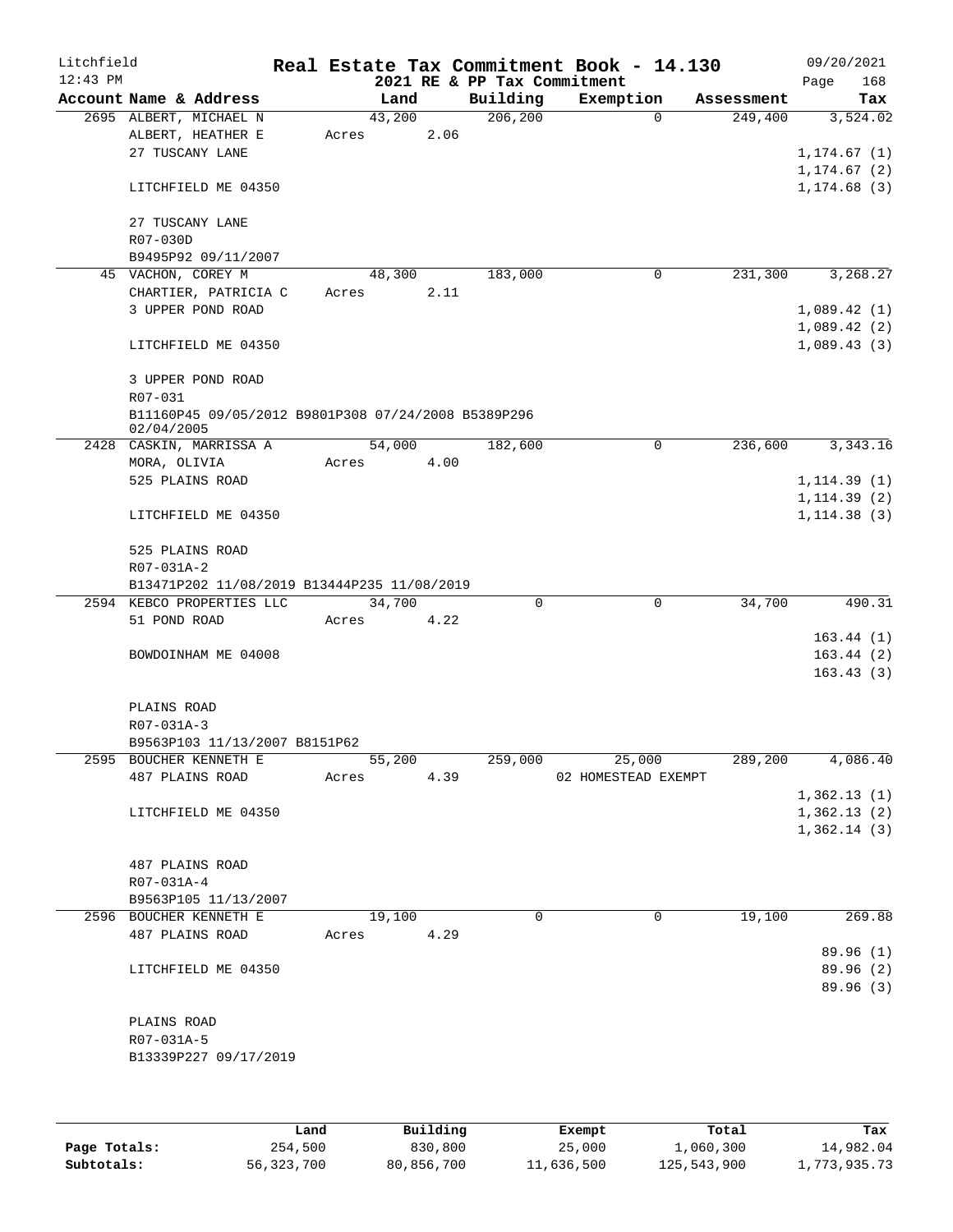| Litchfield   |                                                                       |                 | Real Estate Tax Commitment Book - 14.130 |                             |                  |                     |                  | 09/20/2021               |
|--------------|-----------------------------------------------------------------------|-----------------|------------------------------------------|-----------------------------|------------------|---------------------|------------------|--------------------------|
| $12:43$ PM   |                                                                       |                 |                                          | 2021 RE & PP Tax Commitment |                  |                     |                  | 169<br>Page              |
|              | Account Name & Address                                                |                 | Land                                     | Building                    |                  | Exemption           | Assessment       | Tax                      |
|              | 191 BOWEN, DONALD E                                                   |                 | 63,600                                   | 116,400                     |                  | 31,000              | 149,000          | 2,105.37                 |
|              | 437 PLAINS RD                                                         | Acres           | 10.77                                    |                             |                  | 02 HOMESTEAD EXEMPT |                  |                          |
|              |                                                                       |                 |                                          |                             |                  | 03 VETERANS EXEMPT  |                  | 701.79(1)                |
|              | LITCHFIELD ME 04350                                                   |                 |                                          |                             |                  |                     |                  | 701.79(2)                |
|              |                                                                       |                 |                                          |                             |                  |                     |                  | 701.79 (3)               |
|              | 437 PLAINS ROAD                                                       |                 |                                          |                             |                  |                     |                  |                          |
|              | R07-032                                                               |                 |                                          |                             |                  |                     |                  |                          |
|              | B1666P335                                                             |                 |                                          |                             |                  |                     |                  |                          |
|              | 164 PATENAUDE, EMILE A                                                |                 | 49,700                                   | 133,200                     |                  | 0                   | 182,900          | 2,584.38                 |
|              | PATENAUDE, CAROL J                                                    | Acres           | 4.00                                     |                             |                  |                     |                  |                          |
|              | 395 PLAINS ROAD                                                       |                 |                                          |                             |                  |                     |                  | 861.46(1)                |
|              |                                                                       |                 |                                          |                             |                  |                     |                  | 861.46(2)                |
|              | LITCHFIELD ME 04350                                                   |                 |                                          |                             |                  |                     |                  | 861.46(3)                |
|              |                                                                       |                 |                                          |                             |                  |                     |                  |                          |
|              | 395 PLAINS ROAD                                                       |                 |                                          |                             |                  |                     |                  |                          |
|              | R07-033                                                               |                 |                                          |                             |                  |                     |                  |                          |
|              | B11077P241 06/15/2012 B11067P311 06/05/2012                           |                 |                                          |                             |                  |                     |                  |                          |
|              | B11067P308 06/02/2012 B10008P168 03/12/2009                           |                 |                                          |                             |                  |                     |                  |                          |
|              | B1603P680 11/20/1972                                                  |                 |                                          |                             |                  |                     |                  |                          |
|              | 2341 GARDNER, DAVID                                                   |                 | 37,000                                   | 141,900                     |                  | 31,000              | 147,900          | 2,089.83                 |
|              | GARDNER, SUSAN                                                        | Acres           | 19.98                                    |                             | 12 WW2 Vet Res.  |                     |                  |                          |
|              | 25 BIRDHOUSE LANE                                                     |                 |                                          |                             |                  | 02 HOMESTEAD EXEMPT |                  | 696.61(1)                |
|              |                                                                       |                 |                                          |                             |                  |                     |                  | 696.61(2)                |
|              | LITCHFIELD ME 04350                                                   |                 |                                          |                             |                  |                     |                  | 696.61(3)                |
|              |                                                                       |                 |                                          |                             |                  |                     |                  |                          |
|              | 25 BIRDHOUSE LANE                                                     |                 |                                          |                             |                  |                     |                  |                          |
|              | R07-033A                                                              |                 |                                          |                             |                  |                     |                  |                          |
|              | B11387P93 05/16/2013 B11067P311 06/05/2012                            |                 |                                          |                             |                  |                     |                  |                          |
|              | B11067P308 06/02/2012 B7551P205 08/04/2003<br>2751 LEVESQUE, JOSHUA R |                 | 43,100                                   | 28,000                      |                  | $\mathbf 0$         | 71,100           | 1,004.64                 |
|              | 48 BIRDHOUSE LANE                                                     | Acres           | 2.02                                     |                             |                  |                     |                  |                          |
|              |                                                                       |                 |                                          |                             |                  |                     |                  | 334.88 (1)               |
|              | LITCHFIELD ME 04350                                                   |                 |                                          |                             |                  |                     |                  | 334.88 (2)               |
|              |                                                                       |                 |                                          |                             |                  |                     |                  | 334.88 (3)               |
|              |                                                                       |                 |                                          |                             |                  |                     |                  |                          |
|              | 48 BIRDHOUSE LANE                                                     |                 |                                          |                             |                  |                     |                  |                          |
|              | $R07 - 033B$                                                          |                 |                                          |                             |                  |                     |                  |                          |
|              | B12112P157 09/18/2015 B10203P252 09/04/2009                           |                 |                                          |                             |                  |                     |                  |                          |
|              | 1604 AMES, DOUGLAS                                                    |                 | 71,000                                   | 24,700                      |                  | $\mathbf 0$         | 95,700           | 1,352.24                 |
|              | AMES, MAE                                                             | Acres           | 45.00                                    |                             |                  |                     |                  |                          |
|              | 482 RICHMOND ROAD                                                     |                 |                                          |                             |                  |                     |                  | 450.75(1)                |
|              |                                                                       |                 |                                          |                             |                  |                     |                  | 450.75 (2)               |
|              | LITCHFIELD ME 04350                                                   |                 |                                          |                             |                  |                     |                  | 450.74 (3)               |
|              |                                                                       |                 |                                          |                             |                  |                     |                  |                          |
|              | 373 PLAINS ROAD                                                       |                 |                                          |                             |                  |                     |                  |                          |
|              | R07-034                                                               |                 |                                          |                             |                  |                     |                  |                          |
|              | B4933P33                                                              |                 |                                          |                             |                  |                     |                  |                          |
| 1179         | MCCARTY, WALTER E. &                                                  |                 | 56,700                                   | 146,600                     |                  | 0                   | 203,300          | 2,872.63                 |
|              | BARBARA TRUST                                                         |                 |                                          |                             |                  |                     |                  |                          |
|              | CONDON, TANYA LEE,                                                    | Acres           | 4.90                                     |                             |                  |                     |                  |                          |
|              | TRUSTEE                                                               |                 |                                          |                             |                  |                     |                  |                          |
|              | 74 BEECH STREET                                                       |                 |                                          |                             |                  |                     |                  | 957.54 (1)<br>957.54 (2) |
|              |                                                                       |                 |                                          |                             |                  |                     |                  |                          |
|              | CHELSEA ME 04330                                                      |                 |                                          |                             |                  |                     |                  | 957.55(3)                |
|              | 307 PLAINS ROAD                                                       |                 |                                          |                             |                  |                     |                  |                          |
|              | R07-035                                                               |                 |                                          |                             |                  |                     |                  |                          |
|              | B10114P215 06/17/2009 B1544P14 04/12/1971                             |                 |                                          |                             |                  |                     |                  |                          |
|              |                                                                       |                 |                                          |                             |                  |                     |                  |                          |
| Page Totals: |                                                                       | Land<br>321,100 | Building<br>590,800                      |                             | Exempt<br>62,000 |                     | Total<br>849,900 | Tax<br>12,009.09         |
| Subtotals:   |                                                                       | 56,644,800      | 81, 447, 500                             |                             | 11,698,500       | 126, 393, 800       |                  | 1,785,944.82             |
|              |                                                                       |                 |                                          |                             |                  |                     |                  |                          |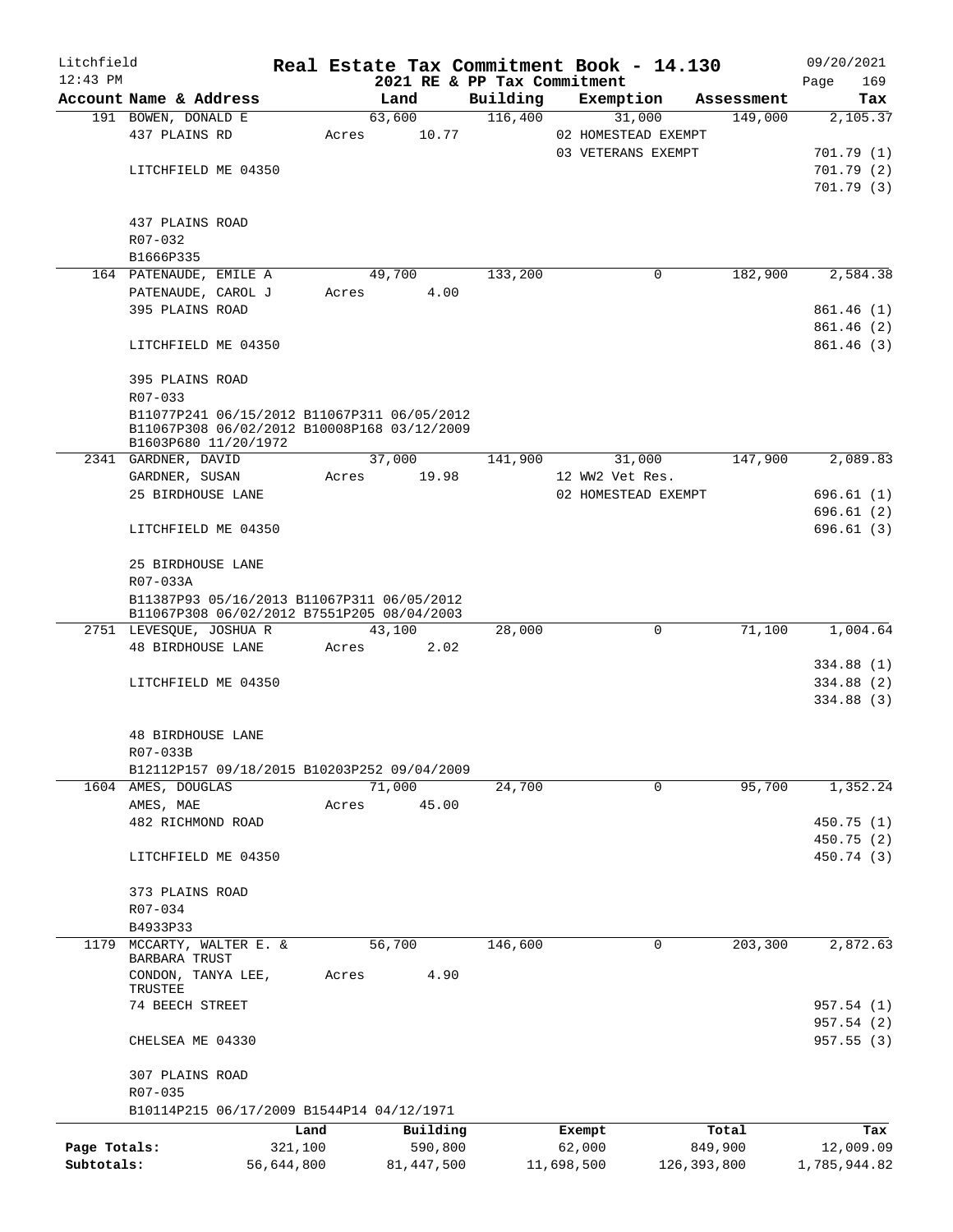| Litchfield<br>$12:43$ PM |                                                                                       |         |       |                 |      | 2021 RE & PP Tax Commitment | Real Estate Tax Commitment Book - 14.130 |                    | 09/20/2021<br>170<br>Page            |
|--------------------------|---------------------------------------------------------------------------------------|---------|-------|-----------------|------|-----------------------------|------------------------------------------|--------------------|--------------------------------------|
|                          | Account Name & Address                                                                |         |       | Land            |      | Building                    | Exemption                                | Assessment         | Tax                                  |
|                          | 1550 POTTERS BROOK<br>ENTERPRISE, LLC.<br>284 PLAINS ROAD                             |         | Acres | 66,000<br>14.00 |      | 5,800                       | $\Omega$                                 | 71,800             | 1,014.53                             |
|                          | LITCHFIELD ME 04350                                                                   |         |       |                 |      |                             |                                          |                    | 338.18(1)<br>338.18(2)<br>338.17(3)  |
|                          | 279 PLAINS ROAD<br>R07-036                                                            |         |       |                 |      |                             |                                          |                    |                                      |
|                          | B13778P63 11/05/2020                                                                  |         |       |                 |      |                             |                                          |                    |                                      |
|                          | 832 HILL, DONALD E<br>36 SMALL ROAD                                                   |         | Acres | 47,100          | 1.70 | 91,100                      | 25,000<br>02 HOMESTEAD EXEMPT            | 113,200            | 1,599.52                             |
|                          | LITCHFIELD ME 04350                                                                   |         |       |                 |      |                             |                                          |                    | 533.17 (1)<br>533.17(2)<br>533.18(3) |
|                          | 36 SMALL ROAD<br>R07-037<br>B2624P181                                                 |         |       |                 |      |                             |                                          |                    |                                      |
|                          | 1833 NEWENDYKE, BARBARA W                                                             |         |       | 138,800         |      | 453,900                     | 25,000                                   | 567,700            | 8,021.60                             |
|                          | NEWENDYKE, MELVIN                                                                     |         | Acres | 171.00          |      |                             | 02 HOMESTEAD EXEMPT                      |                    |                                      |
|                          | 84 SMALL ROAD                                                                         |         |       |                 |      |                             |                                          |                    | 2,673.87(1)<br>2,673.87(2)           |
|                          | LITCHFIELD ME 04350                                                                   |         |       |                 |      |                             |                                          |                    | 2,673.86(3)                          |
|                          | 84 SMALL ROAD<br>R07-038                                                              |         |       |                 |      |                             |                                          |                    |                                      |
|                          | B956P254 04/28/2004                                                                   |         |       |                 |      |                             |                                          |                    |                                      |
|                          | 1834 WEEKS OWEN L                                                                     |         |       | 79,500          |      | 169,100                     | 25,000                                   | 223,600            | 3,159.47                             |
|                          | WEEKS PHYLLIS H                                                                       |         | Acres | 40.00           |      |                             | 02 HOMESTEAD EXEMPT                      |                    |                                      |
|                          | 117 SMALL ROAD                                                                        |         |       |                 |      |                             |                                          |                    | 1,053.16(1)                          |
|                          | LITCHFIELD ME 04350                                                                   |         |       |                 |      |                             |                                          |                    | 1,053.16(2)<br>1,053.15(3)           |
|                          | 117 SMALL ROAD<br>R07-039                                                             |         |       |                 |      |                             |                                          |                    |                                      |
|                          | B9146P55 11/09/2006 B9146P53 11/09/2006 B7951P339<br>04/28/2004 B5397PI75 07/08/1997  |         |       |                 |      |                             |                                          |                    |                                      |
|                          | 1297 ROBBINS III WILLIAM C                                                            |         |       | 86,500          |      | 50,200                      | 25,000                                   | 111,700            | 1,578.32                             |
|                          | LEVASSEUR AMIE L                                                                      |         | Acres | 41.00           |      |                             | 02 HOMESTEAD EXEMPT                      |                    |                                      |
|                          | 47 SMALL ROAD                                                                         |         |       |                 |      |                             |                                          |                    | 526.11(1)                            |
|                          | LITCHFIELD ME 04350                                                                   |         |       |                 |      |                             |                                          |                    | 526.11(2)<br>526.10(3)               |
|                          | 47 SMALL ROAD                                                                         |         |       |                 |      |                             |                                          |                    |                                      |
|                          | R07-040<br>B9133P41 11/02/2006 B8145P161 10/01/2004 B8116P249<br>09/18/2004 B6897P343 |         |       |                 |      |                             |                                          |                    |                                      |
|                          | 451 PARKER GARY A                                                                     |         |       | 75,700          |      | 150,500                     | 25,000                                   | 201,200            | 2,842.96                             |
|                          | PARKER MARILYN A<br>33 SMALL ROAD                                                     |         | Acres | 32.30           |      |                             | 02 HOMESTEAD EXEMPT                      |                    | 947.65(1)                            |
|                          | LITCHFIELD ME 04350                                                                   |         |       |                 |      |                             |                                          |                    | 947.65 (2)<br>947.66 (3)             |
|                          | 33 SMALL ROAD<br>R07-041                                                              |         |       |                 |      |                             |                                          |                    |                                      |
|                          | B8711P78 11/30/2005 B4841P54                                                          |         |       |                 |      |                             |                                          |                    |                                      |
|                          |                                                                                       | Land    |       | Building        |      |                             |                                          |                    | Tax                                  |
| Page Totals:             |                                                                                       | 493,600 |       | 920,600         |      |                             | Exempt<br>125,000                        | Total<br>1,289,200 | 18,216.40                            |

**Subtotals:** 57,138,400 82,368,100 11,823,500 127,683,000 1,804,161.22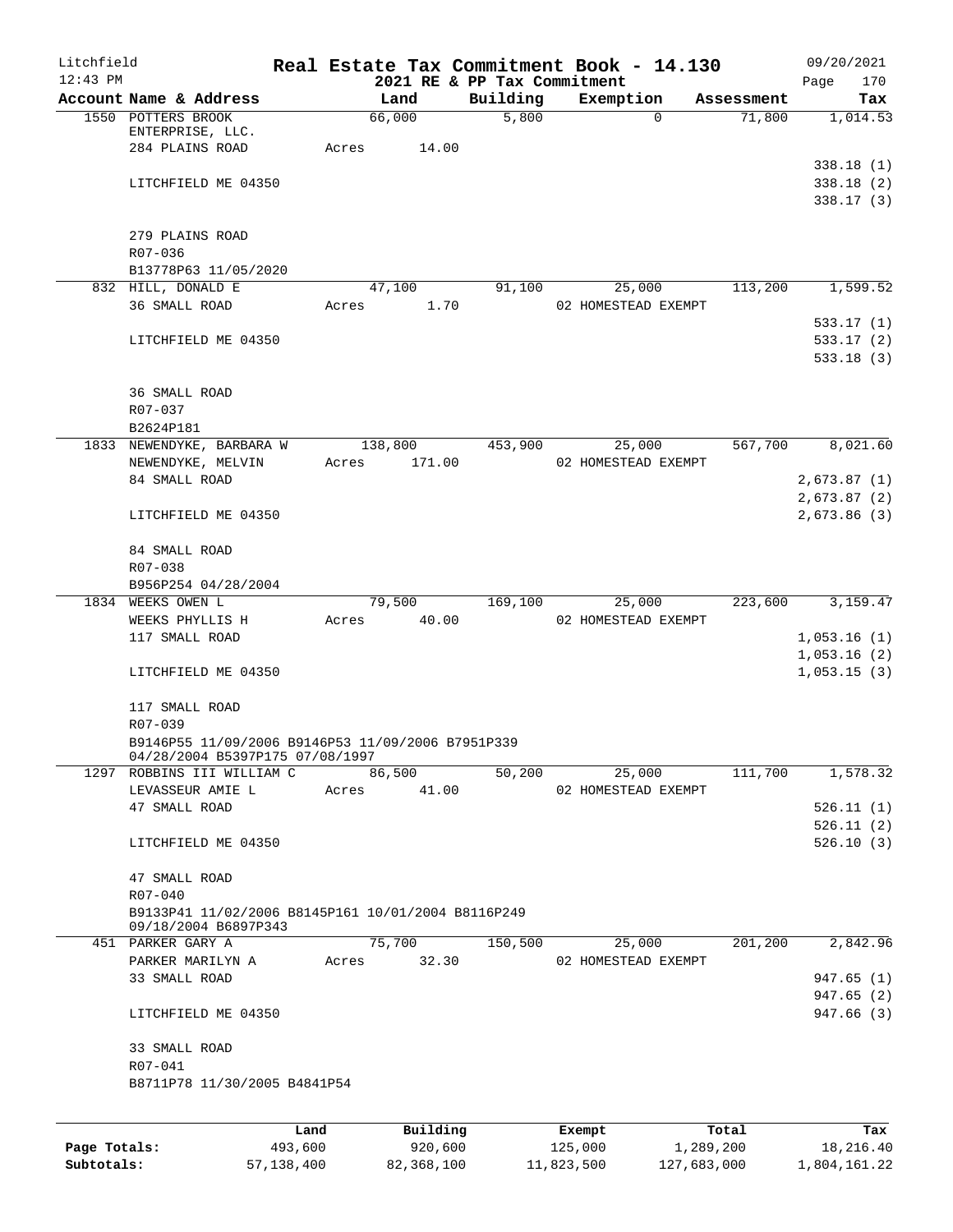| Litchfield<br>$12:43$ PM |                                                                     |             |      | 2021 RE & PP Tax Commitment | Real Estate Tax Commitment Book - 14.130 |                        | 09/20/2021<br>Page<br>171 |
|--------------------------|---------------------------------------------------------------------|-------------|------|-----------------------------|------------------------------------------|------------------------|---------------------------|
|                          | Account Name & Address                                              | Land        |      | Building                    | Exemption                                | Assessment             | Tax                       |
|                          | 139 HILL, CHADD                                                     | 103,300     |      | 41,500                      |                                          | 144,800<br>$\Omega$    | 2,046.02                  |
|                          | 68 GETCHELL LANE                                                    | Acres       | 4.94 |                             |                                          |                        |                           |
|                          |                                                                     |             |      |                             |                                          |                        | 682.01 (1)                |
|                          | LITCHFIELD ME 04350                                                 |             |      |                             |                                          |                        | 682.01 (2)                |
|                          |                                                                     |             |      |                             |                                          |                        | 682.00 (3)                |
|                          |                                                                     |             |      |                             |                                          |                        |                           |
|                          | 3 SMALL ROAD                                                        |             |      |                             |                                          |                        |                           |
|                          | $R07 - 042$<br>B12362P334 07/22/2016 B9188P165 12/15/2006 B9188P163 |             |      |                             |                                          |                        |                           |
|                          | 12/15/2006 B1123P371 01/18/1982                                     |             |      |                             |                                          |                        |                           |
|                          | 2923 HILL, JENNIFER A                                               | 34,200      |      | 7,500                       |                                          | 41,700<br>0            | 589.22                    |
|                          | 68 GETCH-HILL ROAD                                                  | Acres       | 4.06 |                             |                                          |                        |                           |
|                          |                                                                     |             |      |                             |                                          |                        | 196.41(1)                 |
|                          | Litchfield ME 04350                                                 |             |      |                             |                                          |                        | 196.41(2)                 |
|                          |                                                                     |             |      |                             |                                          |                        | 196.40(3)                 |
|                          |                                                                     |             |      |                             |                                          |                        |                           |
|                          | SMALL ROAD                                                          |             |      |                             |                                          |                        |                           |
|                          | $R07 - 042 - A$                                                     |             |      |                             |                                          |                        |                           |
|                          | B12775P194 11/13/2017                                               |             |      |                             |                                          |                        |                           |
|                          | 1188 MCFEE, LISA                                                    | 45,000      |      | 33,400                      |                                          | $\mathsf{O}$<br>78,400 | 1,107.79                  |
|                          | 223 PLAINS RD                                                       | Acres       | 1.00 |                             |                                          |                        |                           |
|                          |                                                                     |             |      |                             |                                          |                        | 369.26(1)                 |
|                          | LITCHFIELD ME 04350                                                 |             |      |                             |                                          |                        | 369.26(2)                 |
|                          |                                                                     |             |      |                             |                                          |                        | 369.27(3)                 |
|                          | 223 PLAINS ROAD                                                     |             |      |                             |                                          |                        |                           |
|                          | R07-044A                                                            |             |      |                             |                                          |                        |                           |
|                          | B7075P183 10/21/2004                                                |             |      |                             |                                          |                        |                           |
|                          | 2847 ROGERS, JOHN                                                   | $\mathbf 0$ |      | 19,000                      | 19,000                                   |                        | 0.00<br>$\mathbf 0$       |
|                          | 215 PLAINS ROAD                                                     |             |      |                             | 02 HOMESTEAD EXEMPT                      |                        |                           |
|                          |                                                                     |             |      |                             |                                          |                        |                           |
|                          | LITCHFIELD ME 04350                                                 |             |      |                             |                                          |                        |                           |
|                          |                                                                     |             |      |                             |                                          |                        |                           |
|                          |                                                                     |             |      |                             |                                          |                        |                           |
|                          | 215 PLAINS ROAD                                                     |             |      |                             |                                          |                        |                           |
|                          | $R07 - 044 - ON$                                                    |             |      |                             |                                          |                        |                           |
|                          | 987 LAMOREAU, BRYAN T                                               | 79,600      |      | 142,900                     | 25,000                                   | 197,500                | 2,790.68                  |
|                          | LAMOREAU, TRUDY                                                     | Acres       | 6.20 |                             | 02 HOMESTEAD EXEMPT                      |                        |                           |
|                          | 205 PLAINS ROAD                                                     |             |      |                             |                                          |                        | 930.23(1)<br>930.23(2)    |
|                          | LITCHFIELD ME 04350                                                 |             |      |                             |                                          |                        | 930.22 (3)                |
|                          |                                                                     |             |      |                             |                                          |                        |                           |
|                          | 205 PLAINS ROAD                                                     |             |      |                             |                                          |                        |                           |
|                          | R07-045                                                             |             |      |                             |                                          |                        |                           |
|                          | B13300P166 08/14/2019                                               |             |      |                             |                                          |                        |                           |
|                          | 1916 WOOD, THOMAS C                                                 | 45,300      |      | 125,300                     | 31,000                                   | 139,600                | 1,972.55                  |
|                          | 187 PLAINS RD                                                       | Acres       | 1.10 |                             | 02 HOMESTEAD EXEMPT                      |                        |                           |
|                          |                                                                     |             |      |                             | 03 VETERANS EXEMPT                       |                        | 657.52(1)                 |
|                          | LITCHFIELD ME 04350                                                 |             |      |                             |                                          |                        | 657.52(2)                 |
|                          |                                                                     |             |      |                             |                                          |                        | 657.51(3)                 |
|                          |                                                                     |             |      |                             |                                          |                        |                           |
|                          | 187 PLAINS ROAD                                                     |             |      |                             |                                          |                        |                           |
|                          | R07-046                                                             |             |      |                             |                                          |                        |                           |
|                          | B3333P183                                                           |             |      |                             |                                          |                        |                           |
|                          |                                                                     |             |      |                             |                                          |                        |                           |
|                          |                                                                     |             |      |                             |                                          |                        |                           |

|              | Land       | Building   | Exempt     | Total       | Tax          |
|--------------|------------|------------|------------|-------------|--------------|
| Page Totals: | 307,400    | 369,600    | 75,000     | 602,000     | 8,506.26     |
| Subtotals:   | 57,445,800 | 82,737,700 | 11,898,500 | 128,285,000 | 1,812,667.48 |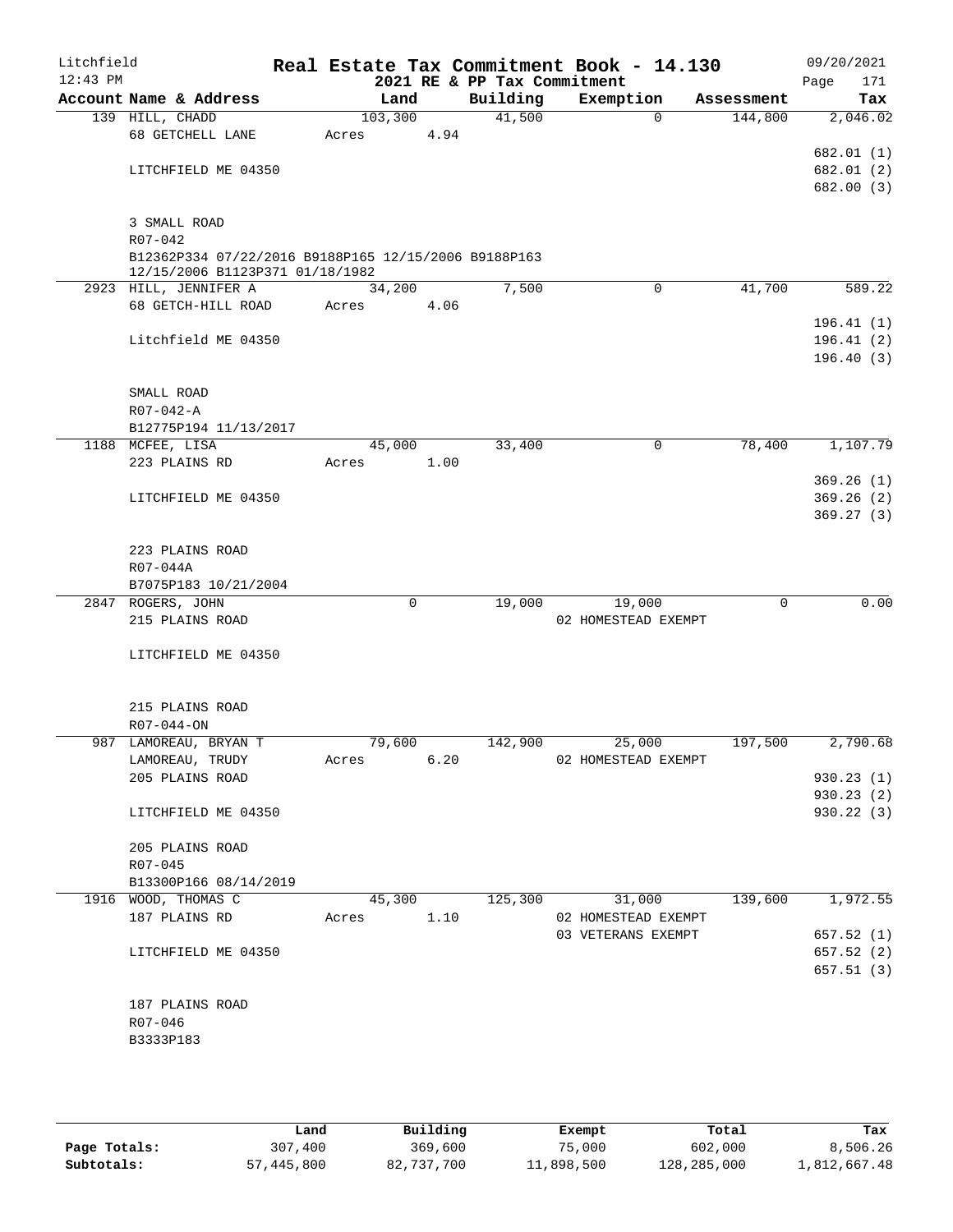| Litchfield<br>$12:43$ PM |                                                      |       | 2021 RE & PP Tax Commitment |          | Real Estate Tax Commitment Book - 14.130 |             |            | 09/20/2021<br>Page<br>172 |
|--------------------------|------------------------------------------------------|-------|-----------------------------|----------|------------------------------------------|-------------|------------|---------------------------|
|                          | Account Name & Address                               |       | Land                        | Building | Exemption                                |             | Assessment | Tax                       |
|                          | 1730 THOMPSON, ANNE                                  |       | 79,200                      | 126,300  | 25,000                                   |             | 180,500    | 2,550.47                  |
|                          | 15 JUNGLE LANE                                       | Acres | 105.00                      |          | 02 HOMESTEAD EXEMPT                      |             |            |                           |
|                          |                                                      |       |                             |          |                                          |             |            | 850.16(1)                 |
|                          | LITCHFIELD ME 04350                                  |       |                             |          |                                          |             |            | 850.16 (2)                |
|                          |                                                      |       |                             |          |                                          |             |            | 850.15(3)                 |
|                          | 15 JUNGLE LANE                                       |       |                             |          |                                          |             |            |                           |
|                          | R07-047                                              |       |                             |          |                                          |             |            |                           |
|                          | B11814P324 10/01/2014 B7008P329 08/06/2002           |       |                             |          |                                          |             |            |                           |
|                          | 931 KEENE, ERNEST R                                  |       | 48,600                      | 94,800   | 31,000                                   |             | 112,400    | 1,588.21                  |
|                          | P O BOX 292                                          | Acres | 3.20                        |          | 03 VETERANS EXEMPT                       |             |            |                           |
|                          |                                                      |       |                             |          | 02 HOMESTEAD EXEMPT                      |             |            | 529.40(1)                 |
|                          | LITCHFIELD ME 04350                                  |       |                             |          |                                          |             |            | 529.40(2)                 |
|                          |                                                      |       |                             |          |                                          |             |            | 529.41(3)                 |
|                          |                                                      |       |                             |          |                                          |             |            |                           |
|                          | 169 PLAINS ROAD                                      |       |                             |          |                                          |             |            |                           |
|                          | R07-050                                              |       |                             |          |                                          |             |            |                           |
|                          | B1600P849                                            |       |                             |          |                                          |             |            |                           |
|                          | 990 HUTCHINGS LINDA                                  |       | 67,500                      | 143,900  | 25,000                                   |             | 186,400    | 2,633.83                  |
|                          | 135 PLAINS ROAD                                      | Acres | 16.00                       |          | 02 HOMESTEAD EXEMPT                      |             |            |                           |
|                          |                                                      |       |                             |          |                                          |             |            | 877.94 (1)                |
|                          | LITCHFIELD ME 04350                                  |       |                             |          |                                          |             |            | 877.94 (2)                |
|                          |                                                      |       |                             |          |                                          |             |            | 877.95 (3)                |
|                          | 135 PLAINS ROAD                                      |       |                             |          |                                          |             |            |                           |
|                          | R07-051                                              |       |                             |          |                                          |             |            |                           |
|                          | B11065P322 06/06/2012 B8528P241 08/03/2005 B1500P94  |       |                             |          |                                          |             |            |                           |
|                          | 788 GERVAIS, MELINDA P                               |       | 67,600                      | 83,400   |                                          | $\mathbf 0$ | 151,000    | 2,133.63                  |
|                          | 500 STEVENSTOWN ROAD                                 | Acres | 16.12                       |          |                                          |             |            |                           |
|                          |                                                      |       |                             |          |                                          |             |            | 711.21(1)                 |
|                          | LITCHFIELD ME 04350                                  |       |                             |          |                                          |             |            | 711.21(2)                 |
|                          |                                                      |       |                             |          |                                          |             |            | 711.21(3)                 |
|                          |                                                      |       |                             |          |                                          |             |            |                           |
|                          | 500 STEVENSTOWN ROAD                                 |       |                             |          |                                          |             |            |                           |
|                          | R08-001                                              |       |                             |          |                                          |             |            |                           |
|                          | B12958P306 06/29/2018 B8818P325 03/03/2006 B4426P257 |       |                             |          |                                          |             |            |                           |
|                          | 786 FICKETT THEA L<br>520 STEVENSTOWN ROAD           | Acres | 65,200<br>48.00             | 179,700  | 25,000<br>02 HOMESTEAD EXEMPT            |             | 219,900    | 3,107.19                  |
|                          |                                                      |       |                             |          |                                          |             |            | 1,035.73(1)               |
|                          | LITCHFIELD ME 04350                                  |       |                             |          |                                          |             |            | 1,035.73(2)               |
|                          |                                                      |       |                             |          |                                          |             |            | 1,035.73(3)               |
|                          |                                                      |       |                             |          |                                          |             |            |                           |
|                          | 520 STEVENSTOWN ROAD                                 |       |                             |          |                                          |             |            |                           |
|                          | $R08 - 003$                                          |       |                             |          |                                          |             |            |                           |
|                          | B8549P57 08/15/2005 B5785P260 11/12/1998             |       |                             |          |                                          |             |            |                           |
|                          | 787 BUCKMORE CHERYL                                  |       | 50,400                      | 41,300   | 25,000                                   |             | 66,700     | 942.47                    |
|                          | 544 STEVENSTOWN ROAD                                 | Acres | 2.80                        |          | 02 HOMESTEAD EXEMPT                      |             |            |                           |
|                          |                                                      |       |                             |          |                                          |             |            | 314.16(1)                 |
|                          | LITCHFIELD ME 04350                                  |       |                             |          |                                          |             |            | 314.16(2)                 |
|                          |                                                      |       |                             |          |                                          |             |            | 314.15(3)                 |
|                          |                                                      |       |                             |          |                                          |             |            |                           |
|                          | 544 STEVENSTOWN ROAD<br>R08-004                      |       |                             |          |                                          |             |            |                           |
|                          | B11338P166 12/11/2012 B5663P191 07/02/1998           |       |                             |          |                                          |             |            |                           |
|                          |                                                      |       |                             |          |                                          |             |            |                           |
|                          |                                                      |       |                             |          |                                          |             |            |                           |

|              | úand       | Building   | Exempt     | Total       | Tax          |
|--------------|------------|------------|------------|-------------|--------------|
| Page Totals: | 378,500    | 669,400    | 131,000    | 916,900     | 12,955.80    |
| Subtotals:   | 57,824,300 | 83,407,100 | 12,029,500 | 129,201,900 | 1,825,623.28 |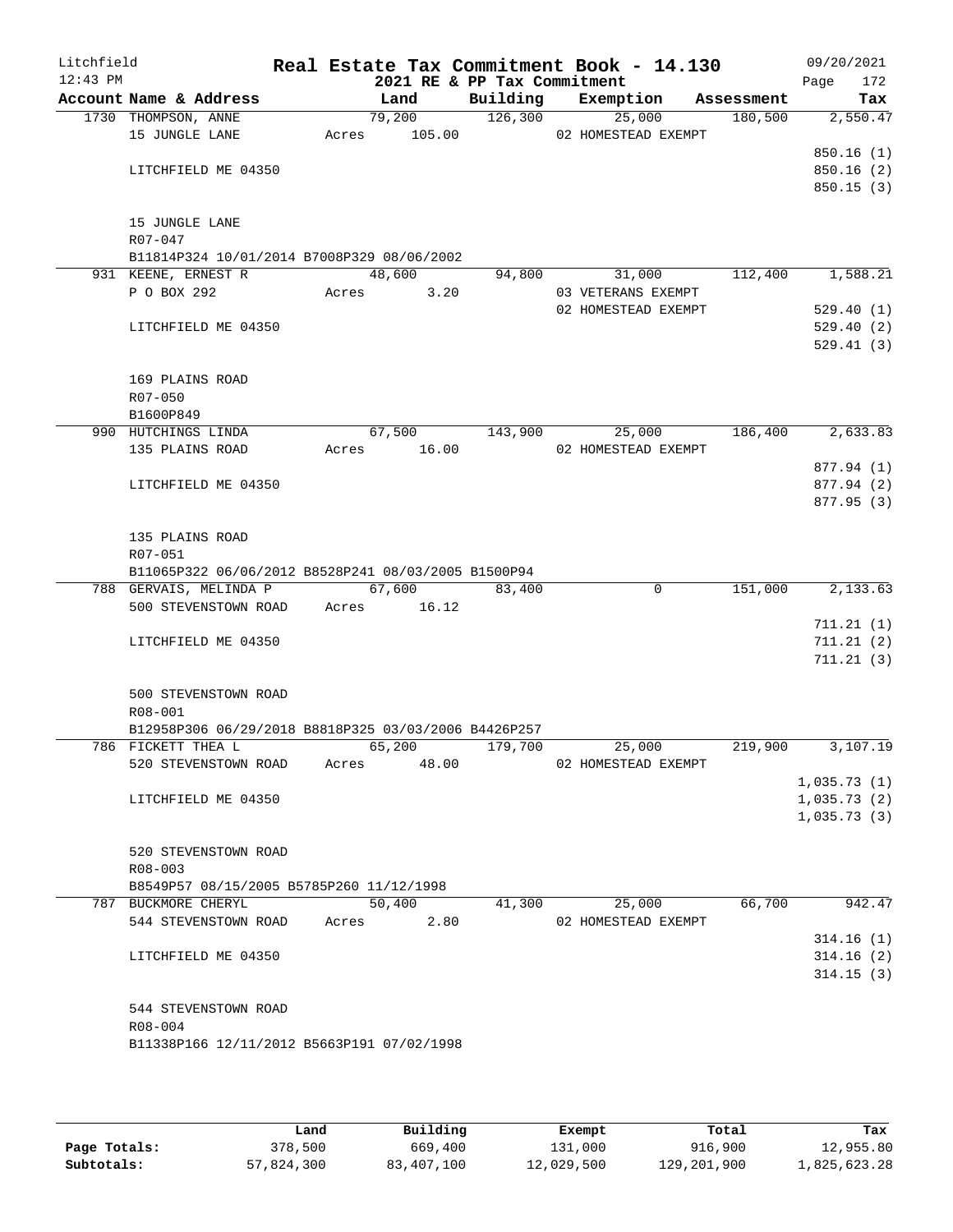| Litchfield<br>$12:43$ PM |                             |                                 |       |             |       | 2021 RE & PP Tax Commitment | Real Estate Tax Commitment Book - 14.130 |            | 09/20/2021<br>Page<br>173 |
|--------------------------|-----------------------------|---------------------------------|-------|-------------|-------|-----------------------------|------------------------------------------|------------|---------------------------|
|                          |                             | Account Name & Address          |       | Land        |       | Building                    | Exemption                                | Assessment | Tax                       |
|                          |                             | 1066 PICKETT, SCOTT A           |       | 61,000      |       | 20,000                      | 25,000                                   | 56,000     | 791.28                    |
|                          | 5 LILLY LANE                |                                 |       |             |       |                             | Acres 3.00 02 HOMESTEAD EXEMPT           |            |                           |
|                          |                             |                                 |       |             |       |                             |                                          |            | 263.76(1)                 |
|                          |                             | LITCHFIELD ME 04350             |       |             |       |                             |                                          |            | 263.76(2)                 |
|                          |                             |                                 |       |             |       |                             |                                          |            | 263.76(3)                 |
|                          |                             |                                 |       |             |       |                             |                                          |            |                           |
|                          | 5 LILLY LANE<br>$R08 - 006$ |                                 |       |             |       |                             |                                          |            |                           |
|                          |                             | B12244P1 03/11/2016 B2284P105   |       |             |       |                             |                                          |            |                           |
|                          |                             | 314 FITTERLING, JOSHUA M        |       | 52,800      |       | 136,300                     | 25,000                                   | 164,100    | 2,318.73                  |
|                          |                             | 614 STEVENSTOWN ROAD Acres 3.60 |       |             |       |                             | 02 HOMESTEAD EXEMPT                      |            |                           |
|                          |                             |                                 |       |             |       |                             |                                          |            | 772.91(1)                 |
|                          |                             | LITCHFIELD ME 04350             |       |             |       |                             |                                          |            | 772.91(2)                 |
|                          |                             |                                 |       |             |       |                             |                                          |            | 772.91(3)                 |
|                          |                             |                                 |       |             |       |                             |                                          |            |                           |
|                          |                             | 614 STEVENSTOWN ROAD            |       |             |       |                             |                                          |            |                           |
|                          | $R08 - 007$                 |                                 |       |             |       |                             |                                          |            |                           |
|                          |                             | B13220P119 05/29/2019           |       |             |       |                             |                                          |            |                           |
|                          |                             | 409 DAVIS, PATRICIA             |       | 49,300      |       | 83,600                      | 25,000                                   | 107,900    | 1,524.63                  |
|                          |                             | 13 POTTERS BROOK LANE           |       | Acres 2.44  |       |                             | 02 HOMESTEAD EXEMPT                      |            |                           |
|                          |                             |                                 |       |             |       |                             |                                          |            | 508.21(1)                 |
|                          |                             | LITCHFIELD ME 04350             |       |             |       |                             |                                          |            | 508.21(2)                 |
|                          |                             |                                 |       |             |       |                             |                                          |            | 508.21(3)                 |
|                          |                             | 13 POTTERS BROOK LANE           |       |             |       |                             |                                          |            |                           |
|                          | $R08 - 008$                 |                                 |       |             |       |                             |                                          |            |                           |
|                          |                             | B6772P336 01/04/2002            |       |             |       |                             |                                          |            |                           |
|                          | 1023 THURMAN, JOHN E        |                                 |       | 71,200      |       | 161,800                     | 31,000                                   | 202,000    | 2,854.26                  |
|                          |                             | THURMAN, PAMELA A               |       | Acres 23.36 |       |                             | 02 HOMESTEAD EXEMPT                      |            |                           |
|                          |                             | 34 POTTERS BROOK LANE           |       |             |       |                             | 03 VETERANS EXEMPT                       |            | 951.42(1)                 |
|                          |                             |                                 |       |             |       |                             |                                          |            | 951.42(2)                 |
|                          |                             | LITCHFIELD ME 04350             |       |             |       |                             |                                          |            | 951.42(3)                 |
|                          |                             |                                 |       |             |       |                             |                                          |            |                           |
|                          |                             | 34 POTTERS BROOK LANE           |       |             |       |                             |                                          |            |                           |
|                          | R08-008A                    |                                 |       |             |       |                             |                                          |            |                           |
|                          |                             | B6021P88 08/09/1999             |       |             |       |                             |                                          |            |                           |
|                          |                             | 2230 DOLBOW, ANNEGRET J         |       | 49,100      |       | 121,100                     | 25,000                                   | 145,200    | 2,051.68                  |
|                          |                             | SOLDANO, KYLE RICHARD           | Acres |             | 2.36  |                             | 02 HOMESTEAD EXEMPT                      |            |                           |
|                          |                             | 31 POTTERS BROOK LANE           |       |             |       |                             |                                          |            | 683.89 (1)<br>683.89 (2)  |
|                          |                             | LITCHFIELD ME 04350             |       |             |       |                             |                                          |            | 683.90 (3)                |
|                          |                             |                                 |       |             |       |                             |                                          |            |                           |
|                          |                             | 31 POTTERS BROOK LANE           |       |             |       |                             |                                          |            |                           |
|                          | R08-008B                    |                                 |       |             |       |                             |                                          |            |                           |
|                          |                             | B13123P35 11/28/2018            |       |             |       |                             |                                          |            |                           |
|                          | 1104 CLAVETTE, LUKAS        |                                 |       | 45,300      |       | $\Omega$                    | $\Omega$                                 | 45,300     | 640.09                    |
|                          |                             | CLOUTIER, CRYSTAL               | Acres |             | 13.00 |                             |                                          |            |                           |
|                          |                             | 658 STEVENSTOWN ROAD            |       |             |       |                             |                                          |            | 213.36(1)                 |
|                          |                             |                                 |       |             |       |                             |                                          |            | 213.36(2)                 |
|                          |                             | LITCHFIELD ME 04350             |       |             |       |                             |                                          |            | 213.37(3)                 |
|                          |                             | 658 STEVENSTOWN ROAD            |       |             |       |                             |                                          |            |                           |
|                          | R08-009                     |                                 |       |             |       |                             |                                          |            |                           |
|                          |                             | B12731P268 09/25/2017 B4177P274 |       |             |       |                             |                                          |            |                           |
|                          |                             |                                 |       |             |       |                             |                                          |            |                           |
|                          |                             |                                 |       |             |       |                             |                                          |            |                           |

|              | Land       | Building   | Exempt     | Total       | Tax          |
|--------------|------------|------------|------------|-------------|--------------|
| Page Totals: | 328,700    | 522,800    | 131,000    | 720,500     | 10,180.67    |
| Subtotals:   | 58,153,000 | 83,929,900 | 12,160,500 | 129,922,400 | 1,835,803.95 |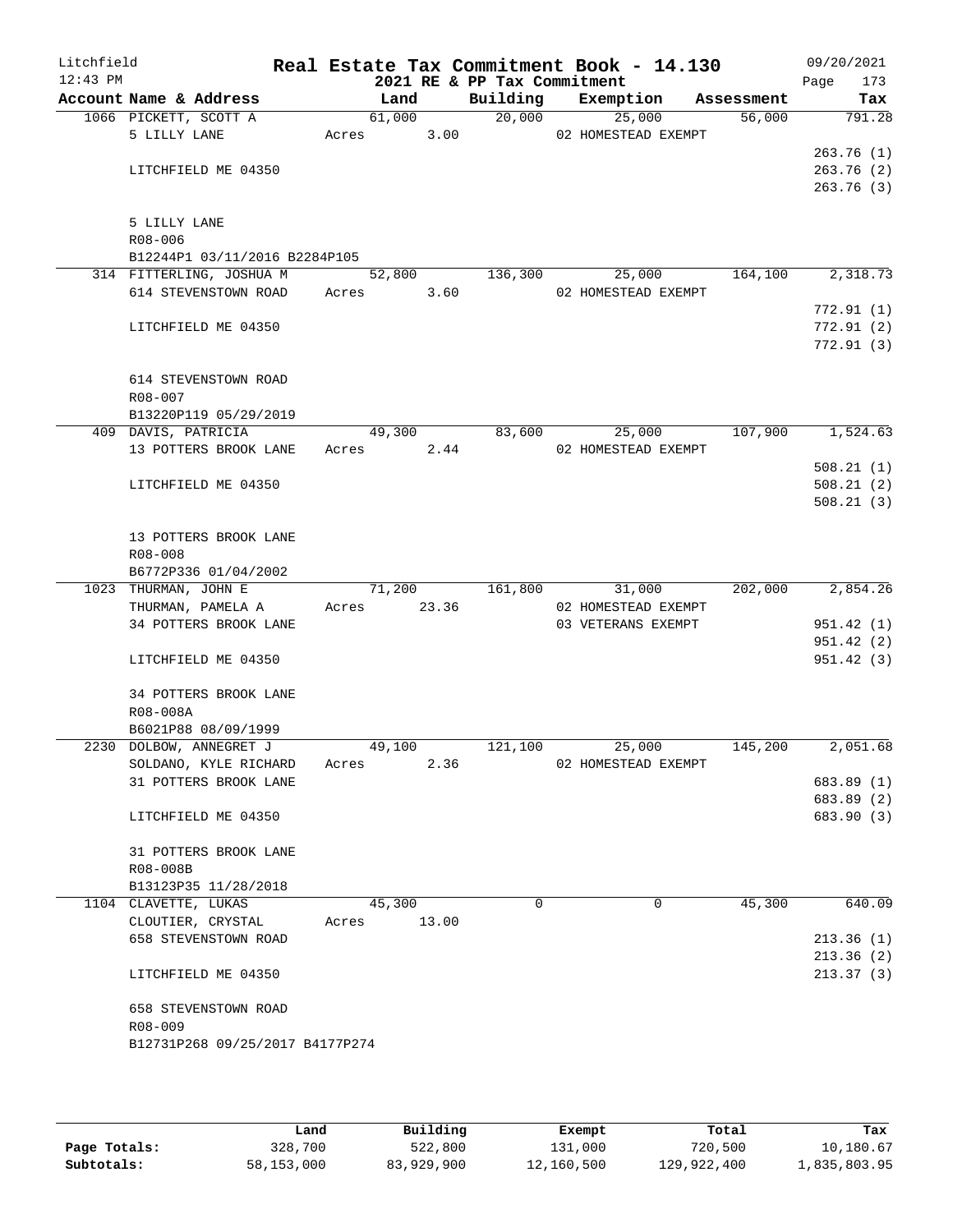| Litchfield<br>$12:43$ PM |                                            |       |               | 2021 RE & PP Tax Commitment | Real Estate Tax Commitment Book - 14.130 |            | 09/20/2021<br>174<br>Page |
|--------------------------|--------------------------------------------|-------|---------------|-----------------------------|------------------------------------------|------------|---------------------------|
|                          | Account Name & Address                     |       | Land          |                             | Building Exemption                       | Assessment | Tax                       |
|                          | 2065 CAMERON, PETER R                      |       | 52,000        | 33,500                      | 25,000                                   | 60,500     | 854.87                    |
|                          | CAMERON BETTY L                            |       | Acres 18.00   |                             | 02 HOMESTEAD EXEMPT                      |            |                           |
|                          | 648 STEVENSTOWN ROAD                       |       |               |                             |                                          |            | 284.96 (1)                |
|                          |                                            |       |               |                             |                                          |            | 284.96 (2)                |
|                          | LITCHFIELD ME 04350                        |       |               |                             |                                          |            | 284.95 (3)                |
|                          | 648 STEVENSTOWN ROAD                       |       |               |                             |                                          |            |                           |
|                          | R08-009A                                   |       |               |                             |                                          |            |                           |
|                          | B5502P337 11/21/1997                       |       |               |                             |                                          |            |                           |
|                          | 1766 TURNBULL, ANN M                       |       | 4,700         | $\Omega$                    | $\mathbf 0$                              | 4,700      | 66.41                     |
|                          | TURNBULL. JAMES A.                         |       | Acres 19.00   |                             |                                          |            |                           |
|                          | 697 STEVENSTOWN ROAD                       |       |               |                             |                                          |            | 22.14(1)                  |
|                          |                                            |       |               |                             |                                          |            | 22.14(2)                  |
|                          | LITCHFIELD ME 04350                        |       |               |                             |                                          |            | 22.13(3)                  |
|                          |                                            |       |               |                             |                                          |            |                           |
|                          | STEVENSTOWN ROAD                           |       |               |                             |                                          |            |                           |
|                          | R08-010                                    |       |               |                             |                                          |            |                           |
|                          | B11895P128 01/15/2015 B2904P193            |       |               |                             |                                          |            |                           |
|                          | 2107 ALBIS, JOHN F., JR                    |       | 55,500        | 114,100                     | 25,000                                   | 144,600    | 2,043.20                  |
|                          | 586 PLAINS ROAD                            |       | 4.50<br>Acres |                             | 02 HOMESTEAD EXEMPT                      |            | 681.07 (1)                |
|                          | LITCHFIELD ME 04350                        |       |               |                             |                                          |            | 681.07 (2)                |
|                          |                                            |       |               |                             |                                          |            | 681.06 (3)                |
|                          |                                            |       |               |                             |                                          |            |                           |
|                          | 586 PLAINS ROAD                            |       |               |                             |                                          |            |                           |
|                          | R08-010A                                   |       |               |                             |                                          |            |                           |
|                          | B13685P89 08/21/2020 B13680P259 08/07/2020 |       |               |                             |                                          |            |                           |
|                          | 161 BOLDUC, WILFRED L                      |       | 52,300        | 124,400                     | 31,000                                   | 145,700    | 2,058.74                  |
|                          | 658 PLAINS RD                              |       | Acres<br>3.43 |                             | 02 HOMESTEAD EXEMPT                      |            |                           |
|                          |                                            |       |               |                             | 03 VETERANS EXEMPT                       |            | 686.25(1)                 |
|                          | LITCHFIELD ME 04350                        |       |               |                             |                                          |            | 686.25 (2)                |
|                          |                                            |       |               |                             |                                          |            | 686.24 (3)                |
|                          | 658 PLAINS ROAD                            |       |               |                             |                                          |            |                           |
|                          | R08-011                                    |       |               |                             |                                          |            |                           |
|                          | B3119P72                                   |       |               |                             |                                          |            |                           |
|                          | 1022 LARY, DAVID J                         |       | 48,800        | 183,100                     | 31,000                                   | 200,900    | 2,838.72                  |
|                          | LARY, DIANNE E                             | Acres | 13.37         |                             | 02 HOMESTEAD EXEMPT                      |            |                           |
|                          | 624 PLAINS RD                              |       |               |                             | 03 VETERANS EXEMPT                       |            | 946.24(1)                 |
|                          |                                            |       |               |                             |                                          |            | 946.24(2)                 |
|                          | LITCHFIELD ME 04350                        |       |               |                             |                                          |            | 946.24 (3)                |
|                          |                                            |       |               |                             |                                          |            |                           |
|                          | 624 PLAINS ROAD                            |       |               |                             |                                          |            |                           |
|                          | R08-011A<br>B4270P76 11/13/1992            |       |               |                             |                                          |            |                           |
|                          | 160 JOHNSON, VICTORIA                      |       | 57,900        | 132,300                     | 25,000                                   | 165,200    | 2,334.28                  |
|                          | MARGARET                                   |       |               |                             |                                          |            |                           |
|                          | P.O. BOX 298                               | Acres | 5.30          |                             | 02 HOMESTEAD EXEMPT                      |            |                           |
|                          |                                            |       |               |                             |                                          |            | 778.09(1)                 |
|                          | DRESDEN ME 04342                           |       |               |                             |                                          |            | 778.09(2)                 |
|                          |                                            |       |               |                             |                                          |            | 778.10(3)                 |
|                          |                                            |       |               |                             |                                          |            |                           |
|                          | 644 PLAINS ROAD                            |       |               |                             |                                          |            |                           |
|                          | R08-011B<br>B13830P180 12/15/2020          |       |               |                             |                                          |            |                           |
|                          |                                            |       |               |                             |                                          |            |                           |
|                          |                                            |       |               |                             |                                          |            |                           |
|                          |                                            |       |               |                             |                                          |            |                           |

|              | Land       | Building   | Exempt     | Total       | Tax          |
|--------------|------------|------------|------------|-------------|--------------|
| Page Totals: | 271,200    | 587,400    | 137,000    | 721,600     | 10,196.22    |
| Subtotals:   | 58,424,200 | 84,517,300 | 12,297,500 | 130,644,000 | 1,846,000.17 |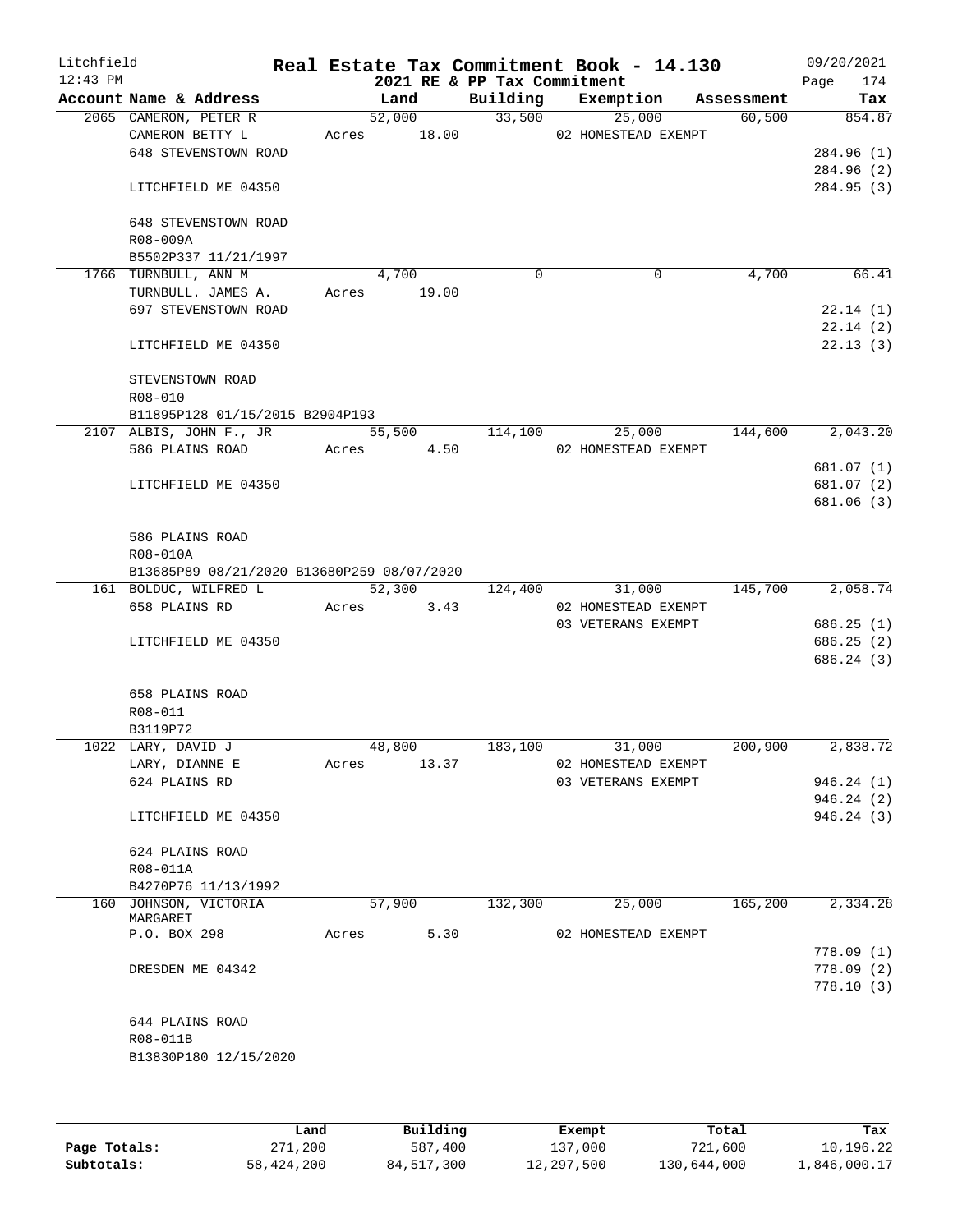| Litchfield |                     |                                            |       |        |       |                                                      | Real Estate Tax Commitment Book - 14.130 |            | 09/20/2021  |  |
|------------|---------------------|--------------------------------------------|-------|--------|-------|------------------------------------------------------|------------------------------------------|------------|-------------|--|
| $12:43$ PM |                     |                                            |       |        |       | 2021 RE & PP Tax Commitment                          |                                          |            | 175<br>Page |  |
|            |                     | Account Name & Address                     |       | Land   |       | Building                                             | Exemption                                | Assessment | Tax         |  |
|            |                     | 485 GATCOMB, LANCE E II                    |       | 7,500  |       | $\Omega$                                             | $\Omega$                                 | 7,500      | 105.98      |  |
|            |                     | GATCOMB, LILLY K                           | Acres |        | 22.00 |                                                      |                                          |            |             |  |
|            |                     | 688 PLAINS ROAD                            |       |        |       |                                                      |                                          |            | 35.33(1)    |  |
|            |                     |                                            |       |        |       |                                                      |                                          |            | 35.33(2)    |  |
|            |                     | LITCHFIELD ME 04350                        |       |        |       |                                                      |                                          |            | 35.32(3)    |  |
|            | PLAINS ROAD         |                                            |       |        |       |                                                      |                                          |            |             |  |
|            | R08-012             |                                            |       |        |       |                                                      |                                          |            |             |  |
|            |                     | B13147P148 02/09/2019 B4328P262            |       |        |       |                                                      |                                          |            |             |  |
|            | 1843 CHILDS BRENT M |                                            |       | 48,000 |       | 101,900                                              | 25,000                                   | 124,900    | 1,764.84    |  |
|            |                     | CHILDS, JESSICA                            |       |        | 2.00  |                                                      | 02 HOMESTEAD EXEMPT                      |            |             |  |
|            |                     |                                            | Acres |        |       |                                                      |                                          |            |             |  |
|            |                     | 696 PLAINS ROAD                            |       |        |       |                                                      |                                          |            | 588.28 (1)  |  |
|            |                     |                                            |       |        |       |                                                      |                                          |            | 588.28 (2)  |  |
|            |                     | LITCHFIELD ME 04350                        |       |        |       |                                                      |                                          |            | 588.28 (3)  |  |
|            | 696 PLAINS ROAD     |                                            |       |        |       |                                                      |                                          |            |             |  |
|            |                     |                                            |       |        |       |                                                      |                                          |            |             |  |
|            | R08-013             |                                            |       |        |       |                                                      |                                          |            |             |  |
|            |                     | B10511P128 08/26/2010 B1533P258 06/15/2004 |       |        |       |                                                      |                                          |            |             |  |
|            |                     | 667 CARTONIO, JUSTIN G                     |       | 76,500 |       | 8,000                                                | 25,000                                   | 59,500     | 840.74      |  |
|            |                     | CARTONIO, PAMELA J                         | Acres |        | 34.00 |                                                      | 02 HOMESTEAD EXEMPT                      |            |             |  |
|            |                     | 702 PLAINS ROAD                            |       |        |       |                                                      |                                          |            | 280.25(1)   |  |
|            |                     |                                            |       |        |       |                                                      |                                          |            | 280.25(2)   |  |
|            |                     | LITCHFIELD ME 04350                        |       |        |       |                                                      |                                          |            | 280.24 (3)  |  |
|            |                     |                                            |       |        |       |                                                      |                                          |            |             |  |
|            |                     | 702 PLAINS ROAD                            |       |        |       |                                                      |                                          |            |             |  |
|            | R08-014             |                                            |       |        |       |                                                      |                                          |            |             |  |
|            |                     | B13262P154 07/08/2019                      |       |        |       |                                                      |                                          |            |             |  |
|            |                     | 1842 GATCOMB, LANCE E                      |       | 75,200 |       | 133,800                                              | 0                                        | 209,000    | 2,953.17    |  |
|            |                     | GATCOMB, II LANCE E                        | Acres |        | 31.30 |                                                      |                                          |            |             |  |
|            |                     | 479 STEVENSTOWN ROAD                       |       |        |       |                                                      |                                          |            | 984.39 (1)  |  |
|            |                     |                                            |       |        |       |                                                      |                                          |            | 984.39 (2)  |  |
|            |                     | LITCHFIELD ME 04350                        |       |        |       |                                                      |                                          |            | 984.39 (3)  |  |
|            |                     |                                            |       |        |       |                                                      |                                          |            |             |  |
|            | 688 PLAINS ROAD     |                                            |       |        |       |                                                      |                                          |            |             |  |
|            | R08-014A            |                                            |       |        |       |                                                      |                                          |            |             |  |
|            |                     | B12524P306 01/23/2017 B6374P46 12/06/2000  |       |        |       |                                                      |                                          |            |             |  |
|            | 1664 LEIKAM, JOSHUA |                                            |       | 40,900 |       | 81,400                                               | 0                                        | 122,300    | 1,728.10    |  |
|            |                     | 768 PLAINS ROAD                            | Acres |        | 0.70  |                                                      |                                          |            |             |  |
|            |                     |                                            |       |        |       |                                                      |                                          |            | 576.03(1)   |  |
|            |                     | LITCHFIELD ME 04350                        |       |        |       |                                                      |                                          |            | 576.03(2)   |  |
|            |                     |                                            |       |        |       |                                                      |                                          |            | 576.04(3)   |  |
|            |                     |                                            |       |        |       |                                                      |                                          |            |             |  |
|            |                     | 768 PLAINS ROAD                            |       |        |       |                                                      |                                          |            |             |  |
|            | R08-015             |                                            |       |        |       |                                                      |                                          |            |             |  |
|            |                     |                                            |       |        |       | B12933P193 06/07/2018 B9207P334 12/21/2006 B5188P239 |                                          |            |             |  |
|            | 08/02/1996          |                                            |       |        |       |                                                      |                                          |            |             |  |
|            | 88 BEAL, ADAM J     |                                            |       | 51,200 |       | 145,500                                              | 25,000                                   | 171,700    | 2,426.12    |  |
|            | 812 PLAINS RD       |                                            | Acres |        | 4.78  |                                                      | 02 HOMESTEAD EXEMPT                      |            |             |  |
|            |                     |                                            |       |        |       |                                                      |                                          |            | 808.71 (1)  |  |
|            |                     | LITCHFIELD ME 04350                        |       |        |       |                                                      |                                          |            | 808.71 (2)  |  |
|            |                     |                                            |       |        |       |                                                      |                                          |            | 808.70 (3)  |  |
|            |                     |                                            |       |        |       |                                                      |                                          |            |             |  |
|            |                     | 812 PLAINS ROAD                            |       |        |       |                                                      |                                          |            |             |  |
|            | R08-016             |                                            |       |        |       |                                                      |                                          |            |             |  |
|            |                     | B12790P202 11/30/2017 B2192P157            |       |        |       |                                                      |                                          |            |             |  |
|            |                     |                                            |       |        |       |                                                      |                                          |            |             |  |
|            |                     |                                            |       |        |       |                                                      |                                          |            |             |  |

|              | Land       | Building   | Exempt     | Total       | Tax          |
|--------------|------------|------------|------------|-------------|--------------|
| Page Totals: | 299,300    | 470,600    | 75,000     | 694,900     | 9,818.95     |
| Subtotals:   | 58,723,500 | 84,987,900 | 12,372,500 | 131,338,900 | 1,855,819.12 |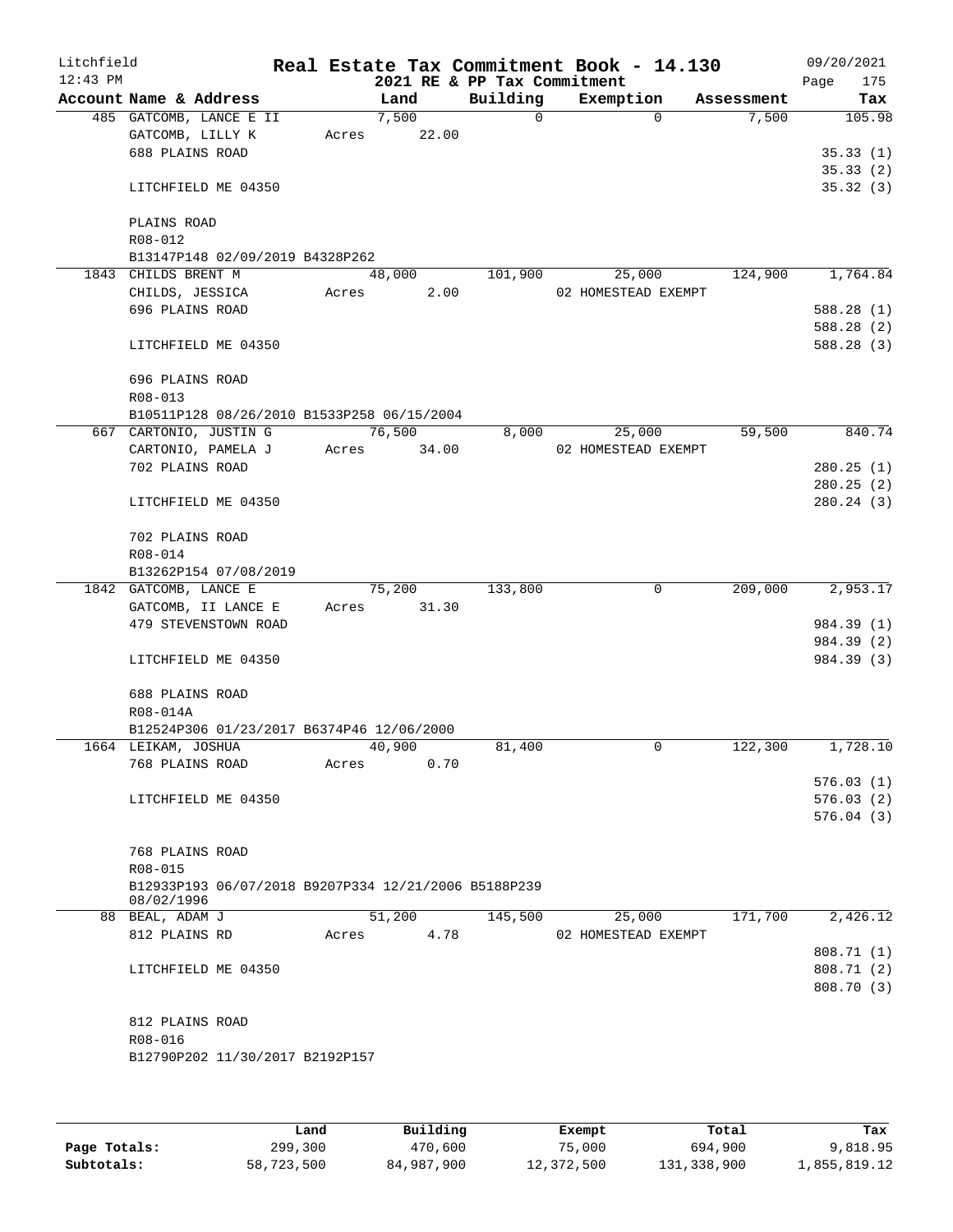| Litchfield |                                                      |       |        |        |                                         | Real Estate Tax Commitment Book - 14.130 |                      | 09/20/2021         |
|------------|------------------------------------------------------|-------|--------|--------|-----------------------------------------|------------------------------------------|----------------------|--------------------|
| $12:43$ PM | Account Name & Address                               |       | Land   |        | 2021 RE & PP Tax Commitment<br>Building | Exemption                                |                      | 176<br>Page<br>Tax |
|            | 2924 BEAL, RICHARD L                                 |       | 51,800 |        | 0                                       | $\mathbf 0$                              | Assessment<br>51,800 | 731.93             |
|            | <b>40 BEALS LANE</b>                                 | Acres |        | 153.00 |                                         |                                          |                      |                    |
|            |                                                      |       |        |        |                                         |                                          |                      | 243.98 (1)         |
|            | LITCHFIELD ME 04350                                  |       |        |        |                                         |                                          |                      | 243.98 (2)         |
|            |                                                      |       |        |        |                                         |                                          |                      | 243.97(3)          |
|            |                                                      |       |        |        |                                         |                                          |                      |                    |
|            | PLAINS ROAD                                          |       |        |        |                                         |                                          |                      |                    |
|            | $R08 - 016 - A$                                      |       |        |        |                                         |                                          |                      |                    |
|            | B2192P157                                            |       |        |        |                                         |                                          |                      |                    |
|            | 1350 WHITE, W ALLAN                                  |       | 48,300 |        | 172,000                                 | 0                                        | 220,300              | 3,112.84           |
|            | 657 PLAINS ROAD                                      | Acres |        | 2.11   |                                         |                                          |                      |                    |
|            |                                                      |       |        |        |                                         |                                          |                      | 1,037.61(1)        |
|            | LITCHFIELD ME 04350                                  |       |        |        |                                         |                                          |                      | 1,037.61(2)        |
|            |                                                      |       |        |        |                                         |                                          |                      | 1,037.62(3)        |
|            |                                                      |       |        |        |                                         |                                          |                      |                    |
|            | 657 PLAINS ROAD                                      |       |        |        |                                         |                                          |                      |                    |
|            | R08-019                                              |       |        |        |                                         |                                          |                      |                    |
|            | B9417P21 07/09/2007 B8161P102 10/07/2004 B8161P101   |       |        |        |                                         |                                          |                      |                    |
|            | 10/07/2004 B1719P90                                  |       |        |        |                                         |                                          |                      |                    |
|            | 2718 LIBBY, JENNIFER K                               |       | 81,100 |        | 315,000                                 | 25,000                                   | 371,100              | 5, 243.64          |
|            | LIBBY, MATHEW L                                      | Acres |        | 1.36   |                                         | 02 HOMESTEAD EXEMPT                      |                      |                    |
|            | 18 PLEASANT POND LANE                                |       |        |        |                                         |                                          |                      | 1,747.88(1)        |
|            |                                                      |       |        |        |                                         |                                          |                      | 1,747.88(2)        |
|            | LITCHFIELD ME 04350                                  |       |        |        |                                         |                                          |                      | 1,747.88 (3)       |
|            |                                                      |       |        |        |                                         |                                          |                      |                    |
|            | 18 PLEASANT POND LANE                                |       |        |        |                                         |                                          |                      |                    |
|            | $R08 - 020$                                          |       |        |        |                                         |                                          |                      |                    |
|            | B13128P74 01/11/2019 B11028P305 05/04/2012           |       |        |        |                                         |                                          |                      |                    |
|            | 1538 ROWE, PHILIP T                                  |       | 63,800 |        | 153,100                                 | 0                                        | 216,900              | 3,064.80           |
|            | <b>45 WARREN LANE</b>                                | Acres |        | 11.10  |                                         |                                          |                      |                    |
|            |                                                      |       |        |        |                                         |                                          |                      | 1,021.60(1)        |
|            | LITCHFIELD ME 04350                                  |       |        |        |                                         |                                          |                      | 1,021.60(2)        |
|            |                                                      |       |        |        |                                         |                                          |                      | 1,021.60(3)        |
|            |                                                      |       |        |        |                                         |                                          |                      |                    |
|            | 161 THOROFARE ROAD                                   |       |        |        |                                         |                                          |                      |                    |
|            | R08-020A                                             |       |        |        |                                         |                                          |                      |                    |
|            | B13757P70 10/20/2020                                 |       |        |        |                                         |                                          |                      |                    |
|            | 1963 WILSON, DAVID A                                 |       | 73,800 |        | 138,500                                 | 0                                        | 212,300              | 2,999.80           |
|            | WILSON, CONSTANCE D                                  | Acres |        | 1.42   |                                         |                                          |                      |                    |
|            | 153 THOROFARE RD                                     |       |        |        |                                         |                                          |                      | 999.93 (1)         |
|            |                                                      |       |        |        |                                         |                                          |                      | 999.93 (2)         |
|            | LITCHFIELD ME 04350                                  |       |        |        |                                         |                                          |                      | 999.94 (3)         |
|            |                                                      |       |        |        |                                         |                                          |                      |                    |
|            | 127 THOROFARE ROAD                                   |       |        |        |                                         |                                          |                      |                    |
|            | R08-020A-1                                           |       |        |        |                                         |                                          |                      |                    |
|            | B11874P303 12/17/2014 B11821P96 10/08/2014 B9554P254 |       |        |        |                                         |                                          |                      |                    |
|            | 11/05/2007 B9554P252 11/05/2007 B5410P23             |       |        |        |                                         |                                          |                      |                    |
|            | 1962 WILSON, DAVID                                   |       | 48,000 |        | 140,800                                 | 25,000                                   | 163,800              | 2,314.49           |
|            | WILSON, CONSTANCE                                    | Acres |        | 2.00   |                                         | 02 HOMESTEAD EXEMPT                      |                      |                    |
|            | 153 THOROFARE ROAD                                   |       |        |        |                                         |                                          |                      | 771.50(1)          |
|            |                                                      |       |        |        |                                         |                                          |                      | 771.50(2)          |
|            | LITCHFIELD ME 04350                                  |       |        |        |                                         |                                          |                      | 771.49(3)          |
|            |                                                      |       |        |        |                                         |                                          |                      |                    |
|            | 153 THOROFARE ROAD                                   |       |        |        |                                         |                                          |                      |                    |
|            | R08-020A-2                                           |       |        |        |                                         |                                          |                      |                    |
|            | B11327P99 03/12/2013 B5102P71                        |       |        |        |                                         |                                          |                      |                    |
|            |                                                      |       |        |        |                                         |                                          |                      |                    |
|            |                                                      |       |        |        |                                         |                                          |                      |                    |
|            |                                                      |       |        |        |                                         |                                          |                      |                    |

|              | Land       | Building   | Exempt     | Total       | Tax          |
|--------------|------------|------------|------------|-------------|--------------|
| Page Totals: | 366,800    | 919,400    | 50,000     | 1,236,200   | 17,467.50    |
| Subtotals:   | 59,090,300 | 85,907,300 | 12,422,500 | 132,575,100 | 1,873,286.62 |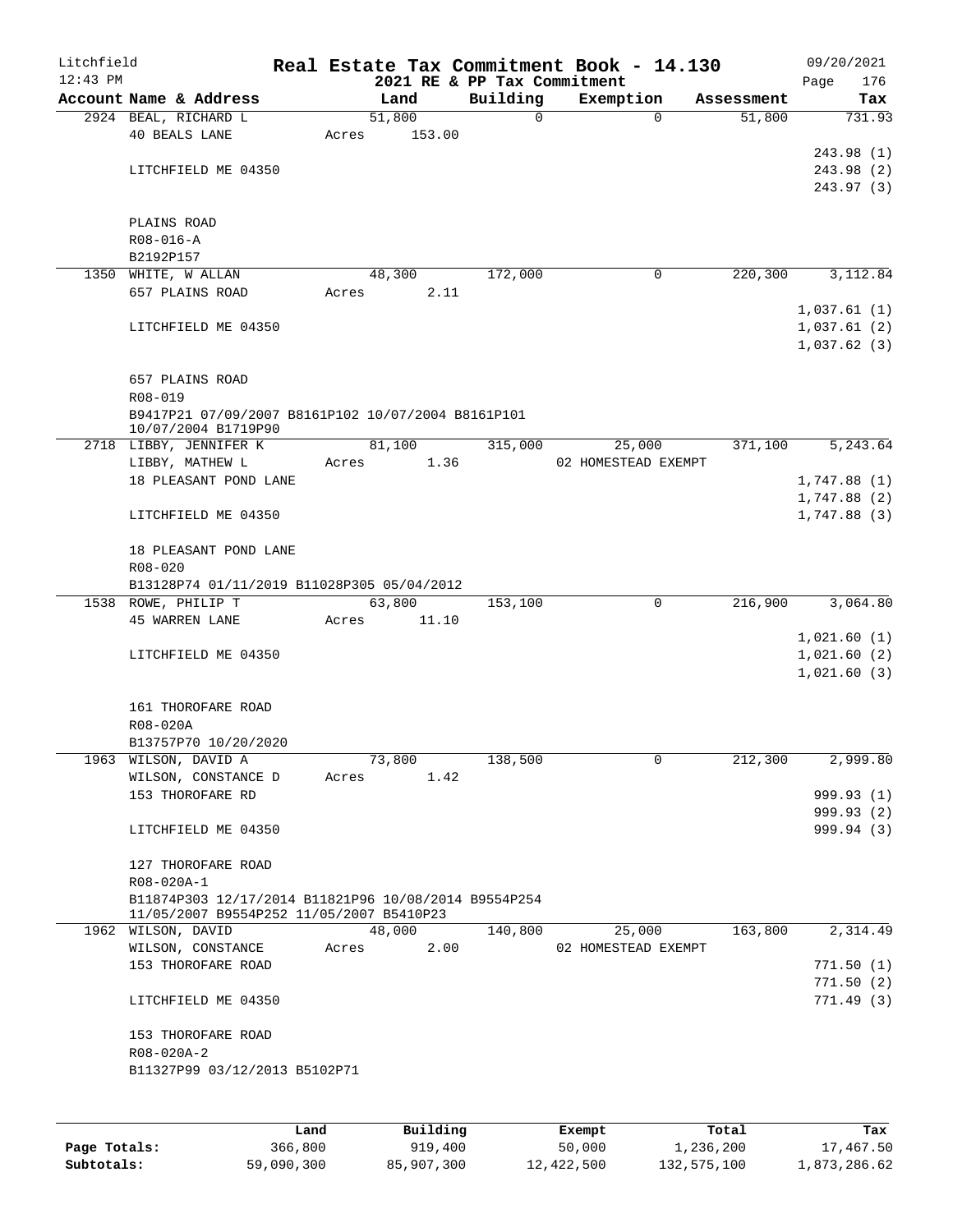| Litchfield   |                                                          |              |       |             |                                         | Real Estate Tax Commitment Book - 14.130 |              |            | 09/20/2021         |
|--------------|----------------------------------------------------------|--------------|-------|-------------|-----------------------------------------|------------------------------------------|--------------|------------|--------------------|
| $12:43$ PM   | Account Name & Address                                   |              |       | Land        | 2021 RE & PP Tax Commitment<br>Building | Exemption                                |              | Assessment | Page<br>177<br>Tax |
|              | 410 LOUNDER, RACHEL A                                    |              |       | 121,700     | 122,200                                 |                                          | $\mathbf{0}$ | 243,900    | 3,446.31           |
|              | LOUNDER, CHARLES E.,<br>III                              |              |       | Acres 1.50  |                                         |                                          |              |            |                    |
|              | 7 STARLIGHT WAY                                          |              |       |             |                                         |                                          |              |            | 1,148.77(1)        |
|              |                                                          |              |       |             |                                         |                                          |              |            | 1,148.77(2)        |
|              | BRUNSWICK ME 04011                                       |              |       |             |                                         |                                          |              |            | 1, 148.77(3)       |
|              | 10 PLEASANT POND LANE<br>R08-020B                        |              |       |             |                                         |                                          |              |            |                    |
|              | B12416P287 09/19/2016 B11858P174 11/17/2014<br>B3926P183 |              |       |             |                                         |                                          |              |            |                    |
|              | 46 ROGERS, GEORGE, JR.                                   |              |       | 11,100      | 0                                       |                                          | 0            | 11,100     | 156.84             |
|              | 24 UPPER POND ROAD                                       |              | Acres | 47.00       |                                         |                                          |              |            |                    |
|              |                                                          |              |       |             |                                         |                                          |              |            | 52.28(1)           |
|              | LITCHFIELD ME 04350                                      |              |       |             |                                         |                                          |              |            | 52.28(2)           |
|              |                                                          |              |       |             |                                         |                                          |              |            | 52.28(3)           |
|              | 24 UPPER POND ROAD                                       |              |       |             |                                         |                                          |              |            |                    |
|              | $R08 - 022$                                              |              |       |             |                                         |                                          |              |            |                    |
|              | B5395P168                                                |              |       |             |                                         |                                          |              |            |                    |
|              | 1519 ROGERS, GEORGE M JR                                 |              |       |             | 57,400 259,000                          | 25,000                                   |              | 291,400    | 4, 117, 48         |
|              | 24 UPPER POND RD                                         |              |       | Acres 46.00 |                                         | 02 HOMESTEAD EXEMPT                      |              |            |                    |
|              |                                                          |              |       |             |                                         |                                          |              |            | 1,372.49(1)        |
|              | LITCHFIELD ME 04350                                      |              |       |             |                                         |                                          |              |            | 1,372.49(2)        |
|              |                                                          |              |       |             |                                         |                                          |              |            | 1,372.50(3)        |
|              | 24 UPPER POND ROAD                                       |              |       |             |                                         |                                          |              |            |                    |
|              | R08-023                                                  |              |       |             |                                         |                                          |              |            |                    |
|              | B2360P61                                                 |              |       |             |                                         |                                          |              |            |                    |
|              | 2404 ROGERS, GEORGE M JR                                 |              |       | 4,400       | 0                                       |                                          | 0            | 4,400      | 62.17              |
|              | ROGERS, JUDITH A                                         |              |       | Acres 16.00 |                                         |                                          |              |            |                    |
|              | 24 UPPER POND RD                                         |              |       |             |                                         |                                          |              |            | 20.72(1)           |
|              |                                                          |              |       |             |                                         |                                          |              |            | 20.72(2)           |
|              | LITCHFIELD ME 04350                                      |              |       |             |                                         |                                          |              |            | 20.73(3)           |
|              | 150 UPPER POND ROAD                                      |              |       |             |                                         |                                          |              |            |                    |
|              | $R08 - 024$                                              |              |       |             |                                         |                                          |              |            |                    |
|              | B7957P286 05/24/2004                                     |              |       |             |                                         |                                          |              |            |                    |
| 1829         | TAIT ALEXANDER NORDEN<br>REVOCABLE TRUST DATED           |              |       | 60,400      | 166, 200                                |                                          | 0            | 226,600    | 3,201.86           |
|              | 11/19/2019                                               |              |       |             |                                         |                                          |              |            |                    |
|              | 100 GOSHEN ROAD                                          |              | Acres | 16.00       |                                         |                                          |              |            |                    |
|              |                                                          |              |       |             |                                         |                                          |              |            | 1,067.29(1)        |
|              | WEST CHESTER PA 19380                                    |              |       |             |                                         |                                          |              |            | 1,067.29(2)        |
|              |                                                          |              |       |             |                                         |                                          |              |            | 1,067.28(3)        |
|              | 90 UPPER POND ROAD                                       |              |       |             |                                         |                                          |              |            |                    |
|              | R08-024A                                                 |              |       |             |                                         |                                          |              |            |                    |
|              | B13555P240 05/04/2020 B7813P100 01/23/2003               |              |       |             |                                         |                                          |              |            |                    |
|              | 232 BUDD, ELIZABETH W                                    |              |       | 68,000      | 108,200                                 | 25,000                                   |              | 151,200    | 2,136.46           |
|              | c/o TAIT NORDEN                                          |              | Acres | 25.00       |                                         | 02 HOMESTEAD EXEMPT                      |              |            |                    |
|              | 100 GOSHEN ROAD                                          |              |       |             |                                         |                                          |              |            | 712.15(1)          |
|              | WEST CHESTER PA 19380                                    |              |       |             |                                         |                                          |              |            | 712.15(2)          |
|              |                                                          |              |       |             |                                         |                                          |              |            | 712.16(3)          |
|              | 100 UPPER POND ROAD                                      |              |       |             |                                         |                                          |              |            |                    |
|              | $R08 - 025$                                              |              |       |             |                                         |                                          |              |            |                    |
|              | B13611P123 06/24/2020 B4605P77                           |              |       |             |                                         |                                          |              |            |                    |
|              |                                                          | Land         |       | Building    |                                         | Exempt                                   |              | Total      | Tax                |
| Page Totals: |                                                          | 323,000      |       | 655,600     |                                         | 50,000                                   |              | 928,600    | 13, 121. 12        |
| Subtotals:   |                                                          | 59, 413, 300 |       | 86,562,900  |                                         | 12, 472, 500                             | 133,503,700  |            | 1,886,407.74       |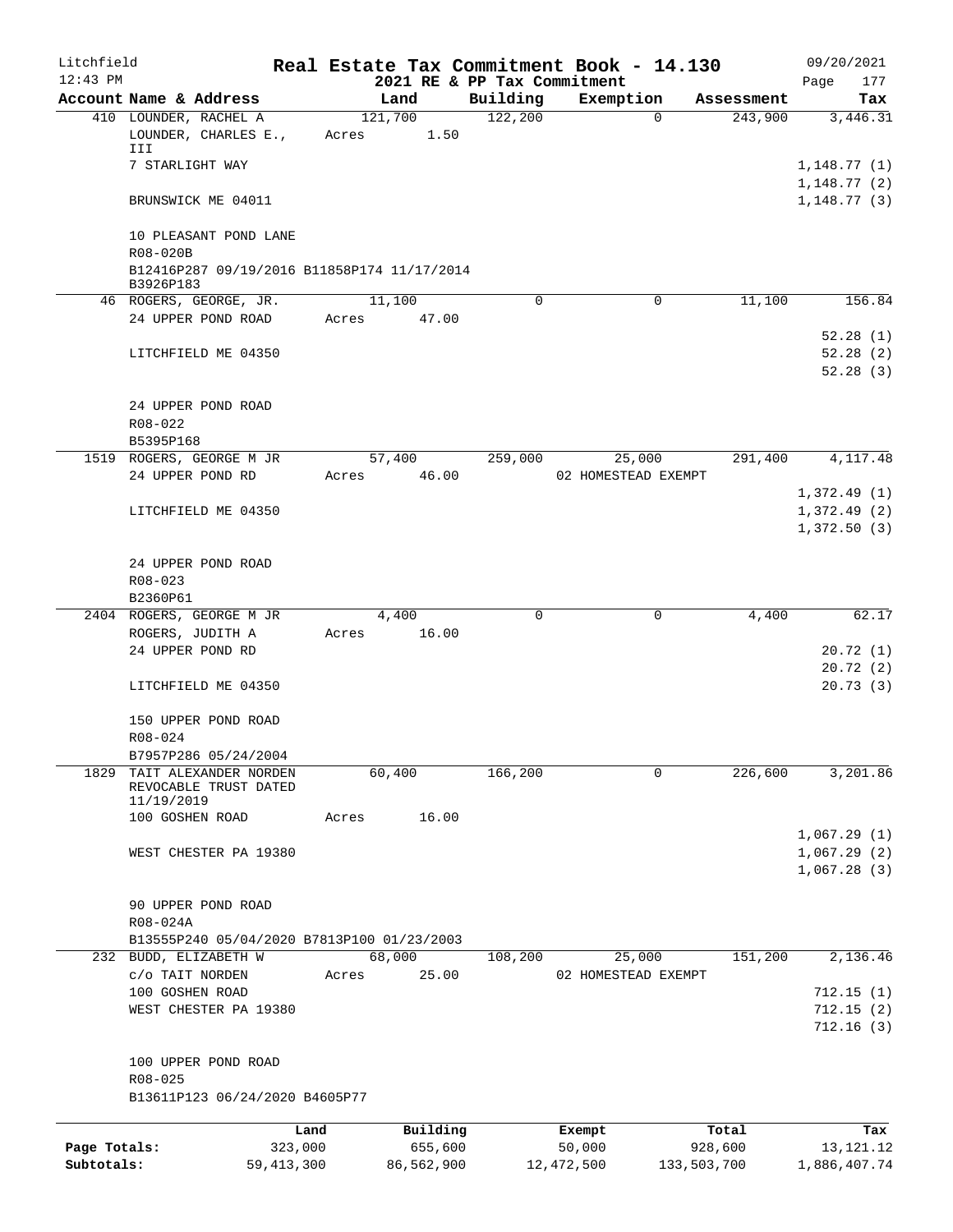| Litchfield<br>$12:43$ PM |                                                   |            |                 |            | 2021 RE & PP Tax Commitment | Real Estate Tax Commitment Book - 14.130 |             | 09/20/2021<br>178<br>Page |
|--------------------------|---------------------------------------------------|------------|-----------------|------------|-----------------------------|------------------------------------------|-------------|---------------------------|
|                          | Account Name & Address                            |            | Land            |            | Building                    | Exemption                                | Assessment  | Tax                       |
|                          | 725 GRIATZKY, MARIA                               |            | 185,500         |            | 0                           | $\Omega$                                 | 185,500     | 2,621.12                  |
|                          | S(WIDOW)                                          |            |                 |            |                             |                                          |             |                           |
|                          | 11 KEENAN STREET                                  |            | Acres           | 51.00      |                             |                                          |             |                           |
|                          | PARLIN NJ 08859                                   |            |                 |            |                             |                                          |             | 873.71 (1)<br>873.71 (2)  |
|                          |                                                   |            |                 |            |                             |                                          |             | 873.70 (3)                |
|                          |                                                   |            |                 |            |                             |                                          |             |                           |
|                          | UPPER POND ROAD                                   |            |                 |            |                             |                                          |             |                           |
|                          | R08-026                                           |            |                 |            |                             |                                          |             |                           |
|                          | B12646P254 09/24/2015 B7671P311 07/22/2003        |            |                 |            |                             |                                          |             |                           |
|                          | 2916 GRIATZKY, ALEXANDER<br>13 FORD LANE          |            | 28,000<br>Acres | 2.00       | $\Omega$                    | $\mathbf 0$                              | 28,000      | 395.64                    |
|                          |                                                   |            |                 |            |                             |                                          |             | 131.88(1)                 |
|                          | LITCHFIELD ME 04350                               |            |                 |            |                             |                                          |             | 131.88(2)                 |
|                          |                                                   |            |                 |            |                             |                                          |             | 131.88(3)                 |
|                          |                                                   |            |                 |            |                             |                                          |             |                           |
|                          | UPPER POND ROAD                                   |            |                 |            |                             |                                          |             |                           |
|                          | R08-026A                                          |            |                 |            |                             |                                          |             |                           |
|                          | B12646P254 09/24/2015<br>938 KENNEBEC VAL BEAGLE, |            | 37,700          |            | 59,900                      | 0                                        | 97,600      | 1,379.09                  |
|                          | <b>CLUB</b>                                       |            |                 |            |                             |                                          |             |                           |
|                          | C/O JANE MOOERS                                   |            | Acres           | 0.50       |                             |                                          |             |                           |
|                          | 31 STONEHAM DRIVE                                 |            |                 |            |                             |                                          |             | 459.70 (1)                |
|                          | WEST GARDINER ME 04345                            |            |                 |            |                             |                                          |             | 459.70 (2)                |
|                          |                                                   |            |                 |            |                             |                                          |             | 459.69(3)                 |
|                          | 24 LUNTS HILL ROAD                                |            |                 |            |                             |                                          |             |                           |
|                          | R09-001                                           |            |                 |            |                             |                                          |             |                           |
|                          | B1386P175                                         |            |                 |            |                             |                                          |             |                           |
|                          | 1135 MAINE TRAIL RIDERS                           |            | 56,500          |            | 53,700                      | 0                                        | 110,200     | 1,557.13                  |
|                          | ASSOCIATION<br>C/O: CATHY SMALL                   |            | Acres           | 4.84       |                             |                                          |             |                           |
|                          | 108 SPEARS CORNER ROAD                            |            |                 |            |                             |                                          |             | 519.04(1)                 |
|                          | WEST GARDINER ME 04345                            |            |                 |            |                             |                                          |             | 519.04(2)                 |
|                          |                                                   |            |                 |            |                             |                                          |             | 519.05(3)                 |
|                          |                                                   |            |                 |            |                             |                                          |             |                           |
|                          | 6 TUTT LANE                                       |            |                 |            |                             |                                          |             |                           |
|                          | R09-002A<br>B4863P210 03/10/1995                  |            |                 |            |                             |                                          |             |                           |
|                          | 1839 WEBB, JUDY A                                 |            | 42,900          |            | 2,700                       | $\Omega$                                 | 45,600      | 644.33                    |
|                          | 17 HEAVENSWAY LANE                                |            | Acres           | 0.15       |                             |                                          |             |                           |
|                          |                                                   |            |                 |            |                             |                                          |             | 214.78 (1)                |
|                          | WHITEFIELD ME 04353                               |            |                 |            |                             |                                          |             | 214.78 (2)                |
|                          |                                                   |            |                 |            |                             |                                          |             | 214.77 (3)                |
|                          | 59 PENNEY LANE                                    |            |                 |            |                             |                                          |             |                           |
|                          | R09-003                                           |            |                 |            |                             |                                          |             |                           |
|                          | B5726P350                                         |            |                 |            |                             |                                          |             |                           |
|                          | 123 WEBB, JONATHAN                                |            | 32,900          |            | 10,000                      | 0                                        | 42,900      | 606.18                    |
|                          | WEBB, JUDY                                        |            | Acres           | 0.15       |                             |                                          |             |                           |
|                          | 17 HEAVENSWAY LANE                                |            |                 |            |                             |                                          |             | 202.06(1)                 |
|                          | WHITEFIELD ME 04353                               |            |                 |            |                             |                                          |             | 202.06(2)<br>202.06(3)    |
|                          |                                                   |            |                 |            |                             |                                          |             |                           |
|                          | 57 PENNEY LANE                                    |            |                 |            |                             |                                          |             |                           |
|                          | R09-004                                           |            |                 |            |                             |                                          |             |                           |
|                          | B5404P298                                         |            |                 |            |                             |                                          |             |                           |
|                          |                                                   |            |                 |            |                             |                                          |             |                           |
|                          |                                                   | Land       |                 | Building   |                             | Exempt                                   | Total       | Tax                       |
| Page Totals:             |                                                   | 383,500    |                 | 126,300    |                             | 0                                        | 509,800     | 7,203.49                  |
| Subtotals:               |                                                   | 59,796,800 |                 | 86,689,200 |                             | 12,472,500                               | 134,013,500 | 1,893,611.23              |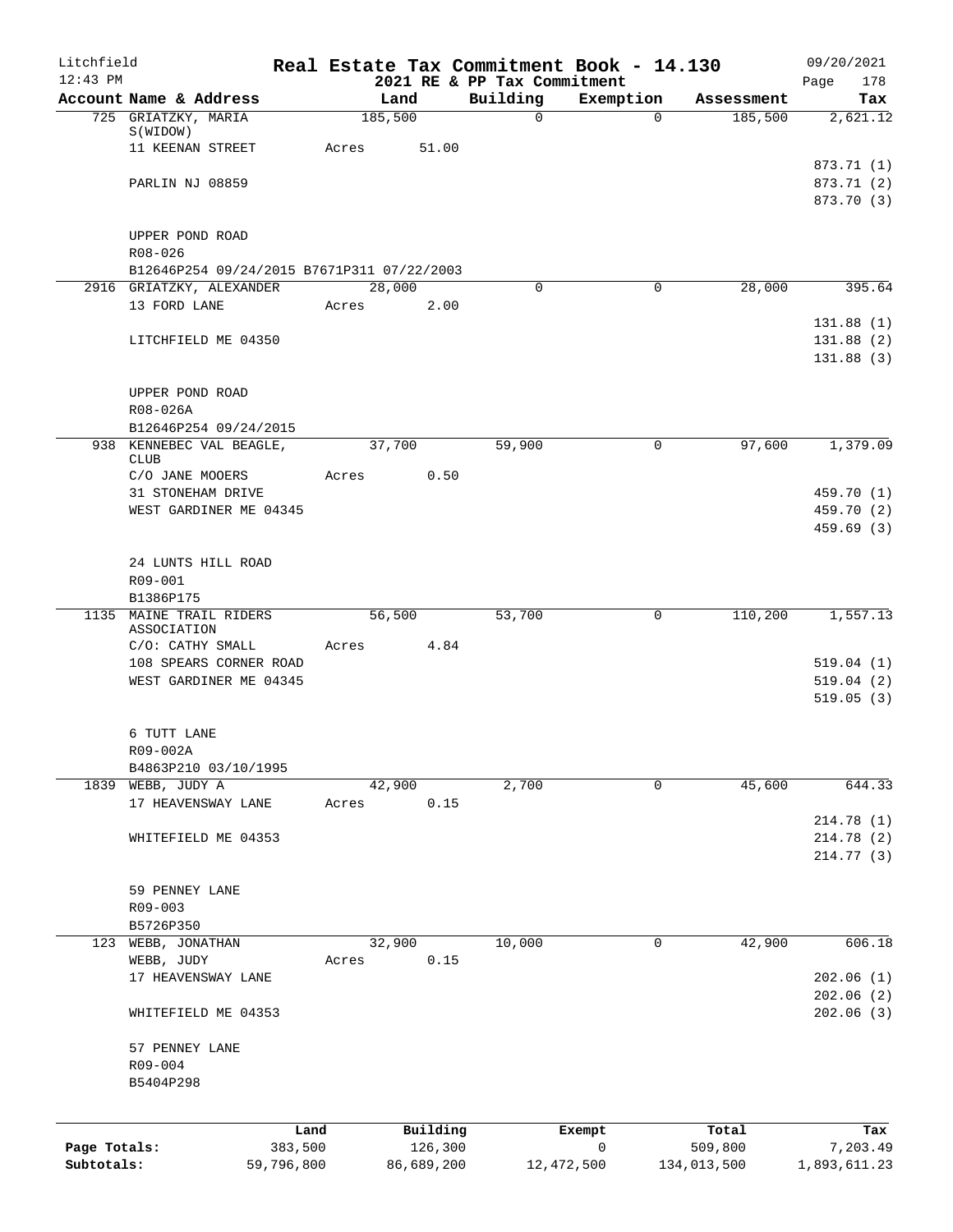| Litchfield   |                                                                 |         |       |          |          |        | Real Estate Tax Commitment Book - 14.130 |            | 09/20/2021         |
|--------------|-----------------------------------------------------------------|---------|-------|----------|----------|--------|------------------------------------------|------------|--------------------|
| $12:43$ PM   | Account Name & Address                                          |         |       | Land     | Building |        | 2021 RE & PP Tax Commitment<br>Exemption | Assessment | 179<br>Page<br>Tax |
|              | 1367 THACHER, SARAH                                             |         |       | 42,900   |          | 36,100 | 0                                        | 79,000     | 1,116.27           |
|              | 2 HAGAR STREET                                                  |         | Acres | 0.15     |          |        |                                          |            |                    |
|              |                                                                 |         |       |          |          |        |                                          |            | 372.09(1)          |
|              | RICHMOND ME 04357                                               |         |       |          |          |        |                                          |            | 372.09(2)          |
|              |                                                                 |         |       |          |          |        |                                          |            | 372.09(3)          |
|              |                                                                 |         |       |          |          |        |                                          |            |                    |
|              | 55 PENNEY LANE                                                  |         |       |          |          |        |                                          |            |                    |
|              | R09-005                                                         |         |       |          |          |        |                                          |            |                    |
|              | B10410P171 05/06/2010 B9268P121 03/01/2007 B9180P45             |         |       |          |          |        |                                          |            |                    |
|              | 12/06/2006 B4705P195 06/03/1994                                 |         |       |          |          |        |                                          |            |                    |
|              | 1743 CABRAL, JOSEPH                                             |         |       | 30,600   |          | 300    | 0                                        | 30,900     | 436.62             |
|              | 17 GAMAGE AVENUE                                                |         | Acres | 0.18     |          |        |                                          |            |                    |
|              |                                                                 |         |       |          |          |        |                                          |            | 145.54(1)          |
|              | AUBURN ME 04210                                                 |         |       |          |          |        |                                          |            | 145.54(2)          |
|              |                                                                 |         |       |          |          |        |                                          |            | 145.54(3)          |
|              |                                                                 |         |       |          |          |        |                                          |            |                    |
|              | PENNEY LANE                                                     |         |       |          |          |        |                                          |            |                    |
|              | R09-006<br>B10363P326 03/17/2010 B9345P124 05/05/2007 B1488P476 |         |       |          |          |        |                                          |            |                    |
|              | 06/25/1968                                                      |         |       |          |          |        |                                          |            |                    |
|              | 1366 AMATO HEIDI                                                |         |       | 50,700   |          | 32,400 | 0                                        | 83,100     | 1,174.20           |
|              | 3965 VT ROUTE 14                                                |         | Acres | 0.23     |          |        |                                          |            |                    |
|              |                                                                 |         |       |          |          |        |                                          |            | 391.40(1)          |
|              | EAST CALAIS VT 05650                                            |         |       |          |          |        |                                          |            | 391.40(2)          |
|              |                                                                 |         |       |          |          |        |                                          |            | 391.40(3)          |
|              |                                                                 |         |       |          |          |        |                                          |            |                    |
|              | 51 PENNEY LANE                                                  |         |       |          |          |        |                                          |            |                    |
|              | R09-007                                                         |         |       |          |          |        |                                          |            |                    |
|              | B11689P258 01/27/2014 B9358P226 02/20/2007                      |         |       |          |          |        |                                          |            |                    |
|              | 1448 READ, REGINALD J                                           |         |       | 62,300   |          | 8,600  | $\mathbf 0$                              | 70,900     | 1,001.82           |
|              | 178 MAIN ROAD                                                   |         | Acres | 0.65     |          |        |                                          |            |                    |
|              |                                                                 |         |       |          |          |        |                                          |            | 333.94(1)          |
|              | PHIPPSBURG ME 04562                                             |         |       |          |          |        |                                          |            | 333.94(2)          |
|              |                                                                 |         |       |          |          |        |                                          |            | 333.94(3)          |
|              |                                                                 |         |       |          |          |        |                                          |            |                    |
|              | 49 PENNEY LANE                                                  |         |       |          |          |        |                                          |            |                    |
|              | R09-008                                                         |         |       |          |          |        |                                          |            |                    |
|              | B3727P58 03/15/1993                                             |         |       |          |          |        |                                          |            |                    |
|              | 75 DEPREY, RUBEN C                                              |         |       | 43,900   |          | 32,900 | 0                                        | 76,800     | 1,085.18           |
|              | DEPREY, SUSAN A                                                 |         | Acres | 0.16     |          |        |                                          |            |                    |
|              | 16 GUDRUN DRIVE                                                 |         |       |          |          |        |                                          |            | 361.73(1)          |
|              |                                                                 |         |       |          |          |        |                                          |            | 361.73(2)          |
|              | GARDINER ME 04345                                               |         |       |          |          |        |                                          |            | 361.72(3)          |
|              |                                                                 |         |       |          |          |        |                                          |            |                    |
|              | <b>45 PENNEY LANE</b>                                           |         |       |          |          |        |                                          |            |                    |
|              | R09-010                                                         |         |       |          |          |        |                                          |            |                    |
|              | B13369P246 10/18/2019 B13320P50 08/30/2019                      |         |       |          |          |        |                                          |            |                    |
|              | 1709 FOURNIER, GERALD                                           |         |       | 53,800   |          | 66,800 | $\mathbf 0$                              | 120,600    | 1,704.08           |
|              | FOURNIER, ANN                                                   |         | Acres | 0.22     |          |        |                                          |            |                    |
|              | 284 LITCHFIELD ROAD                                             |         |       |          |          |        |                                          |            | 568.03(1)          |
|              |                                                                 |         |       |          |          |        |                                          |            | 568.03(2)          |
|              | WALES ME 04280                                                  |         |       |          |          |        |                                          |            | 568.02(3)          |
|              |                                                                 |         |       |          |          |        |                                          |            |                    |
|              | 43 PENNEY LANE                                                  |         |       |          |          |        |                                          |            |                    |
|              | R09-011                                                         |         |       |          |          |        |                                          |            |                    |
|              | B12450P264 10/25/2016 B12450P262 10/25/2016 B5992P14            |         |       |          |          |        |                                          |            |                    |
|              | 07/29/1994                                                      |         |       |          |          |        |                                          |            |                    |
|              |                                                                 |         |       |          |          |        |                                          |            |                    |
|              |                                                                 | Land    |       | Building |          |        | Exempt                                   | Total      | Tax                |
| Page Totals: |                                                                 | 284,200 |       | 177,100  |          |        | 0                                        | 461,300    | 6,518.17           |

**Subtotals:** 60,081,000 86,866,300 12,472,500 134,474,800 1,900,129.40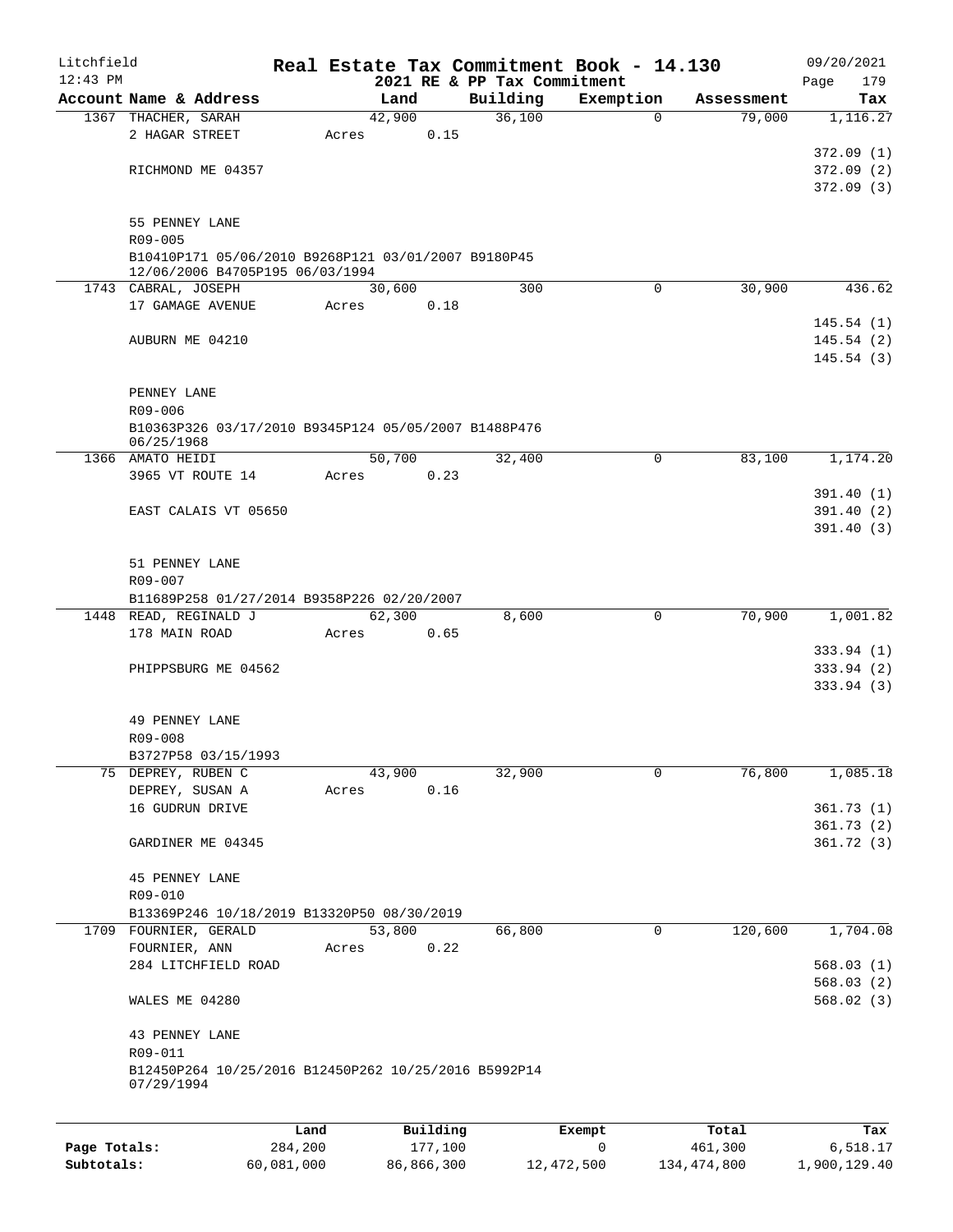| Litchfield   |                                                       |                 |       |        |                     |          | Real Estate Tax Commitment Book - 14.130 |             |                  | 09/20/2021   |     |
|--------------|-------------------------------------------------------|-----------------|-------|--------|---------------------|----------|------------------------------------------|-------------|------------------|--------------|-----|
| $12:43$ PM   |                                                       |                 |       |        |                     |          | 2021 RE & PP Tax Commitment              |             |                  | Page         | 180 |
|              | Account Name & Address                                |                 |       | Land   |                     | Building | Exemption                                |             | Assessment       |              | Tax |
|              | 1821 ROJAS, DEBORAH                                   |                 |       | 56,800 |                     | 194,600  |                                          | $\Omega$    | 251,400          | 3,552.28     |     |
|              | ROJAS, JAMES I                                        |                 | Acres |        | 0.26                |          |                                          |             |                  |              |     |
|              | <b>40 PENNEY LANE</b>                                 |                 |       |        |                     |          |                                          |             |                  | 1,184.09(1)  |     |
|              |                                                       |                 |       |        |                     |          |                                          |             |                  | 1,184.09(2)  |     |
|              | LITCHFIELD ME 04350                                   |                 |       |        |                     |          |                                          |             |                  | 1,184.10(3)  |     |
|              | <b>40 PENNEY LANE</b>                                 |                 |       |        |                     |          |                                          |             |                  |              |     |
|              | R09-012                                               |                 |       |        |                     |          |                                          |             |                  |              |     |
|              | B13563P212 05/20/2020 B7000P281 07/26/2002            |                 |       |        |                     |          |                                          |             |                  |              |     |
|              | 18 DUNN FAMILY REALTY                                 |                 |       | 60,500 |                     | 59,900   |                                          | 0           | 120,400          | 1,701.25     |     |
|              | TRUST                                                 |                 |       |        |                     |          |                                          |             |                  |              |     |
|              | DUNN JOHN L JR/SHIRLEY Acres                          |                 |       |        | 0.30                |          |                                          |             |                  |              |     |
|              | A, TRUSTEES                                           |                 |       |        |                     |          |                                          |             |                  |              |     |
|              | 120 PINE TREE ROAD                                    |                 |       |        |                     |          |                                          |             |                  | 567.08(1)    |     |
|              |                                                       |                 |       |        |                     |          |                                          |             |                  | 567.08 (2)   |     |
|              | LITCHFIELD ME 04350                                   |                 |       |        |                     |          |                                          |             |                  | 567.09(3)    |     |
|              |                                                       |                 |       |        |                     |          |                                          |             |                  |              |     |
|              | 39 PENNEY LANE                                        |                 |       |        |                     |          |                                          |             |                  |              |     |
|              | R09-013                                               |                 |       |        |                     |          |                                          |             |                  |              |     |
|              | B8586P257 09/09/2005 B5324P150                        |                 |       |        |                     |          |                                          | 0           | 190,600          | 2,693.18     |     |
|              | 438 CAMPBELL, JUSTIN R                                |                 |       | 65,700 | 0.33                | 124,900  |                                          |             |                  |              |     |
|              | CAMPBELL, ASHLEY A<br>30 DAVIS LANE                   |                 | Acres |        |                     |          |                                          |             |                  | 897.73 (1)   |     |
|              |                                                       |                 |       |        |                     |          |                                          |             |                  | 897.73 (2)   |     |
|              | LITCHFIELD ME 04350                                   |                 |       |        |                     |          |                                          |             |                  | 897.72 (3)   |     |
|              |                                                       |                 |       |        |                     |          |                                          |             |                  |              |     |
|              | 30 DAVIS LANE                                         |                 |       |        |                     |          |                                          |             |                  |              |     |
|              | R09-014                                               |                 |       |        |                     |          |                                          |             |                  |              |     |
|              | B12707P12 08/30/2017 B11217P157 11/02/2012 B9966P146  |                 |       |        |                     |          |                                          |             |                  |              |     |
|              | 02/02/2009 B9348P145 05/14/2007 B5448P71 09/08/1997   |                 |       |        |                     |          |                                          |             |                  |              |     |
|              | B3789P227                                             |                 |       |        |                     |          |                                          |             |                  |              |     |
| 695          | 194 FIELD, STANFORD P                                 |                 |       | 48,100 |                     | 160,800  | 25,000                                   |             | 183,900          | 2,598.51     |     |
|              | FURROW, ELLEN E                                       |                 | Acres |        | 2.02                |          | 02 HOMESTEAD EXEMPT                      |             |                  |              |     |
|              | 58 LUNTS HILL RD                                      |                 |       |        |                     |          |                                          |             |                  | 866.17 (1)   |     |
|              |                                                       |                 |       |        |                     |          |                                          |             |                  | 866.17(2)    |     |
|              | LITCHFIELD ME 04350                                   |                 |       |        |                     |          |                                          |             |                  | 866.17(3)    |     |
|              |                                                       |                 |       |        |                     |          |                                          |             |                  |              |     |
|              | 58 LUNTS HILL ROAD                                    |                 |       |        |                     |          |                                          |             |                  |              |     |
|              | R09-015<br>B10578P140 11/01/2010 B3262P194 10/29/1987 |                 |       |        |                     |          |                                          |             |                  |              |     |
|              | 197 FOWLER, KATELYN A                                 |                 |       | 78,000 |                     | 0        |                                          | $\mathbf 0$ | 78,000           | 1,102.14     |     |
|              | 616 LISBON STREET                                     |                 | Acres |        | 3.91                |          |                                          |             |                  |              |     |
|              |                                                       |                 |       |        |                     |          |                                          |             |                  | 367.38(1)    |     |
|              | LISBON ME 04252                                       |                 |       |        |                     |          |                                          |             |                  | 367.38(2)    |     |
|              |                                                       |                 |       |        |                     |          |                                          |             |                  | 367.38 (3)   |     |
|              |                                                       |                 |       |        |                     |          |                                          |             |                  |              |     |
|              | LUNTS HILL ROAD                                       |                 |       |        |                     |          |                                          |             |                  |              |     |
|              | R09-016                                               |                 |       |        |                     |          |                                          |             |                  |              |     |
|              | B13822P201 12/11/2020                                 |                 |       |        |                     |          |                                          |             |                  |              |     |
|              | WADDELL, THOMAS E                                     |                 |       | 95,800 |                     | 53,500   | 31,000                                   |             | 118,300          | 1,671.58     |     |
|              | DUNN, MARILYN                                         |                 | Acres |        | 2.35                |          | 02 HOMESTEAD EXEMPT                      |             |                  |              |     |
|              | 39 GORDON LANE                                        |                 |       |        |                     |          | 03 VETERANS EXEMPT                       |             |                  | 557.19(1)    |     |
|              |                                                       |                 |       |        |                     |          |                                          |             |                  | 557.19 (2)   |     |
|              | LITCHFIELD ME 04350                                   |                 |       |        |                     |          |                                          |             |                  | 557.20(3)    |     |
|              |                                                       |                 |       |        |                     |          |                                          |             |                  |              |     |
|              | 39 GORDON LANE                                        |                 |       |        |                     |          |                                          |             |                  |              |     |
|              | R09-017                                               |                 |       |        |                     |          |                                          |             |                  |              |     |
|              | B9668P37 03/17/2008 B4731P244 07/25/1994              |                 |       |        |                     |          |                                          |             |                  |              |     |
|              |                                                       |                 |       |        |                     |          |                                          |             |                  |              |     |
| Page Totals: |                                                       | Land<br>404,900 |       |        | Building<br>593,700 |          | Exempt<br>56,000                         |             | Total<br>942,600 | 13, 318.94   | Tax |
| Subtotals:   |                                                       | 60,485,900      |       |        | 87,460,000          |          | 12,528,500                               |             | 135, 417, 400    | 1,913,448.34 |     |
|              |                                                       |                 |       |        |                     |          |                                          |             |                  |              |     |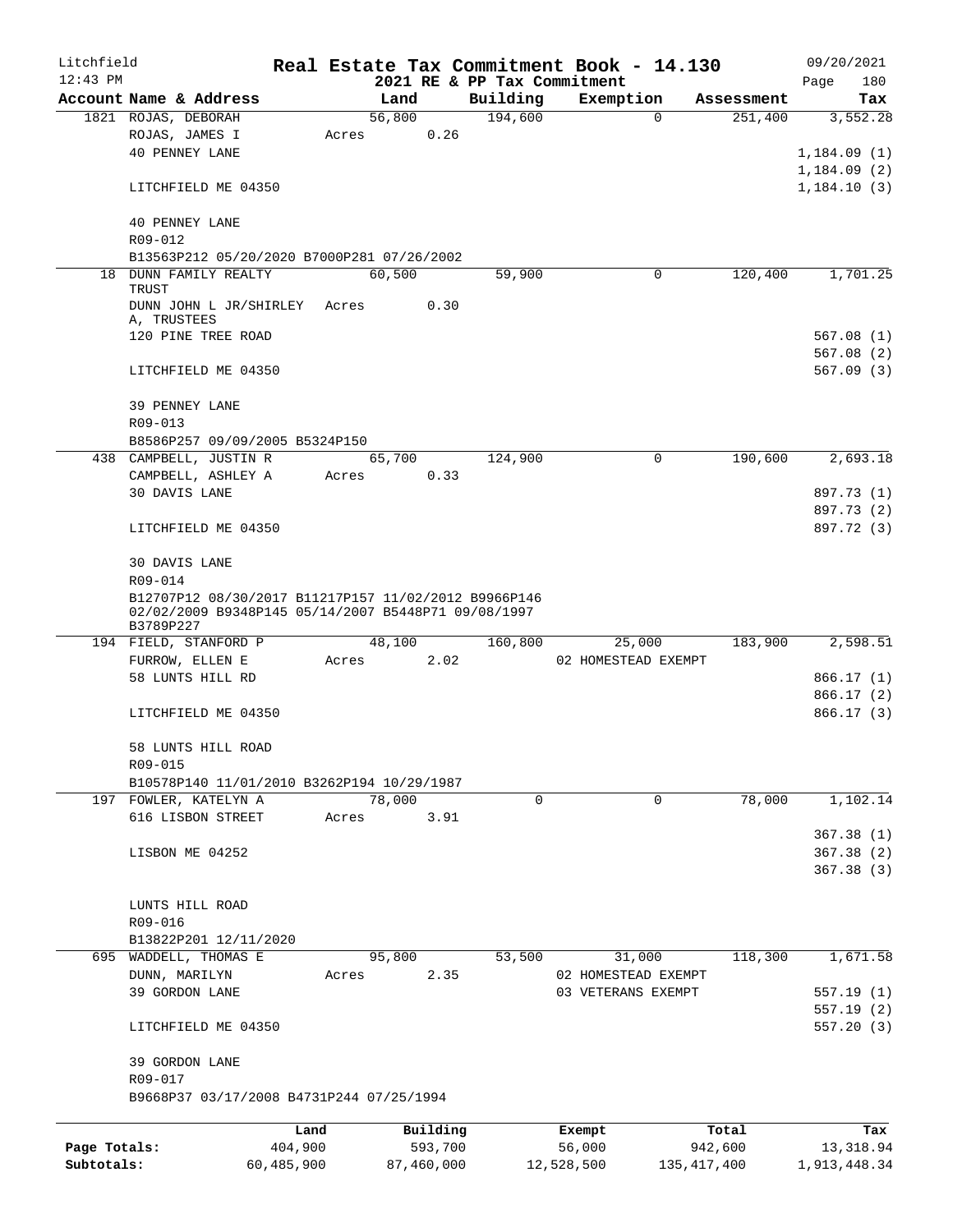| Litchfield<br>$12:43$ PM |                                                   |       |          |      | 2021 RE & PP Tax Commitment | Real Estate Tax Commitment Book - 14.130 |            | 09/20/2021<br>181<br>Page |
|--------------------------|---------------------------------------------------|-------|----------|------|-----------------------------|------------------------------------------|------------|---------------------------|
|                          | Account Name & Address                            |       | Land     |      | Building                    | Exemption                                | Assessment | Tax                       |
|                          | 694 BALDWIN SAMANTHA J                            |       | 53,000   |      | 115,600                     | 25,000                                   | 143,600    | 2,029.07                  |
|                          | 23 GORDON LANE                                    | Acres |          | 4.19 |                             | 02 HOMESTEAD EXEMPT                      |            |                           |
|                          |                                                   |       |          |      |                             |                                          |            | 676.36(1)                 |
|                          | LITCHFIELD ME 04350                               |       |          |      |                             |                                          |            | 676.36(2)                 |
|                          |                                                   |       |          |      |                             |                                          |            | 676.35(3)                 |
|                          |                                                   |       |          |      |                             |                                          |            |                           |
|                          | 23 GORDON LANE                                    |       |          |      |                             |                                          |            |                           |
|                          | R09-017A                                          |       |          |      |                             |                                          |            |                           |
|                          | B11727P134 06/26/2014 B8132P51 09/20/2004         |       |          |      |                             |                                          |            |                           |
|                          | 2479 KUPFER, CHARLES                              |       | 46,700   |      | 18,600                      | 0                                        | 65,300     | 922.69                    |
|                          | 858 LEWISTON ROAD                                 |       | Acres    | 1.58 |                             |                                          |            |                           |
|                          |                                                   |       |          |      |                             |                                          |            | 307.56(1)                 |
|                          | NEW GLOUCESTER ME 04260                           |       |          |      |                             |                                          |            | 307.56(2)                 |
|                          | 3828                                              |       |          |      |                             |                                          |            |                           |
|                          |                                                   |       |          |      |                             |                                          |            | 307.57(3)                 |
|                          |                                                   |       |          |      |                             |                                          |            |                           |
|                          | 7 GORDON LANE                                     |       |          |      |                             |                                          |            |                           |
|                          | R09-017B                                          |       |          |      |                             |                                          |            |                           |
|                          | 2091 SZEPSY TAMAS                                 |       | 140,800  |      | 152,600                     | 31,000                                   | 262,400    | 3,707.71                  |
|                          | SZEPSY, GEDSKE                                    | Acres | 11.22    |      |                             | 03 VETERANS EXEMPT                       |            |                           |
|                          | 34 BUFFEE LANDING LANE                            |       |          |      |                             | 02 HOMESTEAD EXEMPT                      |            | 1, 235.90(1)              |
|                          |                                                   |       |          |      |                             |                                          |            | 1, 235.90(2)              |
|                          | LITCHFIELD ME 04350                               |       |          |      |                             |                                          |            | 1, 235.91(3)              |
|                          |                                                   |       |          |      |                             |                                          |            |                           |
|                          | <b>34 BUFFEE LANDING</b>                          |       |          |      |                             |                                          |            |                           |
|                          | R09-019A                                          |       |          |      |                             |                                          |            |                           |
|                          | B10654P37 01/27/2011 B8598P79 08/18/2005 B5770P38 |       |          |      |                             |                                          |            |                           |
|                          | 2105 KINCH, WILLIAM                               |       | $\Omega$ |      | 7,600                       | 7,600                                    | $\Omega$   | 0.00                      |
|                          | KINCH, R MAHEUX                                   |       |          |      |                             | 02 HOMESTEAD EXEMPT                      |            |                           |
|                          | 12 BUFFEE LANDING ROAD                            |       |          |      |                             |                                          |            |                           |
|                          |                                                   |       |          |      |                             |                                          |            |                           |
|                          | LITCHFIELD ME 04350                               |       |          |      |                             |                                          |            |                           |
|                          |                                                   |       |          |      |                             |                                          |            |                           |
|                          | 12 BUFFEE LANDING ROAD                            |       |          |      |                             |                                          |            |                           |
|                          | R09-019A-ON-1                                     |       |          |      |                             |                                          |            |                           |
|                          | 2106 DUNN, RONALD                                 |       | 0        |      | 11,900                      | 11,900                                   | 0          | 0.00                      |
|                          | DUNN, IRENE                                       |       |          |      |                             | 02 HOMESTEAD EXEMPT                      |            |                           |
|                          | 10 BUFFEE LANDING LN                              |       |          |      |                             |                                          |            |                           |
|                          |                                                   |       |          |      |                             |                                          |            |                           |
|                          | LITCHFIELD ME 04350                               |       |          |      |                             |                                          |            |                           |
|                          |                                                   |       |          |      |                             |                                          |            |                           |
|                          | 10 BUFFEE LANDING LANE                            |       |          |      |                             |                                          |            |                           |
|                          | R09-019A-ON-2                                     |       |          |      |                             |                                          |            |                           |
|                          | 1026 CAYER, JOANNE ET AL                          |       | 81,500   |      | 37,200                      | $\Omega$                                 | 118,700    | 1,677.23                  |
|                          | CAYER, JEANETTE & PAUL                            | Acres |          | 1.00 |                             |                                          |            |                           |
|                          | Ε.                                                |       |          |      |                             |                                          |            |                           |
|                          | <b>30 CURTIS STREET</b>                           |       |          |      |                             |                                          |            | 559.08(1)                 |
|                          |                                                   |       |          |      |                             |                                          |            | 559.08(2)                 |
|                          | BROCTON MA 02301                                  |       |          |      |                             |                                          |            | 559.07(3)                 |
|                          |                                                   |       |          |      |                             |                                          |            |                           |
|                          | 35 BUFFEE LANDING LANE                            |       |          |      |                             |                                          |            |                           |
|                          | R09-021                                           |       |          |      |                             |                                          |            |                           |
|                          | B11601P172 12/06/2013 B10311P198 12/29/2009       |       |          |      |                             |                                          |            |                           |
|                          | B10310P238 12/28/2009 B10216P213 09/21/2009       |       |          |      |                             |                                          |            |                           |
|                          | B10163P165 07/27/2009 B4707P131 05/03/1994        |       |          |      |                             |                                          |            |                           |
|                          |                                                   |       |          |      |                             |                                          |            |                           |
|                          |                                                   |       |          |      |                             |                                          |            |                           |

|              | Land       | Building   | Exempt     | Total       | Tax          |
|--------------|------------|------------|------------|-------------|--------------|
| Page Totals: | 322,000    | 343,500    | 75,500     | 590,000     | 8,336.70     |
| Subtotals:   | 60,807,900 | 87,803,500 | 12,604,000 | 136,007,400 | l,921,785.04 |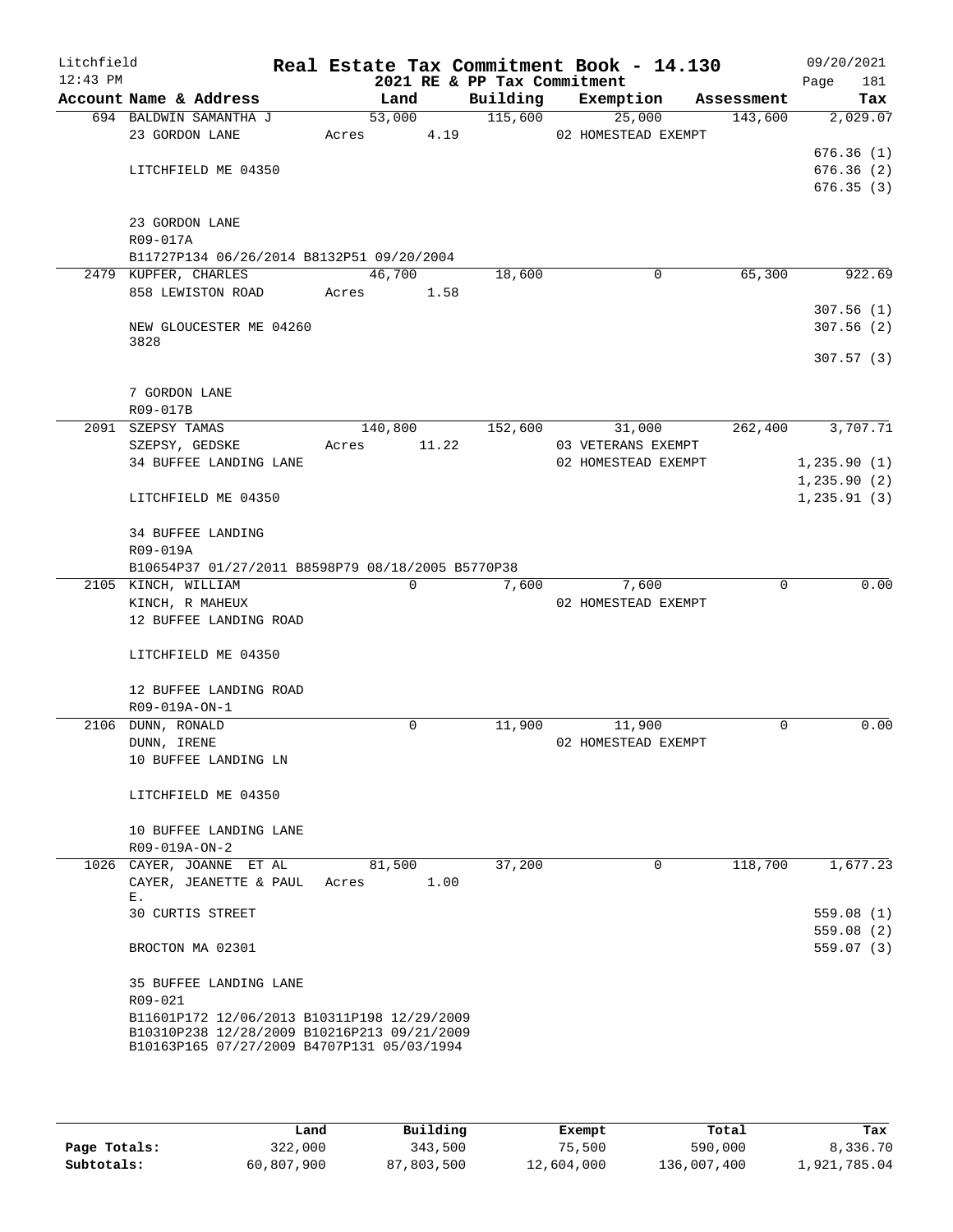| Litchfield<br>$12:43$ PM |                                                                    |             |         |        | 2021 RE & PP Tax Commitment | Real Estate Tax Commitment Book - 14.130 |            | 09/20/2021         |
|--------------------------|--------------------------------------------------------------------|-------------|---------|--------|-----------------------------|------------------------------------------|------------|--------------------|
|                          | Account Name & Address                                             |             | Land    |        |                             | Building Exemption                       | Assessment | 182<br>Page<br>Tax |
|                          | 94 BEAULIEU, MICHAEL                                               |             |         | 45,300 | 134,500                     | 25,000                                   | 154,800    | 2,187.32           |
|                          | 88 LUNTS HILL RD                                                   | Acres 1.10  |         |        |                             | 02 HOMESTEAD EXEMPT                      |            |                    |
|                          |                                                                    |             |         |        |                             |                                          |            | 729.11(1)          |
|                          | LITCHFIELD ME 04350                                                |             |         |        |                             |                                          |            | 729.11(2)          |
|                          |                                                                    |             |         |        |                             |                                          |            | 729.10(3)          |
|                          |                                                                    |             |         |        |                             |                                          |            |                    |
|                          | 88 LUNTS HILL ROAD                                                 |             |         |        |                             |                                          |            |                    |
|                          | R09-022                                                            |             |         |        |                             |                                          |            |                    |
|                          | B13195P29 04/24/2019 B12658P220 06/20/2017<br>193 POLHEMUS, JOHN W |             | 52,800  |        | 166,900                     | 25,000                                   | 194,700    | 2,751.11           |
|                          | POLHEMUS, MERCY R                                                  | Acres 3.60  |         |        |                             | 02 HOMESTEAD EXEMPT                      |            |                    |
|                          | 112 LUNTS HILL ROAD                                                |             |         |        |                             |                                          |            | 917.04 (1)         |
|                          |                                                                    |             |         |        |                             |                                          |            | 917.04(2)          |
|                          | LITCHFIELD ME 04350                                                |             |         |        |                             |                                          |            | 917.03(3)          |
|                          |                                                                    |             |         |        |                             |                                          |            |                    |
|                          | 112 LUNTS HILL ROAD                                                |             |         |        |                             |                                          |            |                    |
|                          | $R09 - 023$                                                        |             |         |        |                             |                                          |            |                    |
|                          | B13370P113 10/18/2019                                              |             |         |        |                             |                                          |            |                    |
|                          | 42 MACDONALD, BARBARA A                                            |             | 51,000  |        | 153,400                     | 25,000                                   | 179,400    | 2,534.92           |
|                          | 150 LUNTS HILL ROAD                                                | Acres 3.00  |         |        |                             | 02 HOMESTEAD EXEMPT                      |            |                    |
|                          |                                                                    |             |         |        |                             |                                          |            | 844.97 (1)         |
|                          | LITCHFIELD ME 04350                                                |             |         |        |                             |                                          |            | 844.97 (2)         |
|                          |                                                                    |             |         |        |                             |                                          |            | 844.98 (3)         |
|                          | 150 LUNTS HILL ROAD                                                |             |         |        |                             |                                          |            |                    |
|                          | R09-023A                                                           |             |         |        |                             |                                          |            |                    |
|                          | B10105P340 08/09/2009 B5020P269                                    |             |         |        |                             |                                          |            |                    |
|                          | 2961 LEWIS, JEFFREY D                                              |             | 108,400 |        | $\Omega$                    | $\Omega$                                 | 108,400    | 1,531.69           |
|                          | LEWIS, REGINA A                                                    | Acres 18.50 |         |        |                             |                                          |            |                    |
|                          | 256 CAPEN ROAD                                                     |             |         |        |                             |                                          |            | 510.56(1)          |
|                          |                                                                    |             |         |        |                             |                                          |            | 510.56(2)          |
|                          | GARDINER ME 04345                                                  |             |         |        |                             |                                          |            | 510.57(3)          |
|                          |                                                                    |             |         |        |                             |                                          |            |                    |
|                          | LUNTS HILL ROAD                                                    |             |         |        |                             |                                          |            |                    |
|                          | R09-023C                                                           |             |         |        |                             |                                          |            |                    |
|                          | B13194P4 04/24/2019<br>2962 PFEFFER, MARY BETH                     |             | 34,000  |        | $\Omega$                    | $\mathbf 0$                              | 34,000     | 480.42             |
|                          | 34 Emery Lane                                                      | Acres       |         | 4.00   |                             |                                          |            |                    |
|                          |                                                                    |             |         |        |                             |                                          |            | 160.14(1)          |
|                          | West Gardiner ME 04345                                             |             |         |        |                             |                                          |            | 160.14(2)          |
|                          |                                                                    |             |         |        |                             |                                          |            | 160.14(3)          |
|                          |                                                                    |             |         |        |                             |                                          |            |                    |
|                          | LUNTS HILL ROAD                                                    |             |         |        |                             |                                          |            |                    |
|                          | R09-023D                                                           |             |         |        |                             |                                          |            |                    |
|                          | B9313P235 04/17/2007 B8993P34 07/21/2006 B5795P291                 |             |         |        |                             |                                          |            |                    |
| 8                        | TOBEY PAUL R                                                       |             | 68,700  |        | 1,800                       | 0                                        | 70,500     | 996.17             |
|                          | TOBEY SUSAN S                                                      | Acres       |         | 0.33   |                             |                                          |            |                    |
|                          | 41 PEASLEE ROAD                                                    |             |         |        |                             |                                          |            | 332.06(1)          |
|                          |                                                                    |             |         |        |                             |                                          |            | 332.06(2)          |
|                          | PITTSTON ME 04345                                                  |             |         |        |                             |                                          |            | 332.05(3)          |
|                          | 10 TROUT LANE                                                      |             |         |        |                             |                                          |            |                    |
|                          | R09-024                                                            |             |         |        |                             |                                          |            |                    |
|                          | B9923P324 12/05/2008 B4710P240 04/23/2004                          |             |         |        |                             |                                          |            |                    |
|                          |                                                                    |             |         |        |                             |                                          |            |                    |

|              | Land       | Building   | Exempt     | Total       | Tax          |
|--------------|------------|------------|------------|-------------|--------------|
| Page Totals: | 360,200    | 456,600    | 75,000     | 741,800     | 10,481.63    |
| Subtotals:   | 61,168,100 | 88,260,100 | 12,679,000 | 136,749,200 | 1,932,266.67 |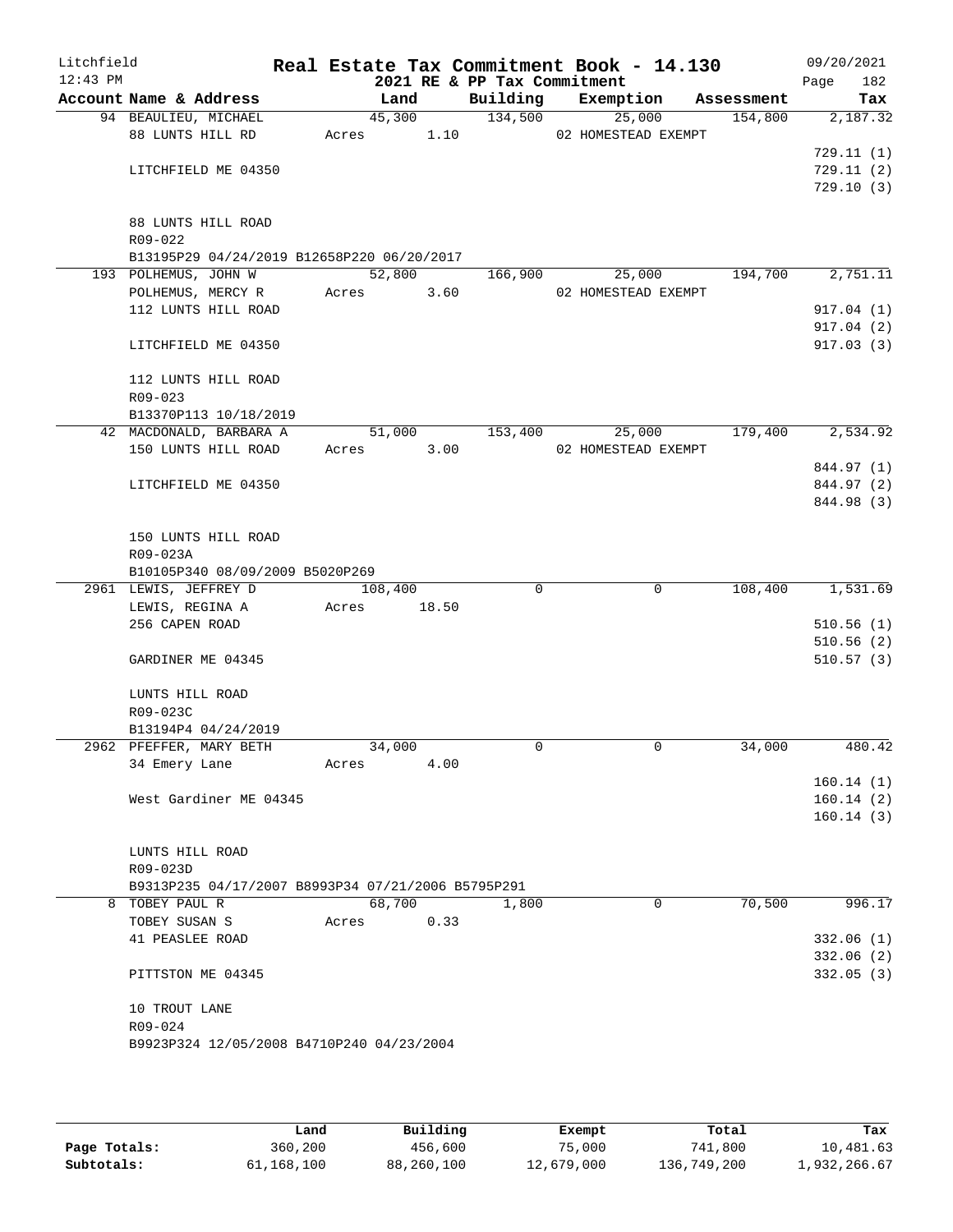| Litchfield   |                                                                                         |         |                  |                             | Real Estate Tax Commitment Book - 14.130 |                                   | 09/20/2021             |
|--------------|-----------------------------------------------------------------------------------------|---------|------------------|-----------------------------|------------------------------------------|-----------------------------------|------------------------|
| $12:43$ PM   |                                                                                         |         |                  | 2021 RE & PP Tax Commitment |                                          |                                   | Page<br>183            |
|              | Account Name & Address<br>896 D'ALLESSANDRIS, HENRY                                     |         | Land<br>84,500   | Building<br>63,700          | Exemption                                | Assessment<br>148,200<br>$\Omega$ | Tax<br>2,094.07        |
|              | JOSEPH                                                                                  |         |                  |                             |                                          |                                   |                        |
|              | PERRY, EDWARD MARTIN                                                                    | Acres   | 1.00             |                             |                                          |                                   |                        |
|              | 11 TROUT LANE                                                                           |         |                  |                             |                                          |                                   | 698.02(1)              |
|              | LITCHFIELD ME 04350                                                                     |         |                  |                             |                                          |                                   | 698.02(2)<br>698.03(3) |
|              |                                                                                         |         |                  |                             |                                          |                                   |                        |
|              | 11 TROUT LANE                                                                           |         |                  |                             |                                          |                                   |                        |
|              | $R09 - 025$                                                                             |         |                  |                             |                                          |                                   |                        |
|              | B11833P83 10/24/2014 B2248P293                                                          |         |                  |                             |                                          |                                   |                        |
|              | 198 BOWLEY, CRAIG A<br>DICLEMENTE, MICHAEL D                                            | Acres   | 121,400<br>15.00 | 22,900                      |                                          | 144,300<br>$\Omega$               | 2,038.96               |
|              | 325 W 45TH ST. #905                                                                     |         |                  |                             |                                          |                                   | 679.65(1)              |
|              |                                                                                         |         |                  |                             |                                          |                                   | 679.65(2)              |
|              | NEW YORK NY 10036                                                                       |         |                  |                             |                                          |                                   | 679.66(3)              |
|              |                                                                                         |         |                  |                             |                                          |                                   |                        |
|              | 210 LUNTS HILL ROAD                                                                     |         |                  |                             |                                          |                                   |                        |
|              | R09-026<br>B10648P58 01/20/2011 B9166P310 12/01/2006 B4858P165                          |         |                  |                             |                                          |                                   |                        |
|              | 02/27/1995                                                                              |         |                  |                             |                                          |                                   |                        |
|              | 1149 MARINER, WARREN L                                                                  |         | 47,400           | 104,500                     | 25,000                                   | 126,900                           | 1,793.10               |
|              | C/O GARDINER SAVINGS                                                                    | Acres   | 1.80             |                             | 02 HOMESTEAD EXEMPT                      |                                   |                        |
|              | INST<br>P.O. BOX 575                                                                    |         |                  |                             |                                          |                                   | 597.70 (1)             |
|              | GARDINER ME 04345                                                                       |         |                  |                             |                                          |                                   | 597.70 (2)             |
|              |                                                                                         |         |                  |                             |                                          |                                   | 597.70 (3)             |
|              |                                                                                         |         |                  |                             |                                          |                                   |                        |
|              | 224 LUNTS HILL ROAD                                                                     |         |                  |                             |                                          |                                   |                        |
|              | R09-027                                                                                 |         |                  |                             |                                          |                                   |                        |
| 1147         | B2228P214<br>PUOPOLO, KIMBERLY                                                          |         | 67,900           | $\Omega$                    |                                          | 67,900<br>0                       | 959.43                 |
|              | MARCHAND                                                                                |         |                  |                             |                                          |                                   |                        |
|              | PUOPOLA, STEPHEN THOMAS Acres                                                           |         | 9.00             |                             |                                          |                                   |                        |
|              | 9 SHORELINE DRIVE                                                                       |         |                  |                             |                                          |                                   | 319.81(1)              |
|              | HUDSON NH 03051                                                                         |         |                  |                             |                                          |                                   | 319.81(2)<br>319.81(3) |
|              |                                                                                         |         |                  |                             |                                          |                                   |                        |
|              | LUNT'S HILL ROAD                                                                        |         |                  |                             |                                          |                                   |                        |
|              | R09-028                                                                                 |         |                  |                             |                                          |                                   |                        |
|              | B13893P163 02/10/2021 B1674P324                                                         |         |                  |                             |                                          |                                   |                        |
|              | 823 QUINTAL, GARY A                                                                     |         | 109,500          | 6,400                       |                                          | 115,900<br>$\mathbf 0$            | 1,637.67               |
|              | QUINTAL, MARIA L<br>57 SPEARS CORNER ROAD                                               | Acres   | 10.80            |                             |                                          |                                   | 545.89(1)              |
|              |                                                                                         |         |                  |                             |                                          |                                   | 545.89(2)              |
|              | WEST GARDINER ME 04345                                                                  |         |                  |                             |                                          |                                   | 545.89(3)              |
|              |                                                                                         |         |                  |                             |                                          |                                   |                        |
|              | 258 LUNTS HILL ROAD                                                                     |         |                  |                             |                                          |                                   |                        |
|              | R09-029                                                                                 |         |                  |                             |                                          |                                   |                        |
|              | B11108P142 06/20/2012 B9562P129 11/13/2007 B9289P161<br>02/22/2007 B2200P256 04/30/2004 |         |                  |                             |                                          |                                   |                        |
|              | 898 DAVIS, CAROL, M.                                                                    |         | 105,000          | 51,300                      | 25,000                                   | 131,300                           | 1,855.27               |
|              | 31 BASS LANE                                                                            | Acres   | 7.60             |                             | 02 HOMESTEAD EXEMPT                      |                                   |                        |
|              |                                                                                         |         |                  |                             |                                          |                                   | 618.42(1)              |
|              | LITCHFIELD ME 04350                                                                     |         |                  |                             |                                          |                                   | 618.42(2)              |
|              |                                                                                         |         |                  |                             |                                          |                                   | 618.43(3)              |
|              | 31 BASS LANE                                                                            |         |                  |                             |                                          |                                   |                        |
|              | R09-030                                                                                 |         |                  |                             |                                          |                                   |                        |
|              | B12329P317 06/22/2016 B1162P364                                                         |         |                  |                             |                                          |                                   |                        |
|              |                                                                                         | Land    | Building         |                             | Exempt                                   | Total                             | Tax                    |
| Page Totals: |                                                                                         | 535,700 | 248,800          |                             | 50,000                                   | 734,500                           | 10,378.50              |
| Subtotals:   | 61,703,800                                                                              |         | 88,508,900       |                             | 12,729,000                               | 137, 483, 700                     | 1,942,645.17           |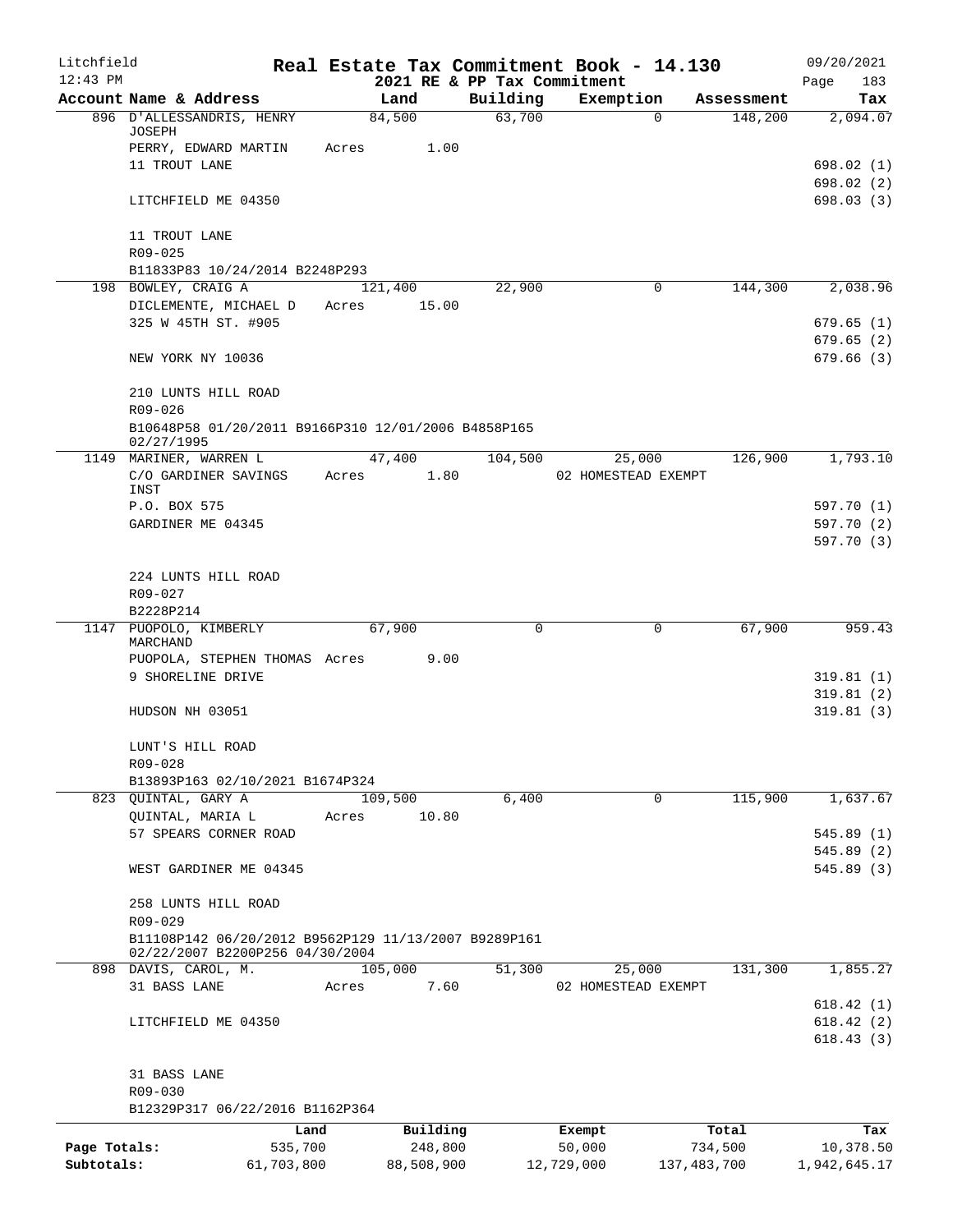| Litchfield<br>$12:43$ PM |                                                                   |         |        |       | 2021 RE & PP Tax Commitment | Real Estate Tax Commitment Book - 14.130 |             |            | 09/20/2021<br>Page | 184        |
|--------------------------|-------------------------------------------------------------------|---------|--------|-------|-----------------------------|------------------------------------------|-------------|------------|--------------------|------------|
|                          | Account Name & Address                                            |         | Land   |       | Building                    | Exemption                                |             | Assessment |                    | Tax        |
|                          | 2974 JOHNSTON, RONALD S                                           |         | 85,300 |       | 13,900                      |                                          | $\mathbf 0$ | 99,200     |                    | 1,401.70   |
|                          | 72 BONA STREET                                                    | Acres   |        | 8.00  |                             |                                          |             |            |                    |            |
|                          |                                                                   |         |        |       |                             |                                          |             |            |                    | 467.23(1)  |
|                          | MILFORD CT 06461                                                  |         |        |       |                             |                                          |             |            |                    | 467.23(2)  |
|                          |                                                                   |         |        |       |                             |                                          |             |            |                    | 467.24 (3) |
|                          |                                                                   |         |        |       |                             |                                          |             |            |                    |            |
|                          | 302 Lunts Hill Road                                               |         |        |       |                             |                                          |             |            |                    |            |
|                          | R09-030A<br>B13351P17 09/17/2019                                  |         |        |       |                             |                                          |             |            |                    |            |
|                          | 1032 LECLAIR, EUGENE                                              |         | 87,500 |       | 58,100                      |                                          | 0           | 145,600    |                    | 2,057.33   |
|                          | 12 WARNER ST                                                      | Acres   |        | 1.00  |                             |                                          |             |            |                    |            |
|                          |                                                                   |         |        |       |                             |                                          |             |            |                    | 685.78 (1) |
|                          | GLOUSTER MA 01930                                                 |         |        |       |                             |                                          |             |            |                    | 685.78 (2) |
|                          |                                                                   |         |        |       |                             |                                          |             |            |                    | 685.77 (3) |
|                          |                                                                   |         |        |       |                             |                                          |             |            |                    |            |
|                          | 72 HALEY LANE                                                     |         |        |       |                             |                                          |             |            |                    |            |
|                          | $R09 - 032$                                                       |         |        |       |                             |                                          |             |            |                    |            |
|                          | B4792P263 10/21/1994                                              |         |        |       |                             |                                          |             |            |                    |            |
|                          | 1623 LERCH JEFFREY                                                | 167,600 |        |       | 188,800                     |                                          | 0           | 356,400    |                    | 5,035.93   |
|                          | LERCH SHANNON                                                     | Acres   |        | 22.16 |                             |                                          |             |            |                    |            |
|                          | 31 SHADY LANE                                                     |         |        |       |                             |                                          |             |            | 1,678.64(1)        |            |
|                          |                                                                   |         |        |       |                             |                                          |             |            | 1,678.64(2)        |            |
|                          | LITCHFIELD ME 04350                                               |         |        |       |                             |                                          |             |            | 1,678.65(3)        |            |
|                          | 31 SHADY LANE                                                     |         |        |       |                             |                                          |             |            |                    |            |
|                          | R09-033                                                           |         |        |       |                             |                                          |             |            |                    |            |
|                          | B9845P183 09/04/2008 B9845P161 09/04/2008 B3480P341<br>12/22/1988 |         |        |       |                             |                                          |             |            |                    |            |
| 2719                     | SMITH DAVID                                                       | 104,900 |        |       | 180,500                     | 25,000                                   |             | 260,400    |                    | 3,679.45   |
|                          | SMITH CAROL                                                       | Acres   |        | 3.80  |                             | 02 HOMESTEAD EXEMPT                      |             |            |                    |            |
|                          | 23 HALEY LANE                                                     |         |        |       |                             |                                          |             |            | 1,226.48(1)        |            |
|                          |                                                                   |         |        |       |                             |                                          |             |            | 1,226.48(2)        |            |
|                          | LITCHFIELD ME 04350                                               |         |        |       |                             |                                          |             |            | 1,226.49(3)        |            |
|                          | 23 HALEY LANE                                                     |         |        |       |                             |                                          |             |            |                    |            |
|                          | R09-033A                                                          |         |        |       |                             |                                          |             |            |                    |            |
|                          | B9845P161 09/04/2008                                              |         |        |       |                             |                                          |             |            |                    |            |
|                          | 2966 SMITH, AMANDA J                                              |         | 41,400 |       | 0                           |                                          | 0           | 41,400     |                    | 584.98     |
|                          | SMITH, DAVID A JR                                                 | Acres   |        | 7.80  |                             |                                          |             |            |                    |            |
|                          | 29 HALEY LANE                                                     |         |        |       |                             |                                          |             |            |                    | 194.99 (1) |
|                          |                                                                   |         |        |       |                             |                                          |             |            |                    | 194.99 (2) |
|                          | LITCHFIELD ME 04350                                               |         |        |       |                             |                                          |             |            |                    | 195.00(3)  |
|                          | HALEY LANE                                                        |         |        |       |                             |                                          |             |            |                    |            |
|                          | R09-033B                                                          |         |        |       |                             |                                          |             |            |                    |            |
|                          | B13222P335 05/31/2019                                             |         |        |       |                             |                                          |             |            |                    |            |
|                          | 1624 SMITH, FAY(HEIRS OF)                                         |         | 0      |       | 16,000                      |                                          | 0           | 16,000     |                    | 226.08     |
|                          | 29 SHADY LANE                                                     |         |        |       |                             |                                          |             |            |                    |            |
|                          |                                                                   |         |        |       |                             |                                          |             |            |                    | 75.36(1)   |
|                          | LITCHFIELD ME 04350                                               |         |        |       |                             |                                          |             |            |                    | 75.36(2)   |
|                          |                                                                   |         |        |       |                             |                                          |             |            |                    | 75.36(3)   |
|                          |                                                                   |         |        |       |                             |                                          |             |            |                    |            |
|                          | 29 SHADY LANE                                                     |         |        |       |                             |                                          |             |            |                    |            |
|                          | R09-033-ON                                                        |         |        |       |                             |                                          |             |            |                    |            |
|                          |                                                                   |         |        |       |                             |                                          |             |            |                    |            |
|                          |                                                                   |         |        |       |                             |                                          |             |            |                    |            |

|              | Land       | Building   | Exempt     | Total       | Tax          |
|--------------|------------|------------|------------|-------------|--------------|
| Page Totals: | 486,700    | 457,300    | 25,000     | 919,000     | 12,985.47    |
| Subtotals:   | 62,190,500 | 88,966,200 | 12,754,000 | 138,402,700 | 1,955,630.64 |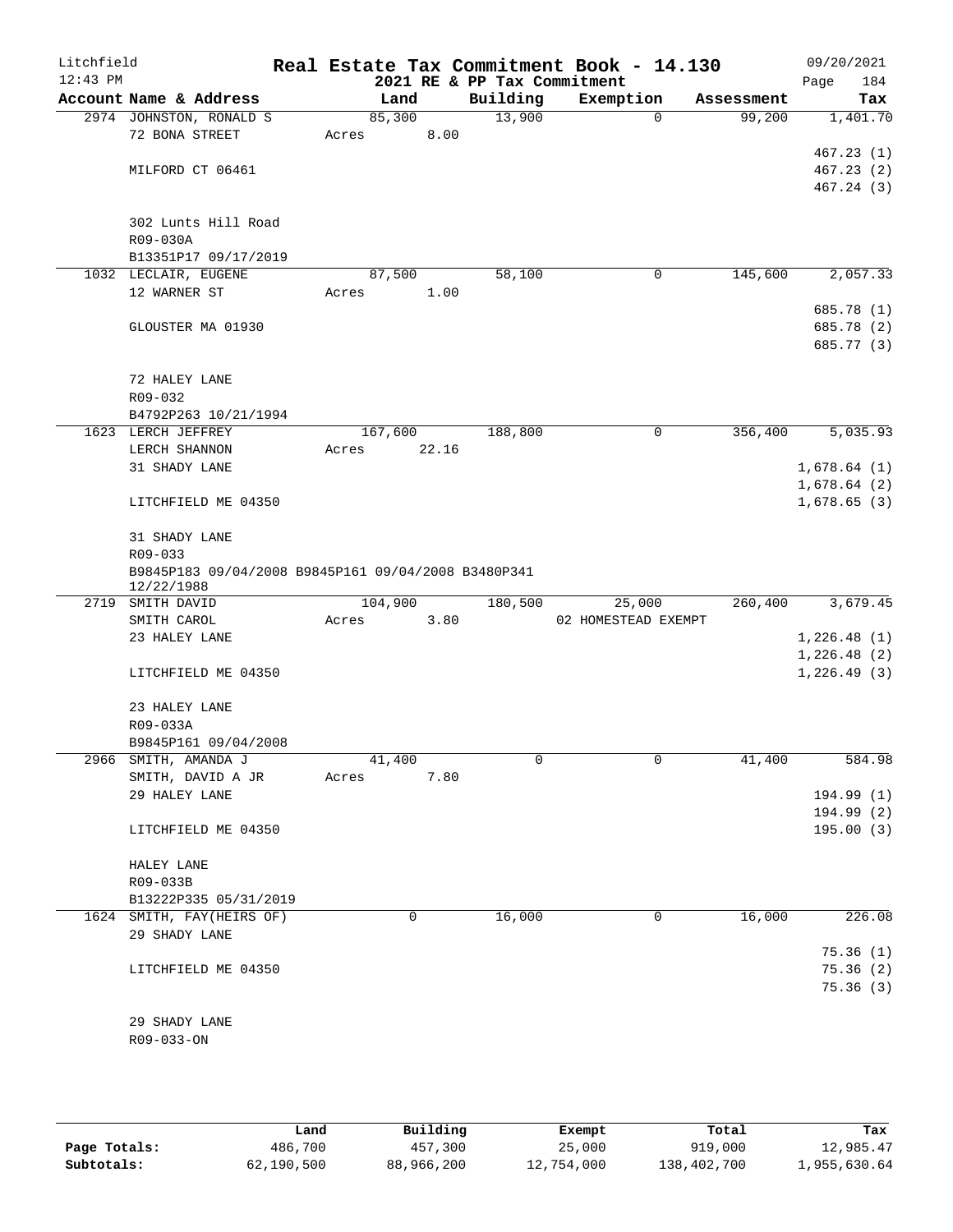| Litchfield   |                                                                                        |            |       |                |            |                             | Real Estate Tax Commitment Book - 14.130 |                      | 09/20/2021                      |
|--------------|----------------------------------------------------------------------------------------|------------|-------|----------------|------------|-----------------------------|------------------------------------------|----------------------|---------------------------------|
| $12:43$ PM   |                                                                                        |            |       |                |            | 2021 RE & PP Tax Commitment |                                          |                      | 185<br>Page                     |
|              | Account Name & Address<br>1733 KALLOCH, JEREMY S                                       |            |       | Land<br>53,000 |            | Building<br>14,900          | Exemption<br>$\Omega$                    | Assessment<br>67,900 | Tax<br>959.43                   |
|              | KALLOCH, LISA<br>WEBB-KALLOCH                                                          |            | Acres |                | 0.40       |                             |                                          |                      |                                 |
|              | 110 HUNTS MEADOW ROAD                                                                  |            |       |                |            |                             |                                          |                      | 319.81(1)                       |
|              | WHITEFIELD ME 04353                                                                    |            |       |                |            |                             |                                          |                      | 319.81(2)<br>319.81(3)          |
|              | 20 KEZIAH LANE                                                                         |            |       |                |            |                             |                                          |                      |                                 |
|              | R09-034                                                                                |            |       |                |            |                             |                                          |                      |                                 |
|              | B10145P77 07/10/2009 B9265P206 03/01/2007 B8419P129<br>05/20/2005 B1453P826 10/03/1967 |            |       |                |            |                             |                                          |                      |                                 |
|              | 1105 LUCZKOWSKI, KATHY                                                                 |            |       | 90,500         |            | 170,900                     | 25,000                                   | 236,400              | 3,340.33                        |
|              | 80 STOKES STREET                                                                       |            | Acres |                | 1.20       |                             | 02 HOMESTEAD EXEMPT                      |                      |                                 |
|              |                                                                                        |            |       |                |            |                             |                                          |                      | 1, 113.44(1)                    |
|              | WARWICK RI 02889                                                                       |            |       |                |            |                             |                                          |                      | $1, 113.44$ (2)<br>1, 113.45(3) |
|              | 24 KEZIAH LANE                                                                         |            |       |                |            |                             |                                          |                      |                                 |
|              | R09-035                                                                                |            |       |                |            |                             |                                          |                      |                                 |
|              | B2635P116                                                                              |            |       |                |            |                             |                                          |                      |                                 |
|              | 1195 CURTIS, MICHAEL E                                                                 |            |       | 48,100         |            | 122,000                     | $\mathbf 0$                              | 170,100              | 2,403.51                        |
|              | 1176 PLAINS ROAD                                                                       |            | Acres |                | 2.04       |                             |                                          |                      |                                 |
|              |                                                                                        |            |       |                |            |                             |                                          |                      | 801.17(1)                       |
|              | LITCHFIELD ME 04350                                                                    |            |       |                |            |                             |                                          |                      | 801.17(2)<br>801.17(3)          |
|              | 1176 PLAINS ROAD                                                                       |            |       |                |            |                             |                                          |                      |                                 |
|              | R09-036                                                                                |            |       |                |            |                             |                                          |                      |                                 |
|              | B13501P129 03/11/2020                                                                  |            |       |                |            |                             |                                          |                      |                                 |
|              | 1581 CONNORS, JOSEPH M III                                                             |            |       | 89,100         |            | 162,600                     | 25,000                                   | 226,700              | 3,203.27                        |
|              | CONNORS, OLETA J                                                                       |            |       | Acres 6.00     |            |                             | 02 HOMESTEAD EXEMPT                      |                      |                                 |
|              | 388 LUNTS HILL ROAD                                                                    |            |       |                |            |                             |                                          |                      | 1,067.76(1)<br>1,067.76(2)      |
|              | LITCHFIELD ME 04350                                                                    |            |       |                |            |                             |                                          |                      | 1,067.75(3)                     |
|              | 388 LUNTS HILL ROAD                                                                    |            |       |                |            |                             |                                          |                      |                                 |
|              | R09-036A                                                                               |            |       |                |            |                             |                                          |                      |                                 |
|              | B11541P104 10/16/2013 B11541P96 10/16/2013 B11325P95<br>03/08/2013 B2572P177           |            |       |                |            |                             |                                          |                      |                                 |
|              | 1194 THORNTON, WILLIAM J                                                               |            |       | 100,400        |            | 152,500                     | 25,000                                   | 227,900              | 3,220.23                        |
|              | PO BOX 1252                                                                            |            | Acres |                | 3.30       |                             | 02 HOMESTEAD EXEMPT                      |                      |                                 |
|              |                                                                                        |            |       |                |            |                             |                                          |                      | 1,073.41(1)                     |
|              | GARDINER ME 04345                                                                      |            |       |                |            |                             |                                          |                      | 1,073.41(2)                     |
|              |                                                                                        |            |       |                |            |                             |                                          |                      | 1,073.41(3)                     |
|              | 19 KEZIAH LANE                                                                         |            |       |                |            |                             |                                          |                      |                                 |
|              | R09-036B                                                                               |            |       |                |            |                             |                                          |                      |                                 |
|              | B10151P168 07/16/2009 B7714P327 10/31/2003                                             |            |       |                |            |                             |                                          |                      |                                 |
|              | 2286 DYER, WALFORD                                                                     |            |       | 96,800         |            | 144,900                     | 31,000                                   | 210,700              | 2,977.19                        |
|              | 1184 PLAINS ROAD                                                                       |            | Acres |                | 2.10       |                             | 03 VETERANS EXEMPT                       |                      |                                 |
|              | LITCHFIELD ME 04350                                                                    |            |       |                |            |                             | 02 HOMESTEAD EXEMPT                      |                      | 992.40 (1)<br>992.40 (2)        |
|              |                                                                                        |            |       |                |            |                             |                                          |                      | 992.39 (3)                      |
|              | 1184 PLAINS ROAD                                                                       |            |       |                |            |                             |                                          |                      |                                 |
|              | R09-036C                                                                               |            |       |                |            |                             |                                          |                      |                                 |
|              | B7316P1 03/08/2003                                                                     |            |       |                |            |                             |                                          |                      |                                 |
|              |                                                                                        | Land       |       |                | Building   |                             | Exempt                                   | Total                | Tax                             |
| Page Totals: |                                                                                        | 477,900    |       |                | 767,800    |                             | 106,000                                  | 1,139,700            | 16,103.96                       |
| Subtotals:   |                                                                                        | 62,668,400 |       |                | 89,734,000 |                             | 12,860,000                               | 139,542,400          | 1,971,734.60                    |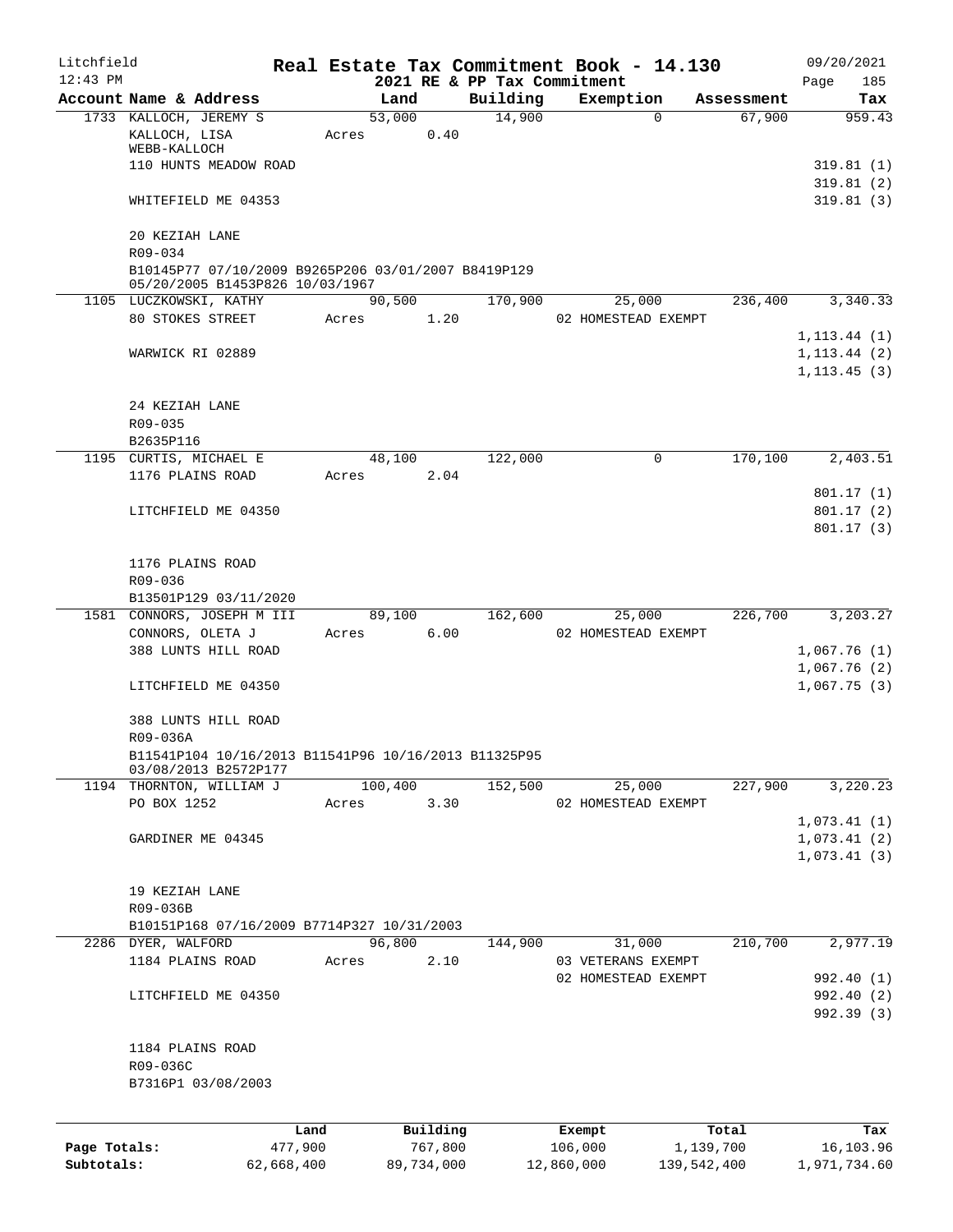| Litchfield<br>$12:43$ PM |                                                                                                                   |       |        |      | 2021 RE & PP Tax Commitment | Real Estate Tax Commitment Book - 14.130 |            | 09/20/2021<br>186<br>Page |
|--------------------------|-------------------------------------------------------------------------------------------------------------------|-------|--------|------|-----------------------------|------------------------------------------|------------|---------------------------|
|                          | Account Name & Address                                                                                            |       | Land   |      | Building                    | Exemption                                | Assessment | Tax                       |
|                          | 2332 PARADIS, JOHN                                                                                                |       | 48,000 |      | 78,600                      | 25,000                                   | 101,600    | 1,435.61                  |
|                          | PARADIS DEBRA<br>392 LUNTS HILLS ROAD                                                                             | Acres |        | 2.00 |                             | 02 HOMESTEAD EXEMPT                      |            | 478.54(1)                 |
|                          |                                                                                                                   |       |        |      |                             |                                          |            | 478.54 (2)                |
|                          | LITCHFIELD ME 04350                                                                                               |       |        |      |                             |                                          |            | 478.53(3)                 |
|                          | 392 LUNTS HILL ROAD                                                                                               |       |        |      |                             |                                          |            |                           |
|                          | R09-036D<br>B7527P229 07/14/2003                                                                                  |       |        |      |                             |                                          |            |                           |
|                          | 2975 WELCH, JERRY A                                                                                               |       | 48,200 |      | 79,300                      | 0                                        | 127,500    | 1,801.58                  |
|                          | 307 LEWIS HILL RD                                                                                                 |       | Acres  | 2.05 |                             |                                          |            |                           |
|                          |                                                                                                                   |       |        |      |                             |                                          |            | 600.53(1)                 |
|                          | BOWDOIN ME 04287                                                                                                  |       |        |      |                             |                                          |            | 600.53(2)                 |
|                          |                                                                                                                   |       |        |      |                             |                                          |            | 600.52(3)                 |
|                          | 1167 PLAINS ROAD                                                                                                  |       |        |      |                             |                                          |            |                           |
|                          | $R09 - 036 - E$                                                                                                   |       |        |      |                             |                                          |            |                           |
|                          | B13046P204<br>223 CARTONIO, ALEXANDER J                                                                           |       | 89,500 |      | 93,100                      | 25,000                                   | 157,600    | 2,226.89                  |
|                          | 1185 PLAINS ROAD                                                                                                  | Acres |        | 2.67 |                             | 02 HOMESTEAD EXEMPT                      |            |                           |
|                          |                                                                                                                   |       |        |      |                             |                                          |            | 742.30(1)                 |
|                          | LITCHFIELD ME 04350                                                                                               |       |        |      |                             |                                          |            | 742.30(2)                 |
|                          |                                                                                                                   |       |        |      |                             |                                          |            | 742.29(3)                 |
|                          |                                                                                                                   |       |        |      |                             |                                          |            |                           |
|                          | 1185 PLAINS ROAD                                                                                                  |       |        |      |                             |                                          |            |                           |
|                          | R09-037<br>B13129P187 01/11/2019                                                                                  |       |        |      |                             |                                          |            |                           |
|                          | 940 SHAW, CONNOR P                                                                                                |       | 48,000 |      | 155,700                     | $\mathbf 0$                              | 203,700    | 2,878.28                  |
|                          | DOUGHERTY, GRAINNE R                                                                                              |       | Acres  | 2.00 |                             |                                          |            |                           |
|                          | 1161 PLAINS ROAD                                                                                                  |       |        |      |                             |                                          |            | 959.43(1)                 |
|                          |                                                                                                                   |       |        |      |                             |                                          |            | 959.43(2)                 |
|                          | LITCHFIELD ME 04350                                                                                               |       |        |      |                             |                                          |            | 959.42(3)                 |
|                          | 1161 PLAINS ROAD<br>R09-038                                                                                       |       |        |      |                             |                                          |            |                           |
|                          | B12643P191 06/28/2017 B10940P107 01/17/2012<br>B10062P335 05/04/2009 B9789P292 07/11/2008 B1458P146<br>12/12/1967 |       |        |      |                             |                                          |            |                           |
|                          | 2747 LAMBERT, TINA M                                                                                              |       | 83,600 |      | 135,300                     | 25,000                                   | 193,900    | 2,739.81                  |
|                          | 1171 PLAINS ROAD                                                                                                  |       | Acres  | 7.44 |                             | 02 HOMESTEAD EXEMPT                      |            |                           |
|                          |                                                                                                                   |       |        |      |                             |                                          |            | 913.27(1)                 |
|                          | LITCHFIELD ME 04350                                                                                               |       |        |      |                             |                                          |            | 913.27(2)                 |
|                          |                                                                                                                   |       |        |      |                             |                                          |            | 913.27(3)                 |
|                          | 1171 PLAINS ROAD                                                                                                  |       |        |      |                             |                                          |            |                           |
|                          | R09-038A                                                                                                          |       |        |      |                             |                                          |            |                           |
|                          | B13198P116 04/29/2019                                                                                             |       |        |      |                             |                                          |            |                           |
|                          | 1727 THOMPSON, ERIC                                                                                               |       | 48,000 |      | 26,200                      | 0                                        | 74,200     | 1,048.45                  |
|                          | 836 PLAINS ROAD                                                                                                   |       | Acres  | 2.00 |                             |                                          |            |                           |
|                          |                                                                                                                   |       |        |      |                             |                                          |            | 349.48(1)                 |
|                          | LITCHFIELD ME 04250                                                                                               |       |        |      |                             |                                          |            | 349.48 (2)                |
|                          |                                                                                                                   |       |        |      |                             |                                          |            | 349.49 (3)                |
|                          | 836 PLAINS ROAD                                                                                                   |       |        |      |                             |                                          |            |                           |
|                          | R09-039                                                                                                           |       |        |      |                             |                                          |            |                           |
|                          | B10456P25 06/28/2010 B1566P24 10/24/1971                                                                          |       |        |      |                             |                                          |            |                           |
|                          |                                                                                                                   |       |        |      |                             |                                          |            |                           |
|                          |                                                                                                                   |       |        |      |                             |                                          |            |                           |

|              | Land       | Building   | Exempt     | Total       | Tax          |
|--------------|------------|------------|------------|-------------|--------------|
| Page Totals: | 365,300    | 568,200    | 75,000     | 858,500     | 12,130.62    |
| Subtotals:   | 63,033,700 | 90,302,200 | 12,935,000 | 140,400,900 | 1,983,865.22 |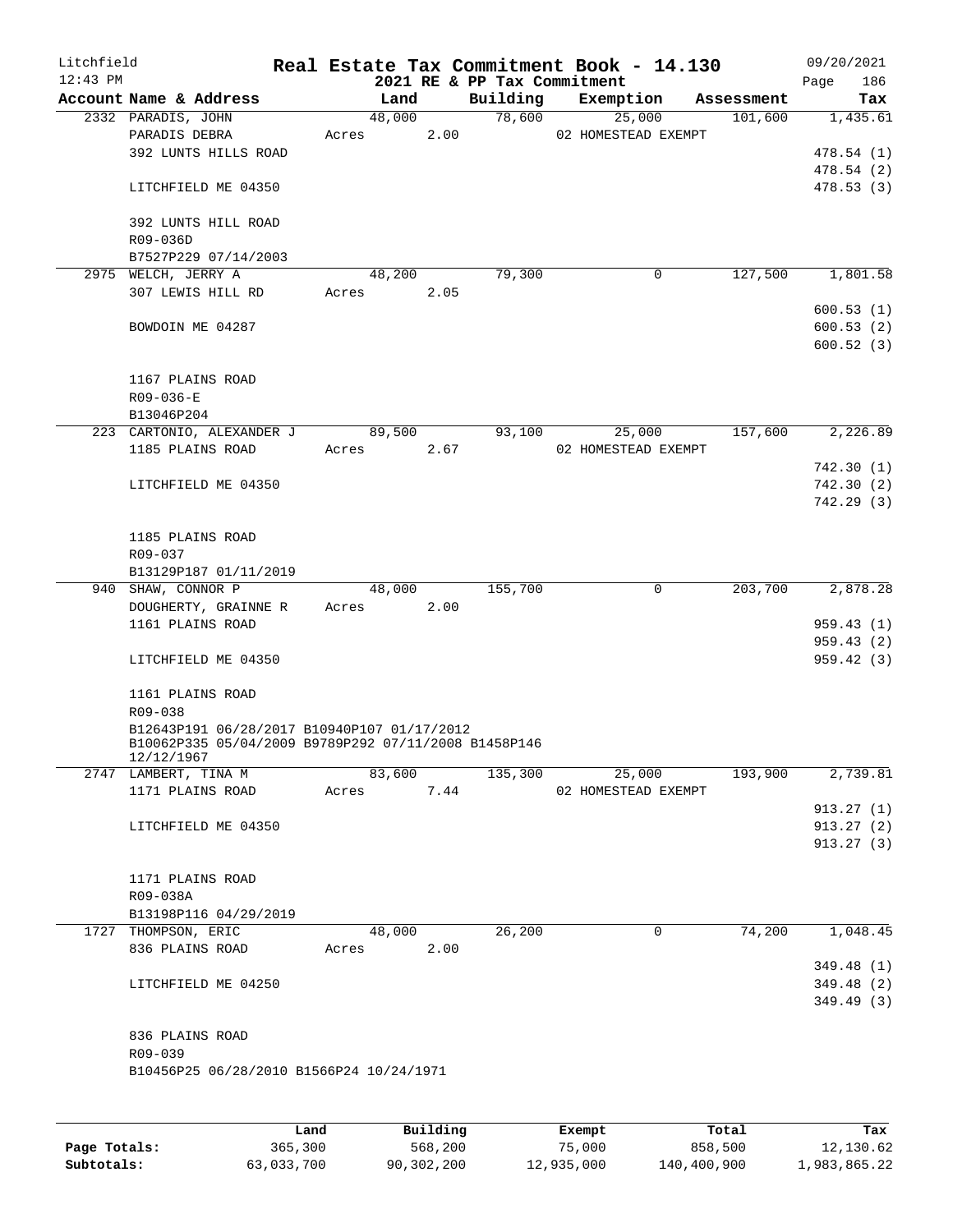| Litchfield<br>$12:43$ PM |                                                                                                                  |                 |       |                                     |          | Real Estate Tax Commitment Book - 14.130 |                      | 09/20/2021                 |
|--------------------------|------------------------------------------------------------------------------------------------------------------|-----------------|-------|-------------------------------------|----------|------------------------------------------|----------------------|----------------------------|
|                          | Account Name & Address                                                                                           |                 |       | 2021 RE & PP Tax Commitment<br>Land | Building | Exemption                                | Assessment           | 187<br>Page<br>Tax         |
|                          | 1728 ST. HILAIRE, SCOT G                                                                                         |                 |       | 74,500                              | 231,200  | 25,000                                   | 280,700              | 3,966.29                   |
|                          | ROY-ST. HILAIRE, JULIE Acres 30.00<br>Α                                                                          |                 |       |                                     |          | 02 HOMESTEAD EXEMPT                      |                      |                            |
|                          | 850 PLAINS ROAD                                                                                                  |                 |       |                                     |          |                                          |                      | 1,322.10(1)<br>1,322.10(2) |
|                          | LITCHFIELD ME 04350                                                                                              |                 |       |                                     |          |                                          |                      | 1,322.09(3)                |
|                          | 850 PLAINS ROAD<br>R09-039A                                                                                      |                 |       |                                     |          |                                          |                      |                            |
|                          | B11712P316 06/13/2014 B11651P313 03/26/2014<br>B9956P246 01/23/2009 B9956P228 01/23/2009 B6323P228<br>03/18/2001 |                 |       |                                     |          |                                          |                      |                            |
|                          | 1783 VANDENBOSSCHE, DAVID                                                                                        |                 |       | 75,400                              | 123,600  | 25,000                                   | 174,000              | 2,458.62                   |
|                          | VANDENBOSSCHE, SANDRA J Acres 31.85                                                                              |                 |       |                                     |          | 02 HOMESTEAD EXEMPT                      |                      |                            |
|                          | 862 PLAINS ROAD                                                                                                  |                 |       |                                     |          |                                          |                      | 819.54(1)                  |
|                          |                                                                                                                  |                 |       |                                     |          |                                          |                      | 819.54 (2)                 |
|                          | LITCHFIELD ME 04350                                                                                              |                 |       |                                     |          |                                          |                      | 819.54(3)                  |
|                          | 862 PLAINS ROAD<br>R09-040                                                                                       |                 |       |                                     |          |                                          |                      |                            |
|                          | 2439 GETCHELL JAIME J                                                                                            |                 |       | 49,600                              | $\Omega$ | 0                                        | 49,600               | 700.85                     |
|                          | 7 EAST AVENUE                                                                                                    |                 | Acres | 20.15                               |          |                                          |                      |                            |
|                          |                                                                                                                  |                 |       |                                     |          |                                          |                      | 233.62(1)                  |
|                          | LISBON FALLS ME 04252                                                                                            |                 |       |                                     |          |                                          |                      | 233.62(2)                  |
|                          |                                                                                                                  |                 |       |                                     |          |                                          |                      | 233.61(3)                  |
|                          | 874 PLAINS ROAD                                                                                                  |                 |       |                                     |          |                                          |                      |                            |
|                          | R09-040A                                                                                                         |                 |       |                                     |          |                                          |                      |                            |
|                          | B7941P257 05/12/2004                                                                                             |                 |       |                                     |          |                                          |                      |                            |
|                          | 499 LEVY, KARMEN                                                                                                 |                 |       | 54,000                              | 77,500   | 0                                        | $1\overline{31,500}$ | 1,858.10                   |
|                          | 896 PLAINS ROAD                                                                                                  |                 |       | Acres 4.00                          |          |                                          |                      |                            |
|                          |                                                                                                                  |                 |       |                                     |          |                                          |                      | 619.37 (1)                 |
|                          | LITCHFIELD ME 04350                                                                                              |                 |       |                                     |          |                                          |                      | 619.37(2)                  |
|                          |                                                                                                                  |                 |       |                                     |          |                                          |                      | 619.36(3)                  |
|                          | 896 PLAINS ROAD                                                                                                  |                 |       |                                     |          |                                          |                      |                            |
|                          | R09-041                                                                                                          |                 |       |                                     |          |                                          |                      |                            |
|                          | B13081P186 04/11/2018 B1938P310                                                                                  |                 |       |                                     |          |                                          |                      |                            |
| 468                      | DOUGLASS,<br>GERTRUDE (HEIRS OF)<br>896 PLAINS ROAD                                                              |                 |       | 0                                   | 7,900    | 0                                        | 7,900                | 111.63                     |
|                          |                                                                                                                  |                 |       |                                     |          |                                          |                      | 37.21(1)                   |
|                          | LITCHFIELD ME 04350                                                                                              |                 |       |                                     |          |                                          |                      | 37.21(2)                   |
|                          |                                                                                                                  |                 |       |                                     |          |                                          |                      | 37.21(3)                   |
|                          | 888 PLAINS ROAD                                                                                                  |                 |       |                                     |          |                                          |                      |                            |
|                          | R09-041-ON                                                                                                       |                 |       |                                     |          |                                          |                      |                            |
|                          | B9765P348 06/18/2008                                                                                             |                 |       |                                     |          |                                          |                      |                            |
| 72                       | WEBBER, KATHERINE                                                                                                |                 |       | 66,000                              | 197,900  | 25,000                                   | 238,900              | 3,375.66                   |
|                          | WEBBER, KENDALL                                                                                                  |                 | Acres | 14.00                               |          | 02 HOMESTEAD EXEMPT                      |                      |                            |
|                          | 922 PLAINS RD                                                                                                    |                 |       |                                     |          |                                          |                      | 1, 125.22(1)               |
|                          |                                                                                                                  |                 |       |                                     |          |                                          |                      | 1, 125.22(2)               |
|                          | LITCHFIELD ME 04350                                                                                              |                 |       |                                     |          |                                          |                      | 1, 125.22(3)               |
|                          | 922 PLAINS ROAD                                                                                                  |                 |       |                                     |          |                                          |                      |                            |
|                          | R09-042                                                                                                          |                 |       |                                     |          |                                          |                      |                            |
|                          | B5509P339 06/30/2000                                                                                             |                 |       |                                     |          |                                          |                      |                            |
|                          |                                                                                                                  |                 |       |                                     |          |                                          |                      |                            |
| Page Totals:             |                                                                                                                  | Land<br>319,500 |       | Building<br>638,100                 |          | Exempt<br>75,000                         | Total<br>882,600     | Tax<br>12,471.15           |
| Subtotals:               |                                                                                                                  | 63, 353, 200    |       | 90,940,300                          |          | 13,010,000                               | 141,283,500          | 1,996,336.37               |
|                          |                                                                                                                  |                 |       |                                     |          |                                          |                      |                            |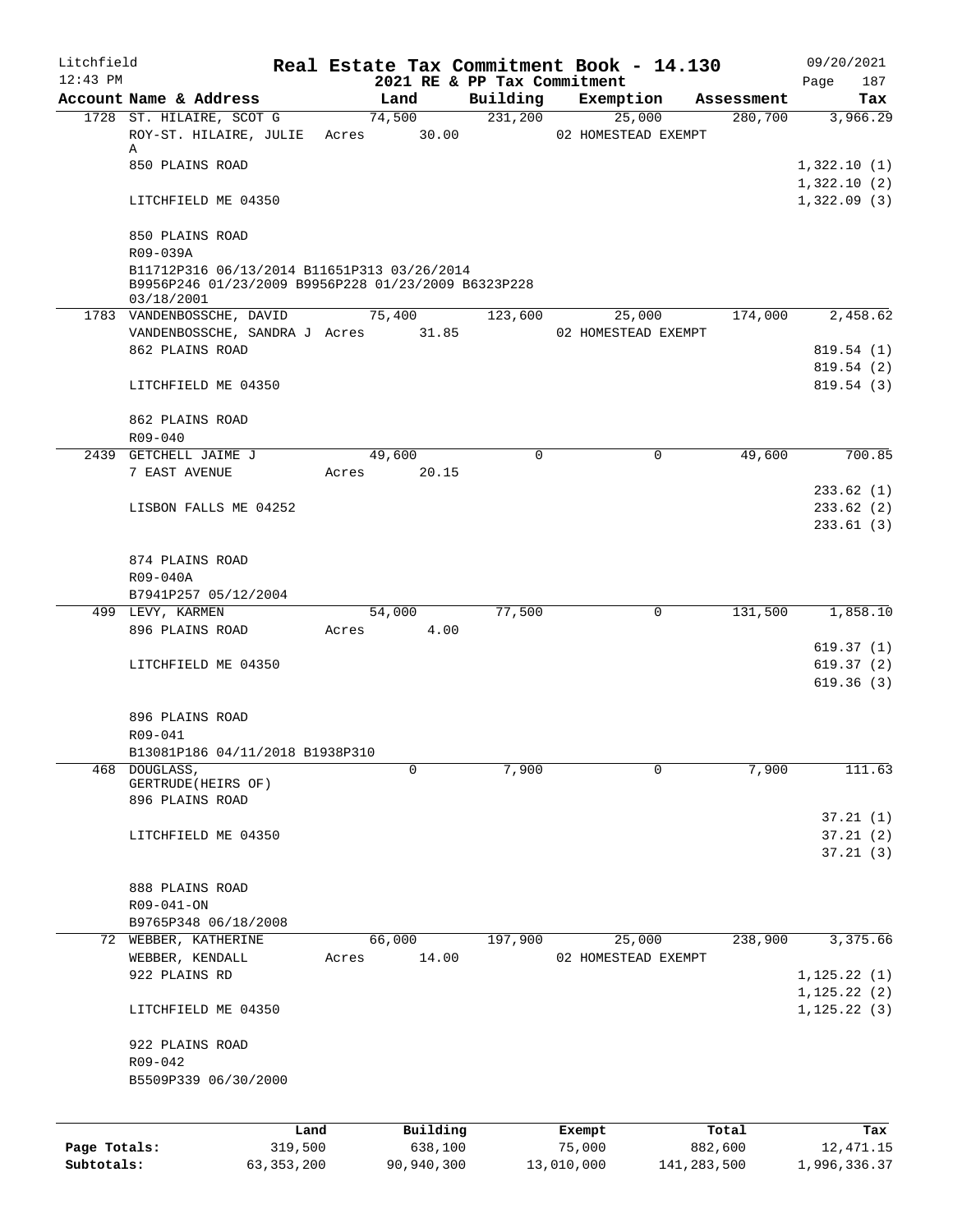| Litchfield   |                                                                                        |                 |       |                |                     |                             | Real Estate Tax Commitment Book - 14.130 |                       | 09/20/2021      |
|--------------|----------------------------------------------------------------------------------------|-----------------|-------|----------------|---------------------|-----------------------------|------------------------------------------|-----------------------|-----------------|
| $12:43$ PM   | Account Name & Address                                                                 |                 |       |                |                     | 2021 RE & PP Tax Commitment |                                          |                       | 188<br>Page     |
|              |                                                                                        |                 |       | Land<br>61,800 |                     | Building<br>108,400         | Exemption                                | Assessment<br>145,200 | Tax<br>2,051.68 |
|              | 1785 GRAVES, PAUL F<br>940 PLAINS RD                                                   |                 | Acres |                | 8.40                |                             | 25,000<br>02 HOMESTEAD EXEMPT            |                       |                 |
|              |                                                                                        |                 |       |                |                     |                             |                                          |                       | 683.89 (1)      |
|              | LITCHFIELD ME 04350                                                                    |                 |       |                |                     |                             |                                          |                       | 683.89 (2)      |
|              |                                                                                        |                 |       |                |                     |                             |                                          |                       | 683.90 (3)      |
|              | 940 PLAINS ROAD                                                                        |                 |       |                |                     |                             |                                          |                       |                 |
|              | $R09 - 043$                                                                            |                 |       |                |                     |                             |                                          |                       |                 |
|              | B9752P120 06/06/2008 B4931P281 02/21/1995 B2745P346<br>11/02/1984 B1798P290 04/10/2000 |                 |       |                |                     |                             |                                          |                       |                 |
|              | 1424 PURDY, HAROLD LIVING<br>TRUST                                                     |                 |       | 42,300         |                     | 20,100                      | $\mathbf 0$                              | 62,400                | 881.71          |
|              | PURDY, HAROLD N & ANN T Acres                                                          |                 |       |                | 9.00                |                             |                                          |                       |                 |
|              | TRUSTEES                                                                               |                 |       |                |                     |                             |                                          |                       |                 |
|              | 56 MUNN DRIVE                                                                          |                 |       |                |                     |                             |                                          |                       | 293.90 (1)      |
|              |                                                                                        |                 |       |                |                     |                             |                                          |                       | 293.90(2)       |
|              | HERMON ME 04401                                                                        |                 |       |                |                     |                             |                                          |                       | 293.91(3)       |
|              | 950 PLAINS ROAD                                                                        |                 |       |                |                     |                             |                                          |                       |                 |
|              | R09-044                                                                                |                 |       |                |                     |                             |                                          |                       |                 |
|              | B2745P346                                                                              |                 |       |                |                     |                             |                                          |                       |                 |
|              | 1184 MCDONOUGH, HALSEY                                                                 |                 |       | 54,600         |                     | 65,200                      | 0                                        | 119,800               | 1,692.77        |
|              | 61 WINTER STREET                                                                       |                 | Acres |                | 4.20                |                             |                                          |                       |                 |
|              |                                                                                        |                 |       |                |                     |                             |                                          |                       | 564.26(1)       |
|              | GARDINER ME 04345                                                                      |                 |       |                |                     |                             |                                          |                       | 564.26(2)       |
|              |                                                                                        |                 |       |                |                     |                             |                                          |                       | 564.25(3)       |
|              | 998 PLAINS ROAD                                                                        |                 |       |                |                     |                             |                                          |                       |                 |
|              | R09-046                                                                                |                 |       |                |                     |                             |                                          |                       |                 |
|              | B2903P105                                                                              |                 |       |                |                     |                             |                                          |                       |                 |
|              | 847 STRATTON, WILLIAM I, SR                                                            |                 |       | 45,000         |                     | 27,800                      | 25,000                                   | 47,800                | 675.41          |
|              | SKIDGEL, VIOLA A                                                                       |                 | Acres |                | 1.00                |                             | 02 HOMESTEAD EXEMPT                      |                       |                 |
|              | 1018 PLAINS ROAD                                                                       |                 |       |                |                     |                             |                                          |                       | 225.14(1)       |
|              |                                                                                        |                 |       |                |                     |                             |                                          |                       | 225.14(2)       |
|              | LITCHFIELD ME 04350                                                                    |                 |       |                |                     |                             |                                          |                       | 225.13(3)       |
|              | 1018 PLAINS ROAD                                                                       |                 |       |                |                     |                             |                                          |                       |                 |
|              | R09-047                                                                                |                 |       |                |                     |                             |                                          |                       |                 |
|              | B8135P22 09/23/2004                                                                    |                 |       |                |                     |                             |                                          |                       |                 |
|              | 1043 LEIBOWITZ, PHILIP P                                                               |                 |       | 51,300         |                     | 178,600                     | 25,000                                   | 204,900               | 2,895.24        |
|              | LEIBOWITZ RAYNA                                                                        |                 | Acres |                | 3.10                |                             | 02 HOMESTEAD EXEMPT                      |                       |                 |
|              | 1032 PLAINS ROAD                                                                       |                 |       |                |                     |                             |                                          |                       | 965.08(1)       |
|              |                                                                                        |                 |       |                |                     |                             |                                          |                       | 965.08(2)       |
|              | LITCHFIELD ME 04350                                                                    |                 |       |                |                     |                             |                                          |                       | 965.08(3)       |
|              | 1032 PLAINS ROAD                                                                       |                 |       |                |                     |                             |                                          |                       |                 |
|              | R09-048                                                                                |                 |       |                |                     |                             |                                          |                       |                 |
|              | B1412P728 03/28/1966                                                                   |                 |       |                |                     |                             |                                          |                       |                 |
|              | 2009 KENNEY, GERALD                                                                    |                 |       | 42,300         |                     | 0                           | 0                                        | 42,300                | 597.70          |
|              | KENNEY, VICKIE                                                                         |                 | Acres |                | 9.10                |                             |                                          |                       |                 |
|              | 1062 PLAINS RD                                                                         |                 |       |                |                     |                             |                                          |                       | 199.23(1)       |
|              |                                                                                        |                 |       |                |                     |                             |                                          |                       | 199.23(2)       |
|              | LITCHFIELD ME 04350                                                                    |                 |       |                |                     |                             |                                          |                       | 199.24(3)       |
|              | PLAINS ROAD                                                                            |                 |       |                |                     |                             |                                          |                       |                 |
|              | R09-049                                                                                |                 |       |                |                     |                             |                                          |                       |                 |
|              |                                                                                        |                 |       |                |                     |                             |                                          |                       |                 |
|              |                                                                                        |                 |       |                |                     |                             |                                          |                       |                 |
| Page Totals: |                                                                                        | Land<br>297,300 |       |                | Building<br>400,100 |                             | Exempt<br>75,000                         | Total<br>622,400      | Tax<br>8,794.51 |
| Subtotals:   |                                                                                        | 63,650,500      |       |                | 91,340,400          |                             | 13,085,000                               | 141,905,900           | 2,005,130.88    |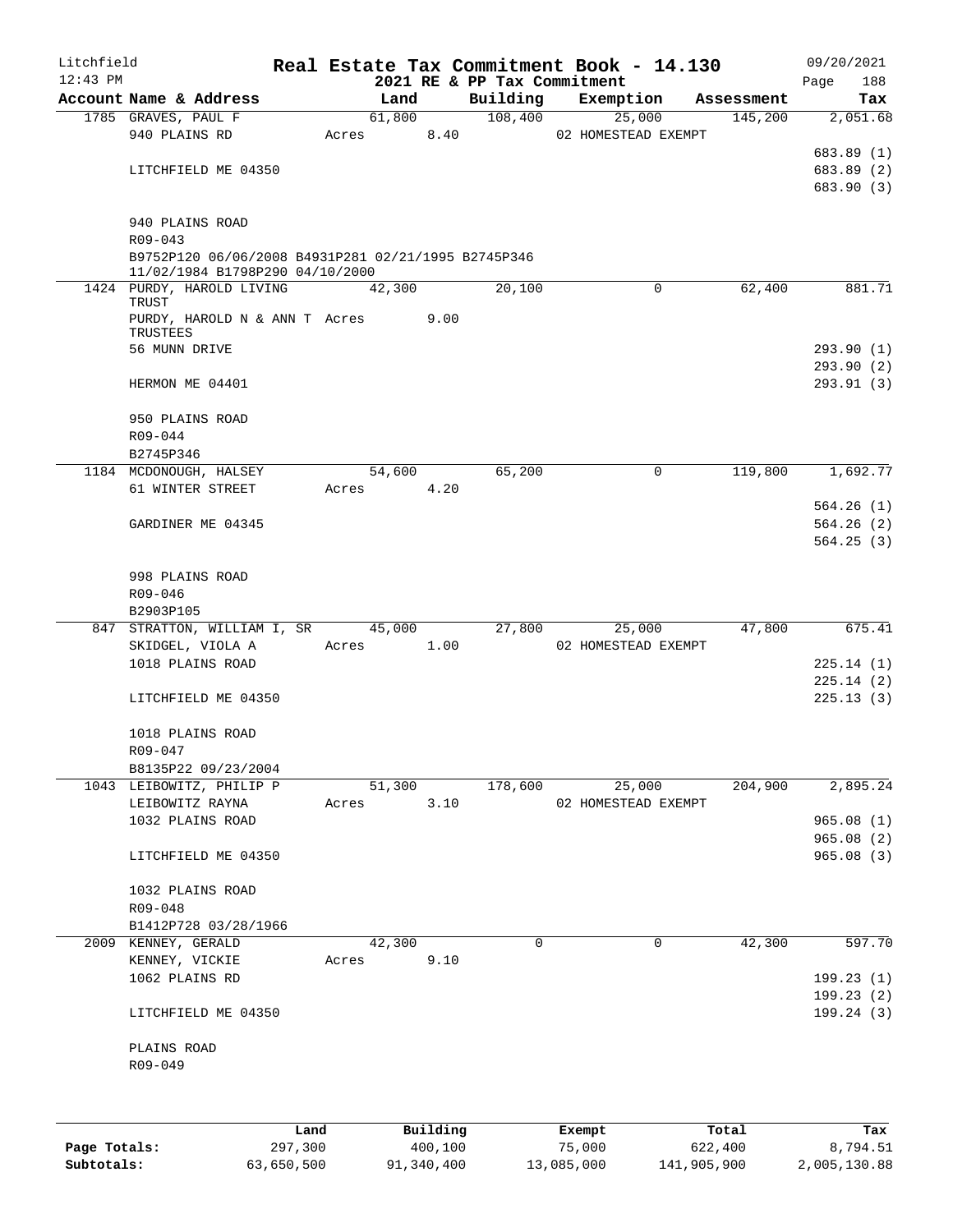| Litchfield<br>$12:43$ PM |                                                                 |       |        |       | 2021 RE & PP Tax Commitment | Real Estate Tax Commitment Book - 14.130 |            | 09/20/2021<br>Page     | 189      |
|--------------------------|-----------------------------------------------------------------|-------|--------|-------|-----------------------------|------------------------------------------|------------|------------------------|----------|
|                          | Account Name & Address                                          |       | Land   |       | Building                    | Exemption                                | Assessment |                        | Tax      |
|                          | 944 BOLTON, LEVI D                                              |       | 63,800 |       | 86,500                      | $\Omega$                                 | 150, 300   |                        | 2,123.74 |
|                          | 1062 PLAINS ROAD                                                | Acres |        | 11.00 |                             |                                          |            |                        |          |
|                          |                                                                 |       |        |       |                             |                                          |            | 707.91(1)              |          |
|                          | LITCHFIELD ME 04350                                             |       |        |       |                             |                                          |            | 707.91(2)              |          |
|                          |                                                                 |       |        |       |                             |                                          |            | 707.92(3)              |          |
|                          |                                                                 |       |        |       |                             |                                          |            |                        |          |
|                          | 1062 PLAINS ROAD                                                |       |        |       |                             |                                          |            |                        |          |
|                          | R09-050<br>B13917P82 03/03/2021 B13918P122 03/03/2021 B2796P241 |       |        |       |                             |                                          |            |                        |          |
|                          | 1210 MELVIN, ELAINE                                             |       | 45,000 |       | 72,900                      | 25,000                                   | 92,900     |                        | 1,312.68 |
|                          | 1078 PLAINS RD                                                  | Acres |        | 1.00  |                             | 02 HOMESTEAD EXEMPT                      |            |                        |          |
|                          |                                                                 |       |        |       |                             |                                          |            | 437.56 (1)             |          |
|                          | LITCHFIELD ME 04350                                             |       |        |       |                             |                                          |            | 437.56 (2)             |          |
|                          |                                                                 |       |        |       |                             |                                          |            | 437.56 (3)             |          |
|                          |                                                                 |       |        |       |                             |                                          |            |                        |          |
|                          | 1078 PLAINS ROAD                                                |       |        |       |                             |                                          |            |                        |          |
|                          | R09-051                                                         |       |        |       |                             |                                          |            |                        |          |
|                          | B7061P310                                                       |       |        |       |                             |                                          |            |                        |          |
|                          | 1209 KENNEY, GERALD A                                           |       | 62,000 |       | 7,000                       | 0                                        | 69,000     |                        | 974.97   |
|                          | KENNEY, VICKIE<br>1062 PLAINS ROAD                              | Acres |        | 8.60  |                             |                                          |            | 324.99(1)              |          |
|                          |                                                                 |       |        |       |                             |                                          |            | 324.99(2)              |          |
|                          | LITCHFIELD ME 04350                                             |       |        |       |                             |                                          |            | 324.99(3)              |          |
|                          |                                                                 |       |        |       |                             |                                          |            |                        |          |
|                          | 1084 PLAINS ROAD                                                |       |        |       |                             |                                          |            |                        |          |
|                          | R09-052                                                         |       |        |       |                             |                                          |            |                        |          |
|                          | B6875P26                                                        |       |        |       |                             |                                          |            |                        |          |
|                          | 901 JONES (HEIRS OF), JOLINE<br>THERESA                         |       | 39,400 |       | 307,300                     | 0                                        | 346,700    |                        | 4,898.87 |
|                          | P O BOX 460                                                     | Acres |        | 0.60  |                             |                                          |            |                        |          |
|                          |                                                                 |       |        |       |                             |                                          |            | 1,632.96(1)            |          |
|                          | LITCHFIELD ME 04350                                             |       |        |       |                             |                                          |            | 1,632.96(2)            |          |
|                          |                                                                 |       |        |       |                             |                                          |            | 1,632.95(3)            |          |
|                          | 1090 PLAINS ROAD                                                |       |        |       |                             |                                          |            |                        |          |
|                          | R09-053                                                         |       |        |       |                             |                                          |            |                        |          |
|                          | B13476P121 01/27/2020 B13404P267 11/21/2019                     |       |        |       |                             |                                          |            |                        |          |
|                          | 62 BABCOCK, DAWN                                                |       | 47,700 |       | 19,600                      | 31,000                                   | 36,300     |                        | 512.92   |
|                          | BABCOCK, GERALD, HEIRS Acres                                    |       |        | 1.90  |                             | 02 HOMESTEAD EXEMPT                      |            |                        |          |
|                          | OF:                                                             |       |        |       |                             |                                          |            |                        |          |
|                          | 1142 PLAINS ROAD                                                |       |        |       |                             | 12 WW2 Vet Res.                          |            | 170.97(1)<br>170.97(2) |          |
|                          | LITCHFIELD ME 04350                                             |       |        |       |                             |                                          |            | 170.98(3)              |          |
|                          |                                                                 |       |        |       |                             |                                          |            |                        |          |
|                          | 1142 PLAINS ROAD                                                |       |        |       |                             |                                          |            |                        |          |
|                          | R09-055                                                         |       |        |       |                             |                                          |            |                        |          |
|                          | B1350P149                                                       |       |        |       |                             |                                          |            |                        |          |
|                          | 679 HODGKINS FARM LLC                                           |       | 48,700 |       | $\Omega$                    | $\mathbf 0$                              | 48,700     |                        | 688.13   |
|                          | PO BOX 308                                                      | Acres |        | 18.41 |                             |                                          |            |                        |          |
|                          |                                                                 |       |        |       |                             |                                          |            | 229.38(1)              |          |
|                          | BRUNSWICK ME 04011                                              |       |        |       |                             |                                          |            | 229.38(2)              |          |
|                          |                                                                 |       |        |       |                             |                                          |            | 229.37(3)              |          |
|                          | PLAINS ROAD                                                     |       |        |       |                             |                                          |            |                        |          |
|                          | R09-056                                                         |       |        |       |                             |                                          |            |                        |          |
|                          | B9284P310 02/20/2007 B8354P109 03/31/2005 B3652P248             |       |        |       |                             |                                          |            |                        |          |
|                          |                                                                 |       |        |       |                             |                                          |            |                        |          |
|                          |                                                                 |       |        |       |                             |                                          |            |                        |          |
|                          |                                                                 |       |        |       |                             |                                          |            |                        |          |

|              | Land       | Building   | Exempt     | Total       | Tax          |
|--------------|------------|------------|------------|-------------|--------------|
| Page Totals: | 306,600    | 493,300    | 56,000     | 743,900     | 10,511.31    |
| Subtotals:   | 63,957,100 | 91,833,700 | 13,141,000 | 142,649,800 | 2,015,642.19 |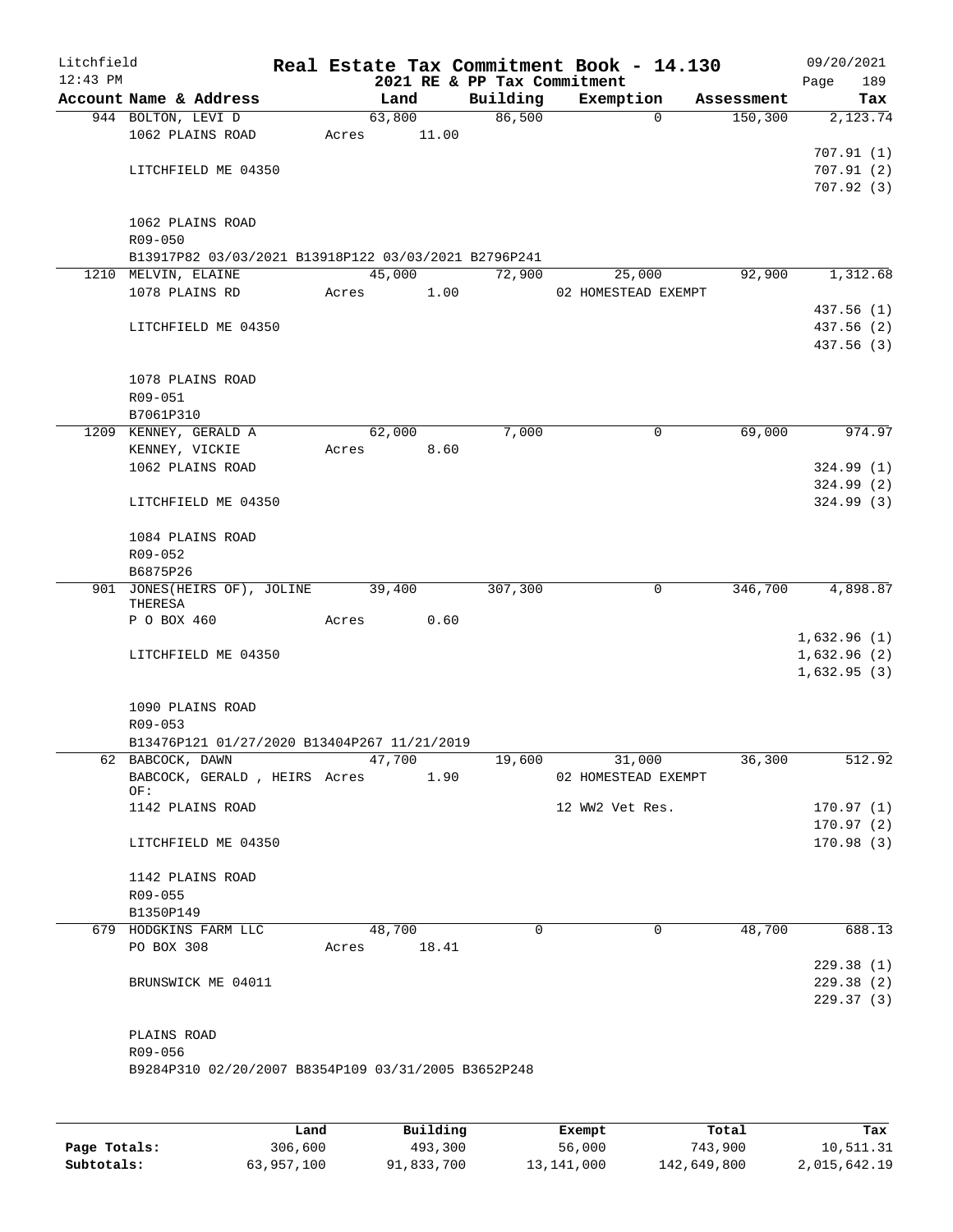| Litchfield |                                                         |       |        |      |                             | Real Estate Tax Commitment Book - 14.130 |            | 09/20/2021  |
|------------|---------------------------------------------------------|-------|--------|------|-----------------------------|------------------------------------------|------------|-------------|
| $12:43$ PM |                                                         |       |        |      | 2021 RE & PP Tax Commitment |                                          |            | 190<br>Page |
|            | Account Name & Address                                  |       | Land   |      | Building                    | Exemption                                | Assessment | Tax         |
|            | 2549 HODGKINS FARM LLC                                  |       | 23,500 |      | $\mathsf{O}$                | $\mathbf{0}$                             | 23,500     | 332.06      |
|            | PO BOX 308                                              | Acres |        | 0.88 |                             |                                          |            | 110.69(1)   |
|            | BRUNSWICK ME 04011                                      |       |        |      |                             |                                          |            | 110.69(2)   |
|            |                                                         |       |        |      |                             |                                          |            | 110.68(3)   |
|            |                                                         |       |        |      |                             |                                          |            |             |
|            | <b>BALSAM LANE</b>                                      |       |        |      |                             |                                          |            |             |
|            | $R09 - 056 - 1$                                         |       |        |      |                             |                                          |            |             |
|            | B9284P310 02/20/2007 B8304P109 03/23/2005               |       |        |      |                             |                                          |            |             |
|            | 2559 HODGKINS FARM LLC                                  |       | 25,400 |      | $\Omega$                    | 0                                        | 25,400     | 358.90      |
|            | PO BOX 308                                              | Acres |        | 1.13 |                             |                                          |            |             |
|            |                                                         |       |        |      |                             |                                          |            | 119.63(1)   |
|            | BRUNSWICK ME 04011                                      |       |        |      |                             |                                          |            | 119.63(2)   |
|            |                                                         |       |        |      |                             |                                          |            | 119.64(3)   |
|            |                                                         |       |        |      |                             |                                          |            |             |
|            | BLACK CHERRY LANE                                       |       |        |      |                             |                                          |            |             |
|            | R09-056-10<br>B9284P310 02/20/2007 B8354P109 08/23/2005 |       |        |      |                             |                                          |            |             |
|            | 2560 HODGKINS FARM LLC                                  |       | 28,000 |      | 0                           | $\mathbf 0$                              | 28,000     | 395.64      |
|            | PO BOX 308                                              | Acres |        | 2.01 |                             |                                          |            |             |
|            |                                                         |       |        |      |                             |                                          |            | 131.88(1)   |
|            | BRUNSWICK ME 04011                                      |       |        |      |                             |                                          |            | 131.88(2)   |
|            |                                                         |       |        |      |                             |                                          |            | 131.88(3)   |
|            |                                                         |       |        |      |                             |                                          |            |             |
|            | BLACK CHERRY LANE                                       |       |        |      |                             |                                          |            |             |
|            | R09-056-11                                              |       |        |      |                             |                                          |            |             |
|            | B9284P310 02/20/2007 B8354P109 03/23/2005               |       |        |      |                             |                                          |            |             |
|            | 2561 HODGKINS FARM LLC                                  |       | 32,400 |      | $\Omega$                    | $\mathbf 0$                              | 32,400     | 457.81      |
|            | PO BOX 308                                              | Acres |        | 3.46 |                             |                                          |            |             |
|            |                                                         |       |        |      |                             |                                          |            | 152.60(1)   |
|            | BRUNSWICK ME 04011                                      |       |        |      |                             |                                          |            | 152.60(2)   |
|            |                                                         |       |        |      |                             |                                          |            | 152.61(3)   |
|            | BLACK CHERRY LANE                                       |       |        |      |                             |                                          |            |             |
|            | R09-056-12                                              |       |        |      |                             |                                          |            |             |
|            | B9284P310 02/20/2007 B8354P109 03/23/2005               |       |        |      |                             |                                          |            |             |
|            | 2562 HODGKINS FARM LLC                                  |       | 27,300 |      | $\Omega$                    | 0                                        | 27,300     | 385.75      |
|            | PO BOX 308                                              | Acres |        | 1.75 |                             |                                          |            |             |
|            |                                                         |       |        |      |                             |                                          |            | 128.58(1)   |
|            | BRUNSWICK ME 04011                                      |       |        |      |                             |                                          |            | 128.58(2)   |
|            |                                                         |       |        |      |                             |                                          |            | 128.59(3)   |
|            |                                                         |       |        |      |                             |                                          |            |             |
|            | BLACK CHERRY LANE                                       |       |        |      |                             |                                          |            |             |
|            | R09-056-13                                              |       |        |      |                             |                                          |            |             |
|            | B9611P54 01/07/2008 B8639P114 10/03/2005                |       |        |      |                             |                                          |            | 1,308.44    |
|            | 2536 CLOUTIER, BENJAMIN L<br>CLOUTIER, LINDA J          | Acres | 48,000 | 2.01 | 69,600                      | 25,000<br>02 HOMESTEAD EXEMPT            | 92,600     |             |
|            | 413 LUNTS HILL ROAD                                     |       |        |      |                             |                                          |            | 436.15(1)   |
|            |                                                         |       |        |      |                             |                                          |            | 436.15(2)   |
|            | LITCHFIELD ME 04350                                     |       |        |      |                             |                                          |            | 436.14 (3)  |
|            |                                                         |       |        |      |                             |                                          |            |             |
|            | 413 LUNTS HILL ROAD                                     |       |        |      |                             |                                          |            |             |
|            | R09-056-14                                              |       |        |      |                             |                                          |            |             |
|            | B13486P230 01/02/2020                                   |       |        |      |                             |                                          |            |             |
|            |                                                         |       |        |      |                             |                                          |            |             |

|              | Land         | Building   | Exempt     | Total       | Tax          |
|--------------|--------------|------------|------------|-------------|--------------|
| Page Totals: | 184,600      | 69,600     | 25,000     | 229,200     | 3,238.60     |
| Subtotals:   | 64, 141, 700 | 91,903,300 | 13,166,000 | 142,879,000 | 2,018,880.79 |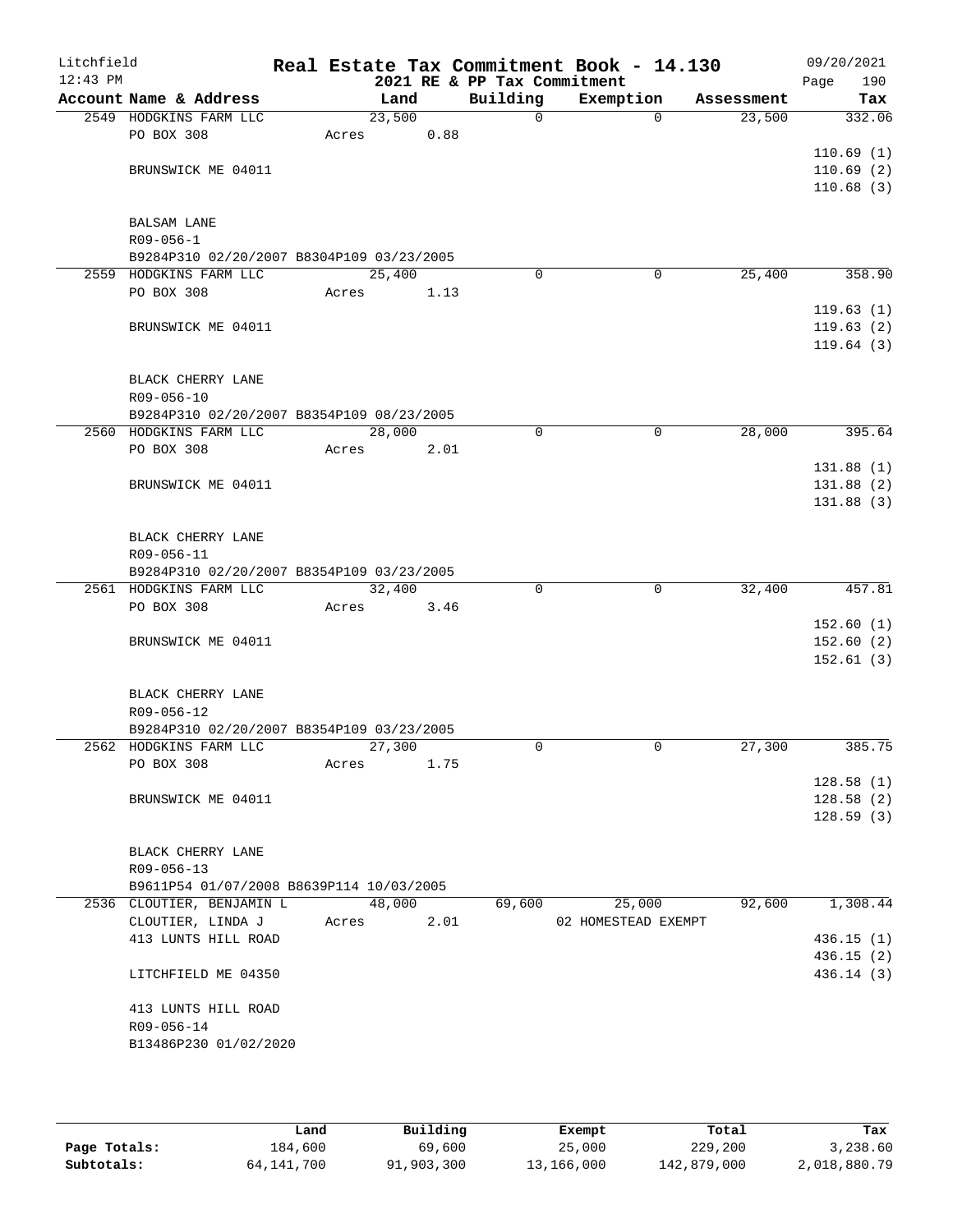| Litchfield<br>$12:43$ PM |                                           |       |        |      | 2021 RE & PP Tax Commitment | Real Estate Tax Commitment Book - 14.130 |            | 09/20/2021<br>191<br>Page |
|--------------------------|-------------------------------------------|-------|--------|------|-----------------------------|------------------------------------------|------------|---------------------------|
|                          | Account Name & Address                    |       | Land   |      | Building                    | Exemption                                | Assessment | Tax                       |
|                          | 2550 HODGKINS FARM LLC                    |       | 21,800 |      | $\mathsf{O}$                | $\mathbf{0}$                             | 21,800     | 308.03                    |
|                          | PO BOX 308                                | Acres |        | 0.76 |                             |                                          |            |                           |
|                          |                                           |       |        |      |                             |                                          |            | 102.68(1)                 |
|                          | BRUNSWICK ME 04011                        |       |        |      |                             |                                          |            | 102.68(2)                 |
|                          |                                           |       |        |      |                             |                                          |            | 102.67(3)                 |
|                          |                                           |       |        |      |                             |                                          |            |                           |
|                          | <b>BALSAM LANE</b>                        |       |        |      |                             |                                          |            |                           |
|                          | $R09 - 056 - 2$                           |       |        |      |                             |                                          |            |                           |
|                          | B9284P310 02/20/2007 B8354P109 03/23/2005 |       |        |      |                             |                                          |            |                           |
|                          | 2551 HODGKINS FARM LLC                    |       | 24,000 |      | $\Omega$                    | 0                                        | 24,000     | 339.12                    |
|                          | PO BOX 308                                | Acres |        | 0.92 |                             |                                          |            |                           |
|                          |                                           |       |        |      |                             |                                          |            | 113.04(1)<br>113.04(2)    |
|                          | BRUNSWICK ME 04011                        |       |        |      |                             |                                          |            | 113.04(3)                 |
|                          |                                           |       |        |      |                             |                                          |            |                           |
|                          | <b>BALSAM LANE</b>                        |       |        |      |                             |                                          |            |                           |
|                          | $R09 - 056 - 3$                           |       |        |      |                             |                                          |            |                           |
|                          | B9284P310 02/20/2007 B8354P109 03/23/2005 |       |        |      |                             |                                          |            |                           |
|                          | 2926 HODGKINS FARM LLC                    |       | 26,300 |      | 0                           | 0                                        | 26, 300    | 371.62                    |
|                          | PO BOX 308                                | Acres |        | 1.42 |                             |                                          |            |                           |
|                          |                                           |       |        |      |                             |                                          |            | 123.87(1)                 |
|                          | BRUNSWICK ME 04011                        |       |        |      |                             |                                          |            | 123.87(2)                 |
|                          |                                           |       |        |      |                             |                                          |            | 123.88(3)                 |
|                          |                                           |       |        |      |                             |                                          |            |                           |
|                          | <b>BALSAM LANE</b>                        |       |        |      |                             |                                          |            |                           |
|                          | $R09 - 056 - 4$                           |       |        |      |                             |                                          |            |                           |
|                          | B9284P310 02/20/2007                      |       |        |      |                             |                                          |            |                           |
|                          | 2553 HODGKINS FARM LLC                    |       | 24,500 |      | $\mathbf 0$                 | $\mathbf 0$                              | 24,500     | 346.19                    |
|                          | PO BOX 308                                | Acres |        | 0.96 |                             |                                          |            |                           |
|                          |                                           |       |        |      |                             |                                          |            | 115.40(1)                 |
|                          | BRUNSWICK ME 04011                        |       |        |      |                             |                                          |            | 115.40(2)                 |
|                          |                                           |       |        |      |                             |                                          |            | 115.39(3)                 |
|                          | <b>BALSAM LANE</b>                        |       |        |      |                             |                                          |            |                           |
|                          | $R09 - 056 - 5$                           |       |        |      |                             |                                          |            |                           |
|                          | B9284P310 02/20/2007 B8354P109 03/23/2005 |       |        |      |                             |                                          |            |                           |
|                          | 2554 HODGKINS FARM LLC                    |       | 24,600 |      | $\Omega$                    | $\mathbf 0$                              | 24,600     | 347.60                    |
|                          | PO BOX 308                                | Acres |        | 0.97 |                             |                                          |            |                           |
|                          |                                           |       |        |      |                             |                                          |            | 115.87(1)                 |
|                          | BRUNSWICK ME 04011                        |       |        |      |                             |                                          |            | 115.87(2)                 |
|                          |                                           |       |        |      |                             |                                          |            | 115.86(3)                 |
|                          |                                           |       |        |      |                             |                                          |            |                           |
|                          | <b>BALSAM LANE</b>                        |       |        |      |                             |                                          |            |                           |
|                          | $R09 - 056 - 6$                           |       |        |      |                             |                                          |            |                           |
|                          | B9284P310 02/20/2007 B8354P109 03/23/2005 |       |        |      |                             |                                          |            |                           |
|                          | 2555 HODGKINS FARM LLC                    |       | 26,300 |      | $\Omega$                    | $\Omega$                                 | 26,300     | 371.62                    |
|                          | PO BOX 308                                | Acres |        | 1.42 |                             |                                          |            |                           |
|                          |                                           |       |        |      |                             |                                          |            | 123.87(1)                 |
|                          | BRUNSWICK ME 04011                        |       |        |      |                             |                                          |            | 123.87(2)                 |
|                          |                                           |       |        |      |                             |                                          |            | 123.88(3)                 |
|                          |                                           |       |        |      |                             |                                          |            |                           |
|                          | BALSAM LANE<br>$R09 - 056 - 7$            |       |        |      |                             |                                          |            |                           |
|                          | B9284P310 02/20/2007 B8354P109 03/23/2005 |       |        |      |                             |                                          |            |                           |
|                          |                                           |       |        |      |                             |                                          |            |                           |
|                          |                                           |       |        |      |                             |                                          |            |                           |

|              | Land       | Building   | Exempt     | Total       | Tax          |
|--------------|------------|------------|------------|-------------|--------------|
| Page Totals: | 147.500    |            |            | 147,500     | 2,084.18     |
| Subtotals:   | 64,289,200 | 91,903,300 | 13,166,000 | 143,026,500 | 2,020,964.97 |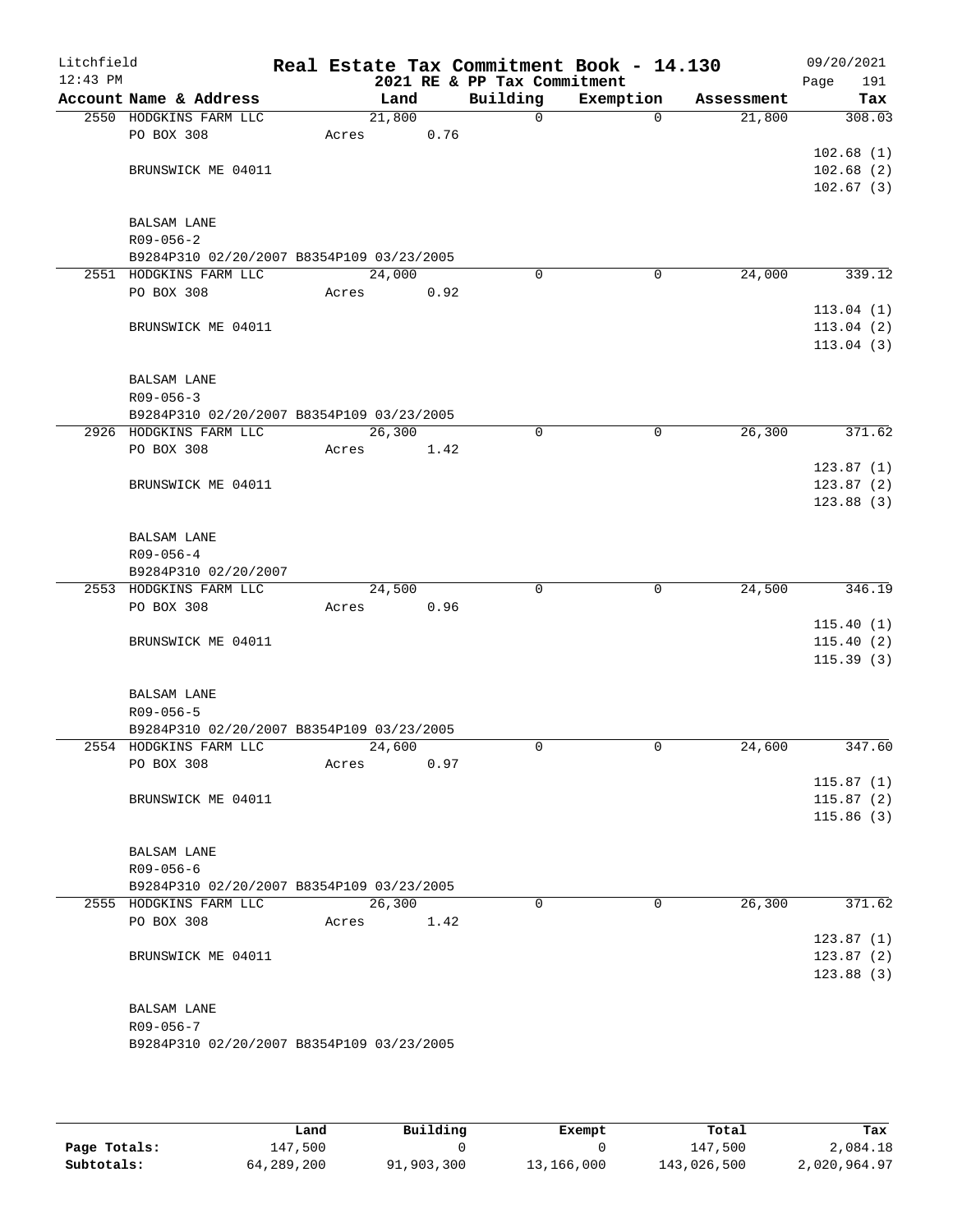| Litchfield<br>$12:43$ PM |                                                         |       |                       |       | 2021 RE & PP Tax Commitment |             | Real Estate Tax Commitment Book - 14.130 |            | 09/20/2021<br>Page<br>192 |
|--------------------------|---------------------------------------------------------|-------|-----------------------|-------|-----------------------------|-------------|------------------------------------------|------------|---------------------------|
|                          | Account Name & Address                                  |       | Land                  |       | Building                    |             | Exemption                                | Assessment | Tax                       |
|                          | 2556 HODGKINS FARM LLC                                  |       | 25,600                |       |                             | $\mathbf 0$ | $\mathbf 0$                              | 25,600     | 361.73                    |
|                          | PO BOX 308                                              | Acres |                       | 1.21  |                             |             |                                          |            |                           |
|                          |                                                         |       |                       |       |                             |             |                                          |            | 120.58(1)                 |
|                          | BRUNSWICK ME 04011                                      |       |                       |       |                             |             |                                          |            | 120.58(2)                 |
|                          |                                                         |       |                       |       |                             |             |                                          |            | 120.57(3)                 |
|                          | BLACK CHERRY LANE                                       |       |                       |       |                             |             |                                          |            |                           |
|                          | $R09 - 056 - 8$                                         |       |                       |       |                             |             |                                          |            |                           |
|                          | B9284P310 02/20/2007 B8354P109 03/23/2005               |       |                       |       |                             |             |                                          |            |                           |
|                          | 2557 HODGKINS FARM LLC                                  |       | 25,200                |       |                             | $\Omega$    | $\mathbf 0$                              | 25,200     | 356.08                    |
|                          | PO BOX 308                                              | Acres |                       | 1.08  |                             |             |                                          |            |                           |
|                          |                                                         |       |                       |       |                             |             |                                          |            | 118.69(1)                 |
|                          | BRUNSWICK ME 04011                                      |       |                       |       |                             |             |                                          |            | 118.69(2)                 |
|                          |                                                         |       |                       |       |                             |             |                                          |            | 118.70(3)                 |
|                          | BLACK CHERRY LANE                                       |       |                       |       |                             |             |                                          |            |                           |
|                          | $R09 - 056 - 9$                                         |       |                       |       |                             |             |                                          |            |                           |
|                          | B9284P310 02/20/2007 B8354P109 03/23/2005               |       |                       |       |                             |             |                                          |            |                           |
|                          | 1849 WESTON, PHILIP A                                   |       | 600                   |       |                             | 0           | 0                                        | 600        | 8.48                      |
|                          | WESTON ANN                                              | Acres |                       | 6.00  |                             |             |                                          |            |                           |
|                          | 419 STEVENSTOWN RD                                      |       |                       |       |                             |             |                                          |            | 2.83(1)                   |
|                          |                                                         |       |                       |       |                             |             |                                          |            | 2.83(2)                   |
|                          | LITCHFIELD ME 04350                                     |       |                       |       |                             |             |                                          |            | 2.82(3)                   |
|                          |                                                         |       |                       |       |                             |             |                                          |            |                           |
|                          | OFF STEVENSTOWN ROAD<br>R09-057                         |       |                       |       |                             |             |                                          |            |                           |
|                          | B3726P331 05/02/1990                                    |       |                       |       |                             |             |                                          |            |                           |
|                          | 2882 GATCOMB, LILY K.                                   |       | 15,900                |       |                             | $\Omega$    | $\mathbf 0$                              | 15,900     | 224.67                    |
|                          | FKA-MEEHAN, LILLY                                       |       |                       |       |                             |             |                                          |            |                           |
|                          | KRISTIN<br>GATCOMB, II LANCE E                          | Acres |                       | 54.00 |                             |             |                                          |            |                           |
|                          | 688 PLAINS ROAD                                         |       |                       |       |                             |             |                                          |            | 74.89(1)                  |
|                          |                                                         |       |                       |       |                             |             |                                          |            | 74.89(2)                  |
|                          | Litchfield ME 04350                                     |       |                       |       |                             |             |                                          |            | 74.89(3)                  |
|                          |                                                         |       |                       |       |                             |             |                                          |            |                           |
|                          |                                                         |       |                       |       |                             |             |                                          |            |                           |
|                          | R09-059                                                 |       |                       |       |                             |             |                                          |            |                           |
|                          | B12524P308 01/23/2017 B12222P239 02/08/2016             |       |                       |       |                             | 0           | $\Omega$                                 |            | 473.36                    |
|                          | 1659 ST JEAN, MICHAEL<br>959 WEST ALNA RD               |       | 33,500<br>Acres 37.00 |       |                             |             |                                          | 33,500     |                           |
|                          |                                                         |       |                       |       |                             |             |                                          |            | 157.79(1)                 |
|                          | ALNA ME 04535 3412                                      |       |                       |       |                             |             |                                          |            | 157.79(2)                 |
|                          |                                                         |       |                       |       |                             |             |                                          |            | 157.78(3)                 |
|                          |                                                         |       |                       |       |                             |             |                                          |            |                           |
|                          | OFF STEVENSTOWN ROAD                                    |       |                       |       |                             |             |                                          |            |                           |
|                          | R09-060                                                 |       |                       |       |                             |             |                                          |            |                           |
|                          | B8264P158 01/05/2005 B3167P250<br>2095 ST JEAN, MICHAEL |       | 21,800                |       |                             | 0           | 0                                        | 21,800     | 308.03                    |
|                          | 959 WEST ALNA RD                                        |       | Acres 14.00           |       |                             |             |                                          |            |                           |
|                          |                                                         |       |                       |       |                             |             |                                          |            | 102.68(1)                 |
|                          | ALNA ME 04535 3412                                      |       |                       |       |                             |             |                                          |            | 102.68(2)                 |
|                          |                                                         |       |                       |       |                             |             |                                          |            | 102.67(3)                 |
|                          |                                                         |       |                       |       |                             |             |                                          |            |                           |
|                          | OFF STEVENSTOWN ROAD                                    |       |                       |       |                             |             |                                          |            |                           |
|                          | R09-061                                                 |       |                       |       |                             |             |                                          |            |                           |
|                          | B8264P158 01/05/2005 B2349P240                          |       |                       |       |                             |             |                                          |            |                           |
|                          |                                                         |       |                       |       |                             |             |                                          |            |                           |
|                          |                                                         |       |                       |       |                             |             |                                          |            |                           |

|              | Land       | Building   | Exempt     | Total       | Tax          |
|--------------|------------|------------|------------|-------------|--------------|
| Page Totals: | 122,600    |            |            | 122,600     | 1,732.35     |
| Subtotals:   | 64,411,800 | 91,903,300 | 13,166,000 | 143,149,100 | 2,022,697.32 |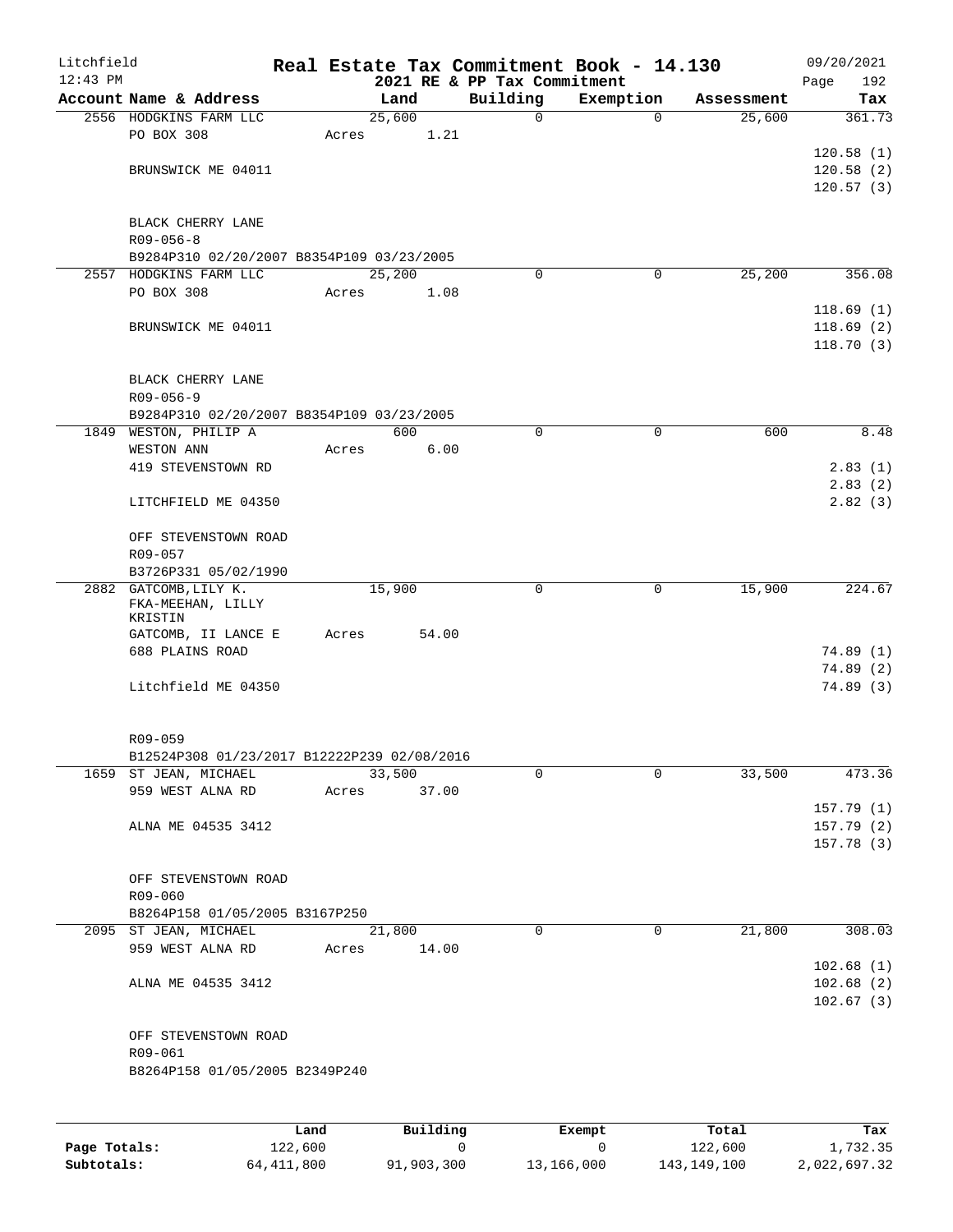| Litchfield<br>$12:43$ PM |                                               |       |        |             | 2021 RE & PP Tax Commitment | Real Estate Tax Commitment Book - 14.130 |            | 09/20/2021<br>Page                  | 193    |
|--------------------------|-----------------------------------------------|-------|--------|-------------|-----------------------------|------------------------------------------|------------|-------------------------------------|--------|
|                          | Account Name & Address                        |       |        | Land        | Building                    | Exemption                                | Assessment |                                     | Tax    |
|                          | 1943 DODGE SHARON ST.JEAN                     |       | 22,900 |             | 0                           | $\Omega$                                 | 22,900     |                                     | 323.58 |
|                          | MICHAEL<br>PO BOX 354                         | Acres |        | 45.00       |                             |                                          |            |                                     |        |
|                          | EAST WINTHROP ME 04343                        |       |        |             |                             |                                          |            | 107.86(1)<br>107.86(2)<br>107.86(3) |        |
|                          | OFF STEVENSTOWN ROAD<br>$R09 - 063$           |       |        |             |                             |                                          |            |                                     |        |
|                          | B8637P180 10/11/2005<br>1063 LILLY, GILBERT M |       |        | 43,800      | $\Omega$                    | $\mathbf 0$                              | 43,800     |                                     | 618.89 |
|                          | 162 PARKS ROAD                                |       |        | Acres 57.60 |                             |                                          |            |                                     |        |
|                          |                                               |       |        |             |                             |                                          |            | 206.30(1)                           |        |
|                          | RICHMOND ME 04357                             |       |        |             |                             |                                          |            | 206.30(2)<br>206.29(3)              |        |
|                          | OFF LUNTS HILL ROAD<br>R09-064                |       |        |             |                             |                                          |            |                                     |        |
|                          | B4869P78 03/03/1995<br>678 FOSTER, JOSEPH H   |       |        | 89,300      | 241,200                     | 25,000                                   | 305,500    | 4,316.72                            |        |
|                          | FOSTER, JENNIFER R                            | Acres |        | 71.60       |                             | 02 HOMESTEAD EXEMPT                      |            |                                     |        |
|                          | 329 LUNTS HILL ROAD                           |       |        |             |                             |                                          |            | 1,438.91(1)                         |        |
|                          |                                               |       |        |             |                             |                                          |            | 1,438.91(2)                         |        |
|                          | LITCHFIELD ME 04350                           |       |        |             |                             |                                          |            | 1,438.90(3)                         |        |
|                          | 329 LUNT'S HILL ROAD<br>R09-067               |       |        |             |                             |                                          |            |                                     |        |
|                          | B11960P195 04/17/2015 B3652P248 10/23/1989    |       |        |             |                             |                                          |            |                                     |        |
|                          | 663 FOLEY, MARY JO                            |       |        | 40,300      | 62,000                      | 25,000                                   | 77,300     | 1,092.25                            |        |
|                          | 269 LUNTS HILL ROAD                           | Acres |        | 3.10        |                             | 02 HOMESTEAD EXEMPT                      |            |                                     |        |
|                          |                                               |       |        |             |                             |                                          |            | 364.08(1)                           |        |
|                          | LITCHFIELD ME 04350                           |       |        |             |                             |                                          |            | 364.08(2)<br>364.09(3)              |        |
|                          | 269 LUNTS HILL ROAD<br>R09-068                |       |        |             |                             |                                          |            |                                     |        |
|                          | B9073P159 09/15/2006 B6996P3                  |       |        |             |                             |                                          |            |                                     |        |
|                          | 1148 MARINER, WARREN L                        |       | 52,900 |             | 0                           | 0                                        | 52,900     |                                     | 747.48 |
|                          | P O BOX 575                                   | Acres |        | 28.00       |                             |                                          |            |                                     |        |
|                          |                                               |       |        |             |                             |                                          |            | 249.16(1)                           |        |
|                          | GARDINER ME 04345                             |       |        |             |                             |                                          |            | 249.16(2)                           |        |
|                          |                                               |       |        |             |                             |                                          |            | 249.16(3)                           |        |
|                          | LUNTS HILL ROAD<br>R09-069                    |       |        |             |                             |                                          |            |                                     |        |
|                          | B1674P324                                     |       |        |             |                             |                                          |            |                                     |        |
|                          | 2153 BROWN, DARRYL G                          |       |        | 48,900      | 40,000                      | 0                                        | 88,900     | 1,256.16                            |        |
|                          | 971 BRUNSWICK AVE                             | Acres |        | 2.30        |                             |                                          |            |                                     |        |
|                          |                                               |       |        |             |                             |                                          |            | 418.72 (1)                          |        |
|                          | GARDINER ME 04345                             |       |        |             |                             |                                          |            | 418.72 (2)<br>418.72 (3)            |        |
|                          | 231 LUNTS HILL ROAD<br>R09-069A               |       |        |             |                             |                                          |            |                                     |        |
|                          | B10172P295 08/05/2009 B6208P34 05/09/2000     |       |        |             |                             |                                          |            |                                     |        |
|                          |                                               |       |        |             |                             |                                          |            |                                     |        |

|              | Land       | Building   | Exempt     | Total       | Tax          |
|--------------|------------|------------|------------|-------------|--------------|
| Page Totals: | 298,100    | 343,200    | 50,000     | 591,300     | 8,355.08     |
| Subtotals:   | 64,709,900 | 92,246,500 | 13,216,000 | 143,740,400 | 2,031,052.40 |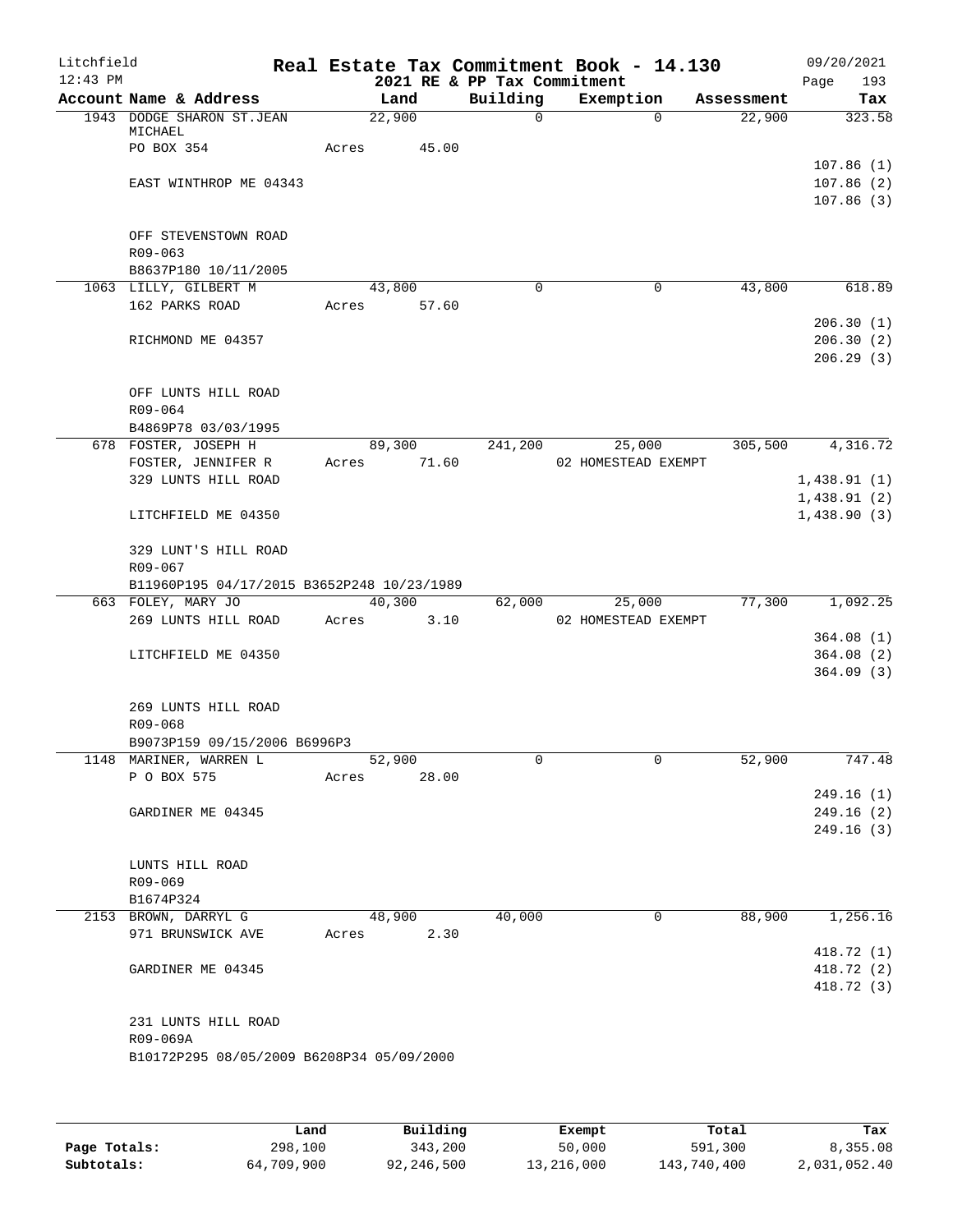| Litchfield |                                                                 |       |                |                             | Real Estate Tax Commitment Book - 14.130 |                      | 09/20/2021             |
|------------|-----------------------------------------------------------------|-------|----------------|-----------------------------|------------------------------------------|----------------------|------------------------|
| $12:43$ PM |                                                                 |       |                | 2021 RE & PP Tax Commitment |                                          |                      | 194<br>Page            |
|            | Account Name & Address                                          |       | Land<br>43,000 | Building<br>$\mathbf 0$     | Exemption<br>$\Omega$                    | Assessment<br>43,000 | Tax<br>607.59          |
|            | 2869 ABBOTT, RICHELLE<br>92 OLD BRUNSWICK ROAD                  | Acres | 10.00          |                             |                                          |                      |                        |
|            |                                                                 |       |                |                             |                                          |                      | 202.53(1)              |
|            | GARDINER ME 04345                                               |       |                |                             |                                          |                      | 202.53(2)              |
|            |                                                                 |       |                |                             |                                          |                      | 202.53(3)              |
|            |                                                                 |       |                |                             |                                          |                      |                        |
|            | R09-069-B                                                       |       |                |                             |                                          |                      |                        |
|            | B11947P191 04/03/2015                                           |       |                |                             |                                          |                      |                        |
|            | 199 BOWLEY, CRAIG A                                             |       | 70,300         | $\mathbf 0$                 | 0                                        | 70,300               | 993.34                 |
|            | DICLEMENTE, MICHAEL D                                           |       | Acres<br>61.58 |                             |                                          |                      |                        |
|            | 325 WEST 45TH ST. APT<br>905                                    |       |                |                             |                                          |                      | 331.11(1)              |
|            |                                                                 |       |                |                             |                                          |                      | 331.11(2)              |
|            | NEW YORK NY 10036                                               |       |                |                             |                                          |                      | 331.12(3)              |
|            |                                                                 |       |                |                             |                                          |                      |                        |
|            | 210 LUNT'S HILL ROAD                                            |       |                |                             |                                          |                      |                        |
|            | R09-070<br>B11007P305 04/10/2012 B10648P58 01/20/2011 B9166P310 |       |                |                             |                                          |                      |                        |
|            | 12/01/2006 B4858P165                                            |       |                |                             |                                          |                      |                        |
|            | 2816 CHAPMAN, JOHN III                                          |       | 64,300         | 342,400                     | $\mathbf 0$                              | 406,700              | 5,746.67               |
|            | 209 LUNTS HILL RD                                               | Acres | 11.71          |                             |                                          |                      | 1,915.56(1)            |
|            | LITCHFIELD ME 04350                                             |       |                |                             |                                          |                      | 1,915.56(2)            |
|            |                                                                 |       |                |                             |                                          |                      | 1,915.55(3)            |
|            |                                                                 |       |                |                             |                                          |                      |                        |
|            | 209 LUNTS HILL ROAD                                             |       |                |                             |                                          |                      |                        |
|            | R09-070A                                                        |       |                |                             |                                          |                      |                        |
|            | B13337P17 09/13/2019<br>1182 MCDONALD, MICHAEL                  |       | 45,000         | 41,600                      | 0                                        | 86,600               | 1,223.66               |
|            | 153 LUNTS HILL RD                                               | Acres | 1.00           |                             |                                          |                      |                        |
|            |                                                                 |       |                |                             |                                          |                      | 407.89(1)              |
|            | LITCHFIELD ME 04350                                             |       |                |                             |                                          |                      | 407.89(2)              |
|            |                                                                 |       |                |                             |                                          |                      | 407.88 (3)             |
|            | 153 LUNTS HILL ROAD                                             |       |                |                             |                                          |                      |                        |
|            | R09-071                                                         |       |                |                             |                                          |                      |                        |
|            | B4988P72 02/27/1995                                             |       |                |                             |                                          |                      |                        |
|            | 361 BUBIER, CHRISTINE L                                         |       | 32,200         | $\Omega$                    | 0                                        | 32,200               | 454.99                 |
|            | BUBIER, KEVIN L                                                 |       | Acres 3.40     |                             |                                          |                      |                        |
|            | 143-145 LUNTS HILL ROAD                                         |       |                |                             |                                          |                      | 151.66(1)<br>151.66(2) |
|            | LITCHFIELD ME 04350                                             |       |                |                             |                                          |                      | 151.67(3)              |
|            |                                                                 |       |                |                             |                                          |                      |                        |
|            | LUNTS HILL ROAD                                                 |       |                |                             |                                          |                      |                        |
|            | R09-072                                                         |       |                |                             |                                          |                      |                        |
|            | B13902P295 02/08/2021<br>1768 SMITH, CASEY J                    |       | 45,600         | 99,100                      | 25,000                                   | 119,700              | 1,691.36               |
|            | 149 LUNTS HILL ROAD                                             |       | Acres 1.20     |                             | 02 HOMESTEAD EXEMPT                      |                      |                        |
|            |                                                                 |       |                |                             |                                          |                      | 563.79(1)              |
|            | LITCHFIELD ME 04350                                             |       |                |                             |                                          |                      | 563.79(2)              |
|            |                                                                 |       |                |                             |                                          |                      | 563.78 (3)             |
|            |                                                                 |       |                |                             |                                          |                      |                        |
|            | 149 LUNTS HILL ROAD<br>R09-072A                                 |       |                |                             |                                          |                      |                        |
|            | B11694P340 05/22/2014 B3794P20                                  |       |                |                             |                                          |                      |                        |
|            |                                                                 |       |                |                             |                                          |                      |                        |
|            |                                                                 |       |                |                             |                                          |                      |                        |
|            |                                                                 |       |                |                             |                                          |                      |                        |

|              | Land       | Building   | Exempt     | Total       | Tax          |
|--------------|------------|------------|------------|-------------|--------------|
| Page Totals: | 300,400    | 483,100    | 25,000     | 758,500     | 10,717.61    |
| Subtotals:   | 65,010,300 | 92,729,600 | 13,241,000 | 144,498,900 | 2,041,770.01 |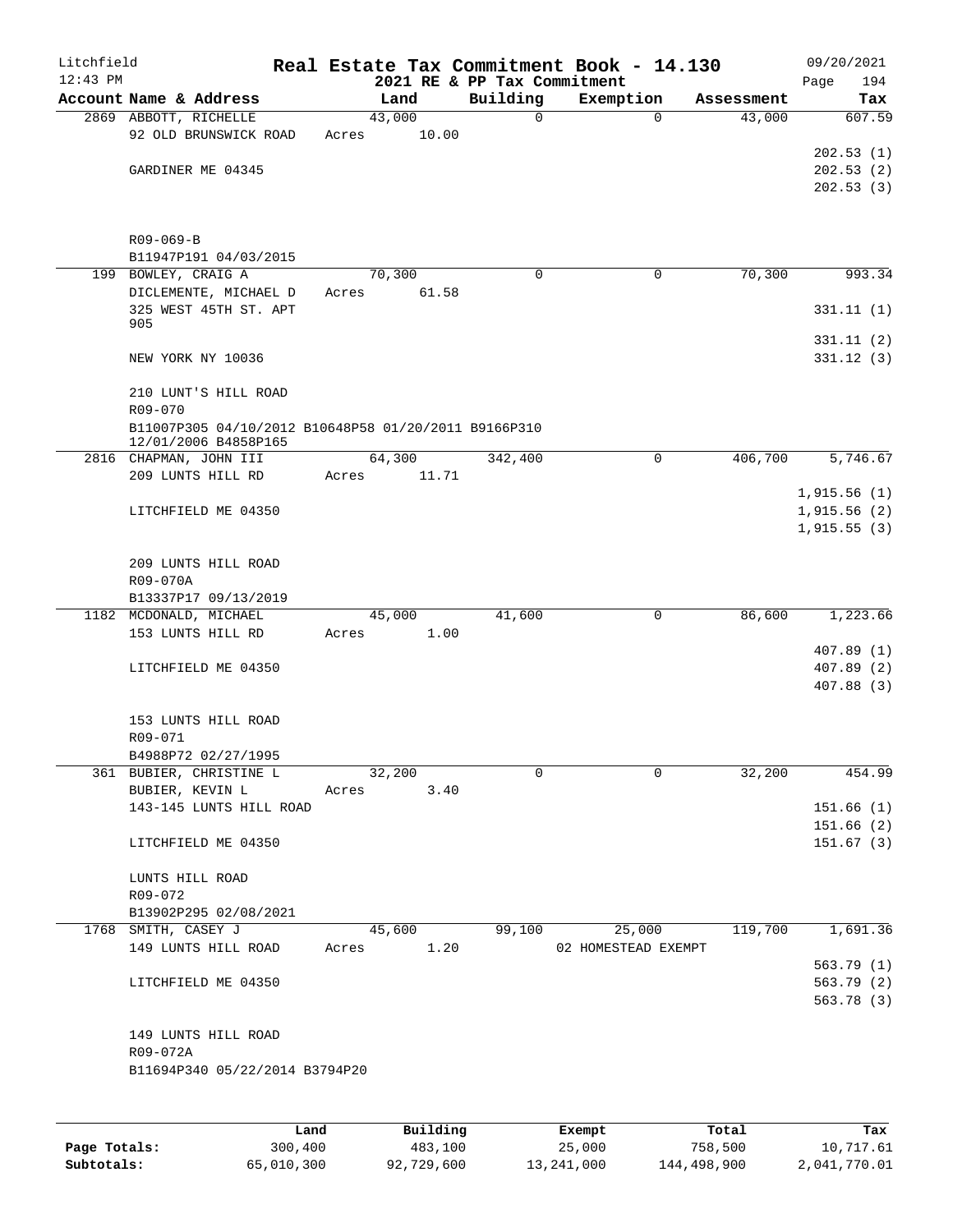| Litchfield |                                                                    |       |                |                             | Real Estate Tax Commitment Book - 14.130 |            | 09/20/2021    |
|------------|--------------------------------------------------------------------|-------|----------------|-----------------------------|------------------------------------------|------------|---------------|
| $12:43$ PM | Account Name & Address                                             |       |                | 2021 RE & PP Tax Commitment |                                          | Assessment | Page<br>195   |
|            | 2126 SWAIN, SHENA E                                                |       | Land<br>50,400 | Building<br>9,600           | Exemption<br>$\Omega$                    | 60,000     | Tax<br>847.80 |
|            | 141 LUNTS HILL ROAD                                                | Acres | 2.80           |                             |                                          |            |               |
|            |                                                                    |       |                |                             |                                          |            | 282.60(1)     |
|            | LITCHFIELD ME 04350                                                |       |                |                             |                                          |            | 282.60 (2)    |
|            |                                                                    |       |                |                             |                                          |            | 282.60(3)     |
|            | 141 LUNTS HILL ROAD                                                |       |                |                             |                                          |            |               |
|            | R09-072B                                                           |       |                |                             |                                          |            |               |
|            | B13728P177 09/29/2020                                              |       |                |                             |                                          |            |               |
|            | 2899 BUBIER, CHRISTINE L                                           |       | 31,000         | $\Omega$                    | 0                                        | 31,000     | 438.03        |
|            | BUBIER, KEVIN L                                                    | Acres | 3.00           |                             |                                          |            |               |
|            | 143-145 LUNTS HILL ROAD                                            |       |                |                             |                                          |            | 146.01(1)     |
|            |                                                                    |       |                |                             |                                          |            | 146.01(2)     |
|            | LITCHFIELD ME 04350                                                |       |                |                             |                                          |            | 146.01(3)     |
|            | LUNTS HILL ROAD                                                    |       |                |                             |                                          |            |               |
|            | R09-072D                                                           |       |                |                             |                                          |            |               |
|            | B13902P295 02/08/2021                                              |       |                |                             |                                          |            |               |
|            | 365 MINICH, CHELSEA                                                |       | 39,400         | 75,200                      | $\mathbf 0$                              | 114,600    | 1,619.30      |
|            | 85 LUNTS HILL ROAD                                                 | Acres | 0.60           |                             |                                          |            |               |
|            |                                                                    |       |                |                             |                                          |            | 539.77 (1)    |
|            | LITCHFIELD ME 04350                                                |       |                |                             |                                          |            | 539.77 (2)    |
|            |                                                                    |       |                |                             |                                          |            | 539.76 (3)    |
|            |                                                                    |       |                |                             |                                          |            |               |
|            | 85 LUNTS HILL ROAD                                                 |       |                |                             |                                          |            |               |
|            | R09-073<br>B13888P261 02/05/2021                                   |       |                |                             |                                          |            |               |
|            | 939 KENNEBEC VAL BEAGLE,                                           |       | 58,500         | 1,400                       | $\overline{0}$                           | 59,900     | 846.39        |
|            | <b>CLUB</b>                                                        |       |                |                             |                                          |            |               |
|            | C/O JANE MOOERS                                                    | Acres | 161.00         |                             |                                          |            |               |
|            | 31 STONEHAM DRIVE                                                  |       |                |                             |                                          |            | 282.13(1)     |
|            | WEST GARDINER ME 04345                                             |       |                |                             |                                          |            | 282.13(2)     |
|            |                                                                    |       |                |                             |                                          |            | 282.13(3)     |
|            | 21 LUNTS HILL ROAD                                                 |       |                |                             |                                          |            |               |
|            | R09-074                                                            |       |                |                             |                                          |            |               |
|            | B1336P301                                                          |       |                |                             |                                          |            |               |
|            | 1024 ANDERSON, JULIE E                                             |       | 11,200         | 0                           | 0                                        | 11,200     | 158.26        |
|            | 257 STEVENSTOWN ROAD                                               | Acres | 0.80           |                             |                                          |            |               |
|            |                                                                    |       |                |                             |                                          |            | 52.75(1)      |
|            | LITCHFIELD ME 04350                                                |       |                |                             |                                          |            | 52.75(2)      |
|            |                                                                    |       |                |                             |                                          |            | 52.76(3)      |
|            |                                                                    |       |                |                             |                                          |            |               |
|            | STEVENSTOWN ROAD                                                   |       |                |                             |                                          |            |               |
|            | R09-075<br>B7466P80 06/07/2003                                     |       |                |                             |                                          |            |               |
|            | 63 JOHNSON, WILLIAM R                                              |       | 49,200         | 216,000                     | $\mathbf 0$                              | 265,200    | 3,747.28      |
|            | 216 WATER STREET                                                   | Acres | 2.40           |                             |                                          |            |               |
|            |                                                                    |       |                |                             |                                          |            | 1,249.09(1)   |
|            | RANDOLPH ME 04346                                                  |       |                |                             |                                          |            | 1,249.09(2)   |
|            |                                                                    |       |                |                             |                                          |            | 1, 249.10(3)  |
|            |                                                                    |       |                |                             |                                          |            |               |
|            | 296 STEVENSTOWN ROAD                                               |       |                |                             |                                          |            |               |
|            | R09-076                                                            |       |                |                             |                                          |            |               |
|            | B11817P342 10/06/2014 B8617P112 09/28/2005 B5244P284<br>10/23/1996 |       |                |                             |                                          |            |               |
|            |                                                                    |       |                |                             |                                          |            |               |
|            |                                                                    |       |                |                             |                                          |            |               |
|            | Land,                                                              |       | Building       |                             | <b>Exempt</b>                            | Total      | Tax           |

|              | Land       | Building   | Exempt     | Total       | Tax          |
|--------------|------------|------------|------------|-------------|--------------|
| Page Totals: | 239,700    | 302,200    |            | 541,900     | 7,657.06     |
| Subtotals:   | 65,250,000 | 93,031,800 | 13,241,000 | 145,040,800 | 2,049,427.07 |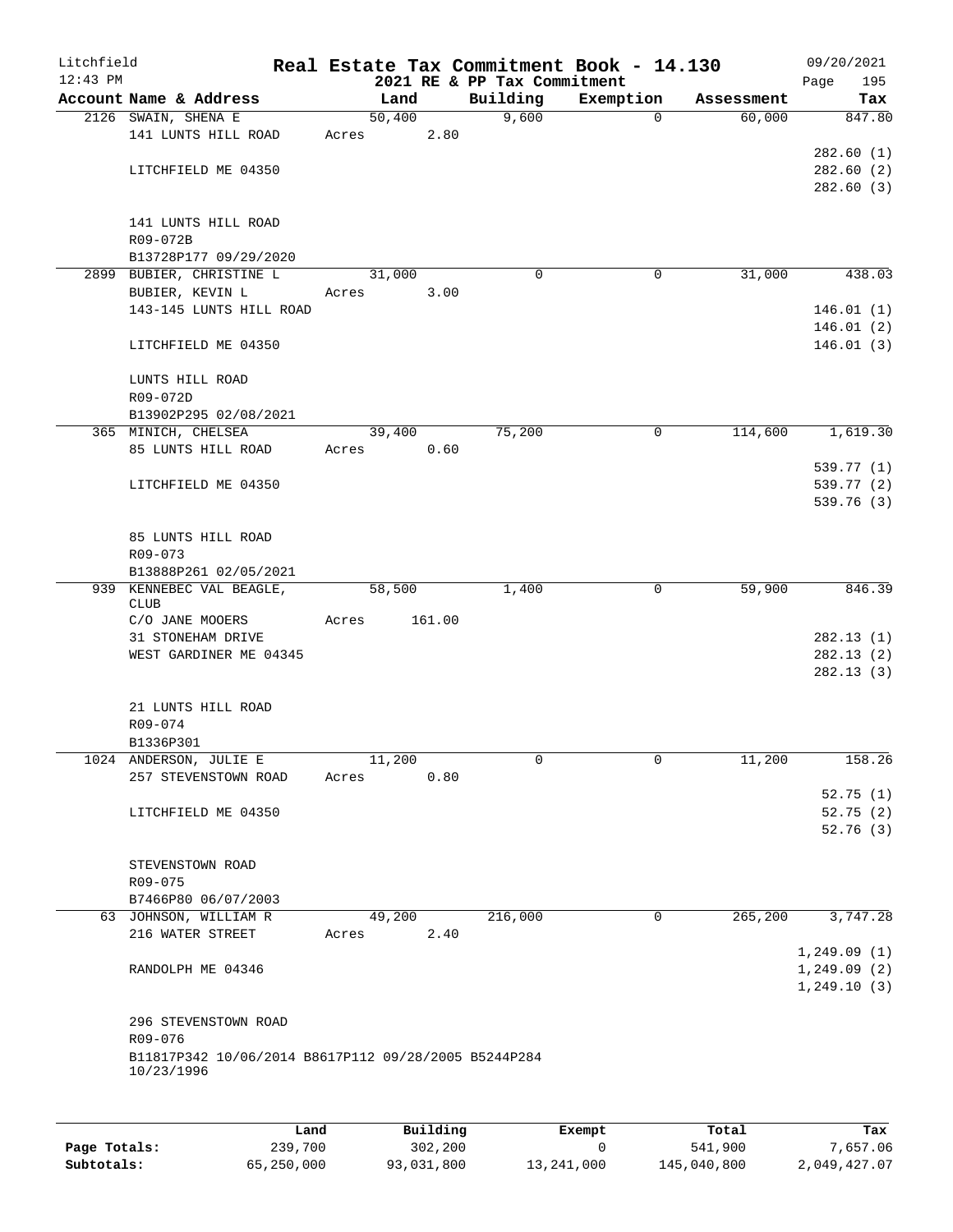| Litchfield   |                                                                   |            |       |                |                             |              | Real Estate Tax Commitment Book - 14.130 |                      | 09/20/2021                 |
|--------------|-------------------------------------------------------------------|------------|-------|----------------|-----------------------------|--------------|------------------------------------------|----------------------|----------------------------|
| $12:43$ PM   |                                                                   |            |       |                | 2021 RE & PP Tax Commitment |              |                                          |                      | Page<br>196                |
|              | Account Name & Address<br>1701 SWIFT, DAVID DOUGLAS               |            |       | Land<br>92,000 | Building<br>27,600          |              | Exemption<br>25,000                      | Assessment<br>94,600 | Tax<br>1,336.70            |
|              | 1355 LEWISTON ROAD                                                |            |       | Acres 76.00    |                             |              | 02 HOMESTEAD EXEMPT                      |                      |                            |
|              |                                                                   |            |       |                |                             |              |                                          |                      | 445.57 (1)                 |
|              | LITCHFIELD ME 04350                                               |            |       |                |                             |              |                                          |                      | 445.57 (2)                 |
|              |                                                                   |            |       |                |                             |              |                                          |                      | 445.56 (3)                 |
|              |                                                                   |            |       |                |                             |              |                                          |                      |                            |
|              | 316 STEVENSTOWN ROAD<br>R09-077                                   |            |       |                |                             |              |                                          |                      |                            |
|              | B12272P94 04/19/2016 B12014P294 06/17/2015 B3377P285              |            |       |                |                             |              |                                          |                      |                            |
|              | 1682 PETRICH, PAUL J., JR.                                        |            |       | 52,500         | 124,900                     |              | 25,000                                   | 152,400              | 2,153.41                   |
|              | PETRICH, ROBYN C Acres 3.50                                       |            |       |                |                             |              | 02 HOMESTEAD EXEMPT                      |                      |                            |
|              | 328 STEVENSTOWN ROAD                                              |            |       |                |                             |              |                                          |                      | 717.80(1)                  |
|              |                                                                   |            |       |                |                             |              |                                          |                      | 717.80(2)                  |
|              | LITCHFIELD ME 04350                                               |            |       |                |                             |              |                                          |                      | 717.81(3)                  |
|              | 328 STEVENSTOWN ROAD                                              |            |       |                |                             |              |                                          |                      |                            |
|              | R09-077A                                                          |            |       |                |                             |              |                                          |                      |                            |
|              | B11302P140 02/04/2013 B6468P21                                    |            |       |                | 54,600 135,700              |              |                                          | 165,300              | 2,335.69                   |
|              | 433 COLLINS, KELSEY<br>340 STEVENSTOWN ROAD                       |            | Acres | 4.20           |                             |              | 25,000<br>02 HOMESTEAD EXEMPT            |                      |                            |
|              |                                                                   |            |       |                |                             |              |                                          |                      | 778.56(1)                  |
|              | LITCHFIELD ME 04350                                               |            |       |                |                             |              |                                          |                      | 778.56(2)                  |
|              |                                                                   |            |       |                |                             |              |                                          |                      | 778.57(3)                  |
|              |                                                                   |            |       |                |                             |              |                                          |                      |                            |
|              | 340 STEVENSTOWN ROAD                                              |            |       |                |                             |              |                                          |                      |                            |
|              | R09-078                                                           |            |       |                |                             |              |                                          |                      |                            |
|              | B12839P73 01/29/2018 B10973P156 02/29/2012 B5622P79<br>05/21/1998 |            |       |                |                             |              |                                          |                      |                            |
|              | 729 FLETCHER, CHRISTINE                                           |            |       | 67,900         | 194,600                     |              | 0                                        | 262,500              | 3,709.13                   |
|              | ANNA                                                              |            |       |                |                             |              |                                          |                      |                            |
|              | NAGLE, RICHARD WATERMAN Acres 45.50                               |            |       |                |                             |              |                                          |                      |                            |
|              | III                                                               |            |       |                |                             |              |                                          |                      |                            |
|              | 358 STEVENSTOWN ROAD                                              |            |       |                |                             |              |                                          |                      | 1,236.38(1)<br>1,236.38(2) |
|              | LITCHFIELD ME 04350                                               |            |       |                |                             |              |                                          |                      | 1, 236.37(3)               |
|              |                                                                   |            |       |                |                             |              |                                          |                      |                            |
|              | 358 STEVENSTOWN ROAD                                              |            |       |                |                             |              |                                          |                      |                            |
|              | R09-079                                                           |            |       |                |                             |              |                                          |                      |                            |
|              | B10827P205 09/07/2011 B6862P16 07/10/1995                         |            |       |                |                             |              |                                          |                      |                            |
|              | 1208 MEEHAN, JOSEPH A                                             |            |       | 66,600         | 63,900                      |              | 25,000                                   | 105,500              | 1,490.72                   |
|              | 376 STEVENSTOWN RD                                                |            | Acres | 26.00          |                             |              | 02 HOMESTEAD EXEMPT                      |                      |                            |
|              |                                                                   |            |       |                |                             |              |                                          |                      | 496.91 (1)                 |
|              | LITCHFIELD ME 04350                                               |            |       |                |                             |              |                                          |                      | 496.91 (2)                 |
|              |                                                                   |            |       |                |                             |              |                                          |                      | 496.90 (3)                 |
|              |                                                                   |            |       |                |                             |              |                                          |                      |                            |
|              | 376 STEVENSTOWN ROAD                                              |            |       |                |                             |              |                                          |                      |                            |
|              | R09-080                                                           |            |       |                |                             |              |                                          |                      |                            |
|              | B3225P55                                                          |            |       |                |                             |              |                                          |                      |                            |
|              | 1052 GREENWOOD, MATTHEW J                                         |            |       | 78,500         | 144,800                     |              | 0                                        | 223,300              | 3, 155. 23                 |
|              | GREENWOOD, KHRISTEN                                               |            | Acres | 38.00          |                             |              |                                          |                      |                            |
|              | 396 STEVENSTOWN ROAD                                              |            |       |                |                             |              |                                          |                      | 1,051.74(1)                |
|              |                                                                   |            |       |                |                             |              |                                          |                      | 1,051.74(2)                |
|              | LITCHFIELD ME 04350                                               |            |       |                |                             |              |                                          |                      | 1,051.75(3)                |
|              | 396 STEVENSTOWN ROAD                                              |            |       |                |                             |              |                                          |                      |                            |
|              | R09-081                                                           |            |       |                |                             |              |                                          |                      |                            |
|              | B1909P103                                                         |            |       |                |                             |              |                                          |                      |                            |
|              |                                                                   |            |       |                |                             |              |                                          |                      |                            |
|              |                                                                   | Land       |       | Building       |                             |              | Exempt                                   | Total                | Tax                        |
| Page Totals: |                                                                   | 412,100    |       | 691,500        |                             | 100,000      |                                          | 1,003,600            | 14,180.88                  |
| Subtotals:   |                                                                   | 65,662,100 |       | 93,723,300     |                             | 13, 341, 000 |                                          | 146,044,400          | 2,063,607.95               |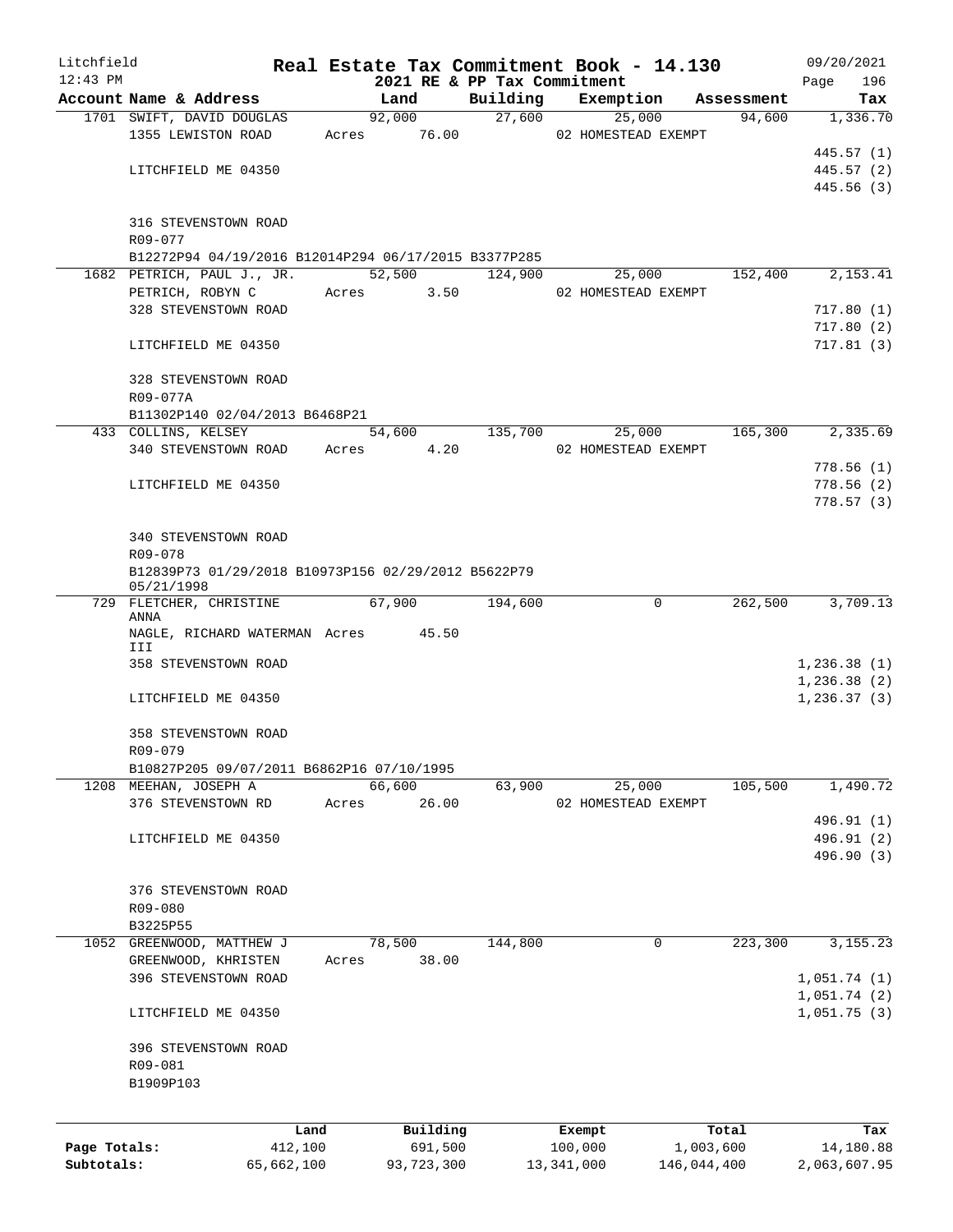| Litchfield |                                               |       |                 |                                         | Real Estate Tax Commitment Book - 14.130 |            | 09/20/2021         |
|------------|-----------------------------------------------|-------|-----------------|-----------------------------------------|------------------------------------------|------------|--------------------|
| $12:43$ PM | Account Name & Address                        |       | Land            | 2021 RE & PP Tax Commitment<br>Building | Exemption                                | Assessment | 197<br>Page<br>Tax |
|            | 1853 WESTON, PHILIP A                         |       | 15,200          | $\mathbf 0$                             | 0                                        | 15,200     | 214.78             |
|            | 419 STEVENSTOWN RD                            | Acres | 45.00           |                                         |                                          |            |                    |
|            |                                               |       |                 |                                         |                                          |            | 71.59(1)           |
|            | LITCHFIELD ME 04350                           |       |                 |                                         |                                          |            | 71.59(2)           |
|            |                                               |       |                 |                                         |                                          |            | 71.60(3)           |
|            |                                               |       |                 |                                         |                                          |            |                    |
|            | STEVENSTOWN ROAD<br>R09-082                   |       |                 |                                         |                                          |            |                    |
|            | B904P457                                      |       |                 |                                         |                                          |            |                    |
|            | 1807 CARPENTER, SAMUEL                        |       | 69,500          | 132,800                                 | 0                                        | 202,300    | 2,858.50           |
|            | 442 STEVENSTOWN ROAD                          | Acres | 20.00           |                                         |                                          |            |                    |
|            |                                               |       |                 |                                         |                                          |            | 952.83(1)          |
|            | LITCHFIELD ME 04350                           |       |                 |                                         |                                          |            | 952.83(2)          |
|            |                                               |       |                 |                                         |                                          |            | 952.84 (3)         |
|            | 442 STEVENSTOWN ROAD                          |       |                 |                                         |                                          |            |                    |
|            | R09-083                                       |       |                 |                                         |                                          |            |                    |
|            | B11829P39 10/20/2014 B4320P169 01/22/1993     |       |                 |                                         |                                          |            |                    |
|            | 1850 WESTON, PHILIP A                         |       | 7,300           | 0                                       | $\mathbf 0$                              | 7,300      | 103.15             |
|            | WESTON ANNE E                                 | Acres | 22.00           |                                         |                                          |            |                    |
|            | 419 STEVENSTOWN RD                            |       |                 |                                         |                                          |            | 34.38(1)           |
|            |                                               |       |                 |                                         |                                          |            | 34.38(2)           |
|            | LITCHFIELD ME 04350                           |       |                 |                                         |                                          |            | 34.39(3)           |
|            | STEVENSTOWN ROAD                              |       |                 |                                         |                                          |            |                    |
|            | R09-084                                       |       |                 |                                         |                                          |            |                    |
|            | B3726P331 05/02/1990                          |       |                 |                                         |                                          |            |                    |
|            | 2909 CARTONIO, ANTHONY                        |       | 51,500          | 3,000                                   | $\mathbf 0$                              | 54,500     | 770.09             |
|            | CARTONIO, PAMELA                              | Acres | 9.60            |                                         |                                          |            |                    |
|            | 33 WHISPERING PINES<br>LANE                   |       |                 |                                         |                                          |            | 256.70(1)          |
|            |                                               |       |                 |                                         |                                          |            | 256.70(2)          |
|            | LITCHFIELD ME 04350                           |       |                 |                                         |                                          |            | 256.69(3)          |
|            |                                               |       |                 |                                         |                                          |            |                    |
|            | PLAINS ROAD                                   |       |                 |                                         |                                          |            |                    |
|            | R09-085                                       |       |                 |                                         |                                          |            |                    |
|            | B12557P99 02/24/2017                          |       |                 |                                         | 0                                        |            |                    |
|            | 2987 CARTONIO, ANTHONY<br>33 WHISPERING PINES | Acres | 44,500<br>12.00 | 62,000                                  |                                          | 106,500    | 1,504.85           |
|            | LANE                                          |       |                 |                                         |                                          |            |                    |
|            |                                               |       |                 |                                         |                                          |            | 501.62(1)          |
|            | LITCHFIELD ME 04350                           |       |                 |                                         |                                          |            | 501.62(2)          |
|            |                                               |       |                 |                                         |                                          |            | 501.61(3)          |
|            | PLIANS ROAD                                   |       |                 |                                         |                                          |            |                    |
|            | R09-085A                                      |       |                 |                                         |                                          |            |                    |
|            | B13695P192 09/02/2020                         |       |                 |                                         |                                          |            |                    |
|            | 2976 THORNTON, WILLIAM J                      |       | 6,200           | $\mathbf 0$                             | $\mathbf 0$                              | 6,200      | 87.61              |
|            | PO BOX 1252                                   | Acres | 0.03            |                                         |                                          |            |                    |
|            |                                               |       |                 |                                         |                                          |            | 29.20(1)           |
|            | GARDINER ME 04345                             |       |                 |                                         |                                          |            | 29.20(2)           |
|            |                                               |       |                 |                                         |                                          |            | 29.21(3)           |
|            | OFF PLAINS ROAD                               |       |                 |                                         |                                          |            |                    |
|            | $R09 - 36 - F$                                |       |                 |                                         |                                          |            |                    |
|            | B13505P149 03/11/2020                         |       |                 |                                         |                                          |            |                    |
|            |                                               |       |                 |                                         |                                          |            |                    |
|            |                                               |       |                 |                                         |                                          |            |                    |
|            |                                               | Land  | Building        |                                         | Exempt                                   | Total      | Tax                |

|              | uanu.      | <b>DULLULIN</b> | LACINUL    | ⊥∪∟a⊥       | ias.         |
|--------------|------------|-----------------|------------|-------------|--------------|
| Page Totals: | 194,200    | 197,800         |            | 392,000     | 5,538.98     |
| Subtotals:   | 65,856,300 | 93,921,100      | 13,341,000 | 146,436,400 | 2,069,146.93 |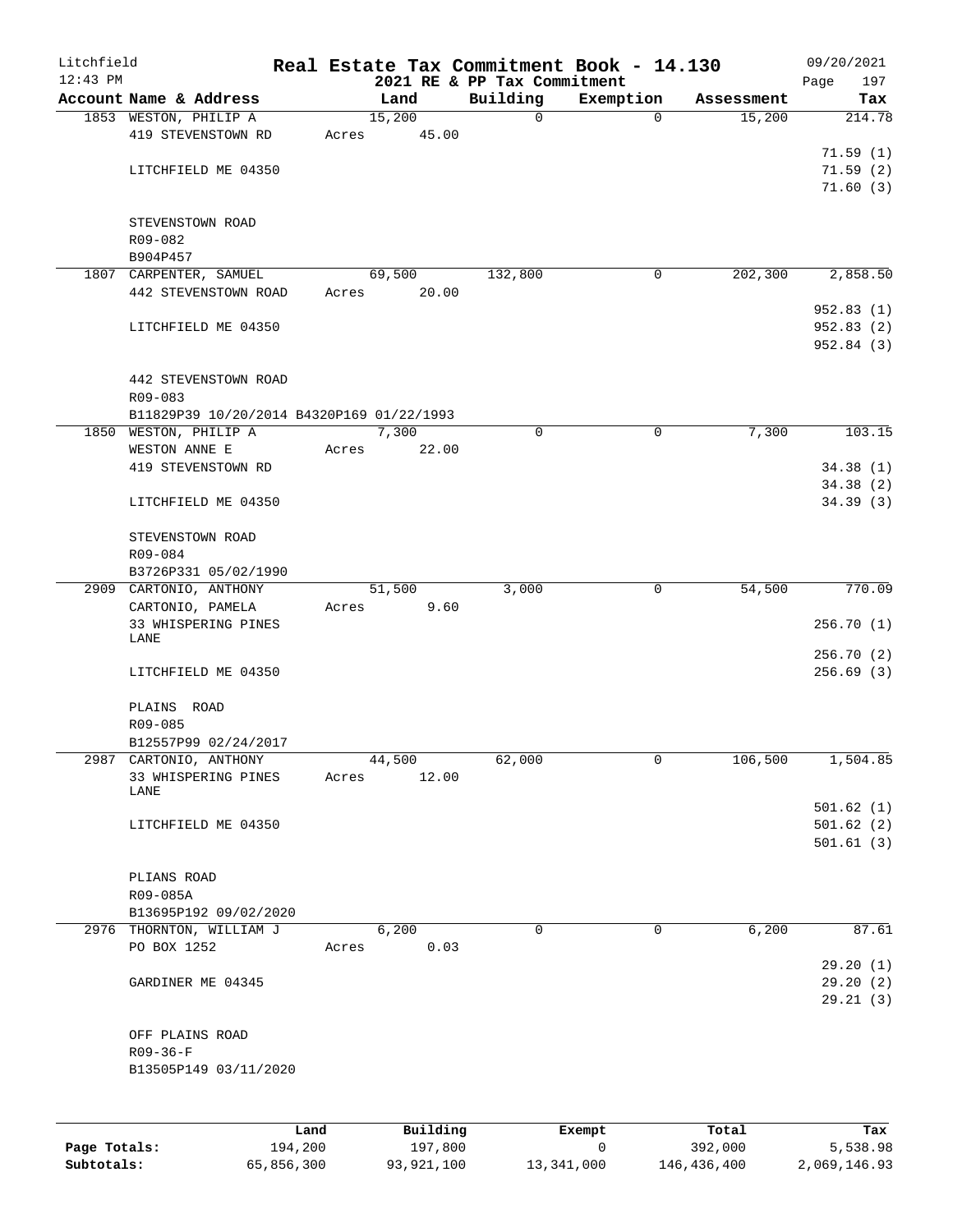| Litchfield<br>$12:43$ PM |                                             |       | 2021 RE & PP Tax Commitment  |             | Real Estate Tax Commitment Book - 14.130 |            | 09/20/2021<br>198<br>Page |
|--------------------------|---------------------------------------------|-------|------------------------------|-------------|------------------------------------------|------------|---------------------------|
|                          | Account Name & Address                      |       | Land                         | Building    | Exemption                                | Assessment | Tax                       |
|                          | 1848 WESTON, PHILIP A                       |       | 75,100                       | 96,000      | 25,000                                   | 146,100    | 2,064.39                  |
|                          | WESTON ANNE                                 | Acres | 67.00                        |             | 02 HOMESTEAD EXEMPT                      |            |                           |
|                          | 419 STEVENSTOWN RD                          |       |                              |             |                                          |            | 688.13(1)                 |
|                          |                                             |       |                              |             |                                          |            | 688.13(2)                 |
|                          | LITCHFIELD ME 04350                         |       |                              |             |                                          |            | 688.13 (3)                |
|                          | 479 STEVENSTOWN ROAD                        |       |                              |             |                                          |            |                           |
|                          | R10-001                                     |       |                              |             |                                          |            |                           |
|                          | B3726P331 05/02/1990                        |       |                              |             |                                          |            |                           |
|                          | 783 HARVEY, MARGARET                        |       | 24,600                       | $\mathbf 0$ | 0                                        | 24,600     | 347.60                    |
|                          | 429 STEVENSTOWN RD                          |       | Acres 34.00                  |             |                                          |            |                           |
|                          |                                             |       |                              |             |                                          |            | 115.87(1)                 |
|                          | LITCHFIELD ME 04350                         |       |                              |             |                                          |            | 115.87(2)                 |
|                          |                                             |       |                              |             |                                          |            | 115.86(3)                 |
|                          |                                             |       |                              |             |                                          |            |                           |
|                          | STEVENSTOWN ROAD                            |       |                              |             |                                          |            |                           |
|                          | R10-002<br>B10342P227 02/16/2010 B3724P50   |       |                              |             |                                          |            |                           |
|                          | 778 HARVEY, MARGARET H                      |       | 45,000                       | 126,900     | 25,000                                   | 146,900    | 2,075.70                  |
|                          | 429 STEVENSTOWN ROAD                        | Acres | 1.00                         |             | 02 HOMESTEAD EXEMPT                      |            |                           |
|                          |                                             |       |                              |             |                                          |            | 691.90(1)                 |
|                          | LITCHFIELD ME 04350                         |       |                              |             |                                          |            | 691.90(2)                 |
|                          |                                             |       |                              |             |                                          |            | 691.90(3)                 |
|                          |                                             |       |                              |             |                                          |            |                           |
|                          | 429 STEVENSTOWN ROAD                        |       |                              |             |                                          |            |                           |
|                          | R10-002A                                    |       |                              |             |                                          |            |                           |
|                          | B4321P197                                   |       |                              |             |                                          |            |                           |
|                          | 1852 WESTON, PHILIP A<br>419 STEVENSTOWN RD | Acres | $\overline{58,200}$<br>17.00 | 98,900      | $\mathbf 0$                              | 157,100    | 2,219.82                  |
|                          |                                             |       |                              |             |                                          |            | 739.94 (1)                |
|                          | LITCHFIELD ME 04350                         |       |                              |             |                                          |            | 739.94(2)                 |
|                          |                                             |       |                              |             |                                          |            | 739.94(3)                 |
|                          |                                             |       |                              |             |                                          |            |                           |
|                          | 419 STEVENSTOWN ROAD                        |       |                              |             |                                          |            |                           |
|                          | R10-003                                     |       |                              |             |                                          |            |                           |
|                          | B904P457                                    |       |                              |             |                                          |            |                           |
|                          | 1255 GOODING, SCOTT W                       |       | 42,400                       | 70,700      | 0                                        | 113,100    | 1,598.10                  |
|                          | PEAVEY, JESSICA                             | Acres | 0.80                         |             |                                          |            |                           |
|                          | 409 STEVENSTOWN RD                          |       |                              |             |                                          |            | 532.70 (1)<br>532.70 (2)  |
|                          | LITCHFIELD ME 04350                         |       |                              |             |                                          |            | 532.70 (3)                |
|                          |                                             |       |                              |             |                                          |            |                           |
|                          | 409 STEVENSTOWN ROAD                        |       |                              |             |                                          |            |                           |
|                          | $R10 - 004$                                 |       |                              |             |                                          |            |                           |
|                          | B13037P331 09/24/2018                       |       |                              |             |                                          |            |                           |
|                          | 1165 MASCHER, GARY W                        |       | 66,800                       | 136,400     | 25,000                                   | 178,200    | 2,517.97                  |
|                          | MASCHER PEGGY C                             | Acres | 15.90                        |             | 02 HOMESTEAD EXEMPT                      |            |                           |
|                          | P O BOX 445                                 |       |                              |             |                                          |            | 839.32 (1)<br>839.32 (2)  |
|                          | LITCHFIELD ME 04350                         |       |                              |             |                                          |            | 839.33 (3)                |
|                          |                                             |       |                              |             |                                          |            |                           |
|                          | 403 STEVENSTOWN ROAD                        |       |                              |             |                                          |            |                           |
|                          | R10-005A                                    |       |                              |             |                                          |            |                           |
|                          | B3657P1 11/27/1989                          |       |                              |             |                                          |            |                           |
|                          |                                             |       |                              |             |                                          |            |                           |
|                          |                                             |       |                              |             |                                          |            |                           |

|              | Land       | Building   | Exempt     | Total       | Tax          |
|--------------|------------|------------|------------|-------------|--------------|
| Page Totals: | 312,100    | 528,900    | 75,000     | 766,000     | 10,823.58    |
| Subtotals:   | 66,168,400 | 94,450,000 | 13,416,000 | 147,202,400 | 2,079,970.51 |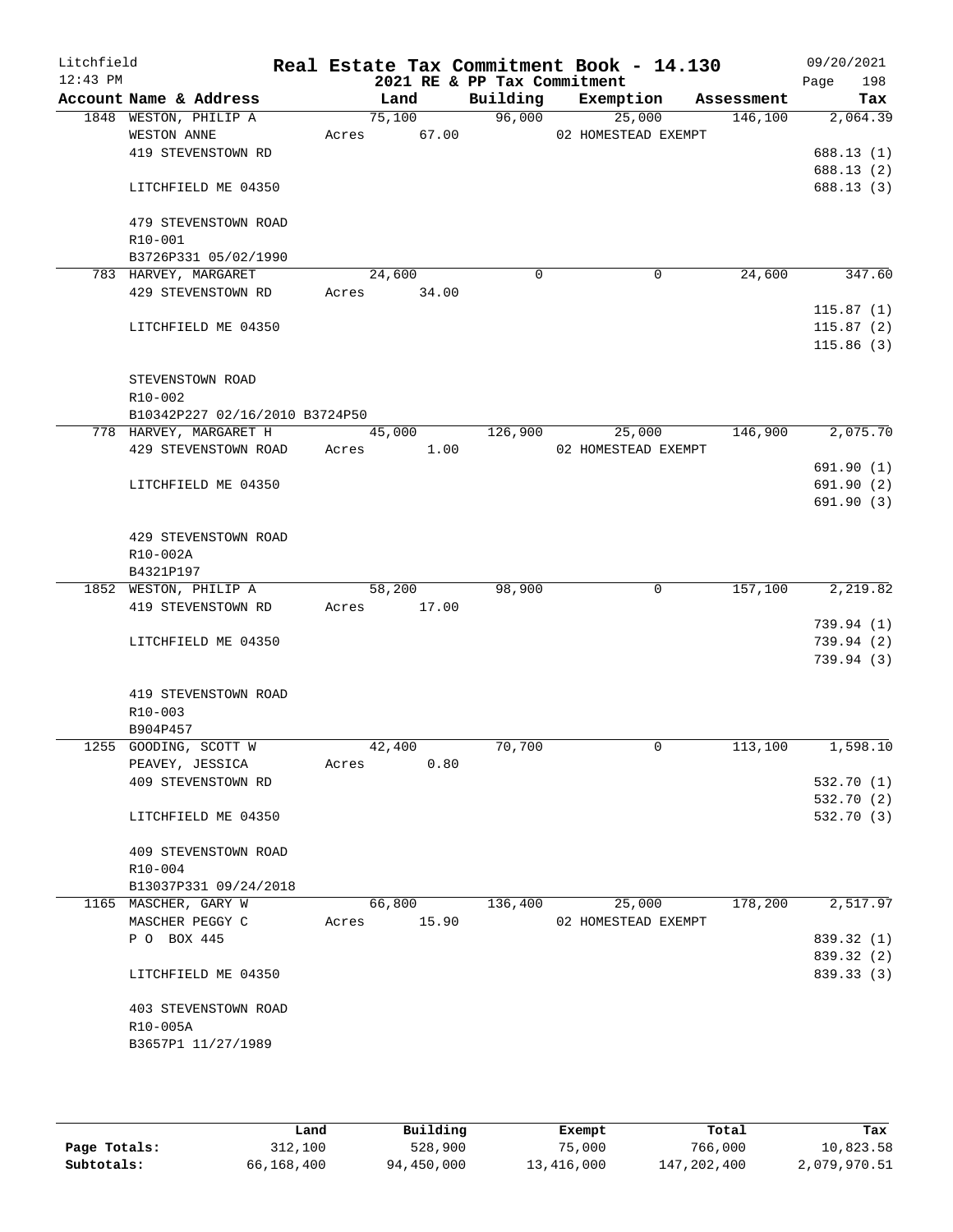| Litchfield   |                                                                  |         |                |                             | Real Estate Tax Commitment Book - 14.130 |                      | 09/20/2021    |
|--------------|------------------------------------------------------------------|---------|----------------|-----------------------------|------------------------------------------|----------------------|---------------|
| $12:43$ PM   |                                                                  |         |                | 2021 RE & PP Tax Commitment |                                          |                      | Page<br>199   |
|              | Account Name & Address<br>1851 WESTON, PHILIP A                  |         | Land<br>50,200 | Building<br>0               | Exemption<br>$\Omega$                    | Assessment<br>50,200 | Tax<br>709.33 |
|              | 419 STEVENSTOWN RD                                               | Acres   | 58.00          |                             |                                          |                      |               |
|              |                                                                  |         |                |                             |                                          |                      | 236.44 (1)    |
|              | LITCHFIELD ME 04350                                              |         |                |                             |                                          |                      | 236.44(2)     |
|              |                                                                  |         |                |                             |                                          |                      | 236.45(3)     |
|              |                                                                  |         |                |                             |                                          |                      |               |
|              | STEVENSTOWN ROAD                                                 |         |                |                             |                                          |                      |               |
|              | R10-006<br>B3726P330                                             |         |                |                             |                                          |                      |               |
|              | 1844 COOK, DANIEL L                                              |         | 89,000         | 154,500                     | 0                                        | 243,500              | 3,440.66      |
|              | COOK, DEBORA D                                                   | Acres   | 59.00          |                             |                                          |                      |               |
|              | COLLINS-COOK                                                     |         |                |                             |                                          |                      |               |
|              | <b>361 STEVENSTOWN ROAD</b>                                      |         |                |                             |                                          |                      | 1, 146.89(1)  |
|              |                                                                  |         |                |                             |                                          |                      | 1, 146.89(2)  |
|              | LITCHFIELD ME 04350                                              |         |                |                             |                                          |                      | 1,146.88(3)   |
|              | <b>361 STEVENSTOWN ROAD</b>                                      |         |                |                             |                                          |                      |               |
|              | R10-007                                                          |         |                |                             |                                          |                      |               |
|              | B10737P147 05/24/2011 B10478P315 07/21/2010                      |         |                |                             |                                          |                      |               |
|              | B2697P114                                                        |         |                |                             |                                          |                      |               |
|              | 12 BEAULIEU, GERALD                                              |         | 51,600         | 107,100                     | 0                                        | 158,700              | 2,242.43      |
|              | 329 STEVENSTOWN ROAD                                             | Acres   | 3.20           |                             |                                          |                      | 747.48 (1)    |
|              | LITCHFIELD ME 04350                                              |         |                |                             |                                          |                      | 747.48(2)     |
|              |                                                                  |         |                |                             |                                          |                      | 747.47 (3)    |
|              |                                                                  |         |                |                             |                                          |                      |               |
|              | 329 STEVENSTOWN ROAD                                             |         |                |                             |                                          |                      |               |
|              | R10-008                                                          |         |                |                             |                                          |                      |               |
|              | B11135P54 07/09/2012 B10447P123 06/17/2010                       |         |                |                             |                                          |                      |               |
|              | B10447P121 06/17/2010 B6861P145 03/27/2002<br>1468 HOLT, KENNETH |         | 82,500         | 182,900                     | 25,000                                   | 240,400              | 3,396.85      |
|              | 309 STEVENSTOWN RD                                               | Acres   | 46.00          |                             | 02 HOMESTEAD EXEMPT                      |                      |               |
|              |                                                                  |         |                |                             |                                          |                      | 1,132.28(1)   |
|              | LITCHFIELD ME 04350                                              |         |                |                             |                                          |                      | 1,132.28(2)   |
|              |                                                                  |         |                |                             |                                          |                      | 1, 132.29(3)  |
|              |                                                                  |         |                |                             |                                          |                      |               |
|              | 309 STEVENSTOWN ROAD                                             |         |                |                             |                                          |                      |               |
|              | R10-009<br>B10379P171 04/02/2010 B10223P71 09/25/2009 B6027P122  |         |                |                             |                                          |                      |               |
|              | 08/13/1999                                                       |         |                |                             |                                          |                      |               |
|              | 1342 PARKER PHYLLIS                                              |         | 45,000         | 232,800                     | 31,000                                   | 246,800              | 3,487.28      |
|              | 297 STEVENSTOWN ROAD                                             | Acres   | 1.00           |                             | 22 WW2 Widow Res                         |                      |               |
|              |                                                                  |         |                |                             | 02 HOMESTEAD EXEMPT                      |                      | 1,162.43(1)   |
|              | LITCHFIELD ME 04350                                              |         |                |                             |                                          |                      | 1, 162.43(2)  |
|              |                                                                  |         |                |                             |                                          |                      | 1,162.42(3)   |
|              | 297 STEVENSTOWN ROAD                                             |         |                |                             |                                          |                      |               |
|              | R10-011                                                          |         |                |                             |                                          |                      |               |
|              | B3602P127                                                        |         |                |                             |                                          |                      |               |
| 919          | COULOMBE, CECILA                                                 |         | 52,600         | 180,100                     | 25,000                                   | 207,700              | 2,934.80      |
|              | 18 ISABELLA LANE                                                 | Acres   | 3.54           |                             | 02 HOMESTEAD EXEMPT                      |                      |               |
|              |                                                                  |         |                |                             |                                          |                      | 978.27(1)     |
|              | LITCHFIELD ME 04350                                              |         |                |                             |                                          |                      | 978.27(2)     |
|              |                                                                  |         |                |                             |                                          |                      | 978.26(3)     |
|              |                                                                  |         |                |                             |                                          |                      |               |
|              | 18 ISABELLA LANE<br>R10-011A                                     |         |                |                             |                                          |                      |               |
|              | B10212P237 09/15/2009 B10212P230 09/15/2009                      |         |                |                             |                                          |                      |               |
|              | B9740P258 05/28/2008 B6637P10 09/25/2001                         |         |                |                             |                                          |                      |               |
|              |                                                                  | Land    | Building       |                             | Exempt                                   | Total                | Tax           |
| Page Totals: |                                                                  | 370,900 | 857,400        |                             | 81,000                                   | 1,147,300            | 16, 211.35    |
| Subtotals:   | 66,539,300                                                       |         | 95,307,400     |                             | 13,497,000                               | 148, 349, 700        | 2,096,181.86  |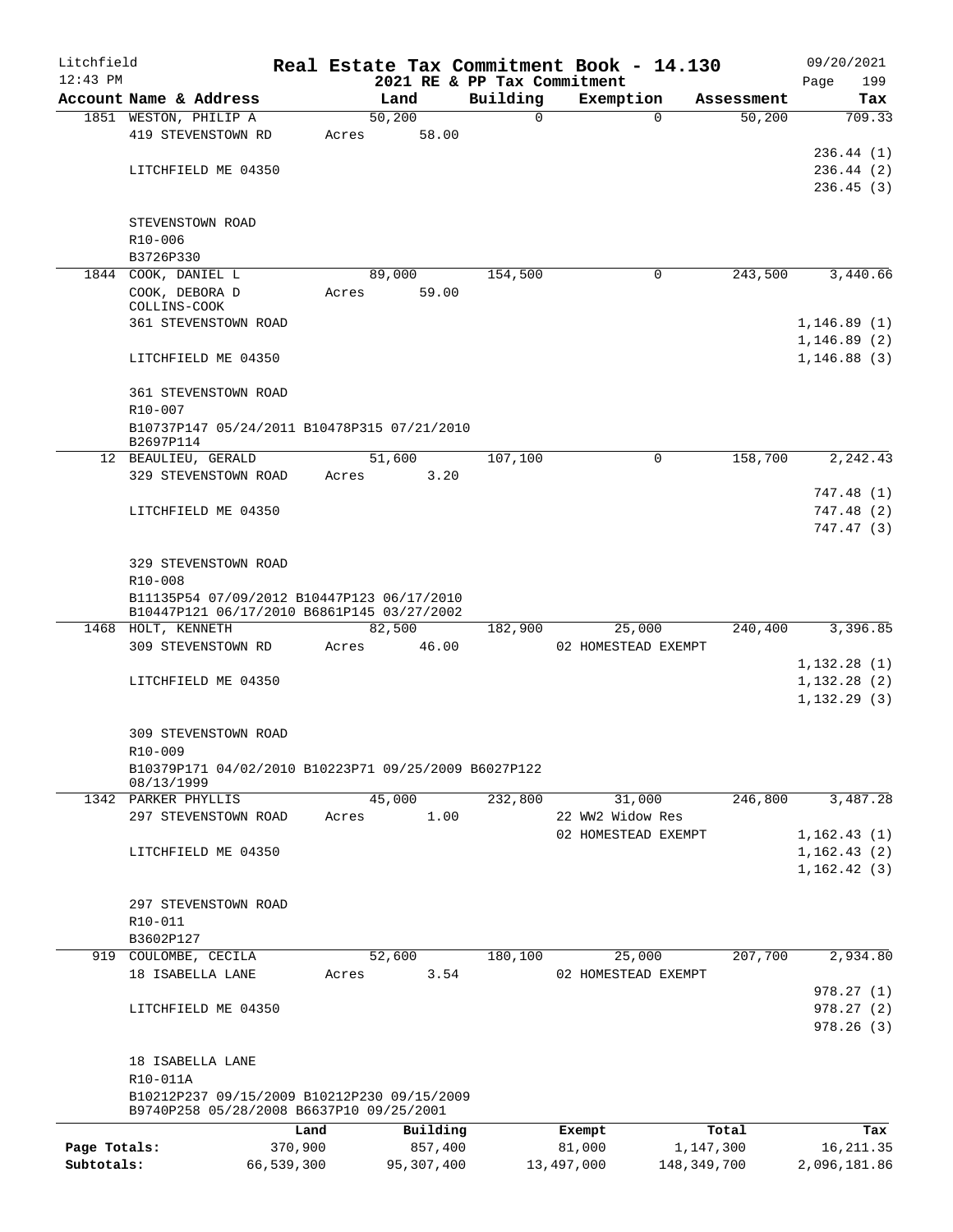| Litchfield |                                                                                       |       |        |                             | Real Estate Tax Commitment Book - 14.130 |            | 09/20/2021  |
|------------|---------------------------------------------------------------------------------------|-------|--------|-----------------------------|------------------------------------------|------------|-------------|
| $12:43$ PM |                                                                                       |       |        | 2021 RE & PP Tax Commitment |                                          |            | 200<br>Page |
|            | Account Name & Address                                                                |       | Land   | Building                    | Exemption                                | Assessment | Tax         |
|            | 2726 COULOMBE, MARK A                                                                 |       | 62,600 | 39,500                      | 25,000                                   | 77,100     | 1,089.42    |
|            | 31 ISABELLA LANE                                                                      | Acres | 9.40   |                             | 02 HOMESTEAD EXEMPT                      |            |             |
|            |                                                                                       |       |        |                             |                                          |            | 363.14(1)   |
|            | LITCHFIELD ME 04350                                                                   |       |        |                             |                                          |            | 363.14(2)   |
|            |                                                                                       |       |        |                             |                                          |            | 363.14(3)   |
|            |                                                                                       |       |        |                             |                                          |            |             |
|            | 31 ISABELLA LANE<br>R10-011B                                                          |       |        |                             |                                          |            |             |
|            | B10212P235 09/15/2009 B9740P260 05/28/2008                                            |       |        |                             |                                          |            |             |
|            | 2589 ANDERSON JULIE                                                                   |       | 79,500 | 205,500                     | 25,000                                   | 260,000    | 3,673.80    |
|            | 257 STEVENSTOWN ROAD                                                                  | Acres | 39.94  |                             | 02 HOMESTEAD EXEMPT                      |            |             |
|            |                                                                                       |       |        |                             |                                          |            | 1,224.60(1) |
|            | LITCHFIELD ME 04350                                                                   |       |        |                             |                                          |            | 1,224.60(2) |
|            |                                                                                       |       |        |                             |                                          |            | 1,224.60(3) |
|            |                                                                                       |       |        |                             |                                          |            |             |
|            | 257 STEVENSTOWN ROAD                                                                  |       |        |                             |                                          |            |             |
|            | R10-012                                                                               |       |        |                             |                                          |            |             |
|            | B7466P80 07/17/2003                                                                   |       |        |                             |                                          |            |             |
|            | 2563 DAVIS, KEITH B                                                                   |       | 48,200 | 93,000                      | 25,000                                   | 116,200    | 1,641.91    |
|            | TURBERVILLE, EDNA MARIE Acres 2.06                                                    |       |        |                             | 02 HOMESTEAD EXEMPT                      |            |             |
|            | 277 STEVENSTOWN ROAD                                                                  |       |        |                             |                                          |            | 547.30 (1)  |
|            |                                                                                       |       |        |                             |                                          |            | 547.30 (2)  |
|            | LITCHFIELD ME 04350                                                                   |       |        |                             |                                          |            | 547.31(3)   |
|            |                                                                                       |       |        |                             |                                          |            |             |
|            | 277 STEVENSTOWN ROAD                                                                  |       |        |                             |                                          |            |             |
|            | R10-012A                                                                              |       |        |                             |                                          |            |             |
|            | B12114P193 09/17/2015 B9886P13 10/20/2008 B9630P136<br>02/01/2008 B8581P46 08/31/2005 |       |        |                             |                                          |            |             |
|            | 2394 ANDERSON, JULIE                                                                  |       | 25,300 | $\Omega$                    | $\mathbf 0$                              | 25,300     | 357.49      |
|            | 257 STEVENSTOWN ROAD                                                                  | Acres | 1.10   |                             |                                          |            |             |
|            |                                                                                       |       |        |                             |                                          |            | 119.16(1)   |
|            | LITCHFIELD ME 04350                                                                   |       |        |                             |                                          |            | 119.16(2)   |
|            |                                                                                       |       |        |                             |                                          |            | 119.17(3)   |
|            |                                                                                       |       |        |                             |                                          |            |             |
|            | STEVENSTOWN ROAD                                                                      |       |        |                             |                                          |            |             |
|            | R10-013                                                                               |       |        |                             |                                          |            |             |
|            | B7466P80 06/17/2003                                                                   |       |        |                             |                                          |            |             |
|            | 1295 ANDERSON, JULIE                                                                  |       | 23,700 | 0                           | 0                                        | 23,700     | 334.88      |
|            | 257 STEVENS TOWN ROAD                                                                 | Acres | 17.40  |                             |                                          |            |             |
|            |                                                                                       |       |        |                             |                                          |            | 111.63(1)   |
|            | LITCHFIELD ME 04350                                                                   |       |        |                             |                                          |            | 111.63(2)   |
|            |                                                                                       |       |        |                             |                                          |            | 111.62(3)   |
|            |                                                                                       |       |        |                             |                                          |            |             |
|            | LUNT'S HILL ROAD<br>R10-014                                                           |       |        |                             |                                          |            |             |
|            | B12546P314 03/03/2017 B12319P211 06/08/2016 B4842P99                                  |       |        |                             |                                          |            |             |
|            | 01/20/1995                                                                            |       |        |                             |                                          |            |             |
|            | 1467 REYNOLDS, JAMES W                                                                |       | 40,400 | 0                           | 0                                        | 40,400     | 570.85      |
|            | REYNOLDS, A                                                                           | Acres | 6.50   |                             |                                          |            |             |
|            | 86 MCCRILLIS ROAD                                                                     |       |        |                             |                                          |            | 190.28(1)   |
|            |                                                                                       |       |        |                             |                                          |            | 190.28(2)   |
|            | NOTTINGHAM NH 03290                                                                   |       |        |                             |                                          |            | 190.29(3)   |
|            |                                                                                       |       |        |                             |                                          |            |             |
|            | 249 STEVENSTOWN ROAD                                                                  |       |        |                             |                                          |            |             |
|            | R10-015                                                                               |       |        |                             |                                          |            |             |
|            | B10935P239 01/10/2012 B4841P36                                                        |       |        |                             |                                          |            |             |
|            |                                                                                       |       |        |                             |                                          |            |             |
|            |                                                                                       |       |        |                             |                                          |            |             |
|            |                                                                                       |       |        |                             |                                          |            |             |

|              | Land       | Building   | Exempt     | Total       | Tax          |
|--------------|------------|------------|------------|-------------|--------------|
| Page Totals: | 279,700    | 338,000    | 75,000     | 542,700     | 7,668.35     |
| Subtotals:   | 66,819,000 | 95,645,400 | 13,572,000 | 148,892,400 | 2,103,850.21 |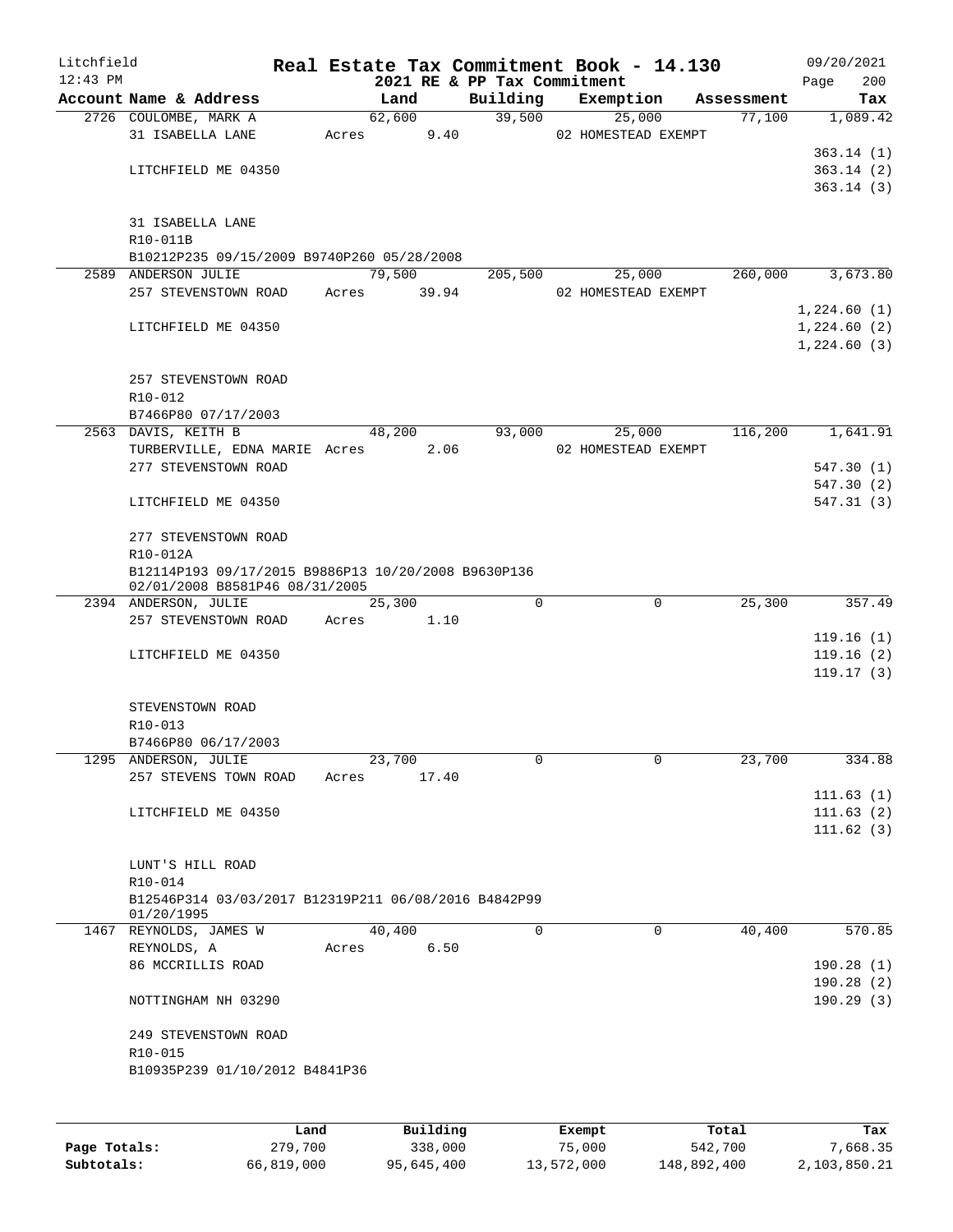| Litchfield<br>$12:43$ PM |                                            |       | 2021 RE & PP Tax Commitment |          | Real Estate Tax Commitment Book - 14.130 |            | 09/20/2021<br>201<br>Page |
|--------------------------|--------------------------------------------|-------|-----------------------------|----------|------------------------------------------|------------|---------------------------|
|                          | Account Name & Address                     |       | Land                        | Building | Exemption                                | Assessment | Tax                       |
|                          | 206 BRANN, KENNETH                         |       | 76,300                      | 159,300  | 25,000                                   | 210,600    | 2,975.78                  |
|                          | 151 STEVENSTOWN ROAD                       | Acres | 97.00                       |          | 02 HOMESTEAD EXEMPT                      |            |                           |
|                          |                                            |       |                             |          |                                          |            | 991.93 (1)                |
|                          | LITCHFIELD ME 04350                        |       |                             |          |                                          |            | 991.93 (2)                |
|                          |                                            |       |                             |          |                                          |            | 991.92 (3)                |
|                          |                                            |       |                             |          |                                          |            |                           |
|                          | 151 STEVENSTOWN ROAD                       |       |                             |          |                                          |            |                           |
|                          | R10-016                                    |       |                             |          |                                          |            |                           |
|                          | B7524P4 07/22/2003                         |       |                             |          |                                          |            |                           |
|                          | 207 BRANN, KENNETH                         |       | 32,700                      | $\Omega$ | 0                                        | 32,700     | 462.05                    |
|                          | 151 STEVENSTOWN ROAD                       | Acres | 15.00                       |          |                                          |            |                           |
|                          |                                            |       |                             |          |                                          |            | 154.02(1)                 |
|                          | LITCHFIELD ME 04350                        |       |                             |          |                                          |            | 154.02(2)                 |
|                          |                                            |       |                             |          |                                          |            | 154.01(3)                 |
|                          |                                            |       |                             |          |                                          |            |                           |
|                          | STEVENSTOWN ROAD                           |       |                             |          |                                          |            |                           |
|                          | R10-017                                    |       |                             |          |                                          |            |                           |
|                          | B7524P4 07/22/2003                         |       |                             |          |                                          |            |                           |
|                          | 208 SHANNON, PATRICK M                     |       | 46,700                      | 107,500  | $\mathbf 0$                              | 154,200    | 2,178.85                  |
|                          | SHANNON, ANTOINETTE J                      | Acres | 1.57                        |          |                                          |            |                           |
|                          | 127 STEVENSTOWN ROAD                       |       |                             |          |                                          |            | 726.28(1)                 |
|                          |                                            |       |                             |          |                                          |            | 726.28(2)                 |
|                          | LITCHFIELD ME 04350                        |       |                             |          |                                          |            | 726.29(3)                 |
|                          | 168 STEVENSTOWN ROAD                       |       |                             |          |                                          |            |                           |
|                          | R10-017A                                   |       |                             |          |                                          |            |                           |
|                          | B13867P127 01/15/2021                      |       |                             |          |                                          |            |                           |
|                          | 932 COMBS, DAVID M                         |       | 50,700                      | 58,000   | 0                                        | 108,700    | 1,535.93                  |
|                          | COMBS, TAMMY                               | Acres | 2.90                        |          |                                          |            |                           |
|                          | 218 STEVENSTOWN RD                         |       |                             |          |                                          |            | 511.98(1)                 |
|                          |                                            |       |                             |          |                                          |            | 511.98(2)                 |
|                          | LITCHFIELD ME 04350                        |       |                             |          |                                          |            | 511.97(3)                 |
|                          | 218 STEVENSTOWN ROAD                       |       |                             |          |                                          |            |                           |
|                          | R10-018                                    |       |                             |          |                                          |            |                           |
|                          | B13065P271 10/26/2018 B5945P188 05/14/1998 |       |                             |          |                                          |            |                           |
|                          | 1021 HADFIELD, SAVANNAH D                  |       | 54,000                      | 104,600  | 25,000                                   | 133,600    | 1,887.77                  |
|                          | 204 STEVENSTOWN ROAD                       | Acres | 4.00                        |          | 02 HOMESTEAD EXEMPT                      |            |                           |
|                          |                                            |       |                             |          |                                          |            | 629.26(1)                 |
|                          | LITCHFIELD ME 04240                        |       |                             |          |                                          |            | 629.26(2)                 |
|                          |                                            |       |                             |          |                                          |            | 629.25(3)                 |
|                          |                                            |       |                             |          |                                          |            |                           |
|                          | 204 STEVENSTOWN ROAD                       |       |                             |          |                                          |            |                           |
|                          | R10-018A                                   |       |                             |          |                                          |            |                           |
|                          | B13358P308 10/04/2019                      |       |                             |          |                                          |            |                           |
|                          | 17 ALEXANDER, JOHN A                       |       | 46,800                      | 28,100   | 25,000                                   | 49,900     | 705.09                    |
|                          | ALEXANDER, JULIE                           | Acres | 1.60                        |          | 02 HOMESTEAD EXEMPT                      |            |                           |
|                          | 232 STEVENSTOWN ROAD                       |       |                             |          |                                          |            | 235.03(1)                 |
|                          |                                            |       |                             |          |                                          |            | 235.03(2)                 |
|                          | LITCHFIELD ME 04350                        |       |                             |          |                                          |            | 235.03(3)                 |
|                          | 232 STEVENSTOWN ROAD                       |       |                             |          |                                          |            |                           |
|                          | R10-018B                                   |       |                             |          |                                          |            |                           |
|                          | B6912P54                                   |       |                             |          |                                          |            |                           |
|                          |                                            |       |                             |          |                                          |            |                           |
|                          |                                            |       |                             |          |                                          |            |                           |

|              | Land       | Building   | Exempt     | Total       | Tax          |
|--------------|------------|------------|------------|-------------|--------------|
| Page Totals: | 307,200    | 457,500    | 75,000     | 689,700     | 9,745.47     |
| Subtotals:   | 67,126,200 | 96,102,900 | 13,647,000 | 149,582,100 | 2,113,595.68 |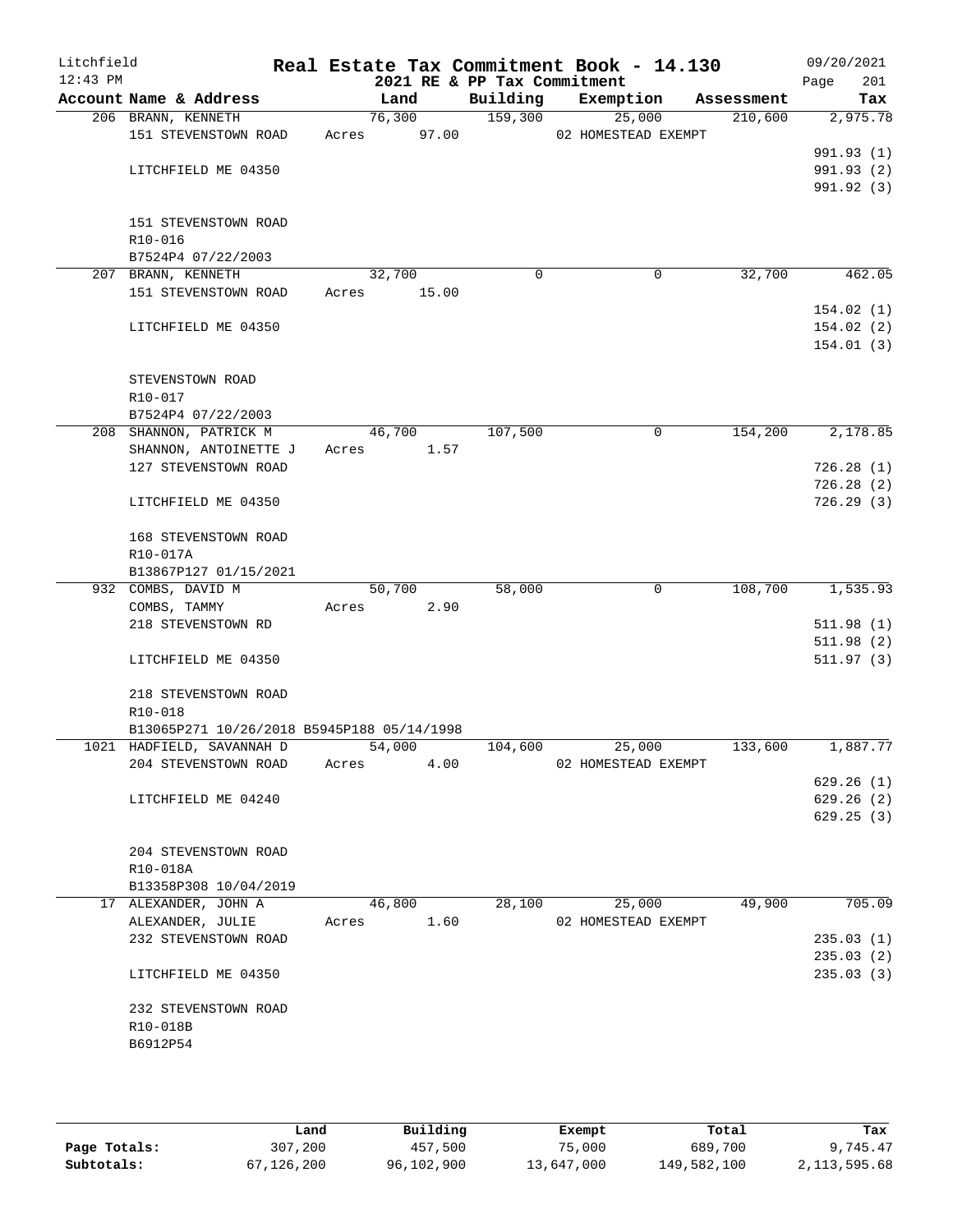| Litchfield |                                                                                                              |            |                 |      |                             | Real Estate Tax Commitment Book - 14.130 |             |            | 09/20/2021                             |                        |
|------------|--------------------------------------------------------------------------------------------------------------|------------|-----------------|------|-----------------------------|------------------------------------------|-------------|------------|----------------------------------------|------------------------|
| $12:43$ PM | Account Name & Address                                                                                       |            |                 |      | 2021 RE & PP Tax Commitment | Exemption                                |             | Assessment | Page                                   | 202                    |
|            | 1243 DUNSON, HOLLY RENEE                                                                                     |            | Land<br>48,200  |      | Building<br>153,800         | 25,000                                   |             | 177,000    |                                        | Tax<br>2,501.01        |
|            | 248 STEVENSTOWN ROAD                                                                                         | Acres      |                 | 2.05 |                             | 02 HOMESTEAD EXEMPT                      |             |            |                                        |                        |
|            |                                                                                                              |            |                 |      |                             |                                          |             |            | 833.67 (1)                             |                        |
|            | LITCHFIELD ME 04350                                                                                          |            |                 |      |                             |                                          |             |            | 833.67 (2)                             |                        |
|            |                                                                                                              |            |                 |      |                             |                                          |             |            | 833.67 (3)                             |                        |
|            | 248 STEVENSTOWN ROAD<br>R10-019                                                                              |            |                 |      |                             |                                          |             |            |                                        |                        |
|            | B12217P260 01/29/2016 B9421P172 07/12/2007 B9340P341<br>05/02/2007 B8442P269 06/07/2005 B7565P214 08/12/2003 |            |                 |      |                             |                                          |             |            |                                        |                        |
|            | 785 MILLS DAWN HARVEY                                                                                        |            | 95,300          |      | 20,400                      |                                          | $\Omega$    | 115,700    |                                        | 1,634.84               |
|            | MILLS DAWN HARVEY,<br>TESSARI, KIM E., ET AL                                                                 | Acres      |                 | 2.28 |                             |                                          |             |            |                                        |                        |
|            | 50 TUTT LANE                                                                                                 |            |                 |      |                             |                                          |             |            | 544.95 (1)                             |                        |
|            | LITCHFIELD ME 04350                                                                                          |            |                 |      |                             |                                          |             |            | 544.95 (2)<br>544.94 (3)               |                        |
|            | 73 TUTT LANE<br>$R10 - 020$                                                                                  |            |                 |      |                             |                                          |             |            |                                        |                        |
|            | B10741P215 05/31/2011 B3724P50 B2247P308                                                                     |            |                 |      |                             |                                          |             |            |                                        |                        |
|            | 2081 ROBBINS STEPHANIE NYE                                                                                   |            | 52,200          |      | 110,500                     | 25,000                                   |             | 137,700    |                                        | $\overline{1,}$ 945.70 |
|            | 16 LUNTS HILL ROAD                                                                                           | Acres      |                 | 3.40 |                             | 02 HOMESTEAD EXEMPT                      |             |            | 648.57(1)                              |                        |
|            | LITCHFIELD ME 04350                                                                                          |            |                 |      |                             |                                          |             |            | 648.57 (2)                             |                        |
|            |                                                                                                              |            |                 |      |                             |                                          |             |            | 648.56 (3)                             |                        |
|            | 16 LUNTS HILL ROAD                                                                                           |            |                 |      |                             |                                          |             |            |                                        |                        |
|            | R10-020A                                                                                                     |            |                 |      |                             |                                          |             |            |                                        |                        |
|            | B9040P51 08/23/2006                                                                                          |            |                 |      |                             |                                          |             |            |                                        |                        |
|            | 1504 ROBBINS, BRIAN E JR<br>93 LARRY DRIVE                                                                   | Acres      | 16,200<br>11.64 |      | 0                           |                                          | 0           | 16,200     |                                        | 228.91                 |
|            |                                                                                                              |            |                 |      |                             |                                          |             |            | 76.30(1)                               |                        |
|            | MONMOUTH ME 04259                                                                                            |            |                 |      |                             |                                          |             |            | 76.30(2)<br>76.31(3)                   |                        |
|            | LUNTS HILL ROAD                                                                                              |            |                 |      |                             |                                          |             |            |                                        |                        |
|            | R10-020C                                                                                                     |            |                 |      |                             |                                          |             |            |                                        |                        |
|            | B13684P92 08/14/2020                                                                                         |            | 44,000          |      | 61,400                      |                                          | $\mathbf 0$ | 105,400    |                                        |                        |
|            | 2749 MARKS, MALLORY NYE<br>MARKS, STEPHEN ANDREW                                                             | Acres 0.92 |                 |      |                             |                                          |             |            |                                        | 1,489.30               |
|            | 10 LUNTS HILL ROAD                                                                                           |            |                 |      |                             |                                          |             |            | 496.43 (1)                             |                        |
|            | LITCHFIELD ME 04350                                                                                          |            |                 |      |                             |                                          |             |            | 496.43 (2)<br>496.44 (3)               |                        |
|            | 10 LUNTS HILL ROAD                                                                                           |            |                 |      |                             |                                          |             |            |                                        |                        |
|            | R10-020D<br>B10235P269 10/07/2009                                                                            |            |                 |      |                             |                                          |             |            |                                        |                        |
|            | 2798 MILLS, DAWN                                                                                             |            | 48,200          |      | 134,400                     | 25,000                                   |             | 157,600    |                                        | 2,226.89               |
|            | 50 TUTT LANE                                                                                                 | Acres      |                 | 2.06 |                             | 02 HOMESTEAD EXEMPT                      |             |            |                                        |                        |
|            | LITCHFIELD ME 04350                                                                                          |            |                 |      |                             |                                          |             |            | 742.30 (1)<br>742.30 (2)<br>742.29 (3) |                        |
|            | 50 TUTT LANE                                                                                                 |            |                 |      |                             |                                          |             |            |                                        |                        |
|            | R10-020E<br>B10741P215 05/31/2011                                                                            |            |                 |      |                             |                                          |             |            |                                        |                        |
|            |                                                                                                              |            |                 |      |                             |                                          |             |            |                                        |                        |

|              | Land       | Building   | Exempt     | Total       | Tax          |
|--------------|------------|------------|------------|-------------|--------------|
| Page Totals: | 304,100    | 480,500    | 75,000     | 709,600     | 10,026.65    |
| Subtotals:   | 67,430,300 | 96,583,400 | 13,722,000 | 150,291,700 | 2,123,622.33 |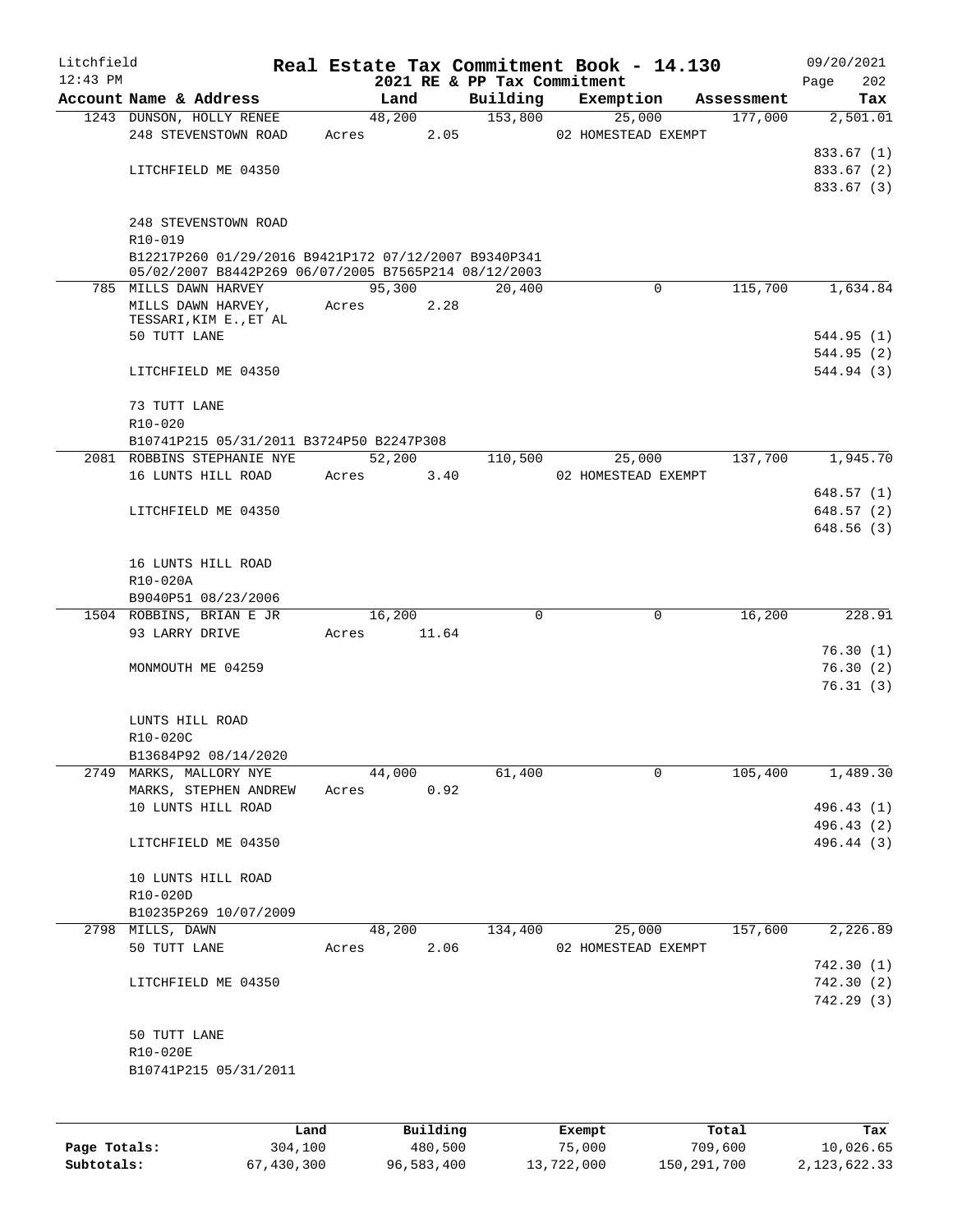| Litchfield |                                                      |       |         |                             | Real Estate Tax Commitment Book - 14.130 |            | 09/20/2021    |            |
|------------|------------------------------------------------------|-------|---------|-----------------------------|------------------------------------------|------------|---------------|------------|
| $12:43$ PM |                                                      |       |         | 2021 RE & PP Tax Commitment |                                          |            | Page          | 203        |
|            | Account Name & Address                               |       | Land    | Building                    | Exemption                                | Assessment |               | Tax        |
|            | 1820 WASHBURN, AMY E                                 |       | 85,800  | 32,200                      | $\Omega$                                 | 118,000    |               | 1,667.34   |
|            | WASHBURN, ROBERT E                                   | Acres | 2.10    |                             |                                          |            |               |            |
|            | 34 UPPER STREET                                      |       |         |                             |                                          |            |               | 555.78 (1) |
|            |                                                      |       |         |                             |                                          |            |               | 555.78 (2) |
|            | NORRIDGEWORK ME 04957                                |       |         |                             |                                          |            |               | 555.78 (3) |
|            | 77 TUTT LANE                                         |       |         |                             |                                          |            |               |            |
|            | R10-021                                              |       |         |                             |                                          |            |               |            |
|            | B13521P123 03/25/2020                                |       |         |                             |                                          |            |               |            |
|            | 1115 SHANNON, JR PATRICK M                           |       | 132,500 | 0                           | 0                                        | 132,500    |               | 1,872.23   |
|            | SHANNON, ANTOINETTE JF                               | Acres | 224.00  |                             |                                          |            |               |            |
|            | 127 STEVENSTOWN ROAD                                 |       |         |                             |                                          |            |               | 624.08 (1) |
|            |                                                      |       |         |                             |                                          |            |               | 624.08 (2) |
|            | LITCHFIELD ME 04350                                  |       |         |                             |                                          |            |               | 624.07(3)  |
|            |                                                      |       |         |                             |                                          |            |               |            |
|            | 86 PINE TREE ROAD                                    |       |         |                             |                                          |            |               |            |
|            | R10-022                                              |       |         |                             |                                          |            |               |            |
|            | B12203P64 01/08/2016 B11019P1 04/20/2012 B4646P168   |       |         |                             |                                          |            |               |            |
|            | 03/15/1994                                           |       |         |                             |                                          |            |               |            |
|            | 2789 MACINNES, MARIE                                 |       | 40,100  | 223,000                     | 25,000                                   | 238,100    |               | 3,364.35   |
|            | 86 PINE TREE RD                                      | Acres | 33.00   |                             | 02 HOMESTEAD EXEMPT                      |            |               |            |
|            |                                                      |       |         |                             |                                          |            | 1, 121.45(1)  |            |
|            | LITCHFIELD ME 04350                                  |       |         |                             |                                          |            | 1, 121.45 (2) |            |
|            |                                                      |       |         |                             |                                          |            | 1, 121.45(3)  |            |
|            |                                                      |       |         |                             |                                          |            |               |            |
|            | 86 PINE TREE ROAD<br>R10-022A                        |       |         |                             |                                          |            |               |            |
|            | B11021P119 04/20/2012 B11019P1 04/26/2012            |       |         |                             |                                          |            |               |            |
|            | 2910 SMART, SHYANNE                                  |       | 0       | 22,200                      | 22,200                                   | $\Omega$   |               | 0.00       |
|            | 26 PINE TREE ROAD                                    |       |         |                             | 02 HOMESTEAD EXEMPT                      |            |               |            |
|            |                                                      |       |         |                             |                                          |            |               |            |
|            | Litchfield ME 04350                                  |       |         |                             |                                          |            |               |            |
|            |                                                      |       |         |                             |                                          |            |               |            |
|            |                                                      |       |         |                             |                                          |            |               |            |
|            | 26 PINE TREE ROAD                                    |       |         |                             |                                          |            |               |            |
|            | R10-022-ON                                           |       |         |                             |                                          |            |               |            |
|            | 1296 SHANNON, PATRICK M.,                            |       | 10,000  | 0                           | 0                                        | 10,000     |               | 141.30     |
|            | JR. (TRUSTEE)                                        |       |         |                             |                                          |            |               |            |
|            | SHANNON, MINNIE MOSELLE Acres<br>(TRUSTEE)           |       | 27.00   |                             |                                          |            |               |            |
|            | SHANNON REVOCABLE TRUST                              |       |         |                             |                                          |            |               | 47.10 (1)  |
|            | 975 HOLLYHOCK LANE                                   |       |         |                             |                                          |            |               | 47.10 (2)  |
|            | TEMPLETON CA 93465                                   |       |         |                             |                                          |            |               | 47.10(3)   |
|            |                                                      |       |         |                             |                                          |            |               |            |
|            | OFF PINE TREE ROAD                                   |       |         |                             |                                          |            |               |            |
|            | R10-024                                              |       |         |                             |                                          |            |               |            |
|            | B12423P45 09/27/2016 B4842P97 01/17/1995             |       |         |                             |                                          |            |               |            |
|            | 1752 BELANGER, GEORGE                                |       | 22,500  | 0                           | 0                                        | 22,500     |               | 317.93     |
|            |                                                      |       |         |                             |                                          |            |               |            |
|            | BELANGER, PATRICIA                                   | Acres | 15.00   |                             |                                          |            |               |            |
|            | 54 FISHER AVENUE                                     |       |         |                             |                                          |            |               | 105.98(1)  |
|            |                                                      |       |         |                             |                                          |            |               | 105.98(2)  |
|            | LEWISTON ME 04240                                    |       |         |                             |                                          |            |               | 105.97(3)  |
|            |                                                      |       |         |                             |                                          |            |               |            |
|            | OLD LUNT'S HILL ROAD                                 |       |         |                             |                                          |            |               |            |
|            | R10-027                                              |       |         |                             |                                          |            |               |            |
|            | B13619P159 06/23/2020 B13610P133 06/23/2020 B8433P18 |       |         |                             |                                          |            |               |            |
|            | 05/26/2005 B3084P41 12/08/1986                       |       |         |                             |                                          |            |               |            |
|            |                                                      |       |         |                             |                                          |            |               |            |
|            |                                                      |       |         |                             |                                          |            |               |            |

|              | Land       | Building   | Exempt     | Total       | Tax          |
|--------------|------------|------------|------------|-------------|--------------|
| Page Totals: | 290,900    | 277,400    | 47,200     | 521,100     | 7.363.15     |
| Subtotals:   | 67,721,200 | 96,860,800 | 13,769,200 | 150,812,800 | 2,130,985.48 |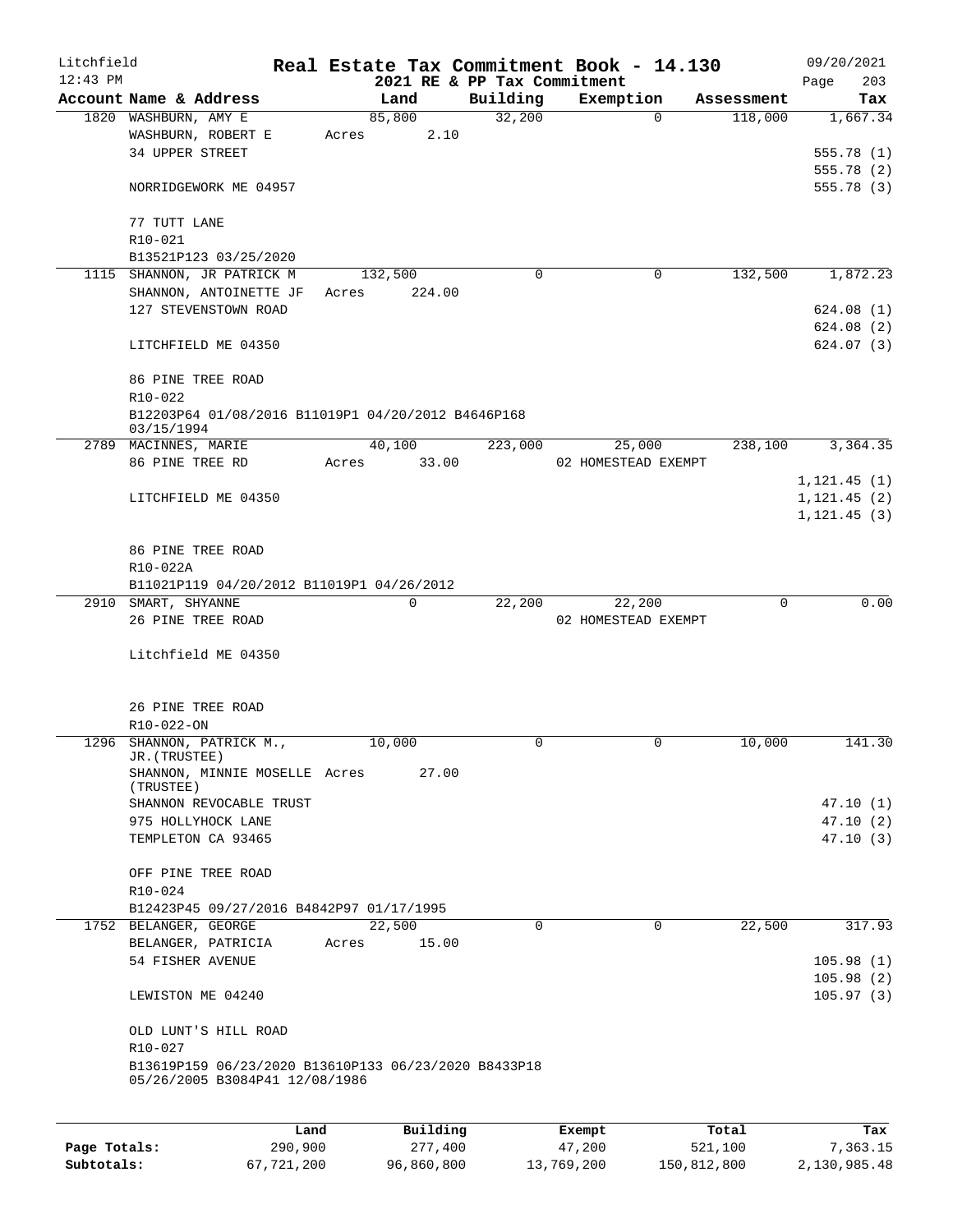| Litchfield<br>$12:43$ PM |                                                      |       |        |       | 2021 RE & PP Tax Commitment | Real Estate Tax Commitment Book - 14.130 |            | 09/20/2021<br>204<br>Page |
|--------------------------|------------------------------------------------------|-------|--------|-------|-----------------------------|------------------------------------------|------------|---------------------------|
|                          | Account Name & Address                               |       | Land   |       | Building                    | Exemption                                | Assessment | Tax                       |
|                          | 1118 MACMASTER, DAVID V                              |       | 46,500 |       | 219,400                     | 31,000                                   | 234,900    | 3,319.14                  |
|                          | 136 PINE TREE ROAD                                   | Acres |        | 1.50  |                             | 02 HOMESTEAD EXEMPT                      |            |                           |
|                          |                                                      |       |        |       |                             | 03 VETERANS EXEMPT                       |            | 1, 106.38(1)              |
|                          | LITCHFIELD ME 04350                                  |       |        |       |                             |                                          |            | 1, 106.38(2)              |
|                          |                                                      |       |        |       |                             |                                          |            | 1, 106.38(3)              |
|                          |                                                      |       |        |       |                             |                                          |            |                           |
|                          | 136 PINE TREE ROAD                                   |       |        |       |                             |                                          |            |                           |
|                          | R10-029A                                             |       |        |       |                             |                                          |            |                           |
|                          | B2393P269 06/15/1981                                 |       |        |       |                             |                                          |            |                           |
|                          | 1117 MACMASTER, KASEY D                              |       | 47,700 |       | 22,700                      | 0                                        | 70,400     | 994.75                    |
|                          | 128 PINE TREE ROAD                                   | Acres |        | 1.90  |                             |                                          |            |                           |
|                          |                                                      |       |        |       |                             |                                          |            | 331.58(1)                 |
|                          | LITCHFIELD ME 04350                                  |       |        |       |                             |                                          |            | 331.58(2)                 |
|                          |                                                      |       |        |       |                             |                                          |            | 331.59(3)                 |
|                          |                                                      |       |        |       |                             |                                          |            |                           |
|                          | 128 PINE TREE ROAD                                   |       |        |       |                             |                                          |            |                           |
|                          | R10-029B                                             |       |        |       |                             |                                          |            |                           |
|                          | B13788P236 11/16/2020                                |       |        |       |                             |                                          |            |                           |
|                          | 2088 DUNN, JOHN L JR                                 |       | 46,600 |       | 149,900                     | 25,000                                   | 171,500    | 2,423.30                  |
|                          | DUNN, SHIRLEY A                                      | Acres |        | 1.53  |                             | 02 HOMESTEAD EXEMPT                      |            |                           |
|                          | 120 PINE TREE ROAD                                   |       |        |       |                             |                                          |            | 807.77 (1)                |
|                          |                                                      |       |        |       |                             |                                          |            | 807.77 (2)                |
|                          | LITCHFIELD ME 04350                                  |       |        |       |                             |                                          |            | 807.76(3)                 |
|                          | 120 PINE TREE ROAD                                   |       |        |       |                             |                                          |            |                           |
|                          | R10-029B-1                                           |       |        |       |                             |                                          |            |                           |
|                          | B8586P257 08/17/2005 B6621P170 09/11/2001            |       |        |       |                             |                                          |            |                           |
|                          | 2537 CASTONGUAY ERICA M                              |       | 48,500 |       | 154,500                     | 25,000                                   | 178,000    | 2,515.14                  |
|                          | CASTONGUAL SCOTT N                                   | Acres |        | 2.15  |                             | 02 HOMESTEAD EXEMPT                      |            |                           |
|                          | 116 PINE TREE ROAD                                   |       |        |       |                             |                                          |            | 838.38 (1)                |
|                          |                                                      |       |        |       |                             |                                          |            | 838.38 (2)                |
|                          | LITCHFIELD ME 04350                                  |       |        |       |                             |                                          |            | 838.38 (3)                |
|                          | 116 PINE TREE ROAD                                   |       |        |       |                             |                                          |            |                           |
|                          | R10-029C                                             |       |        |       |                             |                                          |            |                           |
|                          | B11756P145 07/29/2014 B8120P331 09/10/2004           |       |        |       |                             |                                          |            |                           |
|                          | 1540 ROWE, HOWARD                                    |       | 54,200 |       | $\Omega$                    | 0                                        | 54,200     | 765.85                    |
|                          | <b>45 WARREN LANE</b>                                | Acres |        | 69.00 |                             |                                          |            |                           |
|                          |                                                      |       |        |       |                             |                                          |            | 255.28(1)                 |
|                          | LITCHFIELD ME 04350                                  |       |        |       |                             |                                          |            | 255.28(2)                 |
|                          |                                                      |       |        |       |                             |                                          |            | 255.29(3)                 |
|                          |                                                      |       |        |       |                             |                                          |            |                           |
|                          | PINE TREE ROAD                                       |       |        |       |                             |                                          |            |                           |
|                          | R10-031                                              |       |        |       |                             |                                          |            |                           |
|                          | B6732P231 12/13/2001                                 |       |        |       |                             |                                          |            |                           |
|                          | 1112 GAGNE, RICHARD D                                |       | 43,800 |       | 137,800                     | 25,000                                   | 156,600    | 2,212.76                  |
|                          | GAGNE, JULIE A                                       | Acres |        | 0.91  |                             | 02 HOMESTEAD EXEMPT                      |            |                           |
|                          | 210 PINE TREE ROAD                                   |       |        |       |                             |                                          |            | 737.59 (1)                |
|                          |                                                      |       |        |       |                             |                                          |            | 737.59(2)                 |
|                          | LITCHFIELD ME 04350                                  |       |        |       |                             |                                          |            | 737.58 (3)                |
|                          | 210 PINE TREE ROAD                                   |       |        |       |                             |                                          |            |                           |
|                          | R10-031A                                             |       |        |       |                             |                                          |            |                           |
|                          | B12916P288 05/24/2018 B12611P193 05/25/2017 B11019P1 |       |        |       |                             |                                          |            |                           |
|                          | 04/20/2012 B2548P4 07/13/1983                        |       |        |       |                             |                                          |            |                           |
|                          |                                                      |       |        |       |                             |                                          |            |                           |
|                          |                                                      |       |        |       |                             |                                          |            |                           |

|              | Land       | Building   | Exempt     | Total       | Tax             |
|--------------|------------|------------|------------|-------------|-----------------|
| Page Totals: | 287,300    | 684,300    | 106,000    | 865,600     | 12,230.94       |
| Subtotals:   | 68,008,500 | 97,545,100 | 13,875,200 | 151,678,400 | 2, 143, 216. 42 |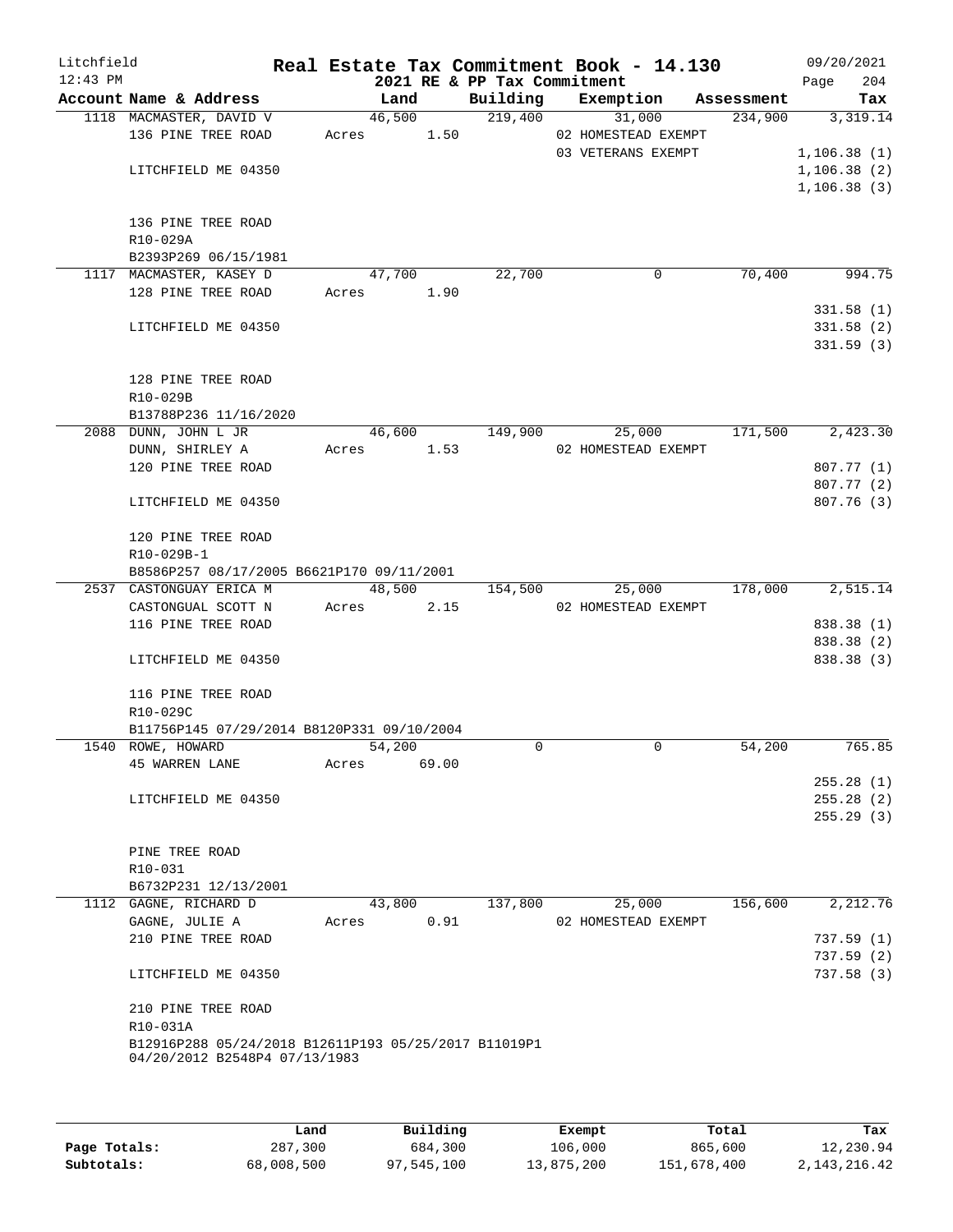| Litchfield |                                                                | Real Estate Tax Commitment Book - 14.130 |                             |                     |            | 09/20/2021  |
|------------|----------------------------------------------------------------|------------------------------------------|-----------------------------|---------------------|------------|-------------|
| $12:43$ PM |                                                                |                                          | 2021 RE & PP Tax Commitment |                     |            | 205<br>Page |
|            | Account Name & Address                                         | Land                                     | Building                    | Exemption           | Assessment | Tax         |
|            | 2232 BECKET ACADEMY                                            | 51,000                                   | 454,100                     | $\Omega$            | 505, 100   | 7,137.06    |
|            | PO BOX 325                                                     | 3.00<br>Acres                            |                             |                     |            |             |
|            |                                                                |                                          |                             |                     |            | 2,379.02(1) |
|            | ORFORD NH 03777                                                |                                          |                             |                     |            | 2,379.02(2) |
|            |                                                                |                                          |                             |                     |            | 2,379.02(3) |
|            |                                                                |                                          |                             |                     |            |             |
|            | 224 PINE TREE ROAD                                             |                                          |                             |                     |            |             |
|            | R10-031B                                                       |                                          |                             |                     |            |             |
|            | B6835P246 03/04/2002                                           |                                          |                             |                     |            |             |
|            | 1537 BAILEY HEIDI E M                                          | 53,100                                   | 1,400                       | 0                   | 54,500     | 770.09      |
|            | 234 PINE TREE RD                                               | 3.70<br>Acres                            |                             |                     |            |             |
|            |                                                                |                                          |                             |                     |            | 256.70(1)   |
|            | LITCHFIELD ME 04350                                            |                                          |                             |                     |            | 256.70(2)   |
|            |                                                                |                                          |                             |                     |            | 256.69(3)   |
|            |                                                                |                                          |                             |                     |            |             |
|            | 234 PINE TREE ROAD                                             |                                          |                             |                     |            |             |
|            | R10-032                                                        |                                          |                             |                     |            |             |
|            | B9878P344 10/02/2008 B7075P287 09/19/2002<br>1572 SEAMAN, ERIC | 80,200                                   | 3,100                       | 0                   | 83,300     | 1,177.03    |
|            | 1844 HALLOWELL ROAD                                            | Acres<br>125.00                          |                             |                     |            |             |
|            |                                                                |                                          |                             |                     |            | 392.34(1)   |
|            | LITCHFIELD ME 04350                                            |                                          |                             |                     |            | 392.34(2)   |
|            |                                                                |                                          |                             |                     |            | 392.35 (3)  |
|            |                                                                |                                          |                             |                     |            |             |
|            | 242 PINE TREE ROAD                                             |                                          |                             |                     |            |             |
|            | R10-034                                                        |                                          |                             |                     |            |             |
|            | B3076P208                                                      |                                          |                             |                     |            |             |
|            | 1657 CLARKE, ELISA M                                           | 79,500                                   | 92,600                      | 25,000              | 147,100    | 2,078.52    |
|            | 260 PINE TREE ROAD                                             | 5.00<br>Acres                            |                             | 02 HOMESTEAD EXEMPT |            |             |
|            |                                                                |                                          |                             |                     |            | 692.84 (1)  |
|            | LITCHFIELD ME 04350                                            |                                          |                             |                     |            | 692.84 (2)  |
|            |                                                                |                                          |                             |                     |            | 692.84 (3)  |
|            |                                                                |                                          |                             |                     |            |             |
|            | 260 PINE TREE ROAD                                             |                                          |                             |                     |            |             |
|            | R10-034A                                                       |                                          |                             |                     |            |             |
|            | B6402P109                                                      |                                          |                             |                     |            |             |
|            | 1629 BENSON, GARY E                                            | 76,900                                   | 2,800                       | 0                   | 79,700     | 1,126.16    |
|            | BENSON, C ANN                                                  | 2.80<br>Acres                            |                             |                     |            |             |
|            | 223 POND ROAD                                                  |                                          |                             |                     |            | 375.39(1)   |
|            |                                                                |                                          |                             |                     |            | 375.39(2)   |
|            | WEST GARDINER ME 04345                                         |                                          |                             |                     |            | 375.38(3)   |
|            |                                                                |                                          |                             |                     |            |             |
|            | BENSON LANE                                                    |                                          |                             |                     |            |             |
|            | R10-034B                                                       |                                          |                             |                     |            |             |
|            | B6058P349 09/16/1999                                           |                                          |                             |                     |            |             |
|            | 2709 BUREAU LORI                                               | 0                                        | 30,300                      | 0                   | 30,300     | 428.14      |
|            | P O BOX 1224                                                   |                                          |                             |                     |            |             |
|            |                                                                |                                          |                             |                     |            | 142.71(1)   |
|            | SABATTUS ME 04280                                              |                                          |                             |                     |            | 142.71(2)   |
|            |                                                                |                                          |                             |                     |            | 142.72 (3)  |
|            |                                                                |                                          |                             |                     |            |             |
|            | 15 BENSON LANE                                                 |                                          |                             |                     |            |             |
|            | R10-034B-ON-2                                                  |                                          |                             |                     |            |             |
|            |                                                                |                                          |                             |                     |            |             |

|              | Land       | Building   | Exempt     | Total       | Tax            |
|--------------|------------|------------|------------|-------------|----------------|
| Page Totals: | 340,700    | 584,300    | 25,000     | 900,000     | 12,717.00      |
| Subtotals:   | 68,349,200 | 98,129,400 | 13,900,200 | 152,578,400 | 2, 155, 933.42 |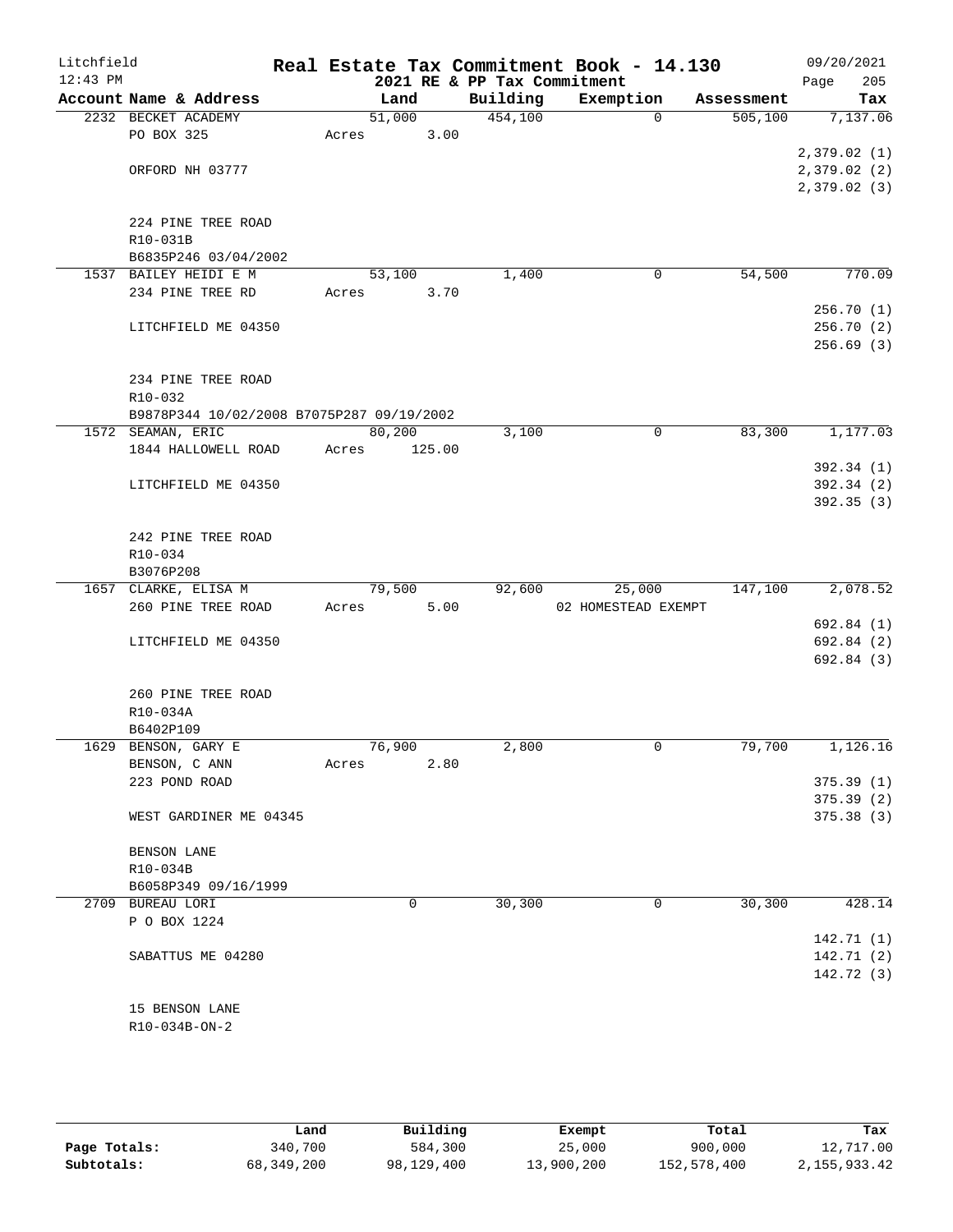| Litchfield<br>$12:43$ PM |                                            |                | 2021 RE & PP Tax Commitment | Real Estate Tax Commitment Book - 14.130 |            | 09/20/2021<br>206<br>Page |
|--------------------------|--------------------------------------------|----------------|-----------------------------|------------------------------------------|------------|---------------------------|
|                          | Account Name & Address                     | Land           | Building                    | Exemption                                | Assessment | Tax                       |
|                          | 2111 SEAMAN, ERIC                          | 0              | 6,900                       | $\Omega$                                 | 6,900      | 97.50                     |
|                          | 1844 HALLOWELL ROAD                        |                |                             |                                          |            |                           |
|                          |                                            |                |                             |                                          |            | 32.50(1)                  |
|                          | LITCHFIELD ME 04350                        |                |                             |                                          |            | 32.50(2)                  |
|                          |                                            |                |                             |                                          |            | 32.50(3)                  |
|                          |                                            |                |                             |                                          |            |                           |
|                          | 242 PINE TREE ROAD                         |                |                             |                                          |            |                           |
|                          | R10-034-ON<br>384 VANARSDALE, RUTH J       | 87,800         | 142,200                     | 25,000                                   | 205,000    | 2,896.65                  |
|                          | 294 PINE TREE ROAD                         | 59.00<br>Acres |                             | 02 HOMESTEAD EXEMPT                      |            |                           |
|                          |                                            |                |                             |                                          |            | 965.55(1)                 |
|                          | LITCHFIELD ME 04350                        |                |                             |                                          |            | 965.55(2)                 |
|                          |                                            |                |                             |                                          |            | 965.55(3)                 |
|                          |                                            |                |                             |                                          |            |                           |
|                          | 294 PINE TREE ROAD                         |                |                             |                                          |            |                           |
|                          | R10-035                                    |                |                             |                                          |            |                           |
|                          | B2633P159 12/08/2003                       |                |                             |                                          |            |                           |
|                          | 1892 WILLIAMS, JILLIAN MARIE               | 62,000         | 78,500                      | 25,000                                   | 115,500    | 1,632.02                  |
|                          | WILLIAMS, GREGORY G                        | 8.60<br>Acres  |                             |                                          |            |                           |
|                          | 348 PINE TREE RD                           |                |                             | 02 HOMESTEAD EXEMPT                      |            | 544.01(1)                 |
|                          | LITCHFIELD ME 04350                        |                |                             |                                          |            | 544.01 (2)<br>544.00(3)   |
|                          |                                            |                |                             |                                          |            |                           |
|                          | 348 PINE TREE ROAD                         |                |                             |                                          |            |                           |
|                          | R10-037                                    |                |                             |                                          |            |                           |
|                          | B11382P219 03/29/2013 B2248P279 09/28/1979 |                |                             |                                          |            |                           |
|                          | 1247 MORGAN, DAVID                         | 55,200         | 87,300                      | 25,000                                   | 117,500    | 1,660.28                  |
|                          | 40 DINGLEY RD                              | Acres<br>4.40  |                             | 02 HOMESTEAD EXEMPT                      |            |                           |
|                          |                                            |                |                             |                                          |            | 553.43(1)                 |
|                          | LITCHFIELD ME 04350                        |                |                             |                                          |            | 553.43(2)                 |
|                          |                                            |                |                             |                                          |            | 553.42(3)                 |
|                          | 40 DINGLEY ROAD                            |                |                             |                                          |            |                           |
|                          | R10-037A                                   |                |                             |                                          |            |                           |
|                          | B3199P220 07/23/1997                       |                |                             |                                          |            |                           |
|                          | 2382 WILLIAMS, MICHAEL                     | 53,100         | 8,200                       | 25,000                                   | 36,300     | 512.92                    |
|                          | 328 PINE TREE ROAD                         | 3.70<br>Acres  |                             | 02 HOMESTEAD EXEMPT                      |            |                           |
|                          |                                            |                |                             |                                          |            | 170.97(1)                 |
|                          | LITCHFIELD ME 04350                        |                |                             |                                          |            | 170.97(2)                 |
|                          |                                            |                |                             |                                          |            | 170.98(3)                 |
|                          |                                            |                |                             |                                          |            |                           |
|                          | 328 PINE TREE ROAD                         |                |                             |                                          |            |                           |
|                          | R10-037-B                                  |                |                             |                                          |            |                           |
|                          | 1285 NELSEN, MARK I<br>56 DINGLEY ROAD     | 74,400         | 164,000                     | 25,000                                   | 213,400    | 3,015.34                  |
|                          |                                            | 67.00<br>Acres |                             | 02 HOMESTEAD EXEMPT                      |            | 1,005.11(1)               |
|                          | LITCHFIELD ME 04350                        |                |                             |                                          |            | 1,005.11(2)               |
|                          |                                            |                |                             |                                          |            | 1,005.12(3)               |
|                          |                                            |                |                             |                                          |            |                           |
|                          | 56 DINGLEY ROAD                            |                |                             |                                          |            |                           |
|                          | R10-038                                    |                |                             |                                          |            |                           |
|                          | B1577P217                                  |                |                             |                                          |            |                           |
|                          |                                            |                |                             |                                          |            |                           |

|              | Land       | Building   | Exempt     | Total         | Tax          |
|--------------|------------|------------|------------|---------------|--------------|
| Page Totals: | 332,500    | 487,100    | 125,000    | 694,600       | 9,814.71     |
| Subtotals:   | 68,681,700 | 98,616,500 | 14,025,200 | 153, 273, 000 | 2,165,748.13 |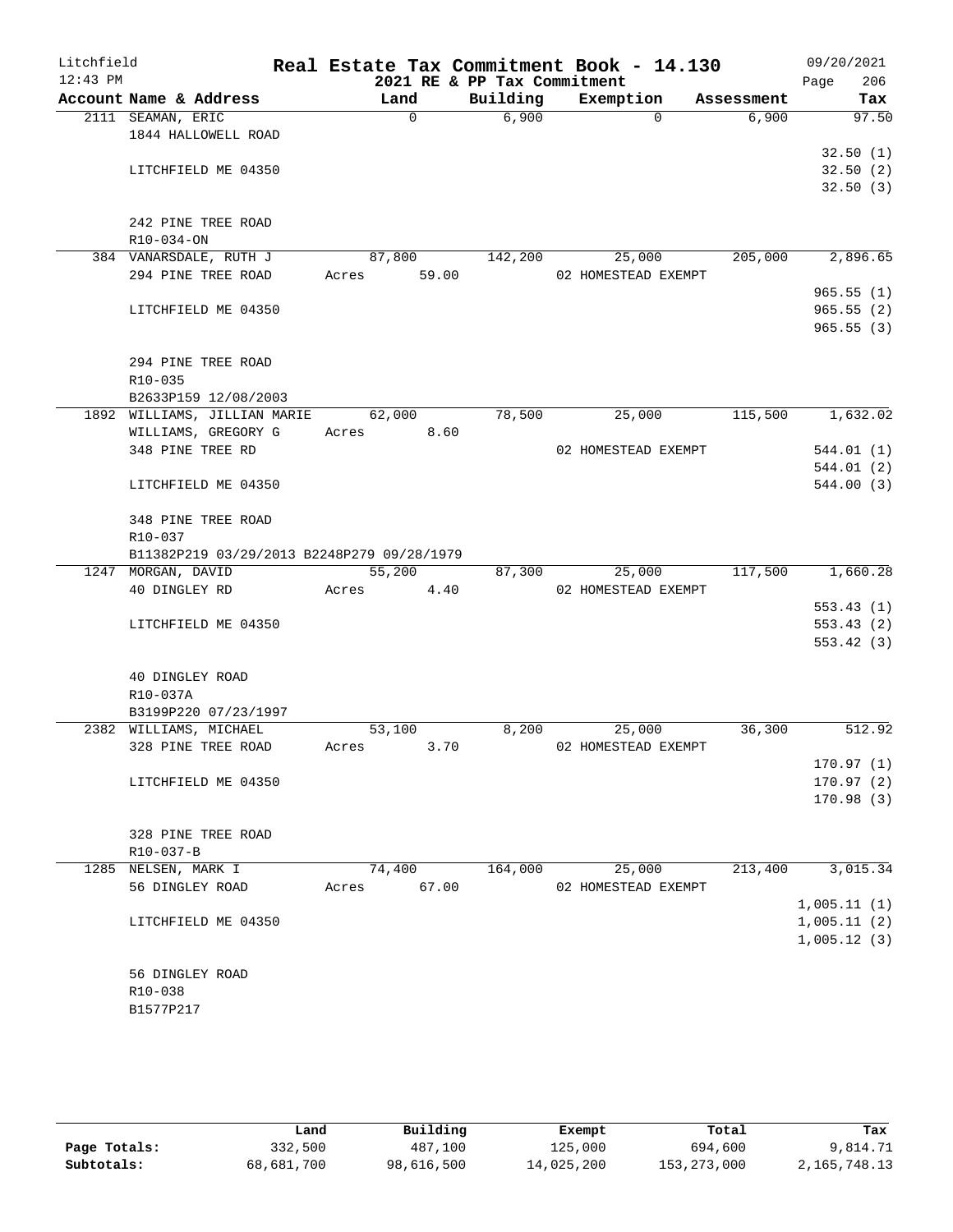| Litchfield<br>$12:43$ PM |                                                                        |         |            |          | 2021 RE & PP Tax Commitment | Real Estate Tax Commitment Book - 14.130 |            | 09/20/2021<br>207<br>Page |
|--------------------------|------------------------------------------------------------------------|---------|------------|----------|-----------------------------|------------------------------------------|------------|---------------------------|
|                          | Account Name & Address                                                 |         | Land       |          | Building                    | Exemption                                | Assessment | Tax                       |
|                          | 359 HERON, ASHLEY K                                                    |         | 61,500     |          | 192,000                     | 25,000                                   | 228,500    | 3,228.71                  |
|                          | 289 PINE TREE ROAD                                                     | Acres   |            | 8.00     |                             | 02 HOMESTEAD EXEMPT                      |            |                           |
|                          |                                                                        |         |            |          |                             |                                          |            | 1,076.24(1)               |
|                          | LITCHFIELD ME 04350                                                    |         |            |          |                             |                                          |            | 1,076.24(2)               |
|                          |                                                                        |         |            |          |                             |                                          |            | 1,076.23(3)               |
|                          |                                                                        |         |            |          |                             |                                          |            |                           |
|                          | 289 PINE TREE ROAD                                                     |         |            |          |                             |                                          |            |                           |
|                          | $R11 - 001 - 1$<br>B13482P81 02/21/2020 B10826P96 09/06/2011 B3590P265 |         |            |          |                             |                                          |            |                           |
|                          | 08/04/1989                                                             |         |            |          |                             |                                          |            |                           |
|                          | 959 BIONDELLO, MARGARET, ET 61,900                                     |         |            |          | 168,500                     | 31,000                                   | 199,400    | 2,817.52                  |
|                          | AL<br>BIONDELLO NUNZIO                                                 | Acres   |            | 8.50     |                             | 02 HOMESTEAD EXEMPT                      |            |                           |
|                          | 295 PINE TREE ROAD                                                     |         |            |          |                             | 14 WW2 Vet NonRes                        |            | 939.17 (1)                |
|                          |                                                                        |         |            |          |                             |                                          |            | 939.17 (2)                |
|                          | LITCHFIELD ME 04350                                                    |         |            |          |                             |                                          |            | 939.18(3)                 |
|                          |                                                                        |         |            |          |                             |                                          |            |                           |
|                          | 295 PINE TREE ROAD                                                     |         |            |          |                             |                                          |            |                           |
|                          | R11-001-2                                                              |         |            |          |                             |                                          |            |                           |
|                          | B7799P197 12/30/2003                                                   |         |            |          |                             |                                          |            |                           |
|                          | 178 EPPERSON, GERALD M                                                 |         | 62,000     |          | 195,200                     | 25,000                                   | 232,200    | 3,280.99                  |
|                          | EPPERSON, DEBORAH                                                      |         | Acres      | 8.70     |                             | 02 HOMESTEAD EXEMPT                      |            |                           |
|                          | 307 PINE TREE ROAD                                                     |         |            |          |                             |                                          |            | 1,093.66(1)               |
|                          |                                                                        |         |            |          |                             |                                          |            | 1,093.66(2)               |
|                          | LITCHFIELD ME 04350                                                    |         |            |          |                             |                                          |            | 1,093.67(3)               |
|                          | 307 PINE TREE ROAD                                                     |         |            |          |                             |                                          |            |                           |
|                          | $R11 - 001 - 3$                                                        |         |            |          |                             |                                          |            |                           |
|                          | B13160P333 03/04/2019                                                  |         |            |          |                             |                                          |            |                           |
|                          | 476 ROY, NATHAN P                                                      |         | 62,200     |          | 132,000                     | 25,000                                   | 169,200    | 2,390.80                  |
|                          | 319 PINE TREE ROAD                                                     |         | Acres 8.90 |          |                             | 02 HOMESTEAD EXEMPT                      |            |                           |
|                          |                                                                        |         |            |          |                             |                                          |            | 796.93(1)                 |
|                          | LITCHFIELD ME 04350                                                    |         |            |          |                             |                                          |            | 796.93(2)                 |
|                          |                                                                        |         |            |          |                             |                                          |            | 796.94 (3)                |
|                          |                                                                        |         |            |          |                             |                                          |            |                           |
|                          | 319 PINE TREE ROAD                                                     |         |            |          |                             |                                          |            |                           |
|                          | $R11 - 001 - 4$                                                        |         |            |          |                             |                                          |            |                           |
|                          | B11035P206 05/09/2012 B5954P107 05/21/1999                             |         |            |          |                             |                                          |            |                           |
|                          | 277 CARPENTER, ELAINE                                                  |         | 76,000     |          | 42,400                      | 31,000                                   | 87,400     | 1,234.96                  |
|                          | 233 PINE TREE ROAD                                                     | Acres   |            | 33.00    |                             | 02 HOMESTEAD EXEMPT                      |            |                           |
|                          |                                                                        |         |            |          |                             | 12 WW2 Vet Res.                          |            | 411.65(1)                 |
|                          | LITCHFIELD ME 04350                                                    |         |            |          |                             |                                          |            | 411.65(2)<br>411.66(3)    |
|                          |                                                                        |         |            |          |                             |                                          |            |                           |
|                          | 233 PINE TREE ROAD                                                     |         |            |          |                             |                                          |            |                           |
|                          | R11-002                                                                |         |            |          |                             |                                          |            |                           |
|                          | B1507P258                                                              |         |            |          |                             |                                          |            |                           |
|                          | 1111 LUCIER, EDWARD A                                                  |         | 43,100     |          | 28,300                      | 0                                        | 71,400     | 1,008.88                  |
|                          | LUCIER, SHEILA M                                                       | Acres   |            | 3.70     |                             |                                          |            |                           |
|                          | 211 PINE TREE ROAD                                                     |         |            |          |                             |                                          |            | 336.29(1)                 |
|                          |                                                                        |         |            |          |                             |                                          |            | 336.29(2)                 |
|                          | LITCHFIELD ME 04350                                                    |         |            |          |                             |                                          |            | 336.30(3)                 |
|                          | 211 PINE TREE ROAD                                                     |         |            |          |                             |                                          |            |                           |
|                          | R11-003                                                                |         |            |          |                             |                                          |            |                           |
|                          | B13348P24 08/16/2019                                                   |         |            |          |                             |                                          |            |                           |
|                          |                                                                        |         |            |          |                             |                                          |            |                           |
|                          |                                                                        |         |            |          |                             |                                          |            |                           |
|                          |                                                                        | Land    |            | Building |                             | Exempt                                   | Total      | Tax                       |
| Page Totals:             |                                                                        | 366,700 |            | 758,400  |                             | 137,000                                  | 988,100    | 13,961.86                 |

**Subtotals:** 69,048,400 99,374,900 14,162,200 154,261,100 2,179,709.99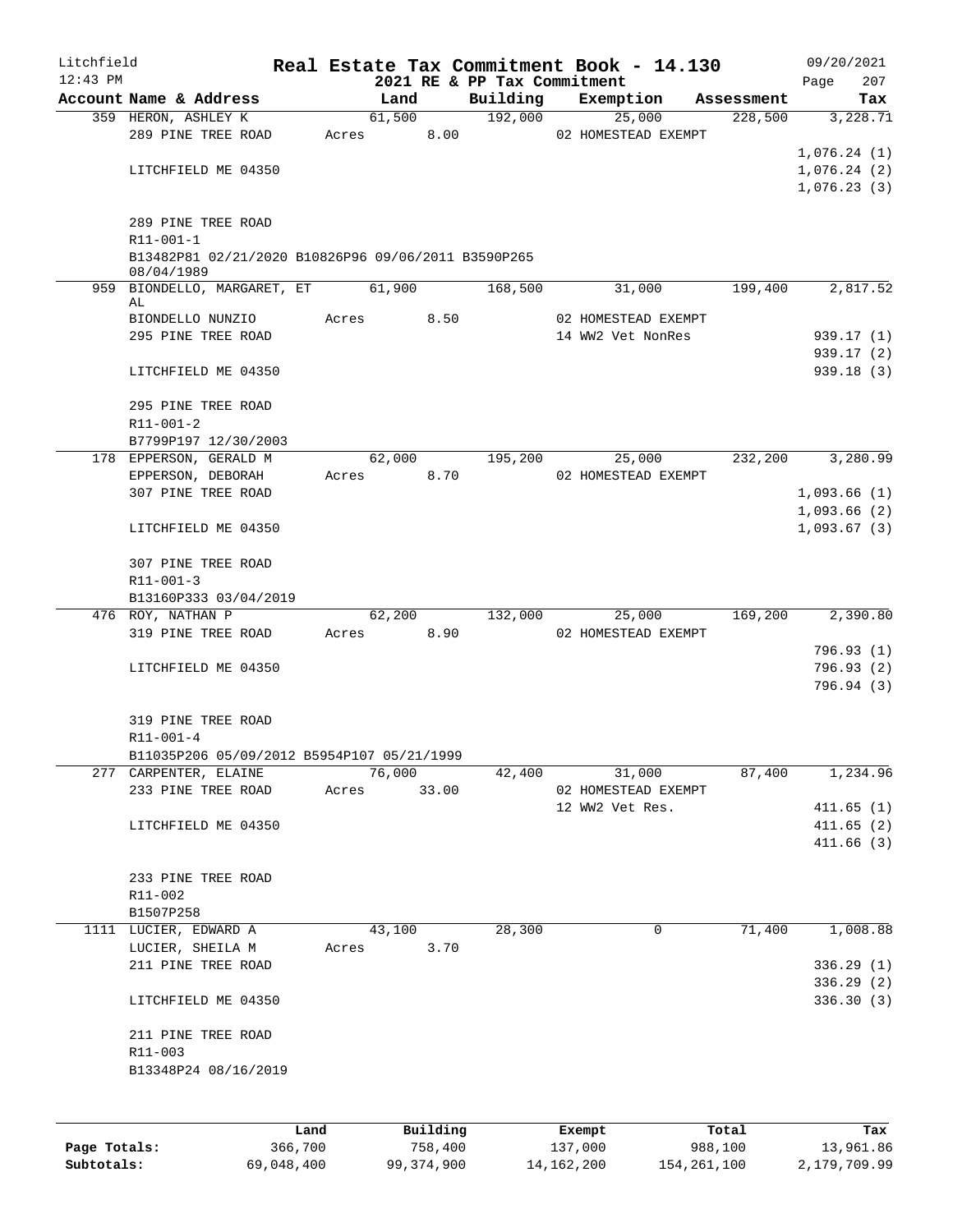| Litchfield |                                            |       |                |      |                             | Real Estate Tax Commitment Book - 14.130 |             |                      | 09/20/2021  |                        |
|------------|--------------------------------------------|-------|----------------|------|-----------------------------|------------------------------------------|-------------|----------------------|-------------|------------------------|
| $12:43$ PM | Account Name & Address                     |       |                |      | 2021 RE & PP Tax Commitment |                                          |             |                      | Page        | 208                    |
|            | 2990 LUCIER, LUCAS R                       |       | Land<br>29,700 |      | Building<br>0               | Exemption                                | $\Omega$    | Assessment<br>29,700 |             | Tax<br>419.66          |
|            | 189 MAIN STREET                            | Acres |                | 2.58 |                             |                                          |             |                      |             |                        |
|            |                                            |       |                |      |                             |                                          |             |                      |             | 139.89(1)              |
|            | RICHMOND ME 04357                          |       |                |      |                             |                                          |             |                      |             | 139.89(2)              |
|            |                                            |       |                |      |                             |                                          |             |                      |             | 139.88(3)              |
|            |                                            |       |                |      |                             |                                          |             |                      |             |                        |
|            | PINE TREE ROAD                             |       |                |      |                             |                                          |             |                      |             |                        |
|            | R11-003-A                                  |       |                |      |                             |                                          |             |                      |             |                        |
|            | B13895P81 02/12/2021<br>2104 DEMERS, GUY   |       |                |      | 162,200                     |                                          | 0           | 215,300              |             | 3,042.19               |
|            | DEMERS PATTY                               | Acres | 53,100         | 3.70 |                             |                                          |             |                      |             |                        |
|            | 36 HILLTOP LANE                            |       |                |      |                             |                                          |             |                      | 1,014.06(1) |                        |
|            | 199 PINE TREE ROAD                         |       |                |      |                             |                                          |             |                      | 1,014.06(2) |                        |
|            | LITCHFIELD ME 04350                        |       |                |      |                             |                                          |             |                      | 1,014.07(3) |                        |
|            |                                            |       |                |      |                             |                                          |             |                      |             |                        |
|            | 36 HILLTOP LANE                            |       |                |      |                             |                                          |             |                      |             |                        |
|            | R11-003B-1                                 |       |                |      |                             |                                          |             |                      |             |                        |
|            | B5606P175 04/30/1998                       |       |                |      |                             |                                          |             |                      |             |                        |
|            | 2056 THOMAS JOAN M                         |       | 33,100         |      | 0                           |                                          | $\mathbf 0$ | 33,100               |             | 467.70                 |
|            | P.O. BOX 514                               | Acres |                | 3.70 |                             |                                          |             |                      |             |                        |
|            |                                            |       |                |      |                             |                                          |             |                      |             | 155.90(1)              |
|            | LITCHFIELD ME 04350                        |       |                |      |                             |                                          |             |                      |             | 155.90(2)<br>155.90(3) |
|            |                                            |       |                |      |                             |                                          |             |                      |             |                        |
|            | HILLTOP LANE                               |       |                |      |                             |                                          |             |                      |             |                        |
|            | R11-003B-2                                 |       |                |      |                             |                                          |             |                      |             |                        |
|            | B12556P170 03/11/2017 B7484P309 07/01/2003 |       |                |      |                             |                                          |             |                      |             |                        |
|            | 2539 LABBE VICKIE                          |       | 60,800         |      | 206,700                     | 25,000                                   |             | 242,500              |             | 3,426.53               |
|            | 20 HILL TOP LANE                           | Acres |                | 7.00 |                             | 02 HOMESTEAD EXEMPT                      |             |                      |             |                        |
|            |                                            |       |                |      |                             |                                          |             |                      | 1,142.18(1) |                        |
|            | LITCHFIELD ME 04350                        |       |                |      |                             |                                          |             |                      | 1,142.18(2) |                        |
|            |                                            |       |                |      |                             |                                          |             |                      | 1,142.17(3) |                        |
|            |                                            |       |                |      |                             |                                          |             |                      |             |                        |
|            | 20 HILL TOP LANE                           |       |                |      |                             |                                          |             |                      |             |                        |
|            | R11-003C                                   |       |                |      |                             |                                          |             |                      |             |                        |
|            | B8615P33 09/27/2005<br>278 PORR, EMILY V   |       | 61,000         |      | 187,100                     | 25,000                                   |             | 223,100              |             | 3,152.40               |
|            | FOWELLS, MITCHELL G                        | Acres |                | 7.30 |                             | 02 HOMESTEAD EXEMPT                      |             |                      |             |                        |
|            | 197 PINE TREE ROAD                         |       |                |      |                             |                                          |             |                      | 1,050.80(1) |                        |
|            |                                            |       |                |      |                             |                                          |             |                      | 1,050.80(2) |                        |
|            | LITCHFIELD ME 04350                        |       |                |      |                             |                                          |             |                      | 1,050.80(3) |                        |
|            |                                            |       |                |      |                             |                                          |             |                      |             |                        |
|            | 197 PINE TREE ROAD                         |       |                |      |                             |                                          |             |                      |             |                        |
|            | R11-004                                    |       |                |      |                             |                                          |             |                      |             |                        |
|            | B13328P240 09/09/2019                      |       |                |      |                             |                                          |             |                      |             |                        |
|            | 1004 LANE, PAUL A                          |       | 57,000         |      | 145,300                     | 31,000                                   |             | 171,300              |             | 2,420.47               |
|            | 16 NUTHATCH LANE                           | Acres |                | 5.00 |                             | 03 VETERANS EXEMPT                       |             |                      |             |                        |
|            |                                            |       |                |      |                             | 02 HOMESTEAD EXEMPT                      |             |                      |             | 806.82 (1)             |
|            | LITCHFIELD ME 04350                        |       |                |      |                             |                                          |             |                      |             | 806.82 (2)             |
|            |                                            |       |                |      |                             |                                          |             |                      |             | 806.83 (3)             |
|            | 16 NUTHATCH LANE                           |       |                |      |                             |                                          |             |                      |             |                        |
|            | R11-004A                                   |       |                |      |                             |                                          |             |                      |             |                        |
|            | B3927P238 06/01/1991                       |       |                |      |                             |                                          |             |                      |             |                        |
|            |                                            |       |                |      |                             |                                          |             |                      |             |                        |
|            |                                            |       |                |      |                             |                                          |             |                      |             |                        |

|              | Land       | Building    | Exempt     | Total       | Tax          |
|--------------|------------|-------------|------------|-------------|--------------|
| Page Totals: | 294,700    | 701,300     | 81,000     | 915,000     | 12,928.95    |
| Subtotals:   | 69,343,100 | 100,076,200 | 14,243,200 | 155,176,100 | 2,192,638.94 |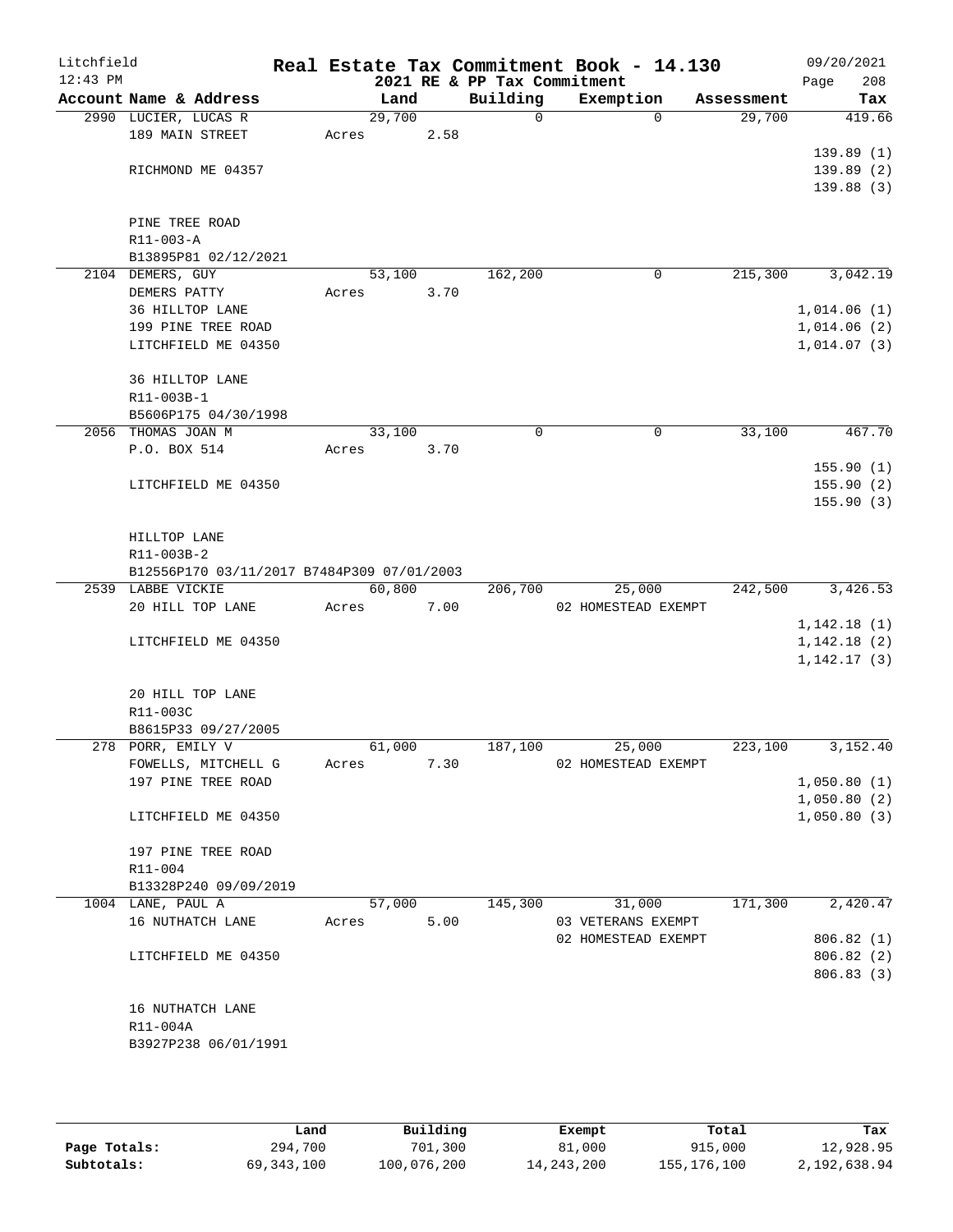| Litchfield<br>12:43 PM |                                 |                                                     |             |        |      | 2021 RE & PP Tax Commitment | Real Estate Tax Commitment Book - 14.130 |         | 09/20/2021<br>209<br>Page |
|------------------------|---------------------------------|-----------------------------------------------------|-------------|--------|------|-----------------------------|------------------------------------------|---------|---------------------------|
|                        |                                 | Account Name & Address                              |             | Land   |      |                             | Building Exemption Assessment            |         | Tax                       |
|                        |                                 | 662 SHERMAN, MICHAEL J                              |             |        |      |                             | 54,000 126,800 25,000                    | 155,800 | 2,201.45                  |
|                        |                                 | SHERMAN, BETSEY ELLEN                               | Acres 4.01  |        |      |                             | 02 HOMESTEAD EXEMPT                      |         |                           |
|                        |                                 | 145 PINE TREE ROAD                                  |             |        |      |                             |                                          |         | 733.82(1)                 |
|                        |                                 |                                                     |             |        |      |                             |                                          |         | 733.82(2)                 |
|                        |                                 | LITCHFIELD ME 04350                                 |             |        |      |                             |                                          |         | 733.81 (3)                |
|                        |                                 | 145 PINE TREE ROAD                                  |             |        |      |                             |                                          |         |                           |
|                        | $R11 - 005$                     |                                                     |             |        |      |                             |                                          |         |                           |
|                        |                                 | B11998P48 05/28/2015 B10356P42 03/08/2010 B6589P262 |             |        |      |                             |                                          |         |                           |
|                        | 933 THOMAS, JOAN                |                                                     |             |        |      | 63,900 131,500              | 31,000                                   | 164,400 | 2,322.97                  |
|                        | P O BOX 514                     |                                                     | Acres 11.25 |        |      |                             | 02 HOMESTEAD EXEMPT                      |         |                           |
|                        |                                 |                                                     |             |        |      |                             | 22 WW2 Widow Res                         |         | 774.32(1)                 |
|                        |                                 | LITCHFIELD ME 04350                                 |             |        |      |                             |                                          |         | 774.32(2)                 |
|                        |                                 |                                                     |             |        |      |                             |                                          |         | 774.33(3)                 |
|                        |                                 | 159 PINE TREE ROAD                                  |             |        |      |                             |                                          |         |                           |
|                        | R11-005A                        |                                                     |             |        |      |                             |                                          |         |                           |
|                        |                                 | B5404P204 07/16/1997                                |             |        |      |                             |                                          |         |                           |
|                        |                                 | 1573 SEAMAN, MICHAEL                                |             |        |      | 69,200 197,000              | 25,000                                   | 241,200 | 3,408.16                  |
|                        |                                 | SEAMAN, JUDY                                        |             |        |      |                             | Acres 57.34 02 HOMESTEAD EXEMPT          |         |                           |
|                        |                                 | 127 PINE TREE ROAD                                  |             |        |      |                             |                                          |         | 1, 136.05(1)              |
|                        |                                 |                                                     |             |        |      |                             |                                          |         | 1, 136.05(2)              |
|                        |                                 | LITCHFIELD ME 04350                                 |             |        |      |                             |                                          |         | 1, 136.06(3)              |
|                        |                                 | 127 PINE TREE ROAD                                  |             |        |      |                             |                                          |         |                           |
|                        | R11-005B                        |                                                     |             |        |      |                             |                                          |         |                           |
|                        |                                 | B11936P24 03/17/2015 B3234P178                      |             |        |      |                             |                                          |         |                           |
|                        |                                 | 680 GILMAN, KENNETH                                 |             |        |      | 63,800 110,300              | 25,000                                   | 149,100 | 2,106.78                  |
|                        | P O BOX 131                     | Acres 19.75                                         |             |        |      |                             | 02 HOMESTEAD EXEMPT                      |         |                           |
|                        |                                 |                                                     |             |        |      |                             |                                          |         | 702.26(1)                 |
|                        |                                 | LITCHFIELD ME 04350                                 |             |        |      |                             |                                          |         | 702.26(2)                 |
|                        |                                 |                                                     |             |        |      |                             |                                          |         | 702.26(3)                 |
|                        |                                 |                                                     |             |        |      |                             |                                          |         |                           |
|                        |                                 | 97 PINE TREE ROAD                                   |             |        |      |                             |                                          |         |                           |
|                        | R11-005C                        |                                                     |             |        |      |                             |                                          |         |                           |
|                        | B2436P75<br>1933 PERRY SHANE R. |                                                     |             | 51,000 |      | 158,200                     | 25,000                                   | 184,200 | 2,602.75                  |
|                        |                                 |                                                     | Acres       |        |      |                             |                                          |         |                           |
|                        | PERRY DEIRDRA A                 | 107 PINE TREE ROAD                                  |             |        | 3.00 |                             | 02 HOMESTEAD EXEMPT                      |         | 867.58 (1)                |
|                        |                                 |                                                     |             |        |      |                             |                                          |         |                           |
|                        |                                 | LITCHFIELD ME 04350                                 |             |        |      |                             |                                          |         | 867.58 (2)<br>867.59(3)   |
|                        |                                 |                                                     |             |        |      |                             |                                          |         |                           |
|                        |                                 | 107 PINE TREE ROAD                                  |             |        |      |                             |                                          |         |                           |
|                        | R11-005D                        |                                                     |             |        |      |                             |                                          |         |                           |
|                        |                                 | B8292P224 12/13/2005 B8036P219 07/16/2004           |             |        |      |                             |                                          |         |                           |
|                        | 2103 GARDNER, RYAN P            |                                                     |             | 50,100 |      | 172,200                     | 25,000                                   | 197,300 | 2,787.85                  |
|                        |                                 | GARDNER KERRY A                                     | Acres       |        | 2.69 |                             | 02 HOMESTEAD EXEMPT                      |         |                           |
|                        |                                 | 137 PINE TREE RD                                    |             |        |      |                             |                                          |         | 929.28(1)                 |
|                        |                                 |                                                     |             |        |      |                             |                                          |         | 929.28(2)                 |
|                        |                                 | LITCHFIELD ME 04350                                 |             |        |      |                             |                                          |         | 929.29(3)                 |
|                        |                                 | 137 PINE TREE ROAD                                  |             |        |      |                             |                                          |         |                           |
|                        | R11-005E                        |                                                     |             |        |      |                             |                                          |         |                           |
|                        |                                 | B9990P54 02/25/2009 B5615P212 05/01/1998            |             |        |      |                             |                                          |         |                           |
|                        |                                 |                                                     |             |        |      |                             |                                          |         |                           |
|                        |                                 |                                                     |             |        |      |                             |                                          |         |                           |

|              | Land       | Building    | Exempt     | Total       | Tax          |
|--------------|------------|-------------|------------|-------------|--------------|
| Page Totals: | 352,000    | 896,000     | 156,000    | 1,092,000   | 15,429.96    |
| Subtotals:   | 69,695,100 | 100,972,200 | 14,399,200 | 156,268,100 | 2,208,068.90 |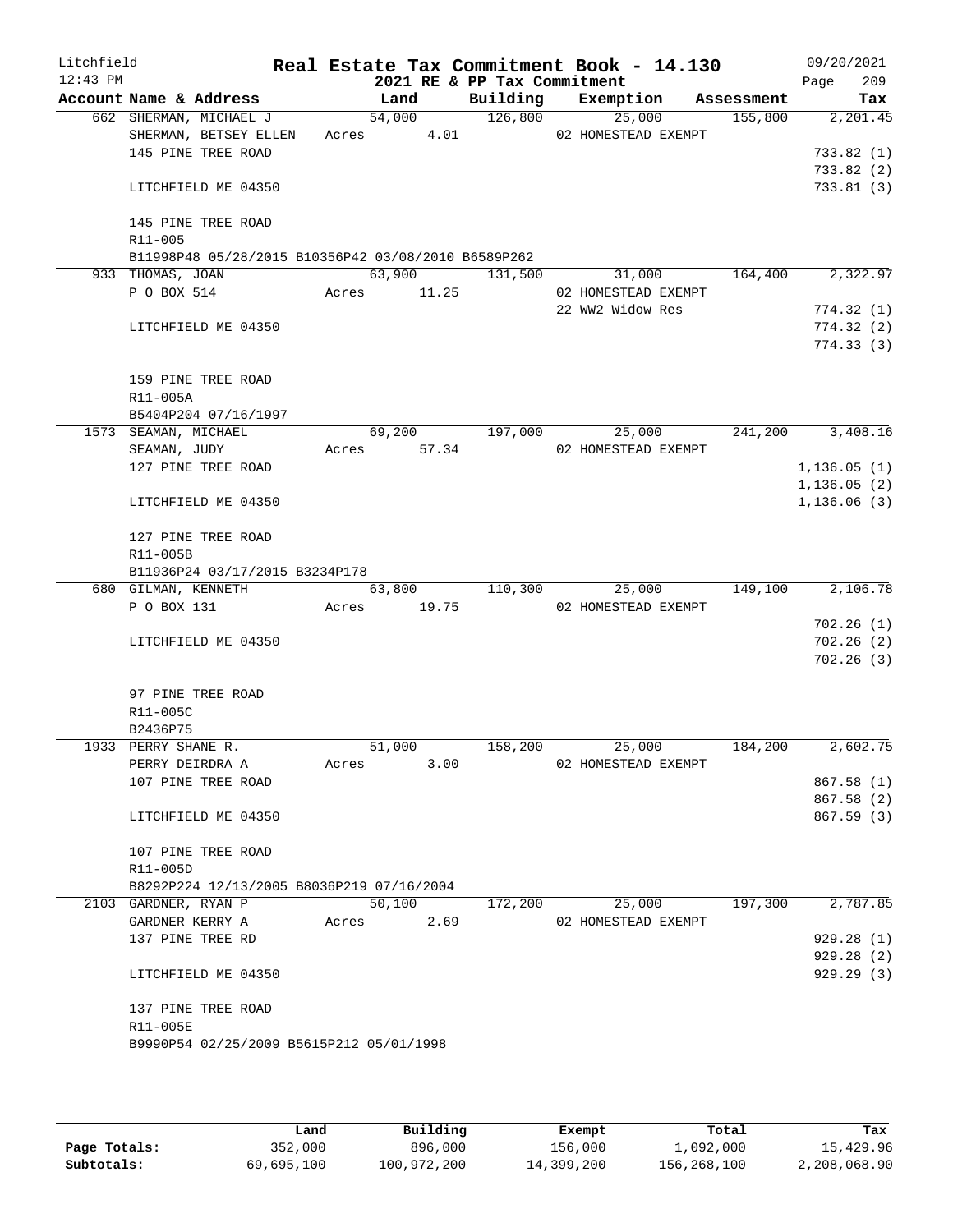| Litchfield |                                             |       |        |       |                             | Real Estate Tax Commitment Book - 14.130 |                        | 09/20/2021    |
|------------|---------------------------------------------|-------|--------|-------|-----------------------------|------------------------------------------|------------------------|---------------|
| $12:43$ PM |                                             |       |        |       | 2021 RE & PP Tax Commitment |                                          |                        | 210<br>Page   |
|            | Account Name & Address                      |       | Land   |       | Building                    | Exemption                                | Assessment<br>$\Omega$ | Tax<br>980.62 |
|            | 1113 MACINNES, MARIE<br>86 PINE TREE RD     | Acres | 40,800 | 7.00  | 28,600                      |                                          | 69,400                 |               |
|            |                                             |       |        |       |                             |                                          |                        | 326.87(1)     |
|            | LITCHFIELD ME 04350                         |       |        |       |                             |                                          |                        | 326.87(2)     |
|            |                                             |       |        |       |                             |                                          |                        | 326.88(3)     |
|            |                                             |       |        |       |                             |                                          |                        |               |
|            | 87 PINE TREE ROAD                           |       |        |       |                             |                                          |                        |               |
|            | R11-006                                     |       |        |       |                             |                                          |                        |               |
|            | B11021P119 04/20/2012 B2548P4 03/17/1983    |       |        |       |                             |                                          |                        |               |
|            | 2087 TURMEL, LEEANN                         |       | 54,000 |       | 140,800                     |                                          | 194,800<br>$\mathbf 0$ | 2,752.52      |
|            | 75 PINE TREE ROAD                           | Acres |        | 4.00  |                             |                                          |                        |               |
|            |                                             |       |        |       |                             |                                          |                        | 917.51(1)     |
|            | LITCHFIELD ME 04350                         |       |        |       |                             |                                          |                        | 917.51(2)     |
|            | 3800                                        |       |        |       |                             |                                          |                        | 917.50(3)     |
|            |                                             |       |        |       |                             |                                          |                        |               |
|            | 75 PINE TREE ROAD                           |       |        |       |                             |                                          |                        |               |
|            | R11-006A                                    |       |        |       |                             |                                          |                        |               |
|            | B12024P147 06/26/2015 B5641P287 06/09/1998  |       |        |       |                             |                                          |                        |               |
|            | 2334 RICH, JEFFREY                          |       | 74,000 |       | 193,700                     |                                          | 267,700<br>0           | 3,782.60      |
|            | 65 PINE TREE ROAD                           | Acres |        | 29.00 |                             |                                          |                        |               |
|            |                                             |       |        |       |                             |                                          |                        | 1,260.87(1)   |
|            | LITCHFIELD ME 04350                         |       |        |       |                             |                                          |                        | 1,260.87(2)   |
|            |                                             |       |        |       |                             |                                          |                        | 1,260.86(3)   |
|            |                                             |       |        |       |                             |                                          |                        |               |
|            | 65 PINE TREE ROAD                           |       |        |       |                             |                                          |                        |               |
|            | R11-006B                                    |       |        |       |                             |                                          |                        |               |
|            | B7635P324 09/15/2003                        |       |        |       |                             |                                          |                        |               |
|            | 250 GUERETTE, ANDREW L                      |       | 53,300 |       | 152,600                     | 25,000                                   | 180,900                | 2,556.12      |
|            | GUERETTE, PATRICIA A                        | Acres |        | 3.77  |                             | 02 HOMESTEAD EXEMPT                      |                        |               |
|            | 125 DENNIS HILL ROAD                        |       |        |       |                             |                                          |                        | 852.04 (1)    |
|            |                                             |       |        |       |                             |                                          |                        | 852.04 (2)    |
|            | LITCHFIELD ME 04350                         |       |        |       |                             |                                          |                        | 852.04 (3)    |
|            | 125 DENNIS HILL ROAD                        |       |        |       |                             |                                          |                        |               |
|            | R11-007                                     |       |        |       |                             |                                          |                        |               |
|            | B13140P346 01/07/2019                       |       |        |       |                             |                                          |                        |               |
|            | 1688 WAGNER, BRIDGETT                       |       | 55,800 |       | 115,800                     | 25,000                                   | 146,600                | 2,071.46      |
|            | 47 PINE TREE ROAD                           | Acres |        | 4.60  |                             | 02 HOMESTEAD EXEMPT                      |                        |               |
|            |                                             |       |        |       |                             |                                          |                        | 690.49 (1)    |
|            | LITCHFIELD ME 04350                         |       |        |       |                             |                                          |                        | 690.49 (2)    |
|            |                                             |       |        |       |                             |                                          |                        | 690.48(3)     |
|            |                                             |       |        |       |                             |                                          |                        |               |
|            | 47 PINE TREE ROAD                           |       |        |       |                             |                                          |                        |               |
|            | R11-007A                                    |       |        |       |                             |                                          |                        |               |
|            | B12839P175 02/06/2018 B12689P137 08/11/2017 |       |        |       |                             |                                          |                        |               |
|            | B10241P316 10/14/2009 B5255P270 10/31/1996  |       |        |       |                             |                                          | 175,100                | 2,474.16      |
|            | 2223 LEWIS, DEBORAH A<br>LEWIS ROBERT B JR  | Acres | 48,800 | 2.27  | 151,300                     | 25,000<br>02 HOMESTEAD EXEMPT            |                        |               |
|            | P O BOX 412                                 |       |        |       |                             |                                          |                        | 824.72 (1)    |
|            |                                             |       |        |       |                             |                                          |                        | 824.72 (2)    |
|            | LITCHFIELD ME 04350                         |       |        |       |                             |                                          |                        | 824.72 (3)    |
|            |                                             |       |        |       |                             |                                          |                        |               |
|            | 37 PINE TREE ROAD                           |       |        |       |                             |                                          |                        |               |
|            | R11-007B                                    |       |        |       |                             |                                          |                        |               |
|            | B8847P48 03/29/2006 B6530P295               |       |        |       |                             |                                          |                        |               |
|            |                                             |       |        |       |                             |                                          |                        |               |
|            |                                             |       |        |       |                             |                                          |                        |               |
|            |                                             |       |        |       |                             |                                          |                        |               |

|              | Land       | Building    | Exempt     | Total       | Tax          |
|--------------|------------|-------------|------------|-------------|--------------|
| Page Totals: | 326,700    | 782,800     | 75,000     | 1,034,500   | 14,617.48    |
| Subtotals:   | 70,021,800 | 101,755,000 | 14,474,200 | 157,302,600 | 2,222,686.38 |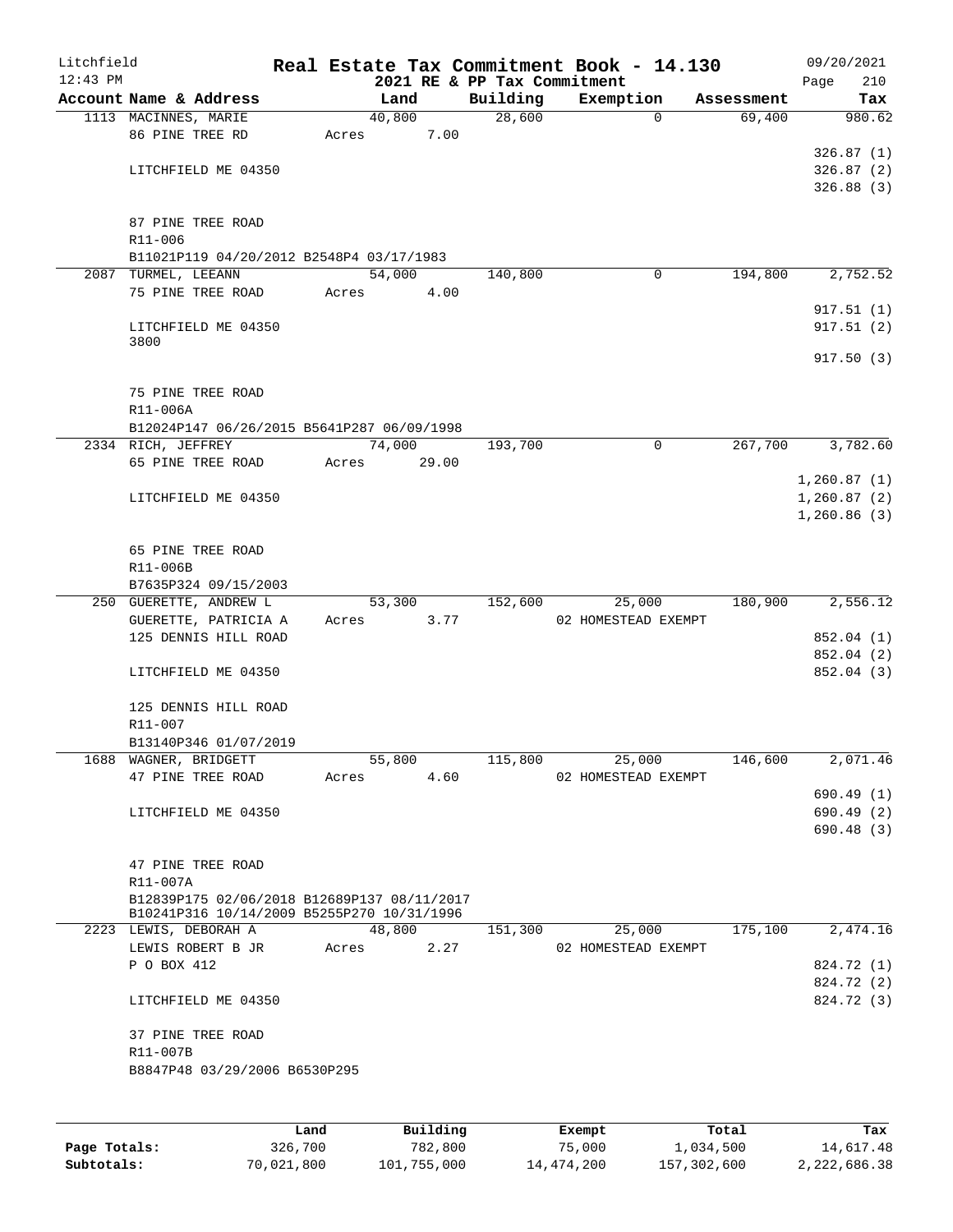| Litchfield<br>$12:43$ PM |                                                                  |             |        |      | 2021 RE & PP Tax Commitment | Real Estate Tax Commitment Book - 14.130 |            | 09/20/2021<br>211<br>Page |
|--------------------------|------------------------------------------------------------------|-------------|--------|------|-----------------------------|------------------------------------------|------------|---------------------------|
|                          | Account Name & Address                                           |             | Land   |      | Building                    | Exemption                                | Assessment | Tax                       |
|                          | 2120 BYRAS, ANDREW                                               |             | 48,000 |      | 24,300                      | 25,000                                   | 47,300     | 668.35                    |
|                          | 25 PINE TREE ROAD                                                |             | Acres  | 2.00 |                             | 02 HOMESTEAD EXEMPT                      |            |                           |
|                          |                                                                  |             |        |      |                             |                                          |            | 222.78(1)                 |
|                          | LITCHFIELD ME 04350                                              |             |        |      |                             |                                          |            | 222.78 (2)                |
|                          |                                                                  |             |        |      |                             |                                          |            | 222.79(3)                 |
|                          |                                                                  |             |        |      |                             |                                          |            |                           |
|                          | 25 PINE TREE ROAD                                                |             |        |      |                             |                                          |            |                           |
|                          | R11-007C                                                         |             |        |      |                             |                                          |            |                           |
|                          | B8847P49 03/28/2006                                              |             |        |      |                             |                                          |            |                           |
|                          | 2078 BYRAS, G DAVID JR                                           |             | 57,000 |      | 26,000                      | 25,000                                   | 58,000     | 819.54                    |
|                          | 20 BYRAS LN                                                      | Acres       |        | 5.00 |                             | 02 HOMESTEAD EXEMPT                      |            |                           |
|                          |                                                                  |             |        |      |                             |                                          |            | 273.18(1)                 |
|                          | LITCHFIELD ME 04350                                              |             |        |      |                             |                                          |            | 273.18(2)                 |
|                          |                                                                  |             |        |      |                             |                                          |            | 273.18(3)                 |
|                          |                                                                  |             |        |      |                             |                                          |            |                           |
|                          | 20 BYRAS LANE                                                    |             |        |      |                             |                                          |            |                           |
|                          | R11-007D                                                         |             |        |      |                             |                                          |            |                           |
|                          | B12084P119 08/19/2015 B8847P49 03/28/2006<br>2874 GREEN, JACOB N |             | 60,800 |      | 255,200                     | $\mathbf 0$                              | 316,000    | 4,465.08                  |
|                          | GREEN, SARAH M                                                   | Acres       |        | 7.00 |                             |                                          |            |                           |
|                          | 91 DENNIS HILL ROAD                                              |             |        |      |                             |                                          |            | 1,488.36(1)               |
|                          |                                                                  |             |        |      |                             |                                          |            | 1,488.36(2)               |
|                          | LITCHFIELD ME 04350                                              |             |        |      |                             |                                          |            | 1,488.36(3)               |
|                          |                                                                  |             |        |      |                             |                                          |            |                           |
|                          | 91 DENNIS HILL ROAD                                              |             |        |      |                             |                                          |            |                           |
|                          | R11-007E                                                         |             |        |      |                             |                                          |            |                           |
|                          | B12059P16 07/31/2015                                             |             |        |      |                             |                                          |            |                           |
|                          | 2875 BYRAS, GEORGE DAVID SR                                      |             | 47,500 |      | $\Omega$                    | $\mathbf 0$                              | 47,500     | 671.18                    |
|                          | 1385 MALLARD DRIVE                                               | Acres 16.06 |        |      |                             |                                          |            |                           |
|                          |                                                                  |             |        |      |                             |                                          |            | 223.73(1)                 |
|                          | ENGLEWOOD FL 34224                                               |             |        |      |                             |                                          |            | 223.73(2)                 |
|                          |                                                                  |             |        |      |                             |                                          |            | 223.72(3)                 |
|                          |                                                                  |             |        |      |                             |                                          |            |                           |
|                          | DENNIS HILL ROAD                                                 |             |        |      |                             |                                          |            |                           |
|                          | R11-007F                                                         |             |        |      |                             |                                          |            |                           |
|                          | B4238P146 09/04/1992                                             |             |        |      |                             |                                          |            |                           |
|                          | 2876 BYRAS, GEORGE D JR                                          |             | 30,700 |      | 18,600                      | 0                                        | 49,300     | 696.61                    |
|                          | BYRAS, ANDREW M                                                  | Acres       |        | 2.90 |                             |                                          |            |                           |
|                          | 20 BYRAS LANE                                                    |             |        |      |                             |                                          |            | 232.20 (1)                |
|                          |                                                                  |             |        |      |                             |                                          |            | 232.20(2)                 |
|                          | LITCHFIELD ME 04350                                              |             |        |      |                             |                                          |            | 232.21(3)                 |
|                          |                                                                  |             |        |      |                             |                                          |            |                           |
|                          | PINE TREE ROAD                                                   |             |        |      |                             |                                          |            |                           |
|                          | R11-007G                                                         |             |        |      |                             |                                          |            |                           |
|                          | B12084P121 08/19/2015                                            |             |        |      |                             |                                          |            |                           |
|                          | 2224 FOURNIER, JOLINE M                                          |             | 51,800 |      | 196,400                     | $\mathbf 0$                              | 248,200    | 3,507.07                  |
|                          | 77 DENNIS HILL RD                                                | Acres       |        | 3.28 |                             |                                          |            |                           |
|                          |                                                                  |             |        |      |                             |                                          |            | 1,169.02(1)               |
|                          | LITCHFIELD ME 04350                                              |             |        |      |                             |                                          |            | 1,169.02(2)               |
|                          |                                                                  |             |        |      |                             |                                          |            | 1, 169.03(3)              |
|                          |                                                                  |             |        |      |                             |                                          |            |                           |
|                          | 77 DENNIS HILL ROAD                                              |             |        |      |                             |                                          |            |                           |
|                          | R11-008-1                                                        |             |        |      |                             |                                          |            |                           |
|                          | B13505P97 03/11/2020                                             |             |        |      |                             |                                          |            |                           |
|                          |                                                                  |             |        |      |                             |                                          |            |                           |

|              | Land       | Building      | Exempt     | Total       | Tax             |
|--------------|------------|---------------|------------|-------------|-----------------|
| Page Totals: | 295,800    | 520,500       | 50,000     | 766,300     | 10,827.83       |
| Subtotals:   | 70,317,600 | 102, 275, 500 | 14,524,200 | 158,068,900 | 2, 233, 514. 21 |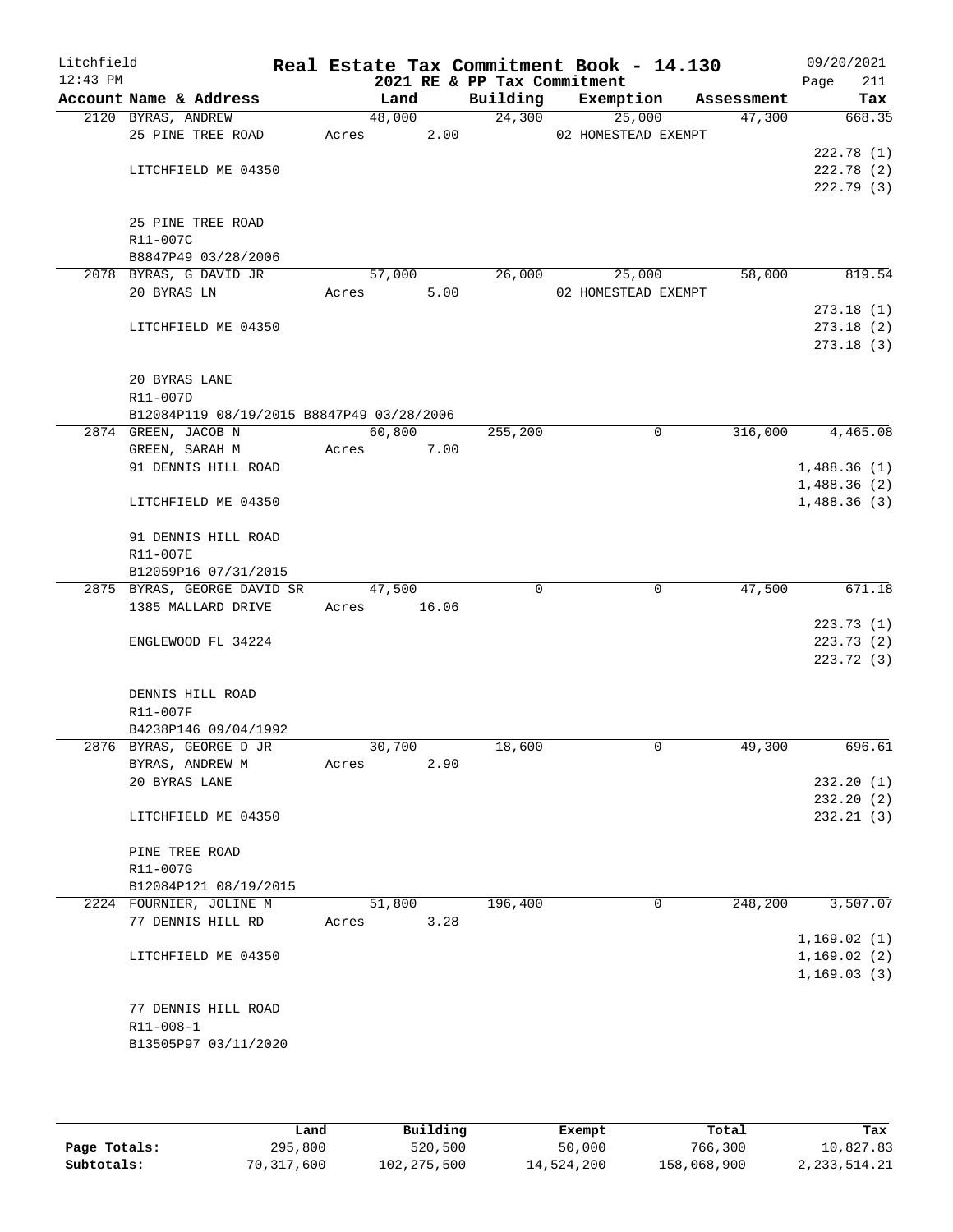| Litchfield                 |                                                                   |                       |       |        |                          |                             |            | Real Estate Tax Commitment Book - 14.130 |                          | 09/20/2021                |
|----------------------------|-------------------------------------------------------------------|-----------------------|-------|--------|--------------------------|-----------------------------|------------|------------------------------------------|--------------------------|---------------------------|
| $12:43$ PM                 |                                                                   |                       |       |        |                          | 2021 RE & PP Tax Commitment |            |                                          |                          | 212<br>Page               |
|                            | Account Name & Address                                            |                       |       | Land   |                          | Building                    |            | Exemption                                | Assessment               | Tax                       |
|                            | 2226 GAUVIN, DARRAH J                                             |                       |       | 52,500 |                          | 217,300                     |            | 25,000                                   | 244,800                  | 3,459.02                  |
|                            | 75 DENNIS HILL ROAD                                               |                       | Acres |        | 3.51                     |                             |            | 02 HOMESTEAD EXEMPT                      |                          |                           |
|                            |                                                                   |                       |       |        |                          |                             |            |                                          |                          | 1,153.01(1)               |
|                            | LITCHFIELD ME 04350                                               |                       |       |        |                          |                             |            |                                          |                          | 1, 153.01(2)              |
|                            |                                                                   |                       |       |        |                          |                             |            |                                          |                          | 1, 153.00(3)              |
|                            |                                                                   |                       |       |        |                          |                             |            |                                          |                          |                           |
|                            | 75 DENNIS HILL ROAD                                               |                       |       |        |                          |                             |            |                                          |                          |                           |
|                            | R11-008-2<br>B12124P123 10/05/2015 B9420P37 07/11/2007 B6677P205  |                       |       |        |                          |                             |            |                                          |                          |                           |
|                            | 10/29/2001                                                        |                       |       |        |                          |                             |            |                                          |                          |                           |
|                            | 2227 RUSSELL, DAVID N JR                                          |                       |       | 52,300 |                          | 167,000                     |            | 25,000                                   | 194,300                  | 2,745.46                  |
|                            | 61 DENNIS HILL ROAD                                               |                       |       | Acres  | 3.43                     |                             |            | 02 HOMESTEAD EXEMPT                      |                          |                           |
|                            |                                                                   |                       |       |        |                          |                             |            |                                          |                          | 915.15(1)                 |
|                            | LITCHFIELD ME 04350                                               |                       |       |        |                          |                             |            |                                          |                          | 915.15(2)                 |
|                            |                                                                   |                       |       |        |                          |                             |            |                                          |                          | 915.16(3)                 |
|                            |                                                                   |                       |       |        |                          |                             |            |                                          |                          |                           |
|                            | 61 DENNIS HILL ROAD                                               |                       |       |        |                          |                             |            |                                          |                          |                           |
|                            | $R11 - 008 - 3$                                                   |                       |       |        |                          |                             |            |                                          |                          |                           |
|                            | B10977P326 03/07/2012 B9492P317 09/10/2007 B6847P127              |                       |       |        |                          |                             |            |                                          |                          |                           |
|                            | 03/12/2002                                                        |                       |       |        |                          |                             |            |                                          |                          |                           |
|                            | 2225 DONOVAN, TIMOTHY J                                           |                       |       | 51,700 |                          | 179,300                     |            | $\Omega$                                 | 231,000                  | 3,264.03                  |
|                            | DONOVAN, MAUREEN                                                  |                       | Acres |        | 3.24                     |                             |            |                                          |                          |                           |
|                            | 79 LEBEL LANE                                                     |                       |       |        |                          |                             |            |                                          |                          | 1,088.01(1)               |
|                            |                                                                   |                       |       |        |                          |                             |            |                                          |                          | 1,088.01(2)               |
|                            | LITCHFIELD ME 04350                                               |                       |       |        |                          |                             |            |                                          |                          | 1,088.01(3)               |
|                            |                                                                   |                       |       |        |                          |                             |            |                                          |                          |                           |
|                            | 41 DENNIS HILL ROAD                                               |                       |       |        |                          |                             |            |                                          |                          |                           |
|                            | R11-008-4                                                         |                       |       |        |                          |                             |            |                                          |                          |                           |
|                            | B10727P109 05/11/2011 B7237P261 01/16/2003                        |                       |       |        |                          |                             |            |                                          |                          |                           |
|                            | 2218 WATERHOUSE, RICHARD M                                        |                       |       | 49,700 |                          | 62,500                      |            | 25,000                                   | 87,200                   | 1,232.14                  |
|                            | WATERHOUSE SANDRA J                                               |                       |       | Acres  | 2.57                     |                             |            | 02 HOMESTEAD EXEMPT                      |                          |                           |
|                            | 25 DENNIS HILL ROAD                                               |                       |       |        |                          |                             |            |                                          |                          | 410.71 (1)                |
|                            |                                                                   |                       |       |        |                          |                             |            |                                          |                          | 410.71 (2)                |
|                            | LITCHFIELD ME 04350                                               |                       |       |        |                          |                             |            |                                          |                          | 410.72 (3)                |
|                            |                                                                   |                       |       |        |                          |                             |            |                                          |                          |                           |
|                            | 25 DENNIS HILL ROAD                                               |                       |       |        |                          |                             |            |                                          |                          |                           |
|                            | R11-008-5                                                         |                       |       |        |                          |                             |            |                                          |                          |                           |
|                            | B6990P264 07/18/2002<br>SMITH, MYRON L (                          |                       |       |        |                          |                             |            |                                          |                          |                           |
| 2219                       | TRUSTEES)                                                         |                       |       | 49,100 |                          | 176,900                     |            | 31,000                                   | 195,000                  | 2,755.35                  |
|                            | SMITH, WINONA N                                                   |                       | Acres |        | 2.35                     |                             |            | 03 VETERANS EXEMPT                       |                          |                           |
|                            | (TRUSTEES)                                                        |                       |       |        |                          |                             |            |                                          |                          |                           |
|                            | THE SMITH FAMILY                                                  |                       |       |        |                          |                             |            | 02 HOMESTEAD EXEMPT                      |                          | 918.45(1)                 |
|                            | REVOCABLE TRUST                                                   |                       |       |        |                          |                             |            |                                          |                          |                           |
|                            | 17 DENNIS HILL ROAD                                               |                       |       |        |                          |                             |            |                                          |                          | 918.45(2)                 |
|                            | LITCHFIELD ME 04350                                               |                       |       |        |                          |                             |            |                                          |                          | 918.45(3)                 |
|                            |                                                                   |                       |       |        |                          |                             |            |                                          |                          |                           |
|                            | 17 DENNIS HILL ROAD                                               |                       |       |        |                          |                             |            |                                          |                          |                           |
|                            | $R11 - 008 - 6$                                                   |                       |       |        |                          |                             |            |                                          |                          |                           |
|                            | B11449P346 06/19/2013 B6558P326 08/13/2004<br>2220 LABBE, RAYMOND |                       |       | 49,700 |                          | 53,100                      |            | 25,000                                   | 77,800                   | 1,099.31                  |
|                            | LABBE, LEANN                                                      |                       | Acres |        | 2.55                     |                             |            | 02 HOMESTEAD EXEMPT                      |                          |                           |
|                            | 11 DENNIS HILL ROAD                                               |                       |       |        |                          |                             |            |                                          |                          | 366.44(1)                 |
|                            |                                                                   |                       |       |        |                          |                             |            |                                          |                          | 366.44(2)                 |
|                            | LITCHFIELD, ME 04350                                              |                       |       |        |                          |                             |            |                                          |                          | 366.43(3)                 |
|                            |                                                                   |                       |       |        |                          |                             |            |                                          |                          |                           |
|                            | 11 DENNIS HILL ROAD                                               |                       |       |        |                          |                             |            |                                          |                          |                           |
|                            | R11-008-7                                                         |                       |       |        |                          |                             |            |                                          |                          |                           |
|                            | B6659P207 09/19/2001                                              |                       |       |        |                          |                             |            |                                          |                          |                           |
|                            |                                                                   |                       |       |        |                          |                             |            |                                          |                          |                           |
|                            |                                                                   | Land                  |       |        | Building                 |                             |            | Exempt                                   | Total                    | Tax                       |
| Page Totals:<br>Subtotals: |                                                                   | 305,000<br>70,622,600 |       |        | 856,100<br>103, 131, 600 |                             | 14,655,200 | 131,000                                  | 1,030,100<br>159,099,000 | 14,555.31<br>2,248,069.52 |
|                            |                                                                   |                       |       |        |                          |                             |            |                                          |                          |                           |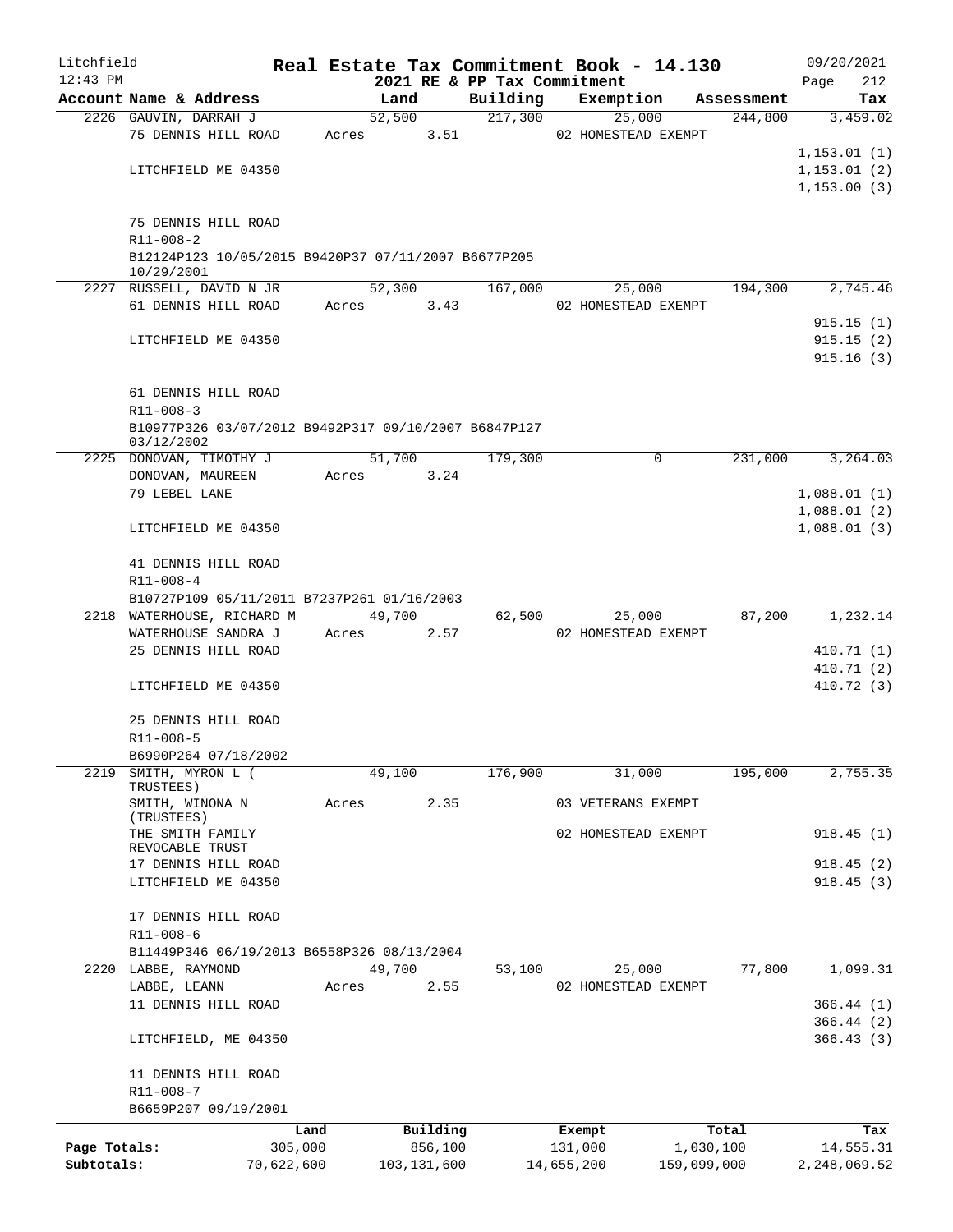| Litchfield<br>$12:43$ PM |                                                      |       |        |       | Real Estate Tax Commitment Book - 14.130<br>2021 RE & PP Tax Commitment |                     |            | 09/20/2021<br>213<br>Page |
|--------------------------|------------------------------------------------------|-------|--------|-------|-------------------------------------------------------------------------|---------------------|------------|---------------------------|
|                          | Account Name & Address                               |       | Land   |       | Building                                                                | Exemption           | Assessment | Tax                       |
|                          | 2689 BEAN, JEREMY L                                  |       | 45,100 |       | 51,200                                                                  | 25,000              | 71,300     | 1,007.47                  |
|                          | 1912 HALLOWELL ROAD                                  | Acres |        | 1.02  |                                                                         | 02 HOMESTEAD EXEMPT |            |                           |
|                          |                                                      |       |        |       |                                                                         |                     |            | 335.82(1)                 |
|                          | LITCHFIELD ME 04350                                  |       |        |       |                                                                         |                     |            | 335.82(2)                 |
|                          |                                                      |       |        |       |                                                                         |                     |            | 335.83(3)                 |
|                          |                                                      |       |        |       |                                                                         |                     |            |                           |
|                          | 1912 HALLOWELL ROAD<br>R11-009-1                     |       |        |       |                                                                         |                     |            |                           |
|                          | B12001P223 05/27/2015 B11230P126 11/15/2012 B11144P7 |       |        |       |                                                                         |                     |            |                           |
|                          | 08/20/2012 B9456P70 08/08/2007 B9394P202 06/20/2007  |       |        |       |                                                                         |                     |            |                           |
|                          | 1359 KNOWLTON, MELISSA D                             |       | 33,700 |       | 68,200                                                                  | 25,000              | 76,900     | 1,086.60                  |
|                          | 1956 HALLOWELL ROAD                                  | Acres |        | 0.30  |                                                                         | 02 HOMESTEAD EXEMPT |            |                           |
|                          |                                                      |       |        |       |                                                                         |                     |            | 362.20 (1)                |
|                          | LITCHFIELD ME 04350                                  |       |        |       |                                                                         |                     |            | 362.20(2)                 |
|                          |                                                      |       |        |       |                                                                         |                     |            | 362.20(3)                 |
|                          |                                                      |       |        |       |                                                                         |                     |            |                           |
|                          | 1956 HALLOWELL ROAD<br>R11-010                       |       |        |       |                                                                         |                     |            |                           |
|                          | B6577P77 08/06/2001                                  |       |        |       |                                                                         |                     |            |                           |
|                          | 1279 WHITBECK, NANCY LLOYD                           |       | 67,300 |       | 134,700                                                                 | 25,000              | 177,000    | 2,501.01                  |
|                          | 1974 HALLOWELL ROAD                                  | Acres |        | 15.75 |                                                                         | 02 HOMESTEAD EXEMPT |            |                           |
|                          |                                                      |       |        |       |                                                                         |                     |            | 833.67 (1)                |
|                          | LITCHFIELD ME 04350                                  |       |        |       |                                                                         |                     |            | 833.67 (2)                |
|                          |                                                      |       |        |       |                                                                         |                     |            | 833.67 (3)                |
|                          |                                                      |       |        |       |                                                                         |                     |            |                           |
|                          | 1974 HALLOWELL ROAD                                  |       |        |       |                                                                         |                     |            |                           |
|                          | R11-011                                              |       |        |       |                                                                         |                     |            |                           |
|                          | B11757P230 07/31/2014 B11551P23 10/09/2013 B11538P87 |       |        |       |                                                                         |                     |            |                           |
|                          | 08/26/2013 B4188P155<br>1570 SEAMAN, ERIC C          |       | 20,600 |       | 0                                                                       | $\mathbf 0$         | 20,600     | 291.08                    |
|                          | 1844 HALLOWELL RD                                    | Acres |        | 57.61 |                                                                         |                     |            |                           |
|                          |                                                      |       |        |       |                                                                         |                     |            | 97.03(1)                  |
|                          | LITCHFIELD ME 04350                                  |       |        |       |                                                                         |                     |            | 97.03(2)                  |
|                          |                                                      |       |        |       |                                                                         |                     |            | 97.02(3)                  |
|                          |                                                      |       |        |       |                                                                         |                     |            |                           |
|                          | HALLOWELL ROAD                                       |       |        |       |                                                                         |                     |            |                           |
|                          | R11-011A                                             |       |        |       |                                                                         |                     |            |                           |
|                          | B11935P31 03/17/2015 B6322P44 10/11/2000             |       |        |       |                                                                         |                     |            |                           |
|                          | 144 BLACK, WILTON A                                  |       | 40,100 |       | 0                                                                       | 0                   | 40,100     | 566.61                    |
|                          | BLACK, CYNTHIA B                                     | Acres |        | 6.09  |                                                                         |                     |            |                           |
|                          | 2040 HALLOWELL RD                                    |       |        |       |                                                                         |                     |            | 188.87 (1)                |
|                          |                                                      |       |        |       |                                                                         |                     |            | 188.87 (2)                |
|                          | LITCHFIELD ME 04350                                  |       |        |       |                                                                         |                     |            | 188.87(3)                 |
|                          | 2040 HALLOWELL ROAD                                  |       |        |       |                                                                         |                     |            |                           |
|                          | R11-012                                              |       |        |       |                                                                         |                     |            |                           |
|                          | B12720P32 08/03/2017 B6498P165                       |       |        |       |                                                                         |                     |            |                           |
|                          | 2222 BLACK, WILTON A                                 |       | 16,400 |       | $\mathbf 0$                                                             | 0                   | 16,400     | 231.73                    |
|                          | BLACK, CYNTHIA B                                     | Acres |        | 6.88  |                                                                         |                     |            |                           |
|                          | 2040 HALLOWELL RD                                    |       |        |       |                                                                         |                     |            | 77.24(1)                  |
|                          |                                                      |       |        |       |                                                                         |                     |            | 77.24 (2)                 |
|                          | LITCHFIELD ME 04350                                  |       |        |       |                                                                         |                     |            | 77.25(3)                  |
|                          |                                                      |       |        |       |                                                                         |                     |            |                           |
|                          | HALLOWELL ROAD                                       |       |        |       |                                                                         |                     |            |                           |
|                          | R11-012B                                             |       |        |       |                                                                         |                     |            |                           |
|                          | B12720P32 08/03/2017 B6495P188 05/25/2001            |       |        |       |                                                                         |                     |            |                           |
|                          |                                                      |       |        |       |                                                                         |                     |            |                           |
|                          |                                                      |       |        |       |                                                                         |                     |            |                           |

|              | Land       | Building    | Exempt     | Total       | Tax            |
|--------------|------------|-------------|------------|-------------|----------------|
| Page Totals: | 223,200    | 254,100     | 75,000     | 402,300     | 5,684.50       |
| Subtotals:   | 70,845,800 | 103,385,700 | 14,730,200 | 159,501,300 | 2, 253, 754.02 |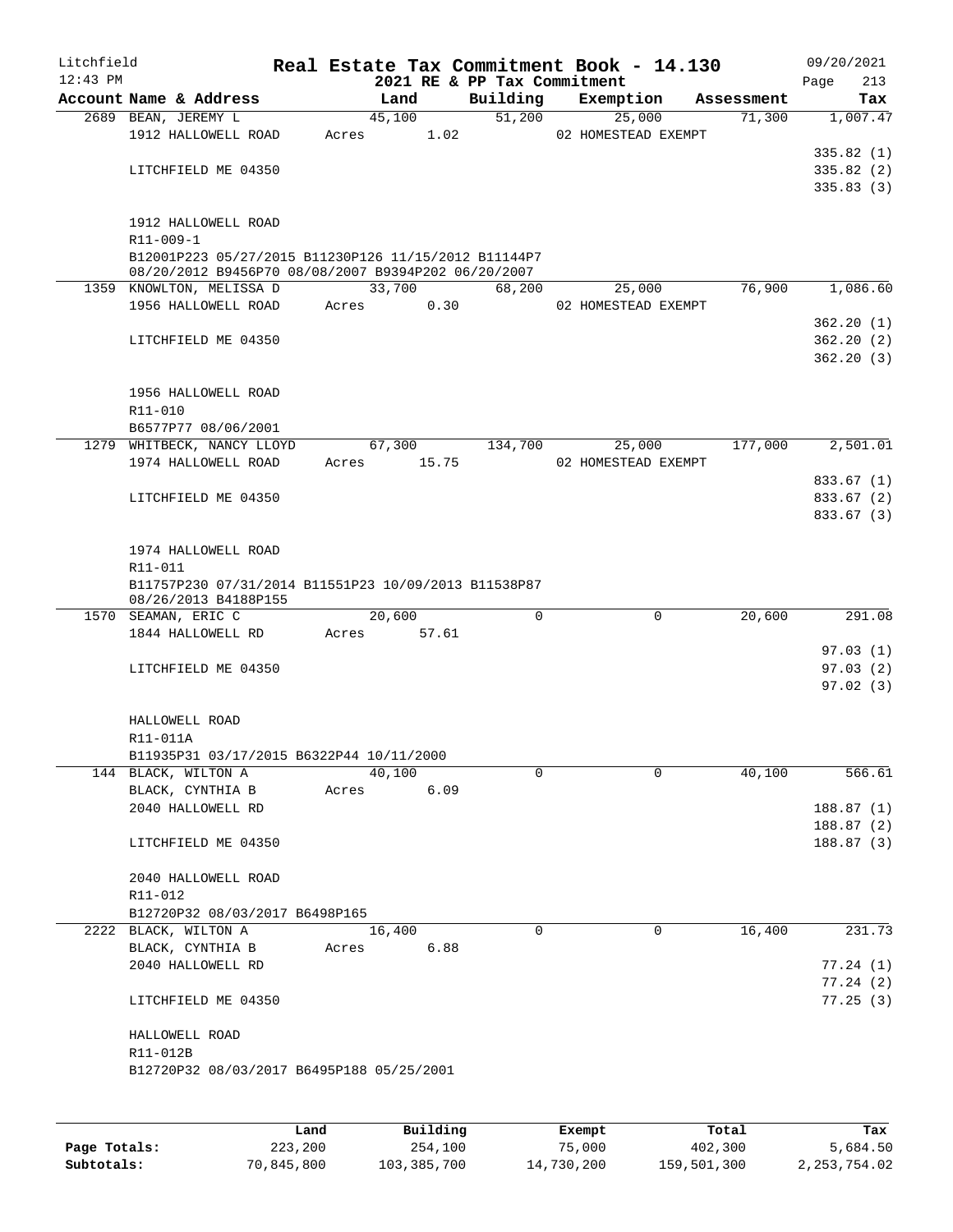| Litchfield<br>$12:43$ PM |                                                                                          |       |        |       | 2021 RE & PP Tax Commitment | Real Estate Tax Commitment Book - 14.130 |                       | Page | 09/20/2021<br>214        |
|--------------------------|------------------------------------------------------------------------------------------|-------|--------|-------|-----------------------------|------------------------------------------|-----------------------|------|--------------------------|
|                          | Account Name & Address                                                                   |       | Land   |       | Building                    | Exemption                                | Assessment            |      | Tax                      |
|                          | 2214 SLOSBERG, RUTH P                                                                    |       | 51,000 |       | 166,400                     | 25,000                                   | 192,400               |      | 2,718.61                 |
|                          | SLOSBERG, ROBERT L                                                                       |       | Acres  | 3.00  |                             | 02 HOMESTEAD EXEMPT                      |                       |      |                          |
|                          | 2004 HALLOWELL ROAD                                                                      |       |        |       |                             |                                          |                       |      | 906.20(1)                |
|                          |                                                                                          |       |        |       |                             |                                          |                       |      | 906.20(2)                |
|                          | LITCHFIELD ME 04350                                                                      |       |        |       |                             |                                          |                       |      | 906.21(3)                |
|                          | 2004 HALLOWELL ROAD                                                                      |       |        |       |                             |                                          |                       |      |                          |
|                          | R11-012D                                                                                 |       |        |       |                             |                                          |                       |      |                          |
|                          | B7877P105 03/24/2004                                                                     |       |        |       |                             |                                          |                       |      |                          |
|                          | 2215 BLACK, WILTON A                                                                     |       | 31,000 |       | 9,700                       |                                          | $\mathbf 0$<br>40,700 |      | 575.09                   |
|                          | BLACK, CYNTHIA B                                                                         |       | Acres  | 3.00  |                             |                                          |                       |      |                          |
|                          | 2040 HALLOWELL RD                                                                        |       |        |       |                             |                                          |                       |      | 191.70(1)                |
|                          | LITCHFIELD ME 04350                                                                      |       |        |       |                             |                                          |                       |      | 191.70(2)<br>191.69(3)   |
|                          | 2040 HALLOWELL ROAD                                                                      |       |        |       |                             |                                          |                       |      |                          |
|                          | R11-012E                                                                                 |       |        |       |                             |                                          |                       |      |                          |
|                          | B12720P32 08/03/2017 B6498P165 05/25/2001                                                |       |        |       |                             |                                          |                       |      |                          |
|                          | 146 BLACK, WILTON A                                                                      |       | 83,500 |       | 159,500                     | 25,000                                   | 218,000               |      | 3,080.34                 |
|                          | BLACK, CYTHIA B                                                                          | Acres |        | 92.00 |                             | 02 HOMESTEAD EXEMPT                      |                       |      |                          |
|                          | 2040 HALLOWELL RD                                                                        |       |        |       |                             |                                          |                       |      | 1,026.78(1)              |
|                          |                                                                                          |       |        |       |                             |                                          |                       |      | 1,026.78(2)              |
|                          | LITCHFIELD ME 04350                                                                      |       |        |       |                             |                                          |                       |      | 1,026.78(3)              |
|                          | 2040 HALLOWELL ROAD                                                                      |       |        |       |                             |                                          |                       |      |                          |
|                          | R11-013                                                                                  |       |        |       |                             |                                          |                       |      |                          |
|                          | B12720P32 08/03/2017 B2377P22<br>900 BRUDER, RAYMOND JR                                  |       | 46,800 |       | 67,600                      | 25,000                                   | 89,400                |      | 1,263.22                 |
|                          | ESTATE OF:                                                                               |       |        |       |                             |                                          |                       |      |                          |
|                          | BRUDER JEAN M                                                                            | Acres |        | 1.60  |                             | 02 HOMESTEAD EXEMPT                      |                       |      |                          |
|                          | 2078 HALLOWELL ROAD                                                                      |       |        |       |                             |                                          |                       |      | 421.07(1)                |
|                          | LITCHFIELD ME 04350                                                                      |       |        |       |                             |                                          |                       |      | 421.07(2)<br>421.08(3)   |
|                          |                                                                                          |       |        |       |                             |                                          |                       |      |                          |
|                          | 2078 HALLOWELL ROAD                                                                      |       |        |       |                             |                                          |                       |      |                          |
|                          | R11-014                                                                                  |       |        |       |                             |                                          |                       |      |                          |
|                          | B6564P145                                                                                |       |        |       |                             |                                          |                       |      |                          |
|                          | 834 HILL RICKY                                                                           |       | 47,700 |       | 106,900                     | 25,000                                   | 129,600               |      | 1,831.25                 |
|                          | 28 GETCH HILL LANE                                                                       | Acres |        | 4.57  |                             | 02 HOMESTEAD EXEMPT                      |                       |      |                          |
|                          |                                                                                          |       |        |       |                             |                                          |                       |      | 610.42(1)                |
|                          | LITCHFIELD ME 04350                                                                      |       |        |       |                             |                                          |                       |      | 610.42(2)<br>610.41(3)   |
|                          |                                                                                          |       |        |       |                             |                                          |                       |      |                          |
|                          | 28 GETCH-HILL LANE                                                                       |       |        |       |                             |                                          |                       |      |                          |
|                          | R11-015                                                                                  |       |        |       |                             |                                          |                       |      |                          |
|                          | B2130P117 07/27/1978                                                                     |       |        |       |                             |                                          |                       |      |                          |
|                          | 1392 GETCHELL, TIMOTHY R                                                                 |       | 45,100 |       | 43,800                      |                                          | 88,900<br>$\mathbf 0$ |      | 1,256.16                 |
|                          | 4 CAT LANE                                                                               | Acres |        | 2.70  |                             |                                          |                       |      |                          |
|                          |                                                                                          |       |        |       |                             |                                          |                       |      | 418.72 (1)               |
|                          | LITCHFIELD ME 04350                                                                      |       |        |       |                             |                                          |                       |      | 418.72 (2)<br>418.72 (3) |
|                          | 20 GETCH-HILL LANE                                                                       |       |        |       |                             |                                          |                       |      |                          |
|                          | R11-015A                                                                                 |       |        |       |                             |                                          |                       |      |                          |
|                          | B13046P206 09/19/2018 B12818P327 12/31/2017<br>B8159P323 10/14/2004 B3891P346 03/21/1991 |       |        |       |                             |                                          |                       |      |                          |
|                          |                                                                                          |       |        |       |                             |                                          |                       |      |                          |
|                          |                                                                                          |       |        |       |                             |                                          |                       |      |                          |

|              | Land       | Building    | Exempt     | Total       | Tax          |
|--------------|------------|-------------|------------|-------------|--------------|
| Page Totals: | 305,100    | 553,900     | 100,000    | 759,000     | 10,724.67    |
| Subtotals:   | 71,150,900 | 103,939,600 | 14,830,200 | 160,260,300 | 2,264,478.69 |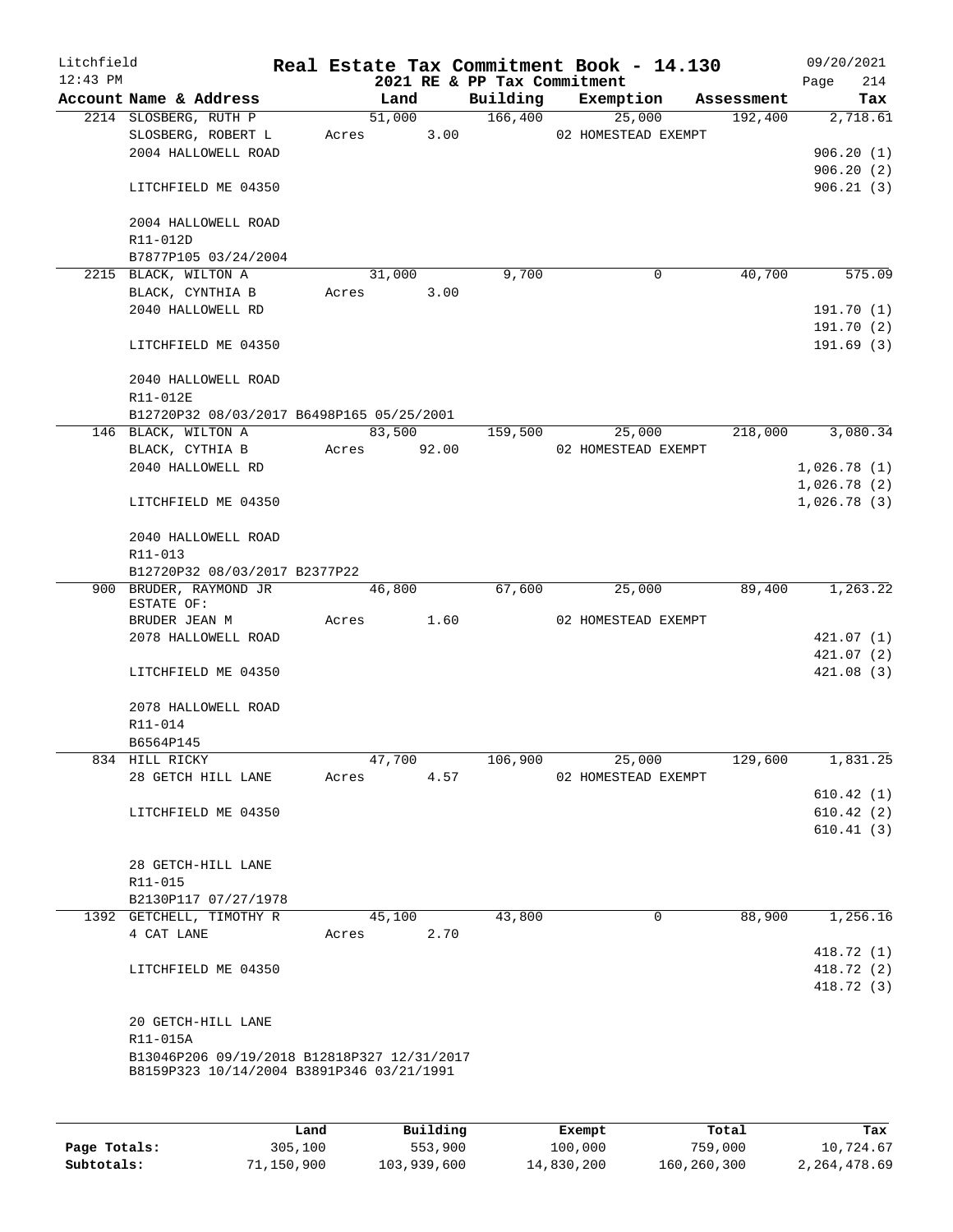| Litchfield<br>$12:43$ PM |                                 |       |             | 2021 RE & PP Tax Commitment | Real Estate Tax Commitment Book - 14.130 |            | 09/20/2021<br>215<br>Page |
|--------------------------|---------------------------------|-------|-------------|-----------------------------|------------------------------------------|------------|---------------------------|
|                          | Account Name & Address          |       | Land        | Building                    | Exemption                                | Assessment | Tax                       |
|                          | 831 HILL, CHADD E               |       | 42,200      | 202,100                     | 25,000                                   | 219,300    | 3,098.71                  |
|                          | 68 GETCH-HILL LANE              |       | Acres 16.00 |                             | 02 HOMESTEAD EXEMPT                      |            |                           |
|                          |                                 |       |             |                             |                                          |            | 1,032.90(1)               |
|                          | LITCHFIELD ME 04350             |       |             |                             |                                          |            | 1,032.90(2)               |
|                          |                                 |       |             |                             |                                          |            | 1,032.91(3)               |
|                          | 68 GETCH-HILL LANE              |       |             |                             |                                          |            |                           |
|                          | R11-015B                        |       |             |                             |                                          |            |                           |
|                          | B10235P158 10/07/2009 B4209P266 |       |             |                             |                                          |            |                           |
|                          | 1987 GETCHELL DUANE             |       | 52,000      | 43,600                      | 25,000                                   | 70,600     | 997.58                    |
|                          | P O BOX 182                     | Acres | 5.00        |                             | 02 HOMESTEAD EXEMPT                      |            |                           |
|                          |                                 |       |             |                             |                                          |            | 332.53(1)                 |
|                          | LITCHFIELD ME 04350             |       |             |                             |                                          |            | 332.53(2)                 |
|                          |                                 |       |             |                             |                                          |            | 332.52(3)                 |
|                          |                                 |       |             |                             |                                          |            |                           |
|                          | 7 CAT LANE                      |       |             |                             |                                          |            |                           |
|                          | R11-015C                        |       |             |                             |                                          |            |                           |
|                          | B5091P65 03/22/1996             |       |             |                             | 25,000                                   |            |                           |
|                          | 2333 GETCHELL, TIMOTHY R        |       | 58,200      | 111,800                     |                                          | 145,000    | 2,048.85                  |
|                          | 4 CAT LANE                      | Acres | 10.30       |                             | 02 HOMESTEAD EXEMPT                      |            | 682.95 (1)                |
|                          | LITCHFIELD ME 04350             |       |             |                             |                                          |            | 682.95 (2)                |
|                          |                                 |       |             |                             |                                          |            | 682.95 (3)                |
|                          |                                 |       |             |                             |                                          |            |                           |
|                          | 4 CAT LANE                      |       |             |                             |                                          |            |                           |
|                          | R11-015D                        |       |             |                             |                                          |            |                           |
|                          | B7746P253 11/21/2003            |       |             |                             |                                          |            |                           |
|                          | 2430 FOREN CARON S              |       | 43,400      | 63,900                      | 25,000                                   | 82,300     | 1,162.90                  |
|                          | 42 GETCH-HILL LANE              | Acres | 2.13        |                             | 02 HOMESTEAD EXEMPT                      |            |                           |
|                          |                                 |       |             |                             |                                          |            | 387.63(1)                 |
|                          | LITCHFIELD ME 04350             |       |             |                             |                                          |            | 387.63(2)                 |
|                          |                                 |       |             |                             |                                          |            | 387.64 (3)                |
|                          |                                 |       |             |                             |                                          |            |                           |
|                          | 42 GETCH-HILL LANE<br>R11-015E  |       |             |                             |                                          |            |                           |
|                          | B8212P166 11/18/2004            |       |             |                             |                                          |            |                           |
|                          | 2723 DANFORTH ALTON L           |       | 43,000      | 48,400                      | 25,000                                   | 66,400     | 938.23                    |
|                          | PO BOX 134                      | Acres | 2.00        |                             | 02 HOMESTEAD EXEMPT                      |            |                           |
|                          |                                 |       |             |                             |                                          |            | 312.74(1)                 |
|                          | LITCHFIELD ME 04350             |       |             |                             |                                          |            | 312.74(2)                 |
|                          |                                 |       |             |                             |                                          |            | 312.75(3)                 |
|                          |                                 |       |             |                             |                                          |            |                           |
|                          | 6 CAT LANE                      |       |             |                             |                                          |            |                           |
|                          | R11-015F                        |       |             |                             |                                          |            |                           |
|                          | B9972P333 02/09/2009            |       |             |                             |                                          |            |                           |
|                          | 1589 PRICE MICHAEL              |       | 50,800      | 139,600                     | 25,000                                   | 165,400    | 2,337.10                  |
|                          | 2102 HALLOWELL ROAD             |       | Acres 16.00 |                             | 02 HOMESTEAD EXEMPT                      |            |                           |
|                          |                                 |       |             |                             |                                          |            | 779.03(1)<br>779.03(2)    |
|                          | LITCHFIELD ME 04350             |       |             |                             |                                          |            | 779.04 (3)                |
|                          |                                 |       |             |                             |                                          |            |                           |
|                          | 2102 HALLOWELL ROAD             |       |             |                             |                                          |            |                           |
|                          | R11-016                         |       |             |                             |                                          |            |                           |
|                          | B9039P213 08/25/2006 B1649P288  |       |             |                             |                                          |            |                           |
|                          |                                 |       |             |                             |                                          |            |                           |
|                          |                                 |       |             |                             |                                          |            |                           |

|              | Land       | Building    | Exempt     | Total       | Tax          |
|--------------|------------|-------------|------------|-------------|--------------|
| Page Totals: | 289,600    | 609,400     | 150,000    | 749,000     | 10,583.37    |
| Subtotals:   | 71,440,500 | 104,549,000 | 14,980,200 | 161,009,300 | 2,275,062.06 |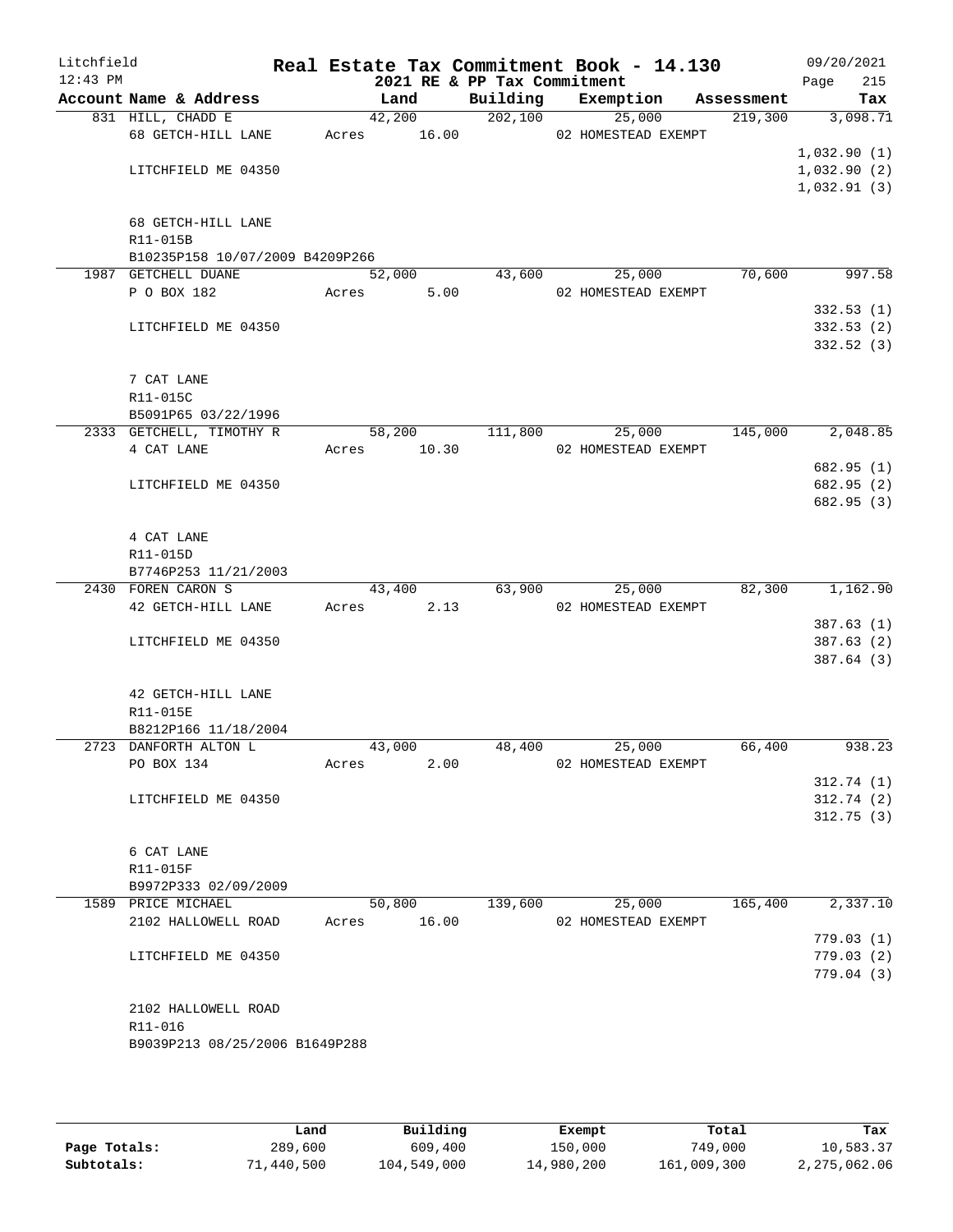| Litchfield |                                                      |             |                        |                             | Real Estate Tax Commitment Book - 14.130 |            | 09/20/2021             |
|------------|------------------------------------------------------|-------------|------------------------|-----------------------------|------------------------------------------|------------|------------------------|
| $12:43$ PM |                                                      |             |                        | 2021 RE & PP Tax Commitment |                                          |            | 216<br>Page            |
|            | Account Name & Address                               |             | Land                   | Building                    | Exemption                                | Assessment | Tax                    |
|            | 1372 FINLEY, DAVID A                                 |             | 42,300                 | 15,600                      | 25,000                                   | 32,900     | 464.88                 |
|            | 2108 HALLOWELL ROAD                                  | Acres       | 1.10                   |                             | 02 HOMESTEAD EXEMPT                      |            |                        |
|            |                                                      |             |                        |                             |                                          |            | 154.96(1)              |
|            | LITCHFIELD ME 04350                                  |             |                        |                             |                                          |            | 154.96(2)<br>154.96(3) |
|            |                                                      |             |                        |                             |                                          |            |                        |
|            | 2108 HALLOWELL ROAD                                  |             |                        |                             |                                          |            |                        |
|            | R11-017                                              |             |                        |                             |                                          |            |                        |
|            | B10022P202 03/26/2009 B9738P206 05/27/2008 B7290P28  |             |                        |                             |                                          |            |                        |
|            | 02/24/2003                                           |             |                        |                             |                                          |            |                        |
|            | 145 MCKAY, HEIDI L                                   |             | 48,200                 | 98,100                      | $\mathbf 0$                              | 146,300    | 2,067.22               |
|            | 2120 HALLOWELL ROAD                                  | Acres       | 2.06                   |                             |                                          |            |                        |
|            |                                                      |             |                        |                             |                                          |            | 689.07 (1)             |
|            | LITCHFIELD ME 04350                                  |             |                        |                             |                                          |            | 689.07 (2)             |
|            |                                                      |             |                        |                             |                                          |            | 689.08 (3)             |
|            | 2120 HALLOWELL ROAD                                  |             |                        |                             |                                          |            |                        |
|            | R11-018                                              |             |                        |                             |                                          |            |                        |
|            | B10319P207 01/11/2010 B10174P107 08/05/2009          |             |                        |                             |                                          |            |                        |
|            | B9972P274 02/09/2009 B9116P282 10/06/2006 B3214P303  |             |                        |                             |                                          |            |                        |
|            | 08/18/1987                                           |             |                        |                             |                                          |            |                        |
|            | 297 CHADBOURNE, MARK                                 |             | 45,600                 | 105,300                     | 25,000                                   | 125,900    | 1,778.97               |
|            | 2130 HALLOWELL ROAD                                  | Acres       | 1.20                   |                             | 02 HOMESTEAD EXEMPT                      |            |                        |
|            |                                                      |             |                        |                             |                                          |            | 592.99(1)              |
|            | LITCHFIELD ME 04350                                  |             |                        |                             |                                          |            | 592.99(2)              |
|            |                                                      |             |                        |                             |                                          |            | 592.99(3)              |
|            |                                                      |             |                        |                             |                                          |            |                        |
|            | 2130 HALLOWELL ROAD<br>R11-019                       |             |                        |                             |                                          |            |                        |
|            | B2860P26                                             |             |                        |                             |                                          |            |                        |
|            | 943 KENNEY, GERALD A                                 |             | 69,000                 | $\Omega$                    | $\mathbf 0$                              | 69,000     | 974.97                 |
|            | 1062 PLAINS ROAD                                     | Acres       | 59.00                  |                             |                                          |            |                        |
|            |                                                      |             |                        |                             |                                          |            | 324.99(1)              |
|            | LITCHFIELD ME 04350                                  |             |                        |                             |                                          |            | 324.99(2)              |
|            |                                                      |             |                        |                             |                                          |            | 324.99(3)              |
|            |                                                      |             |                        |                             |                                          |            |                        |
|            | HALLOWELL ROAD                                       |             |                        |                             |                                          |            |                        |
|            | R11-020                                              |             |                        |                             |                                          |            |                        |
|            | B2448P11                                             |             |                        |                             |                                          |            |                        |
|            | 1617 STOREY, CLAYTON                                 |             | 87,000                 | 137,500                     | 25,000                                   | 199,500    | 2,818.94               |
|            | STOREY, BARBARA                                      | Acres       | 55.00                  |                             | 02 HOMESTEAD EXEMPT                      |            |                        |
|            | 335 PINE TREE RD                                     |             |                        |                             |                                          |            | 939.65(1)              |
|            |                                                      |             |                        |                             |                                          |            | 939.65(2)<br>939.64(3) |
|            | LITCHFIELD ME 04350                                  |             |                        |                             |                                          |            |                        |
|            | 335 PINE TREE ROAD                                   |             |                        |                             |                                          |            |                        |
|            | R11-021                                              |             |                        |                             |                                          |            |                        |
|            | B5007P232                                            |             |                        |                             |                                          |            |                        |
|            | 1235 MIQUELON, GERALD R                              |             | 48,600                 | 93,900                      | 0                                        | 142,500    | 2,013.53               |
|            | PO BOX 301                                           | Acres       | 2.20                   |                             |                                          |            |                        |
|            |                                                      |             |                        |                             |                                          |            | 671.18(1)              |
|            | SABATTUS ME 04280                                    |             |                        |                             |                                          |            | 671.18(2)              |
|            |                                                      |             |                        |                             |                                          |            | 671.17(3)              |
|            |                                                      |             |                        |                             |                                          |            |                        |
|            | 2186 HALLOWELL ROAD                                  |             |                        |                             |                                          |            |                        |
|            | R11-021A                                             |             |                        |                             |                                          |            |                        |
|            | B12194P343 12/24/2015 B12145P238 10/26/2015 B4741P40 |             |                        |                             |                                          |            |                        |
|            |                                                      |             |                        |                             |                                          |            |                        |
|            |                                                      | <b>TAMA</b> | $D_{11}$ in $A$ in $A$ |                             | $P$ -- $\sim$ m $\sim$ +                 | $T - 1$    | <b>The s</b>           |

|              | Land       | Building    | Exempt     | Total       | Tax          |
|--------------|------------|-------------|------------|-------------|--------------|
| Page Totals: | 340,700    | 450,400     | 75,000     | 716,100     | 10,118.51    |
| Subtotals:   | 71,781,200 | 104,999,400 | 15,055,200 | 161,725,400 | 2,285,180.57 |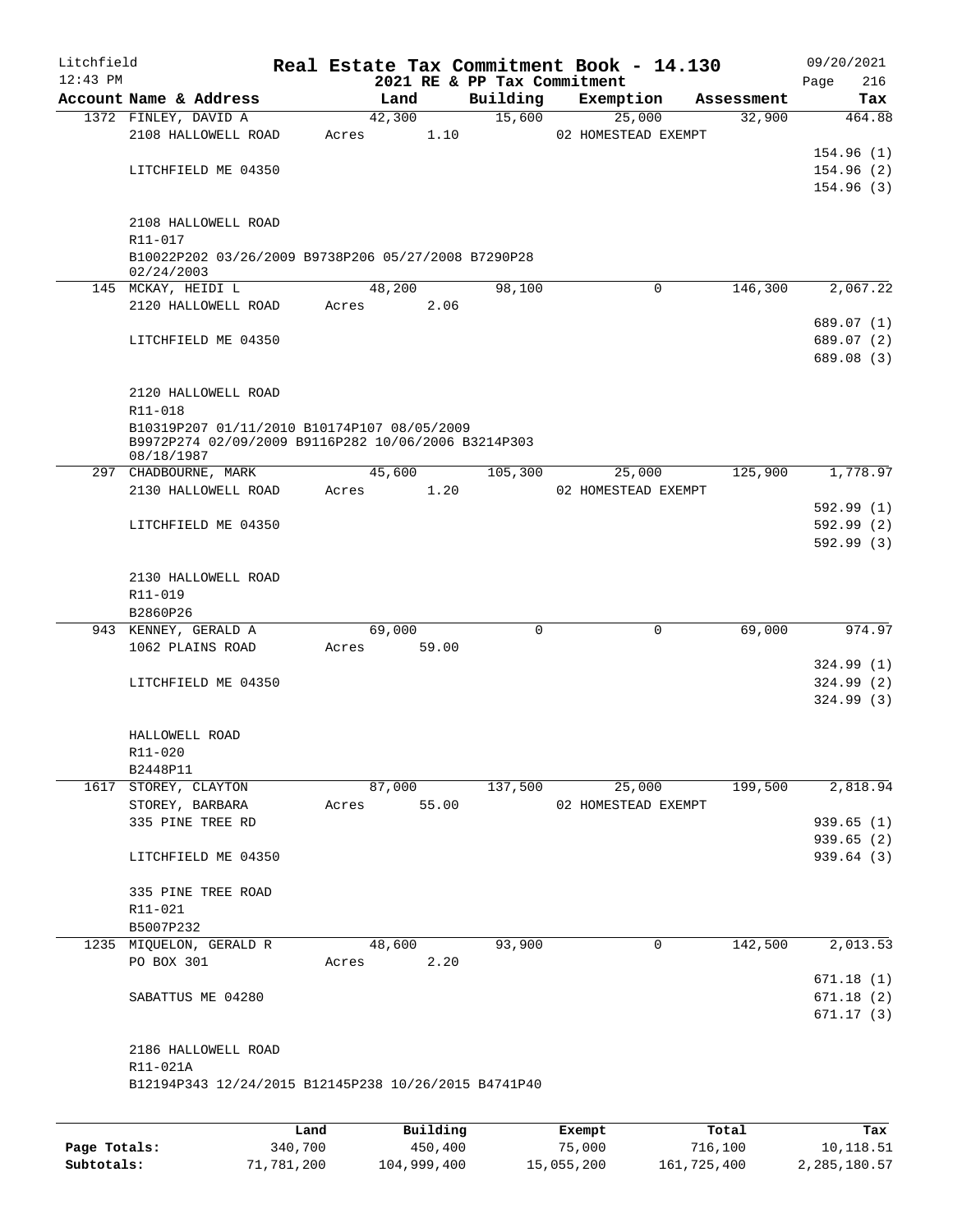| Litchfield<br>$12:43$ PM |                                            |       | 2021 RE & PP Tax Commitment |          | Real Estate Tax Commitment Book - 14.130 |            | 09/20/2021<br>217<br>Page |
|--------------------------|--------------------------------------------|-------|-----------------------------|----------|------------------------------------------|------------|---------------------------|
|                          | Account Name & Address                     |       | Land                        | Building | Exemption                                | Assessment | Tax                       |
|                          | 806 HEALD, MARY                            |       | 70,400                      | 170,100  | 25,000                                   | 215,500    | 3,045.02                  |
|                          | 2176 HALLOWELL ROAD                        | Acres | 21.80                       |          | 02 HOMESTEAD EXEMPT                      |            |                           |
|                          |                                            |       |                             |          |                                          |            | 1,015.01(1)               |
|                          | LITCHFIELD ME 04350                        |       |                             |          |                                          |            | 1,015.01(2)               |
|                          |                                            |       |                             |          |                                          |            | 1,015.00(3)               |
|                          |                                            |       |                             |          |                                          |            |                           |
|                          | 2176 HALLOWELL ROAD                        |       |                             |          |                                          |            |                           |
|                          | R11-021B                                   |       |                             |          |                                          |            |                           |
|                          | B2914P218                                  |       |                             |          |                                          |            |                           |
|                          | 1306 NOYES, LAURA                          |       | 67,500                      | 133,200  | 25,000                                   | 175,700    | 2,482.64                  |
|                          | 2166 HALLOWELL ROAD                        | Acres | 16.00                       |          | 02 HOMESTEAD EXEMPT                      |            |                           |
|                          |                                            |       |                             |          |                                          |            | 827.55(1)                 |
|                          | LITCHFIELD ME 04350                        |       |                             |          |                                          |            | 827.55(2)                 |
|                          |                                            |       |                             |          |                                          |            | 827.54 (3)                |
|                          | 2166 HALLOWELL ROAD                        |       |                             |          |                                          |            |                           |
|                          | R11-021C                                   |       |                             |          |                                          |            |                           |
|                          | B13456P266 01/17/2020                      |       |                             |          |                                          |            |                           |
|                          | 1615 SLAUENWHITE, DANIEL J                 |       | 79,000                      | 128,300  | 0                                        | 207,300    | 2,929.15                  |
|                          | SLAUENWHITE, DEBORAH D                     | Acres | 39.02                       |          |                                          |            |                           |
|                          | 2214 HALLOWELL ROAD                        |       |                             |          |                                          |            | 976.38(1)                 |
|                          |                                            |       |                             |          |                                          |            | 976.38(2)                 |
|                          | LITCHFIELD ME 04350                        |       |                             |          |                                          |            | 976.39(3)                 |
|                          |                                            |       |                             |          |                                          |            |                           |
|                          | 2214 HALLOWELL ROAD                        |       |                             |          |                                          |            |                           |
|                          | R11-022                                    |       |                             |          |                                          |            |                           |
|                          | B10646P249 01/18/2011 B7865P236 03/16/2004 |       |                             |          |                                          |            |                           |
|                          | 2781 GRAY, ELIZABETH S                     |       | 51,400                      | $\Omega$ | $\mathbf 0$                              | 51,400     | 726.28                    |
|                          | P O BOX 1166                               | Acres | 31.56                       |          |                                          |            |                           |
|                          |                                            |       |                             |          |                                          |            | 242.09(1)                 |
|                          | GREENVILLE ME 04441                        |       |                             |          |                                          |            | 242.09(2)                 |
|                          |                                            |       |                             |          |                                          |            | 242.10(3)                 |
|                          |                                            |       |                             |          |                                          |            |                           |
|                          | HALLOWELL ROAD                             |       |                             |          |                                          |            |                           |
|                          | R11-022A                                   |       |                             |          |                                          |            |                           |
|                          | B10656P135 01/31/2011 B7865P236 06/16/2004 |       |                             |          |                                          |            |                           |
|                          | 2827 SLAUENWHITE, JAMES                    |       | 0                           | 50,900   | 25,000<br>02 HOMESTEAD EXEMPT            | 25,900     | 365.97                    |
|                          | SLAUENWHITE, CHERYL<br>2196 HALLOWELL ROAD |       |                             |          |                                          |            | 121.99(1)                 |
|                          |                                            |       |                             |          |                                          |            | 121.99(2)                 |
|                          | LITCHFIELD ME 04350                        |       |                             |          |                                          |            | 121.99(3)                 |
|                          |                                            |       |                             |          |                                          |            |                           |
|                          | 2196 HALLOWELL ROAD                        |       |                             |          |                                          |            |                           |
|                          | R11-022-ON                                 |       |                             |          |                                          |            |                           |
|                          | 1036 LOUGH, ERIC T                         |       | 45,300                      | 209,600  | 0                                        | 254,900    | 3,601.74                  |
|                          | LOUGH, BROOKS E                            | Acres | 1.11                        |          |                                          |            |                           |
|                          | 1 MARISSA LN                               |       |                             |          |                                          |            | 1,200.58(1)               |
|                          |                                            |       |                             |          |                                          |            | 1,200.58(2)               |
|                          | LITCHFIELD ME 04350                        |       |                             |          |                                          |            | 1,200.58(3)               |
|                          |                                            |       |                             |          |                                          |            |                           |
|                          | 1 MARISSA LANE                             |       |                             |          |                                          |            |                           |
|                          | R11-023-1                                  |       |                             |          |                                          |            |                           |
|                          | B13003P55 08/21/2018                       |       |                             |          |                                          |            |                           |
|                          |                                            |       |                             |          |                                          |            |                           |

|              | Land       | Building    | Exempt     | Total       | Tax            |
|--------------|------------|-------------|------------|-------------|----------------|
| Page Totals: | 313,600    | 692,100     | 75,000     | 930,700     | 13,150.80      |
| Subtotals:   | 72,094,800 | 105,691,500 | 15,130,200 | 162,656,100 | 2, 298, 331.37 |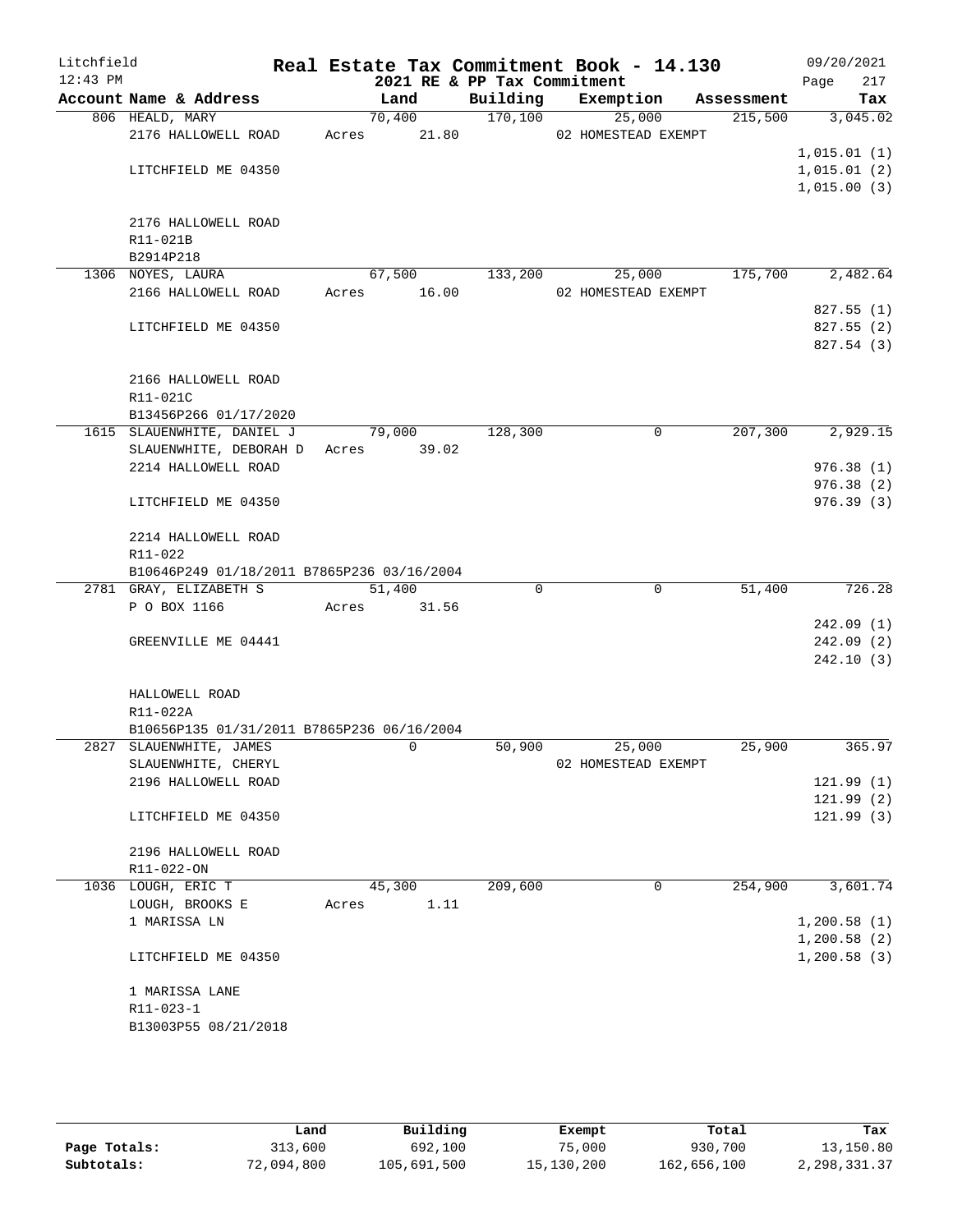| Litchfield |                                                                      |       |                |                             | Real Estate Tax Commitment Book - 14.130 |                      | 09/20/2021    |
|------------|----------------------------------------------------------------------|-------|----------------|-----------------------------|------------------------------------------|----------------------|---------------|
| $12:43$ PM |                                                                      |       |                | 2021 RE & PP Tax Commitment |                                          |                      | 218<br>Page   |
|            | Account Name & Address<br>2445 LETOURNEAU, DANIEL J                  |       | Land<br>25,100 | Building<br>$\mathbf 0$     | Exemption<br>$\Omega$                    | Assessment<br>25,100 | Tax<br>354.66 |
|            | 3 BLACKBIRD LANE                                                     | Acres | 1.02           |                             |                                          |                      |               |
|            |                                                                      |       |                |                             |                                          |                      | 118.22(1)     |
|            | LEWISTON ME 04240                                                    |       |                |                             |                                          |                      | 118.22(2)     |
|            |                                                                      |       |                |                             |                                          |                      | 118.22(3)     |
|            |                                                                      |       |                |                             |                                          |                      |               |
|            | MARISSA LANE                                                         |       |                |                             |                                          |                      |               |
|            | $R11 - 023 - 2$                                                      |       |                |                             |                                          |                      |               |
|            | B10148P222 07/15/2009 B8342P95 03/18/2005<br>2446 CROWLEY SEAN LEWIS |       | 45,300         | 138,700                     | 25,000                                   | 159,000              | 2,246.67      |
|            | BREWER CANDICE MAE                                                   | Acres | 1.11           |                             | 02 HOMESTEAD EXEMPT                      |                      |               |
|            | P.O. BOX 22                                                          |       |                |                             |                                          |                      | 748.89(1)     |
|            |                                                                      |       |                |                             |                                          |                      | 748.89(2)     |
|            | LITCHFIELD ME 04350                                                  |       |                |                             |                                          |                      | 748.89 (3)    |
|            |                                                                      |       |                |                             |                                          |                      |               |
|            | 15 MARISSA LANE                                                      |       |                |                             |                                          |                      |               |
|            | R11-023-3                                                            |       |                |                             |                                          |                      |               |
|            | B9929P306 12/15/2008 B9811P205 08/04/2008 B8342P95<br>03/18/2005     |       |                |                             |                                          |                      |               |
|            | 2447 LETOURNEAU, GREG                                                |       | 47,400         | 155,400                     | 25,000                                   | 177,800              | 2,512.31      |
|            | 12 MARISSA LANE                                                      | Acres | 1.81           |                             | 02 HOMESTEAD EXEMPT                      |                      |               |
|            |                                                                      |       |                |                             |                                          |                      | 837.44 (1)    |
|            | LITCHFIELD ME 04350                                                  |       |                |                             |                                          |                      | 837.44 (2)    |
|            |                                                                      |       |                |                             |                                          |                      | 837.43 (3)    |
|            |                                                                      |       |                |                             |                                          |                      |               |
|            | 12 MARISSA LANE                                                      |       |                |                             |                                          |                      |               |
|            | R11-023-4                                                            |       |                |                             |                                          |                      |               |
|            | B9809P81 07/31/2008 B8342P95 03/18/2005                              |       |                |                             |                                          |                      |               |
|            | 2448 OBIE ROGER A                                                    |       | 64,200         | 262,800                     | 25,000                                   | 302,000              | 4,267.26      |
|            | OBIE ELIZABETH L                                                     | Acres | 11.60          |                             | 02 HOMESTEAD EXEMPT                      |                      |               |
|            | 99 STONE STREET                                                      |       |                |                             |                                          |                      | 1,422.42(1)   |
|            | AUGUSTA ME 04330                                                     |       |                |                             |                                          |                      | 1,422.42(2)   |
|            |                                                                      |       |                |                             |                                          |                      | 1,422.42(3)   |
|            | 33 MARISSA LANE                                                      |       |                |                             |                                          |                      |               |
|            | R11-023-5                                                            |       |                |                             |                                          |                      |               |
|            | B8712P325 12/01/2005 B8342P95 03/18/2005                             |       |                |                             |                                          |                      |               |
|            | 1531 ROUNTREE, DANIEL L                                              |       | 45,000         | 83,400                      | 25,000                                   | 103,400              | 1,461.04      |
|            | ROUNTREE KRISTI L                                                    | Acres | 1.00           |                             | 02 HOMESTEAD EXEMPT                      |                      |               |
|            | 2211 HALLOWELL ROAD                                                  |       |                |                             |                                          |                      | 487.01 (1)    |
|            |                                                                      |       |                |                             |                                          |                      | 487.01 (2)    |
|            | LITCHFIELD ME 04350                                                  |       |                |                             |                                          |                      | 487.02 (3)    |
|            | 2211 HALLOWELL ROAD                                                  |       |                |                             |                                          |                      |               |
|            | R11-023A                                                             |       |                |                             |                                          |                      |               |
|            | B4509P175                                                            |       |                |                             |                                          |                      |               |
|            | 1522 BORNSTEIN MARK F                                                |       | 76,300         | 148,100                     | 25,000                                   | 199,400              | 2,817.52      |
|            | 2183 HALLOWELL ROAD                                                  | Acres | 41.00          |                             | 02 HOMESTEAD EXEMPT                      |                      |               |
|            |                                                                      |       |                |                             |                                          |                      | 939.17(1)     |
|            | LITCHFIELD ME 04350                                                  |       |                |                             |                                          |                      | 939.17 (2)    |
|            |                                                                      |       |                |                             |                                          |                      | 939.18(3)     |
|            |                                                                      |       |                |                             |                                          |                      |               |
|            | 2183 HALLOWELL ROAD                                                  |       |                |                             |                                          |                      |               |
|            | R11-024                                                              |       |                |                             |                                          |                      |               |
|            | B9815P86 08/05/2008 B7108P308 10/21/2002 B7108P306<br>10/21/2002     |       |                |                             |                                          |                      |               |
|            |                                                                      |       |                |                             |                                          |                      |               |
|            |                                                                      |       |                |                             |                                          |                      |               |
|            |                                                                      | Land  | Building       |                             | Exempt                                   | Total                | Tax           |

|              | uanu       | <b>DULLULIN</b> | <b>BACILDL</b> | TOLAT       | ⊥a∧          |
|--------------|------------|-----------------|----------------|-------------|--------------|
| Page Totals: | 303,300    | 788,400         | 125,000        | 966,700     | 13,659.46    |
| Subtotals:   | 72,398,100 | 106,479,900     | 15,255,200     | 163,622,800 | 2,311,990.83 |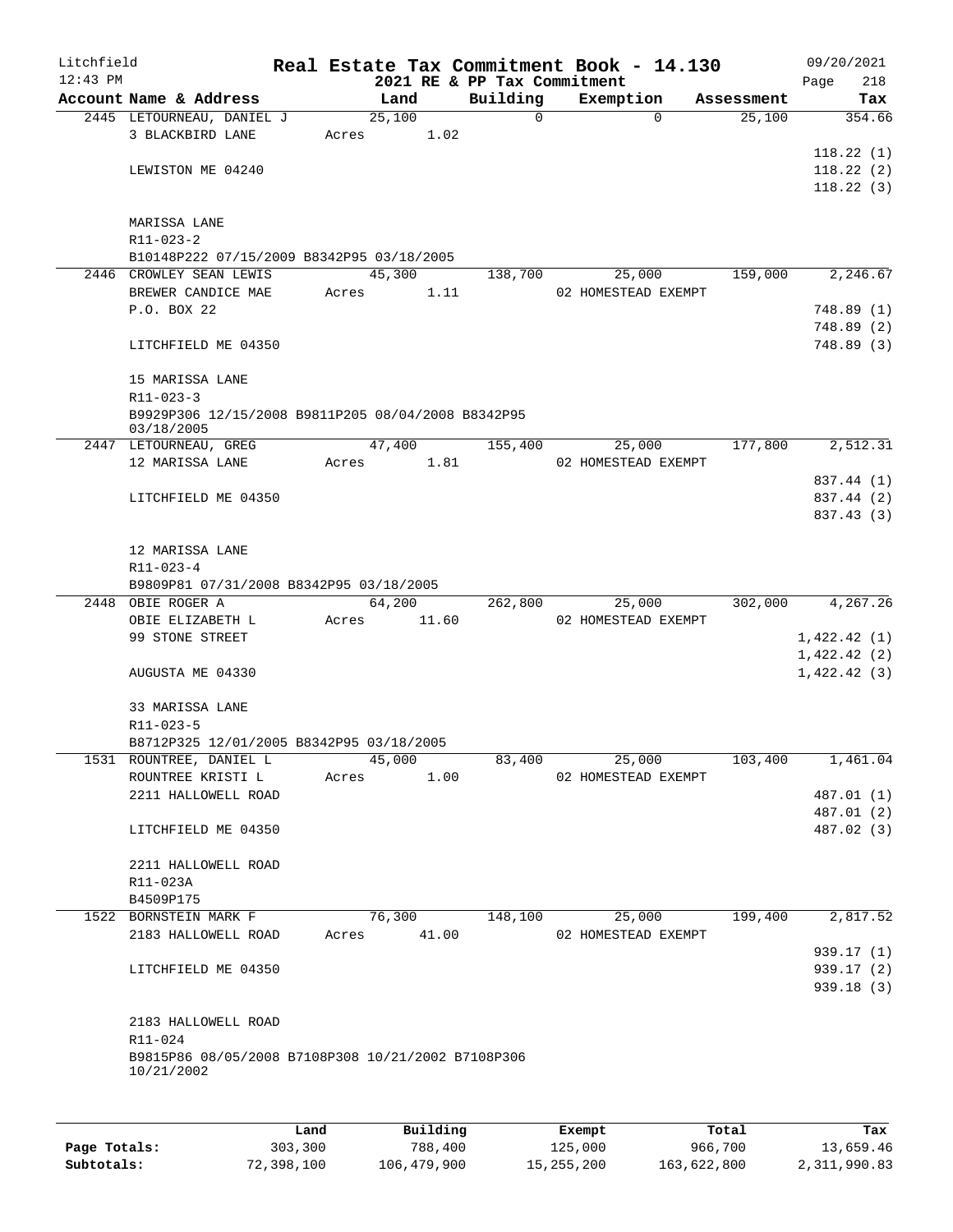| Litchfield |                     |                                                                                          |       |                       |       |                             | Real Estate Tax Commitment Book - 14.130 |            |                            | 09/20/2021              |
|------------|---------------------|------------------------------------------------------------------------------------------|-------|-----------------------|-------|-----------------------------|------------------------------------------|------------|----------------------------|-------------------------|
| $12:43$ PM |                     |                                                                                          |       |                       |       | 2021 RE & PP Tax Commitment |                                          |            | Page                       | 219                     |
|            |                     | Account Name & Address                                                                   |       | Land                  |       | Building                    | Exemption                                | Assessment |                            | Tax                     |
|            |                     | 947 FRENCH, FRED W III<br>FRENCH, KORYNNE W                                              |       | 67,700<br>Acres 16.47 |       | 243,500                     | $\Omega$                                 | 311,200    |                            | 4,397.26                |
|            |                     | 2153 HALLOWELL ROAD                                                                      |       |                       |       |                             |                                          |            | 1,465.75(1)                |                         |
|            |                     |                                                                                          |       |                       |       |                             |                                          |            | 1,465.75(2)                |                         |
|            |                     | LITCHFIELD ME 04350                                                                      |       |                       |       |                             |                                          |            |                            | 1,465.76(3)             |
|            |                     | 2153 HALLOWELL ROAD                                                                      |       |                       |       |                             |                                          |            |                            |                         |
|            | R11-025             |                                                                                          |       |                       |       |                             |                                          |            |                            |                         |
|            |                     | B13208P126 05/13/2019 B13192P113 04/19/2019                                              |       |                       |       |                             |                                          |            |                            |                         |
|            | 946 KENNEY, RONALD  |                                                                                          |       | 48,000                |       | 69,100                      | 31,000                                   | 86,100     |                            | 1,216.59                |
|            |                     | KENNEY, LORRAINE                                                                         | Acres |                       | 2.00  |                             | 03 VETERANS EXEMPT                       |            |                            |                         |
|            |                     | 2131 HALLOWELL ROAD                                                                      |       |                       |       |                             | 02 HOMESTEAD EXEMPT                      |            |                            | 405.53(1)<br>405.53(2)  |
|            |                     | LITCHFIELD ME 04350                                                                      |       |                       |       |                             |                                          |            |                            | 405.53(3)               |
|            |                     | 2131 HALLOWELL ROAD                                                                      |       |                       |       |                             |                                          |            |                            |                         |
|            | R11-025A            |                                                                                          |       |                       |       |                             |                                          |            |                            |                         |
|            | B2453P233           |                                                                                          |       |                       |       |                             |                                          |            |                            |                         |
|            | 2335 THOMAS, NANCY  |                                                                                          |       | 46,600                |       | 97,000                      | 31,000                                   | 112,600    |                            | 1,591.04                |
|            | THOMAS, GUY W       |                                                                                          | Acres |                       | 1.53  |                             | 02 HOMESTEAD EXEMPT                      |            |                            |                         |
|            |                     | 2143 HALLOWELL ROAD                                                                      |       |                       |       |                             | 12 WW2 Vet Res.                          |            |                            | 530.35(1)               |
|            |                     | LITCHFIELD ME 04350                                                                      |       |                       |       |                             |                                          |            |                            | 530.35(2)<br>530.34(3)  |
|            |                     | 2143 HALLOWELL ROAD                                                                      |       |                       |       |                             |                                          |            |                            |                         |
|            | R11-025B            |                                                                                          |       |                       |       |                             |                                          |            |                            |                         |
|            |                     | B11075P313 06/15/2012 B7620P68 09/05/2003                                                |       |                       |       |                             |                                          |            |                            |                         |
|            | 1062 GROOM, JAMES P |                                                                                          |       | 70,500                |       | 167,100                     | 25,000                                   | 212,600    |                            | 3,004.04                |
|            |                     | BARNARD, JOANNE E                                                                        | Acres |                       | 22.00 |                             | 02 HOMESTEAD EXEMPT                      |            |                            |                         |
|            |                     | 2103 HALLOWELL ROAD                                                                      |       |                       |       |                             |                                          |            | 1,001.35(1)                |                         |
|            |                     | LITCHFIELD ME 04350                                                                      |       |                       |       |                             |                                          |            | 1,001.35(2)<br>1,001.34(3) |                         |
|            |                     |                                                                                          |       |                       |       |                             |                                          |            |                            |                         |
|            | R11-026             | 2103 HALLOWELL ROAD                                                                      |       |                       |       |                             |                                          |            |                            |                         |
|            |                     | B12656P173 06/26/2017 B1577P806                                                          |       |                       |       |                             |                                          |            |                            |                         |
|            | 76 BARRETT, CANDACE |                                                                                          |       | 52,500                |       | 18,800                      | $\mathbf 0$                              | 71,300     |                            | 1,007.47                |
|            | 18 HEWEY ST         |                                                                                          | Acres |                       | 3.50  |                             |                                          |            |                            |                         |
|            |                     |                                                                                          |       |                       |       |                             |                                          |            |                            | 335.82(1)               |
|            |                     | LISBON FALLS ME 04252                                                                    |       |                       |       |                             |                                          |            |                            | 335.82(2)               |
|            |                     |                                                                                          |       |                       |       |                             |                                          |            |                            | 335.83(3)               |
|            |                     | 2061 HALLOWELL ROAD                                                                      |       |                       |       |                             |                                          |            |                            |                         |
|            | R11-027             |                                                                                          |       |                       |       |                             |                                          |            |                            |                         |
|            |                     | B4160P200 06/18/1992                                                                     |       |                       |       |                             |                                          |            |                            |                         |
|            | 885 UPHAM, JOHN A   |                                                                                          |       | 45,900                |       | 159,300                     | 31,000                                   | 174,200    |                            | 2,461.45                |
|            |                     | 2071 HALLOWELL RD                                                                        | Acres |                       | 1.40  |                             | 02 HOMESTEAD EXEMPT                      |            |                            |                         |
|            |                     |                                                                                          |       |                       |       |                             | 14 WW2 Vet NonRes                        |            |                            | 820.48 (1)              |
|            |                     | LITCHFIELD ME 04350                                                                      |       |                       |       |                             |                                          |            |                            | 820.48 (2)<br>820.49(3) |
|            |                     | 2071 HALLOWELL ROAD                                                                      |       |                       |       |                             |                                          |            |                            |                         |
|            | R11-027B            |                                                                                          |       |                       |       |                             |                                          |            |                            |                         |
|            |                     | B11705P139 06/04/2014 B11031P138 02/27/2012<br>B11009P43 04/11/2012 B6097P308 11/12/1999 |       |                       |       |                             |                                          |            |                            |                         |
|            |                     |                                                                                          |       |                       |       |                             |                                          |            |                            |                         |
|            |                     |                                                                                          |       |                       |       |                             |                                          |            |                            |                         |

|              | Land       | Building    | Exempt     | Total       | Tax          |
|--------------|------------|-------------|------------|-------------|--------------|
| Page Totals: | 331,200    | 754,800     | 118,000    | 968,000     | 13,677.85    |
| Subtotals:   | 72,729,300 | 107,234,700 | 15,373,200 | 164,590,800 | 2,325,668.68 |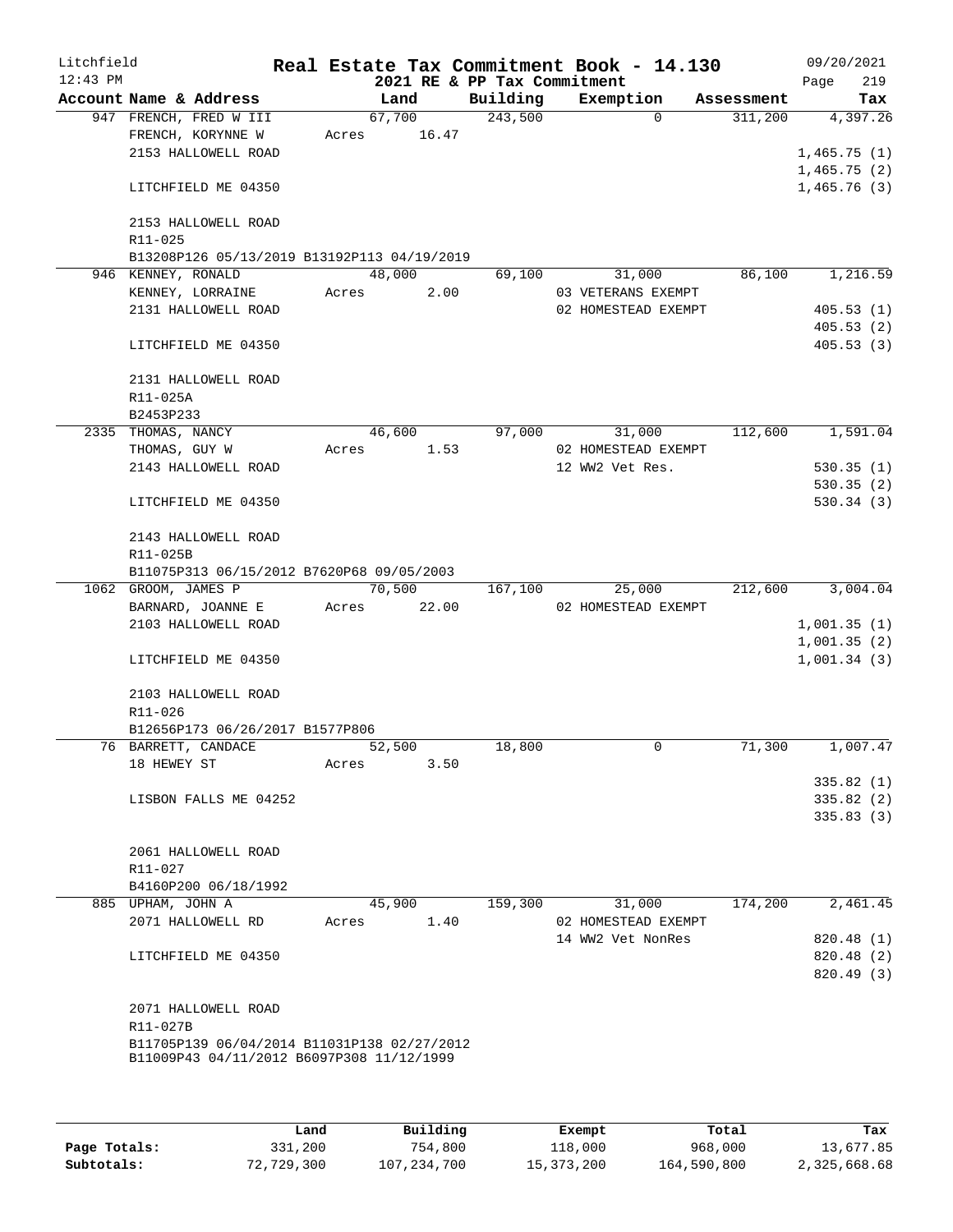| Litchfield   |                                                                   |            |       |             |                             | Real Estate Tax Commitment Book - 14.130 |            | 09/20/2021   |
|--------------|-------------------------------------------------------------------|------------|-------|-------------|-----------------------------|------------------------------------------|------------|--------------|
| $12:43$ PM   |                                                                   |            |       |             | 2021 RE & PP Tax Commitment |                                          |            | 220<br>Page  |
|              | Account Name & Address                                            |            |       | Land        | Building                    | Exemption                                | Assessment | Tax          |
|              | 2217 GEARY, JOHN                                                  |            |       | 66,000      | 168,000                     | $\Omega$                                 | 234,000    | 3,306.42     |
|              | 82 Mile Creek Rd                                                  |            | Acres | 14.00       |                             |                                          |            |              |
|              |                                                                   |            |       |             |                             |                                          |            | 1,102.14(1)  |
|              | Old Lyme CT 06371                                                 |            |       |             |                             |                                          |            | 1, 102.14(2) |
|              |                                                                   |            |       |             |                             |                                          |            | 1, 102.14(3) |
|              |                                                                   |            |       |             |                             |                                          |            |              |
|              | 2079 HALLOWELL ROAD                                               |            |       |             |                             |                                          |            |              |
|              | R11-027C                                                          |            |       |             |                             |                                          |            |              |
|              | B10543P37 09/28/2010 B10290P108 12/03/2009 B6530P60<br>06/25/2001 |            |       |             |                             |                                          |            |              |
|              | 877 HUTCHINSON, LEIGH                                             |            |       | 94,000      | 239,700                     | $\Omega$                                 | 333,700    | 4,715.18     |
|              | 388 RANDOLPH AVENUE                                               |            | Acres | 72.00       |                             |                                          |            |              |
|              |                                                                   |            |       |             |                             |                                          |            | 1,571.73(1)  |
|              | MILTON ME 02186                                                   |            |       |             |                             |                                          |            | 1,571.73(2)  |
|              |                                                                   |            |       |             |                             |                                          |            | 1,571.72(3)  |
|              |                                                                   |            |       |             |                             |                                          |            |              |
|              | 2049 HALLOWELL ROAD                                               |            |       |             |                             |                                          |            |              |
|              | R11-028                                                           |            |       |             |                             |                                          |            |              |
|              | B12489P46 11/30/2016 B12489P43 11/30/2016 B12489P40               |            |       |             |                             |                                          |            |              |
|              | 11/30/2016 B6683P137                                              |            |       |             |                             |                                          |            |              |
|              | 2212 CHRISTMAN, PAUL M                                            |            |       | 54,200      | 126,500                     | 25,000                                   | 155,700    | 2,200.04     |
|              | CHRISTMAN, JANA H                                                 |            | Acres | 37.03       |                             | 02 HOMESTEAD EXEMPT                      |            |              |
|              | 2005 HALLOWELL ROAD                                               |            |       |             |                             |                                          |            | 733.35(1)    |
|              |                                                                   |            |       |             |                             |                                          |            | 733.35(2)    |
|              | LITCHFIELD ME 04350                                               |            |       |             |                             |                                          |            | 733.34(3)    |
|              |                                                                   |            |       |             |                             |                                          |            |              |
|              | 2005 HALLOWELL ROAD                                               |            |       |             |                             |                                          |            |              |
|              | R11-029A                                                          |            |       |             |                             |                                          |            |              |
|              | B6605P151 08/21/2001                                              |            |       |             |                             |                                          |            |              |
|              | 2202 POWELL, JOHN D                                               |            |       | 48,200      | 130,500                     | 25,000                                   | 153,700    | 2,171.78     |
|              | POWELL, LORRAINE L                                                |            | Acres | 2.05        |                             | 02 HOMESTEAD EXEMPT                      |            |              |
|              | 1975 HALLOWELL ROAD                                               |            |       |             |                             |                                          |            | 723.93(1)    |
|              |                                                                   |            |       |             |                             |                                          |            | 723.93(2)    |
|              | LITCHFIELD ME 04350                                               |            |       |             |                             |                                          |            | 723.92(3)    |
|              |                                                                   |            |       |             |                             |                                          |            |              |
|              | 1975 HALLOWELL ROAD                                               |            |       |             |                             |                                          |            |              |
|              | R11-029B<br>B12081P336 08/19/2015 B11551P23 10/09/2013 B11538P87  |            |       |             |                             |                                          |            |              |
|              | 08/26/2013 B6844P98 02/01/2002                                    |            |       |             |                             |                                          |            |              |
|              | 1280 LACHARITE, SARA A                                            |            |       | 31,600      | 0                           | $\Omega$                                 | 31,600     | 446.51       |
|              | LACHARITE, JAIME S                                                |            | Acres | 4.30        |                             |                                          |            |              |
|              | 1957 HALLOWELL ROAD                                               |            |       |             |                             |                                          |            | 148.84(1)    |
|              |                                                                   |            |       |             |                             |                                          |            | 148.84(2)    |
|              | LITCHFIELD ME 04350                                               |            |       |             |                             |                                          |            | 148.83(3)    |
|              |                                                                   |            |       |             |                             |                                          |            |              |
|              | HALLOWELL ROAD                                                    |            |       |             |                             |                                          |            |              |
|              | $R11 - 030$                                                       |            |       |             |                             |                                          |            |              |
|              | B11906P255 02/02/2015 B11551P23 10/09/2013 B11538P87              |            |       |             |                             |                                          |            |              |
|              | 08/26/2013 B2943P338                                              |            |       |             |                             |                                          |            |              |
|              | 1293 LACHARITE, JAIME S                                           |            |       | 42,300      | 157,800                     | 25,000                                   | 175,100    | 2,474.16     |
|              | LACHARITE, SARA                                                   |            | Acres | 1.10        |                             | 02 HOMESTEAD EXEMPT                      |            |              |
|              | 1957 HALLOWELL ROAD                                               |            |       |             |                             |                                          |            | 824.72 (1)   |
|              |                                                                   |            |       |             |                             |                                          |            | 824.72 (2)   |
|              | LITCHFIELD ME 04350                                               |            |       |             |                             |                                          |            | 824.72 (3)   |
|              |                                                                   |            |       |             |                             |                                          |            |              |
|              | 1957 HALLOWELL ROAD                                               |            |       |             |                             |                                          |            |              |
|              | R11-030A                                                          |            |       |             |                             |                                          |            |              |
|              | B5889P159 08/05/1999                                              |            |       |             |                             |                                          |            |              |
|              |                                                                   | Land       |       | Building    |                             | Exempt                                   | Total      | Tax          |
| Page Totals: |                                                                   | 336,300    |       | 822,500     |                             | 75,000                                   | 1,083,800  | 15,314.09    |
| Subtotals:   |                                                                   | 73,065,600 |       | 108,057,200 |                             | 15,448,200<br>165,674,600                |            | 2,340,982.77 |
|              |                                                                   |            |       |             |                             |                                          |            |              |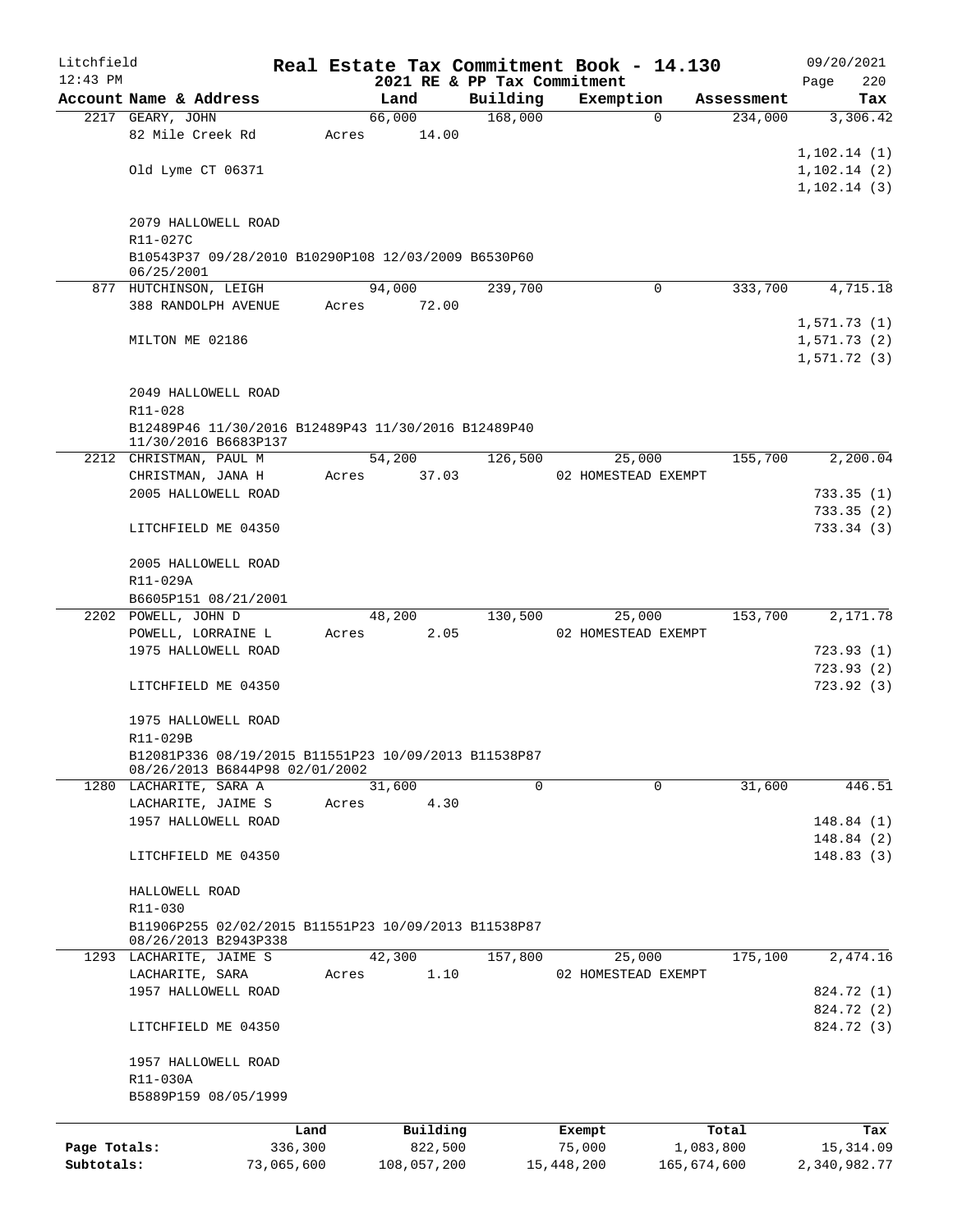| Litchfield<br>$12:43$ PM |                          |       |             |      | 2021 RE & PP Tax Commitment | Real Estate Tax Commitment Book - 14.130 |            | 09/20/2021<br>221<br>Page |
|--------------------------|--------------------------|-------|-------------|------|-----------------------------|------------------------------------------|------------|---------------------------|
|                          | Account Name & Address   |       | Land        |      | Building                    | Exemption                                | Assessment | Tax                       |
|                          | 685 GLIDDEN, VERNAL E (  |       | 51,300      |      | 101,500                     | 25,000                                   | 127,800    | 1,805.81                  |
|                          | HEIRS OF)                |       |             |      |                             |                                          |            |                           |
|                          | GLIDDEN, DORA            |       | Acres       | 3.10 |                             | 02 HOMESTEAD EXEMPT                      |            |                           |
|                          | 1945 HALLOWELL ROAD      |       |             |      |                             |                                          |            | 601.94(1)                 |
|                          | LITCHFIELD ME 04350      |       |             |      |                             |                                          |            | 601.94(2)<br>601.93(3)    |
|                          |                          |       |             |      |                             |                                          |            |                           |
|                          | 1945 HALLOWELL ROAD      |       |             |      |                             |                                          |            |                           |
|                          | R11-031                  |       |             |      |                             |                                          |            |                           |
|                          | B1589P33                 |       |             |      |                             |                                          |            |                           |
|                          | 111 CHAPUT ROD H         |       | 6,700       |      | $\Omega$                    | $\mathbf 0$                              | 6,700      | 94.67                     |
|                          | CHAPUT CLAUDINE A        | Acres |             | 2.35 |                             |                                          |            |                           |
|                          | PO BOX 65                |       |             |      |                             |                                          |            | 31.56(1)<br>31.56(2)      |
|                          | LITCHFIELD ME 04350      |       |             |      |                             |                                          |            | 31.55(3)                  |
|                          |                          |       |             |      |                             |                                          |            |                           |
|                          | LEWISTON ROAD            |       |             |      |                             |                                          |            |                           |
|                          | R11-032                  |       |             |      |                             |                                          |            |                           |
|                          | 840 PIERCE, CHRISTINA R  |       | 57,000      |      | 104,600                     | 25,000                                   | 136,600    | 1,930.16                  |
|                          | 1590 LEWISTON ROAD       |       | Acres       | 5.00 |                             | 02 HOMESTEAD EXEMPT                      |            |                           |
|                          | LITCHFIELD ME 04350      |       |             |      |                             |                                          |            | 643.39(1)<br>643.39(2)    |
|                          |                          |       |             |      |                             |                                          |            | 643.38 (3)                |
|                          |                          |       |             |      |                             |                                          |            |                           |
|                          | 1590 LEWISTON ROAD       |       |             |      |                             |                                          |            |                           |
|                          | R11-033                  |       |             |      |                             |                                          |            |                           |
|                          | B13464P9 01/29/2020      |       |             |      |                             |                                          |            |                           |
|                          | 841 HILTON, GREGORY M    |       | 68,000      |      | 141,800                     | 25,000                                   | 184,800    | 2,611.22                  |
|                          | 1602 LEWISTON RD         |       | Acres 32.00 |      |                             | 02 HOMESTEAD EXEMPT                      |            |                           |
|                          |                          |       |             |      |                             |                                          |            | 870.41 (1)                |
|                          | LITCHFIELD ME 04350      |       |             |      |                             |                                          |            | 870.41(2)                 |
|                          |                          |       |             |      |                             |                                          |            | 870.40(3)                 |
|                          | 1602 LEWISTON ROAD       |       |             |      |                             |                                          |            |                           |
|                          | R11-033A                 |       |             |      |                             |                                          |            |                           |
|                          | B3698P84                 |       |             |      |                             |                                          |            |                           |
|                          | 1357 PELLEGRINI, PAUL J  |       | 60,000      |      | 119,800                     | 31,000                                   | 148,800    | 2,102.54                  |
|                          | PELLEGRINI REBECCA       | Acres |             | 6.00 |                             | 02 HOMESTEAD EXEMPT                      |            |                           |
|                          | 1614 LEWISTON RD         |       |             |      |                             | 03 VETERANS EXEMPT                       |            | 700.85(1)                 |
|                          |                          |       |             |      |                             |                                          |            | 700.85(2)                 |
|                          | LITCHFIELD ME 04350      |       |             |      |                             |                                          |            | 700.84(3)                 |
|                          | 1614 LEWISTON ROAD       |       |             |      |                             |                                          |            |                           |
|                          | R11-034                  |       |             |      |                             |                                          |            |                           |
|                          | B3716P178                |       |             |      |                             |                                          |            |                           |
|                          | 630 FOSTER REALTY ASSOC, |       | 17,300      |      | $\Omega$                    | 0                                        | 17,300     | 244.45                    |
|                          | C/O RICHARD FOSTER       | Acres |             | 8.07 |                             |                                          |            |                           |
|                          | 91 GRANT ROAD            |       |             |      |                             |                                          |            | 81.48(1)                  |
|                          |                          |       |             |      |                             |                                          |            | 81.48(2)                  |
|                          | LITCHFIELD ME 04350      |       |             |      |                             |                                          |            | 81.49(3)                  |
|                          | HUNTINGTON HILL ROAD     |       |             |      |                             |                                          |            |                           |
|                          | R11-035                  |       |             |      |                             |                                          |            |                           |
|                          | B4379P277                |       |             |      |                             |                                          |            |                           |
|                          |                          |       |             |      |                             |                                          |            |                           |
|                          |                          |       |             |      |                             |                                          |            |                           |

|              | Land       | Building    | Exempt     | Total       | Tax          |
|--------------|------------|-------------|------------|-------------|--------------|
| Page Totals: | 260,300    | 467,700     | 106,000    | 622,000     | 8,788.85     |
| Subtotals:   | 73,325,900 | 108,524,900 | 15,554,200 | 166,296,600 | 2,349,771.62 |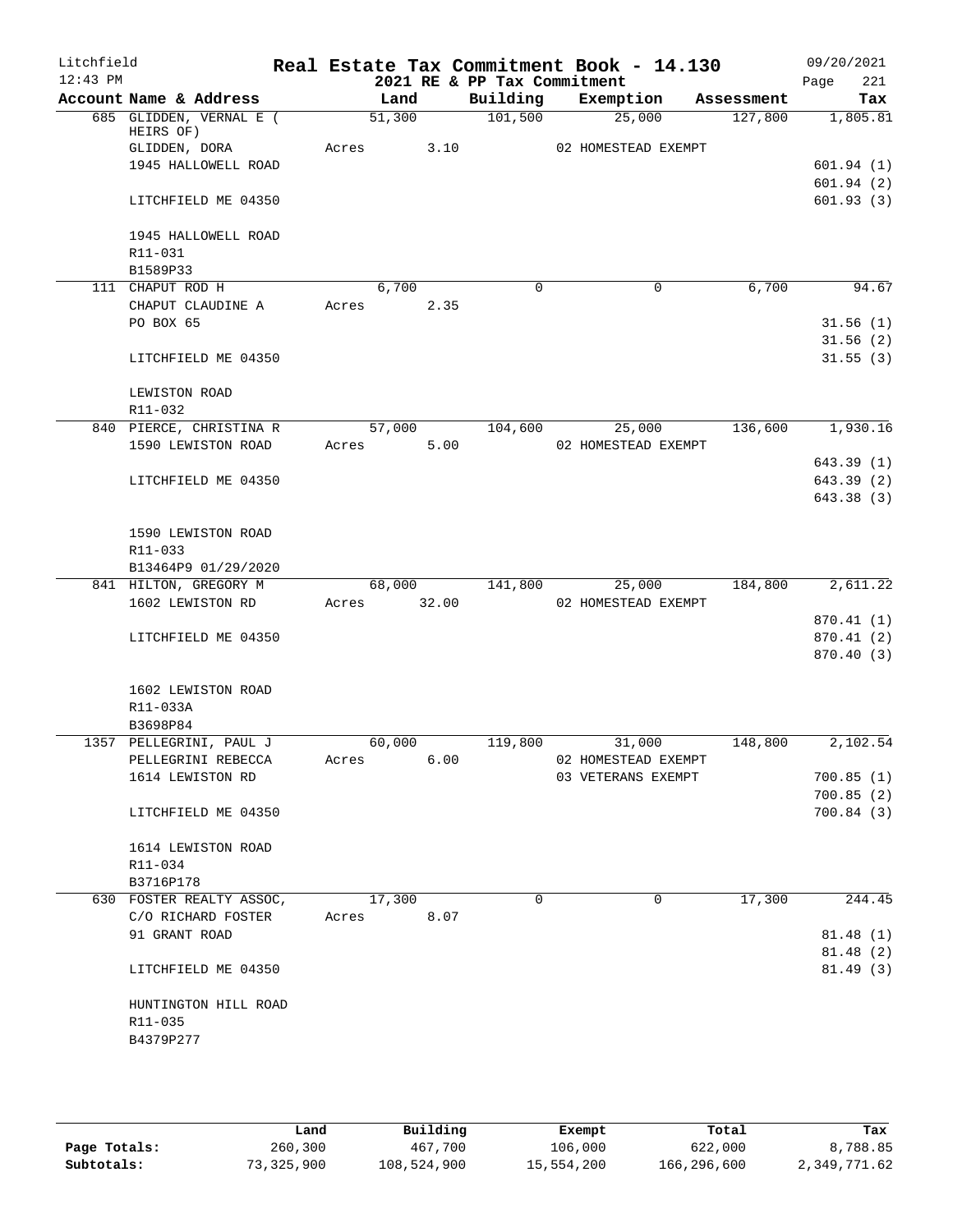| Litchfield<br>$12:43$ PM |                                                     |            |       |               |          |          |         | Real Estate Tax Commitment Book - 14.130<br>2021 RE & PP Tax Commitment |             |            | 09/20/2021<br>222<br>Page |
|--------------------------|-----------------------------------------------------|------------|-------|---------------|----------|----------|---------|-------------------------------------------------------------------------|-------------|------------|---------------------------|
|                          | Account Name & Address                              |            |       | Land          |          | Building |         | Exemption                                                               |             | Assessment | Tax                       |
|                          | 1428 PURINGTON, ROBERT JR                           |            |       | 46,200        |          |          | 85,800  | 25,000                                                                  |             | 107,000    | 1,511.91                  |
|                          | 1638 LEWISTON ROAD                                  |            | Acres |               | 1.40     |          |         | 02 HOMESTEAD EXEMPT                                                     |             |            |                           |
|                          |                                                     |            |       |               |          |          |         |                                                                         |             |            | 503.97(1)                 |
|                          | LITCHFIELD ME 04350                                 |            |       |               |          |          |         |                                                                         |             |            | 503.97(2)                 |
|                          |                                                     |            |       |               |          |          |         |                                                                         |             |            |                           |
|                          |                                                     |            |       |               |          |          |         |                                                                         |             |            | 503.97(3)                 |
|                          |                                                     |            |       |               |          |          |         |                                                                         |             |            |                           |
|                          | 1638 LEWISTON ROAD                                  |            |       |               |          |          |         |                                                                         |             |            |                           |
|                          | R11-035-1                                           |            |       |               |          |          |         |                                                                         |             |            |                           |
|                          | B1844P287                                           |            |       |               |          |          |         |                                                                         |             |            |                           |
|                          | 622 MADORE, JOHN                                    |            |       | 44,400        |          |          | 167,800 |                                                                         | 0           | 212,200    | 2,998.39                  |
|                          | MADORE, DIANE S                                     |            | Acres |               | 1.20     |          |         |                                                                         |             |            |                           |
|                          | 43 NOTTINGHAM LANE                                  |            |       |               |          |          |         |                                                                         |             |            | 999.46 (1)                |
|                          |                                                     |            |       |               |          |          |         |                                                                         |             |            | 999.46 (2)                |
|                          | LITCHFIELD ME 04350                                 |            |       |               |          |          |         |                                                                         |             |            | 999.47(3)                 |
|                          |                                                     |            |       |               |          |          |         |                                                                         |             |            |                           |
|                          | 43 NOTTINGHAM LANE                                  |            |       |               |          |          |         |                                                                         |             |            |                           |
|                          | R11-035-10                                          |            |       |               |          |          |         |                                                                         |             |            |                           |
|                          | B7443P106 06/05/2003                                |            |       |               |          |          |         |                                                                         |             |            |                           |
|                          | 618 CUSTER DEVIN                                    |            |       | 45,600        |          |          | 169,600 |                                                                         | $\mathbf 0$ | 215,200    | 3,040.78                  |
|                          | CUSTER A STEPHEN aka                                |            | Acres |               | 1.20     |          |         |                                                                         |             |            |                           |
|                          | ANTHONY S                                           |            |       |               |          |          |         |                                                                         |             |            |                           |
|                          | 37 NOTTINGHAM LANE                                  |            |       |               |          |          |         |                                                                         |             |            | 1,013.59(1)               |
|                          |                                                     |            |       |               |          |          |         |                                                                         |             |            | 1,013.59(2)               |
|                          |                                                     |            |       |               |          |          |         |                                                                         |             |            | 1,013.60(3)               |
|                          | LITCHFIELD ME 04350                                 |            |       |               |          |          |         |                                                                         |             |            |                           |
|                          |                                                     |            |       |               |          |          |         |                                                                         |             |            |                           |
|                          | 37 NOTTINGHAM LANE                                  |            |       |               |          |          |         |                                                                         |             |            |                           |
|                          | R11-035-11                                          |            |       |               |          |          |         |                                                                         |             |            |                           |
|                          | B9163P125 11/22/2006 B8380P22 04/12/2005 B7902P173  |            |       |               |          |          |         |                                                                         |             |            |                           |
|                          | 04/13/2004                                          |            |       |               |          |          |         |                                                                         |             |            |                           |
|                          | 626 CONNORS, JANE T                                 |            |       | 45,600        |          |          | 161,900 | 25,000                                                                  |             | 182,500    | 2,578.73                  |
|                          | 27 NOTTINGHAM LANE                                  |            | Acres | 1.20          |          |          |         | 02 HOMESTEAD EXEMPT                                                     |             |            |                           |
|                          |                                                     |            |       |               |          |          |         |                                                                         |             |            | 859.58 (1)                |
|                          | LITCHFIELD ME 04350                                 |            |       |               |          |          |         |                                                                         |             |            | 859.58 (2)                |
|                          |                                                     |            |       |               |          |          |         |                                                                         |             |            | 859.57 (3)                |
|                          |                                                     |            |       |               |          |          |         |                                                                         |             |            |                           |
|                          | 27 NOTTINGHAM LANE                                  |            |       |               |          |          |         |                                                                         |             |            |                           |
|                          | R11-035-12                                          |            |       |               |          |          |         |                                                                         |             |            |                           |
|                          | B10972P85 02/28/2012 B10553P58 10/06/2010 B7981P245 |            |       |               |          |          |         |                                                                         |             |            |                           |
|                          | 06/02/2004 B7799P231 12/08/2003                     |            |       |               |          |          |         |                                                                         |             |            |                           |
|                          | 623 K Q Z C HOLDINGS, LLC                           |            |       | 70,600        |          |          | 148,800 |                                                                         | 0           | 219,400    | 3,100.12                  |
|                          | 1670 LEWISTON ROAD                                  |            | Acres |               | 1.20     |          |         |                                                                         |             |            |                           |
|                          |                                                     |            |       |               |          |          |         |                                                                         |             |            | 1,033.37(1)               |
|                          | LITCHFIELD ME 04350                                 |            |       |               |          |          |         |                                                                         |             |            | 1,033.37(2)               |
|                          |                                                     |            |       |               |          |          |         |                                                                         |             |            | 1,033.38(3)               |
|                          |                                                     |            |       |               |          |          |         |                                                                         |             |            |                           |
|                          | 1670 LEWISTON ROAD                                  |            |       |               |          |          |         |                                                                         |             |            |                           |
|                          | $R11 - 035 - 1 - A$                                 |            |       |               |          |          |         |                                                                         |             |            |                           |
|                          | B12363P314 07/19/2016 B12363P312 07/19/2016         |            |       |               |          |          |         |                                                                         |             |            |                           |
|                          | B9618P310 01/17/2008 B4379P277 04/27/1993           |            |       |               |          |          |         |                                                                         |             |            |                           |
|                          | 1356 PELKEY, BRUCE                                  |            |       | 45,000        |          |          | 115,600 | 25,000                                                                  |             | 135,600    | 1,916.03                  |
|                          | 1646 LEWISTON ROAD                                  |            | Acres |               | 1.00     |          |         | 02 HOMESTEAD EXEMPT                                                     |             |            |                           |
|                          |                                                     |            |       |               |          |          |         |                                                                         |             |            | 638.68 (1)                |
|                          | LITCHFIELD ME 04350                                 |            |       |               |          |          |         |                                                                         |             |            | 638.68 (2)                |
|                          |                                                     |            |       |               |          |          |         |                                                                         |             |            |                           |
|                          |                                                     |            |       |               |          |          |         |                                                                         |             |            | 638.67 (3)                |
|                          |                                                     |            |       |               |          |          |         |                                                                         |             |            |                           |
|                          | 1646 LEWISTON ROAD                                  |            |       |               |          |          |         |                                                                         |             |            |                           |
|                          | R11-035-2                                           |            |       |               |          |          |         |                                                                         |             |            |                           |
|                          | B1844P182                                           |            |       |               |          |          |         |                                                                         |             |            |                           |
|                          |                                                     |            |       |               |          |          |         |                                                                         |             |            |                           |
|                          |                                                     | Land       |       |               | Building |          |         | Exempt                                                                  |             | Total      | Tax                       |
| Page Totals:             |                                                     | 297,400    |       |               | 849,500  |          |         | 75,000                                                                  | 1,071,900   |            | 15, 145.96                |
| Subtotals:               |                                                     | 73,623,300 |       | 109, 374, 400 |          |          |         | 15,629,200                                                              | 167,368,500 |            | 2,364,917.58              |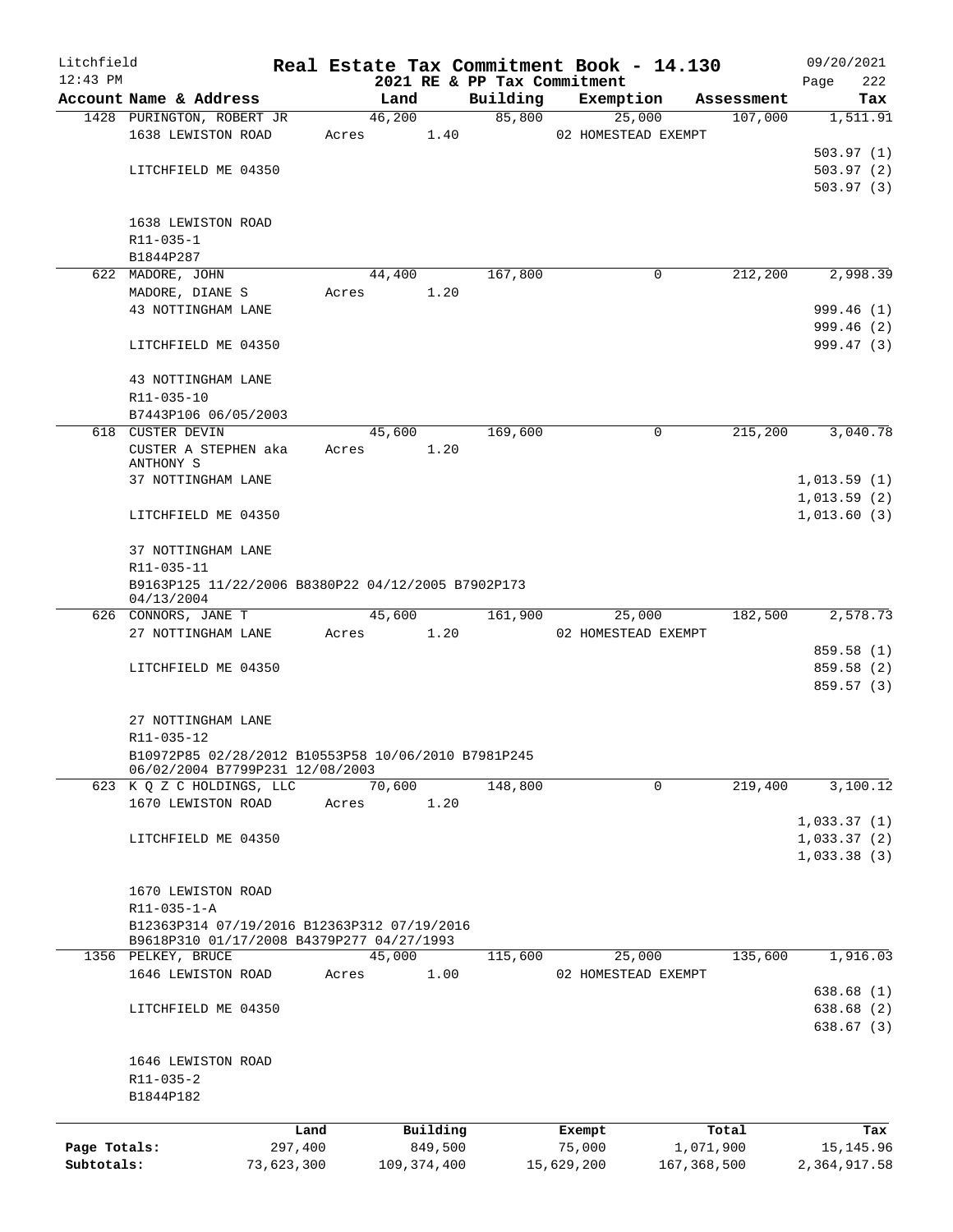| Litchfield<br>$12:43$ PM |                                                      |            |            |      |                             | Real Estate Tax Commitment Book - 14.130 |         | 09/20/2021         |
|--------------------------|------------------------------------------------------|------------|------------|------|-----------------------------|------------------------------------------|---------|--------------------|
|                          | Account Name & Address                               |            | Land       |      | 2021 RE & PP Tax Commitment | Building Exemption Assessment            |         | 223<br>Page<br>Tax |
|                          | 628 LEVESQUE BENOIT G                                |            | 45,600     |      |                             | 168,800 31,000                           | 183,400 | 2,591.44           |
|                          | LEVESQUE MARTHA C                                    | Acres 1.20 |            |      |                             | 02 HOMESTEAD EXEMPT                      |         |                    |
|                          | 2 NOTTINGHAM LANE                                    |            |            |      |                             | 03 VETERANS EXEMPT                       |         | 863.81(1)          |
|                          |                                                      |            |            |      |                             |                                          |         | 863.81(2)          |
|                          | LITCHFIELD ME 04350                                  |            |            |      |                             |                                          |         | 863.82 (3)         |
|                          | 2 NOTTINGHAM LANE                                    |            |            |      |                             |                                          |         |                    |
|                          | R11-035-2-A                                          |            |            |      |                             |                                          |         |                    |
|                          | B8894P22 05/05/2006 B7844P86 02/20/2004              |            |            |      |                             |                                          |         |                    |
|                          | 102 CLOUTIER LINDA                                   |            | 45,000     |      | 87,800                      | 25,000                                   | 107,800 | 1,523.21           |
|                          | 1654 LEWISTON ROAD                                   |            | Acres 1.00 |      |                             | 02 HOMESTEAD EXEMPT                      |         |                    |
|                          |                                                      |            |            |      |                             |                                          |         | 507.74(1)          |
|                          | LITCHFIELD ME 04350                                  |            |            |      |                             |                                          |         | 507.74(2)          |
|                          |                                                      |            |            |      |                             |                                          |         | 507.73(3)          |
|                          | 1654 LEWISTON ROAD                                   |            |            |      |                             |                                          |         |                    |
|                          | R11-035-3                                            |            |            |      |                             |                                          |         |                    |
|                          | B8524P156 08/01/2005 B7472P278 06/20/2003            |            |            |      |                             |                                          |         |                    |
|                          | 629 BOUCHARD, TROY J                                 |            | 45,600     |      | 189,800                     | 25,000                                   | 210,400 | 2,972.95           |
|                          | 42 NOTTINGHAM LANE                                   |            | Acres 1.20 |      |                             | 02 HOMESTEAD EXEMPT                      |         |                    |
|                          |                                                      |            |            |      |                             |                                          |         | 990.98 (1)         |
|                          | LITCHFIELD ME 04350                                  |            |            |      |                             |                                          |         | 990.98 (2)         |
|                          |                                                      |            |            |      |                             |                                          |         | 990.99 (3)         |
|                          | 42 NOTTINGHAM LANE                                   |            |            |      |                             |                                          |         |                    |
|                          | $R11 - 035 - 3 - A$                                  |            |            |      |                             |                                          |         |                    |
|                          | B10937P224 01/11/2012 B7754P55 12/01/2003            |            |            |      |                             |                                          |         |                    |
|                          | 1386 MCMANUS, MICHAEL                                |            | 45,000     |      | 102,400                     | $\mathbf 0$                              | 147,400 | 2,082.76           |
|                          | 1664 LEWISTON ROAD Acres 1.00                        |            |            |      |                             |                                          |         |                    |
|                          |                                                      |            |            |      |                             |                                          |         | 694.25(1)          |
|                          | LITCHFIELD ME 04350                                  |            |            |      |                             |                                          |         | 694.25(2)          |
|                          |                                                      |            |            |      |                             |                                          |         | 694.26(3)          |
|                          | 1664 LEWISTON ROAD                                   |            |            |      |                             |                                          |         |                    |
|                          | R11-035-4                                            |            |            |      |                             |                                          |         |                    |
|                          | B13889P323 02/05/2021                                |            |            |      |                             |                                          |         |                    |
|                          | 625 KRONSTRAND, DAVID C                              |            | 45,600     |      | 136,100                     | 25,000                                   | 156,700 | 2, 214.17          |
|                          | KRONSTRAND, JASMINE D                                | Acres      |            | 1.20 |                             | 02 HOMESTEAD EXEMPT                      |         |                    |
|                          | 40 NOTTINGHAM LANE                                   |            |            |      |                             |                                          |         | 738.06(1)          |
|                          |                                                      |            |            |      |                             |                                          |         | 738.06(2)          |
|                          | LITCHFIELD ME 04350                                  |            |            |      |                             |                                          |         | 738.05(3)          |
|                          | 40 NOTTINGHAM LANE                                   |            |            |      |                             |                                          |         |                    |
|                          | $R11 - 035 - 4 - A$                                  |            |            |      |                             |                                          |         |                    |
|                          | B7885P347 05/19/2004                                 |            |            |      |                             |                                          |         |                    |
|                          | 627 TIPTON, SEAN R                                   |            | 45,600     |      | 174,100                     | $\overline{0}$                           | 219,700 | 3,104.36           |
|                          | TIPTON, TANYA L                                      | Acres      |            | 1.20 |                             |                                          |         |                    |
|                          | 52 NOTTINGHAM LANE                                   |            |            |      |                             |                                          |         | 1,034.79(1)        |
|                          |                                                      |            |            |      |                             |                                          |         | 1,034.79(2)        |
|                          | LITCHFIELD ME 04350                                  |            |            |      |                             |                                          |         | 1,034.78(3)        |
|                          | 52 NOTTINGHAM LANE                                   |            |            |      |                             |                                          |         |                    |
|                          | R11-035-5                                            |            |            |      |                             |                                          |         |                    |
|                          | B12652P107 07/07/2017 B9856P137 09/17/2008 B8794P331 |            |            |      |                             |                                          |         |                    |
|                          | 02/08/2006 B7744P112 11/21/2003                      |            |            |      |                             |                                          |         |                    |
|                          |                                                      |            |            |      |                             |                                          |         |                    |
|                          |                                                      |            |            |      |                             |                                          |         |                    |

|              | Land       | Building    | Exempt     | Total       | Tax          |
|--------------|------------|-------------|------------|-------------|--------------|
| Page Totals: | 272,400    | 859,000     | 106,000    | 1,025,400   | 14,488.89    |
| Subtotals:   | 73,895,700 | 110,233,400 | 15,735,200 | 168,393,900 | 2,379,406.47 |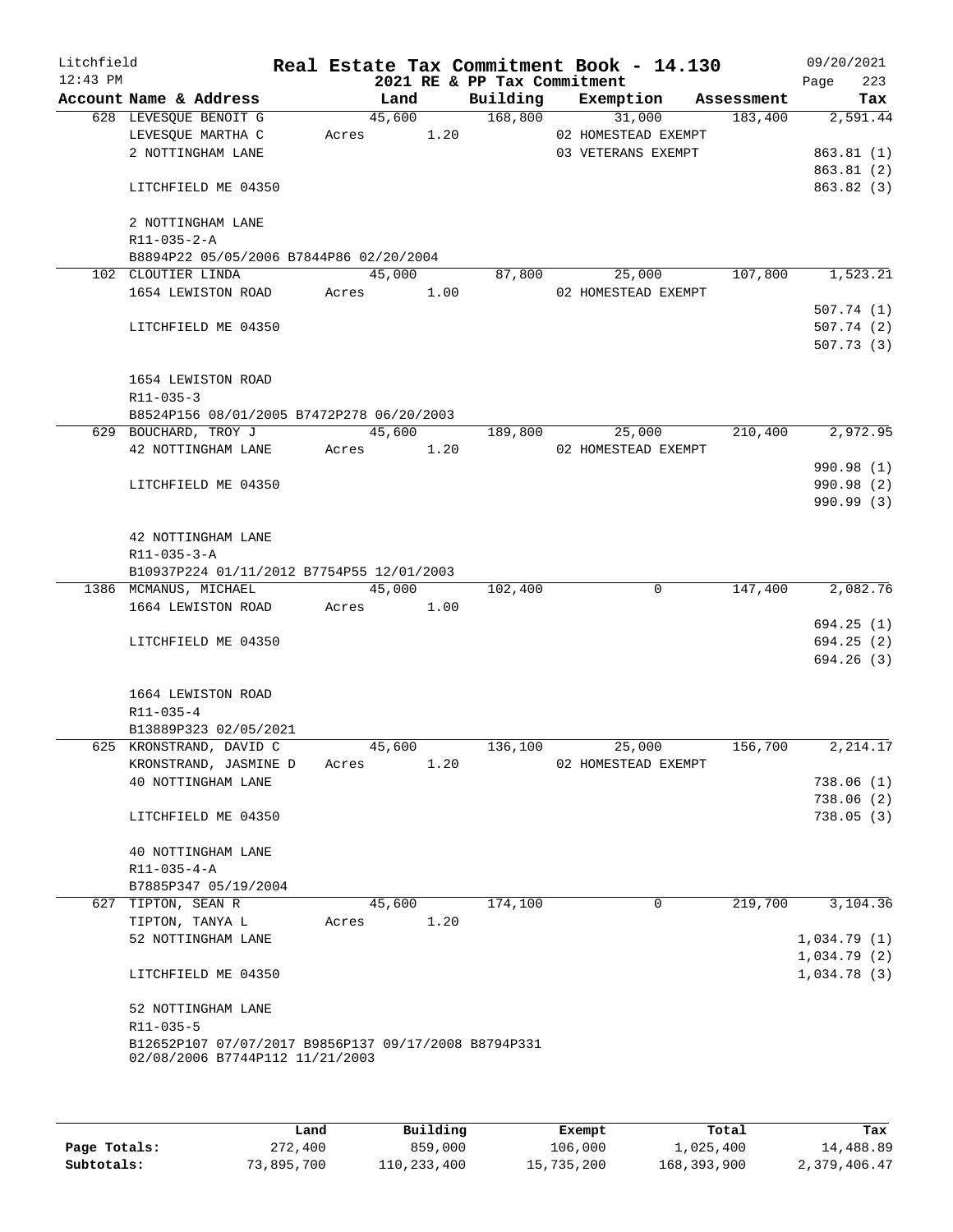| Litchfield<br>$12:43$ PM |                                                                     |       |          |      | 2021 RE & PP Tax Commitment | Real Estate Tax Commitment Book - 14.130 |            | 09/20/2021                 |
|--------------------------|---------------------------------------------------------------------|-------|----------|------|-----------------------------|------------------------------------------|------------|----------------------------|
|                          | Account Name & Address                                              |       | Land     |      | Building                    | Exemption                                | Assessment | 224<br>Page<br>Tax         |
|                          | 624 ROCQUE, MICHAEL A                                               |       | 45,300   |      | 181,300                     | $\Omega$                                 | 226,600    | 3,201.86                   |
|                          | LASSALLE-ROCQUE, ANDREA Acres<br>L                                  |       |          | 1.10 |                             |                                          |            |                            |
|                          | 70 NOTTINGHAM LANE                                                  |       |          |      |                             |                                          |            | 1,067.29(1)<br>1,067.29(2) |
|                          | LITCHFIELD ME 04350                                                 |       |          |      |                             |                                          |            | 1,067.28(3)                |
|                          | 70 NOTTINGHAM LANE<br>R11-035-6                                     |       |          |      |                             |                                          |            |                            |
|                          | B12123P90 10/02/2015 B7568P131 04/27/2004                           |       |          |      |                             |                                          |            |                            |
|                          | 616 DUPLESIS, ERIC                                                  |       | 46,500   |      | 175,600                     | $\Omega$                                 | 222,100    | 3,138.27                   |
|                          | WALLACE, JAYMEE L                                                   | Acres |          | 1.50 |                             |                                          |            |                            |
|                          | 69 NOTTINGHAM LANE                                                  |       |          |      |                             |                                          |            | 1,046.09(1)                |
|                          | LITCHFIELD ME 04350                                                 |       |          |      |                             |                                          |            | 1,046.09(2)<br>1,046.09(3) |
|                          | 69 NOTTINGHAM LANE                                                  |       |          |      |                             |                                          |            |                            |
|                          | R11-035-7<br>B13532P270 04/09/2020                                  |       |          |      |                             |                                          |            |                            |
|                          | 617 COOK, WALTER R                                                  |       | 46,500   |      | 176,300                     | 0                                        | 222,800    | 3, 148. 16                 |
|                          | COOK, DENNISE K                                                     | Acres |          | 1.50 |                             |                                          |            |                            |
|                          | 15 SPAULDING STREET                                                 |       |          |      |                             |                                          |            | 1,049.39(1)                |
|                          |                                                                     |       |          |      |                             |                                          |            | 1,049.39(2)                |
|                          | MILFORD NH 03055                                                    |       |          |      |                             |                                          |            | 1,049.38(3)                |
|                          | 63 NOTTINGHAM LANE<br>$R11 - 035 - 8$                               |       |          |      |                             |                                          |            |                            |
|                          | B13001P272 08/17/2018                                               |       |          |      |                             |                                          |            |                            |
|                          | 619 MARANDA, LUCIEN                                                 |       | 45,600   |      | 212,700                     | 25,000                                   | 233,300    | 3,296.53                   |
|                          | MARANDA, REBECCA A                                                  | Acres |          | 1.20 |                             | 02 HOMESTEAD EXEMPT                      |            |                            |
|                          | 49 NOTTINGHAM LANE                                                  |       |          |      |                             |                                          |            | 1,098.84(1)                |
|                          |                                                                     |       |          |      |                             |                                          |            | 1,098.84(2)                |
|                          | LITCHFIELD ME 04350                                                 |       |          |      |                             |                                          |            | 1,098.85(3)                |
|                          | 49 NOTTINGHAM LANE                                                  |       |          |      |                             |                                          |            |                            |
|                          | R11-035-9                                                           |       |          |      |                             |                                          |            |                            |
|                          | B10572P218 10/26/2010 B10567P172 10/28/2010<br>B7457P348 06/11/2003 |       |          |      |                             |                                          |            |                            |
|                          | 319 GREENWALD, RICHARD M                                            |       | 61,000   |      | 72,700                      | 0                                        | 133,700    | 1,889.18                   |
|                          | 22 HUNTINGTON HILL ROAD Acres                                       |       |          | 7.34 |                             |                                          |            |                            |
|                          |                                                                     |       |          |      |                             |                                          |            | 629.73(1)                  |
|                          | LITCHFIELD ME 04350                                                 |       |          |      |                             |                                          |            | 629.73 (2)                 |
|                          |                                                                     |       |          |      |                             |                                          |            | 629.72 (3)                 |
|                          | 22 HUNTINGTON HILL ROAD                                             |       |          |      |                             |                                          |            |                            |
|                          | R11-036                                                             |       |          |      |                             |                                          |            |                            |
|                          | B13671P160 08/10/2020 B9443P93 07/30/2007 B5770P210<br>10/27/1998   |       |          |      |                             |                                          |            |                            |
|                          | 724 GREGORY, JOHN                                                   |       | 51,000   |      | 127,900                     | 25,000                                   | 153,900    | 2,174.61                   |
|                          | 14 HUNTINGTON HILL ROAD Acres                                       |       |          | 3.00 |                             | 02 HOMESTEAD EXEMPT                      |            |                            |
|                          |                                                                     |       |          |      |                             |                                          |            | 724.87(1)                  |
|                          | LITCHFIELD ME 04350                                                 |       |          |      |                             |                                          |            | 724.87(2)<br>724.87 (3)    |
|                          | 14 HUNTINGTON HILL ROAD                                             |       |          |      |                             |                                          |            |                            |
|                          | R11-036A                                                            |       |          |      |                             |                                          |            |                            |
|                          | B3512P168 03/01/1989                                                |       |          |      |                             |                                          |            |                            |
|                          |                                                                     |       |          |      |                             |                                          |            |                            |
|                          | Land                                                                |       | Building |      |                             | Exempt                                   | Total      | Tax                        |
| Page Totals:             | 295,900                                                             |       | 946,500  |      |                             | 50,000                                   | 1,192,400  | 16,848.61                  |

**Subtotals:** 74,191,600 111,179,900 15,785,200 169,586,300 2,396,255.08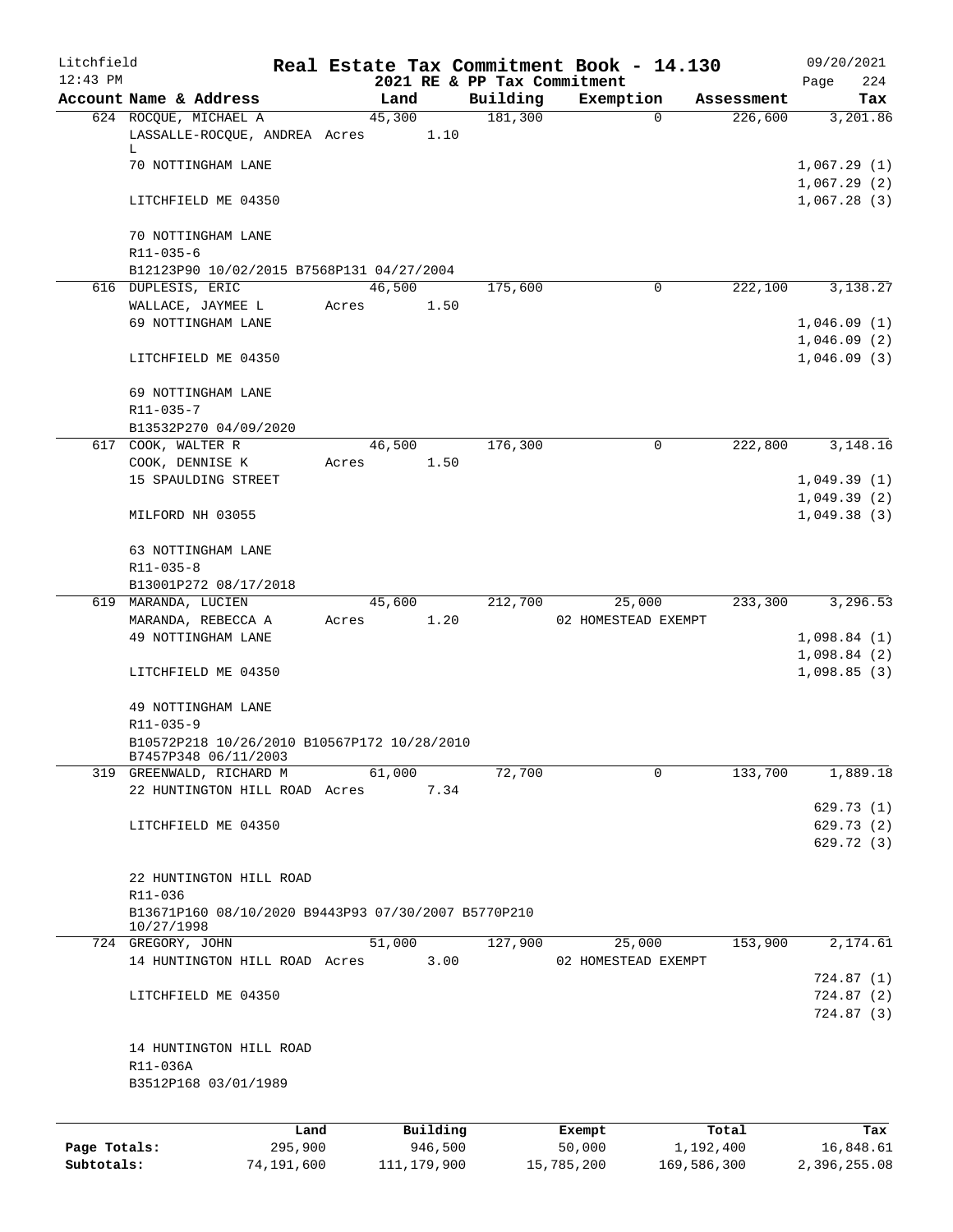| Litchfield<br>$12:43$ PM |                                                                        |            |      | 2021 RE & PP Tax Commitment | Real Estate Tax Commitment Book - 14.130 |            | 09/20/2021<br>Page<br>225 |
|--------------------------|------------------------------------------------------------------------|------------|------|-----------------------------|------------------------------------------|------------|---------------------------|
|                          | Account Name & Address                                                 | Land       |      | Building                    | Exemption                                | Assessment | Tax                       |
|                          | 1722 THIBAULT, SHARON                                                  | 52,800     |      |                             | 92,300<br>25,000                         | 120,100    | 1,697.01                  |
|                          | P O BOX 252                                                            | Acres      | 3.60 |                             | 02 HOMESTEAD EXEMPT                      |            |                           |
|                          |                                                                        |            |      |                             |                                          |            | 565.67(1)                 |
|                          | LITCHFIELD ME 04350                                                    |            |      |                             |                                          |            | 565.67(2)                 |
|                          |                                                                        |            |      |                             |                                          |            | 565.67(3)                 |
|                          | 6 HUNTINGTON HILL ROAD                                                 |            |      |                             |                                          |            |                           |
|                          | R11-036B                                                               |            |      |                             |                                          |            |                           |
|                          | B13170P182 03/08/2019                                                  |            |      |                             |                                          |            |                           |
|                          | 768 HARPER, ROBERT II                                                  | 46,200     |      | 180,500                     | 25,000                                   | 201,700    | 2,850.02                  |
|                          | 90 HUNTINGTON HILL ROAD Acres 1.40                                     |            |      |                             | 02 HOMESTEAD EXEMPT                      |            |                           |
|                          |                                                                        |            |      |                             |                                          |            | 950.01(1)                 |
|                          | LITCHFIELD ME 04350                                                    |            |      |                             |                                          |            | 950.01(2)                 |
|                          |                                                                        |            |      |                             |                                          |            | 950.00(3)                 |
|                          |                                                                        |            |      |                             |                                          |            |                           |
|                          | 90 HUNTINGTON HILL ROAD                                                |            |      |                             |                                          |            |                           |
|                          | R11-037                                                                |            |      |                             |                                          |            |                           |
|                          | B3717P1                                                                |            |      |                             |                                          |            |                           |
|                          | 774 HARVEY, ALOMA                                                      | 45,300     |      | 40,600                      | 25,000                                   | 60,900     | 860.52                    |
|                          | 98 HUNTINGTON HILL ROAD Acres 1.10                                     |            |      |                             | 02 HOMESTEAD EXEMPT                      |            | 286.84(1)                 |
|                          | LITCHFIELD ME 04350                                                    |            |      |                             |                                          |            | 286.84(2)                 |
|                          |                                                                        |            |      |                             |                                          |            | 286.84(3)                 |
|                          |                                                                        |            |      |                             |                                          |            |                           |
|                          | 98 HUNTINGTON HILL ROAD                                                |            |      |                             |                                          |            |                           |
|                          | R11-037A                                                               |            |      |                             |                                          |            |                           |
|                          | B2631P199                                                              |            |      |                             |                                          |            |                           |
|                          | 2862 LAPLANTE, MAURICE                                                 | 36,600     |      | 4,000                       | $\mathbf 0$                              | 40,600     | 573.68                    |
|                          | BEAULIEU, DAVID M                                                      | Acres 3.05 |      |                             |                                          |            |                           |
|                          | PO BOX 221                                                             |            |      |                             |                                          |            | 191.23(1)                 |
|                          |                                                                        |            |      |                             |                                          |            | 191.23(2)                 |
|                          | SABATTUS ME 04280                                                      |            |      |                             |                                          |            | 191.22(3)                 |
|                          | 18 HUNTINGTON HILL ROAD                                                |            |      |                             |                                          |            |                           |
|                          | R11-038-01                                                             |            |      |                             |                                          |            |                           |
|                          | B12452P195 10/28/2016                                                  |            |      |                             |                                          |            |                           |
|                          | 2863 RUSSELL, CAROL A                                                  | 50,100     |      | 155,900                     | 0                                        | 206,000    | 2,910.78                  |
|                          | LAFONTAINE, ANNE T                                                     | Acres      | 3.78 |                             |                                          |            |                           |
|                          | 548 GROVE STREET                                                       |            |      |                             |                                          |            | 970.26(1)                 |
|                          |                                                                        |            |      |                             |                                          |            | 970.26(2)                 |
|                          | RIDGEWOOD NJ 07450                                                     |            |      |                             |                                          |            | 970.26(3)                 |
|                          |                                                                        |            |      |                             |                                          |            |                           |
|                          | 58 HUNTINGTON HILL ROAD                                                |            |      |                             |                                          |            |                           |
|                          | R11-038-02                                                             |            |      |                             |                                          |            |                           |
|                          | B12592P145 04/21/2017 B12038P98 07/08/2015<br>2860 HILL, CHRISTOPHER S | 48,600     |      | 194,000                     | 25,000                                   | 217,600    | 3,074.69                  |
|                          | HILL, TRICIA A                                                         | Acres      | 2.20 |                             | 02 HOMESTEAD EXEMPT                      |            |                           |
|                          | 114 HUNTINGTON HILL                                                    |            |      |                             |                                          |            | 1,024.90(1)               |
|                          | ROAD                                                                   |            |      |                             |                                          |            |                           |
|                          |                                                                        |            |      |                             |                                          |            | 1,024.90(2)               |
|                          | LITCHFIELD ME 04350                                                    |            |      |                             |                                          |            | 1,024.89(3)               |
|                          |                                                                        |            |      |                             |                                          |            |                           |
|                          | 114 HUNTINGTON HILL                                                    |            |      |                             |                                          |            |                           |
|                          | R11-038-03                                                             |            |      |                             |                                          |            |                           |
|                          | B11888P59 01/02/2015 B11706P268 06/03/2014                             |            |      |                             |                                          |            |                           |
|                          |                                                                        |            |      |                             |                                          |            |                           |

|              | Land       | Building    | Exempt     | Total       | Tax          |
|--------------|------------|-------------|------------|-------------|--------------|
| Page Totals: | 279,600    | 667,300     | 100,000    | 846,900     | 11,966.70    |
| Subtotals:   | 74,471,200 | 111,847,200 | 15,885,200 | 170,433,200 | 2,408,221.78 |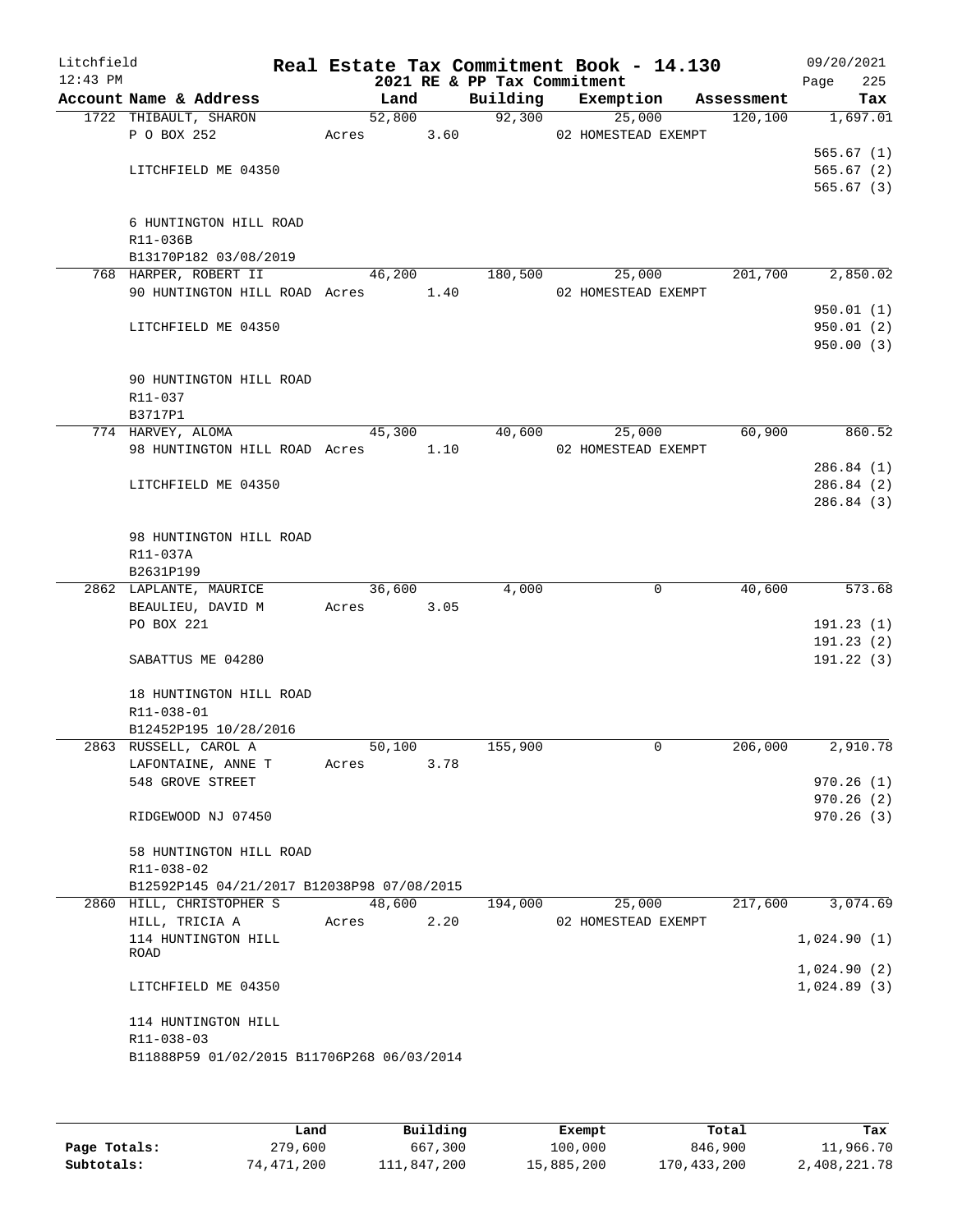| Litchfield   |                                                     |       |                 |                             | Real Estate Tax Commitment Book - 14.130  |                      | 09/20/2021    |
|--------------|-----------------------------------------------------|-------|-----------------|-----------------------------|-------------------------------------------|----------------------|---------------|
| $12:43$ PM   |                                                     |       |                 | 2021 RE & PP Tax Commitment |                                           |                      | 226<br>Page   |
|              | Account Name & Address<br>2864 PARENT, PATRICK      |       | Land<br>28,400  | Building<br>$\Omega$        | Exemption<br>$\Omega$                     | Assessment<br>28,400 | Tax<br>401.29 |
|              | 664 COLLEGE STREET                                  | Acres | 2.14            |                             |                                           |                      |               |
|              |                                                     |       |                 |                             |                                           |                      | 133.76(1)     |
|              | LEWISTON ME 04240                                   |       |                 |                             |                                           |                      | 133.76(2)     |
|              |                                                     |       |                 |                             |                                           |                      | 133.77(3)     |
|              |                                                     |       |                 |                             |                                           |                      |               |
|              | HUNTINGTON HILL ROAD<br>R11-038-04                  |       |                 |                             |                                           |                      |               |
|              | B13202P31 05/03/2019                                |       |                 |                             |                                           |                      |               |
|              | 1432 RUSH DEVELOPMENT LLC                           |       | 73,400          | $\Omega$                    | 0                                         | 73,400               | 1,037.14      |
|              | 257 BUKER ROAD                                      | Acres | 79.48           |                             |                                           |                      |               |
|              |                                                     |       |                 |                             |                                           |                      | 345.71(1)     |
|              | LITCHFIELD ME 04350                                 |       |                 |                             |                                           |                      | 345.71 (2)    |
|              |                                                     |       |                 |                             |                                           |                      | 345.72(3)     |
|              | HUNTINGTON HILL ROAD                                |       |                 |                             |                                           |                      |               |
|              | R11-038-06                                          |       |                 |                             |                                           |                      |               |
|              | B9758P129 06/11/2008 B1655P127 07/10/1973 B1563P222 |       |                 |                             |                                           |                      |               |
|              | 09/29/1971                                          |       |                 |                             |                                           |                      |               |
|              | 2721 CARUSO, DANIELLA M                             |       | 51,300 126,900  |                             | 25,000                                    | 153,200              | 2,164.72      |
|              | 68 HUNTINGTON HILL ROAD Acres 3.10                  |       |                 |                             | 02 HOMESTEAD EXEMPT                       |                      | 721.57(1)     |
|              | LITCHFIELD ME 04350                                 |       |                 |                             |                                           |                      | 721.57(2)     |
|              |                                                     |       |                 |                             |                                           |                      | 721.58(3)     |
|              |                                                     |       |                 |                             |                                           |                      |               |
|              | 68 HUNTINGTON HILL ROAD                             |       |                 |                             |                                           |                      |               |
|              | R11-038A                                            |       |                 |                             |                                           |                      |               |
|              | B13516P274 03/27/2020                               |       |                 |                             |                                           |                      |               |
|              | 1803 WADE, NATHANIAL J                              |       | 63,800<br>31.00 | 108,600                     | 31,000                                    | 141,400              | 1,997.98      |
|              | WADE, AMANDA J<br>126 HUNTINGTON HILL               | Acres |                 |                             | 02 HOMESTEAD EXEMPT<br>03 VETERANS EXEMPT |                      | 665.99(1)     |
|              | ROAD                                                |       |                 |                             |                                           |                      |               |
|              |                                                     |       |                 |                             |                                           |                      | 665.99(2)     |
|              | LITCHFIELD ME 04350                                 |       |                 |                             |                                           |                      | 666.00(3)     |
|              | 126 HUNTINGTON HILL                                 |       |                 |                             |                                           |                      |               |
|              | R11-039                                             |       |                 |                             |                                           |                      |               |
|              | B12324P286 06/10/2016 B1741P67                      |       |                 |                             |                                           |                      |               |
|              | 1035 TONN, JEFFERY W II                             |       | 69,800          | 179,300                     | 25,000                                    | 224,100              | 3,166.53      |
|              | TONN, KATRINA M                                     | Acres | 19.00           |                             | 02 HOMESTEAD EXEMPT                       |                      |               |
|              | 184 FERRY ROAD                                      |       |                 |                             |                                           |                      | 1,055.51(1)   |
|              | LISBON ME 04250                                     |       |                 |                             |                                           |                      | 1,055.51(2)   |
|              |                                                     |       |                 |                             |                                           |                      | 1,055.51(3)   |
|              | 144 HUNTINGTON HILL                                 |       |                 |                             |                                           |                      |               |
|              | R11-040                                             |       |                 |                             |                                           |                      |               |
|              | B13089P250 11/19/2018                               |       |                 |                             |                                           |                      |               |
|              | 1313 NUZZO, KEITH                                   |       | 62,300          | 162,600                     | 25,000                                    | 199,900              | 2,824.59      |
|              | 168 HUNTINGTON HILL<br>ROAD                         | Acres | 9.00            |                             | 02 HOMESTEAD EXEMPT                       |                      |               |
|              |                                                     |       |                 |                             |                                           |                      | 941.53(1)     |
|              | LITCHFIELD ME 04350                                 |       |                 |                             |                                           |                      | 941.53 (2)    |
|              |                                                     |       |                 |                             |                                           |                      | 941.53(3)     |
|              |                                                     |       |                 |                             |                                           |                      |               |
|              | 168 HUNTINGTON HILL                                 |       |                 |                             |                                           |                      |               |
|              | R11-040A<br>B2411P285                               |       |                 |                             |                                           |                      |               |
|              |                                                     |       |                 |                             |                                           |                      |               |
|              |                                                     |       |                 |                             |                                           |                      |               |
|              | Land                                                |       | Building        |                             | Exempt                                    | Total                | Tax           |
| Page Totals: | 349,000                                             |       | 577,400         |                             | 106,000                                   | 820,400              | 11,592.25     |

**Subtotals:** 74,820,200 112,424,600 15,991,200 171,253,600 2,419,814.03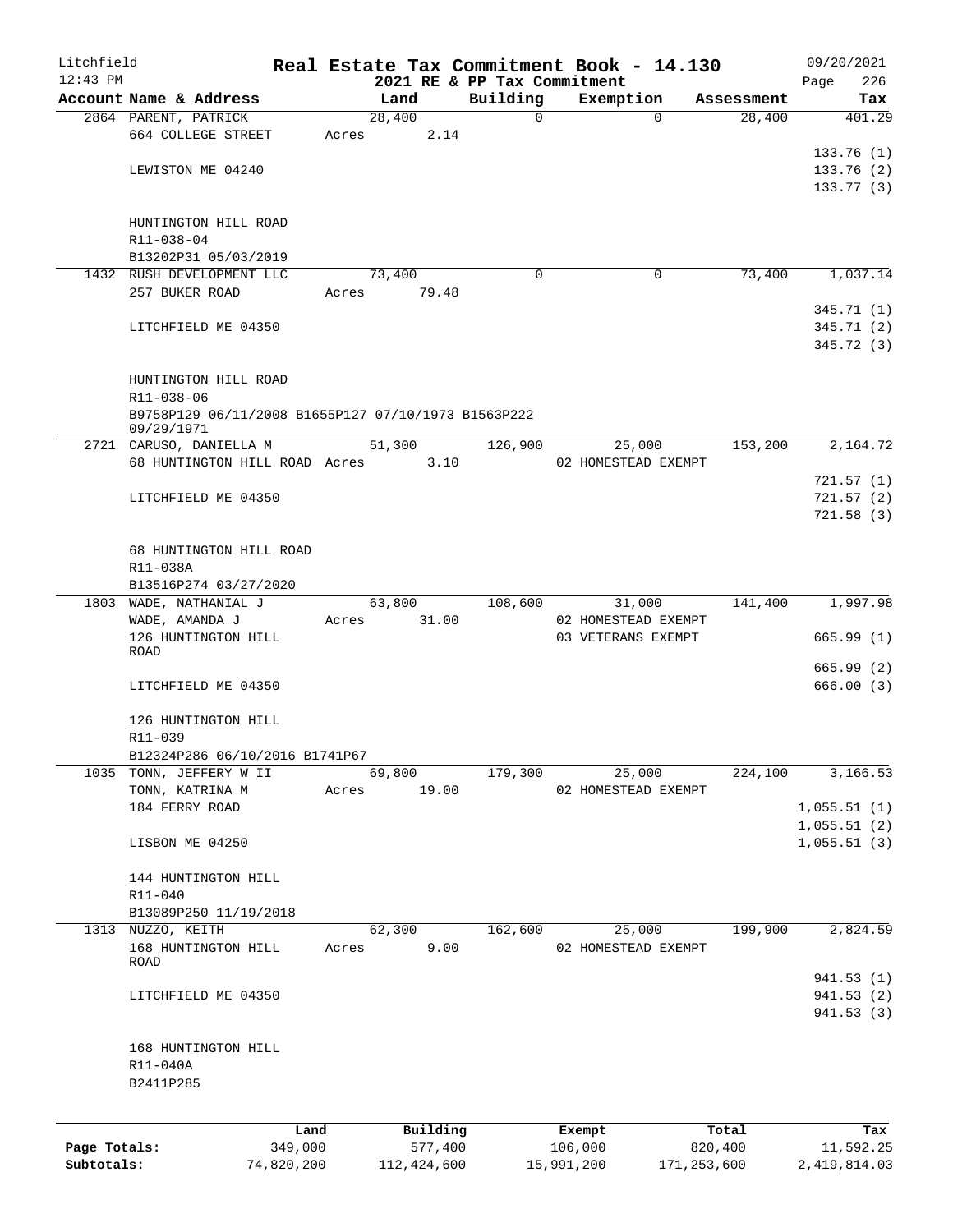| Litchfield   |                                                           |              |       |         |               |             | Real Estate Tax Commitment Book - 14.130 |             |            | 09/20/2021               |          |
|--------------|-----------------------------------------------------------|--------------|-------|---------|---------------|-------------|------------------------------------------|-------------|------------|--------------------------|----------|
| $12:43$ PM   |                                                           |              |       |         |               |             | 2021 RE & PP Tax Commitment              |             |            | Page                     | 227      |
|              | Account Name & Address                                    |              |       | Land    |               | Building    | Exemption                                |             | Assessment |                          | Tax      |
|              | 1433 BOUCK, KEVIN E                                       |              |       | 69,800  |               | 156,500     | 25,000                                   |             | 201,300    |                          | 2,844.37 |
|              | BOUCK, KRYSTLE J<br>121 HUNTINGTON HILL<br>ROAD           |              | Acres |         | 20.62         |             | 02 HOMESTEAD EXEMPT                      |             |            | 948.12 (1)               |          |
|              |                                                           |              |       |         |               |             |                                          |             |            | 948.12 (2)               |          |
|              | LITCHFIELD ME 04350                                       |              |       |         |               |             |                                          |             |            | 948.13 (3)               |          |
|              | 121 HUNTINGTON HILL<br>R11-041                            |              |       |         |               |             |                                          |             |            |                          |          |
|              | B13554P336 12/09/2019 B125464P270 03/24/2017<br>B1357P334 |              |       |         |               |             |                                          |             |            |                          |          |
|              | 2903 BOWER, ROBERT L JR                                   |              |       | 292,400 |               | 285,400     |                                          | 0           | 577,800    |                          | 8,164.31 |
|              | SIRR, GEOFFREY C JR<br>557 HALLOWELL<br>LITCHFIELD ROAD   |              | Acres |         | 92.28         |             |                                          |             |            | 2,721.44 (1)             |          |
|              |                                                           |              |       |         |               |             |                                          |             |            | 2,721.44 (2)             |          |
|              | WEST GARDINER ME 04345                                    |              |       |         |               |             |                                          |             |            | 2,721.43 (3)             |          |
|              | 127 QUACKENBUSH LANE<br>R11-041A                          |              |       |         |               |             |                                          |             |            |                          |          |
|              | B13111P197 11/13/2018                                     |              |       |         |               |             |                                          |             |            |                          |          |
|              | 1577 COFFIN, JENNIFER                                     |              |       | 41,000  |               | $\mathbf 0$ |                                          | 0           | 41,000     |                          | 579.33   |
|              | 59 EASY ST                                                |              | Acres |         | 7.29          |             |                                          |             |            |                          |          |
|              |                                                           |              |       |         |               |             |                                          |             |            | 193.11(1)                |          |
|              | FARMINGDALE ME 04344                                      |              |       |         |               |             |                                          |             |            | 193.11(2)                |          |
|              | 2904                                                      |              |       |         |               |             |                                          |             |            | 193.11(3)                |          |
|              | WOODLAND LANE                                             |              |       |         |               |             |                                          |             |            |                          |          |
|              | R11-042                                                   |              |       |         |               |             |                                          |             |            |                          |          |
|              | B13018P142 09/06/2018 B4435P35 06/07/1993                 |              |       |         |               |             |                                          |             |            |                          |          |
|              | 593 MORIN, NANCY D                                        |              |       | 54,000  |               | 172,200     | 25,000                                   |             | 201,200    |                          | 2,842.96 |
|              | 25 WOODLAND LAND                                          |              | Acres |         | 4.40          |             | 02 HOMESTEAD EXEMPT                      |             |            |                          |          |
|              |                                                           |              |       |         |               |             |                                          |             |            | 947.65 (1)               |          |
|              | LITCHFIELD ME 04350                                       |              |       |         |               |             |                                          |             |            | 947.65(2)<br>947.66 (3)  |          |
|              | 25 WOODLAND LANE                                          |              |       |         |               |             |                                          |             |            |                          |          |
|              | R11-042A                                                  |              |       |         |               |             |                                          |             |            |                          |          |
|              | B12038P302 06/26/2015                                     |              |       |         |               |             |                                          |             |            |                          |          |
|              | 895 TUTTLE, HENRY G                                       |              |       | 50,300  |               | 147,500     | 25,000                                   |             | 172,800    |                          | 2,441.66 |
|              | TUTTLE, ROXANNE<br>81 HUNTINGTON HILL ROAD                |              | Acres |         | 2.78          |             | 02 HOMESTEAD EXEMPT                      |             |            |                          |          |
|              |                                                           |              |       |         |               |             |                                          |             |            | 813.89 (1)<br>813.89 (2) |          |
|              | LITCHFIELD ME 04350                                       |              |       |         |               |             |                                          |             |            | 813.88 (3)               |          |
|              | 81 HUNTINGTON HILL ROAD                                   |              |       |         |               |             |                                          |             |            |                          |          |
|              | R11-042A-1                                                |              |       |         |               |             |                                          |             |            |                          |          |
|              | B6915P165                                                 |              |       |         |               |             |                                          |             |            |                          |          |
|              | 655 COWAN, DAVID J                                        |              |       | 49,200  |               | 170,000     | 25,000                                   |             | 194,200    |                          | 2,744.05 |
|              | COWAN, JANICE P                                           |              | Acres |         | 2.40          |             | 02 HOMESTEAD EXEMPT                      |             |            |                          |          |
|              | PO BOX 294                                                |              |       |         |               |             |                                          |             |            | 914.68(1)                |          |
|              |                                                           |              |       |         |               |             |                                          |             |            | 914.68 (2)               |          |
|              | LITCHFIELD ME 04350                                       |              |       |         |               |             |                                          |             |            | 914.69(3)                |          |
|              | 10 WOODLAND LANE<br>R11-042B                              |              |       |         |               |             |                                          |             |            |                          |          |
|              | B4761P159 09/01/2004                                      |              |       |         |               |             |                                          |             |            |                          |          |
|              |                                                           | Land         |       |         | Building      |             | Exempt                                   |             | Total      |                          | Tax      |
| Page Totals: |                                                           | 556,700      |       |         | 931,600       |             | 100,000                                  |             | 1,388,300  | 19,616.68                |          |
| Subtotals:   |                                                           | 75, 376, 900 |       |         | 113, 356, 200 |             | 16,091,200                               | 172,641,900 |            | 2,439,430.71             |          |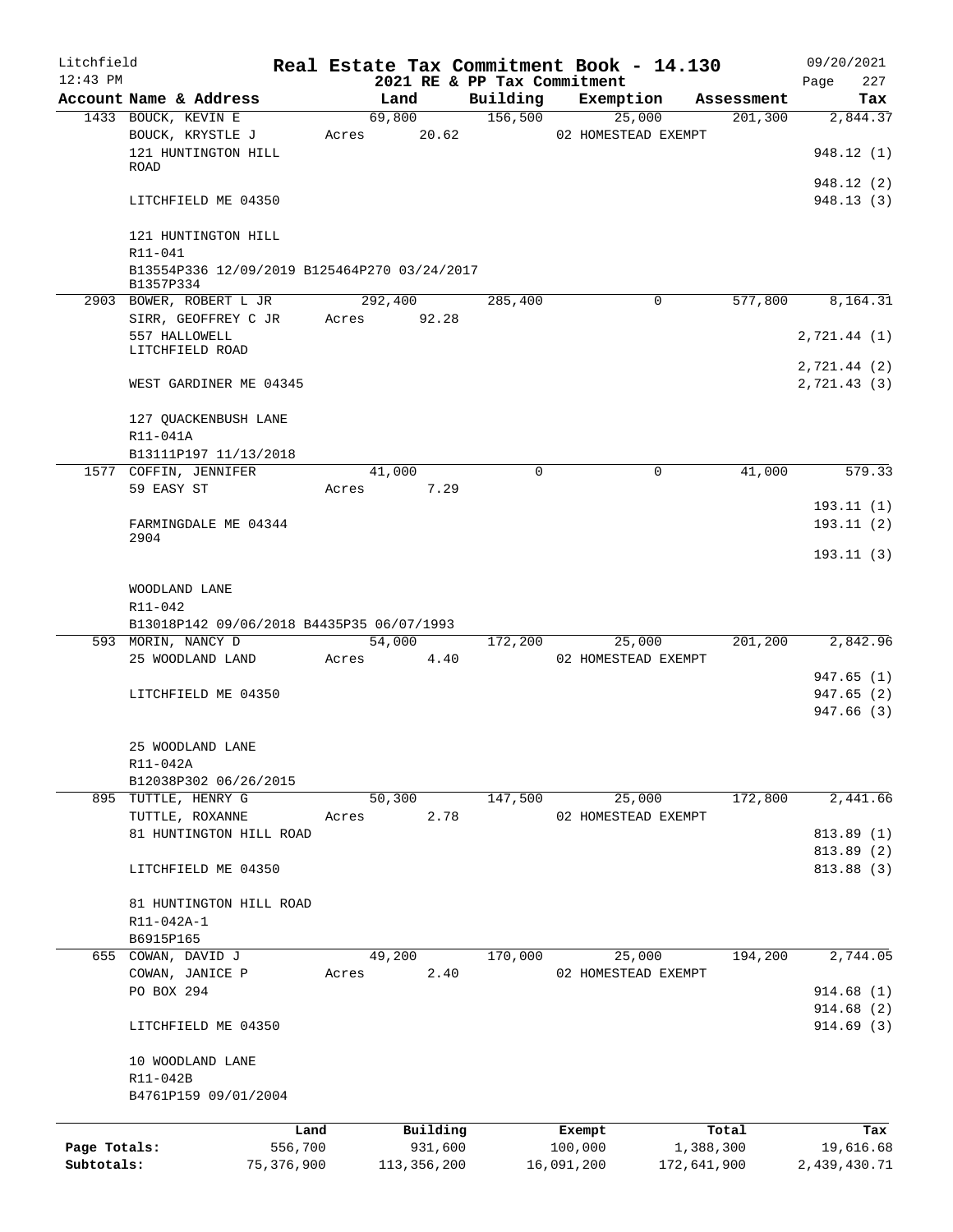| Litchfield |                                           |          |      |                             | Real Estate Tax Commitment Book - 14.130 |            | 09/20/2021                 |
|------------|-------------------------------------------|----------|------|-----------------------------|------------------------------------------|------------|----------------------------|
| $12:43$ PM |                                           |          |      | 2021 RE & PP Tax Commitment |                                          |            | 228<br>Page                |
|            | Account Name & Address                    | Land     |      | Building                    | Exemption                                | Assessment | Tax                        |
|            | 188 AVIGNON, EDDY                         | 252, 200 |      | 221,200                     | $\Omega$                                 | 473,400    | 6,689.14                   |
|            | 322 BLUE HILL AVENUE                      | Acres    | 4.35 |                             |                                          |            |                            |
|            | MILTON MA 02186                           |          |      |                             |                                          |            | 2,229.71(1)<br>2,229.71(2) |
|            |                                           |          |      |                             |                                          |            | 2, 229.72(3)               |
|            |                                           |          |      |                             |                                          |            |                            |
|            | 96 WOODLAND LANE                          |          |      |                             |                                          |            |                            |
|            | R11-042C                                  |          |      |                             |                                          |            |                            |
|            | B6692P181 11/13/2001                      |          |      |                             |                                          |            |                            |
|            | 2268 LAHEY, MICHAEL                       | 236,500  |      | 524,800                     | 25,000                                   | 736,300    | 10,403.92                  |
|            | LAHEY, THERESA                            | Acres    | 3.10 |                             | 02 HOMESTEAD EXEMPT                      |            |                            |
|            | P.O. BOX 86                               |          |      |                             |                                          |            | 3,467.97(1)                |
|            |                                           |          |      |                             |                                          |            | 3,467.97(2)                |
|            | LITCHFIELD ME 04350                       |          |      |                             |                                          |            | 3,467.98(3)                |
|            | 92 WOODLAND LANE                          |          |      |                             |                                          |            |                            |
|            | R11-042C-1                                |          |      |                             |                                          |            |                            |
|            | B7376P65 04/28/2003                       |          |      |                             |                                          |            |                            |
|            | 5 BARNETT JEFFREY R                       | 48,500   |      | 176,400                     | 25,000                                   | 199,900    | 2,824.59                   |
|            | BARNETT CARRIE A                          | Acres    | 2.16 |                             | 02 HOMESTEAD EXEMPT                      |            |                            |
|            | 57 HUNTINGTON HILL ROAD                   |          |      |                             |                                          |            | 941.53(1)                  |
|            |                                           |          |      |                             |                                          |            | 941.53(2)                  |
|            | LITCHFIELD ME 04350                       |          |      |                             |                                          |            | 941.53(3)                  |
|            | 57 HUNTINGTON HILL ROAD                   |          |      |                             |                                          |            |                            |
|            | R11-042D                                  |          |      |                             |                                          |            |                            |
|            | B9917P251 11/26/2008 B5217P170 06/02/1996 |          |      |                             |                                          |            |                            |
|            | 189 VANNAH, KATHLEEN M                    | 61,700   |      | 118,700                     | $\mathbf 0$                              | 180,400    | 2,549.05                   |
|            | VANNAH, RUSSELL E                         | Acres    | 8.21 |                             |                                          |            |                            |
|            | 49 WOODLAND LANE                          |          |      |                             |                                          |            | 849.68 (1)                 |
|            | LITCHFIELD ME 04350                       |          |      |                             |                                          |            | 849.68 (2)<br>849.69 (3)   |
|            |                                           |          |      |                             |                                          |            |                            |
|            | 49 WOODLAND LANE                          |          |      |                             |                                          |            |                            |
|            | R11-042E                                  |          |      |                             |                                          |            |                            |
|            | B6611P208 08/30/2001                      |          |      |                             |                                          |            |                            |
|            | 190 GAGNON, CHASE                         | 42,200   |      | $\Omega$                    | $\mathbf 0$                              | 42,200     | 596.29                     |
|            | GALLAGHER, EMILEY                         | Acres    | 8.92 |                             |                                          |            |                            |
|            | 251 BOWDOINHAM ROAD                       |          |      |                             |                                          |            | 198.76(1)                  |
|            |                                           |          |      |                             |                                          |            | 198.76 (2)                 |
|            | LISBON ME 04252                           |          |      |                             |                                          |            | 198.77 (3)                 |
|            | 84 WOODLAND LANE                          |          |      |                             |                                          |            |                            |
|            | R11-042F                                  |          |      |                             |                                          |            |                            |
|            | B13792P178 11/06/2020                     |          |      |                             |                                          |            |                            |
|            | 2765 VANNAH, KATHLEEN M                   | 38,200   |      | $\Omega$                    | 0                                        | 38,200     | 539.77                     |
|            | VANNAH, RUSSELL E                         | Acres    | 5.80 |                             |                                          |            |                            |
|            | 49 WOODLAND LANE                          |          |      |                             |                                          |            | 179.92(1)                  |
|            |                                           |          |      |                             |                                          |            | 179.92(2)                  |
|            | LITCHFIELD ME 04350                       |          |      |                             |                                          |            | 179.93(3)                  |
|            | WOODLAND LANE                             |          |      |                             |                                          |            |                            |
|            | R11-042G                                  |          |      |                             |                                          |            |                            |
|            | B10424P259 05/24/2010                     |          |      |                             |                                          |            |                            |
|            |                                           |          |      |                             |                                          |            |                            |
|            |                                           |          |      |                             |                                          |            |                            |

|              | Land       | Building    | Exempt     | Total         | Tax          |
|--------------|------------|-------------|------------|---------------|--------------|
| Page Totals: | 679,300    | 1,041,100   | 50,000     | 1,670,400     | 23,602.76    |
| Subtotals:   | 76,056,200 | 114,397,300 | 16,141,200 | 174, 312, 300 | 2,463,033.47 |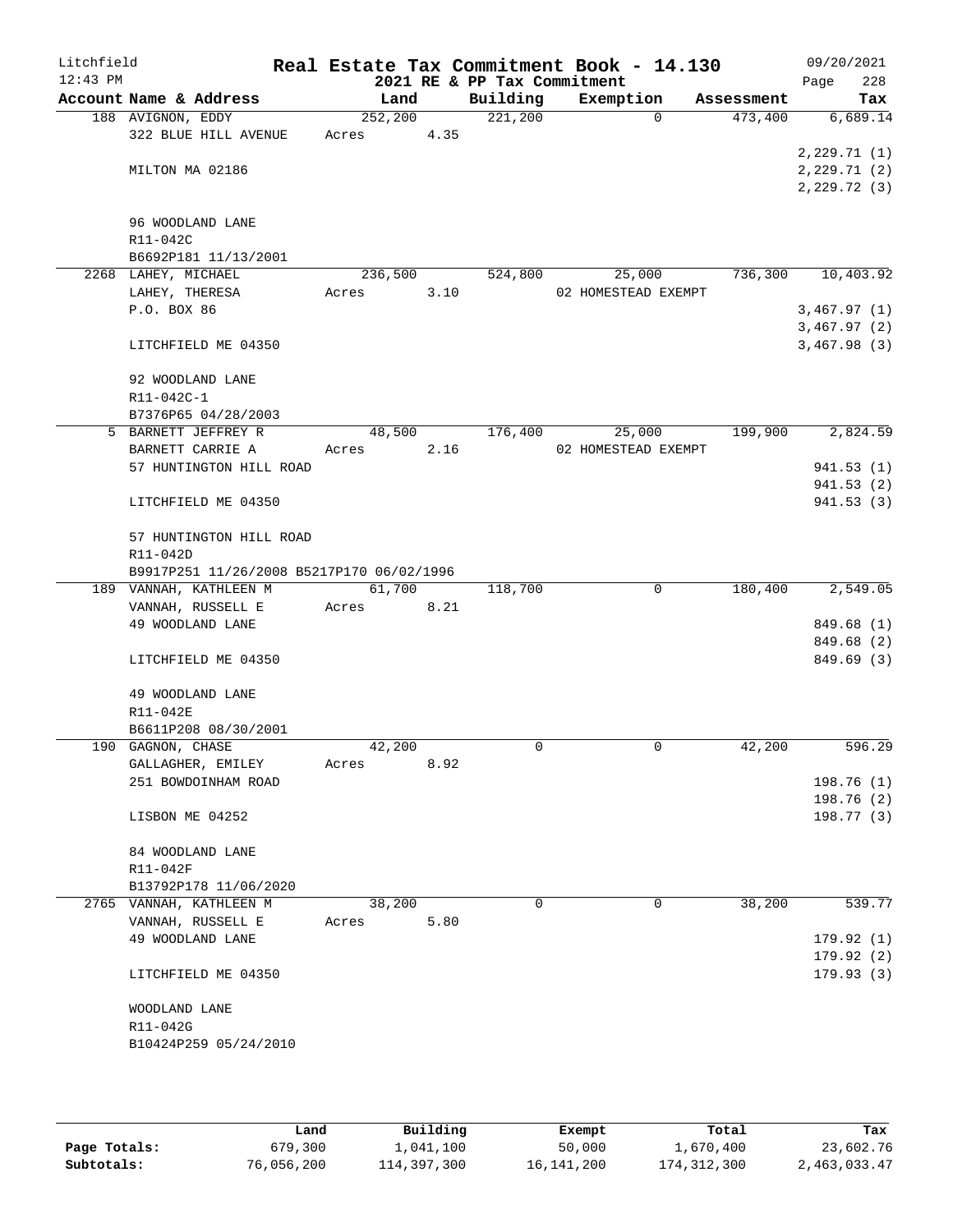| Litchfield<br>$12:43$ PM |                                           |       |             | 2021 RE & PP Tax Commitment | Real Estate Tax Commitment Book - 14.130 |                       | 09/20/2021<br>229<br>Page |
|--------------------------|-------------------------------------------|-------|-------------|-----------------------------|------------------------------------------|-----------------------|---------------------------|
|                          | Account Name & Address                    |       | Land        | Building                    | Exemption                                | Assessment            | Tax                       |
|                          | 2766 KOEHLER, PETER A                     |       | 48,800      | 104,000                     |                                          | $\Omega$<br>152,800   | 2,159.06                  |
|                          | KOEHLER, CHERYL F                         |       | Acres 2.26  |                             |                                          |                       |                           |
|                          | 42 LUDWIG ROAD                            |       |             |                             |                                          |                       | 719.69(1)                 |
|                          |                                           |       |             |                             |                                          |                       | 719.69(2)                 |
|                          | ELLINGTON CT 06029                        |       |             |                             |                                          |                       | 719.68(3)                 |
|                          |                                           |       |             |                             |                                          |                       |                           |
|                          | 72 WOODLAND LANE                          |       |             |                             |                                          |                       |                           |
|                          | R11-042H                                  |       |             |                             |                                          |                       |                           |
|                          |                                           |       |             |                             |                                          |                       |                           |
|                          | B13399P277 11/15/2019                     |       |             |                             |                                          |                       |                           |
|                          | 112 HOLLOWAY, BETH C                      |       | 71,900      | 201,500                     | 25,000                                   | 248,400               | 3,509.89                  |
|                          | 1599 LEWISTON RD                          | Acres | 24.89       |                             | 02 HOMESTEAD EXEMPT                      |                       |                           |
|                          |                                           |       |             |                             |                                          |                       | 1,169.96(1)               |
|                          | LITCHFIELD ME 04350                       |       |             |                             |                                          |                       | 1,169.96(2)               |
|                          |                                           |       |             |                             |                                          |                       | 1, 169.97(3)              |
|                          |                                           |       |             |                             |                                          |                       |                           |
|                          | 1599 LEWISTON ROAD                        |       |             |                             |                                          |                       |                           |
|                          | R11-043                                   |       |             |                             |                                          |                       |                           |
|                          | B10111P146 05/15/2009                     |       |             |                             |                                          |                       |                           |
|                          | 1346 SAND POND PARTRIDGE                  |       | 27,600      | $\Omega$                    |                                          | 27,600<br>0           | 389.99                    |
|                          | FAMILY TRUST                              |       |             |                             |                                          |                       |                           |
|                          | JAMES PARTRIDGE TRUSTEE Acres 1.85        |       |             |                             |                                          |                       |                           |
|                          | 2446 E LOYOLA DRIVE                       |       |             |                             |                                          |                       | 130.00(1)                 |
|                          |                                           |       |             |                             |                                          |                       | 130.00(2)                 |
|                          | TEMPE AZ 85282                            |       |             |                             |                                          |                       | 129.99(3)                 |
|                          |                                           |       |             |                             |                                          |                       |                           |
|                          | LEWISTON ROAD                             |       |             |                             |                                          |                       |                           |
|                          | R11-044-1                                 |       |             |                             |                                          |                       |                           |
|                          | B9766P3 06/18/2008 B5972P197 06/08/1999   |       |             |                             |                                          |                       |                           |
|                          | 2452 SAND POND PARTRIDGE                  |       | 27,600      | 0                           |                                          | $\mathbf 0$<br>27,600 | 389.99                    |
|                          | FAMILY TRUST                              |       |             |                             |                                          |                       |                           |
|                          | JAMES PARTRIDGE TRUSTEE Acres 1.85        |       |             |                             |                                          |                       |                           |
|                          | 2446 E LOYOLA DRIVE                       |       |             |                             |                                          |                       | 130.00(1)                 |
|                          |                                           |       |             |                             |                                          |                       | 130.00(2)                 |
|                          | TEMPE AZ 85282                            |       |             |                             |                                          |                       | 129.99(3)                 |
|                          |                                           |       |             |                             |                                          |                       |                           |
|                          | LEWISTON ROAD                             |       |             |                             |                                          |                       |                           |
|                          | $R11 - 044 - 2$                           |       |             |                             |                                          |                       |                           |
|                          | B9765P349 06/18/2008 B5922P197 06/08/1999 |       |             |                             |                                          |                       |                           |
|                          | 2453 SAND POND PARTRIDGE                  |       | 27,600      | 0                           |                                          | 27,600<br>$\Omega$    | 389.99                    |
|                          | FAMILY TRUST                              |       |             |                             |                                          |                       |                           |
|                          | JAMES PARTRIDGETRUSTEE                    | Acres | 1.86        |                             |                                          |                       |                           |
|                          | 2446 E LOYOLA DRIVE                       |       |             |                             |                                          |                       | 130.00(1)                 |
|                          |                                           |       |             |                             |                                          |                       | 130.00(2)                 |
|                          | TEMPE AZ 85282                            |       |             |                             |                                          |                       | 129.99(3)                 |
|                          |                                           |       |             |                             |                                          |                       |                           |
|                          | LEWISTON ROAD                             |       |             |                             |                                          |                       |                           |
|                          | $R11 - 044 - 3$                           |       |             |                             |                                          |                       |                           |
|                          | B9765P350 06/18/2008 B5972P197 06/08/1999 |       |             |                             |                                          |                       |                           |
|                          | 2454 SAND POND PARTRIDGE                  |       | 27,600      | 0                           |                                          | 27,600<br>0           | 389.99                    |
|                          | FAMILY TRUST                              |       |             |                             |                                          |                       |                           |
|                          | JAMES PARTRIDGE TRUSTEE Acres             |       | 1.87        |                             |                                          |                       |                           |
|                          | 2446 E LOYOLA DRIVE                       |       |             |                             |                                          |                       | 130.00(1)                 |
|                          |                                           |       |             |                             |                                          |                       | 130.00(2)                 |
|                          | TEMPE AZ 85282                            |       |             |                             |                                          |                       | 129.99(3)                 |
|                          |                                           |       |             |                             |                                          |                       |                           |
|                          | LEWISTON ROAD                             |       |             |                             |                                          |                       |                           |
|                          | $R11 - 044 - 4$                           |       |             |                             |                                          |                       |                           |
|                          |                                           |       |             |                             |                                          |                       |                           |
|                          | B9766P1 06/18/2008 B5972P197 06/08/1999   |       |             |                             |                                          |                       |                           |
|                          |                                           |       |             |                             |                                          |                       |                           |
|                          | Land                                      |       | Building    |                             | Exempt                                   | Total                 | Tax                       |
| Page Totals:             | 231,100                                   |       | 305,500     |                             | 25,000                                   | 511,600               | 7,228.91                  |
| Subtotals:               | 76,287,300                                |       | 114,702,800 |                             | 16, 166, 200                             | 174,823,900           | 2,470,262.38              |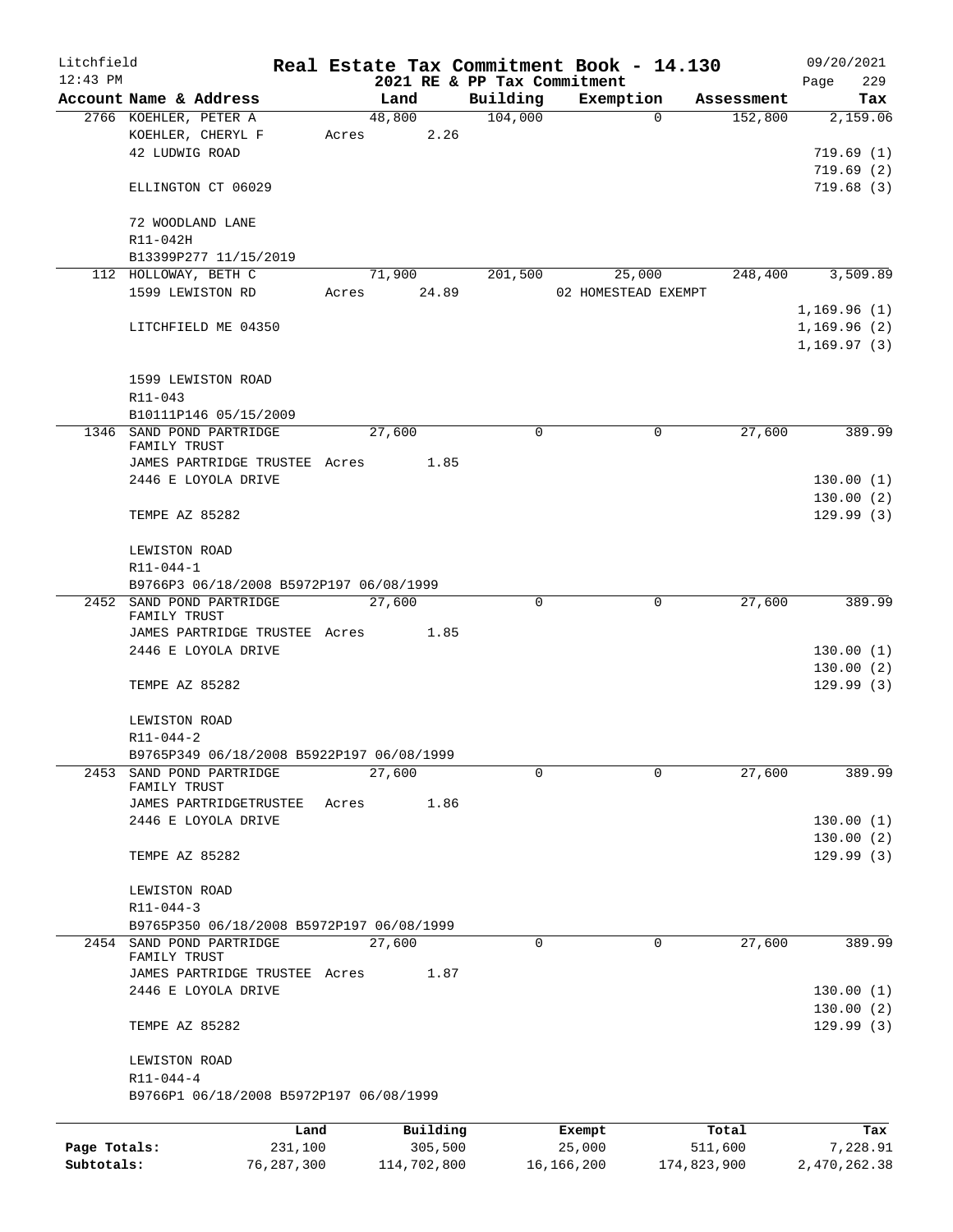| Litchfield   |                                                                                |            |            |                |               |                             |              | Real Estate Tax Commitment Book - 14.130 |                                                  | 09/20/2021             |
|--------------|--------------------------------------------------------------------------------|------------|------------|----------------|---------------|-----------------------------|--------------|------------------------------------------|--------------------------------------------------|------------------------|
| $12:43$ PM   |                                                                                |            |            |                |               | 2021 RE & PP Tax Commitment |              |                                          |                                                  | Page<br>230            |
|              | Account Name & Address<br>2455 SAND POND PARTRIDGE                             |            |            | Land<br>27,600 |               | Building<br>$\Omega$        |              | Exemption<br>$\Omega$                    | Assessment<br>27,600                             | Tax<br>389.99          |
|              | FAMILY TRUST<br>JAMES PARTRIDGE                                                |            | Acres      |                | 1.87          |                             |              |                                          |                                                  |                        |
|              | TRUSTEE<br>2446 E LOYOLA DRIVE                                                 |            |            |                |               |                             |              |                                          |                                                  | 130.00(1)              |
|              | TEMPE AZ 85282                                                                 |            |            |                |               |                             |              |                                          |                                                  | 130.00(2)<br>129.99(3) |
|              | LEWISTON ROAD                                                                  |            |            |                |               |                             |              |                                          |                                                  |                        |
|              | $R11 - 044 - 5$                                                                |            |            |                |               |                             |              |                                          |                                                  |                        |
|              | B9766P2 06/18/2008 B5972P197 06/08/1997                                        |            |            |                |               |                             |              |                                          |                                                  |                        |
|              | 309 DOW, JAMIE W<br>1817 HALLOWELL ROAD                                        |            | Acres 2.00 |                | 48,000        | 142,100                     |              | 25,000<br>02 HOMESTEAD EXEMPT            | 165,100                                          | 2,332.86               |
|              |                                                                                |            |            |                |               |                             |              |                                          |                                                  | 777.62(1)              |
|              | LITCHFIELD ME 04350                                                            |            |            |                |               |                             |              |                                          |                                                  | 777.62(2)              |
|              |                                                                                |            |            |                |               |                             |              |                                          |                                                  | 777.62(3)              |
|              | 1817 HALLOWELL ROAD                                                            |            |            |                |               |                             |              |                                          |                                                  |                        |
|              | R12-001                                                                        |            |            |                |               |                             |              |                                          |                                                  |                        |
|              | B13030P151 09/18/2018                                                          |            |            |                |               |                             |              |                                          |                                                  |                        |
|              | 1739 DILLINGHAM, MARY-JANE                                                     |            |            |                |               | 60,400 196,000              |              | 25,000                                   |                                                  | 231,400 3,269.68       |
|              | PO BOX 338                                                                     |            | Acres      |                | 6.52          |                             |              | 02 HOMESTEAD EXEMPT                      |                                                  |                        |
|              |                                                                                |            |            |                |               |                             |              |                                          |                                                  | 1,089.89(1)            |
|              | LITCHFIELD ME 04350                                                            |            |            |                |               |                             |              |                                          |                                                  | 1,089.89(2)            |
|              |                                                                                |            |            |                |               |                             |              |                                          |                                                  | 1,089.90(3)            |
|              | 1843 HALLOWELL ROAD                                                            |            |            |                |               |                             |              |                                          |                                                  |                        |
|              | R12-001A                                                                       |            |            |                |               |                             |              |                                          |                                                  |                        |
|              | B7478P57 01/29/2004                                                            |            |            |                |               |                             |              |                                          |                                                  |                        |
|              | 2363 STEVENSON, TRAVIS J                                                       |            |            |                |               |                             |              |                                          | $45,500$ $117,900$ $25,000$ $138,400$ $1,955.59$ |                        |
|              | 1845 HALLOWELL ROAD                                                            |            | Acres 1.16 |                |               |                             |              | 02 HOMESTEAD EXEMPT                      |                                                  |                        |
|              |                                                                                |            |            |                |               |                             |              |                                          |                                                  | 651.86(1)              |
|              | LITCHFIELD ME 04350                                                            |            |            |                |               |                             |              |                                          |                                                  | 651.86(2)              |
|              |                                                                                |            |            |                |               |                             |              |                                          |                                                  | 651.87(3)              |
|              | 1845 HALLOWELL ROAD                                                            |            |            |                |               |                             |              |                                          |                                                  |                        |
|              | R12-001B                                                                       |            |            |                |               |                             |              |                                          |                                                  |                        |
|              | B13411P191 11/26/2019                                                          |            |            |                |               |                             |              |                                          |                                                  |                        |
|              | 2686 MERRILL, KRISTOPHER S                                                     |            |            | 48,000         |               | 187,500                     |              | 0                                        | 235,500                                          | 3,327.62               |
|              | 18 DILLINGHAM DRIVE                                                            |            | Acres      |                | 2.01          |                             |              |                                          |                                                  |                        |
|              |                                                                                |            |            |                |               |                             |              |                                          |                                                  | 1, 109.21(1)           |
|              | LITCHFIELD ME 04350                                                            |            |            |                |               |                             |              |                                          |                                                  | 1, 109.21(2)           |
|              |                                                                                |            |            |                |               |                             |              |                                          |                                                  | 1, 109.20(3)           |
|              | 18 DILLINGHAM DRIVE                                                            |            |            |                |               |                             |              |                                          |                                                  |                        |
|              | R12-001C                                                                       |            |            |                |               |                             |              |                                          |                                                  |                        |
|              | B13545P75 B12891P145 04/17/2018 B12298P275                                     |            |            |                |               |                             |              |                                          |                                                  |                        |
|              | 05/20/2016 B10819P206 09/26/2011 B10283P239<br>11/30/2009 B9261P297 02/13/2007 |            |            |                |               |                             |              |                                          |                                                  |                        |
| 2935         | CUMMINGS, ROBIN A                                                              |            |            | 55,800         |               | 10,900                      |              | 0                                        | 66,700                                           | 942.47                 |
|              | WOOD, TERRY L                                                                  |            | Acres      |                | 51.00         |                             |              |                                          |                                                  |                        |
|              | GRANT CHESLEY                                                                  |            |            |                |               |                             |              |                                          |                                                  | 314.16(1)              |
|              | 116 CHESLEY DRIVE                                                              |            |            |                |               |                             |              |                                          |                                                  | 314.16(2)              |
|              | LITCHFIELD ME 04350                                                            |            |            |                |               |                             |              |                                          |                                                  | 314.15(3)              |
|              | HALLOWELL ROAD                                                                 |            |            |                |               |                             |              |                                          |                                                  |                        |
|              | R12-001D                                                                       |            |            |                |               |                             |              |                                          |                                                  |                        |
|              | B13414P272 09/14/2019                                                          |            |            |                |               |                             |              |                                          |                                                  |                        |
|              |                                                                                | Land       |            |                | Building      |                             |              | Exempt                                   | Total                                            | Tax                    |
| Page Totals: |                                                                                | 285,300    |            |                | 654,400       |                             |              | 75,000                                   | 864,700                                          | 12,218.21              |
| Subtotals:   |                                                                                | 76,572,600 |            |                | 115, 357, 200 |                             | 16, 241, 200 |                                          | 175,688,600                                      | 2,482,480.59           |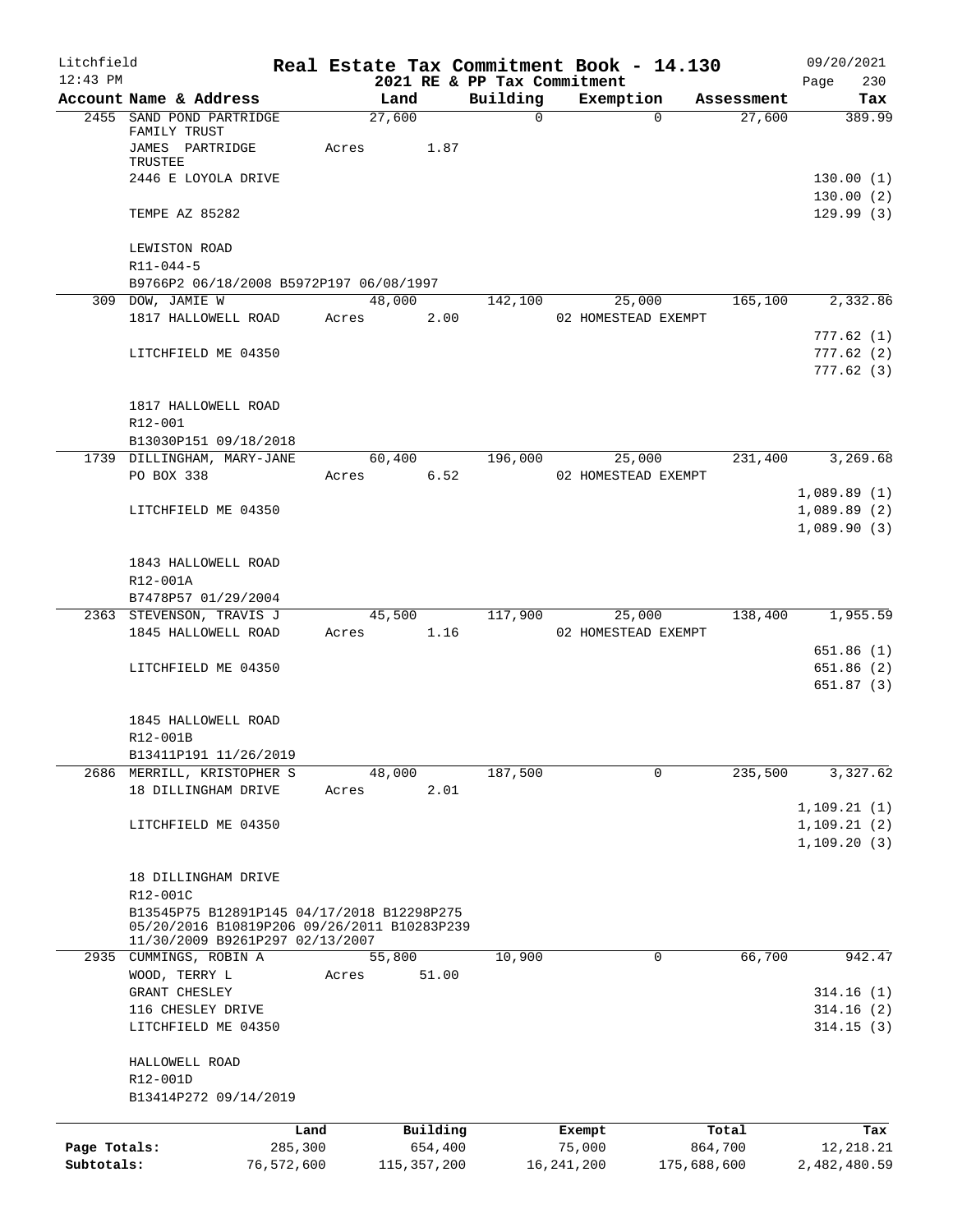| Litchfield   |                                                                      |       |                |                             | Real Estate Tax Commitment Book - 14.130 |            | 09/20/2021                  |
|--------------|----------------------------------------------------------------------|-------|----------------|-----------------------------|------------------------------------------|------------|-----------------------------|
| $12:43$ PM   |                                                                      |       |                | 2021 RE & PP Tax Commitment |                                          |            | Page<br>231                 |
|              | Account Name & Address                                               |       | Land           | Building                    | Exemption                                | Assessment | Tax                         |
|              | 1528 CUNAN, KRISTIN E<br>CHOUINARD, MICHAEL M<br>1795 HALLOWELL ROAD | Acres | 48,600<br>2.20 | 174,900                     | $\Omega$                                 | 223,500    | 3,158.06<br>1,052.69(1)     |
|              | LITCHFIELD ME 04350                                                  |       |                |                             |                                          |            | 1,052.69(2)<br>1,052.68(3)  |
|              | 1795 HALLOWELL ROAD<br>R12-003                                       |       |                |                             |                                          |            |                             |
|              | B10021P77 03/24/2009 B8652P234 10/13/2005 B2874P310                  |       |                |                             |                                          |            |                             |
|              | 2991 ROSSER, JOHN & LESLIE                                           |       | 59,600         | $\Omega$                    | 0                                        | 59,600     | 842.15                      |
|              | TRUSTEES<br>ROSSER, JOHN REVOCABLE Acres<br>TRUST                    |       | 40.15          |                             |                                          |            |                             |
|              | 29 ROSSER DRIVE                                                      |       |                |                             |                                          |            | 280.72 (1)<br>280.72 (2)    |
|              | LITCHFIELD ME 04350                                                  |       |                |                             |                                          |            | 280.71 (3)                  |
|              | ROSSER DRIVE<br>R12-003-A                                            |       |                |                             |                                          |            |                             |
|              | B10430P147 05/20/2010                                                |       |                |                             |                                          |            |                             |
|              | 2839 CLARK, LEIGH ANN                                                |       | 60,300         | 178,700                     | 0                                        | 239,000    | 3,377.07                    |
|              | CLARK, CHRISTOPHER D                                                 | Acres | 6.46           |                             |                                          |            |                             |
|              | 29 ROSSER DRIVE                                                      |       |                |                             |                                          |            | 1,125.69(1)                 |
|              | Litchfield ME 04350                                                  |       |                |                             |                                          |            | 1,125.69(2)<br>1, 125.69(3) |
|              | 29 ROSSER DRIVE<br>R12-003B                                          |       |                |                             |                                          |            |                             |
|              | B11523P151 09/25/2013                                                |       |                |                             |                                          |            |                             |
|              | 113 GALLAGHER, PAUL &                                                |       | 45,000         | 125,500                     | $\mathbf 0$                              | 170,500    | 2,409.17                    |
|              | HEDGPATH CAROL                                                       |       | Acres 1.00     |                             |                                          |            |                             |
|              | 6 CHAPMAN DRIVE                                                      |       |                |                             |                                          |            | 803.06(1)                   |
|              |                                                                      |       |                |                             |                                          |            | 803.06(2)                   |
|              | LITCHFIELD ME 04350                                                  |       |                |                             |                                          |            | 803.05(3)                   |
|              | 6 CHAPMAN DRIVE                                                      |       |                |                             |                                          |            |                             |
|              | R12-004                                                              |       |                |                             |                                          |            |                             |
|              | B6271P334 07/28/2000                                                 |       |                |                             |                                          |            |                             |
|              | 2305 TWADELLE, TODD<br>33 CHAPMAN DRIVE                              | Acres | 45,000<br>1.00 | 131,000                     | 25,000<br>02 HOMESTEAD EXEMPT            | 151,000    | 2,133.63                    |
|              |                                                                      |       |                |                             |                                          |            | 711.21(1)                   |
|              | LITCHFIELD ME 04350                                                  |       |                |                             |                                          |            | 711.21(2)                   |
|              |                                                                      |       |                |                             |                                          |            | 711.21(3)                   |
|              | 33 CHAPMAN DRIVE<br>R12-005-10                                       |       |                |                             |                                          |            |                             |
|              | B10074P99 05/14/2009 B8953P281 06/22/2006 B7500P64<br>07/01/2003     |       |                |                             |                                          |            |                             |
|              | 2310 MARQUIS, KEVIN                                                  |       | 45,000         | 127,600                     | 0                                        | 172,600    | 2,438.84                    |
|              | MARQUIS, LYNETT                                                      | Acres | 1.00           |                             |                                          |            |                             |
|              | 1745 HALLOWELL ROAD                                                  |       |                |                             |                                          |            | 812.95(1)                   |
|              |                                                                      |       |                |                             |                                          |            | 812.95(2)                   |
|              | LITCHFIELD ME 04350                                                  |       |                |                             |                                          |            | 812.94 (3)                  |
|              | 1745 HALLOWELL ROAD<br>$R12 - 005 - 2$                               |       |                |                             |                                          |            |                             |
|              | B10843P154 09/28/2011 B7384P214 04/09/2003                           |       |                |                             |                                          |            |                             |
|              |                                                                      |       |                |                             |                                          |            |                             |
|              | Land                                                                 |       | Building       |                             | Exempt                                   | Total      | Tax                         |
| Page Totals: | 303,500                                                              |       | 737,700        |                             | 25,000                                   | 1,016,200  | 14,358.92                   |

**Subtotals:** 76,876,100 116,094,900 16,266,200 176,704,800 2,496,839.51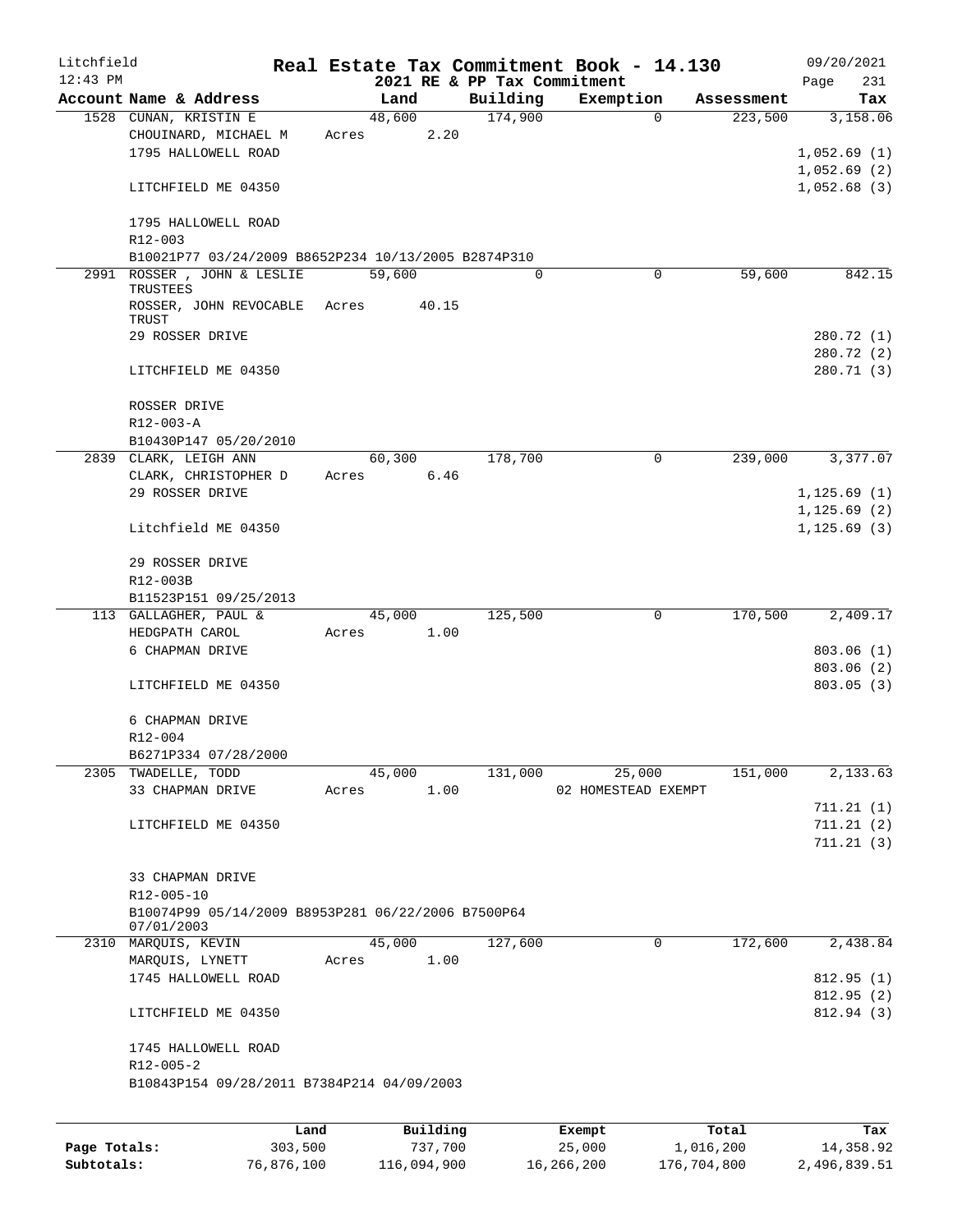| Litchfield<br>$12:43$ PM |                                                     |       |        |      | Real Estate Tax Commitment Book - 14.130<br>2021 RE & PP Tax Commitment |           |                     |            | 09/20/2021<br>232<br>Page |
|--------------------------|-----------------------------------------------------|-------|--------|------|-------------------------------------------------------------------------|-----------|---------------------|------------|---------------------------|
|                          | Account Name & Address                              |       | Land   |      | Building                                                                | Exemption |                     | Assessment | Tax                       |
|                          | 2311 BIRON, SCOTT R                                 |       | 45,000 |      | 156,300                                                                 |           | 25,000              | 176,300    | 2,491.12                  |
|                          | BIRON, APRIL L                                      | Acres |        | 1.00 |                                                                         |           | 02 HOMESTEAD EXEMPT |            |                           |
|                          | 12 CHAPMAN DR                                       |       |        |      |                                                                         |           |                     |            | 830.37 (1)                |
|                          |                                                     |       |        |      |                                                                         |           |                     |            | 830.37 (2)                |
|                          | LITCHFIELD ME 04350                                 |       |        |      |                                                                         |           |                     |            | 830.38 (3)                |
|                          | 12 CHAPMAN DRIVE                                    |       |        |      |                                                                         |           |                     |            |                           |
|                          | $R12 - 005 - 3$                                     |       |        |      |                                                                         |           |                     |            |                           |
|                          | B8169P101 10/21/2004 B7470P1 10/19/2004             |       |        |      |                                                                         |           |                     |            |                           |
|                          | 2312 WURTZ CHRISTOPHER R                            |       | 45,000 |      | 154,300                                                                 |           | 25,000              | 174,300    | 2,462.86                  |
|                          | PERRON ALANA                                        | Acres |        | 1.00 |                                                                         |           | 02 HOMESTEAD EXEMPT |            |                           |
|                          | 15 CHAPMAN DRIVE                                    |       |        |      |                                                                         |           |                     |            | 820.95 (1)                |
|                          |                                                     |       |        |      |                                                                         |           |                     |            | 820.95(2)                 |
|                          | LITCHFIELD ME 04350                                 |       |        |      |                                                                         |           |                     |            | 820.96 (3)                |
|                          | 15 CHAPMAN DRIVE                                    |       |        |      |                                                                         |           |                     |            |                           |
|                          | $R12 - 005 - 4$                                     |       |        |      |                                                                         |           |                     |            |                           |
|                          | B9291P85 03/22/2007 B7815P153 01/30/2004            |       |        |      |                                                                         |           |                     |            |                           |
|                          | 2124 SMART, LEROY E                                 |       | 49,800 |      | 147,800                                                                 |           | 0                   | 197,600    | 2,792.09                  |
|                          | 1532 HALLOWELL ROAD                                 | Acres |        | 2.60 |                                                                         |           |                     |            |                           |
|                          |                                                     |       |        |      |                                                                         |           |                     |            | 930.70 (1)                |
|                          | LITCHFIELD ME 04350                                 |       |        |      |                                                                         |           |                     |            | 930.70 (2)                |
|                          |                                                     |       |        |      |                                                                         |           |                     |            | 930.69(3)                 |
|                          |                                                     |       |        |      |                                                                         |           |                     |            |                           |
|                          | 26 CHAPMAN DRIVE                                    |       |        |      |                                                                         |           |                     |            |                           |
|                          | R12-005-5                                           |       |        |      |                                                                         |           |                     |            |                           |
|                          | B13563P108 05/18/2020                               |       |        |      |                                                                         |           |                     |            |                           |
|                          | 2313 GREENLEAF, MIRANDA                             |       | 45,000 |      | 150,700                                                                 |           | 0                   | 195,700    | 2,765.24                  |
|                          | GREENLEAF, MICHAEL                                  | Acres |        | 1.00 |                                                                         |           |                     |            |                           |
|                          | 21 CHAPMAN DRIVE                                    |       |        |      |                                                                         |           |                     |            | 921.75 (1)                |
|                          |                                                     |       |        |      |                                                                         |           |                     |            | 921.75(2)                 |
|                          | LITCHFIELD ME 04350                                 |       |        |      |                                                                         |           |                     |            | 921.74 (3)                |
|                          |                                                     |       |        |      |                                                                         |           |                     |            |                           |
|                          | 21 CHAPMAN DRIVE                                    |       |        |      |                                                                         |           |                     |            |                           |
|                          | R12-005-6                                           |       |        |      |                                                                         |           |                     |            |                           |
|                          | B12356P112 07/18/2016 B10595P188 11/19/2010         |       |        |      |                                                                         |           |                     |            |                           |
|                          | B7656P211 09/26/2003                                |       |        |      |                                                                         |           |                     |            |                           |
|                          | 2314 SENNETT, BRYAN D                               |       | 45,000 |      | 175,400                                                                 |           | 25,000              | 195,400    | 2,761.00                  |
|                          | SENNETT, LINDA C                                    | Acres |        | 1.00 |                                                                         |           | 02 HOMESTEAD EXEMPT |            |                           |
|                          | 25 CHAPMAN DRIVE                                    |       |        |      |                                                                         |           |                     |            | 920.33(1)                 |
|                          |                                                     |       |        |      |                                                                         |           |                     |            | 920.33(2)                 |
|                          | LITCHFIELD ME 04350                                 |       |        |      |                                                                         |           |                     |            | 920.34(3)                 |
|                          | 25 CHAPMAN DRIVE                                    |       |        |      |                                                                         |           |                     |            |                           |
|                          | $R12 - 005 - 8$                                     |       |        |      |                                                                         |           |                     |            |                           |
|                          | B11702P301 05/30/2014 B7462P119 06/13/2003          |       |        |      |                                                                         |           |                     |            |                           |
|                          | 2304 SMART, LEROY E                                 |       | 45,000 |      | 169,900                                                                 |           | 0                   | 214,900    | 3,036.54                  |
|                          | SMART, LINDA A                                      | Acres |        | 1.00 |                                                                         |           |                     |            |                           |
|                          | 1532 HALLOWELL ROAD                                 |       |        |      |                                                                         |           |                     |            | 1,012.18(1)               |
|                          |                                                     |       |        |      |                                                                         |           |                     |            | 1,012.18(2)               |
|                          | LITCHFIELD ME 04350                                 |       |        |      |                                                                         |           |                     |            | 1,012.18(3)               |
|                          | 34 CHAPMAN DRIVE                                    |       |        |      |                                                                         |           |                     |            |                           |
|                          | R12-005-9                                           |       |        |      |                                                                         |           |                     |            |                           |
|                          | B13272P76 06/18/2019 B9395P279 06/21/2007 B8280P319 |       |        |      |                                                                         |           |                     |            |                           |
|                          | 01/20/2005 B7316P67 03/14/2003                      |       |        |      |                                                                         |           |                     |            |                           |
|                          |                                                     |       |        |      |                                                                         |           |                     |            |                           |
|                          |                                                     |       |        |      |                                                                         |           |                     |            |                           |
|                          |                                                     |       |        |      |                                                                         |           |                     |            |                           |

|              | Land       | Building    | Exempt     | Total       | Tax          |
|--------------|------------|-------------|------------|-------------|--------------|
| Page Totals: | 274,800    | 954,400     | 75,000     | 1,154,200   | 16,308.85    |
| Subtotals:   | 77,150,900 | 117,049,300 | 16,341,200 | 177,859,000 | 2,513,148.36 |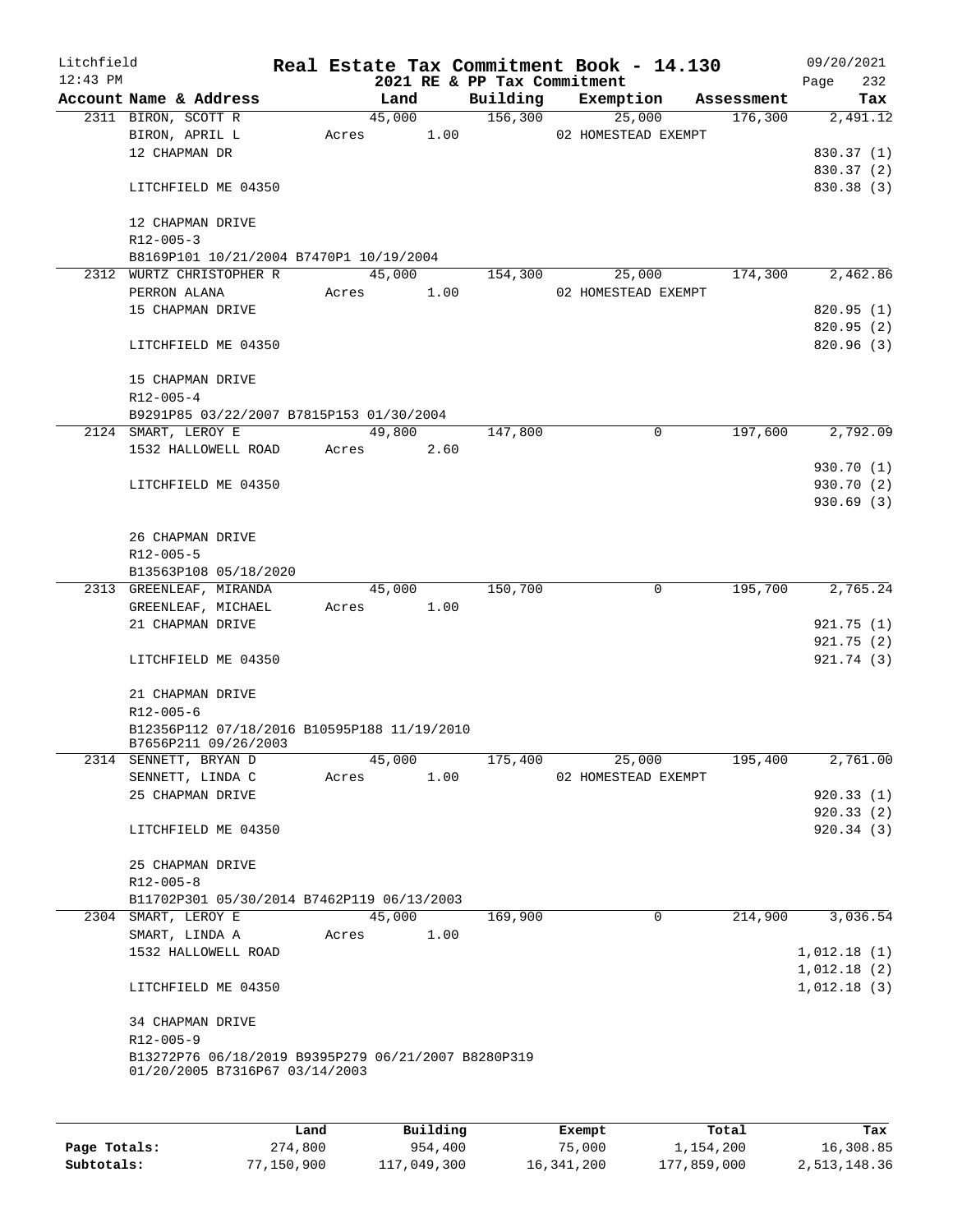| Litchfield<br>$12:43$ PM |                                                                              |      |       |        |          |                                         |        | Real Estate Tax Commitment Book - 14.130 |            | 09/20/2021      |
|--------------------------|------------------------------------------------------------------------------|------|-------|--------|----------|-----------------------------------------|--------|------------------------------------------|------------|-----------------|
|                          | Account Name & Address                                                       |      |       | Land   |          | 2021 RE & PP Tax Commitment<br>Building |        | Exemption                                | Assessment | 233<br>Page     |
|                          | 67 BAILEY, JON H                                                             |      |       | 63,800 |          | 146,300                                 |        | $\mathbf 0$                              | 210,100    | Tax<br>2,968.71 |
|                          | P O BOX 184                                                                  |      | Acres |        | 11.00    |                                         |        |                                          |            |                 |
|                          |                                                                              |      |       |        |          |                                         |        |                                          |            | 989.57 (1)      |
|                          | PROSPECT HARBOR ME                                                           |      |       |        |          |                                         |        |                                          |            | 989.57 (2)      |
|                          | 04669                                                                        |      |       |        |          |                                         |        |                                          |            |                 |
|                          |                                                                              |      |       |        |          |                                         |        |                                          |            | 989.57 (3)      |
|                          |                                                                              |      |       |        |          |                                         |        |                                          |            |                 |
|                          | 1731 HALLOWELL ROAD<br>R12-005A                                              |      |       |        |          |                                         |        |                                          |            |                 |
|                          | B2118P350                                                                    |      |       |        |          |                                         |        |                                          |            |                 |
|                          | 339 WARDWELL, CHARLES D                                                      |      |       | 47,900 |          | 7,400                                   |        | 25,000                                   | 30,300     | 428.14          |
|                          | 1582 HALLOWELL ROAD                                                          |      | Acres |        | 4.93     |                                         |        | 02 HOMESTEAD EXEMPT                      |            |                 |
|                          |                                                                              |      |       |        |          |                                         |        |                                          |            | 142.71 (1)      |
|                          | LITCHFIELD ME 04350                                                          |      |       |        |          |                                         |        |                                          |            | 142.71 (2)      |
|                          |                                                                              |      |       |        |          |                                         |        |                                          |            | 142.72 (3)      |
|                          |                                                                              |      |       |        |          |                                         |        |                                          |            |                 |
|                          | 1582 HALLOWELL ROAD                                                          |      |       |        |          |                                         |        |                                          |            |                 |
|                          | R12-006<br>B7832P237 02/13/2004                                              |      |       |        |          |                                         |        |                                          |            |                 |
|                          | 2336 WARDWELL, CHARLES D                                                     |      |       | 37,100 |          | $\mathbf 0$                             |        | 0                                        | 37,100     | 524.22          |
|                          | 1582 HALLOWELL ROAD                                                          |      | Acres |        | 5.03     |                                         |        |                                          |            |                 |
|                          |                                                                              |      |       |        |          |                                         |        |                                          |            | 174.74 (1)      |
|                          | LITCHFIELD ME 04350                                                          |      |       |        |          |                                         |        |                                          |            | 174.74 (2)      |
|                          |                                                                              |      |       |        |          |                                         |        |                                          |            | 174.74 (3)      |
|                          |                                                                              |      |       |        |          |                                         |        |                                          |            |                 |
|                          | 1570 HALLOWELL ROAD                                                          |      |       |        |          |                                         |        |                                          |            |                 |
|                          | R12-006A                                                                     |      |       |        |          |                                         |        |                                          |            |                 |
|                          | B7832P109<br>280 CLEMENTS, STEPHEN J                                         |      |       | 40,300 |          | 0                                       |        | 0                                        | 40,300     | 569.44          |
|                          | CLEMENTS, TERRI D                                                            |      | Acres |        | 6.37     |                                         |        |                                          |            |                 |
|                          | 60 SETH'S WAY                                                                |      |       |        |          |                                         |        |                                          |            | 189.81 (1)      |
|                          |                                                                              |      |       |        |          |                                         |        |                                          |            | 189.81 (2)      |
|                          | WEST GARDINER ME 04345                                                       |      |       |        |          |                                         |        |                                          |            | 189.82 (3)      |
|                          |                                                                              |      |       |        |          |                                         |        |                                          |            |                 |
|                          | HALLOWELL ROAD                                                               |      |       |        |          |                                         |        |                                          |            |                 |
|                          | R12-007                                                                      |      |       |        |          |                                         |        |                                          |            |                 |
|                          | B13894P119 02/09/2021                                                        |      |       |        |          |                                         |        |                                          |            |                 |
|                          | 202 O'REILLY, DUSTIN T<br>O'REILLY, KELLYE                                   |      | Acres | 79,300 | 43.50    | 212,800                                 |        | 0                                        | 292,100    | 4,127.37        |
|                          | 1656 HALLOWELL ROAD                                                          |      |       |        |          |                                         |        |                                          |            | 1,375.79(1)     |
|                          |                                                                              |      |       |        |          |                                         |        |                                          |            | 1,375.79(2)     |
|                          | LITCHFIELD ME 04350                                                          |      |       |        |          |                                         |        |                                          |            | 1,375.79(3)     |
|                          |                                                                              |      |       |        |          |                                         |        |                                          |            |                 |
|                          | 1656 HALLOWELL ROAD                                                          |      |       |        |          |                                         |        |                                          |            |                 |
|                          | $R12 - 008$                                                                  |      |       |        |          |                                         |        |                                          |            |                 |
|                          | B12486P169 11/10/2016 B11902P247 01/20/2015<br>B9104P305 10/03/2006 B2554P33 |      |       |        |          |                                         |        |                                          |            |                 |
|                          | 341 SIKORA, ADAM SR                                                          |      |       | 71,000 |          | 185,700                                 |        | $\mathbf 0$                              | 256,700    | 3,627.17        |
|                          | SIKORA, KAYLA                                                                |      | Acres |        | 3.00     |                                         |        |                                          |            |                 |
|                          | 8 MORNING DOVE DRIVE                                                         |      |       |        |          |                                         |        |                                          |            | 1,209.06(1)     |
|                          |                                                                              |      |       |        |          |                                         |        |                                          |            | 1,209.06(2)     |
|                          | LITCHFIELD ME 04350                                                          |      |       |        |          |                                         |        |                                          |            | 1, 209.05(3)    |
|                          |                                                                              |      |       |        |          |                                         |        |                                          |            |                 |
|                          | 8 MORNING DOVE DRIVE                                                         |      |       |        |          |                                         |        |                                          |            |                 |
|                          | R12-008A                                                                     |      |       |        |          |                                         |        |                                          |            |                 |
|                          | B13192P147 04/19/2019                                                        |      |       |        |          |                                         |        |                                          |            |                 |
|                          |                                                                              |      |       |        |          |                                         |        |                                          |            |                 |
|                          |                                                                              |      |       |        |          |                                         |        |                                          |            |                 |
|                          |                                                                              | Land |       |        | Building |                                         | Exempt |                                          | Total      | Tax             |

|              | ⊥and       | Building    | Exempt     | Total       | тах          |
|--------------|------------|-------------|------------|-------------|--------------|
| Page Totals: | 339,400    | 552,200     | 25,000     | 866,600     | 12,245.05    |
| Subtotals:   | 77,490,300 | 117,601,500 | 16,366,200 | 178,725,600 | 2,525,393.41 |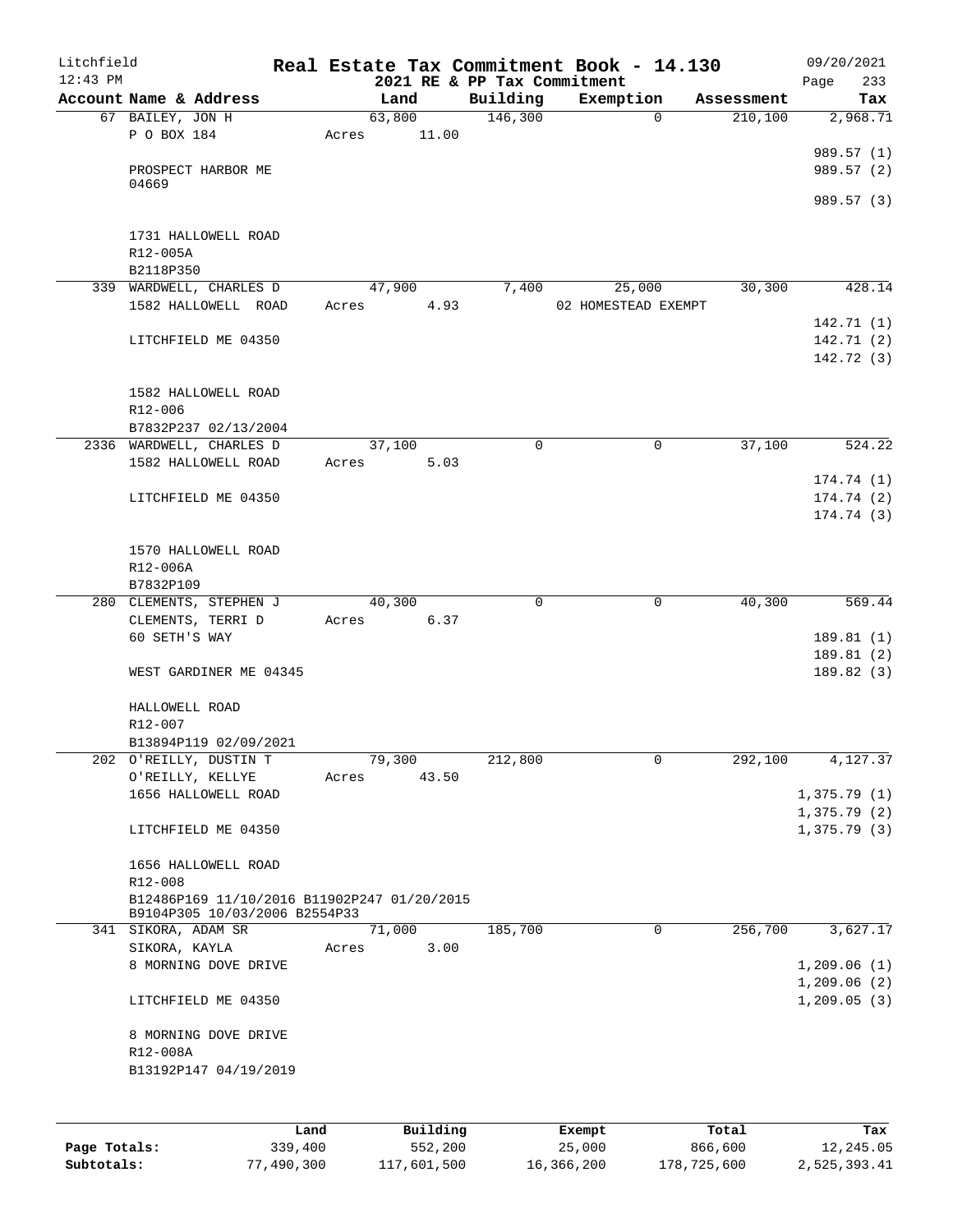| Litchfield<br>$12:43$ PM |                                                                  |       | 2021 RE & PP Tax Commitment |          | Real Estate Tax Commitment Book - 14.130 |            | 09/20/2021<br>234<br>Page  |
|--------------------------|------------------------------------------------------------------|-------|-----------------------------|----------|------------------------------------------|------------|----------------------------|
|                          | Account Name & Address                                           |       | Land                        | Building | Exemption                                | Assessment | Tax                        |
|                          | 387 CLEMENTS, STEPHEN J                                          |       | 69,500                      | 254,000  | 25,000                                   | 298,500    | 4,217.81                   |
|                          | CLEMENTS, TERRI D                                                |       | Acres 20.00                 |          | 02 HOMESTEAD EXEMPT                      |            |                            |
|                          | 60 SETH'S WAY                                                    |       |                             |          |                                          |            | 1,405.94(1)<br>1,405.94(2) |
|                          | WEST GARDINER ME 04345                                           |       |                             |          |                                          |            | 1,405.93(3)                |
|                          |                                                                  |       |                             |          |                                          |            |                            |
|                          | 1628 HALLOWELL ROAD                                              |       |                             |          |                                          |            |                            |
|                          | R12-008B                                                         |       |                             |          |                                          |            |                            |
|                          | B13116P323 12/21/2018                                            |       |                             |          |                                          |            |                            |
|                          | 975 CRAY LUCILLE M.                                              |       | 47,400                      | 145,100  | 25,000                                   | 167,500    | 2,366.78                   |
|                          | 1690 HALLOWELL ROAD.                                             |       | Acres 1.80                  |          | 02 HOMESTEAD EXEMPT                      |            |                            |
|                          | LITCHFIELD ME 04350                                              |       |                             |          |                                          |            | 788.93 (1)<br>788.93 (2)   |
|                          |                                                                  |       |                             |          |                                          |            | 788.92 (3)                 |
|                          |                                                                  |       |                             |          |                                          |            |                            |
|                          | 1690 HALLOWELL ROAD                                              |       |                             |          |                                          |            |                            |
|                          | R12-008C                                                         |       |                             |          |                                          |            |                            |
|                          | B9529P70 10/11/2007 B6914P339 05/17/2002                         |       |                             |          |                                          |            |                            |
|                          | 976 MCINTYRE, HENRY                                              |       | 16,300                      | $\Omega$ | $\mathbf 0$                              | 16,300     | 230.32                     |
|                          | MCINTYRE, LUCILLE                                                | Acres | 3.50                        |          |                                          |            |                            |
|                          | 81 CEDAR LANE                                                    |       |                             |          |                                          |            | 76.77(1)<br>76.77(2)       |
|                          | WINTERVILLE ME 04739                                             |       |                             |          |                                          |            | 76.78(3)                   |
|                          |                                                                  |       |                             |          |                                          |            |                            |
|                          | HALLOWELL ROAD<br>R12-008D                                       |       |                             |          |                                          |            |                            |
|                          | B9529P70 10/12/2007 B6914P339 05/17/2002 B5599P287<br>04/15/2004 |       |                             |          |                                          |            |                            |
|                          | 657 DEWITT, CYNTHIA C                                            |       | 50,000                      | 90,400   | 0                                        | 140,400    | 1,983.85                   |
|                          | 1595 HALLOWELL ROAD                                              | Acres | 2.68                        |          |                                          |            |                            |
|                          |                                                                  |       |                             |          |                                          |            | 661.28(1)                  |
|                          | LITCHFIELD ME 04350                                              |       |                             |          |                                          |            | 661.28(2)                  |
|                          |                                                                  |       |                             |          |                                          |            | 661.29(3)                  |
|                          | 1730 HALLOWELL ROAD                                              |       |                             |          |                                          |            |                            |
|                          | R12-009                                                          |       |                             |          |                                          |            |                            |
|                          | B10334P272 02/02/2010 B2218P342                                  |       |                             |          |                                          |            |                            |
|                          | 2754 BARRETT, ELLERY J                                           |       | 31,200                      | 0        | 0                                        | 31,200     | 440.86                     |
|                          | 22 NADEAU DRIVE                                                  | Acres | 3.07                        |          |                                          |            |                            |
|                          |                                                                  |       |                             |          |                                          |            | 146.95(1)                  |
|                          | LITCHFIELD ME 04350                                              |       |                             |          |                                          |            | 146.95(2)                  |
|                          |                                                                  |       |                             |          |                                          |            | 146.96(3)                  |
|                          | HALLOWELL ROAD                                                   |       |                             |          |                                          |            |                            |
|                          | R12-009A                                                         |       |                             |          |                                          |            |                            |
|                          | B13303P93 08/16/2019                                             |       |                             |          |                                          |            |                            |
|                          | 2919 MARIN, GERALD R                                             |       | 28,400                      | 32,100   | 25,000                                   | 35,500     | 501.62                     |
|                          | 1724 LITCHFIELD ROAD                                             | Acres | 2.14                        |          | 02 HOMESTEAD EXEMPT                      |            |                            |
|                          |                                                                  |       |                             |          |                                          |            | 167.21(1)                  |
|                          | LITCHFIELD ME 04350                                              |       |                             |          |                                          |            | 167.21(2)                  |
|                          |                                                                  |       |                             |          |                                          |            | 167.20(3)                  |
|                          | 1724 HALLOWELL ROAD                                              |       |                             |          |                                          |            |                            |
|                          | R12-009B                                                         |       |                             |          |                                          |            |                            |
|                          | B12710P316 09/05/2017                                            |       |                             |          |                                          |            |                            |
|                          |                                                                  |       |                             |          |                                          |            |                            |
|                          |                                                                  |       |                             |          |                                          |            |                            |

|              | Land       | Building    | Exempt     | Total       | Tax          |
|--------------|------------|-------------|------------|-------------|--------------|
| Page Totals: | 242,800    | 521,600     | 75,000     | 689,400     | 9,741.24     |
| Subtotals:   | 77,733,100 | 118,123,100 | 16,441,200 | 179,415,000 | 2,535,134.65 |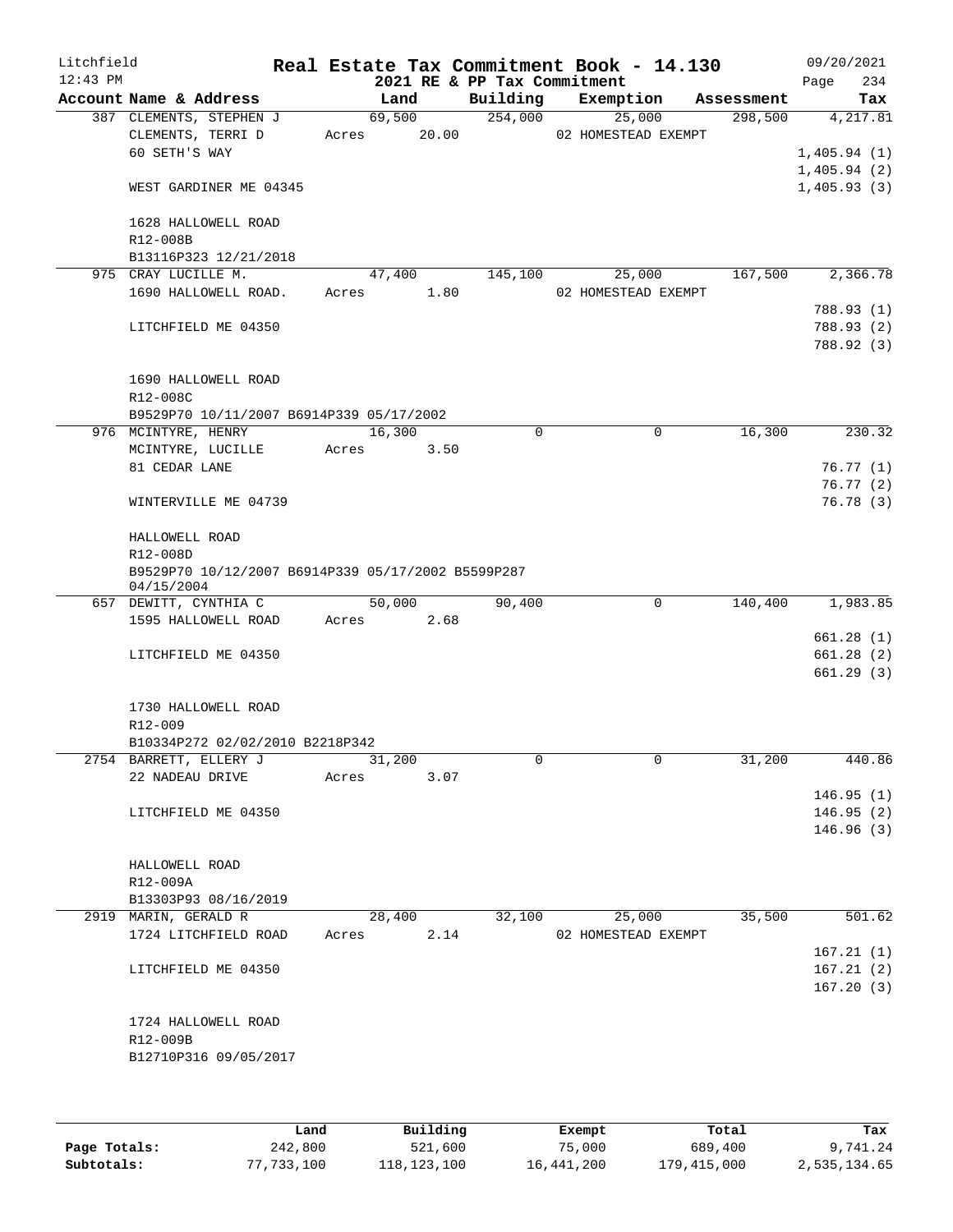| Litchfield<br>$12:43$ PM |                                           |                | 2021 RE & PP Tax Commitment | Real Estate Tax Commitment Book - 14.130 |            | 09/20/2021<br>235<br>Page |
|--------------------------|-------------------------------------------|----------------|-----------------------------|------------------------------------------|------------|---------------------------|
|                          | Account Name & Address                    | Land           | Building                    | Exemption                                | Assessment | Tax                       |
|                          | 1278 KELLEY, JAMES B                      | 69,200         | 244,800                     | 31,000                                   | 283,000    | 3,998.79                  |
|                          | 56 NADEAU DRIVE                           | 19.40<br>Acres |                             | 02 HOMESTEAD EXEMPT                      |            |                           |
|                          |                                           |                |                             | 14 WW2 Vet NonRes                        |            | 1,332.93(1)               |
|                          | LITCHFIELD ME 04350                       |                |                             |                                          |            | 1,332.93(2)               |
|                          |                                           |                |                             |                                          |            | 1,332.93(3)               |
|                          |                                           |                |                             |                                          |            |                           |
|                          | 56 NADEAU DRIVE                           |                |                             |                                          |            |                           |
|                          | R12-010<br>B13163P51 03/07/2019           |                |                             |                                          |            |                           |
|                          | 100 HAMEL, KELLY M                        | 47,200         | 168,400                     | 25,000                                   | 190,600    | 2,693.18                  |
|                          | 1736 HALLOWELL ROAD                       | Acres          | 1.74                        | 02 HOMESTEAD EXEMPT                      |            |                           |
|                          |                                           |                |                             |                                          |            | 897.73 (1)                |
|                          | LITCHFIELD ME 04350                       |                |                             |                                          |            | 897.73 (2)                |
|                          |                                           |                |                             |                                          |            | 897.72 (3)                |
|                          |                                           |                |                             |                                          |            |                           |
|                          | 1736 HALLOWELL ROAD                       |                |                             |                                          |            |                           |
|                          | R12-010-1                                 |                |                             |                                          |            |                           |
|                          | B8288P85 01/28/2005 B3812P20 10/05/1990   |                |                             |                                          |            |                           |
|                          | 1258 BARRETT, ELLERY J                    | 47,800         | 186,400                     | 25,000                                   | 209,200    | 2,956.00                  |
|                          | 22 NADEAU DRIVE                           | Acres<br>1.94  |                             | 02 HOMESTEAD EXEMPT                      |            |                           |
|                          |                                           |                |                             |                                          |            | 985.33 (1)                |
|                          | LITCHFIELD ME 04350                       |                |                             |                                          |            | 985.33 (2)                |
|                          |                                           |                |                             |                                          |            | 985.34(3)                 |
|                          |                                           |                |                             |                                          |            |                           |
|                          | 22 NADEAU DRIVE                           |                |                             |                                          |            |                           |
|                          | $R12 - 010 - 2$                           |                |                             |                                          |            |                           |
|                          | B13271P89 07/12/2019                      |                |                             |                                          |            |                           |
|                          | 1277 RODRIGUE, RUSSELL M,<br>ELIZABETH    | 50,300         | 209,300                     | 25,000                                   | 234,600    | 3,314.90                  |
|                          | 30 NADEAU DRIVE                           | 2.78<br>Acres  |                             | 02 HOMESTEAD EXEMPT                      |            |                           |
|                          |                                           |                |                             |                                          |            | 1, 104.97(1)              |
|                          | LITCHFIELD ME 04350                       |                |                             |                                          |            | 1, 104.97(2)              |
|                          |                                           |                |                             |                                          |            | 1, 104.96(3)              |
|                          |                                           |                |                             |                                          |            |                           |
|                          | 30 NADEAU DRIVE                           |                |                             |                                          |            |                           |
|                          | $R12 - 010 - 3$                           |                |                             |                                          |            |                           |
|                          | B10875P62 11/02/2011 B7722P336 03/12/2003 |                |                             |                                          |            |                           |
|                          | 1276 DEROSBY, SARA J                      | 49,300         | 161,900                     | 0                                        | 211,200    | 2,984.26                  |
|                          | DEROSBY, CHARLES A                        | Acres<br>2.44  |                             |                                          |            |                           |
|                          | 1750 HALLOWELL ROAD                       |                |                             |                                          |            | 994.75 (1)                |
|                          |                                           |                |                             |                                          |            | 994.75 (2)                |
|                          | LITCHFIELD ME 04350                       |                |                             |                                          |            | 994.76 (3)                |
|                          |                                           |                |                             |                                          |            |                           |
|                          | 1750 HALLOWELL ROAD<br>$R12 - 010 - 4$    |                |                             |                                          |            |                           |
|                          | B13330P157 09/10/2019                     |                |                             |                                          |            |                           |
|                          | 1275 GRAY, LARRY C                        | 49,400         | 298,400                     | 31,000                                   | 316,800    | 4,476.38                  |
|                          | GRAY, SHIRLEY A                           | 2.46<br>Acres  |                             | 02 HOMESTEAD EXEMPT                      |            |                           |
|                          | 15 NADEAU DRIVE                           |                |                             | 03 VETERANS EXEMPT                       |            | 1,492.13(1)               |
|                          |                                           |                |                             |                                          |            | 1,492.13(2)               |
|                          | LITCHFIELD ME 04350                       |                |                             |                                          |            | 1,492.12(3)               |
|                          |                                           |                |                             |                                          |            |                           |
|                          | 15 NADEAU DRIVE                           |                |                             |                                          |            |                           |
|                          | R12-010-5                                 |                |                             |                                          |            |                           |
|                          | B10250P145 10/22/2009 B6375P69 12/29/2000 |                |                             |                                          |            |                           |
|                          |                                           |                |                             |                                          |            |                           |
|                          |                                           |                |                             |                                          |            |                           |

|              | Land       | Building    | Exempt     | Total       | Tax          |
|--------------|------------|-------------|------------|-------------|--------------|
| Page Totals: | 313,200    | 1,269,200   | 137,000    | 1,445,400   | 20, 423.51   |
| Subtotals:   | 78,046,300 | 119,392,300 | 16,578,200 | 180,860,400 | 2,555,558.16 |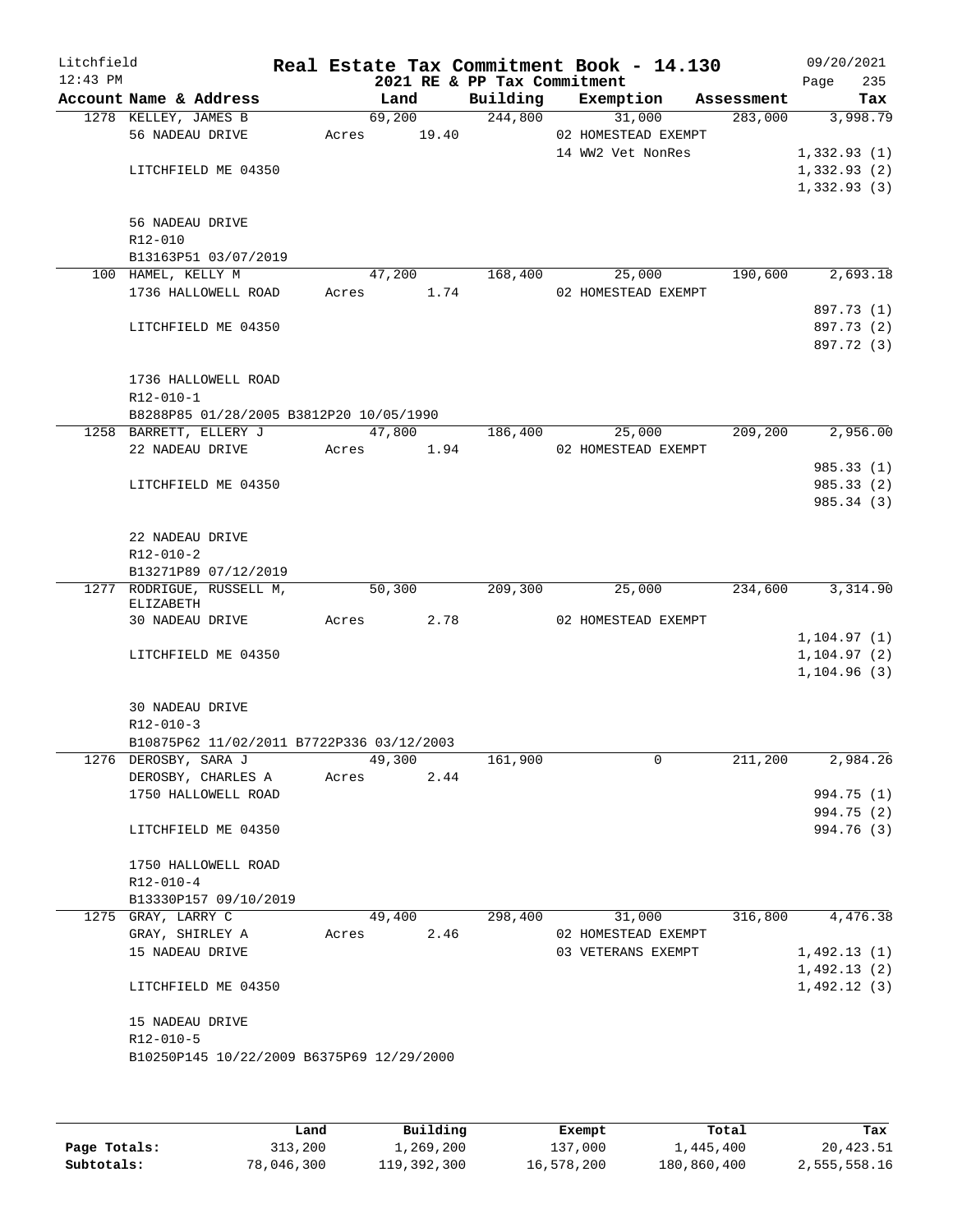| Litchfield |                                                                  |       |        |       |                             | Real Estate Tax Commitment Book - 14.130 |            | 09/20/2021   |
|------------|------------------------------------------------------------------|-------|--------|-------|-----------------------------|------------------------------------------|------------|--------------|
| $12:43$ PM |                                                                  |       |        |       | 2021 RE & PP Tax Commitment |                                          |            | 236<br>Page  |
|            | Account Name & Address                                           |       | Land   |       | Building                    | Exemption                                | Assessment | Tax          |
|            | 1744 QUINN DOROTHY S                                             |       | 50,800 |       | 222,400                     | $\mathbf 0$                              | 273,200    | 3,860.32     |
|            | 35 NADEAU DRIVE                                                  | Acres |        | 2.92  |                             |                                          |            |              |
|            |                                                                  |       |        |       |                             |                                          |            | 1,286.77(1)  |
|            | LITCHFIELD ME 04350                                              |       |        |       |                             |                                          |            | 1,286.77(2)  |
|            |                                                                  |       |        |       |                             |                                          |            | 1,286.78(3)  |
|            |                                                                  |       |        |       |                             |                                          |            |              |
|            | 35 NADEAU DRIVE                                                  |       |        |       |                             |                                          |            |              |
|            | $R12 - 010 - 6$                                                  |       |        |       |                             |                                          |            |              |
|            | B9716P245 05/02/2008 B5638P187 06/02/1998                        |       |        |       |                             |                                          |            |              |
|            | 2168 CHABOT, DONALD                                              |       | 50,600 |       | 157,700                     | 25,000                                   | 183,300    | 2,590.03     |
|            | CHABOT KIMBERLY                                                  | Acres |        | 2.87  |                             | 02 HOMESTEAD EXEMPT                      |            |              |
|            | <b>45 NADEAU DREIVE</b>                                          |       |        |       |                             |                                          |            | 863.34 (1)   |
|            |                                                                  |       |        |       |                             |                                          |            | 863.34 (2)   |
|            | LITCHFIELD ME 04350                                              |       |        |       |                             |                                          |            | 863.35 (3)   |
|            |                                                                  |       |        |       |                             |                                          |            |              |
|            | 45 NADEAU DRIVE                                                  |       |        |       |                             |                                          |            |              |
|            | R12-010A                                                         |       |        |       |                             |                                          |            |              |
|            | B6302P13 09/11/2000                                              |       |        |       |                             |                                          |            |              |
|            | 952 BURNETT, CARIN                                               |       | 48,300 |       | 28,700                      | 0                                        | 77,000     | 1,088.01     |
|            | BURNETT, MICHAEL S                                               | Acres |        | 2.10  |                             |                                          |            |              |
|            | 1405 HALLOWELL ROAD                                              |       |        |       |                             |                                          |            | 362.67(1)    |
|            |                                                                  |       |        |       |                             |                                          |            | 362.67(2)    |
|            | LITCHFIELD ME 04350                                              |       |        |       |                             |                                          |            | 362.67(3)    |
|            |                                                                  |       |        |       |                             |                                          |            |              |
|            | 1778 HALLOWELL ROAD                                              |       |        |       |                             |                                          |            |              |
|            | R12-011                                                          |       |        |       |                             |                                          |            |              |
|            | B13339P133 09/12/2019                                            |       |        |       |                             |                                          |            |              |
|            | 1527 YOUNG'S REALTY LLC                                          |       | 62,400 |       | $\Omega$                    | $\mathbf 0$                              | 62,400     | 881.71       |
|            | % DAVID YOUNG SR                                                 | Acres |        | 45.85 |                             |                                          |            |              |
|            | 99 VAUGHN ROAD                                                   |       |        |       |                             |                                          |            | 293.90(1)    |
|            | HALLOWELL ME 04347                                               |       |        |       |                             |                                          |            | 293.90 (2)   |
|            |                                                                  |       |        |       |                             |                                          |            | 293.91 (3)   |
|            |                                                                  |       |        |       |                             |                                          |            |              |
|            | HALLOWELL ROAD                                                   |       |        |       |                             |                                          |            |              |
|            | R12-012                                                          |       |        |       |                             |                                          |            |              |
|            | B9675P283 03/25/2008 B8652P234 10/13/2005 B1935P65               |       |        |       |                             |                                          |            |              |
|            | 811 HEBERT, GAIL E                                               |       | 50,100 |       | 223,200                     | 31,000                                   | 242,300    | 3,423.70     |
|            | HEBERT, MAURICE E                                                | Acres |        | 2.70  |                             | 02 HOMESTEAD EXEMPT                      |            |              |
|            | 1762 HALLOWELL RD                                                |       |        |       |                             | 24 WW2 Widow NonRes                      |            | 1,141.23(1)  |
|            |                                                                  |       |        |       |                             |                                          |            | 1, 141.23(2) |
|            | LITCHFIELD ME 04350                                              |       |        |       |                             |                                          |            | 1, 141.24(3) |
|            |                                                                  |       |        |       |                             |                                          |            |              |
|            | 1762 HALLOWELL ROAD                                              |       |        |       |                             |                                          |            |              |
|            |                                                                  |       |        |       |                             |                                          |            |              |
|            | R12-012A<br>B11151P149 08/01/2012 B8929P235 05/08/2006 B4374P148 |       |        |       |                             |                                          |            |              |
|            | 2572 PERREAULT PAUL M                                            |       | 63,000 |       |                             |                                          | 212,200    |              |
|            |                                                                  |       |        |       | 174,200                     | 25,000                                   |            | 2,998.39     |
|            | P.O. BOX 25                                                      | Acres |        | 10.00 |                             | 02 HOMESTEAD EXEMPT                      |            |              |
|            |                                                                  |       |        |       |                             |                                          |            | 999.46 (1)   |
|            | LITCHFIELD ME 04350                                              |       |        |       |                             |                                          |            | 999.46 (2)   |
|            |                                                                  |       |        |       |                             |                                          |            | 999.47(3)    |
|            |                                                                  |       |        |       |                             |                                          |            |              |
|            | 1359 LEWISTON ROAD                                               |       |        |       |                             |                                          |            |              |
|            | R12-012B                                                         |       |        |       |                             |                                          |            |              |
|            | B12793P136 10/03/2017 B12793P134 10/30/2017 B8648P81             |       |        |       |                             |                                          |            |              |
|            | 10/13/2005                                                       |       |        |       |                             |                                          |            |              |
|            |                                                                  |       |        |       |                             |                                          |            |              |
|            |                                                                  |       |        |       |                             |                                          |            |              |

|              | Land       | Building    | Exempt     | Total       | Tax          |
|--------------|------------|-------------|------------|-------------|--------------|
| Page Totals: | 325,200    | 806,200     | 81,000     | 1,050,400   | 14,842.16    |
| Subtotals:   | 78,371,500 | 120,198,500 | 16,659,200 | 181,910,800 | 2,570,400.32 |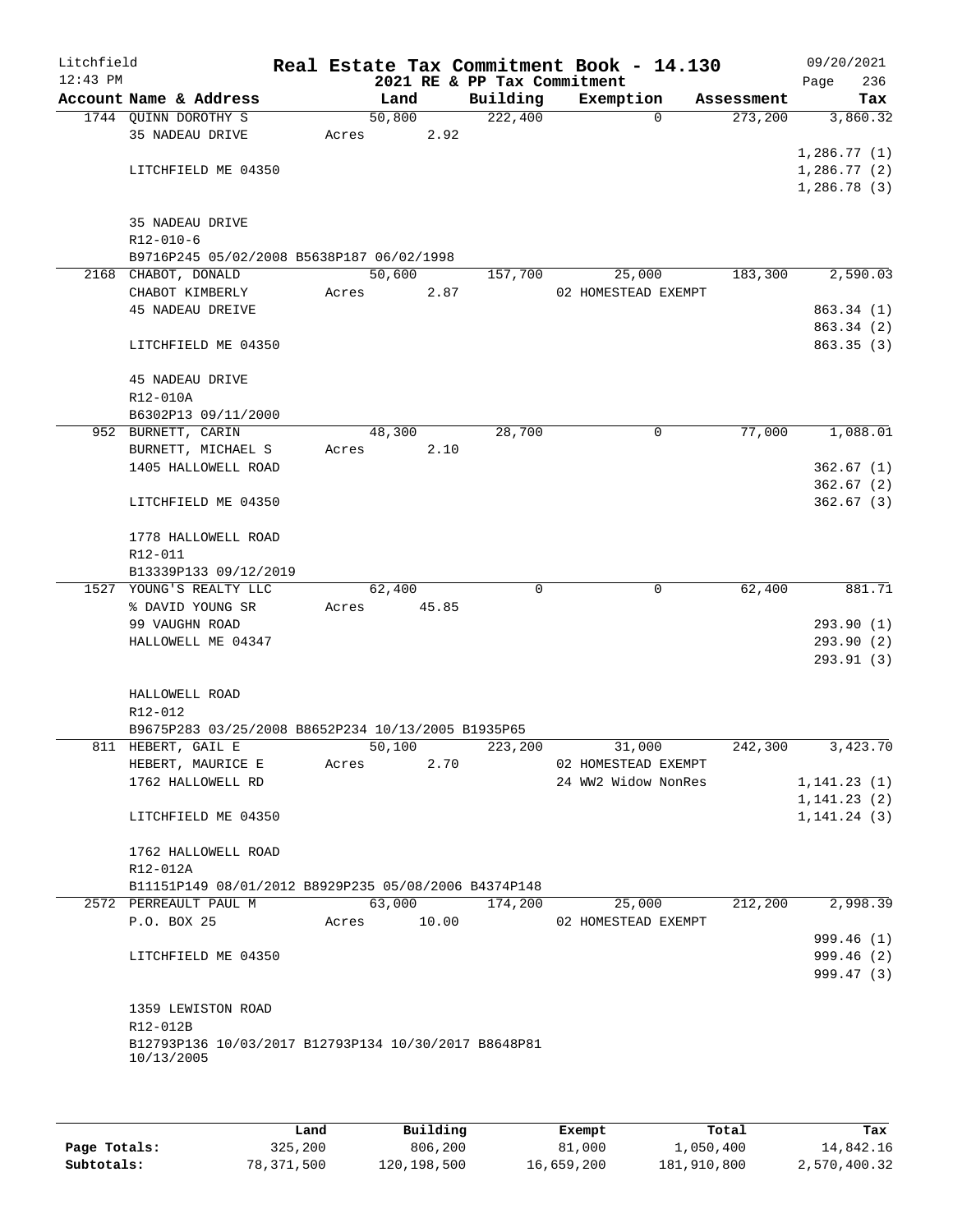| Litchfield<br>$12:43$ PM |                                                                   |       |        |       | Real Estate Tax Commitment Book - 14.130<br>2021 RE & PP Tax Commitment |                               |            | Page                       | 09/20/2021<br>237 |
|--------------------------|-------------------------------------------------------------------|-------|--------|-------|-------------------------------------------------------------------------|-------------------------------|------------|----------------------------|-------------------|
|                          | Account Name & Address                                            |       | Land   |       | Building                                                                | Exemption                     | Assessment |                            | Tax               |
|                          | 395 CUMMINGS, DAVID                                               |       | 71,900 |       | 111,500                                                                 | $\Omega$                      | 183,400    |                            | 2,591.44          |
|                          | CUMMINGS ROBIN                                                    | Acres |        | 30.40 |                                                                         |                               |            |                            |                   |
|                          | 116 CHESLEY DRIVE                                                 |       |        |       |                                                                         |                               |            |                            | 863.81(1)         |
|                          |                                                                   |       |        |       |                                                                         |                               |            |                            | 863.81 (2)        |
|                          | LITCHFIELD ME 04350                                               |       |        |       |                                                                         |                               |            |                            | 863.82(3)         |
|                          |                                                                   |       |        |       |                                                                         |                               |            |                            |                   |
|                          | 1838 HALLOWELL ROAD<br>$R12 - 013$                                |       |        |       |                                                                         |                               |            |                            |                   |
|                          | B2734P285                                                         |       |        |       |                                                                         |                               |            |                            |                   |
|                          | 726 LIBBY, TIMOTHY R                                              |       | 57,000 |       | 171,100                                                                 | $\mathbf 0$                   | 228,100    |                            | 3,223.05          |
|                          | LIBBY, EMILY A                                                    | Acres |        | 5.00  |                                                                         |                               |            |                            |                   |
|                          | 1455 LEWISTON ROAD                                                |       |        |       |                                                                         |                               |            | 1,074.35(1)                |                   |
|                          |                                                                   |       |        |       |                                                                         |                               |            | 1,074.35(2)                |                   |
|                          | LITCHFIELD ME 04350                                               |       |        |       |                                                                         |                               |            | 1,074.35(3)                |                   |
|                          | 1455 LEWISTON ROAD                                                |       |        |       |                                                                         |                               |            |                            |                   |
|                          | R12-013A                                                          |       |        |       |                                                                         |                               |            |                            |                   |
|                          | B13010P59 08/08/2018                                              |       |        |       |                                                                         |                               |            |                            |                   |
|                          | 218 BROWN, CALVIN E                                               |       | 61,100 |       | 292,900                                                                 | 25,000                        | 329,000    |                            | 4,648.77          |
|                          | BROWN, GALE E<br>P O BOX 1                                        | Acres |        | 9.25  |                                                                         | 02 HOMESTEAD EXEMPT           |            |                            |                   |
|                          |                                                                   |       |        |       |                                                                         |                               |            | 1,549.59(1)<br>1,549.59(2) |                   |
|                          | LITCHFIELD ME 04350                                               |       |        |       |                                                                         |                               |            | 1,549.59(3)                |                   |
|                          | 1423 LEWISTON ROAD                                                |       |        |       |                                                                         |                               |            |                            |                   |
|                          | R12-013B                                                          |       |        |       |                                                                         |                               |            |                            |                   |
|                          | B3438P334 10/05/1988                                              |       |        |       |                                                                         |                               |            |                            |                   |
|                          | 1965 CUMMINGS, JR., DAVID E                                       |       | 45,000 |       | 195,100                                                                 | 25,000                        | 215,100    |                            | 3,039.36          |
|                          | CUMMINGS, SHARON M                                                | Acres |        | 1.00  |                                                                         | 02 HOMESTEAD EXEMPT           |            |                            |                   |
|                          | 15 CUMMINGS LANE                                                  |       |        |       |                                                                         |                               |            | 1,013.12(1)                |                   |
|                          |                                                                   |       |        |       |                                                                         |                               |            | 1,013.12(2)                |                   |
|                          | LITCHFIELD ME 04350                                               |       |        |       |                                                                         |                               |            | 1,013.12(3)                |                   |
|                          | 15 CUMMINGS DRIVE                                                 |       |        |       |                                                                         |                               |            |                            |                   |
|                          | R12-013C                                                          |       |        |       |                                                                         |                               |            |                            |                   |
|                          | B12394P70 08/24/2016 B11498P244 08/29/2013 B5087P79<br>05/15/1996 |       |        |       |                                                                         |                               |            |                            |                   |
|                          | 2994 CUMMINGS, MICHAEL S                                          |       | 29,800 |       | 0                                                                       | 0                             | 29,800     |                            | 421.07            |
|                          | 7 CHELSEY DRIVE                                                   | Acres |        | 2.60  |                                                                         |                               |            |                            |                   |
|                          |                                                                   |       |        |       |                                                                         |                               |            |                            | 140.36(1)         |
|                          | LITCHFIELD ME 04350                                               |       |        |       |                                                                         |                               |            |                            | 140.36(2)         |
|                          |                                                                   |       |        |       |                                                                         |                               |            |                            | 140.35(3)         |
|                          |                                                                   |       |        |       |                                                                         |                               |            |                            |                   |
|                          | HALLOWELL ROAD                                                    |       |        |       |                                                                         |                               |            |                            |                   |
|                          | R12-013D                                                          |       |        |       |                                                                         |                               |            |                            |                   |
|                          | B13953P23 03/31/2021                                              |       |        |       |                                                                         |                               |            |                            |                   |
|                          | 407 DAGGETT, JOHN L<br>DAGGETT, RITA                              | Acres | 48,000 | 2.00  | 136,200                                                                 | 25,000<br>02 HOMESTEAD EXEMPT | 159,200    |                            | 2,249.50          |
|                          | 1467 LEWISTON ROAD                                                |       |        |       |                                                                         |                               |            |                            | 749.83 (1)        |
|                          |                                                                   |       |        |       |                                                                         |                               |            |                            | 749.83 (2)        |
|                          | LITCHFIELD ME 04350                                               |       |        |       |                                                                         |                               |            |                            | 749.84 (3)        |
|                          | 1467 LEWISTON ROAD                                                |       |        |       |                                                                         |                               |            |                            |                   |
|                          | R12-014                                                           |       |        |       |                                                                         |                               |            |                            |                   |
|                          | B13485P306 01/27/2020                                             |       |        |       |                                                                         |                               |            |                            |                   |
|                          |                                                                   |       |        |       |                                                                         |                               |            |                            |                   |
|                          |                                                                   |       |        |       |                                                                         |                               |            |                            |                   |

|              | Land       | Building      | Exempt     | Total       | Tax          |
|--------------|------------|---------------|------------|-------------|--------------|
| Page Totals: | 312,800    | 906,800       | 75,000     | 1,144,600   | 16, 173. 19  |
| Subtotals:   | 78,684,300 | 121, 105, 300 | 16,734,200 | 183,055,400 | 2,586,573.51 |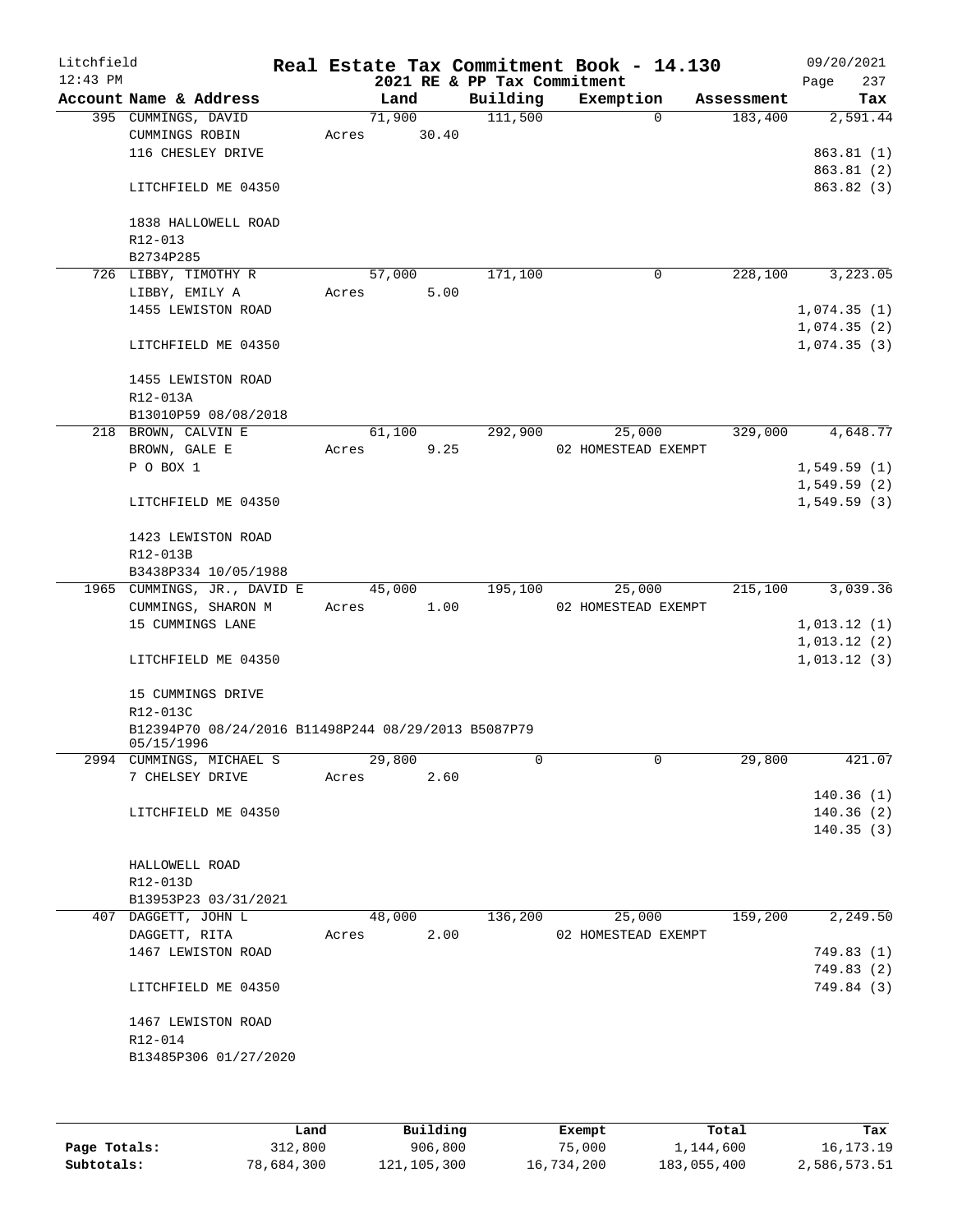| Litchfield<br>$12:43$ PM |                                                      |       |        |       | 2021 RE & PP Tax Commitment | Real Estate Tax Commitment Book - 14.130 |            | 09/20/2021<br>238<br>Page |
|--------------------------|------------------------------------------------------|-------|--------|-------|-----------------------------|------------------------------------------|------------|---------------------------|
|                          | Account Name & Address                               |       | Land   |       | Building                    | Exemption                                | Assessment | Tax                       |
|                          | 1012 SPAULDING, PAUL S                               |       | 58,500 |       | 16,400                      | 25,000                                   | 49,900     | 705.09                    |
|                          | 1363 LEWISTON RD                                     | Acres |        | 5.50  |                             | 02 HOMESTEAD EXEMPT                      |            |                           |
|                          |                                                      |       |        |       |                             |                                          |            | 235.03(1)                 |
|                          | LITCHFIELD ME 04350                                  |       |        |       |                             |                                          |            | 235.03(2)                 |
|                          |                                                      |       |        |       |                             |                                          |            | 235.03(3)                 |
|                          | 1363 LEWISTON ROAD                                   |       |        |       |                             |                                          |            |                           |
|                          | R12-015                                              |       |        |       |                             |                                          |            |                           |
|                          | B13117P82 12/24/2018 B10503P267 08/19/2010 B4744P105 |       |        |       |                             |                                          |            |                           |
|                          | 08/09/1994                                           |       |        |       |                             |                                          |            |                           |
|                          | 2189 CRAFT DANIEL                                    |       | 64,100 |       | 139,400                     | 25,000                                   | 178,500    | 2,522.21                  |
|                          | CRAFT VERONICA                                       | Acres | 11.50  |       |                             | 02 HOMESTEAD EXEMPT                      |            |                           |
|                          | P O BOX 39                                           |       |        |       |                             |                                          |            | 840.74 (1)                |
|                          |                                                      |       |        |       |                             |                                          |            | 840.74 (2)                |
|                          | LITCHFIELD ME 04350                                  |       |        |       |                             |                                          |            | 840.73 (3)                |
|                          |                                                      |       |        |       |                             |                                          |            |                           |
|                          | 8 WABENAKI LANE<br>R12-017                           |       |        |       |                             |                                          |            |                           |
|                          | B13288P176 07/26/2019                                |       |        |       |                             |                                          |            |                           |
|                          | 2157 HANLEY, TIMOTHY                                 |       | 58,500 |       | 154,700                     | 25,000                                   | 188,200    | 2,659.27                  |
|                          | HANLEY LYNNE                                         | Acres |        | 5.50  |                             | 02 HOMESTEAD EXEMPT                      |            |                           |
|                          | 1396 LEWISTON RD                                     |       |        |       |                             |                                          |            | 886.42 (1)                |
|                          |                                                      |       |        |       |                             |                                          |            | 886.42 (2)                |
|                          | LITCHFIELD ME 04350                                  |       |        |       |                             |                                          |            | 886.43 (3)                |
|                          |                                                      |       |        |       |                             |                                          |            |                           |
|                          | 1396 LEWISTON ROAD                                   |       |        |       |                             |                                          |            |                           |
|                          | R12-017A                                             |       |        |       |                             |                                          |            |                           |
|                          | B6318P280 10/06/2000                                 |       |        |       |                             |                                          |            |                           |
|                          | 2442 MURRAY, TINA MARIE                              |       | 45,100 |       | 160,900                     | 25,000                                   | 181,000    | 2,557.53                  |
|                          | 23 WABAENAKI LANE                                    | Acres |        | 1.03  |                             | 02 HOMESTEAD EXEMPT                      |            |                           |
|                          |                                                      |       |        |       |                             |                                          |            | 852.51 (1)                |
|                          | LITCHFIELD ME 04350                                  |       |        |       |                             |                                          |            | 852.51(2)<br>852.51 (3)   |
|                          |                                                      |       |        |       |                             |                                          |            |                           |
|                          | 23 WABENAKI LANE                                     |       |        |       |                             |                                          |            |                           |
|                          | R12-017B                                             |       |        |       |                             |                                          |            |                           |
|                          | B12919P249 05/23/2018 B7953P240 05/06/2004           |       |        |       |                             |                                          |            |                           |
|                          | 396 CUMMINGS, DAVID                                  |       | 5,800  |       | 0                           | 0                                        | 5,800      | 81.95                     |
|                          | 116 CHESLEY DRIVE                                    | Acres |        | 15.00 |                             |                                          |            |                           |
|                          |                                                      |       |        |       |                             |                                          |            | 27.32(1)                  |
|                          | LITCHFIELD ME 04350                                  |       |        |       |                             |                                          |            | 27.32(2)                  |
|                          |                                                      |       |        |       |                             |                                          |            | 27.31(3)                  |
|                          |                                                      |       |        |       |                             |                                          |            |                           |
|                          | 1838 HALLOWELL ROAD                                  |       |        |       |                             |                                          |            |                           |
|                          | R12-018<br>B2734P285                                 |       |        |       |                             |                                          |            |                           |
|                          | 1961 LANE, ROSE                                      |       | 48,100 |       | 56,200                      | 0                                        | 104,300    | 1,473.76                  |
|                          | LANE, MARISSA                                        | Acres |        | 2.04  |                             |                                          |            |                           |
|                          | 1458 LEWISTON ROAD                                   |       |        |       |                             |                                          |            | 491.25 (1)                |
|                          |                                                      |       |        |       |                             |                                          |            | 491.25 (2)                |
|                          | LITCHFIELD ME 04350                                  |       |        |       |                             |                                          |            | 491.26 (3)                |
|                          |                                                      |       |        |       |                             |                                          |            |                           |
|                          | 1458 LEWISTON ROAD                                   |       |        |       |                             |                                          |            |                           |
|                          | R12-019A                                             |       |        |       |                             |                                          |            |                           |
|                          | B13872P97 01/22/2021                                 |       |        |       |                             |                                          |            |                           |
|                          |                                                      |       |        |       |                             |                                          |            |                           |
|                          |                                                      |       |        |       |                             |                                          |            |                           |
|                          |                                                      |       |        |       |                             |                                          |            |                           |

|              | Land       | Building    | Exempt     | Total       | Tax          |
|--------------|------------|-------------|------------|-------------|--------------|
| Page Totals: | 280,100    | 527,600     | 100,000    | 707,700     | 9,999.81     |
| Subtotals:   | 78,964,400 | 121,632,900 | 16,834,200 | 183,763,100 | 2,596,573.32 |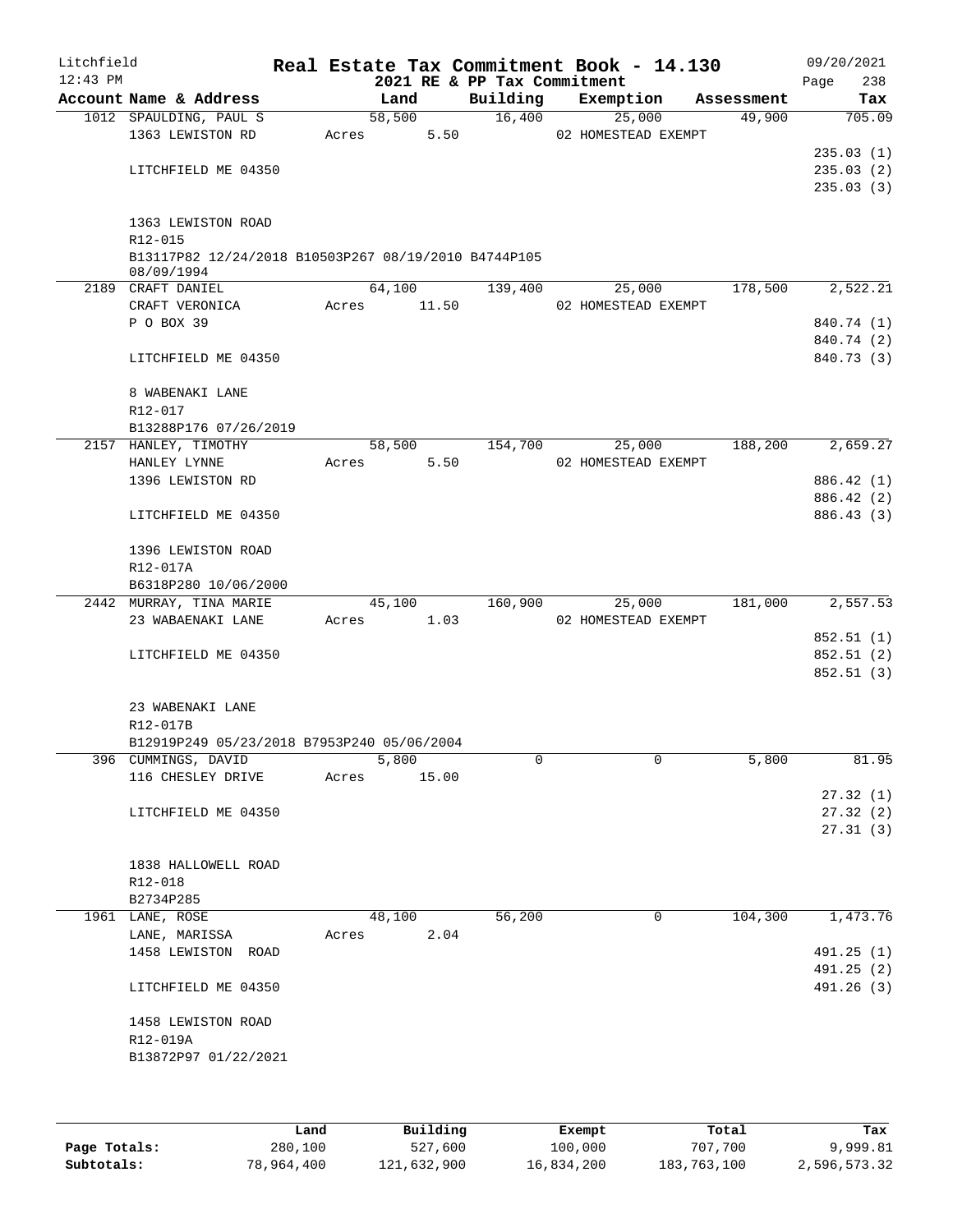| Litchfield<br>$12:43$ PM |                                                                                      |       |        |       | 2021 RE & PP Tax Commitment | Real Estate Tax Commitment Book - 14.130 |                       | 09/20/2021<br>239<br>Page |
|--------------------------|--------------------------------------------------------------------------------------|-------|--------|-------|-----------------------------|------------------------------------------|-----------------------|---------------------------|
|                          | Account Name & Address                                                               |       | Land   |       | Building                    | Exemption                                | Assessment            | Tax                       |
|                          | 1988 LANE JARED                                                                      |       | 47,400 |       | 155,500                     |                                          | 202,900<br>$\Omega$   | 2,866.98                  |
|                          | LANE JENNIFER                                                                        | Acres |        | 1.80  |                             |                                          |                       |                           |
|                          | 17 HIDEAWAY LANE                                                                     |       |        |       |                             |                                          |                       | 955.66(1)                 |
|                          |                                                                                      |       |        |       |                             |                                          |                       | 955.66(2)                 |
|                          | LITCHFIELD ME 04350                                                                  |       |        |       |                             |                                          |                       | 955.66(3)                 |
|                          | 17 HIDEAWAY LANE                                                                     |       |        |       |                             |                                          |                       |                           |
|                          | R12-019B                                                                             |       |        |       |                             |                                          |                       |                           |
|                          | B5076P149 02/26/1996                                                                 |       |        |       |                             |                                          |                       |                           |
|                          | 2315 CHASE, BETSY LYNN                                                               |       | 45,700 |       | 77,300                      | 25,000                                   | 98,000                | 1,384.74                  |
|                          | 1 HIDEAWAY LANE                                                                      | Acres |        | 1.23  |                             | 02 HOMESTEAD EXEMPT                      |                       |                           |
|                          |                                                                                      |       |        |       |                             |                                          |                       | 461.58(1)                 |
|                          | LITCHFIELD ME 04350                                                                  |       |        |       |                             |                                          |                       | 461.58(2)                 |
|                          |                                                                                      |       |        |       |                             |                                          |                       | 461.58(3)                 |
|                          |                                                                                      |       |        |       |                             |                                          |                       |                           |
|                          | 1 HIDEAWAY LANE                                                                      |       |        |       |                             |                                          |                       |                           |
|                          | R12-019C                                                                             |       |        |       |                             |                                          |                       |                           |
|                          | B10343P228 02/17/2010 B7071P218 09/24/2002<br>1754 SEAMAN, ERIC                      |       | 41,700 |       | 0                           |                                          | $\mathbf 0$<br>41,700 | 589.22                    |
|                          | 1844 HALLOWELL ROAD                                                                  | Acres |        | 9.03  |                             |                                          |                       |                           |
|                          |                                                                                      |       |        |       |                             |                                          |                       | 196.41(1)                 |
|                          | LITCHFIELD ME 04350                                                                  |       |        |       |                             |                                          |                       | 196.41(2)                 |
|                          |                                                                                      |       |        |       |                             |                                          |                       | 196.40(3)                 |
|                          |                                                                                      |       |        |       |                             |                                          |                       |                           |
|                          | LEWISTON ROAD                                                                        |       |        |       |                             |                                          |                       |                           |
|                          | R12-020                                                                              |       |        |       |                             |                                          |                       |                           |
|                          | B5784P236                                                                            |       |        |       |                             |                                          |                       |                           |
|                          | 2287 HERSOM ROBERT E                                                                 |       | 58,200 |       | 157,700                     | 25,000                                   | 190,900               | 2,697.42                  |
|                          | 82 DENNIS HILL ROAD                                                                  | Acres |        | 6.61  |                             | 02 HOMESTEAD EXEMPT                      |                       |                           |
|                          |                                                                                      |       |        |       |                             |                                          |                       | 899.14 (1)                |
|                          | LITCHFIELD ME 04350                                                                  |       |        |       |                             |                                          |                       | 899.14 (2)                |
|                          |                                                                                      |       |        |       |                             |                                          |                       | 899.14 (3)                |
|                          |                                                                                      |       |        |       |                             |                                          |                       |                           |
|                          | 82 DENNIS HILL ROAD                                                                  |       |        |       |                             |                                          |                       |                           |
|                          | R12-020A                                                                             |       |        |       |                             |                                          |                       |                           |
|                          | B12948P4 06/26/2018 B12948P1 06/26/2018 B8682P173<br>11/07/2005 B7134P282 09/27/2004 |       |        |       |                             |                                          |                       |                           |
|                          | 2838 NAULT, JIM L                                                                    |       | 51,900 |       | 172,700                     | 25,000                                   | 199,600               | 2,820.35                  |
|                          | WOODRUM, MARIE                                                                       | Acres |        | 3.30  |                             | 02 HOMESTEAD EXEMPT                      |                       |                           |
|                          | 64 DENNIS HILL ROAD                                                                  |       |        |       |                             |                                          |                       | 940.12(1)                 |
|                          |                                                                                      |       |        |       |                             |                                          |                       | 940.12 (2)                |
|                          | LITCHFIELD ME 04350                                                                  |       |        |       |                             |                                          |                       | 940.11 (3)                |
|                          |                                                                                      |       |        |       |                             |                                          |                       |                           |
|                          | 64 DENNIS HILL ROAD                                                                  |       |        |       |                             |                                          |                       |                           |
|                          | R12-020C                                                                             |       |        |       |                             |                                          |                       |                           |
|                          | B11537P304 10/09/2013                                                                |       |        |       |                             |                                          |                       |                           |
|                          | 2710 CROCKER, RYAN H.                                                                |       | 69,400 |       | 119,700                     |                                          | 189,100<br>0          | 2,671.98                  |
|                          | 21 VICTORIA DRIVE                                                                    | Acres |        | 23.73 |                             |                                          |                       |                           |
|                          |                                                                                      |       |        |       |                             |                                          |                       | 890.66(1)                 |
|                          | LITCHFIELD ME 04350                                                                  |       |        |       |                             |                                          |                       | 890.66 (2)                |
|                          |                                                                                      |       |        |       |                             |                                          |                       | 890.66 (3)                |
|                          |                                                                                      |       |        |       |                             |                                          |                       |                           |
|                          | 21 VICTORIA DRIVE                                                                    |       |        |       |                             |                                          |                       |                           |
|                          | R12-022                                                                              |       |        |       |                             |                                          |                       |                           |
|                          | B13455P165 01/17/2020                                                                |       |        |       |                             |                                          |                       |                           |
|                          |                                                                                      |       |        |       |                             |                                          |                       |                           |
|                          |                                                                                      |       |        |       |                             |                                          |                       |                           |

|              | Land       | Building    | Exempt     | Total       | Tax          |
|--------------|------------|-------------|------------|-------------|--------------|
| Page Totals: | 314,300    | 682,900     | 75,000     | 922,200     | 13,030.69    |
| Subtotals:   | 79,278,700 | 122,315,800 | 16,909,200 | 184,685,300 | 2,609,604.01 |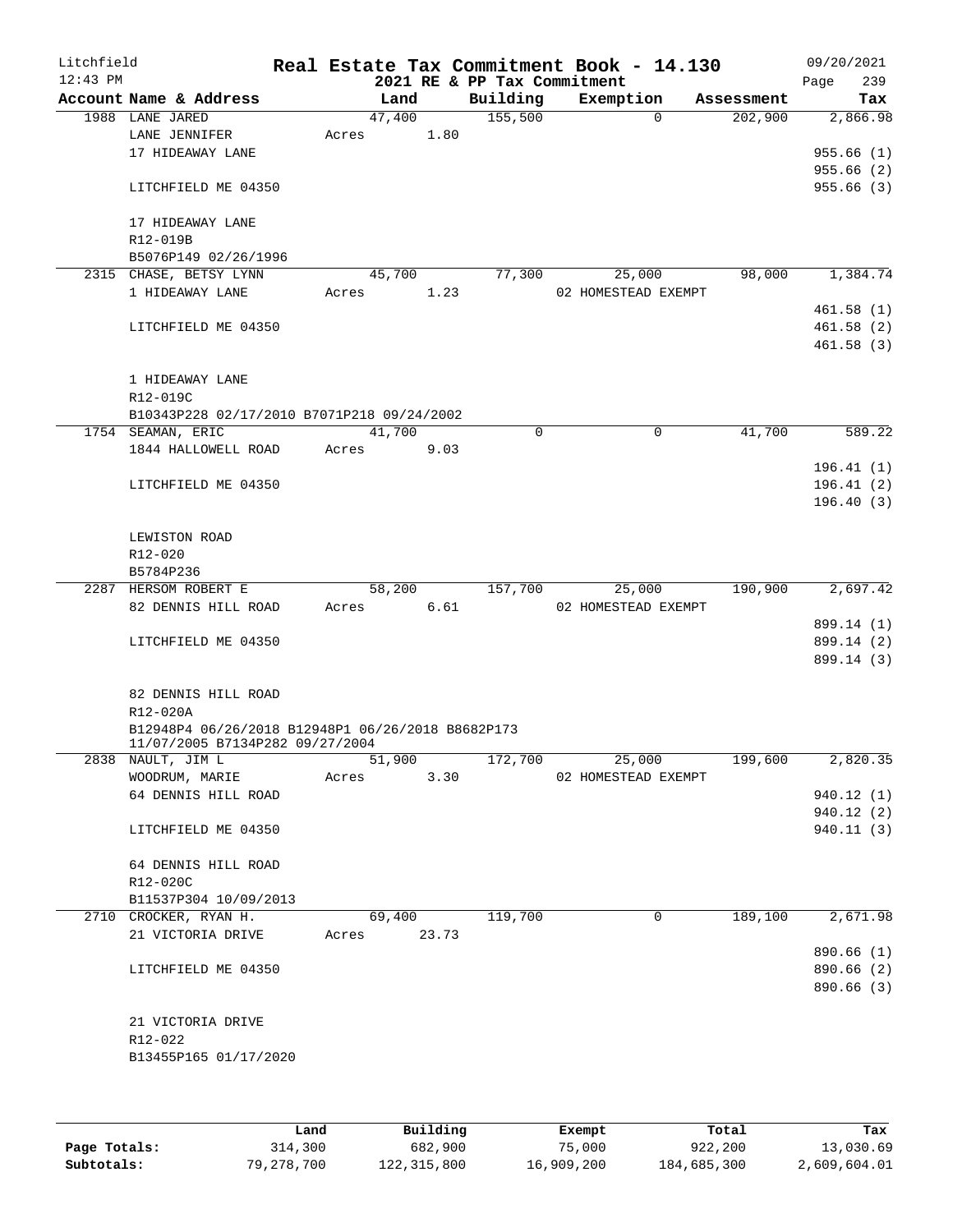| Litchfield |                                                                    |       |        |      |                             | Real Estate Tax Commitment Book - 14.130 |            | 09/20/2021  |  |
|------------|--------------------------------------------------------------------|-------|--------|------|-----------------------------|------------------------------------------|------------|-------------|--|
| $12:43$ PM |                                                                    |       |        |      | 2021 RE & PP Tax Commitment |                                          |            | 240<br>Page |  |
|            | Account Name & Address                                             |       | Land   |      | Building                    | Exemption                                | Assessment | Tax         |  |
|            | 2417 WILSON, DAVID E                                               |       | 48,000 |      | 199,900                     | 31,000                                   | 216,900    | 3,064.80    |  |
|            | WILSON, LUCILLE P                                                  | Acres |        | 2.01 |                             | 02 HOMESTEAD EXEMPT                      |            |             |  |
|            | 18 OVERLOOK DRIVE                                                  |       |        |      |                             | 12 WW2 Vet Res.                          |            | 1,021.60(1) |  |
|            |                                                                    |       |        |      |                             |                                          |            | 1,021.60(2) |  |
|            | LITCHFIELD ME 04350                                                |       |        |      |                             |                                          |            | 1,021.60(3) |  |
|            | 18 OVERLOOK DRIVE                                                  |       |        |      |                             |                                          |            |             |  |
|            | R12-022-1                                                          |       |        |      |                             |                                          |            |             |  |
|            | B12041P119 07/15/2015 B9525P248 10/09/2007 B8289P183<br>01/21/2005 |       |        |      |                             |                                          |            |             |  |
|            | 2627 ESBJERG, HAYLEY J                                             |       | 45,000 |      | 133,400                     | 25,000                                   | 153,400    | 2,167.54    |  |
|            | ESBJERG, JAKE R                                                    | Acres |        | 1.00 |                             | 02 HOMESTEAD EXEMPT                      |            |             |  |
|            | 45 OVERLOOK DRIVE                                                  |       |        |      |                             |                                          |            | 722.51 (1)  |  |
|            |                                                                    |       |        |      |                             |                                          |            | 722.51(2)   |  |
|            | LITCHFIELD ME 04350                                                |       |        |      |                             |                                          |            | 722.52(3)   |  |
|            | 45 OVERLOOK DRIVE                                                  |       |        |      |                             |                                          |            |             |  |
|            | R12-022-10                                                         |       |        |      |                             |                                          |            |             |  |
|            | B12983P195 07/30/2018                                              |       |        |      |                             |                                          |            |             |  |
|            | 2628 GREEN, PATRICK T                                              |       | 45,200 |      | 156,800                     | 25,000                                   | 177,000    | 2,501.01    |  |
|            | GREEN, CYNTHIA M                                                   | Acres |        | 1.06 |                             | 02 HOMESTEAD EXEMPT                      |            |             |  |
|            | 9 OVERLOOK DR                                                      |       |        |      |                             |                                          |            | 833.67 (1)  |  |
|            |                                                                    |       |        |      |                             |                                          |            | 833.67 (2)  |  |
|            | LITCHFIELD ME 04350                                                |       |        |      |                             |                                          |            | 833.67 (3)  |  |
|            | 9 OVERLOOK DRIVE                                                   |       |        |      |                             |                                          |            |             |  |
|            | R12-022-11                                                         |       |        |      |                             |                                          |            |             |  |
|            | B13067P262 10/26/2018                                              |       |        |      |                             |                                          |            |             |  |
|            | 2629 STANLEY KYLE W                                                |       | 45,100 |      | 146,000                     | 25,000                                   | 166,100    | 2,346.99    |  |
|            | STANLEY MICHAELA L                                                 | Acres |        | 1.02 |                             | 02 HOMESTEAD EXEMPT                      |            |             |  |
|            | 17 OVERLOOK DRIVE                                                  |       |        |      |                             |                                          |            | 782.33(1)   |  |
|            |                                                                    |       |        |      |                             |                                          |            | 782.33 (2)  |  |
|            |                                                                    |       |        |      |                             |                                          |            |             |  |
|            | LITCHFIELD ME 04350                                                |       |        |      |                             |                                          |            | 782.33(3)   |  |
|            | 17 OVERLOOK DRIVE                                                  |       |        |      |                             |                                          |            |             |  |
|            | R12-022-12                                                         |       |        |      |                             |                                          |            |             |  |
|            | B9899P246 11/03/2008 B9503P145 09/18/2007 B8169P283<br>10/21/2004  |       |        |      |                             |                                          |            |             |  |
|            | 764 HARKINS MICHAEL III                                            |       | 54,000 |      | 69,100                      | 25,000                                   | 98,100     | 1,386.15    |  |
|            | 281 WHIPPOORWILL ROAD                                              | Acres |        | 4.01 |                             | 02 HOMESTEAD EXEMPT                      |            |             |  |
|            |                                                                    |       |        |      |                             |                                          |            | 462.05(1)   |  |
|            | LITCHFIELD ME 04350                                                |       |        |      |                             |                                          |            | 462.05(2)   |  |
|            |                                                                    |       |        |      |                             |                                          |            | 462.05(3)   |  |
|            |                                                                    |       |        |      |                             |                                          |            |             |  |
|            | 281 WHIPPOORWILL ROAD                                              |       |        |      |                             |                                          |            |             |  |
|            | R12-022-2                                                          |       |        |      |                             |                                          |            |             |  |
|            | B9052P46 08/31/2006                                                |       |        |      |                             |                                          |            |             |  |
|            | 2620 ELIAS, COLEEN                                                 |       | 47,400 |      | 139,300                     | 0                                        | 186,700    | 2,638.07    |  |
|            | 44 OVERLOOK DRIVE                                                  | Acres |        | 1.81 |                             |                                          |            |             |  |
|            |                                                                    |       |        |      |                             |                                          |            | 879.36(1)   |  |
|            | LITCHFIELD ME 04250                                                |       |        |      |                             |                                          |            | 879.36 (2)  |  |
|            |                                                                    |       |        |      |                             |                                          |            | 879.35 (3)  |  |
|            |                                                                    |       |        |      |                             |                                          |            |             |  |
|            | 44 OVERLOOK DRIVE                                                  |       |        |      |                             |                                          |            |             |  |
|            | R12-022-3                                                          |       |        |      |                             |                                          |            |             |  |
|            | B13103P151 12/07/2018 B12936P281 06/11/2018                        |       |        |      |                             |                                          |            |             |  |
|            |                                                                    |       |        |      |                             |                                          |            |             |  |
|            |                                                                    |       |        |      |                             |                                          |            |             |  |
|            |                                                                    |       |        |      |                             |                                          |            |             |  |

|              | Land       | Building    | Exempt     | Total       | Tax          |
|--------------|------------|-------------|------------|-------------|--------------|
| Page Totals: | 284,700    | 844,500     | 131,000    | 998,200     | 14,104.56    |
| Subtotals:   | 79,563,400 | 123,160,300 | 17,040,200 | 185,683,500 | 2,623,708.57 |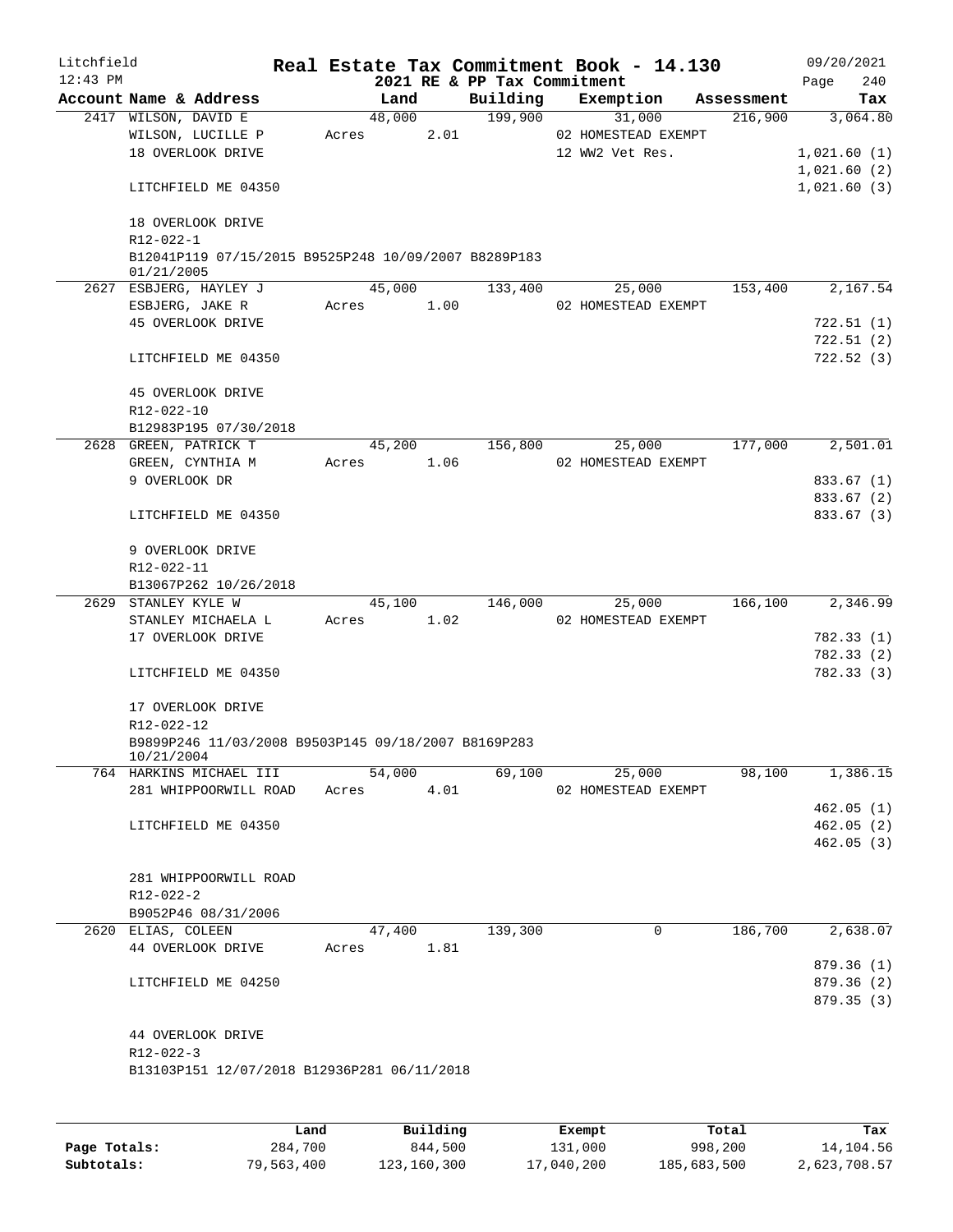| Litchfield<br>$12:43$ PM |                                           |        |      |                                         | Real Estate Tax Commitment Book - 14.130 |            | 09/20/2021             |
|--------------------------|-------------------------------------------|--------|------|-----------------------------------------|------------------------------------------|------------|------------------------|
|                          | Account Name & Address                    | Land   |      | 2021 RE & PP Tax Commitment<br>Building | Exemption                                | Assessment | 241<br>Page<br>Tax     |
|                          | 2621 LAVERDIERE ELIZABETH A               | 47,900 |      | 148,400                                 | $\Omega$                                 | 196,300    | 2,773.72               |
|                          | 115 OVERLOOK DRIVE                        | Acres  | 1.97 |                                         |                                          |            |                        |
|                          |                                           |        |      |                                         |                                          |            | 924.57(1)              |
|                          | LITCHFIELD ME 04350                       |        |      |                                         |                                          |            | 924.57(2)              |
|                          |                                           |        |      |                                         |                                          |            | 924.58 (3)             |
|                          |                                           |        |      |                                         |                                          |            |                        |
|                          | 54 OVERLOOK DRIVE                         |        |      |                                         |                                          |            |                        |
|                          | R12-022-4                                 |        |      |                                         |                                          |            |                        |
|                          | B13809P16 11/24/2020                      |        |      |                                         |                                          |            |                        |
|                          | 2622 ROSSIGNOL ERIC J                     | 45,600 |      | 149,800                                 | 0                                        | 195,400    | 2,761.00               |
|                          | ROSSIGNOL, SHERRY D                       | Acres  | 1.21 |                                         |                                          |            |                        |
|                          | 55 OVERLOOK DRIVE                         |        |      |                                         |                                          |            | 920.33(1)<br>920.33(2) |
|                          | LITCHFIELD ME 04350                       |        |      |                                         |                                          |            | 920.34(3)              |
|                          |                                           |        |      |                                         |                                          |            |                        |
|                          | 55 OVERLOOK DRIVE                         |        |      |                                         |                                          |            |                        |
|                          | $R12 - 022 - 5$                           |        |      |                                         |                                          |            |                        |
|                          | B13503P205 03/09/2020 B9927P38 12/10/2008 |        |      |                                         |                                          |            |                        |
|                          | 2623 TURCOTTE, RICHARD J SR               | 45,700 |      | 135,700                                 | 31,000                                   | 150,400    | 2,125.15               |
|                          | TURCOTTE, EILEEN Y                        | Acres  | 1.24 |                                         | 02 HOMESTEAD EXEMPT                      |            |                        |
|                          | P.O. BOX 247                              |        |      |                                         | 12 WW2 Vet Res.                          |            | 708.38(1)              |
|                          |                                           |        |      |                                         |                                          |            | 708.38(2)              |
|                          | LITCHFIELD ME 04350                       |        |      |                                         |                                          |            | 708.39(3)              |
|                          | 51 OVERLOOK DRIVE                         |        |      |                                         |                                          |            |                        |
|                          | R12-022-6                                 |        |      |                                         |                                          |            |                        |
|                          | B13706P224 09/08/2020                     |        |      |                                         |                                          |            |                        |
|                          | 2624 LAMB, ADAM W                         | 46,000 |      | 132,900                                 | 25,000                                   | 153,900    | 2,174.61               |
|                          | VERRILL, JANET L<br>31 OVERLOOK DRIVE     | Acres  | 1.34 |                                         | 02 HOMESTEAD EXEMPT                      |            | 724.87(1)              |
|                          |                                           |        |      |                                         |                                          |            | 724.87(2)              |
|                          | LITCHFIELD ME 04350                       |        |      |                                         |                                          |            | 724.87(3)              |
|                          |                                           |        |      |                                         |                                          |            |                        |
|                          | 31 OVERLOOK DRIVE                         |        |      |                                         |                                          |            |                        |
|                          | R12-022-7                                 |        |      |                                         |                                          |            |                        |
|                          | B13864P22 01/15/2021                      |        |      |                                         |                                          |            |                        |
|                          | 2625 LAPIERRE, ALEX P                     | 45,000 |      | 119,700                                 | 0                                        | 164,700    | 2,327.21               |
|                          | HUSTON, HALEY C                           | Acres  | 1.01 |                                         |                                          |            |                        |
|                          | 12 VICTORIA DRIVE                         |        |      |                                         |                                          |            | 775.74(1)              |
|                          |                                           |        |      |                                         |                                          |            | 775.74(2)              |
|                          | LITCHFIELD ME 04350                       |        |      |                                         |                                          |            | 775.73(3)              |
|                          | 12 VICTORIA DRIVE                         |        |      |                                         |                                          |            |                        |
|                          | R12-022-8                                 |        |      |                                         |                                          |            |                        |
|                          | B13464P204 01/29/2020                     |        |      |                                         |                                          |            |                        |
|                          | 2626 LENIHAN, PRISCILLA A                 | 45,100 |      | 135,200                                 | 25,000                                   | 155,300    | 2,194.39               |
|                          | HOPKINS, MATTHEW G                        | Acres  | 1.02 |                                         | 02 HOMESTEAD EXEMPT                      |            |                        |
|                          | 39 OVERLOOK DR                            |        |      |                                         |                                          |            | 731.46(1)              |
|                          |                                           |        |      |                                         |                                          |            | 731.46 (2)             |
|                          | LITCHFIELD ME 04350                       |        |      |                                         |                                          |            | 731.47(3)              |
|                          | 39 OVERLOOK DRIVE                         |        |      |                                         |                                          |            |                        |
|                          | R12-022-9                                 |        |      |                                         |                                          |            |                        |
|                          | B13027P181 09/14/2018                     |        |      |                                         |                                          |            |                        |
|                          |                                           |        |      |                                         |                                          |            |                        |
|                          |                                           |        |      |                                         |                                          |            |                        |

|              | Land       | Building    | Exempt       | Total       | Tax          |
|--------------|------------|-------------|--------------|-------------|--------------|
| Page Totals: | 275,300    | 821,700     | 81,000       | L,016,000   | 14,356.08    |
| Subtotals:   | 79,838,700 | 123,982,000 | 17, 121, 200 | 186,699,500 | 2,638,064.65 |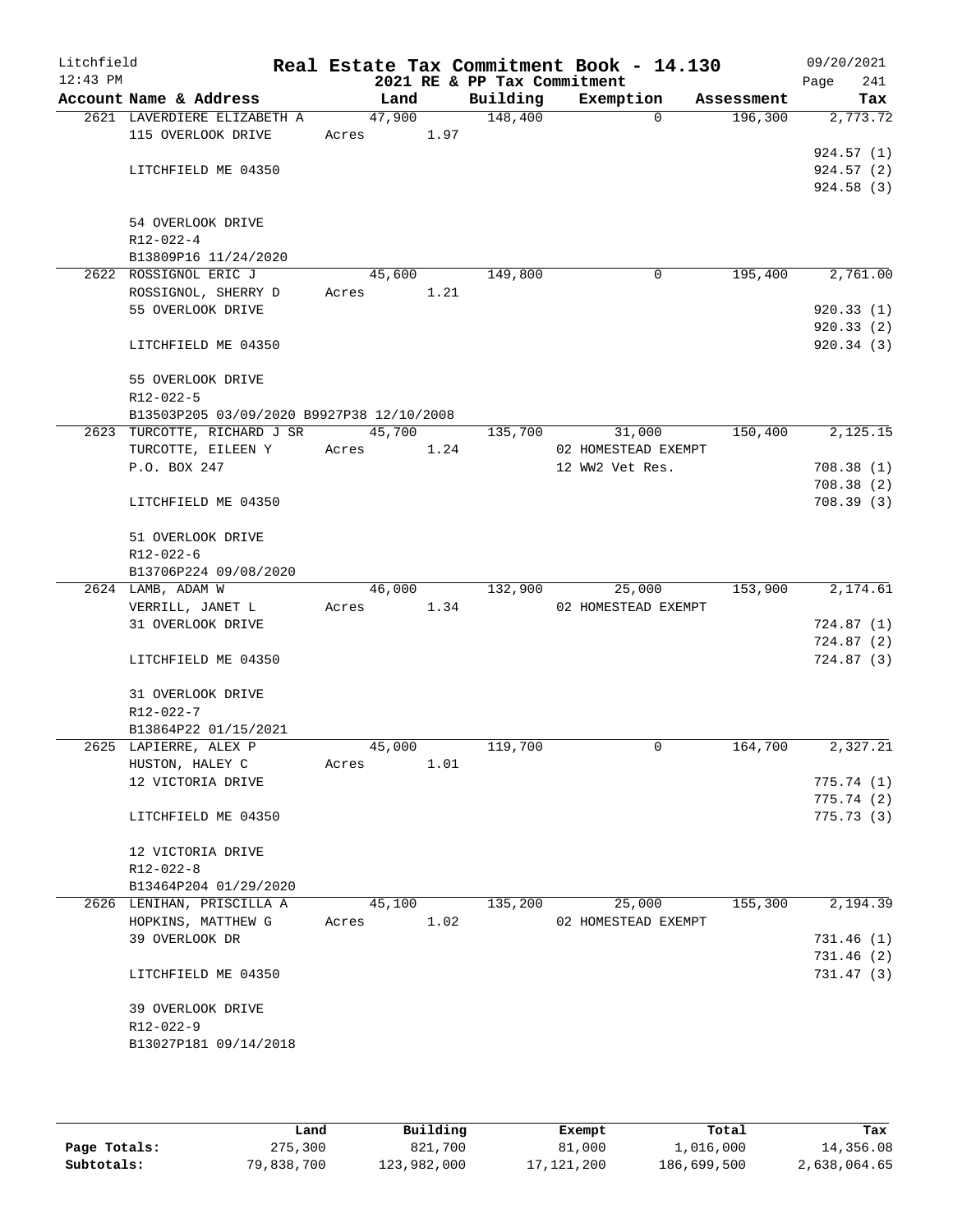| Litchfield<br>$12:43$ PM |                                             |       |        | 2021 RE & PP Tax Commitment | Real Estate Tax Commitment Book - 14.130 |          |            | 09/20/2021<br>Page | 242 |
|--------------------------|---------------------------------------------|-------|--------|-----------------------------|------------------------------------------|----------|------------|--------------------|-----|
|                          | Account Name & Address                      |       | Land   | Building                    | Exemption                                |          | Assessment |                    | Tax |
|                          | 890 JDLL INC                                |       | 45,000 | 81,300                      |                                          | $\Omega$ | 126,300    | 1,784.62           |     |
|                          | 5 EASY STREET                               | Acres | 1.00   |                             |                                          |          |            |                    |     |
|                          |                                             |       |        |                             |                                          |          |            | 594.87(1)          |     |
|                          | LITCHFIELD ME 04350                         |       |        |                             |                                          |          |            | 594.87 (2)         |     |
|                          |                                             |       |        |                             |                                          |          |            | 594.88 (3)         |     |
|                          |                                             |       |        |                             |                                          |          |            |                    |     |
|                          | 211 WHIPPOORWILL ROAD                       |       |        |                             |                                          |          |            |                    |     |
|                          | R12-022A                                    |       |        |                             |                                          |          |            |                    |     |
|                          | B13691P51 08/28/2020                        |       |        |                             |                                          |          |            |                    |     |
|                          | 763 DELESKEY BRUCE                          |       | 41,300 | 78,300                      |                                          | 0        | 119,600    | 1,689.95           |     |
|                          | DELESKEY AUDREY                             | Acres | 7.72   |                             |                                          |          |            |                    |     |
|                          | 44 LITTLE DRIVE                             |       |        |                             |                                          |          |            | 563.32(1)          |     |
|                          |                                             |       |        |                             |                                          |          |            | 563.32(2)          |     |
|                          | LITCHFIELD ME 04350                         |       |        |                             |                                          |          |            | 563.31(3)          |     |
|                          | 44 LITTLE DRIVE                             |       |        |                             |                                          |          |            |                    |     |
|                          | R12-023                                     |       |        |                             |                                          |          |            |                    |     |
|                          | B8668P342 10/31/2005 B1174P80               |       |        |                             |                                          |          |            |                    |     |
|                          | 174 BOUCHARD, RAYMOND P                     |       | 93,200 | 208,000                     | 31,000                                   |          | 270,200    | 3,817.93           |     |
|                          | BOUCHARD, SUSANNE M                         | Acres | 22.64  |                             | 03 VETERANS EXEMPT                       |          |            |                    |     |
|                          | P O BOX 332                                 |       |        |                             | 02 HOMESTEAD EXEMPT                      |          |            | 1, 272.64 (1)      |     |
|                          |                                             |       |        |                             |                                          |          |            | 1, 272.64 (2)      |     |
|                          | LITCHFIELD ME 04350                         |       |        |                             |                                          |          |            | 1, 272.65(3)       |     |
|                          |                                             |       |        |                             |                                          |          |            |                    |     |
|                          | 45 PURGATORY DRIVE                          |       |        |                             |                                          |          |            |                    |     |
|                          | R12-024                                     |       |        |                             |                                          |          |            |                    |     |
|                          | B2586P123                                   |       |        |                             |                                          |          |            |                    |     |
|                          | 1423 LEVERING, STEPHANIE M                  |       | 45,200 | 54,600                      | 25,000                                   |          | 74,800     | 1,056.92           |     |
|                          | 230 HARDSCRABBLE ROAD                       | Acres | 1.08   |                             | 02 HOMESTEAD EXEMPT                      |          |            |                    |     |
|                          |                                             |       |        |                             |                                          |          |            | 352.31(1)          |     |
|                          | LITCHFIELD ME 04350                         |       |        |                             |                                          |          |            | 352.31(2)          |     |
|                          |                                             |       |        |                             |                                          |          |            | 352.30(3)          |     |
|                          | 230 HARDSCRABBLE ROAD                       |       |        |                             |                                          |          |            |                    |     |
|                          | R12-025-1                                   |       |        |                             |                                          |          |            |                    |     |
|                          | B13121P177 12/28/2018 B11797P129 09/12/2014 |       |        |                             |                                          |          |            |                    |     |
|                          | 1913 COX, KIMBERLY E                        |       | 45,200 | 22,700                      |                                          | 0        | 67,900     | 959.43             |     |
|                          | 226 HARDSCRABBLE ROAD                       | Acres | 1.07   |                             |                                          |          |            |                    |     |
|                          |                                             |       |        |                             |                                          |          |            | 319.81(1)          |     |
|                          | LITCHFIELD ME 04350                         |       |        |                             |                                          |          |            | 319.81(2)          |     |
|                          |                                             |       |        |                             |                                          |          |            | 319.81(3)          |     |
|                          |                                             |       |        |                             |                                          |          |            |                    |     |
|                          | 226 HARDSCRABBLE ROAD                       |       |        |                             |                                          |          |            |                    |     |
|                          | $R12 - 025 - 2$                             |       |        |                             |                                          |          |            |                    |     |
|                          | B11958P95 04/16/2015 B4838P171 09/17/2004   |       |        |                             |                                          |          |            |                    |     |
|                          | 1769 BENEDIX, FREDRICK R                    |       | 45,900 | 26,600                      |                                          | 0        | 72,500     | 1,024.43           |     |
|                          | 852 LITCHFIELD RD                           | Acres | 1.29   |                             |                                          |          |            |                    |     |
|                          |                                             |       |        |                             |                                          |          |            | 341.48 (1)         |     |
|                          | BOWDOIN ME 04287                            |       |        |                             |                                          |          |            | 341.48 (2)         |     |
|                          |                                             |       |        |                             |                                          |          |            | 341.47(3)          |     |
|                          |                                             |       |        |                             |                                          |          |            |                    |     |
|                          | 4 BUTTERFLY DRIVE<br>$R12 - 025 - 3$        |       |        |                             |                                          |          |            |                    |     |
|                          | B13387P166 11/01/2019                       |       |        |                             |                                          |          |            |                    |     |
|                          |                                             |       |        |                             |                                          |          |            |                    |     |
|                          |                                             |       |        |                             |                                          |          |            |                    |     |

|              | Land         | Building    | Exempt     | Total       | Tax          |
|--------------|--------------|-------------|------------|-------------|--------------|
| Page Totals: | 315,800      | 471,500     | 56,000     | 731,300     | 10,333.28    |
| Subtotals:   | 80, 154, 500 | 124,453,500 | 17,177,200 | 187,430,800 | 2,648,397.93 |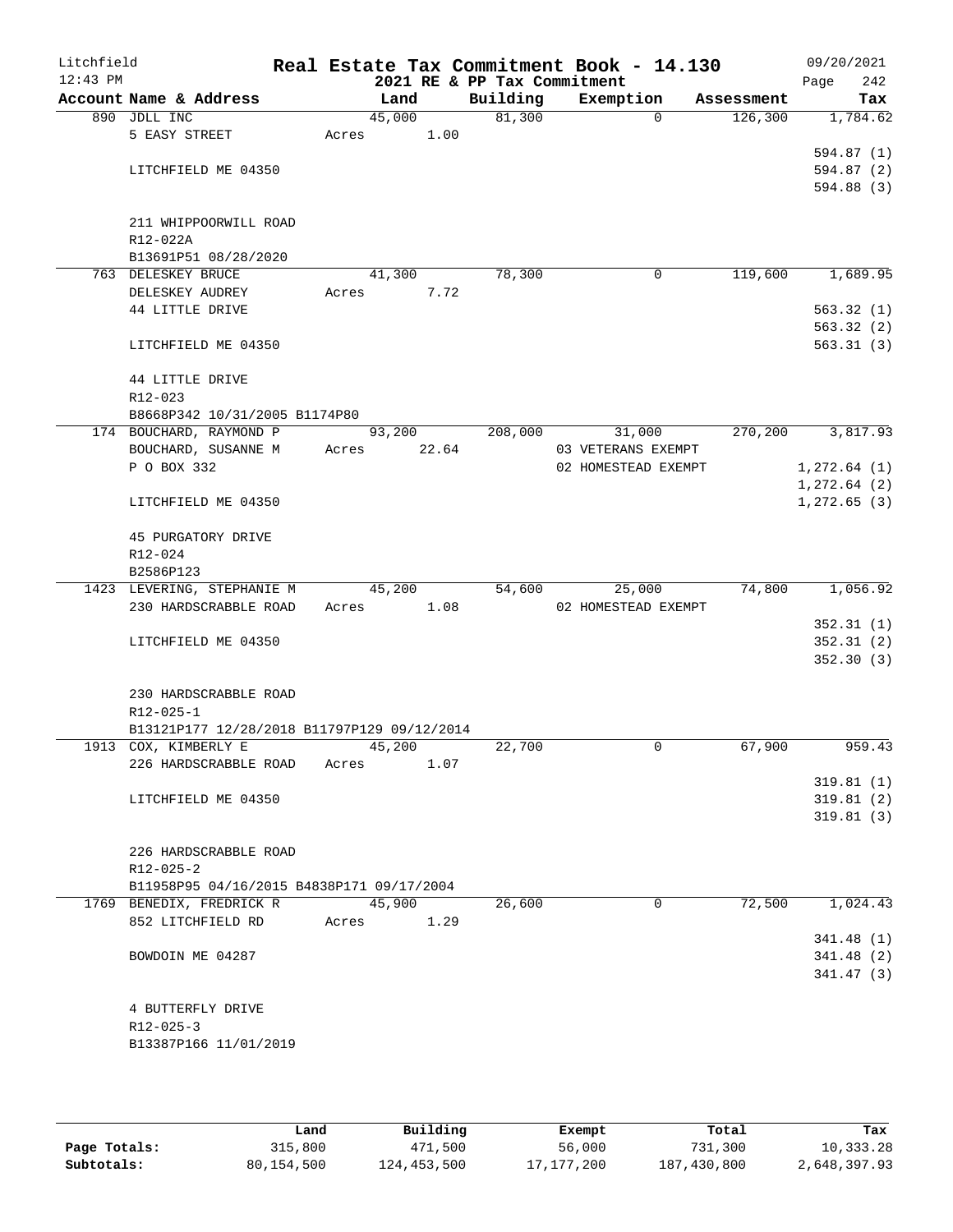| Litchfield   |                                                      |              |                |                             | Real Estate Tax Commitment Book - 14.130 |             | 09/20/2021   |
|--------------|------------------------------------------------------|--------------|----------------|-----------------------------|------------------------------------------|-------------|--------------|
| $12:43$ PM   |                                                      |              |                | 2021 RE & PP Tax Commitment |                                          |             | Page<br>243  |
|              | Account Name & Address                               |              | Land           | Building<br>149,200         | Exemption<br>$\Omega$                    | Assessment  | Tax          |
|              | 1914 PARKS, SHAWNA KRISTY<br>PARKS, CORY S           | Acres        | 45,800<br>1.25 |                             |                                          | 195,000     | 2,755.35     |
|              | 41 BUTTERFLY DRIVE                                   |              |                |                             |                                          |             | 918.45(1)    |
|              |                                                      |              |                |                             |                                          |             | 918.45(2)    |
|              | LITCHFIELD ME 04350                                  |              |                |                             |                                          |             | 918.45(3)    |
|              |                                                      |              |                |                             |                                          |             |              |
|              | 41 BUTTERFLY DRIVE                                   |              |                |                             |                                          |             |              |
|              | $R12 - 025 - 4$                                      |              |                |                             |                                          |             |              |
|              | B13749P112 10/09/2020 B8664P321 10/19/2005 B8443P22  |              |                |                             |                                          |             |              |
|              | 06/03/2005 B4838P173                                 |              |                |                             |                                          |             |              |
|              | 439 WHITMORE ERIC E                                  |              | 300            | $\Omega$                    | $\Omega$                                 | 300         | 4.24         |
|              | WHITMORE CHERYL A                                    | Acres        | 0.10           |                             |                                          |             |              |
|              | 926 COBBOSSEE ROAD                                   |              |                |                             |                                          |             | 1.41(1)      |
|              |                                                      |              |                |                             |                                          |             | 1.41(2)      |
|              | MONMOUTH ME 04259                                    |              |                |                             |                                          |             | 1.42(3)      |
|              |                                                      |              |                |                             |                                          |             |              |
|              | HARDSCRABLE ROAD                                     |              |                |                             |                                          |             |              |
|              | R12-025-5                                            |              |                |                             |                                          |             |              |
|              | B9368P249 06/11/2007 B4342P270 01/28/1993            |              |                |                             |                                          |             |              |
|              | 1637 SYLVESTER R F LLC .                             |              | 5,900          | $\mathbf 0$                 | $\mathbf 0$                              | 5,900       | 83.37        |
|              | 865 COBBOSSEE                                        | Acres        | 23.00          |                             |                                          |             |              |
|              |                                                      |              |                |                             |                                          |             | 27.79(1)     |
|              | MONMOUTH ME 04259                                    |              |                |                             |                                          |             | 27.79(2)     |
|              |                                                      |              |                |                             |                                          |             | 27.79(3)     |
|              |                                                      |              |                |                             |                                          |             |              |
|              | OFF HARDSCRABBLE ROAD                                |              |                |                             |                                          |             |              |
|              | $R12 - 026$                                          |              |                |                             |                                          |             |              |
|              | B10854P157 10/07/2011 B9520P202 10/03/2007 B5886P181 |              |                |                             |                                          |             |              |
|              | 12/31/1998 B5098P206                                 |              |                |                             |                                          |             |              |
|              | 1910 CENTRAL MAINE POWER                             |              | 28,100         | $\mathbf 0$                 | 0                                        | 28,100      | 397.05       |
|              | c/o Avangrid Management Acres<br>Company-Local Tax   |              | 2.03           |                             |                                          |             |              |
|              | One City Center, 5th                                 |              |                |                             |                                          |             | 132.35(1)    |
|              | Floor                                                |              |                |                             |                                          |             |              |
|              | Portland ME 04101                                    |              |                |                             |                                          |             | 132.35(2)    |
|              |                                                      |              |                |                             |                                          |             | 132.35(3)    |
|              |                                                      |              |                |                             |                                          |             |              |
|              | 68 LITTLE DRIVE                                      |              |                |                             |                                          |             |              |
|              | R12-027                                              |              |                |                             |                                          |             |              |
|              | B9920P323 12/22/2008 B8665P240 10/28/2005 B7884P128  |              |                |                             |                                          |             |              |
|              | 03/25/2004                                           |              |                |                             |                                          |             |              |
|              | 454 PERREAULT, PAUL                                  |              | 33,800         | $\mathbf 0$                 | 0                                        | 33,800      | 477.59       |
|              | P.O. BOX 25                                          | Acres        | 44.00          |                             |                                          |             |              |
|              |                                                      |              |                |                             |                                          |             | 159.20(1)    |
|              | LITCHFIELD ME 04350                                  |              |                |                             |                                          |             | 159.20(2)    |
|              |                                                      |              |                |                             |                                          |             | 159.19(3)    |
|              |                                                      |              |                |                             |                                          |             |              |
|              | 8 WHITETAIL DRIVE                                    |              |                |                             |                                          |             |              |
|              | R13-001                                              |              |                |                             |                                          |             |              |
|              | B11352P82 04/05/2013 B11352P77 04/05/2013            |              |                |                             |                                          |             |              |
|              | 2829 WATERMAN, WILLIAM                               |              | 65,100         | 189,600                     | 25,000                                   | 229,700     | 3,245.66     |
|              | P.O. BOX 299                                         | Acres        | 44.00          |                             | 02 HOMESTEAD EXEMPT                      |             |              |
|              |                                                      |              |                |                             |                                          |             | 1,081.89(1)  |
|              | Litchfield ME 04350                                  |              |                |                             |                                          |             | 1,081.89(2)  |
|              |                                                      |              |                |                             |                                          |             | 1,081.88(3)  |
|              |                                                      |              |                |                             |                                          |             |              |
|              | 13 WHITETAIL DRIVE                                   |              |                |                             |                                          |             |              |
|              | R13-001A                                             |              |                |                             |                                          |             |              |
|              | B11352P84 04/05/2013                                 |              |                |                             |                                          |             |              |
|              |                                                      | Land         | Building       |                             | Exempt                                   | Total       | Tax          |
| Page Totals: |                                                      | 179,000      | 338,800        |                             | 25,000                                   | 492,800     | 6,963.26     |
| Subtotals:   |                                                      | 80, 333, 500 | 124,792,300    |                             | 17,202,200                               | 187,923,600 | 2,655,361.19 |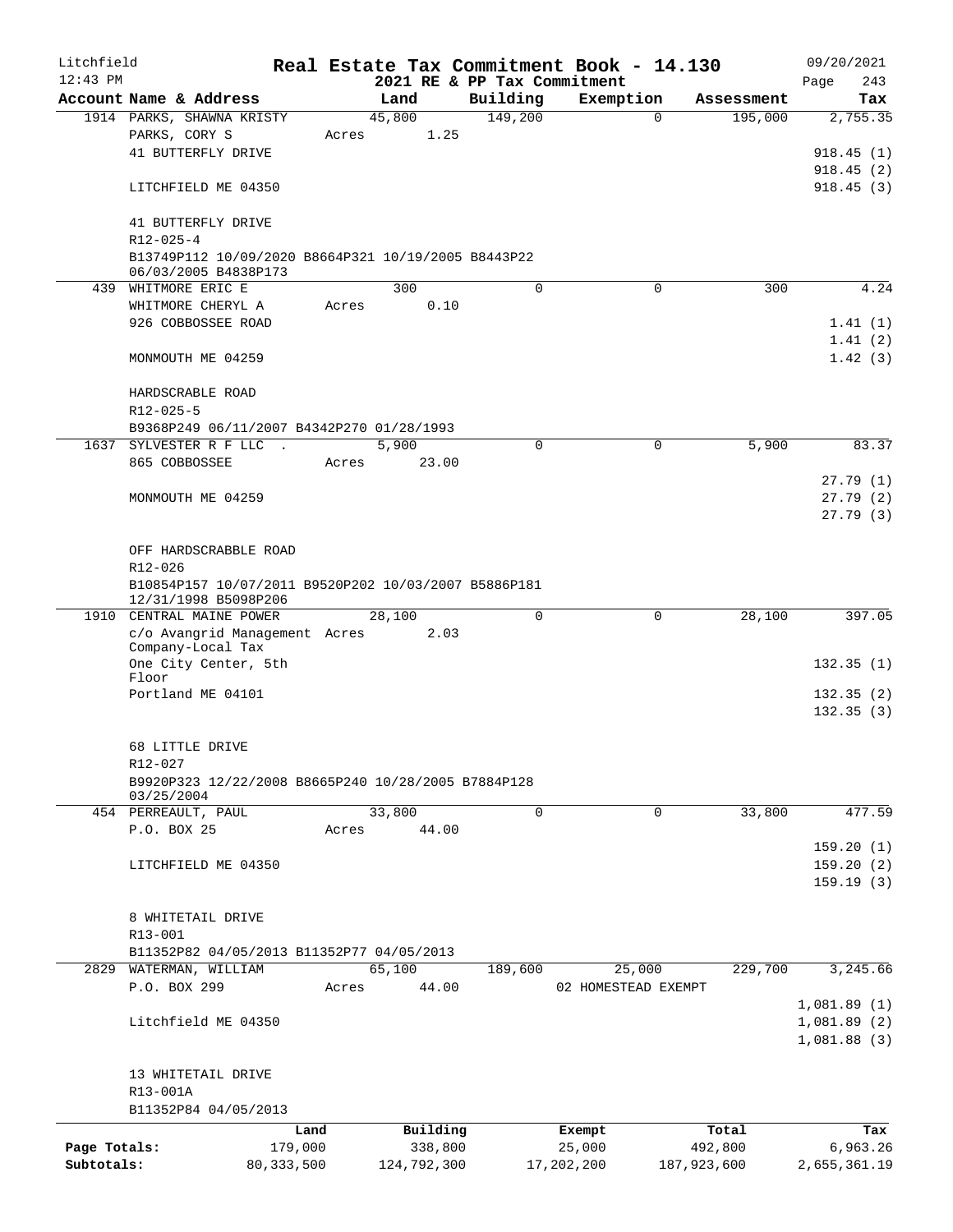| Litchfield<br>$12:43$ PM |                                                                     |       | 2021 RE & PP Tax Commitment |             | Real Estate Tax Commitment Book - 14.130 |            | 09/20/2021<br>244<br>Page |
|--------------------------|---------------------------------------------------------------------|-------|-----------------------------|-------------|------------------------------------------|------------|---------------------------|
|                          | Account Name & Address                                              |       | Land                        | Building    | Exemption                                | Assessment | Tax                       |
|                          | 1753 SWIFT, DAVID                                                   |       | 76,200                      | 96,200      | 25,000                                   | 147,400    | 2,082.76                  |
|                          | REAY-SWIFT KIM S                                                    |       | Acres 33.30                 |             | 02 HOMESTEAD EXEMPT                      |            |                           |
|                          | 1355 LEWISTON ROAD                                                  |       |                             |             |                                          |            | 694.25(1)                 |
|                          |                                                                     |       |                             |             |                                          |            | 694.25(2)                 |
|                          | LITCHFIELD ME 04350                                                 |       |                             |             |                                          |            | 694.26(3)                 |
|                          | 1355 LEWISTON ROAD                                                  |       |                             |             |                                          |            |                           |
|                          | R13-002                                                             |       |                             |             |                                          |            |                           |
|                          | B7128P125 11/04/2002                                                |       |                             |             |                                          |            |                           |
|                          | 677 GILBERT, GARY M                                                 |       | 51,300                      | $\mathbf 0$ | $\mathbf 0$                              | 51,300     | 724.87                    |
|                          | 46 WINTER ST                                                        |       | Acres 21.00                 |             |                                          |            |                           |
|                          |                                                                     |       |                             |             |                                          |            | 241.62(1)                 |
|                          | <b>BATH ME 04530</b>                                                |       |                             |             |                                          |            | 241.62(2)                 |
|                          |                                                                     |       |                             |             |                                          |            | 241.63(3)                 |
|                          |                                                                     |       |                             |             |                                          |            |                           |
|                          | LEWISTON ROAD                                                       |       |                             |             |                                          |            |                           |
|                          | R13-003                                                             |       |                             |             |                                          |            |                           |
|                          | B1654P197<br>682 DUGGINS JOHN R                                     |       | 83,000                      | 54,800      | 25,000                                   | 112,800    | 1,593.86                  |
|                          | DUGGINS CORIE L                                                     | Acres | 123.00                      |             | 02 HOMESTEAD EXEMPT                      |            |                           |
|                          | 1235 LEWISTON ROAD                                                  |       |                             |             |                                          |            | 531.29(1)                 |
|                          |                                                                     |       |                             |             |                                          |            | 531.29(2)                 |
|                          | LITCHFIELD ME 04350                                                 |       |                             |             |                                          |            | 531.28(3)                 |
|                          |                                                                     |       |                             |             |                                          |            |                           |
|                          | 1235 LEWISTON ROAD                                                  |       |                             |             |                                          |            |                           |
|                          | R13-004                                                             |       |                             |             |                                          |            |                           |
|                          | B8827P32 03/06/2006 B6125P274                                       |       |                             |             |                                          |            |                           |
|                          | 582 POWERS, THOMAS E                                                |       | 17,300                      | $\Omega$    | $\mathbf 0$                              | 17,300     | 244.45                    |
|                          | 306 MAIN STREET                                                     | Acres | 53.00                       |             |                                          |            |                           |
|                          |                                                                     |       |                             |             |                                          |            | 81.48(1)                  |
|                          | CUMBERLAND ME 04021                                                 |       |                             |             |                                          |            | 81.48 (2)                 |
|                          |                                                                     |       |                             |             |                                          |            | 81.49(3)                  |
|                          | LEWISTON ROAD                                                       |       |                             |             |                                          |            |                           |
|                          | R13-005                                                             |       |                             |             |                                          |            |                           |
|                          | B7490P173 07/01/2003 B5916P26                                       |       |                             |             |                                          |            |                           |
|                          | 1070 FREEMAN, JOSEPH W                                              |       | 104,200                     | 124,000     | 25,000                                   | 203,200    | 2,871.22                  |
|                          | FREEMAN, JUDITH FREEMAN Acres                                       |       | 40.57                       |             | 02 HOMESTEAD EXEMPT                      |            |                           |
|                          | 146 HYLES RD                                                        |       |                             |             |                                          |            | 957.07 (1)                |
|                          |                                                                     |       |                             |             |                                          |            | 957.07(2)                 |
|                          | LITCHFIELD ME 04350                                                 |       |                             |             |                                          |            | 957.08(3)                 |
|                          |                                                                     |       |                             |             |                                          |            |                           |
|                          | 146 HYLES DRIVE                                                     |       |                             |             |                                          |            |                           |
|                          | $R13 - 006$                                                         |       |                             |             |                                          |            |                           |
|                          | B10260P279 11/02/2009 B10260P279 10/29/2009<br>B5547P257 02/04/1998 |       |                             |             |                                          |            |                           |
|                          | 2748 ALLEN, LAWRENCE A                                              |       | 97,700                      | 233,700     | $\overline{0}$                           | 331,400    | 4,682.68                  |
|                          | MOISAN-ALLEN, HEATHER M Acres                                       |       | 2.43                        |             |                                          |            |                           |
|                          | 163 HYLES ROAD                                                      |       |                             |             |                                          |            | 1,560.89(1)               |
|                          |                                                                     |       |                             |             |                                          |            | 1,560.89(2)               |
|                          | LITCHFIELD ME 04350                                                 |       |                             |             |                                          |            | 1,560.90(3)               |
|                          | 163 HYLES DRIVE                                                     |       |                             |             |                                          |            |                           |
|                          | R13-006A                                                            |       |                             |             |                                          |            |                           |
|                          | B13927P26 03/11/2021                                                |       |                             |             |                                          |            |                           |
|                          |                                                                     |       |                             |             |                                          |            |                           |
|                          |                                                                     |       |                             |             |                                          |            |                           |
|                          |                                                                     |       |                             |             |                                          |            |                           |

|              | Land       | Building    | Exempt     | Total       | Tax          |
|--------------|------------|-------------|------------|-------------|--------------|
| Page Totals: | 429,700    | 508,700     | 75,000     | 863,400     | 12,199.84    |
| Subtotals:   | 80,763,200 | 125,301,000 | 17,277,200 | 188,787,000 | 2,667,561.03 |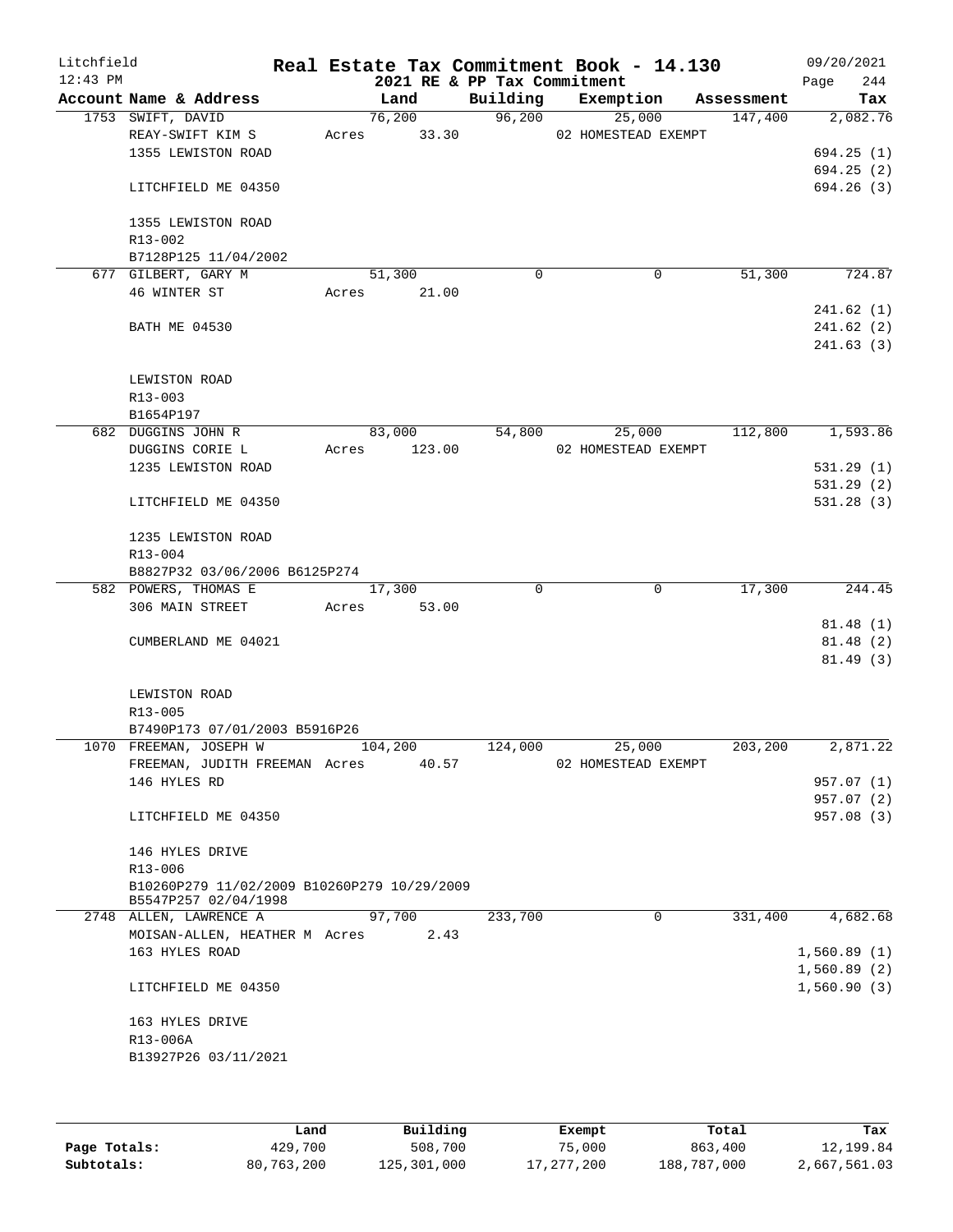| Litchfield<br>$12:43$ PM |                     |                                                                     |       |         | 2021 RE & PP Tax Commitment | Real Estate Tax Commitment Book - 14.130 |            |         | 09/20/2021<br>245<br>Page |
|--------------------------|---------------------|---------------------------------------------------------------------|-------|---------|-----------------------------|------------------------------------------|------------|---------|---------------------------|
|                          |                     | Account Name & Address                                              |       | Land    | Building                    | Exemption                                | Assessment |         | Tax                       |
|                          | 1546 GARLAND JEROME |                                                                     |       | 45,000  | 0                           |                                          | $\Omega$   | 45,000  | 635.85                    |
|                          | GARLAND JOHN        |                                                                     | Acres | 8.30    |                             |                                          |            |         |                           |
|                          |                     | 47 ORCHARD CIRCLE                                                   |       |         |                             |                                          |            |         | 211.95(1)                 |
|                          |                     |                                                                     |       |         |                             |                                          |            |         | 211.95(2)                 |
|                          |                     | HALIFAX MA 02338                                                    |       |         |                             |                                          |            |         | 211.95(3)                 |
|                          |                     |                                                                     |       |         |                             |                                          |            |         |                           |
|                          |                     | OFF HALLOWELL ROAD                                                  |       |         |                             |                                          |            |         |                           |
|                          | R13-007             |                                                                     |       |         |                             |                                          |            |         |                           |
|                          |                     | B9121P245 10/24/2006 B1436P125 01/23/1967<br>10 LANGLOIS, CHRISTIAN |       | 104,600 | 0                           |                                          | 0          | 104,600 | 1,478.00                  |
|                          | FERN                |                                                                     |       |         |                             |                                          |            |         |                           |
|                          |                     | AVERILL, MATTHEW D                                                  | Acres | 43.00   |                             |                                          |            |         |                           |
|                          | 189 NECK ROAD       |                                                                     |       |         |                             |                                          |            |         | 492.67 (1)                |
|                          |                     |                                                                     |       |         |                             |                                          |            |         | 492.67 (2)                |
|                          |                     | LITCHFIELD ME 04350                                                 |       |         |                             |                                          |            |         | 492.66 (3)                |
|                          |                     | 191 LEWISTON ROAD                                                   |       |         |                             |                                          |            |         |                           |
|                          | R13-008             |                                                                     |       |         |                             |                                          |            |         |                           |
|                          |                     | B13328P216 09/09/2019                                               |       |         |                             |                                          |            |         |                           |
|                          |                     | 2052 NADEAU, LARRY R II                                             |       | 72,500  | 241,600                     |                                          | 0          | 314,100 | 4,438.23                  |
|                          |                     | NADEAU, SELENA J                                                    | Acres | 34.00   |                             |                                          |            |         |                           |
|                          | 39 MY WAY DRIVE     |                                                                     |       |         |                             |                                          |            |         | 1,479.41(1)               |
|                          |                     |                                                                     |       |         |                             |                                          |            |         | 1,479.41(2)               |
|                          |                     | LITCHFIELD ME 04350                                                 |       |         |                             |                                          |            |         | 1,479.41(3)               |
|                          | LEWISTON ROAD       |                                                                     |       |         |                             |                                          |            |         |                           |
|                          | R13-008A            |                                                                     |       |         |                             |                                          |            |         |                           |
|                          |                     | B13419P77 11/27/2019                                                |       |         |                             |                                          |            |         |                           |
|                          |                     | 2366 NADEAU, LAWRENCE                                               |       | 48,200  | 211,900                     | 25,000                                   |            | 235,100 | 3,321.96                  |
|                          | NADEAU, RENEE       |                                                                     | Acres | 2.06    |                             | 02 HOMESTEAD EXEMPT                      |            |         |                           |
|                          | 39 MY WAY DRIVE     |                                                                     |       |         |                             |                                          |            |         | 1, 107.32(1)              |
|                          |                     |                                                                     |       |         |                             |                                          |            |         | 1,107.32(2)               |
|                          |                     | LITCHFIELD ME 04350                                                 |       |         |                             |                                          |            |         | 1, 107.32(3)              |
|                          | 39 MY WAY DRIVE     |                                                                     |       |         |                             |                                          |            |         |                           |
|                          | R13-008A-1          |                                                                     |       |         |                             |                                          |            |         |                           |
|                          |                     | 2367 RAYMOND SR., CHRIS W                                           |       | 52,400  | 68,000                      | 25,000                                   |            | 95,400  | 1,348.00                  |
|                          |                     | 25 MY WAY DRIVE                                                     | Acres | 3.45    |                             | 02 HOMESTEAD EXEMPT                      |            |         |                           |
|                          |                     |                                                                     |       |         |                             |                                          |            |         | 449.33 (1)                |
|                          |                     | LITCHFIELD ME 04350                                                 |       |         |                             |                                          |            |         | 449.33 (2)                |
|                          |                     |                                                                     |       |         |                             |                                          |            |         | 449.34 (3)                |
|                          | 25 MY WAY DRIVE     |                                                                     |       |         |                             |                                          |            |         |                           |
|                          | R13-008A-2          |                                                                     |       |         |                             |                                          |            |         |                           |
|                          |                     | B12502P212 12/23/2016 B9557P178 11/07/2007 B9182P279                |       |         |                             |                                          |            |         |                           |
|                          |                     | 12/11/2006 B8683P222 11/04/2005                                     |       |         |                             |                                          |            |         |                           |
|                          |                     | 2372 NADEAU, LAWRENCE                                               |       | 73,000  | 87,600                      |                                          | $\Omega$   | 160,600 | 2,269.28                  |
|                          | NADEAU, RENEE       |                                                                     | Acres | 2.00    |                             |                                          |            |         |                           |
|                          |                     | 39 MY WAY DRIVE                                                     |       |         |                             |                                          |            |         | 756.43(1)                 |
|                          |                     |                                                                     |       |         |                             |                                          |            |         | 756.43 (2)                |
|                          |                     | LITCHFIELD ME 04350                                                 |       |         |                             |                                          |            |         | 756.42 (3)                |
|                          |                     | 1177 LEWISTON ROAD                                                  |       |         |                             |                                          |            |         |                           |
|                          | R13-008A-3          |                                                                     |       |         |                             |                                          |            |         |                           |
|                          |                     |                                                                     |       |         |                             |                                          |            |         |                           |

|              | Land       | Building    | Exempt     | Total       | Tax          |
|--------------|------------|-------------|------------|-------------|--------------|
| Page Totals: | 395,700    | 609,100     | 50,000     | 954,800     | 13,491.32    |
| Subtotals:   | 81,158,900 | 125,910,100 | 17,327,200 | 189,741,800 | 2,681,052.35 |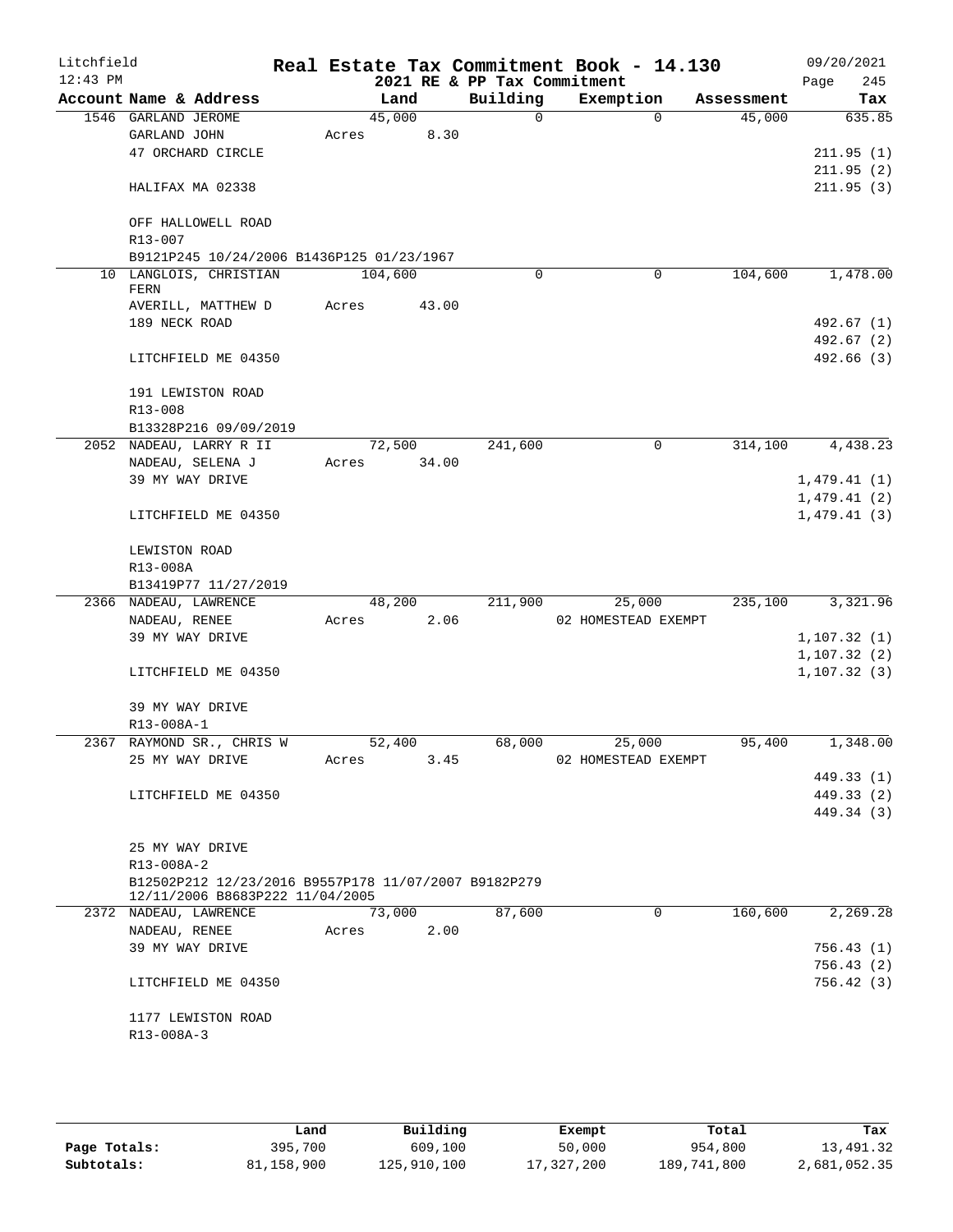| Litchfield   |                                                                           |         |       |                |          |                             | Real Estate Tax Commitment Book - 14.130 |                       | 09/20/2021      |
|--------------|---------------------------------------------------------------------------|---------|-------|----------------|----------|-----------------------------|------------------------------------------|-----------------------|-----------------|
| $12:43$ PM   |                                                                           |         |       |                |          | 2021 RE & PP Tax Commitment |                                          |                       | 246<br>Page     |
|              | Account Name & Address<br>2373 SHAW KENNETH E                             |         |       | Land<br>48,100 |          | Building<br>62,600          | Exemption<br>0                           | Assessment<br>110,700 | Tax<br>1,564.19 |
|              | SHAW CHRISTOPHER E                                                        |         | Acres |                | 2.02     |                             |                                          |                       |                 |
|              | 1159 LEWISTON ROAD                                                        |         |       |                |          |                             |                                          |                       | 521.40(1)       |
|              |                                                                           |         |       |                |          |                             |                                          |                       | 521.40(2)       |
|              |                                                                           |         |       |                |          |                             |                                          |                       |                 |
|              | LITCHFIELD ME 04350                                                       |         |       |                |          |                             |                                          |                       | 521.39(3)       |
|              |                                                                           |         |       |                |          |                             |                                          |                       |                 |
|              | 1159 LEWISTON ROAD                                                        |         |       |                |          |                             |                                          |                       |                 |
|              | R13-008A-4                                                                |         |       |                |          |                             |                                          |                       |                 |
|              | B11648P26 03/24/2014 B9357P245 05/18/2007 B7518P244<br>07/16/2003         |         |       |                |          |                             |                                          |                       |                 |
|              | 2357 LAXMI NARAYAN DHAM,                                                  |         |       | 71,000         |          | 246,700                     | $\Omega$                                 | 317,700               | 4,489.10        |
|              | LLC.                                                                      |         |       |                |          |                             |                                          |                       |                 |
|              | 1161 LEWISTON ROAD                                                        |         | Acres |                | 1.34     |                             |                                          |                       |                 |
|              |                                                                           |         |       |                |          |                             |                                          |                       | 1,496.37(1)     |
|              | LITCHFIELD ME 04350                                                       |         |       |                |          |                             |                                          |                       | 1,496.37(2)     |
|              |                                                                           |         |       |                |          |                             |                                          |                       | 1,496.36(3)     |
|              |                                                                           |         |       |                |          |                             |                                          |                       |                 |
|              | 1161 LEWISTON ROAD                                                        |         |       |                |          |                             |                                          |                       |                 |
|              | R13-008A-5                                                                |         |       |                |          |                             |                                          |                       |                 |
|              | B13901P208 02/17/2021                                                     |         |       |                |          |                             |                                          |                       |                 |
|              | 2358 SHAIKH, ARIF                                                         |         |       | 76,700         |          | 434,800                     | 0                                        | 511,500               | 7,227.50        |
|              | C/O VINAL ENERGY                                                          |         | Acres |                | 3.23     |                             |                                          |                       |                 |
|              | P.O. BOX 803                                                              |         |       |                |          |                             |                                          |                       | 2,409.17(1)     |
|              |                                                                           |         |       |                |          |                             |                                          |                       | 2,409.17(2)     |
|              | VINALHAVEN ME 04863                                                       |         |       |                |          |                             |                                          |                       | 2,409.16(3)     |
|              |                                                                           |         |       |                |          |                             |                                          |                       |                 |
|              | 1145 LEWISTON ROAD                                                        |         |       |                |          |                             |                                          |                       |                 |
|              | R13-008A-6                                                                |         |       |                |          |                             |                                          |                       |                 |
|              | B13157P89 02/26/2019                                                      |         |       |                |          |                             |                                          |                       |                 |
|              | 2435 DURKEE SELENA J                                                      |         |       | 57,600         |          | 173,900                     | 25,000                                   | 206,500               | 2,917.85        |
|              | NADEAU LAWRENCE R II                                                      |         | Acres |                | 5.19     |                             | 02 HOMESTEAD EXEMPT                      |                       |                 |
|              | 110 MY WAY DRIVE                                                          |         |       |                |          |                             |                                          |                       | 972.62(1)       |
|              |                                                                           |         |       |                |          |                             |                                          |                       | 972.62(2)       |
|              | LITCHFIELD ME 04350                                                       |         |       |                |          |                             |                                          |                       | 972.61(3)       |
|              |                                                                           |         |       |                |          |                             |                                          |                       |                 |
|              | 110 MY WAY DRIVE                                                          |         |       |                |          |                             |                                          |                       |                 |
|              | R13-008B                                                                  |         |       |                |          |                             |                                          |                       |                 |
|              | B9325P28 04/19/2007 B8175P236 10/26/2004                                  |         |       |                |          |                             |                                          |                       |                 |
|              | 2481 BOULEY, KAROLEE                                                      |         |       | 49,000         |          | 16,600                      | 0                                        | 65,600                | 926.93          |
|              | 39 MY WAY DRIVE                                                           |         | Acres |                | 2.32     |                             |                                          |                       |                 |
|              |                                                                           |         |       |                |          |                             |                                          |                       | 308.98(1)       |
|              | LITCHFIELD ME 04350                                                       |         |       |                |          |                             |                                          |                       | 308.98(2)       |
|              |                                                                           |         |       |                |          |                             |                                          |                       | 308.97(3)       |
|              |                                                                           |         |       |                |          |                             |                                          |                       |                 |
|              | 64 MY WAY DRIVE                                                           |         |       |                |          |                             |                                          |                       |                 |
|              | R13-008C                                                                  |         |       |                |          |                             |                                          |                       |                 |
|              | B8683P222 11/04/2005                                                      |         |       |                |          |                             |                                          |                       |                 |
|              | 902 T & C PROPERTIES LLC                                                  |         |       | 60,300         |          | 55,000                      | 0                                        | 115,300               | 1,629.19        |
|              | 46 CUNDYS HARBOR ROAD                                                     |         | Acres |                | 0.52     |                             |                                          |                       |                 |
|              |                                                                           |         |       |                |          |                             |                                          |                       | 543.06 (1)      |
|              | HARPSWELL ME 04079                                                        |         |       |                |          |                             |                                          |                       | 543.06 (2)      |
|              |                                                                           |         |       |                |          |                             |                                          |                       |                 |
|              |                                                                           |         |       |                |          |                             |                                          |                       | 543.07 (3)      |
|              |                                                                           |         |       |                |          |                             |                                          |                       |                 |
|              | 54 STREAM DRIVE                                                           |         |       |                |          |                             |                                          |                       |                 |
|              | R13-009                                                                   |         |       |                |          |                             |                                          |                       |                 |
|              | B9556P295 11/06/2007 B8648P1 10/14/2005 B8647P347<br>10/14/2005 B4487P107 |         |       |                |          |                             |                                          |                       |                 |
|              |                                                                           |         |       |                |          |                             |                                          |                       |                 |
|              |                                                                           |         |       |                |          |                             |                                          |                       |                 |
|              |                                                                           | Land    |       |                | Building |                             | Exempt                                   | Total                 | Tax             |
| Page Totals: |                                                                           | 362,700 |       |                | 989,600  |                             | 25,000                                   | 1,327,300             | 18,754.76       |

**Subtotals:** 81,521,600 126,899,700 17,352,200 191,069,100 2,699,807.11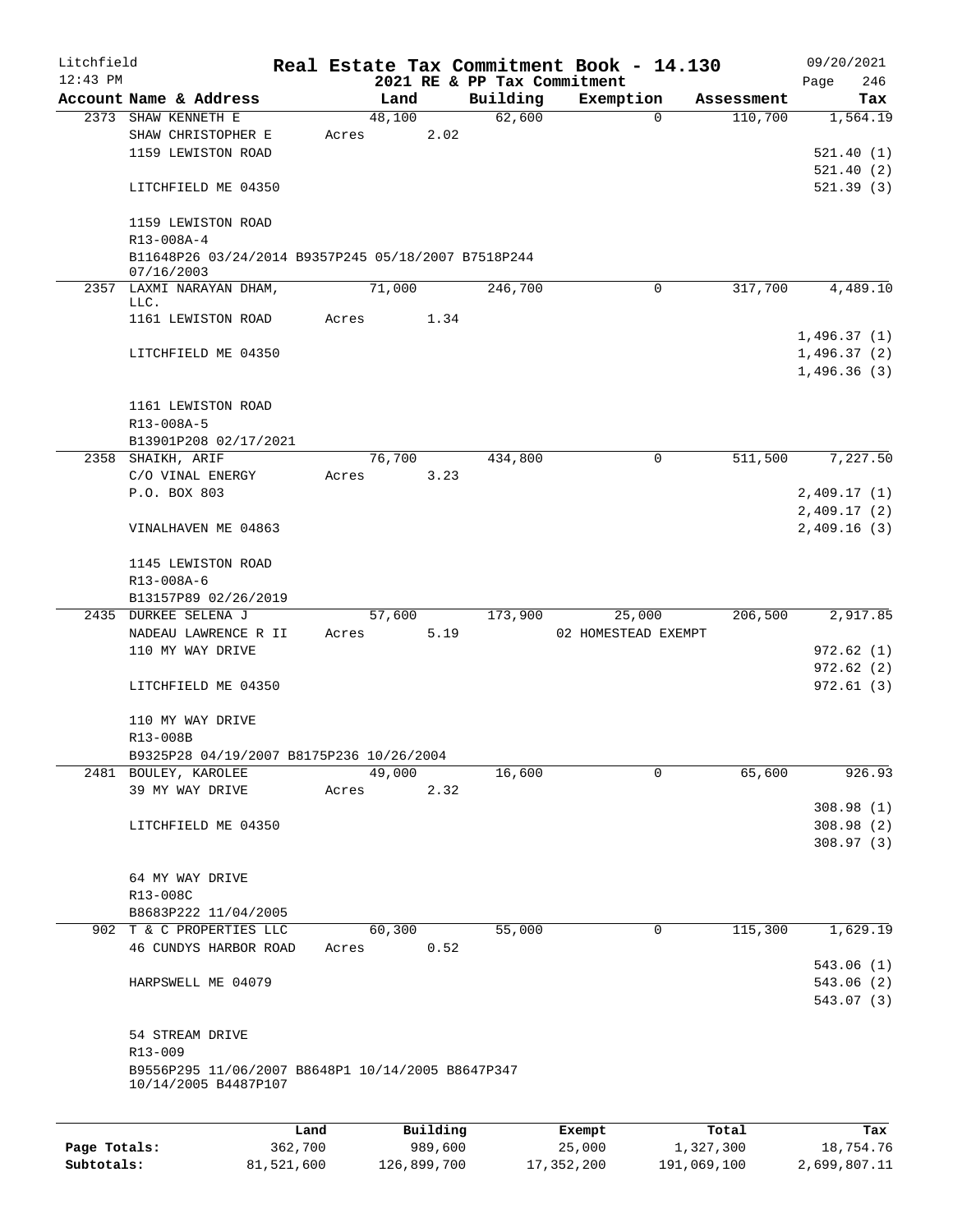| Litchfield<br>$12:43$ PM |                                                    |       |         |       | 2021 RE & PP Tax Commitment | Real Estate Tax Commitment Book - 14.130 |            | 09/20/2021<br>247<br>Page |
|--------------------------|----------------------------------------------------|-------|---------|-------|-----------------------------|------------------------------------------|------------|---------------------------|
|                          | Account Name & Address                             |       | Land    |       | Building                    | Exemption                                | Assessment | Tax                       |
|                          | 482 ARMSTRONG, ALLEN E                             |       | 6,600   |       | $\Omega$                    | $\Omega$                                 | 6,600      | 93.26                     |
|                          | ARMSTRONG, ELISSA MC                               | Acres |         | 0.90  |                             |                                          |            |                           |
|                          | 105 SPRUCE STREET                                  |       |         |       |                             |                                          |            | 31.09(1)                  |
|                          | PORTLAND ME 04102                                  |       |         |       |                             |                                          |            | 31.09(2)<br>31.08(3)      |
|                          |                                                    |       |         |       |                             |                                          |            |                           |
|                          | STREAM DRIVE                                       |       |         |       |                             |                                          |            |                           |
|                          | R13-010                                            |       |         |       |                             |                                          |            |                           |
|                          | B13607P302 06/20/2020 B10208P31 09/10/2009         |       |         |       |                             |                                          |            |                           |
|                          | 851 ARMSTRONG, ALLEN E                             |       | 78,600  |       | 33,500                      | 0                                        | 112,100    | 1,583.97                  |
|                          | ARMSTRONG, ELISSA MC                               | Acres |         | 1.90  |                             |                                          |            |                           |
|                          | 105 SPRUCE STREET                                  |       |         |       |                             |                                          |            | 527.99(1)                 |
|                          |                                                    |       |         |       |                             |                                          |            | 527.99(2)                 |
|                          | PORTLAND ME 04102                                  |       |         |       |                             |                                          |            | 527.99(3)                 |
|                          | 73 STREAM DRIVE                                    |       |         |       |                             |                                          |            |                           |
|                          | R13-011                                            |       |         |       |                             |                                          |            |                           |
|                          | B13607P302 06/20/2020 B10208P31 09/10/2009         |       |         |       |                             |                                          |            |                           |
|                          | 1484 SCHWARZ STEVEN J                              |       | 75,000  |       | 0                           | 0                                        | 75,000     | 1,059.75                  |
|                          | P O BOX 84                                         | Acres |         | 1.50  |                             |                                          |            |                           |
|                          |                                                    |       |         |       |                             |                                          |            | 353.25(1)                 |
|                          | BOWDOINHAM ME 04008                                |       |         |       |                             |                                          |            | 353.25(2)                 |
|                          |                                                    |       |         |       |                             |                                          |            | 353.25(3)                 |
|                          | 69 STREAM DRIVE                                    |       |         |       |                             |                                          |            |                           |
|                          | R13-012                                            |       |         |       |                             |                                          |            |                           |
|                          | B10437P287 06/08/2010 B3462P19 11/05/1988          |       |         |       |                             |                                          |            |                           |
|                          | 2288 SCHWARZ STEVEN J                              |       | 61,200  |       | 5,400                       | 0                                        | 66,600     | 941.06                    |
|                          | P O BOX 84                                         | Acres |         | 0.58  |                             |                                          |            |                           |
|                          |                                                    |       |         |       |                             |                                          |            | 313.69(1)                 |
|                          | BOWDOINHAM ME 04008                                |       |         |       |                             |                                          |            | 313.69(2)                 |
|                          |                                                    |       |         |       |                             |                                          |            | 313.68(3)                 |
|                          | 69 STREAM DRIVE                                    |       |         |       |                             |                                          |            |                           |
|                          | R13-012A                                           |       |         |       |                             |                                          |            |                           |
|                          | B9501P61 09/17/2007 B9343P177 07/07/2007 B9321P277 |       |         |       |                             |                                          |            |                           |
|                          | 04/17/2007 B6895P81 04/29/2002<br>11 WHALON PAUL E |       | 100,900 |       | 31,600                      | 0                                        | 132,500    | 1,872.23                  |
|                          | WHALON BETHANY S                                   | Acres |         | 10.00 |                             |                                          |            |                           |
|                          | 1090 LEWISTON ROAD                                 |       |         |       |                             |                                          |            | 624.08(1)                 |
|                          |                                                    |       |         |       |                             |                                          |            | 624.08 (2)                |
|                          | LITCHFIELD ME 04350                                |       |         |       |                             |                                          |            | 624.07(3)                 |
|                          |                                                    |       |         |       |                             |                                          |            |                           |
|                          | 1062 LEWISTON ROAD                                 |       |         |       |                             |                                          |            |                           |
|                          | R13-013                                            |       |         |       |                             |                                          |            |                           |
|                          | B8408P194 05/09/2005 B5138P158                     |       |         |       |                             |                                          |            |                           |
|                          | 1857 WHALON, PAUL E                                |       | 66,000  |       | 146,400                     | 25,000                                   | 187,400    | 2,647.96                  |
|                          | 1090 LEWISTON ROAD                                 | Acres |         | 5.70  |                             | 02 HOMESTEAD EXEMPT                      |            |                           |
|                          | LITCHFIELD ME 04350                                |       |         |       |                             |                                          |            | 882.65 (1)<br>882.65 (2)  |
|                          |                                                    |       |         |       |                             |                                          |            | 882.66 (3)                |
|                          |                                                    |       |         |       |                             |                                          |            |                           |
|                          | 1090 LEWISTON ROAD                                 |       |         |       |                             |                                          |            |                           |
|                          | R13-013A                                           |       |         |       |                             |                                          |            |                           |
|                          | B4114P339                                          |       |         |       |                             |                                          |            |                           |
|                          |                                                    |       |         |       |                             |                                          |            |                           |
|                          |                                                    |       |         |       |                             |                                          |            |                           |

|              | Land       | Building      | Exempt     | Total       | Tax          |
|--------------|------------|---------------|------------|-------------|--------------|
| Page Totals: | 388,300    | 216,900       | 25,000     | 580,200     | 8,198.23     |
| Subtotals:   | 81,909,900 | 127, 116, 600 | 17,377,200 | 191,649,300 | 2,708,005.34 |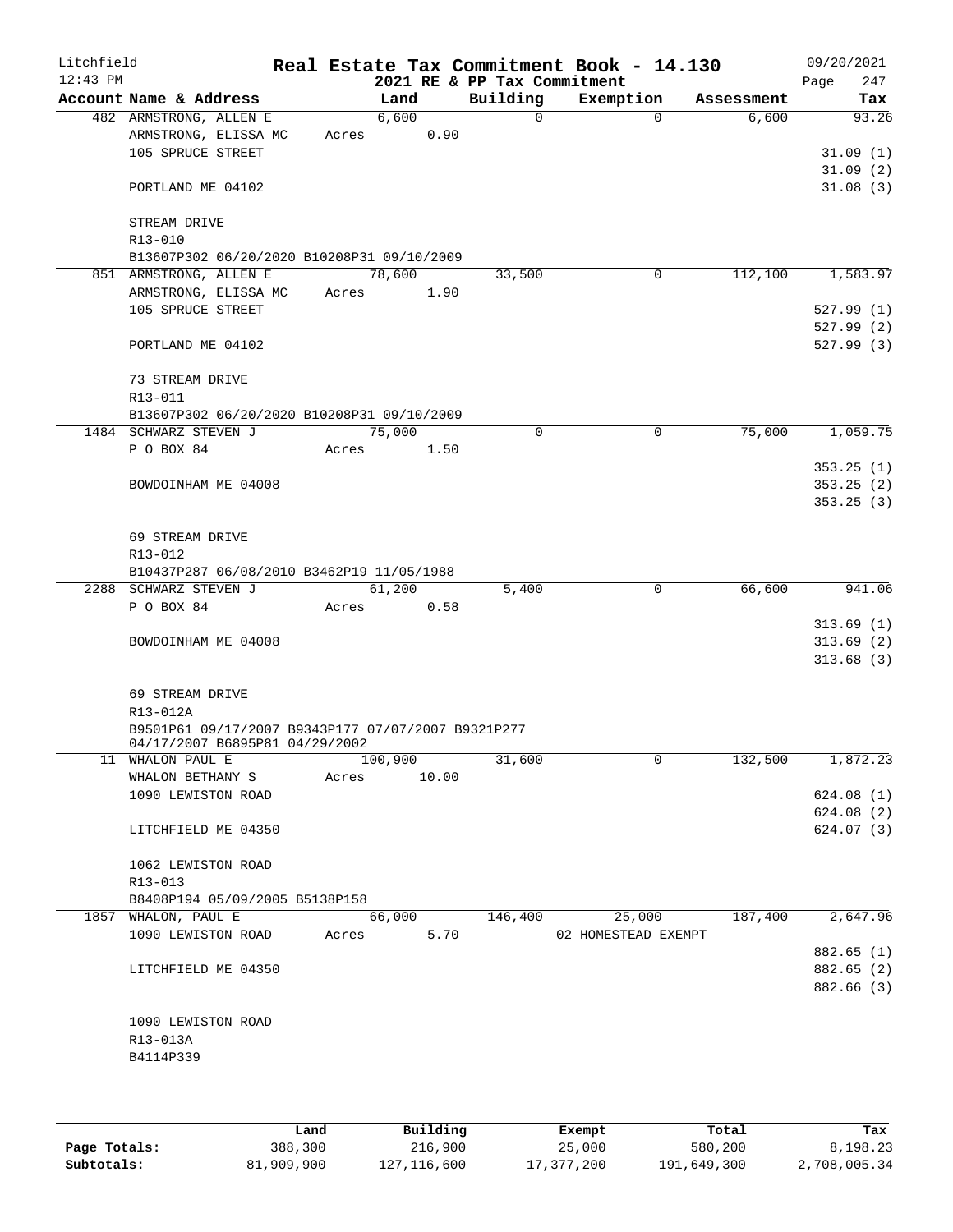| Litchfield |                                         |       |        |       | Real Estate Tax Commitment Book - 14.130 |                     |          |            |      | 09/20/2021                 |
|------------|-----------------------------------------|-------|--------|-------|------------------------------------------|---------------------|----------|------------|------|----------------------------|
| $12:43$ PM | Account Name & Address                  |       | Land   |       | 2021 RE & PP Tax Commitment<br>Building  | Exemption           |          | Assessment | Page | 248<br>Tax                 |
|            | 2034 ALBERT, TED S                      |       | 55,500 |       | $\mathsf{O}$                             |                     | $\Omega$ | 55,500     |      | 784.22                     |
|            | ALBERT, LOREEN DAWN                     | Acres |        | 15.50 |                                          |                     |          |            |      |                            |
|            | 1160 LEWISTON ROAD                      |       |        |       |                                          |                     |          |            |      | 261.41(1)                  |
|            |                                         |       |        |       |                                          |                     |          |            |      | 261.41(2)                  |
|            | LITCHFIELD ME 04350                     |       |        |       |                                          |                     |          |            |      | 261.40(3)                  |
|            | LEWISTON ROAD                           |       |        |       |                                          |                     |          |            |      |                            |
|            | R13-013B                                |       |        |       |                                          |                     |          |            |      |                            |
|            | B13177P341 03/26/2019                   |       |        |       |                                          |                     |          |            |      |                            |
|            | 2032 RANKIN WAYDE                       |       | 92,700 |       | 402,700                                  |                     | 0        | 495,400    |      | 7,000.00                   |
|            | DAVID-RANKIN DONNA                      | Acres |        | 17.00 |                                          |                     |          |            |      |                            |
|            | PO BOX 335                              |       |        |       |                                          |                     |          |            |      | 2,333.33(1)                |
|            | LITCHFIELD ME 04350                     |       |        |       |                                          |                     |          |            |      | 2,333.33(2)<br>2,333.34(3) |
|            | 1174 LEWISTON ROAD                      |       |        |       |                                          |                     |          |            |      |                            |
|            | R13-013C                                |       |        |       |                                          |                     |          |            |      |                            |
|            | B8510P1 07/22/2005 B7455P146 06/05/2003 |       |        |       |                                          |                     |          |            |      |                            |
|            | 2033 ALBERT, MAURICE KEVIN              |       | 48,300 |       | 100,400                                  | 25,000              |          | 123,700    |      | 1,747.88                   |
|            | ALBERT HOPE ELIZABETH                   | Acres |        | 2.11  |                                          | 02 HOMESTEAD EXEMPT |          |            |      |                            |
|            | PO BOX 66                               |       |        |       |                                          |                     |          |            |      | 582.63(1)                  |
|            |                                         |       |        |       |                                          |                     |          |            |      | 582.63(2)                  |
|            | LITCHFIELD ME 04350                     |       |        |       |                                          |                     |          |            |      | 582.62 (3)                 |
|            | 1112 LEWISTON ROAD                      |       |        |       |                                          |                     |          |            |      |                            |
|            | R13-013D                                |       |        |       |                                          |                     |          |            |      |                            |
|            | B5392P256 05/20/1996                    |       |        |       |                                          |                     |          |            |      |                            |
|            | 2566 ALBERT, TED S                      |       | 56,000 |       | 145,600                                  |                     | 0        | 201,600    |      | 2,848.61                   |
|            | ALBERT, LOREEN                          | Acres |        | 10.00 |                                          |                     |          |            |      |                            |
|            | P O BOX 132                             |       |        |       |                                          |                     |          |            |      | 949.54 (1)                 |
|            |                                         |       |        |       |                                          |                     |          |            |      | 949.54 (2)                 |
|            | LITCHFIELD ME 04350                     |       |        |       |                                          |                     |          |            |      | 949.53(3)                  |
|            | 1160 LEWISTON ROAD                      |       |        |       |                                          |                     |          |            |      |                            |
|            | R13-013E                                |       |        |       |                                          |                     |          |            |      |                            |
|            | B8510P1 07/22/2005                      |       |        |       |                                          |                     |          |            |      |                            |
|            | 2700 FOSTER, ROBERT C                   |       | 54,400 |       | 0                                        |                     | 0        | 54,400     |      | 768.67                     |
|            | FOSTER, JUDITH C                        | Acres |        | 8.89  |                                          |                     |          |            |      |                            |
|            | 132 HUNTER ROAD                         |       |        |       |                                          |                     |          |            |      | 256.22(1)                  |
|            |                                         |       |        |       |                                          |                     |          |            |      | 256.22(2)                  |
|            | FREEPORT ME 04032                       |       |        |       |                                          |                     |          |            |      | 256.23(3)                  |
|            | ROUTE 126                               |       |        |       |                                          |                     |          |            |      |                            |
|            | R13-013F                                |       |        |       |                                          |                     |          |            |      |                            |
|            | B9578P257 11/29/2007                    |       |        |       |                                          |                     |          |            |      |                            |
|            | 2959 SMITH, STEPHANIE L                 |       | 38,500 |       | $\Omega$                                 |                     | 0        | 38,500     |      | 544.01                     |
|            | 76 SUMMER STREET LOT 13 Acres           |       |        | 5.50  |                                          |                     |          |            |      | 181.34(1)                  |
|            | LISBON FALLS ME 04252                   |       |        |       |                                          |                     |          |            |      | 181.34(2)                  |
|            |                                         |       |        |       |                                          |                     |          |            |      | 181.33(3)                  |
|            |                                         |       |        |       |                                          |                     |          |            |      |                            |
|            | LEWISTON ROAD                           |       |        |       |                                          |                     |          |            |      |                            |
|            | R13-013G                                |       |        |       |                                          |                     |          |            |      |                            |
|            | B13306P74 08/19/2019                    |       |        |       |                                          |                     |          |            |      |                            |
|            |                                         |       |        |       |                                          |                     |          |            |      |                            |

|              | Land         | Building    | Exempt     | Total       | Tax          |
|--------------|--------------|-------------|------------|-------------|--------------|
| Page Totals: | 345,400      | 648,700     | 25,000     | 969,100     | 13,693.39    |
| Subtotals:   | 82, 255, 300 | 127,765,300 | 17,402,200 | 192,618,400 | 2,721,698.73 |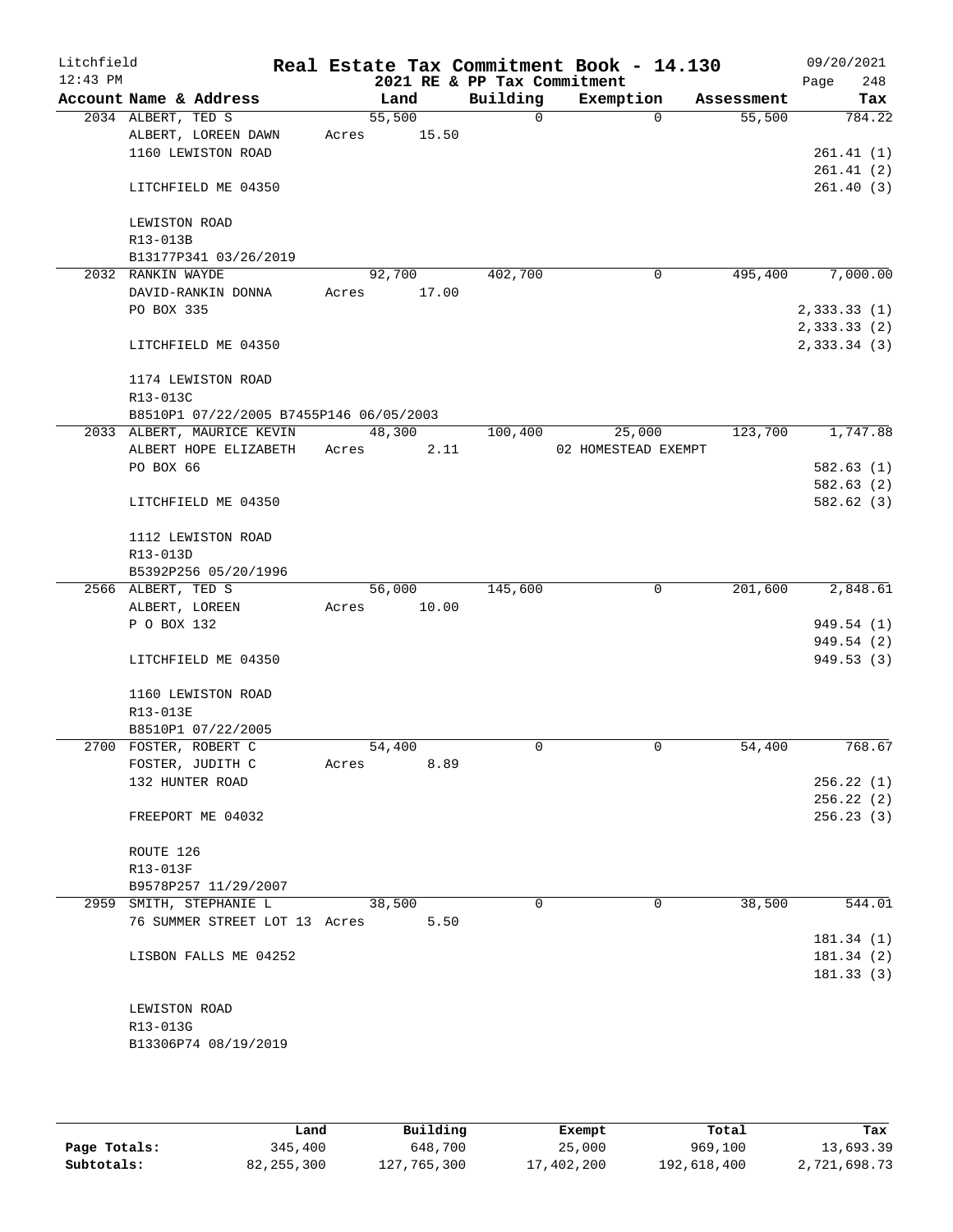| Litchfield<br>$12:43$ PM |                                                                                          |       |             | 2021 RE & PP Tax Commitment | Real Estate Tax Commitment Book - 14.130 |            | 09/20/2021<br>249<br>Page  |
|--------------------------|------------------------------------------------------------------------------------------|-------|-------------|-----------------------------|------------------------------------------|------------|----------------------------|
|                          | Account Name & Address                                                                   |       | Land        | Building                    | Exemption                                | Assessment | Tax                        |
|                          | 613 ZALANSKAS, ALLEYNE R ET<br>AL                                                        |       | 64,000      | 98,800                      | $\mathbf 0$                              | 162,800    | 2,300.36                   |
|                          | ZALANSKAS, KEVIN R<br>94 DENNIS HILL ROAD                                                | Acres | 13.00       |                             |                                          |            | 766.79(1)<br>766.79 (2)    |
|                          | LITCHFIELD ME 04350                                                                      |       |             |                             |                                          |            | 766.78 (3)                 |
|                          | 94 DENNIS HILL ROAD<br>R13-014                                                           |       |             |                             |                                          |            |                            |
|                          | B11653P180 03/20/2014 B11621P309 02/04/2014<br>B8044P179 07/19/2004 B6521P172 06/15/2001 |       |             |                             |                                          |            |                            |
|                          | 456 THOMSON, GEORGE                                                                      |       | 10,100      | 0                           | 0                                        | 10,100     | 142.71                     |
|                          | THOMSON, JEAN                                                                            | Acres | 31.00       |                             |                                          |            |                            |
|                          | 136 DENNIS HILL ROAD                                                                     |       |             |                             |                                          |            | 47.57(1)                   |
|                          | LITCHFIELD ME 04350                                                                      |       |             |                             |                                          |            | 47.57(2)<br>47.57(3)       |
|                          | LEWISTON ROAD<br>R13-014A                                                                |       |             |                             |                                          |            |                            |
|                          | B11352P77 04/05/2013 B846P512                                                            |       |             |                             |                                          |            |                            |
|                          | 2055 THOMSON, GEORGE                                                                     |       | 5,400       | $\Omega$                    | 0                                        | 5,400      | 76.30                      |
|                          | THOMSON, JEAN                                                                            | Acres | 14.00       |                             |                                          |            |                            |
|                          | 136 DENNIS HILL ROAD                                                                     |       |             |                             |                                          |            | 25.43(1)                   |
|                          | LITCHFIELD ME 04350                                                                      |       |             |                             |                                          |            | 25.43(2)<br>25.44(3)       |
|                          | DENNIS HILL ROAD                                                                         |       |             |                             |                                          |            |                            |
|                          | R13-014B<br>B6521P169 06/15/2001                                                         |       |             |                             |                                          |            |                            |
|                          | 860 THOMSON, GEORGE R JR                                                                 |       | 65,800      | 349,300                     | 31,000                                   | 384,100    | 5,427.33                   |
|                          | THOMSON JEAN ROBBIE                                                                      | Acres | 25.00       |                             | 02 HOMESTEAD EXEMPT                      |            |                            |
|                          | 136 DENNIS HILL RD                                                                       |       |             |                             | 03 VETERANS EXEMPT                       |            | 1,809.11(1)<br>1,809.11(2) |
|                          | LITCHFIELD ME 04350                                                                      |       |             |                             |                                          |            | 1,809.11(3)                |
|                          | 136 DENNIS HILL ROAD<br>R13-015                                                          |       |             |                             |                                          |            |                            |
|                          | B5303P14 02/03/1997                                                                      |       |             |                             |                                          |            |                            |
|                          | 1755 SEAMAN, ERIC                                                                        |       | 13,900      | $\mathbf 0$                 | $\mathbf 0$                              | 13,900     | 196.41                     |
|                          | 1844 HALLOWELL ROAD                                                                      |       | Acres 39.00 |                             |                                          |            |                            |
|                          |                                                                                          |       |             |                             |                                          |            | 65.47(1)                   |
|                          | LITCHFIELD ME 04350                                                                      |       |             |                             |                                          |            | 65.47(2)                   |
|                          |                                                                                          |       |             |                             |                                          |            | 65.47(3)                   |
|                          | DENNIS HILL ROAD<br>R13-016                                                              |       |             |                             |                                          |            |                            |
|                          | B11873P113 11/12/2014 B7932P61 04/12/2004                                                |       |             |                             |                                          |            |                            |
|                          | 1047 RUDOFF FRANCINE G                                                                   |       | 61,500      | 158,300                     | 25,000                                   | 194,800    | 2,752.52                   |
|                          | P O BOX 71                                                                               |       | Acres 8.00  |                             | 02 HOMESTEAD EXEMPT                      |            |                            |
|                          |                                                                                          |       |             |                             |                                          |            | 917.51(1)                  |
|                          | LITCHFIELD ME 04350                                                                      |       |             |                             |                                          |            | 917.51 (2)<br>917.50(3)    |
|                          |                                                                                          |       |             |                             |                                          |            |                            |
|                          | 192 DENNIS HILL ROAD<br>R13-017                                                          |       |             |                             |                                          |            |                            |
|                          | B9559P251 11/09/2007 B3194P244                                                           |       |             |                             |                                          |            |                            |
|                          |                                                                                          |       |             |                             |                                          |            |                            |

|              | Land       | Building    | Exempt     | Total       | Tax          |
|--------------|------------|-------------|------------|-------------|--------------|
| Page Totals: | 220,700    | 606,400     | 56,000     | 771,100     | 10,895.63    |
| Subtotals:   | 82,476,000 | 128,371,700 | 17,458,200 | 193,389,500 | 2,732,594.36 |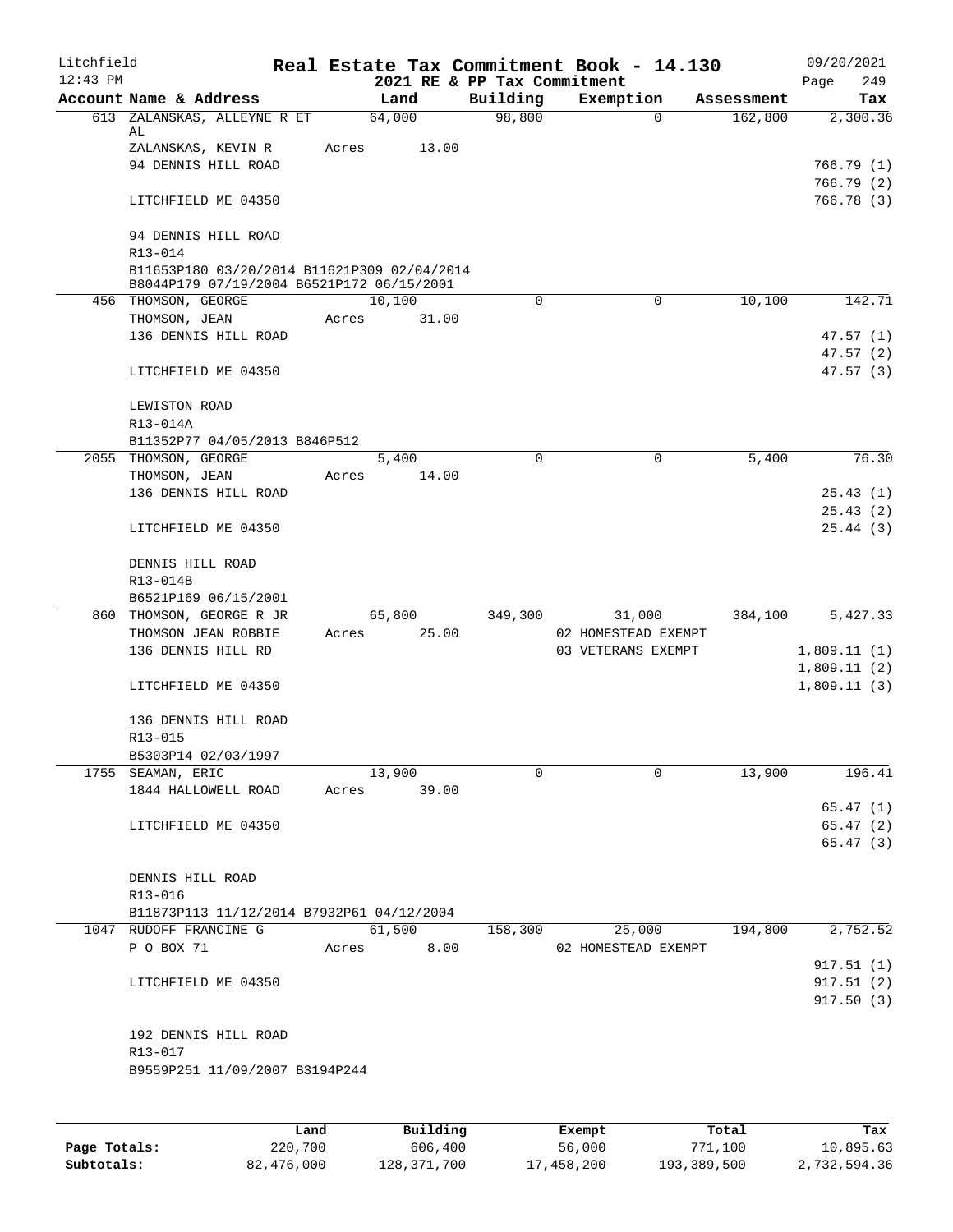| Litchfield |                                                                      |       |        |                             | Real Estate Tax Commitment Book - 14.130 |          |            | 09/20/2021                   |           |
|------------|----------------------------------------------------------------------|-------|--------|-----------------------------|------------------------------------------|----------|------------|------------------------------|-----------|
| $12:43$ PM |                                                                      |       |        | 2021 RE & PP Tax Commitment |                                          |          |            | Page                         | 250       |
|            | Account Name & Address                                               |       | Land   | Building                    | Exemption                                |          | Assessment |                              | Tax       |
|            | 452 SMITH, MATTHEW I                                                 |       | 53,700 | 181,000                     |                                          | $\Omega$ | 234,700    |                              | 3,316.31  |
|            | SMITH, SHEENA L<br>218 DENNIS HILL ROAD                              | Acres | 25.00  |                             |                                          |          |            |                              |           |
|            |                                                                      |       |        |                             |                                          |          |            | 1, 105.44(1)<br>1, 105.44(2) |           |
|            | LITCHFIELD ME 04350                                                  |       |        |                             |                                          |          |            | 1, 105.43(3)                 |           |
|            | 218 DENNIS HILL ROAD                                                 |       |        |                             |                                          |          |            |                              |           |
|            | R13-018                                                              |       |        |                             |                                          |          |            |                              |           |
|            | B13275P207 07/19/2019                                                |       | 94,000 | 65,000                      |                                          | 0        | 159,000    |                              | 2, 246.67 |
|            | 2835 STANLEY, DANIEL JR<br>1334 LEWISTON ROAD                        | Acres | 90.00  |                             |                                          |          |            |                              |           |
|            |                                                                      |       |        |                             |                                          |          |            | 748.89 (1)                   |           |
|            | LITCHFIELD ME 04350                                                  |       |        |                             |                                          |          |            | 748.89 (2)                   |           |
|            |                                                                      |       |        |                             |                                          |          |            | 748.89 (3)                   |           |
|            |                                                                      |       |        |                             |                                          |          |            |                              |           |
|            | 1334 LEWISTON ROAD                                                   |       |        |                             |                                          |          |            |                              |           |
|            | R13-018A                                                             |       |        |                             |                                          |          |            |                              |           |
|            | B11899P188 01/05/2015 B11555P306 10/31/2013<br>B11450P253 07/16/2013 |       |        |                             |                                          |          |            |                              |           |
|            | 583 POWERS, THOMAS E                                                 |       | 11,600 | 0                           |                                          | 0        | 11,600     |                              | 163.91    |
|            | 306 MAIN STREET                                                      | Acres | 26.00  |                             |                                          |          |            |                              |           |
|            |                                                                      |       |        |                             |                                          |          |            |                              | 54.64(1)  |
|            | CUMBERLAND ME 04021                                                  |       |        |                             |                                          |          |            |                              | 54.64(2)  |
|            |                                                                      |       |        |                             |                                          |          |            |                              | 54.63(3)  |
|            | LEWISTON ROAD                                                        |       |        |                             |                                          |          |            |                              |           |
|            | R13-019                                                              |       |        |                             |                                          |          |            |                              |           |
|            | B7490P173 07/01/2003                                                 |       |        |                             |                                          |          |            |                              |           |
|            | 1770 TWISS, WILLIAM D                                                |       | 79,700 | 98,000                      | 25,000                                   |          | 152,700    |                              | 2,157.65  |
|            | 264 DENNIS HILL RD                                                   | Acres | 50.00  |                             | 02 HOMESTEAD EXEMPT                      |          |            |                              |           |
|            |                                                                      |       |        |                             |                                          |          |            | 719.22(1)                    |           |
|            | LITCHFIELD ME 04350                                                  |       |        |                             |                                          |          |            | 719.22(2)                    |           |
|            |                                                                      |       |        |                             |                                          |          |            |                              | 719.21(3) |
|            | 264 DENNIS HILL ROAD                                                 |       |        |                             |                                          |          |            |                              |           |
|            | R13-019A                                                             |       |        |                             |                                          |          |            |                              |           |
|            | B4421P344                                                            |       |        |                             |                                          |          |            |                              |           |
|            | 936 KENDRICK, BRIAN C                                                |       | 75,500 | 111,800                     | 31,000                                   |          | 156,300    |                              | 2,208.52  |
|            | 296 DENNIS HILL ROAD                                                 | Acres | 37.00  |                             | 02 HOMESTEAD EXEMPT                      |          |            |                              |           |
|            |                                                                      |       |        |                             | 03 VETERANS EXEMPT                       |          |            | 736.17(1)                    |           |
|            | LITCHFIELD ME 04350                                                  |       |        |                             |                                          |          |            | 736.17(2)                    |           |
|            |                                                                      |       |        |                             |                                          |          |            | 736.18(3)                    |           |
|            |                                                                      |       |        |                             |                                          |          |            |                              |           |
|            | 296 DENNIS HILL ROAD                                                 |       |        |                             |                                          |          |            |                              |           |
|            | R13-020                                                              |       |        |                             |                                          |          |            |                              |           |
|            | B2427P86                                                             |       | 57,000 | 87,000                      |                                          |          | 119,000    |                              |           |
|            | 1253 BOUCHARD, JENNIFER L<br>308 DENNIS HILL ROAD                    |       | 5.00   |                             | 25,000                                   |          |            |                              | 1,681.47  |
|            |                                                                      | Acres |        |                             | 02 HOMESTEAD EXEMPT                      |          |            | 560.49(1)                    |           |
|            | LITCHFIELD ME 04350                                                  |       |        |                             |                                          |          |            | 560.49(2)                    |           |
|            |                                                                      |       |        |                             |                                          |          |            | 560.49 (3)                   |           |
|            |                                                                      |       |        |                             |                                          |          |            |                              |           |
|            | 308 DENNIS HILL ROAD                                                 |       |        |                             |                                          |          |            |                              |           |
|            | R13-021                                                              |       |        |                             |                                          |          |            |                              |           |
|            | B10235P115 10/07/2009 B4402P288 05/27/1993                           |       |        |                             |                                          |          |            |                              |           |
|            |                                                                      |       |        |                             |                                          |          |            |                              |           |
|            |                                                                      |       |        |                             |                                          |          |            |                              |           |
|            |                                                                      |       |        |                             |                                          |          |            |                              |           |

|              | Land       | Building    | Exempt     | Total       | Tax          |
|--------------|------------|-------------|------------|-------------|--------------|
| Page Totals: | 371,500    | 542,800     | 81,000     | 833,300     | 11,774.53    |
| Subtotals:   | 82,847,500 | 128,914,500 | 17,539,200 | 194,222,800 | 2,744,368.89 |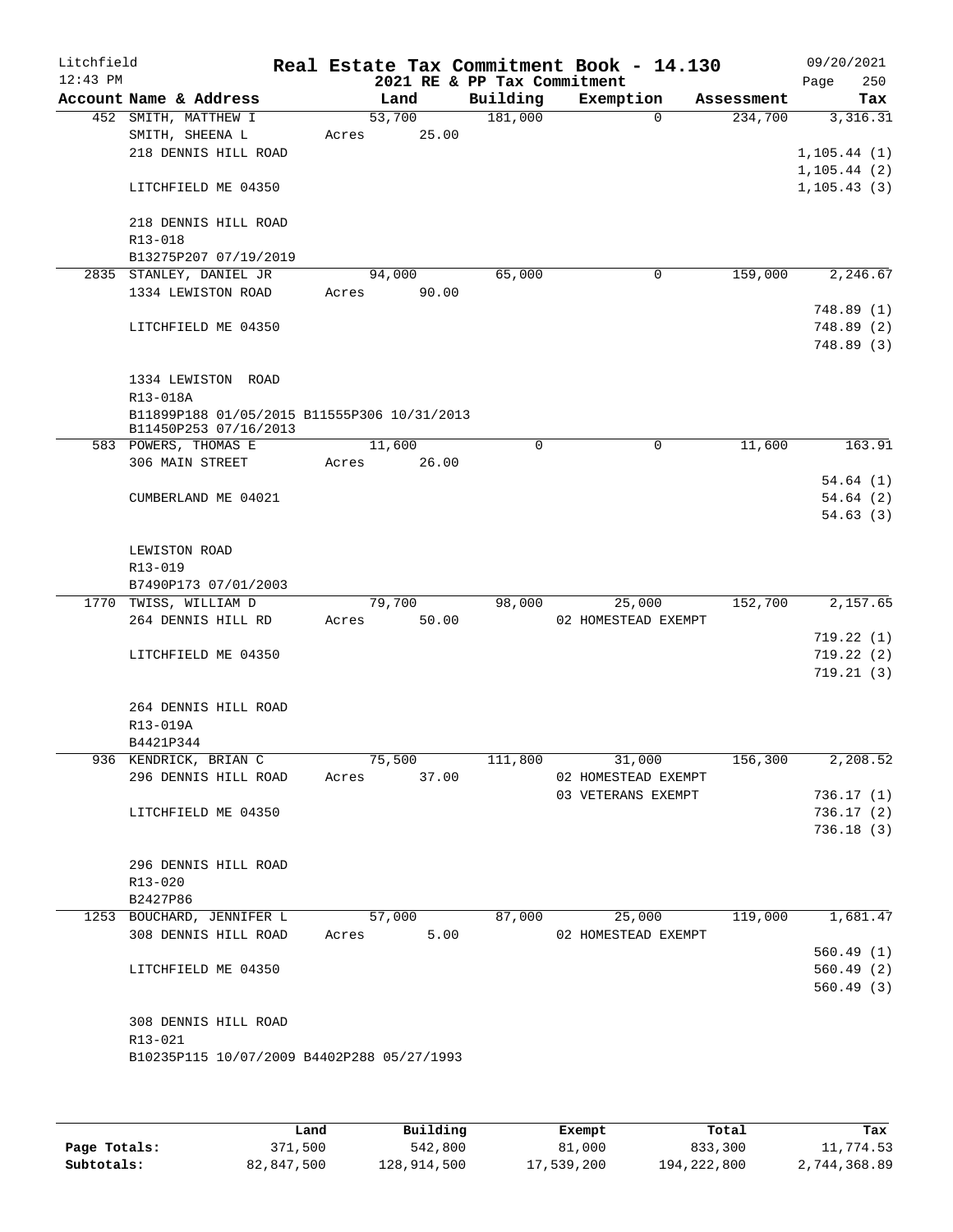| Litchfield<br>$12:43$ PM |                                             |       |        |      | 2021 RE & PP Tax Commitment | Real Estate Tax Commitment Book - 14.130 |            | 09/20/2021<br>251<br>Page |
|--------------------------|---------------------------------------------|-------|--------|------|-----------------------------|------------------------------------------|------------|---------------------------|
|                          | Account Name & Address                      |       | Land   |      | Building                    | Exemption                                | Assessment | Tax                       |
|                          | 1781 YOUNG, CARY V                          |       | 44,200 |      | 17,300                      | 25,000                                   | 36,500     | 515.75                    |
|                          | MCKEEN, LYNNE S                             | Acres |        | 0.94 |                             | 02 HOMESTEAD EXEMPT                      |            |                           |
|                          | 316 DENNIS HILL ROAD                        |       |        |      |                             |                                          |            | 171.92(1)                 |
|                          |                                             |       |        |      |                             |                                          |            | 171.92(2)                 |
|                          | LITCHFIELD ME 04350                         |       |        |      |                             |                                          |            | 171.91(3)                 |
|                          | 316 DENNIS HILL ROAD<br>R13-022             |       |        |      |                             |                                          |            |                           |
|                          | B8079P276 08/18/2004 B1522P68 06/11/1970    |       |        |      |                             |                                          |            |                           |
|                          | 265 CANTY, JONATHAN B                       |       | 48,800 |      | $\mathbf 0$                 | $\mathbf 0$                              | 48,800     | 689.54                    |
|                          | 189 INDIANA ROAD                            | Acres |        | 9.52 |                             |                                          |            |                           |
|                          |                                             |       |        |      |                             |                                          |            | 229.85(1)                 |
|                          |                                             |       |        |      |                             |                                          |            | 229.85(2)                 |
|                          | WEST GARDINER ME 04345                      |       |        |      |                             |                                          |            |                           |
|                          |                                             |       |        |      |                             |                                          |            | 229.84(3)                 |
|                          |                                             |       |        |      |                             |                                          |            |                           |
|                          | DENNIS HILL TERRACE                         |       |        |      |                             |                                          |            |                           |
|                          | R13-023                                     |       |        |      |                             |                                          |            |                           |
|                          | B5655P195 06/10/1998                        |       |        |      |                             |                                          |            |                           |
|                          | 634 FRASER SHERI CRANSTON                   |       | 60,000 |      | 152,900                     | 25,000                                   | 187,900    | 2,655.03                  |
|                          | FRASER PAUL W                               | Acres |        | 6.06 |                             | 02 HOMESTEAD EXEMPT                      |            |                           |
|                          | 352 DENNIS HILL ROAD                        |       |        |      |                             |                                          |            | 885.01 (1)                |
|                          |                                             |       |        |      |                             |                                          |            | 885.01 (2)                |
|                          | LITCHFIELD ME 04350                         |       |        |      |                             |                                          |            | 885.01 (3)                |
|                          |                                             |       |        |      |                             |                                          |            |                           |
|                          | 352 DENNIS HILL ROAD                        |       |        |      |                             |                                          |            |                           |
|                          | R13-023-2                                   |       |        |      |                             |                                          |            |                           |
|                          | B4301P266 12/22/1992                        |       |        |      |                             |                                          |            |                           |
|                          | 660 GAMMON, FREDERICK T                     |       | 57,000 |      | 19,200                      | 25,000                                   | 51,200     | 723.46                    |
|                          | 6 CANTY LANE                                | Acres |        | 5.00 |                             | 02 HOMESTEAD EXEMPT                      |            |                           |
|                          |                                             |       |        |      |                             |                                          |            | 241.15(1)                 |
|                          | LITCHFIELD ME 04350                         |       |        |      |                             |                                          |            | 241.15(2)                 |
|                          |                                             |       |        |      |                             |                                          |            | 241.16(3)                 |
|                          |                                             |       |        |      |                             |                                          |            |                           |
|                          | 6 CANTY LANE                                |       |        |      |                             |                                          |            |                           |
|                          | $R13 - 023 - 3$                             |       |        |      |                             |                                          |            |                           |
|                          | B10705P303 04/11/2011 B10689P249 03/17/2011 |       |        |      |                             |                                          |            |                           |
|                          | B6404P147 02/16/2001                        |       |        |      |                             |                                          |            |                           |
|                          | 283 CASEY, JEFFREY A                        |       | 57,600 |      | 158,000                     | 25,000                                   | 190,600    | 2,693.18                  |
|                          | 17 CANTY LANE                               |       | Acres  | 5.20 |                             | 02 HOMESTEAD EXEMPT                      |            |                           |
|                          |                                             |       |        |      |                             |                                          |            | 897.73 (1)                |
|                          | LITCHFIELD ME 04350                         |       |        |      |                             |                                          |            | 897.73 (2)                |
|                          |                                             |       |        |      |                             |                                          |            | 897.72 (3)                |
|                          |                                             |       |        |      |                             |                                          |            |                           |
|                          | 17 CANTY LANE                               |       |        |      |                             |                                          |            |                           |
|                          | $R13 - 023 - 4$                             |       |        |      |                             |                                          |            |                           |
|                          | B3922P30                                    |       |        |      |                             |                                          |            |                           |
|                          | 1773 BESSON, PAUL                           |       | 57,400 |      | 131,900                     | 25,000                                   | 164,300    | 2,321.56                  |
|                          | PO BOX 81                                   | Acres |        | 5.13 |                             | 02 HOMESTEAD EXEMPT                      |            |                           |
|                          |                                             |       |        |      |                             |                                          |            | 773.85(1)                 |
|                          |                                             |       |        |      |                             |                                          |            |                           |
|                          | LITCHFIELD ME 04350                         |       |        |      |                             |                                          |            | 773.85(2)                 |
|                          |                                             |       |        |      |                             |                                          |            | 773.86(3)                 |
|                          |                                             |       |        |      |                             |                                          |            |                           |
|                          | 39 CANTY LANE                               |       |        |      |                             |                                          |            |                           |
|                          | $R13 - 023 - 5$                             |       |        |      |                             |                                          |            |                           |
|                          | B6483P174                                   |       |        |      |                             |                                          |            |                           |
|                          |                                             |       |        |      |                             |                                          |            |                           |
|                          |                                             |       |        |      |                             |                                          |            |                           |
|                          |                                             |       |        |      |                             |                                          |            |                           |

|              | Land       | Building    | Exempt     | Total       | Tax          |
|--------------|------------|-------------|------------|-------------|--------------|
| Page Totals: | 325,000    | 479,300     | 125,000    | 679,300     | 9,598.52     |
| Subtotals:   | 83,172,500 | 129,393,800 | 17,664,200 | 194,902,100 | 2,753,967.41 |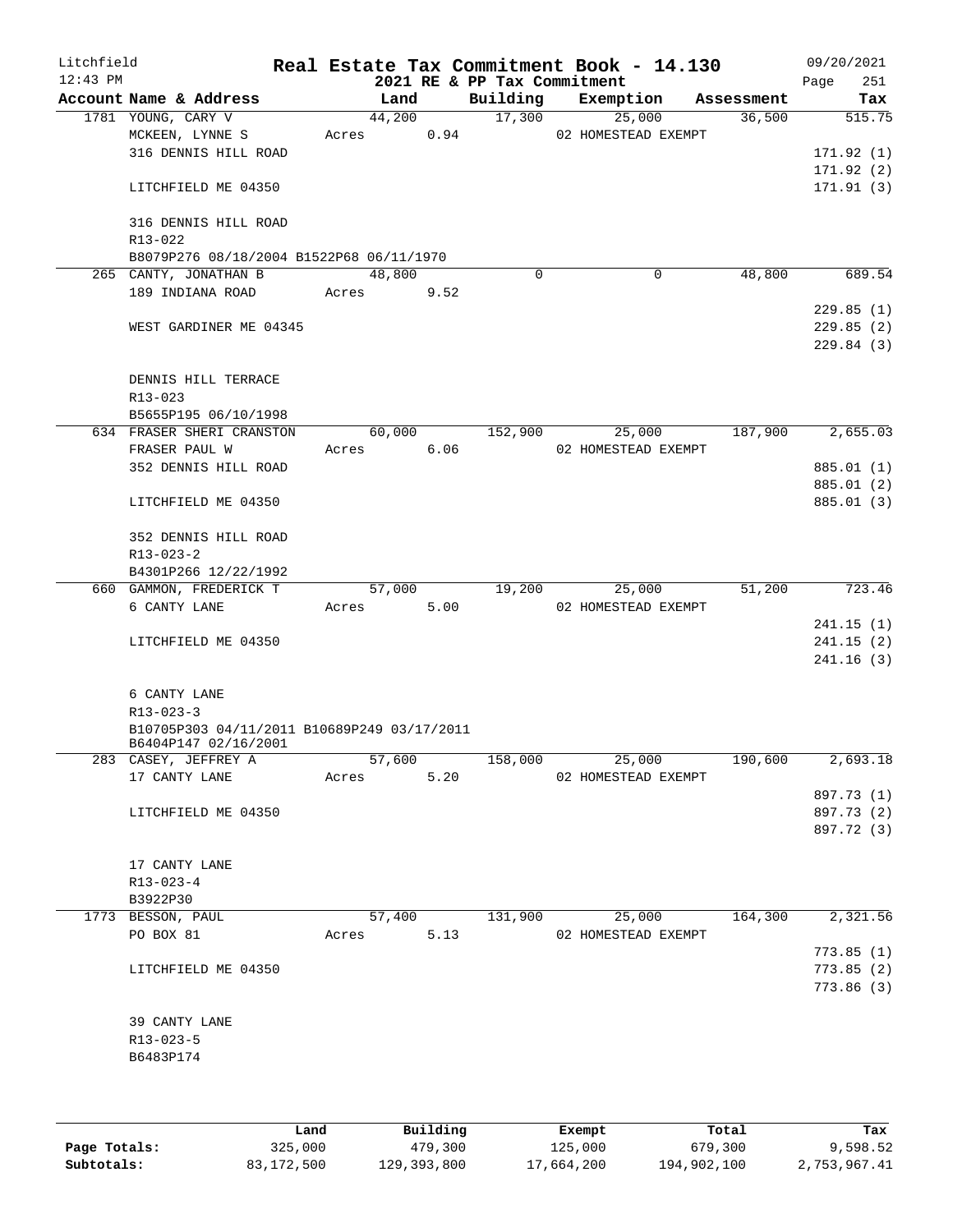| Litchfield<br>$12:43$ PM |                                                       |       |                | 2021 RE & PP Tax Commitment |  | Real Estate Tax Commitment Book - 14.130 |            | 09/20/2021<br>Page<br>252 |
|--------------------------|-------------------------------------------------------|-------|----------------|-----------------------------|--|------------------------------------------|------------|---------------------------|
|                          | Account Name & Address                                |       | Land           |                             |  | Building Exemption                       | Assessment | Tax                       |
|                          | 1107 MACDONALD, ALFRED                                |       | 58,600         | 104,000                     |  | 25,000                                   | 137,600    | 1,944.29                  |
|                          | 55 CANTY LN                                           | Acres | 5.53           |                             |  | 02 HOMESTEAD EXEMPT                      |            |                           |
|                          |                                                       |       |                |                             |  |                                          |            | 648.10(1)                 |
|                          | LITCHFIELD ME 04350                                   |       |                |                             |  |                                          |            | 648.10(2)                 |
|                          |                                                       |       |                |                             |  |                                          |            | 648.09(3)                 |
|                          |                                                       |       |                |                             |  |                                          |            |                           |
|                          | 55 CANTY LANE                                         |       |                |                             |  |                                          |            |                           |
|                          | R13-023-6                                             |       |                |                             |  |                                          |            |                           |
|                          | B3974P312                                             |       |                | 184,500                     |  | 25,000                                   | 218,700    | 3,090.23                  |
|                          | 1772 MARTIN, RICHARD A<br>ROSE, KELLY A               | Acres | 59,200<br>5.74 |                             |  | 02 HOMESTEAD EXEMPT                      |            |                           |
|                          | 60 CANTY LANE                                         |       |                |                             |  |                                          |            | 1,030.08(1)               |
|                          |                                                       |       |                |                             |  |                                          |            | 1,030.08(2)               |
|                          | LITCHFIELD ME 04350                                   |       |                |                             |  |                                          |            | 1,030.07(3)               |
|                          |                                                       |       |                |                             |  |                                          |            |                           |
|                          | 60 CANTY LANE                                         |       |                |                             |  |                                          |            |                           |
|                          | $R13 - 023 - 7$                                       |       |                |                             |  |                                          |            |                           |
|                          | B10926P17 12/20/2011 B6523P136 B5655P195 06/10/1998   |       |                |                             |  |                                          |            |                           |
|                          | 1483 RIDEOUT, REGINALD W                              |       |                | 57,100 117,100              |  | 25,000                                   | 149,200    | 2,108.20                  |
|                          | 58 CANTY LANE                                         | Acres | 5.03           |                             |  | 02 HOMESTEAD EXEMPT                      |            |                           |
|                          |                                                       |       |                |                             |  |                                          |            | 702.73(1)                 |
|                          | LITCHFIELD ME 04350                                   |       |                |                             |  |                                          |            | 702.73(2)                 |
|                          |                                                       |       |                |                             |  |                                          |            | 702.74(3)                 |
|                          |                                                       |       |                |                             |  |                                          |            |                           |
|                          | 58 CANTY LANE                                         |       |                |                             |  |                                          |            |                           |
|                          | $R13 - 023 - 8$                                       |       |                |                             |  |                                          |            |                           |
|                          | B4787P130                                             |       |                |                             |  |                                          |            |                           |
|                          | 222 WILLIAMS PATRICIA L.                              |       | 57,500         | 136,700                     |  | 25,000                                   | 169,200    | 2,390.80                  |
|                          | 336 DENNIS HILL ROAD                                  | Acres | 5.17           |                             |  | 02 HOMESTEAD EXEMPT                      |            |                           |
|                          |                                                       |       |                |                             |  |                                          |            | 796.93(1)                 |
|                          | LITCHFIELD ME 04350                                   |       |                |                             |  |                                          |            | 796.93(2)                 |
|                          |                                                       |       |                |                             |  |                                          |            | 796.94(3)                 |
|                          |                                                       |       |                |                             |  |                                          |            |                           |
|                          | 336 DENNIS HILL ROAD                                  |       |                |                             |  |                                          |            |                           |
|                          | R13-023A<br>B11111P70 06/15/2012 B6365P320 12/08/2000 |       |                |                             |  |                                          |            |                           |
|                          | 479 DIMONE, DONALD                                    |       | 131,200        | 269,100                     |  | 0                                        | 400,300    | 5,656.24                  |
|                          | 1065 LABELLE TERRACE NW Acres                         |       | 26.35          |                             |  |                                          |            |                           |
|                          |                                                       |       |                |                             |  |                                          |            | 1,885.41(1)               |
|                          | PORT CHARLOTTE FL 33948                               |       |                |                             |  |                                          |            | 1,885.41(2)               |
|                          |                                                       |       |                |                             |  |                                          |            | 1,885.42(3)               |
|                          |                                                       |       |                |                             |  |                                          |            |                           |
|                          | 410 DENNIS HILL ROAD                                  |       |                |                             |  |                                          |            |                           |
|                          | $R13 - 024$                                           |       |                |                             |  |                                          |            |                           |
|                          | B1772P10                                              |       |                |                             |  |                                          |            |                           |
|                          | 1309 KANDRIS, KENNETH C                               |       | 101,200        | 147,400                     |  | 25,000                                   | 223,600    | 3,159.47                  |
|                          | KANDRIS, TANYA J                                      | Acres | 3.70           |                             |  | 02 HOMESTEAD EXEMPT                      |            |                           |
|                          | PO BOX 519                                            |       |                |                             |  |                                          |            | 1,053.16(1)               |
|                          |                                                       |       |                |                             |  |                                          |            | 1,053.16(2)               |
|                          | LITCHFIELD ME 04350                                   |       |                |                             |  |                                          |            | 1,053.15(3)               |
|                          |                                                       |       |                |                             |  |                                          |            |                           |
|                          | 416 DENNIS HILL ROAD                                  |       |                |                             |  |                                          |            |                           |
|                          | R13-025                                               |       |                |                             |  |                                          |            |                           |
|                          | B12776P58 11/14/2017 B5711P91 08/21/1998              |       |                |                             |  |                                          |            |                           |
|                          |                                                       |       |                |                             |  |                                          |            |                           |
|                          |                                                       |       |                |                             |  |                                          |            |                           |

|              | Land       | Building      | Exempt     | Total       | Tax          |
|--------------|------------|---------------|------------|-------------|--------------|
| Page Totals: | 464,800    | 958,800       | 125,000    | 1,298,600   | 18,349.23    |
| Subtotals:   | 83,637,300 | 130, 352, 600 | 17,789,200 | 196,200,700 | 2,772,316.64 |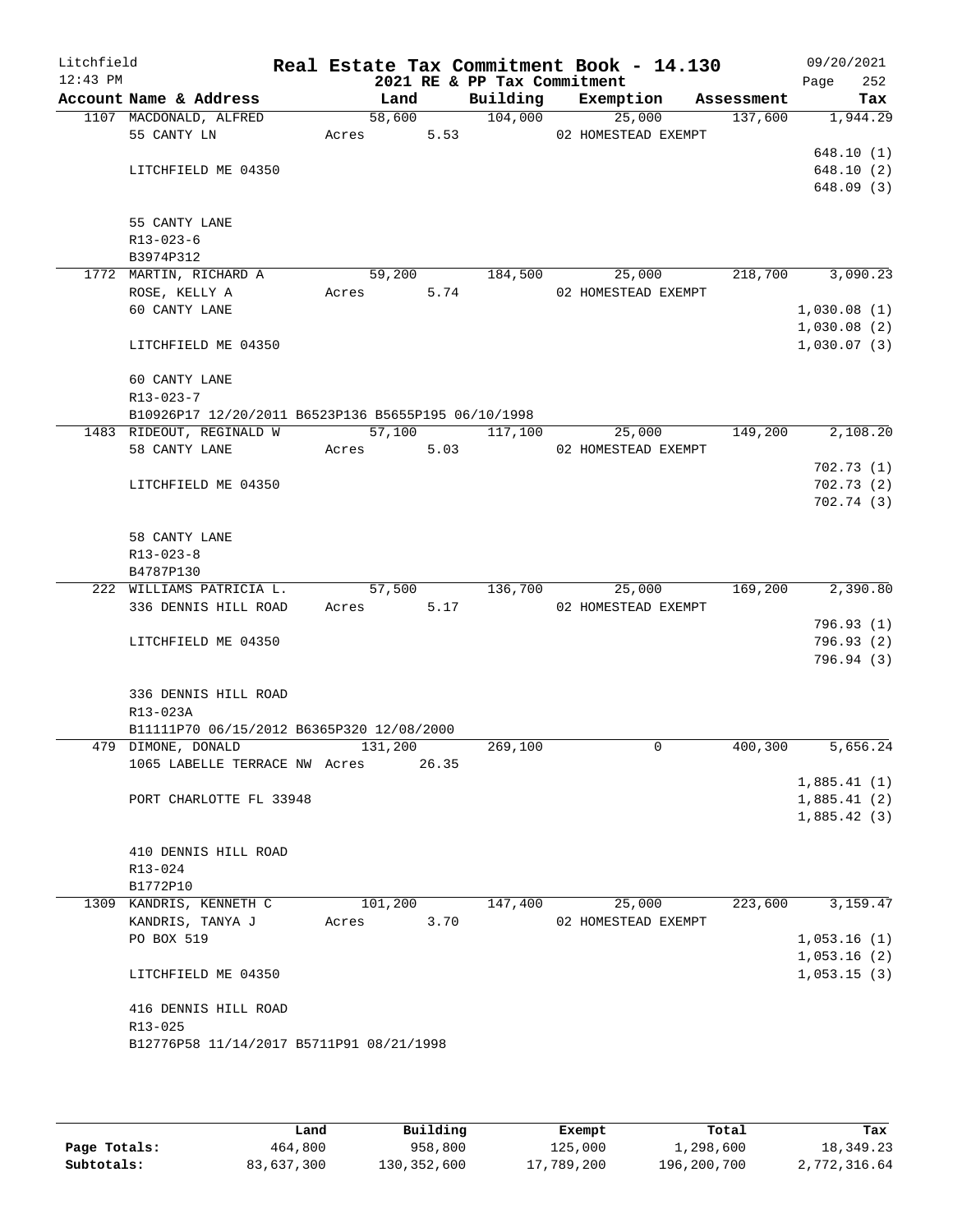| Litchfield<br>$12:43$ PM |                                                                     |                 |      | 2021 RE & PP Tax Commitment | Real Estate Tax Commitment Book - 14.130 |            | 09/20/2021<br>253<br>Page |
|--------------------------|---------------------------------------------------------------------|-----------------|------|-----------------------------|------------------------------------------|------------|---------------------------|
|                          | Account Name & Address                                              | Land            |      | Building                    | Exemption                                | Assessment | Tax                       |
|                          | 478 PARLIN, JESSICA                                                 | 4,600           |      | $\Omega$                    | $\Omega$                                 | 4,600      | 65.00                     |
|                          | PARLIN, MERTON                                                      | Acres           | 0.36 |                             |                                          |            |                           |
|                          | 429 ACADEMY ROAD                                                    |                 |      |                             |                                          |            | 21.67(1)                  |
|                          |                                                                     |                 |      |                             |                                          |            | 21.67(2)                  |
|                          | LITCHFIELD ME 04350                                                 |                 |      |                             |                                          |            | 21.66(3)                  |
|                          | <b>ISLAND</b>                                                       |                 |      |                             |                                          |            |                           |
|                          | R13-026                                                             |                 |      |                             |                                          |            |                           |
|                          | B12908P298 05/08/2018 B11914P188 12/08/2014 B1772P10                |                 |      |                             |                                          |            |                           |
|                          | 669 FORSYTHE, RANDALL A                                             | 11,100          |      | $\Omega$                    | $\mathbf 0$                              | 11,100     | 156.84                    |
|                          | 419 DENNIS HILL ROAD                                                | Acres           | 3.00 |                             |                                          |            |                           |
|                          |                                                                     |                 |      |                             |                                          |            | 52.28(1)                  |
|                          | LITCHFIELD ME 04350                                                 |                 |      |                             |                                          |            | 52.28(2)                  |
|                          |                                                                     |                 |      |                             |                                          |            | 52.28(3)                  |
|                          | <b>ISLAND</b>                                                       |                 |      |                             |                                          |            |                           |
|                          | R13-027                                                             |                 |      |                             |                                          |            |                           |
|                          | B11981P23 05/15/2015 B7348P218 03/29/1999                           |                 |      |                             |                                          |            |                           |
|                          | 69 FORSYTHE, RANDALL A                                              | 106,400         |      | 130,400                     | 25,000                                   | 211,800    | 2,992.73                  |
|                          | 419 DENNIS HILL ROAD                                                | Acres           | 3.30 |                             | 02 HOMESTEAD EXEMPT                      |            |                           |
|                          |                                                                     |                 |      |                             |                                          |            | 997.58 (1)                |
|                          | LITCHFIELD ME 04350                                                 |                 |      |                             |                                          |            | 997.58 (2)                |
|                          |                                                                     |                 |      |                             |                                          |            | 997.57 (3)                |
|                          |                                                                     |                 |      |                             |                                          |            |                           |
|                          | 419 DENNIS HILL ROAD                                                |                 |      |                             |                                          |            |                           |
|                          | R13-028                                                             |                 |      |                             |                                          |            |                           |
|                          | B11791P310 09/05/2014 B11054P228 05/22/2012<br>B8007P344 06/25/2004 |                 |      |                             |                                          |            |                           |
|                          | 1935 ZIDOWECKI, RICHARD                                             | 111,500         |      | 127,100                     | 25,000                                   | 213,600    | 3,018.17                  |
|                          | 32 STEVENSTOWN ROAD                                                 | Acres           | 4.00 |                             | 02 HOMESTEAD EXEMPT                      |            |                           |
|                          |                                                                     |                 |      |                             |                                          |            | 1,006.06(1)               |
|                          | LITCHFIELD ME 04350                                                 |                 |      |                             |                                          |            | 1,006.06(2)               |
|                          |                                                                     |                 |      |                             |                                          |            | 1,006.05(3)               |
|                          |                                                                     |                 |      |                             |                                          |            |                           |
|                          | 32 STEVENSTOWN ROAD                                                 |                 |      |                             |                                          |            |                           |
|                          | R13-029                                                             |                 |      |                             |                                          |            |                           |
|                          | B2062P7                                                             |                 |      |                             | 0                                        | 36,000     |                           |
|                          | 303 CAMPBELL, JENNIFER P<br>47 STEVENSTOWN ROAD                     | 36,000<br>Acres | 1.30 | 0                           |                                          |            | 508.68                    |
|                          |                                                                     |                 |      |                             |                                          |            | 169.56(1)                 |
|                          | LITCHFIELD ME 04350                                                 |                 |      |                             |                                          |            | 169.56(2)                 |
|                          |                                                                     |                 |      |                             |                                          |            | 169.56(3)                 |
|                          |                                                                     |                 |      |                             |                                          |            |                           |
|                          | STEVENSTOWN ROAD                                                    |                 |      |                             |                                          |            |                           |
|                          | R13-030                                                             |                 |      |                             |                                          |            |                           |
|                          | B11411P29 06/07/2013 B6027P97 08/13/1999                            |                 |      |                             |                                          |            |                           |
|                          | 752 SHANNON, PATRICK M                                              | 20,300          |      | $\Omega$                    | $\Omega$                                 | 20,300     | 286.84                    |
|                          | SHANNON, MOSELLE M                                                  | Acres           | 2.00 |                             |                                          |            |                           |
|                          | 975 HOLLYHOCK LANE                                                  |                 |      |                             |                                          |            | 95.61(1)                  |
|                          |                                                                     |                 |      |                             |                                          |            | 95.61(2)                  |
|                          | TEMPLETON CA 93465                                                  |                 |      |                             |                                          |            | 95.62(3)                  |
|                          | STEVENSTOWN ROAD                                                    |                 |      |                             |                                          |            |                           |
|                          | R13-031                                                             |                 |      |                             |                                          |            |                           |
|                          | B11799P297 09/10/2014 B2458P10                                      |                 |      |                             |                                          |            |                           |
|                          |                                                                     |                 |      |                             |                                          |            |                           |
|                          |                                                                     |                 |      |                             |                                          |            |                           |
|                          |                                                                     |                 |      |                             |                                          |            |                           |

|              | Land       | Building    | Exempt     | Total       | Tax          |
|--------------|------------|-------------|------------|-------------|--------------|
| Page Totals: | 289,900    | 257,500     | 50,000     | 497,400     | 7,028.26     |
| Subtotals:   | 83,927,200 | 130,610,100 | 17,839,200 | 196,698,100 | 2,779,344.90 |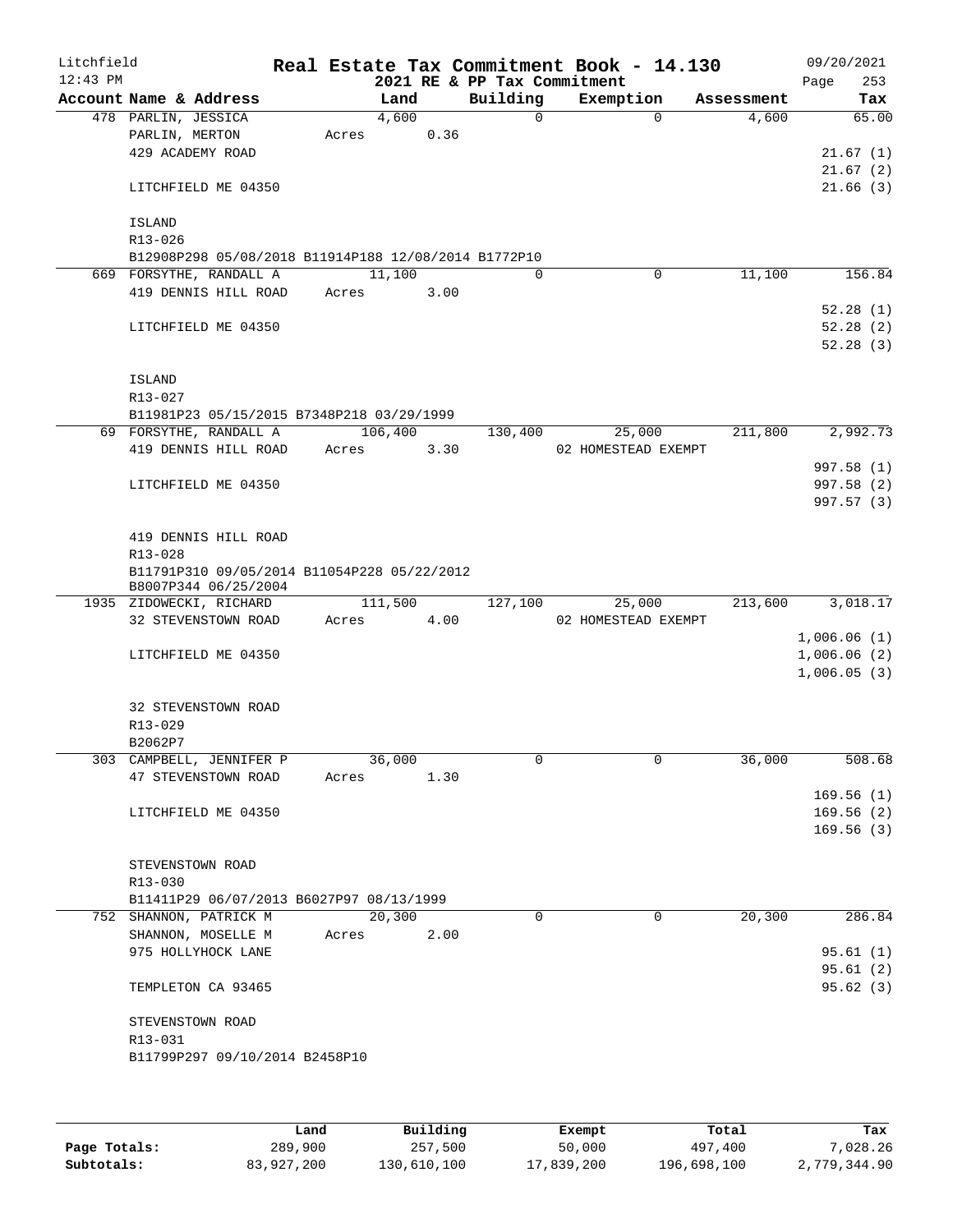| Litchfield |                                                                    |       |         |      |                             | Real Estate Tax Commitment Book - 14.130 |             |                       |                            | 09/20/2021      |
|------------|--------------------------------------------------------------------|-------|---------|------|-----------------------------|------------------------------------------|-------------|-----------------------|----------------------------|-----------------|
| $12:43$ PM |                                                                    |       |         |      | 2021 RE & PP Tax Commitment |                                          |             |                       | Page                       | 254             |
|            | Account Name & Address                                             |       | Land    |      | Building                    | Exemption                                |             | Assessment<br>191,700 |                            | Tax<br>2,708.72 |
|            | 337 BENDELE, HANA J<br>277 MARSH ROAD                              | Acres | 48,000  | 2.01 | 168,700                     | 25,000<br>02 HOMESTEAD EXEMPT            |             |                       |                            |                 |
|            |                                                                    |       |         |      |                             |                                          |             |                       |                            | 902.91(1)       |
|            | SABATTUS ME 04280                                                  |       |         |      |                             |                                          |             |                       |                            | 902.91(2)       |
|            |                                                                    |       |         |      |                             |                                          |             |                       |                            | 902.90(3)       |
|            | 118 STEVENSTOWN ROAD<br>R13-032                                    |       |         |      |                             |                                          |             |                       |                            |                 |
|            | B12754P328 10/20/2017 B9802P210 07/24/2008 B8047P172<br>07/26/2004 |       |         |      |                             |                                          |             |                       |                            |                 |
|            | 2568 SPENCER, MARY K                                               |       | 98,500  |      | 205,900                     | 25,000                                   |             | 279,400               |                            | 3,947.92        |
|            | FERGUSON, DENAE A                                                  | Acres |         | 2.66 |                             | 02 HOMESTEAD EXEMPT                      |             |                       |                            |                 |
|            | 82 STEVENSTOWN ROAD                                                |       |         |      |                             |                                          |             |                       | 1,315.97(1)                |                 |
|            | LITCHFIELD ME 04350                                                |       |         |      |                             |                                          |             |                       | 1,315.97(2)<br>1,315.98(3) |                 |
|            |                                                                    |       |         |      |                             |                                          |             |                       |                            |                 |
|            | 82 STEVENSTOWN ROAD<br>R13-032A                                    |       |         |      |                             |                                          |             |                       |                            |                 |
|            | B13658P56 07/31/2020 B9802P206 07/24/2008 B8668P101<br>10/21/2005  |       |         |      |                             |                                          |             |                       |                            |                 |
|            | 2642 GEDALTIS, GEORGE J                                            |       | 95,500  |      | 158,100                     |                                          | $\Omega$    | 253,600               |                            | 3,583.37        |
|            | 46 BEVERLY DRIVE                                                   | Acres |         | 2.66 |                             |                                          |             |                       |                            |                 |
|            |                                                                    |       |         |      |                             |                                          |             |                       | 1, 194.46(1)               |                 |
|            | HAMPSTEAD NH 25841                                                 |       |         |      |                             |                                          |             |                       | 1, 194.46(2)               |                 |
|            |                                                                    |       |         |      |                             |                                          |             |                       | 1, 194.45(3)               |                 |
|            | 22 TURTLE COVE LANE                                                |       |         |      |                             |                                          |             |                       |                            |                 |
|            | R13-032B                                                           |       |         |      |                             |                                          |             |                       |                            |                 |
|            | B13851P71 01/05/2021                                               |       |         |      |                             |                                          |             |                       |                            |                 |
|            | 2768 WALDRON, MICHAEL J                                            |       | 111,200 |      | 241,600                     |                                          | 0           | 352,800               |                            | 4,985.06        |
|            | HALE, MOLLY N                                                      | Acres |         | 4.39 |                             |                                          |             |                       |                            |                 |
|            | 302 BUNKER HILL UNIT #3                                            |       |         |      |                             |                                          |             |                       | 1,661.69(1)                |                 |
|            | CHARLESTOWN MA 02129                                               |       |         |      |                             |                                          |             |                       | 1,661.69(2)<br>1,661.68(3) |                 |
|            |                                                                    |       |         |      |                             |                                          |             |                       |                            |                 |
|            | 30 TURTLE COVE LANE                                                |       |         |      |                             |                                          |             |                       |                            |                 |
|            | R13-032C                                                           |       |         |      |                             |                                          |             |                       |                            |                 |
|            | B13735P124 09/18/2020                                              |       |         |      |                             |                                          |             |                       |                            |                 |
|            | 2796 ATWATER, CHRISTOPHER D<br>ATWATER, SAMANTHA M                 | Acres | 122,900 |      | 160,700                     |                                          | 0           | 283,600               |                            | 4,007.27        |
|            | 2 TURTLE COVE LANE                                                 |       |         | 8.81 |                             |                                          |             |                       | 1,335.76(1)                |                 |
|            |                                                                    |       |         |      |                             |                                          |             |                       | 1,335.76(2)                |                 |
|            | LITCHFIELD ME 04350                                                |       |         |      |                             |                                          |             |                       | 1,335.75(3)                |                 |
|            | 2 TURTLE COVE LANE                                                 |       |         |      |                             |                                          |             |                       |                            |                 |
|            | R13-032D                                                           |       |         |      |                             |                                          |             |                       |                            |                 |
|            | B13928P305 03/06/2021 B13382P208 10/28/2019                        |       |         |      |                             |                                          |             |                       |                            |                 |
|            | 2922 FERGUSON, DENAE A                                             |       | 28,200  |      | 0                           |                                          | $\mathbf 0$ | 28,200                |                            | 398.47          |
|            | SPENCER, MARY KAY                                                  | Acres |         | 2.08 |                             |                                          |             |                       |                            |                 |
|            | 82 STEVENSTOWN ROAD                                                |       |         |      |                             |                                          |             |                       |                            | 132.82(1)       |
|            |                                                                    |       |         |      |                             |                                          |             |                       |                            | 132.82(2)       |
|            | LITCHFIELD ME 04350                                                |       |         |      |                             |                                          |             |                       |                            | 132.83(3)       |
|            | STEVENSTOWN ROAD                                                   |       |         |      |                             |                                          |             |                       |                            |                 |
|            | R13-032E                                                           |       |         |      |                             |                                          |             |                       |                            |                 |
|            | B13658P56 07/31/2020 B12755P221 10/19/2017                         |       |         |      |                             |                                          |             |                       |                            |                 |
|            |                                                                    |       |         |      |                             |                                          |             |                       |                            |                 |

|              | Land       | Building    | Exempt     | Total       | Tax          |
|--------------|------------|-------------|------------|-------------|--------------|
| Page Totals: | 504,300    | 935,000     | 50,000     | 1,389,300   | 19,630.81    |
| Subtotals:   | 84,431,500 | 131,545,100 | 17,889,200 | 198,087,400 | 2,798,975.71 |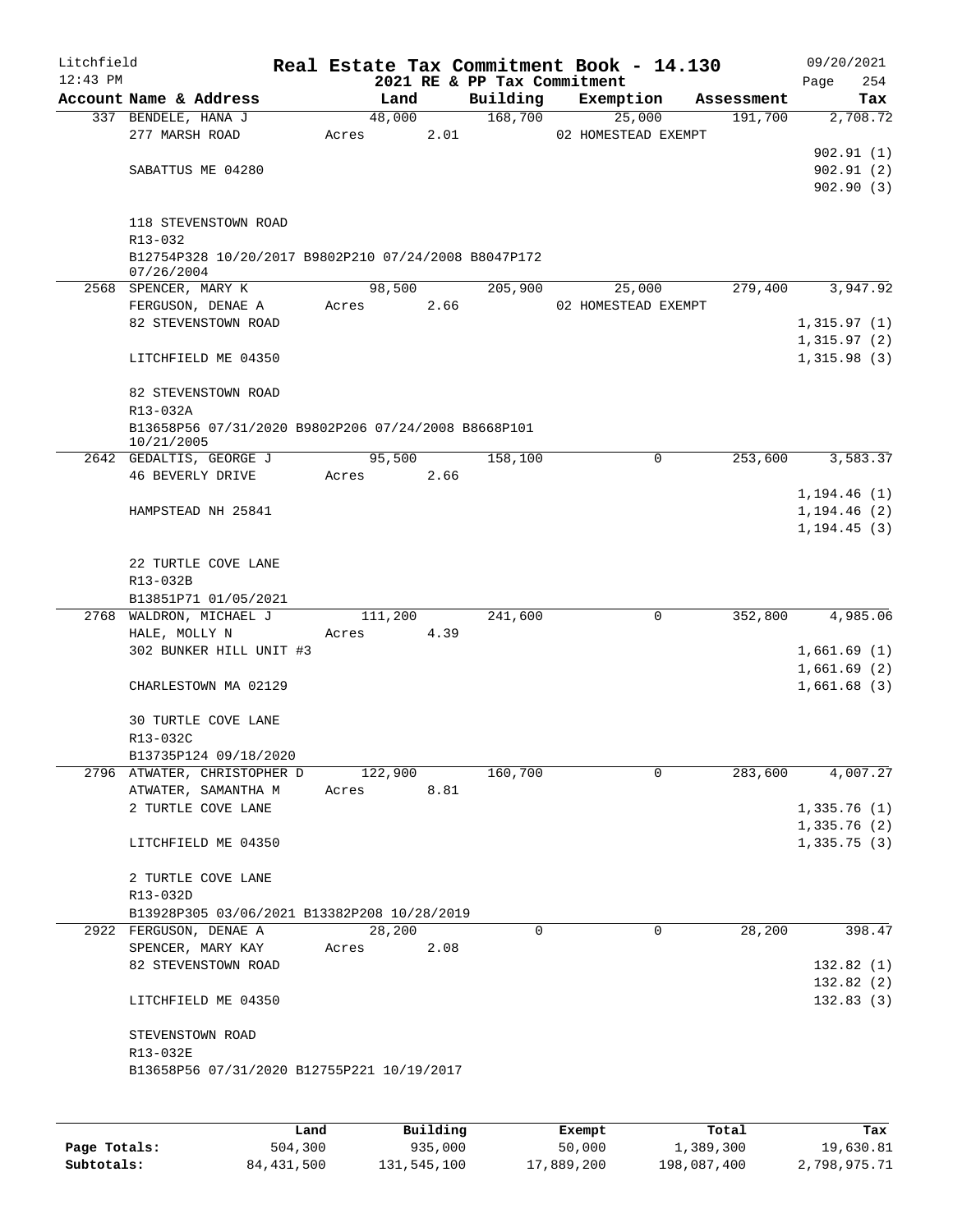| Litchfield<br>$12:43$ PM |                                                       |                      |       | 2021 RE & PP Tax Commitment | Real Estate Tax Commitment Book - 14.130 |            | 09/20/2021<br>255<br>Page  |
|--------------------------|-------------------------------------------------------|----------------------|-------|-----------------------------|------------------------------------------|------------|----------------------------|
|                          | Account Name & Address                                | Land                 |       | Building                    | Exemption                                | Assessment | Tax                        |
|                          | 1322 Murphy, Christina V.                             | 104,800              |       | 296,500                     | 0                                        | 401,300    | 5,670.37                   |
|                          | 126 STEVENSTOWN ROAD                                  | Acres                | 9.00  |                             |                                          |            |                            |
|                          | LITCHFIELD ME 04350                                   |                      |       |                             |                                          |            | 1,890.12(1)<br>1,890.12(2) |
|                          |                                                       |                      |       |                             |                                          |            | 1,890.13(3)                |
|                          | 126 STEVENSTOWN ROAD                                  |                      |       |                             |                                          |            |                            |
|                          | R13-033                                               |                      |       |                             |                                          |            |                            |
|                          | B13454P108 01/15/2020                                 |                      |       |                             |                                          |            |                            |
|                          | 2738 PARENT, GERALD                                   | 91,400               |       | 196,000                     | 0                                        | 287,400    | 4,060.96                   |
|                          | PARENT, LINDA                                         | Acres                | 2.30  |                             |                                          |            |                            |
|                          | 3025 HOMEWOOD AVENUE                                  |                      |       |                             |                                          |            | 1,353.65(1)<br>1,353.65(2) |
|                          | NORTHPORT FL 34286                                    |                      |       |                             |                                          |            | 1,353.66(3)                |
|                          | 142 STEVENSTOWN ROAD                                  |                      |       |                             |                                          |            |                            |
|                          | R13-033A                                              |                      |       |                             |                                          |            |                            |
|                          | B12504P175 12/21/2016 B10056P154 04/28/2009           |                      |       |                             |                                          |            |                            |
|                          | 2795 STUBBS, COREY A<br>136 STEVENSTOWN ROAD          | 48,000               |       | 80,400                      | $\mathbf 0$                              | 128,400    | 1,814.29                   |
|                          |                                                       | Acres                | 2.00  |                             |                                          |            | 604.76(1)                  |
|                          | LITCHFIELD ME 04350                                   |                      |       |                             |                                          |            | 604.76(2)                  |
|                          |                                                       |                      |       |                             |                                          |            | 604.77(3)                  |
|                          | 136 STEVENSTOWN ROAD                                  |                      |       |                             |                                          |            |                            |
|                          | R13-033B                                              |                      |       |                             |                                          |            |                            |
|                          | B12309P110 05/31/2016 B10759P195 06/21/2011           | $\overline{76, 400}$ |       | 461,200                     | $\mathbf 0$                              | 537,600    | 7,596.29                   |
|                          | 1450 SHANNON JR., PATRICK M<br>SHANNON, ANTOINETTE JF | Acres                | 66.00 |                             |                                          |            |                            |
|                          | 127 STEVENSTOWN ROAD                                  |                      |       |                             |                                          |            | 2,532.10(1)                |
|                          |                                                       |                      |       |                             |                                          |            | 2,532.10(2)                |
|                          | LITCHFIELD ME 04350                                   |                      |       |                             |                                          |            | 2,532.09(3)                |
|                          | 127 STEVENSTOWN ROAD                                  |                      |       |                             |                                          |            |                            |
|                          | R13-034                                               |                      |       |                             |                                          |            |                            |
|                          | B11406P334 05/22/2013 B4803P333 06/30/2004            |                      |       |                             |                                          |            |                            |
|                          | 338 MURPHY, KENNETH L                                 | 85,500               |       | 101,400                     | 0                                        | 186,900    | 2,640.90                   |
|                          | 107 STEVENSTOWN ROAD                                  | Acres                | 60.00 |                             |                                          |            | 880.30 (1)                 |
|                          | LITCHFIELD ME 04350                                   |                      |       |                             |                                          |            | 880.30 (2)                 |
|                          |                                                       |                      |       |                             |                                          |            | 880.30 (3)                 |
|                          | 107 STEVENSTOWN ROAD                                  |                      |       |                             |                                          |            |                            |
|                          | R13-035                                               |                      |       |                             |                                          |            |                            |
|                          | B13370P169 08/15/2019                                 |                      |       |                             |                                          |            |                            |
|                          | 753 SHANNON, PATRICK M                                | 72,900               |       | 98,100                      | 0                                        | 171,000    | 2,416.23                   |
|                          | SHANNON, MOSELLE M                                    | Acres                | 43.30 |                             |                                          |            |                            |
|                          | 975 HOLLYHOCK LANE                                    |                      |       |                             |                                          |            | 805.41(1)<br>805.41(2)     |
|                          | TEMPLETON CA 93465                                    |                      |       |                             |                                          |            | 805.41(3)                  |
|                          | 55 STEVENSTOWN ROAD                                   |                      |       |                             |                                          |            |                            |
|                          | R13-036                                               |                      |       |                             |                                          |            |                            |
|                          | B11799P297 09/10/2014 B2458P10                        |                      |       |                             |                                          |            |                            |
|                          |                                                       |                      |       |                             |                                          |            |                            |

|              | Land       | Building    | Exempt     | Total       | Tax          |
|--------------|------------|-------------|------------|-------------|--------------|
| Page Totals: | 479,000    | 1,233,600   |            | 1,712,600   | 24,199.04    |
| Subtotals:   | 84,910,500 | 132,778,700 | 17,889,200 | 199,800,000 | 2,823,174.75 |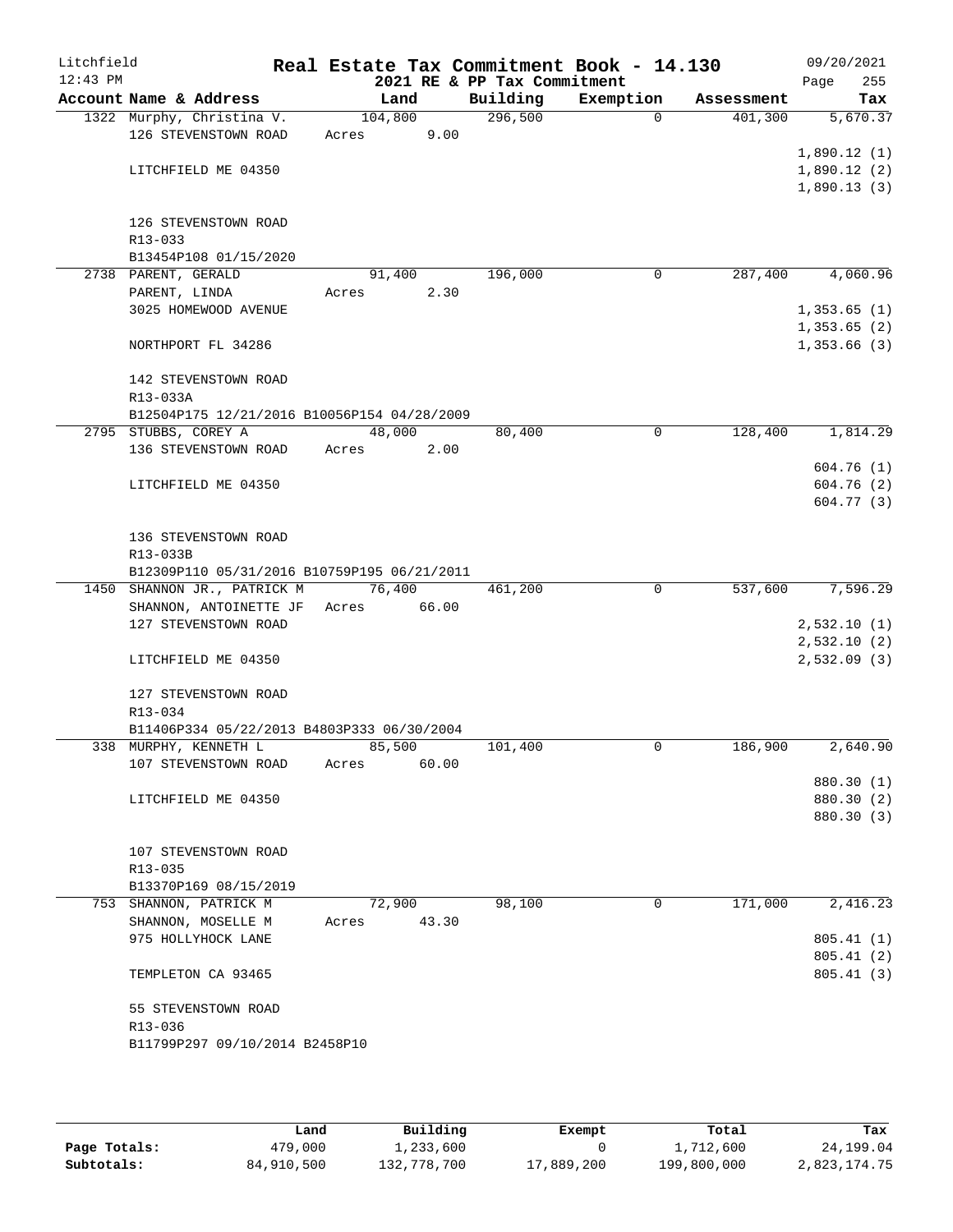| Litchfield   |                                                                                       |       |                |                             | Real Estate Tax Commitment Book - 14.130 |                       | 09/20/2021                 |
|--------------|---------------------------------------------------------------------------------------|-------|----------------|-----------------------------|------------------------------------------|-----------------------|----------------------------|
| $12:43$ PM   | Account Name & Address                                                                |       |                | 2021 RE & PP Tax Commitment |                                          |                       | Page<br>256                |
|              | 302 CAMPBELL, JENNIFER P                                                              |       | Land<br>61,500 | Building<br>110,500         | Exemption<br>25,000                      | Assessment<br>147,000 | Tax<br>2,077.11            |
|              | 47 STEVENSTOWN ROAD                                                                   | Acres | 8.00           |                             | 02 HOMESTEAD EXEMPT                      |                       |                            |
|              |                                                                                       |       |                |                             |                                          |                       | 692.37 (1)                 |
|              | LITCHFIELD ME 04350                                                                   |       |                |                             |                                          |                       | 692.37 (2)                 |
|              |                                                                                       |       |                |                             |                                          |                       | 692.37 (3)                 |
|              | 47 STEVENSTOWN ROAD                                                                   |       |                |                             |                                          |                       |                            |
|              | R13-037                                                                               |       |                |                             |                                          |                       |                            |
|              | B13950P282 03/25/2021 B11411P29 06/07/2013 B9270P11<br>02/14/2007 B6027P97 08/13/1999 |       |                |                             |                                          |                       |                            |
|              | 1518 THE PATRICK M. SHANNON,                                                          |       | 60,200         | 146,600                     | $\Omega$                                 | 206,800               | 2,922.08                   |
|              | SR AND MINNIE MOSELLE<br>SHANNON REVOCABLE TRUST                                      |       |                |                             |                                          |                       |                            |
|              | 975 HOLLYHOCK LANE                                                                    | Acres | 6.20           |                             |                                          |                       |                            |
|              |                                                                                       |       |                |                             |                                          |                       | 974.03(1)                  |
|              | TEMPLETON CA 93465                                                                    |       |                |                             |                                          |                       | 974.03(2)                  |
|              |                                                                                       |       |                |                             |                                          |                       | 974.02(3)                  |
|              | 37 STEVENSTOWN ROAD                                                                   |       |                |                             |                                          |                       |                            |
|              | R13-038                                                                               |       |                |                             |                                          |                       |                            |
|              | B13365P100 10/11/2019                                                                 |       |                |                             |                                          |                       |                            |
|              | 68 GATES, RICHARD O II                                                                |       | 34,300         | $\Omega$                    | 0                                        | 34,300                | 484.66                     |
|              | 401 DENNIS HILL RD                                                                    | Acres | 4.10           |                             |                                          |                       |                            |
|              |                                                                                       |       |                |                             |                                          |                       | 161.55(1)                  |
|              | LITCHFIELD ME 04350                                                                   |       |                |                             |                                          |                       | 161.55(2)                  |
|              |                                                                                       |       |                |                             |                                          |                       | 161.56(3)                  |
|              | DENNIS HILL ROAD                                                                      |       |                |                             |                                          |                       |                            |
|              | R13-039                                                                               |       |                |                             |                                          |                       |                            |
|              | B13019P263 09/07/2018 B11054P228 05/22/2012                                           |       |                |                             |                                          |                       |                            |
|              | 670 GATES, RICHARD O                                                                  |       | 62,700         | 195,500                     | 25,000                                   | 233,200               | 3,295.12                   |
|              | 401 DENNIS HILL RD                                                                    |       | Acres 10.50    |                             | 02 HOMESTEAD EXEMPT                      |                       |                            |
|              | LITCHFIELD ME 04350                                                                   |       |                |                             |                                          |                       | 1,098.37(1)<br>1,098.37(2) |
|              |                                                                                       |       |                |                             |                                          |                       | 1,098.38(3)                |
|              |                                                                                       |       |                |                             |                                          |                       |                            |
|              | 401 DENNIS HILL ROAD                                                                  |       |                |                             |                                          |                       |                            |
|              | R13-039A                                                                              |       |                |                             |                                          |                       |                            |
|              | B7348P218 03/22/1999<br>808 MOUSSEAU ATLEE L                                          |       | 57,800         | 176,400                     | 25,000                                   | 209,200               | 2,956.00                   |
|              | MOUSSEAU KRISTEN J                                                                    | Acres | 7.28           |                             | 02 HOMESTEAD EXEMPT                      |                       |                            |
|              | 353 DENNIS HILL ROAD                                                                  |       |                |                             |                                          |                       | 985.33 (1)                 |
|              |                                                                                       |       |                |                             |                                          |                       | 985.33 (2)                 |
|              | LITCHFIELD ME 04350                                                                   |       |                |                             |                                          |                       | 985.34 (3)                 |
|              |                                                                                       |       |                |                             |                                          |                       |                            |
|              | 353 DENNIS HILL ROAD<br>R13-040                                                       |       |                |                             |                                          |                       |                            |
|              | B8704P197 11/18/2005 B3339P326                                                        |       |                |                             |                                          |                       |                            |
|              | 1382 ACKLEY, JOSHUA S                                                                 |       | 45,700         | 108,000                     | 0                                        | 153,700               | 2,171.78                   |
|              | 335 DENNIS HILL ROAD                                                                  | Acres | 1.22           |                             |                                          |                       |                            |
|              |                                                                                       |       |                |                             |                                          |                       | 723.93(1)                  |
|              | LITCHFIELD ME 04350                                                                   |       |                |                             |                                          |                       | 723.93(2)                  |
|              |                                                                                       |       |                |                             |                                          |                       | 723.92(3)                  |
|              | 335 DENNIS HILL ROAD                                                                  |       |                |                             |                                          |                       |                            |
|              | R13-040B                                                                              |       |                |                             |                                          |                       |                            |
|              | B13233P77 06/10/2019                                                                  |       |                |                             |                                          |                       |                            |
|              |                                                                                       |       |                |                             |                                          |                       |                            |
|              | Land                                                                                  |       | Building       |                             | Exempt                                   | Total                 | Tax                        |
| Page Totals: | 322,200                                                                               |       | 737,000        |                             | 75,000                                   | 984,200               | 13,906.75                  |

**Subtotals:** 85,232,700 133,515,700 17,964,200 200,784,200 2,837,081.50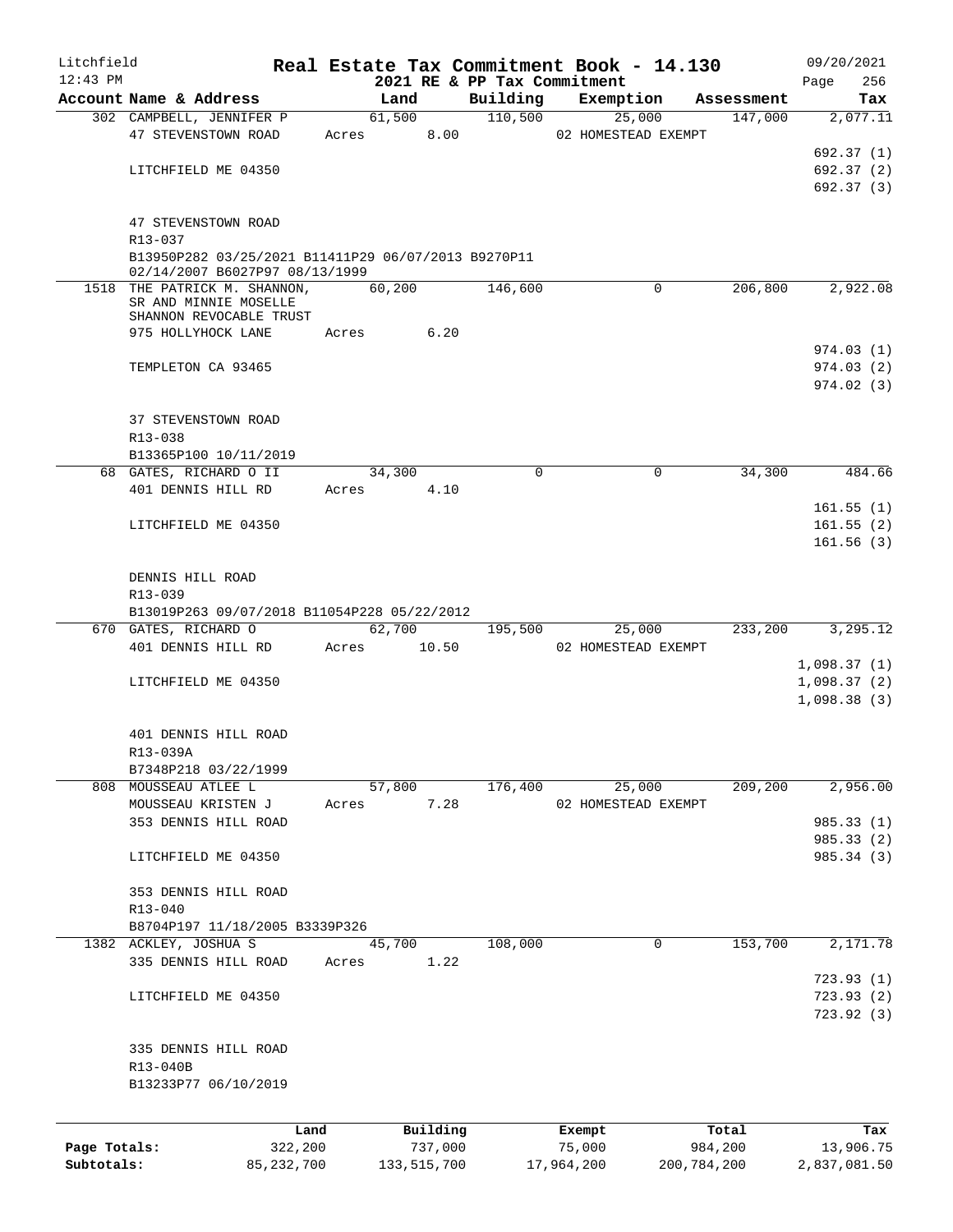| Litchfield   |                                                      |            |       |             |          |                             | Real Estate Tax Commitment Book - 14.130 |             | 09/20/2021   |
|--------------|------------------------------------------------------|------------|-------|-------------|----------|-----------------------------|------------------------------------------|-------------|--------------|
| $12:43$ PM   |                                                      |            |       |             |          | 2021 RE & PP Tax Commitment |                                          |             | 257<br>Page  |
|              | Account Name & Address                               |            |       | Land        |          | Building                    | Exemption                                | Assessment  | Tax          |
|              | 2329 HARDY THOMAS D                                  |            |       | 48,000      |          | 141,800                     | 25,000                                   | 164,800     | 2,328.62     |
|              | HARDY ELIZASBETH                                     |            |       | Acres       | 2.00     |                             | 02 HOMESTEAD EXEMPT                      |             |              |
|              | 339 DENNIS HILL ROAD                                 |            |       |             |          |                             |                                          |             | 776.21(1)    |
|              |                                                      |            |       |             |          |                             |                                          |             | 776.21(2)    |
|              | LITCHFIELD ME 04350                                  |            |       |             |          |                             |                                          |             | 776.20(3)    |
|              |                                                      |            |       |             |          |                             |                                          |             |              |
|              | 339 DENNIS HILL ROAD                                 |            |       |             |          |                             |                                          |             |              |
|              | R13-040C                                             |            |       |             |          |                             |                                          |             |              |
|              | B8699P110 11/21/2005 B7652P267 09/22/2003            |            |       |             |          |                             |                                          |             |              |
|              | 19 GAUTHIER, AMANDA                                  |            |       | 48,500      |          | 288,300                     | 25,000                                   | 311,800     | 4,405.73     |
|              | LIGUORI, JOSEPH                                      |            | Acres |             | 2.16     |                             | 02 HOMESTEAD EXEMPT                      |             |              |
|              | 321 DENNIS HILL ROAD                                 |            |       |             |          |                             |                                          |             | 1,468.58(1)  |
|              |                                                      |            |       |             |          |                             |                                          |             | 1,468.58(2)  |
|              | LITCHFIELD ME 04350                                  |            |       |             |          |                             |                                          |             | 1,468.57(3)  |
|              |                                                      |            |       |             |          |                             |                                          |             |              |
|              | 321 DENNIS HILL ROAD                                 |            |       |             |          |                             |                                          |             |              |
|              | R13-041A                                             |            |       |             |          |                             |                                          |             |              |
|              | B7630P104 07/21/2004                                 |            |       |             |          |                             |                                          |             |              |
|              | 429 SMART, LEROY                                     |            |       | 55,500      |          | 128,700                     | $\mathbf 0$                              | 184,200     | 2,602.75     |
|              | SMART, LINDA A                                       |            | Acres |             | 4.50     |                             |                                          |             |              |
|              | 1532 HALLOWELL RD                                    |            |       |             |          |                             |                                          |             | 867.58 (1)   |
|              |                                                      |            |       |             |          |                             |                                          |             | 867.58 (2)   |
|              | LITCHFIELD ME 04350                                  |            |       |             |          |                             |                                          |             | 867.59 (3)   |
|              |                                                      |            |       |             |          |                             |                                          |             |              |
|              | 295 DENNIS HILL ROAD                                 |            |       |             |          |                             |                                          |             |              |
|              | R13-041C                                             |            |       |             |          |                             |                                          |             |              |
|              | B11927P165 01/29/2015 B11802P147 09/16/2014          |            |       |             |          |                             |                                          |             |              |
|              | B11661P173 09/10/2012 B7065P131                      |            |       |             |          |                             |                                          |             |              |
|              | 2123 HIGGINS JEAN I &                                |            |       | 63,000      |          | 102,600                     | 25,000                                   | 140,600     | 1,986.68     |
|              | MATTHEW D BYRAS                                      |            |       |             |          |                             |                                          |             |              |
|              | 309 DENNIS HILL ROAD                                 |            | Acres |             | 9.97     |                             | 02 HOMESTEAD EXEMPT                      |             |              |
|              |                                                      |            |       |             |          |                             |                                          |             | 662.23(1)    |
|              | LITCHFIELD ME 04350                                  |            |       |             |          |                             |                                          |             | 662.23(2)    |
|              |                                                      |            |       |             |          |                             |                                          |             | 662.22(3)    |
|              |                                                      |            |       |             |          |                             |                                          |             |              |
|              | 309 DENNIS HILL ROAD                                 |            |       |             |          |                             |                                          |             |              |
|              | R13-041D                                             |            |       |             |          |                             |                                          |             |              |
|              | B10250P190 10/22/2009 B9555P104 11/05/2007 B5940P278 |            |       |             |          |                             |                                          |             |              |
|              | 01/26/2001<br>2702 PANDA BEARS DAYCARE,              |            |       | 48,400      |          | 33,300                      | 0                                        | 81,700      | 1,154.42     |
|              | LLC                                                  |            |       |             |          |                             |                                          |             |              |
|              | 321 DENNIS HILL ROAD                                 |            | Acres |             | 2.13     |                             |                                          |             |              |
|              |                                                      |            |       |             |          |                             |                                          |             | 384.81 (1)   |
|              | LITCHFIELD ME 04350                                  |            |       |             |          |                             |                                          |             | 384.81 (2)   |
|              |                                                      |            |       |             |          |                             |                                          |             | 384.80 (3)   |
|              |                                                      |            |       |             |          |                             |                                          |             |              |
|              | 319 DENNIS HILL ROAD                                 |            |       |             |          |                             |                                          |             |              |
|              | R13-041E                                             |            |       |             |          |                             |                                          |             |              |
|              | B11554P115 10/29/2013 B9555P102 11/05/2007           |            |       |             |          |                             |                                          |             |              |
|              | 807 HEALD, STEPHEN E                                 |            |       | 86,300      |          | 227,900                     | 25,000                                   | 289,200     | 4,086.40     |
|              | HEALD, NANCY J                                       |            |       |             |          |                             |                                          |             |              |
|              |                                                      |            | Acres |             | 66.00    |                             | 02 HOMESTEAD EXEMPT                      |             |              |
|              | P O BOX 2                                            |            |       |             |          |                             |                                          |             | 1,362.13(1)  |
|              |                                                      |            |       |             |          |                             |                                          |             | 1,362.13(2)  |
|              | LITCHFIELD ME 04350                                  |            |       |             |          |                             |                                          |             | 1,362.14(3)  |
|              |                                                      |            |       |             |          |                             |                                          |             |              |
|              | 263 DENNIS HILL ROAD                                 |            |       |             |          |                             |                                          |             |              |
|              | R13-042                                              |            |       |             |          |                             |                                          |             |              |
|              | B4351P152                                            |            |       |             |          |                             |                                          |             |              |
|              |                                                      | Land       |       |             | Building |                             | Exempt                                   | Total       | Tax          |
| Page Totals: |                                                      | 349,700    |       |             | 922,600  |                             | 100,000                                  | 1,172,300   | 16,564.60    |
| Subtotals:   |                                                      | 85,582,400 |       | 134,438,300 |          |                             | 18,064,200                               | 201,956,500 | 2,853,646.10 |
|              |                                                      |            |       |             |          |                             |                                          |             |              |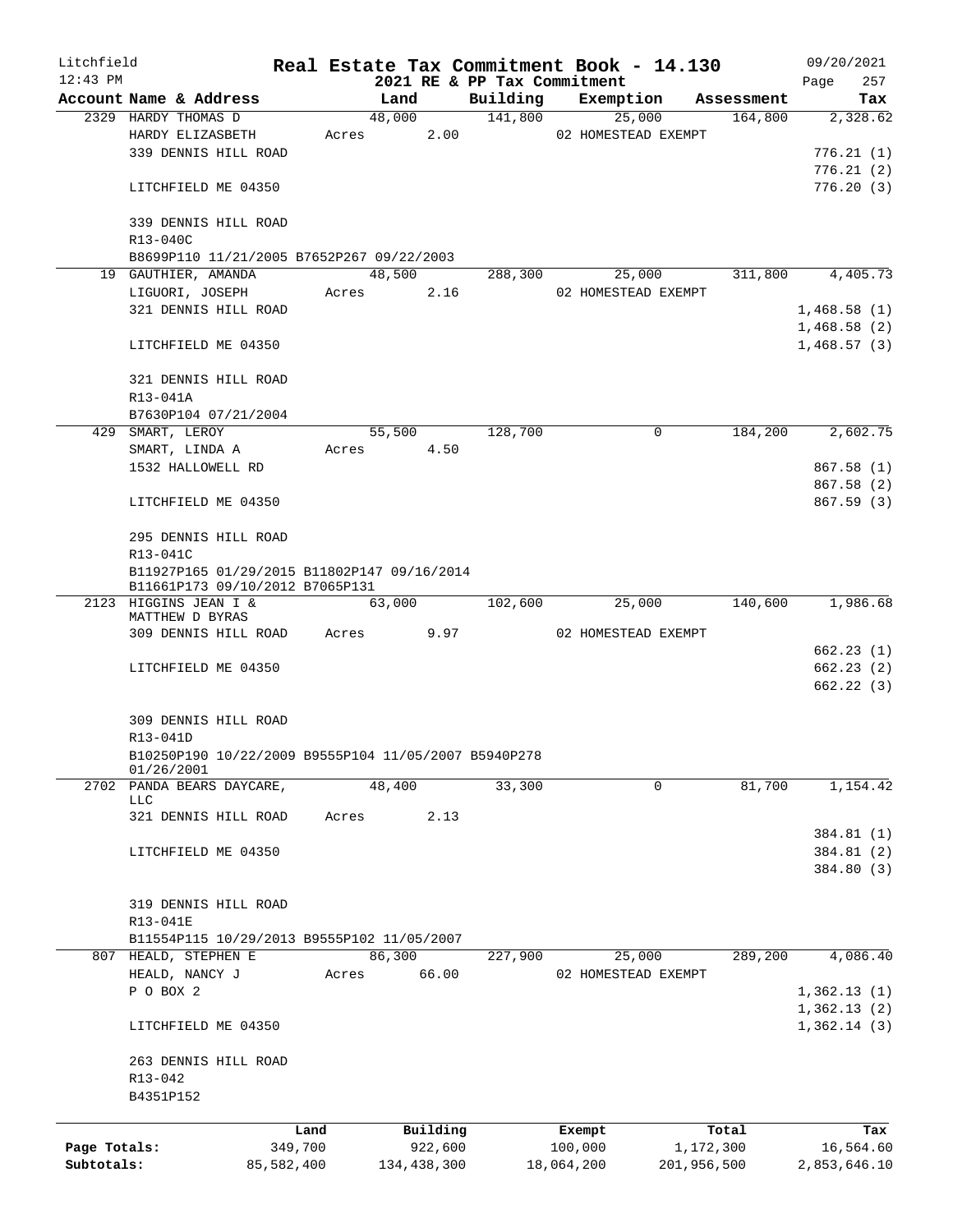| Litchfield<br>$12:43$ PM |                                                                   |                 |        | Real Estate Tax Commitment Book - 14.130<br>2021 RE & PP Tax Commitment |                     |                               |            | 09/20/2021<br>258<br>Page    |
|--------------------------|-------------------------------------------------------------------|-----------------|--------|-------------------------------------------------------------------------|---------------------|-------------------------------|------------|------------------------------|
|                          | Account Name & Address                                            | Land            |        | Building                                                                | Exemption           |                               | Assessment | Tax                          |
|                          | 249 RAMSDELL, CHRISTINA M<br>ALBEE, KENTON L                      | 48,300<br>Acres | 2.10   | 149,300                                                                 |                     | 25,000<br>02 HOMESTEAD EXEMPT | 172,600    | 2,438.84                     |
|                          | 217 DENNIS HILL ROAD                                              |                 |        |                                                                         |                     |                               |            | 812.95(1)                    |
|                          |                                                                   |                 |        |                                                                         |                     |                               |            | 812.95(2)                    |
|                          | LITCHFIELD ME 04350                                               |                 |        |                                                                         |                     |                               |            | 812.94 (3)                   |
|                          | 217 DENNIS HILL ROAD                                              |                 |        |                                                                         |                     |                               |            |                              |
|                          | R13-042A<br>B13196P245 04/26/2019                                 |                 |        |                                                                         |                     |                               |            |                              |
|                          | 362 GAYTON, RANDOLPH E                                            | 51,600          |        | 166,000                                                                 |                     | 31,000                        | 186,600    | 2,636.66                     |
|                          | 139 PLEASANT STREET                                               | Acres           | 3.20   |                                                                         |                     | 02 HOMESTEAD EXEMPT           |            |                              |
|                          |                                                                   |                 |        |                                                                         | 03 VETERANS EXEMPT  |                               |            | 878.89 (1)                   |
|                          | AUBURN ME 04210                                                   |                 |        |                                                                         |                     |                               |            | 878.89 (2)<br>878.88 (3)     |
|                          | 227 DENNIS HILL ROAD                                              |                 |        |                                                                         |                     |                               |            |                              |
|                          | R13-042B<br>B11296P296 02/01/2013 B5389P122                       |                 |        |                                                                         |                     |                               |            |                              |
|                          | 2054 DAVIDSON JUDY M                                              |                 | 46,000 | 134,600                                                                 |                     | 25,000                        | 155,600    | 2,198.63                     |
|                          | PETER N DAVIDSON                                                  | Acres           | 1.33   |                                                                         | 02 HOMESTEAD EXEMPT |                               |            |                              |
|                          | 239 DENNIS HILL ROAD                                              |                 |        |                                                                         |                     |                               |            | 732.88(1)                    |
|                          | LITCHFIELD ME 04350                                               |                 |        |                                                                         |                     |                               |            | 732.88 (2)<br>732.87 (3)     |
|                          | 239 DENNIS HILL ROAD                                              |                 |        |                                                                         |                     |                               |            |                              |
|                          | R13-042C                                                          |                 |        |                                                                         |                     |                               |            |                              |
|                          | B13366P76 10/15/2019                                              |                 |        |                                                                         |                     |                               |            |                              |
|                          | 453 STALEY, MARTIN W                                              | 60,600          |        | 156,700                                                                 |                     | $\mathbf 0$                   | 217,300    | 3,070.45                     |
|                          | 3 HUNTER LANE                                                     | Acres           | 6.79   |                                                                         |                     |                               |            |                              |
|                          | LITCHFIELD ME 04350                                               |                 |        |                                                                         |                     |                               |            | 1,023.48(1)<br>1,023.48(2)   |
|                          |                                                                   |                 |        |                                                                         |                     |                               |            | 1,023.49(3)                  |
|                          | 3 HUNTER LANE                                                     |                 |        |                                                                         |                     |                               |            |                              |
|                          | R13-044                                                           |                 |        |                                                                         |                     |                               |            |                              |
|                          | B11598P29 12/23/2013 B9736P327 05/23/2008 B5306P287<br>02/10/1997 |                 |        |                                                                         |                     |                               |            |                              |
| 2073                     | THOMSON GEORGE R JR                                               | 54,300          |        | 92,100                                                                  |                     | $\mathsf{O}$                  | 146,400    | 2,068.63                     |
|                          | THOMSON JEAN R.                                                   | Acres           | 4.10   |                                                                         |                     |                               |            |                              |
|                          | 136 DENNIS HILL ROAD                                              |                 |        |                                                                         |                     |                               |            | 689.54 (1)                   |
|                          | LITCHFIELD ME 04350                                               |                 |        |                                                                         |                     |                               |            | 689.54 (2)<br>689.55 (3)     |
|                          | 12 PINE TREE ROAD                                                 |                 |        |                                                                         |                     |                               |            |                              |
|                          | R13-044A                                                          |                 |        |                                                                         |                     |                               |            |                              |
|                          | B6635P209 09/12/2001                                              |                 |        |                                                                         |                     |                               |            |                              |
|                          | 2842 BOULETTE, THOMAS R                                           | 70,900          |        | 211,300                                                                 |                     | 25,000                        | 257,200    | 3,634.24                     |
|                          | BOULETTE, LAURA R                                                 | Acres           | 22.71  |                                                                         |                     | 02 HOMESTEAD EXEMPT           |            |                              |
|                          | 4 HUNTER LANE                                                     |                 |        |                                                                         |                     |                               |            | 1, 211.41(1)<br>1, 211.41(2) |
|                          | LITCHFIELD ME 04350                                               |                 |        |                                                                         |                     |                               |            | 1, 211.42(3)                 |
|                          | 4 HUNTER LANE                                                     |                 |        |                                                                         |                     |                               |            |                              |
|                          | R13-044B                                                          |                 |        |                                                                         |                     |                               |            |                              |
|                          | B13326P176 09/06/2019                                             |                 |        |                                                                         |                     |                               |            |                              |
|                          |                                                                   |                 |        |                                                                         |                     |                               |            |                              |
|                          |                                                                   |                 |        |                                                                         |                     |                               |            |                              |

|              | Land       | Building    | Exempt     | Total       | Tax          |
|--------------|------------|-------------|------------|-------------|--------------|
| Page Totals: | 331,700    | 910,000     | 106,000    | 1,135,700   | 16,047.45    |
| Subtotals:   | 85,914,100 | 135,348,300 | 18,170,200 | 203,092,200 | 2,869,693.55 |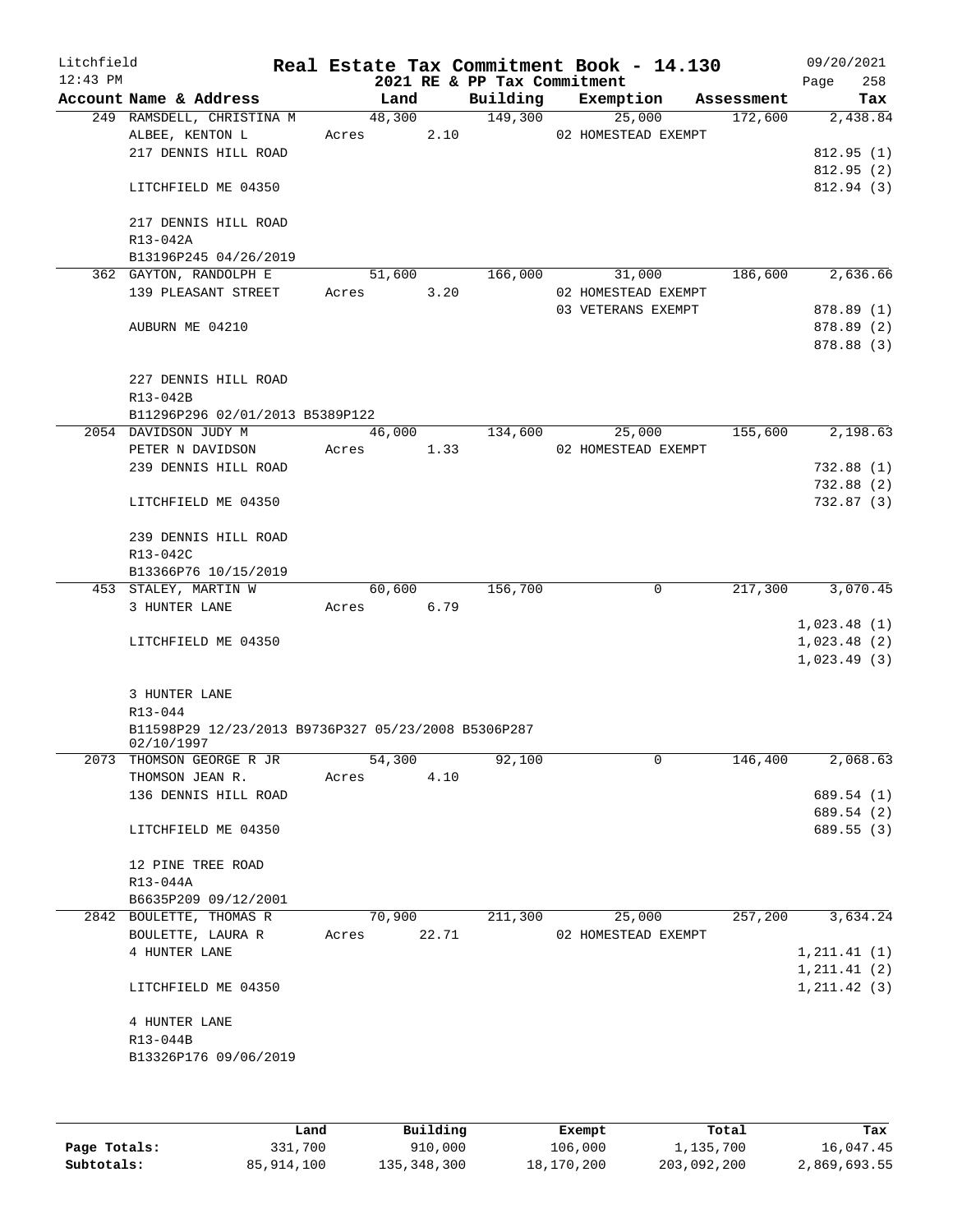| Litchfield |                                                                                                    |       |       |        |          |                             | Real Estate Tax Commitment Book - 14.130 |            |      | 09/20/2021 |
|------------|----------------------------------------------------------------------------------------------------|-------|-------|--------|----------|-----------------------------|------------------------------------------|------------|------|------------|
| $12:43$ PM |                                                                                                    |       |       |        |          | 2021 RE & PP Tax Commitment |                                          |            | Page | 259        |
|            | Account Name & Address                                                                             |       |       | Land   |          | Building                    | Exemption                                | Assessment |      | Tax        |
|            | 2385 LEEMAN, DYLAN<br>225 HARDSCRABBLE ROAD                                                        |       | Acres | 45,000 |          | 74,200                      | $\Omega$                                 | 119,200    |      | 1,684.30   |
|            |                                                                                                    |       |       |        | 1.00     |                             |                                          |            |      | 561.43(1)  |
|            | LITCHFIELD ME 04350                                                                                |       |       |        |          |                             |                                          |            |      | 561.43(2)  |
|            |                                                                                                    |       |       |        |          |                             |                                          |            |      | 561.44(3)  |
|            |                                                                                                    |       |       |        |          |                             |                                          |            |      |            |
|            | 225 HARDSCRABBLE ROAD                                                                              |       |       |        |          |                             |                                          |            |      |            |
|            | R14-001-01                                                                                         |       |       |        |          |                             |                                          |            |      |            |
|            | B13322P142 B12754P182 10/20/2017 B11298P275<br>12/14/2012 B8624P282 09/30/2005 B7882P38 03/29/2004 |       |       |        |          |                             |                                          |            |      |            |
|            | 2431 CODY CHRISTOPHER J                                                                            |       |       | 48,800 |          | 143,000                     | 25,000                                   | 166,800    |      | 2,356.88   |
|            | 8 NORRIS POINT ROAD                                                                                |       | Acres |        | 2.25     |                             | 02 HOMESTEAD EXEMPT                      |            |      |            |
|            |                                                                                                    |       |       |        |          |                             |                                          |            |      | 785.63(1)  |
|            | LITCHFIELD ME 04350                                                                                |       |       |        |          |                             |                                          |            |      | 785.63(2)  |
|            |                                                                                                    |       |       |        |          |                             |                                          |            |      | 785.62(3)  |
|            |                                                                                                    |       |       |        |          |                             |                                          |            |      |            |
|            | 19 NORRIS POINT ROAD                                                                               |       |       |        |          |                             |                                          |            |      |            |
|            | R14-001-02<br>B11914P131 02/18/2015 B8317P216 02/28/2005                                           |       |       |        |          |                             |                                          |            |      |            |
|            | 2571 CODY CHRISTOPHER J                                                                            |       |       | 30,700 |          | $\Omega$                    | $\mathbf 0$                              | 30,700     |      | 433.79     |
|            | 19 NORRIS POIINT ROAD                                                                              |       | Acres |        | 2.91     |                             |                                          |            |      |            |
|            |                                                                                                    |       |       |        |          |                             |                                          |            |      | 144.60(1)  |
|            | LITCHFIELD ME 04350                                                                                |       |       |        |          |                             |                                          |            |      | 144.60(2)  |
|            |                                                                                                    |       |       |        |          |                             |                                          |            |      | 144.59(3)  |
|            |                                                                                                    |       |       |        |          |                             |                                          |            |      |            |
|            | 19 NORRIS POINT ROAD                                                                               |       |       |        |          |                             |                                          |            |      |            |
|            | R14-001-03                                                                                         |       |       |        |          |                             |                                          |            |      |            |
|            | B11914P131 02/17/2015 B8653P295 10/21/2005<br>2728 CODY, RICKEY J                                  |       |       | 60,100 |          | 165,000                     | 25,000                                   | 200,100    |      | 2,827.41   |
|            | CODY, LISA B                                                                                       |       | Acres |        | 6.13     |                             | 02 HOMESTEAD EXEMPT                      |            |      |            |
|            | 27 NORRIS POINT ROAD                                                                               |       |       |        |          |                             |                                          |            |      | 942.47 (1) |
|            |                                                                                                    |       |       |        |          |                             |                                          |            |      | 942.47 (2) |
|            | LITCHFIELD ME 04350                                                                                |       |       |        |          |                             |                                          |            |      | 942.47 (3) |
|            |                                                                                                    |       |       |        |          |                             |                                          |            |      |            |
|            | 27 NORRIS POINT ROAD                                                                               |       |       |        |          |                             |                                          |            |      |            |
|            | R14-001-04<br>B11914P128 02/17/2015 B10173P60 08/05/2009                                           |       |       |        |          |                             |                                          |            |      |            |
|            | B10021P339 03/25/2009                                                                              |       |       |        |          |                             |                                          |            |      |            |
|            | 819 HENDERSON, MARTHA                                                                              |       |       | 45,800 |          | 25,400                      | 25,000                                   | 46,200     |      | 652.81     |
|            | P O BOX 82                                                                                         |       | Acres |        | 1.26     |                             | 02 HOMESTEAD EXEMPT                      |            |      |            |
|            |                                                                                                    |       |       |        |          |                             |                                          |            |      | 217.60(1)  |
|            | LITCHFIELD ME 04350                                                                                |       |       |        |          |                             |                                          |            |      | 217.60(2)  |
|            |                                                                                                    |       |       |        |          |                             |                                          |            |      | 217.61(3)  |
|            | 51 NORRIS POINT ROAD                                                                               |       |       |        |          |                             |                                          |            |      |            |
|            | R14-001-06                                                                                         |       |       |        |          |                             |                                          |            |      |            |
|            | B10452P184 06/23/2010 B8511P264 07/25/2005                                                         |       |       |        |          |                             |                                          |            |      |            |
|            | 2703 SCHOEN, WILLIAM KEITH                                                                         |       |       | 45,100 |          | 62,700                      | 0                                        | 107,800    |      | 1,523.21   |
|            | 71 NORRIS POINT ROAD                                                                               |       | Acres |        | 1.04     |                             |                                          |            |      |            |
|            |                                                                                                    |       |       |        |          |                             |                                          |            |      | 507.74(1)  |
|            | LITCHFIELD ME 04350                                                                                |       |       |        |          |                             |                                          |            |      | 507.74(2)  |
|            |                                                                                                    |       |       |        |          |                             |                                          |            |      | 507.73(3)  |
|            | 71 NORRIS POINT ROAD                                                                               |       |       |        |          |                             |                                          |            |      |            |
|            | R14-001-07                                                                                         |       |       |        |          |                             |                                          |            |      |            |
|            | B11808P209 09/19/2014 B10763P78 06/24/2011 B9517P160                                               |       |       |        |          |                             |                                          |            |      |            |
|            | 10/01/2007 B8511P262 07/05/2005                                                                    |       |       |        |          |                             |                                          |            |      |            |
|            |                                                                                                    |       |       |        |          |                             |                                          |            |      |            |
|            |                                                                                                    | Land, |       |        | Building |                             | <b>Exempt</b>                            | Total      |      | Tax        |

|              | Land       | Building    | Exempt     | Total       | Tax          |
|--------------|------------|-------------|------------|-------------|--------------|
| Page Totals: | 275,500    | 470,300     | 75,000     | 670,800     | 9,478.40     |
| Subtotals:   | 86,189,600 | 135,818,600 | 18,245,200 | 203,763,000 | 2,879,171.95 |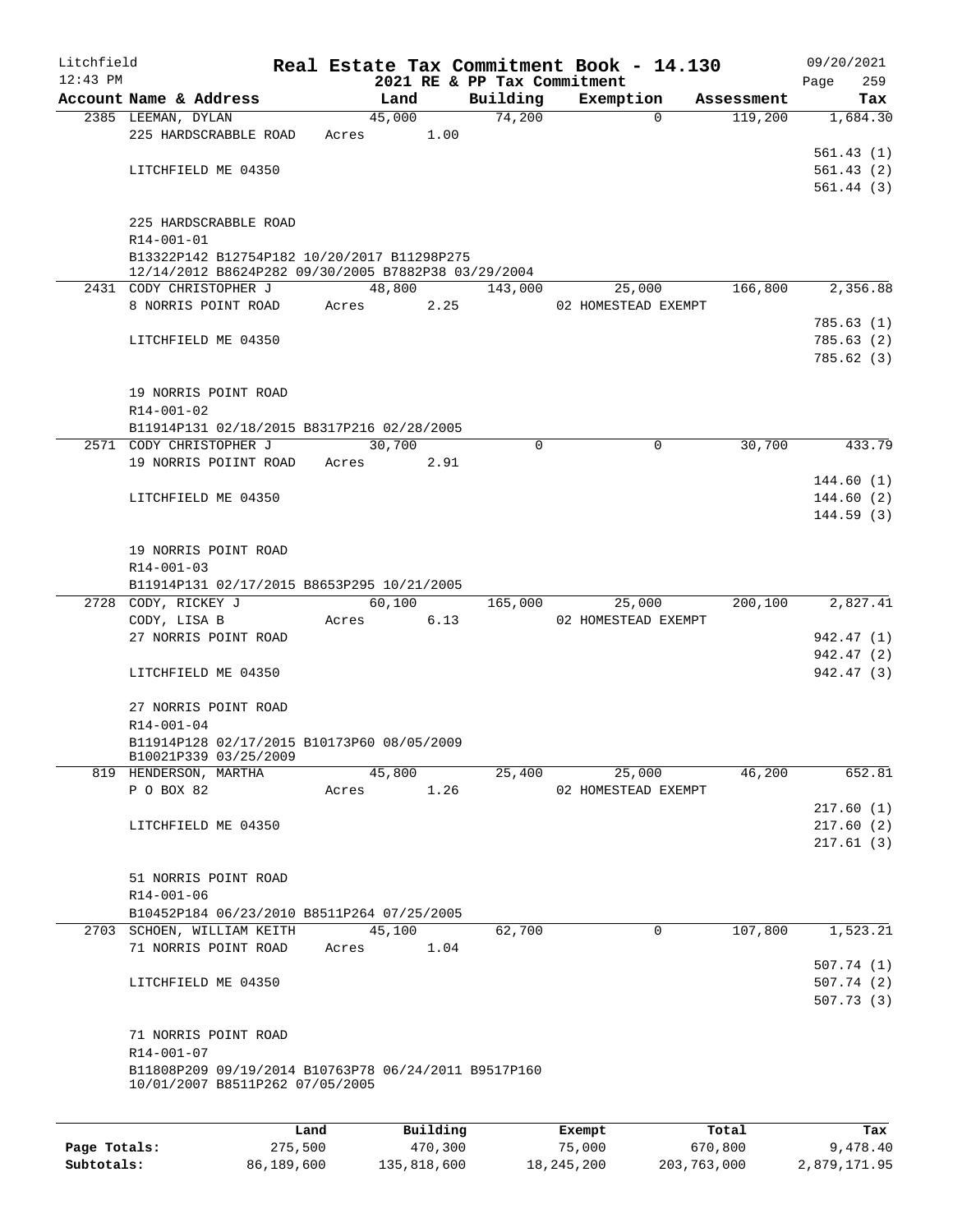| Litchfield |                                                   |         |       |                             | Real Estate Tax Commitment Book - 14.130 |            | 09/20/2021             |
|------------|---------------------------------------------------|---------|-------|-----------------------------|------------------------------------------|------------|------------------------|
| $12:43$ PM |                                                   |         |       | 2021 RE & PP Tax Commitment |                                          |            | 260<br>Page            |
|            | Account Name & Address                            | Land    |       | Building                    | Exemption                                | Assessment | Tax                    |
|            | 1996 ESMAN. ARTHUR JR.<br>TABONE LINDA            | 45,200  |       | 46,800                      | 25,000                                   | 67,000     | 946.71                 |
|            | 70 NORRIS POINT ROAD                              | Acres   | 1.06  |                             | 02 HOMESTEAD EXEMPT                      |            | 315.57(1)              |
|            |                                                   |         |       |                             |                                          |            | 315.57(2)              |
|            | LITCHFIELD ME 04350                               |         |       |                             |                                          |            | 315.57(3)              |
|            |                                                   |         |       |                             |                                          |            |                        |
|            | 70 NORRIS POINT ROAD                              |         |       |                             |                                          |            |                        |
|            | R14-001-10                                        |         |       |                             |                                          |            |                        |
|            | B9134P209 10/20/2006                              |         |       |                             |                                          |            |                        |
|            | 2109 BV HOLDINGS LLC                              | 661,700 |       | 391,800                     | 0                                        | 1,053,500  | 14,885.96              |
|            | 50 PORTLAND PIER<br>STE.400                       | Acres   | 53.48 |                             |                                          |            |                        |
|            | % CAPITAL SERVICING INC                           |         |       |                             |                                          |            | 4,961.99(1)            |
|            | PORTLAND ME 04101                                 |         |       |                             |                                          |            | 4,961.99(2)            |
|            |                                                   |         |       |                             |                                          |            | 4,961.98(3)            |
|            |                                                   |         |       |                             |                                          |            |                        |
|            | 201 NORRIS POINT ROAD                             |         |       |                             |                                          |            |                        |
|            | R14-001-11                                        |         |       |                             |                                          |            |                        |
|            | B9371P100 04/23/2007 B9270P191 03/05/2007 B5671P1 |         |       |                             |                                          |            |                        |
|            | 07/10/1998<br>2328 EVANS, RONALD                  | 51,000  |       | 99,800                      | 31,000                                   | 119,800    | 1,692.77               |
|            | EVANS ESTHER                                      | Acres   | 3.00  |                             | 03 VETERANS EXEMPT                       |            |                        |
|            | 8 NORRIS POINT ROAD                               |         |       |                             | 02 HOMESTEAD EXEMPT                      |            | 564.26(1)              |
|            |                                                   |         |       |                             |                                          |            | 564.26(2)              |
|            | LITCHFIELD ME 04350                               |         |       |                             |                                          |            | 564.25(3)              |
|            |                                                   |         |       |                             |                                          |            |                        |
|            | 8 NORRIS POINT ROAD                               |         |       |                             |                                          |            |                        |
|            | R14-001-12                                        |         |       |                             |                                          |            |                        |
|            | 186 EVANS, RONALD                                 | 45,100  |       | 16,700                      | 0                                        | 61,800     | 873.23                 |
|            | 8 NORRIS POINT ROAD                               | Acres   | 1.04  |                             |                                          |            |                        |
|            |                                                   |         |       |                             |                                          |            | 291.08(1)<br>291.08(2) |
|            | LITCHFIELD ME 04350                               |         |       |                             |                                          |            | 291.07(3)              |
|            |                                                   |         |       |                             |                                          |            |                        |
|            | 77 NORRIS POINT ROAD                              |         |       |                             |                                          |            |                        |
|            | $R14 - 001 - 8$                                   |         |       |                             |                                          |            |                        |
|            | 567 EVANS, RONALD                                 | 47,900  |       | 27,300                      | 0                                        | 75,200     | 1,062.58               |
|            | EVANS, ESTHER                                     | Acres   | 1.96  |                             |                                          |            |                        |
|            | 8 NORRIS POINT ROAD                               |         |       |                             |                                          |            | 354.19(1)              |
|            |                                                   |         |       |                             |                                          |            | 354.19(2)              |
|            | LITCHFIELD ME 04350                               |         |       |                             |                                          |            | 354.20(3)              |
|            | 85 NORRIS POINT ROAD                              |         |       |                             |                                          |            |                        |
|            | $R14 - 001 - 9$                                   |         |       |                             |                                          |            |                        |
|            | 2866 CODY, JOSHUA P                               | 62,900  |       | 204,800                     | 25,000                                   | 242,700    | 3,429.35               |
|            | CODY, ERIKA Y                                     | Acres   | 9.90  |                             | 02 HOMESTEAD EXEMPT                      |            |                        |
|            | 91 NORRIS POINT ROAD                              |         |       |                             |                                          |            | 1, 143.12(1)           |
|            |                                                   |         |       |                             |                                          |            | 1, 143.12(2)           |
|            | LITCHFIELD ME 04350                               |         |       |                             |                                          |            | 1, 143.11(3)           |
|            |                                                   |         |       |                             |                                          |            |                        |
|            | 91 NORRIS POINT ROAD                              |         |       |                             |                                          |            |                        |
|            | R14-001-A                                         |         |       |                             |                                          |            |                        |
|            | B11914P125 01/17/2015                             |         |       |                             |                                          |            |                        |
|            |                                                   |         |       |                             |                                          |            |                        |

|              | Land       | Building    | Exempt     | Total         | Tax          |
|--------------|------------|-------------|------------|---------------|--------------|
| Page Totals: | 913,800    | 787,200     | 81,000     | 1,620,000     | 22,890.60    |
| Subtotals:   | 87,103,400 | 136,605,800 | 18,326,200 | 205, 383, 000 | 2,902,062.55 |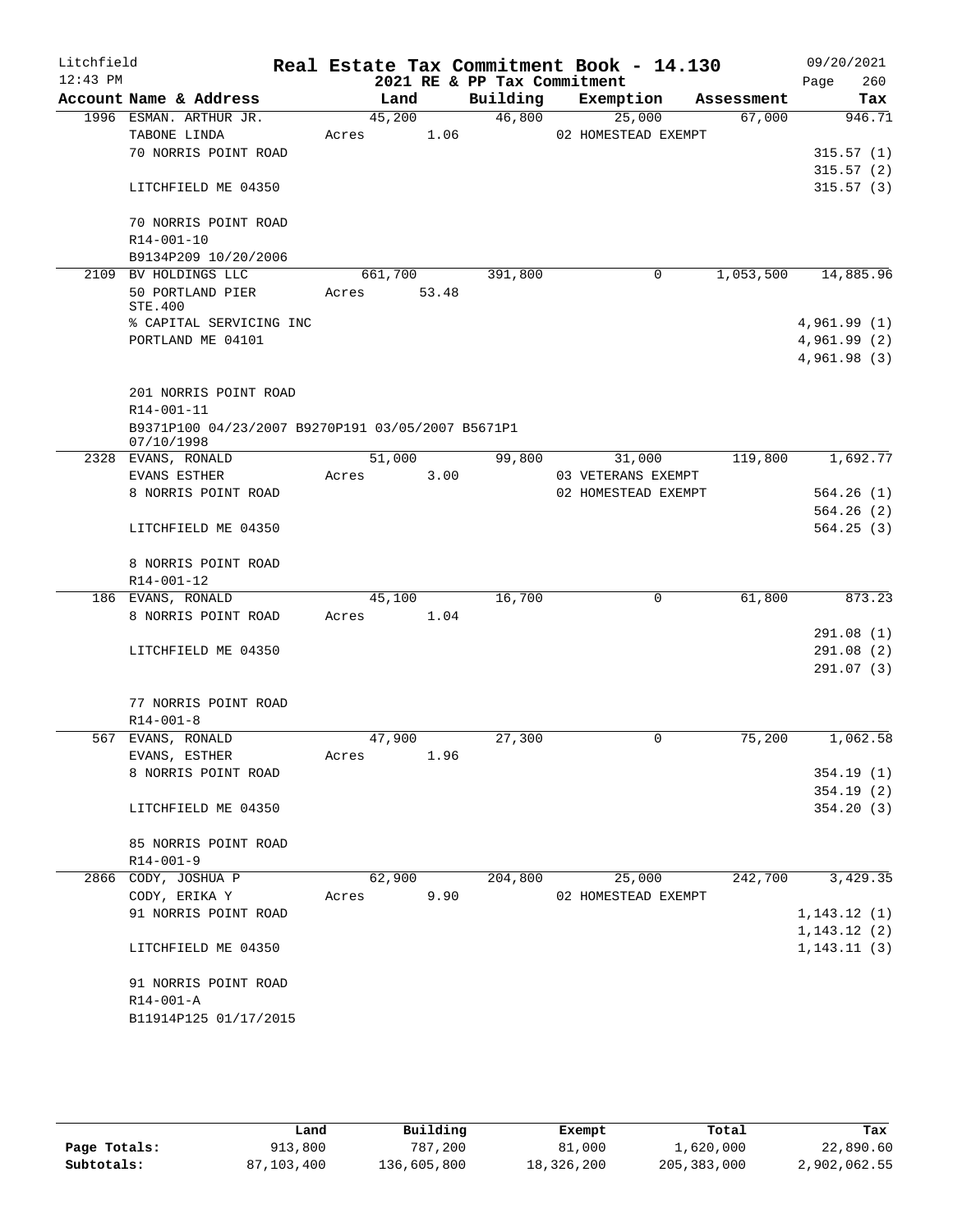| Litchfield<br>$12:43$ PM |                                                                                                       |                          | 2021 RE & PP Tax Commitment | Real Estate Tax Commitment Book - 14.130 |            | 09/20/2021<br>261<br>Page |
|--------------------------|-------------------------------------------------------------------------------------------------------|--------------------------|-----------------------------|------------------------------------------|------------|---------------------------|
|                          | Account Name & Address                                                                                | Land                     | Building                    | Exemption                                | Assessment | Tax                       |
|                          | 553 HENDERSON, WALTER P<br>HENDERSON, DEBORAH J<br>PO BOX 142                                         | 67,600<br>16.14<br>Acres | 35,200                      | 25,000<br>02 HOMESTEAD EXEMPT            | 77,800     | 1,099.31<br>366.44(1)     |
|                          | LITCHFIELD ME 04350                                                                                   |                          |                             |                                          |            | 366.44(2)<br>366.43(3)    |
|                          | 209 HARDSCRABBLE ROAD<br>$R14 - 002$                                                                  |                          |                             |                                          |            |                           |
| 2458                     | CENTRAL MAINE POWER                                                                                   | 57,400                   | 0                           | 0                                        | 57,400     | 811.06                    |
|                          | c/o Avangrid Management Acres<br>Company-Local Tax<br>One City Center, 5th<br>Floor                   | 15.86                    |                             |                                          |            | 270.35(1)                 |
|                          | Portland ME 04101                                                                                     |                          |                             |                                          |            | 270.35(2)<br>270.36(3)    |
|                          | 179 HARDSCRABBLE ROAD<br>R14-002B<br>B10396P299 04/22/2010 B2637P97 11/29/1983 B2063P48<br>08/10/1977 |                          |                             |                                          |            |                           |
|                          | 1700 CENTRAL MAINE POWER<br>c/o Avangrid Management Acres                                             | 27,400<br>1.80           | $\Omega$                    | $\Omega$                                 | 27,400     | 387.16                    |
|                          | Company-Local Tax<br>One City Center, 5th<br>Floor                                                    |                          |                             |                                          |            | 129.05(1)                 |
|                          | Portland ME 04101                                                                                     |                          |                             |                                          |            | 129.05(2)<br>129.06(3)    |
|                          | HARDSCRABBLE ROAD<br>R14-003                                                                          |                          |                             |                                          |            |                           |
|                          | B10512P262 08/27/2010 B2455P304                                                                       |                          |                             |                                          |            |                           |
|                          | 1714 VARANELLI, NANCY                                                                                 | 72,500                   | 0                           | $\mathbf 0$                              | 72,500     | 1,024.43                  |
|                          | TATTERSALL, ROBERT, CAROL Acres<br>TATTERSALL-DAVIS<br>(TRUSTEE)                                      | 56.00                    |                             |                                          |            |                           |
|                          | 857 1ST AVENUE                                                                                        |                          |                             |                                          |            | 341.48(1)                 |
|                          | FRANKLIN SQUARE NY<br>11010                                                                           |                          |                             |                                          |            | 341.48 (2)<br>341.47(3)   |
|                          | PEACEPIPE DRIVE<br>R14-004                                                                            |                          |                             |                                          |            |                           |
|                          | B11972P28 05/06/2015 B9780P38 07/02/2008 B2049P43<br>10/20/1981 B2047P296                             |                          |                             |                                          |            |                           |
|                          | 443 CENTRAL MAINE POWER<br>c/o Avangrid Management Acres<br>Company-Local Tax                         | 40,400<br>6.50           | $\mathbf 0$                 | 0                                        | 40,400     | 570.85                    |
|                          | One City Center, 5th<br>Floor                                                                         |                          |                             |                                          |            | 190.28(1)                 |
|                          | Portland ME 04101                                                                                     |                          |                             |                                          |            | 190.28(2)<br>190.29(3)    |
|                          | 6 PEACEPIPE DRIVE<br>R14-004A                                                                         |                          |                             |                                          |            |                           |
|                          | B10512P262 08/27/2010 B6527P52                                                                        |                          |                             |                                          |            |                           |

|              | Land         | Building    | Exempt     | Total       | Tax          |
|--------------|--------------|-------------|------------|-------------|--------------|
| Page Totals: | 265,300      | 35,200      | 25,000     | 275,500     | 3,892.81     |
| Subtotals:   | 87, 368, 700 | 136,641,000 | 18,351,200 | 205,658,500 | 2,905,955.36 |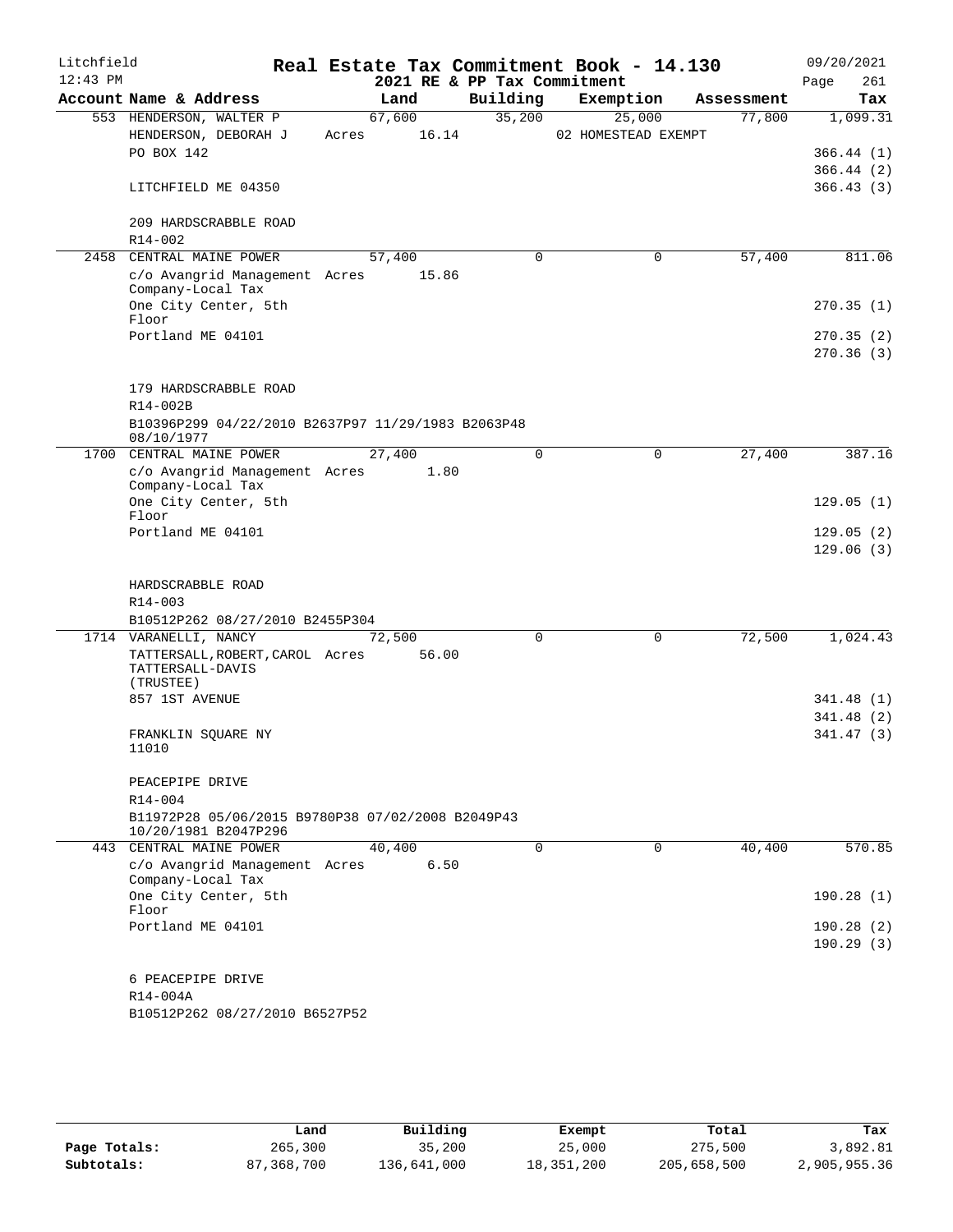| Litchfield   |                                                    |            |       |             |       |                             |            | Real Estate Tax Commitment Book - 14.130 |            | 09/20/2021        |        |
|--------------|----------------------------------------------------|------------|-------|-------------|-------|-----------------------------|------------|------------------------------------------|------------|-------------------|--------|
| $12:43$ PM   |                                                    |            |       |             |       | 2021 RE & PP Tax Commitment |            |                                          |            | Page              | 262    |
|              | Account Name & Address                             |            |       | Land        |       | Building                    |            | Exemption                                | Assessment |                   | Tax    |
|              | 1745 TOMPKINS, DENNIS W                            |            |       | 47,200      |       | 132,200                     |            | 31,000                                   | 148,400    | 2,096.89          |        |
|              | 147 HARDSCRABBLE ROAD                              |            | Acres |             | 0.82  |                             |            | 02 HOMESTEAD EXEMPT                      |            |                   |        |
|              |                                                    |            |       |             |       |                             |            | 03 VETERANS EXEMPT                       |            | 698.96 (1)        |        |
|              | LITCHFIELD ME 04350                                |            |       |             |       |                             |            |                                          |            | 698.96(2)         |        |
|              |                                                    |            |       |             |       |                             |            |                                          |            | 698.97(3)         |        |
|              |                                                    |            |       |             |       |                             |            |                                          |            |                   |        |
|              | 147 HARDSCRABBLE ROAD                              |            |       |             |       |                             |            |                                          |            |                   |        |
|              | R14-004B                                           |            |       |             |       |                             |            |                                          |            |                   |        |
|              | B3989P173                                          |            |       |             |       |                             |            |                                          |            |                   |        |
|              | 1646 LOGAN, WILLIAM A                              |            |       | 267,000     |       | $\Omega$                    |            | 0                                        | 267,000    | 3,772.71          |        |
|              | LOGAN, BARBARA L                                   |            | Acres |             | 9.66  |                             |            |                                          |            |                   |        |
|              | 53 SMITH STREET UNIT 4                             |            |       |             |       |                             |            |                                          |            | 1, 257.57(1)      |        |
|              |                                                    |            |       |             |       |                             |            |                                          |            | 1,257.57(2)       |        |
|              | AUGUSTA ME 04330                                   |            |       |             |       |                             |            |                                          |            | 1, 257.57(3)      |        |
|              |                                                    |            |       |             |       |                             |            |                                          |            |                   |        |
|              | REMLEY DRIVE                                       |            |       |             |       |                             |            |                                          |            |                   |        |
|              | R14-006                                            |            |       |             |       |                             |            |                                          |            |                   |        |
|              | B13199P15 04/26/2019                               |            |       |             |       |                             |            |                                          |            |                   |        |
|              | 1464 WEAVER, JOHN JR                               |            |       | 340,200     |       | 434,700                     |            | $\mathbf 0$                              | 774,900    | 10,949.34         |        |
|              | WEAVER, NEDRA                                      |            | Acres |             | 5.65  |                             |            |                                          |            |                   |        |
|              | 9 LOG LANDING ROAD                                 |            |       |             |       |                             |            |                                          |            | 3,649.78(1)       |        |
|              |                                                    |            |       |             |       |                             |            |                                          |            | 3,649.78(2)       |        |
|              | SAVANNAH GA 31411                                  |            |       |             |       |                             |            |                                          |            | 3,649.78(3)       |        |
|              |                                                    |            |       |             |       |                             |            |                                          |            |                   |        |
|              | 146 BEAVER DRIVE                                   |            |       |             |       |                             |            |                                          |            |                   |        |
|              | R14-006B                                           |            |       |             |       |                             |            |                                          |            |                   |        |
|              | B10302P331 12/17/2009 B7813P48 01/28/2004 B5427P95 |            |       |             |       |                             |            |                                          |            |                   |        |
|              | 2510 MICHAUD, RICHARD R                            |            |       | 241,600     |       | 505,800                     |            | 25,000                                   |            | 722,400 10,207.51 |        |
|              | MICHAUD, WENDY S                                   |            | Acres |             | 2.22  |                             |            | 02 HOMESTEAD EXEMPT                      |            |                   |        |
|              | 86 SLEEPY HOLLOW DRIVE                             |            |       |             |       |                             |            |                                          |            | 3,402.50(1)       |        |
|              |                                                    |            |       |             |       |                             |            |                                          |            | 3,402.50(2)       |        |
|              | LITCHFIELD ME 04350                                |            |       |             |       |                             |            |                                          |            | 3,402.51(3)       |        |
|              |                                                    |            |       |             |       |                             |            |                                          |            |                   |        |
|              | 86 SLEEPY HOLLOW DRIVE                             |            |       |             |       |                             |            |                                          |            |                   |        |
|              | R14-006D                                           |            |       |             |       |                             |            |                                          |            |                   |        |
|              | B13056P178 12/08/2017 B12797P186 12/08/2017        |            |       |             |       |                             |            |                                          |            |                   |        |
|              | B10933P200 01/06/2012 B10933P196 01/06/2012        |            |       |             |       |                             |            |                                          |            |                   |        |
|              | B8201P312 11/05/2004                               |            |       |             |       |                             |            |                                          |            |                   |        |
| 2779         | CENTRAL MAINE POWER                                |            |       | 52,500      |       | 0                           |            | $\Omega$                                 | 52,500     |                   | 741.83 |
|              | c/o Avangrid Management Acres                      |            |       |             | 8.75  |                             |            |                                          |            |                   |        |
|              | Company-Local Tax                                  |            |       |             |       |                             |            |                                          |            |                   |        |
|              | One City Center, 5th<br>Floor                      |            |       |             |       |                             |            |                                          |            | 247.28(1)         |        |
|              | Portland ME 04101                                  |            |       |             |       |                             |            |                                          |            | 247.28(2)         |        |
|              |                                                    |            |       |             |       |                             |            |                                          |            | 247.27 (3)        |        |
|              |                                                    |            |       |             |       |                             |            |                                          |            |                   |        |
|              | REMLEY DRIVE                                       |            |       |             |       |                             |            |                                          |            |                   |        |
|              | R14-006E                                           |            |       |             |       |                             |            |                                          |            |                   |        |
|              | B10531P117 09/16/2010                              |            |       |             |       |                             |            |                                          |            |                   |        |
| 2797         | WEAVER, NEDRA C                                    |            |       | 300,300     |       | 11,000                      |            | $\mathbf 0$                              | 311,300    | 4,398.67          |        |
|              | 9 LOG LANDING ROAD                                 |            | Acres |             | 13.36 |                             |            |                                          |            |                   |        |
|              |                                                    |            |       |             |       |                             |            |                                          |            | 1,466.22(1)       |        |
|              | SAVANNAH GA 31411                                  |            |       |             |       |                             |            |                                          |            | 1,466.22(2)       |        |
|              |                                                    |            |       |             |       |                             |            |                                          |            | 1,466.23(3)       |        |
|              |                                                    |            |       |             |       |                             |            |                                          |            |                   |        |
|              | BEAVER LANE                                        |            |       |             |       |                             |            |                                          |            |                   |        |
|              | R14-006F                                           |            |       |             |       |                             |            |                                          |            |                   |        |
|              | B11307P307 02/04/2013 B10858P167 10/13/2011        |            |       |             |       |                             |            |                                          |            |                   |        |
|              |                                                    |            |       |             |       |                             |            |                                          |            |                   |        |
|              |                                                    | Land       |       | Building    |       |                             | Exempt     |                                          | Total      |                   | Tax    |
| Page Totals: |                                                    | 1,248,800  |       | 1,083,700   |       |                             | 56,000     |                                          | 2,276,500  | 32,166.95         |        |
| Subtotals:   |                                                    | 88,617,500 |       | 137,724,700 |       |                             | 18,407,200 | 207,935,000                              |            | 2,938,122.31      |        |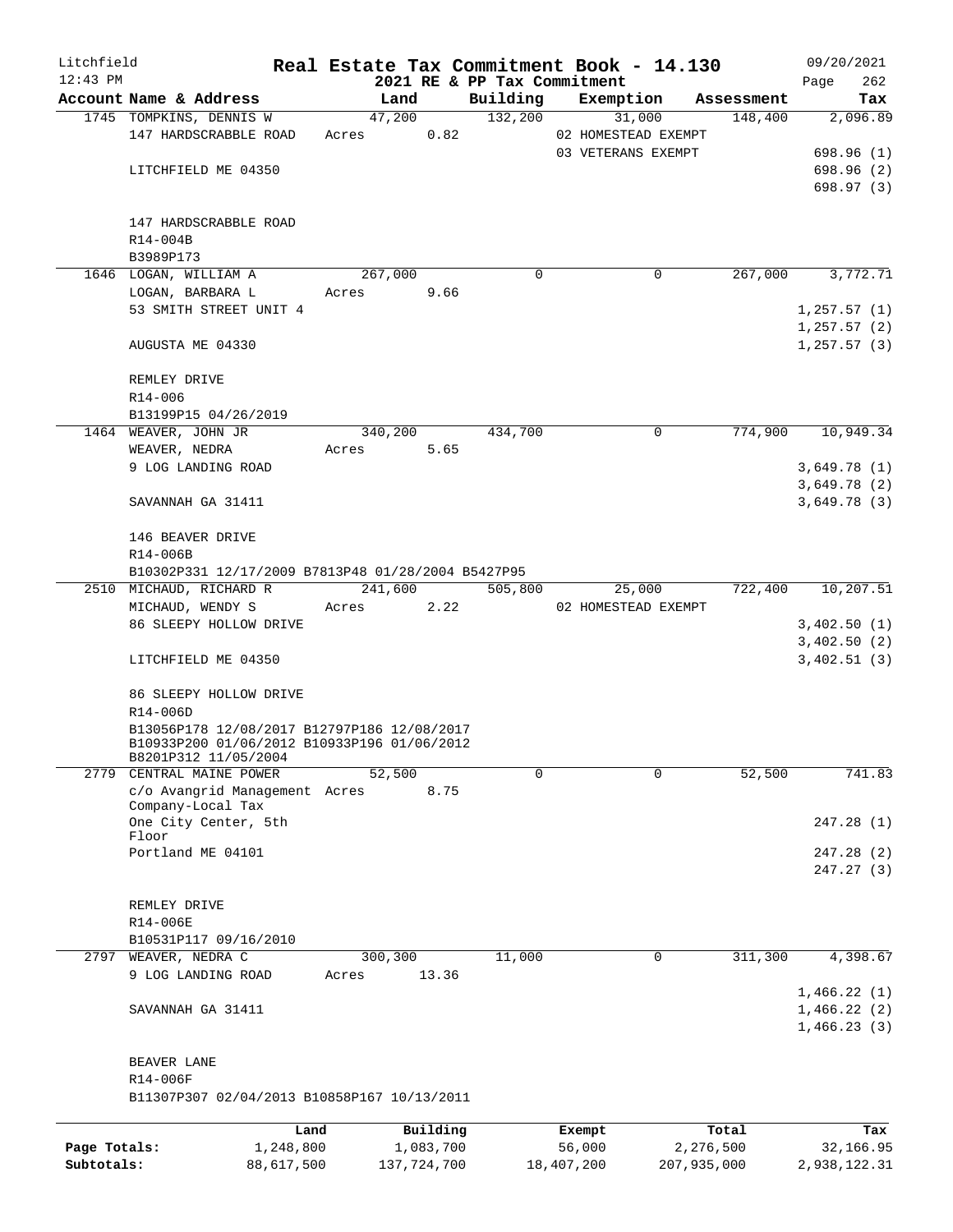| Litchfield   |                                                      |            |             |        |                             | Real Estate Tax Commitment Book - 14.130 |               | 09/20/2021   |
|--------------|------------------------------------------------------|------------|-------------|--------|-----------------------------|------------------------------------------|---------------|--------------|
| $12:43$ PM   |                                                      |            |             |        | 2021 RE & PP Tax Commitment |                                          |               | 263<br>Page  |
|              | Account Name & Address                               |            | Land        |        | Building                    | Exemption                                | Assessment    | Tax          |
|              | 2937 QUINN, LANCE                                    |            | 240,100     |        | 27,100                      | $\Omega$                                 | 267,200       | 3,775.54     |
|              | QUINN, SARAH E                                       | Acres      |             | 3.22   |                             |                                          |               |              |
|              | <b>38 LEWIS AVENUE</b>                               |            |             |        |                             |                                          |               | 1,258.51(1)  |
|              |                                                      |            |             |        |                             |                                          |               | 1, 258.51(2) |
|              | RANDOLPH ME 04346                                    |            |             |        |                             |                                          |               | 1,258.52(3)  |
|              |                                                      |            |             |        |                             |                                          |               |              |
|              | 84 SLEEPY HOLLOW DRIVE<br>R14-006G                   |            |             |        |                             |                                          |               |              |
|              | B13044P240                                           |            |             |        |                             |                                          |               |              |
|              | 2402 BIGLEY, JONATHAN P                              |            | 11,400      |        | $\mathbf 0$                 | 0                                        | 11,400        | 161.08       |
|              | REMLEY, MAUREEN                                      | Acres      |             | 39.00  |                             |                                          |               |              |
|              | 24 AQUEDUCT RD                                       |            |             |        |                             |                                          |               | 53.69(1)     |
|              |                                                      |            |             |        |                             |                                          |               | 53.69(2)     |
|              | DUNCANNON PA 17020                                   |            |             |        |                             |                                          |               | 53.70 (3)    |
|              |                                                      |            |             |        |                             |                                          |               |              |
|              | REMLEY DRIVE                                         |            |             |        |                             |                                          |               |              |
|              | R14-007                                              |            |             |        |                             |                                          |               |              |
|              | B12787P258 11/17/2017 B12787P258 11/13/2017 B7831P45 |            |             |        |                             |                                          |               |              |
|              | 01/26/2004                                           |            |             |        |                             |                                          |               |              |
|              | 2778 CENTRAL MAINE POWER                             |            | 48,000      |        | $\mathbf 0$                 | 0                                        | 48,000        | 678.24       |
|              | c/o Avangrid Management Acres                        |            |             | 8.00   |                             |                                          |               |              |
|              | Company-Local Tax                                    |            |             |        |                             |                                          |               |              |
|              | One City Center, 5th<br>Floor                        |            |             |        |                             |                                          |               | 226.08(1)    |
|              | Portland ME 04101                                    |            |             |        |                             |                                          |               | 226.08(2)    |
|              |                                                      |            |             |        |                             |                                          |               | 226.08(3)    |
|              |                                                      |            |             |        |                             |                                          |               |              |
|              | REMLEY DRIVE                                         |            |             |        |                             |                                          |               |              |
|              | R14-007A                                             |            |             |        |                             |                                          |               |              |
|              | B10531P117 09/16/2010                                |            |             |        |                             |                                          |               |              |
|              | 1092 LOCKE JO ANNE                                   |            | 68,800      |        | 56,400                      | 25,000                                   | 100,200       | 1,415.83     |
|              | 6 BEAVER DRIVE                                       | Acres      |             | 11.10  |                             | 02 HOMESTEAD EXEMPT                      |               |              |
|              |                                                      |            |             |        |                             |                                          |               | 471.94 (1)   |
|              | LITCHFIELD ME 04350                                  |            |             |        |                             |                                          |               | 471.94 (2)   |
|              |                                                      |            |             |        |                             |                                          |               | 471.95 (3)   |
|              |                                                      |            |             |        |                             |                                          |               |              |
|              | 6 BEAVER DRIVE                                       |            |             |        |                             |                                          |               |              |
|              | R14-008                                              |            |             |        |                             |                                          |               |              |
|              | B4025P125                                            |            |             |        |                             |                                          |               |              |
|              | 1465 KENNEBEC LAND TRUST                             |            | 2,400       |        | $\Omega$                    | 0                                        | 2,400         | 33.91        |
|              | P O BOX 261                                          | Acres      |             | 9.71   |                             |                                          |               |              |
|              |                                                      |            |             |        |                             |                                          |               | 11.30(1)     |
|              | WINTHROP ME 04364                                    |            |             |        |                             |                                          |               | 11.30(2)     |
|              |                                                      |            |             |        |                             |                                          |               | 11.31(3)     |
|              |                                                      |            |             |        |                             |                                          |               |              |
|              | BEAVER LANE                                          |            |             |        |                             |                                          |               |              |
|              | R14-008A                                             |            |             |        |                             |                                          |               |              |
|              | B9427P142 07/18/2007 B2877P221 10/31/1985            |            |             |        |                             |                                          |               |              |
|              | 2783 CENTRAL MAINE POWER                             |            | 19,600      |        | 0                           | 0                                        | 19,600        | 276.95       |
|              | c/o Avangrid Management Acres<br>Company-Local Tax   |            |             | 3.27   |                             |                                          |               |              |
|              | One City Center, 5th                                 |            |             |        |                             |                                          |               | 92.32(1)     |
|              | Floor                                                |            |             |        |                             |                                          |               |              |
|              | Portland ME 04101                                    |            |             |        |                             |                                          |               | 92.32(2)     |
|              |                                                      |            |             |        |                             |                                          |               | 92.31(3)     |
|              |                                                      |            |             |        |                             |                                          |               |              |
|              | BEAVER LANE                                          |            |             |        |                             |                                          |               |              |
|              | R14-008B                                             |            |             |        |                             |                                          |               |              |
|              | B10656P230 01/31/2011                                |            |             |        |                             |                                          |               |              |
|              |                                                      | Land       | Building    |        |                             | Exempt                                   | Total         | Tax          |
| Page Totals: |                                                      | 390,300    |             | 83,500 |                             | 25,000                                   | 448,800       | 6,341.55     |
| Subtotals:   |                                                      | 89,007,800 | 137,808,200 |        |                             | 18,432,200                               | 208, 383, 800 | 2,944,463.86 |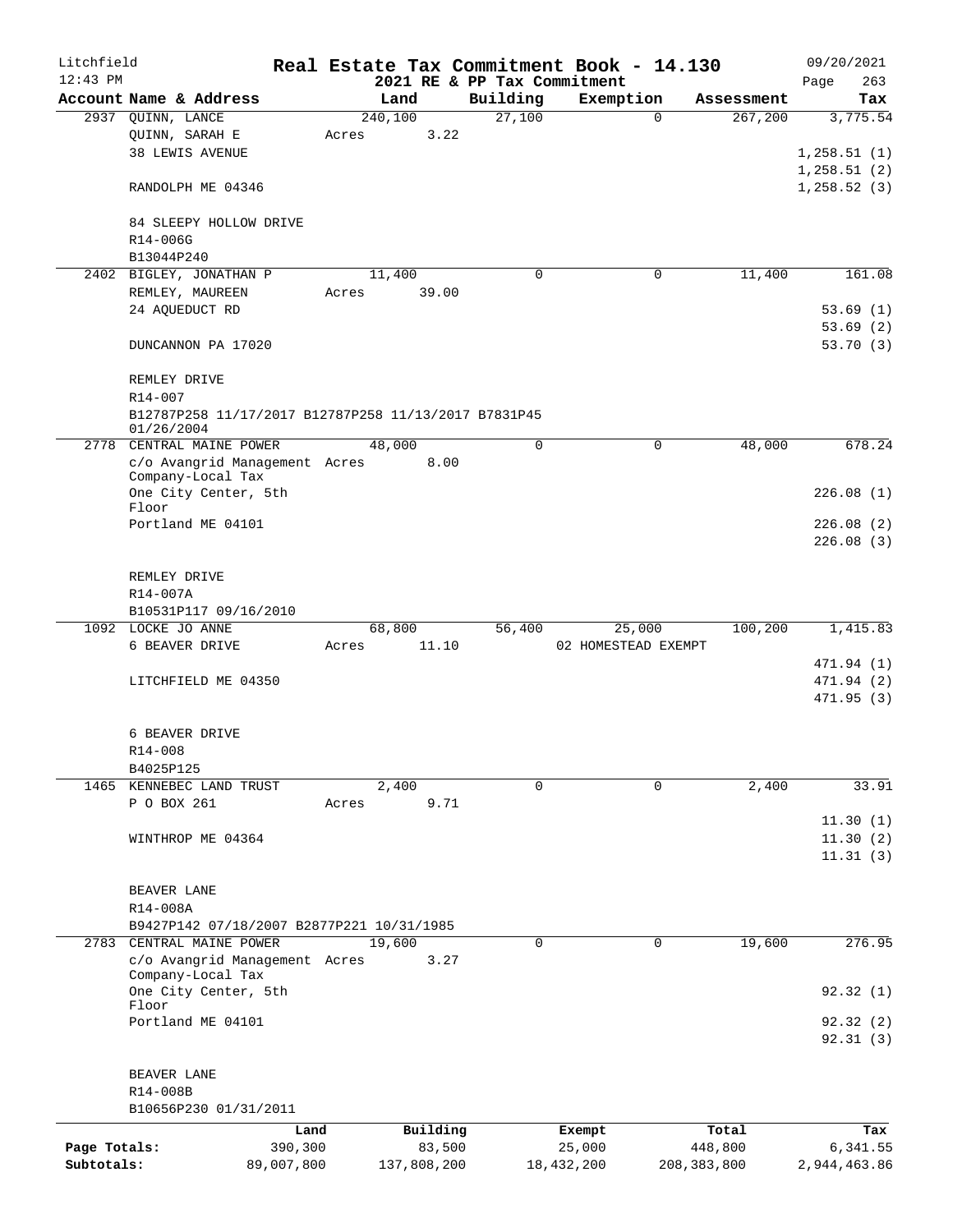| Litchfield<br>$12:43$ PM |                                                            |       |                       |      | Real Estate Tax Commitment Book - 14.130<br>2021 RE & PP Tax Commitment |                     |             |            | 09/20/2021<br>Page<br>264           |
|--------------------------|------------------------------------------------------------|-------|-----------------------|------|-------------------------------------------------------------------------|---------------------|-------------|------------|-------------------------------------|
|                          | Account Name & Address                                     |       | Land                  |      | Building                                                                | Exemption           |             | Assessment | Tax                                 |
|                          | 2167 BODWELL, WILLIAM E. II<br>135 MAINE STREET PMB<br>127 |       | 18,400<br>Acres 51.00 |      | $\mathbf 0$                                                             |                     | $\Omega$    | 18,400     | 259.99                              |
|                          | BRUNSWICK ME 04011                                         |       |                       |      |                                                                         |                     |             |            | 86.66(1)<br>86.66(2)<br>86.67(3)    |
|                          | BEAVER DRIVE<br>R14-009                                    |       |                       |      |                                                                         |                     |             |            |                                     |
|                          | B13458P204 01/15/2020                                      |       |                       |      |                                                                         |                     |             |            |                                     |
|                          | 600 BODWELL, WILLIAM E. II<br>135 MAINE STREET PMB<br>127  |       | 49,200<br>Acres 2.40  |      | 124,400                                                                 |                     | 0           | 173,600    | 2,452.97                            |
|                          | BRUNSWICK ME 04011                                         |       |                       |      |                                                                         |                     |             |            | 817.66(1)<br>817.66(2)<br>817.65(3) |
|                          | 83 HARDSCRABBLE ROAD<br>R14-009A                           |       |                       |      |                                                                         |                     |             |            |                                     |
|                          | B13458P201 01/15/2020                                      |       |                       |      |                                                                         |                     |             |            |                                     |
|                          | 1303 MOORE, TIMOTHY J                                      |       | 48,000                |      | 57,800                                                                  |                     | 25,000      | 80,800     | 1,141.70                            |
|                          | MOORE TRACY L<br>5 BEAVER DRIVE                            |       | Acres                 | 2.00 |                                                                         | 02 HOMESTEAD EXEMPT |             |            | 380.57(1)                           |
|                          |                                                            |       |                       |      |                                                                         |                     |             |            | 380.57 (2)                          |
|                          | LITCHFIELD ME 04350                                        |       |                       |      |                                                                         |                     |             |            | 380.56(3)                           |
|                          | 5 BEAVER DRIVE                                             |       |                       |      |                                                                         |                     |             |            |                                     |
|                          | R14-009B                                                   |       |                       |      |                                                                         |                     |             |            |                                     |
|                          | B6273P211 08/15/2000 B1603P343<br>2301 DELESKEY, BRIAN P   |       | 28,500                |      | $\Omega$                                                                |                     | $\mathbf 0$ | 28,500     | 402.71                              |
|                          | 11 COTTAGE AVENUE                                          |       | Acres 2.15            |      |                                                                         |                     |             |            |                                     |
|                          | DANVERS MA 01923                                           |       |                       |      |                                                                         |                     |             |            | 134.24(1)<br>134.24(2)<br>134.23(3) |
|                          | 1 WOODPECKER DRIVE<br>$R14 - 010 - 1$                      |       |                       |      |                                                                         |                     |             |            |                                     |
|                          | B13566P305 01/27/2020 B10482P58 07/26/2010                 |       |                       |      |                                                                         |                     |             |            |                                     |
|                          | 2309 DESMOND, BENJAMIN R                                   |       | 46,800                |      | 169,500                                                                 |                     | 25,000      | 191,300    | 2,703.07                            |
|                          | DESMOND, GILLIAN D<br>33 WOODPECKER DRIVE                  | Acres |                       | 1.60 |                                                                         | 02 HOMESTEAD EXEMPT |             |            | 901.02(1)                           |
|                          |                                                            |       |                       |      |                                                                         |                     |             |            | 901.02(2)                           |
|                          | LITCHFIELD ME 04350                                        |       |                       |      |                                                                         |                     |             |            | 901.03 (3)                          |
|                          | 33 WOODPECKER DRIVE<br>$R14 - 010 - 2$                     |       |                       |      |                                                                         |                     |             |            |                                     |
|                          | B12930P300 06/08/2018                                      |       |                       |      |                                                                         |                     |             |            |                                     |
|                          | 2299 BARTLETT, JASON                                       |       | 47,500                |      | 184,300                                                                 |                     | 25,000      | 206,800    | 2,922.08                            |
|                          | BARTLETT, ANGELA                                           | Acres |                       | 1.84 |                                                                         | 02 HOMESTEAD EXEMPT |             |            |                                     |
|                          | 27 WOODPECKER LANE                                         |       |                       |      |                                                                         |                     |             |            | 974.03(1)                           |
|                          | LITCHFIELD ME 04350                                        |       |                       |      |                                                                         |                     |             |            | 974.03(2)<br>974.02 (3)             |
|                          | 27 WOODPECKER DRIVE<br>$R14 - 010 - 3$                     |       |                       |      |                                                                         |                     |             |            |                                     |
|                          | B13107P223 12/04/2018 B12332P56 06/24/2016                 |       |                       |      |                                                                         |                     |             |            |                                     |
|                          |                                                            |       |                       |      |                                                                         |                     |             |            |                                     |

|              | Land         | Building    | Exempt     | Total       | Tax          |
|--------------|--------------|-------------|------------|-------------|--------------|
| Page Totals: | 238,400      | 536,000     | 75,000     | 699,400     | 9,882.52     |
| Subtotals:   | 89, 246, 200 | 138,344,200 | 18,507,200 | 209,083,200 | 2,954,346.38 |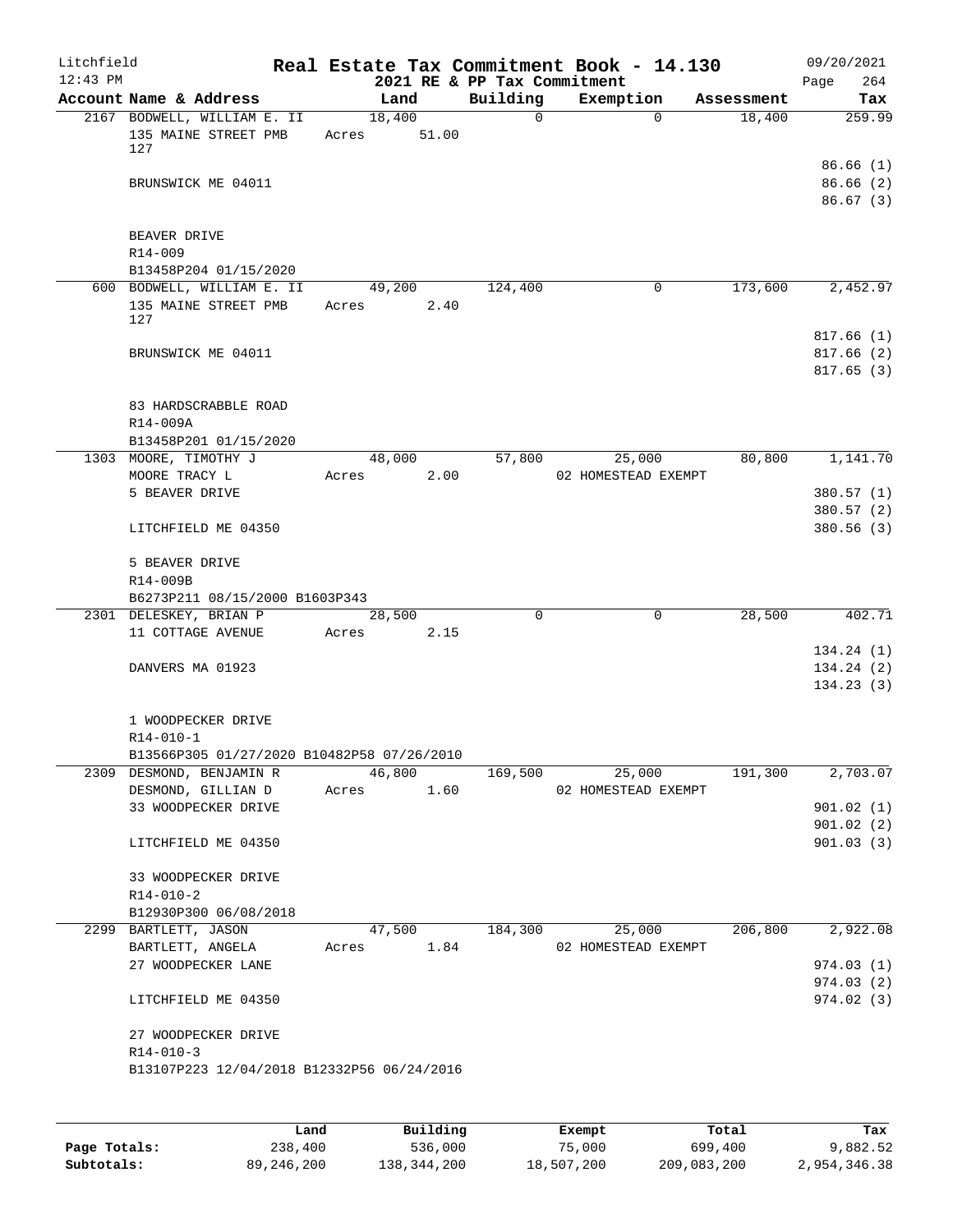| Litchfield<br>$12:43$ PM |                                                                                                           |       |               | 2021 RE & PP Tax Commitment | Real Estate Tax Commitment Book - 14.130 |            | 09/20/2021<br>265<br>Page |
|--------------------------|-----------------------------------------------------------------------------------------------------------|-------|---------------|-----------------------------|------------------------------------------|------------|---------------------------|
|                          | Account Name & Address                                                                                    |       | Land          | Building                    | Exemption                                | Assessment | Tax                       |
|                          | 2300 HYNES, MATTHEW J                                                                                     |       | 47,300        | 159,400                     | 25,000                                   | 181,700    | 2,567.42                  |
|                          | HYNES, AMANDA J                                                                                           |       | 1.75<br>Acres |                             | 02 HOMESTEAD EXEMPT                      |            |                           |
|                          | 23 WOODPECKER DRIVE                                                                                       |       |               |                             |                                          |            | 855.81(1)                 |
|                          |                                                                                                           |       |               |                             |                                          |            | 855.81 (2)                |
|                          | LITCHFIELD ME 04350                                                                                       |       |               |                             |                                          |            | 855.80 (3)                |
|                          | 23 WOODPECKER DRIVE                                                                                       |       |               |                             |                                          |            |                           |
|                          | $R14 - 010 - 4$                                                                                           |       |               |                             |                                          |            |                           |
|                          | B13160P39 02/28/2019                                                                                      |       |               |                             |                                          |            |                           |
|                          | 1375 PERRY, ROXY L                                                                                        |       | 67,500        | 120,200                     | 25,000                                   | 162,700    | 2,298.95                  |
|                          | PERRY ELEANOR                                                                                             | Acres | 56.00         |                             | 02 HOMESTEAD EXEMPT                      |            |                           |
|                          | 31 SAWMILL ROAD                                                                                           |       |               |                             |                                          |            | 766.32(1)                 |
|                          |                                                                                                           |       |               |                             |                                          |            | 766.32(2)                 |
|                          | LITCHFIELD ME 04350                                                                                       |       |               |                             |                                          |            | 766.31(3)                 |
|                          | 31 SAWMILL DRIVE                                                                                          |       |               |                             |                                          |            |                           |
|                          | R14-011                                                                                                   |       |               |                             |                                          |            |                           |
|                          | B2803P240                                                                                                 |       |               |                             |                                          |            |                           |
|                          | 1373 PERRY, MARK W                                                                                        |       | 50,400        | 181,300                     | 25,000                                   | 206,700    | 2,920.67                  |
|                          | PERRY SUSAN                                                                                               | Acres | 2.80          |                             | 02 HOMESTEAD EXEMPT                      |            |                           |
|                          | 92 NECK ROAD                                                                                              |       |               |                             |                                          |            | 973.56(1)                 |
|                          |                                                                                                           |       |               |                             |                                          |            | 973.56(2)<br>973.55(3)    |
|                          | LITCHFIELD ME 04350                                                                                       |       |               |                             |                                          |            |                           |
|                          | 92 NECK ROAD                                                                                              |       |               |                             |                                          |            |                           |
|                          | R14-011A                                                                                                  |       |               |                             |                                          |            |                           |
|                          | B2803P240 05/22/1985                                                                                      |       |               |                             |                                          |            |                           |
|                          | 420 DANFORTH, JAY                                                                                         |       | 48,000        | 129,100                     | 25,000                                   | 152,100    | 2,149.17                  |
|                          | 60 NECK RD                                                                                                | Acres | 2.00          |                             | 02 HOMESTEAD EXEMPT                      |            |                           |
|                          |                                                                                                           |       |               |                             |                                          |            | 716.39(1)                 |
|                          | LITCHFIELD ME 04350                                                                                       |       |               |                             |                                          |            | 716.39(2)<br>716.39 (3)   |
|                          |                                                                                                           |       |               |                             |                                          |            |                           |
|                          | 60 NECK ROAD                                                                                              |       |               |                             |                                          |            |                           |
|                          | R14-011B                                                                                                  |       |               |                             |                                          |            |                           |
|                          | B3602P204 08/23/1989                                                                                      |       |               |                             |                                          |            |                           |
|                          | 2072 BEGGS, JOHN                                                                                          |       | 43,000        | 28,600                      | 0                                        | 71,600     | 1,011.71                  |
|                          | 1096 LITCHFIELD ROAD                                                                                      | Acres | 2.00          |                             |                                          |            |                           |
|                          |                                                                                                           |       |               |                             |                                          |            | 337.24(1)                 |
|                          | BOWDOIN ME 04287 1003                                                                                     |       |               |                             |                                          |            | 337.24(2)                 |
|                          |                                                                                                           |       |               |                             |                                          |            | 337.23(3)                 |
|                          |                                                                                                           |       |               |                             |                                          |            |                           |
|                          | 41 SAWMILL DRIVE                                                                                          |       |               |                             |                                          |            |                           |
|                          | R14-011C                                                                                                  |       |               |                             |                                          |            |                           |
|                          | B9772P325 06/25/2008 B9494P340 09/11/2007 B9376P329<br>04/30/2007 B8881P25 04/26/2006 B5392P28 12/17/2004 |       |               |                             |                                          |            |                           |
|                          | 2122 MERRILL, DANIEL M.                                                                                   |       | 51,000        | 88,900                      | $\Omega$                                 | 139,900    | 1,976.79                  |
|                          | 76 NECK ROAD                                                                                              | Acres | 3.00          |                             |                                          |            |                           |
|                          |                                                                                                           |       |               |                             |                                          |            | 658.93(1)                 |
|                          | LITCHFIELD ME 04350                                                                                       |       |               |                             |                                          |            | 658.93 (2)                |
|                          |                                                                                                           |       |               |                             |                                          |            | 658.93(3)                 |
|                          | 76 NECK ROAD                                                                                              |       |               |                             |                                          |            |                           |
|                          | R14-011D                                                                                                  |       |               |                             |                                          |            |                           |
|                          | B13692P181 09/01/2020                                                                                     |       |               |                             |                                          |            |                           |
|                          |                                                                                                           |       |               |                             |                                          |            |                           |
|                          |                                                                                                           |       |               |                             |                                          |            |                           |

|              | Land       | Building    | Exempt     | Total       | Tax          |
|--------------|------------|-------------|------------|-------------|--------------|
| Page Totals: | 307,200    | 707,500     | 100,000    | 914,700     | 12,924.71    |
| Subtotals:   | 89,553,400 | 139,051,700 | 18,607,200 | 209,997,900 | 2,967,271.09 |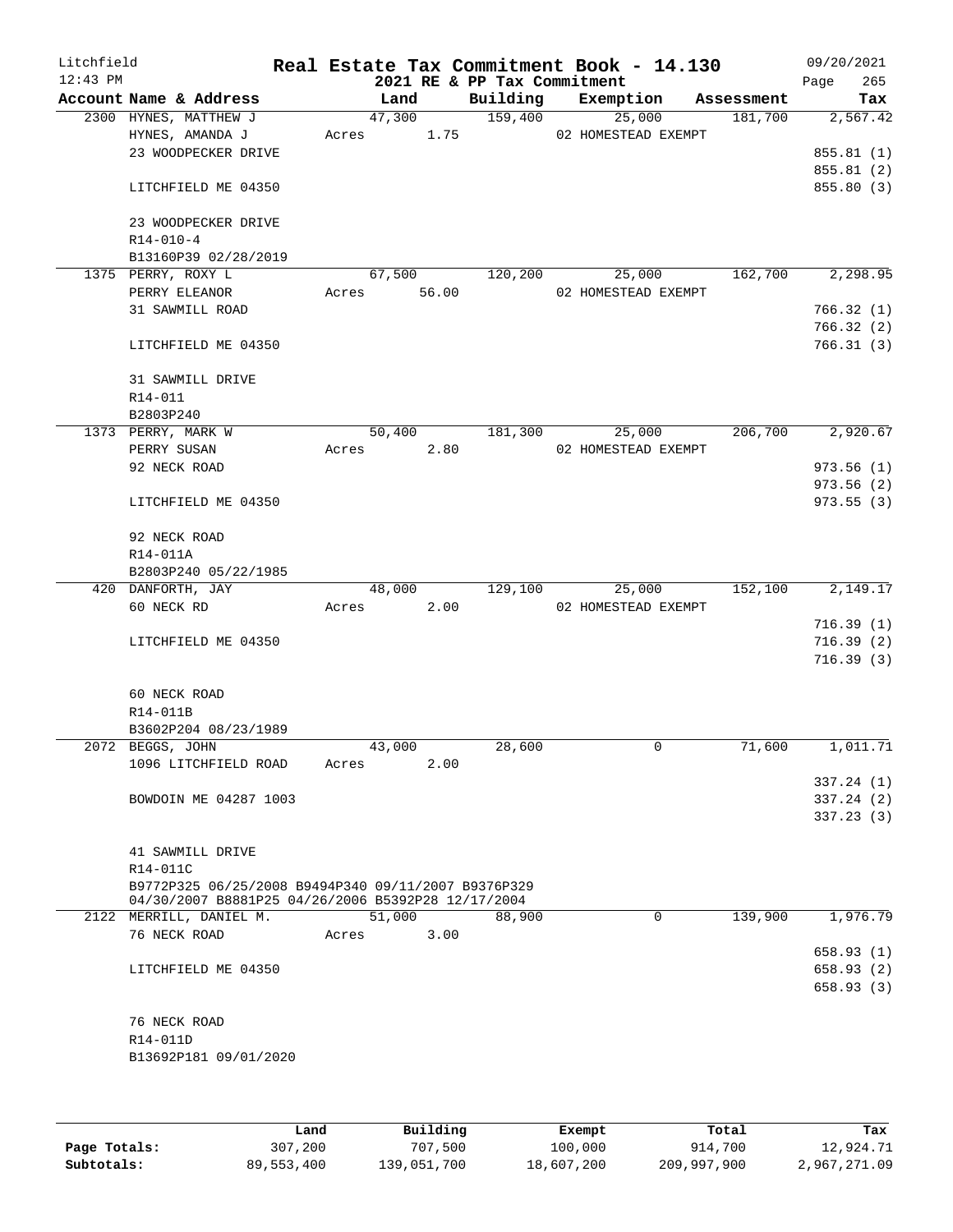| Litchfield<br>$12:43$ PM |                                           |       |        |      | 2021 RE & PP Tax Commitment | Real Estate Tax Commitment Book - 14.130 |            | 09/20/2021<br>266<br>Page |
|--------------------------|-------------------------------------------|-------|--------|------|-----------------------------|------------------------------------------|------------|---------------------------|
|                          | Account Name & Address                    |       | Land   |      | Building                    | Exemption                                | Assessment | Tax                       |
|                          | 2204 BIZZARO, DONALD P                    |       | 45,000 |      | 56,500                      | $\Omega$                                 | 101,500    | 1,434.20                  |
|                          | 11 PERRY DRIVE                            | Acres |        | 1.00 |                             |                                          |            |                           |
|                          |                                           |       |        |      |                             |                                          |            | 478.07 (1)                |
|                          | LITCHFIELD ME 04350                       |       |        |      |                             |                                          |            | 478.07 (2)                |
|                          |                                           |       |        |      |                             |                                          |            | 478.06(3)                 |
|                          |                                           |       |        |      |                             |                                          |            |                           |
|                          | 11 PERRY DRIVE                            |       |        |      |                             |                                          |            |                           |
|                          | R14-011E                                  |       |        |      |                             |                                          |            |                           |
|                          | B13930P71 03/15/2021                      |       |        |      |                             |                                          |            |                           |
|                          | 2205 PRINCE, GENE A                       |       | 40,000 |      | 57,400                      | 25,000                                   | 72,400     | 1,023.01                  |
|                          | PRINCE, ELIZABETH F                       | Acres |        | 1.00 |                             | 02 HOMESTEAD EXEMPT                      |            |                           |
|                          | 17 SAWMILL DR                             |       |        |      |                             |                                          |            | 341.00(1)                 |
|                          |                                           |       |        |      |                             |                                          |            | 341.00(2)                 |
|                          | LITCHFIELD ME 04350                       |       |        |      |                             |                                          |            | 341.01(3)                 |
|                          | 17 SAWMILL DRIVE                          |       |        |      |                             |                                          |            |                           |
|                          | R14-011F                                  |       |        |      |                             |                                          |            |                           |
|                          | B12339P94 06/30/2016 B6474P21 05/10/2001  |       |        |      |                             |                                          |            |                           |
|                          | 2291 PERRY, GARY R JR                     |       | 40,000 |      | 161,200                     | 0                                        | 201,200    | 2,842.96                  |
|                          | 15 PERRY DRIVE                            | Acres |        | 1.00 |                             |                                          |            |                           |
|                          |                                           |       |        |      |                             |                                          |            | 947.65(1)                 |
|                          | LITCHFIELD ME 04350                       |       |        |      |                             |                                          |            | 947.65(2)                 |
|                          |                                           |       |        |      |                             |                                          |            | 947.66 (3)                |
|                          |                                           |       |        |      |                             |                                          |            |                           |
|                          | 15 PERRY DRIVE                            |       |        |      |                             |                                          |            |                           |
|                          | R14-011G                                  |       |        |      |                             |                                          |            |                           |
|                          | B10917P281 12/19/2011 B7096P19 10/07/2002 |       |        |      |                             |                                          |            |                           |
|                          | 2713 BEGGS, JOHN W                        |       | 23,000 |      | 800                         | 0                                        | 23,800     | 336.29                    |
|                          | 1096 LITCHFIELD RD                        | Acres |        | 2.00 |                             |                                          |            |                           |
|                          |                                           |       |        |      |                             |                                          |            | 112.10(1)                 |
|                          | BOWDOIN ME 04287                          |       |        |      |                             |                                          |            | 112.10(2)                 |
|                          |                                           |       |        |      |                             |                                          |            | 112.09(3)                 |
|                          |                                           |       |        |      |                             |                                          |            |                           |
|                          | SAWMILL DRIVE<br>R14-011H                 |       |        |      |                             |                                          |            |                           |
|                          | B9772P348 06/25/2008                      |       |        |      |                             |                                          |            |                           |
|                          | 2460 GRAND VIEW GARDENS                   |       | 0      |      | 13,200                      | 0                                        | 13,200     | 186.52                    |
|                          | C/O SUSAN PERRY                           |       |        |      |                             |                                          |            |                           |
|                          | 92 NECK ROAD                              |       |        |      |                             |                                          |            | 62.17(1)                  |
|                          |                                           |       |        |      |                             |                                          |            | 62.17(2)                  |
|                          | LITCHFIELD ME 04350                       |       |        |      |                             |                                          |            | 62.18(3)                  |
|                          |                                           |       |        |      |                             |                                          |            |                           |
|                          | 82 NECK ROAD                              |       |        |      |                             |                                          |            |                           |
|                          | R14-011-ON                                |       |        |      |                             |                                          |            |                           |
|                          | 321 CLARK, ANDREW                         |       | 57,000 |      | 230,900                     | 25,000                                   | 262,900    | 3,714.78                  |
|                          | 128 NECK ROAD                             | Acres |        | 5.00 |                             | 02 HOMESTEAD EXEMPT                      |            |                           |
|                          |                                           |       |        |      |                             |                                          |            | 1,238.26(1)               |
|                          | LITCHFIELD ME 04350                       |       |        |      |                             |                                          |            | 1,238.26(2)               |
|                          |                                           |       |        |      |                             |                                          |            | 1,238.26(3)               |
|                          |                                           |       |        |      |                             |                                          |            |                           |
|                          | 128 NECK ROAD                             |       |        |      |                             |                                          |            |                           |
|                          | R14-012                                   |       |        |      |                             |                                          |            |                           |
|                          | B12464P62 11/10/2016 B2730P119            |       |        |      |                             |                                          |            |                           |
|                          |                                           |       |        |      |                             |                                          |            |                           |

|              | Land       | Building    | Exempt     | Total       | Tax          |
|--------------|------------|-------------|------------|-------------|--------------|
| Page Totals: | 205,000    | 520,000     | 50,000     | 675,000     | 9,537.76     |
| Subtotals:   | 89,758,400 | 139,571,700 | 18,657,200 | 210,672,900 | 2,976,808.85 |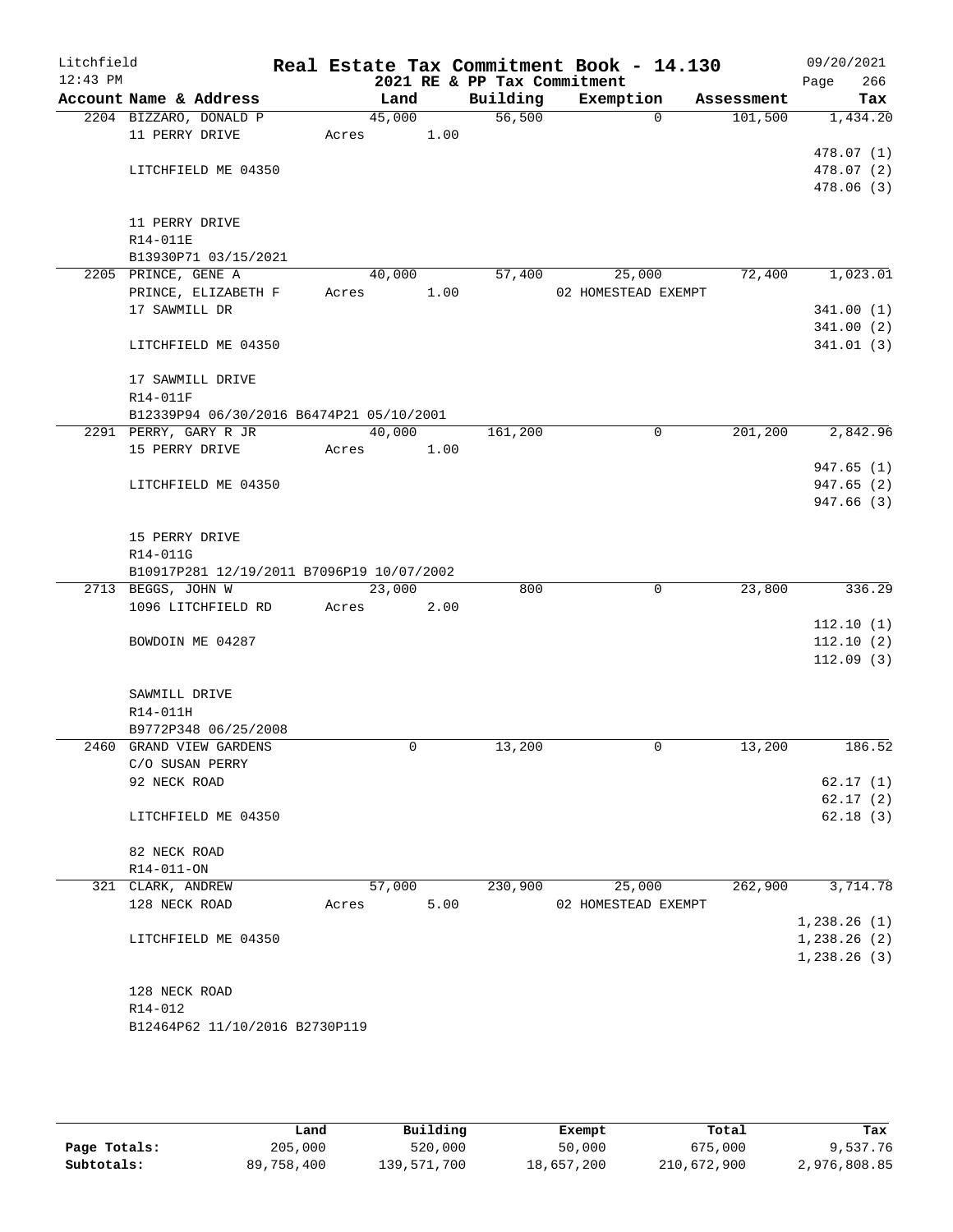| Litchfield |                                        |                                             |       |         |       |                             | Real Estate Tax Commitment Book - 14.130 |            | 09/20/2021  |
|------------|----------------------------------------|---------------------------------------------|-------|---------|-------|-----------------------------|------------------------------------------|------------|-------------|
| $12:43$ PM |                                        |                                             |       |         |       | 2021 RE & PP Tax Commitment |                                          |            | 267<br>Page |
|            |                                        | Account Name & Address                      |       | Land    |       | Building                    | Exemption                                | Assessment | Tax         |
|            |                                        | 815 GENDRON, STEVEN N<br>ZUPANCIC, TORI C   | Acres | 52,200  | 3.40  | 113,900                     | $\Omega$                                 | 166, 100   | 2,346.99    |
|            | 102 NECK ROAD                          |                                             |       |         |       |                             |                                          |            | 782.33 (1)  |
|            |                                        |                                             |       |         |       |                             |                                          |            | 782.33 (2)  |
|            |                                        | LITCHFIELD ME 04350                         |       |         |       |                             |                                          |            | 782.33 (3)  |
|            |                                        |                                             |       |         |       |                             |                                          |            |             |
|            | 102 NECK ROAD                          |                                             |       |         |       |                             |                                          |            |             |
|            | R14-012A                               |                                             |       |         |       |                             |                                          |            |             |
|            |                                        | B11614P262 01/23/2014 B7442P36 05/30/2003   |       |         |       |                             |                                          |            |             |
|            |                                        | 422 BP PROPERTIES, LLC.                     |       | 42,500  |       | 7,900                       | 0                                        | 50,400     | 712.15      |
|            | 301 POND ROAD                          |                                             |       | Acres   | 0.90  |                             |                                          |            |             |
|            |                                        |                                             |       |         |       |                             |                                          |            | 237.38(1)   |
|            | SIDNEY ME 04330                        |                                             |       |         |       |                             |                                          |            | 237.38 (2)  |
|            |                                        |                                             |       |         |       |                             |                                          |            | 237.39(3)   |
|            |                                        |                                             |       |         |       |                             |                                          |            |             |
|            | 112 NECK ROAD                          |                                             |       |         |       |                             |                                          |            |             |
|            | R14-012B                               |                                             |       |         |       |                             |                                          |            |             |
|            |                                        | B11758P8 08/01/2014 B7776P157 12/18/2003    |       |         |       |                             |                                          |            |             |
|            |                                        | 417 DANFORTH, GEORGE L<br>DANFORTH JANICE B |       | 48,300  | 2.10  | 56,000                      | 25,000<br>02 HOMESTEAD EXEMPT            | 79,300     | 1,120.51    |
|            | 106 NECK ROAD                          |                                             | Acres |         |       |                             |                                          |            | 373.50(1)   |
|            |                                        |                                             |       |         |       |                             |                                          |            | 373.50(2)   |
|            |                                        | LITCHFIELD ME 04350                         |       |         |       |                             |                                          |            | 373.51(3)   |
|            |                                        |                                             |       |         |       |                             |                                          |            |             |
|            | 106 NECK ROAD                          |                                             |       |         |       |                             |                                          |            |             |
|            | R14-012C                               |                                             |       |         |       |                             |                                          |            |             |
|            |                                        | B12726P245 09/21/2017 B9161P182 11/09/2006  |       |         |       |                             |                                          |            |             |
|            |                                        | 2570 DANFORTH GEORGE L                      |       | 28,300  |       | $\Omega$                    | 0                                        | 28,300     | 399.88      |
|            | P O BOX 92                             |                                             | Acres |         | 2.10  |                             |                                          |            |             |
|            |                                        |                                             |       |         |       |                             |                                          |            | 133.29(1)   |
|            |                                        | LITCHFIELD ME 04350                         |       |         |       |                             |                                          |            | 133.29(2)   |
|            |                                        |                                             |       |         |       |                             |                                          |            | 133.30(3)   |
|            |                                        |                                             |       |         |       |                             |                                          |            |             |
|            | 106 NECK ROAD                          |                                             |       |         |       |                             |                                          |            |             |
|            | R14-012D                               |                                             |       |         |       |                             |                                          |            |             |
|            |                                        | B7978P42 06/07/2004                         |       |         |       |                             |                                          |            |             |
|            | 2901 SEEBER, DAVID G<br>SEEBER, ANNE E |                                             | Acres | 48,000  | 2.00  | 127,000                     | 25,000<br>02 HOMESTEAD EXEMPT            | 150,000    | 2,119.50    |
|            | 124 NECK ROAD                          |                                             |       |         |       |                             |                                          |            | 706.50(1)   |
|            |                                        |                                             |       |         |       |                             |                                          |            | 706.50(2)   |
|            |                                        | LITCHFIELD ME 04350                         |       |         |       |                             |                                          |            | 706.50(3)   |
|            |                                        |                                             |       |         |       |                             |                                          |            |             |
|            | 124 NECK ROAD                          |                                             |       |         |       |                             |                                          |            |             |
|            | R14-012E                               |                                             |       |         |       |                             |                                          |            |             |
|            |                                        | B12464P62 11/10/2016 B2730P119              |       |         |       |                             |                                          |            |             |
|            |                                        | 1368 BIGLEY, JONATHAN                       |       | 505,200 |       | 145,500                     | 0                                        | 650,700    | 9,194.39    |
|            |                                        | REMLEY, MAUREEN                             | Acres |         | 46.00 |                             |                                          |            |             |
|            |                                        | 24 AQUEDUCT ROAD                            |       |         |       |                             |                                          |            | 3,064.80(1) |
|            |                                        |                                             |       |         |       |                             |                                          |            | 3,064.80(2) |
|            |                                        | DUNCANNON PA 17020                          |       |         |       |                             |                                          |            | 3,064.79(3) |
|            |                                        |                                             |       |         |       |                             |                                          |            |             |
|            |                                        | 131 REMLEY DRIVE                            |       |         |       |                             |                                          |            |             |
|            | R14-013                                |                                             |       |         |       |                             |                                          |            |             |
|            |                                        | B12168P178 11/20/2015 B5286P153 12/31/1996  |       |         |       |                             |                                          |            |             |
|            |                                        |                                             |       |         |       |                             |                                          |            |             |

|              | Land       | Building    | Exempt     | Total       | Tax          |
|--------------|------------|-------------|------------|-------------|--------------|
| Page Totals: | 724,500    | 450,300     | 50,000     | 1,124,800   | 15,893.42    |
| Subtotals:   | 90,482,900 | 140,022,000 | 18,707,200 | 211,797,700 | 2,992,702.27 |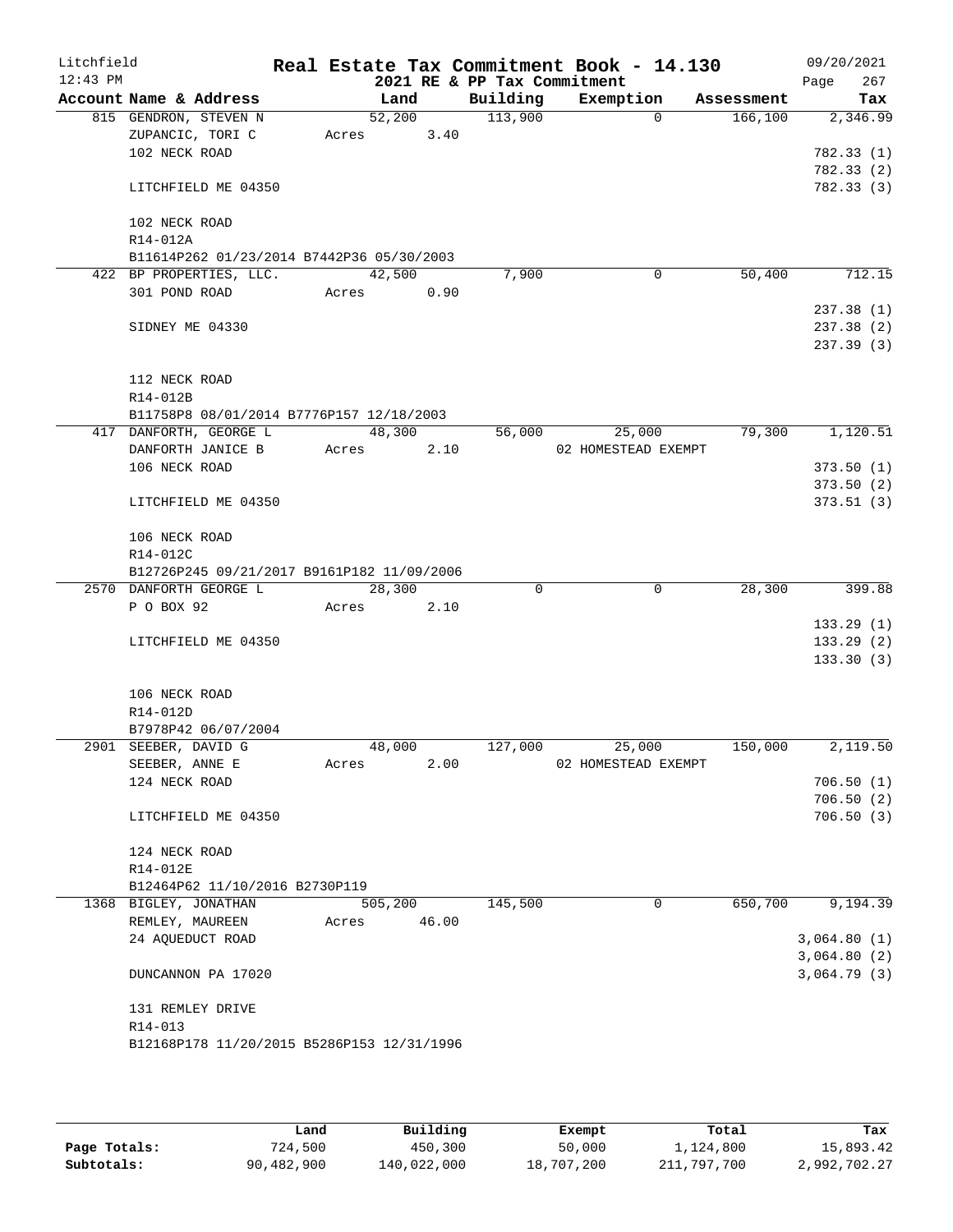| Litchfield |                                                                                           |  |       |         |       | Real Estate Tax Commitment Book - 14.130 |                     |          |            |             | 09/20/2021             |
|------------|-------------------------------------------------------------------------------------------|--|-------|---------|-------|------------------------------------------|---------------------|----------|------------|-------------|------------------------|
| $12:43$ PM |                                                                                           |  |       |         |       | 2021 RE & PP Tax Commitment              |                     |          |            | Page        | 268                    |
|            | Account Name & Address                                                                    |  |       | Land    |       | Building                                 | Exemption           |          | Assessment |             | Tax                    |
|            | 602 MACDONALD, PATRICK                                                                    |  |       | 45,500  |       | 41,600                                   |                     | $\Omega$ | 87,100     |             | 1,230.72               |
|            | RIVERA-BAEZ, ROSA MARIA Acres                                                             |  |       |         | 1.17  |                                          |                     |          |            |             |                        |
|            | 9 ETERNITY DRIVE                                                                          |  |       |         |       |                                          |                     |          |            |             | 410.24(1)              |
|            | LITCHFIELD ME 04350                                                                       |  |       |         |       |                                          |                     |          |            |             | 410.24(2)<br>410.24(3) |
|            |                                                                                           |  |       |         |       |                                          |                     |          |            |             |                        |
|            | 9 ETERNITY DRIVE                                                                          |  |       |         |       |                                          |                     |          |            |             |                        |
|            | R14-014                                                                                   |  |       |         |       |                                          |                     |          |            |             |                        |
|            | B13791P194 11/13/2020                                                                     |  |       |         |       |                                          |                     |          |            |             |                        |
|            | 1990 GOWELL KURT                                                                          |  |       | 48,800  |       | 136,600                                  |                     | 25,000   | 160,400    |             | 2,266.45               |
|            | 152 NECK ROAD                                                                             |  | Acres |         | 2.25  |                                          | 02 HOMESTEAD EXEMPT |          |            |             |                        |
|            |                                                                                           |  |       |         |       |                                          |                     |          |            |             | 755.48 (1)             |
|            | LITCHFIELD ME 04350                                                                       |  |       |         |       |                                          |                     |          |            |             | 755.48(2)              |
|            |                                                                                           |  |       |         |       |                                          |                     |          |            |             | 755.49(3)              |
|            |                                                                                           |  |       |         |       |                                          |                     |          |            |             |                        |
|            | 152 NECK ROAD<br>R14-014A                                                                 |  |       |         |       |                                          |                     |          |            |             |                        |
|            | B8335P73 03/11/2005 B6376P183 08/11/2004                                                  |  |       |         |       |                                          |                     |          |            |             |                        |
|            | 2432 MCCOLLETT, BRANDT A                                                                  |  |       | 45,000  |       | 154,100                                  |                     | 0        | 199,100    |             | 2,813.28               |
|            | MCCOLLETT, ANDRIA                                                                         |  | Acres |         | 1.00  |                                          |                     |          |            |             |                        |
|            | 19 ETERNITY DR                                                                            |  |       |         |       |                                          |                     |          |            |             | 937.76 (1)             |
|            |                                                                                           |  |       |         |       |                                          |                     |          |            |             | 937.76 (2)             |
|            | LITCHFIELD ME 04350                                                                       |  |       |         |       |                                          |                     |          |            |             | 937.76 (3)             |
|            |                                                                                           |  |       |         |       |                                          |                     |          |            |             |                        |
|            | 19 ETERNITY DRIVE                                                                         |  |       |         |       |                                          |                     |          |            |             |                        |
|            | R14-014B                                                                                  |  |       |         |       |                                          |                     |          |            |             |                        |
|            | B13405P196 11/22/2019 B12779P19 11/08/2017<br>B12513P116 01/05/2017 B12314P159 05/27/2016 |  |       |         |       |                                          |                     |          |            |             |                        |
|            | 2507 AVERILL, DOUGLASS                                                                    |  |       | 32,500  |       | 10,600                                   |                     | 0        | 43,100     |             | 609.00                 |
|            | AVERILL, JONATHAN                                                                         |  | Acres |         | 0.25  |                                          |                     |          |            |             |                        |
|            | 189 NECK ROAD                                                                             |  |       |         |       |                                          |                     |          |            |             | 203.00 (1)             |
|            |                                                                                           |  |       |         |       |                                          |                     |          |            |             | 203.00 (2)             |
|            | LITCHFIELD ME 04350                                                                       |  |       |         |       |                                          |                     |          |            |             | 203.00(3)              |
|            |                                                                                           |  |       |         |       |                                          |                     |          |            |             |                        |
|            | 164 NECK ROAD                                                                             |  |       |         |       |                                          |                     |          |            |             |                        |
|            | R14-015<br>B12207P96 01/14/2016 B12186P163 07/28/2015                                     |  |       |         |       |                                          |                     |          |            |             |                        |
|            | B12156P250 11/05/2015 B11887P76 B11635P127                                                |  |       |         |       |                                          |                     |          |            |             |                        |
|            | 02/04/2014 B9896P117 10/30/2008 B9345P69 05/10/2007                                       |  |       |         |       |                                          |                     |          |            |             |                        |
|            | B8574P219 08/31/2005                                                                      |  |       |         |       |                                          |                     |          |            |             |                        |
|            | 9 ALBERT, DONALD G                                                                        |  |       | 243,300 |       | 56,800                                   |                     | 0        | 300,100    |             | 4,240.41               |
|            | ALBERT, MARY R<br>P O BOX 720                                                             |  | Acres |         | 29.05 |                                          |                     |          |            | 1,413.47(1) |                        |
|            |                                                                                           |  |       |         |       |                                          |                     |          |            | 1,413.47(2) |                        |
|            | NORWICH VT 05055                                                                          |  |       |         |       |                                          |                     |          |            | 1,413.47(3) |                        |
|            |                                                                                           |  |       |         |       |                                          |                     |          |            |             |                        |
|            | 115 GREENACRES DRIVE                                                                      |  |       |         |       |                                          |                     |          |            |             |                        |
|            | R14-016                                                                                   |  |       |         |       |                                          |                     |          |            |             |                        |
|            | B2786P278 04/08/1985                                                                      |  |       |         |       |                                          |                     |          |            |             |                        |

|              | Land       | Building    | Exempt     | Total       | Tax          |
|--------------|------------|-------------|------------|-------------|--------------|
| Page Totals: | 415,100    | 399,700     | 25,000     | 789,800     | 11,159.86    |
| Subtotals:   | 90,898,000 | 140,421,700 | 18,732,200 | 212,587,500 | 3,003,862.13 |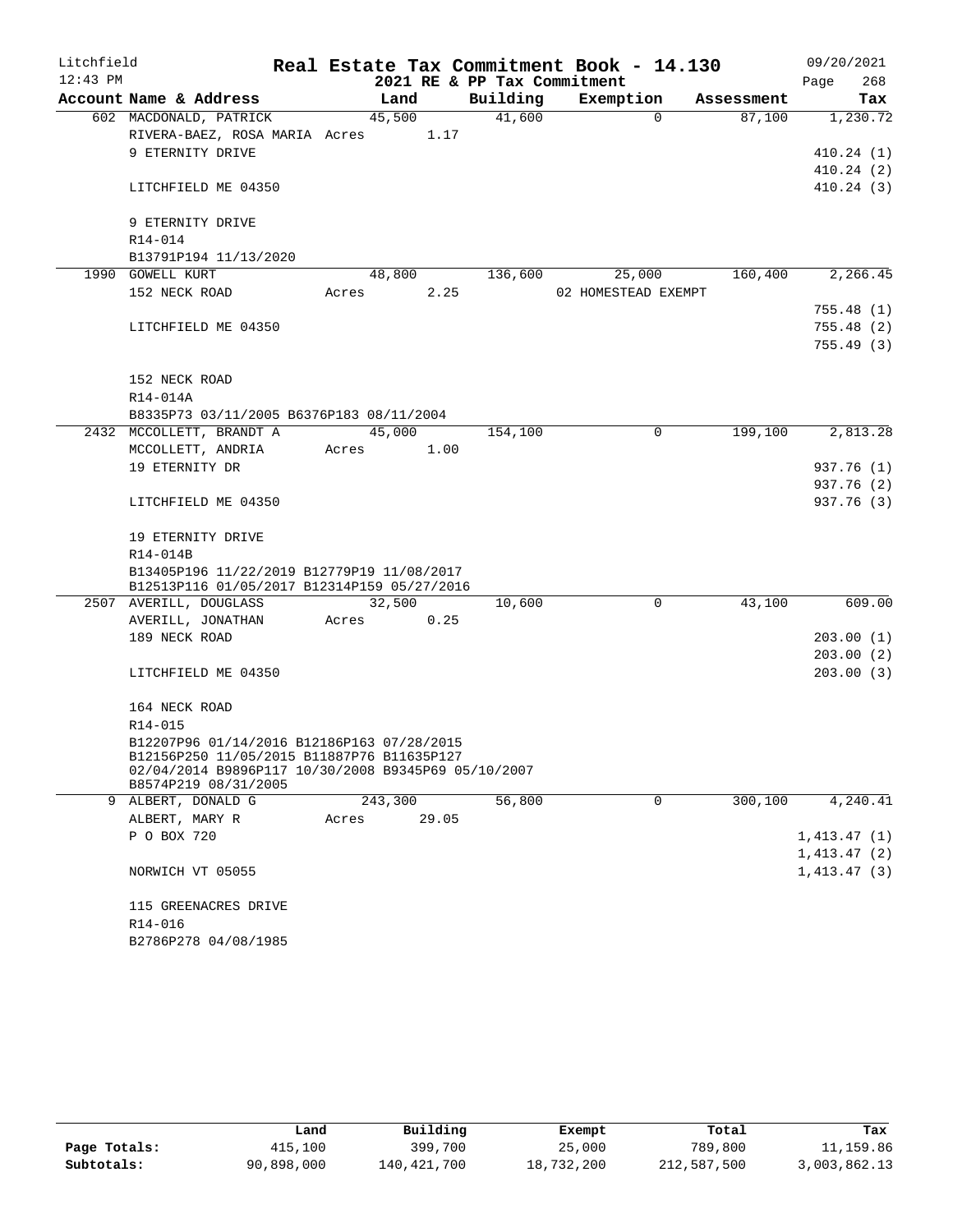| Litchfield |                                                                                           |         |       |                             | Real Estate Tax Commitment Book - 14.130 |            | 09/20/2021             |
|------------|-------------------------------------------------------------------------------------------|---------|-------|-----------------------------|------------------------------------------|------------|------------------------|
| $12:43$ PM |                                                                                           |         |       | 2021 RE & PP Tax Commitment |                                          |            | 269<br>Page            |
|            | Account Name & Address                                                                    | Land    |       | Building                    | Exemption                                | Assessment | Tax                    |
|            | 2809 CENTRAL MAINE POWER                                                                  | 18,000  |       | 0                           | $\Omega$                                 | 18,000     | 254.34                 |
|            | c/o Avangrid Management Acres<br>Company-Local Tax                                        |         | 3.00  |                             |                                          |            |                        |
|            | One City Center, 5th                                                                      |         |       |                             |                                          |            | 84.78 (1)              |
|            | Floor                                                                                     |         |       |                             |                                          |            |                        |
|            | Portland ME 04101                                                                         |         |       |                             |                                          |            | 84.78 (2)              |
|            |                                                                                           |         |       |                             |                                          |            | 84.78 (3)              |
|            | HALLOWELL ROAD                                                                            |         |       |                             |                                          |            |                        |
|            | R14-016A                                                                                  |         |       |                             |                                          |            |                        |
|            | B10590P290 11/15/2010                                                                     |         |       |                             |                                          |            |                        |
|            | 1312 WATKINS, ANDREA L                                                                    | 258,900 |       | 26,200                      | 0                                        | 285,100    | 4,028.46               |
|            | BATES, NORINE & DORE,<br><b>ELLEN</b>                                                     | Acres   | 38.74 |                             |                                          |            |                        |
|            | 145 LEGION PARK ROAD                                                                      |         |       |                             |                                          |            | 1,342.82(1)            |
|            |                                                                                           |         |       |                             |                                          |            | 1,342.82(2)            |
|            | WINDSOR ME 04363                                                                          |         |       |                             |                                          |            | 1,342.82(3)            |
|            | 101 GOODWIN DRIVE                                                                         |         |       |                             |                                          |            |                        |
|            | R14-017                                                                                   |         |       |                             |                                          |            |                        |
|            | B12611P211 05/23/2017 B12308P162 05/27/2016<br>B10770P197 07/05/2011 B1201P227 05/16/1960 |         |       |                             |                                          |            |                        |
|            | 2772 CENTRAL MAINE POWER                                                                  | 1,400   |       | 0                           | $\mathbf 0$                              | 1,400      | 19.78                  |
|            | c/o Avangrid Management Acres                                                             |         | 0.24  |                             |                                          |            |                        |
|            | Company-Local Tax<br>One City Center, 5th                                                 |         |       |                             |                                          |            | 6.59(1)                |
|            | Floor                                                                                     |         |       |                             |                                          |            |                        |
|            | Portland ME 04101                                                                         |         |       |                             |                                          |            | 6.59(2)<br>6.60(3)     |
|            |                                                                                           |         |       |                             |                                          |            |                        |
|            | NECK ROAD                                                                                 |         |       |                             |                                          |            |                        |
|            | R14-017B                                                                                  |         |       |                             |                                          |            |                        |
|            | B12161P192 10/04/2015 B10536P96 09/22/2010                                                |         |       |                             |                                          |            |                        |
|            | 2785 AVERILL, JON R                                                                       | 28,300  |       | $\mathbf 0$                 | 0                                        | 28,300     | 399.88                 |
|            | 189 NECK ROAD                                                                             | Acres   | 2.11  |                             |                                          |            |                        |
|            |                                                                                           |         |       |                             |                                          |            | 133.29(1)              |
|            | LITCHFIELD ME 04350                                                                       |         |       |                             |                                          |            | 133.29(2)<br>133.30(3) |
|            |                                                                                           |         |       |                             |                                          |            |                        |
|            | NECK ROAD                                                                                 |         |       |                             |                                          |            |                        |
|            | R14-017C                                                                                  |         |       |                             |                                          |            |                        |
|            | B12986P256 08/06/2018                                                                     |         |       |                             |                                          |            |                        |
|            | 904 DANFORTH, ARNOLD                                                                      | 214,000 |       | 85,800                      | 25,000                                   | 274,800    | 3,882.92               |
|            | 291 OLD BRUNSWICK ROAD                                                                    | Acres   | 0.74  |                             | 02 HOMESTEAD EXEMPT                      |            |                        |
|            |                                                                                           |         |       |                             |                                          |            | 1, 294.31(1)           |
|            | GARDINER ME 04345                                                                         |         |       |                             |                                          |            | 1, 294.31(2)           |
|            |                                                                                           |         |       |                             |                                          |            | 1, 294.30(3)           |
|            | 15 CLARA DRIVE                                                                            |         |       |                             |                                          |            |                        |
|            | R14-018                                                                                   |         |       |                             |                                          |            |                        |
|            | B6289P322 09/01/2000                                                                      |         |       |                             |                                          |            |                        |

|              | Land       | Building    | Exempt     | Total       | Tax          |
|--------------|------------|-------------|------------|-------------|--------------|
| Page Totals: | 520,600    | 112,000     | 25,000     | 607,600     | 8,585.38     |
| Subtotals:   | 91,418,600 | 140,533,700 | 18,757,200 | 213,195,100 | 3,012,447.51 |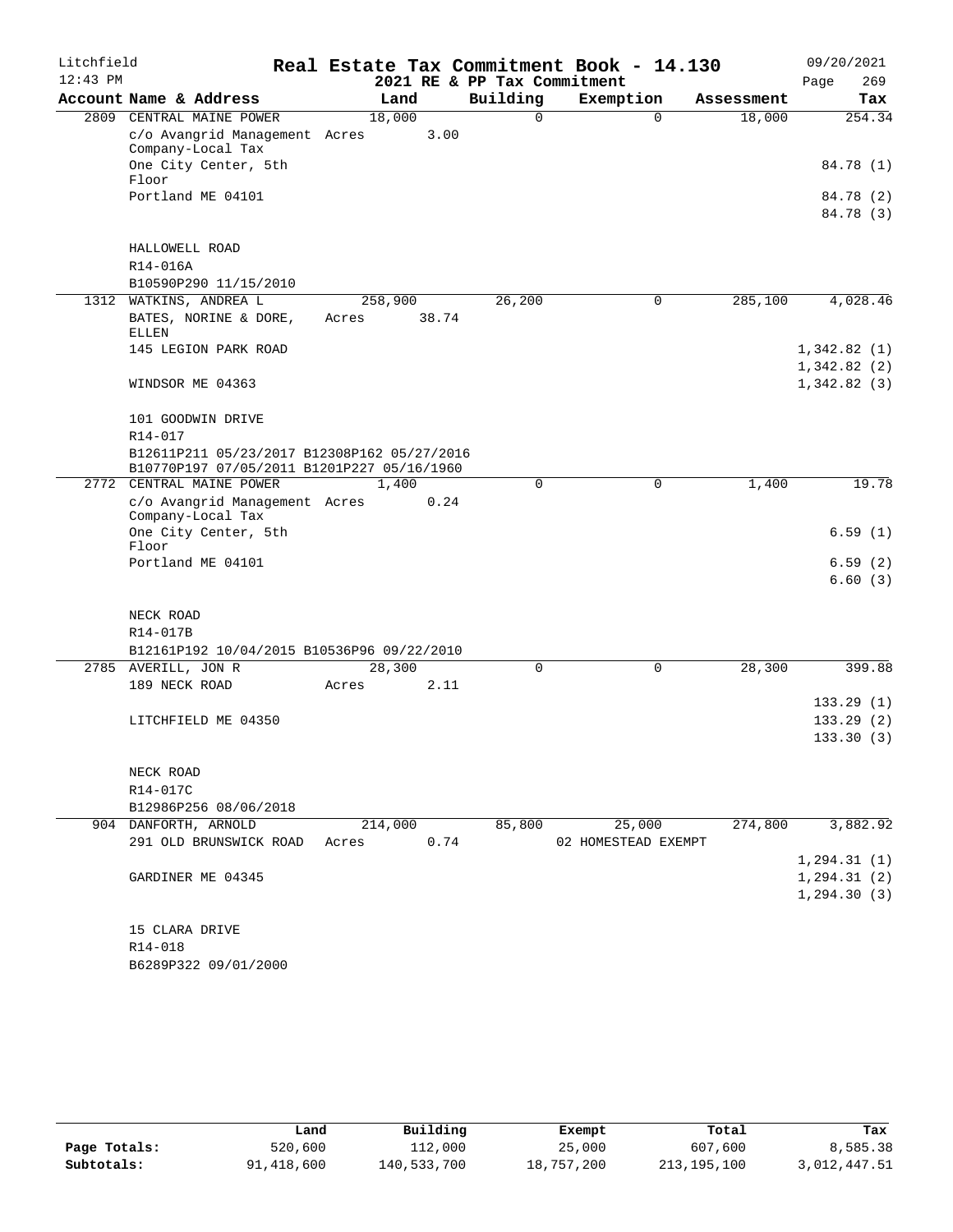| Litchfield |                                                      |         |      |                             | Real Estate Tax Commitment Book - 14.130 |            | 09/20/2021   |
|------------|------------------------------------------------------|---------|------|-----------------------------|------------------------------------------|------------|--------------|
| $12:43$ PM |                                                      |         |      | 2021 RE & PP Tax Commitment |                                          |            | 270<br>Page  |
|            | Account Name & Address                               | Land    |      | Building                    | Exemption                                | Assessment | Tax          |
|            | 260 CAMPBELL, HOWARD E                               | 211,000 |      | 15,800                      | $\Omega$                                 | 226,800    | 3,204.68     |
|            | 2554 HALLOWELL RD                                    | Acres   | 0.68 |                             |                                          |            |              |
|            |                                                      |         |      |                             |                                          |            | 1,068.23(1)  |
|            | LITCHFIELD ME 04350                                  |         |      |                             |                                          |            | 1,068.23(2)  |
|            |                                                      |         |      |                             |                                          |            | 1,068.22(3)  |
|            |                                                      |         |      |                             |                                          |            |              |
|            | 120 GOODWIN DRIVE                                    |         |      |                             |                                          |            |              |
|            | R14-019                                              |         |      |                             |                                          |            |              |
|            | B4310P153                                            |         |      |                             |                                          |            |              |
|            | 416 DANFORTH CAMP TRUST                              | 213,900 |      | 26,500                      | 0                                        | 240,400    | 3,396.85     |
|            | C/O STEVE DANFORTH                                   | Acres   | 1.20 |                             |                                          |            |              |
|            | <b>37 VERRILL ROAD</b>                               |         |      |                             |                                          |            | 1, 132.28(1) |
|            |                                                      |         |      |                             |                                          |            | 1,132.28(2)  |
|            | POLAND ME 04274                                      |         |      |                             |                                          |            | 1, 132.29(3) |
|            |                                                      |         |      |                             |                                          |            |              |
|            | 125 GOODWIN DRIVE                                    |         |      |                             |                                          |            |              |
|            | $R14 - 020$                                          |         |      |                             |                                          |            |              |
|            | B12111P295 09/18/2015                                |         |      |                             |                                          |            |              |
|            | 2280 LEWIS, KARL J                                   | 223,000 |      | 25,100                      | 0                                        | 248,100    | 3,505.65     |
|            | LEWIS, LAURENE E                                     | Acres   | 0.92 |                             |                                          |            |              |
|            | 21 GLENWOOD AVENUE                                   |         |      |                             |                                          |            | 1,168.55(1)  |
|            |                                                      |         |      |                             |                                          |            | 1,168.55(2)  |
|            | SALISBURY MA 01952                                   |         |      |                             |                                          |            | 1, 168.55(3) |
|            |                                                      |         |      |                             |                                          |            |              |
|            | GOODWIN DRIVE                                        |         |      |                             |                                          |            |              |
|            | $R14 - 021$                                          |         |      |                             |                                          |            |              |
|            | B12528P158 11/28/2016 B6501P335 06/04/2001 B1217P439 |         |      |                             |                                          |            |              |
|            | 2199 LEWIS, MICHAEL J                                | 240,000 |      | 1,300                       | 0                                        | 241,300    | 3,409.57     |
|            | 4 LILAC COURT                                        | Acres   | 1.30 |                             |                                          |            |              |
|            |                                                      |         |      |                             |                                          |            | 1, 136.52(1) |
|            | LITCHFIELD NH 03052                                  |         |      |                             |                                          |            | 1, 136.52(2) |
|            |                                                      |         |      |                             |                                          |            | 1, 136.53(3) |
|            |                                                      |         |      |                             |                                          |            |              |
|            | GOODWIN DRIVE                                        |         |      |                             |                                          |            |              |
|            | $R14 - 021 - 3$                                      |         |      |                             |                                          |            |              |
|            | B6501P337 06/04/2001                                 |         |      |                             |                                          |            |              |
|            | 2200 LEWIS, SUSAN N                                  | 21,500  |      | 5,800                       | 0                                        | 27,300     | 385.75       |
|            | 9 LEXINGTON DRIVE                                    | Acres   | 1.50 |                             |                                          |            |              |
|            |                                                      |         |      |                             |                                          |            | 128.58(1)    |
|            | HAMPSTEAD NH 03841                                   |         |      |                             |                                          |            | 128.58(2)    |
|            |                                                      |         |      |                             |                                          |            | 128.59(3)    |
|            |                                                      |         |      |                             |                                          |            |              |
|            | GOODWIN DRIVE                                        |         |      |                             |                                          |            |              |
|            | $R14 - 021 - 4$                                      |         |      |                             |                                          |            |              |
|            | B6501P339 06/04/2001                                 |         |      |                             |                                          |            |              |
|            | 2201 LEWIS, JAMES E                                  | 20,600  |      | 29,200                      | 0                                        | 49,800     | 703.67       |
|            | 4 LILAC CT                                           | Acres   | 1.20 |                             |                                          |            |              |
|            |                                                      |         |      |                             |                                          |            | 234.56(1)    |
|            | LITCHFIELD NH 03057<br>8405                          |         |      |                             |                                          |            | 234.56(2)    |
|            |                                                      |         |      |                             |                                          |            | 234.55(3)    |
|            |                                                      |         |      |                             |                                          |            |              |
|            | GOODWIN DRIVE                                        |         |      |                             |                                          |            |              |
|            | $R14 - 021 - 5$                                      |         |      |                             |                                          |            |              |
|            | B6501P341 06/04/2000                                 |         |      |                             |                                          |            |              |
|            |                                                      |         |      |                             |                                          |            |              |
|            |                                                      |         |      |                             |                                          |            |              |
|            |                                                      |         |      |                             |                                          |            |              |

|              | Land       | Building    | Exempt     | Total       | Tax          |
|--------------|------------|-------------|------------|-------------|--------------|
| Page Totals: | 930,000    | 103,700     |            | 1,033,700   | 14,606.17    |
| Subtotals:   | 92,348,600 | 140,637,400 | 18,757,200 | 214,228,800 | 3,027,053.68 |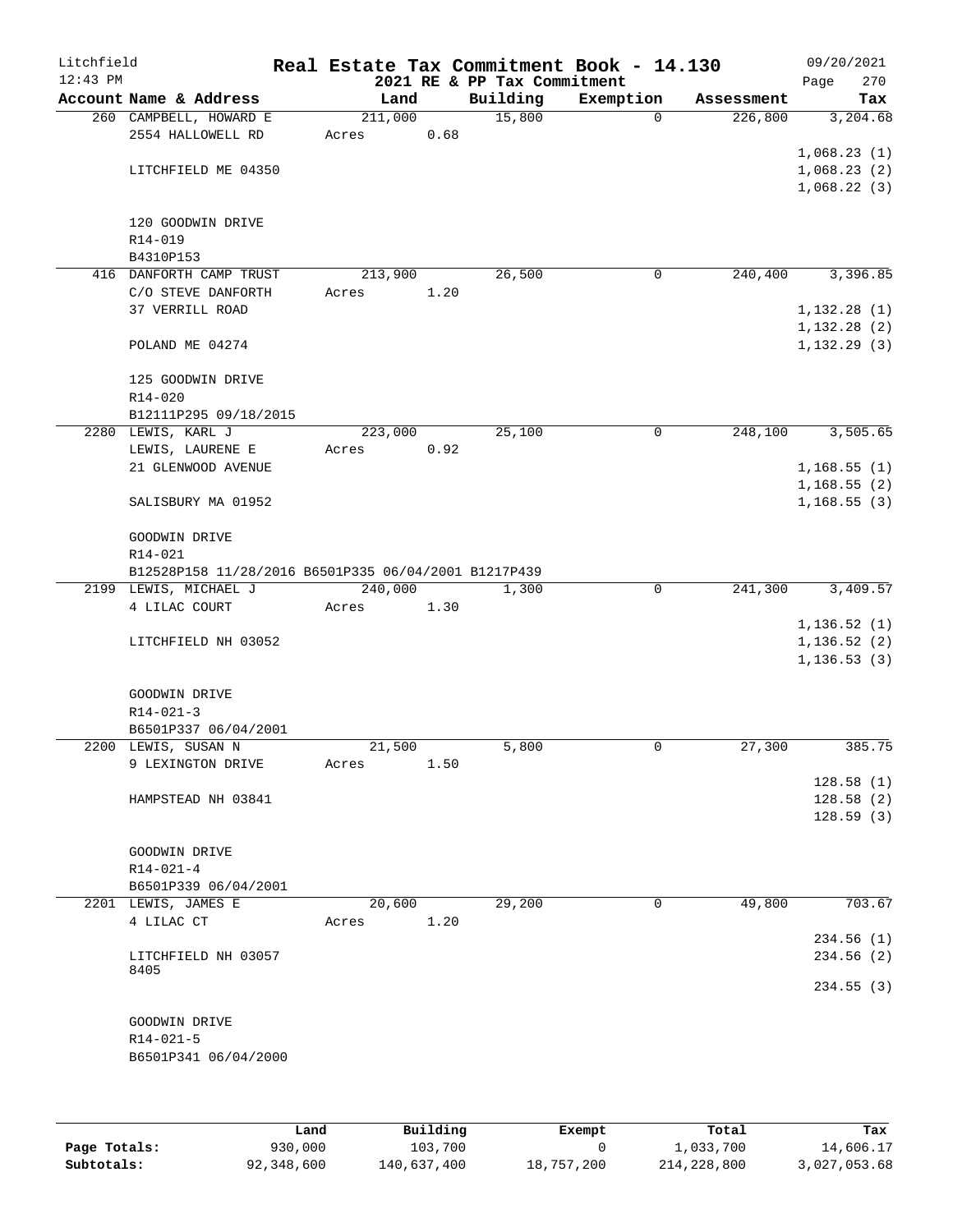| Litchfield |                                            |         |       |                             | Real Estate Tax Commitment Book - 14.130 |            | 09/20/2021              |
|------------|--------------------------------------------|---------|-------|-----------------------------|------------------------------------------|------------|-------------------------|
| $12:43$ PM |                                            |         |       | 2021 RE & PP Tax Commitment |                                          |            | 271<br>Page             |
|            | Account Name & Address                     | Land    |       | Building                    | Exemption                                | Assessment | Tax                     |
|            | 106 BELL, LAURENCE A                       | 49,000  |       | 2,600                       | $\Omega$                                 | 51,600     | 729.11                  |
|            | BELL LOUANNA A                             | Acres   | 0.48  |                             |                                          |            |                         |
|            | 4462 SUSAN DRIVE                           |         |       |                             |                                          |            | 243.04(1)               |
|            | HIGHLAND MI 48357                          |         |       |                             |                                          |            | 243.04 (2)<br>243.03(3) |
|            |                                            |         |       |                             |                                          |            |                         |
|            | 135 GOODWIN DRIVE                          |         |       |                             |                                          |            |                         |
|            | R14-022                                    |         |       |                             |                                          |            |                         |
|            | B4281P243 11/21/1992                       |         |       |                             |                                          |            |                         |
|            | 1244 MOORE, WILLIAM C SR                   | 225,000 |       | 36,100                      | 0                                        | 261,100    | 3,689.34                |
|            | MOORE, SUSAN SR                            | Acres   | 0.96  |                             |                                          |            |                         |
|            | M SNOW & NANCY M DEL                       |         |       |                             |                                          |            | 1,229.78(1)             |
|            | PLATO TRUSTEE<br>82 CAPTAINS ROW           |         |       |                             |                                          |            | 1,229.78(2)             |
|            | BOURNE MA 02532                            |         |       |                             |                                          |            | 1,229.78(3)             |
|            |                                            |         |       |                             |                                          |            |                         |
|            | 134 GOODWIN DRIVE                          |         |       |                             |                                          |            |                         |
|            | R14-023                                    |         |       |                             |                                          |            |                         |
|            | B5692P294 07/23/1998                       |         |       |                             |                                          |            |                         |
|            | 1434 RADOVICH, WILLIAM A JR                | 48,000  |       | 78,100                      | 31,000                                   | 95,100     | 1,343.76                |
|            | RADOVICH, DONNA                            | Acres   | 2.00  |                             | 02 HOMESTEAD EXEMPT                      |            |                         |
|            | 228 NECK ROAD                              |         |       |                             | 03 VETERANS EXEMPT                       |            | 447.92 (1)              |
|            |                                            |         |       |                             |                                          |            | 447.92 (2)              |
|            | LITCHFIELD ME 04350                        |         |       |                             |                                          |            | 447.92 (3)              |
|            | 228 NECK ROAD                              |         |       |                             |                                          |            |                         |
|            | R14-024                                    |         |       |                             |                                          |            |                         |
|            | B4823P247 12/15/1994                       |         |       |                             |                                          |            |                         |
|            | 691 GOODKIND THOMAS B                      | 264,500 |       | 0                           | 0                                        | 264,500    | 3,737.39                |
|            | ROWELL ELIZABETH H                         | Acres   | 50.00 |                             |                                          |            |                         |
|            | PO BOX 1017                                |         |       |                             |                                          |            | 1,245.80(1)             |
|            |                                            |         |       |                             |                                          |            | 1,245.80(2)             |
|            | WOODSTOCK VALLEY CT                        |         |       |                             |                                          |            | 1,245.79(3)             |
|            | 06281                                      |         |       |                             |                                          |            |                         |
|            | HALLOWELL ROAD                             |         |       |                             |                                          |            |                         |
|            | R14-025                                    |         |       |                             |                                          |            |                         |
|            | B13496P139 12/13/2019 B4091P192 03/14/1992 |         |       |                             |                                          |            |                         |
|            | 1861 NELSON, PETER M. &                    | 26,300  |       | 0                           | 0                                        | 26,300     | 371.62                  |
|            | MICHAEL T. NELSON &                        |         |       |                             |                                          |            |                         |
|            | ANDREW W. NELSON<br>DILLAWAY, SARAH N &    | Acres   | 0.70  |                             |                                          |            |                         |
|            | WILLIAM J. NELSON JR, &                    |         |       |                             |                                          |            |                         |
|            | NORA T. NELSON                             |         |       |                             |                                          |            |                         |
|            | 20 BLUEBERRY LANE                          |         |       |                             |                                          |            | 123.87(1)               |
|            |                                            |         |       |                             |                                          |            | 123.87(2)               |
|            | FALMOUTH ME 04105                          |         |       |                             |                                          |            | 123.88(3)               |
|            |                                            |         |       |                             |                                          |            |                         |
|            | ISLAND<br>R14-026                          |         |       |                             |                                          |            |                         |
|            | B2048P74                                   |         |       |                             |                                          |            |                         |
|            |                                            |         |       |                             |                                          |            |                         |

|              | Land       | Building    | Exempt     | Total       | Tax          |
|--------------|------------|-------------|------------|-------------|--------------|
| Page Totals: | 612,800    | 116,800     | 31,000     | 698,600     | 9,871.22     |
| Subtotals:   | 92,961,400 | 140,754,200 | 18,788,200 | 214,927,400 | 3,036,924.90 |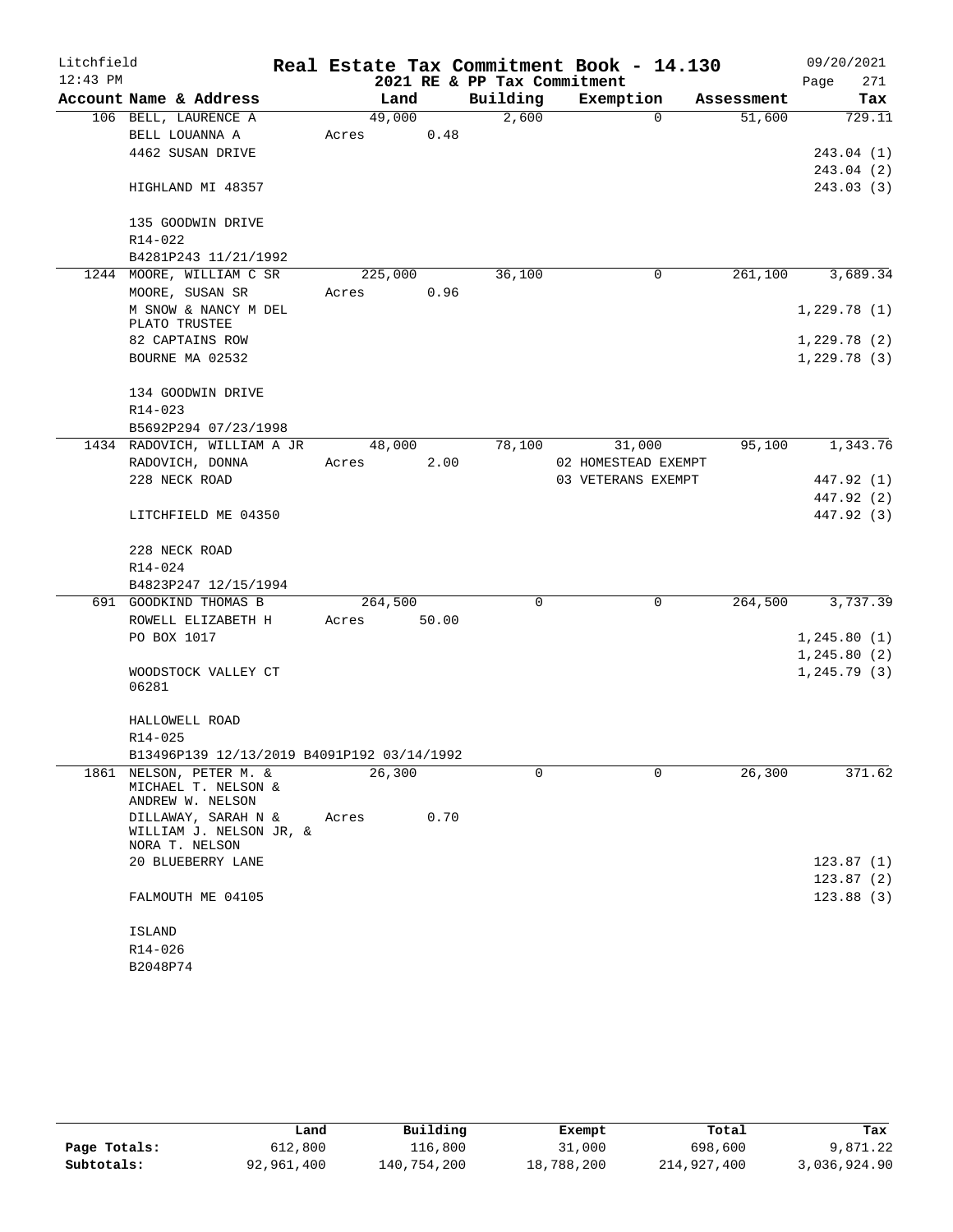| Litchfield |                                                     |        |       |                             | Real Estate Tax Commitment Book - 14.130 |            | 09/20/2021           |
|------------|-----------------------------------------------------|--------|-------|-----------------------------|------------------------------------------|------------|----------------------|
| $12:43$ PM |                                                     |        |       | 2021 RE & PP Tax Commitment |                                          |            | 272<br>Page          |
|            | Account Name & Address                              | Land   |       | Building                    | Exemption                                | Assessment | Tax                  |
|            | 209 GENDREAU, TOM S                                 | 40,900 |       | 111,800                     | 25,000                                   | 127,700    | 1,804.40             |
|            | 249 NECK ROAD                                       | Acres  | 0.70  |                             | 02 HOMESTEAD EXEMPT                      |            |                      |
|            |                                                     |        |       |                             |                                          |            | 601.47(1)            |
|            | LITCHFIELD ME 04350                                 |        |       |                             |                                          |            | 601.47(2)            |
|            |                                                     |        |       |                             |                                          |            | 601.46(3)            |
|            | 249 NECK ROAD                                       |        |       |                             |                                          |            |                      |
|            | $R14 - 027$                                         |        |       |                             |                                          |            |                      |
|            | B11650P130 03/21/2014 B6543P272 08/27/1999          |        |       |                             |                                          |            |                      |
|            | 1160 MARSTON, RONALD JR                             | 300    |       | $\Omega$                    | $\Omega$                                 | 300        | 4.24                 |
|            | 201 PEASE HILL ROAD                                 | Acres  | 0.11  |                             |                                          |            |                      |
|            |                                                     |        |       |                             |                                          |            | 1.41(1)              |
|            | MONMOUTH ME 04259                                   |        |       |                             |                                          |            | 1.41(2)              |
|            |                                                     |        |       |                             |                                          |            | 1.42(3)              |
|            |                                                     |        |       |                             |                                          |            |                      |
|            | NECK ROAD                                           |        |       |                             |                                          |            |                      |
|            | R14-027A                                            |        |       |                             |                                          |            |                      |
|            | B13675P138 08/17/2020<br>837 HILLIARD, RICHARD M SR | 45,000 |       | 48,300                      | 25,000                                   | 68,300     | 965.08               |
|            | 237 NECK ROAD                                       | Acres  | 1.00  |                             | 02 HOMESTEAD EXEMPT                      |            |                      |
|            |                                                     |        |       |                             |                                          |            | 321.69(1)            |
|            | LITCHFIELD ME 04350                                 |        |       |                             |                                          |            | 321.69(2)            |
|            |                                                     |        |       |                             |                                          |            | 321.70(3)            |
|            |                                                     |        |       |                             |                                          |            |                      |
|            | 237 NECK ROAD                                       |        |       |                             |                                          |            |                      |
|            | R14-028                                             |        |       |                             |                                          |            |                      |
|            | B1885P256                                           |        |       |                             |                                          |            |                      |
|            | 836 HILLIARD, FRANCIS JR.,<br>HILLIARD, RONALD      | 32,700 |       | 4,500                       | 25,000                                   | 12,200     | 172.39               |
|            | HILLIARD,                                           | Acres  | 0.26  |                             | 02 HOMESTEAD EXEMPT                      |            |                      |
|            | RICHARD/JAMES, LINDA                                |        |       |                             |                                          |            |                      |
|            | <b>CHADBURN</b>                                     |        |       |                             |                                          |            |                      |
|            | 221 NECK ROAD                                       |        |       |                             |                                          |            | 57.46(1)             |
|            |                                                     |        |       |                             |                                          |            | 57.46(2)<br>57.47(3) |
|            | LITCHFIELD ME 04350                                 |        |       |                             |                                          |            |                      |
|            | 221 NECK ROAD                                       |        |       |                             |                                          |            |                      |
|            | $R14 - 029$                                         |        |       |                             |                                          |            |                      |
|            | B10516P264 08/31/2010 B1520P793 10/30/1967          |        |       |                             |                                          |            |                      |
|            | 717 PLATT, JOSHUA                                   | 99,400 |       | 63,400                      | $\Omega$                                 | 162,800    | 2,300.36             |
|            | THE WILLIAM PLATT AND                               | Acres  | 99.65 |                             |                                          |            |                      |
|            | BRITT LUNDGREN JOINT                                |        |       |                             |                                          |            |                      |
|            | REVOCABLE TRUST<br>3 BLAKE AVENUE                   |        |       |                             |                                          |            | 766.79(1)            |
|            |                                                     |        |       |                             |                                          |            | 766.79(2)            |
|            | HALLOWELL ME 04347                                  |        |       |                             |                                          |            | 766.78 (3)           |
|            |                                                     |        |       |                             |                                          |            |                      |
|            | 219 NECK ROAD                                       |        |       |                             |                                          |            |                      |
|            | R14-030                                             |        |       |                             |                                          |            |                      |
|            | B11220P229 09/06/2012 B11134P266 08/02/2012         |        |       |                             |                                          |            |                      |

|              | Land       | Building    | Exempt     | Total       | Tax          |
|--------------|------------|-------------|------------|-------------|--------------|
| Page Totals: | 218,300    | 228,000     | 75,000     | 371,300     | 5,246.47     |
| Subtotals:   | 93,179,700 | 140,982,200 | 18,863,200 | 215,298,700 | 3,042,171.37 |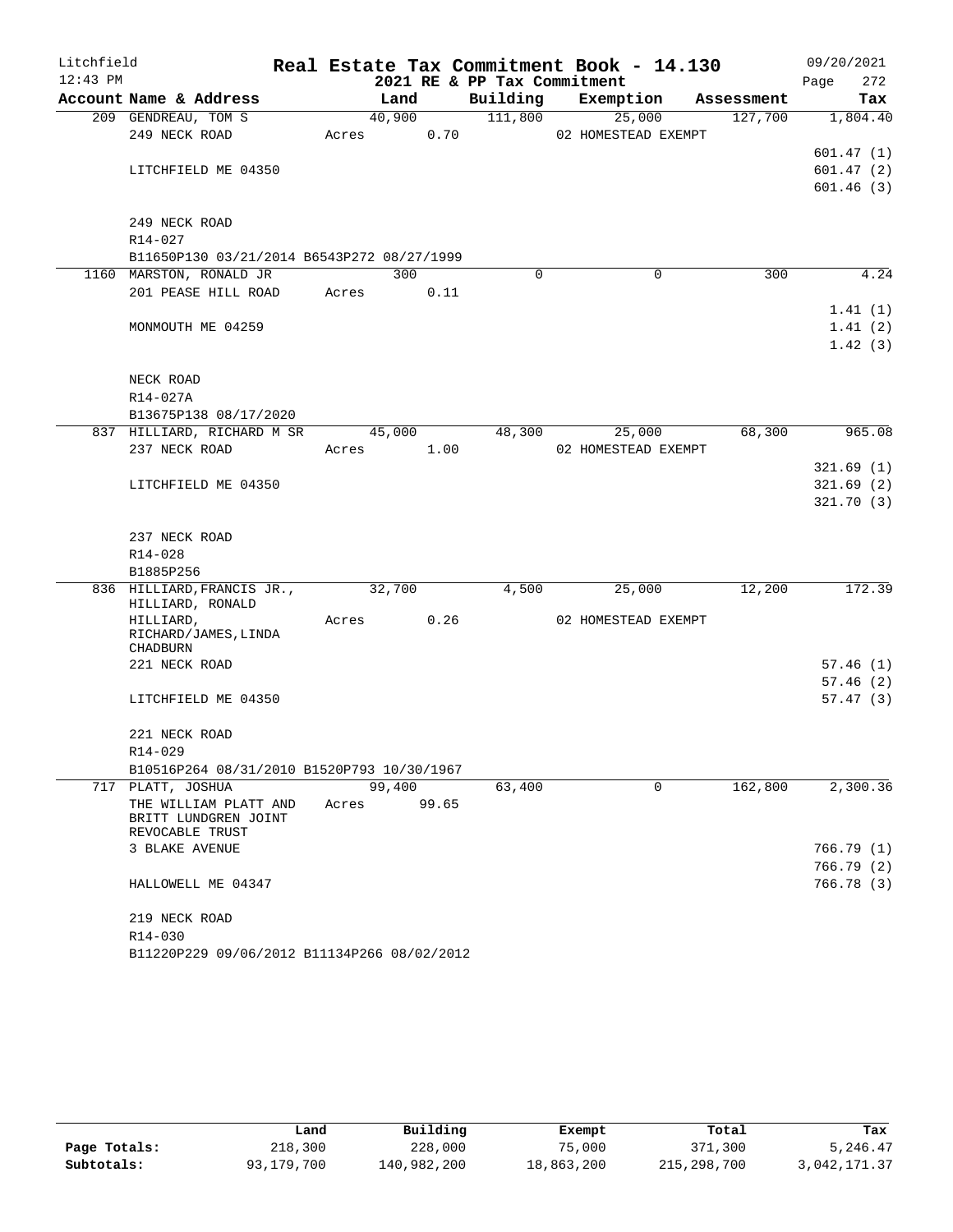| Litchfield<br>$12:43$ PM |                                                     |       |             |      | 2021 RE & PP Tax Commitment | Real Estate Tax Commitment Book - 14.130 |            | 09/20/2021<br>273<br>Page |
|--------------------------|-----------------------------------------------------|-------|-------------|------|-----------------------------|------------------------------------------|------------|---------------------------|
|                          | Account Name & Address                              |       | Land        |      | Building                    | Exemption                                | Assessment | Tax                       |
|                          | 375 CENTRAL MAINE POWER                             |       | 31,600      |      | $\Omega$                    | $\Omega$                                 | 31,600     | 446.51                    |
|                          | c/o Avangrid Management Acres                       |       |             | 3.20 |                             |                                          |            |                           |
|                          | Company-Local Tax<br>One City Center, 5th           |       |             |      |                             |                                          |            | 148.84(1)                 |
|                          | Floor                                               |       |             |      |                             |                                          |            |                           |
|                          | Portland ME 04101                                   |       |             |      |                             |                                          |            | 148.84 (2)                |
|                          |                                                     |       |             |      |                             |                                          |            | 148.83(3)                 |
|                          |                                                     |       |             |      |                             |                                          |            |                           |
|                          | 199 NECK ROAD                                       |       |             |      |                             |                                          |            |                           |
|                          | R14-031                                             |       |             |      |                             |                                          |            |                           |
|                          | B10526P116 09/10/2010 B4682P43<br>640 PERRY, MARK E |       | 45,000      |      | 34,300                      | 25,000                                   | 54,300     | 767.26                    |
|                          | ROSS, LOUISE A                                      | Acres |             | 1.00 |                             | 02 HOMESTEAD EXEMPT                      |            |                           |
|                          | 69 NECK ROAD                                        |       |             |      |                             |                                          |            | 255.75(1)                 |
|                          |                                                     |       |             |      |                             |                                          |            | 255.75(2)                 |
|                          | LITCHFIELD ME 04350                                 |       |             |      |                             |                                          |            | 255.76 (3)                |
|                          |                                                     |       |             |      |                             |                                          |            |                           |
|                          | 69 NECK ROAD                                        |       |             |      |                             |                                          |            |                           |
|                          | R14-032                                             |       |             |      |                             |                                          |            |                           |
|                          | B13651P346 07/29/2020                               |       |             |      |                             |                                          |            |                           |
|                          | 57 AVERILL, DOUGLAS B                               |       | 119,400     |      | 82,900                      | 0                                        | 202,300    | 2,858.50                  |
|                          | AVERILL, JONATHAN                                   | Acres | 20.00       |      |                             |                                          |            |                           |
|                          | 189 NESCK RD                                        |       |             |      |                             |                                          |            | 952.83(1)                 |
|                          |                                                     |       |             |      |                             |                                          |            | 952.83(2)                 |
|                          | LITCHFIELD ME 04350                                 |       |             |      |                             |                                          |            | 952.84 (3)                |
|                          | 183 NECK ROAD                                       |       |             |      |                             |                                          |            |                           |
|                          | R14-033                                             |       |             |      |                             |                                          |            |                           |
|                          | B13763P154 09/21/2020                               |       |             |      |                             |                                          |            |                           |
|                          | 55 AVERILL, DOUGLAS B                               |       | 45,000      |      | 122,200                     | 25,000                                   | 142,200    | 2,009.29                  |
|                          | 189 NECK RD                                         | Acres |             | 1.00 |                             | 02 HOMESTEAD EXEMPT                      |            |                           |
|                          |                                                     |       |             |      |                             |                                          |            | 669.76(1)                 |
|                          | LITCHFIELD ME 04350                                 |       |             |      |                             |                                          |            | 669.76 (2)                |
|                          |                                                     |       |             |      |                             |                                          |            | 669.77 (3)                |
|                          |                                                     |       |             |      |                             |                                          |            |                           |
|                          | 189 NECK ROAD                                       |       |             |      |                             |                                          |            |                           |
|                          | R14-033A<br>B3595P271                               |       |             |      |                             |                                          |            |                           |
|                          | 1102 AVERILL, TERRY B                               |       | 75,400      |      | 94,400                      | 31,000                                   | 138,800    | 1,961.24                  |
|                          | AVERILL, LINDA M                                    |       | Acres 11.08 |      |                             | 02 HOMESTEAD EXEMPT                      |            |                           |
|                          | 183 NECK ROAD                                       |       |             |      |                             | 03 VETERANS EXEMPT                       |            | 653.75 (1)                |
|                          |                                                     |       |             |      |                             |                                          |            | 653.75 (2)                |
|                          | LITCHFIELD ME 04350                                 |       |             |      |                             |                                          |            | 653.74 (3)                |
|                          |                                                     |       |             |      |                             |                                          |            |                           |
|                          | 163 NECK ROAD                                       |       |             |      |                             |                                          |            |                           |
|                          | R14-034                                             |       |             |      |                             |                                          |            |                           |
|                          | B10752P310 05/13/2011                               |       |             |      |                             |                                          |            |                           |
|                          | 674 LOVERING TRAVIS G                               |       | 47,800      |      | 124,700                     | 25,000                                   | 147,500    | 2,084.18                  |
|                          | 155 NECK ROAD                                       |       | Acres 1.92  |      |                             | 02 HOMESTEAD EXEMPT                      |            | 694.73 (1)                |
|                          | LITCHFIELD ME 04350                                 |       |             |      |                             |                                          |            | 694.73 (2)                |
|                          |                                                     |       |             |      |                             |                                          |            | 694.72 (3)                |
|                          |                                                     |       |             |      |                             |                                          |            |                           |
|                          | 155 NECK ROAD                                       |       |             |      |                             |                                          |            |                           |
|                          | R14-034A                                            |       |             |      |                             |                                          |            |                           |
|                          | B11643P277 03/07/2014 B7946P46 05/13/2004           |       |             |      |                             |                                          |            |                           |
|                          |                                                     |       |             |      |                             |                                          |            |                           |
|                          |                                                     |       |             |      |                             |                                          |            |                           |
|                          |                                                     |       |             |      |                             |                                          |            |                           |

|              | Land       | Building    | Exempt     | Total       | Tax          |
|--------------|------------|-------------|------------|-------------|--------------|
| Page Totals: | 364,200    | 458,500     | 106,000    | 716,700     | 10,126.98    |
| Subtotals:   | 93,543,900 | 141,440,700 | 18,969,200 | 216,015,400 | 3,052,298.35 |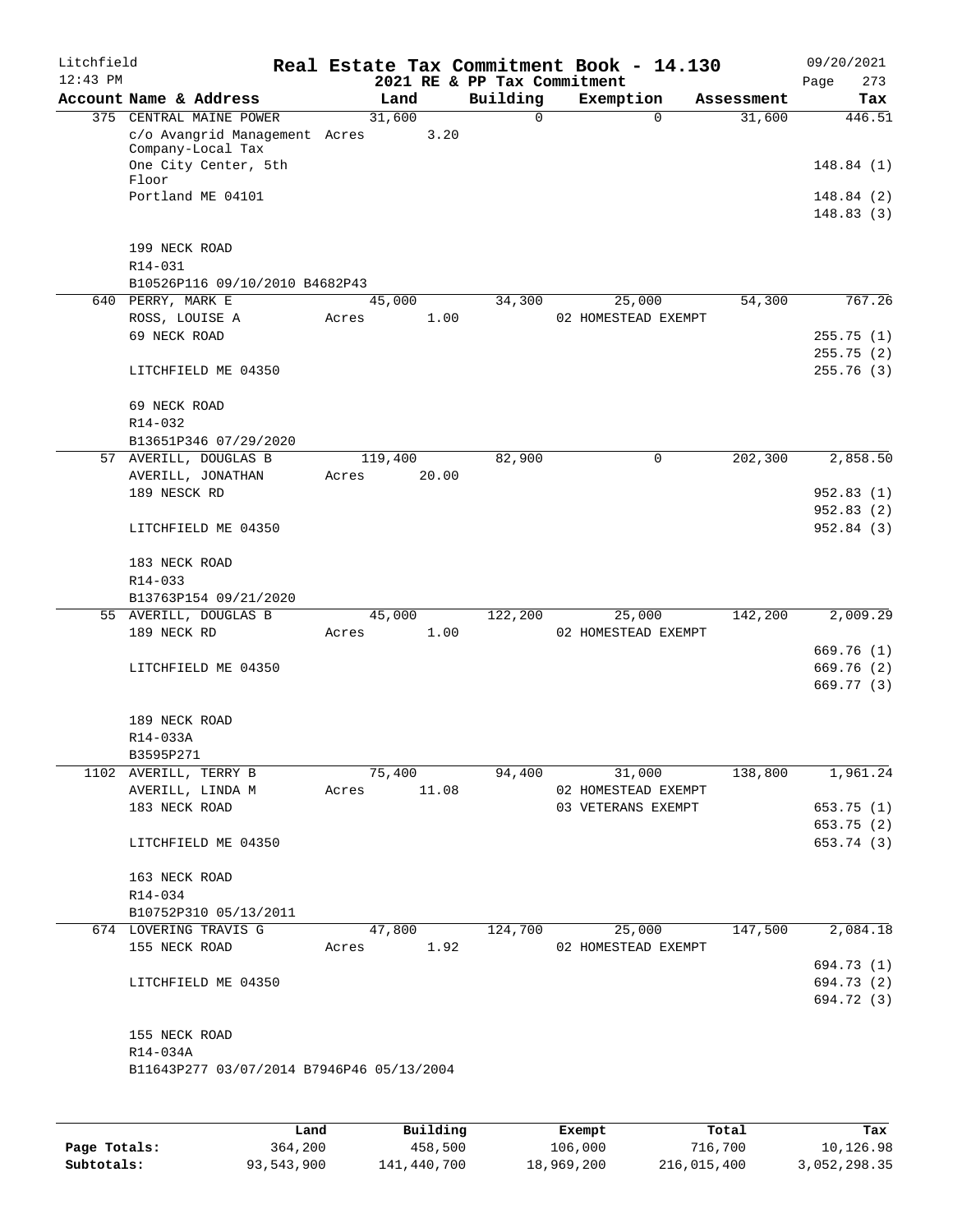| Litchfield<br>$12:43$ PM |                                                     |            |       |                     |          | 2021 RE & PP Tax Commitment |            | Real Estate Tax Commitment Book - 14.130 |              |            | 09/20/2021<br>274<br>Page |
|--------------------------|-----------------------------------------------------|------------|-------|---------------------|----------|-----------------------------|------------|------------------------------------------|--------------|------------|---------------------------|
|                          | Account Name & Address                              |            |       | Land                |          | Building                    |            | Exemption                                |              | Assessment | Tax                       |
|                          | 735 HAFNER, ASHLEY N                                |            |       | 55,500              |          | 111,700                     |            |                                          | $\Omega$     | 167,200    | 2,362.54                  |
|                          | HAFNER, MILES R HAFNER Acres                        |            |       |                     | 4.50     |                             |            |                                          |              |            |                           |
|                          | 137 NECK RD                                         |            |       |                     |          |                             |            |                                          |              |            | 787.51(1)                 |
|                          |                                                     |            |       |                     |          |                             |            |                                          |              |            | 787.51 (2)                |
|                          | LITCHFIELD ME 04350                                 |            |       |                     |          |                             |            |                                          |              |            | 787.52(3)                 |
|                          |                                                     |            |       |                     |          |                             |            |                                          |              |            |                           |
|                          | 137 NECK ROAD                                       |            |       |                     |          |                             |            |                                          |              |            |                           |
|                          | R14-036                                             |            |       |                     |          |                             |            |                                          |              |            |                           |
|                          | B6068P317 10/04/1999 B2570P338 05/26/1983           |            |       |                     |          |                             |            |                                          |              |            |                           |
|                          | 136 WHITMAN, ANDREW C                               |            |       | 65,600              |          | 183,700                     |            |                                          | 0            | 249,300    | 3,522.61                  |
|                          | WHITMAN, JESSICA C                                  |            | Acres |                     | 13.40    |                             |            |                                          |              |            |                           |
|                          | 105 NECK RD                                         |            |       |                     |          |                             |            |                                          |              |            | 1, 174.20(1)              |
|                          |                                                     |            |       |                     |          |                             |            |                                          |              |            | 1, 174.20(2)              |
|                          | LITCHFIELD ME 04350                                 |            |       |                     |          |                             |            |                                          |              |            | 1, 174.21(3)              |
|                          |                                                     |            |       |                     |          |                             |            |                                          |              |            |                           |
|                          | 105 NECK ROAD                                       |            |       |                     |          |                             |            |                                          |              |            |                           |
|                          | R14-037                                             |            |       |                     |          |                             |            |                                          |              |            |                           |
|                          | B6203P312                                           |            |       |                     |          |                             |            |                                          |              |            |                           |
|                          | 1632 SANDERS, ROBERT                                |            |       | 46,500              |          | 32,700                      |            | 25,000                                   |              | 54,200     | 765.85                    |
|                          | 125 NECK ROAD                                       |            | Acres |                     | 1.50     |                             |            | 02 HOMESTEAD EXEMPT                      |              |            |                           |
|                          |                                                     |            |       |                     |          |                             |            |                                          |              |            | 255.28(1)                 |
|                          | LITCHFIELD ME 04350                                 |            |       |                     |          |                             |            |                                          |              |            | 255.28(2)                 |
|                          |                                                     |            |       |                     |          |                             |            |                                          |              |            | 255.29(3)                 |
|                          |                                                     |            |       |                     |          |                             |            |                                          |              |            |                           |
|                          | 125 NECK ROAD                                       |            |       |                     |          |                             |            |                                          |              |            |                           |
|                          | R14-037A                                            |            |       |                     |          |                             |            |                                          |              |            |                           |
|                          | B7081P138 09/07/1999                                |            |       |                     |          |                             |            |                                          |              |            |                           |
|                          | 2086 FROST, DARREN M                                |            |       | $\overline{29,800}$ |          |                             | $\Omega$   |                                          | 0            | 29,800     | 421.07                    |
|                          | 138 OLD WINTHROP RD,                                |            | Acres |                     | 2.60     |                             |            |                                          |              |            |                           |
|                          | APT. #9                                             |            |       |                     |          |                             |            |                                          |              |            |                           |
|                          |                                                     |            |       |                     |          |                             |            |                                          |              |            | 140.36(1)                 |
|                          | AUGUSTA ME 04330                                    |            |       |                     |          |                             |            |                                          |              |            | 140.36(2)                 |
|                          |                                                     |            |       |                     |          |                             |            |                                          |              |            | 140.35(3)                 |
|                          |                                                     |            |       |                     |          |                             |            |                                          |              |            |                           |
|                          | NECK ROAD                                           |            |       |                     |          |                             |            |                                          |              |            |                           |
|                          | R14-037B                                            |            |       |                     |          |                             |            |                                          |              |            |                           |
|                          | B10849P188 10/04/2011 B5857P15 02/02/1999           |            |       |                     |          |                             |            |                                          |              |            |                           |
|                          | 1260 BUTLER, ISAAC P                                |            |       | 45,000              |          | 102,300                     |            |                                          | $\mathsf{O}$ | 147,300    | 2,081.35                  |
|                          | ROBERTSON, ASHLEY A                                 |            | Acres |                     | 1.00     |                             |            |                                          |              |            |                           |
|                          | 53 NECK ROAD                                        |            |       |                     |          |                             |            |                                          |              |            | 693.78 (1)                |
|                          |                                                     |            |       |                     |          |                             |            |                                          |              |            | 693.78 (2)                |
|                          | LITCHFIELD ME 04350                                 |            |       |                     |          |                             |            |                                          |              |            | 693.79 (3)                |
|                          |                                                     |            |       |                     |          |                             |            |                                          |              |            |                           |
|                          | 53 NECK ROAD                                        |            |       |                     |          |                             |            |                                          |              |            |                           |
|                          | R14-038                                             |            |       |                     |          |                             |            |                                          |              |            |                           |
|                          | B12637P289 06/20/2017 B12268P231 04/15/2016         |            |       |                     |          |                             |            |                                          |              |            |                           |
|                          | B11317P310 02/28/2013 B11122P135 08/03/2012         |            |       |                     |          |                             |            |                                          |              |            |                           |
|                          | B11084P77 06/22/2012 B10890P221 11/17/2011 B8958P37 |            |       |                     |          |                             |            |                                          |              |            |                           |
|                          | 06/22/2006 B7913P22 04/21/2004                      |            |       |                     |          |                             |            |                                          |              |            |                           |
|                          | 1268 MYSHRALL, NORMAN S JR                          |            |       | 45,600              |          | 79,600                      |            | 25,000                                   |              | 100,200    | 1,415.83                  |
|                          | 45 NECK RD                                          |            | Acres |                     | 1.20     |                             |            | 02 HOMESTEAD EXEMPT                      |              |            |                           |
|                          |                                                     |            |       |                     |          |                             |            |                                          |              |            | 471.94 (1)                |
|                          | LITCHFIELD ME 04350                                 |            |       |                     |          |                             |            |                                          |              |            | 471.94 (2)                |
|                          |                                                     |            |       |                     |          |                             |            |                                          |              |            | 471.95 (3)                |
|                          |                                                     |            |       |                     |          |                             |            |                                          |              |            |                           |
|                          | 45 NECK ROAD                                        |            |       |                     |          |                             |            |                                          |              |            |                           |
|                          | R14-039                                             |            |       |                     |          |                             |            |                                          |              |            |                           |
|                          | B3154P203                                           |            |       |                     |          |                             |            |                                          |              |            |                           |
|                          |                                                     | Land       |       |                     | Building |                             |            | Exempt                                   |              | Total      | Tax                       |
| Page Totals:             |                                                     | 288,000    |       |                     | 510,000  |                             |            | 50,000                                   |              | 748,000    | 10,569.25                 |
| Subtotals:               |                                                     | 93,831,900 |       | 141,950,700         |          |                             | 19,019,200 |                                          | 216,763,400  |            | 3,062,867.60              |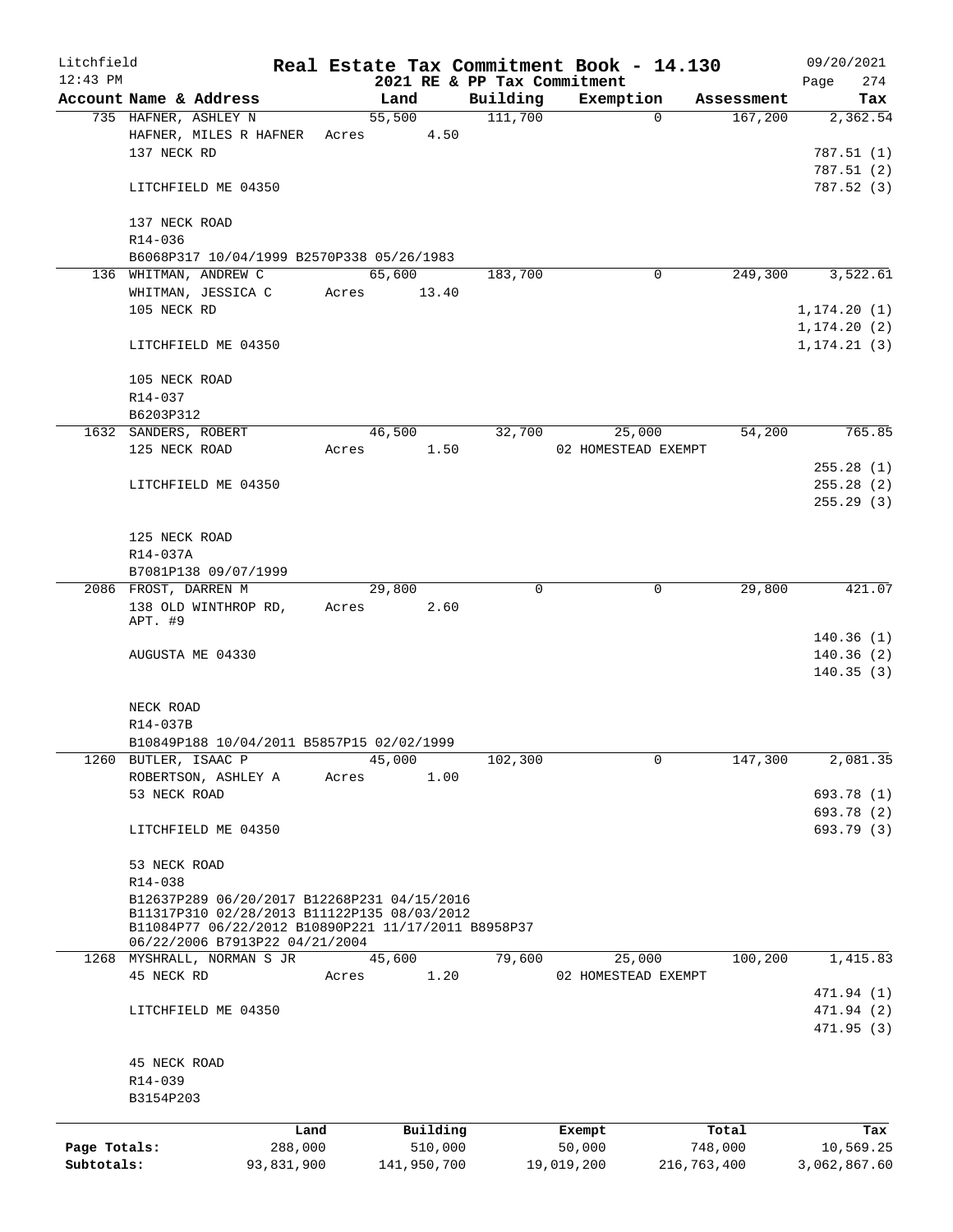| Litchfield<br>$12:43$ PM |                                           |       |                 | 2021 RE & PP Tax Commitment | Real Estate Tax Commitment Book - 14.130 |            | 09/20/2021<br>275<br>Page |
|--------------------------|-------------------------------------------|-------|-----------------|-----------------------------|------------------------------------------|------------|---------------------------|
|                          | Account Name & Address                    |       | Land            | Building                    | Exemption                                | Assessment | Tax                       |
|                          | 165 BOOTHBY, GARY R                       |       | 47,100          | 122,100                     | 31,000                                   | 138,200    | 1,952.77                  |
|                          | 1425 HALLOWELL RD                         | Acres | 1.70            |                             | 02 HOMESTEAD EXEMPT                      |            |                           |
|                          |                                           |       |                 |                             | 03 VETERANS EXEMPT                       |            | 650.92(1)                 |
|                          | LITCHFIELD ME 04350                       |       |                 |                             |                                          |            | 650.92(2)                 |
|                          |                                           |       |                 |                             |                                          |            | 650.93(3)                 |
|                          |                                           |       |                 |                             |                                          |            |                           |
|                          | 1425 HALLOWELL ROAD                       |       |                 |                             |                                          |            |                           |
|                          | $R14 - 040$                               |       |                 |                             |                                          |            |                           |
|                          | B3323P216                                 |       |                 | $\mathbf 0$                 |                                          |            |                           |
|                          | 604 DAYEN, STEPHEN<br>26 ANDREWS ROAD     | Acres | 44,800<br>33.00 |                             | 0                                        | 44,800     | 633.02                    |
|                          |                                           |       |                 |                             |                                          |            | 211.01(1)                 |
|                          | BRYANT POND ME 04219                      |       |                 |                             |                                          |            | 211.01(2)                 |
|                          |                                           |       |                 |                             |                                          |            | 211.00(3)                 |
|                          |                                           |       |                 |                             |                                          |            |                           |
|                          | HALLOWELL ROAD                            |       |                 |                             |                                          |            |                           |
|                          | R14-041                                   |       |                 |                             |                                          |            |                           |
|                          | B5770P285 10/27/1998                      |       |                 |                             |                                          |            |                           |
|                          | 1964 BURNETT, CARIN, E.                   |       | 63,800          | 279,900                     | 25,000                                   | 318,700    | 4,503.23                  |
|                          | BURNETT, MICHAEL S                        | Acres | 11.00           |                             | 02 HOMESTEAD EXEMPT                      |            |                           |
|                          | 1405 HALLOWELL RD                         |       |                 |                             |                                          |            | 1,501.08(1)               |
|                          |                                           |       |                 |                             |                                          |            | 1,501.08(2)               |
|                          | LITCHFIELD ME 04350                       |       |                 |                             |                                          |            | 1,501.07(3)               |
|                          | 1405 HALLOWELL ROAD                       |       |                 |                             |                                          |            |                           |
|                          | R14-041A                                  |       |                 |                             |                                          |            |                           |
|                          | B12084P199 08/21/2015 B5433P217           |       |                 |                             |                                          |            |                           |
|                          | 2522 DAYEN LINDA                          |       | 35,500          | $\Omega$                    | 0                                        | 35,500     | 501.62                    |
|                          | 26 ANDREWS ROAD                           | Acres | 15.06           |                             |                                          |            |                           |
|                          |                                           |       |                 |                             |                                          |            | 167.21(1)                 |
|                          | BRYANT POND ME 04219                      |       |                 |                             |                                          |            | 167.21(2)                 |
|                          |                                           |       |                 |                             |                                          |            | 167.20(3)                 |
|                          | HALLOWELL ROAD                            |       |                 |                             |                                          |            |                           |
|                          | $R14 - 042$                               |       |                 |                             |                                          |            |                           |
|                          | B5770P283 10/27/1998                      |       |                 |                             |                                          |            |                           |
|                          | 687 SPENCER, RONALD E JR                  |       | 88,700          | 136,700                     | 31,000                                   | 194,400    | 2,746.87                  |
|                          | 1363 HALLOWELL ROAD                       | Acres | 2.40            |                             | 02 HOMESTEAD EXEMPT                      |            |                           |
|                          |                                           |       |                 |                             | 12 WW2 Vet Res.                          |            | 915.62(1)                 |
|                          | LITCHFIELD ME 04350                       |       |                 |                             |                                          |            | 915.62(2)                 |
|                          |                                           |       |                 |                             |                                          |            | 915.63(3)                 |
|                          |                                           |       |                 |                             |                                          |            |                           |
|                          | 1363 HALLOWELL ROAD                       |       |                 |                             |                                          |            |                           |
|                          | R14-042A                                  |       |                 |                             |                                          |            |                           |
|                          | B11191P23 10/01/2012 B7699P325 10/16/2003 |       |                 |                             |                                          |            |                           |
|                          | 810 HEBERT, GAIL E                        |       | 77,000          | 33,300                      | 0                                        | 110,300    | 1,558.54                  |
|                          | 1762 HALLOWELL RD                         | Acres | 0.70            |                             |                                          |            |                           |
|                          |                                           |       |                 |                             |                                          |            | 519.51(1)                 |
|                          | LITCHFIELD ME 04350                       |       |                 |                             |                                          |            | 519.51(2)                 |
|                          |                                           |       |                 |                             |                                          |            | 519.52(3)                 |
|                          | 1355 HALLOWELL ROAD                       |       |                 |                             |                                          |            |                           |
|                          | R14-043                                   |       |                 |                             |                                          |            |                           |
|                          | B11151P150 08/01/2012 B3993P128           |       |                 |                             |                                          |            |                           |
|                          |                                           |       |                 |                             |                                          |            |                           |
|                          |                                           |       |                 |                             |                                          |            |                           |

|              | Land       | Building    | Exempt     | Total       | Tax          |
|--------------|------------|-------------|------------|-------------|--------------|
| Page Totals: | 356,900    | 572,000     | 87,000     | 841,900     | 11,896.05    |
| Subtotals:   | 94,188,800 | 142,522,700 | 19,106,200 | 217,605,300 | 3,074,763.65 |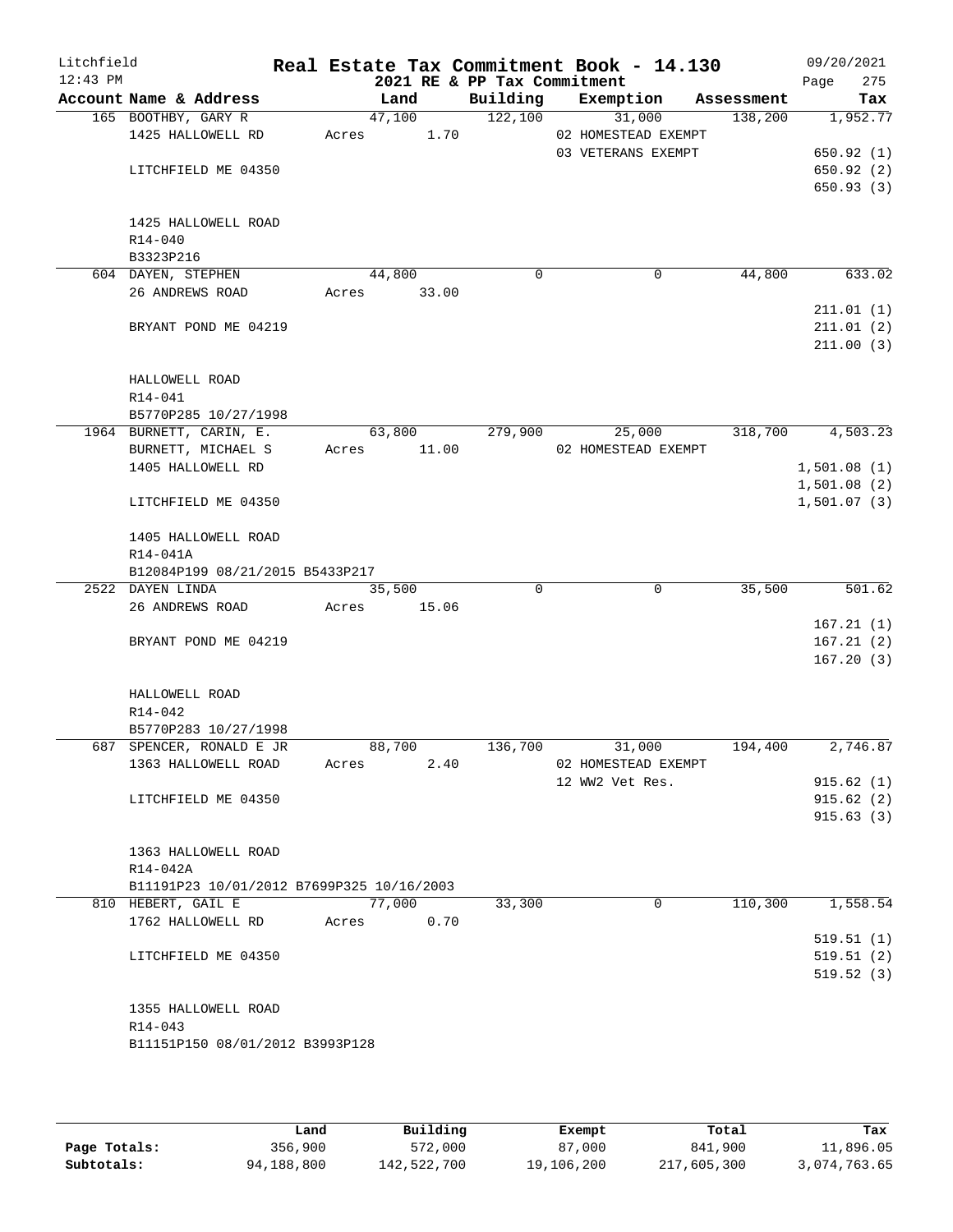| Litchfield<br>$12:43$ PM |                                                          |       |        |       | 2021 RE & PP Tax Commitment | Real Estate Tax Commitment Book - 14.130 |            | 09/20/2021<br>276<br>Page |
|--------------------------|----------------------------------------------------------|-------|--------|-------|-----------------------------|------------------------------------------|------------|---------------------------|
|                          | Account Name & Address                                   |       | Land   |       | Building                    | Exemption                                | Assessment | Tax                       |
|                          | 853 HOPKINS, LELAND H                                    |       | 85,300 |       | 46,600                      | 31,000                                   | 100,900    | 1,425.72                  |
|                          | 1347 HALLOWELL RD                                        | Acres |        | 0.85  |                             | 03 VETERANS EXEMPT                       |            |                           |
|                          |                                                          |       |        |       |                             | 02 HOMESTEAD EXEMPT                      |            | 475.24 (1)                |
|                          | LITCHFIELD ME 04350                                      |       |        |       |                             |                                          |            | 475.24(2)                 |
|                          |                                                          |       |        |       |                             |                                          |            | 475.24 (3)                |
|                          |                                                          |       |        |       |                             |                                          |            |                           |
|                          | 1347 HALLOWELL ROAD<br>R14-044                           |       |        |       |                             |                                          |            |                           |
|                          | B3655P208                                                |       |        |       |                             |                                          |            |                           |
|                          | 295 CENTRAL MAINE POWER                                  |       | 30,000 |       | 0                           | $\mathbf 0$                              | 30,000     | 423.90                    |
|                          | c/o Avangrid Management Acres                            |       |        | 5.00  |                             |                                          |            |                           |
|                          | Company-Local Tax                                        |       |        |       |                             |                                          |            |                           |
|                          | One City Center, 5th                                     |       |        |       |                             |                                          |            | 141.30(1)                 |
|                          | Floor<br>Portland ME 04101                               |       |        |       |                             |                                          |            |                           |
|                          |                                                          |       |        |       |                             |                                          |            | 141.30(2)<br>141.30(3)    |
|                          |                                                          |       |        |       |                             |                                          |            |                           |
|                          | HALLOWELL ROAD                                           |       |        |       |                             |                                          |            |                           |
|                          | $R14 - 045$                                              |       |        |       |                             |                                          |            |                           |
|                          | 852 HOPKINS, LELAND H                                    |       | 31,200 |       | 14,200                      | 0                                        | 45,400     | 641.50                    |
|                          | 1347 HALLOWELL RD                                        | Acres |        | 0.74  |                             |                                          |            |                           |
|                          |                                                          |       |        |       |                             |                                          |            | 213.83(1)                 |
|                          | LITCHFIELD ME 04350                                      |       |        |       |                             |                                          |            | 213.83(2)                 |
|                          |                                                          |       |        |       |                             |                                          |            | 213.84(3)                 |
|                          |                                                          |       |        |       |                             |                                          |            |                           |
|                          | 1350 HALLOWELL ROAD                                      |       |        |       |                             |                                          |            |                           |
|                          | R14-046                                                  |       |        |       |                             |                                          |            |                           |
|                          | B3655P208<br>675 FLETCHER, KIMBERLY A                    |       | 75,800 |       | 41,000                      | 25,000                                   | 91,800     | 1,297.13                  |
|                          | FLETCHER, THOMAS P                                       | Acres |        | 1.09  |                             | 02 HOMESTEAD EXEMPT                      |            |                           |
|                          | 1362 HALLOWELL ROAD                                      |       |        |       |                             |                                          |            | 432.38 (1)                |
|                          |                                                          |       |        |       |                             |                                          |            | 432.38 (2)                |
|                          | LITCHFIELD ME 04350                                      |       |        |       |                             |                                          |            | 432.37 (3)                |
|                          |                                                          |       |        |       |                             |                                          |            |                           |
|                          | 1362 HALLOWELL ROAD                                      |       |        |       |                             |                                          |            |                           |
|                          | R14-048                                                  |       |        |       |                             |                                          |            |                           |
|                          | B12023P148 06/26/2015 B8919P48 05/26/2006 B8564P41       |       |        |       |                             |                                          |            |                           |
|                          | 08/25/2005 B7339P171 04/04/2003<br>609 PELLETIER, THOMAS |       | 51,700 |       | 84,400                      | 25,000                                   | 111,100    | 1,569.84                  |
|                          | PELLETIER, VICKI L                                       | Acres |        |       | 1.06                        | 02 HOMESTEAD EXEMPT                      |            |                           |
|                          | 1378 HALLOWELL RD                                        |       |        |       |                             |                                          |            | 523.28(1)                 |
|                          |                                                          |       |        |       |                             |                                          |            | 523.28 (2)                |
|                          | LITCHFIELD ME 04350                                      |       |        |       |                             |                                          |            | 523.28(3)                 |
|                          |                                                          |       |        |       |                             |                                          |            |                           |
|                          | 1378 HALLOWELL ROAD                                      |       |        |       |                             |                                          |            |                           |
|                          | R14-051                                                  |       |        |       |                             |                                          |            |                           |
|                          | B10096P177 06/02/2009 B6110P2 11/24/1999 B1678P181       |       |        |       |                             |                                          |            |                           |
|                          | 607 FONTES, ANTHONY O JR                                 |       | 81,500 |       |                             | 130,500 25,000                           | 187,000    | 2,642.31                  |
|                          | FONTES, LINA A                                           | Acres |        | 10.00 |                             | 02 HOMESTEAD EXEMPT                      |            |                           |
|                          | 1372 HALLOWELL ROAD                                      |       |        |       |                             |                                          |            | 880.77 (1)                |
|                          |                                                          |       |        |       |                             |                                          |            | 880.77 (2)                |
|                          | LITCHFIELD ME 04350                                      |       |        |       |                             |                                          |            | 880.77 (3)                |
|                          | 1372 HALLOWELL ROAD                                      |       |        |       |                             |                                          |            |                           |
|                          | R14-052                                                  |       |        |       |                             |                                          |            |                           |
|                          | B12402P44 08/30/2016 B1678P181                           |       |        |       |                             |                                          |            |                           |
|                          |                                                          |       |        |       |                             |                                          |            |                           |
|                          |                                                          |       |        |       |                             |                                          |            |                           |

|              | Land       | Building    | Exempt     | Total       | Tax          |
|--------------|------------|-------------|------------|-------------|--------------|
| Page Totals: | 355,500    | 316,700     | 106,000    | 566,200     | 8,000.40     |
| Subtotals:   | 94,544,300 | 142,839,400 | 19,212,200 | 218,171,500 | 3,082,764.05 |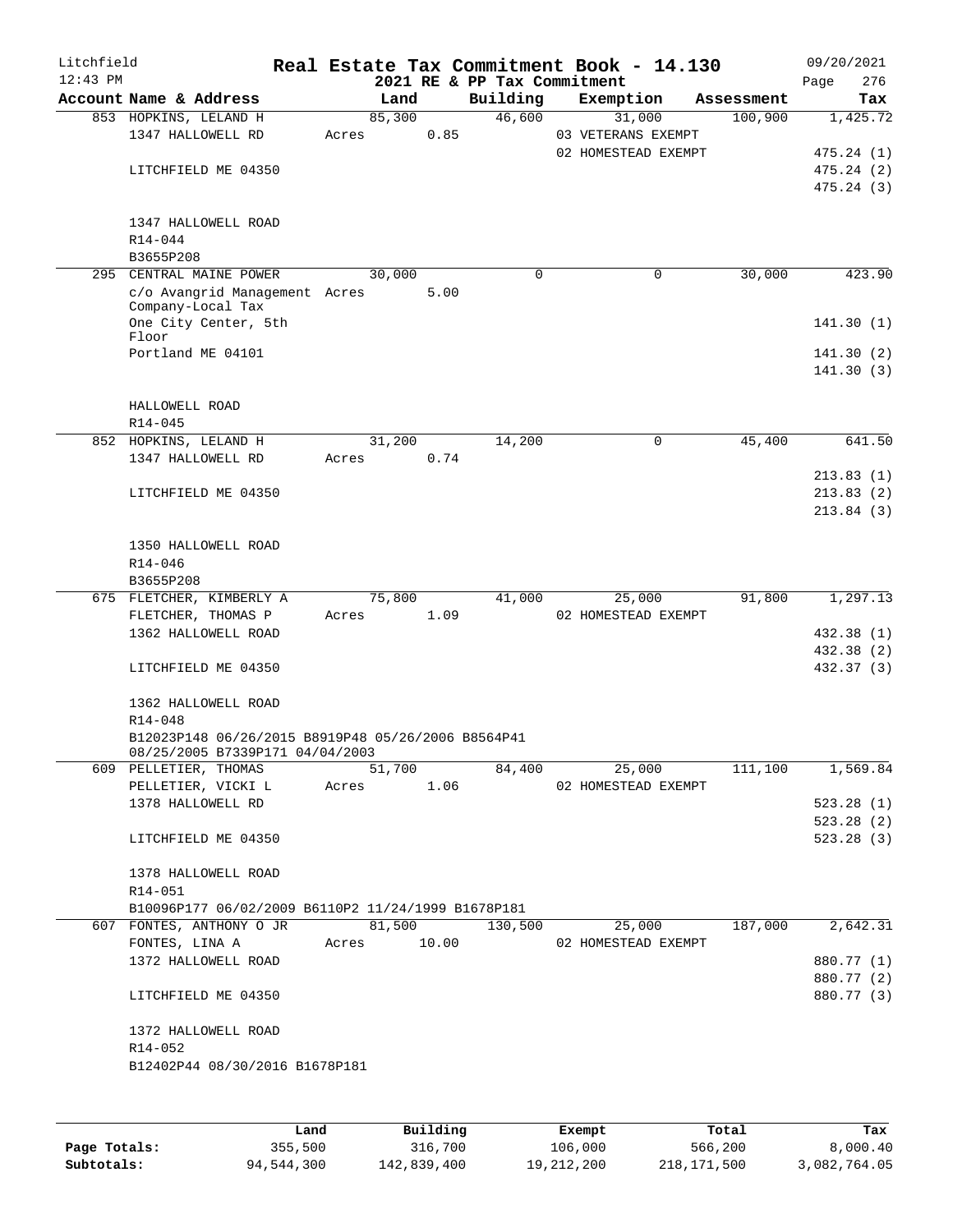| Litchfield<br>$12:43$ PM |                                                                                |       | 2021 RE & PP Tax Commitment |          | Real Estate Tax Commitment Book - 14.130 |            | 09/20/2021<br>Page<br>277 |
|--------------------------|--------------------------------------------------------------------------------|-------|-----------------------------|----------|------------------------------------------|------------|---------------------------|
|                          | Account Name & Address                                                         |       | Land                        | Building | Exemption                                | Assessment | Tax                       |
|                          | 855 EMMONS, BRENDA                                                             |       | 46,500                      |          | 8,700<br>25,000                          | 30,200     | 426.73                    |
|                          | 1388 HALLOWELL RD                                                              | Acres | 1.50                        |          | 02 HOMESTEAD EXEMPT                      |            |                           |
|                          |                                                                                |       |                             |          |                                          |            | 142.24(1)                 |
|                          | LITCHFIELD ME 04350                                                            |       |                             |          |                                          |            | 142.24(2)                 |
|                          |                                                                                |       |                             |          |                                          |            | 142.25(3)                 |
|                          |                                                                                |       |                             |          |                                          |            |                           |
|                          | 1388 HALLOWELL ROAD                                                            |       |                             |          |                                          |            |                           |
|                          | R14-053                                                                        |       |                             |          |                                          |            |                           |
|                          | B7530P103 07/01/2003<br>2 PUSHARD PETER                                        |       |                             |          |                                          | 53,600     | 757.37                    |
|                          | 1412 HALLOWELL ROAD                                                            | Acres | 51,000<br>3.00              | 33,600   | 31,000<br>03 VETERANS EXEMPT             |            |                           |
|                          |                                                                                |       |                             |          | 02 HOMESTEAD EXEMPT                      |            | 252.46(1)                 |
|                          | LITCHFIELD ME 04350                                                            |       |                             |          |                                          |            | 252.46(2)                 |
|                          |                                                                                |       |                             |          |                                          |            | 252.45(3)                 |
|                          |                                                                                |       |                             |          |                                          |            |                           |
|                          | 1412 HALLOWELL ROAD                                                            |       |                             |          |                                          |            |                           |
|                          | R14-054                                                                        |       |                             |          |                                          |            |                           |
|                          | B8518P168 07/22/2005 B8393P121 04/30/2005 B3870P55                             |       |                             |          |                                          |            |                           |
|                          | 1308 HICKEY, GARY II                                                           |       | 43,700                      | 74,200   | $\mathbf 0$                              | 117,900    | 1,665.93                  |
|                          | 6 OLD MILL ROAD                                                                | Acres | 0.90                        |          |                                          |            |                           |
|                          |                                                                                |       |                             |          |                                          |            | 555.31(1)                 |
|                          | LITCHFIELD ME 04350                                                            |       |                             |          |                                          |            | 555.31(2)                 |
|                          |                                                                                |       |                             |          |                                          |            | 555.31(3)                 |
|                          |                                                                                |       |                             |          |                                          |            |                           |
|                          | 6 OLD MILL ROAD                                                                |       |                             |          |                                          |            |                           |
|                          | R14-056                                                                        |       |                             |          |                                          |            |                           |
|                          | B12743P38 09/22/2017 B7713P256 10/31/2003                                      |       |                             |          |                                          |            |                           |
|                          | 1099 SLAUENWHITE, JEFFREY                                                      |       | 66,500                      | 101,100  | 25,000                                   | 142,600    | 2,014.94                  |
|                          | 24 OLD MILL ROAD                                                               | Acres | 14.60                       |          | 02 HOMESTEAD EXEMPT                      |            |                           |
|                          |                                                                                |       |                             |          |                                          |            | 671.65(1)                 |
|                          | LITCHFIELD ME 04350                                                            |       |                             |          |                                          |            | 671.65(2)                 |
|                          |                                                                                |       |                             |          |                                          |            | 671.64(3)                 |
|                          | 24 OLD MILL ROAD                                                               |       |                             |          |                                          |            |                           |
|                          | R14-057                                                                        |       |                             |          |                                          |            |                           |
|                          |                                                                                |       |                             |          |                                          |            |                           |
|                          | B13238P278 06/13/2019 B11768P182 08/08/2014<br>B11441P348 06/28/2013 B1133P225 |       |                             |          |                                          |            |                           |
|                          | 1103 HINKLEY, FELICIA E                                                        |       | 54,000                      | 33,100   | 25,000                                   | 62,100     | 877.47                    |
|                          | 202 WILLIAMS ROAD                                                              | Acres | 4.00                        |          | 02 HOMESTEAD EXEMPT                      |            |                           |
|                          |                                                                                |       |                             |          |                                          |            | 292.49(1)                 |
|                          | SABATTUS ME 04280 -                                                            |       |                             |          |                                          |            | 292.49 (2)                |
|                          |                                                                                |       |                             |          |                                          |            | 292.49(3)                 |
|                          |                                                                                |       |                             |          |                                          |            |                           |
|                          | 39 OLD MILL ROAD                                                               |       |                             |          |                                          |            |                           |
|                          | R14-057A                                                                       |       |                             |          |                                          |            |                           |
|                          | B11126P70 08/03/2012 B6810P187                                                 |       |                             |          |                                          |            |                           |
|                          | 1100 SLAUENWHITE, JEFFREY                                                      |       | 45,900                      | $\Omega$ | $\Omega$                                 | 45,900     | 648.57                    |
|                          | 24 OLD MILL ROAD                                                               | Acres | 29.00                       |          |                                          |            |                           |
|                          |                                                                                |       |                             |          |                                          |            | 216.19(1)                 |
|                          | LITCHFIELD ME 04350                                                            |       |                             |          |                                          |            | 216.19(2)                 |
|                          |                                                                                |       |                             |          |                                          |            | 216.19(3)                 |
|                          |                                                                                |       |                             |          |                                          |            |                           |
|                          | OFF HALLOWELL ROAD                                                             |       |                             |          |                                          |            |                           |
|                          | R14-058                                                                        |       |                             |          |                                          |            |                           |
|                          | B11768P182 08/08/2014 B11441P348 06/28/2013<br>B1133P225                       |       |                             |          |                                          |            |                           |
|                          |                                                                                |       |                             |          |                                          |            |                           |
|                          |                                                                                |       |                             |          |                                          |            |                           |
|                          |                                                                                |       |                             |          |                                          |            |                           |
|                          |                                                                                | Land  | Building                    |          | Exempt                                   | Total      | Tax                       |

|              | Land.      | Building    | Exempt     | тосат       | rax.         |
|--------------|------------|-------------|------------|-------------|--------------|
| Page Totals: | 307,600    | 250,700     | 106,000    | 452,300     | 6,391.01     |
| Subtotals:   | 94,851,900 | 143,090,100 | 19,318,200 | 218,623,800 | 3,089,155.06 |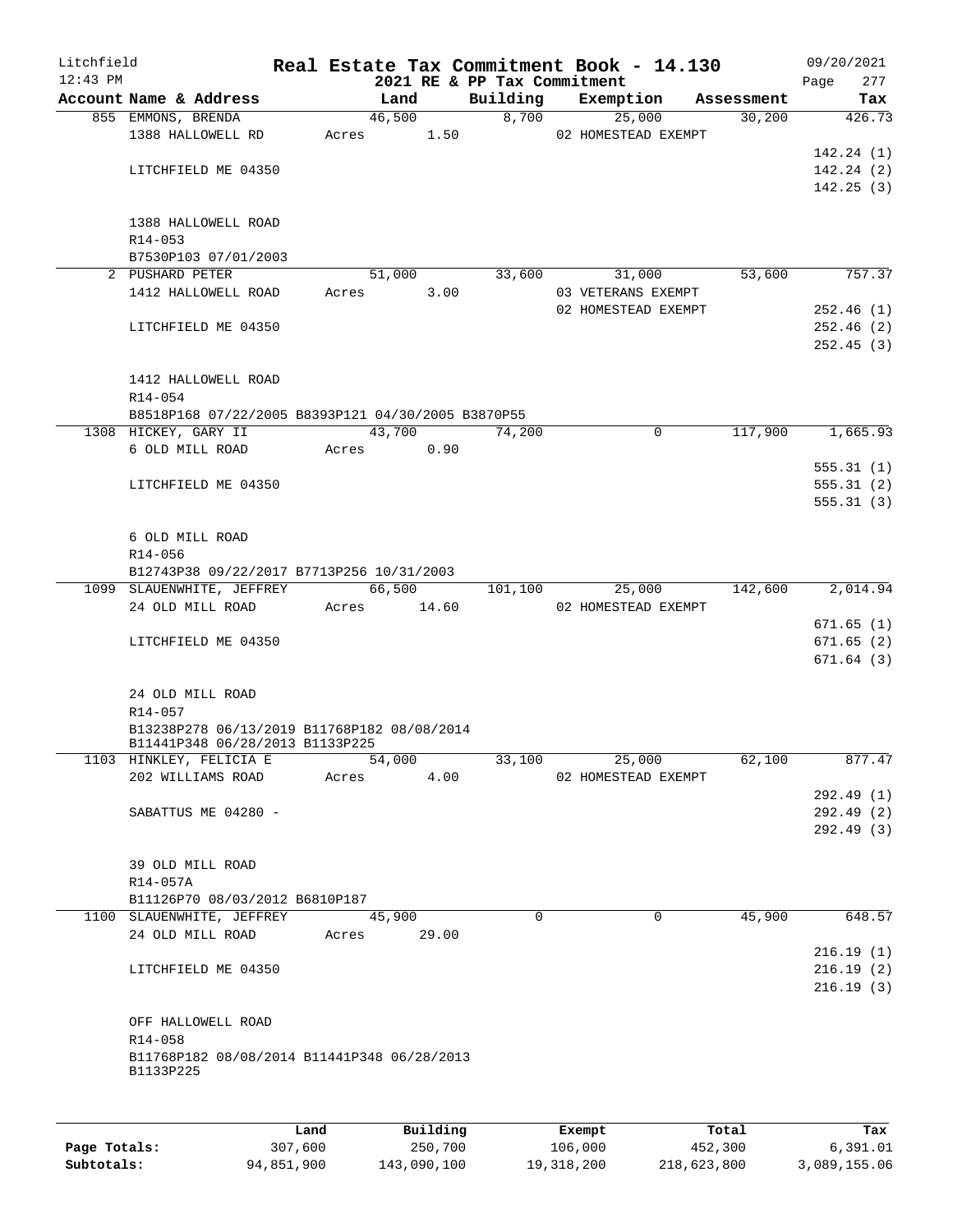| Litchfield<br>$12:43$ PM |                                                      |       |        |       | 2021 RE & PP Tax Commitment | Real Estate Tax Commitment Book - 14.130 |                    | 09/20/2021<br>278<br>Page |
|--------------------------|------------------------------------------------------|-------|--------|-------|-----------------------------|------------------------------------------|--------------------|---------------------------|
|                          | Account Name & Address                               |       | Land   |       | Building                    | Exemption                                | Assessment         | Tax                       |
|                          | 1369 HICKEY, RONALD                                  |       | 28,900 |       | $\mathbf 0$                 |                                          | $\Omega$<br>28,900 | 408.36                    |
|                          | 91 HICKORY LANE                                      | Acres |        | 46.70 |                             |                                          |                    |                           |
|                          |                                                      |       |        |       |                             |                                          |                    | 136.12(1)                 |
|                          | WEST GARDINER ME 04345                               |       |        |       |                             |                                          |                    | 136.12(2)                 |
|                          |                                                      |       |        |       |                             |                                          |                    | 136.12(3)                 |
|                          |                                                      |       |        |       |                             |                                          |                    |                           |
|                          | 1438 HALLOWELL ROAD                                  |       |        |       |                             |                                          |                    |                           |
|                          | R14-059                                              |       |        |       |                             |                                          |                    |                           |
|                          | B10971P149 02/28/2012 B10161P26 07/24/2009 B8050P145 |       |        |       |                             |                                          |                    |                           |
|                          | 07/26/2004 B6152P5                                   |       |        |       |                             |                                          |                    |                           |
|                          | 2422 BENNINGTON, SCOTT C                             |       | 27,400 |       | $\mathbf 0$                 | $\mathbf 0$                              | 27,400             | 387.16                    |
|                          | BENNINGTON, PENNY A                                  | Acres |        | 1.80  |                             |                                          |                    |                           |
|                          | 1443 HALLOWELL RD                                    |       |        |       |                             |                                          |                    | 129.05(1)                 |
|                          |                                                      |       |        |       |                             |                                          |                    | 129.05(2)                 |
|                          | LITCHFIELD ME 04350                                  |       |        |       |                             |                                          |                    | 129.06(3)                 |
|                          | HALLOWELL ROAD                                       |       |        |       |                             |                                          |                    |                           |
|                          | $R14 - 059 - 1$                                      |       |        |       |                             |                                          |                    |                           |
|                          | B8036P149 07/16/2004                                 |       |        |       |                             |                                          |                    |                           |
|                          | 2420 BENNINGTON, SCOTT C                             |       | 29,500 |       | $\mathbf 0$                 | 0                                        | 29,500             | 416.84                    |
|                          | BENNINGTON, PENNY A                                  | Acres |        | 2.50  |                             |                                          |                    |                           |
|                          | 1443 HALLOWELL RD                                    |       |        |       |                             |                                          |                    | 138.95(1)                 |
|                          |                                                      |       |        |       |                             |                                          |                    | 138.95(2)                 |
|                          | LITCHFIELD ME 04350                                  |       |        |       |                             |                                          |                    | 138.94(3)                 |
|                          |                                                      |       |        |       |                             |                                          |                    |                           |
|                          | HALLOWELL ROAD                                       |       |        |       |                             |                                          |                    |                           |
|                          | $R14 - 059 - 2$                                      |       |        |       |                             |                                          |                    |                           |
|                          | B8036P149 07/16/2004                                 |       |        |       |                             |                                          |                    |                           |
|                          | 2419 TRIPP DONNA M                                   |       | 46,500 |       | 192,500                     | 25,000                                   | 214,000            | 3,023.82                  |
|                          | TRIPP CARLTON W                                      | Acres |        | 1.50  |                             | 02 HOMESTEAD EXEMPT                      |                    |                           |
|                          | 1432 HALLOWELL ROAD                                  |       |        |       |                             |                                          |                    | 1,007.94(1)               |
|                          |                                                      |       |        |       |                             |                                          |                    | 1,007.94(2)               |
|                          | LITCHFIELD ME 04350                                  |       |        |       |                             |                                          |                    | 1,007.94(3)               |
|                          |                                                      |       |        |       |                             |                                          |                    |                           |
|                          | 1432 HALLOWELL ROAD                                  |       |        |       |                             |                                          |                    |                           |
|                          | $R14 - 059 - 3$                                      |       |        |       |                             |                                          |                    |                           |
|                          | B9795P249 07/18/2008 B8096P19 08/26/2004             |       |        |       |                             |                                          |                    |                           |
|                          | 2053 BOYCE, EMILY E                                  |       | 52,200 |       | 204,900                     | 25,000                                   | 232,100            | 3,279.57                  |
|                          | HARBAUGH, CHRISTOPHER                                | Acres |        | 3.40  |                             | 02 HOMESTEAD EXEMPT                      |                    |                           |
|                          | 19 OLD MILL ROAD                                     |       |        |       |                             |                                          |                    | 1,093.19(1)               |
|                          |                                                      |       |        |       |                             |                                          |                    | 1,093.19(2)               |
|                          | LITCHFIELD ME 04350                                  |       |        |       |                             |                                          |                    | 1,093.19(3)               |
|                          |                                                      |       |        |       |                             |                                          |                    |                           |
|                          | 19 OLD MILL ROAD                                     |       |        |       |                             |                                          |                    |                           |
|                          | R14-059B                                             |       |        |       |                             |                                          |                    |                           |
|                          | B12981P186 07/31/2018                                |       |        |       |                             |                                          |                    |                           |
|                          | 293 CENTRAL MAINE POWER                              |       | 10,200 |       | $\Omega$                    | 0                                        | 10,200             | 144.13                    |
|                          | C/O IUMC LOCAL TAX                                   | Acres |        | 1.70  |                             |                                          |                    |                           |
|                          | 70 FARM VIEW DRIVE<br>NEW GLOUCESTER ME 04260        |       |        |       |                             |                                          |                    | 48.04 (1)<br>48.04 (2)    |
|                          |                                                      |       |        |       |                             |                                          |                    | 48.05(3)                  |
|                          |                                                      |       |        |       |                             |                                          |                    |                           |
|                          | HALLOWELL ROAD                                       |       |        |       |                             |                                          |                    |                           |
|                          | R14-060                                              |       |        |       |                             |                                          |                    |                           |
|                          | B4704P287 05/27/1994                                 |       |        |       |                             |                                          |                    |                           |
|                          |                                                      |       |        |       |                             |                                          |                    |                           |
|                          |                                                      |       |        |       |                             |                                          |                    |                           |
|                          |                                                      |       |        |       |                             |                                          |                    |                           |
|                          |                                                      |       |        |       |                             |                                          |                    |                           |

|              | Land       | Building    | Exempt     | Total       | Tax          |
|--------------|------------|-------------|------------|-------------|--------------|
| Page Totals: | 194,700    | 397,400     | 50,000     | 542,100     | 7,659.88     |
| Subtotals:   | 95,046,600 | 143,487,500 | 19,368,200 | 219,165,900 | 3,096,814.94 |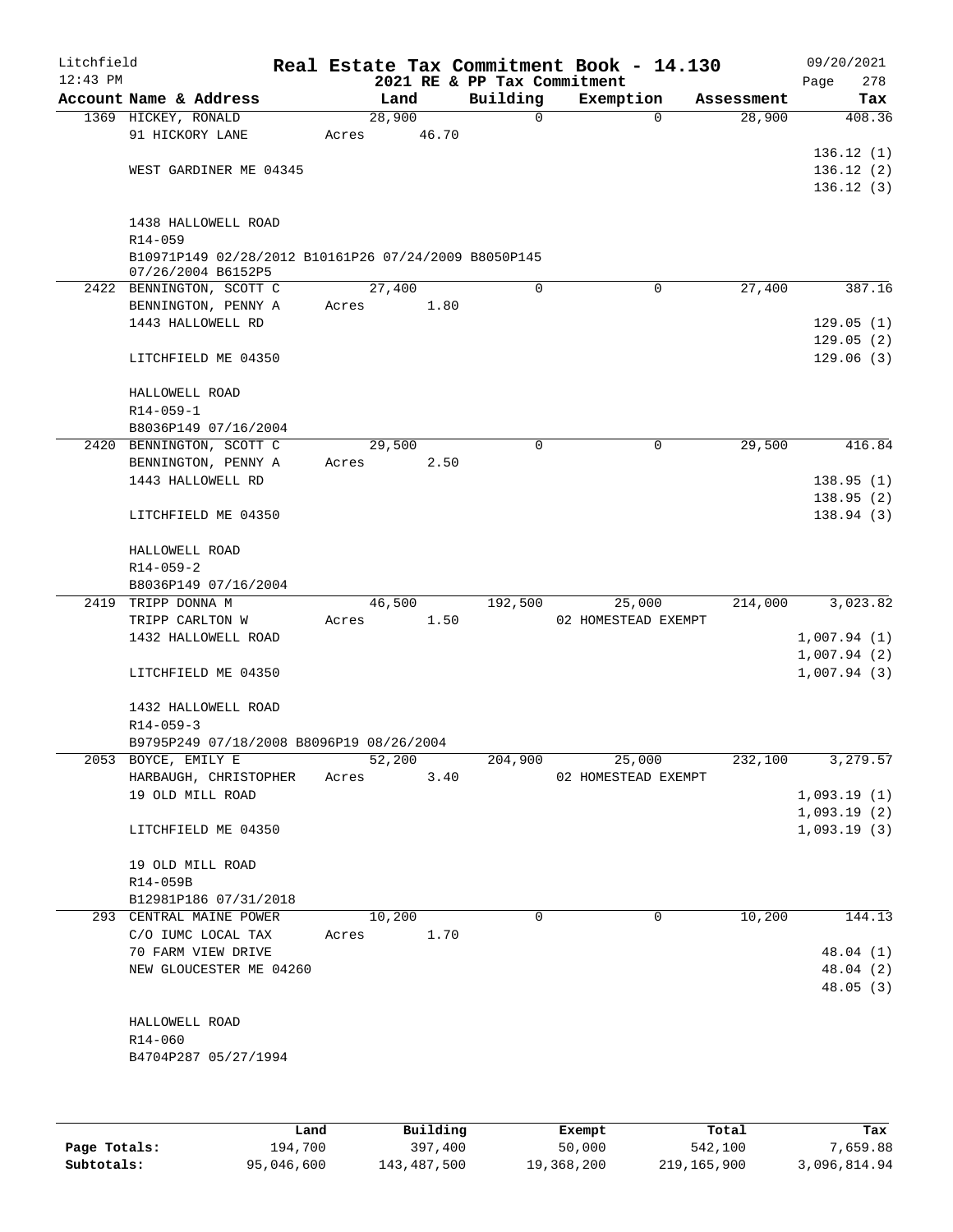| Litchfield<br>$12:43$ PM |                    |                                                     |       |             | 2021 RE & PP Tax Commitment | Real Estate Tax Commitment Book - 14.130 |             |            | 09/20/2021<br>Page | 279        |
|--------------------------|--------------------|-----------------------------------------------------|-------|-------------|-----------------------------|------------------------------------------|-------------|------------|--------------------|------------|
|                          |                    | Account Name & Address                              |       | Land        |                             | Building Exemption                       |             | Assessment |                    | Tax        |
|                          |                    | 1929 PILLING, JEFFREY R                             |       | 78,000      | 128,200                     |                                          | $\Omega$    | 206,200    |                    | 2,913.61   |
|                          |                    | 27 YOUNG BUCK DRIVE                                 |       | Acres 37.00 |                             |                                          |             |            |                    |            |
|                          |                    |                                                     |       |             |                             |                                          |             |            |                    | 971.20(1)  |
|                          |                    | LITCHFIELD ME 04350                                 |       |             |                             |                                          |             |            |                    | 971.20(2)  |
|                          |                    |                                                     |       |             |                             |                                          |             |            |                    | 971.21(3)  |
|                          |                    |                                                     |       |             |                             |                                          |             |            |                    |            |
|                          |                    | 1564 HALLOWELL ROAD                                 |       |             |                             |                                          |             |            |                    |            |
|                          | R14-061            |                                                     |       |             |                             |                                          |             |            |                    |            |
|                          |                    | B12862P279 03/20/2018 B1455P44                      |       |             |                             |                                          |             |            |                    |            |
|                          |                    | 1813 WARDWELL, RICHARD K SR 48,300                  |       |             | 159,100                     | 25,000                                   |             | 182,400    |                    | 2,577.31   |
|                          |                    | WARDWELL BARBARA E                                  | Acres | 2.10        |                             | 02 HOMESTEAD EXEMPT                      |             |            |                    |            |
|                          |                    | 1582 HALLOWELL ROAD                                 |       |             |                             |                                          |             |            |                    | 859.10 (1) |
|                          |                    |                                                     |       |             |                             |                                          |             |            |                    | 859.10 (2) |
|                          |                    | LITCHFIELD ME 04350                                 |       |             |                             |                                          |             |            |                    | 859.11 (3) |
|                          |                    |                                                     |       |             |                             |                                          |             |            |                    |            |
|                          |                    | 1570 HALLOWELL ROAD                                 |       |             |                             |                                          |             |            |                    |            |
|                          | R14-062            | B8906P228 05/17/2006 B6195P106                      |       |             |                             |                                          |             |            |                    |            |
|                          |                    | 1814 LOVELY, JUSTIN R                               |       | 48,500      | 169,300                     | 25,000                                   |             | 192,800    |                    | 2,724.26   |
|                          |                    | 1566 HALLOWELL ROAD                                 |       | Acres 2.15  |                             | 02 HOMESTEAD EXEMPT                      |             |            |                    |            |
|                          |                    |                                                     |       |             |                             |                                          |             |            |                    | 908.09(1)  |
|                          |                    | LITCHFIELD ME 04350                                 |       |             |                             |                                          |             |            |                    | 908.09(2)  |
|                          |                    |                                                     |       |             |                             |                                          |             |            |                    | 908.08(3)  |
|                          |                    |                                                     |       |             |                             |                                          |             |            |                    |            |
|                          |                    | 1566 HALLOWELL ROAD                                 |       |             |                             |                                          |             |            |                    |            |
|                          | R14-062A           |                                                     |       |             |                             |                                          |             |            |                    |            |
|                          |                    | B12652P311 03/02/2018 B9278P44 03/09/2007 B4328P153 |       |             |                             |                                          |             |            |                    |            |
|                          | 2364 PERRY, MARK E |                                                     |       | 40,000      | $\Omega$                    |                                          | $\mathbf 0$ | 40,000     |                    | 565.20     |
|                          |                    | ROSS, LOUISE A                                      | Acres | 6.00        |                             |                                          |             |            |                    |            |
|                          | 69 NECK ROAD       |                                                     |       |             |                             |                                          |             |            |                    | 188.40(1)  |
|                          |                    |                                                     |       |             |                             |                                          |             |            |                    | 188.40(2)  |
|                          |                    | LITCHFIELD ME 04350                                 |       |             |                             |                                          |             |            |                    | 188.40(3)  |
|                          |                    |                                                     |       |             |                             |                                          |             |            |                    |            |
|                          | NECK ROAD          |                                                     |       |             |                             |                                          |             |            |                    |            |
|                          | R14-063            |                                                     |       |             |                             |                                          |             |            |                    |            |
|                          |                    | B13651P346 07/29/2020                               |       |             |                             |                                          |             |            |                    |            |
|                          |                    | 2810 CENTRAL MAINE POWER                            |       | 12,200      | $\Omega$                    |                                          | $\mathbf 0$ | 12,200     |                    | 172.39     |
|                          |                    | c/o Avangrid Management Acres                       |       | 0.24        |                             |                                          |             |            |                    |            |
|                          |                    | Company-Local Tax                                   |       |             |                             |                                          |             |            |                    |            |
|                          | Floor              | One City Center, 5th                                |       |             |                             |                                          |             |            |                    | 57.46(1)   |
|                          |                    | Portland ME 04101                                   |       |             |                             |                                          |             |            |                    | 57.46(2)   |
|                          |                    |                                                     |       |             |                             |                                          |             |            |                    | 57.47(3)   |
|                          |                    |                                                     |       |             |                             |                                          |             |            |                    |            |
|                          | HALLOWELL ROAD     |                                                     |       |             |                             |                                          |             |            |                    |            |
|                          | R19-029A           |                                                     |       |             |                             |                                          |             |            |                    |            |
|                          | 951 HERSOM, TRAVIS |                                                     |       | 123,000     | 63,600                      |                                          | $\Omega$    | 186,600    |                    | 2,636.66   |
|                          |                    | BENNETT, STEPHANIE                                  | Acres | 0.62        |                             |                                          |             |            |                    |            |
|                          | 65 SUMMER PLACE    |                                                     |       |             |                             |                                          |             |            |                    | 878.89 (1) |
|                          |                    |                                                     |       |             |                             |                                          |             |            |                    | 878.89 (2) |
|                          |                    | PORTLAND ME 04103                                   |       |             |                             |                                          |             |            |                    | 878.88 (3) |
|                          |                    |                                                     |       |             |                             |                                          |             |            |                    |            |
|                          |                    | 23 PLEASANT POND LANE                               |       |             |                             |                                          |             |            |                    |            |
|                          | $U01 - 002$        |                                                     |       |             |                             |                                          |             |            |                    |            |
|                          |                    | B13345P216 09/20/2019                               |       |             |                             |                                          |             |            |                    |            |
|                          |                    |                                                     |       |             |                             |                                          |             |            |                    |            |
|                          |                    |                                                     |       |             |                             |                                          |             |            |                    |            |

|              | Land       | Building    | Exempt     | Total       | Tax          |
|--------------|------------|-------------|------------|-------------|--------------|
| Page Totals: | 350,000    | 520,200     | 50,000     | 820,200     | 11,589.43    |
| Subtotals:   | 95,396,600 | 144,007,700 | 19,418,200 | 219,986,100 | 3,108,404.37 |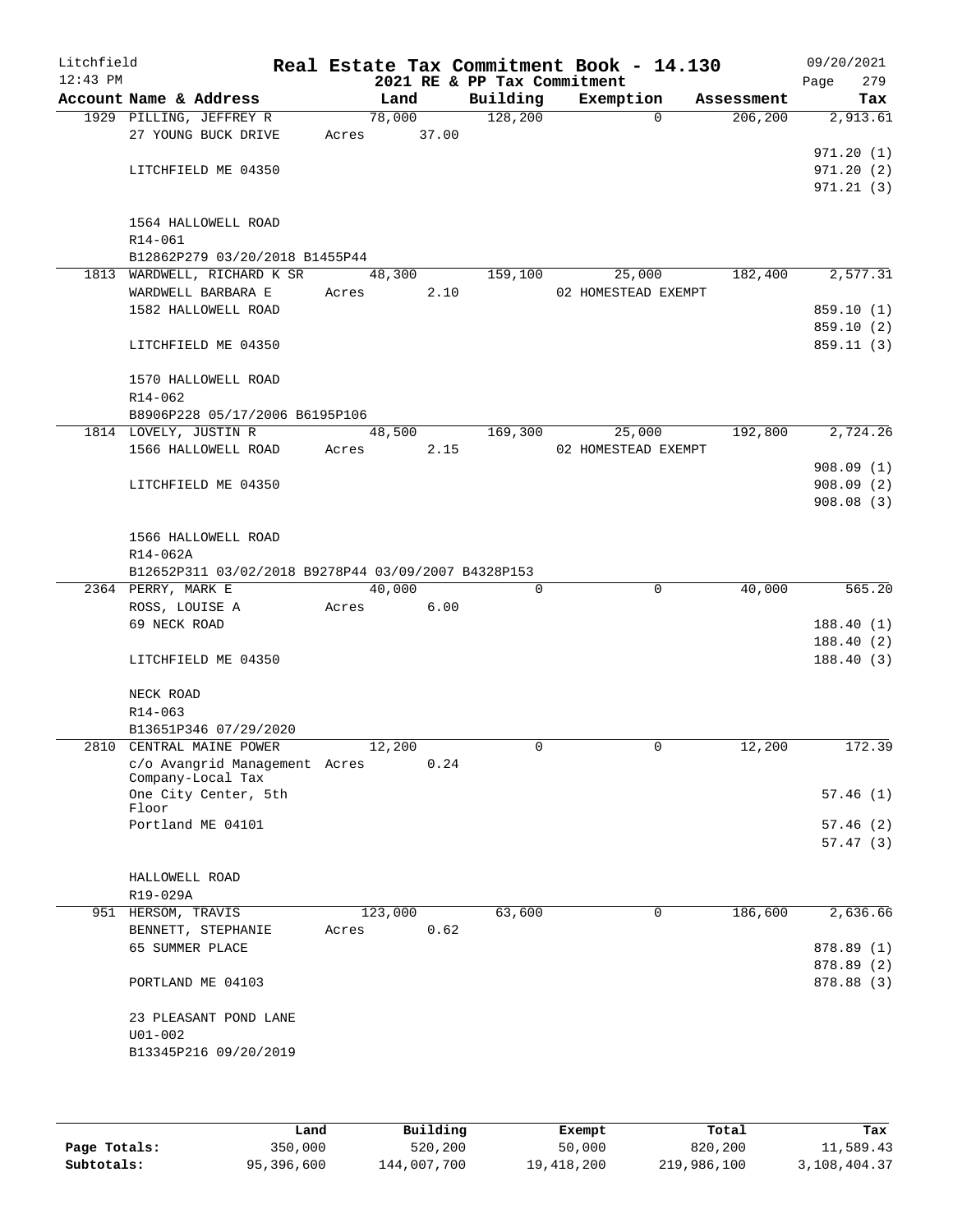| Litchfield   |                                                          |            |       |             |          | Real Estate Tax Commitment Book - 14.130 |            |                     |             |            |      | 09/20/2021      |
|--------------|----------------------------------------------------------|------------|-------|-------------|----------|------------------------------------------|------------|---------------------|-------------|------------|------|-----------------|
| $12:43$ PM   |                                                          |            |       |             |          | 2021 RE & PP Tax Commitment              |            |                     |             |            | Page | 280             |
|              | Account Name & Address                                   |            |       | Land        |          | Building                                 |            | Exemption           |             | Assessment |      | Tax             |
|              | 1162 DANIEL RICHARD D                                    |            |       | 130,700     |          | 143,000                                  |            | $\Omega$            |             | 273,700    |      | 3,867.38        |
|              | DANIEL HEIDI J                                           |            | Acres |             | 3.93     |                                          |            |                     |             |            |      |                 |
|              | 1010 BRUNSWICK AVENUE                                    |            |       |             |          |                                          |            |                     |             |            |      | 1,289.13(1)     |
|              |                                                          |            |       |             |          |                                          |            |                     |             |            |      | 1,289.13(2)     |
|              | GARDINER ME 04345                                        |            |       |             |          |                                          |            |                     |             |            |      | 1,289.12(3)     |
|              | 35 PLEASANT POND LANE<br>$U01 - 003$                     |            |       |             |          |                                          |            |                     |             |            |      |                 |
|              | B9617P200 01/16/2008 B8229P56 12/03/2004 B1963P113       |            |       |             |          |                                          |            |                     |             |            |      |                 |
|              | 1163 AMERO-DANIEL, MONIOUE J                             |            |       | 48,500      |          | 170,900                                  |            | 25,000              |             | 194,400    |      | 2,746.87        |
|              | AMERO-DANIEL, MEGAN J                                    |            | Acres |             | 2.17     |                                          |            | 02 HOMESTEAD EXEMPT |             |            |      |                 |
|              | 32 PLEASANT POND LANE                                    |            |       |             |          |                                          |            |                     |             |            |      | 915.62(1)       |
|              |                                                          |            |       |             |          |                                          |            |                     |             |            |      | 915.62(2)       |
|              | LITCHFIELD ME 04350                                      |            |       |             |          |                                          |            |                     |             |            |      | 915.63(3)       |
|              | 32 PLEASANT POND LANE<br>U01-003A                        |            |       |             |          |                                          |            |                     |             |            |      |                 |
|              | B11888P151 01/02/2015 B8229P56 12/06/2004 B7097P187      |            |       |             |          |                                          |            |                     |             |            |      |                 |
|              | 10/08/2002 B2535P77                                      |            |       |             |          |                                          |            |                     |             |            |      |                 |
|              | 914 GOODMAN KAREN                                        |            |       | 137,900     |          | 50,900                                   |            | 0                   |             | 188,800    |      | 2,667.74        |
|              | GOODMAN MICHAEL                                          |            | Acres |             | 1.77     |                                          |            |                     |             |            |      |                 |
|              | C/O KAREN GOODMAN                                        |            |       |             |          |                                          |            |                     |             |            |      | 889.25 (1)      |
|              | 28 W 38TH ST APT 11-W                                    |            |       |             |          |                                          |            |                     |             |            |      | 889.25 (2)      |
|              | NEW YORK NY 10018                                        |            |       |             |          |                                          |            |                     |             |            |      | 889.24 (3)      |
|              | 41 PLEASANT POND LANE                                    |            |       |             |          |                                          |            |                     |             |            |      |                 |
|              | $U01 - 004$                                              |            |       |             |          |                                          |            |                     |             |            |      |                 |
|              | B8432P306 04/01/2005 B5722P170                           |            |       |             |          |                                          |            |                     |             |            |      |                 |
|              | 1920 BURR, AMY L                                         |            |       | 122,500     |          | 84,000                                   |            | 0                   |             | 206,500    |      | 2,917.85        |
|              | BURR, TIMOTHY D                                          |            | Acres |             | 0.60     |                                          |            |                     |             |            |      |                 |
|              | 1208 ROBYN DRIVE                                         |            |       |             |          |                                          |            |                     |             |            |      | 972.62 (1)      |
|              |                                                          |            |       |             |          |                                          |            |                     |             |            |      | 972.62(2)       |
|              | DANVILLE CA 94526                                        |            |       |             |          |                                          |            |                     |             |            |      | 972.61 (3)      |
|              | 49 PLEASANT POND LANE                                    |            |       |             |          |                                          |            |                     |             |            |      |                 |
|              | $U01 - 005$                                              |            |       |             |          |                                          |            |                     |             |            |      |                 |
|              | B12644P200 06/28/2017 B12644P197 06/15/2017<br>B2237P135 |            |       |             |          |                                          |            |                     |             |            |      |                 |
|              | 114 SCHILDROTH, MICHAEL L                                |            |       | 53,700      |          | 141,900                                  |            | 25,000              |             | 170,600    |      | 2,410.58        |
|              | SCHILDROTH, BETH A                                       |            | Acres |             | 2.23     |                                          |            | 02 HOMESTEAD EXEMPT |             |            |      |                 |
|              | 60 PLEASANT POND LANE                                    |            |       |             |          |                                          |            |                     |             |            |      | 803.53(1)       |
|              |                                                          |            |       |             |          |                                          |            |                     |             |            |      | 803.53(2)       |
|              | LITCHFIELD ME                                            |            |       |             |          |                                          |            |                     |             |            |      | 803.52(3)       |
|              | 0435004092                                               |            |       |             |          |                                          |            |                     |             |            |      |                 |
|              | 60 PLEASANT POND LANE                                    |            |       |             |          |                                          |            |                     |             |            |      |                 |
|              | $U01 - 006$                                              |            |       |             |          |                                          |            |                     |             |            |      |                 |
|              | B12632P273 06/15/2017 B1767P146                          |            |       |             |          |                                          |            |                     |             |            |      |                 |
|              | 1469 ANDERSON, GREGORY J                                 |            |       | 135,500     |          | 179,000                                  |            | 25,000              |             | 289,500    |      | 4,090.64        |
|              | DICKINSON, PATRICIA S                                    |            | Acres |             | 1.12     |                                          |            | 02 HOMESTEAD EXEMPT |             |            |      |                 |
|              | 61 PLEASANT POND LANE                                    |            |       |             |          |                                          |            |                     |             |            |      | 1,363.55(1)     |
|              |                                                          |            |       |             |          |                                          |            |                     |             |            |      | 1,363.55(2)     |
|              | LITCHFIELD ME 04350                                      |            |       |             |          |                                          |            |                     |             |            |      | 1,363.54(3)     |
|              | 61 PLEASANT POND LANE                                    |            |       |             |          |                                          |            |                     |             |            |      |                 |
|              | $U01 - 007$                                              |            |       |             |          |                                          |            |                     |             |            |      |                 |
|              | B13461P256 01/24/2020                                    |            |       |             |          |                                          |            |                     |             |            |      |                 |
|              |                                                          |            |       |             |          |                                          |            |                     |             |            |      |                 |
|              |                                                          | Land       |       |             | Building |                                          | Exempt     |                     |             | Total      |      | Tax             |
| Page Totals: |                                                          | 628,800    |       |             | 769,700  |                                          | 75,000     |                     | 1,323,500   |            |      | 18,701.06       |
| Subtotals:   |                                                          | 96,025,400 |       | 144,777,400 |          |                                          | 19,493,200 |                     | 221,309,600 |            |      | 3, 127, 105. 43 |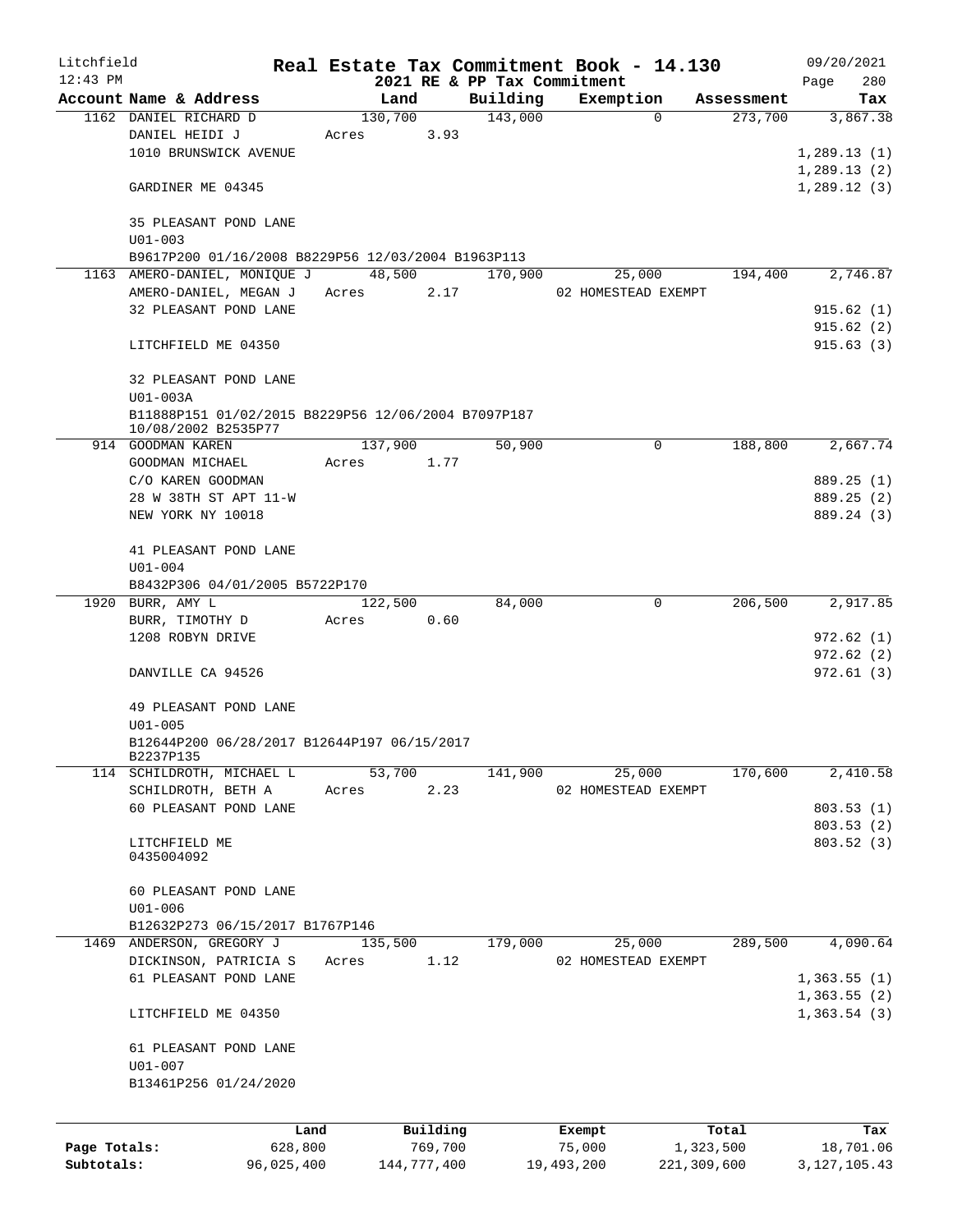| Litchfield |                                      |                                                                                      |         |         |                             | Real Estate Tax Commitment Book - 14.130 |            |               | 09/20/2021 |
|------------|--------------------------------------|--------------------------------------------------------------------------------------|---------|---------|-----------------------------|------------------------------------------|------------|---------------|------------|
| $12:43$ PM |                                      |                                                                                      |         |         | 2021 RE & PP Tax Commitment |                                          |            | Page          | 281        |
|            | Account Name & Address               |                                                                                      |         | Land    |                             | Building Exemption                       | Assessment |               | Tax        |
|            | 1477 PATTEN, JOHN JR                 |                                                                                      |         | 48,300  | 130,800                     | 31,000                                   | 148,100    |               | 2,092.65   |
|            | PATTEN, MARLENE M<br>629 PLAINS ROAD |                                                                                      | Acres   | 2.11    |                             | 02 HOMESTEAD EXEMPT<br>12 WW2 Vet Res.   |            |               | 697.55(1)  |
|            |                                      |                                                                                      |         |         |                             |                                          |            |               | 697.55(2)  |
|            | LITCHFIELD ME 04350                  |                                                                                      |         |         |                             |                                          |            |               | 697.55 (3) |
|            | 629 PLAINS ROAD<br>$U01 - 008$       |                                                                                      |         |         |                             |                                          |            |               |            |
|            |                                      | B9417P23 07/09/2007 B9417P21 07/09/2007 B8161P100<br>10/07/2004 B6735P349 12/13/2001 |         |         |                             |                                          |            |               |            |
|            | 994 BELAIRE, LAURA A                 |                                                                                      |         | 48,600  | 122,600                     | 25,000                                   | 146,200    |               | 2,065.81   |
|            | BELAIRE, ROBERT A                    |                                                                                      | Acres   | 2.21    |                             | 02 HOMESTEAD EXEMPT                      |            |               |            |
|            | 669 PLAINS ROAD                      |                                                                                      |         |         |                             |                                          |            |               | 688.60 (1) |
|            |                                      |                                                                                      |         |         |                             |                                          |            |               | 688.60 (2) |
|            | LITCHFIELD ME 04350                  |                                                                                      |         |         |                             |                                          |            |               | 688.61(3)  |
|            | 669 PLAINS ROAD                      |                                                                                      |         |         |                             |                                          |            |               |            |
|            | $U01 - 010$                          | B8920P275 05/30/2006 B1501P119                                                       |         |         |                             |                                          |            |               |            |
|            | 992 LANCASTER, WILLIAM               |                                                                                      |         | 141,100 | 199,000                     | 31,000                                   | 309,100    |               | 4,367.58   |
|            | LANCASTER FLORENCE                   |                                                                                      | Acres   | 5.33    |                             | 02 HOMESTEAD EXEMPT                      |            |               |            |
|            | 683 PLAINS ROAD                      |                                                                                      |         |         |                             | 03 VETERANS EXEMPT                       |            | 1,455.86(1)   |            |
|            |                                      |                                                                                      |         |         |                             |                                          |            | 1,455.86(2)   |            |
|            | LITCHFIELD ME 04350                  |                                                                                      |         |         |                             |                                          |            | 1,455.86(3)   |            |
|            | 683 PLAINS ROAD                      |                                                                                      |         |         |                             |                                          |            |               |            |
|            | $U01 - 011$                          |                                                                                      |         |         |                             |                                          |            |               |            |
|            | B2011P284                            |                                                                                      |         |         |                             |                                          |            |               |            |
|            | 1457 REED STANLEY                    |                                                                                      |         | 79,400  | $\Omega$                    | $\mathbf 0$                              | 79,400     |               | 1,121.92   |
|            | 12 KNIGHT STREET                     |                                                                                      | Acres   | 1.97    |                             |                                          |            |               |            |
|            |                                      |                                                                                      |         |         |                             |                                          |            |               | 373.97(1)  |
|            | FALMOUTH 04 04105                    |                                                                                      |         |         |                             |                                          |            |               | 373.97(2)  |
|            |                                      |                                                                                      |         |         |                             |                                          |            |               | 373.98(3)  |
|            | PLAINS ROAD                          |                                                                                      |         |         |                             |                                          |            |               |            |
|            | $U01 - 012$                          |                                                                                      |         |         |                             |                                          |            |               |            |
|            | 915 KAMILA, DAVID A                  | B9750P215 06/05/2008 B4570P304                                                       | 175,700 |         | 142,300                     |                                          | 293,000    |               | 4,140.09   |
|            |                                      | 33 SUNSHINE FARM ROAD                                                                |         | 8.45    |                             | 25,000<br>02 HOMESTEAD EXEMPT            |            |               |            |
|            |                                      |                                                                                      | Acres   |         |                             |                                          |            | 1,380.03(1)   |            |
|            | LITCHFIELD ME 04350                  |                                                                                      |         |         |                             |                                          |            | 1,380.03(2)   |            |
|            |                                      |                                                                                      |         |         |                             |                                          |            | 1,380.03(3)   |            |
|            |                                      |                                                                                      |         |         |                             |                                          |            |               |            |
|            |                                      | 33 SUNSHINE FARM ROAD                                                                |         |         |                             |                                          |            |               |            |
|            | $U01 - 013$                          |                                                                                      |         |         |                             |                                          |            |               |            |
|            | B1823P32                             |                                                                                      |         |         |                             |                                          |            |               |            |
|            | 1199 BEHNKE, WADE                    |                                                                                      |         | 154,200 | 142,400                     | 25,000                                   | 271,600    |               | 3,837.71   |
|            | BEHNKE, AMANDA                       |                                                                                      | Acres   | 4.55    |                             | 02 HOMESTEAD EXEMPT                      |            |               |            |
|            |                                      | 14 SUNSHINE FARM ROAD                                                                |         |         |                             |                                          |            | 1, 279.24(1)  |            |
|            |                                      |                                                                                      |         |         |                             |                                          |            | 1, 279.24 (2) |            |
|            | LITCHFIELD ME 04350                  |                                                                                      |         |         |                             |                                          |            | 1, 279.23(3)  |            |
|            |                                      | 14 SUNSHINE FARM ROAD                                                                |         |         |                             |                                          |            |               |            |
|            | U01-013A                             |                                                                                      |         |         |                             |                                          |            |               |            |
|            |                                      | B12565P221 03/27/2017 B3718P340                                                      |         |         |                             |                                          |            |               |            |
|            |                                      |                                                                                      |         |         |                             |                                          |            |               |            |
|            |                                      |                                                                                      |         |         |                             |                                          |            |               |            |

|              | Land       | Building    | Exempt     | Total       | Tax             |
|--------------|------------|-------------|------------|-------------|-----------------|
| Page Totals: | 647,300    | 737,100     | 137,000    | 1,247,400   | 17,625.76       |
| Subtotals:   | 96,672,700 | 145,514,500 | 19,630,200 | 222,557,000 | 3, 144, 731. 19 |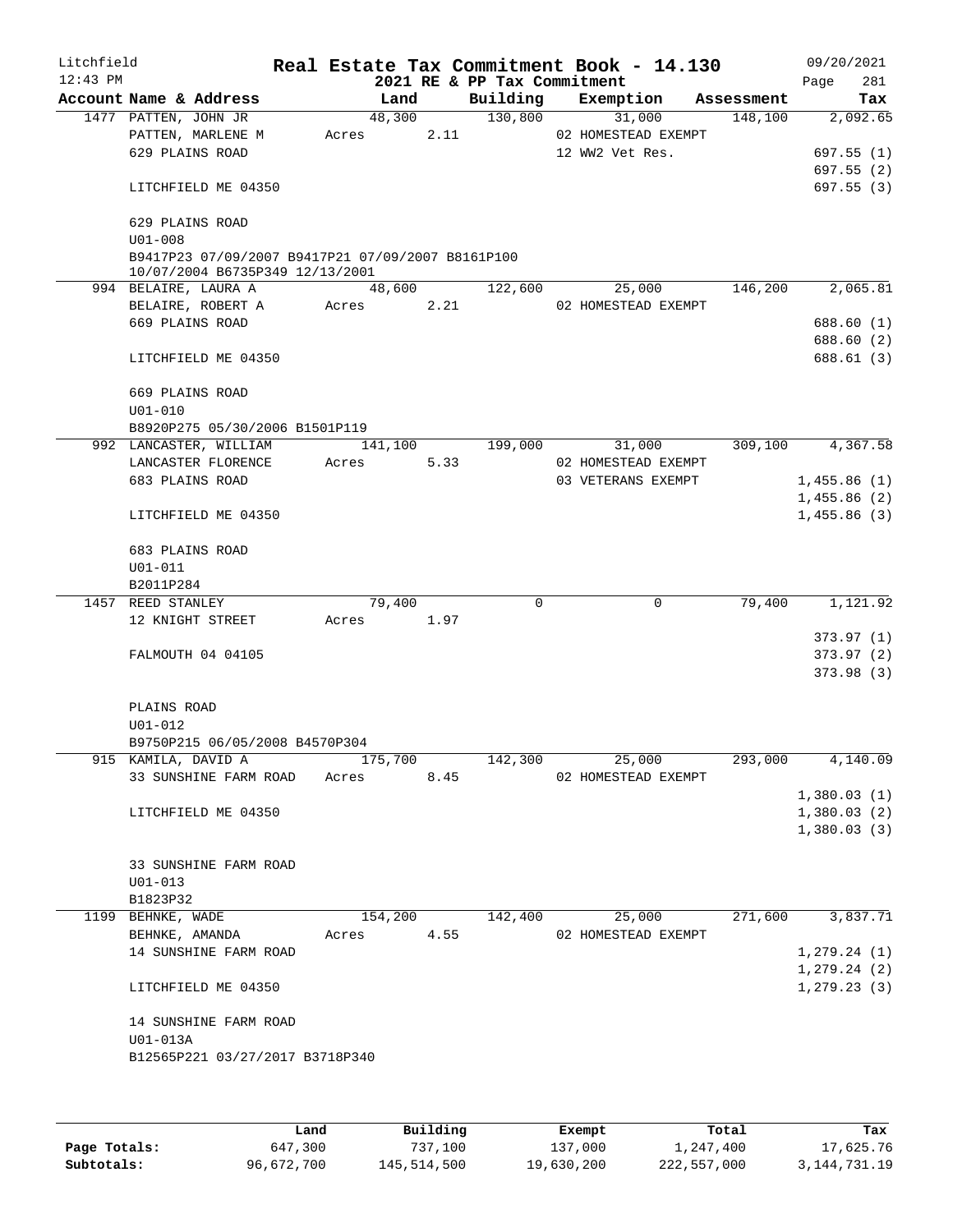| Litchfield   |                                                     |                 |          |                             | Real Estate Tax Commitment Book - 14.130 |                       | 09/20/2021      |
|--------------|-----------------------------------------------------|-----------------|----------|-----------------------------|------------------------------------------|-----------------------|-----------------|
| $12:43$ PM   | Account Name & Address                              |                 |          | 2021 RE & PP Tax Commitment |                                          |                       | 282<br>Page     |
|              | 1828 ANDERSON, THERESA MARIE                        | Land<br>158,000 |          | Building<br>57,400          | Exemption<br>$\mathbf 0$                 | Assessment<br>215,400 | Tax<br>3,043.60 |
|              | 115 DAVIS ROAD                                      | Acres           | 9.00     |                             |                                          |                       |                 |
|              |                                                     |                 |          |                             |                                          |                       | 1,014.53(1)     |
|              | DURHAM ME 04222                                     |                 |          |                             |                                          |                       | 1,014.53(2)     |
|              |                                                     |                 |          |                             |                                          |                       | 1,014.54(3)     |
|              |                                                     |                 |          |                             |                                          |                       |                 |
|              | 41 PAMROK LANE                                      |                 |          |                             |                                          |                       |                 |
|              | $U02 - 001$                                         |                 |          |                             |                                          |                       |                 |
|              | B13874P205 01/22/2021                               |                 |          |                             |                                          |                       |                 |
|              | 912 O K BERRY FAMILY TRUST                          | 170,200         |          | 63,300                      | 0                                        | 233,500               | 3,299.36        |
|              | ARLINE B JULIA, TRUSTEE Acres                       |                 | 5.50     |                             |                                          |                       |                 |
|              | 39 JOY ROAD                                         |                 |          |                             |                                          |                       | 1,099.79(1)     |
|              |                                                     |                 |          |                             |                                          |                       | 1,099.79(2)     |
|              | FAIRFIELD ME 04937 3421                             |                 |          |                             |                                          |                       | 1,099.78(3)     |
|              | 30 PAMROCK LANE                                     |                 |          |                             |                                          |                       |                 |
|              | $U02 - 002$                                         |                 |          |                             |                                          |                       |                 |
|              | B8832P343 03/14/2006 B1866P81                       |                 |          |                             |                                          |                       |                 |
|              | 529 DUVAL, MARGARET K                               | 46,500          |          | 183,100                     | 25,000                                   | 204,600               | 2,891.00        |
|              | 741 PLAINS RD                                       | Acres           | 1.50     |                             | 02 HOMESTEAD EXEMPT                      |                       |                 |
|              |                                                     |                 |          |                             |                                          |                       | 963.67(1)       |
|              | LITCHFIELD ME 04350                                 |                 |          |                             |                                          |                       | 963.67(2)       |
|              |                                                     |                 |          |                             |                                          |                       | 963.66(3)       |
|              |                                                     |                 |          |                             |                                          |                       |                 |
|              | 741 PLAINS ROAD                                     |                 |          |                             |                                          |                       |                 |
|              | U02-002A                                            |                 |          |                             |                                          |                       |                 |
|              | B4855P316 03/22/2004                                |                 |          |                             |                                          |                       |                 |
|              | 1575 RILEY NANCY B                                  | 122,600         |          | 165,100                     | 0                                        | 287,700               | 4,065.20        |
|              | DAIGLE ROBERT B                                     | Acres           | 3.03     |                             |                                          |                       |                 |
|              | 763 PLAINS ROAD                                     |                 |          |                             |                                          |                       | 1,355.07(1)     |
|              |                                                     |                 |          |                             |                                          |                       | 1,355.07(2)     |
|              | LITCHFIELD ME 04350                                 |                 |          |                             |                                          |                       | 1,355.06(3)     |
|              |                                                     |                 |          |                             |                                          |                       |                 |
|              | 763 PLAINS ROAD                                     |                 |          |                             |                                          |                       |                 |
|              | $U02 - 003$                                         |                 |          |                             |                                          |                       |                 |
|              | B9706P255 04/23/2008 B8337P147 03/15/2005 B1086P154 |                 |          |                             |                                          |                       |                 |
|              | 07/08/2004                                          |                 |          |                             |                                          |                       |                 |
|              | 794 MCCLOSKEY, STEVEN R                             | 103,100         |          | 131,800                     | 0                                        | 234,900               | 3,319.14        |
|              | MCCLOSKEY, BRENDA M                                 | Acres           | 0.96     |                             |                                          |                       |                 |
|              | 69 MADISON STREET                                   |                 |          |                             |                                          |                       | 1,106.38(1)     |
|              |                                                     |                 |          |                             |                                          |                       | 1,106.38(2)     |
|              | AUBURN ME 04210                                     |                 |          |                             |                                          |                       | 1, 106.38(3)    |
|              |                                                     |                 |          |                             |                                          |                       |                 |
|              | 769 PLAINS ROAD<br>$U02 - 004$                      |                 |          |                             |                                          |                       |                 |
|              | B12144P6 10/23/2015 B10475P138 07/19/2010 B1268P236 |                 |          |                             |                                          |                       |                 |
|              | 06/25/1962                                          |                 |          |                             |                                          |                       |                 |
|              | 888 JEAN LUCIE U, HEIRS OF:                         | 123,000         |          | 91,900                      | $\mathbf 0$                              | 214,900               | 3,036.54        |
|              | 3 JEANS WAY                                         | Acres           | 1.50     |                             |                                          |                       |                 |
|              |                                                     |                 |          |                             |                                          |                       | 1,012.18(1)     |
|              | LITCHFIELD ME 04350                                 |                 |          |                             |                                          |                       | 1,012.18(2)     |
|              |                                                     |                 |          |                             |                                          |                       | 1,012.18(3)     |
|              |                                                     |                 |          |                             |                                          |                       |                 |
|              | 3 JEAN'S WAY                                        |                 |          |                             |                                          |                       |                 |
|              | $U02 - 006$                                         |                 |          |                             |                                          |                       |                 |
|              | B3675P8 01/04/1990                                  |                 |          |                             |                                          |                       |                 |
|              |                                                     |                 |          |                             |                                          |                       |                 |
|              |                                                     |                 |          |                             |                                          |                       |                 |
|              | Land                                                |                 | Building |                             | Exempt                                   | Total                 | Tax             |
| Page Totals: | 723,400                                             |                 | 692,600  |                             | 25,000                                   | 1,391,000             | 19,654.84       |

**Subtotals:** 97,396,100 146,207,100 19,655,200 223,948,000 3,164,386.03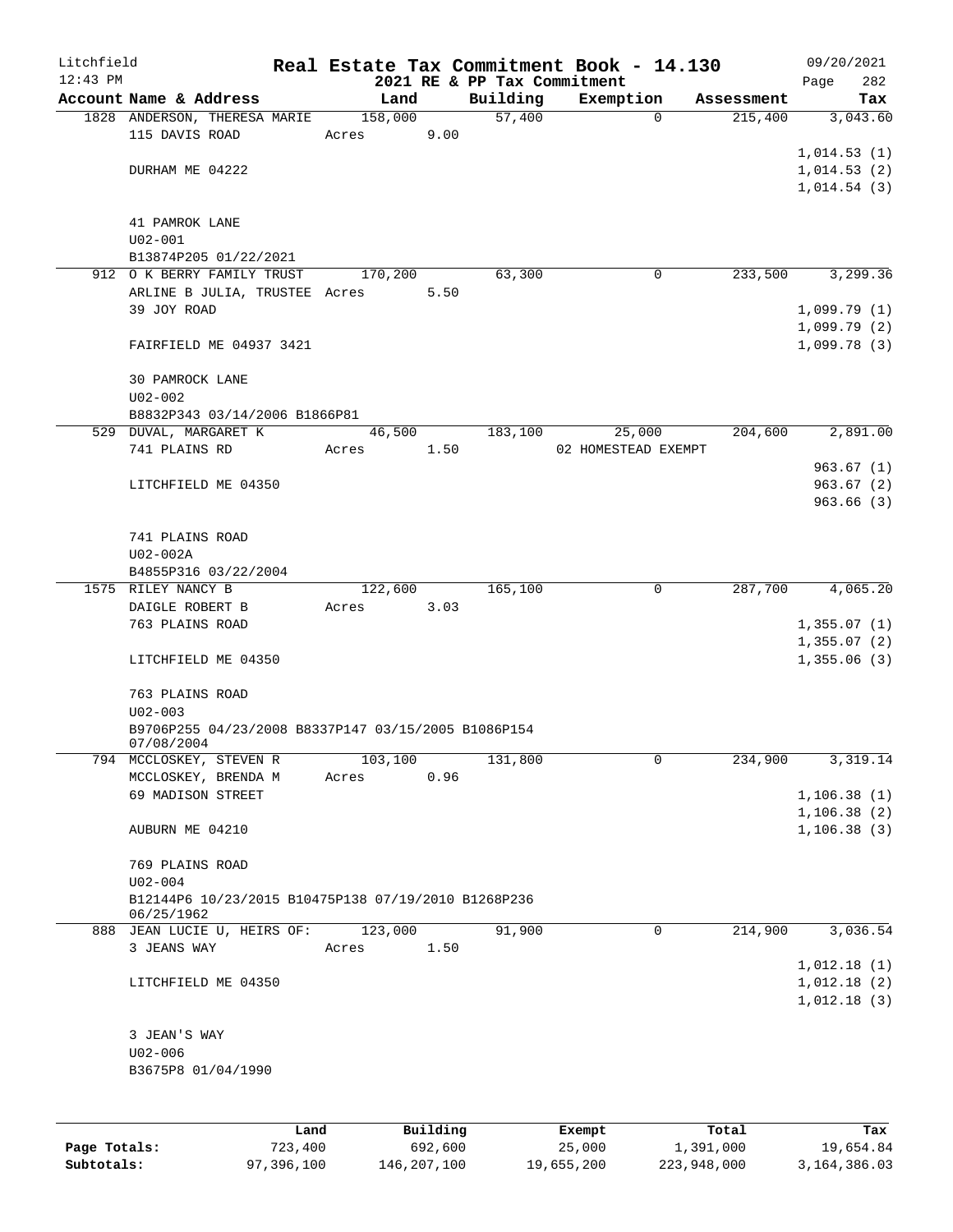| Litchfield |                                             |         |      |                             | Real Estate Tax Commitment Book - 14.130 |            | 09/20/2021             |
|------------|---------------------------------------------|---------|------|-----------------------------|------------------------------------------|------------|------------------------|
| $12:43$ PM |                                             |         |      | 2021 RE & PP Tax Commitment |                                          |            | 283<br>Page            |
|            | Account Name & Address                      | Land    |      | Building                    | Exemption                                | Assessment | Tax                    |
|            | 1582 CARNICELLA, BETH                       | 108,100 |      | 101,300                     | 25,000                                   | 184,400    | 2,605.57               |
|            | ROACH, WENDY                                | Acres   | 0.69 |                             | 02 HOMESTEAD EXEMPT                      |            |                        |
|            | 775 PLAINS ROAD                             |         |      |                             |                                          |            | 868.52(1)              |
|            |                                             |         |      |                             |                                          |            | 868.52 (2)             |
|            | LITCHFIELD ME 04350                         |         |      |                             |                                          |            | 868.53(3)              |
|            | 775 PLAINS ROAD                             |         |      |                             |                                          |            |                        |
|            | $U02 - 007$                                 |         |      |                             |                                          |            |                        |
|            | B13339P138 09/10/2019                       |         |      |                             |                                          |            |                        |
|            | 1110 MACFARLANE, BARBARA,<br>TRUSTEE        | 113,600 |      | 88,200                      | 31,000                                   | 170,800    | 2,413.40               |
|            | 777 PLAINS ROAD                             | Acres   | 0.73 |                             | 02 HOMESTEAD EXEMPT                      |            |                        |
|            |                                             |         |      |                             | 22 WW2 Widow Res                         |            | 804.47 (1)             |
|            | LITCHFIELD ME 04350                         |         |      |                             |                                          |            | 804.47(2)              |
|            |                                             |         |      |                             |                                          |            | 804.46(3)              |
|            |                                             |         |      |                             |                                          |            |                        |
|            | 777 PLAINS ROAD                             |         |      |                             |                                          |            |                        |
|            | $U02 - 008$                                 |         |      |                             |                                          |            |                        |
|            | B7453P183 06/05/2003                        |         |      |                             |                                          |            |                        |
|            | 1288 SALOIS, PAUL S                         | 110,400 |      | 59,500                      | 0                                        | 169,900    | 2,400.69               |
|            | SALOIS, CHRISTINA T                         | Acres   | 0.72 |                             |                                          |            |                        |
|            | 366 NORTH HUNTS MEADOW                      |         |      |                             |                                          |            | 800.23(1)              |
|            | ROAD                                        |         |      |                             |                                          |            |                        |
|            | WHITEFIELD ME 04353                         |         |      |                             |                                          |            | 800.23(2)<br>800.23(3) |
|            |                                             |         |      |                             |                                          |            |                        |
|            | 781 PLAINS ROAD                             |         |      |                             |                                          |            |                        |
|            | $U02 - 009$                                 |         |      |                             |                                          |            |                        |
|            | B11765P287 08/11/2014 B11745P215 07/15/2014 |         |      |                             |                                          |            |                        |
|            | B10423P122 05/21/2010 B1423P88              |         |      |                             |                                          |            |                        |
|            | 15 DESCHENES, PAUL                          | 138,300 |      | 48,500                      | $\mathbf 0$                              | 186,800    | 2,639.48               |
|            | DESCHENES, CYNTHIA                          | Acres   | 2.94 |                             |                                          |            |                        |
|            | 335 WEBBER AVENUE                           |         |      |                             |                                          |            | 879.83 (1)             |
|            |                                             |         |      |                             |                                          |            | 879.83 (2)             |
|            | LEWISTON ME 04240                           |         |      |                             |                                          |            | 879.82 (3)             |
|            | 785 PLAINS ROAD                             |         |      |                             |                                          |            |                        |
|            | U02-010                                     |         |      |                             |                                          |            |                        |
|            | B5378P292                                   |         |      |                             |                                          |            |                        |
|            | 643 FURTH, DONALD & MARY<br>TRUSTEES        | 180,900 |      | 47,200                      | 0                                        | 228,100    | 3,223.05               |
|            | 1351 N WESTERN AVE.                         | Acres   | 5.00 |                             |                                          |            |                        |
|            | #215                                        |         |      |                             |                                          |            |                        |
|            |                                             |         |      |                             |                                          |            | 1,074.35(1)            |
|            | LAKE FOREST IL 60045                        |         |      |                             |                                          |            | 1,074.35(2)            |
|            | 1238                                        |         |      |                             |                                          |            |                        |
|            |                                             |         |      |                             |                                          |            | 1,074.35(3)            |
|            | 795 PLAINS ROAD                             |         |      |                             |                                          |            |                        |
|            | $U02 - 011$                                 |         |      |                             |                                          |            |                        |
|            | B5203P334 05/16/1996                        |         |      |                             |                                          |            |                        |
|            |                                             |         |      |                             |                                          |            |                        |

|              | Land       | Building    | Exempt     | Total       | Tax          |
|--------------|------------|-------------|------------|-------------|--------------|
| Page Totals: | 651,300    | 344,700     | 56,000     | 940,000     | 13,282.19    |
| Subtotals:   | 98,047,400 | 146,551,800 | 19,711,200 | 224,888,000 | 3,177,668.22 |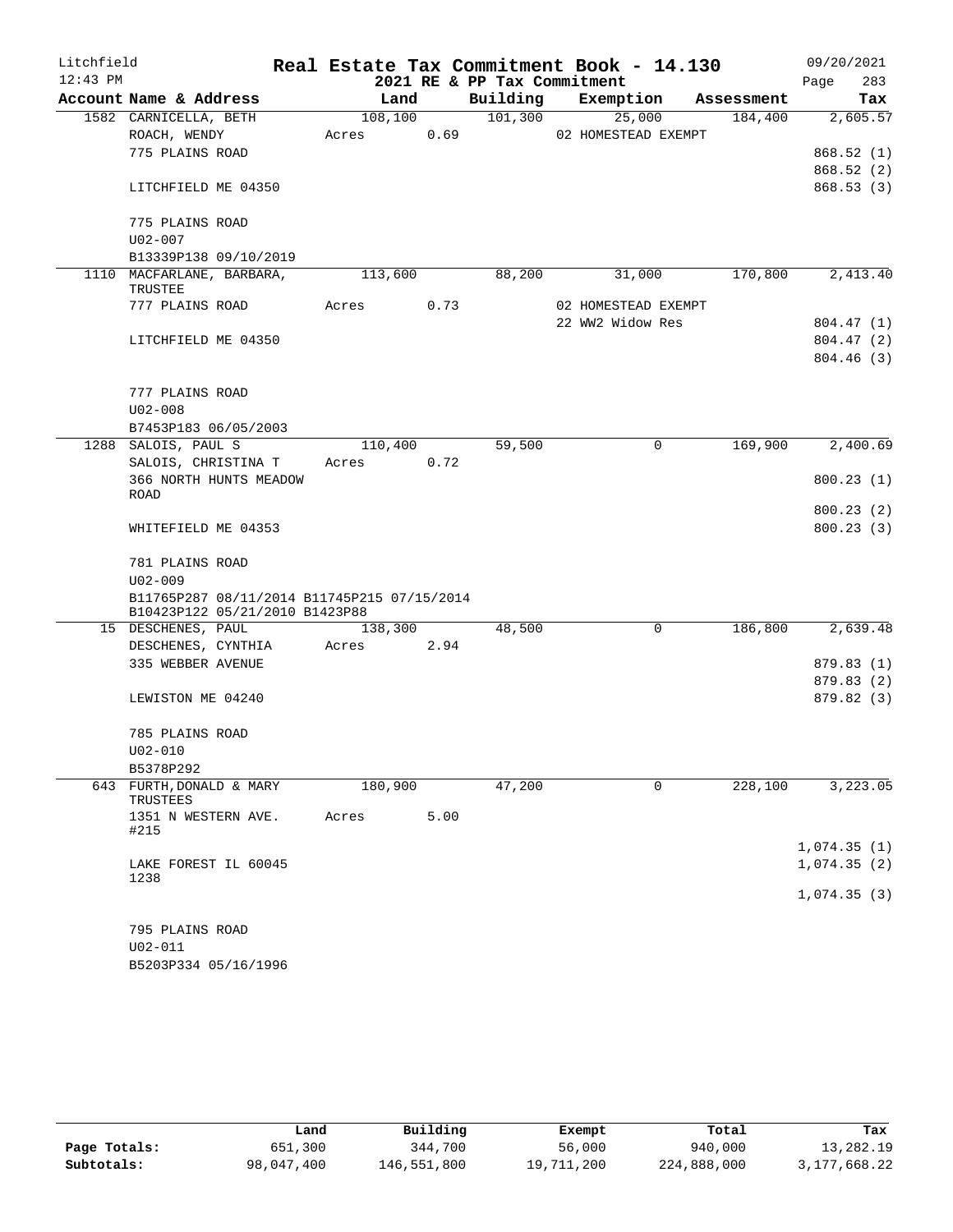| Litchfield |                                                      |             |         |      |                             | Real Estate Tax Commitment Book - 14.130 |             |            | 09/20/2021  |     |
|------------|------------------------------------------------------|-------------|---------|------|-----------------------------|------------------------------------------|-------------|------------|-------------|-----|
| $12:43$ PM |                                                      |             |         |      | 2021 RE & PP Tax Commitment |                                          |             |            | Page        | 284 |
|            | Account Name & Address                               |             | Land    |      | Building                    | Exemption                                |             | Assessment |             | Tax |
|            | 89 BEAL, ADAM J                                      |             | 34,300  |      | 60,400                      |                                          | $\Omega$    | 94,700     | 1,338.11    |     |
|            | 812 PLAINS RD                                        | Acres       |         | 8.48 |                             |                                          |             |            | 446.04(1)   |     |
|            | LITCHFIELD ME 04350                                  |             |         |      |                             |                                          |             |            | 446.04 (2)  |     |
|            |                                                      |             |         |      |                             |                                          |             |            | 446.03(3)   |     |
|            |                                                      |             |         |      |                             |                                          |             |            |             |     |
|            | 817 PLAINS ROAD                                      |             |         |      |                             |                                          |             |            |             |     |
|            | $U03 - 001$                                          |             |         |      |                             |                                          |             |            |             |     |
|            | B12798P51 12/08/2017 B12790P202 11/30/2017 B2192P157 |             |         |      |                             |                                          |             |            |             |     |
|            | 2925 BEAL, RICHARD L                                 |             | 55,100  |      | 132,400                     | 25,000                                   |             | 162,500    | 2,296.13    |     |
|            | 40 BEALS LANE                                        | Acres 10.52 |         |      |                             | 02 HOMESTEAD EXEMPT                      |             |            |             |     |
|            |                                                      |             |         |      |                             |                                          |             |            | 765.38(1)   |     |
|            | LITCHFIELD ME 04350                                  |             |         |      |                             |                                          |             |            | 765.38(2)   |     |
|            |                                                      |             |         |      |                             |                                          |             |            | 765.37(3)   |     |
|            |                                                      |             |         |      |                             |                                          |             |            |             |     |
|            | <b>40 BEALS LANE</b>                                 |             |         |      |                             |                                          |             |            |             |     |
|            | $U03 - 001 - A$                                      |             |         |      |                             |                                          |             |            |             |     |
|            | B2192P157                                            |             |         |      |                             |                                          |             |            |             |     |
|            | 66 BAILEY, BETTY                                     |             | 109,400 |      | 116,400                     |                                          | 0           | 225,800    | 3,190.55    |     |
|            | 14 BAILEY LANE                                       | Acres       |         | 0.40 |                             |                                          |             |            |             |     |
|            |                                                      |             |         |      |                             |                                          |             |            | 1,063.52(1) |     |
|            | LITCHFIELD ME 04350                                  |             |         |      |                             |                                          |             |            | 1,063.52(2) |     |
|            |                                                      |             |         |      |                             |                                          |             |            | 1,063.51(3) |     |
|            |                                                      |             |         |      |                             |                                          |             |            |             |     |
|            | 14 BAILEY LANE                                       |             |         |      |                             |                                          |             |            |             |     |
|            | $U03 - 002$<br>B13895P21 02/01/2021                  |             |         |      |                             |                                          |             |            |             |     |
|            | 1027 LEAVITT, LAURIE                                 |             | 114,000 |      | 40,300                      |                                          | $\mathbf 0$ | 154,300    | 2,180.26    |     |
|            | LEAVITT, WILLIAM & MARY Acres                        |             |         | 0.50 |                             |                                          |             |            |             |     |
|            | E. BAILEY                                            |             |         |      |                             |                                          |             |            |             |     |
|            | 42 DANIEL DRIVE                                      |             |         |      |                             |                                          |             |            | 726.75(1)   |     |
|            |                                                      |             |         |      |                             |                                          |             |            | 726.75(2)   |     |
|            | GARDINER ME 04345                                    |             |         |      |                             |                                          |             |            | 726.76(3)   |     |
|            |                                                      |             |         |      |                             |                                          |             |            |             |     |
|            | 10 BAILEY LANE                                       |             |         |      |                             |                                          |             |            |             |     |
|            | $U03 - 003$                                          |             |         |      |                             |                                          |             |            |             |     |
|            | B12561P93 03/17/2017 B5915P251                       |             |         |      |                             |                                          |             |            |             |     |
|            | 1256 MORSE, TRUDY I                                  |             | 145,600 |      | 104,900                     | 25,000                                   |             | 225,500    | 3,186.32    |     |
|            | 6385 WILLOW ROAD                                     | Acres       |         | 1.70 |                             | 02 HOMESTEAD EXEMPT                      |             |            |             |     |
|            |                                                      |             |         |      |                             |                                          |             |            | 1,062.11(1) |     |
|            | W BLOOMFIELD MI 48324                                |             |         |      |                             |                                          |             |            | 1,062.11(2) |     |
|            |                                                      |             |         |      |                             |                                          |             |            | 1,062.10(3) |     |
|            |                                                      |             |         |      |                             |                                          |             |            |             |     |
|            | 1 OSPREY LANE<br>$U03 - 004$                         |             |         |      |                             |                                          |             |            |             |     |
|            | B5993P296 07/09/1999 B5743P323 B3351P209 05/24/1988  |             |         |      |                             |                                          |             |            |             |     |
|            | 390 RAND, PATRICK J                                  |             | 130,900 |      | 99,600                      | 25,000                                   |             | 205,500    | 2,903.72    |     |
|            | 7 OSPREY LANE                                        | Acres       |         | 1.21 |                             | 02 HOMESTEAD EXEMPT                      |             |            |             |     |
|            |                                                      |             |         |      |                             |                                          |             |            | 967.91(1)   |     |
|            | LITCHFIELD ME 04350                                  |             |         |      |                             |                                          |             |            | 967.91(2)   |     |
|            |                                                      |             |         |      |                             |                                          |             |            | 967.90(3)   |     |
|            |                                                      |             |         |      |                             |                                          |             |            |             |     |
|            | 7 OSPREY LANE                                        |             |         |      |                             |                                          |             |            |             |     |
|            | $U03 - 005$                                          |             |         |      |                             |                                          |             |            |             |     |
|            | B12738P219 09/22/2017 B8049P64 07/23/2004            |             |         |      |                             |                                          |             |            |             |     |
|            |                                                      |             |         |      |                             |                                          |             |            |             |     |
|            |                                                      |             |         |      |                             |                                          |             |            |             |     |
|            |                                                      |             |         |      |                             |                                          |             |            |             |     |

|              | Land       | Building    | Exempt     | Total       | Tax          |
|--------------|------------|-------------|------------|-------------|--------------|
| Page Totals: | 589,300    | 554,000     | 75,000     | 1,068,300   | 15,095.09    |
| Subtotals:   | 98,636,700 | 147,105,800 | 19,786,200 | 225,956,300 | 3,192,763.31 |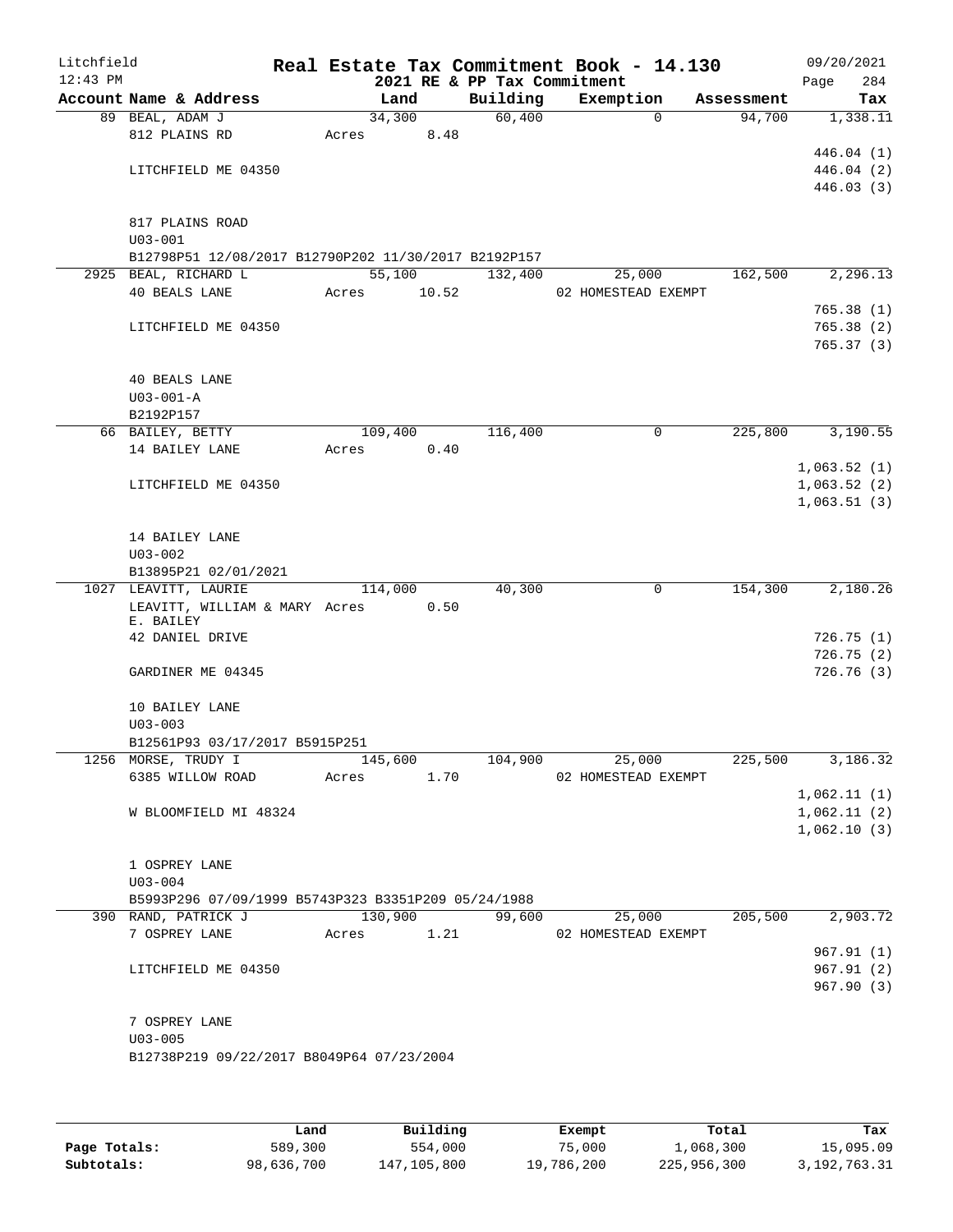| Litchfield |                               |                                           |         |      |                             | Real Estate Tax Commitment Book - 14.130 |            | 09/20/2021  |
|------------|-------------------------------|-------------------------------------------|---------|------|-----------------------------|------------------------------------------|------------|-------------|
| $12:43$ PM |                               |                                           |         |      | 2021 RE & PP Tax Commitment |                                          |            | 285<br>Page |
|            |                               | Account Name & Address                    | Land    |      | Building                    | Exemption                                | Assessment | Tax         |
|            | 1805 FORTIN, DANIEL           |                                           | 104,400 |      | 31,700                      | $\Omega$                                 | 136,100    | 1,923.09    |
|            | FORTIN, RENEE<br>412 POND RD  |                                           | Acres   | 0.33 |                             |                                          |            | 641.03(1)   |
|            |                               |                                           |         |      |                             |                                          |            | 641.03(2)   |
|            |                               | LEWISTON ME 04240                         |         |      |                             |                                          |            | 641.03(3)   |
|            |                               |                                           |         |      |                             |                                          |            |             |
|            | 13 OSPREY LANE                |                                           |         |      |                             |                                          |            |             |
|            | $U03 - 006$                   |                                           |         |      |                             |                                          |            |             |
|            |                               | B6621P151 09/10/2001                      |         |      |                             |                                          |            |             |
|            |                               | 30 ANDERSON, CLYDE W                      | 97,000  |      | 34,000                      | $\mathbf 0$                              | 131,000    | 1,851.03    |
|            |                               | 19 HOLLAND LANE                           | Acres   | 0.59 |                             |                                          |            |             |
|            |                               |                                           |         |      |                             |                                          |            | 617.01(1)   |
|            |                               | DURHAM ME 04222                           |         |      |                             |                                          |            | 617.01(2)   |
|            |                               |                                           |         |      |                             |                                          |            | 617.01(3)   |
|            |                               |                                           |         |      |                             |                                          |            |             |
|            | 15 OSPREY LANE                |                                           |         |      |                             |                                          |            |             |
|            | $U03 - 007$                   |                                           |         |      |                             |                                          |            |             |
|            |                               | B12879P89 03/28/2018 B1476P375            |         |      |                             |                                          |            |             |
|            |                               | 488 RICHARDS, CYNTHIA M                   | 104,200 |      | 62,100                      | $\mathbf 0$                              | 166,300    | 2,349.82    |
|            |                               | 110 COUNTRY LANE                          | Acres   | 0.66 |                             |                                          |            |             |
|            |                               |                                           |         |      |                             |                                          |            | 783.27(1)   |
|            |                               | DURHAM ME 04222                           |         |      |                             |                                          |            | 783.27(2)   |
|            |                               |                                           |         |      |                             |                                          |            | 783.28(3)   |
|            |                               |                                           |         |      |                             |                                          |            |             |
|            | 19 OSPREY LANE<br>$U03 - 008$ |                                           |         |      |                             |                                          |            |             |
|            |                               | B12360P144 07/22/2016 B3748P324           |         |      |                             |                                          |            |             |
|            | 953 ROSE, JEFFREY             |                                           | 110,100 |      | 58,000                      | 0                                        | 168,100    | 2,375.25    |
|            |                               | NOONS-ROSE, NOONS-ROSE, Acres             |         | 0.63 |                             |                                          |            |             |
|            | LINDA                         |                                           |         |      |                             |                                          |            |             |
|            | PO BOX 2                      |                                           |         |      |                             |                                          |            | 791.75 (1)  |
|            |                               |                                           |         |      |                             |                                          |            | 791.75(2)   |
|            | TRURO MA 02666                |                                           |         |      |                             |                                          |            | 791.75(3)   |
|            |                               |                                           |         |      |                             |                                          |            |             |
|            | 32 OSPREY LANE                |                                           |         |      |                             |                                          |            |             |
|            | $U03 - 009$                   |                                           |         |      |                             |                                          |            |             |
|            | B6356P193                     |                                           |         |      |                             |                                          |            |             |
|            | 1251 LIFF, KIM K              |                                           | 87,500  |      | 37,000                      | 0                                        | 124,500    | 1,759.19    |
|            |                               | 6 ROBERTS HILL ROAD                       | Acres   | 0.27 |                             |                                          |            |             |
|            |                               |                                           |         |      |                             |                                          |            | 586.40(1)   |
|            |                               | TOPSHAM ME 04086                          |         |      |                             |                                          |            | 586.40(2)   |
|            |                               |                                           |         |      |                             |                                          |            | 586.39 (3)  |
|            |                               |                                           |         |      |                             |                                          |            |             |
|            | 30 OSPREY LANE<br>$U03 - 010$ |                                           |         |      |                             |                                          |            |             |
|            |                               | B13324P102 09/04/2019                     |         |      |                             |                                          |            |             |
|            |                               | 573 FANT, REBECCA (TRUSTEE)               | 97,500  |      | 58,700                      | 0                                        | 156,200    | 2,207.11    |
|            |                               | FANT ROBERT (TRUSTEE)                     | Acres   | 0.30 |                             |                                          |            |             |
|            |                               | FANT FAMILY TRUST                         |         |      |                             |                                          |            | 735.70(1)   |
|            | APT#B101                      |                                           |         |      |                             |                                          |            | 735.70 (2)  |
|            | 150 DOWNS BLVD                |                                           |         |      |                             |                                          |            | 735.71(3)   |
|            |                               | CLEMSON SC 29631                          |         |      |                             |                                          |            |             |
|            | 28 OSPREY LANE                |                                           |         |      |                             |                                          |            |             |
|            | $U03 - 011$                   |                                           |         |      |                             |                                          |            |             |
|            |                               | B11301P90 01/31/2013 B6033P344 08/23/1999 |         |      |                             |                                          |            |             |
|            |                               |                                           |         |      |                             |                                          |            |             |
|            |                               |                                           |         |      |                             |                                          |            |             |
|            |                               |                                           |         |      |                             |                                          |            |             |

|              | Land         | Building    | Exempt     | Total       | Tax          |
|--------------|--------------|-------------|------------|-------------|--------------|
| Page Totals: | 600,700      | 281,500     |            | 882,200     | 12,465.49    |
| Subtotals:   | 99, 237, 400 | 147,387,300 | 19,786,200 | 226,838,500 | 3,205,228.80 |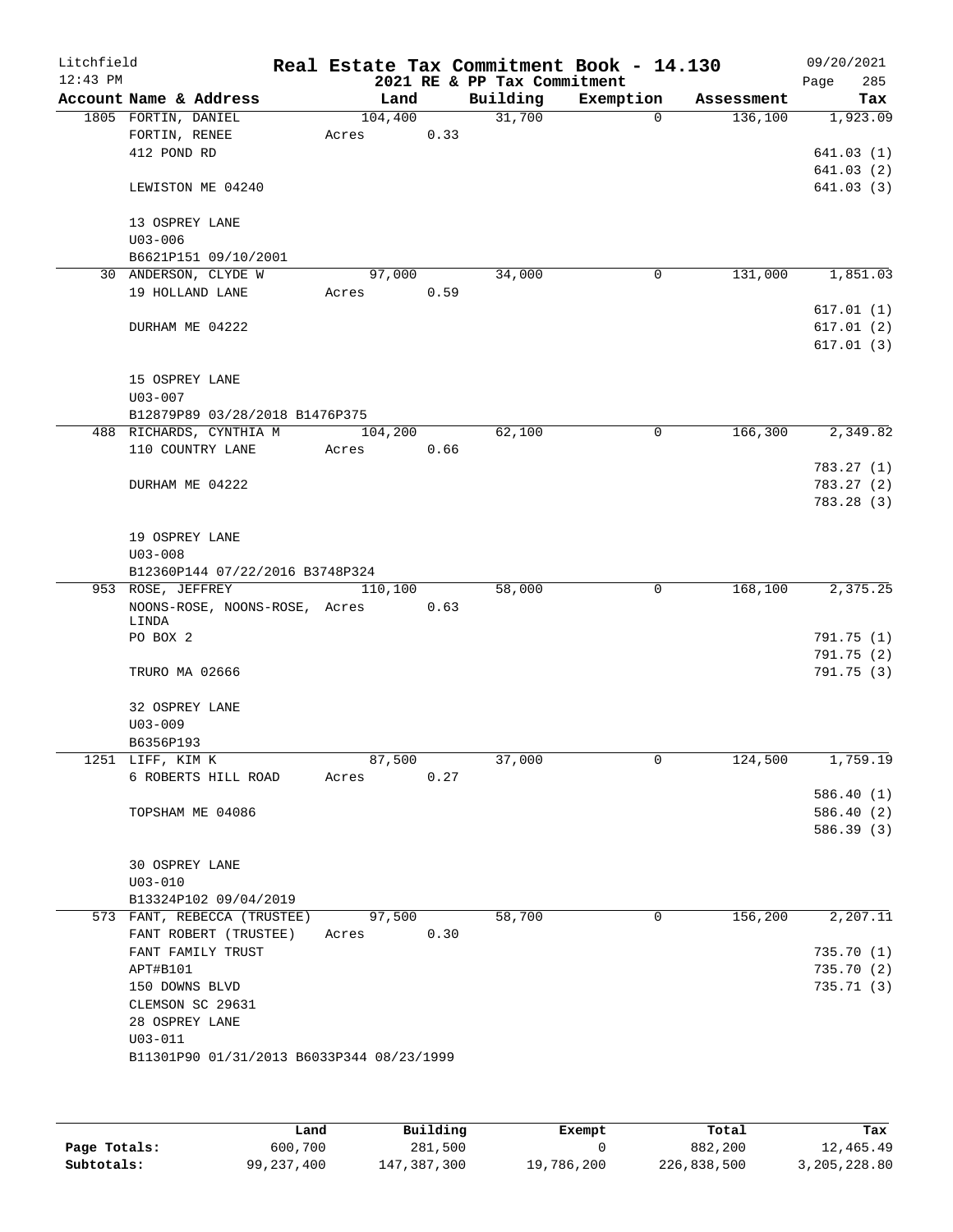| Litchfield   |                                                                              |         |       |         |          |                                         | Real Estate Tax Commitment Book - 14.130 |            | 09/20/2021         |
|--------------|------------------------------------------------------------------------------|---------|-------|---------|----------|-----------------------------------------|------------------------------------------|------------|--------------------|
| $12:43$ PM   | Account Name & Address                                                       |         |       | Land    |          | 2021 RE & PP Tax Commitment<br>Building | Exemption                                | Assessment | 286<br>Page<br>Tax |
|              | 1541 ROWE, HOWARD P                                                          |         |       | 98,700  |          | 100,500                                 | 25,000                                   | 174,200    | 2,461.45           |
|              | <b>45 WARREN LANE</b>                                                        |         | Acres |         | 0.31     |                                         | 02 HOMESTEAD EXEMPT                      |            |                    |
|              |                                                                              |         |       |         |          |                                         |                                          |            | 820.48 (1)         |
|              | LITCHFIELD ME 04350                                                          |         |       |         |          |                                         |                                          |            | 820.48 (2)         |
|              |                                                                              |         |       |         |          |                                         |                                          |            | 820.49 (3)         |
|              |                                                                              |         |       |         |          |                                         |                                          |            |                    |
|              | <b>45 WARREN LANE</b>                                                        |         |       |         |          |                                         |                                          |            |                    |
|              | $U03 - 012$<br>B7892P170 03/31/2004                                          |         |       |         |          |                                         |                                          |            |                    |
|              | 1438 STUPINSKI, JENIFER R                                                    |         |       | 97,500  |          | 49,300                                  | 0                                        | 146,800    | 2,074.28           |
|              | 26 TOPSHAM CROSSING                                                          |         | Acres |         | 0.30     |                                         |                                          |            |                    |
|              |                                                                              |         |       |         |          |                                         |                                          |            | 691.43(1)          |
|              | TOPSHAM ME 04086                                                             |         |       |         |          |                                         |                                          |            | 691.43(2)          |
|              |                                                                              |         |       |         |          |                                         |                                          |            | 691.42(3)          |
|              |                                                                              |         |       |         |          |                                         |                                          |            |                    |
|              | 47 WARREN LANE                                                               |         |       |         |          |                                         |                                          |            |                    |
|              | $U03 - 013$                                                                  |         |       |         |          |                                         |                                          |            |                    |
|              | B13479P38 12/10/2019 B11314P264 02/19/2013 B10759P84<br>06/21/2011 B7185P193 |         |       |         |          |                                         |                                          |            |                    |
|              | 1725 FOURNIER THOMAS                                                         |         |       | 120,000 |          | 48,300                                  | 0                                        | 168,300    | 2,378.08           |
|              | FOURNIER NORMAND                                                             |         | Acres |         | 0.51     |                                         |                                          |            |                    |
|              | P O BOX 571                                                                  |         |       |         |          |                                         |                                          |            | 792.69 (1)         |
|              |                                                                              |         |       |         |          |                                         |                                          |            | 792.69(2)          |
|              | SABATTUS ME 04280                                                            |         |       |         |          |                                         |                                          |            | 792.70 (3)         |
|              | 61 WARREN LANE                                                               |         |       |         |          |                                         |                                          |            |                    |
|              | $U03 - 014$                                                                  |         |       |         |          |                                         |                                          |            |                    |
|              | B8529P179 07/27/2005 B2971P179                                               |         |       |         |          |                                         |                                          |            |                    |
|              | 2265 STEVENS, EDWARD, ALBERT                                                 |         |       | 103,500 |          | $\Omega$                                | 0                                        | 103,500    | 1,462.46           |
|              | & MARY DUNLAP                                                                |         |       |         |          |                                         |                                          |            |                    |
|              | 89 UPPER POND ROAD                                                           |         | Acres |         | 0.64     |                                         |                                          |            |                    |
|              |                                                                              |         |       |         |          |                                         |                                          |            | 487.49 (1)         |
|              | LITCHFIELD ME 04350                                                          |         |       |         |          |                                         |                                          |            | 487.49 (2)         |
|              |                                                                              |         |       |         |          |                                         |                                          |            | 487.48 (3)         |
|              | WARREN LANE                                                                  |         |       |         |          |                                         |                                          |            |                    |
|              | $U03 - 015$                                                                  |         |       |         |          |                                         |                                          |            |                    |
|              | B6506P140 06/08/2001                                                         |         |       |         |          |                                         |                                          |            |                    |
| 1681         | STEVENS, EDWARD JR                                                           |         |       | 6,500   |          | 300                                     | 0                                        | 6,800      | 96.08              |
|              | DUNLAP, MARY                                                                 |         | Acres |         | 2.18     |                                         |                                          |            |                    |
|              | 89 UPPER POND RD                                                             |         |       |         |          |                                         |                                          |            | 32.03(1)           |
|              |                                                                              |         |       |         |          |                                         |                                          |            | 32.03(2)           |
|              | LITCHFIELD ME 04350                                                          |         |       |         |          |                                         |                                          |            | 32.02(3)           |
|              |                                                                              |         |       |         |          |                                         |                                          |            |                    |
|              | 64 WARREN LANE                                                               |         |       |         |          |                                         |                                          |            |                    |
|              | $U03 - 016$                                                                  |         |       |         |          |                                         |                                          |            |                    |
|              | B6506P140                                                                    |         |       |         |          |                                         |                                          |            |                    |
|              | 524 DUNLAP, MARY                                                             |         |       | 52,500  |          | 95,800                                  | 25,000                                   | 123,300    | 1,742.23           |
|              | 849 PLAINS RD                                                                |         | Acres |         | 3.50     |                                         | 02 HOMESTEAD EXEMPT                      |            |                    |
|              |                                                                              |         |       |         |          |                                         |                                          |            | 580.74 (1)         |
|              | LITCHFIELD ME 04350                                                          |         |       |         |          |                                         |                                          |            | 580.74 (2)         |
|              |                                                                              |         |       |         |          |                                         |                                          |            | 580.75 (3)         |
|              | 849 PLAINS ROAD                                                              |         |       |         |          |                                         |                                          |            |                    |
|              | U03-016A                                                                     |         |       |         |          |                                         |                                          |            |                    |
|              | B3336P212                                                                    |         |       |         |          |                                         |                                          |            |                    |
|              |                                                                              |         |       |         |          |                                         |                                          |            |                    |
|              |                                                                              |         |       |         |          |                                         |                                          |            |                    |
|              |                                                                              | Land    |       |         | Building |                                         | Exempt                                   | Total      | Tax                |
| Page Totals: |                                                                              | 478,700 |       |         | 294,200  |                                         | 50,000                                   | 722,900    | 10,214.58          |

**Subtotals:** 99,716,100 147,681,500 19,836,200 227,561,400 3,215,443.38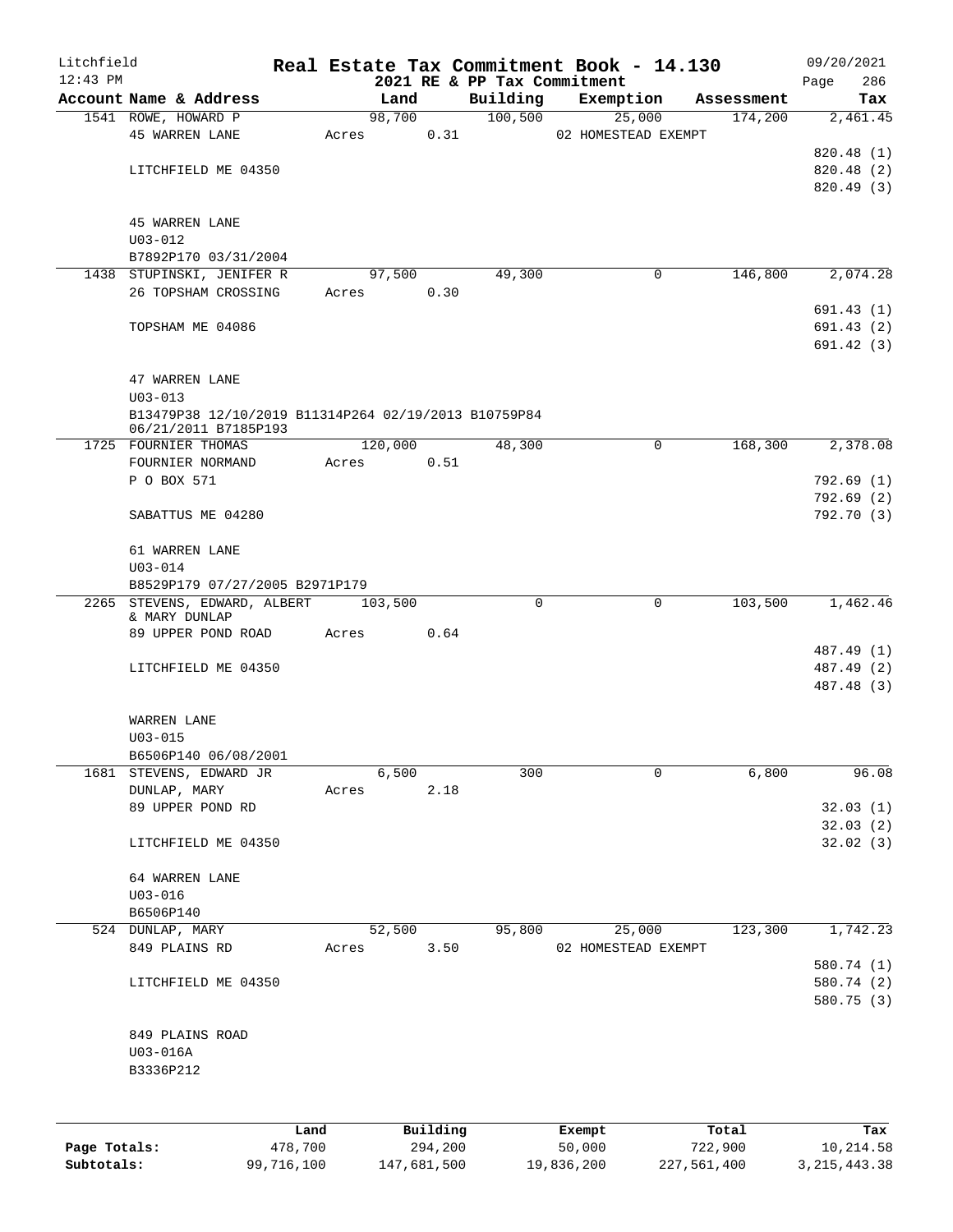| Litchfield   |                                     |                                                                                |       |             |          | Real Estate Tax Commitment Book - 14.130 |               |            | 09/20/2021     |
|--------------|-------------------------------------|--------------------------------------------------------------------------------|-------|-------------|----------|------------------------------------------|---------------|------------|----------------|
| $12:43$ PM   |                                     |                                                                                |       |             |          | 2021 RE & PP Tax Commitment              |               |            | 287<br>Page    |
|              | Account Name & Address              |                                                                                |       | Land        | Building | Exemption                                |               | Assessment | Tax            |
|              |                                     | 1746 TOWER, ETHEL HEIRS OF:                                                    |       | 54,400      | 2,400    |                                          | $\Omega$      | 56,800     | 802.58         |
|              | C/O LYNN TOWER                      |                                                                                | Acres | 3.30        |          |                                          |               |            |                |
|              | 38 WARREN LANE                      |                                                                                |       |             |          |                                          |               |            | 267.53(1)      |
|              | LITCHFIELD ME 04350                 |                                                                                |       |             |          |                                          |               |            | 267.53(2)      |
|              |                                     |                                                                                |       |             |          |                                          |               |            | 267.52(3)      |
|              | <b>40 WARREN LANE</b>               |                                                                                |       |             |          |                                          |               |            |                |
|              | U03-016C                            |                                                                                |       |             |          |                                          |               |            |                |
|              | B4368P335                           |                                                                                |       |             |          |                                          |               |            |                |
|              | 817 TOWER, LYNN                     |                                                                                |       | 0           | 4,700    | 4,700                                    |               | 0          | 0.00           |
|              | 38 WARREN LANE                      |                                                                                |       |             |          | 02 HOMESTEAD EXEMPT                      |               |            |                |
|              |                                     |                                                                                |       |             |          |                                          |               |            |                |
|              | LITCHFIELD ME 04350                 |                                                                                |       |             |          |                                          |               |            |                |
|              |                                     |                                                                                |       |             |          |                                          |               |            |                |
|              |                                     |                                                                                |       |             |          |                                          |               |            |                |
|              | 38 WARREN LANE                      |                                                                                |       |             |          |                                          |               |            |                |
|              | U03-016C-ON                         |                                                                                |       |             |          |                                          |               |            |                |
|              | 1671 GENDRON, DEREK                 |                                                                                |       | 48,200      | 200,000  |                                          | 0             | 248,200    | 3,507.07       |
|              | MEADER, JAMIE RAE                   |                                                                                | Acres | 2.05        |          |                                          |               |            |                |
|              | 37 WARREN LANE                      |                                                                                |       |             |          |                                          |               |            | 1,169.02(1)    |
|              |                                     |                                                                                |       |             |          |                                          |               |            | 1,169.02(2)    |
|              | LITCHFIELD ME 04350                 |                                                                                |       |             |          |                                          |               |            | 1,169.03(3)    |
|              |                                     |                                                                                |       |             |          |                                          |               |            |                |
|              | 37 WARREN LANE                      |                                                                                |       |             |          |                                          |               |            |                |
|              | $U03 - 016D$                        |                                                                                |       |             |          |                                          |               |            |                |
|              |                                     | B11873P195 12/12/2014 B10423P277 05/21/2010                                    |       |             |          |                                          |               |            |                |
|              |                                     | B10341P128 01/11/2010 B9927P182 12/10/2008 B9898P214                           |       |             |          |                                          |               |            |                |
|              | 2194 DUNLAP, MARY                   | 09/16/2008 B9025P231 08/14/2006 B4128P256                                      |       | 31,500      | 0        |                                          | 0             | 31,500     | 445.10         |
|              | 849 PLAINS RD                       |                                                                                | Acres | 3.17        |          |                                          |               |            |                |
|              |                                     |                                                                                |       |             |          |                                          |               |            | 148.37(1)      |
|              | LITCHFIELD ME 04350                 |                                                                                |       |             |          |                                          |               |            | 148.37(2)      |
|              |                                     |                                                                                |       |             |          |                                          |               |            | 148.36(3)      |
|              |                                     |                                                                                |       |             |          |                                          |               |            |                |
|              | PLAINS ROAD                         |                                                                                |       |             |          |                                          |               |            |                |
|              | U03-016E                            |                                                                                |       |             |          |                                          |               |            |                |
|              | B6506P138 08/08/2001                |                                                                                |       |             |          |                                          |               |            |                |
|              | 1167 STINSON, DOREEN C              |                                                                                |       | 82,700      | 40,700   |                                          | $\mathbf{0}$  | 123,400    | 1,743.64       |
|              | PATNEAUDE, MATHEW T                 |                                                                                | Acres | 0.31        |          |                                          |               |            |                |
|              | 1687 ROXBURY ROAD                   |                                                                                |       |             |          |                                          |               |            | 581.21(1)      |
|              |                                     |                                                                                |       |             |          |                                          |               |            | 581.21 (2)     |
|              | ROXBURY ME 04275                    |                                                                                |       |             |          |                                          |               |            | 581.22 (3)     |
|              |                                     |                                                                                |       |             |          |                                          |               |            |                |
|              | 855 PLAINS ROAD                     |                                                                                |       |             |          |                                          |               |            |                |
|              | $U04 - 001$                         |                                                                                |       |             |          |                                          |               |            |                |
|              |                                     | B12859P143 03/14/2018 B12854P115 03/01/2018<br>B12578P237 04/03/2017 B1004P397 |       |             |          |                                          |               |            |                |
|              | 2491 LAVALLEE, RONALD               |                                                                                |       | 139,000     | 210,800  |                                          | 0             | 349,800    | 4,942.67       |
|              | J(TRUSTEE)                          |                                                                                |       |             |          |                                          |               |            |                |
|              |                                     | LAVALLEE, MARGARET B. ( Acres                                                  |       | 5.00        |          |                                          |               |            |                |
|              | TRUSTEE)                            |                                                                                |       |             |          |                                          |               |            |                |
|              | THE LAVALLEE FAMILY<br>LIVING TRUST |                                                                                |       |             |          |                                          |               |            | 1,647.56(1)    |
|              | 55 CRYSTAL LANE                     |                                                                                |       |             |          |                                          |               |            | 1,647.56(2)    |
|              | LITCHFIELD ME 04350                 |                                                                                |       |             |          |                                          |               |            | 1,647.55(3)    |
|              |                                     |                                                                                |       |             |          |                                          |               |            |                |
|              | 55 CRYSTAL LANE                     |                                                                                |       |             |          |                                          |               |            |                |
|              | $U04 - 002$                         |                                                                                |       |             |          |                                          |               |            |                |
|              |                                     | B12102P266 09/04/2015 B3543P269 05/11/1989                                     |       |             |          |                                          |               |            |                |
|              |                                     |                                                                                | Land  | Building    |          | Exempt                                   |               | Total      | Tax            |
| Page Totals: |                                     | 355,800                                                                        |       | 458,600     |          | 4,700                                    |               | 809,700    | 11,441.06      |
| Subtotals:   |                                     | 100,071,900                                                                    |       | 148,140,100 |          | 19,840,900                               | 228, 371, 100 |            | 3, 226, 884.44 |
|              |                                     |                                                                                |       |             |          |                                          |               |            |                |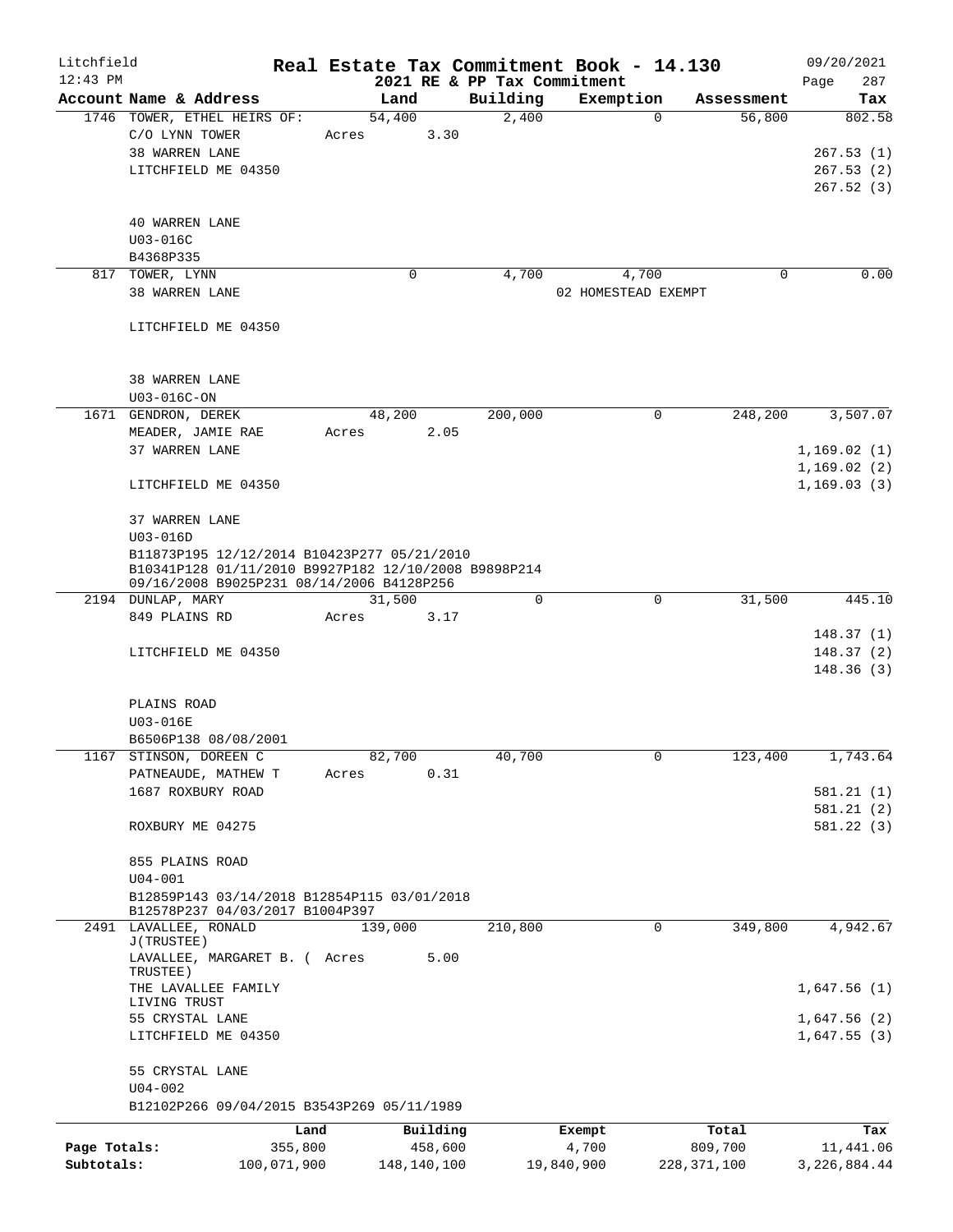| Litchfield |                                                     |       |         |          |                                         |        | Real Estate Tax Commitment Book - 14.130 |            | 09/20/2021               |
|------------|-----------------------------------------------------|-------|---------|----------|-----------------------------------------|--------|------------------------------------------|------------|--------------------------|
| $12:43$ PM | Account Name & Address                              |       | Land    |          | 2021 RE & PP Tax Commitment<br>Building |        | Exemption                                | Assessment | 288<br>Page<br>Tax       |
|            | 2679 LONGLEY WALTER (HEIRS                          |       | 122,100 |          | 302, 300                                |        | 25,000                                   | 399,400    | 5,643.52                 |
|            | OF)<br>LONGLEY CHRISTINE                            | Acres |         | 3.48     |                                         |        | 02 HOMESTEAD EXEMPT                      |            |                          |
|            | 3 ABBY LANE                                         |       |         |          |                                         |        |                                          |            | 1,881.17(1)              |
|            |                                                     |       |         |          |                                         |        |                                          |            | 1,881.17(2)              |
|            | LITCHFIELD ME 04350                                 |       |         |          |                                         |        |                                          |            | 1,881.18(3)              |
|            | 3 ABBY LANE                                         |       |         |          |                                         |        |                                          |            |                          |
|            | $U04-002A$                                          |       |         |          |                                         |        |                                          |            |                          |
|            | B8340P1 03/08/2004                                  |       |         |          |                                         |        |                                          |            |                          |
|            | 2149 DORMAN, PETER J                                |       |         | 57,300   | 141,900                                 |        | 25,000                                   | 174,200    | 2,461.45                 |
|            | DORMAN, MICHELLE L                                  |       | Acres   | 3.43     |                                         |        | 02 HOMESTEAD EXEMPT                      |            |                          |
|            | 11 DORMAN LN                                        |       |         |          |                                         |        |                                          |            | 820.48 (1)               |
|            | LITCHFIELD ME 04350                                 |       |         |          |                                         |        |                                          |            | 820.48 (2)<br>820.49(3)  |
|            |                                                     |       |         |          |                                         |        |                                          |            |                          |
|            | 11 DORMAN LANE<br>$U04 - 002A - 1$                  |       |         |          |                                         |        |                                          |            |                          |
|            | B9239P303 01/26/2007 B7371P248 04/21/2003 B6407P276 |       |         |          |                                         |        |                                          |            |                          |
|            | 02/16/2001                                          |       |         |          |                                         |        |                                          |            |                          |
|            | 2290 CUTLIFFE, RICHARD                              |       | 50,000  |          | 124,400                                 |        | 25,000                                   | 149,400    | 2,111.02                 |
|            | CUTLIFFE, MARIANNE<br>5 DORMAN LANE                 |       | Acres   | 1.00     |                                         |        | 02 HOMESTEAD EXEMPT                      |            |                          |
|            |                                                     |       |         |          |                                         |        |                                          |            | 703.67(1)<br>703.67(2)   |
|            | LITCHFIELD ME 04350                                 |       |         |          |                                         |        |                                          |            | 703.68(3)                |
|            | 5 DORMAN LANE                                       |       |         |          |                                         |        |                                          |            |                          |
|            | $U04 - 002A - 2$                                    |       |         |          |                                         |        |                                          |            |                          |
|            | B7230P19 01/15/2003                                 |       |         |          |                                         |        |                                          |            |                          |
|            | 870 BEAL NANCY                                      |       | 136,300 |          | 140,400                                 |        | 31,000                                   | 245,700    | 3, 471.74                |
|            | BEAL CARL W                                         | Acres |         | 2.99     |                                         |        | 03 VETERANS EXEMPT                       |            |                          |
|            | 15 ABBY LANE                                        |       |         |          |                                         |        | 02 HOMESTEAD EXEMPT                      |            | 1,157.25(1)              |
|            |                                                     |       |         |          |                                         |        |                                          |            | 1, 157.25(2)             |
|            | LITCHFIELD ME 04350                                 |       |         |          |                                         |        |                                          |            | 1, 157.24(3)             |
|            | 15 ABBY LANE                                        |       |         |          |                                         |        |                                          |            |                          |
|            | $U04 - 002A - 3$                                    |       |         |          |                                         |        |                                          |            |                          |
|            | B9130P79 10/24/2006 B5521P171 02/12/1997            |       |         |          |                                         |        |                                          |            |                          |
|            | 2489 LONGLEY, JASON                                 |       | 48,000  |          | 143,200                                 |        | 25,000                                   | 166,200    | 2,348.41                 |
|            | JONES, HANNAH                                       |       | Acres   | 2.00     |                                         |        | 02 HOMESTEAD EXEMPT                      |            |                          |
|            | 861 PLAINS ROAD                                     |       |         |          |                                         |        |                                          |            | 782.80 (1)<br>782.80 (2) |
|            | Litchfield ME 04350                                 |       |         |          |                                         |        |                                          |            | 782.81 (3)               |
|            | 861 PLAINS ROAD                                     |       |         |          |                                         |        |                                          |            |                          |
|            | $U04-002B$                                          |       |         |          |                                         |        |                                          |            |                          |
|            | B8340P1 03/08/2005                                  |       |         |          |                                         |        |                                          |            |                          |
|            | 2634 MOREAU, BOBBI JO                               |       | 48,000  |          | 151,300                                 |        | 0                                        | 199,300    | 2,816.11                 |
|            | 871 PLAINS ROAD                                     |       | Acres   | 2.01     |                                         |        |                                          |            |                          |
|            |                                                     |       |         |          |                                         |        |                                          |            | 938.70 (1)               |
|            | LITCHFIELD ME 04350                                 |       |         |          |                                         |        |                                          |            | 938.70 (2)               |
|            |                                                     |       |         |          |                                         |        |                                          |            | 938.71 (3)               |
|            | 871 PLAINS ROAD                                     |       |         |          |                                         |        |                                          |            |                          |
|            | $U04-002C$                                          |       |         |          |                                         |        |                                          |            |                          |
|            | B13673P235 08/14/2020                               |       |         |          |                                         |        |                                          |            |                          |
|            |                                                     |       |         |          |                                         |        |                                          |            |                          |
|            |                                                     | Land  |         | Building |                                         | Exempt |                                          | Total      | Tax                      |

|              | nana        | <u>DULLULUM</u> | <b>BACINDO</b> | ----        | $-0.2$       |
|--------------|-------------|-----------------|----------------|-------------|--------------|
| Page Totals: | 461,700     | 1,003,500       | 131,000        | 1,334,200   | 18,852.25    |
| Subtotals:   | 100,533,600 | 149, 143, 600   | 19,971,900     | 229,705,300 | 3,245,736.69 |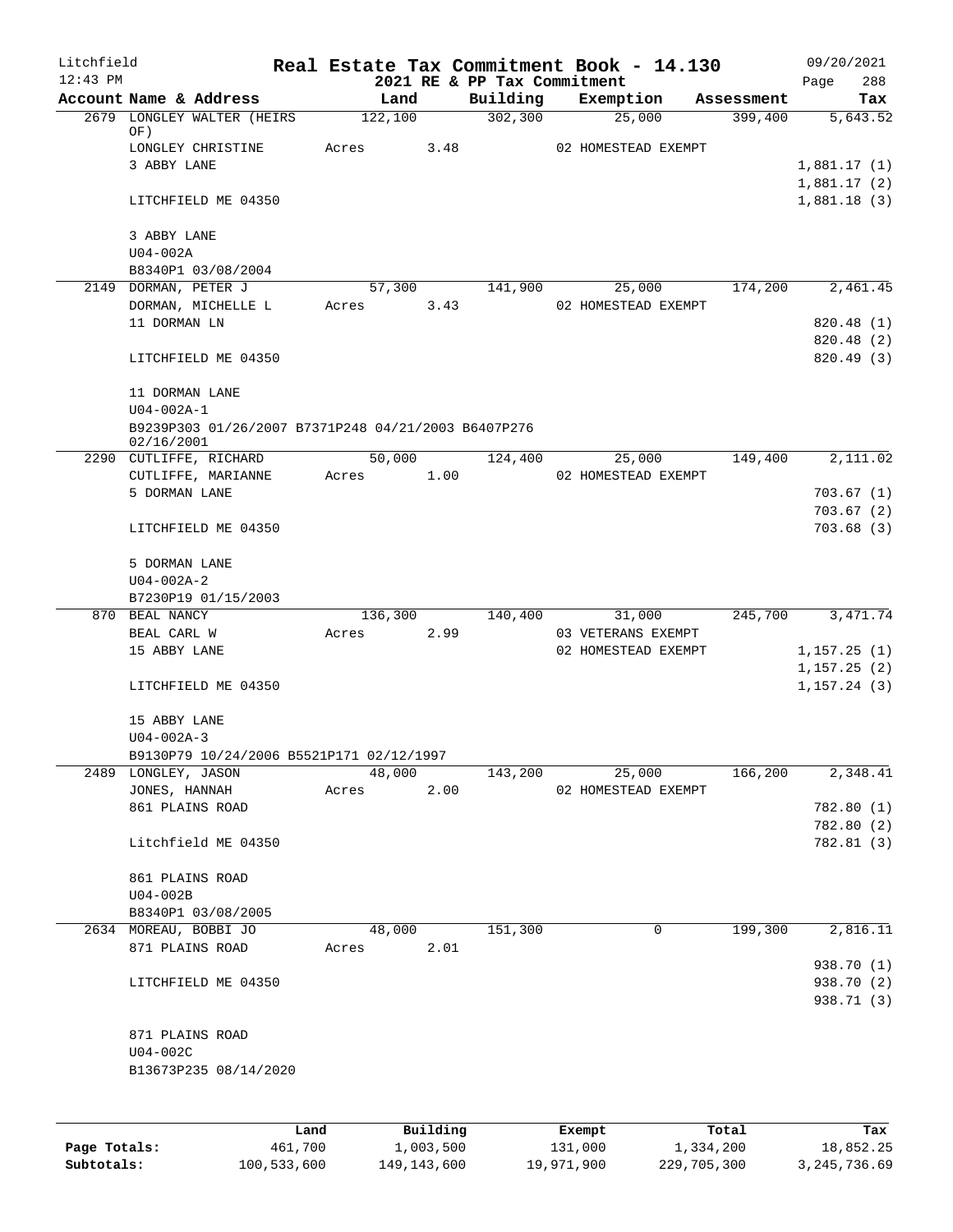| Litchfield   |                                                      |       |          |                             | Real Estate Tax Commitment Book - 14.130 |            | 09/20/2021  |
|--------------|------------------------------------------------------|-------|----------|-----------------------------|------------------------------------------|------------|-------------|
| $12:43$ PM   |                                                      |       |          | 2021 RE & PP Tax Commitment |                                          |            | 289<br>Page |
|              | Account Name & Address                               |       | Land     | Building                    | Exemption                                | Assessment | Tax         |
|              | 2880 JANOSCO, GEORGE SR                              |       | 44,400   | $\mathbf 0$                 | $\Omega$                                 | 44,400     | 627.37      |
|              | JANOSCO, VICKI L<br>P.O. BOX 7                       | Acres | 11.82    |                             |                                          |            |             |
|              |                                                      |       |          |                             |                                          |            | 209.12(1)   |
|              |                                                      |       |          |                             |                                          |            | 209.12(2)   |
|              | LISBON FALLS ME 04252                                |       |          |                             |                                          |            | 209.13(3)   |
|              | PLAINS ROAD                                          |       |          |                             |                                          |            |             |
|              | $U04-002D$                                           |       |          |                             |                                          |            |             |
|              | B3543P269 05/11/1989                                 |       |          |                             |                                          |            |             |
|              | 105 CRYSTAL POINT, LLC                               |       | 126,000  | 77,500                      | 0                                        | 203,500    | 2,875.46    |
|              | 92 EUCLID AVE                                        | Acres | 0.74     |                             |                                          |            |             |
|              |                                                      |       |          |                             |                                          |            | 958.49 (1)  |
|              | PORTLAND ME 04103                                    |       |          |                             |                                          |            | 958.49 (2)  |
|              |                                                      |       |          |                             |                                          |            | 958.48(3)   |
|              |                                                      |       |          |                             |                                          |            |             |
|              | 61 CRYSTAL LANE                                      |       |          |                             |                                          |            |             |
|              | $U04 - 003$                                          |       |          |                             |                                          |            |             |
|              | B12067P320 08/07/2015 B4132P320                      |       |          |                             |                                          |            |             |
|              | 1452 POULIN, MARC M                                  |       | 126,800  | 28,900                      | $\mathbf 0$                              | 155,700    | 2,200.04    |
|              | DONELSON, SALLY M                                    | Acres | 0.77     |                             |                                          |            |             |
|              | 92 EUCLID AVE                                        |       |          |                             |                                          |            | 733.35(1)   |
|              |                                                      |       |          |                             |                                          |            | 733.35(2)   |
|              | PORTLAND ME 04103                                    |       |          |                             |                                          |            | 733.34(3)   |
|              |                                                      |       |          |                             |                                          |            |             |
|              | 60 CRYSTAL LANE                                      |       |          |                             |                                          |            |             |
|              | $U04-003A$                                           |       |          |                             |                                          |            |             |
|              | B12067P341 08/07/2015 B12067P339 08/07/2015          |       |          |                             |                                          |            |             |
|              | B2464P114                                            |       |          |                             |                                          |            |             |
|              | 864 HUNTINGTON SCOTT W                               |       | 106,800  | 2,600                       | 0                                        | 109,400    | 1,545.82    |
|              | HUNTINGTON STACEY                                    | Acres | 1.65     |                             |                                          |            |             |
|              | 27 TERRI LANE                                        |       |          |                             |                                          |            | 515.27(1)   |
|              |                                                      |       |          |                             |                                          |            | 515.27(2)   |
|              | WEST GARDINER ME 04345                               |       |          |                             |                                          |            | 515.28(3)   |
|              |                                                      |       |          |                             |                                          |            |             |
|              | 23 BIRCH LANE                                        |       |          |                             |                                          |            |             |
|              | $U04 - 004$                                          |       |          |                             |                                          |            |             |
|              | B13977P213 03/22/2021 B9905P109 11/18/2008 B4285P119 |       |          |                             |                                          |            |             |
|              | 11/18/1992<br>1873 WHITE, JACK D                     |       | 101,500  | 4,800                       | 0                                        | 106,300    | 1,502.02    |
|              | 19 JB TOME WAY                                       | Acres | 1.00     |                             |                                          |            |             |
|              |                                                      |       |          |                             |                                          |            | 500.67(1)   |
|              | BOWDOINHAM ME 04008                                  |       |          |                             |                                          |            | 500.67(2)   |
|              |                                                      |       |          |                             |                                          |            | 500.68(3)   |
|              |                                                      |       |          |                             |                                          |            |             |
|              | 22 BIRCH LANE                                        |       |          |                             |                                          |            |             |
|              | $U04 - 005$                                          |       |          |                             |                                          |            |             |
|              | B12446P164 10/21/2016 B1490P632                      |       |          |                             |                                          |            |             |
|              | 866 IMMOHR, RICHARD H                                |       | 125,500  | 93,000                      | $\Omega$                                 | 218,500    | 3,087.41    |
|              | IMMOHR, DAWN M                                       | Acres | 2.34     |                             |                                          |            |             |
|              | 10 STRID LANE                                        |       |          |                             |                                          |            | 1,029.14(1) |
|              |                                                      |       |          |                             |                                          |            | 1,029.14(2) |
|              | GAYLORDSVILLE CT 06755                               |       |          |                             |                                          |            | 1,029.13(3) |
|              |                                                      |       |          |                             |                                          |            |             |
|              | 20 BIRCH LANE                                        |       |          |                             |                                          |            |             |
|              | $U04 - 006$                                          |       |          |                             |                                          |            |             |
|              | B13855P333 01/08/2021                                |       |          |                             |                                          |            |             |
|              |                                                      |       |          |                             |                                          |            |             |
|              |                                                      |       |          |                             |                                          |            |             |
|              | Land                                                 |       | Building |                             | Exempt                                   | Total      | Tax         |
| Page Totals: | 631,000                                              |       | 206,800  |                             | 0                                        | 837,800    | 11,838.12   |

**Subtotals:** 101,164,600 149,350,400 19,971,900 230,543,100 3,257,574.81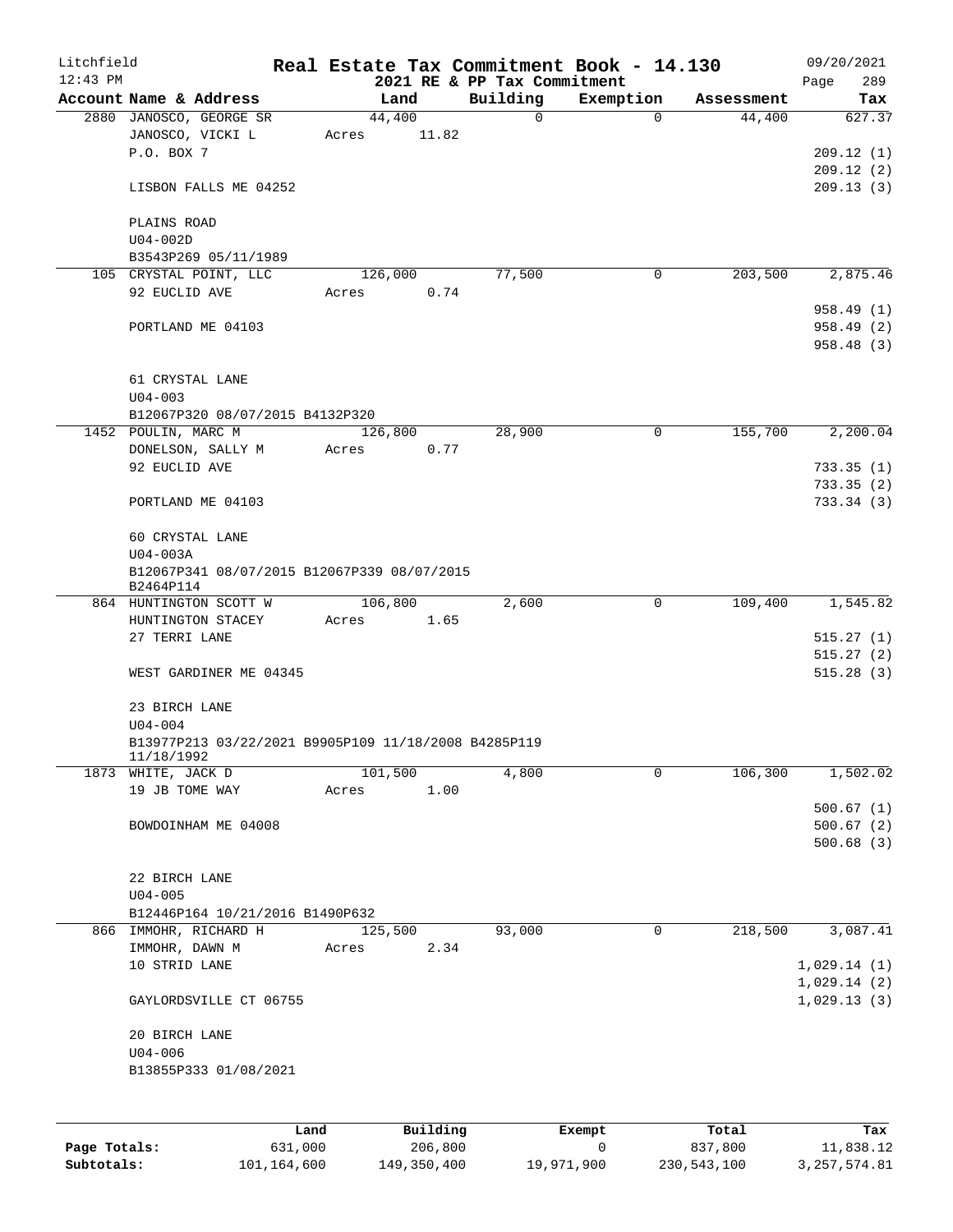| Litchfield   |                                                                                                   |             |       |                      |                             | Real Estate Tax Commitment Book - 14.130 |             | 09/20/2021     |
|--------------|---------------------------------------------------------------------------------------------------|-------------|-------|----------------------|-----------------------------|------------------------------------------|-------------|----------------|
| $12:43$ PM   |                                                                                                   |             |       |                      | 2021 RE & PP Tax Commitment |                                          |             | 290<br>Page    |
|              | Account Name & Address                                                                            |             |       | Land                 | Building                    | Exemption                                | Assessment  | Tax            |
|              | 1711 CLANNON, LAMARR                                                                              |             |       | 56,100<br>Acres 4.70 | 111,700                     | 25,000                                   | 142,800     | 2,017.76       |
|              | CLANNON, DAVID<br>929 PLAINS ROAD                                                                 |             |       |                      |                             | 02 HOMESTEAD EXEMPT                      |             |                |
|              |                                                                                                   |             |       |                      |                             |                                          |             | 672.59(1)      |
|              |                                                                                                   |             |       |                      |                             |                                          |             | 672.59(2)      |
|              | LITCHFIELD ME 04350                                                                               |             |       |                      |                             |                                          |             | 672.58(3)      |
|              | 929 PLAINS ROAD                                                                                   |             |       |                      |                             |                                          |             |                |
|              | $U04 - 007$                                                                                       |             |       |                      |                             |                                          |             |                |
|              | B10035P314 04/08/2009 B4101P137 07/26/2004                                                        |             |       |                      |                             |                                          |             |                |
|              | 1712 HOBBS, JO LYNN                                                                               |             |       | 145,600              | 26,000                      | 0                                        | 171,600     | 2,424.71       |
|              | HOBBS, GREGORY S                                                                                  |             | Acres | 4.70                 |                             |                                          |             |                |
|              | 3337 KNIK AVE                                                                                     |             |       |                      |                             |                                          |             | 808.24 (1)     |
|              |                                                                                                   |             |       |                      |                             |                                          |             | 808.24(2)      |
|              | ANCHORAGE AK 99517                                                                                |             |       |                      |                             |                                          |             | 808.23 (3)     |
|              |                                                                                                   |             |       |                      |                             |                                          |             |                |
|              | 39 DAFFODIL LANE                                                                                  |             |       |                      |                             |                                          |             |                |
|              | U04-007A                                                                                          |             |       |                      |                             |                                          |             |                |
|              | B11979P15 04/22/2015 B4101P135                                                                    |             |       |                      |                             |                                          |             |                |
|              | 90 HOBBS, GREGORY S                                                                               |             |       | 112,700              | 53,200                      | 0                                        | 165,900     | 2,344.17       |
|              | HOBBS, STEVEN G                                                                                   |             | Acres | 0.43                 |                             |                                          |             |                |
|              | 3337 KNIK AVE                                                                                     |             |       |                      |                             |                                          |             | 781.39 (1)     |
|              |                                                                                                   |             |       |                      |                             |                                          |             | 781.39 (2)     |
|              | ANCHORAGE AK 99517                                                                                |             |       |                      |                             |                                          |             | 781.39 (3)     |
|              |                                                                                                   |             |       |                      |                             |                                          |             |                |
|              | 43 DAFFODIL LANE                                                                                  |             |       |                      |                             |                                          |             |                |
|              | $U04 - 008$                                                                                       |             |       |                      |                             |                                          |             |                |
|              | B13531P129 04/14/2020                                                                             |             |       |                      |                             |                                          |             |                |
|              | 1425 WEBB, JOHN                                                                                   |             |       |                      | 181,700 132,400             | 31,000                                   | 283,100     | 4,000.20       |
|              | WEBB, PATRICIA                                                                                    |             | Acres | 14.00                |                             | 03 VETERANS EXEMPT                       |             |                |
|              | 943 PLAINS ROAD                                                                                   |             |       |                      |                             | 02 HOMESTEAD EXEMPT                      |             | 1,333.40(1)    |
|              |                                                                                                   |             |       |                      |                             |                                          |             | 1,333.40(2)    |
|              | LITCHFIELD ME 04350                                                                               |             |       |                      |                             |                                          |             | 1,333.40(3)    |
|              |                                                                                                   |             |       |                      |                             |                                          |             |                |
|              | 943 PLAINS ROAD                                                                                   |             |       |                      |                             |                                          |             |                |
|              | $U05 - 001$                                                                                       |             |       |                      |                             |                                          |             |                |
|              | B5721P72 08/31/1998 B2691P165                                                                     |             |       |                      |                             |                                          |             |                |
|              | 1122 CARTONIO, ANTHONY J                                                                          |             |       | 200,000              | 171,100                     | 0                                        | 371,100     | 5,243.64       |
|              | CARTONIO, PAMELA J                                                                                |             | Acres | 5.50                 |                             |                                          |             |                |
|              | 33 WHISPERING PINES                                                                               |             |       |                      |                             |                                          |             | 1,747.88(1)    |
|              | LANE                                                                                              |             |       |                      |                             |                                          |             |                |
|              |                                                                                                   |             |       |                      |                             |                                          |             | 1,747.88 (2)   |
|              | LITCHFIELD ME 04350                                                                               |             |       |                      |                             |                                          |             | 1,747.88(3)    |
|              |                                                                                                   |             |       |                      |                             |                                          |             |                |
|              | 33 WHISPERING PINES                                                                               |             |       |                      |                             |                                          |             |                |
|              | $U05 - 002$                                                                                       |             |       |                      |                             |                                          |             |                |
|              | B12364P199 07/27/2016 B12364P197 07/25/2016<br>B4011P249 11/06/1991 B1951P49 B1321P160 09/20/1963 |             |       |                      |                             |                                          |             |                |
|              | B1287P400 01/29/1962                                                                              |             |       |                      |                             |                                          |             |                |
|              | 723 CARTONIO, ANTHONY J                                                                           |             |       | 159,300              | 170,600                     | 25,000                                   | 304,900     | 4,308.24       |
|              | CARTONIO, PAMELA J                                                                                |             | Acres | 4.28                 |                             | 02 HOMESTEAD EXEMPT                      |             |                |
|              | 33 WHISPERING PINES                                                                               |             |       |                      |                             |                                          |             | 1,436.08(1)    |
|              | LANE                                                                                              |             |       |                      |                             |                                          |             |                |
|              |                                                                                                   |             |       |                      |                             |                                          |             | 1,436.08(2)    |
|              | LITCHFIELD ME 04350                                                                               |             |       |                      |                             |                                          |             | 1,436.08(3)    |
|              |                                                                                                   |             |       |                      |                             |                                          |             |                |
|              | 26 WHISPERING PINES                                                                               |             |       |                      |                             |                                          |             |                |
|              | $U05 - 003$                                                                                       |             |       |                      |                             |                                          |             |                |
|              | B11838P230 10/30/2014 B5551P112 02/18/1998                                                        |             |       |                      |                             |                                          |             |                |
|              |                                                                                                   |             |       |                      |                             |                                          |             |                |
|              |                                                                                                   | Land        |       | Building             |                             | Exempt                                   | Total       | Tax            |
| Page Totals: |                                                                                                   | 855,400     |       | 665,000              |                             | 81,000                                   | 1,439,400   | 20,338.72      |
| Subtotals:   |                                                                                                   | 102,020,000 |       | 150,015,400          |                             | 20,052,900                               | 231,982,500 | 3, 277, 913.53 |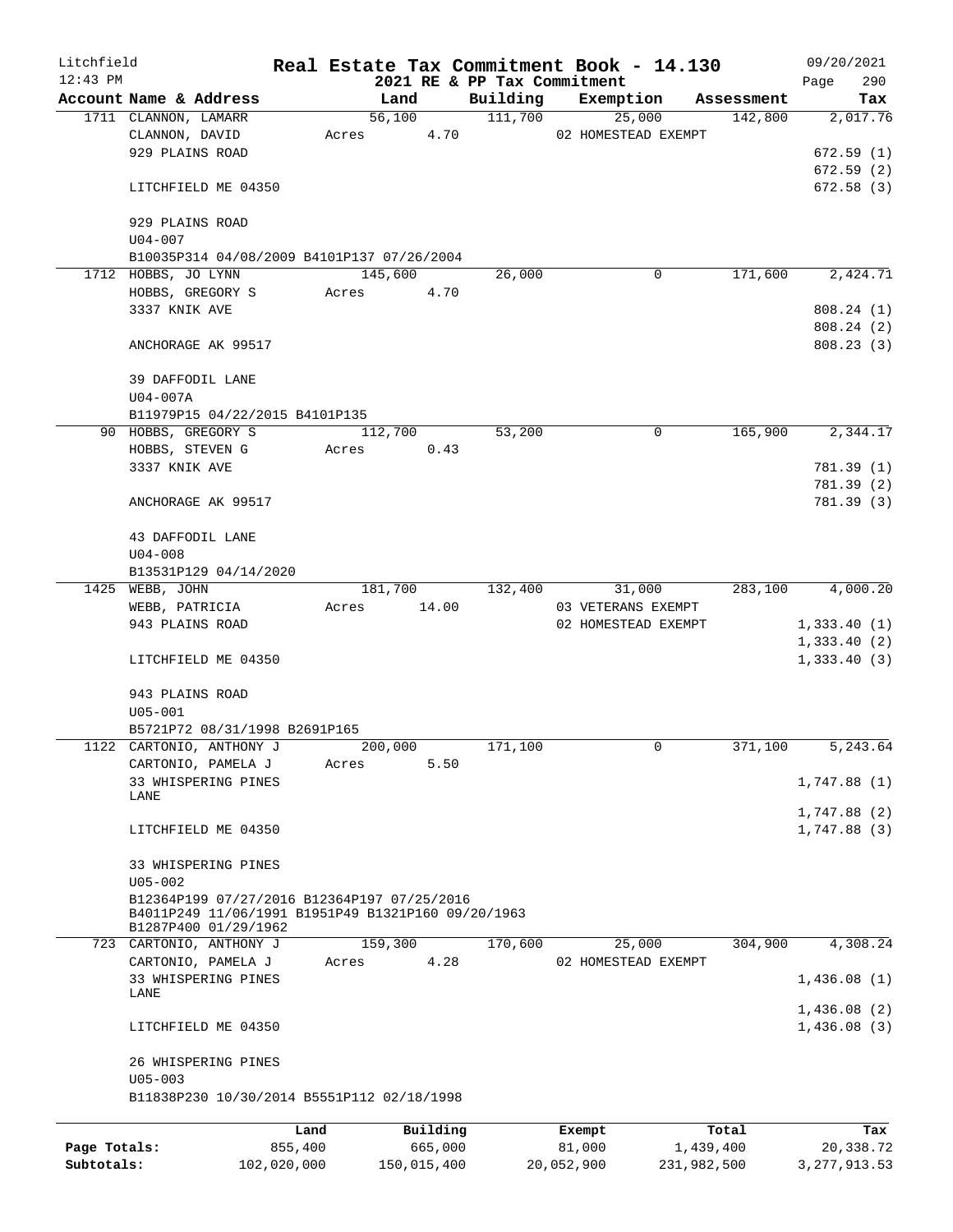| Litchfield<br>$12:43$ PM |                                                          |                  |       | 2021 RE & PP Tax Commitment | Real Estate Tax Commitment Book - 14.130 |            | 09/20/2021<br>291<br>Page                 |
|--------------------------|----------------------------------------------------------|------------------|-------|-----------------------------|------------------------------------------|------------|-------------------------------------------|
|                          | Account Name & Address                                   | Land             |       | Building                    | Exemption                                | Assessment | Tax                                       |
|                          | 722 GREENLEAF, RANDALL P<br>985 PLAINS ROAD              | 47,200<br>Acres  | 1.72  | 110,100                     | 25,000<br>02 HOMESTEAD EXEMPT            | 132,300    | 1,869.40                                  |
|                          | LITCHFIELD ME 04350                                      |                  |       |                             |                                          |            | 623.13(1)<br>623.13(2)<br>623.14(3)       |
|                          | 985 PLAINS ROAD<br>U05-003A<br>B3905P109                 |                  |       |                             |                                          |            |                                           |
|                          | 1388 DIPRIMA, ELIZABETH R<br>3631 NORTH RIVER ROAD       | 175,000<br>Acres | 3.50  | 39,600                      | 0                                        | 214,600    | 3,032.30                                  |
|                          | GAINSVILLE GA 30506                                      |                  |       |                             |                                          |            | 1,010.77(1)<br>1,010.77(2)<br>1,010.76(3) |
|                          | 76 MILITARY LANE<br>$U05 - 004$<br>B13099P222 12/03/2018 |                  |       |                             |                                          |            |                                           |
|                          | 2761 BULLINER, CAROLYN R                                 | 162,800          |       | 0                           | 0                                        | 162,800    | 2,300.36                                  |
|                          | 6 CURTIS STREET                                          | Acres            | 4.02  |                             |                                          |            |                                           |
|                          |                                                          |                  |       |                             |                                          |            | 766.79(1)                                 |
|                          | BRUNSWICK ME 04011                                       |                  |       |                             |                                          |            | 766.79(2)<br>766.78(3)                    |
|                          | MILITARY LANE<br>U05-004A                                |                  |       |                             |                                          |            |                                           |
|                          | B10355P37 03/05/2010                                     |                  |       |                             |                                          |            |                                           |
|                          | 1183 MCDONOUGH, HALSEY<br>61 WINTER STREET               | 25,300<br>Acres  | 4.29  | 0                           | $\mathbf 0$                              | 25,300     | 357.49<br>119.16(1)                       |
|                          | GARDINER ME 04345                                        |                  |       |                             |                                          |            | 119.16(2)<br>119.17(3)                    |
|                          | POND ROAD<br>$U06 - 001$                                 |                  |       |                             |                                          |            |                                           |
|                          | B2928P114                                                |                  |       |                             |                                          |            |                                           |
|                          | 33 HINTON, JERRY A                                       | 128,400          |       | 124,500                     | 0                                        | 252,900    | 3,573.48                                  |
|                          | HINTON, CAROL A                                          | Acres            | 1.47  |                             |                                          |            |                                           |
|                          | 116 PLYMOUTH ST                                          |                  |       |                             |                                          |            | 1, 191.16(1)                              |
|                          | PORTLAND ME 04103                                        |                  |       |                             |                                          |            | 1, 191.16(2)<br>1, 191.16(3)              |
|                          | 58 MILITARY LANE<br>$U06 - 002$                          |                  |       |                             |                                          |            |                                           |
|                          | B6757P266 07/01/1997                                     |                  |       |                             |                                          |            |                                           |
|                          | 236 BULLINER, CAROLYN R                                  | 156,000          |       | 120,600                     | 0                                        | 276,600    | 3,908.36                                  |
|                          | 6 CURTIS STREET                                          | Acres            | 19.00 |                             |                                          |            | 1,302.79(1)                               |
|                          | BRUNSWICK ME 04011                                       |                  |       |                             |                                          |            | 1,302.79(2)<br>1,302.78(3)                |
|                          | 52 MILITARY LANE<br>$U06 - 003$                          |                  |       |                             |                                          |            |                                           |
|                          | B1998P195                                                |                  |       |                             |                                          |            |                                           |

|              | Land        | Building    | Exempt     | Total       | Tax            |
|--------------|-------------|-------------|------------|-------------|----------------|
| Page Totals: | 694,700     | 394,800     | 25,000     | 1,064,500   | 15,041.39      |
| Subtotals:   | 102,714,700 | 150,410,200 | 20,077,900 | 233,047,000 | 3, 292, 954.92 |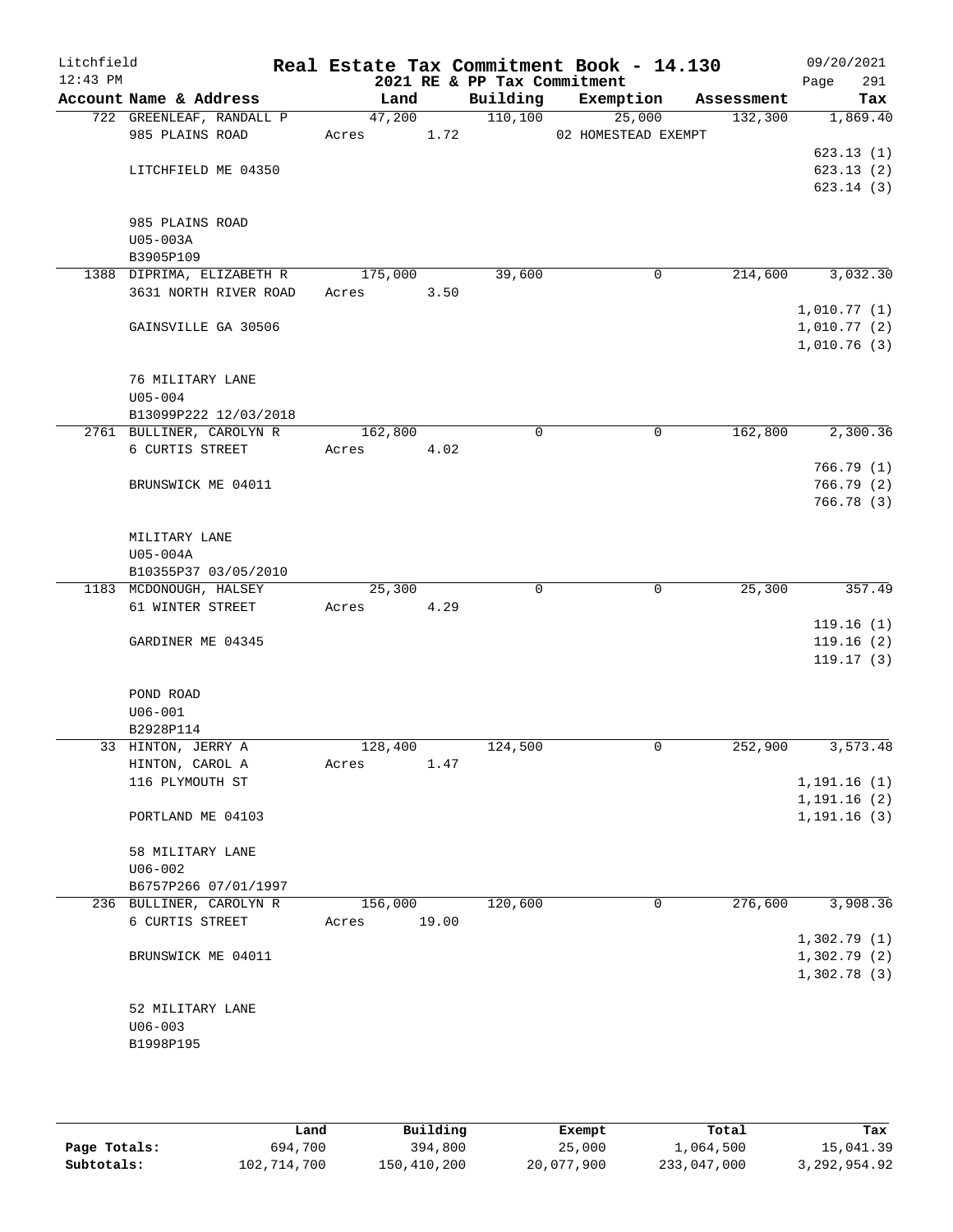| Litchfield<br>$12:43$ PM |                                            |       |         |      | Real Estate Tax Commitment Book - 14.130<br>2021 RE & PP Tax Commitment |                                           |             |            | 09/20/2021                  | 292        |
|--------------------------|--------------------------------------------|-------|---------|------|-------------------------------------------------------------------------|-------------------------------------------|-------------|------------|-----------------------------|------------|
|                          | Account Name & Address                     |       | Land    |      | Building                                                                | Exemption                                 |             | Assessment | Page                        | Tax        |
|                          | 1751 LUCIA JR., ALAN M                     |       | 87,800  |      | 100, 500                                                                |                                           | 0           | 188,300    |                             | 2,660.68   |
|                          | 18 TAMARACK CIRCLE                         | Acres |         | 0.23 |                                                                         |                                           |             |            |                             |            |
|                          |                                            |       |         |      |                                                                         |                                           |             |            |                             | 886.89 (1) |
|                          | HOLDEN ME 01520                            |       |         |      |                                                                         |                                           |             |            |                             | 886.89 (2) |
|                          |                                            |       |         |      |                                                                         |                                           |             |            |                             | 886.90 (3) |
|                          |                                            |       |         |      |                                                                         |                                           |             |            |                             |            |
|                          | 50 MILITARY LANE                           |       |         |      |                                                                         |                                           |             |            |                             |            |
|                          | $U06 - 004$                                |       |         |      |                                                                         |                                           |             |            |                             |            |
|                          | B13315P212 08/23/2019 B6876P37             |       |         |      |                                                                         |                                           |             |            |                             |            |
|                          | 1683 STINSON, JOHN E                       |       | 125,300 |      | 199,700                                                                 |                                           | 25,000      | 300,000    |                             | 4,239.00   |
|                          | STINSON, ELAINE                            | Acres |         | 1.61 |                                                                         | 02 HOMESTEAD EXEMPT                       |             |            |                             |            |
|                          | 48 MILITARY LANE                           |       |         |      |                                                                         |                                           |             |            | 1,413.00(1)                 |            |
|                          |                                            |       |         |      |                                                                         |                                           |             |            | 1,413.00(2)                 |            |
|                          | LITCHFIELD ME 04350                        |       |         |      |                                                                         |                                           |             |            | 1,413.00(3)                 |            |
|                          | <b>48 MILITARY LANE</b>                    |       |         |      |                                                                         |                                           |             |            |                             |            |
|                          | $U06 - 005$                                |       |         |      |                                                                         |                                           |             |            |                             |            |
|                          | B4255P61                                   |       |         |      |                                                                         |                                           |             |            |                             |            |
|                          | 497 DOTY, RITALEE M                        |       | 121,600 |      | 34,100                                                                  |                                           | 0           | 155,700    |                             | 2,200.04   |
|                          | C/O MARK A DOTY PR                         | Acres |         | 1.20 |                                                                         |                                           |             |            |                             |            |
|                          | 1236 MADISON ROAD                          |       |         |      |                                                                         |                                           |             |            |                             | 733.35(1)  |
|                          | MADISON ME 04950                           |       |         |      |                                                                         |                                           |             |            |                             | 733.35(2)  |
|                          |                                            |       |         |      |                                                                         |                                           |             |            |                             | 733.34(3)  |
|                          |                                            |       |         |      |                                                                         |                                           |             |            |                             |            |
|                          | 40 MILITARY LANE                           |       |         |      |                                                                         |                                           |             |            |                             |            |
|                          | $U06 - 006$                                |       |         |      |                                                                         |                                           |             |            |                             |            |
|                          | B4333P336                                  |       |         |      |                                                                         |                                           |             |            |                             |            |
|                          | 254 WHITMORE, MICHAEL                      |       | 131,000 |      | 163,600                                                                 |                                           | 31,000      | 263,600    |                             | 3,724.67   |
|                          | WHITMORE, KATHLEEN<br>38 MILITARY LANE     | Acres |         | 0.94 |                                                                         | 02 HOMESTEAD EXEMPT<br>03 VETERANS EXEMPT |             |            |                             |            |
|                          |                                            |       |         |      |                                                                         |                                           |             |            | 1, 241.56(1)<br>1,241.56(2) |            |
|                          | LITCHFIELD ME 04350                        |       |         |      |                                                                         |                                           |             |            | 1, 241.55(3)                |            |
|                          |                                            |       |         |      |                                                                         |                                           |             |            |                             |            |
|                          | 38 MILITARY LANE                           |       |         |      |                                                                         |                                           |             |            |                             |            |
|                          | U06-007                                    |       |         |      |                                                                         |                                           |             |            |                             |            |
|                          | B6624P207                                  |       |         |      |                                                                         |                                           |             |            |                             |            |
|                          | 237 BULLINER, JUDITH C                     |       | 122,300 |      | 82,500                                                                  |                                           | $\mathbf 0$ | 204,800    |                             | 2,893.82   |
|                          | (TRUSTEE)                                  |       |         |      |                                                                         |                                           |             |            |                             |            |
|                          | JUDITH BULLINER TRUST                      | Acres |         | 0.59 |                                                                         |                                           |             |            |                             |            |
|                          | 36 MILITARY LANE                           |       |         |      |                                                                         |                                           |             |            |                             | 964.61(1)  |
|                          |                                            |       |         |      |                                                                         |                                           |             |            |                             | 964.61(2)  |
|                          | LITCHFIELD ME 04350                        |       |         |      |                                                                         |                                           |             |            |                             | 964.60 (3) |
|                          | 36 MILITARY LANE                           |       |         |      |                                                                         |                                           |             |            |                             |            |
|                          | $U06 - 008$                                |       |         |      |                                                                         |                                           |             |            |                             |            |
|                          | B11146P209 08/21/2012 B7835P278 02/16/2004 |       |         |      |                                                                         |                                           |             |            |                             |            |
|                          | 1923 JACKSON, MICHAEL                      |       | 153,900 |      | 215,200                                                                 |                                           | 25,000      | 344,100    |                             | 4,862.13   |
|                          | JACKSON, CHRISTINA                         | Acres |         | 9.10 |                                                                         | 02 HOMESTEAD EXEMPT                       |             |            |                             |            |
|                          | 30 MILITARY LANE                           |       |         |      |                                                                         |                                           |             |            | 1,620.71(1)                 |            |
|                          |                                            |       |         |      |                                                                         |                                           |             |            | 1,620.71(2)                 |            |
|                          | LITCHFIELD ME 04350                        |       |         |      |                                                                         |                                           |             |            | 1,620.71(3)                 |            |
|                          |                                            |       |         |      |                                                                         |                                           |             |            |                             |            |
|                          | 30 MILITARY LANE                           |       |         |      |                                                                         |                                           |             |            |                             |            |
|                          | $U06 - 009$                                |       |         |      |                                                                         |                                           |             |            |                             |            |
|                          | B13088P203 11/16/2018                      |       |         |      |                                                                         |                                           |             |            |                             |            |
|                          |                                            |       |         |      |                                                                         |                                           |             |            |                             |            |
|                          |                                            |       |         |      |                                                                         |                                           |             |            |                             |            |

|              | Land        |             |            |             |                 |
|--------------|-------------|-------------|------------|-------------|-----------------|
|              |             | Building    | Exempt     | Total       | Tax             |
| Page Totals: | 741,900     | 795,600     | 81,000     | 1,456,500   | 20,580.34       |
| Subtotals:   | 103,456,600 | 151,205,800 | 20,158,900 | 234,503,500 | 3, 313, 535. 26 |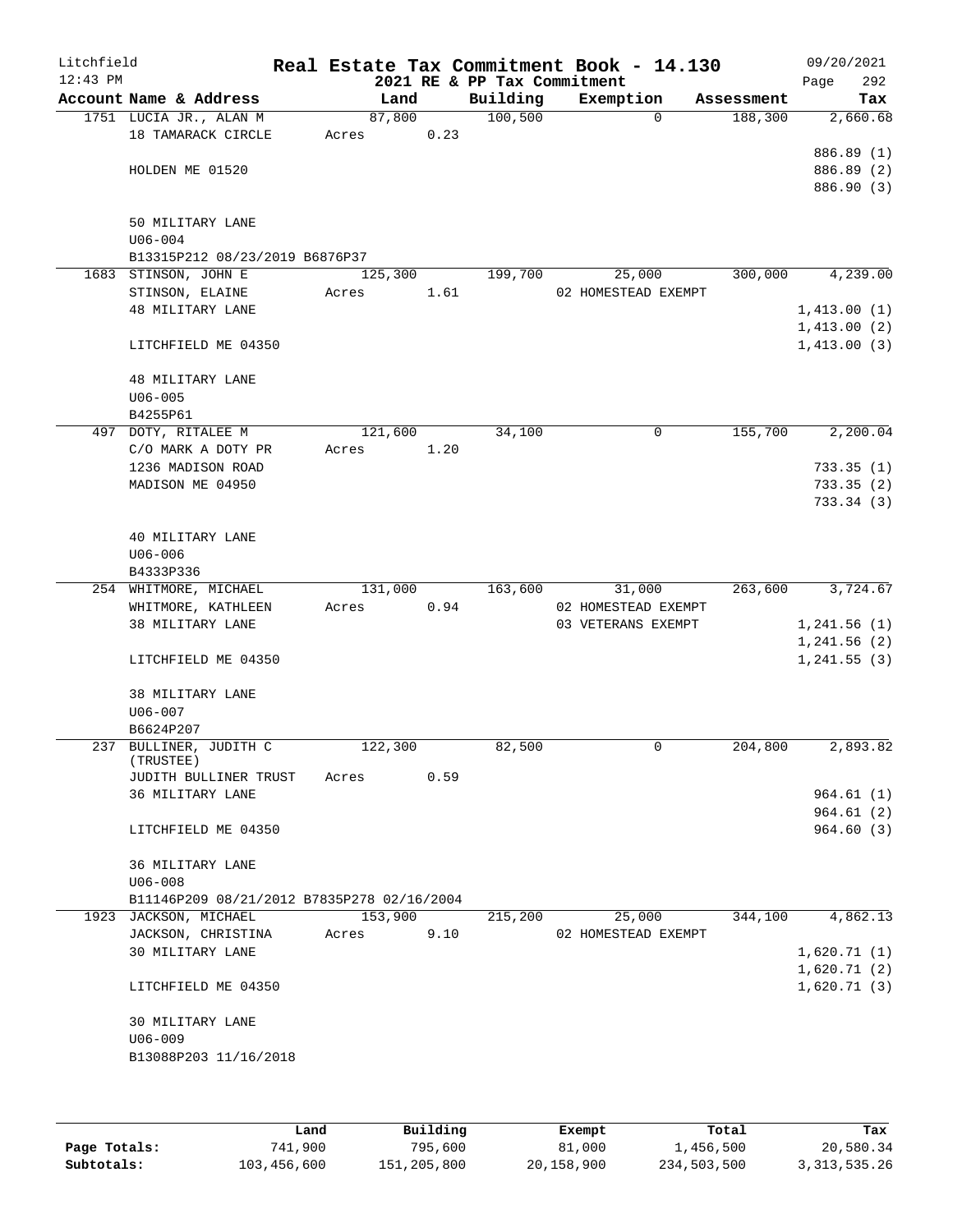| Litchfield   |                                                                                            |               |       |         |             |                             |              | Real Estate Tax Commitment Book - 14.130 |             | 09/20/2021            |
|--------------|--------------------------------------------------------------------------------------------|---------------|-------|---------|-------------|-----------------------------|--------------|------------------------------------------|-------------|-----------------------|
| $12:43$ PM   |                                                                                            |               |       |         |             | 2021 RE & PP Tax Commitment |              |                                          |             | 293<br>Page           |
|              | Account Name & Address                                                                     |               |       | Land    |             | Building                    |              | Exemption                                | Assessment  | Tax                   |
|              | 1310 NORRIS, JOHN J<br>2177 GREEN HILL ROAD                                                |               |       | 166,700 | 5.60        | 73,000                      |              | $\Omega$                                 | 239,700     | 3,386.96              |
|              |                                                                                            |               | Acres |         |             |                             |              |                                          |             | 1, 128.99(1)          |
|              | CHATHAM NH 03813                                                                           |               |       |         |             |                             |              |                                          |             | 1, 128.99(2)          |
|              |                                                                                            |               |       |         |             |                             |              |                                          |             | 1,128.98(3)           |
|              |                                                                                            |               |       |         |             |                             |              |                                          |             |                       |
|              | 33 COMPUTER LANE                                                                           |               |       |         |             |                             |              |                                          |             |                       |
|              | $U06 - 010$                                                                                |               |       |         |             |                             |              |                                          |             |                       |
|              | B12969P61 07/17/2018 B5214P1                                                               |               |       |         |             |                             |              |                                          |             |                       |
|              | 2971 BROWN, STEVEN S                                                                       |               |       | 48,000  |             | 209,000                     |              | 75,000                                   | 182,000     | 2,571.66              |
|              | 8 COMPUTER LN                                                                              |               | Acres |         | 2.00        |                             |              | 02 HOMESTEAD EXEMPT                      |             |                       |
|              |                                                                                            |               |       |         |             |                             |              | 63 Paraplegic                            |             | 857.22 (1)            |
|              | LITCHFIELD ME 04350                                                                        |               |       |         |             |                             |              |                                          |             | 857.22 (2)            |
|              |                                                                                            |               |       |         |             |                             |              |                                          |             | 857.22 (3)            |
|              |                                                                                            |               |       |         |             |                             |              |                                          |             |                       |
|              | 8 COMPUTER LANE                                                                            |               |       |         |             |                             |              |                                          |             |                       |
|              | $U06-10A$                                                                                  |               |       |         |             |                             |              |                                          |             |                       |
|              | B13255P129 06/28/2019                                                                      |               |       |         |             |                             |              |                                          |             |                       |
|              | 70 BAKER BERTHA                                                                            |               |       | 160,900 |             | 29,700                      |              | 31,000                                   | 159,600     | 2,255.15              |
|              | 1095 PLAINS ROAD                                                                           |               | Acres |         | 6.40        |                             |              | 03 VETERANS EXEMPT                       |             |                       |
|              |                                                                                            |               |       |         |             |                             |              | 02 HOMESTEAD EXEMPT                      |             | 751.72 (1)            |
|              | LITCHFIELD ME 04350                                                                        |               |       |         |             |                             |              |                                          |             | 751.72(2)             |
|              |                                                                                            |               |       |         |             |                             |              |                                          |             | 751.71(3)             |
|              |                                                                                            |               |       |         |             |                             |              |                                          |             |                       |
|              | 1095 PLAINS ROAD                                                                           |               |       |         |             |                             |              |                                          |             |                       |
|              | $U07 - 001$<br>B1427P73 09/02/1966                                                         |               |       |         |             |                             |              |                                          |             |                       |
|              | 2241 CROCKER, WILLIAM W                                                                    |               |       | 136,400 |             | 271,900                     |              | 31,000                                   | 377,300     | $\overline{5,331.25}$ |
|              | CROCKER DOLLIE L.                                                                          |               | Acres |         | 2.00        |                             |              | 03 VETERANS EXEMPT                       |             |                       |
|              | STEVEN & DORANE                                                                            |               |       |         |             |                             |              | 02 HOMESTEAD EXEMPT                      |             | 1,777.08(1)           |
|              | PUTERBAUGH                                                                                 |               |       |         |             |                             |              |                                          |             |                       |
|              | 1079 PLAINS ROAD                                                                           |               |       |         |             |                             |              |                                          |             | 1,777.08(2)           |
|              | LITCHFIELD ME 04350                                                                        |               |       |         |             |                             |              |                                          |             | 1,777.09(3)           |
|              |                                                                                            |               |       |         |             |                             |              |                                          |             |                       |
|              | 1079 PLAINS ROAD                                                                           |               |       |         |             |                             |              |                                          |             |                       |
|              | U07-001A                                                                                   |               |       |         |             |                             |              |                                          |             |                       |
|              | B12892P29 04/26/2018 B6511P250 06/13/2001                                                  |               |       |         |             |                             |              |                                          |             |                       |
|              | 846 CLARK, LYNN M                                                                          |               |       | 116,000 |             | 122,500                     |              | 0                                        | 238,500     | 3,370.01              |
|              | CLARK, VAUGHN G                                                                            |               | Acres |         | 2.90        |                             |              |                                          |             |                       |
|              | 28 WASHINGTON LANE                                                                         |               |       |         |             |                             |              |                                          |             | 1, 123.34(1)          |
|              |                                                                                            |               |       |         |             |                             |              |                                          |             | 1, 123.34(2)          |
|              | LITCHFIELD ME 04350                                                                        |               |       |         |             |                             |              |                                          |             | 1, 123.33(3)          |
|              |                                                                                            |               |       |         |             |                             |              |                                          |             |                       |
|              | 28 WASHINGTON LANE<br>$U07 - 002$                                                          |               |       |         |             |                             |              |                                          |             |                       |
|              | B12367P64 08/01/2016 B12191P346 12/17/2015                                                 |               |       |         |             |                             |              |                                          |             |                       |
|              | B11220P289 11/08/2012 B11220P285 11/08/2012                                                |               |       |         |             |                             |              |                                          |             |                       |
|              | B5206P156 08/28/1996                                                                       |               |       |         |             |                             |              |                                          |             |                       |
|              | 824 MASON, KAREN E                                                                         |               |       | 125,800 |             | 159,100                     |              | 0                                        | 284,900     | 4,025.64              |
|              | 51 WASHINGTON LANE                                                                         |               | Acres |         | 0.73        |                             |              |                                          |             |                       |
|              |                                                                                            |               |       |         |             |                             |              |                                          |             | 1,341.88(1)           |
|              | LITCHFIELD ME 04350                                                                        |               |       |         |             |                             |              |                                          |             | 1,341.88(2)           |
|              |                                                                                            |               |       |         |             |                             |              |                                          |             | 1,341.88(3)           |
|              |                                                                                            |               |       |         |             |                             |              |                                          |             |                       |
|              | 51 WASHINGTON LANE                                                                         |               |       |         |             |                             |              |                                          |             |                       |
|              | $U07 - 003$                                                                                |               |       |         |             |                             |              |                                          |             |                       |
|              | B12136P308 10/16/2015 B11106P118 07/20/2012<br>B10423P107 05/21/2010 B10423P105 05/21/2010 |               |       |         |             |                             |              |                                          |             |                       |
|              | B7925P227 07/24/1998                                                                       |               |       |         |             |                             |              |                                          |             |                       |
|              |                                                                                            | Land          |       |         | Building    |                             |              | Exempt                                   | Total       | Tax                   |
| Page Totals: |                                                                                            | 753,800       |       |         | 865,200     |                             |              | 137,000                                  | 1,482,000   | 20,940.67             |
| Subtotals:   |                                                                                            | 104, 210, 400 |       |         | 152,071,000 |                             | 20, 295, 900 |                                          | 235,985,500 | 3, 334, 475.93        |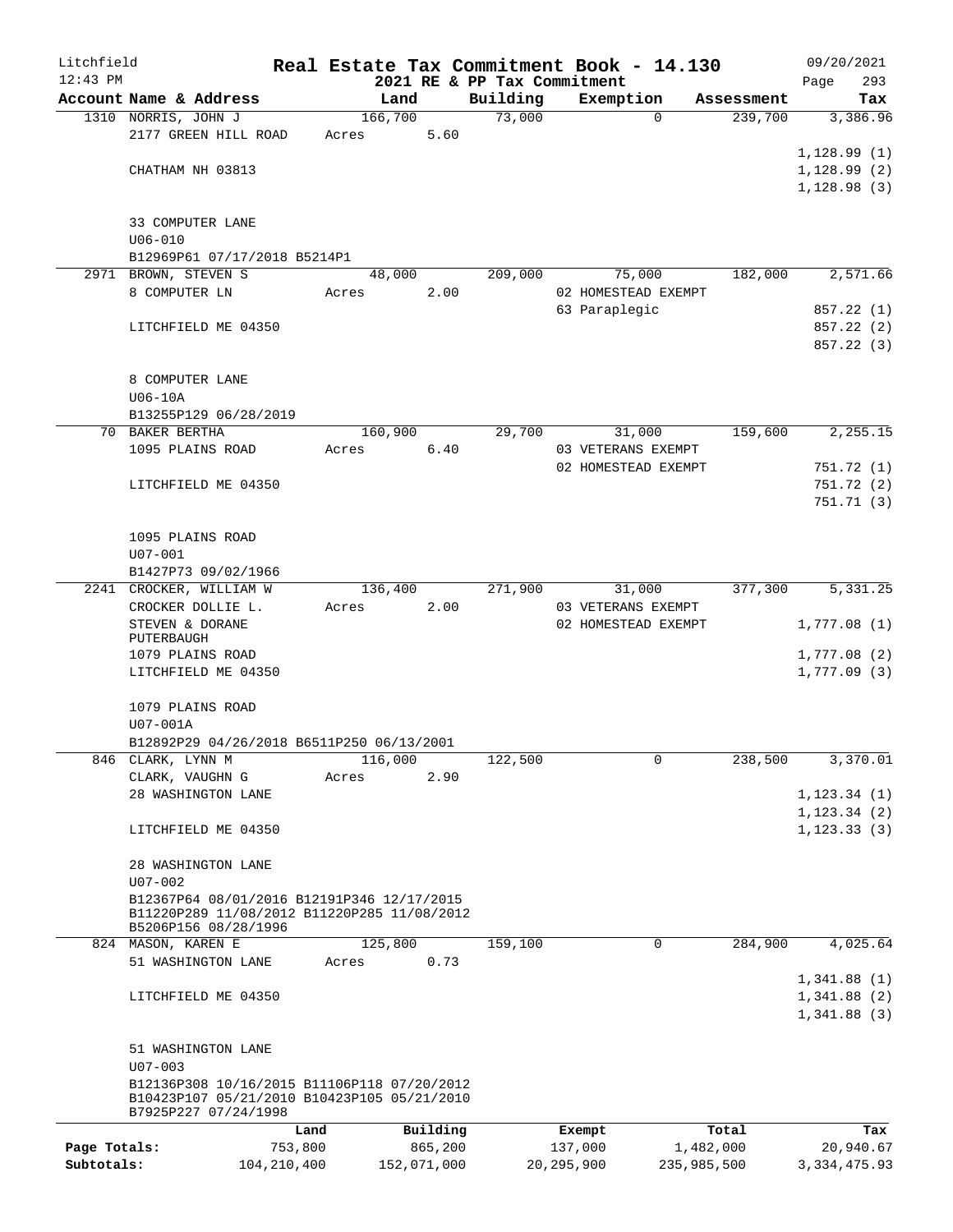| Litchfield                 |                                                                                                             |                        |       |                        |                             |            | Real Estate Tax Commitment Book - 14.130 |                          | 09/20/2021                  |
|----------------------------|-------------------------------------------------------------------------------------------------------------|------------------------|-------|------------------------|-----------------------------|------------|------------------------------------------|--------------------------|-----------------------------|
| $12:43$ PM                 |                                                                                                             |                        |       |                        | 2021 RE & PP Tax Commitment |            |                                          |                          | 294<br>Page                 |
|                            | Account Name & Address                                                                                      |                        |       | Land                   | Building                    |            | Exemption                                | Assessment               | Tax                         |
|                            | 1622 BLYTHE, MARK H                                                                                         |                        |       | 124,000                | 128,300                     |            | 25,000                                   | 227,300                  | 3, 211.75                   |
|                            | BLYTHE, JANET C                                                                                             |                        | Acres | 0.66                   |                             |            | 02 HOMESTEAD EXEMPT                      |                          |                             |
|                            | 55 WASHINGTON LANE                                                                                          |                        |       |                        |                             |            |                                          |                          | 1,070.58(1)                 |
|                            |                                                                                                             |                        |       |                        |                             |            |                                          |                          | 1,070.58(2)                 |
|                            | LITCHFIELD ME 04350                                                                                         |                        |       |                        |                             |            |                                          |                          | 1,070.59(3)                 |
|                            | 55 WASHINGTON LANE<br>$U07 - 004$                                                                           |                        |       |                        |                             |            |                                          |                          |                             |
|                            | B10405P88 05/03/2010 B10405P68 05/03/2010 B1452P62                                                          |                        |       |                        |                             |            |                                          |                          |                             |
|                            | 1897 WILLIS, ROBERT H                                                                                       |                        |       | 122,800                | 91,200                      |            | 0                                        | 214,000                  | 3,023.82                    |
|                            | 61 WASHINGTON LANE                                                                                          |                        | Acres | 0.61                   |                             |            |                                          |                          |                             |
|                            |                                                                                                             |                        |       |                        |                             |            |                                          |                          | 1,007.94(1)                 |
|                            | LITCHFIELD ME 04350                                                                                         |                        |       |                        |                             |            |                                          |                          | 1,007.94(2)                 |
|                            |                                                                                                             |                        |       |                        |                             |            |                                          |                          | 1,007.94(3)                 |
|                            | 61 WASHINGTON LANE                                                                                          |                        |       |                        |                             |            |                                          |                          |                             |
|                            | $U07 - 005$                                                                                                 |                        |       |                        |                             |            |                                          |                          |                             |
|                            | B3953P101                                                                                                   |                        |       |                        |                             |            |                                          |                          |                             |
|                            | 844 HODGKINS, LEONA M                                                                                       |                        |       | 189,600                | 103,000                     |            | 25,000                                   | 267,600                  | 3,781.19                    |
|                            | WASHINGTON LANE TRUST                                                                                       |                        |       |                        |                             |            |                                          |                          |                             |
|                            | OLIVER, SHERAN                                                                                              |                        | Acres | 17.40                  |                             |            | 02 HOMESTEAD EXEMPT                      |                          |                             |
|                            | LEONA M. HODGKINS TRUST                                                                                     |                        |       |                        |                             |            |                                          |                          | 1,260.40(1)                 |
|                            | 49 ORCHARD STREET                                                                                           |                        |       |                        |                             |            |                                          |                          | 1,260.40(2)                 |
|                            | CAMBRIDGE MA 02140                                                                                          |                        |       |                        |                             |            |                                          |                          | 1, 260.39(3)                |
|                            |                                                                                                             |                        |       |                        |                             |            |                                          |                          |                             |
|                            | 68 WASHINGTON LANE                                                                                          |                        |       |                        |                             |            |                                          |                          |                             |
|                            | $U07 - 006$                                                                                                 |                        |       |                        |                             |            |                                          |                          |                             |
|                            | B12557P99 02/24/2017 B10628P23 12/28/2010 B10141P121<br>08/08/2009 B2957P269 06/03/1986 B856P498 02/13/1950 |                        |       |                        |                             |            |                                          |                          |                             |
|                            | 773 WEISS, JO                                                                                               |                        |       | 110,500                | 102,800                     |            | 25,000                                   | 188,300                  | 2,660.68                    |
|                            | 34 WASHINGTON LANE                                                                                          |                        | Acres | 1.11                   |                             |            | 02 HOMESTEAD EXEMPT                      |                          |                             |
|                            |                                                                                                             |                        |       |                        |                             |            |                                          |                          | 886.89 (1)                  |
|                            | LITCHFIELD ME 04350                                                                                         |                        |       |                        |                             |            |                                          |                          | 886.89 (2)                  |
|                            |                                                                                                             |                        |       |                        |                             |            |                                          |                          | 886.90 (3)                  |
|                            |                                                                                                             |                        |       |                        |                             |            |                                          |                          |                             |
|                            | 34 WASHINGTON LANE                                                                                          |                        |       |                        |                             |            |                                          |                          |                             |
|                            | U07-006A                                                                                                    |                        |       |                        |                             |            |                                          |                          |                             |
|                            | B10772P263 07/25/2011 B2957P271 05/30/1986<br>1471 KRISTIN R. MEHARG &                                      |                        |       | 88,200                 | 26,500                      |            | 0                                        | 114,700                  | 1,620.71                    |
|                            | MATHEW A. RICHARDS,                                                                                         |                        |       |                        |                             |            |                                          |                          |                             |
|                            | CO-TRUSTEES                                                                                                 |                        |       |                        |                             |            |                                          |                          |                             |
|                            | OF THE RICHARD FAMILY                                                                                       |                        | Acres | 0.49                   |                             |            |                                          |                          |                             |
|                            | IRREVOCABLE TRUST                                                                                           |                        |       |                        |                             |            |                                          |                          | 540.24(1)                   |
|                            | 31 ELIZABETH ST<br>PEAKS ISLAND ME 04108                                                                    |                        |       |                        |                             |            |                                          |                          | 540.24(2)                   |
|                            |                                                                                                             |                        |       |                        |                             |            |                                          |                          | 540.23(3)                   |
|                            |                                                                                                             |                        |       |                        |                             |            |                                          |                          |                             |
|                            | 104 JIMMY POND LANE                                                                                         |                        |       |                        |                             |            |                                          |                          |                             |
|                            | $U08 - 001$                                                                                                 |                        |       |                        |                             |            |                                          |                          |                             |
|                            | B13498P133 02/26/2020 B2882P41                                                                              |                        |       |                        |                             |            |                                          |                          |                             |
|                            | 1794 WHEELER, REUBEN J                                                                                      |                        |       | 35,400                 | 20,300                      |            | 0                                        | 55,700                   | 787.04                      |
|                            | WHEELER, ANGELA T                                                                                           |                        | Acres | 0.25                   |                             |            |                                          |                          |                             |
|                            | 693 WEST ROAD                                                                                               |                        |       |                        |                             |            |                                          |                          | 262.35(1)                   |
|                            |                                                                                                             |                        |       |                        |                             |            |                                          |                          | 262.35(2)                   |
|                            | BOWDOIN ME 04287                                                                                            |                        |       |                        |                             |            |                                          |                          | 262.34(3)                   |
|                            |                                                                                                             |                        |       |                        |                             |            |                                          |                          |                             |
|                            | 108 JIMMY POND LANE                                                                                         |                        |       |                        |                             |            |                                          |                          |                             |
|                            | $U08 - 002$                                                                                                 |                        |       |                        |                             |            |                                          |                          |                             |
|                            | B13213P153 05/17/2019                                                                                       |                        |       |                        |                             |            |                                          |                          |                             |
|                            |                                                                                                             | Land                   |       | Building               |                             |            | Exempt                                   | Total                    | Tax                         |
| Page Totals:<br>Subtotals: |                                                                                                             | 670,500<br>104,880,900 |       | 472,100<br>152,543,100 |                             | 20,370,900 | 75,000                                   | 1,067,600<br>237,053,100 | 15,085.19<br>3, 349, 561.12 |
|                            |                                                                                                             |                        |       |                        |                             |            |                                          |                          |                             |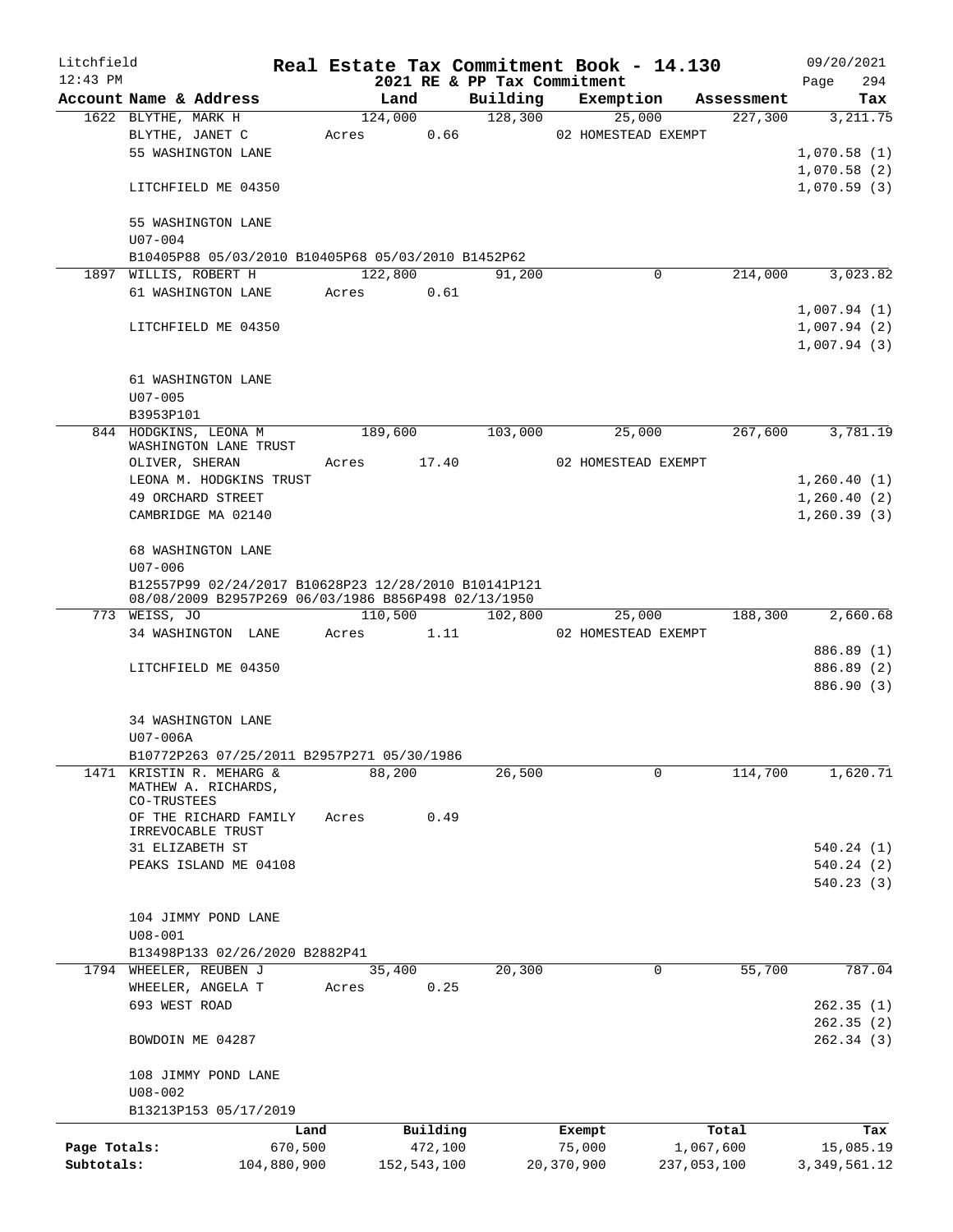| Litchfield<br>$12:43$ PM |                                |                                             |         |      | 2021 RE & PP Tax Commitment | Real Estate Tax Commitment Book - 14.130 |             |            | 09/20/2021<br>295<br>Page |
|--------------------------|--------------------------------|---------------------------------------------|---------|------|-----------------------------|------------------------------------------|-------------|------------|---------------------------|
|                          |                                | Account Name & Address                      | Land    |      | Building                    | Exemption                                |             | Assessment | Tax                       |
|                          |                                | 526 LAPANNE, PETER S.                       | 60,900  |      | 49,400                      |                                          | $\Omega$    | 110,300    | 1,558.54                  |
|                          |                                | LAPANNE, CHERYL A                           | Acres   | 0.11 |                             |                                          |             |            |                           |
|                          | 15 WALLACE WAY                 |                                             |         |      |                             |                                          |             |            | 519.51(1)                 |
|                          |                                |                                             |         |      |                             |                                          |             |            | 519.51(2)                 |
|                          | MILTON NH 03851                |                                             |         |      |                             |                                          |             |            | 519.52(3)                 |
|                          |                                |                                             |         |      |                             |                                          |             |            |                           |
|                          | $U08 - 003$                    | 110 JIMMY POND LANE                         |         |      |                             |                                          |             |            |                           |
|                          |                                | B13506P204 03/17/2020 B13505P240 03/17/2020 |         |      |                             |                                          |             |            |                           |
|                          | 28 AMOS, GREGORY D             |                                             | 81,600  |      | 33,300                      |                                          | $\mathbf 0$ | 114,900    | 1,623.54                  |
|                          | AMOS, STACEY D                 |                                             | Acres   | 0.19 |                             |                                          |             |            |                           |
|                          | 59 PATTEN ROAD                 |                                             |         |      |                             |                                          |             |            | 541.18(1)                 |
|                          |                                |                                             |         |      |                             |                                          |             |            | 541.18(2)                 |
|                          | GREENE ME 04236                |                                             |         |      |                             |                                          |             |            | 541.18(3)                 |
|                          |                                |                                             |         |      |                             |                                          |             |            |                           |
|                          |                                | 114 JIMMY POND LANE                         |         |      |                             |                                          |             |            |                           |
|                          | $U08 - 004$                    |                                             |         |      |                             |                                          |             |            |                           |
|                          |                                | B11739P23 07/14/2014 B3009P161              |         |      |                             |                                          |             |            |                           |
|                          | 156 GUERIN, ANDRE              |                                             | 89,300  |      | 37,000                      |                                          | $\mathbf 0$ | 126,300    | 1,784.62                  |
|                          | 9 GRANDE AVENUE                |                                             | Acres   | 0.24 |                             |                                          |             |            |                           |
|                          |                                |                                             |         |      |                             |                                          |             |            | 594.87 (1)                |
|                          |                                | LEWISTON ME 04240                           |         |      |                             |                                          |             |            | 594.87 (2)                |
|                          |                                |                                             |         |      |                             |                                          |             |            | 594.88 (3)                |
|                          |                                | 118 JIMMY POND LANE                         |         |      |                             |                                          |             |            |                           |
|                          | $U08 - 005$                    |                                             |         |      |                             |                                          |             |            |                           |
|                          |                                | B12409P287 08/29/2016 B3565P130             |         |      |                             |                                          |             |            |                           |
|                          |                                | 1535 ROUSSEAU, JOSEPH                       | 66,900  |      | 16,600                      |                                          | $\mathbf 0$ | 83,500     | 1,179.86                  |
|                          |                                | ROUSSEAU, LILLIAN                           | Acres   | 0.11 |                             |                                          |             |            |                           |
|                          |                                | <b>46 RICHARDS STREET</b>                   |         |      |                             |                                          |             |            | 393.29(1)                 |
|                          |                                |                                             |         |      |                             |                                          |             |            | 393.29(2)                 |
|                          | GREENE ME 04236                |                                             |         |      |                             |                                          |             |            | 393.28(3)                 |
|                          |                                |                                             |         |      |                             |                                          |             |            |                           |
|                          |                                | 122 JIMMY POND LANE                         |         |      |                             |                                          |             |            |                           |
|                          | $U08 - 006$                    |                                             |         |      |                             |                                          |             |            |                           |
|                          |                                | B3228P328 09/10/1987 B1397P357 09/01/1965   |         |      |                             |                                          |             |            |                           |
|                          |                                | 1215 MERRILL, ANGELINE                      | 89,300  |      | 74,900                      | 31,000                                   |             | 133,200    | 1,882.12                  |
|                          |                                | MERRILL, RUSSELL                            | Acres   | 0.24 |                             | 03 VETERANS EXEMPT                       |             |            |                           |
|                          | BONNEAU, RANDY<br>P O BOX 2129 |                                             |         |      |                             | 02 HOMESTEAD EXEMPT                      |             |            | 627.37(1)<br>627.37(2)    |
|                          |                                | LEWISTON ME 04240                           |         |      |                             |                                          |             |            | 627.38(3)                 |
|                          |                                |                                             |         |      |                             |                                          |             |            |                           |
|                          |                                | 124 JIMMY POND LANE                         |         |      |                             |                                          |             |            |                           |
|                          | U08-007                        |                                             |         |      |                             |                                          |             |            |                           |
|                          | B6722P223                      |                                             |         |      |                             |                                          |             |            |                           |
|                          |                                | 450 GRIFFITH, DIANE L                       | 156,500 |      | 38,700                      |                                          | 0           | 195,200    | 2,758.18                  |
|                          | 52 GROVE STREET                |                                             | Acres   | 4.80 |                             |                                          |             |            |                           |
|                          |                                |                                             |         |      |                             |                                          |             |            | 919.39(1)                 |
|                          |                                | SOMERSWORTH NH 03878                        |         |      |                             |                                          |             |            | 919.39(2)                 |
|                          |                                |                                             |         |      |                             |                                          |             |            | 919.40(3)                 |
|                          |                                |                                             |         |      |                             |                                          |             |            |                           |
|                          |                                | 128 JIMMY POND LANE                         |         |      |                             |                                          |             |            |                           |
|                          | $U08 - 008$                    |                                             |         |      |                             |                                          |             |            |                           |
|                          |                                | B13816P339 12/07/2020                       |         |      |                             |                                          |             |            |                           |
|                          |                                |                                             |         |      |                             |                                          |             |            |                           |

|              | Land        | Building    | Exempt     | Total       | Tax          |
|--------------|-------------|-------------|------------|-------------|--------------|
| Page Totals: | 544,500     | 249,900     | 31,000     | 763,400     | 10,786.86    |
| Subtotals:   | 105,425,400 | 152,793,000 | 20,401,900 | 237,816,500 | 3,360,347.98 |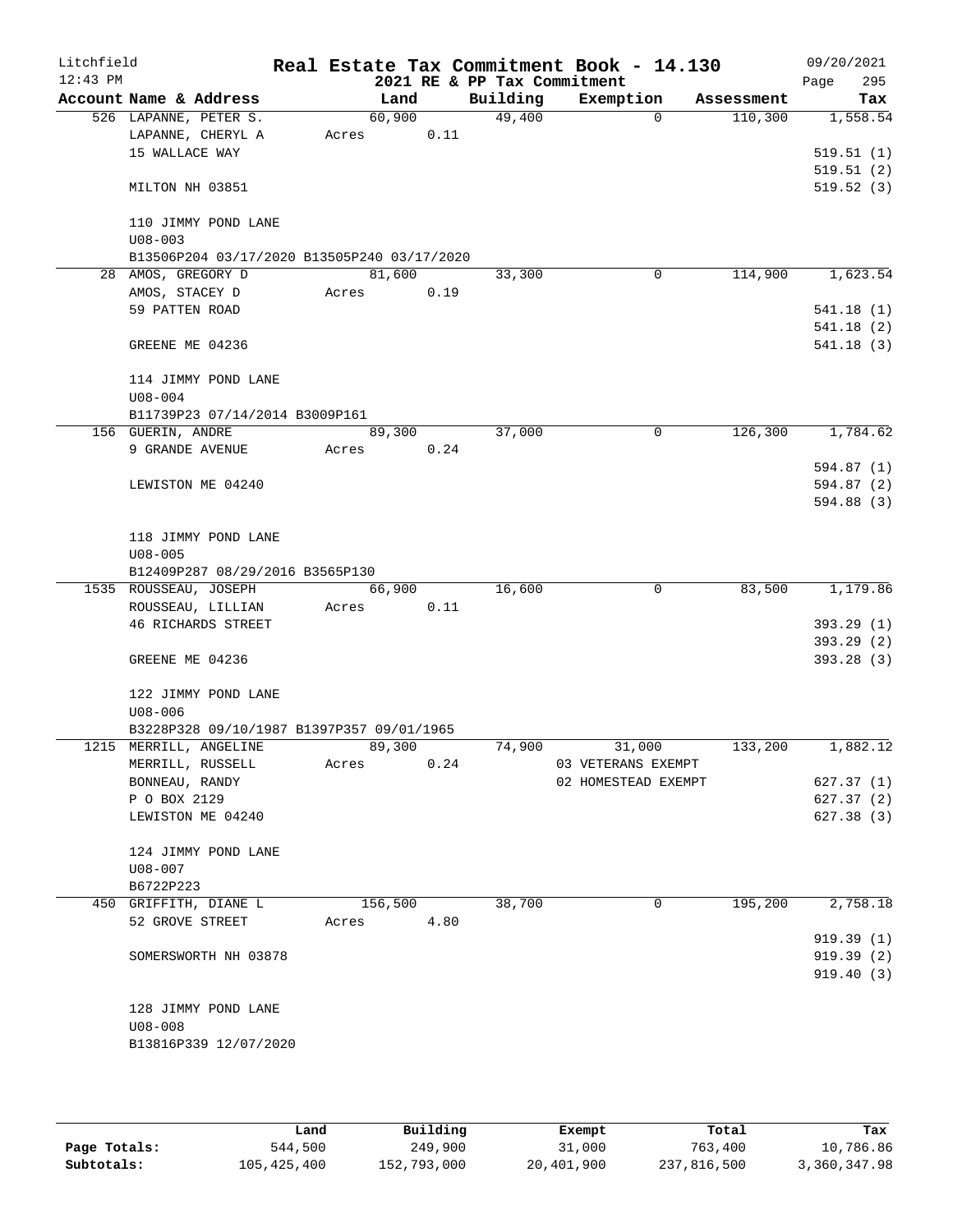| Litchfield |                                             |         |      |                     | Real Estate Tax Commitment Book - 14.130 |             |            | 09/20/2021   |
|------------|---------------------------------------------|---------|------|---------------------|------------------------------------------|-------------|------------|--------------|
| $12:43$ PM |                                             |         |      |                     | 2021 RE & PP Tax Commitment              |             |            | 296<br>Page  |
|            | Account Name & Address                      | Land    |      | Building            | Exemption                                |             | Assessment | Tax          |
|            | 875 HUTCHINSON, CHARLES A                   | 83,200  |      | $\overline{51,600}$ |                                          | $\Omega$    | 134,800    | 1,904.72     |
|            | 13 TAMBRIDGE CT.                            | Acres   | 0.20 |                     |                                          |             |            | 634.91 (1)   |
|            | COLUMBIA SC 29229 9408                      |         |      |                     |                                          |             |            | 634.91 (2)   |
|            |                                             |         |      |                     |                                          |             |            | 634.90 (3)   |
|            | 146 JIMMY POND LANE                         |         |      |                     |                                          |             |            |              |
|            | $U08 - 009$                                 |         |      |                     |                                          |             |            |              |
|            | B2209P138                                   |         |      |                     |                                          |             |            |              |
|            | 29 GARRITY, TIM                             | 87,800  |      | 157,900             |                                          | 0           | 245,700    | 3,471.74     |
|            | GARRITY LAURIE                              | Acres   | 0.23 |                     |                                          |             |            |              |
|            | PO BOX 388                                  |         |      |                     |                                          |             |            | 1, 157.25(1) |
|            |                                             |         |      |                     |                                          |             |            | 1, 157.25(2) |
|            | GREENE ME 04236 0388                        |         |      |                     |                                          |             |            | 1, 157.24(3) |
|            | 150 JIMMY POND LANE                         |         |      |                     |                                          |             |            |              |
|            | $U08 - 010$                                 |         |      |                     |                                          |             |            |              |
|            | B5461P329 09/01/1997                        |         |      |                     |                                          |             |            |              |
|            | 2791 GARRITY, TIMOTHY                       | 30,100  |      | 0                   |                                          | 0           | 30,100     | 425.31       |
|            | PO BOX 388                                  | Acres   | 2.69 |                     |                                          |             |            |              |
|            |                                             |         |      |                     |                                          |             |            | 141.77(1)    |
|            | GREENE ME 04236 0388                        |         |      |                     |                                          |             |            | 141.77(2)    |
|            |                                             |         |      |                     |                                          |             |            | 141.77(3)    |
|            | JIMMY POND LANE                             |         |      |                     |                                          |             |            |              |
|            | U08-010A                                    |         |      |                     |                                          |             |            |              |
|            | B13388P188 10/10/2019 B10566P188 10/20/2010 |         |      |                     |                                          |             |            |              |
|            | 1868 WHITE, DIAN                            | 10,000  |      | $\Omega$            |                                          | $\mathbf 0$ | 10,000     | 141.30       |
|            | 138 GUSTIN RD                               | Acres   | 0.08 |                     |                                          |             |            |              |
|            |                                             |         |      |                     |                                          |             |            | 47.10(1)     |
|            | LITCHFIELD ME 04350                         |         |      |                     |                                          |             |            | 47.10(2)     |
|            |                                             |         |      |                     |                                          |             |            | 47.10(3)     |
|            | JIMMY POND LANE                             |         |      |                     |                                          |             |            |              |
|            | $U08 - 011$                                 |         |      |                     |                                          |             |            |              |
|            | B1575P864 03/14/1972                        |         |      |                     |                                          |             |            |              |
|            | 404 ANGELIDES, ROBERT F                     | 127,500 |      | 135,400             |                                          | 0           | 262,900    | 3,714.78     |
|            | ANGELIDES, NICOLE D                         | Acres   | 0.80 |                     |                                          |             |            |              |
|            | 58 DOW AVE                                  |         |      |                     |                                          |             |            | 1,238.26(1)  |
|            |                                             |         |      |                     |                                          |             |            | 1,238.26(2)  |
|            | LEWISTON ME 04240                           |         |      |                     |                                          |             |            | 1, 238.26(3) |
|            | 152 JIMMY POND LANE                         |         |      |                     |                                          |             |            |              |
|            | $U08 - 012$                                 |         |      |                     |                                          |             |            |              |
|            | B13412P301 11/29/2019                       |         |      |                     |                                          |             |            |              |
|            | 32 ANGELIDES, PAUL N                        | 90,700  |      | 35,200              |                                          | 0           | 125,900    | 1,778.97     |
|            | ANGELIDES SHARON A                          | Acres   | 0.25 |                     |                                          |             |            |              |
|            | 58 DOW AVE                                  |         |      |                     |                                          |             |            | 592.99(1)    |
|            |                                             |         |      |                     |                                          |             |            | 592.99(2)    |
|            | LEWISTON ME 04240                           |         |      |                     |                                          |             |            | 592.99(3)    |
|            | 164 JIMMY POND LANE                         |         |      |                     |                                          |             |            |              |
|            | $U08 - 014$                                 |         |      |                     |                                          |             |            |              |
|            | B3809P318 10/03/1990                        |         |      |                     |                                          |             |            |              |
|            |                                             |         |      |                     |                                          |             |            |              |

|              | úand        | Building      | Exempt     | Total       | Tax          |
|--------------|-------------|---------------|------------|-------------|--------------|
| Page Totals: | 429,300     | 380,100       |            | 809,400     | 11,436.82    |
| Subtotals:   | 105,854,700 | 153, 173, 100 | 20,401,900 | 238,625,900 | 3,371,784.80 |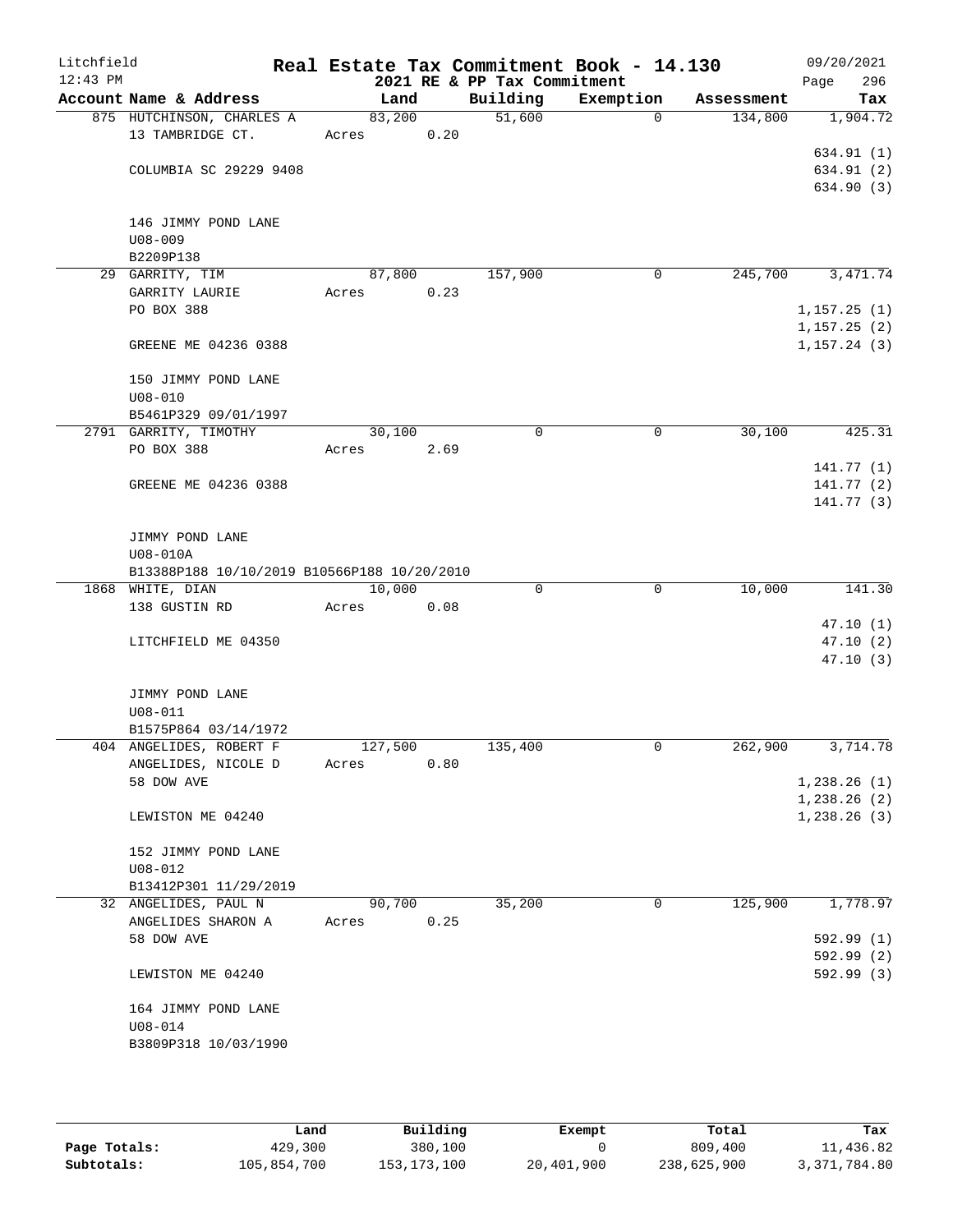| Litchfield<br>$12:43$ PM |                                                                    |         |      |                                         | Real Estate Tax Commitment Book - 14.130 |            | 09/20/2021         |
|--------------------------|--------------------------------------------------------------------|---------|------|-----------------------------------------|------------------------------------------|------------|--------------------|
|                          | Account Name & Address                                             | Land    |      | 2021 RE & PP Tax Commitment<br>Building | Exemption                                | Assessment | 297<br>Page<br>Tax |
|                          | 1040 PROVENCHER, CYNTHIA M                                         | 128,000 |      | 150, 200                                | $\Omega$                                 | 278,200    | 3,930.97           |
|                          | MCCARVILL, CLAIRE M                                                | Acres   | 0.82 |                                         |                                          |            |                    |
|                          | 22 LILLIAN STREET                                                  |         |      |                                         |                                          |            | 1,310.32(1)        |
|                          |                                                                    |         |      |                                         |                                          |            | 1,310.32(2)        |
|                          | WOBURN MA 01801                                                    |         |      |                                         |                                          |            | 1,310.33(3)        |
|                          | 172 JIMMY POND LANE                                                |         |      |                                         |                                          |            |                    |
|                          | $U08 - 016$                                                        |         |      |                                         |                                          |            |                    |
|                          | B13068P162 10/23/2018                                              |         |      |                                         |                                          |            |                    |
|                          | 718 COSTELLO SANDRA, DIANE                                         | 82,700  |      | 27,700                                  | 0                                        | 110,400    | 1,559.95           |
|                          | MILLIKEN                                                           |         |      |                                         |                                          |            |                    |
|                          | COSTELLO, SCOTT,<br>CYNTHIA FOXE                                   | Acres   | 0.31 |                                         |                                          |            |                    |
|                          | 8 EAST AVENUE                                                      |         |      |                                         |                                          |            | 519.98(1)          |
|                          |                                                                    |         |      |                                         |                                          |            | 519.98(2)          |
|                          | LISBON FALLS ME 04252                                              |         |      |                                         |                                          |            | 519.99(3)          |
|                          | 60 FOREST LANE                                                     |         |      |                                         |                                          |            |                    |
|                          | $U08 - 017$                                                        |         |      |                                         |                                          |            |                    |
|                          | B8971P41 05/26/2006 B2300P249                                      |         |      |                                         |                                          |            |                    |
|                          | 557 ENGLAND, NICHOLE                                               | 29,200  |      | 8,000                                   | 0                                        | 37,200     | 525.64             |
|                          | ENGLAND, NATHAN                                                    | Acres   | 0.17 |                                         |                                          |            |                    |
|                          | 4 STARFLOWER LANE                                                  |         |      |                                         |                                          |            | 175.21(1)          |
|                          |                                                                    |         |      |                                         |                                          |            | 175.21(2)          |
|                          | BRUNSWICK ME 04011                                                 |         |      |                                         |                                          |            | 175.22(3)          |
|                          | 62 FOREST LANE                                                     |         |      |                                         |                                          |            |                    |
|                          | $U08 - 018$                                                        |         |      |                                         |                                          |            |                    |
|                          | B11693P263 08/17/2012 B11571P285 08/10/2012<br>B6247P108           |         |      |                                         |                                          |            |                    |
|                          | 1053 MOSES, MARITA L(1/3)                                          | 29,200  |      | 11,200                                  | $\mathsf{O}$                             | 40,400     | 570.85             |
|                          | LEVESQUE, COLLEEN<br>F(1/3)                                        | Acres   | 0.17 |                                         |                                          |            |                    |
|                          | MEGAN A.                                                           |         |      |                                         |                                          |            | 190.28(1)          |
|                          | PRATT-LOUISI(1/6)&                                                 |         |      |                                         |                                          |            |                    |
|                          | WYATT A. MCLAREY(1/6)                                              |         |      |                                         |                                          |            |                    |
|                          | 904 30TH COURT                                                     |         |      |                                         |                                          |            | 190.28(2)          |
|                          | WEST PALM BEACH FL<br>33407                                        |         |      |                                         |                                          |            | 190.29(3)          |
|                          | 63 FOREST LANE                                                     |         |      |                                         |                                          |            |                    |
|                          | $U08 - 019$                                                        |         |      |                                         |                                          |            |                    |
|                          | B12016P54 06/22/2015 B11849P314 11/10/2014 B4594P200<br>12/27/1993 |         |      |                                         |                                          |            |                    |
|                          | 1274 CHAMPAGNE, DONALD R                                           | 46,900  |      | 4,900                                   | 0                                        | 51,800     | 731.93             |
|                          | 719 POND ROAD                                                      | Acres   | 0.11 |                                         |                                          |            |                    |
|                          |                                                                    |         |      |                                         |                                          |            | 243.98 (1)         |
|                          | WALES ME 04280                                                     |         |      |                                         |                                          |            | 243.98 (2)         |
|                          |                                                                    |         |      |                                         |                                          |            | 243.97 (3)         |
|                          | 57 FOREST LANE                                                     |         |      |                                         |                                          |            |                    |
|                          | $U08 - 020$                                                        |         |      |                                         |                                          |            |                    |
|                          | B13268P166 07/15/2019                                              |         |      |                                         |                                          |            |                    |
|                          |                                                                    |         |      |                                         |                                          |            |                    |

|              | Land        | Building    | Exempt     | Total       | Tax          |
|--------------|-------------|-------------|------------|-------------|--------------|
| Page Totals: | 316,000     | 202,000     |            | 518,000     | .319.34      |
| Subtotals:   | 106,170,700 | 153,375,100 | 20,401,900 | 239,143,900 | 3,379,104.14 |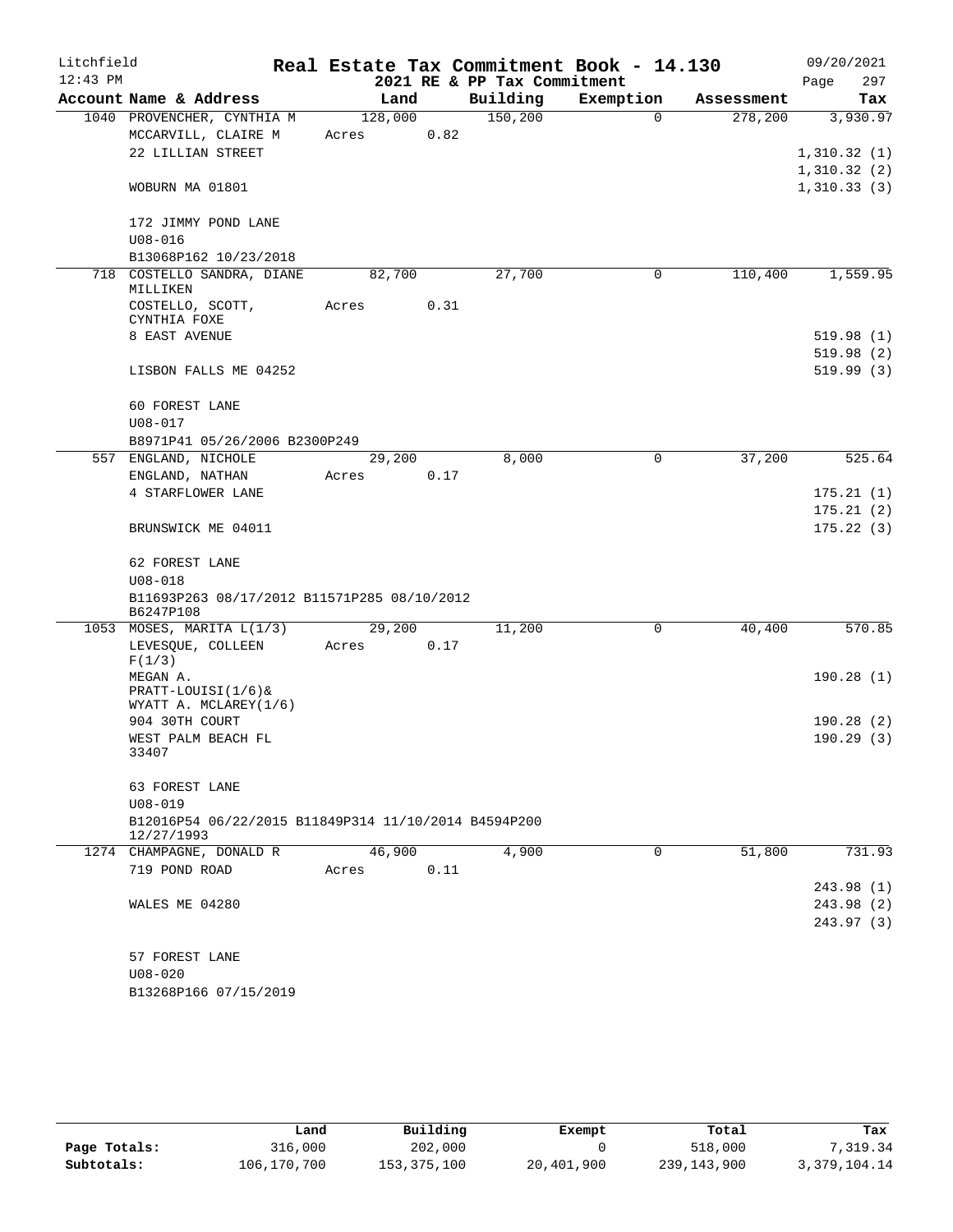| Litchfield<br>$12:43$ PM |                        |                                          |         |      | 2021 RE & PP Tax Commitment | Real Estate Tax Commitment Book - 14.130 |            | 09/20/2021<br>298<br>Page |
|--------------------------|------------------------|------------------------------------------|---------|------|-----------------------------|------------------------------------------|------------|---------------------------|
|                          | Account Name & Address |                                          | Land    |      | Building                    | Exemption                                | Assessment | Tax                       |
|                          | 349 COMEAU, NORMAND    |                                          | 122,000 |      | 25,900                      | $\overline{0}$                           | 147,900    | 2,089.83                  |
|                          | 118 OAK HILL ROAD      |                                          | Acres   | 0.58 |                             |                                          |            |                           |
|                          |                        |                                          |         |      |                             |                                          |            | 696.61(1)                 |
|                          | LITCHFIELD ME 04350    |                                          |         |      |                             |                                          |            | 696.61(2)                 |
|                          |                        |                                          |         |      |                             |                                          |            | 696.61(3)                 |
|                          |                        |                                          |         |      |                             |                                          |            |                           |
|                          | 55 FOREST LANE         |                                          |         |      |                             |                                          |            |                           |
|                          | $U08 - 021$            |                                          |         |      |                             |                                          |            |                           |
|                          |                        | B11862P62 10/31/2014 B3618P102           |         |      |                             |                                          |            |                           |
|                          | 1143 MANN, VALARIE     |                                          | 142,800 |      | 97,700                      | 25,000                                   | 215,500    | 3,045.02                  |
|                          | MANN, JOHN T           |                                          | Acres   | 1.41 |                             | 02 HOMESTEAD EXEMPT                      |            |                           |
|                          | 53 FOREST LANE         |                                          |         |      |                             |                                          |            | 1,015.01(1)               |
|                          |                        |                                          |         |      |                             |                                          |            | 1,015.01(2)               |
|                          | LITCHFIELD ME 04350    |                                          |         |      |                             |                                          |            | 1,015.00(3)               |
|                          | 53 FOREST LANE         |                                          |         |      |                             |                                          |            |                           |
|                          | $U08 - 023$            |                                          |         |      |                             |                                          |            |                           |
|                          |                        | B12774P153 10/27/2017 B5592P8 04/15/1998 |         |      |                             |                                          |            |                           |
|                          | 2158 MANN, JOHN T      |                                          | 20,000  |      | 0                           | $\mathsf{O}$                             | 20,000     | 282.60                    |
|                          | 53 FOREST LANE         |                                          | Acres   | 1.00 |                             |                                          |            |                           |
|                          |                        |                                          |         |      |                             |                                          |            | 94.20(1)                  |
|                          | LITCHFIELD ME 04350    |                                          |         |      |                             |                                          |            | 94.20(2)                  |
|                          |                        |                                          |         |      |                             |                                          |            | 94.20(3)                  |
|                          |                        |                                          |         |      |                             |                                          |            |                           |
|                          | OFF FOREST LANE        |                                          |         |      |                             |                                          |            |                           |
|                          | $U08 - 024$            |                                          |         |      |                             |                                          |            |                           |
|                          | B6349P212              |                                          |         |      |                             |                                          |            |                           |
|                          | 2159 LEE, CHUL MIN     |                                          | 23,300  |      | $\mathbf 0$                 | $\mathbf 0$                              | 23,300     | 329.23                    |
|                          | LEE, AGNIESZKA BADEK   |                                          | Acres   | 2.10 |                             |                                          |            |                           |
|                          | 58 BOSTON STREET       |                                          |         |      |                             |                                          |            | 109.74(1)                 |
|                          |                        |                                          |         |      |                             |                                          |            | 109.74(2)                 |
|                          | MIDDLETON MA 01949     |                                          |         |      |                             |                                          |            | 109.75(3)                 |
|                          | 39 FOREST LANE         |                                          |         |      |                             |                                          |            |                           |
|                          | $U08 - 025$            |                                          |         |      |                             |                                          |            |                           |
|                          | B13919P279 03/05/2021  |                                          |         |      |                             |                                          |            |                           |
|                          | 552 ANDERSON, RANDALL  |                                          | 142,500 |      | 119,000                     | $\mathbf 0$                              | 261,500    | 3,695.00                  |
|                          | 42 EASY STREET         |                                          | Acres   | 0.48 |                             |                                          |            |                           |
|                          |                        |                                          |         |      |                             |                                          |            | 1,231.67(1)               |
|                          | LITCHFIELD ME 04350    |                                          |         |      |                             |                                          |            | 1,231.67(2)               |
|                          |                        |                                          |         |      |                             |                                          |            | 1,231.66(3)               |
|                          |                        |                                          |         |      |                             |                                          |            |                           |
|                          | 42 EASY STREET         |                                          |         |      |                             |                                          |            |                           |
|                          | $U09 - 001$            |                                          |         |      |                             |                                          |            |                           |
|                          | B7628P226 06/16/2003   |                                          |         |      |                             |                                          |            |                           |
|                          | 1397 RICKER, DEANNE E  |                                          | 145,200 |      | 97,000                      | 0                                        | 242,200    | 3,422.29                  |
|                          | 46 EASY ST             |                                          | Acres   | 0.56 |                             |                                          |            |                           |
|                          |                        |                                          |         |      |                             |                                          |            | 1,140.76(1)               |
|                          | LITCHFIELD ME 04350    |                                          |         |      |                             |                                          |            | 1,140.76(2)               |
|                          |                        |                                          |         |      |                             |                                          |            | 1, 140.77(3)              |
|                          | <b>46 EASY STREET</b>  |                                          |         |      |                             |                                          |            |                           |
|                          | $U09 - 002$            |                                          |         |      |                             |                                          |            |                           |
|                          | B7266P126 02/06/2003   |                                          |         |      |                             |                                          |            |                           |
|                          |                        |                                          |         |      |                             |                                          |            |                           |
|                          |                        |                                          |         |      |                             |                                          |            |                           |

|              | Land        | Building    | Exempt     | Total       | Tax          |
|--------------|-------------|-------------|------------|-------------|--------------|
| Page Totals: | 595,800     | 339,600     | 25,000     | 910,400     | 12,863.97    |
| Subtotals:   | 106,766,500 | 153,714,700 | 20,426,900 | 240,054,300 | 3,391,968.11 |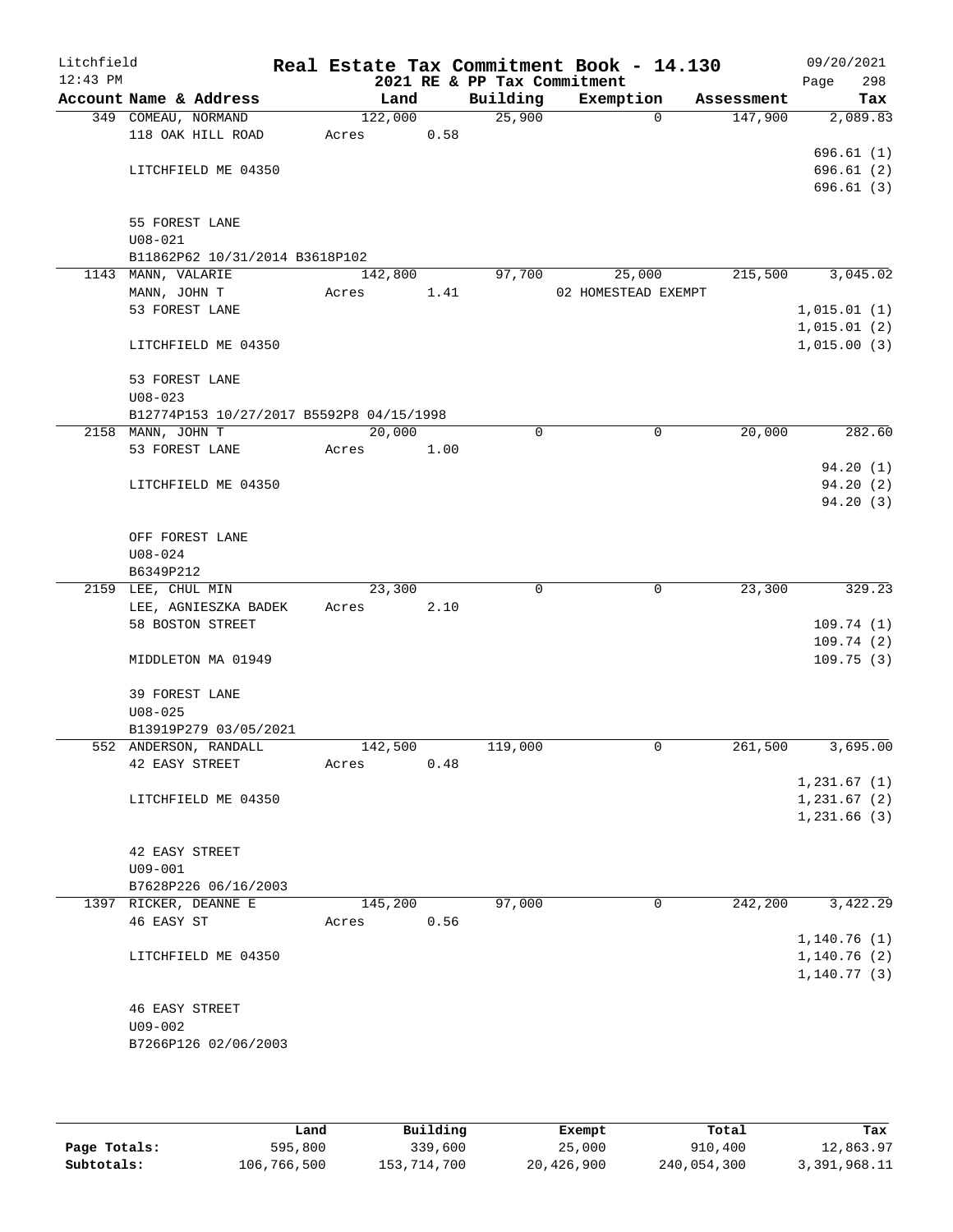| Litchfield<br>$12:43$ PM |                                                                                      |                  |      | 2021 RE & PP Tax Commitment | Real Estate Tax Commitment Book - 14.130             |            | 09/20/2021<br>299<br>Page  |
|--------------------------|--------------------------------------------------------------------------------------|------------------|------|-----------------------------|------------------------------------------------------|------------|----------------------------|
|                          | Account Name & Address                                                               | Land             |      | Building                    | Exemption                                            | Assessment | Tax                        |
|                          | 408 BOYER, BRIAN RTRUSTEE<br>HORN JANIS R TRUSTEE<br>6 COUNTRYSIDE ROAD              | 145,200<br>Acres | 0.58 | 167,900                     | 25,000<br>02 HOMESTEAD EXEMPT                        | 288,100    | 4,070.85<br>1,356.95(1)    |
|                          | PEPPERILL MA 01463                                                                   |                  |      |                             |                                                      |            | 1,356.95(2)<br>1,356.95(3) |
|                          | 50 EASY STREET<br>$U09 - 003$                                                        |                  |      |                             |                                                      |            |                            |
|                          | B9592P121 12/13/2007 B7784P20 12/22/2003                                             |                  |      |                             |                                                      |            |                            |
|                          | 636 FRECHETTE, ANDRE SR<br>FRECHETTE, BARBARA<br>56 EASY STREET                      | 145,100<br>Acres | 0.53 | 111,200                     | 32,000<br>23 WW1 Widow NonRes<br>02 HOMESTEAD EXEMPT | 224,300    | 3,169.36<br>1,056.45(1)    |
|                          | LITCHFIELD ME 04350                                                                  |                  |      |                             |                                                      |            | 1,056.45(2)<br>1,056.46(3) |
|                          | 56 EASY STREET                                                                       |                  |      |                             |                                                      |            |                            |
|                          | $U09 - 004$                                                                          |                  |      |                             |                                                      |            |                            |
|                          | B7669P256 06/02/2003                                                                 |                  |      |                             |                                                      |            |                            |
|                          | 275 MORIN, MELANIE L                                                                 | 145,100          |      | 105,000                     | 0                                                    | 250,100    | 3,533.91                   |
|                          | SMALL, ROBERT A                                                                      | Acres            | 0.52 |                             |                                                      |            |                            |
|                          | 58 EASY STREET                                                                       |                  |      |                             |                                                      |            | 1, 177.97(1)               |
|                          |                                                                                      |                  |      |                             |                                                      |            | 1,177.97 (2)               |
|                          | LITCHFIELD ME 04350                                                                  |                  |      |                             |                                                      |            | 1,177.97 (3)               |
|                          | 58 EASY STREET<br>$U09 - 005$                                                        |                  |      |                             |                                                      |            |                            |
|                          | B13111P1 12/14/2018 B5767P234 10/01/1998                                             |                  |      |                             |                                                      |            |                            |
|                          | 1684 MADORE, JOHN V                                                                  | 145,100          |      | 135,900                     | 25,000                                               | 256,000    | 3,617.28                   |
|                          | MADORE, THERESA L                                                                    | Acres            | 0.52 |                             | 02 HOMESTEAD EXEMPT                                  |            |                            |
|                          | P.O. BOX 117                                                                         |                  |      |                             |                                                      |            | 1,205.76(1)                |
|                          |                                                                                      |                  |      |                             |                                                      |            | 1,205.76(2)                |
|                          | LITCHFIELD ME 04350                                                                  |                  |      |                             |                                                      |            | 1,205.76(3)                |
|                          | 64 EASY STREET<br>$U09 - 006$                                                        |                  |      |                             |                                                      |            |                            |
|                          | B12091P219 08/18/2015 B7596P227 08/22/2003                                           |                  |      |                             |                                                      |            |                            |
|                          | 345 GUNNELLS BELINDA                                                                 | 145,000          |      | 2,600                       | 0                                                    | 147,600    | 2,085.59                   |
|                          | 33 PERKINS ROAD                                                                      | Acres            | 0.51 |                             |                                                      |            | 695.20(1)                  |
|                          | MONMOUTH ME 04259                                                                    |                  |      |                             |                                                      |            | 695.20(2)                  |
|                          |                                                                                      |                  |      |                             |                                                      |            | 695.19(3)                  |
|                          | 68 EASY STREET<br>$U09 - 007$                                                        |                  |      |                             |                                                      |            |                            |
|                          | B12914P167 04/23/2018 B8071P68 08/06/2004 B8071P66<br>08/05/2004 B2463P93 04/12/1982 |                  |      |                             |                                                      |            |                            |
|                          | 284 DAY, DIANE L                                                                     | 157,500          |      | 168,300                     | 25,000                                               | 300,800    | 4,250.30                   |
|                          | JASPER, SUSAN L                                                                      | Acres            | 0.90 |                             | 02 HOMESTEAD EXEMPT                                  |            |                            |
|                          | 76 EASY ST                                                                           |                  |      |                             |                                                      |            | 1,416.77(1)                |
|                          |                                                                                      |                  |      |                             |                                                      |            | 1,416.77(2)                |
|                          | LITCHFIELD ME 04350                                                                  |                  |      |                             |                                                      |            | 1,416.76(3)                |
|                          | 76 EASY STREET                                                                       |                  |      |                             |                                                      |            |                            |
|                          | $U09 - 008$                                                                          |                  |      |                             |                                                      |            |                            |
|                          | B11297P151 02/04/2013 B5775P96                                                       |                  |      |                             |                                                      |            |                            |
|                          |                                                                                      |                  |      |                             |                                                      |            |                            |
|                          |                                                                                      |                  |      |                             |                                                      |            |                            |

|              | Land        | Building    | Exempt     | Total       | Tax          |
|--------------|-------------|-------------|------------|-------------|--------------|
| Page Totals: | 883,000     | 690,900     | 107,000    | 1,466,900   | 20,727.29    |
| Subtotals:   | 107,649,500 | 154,405,600 | 20,533,900 | 241,521,200 | 3,412,695.40 |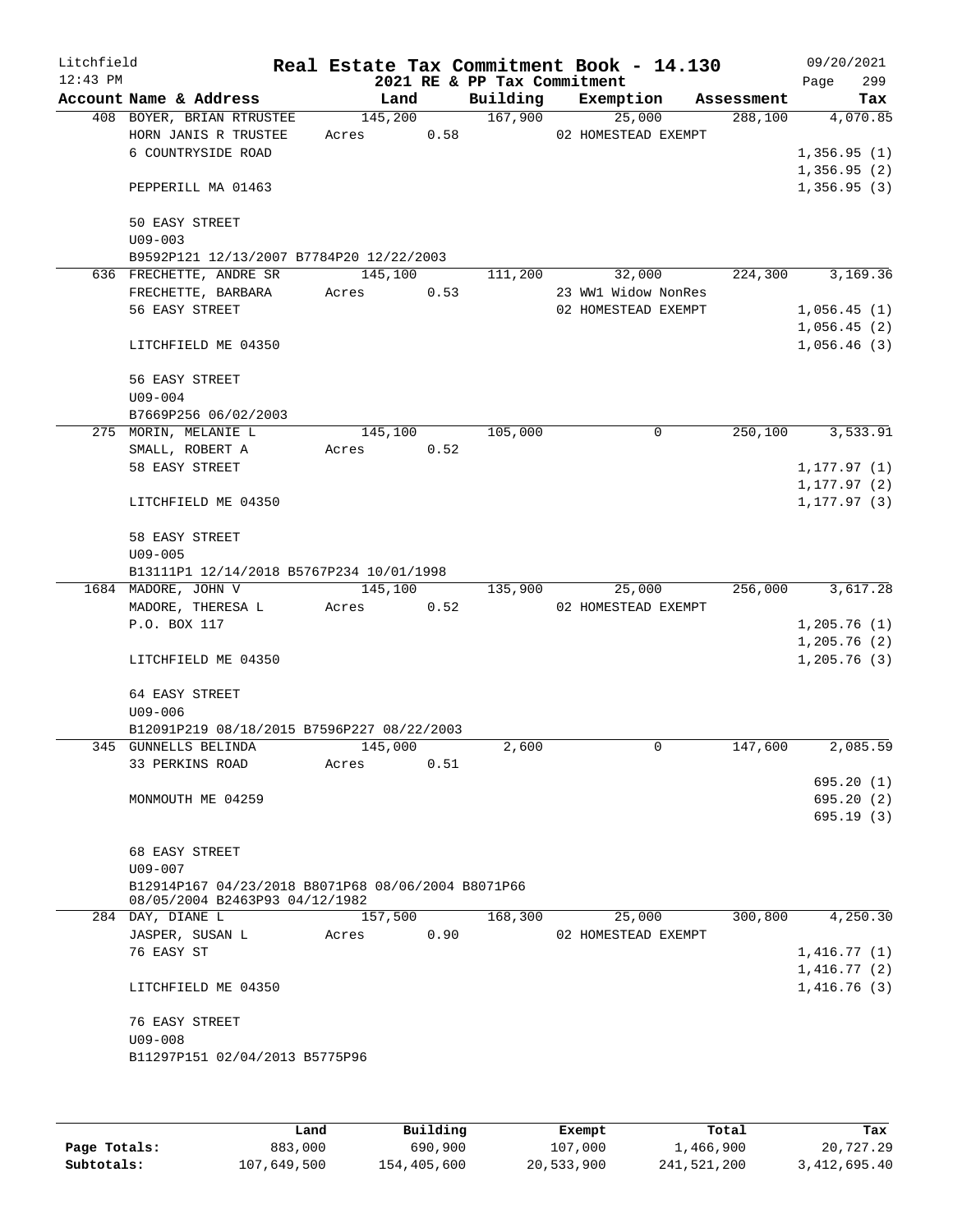| Litchfield   |                                    |                                                      |         |          |                                         | Real Estate Tax Commitment Book - 14.130 |                       | 09/20/2021      |
|--------------|------------------------------------|------------------------------------------------------|---------|----------|-----------------------------------------|------------------------------------------|-----------------------|-----------------|
| $12:43$ PM   | Account Name & Address             |                                                      | Land    |          | 2021 RE & PP Tax Commitment<br>Building | Exemption                                |                       | 300<br>Page     |
|              | 1211 MORGAN, WINSTON L             |                                                      | 140,700 |          | 127,100                                 | 31,000                                   | Assessment<br>236,800 | Tax<br>3,345.98 |
|              |                                    | MORGAN, SHIRLEY A                                    | Acres   | 0.49     |                                         | 02 HOMESTEAD EXEMPT                      |                       |                 |
|              | 80 EASY STREET                     |                                                      |         |          |                                         | 12 WW2 Vet Res.                          |                       | 1, 115.33(1)    |
|              |                                    |                                                      |         |          |                                         |                                          |                       | 1, 115.33(2)    |
|              |                                    | LITCHFIELD ME 04250                                  |         |          |                                         |                                          |                       | 1, 115.32(3)    |
|              |                                    |                                                      |         |          |                                         |                                          |                       |                 |
|              | 80 EASY STREET                     |                                                      |         |          |                                         |                                          |                       |                 |
|              | $U09 - 009$                        |                                                      |         |          |                                         |                                          |                       |                 |
|              |                                    | B12879P94 03/27/2018 B7677P269 01/06/2003            |         |          |                                         |                                          |                       |                 |
|              |                                    | 813 WARNER, HAROLD N., JR.                           | 136,100 |          | 78,800                                  | 31,000                                   | 183,900               | 2,598.51        |
|              | FORREST, DALE L                    |                                                      | Acres   | 0.48     |                                         | 02 HOMESTEAD EXEMPT                      |                       |                 |
|              | 96 EASY STREET                     |                                                      |         |          |                                         | 14 WW2 Vet NonRes                        |                       | 866.17(1)       |
|              |                                    |                                                      |         |          |                                         |                                          |                       | 866.17(2)       |
|              |                                    | LITCHFIELD ME 04350                                  |         |          |                                         |                                          |                       | 866.17(3)       |
|              |                                    |                                                      |         |          |                                         |                                          |                       |                 |
|              | 96 EASY STREET                     |                                                      |         |          |                                         |                                          |                       |                 |
|              | $U09 - 010$                        |                                                      |         |          |                                         |                                          |                       |                 |
|              |                                    | B13303P96 07/09/2019                                 |         |          |                                         |                                          |                       |                 |
|              | 795 WHITTEN, MARY M                |                                                      | 126,800 |          | 159,200                                 | 25,000                                   | 261,000               | 3,687.93        |
|              | 102 EASY STREET                    |                                                      | Acres   | 0.59     |                                         | 02 HOMESTEAD EXEMPT                      |                       |                 |
|              |                                    |                                                      |         |          |                                         |                                          |                       | 1,229.31(1)     |
|              |                                    | LITCHFIELD ME 04350                                  |         |          |                                         |                                          |                       | 1,229.31(2)     |
|              |                                    |                                                      |         |          |                                         |                                          |                       | 1, 229.31(3)    |
|              |                                    |                                                      |         |          |                                         |                                          |                       |                 |
|              | 102 EASY STREET                    |                                                      |         |          |                                         |                                          |                       |                 |
|              | $U09 - 011$                        |                                                      |         |          |                                         |                                          |                       |                 |
|              |                                    | B12444P217 10/19/2016 B11857P170 11/21/2014          |         |          |                                         |                                          |                       |                 |
|              | B6673P146                          |                                                      |         |          |                                         |                                          |                       |                 |
|              | 184 FORD, MICHELE                  |                                                      | 136,800 |          | 122,700                                 | 25,000                                   | 234,500               | 3, 313.49       |
|              | 114 EASY STREET                    |                                                      | Acres   | 0.73     |                                         | 02 HOMESTEAD EXEMPT                      |                       |                 |
|              |                                    |                                                      |         |          |                                         |                                          |                       | 1, 104.50(1)    |
|              |                                    | LITCHFIELD ME 04350                                  |         |          |                                         |                                          |                       | 1, 104.50(2)    |
|              |                                    |                                                      |         |          |                                         |                                          |                       | 1, 104.49(3)    |
|              |                                    |                                                      |         |          |                                         |                                          |                       |                 |
|              | 114 EASY STREET                    |                                                      |         |          |                                         |                                          |                       |                 |
|              | $U09 - 012$                        |                                                      |         |          |                                         |                                          |                       |                 |
|              |                                    | B10749P154 06/09/2011 B6352P138 11/27/2000 B1581P569 |         |          |                                         |                                          |                       |                 |
|              | 07/02/1968<br>882 CAMPBELL, JOHN C |                                                      | 135,900 |          | 24,300                                  | 0                                        | 160,200               | 2,263.63        |
|              | 120 EASY ST                        |                                                      | Acres   | 0.43     |                                         |                                          |                       |                 |
|              |                                    |                                                      |         |          |                                         |                                          |                       |                 |
|              |                                    |                                                      |         |          |                                         |                                          |                       | 754.54 (1)      |
|              |                                    | LITCHFIELD ME 04350                                  |         |          |                                         |                                          |                       | 754.54(2)       |
|              |                                    |                                                      |         |          |                                         |                                          |                       | 754.55(3)       |
|              | 120 EASY STREET                    |                                                      |         |          |                                         |                                          |                       |                 |
|              | $U09 - 013$                        |                                                      |         |          |                                         |                                          |                       |                 |
|              |                                    | B12394P67 08/22/2016 B10245P56 10/16/2009 B8520P103  |         |          |                                         |                                          |                       |                 |
|              |                                    | 07/29/2005 B3775P61                                  |         |          |                                         |                                          |                       |                 |
|              | 1703 MORGAN, JASON M               |                                                      | 175,600 |          | 130,400                                 | 31,000                                   | 275,000               | 3,885.75        |
|              | 123 EASY STREET                    |                                                      | Acres   | 1.48     |                                         | 12 WW2 Vet Res.                          |                       |                 |
|              |                                    |                                                      |         |          |                                         | 02 HOMESTEAD EXEMPT                      |                       | 1, 295.25(1)    |
|              |                                    | LITCHFIELD ME 04350                                  |         |          |                                         |                                          |                       | 1, 295.25(2)    |
|              |                                    |                                                      |         |          |                                         |                                          |                       | 1, 295.25(3)    |
|              |                                    |                                                      |         |          |                                         |                                          |                       |                 |
|              | 123 EASY STREET                    |                                                      |         |          |                                         |                                          |                       |                 |
|              | $U09 - 014$                        |                                                      |         |          |                                         |                                          |                       |                 |
|              |                                    | B12845P51 02/02/2018 B12837P297 02/02/2018 B1478P851 |         |          |                                         |                                          |                       |                 |
|              | 09/23/1968                         |                                                      |         |          |                                         |                                          |                       |                 |
|              |                                    |                                                      |         |          |                                         |                                          |                       |                 |
|              |                                    | Land                                                 |         | Building |                                         | Exempt                                   | Total                 | Tax             |
| Page Totals: |                                    | 851,900                                              |         | 642,500  |                                         | 143,000                                  | 1,351,400             | 19,095.29       |

**Subtotals:** 108,501,400 155,048,100 20,676,900 242,872,600 3,431,790.69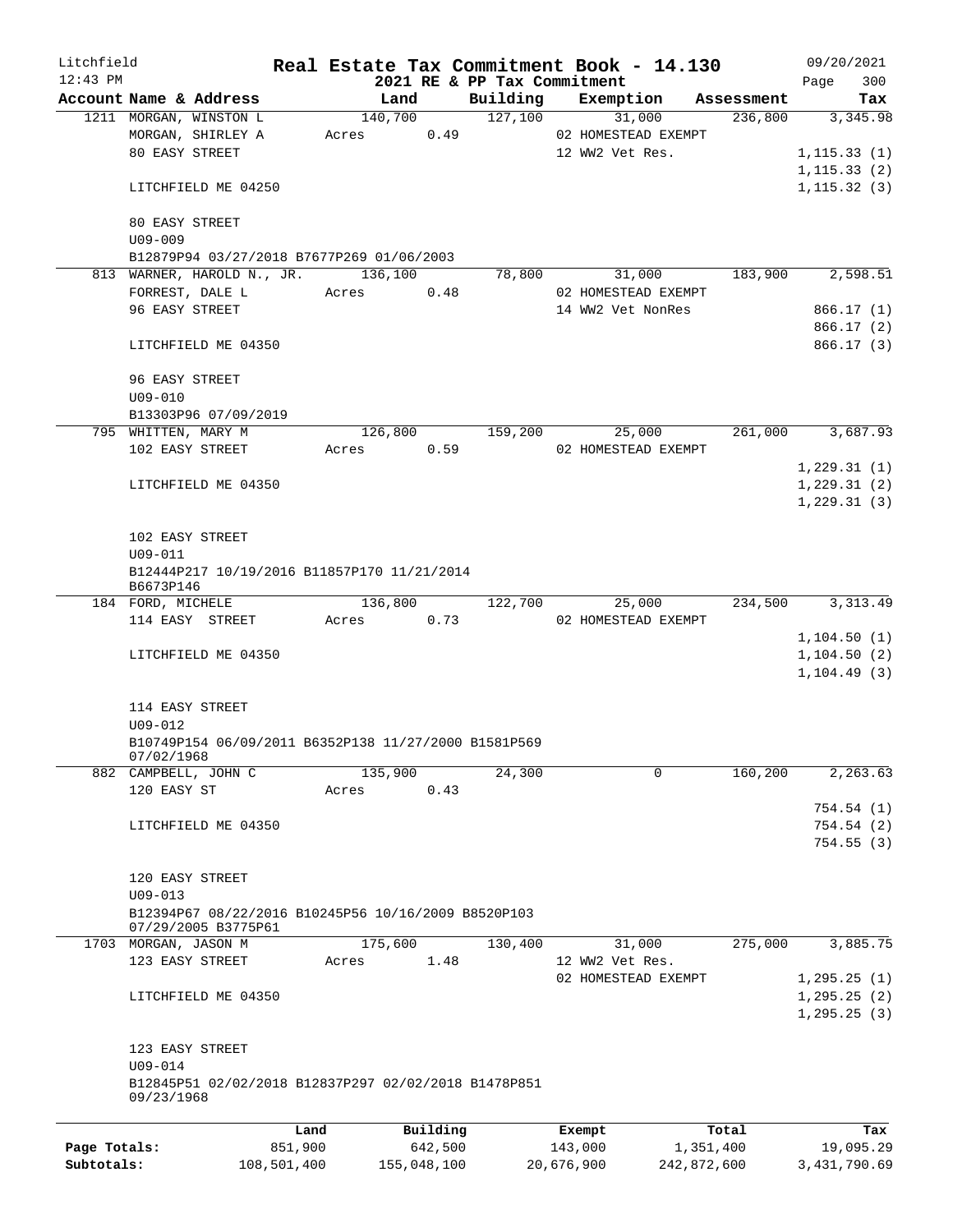| Litchfield |                                                          |                 |      |                             | Real Estate Tax Commitment Book - 14.130 |                       |      | 09/20/2021      |
|------------|----------------------------------------------------------|-----------------|------|-----------------------------|------------------------------------------|-----------------------|------|-----------------|
| $12:43$ PM |                                                          |                 |      | 2021 RE & PP Tax Commitment |                                          |                       | Page | 301             |
|            | Account Name & Address<br>656 GAMACHE, JOSEPH R JR       | Land<br>138,600 |      | Building<br>148,300         | Exemption<br>$\Omega$                    | Assessment<br>286,900 |      | Tax<br>4,053.90 |
|            | C/O JOSEPH GAMACHE SR                                    | Acres           | 0.45 |                             |                                          |                       |      |                 |
|            | 119 EASY STREET                                          |                 |      |                             |                                          |                       |      | 1,351.30(1)     |
|            | LITCHFIELD ME 04350                                      |                 |      |                             |                                          |                       |      | 1,351.30(2)     |
|            |                                                          |                 |      |                             |                                          |                       |      | 1,351.30(3)     |
|            |                                                          |                 |      |                             |                                          |                       |      |                 |
|            |                                                          |                 |      |                             |                                          |                       |      |                 |
|            | 119 EASY STREET<br>$U09 - 016$                           |                 |      |                             |                                          |                       |      |                 |
|            |                                                          |                 |      |                             |                                          |                       |      |                 |
|            | B4477P227                                                | 148,300         |      | 99,400                      |                                          | 222,700               |      | 3,146.75        |
|            | 1018 AHEARN, TIMOTHY                                     |                 |      |                             | 25,000                                   |                       |      |                 |
|            | AHEARN, LINDA                                            | Acres           | 0.86 |                             | 02 HOMESTEAD EXEMPT                      |                       |      |                 |
|            | 115 EASY STREET                                          |                 |      |                             |                                          |                       |      | 1,048.92(1)     |
|            |                                                          |                 |      |                             |                                          |                       |      | 1,048.92(2)     |
|            | LITCHFIELD ME 04350                                      |                 |      |                             |                                          |                       |      | 1,048.91(3)     |
|            |                                                          |                 |      |                             |                                          |                       |      |                 |
|            | 115 EASY STREET                                          |                 |      |                             |                                          |                       |      |                 |
|            | U09-017                                                  |                 |      |                             |                                          |                       |      |                 |
|            | B5122P268 05/07/1996                                     |                 |      |                             |                                          |                       |      |                 |
|            | 516 O'CONNOR, FRANCIS                                    | 87,900          |      | 86,600                      | $\mathbf 0$                              | 174,500               |      | 2,465.69        |
|            | 2 DOYLE ST                                               | Acres 1.37      |      |                             |                                          |                       |      |                 |
|            |                                                          |                 |      |                             |                                          |                       |      | 821.90 (1)      |
|            | LITCHFIELD ME 04350                                      |                 |      |                             |                                          |                       |      | 821.90 (2)      |
|            |                                                          |                 |      |                             |                                          |                       |      | 821.89 (3)      |
|            |                                                          |                 |      |                             |                                          |                       |      |                 |
|            | 2 DOYLE STREET                                           |                 |      |                             |                                          |                       |      |                 |
|            | $U09 - 018$                                              |                 |      |                             |                                          |                       |      |                 |
|            | B13138P305 12/19/2018 B12036P244 07/09/2015              |                 |      |                             |                                          |                       |      |                 |
|            | 651 GAGNON, PATRICK B                                    | 90,400          |      | 67,900                      | 25,000                                   | 133,300               |      | 1,883.53        |
|            | GAGNON, SUSAN L                                          | Acres           | 0.83 |                             | 02 HOMESTEAD EXEMPT                      |                       |      |                 |
|            | 10 DOYLE ST                                              |                 |      |                             |                                          |                       |      | 627.84(1)       |
|            |                                                          |                 |      |                             |                                          |                       |      | 627.84(2)       |
|            | LITCHFIELD ME 04350                                      |                 |      |                             |                                          |                       |      | 627.85(3)       |
|            |                                                          |                 |      |                             |                                          |                       |      |                 |
|            | 10 DOYLE STREET                                          |                 |      |                             |                                          |                       |      |                 |
|            | $U09 - 020$                                              |                 |      |                             |                                          |                       |      |                 |
|            | B13138P305 12/19/2018 B6798P103                          |                 |      |                             |                                          |                       |      |                 |
|            | 531 SMITH, BRIAN                                         | 61,700          |      | 0                           | $\mathbf 0$                              | 61,700                |      | 871.82          |
|            | SMITH, MELISSA                                           | Acres           | 0.45 |                             |                                          |                       |      |                 |
|            | 869 GARDINER ROAD                                        |                 |      |                             |                                          |                       |      | 290.61(1)       |
|            |                                                          |                 |      |                             |                                          |                       |      | 290.61(2)       |
|            | WALES ME 04280                                           |                 |      |                             |                                          |                       |      | 290.60(3)       |
|            |                                                          |                 |      |                             |                                          |                       |      |                 |
|            | <b>DOYLE STREET</b>                                      |                 |      |                             |                                          |                       |      |                 |
|            | U09-021                                                  |                 |      |                             |                                          |                       |      |                 |
|            | B13368P61 10/17/2019                                     |                 |      |                             |                                          |                       |      |                 |
|            | 1333 STRONG, HILLARY S                                   | 80,300          |      | 55,800                      | 25,000                                   | 111,100               |      | 1,569.84        |
|            | STRONG, DAVID A                                          | Acres           | 0.43 |                             | 02 HOMESTEAD EXEMPT                      |                       |      |                 |
|            | 20 DOYLE STREET                                          |                 |      |                             |                                          |                       |      | 523.28(1)       |
|            |                                                          |                 |      |                             |                                          |                       |      | 523.28(2)       |
|            | LITCHFIELD ME 04350                                      |                 |      |                             |                                          |                       |      | 523.28 (3)      |
|            |                                                          |                 |      |                             |                                          |                       |      |                 |
|            | 20 DOYLE STREET                                          |                 |      |                             |                                          |                       |      |                 |
|            | $U09 - 022$                                              |                 |      |                             |                                          |                       |      |                 |
|            |                                                          |                 |      |                             |                                          |                       |      |                 |
|            | B12401P264 08/31/2016 B11190P335 10/05/2012<br>B2937P349 |                 |      |                             |                                          |                       |      |                 |
|            |                                                          |                 |      |                             |                                          |                       |      |                 |
|            |                                                          |                 |      |                             |                                          |                       |      |                 |
|            |                                                          |                 |      |                             |                                          |                       |      |                 |

|              | Land        | Building    | Exempt     | Total       | Tax          |
|--------------|-------------|-------------|------------|-------------|--------------|
| Page Totals: | 607,200     | 458,000     | 75,000     | 990,200     | 13,991.53    |
| Subtotals:   | 109,108,600 | 155,506,100 | 20,751,900 | 243,862,800 | 3,445,782.22 |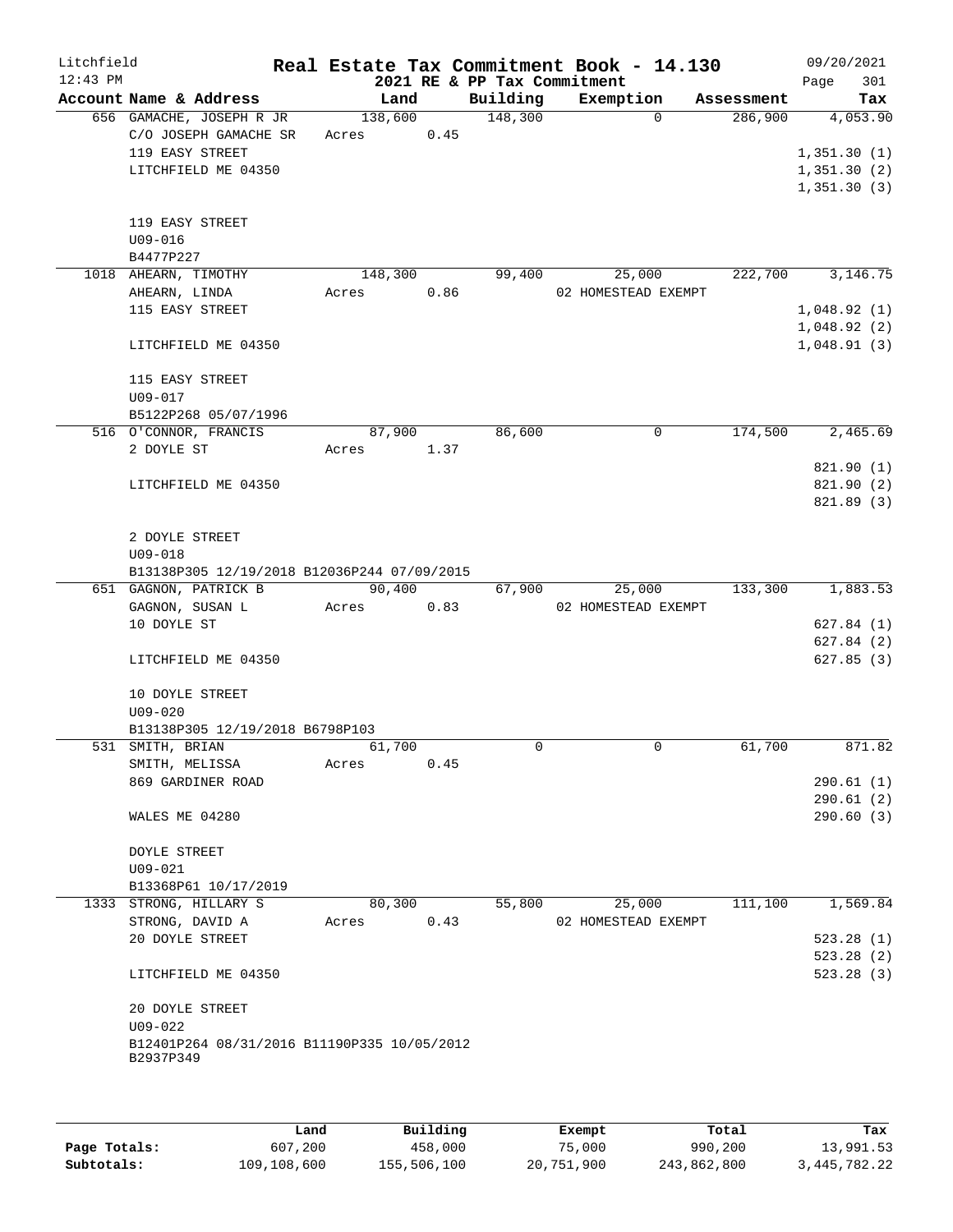| Litchfield<br>$12:43$ PM |                                                                                                     |       |        |      | 2021 RE & PP Tax Commitment | Real Estate Tax Commitment Book - 14.130 |            | 09/20/2021<br>302<br>Page |
|--------------------------|-----------------------------------------------------------------------------------------------------|-------|--------|------|-----------------------------|------------------------------------------|------------|---------------------------|
|                          | Account Name & Address                                                                              |       | Land   |      | Building                    | Exemption                                | Assessment | Tax                       |
|                          | 1330 OUELLETTE, MARIA                                                                               |       | 92,300 |      | 22,600                      | 25,000                                   | 89,900     | 1,270.29                  |
|                          | 22 DOYLE STREET                                                                                     | Acres |        | 0.95 |                             | 02 HOMESTEAD EXEMPT                      |            |                           |
|                          |                                                                                                     |       |        |      |                             |                                          |            | 423.43(1)                 |
|                          | LITCHFIELD ME 04350                                                                                 |       |        |      |                             |                                          |            | 423.43 (2)                |
|                          |                                                                                                     |       |        |      |                             |                                          |            | 423.43(3)                 |
|                          | 22 DOYLE STREET                                                                                     |       |        |      |                             |                                          |            |                           |
|                          | $U09 - 023$                                                                                         |       |        |      |                             |                                          |            |                           |
|                          | B4817P209                                                                                           |       |        |      |                             |                                          |            |                           |
|                          | 316 MORIN, ALLISON                                                                                  |       | 42,400 |      | 154,000                     | 0                                        | 196,400    | 2,775.13                  |
|                          | THEISS, ERIC                                                                                        | Acres |        | 0.80 |                             |                                          |            |                           |
|                          | 13 DOYLE STREET                                                                                     |       |        |      |                             |                                          |            | 925.04(1)                 |
|                          |                                                                                                     |       |        |      |                             |                                          |            | 925.04(2)                 |
|                          | LITCHFIELD ME 04350                                                                                 |       |        |      |                             |                                          |            | 925.05(3)                 |
|                          |                                                                                                     |       |        |      |                             |                                          |            |                           |
|                          | 13 DOYLE STREET                                                                                     |       |        |      |                             |                                          |            |                           |
|                          | $U09 - 024$                                                                                         |       |        |      |                             |                                          |            |                           |
|                          | B12891P291 04/16/2018 B12880P187 03/01/2018                                                         |       |        |      |                             |                                          |            |                           |
|                          | B12880P179 06/16/2017 B12880P178 06/15/2017<br>B12068P327 06/06/2015 B11154P85 09/05/2012 B9931P283 |       |        |      |                             |                                          |            |                           |
|                          | 12/17/2008 B5715P300 08/11/1998                                                                     |       |        |      |                             |                                          |            |                           |
|                          | 504 PIERCE, HALEY E                                                                                 |       | 45,000 |      | 104,500                     | 25,000                                   | 124,500    | 1,759.19                  |
|                          | BENEDICT, FRANK P                                                                                   | Acres |        | 1.00 |                             | 02 HOMESTEAD EXEMPT                      |            |                           |
|                          | 7 DOYLE ST                                                                                          |       |        |      |                             |                                          |            | 586.40 (1)                |
|                          |                                                                                                     |       |        |      |                             |                                          |            | 586.40 (2)                |
|                          | LITCHFIELD ME 04350                                                                                 |       |        |      |                             |                                          |            | 586.39 (3)                |
|                          |                                                                                                     |       |        |      |                             |                                          |            |                           |
|                          | 7 DOYLE STREET<br>$U09 - 025$                                                                       |       |        |      |                             |                                          |            |                           |
|                          | B12091P125 08/26/2015 B11176P208 09/20/2012                                                         |       |        |      |                             |                                          |            |                           |
|                          | B10871P26 10/31/2011 B10264P29 11/04/2009 B7948P196                                                 |       |        |      |                             |                                          |            |                           |
|                          | 05/07/2004 B4938P308 07/31/1995                                                                     |       |        |      |                             |                                          |            |                           |
|                          | 503 DOYLE, BRUCE                                                                                    |       | 31,500 |      | 0                           | 0                                        | 31,500     | 445.10                    |
|                          | DOYLE, LORAINE                                                                                      | Acres |        | 1.50 |                             |                                          |            |                           |
|                          | 31 DOYLE ST                                                                                         |       |        |      |                             |                                          |            | 148.37(1)                 |
|                          |                                                                                                     |       |        |      |                             |                                          |            | 148.37(2)                 |
|                          | LITCHFIELD ME 04350                                                                                 |       |        |      |                             |                                          |            | 148.36(3)                 |
|                          | DOYLE STREET                                                                                        |       |        |      |                             |                                          |            |                           |
|                          | $U09 - 026$                                                                                         |       |        |      |                             |                                          |            |                           |
|                          | B11264P119 11/09/2012 B2816P84                                                                      |       |        |      |                             |                                          |            |                           |
|                          | 911 PELLETIER, JODY J                                                                               |       | 61,200 |      | 80,500                      | 0                                        | 141,700    | 2,002.22                  |
|                          | 91 EASY STREET                                                                                      | Acres |        | 0.90 |                             |                                          |            |                           |
|                          |                                                                                                     |       |        |      |                             |                                          |            | 667.41 (1)                |
|                          | LITCHFIELD ME 04350                                                                                 |       |        |      |                             |                                          |            | 667.41 (2)                |
|                          |                                                                                                     |       |        |      |                             |                                          |            | 667.40 (3)                |
|                          |                                                                                                     |       |        |      |                             |                                          |            |                           |
|                          | 91 EASY STREET                                                                                      |       |        |      |                             |                                          |            |                           |
|                          | $U09 - 027$                                                                                         |       |        |      |                             |                                          |            |                           |
|                          | B11465P303 07/30/2013 B11465P301 07/30/2013<br>B10394P296 04/21/2010 B8701P28 11/17/2005 B5836P86   |       |        |      |                             |                                          |            |                           |

|              | Land        | Building    | Exempt     | Total       | Tax          |
|--------------|-------------|-------------|------------|-------------|--------------|
| Page Totals: | 272,400     | 361,600     | 50,000     | 584,000     | 8,251.93     |
| Subtotals:   | 109,381,000 | 155,867,700 | 20,801,900 | 244,446,800 | 3,454,034.15 |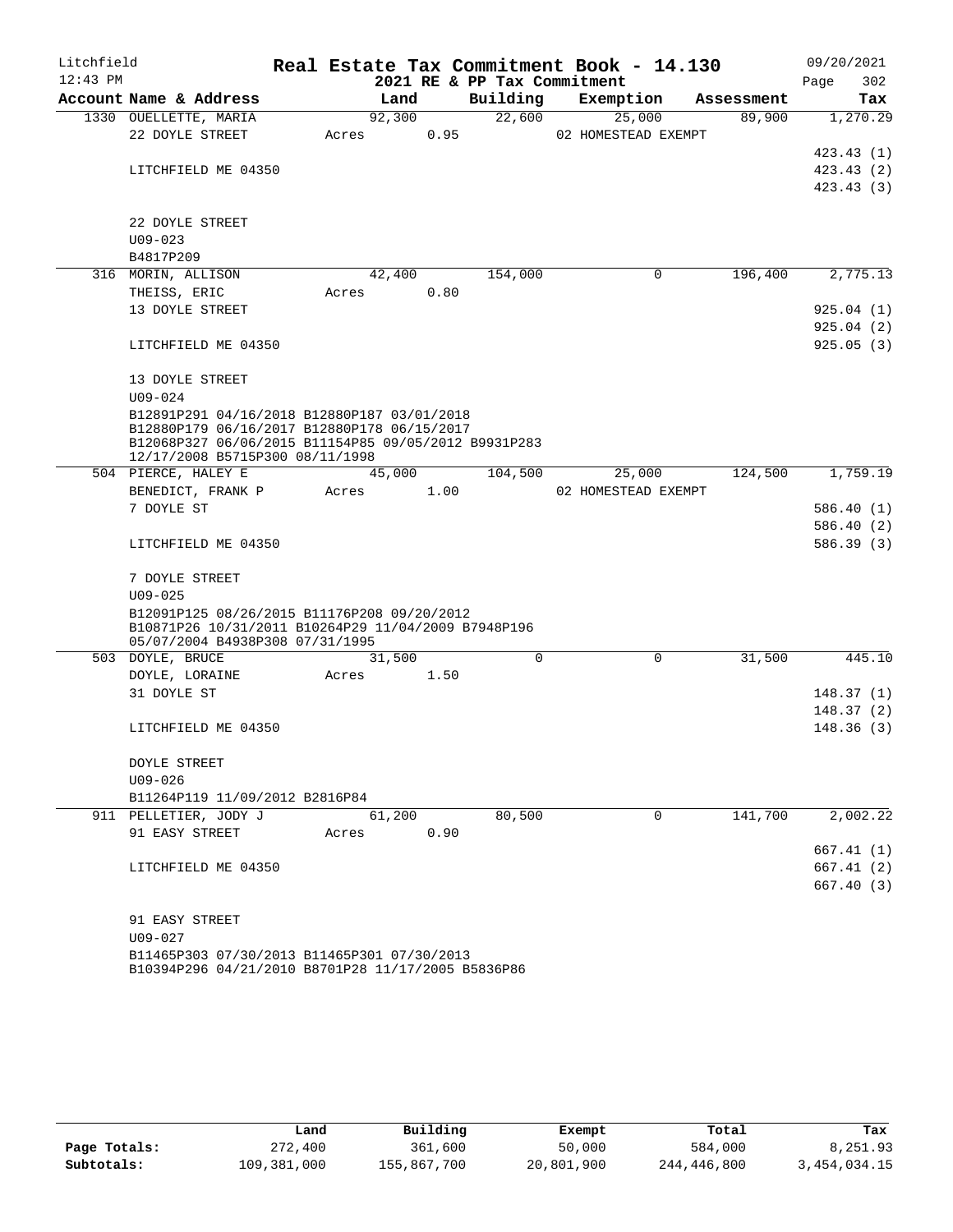| Litchfield   |                                                      |             |        |               |                             | Real Estate Tax Commitment Book - 14.130 |             | 09/20/2021          |
|--------------|------------------------------------------------------|-------------|--------|---------------|-----------------------------|------------------------------------------|-------------|---------------------|
| $12:43$ PM   |                                                      |             |        |               | 2021 RE & PP Tax Commitment |                                          |             | 303<br>Page         |
|              | Account Name & Address                               |             | Land   |               | Building                    | Exemption                                | Assessment  | Tax                 |
|              | 315 MACKINNON, MAX B                                 |             | 73,700 |               | 115,100                     |                                          | $\Omega$    | 2,667.74<br>188,800 |
|              | 83 EASY STREET                                       |             | Acres  | 0.90          |                             |                                          |             |                     |
|              |                                                      |             |        |               |                             |                                          |             | 889.25 (1)          |
|              | LITCHFIELD ME 04350                                  |             |        |               |                             |                                          |             | 889.25 (2)          |
|              |                                                      |             |        |               |                             |                                          |             | 889.24 (3)          |
|              | 83 EASY STREET                                       |             |        |               |                             |                                          |             |                     |
|              | $U09 - 028$                                          |             |        |               |                             |                                          |             |                     |
|              | B13675P45 08/17/2020                                 |             |        |               |                             |                                          |             |                     |
|              | 620 STEVENSON, GARDNER C                             |             | 35,800 |               | $\Omega$                    |                                          | 0           | 35,800<br>505.85    |
|              | DUBE-STEVENSON, DENISE Acres                         |             |        | 0.40          |                             |                                          |             |                     |
|              | М                                                    |             |        |               |                             |                                          |             |                     |
|              | 309 RIDGE ROAD                                       |             |        |               |                             |                                          |             | 168.62(1)           |
|              |                                                      |             |        |               |                             |                                          |             | 168.62(2)           |
|              | MONMOUTH ME 04325                                    |             |        |               |                             |                                          |             | 168.61(3)           |
|              |                                                      |             |        |               |                             |                                          |             |                     |
|              | EASY STREET                                          |             |        |               |                             |                                          |             |                     |
|              | U09-028A                                             |             |        |               |                             |                                          |             |                     |
|              | B12343P208 07/01/2016 B8358P179 03/31/2005 B8358P176 |             |        |               |                             |                                          |             |                     |
|              | 03/21/2005 B6020P347 08/06/1999                      |             |        |               |                             |                                          |             |                     |
|              | 285 STEVENSON, GARDNER C                             |             | 35,800 |               | $\Omega$                    |                                          | 0           | 35,800<br>505.85    |
|              | DUBE-STEVENSON, DENISE Acres<br>М                    |             |        | 0.40          |                             |                                          |             |                     |
|              | 309 RIDGE ROAD                                       |             |        |               |                             |                                          |             | 168.62(1)           |
|              |                                                      |             |        |               |                             |                                          |             | 168.62(2)           |
|              | MONMOUTH ME 04325                                    |             |        |               |                             |                                          |             | 168.61(3)           |
|              |                                                      |             |        |               |                             |                                          |             |                     |
|              | EASY STREET                                          |             |        |               |                             |                                          |             |                     |
|              | $U09 - 029$                                          |             |        |               |                             |                                          |             |                     |
|              | B12343P209 07/01/2016 B8358P179 03/31/2005 B5879P56  |             |        |               |                             |                                          |             |                     |
|              | 621 CALLAHAN, BRIAN G &                              |             | 55,800 |               | 159,800                     | 25,000                                   | 190,600     | 2,693.18            |
|              | SUZANNE,                                             |             |        |               |                             |                                          |             |                     |
|              | LIVING TRUST                                         |             | Acres  | 0.40          |                             | 02 HOMESTEAD EXEMPT                      |             |                     |
|              | 71 EASY STREET                                       |             |        |               |                             |                                          |             | 897.73 (1)          |
|              |                                                      |             |        |               |                             |                                          |             | 897.73 (2)          |
|              | LITCHFIELD ME 04350                                  |             |        |               |                             |                                          |             | 897.72 (3)          |
|              |                                                      |             |        |               |                             |                                          |             |                     |
|              | 71 EASY STREET                                       |             |        |               |                             |                                          |             |                     |
|              | $U09 - 030$                                          |             |        |               |                             |                                          |             |                     |
|              | B6407P47 04/22/2001                                  |             |        |               |                             |                                          |             |                     |
|              | 1686 EQUITY TRUST COMPANY                            |             | 60,900 |               | 20,700                      |                                          | 0           | 81,600<br>1,153.01  |
|              | CUSTODIAN, FBO AARON<br>CHASE IRA                    |             | Acres  | 0.80          |                             |                                          |             |                     |
|              | 292 AVENUE ROAD                                      |             |        |               |                             |                                          |             | 384.34 (1)          |
|              |                                                      |             |        |               |                             |                                          |             | 384.34 (2)          |
|              | WALES ME 04280                                       |             |        |               |                             |                                          |             | 384.33 (3)          |
|              |                                                      |             |        |               |                             |                                          |             |                     |
|              | 65 EASY STREET                                       |             |        |               |                             |                                          |             |                     |
|              | $U09 - 031$                                          |             |        |               |                             |                                          |             |                     |
|              | B12360P12 07/22/2016 B1948P295 03/25/1976 B1786P205  |             |        |               |                             |                                          |             |                     |
|              | 1685 STODDARD JAMES JR                               |             | 60,900 |               | 82,300                      | 25,000                                   | 118,200     | 1,670.17            |
|              | 59 EASY STREET                                       |             | Acres  | 0.80          |                             | 02 HOMESTEAD EXEMPT                      |             |                     |
|              |                                                      |             |        |               |                             |                                          |             | 556.72 (1)          |
|              | LITCHFIELD ME 04350                                  |             |        |               |                             |                                          |             | 556.72 (2)          |
|              |                                                      |             |        |               |                             |                                          |             | 556.73(3)           |
|              |                                                      |             |        |               |                             |                                          |             |                     |
|              | 59 EASY STREET                                       |             |        |               |                             |                                          |             |                     |
|              | $U09 - 032$                                          |             |        |               |                             |                                          |             |                     |
|              | B1791P91                                             |             |        |               |                             |                                          |             |                     |
|              |                                                      | Land        |        | Building      |                             | Exempt                                   | Total       | Tax                 |
| Page Totals: |                                                      | 322,900     |        | 377,900       |                             | 50,000                                   | 650,800     | 9,195.80            |
| Subtotals:   |                                                      | 109,703,900 |        | 156, 245, 600 |                             | 20,851,900                               | 245,097,600 | 3,463,229.95        |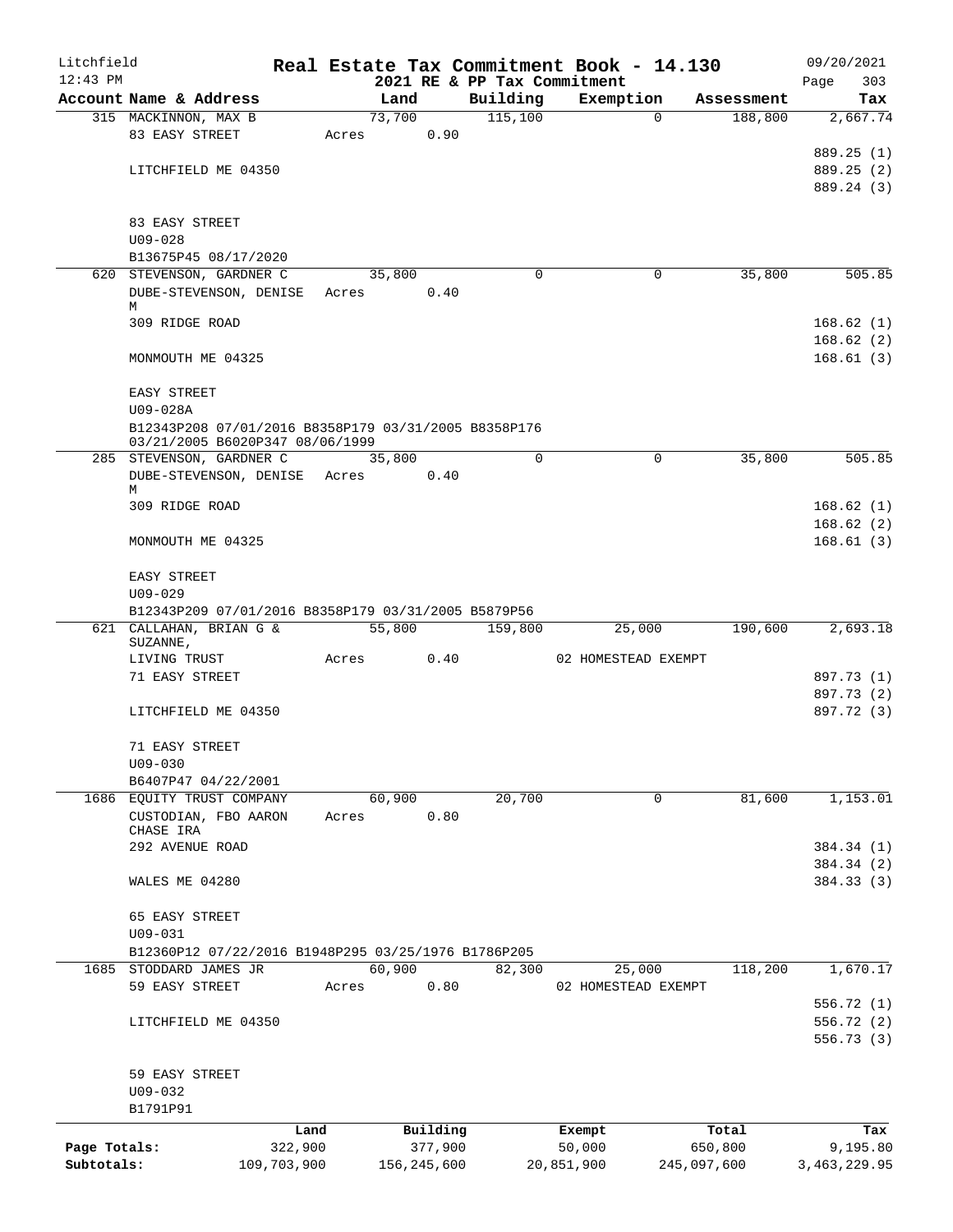| Litchfield<br>$12:43$ PM |                                            |         |                 | 2021 RE & PP Tax Commitment | Real Estate Tax Commitment Book - 14.130 |             | 09/20/2021<br>304<br>Page  |
|--------------------------|--------------------------------------------|---------|-----------------|-----------------------------|------------------------------------------|-------------|----------------------------|
|                          | Account Name & Address                     |         | Land            | Building                    | Exemption                                | Assessment  | Tax                        |
|                          | 1586 BERGERON, MICHAEL                     | 40,000  |                 | $\Omega$                    |                                          | $\Omega$    | 40,000<br>565.20           |
|                          | BRASWELL, CAREY                            | Acres   | 0.50            |                             |                                          |             |                            |
|                          | PO BOX 398                                 |         |                 |                             |                                          |             | 188.40(1)                  |
|                          |                                            |         |                 |                             |                                          |             | 188.40(2)                  |
|                          | LITCHFIELD ME 04350                        |         |                 |                             |                                          |             | 188.40(3)                  |
|                          |                                            |         |                 |                             |                                          |             |                            |
|                          | EASY STREET                                |         |                 |                             |                                          |             |                            |
|                          | $U09 - 033$                                |         |                 |                             |                                          |             |                            |
|                          | B13110P36 12/14/2018                       |         |                 |                             |                                          |             |                            |
|                          | 828 COLE, JESSIE                           | 61,200  |                 | 241,300                     | 25,000                                   |             | 3,921.08<br>277,500        |
|                          | 47 EASY STREET                             | Acres   | 0.90            |                             | 02 HOMESTEAD EXEMPT                      |             |                            |
|                          |                                            |         |                 |                             |                                          |             | 1,307.03(1)                |
|                          | LITCHFIELD ME 04350                        |         |                 |                             |                                          |             | 1,307.03(2)<br>1,307.02(3) |
|                          |                                            |         |                 |                             |                                          |             |                            |
|                          | 47 EASY STREET                             |         |                 |                             |                                          |             |                            |
|                          | $U09 - 034$                                |         |                 |                             |                                          |             |                            |
|                          | B4900P172 05/15/1995                       |         |                 |                             |                                          |             |                            |
|                          | 1272 BADE JR., JOHN E                      | 131,300 |                 | 104,500                     |                                          | $\mathbf 0$ | 235,800<br>3,331.85        |
|                          | 306 EAST ROAD                              | Acres   | 0.44            |                             |                                          |             |                            |
|                          |                                            |         |                 |                             |                                          |             | 1,110.62(1)                |
|                          | WALES ME 04280                             |         |                 |                             |                                          |             | 1,110.62(2)                |
|                          |                                            |         |                 |                             |                                          |             | 1, 110.61(3)               |
|                          |                                            |         |                 |                             |                                          |             |                            |
|                          | 144 BUKER ROAD                             |         |                 |                             |                                          |             |                            |
|                          | $U10 - 001$                                |         |                 |                             |                                          |             |                            |
|                          | B13274P130 07/19/2019 B11097P39 07/12/2012 |         |                 |                             |                                          |             |                            |
|                          | 1385 PICARD, RITA M                        | 148,600 |                 | 59,600                      | 32,000                                   | 176,200     | 2,489.71                   |
|                          | 156 BUKER ROAD                             | Acres   | 0.71            |                             | 02 HOMESTEAD EXEMPT                      |             |                            |
|                          | LITCHFIELD ME 04350                        |         |                 |                             | 11 WW1 Vet Res.                          |             | 829.90 (1)<br>829.90 (2)   |
|                          |                                            |         |                 |                             |                                          |             | 829.91 (3)                 |
|                          |                                            |         |                 |                             |                                          |             |                            |
|                          | 156 BUKER ROAD                             |         |                 |                             |                                          |             |                            |
|                          | $U10 - 003$                                |         |                 |                             |                                          |             |                            |
|                          | B4075P107 10/21/1991                       |         |                 |                             |                                          |             |                            |
|                          | 1176 CLAY, DIANE M                         | 134,300 |                 | 122,000                     | 25,000                                   | 231,300     | 3,268.27                   |
|                          | 6 EASY STREET                              | Acres   | 0.44            |                             | 02 HOMESTEAD EXEMPT                      |             |                            |
|                          |                                            |         |                 |                             |                                          |             | 1,089.42(1)                |
|                          | LITCHFIELD ME 04350                        |         |                 |                             |                                          |             | 1,089.42(2)                |
|                          |                                            |         |                 |                             |                                          |             | 1,089.43(3)                |
|                          |                                            |         |                 |                             |                                          |             |                            |
|                          | 6 EASY STREET                              |         |                 |                             |                                          |             |                            |
|                          | $U10 - 004$                                |         |                 |                             |                                          |             |                            |
|                          | B5941P344<br>550 ELLIOTT, ROBERT JR        |         |                 |                             |                                          |             | 249,600<br>3,526.85        |
|                          | GARY T & SCOTT R ELLIOT Acres              |         | 133,200<br>0.41 | 141,400                     | 25,000<br>02 HOMESTEAD EXEMPT            |             |                            |
|                          | 8236 COUNTY ROAD 74                        |         |                 |                             |                                          |             | 1, 175.62(1)               |
|                          |                                            |         |                 |                             |                                          |             | 1, 175.62(2)               |
|                          | WINDSOR CO 80550                           |         |                 |                             |                                          |             | 1, 175.61(3)               |
|                          |                                            |         |                 |                             |                                          |             |                            |
|                          | 12 EASY STREET                             |         |                 |                             |                                          |             |                            |
|                          | $U10 - 005$                                |         |                 |                             |                                          |             |                            |
|                          | B13228P192 06/05/2019                      |         |                 |                             |                                          |             |                            |
|                          |                                            |         |                 |                             |                                          |             |                            |
|                          |                                            |         |                 |                             |                                          |             |                            |

|              | Land        | Building    | Exempt     | Total       | Tax          |
|--------------|-------------|-------------|------------|-------------|--------------|
| Page Totals: | 648,600     | 668,800     | 107,000    | 1,210,400   | 17,102.96    |
| Subtotals:   | 110,352,500 | 156,914,400 | 20,958,900 | 246,308,000 | 3,480,332.91 |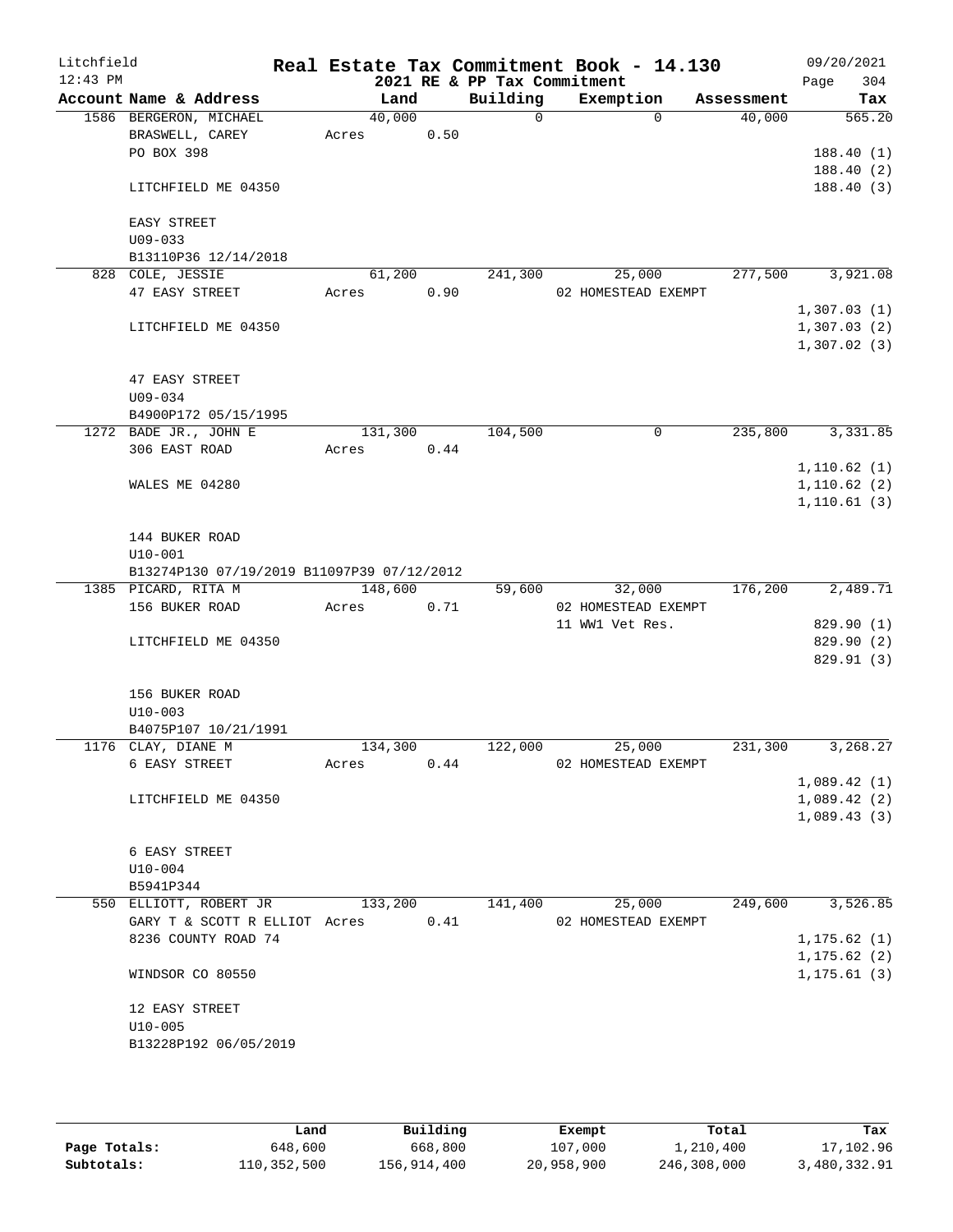| Litchfield   |                                                                     |         |             |                     | Real Estate Tax Commitment Book - 14.130 |                       | 09/20/2021      |
|--------------|---------------------------------------------------------------------|---------|-------------|---------------------|------------------------------------------|-----------------------|-----------------|
| $12:43$ PM   |                                                                     | Land    |             |                     | 2021 RE & PP Tax Commitment<br>Exemption |                       | 305<br>Page     |
|              | Account Name & Address<br>448 DEMATTEIS (TRUSTEE), H                | 126,100 |             | Building<br>182,400 | 0                                        | Assessment<br>308,500 | Tax<br>4,359.11 |
|              | <b>DONALD</b><br>THE H. DONALD DEMATTEIS Acres                      |         | 0.36        |                     |                                          |                       |                 |
|              | LIVING TRUST OF 2021                                                |         |             |                     |                                          |                       |                 |
|              | 20 EASY STREET                                                      |         |             |                     |                                          |                       | 1,453.04(1)     |
|              | LITCHFIELD ME 04350                                                 |         |             |                     |                                          |                       | 1,453.04(2)     |
|              |                                                                     |         |             |                     |                                          |                       | 1,453.03(3)     |
|              | 20 EASY STREET                                                      |         |             |                     |                                          |                       |                 |
|              | $U10 - 006$                                                         |         |             |                     |                                          |                       |                 |
|              | B13947P192 03/19/2021                                               |         |             |                     |                                          |                       |                 |
|              | 954 ST. HILAIRE, HELENE J<br>(LIFE TENANT)                          | 128,800 |             | 142,800             | 25,000                                   | 246,600               | 3,484.46        |
|              | FRENETTE, LU ANN ; ST.                                              | Acres   | 0.40        |                     | 02 HOMESTEAD EXEMPT                      |                       |                 |
|              | HILAIRE, EARL & DENNIS                                              |         |             |                     |                                          |                       |                 |
|              | 11 BIG DEN'S WAY                                                    |         |             |                     |                                          |                       | 1,161.49(1)     |
|              |                                                                     |         |             |                     |                                          |                       | 1, 161.49(2)    |
|              | LEWISTON ME 04240                                                   |         |             |                     |                                          |                       | 1, 161.48(3)    |
|              | 24 EASY STREET<br>$U10 - 007$                                       |         |             |                     |                                          |                       |                 |
|              | B12683P330 07/25/2017 B10550P343 10/05/2010<br>B7577P131 08/08/2003 |         |             |                     |                                          |                       |                 |
|              | 435 DAVIS, JOHN L                                                   | 119,900 |             | 400                 | 0                                        | 120,300               | 1,699.84        |
|              | P O BOX 94                                                          | Acres   | 0.46        |                     |                                          |                       |                 |
|              |                                                                     |         |             |                     |                                          |                       | 566.61(1)       |
|              | TOPSHAM ME 04086                                                    |         |             |                     |                                          |                       | 566.61(2)       |
|              |                                                                     |         |             |                     |                                          |                       | 566.62(3)       |
|              | 26 EASY STREET                                                      |         |             |                     |                                          |                       |                 |
|              | $U10 - 008$                                                         |         |             |                     |                                          |                       |                 |
|              | B1701P151                                                           |         |             |                     |                                          |                       |                 |
|              | 937 CUTLIFFE, RICHARD                                               | 131,800 |             | 77,600              | 31,000                                   | 178,400               | 2,520.79        |
|              | CUTLIFFE, CHERYL                                                    | Acres   | 0.40        |                     | 02 HOMESTEAD EXEMPT                      |                       |                 |
|              | <b>30 EASY STREET</b>                                               |         |             |                     | 03 VETERANS EXEMPT                       |                       | 840.26 (1)      |
|              |                                                                     |         |             |                     |                                          |                       | 840.26(2)       |
|              | LITCHFIELD ME 04350                                                 |         |             |                     |                                          |                       | 840.27 (3)      |
|              | 30 EASY STREET                                                      |         |             |                     |                                          |                       |                 |
|              | $U10-009$                                                           |         |             |                     |                                          |                       |                 |
|              | B5234P198 10/04/1996                                                |         |             |                     |                                          |                       |                 |
|              | 1817 WARREN, DOREEN                                                 | 127,400 |             | 134,400             | 25,000                                   | 236,800               | 3,345.98        |
|              | 34 EASY ST                                                          | Acres   | 0.39        |                     | 02 HOMESTEAD EXEMPT                      |                       |                 |
|              |                                                                     |         |             |                     |                                          |                       | 1, 115.33(1)    |
|              | LITCHFIELD ME 04350                                                 |         |             |                     |                                          |                       | 1, 115.33(2)    |
|              |                                                                     |         |             |                     |                                          |                       | 1, 115.32(3)    |
|              | 34 EASY STREET                                                      |         |             |                     |                                          |                       |                 |
|              | $U10 - 010$                                                         |         |             |                     |                                          |                       |                 |
|              | B3470P88                                                            |         |             |                     |                                          |                       |                 |
|              | 631 DONAHUE, MILDRED N                                              | 127,400 |             | 72,500              | 25,000                                   | 174,900               | 2,471.34        |
|              | 38 EASY STREET                                                      | Acres   | 0.39        |                     | 02 HOMESTEAD EXEMPT                      |                       |                 |
|              |                                                                     |         |             |                     |                                          |                       | 823.78 (1)      |
|              | LITCHFIELD ME 04350                                                 |         |             |                     |                                          |                       | 823.78 (2)      |
|              |                                                                     |         |             |                     |                                          |                       | 823.78 (3)      |
|              | 38 EASY STREET                                                      |         |             |                     |                                          |                       |                 |
|              | $U10 - 011$                                                         |         |             |                     |                                          |                       |                 |
|              | B9312P157 04/11/2007 B7660P25 09/26/2003                            |         |             |                     |                                          |                       |                 |
|              |                                                                     | Land    | Building    |                     | Exempt                                   | Total                 | Tax             |
| Page Totals: | 761,400                                                             |         | 610,100     |                     | 106,000                                  | 1,265,500             | 17,881.52       |
| Subtotals:   | 111, 113, 900                                                       |         | 157,524,500 |                     | 21,064,900                               | 247,573,500           | 3, 498, 214.43  |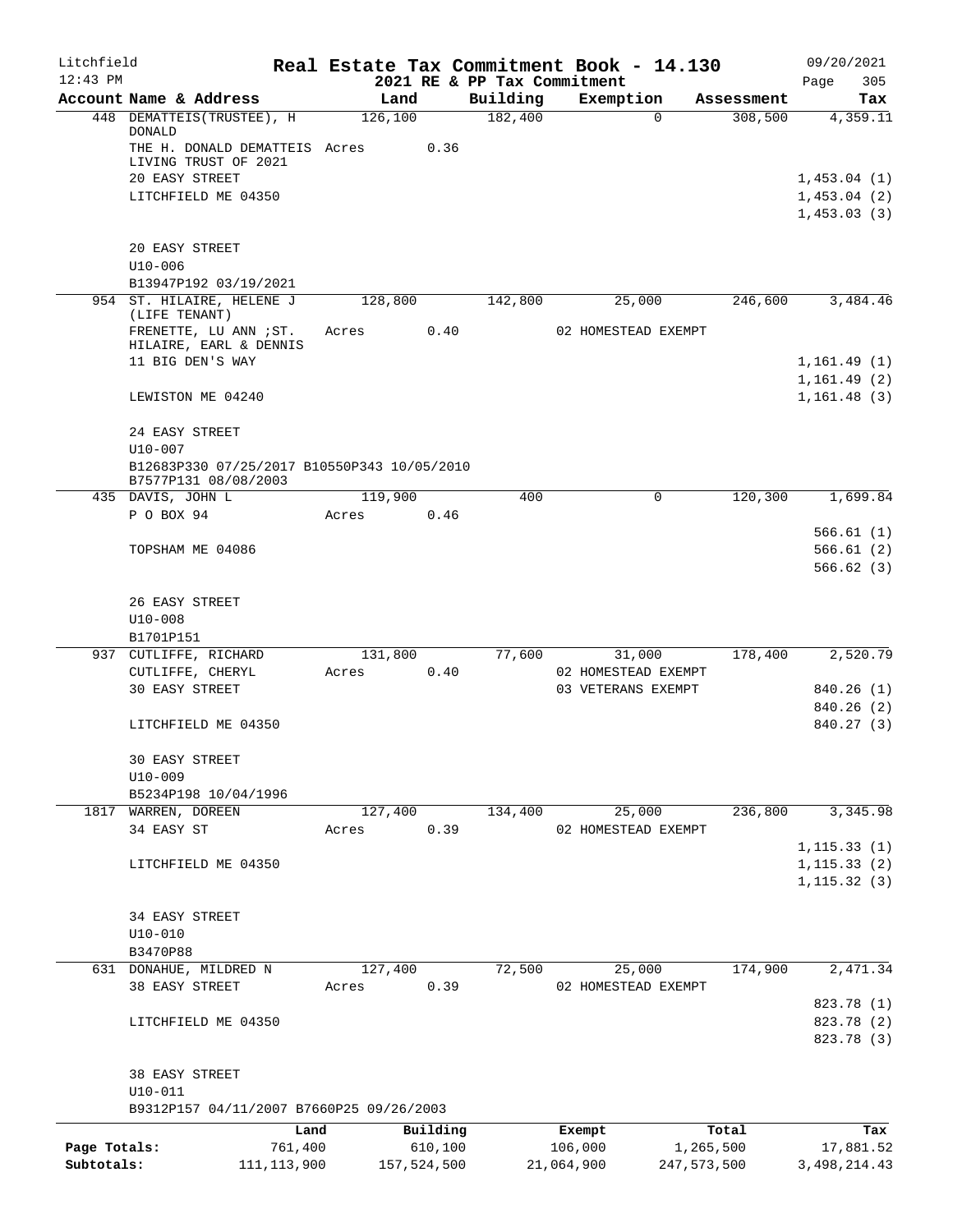| Litchfield<br>$12:43$ PM |                     |                                           |       |        |      | 2021 RE & PP Tax Commitment | Real Estate Tax Commitment Book - 14.130 |            | 09/20/2021<br>306<br>Page |
|--------------------------|---------------------|-------------------------------------------|-------|--------|------|-----------------------------|------------------------------------------|------------|---------------------------|
|                          |                     | Account Name & Address                    |       | Land   |      | Building                    | Exemption                                | Assessment | Tax                       |
|                          |                     | 1536 FLEMING, JAMES F                     |       | 55,800 |      | 110,500                     | $\Omega$                                 | 166,300    | 2,349.82                  |
|                          |                     | FLEMING, REBECCA H                        | Acres |        | 0.40 |                             |                                          |            |                           |
|                          |                     | 496 DEPOT STREET                          |       |        |      |                             |                                          |            | 783.27(1)                 |
|                          |                     | SOUTH EASTON MA 02375                     |       |        |      |                             |                                          |            | 783.27(2)<br>783.28 (3)   |
|                          | 41 EASY STREET      |                                           |       |        |      |                             |                                          |            |                           |
|                          | $U10 - 012$         |                                           |       |        |      |                             |                                          |            |                           |
|                          |                     | B10420P54 05/18/2010 B6784P306 01/23/2002 |       |        |      |                             |                                          |            |                           |
|                          | 34 EASY STRET       | 1818 WARREN, RICHARD E                    | Acres | 40,000 | 0.50 | 15,600                      | 6,000                                    | 49,600     | 700.85                    |
|                          |                     |                                           |       |        |      |                             | 14 WW2 Vet NonRes                        |            | 233.62(1)                 |
|                          |                     | LITCHFIELD ME 04350                       |       |        |      |                             |                                          |            | 233.62(2)                 |
|                          |                     |                                           |       |        |      |                             |                                          |            | 233.61(3)                 |
|                          | 33 EASY STREET      |                                           |       |        |      |                             |                                          |            |                           |
|                          | $U10 - 013$         |                                           |       |        |      |                             |                                          |            |                           |
|                          | B4537P300           |                                           |       |        |      |                             |                                          |            |                           |
|                          | 434 DAVIS, JOHN L   |                                           |       | 53,700 |      | 0                           | 0                                        | 53,700     | 758.78                    |
|                          | P O BOX 94          |                                           | Acres |        | 0.90 |                             |                                          |            |                           |
|                          |                     |                                           |       |        |      |                             |                                          |            | 252.93(1)                 |
|                          |                     | TOPSHAM ME 04086                          |       |        |      |                             |                                          |            | 252.93(2)                 |
|                          |                     |                                           |       |        |      |                             |                                          |            | 252.92(3)                 |
|                          | EASY STREET         |                                           |       |        |      |                             |                                          |            |                           |
|                          | $U10 - 014$         |                                           |       |        |      |                             |                                          |            |                           |
|                          | B1521P701           |                                           |       |        |      |                             |                                          |            |                           |
|                          | 44 ASSELIN, LISA    |                                           |       | 73,700 |      | 48,500                      | 25,000                                   | 97,200     | 1,373.44                  |
|                          |                     | ASSELIN, MICHELLE                         | Acres |        | 0.90 |                             | 02 HOMESTEAD EXEMPT                      |            |                           |
|                          | 23 EASY STREET      |                                           |       |        |      |                             |                                          |            | 457.81 (1)                |
|                          |                     |                                           |       |        |      |                             |                                          |            | 457.81 (2)                |
|                          |                     | LITCHFIELD ME 04350                       |       |        |      |                             |                                          |            | 457.82 (3)                |
|                          | 23 EASY STREET      |                                           |       |        |      |                             |                                          |            |                           |
|                          | $U10 - 015$         |                                           |       |        |      |                             |                                          |            |                           |
|                          |                     | B12353P238 06/24/2016 B1840P335           |       |        |      |                             |                                          |            |                           |
|                          |                     | 317 CHRISTOPOULOS, WILLIAM                |       | 55,800 |      | 158,700                     | 25,000                                   | 189,500    | 2,677.64                  |
|                          |                     | CHRISTOPOULOS, DOROTHY Acres              |       |        | 0.40 |                             | 02 HOMESTEAD EXEMPT                      |            |                           |
|                          | 17 EASY STREET      |                                           |       |        |      |                             |                                          |            | 892.55 (1)                |
|                          |                     | LITCHFIELD ME 04350                       |       |        |      |                             |                                          |            | 892.55 (2)<br>892.54 (3)  |
|                          |                     |                                           |       |        |      |                             |                                          |            |                           |
|                          | 17 EASY STREET      |                                           |       |        |      |                             |                                          |            |                           |
|                          | $U10 - 016$         |                                           |       |        |      |                             |                                          |            |                           |
|                          |                     | B13433P117 12/16/2019                     |       |        |      |                             |                                          |            |                           |
|                          | 1872 SMALL, SUSAN L |                                           |       | 55,800 |      | 88,200                      | 25,000                                   | 119,000    | 1,681.47                  |
|                          | 13 EASY STREET      |                                           | Acres |        | 0.40 |                             | 02 HOMESTEAD EXEMPT                      |            |                           |
|                          |                     |                                           |       |        |      |                             |                                          |            | 560.49(1)                 |
|                          |                     | LITCHFIELD ME 04350                       |       |        |      |                             |                                          |            | 560.49(2)<br>560.49(3)    |
|                          |                     |                                           |       |        |      |                             |                                          |            |                           |
|                          | 13 EASY STREET      |                                           |       |        |      |                             |                                          |            |                           |
|                          | U10-016A            |                                           |       |        |      |                             |                                          |            |                           |
|                          |                     | B5235P289 10/04/1996                      |       |        |      |                             |                                          |            |                           |
|                          |                     |                                           |       |        |      |                             |                                          |            |                           |

|              | Land        | Building    | Exempt     | Total       | Tax          |
|--------------|-------------|-------------|------------|-------------|--------------|
| Page Totals: | 334,800     | 421,500     | 81,000     | 675,300     | 9,542.00     |
| Subtotals:   | 111,448,700 | 157,946,000 | 21,145,900 | 248,248,800 | 3,507,756.43 |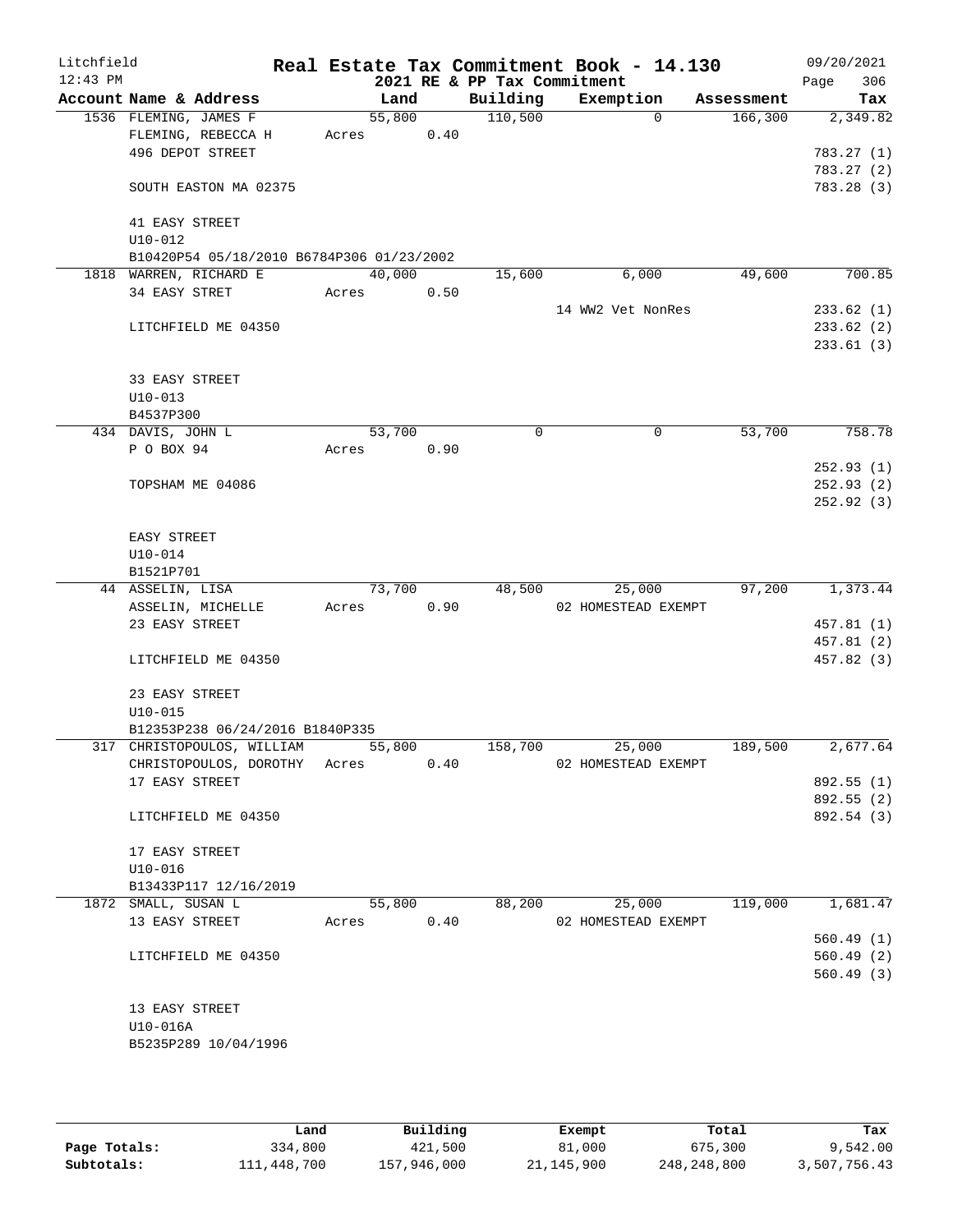| Litchfield   |                                                                     |                 |       |            |                     |                             | Real Estate Tax Commitment Book - 14.130 |          |                  | 09/20/2021              |
|--------------|---------------------------------------------------------------------|-----------------|-------|------------|---------------------|-----------------------------|------------------------------------------|----------|------------------|-------------------------|
| $12:43$ PM   |                                                                     |                 |       |            |                     | 2021 RE & PP Tax Commitment |                                          |          |                  | 307<br>Page             |
|              | Account Name & Address                                              |                 |       | Land       |                     | Building                    | Exemption                                |          | Assessment       | Tax                     |
|              | 1431 ZEUTENHORST, PAMELA L                                          |                 |       | 58,400     |                     | 97,000                      |                                          | $\Omega$ | 155,400          | 2,195.80                |
|              | 7 EASY ST                                                           |                 |       | Acres      | 0.46                |                             |                                          |          |                  |                         |
|              | LITCHFIELD ME 04350                                                 |                 |       |            |                     |                             |                                          |          |                  | 731.93(1)<br>731.93 (2) |
|              |                                                                     |                 |       |            |                     |                             |                                          |          |                  | 731.94(3)               |
|              |                                                                     |                 |       |            |                     |                             |                                          |          |                  |                         |
|              | 7 EASY STREET                                                       |                 |       |            |                     |                             |                                          |          |                  |                         |
|              | $U10 - 017$                                                         |                 |       |            |                     |                             |                                          |          |                  |                         |
|              | B10164P209 07/28/2009 B7568P87 08/13/2003                           |                 |       |            |                     |                             |                                          |          |                  |                         |
|              | 298 ROSSI, JAMES M DAWN E                                           |                 |       | 63,800     |                     | 138,700                     |                                          | 25,000   | 177,500          | 2,508.07                |
|              | 5 EASY STREET                                                       |                 |       | Acres      | 0.60                |                             | 02 HOMESTEAD EXEMPT                      |          |                  |                         |
|              |                                                                     |                 |       |            |                     |                             |                                          |          |                  | 836.02 (1)              |
|              | LITCHFIELD ME 04350                                                 |                 |       |            |                     |                             |                                          |          |                  | 836.02 (2)              |
|              |                                                                     |                 |       |            |                     |                             |                                          |          |                  | 836.03 (3)              |
|              |                                                                     |                 |       |            |                     |                             |                                          |          |                  |                         |
|              | 5 EASY STREET                                                       |                 |       |            |                     |                             |                                          |          |                  |                         |
|              | $U10 - 018$                                                         |                 |       |            |                     |                             |                                          |          |                  |                         |
|              | B5890P5 02/26/1999                                                  |                 |       |            |                     |                             |                                          |          |                  |                         |
|              | 1673 BOURGET, ROGER                                                 |                 |       | 73,400     |                     | 89,900                      |                                          | 25,000   | 138,300          | 1,954.18                |
|              | 12 GRANT RD                                                         |                 | Acres |            | 2.14                |                             | 02 HOMESTEAD EXEMPT                      |          |                  |                         |
|              |                                                                     |                 |       |            |                     |                             |                                          |          |                  | 651.39(1)               |
|              | LITCHFIELD ME 04350                                                 |                 |       |            |                     |                             |                                          |          |                  | 651.39(2)               |
|              |                                                                     |                 |       |            |                     |                             |                                          |          |                  | 651.40(3)               |
|              |                                                                     |                 |       |            |                     |                             |                                          |          |                  |                         |
|              | 12 GRANT ROAD                                                       |                 |       |            |                     |                             |                                          |          |                  |                         |
|              | $U10 - 019$                                                         |                 |       |            |                     |                             |                                          |          |                  |                         |
|              | B6549P207                                                           |                 |       |            |                     |                             |                                          |          |                  |                         |
|              | 1922 THERIAULT, DONALD A                                            |                 |       | 95,500     |                     | 11,500                      |                                          | 0        | 107,000          | 1,511.91                |
|              | THERIAULT KAREN                                                     |                 |       | Acres 2.60 |                     |                             |                                          |          |                  |                         |
|              | 52 GRANT ROAD                                                       |                 |       |            |                     |                             |                                          |          |                  | 503.97(1)               |
|              |                                                                     |                 |       |            |                     |                             |                                          |          |                  | 503.97(2)               |
|              | LITCHFIELD ME 04350                                                 |                 |       |            |                     |                             |                                          |          |                  | 503.97(3)               |
|              | 52 GRANT ROAD                                                       |                 |       |            |                     |                             |                                          |          |                  |                         |
|              | $U10 - 021$                                                         |                 |       |            |                     |                             |                                          |          |                  |                         |
|              | B12629P111 06/12/2017 B7230P35 12/27/2002                           |                 |       |            |                     |                             |                                          |          |                  |                         |
|              | 4 SWEENEY, JOHN                                                     |                 |       | 110,400    |                     | 74,900                      |                                          | 0        | 185,300          | 2,618.29                |
|              | SWEENEY, LISA                                                       |                 | Acres |            | 0.15                |                             |                                          |          |                  |                         |
|              | 53 GRANT ROAD                                                       |                 |       |            |                     |                             |                                          |          |                  | 872.76 (1)              |
|              |                                                                     |                 |       |            |                     |                             |                                          |          |                  | 872.76 (2)              |
|              | LITCHFIELD ME 04350                                                 |                 |       |            |                     |                             |                                          |          |                  | 872.77 (3)              |
|              |                                                                     |                 |       |            |                     |                             |                                          |          |                  |                         |
|              | 53 GRANT ROAD                                                       |                 |       |            |                     |                             |                                          |          |                  |                         |
|              | $U10-022$                                                           |                 |       |            |                     |                             |                                          |          |                  |                         |
|              | B12062P78 08/04/2015 B7175P164 09/08/1999                           |                 |       |            |                     |                             |                                          |          |                  |                         |
|              | 1921 RAWNSLEY, KATHI A                                              |                 |       | 116,200    |                     | 86,000                      |                                          | 0        | 202,200          | 2,857.09                |
|              | (TRUSTEE)                                                           |                 |       |            |                     |                             |                                          |          |                  |                         |
|              | KATHI A. RAWNSLEY<br>LIVING TRUST                                   |                 | Acres |            | 0.17                |                             |                                          |          |                  |                         |
|              | 1825 TIBURON WAY                                                    |                 |       |            |                     |                             |                                          |          |                  | 952.36(1)               |
|              |                                                                     |                 |       |            |                     |                             |                                          |          |                  | 952.36(2)               |
|              | SAN LUIS OBISPO CA                                                  |                 |       |            |                     |                             |                                          |          |                  | 952.37 (3)              |
|              | 93401                                                               |                 |       |            |                     |                             |                                          |          |                  |                         |
|              |                                                                     |                 |       |            |                     |                             |                                          |          |                  |                         |
|              | 51 GRANT ROAD                                                       |                 |       |            |                     |                             |                                          |          |                  |                         |
|              | $U10 - 023$                                                         |                 |       |            |                     |                             |                                          |          |                  |                         |
|              | B12629P111 06/12/2017 B12542P341 02/22/2017                         |                 |       |            |                     |                             |                                          |          |                  |                         |
|              | B12445P186 10/14/2016 B11680P240 07/30/2013<br>B6746P312 05/12/1998 |                 |       |            |                     |                             |                                          |          |                  |                         |
|              |                                                                     |                 |       |            |                     |                             |                                          |          |                  |                         |
| Page Totals: |                                                                     | Land<br>517,700 |       |            | Building<br>498,000 |                             | Exempt<br>50,000                         |          | Total<br>965,700 | Tax<br>13,645.34        |
| Subtotals:   |                                                                     | 111,966,400     |       |            | 158,444,000         |                             | 21, 195, 900                             |          | 249, 214, 500    | 3,521,401.77            |
|              |                                                                     |                 |       |            |                     |                             |                                          |          |                  |                         |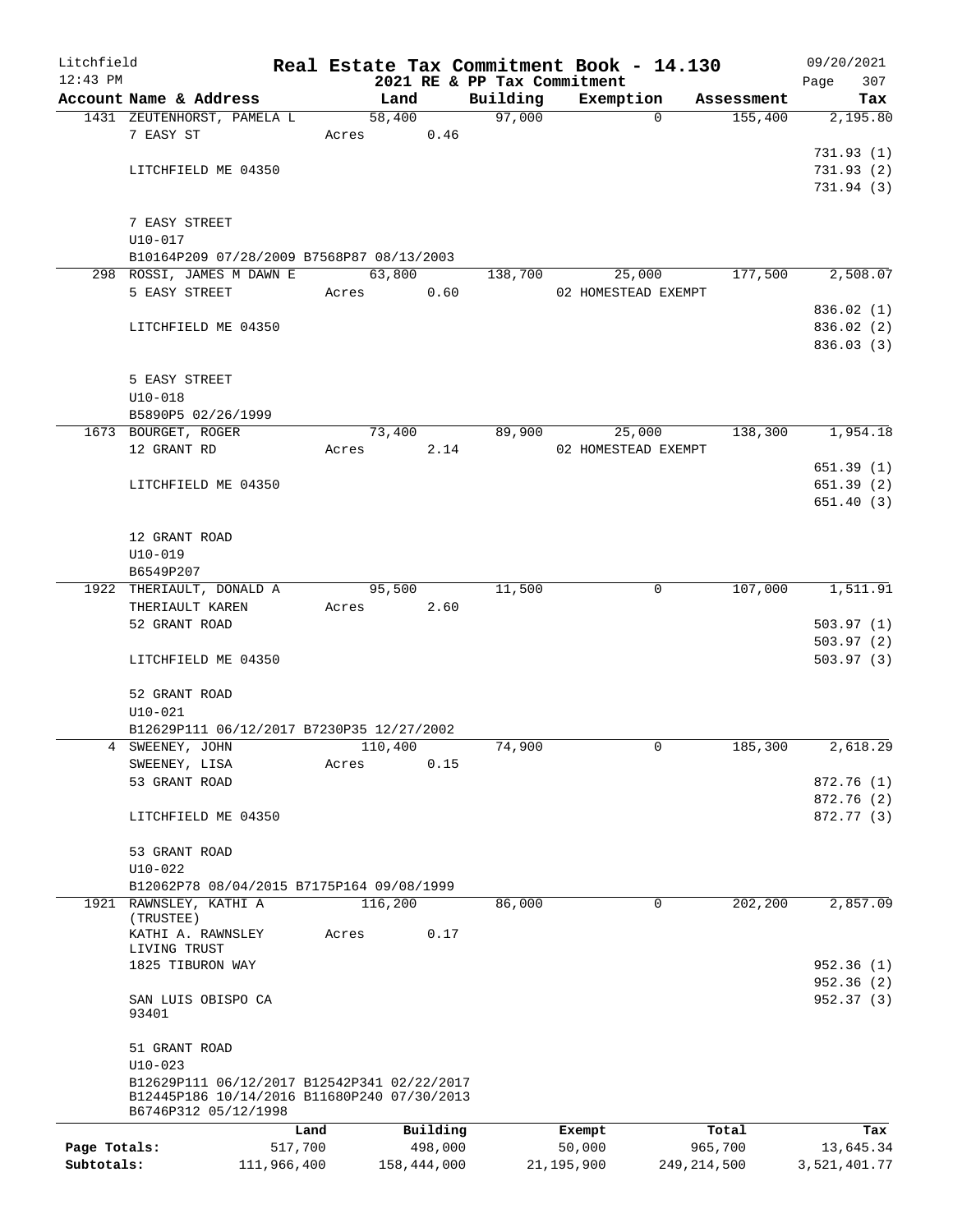| Litchfield   |                                                      |             |       |             |          | Real Estate Tax Commitment Book - 14.130 |                     |          |               | 09/20/2021   |            |
|--------------|------------------------------------------------------|-------------|-------|-------------|----------|------------------------------------------|---------------------|----------|---------------|--------------|------------|
| $12:43$ PM   |                                                      |             |       |             |          | 2021 RE & PP Tax Commitment              |                     |          |               | Page         | 308        |
|              | Account Name & Address                               |             |       | Land        |          | Building                                 | Exemption           |          | Assessment    |              | Tax        |
|              | 1599 GALLANT JR., DENNIS                             |             |       | 184,000     |          | 16,300                                   |                     | $\Omega$ | 200, 300      |              | 2,830.24   |
|              | GALLANT, KRISTI                                      |             | Acres |             | 0.61     |                                          |                     |          |               |              |            |
|              | 80 FERAL LANE                                        |             |       |             |          |                                          |                     |          |               |              | 943.41 (1) |
|              |                                                      |             |       |             |          |                                          |                     |          |               |              | 943.41 (2) |
|              | BOWDOIN ME 04287                                     |             |       |             |          |                                          |                     |          |               |              | 943.42 (3) |
|              | 49 GRANT ROAD                                        |             |       |             |          |                                          |                     |          |               |              |            |
|              | $U10 - 024$                                          |             |       |             |          |                                          |                     |          |               |              |            |
|              | B12980P108 07/31/2018 B1278P450                      |             |       |             |          |                                          |                     |          |               |              |            |
|              | 1580 JOHNSON, RICHARD E                              |             |       | 86,800      |          | $\mathbf 0$                              |                     | 0        | 86,800        |              | 1,226.48   |
|              | 185 BUKER ROAD                                       |             | Acres |             | 0.71     |                                          |                     |          |               |              |            |
|              |                                                      |             |       |             |          |                                          |                     |          |               |              | 408.83(1)  |
|              | LITCHFIELD ME 04350                                  |             |       |             |          |                                          |                     |          |               |              | 408.83(2)  |
|              |                                                      |             |       |             |          |                                          |                     |          |               |              | 408.82(3)  |
|              |                                                      |             |       |             |          |                                          |                     |          |               |              |            |
|              | 24 GRANT ROAD                                        |             |       |             |          |                                          |                     |          |               |              |            |
|              | $U10 - 026$                                          |             |       |             |          |                                          |                     |          |               |              |            |
|              | B10431P291 06/01/2010 B7998P27 06/18/2004 B5244P24   |             |       |             |          |                                          |                     |          |               |              |            |
|              | 490 CARR, RODNEY                                     |             |       | 178,300     |          | 31,400                                   |                     | 0        | 209,700       |              | 2,963.06   |
|              | CARR, PAULINA                                        |             | Acres |             | 0.46     |                                          |                     |          |               |              |            |
|              | 207 SWAMP ROAD                                       |             |       |             |          |                                          |                     |          |               |              | 987.69 (1) |
|              | DURHAM ME 04222                                      |             |       |             |          |                                          |                     |          |               |              | 987.69 (2) |
|              |                                                      |             |       |             |          |                                          |                     |          |               |              | 987.68 (3) |
|              | 23 GRANT ROAD                                        |             |       |             |          |                                          |                     |          |               |              |            |
|              | $U10 - 027$                                          |             |       |             |          |                                          |                     |          |               |              |            |
|              | B6898P43                                             |             |       |             |          |                                          |                     |          |               |              |            |
|              | 235 FULTON FAMILY LIVING                             |             |       | 220,500     |          | 89,200                                   |                     | 25,000   | 284,700       |              | 4,022.81   |
|              | TRUST                                                |             |       |             |          |                                          |                     |          |               |              |            |
|              | C/o RICKY C & KATHERINE Acres 1.36                   |             |       |             |          |                                          | 02 HOMESTEAD EXEMPT |          |               |              |            |
|              | R FULTON (TRUSTEES)                                  |             |       |             |          |                                          |                     |          |               |              |            |
|              | 17 GRANT STREET                                      |             |       |             |          |                                          |                     |          |               | 1,340.94(1)  |            |
|              |                                                      |             |       |             |          |                                          |                     |          |               | 1,340.94(2)  |            |
|              | LITCHFIELD ME 04350                                  |             |       |             |          |                                          |                     |          |               | 1,340.93(3)  |            |
|              |                                                      |             |       |             |          |                                          |                     |          |               |              |            |
|              | 17 GRANT ROAD                                        |             |       |             |          |                                          |                     |          |               |              |            |
|              | $U10 - 028$                                          |             |       |             |          |                                          |                     |          |               |              |            |
|              | B13082P131 11/07/2017 B6452P330 04/26/2001           |             |       |             |          |                                          |                     | 0        |               |              | 1,993.74   |
|              | 1508 GLIEM, ROBERT E JR                              |             |       | 124,400     | 0.20     | 16,700                                   |                     |          | 141,100       |              |            |
|              | GLIEM, KATHERINE<br>1300 EAST 9TH STREET             |             | Acres |             |          |                                          |                     |          |               |              | 664.58(1)  |
|              |                                                      |             |       |             |          |                                          |                     |          |               |              | 664.58 (2) |
|              | EDDYSTONE PA 19022                                   |             |       |             |          |                                          |                     |          |               |              | 664.58 (3) |
|              |                                                      |             |       |             |          |                                          |                     |          |               |              |            |
|              | 13 GRANT ROAD                                        |             |       |             |          |                                          |                     |          |               |              |            |
|              | $U10 - 030$                                          |             |       |             |          |                                          |                     |          |               |              |            |
|              | B11022P199 04/27/2012 B10326P179 01/21/2010 B6049P39 |             |       |             |          |                                          |                     |          |               |              |            |
|              | 09/30/1999                                           |             |       |             |          |                                          |                     |          |               |              |            |
|              | 1674 BOURGET, ROGER                                  |             |       | 52,200      |          | 300                                      |                     | 0        | 52,500        |              | 741.83     |
|              | 12 GRANT RD                                          |             | Acres |             | 0.20     |                                          |                     |          |               |              |            |
|              |                                                      |             |       |             |          |                                          |                     |          |               |              | 247.28(1)  |
|              | LITCHFIELD ME 04350                                  |             |       |             |          |                                          |                     |          |               |              | 247.28(2)  |
|              |                                                      |             |       |             |          |                                          |                     |          |               |              | 247.27 (3) |
|              |                                                      |             |       |             |          |                                          |                     |          |               |              |            |
|              | 11 GRANT ROAD                                        |             |       |             |          |                                          |                     |          |               |              |            |
|              | $U10 - 031$                                          |             |       |             |          |                                          |                     |          |               |              |            |
|              | B6549P207                                            |             |       |             |          |                                          |                     |          |               |              |            |
|              |                                                      |             |       |             |          |                                          |                     |          |               |              |            |
|              |                                                      | Land        |       |             | Building |                                          | Exempt              |          | Total         |              | Tax        |
| Page Totals: |                                                      | 846,200     |       |             | 153,900  |                                          | 25,000              |          | 975,100       |              | 13,778.16  |
| Subtotals:   |                                                      | 112,812,600 |       | 158,597,900 |          |                                          | 21,220,900          |          | 250, 189, 600 | 3,535,179.93 |            |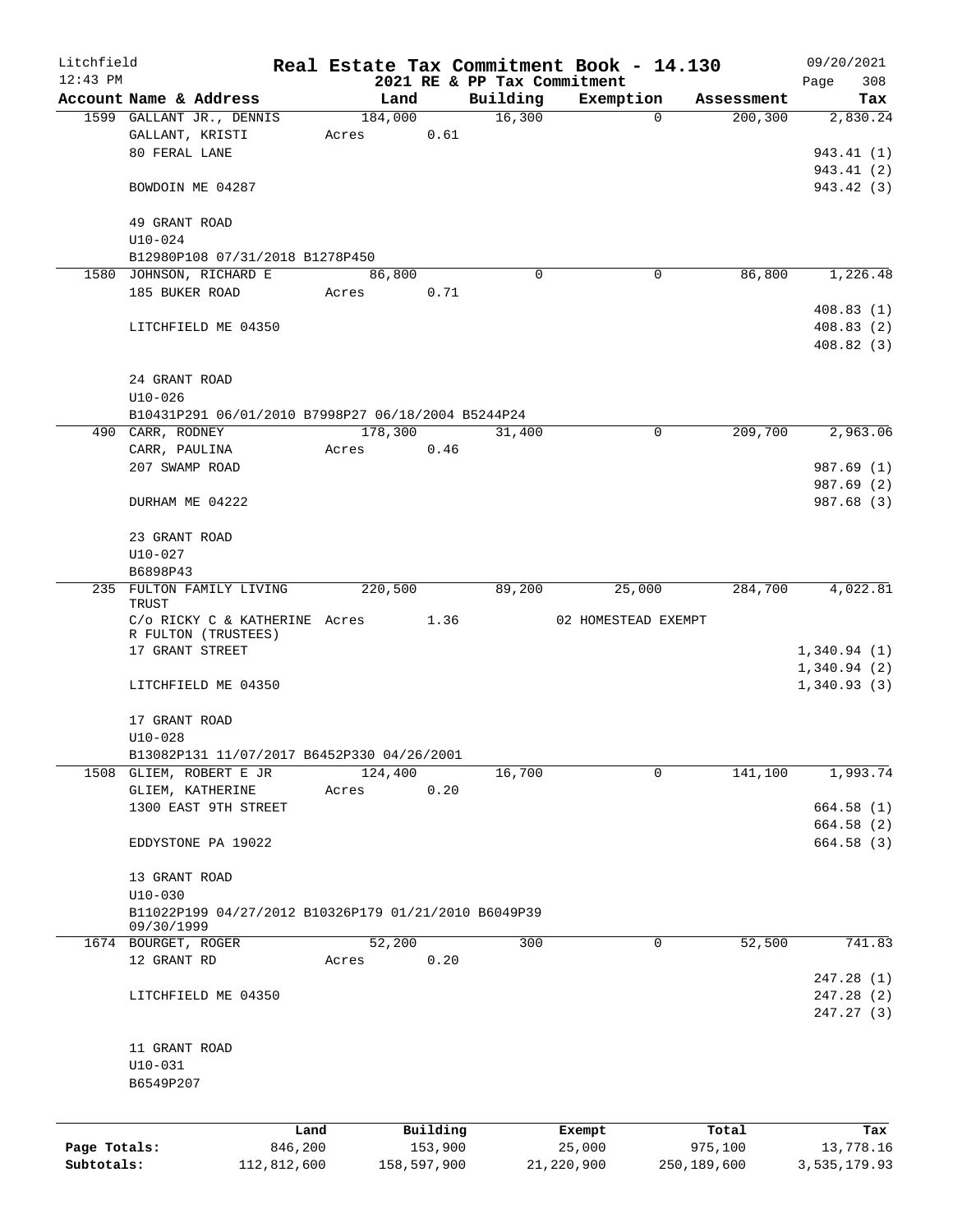| Litchfield<br>$12:43$ PM |                                                      |                  |      | 2021 RE & PP Tax Commitment | Real Estate Tax Commitment Book - 14.130 |            | Page | 09/20/2021<br>309                   |
|--------------------------|------------------------------------------------------|------------------|------|-----------------------------|------------------------------------------|------------|------|-------------------------------------|
|                          | Account Name & Address                               | Land             |      | Building                    | Exemption                                | Assessment |      | Tax                                 |
|                          | 927 KEANE, EDWARD C<br>519 UPPER GRASSY HILL<br>ROAD | 25,100<br>Acres  | 0.55 | $\Omega$                    | $\Omega$                                 | 25,100     |      | 354.66                              |
|                          | WOODBURY CT 06798                                    |                  |      |                             |                                          |            |      | 118.22(1)<br>118.22(2)<br>118.22(3) |
|                          | ISLAND IN SAND POND<br>$U10-032$<br>B1506P244        |                  |      |                             |                                          |            |      |                                     |
|                          | 1246 MOREAU, LEONARD F                               | 187,400          |      | 101,400                     | 31,000                                   | 257,800    |      | 3,642.71                            |
|                          | 157 BUKER ROAD                                       | Acres            | 1.04 |                             | 02 HOMESTEAD EXEMPT                      |            |      |                                     |
|                          |                                                      |                  |      |                             | 03 VETERANS EXEMPT                       |            |      | 1, 214.24 (1)                       |
|                          | LITCHFIELD ME 04350                                  |                  |      |                             |                                          |            |      | 1, 214.24 (2)<br>1, 214.23(3)       |
|                          | 157 BUKER ROAD<br>$U10-033$                          |                  |      |                             |                                          |            |      |                                     |
|                          | B2126P136                                            |                  |      |                             |                                          |            |      |                                     |
|                          | 1556 MURRAY, MICHAEL P<br>DUCEY ROSANNE              | 262,000<br>Acres | 5.80 | 246,100                     | 25,000<br>02 HOMESTEAD EXEMPT            | 483,100    |      | 6,826.20                            |
|                          | 111 BUKER ROAD                                       |                  |      |                             |                                          |            |      | 2, 275.40(1)                        |
|                          |                                                      |                  |      |                             |                                          |            |      | 2, 275.40(2)                        |
|                          | LITCHFIELD ME 04350                                  |                  |      |                             |                                          |            |      | 2, 275.40(3)                        |
|                          | 111 BUKER ROAD                                       |                  |      |                             |                                          |            |      |                                     |
|                          | $U10 - 035$                                          |                  |      |                             |                                          |            |      |                                     |
|                          | B6574P94 07/26/2001                                  |                  |      |                             |                                          |            |      |                                     |
|                          | 463 DESPRES, JEROME                                  | 72,400           |      | 80,200                      | 31,000                                   | 121,600    |      | 1,718.21                            |
|                          | DESPRES, LOUISE                                      | Acres            | 1.80 |                             | 02 HOMESTEAD EXEMPT                      |            |      |                                     |
|                          | 24 LEBEL LANE                                        |                  |      |                             | 12 WW2 Vet Res.                          |            |      | 572.74(1)                           |
|                          |                                                      |                  |      |                             |                                          |            |      | 572.74 (2)                          |
|                          | LITCHFIELD ME 04350                                  |                  |      |                             |                                          |            |      | 572.73 (3)                          |
|                          | 24 LEBEL LANE                                        |                  |      |                             |                                          |            |      |                                     |
|                          | $U10-036$<br>B1597P418 09/25/1972                    |                  |      |                             |                                          |            |      |                                     |
|                          | 1660 ROSSI, JAMES M                                  | 60,600           |      | 0                           | 0                                        | 60,600     |      | 856.28                              |
|                          | ROSSI, DAWN E                                        | Acres            | 0.27 |                             |                                          |            |      |                                     |
|                          | 5 EASY STREET                                        |                  |      |                             |                                          |            |      | 285.43(1)                           |
|                          | LITCHFIELD ME 04350                                  |                  |      |                             |                                          |            |      | 285.43(2)<br>285.42 (3)             |
|                          | KERI LANE                                            |                  |      |                             |                                          |            |      |                                     |
|                          | $U10-037$                                            |                  |      |                             |                                          |            |      |                                     |
|                          | B5022P37                                             |                  |      |                             |                                          |            |      |                                     |
|                          | 115 BERGERON, JOSEPH S                               | 163,800          |      | 142,800                     | 25,000                                   | 281,600    |      | 3,979.01                            |
|                          | BERGERON, DIANE B                                    | Acres            | 0.38 |                             | 02 HOMESTEAD EXEMPT                      |            |      |                                     |
|                          | 29 KERI LANE                                         |                  |      |                             |                                          |            |      | 1,326.34(1)                         |
|                          | LITCHFIELD ME 04350                                  |                  |      |                             |                                          |            |      | 1,326.34(2)<br>1,326.33(3)          |
|                          | 29 KERI LANE                                         |                  |      |                             |                                          |            |      |                                     |
|                          | $U10-038$                                            |                  |      |                             |                                          |            |      |                                     |
|                          | B7209P20                                             |                  |      |                             |                                          |            |      |                                     |
|                          |                                                      |                  |      |                             |                                          |            |      |                                     |
|                          |                                                      |                  |      |                             |                                          |            |      |                                     |

|              | Land        | Building    | Exempt     | Total       | Tax          |
|--------------|-------------|-------------|------------|-------------|--------------|
| Page Totals: | 771,300     | 570,500     | 112,000    | 1,229,800   | 17,377.07    |
| Subtotals:   | 113,583,900 | 159,168,400 | 21,332,900 | 251,419,400 | 3,552,557.00 |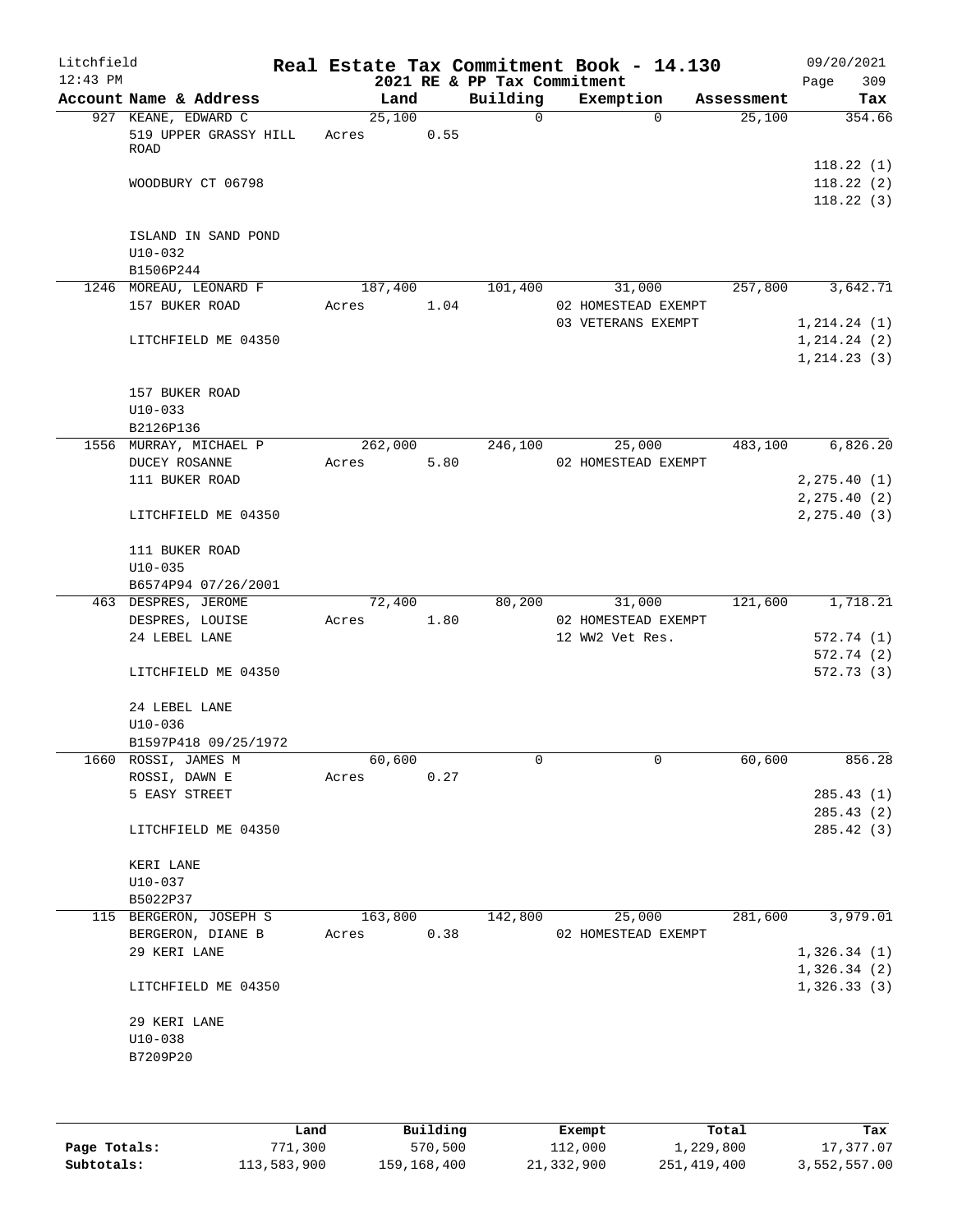| Litchfield |                                                                                          |      |         |          | Real Estate Tax Commitment Book - 14.130 |        |                     |            | 09/20/2021    |
|------------|------------------------------------------------------------------------------------------|------|---------|----------|------------------------------------------|--------|---------------------|------------|---------------|
| $12:43$ PM |                                                                                          |      |         |          | 2021 RE & PP Tax Commitment              |        |                     |            | 310<br>Page   |
|            | Account Name & Address                                                                   |      |         | Land     | Building<br>123,700                      |        | Exemption           | Assessment | Tax           |
|            | 1028 LEBEL, PAUL R ( LIFE<br>ESTATE)                                                     |      | 171,200 |          |                                          |        | 25,000              | 269,900    | 3,813.69      |
|            | LEBEL, ROCHELLE N                                                                        |      | Acres   | 0.42     |                                          |        | 02 HOMESTEAD EXEMPT |            |               |
|            | 33 KERI LANE                                                                             |      |         |          |                                          |        |                     |            | 1, 271.23(1)  |
|            |                                                                                          |      |         |          |                                          |        |                     |            | 1, 271.23 (2) |
|            | LITCHFIELD ME 04350                                                                      |      |         |          |                                          |        |                     |            | 1, 271.23(3)  |
|            | 33 KERI LANE                                                                             |      |         |          |                                          |        |                     |            |               |
|            | $U10 - 039$                                                                              |      |         |          |                                          |        |                     |            |               |
|            | B12905P338 05/03/2018 B1472P770 07/16/1968                                               |      |         |          |                                          |        |                     |            |               |
|            | 1131 MUSTO, ANGELA M                                                                     |      |         | 68,800   | 83,200                                   |        | 25,000              | 127,000    | 1,794.51      |
|            | 64 GRANT ROAD                                                                            |      | Acres   | 1.60     |                                          |        | 02 HOMESTEAD EXEMPT |            |               |
|            |                                                                                          |      |         |          |                                          |        |                     |            | 598.17(1)     |
|            | LITCHFIELD ME 04350                                                                      |      |         |          |                                          |        |                     |            | 598.17(2)     |
|            |                                                                                          |      |         |          |                                          |        |                     |            | 598.17 (3)    |
|            | 64 GRANT ROAD                                                                            |      |         |          |                                          |        |                     |            |               |
|            | U11-001                                                                                  |      |         |          |                                          |        |                     |            |               |
|            | B12980P211 07/26/2018 B11307P1 01/31/2013 B8845P1                                        |      |         |          |                                          |        |                     |            |               |
|            | 03/24/2006 B4714P13                                                                      |      |         |          |                                          |        |                     |            |               |
|            | 1317 ODENCRANTZ, GEORGE D                                                                |      |         | 50,100   | $\Omega$                                 |        | 0                   | 50,100     | 707.91        |
|            | 386 DANVILLE CORNER RD Acres                                                             |      |         | 1.03     |                                          |        |                     |            |               |
|            |                                                                                          |      |         |          |                                          |        |                     |            | 235.97(1)     |
|            | AUBURN ME 04210                                                                          |      |         |          |                                          |        |                     |            | 235.97(2)     |
|            |                                                                                          |      |         |          |                                          |        |                     |            | 235.97(3)     |
|            |                                                                                          |      |         |          |                                          |        |                     |            |               |
|            | GRANT ROAD                                                                               |      |         |          |                                          |        |                     |            |               |
|            | U11-002<br>B3102P265                                                                     |      |         |          |                                          |        |                     |            |               |
|            | 496 CULLEN, RICHARD A                                                                    |      |         | 70,000   | 177,900                                  |        | 0                   | 247,900    | 3,502.83      |
|            | CULLEN, LAREN R                                                                          |      | Acres   | 1.00     |                                          |        |                     |            |               |
|            | 80 GRANT RAOD                                                                            |      |         |          |                                          |        |                     |            | 1,167.61(1)   |
|            |                                                                                          |      |         |          |                                          |        |                     |            | 1,167.61(2)   |
|            | LITCHFIELD ME 04350                                                                      |      |         |          |                                          |        |                     |            | 1, 167.61(3)  |
|            |                                                                                          |      |         |          |                                          |        |                     |            |               |
|            | 80 GRANT ROAD                                                                            |      |         |          |                                          |        |                     |            |               |
|            | $U11 - 003$                                                                              |      |         |          |                                          |        |                     |            |               |
|            | B10456P162 06/28/2010 B10444P203 06/15/2010<br>B6323P328 10/13/2000 B1638P166 05/18/1973 |      |         |          |                                          |        |                     |            |               |
|            | 1563 RBF INVESTMENT TRUST                                                                |      | 38,000  |          | 50,000                                   |        | $\Omega$            | 88,000     | 1,243.44      |
|            | 91 GRANT ROAD                                                                            |      | Acres   | 1.00     |                                          |        |                     |            |               |
|            |                                                                                          |      |         |          |                                          |        |                     |            | 414.48 (1)    |
|            | LITCHFIELD ME 04350                                                                      |      |         |          |                                          |        |                     |            | 414.48 (2)    |
|            |                                                                                          |      |         |          |                                          |        |                     |            | 414.48 (3)    |
|            |                                                                                          |      |         |          |                                          |        |                     |            |               |
|            | GRANT ROAD                                                                               |      |         |          |                                          |        |                     |            |               |
|            | U11-004                                                                                  |      |         |          |                                          |        |                     |            |               |
|            | B12315P284 06/07/2016 B4202P159                                                          |      |         |          |                                          |        |                     |            |               |
|            | 2775 BERUBE, DIANE                                                                       |      |         | 7,200    | $\mathbf 0$                              |        | 0                   | 7,200      | 101.74        |
|            | 111 GRANT ROAD                                                                           |      | Acres   | 2.40     |                                          |        |                     |            |               |
|            |                                                                                          |      |         |          |                                          |        |                     |            | 33.91(1)      |
|            | LITCHFIELD ME 04350                                                                      |      |         |          |                                          |        |                     |            | 33.91(2)      |
|            |                                                                                          |      |         |          |                                          |        |                     |            | 33.92(3)      |
|            | GRANT ROAD                                                                               |      |         |          |                                          |        |                     |            |               |
|            | $U11 - 005$                                                                              |      |         |          |                                          |        |                     |            |               |
|            | B10827P59 09/07/2011 B2266P147 12/18/1979                                                |      |         |          |                                          |        |                     |            |               |
|            |                                                                                          |      |         |          |                                          |        |                     |            |               |
|            |                                                                                          |      |         |          |                                          |        |                     |            |               |
|            |                                                                                          | Land |         | Building |                                          | Exempt |                     | Total      | Tax           |

**Page Totals:** 405,300 434,800 50,000 790,100 11,164.12 **Subtotals:** 113,989,200 159,603,200 21,382,900 252,209,500 3,563,721.12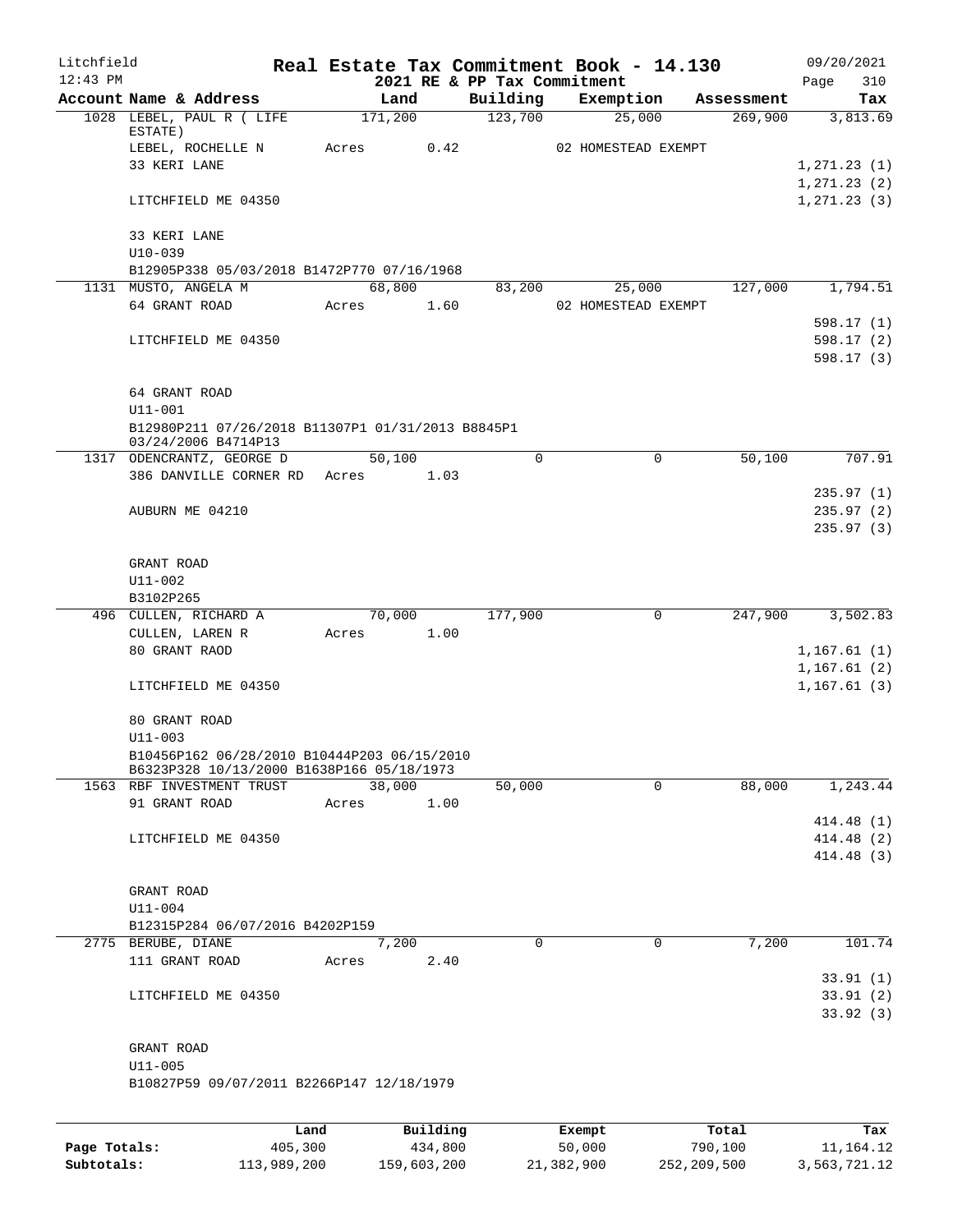| Litchfield |                               |                                             |       |            |      |                             | Real Estate Tax Commitment Book - 14.130 |            | 09/20/2021                   |
|------------|-------------------------------|---------------------------------------------|-------|------------|------|-----------------------------|------------------------------------------|------------|------------------------------|
| $12:43$ PM |                               |                                             |       |            |      | 2021 RE & PP Tax Commitment |                                          |            | 311<br>Page                  |
|            |                               | Account Name & Address                      |       | Land       |      |                             | Building Exemption                       | Assessment | Tax                          |
|            | 1292 BERUBE, CURT             |                                             |       | 73,000     |      | 221,900                     | 25,000                                   | 269,900    | 3,813.69                     |
|            |                               | BERUBE, AMBER R                             |       | Acres      | 2.00 |                             | 02 HOMESTEAD EXEMPT                      |            |                              |
|            | 100 GRANT ROAD                |                                             |       |            |      |                             |                                          |            | 1,271.23(1)                  |
|            |                               | LITCHFIELD ME 04350                         |       |            |      |                             |                                          |            | 1, 271.23(2)<br>1, 271.23(3) |
|            |                               |                                             |       |            |      |                             |                                          |            |                              |
|            | 100 GRANT ROAD                |                                             |       |            |      |                             |                                          |            |                              |
|            | U11-005A                      |                                             |       |            |      |                             |                                          |            |                              |
|            |                               | B13619P309 06/30/2020 B10358P321 03/11/2010 |       |            |      |                             |                                          |            |                              |
| 1289       | BERUBE, DIANE                 |                                             |       | 35,400     |      | 22,800                      | $\mathbf 0$                              | 58,200     | 822.37                       |
|            | 111 GRANT ROAD                |                                             |       | Acres 0.25 |      |                             |                                          |            |                              |
|            |                               |                                             |       |            |      |                             |                                          |            | 274.12(1)                    |
|            |                               | LITCHFIELD ME 04350                         |       |            |      |                             |                                          |            | 274.12(2)                    |
|            |                               |                                             |       |            |      |                             |                                          |            | 274.13(3)                    |
|            |                               |                                             |       |            |      |                             |                                          |            |                              |
|            | GRANT ROAD                    |                                             |       |            |      |                             |                                          |            |                              |
|            | $U11 - 006$                   |                                             |       |            |      |                             |                                          |            |                              |
|            | 1290 BERUBE, DIANE            | B2266P147 12/18/1979                        |       | 124,400    |      | 51,600                      | 25,000                                   | 151,000    | 2,133.63                     |
|            | 111 GRANT ROAD                |                                             |       | Acres 0.20 |      |                             | 02 HOMESTEAD EXEMPT                      |            |                              |
|            |                               |                                             |       |            |      |                             |                                          |            | 711.21(1)                    |
|            |                               | LITCHFIELD ME 04350                         |       |            |      |                             |                                          |            | 711.21(2)                    |
|            |                               |                                             |       |            |      |                             |                                          |            | 711.21(3)                    |
|            |                               |                                             |       |            |      |                             |                                          |            |                              |
|            | 111 GRANT ROAD                |                                             |       |            |      |                             |                                          |            |                              |
|            | U11-007                       |                                             |       |            |      |                             |                                          |            |                              |
|            |                               | B10827P59 09/07/2011 B2266P147 12/18/1979   |       |            |      |                             |                                          |            |                              |
|            | 1924 NUTTER, ROGER I          |                                             |       | 136,700    |      | 42,600                      | $\mathbf 0$                              | 179,300    | 2,533.51                     |
|            |                               | NUTTER, TERESA J                            | Acres |            | 0.25 |                             |                                          |            |                              |
|            | 1028 ROUTE 202                |                                             |       |            |      |                             |                                          |            | 844.50 (1)                   |
|            |                               |                                             |       |            |      |                             |                                          |            | 844.50 (2)                   |
|            | GREENE ME 04236               |                                             |       |            |      |                             |                                          |            | 844.51 (3)                   |
|            | 107 GRANT ROAD                |                                             |       |            |      |                             |                                          |            |                              |
|            | $U11 - 008$                   |                                             |       |            |      |                             |                                          |            |                              |
|            |                               | B10768P105 06/30/2011 B5497P320 11/15/1997  |       |            |      |                             |                                          |            |                              |
|            |                               | 483 TRAFTON LORIMER J                       |       | 189,100    |      | 186,700                     | 25,000                                   | 350,800    | 4,956.80                     |
|            |                               | TRAFTON SHERRY H                            | Acres |            | 0.60 |                             | 02 HOMESTEAD EXEMPT                      |            |                              |
|            | 103 GRANT ROAD                |                                             |       |            |      |                             |                                          |            | 1,652.27(1)                  |
|            |                               |                                             |       |            |      |                             |                                          |            | 1,652.27(2)                  |
|            |                               | LITCHFIELD ME 04350                         |       |            |      |                             |                                          |            | 1,652.26(3)                  |
|            |                               |                                             |       |            |      |                             |                                          |            |                              |
|            | 103 GRANT ROAD<br>$U11 - 009$ |                                             |       |            |      |                             |                                          |            |                              |
|            |                               | B9901P348 11/05/2008 B7738P330 11/07/2003   |       |            |      |                             |                                          |            |                              |
|            | 246 CULLEN M. LYNN            |                                             |       | 186,800    |      | 126,900                     | $\mathbf{0}$                             | 313,700    | 4,432.58                     |
|            | CULLEN DAVID M                |                                             | Acres |            | 1.10 |                             |                                          |            |                              |
|            | 99 Grant Road                 |                                             |       |            |      |                             |                                          |            | 1,477.53(1)                  |
|            |                               |                                             |       |            |      |                             |                                          |            | 1,477.53(2)                  |
|            |                               | LITCHFIELD ME 04350                         |       |            |      |                             |                                          |            | 1,477.52(3)                  |
|            |                               |                                             |       |            |      |                             |                                          |            |                              |
|            | 99 GRANT ROAD                 |                                             |       |            |      |                             |                                          |            |                              |
|            | U11-010                       |                                             |       |            |      |                             |                                          |            |                              |
|            |                               | B9509P299 09/25/2007 B5654P130 06/25/1998   |       |            |      |                             |                                          |            |                              |
|            |                               |                                             |       |            |      |                             |                                          |            |                              |

|              | Land        | Building      | Exempt     | Total       | Tax          |
|--------------|-------------|---------------|------------|-------------|--------------|
| Page Totals: | 745,400     | 652,500       | 75,000     | 1,322,900   | 18,692.58    |
| Subtotals:   | 114,734,600 | 160, 255, 700 | 21,457,900 | 253,532,400 | 3,582,413.70 |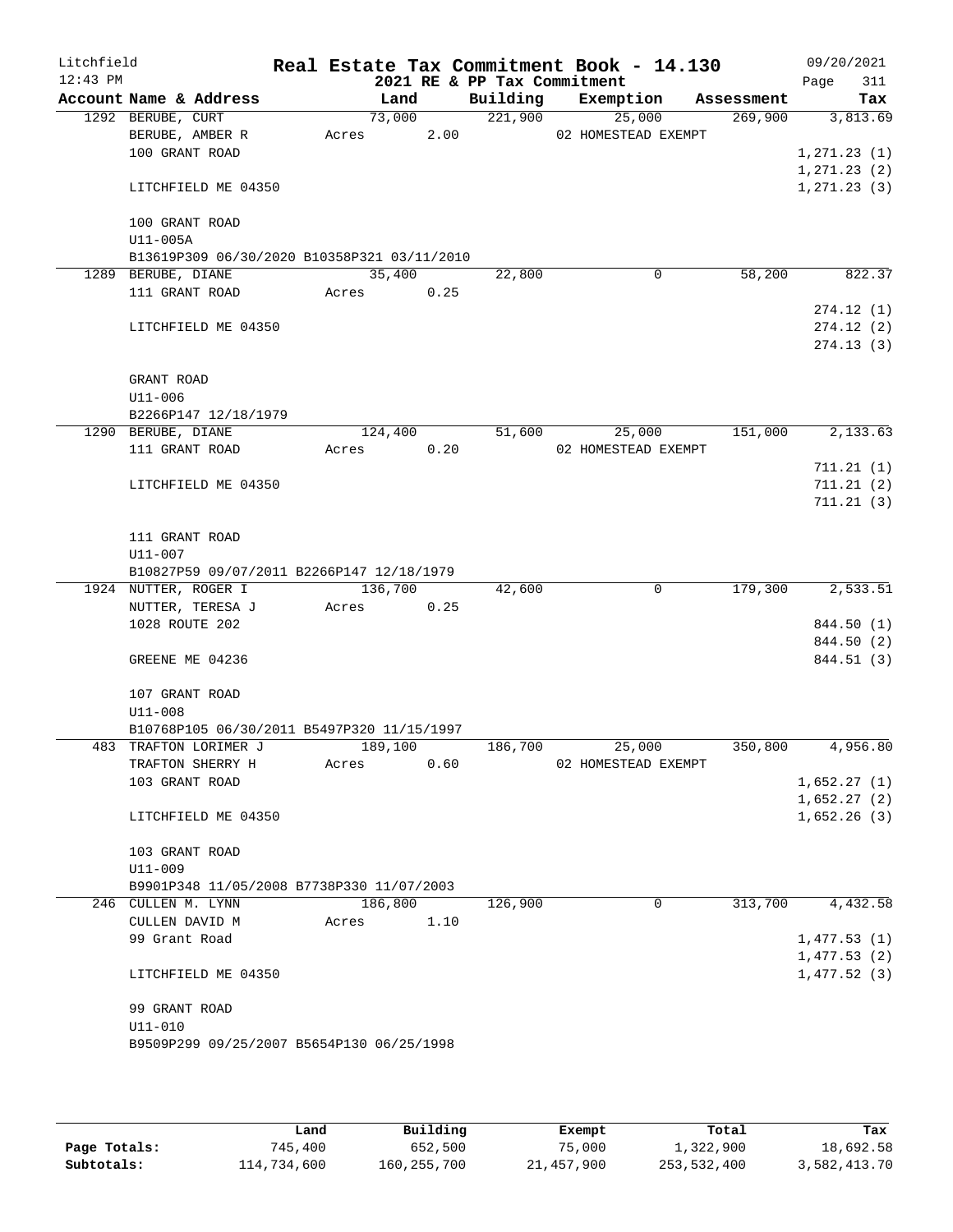| Litchfield<br>$12:43$ PM |                                                                                        |      |       |          | 2021 RE & PP Tax Commitment | Real Estate Tax Commitment Book - 14.130 |            | 09/20/2021<br>Page<br>312 |
|--------------------------|----------------------------------------------------------------------------------------|------|-------|----------|-----------------------------|------------------------------------------|------------|---------------------------|
|                          | Account Name & Address                                                                 |      |       | Land     | Building                    | Exemption                                | Assessment | Tax                       |
|                          | 182 BOURGET, LAWRENCE NEAL<br>(TRUSTEE)                                                |      |       | 169,400  | 115,500                     | 0                                        | 284,900    | 4,025.64                  |
|                          | 8311 BRIER CREEK<br>PARKWAY                                                            |      | Acres | 0.41     |                             |                                          |            |                           |
|                          | SUITE 105-377                                                                          |      |       |          |                             |                                          |            | 1,341.88(1)               |
|                          | RALEIGH NC 27617                                                                       |      |       |          |                             |                                          |            | 1,341.88(2)               |
|                          |                                                                                        |      |       |          |                             |                                          |            | 1,341.88(3)               |
|                          | 95 GRANT ROAD                                                                          |      |       |          |                             |                                          |            |                           |
|                          | $U11 - 012$                                                                            |      |       |          |                             |                                          |            |                           |
|                          | B12275P198 03/22/2016 B12270P44 03/22/2016 B8795P296<br>01/26/2006 B1448P95 03/30/1967 |      |       |          |                             |                                          |            |                           |
|                          | 1444 RBF INVESTMENT TRUST,                                                             |      |       | 165,700  | 109,500                     | 0                                        | 275,200    | 3,888.58                  |
|                          | 91 GRANT ROAD                                                                          |      | Acres | 0.39     |                             |                                          |            |                           |
|                          |                                                                                        |      |       |          |                             |                                          |            | 1,296.19(1)               |
|                          | LITCHFIELD ME 04350                                                                    |      |       |          |                             |                                          |            | 1,296.19(2)               |
|                          |                                                                                        |      |       |          |                             |                                          |            | 1, 296.20(3)              |
|                          |                                                                                        |      |       |          |                             |                                          |            |                           |
|                          | 91 GRANT ROAD                                                                          |      |       |          |                             |                                          |            |                           |
|                          | $U11 - 013$                                                                            |      |       |          |                             |                                          |            |                           |
|                          | B4379P274                                                                              |      |       |          |                             |                                          |            |                           |
|                          | 1132 MAGNO LLC.                                                                        |      |       | 174,800  | 127,800                     | $\mathbf 0$                              | 302,600    | 4,275.74                  |
|                          | 87 GRANT ROAD                                                                          |      |       |          |                             |                                          |            |                           |
|                          |                                                                                        |      | Acres | 0.44     |                             |                                          |            |                           |
|                          |                                                                                        |      |       |          |                             |                                          |            | 1,425.25(1)               |
|                          | LITCHFIELD ME 04350                                                                    |      |       |          |                             |                                          |            | 1,425.25(2)               |
|                          |                                                                                        |      |       |          |                             |                                          |            | 1,425.24(3)               |
|                          |                                                                                        |      |       |          |                             |                                          |            |                           |
|                          | 87 GRANT ROAD                                                                          |      |       |          |                             |                                          |            |                           |
|                          | U11-014                                                                                |      |       |          |                             |                                          |            |                           |
|                          | B12550P139 02/27/2017 B1849P218                                                        |      |       |          |                             |                                          |            |                           |
|                          | 1121 THORNE, WILLIAM                                                                   |      |       | 176,500  | 26,200                      | 0                                        | 202,700    | 2,864.15                  |
|                          | THORNE, HELEN                                                                          |      | Acres | 0.45     |                             |                                          |            |                           |
|                          | 15 HALESITE DIRVE                                                                      |      |       |          |                             |                                          |            | 954.72 (1)                |
|                          |                                                                                        |      |       |          |                             |                                          |            | 954.72 (2)                |
|                          | SOUND BEACH NY 11789                                                                   |      |       |          |                             |                                          |            | 954.71 (3)                |
|                          | 85 GRANT ROAD                                                                          |      |       |          |                             |                                          |            |                           |
|                          | U11-015                                                                                |      |       |          |                             |                                          |            |                           |
|                          | B6586P279                                                                              |      |       |          |                             |                                          |            |                           |
|                          | 502 SPARKS, GLENN D                                                                    |      |       | 125,900  | 40,400                      | $\mathbf 0$                              | 166,300    | 2,349.82                  |
|                          | SPARKS, DEBORAH A                                                                      |      | Acres | 0.23     |                             |                                          |            |                           |
|                          | 7 ASH SWAMP ROAD                                                                       |      |       |          |                             |                                          |            | 783.27(1)                 |
|                          |                                                                                        |      |       |          |                             |                                          |            | 783.27(2)                 |
|                          | SACO ME 04072                                                                          |      |       |          |                             |                                          |            | 783.28 (3)                |
|                          |                                                                                        |      |       |          |                             |                                          |            |                           |
|                          | 79 GRANT ROAD                                                                          |      |       |          |                             |                                          |            |                           |
|                          | U11-016                                                                                |      |       |          |                             |                                          |            |                           |
|                          | B6628P81 09/15/1992                                                                    |      |       |          |                             |                                          |            |                           |
|                          | 510 DREW, DAVID W                                                                      |      |       | 173,000  | 119,900                     | 25,000                                   | 267,900    | 3,785.43                  |
|                          | 77 GRANT RD                                                                            |      | Acres | 0.43     |                             | 02 HOMESTEAD EXEMPT                      |            |                           |
|                          |                                                                                        |      |       |          |                             |                                          |            | 1,261.81(1)               |
|                          |                                                                                        |      |       |          |                             |                                          |            |                           |
|                          | LITCHFIELD ME 04350                                                                    |      |       |          |                             |                                          |            | 1,261.81(2)               |
|                          |                                                                                        |      |       |          |                             |                                          |            | 1,261.81(3)               |
|                          |                                                                                        |      |       |          |                             |                                          |            |                           |
|                          | 77 GRANT ROAD                                                                          |      |       |          |                             |                                          |            |                           |
|                          | U11-017                                                                                |      |       |          |                             |                                          |            |                           |
|                          | B10524P316 09/09/2010 B1736P208                                                        |      |       |          |                             |                                          |            |                           |
|                          |                                                                                        |      |       |          |                             |                                          |            |                           |
|                          |                                                                                        | Land |       | Building |                             | Exempt                                   | Total      | Tax                       |

|              | Land        | Building    | Exempt     | Total       | Tax          |
|--------------|-------------|-------------|------------|-------------|--------------|
| Page Totals: | 985,300     | 539,300     | 25,000     | 1,499,600   | 21,189.36    |
| Subtotals:   | 115,719,900 | 160,795,000 | 21,482,900 | 255,032,000 | 3,603,603.06 |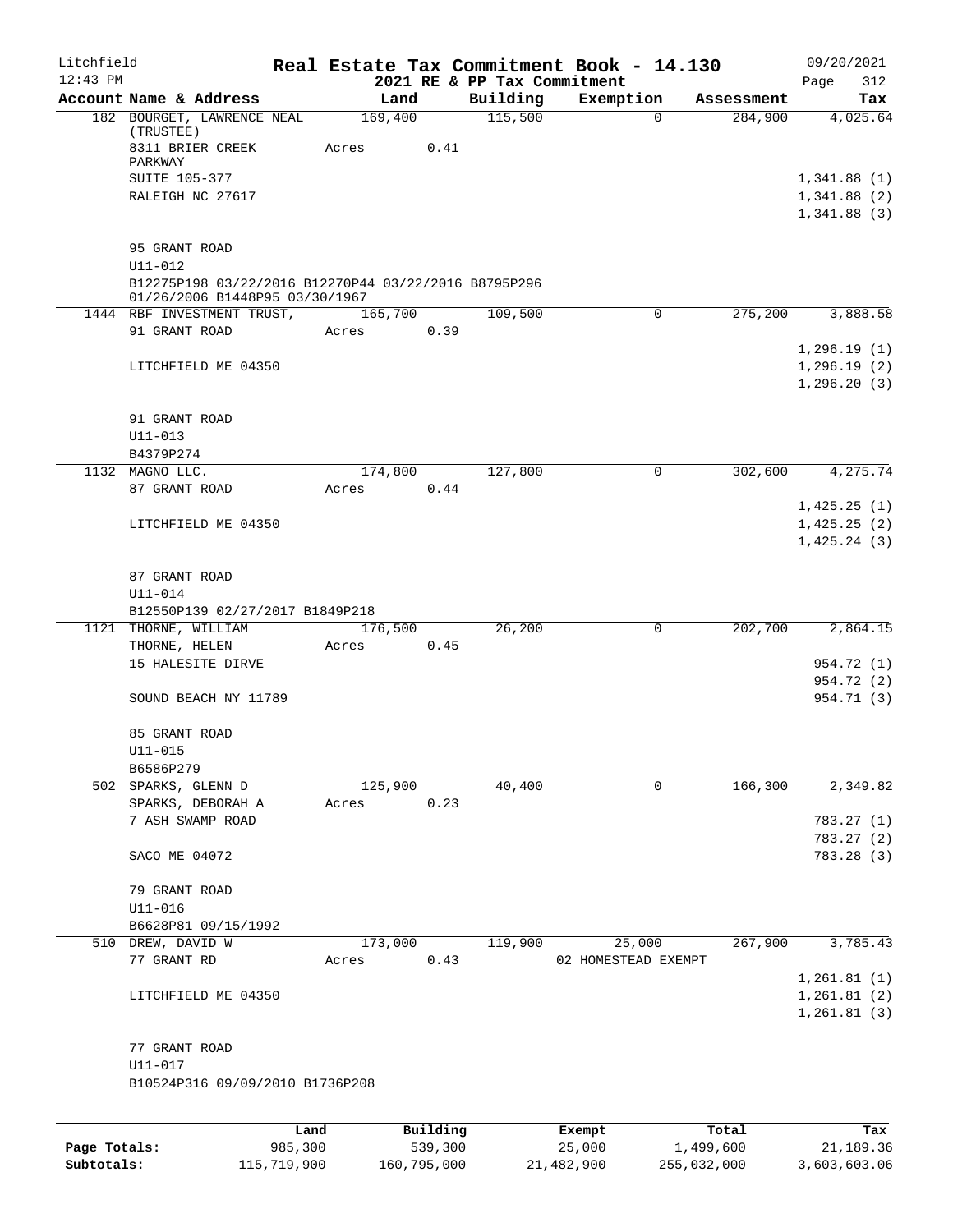| Litchfield |                                                      |         |      |          | Real Estate Tax Commitment Book - 14.130 |             |            | 09/20/2021   |           |
|------------|------------------------------------------------------|---------|------|----------|------------------------------------------|-------------|------------|--------------|-----------|
| $12:43$ PM |                                                      |         |      |          | 2021 RE & PP Tax Commitment              |             |            | Page         | 313       |
|            | Account Name & Address                               | Land    |      | Building | Exemption                                |             | Assessment |              | Tax       |
|            | 1318 ODENCRANTZ, GEORGE D                            | 118,500 |      | 129,100  |                                          | $\Omega$    | 247,600    |              | 3,498.59  |
|            | HILDRETH WINFIELD L                                  | Acres   | 0.22 |          |                                          |             |            |              |           |
|            | 386 DANVILLE CORNER RD                               |         |      |          |                                          |             |            | 1,166.20(1)  |           |
|            |                                                      |         |      |          |                                          |             |            | 1,166.20(2)  |           |
|            | AUBURN ME 04210                                      |         |      |          |                                          |             |            | 1, 166.19(3) |           |
|            |                                                      |         |      |          |                                          |             |            |              |           |
|            | 75 GRANT ROAD                                        |         |      |          |                                          |             |            |              |           |
|            | $U11 - 018$                                          |         |      |          |                                          |             |            |              |           |
|            | B3102P267 02/04/1987                                 |         |      |          |                                          |             |            |              |           |
|            | 348 RIENDEAU, ROBERT H                               | 173,000 |      | 114,300  |                                          | $\mathbf 0$ | 287,300    |              | 4,059.55  |
|            | RIENDEAU, LINDA M                                    | Acres   | 0.43 |          |                                          |             |            |              |           |
|            | 12 NAUMKEAG COURT                                    |         |      |          |                                          |             |            | 1,353.18(1)  |           |
|            |                                                      |         |      |          |                                          |             |            | 1,353.18(2)  |           |
|            | LITCHFIELD NH 03052                                  |         |      |          |                                          |             |            | 1,353.19(3)  |           |
|            |                                                      |         |      |          |                                          |             |            |              |           |
|            | 71 GRANT ROAD<br>$U11 - 019$                         |         |      |          |                                          |             |            |              |           |
|            |                                                      |         |      |          |                                          |             |            |              |           |
|            | B7681P24 10/10/2003                                  |         |      |          |                                          | 0           | 160,000    |              | 2,260.80  |
|            | 1178 CHAREST, JESSICA                                | 119,000 |      | 41,000   |                                          |             |            |              |           |
|            | 31 SHEFFIELD AVENUE                                  | Acres   | 0.18 |          |                                          |             |            |              | 753.60(1) |
|            | LEWISTON ME 04240                                    |         |      |          |                                          |             |            |              | 753.60(2) |
|            |                                                      |         |      |          |                                          |             |            |              | 753.60(3) |
|            |                                                      |         |      |          |                                          |             |            |              |           |
|            | 69 GRANT ROAD                                        |         |      |          |                                          |             |            |              |           |
|            | $U11 - 020$                                          |         |      |          |                                          |             |            |              |           |
|            | B13815P302 11/16/2020                                |         |      |          |                                          |             |            |              |           |
|            | 1371 CARBONNEAU, MARC F                              | 175,300 |      | 44,800   |                                          | 0           | 220,100    |              | 3,110.01  |
|            | CARBONNEAU, CAROL M                                  | Acres   | 0.46 |          |                                          |             |            |              |           |
|            | 346 WEBBER AVE                                       |         |      |          |                                          |             |            | 1,036.67(1)  |           |
|            |                                                      |         |      |          |                                          |             |            | 1,036.67(2)  |           |
|            | LEWISTON ME 04240                                    |         |      |          |                                          |             |            | 1,036.67(3)  |           |
|            |                                                      |         |      |          |                                          |             |            |              |           |
|            | 67 GRANT ROAD                                        |         |      |          |                                          |             |            |              |           |
|            | $U11 - 021$                                          |         |      |          |                                          |             |            |              |           |
|            | B12844P135 01/29/2018 B10705P304 04/11/2011 B6322P20 |         |      |          |                                          |             |            |              |           |
|            | 10/12/2000                                           |         |      |          |                                          |             |            |              |           |
|            | 635 FRATESCHI, NELMO A                               | 147,800 |      | 84,500   |                                          | 0           | 232,300    |              | 3,282.40  |
|            | 61 GRANT ROAD                                        | Acres   | 0.30 |          |                                          |             |            |              |           |
|            |                                                      |         |      |          |                                          |             |            | 1,094.13(1)  |           |
|            | LITCHFIELD ME 04350                                  |         |      |          |                                          |             |            | 1,094.13(2)  |           |
|            |                                                      |         |      |          |                                          |             |            | 1,094.14(3)  |           |
|            |                                                      |         |      |          |                                          |             |            |              |           |
|            | 61 GRANT ROAD                                        |         |      |          |                                          |             |            |              |           |
|            | $U11 - 022$                                          |         |      |          |                                          |             |            |              |           |
|            | B1555P556                                            |         |      |          |                                          |             |            |              |           |
|            | 530 BELL, GARY S                                     | 152,000 |      | 165,300  | 25,000                                   |             | 292,300    |              | 4,130.20  |
|            | 57 GRANT RD                                          | Acres   | 0.32 |          | 02 HOMESTEAD EXEMPT                      |             |            |              |           |
|            |                                                      |         |      |          |                                          |             |            | 1,376.73(1)  |           |
|            | LITCHFIELD ME 04350                                  |         |      |          |                                          |             |            | 1,376.73(2)  |           |
|            |                                                      |         |      |          |                                          |             |            | 1,376.74(3)  |           |
|            |                                                      |         |      |          |                                          |             |            |              |           |
|            | 57 GRANT ROAD                                        |         |      |          |                                          |             |            |              |           |
|            | $U11 - 023$                                          |         |      |          |                                          |             |            |              |           |
|            | B5579P211 03/15/1998                                 |         |      |          |                                          |             |            |              |           |
|            |                                                      |         |      |          |                                          |             |            |              |           |
|            |                                                      |         |      |          |                                          |             |            |              |           |

|              | Land        | Building    | Exempt     | Total       | Tax          |
|--------------|-------------|-------------|------------|-------------|--------------|
| Page Totals: | 885,600     | 579,000     | 25,000     | 1,439,600   | 20,341.55    |
| Subtotals:   | 116,605,500 | 161,374,000 | 21,507,900 | 256,471,600 | 3,623,944.61 |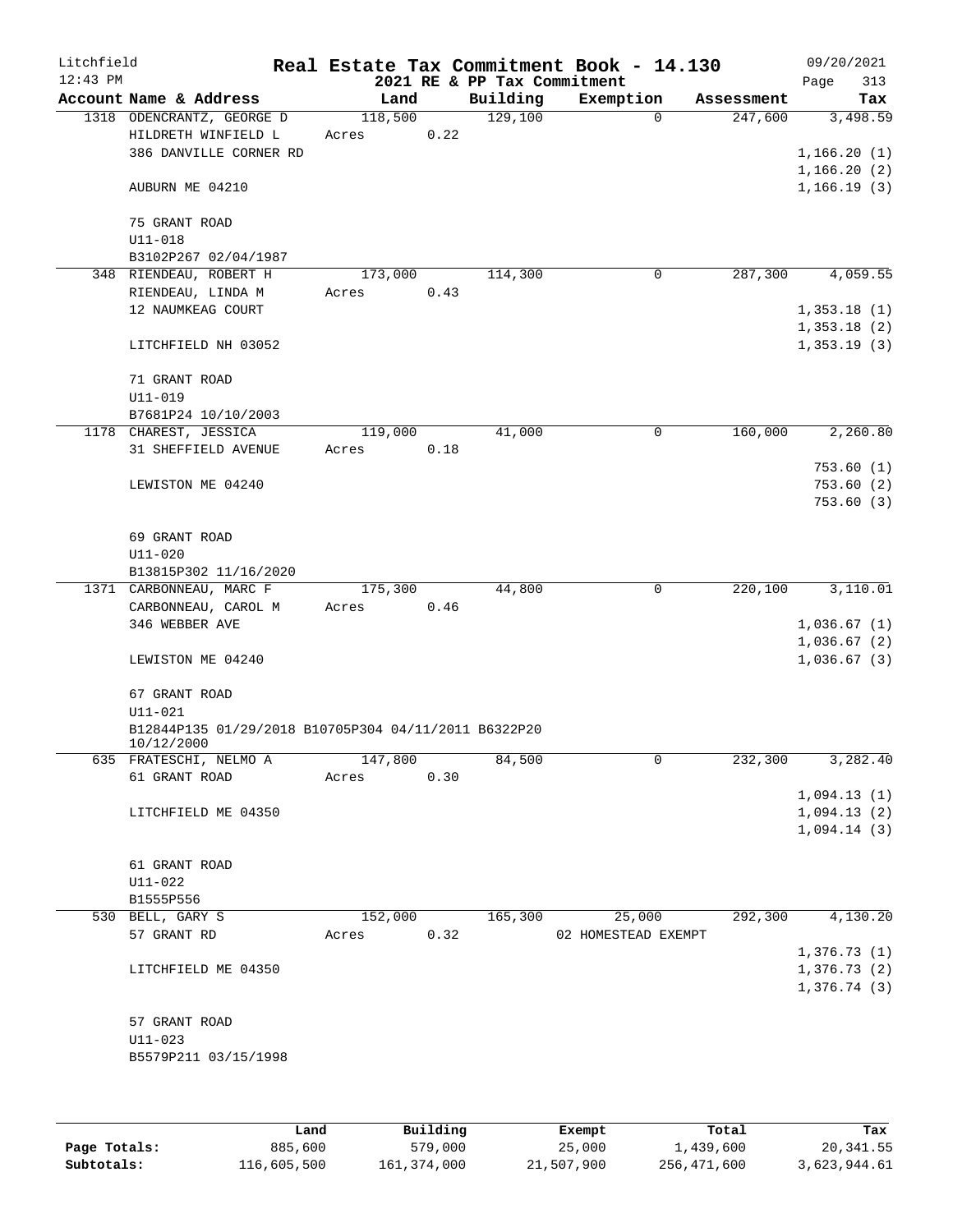| Litchfield<br>$12:43$ PM |                                            |         |         | 2021 RE & PP Tax Commitment | Real Estate Tax Commitment Book - 14.130 |            | 09/20/2021<br>314<br>Page  |
|--------------------------|--------------------------------------------|---------|---------|-----------------------------|------------------------------------------|------------|----------------------------|
|                          | Account Name & Address                     | Land    |         | Building                    | Exemption                                | Assessment | Tax                        |
|                          | 399 CURTIN VENISE (TRUSTEE)                | 220,100 |         | 117,600                     | $\Omega$                                 | 337,700    | 4,771.70                   |
|                          | VENISE B. CURTIN TRUST                     | Acres   | 2.76    |                             |                                          |            |                            |
|                          | 36 JUDSON STREET                           |         |         |                             |                                          |            | 1,590.57(1)                |
|                          |                                            |         |         |                             |                                          |            | 1,590.57(2)                |
|                          | HAVERILL MA 01830                          |         |         |                             |                                          |            | 1,590.56(3)                |
|                          | 19 KERI LANE                               |         |         |                             |                                          |            |                            |
|                          | $U11 - 025$                                |         |         |                             |                                          |            |                            |
|                          | B12205P109 12/31/2015 B3598P334 08/01/1989 |         |         |                             |                                          |            |                            |
|                          | 1362 PELLETIER, RICHARD D                  | 190,900 |         | 137,800                     | 25,000                                   | 303,700    | 4,291.28                   |
|                          | 10 KERI LANE                               | Acres   | 1.45    |                             | 02 HOMESTEAD EXEMPT                      |            |                            |
|                          |                                            |         |         |                             |                                          |            | 1,430.43(1)                |
|                          | LITCHFIELD ME 04350                        |         |         |                             |                                          |            | 1,430.43(2)                |
|                          |                                            |         |         |                             |                                          |            | 1,430.42(3)                |
|                          | 10 KERI LANE                               |         |         |                             |                                          |            |                            |
|                          | $U11 - 026$                                |         |         |                             |                                          |            |                            |
|                          | B7367P3 04/24/2003 B3385P144               |         |         |                             |                                          |            |                            |
|                          | 1265 BELANGER, JOSEPH                      |         | 185,500 | 161,900                     | 0                                        | 347,400    | 4,908.76                   |
|                          | BELANGER, JUDITH                           | Acres   | 0.68    |                             |                                          |            |                            |
|                          | 7 KERI LANE                                |         |         |                             |                                          |            | 1,636.25(1)                |
|                          |                                            |         |         |                             |                                          |            | 1,636.25(2)                |
|                          | LITCHFIELD ME 04350                        |         |         |                             |                                          |            | 1,636.26(3)                |
|                          | 7 KERI LANE                                |         |         |                             |                                          |            |                            |
|                          | $U11 - 028$                                |         |         |                             |                                          |            |                            |
|                          | B5958P80 05/28/1999                        |         |         |                             |                                          |            |                            |
|                          | 1331 PERKINS JOYE G                        | 173,200 |         | 112,700                     | 0                                        | 285,900    | 4,039.77                   |
|                          | PERKINS PETER J                            | Acres   | 0.50    |                             |                                          |            |                            |
|                          | 3 KERI LANE                                |         |         |                             |                                          |            | 1,346.59(1)                |
|                          | LITCHFIELD ME 04350                        |         |         |                             |                                          |            | 1,346.59(2)<br>1,346.59(3) |
|                          |                                            |         |         |                             |                                          |            |                            |
|                          | 3 KERI LANE                                |         |         |                             |                                          |            |                            |
|                          | $U11 - 029$                                |         |         |                             |                                          |            |                            |
|                          | B8388P231 04/15/2005 B3565P292 04/22/2003  |         |         |                             |                                          |            |                            |
|                          | 128 GIRARDIN, WILLIAM L<br>18 LUCIEN LANE  | 145,700 |         | 64,900                      | 25,000<br>02 HOMESTEAD EXEMPT            | 185,600    | 2,622.53                   |
|                          |                                            | Acres   | 0.29    |                             |                                          |            | 874.18(1)                  |
|                          | LITCHFIELD ME 04350                        |         |         |                             |                                          |            | 874.18 (2)                 |
|                          |                                            |         |         |                             |                                          |            | 874.17(3)                  |
|                          |                                            |         |         |                             |                                          |            |                            |
|                          | 18 LUCIEN LANE                             |         |         |                             |                                          |            |                            |
|                          | $U11 - 030$                                |         |         |                             |                                          |            |                            |
|                          | B5265P240 11/01/1996                       |         |         |                             |                                          |            |                            |
|                          | 251 CAILLER, ROBERT G                      | 174,800 |         | 153,600                     | 25,000                                   | 303,400    | 4,287.04                   |
|                          | CAILLER BRIDGETT L                         | Acres   | 0.44    |                             | 02 HOMESTEAD EXEMPT                      |            |                            |
|                          | 20 LUCIEN LANE                             |         |         |                             |                                          |            | 1,429.01(1)                |
|                          |                                            |         |         |                             |                                          |            | 1,429.01(2)                |
|                          | LITCHFIELD ME 04350                        |         |         |                             |                                          |            | 1,429.02(3)                |
|                          | 20 LUCIEN LANE                             |         |         |                             |                                          |            |                            |
|                          | $U11 - 031$                                |         |         |                             |                                          |            |                            |
|                          | B9674P212 03/24/2008 B4319P148 01/18/1993  |         |         |                             |                                          |            |                            |
|                          |                                            |         |         |                             |                                          |            |                            |

|              | Land        | Building    | Exempt     | Total         | Tax          |
|--------------|-------------|-------------|------------|---------------|--------------|
| Page Totals: | 1,090,200   | 748,500     | 75,000     | 1,763,700     | 24,921.08    |
| Subtotals:   | 117,695,700 | 162,122,500 | 21,582,900 | 258, 235, 300 | 3,648,865.69 |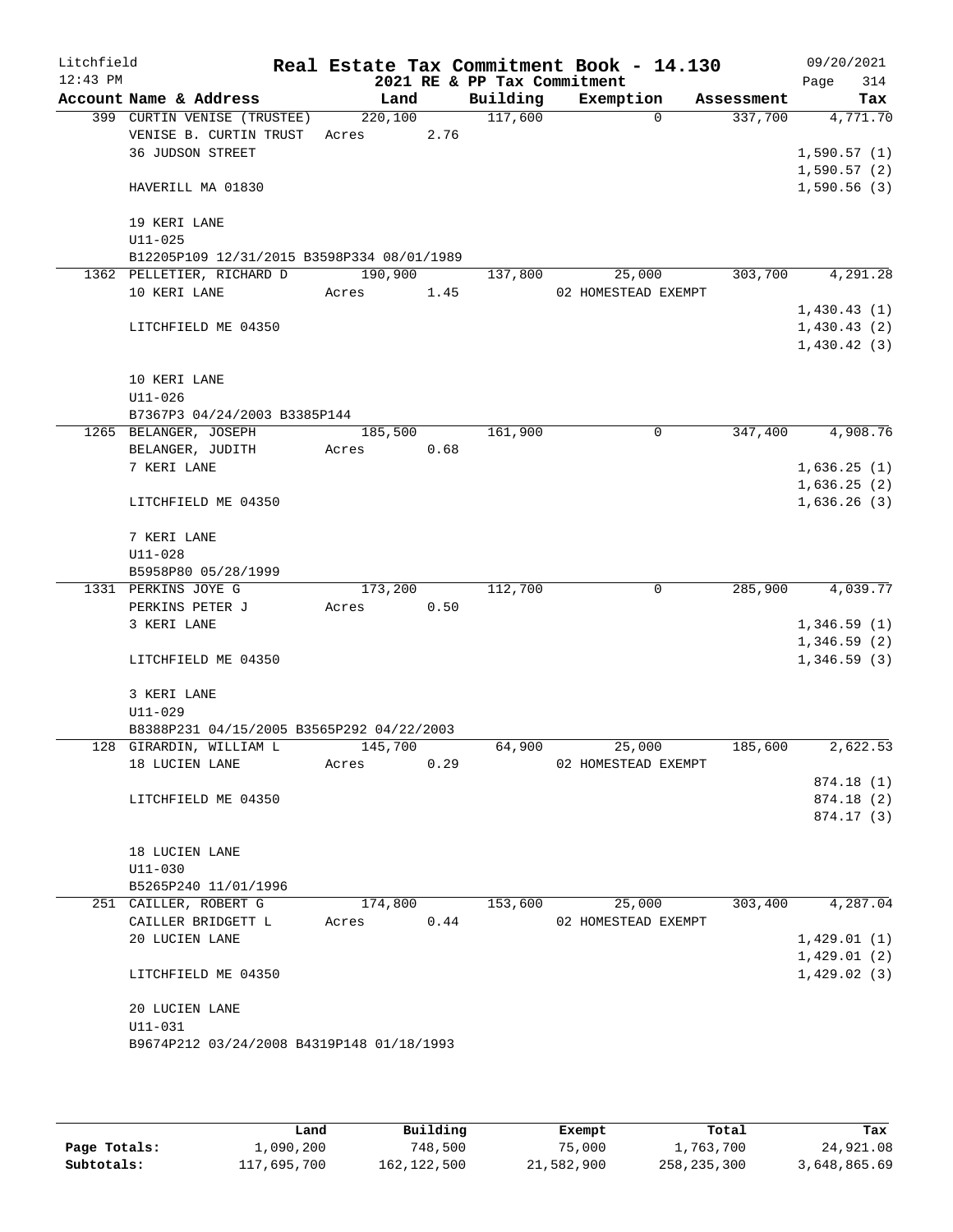| Litchfield |                                                                    |         |                 |                             | Real Estate Tax Commitment Book - 14.130 |            | 09/20/2021                   |
|------------|--------------------------------------------------------------------|---------|-----------------|-----------------------------|------------------------------------------|------------|------------------------------|
| $12:43$ PM |                                                                    |         |                 | 2021 RE & PP Tax Commitment |                                          |            | Page<br>315                  |
|            | Account Name & Address                                             | Land    |                 | Building<br>22,100          | Exemption<br>$\Omega$                    | Assessment | Tax                          |
|            | 1029 CAILLER, ROBERT<br>20 LUCIEN LANE                             | Acres   | 146,600<br>1.30 |                             |                                          | 168,700    | 2,383.73                     |
|            |                                                                    |         |                 |                             |                                          |            | 794.58 (1)                   |
|            | LITCHFIELD ME 04350                                                |         |                 |                             |                                          |            | 794.58 (2)                   |
|            |                                                                    |         |                 |                             |                                          |            | 794.57(3)                    |
|            |                                                                    |         |                 |                             |                                          |            |                              |
|            | 19 LUCIEN LANE                                                     |         |                 |                             |                                          |            |                              |
|            | $U11 - 032$                                                        |         |                 |                             |                                          |            |                              |
|            | B9674P214 03/06/2008 B5600P324 03/04/1998                          |         |                 |                             |                                          |            |                              |
|            | 2706 CAILLER, TROY R                                               | 70,300  |                 | 198,400                     | 0                                        | 268,700    | 3,796.73                     |
|            | MAZYCK, SHANNON                                                    | Acres   | 1.09            |                             |                                          |            |                              |
|            | 20 LUCIAN LANE                                                     |         |                 |                             |                                          |            | 1, 265.58(1)<br>1, 265.58(2) |
|            | LITCHFIELD ME 04350                                                |         |                 |                             |                                          |            | 1, 265.57(3)                 |
|            |                                                                    |         |                 |                             |                                          |            |                              |
|            | 54 LEBEL LANE                                                      |         |                 |                             |                                          |            |                              |
|            | $U11 - 033$                                                        |         |                 |                             |                                          |            |                              |
|            | B13359P162 08/07/2019                                              |         |                 |                             |                                          |            |                              |
|            | 1396 POMERLEAU, DENNIS R                                           | 194,300 |                 | 166,400                     | 25,000                                   | 335,700    | 4,743.44                     |
|            | 30 LUCIEN LANE                                                     | Acres   | 3.60            |                             | 02 HOMESTEAD EXEMPT                      |            |                              |
|            |                                                                    |         |                 |                             |                                          |            | 1,581.15(1)                  |
|            | LITCHFIELD ME 04350                                                |         |                 |                             |                                          |            | 1,581.15(2)                  |
|            |                                                                    |         |                 |                             |                                          |            | 1,581.14(3)                  |
|            | 30 LUCIEN LANE                                                     |         |                 |                             |                                          |            |                              |
|            | U11-034                                                            |         |                 |                             |                                          |            |                              |
|            | B13124P157 01/07/2019 B4694P244 05/19/1994                         |         |                 |                             |                                          |            |                              |
|            | 822 MITCHELL TIMOTHY A                                             | 190,800 |                 | 41,200                      | 0                                        | 232,000    | 3,278.16                     |
|            | MITCHELL DENISE D                                                  | Acres   | 0.64            |                             |                                          |            |                              |
|            | 27 BRENTWOOD ROAD                                                  |         |                 |                             |                                          |            | 1,092.72(1)                  |
|            |                                                                    |         |                 |                             |                                          |            | 1,092.72(2)                  |
|            | CAPE ELIZABETH ME 04107                                            |         |                 |                             |                                          |            | 1,092.72(3)                  |
|            | <b>34 LUCIEN LANE</b>                                              |         |                 |                             |                                          |            |                              |
|            | $U11 - 035$                                                        |         |                 |                             |                                          |            |                              |
|            | B8983P314 07/14/2006 B6645P120                                     |         |                 |                             |                                          |            |                              |
|            | 1543 LATTIN, HARMONY M                                             | 223,200 |                 | 129,200                     | 25,000                                   | 327,400    | 4,626.16                     |
|            | MERRILL, BRIAN                                                     | Acres   | 3.42            |                             | 02 HOMESTEAD EXEMPT                      |            |                              |
|            | 35 LUCIEN LANE                                                     |         |                 |                             |                                          |            | 1,542.05(1)                  |
|            |                                                                    |         |                 |                             |                                          |            | 1,542.05(2)                  |
|            | LITCHFIELD ME 04350                                                |         |                 |                             |                                          |            | 1,542.06(3)                  |
|            |                                                                    |         |                 |                             |                                          |            |                              |
|            | 35 LUCIEN LANE                                                     |         |                 |                             |                                          |            |                              |
|            | U11-036                                                            |         |                 |                             |                                          |            |                              |
|            | B13389P27 11/01/2019<br>1091 MCKEEN, WILLIAM                       | 236,200 |                 | 177,700                     | 0                                        | 413,900    | 5,848.41                     |
|            | MCKEEN, ANGELA                                                     | Acres   | 1.90            |                             |                                          |            |                              |
|            | 10 RICHMOND AVENUE                                                 |         |                 |                             |                                          |            | 1,949.47(1)                  |
|            |                                                                    |         |                 |                             |                                          |            | 1,949.47(2)                  |
|            | LEWISTON ME 04240                                                  |         |                 |                             |                                          |            | 1,949.47(3)                  |
|            |                                                                    |         |                 |                             |                                          |            |                              |
|            | 88 LEBEL LANE                                                      |         |                 |                             |                                          |            |                              |
|            | U11-037                                                            |         |                 |                             |                                          |            |                              |
|            | B12651P120 07/06/2017 B9890P196 10/24/2008 B3966P289<br>08/22/1991 |         |                 |                             |                                          |            |                              |
|            |                                                                    |         |                 |                             |                                          |            |                              |
|            |                                                                    |         |                 |                             |                                          |            |                              |
|            |                                                                    |         |                 |                             |                                          |            |                              |

|              | Land        | Building    | Exempt     | Total       | Tax          |
|--------------|-------------|-------------|------------|-------------|--------------|
| Page Totals: | 1,061,400   | 735,000     | 50,000     | 1,746,400   | 24,676.63    |
| Subtotals:   | 118,757,100 | 162,857,500 | 21,632,900 | 259,981,700 | 3,673,542.32 |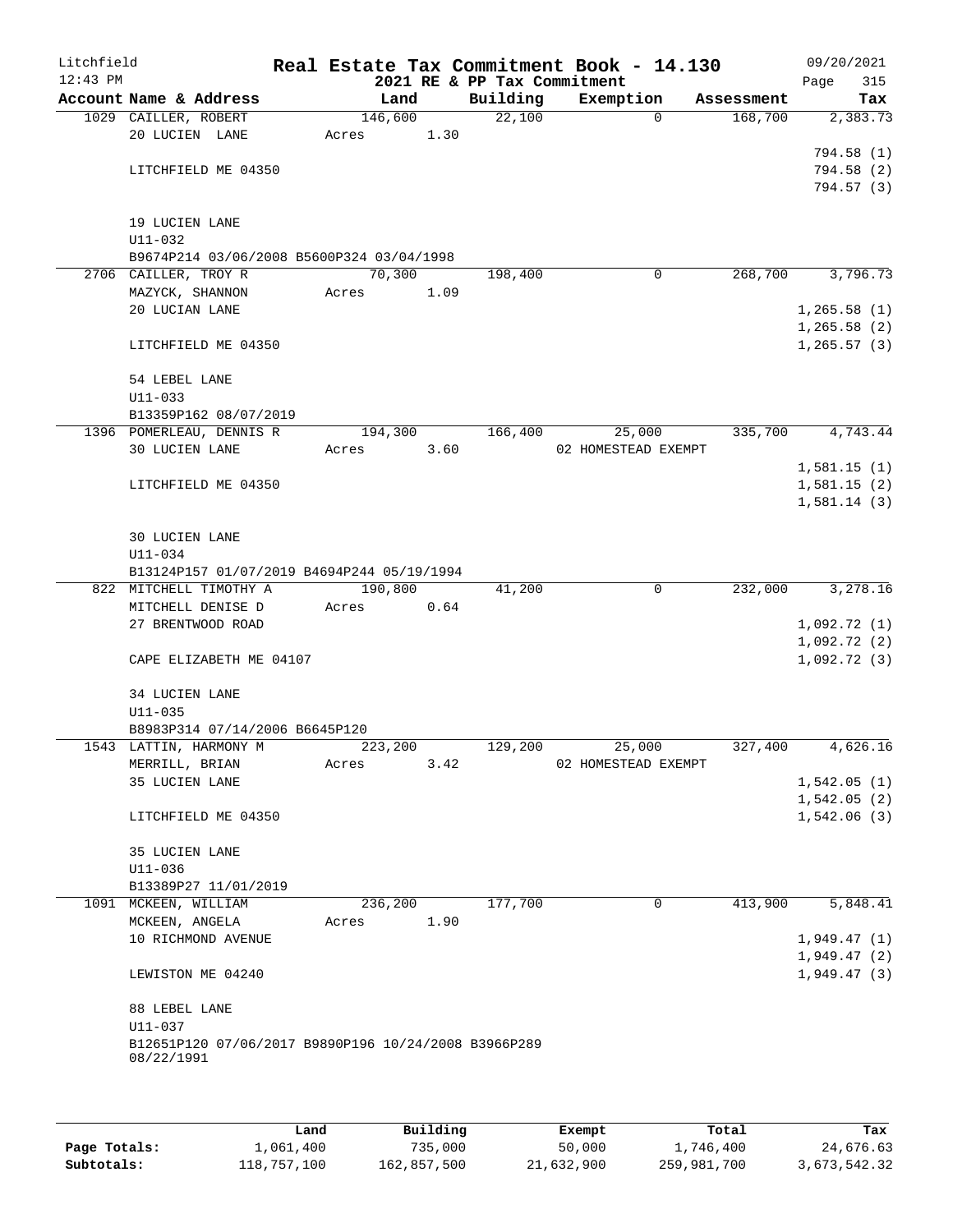| Litchfield<br>$12:43$ PM |                              |                                                    |       |         |      | 2021 RE & PP Tax Commitment | Real Estate Tax Commitment Book - 14.130 |            | 09/20/2021<br>316<br>Page    |
|--------------------------|------------------------------|----------------------------------------------------|-------|---------|------|-----------------------------|------------------------------------------|------------|------------------------------|
|                          |                              | Account Name & Address                             |       | Land    |      | Building                    | Exemption                                | Assessment | Tax                          |
|                          | 1406 SIMPSON, STEVEN         |                                                    |       | 40,400  |      | 600                         | $\Omega$                                 | 41,000     | 579.33                       |
|                          |                              | SIMPSON, KATHLEEN                                  | Acres |         | 0.12 |                             |                                          |            |                              |
|                          | 444 POND ROAD                |                                                    |       |         |      |                             |                                          |            | 193.11(1)                    |
|                          |                              |                                                    |       |         |      |                             |                                          |            | 193.11(2)                    |
|                          |                              | LEWISTON ME 04240                                  |       |         |      |                             |                                          |            | 193.11(3)                    |
|                          |                              |                                                    |       |         |      |                             |                                          |            |                              |
|                          | 98 LEBEL LANE<br>$U11 - 038$ |                                                    |       |         |      |                             |                                          |            |                              |
|                          |                              | B12643P206 06/12/2017 B6122P235 09/30/1999         |       |         |      |                             |                                          |            |                              |
|                          | 1407 LAROCHE, RONALD         |                                                    |       | 114,300 |      | 32,600                      | 0                                        | 146,900    | 2,075.70                     |
|                          |                              | LAROCHE, JACOB A                                   | Acres |         | 0.24 |                             |                                          |            |                              |
|                          |                              | C/O DIONNE & COUTURIER                             |       |         |      |                             |                                          |            | 691.90 (1)                   |
|                          | <b>465 MAIN STREET</b>       |                                                    |       |         |      |                             |                                          |            | 691.90 (2)                   |
|                          |                              | LEWISTON ME 04240                                  |       |         |      |                             |                                          |            | 691.90 (3)                   |
|                          | 98 LEBEL LANE                |                                                    |       |         |      |                             |                                          |            |                              |
|                          | $U11 - 039$                  |                                                    |       |         |      |                             |                                          |            |                              |
|                          |                              | B13838P163 12/08/2020                              |       |         |      |                             |                                          |            |                              |
|                          |                              | 169 NODDIN, EMERSON L                              |       | 33,500  |      | 0                           | 0                                        | 33,500     | 473.36                       |
|                          | 14 VENTURA ST                |                                                    | Acres |         | 0.33 |                             |                                          |            |                              |
|                          |                              |                                                    |       |         |      |                             |                                          |            | 157.79 (1)                   |
|                          |                              | LEWISTON ME 04240                                  |       |         |      |                             |                                          |            | 157.79(2)                    |
|                          |                              |                                                    |       |         |      |                             |                                          |            | 157.78(3)                    |
|                          | LEBEL LANE                   |                                                    |       |         |      |                             |                                          |            |                              |
|                          | $U11 - 040$                  |                                                    |       |         |      |                             |                                          |            |                              |
|                          |                              | B11242P334 11/29/2012 B5978P45 06/22/1999          |       |         |      |                             |                                          |            |                              |
|                          | 116 FAVREAU, MARY J          |                                                    |       | 107,300 |      | 27,900                      | 0                                        | 135,200    | 1,910.38                     |
|                          |                              | FAVREAU, JAMES A                                   | Acres |         | 0.14 |                             |                                          |            |                              |
|                          |                              | 139 McKeen street                                  |       |         |      |                             |                                          |            | 636.79(1)                    |
|                          |                              |                                                    |       |         |      |                             |                                          |            | 636.79 (2)                   |
|                          |                              | BRUNSWICK ME 04011                                 |       |         |      |                             |                                          |            | 636.80(3)                    |
|                          | 126 LEBEL LANE               |                                                    |       |         |      |                             |                                          |            |                              |
|                          | $U11 - 041$                  |                                                    |       |         |      |                             |                                          |            |                              |
|                          |                              | B12948P338 06/28/2018 B3420P1                      |       |         |      |                             |                                          |            |                              |
|                          |                              | 1108 OUELLETE BRUCE T                              |       | 201,100 |      | 38,900                      | 0                                        | 240,000    | 3,391.20                     |
|                          |                              | OUELLETTE KAREN M                                  | Acres |         | 0.89 |                             |                                          |            |                              |
|                          |                              | 907 COLLEGE ROAD                                   |       |         |      |                             |                                          |            | 1,130.40(1)                  |
|                          |                              |                                                    |       |         |      |                             |                                          |            | 1, 130.40(2)<br>1, 130.40(3) |
|                          |                              | LEWISTON ME 04240                                  |       |         |      |                             |                                          |            |                              |
|                          | 107 LEBEL LANE               |                                                    |       |         |      |                             |                                          |            |                              |
|                          | $U11 - 042$                  |                                                    |       |         |      |                             |                                          |            |                              |
|                          |                              | B9888P32 10/22/2008 B8504P202 07/15/2005 B4952P357 |       |         |      |                             |                                          |            |                              |
|                          | 1502 RINES, NANCY            |                                                    |       | 169,600 |      | 42,300                      | 0                                        | 211,900    | 2,994.15                     |
|                          | BOX 68                       |                                                    | Acres |         | 0.69 |                             |                                          |            | 998.05(1)                    |
|                          |                              | SOUTH GARDINER ME 04359                            |       |         |      |                             |                                          |            | 998.05 (2)                   |
|                          |                              |                                                    |       |         |      |                             |                                          |            | 998.05 (3)                   |
|                          |                              |                                                    |       |         |      |                             |                                          |            |                              |
|                          | 93 LEBEL LANE                |                                                    |       |         |      |                             |                                          |            |                              |
|                          | U11-043                      |                                                    |       |         |      |                             |                                          |            |                              |
|                          |                              | B4231P136 09/23/1992                               |       |         |      |                             |                                          |            |                              |
|                          |                              |                                                    |       |         |      |                             |                                          |            |                              |

|              | Land        | Building    | Exempt     | Total       | Tax          |
|--------------|-------------|-------------|------------|-------------|--------------|
| Page Totals: | 666,200     | 142,300     |            | 808,500     | 11,424.12    |
| Subtotals:   | 119,423,300 | 162,999,800 | 21,632,900 | 260,790,200 | 3,684,966.44 |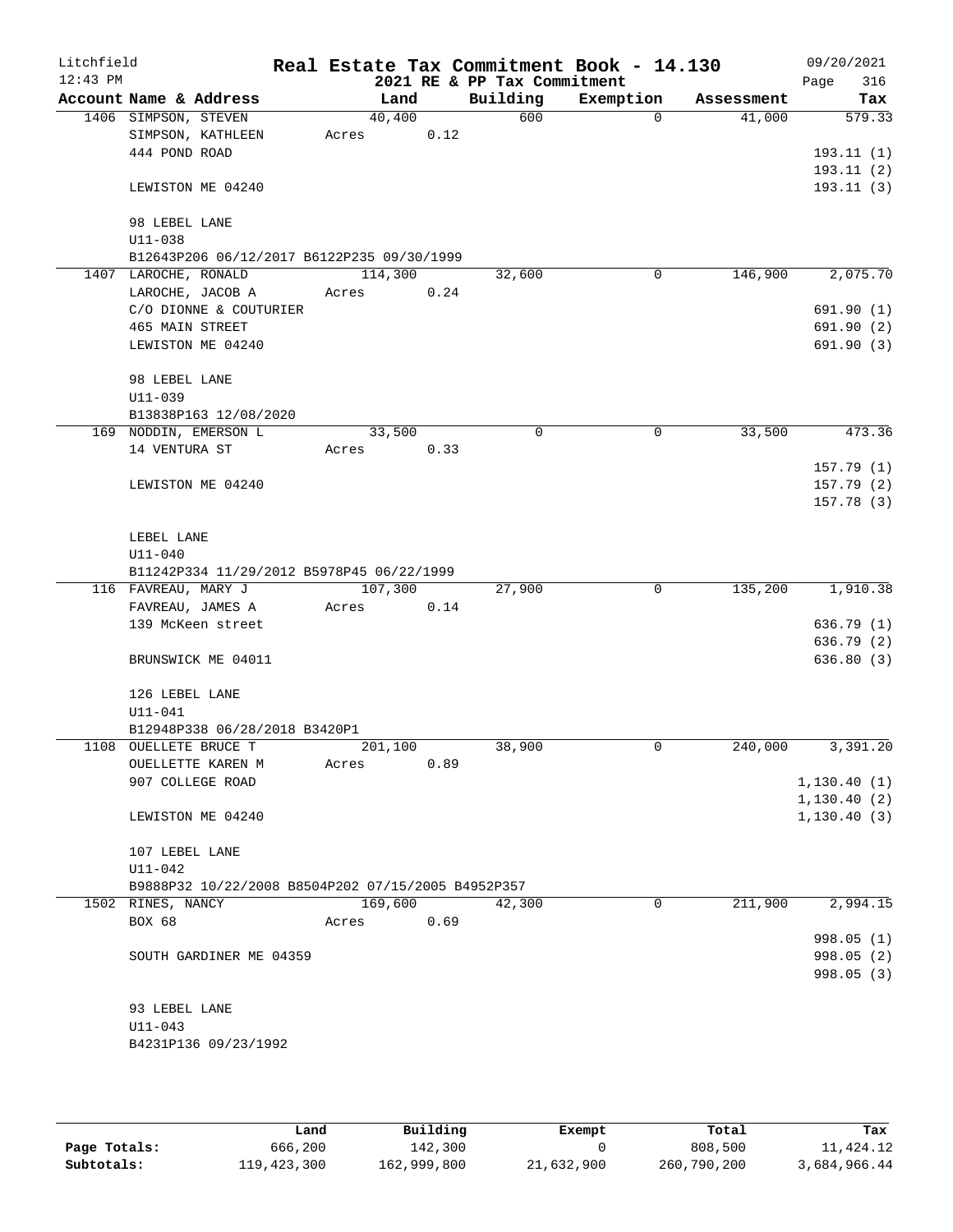| Litchfield   |                                                                   |             | Real Estate Tax Commitment Book - 14.130 |               |                             |            |                     |             | 09/20/2021   |
|--------------|-------------------------------------------------------------------|-------------|------------------------------------------|---------------|-----------------------------|------------|---------------------|-------------|--------------|
| $12:43$ PM   |                                                                   |             |                                          |               | 2021 RE & PP Tax Commitment |            |                     |             | 317<br>Page  |
|              | Account Name & Address                                            |             | Land                                     |               | Building                    |            | Exemption           | Assessment  | Tax          |
|              | 480 DINEEN, DAVID F                                               |             | 179,400                                  |               | 52,100                      |            | $\Omega$            | 231,500     | 3,271.10     |
|              | DINEEN, NANCY C                                                   |             | Acres                                    | 0.51          |                             |            |                     |             |              |
|              | 369 HIGHLAND AVE                                                  |             |                                          |               |                             |            |                     |             | 1,090.37(1)  |
|              |                                                                   |             |                                          |               |                             |            |                     |             | 1,090.37(2)  |
|              | GARDINER ME 04345                                                 |             |                                          |               |                             |            |                     |             | 1,090.36(3)  |
|              |                                                                   |             |                                          |               |                             |            |                     |             |              |
|              | 87 LEBEL LANE                                                     |             |                                          |               |                             |            |                     |             |              |
|              | $U11 - 044$                                                       |             |                                          |               |                             |            |                     |             |              |
|              | B1668P323 08/28/1973                                              |             |                                          |               |                             |            |                     |             |              |
|              | 492 DONOVAN, TIMOTHY J                                            |             | 146,500                                  |               | 51,300                      |            | 25,000              | 172,800     | 2,441.66     |
|              | DONOVAN, MAUREEN                                                  |             | Acres                                    | 0.59          |                             |            | 02 HOMESTEAD EXEMPT |             |              |
|              | 79 LEBEL LANE                                                     |             |                                          |               |                             |            |                     |             | 813.89(1)    |
|              |                                                                   |             |                                          |               |                             |            |                     |             | 813.89 (2)   |
|              | LITCHFIELD ME 04350                                               |             |                                          |               |                             |            |                     |             | 813.88 (3)   |
|              | 79 LEBEL LANE                                                     |             |                                          |               |                             |            |                     |             |              |
|              | $U11 - 045$                                                       |             |                                          |               |                             |            |                     |             |              |
|              |                                                                   |             |                                          |               |                             |            |                     |             |              |
|              | B1927P299 07/27/1976<br>424 SCOTT, SYLVIA                         |             | 124,000                                  |               | 26,000                      |            | 0                   | 150,000     | 2,119.50     |
|              | 1874 HALLOWELL ROAD                                               |             |                                          | 0.79          |                             |            |                     |             |              |
|              |                                                                   |             | Acres                                    |               |                             |            |                     |             | 706.50(1)    |
|              | LITCHFIELD ME 04350                                               |             |                                          |               |                             |            |                     |             | 706.50(2)    |
|              |                                                                   |             |                                          |               |                             |            |                     |             | 706.50(3)    |
|              |                                                                   |             |                                          |               |                             |            |                     |             |              |
|              | 77 LEBEL LANE                                                     |             |                                          |               |                             |            |                     |             |              |
|              | $U11 - 046$                                                       |             |                                          |               |                             |            |                     |             |              |
|              | B1495P814                                                         |             |                                          |               |                             |            |                     |             |              |
|              | 1661 ST PIERRE, SCOTT P                                           |             | 127,400                                  |               | 49,600                      |            | 0                   | 177,000     | 2,501.01     |
|              | ST PIERRE, ROGER L &                                              |             | Acres                                    | 0.54          |                             |            |                     |             |              |
|              | JOYCE E ST.PIERRE                                                 |             |                                          |               |                             |            |                     |             |              |
|              | BENEFICIAL TRUST                                                  |             |                                          |               |                             |            |                     |             |              |
|              | ROGER L ST.PIERRE AND                                             |             |                                          |               |                             |            |                     |             | 833.67 (1)   |
|              | JOYCE E ST. PIERRE                                                |             |                                          |               |                             |            |                     |             |              |
|              | BENEFICIAL TRUST                                                  |             |                                          |               |                             |            |                     |             |              |
|              | 88 ACADIA AVE                                                     |             |                                          |               |                             |            |                     |             | 833.67 (2)   |
|              | LEWISTON ME 04240                                                 |             |                                          |               |                             |            |                     |             | 833.67 (3)   |
|              |                                                                   |             |                                          |               |                             |            |                     |             |              |
|              | 71 LEBEL LANE                                                     |             |                                          |               |                             |            |                     |             |              |
|              | U11-047                                                           |             |                                          |               |                             |            |                     |             |              |
|              | B10284P57 11/30/2009 B10284P55 11/30/2009 B1496P500<br>06/16/1969 |             |                                          |               |                             |            |                     |             |              |
|              | 1390 POIRIER, MONIQUE M                                           |             | 102,700                                  |               | 20,000                      |            | 0                   | 122,700     | 1,733.75     |
|              | 70 SUMMER STREET                                                  |             | Acres                                    | 0.57          |                             |            |                     |             |              |
|              |                                                                   |             |                                          |               |                             |            |                     |             | 577.92(1)    |
|              | AUBURN ME 04210                                                   |             |                                          |               |                             |            |                     |             | 577.92(2)    |
|              |                                                                   |             |                                          |               |                             |            |                     |             | 577.91 (3)   |
|              |                                                                   |             |                                          |               |                             |            |                     |             |              |
|              | 69 LEBEL LANE                                                     |             |                                          |               |                             |            |                     |             |              |
|              | $U11 - 048$                                                       |             |                                          |               |                             |            |                     |             |              |
|              | B4630P146 02/11/1994                                              |             |                                          |               |                             |            |                     |             |              |
|              | 1187 STEINER, JOSEPH C                                            |             | 206,500                                  |               | 225,600                     |            | $\mathbf 0$         | 432,100     | 6,105.57     |
|              | STEINER, DEIRDRE A                                                |             | Acres                                    | 1.02          |                             |            |                     |             |              |
|              | 138 MANCHESTER LANE                                               |             |                                          |               |                             |            |                     |             | 2,035.19(1)  |
|              |                                                                   |             |                                          |               |                             |            |                     |             | 2,035.19(2)  |
|              | LITCHFIELD ME 04350                                               |             |                                          |               |                             |            |                     |             | 2,035.19(3)  |
|              |                                                                   |             |                                          |               |                             |            |                     |             |              |
|              | 138 MANCHESTER LANE                                               |             |                                          |               |                             |            |                     |             |              |
|              | $U11 - 049$                                                       |             |                                          |               |                             |            |                     |             |              |
|              | B13453P109 01/13/2020                                             |             |                                          |               |                             |            |                     |             |              |
|              |                                                                   | Land        |                                          | Building      |                             | Exempt     |                     | Total       | Tax          |
| Page Totals: |                                                                   | 886,500     |                                          | 424,600       |                             | 25,000     |                     | 1,286,100   | 18,172.59    |
| Subtotals:   |                                                                   | 120,309,800 |                                          | 163, 424, 400 |                             | 21,657,900 |                     | 262,076,300 | 3,703,139.03 |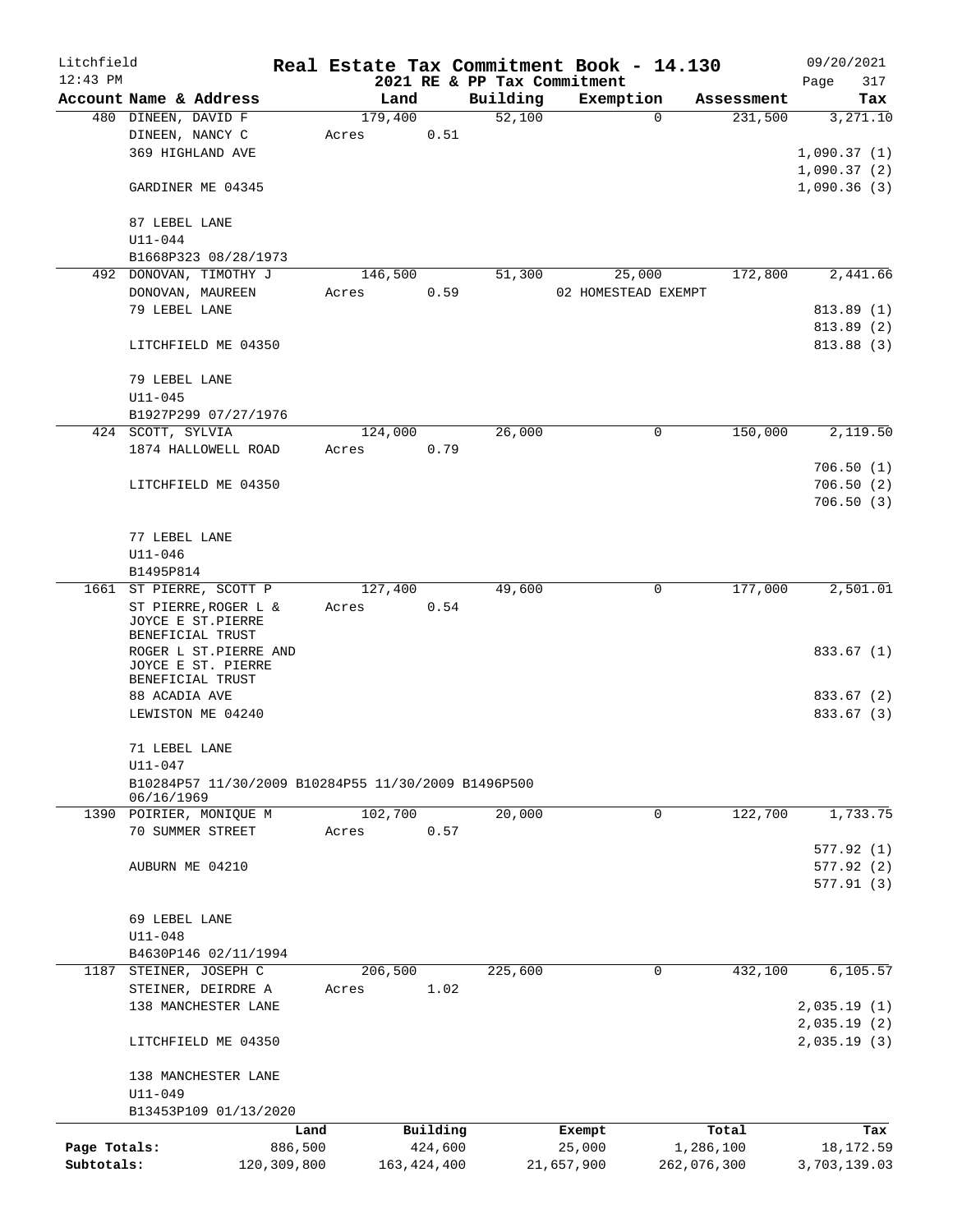| Litchfield |                                                                   | 09/20/2021<br>Real Estate Tax Commitment Book - 14.130 |      |                             |                     |            |             |  |  |
|------------|-------------------------------------------------------------------|--------------------------------------------------------|------|-----------------------------|---------------------|------------|-------------|--|--|
| $12:43$ PM |                                                                   |                                                        |      | 2021 RE & PP Tax Commitment |                     |            | 318<br>Page |  |  |
|            | Account Name & Address                                            | Land                                                   |      | Building                    | Exemption           | Assessment | Tax         |  |  |
|            | 1138 CHARLES A. MANCHESTER,<br>III LIVING TRUST                   | 190,000                                                |      | 115,300                     | 25,000              | 280,300    | 3,960.64    |  |  |
|            | ELIZABETH J. MANCHESTER Acres<br>LIVING TRUST                     |                                                        | 0.62 |                             | 02 HOMESTEAD EXEMPT |            |             |  |  |
|            | CHARLES A. & ELIZABETH<br>J. MANCHESTER                           |                                                        |      |                             |                     |            | 1,320.21(1) |  |  |
|            | (TRUSTEES)                                                        |                                                        |      |                             |                     |            |             |  |  |
|            | P O BOX 99                                                        |                                                        |      |                             |                     |            | 1,320.21(2) |  |  |
|            | LITCHFIELD ME 04350                                               |                                                        |      |                             |                     |            | 1,320.22(3) |  |  |
|            | 140 MANCHESTER LANE                                               |                                                        |      |                             |                     |            |             |  |  |
|            | $U11 - 050$<br>B12469P54 10/25/2016 B6339P36 01/08/2000 B3510P204 |                                                        |      |                             |                     |            |             |  |  |
|            | 02/19/1989                                                        |                                                        |      |                             |                     |            |             |  |  |
|            | 54 AUSTIN, NANCY                                                  | 185,600                                                |      | 103,500                     | $\mathbf 0$         | 289,100    | 4,084.98    |  |  |
|            | 2474 BRIAR OAK CIRCLE                                             | Acres                                                  | 0.71 |                             |                     |            |             |  |  |
|            |                                                                   |                                                        |      |                             |                     |            | 1,361.66(1) |  |  |
|            | SARASOTA FL 33423 6127                                            |                                                        |      |                             |                     |            | 1,361.66(2) |  |  |
|            |                                                                   |                                                        |      |                             |                     |            | 1,361.66(3) |  |  |
|            |                                                                   |                                                        |      |                             |                     |            |             |  |  |
|            | 144 MANCHESTER LANE                                               |                                                        |      |                             |                     |            |             |  |  |
|            | U11-051                                                           |                                                        |      |                             |                     |            |             |  |  |
|            | B3573P66                                                          |                                                        |      |                             |                     |            |             |  |  |
|            | 166 BENEDIX, KEVIN R                                              | 209,200                                                |      | 108,000                     | $\mathbf 0$         | 317,200    | 4,482.04    |  |  |
|            | 5 FAN PIER BOULEVARD<br>#1912                                     | Acres                                                  | 3.96 |                             |                     |            |             |  |  |
|            |                                                                   |                                                        |      |                             |                     |            | 1,494.01(1) |  |  |
|            | BOSTON MA 02210                                                   |                                                        |      |                             |                     |            | 1,494.01(2) |  |  |
|            |                                                                   |                                                        |      |                             |                     |            | 1,494.02(3) |  |  |
|            |                                                                   |                                                        |      |                             |                     |            |             |  |  |
|            | 164 QUACKENBUSH LANE                                              |                                                        |      |                             |                     |            |             |  |  |
|            | $U11 - 052$                                                       |                                                        |      |                             |                     |            |             |  |  |
|            | B13274P76 07/19/2019 B9587P112 12/07/2007                         |                                                        |      |                             |                     |            |             |  |  |
|            | 1281 KOEHLER JR., PETER A                                         | 131,900                                                |      | 93,400                      | $\mathsf{O}$        | 225,300    | 3,183.49    |  |  |
|            | 72 WOODLAND LANE                                                  | Acres                                                  | 0.23 |                             |                     |            |             |  |  |
|            |                                                                   |                                                        |      |                             |                     |            | 1,061.16(1) |  |  |
|            | LITCHFIELD ME 04350                                               |                                                        |      |                             |                     |            | 1,061.16(2) |  |  |
|            |                                                                   |                                                        |      |                             |                     |            | 1,061.17(3) |  |  |
|            |                                                                   |                                                        |      |                             |                     |            |             |  |  |
|            | 115 WOODLAND LANE                                                 |                                                        |      |                             |                     |            |             |  |  |
|            | U12-001<br>B5839P122 12/05/1998                                   |                                                        |      |                             |                     |            |             |  |  |
|            | 930 KEAVENEY, KEVIN B                                             | 141,300                                                |      | 42,000                      | 0                   | 183,300    | 2,590.03    |  |  |
|            | KEAVENEY, MARY D                                                  | Acres                                                  | 0.27 |                             |                     |            |             |  |  |
|            | 14 ANNABEL LANE                                                   |                                                        |      |                             |                     |            | 863.34 (1)  |  |  |
|            |                                                                   |                                                        |      |                             |                     |            | 863.34 (2)  |  |  |
|            | FRANKLIN MA 02038                                                 |                                                        |      |                             |                     |            | 863.35 (3)  |  |  |
|            |                                                                   |                                                        |      |                             |                     |            |             |  |  |
|            | 113 WOODLAND LANE                                                 |                                                        |      |                             |                     |            |             |  |  |
|            | U12-002                                                           |                                                        |      |                             |                     |            |             |  |  |
|            | B2134P36 08/07/1978                                               |                                                        |      |                             |                     |            |             |  |  |

|              | Land        | Building    | Exempt     | Total       | Tax          |
|--------------|-------------|-------------|------------|-------------|--------------|
| Page Totals: | 858,000     | 462,200     | 25,000     | 1,295,200   | 18,301.18    |
| Subtotals:   | 121,167,800 | 163,886,600 | 21,682,900 | 263,371,500 | 3,721,440.21 |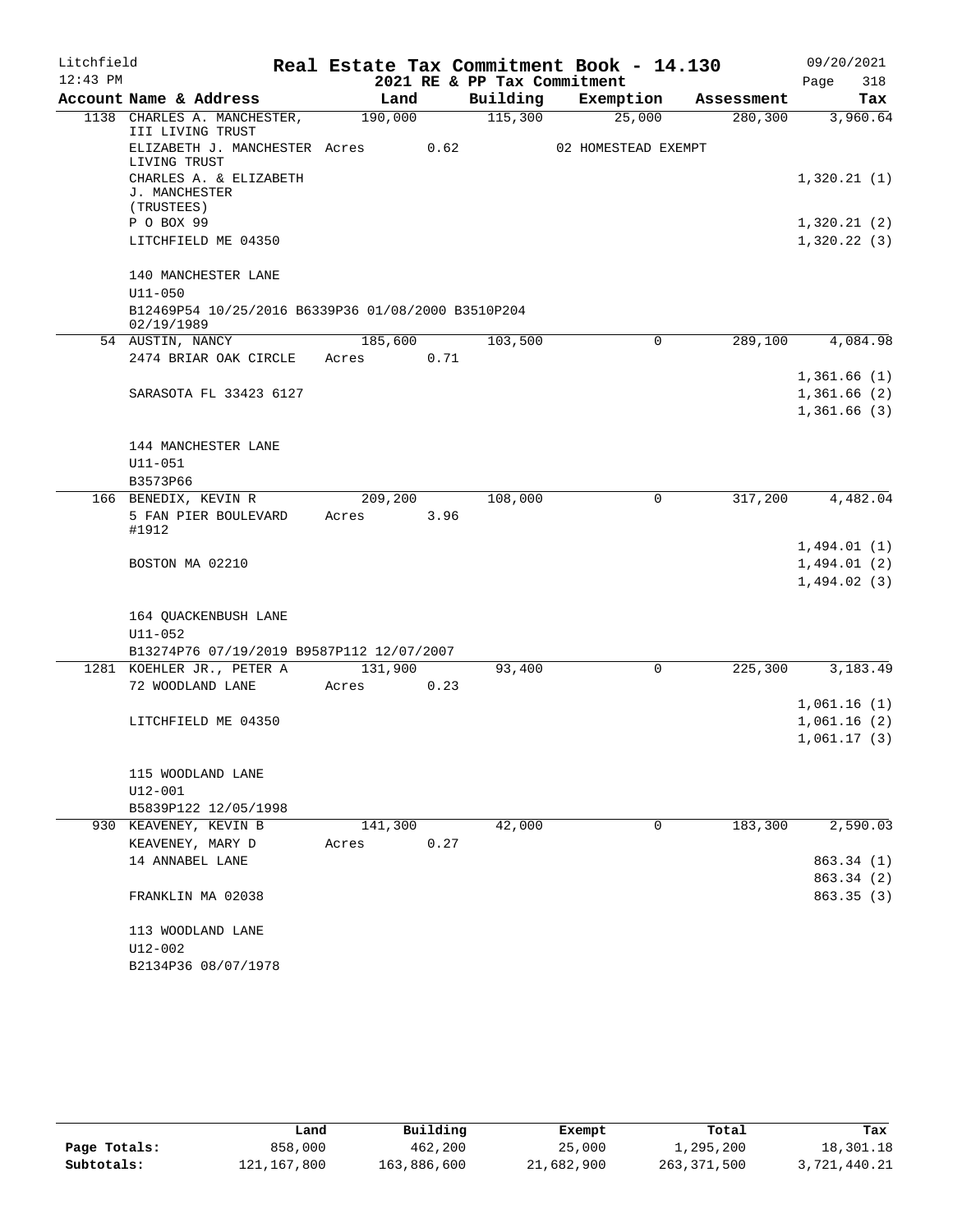| Litchfield |                                                          |      |                  |          |                             | Real Estate Tax Commitment Book - 14.130 |                      | 09/20/2021                 |
|------------|----------------------------------------------------------|------|------------------|----------|-----------------------------|------------------------------------------|----------------------|----------------------------|
| $12:43$ PM |                                                          |      |                  |          | 2021 RE & PP Tax Commitment |                                          |                      | 319<br>Page                |
|            | Account Name & Address<br>142 HOUSTON, DEBORAH J         |      | Land<br>64,400   |          | Building<br>27,800          | Exemption<br>$\Omega$                    | Assessment<br>92,200 | Tax<br>1,302.79            |
|            | HOUSTON, BARRY W                                         |      | Acres            | 0.45     |                             |                                          |                      |                            |
|            | PO BOX 64                                                |      |                  |          |                             |                                          |                      | 434.26 (1)                 |
|            |                                                          |      |                  |          |                             |                                          |                      | 434.26 (2)                 |
|            | SHAPLEIGH ME 04076                                       |      |                  |          |                             |                                          |                      | 434.27 (3)                 |
|            | 7 SUNSET LANE                                            |      |                  |          |                             |                                          |                      |                            |
|            | $U12 - 003$                                              |      |                  |          |                             |                                          |                      |                            |
|            | B13280P67 07/25/2019                                     |      |                  |          |                             |                                          |                      |                            |
|            | 1930 YOUNG, LARRY W                                      |      | 141,800          |          | 77,200                      | 0                                        | 219,000              | 3,094.47                   |
|            | 1585 AUGUSTA ROAD                                        |      | Acres            | 0.30     |                             |                                          |                      |                            |
|            | BOWDOIN ME 04287                                         |      |                  |          |                             |                                          |                      | 1,031.49(1)                |
|            |                                                          |      |                  |          |                             |                                          |                      | 1,031.49(2)<br>1,031.49(3) |
|            |                                                          |      |                  |          |                             |                                          |                      |                            |
|            | 6 SUNSET LANE<br>$U12 - 004$                             |      |                  |          |                             |                                          |                      |                            |
|            | B13109P200 12/13/2018 B13109P197 12/13/2018              |      |                  |          |                             |                                          |                      |                            |
|            | B13018P142 09/06/2018 B4830P45                           |      |                  |          |                             |                                          |                      |                            |
|            | 1934 BEAUDOIN, ROGER                                     |      | 94,200           |          | 41,800                      | 0                                        | 136,000              | 1,921.68                   |
|            | BEAUDOIN, JANICE                                         |      | Acres            | 0.18     |                             |                                          |                      |                            |
|            | 78 OLD WEBSTER ROAD                                      |      |                  |          |                             |                                          |                      | 640.56(1)                  |
|            |                                                          |      |                  |          |                             |                                          |                      | 640.56(2)                  |
|            | LEWISTON ME 04240                                        |      |                  |          |                             |                                          |                      | 640.56(3)                  |
|            | 8 SUNSET LANE                                            |      |                  |          |                             |                                          |                      |                            |
|            | $U12 - 005$                                              |      |                  |          |                             |                                          |                      |                            |
|            | B5201P190 08/19/1996                                     |      |                  |          |                             | $\mathbf 0$                              |                      |                            |
|            | 1049 LEPORE, NICHOLAS ET.AL.<br>C/OROBERT J CORREALE     |      | 110,200<br>Acres | 0.17     | 51,500                      |                                          | 161,700              | 2,284.82                   |
|            | 74 LAKE ST                                               |      |                  |          |                             |                                          |                      | 761.61(1)                  |
|            | PEABODY MA 01960                                         |      |                  |          |                             |                                          |                      | 761.61(2)                  |
|            |                                                          |      |                  |          |                             |                                          |                      | 761.60(3)                  |
|            | 10 SUNSET LANE                                           |      |                  |          |                             |                                          |                      |                            |
|            | $U12 - 006$                                              |      |                  |          |                             |                                          |                      |                            |
|            | B6422P315                                                |      |                  |          |                             |                                          |                      |                            |
|            | 1050 LEPORE, NICHOLAS ET.AL.                             |      | 23,700           |          | 0                           | 0                                        | 23,700               | 334.88                     |
|            | C/O ROSE LEPORT                                          |      | Acres            | 0.20     |                             |                                          |                      |                            |
|            | 74 LAKE STREET                                           |      |                  |          |                             |                                          |                      | 111.63(1)                  |
|            | PEABODY MA 01960                                         |      |                  |          |                             |                                          |                      | 111.63(2)                  |
|            |                                                          |      |                  |          |                             |                                          |                      | 111.62(3)                  |
|            | SUNSET LANE                                              |      |                  |          |                             |                                          |                      |                            |
|            | $U12 - 007$                                              |      |                  |          |                             |                                          |                      |                            |
|            | B6422P315                                                |      |                  |          |                             |                                          |                      |                            |
|            | 934 PERRON, DAVID M                                      |      | 142,000          |          | 26,000                      | 0                                        | 168,000              | 2,373.84                   |
|            | PERRON, FAITH A                                          |      | Acres            | 0.32     |                             |                                          |                      |                            |
|            | 337 LISBON STREET                                        |      |                  |          |                             |                                          |                      | 791.28 (1)                 |
|            |                                                          |      |                  |          |                             |                                          |                      | 791.28(2)                  |
|            | LISBON ME 04250                                          |      |                  |          |                             |                                          |                      | 791.28(3)                  |
|            | 12 SUNSET LANE                                           |      |                  |          |                             |                                          |                      |                            |
|            | $U12 - 008$                                              |      |                  |          |                             |                                          |                      |                            |
|            | B12111P266 09/22/2015 B12111P263 09/22/2015<br>B3657P233 |      |                  |          |                             |                                          |                      |                            |
|            |                                                          |      |                  |          |                             |                                          |                      |                            |
|            |                                                          |      |                  |          |                             |                                          |                      |                            |
|            |                                                          | Land |                  | Building |                             | Exempt                                   | Total                | Tax                        |

|              | ⊥and        | Building    | Exempt     | тосат       | тах          |
|--------------|-------------|-------------|------------|-------------|--------------|
| Page Totals: | 576,300     | 224,300     |            | 800.600     | 11,312.48    |
| Subtotals:   | 121,744,100 | 164,110,900 | 21,682,900 | 264,172,100 | 3,732,752.69 |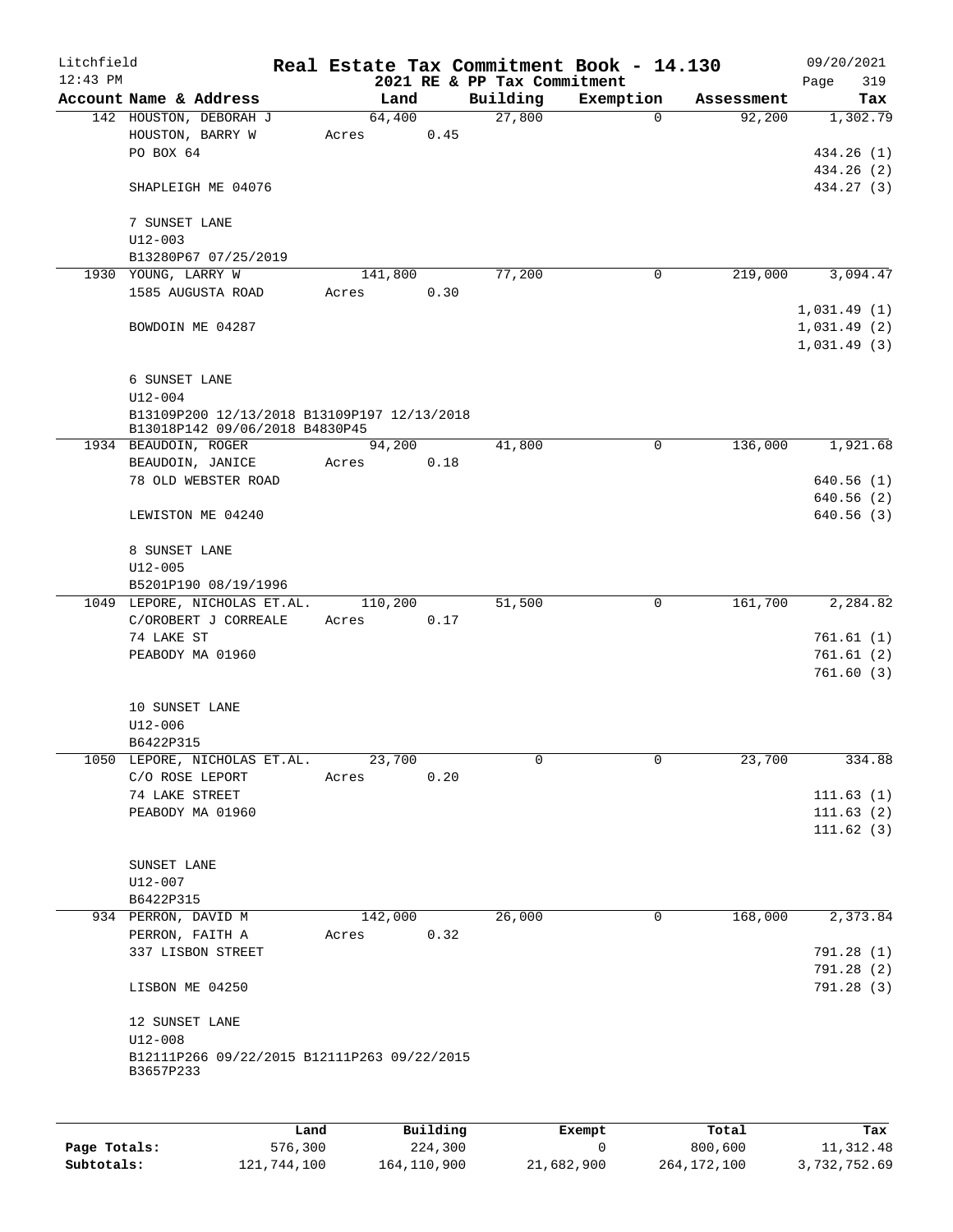| Litchfield<br>$12:43$ PM |                                                                              |                  |          | 2021 RE & PP Tax Commitment | Real Estate Tax Commitment Book - 14.130 |            | 09/20/2021<br>320       |
|--------------------------|------------------------------------------------------------------------------|------------------|----------|-----------------------------|------------------------------------------|------------|-------------------------|
|                          | Account Name & Address                                                       | Land             |          | Building                    | Exemption                                | Assessment | Page<br>Tax             |
|                          | 461 DESJARDINS, ARMAND<br>DESJARDINS, JOLINE                                 | 129,000<br>Acres | 0.26     | 34,800                      | $\Omega$                                 | 163,800    | 2,314.49                |
|                          | 12 BLACKSTRAP ROAD                                                           |                  |          |                             |                                          |            | 771.50(1)<br>771.50(2)  |
|                          | CUMBERLAND ME 04021                                                          |                  |          |                             |                                          |            | 771.49(3)               |
|                          | 16 SUNSET LANE<br>$U12 - 009$                                                |                  |          |                             |                                          |            |                         |
|                          | B6620P106                                                                    |                  |          |                             |                                          |            |                         |
|                          | 577 FARR, CLIFFORD<br>14 OAK STREET                                          | 121,300<br>Acres | 0.24     | 48,400                      | 0                                        | 169,700    | 2,397.86                |
|                          |                                                                              |                  |          |                             |                                          |            | 799.29 (1)              |
|                          | TOPSHAM ME 04086                                                             |                  |          |                             |                                          |            | 799.29(2)<br>799.28 (3) |
|                          | 22 SUNSET LANE                                                               |                  |          |                             |                                          |            |                         |
|                          | $U12 - 010$<br>B2283P277                                                     |                  |          |                             |                                          |            |                         |
|                          | 1446 RCF INVESTMENT TRUST,                                                   | 158,000          |          | 77,700                      | $\mathbf 0$                              | 235,700    | 3,330.44                |
|                          | P.O. BOX 265                                                                 | Acres            | 0.35     |                             |                                          |            |                         |
|                          |                                                                              |                  |          |                             |                                          |            | 1,110.15(1)             |
|                          | LITCHFIELD ME 04350                                                          |                  |          |                             |                                          |            | 1, 110.15(2)            |
|                          |                                                                              |                  |          |                             |                                          |            | 1, 110.14(3)            |
|                          | 26 SUNSET LANE                                                               |                  |          |                             |                                          |            |                         |
|                          | $U12 - 011$                                                                  |                  |          |                             |                                          |            |                         |
|                          | B4379P280                                                                    |                  |          |                             |                                          |            |                         |
|                          | 1316 THE SHARON HOLE TRUST<br>HOLE, SHARON & GEOFFREY Acres<br>H. (TRUSTEES) | 56,100           | 0.26     | 100,100                     | 0                                        | 156,200    | 2,207.11                |
|                          | 22 HURRICANE RIDGE                                                           |                  |          |                             |                                          |            | 735.70(1)               |
|                          |                                                                              |                  |          |                             |                                          |            | 735.70(2)               |
|                          | HARPSWELL ME 04079                                                           |                  |          |                             |                                          |            | 735.71(3)               |
|                          | 29 SUNSET LANE<br>U12-012                                                    |                  |          |                             |                                          |            |                         |
|                          | B12649P260 07/07/2017 B11842P254 11/04/2014                                  |                  |          |                             |                                          |            |                         |
|                          | B8866P240 04/12/2006 B5925P299<br>879 RCF INVESTMENT TRUST                   |                  |          |                             | 0                                        | 104,600    |                         |
|                          | P.O. BOX 265                                                                 | 38,700<br>Acres  | 0.30     | 65,900                      |                                          |            | 1,478.00                |
|                          |                                                                              |                  |          |                             |                                          |            | 492.67 (1)              |
|                          | LITCHFIELD ME 04350                                                          |                  |          |                             |                                          |            | 492.67 (2)              |
|                          |                                                                              |                  |          |                             |                                          |            | 492.66 (3)              |
|                          | 23 SUNSET LANE                                                               |                  |          |                             |                                          |            |                         |
|                          | U12-012A                                                                     |                  |          |                             |                                          |            |                         |
|                          | B4762P337 09/10/1994                                                         |                  |          |                             |                                          |            |                         |
|                          | 383 RCF INVESTMENT TRUST                                                     | 29,000           |          | $\mathbf 0$                 | $\mathbf 0$                              | 29,000     | 409.77                  |
|                          | P.O. BOX 265                                                                 | Acres            | 0.30     |                             |                                          |            | 136.59(1)               |
|                          | LITCHFIELD ME 04350                                                          |                  |          |                             |                                          |            | 136.59(2)               |
|                          |                                                                              |                  |          |                             |                                          |            | 136.59(3)               |
|                          | SUNSET LANE                                                                  |                  |          |                             |                                          |            |                         |
|                          | U12-012B                                                                     |                  |          |                             |                                          |            |                         |
|                          | B7703P2 10/24/2003                                                           |                  |          |                             |                                          |            |                         |
|                          |                                                                              |                  |          |                             |                                          |            |                         |
|                          | Land                                                                         |                  | Building |                             | Exempt                                   | Total      | Tax                     |

|              | ⊥and          | Building    | Exempt     | тосат       | тах          |
|--------------|---------------|-------------|------------|-------------|--------------|
| Page Totals: | 532,100       | 326,900     |            | 859,000     | 12,137.67    |
| Subtotals:   | 122, 276, 200 | 164,437,800 | 21,682,900 | 265,031,100 | 3,744,890.36 |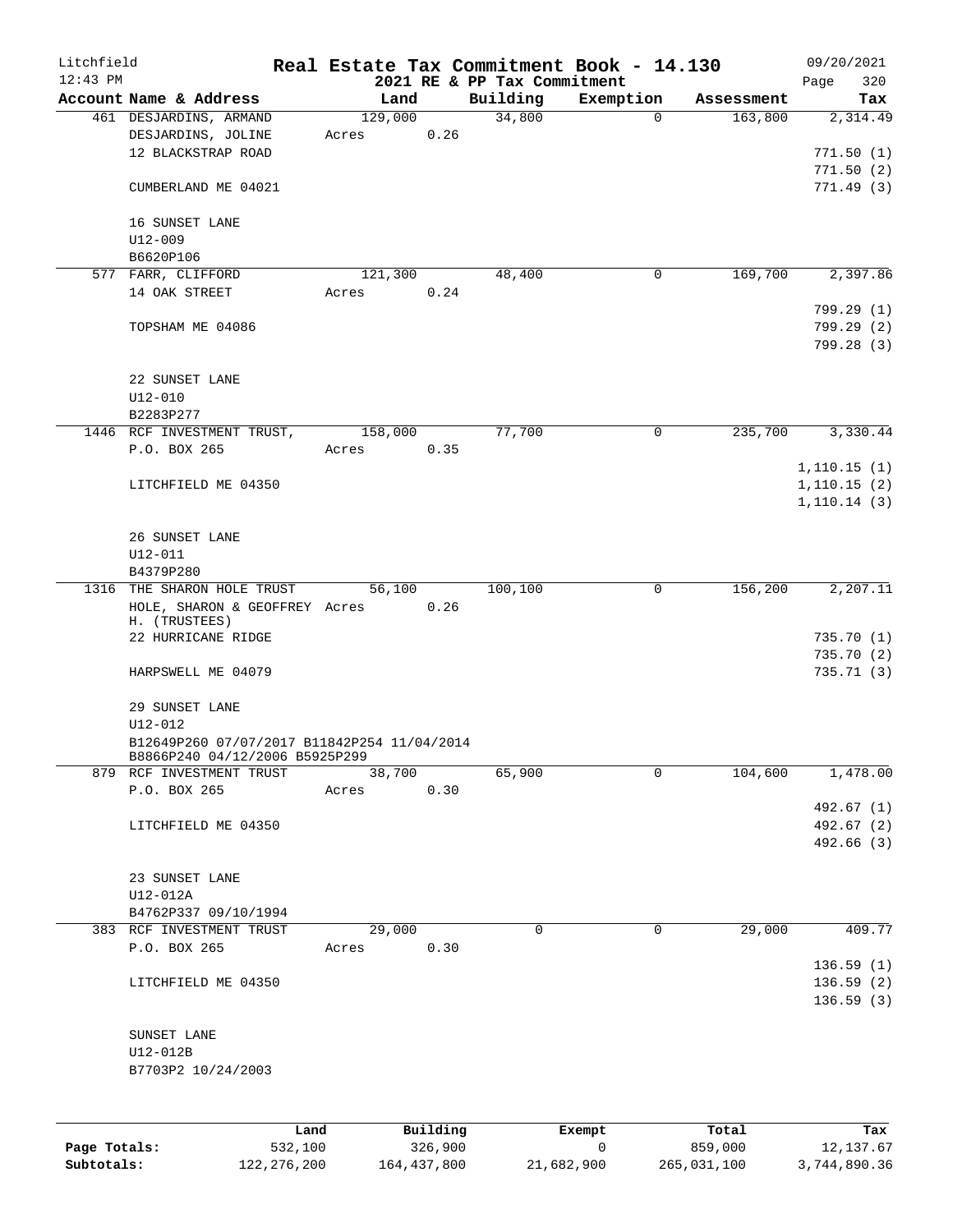| Litchfield                 |                                                                                                                  |                          |         |                        |                                         | Real Estate Tax Commitment Book - 14.130 |                            | 09/20/2021                             |
|----------------------------|------------------------------------------------------------------------------------------------------------------|--------------------------|---------|------------------------|-----------------------------------------|------------------------------------------|----------------------------|----------------------------------------|
| $12:43$ PM                 | Account Name & Address                                                                                           |                          | Land    |                        | 2021 RE & PP Tax Commitment<br>Building | Exemption                                | Assessment                 | Page<br>321<br>Tax                     |
|                            | 2289 ANDERSON, JOAN A                                                                                            |                          | 168,500 |                        | 2,500                                   | $\mathbf 0$                              | 171,000                    | 2,416.23                               |
|                            | DAMON, MACEE & JASON<br>TURCOTTE                                                                                 |                          | Acres   | 1.41                   |                                         |                                          |                            |                                        |
|                            | 160 PINKHAM BROOK ROAD                                                                                           |                          |         |                        |                                         |                                          |                            | 805.41 (1)                             |
|                            | DURHAM ME 04222                                                                                                  |                          |         |                        |                                         |                                          |                            | 805.41(2)<br>805.41(3)                 |
|                            | 81 SAND POND LANE<br>$U12 - 013$                                                                                 |                          |         |                        |                                         |                                          |                            |                                        |
|                            | B12800P291 11/08/2017 B12210P74 12/10/2015<br>B10941P229 01/17/2012 B10676P209 02/25/2011 B7131P97<br>11/04/2001 |                          |         |                        |                                         |                                          |                            |                                        |
|                            | 1631 SMITH, RICHARD J                                                                                            |                          | 163,800 |                        | 165,500                                 | 25,000                                   | 304,300                    | 4,299.76                               |
|                            | SMITH, JONI L<br>P O BOX 363                                                                                     |                          | Acres   | 0.38                   |                                         | 02 HOMESTEAD EXEMPT                      |                            |                                        |
|                            |                                                                                                                  |                          |         |                        |                                         |                                          |                            | 1,433.25(1)<br>1,433.25(2)             |
|                            | LITCHFIELD ME 04350                                                                                              |                          |         |                        |                                         |                                          |                            | 1,433.26(3)                            |
|                            | 85 SAND POND LANE<br>U12-013A                                                                                    |                          |         |                        |                                         |                                          |                            |                                        |
|                            | B12800P293 10/17/2017 B12077P242 08/18/2015 B1991P14                                                             |                          |         |                        |                                         |                                          |                            |                                        |
|                            | 1758 NUZZO, KARL                                                                                                 |                          | 187,100 |                        | 71,100                                  | 25,000                                   | 233,200                    | 3,295.12                               |
|                            | NUZZO, MAUREEN                                                                                                   |                          | Acres   | 0.55                   |                                         | 02 HOMESTEAD EXEMPT                      |                            |                                        |
|                            | P O BOX 87                                                                                                       |                          |         |                        |                                         |                                          |                            | 1,098.37(1)                            |
|                            | LITCHFIELD ME 04350                                                                                              |                          |         |                        |                                         |                                          |                            | 1,098.37(2)<br>1,098.38(3)             |
|                            | 77 SAND POND LANE                                                                                                |                          |         |                        |                                         |                                          |                            |                                        |
|                            | U12-014<br>B6567P6 07/27/2001                                                                                    |                          |         |                        |                                         |                                          |                            |                                        |
|                            | 2803 OLIVER, CHRISTOPHER                                                                                         |                          | 89,800  |                        | $\Omega$                                | 0                                        | 89,800                     | 1,268.87                               |
|                            | OLIVER, DEBORAH                                                                                                  |                          | Acres   | 1.00                   |                                         |                                          |                            |                                        |
|                            | 6 COTTAGE WOODS ROAD                                                                                             |                          |         |                        |                                         |                                          |                            | 422.96 (1)                             |
|                            |                                                                                                                  |                          |         |                        |                                         |                                          |                            | 422.96(2)                              |
|                            | DURHAM ME 04222                                                                                                  |                          |         |                        |                                         |                                          |                            | 422.95(3)                              |
|                            | SAND POND LANE<br>$U12 - 015$                                                                                    |                          |         |                        |                                         |                                          |                            |                                        |
|                            | B13771P147 10/28/2020                                                                                            |                          |         |                        |                                         |                                          |                            |                                        |
|                            | 1644 SOBOLESKI, PATRICIA A                                                                                       |                          | 191,500 |                        | 132,700                                 | 25,000                                   | 299,200                    | 4,227.70                               |
|                            | P O BOX 12                                                                                                       |                          | Acres   | 1.32                   |                                         | 02 HOMESTEAD EXEMPT                      |                            |                                        |
|                            |                                                                                                                  |                          |         |                        |                                         |                                          |                            | 1,409.23(1)                            |
|                            | LITCHFIELD ME 04350                                                                                              |                          |         |                        |                                         |                                          |                            | 1,409.23(2)                            |
|                            |                                                                                                                  |                          |         |                        |                                         |                                          |                            | 1,409.24(3)                            |
|                            | 71 SAND POND LANE                                                                                                |                          |         |                        |                                         |                                          |                            |                                        |
|                            | $U12 - 016$                                                                                                      |                          |         |                        |                                         |                                          |                            |                                        |
|                            | B2374P322 04/22/1981                                                                                             |                          |         |                        |                                         |                                          |                            |                                        |
|                            | 405 DERRICO, MICHAEL                                                                                             |                          | 153,100 |                        | 58,500                                  | 0                                        | 211,600                    | 2,989.91                               |
|                            | 34 OAKWOOD AVENUE                                                                                                |                          | Acres   | 0.34                   |                                         |                                          |                            |                                        |
|                            | SAUGUS MA 01906                                                                                                  |                          |         |                        |                                         |                                          |                            | 996.64 (1)<br>996.64 (2)<br>996.63 (3) |
|                            |                                                                                                                  |                          |         |                        |                                         |                                          |                            |                                        |
|                            | 65 SAND POND LANE                                                                                                |                          |         |                        |                                         |                                          |                            |                                        |
|                            | U12-017                                                                                                          |                          |         |                        |                                         |                                          |                            |                                        |
|                            | B3862P337                                                                                                        |                          |         |                        |                                         |                                          |                            |                                        |
|                            |                                                                                                                  |                          |         |                        |                                         |                                          |                            |                                        |
|                            |                                                                                                                  | Land                     |         | Building               |                                         | Exempt                                   | Total                      | Tax                                    |
| Page Totals:<br>Subtotals: |                                                                                                                  | 953,800<br>123, 230, 000 |         | 430,300<br>164,868,100 |                                         | 75,000<br>21,757,900                     | 1,309,100<br>266, 340, 200 | 18,497.59<br>3,763,387.95              |
|                            |                                                                                                                  |                          |         |                        |                                         |                                          |                            |                                        |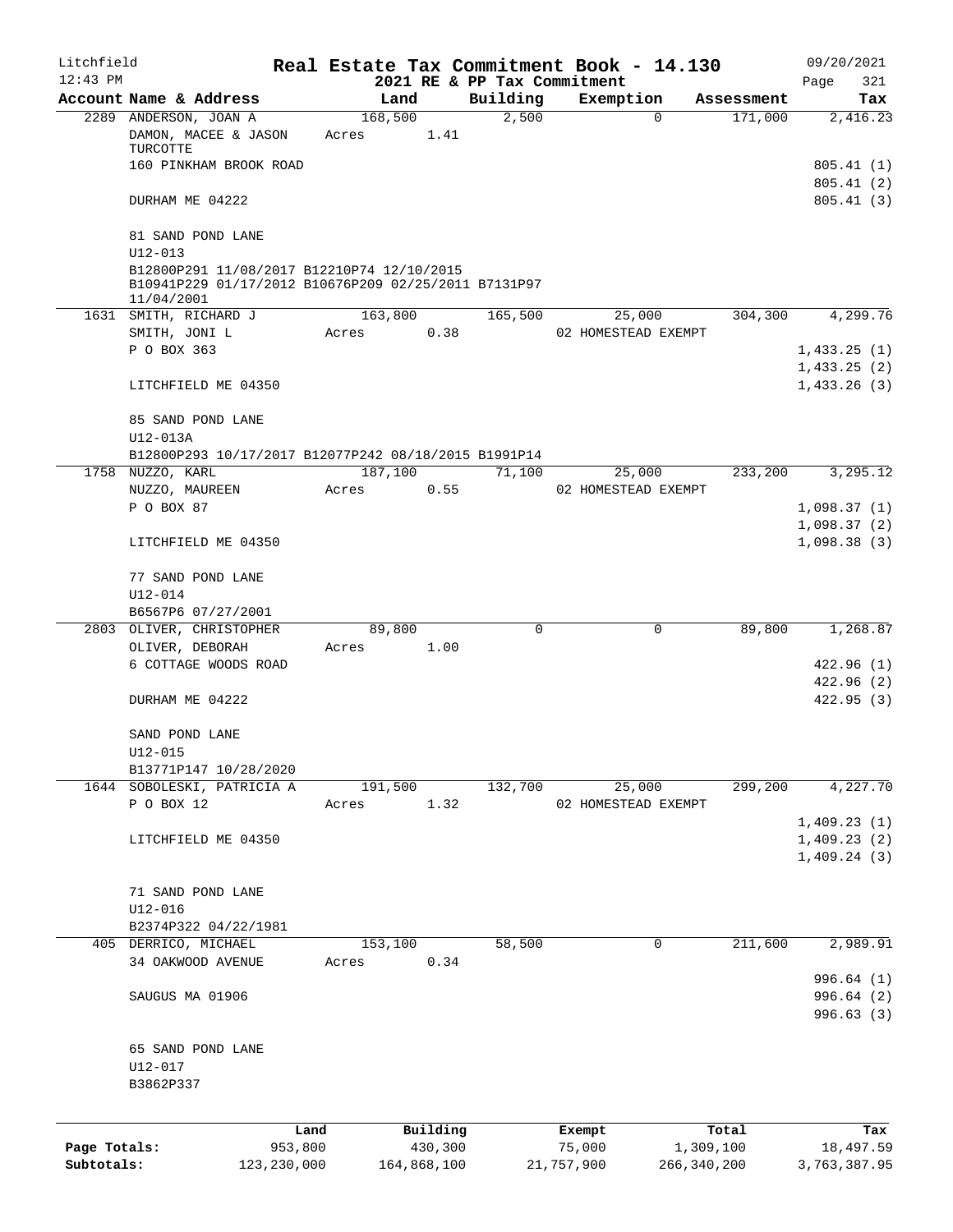| Litchfield |                                                      |                        |       |                             | Real Estate Tax Commitment Book - 14.130 |                       | 09/20/2021                 |
|------------|------------------------------------------------------|------------------------|-------|-----------------------------|------------------------------------------|-----------------------|----------------------------|
| $12:43$ PM |                                                      |                        |       | 2021 RE & PP Tax Commitment |                                          |                       | 322<br>Page                |
|            | Account Name & Address<br>601 FLEMING, BETSY R TRUST | Land<br>224,600        |       | Building<br>58,700          | Exemption<br>$\mathbf 0$                 | Assessment<br>283,300 | Tax<br>4,003.03            |
|            | HENDERSON JANET/FLEMING Acres<br>MICHAELTRUSTEES     | 1.98                   |       |                             |                                          |                       |                            |
|            | P O BOX 151                                          |                        |       |                             |                                          |                       | 1,334.34(1)<br>1,334.34(2) |
|            | LITCHFIELD ME 04350                                  |                        |       |                             |                                          |                       | 1,334.35(3)                |
|            | 51 SAND POND LANE<br>$U12 - 018$                     |                        |       |                             |                                          |                       |                            |
|            | B5292P92 01/10/1997                                  |                        |       |                             |                                          |                       |                            |
|            | 1347 SAND POND PARTRIDGE<br>FAMILY TRUST             | 222,500                |       | 49,100                      | 0                                        | 271,600               | 3,837.71                   |
|            | JAMES PARTRIDGE                                      | Acres                  | 56.00 |                             |                                          |                       |                            |
|            | 2446 E LOYOLA DRIVE                                  |                        |       |                             |                                          |                       | 1, 279.24(1)               |
|            |                                                      |                        |       |                             |                                          |                       | 1, 279.24 (2)              |
|            | TEMPE AZ 85282                                       |                        |       |                             |                                          |                       | 1, 279.23(3)               |
|            | 47 SAND POND LANE                                    |                        |       |                             |                                          |                       |                            |
|            | $U12 - 019$                                          |                        |       |                             |                                          |                       |                            |
|            | B5972P197 06/08/1999                                 |                        |       |                             | $\mathbf 0$                              |                       | 3,839.12                   |
|            | 253 CALL ERNEST V<br>15 WABON ST.                    | 218,200<br>Acres 10.70 |       | 53,500                      |                                          | 271,700               |                            |
|            |                                                      |                        |       |                             |                                          |                       | 1, 279.71(1)               |
|            | AUGUSTA ME 04330                                     |                        |       |                             |                                          |                       | 1, 279.71(2)               |
|            |                                                      |                        |       |                             |                                          |                       | 1, 279.70(3)               |
|            | 45 SAND POND LANE                                    |                        |       |                             |                                          |                       |                            |
|            | U12-020                                              |                        |       |                             |                                          |                       |                            |
|            | B8728P89 12/12/2005 B981P156                         |                        |       |                             |                                          |                       |                            |
|            | 224 SANGALANG, ANDREW R                              | 155,900                |       | 61,200                      | $\mathbf 0$                              | 217,100               | 3,067.62                   |
|            | SANGALANG, CHRISTINE A Acres 0.37                    |                        |       |                             |                                          |                       |                            |
|            | 44 RICHARDS WAY                                      |                        |       |                             |                                          |                       | 1,022.54(1)                |
|            |                                                      |                        |       |                             |                                          |                       | 1,022.54(2)                |
|            | SACO ME 04072                                        |                        |       |                             |                                          |                       | 1,022.54(3)                |
|            | 31 SAND POND LANE                                    |                        |       |                             |                                          |                       |                            |
|            | U12-022                                              |                        |       |                             |                                          |                       |                            |
|            | B13312P24 08/23/2019                                 |                        |       |                             |                                          |                       |                            |
|            | 234 OUELLETTE, ROGER<br>1747 LEWISTON ROAD           | 116,200<br>Acres       | 0.17  | 112,200                     | 25,000<br>02 HOMESTEAD EXEMPT            | 203,400               | 2,874.04                   |
|            |                                                      |                        |       |                             |                                          |                       | 958.01 (1)                 |
|            | LITCHFIELD ME 04350                                  |                        |       |                             |                                          |                       | 958.01(2)                  |
|            |                                                      |                        |       |                             |                                          |                       | 958.02(3)                  |
|            |                                                      |                        |       |                             |                                          |                       |                            |
|            | 29 SAND POND LANE                                    |                        |       |                             |                                          |                       |                            |
|            | U12-023                                              |                        |       |                             |                                          |                       |                            |
|            | B13677P9 07/30/2020 B6218P161 05/30/2000             |                        |       |                             |                                          |                       |                            |
|            | 961 KUX, JAMES A                                     | 120,900                |       | 53,700                      | $\mathbf 0$                              | 174,600               | 2,467.10                   |
|            | 610 17th Ave South                                   | Acres                  | 0.21  |                             |                                          |                       |                            |
|            | NAPLES FL 34102                                      |                        |       |                             |                                          |                       | 822.37 (1)<br>822.37 (2)   |
|            |                                                      |                        |       |                             |                                          |                       | 822.36 (3)                 |
|            |                                                      |                        |       |                             |                                          |                       |                            |
|            | 27 SAND POND LANE<br>U12-024                         |                        |       |                             |                                          |                       |                            |
|            | B10349P249 02/26/2010 B3893P19                       |                        |       |                             |                                          |                       |                            |
|            |                                                      |                        |       |                             |                                          |                       |                            |
|            |                                                      |                        |       |                             |                                          |                       |                            |
|            |                                                      |                        |       |                             |                                          |                       |                            |

|              | Land        | Building    | Exempt     | Total       | Tax          |
|--------------|-------------|-------------|------------|-------------|--------------|
| Page Totals: | 1,058,300   | 388,400     | 25,000     | 1,421,700   | 20,088.62    |
| Subtotals:   | 124,288,300 | 165,256,500 | 21,782,900 | 267,761,900 | 3,783,476.57 |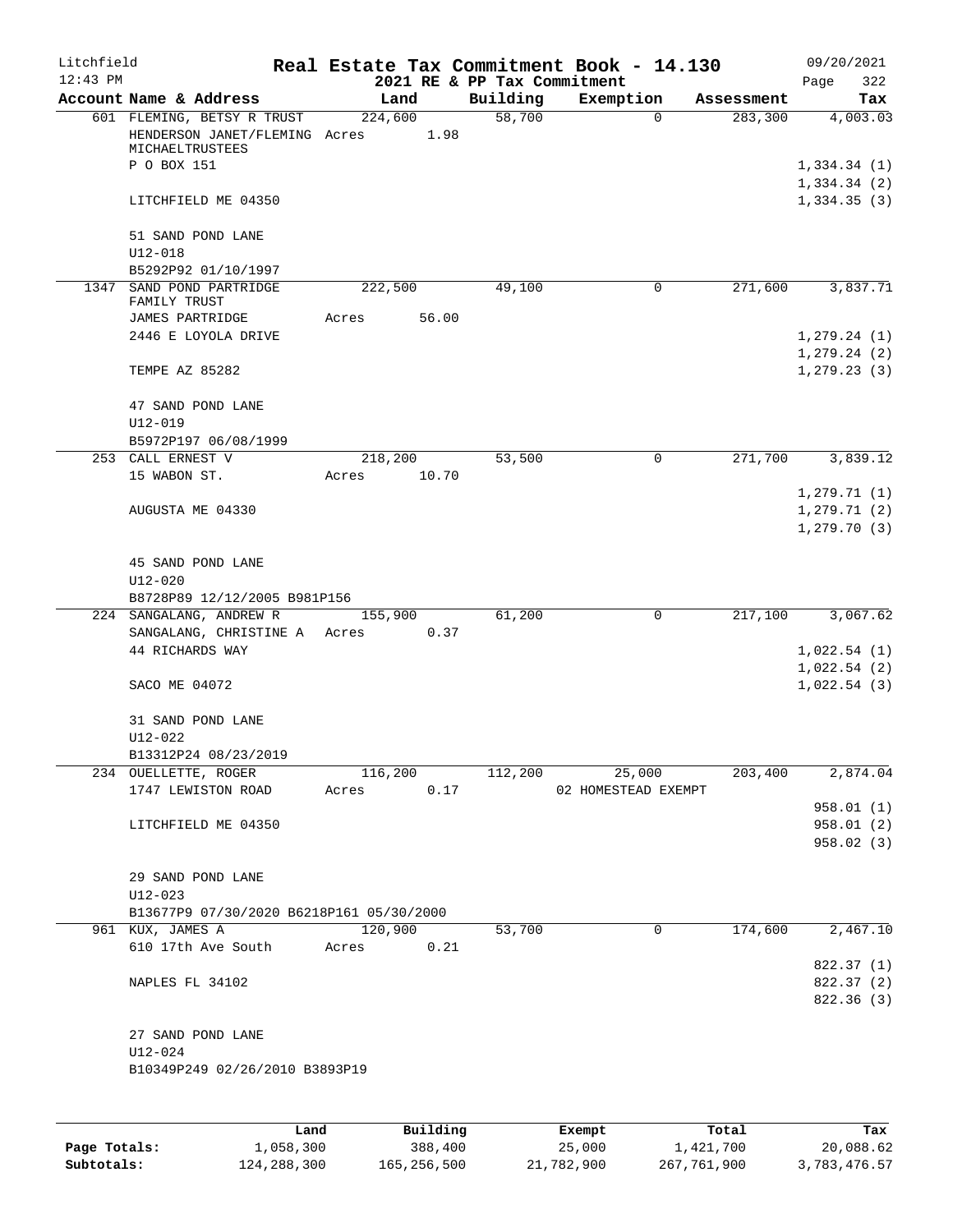| Litchfield |                                                      |         |      |                             | Real Estate Tax Commitment Book - 14.130 |            | 09/20/2021  |           |
|------------|------------------------------------------------------|---------|------|-----------------------------|------------------------------------------|------------|-------------|-----------|
| $12:43$ PM |                                                      |         |      | 2021 RE & PP Tax Commitment |                                          |            | Page        | 323       |
|            | Account Name & Address                               | Land    |      | Building                    | Exemption                                | Assessment |             | Tax       |
|            | 1877 BOUCHARD, GARY J                                | 166,600 |      | 109,900                     | $\Omega$                                 | 276,500    |             | 3,906.95  |
|            | MCHALE G.M.                                          | Acres   | 0.45 |                             |                                          |            |             |           |
|            | 2305 TURNING LEAFE DR                                |         |      |                             |                                          |            | 1,302.32(1) |           |
|            |                                                      |         |      |                             |                                          |            | 1,302.32(2) |           |
|            | OCEN SPRINGS MS 39564                                |         |      |                             |                                          |            | 1,302.31(3) |           |
|            |                                                      |         |      |                             |                                          |            |             |           |
|            | 13 MEMORY LANE                                       |         |      |                             |                                          |            |             |           |
|            | $U12 - 025$                                          |         |      |                             |                                          |            |             |           |
|            | B5657P165 06/29/1998                                 |         |      |                             |                                          |            |             |           |
|            | 1718 WILCOXON, FREDERICK                             | 134,600 |      | 128,700                     | 31,000                                   | 232,300    |             | 3,282.40  |
|            | WILCOXON CHERYL                                      | Acres   | 0.55 |                             | 02 HOMESTEAD EXEMPT                      |            |             |           |
|            | PO BOX 35                                            |         |      |                             | 14 WW2 Vet NonRes                        |            | 1,094.13(1) |           |
|            |                                                      |         |      |                             |                                          |            | 1,094.13(2) |           |
|            | LITCHFIELD ME 04350                                  |         |      |                             |                                          |            | 1,094.14(3) |           |
|            |                                                      |         |      |                             |                                          |            |             |           |
|            | 9 MEMORY LANE                                        |         |      |                             |                                          |            |             |           |
|            | $U12 - 026$                                          |         |      |                             |                                          |            |             |           |
|            | B6774P122                                            |         |      |                             |                                          |            |             |           |
|            | 494 DOROGI, LOUIS                                    | 126,700 |      | 24,200                      | 0                                        | 150,900    |             | 2,132.22  |
|            | DOROGI MARY                                          | Acres   | 0.25 |                             |                                          |            |             |           |
|            | 9 GOLDENEYE DRIVE                                    |         |      |                             |                                          |            |             | 710.74(1) |
|            |                                                      |         |      |                             |                                          |            |             | 710.74(2) |
|            | TOPSHAM ME 04086                                     |         |      |                             |                                          |            |             | 710.74(3) |
|            |                                                      |         |      |                             |                                          |            |             |           |
|            | 7 MEMORY LANE                                        |         |      |                             |                                          |            |             |           |
|            | $U12 - 027$                                          |         |      |                             |                                          |            |             |           |
|            | B7732P193 11/05/2003                                 |         |      |                             |                                          |            |             |           |
|            | 274 PERREAULT, CORY LYNN                             | 161,200 |      | 58,900                      | 0                                        | 220,100    |             | 3,110.01  |
|            | PERREAULT, DAVID PFJR                                | Acres   | 0.42 |                             |                                          |            |             |           |
|            | 24 SOLOMON DRIVE                                     |         |      |                             |                                          |            | 1,036.67(1) |           |
|            |                                                      |         |      |                             |                                          |            | 1,036.67(2) |           |
|            | GORHAM ME 04038                                      |         |      |                             |                                          |            | 1,036.67(3) |           |
|            |                                                      |         |      |                             |                                          |            |             |           |
|            | 5 MEMORY LANE                                        |         |      |                             |                                          |            |             |           |
|            | U12-029                                              |         |      |                             |                                          |            |             |           |
|            | B12761P174 10/27/2017 B11280P57 12/19/2012 B8999P197 |         |      |                             |                                          |            |             |           |
|            | 06/26/2006 B8592P134 09/01/2005 B6296P213            |         |      |                             |                                          |            |             |           |
|            | 981 LAHEY, DORIS                                     | 17,800  |      | 0                           | $\mathbf 0$                              | 17,800     |             | 251.51    |
|            | 28 SUMMIT STREET                                     | Acres   | 7.79 |                             |                                          |            |             |           |
|            |                                                      |         |      |                             |                                          |            |             | 83.84 (1) |
|            | AUBURN ME 04210                                      |         |      |                             |                                          |            |             | 83.84 (2) |
|            |                                                      |         |      |                             |                                          |            |             | 83.83(3)  |
|            |                                                      |         |      |                             |                                          |            |             |           |
|            | LEWISTON ROAD                                        |         |      |                             |                                          |            |             |           |
|            | $U13 - 001$                                          |         |      |                             |                                          |            |             |           |
|            | B3059P180                                            |         |      |                             |                                          |            |             |           |
|            | 2904 LAHEY, DORIS                                    | 106,500 |      | 0                           | 0                                        | 106,500    |             | 1,504.85  |
|            | 28 SUMMIT STREET                                     | Acres   | 0.58 |                             |                                          |            |             |           |
|            |                                                      |         |      |                             |                                          |            |             | 501.62(1) |
|            | AUBURN ME 04210                                      |         |      |                             |                                          |            |             | 501.62(2) |
|            |                                                      |         |      |                             |                                          |            |             | 501.61(3) |
|            |                                                      |         |      |                             |                                          |            |             |           |
|            | LEWISTON ROAD                                        |         |      |                             |                                          |            |             |           |
|            | $U13 - 001 - 1$                                      |         |      |                             |                                          |            |             |           |
|            | B3059P180                                            |         |      |                             |                                          |            |             |           |
|            |                                                      |         |      |                             |                                          |            |             |           |
|            |                                                      |         |      |                             |                                          |            |             |           |
|            |                                                      |         |      |                             |                                          |            |             |           |

|              | Land        | Building    | Exempt     | Total       | Tax          |
|--------------|-------------|-------------|------------|-------------|--------------|
| Page Totals: | 713,400     | 321,700     | 31,000     | 1,004,100   | 14,187.94    |
| Subtotals:   | 125,001,700 | 165,578,200 | 21,813,900 | 268,766,000 | 3,797,664.51 |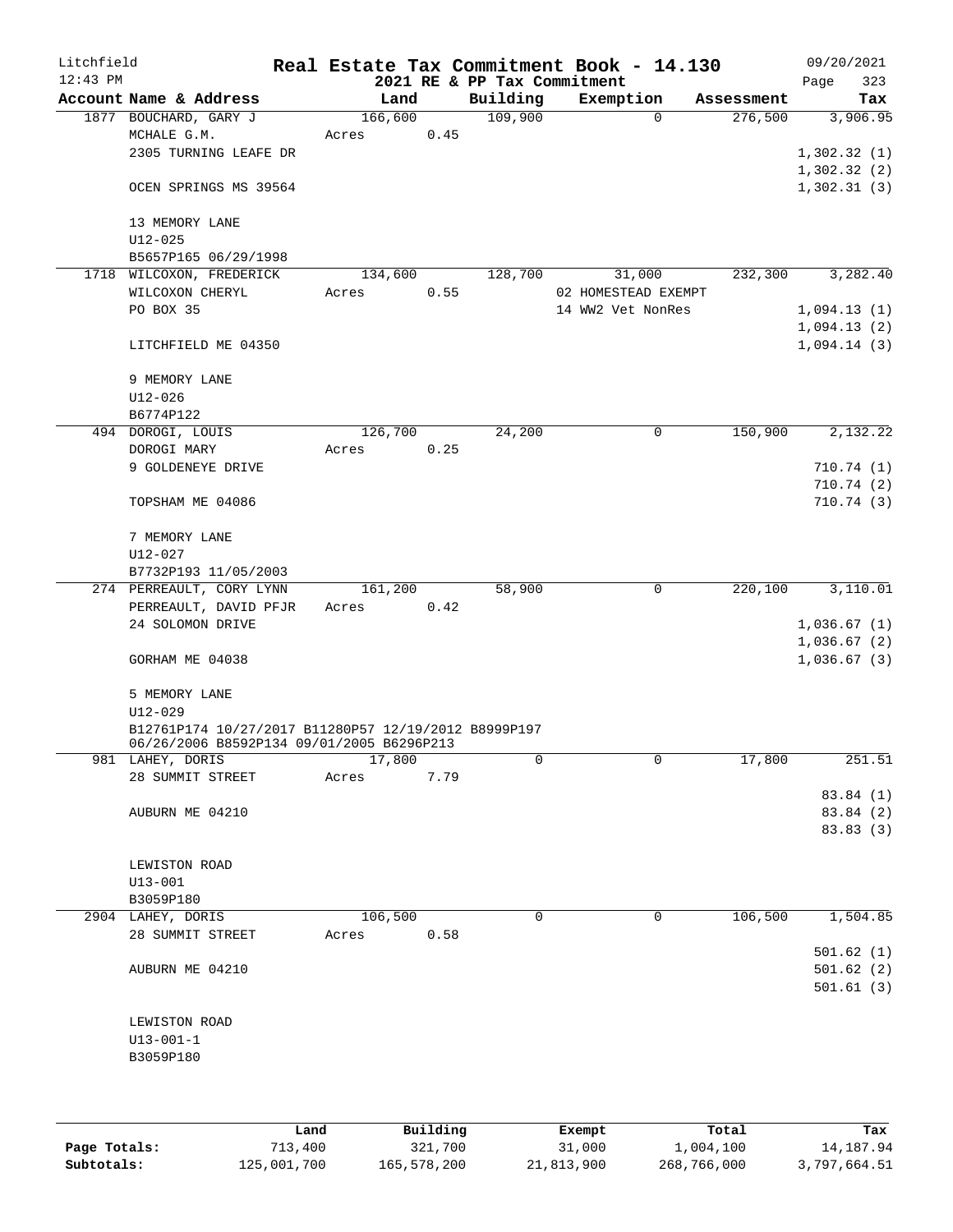| Litchfield<br>$12:43$ PM |                               |         |      | 2021 RE & PP Tax Commitment | Real Estate Tax Commitment Book - 14.130 |            | 09/20/2021<br>324<br>Page |
|--------------------------|-------------------------------|---------|------|-----------------------------|------------------------------------------|------------|---------------------------|
|                          | Account Name & Address        | Land    |      | Building                    | Exemption                                | Assessment | Tax                       |
|                          | 2905 LAHEY, DORIS             | 106,400 |      | 0                           | $\Omega$                                 | 106,400    | 1,503.43                  |
|                          | 28 SUMMIT STREET              | Acres   | 0.54 |                             |                                          |            |                           |
|                          |                               |         |      |                             |                                          |            | 501.14(1)                 |
|                          | AUBURN ME 04210               |         |      |                             |                                          |            | 501.14(2)                 |
|                          |                               |         |      |                             |                                          |            | 501.15(3)                 |
|                          |                               |         |      |                             |                                          |            |                           |
|                          | LEWISTON ROAD                 |         |      |                             |                                          |            |                           |
|                          | $U13 - 001 - 2$               |         |      |                             |                                          |            |                           |
|                          | B3059P180                     |         |      |                             |                                          |            |                           |
|                          | 2906 LAHEY, DORIS             | 106,700 |      | $\mathbf 0$                 | 0                                        | 106,700    | 1,507.67                  |
|                          | 28 SUMMIT STREET              | Acres   | 0.66 |                             |                                          |            |                           |
|                          |                               |         |      |                             |                                          |            | 502.56(1)                 |
|                          | AUBURN ME 04210               |         |      |                             |                                          |            | 502.56(2)                 |
|                          |                               |         |      |                             |                                          |            | 502.55(3)                 |
|                          |                               |         |      |                             |                                          |            |                           |
|                          | LEWISTON ROAD                 |         |      |                             |                                          |            |                           |
|                          | $U13 - 001 - 3$               |         |      |                             |                                          |            |                           |
|                          | B3059P180                     |         |      |                             |                                          |            |                           |
|                          | 2907 LAHEY, DORIS             | 106,800 |      | 0                           | 0                                        | 106,800    | 1,509.08                  |
|                          | 28 SUMMIT STREET              | Acres   | 0.67 |                             |                                          |            |                           |
|                          |                               |         |      |                             |                                          |            | 503.03(1)                 |
|                          | AUBURN ME 04210               |         |      |                             |                                          |            | 503.03(2)                 |
|                          |                               |         |      |                             |                                          |            | 503.02(3)                 |
|                          |                               |         |      |                             |                                          |            |                           |
|                          | LEWISTON ROAD                 |         |      |                             |                                          |            |                           |
|                          | $U13 - 001 - 4$               |         |      |                             |                                          |            |                           |
|                          | B3059P180                     |         |      |                             |                                          |            |                           |
|                          | 2908 LAHEY, DORIS             | 107,000 |      | 0                           | 0                                        | 107,000    | 1,511.91                  |
|                          | 28 SUMMIT STREET              | Acres   | 0.76 |                             |                                          |            |                           |
|                          |                               |         |      |                             |                                          |            | 503.97(1)                 |
|                          |                               |         |      |                             |                                          |            | 503.97(2)                 |
|                          | AUBURN ME 04210               |         |      |                             |                                          |            | 503.97(3)                 |
|                          |                               |         |      |                             |                                          |            |                           |
|                          | LEWISTON ROAD                 |         |      |                             |                                          |            |                           |
|                          | $U13 - 001 - 5$               |         |      |                             |                                          |            |                           |
|                          | B3059P180                     |         |      |                             |                                          |            |                           |
|                          |                               | 208,400 |      |                             |                                          | 371,900    | 5,254.95                  |
|                          | 2683 MARSELLA, GENE C         |         |      | 188,500                     | 25,000<br>02 HOMESTEAD EXEMPT            |            |                           |
|                          | MARSELLA, TAMARA R<br>MASELLA | Acres   | 3.21 |                             |                                          |            |                           |
|                          | 20 OLD LODGE ROAD             |         |      |                             |                                          |            | 1,751.65(1)               |
|                          |                               |         |      |                             |                                          |            | 1,751.65(2)               |
|                          | LITCHFIELD ME 04350           |         |      |                             |                                          |            | 1,751.65(3)               |
|                          |                               |         |      |                             |                                          |            |                           |
|                          | 20 OLD LODGE ROAD             |         |      |                             |                                          |            |                           |
|                          | $U13 - 002$                   |         |      |                             |                                          |            |                           |
|                          | B10273P58 11/16/2009          |         |      |                             |                                          |            |                           |
|                          | 546 EDGECOMB, ALAN F          | 210,300 |      | 286,700                     | 25,000                                   | 472,000    | 6,669.36                  |
|                          | EDGECOMB JUDITH M             | Acres   | 5.10 |                             | 02 HOMESTEAD EXEMPT                      |            |                           |
|                          | P O BOX 216                   |         |      |                             |                                          |            | 2, 223.12 (1)             |
|                          |                               |         |      |                             |                                          |            | 2, 223.12 (2)             |
|                          | LITCHFIELD ME 04350           |         |      |                             |                                          |            | 2, 223.12 (3)             |
|                          |                               |         |      |                             |                                          |            |                           |
|                          |                               |         |      |                             |                                          |            |                           |
|                          | 1735 LEWISTON ROAD            |         |      |                             |                                          |            |                           |
|                          | U13-002A                      |         |      |                             |                                          |            |                           |
|                          | B1553P413 07/03/1971          |         |      |                             |                                          |            |                           |
|                          |                               |         |      |                             |                                          |            |                           |
|                          |                               |         |      |                             |                                          |            |                           |

|              | Land        | Building    | Exempt     | Total       | Tax          |
|--------------|-------------|-------------|------------|-------------|--------------|
| Page Totals: | 845,600     | 475,200     | 50,000     | 1,270,800   | 17,956.40    |
| Subtotals:   | 125,847,300 | 166,053,400 | 21,863,900 | 270,036,800 | 3,815,620.91 |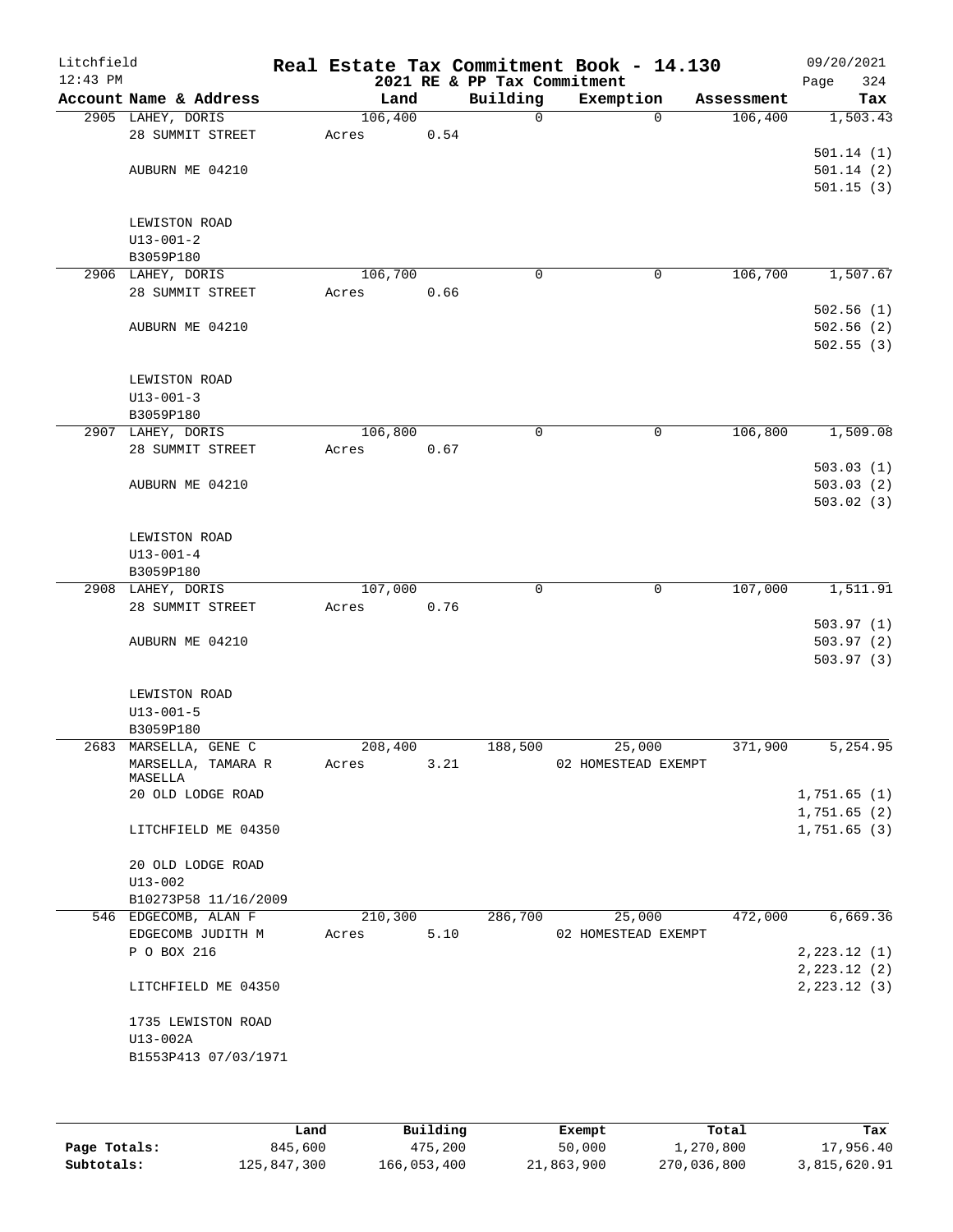| Litchfield |                                                     |       |         |          |                             | Real Estate Tax Commitment Book - 14.130 |            | 09/20/2021               |
|------------|-----------------------------------------------------|-------|---------|----------|-----------------------------|------------------------------------------|------------|--------------------------|
| $12:43$ PM |                                                     |       |         |          | 2021 RE & PP Tax Commitment |                                          |            | Page<br>325              |
|            | Account Name & Address                              |       | Land    |          | Building                    | Exemption                                | Assessment | Tax                      |
|            | 2573 EDGECOMB MATTHEW R                             |       | 48,500  |          | 56,900                      | $\Omega$                                 | 105,400    | 1,489.30                 |
|            | P O BOX 334                                         | Acres |         | 2.18     |                             |                                          |            |                          |
|            | LITCHFIELD ME 04350                                 |       |         |          |                             |                                          |            | 496.43 (1)               |
|            |                                                     |       |         |          |                             |                                          |            | 496.43 (2)<br>496.44 (3) |
|            |                                                     |       |         |          |                             |                                          |            |                          |
|            | LEWISTON ROAD                                       |       |         |          |                             |                                          |            |                          |
|            | $U13-002B$                                          |       |         |          |                             |                                          |            |                          |
|            | B8842P132 03/24/2006                                |       |         |          |                             |                                          |            |                          |
|            | 2618 OUELLETTE ROGER J                              |       | 51,000  |          | 48,700                      | 0                                        | 99,700     | 1,408.76                 |
|            | 1747 LEWISTON ROAD                                  | Acres |         | 3.00     |                             |                                          |            |                          |
|            |                                                     |       |         |          |                             |                                          |            | 469.59(1)                |
|            | LITCHFIELD ME 04350                                 |       |         |          |                             |                                          |            | 469.59(2)                |
|            |                                                     |       |         |          |                             |                                          |            | 469.58(3)                |
|            |                                                     |       |         |          |                             |                                          |            |                          |
|            | 1747 LEWISTON ROAD                                  |       |         |          |                             |                                          |            |                          |
|            | U13-002C                                            |       |         |          |                             |                                          |            |                          |
|            | B13677P9 07/30/2020 B9103P301 09/07/2006            |       |         |          |                             |                                          |            |                          |
|            | 549 EHRMANN, GEORGE R                               |       | 160,000 |          | 45,000                      | $\mathbf 0$                              | 205,000    | 2,896.65                 |
|            | EHRMANN, ANGELIKA                                   | Acres |         | 0.36     |                             |                                          |            |                          |
|            | 13 JENNIFER LANE                                    |       |         |          |                             |                                          |            | 965.55(1)                |
|            |                                                     |       |         |          |                             |                                          |            | 965.55(2)                |
|            | RYE BROOK NY 10573                                  |       |         |          |                             |                                          |            | 965.55(3)                |
|            |                                                     |       |         |          |                             |                                          |            |                          |
|            | 11 PICKEREL DRIVE                                   |       |         |          |                             |                                          |            |                          |
|            | $U13 - 003$                                         |       |         |          |                             |                                          |            |                          |
|            | B13049P51 09/24/2018                                |       |         |          |                             |                                          |            |                          |
|            | 1391 DUMONT, JAMES E                                |       | 119,000 |          | 42,100                      | 25,000                                   | 136,100    | 1,923.09                 |
|            | PO BOX 21                                           | Acres |         | 0.18     |                             | 02 HOMESTEAD EXEMPT                      |            |                          |
|            | LITCHFIELD ME 04350                                 |       |         |          |                             |                                          |            | 641.03(1)<br>641.03(2)   |
|            |                                                     |       |         |          |                             |                                          |            | 641.03(3)                |
|            |                                                     |       |         |          |                             |                                          |            |                          |
|            | 9 PICKEREL DRIVE                                    |       |         |          |                             |                                          |            |                          |
|            | $U13 - 004$                                         |       |         |          |                             |                                          |            |                          |
|            | B13899P288 01/15/2021 B7896P33 03/29/2004           |       |         |          |                             |                                          |            |                          |
|            | 1212 GIROUARD, JOHN A                               |       | 119,700 |          | 46,500                      | 0                                        | 166,200    | 2,348.41                 |
|            | (TRUSTEE)                                           |       |         |          |                             |                                          |            |                          |
|            | GIROUARD, CARLOTTA A                                | Acres |         | 0.19     |                             |                                          |            |                          |
|            | (TRUSTEE)                                           |       |         |          |                             |                                          |            |                          |
|            | 118 NORTH DIVISION ROAD                             |       |         |          |                             |                                          |            | 782.80 (1)               |
|            | SILVER LAKE NH 03875                                |       |         |          |                             |                                          |            | 782.80 (2)<br>782.81 (3) |
|            |                                                     |       |         |          |                             |                                          |            |                          |
|            | 7 PICKEREL DRIVE                                    |       |         |          |                             |                                          |            |                          |
|            | $U13 - 005$                                         |       |         |          |                             |                                          |            |                          |
|            | B11631P84 01/31/2014 B9419P348 07/11/2007 B6936P281 |       |         |          |                             |                                          |            |                          |
|            | 1510 RHEAUME, PAUL                                  |       | 116,200 |          | 60,400                      | 0                                        | 176,600    | 2,495.36                 |
|            | RHEAUME, DIANE                                      | Acres |         | 0.17     |                             |                                          |            |                          |
|            | 38 TAYLOR STREET                                    |       |         |          |                             |                                          |            | 831.79 (1)               |
|            |                                                     |       |         |          |                             |                                          |            | 831.79 (2)               |
|            | WINTHROP ME 04364                                   |       |         |          |                             |                                          |            | 831.78 (3)               |
|            |                                                     |       |         |          |                             |                                          |            |                          |
|            | 5 PICKEREL DRIVE<br>$U13 - 006$                     |       |         |          |                             |                                          |            |                          |
|            | B6502P337                                           |       |         |          |                             |                                          |            |                          |
|            |                                                     |       |         |          |                             |                                          |            |                          |
|            |                                                     |       |         |          |                             |                                          |            |                          |
|            |                                                     | Land  |         | Building |                             | Exempt                                   | Total      | Tax                      |

**Page Totals:** 614,400 299,600 25,000 889,000 12,561.57 **Subtotals:** 126,461,700 166,353,000 21,888,900 270,925,800 3,828,182.48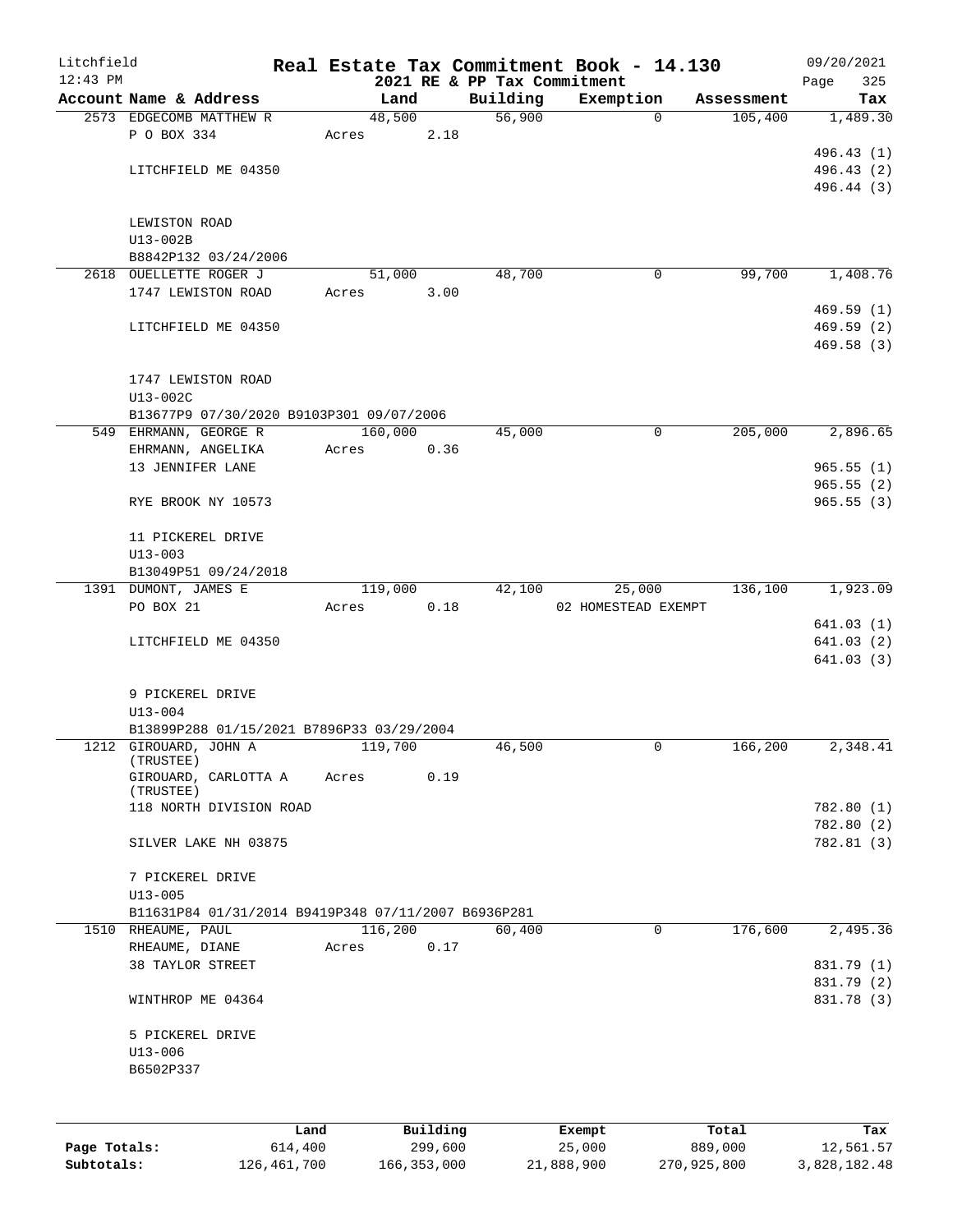| Litchfield |                                                      |                 |      |                             | Real Estate Tax Commitment Book - 14.130 |              |            |             | 09/20/2021              |
|------------|------------------------------------------------------|-----------------|------|-----------------------------|------------------------------------------|--------------|------------|-------------|-------------------------|
| $12:43$ PM |                                                      |                 |      | 2021 RE & PP Tax Commitment |                                          |              |            | Page        | 326                     |
|            | Account Name & Address                               | Land<br>206,000 |      | Building                    | Exemption                                |              | Assessment |             | Tax                     |
|            | 382 COUTURIER, MONIQUE<br>PO BOX 407                 | Acres           | 1.12 | 185,100                     |                                          | $\mathbf{0}$ | 391,100    |             | 5,526.24                |
|            |                                                      |                 |      |                             |                                          |              |            | 1,842.08(1) |                         |
|            | LITCHFIELD ME 04243                                  |                 |      |                             |                                          |              |            | 1,842.08(2) |                         |
|            |                                                      |                 |      |                             |                                          |              |            | 1,842.08(3) |                         |
|            | 3 PICKEREL DRIVE                                     |                 |      |                             |                                          |              |            |             |                         |
|            | $U13 - 007$                                          |                 |      |                             |                                          |              |            |             |                         |
|            | B11372P224 04/25/2013 B5095P5 03/15/1996             |                 |      |                             |                                          |              |            |             |                         |
|            | 676 EVANS, MARK                                      | 187,400         |      | 130,900                     | 31,000                                   |              | 287,300    |             | 4,059.55                |
|            | PO BOX 501                                           | Acres           | 1.30 |                             | 02 HOMESTEAD EXEMPT                      |              |            |             |                         |
|            |                                                      |                 |      |                             | 03 VETERANS EXEMPT                       |              |            | 1,353.18(1) |                         |
|            | LITCHFIELD ME 04350                                  |                 |      |                             |                                          |              |            | 1,353.18(2) |                         |
|            |                                                      |                 |      |                             |                                          |              |            | 1,353.19(3) |                         |
|            | 38 OLD LODGE ROAD                                    |                 |      |                             |                                          |              |            |             |                         |
|            | $U13 - 008$                                          |                 |      |                             |                                          |              |            |             |                         |
|            | B13313P132 08/23/2019                                |                 |      |                             |                                          |              |            |             |                         |
|            | 1719 LAMARRE, PHYLISS A                              | 93,000          |      | 22,500                      |                                          | $\mathsf{O}$ | 115,500    |             | 1,632.02                |
|            | LAMARRE, DENNIS R                                    | Acres           | 0.20 |                             |                                          |              |            |             |                         |
|            | 54 PLEASANT STREET                                   |                 |      |                             |                                          |              |            |             | 544.01(1)               |
|            |                                                      |                 |      |                             |                                          |              |            |             | 544.01(2)               |
|            | BRUNSWICK ME 04011                                   |                 |      |                             |                                          |              |            |             | 544.00(3)               |
|            | 40 OLD LODGE ROAD                                    |                 |      |                             |                                          |              |            |             |                         |
|            | $U13 - 009$                                          |                 |      |                             |                                          |              |            |             |                         |
|            | B12211P215 01/12/2016 B12211P213 01/12/2016 B155P668 |                 |      |                             |                                          |              |            |             |                         |
|            | 558 ERSKINE, JOHN D                                  | 123,400         |      | 52,500                      |                                          | $\mathbf 0$  | 175,900    |             | 2,485.47                |
|            | 21 PINE HAVEN TERRACE                                | Acres           | 0.22 |                             |                                          |              |            |             |                         |
|            |                                                      |                 |      |                             |                                          |              |            |             | 828.49 (1)              |
|            | SOUTH PORTLAND ME 04106                              |                 |      |                             |                                          |              |            |             | 828.49 (2)<br>828.49(3) |
|            |                                                      |                 |      |                             |                                          |              |            |             |                         |
|            | 42 OLD LODGE ROAD                                    |                 |      |                             |                                          |              |            |             |                         |
|            | $U13 - 010$                                          |                 |      |                             |                                          |              |            |             |                         |
|            | B13348P279 09/26/2019                                |                 |      |                             |                                          |              |            |             |                         |
|            | 1334 OUELLETTE, MICHAEL                              | 124,400         |      | 62,100                      |                                          | 0            | 186,500    |             | 2,635.25                |
|            | 10 ROBIN DRIVE                                       | Acres           | 0.20 |                             |                                          |              |            |             |                         |
|            |                                                      |                 |      |                             |                                          |              |            |             | 878.42(1)               |
|            | BRUNSWICK ME 04011                                   |                 |      |                             |                                          |              |            |             | 878.42 (2)              |
|            |                                                      |                 |      |                             |                                          |              |            |             | 878.41 (3)              |
|            | 44 OLD LODGE ROAD                                    |                 |      |                             |                                          |              |            |             |                         |
|            | $U13 - 011$                                          |                 |      |                             |                                          |              |            |             |                         |
|            | B10576P22 10/29/2010 B6667P13                        |                 |      |                             |                                          |              |            |             |                         |
|            | 1326 OUELLETTE, GILES J                              | 137,100         |      | 41,200                      |                                          | 0            | 178,300    |             | 2,519.38                |
|            | AMES, ANN M. ET AL                                   | Acres           | 0.40 |                             |                                          |              |            |             |                         |
|            | 29 BAY PARK DRIVE                                    |                 |      |                             |                                          |              |            |             | 839.79 (1)              |
|            |                                                      |                 |      |                             |                                          |              |            |             | 839.79 (2)              |
|            | TOPSHAM ME 04086                                     |                 |      |                             |                                          |              |            |             | 839.80 (3)              |
|            | 46 OLD LODGE ROAD                                    |                 |      |                             |                                          |              |            |             |                         |
|            | $U13 - 012$                                          |                 |      |                             |                                          |              |            |             |                         |
|            | B11735P169 07/08/2014 B4719P274                      |                 |      |                             |                                          |              |            |             |                         |
|            |                                                      |                 |      |                             |                                          |              |            |             |                         |

|              | Land          | Building    | Exempt     | Total       | Tax          |
|--------------|---------------|-------------|------------|-------------|--------------|
| Page Totals: | 871,300       | 494,300     | 31,000     | 1,334,600   | 18,857.91    |
| Subtotals:   | 127, 333, 000 | 166,847,300 | 21,919,900 | 272,260,400 | 3,847,040.39 |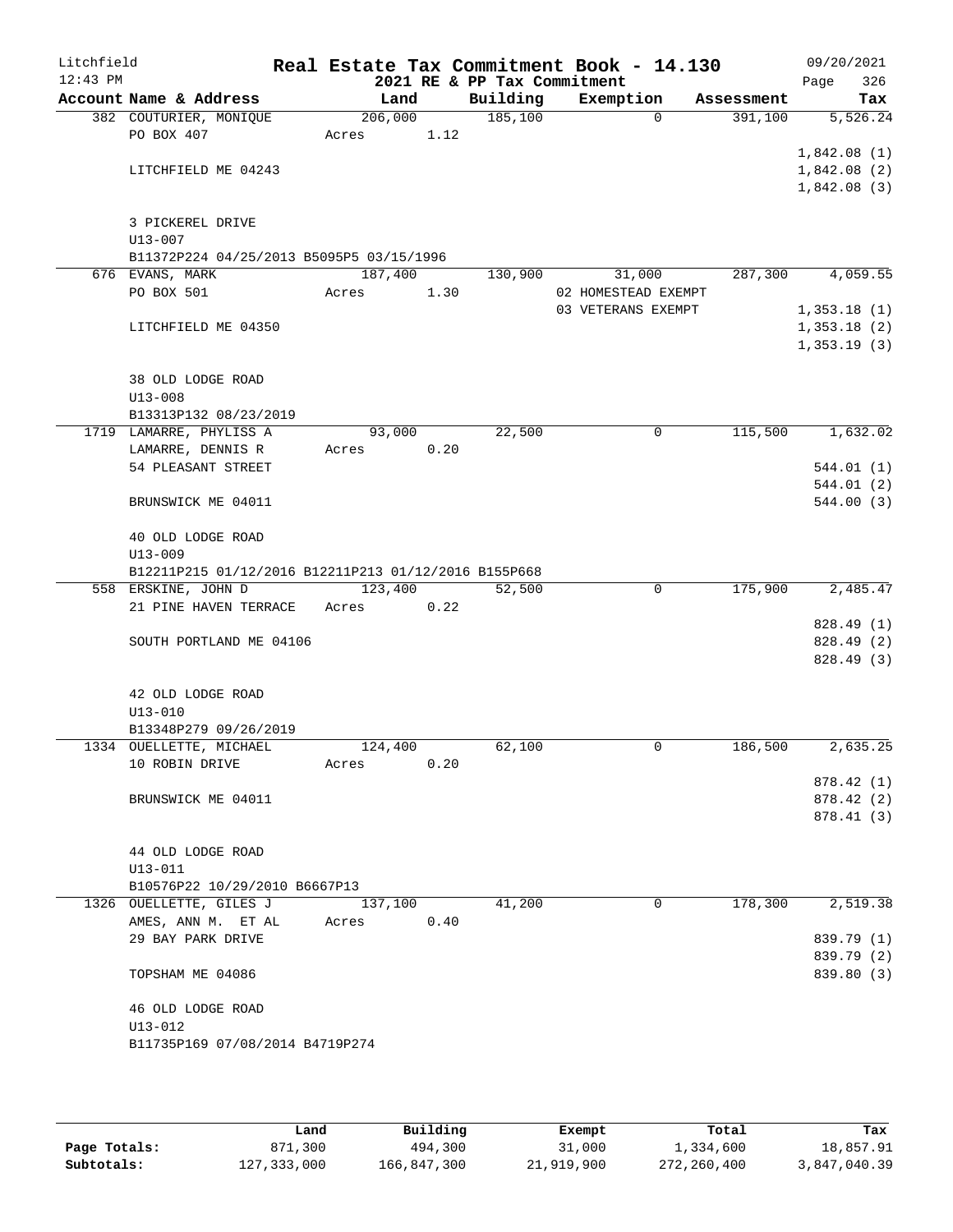| Litchfield |                                                                                                            |        |                             | Real Estate Tax Commitment Book - 14.130 |            | 09/20/2021                                |
|------------|------------------------------------------------------------------------------------------------------------|--------|-----------------------------|------------------------------------------|------------|-------------------------------------------|
| $12:43$ PM |                                                                                                            |        | 2021 RE & PP Tax Commitment |                                          |            | 327<br>Page                               |
|            | Account Name & Address                                                                                     | Land   | Building                    | Exemption                                | Assessment | Tax                                       |
|            | 2647 OULLETTE, ROGER<br>1747 LEWISTON ROAD                                                                 | 75,000 | 140,900                     | $\Omega$                                 | 215,900    | 3,050.67                                  |
|            | LITCHFIELD ME 04350                                                                                        |        |                             |                                          |            | 1,016.89(1)<br>1,016.89(2)<br>1,016.89(3) |
|            | 1791 LEWISTON ROAD<br>$U13 - 013 - 1$<br>B13677P9 07/30/2020 B12956P202 07/03/2018 B11588P59<br>12/13/2013 |        |                             |                                          |            |                                           |
|            | 2656 LAKESIDE REALTY TRUST                                                                                 | 75,000 | 4,900                       | $\mathbf 0$                              | 79,900     | 1,128.99                                  |
|            | 26 LINTONIA DRIVE                                                                                          |        |                             |                                          |            |                                           |
|            | LITCHFIELD ME 04350                                                                                        |        |                             |                                          |            | 376.33(1)<br>376.33(2)<br>376.33(3)       |
|            | 19 LINTONIA DRIVE<br>$U13 - 013 - 10$                                                                      |        |                             |                                          |            |                                           |
|            | B11586P215 12/03/2013                                                                                      |        |                             |                                          |            |                                           |
|            | 2657 MARSELLA GARY<br>ENTERPRISES INC<br>26 LINTONIA DRIVE                                                 | 75,000 | 14,000                      | 0                                        | 89,000     | 1,257.57                                  |
|            |                                                                                                            |        |                             |                                          |            | 419.19(1)                                 |
|            | LITCHFIELD ME 04350                                                                                        |        |                             |                                          |            | 419.19(2)<br>419.19 (3)                   |
|            |                                                                                                            |        |                             |                                          |            |                                           |
|            | 21 LINTONIA DRIVE                                                                                          |        |                             |                                          |            |                                           |
|            | $U13 - 013 - 11$                                                                                           |        |                             |                                          |            |                                           |
|            | 2658 BABINE, DANIEL F JR                                                                                   | 75,000 | 81,900                      | 0                                        | 156,900    | 2,217.00                                  |
|            | 6 STATE ST                                                                                                 |        |                             |                                          |            | 739.00(1)                                 |
|            | WILMINGTON MA 01887                                                                                        |        |                             |                                          |            | 739.00(2)                                 |
|            |                                                                                                            |        |                             |                                          |            | 739.00(3)                                 |
|            | 28 LINTONIA DRIVE<br>$U13 - 013 - 12$                                                                      |        |                             |                                          |            |                                           |
|            | B10359P228 03/12/2010                                                                                      |        |                             |                                          |            |                                           |
|            | 2659 MARSELLA, GARY L<br>MARSELLA, WANDA T<br>MARSELLA                                                     | 75,000 | 78,500                      | 25,000<br>02 HOMESTEAD EXEMPT            | 128,500    | 1,815.71                                  |
|            | 26 LINTONIA DRIVE                                                                                          |        |                             |                                          |            | 605.24(1)                                 |
|            | LITCHFIELD ME 04350                                                                                        |        |                             |                                          |            | 605.24(2)<br>605.23(3)                    |
|            | 26 LINTONIA DRIVE                                                                                          |        |                             |                                          |            |                                           |
|            | $U13 - 013 - 13$                                                                                           |        |                             |                                          |            |                                           |
|            | B10325P277 01/20/2010                                                                                      |        |                             |                                          |            |                                           |
|            | 2660 VANDERWEIDE, BRADLEY L<br>RIDOLFO, ALFRED C                                                           | 75,000 | 77,800                      | 0                                        | 152,800    | 2,159.06                                  |
|            | 135 JACKSON STREET                                                                                         |        |                             |                                          |            | 719.69(1)                                 |
|            | FISHKILL NY 12524                                                                                          |        |                             |                                          |            | 719.69 (2)<br>719.68(3)                   |
|            |                                                                                                            |        |                             |                                          |            |                                           |
|            | 24 LINTONIA DRIVE<br>$U13 - 013 - 14$                                                                      |        |                             |                                          |            |                                           |
|            | B12532P175 02/07/2017 B11728P115 07/01/2014                                                                |        |                             |                                          |            |                                           |
|            |                                                                                                            |        |                             |                                          |            |                                           |
|            |                                                                                                            |        |                             |                                          |            |                                           |
|            |                                                                                                            |        |                             |                                          |            |                                           |

|              | Land        | Building    | Exempt     | Total       | Tax          |
|--------------|-------------|-------------|------------|-------------|--------------|
| Page Totals: | 450,000     | 398,000     | 25,000     | 823,000     | 11,629.00    |
| Subtotals:   | 127,783,000 | 167,245,300 | 21,944,900 | 273,083,400 | 3,858,669.39 |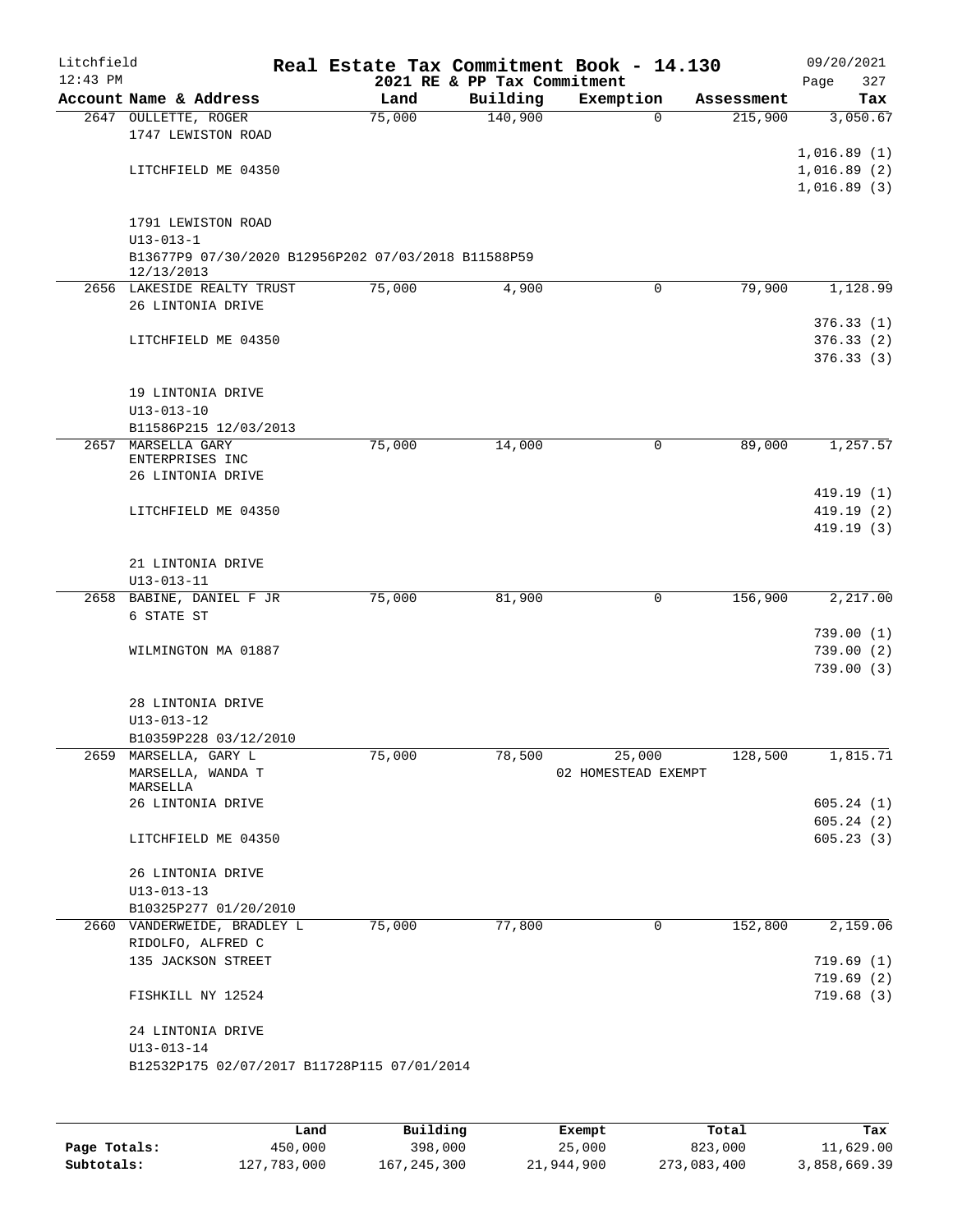| Litchfield<br>$12:43$ PM |                                       | Real Estate Tax Commitment Book - 14.130 | 2021 RE & PP Tax Commitment |              |            | 09/20/2021<br>328<br>Page |
|--------------------------|---------------------------------------|------------------------------------------|-----------------------------|--------------|------------|---------------------------|
|                          | Account Name & Address                | Land                                     | Building                    | Exemption    | Assessment | Tax                       |
|                          | 2661 BROWN, CALVIN E                  | 75,000                                   | 77,900                      | $\Omega$     | 152,900    | 2,160.48                  |
|                          | BROWN, GALE E                         |                                          |                             |              |            |                           |
|                          | PO BOX 1                              |                                          |                             |              |            | 720.16(1)                 |
|                          |                                       |                                          |                             |              |            | 720.16(2)                 |
|                          | LITCHFIELD ME 04350                   |                                          |                             |              |            | 720.16(3)                 |
|                          | 22 LINTONIA DRIVE                     |                                          |                             |              |            |                           |
|                          | $U13 - 013 - 15$                      |                                          |                             |              |            |                           |
|                          | B13248P238 06/24/2019                 |                                          |                             |              |            |                           |
|                          | 2662 SCOTT, EILEEN M                  | 75,000                                   | 80,800                      | 0            | 155,800    | 2,201.45                  |
|                          | 20 LINTONIA DRIVE                     |                                          |                             |              |            |                           |
|                          | UNIT 16                               |                                          |                             |              |            | 733.82(1)                 |
|                          | LITCHFIELD ME 04350                   |                                          |                             |              |            | 733.82(2)                 |
|                          |                                       |                                          |                             |              |            | 733.81(3)                 |
|                          | 20 LINTONIA DRIVE                     |                                          |                             |              |            |                           |
|                          | $U13 - 013 - 16$                      |                                          |                             |              |            |                           |
|                          | B12995P102 08/10/2018                 |                                          |                             |              |            |                           |
| 2663                     | MARSELLA GARY<br>ENTERPRISES INC      | 75,000                                   | 15,400                      | 0            | 90,400     | 1, 277.35                 |
|                          | 26 LINTONIA DRIVE                     |                                          |                             |              |            |                           |
|                          |                                       |                                          |                             |              |            | 425.78 (1)                |
|                          | LITCHFIELD ME 04350                   |                                          |                             |              |            | 425.78 (2)                |
|                          |                                       |                                          |                             |              |            | 425.79 (3)                |
|                          | 18 LINTONIA DRIVE                     |                                          |                             |              |            |                           |
|                          | $U13 - 013 - 17$                      |                                          |                             |              |            |                           |
|                          | 2664 MARSELLA GARY<br>ENTERPRISES INC | 75,000                                   | 18,900                      | $\mathsf{O}$ | 93,900     | 1,326.81                  |
|                          | 26 LINTONIA DRIVE                     |                                          |                             |              |            |                           |
|                          |                                       |                                          |                             |              |            | 442.27 (1)                |
|                          | LITCHFIELD ME 04350                   |                                          |                             |              |            | 442.27 (2)                |
|                          |                                       |                                          |                             |              |            | 442.27 (3)                |
|                          | 14 LINTONIA DRIVE                     |                                          |                             |              |            |                           |
|                          | $U13 - 013 - 18$                      |                                          |                             |              |            |                           |
| 2665                     | MARSELLA GARY                         | 75,000                                   | 78,100                      | 0            | 153, 100   | 2,163.30                  |
|                          | ENTERPRISES INC                       |                                          |                             |              |            |                           |
|                          | 26 LINTONIA DRIVE                     |                                          |                             |              |            |                           |
|                          |                                       |                                          |                             |              |            | 721.10(1)                 |
|                          | LITCHFIELD ME 04350                   |                                          |                             |              |            | 721.10(2)                 |
|                          |                                       |                                          |                             |              |            | 721.10(3)                 |
|                          | ROUTE 126                             |                                          |                             |              |            |                           |
|                          | $U13 - 013 - 19$                      |                                          |                             |              |            |                           |
|                          | 2648 KUZZINS CONSTRUCTION,            | 56,300                                   | $\mathbf 0$                 | $\mathbf 0$  | 56,300     | 795.52                    |
|                          | INC.                                  |                                          |                             |              |            |                           |
|                          | 1747 LEWISTON ROAD                    |                                          |                             |              |            |                           |
|                          |                                       |                                          |                             |              |            | 265.17(1)                 |
|                          | LITCHFIELD ME 04350                   |                                          |                             |              |            | 265.17(2)                 |
|                          |                                       |                                          |                             |              |            | 265.18(3)                 |
|                          | ROUTE 126                             |                                          |                             |              |            |                           |
|                          | $U13 - 013 - 2$                       |                                          |                             |              |            |                           |
|                          | B11588P63 12/13/2013                  |                                          |                             |              |            |                           |
|                          |                                       |                                          |                             |              |            |                           |

|              | Land          | Building    | Exempt     | Total       | Tax          |
|--------------|---------------|-------------|------------|-------------|--------------|
| Page Totals: | 431,300       | 271,100     |            | 702,400     | 9,924.91     |
| Subtotals:   | 128, 214, 300 | 167,516,400 | 21,944,900 | 273,785,800 | 3,868,594.30 |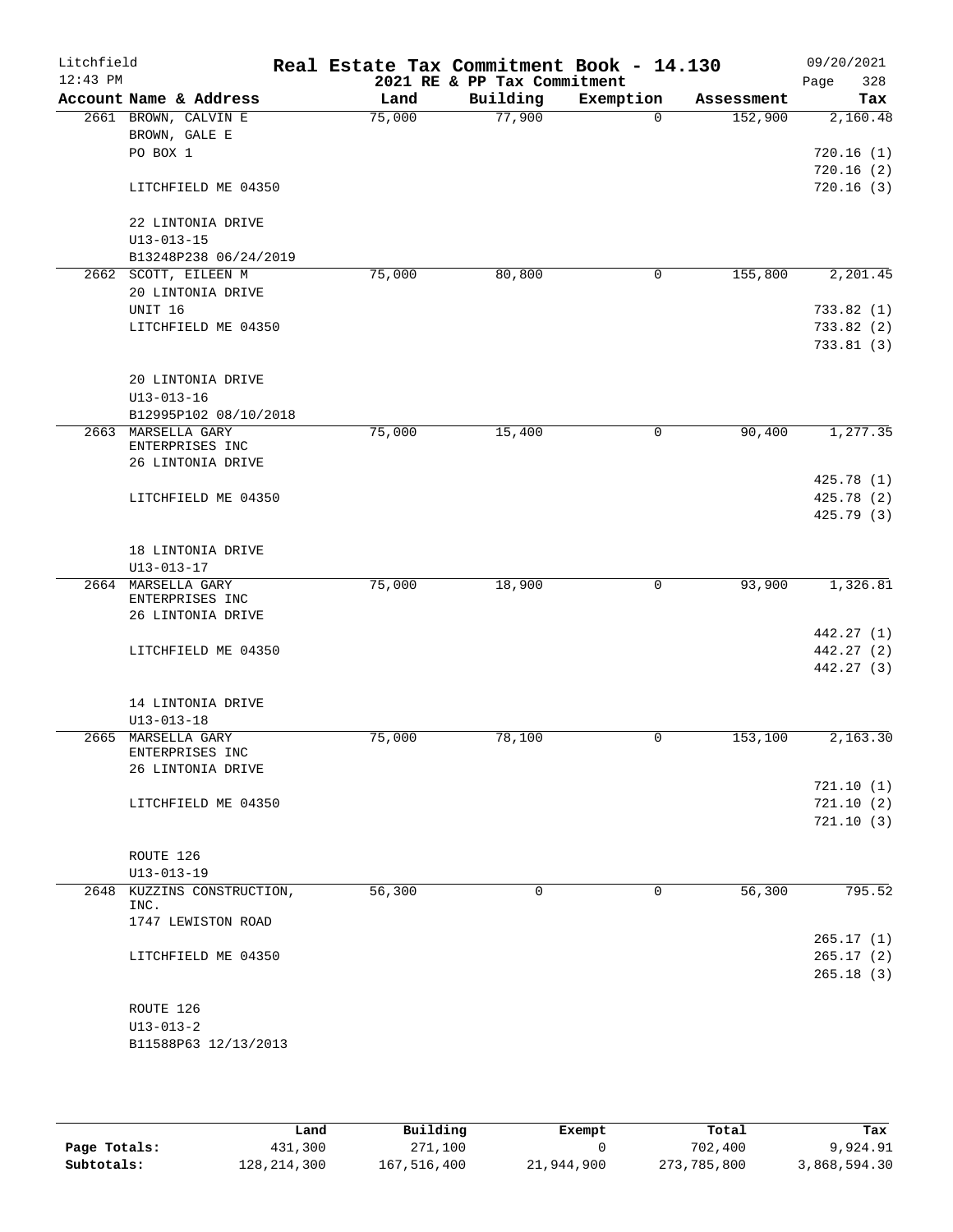| Litchfield<br>$12:43$ PM   |                                                                                      |         | Real Estate Tax Commitment Book - 14.130 | 2021 RE & PP Tax Commitment |                 |                          | 09/20/2021<br>329<br>Page                 |
|----------------------------|--------------------------------------------------------------------------------------|---------|------------------------------------------|-----------------------------|-----------------|--------------------------|-------------------------------------------|
|                            | Account Name & Address                                                               |         | Land                                     | Building                    | Exemption       | Assessment               | Tax                                       |
|                            | 2666 MARSELLA GARY<br>ENTERPRISES INC<br>26 LINTONIA DRIVE                           |         | 75,000                                   | 24,700                      | $\Omega$        | 99,700                   | 1,408.76                                  |
|                            | LITCHFIELD ME 04350                                                                  |         |                                          |                             |                 |                          | 469.59(1)<br>469.59(2)<br>469.58(3)       |
|                            | ROUTE 126<br>$U13 - 013 - 20$                                                        |         |                                          |                             |                 |                          |                                           |
|                            | 2667 OCEANSIDE REALTY TRUST<br>RAWS, W.EDWIN &<br>PATRICIA A<br>MCLAUGHLIN, TRUSTEES |         | 75,000                                   | 252,100                     | 0               | 327,100                  | 4,621.92                                  |
|                            | 127 PURINTON AVE<br>AUGUSTA ME 04330                                                 |         |                                          |                             |                 |                          | 1,540.64(1)<br>1,540.64(2)<br>1,540.64(3) |
|                            | 1813 LEWISTON ROAD                                                                   |         |                                          |                             |                 |                          |                                           |
|                            | $U13 - 013 - 21$<br>B10788P76 07/25/2011 B9908P260 11/14/2008                        |         |                                          |                             |                 |                          |                                           |
|                            | 2668 OCEANSIDE REALTY TRUST                                                          |         | 75,000                                   | 67,900                      | 0               | 142,900                  | 2,019.18                                  |
|                            | RAWS, W.EDWIN & PARICIA<br>A MCLAUGHLIN, TRUSTEES<br>127 PURINTON AVE                |         |                                          |                             |                 |                          | 673.06(1)                                 |
|                            | AUGUSTA ME 04330                                                                     |         |                                          |                             |                 |                          | 673.06(2)<br>673.06(3)                    |
|                            | 1813 LEWISTON ROAD<br>$U13 - 013 - 22$                                               |         |                                          |                             |                 |                          |                                           |
|                            | B10788P76 07/25/2011 B9908P260 11/14/2008                                            |         |                                          |                             |                 |                          |                                           |
|                            | 2649 KUZZINS CONSTRUCTION,                                                           |         | 75,000                                   | 109,500                     | 0               | 184,500                  | 2,606.99                                  |
|                            | INC.<br>1747 LEWISTON ROAD                                                           |         |                                          |                             |                 |                          |                                           |
|                            |                                                                                      |         |                                          |                             |                 |                          | 869.00(1)                                 |
|                            | LITCHFIELD ME 04350                                                                  |         |                                          |                             |                 |                          | 869.00(2)<br>868.99 (3)                   |
|                            | 5 LINTONIA DRIVE<br>$U13 - 013 - 3$                                                  |         |                                          |                             |                 |                          |                                           |
|                            | B13677P9 07/30/2020 B12238P93 03/04/2016                                             |         |                                          |                             |                 |                          |                                           |
|                            | 2650 BERNARD, SHASHRA J                                                              |         | 75,000                                   | 95,000                      | 0               | 170,000                  | 2,402.10                                  |
|                            | BERNARD JR., ALFRED M                                                                |         |                                          |                             |                 |                          |                                           |
|                            | 22375 MISSION CIRCLE                                                                 |         |                                          |                             |                 |                          | 800.70 (1)                                |
|                            | CHATSWORTH CA 91311                                                                  |         |                                          |                             |                 |                          | 800.70 (2)<br>800.70 (3)                  |
|                            | 7 LINTONIA DRIVE<br>$U13 - 013 - 4$                                                  |         |                                          |                             |                 |                          |                                           |
|                            | B13852P332 01/04/2021                                                                |         |                                          |                             |                 |                          |                                           |
| 2651                       | MYNES, JAMES                                                                         |         | 75,000                                   | 96,000                      | 0               | 171,000                  | 2,416.23                                  |
|                            | 7 LINTONIA DRIVE                                                                     |         |                                          |                             |                 |                          | 805.41(1)                                 |
|                            | LITCHFIELD ME 04350                                                                  |         |                                          |                             |                 |                          | 805.41(2)<br>805.41(3)                    |
|                            | 9 LINTONIA DRIVE<br>$U13 - 013 - 5$                                                  |         |                                          |                             |                 |                          |                                           |
|                            | B12929P95 06/08/2018                                                                 |         |                                          |                             |                 |                          |                                           |
|                            |                                                                                      | Land    | Building                                 |                             | Exempt          | Total                    | Tax                                       |
| Page Totals:<br>Subtotals: | 128,664,300                                                                          | 450,000 | 645,200<br>168, 161, 600                 |                             | 0<br>21,944,900 | 1,095,200<br>274,881,000 | 15, 475. 18<br>3,884,069.48               |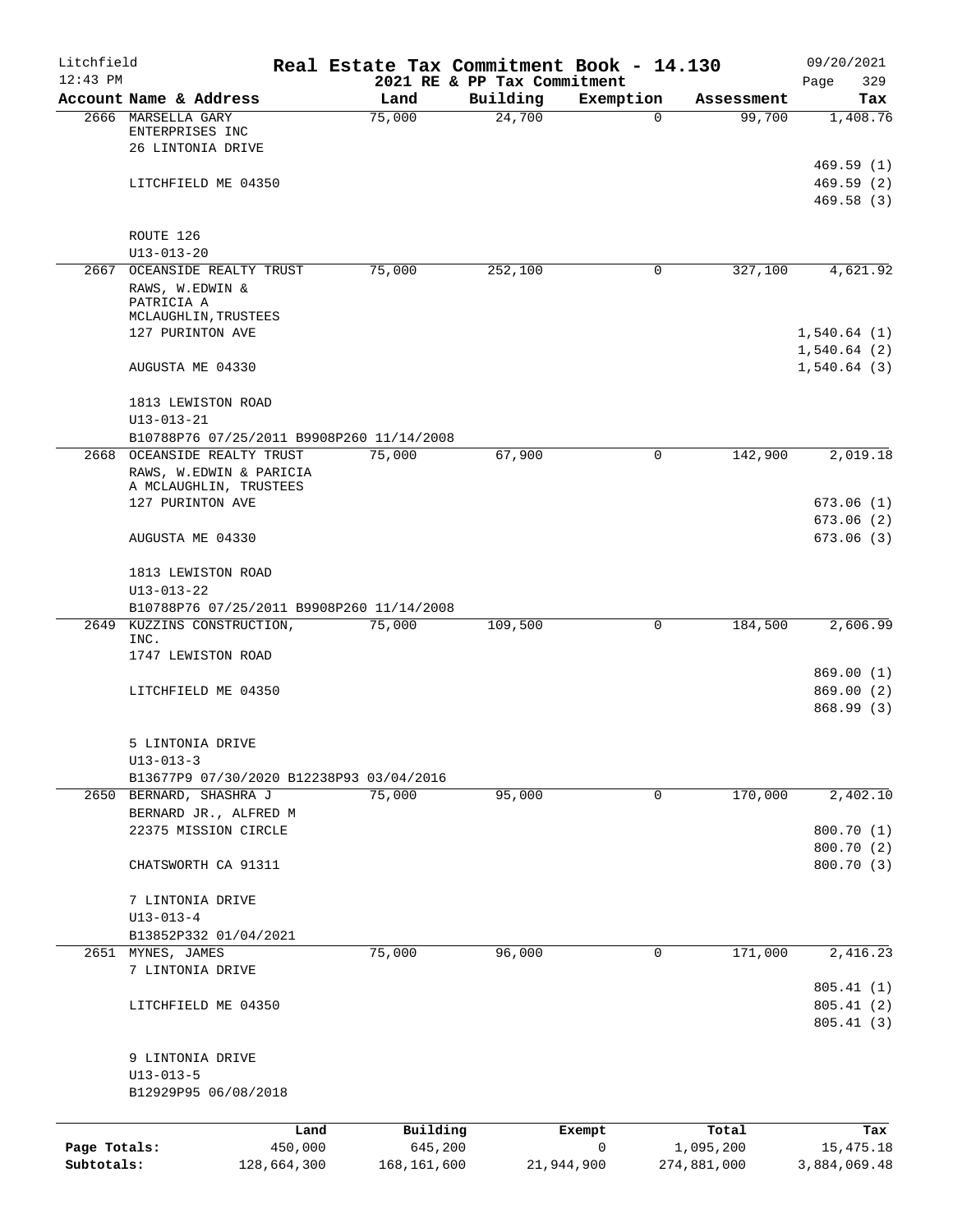| Litchfield<br>$12:43$ PM |                                                     |        | Real Estate Tax Commitment Book - 14.130<br>2021 RE & PP Tax Commitment |                     |                     | 09/20/2021<br>330<br>Page |
|--------------------------|-----------------------------------------------------|--------|-------------------------------------------------------------------------|---------------------|---------------------|---------------------------|
|                          | Account Name & Address                              | Land   | Building                                                                | Exemption           | Assessment          | Tax                       |
|                          | 2652 CARON, ELIZABETH M                             | 75,000 | 98,500                                                                  |                     | 173,500<br>$\Omega$ | 2,451.55                  |
|                          | 42 SAUNDERS ROAD                                    |        |                                                                         |                     |                     |                           |
|                          |                                                     |        |                                                                         |                     |                     | 817.18(1)                 |
|                          | GREENE ME 04236                                     |        |                                                                         |                     |                     | 817.18(2)                 |
|                          |                                                     |        |                                                                         |                     |                     | 817.19 (3)                |
|                          |                                                     |        |                                                                         |                     |                     |                           |
|                          | 11 LINTONIA DRIVE                                   |        |                                                                         |                     |                     |                           |
|                          | $U13 - 013 - 6$                                     |        |                                                                         |                     |                     |                           |
|                          | B13022P262 09/11/2018<br>2653 BAKER, TINA L         | 75,000 | 97,500                                                                  | 25,000              | 147,500             | 2,084.18                  |
|                          | 13 LINTONIA DRIVE                                   |        |                                                                         | 02 HOMESTEAD EXEMPT |                     |                           |
|                          |                                                     |        |                                                                         |                     |                     | 694.73 (1)                |
|                          | LITCHFIELD ME 04350                                 |        |                                                                         |                     |                     | 694.73 (2)                |
|                          |                                                     |        |                                                                         |                     |                     | 694.72 (3)                |
|                          |                                                     |        |                                                                         |                     |                     |                           |
|                          | 13 LINTONIA DRIVE                                   |        |                                                                         |                     |                     |                           |
|                          | $U13 - 013 - 7$                                     |        |                                                                         |                     |                     |                           |
|                          | B13537P323 04/24/2020                               |        |                                                                         |                     |                     |                           |
|                          | 2654 SLEFINGER, SUE Z                               | 75,000 | 80,800                                                                  | 25,000              | 130,800             | 1,848.20                  |
|                          | P.O. BOX 187                                        |        |                                                                         | 02 HOMESTEAD EXEMPT |                     |                           |
|                          |                                                     |        |                                                                         |                     |                     | 616.07(1)                 |
|                          | READFIELD ME 04355                                  |        |                                                                         |                     |                     | 616.07(2)                 |
|                          |                                                     |        |                                                                         |                     |                     | 616.06(3)                 |
|                          |                                                     |        |                                                                         |                     |                     |                           |
|                          | 15 LINTONIA DRIVE                                   |        |                                                                         |                     |                     |                           |
|                          | $U13 - 013 - 8$                                     |        |                                                                         |                     |                     |                           |
|                          | B13574P79 05/29/2020                                |        |                                                                         |                     |                     |                           |
|                          | 2655 LAKESIDE REALTY TRUST                          | 75,000 | 4,900                                                                   |                     | 79,900<br>0         | 1,128.99                  |
|                          | 26 LINTONIA DRIVE                                   |        |                                                                         |                     |                     |                           |
|                          |                                                     |        |                                                                         |                     |                     | 376.33(1)                 |
|                          | LITCHFIELD ME 04350                                 |        |                                                                         |                     |                     | 376.33(2)                 |
|                          |                                                     |        |                                                                         |                     |                     | 376.33 (3)                |
|                          |                                                     |        |                                                                         |                     |                     |                           |
|                          | 17 LINTONIA DRIVE                                   |        |                                                                         |                     |                     |                           |
|                          | $U13 - 013 - 9$                                     |        |                                                                         |                     |                     |                           |
|                          | B11586P215 12/02/2013                               |        |                                                                         |                     |                     |                           |
|                          | 2682 MARSELLA GARY<br><b>ENTERPRISES</b>            | 30,500 | 31,500                                                                  |                     | 62,000<br>0         | 876.06                    |
|                          | 26 LINTONIA DRIVE                                   | Acres  | 1.16                                                                    |                     |                     |                           |
|                          |                                                     |        |                                                                         |                     |                     | 292.02 (1)                |
|                          | LITCHFIELD ME 04350                                 |        |                                                                         |                     |                     | 292.02(2)                 |
|                          |                                                     |        |                                                                         |                     |                     | 292.02(3)                 |
|                          |                                                     |        |                                                                         |                     |                     |                           |
|                          | ROUTE 126                                           |        |                                                                         |                     |                     |                           |
|                          | U13-013A                                            |        |                                                                         |                     |                     |                           |
|                          | 1155 THOMAS MARSELLA, WANDA                         | 22,900 | $\mathbf 0$                                                             |                     | 22,900<br>0         | 323.58                    |
|                          | К                                                   |        |                                                                         |                     |                     |                           |
|                          | MARSELLA, GARY                                      | Acres  | 0.84                                                                    |                     |                     |                           |
|                          | 26 LINTONIA DRIVE                                   |        |                                                                         |                     |                     | 107.86(1)                 |
|                          |                                                     |        |                                                                         |                     |                     | 107.86(2)                 |
|                          | LITCHFIELD ME 04350                                 |        |                                                                         |                     |                     | 107.86(3)                 |
|                          |                                                     |        |                                                                         |                     |                     |                           |
|                          | 14 OLD LODGE ROAD                                   |        |                                                                         |                     |                     |                           |
|                          | U13-013B                                            |        |                                                                         |                     |                     |                           |
|                          | B12580P184 04/17/2017 B7731P311 10/27/2003 B2562P47 |        |                                                                         |                     |                     |                           |
|                          |                                                     |        |                                                                         |                     |                     |                           |

|              | Land        | Building    | Exempt     | Total       | Tax          |
|--------------|-------------|-------------|------------|-------------|--------------|
| Page Totals: | 353,400     | 313,200     | 50,000     | 616,600     | 8,712.56     |
| Subtotals:   | 129,017,700 | 168,474,800 | 21,994,900 | 275,497,600 | 3,892,782.04 |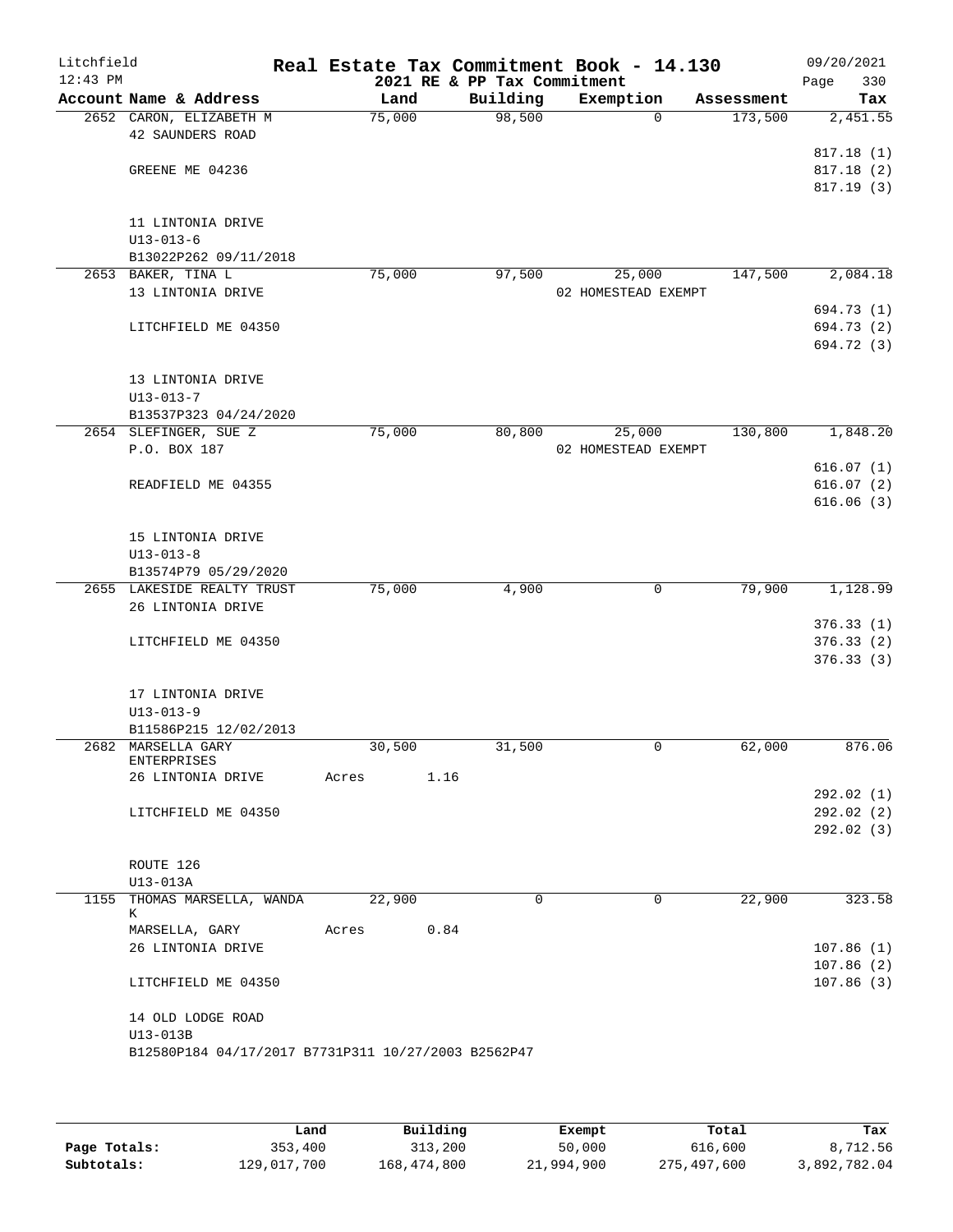| Litchfield   |                                                     |         |                  |          |                                         | Real Estate Tax Commitment Book - 14.130 |                           | 09/20/2021         |
|--------------|-----------------------------------------------------|---------|------------------|----------|-----------------------------------------|------------------------------------------|---------------------------|--------------------|
| $12:43$ PM   | Account Name & Address                              |         | Land             |          | 2021 RE & PP Tax Commitment<br>Building | Exemption                                | Assessment                | 331<br>Page<br>Tax |
|              | 2898 THOMAS MARSELLA, WANDA                         |         | 186,500          |          | 16,500                                  |                                          | $\overline{0}$<br>203,000 | 2,868.39           |
|              | К                                                   |         |                  |          |                                         |                                          |                           |                    |
|              | MARSELLA, GARY L                                    |         | Acres            | 1.00     |                                         |                                          |                           |                    |
|              | 26 LINTONIA DRIVE                                   |         |                  |          |                                         |                                          |                           | 956.13(1)          |
|              |                                                     |         |                  |          |                                         |                                          |                           | 956.13(2)          |
|              | LITCHFIELD ME 04350                                 |         |                  |          |                                         |                                          |                           | 956.13(3)          |
|              | OLD LODGE ROAD                                      |         |                  |          |                                         |                                          |                           |                    |
|              | U13-013C                                            |         |                  |          |                                         |                                          |                           |                    |
|              | B12433P178 10/04/2016                               |         |                  |          |                                         |                                          |                           |                    |
|              | 2915 WARD, SAMANTHA                                 |         | 48,000           |          | 192,900                                 | 25,000                                   | 215,900                   | 3,050.67           |
|              | WARD, BRETT                                         |         | Acres            | 2.00     |                                         | 02 HOMESTEAD EXEMPT                      |                           |                    |
|              | PO BOX 6                                            |         |                  |          |                                         |                                          |                           | 1,016.89(1)        |
|              |                                                     |         |                  |          |                                         |                                          |                           | 1,016.89(2)        |
|              | LITCHFIELD ME 04350                                 |         |                  |          |                                         |                                          |                           | 1,016.89(3)        |
|              | 0006                                                |         |                  |          |                                         |                                          |                           |                    |
|              |                                                     |         |                  |          |                                         |                                          |                           |                    |
|              | 1 TACOMA DRIVE                                      |         |                  |          |                                         |                                          |                           |                    |
|              | U13-013D                                            |         |                  |          |                                         |                                          |                           |                    |
|              | B12580P184 04/17/2017 B7731P311 10/27/2003 B2562P47 |         |                  |          |                                         |                                          |                           |                    |
|              | 1219 MERRY, LEROY                                   |         | 35,000           |          | 51,900                                  | 25,000                                   | 61,900                    | 874.65             |
|              | P O BOX 143                                         |         | Acres            | 0.52     |                                         | 02 HOMESTEAD EXEMPT                      |                           |                    |
|              |                                                     |         |                  |          |                                         |                                          |                           | 291.55(1)          |
|              | LITCHFIELD ME 04350                                 |         |                  |          |                                         |                                          |                           | 291.55(2)          |
|              |                                                     |         |                  |          |                                         |                                          |                           | 291.55(3)          |
|              | 1787 LEWISTON ROAD                                  |         |                  |          |                                         |                                          |                           |                    |
|              | U13-014                                             |         |                  |          |                                         |                                          |                           |                    |
|              | B2795P235                                           |         |                  |          |                                         |                                          |                           |                    |
|              | 1220 MERRY, LEROY                                   |         | 5,800            |          | $\mathbf 0$                             |                                          | 5,800<br>0                | 81.95              |
|              | P O BOX 143                                         |         | Acres            | 0.01     |                                         |                                          |                           |                    |
|              |                                                     |         |                  |          |                                         |                                          |                           | 27.32(1)           |
|              | LITCHFIELD ME 04350                                 |         |                  |          |                                         |                                          |                           | 27.32(2)           |
|              |                                                     |         |                  |          |                                         |                                          |                           | 27.31(3)           |
|              |                                                     |         |                  |          |                                         |                                          |                           |                    |
|              | LEWISTON ROAD                                       |         |                  |          |                                         |                                          |                           |                    |
|              | $U13 - 015$                                         |         |                  |          |                                         |                                          |                           |                    |
|              | B2795P235                                           |         |                  |          |                                         |                                          |                           |                    |
| 1157         | KUZZINS COVE LLC                                    |         | 124,400          |          | 288,700                                 |                                          | $\mathbf 0$<br>413,100    | 5,837.10           |
|              | 1137 Hotel Road                                     |         | Acres            | 0.20     |                                         |                                          |                           |                    |
|              |                                                     |         |                  |          |                                         |                                          |                           | 1,945.70(1)        |
|              | Auburn ME 04210                                     |         |                  |          |                                         |                                          |                           | 1,945.70(2)        |
|              |                                                     |         |                  |          |                                         |                                          |                           | 1,945.70 (3)       |
|              |                                                     |         |                  |          |                                         |                                          |                           |                    |
|              | 1802 LEWISTON ROAD                                  |         |                  |          |                                         |                                          |                           |                    |
|              | $U13 - 016$                                         |         |                  |          |                                         |                                          |                           |                    |
|              | B13677P9 07/30/2020                                 |         |                  |          |                                         |                                          |                           |                    |
|              | 978 LAFRENIERE, LUCILLE                             |         | 173,000<br>Acres | 0.43     | 83,400                                  |                                          | $\mathbf 0$<br>256,400    | 3,622.93           |
|              | 427 RIDGEVIEW RD                                    |         |                  |          |                                         |                                          |                           | 1, 207.64(1)       |
|              | ORANGE CT 06477                                     |         |                  |          |                                         |                                          |                           | $1, 207.64$ (2)    |
|              |                                                     |         |                  |          |                                         |                                          |                           | $1, 207.65$ (3)    |
|              |                                                     |         |                  |          |                                         |                                          |                           |                    |
|              | 12 TOWN LINE DRIVE                                  |         |                  |          |                                         |                                          |                           |                    |
|              | $U13 - 018$                                         |         |                  |          |                                         |                                          |                           |                    |
|              | B5219P233                                           |         |                  |          |                                         |                                          |                           |                    |
|              |                                                     |         |                  |          |                                         |                                          |                           |                    |
|              |                                                     |         |                  |          |                                         |                                          |                           |                    |
|              |                                                     | Land    |                  | Building |                                         | Exempt                                   | Total                     | Tax                |
| Page Totals: |                                                     | 572,700 |                  | 633,400  |                                         | 50,000                                   | 1,156,100                 | 16, 335.69         |
|              |                                                     |         |                  |          |                                         |                                          |                           |                    |

**Subtotals:** 129,590,400 169,108,200 22,044,900 276,653,700 3,909,117.73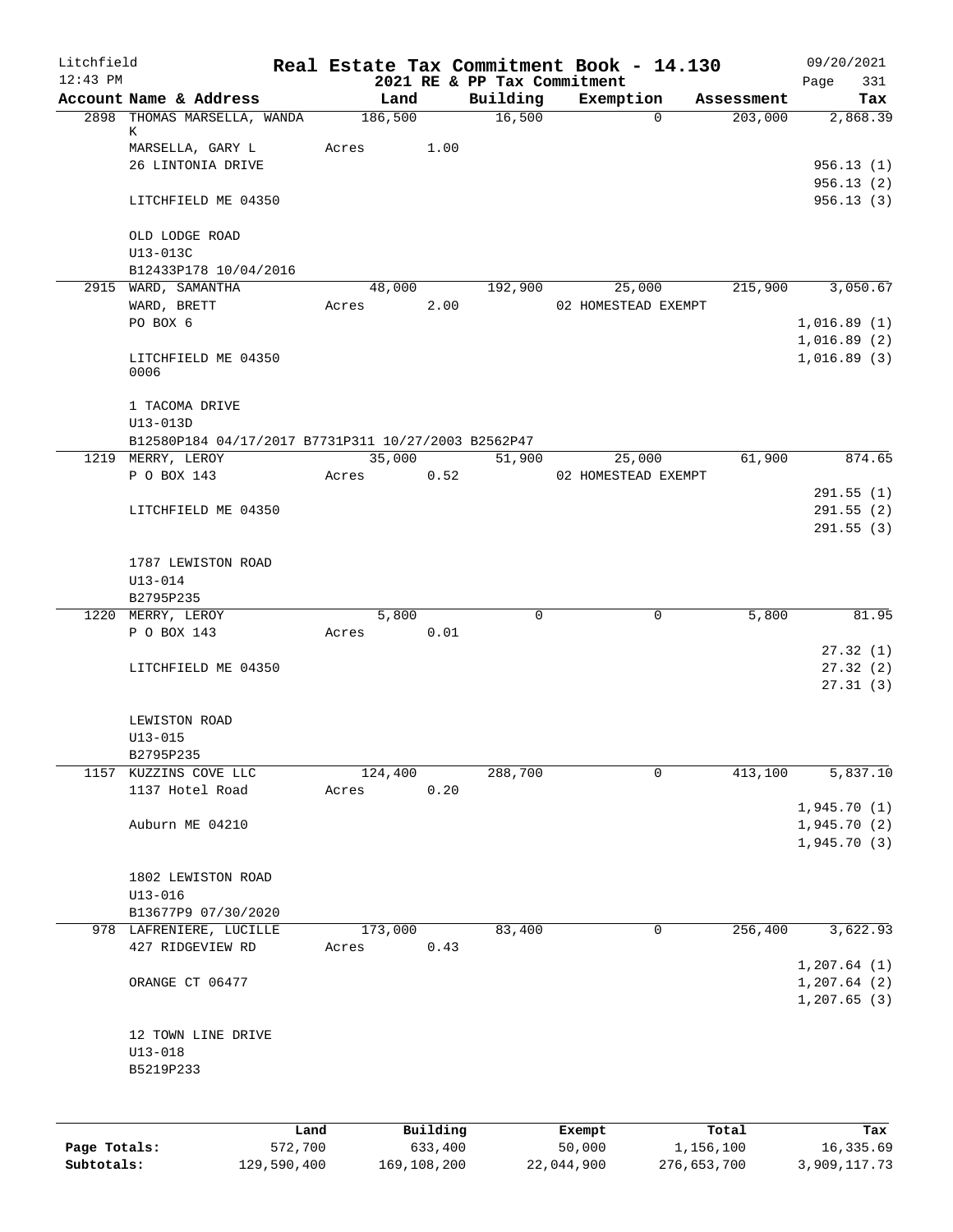| Litchfield<br>$12:43$ PM |                                                                   |       |          |      |                                         | Real Estate Tax Commitment Book - 14.130 |       |            | 09/20/2021         |
|--------------------------|-------------------------------------------------------------------|-------|----------|------|-----------------------------------------|------------------------------------------|-------|------------|--------------------|
|                          | Account Name & Address                                            |       | Land     |      | 2021 RE & PP Tax Commitment<br>Building | Exemption                                |       | Assessment | 332<br>Page<br>Tax |
|                          | 185 BOURNAKEL, ANGELA                                             |       | 174,800  |      | 73,000                                  | $\Omega$                                 |       | 247,800    | 3,501.41           |
|                          | 10 Crystal Lane                                                   | Acres |          | 0.44 |                                         |                                          |       |            |                    |
|                          |                                                                   |       |          |      |                                         |                                          |       |            | 1,167.14(1)        |
|                          | Yarmouth ME 04096 7758                                            |       |          |      |                                         |                                          |       |            | 1,167.14(2)        |
|                          |                                                                   |       |          |      |                                         |                                          |       |            | 1,167.13(3)        |
|                          |                                                                   |       |          |      |                                         |                                          |       |            |                    |
|                          | 14 TOWN LINE DRIVE<br>$U13 - 019$                                 |       |          |      |                                         |                                          |       |            |                    |
|                          | B5143P29 06/03/1996                                               |       |          |      |                                         |                                          |       |            |                    |
|                          | 441 DEBLOIS, WILFRID S                                            |       | 113,300  |      | 145,000                                 | 0                                        |       | 258,300    | 3,649.78           |
|                          | 119 MONTELLO ST                                                   | Acres |          | 0.16 |                                         |                                          |       |            |                    |
|                          |                                                                   |       |          |      |                                         |                                          |       |            | 1,216.59(1)        |
|                          | LEWISTON ME 04240                                                 |       |          |      |                                         |                                          |       |            | 1,216.59(2)        |
|                          |                                                                   |       |          |      |                                         |                                          |       |            | 1,216.60(3)        |
|                          |                                                                   |       |          |      |                                         |                                          |       |            |                    |
|                          | 16 TOWN LINE DRIVE                                                |       |          |      |                                         |                                          |       |            |                    |
|                          | U13-019A<br>B4344P51                                              |       |          |      |                                         |                                          |       |            |                    |
|                          | 1151 LONGTIN, LUCIEN                                              |       | 113,300  |      | 108,200                                 | 25,000                                   |       | 196,500    | 2,776.55           |
|                          | LONGTIN, DOLORES                                                  | Acres |          | 0.16 |                                         | 02 HOMESTEAD EXEMPT                      |       |            |                    |
|                          | 18 TOWN LINE DRIVE                                                |       |          |      |                                         |                                          |       |            | 925.52(1)          |
|                          |                                                                   |       |          |      |                                         |                                          |       |            | 925.52(2)          |
|                          | LITCHFIELD ME 04350                                               |       |          |      |                                         |                                          |       |            | 925.51(3)          |
|                          |                                                                   |       |          |      |                                         |                                          |       |            |                    |
|                          | 18 TOWN LINE DRIVE<br>$U13 - 020$                                 |       |          |      |                                         |                                          |       |            |                    |
|                          | B4925P69 04/10/1995                                               |       |          |      |                                         |                                          |       |            |                    |
|                          | 1430 QUIRION, BRITTANY N                                          |       | 156,100  |      | 2,500                                   | 0                                        |       | 158,600    | 2,241.02           |
|                          | 60 OXLEY ROAD                                                     | Acres |          | 0.34 |                                         |                                          |       |            |                    |
|                          |                                                                   |       |          |      |                                         |                                          |       |            | 747.01(1)          |
|                          | VASSLABORO ME 04989                                               |       |          |      |                                         |                                          |       |            | 747.01(2)          |
|                          |                                                                   |       |          |      |                                         |                                          |       |            | 747.00(3)          |
|                          | 20 TOWN LINE DRIVE                                                |       |          |      |                                         |                                          |       |            |                    |
|                          | $U13 - 021$                                                       |       |          |      |                                         |                                          |       |            |                    |
|                          | B13728P103 09/29/2020                                             |       |          |      |                                         |                                          |       |            |                    |
|                          | 1506 WILLIAMS, TIMOTHY H                                          |       | 32,000   |      | 84,400                                  | 0                                        |       | 116,400    | 1,644.73           |
|                          | WILLIAMS, MARGARET J                                              | Acres |          | 0.16 |                                         |                                          |       |            |                    |
|                          | 8 COTTAGE STREET                                                  |       |          |      |                                         |                                          |       |            | 548.24 (1)         |
|                          |                                                                   |       |          |      |                                         |                                          |       |            | 548.24(2)          |
|                          | SHARON MA 02067                                                   |       |          |      |                                         |                                          |       |            | 548.25 (3)         |
|                          | 8 TOWN LINE DRIVE                                                 |       |          |      |                                         |                                          |       |            |                    |
|                          | $U13 - 022$                                                       |       |          |      |                                         |                                          |       |            |                    |
|                          | B11471P252 08/07/2013 B2847P156                                   |       |          |      |                                         |                                          |       |            |                    |
|                          | 1387 PROVENCHER NORMAND H,                                        |       | 6,200    |      | $\Omega$                                | $\Omega$                                 |       | 6,200      | 87.61              |
|                          | TRUSTEE                                                           |       |          |      |                                         |                                          |       |            |                    |
|                          | PROVENCHER JANICE M<br>TRUSTEE                                    | Acres |          | 0.15 |                                         |                                          |       |            |                    |
|                          | 407 RT. 126                                                       |       |          |      |                                         |                                          |       |            | 29.20(1)           |
|                          |                                                                   |       |          |      |                                         |                                          |       |            | 29.20(2)           |
|                          | MONMOUTH ME 04259                                                 |       |          |      |                                         |                                          |       |            | 29.21(3)           |
|                          |                                                                   |       |          |      |                                         |                                          |       |            |                    |
|                          | LEWISTON ROAD                                                     |       |          |      |                                         |                                          |       |            |                    |
|                          | $U13 - 023$<br>B11320P278 02/26/2013 B9820P230 08/11/2008 B2222P5 |       |          |      |                                         |                                          |       |            |                    |
|                          | 07/11/1979                                                        |       |          |      |                                         |                                          |       |            |                    |
|                          |                                                                   |       |          |      |                                         |                                          |       |            |                    |
|                          |                                                                   | Land  | Building |      |                                         | Exempt                                   | Total |            | Tax                |
|                          |                                                                   |       |          |      |                                         |                                          |       |            |                    |

**Page Totals:** 595,700 413,100 25,000 983,800 13,901.10 **Subtotals:** 130,186,100 169,521,300 22,069,900 277,637,500 3,923,018.83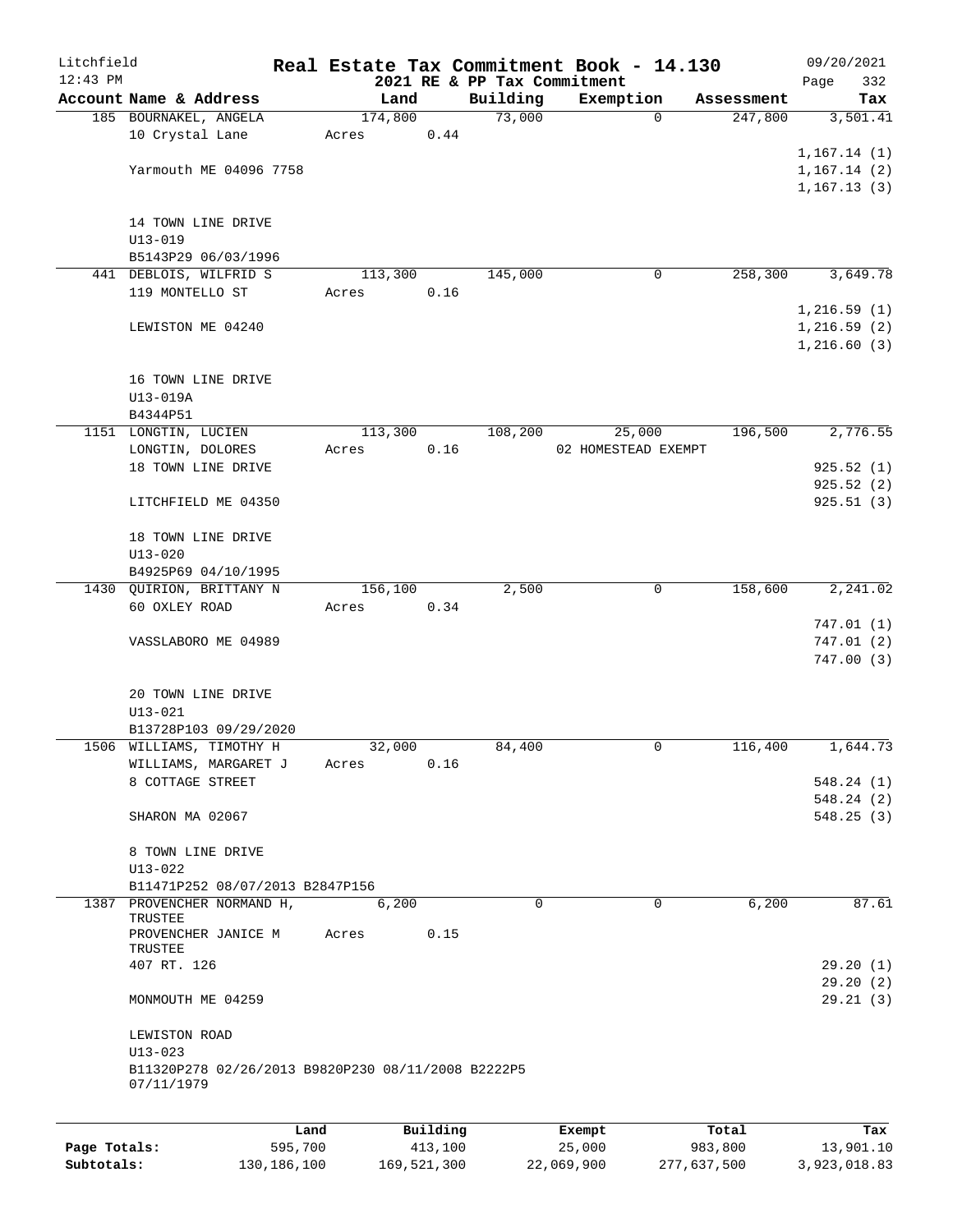| Litchfield |                                                     |                       |      |                             | Real Estate Tax Commitment Book - 14.130 |            | 09/20/2021                  |
|------------|-----------------------------------------------------|-----------------------|------|-----------------------------|------------------------------------------|------------|-----------------------------|
| $12:43$ PM |                                                     |                       |      | 2021 RE & PP Tax Commitment |                                          |            | 333<br>Page                 |
|            | Account Name & Address                              | Land                  |      | Building                    | Exemption                                | Assessment | Tax                         |
|            | 1380 POTTER-DUNLOP, JULIE A                         | 1,400                 |      | $\Omega$                    | $\Omega$                                 | 1,400      | 19.78                       |
|            | 41 MAI PLACE                                        | Acres                 | 0.47 |                             |                                          |            |                             |
|            | HAIKU HI 96708 5848                                 |                       |      |                             |                                          |            | 6.59(1)<br>6.59(2)          |
|            |                                                     |                       |      |                             |                                          |            | 6.60(3)                     |
|            |                                                     |                       |      |                             |                                          |            |                             |
|            | PINEY SHORES DRIVE                                  |                       |      |                             |                                          |            |                             |
|            | $U13 - 024$                                         |                       |      |                             |                                          |            |                             |
|            | B11566P55 11/08/2013 B10112P188 05/27/1975 B846P418 |                       |      |                             |                                          |            |                             |
|            | 579 HINKLEY, LEE F                                  | 218,600               |      | 135,600                     | 0                                        | 354,200    | 5,004.85                    |
|            | BEAULE-HINKLEY, JAYNNE Acres                        |                       | 1.85 |                             |                                          |            |                             |
|            | М<br>P.O. BOX 409                                   |                       |      |                             |                                          |            | 1,668.28(1)                 |
|            |                                                     |                       |      |                             |                                          |            | 1,668.28(2)                 |
|            | LITCHFIELD ME 04350                                 |                       |      |                             |                                          |            | 1,668.29(3)                 |
|            |                                                     |                       |      |                             |                                          |            |                             |
|            | 75 PINEY SHORES DRIVE                               |                       |      |                             |                                          |            |                             |
|            | $U13 - 025$                                         |                       |      |                             |                                          |            |                             |
|            | B13444P216 12/30/2019 B3276P270                     |                       |      |                             |                                          |            |                             |
|            | 56 HIRD, WILLIAM B II                               | 193,500<br>Territoria |      | 74,100                      | 0                                        | 267,600    | 3,781.19                    |
|            | 14 ORLEANS STREET                                   | Acres                 | 0.79 |                             |                                          |            |                             |
|            |                                                     |                       |      |                             |                                          |            | 1,260.40(1)                 |
|            | LEWISTON ME 04240                                   |                       |      |                             |                                          |            | 1,260.40(2)<br>1, 260.39(3) |
|            |                                                     |                       |      |                             |                                          |            |                             |
|            | 74 PINEY SHORES DRIVE                               |                       |      |                             |                                          |            |                             |
|            | $U13 - 026$                                         |                       |      |                             |                                          |            |                             |
|            | B10464P51 07/06/2010 B4520P145 09/23/1993           |                       |      |                             |                                          |            |                             |
|            | 1567 BAILEY, GLEN A                                 | 186,800               |      | 147,100                     | 0                                        | 333,900    | 4,718.01                    |
|            | 62 PINEY SHORES DRIVE                               | Acres                 | 1.11 |                             |                                          |            |                             |
|            |                                                     |                       |      |                             |                                          |            | 1,572.67(1)                 |
|            | LITCHFIELD ME 04350                                 |                       |      |                             |                                          |            | 1,572.67(2)                 |
|            |                                                     |                       |      |                             |                                          |            | 1,572.67(3)                 |
|            | 62 PINEY SHORES DRIVE                               |                       |      |                             |                                          |            |                             |
|            | $U13 - 027$                                         |                       |      |                             |                                          |            |                             |
|            | B11436P38 06/28/2013 B2284P329 04/09/1980           |                       |      |                             |                                          |            |                             |
|            | 1349 LACHAPELLE, TIMOTHY(                           | 257,500               |      | 449,100                     | 25,000                                   | 681,600    | 9,631.01                    |
|            | TRUSTEE)                                            |                       |      |                             |                                          |            |                             |
|            | LACHAPELLE, RENEE<br>(TRUSTEE)                      | Acres                 | 4.68 |                             | 02 HOMESTEAD EXEMPT                      |            |                             |
|            | THE RENEE C. LACHAPELLE                             |                       |      |                             |                                          |            | 3,210.34(1)                 |
|            | TRUST                                               |                       |      |                             |                                          |            |                             |
|            | 1635 LEWISTON ROAD BOX                              |                       |      |                             |                                          |            | 3,210.34(2)                 |
|            | 13<br>LITCHFIELD ME 04350                           |                       |      |                             |                                          |            |                             |
|            |                                                     |                       |      |                             |                                          |            | 3, 210.33(3)                |
|            | 67 RUSTIC DRIVE                                     |                       |      |                             |                                          |            |                             |
|            | $U13 - 028$                                         |                       |      |                             |                                          |            |                             |
|            | B12512P296 01/07/2017 B10478P180 07/21/2010         |                       |      |                             |                                          |            |                             |
|            | B7708P101 10/17/2003                                |                       |      |                             |                                          |            |                             |

|              | Land        | Building    | Exempt     | Total       | Tax          |
|--------------|-------------|-------------|------------|-------------|--------------|
| Page Totals: | 857,800     | 805,900     | 25,000     | 1,638,700   | 23,154.84    |
| Subtotals:   | 131,043,900 | 170,327,200 | 22,094,900 | 279,276,200 | 3,946,173.67 |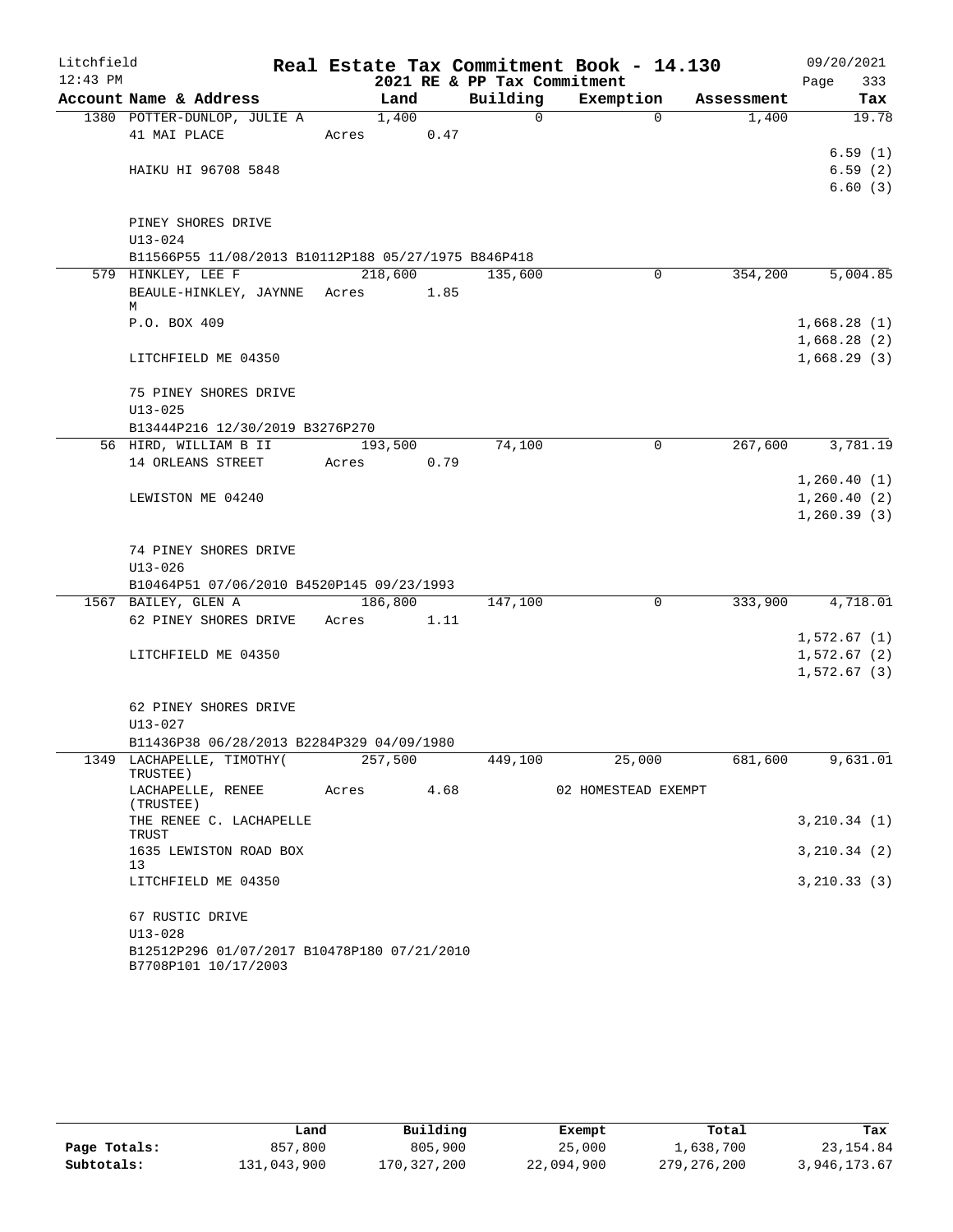| Litchfield   |                                            |                 |          |                                         | Real Estate Tax Commitment Book - 14.130 |            | 09/20/2021                   |
|--------------|--------------------------------------------|-----------------|----------|-----------------------------------------|------------------------------------------|------------|------------------------------|
| $12:43$ PM   | Account Name & Address                     | Land            |          | 2021 RE & PP Tax Commitment<br>Building | Exemption                                | Assessment | 334<br>Page                  |
|              | 1738 COTTAGE TRUST                         | 185,400         |          | 83,600                                  | $\Omega$                                 | 269,000    | Tax<br>3,800.97              |
|              | SHAUN FOREMAN & HEATHER Acres              |                 | 0.64     |                                         |                                          |            |                              |
|              | TILLSON (TRUSTEES)                         |                 |          |                                         |                                          |            |                              |
|              | C/O HEATHER TILLSON                        |                 |          |                                         |                                          |            | 1,266.99(1)                  |
|              | 1020 GOLDFOOT ROAD                         |                 |          |                                         |                                          |            | 1,266.99(2)                  |
|              | GLENVILLE NY 12302                         |                 |          |                                         |                                          |            | 1, 266.99(3)                 |
|              | 71 RUSTIC DRIVE                            |                 |          |                                         |                                          |            |                              |
|              | $U13 - 029$                                |                 |          |                                         |                                          |            |                              |
|              | B13048P86 09/21/2018                       |                 |          |                                         |                                          |            |                              |
|              | 1663 STADES, EDWARD J HEIRS                | 183,300         |          | 65,500                                  | 0                                        | 248,800    | 3,515.54                     |
|              | OF:                                        |                 |          |                                         |                                          |            |                              |
|              | P O BOX 73                                 | Acres           | 0.49     |                                         |                                          |            |                              |
|              | LITCHFIELD ME 04350                        |                 |          |                                         |                                          |            | 1, 171.85(1)<br>1, 171.85(2) |
|              |                                            |                 |          |                                         |                                          |            | 1, 171.84(3)                 |
|              |                                            |                 |          |                                         |                                          |            |                              |
|              | 77 RUSTIC DRIVE                            |                 |          |                                         |                                          |            |                              |
|              | $U13 - 030$                                |                 |          |                                         |                                          |            |                              |
|              | B1075P382                                  |                 |          |                                         |                                          |            |                              |
|              | 211 QUINONES, TERESA A                     | 48,000          |          | 75,200                                  | $\mathbf 0$                              | 123,200    | 1,740.82                     |
|              | 34 MACE ROAD                               | Acres           | 2.00     |                                         |                                          |            | 580.27(1)                    |
|              | LITCHFIELD ME 04350                        |                 |          |                                         |                                          |            | 580.27(2)                    |
|              |                                            |                 |          |                                         |                                          |            | 580.28(3)                    |
|              |                                            |                 |          |                                         |                                          |            |                              |
|              | 34 MACE ROAD                               |                 |          |                                         |                                          |            |                              |
|              | $U14 - 001$                                |                 |          |                                         |                                          |            |                              |
|              | B13702P307 09/10/2020                      |                 |          |                                         |                                          |            |                              |
|              | 2471 MADORE, JOHN V                        | 26,500          |          | 0                                       | 0                                        | 26,500     | 374.45                       |
|              | MADORE, KRISTEN MARIE                      | Acres 1.50      |          |                                         |                                          |            |                              |
|              | 64 EASY STREET                             |                 |          |                                         |                                          |            | 124.82(1)<br>124.82(2)       |
|              | LITCHFIELD ME 04350                        |                 |          |                                         |                                          |            | 124.81(3)                    |
|              |                                            |                 |          |                                         |                                          |            |                              |
|              | LEWISTON ROAD                              |                 |          |                                         |                                          |            |                              |
|              | U14-002                                    |                 |          |                                         |                                          |            |                              |
|              | B13408P80 11/25/2019                       |                 |          |                                         |                                          |            |                              |
|              | 839 HILTON, FLOYD G                        | 203,000         |          | 189,700                                 | 25,000                                   | 367,700    | 5,195.60                     |
|              | HILTON, JESSICA L<br>P O BOX 14            | Acres           | 3.30     |                                         | 02 HOMESTEAD EXEMPT                      |            | 1,731.87(1)                  |
|              |                                            |                 |          |                                         |                                          |            | 1,731.87 (2)                 |
|              | LITCHFIELD ME 04350                        |                 |          |                                         |                                          |            | 1,731.86 (3)                 |
|              |                                            |                 |          |                                         |                                          |            |                              |
|              | 70 MACE ROAD                               |                 |          |                                         |                                          |            |                              |
|              | $U14-002A$                                 |                 |          |                                         |                                          |            |                              |
|              | B6488P214 05/23/2001                       |                 |          |                                         |                                          |            |                              |
|              | 2694 JOHNSON KIMBERLY L<br>JOHNSON KEITH A | 34,700<br>Acres | 4.23     | 0                                       | $\mathbf 0$                              | 34,700     | 490.31                       |
|              | 682 NEW GLOUSTER ROAD                      |                 |          |                                         |                                          |            | 163.44(1)                    |
|              |                                            |                 |          |                                         |                                          |            | 163.44(2)                    |
|              | NORTH YARMOUTH ME 04097                    |                 |          |                                         |                                          |            | 163.43(3)                    |
|              |                                            |                 |          |                                         |                                          |            |                              |
|              | MACE ROAD<br>U14-002B                      |                 |          |                                         |                                          |            |                              |
|              | B9489P289 09/06/2007                       |                 |          |                                         |                                          |            |                              |
|              |                                            |                 |          |                                         |                                          |            |                              |
|              |                                            |                 |          |                                         |                                          |            |                              |
|              | Land                                       |                 | Building |                                         | Exempt                                   | Total      | Tax                          |
| Page Totals: | 680,900                                    |                 | 414,000  |                                         | 25,000                                   | 1,069,900  | 15, 117.69                   |

**Subtotals:** 131,724,800 170,741,200 22,119,900 280,346,100 3,961,291.36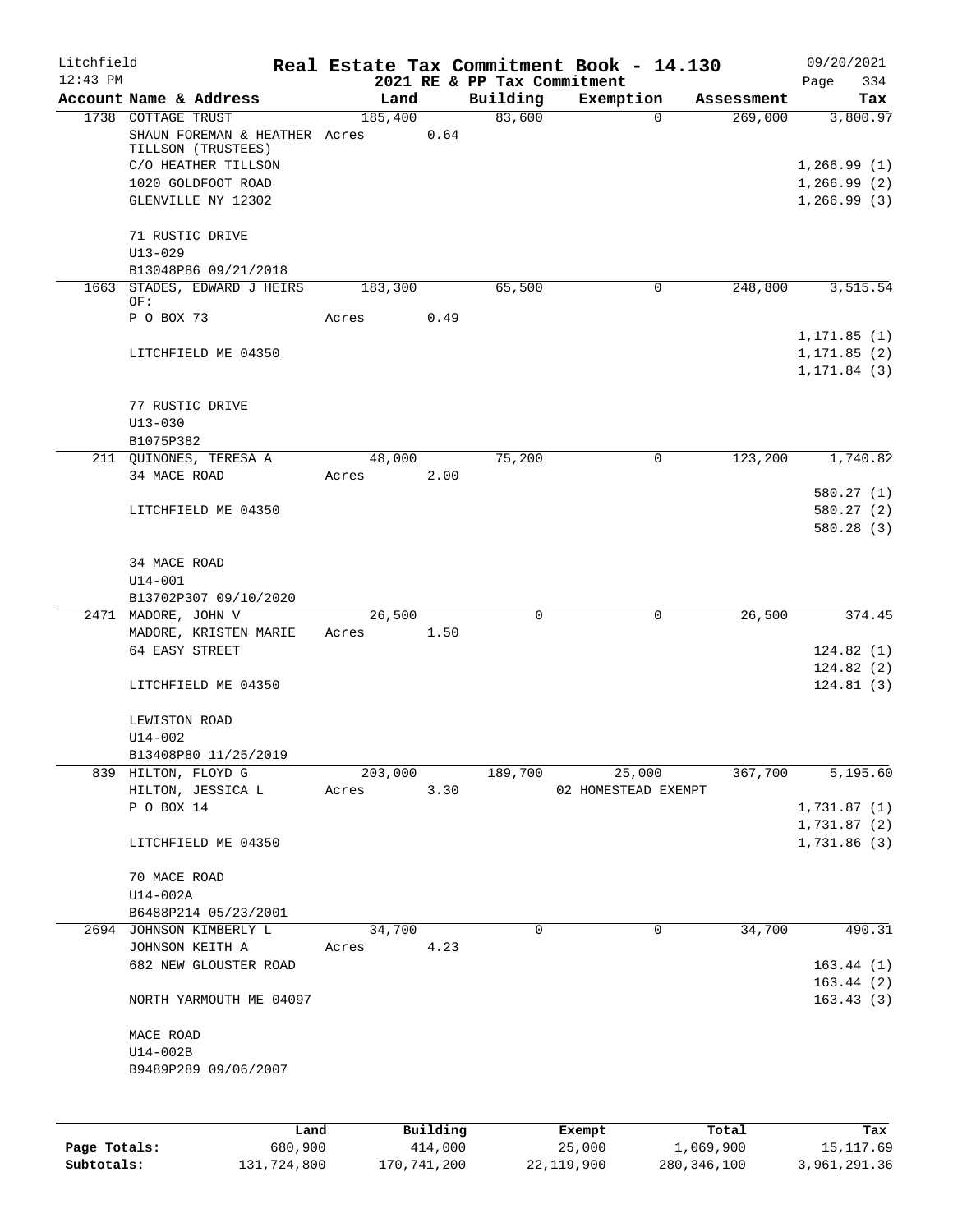| Litchfield   |                                                         |                 |                |                     |                             | Real Estate Tax Commitment Book - 14.130 |                      | 09/20/2021       |
|--------------|---------------------------------------------------------|-----------------|----------------|---------------------|-----------------------------|------------------------------------------|----------------------|------------------|
| $12:43$ PM   |                                                         |                 |                |                     | 2021 RE & PP Tax Commitment |                                          |                      | Page<br>335      |
|              | Account Name & Address<br>689 HARRISON, BRIAN T         |                 | Land<br>27,400 |                     | Building<br>$\mathbf 0$     | Exemption<br>0                           | Assessment<br>27,400 | Tax<br>387.16    |
|              | HARRISON, KATHLEEN A<br>2 DONOVAN DR                    |                 | Acres          | 1.80                |                             |                                          |                      | 129.05(1)        |
|              |                                                         |                 |                |                     |                             |                                          |                      | 129.05(2)        |
|              | WEST NEWBURY MA<br>01985-1930                           |                 |                |                     |                             |                                          |                      | 129.06(3)        |
|              | 102 MACE ROAD<br>$U14 - 004$                            |                 |                |                     |                             |                                          |                      |                  |
|              | B13103P146 12/07/2018 B7414P7                           |                 |                |                     |                             |                                          |                      |                  |
|              | 688 HARRISON, BRIAN T                                   |                 | 198,600        |                     | 140,000                     | 0                                        | 338,600              | 4,784.42         |
|              | HARRISON, KATHLEEN A                                    |                 | Acres          | 0.83                |                             |                                          |                      |                  |
|              | 2 DONOVAN DR                                            |                 |                |                     |                             |                                          |                      | 1,594.81(1)      |
|              |                                                         |                 |                |                     |                             |                                          |                      | 1,594.81(2)      |
|              | WEST NEWBURY MA<br>01985-1930                           |                 |                |                     |                             |                                          |                      | 1,594.80(3)      |
|              | 102 MACE ROAD<br>$U14 - 005$                            |                 |                |                     |                             |                                          |                      |                  |
|              | B13103P146 12/07/2018 B7414P7 05/16/2003                |                 |                |                     |                             |                                          |                      |                  |
|              | 838 HARRISON, BRIAN T                                   |                 | 30,600         |                     | $\Omega$                    | 0                                        | 30,600               | 432.38           |
|              | HARRISON, KATHLEEN A                                    |                 | Acres          | 2.85                |                             |                                          |                      |                  |
|              | 2 DONOVAN DR                                            |                 |                |                     |                             |                                          |                      | 144.13(1)        |
|              |                                                         |                 |                |                     |                             |                                          |                      | 144.13(2)        |
|              | WEST NEWBURY MA<br>01985-1930                           |                 |                |                     |                             |                                          |                      | 144.12(3)        |
|              | MACE ROAD                                               |                 |                |                     |                             |                                          |                      |                  |
|              | $U14 - 006$                                             |                 |                |                     |                             |                                          |                      |                  |
|              | B13103P146 12/07/2018                                   |                 |                |                     |                             |                                          |                      |                  |
|              | 1332 BLAIS, JEFFREY A                                   |                 | 150,100        |                     | 47,600                      | 0                                        | 197,700              | 2,793.50         |
|              | HORTON, MICHAEL J                                       |                 | Acres          | 0.34                |                             |                                          |                      |                  |
|              | 1223 RIVER ROAD                                         |                 |                |                     |                             |                                          |                      | 931.17(1)        |
|              |                                                         |                 |                |                     |                             |                                          |                      | 931.17(2)        |
|              | BOWDOINHAM ME 04008                                     |                 |                |                     |                             |                                          |                      | 931.16(3)        |
|              | 118 MACE ROAD                                           |                 |                |                     |                             |                                          |                      |                  |
|              | U14-007                                                 |                 |                |                     |                             |                                          |                      |                  |
|              | B11067P316 06/11/2012 B9159P43 11/09/2006 B2403P332     |                 |                |                     |                             |                                          |                      |                  |
|              | 6 ADAMS, WILLIAM C                                      |                 | 125,900        |                     | 41,000                      | $\mathbf 0$                              | 166,900              | 2,358.30         |
|              | 400 STEVENS MILL ROAD                                   |                 | Acres          | 0.23                |                             |                                          |                      |                  |
|              |                                                         |                 |                |                     |                             |                                          |                      | 786.10 (1)       |
|              | AUBURN ME 04210                                         |                 |                |                     |                             |                                          |                      | 786.10 (2)       |
|              |                                                         |                 |                |                     |                             |                                          |                      | 786.10 (3)       |
|              | 126 MACE ROAD                                           |                 |                |                     |                             |                                          |                      |                  |
|              | $U14 - 008$                                             |                 |                |                     |                             |                                          |                      |                  |
|              | B212P183                                                |                 |                |                     |                             |                                          |                      |                  |
|              | 1239 GALLANT, TIMOTHY E                                 |                 | 48,300         |                     | 58,600                      | 25,000                                   | 81,900               | 1,157.25         |
|              | P.O.BOX 455                                             |                 | Acres          | 2.10                |                             | 02 HOMESTEAD EXEMPT                      |                      |                  |
|              |                                                         |                 |                |                     |                             |                                          |                      | 385.75 (1)       |
|              | LITCHFIELD ME 04350                                     |                 |                |                     |                             |                                          |                      | 385.75 (2)       |
|              |                                                         |                 |                |                     |                             |                                          |                      | 385.75 (3)       |
|              | 125 MACE ROAD                                           |                 |                |                     |                             |                                          |                      |                  |
|              | $U14 - 009$<br>B9406P192 06/19/2007 B6999P49 07/29/2002 |                 |                |                     |                             |                                          |                      |                  |
|              |                                                         |                 |                |                     |                             |                                          |                      |                  |
|              |                                                         |                 |                |                     |                             |                                          |                      |                  |
| Page Totals: |                                                         | Land<br>580,900 |                | Building<br>287,200 |                             | Exempt<br>25,000                         | Total<br>843,100     | Tax<br>11,913.01 |
|              |                                                         |                 |                |                     |                             |                                          |                      |                  |

**Subtotals:** 132,305,700 171,028,400 22,144,900 281,189,200 3,973,204.37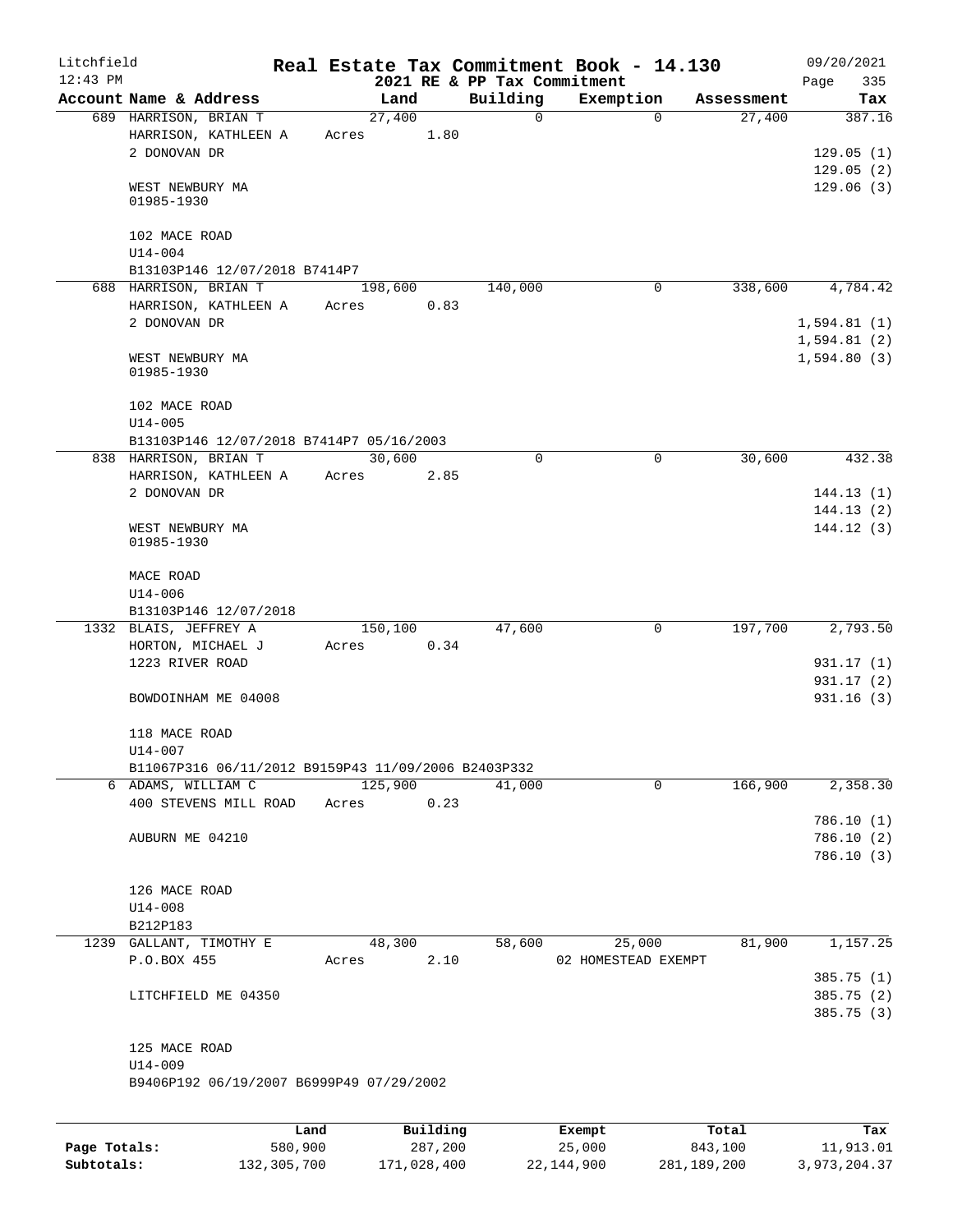| Litchfield   |                    |                                            | Real Estate Tax Commitment Book - 14.130 |             |                                         |                     |             |                       | 09/20/2021                 |
|--------------|--------------------|--------------------------------------------|------------------------------------------|-------------|-----------------------------------------|---------------------|-------------|-----------------------|----------------------------|
| $12:43$ PM   |                    | Account Name & Address                     |                                          |             | 2021 RE & PP Tax Commitment<br>Building |                     |             |                       | Page<br>336                |
|              | 1324 ORRALL, DAVID |                                            | Land<br>180,300                          |             | 46,800                                  | Exemption           | 31,000      | Assessment<br>196,100 | Tax<br>2,770.89            |
|              | P O BOX 53         |                                            | Acres                                    | 0.49        |                                         | 02 HOMESTEAD EXEMPT |             |                       |                            |
|              |                    |                                            |                                          |             |                                         | 03 VETERANS EXEMPT  |             |                       | 923.63(1)                  |
|              |                    | LITCHFIELD ME 04350                        |                                          |             |                                         |                     |             |                       | 923.63 (2)                 |
|              |                    |                                            |                                          |             |                                         |                     |             |                       | 923.63(3)                  |
|              | 134 MACE ROAD      |                                            |                                          |             |                                         |                     |             |                       |                            |
|              | $U14 - 010$        |                                            |                                          |             |                                         |                     |             |                       |                            |
|              |                    | B6242P135 07/25/2000                       |                                          |             |                                         |                     |             |                       |                            |
|              |                    | 814 LETOURNEAU, ELAINE M                   | 120,900                                  |             | 32,400                                  |                     | $\mathbf 0$ | 153,300               | 2,166.13                   |
|              | 7 SULLIVAN LANE    |                                            | . Acres                                  | 0.21        |                                         |                     |             |                       |                            |
|              |                    |                                            |                                          |             |                                         |                     |             |                       | 722.04(1)                  |
|              | SACO ME 04072      |                                            |                                          |             |                                         |                     |             |                       | 722.04(2)                  |
|              |                    |                                            |                                          |             |                                         |                     |             |                       | 722.05(3)                  |
|              | 148 MACE ROAD      |                                            |                                          |             |                                         |                     |             |                       |                            |
|              | $U14 - 011$        |                                            |                                          |             |                                         |                     |             |                       |                            |
|              |                    | B13894P127 02/10/2021 B13796P86 11/19/2020 |                                          |             |                                         |                     |             |                       |                            |
|              |                    | 1393 MITTICA, DEBORAH,                     | 173,000                                  |             | 47,400                                  |                     | $\mathbf 0$ | 220,400               | 3, 114.25                  |
|              | ET.AL.             |                                            |                                          |             |                                         |                     |             |                       |                            |
|              | PO BOX 275         |                                            | Acres                                    | 0.43        |                                         |                     |             |                       |                            |
|              |                    |                                            |                                          |             |                                         |                     |             |                       | 1,038.08(1)                |
|              |                    | LITCHFIELD ME 04350                        |                                          |             |                                         |                     |             |                       | 1,038.08(2)<br>1,038.09(3) |
|              |                    |                                            |                                          |             |                                         |                     |             |                       |                            |
|              | 152 MACE ROAD      |                                            |                                          |             |                                         |                     |             |                       |                            |
|              | $U14 - 012$        |                                            |                                          |             |                                         |                     |             |                       |                            |
|              | B6778P67           |                                            |                                          |             |                                         |                     |             |                       |                            |
|              |                    | 1335 OUELLETTE ET AL, DENNIS 129,400       |                                          |             | 76,100                                  |                     | 0           | 205,500               | 2,903.72                   |
|              | R<br>6 FAYE STREET |                                            | Acres                                    | 0.22        |                                         |                     |             |                       |                            |
|              |                    |                                            |                                          |             |                                         |                     |             |                       | 967.91(1)                  |
|              |                    | TOPSHAM ME 04086                           |                                          |             |                                         |                     |             |                       | 967.91(2)                  |
|              |                    |                                            |                                          |             |                                         |                     |             |                       | 967.90 (3)                 |
|              |                    |                                            |                                          |             |                                         |                     |             |                       |                            |
|              | 166 MACE ROAD      |                                            |                                          |             |                                         |                     |             |                       |                            |
|              | $U14 - 013$        |                                            |                                          |             |                                         |                     |             |                       |                            |
|              | B4770P168          |                                            |                                          |             |                                         |                     |             |                       |                            |
| 1723         | 73 FOUNTAIN ST     | THIBEAU, FREDERICK W                       | 130,700<br>Acres                         | 0.25        | 58,100                                  |                     | 0           | 188,800               | 2,667.74                   |
|              |                    |                                            |                                          |             |                                         |                     |             |                       | 889.25 (1)                 |
|              |                    | GARDINER ME 04345                          |                                          |             |                                         |                     |             |                       | 889.25 (2)                 |
|              |                    |                                            |                                          |             |                                         |                     |             |                       | 889.24 (3)                 |
|              |                    |                                            |                                          |             |                                         |                     |             |                       |                            |
|              |                    | 4 SALAMANDER DRIVE                         |                                          |             |                                         |                     |             |                       |                            |
|              | $U14 - 014$        |                                            |                                          |             |                                         |                     |             |                       |                            |
|              | B1660P66           |                                            |                                          |             |                                         |                     |             |                       |                            |
| 1557         | PAMELA(1/2 INT)    | GARTLEY, WILLIAM E. &                      | 115,700                                  |             | 37,800                                  |                     | 0           | 153,500               | 2,168.96                   |
|              |                    | GARTLEY, CARL F. & AMY                     | Acres                                    | 0.19        |                                         |                     |             |                       |                            |
|              | R.(1/4 INT)        |                                            |                                          |             |                                         |                     |             |                       |                            |
|              |                    | GARTLEY, WILLIAM B. &                      |                                          |             |                                         |                     |             |                       | 722.99(1)                  |
|              | P.O. BOX 103       | CAROLE (1/4 INT)                           |                                          |             |                                         |                     |             |                       | 722.99(2)                  |
|              |                    | LITCHFIELD ME 04350                        |                                          |             |                                         |                     |             |                       | 722.98 (3)                 |
|              |                    |                                            |                                          |             |                                         |                     |             |                       |                            |
|              |                    | 6 SALAMANDER DRIVE                         |                                          |             |                                         |                     |             |                       |                            |
|              | $U14 - 015$        |                                            |                                          |             |                                         |                     |             |                       |                            |
|              |                    | B11093P63 06/18/2012 B2858P81              |                                          |             |                                         |                     |             |                       |                            |
|              |                    | Land                                       |                                          | Building    |                                         | Exempt              |             | Total                 | Tax                        |
| Page Totals: |                    | 850,000                                    |                                          | 298,600     |                                         | 31,000              |             | 1,117,600             | 15,791.69                  |
| Subtotals:   |                    | 133, 155, 700                              |                                          | 171,327,000 |                                         | 22,175,900          | 282,306,800 |                       | 3,988,996.06               |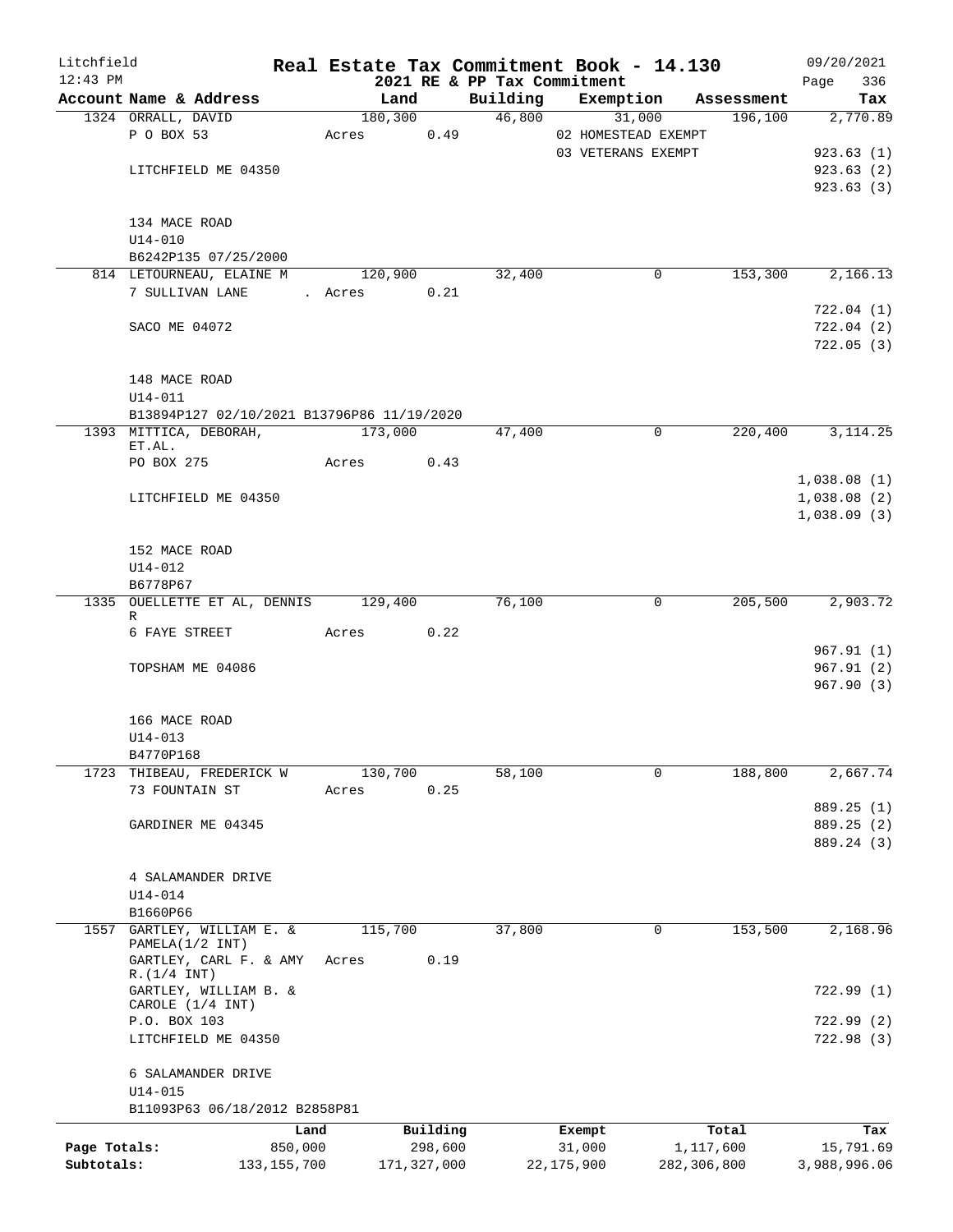| Litchfield   |                                                                       |             |         |             |                             | Real Estate Tax Commitment Book - 14.130 |                     | 09/20/2021   |
|--------------|-----------------------------------------------------------------------|-------------|---------|-------------|-----------------------------|------------------------------------------|---------------------|--------------|
| $12:43$ PM   |                                                                       |             |         |             | 2021 RE & PP Tax Commitment |                                          |                     | 337<br>Page  |
|              | Account Name & Address                                                |             | Land    |             | Building                    | Exemption                                | Assessment          | Tax          |
|              | 803 CASTONGUAY, DENIS R                                               |             | 141,300 |             | 54,300                      |                                          | 195,600<br>$\Omega$ | 2,763.83     |
|              | CASTONGUAY, NANCY L                                                   |             | Acres   | 0.27        |                             |                                          |                     |              |
|              | 1256 SABATTUS STREET                                                  |             |         |             |                             |                                          |                     | 921.28(1)    |
|              |                                                                       |             |         |             |                             |                                          |                     | 921.28(2)    |
|              | LEWISTON ME 04240                                                     |             |         |             |                             |                                          |                     | 921.27(3)    |
|              | 10 SALAMANDER DRIVE                                                   |             |         |             |                             |                                          |                     |              |
|              | $U14 - 016$                                                           |             |         |             |                             |                                          |                     |              |
|              | B10885P248 11/14/2011 B1399P358 10/26/1965<br>215 BENEDIX, GERTRUDE & |             | 134,300 |             | 74,300                      |                                          | 208,600<br>0        | 2,947.52     |
|              | JAMES (HEIRS OF)<br>TRUSTEES                                          |             |         |             |                             |                                          |                     |              |
|              | FAMILY TRUST                                                          |             | Acres   | 0.24        |                             |                                          |                     |              |
|              | C/O KEVIN BENEDIX                                                     |             |         |             |                             |                                          |                     | 982.51 (1)   |
|              | 5 FAN PIER BLVD UNIT                                                  |             |         |             |                             |                                          |                     | 982.51 (2)   |
|              | 1912                                                                  |             |         |             |                             |                                          |                     |              |
|              | BOSTON MA 02210                                                       |             |         |             |                             |                                          |                     | 982.50 (3)   |
|              | 9 SALAMANDER DRIVE                                                    |             |         |             |                             |                                          |                     |              |
|              | $U14 - 017$                                                           |             |         |             |                             |                                          |                     |              |
|              | B9383P271 06/12/2007 B6359P48 01/20/6200                              |             |         |             |                             |                                          |                     |              |
|              | 665 GARTLEY, WILLIAM E                                                |             | 136,700 |             | 121,500                     | 25,000                                   | 233,200             | 3,295.12     |
|              | GARTLEY PAMELA A                                                      |             | Acres   | 0.25        |                             | 02 HOMESTEAD EXEMPT                      |                     |              |
|              | PO BOX 103                                                            |             |         |             |                             |                                          |                     | 1,098.37(1)  |
|              |                                                                       |             |         |             |                             |                                          |                     | 1,098.37(2)  |
|              | LITCHFIELD ME 04350                                                   |             |         |             |                             |                                          |                     | 1,098.38(3)  |
|              | 180 MACE ROAD                                                         |             |         |             |                             |                                          |                     |              |
|              | $U14 - 018$                                                           |             |         |             |                             |                                          |                     |              |
|              | B9349P132 05/14/2007 B7517P17 B5521P331                               |             |         |             |                             |                                          |                     |              |
|              | 804 HEALD, HERBERT RUSSELL                                            |             | 129,400 |             | 77,400                      | $\mathbf 0$                              | 206,800             | 2,922.08     |
|              | 8 MANKILL BROOK ROAD                                                  |             | Acres   | 0.22        |                             |                                          |                     |              |
|              |                                                                       |             |         |             |                             |                                          |                     | 974.03(1)    |
|              | PLAISTOW NH 03865                                                     |             |         |             |                             |                                          |                     | 974.03(2)    |
|              |                                                                       |             |         |             |                             |                                          |                     | 974.02(3)    |
|              | 184 MACE ROAD                                                         |             |         |             |                             |                                          |                     |              |
|              | U14-019                                                               |             |         |             |                             |                                          |                     |              |
|              | B5887P319 03/09/1999                                                  |             |         |             |                             |                                          |                     |              |
|              | 1732 PELLETIER, JOLINE C                                              |             | 125,900 |             | 84,700                      | 31,000                                   | 179,600             | 2,537.75     |
|              | PELLETIER, GARY J                                                     |             | Acres   | 0.23        |                             | 03 VETERANS EXEMPT                       |                     |              |
|              | PO BOX 123                                                            |             |         |             |                             | 02 HOMESTEAD EXEMPT                      |                     | 845.92 (1)   |
|              |                                                                       |             |         |             |                             |                                          |                     | 845.92 (2)   |
|              | LITCHFIELD ME 04350                                                   |             |         |             |                             |                                          |                     | 845.91 (3)   |
|              | 188 MACE ROAD                                                         |             |         |             |                             |                                          |                     |              |
|              | $U14 - 020$                                                           |             |         |             |                             |                                          |                     |              |
|              | B13088P307 11/07/2018                                                 |             |         |             |                             |                                          |                     |              |
|              | 1002 DOYLE, BRUCE                                                     |             | 118,400 |             | 29,400                      | 0                                        | 147,800             | 2,088.41     |
|              | DOYLE, LORAINE                                                        |             | Acres   | 0.20        |                             |                                          |                     |              |
|              | 31 DOYLE ST                                                           |             |         |             |                             |                                          |                     | 696.14(1)    |
|              |                                                                       |             |         |             |                             |                                          |                     | 696.14 (2)   |
|              | LITCHFIELD ME 04350                                                   |             |         |             |                             |                                          |                     | 696.13(3)    |
|              | 192 MACE ROAD                                                         |             |         |             |                             |                                          |                     |              |
|              | $U14 - 021$                                                           |             |         |             |                             |                                          |                     |              |
|              | B4999P192                                                             |             |         |             |                             |                                          |                     |              |
|              |                                                                       |             |         |             |                             |                                          |                     |              |
|              |                                                                       | Land        |         | Building    |                             | Exempt                                   | Total               | Tax          |
| Page Totals: |                                                                       | 786,000     |         | 441,600     |                             | 56,000                                   | 1,171,600           | 16,554.71    |
| Subtotals:   |                                                                       | 133,941,700 |         | 171,768,600 |                             | 22, 231, 900                             | 283, 478, 400       | 4,005,550.77 |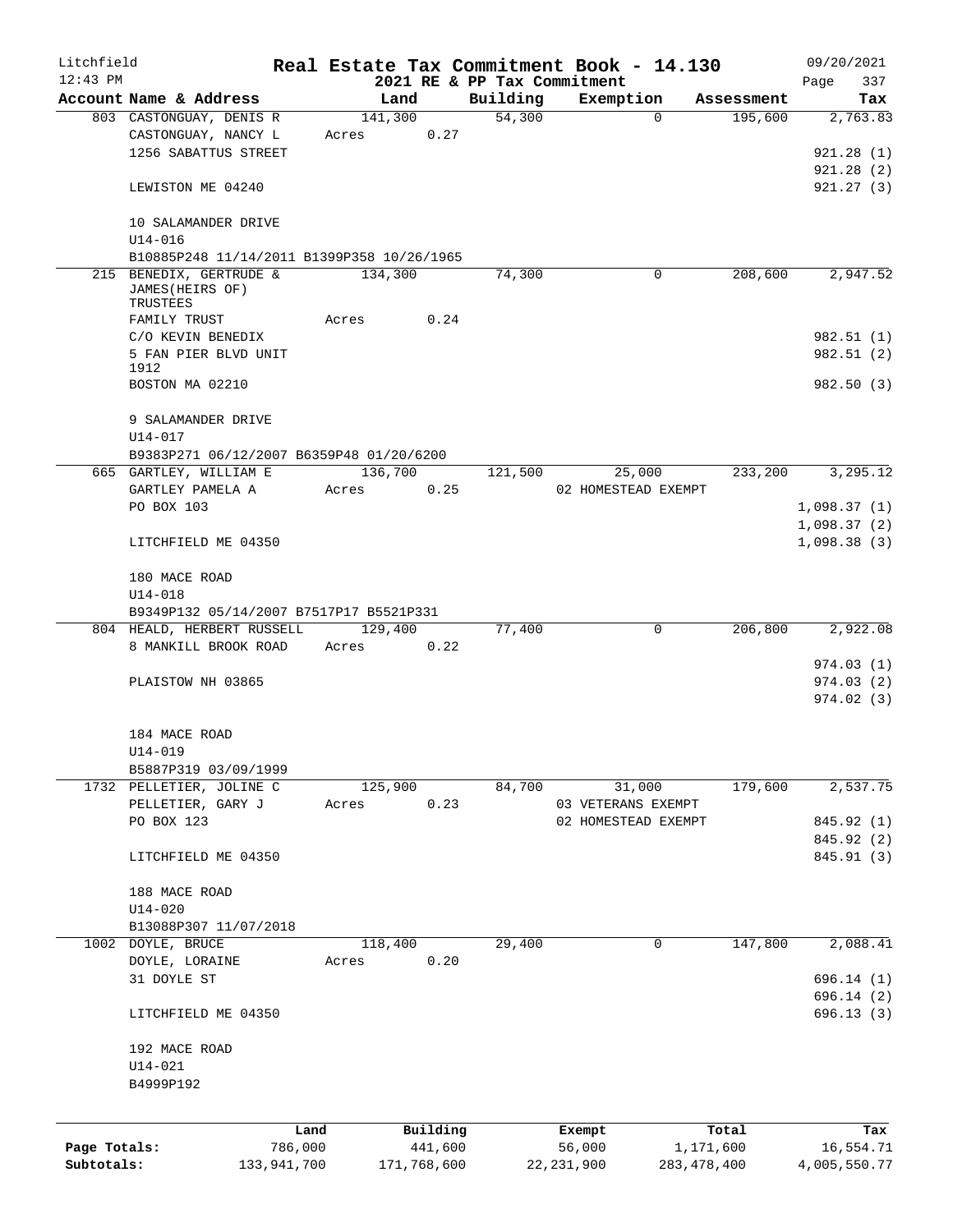| Litchfield   |                                                               |         |         |          |                             | Real Estate Tax Commitment Book - 14.130 |            | 09/20/2021  |
|--------------|---------------------------------------------------------------|---------|---------|----------|-----------------------------|------------------------------------------|------------|-------------|
| $12:43$ PM   |                                                               |         |         |          | 2021 RE & PP Tax Commitment |                                          |            | 338<br>Page |
|              | Account Name & Address                                        |         | Land    |          | Building                    | Exemption                                | Assessment | Tax         |
|              | 73 LIPPMAN THOMAS C                                           |         | 131,900 |          | 68,400                      | 0                                        | 200,300    | 2,830.24    |
|              | FOSTER DIANE L                                                |         | Acres   | 0.23     |                             |                                          |            |             |
|              | 35 EDGEWOOD ROAD                                              |         |         |          |                             |                                          |            | 943.41 (1)  |
|              |                                                               |         |         |          |                             |                                          |            | 943.41 (2)  |
|              | DURHAM NH 03824                                               |         |         |          |                             |                                          |            | 943.42 (3)  |
|              |                                                               |         |         |          |                             |                                          |            |             |
|              | 198 MACE ROAD                                                 |         |         |          |                             |                                          |            |             |
|              | $U14 - 022$                                                   |         |         |          |                             |                                          |            |             |
|              | B5774P336 06/28/2004                                          |         | 123,400 |          | 40,800                      | 0                                        | 164,200    |             |
|              | 1319 OFARRELL, HELEN A AS<br>TRUSTEE FOR HELEN A<br>O'FARRELL |         |         |          |                             |                                          |            | 2,320.15    |
|              | 308 HARRISON CIRCLE                                           |         | Acres   | 0.22     |                             |                                          |            |             |
|              |                                                               |         |         |          |                             |                                          |            | 773.38(1)   |
|              | LOCUST GROVE VA 22508                                         |         |         |          |                             |                                          |            | 773.38(2)   |
|              |                                                               |         |         |          |                             |                                          |            | 773.39(3)   |
|              | 194 MACE ROAD                                                 |         |         |          |                             |                                          |            |             |
|              | U14-022A                                                      |         |         |          |                             |                                          |            |             |
|              | B2251P252 09/13/2004                                          |         |         |          |                             |                                          |            |             |
|              | 133 BERUBE, RONALD, JOHN &                                    |         | 131,900 |          | 73,800                      | 0                                        | 205,700    | 2,906.54    |
|              | MARC                                                          |         |         |          |                             |                                          |            |             |
|              | 37 HENRY ROAD                                                 |         | Acres   | 0.23     |                             |                                          |            |             |
|              |                                                               |         |         |          |                             |                                          |            | 968.85(1)   |
|              | NO YARMOUTH ME 04097                                          |         |         |          |                             |                                          |            | 968.85(2)   |
|              |                                                               |         |         |          |                             |                                          |            | 968.84(3)   |
|              | 202 MACE ROAD                                                 |         |         |          |                             |                                          |            |             |
|              | $U14 - 023$                                                   |         |         |          |                             |                                          |            |             |
|              | B5443P151                                                     |         |         |          |                             |                                          |            |             |
| 1737         | DANA,. MICHAEL & JANET                                        |         | 118,400 |          | 33,100                      | 0                                        | 151,500    | 2,140.70    |
|              | DANA, JANET                                                   |         | Acres   | 0.20     |                             |                                          |            |             |
|              | 32 HURRICANE RIDGE                                            |         |         |          |                             |                                          |            | 713.57(1)   |
|              |                                                               |         |         |          |                             |                                          |            | 713.57(2)   |
|              | HARPSWELL ME 04079                                            |         |         |          |                             |                                          |            | 713.56(3)   |
|              | 206 MACE ROAD                                                 |         |         |          |                             |                                          |            |             |
|              | U14-024                                                       |         |         |          |                             |                                          |            |             |
|              | B5496P32                                                      |         |         |          |                             |                                          |            |             |
|              | 2725 CHAPUT, ROD H                                            |         | 215,400 |          | 83,200                      | 25,000                                   | 273,600    | 3,865.97    |
|              | CHAPUT, CLAUDINE A                                            |         | Acres   | 31.38    |                             | 02 HOMESTEAD EXEMPT                      |            |             |
|              | PO BOX 65                                                     |         |         |          |                             |                                          |            | 1,288.66(1) |
|              |                                                               |         |         |          |                             |                                          |            | 1,288.66(2) |
|              | LITCHFIELD ME 04350                                           |         |         |          |                             |                                          |            | 1,288.65(3) |
|              | 208 MACE ROAD                                                 |         |         |          |                             |                                          |            |             |
|              | $U14 - 025$                                                   |         |         |          |                             |                                          |            |             |
|              | B9928P282 12/11/2008                                          |         |         |          |                             |                                          |            |             |
|              | 970 LINE, ROGER G II                                          |         | 62,600  |          | 128,700                     | 31,000                                   | 160,300    | 2,265.04    |
|              | LINE, AMY D                                                   |         | Acres   | 9.50     |                             | 02 HOMESTEAD EXEMPT                      |            |             |
|              | 1659 LEWISTON ROAD                                            |         |         |          |                             | 03 VETERANS EXEMPT                       |            | 755.01(1)   |
|              |                                                               |         |         |          |                             |                                          |            | 755.01(2)   |
|              | LITCHFIELD ME 04350                                           |         |         |          |                             |                                          |            | 755.02(3)   |
|              | 1659 LEWISTON ROAD                                            |         |         |          |                             |                                          |            |             |
|              | $U14 - 026$                                                   |         |         |          |                             |                                          |            |             |
|              | B11849P27 11/12/2014 B5395P334                                |         |         |          |                             |                                          |            |             |
|              |                                                               | Land    |         | Building |                             |                                          | Total      | Tax         |
| Page Totals: |                                                               | 783,600 |         | 428,000  |                             | Exempt<br>56,000                         | 1,155,600  | 16,328.64   |
|              |                                                               |         |         |          |                             |                                          |            |             |

**Subtotals:** 134,725,300 172,196,600 22,287,900 284,634,000 4,021,879.41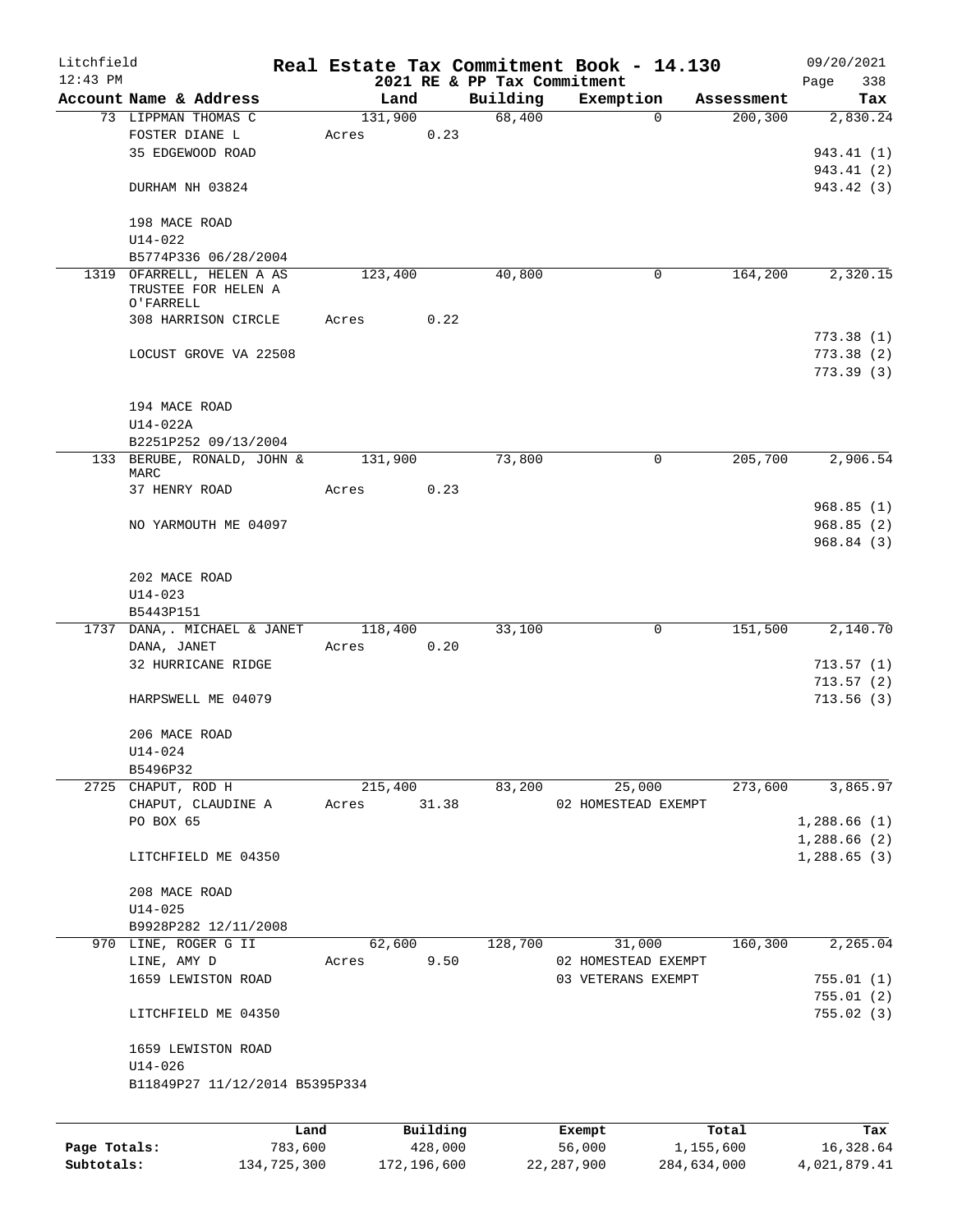| Litchfield<br>$12:43$ PM |                                                                            |       |         |      | 2021 RE & PP Tax Commitment | Real Estate Tax Commitment Book - 14.130 |            | 09/20/2021<br>339<br>Page                 |
|--------------------------|----------------------------------------------------------------------------|-------|---------|------|-----------------------------|------------------------------------------|------------|-------------------------------------------|
|                          | Account Name & Address                                                     |       | Land    |      | Building                    | Exemption                                | Assessment | Tax                                       |
|                          | 2575 CHAPEL HOLDINGS LLC.<br>1635 LEWISTON ROAD BOX<br>13                  | Acres | 79,000  | 4.00 | 370,900                     | $\Omega$                                 | 449,900    | 6, 357.09                                 |
|                          | LITCHFIELD ME 04350                                                        |       |         |      |                             |                                          |            | 2,119.03(1)<br>2,119.03(2)<br>2,119.03(3) |
|                          | 1635 LEWISTON ROAD<br>$U14 - 027$<br>B11116P329 06/05/2012                 |       |         |      |                             |                                          |            |                                           |
|                          | 2380 PELLETIER, JOLINE C                                                   |       | 34,800  |      | 24,000                      | 0                                        | 58,800     | 830.84                                    |
|                          | PELLETIER, GARY J<br>PO BOX 123                                            | Acres |         | 4.28 |                             |                                          |            | 276.95(1)<br>276.95(2)                    |
|                          | LITCHFIELD ME 04350                                                        |       |         |      |                             |                                          |            | 276.94(3)                                 |
|                          | MACE ROAD<br>$U14 - 028$                                                   |       |         |      |                             |                                          |            |                                           |
|                          | B13088P307 11/07/2018                                                      |       |         |      |                             |                                          |            |                                           |
|                          | 2379 GARTLEY, WILLIAM<br>GARTLEY PAMELA                                    | Acres | 73,000  | 7.65 | 30,600                      | $\mathsf{O}$                             | 103,600    | 1,463.87                                  |
|                          | P.O. BOX 103                                                               |       |         |      |                             |                                          |            | 487.96 (1)                                |
|                          | LITCHFIELD ME 04350                                                        |       |         |      |                             |                                          |            | 487.96 (2)<br>487.95 (3)                  |
|                          | MACE ROAD<br>$U14 - 029$                                                   |       |         |      |                             |                                          |            |                                           |
|                          | B7517P71 07/17/2003                                                        |       |         |      |                             |                                          |            |                                           |
|                          | 2306 DUPAL, TYLER                                                          |       | 46,200  |      | 168,000                     | 25,000                                   | 189,200    | 2,673.40                                  |
|                          | 10 LUCKY DRIVE                                                             | Acres |         | 1.40 |                             | 02 HOMESTEAD EXEMPT                      |            |                                           |
|                          |                                                                            |       |         |      |                             |                                          |            | 891.13 (1)                                |
|                          | LITCHFIELD ME 04350                                                        |       |         |      |                             |                                          |            | 891.13 (2)<br>891.14 (3)                  |
|                          | 10 LUCKY DRIVE<br>$U14 - 030$<br>B12255P91 03/31/2016 B7071P135 02/22/2005 |       |         |      |                             |                                          |            |                                           |
|                          | 2759 BUTTON-MCEWAN, DONNA C                                                |       | 45,000  |      | 52,600                      | 25,000                                   | 72,600     | 1,025.84                                  |
|                          | PO BOX 176                                                                 | Acres |         | 1.00 |                             | 02 HOMESTEAD EXEMPT                      |            | 341.95(1)                                 |
|                          | LITCHFIELD ME 04350                                                        |       |         |      |                             |                                          |            | 341.95(2)<br>341.94(3)                    |
|                          | 2 LUCKY DRIVE                                                              |       |         |      |                             |                                          |            |                                           |
|                          | U14-030A                                                                   |       |         |      |                             |                                          |            |                                           |
|                          | B12086P60 08/24/2015 B11822P341 10/09/2014<br>B10760P347 06/22/2011        |       |         |      |                             |                                          |            |                                           |
|                          | 886 JANNER, THEODORE                                                       |       | 141,800 | 0.30 | 52,300                      | $\mathbf 0$                              | 194,100    | 2,742.63                                  |
|                          | 34 POPLAR AVE                                                              | Acres |         |      |                             |                                          |            | 914.21(1)                                 |
|                          | POMPTON PLAINS NJ 07444                                                    |       |         |      |                             |                                          |            | 914.21(2)                                 |
|                          |                                                                            |       |         |      |                             |                                          |            | 914.21(3)                                 |
|                          | 154 COMMUNITY DRIVE<br>$U15 - 001$                                         |       |         |      |                             |                                          |            |                                           |
|                          |                                                                            |       |         |      |                             |                                          |            |                                           |

|              | Land        | Building    | Exempt     | Total       | Tax          |
|--------------|-------------|-------------|------------|-------------|--------------|
| Page Totals: | 419,800     | 698,400     | 50,000     | 1,068,200   | 15,093.67    |
| Subtotals:   | 135,145,100 | 172,895,000 | 22,337,900 | 285,702,200 | 4,036,973.08 |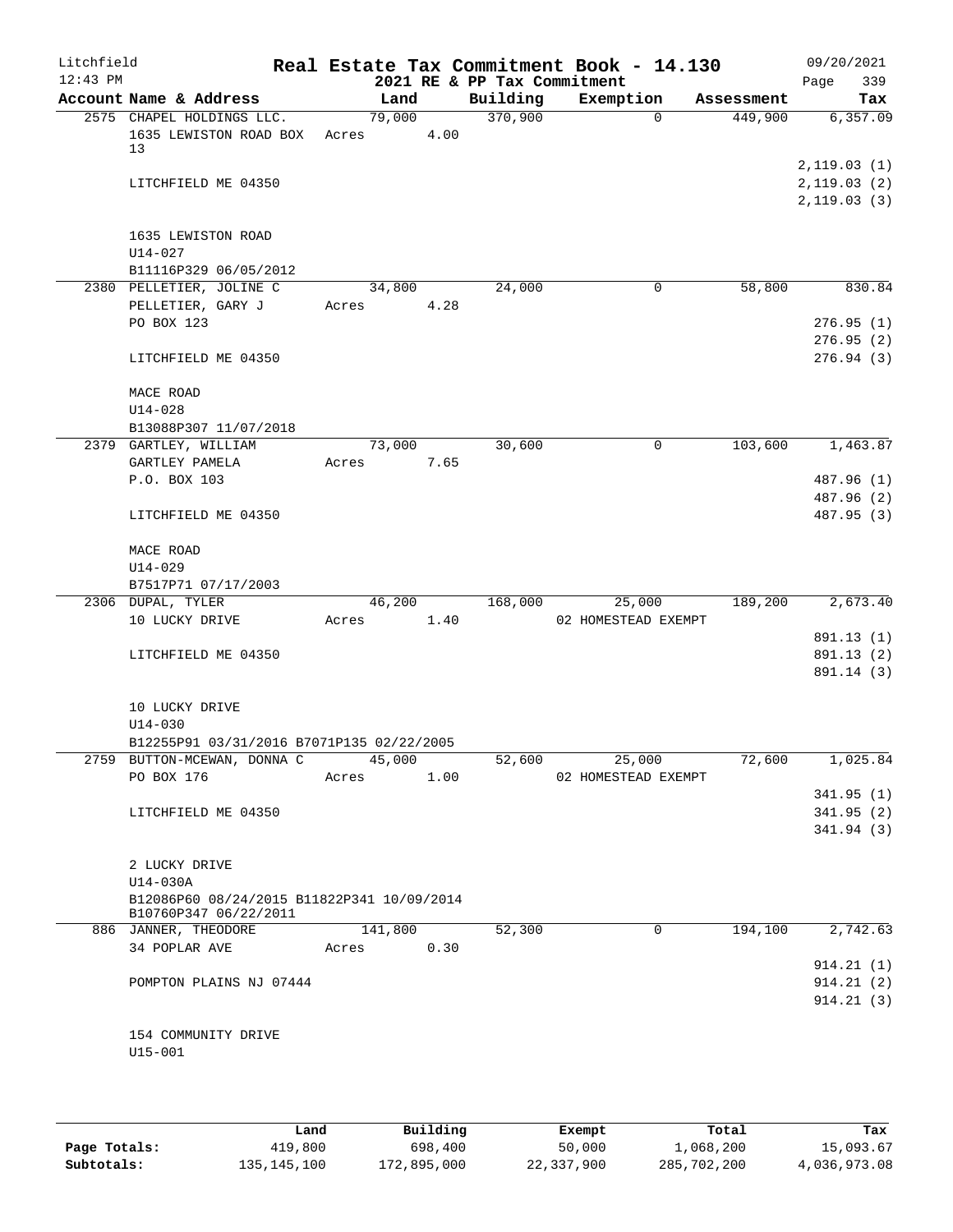| Litchfield |                                            |         |       |                                         | Real Estate Tax Commitment Book - 14.130 |                       | 09/20/2021                   |
|------------|--------------------------------------------|---------|-------|-----------------------------------------|------------------------------------------|-----------------------|------------------------------|
| $12:43$ PM | Account Name & Address                     | Land    |       | 2021 RE & PP Tax Commitment<br>Building | Exemption                                |                       | 340<br>Page                  |
|            | 737 GUSTIN, KAY R ET ALS                   | 187,500 |       | 111,600                                 | $\Omega$                                 | Assessment<br>299,100 | Tax<br>4,226.28              |
|            | 38 RIDGE RD                                | Acres   | 0.56  |                                         |                                          |                       |                              |
|            |                                            |         |       |                                         |                                          |                       | 1,408.76(1)                  |
|            | WALES ME 04280                             |         |       |                                         |                                          |                       | 1,408.76(2)                  |
|            |                                            |         |       |                                         |                                          |                       | 1,408.76(3)                  |
|            |                                            |         |       |                                         |                                          |                       |                              |
|            | 160 COMMUNITY DRIVE                        |         |       |                                         |                                          |                       |                              |
|            | $U15 - 002$                                |         |       |                                         |                                          |                       |                              |
|            | B13172P254 03/13/2019                      |         |       |                                         |                                          |                       |                              |
|            | 740 GUSTIN, LEWIS A                        | 174,300 |       | 66,900                                  | $\mathbf 0$                              | 241,200               | 3,408.16                     |
|            | PO BOX 224                                 | Acres   | 1.70  |                                         |                                          |                       |                              |
|            |                                            |         |       |                                         |                                          |                       | 1, 136.05(1)                 |
|            | LITCHFIELD ME 04350                        |         |       |                                         |                                          |                       | 1, 136.05(2)<br>1, 136.06(3) |
|            |                                            |         |       |                                         |                                          |                       |                              |
|            | 161 COMMUNITY DRIVE                        |         |       |                                         |                                          |                       |                              |
|            | $U15 - 003$                                |         |       |                                         |                                          |                       |                              |
|            | B2838P324 08/24/1982                       |         |       |                                         |                                          |                       |                              |
|            | 1949 WELCH, PAUL                           | 25,600  |       | 0                                       | $\mathbf 0$                              | 25,600                | 361.73                       |
|            | WELCH, MICHAEL                             | Acres   | 1.20  |                                         |                                          |                       |                              |
|            | 44 PIERCE COURT                            |         |       |                                         |                                          |                       | 120.58(1)                    |
|            |                                            |         |       |                                         |                                          |                       | 120.58(2)                    |
|            | NO. WEYMOUTH MA 02191                      |         |       |                                         |                                          |                       | 120.57(3)                    |
|            |                                            |         |       |                                         |                                          |                       |                              |
|            | COMMUNITY DRIVE<br>U15-003A                |         |       |                                         |                                          |                       |                              |
|            | 743 DOYLE, DECLAN RYAN                     | 48,000  |       | 0                                       | 0                                        | 48,000                | 678.24                       |
|            | 82 COMMUNITY DRIVE                         | Acres   | 16.97 |                                         |                                          |                       |                              |
|            |                                            |         |       |                                         |                                          |                       | 226.08(1)                    |
|            | LITCHFIELD ME 04350                        |         |       |                                         |                                          |                       | 226.08(2)                    |
|            |                                            |         |       |                                         |                                          |                       | 226.08(3)                    |
|            |                                            |         |       |                                         |                                          |                       |                              |
|            | 80 COMMUNITY DRIVE                         |         |       |                                         |                                          |                       |                              |
|            | U15-003B                                   |         |       |                                         |                                          |                       |                              |
|            | B12669P150 07/17/2017 B3770P223 07/26/1990 |         |       |                                         |                                          |                       |                              |
|            | 2429 HARKINS JOHN M<br>P O BOX 61          | 50,400  |       | 68,800                                  | 25,000                                   | 94,200                | 1,331.05                     |
|            |                                            | Acres   | 2.79  |                                         | 02 HOMESTEAD EXEMPT                      |                       | 443.68 (1)                   |
|            | LITCHFIELD ME 04350                        |         |       |                                         |                                          |                       | 443.68 (2)                   |
|            |                                            |         |       |                                         |                                          |                       | 443.69 (3)                   |
|            |                                            |         |       |                                         |                                          |                       |                              |
|            | 40 COMMUNITY DRIVE                         |         |       |                                         |                                          |                       |                              |
|            | U15-003B-1                                 |         |       |                                         |                                          |                       |                              |
|            | B8480P3 07/01/2005 B7933P261 05/07/2004    |         |       |                                         |                                          |                       |                              |
|            | 506 DOYLE, DEANNA MAY                      | 48,000  |       | 188,400                                 | 25,000                                   | 211,400               | 2,987.08                     |
|            | DOYLE, KEVIN M                             | Acres   | 2.40  |                                         | 02 HOMESTEAD EXEMPT                      |                       |                              |
|            | 82 COMMUNITY DRIVE                         |         |       |                                         |                                          |                       | 995.69(1)                    |
|            |                                            |         |       |                                         |                                          |                       | 995.69(2)                    |
|            | LITCHFIELD ME 04350                        |         |       |                                         |                                          |                       | 995.70 (3)                   |
|            | 82 COMMUNITY DRIVE                         |         |       |                                         |                                          |                       |                              |
|            | U15-003C                                   |         |       |                                         |                                          |                       |                              |
|            | B3767P219 07/20/1990                       |         |       |                                         |                                          |                       |                              |
|            |                                            |         |       |                                         |                                          |                       |                              |
|            |                                            |         |       |                                         |                                          |                       |                              |

|              | Land        | Building    | Exempt     | Total       | Tax          |
|--------------|-------------|-------------|------------|-------------|--------------|
| Page Totals: | 533,800     | 435,700     | 50,000     | 919,500     | 12,992.54    |
| Subtotals:   | 135,678,900 | 173,330,700 | 22,387,900 | 286,621,700 | 4,049,965.62 |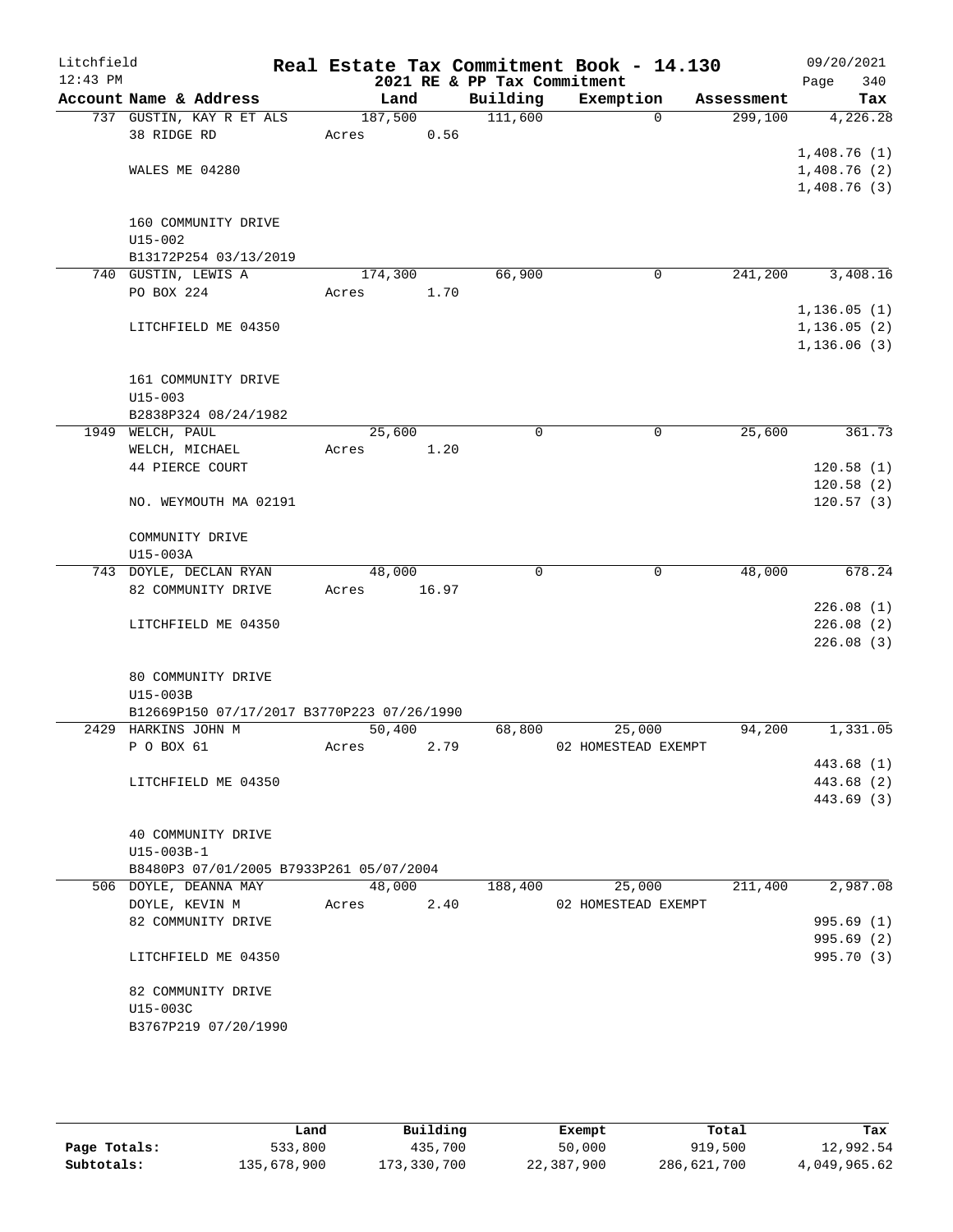| Litchfield<br>$12:43$ PM |                                                      |         |      | 2021 RE & PP Tax Commitment | Real Estate Tax Commitment Book - 14.130 |            | 09/20/2021<br>Page<br>341 |
|--------------------------|------------------------------------------------------|---------|------|-----------------------------|------------------------------------------|------------|---------------------------|
|                          | Account Name & Address                               | Land    |      | Building                    | Exemption                                | Assessment | Tax                       |
|                          | 741 GUSTIN SHAREEN L                                 | 47,900  |      | 75,300                      | 25,000                                   | 98,200     | 1,387.57                  |
|                          | 79 COMMUNITY DRIVE                                   | Acres   | 1.95 |                             | 02 HOMESTEAD EXEMPT                      |            |                           |
|                          |                                                      |         |      |                             |                                          |            | 462.52(1)                 |
|                          | LITCHFIELD ME 04350                                  |         |      |                             |                                          |            | 462.52(2)                 |
|                          |                                                      |         |      |                             |                                          |            | 462.53(3)                 |
|                          |                                                      |         |      |                             |                                          |            |                           |
|                          | 79 COMMUNITY DRIVE                                   |         |      |                             |                                          |            |                           |
|                          | $U15-003D$                                           |         |      |                             |                                          |            |                           |
|                          | B6027P85 08/10/1999                                  |         |      |                             |                                          |            |                           |
|                          | 1544 ADAMS JR., JAMES F                              | 186,400 |      | 203,200                     | 0                                        | 389,600    | 5,505.05                  |
|                          | ADAMS, JAN M                                         | Acres   | 0.96 |                             |                                          |            |                           |
|                          | 109 COMMUNITY DRIVE                                  |         |      |                             |                                          |            | 1,835.02(1)               |
|                          |                                                      |         |      |                             |                                          |            | 1,835.02(2)               |
|                          | LITCHFIELD ME 04350                                  |         |      |                             |                                          |            | 1,835.01(3)               |
|                          |                                                      |         |      |                             |                                          |            |                           |
|                          | 109 COMMUNITY DRIVE                                  |         |      |                             |                                          |            |                           |
|                          | U15-003E                                             |         |      |                             |                                          |            |                           |
|                          | B11537P128 10/03/2013 B10507P161 08/23/2010          |         |      |                             |                                          |            |                           |
|                          | B5524P188 12/02/1997                                 |         |      |                             |                                          |            |                           |
|                          | 457 BRONSHVAYG, RUSLAN                               | 207,400 |      | 140,000                     | $\mathbf 0$                              | 347,400    | 4,908.76                  |
|                          | BRONSHVAYG, STHEPHANIE                               | Acres   | 1.60 |                             |                                          |            |                           |
|                          | 8 MOHAWK LANE                                        |         |      |                             |                                          |            | 1,636.25(1)               |
|                          |                                                      |         |      |                             |                                          |            | 1,636.25(2)               |
|                          | LYNNFIELD MA 01940                                   |         |      |                             |                                          |            | 1,636.26(3)               |
|                          |                                                      |         |      |                             |                                          |            |                           |
|                          | 141 COMMUNITY DRIVE                                  |         |      |                             |                                          |            |                           |
|                          | U15-003F                                             |         |      |                             |                                          |            |                           |
|                          | B13087P319 11/16/2018                                |         |      |                             |                                          |            |                           |
|                          | 2410 FITZGERALD JOHN DAVID                           | 45,800  |      | 131,400                     | 0                                        | 177,200    | 2,503.84                  |
|                          | FITZGERALD LYNN MARIE                                | Acres   | 1.25 |                             |                                          |            |                           |
|                          | 13 EMERSON WAY                                       |         |      |                             |                                          |            | 834.61 (1)                |
|                          |                                                      |         |      |                             |                                          |            | 834.61 (2)                |
|                          | SALEM NH 03079                                       |         |      |                             |                                          |            | 834.62 (3)                |
|                          |                                                      |         |      |                             |                                          |            |                           |
|                          | COMMUNITY DRIVE                                      |         |      |                             |                                          |            |                           |
|                          | U15-003G                                             |         |      |                             |                                          |            |                           |
|                          | B7984P177 06/04/2004                                 |         |      |                             |                                          |            |                           |
|                          | 564 HIGGINS, ADAM                                    | 185,200 |      | 75,100                      | 0                                        | 260,300    | 3,678.04                  |
|                          | HIGGINS, MARIA                                       | Acres   | 0.58 |                             |                                          |            |                           |
|                          | 9 GARDEN WAY                                         |         |      |                             |                                          |            | 1,226.01(1)               |
|                          |                                                      |         |      |                             |                                          |            | 1,226.01(2)               |
|                          | FALMOUTH ME 04105                                    |         |      |                             |                                          |            | 1,226.02(3)               |
|                          |                                                      |         |      |                             |                                          |            |                           |
|                          | 135 COMMUNITY DRIVE                                  |         |      |                             |                                          |            |                           |
|                          | $U15 - 004$                                          |         |      |                             |                                          |            |                           |
|                          | B10552P342 10/06/2010 B4993P142 09/01/1995 B3056P230 |         |      |                             |                                          |            |                           |
|                          | 1840 WELCH, PAUL M                                   | 180,000 |      | 95,000                      | 0                                        | 275,000    | 3,885.75                  |
|                          | WELCH, ROBERTA                                       | Acres   | 0.47 |                             |                                          |            |                           |
|                          | 44 PIERCE COURT                                      |         |      |                             |                                          |            | 1, 295.25(1)              |
|                          |                                                      |         |      |                             |                                          |            | 1, 295.25(2)              |
|                          | NO WEYMOUTH MA 02191                                 |         |      |                             |                                          |            | 1, 295.25(3)              |
|                          |                                                      |         |      |                             |                                          |            |                           |
|                          | 131 COMMUNITY DRIVE                                  |         |      |                             |                                          |            |                           |
|                          | $U15 - 005$                                          |         |      |                             |                                          |            |                           |
|                          | B5344P73                                             |         |      |                             |                                          |            |                           |
|                          |                                                      |         |      |                             |                                          |            |                           |
|                          |                                                      |         |      |                             |                                          |            |                           |

|              | Land        | Building    | Exempt     | Total       | Tax          |
|--------------|-------------|-------------|------------|-------------|--------------|
| Page Totals: | 852,700     | 720,000     | 25,000     | 1,547,700   | 21,869.01    |
| Subtotals:   | 136,531,600 | 174,050,700 | 22,412,900 | 288,169,400 | 4,071,834.63 |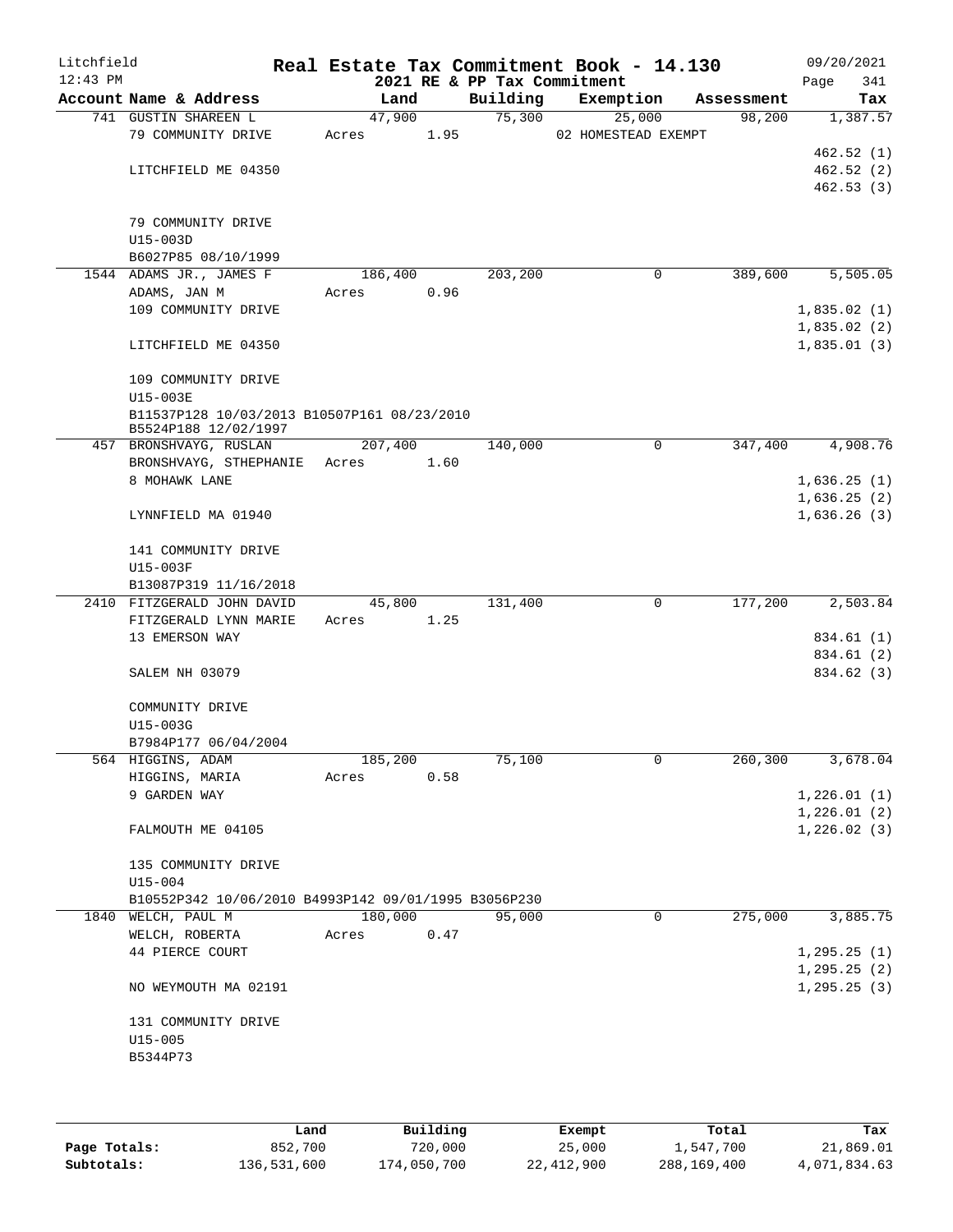| Litchfield |                                                                                                     |         |      |                             | Real Estate Tax Commitment Book - 14.130 |            | 09/20/2021                  |
|------------|-----------------------------------------------------------------------------------------------------|---------|------|-----------------------------|------------------------------------------|------------|-----------------------------|
| $12:43$ PM |                                                                                                     |         |      | 2021 RE & PP Tax Commitment |                                          |            | 342<br>Page                 |
|            | Account Name & Address                                                                              | Land    |      | Building                    | Exemption                                | Assessment | Tax                         |
|            | 1918 LINDAMOOD, CURTIS E                                                                            | 171,200 |      | 57,100                      | 0                                        | 228,300    | 3,225.88                    |
|            | LINDAMOOD, KRISTEN E                                                                                | Acres   | 0.42 |                             |                                          |            |                             |
|            | 11 HEATH LANE                                                                                       |         |      |                             |                                          |            | 1,075.29(1)                 |
|            | NEW LONDON NH 03257                                                                                 |         |      |                             |                                          |            | 1,075.29(2)                 |
|            |                                                                                                     |         |      |                             |                                          |            | 1,075.30(3)                 |
|            | 127 COMMUNITY DRIVE                                                                                 |         |      |                             |                                          |            |                             |
|            | U15-006                                                                                             |         |      |                             |                                          |            |                             |
|            | B6373P228 07/22/1999                                                                                |         |      |                             |                                          |            |                             |
|            | 159 RINES, CHARLES RICHARD                                                                          | 167,000 |      | 25,100                      | 0                                        | 192,100    | 2,714.37                    |
|            | 4 HOPE ROAD                                                                                         | Acres   | 0.43 |                             |                                          |            |                             |
|            |                                                                                                     |         |      |                             |                                          |            | 904.79 (1)                  |
|            | PALMYRA ME 04965                                                                                    |         |      |                             |                                          |            | 904.79 (2)                  |
|            |                                                                                                     |         |      |                             |                                          |            | 904.79 (3)                  |
|            |                                                                                                     |         |      |                             |                                          |            |                             |
|            | 117 COMMUNITY DRIVE                                                                                 |         |      |                             |                                          |            |                             |
|            | $U15 - 007$                                                                                         |         |      |                             |                                          |            |                             |
|            | B12888P221 04/03/2018 B6857P177 03/31/2000                                                          |         |      |                             |                                          |            |                             |
|            | 733 GUAY, BRENDA L                                                                                  | 139,700 |      | 53,000                      | $\Omega$                                 | 192,700    | 2,722.85                    |
|            | GUAY, RONALD L                                                                                      | Acres   | 0.29 |                             |                                          |            |                             |
|            | 111 COMMUNITY DRIVE                                                                                 |         |      |                             |                                          |            | 907.62(1)                   |
|            |                                                                                                     |         |      |                             |                                          |            | 907.62(2)                   |
|            | LITCHFIELD ME 04350                                                                                 |         |      |                             |                                          |            | 907.61(3)                   |
|            | 111 COMMUNITY DRIVE                                                                                 |         |      |                             |                                          |            |                             |
|            | U15-007A                                                                                            |         |      |                             |                                          |            |                             |
|            | B10336P250 02/05/2010 B4779P154                                                                     |         |      |                             |                                          |            |                             |
|            | 1757 TROTT, SUSAN                                                                                   | 203,000 |      | 32,800                      | $\mathbf 0$                              | 235,800    | 3,331.85                    |
|            | GODFREY, PETER R T $\&$                                                                             | Acres   | 3.46 |                             |                                          |            |                             |
|            | BATHRICK, STACY A. ET                                                                               |         |      |                             |                                          |            |                             |
|            | ALS                                                                                                 |         |      |                             |                                          |            |                             |
|            | 8 SPRINGER STREET                                                                                   |         |      |                             |                                          |            | 1,110.62(1)<br>1, 110.62(2) |
|            | RICHMOND ME 04357                                                                                   |         |      |                             |                                          |            | 1, 110.61(3)                |
|            |                                                                                                     |         |      |                             |                                          |            |                             |
|            | 7 TRUE DRIVE                                                                                        |         |      |                             |                                          |            |                             |
|            | $U15 - 008$                                                                                         |         |      |                             |                                          |            |                             |
|            | B13022P246 09/10/2018 B12760P268 10/16/2017                                                         |         |      |                             |                                          |            |                             |
|            | B12528P281 01/23/2017 B12528P278 01/26/2017                                                         |         |      |                             |                                          |            |                             |
|            | B12291P122 05/10/2016 B11871P236 11/04/2014<br>B11838P34 10/28/2014 B11838P31 10/28/2014 B11127P198 |         |      |                             |                                          |            |                             |
|            | 08/08/2012 B11065P250 06/10/2012 B10321P333                                                         |         |      |                             |                                          |            |                             |
|            | 01/14/2010 B9609P195                                                                                |         |      |                             |                                          |            |                             |
|            | 313 CHRISTOPH, IMMO H                                                                               | 120,900 |      | 78,600                      | $\Omega$                                 | 199,500    | 2,818.94                    |
|            | TRUSTEE                                                                                             |         |      |                             |                                          |            |                             |
|            | CHRISTOPH ANNE B<br>TRUSTEE                                                                         | Acres   | 0.21 |                             |                                          |            |                             |
|            | 255 MEADOW ROAD                                                                                     |         |      |                             |                                          |            | 939.65(1)                   |
|            |                                                                                                     |         |      |                             |                                          |            | 939.65(2)                   |
|            | NEW BOSTON NH 03070                                                                                 |         |      |                             |                                          |            | 939.64 (3)                  |
|            |                                                                                                     |         |      |                             |                                          |            |                             |
|            | 50 TUCKER DRIVE                                                                                     |         |      |                             |                                          |            |                             |
|            | $U15 - 009$                                                                                         |         |      |                             |                                          |            |                             |
|            | B10670P58 02/16/2011 B9650P18 02/27/2008 B8668P22                                                   |         |      |                             |                                          |            |                             |
|            | 10/31/2005 B5410P6 01/25/1997                                                                       |         |      |                             |                                          |            |                             |

|              | Land          | Building    | Exempt     | Total         | Tax          |
|--------------|---------------|-------------|------------|---------------|--------------|
| Page Totals: | 801,800       | 246,600     |            | 1,048,400     | 14,813.89    |
| Subtotals:   | 137, 333, 400 | 174,297,300 | 22,412,900 | 289, 217, 800 | 4,086,648.52 |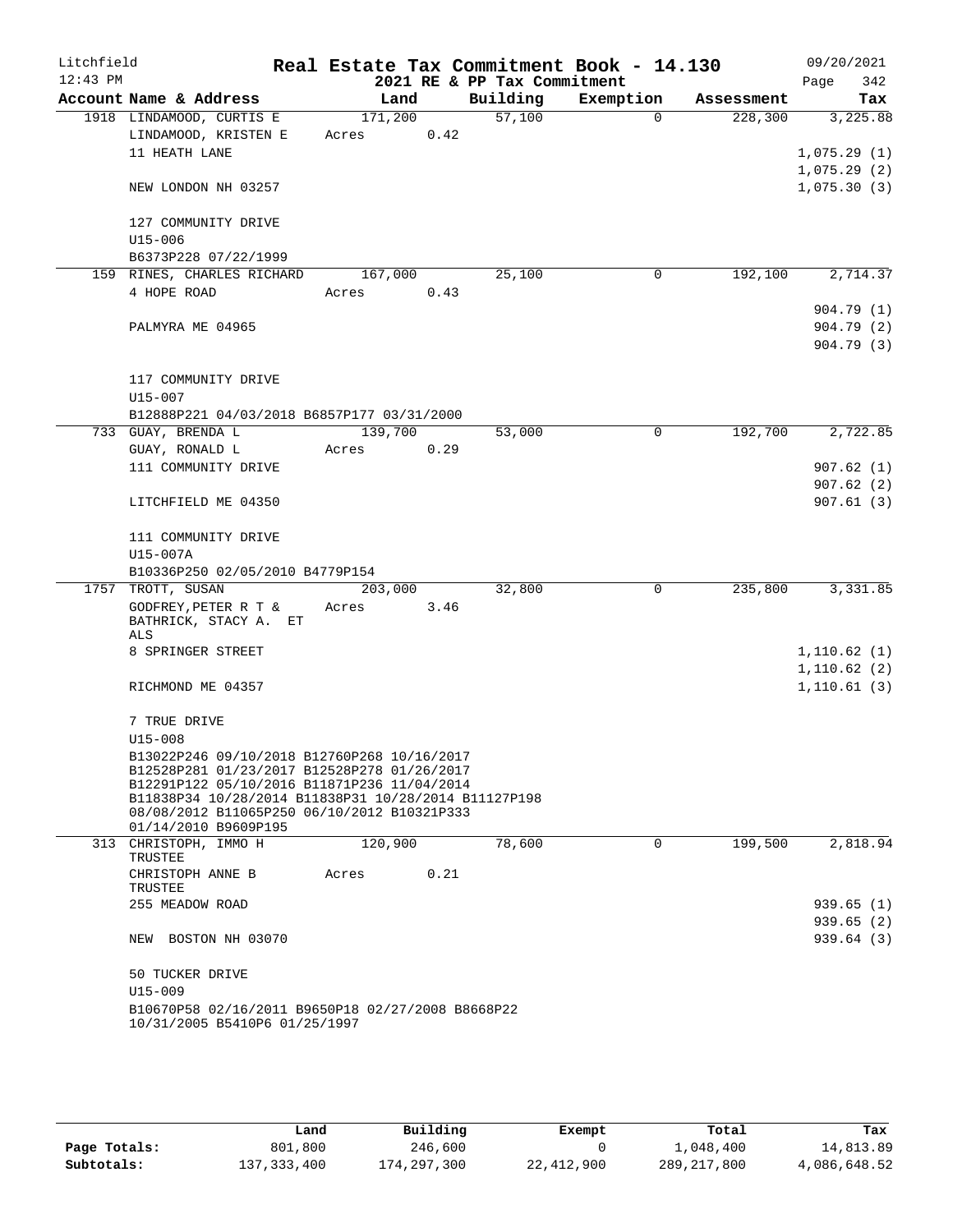| Litchfield |                                                                                                                                       |         |      |                             | Real Estate Tax Commitment Book - 14.130 |            |              | 09/20/2021  |
|------------|---------------------------------------------------------------------------------------------------------------------------------------|---------|------|-----------------------------|------------------------------------------|------------|--------------|-------------|
| $12:43$ PM |                                                                                                                                       |         |      | 2021 RE & PP Tax Commitment |                                          |            | Page         | 343         |
|            | Account Name & Address                                                                                                                | Land    |      | Building                    | Exemption                                | Assessment |              | Tax         |
|            | 336 PERRON, GERARD &<br>MADELINE (TRUSTEES)                                                                                           | 174,000 |      | 52,900                      | $\Omega$                                 | 226,900    |              | 3,206.10    |
|            | PERRON LIVING TRUST                                                                                                                   | Acres   | 0.47 |                             |                                          |            |              |             |
|            | 258 OLD COACH ROAD                                                                                                                    |         |      |                             |                                          |            | 1,068.70(1)  |             |
|            |                                                                                                                                       |         |      |                             |                                          |            | 1,068.70(2)  |             |
|            | NEW BOSTON NH 03070                                                                                                                   |         |      |                             |                                          |            | 1,068.70(3)  |             |
|            | 51 TUCKER DRIVE                                                                                                                       |         |      |                             |                                          |            |              |             |
|            | $U15 - 010$                                                                                                                           |         |      |                             |                                          |            |              |             |
|            | B12436P92 10/07/2016 B11076P198 06/21/2012<br>B11076P198 06/21/2012 B9349P134 05/09/2007 B9226P154<br>01/04/2007 B5185P175 07/19/1996 |         |      |                             |                                          |            |              |             |
|            | 1864 WHITE, JAMES                                                                                                                     | 209,500 |      | 61,800                      | 0                                        | 271,300    |              | 3,833.47    |
|            | 466 FOXHILL DRIVE                                                                                                                     | Acres   | 2.30 |                             |                                          |            |              |             |
|            |                                                                                                                                       |         |      |                             |                                          |            | 1, 277.82(1) |             |
|            | DEBARY FL 32713                                                                                                                       |         |      |                             |                                          |            | 1, 277.82(2) |             |
|            |                                                                                                                                       |         |      |                             |                                          |            | 1, 277.83(3) |             |
|            |                                                                                                                                       |         |      |                             |                                          |            |              |             |
|            | CHESLEY DRIVE                                                                                                                         |         |      |                             |                                          |            |              |             |
|            | U15-011                                                                                                                               |         |      |                             |                                          |            |              |             |
|            | B3323P142 03/22/1988                                                                                                                  |         |      |                             |                                          |            |              |             |
|            | 397 CUMMINGS, ROBIN                                                                                                                   | 209,500 |      | 173,500                     | $\mathbf 0$                              | 383,000    |              | 5, 411.79   |
|            | CUMMINGS SR., DAVID E                                                                                                                 | Acres   | 2.29 |                             |                                          |            |              |             |
|            | 116 CHESLEY DRIVE                                                                                                                     |         |      |                             |                                          |            |              | 1,803.93(1) |
|            |                                                                                                                                       |         |      |                             |                                          |            |              | 1,803.93(2) |
|            | LITCHFIELD ME 04350                                                                                                                   |         |      |                             |                                          |            | 1,803.93(3)  |             |
|            | 116 CHESLEY DRIVE                                                                                                                     |         |      |                             |                                          |            |              |             |
|            | U15-012                                                                                                                               |         |      |                             |                                          |            |              |             |
|            | B11498P242 08/29/2013 B11498P242 B3363P275<br>07/06/1988                                                                              |         |      |                             |                                          |            |              |             |
|            | 379 COUTURE, GILES N                                                                                                                  | 205,700 |      | 142,500                     | 0                                        | 348,200    |              | 4,920.07    |
|            | COUTURE, DEBORAH                                                                                                                      | Acres   | 1.04 |                             |                                          |            |              |             |
|            | 700 SPRING CAVERN AVE                                                                                                                 |         |      |                             |                                          |            | 1,640.02(1)  |             |
|            |                                                                                                                                       |         |      |                             |                                          |            | 1,640.02(2)  |             |
|            | ORANGE FL 32763                                                                                                                       |         |      |                             |                                          |            | 1,640.03(3)  |             |
|            | 124 CHESLEY DRIVE                                                                                                                     |         |      |                             |                                          |            |              |             |
|            | U15-013                                                                                                                               |         |      |                             |                                          |            |              |             |
|            | B8323P123 09/18/2004 B3323P138 08/30/2004                                                                                             |         |      |                             |                                          |            |              |             |
|            | 731 GRUBER, WILLIAM<br>(TRUSTEE)                                                                                                      | 205,600 |      | 178,900                     | $\Omega$                                 | 384,500    |              | 5,432.99    |
|            | GRUBER, BONNIE J                                                                                                                      | Acres   | 1.00 |                             |                                          |            |              |             |
|            | (TRUSTEE)                                                                                                                             |         |      |                             |                                          |            |              |             |
|            | PO BOX 222                                                                                                                            |         |      |                             |                                          |            | 1,811.00(1)  |             |
|            |                                                                                                                                       |         |      |                             |                                          |            | 1,811.00(2)  |             |
|            | LITCHFIELD ME 04350                                                                                                                   |         |      |                             |                                          |            | 1,810.99(3)  |             |
|            | CHESLEY DRIVE                                                                                                                         |         |      |                             |                                          |            |              |             |
|            | U15-014                                                                                                                               |         |      |                             |                                          |            |              |             |
|            | B11434P267 06/24/2013 B3323P144                                                                                                       |         |      |                             |                                          |            |              |             |

|              | Land        | Building    | Exempt     | Total       | Tax          |
|--------------|-------------|-------------|------------|-------------|--------------|
| Page Totals: | 1,004,300   | 609,600     |            | 1,613,900   | 22,804.42    |
| Subtotals:   | 138,337,700 | 174,906,900 | 22,412,900 | 290,831,700 | 4,109,452.94 |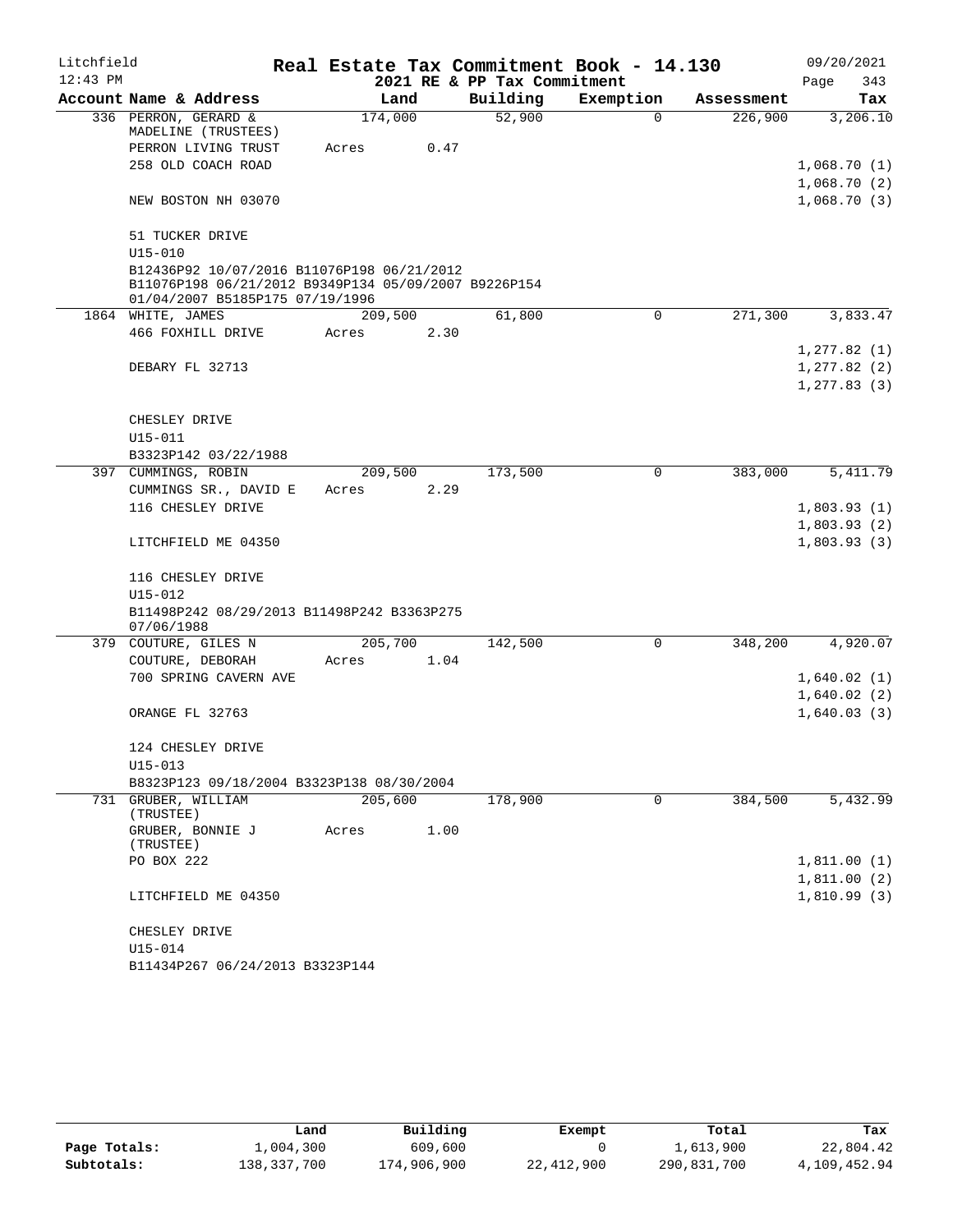| Litchfield   |                                                |             |         |               |                             | Real Estate Tax Commitment Book - 14.130 |             | 09/20/2021     |
|--------------|------------------------------------------------|-------------|---------|---------------|-----------------------------|------------------------------------------|-------------|----------------|
| $12:43$ PM   |                                                |             |         |               | 2021 RE & PP Tax Commitment |                                          |             | 344<br>Page    |
|              | Account Name & Address                         |             |         | Land          | Building                    | Exemption                                | Assessment  | Tax            |
|              | 2099 TILTON STEPHEN                            |             | 202,700 |               | 104,200                     | $\Omega$                                 | 306,900     | 4,336.50       |
|              | TILTON SARAH N                                 |             | Acres   | 0.93          |                             |                                          |             |                |
|              | 16 COLLINS ROAD                                |             |         |               |                             |                                          |             | 1,445.50(1)    |
|              |                                                |             |         |               |                             |                                          |             | 1,445.50(2)    |
|              | YARMOUTH ME 04096                              |             |         |               |                             |                                          |             | 1,445.50(3)    |
|              |                                                |             |         |               |                             |                                          |             |                |
|              | 31 TUCKER DRIVE                                |             |         |               |                             |                                          |             |                |
|              | $U15 - 015$                                    |             |         |               |                             |                                          |             |                |
|              | B9764P208 06/17/2008 B5813P17 12/07/1998       |             |         |               |                             |                                          |             |                |
|              | 2690 TILTON STEPHEN                            |             |         | 20,300        | $\mathbf 0$                 | 0                                        | 20,300      | 286.84         |
|              | 16 COLLINS ROAD                                |             | Acres   | 1.11          |                             |                                          |             |                |
|              |                                                |             |         |               |                             |                                          |             | 95.61(1)       |
|              | YARMOUTH ME 04096                              |             |         |               |                             |                                          |             | 95.61(2)       |
|              |                                                |             |         |               |                             |                                          |             | 95.62(3)       |
|              |                                                |             |         |               |                             |                                          |             |                |
|              | TUCKER DRIVE                                   |             |         |               |                             |                                          |             |                |
|              | $U15 - 015 - 1$                                |             |         |               |                             |                                          |             |                |
|              | B9330P19 04/18/2007<br>2136 DONOVAN (TRUSTEE), |             |         |               | 41,500                      | 0                                        | 248,600     | 3,512.72       |
|              | MARGARET                                       |             | 207,100 |               |                             |                                          |             |                |
|              | MARGARET R DONOVAN                             |             | Acres   | 1.50          |                             |                                          |             |                |
|              | LIVING TRUST                                   |             |         |               |                             |                                          |             |                |
|              | PO BOX10165                                    |             |         |               |                             |                                          |             | 1,170.91(1)    |
|              | PORTLAND ME 04112                              |             |         |               |                             |                                          |             | 1,170.91(2)    |
|              |                                                |             |         |               |                             |                                          |             | 1, 170.90(3)   |
|              |                                                |             |         |               |                             |                                          |             |                |
|              | 96 CHESLEY DRIVE                               |             |         |               |                             |                                          |             |                |
|              | $U15 - 016$                                    |             |         |               |                             |                                          |             |                |
|              | B13807P308 09/28/2020                          |             |         |               |                             |                                          |             |                |
|              | 2892 DONOVAN (TRUSTEE),                        |             |         | 28,000        | 4,500                       | 0                                        | 32,500      | 459.23         |
|              | MARGARET                                       |             |         |               |                             |                                          |             |                |
|              | MARGARET R DONOVAN                             |             | Acres   | 2.00          |                             |                                          |             |                |
|              | LIVING TRUST<br>PO BOX10165                    |             |         |               |                             |                                          |             | 153.08(1)      |
|              | PORTLAND ME 04112                              |             |         |               |                             |                                          |             | 153.08(2)      |
|              |                                                |             |         |               |                             |                                          |             | 153.07(3)      |
|              |                                                |             |         |               |                             |                                          |             |                |
|              | CHESLEY DRIVE                                  |             |         |               |                             |                                          |             |                |
|              | $U15 - 016 - 001$                              |             |         |               |                             |                                          |             |                |
|              | B13807P308 09/28/2020                          |             |         |               |                             |                                          |             |                |
|              | 2591 WOOD GARY                                 |             | 230,300 |               | 137,000                     | 25,000                                   | 342,300     | 4,836.70       |
|              | 122 CHESLEY DRIVE                              |             | Acres   | 2.86          |                             | 02 HOMESTEAD EXEMPT                      |             |                |
|              |                                                |             |         |               |                             |                                          |             | 1,612.23(1)    |
|              | LITCHFIELD ME 04350                            |             |         |               |                             |                                          |             | 1,612.23(2)    |
|              |                                                |             |         |               |                             |                                          |             | 1,612.24(3)    |
|              |                                                |             |         |               |                             |                                          |             |                |
|              | 122 CHESLEY DRIVE                              |             |         |               |                             |                                          |             |                |
|              | U15-017                                        |             |         |               |                             |                                          |             |                |
|              | B12872P122 03/28/2018 B9154P103 11/20/2006     |             |         |               |                             |                                          |             |                |
| 1740         | FRENCH'S REAL ESTATE,                          |             | 71,800  |               | 200,600                     | 0                                        | 272,400     | 3,849.01       |
|              | LLC.                                           |             |         |               |                             |                                          |             |                |
|              | 2153 HALLOWELL ROAD                            |             | Acres   | 1.60          |                             |                                          |             |                |
|              |                                                |             |         |               |                             |                                          |             | 1, 283.00(1)   |
|              | LITCHFIELD ME 04350                            |             |         |               |                             |                                          |             | 1,283.00(2)    |
|              |                                                |             |         |               |                             |                                          |             | 1,283.01(3)    |
|              |                                                |             |         |               |                             |                                          |             |                |
|              | 1908 HALLOWELL ROAD                            |             |         |               |                             |                                          |             |                |
|              | $U16 - 001$                                    |             |         |               |                             |                                          |             |                |
|              | B12530P304 01/25/2017 B6949P129                |             |         |               |                             |                                          |             |                |
|              |                                                | Land        |         | Building      |                             | Exempt                                   | Total       | Tax            |
| Page Totals: |                                                | 760,200     |         | 487,800       |                             | 25,000                                   | 1,223,000   | 17,281.00      |
| Subtotals:   |                                                | 139,097,900 |         | 175, 394, 700 |                             | 22, 437, 900                             | 292,054,700 | 4, 126, 733.94 |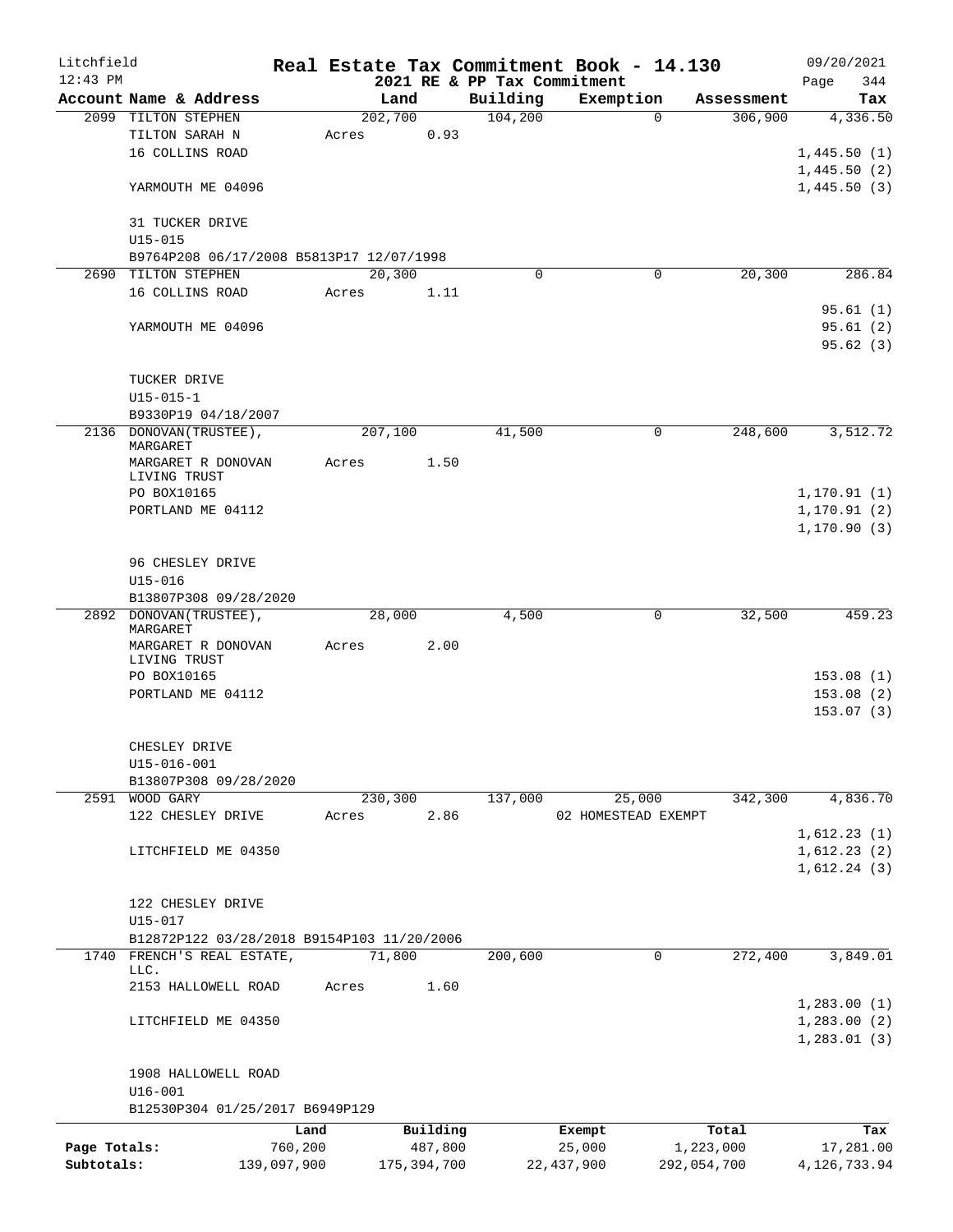| Litchfield   |                                                      |                 |                |                       |                             | Real Estate Tax Commitment Book - 14.130 |                        | 09/20/2021       |
|--------------|------------------------------------------------------|-----------------|----------------|-----------------------|-----------------------------|------------------------------------------|------------------------|------------------|
| $12:43$ PM   |                                                      |                 |                |                       | 2021 RE & PP Tax Commitment |                                          |                        | 345<br>Page      |
|              | Account Name & Address<br>790 RU DOLLAR GENERAL      |                 | Land<br>86,400 |                       | Building<br>588,300         | Exemption                                | Assessment<br>$\Omega$ | Tax              |
|              | OHPAME6, LLC.                                        |                 |                |                       |                             |                                          | 674,700                | 9,533.51         |
|              | PO Box 7369                                          |                 | Acres          | 7.90                  |                             |                                          |                        |                  |
|              |                                                      |                 |                |                       |                             |                                          |                        | 3, 177.84 (1)    |
|              | Newport Beach CA 92658                               |                 |                |                       |                             |                                          |                        | 3, 177.84 (2)    |
|              |                                                      |                 |                |                       |                             |                                          |                        | 3, 177.83(3)     |
|              | 1905 HALLOWELL ROAD                                  |                 |                |                       |                             |                                          |                        |                  |
|              | $U16 - 002$                                          |                 |                |                       |                             |                                          |                        |                  |
|              | B12557P305 03/17/2017 B12461P68 11/04/2016 B11951P20 |                 |                |                       |                             |                                          |                        |                  |
|              | 04/02/2015 B7477P202 06/25/2003                      |                 |                |                       |                             |                                          |                        |                  |
|              | 1534 MCCORMICK, DALTON                               |                 | 6,800          |                       | $\mathbf 0$                 |                                          | 6,800<br>$\mathbf 0$   | 96.08            |
|              | 17 COMMUNITY DRIVE                                   |                 | Acres          | 2.70                  |                             |                                          |                        |                  |
|              |                                                      |                 |                |                       |                             |                                          |                        | 32.03(1)         |
|              | LITCHFIELD ME 04350                                  |                 |                |                       |                             |                                          |                        | 32.03(2)         |
|              |                                                      |                 |                |                       |                             |                                          |                        | 32.02(3)         |
|              | LEWISTON ROAD                                        |                 |                |                       |                             |                                          |                        |                  |
|              | $U16 - 003$                                          |                 |                |                       |                             |                                          |                        |                  |
|              | B11260P194 12/20/2012 B11260P178 12/20/2012          |                 |                |                       |                             |                                          |                        |                  |
|              | B10557P203 10/12/2010 B7109P338                      |                 |                |                       |                             |                                          |                        |                  |
|              | 1532 BOURGOIN, WILLIAM J                             |                 | 60,300         |                       | 141,900                     |                                          | 202,200<br>0           | 2,857.09         |
|              | 449 DEAD RIVER ROAD                                  |                 | Acres          | 6.40                  |                             |                                          |                        | 952.36(1)        |
|              | BOWDOIN ME 04287                                     |                 |                |                       |                             |                                          |                        | 952.36 (2)       |
|              |                                                      |                 |                |                       |                             |                                          |                        | 952.37 (3)       |
|              |                                                      |                 |                |                       |                             |                                          |                        |                  |
|              | 18 COMMUNITY DRIVE                                   |                 |                |                       |                             |                                          |                        |                  |
|              | $U16 - 004$                                          |                 |                |                       |                             |                                          |                        |                  |
|              | B13306P119 08/07/2019 B12981P294 07/23/2018          |                 |                |                       |                             |                                          |                        |                  |
|              | 355 COMMUNITY SERVICE                                |                 | 15,800         |                       | 90,200                      |                                          | 106,000<br>0           | 1,497.78         |
|              | TELEPHONE<br>ATTN: TAX DEPT 2-4                      |                 | Acres          | 0.10                  |                             |                                          |                        |                  |
|              | 121 SOUTH 17TH STREET                                |                 |                |                       |                             |                                          |                        | 499.26 (1)       |
|              | MATTOON IL 61938                                     |                 |                |                       |                             |                                          |                        | 499.26 (2)       |
|              |                                                      |                 |                |                       |                             |                                          |                        | 499.26 (3)       |
|              |                                                      |                 |                |                       |                             |                                          |                        |                  |
|              | 20 COMMUNITY DRIVE                                   |                 |                |                       |                             |                                          |                        |                  |
|              | $U16 - 005$                                          |                 |                |                       |                             |                                          |                        |                  |
|              | B1565P410                                            |                 | 66,700         |                       | 233,200                     |                                          | 299,900<br>$\mathbf 0$ | 4,237.59         |
|              | 551 ASHCROFT, BETH<br>ASHCROFT, STEPHEN P            |                 | Acres          | 14.94                 |                             |                                          |                        |                  |
|              | P O BOX 224                                          |                 |                |                       |                             |                                          |                        | 1,412.53(1)      |
|              |                                                      |                 |                |                       |                             |                                          |                        | 1,412.53(2)      |
|              | LITCHFIELD ME 04350                                  |                 |                |                       |                             |                                          |                        | 1,412.53(3)      |
|              |                                                      |                 |                |                       |                             |                                          |                        |                  |
|              | 41 COMMUNITY DRIVE                                   |                 |                |                       |                             |                                          |                        |                  |
|              | $U16-005A$                                           |                 |                |                       |                             |                                          |                        |                  |
|              | B13010P177 08/01/2018                                |                 |                |                       |                             |                                          |                        |                  |
|              | 739 GAUVIN, STEVEN R                                 |                 | 54,200         |                       | 102, 100                    |                                          | 156,300<br>0           | 2,208.52         |
|              | PO BOX 515                                           |                 | Acres          | 4.05                  |                             |                                          |                        | 736.17(1)        |
|              | LITCHFIELD ME 04350                                  |                 |                |                       |                             |                                          |                        | 736.17 (2)       |
|              |                                                      |                 |                |                       |                             |                                          |                        | 736.18(3)        |
|              |                                                      |                 |                |                       |                             |                                          |                        |                  |
|              | 38 COMMUNITY DRIVE                                   |                 |                |                       |                             |                                          |                        |                  |
|              | U16-005B                                             |                 |                |                       |                             |                                          |                        |                  |
|              | B13229P222 06/05/2019                                |                 |                |                       |                             |                                          |                        |                  |
|              |                                                      |                 |                |                       |                             |                                          |                        |                  |
| Page Totals: |                                                      | Land<br>290,200 |                | Building<br>1,155,700 |                             | Exempt<br>0                              | Total<br>1,445,900     | Tax<br>20,430.57 |
| Subtotals:   |                                                      | 139,388,100     |                | 176,550,400           |                             | 22, 437, 900                             | 293,500,600            | 4, 147, 164. 51  |
|              |                                                      |                 |                |                       |                             |                                          |                        |                  |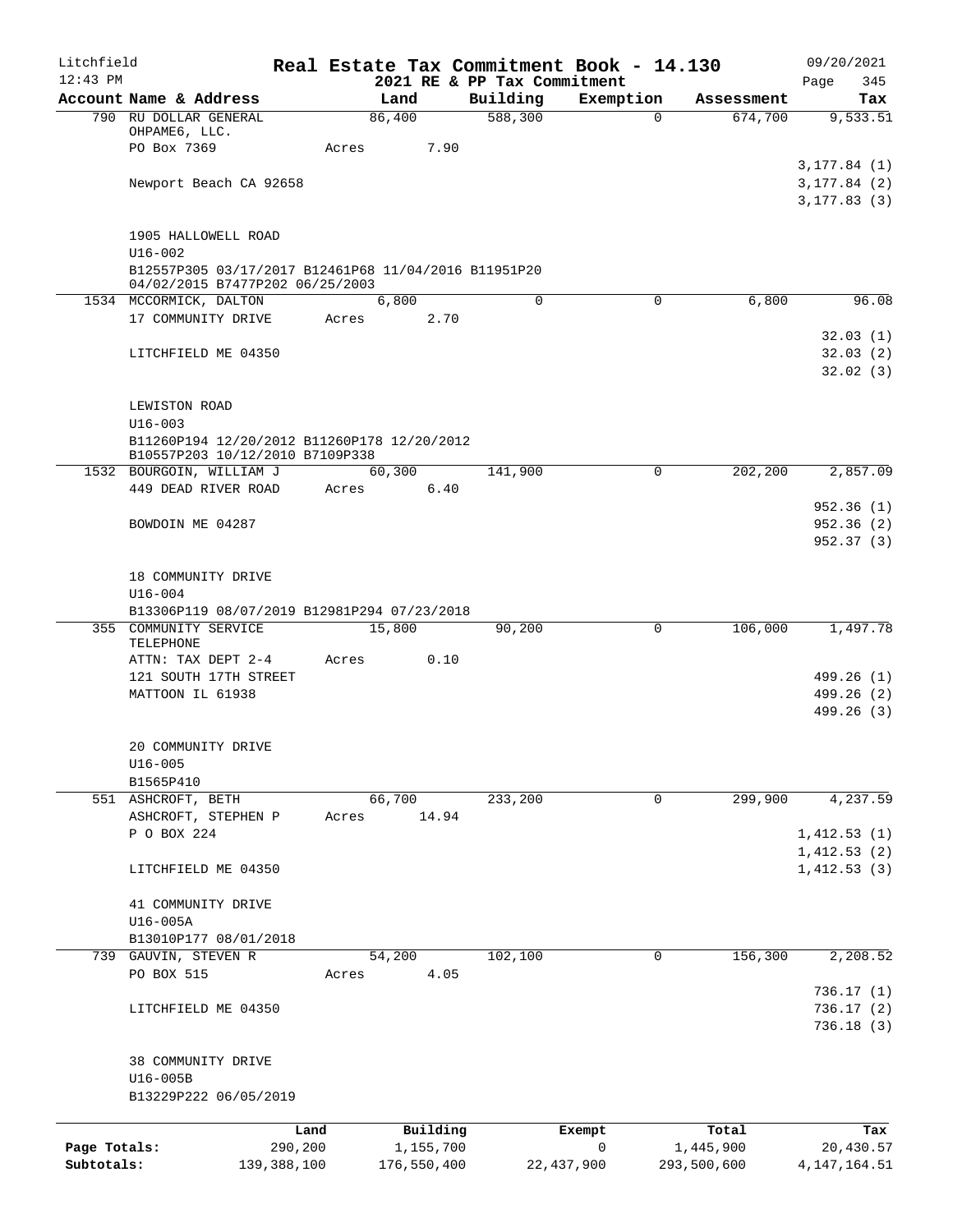| Litchfield   |                                                            |         |       |                |      |                    | Real Estate Tax Commitment Book - 14.130 |   |            | 09/20/2021                 |
|--------------|------------------------------------------------------------|---------|-------|----------------|------|--------------------|------------------------------------------|---|------------|----------------------------|
| $12:43$ PM   | Account Name & Address                                     |         |       |                |      |                    | 2021 RE & PP Tax Commitment              |   | Assessment | 346<br>Page                |
|              | 1533 MCCORMICK, DALTON                                     |         |       | Land<br>47,200 |      | Building<br>63,400 | Exemption<br>25,000                      |   | 85,600     | Tax<br>1,209.53            |
|              | 17 COMMUNITY DRIVE                                         |         | Acres |                | 2.70 |                    | 02 HOMESTEAD EXEMPT                      |   |            |                            |
|              |                                                            |         |       |                |      |                    |                                          |   |            | 403.18(1)                  |
|              | LITCHFIELD ME 04350                                        |         |       |                |      |                    |                                          |   |            | 403.18(2)                  |
|              |                                                            |         |       |                |      |                    |                                          |   |            | 403.17(3)                  |
|              |                                                            |         |       |                |      |                    |                                          |   |            |                            |
|              | 17 COMMUNITY DRIVE                                         |         |       |                |      |                    |                                          |   |            |                            |
|              | $U16 - 006$<br>B11260P194 12/20/2012 B11260P178 12/20/2012 |         |       |                |      |                    |                                          |   |            |                            |
|              | B7109P338                                                  |         |       |                |      |                    |                                          |   |            |                            |
|              | 950 HUME, JOHN D                                           |         |       | 53,100         |      | 408,100            | 25,000                                   |   | 436,200    | 6, 163.51                  |
|              | P O BOX 157                                                |         | Acres |                | 3.70 |                    | 02 HOMESTEAD EXEMPT                      |   |            |                            |
|              |                                                            |         |       |                |      |                    |                                          |   |            | 2,054.50(1)<br>2,054.50(2) |
|              | LITCHFIELD ME 04350                                        |         |       |                |      |                    |                                          |   |            | 2,054.51(3)                |
|              |                                                            |         |       |                |      |                    |                                          |   |            |                            |
|              | 1887 HALLOWELL ROAD                                        |         |       |                |      |                    |                                          |   |            |                            |
|              | U16-007                                                    |         |       |                |      |                    |                                          |   |            |                            |
|              | B6250P116 07/14/2000                                       |         |       |                |      |                    |                                          |   |            |                            |
|              | 771 MOODY, MICHAEL W LIVING                                |         |       | 40,200         |      | 149,500            |                                          | 0 | 189,700    | 2,680.46                   |
|              | TRUST<br>MOODY PATRICIA W LIVING Acres                     |         |       |                | 0.65 |                    |                                          |   |            |                            |
|              | <b>TRUST</b>                                               |         |       |                |      |                    |                                          |   |            |                            |
|              | 32 ERIC DRIVE                                              |         |       |                |      |                    |                                          |   |            | 893.49 (1)                 |
|              |                                                            |         |       |                |      |                    |                                          |   |            | 893.49 (2)                 |
|              | PALM COAST FL 32110                                        |         |       |                |      |                    |                                          |   |            | 893.48 (3)                 |
|              | 1879 HALLOWELL ROAD                                        |         |       |                |      |                    |                                          |   |            |                            |
|              | $U16 - 009$                                                |         |       |                |      |                    |                                          |   |            |                            |
|              | B9460P280 08/14/2007 B6008P181 10/20/1999                  |         |       |                |      |                    |                                          |   |            |                            |
|              | 789 HOFFER, SCOTT A                                        |         |       | 45,100         |      | 133,900            | 25,000                                   |   | 154,000    | 2,176.02                   |
|              | HOFFER, JANINE A                                           |         | Acres |                | 1.04 |                    | 02 HOMESTEAD EXEMPT                      |   |            |                            |
|              | 1867 HALLOWELL ROAD                                        |         |       |                |      |                    |                                          |   |            | 725.34(1)                  |
|              |                                                            |         |       |                |      |                    |                                          |   |            | 725.34(2)                  |
|              | LITCHFIELD ME 04350                                        |         |       |                |      |                    |                                          |   |            | 725.34(3)                  |
|              | 1867 HALLOWELL ROAD                                        |         |       |                |      |                    |                                          |   |            |                            |
|              | $U16 - 011$                                                |         |       |                |      |                    |                                          |   |            |                            |
|              | B11906P71 01/29/2015 B6869P60 07/01/2002                   |         |       |                |      |                    |                                          |   |            |                            |
|              | 2307 NEMETH DANIELLE C                                     |         |       | 56,900         |      | 181,100            | 25,000                                   |   | 213,000    | 3,009.69                   |
|              | NEMETH JOHN M.                                             |         | Acres |                | 4.96 |                    | 02 HOMESTEAD EXEMPT                      |   |            |                            |
|              | 1871 HALLOWELL ROAD                                        |         |       |                |      |                    |                                          |   |            | 1,003.23(1)                |
|              |                                                            |         |       |                |      |                    |                                          |   |            | 1,003.23(2)                |
|              | LITCHFIELD ME 04350                                        |         |       |                |      |                    |                                          |   |            | 1,003.23(3)                |
|              | 1871 HALLOWELL ROAD                                        |         |       |                |      |                    |                                          |   |            |                            |
|              | U16-011A                                                   |         |       |                |      |                    |                                          |   |            |                            |
|              | B8224P198 11/23/2004 B7071P89 09/20/2002                   |         |       |                |      |                    |                                          |   |            |                            |
|              | 364 WYMAN, NATHAN                                          |         |       | 42,400         |      | 77,700             |                                          | 0 | 120,100    | 1,697.01                   |
|              | 1859 HALLOWELL ROAD                                        |         | Acres |                | 0.80 |                    |                                          |   |            |                            |
|              |                                                            |         |       |                |      |                    |                                          |   |            | 565.67(1)                  |
|              | LITCHFIELD ME 04350                                        |         |       |                |      |                    |                                          |   |            | 565.67(2)                  |
|              |                                                            |         |       |                |      |                    |                                          |   |            | 565.67(3)                  |
|              | 1859 HALLOWELL ROAD                                        |         |       |                |      |                    |                                          |   |            |                            |
|              | $U16 - 012$                                                |         |       |                |      |                    |                                          |   |            |                            |
|              | BP B13212P163 05/17/2019 B12493P289 12/15/2016             |         |       |                |      |                    |                                          |   |            |                            |
|              | B1352P194 06/15/1964                                       |         |       |                |      |                    |                                          |   |            |                            |
|              |                                                            | Land    |       | Building       |      |                    | Exempt                                   |   | Total      | Tax                        |
| Page Totals: |                                                            | 284,900 |       | 1,013,700      |      |                    | 100,000                                  |   | 1,198,600  | 16,936.22                  |

**Subtotals:** 139,673,000 177,564,100 22,537,900 294,699,200 4,164,100.73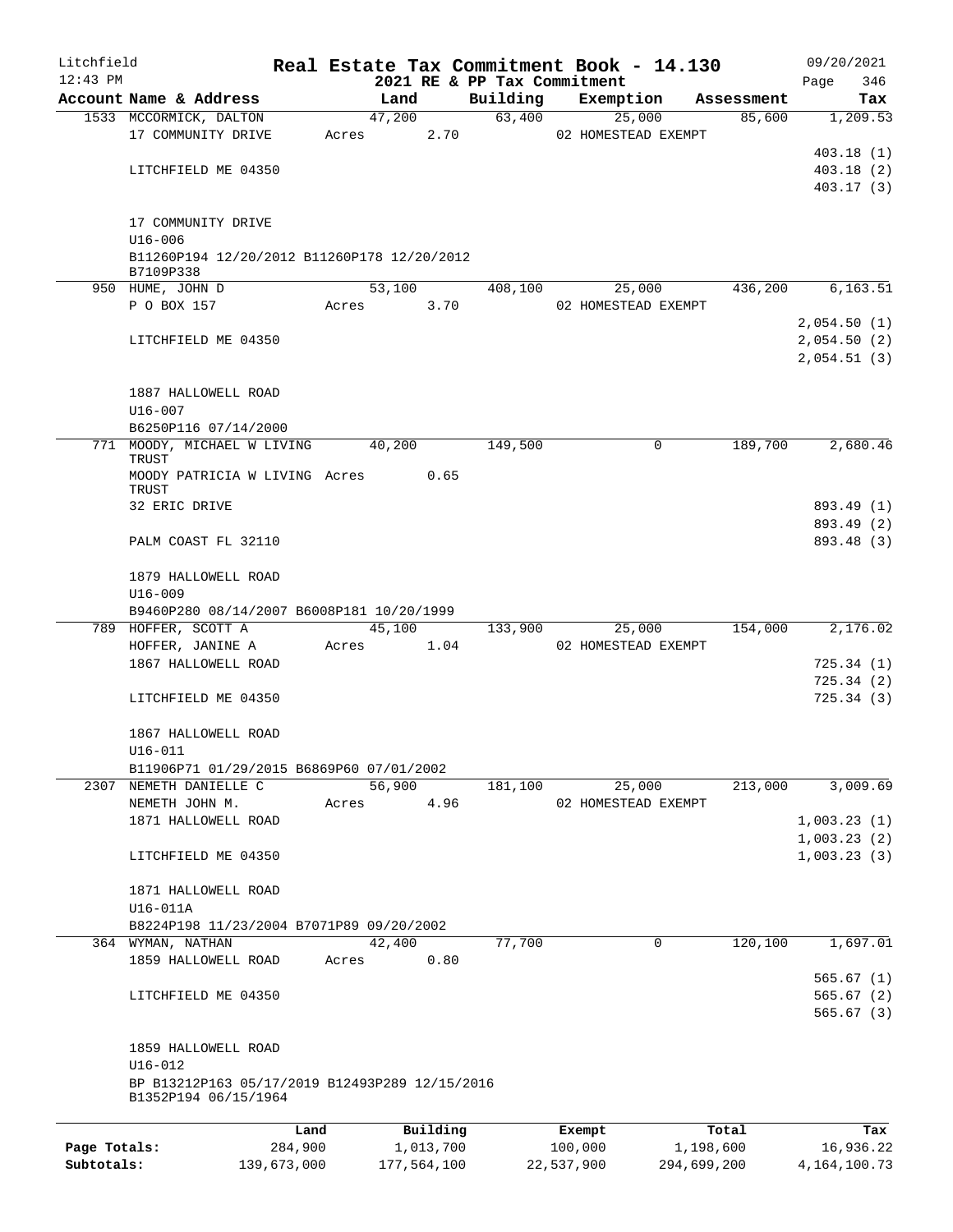| Litchfield<br>$12:43$ PM |                                            |       |             |      | 2021 RE & PP Tax Commitment | Real Estate Tax Commitment Book - 14.130 |            | 09/20/2021<br>347 |
|--------------------------|--------------------------------------------|-------|-------------|------|-----------------------------|------------------------------------------|------------|-------------------|
|                          | Account Name & Address                     |       | Land        |      | Building                    | Exemption                                | Assessment | Page<br>Tax       |
|                          | 2603 WATERMAN, WILLIAM J                   |       | 33,900      |      | 153,900                     | $\Omega$                                 | 187,800    | 2,653.61          |
|                          | WATERMAN, SARAH                            | Acres |             | 0.31 |                             |                                          |            |                   |
|                          | PO BOX 299                                 |       |             |      |                             |                                          |            | 884.54 (1)        |
|                          |                                            |       |             |      |                             |                                          |            | 884.54 (2)        |
|                          | LITCHFIELD ME 04350                        |       |             |      |                             |                                          |            | 884.53 (3)        |
|                          | 1847 HALLOWELL ROAD                        |       |             |      |                             |                                          |            |                   |
|                          | $U16 - 013$                                |       |             |      |                             |                                          |            |                   |
|                          | B10440P219 06/11/2010 B10411P90 05/06/2010 |       |             |      |                             |                                          |            |                   |
|                          | 1571 SEAMAN, ERIC                          |       | 47,200      |      | 121,800                     | 25,000                                   | 144,000    | 2,034.72          |
|                          | 1844 HALLOWELL ROAD                        | Acres |             | 7.30 |                             | 02 HOMESTEAD EXEMPT                      |            |                   |
|                          |                                            |       |             |      |                             |                                          |            | 678.24(1)         |
|                          | LITCHFIELD ME 04350                        |       |             |      |                             |                                          |            | 678.24(2)         |
|                          |                                            |       |             |      |                             |                                          |            | 678.24(3)         |
|                          | 1844 HALLOWELL ROAD                        |       |             |      |                             |                                          |            |                   |
|                          | $U16 - 015$                                |       |             |      |                             |                                          |            |                   |
|                          | B6684P65                                   |       |             |      |                             |                                          |            |                   |
|                          | 1574 SEAMAN, ERIC C                        |       | $\mathbf 0$ |      | 58,700                      | $\mathbf 0$                              | 58,700     | 829.43            |
|                          | 1844 HALLOWELL RD                          |       |             |      |                             |                                          |            |                   |
|                          |                                            |       |             |      |                             |                                          |            | 276.48(1)         |
|                          | LITCHFIELD ME 04350                        |       |             |      |                             |                                          |            | 276.48(2)         |
|                          |                                            |       |             |      |                             |                                          |            | 276.47(3)         |
|                          | 1846 HALLOWELL ROAD                        |       |             |      |                             |                                          |            |                   |
|                          | $U16 - 015 - ON$                           |       |             |      |                             |                                          |            |                   |
|                          | 1005 LANE, DAVID                           |       | 49,800      |      | 26,500                      | $\mathbf 0$                              | 76,300     | 1,078.12          |
|                          | 1854 HALLOWELL ROAD                        | Acres |             | 2.60 |                             |                                          |            |                   |
|                          |                                            |       |             |      |                             |                                          |            | 359.37(1)         |
|                          | LITCHFIELD ME 04350                        |       |             |      |                             |                                          |            | 359.37(2)         |
|                          |                                            |       |             |      |                             |                                          |            | 359.38 (3)        |
|                          | 1860 HALLOWELL ROAD                        |       |             |      |                             |                                          |            |                   |
|                          | $U16 - 016$                                |       |             |      |                             |                                          |            |                   |
|                          | B5076P147                                  |       |             |      |                             |                                          |            |                   |
|                          | 997 LANE, DAVID                            |       | 46,200      |      | 116,300                     | 25,000                                   | 137,500    | 1,942.88          |
|                          | 1854 HALLOWELL ROAD                        | Acres |             | 1.40 |                             | 02 HOMESTEAD EXEMPT                      |            |                   |
|                          |                                            |       |             |      |                             |                                          |            | 647.63(1)         |
|                          | LITCHFIELD ME 04350                        |       |             |      |                             |                                          |            | 647.63(2)         |
|                          |                                            |       |             |      |                             |                                          |            | 647.62 (3)        |
|                          | 1854 HALLOWELL ROAD                        |       |             |      |                             |                                          |            |                   |
|                          | U16-016A                                   |       |             |      |                             |                                          |            |                   |
|                          | B3796P145                                  |       |             |      |                             |                                          |            |                   |
|                          | 1007 LANE, RICHARD N                       |       | 46,900      |      | 88,300                      | 25,000                                   | 110,200    | 1,557.13          |
|                          | 1864 HALLOWELL ROAD                        | Acres |             | 1.64 |                             | 02 HOMESTEAD EXEMPT                      |            |                   |
|                          |                                            |       |             |      |                             |                                          |            | 519.04(1)         |
|                          | LITCHFIELD ME 04350                        |       |             |      |                             |                                          |            | 519.04(2)         |
|                          |                                            |       |             |      |                             |                                          |            | 519.05(3)         |
|                          |                                            |       |             |      |                             |                                          |            |                   |
|                          | 1864 HALLOWELL ROAD                        |       |             |      |                             |                                          |            |                   |
|                          | U16-017                                    |       |             |      |                             |                                          |            |                   |
|                          | B1663P87                                   |       |             |      |                             |                                          |            |                   |
|                          |                                            |       |             |      |                             |                                          |            |                   |

|              | Land        | Building    | Exempt     | Total         | Tax          |
|--------------|-------------|-------------|------------|---------------|--------------|
| Page Totals: | 224,000     | 565,500     | 75,000     | 714,500       | 10,095.89    |
| Subtotals:   | 139,897,000 | 178,129,600 | 22,612,900 | 295, 413, 700 | 4,174,196.62 |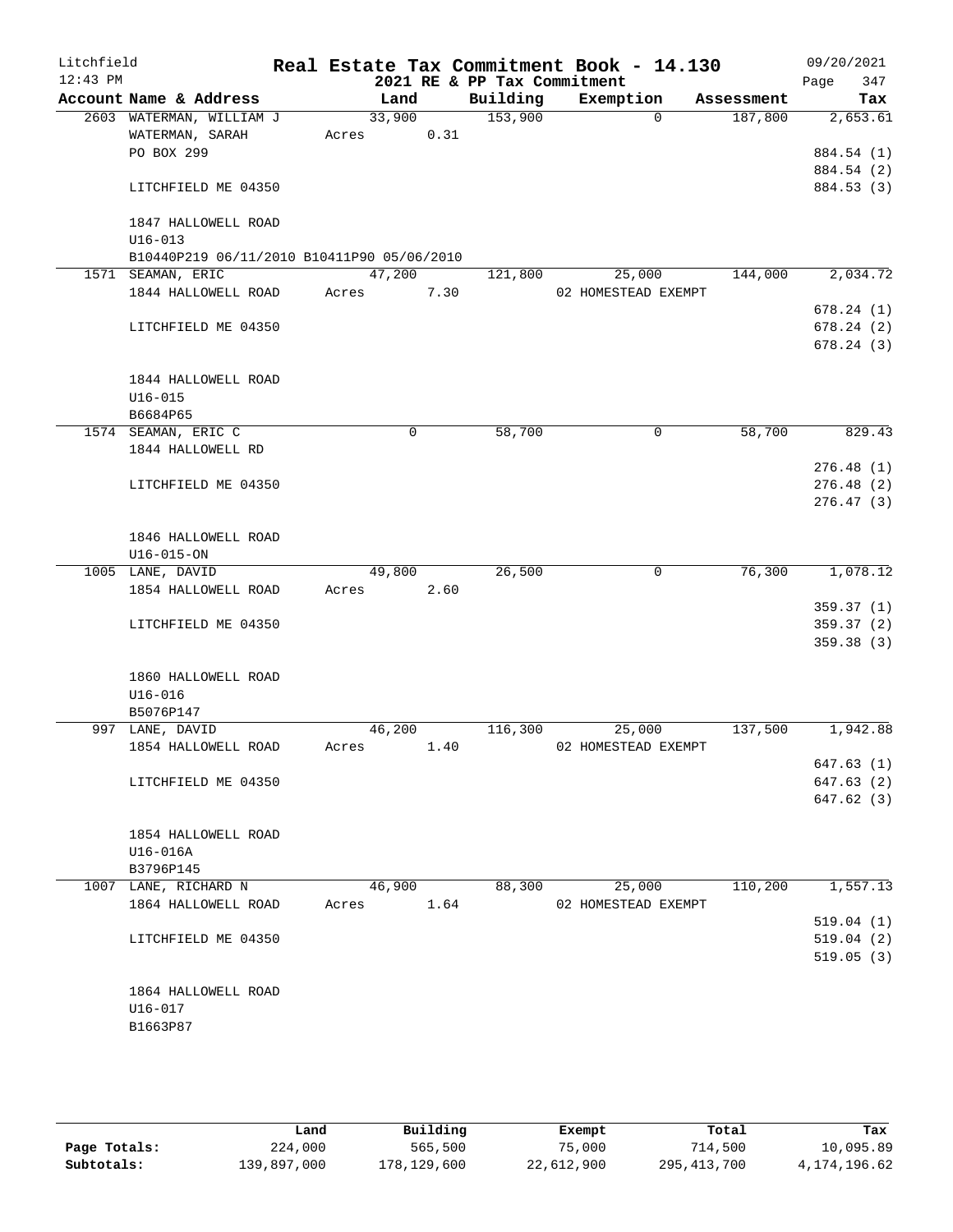| Litchfield<br>$12:43$ PM |                                             |       |        |          |                                         | Real Estate Tax Commitment Book - 14.130 |            | 09/20/2021         |
|--------------------------|---------------------------------------------|-------|--------|----------|-----------------------------------------|------------------------------------------|------------|--------------------|
|                          | Account Name & Address                      |       | Land   |          | 2021 RE & PP Tax Commitment<br>Building | Exemption                                | Assessment | Page<br>348<br>Tax |
|                          | 363 LANE, RICHARD                           |       | 15,800 |          | 0                                       | $\Omega$                                 | 15,800     | 223.25             |
|                          | 1864 HALLOWELL RD                           | Acres |        | 0.40     |                                         |                                          |            |                    |
|                          |                                             |       |        |          |                                         |                                          |            | 74.42(1)           |
|                          | LITCHFIELD ME 04350                         |       |        |          |                                         |                                          |            | 74.42 (2)          |
|                          |                                             |       |        |          |                                         |                                          |            | 74.41(3)           |
|                          |                                             |       |        |          |                                         |                                          |            |                    |
|                          | 1859 HALLOWELL ROAD<br>$U16 - 018$          |       |        |          |                                         |                                          |            |                    |
|                          | B12477P157 11/21/2016 B1150P382             |       |        |          |                                         |                                          |            |                    |
|                          | 736 SCOTT, SYLVIA                           |       | 45,000 |          | 90,900                                  | 25,000                                   | 110,900    | 1,567.02           |
|                          | 1874 HALLOWELL ROAD                         | Acres |        | 1.00     |                                         | 02 HOMESTEAD EXEMPT                      |            |                    |
|                          |                                             |       |        |          |                                         |                                          |            | 522.34(1)          |
|                          | LITCHFIELD ME 04350                         |       |        |          |                                         |                                          |            | 522.34(2)          |
|                          |                                             |       |        |          |                                         |                                          |            | 522.34 (3)         |
|                          |                                             |       |        |          |                                         |                                          |            |                    |
|                          | 1874 HALLOWELL ROAD<br>$U16 - 019$          |       |        |          |                                         |                                          |            |                    |
|                          | B4875P139                                   |       |        |          |                                         |                                          |            |                    |
|                          | 762 EASTERN POSTAL REALTY                   |       | 57,900 |          | 142,500                                 | $\mathbf 0$                              | 200,400    | 2,831.65           |
|                          | HOLDINGS, LLC                               |       |        |          |                                         |                                          |            |                    |
|                          | 75 COLUMBIA AVENUE                          | Acres |        | 0.90     |                                         |                                          |            |                    |
|                          |                                             |       |        |          |                                         |                                          |            | 943.88 (1)         |
|                          | CEDARHURST NY 11516                         |       |        |          |                                         |                                          |            | 943.88 (2)         |
|                          |                                             |       |        |          |                                         |                                          |            | 943.89 (3)         |
|                          | 1882 HALLOWELL ROAD                         |       |        |          |                                         |                                          |            |                    |
|                          | $U16 - 020$                                 |       |        |          |                                         |                                          |            |                    |
|                          | B13643P57 07/09/2020                        |       |        |          |                                         |                                          |            |                    |
|                          | 548 BEAULIEU, LEANN L                       |       | 41,700 |          | 29,100                                  | 25,000                                   | 45,800     | 647.15             |
|                          | 1479 LEWISTON ROAD                          | Acres |        | 1.22     |                                         | 02 HOMESTEAD EXEMPT                      |            |                    |
|                          |                                             |       |        |          |                                         |                                          |            | 215.72(1)          |
|                          | LITCHFIELD ME 04350                         |       |        |          |                                         |                                          |            | 215.72(2)          |
|                          |                                             |       |        |          |                                         |                                          |            | 215.71(3)          |
|                          | 1479 LEWISTON ROAD                          |       |        |          |                                         |                                          |            |                    |
|                          | $U16 - 021$                                 |       |        |          |                                         |                                          |            |                    |
|                          | B11909P216 02/09/2015                       |       |        |          |                                         |                                          |            |                    |
| 1492                     | OUELLETTE, AARON B                          |       | 51,000 |          | 205,100                                 | 0                                        | 256,100    | 3,618.69           |
|                          | OUELLETTE, ANNA M                           | Acres |        | 3.00     |                                         |                                          |            |                    |
|                          | 1493 LEWISTON ROAD                          |       |        |          |                                         |                                          |            | 1, 206.23(1)       |
|                          |                                             |       |        |          |                                         |                                          |            | 1,206.23(2)        |
|                          | LITCHFIELD ME 04350                         |       |        |          |                                         |                                          |            | 1, 206.23(3)       |
|                          | 1493 LEWISTON ROAD                          |       |        |          |                                         |                                          |            |                    |
|                          | $U16 - 022$                                 |       |        |          |                                         |                                          |            |                    |
|                          | B10880P266 11/08/2011 B10208P163 09/18/2009 |       |        |          |                                         |                                          |            |                    |
|                          | B10128P80 06/29/2009 B4967P204 09/07/1995   |       |        |          |                                         |                                          |            |                    |
|                          | 1237 SPENCE, AMIE<br>SPENCE, WAYNE          |       | 70,300 |          | 36,300                                  | $\mathbf 0$                              | 106,600    | 1,506.26           |
|                          | 16 MORNINGSIDE STREET                       | Acres |        | 1.10     |                                         |                                          |            | 502.09(1)          |
|                          |                                             |       |        |          |                                         |                                          |            | 502.09(2)          |
|                          | LEWISTON ME 04240                           |       |        |          |                                         |                                          |            | 502.08(3)          |
|                          |                                             |       |        |          |                                         |                                          |            |                    |
|                          | 1892 HALLOWELL ROAD<br>U16-022A             |       |        |          |                                         |                                          |            |                    |
|                          | B13939P145 03/22/2021                       |       |        |          |                                         |                                          |            |                    |
|                          |                                             |       |        |          |                                         |                                          |            |                    |
|                          |                                             |       |        |          |                                         |                                          |            |                    |
|                          |                                             | Land  |        | Building |                                         | Exempt                                   | Total      | Tax                |

|              | Land        | Building    | Exempt     | Total       | Tax          |
|--------------|-------------|-------------|------------|-------------|--------------|
| Page Totals: | 281,700     | 503,900     | 50,000     | 735,600     | 10,394.02    |
| Subtotals:   | 140,178,700 | 178,633,500 | 22,662,900 | 296,149,300 | 4,184,590.64 |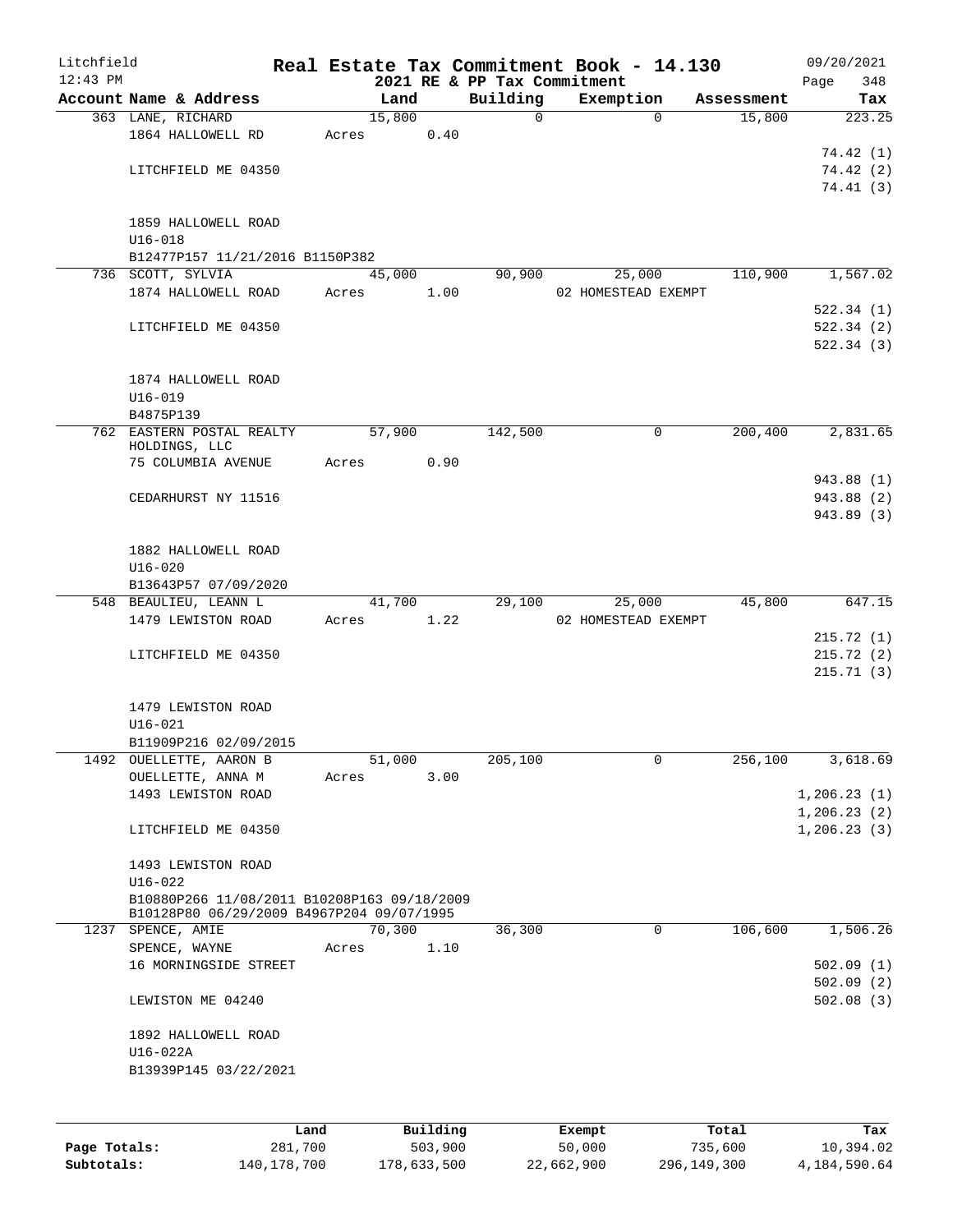| Litchfield   |                                                      |             |               |          |                             | Real Estate Tax Commitment Book - 14.130 |               | 09/20/2021              |
|--------------|------------------------------------------------------|-------------|---------------|----------|-----------------------------|------------------------------------------|---------------|-------------------------|
| $12:43$ PM   |                                                      |             |               |          | 2021 RE & PP Tax Commitment |                                          |               | 349<br>Page             |
|              | Account Name & Address                               |             | Land          |          | Building                    | Exemption                                | Assessment    | Tax                     |
|              | 1621 COMEAU RONALD M<br>584 MAIN STREET              |             | 40,900        | 0.70     | 56,700                      | $\Omega$                                 | 97,600        | 1,379.09                |
|              |                                                      |             | Acres         |          |                             |                                          |               | 459.70 (1)              |
|              | LEWISTON ME 04240                                    |             |               |          |                             |                                          |               | 459.70 (2)              |
|              |                                                      |             |               |          |                             |                                          |               | 459.69(3)               |
|              |                                                      |             |               |          |                             |                                          |               |                         |
|              | 1878 HALLOWELL ROAD                                  |             |               |          |                             |                                          |               |                         |
|              | $U16-022B$                                           |             |               |          |                             |                                          |               |                         |
|              | B8543P71 08/12/2005 B7052P267                        |             |               |          |                             |                                          |               |                         |
|              | 744 HAHNEL, JANE E                                   |             | 137,500       |          | 48,800                      | 0                                        | 186,300       | 2,632.42                |
|              | 1532 WASHINGTON STREET                               |             | Acres         | 0.28     |                             |                                          |               |                         |
|              |                                                      |             |               |          |                             |                                          |               | 877.47 (1)              |
|              | <b>BATH ME 04530</b>                                 |             |               |          |                             |                                          |               | 877.47 (2)              |
|              |                                                      |             |               |          |                             |                                          |               | 877.48 (3)              |
|              |                                                      |             |               |          |                             |                                          |               |                         |
|              | 142 ROSSER DRIVE                                     |             |               |          |                             |                                          |               |                         |
|              | U17-001                                              |             |               |          |                             |                                          |               |                         |
|              | B13510P338 03/12/2020                                |             |               |          |                             |                                          |               |                         |
|              | 1597 SIWINSKI, GRANT W                               |             | 159,700       |          | 75,400                      | 0                                        | 235,100       | 3,321.96                |
|              | 84 BRANCH TPKE UNIT                                  |             | Acres         | 0.39     |                             |                                          |               |                         |
|              | 140                                                  |             |               |          |                             |                                          |               | 1, 107.32(1)            |
|              | CONCORD NH 03301                                     |             |               |          |                             |                                          |               | 1, 107.32(2)            |
|              |                                                      |             |               |          |                             |                                          |               | 1, 107.32(3)            |
|              |                                                      |             |               |          |                             |                                          |               |                         |
|              | 148 ROSSER DRIVE                                     |             |               |          |                             |                                          |               |                         |
|              | U17-002                                              |             |               |          |                             |                                          |               |                         |
|              | B4465P197                                            |             |               |          |                             |                                          |               |                         |
| 318          | BRIDGEO JANICE/DENNIS                                |             | 120,900       |          | 45,200                      | 0                                        | 166,100       | 2,346.99                |
|              | MARY ELLEN                                           |             |               |          |                             |                                          |               |                         |
|              | CHURCH JEFFREY/CHURCH                                |             | Acres         | 0.21     |                             |                                          |               |                         |
|              | ROBERT                                               |             |               |          |                             |                                          |               |                         |
|              | 100 FAIRVIEW AVENUE                                  |             |               |          |                             |                                          |               | 782.33 (1)<br>782.33(2) |
|              | AUGUSTA ME 04330                                     |             |               |          |                             |                                          |               | 782.33(3)               |
|              |                                                      |             |               |          |                             |                                          |               |                         |
|              | 152 ROSSER DRIVE                                     |             |               |          |                             |                                          |               |                         |
|              | $U17 - 003$                                          |             |               |          |                             |                                          |               |                         |
|              | B9630P60 02/01/2008 B1202P455 09/22/1960             |             |               |          |                             |                                          |               |                         |
|              | 653 HEIL, GEORGE C                                   |             | 121,700       |          | 77,500                      | 0                                        | 199,200       | 2,814.70                |
|              | HEIL, KATHLEEN L                                     |             | Acres         | 0.19     |                             |                                          |               |                         |
|              | PO BOX 415                                           |             |               |          |                             |                                          |               | 938.23(1)               |
|              |                                                      |             |               |          |                             |                                          |               | 938.23 (2)              |
|              | ASHFIELD MA 01330                                    |             |               |          |                             |                                          |               | 938.24(3)               |
|              |                                                      |             |               |          |                             |                                          |               |                         |
|              | 156 ROSSER DRIVE                                     |             |               |          |                             |                                          |               |                         |
|              | U17-004                                              |             |               |          |                             |                                          |               |                         |
|              | B6704P85                                             |             |               |          |                             |                                          |               |                         |
|              | 484 WILLIAMS GAYLE A & GARY<br>C. WILLIAMS           |             | 183,400       |          | 225,300                     | 25,000                                   | 383,700       | 5,421.68                |
|              | 160 ROSSER DRIVE                                     |             | Acres         | 0.50     |                             | 02 HOMESTEAD EXEMPT                      |               |                         |
|              |                                                      |             |               |          |                             |                                          |               | 1,807.23(1)             |
|              | LITCHFIELD ME 04350                                  |             |               |          |                             |                                          |               | 1,807.23(2)             |
|              |                                                      |             |               |          |                             |                                          |               | 1,807.22(3)             |
|              |                                                      |             |               |          |                             |                                          |               |                         |
|              | 160 ROSSER DRIVE                                     |             |               |          |                             |                                          |               |                         |
|              | $U17 - 005$                                          |             |               |          |                             |                                          |               |                         |
|              | B10188P268 08/28/2009 B10043P72 04/14/2009 B5409P260 |             |               |          |                             |                                          |               |                         |
|              | 07/06/1997                                           |             |               |          |                             |                                          |               |                         |
|              |                                                      | Land        |               | Building |                             | Exempt                                   | Total         | Tax                     |
| Page Totals: |                                                      | 764,100     |               | 528,900  |                             | 25,000                                   | 1,268,000     | 17,916.84               |
| Subtotals:   |                                                      | 140,942,800 | 179, 162, 400 |          |                             | 22,687,900                               | 297, 417, 300 | 4,202,507.48            |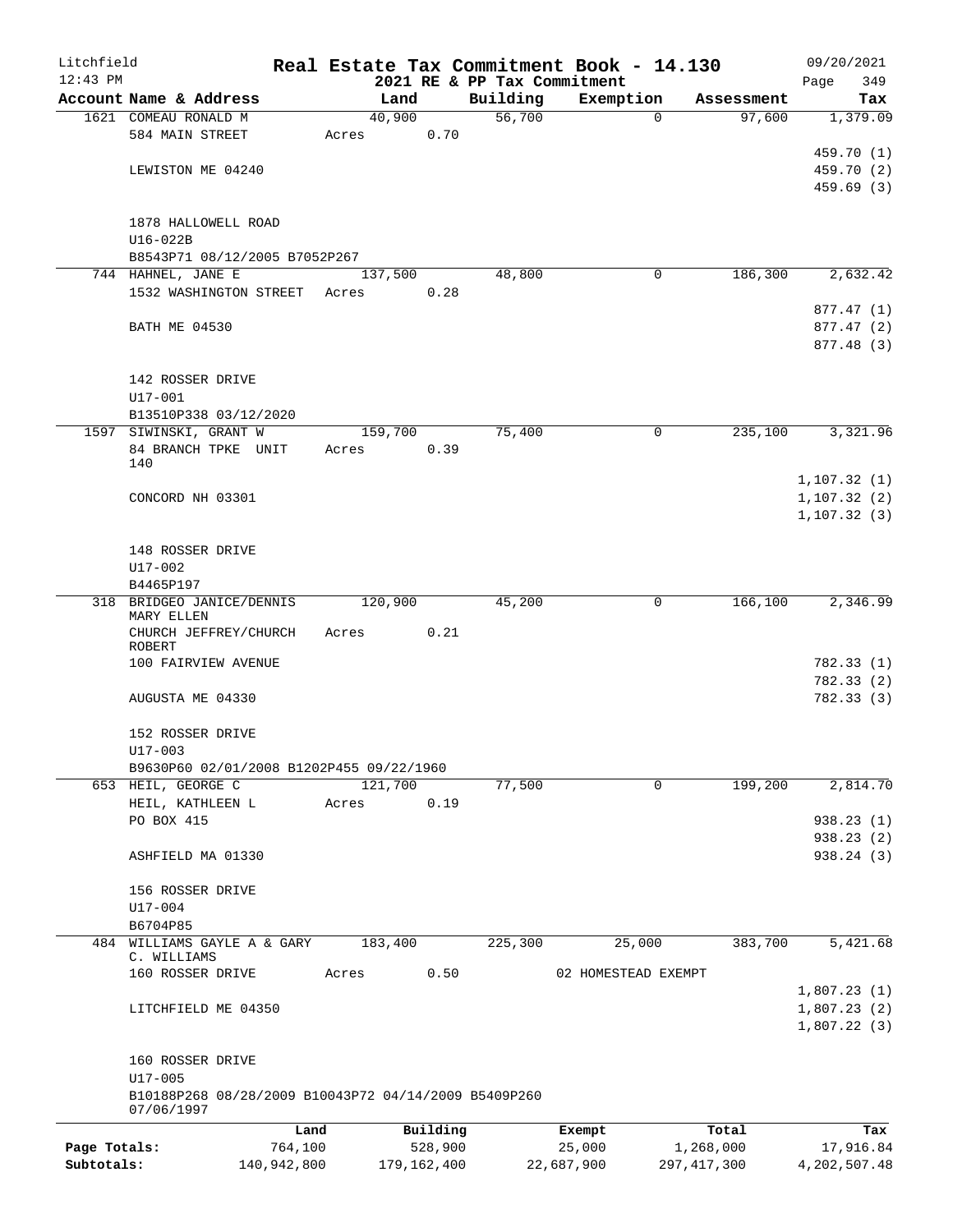| Litchfield |                                                                                         |         |      |                             | Real Estate Tax Commitment Book - 14.130 |            | 09/20/2021  |
|------------|-----------------------------------------------------------------------------------------|---------|------|-----------------------------|------------------------------------------|------------|-------------|
| $12:43$ PM |                                                                                         |         |      | 2021 RE & PP Tax Commitment |                                          |            | 350<br>Page |
|            | Account Name & Address                                                                  | Land    |      | Building                    | Exemption                                | Assessment | Tax         |
|            | 761 BEAUDOIN DONALD A                                                                   | 123,400 |      | 31,400                      | $\Omega$                                 | 154,800    | 2,187.32    |
|            | BEAUDOIN ELAINE M                                                                       | Acres   | 0.22 |                             |                                          |            |             |
|            | 987 CHURCH HILL ROAD                                                                    |         |      |                             |                                          |            | 729.11 (1)  |
|            |                                                                                         |         |      |                             |                                          |            | 729.11(2)   |
|            | VASSALBORO ME 04989                                                                     |         |      |                             |                                          |            | 729.10(3)   |
|            | 162 ROSSER DRIVE                                                                        |         |      |                             |                                          |            |             |
|            | U17-006                                                                                 |         |      |                             |                                          |            |             |
|            | B9907P24 11/12/2008 B1666P132                                                           |         |      |                             |                                          |            |             |
|            | 1524 ROSSER, LESLIE M<br>REVOCABLE TRUST                                                | 149,900 |      | 50,900                      | 0                                        | 200,800    | 2,837.30    |
|            | ROSSER, LESLIE & JOHN<br>TRUSTEES                                                       | Acres   | 0.31 |                             |                                          |            |             |
|            | 29 ROSSER DRIVE                                                                         |         |      |                             |                                          |            | 945.77 (1)  |
|            |                                                                                         |         |      |                             |                                          |            | 945.77 (2)  |
|            | LITCHFIELD ME 04350                                                                     |         |      |                             |                                          |            | 945.76 (3)  |
|            | 166 ROSSER DRIVE                                                                        |         |      |                             |                                          |            |             |
|            | $U17 - 007$                                                                             |         |      |                             |                                          |            |             |
|            | B12223P283 02/08/2016 B10235P179 10/07/2009<br>B4534P219 11/01/1993                     |         |      |                             |                                          |            |             |
|            | 228 OLSEN CARL S                                                                        | 136,900 |      | 150,100                     | 0                                        | 287,000    | 4,055.31    |
|            | OLSEN KELLY                                                                             | Acres   | 0.85 |                             |                                          |            |             |
|            | 107 ROSSER DRIVE                                                                        |         |      |                             |                                          |            | 1,351.77(1) |
|            |                                                                                         |         |      |                             |                                          |            | 1,351.77(2) |
|            | LITCHFIELD ME 04350                                                                     |         |      |                             |                                          |            | 1,351.77(3) |
|            | 107 ROSSER DRIVE                                                                        |         |      |                             |                                          |            |             |
|            | U17-010                                                                                 |         |      |                             |                                          |            |             |
|            | B13898P331 02/09/2021 B12198P75 12/23/2015 B9096P58<br>09/26/2006 B1528P437 08/12/1970  |         |      |                             |                                          |            |             |
|            | 1763 GARDNER, DOUGLASS                                                                  | 100,100 |      | 36,200                      | $\Omega$                                 | 136,300    | 1,925.92    |
|            | GARDNER, LESLIE                                                                         | Acres   | 0.87 |                             |                                          |            |             |
|            | 19 WOODFIELD ROAD                                                                       |         |      |                             |                                          |            | 641.97(1)   |
|            |                                                                                         |         |      |                             |                                          |            | 641.97(2)   |
|            | PORTLAND ME 04102                                                                       |         |      |                             |                                          |            | 641.98 (3)  |
|            | 105 ROSSER DRIVE                                                                        |         |      |                             |                                          |            |             |
|            | U17-011                                                                                 |         |      |                             |                                          |            |             |
|            | B13899P136 02/09/2021 B12143P337 10/20/2015<br>B9679P166 03/28/2008 B8997P306 B2419P339 |         |      |                             |                                          |            |             |
|            | 1552 DENNISON, KENNETH A                                                                | 91,400  |      | 19,500                      | 0                                        | 110,900    | 1,567.02    |
|            | <b>36 GARRISON STREET</b>                                                               | Acres   | 0.83 |                             |                                          |            |             |
|            |                                                                                         |         |      |                             |                                          |            | 522.34(1)   |
|            | BRUNSWICK ME 04011                                                                      |         |      |                             |                                          |            | 522.34(2)   |
|            |                                                                                         |         |      |                             |                                          |            | 522.34(3)   |
|            | 103 ROSSER DRIVE                                                                        |         |      |                             |                                          |            |             |
|            | $U17 - 012$                                                                             |         |      |                             |                                          |            |             |

B13898P266 02/09/2021 B13579P163 05/28/2020

|              | Land        | Building    | Exempt     | Total       | Tax          |
|--------------|-------------|-------------|------------|-------------|--------------|
| Page Totals: | 601,700     | 288,100     |            | 889,800     | 12,572.87    |
| Subtotals:   | 141,544,500 | 179,450,500 | 22,687,900 | 298,307,100 | 4,215,080.35 |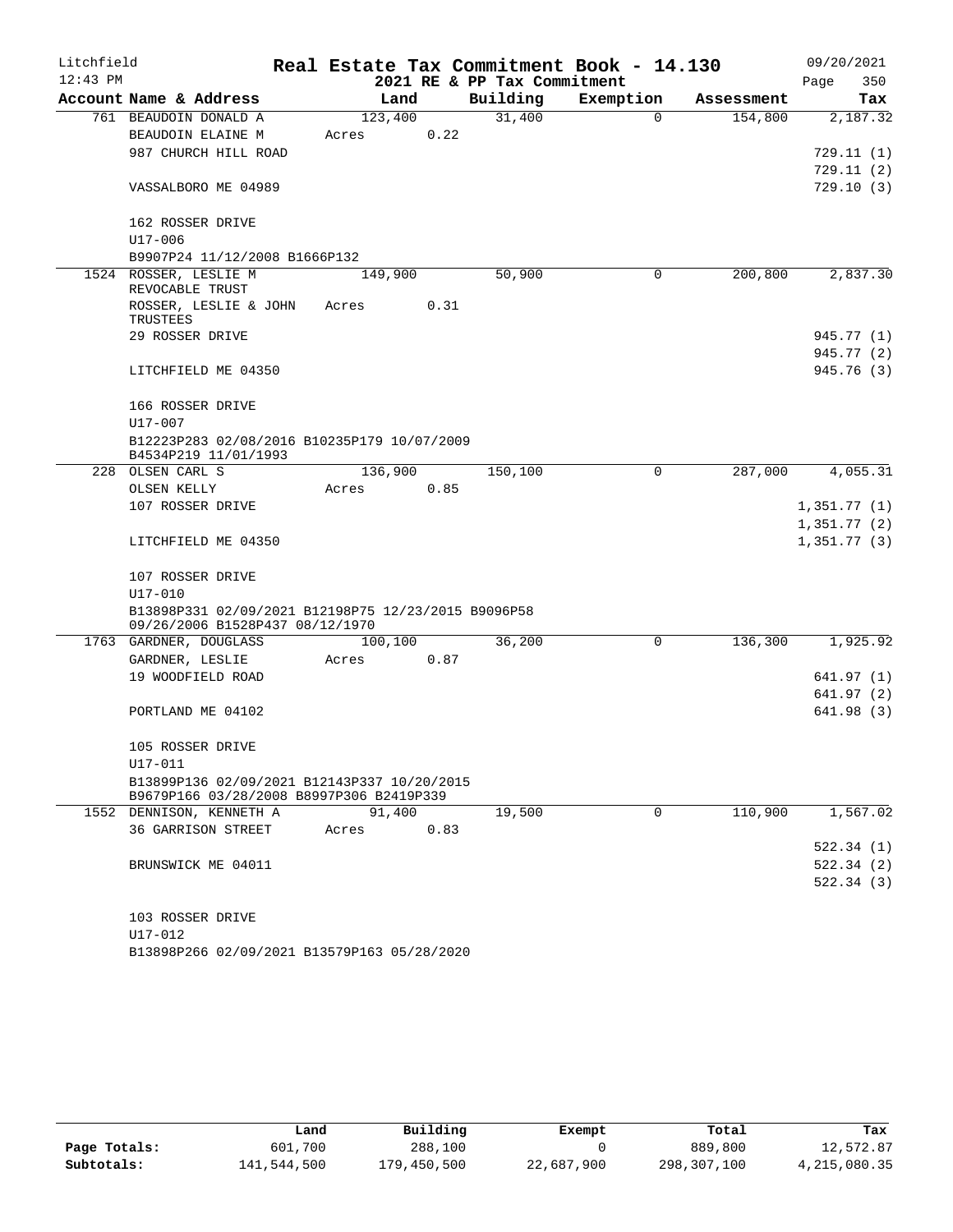| Litchfield<br>$12:43$ PM |                                                                    |         |      | 2021 RE & PP Tax Commitment | Real Estate Tax Commitment Book - 14.130 |            | 09/20/2021<br>Page<br>351 |
|--------------------------|--------------------------------------------------------------------|---------|------|-----------------------------|------------------------------------------|------------|---------------------------|
|                          | Account Name & Address                                             | Land    |      | Building                    | Exemption                                | Assessment | Tax                       |
|                          | 1048 SCHRADER, KEVIN J                                             | 139,200 |      | 42,800                      | $\mathbf 0$                              | 182,000    | 2,571.66                  |
|                          | 56 MAVERICK ST                                                     | Acres   | 1.10 |                             |                                          |            |                           |
|                          |                                                                    |         |      |                             |                                          |            | 857.22 (1)                |
|                          | MARBLEHEAD MA 01945                                                |         |      |                             |                                          |            | 857.22 (2)<br>857.22 (3)  |
|                          |                                                                    |         |      |                             |                                          |            |                           |
|                          | 99 ROSSER DRIVE                                                    |         |      |                             |                                          |            |                           |
|                          | $U17 - 013$                                                        |         |      |                             |                                          |            |                           |
|                          | B13898P270 02/09/2021 B12946P80 06/21/2018 B7394P18                |         |      |                             |                                          |            |                           |
|                          | 05/08/2003                                                         |         |      |                             |                                          |            |                           |
|                          | 1174 MATHER, JOSHUA HERBERT;<br>MATHER, JUSTIN WILLIAMS            | 120,900 |      | 47,300                      | $\Omega$                                 | 168,200    | 2,376.67                  |
|                          | GARDINER, LESLIE ERIN                                              | Acres   | 1.05 |                             |                                          |            |                           |
|                          | MATHER                                                             |         |      |                             |                                          |            |                           |
|                          | MATHER FAMILY REALTY<br>TRUST                                      |         |      |                             |                                          |            | 792.22 (1)                |
|                          | 72 WINDING WAY                                                     |         |      |                             |                                          |            | 792.22(2)                 |
|                          | SO PORTLAND ME 04106                                               |         |      |                             |                                          |            | 792.23(3)                 |
|                          |                                                                    |         |      |                             |                                          |            |                           |
|                          | 95 ROSSER DRIVE                                                    |         |      |                             |                                          |            |                           |
|                          | $U17 - 014$                                                        |         |      |                             |                                          |            |                           |
|                          | B13898P263 02/09/2021 B13648P221 07/20/2020                        |         |      |                             |                                          |            |                           |
|                          | B12656P208 07/12/2017 B11211P283 10/30/2012 B2484P70<br>07/02/1982 |         |      |                             |                                          |            |                           |
|                          | 1441 VINCENT, ARNOLD T                                             | 102,800 |      | 55,800                      | 0                                        | 158,600    | 2,241.02                  |
|                          | VINCENT, CAROLE L                                                  | Acres   | 0.64 |                             |                                          |            |                           |
|                          | 188 BROADMOOR LANE                                                 |         |      |                             |                                          |            | 747.01(1)                 |
|                          |                                                                    |         |      |                             |                                          |            | 747.01(2)                 |
|                          | ROTONDA WEST FL 33947                                              |         |      |                             |                                          |            | 747.00(3)                 |
|                          | 91 ROSSER DRIVE                                                    |         |      |                             |                                          |            |                           |
|                          | $U17 - 015$                                                        |         |      |                             |                                          |            |                           |
|                          | B13898P302 02/09/2021 B11499P113 08/13/2013                        |         |      |                             |                                          |            |                           |
|                          | B11482P218 08/15/2013 B6917P324                                    |         |      |                             |                                          |            |                           |
|                          | 1060 COFFEY, MICHAEL P                                             | 93,300  |      | 13,500                      | $\mathbf 0$                              | 106,800    | 1,509.08                  |
|                          | COFFEY, CELINA M<br>492 LITCHFIELD RD                              | Acres   | 1.07 |                             |                                          |            | 503.03(1)                 |
|                          |                                                                    |         |      |                             |                                          |            | 503.03(2)                 |
|                          | BOWDOIN ME 04287                                                   |         |      |                             |                                          |            | 503.02(3)                 |
|                          |                                                                    |         |      |                             |                                          |            |                           |
|                          | 89 ROSSER DRIVE                                                    |         |      |                             |                                          |            |                           |
|                          | U17-016                                                            |         |      |                             |                                          |            |                           |
|                          | B13899P16 02/09/2021 B5683P236 07/22/1998                          |         |      |                             |                                          |            |                           |
|                          | 474 MCPHAIL WAYNE                                                  | 97,400  |      | 1,000                       | $\Omega$                                 | 98,400     | 1,390.39                  |
|                          | MCPHAIL JEAN<br>50 PATRIOT WAY                                     | Acres   | 0.31 |                             |                                          |            | 463.46(1)                 |
|                          |                                                                    |         |      |                             |                                          |            | 463.46(2)                 |
|                          | DURHAM ME 04222                                                    |         |      |                             |                                          |            | 463.47(3)                 |
|                          |                                                                    |         |      |                             |                                          |            |                           |
|                          | 2 CHICKADEE DRIVE                                                  |         |      |                             |                                          |            |                           |
|                          | U17-017                                                            |         |      |                             |                                          |            |                           |
|                          | B13898P327 02/09/2021 B9584P218 12/05/2007 B3190P56<br>07/01/1987  |         |      |                             |                                          |            |                           |

|              | Land        | Building    | Exempt     | Total       | Tax             |
|--------------|-------------|-------------|------------|-------------|-----------------|
| Page Totals: | 553,600     | 160,400     |            | 714,000     | 10,088.82       |
| Subtotals:   | 142,098,100 | 179,610,900 | 22,687,900 | 299,021,100 | 4, 225, 169. 17 |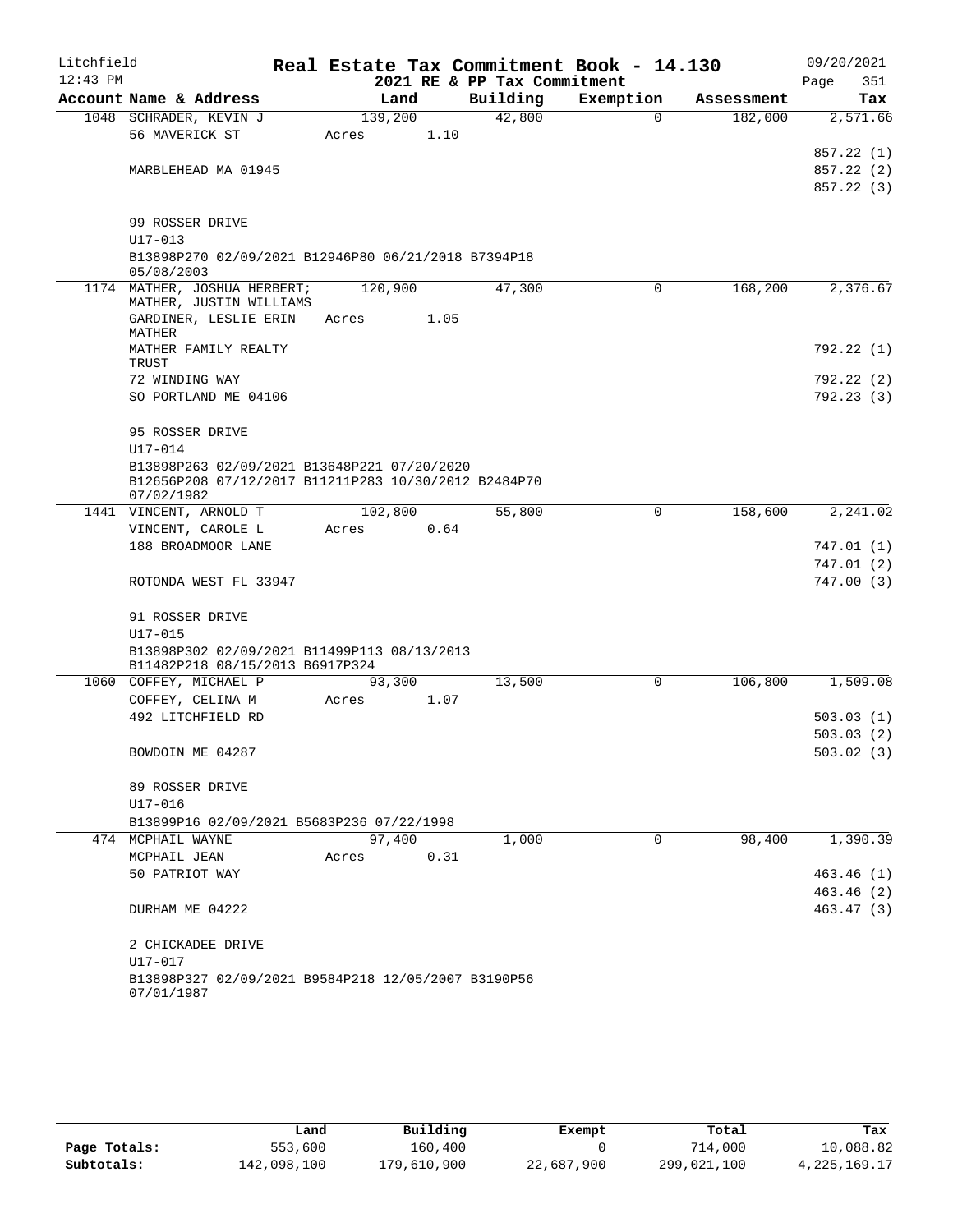| Litchfield   |                                                        |             |         |             |                             | Real Estate Tax Commitment Book - 14.130 |             |            | 09/20/2021     |
|--------------|--------------------------------------------------------|-------------|---------|-------------|-----------------------------|------------------------------------------|-------------|------------|----------------|
| $12:43$ PM   |                                                        |             |         |             | 2021 RE & PP Tax Commitment |                                          |             |            | 352<br>Page    |
|              | Account Name & Address                                 |             | Land    |             | Building                    | Exemption                                |             | Assessment | Tax            |
|              | 642 MCPHAIL, WAYNE D                                   |             | 169,400 |             | 21,400                      |                                          | $\Omega$    | 190,800    | 2,696.00       |
|              | 50 PATRIOT WAY                                         |             | Acres   | 2.39        |                             |                                          |             |            |                |
|              |                                                        |             |         |             |                             |                                          |             |            | 898.67 (1)     |
|              | DURHAM ME 04222                                        |             |         |             |                             |                                          |             |            | 898.67 (2)     |
|              |                                                        |             |         |             |                             |                                          |             |            | 898.66 (3)     |
|              |                                                        |             |         |             |                             |                                          |             |            |                |
|              | 10 CHICKADEE DRIVE                                     |             |         |             |                             |                                          |             |            |                |
|              | U17-018<br>B10973P220 03/01/2012 B10973P219 03/01/2012 |             |         |             |                             |                                          |             |            |                |
|              | B1417P626 09/04/1965 B1313P302                         |             |         |             |                             |                                          |             |            |                |
|              | 400 SARA JANE'S SOJOURN,                               |             | 191,200 |             | 24,800                      |                                          | $\mathbf 0$ | 216,000    | 3,052.08       |
|              | LLC.                                                   |             |         |             |                             |                                          |             |            |                |
|              | 257 PITTS CENTER ROAD                                  |             | Acres   | 2.65        |                             |                                          |             |            |                |
|              |                                                        |             |         |             |                             |                                          |             |            | 1,017.36(1)    |
|              | RICHMOND ME 04357                                      |             |         |             |                             |                                          |             |            | 1,017.36(2)    |
|              |                                                        |             |         |             |                             |                                          |             |            | 1,017.36(3)    |
|              |                                                        |             |         |             |                             |                                          |             |            |                |
|              | 14 CHICKADEE DRIVE                                     |             |         |             |                             |                                          |             |            |                |
|              | U17-019                                                |             |         |             |                             |                                          |             |            |                |
|              | B13899P53 02/09/2021 B12971P133 07/18/2018 B2872P209   |             |         |             |                             |                                          |             |            |                |
|              | 10/22/1985                                             |             |         |             |                             |                                          |             |            |                |
|              | 493 MCKENNEY LYNNE                                     |             | 110,400 |             | 56,100                      |                                          | 0           | 166,500    | 2,352.65       |
|              | P O BOX 4695                                           |             | Acres   | 0.15        |                             |                                          |             |            |                |
|              |                                                        |             |         |             |                             |                                          |             |            | 784.22 (1)     |
|              | AUGUSTA ME 04330 1695                                  |             |         |             |                             |                                          |             |            | 784.22 (2)     |
|              |                                                        |             |         |             |                             |                                          |             |            | 784.21(3)      |
|              |                                                        |             |         |             |                             |                                          |             |            |                |
|              | 18 CHICKADEE DRIVE                                     |             |         |             |                             |                                          |             |            |                |
|              | $U17 - 020$                                            |             |         |             |                             |                                          |             |            |                |
|              | B9043P119 07/24/2006 B1332P177 07/05/1962              |             |         |             |                             |                                          |             |            |                |
|              | 332 COATES, MEREDITH                                   |             | 35,000  |             | 67,200                      | 25,000                                   |             | 77,200     | 1,090.84       |
|              | P O BOX 350                                            |             | Acres   | 0.36        |                             | 02 HOMESTEAD EXEMPT                      |             |            |                |
|              |                                                        |             |         |             |                             |                                          |             |            | 363.61(1)      |
|              | LITCHFIELD ME 04350                                    |             |         |             |                             |                                          |             |            | 363.61(2)      |
|              |                                                        |             |         |             |                             |                                          |             |            | 363.62(3)      |
|              |                                                        |             |         |             |                             |                                          |             |            |                |
|              | 19 CHICKADEE DRIVE                                     |             |         |             |                             |                                          |             |            |                |
|              | U17-021                                                |             |         |             |                             |                                          |             |            |                |
|              | B3037P130                                              |             |         |             |                             |                                          |             |            |                |
|              | 331 COATES, MEREDITH                                   |             | 16,500  |             | 0                           |                                          | 0           | 16,500     | 233.15         |
|              | P.O. BOX 350                                           |             | Acres   | 0.08        |                             |                                          |             |            |                |
|              |                                                        |             |         |             |                             |                                          |             |            | 77.72(1)       |
|              | LITCHFIELD ME 04350                                    |             |         |             |                             |                                          |             |            | 77.72(2)       |
|              |                                                        |             |         |             |                             |                                          |             |            | 77.71(3)       |
|              |                                                        |             |         |             |                             |                                          |             |            |                |
|              | CHICKADEE DRIVE                                        |             |         |             |                             |                                          |             |            |                |
|              | $U17 - 022$                                            |             |         |             |                             |                                          |             |            |                |
|              | B3037P130                                              |             |         |             |                             |                                          |             |            |                |
|              | 1662 TALBOT, MATHEW                                    |             | 137,600 |             | 53,800                      |                                          | 0           | 191,400    | 2,704.48       |
|              | 4 WILLIAMS COURT                                       |             | Acres   | 2.14        |                             |                                          |             |            |                |
|              |                                                        |             |         |             |                             |                                          |             |            | 901.49(1)      |
|              | SOMERSET MA 02725                                      |             |         |             |                             |                                          |             |            | 901.49(2)      |
|              |                                                        |             |         |             |                             |                                          |             |            | 901.50(3)      |
|              |                                                        |             |         |             |                             |                                          |             |            |                |
|              | 24 CHICKADEE DRIVE                                     |             |         |             |                             |                                          |             |            |                |
|              | $U17 - 023$                                            |             |         |             |                             |                                          |             |            |                |
|              | B13899P85 02/09/2021 B12112P244 09/22/2015 B9835P77    |             |         |             |                             |                                          |             |            |                |
|              | 08/26/2008 B2708P126 07/18/1984                        |             |         |             |                             |                                          |             |            |                |
|              |                                                        | Land        |         | Building    |                             | Exempt                                   |             | Total      | Tax            |
| Page Totals: |                                                        | 660,100     |         | 223,300     |                             | 25,000                                   | 858,400     |            | 12,129.20      |
| Subtotals:   |                                                        | 142,758,200 |         | 179,834,200 |                             | 22,712,900                               | 299,879,500 |            | 4, 237, 298.37 |
|              |                                                        |             |         |             |                             |                                          |             |            |                |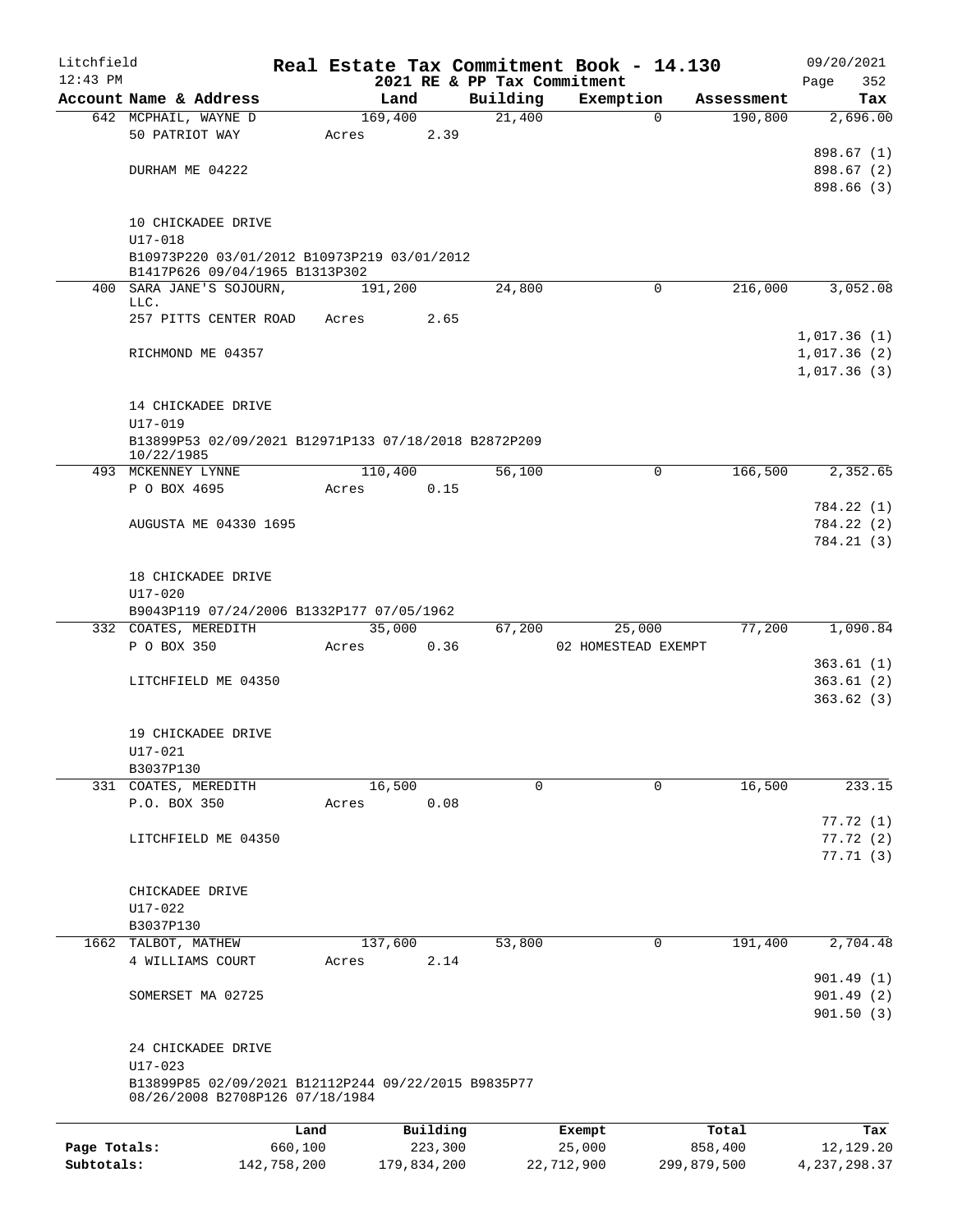| Litchfield |                                                                                                              |       |         |            | Real Estate Tax Commitment Book - 14.130 |                     |             |            |      | 09/20/2021             |
|------------|--------------------------------------------------------------------------------------------------------------|-------|---------|------------|------------------------------------------|---------------------|-------------|------------|------|------------------------|
| $12:43$ PM |                                                                                                              |       |         |            | 2021 RE & PP Tax Commitment              |                     |             |            | Page | 353                    |
|            | Account Name & Address                                                                                       |       | Land    |            | Building                                 | Exemption           |             | Assessment |      | Tax                    |
|            | 2538 LEVESQUE MARC A                                                                                         |       | 43,000  |            | $\mathbf 0$                              |                     | $\Omega$    | 43,000     |      | 607.59                 |
|            | P O BOX 885                                                                                                  | Acres |         | 10.00      |                                          |                     |             |            |      |                        |
|            | SABATTUS ME 04280                                                                                            |       |         |            |                                          |                     |             |            |      | 202.53(1)<br>202.53(2) |
|            |                                                                                                              |       |         |            |                                          |                     |             |            |      | 202.53(3)              |
|            |                                                                                                              |       |         |            |                                          |                     |             |            |      |                        |
|            | FICKETT DRIVE                                                                                                |       |         |            |                                          |                     |             |            |      |                        |
|            | U17-023A                                                                                                     |       |         |            |                                          |                     |             |            |      |                        |
|            | B8130P226 09/17/2004                                                                                         |       |         |            |                                          |                     |             |            |      |                        |
|            | 585 LEVESQUE, MARC                                                                                           |       | 187,300 |            | 52,800                                   |                     | 25,000      | 215,100    |      | 3,039.36               |
|            | LEVESQUE KIMBERLY                                                                                            | Acres |         | 1.25       |                                          | 02 HOMESTEAD EXEMPT |             |            |      |                        |
|            | PO BOX 885                                                                                                   |       |         |            |                                          |                     |             |            |      | 1,013.12(1)            |
|            |                                                                                                              |       |         |            |                                          |                     |             |            |      | 1,013.12(2)            |
|            | SABATTUS ME 04280                                                                                            |       |         |            |                                          |                     |             |            |      | 1,013.12(3)            |
|            |                                                                                                              |       |         |            |                                          |                     |             |            |      |                        |
|            | FICKETT DRIVE                                                                                                |       |         |            |                                          |                     |             |            |      |                        |
|            | U17-024                                                                                                      |       |         |            |                                          |                     |             |            |      |                        |
|            | B13334P9 08/28/2019                                                                                          |       |         |            |                                          |                     |             |            |      |                        |
|            | 1059 GIVENS, WILLIAM R                                                                                       |       | 146,400 |            | 66,000                                   |                     | 0           | 212,400    |      | 3,001.21               |
|            | GIVENS, TRACY L                                                                                              | Acres |         | 3.49       |                                          |                     |             |            |      |                        |
|            | 47 FICKETT DRIVE                                                                                             |       |         |            |                                          |                     |             |            |      | 1,000.40(1)            |
|            |                                                                                                              |       |         |            |                                          |                     |             |            |      | 1,000.40(2)            |
|            | LITCHFIELD ME 04350                                                                                          |       |         |            |                                          |                     |             |            |      | 1,000.41(3)            |
|            | 47 FICKETT DRIVE                                                                                             |       |         |            |                                          |                     |             |            |      |                        |
|            | $U17 - 025$                                                                                                  |       |         |            |                                          |                     |             |            |      |                        |
|            | B11206P228 10/24/2012 B8946P217 06/07/2006 B5326P337                                                         |       |         |            |                                          |                     |             |            |      |                        |
|            | 03/07/1997                                                                                                   |       |         |            |                                          |                     |             |            |      |                        |
|            | 1311 RODRIGUE, RUSSELL M                                                                                     |       | 91,400  |            | 67,600                                   |                     | 0           | 159,000    |      | 2,246.67               |
|            | RODRIGUE, ELIZABETH K                                                                                        | Acres |         | 0.11       |                                          |                     |             |            |      |                        |
|            | 30 NADEAU ROAD                                                                                               |       |         |            |                                          |                     |             |            |      | 748.89 (1)             |
|            |                                                                                                              |       |         |            |                                          |                     |             |            |      | 748.89 (2)             |
|            | LITCHFIELD ME 04350                                                                                          |       |         |            |                                          |                     |             |            |      | 748.89 (3)             |
|            |                                                                                                              |       |         |            |                                          |                     |             |            |      |                        |
|            | 45 FICKETT DRIVE                                                                                             |       |         |            |                                          |                     |             |            |      |                        |
|            | U17-026                                                                                                      |       |         |            |                                          |                     |             |            |      |                        |
|            | B12148P228 10/29/2015 B9429P347 07/20/2007 B9429P345<br>07/20/2007 B9229P298 01/12/2007 B5244P216 10/21/1996 |       |         |            |                                          |                     |             |            |      |                        |
|            | 1707 TALBOT, JULIE A                                                                                         |       | 202,400 |            | 60,400                                   |                     | $\mathbf 0$ | 262,800    |      | 3,713.36               |
|            | TALBOT, ELIZABETH J                                                                                          | Acres |         | 2.05       |                                          |                     |             |            |      |                        |
|            | JANET I. TALBOT                                                                                              |       |         |            |                                          |                     |             |            |      | 1,237.79(1)            |
|            | 25 E MAIN STREET                                                                                             |       |         |            |                                          |                     |             |            |      | 1,237.79(2)            |
|            | SOUTHBOROUGH MA 01772                                                                                        |       |         |            |                                          |                     |             |            |      | 1,237.78(3)            |
|            |                                                                                                              |       |         |            |                                          |                     |             |            |      |                        |
|            | 111 HARTFORD DRIVE                                                                                           |       |         |            |                                          |                     |             |            |      |                        |
|            | U17-027                                                                                                      |       |         |            |                                          |                     |             |            |      |                        |
|            | B13179P101 04/01/2019 B3093P81                                                                               |       |         |            |                                          |                     |             |            |      |                        |
|            | 772 WILDING-HARTFORD SUSIE                                                                                   |       | 194,800 |            | 151,500                                  |                     | 25,000      | 321,300    |      | 4,539.97               |
|            | 107 HARTFORD DRIVE                                                                                           | Acres |         | 1.20       |                                          | 02 HOMESTEAD EXEMPT |             |            |      |                        |
|            |                                                                                                              |       |         |            |                                          |                     |             |            |      | 1, 513.32(1)           |
|            | LITCHFIELD ME 04350                                                                                          |       |         |            |                                          |                     |             |            |      | 1, 513.32(2)           |
|            |                                                                                                              |       |         |            |                                          |                     |             |            |      | 1, 513.33(3)           |
|            |                                                                                                              |       |         |            |                                          |                     |             |            |      |                        |
|            | 107 HARTFORD DRIVE                                                                                           |       |         |            |                                          |                     |             |            |      |                        |
|            | U17-028                                                                                                      |       |         |            |                                          |                     |             |            |      |                        |
|            | B2409P91                                                                                                     |       |         |            |                                          |                     |             |            |      |                        |
|            |                                                                                                              |       |         |            |                                          |                     |             |            |      |                        |
|            |                                                                                                              |       |         |            |                                          |                     |             |            |      |                        |
|            |                                                                                                              |       |         | $D$ ilaine |                                          |                     |             |            |      |                        |

|              | Land        | Building      | Exempt     | Total       | Tax            |
|--------------|-------------|---------------|------------|-------------|----------------|
| Page Totals: | 865,300     | 398,300       | 50,000     | 1,213,600   | 17,148.16      |
| Subtotals:   | 143,623,500 | 180, 232, 500 | 22,762,900 | 301,093,100 | 4, 254, 446.53 |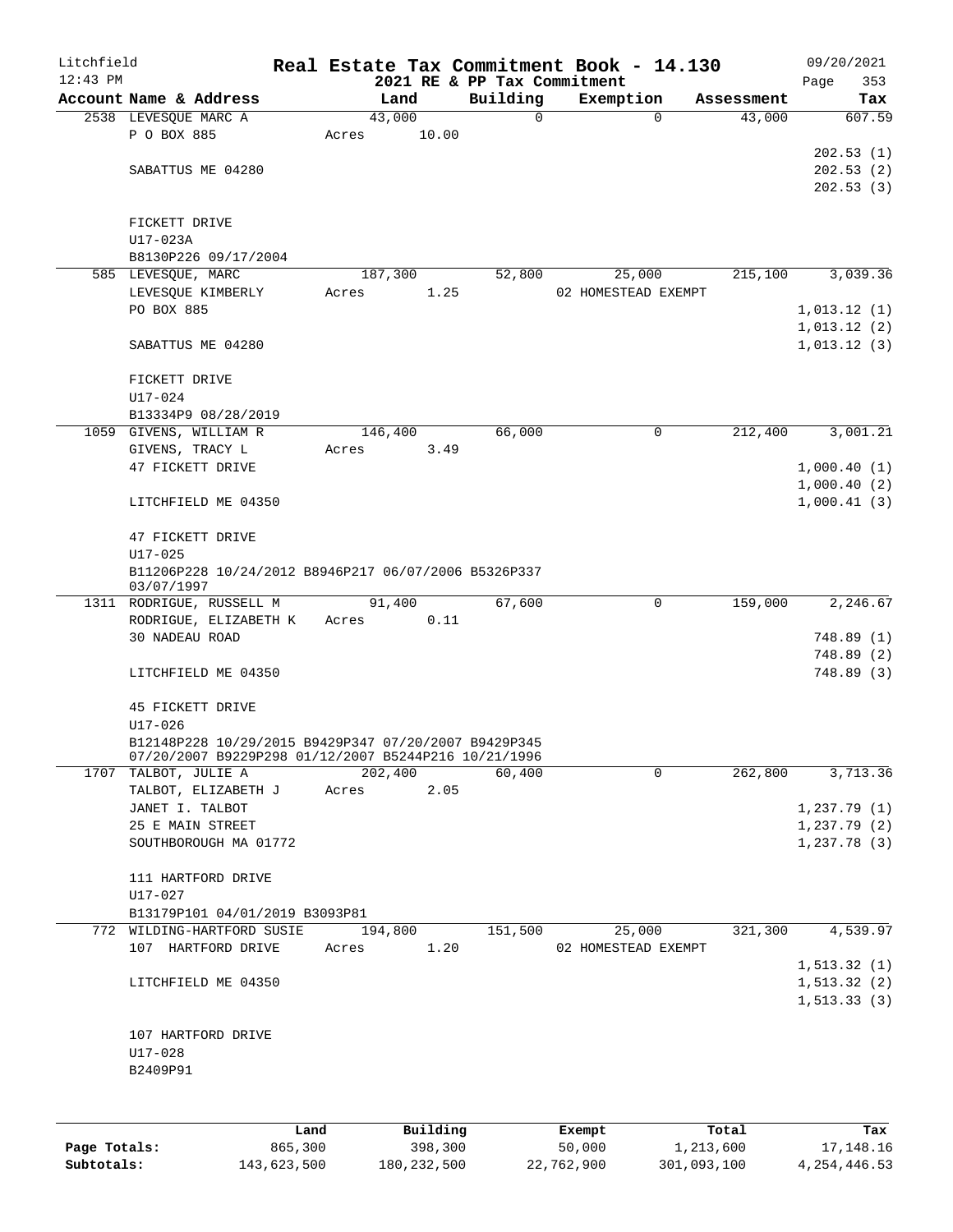| Litchfield   |                                                                         |             |                  |               |                             | Real Estate Tax Commitment Book - 14.130 |                        | 09/20/2021              |
|--------------|-------------------------------------------------------------------------|-------------|------------------|---------------|-----------------------------|------------------------------------------|------------------------|-------------------------|
| $12:43$ PM   |                                                                         |             |                  |               | 2021 RE & PP Tax Commitment |                                          |                        | Page<br>354             |
|              | Account Name & Address                                                  |             | Land             |               | Building                    | Exemption                                | Assessment             | Tax                     |
|              | 661 STOWE, REBECCA M                                                    |             | 202,500          |               | 126,800                     |                                          | 329,300<br>$\Omega$    | 4,653.01                |
|              | ALEKMAN, RYAN<br>17 HEMLOCK HOLLOW                                      |             | Acres            | 1.86          |                             |                                          |                        | 1,551.00(1)             |
|              |                                                                         |             |                  |               |                             |                                          |                        | 1,551.00(2)             |
|              | BELCHERTOWN MA 01007                                                    |             |                  |               |                             |                                          |                        | 1,551.01(3)             |
|              |                                                                         |             |                  |               |                             |                                          |                        |                         |
|              | 99 HARTFORD DRIVE                                                       |             |                  |               |                             |                                          |                        |                         |
|              | $U17 - 029$                                                             |             |                  |               |                             |                                          |                        |                         |
|              | B13133P81 01/14/2019 B7788P299 12/22/2003                               |             |                  |               |                             |                                          |                        |                         |
|              | 883 ISAACSON, MARK                                                      |             | 242,000          |               | 147,300                     |                                          | 389,300<br>$\mathbf 0$ | 5,500.81                |
|              | HEROLD, KAREN B                                                         |             | Acres            | 3.14          |                             |                                          |                        |                         |
|              | 67 WILD APPLE LANE                                                      |             |                  |               |                             |                                          |                        | 1,833.60(1)             |
|              |                                                                         |             |                  |               |                             |                                          |                        | 1,833.60(2)             |
|              | CUMBERLAND ME 04021                                                     |             |                  |               |                             |                                          |                        | 1,833.61(3)             |
|              |                                                                         |             |                  |               |                             |                                          |                        |                         |
|              | 85 HARTFORD DRIVE<br>$U17 - 030$                                        |             |                  |               |                             |                                          |                        |                         |
|              | B10749P152 06/09/2011 B10703P292 04/07/2011                             |             |                  |               |                             |                                          |                        |                         |
|              | B3943P222 07/08/1991 B3937P296 B1292P230 B1291P179                      |             |                  |               |                             |                                          |                        |                         |
|              | B557P564 04/19/1917                                                     |             |                  |               |                             |                                          |                        |                         |
|              | 360 CONROY, MICHAEL H                                                   |             | 116,200          |               | 42,300                      |                                          | 158,500<br>$\mathbf 0$ | 2,239.61                |
|              | 260 FALMOUTH ROAD                                                       |             | Acres            | 0.17          |                             |                                          |                        |                         |
|              | FALMOUTH ME 04105 2008                                                  |             |                  |               |                             |                                          |                        | 746.54 (1)<br>746.54(2) |
|              |                                                                         |             |                  |               |                             |                                          |                        | 746.53(3)               |
|              |                                                                         |             |                  |               |                             |                                          |                        |                         |
|              | 83 HARTFORD DRIVE                                                       |             |                  |               |                             |                                          |                        |                         |
|              | U17-031                                                                 |             |                  |               |                             |                                          |                        |                         |
|              | B4793P243                                                               |             |                  |               |                             |                                          |                        |                         |
|              | 1716 HOLT, CATHY                                                        |             | 180,300          |               | 32,300                      |                                          | 212,600<br>0           | 3,004.04                |
|              | HOLT, STEPHEN                                                           |             | Acres            | 0.58          |                             |                                          |                        |                         |
|              | 10 MAST LANE                                                            |             |                  |               |                             |                                          |                        | 1,001.35(1)             |
|              |                                                                         |             |                  |               |                             |                                          |                        | 1,001.35(2)             |
|              | BRUNSWICK, ME. ME 04011                                                 |             |                  |               |                             |                                          |                        | 1,001.34(3)             |
|              | 81 HARTFORD DRIVE                                                       |             |                  |               |                             |                                          |                        |                         |
|              | $U17 - 032$                                                             |             |                  |               |                             |                                          |                        |                         |
|              | B10689P172 03/17/2011 B930P48                                           |             |                  |               |                             |                                          |                        |                         |
|              | 2564 ROSSER, JOHN REVOCABLE                                             |             | 280,300          |               | 156,800                     |                                          | 437,100<br>0           | 6, 176.22               |
|              | TRUST                                                                   |             |                  |               |                             |                                          |                        |                         |
|              | ROSSER, JOHN & LESLIE                                                   |             | Acres            | 5.00          |                             |                                          |                        |                         |
|              | TRUSTEES<br>29 ROSSER DRIVE                                             |             |                  |               |                             |                                          |                        | 2,058.74(1)             |
|              |                                                                         |             |                  |               |                             |                                          |                        | 2,058.74(2)             |
|              | LITCHFIELD ME 04350                                                     |             |                  |               |                             |                                          |                        | 2,058.74(3)             |
|              |                                                                         |             |                  |               |                             |                                          |                        |                         |
|              | 170 ROSSER DRIVE                                                        |             |                  |               |                             |                                          |                        |                         |
|              | $U17 - 033$                                                             |             |                  |               |                             |                                          |                        |                         |
|              | B10430P147 05/28/2010 B10427P247 05/26/2010                             |             |                  |               |                             |                                          |                        |                         |
|              | B10235P178 10/02/2009 B8652P234 10/13/2005<br>845 HODGKINS, ELIZABETH G |             |                  |               | 38,700                      |                                          | $\mathbf 0$<br>204,400 | 2,888.17                |
|              | 73 SISQUISIC TRAIL                                                      |             | 165,700<br>Acres | 0.39          |                             |                                          |                        |                         |
|              |                                                                         |             |                  |               |                             |                                          |                        | 962.72 (1)              |
|              | YARMOUTH ME 04096                                                       |             |                  |               |                             |                                          |                        | 962.72(2)               |
|              |                                                                         |             |                  |               |                             |                                          |                        | 962.73(3)               |
|              |                                                                         |             |                  |               |                             |                                          |                        |                         |
|              | 24 PERCH DRIVE                                                          |             |                  |               |                             |                                          |                        |                         |
|              | $U18 - 001$                                                             |             |                  |               |                             |                                          |                        |                         |
|              | B6268P255 06/12/2000                                                    |             |                  |               |                             |                                          |                        |                         |
|              |                                                                         | Land        |                  | Building      |                             | Exempt                                   | Total                  | Tax                     |
| Page Totals: |                                                                         | 1,187,000   |                  | 544,200       |                             | 0                                        | 1,731,200              | 24,461.86               |
| Subtotals:   |                                                                         | 144,810,500 |                  | 180, 776, 700 |                             | 22,762,900                               | 302,824,300            | 4,278,908.39            |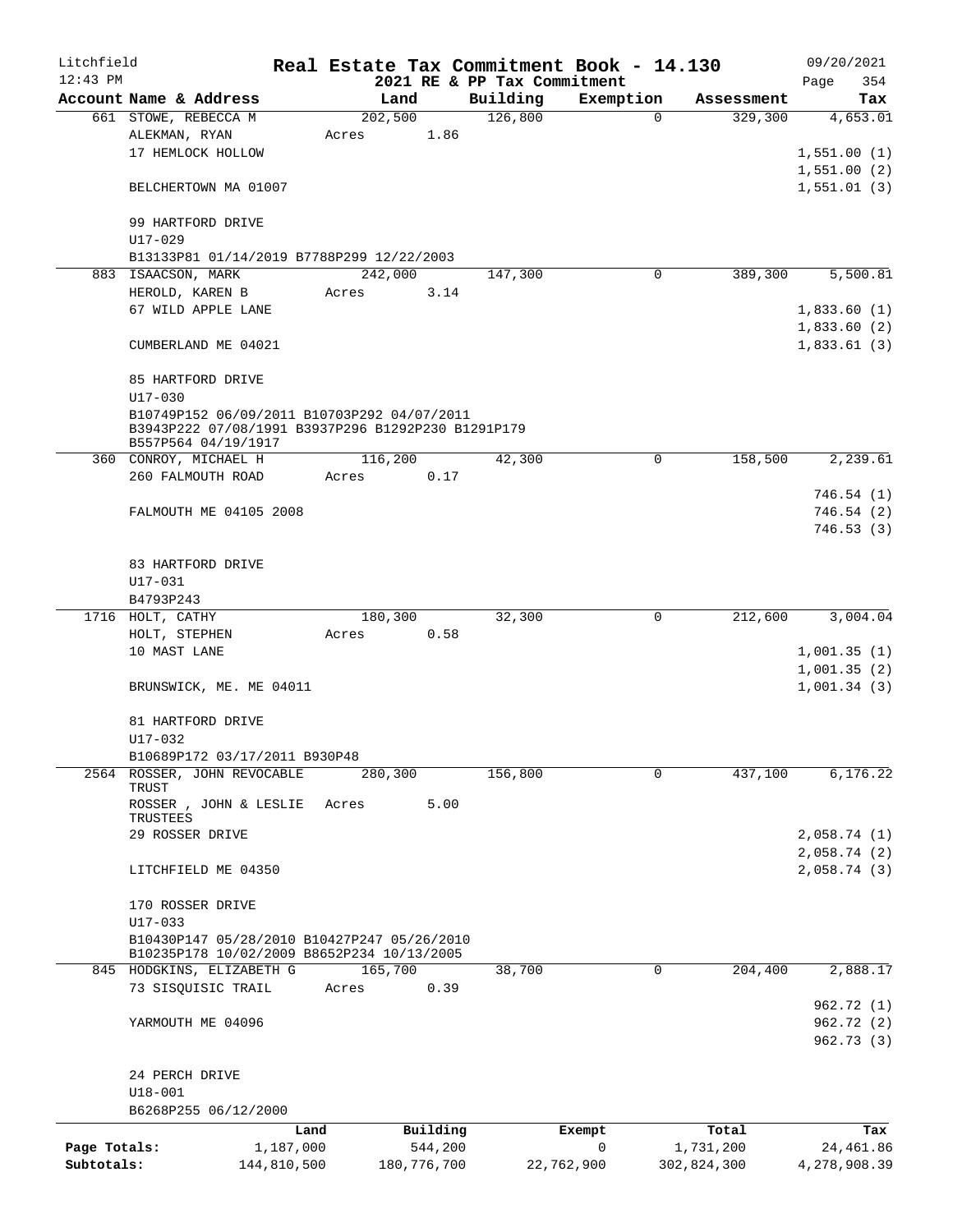| Litchfield   |                                                                                 |           |         |               |                             | Real Estate Tax Commitment Book - 14.130 |               |            | 09/20/2021                 |
|--------------|---------------------------------------------------------------------------------|-----------|---------|---------------|-----------------------------|------------------------------------------|---------------|------------|----------------------------|
| $12:43$ PM   |                                                                                 |           |         |               | 2021 RE & PP Tax Commitment |                                          |               |            | 355<br>Page                |
|              | Account Name & Address                                                          |           | Land    |               | Building                    | Exemption                                |               | Assessment | Tax                        |
|              | 659 GAMAGE, DALE                                                                |           | 161,600 |               | 48,900                      | $\Omega$                                 |               | 210,500    | 2,974.37                   |
|              | GAMAGE, RHONDA<br>538 SUTHERLAND POND                                           |           | Acres   | 0.40          |                             |                                          |               |            | 991.46 (1)                 |
|              | ROAD                                                                            |           |         |               |                             |                                          |               |            | 991.46(2)                  |
|              | SABATTUS, ME 04280                                                              |           |         |               |                             |                                          |               |            | 991.45 (3)                 |
|              | 22 PERCH DRIVE                                                                  |           |         |               |                             |                                          |               |            |                            |
|              | $U18 - 002$<br>B11041P38 05/13/2012 B9702P51 04/17/2008 B6308P145<br>02/02/1999 |           |         |               |                             |                                          |               |            |                            |
|              | 1094 LONG TRUST, RAYMOND, ET 186,100                                            |           |         |               | 38,300                      | 0                                        |               | 224,400    | 3,170.77                   |
|              | AL                                                                              |           |         |               |                             |                                          |               |            |                            |
|              | 470 WEBBS MILLS ROAD                                                            |           | Acres   | 0.60          |                             |                                          |               |            |                            |
|              |                                                                                 |           |         |               |                             |                                          |               |            | 1,056.92(1)                |
|              | RAYMOND ME 04071                                                                |           |         |               |                             |                                          |               |            | 1,056.92(2)<br>1,056.93(3) |
|              |                                                                                 |           |         |               |                             |                                          |               |            |                            |
|              | 19 PERCH DRIVE                                                                  |           |         |               |                             |                                          |               |            |                            |
|              | $U18 - 003$                                                                     |           |         |               |                             |                                          |               |            |                            |
|              | B5492P215                                                                       |           |         |               |                             |                                          |               |            |                            |
|              | 658 VAN NOSTRAND, GINGER                                                        |           | 88,600  |               | 0                           | 0                                        |               | 88,600     | 1,251.92                   |
|              | VAN NOSTRAND, RICHARD                                                           |           | Acres   | 4.38          |                             |                                          |               |            |                            |
|              | 229 WEST GRANBY ROAD                                                            |           |         |               |                             |                                          |               |            | 417.31 (1)                 |
|              |                                                                                 |           |         |               |                             |                                          |               |            | 417.31(2)                  |
|              | GRANBY CT 06035                                                                 |           |         |               |                             |                                          |               |            | 417.30 (3)                 |
|              | HALLOWELL ROAD                                                                  |           |         |               |                             |                                          |               |            |                            |
|              | $U18 - 004$                                                                     |           |         |               |                             |                                          |               |            |                            |
|              | B12103P147 09/03/2015 B884P197 06/07/1949<br>241 BUREAU, THOMAS N               |           | 174,800 |               | 262,500                     | 25,000                                   |               | 412,300    | 5,825.80                   |
|              | P O BOX 56                                                                      |           | Acres   | 2.61          |                             | 02 HOMESTEAD EXEMPT                      |               |            |                            |
|              |                                                                                 |           |         |               |                             |                                          |               |            | 1,941.93(1)                |
|              | LITCHFIELD ME 04350                                                             |           |         |               |                             |                                          |               |            | 1,941.93(2)                |
|              |                                                                                 |           |         |               |                             |                                          |               |            | 1,941.94 (3)               |
|              | 15 GAMAGE DRIVE                                                                 |           |         |               |                             |                                          |               |            |                            |
|              | U18-004A                                                                        |           |         |               |                             |                                          |               |            |                            |
|              | B11059P207 05/31/2012 B5963P228                                                 |           |         |               |                             |                                          |               |            |                            |
|              | 2100 VAN NOSTRAND, RICHARD                                                      |           | 208,300 |               | 96,800                      | 0                                        |               | 305,100    | 4,311.06                   |
|              | VAN NOSTRAND GINGER<br>229 W GRANBY RD                                          |           | Acres   | 1.90          |                             |                                          |               |            | 1,437.02(1)                |
|              |                                                                                 |           |         |               |                             |                                          |               |            | 1,437.02(2)                |
|              | GRANBY CT 06035                                                                 |           |         |               |                             |                                          |               |            | 1,437.02(3)                |
|              | 26 GAMAGE DRIVE                                                                 |           |         |               |                             |                                          |               |            |                            |
|              | U18-004B                                                                        |           |         |               |                             |                                          |               |            |                            |
|              | B5771P122 10/19/1998                                                            |           |         |               |                             |                                          |               |            |                            |
| 2098         | LENNOX HIGHLAND<br>ADVENTURES, LLC.                                             |           | 216,100 |               | 94,500                      | 0                                        |               | 310,600    | 4,388.78                   |
|              | 117 HIGHLAND STREET                                                             |           | Acres   | 4.07          |                             |                                          |               |            |                            |
|              |                                                                                 |           |         |               |                             |                                          |               |            | 1,462.93(1)                |
|              | ROCKY HILL CT 06067                                                             |           |         |               |                             |                                          |               |            | 1,462.93(2)                |
|              |                                                                                 |           |         |               |                             |                                          |               |            | 1,462.92(3)                |
|              | 15 PERCH DRIVE                                                                  |           |         |               |                             |                                          |               |            |                            |
|              | $U18-004C$                                                                      |           |         |               |                             |                                          |               |            |                            |
|              | B12530P265 01/30/2017 B11059P207 05/30/2012<br>B6315P350 10/06/2000             |           |         |               |                             |                                          |               |            |                            |
|              |                                                                                 | Land      |         | Building      |                             | Exempt                                   |               | Total      | Tax                        |
| Page Totals: |                                                                                 | 1,035,500 |         | 541,000       |                             | 25,000                                   | 1,551,500     |            | 21,922.70                  |
| Subtotals:   | 145,846,000                                                                     |           |         | 181, 317, 700 |                             | 22,787,900                               | 304, 375, 800 |            | 4,300,831.09               |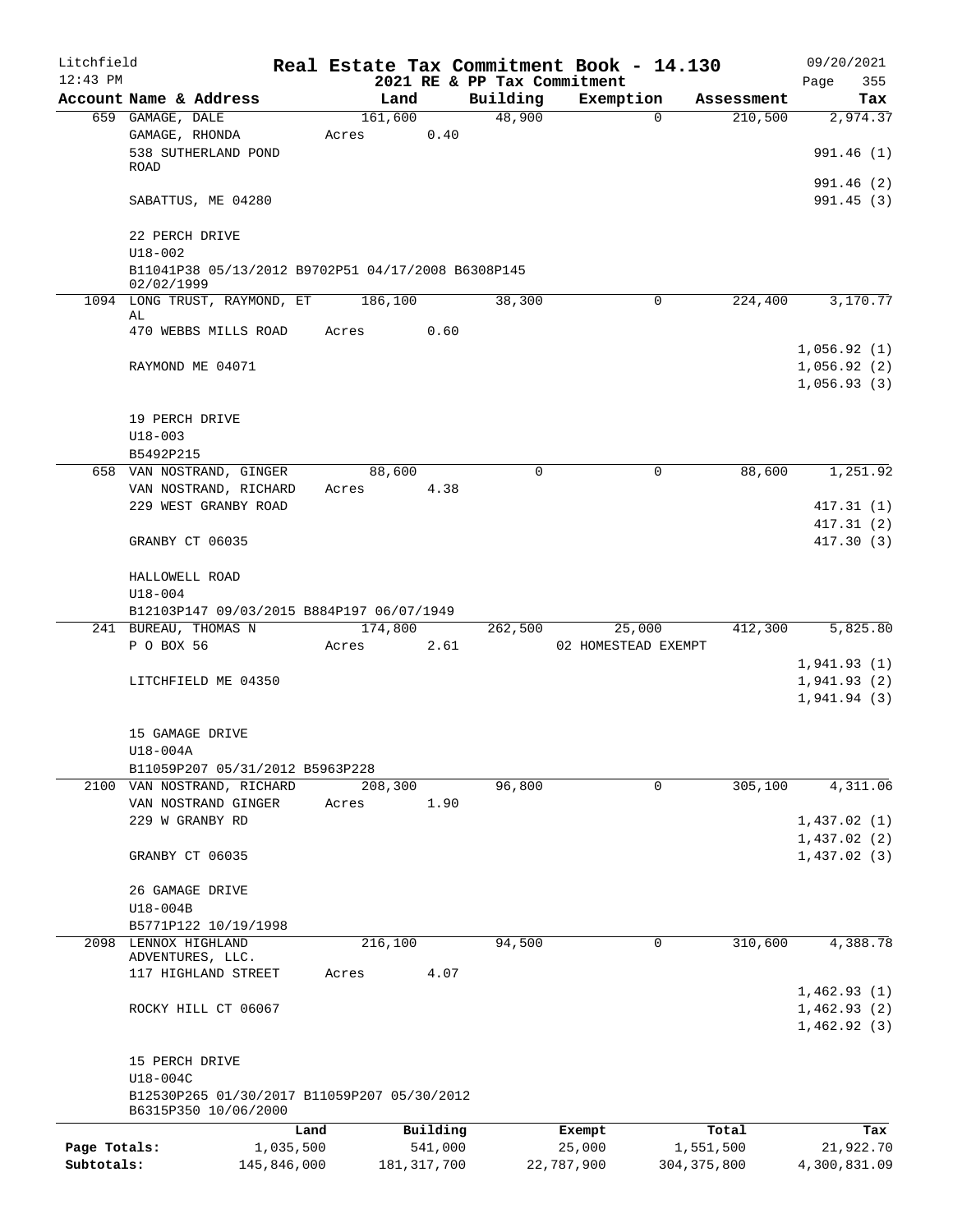| Litchfield |                                                                                                                  |      |       |          |          |          | Real Estate Tax Commitment Book - 14.130 |                        | 09/20/2021  |
|------------|------------------------------------------------------------------------------------------------------------------|------|-------|----------|----------|----------|------------------------------------------|------------------------|-------------|
| $12:43$ PM |                                                                                                                  |      |       |          |          |          | 2021 RE & PP Tax Commitment              |                        | 356<br>Page |
|            | Account Name & Address                                                                                           |      |       | Land     |          | Building | Exemption                                | Assessment             | Tax         |
|            | 2160 LYON MARILYN                                                                                                |      |       | 255, 200 |          | 97,400   |                                          | 352,600<br>$\mathbf 0$ | 4,982.24    |
|            | 19603 NORTH 83RD DRIVE                                                                                           |      | Acres |          | 3.90     |          |                                          |                        | 1,660.75(1) |
|            | PEORIA AZ 85382                                                                                                  |      |       |          |          |          |                                          |                        | 1,660.75(2) |
|            |                                                                                                                  |      |       |          |          |          |                                          |                        | 1,660.74(3) |
|            |                                                                                                                  |      |       |          |          |          |                                          |                        |             |
|            | 17 PERCH DRIVE                                                                                                   |      |       |          |          |          |                                          |                        |             |
|            | $U18-004D$<br>B13196P298 04/29/2019 B12509P322 12/21/2016<br>B6260P202 07/28/2000                                |      |       |          |          |          |                                          |                        |             |
|            | 2414 MARZILLI APRIL                                                                                              |      |       | 160,800  |          |          | 0<br>$\mathbf 0$                         | 160,800                | 2,272.10    |
|            | MARZILLI DAVID                                                                                                   |      | Acres |          | 2.00     |          |                                          |                        |             |
|            | 117 HIGHLAND ROAD                                                                                                |      |       |          |          |          |                                          |                        | 757.37(1)   |
|            |                                                                                                                  |      |       |          |          |          |                                          |                        | 757.37(2)   |
|            | ROCKY HILL CT 06067                                                                                              |      |       |          |          |          |                                          |                        | 757.36(3)   |
|            | U18-004E                                                                                                         |      |       |          |          |          |                                          |                        |             |
|            | B8141P274 09/29/2004                                                                                             |      |       |          |          |          |                                          |                        |             |
|            | 2399 VAN NOSTRAND, GINGER                                                                                        |      |       | 32,400   |          |          | $\mathbf 0$                              | 32,400<br>0            | 457.81      |
|            | VAN NOSTRAND, RICHARD                                                                                            |      | Acres |          | 3.48     |          |                                          |                        |             |
|            | 229 WEST GRANBY ROAD                                                                                             |      |       |          |          |          |                                          |                        | 152.60(1)   |
|            |                                                                                                                  |      |       |          |          |          |                                          |                        | 152.60(2)   |
|            | GRANBY CT 06035                                                                                                  |      |       |          |          |          |                                          |                        | 152.61(3)   |
|            | HALLOWELL ROAD                                                                                                   |      |       |          |          |          |                                          |                        |             |
|            | $U18-004F$                                                                                                       |      |       |          |          |          |                                          |                        |             |
|            | B12103P149 09/03/2015 B11093P237 07/11/2012<br>B11092P93 06/28/2012 B11092P90 06/29/2012 B11092P87<br>06/29/2012 |      |       |          |          |          |                                          |                        |             |
|            | 1717 HOLT, CATHY                                                                                                 |      |       | 46,500   |          |          | 0<br>0                                   | 46,500                 | 657.05      |
|            | HOLT, STEPHEN F                                                                                                  |      | Acres |          | 14.70    |          |                                          |                        |             |
|            | 10 MAST LANE                                                                                                     |      |       |          |          |          |                                          |                        | 219.02(1)   |
|            |                                                                                                                  |      |       |          |          |          |                                          |                        | 219.02(2)   |
|            | BRUNSWICK, ME. ME 04011                                                                                          |      |       |          |          |          |                                          |                        | 219.01(3)   |
|            | HALLOWELL ROAD<br>$U18 - 005$                                                                                    |      |       |          |          |          |                                          |                        |             |
|            | B10689P172 03/17/2011 B1527P535 08/07/1970                                                                       |      |       |          |          |          |                                          |                        |             |
|            | 1931 YOUNG, DAVID A                                                                                              |      |       | 46,500   |          | 86,200   |                                          | 132,700<br>0           | 1,875.05    |
|            | 6 DEPOT STREET                                                                                                   |      | Acres |          | 1.50     |          |                                          |                        |             |
|            |                                                                                                                  |      |       |          |          |          |                                          |                        | 625.02(1)   |
|            | RICHMOND ME 04357                                                                                                |      |       |          |          |          |                                          |                        | 625.02(2)   |
|            |                                                                                                                  |      |       |          |          |          |                                          |                        | 625.01(3)   |
|            |                                                                                                                  |      |       |          |          |          |                                          |                        |             |
|            | 1699 HALLOWELL ROAD                                                                                              |      |       |          |          |          |                                          |                        |             |
|            | $U18 - 006$<br>B13731P327 10/01/2020                                                                             |      |       |          |          |          |                                          |                        |             |
|            | 1823 WATERMAN, EVELYN T                                                                                          |      |       | 157,400  |          | 22,800   |                                          | 180,200<br>0           | 2,546.23    |
|            | 78 GARDINER RD                                                                                                   |      | Acres |          | 0.95     |          |                                          |                        |             |
|            |                                                                                                                  |      |       |          |          |          |                                          |                        | 848.74 (1)  |
|            | WALES ME 04280 3308                                                                                              |      |       |          |          |          |                                          |                        | 848.74 (2)  |
|            |                                                                                                                  |      |       |          |          |          |                                          |                        | 848.75 (3)  |
|            | 45 GAMAGE DRIVE                                                                                                  |      |       |          |          |          |                                          |                        |             |
|            | $U18 - 007$                                                                                                      |      |       |          |          |          |                                          |                        |             |
|            | B4237P49 09/30/1992 B1475P501 08/16/1968                                                                         |      |       |          |          |          |                                          |                        |             |
|            |                                                                                                                  |      |       |          | Building |          |                                          |                        |             |
|            |                                                                                                                  | Land |       |          |          |          | Exempt                                   | Total                  | Tax         |

|              | Land        | Building    | Exempt     | Total       | Tax            |
|--------------|-------------|-------------|------------|-------------|----------------|
| Page Totals: | 698,800     | 206,400     |            | 905,200     | 12,790.48      |
| Subtotals:   | 146,544,800 | 181,524,100 | 22,787,900 | 305,281,000 | 4, 313, 621.57 |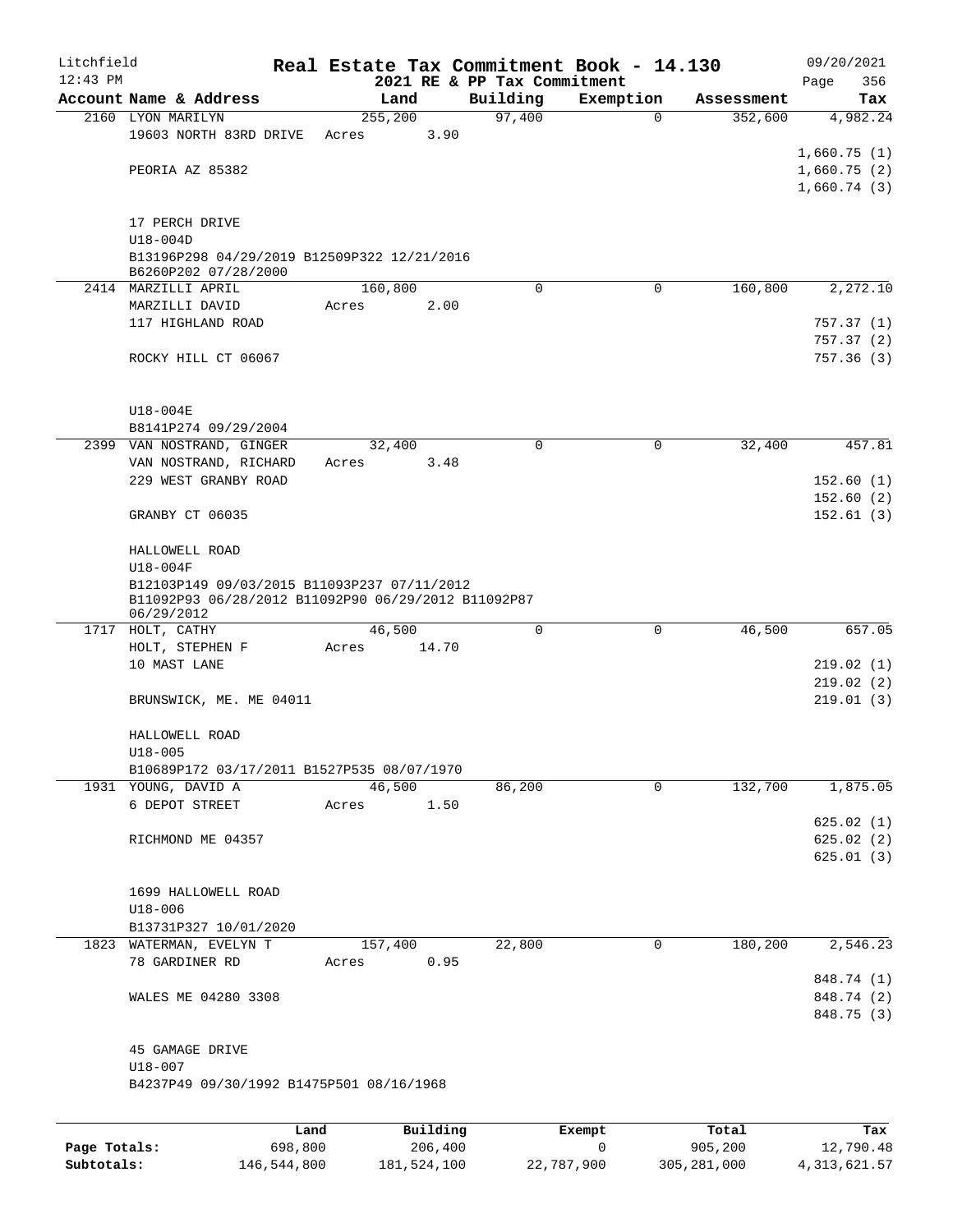| Litchfield |                                                                  |       |                 |      |                             | Real Estate Tax Commitment Book - 14.130 |            | 09/20/2021               |  |
|------------|------------------------------------------------------------------|-------|-----------------|------|-----------------------------|------------------------------------------|------------|--------------------------|--|
| $12:43$ PM |                                                                  |       |                 |      | 2021 RE & PP Tax Commitment |                                          |            | 357<br>Page              |  |
|            | Account Name & Address                                           |       | Land            |      | Building<br>22,100          | Exemption                                | Assessment | Tax                      |  |
|            | 1825 WATERMAN PETER B ET AL<br>840 SABATTUS ROAD                 | Acres | 179,800<br>0.70 |      |                             | $\mathbf{0}$                             | 201,900    | 2,852.85                 |  |
|            |                                                                  |       |                 |      |                             |                                          |            | 950.95(1)                |  |
|            | SABATTUS ME 04280                                                |       |                 |      |                             |                                          |            | 950.95(2)                |  |
|            |                                                                  |       |                 |      |                             |                                          |            | 950.95(3)                |  |
|            |                                                                  |       |                 |      |                             |                                          |            |                          |  |
|            | 43 GAMAGE DRIVE                                                  |       |                 |      |                             |                                          |            |                          |  |
|            | $U18 - 008$                                                      |       |                 |      |                             |                                          |            |                          |  |
|            | B9304P131 04/06/2007 B6218P51 05/24/2000 B1557P170<br>08/07/1971 |       |                 |      |                             |                                          |            |                          |  |
|            | 536 EARLEY, CHARLES                                              |       | 133,000         |      | 52,400                      | $\mathbf 0$                              | 185,400    | 2,619.70                 |  |
|            | EARLEY GLORIA T.                                                 | Acres |                 | 0.26 |                             |                                          |            |                          |  |
|            | 2 DOW AVENUE                                                     |       |                 |      |                             |                                          |            | 873.23(1)                |  |
|            |                                                                  |       |                 |      |                             |                                          |            | 873.23 (2)               |  |
|            | ATKINSON NH 03811                                                |       |                 |      |                             |                                          |            | 873.24 (3)               |  |
|            | 41 GAMAGE DRIVE                                                  |       |                 |      |                             |                                          |            |                          |  |
|            | $U18 - 009$                                                      |       |                 |      |                             |                                          |            |                          |  |
|            | B13738P141 09/30/2020                                            |       |                 |      |                             |                                          |            |                          |  |
|            | 825 BECHARD, WILLIAM C                                           |       | 119,000         |      | 81,100                      | 0                                        | 200, 100   | 2,827.41                 |  |
|            | BECHARD, KATIE W                                                 | Acres |                 | 0.18 |                             |                                          |            |                          |  |
|            | 55 SPRINGER FARM ROAD                                            |       |                 |      |                             |                                          |            | 942.47 (1)               |  |
|            | SABATTUS ME 04280                                                |       |                 |      |                             |                                          |            | 942.47 (2)<br>942.47 (3) |  |
|            | 39 GAMAGE DRIVE                                                  |       |                 |      |                             |                                          |            |                          |  |
|            | $U18 - 010$                                                      |       |                 |      |                             |                                          |            |                          |  |
|            | B13705P259 09/02/2020                                            |       |                 |      |                             |                                          |            |                          |  |
|            | 122 JACOBSON, MICHAEL A,<br>BROKER                               |       | 156,100         |      | 54,700                      | 0                                        | 210,800    | 2,978.60                 |  |
|            | 367 U.S.ROUTE 1                                                  | Acres | 0.34            |      |                             |                                          |            |                          |  |
|            |                                                                  |       |                 |      |                             |                                          |            | 992.87 (1)               |  |
|            | FALMOUTH ME 04105                                                |       |                 |      |                             |                                          |            | 992.87 (2)               |  |
|            |                                                                  |       |                 |      |                             |                                          |            | 992.86(3)                |  |
|            |                                                                  |       |                 |      |                             |                                          |            |                          |  |
|            | 37 GAMAGE DRIVE                                                  |       |                 |      |                             |                                          |            |                          |  |
|            | $U18 - 011$                                                      |       |                 |      |                             |                                          |            |                          |  |
|            | B13670P197 08/13/2020<br>605 HUDSON, ALDEN W                     |       | 97,400          |      |                             |                                          | 134,700    |                          |  |
|            |                                                                  |       |                 |      | 37,300                      | 0                                        |            | 1,903.31                 |  |
|            | ELLIOTT, JADE<br>PO BOX 7304                                     | Acres |                 | 0.11 |                             |                                          |            | 634.44 (1)               |  |
|            |                                                                  |       |                 |      |                             |                                          |            | 634.44 (2)               |  |
|            | OCEAN PARK ME 04063                                              |       |                 |      |                             |                                          |            | 634.43 (3)               |  |
|            |                                                                  |       |                 |      |                             |                                          |            |                          |  |
|            | 35 GAMAGE DRIVE                                                  |       |                 |      |                             |                                          |            |                          |  |
|            | $U18 - 012$                                                      |       |                 |      |                             |                                          |            |                          |  |
|            | B11477P244 07/29/2013 B8838P183 03/16/2006 B8556P307             |       |                 |      |                             |                                          |            |                          |  |
|            | 10/19/2005 B6155P91 B2393P263 06/16/1981                         |       |                 |      |                             |                                          |            |                          |  |
|            | 606 POTVIN, PAUL E                                               |       | 105,200         |      | 18,000                      | 0                                        | 123,200    | 1,740.82                 |  |
|            | DUBE, DIANE J                                                    | Acres |                 | 0.17 |                             |                                          |            |                          |  |
|            | 567 POND ROAD                                                    |       |                 |      |                             |                                          |            | 580.27(1)                |  |
|            |                                                                  |       |                 |      |                             |                                          |            | 580.27(2)                |  |
|            | LEWISTON ME 04240                                                |       |                 |      |                             |                                          |            | 580.28(3)                |  |
|            | 33 GAMAGE DRIVE                                                  |       |                 |      |                             |                                          |            |                          |  |
|            | $U18 - 013$                                                      |       |                 |      |                             |                                          |            |                          |  |
|            | B10432P307 05/28/2010 B2579P74 06/22/1982                        |       |                 |      |                             |                                          |            |                          |  |
|            |                                                                  |       |                 |      |                             |                                          |            |                          |  |
|            |                                                                  | Land  | Building        |      |                             | Exempt                                   | Total      | Tax                      |  |

|              | Land          | Building    | Exempt     | Total         | Tax          |
|--------------|---------------|-------------|------------|---------------|--------------|
| Page Totals: | 790,500       | 265,600     |            | 1,056,100     | 14,922.69    |
| Subtotals:   | 147, 335, 300 | 181,789,700 | 22,787,900 | 306, 337, 100 | 4,328,544.26 |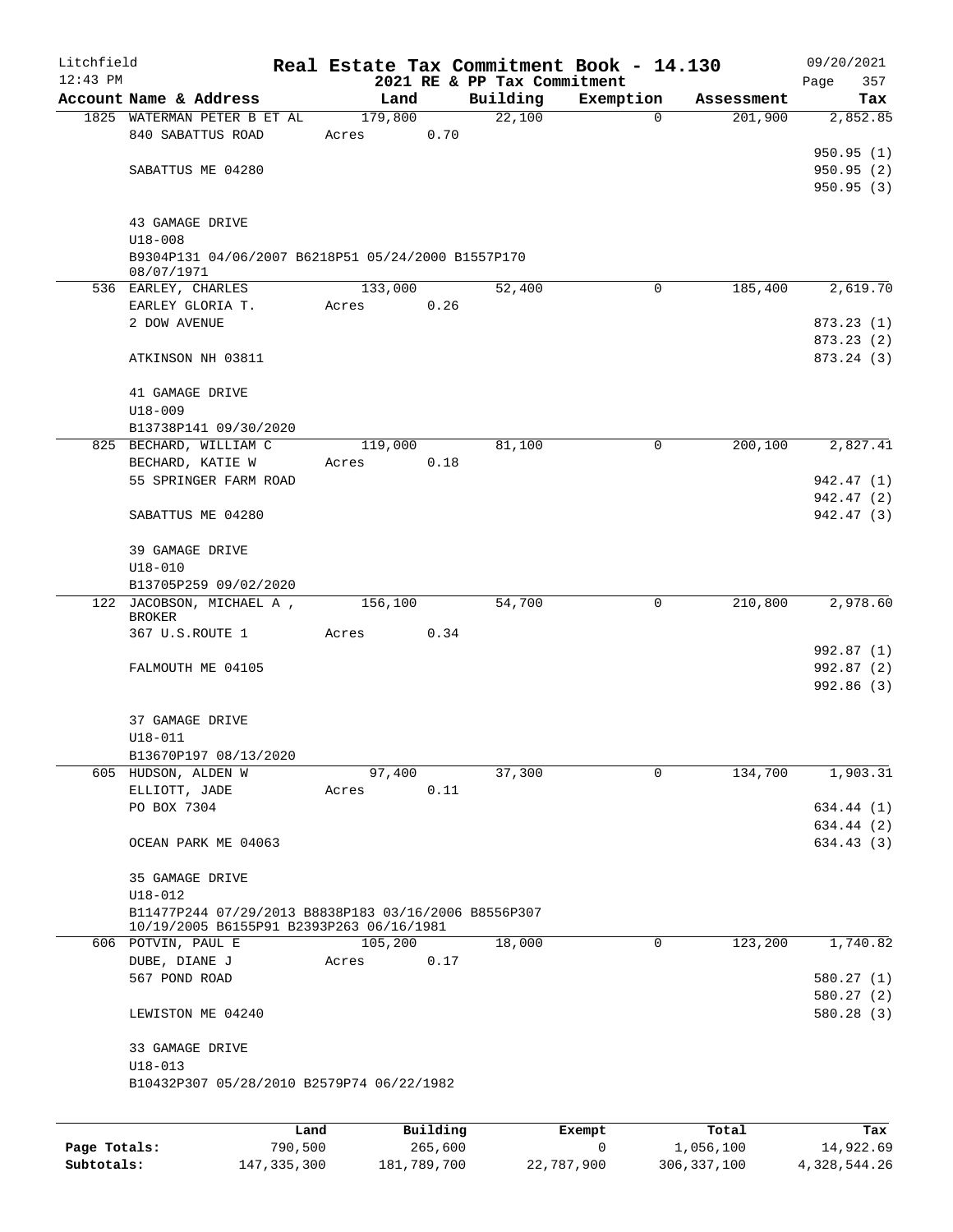| Litchfield |                                                                              |       |         |       |          | Real Estate Tax Commitment Book - 14.130 |             |            |      | 09/20/2021  |
|------------|------------------------------------------------------------------------------|-------|---------|-------|----------|------------------------------------------|-------------|------------|------|-------------|
| $12:43$ PM |                                                                              |       |         |       |          | 2021 RE & PP Tax Commitment              |             |            | Page | 358         |
|            | Account Name & Address                                                       |       | Land    |       | Building | Exemption                                |             | Assessment |      | Tax         |
|            | 835 HAWKINS, LIAM P                                                          |       | 205,700 |       | 97,400   |                                          | $\Omega$    | 303,100    |      | 4,282.80    |
|            | CULLITY, JENNA M                                                             | Acres |         | 1.01  |          |                                          |             |            |      |             |
|            | 122 WOODLEY AVENUE                                                           |       |         |       |          |                                          |             |            |      | 1,427.60(1) |
|            |                                                                              |       |         |       |          |                                          |             |            |      | 1,427.60(2) |
|            | WEST ROXBURY MA 02130                                                        |       |         |       |          |                                          |             |            |      | 1,427.60(3) |
|            | 23 GAMAGE DRIVE                                                              |       |         |       |          |                                          |             |            |      |             |
|            | $U18 - 015$                                                                  |       |         |       |          |                                          |             |            |      |             |
|            | B12136P68 10/16/2015 B11800P30 09/17/2014 B11800P26                          |       |         |       |          |                                          |             |            |      |             |
|            | 09/17/2014 B9292P71 03/16/2007 B6173P226 03/23/2000                          |       |         |       |          |                                          |             |            |      |             |
|            | 843 HILTON, BRADFORD                                                         |       | 147,800 |       | 139,400  |                                          | $\Omega$    | 287,200    |      | 4,058.14    |
|            | HILTON, BETTE                                                                | Acres |         | 1.84  |          |                                          |             |            |      |             |
|            | 1669 HALLOWELL ROAD                                                          |       |         |       |          |                                          |             |            |      | 1,352.71(1) |
|            |                                                                              |       |         |       |          |                                          |             |            |      | 1,352.71(2) |
|            | LITCHFIELD ME 04350                                                          |       |         |       |          |                                          |             |            |      | 1,352.72(3) |
|            | 1669 HALLOWELL ROAD                                                          |       |         |       |          |                                          |             |            |      |             |
|            | $U18 - 016$                                                                  |       |         |       |          |                                          |             |            |      |             |
|            | B13508P174 03/19/2020                                                        |       |         |       |          |                                          |             |            |      |             |
|            | 203 O'REILLY, DUSTIN T                                                       |       | 14,800  |       | 0        |                                          | $\mathbf 0$ | 14,800     |      | 209.12      |
|            | O'REILLY, KELLYE                                                             |       |         | 0.35  |          |                                          |             |            |      |             |
|            |                                                                              | Acres |         |       |          |                                          |             |            |      |             |
|            | 1656 HALLOWELL ROAD                                                          |       |         |       |          |                                          |             |            |      | 69.71 (1)   |
|            |                                                                              |       |         |       |          |                                          |             |            |      | 69.71(2)    |
|            | LITCHFIELD ME 04350                                                          |       |         |       |          |                                          |             |            |      | 69.70 (3)   |
|            | HALLOWELL ROAD                                                               |       |         |       |          |                                          |             |            |      |             |
|            | $U18 - 017$                                                                  |       |         |       |          |                                          |             |            |      |             |
|            | B12486P169 11/10/2016 B11902P247 01/20/2015<br>B9104P305 10/03/2006 B2554P33 |       |         |       |          |                                          |             |            |      |             |
|            | 281 DEWITT, CYNTHIA                                                          |       | 187,500 |       | 51,300   | 25,000                                   |             | 213,800    |      | 3,020.99    |
|            | P.O.BOX 36                                                                   | Acres | 28.72   |       |          | 02 HOMESTEAD EXEMPT                      |             |            |      |             |
|            |                                                                              |       |         |       |          |                                          |             |            |      | 1,007.00(1) |
|            | LITCHFIELD ME 04350                                                          |       |         |       |          |                                          |             |            |      | 1,007.00(2) |
|            |                                                                              |       |         |       |          |                                          |             |            |      | 1,006.99(3) |
|            |                                                                              |       |         |       |          |                                          |             |            |      |             |
|            |                                                                              |       |         |       |          |                                          |             |            |      |             |
|            | 1617 HALLOWELL ROAD                                                          |       |         |       |          |                                          |             |            |      |             |
|            | $U18 - 018$                                                                  |       |         |       |          |                                          |             |            |      |             |
|            | B12292P104 05/12/2016 B6154P123 02/23/2000                                   |       |         |       |          |                                          |             |            |      |             |
|            | 2993 HILTON, BRADFORD H                                                      |       | 136,100 |       | 0        |                                          | $\Omega$    | 136,100    |      | 1,923.09    |
|            | 1669 HALLOWELL ROAD                                                          | Acres |         | 3.28  |          |                                          |             |            |      |             |
|            |                                                                              |       |         |       |          |                                          |             |            |      | 641.03(1)   |
|            | LITCHFIELD ME 04350                                                          |       |         |       |          |                                          |             |            |      | 641.03 (2)  |
|            |                                                                              |       |         |       |          |                                          |             |            |      | 641.03 (3)  |
|            |                                                                              |       |         |       |          |                                          |             |            |      |             |
|            | HALLOWELL ROAD                                                               |       |         |       |          |                                          |             |            |      |             |
|            | U18-018A                                                                     |       |         |       |          |                                          |             |            |      |             |
|            | B13947P320 03/28/2021                                                        |       |         |       |          |                                          |             |            |      |             |
|            | 471 DEWITT, PETER G                                                          |       | 115,500 |       | 0        |                                          | 0           | 115,500    |      | 1,632.02    |
|            | FALLONA, CATHERINE                                                           | Acres |         | 13.90 |          |                                          |             |            |      |             |
|            | 86 QUINCY DRIVE                                                              |       |         |       |          |                                          |             |            |      | 544.01 (1)  |
|            |                                                                              |       |         |       |          |                                          |             |            |      | 544.01 (2)  |
|            | GORHAM ME 04038                                                              |       |         |       |          |                                          |             |            |      | 544.00 (3)  |
|            |                                                                              |       |         |       |          |                                          |             |            |      |             |
|            | 1595 HALLOWELL ROAD                                                          |       |         |       |          |                                          |             |            |      |             |
|            | $U19 - 001$                                                                  |       |         |       |          |                                          |             |            |      |             |
|            | B13468P343 01/30/2020 B2458P290                                              |       |         |       |          |                                          |             |            |      |             |
|            |                                                                              |       |         |       |          |                                          |             |            |      |             |
|            |                                                                              |       |         |       |          |                                          |             |            |      |             |
|            |                                                                              |       |         |       |          |                                          |             |            |      |             |

|              | Land          | Building    | Exempt     | Total       | Tax             |
|--------------|---------------|-------------|------------|-------------|-----------------|
| Page Totals: | 807,400       | 288,100     | 25,000     | 1,070,500   | 15,126.16       |
| Subtotals:   | 148, 142, 700 | 182,077,800 | 22,812,900 | 307,407,600 | 4, 343, 670, 42 |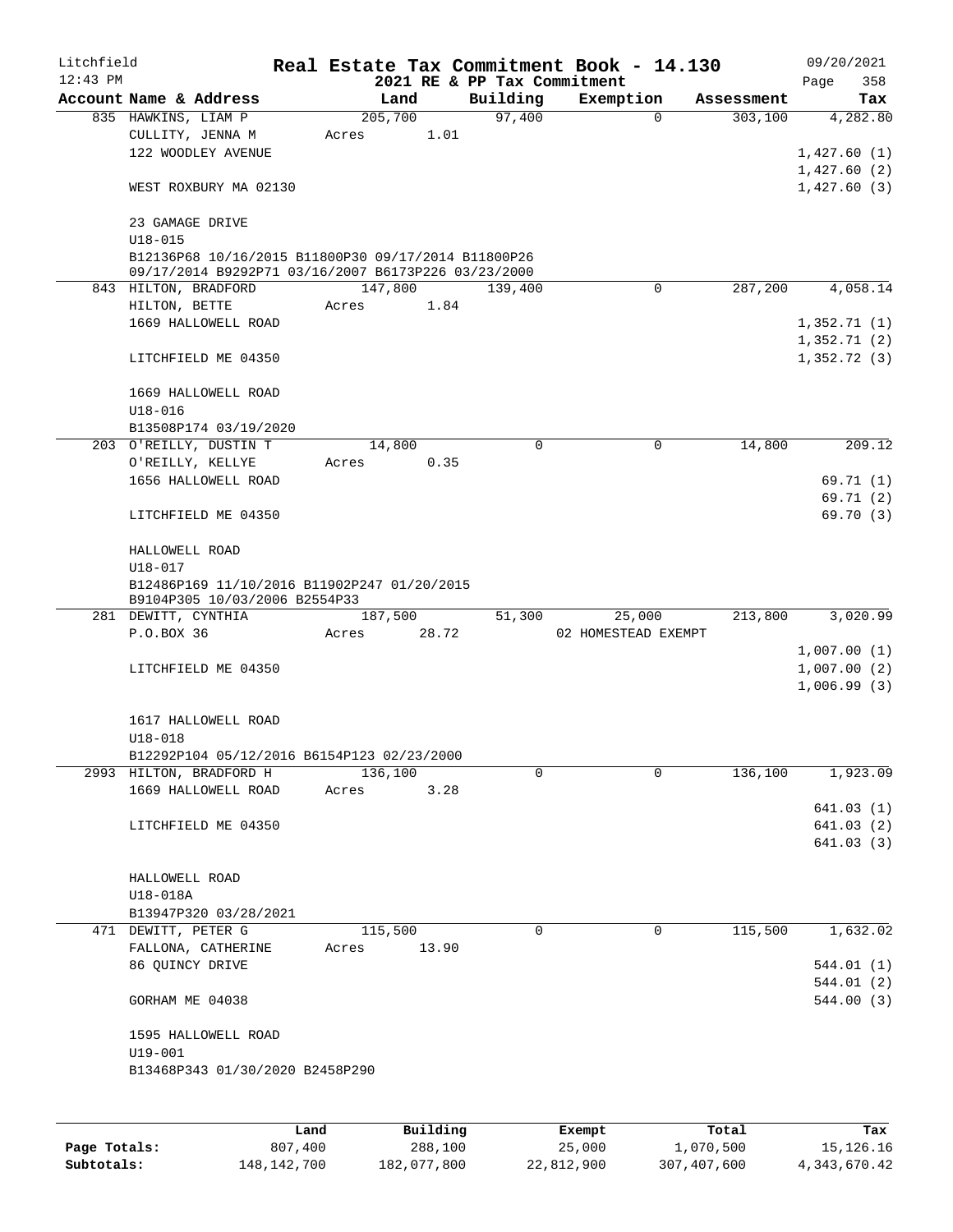| Litchfield<br>$12:43$ PM |                                                                                          |       |         |       | 2021 RE & PP Tax Commitment | Real Estate Tax Commitment Book - 14.130 |             |            | 09/20/2021<br>Page | 359        |
|--------------------------|------------------------------------------------------------------------------------------|-------|---------|-------|-----------------------------|------------------------------------------|-------------|------------|--------------------|------------|
|                          | Account Name & Address                                                                   |       | Land    |       | Building                    | Exemption                                |             | Assessment |                    | Tax        |
|                          | 473 POTTLE DANIELLE K                                                                    |       | 48,300  |       | 79,500                      |                                          | 0           | 127,800    |                    | 1,805.81   |
|                          | 1583 HALLOWELL ROAD                                                                      | Acres |         | 2.10  |                             |                                          |             |            |                    |            |
|                          |                                                                                          |       |         |       |                             |                                          |             |            |                    | 601.94(1)  |
|                          | LITCHFIELD ME 04350                                                                      |       |         |       |                             |                                          |             |            |                    | 601.94(2)  |
|                          |                                                                                          |       |         |       |                             |                                          |             |            |                    | 601.93(3)  |
|                          |                                                                                          |       |         |       |                             |                                          |             |            |                    |            |
|                          | 1583 HALLOWELL ROAD<br>$U19-001A$                                                        |       |         |       |                             |                                          |             |            |                    |            |
|                          | B12336P201 06/23/2016 B9234P161 01/30/2007 B6030P263                                     |       |         |       |                             |                                          |             |            |                    |            |
|                          | 2632 MCCURDY, STANLEY                                                                    |       | 196,900 |       | 116,000                     |                                          | 0           | 312,900    |                    | 4,421.28   |
|                          | MCCURDY, SANDRA                                                                          | Acres |         | 8.87  |                             |                                          |             |            |                    |            |
|                          | 50 ELTON FARM ROAD                                                                       |       |         |       |                             |                                          |             |            | 1,473.76(1)        |            |
|                          |                                                                                          |       |         |       |                             |                                          |             |            | 1,473.76(2)        |            |
|                          | HARPSWELL ME 04079                                                                       |       |         |       |                             |                                          |             |            | 1,473.76(3)        |            |
|                          |                                                                                          |       |         |       |                             |                                          |             |            |                    |            |
|                          | 1581 HALLOWELL ROAD                                                                      |       |         |       |                             |                                          |             |            |                    |            |
|                          | $U19 - 001 - B$                                                                          |       |         |       |                             |                                          |             |            |                    |            |
|                          | B12336P201 06/23/2016 B12164P150 11/13/2015<br>B9234P161 01/30/2007 B9216P215 01/12/2007 |       |         |       |                             |                                          |             |            |                    |            |
|                          | 589 MACDONALD, JOHN B JR                                                                 |       | 47,800  |       | 77,800                      | 25,000                                   |             | 100,600    |                    | 1,421.48   |
|                          | MACDONALD, DONNA M                                                                       | Acres |         | 1.94  |                             | 02 HOMESTEAD EXEMPT                      |             |            |                    |            |
|                          | 1575 HALLOWELL ROAD                                                                      |       |         |       |                             |                                          |             |            |                    | 473.83 (1) |
|                          |                                                                                          |       |         |       |                             |                                          |             |            |                    | 473.83 (2) |
|                          | LITCHFIELD ME 04350                                                                      |       |         |       |                             |                                          |             |            |                    | 473.82 (3) |
|                          | 1575 HALLOWELL ROAD                                                                      |       |         |       |                             |                                          |             |            |                    |            |
|                          | $U19 - 002$                                                                              |       |         |       |                             |                                          |             |            |                    |            |
|                          | B12768P159 11/03/2017 B11156P127 09/07/2012                                              |       |         |       |                             |                                          |             |            |                    |            |
|                          | B10111P197 06/15/2009 B5350P113 01/21/2005                                               |       |         |       |                             |                                          |             |            |                    |            |
|                          | 2604 MCCURDY, STANLEY                                                                    |       | 12,900  |       | $\Omega$                    |                                          | $\mathbf 0$ | 12,900     |                    | 182.28     |
|                          | MCCURDY, SANDRA<br>50 ELTON FARM ROAD                                                    | Acres |         | 1.25  |                             |                                          |             |            |                    | 60.76(1)   |
|                          |                                                                                          |       |         |       |                             |                                          |             |            |                    | 60.76(2)   |
|                          | HARPSWELL ME 04079                                                                       |       |         |       |                             |                                          |             |            |                    | 60.76(3)   |
|                          |                                                                                          |       |         |       |                             |                                          |             |            |                    |            |
|                          | 1581 HALLOWELL ROAD                                                                      |       |         |       |                             |                                          |             |            |                    |            |
|                          | U19-002A                                                                                 |       |         |       |                             |                                          |             |            |                    |            |
|                          | B12164P150 11/13/2015 B6030P263 08/19/1999                                               |       |         |       |                             |                                          |             |            |                    |            |
|                          | 1171 MASON, ROBERT                                                                       |       | 68,700  |       | 119,600                     | 25,000                                   |             | 163,300    |                    | 2,307.43   |
|                          | MASON, AVA                                                                               | Acres |         | 18.40 |                             | 02 HOMESTEAD EXEMPT                      |             |            |                    |            |
|                          | 1553 HALLOWELL RD                                                                        |       |         |       |                             |                                          |             |            |                    | 769.14(1)  |
|                          |                                                                                          |       |         |       |                             |                                          |             |            |                    | 769.14(2)  |
|                          | LITCHFIELD ME 04350                                                                      |       |         |       |                             |                                          |             |            |                    | 769.15(3)  |
|                          | 1553 HALLOWELL ROAD                                                                      |       |         |       |                             |                                          |             |            |                    |            |
|                          | $U19-003$                                                                                |       |         |       |                             |                                          |             |            |                    |            |
|                          | B6163P111 03/09/2000                                                                     |       |         |       |                             |                                          |             |            |                    |            |
|                          | 1569 SCOTTO, JACQUELINE                                                                  |       | 40,000  |       | 95,300                      | 25,000                                   |             | 110,300    |                    | 1,558.54   |
|                          | 1539 HALLOWELL RD                                                                        | Acres |         | 0.64  |                             | 02 HOMESTEAD EXEMPT                      |             |            |                    |            |
|                          |                                                                                          |       |         |       |                             |                                          |             |            |                    | 519.51(1)  |
|                          | LITCHFIELD ME 04350                                                                      |       |         |       |                             |                                          |             |            |                    | 519.51(2)  |
|                          |                                                                                          |       |         |       |                             |                                          |             |            |                    | 519.52(3)  |
|                          |                                                                                          |       |         |       |                             |                                          |             |            |                    |            |
|                          | 1539 HALLOWELL ROAD                                                                      |       |         |       |                             |                                          |             |            |                    |            |
|                          | U19-005                                                                                  |       |         |       |                             |                                          |             |            |                    |            |
|                          | B8444P267 05/12/2005 B5256P32                                                            |       |         |       |                             |                                          |             |            |                    |            |
|                          |                                                                                          |       |         |       |                             |                                          |             |            |                    |            |
|                          |                                                                                          |       |         |       |                             |                                          |             |            |                    |            |

|              | Land        | Building    | Exempt     | Total         | Tax          |
|--------------|-------------|-------------|------------|---------------|--------------|
| Page Totals: | 414,600     | 488,200     | 75,000     | 827,800       | 11,696.82    |
| Subtotals:   | 148,557,300 | 182,566,000 | 22,887,900 | 308, 235, 400 | 4,355,367.24 |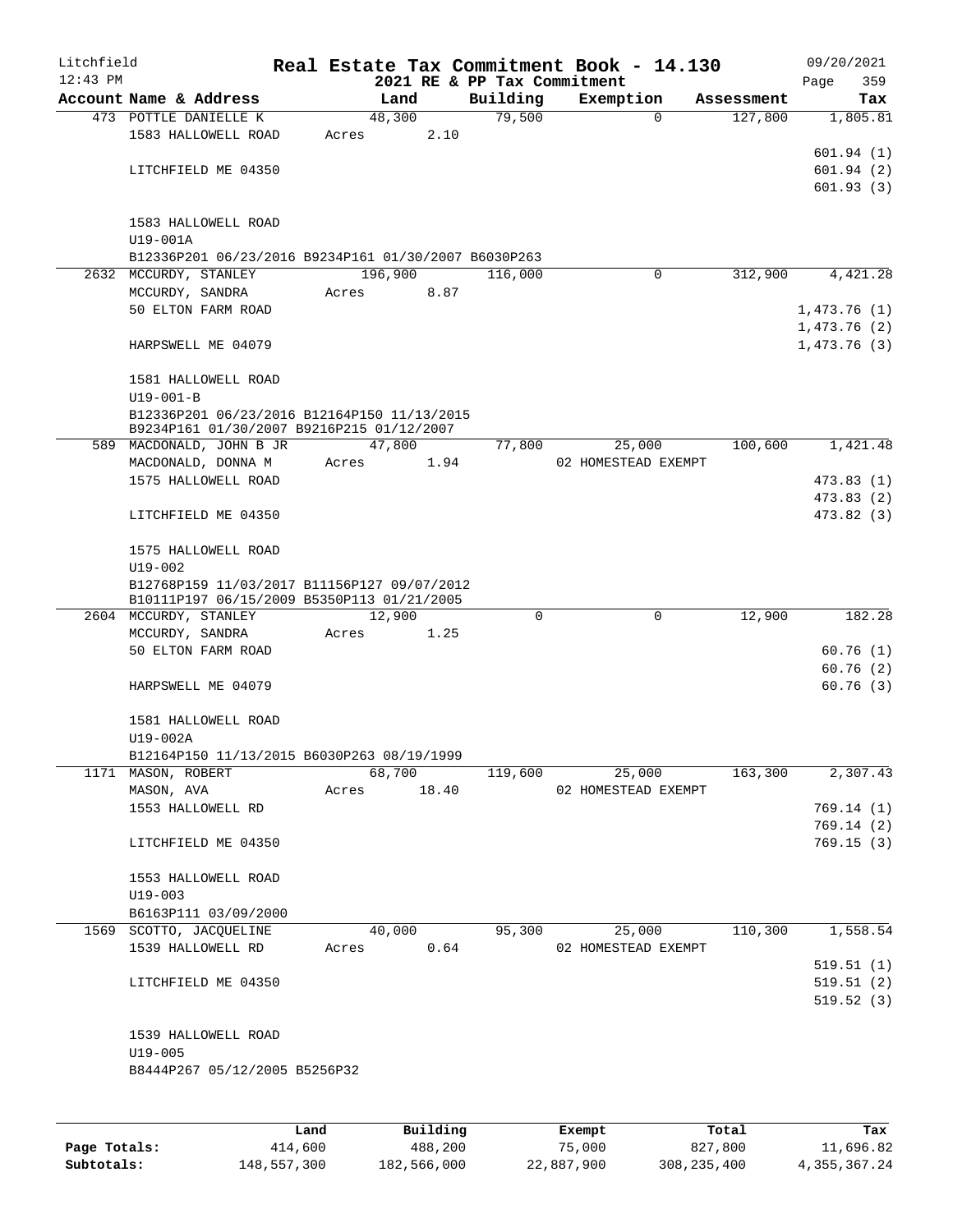| Litchfield |                                                      |                 |         |      |                             | Real Estate Tax Commitment Book - 14.130 |            | 09/20/2021           |
|------------|------------------------------------------------------|-----------------|---------|------|-----------------------------|------------------------------------------|------------|----------------------|
| $12:43$ PM |                                                      |                 |         |      | 2021 RE & PP Tax Commitment |                                          |            | 360<br>Page          |
|            | Account Name & Address                               |                 | Land    |      | Building                    | Exemption                                | Assessment | Tax                  |
|            | 1169 SMART, LEROY E                                  |                 | 5,900   |      | $\Omega$                    | $\Omega$                                 | 5,900      | 83.37                |
|            | SMART, LINDA A                                       | Acres           |         | 0.90 |                             |                                          |            |                      |
|            | 1532 HALLOWELL ROAD                                  |                 |         |      |                             |                                          |            | 27.79(1)             |
|            | LITCHFIELD ME 04350                                  |                 |         |      |                             |                                          |            | 27.79(2)<br>27.79(3) |
|            | 1515 HALLOWELL ROAD<br>$U19 - 006$                   |                 |         |      |                             |                                          |            |                      |
|            | B12201P301 01/19/2010 B6053P265 09/07/1999 B3480P341 |                 |         |      |                             |                                          |            |                      |
|            | 522 TAYLOR, RICHARD E., JR.                          |                 | 71,000  |      | 267,800                     | 25,000                                   | 313,800    | 4,433.99             |
|            | TAYLOR KAREN S.                                      | Acres           |         | 3.00 |                             | 02 HOMESTEAD EXEMPT                      |            |                      |
|            | P.O. BOX 104                                         |                 |         |      |                             |                                          |            | 1,478.00(1)          |
|            |                                                      |                 |         |      |                             |                                          |            | 1,478.00(2)          |
|            | LITCHFIELD ME 04350                                  |                 |         |      |                             |                                          |            | 1,477.99(3)          |
|            | 22 WATERFALL DRIVE<br>$U19 - 008$                    |                 |         |      |                             |                                          |            |                      |
|            | B6962P5 06/17/2001                                   |                 |         |      |                             |                                          |            |                      |
|            | 1618 TAYLOR, RICHARD E JR                            |                 | 3,400   |      | 0                           | $\mathbf 0$                              | 3,400      | 48.04                |
|            | TAYLOR, KAREN S                                      | Acres           |         | 0.30 |                             |                                          |            |                      |
|            | PO BOX 104                                           |                 |         |      |                             |                                          |            | 16.01(1)             |
|            |                                                      |                 |         |      |                             |                                          |            | 16.01(2)             |
|            | LITCHFIELD ME 04350                                  |                 |         |      |                             |                                          |            | 16.02(3)             |
|            | 6 WATERFALL DRIVE                                    |                 |         |      |                             |                                          |            |                      |
|            | U19-008A                                             |                 |         |      |                             |                                          |            |                      |
|            | B6962P7                                              |                 |         |      |                             |                                          |            |                      |
|            | 292 CENTRAL MAINE POWER                              |                 | 3,600   |      | 0                           | 0                                        | 3,600      | 50.87                |
|            | c/o Avangrid Management Acres<br>Company-Local Tax   |                 |         | 0.60 |                             |                                          |            |                      |
|            | One City Center, 5th<br>Floor                        |                 |         |      |                             |                                          |            | 16.96(1)             |
|            | Portland ME 04101                                    |                 |         |      |                             |                                          |            | 16.96(2)             |
|            |                                                      |                 |         |      |                             |                                          |            | 16.95(3)             |
|            | WHIPPOORWILL ROAD                                    |                 |         |      |                             |                                          |            |                      |
|            | $U19 - 009$<br>1619 SMALL, LEWIS B SR                |                 |         |      |                             |                                          |            | 2,160.48             |
|            | 20 WHIPPOORWILL RD                                   | 49,300<br>Acres |         | 3.02 |                             | 128,600 25,000<br>02 HOMESTEAD EXEMPT    | 152,900    |                      |
|            |                                                      |                 |         |      |                             |                                          |            | 720.16(1)            |
|            | LITCHFIELD ME 04350                                  |                 |         |      |                             |                                          |            | 720.16(2)            |
|            |                                                      |                 |         |      |                             |                                          |            | 720.16(3)            |
|            |                                                      |                 |         |      |                             |                                          |            |                      |
|            | 20 WHIPPOORWILL ROAD<br>$U19 - 010$                  |                 |         |      |                             |                                          |            |                      |
|            | B11345P339 04/01/2013 B1845P344                      |                 |         |      |                             |                                          |            |                      |
|            | 2139 HOWES, DAVID C                                  |                 | 226,300 |      | 134,500                     | 31,000                                   | 329,800    | 4,660.07             |
|            | HOWES, PEGGY A                                       | Acres 1.50      |         |      |                             | 12 WW2 Vet Res.                          |            |                      |
|            | 46 WHIPPOORWILL ROAD                                 |                 |         |      |                             | 02 HOMESTEAD EXEMPT                      |            | 1,553.36(1)          |
|            |                                                      |                 |         |      |                             |                                          |            | 1,553.36(2)          |
|            | LITCHFIELD ME 04350                                  |                 |         |      |                             |                                          |            | 1, 553.35(3)         |
|            | 46 WHIPPOORWILL ROAD                                 |                 |         |      |                             |                                          |            |                      |
|            | U19-012                                              |                 |         |      |                             |                                          |            |                      |
|            | B13089P1 11/15/2018                                  |                 |         |      |                             |                                          |            |                      |
|            |                                                      |                 |         |      |                             |                                          |            |                      |
|            |                                                      |                 |         |      |                             |                                          |            |                      |

|              | Land        | Building    | Exempt     | Total       | Tax          |
|--------------|-------------|-------------|------------|-------------|--------------|
| Page Totals: | 359,500     | 530,900     | 81,000     | 809,400     | 11,436.82    |
| Subtotals:   | 148,916,800 | 183,096,900 | 22,968,900 | 309,044,800 | 4,366,804.06 |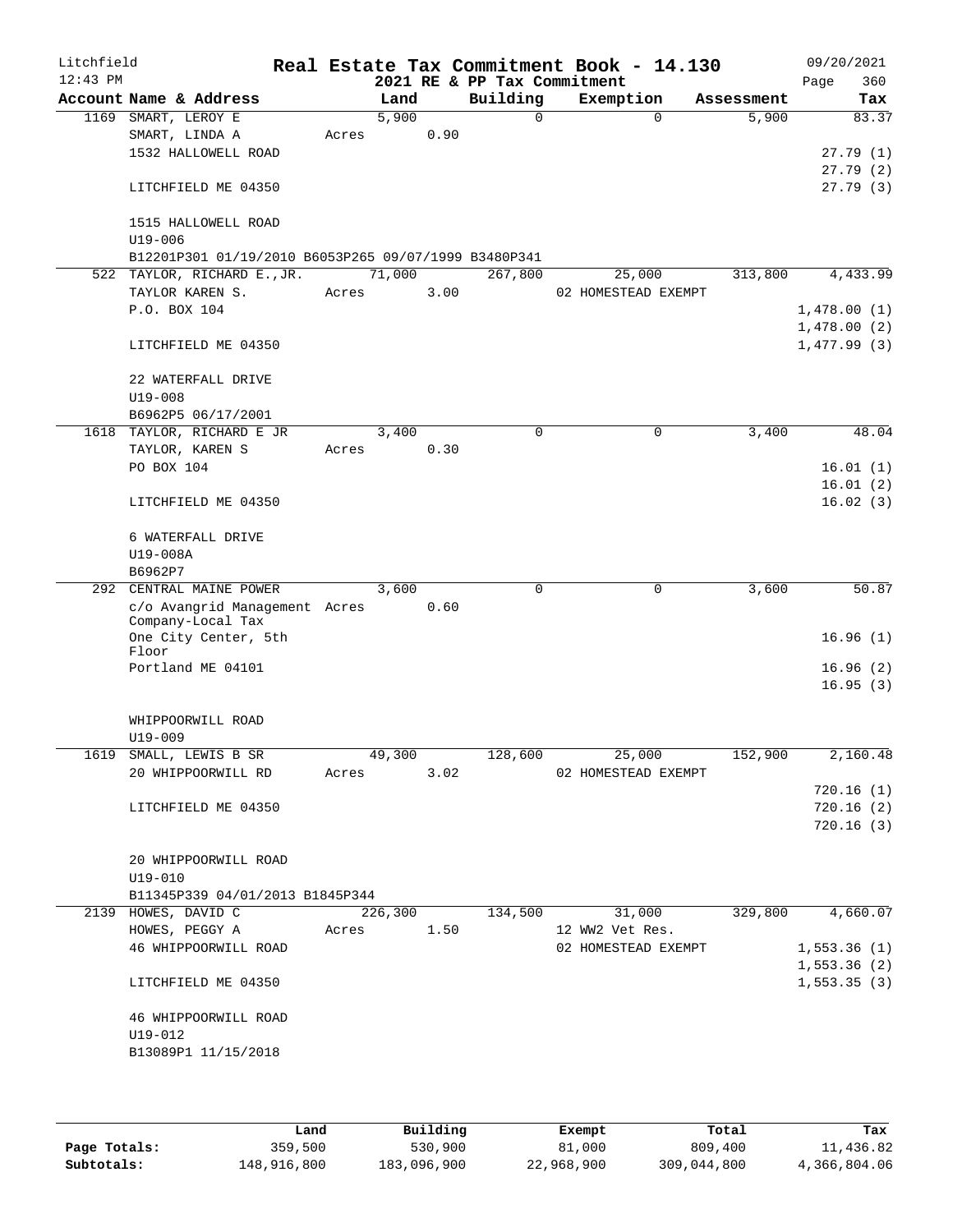| Litchfield<br>$12:43$ PM |                                           |       |         |          | 2021 RE & PP Tax Commitment | Real Estate Tax Commitment Book - 14.130 |            | 09/20/2021                 |
|--------------------------|-------------------------------------------|-------|---------|----------|-----------------------------|------------------------------------------|------------|----------------------------|
|                          | Account Name & Address                    |       | Land    |          | Building                    | Exemption                                | Assessment | 361<br>Page<br>Tax         |
|                          | 291 CENTRAL MAINE POWER                   |       | 189,800 |          | $\mathbf 0$                 | $\mathbf 0$                              | 189,800    | 2,681.87                   |
|                          | c/o Avangrid Management Acres             |       |         | 1.70     |                             |                                          |            |                            |
|                          | Company-Local Tax<br>One City Center, 5th |       |         |          |                             |                                          |            | 893.96 (1)                 |
|                          | Floor                                     |       |         |          |                             |                                          |            |                            |
|                          | Portland ME 04101                         |       |         |          |                             |                                          |            | 893.96 (2)                 |
|                          |                                           |       |         |          |                             |                                          |            | 893.95 (3)                 |
|                          | DAM ROAD                                  |       |         |          |                             |                                          |            |                            |
|                          | $U19 - 013$                               |       |         |          |                             |                                          |            |                            |
|                          | B1322P433 11/08/1963 B1322P431 07/14/1963 |       |         |          |                             |                                          |            |                            |
|                          | 2737 HOWES, DAVID C                       |       | 134,900 |          | 0                           | $\mathbf 0$                              | 134,900    | 1,906.14                   |
|                          | HOWES, PEGGY A                            | Acres |         | 6.20     |                             |                                          |            |                            |
|                          | 46 WHIPPOORWILL ROAD                      |       |         |          |                             |                                          |            | 635.38(1)<br>635.38 (2)    |
|                          | LITCHFIELD ME 04350                       |       |         |          |                             |                                          |            | 635.38(3)                  |
|                          | WHIPPOORWILL ROAD                         |       |         |          |                             |                                          |            |                            |
|                          | $U19 - 014$                               |       |         |          |                             |                                          |            |                            |
|                          | B13089P1 11/15/2018                       |       |         |          |                             |                                          |            |                            |
|                          | 1168 SMITH, PAULINE D                     |       | 74,000  |          | 178,300                     | 25,000                                   | 227,300    | 3, 211.75                  |
|                          | SMITH ROBERT                              | Acres |         | 29.00    |                             | 02 HOMESTEAD EXEMPT                      |            |                            |
|                          | 1514 HALLOWELL RD                         |       |         |          |                             |                                          |            | 1,070.58(1)                |
|                          | LITCHFIELD ME 04350                       |       |         |          |                             |                                          |            | 1,070.58(2)<br>1,070.59(3) |
|                          |                                           |       |         |          |                             |                                          |            |                            |
|                          | 1514 HALLOWELL ROAD<br>$U19 - 015$        |       |         |          |                             |                                          |            |                            |
|                          | B6053P265                                 |       |         |          |                             |                                          |            |                            |
| 1620                     | SMART, LEROY E                            |       | 49,500  |          | 152,600                     | 25,000                                   | 177,100    | 2,502.42                   |
|                          | SMART LINDA A                             | Acres |         | 2.50     |                             | 02 HOMESTEAD EXEMPT                      |            |                            |
|                          | 1532 HALLOWELL ROAD                       |       |         |          |                             |                                          |            | 834.14 (1)                 |
|                          | LITCHFIELD ME 04350                       |       |         |          |                             |                                          |            | 834.14 (2)<br>834.14 (3)   |
|                          |                                           |       |         |          |                             |                                          |            |                            |
|                          | 1532 HALLOWELL ROAD                       |       |         |          |                             |                                          |            |                            |
|                          | $U19 - 016$                               |       |         |          |                             |                                          |            |                            |
|                          | B3661P232 05/12/1989                      |       |         |          |                             |                                          |            |                            |
|                          | 1809 SMART, LEROY E                       |       | 45,000  |          | 37,700                      | 0                                        | 82,700     | 1,168.55                   |
|                          | 1532 HALLOWELL ROAD                       | Acres |         | 1.00     |                             |                                          |            | 389.52 (1)                 |
|                          | LITCHFIELD ME 04350                       |       |         |          |                             |                                          |            | 389.52 (2)                 |
|                          |                                           |       |         |          |                             |                                          |            | 389.51(3)                  |
|                          |                                           |       |         |          |                             |                                          |            |                            |
|                          | 1538 HALLOWELL ROAD                       |       |         |          |                             |                                          |            |                            |
|                          | U19-016A<br>B7618P52 09/03/2003           |       |         |          |                             |                                          |            |                            |
|                          | 158 PINKHAM, CARL                         |       | 44,000  |          | 126,600                     | 0                                        | 170,600    | 2,410.58                   |
|                          | 1540 HALLOWELL ROAD                       | Acres |         | 0.92     |                             |                                          |            |                            |
|                          |                                           |       |         |          |                             |                                          |            | 803.53(1)                  |
|                          | LITCHFIELD ME 04350                       |       |         |          |                             |                                          |            | 803.53(2)                  |
|                          |                                           |       |         |          |                             |                                          |            | 803.52 (3)                 |
|                          | 1540 HALLOWELL ROAD                       |       |         |          |                             |                                          |            |                            |
|                          | U19-017                                   |       |         |          |                             |                                          |            |                            |
|                          | B13892P104 02/09/2021                     |       |         |          |                             |                                          |            |                            |
|                          |                                           |       |         |          |                             |                                          |            |                            |
|                          |                                           |       |         |          |                             |                                          |            |                            |
|                          |                                           | Land  |         | Building |                             | Exempt.                                  | Total      | Tax                        |

|              | Land        | Building    | Exempt     | Total       | Tax          |
|--------------|-------------|-------------|------------|-------------|--------------|
| Page Totals: | 537,200     | 495,200     | 50,000     | 982,400     | 13,881.31    |
| Subtotals:   | 149,454,000 | 183,592,100 | 23,018,900 | 310,027,200 | 4,380,685.37 |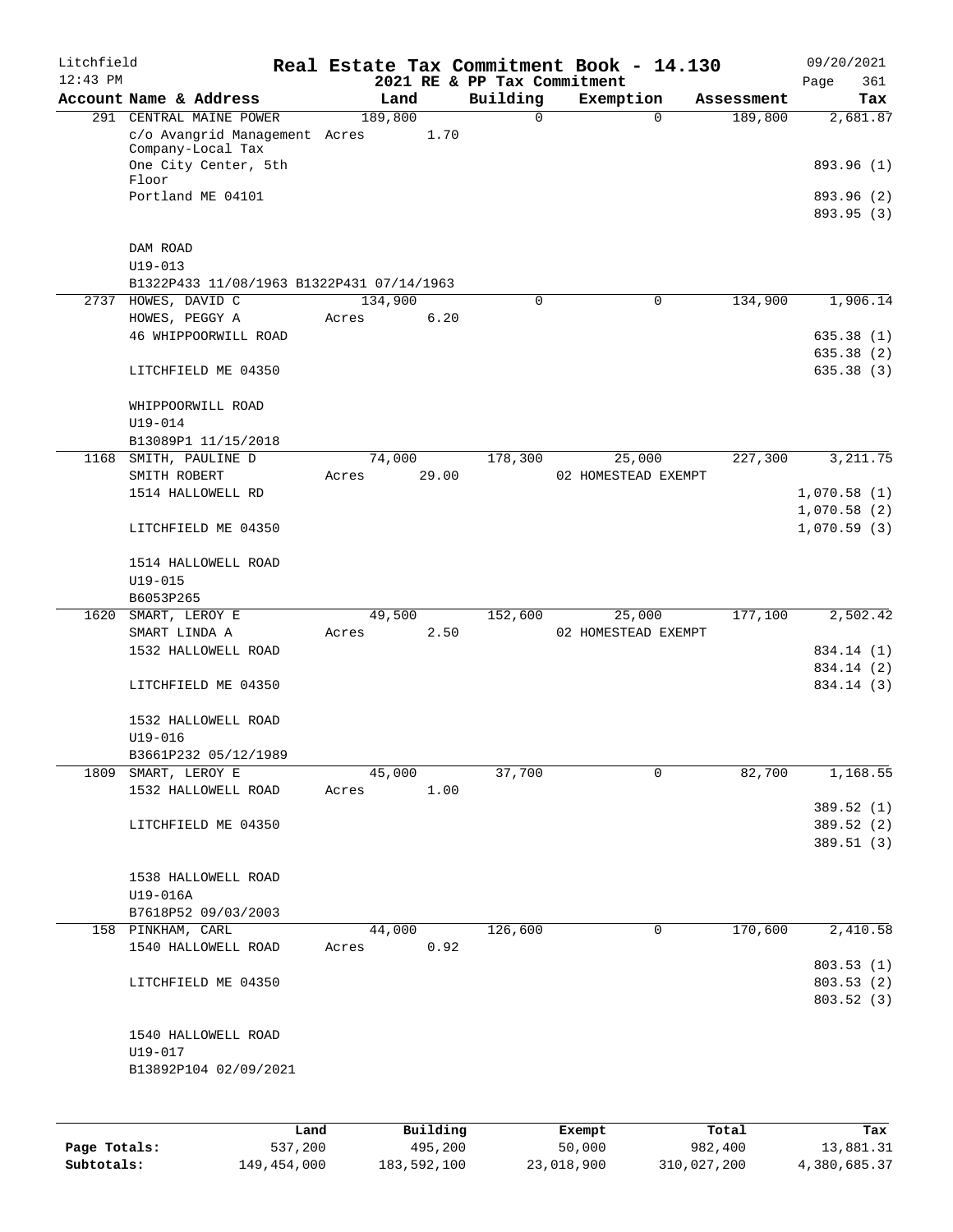| Litchfield<br>$12:43$ PM |                                          |       |        |      | 2021 RE & PP Tax Commitment | Real Estate Tax Commitment Book - 14.130 |             |            | 09/20/2021<br>362<br>Page |
|--------------------------|------------------------------------------|-------|--------|------|-----------------------------|------------------------------------------|-------------|------------|---------------------------|
|                          | Account Name & Address                   |       | Land   |      | Building                    | Exemption                                |             | Assessment | Tax                       |
|                          | 1166 MASON, ROBERT                       |       | 27,600 |      | $\Omega$                    |                                          | $\Omega$    | 27,600     | 389.99                    |
|                          | MASON, AVA                               | Acres |        | 1.85 |                             |                                          |             |            |                           |
|                          | 1553 HALLOWELL RD                        |       |        |      |                             |                                          |             |            | 130.00(1)                 |
|                          |                                          |       |        |      |                             |                                          |             |            | 130.00(2)                 |
|                          | LITCHFIELD ME 04350                      |       |        |      |                             |                                          |             |            | 129.99(3)                 |
|                          |                                          |       |        |      |                             |                                          |             |            |                           |
|                          | 1548 HALLOWELL ROAD                      |       |        |      |                             |                                          |             |            |                           |
|                          | U19-018                                  |       |        |      |                             |                                          |             |            |                           |
|                          | B6323P150                                |       |        |      |                             |                                          |             |            |                           |
|                          | 2151 DOIRON, KALIE J                     |       | 45,000 |      | 76,100                      |                                          | $\mathbf 0$ | 121,100    | 1,711.14                  |
|                          | TURNER, BRANDON J                        | Acres |        | 1.00 |                             |                                          |             |            |                           |
|                          | 1548 HALLOWELL ROAD                      |       |        |      |                             |                                          |             |            | 570.38(1)                 |
|                          |                                          |       |        |      |                             |                                          |             |            | 570.38(2)                 |
|                          | LITCHFIELD ME 04350                      |       |        |      |                             |                                          |             |            | 570.38(3)                 |
|                          | 1548 HALLOWELL ROAD                      |       |        |      |                             |                                          |             |            |                           |
|                          | U19-018A                                 |       |        |      |                             |                                          |             |            |                           |
|                          | B13017P222 08/30/2018                    |       |        |      |                             |                                          |             |            |                           |
|                          | 2239 MASON, AVA E                        |       | 3,000  |      | $\Omega$                    |                                          | $\mathbf 0$ | 3,000      | 42.39                     |
|                          | 1553 HALLOWELL RD                        | Acres |        | 1.00 |                             |                                          |             |            |                           |
|                          |                                          |       |        |      |                             |                                          |             |            | 14.13(1)                  |
|                          | LITCHFIELD ME 04350                      |       |        |      |                             |                                          |             |            | 14.13(2)                  |
|                          |                                          |       |        |      |                             |                                          |             |            | 14.13(3)                  |
|                          |                                          |       |        |      |                             |                                          |             |            |                           |
|                          | HALLOWELL ROAD                           |       |        |      |                             |                                          |             |            |                           |
|                          | U19-018B                                 |       |        |      |                             |                                          |             |            |                           |
|                          | B11542P242 10/16/2013 B6500P1 06/05/2001 |       |        |      |                             |                                          |             |            |                           |
|                          | 632 WARLICK, ANDREW P                    |       | 34,800 |      | 91,300                      | 25,000                                   |             | 101,100    | 1,428.54                  |
|                          | 1558 HALLOWELL ROAD                      | Acres |        | 0.35 |                             | 02 HOMESTEAD EXEMPT                      |             |            |                           |
|                          |                                          |       |        |      |                             |                                          |             |            | 476.18(1)                 |
|                          | LITCHFIELD ME 04350                      |       |        |      |                             |                                          |             |            | 476.18(2)                 |
|                          |                                          |       |        |      |                             |                                          |             |            | 476.18(3)                 |
|                          |                                          |       |        |      |                             |                                          |             |            |                           |
|                          | 1558 HALLOWELL ROAD                      |       |        |      |                             |                                          |             |            |                           |
|                          | $U19 - 019$                              |       |        |      |                             |                                          |             |            |                           |
|                          | B7089P286                                |       |        |      |                             |                                          |             |            |                           |
| 929                      | CROOKER DAVID M                          |       | 2,100  |      | 0                           |                                          | 0           | 2,100      | 29.67                     |
|                          |                                          |       |        | 0.11 |                             |                                          |             |            |                           |
|                          | GILLIARD DESMOND<br>13 HARDSCRABBLE ROAD | Acres |        |      |                             |                                          |             |            |                           |
|                          |                                          |       |        |      |                             |                                          |             |            | 9.89(1)                   |
|                          | LITCHFIELD ME 04350                      |       |        |      |                             |                                          |             |            | 9.89(2)                   |
|                          |                                          |       |        |      |                             |                                          |             |            | 9.89(3)                   |
|                          | 13 HARDSCRABBLE ROAD                     |       |        |      |                             |                                          |             |            |                           |
|                          | $U20-001$                                |       |        |      |                             |                                          |             |            |                           |
|                          | B6133P210                                |       |        |      |                             |                                          |             |            |                           |
|                          | 1398 PARADIS, DENISE M.                  |       | 45,300 |      | 108,400                     | 25,000                                   |             | 128,700    | 1,818.53                  |
|                          | GERALD P. PARADIS                        |       |        |      |                             |                                          |             |            |                           |
|                          | 55 HARDSCRABBLE ROAD                     | Acres |        | 1.10 |                             | 02 HOMESTEAD EXEMPT                      |             |            |                           |
|                          |                                          |       |        |      |                             |                                          |             |            | 606.18(1)                 |
|                          | LITCHFIELD ME 04350                      |       |        |      |                             |                                          |             |            | 606.18(2)                 |
|                          |                                          |       |        |      |                             |                                          |             |            | 606.17(3)                 |
|                          |                                          |       |        |      |                             |                                          |             |            |                           |
|                          | 55 HARDSCRABBLE ROAD                     |       |        |      |                             |                                          |             |            |                           |
|                          | $U20 - 002$                              |       |        |      |                             |                                          |             |            |                           |
|                          | B10036P260 04/08/2009 B5441P338          |       |        |      |                             |                                          |             |            |                           |
|                          |                                          |       |        |      |                             |                                          |             |            |                           |
|                          |                                          |       |        |      |                             |                                          |             |            |                           |
|                          |                                          |       |        |      |                             |                                          |             |            |                           |

|              | Land        | Building    | Exempt     | Total       | Tax          |
|--------------|-------------|-------------|------------|-------------|--------------|
| Page Totals: | 157,800     | 275,800     | 50,000     | 383,600     | 5,420.26     |
| Subtotals:   | 149,611,800 | 183,867,900 | 23,068,900 | 310,410,800 | 4,386,105.63 |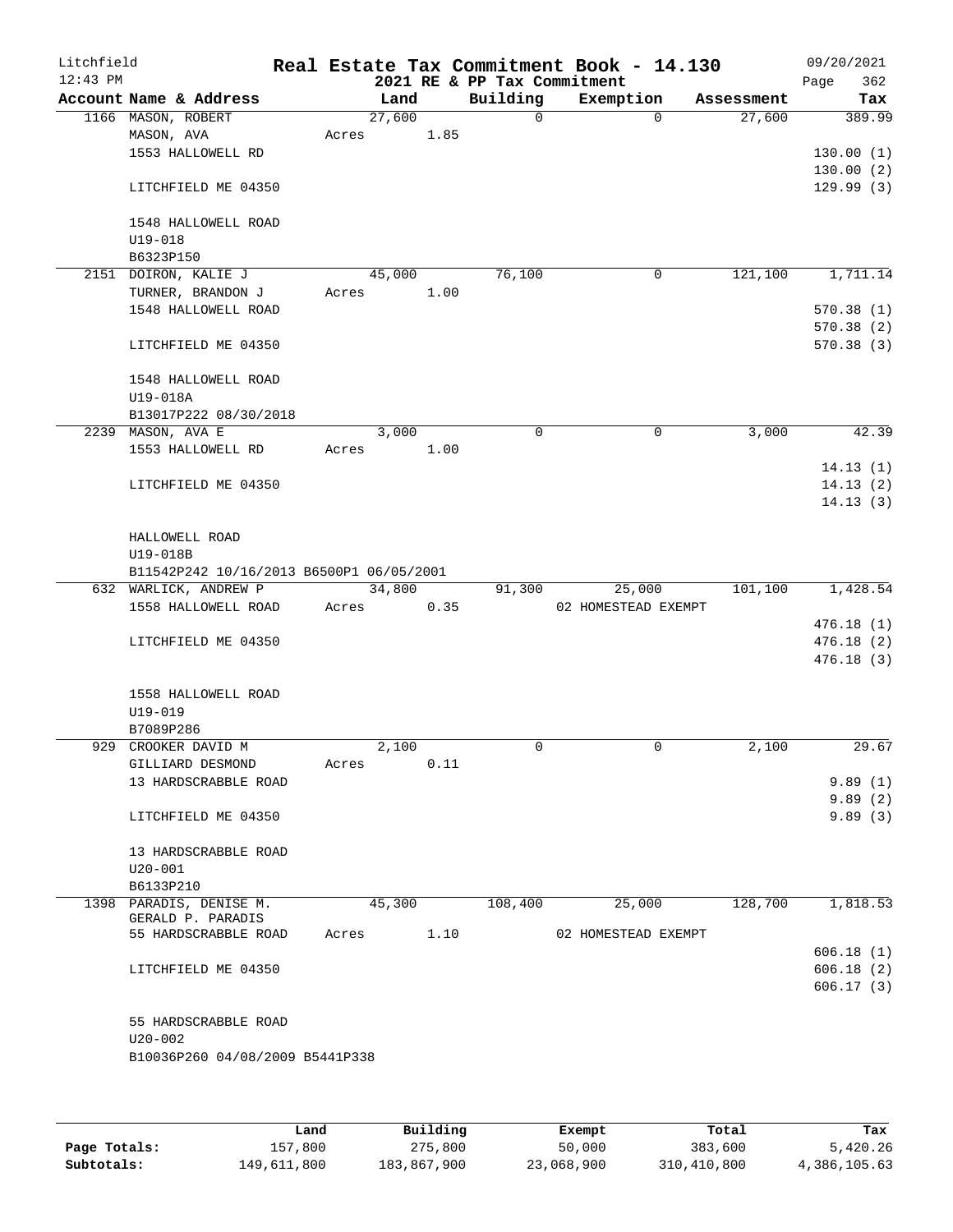| Litchfield   |                                                                                                                           |       |          |                             | Real Estate Tax Commitment Book - 14.130 |            | 09/20/2021  |
|--------------|---------------------------------------------------------------------------------------------------------------------------|-------|----------|-----------------------------|------------------------------------------|------------|-------------|
| $12:43$ PM   |                                                                                                                           |       |          | 2021 RE & PP Tax Commitment |                                          |            | 363<br>Page |
|              | Account Name & Address                                                                                                    |       | Land     | Building                    | Exemption                                | Assessment | Tax         |
|              | 690 BELLMORE, BRITTANY L                                                                                                  |       | 45,000   | 99,900                      | 25,000                                   | 119,900    | 1,694.19    |
|              | 51 HARDSCRABBLE ROAD                                                                                                      | Acres | 1.00     |                             | 02 HOMESTEAD EXEMPT                      |            |             |
|              |                                                                                                                           |       |          |                             |                                          |            | 564.73(1)   |
|              | LITCHFIELD ME 04350                                                                                                       |       |          |                             |                                          |            | 564.73(2)   |
|              |                                                                                                                           |       |          |                             |                                          |            | 564.73(3)   |
|              | 51 HARDSCRABBLE ROAD                                                                                                      |       |          |                             |                                          |            |             |
|              | $U20 - 003$                                                                                                               |       |          |                             |                                          |            |             |
|              | B12107P294 09/21/2015 B4615P208                                                                                           |       |          |                             |                                          |            |             |
|              | 162 SCHOOLS, SHANE M                                                                                                      |       | 45,000   | 104,800                     | 25,000                                   | 124,800    | 1,763.42    |
|              | 47 HARDSCRABBLE ROADD                                                                                                     | Acres | 1.00     |                             | 02 HOMESTEAD EXEMPT                      |            |             |
|              |                                                                                                                           |       |          |                             |                                          |            | 587.81(1)   |
|              | LITCHFIELD ME 04350                                                                                                       |       |          |                             |                                          |            | 587.81 (2)  |
|              |                                                                                                                           |       |          |                             |                                          |            | 587.80 (3)  |
|              |                                                                                                                           |       |          |                             |                                          |            |             |
|              | 47 HARDSCRABBLE ROAD                                                                                                      |       |          |                             |                                          |            |             |
|              | $U20 - 004$                                                                                                               |       |          |                             |                                          |            |             |
|              | B10698P62 03/30/2011 B9674P3053 03/24/2008 B9586P138<br>12/06/2007 B8925P333 05/30/2006 B8925P170 06/05/2006<br>B3962P325 |       |          |                             |                                          |            |             |
|              | 1175 DALEY, JOSEPH A                                                                                                      |       | 45,000   | 95,100                      | 0                                        | 140,100    | 1,979.61    |
|              | DALEY, KAYLANNA L                                                                                                         | Acres | 1.00     |                             |                                          |            |             |
|              | 9 PINCREST                                                                                                                |       |          |                             |                                          |            | 659.87(1)   |
|              |                                                                                                                           |       |          |                             |                                          |            | 659.87 (2)  |
|              | SABATTUS ME 04280                                                                                                         |       |          |                             |                                          |            | 659.87 (3)  |
|              | 43 HARDSCRABBLE ROAD                                                                                                      |       |          |                             |                                          |            |             |
|              | $U20 - 005$                                                                                                               |       |          |                             |                                          |            |             |
|              | B12154P124 11/04/2015 B1782P54                                                                                            |       |          |                             |                                          |            |             |
|              | 527 STILLMAN, WAYNE                                                                                                       |       | 45,000   | 74,200                      | $\mathbf 0$                              | 119,200    | 1,684.30    |
|              | PO BOX 153                                                                                                                | Acres | 1.00     |                             |                                          |            |             |
|              |                                                                                                                           |       |          |                             |                                          |            | 561.43(1)   |
|              | WINDSOR ME 04363                                                                                                          |       |          |                             |                                          |            | 561.43(2)   |
|              |                                                                                                                           |       |          |                             |                                          |            | 561.44(3)   |
|              |                                                                                                                           |       |          |                             |                                          |            |             |
|              | 39 HARDSCRABBLE ROAD                                                                                                      |       |          |                             |                                          |            |             |
|              | $U20 - 006$                                                                                                               |       |          |                             |                                          |            |             |
|              | B11386P310 05/15/2013 B3226P86                                                                                            |       |          |                             |                                          |            |             |
|              | 1363 BOWMAN, ASHLEY N                                                                                                     |       | 45,000   | 94,600                      | 25,000                                   | 114,600    | 1,619.30    |
|              | 35 HARDSCRABBLE ROAD                                                                                                      | Acres | 1.00     |                             | 02 HOMESTEAD EXEMPT                      |            |             |
|              |                                                                                                                           |       |          |                             |                                          |            | 539.77 (1)  |
|              | LITCHFIELD ME 04350                                                                                                       |       |          |                             |                                          |            | 539.77 (2)  |
|              |                                                                                                                           |       |          |                             |                                          |            | 539.76 (3)  |
|              |                                                                                                                           |       |          |                             |                                          |            |             |
|              | 35 HARDSCRABBLE ROAD                                                                                                      |       |          |                             |                                          |            |             |
|              | $U20 - 007$                                                                                                               |       |          |                             |                                          |            |             |
|              | B12124P270 10/05/2015 B12075P69 08/13/2015 B9636P94<br>02/08/2008 B6886P299                                               |       |          |                             |                                          |            |             |
|              | 1073 BONTE, COLETTE M                                                                                                     |       | 53,400   | 156,100                     | 25,000                                   | 184,500    | 2,606.99    |
|              | 27 HARDSCRABBLE ROAD                                                                                                      | Acres | 3.80     |                             | 02 HOMESTEAD EXEMPT                      |            |             |
|              |                                                                                                                           |       |          |                             |                                          |            | 869.00(1)   |
|              | LITCHFIELD ME 04350                                                                                                       |       |          |                             |                                          |            | 869.00(2)   |
|              |                                                                                                                           |       |          |                             |                                          |            | 868.99(3)   |
|              | 27 HARDSCRABBLE ROAD                                                                                                      |       |          |                             |                                          |            |             |
|              | $U20 - 008$                                                                                                               |       |          |                             |                                          |            |             |
|              | B10008P217 03/12/2009 B9876P317 08/08/2008 B6363P218<br>12/06/2000                                                        |       |          |                             |                                          |            |             |
|              |                                                                                                                           |       |          |                             |                                          |            |             |
|              |                                                                                                                           | Land  | Building |                             | Exempt                                   | Total      | Tax         |
| Page Totals: | 278,400                                                                                                                   |       | 624,700  |                             | 100,000                                  | 803,100    | 11,347.81   |

**Subtotals:** 149,890,200 184,492,600 23,168,900 311,213,900 4,397,453.44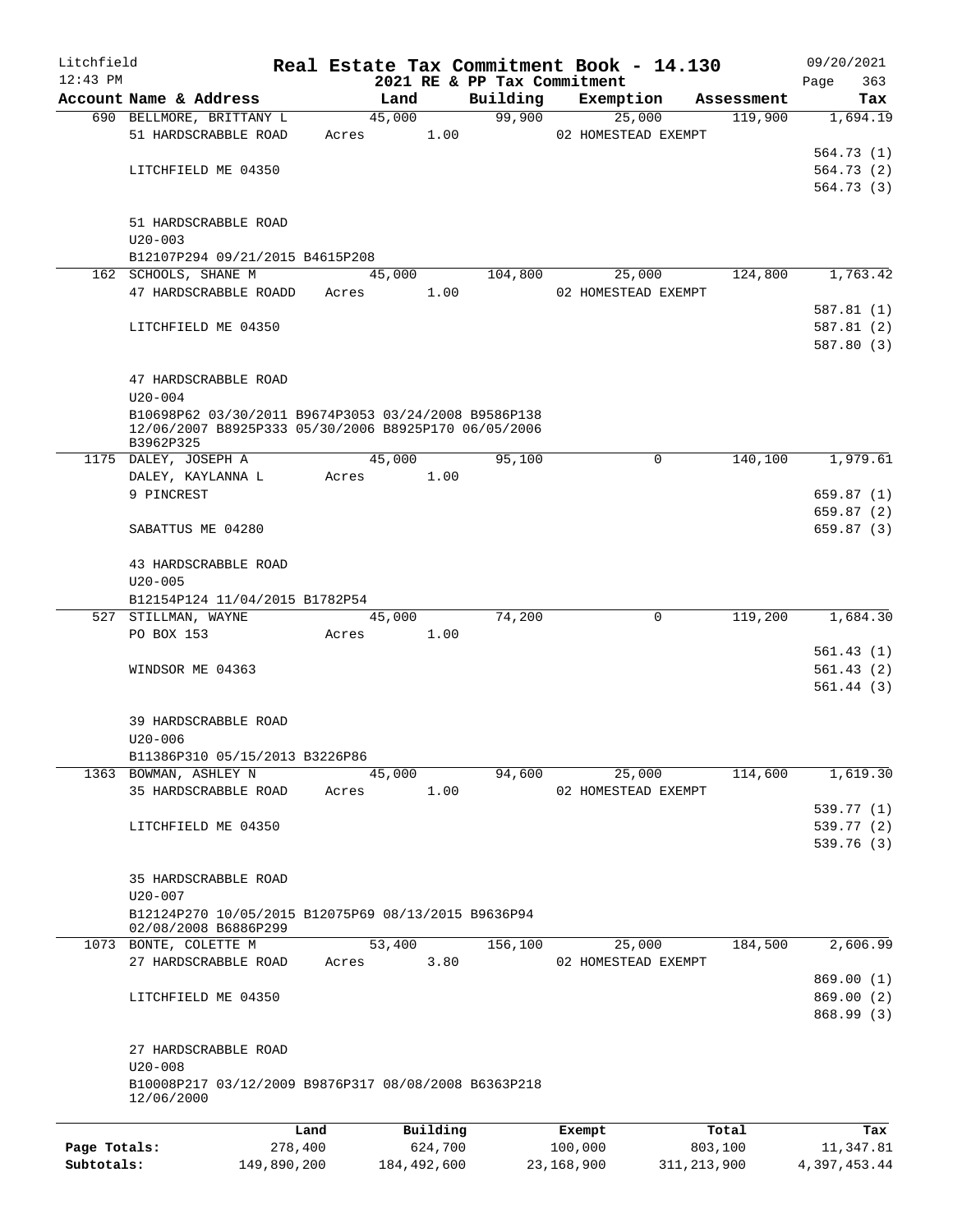| Litchfield<br>$12:43$ PM |                                                                                                                         |       |                |          | Real Estate Tax Commitment Book - 14.130<br>2021 RE & PP Tax Commitment |            | 09/20/2021<br>364<br>Page                  |
|--------------------------|-------------------------------------------------------------------------------------------------------------------------|-------|----------------|----------|-------------------------------------------------------------------------|------------|--------------------------------------------|
|                          | Account Name & Address                                                                                                  |       | Land           | Building | Exemption                                                               | Assessment | Tax                                        |
|                          | 353 COMMUNITY SERVICE<br>TELEPHONE<br>ATTN: TAX DEPT 2-4<br>121 SOUTH 17TH STREET<br>MATTOON IL 61938                   |       | 0              | 15,300   | $\Omega$                                                                | 15,300     | 216.19<br>72.06(1)<br>72.06(2)<br>72.07(3) |
|                          | 31 HARDSCRABBLE ROAD<br>$U20 - 008 - ON$                                                                                |       |                |          |                                                                         |            |                                            |
|                          | 928 CROOKER DAVID M                                                                                                     |       | 37,000         | 86,300   | $\mathbf 0$                                                             | 123,300    | 1,742.23                                   |
|                          | GILLIARD DESMOND                                                                                                        | Acres | 0.46           |          |                                                                         |            |                                            |
|                          | 13 HARDSCRABBLE ROAD                                                                                                    |       |                |          |                                                                         |            | 580.74 (1)                                 |
|                          |                                                                                                                         |       |                |          |                                                                         |            | 580.74 (2)                                 |
|                          | LITCHFIELD ME 04350                                                                                                     |       |                |          |                                                                         |            | 580.75(3)                                  |
|                          | 13 HARDSCRABBLE ROAD<br>$U20 - 009$                                                                                     |       |                |          |                                                                         |            |                                            |
|                          | B9017P272 08/04/2006 B8890P321 05/02/2006 B6133P210<br>05/24/2004                                                       |       |                |          |                                                                         |            |                                            |
|                          | 1389 VAILLANCOURT, KEVIN                                                                                                |       | 67,500         | 75,300   | 25,000                                                                  | 117,800    | 1,664.51                                   |
|                          | 1495 HALLOWELL ROAD                                                                                                     | Acres | 16.00          |          | 02 HOMESTEAD EXEMPT                                                     |            |                                            |
|                          |                                                                                                                         |       |                |          |                                                                         |            | 554.84(1)                                  |
|                          | LITCHFIELD ME 04350                                                                                                     |       |                |          |                                                                         |            | 554.84(2)                                  |
|                          |                                                                                                                         |       |                |          |                                                                         |            | 554.83(3)                                  |
|                          | 1495 HALLOWELL ROAD                                                                                                     |       |                |          |                                                                         |            |                                            |
|                          | $U20 - 010$<br>B11764P72 08/05/2014 B11748P41 07/14/2014 B11741P96<br>02/04/2014 B11104P1 07/18/2012 B6225P5 01/04/2000 |       |                |          |                                                                         |            |                                            |
|                          | 578 POLLEY, LEIGH D                                                                                                     |       | 41,700         | 111,900  | $\mathbf 0$                                                             | 153,600    | 2,170.37                                   |
|                          | 309 RIDGE ROAD                                                                                                          | Acres | 0.75           |          |                                                                         |            |                                            |
|                          |                                                                                                                         |       |                |          |                                                                         |            | 723.46(1)                                  |
|                          | MONMOUTH ME 04259                                                                                                       |       |                |          |                                                                         |            | 723.46(2)                                  |
|                          |                                                                                                                         |       |                |          |                                                                         |            | 723.45(3)                                  |
|                          | 1491 HALLOWELL ROAD                                                                                                     |       |                |          |                                                                         |            |                                            |
|                          | $U20 - 011$                                                                                                             |       |                |          |                                                                         |            |                                            |
|                          | B13801P113 11/25/2020                                                                                                   |       |                |          |                                                                         |            |                                            |
|                          | 1665 LHEUREUX, PATRICIA<br>71 BETHEL POINT ROAD                                                                         | Acres | 33,700<br>0.30 | 54,500   | 0                                                                       | 88,200     | 1,246.27                                   |
|                          |                                                                                                                         |       |                |          |                                                                         |            | 415.42 (1)                                 |
|                          | HARPSWELL ME 04079                                                                                                      |       |                |          |                                                                         |            | 415.42(2)                                  |
|                          |                                                                                                                         |       |                |          |                                                                         |            | 415.43(3)                                  |
|                          |                                                                                                                         |       |                |          |                                                                         |            |                                            |
|                          | 1487 HALLOWELL ROAD                                                                                                     |       |                |          |                                                                         |            |                                            |
|                          | $U20 - 012$                                                                                                             |       |                |          |                                                                         |            |                                            |
|                          | B6964P323                                                                                                               |       |                |          |                                                                         |            |                                            |
|                          | 654 HILDRETH, JADE N                                                                                                    |       | 42,400         | 102,800  | 0                                                                       | 145,200    | 2,051.68                                   |
|                          | 1485 HALLOWELL ROAD                                                                                                     | Acres | 0.80           |          |                                                                         |            |                                            |
|                          |                                                                                                                         |       |                |          |                                                                         |            | 683.89 (1)                                 |
|                          | LITCHFIELD ME 04350                                                                                                     |       |                |          |                                                                         |            | 683.89 (2)<br>683.90 (3)                   |
|                          | 1485 HALLOWELL ROAD                                                                                                     |       |                |          |                                                                         |            |                                            |
|                          | $U20 - 013$                                                                                                             |       |                |          |                                                                         |            |                                            |
|                          | B12714P199 08/24/2017 B12439P19 09/23/2016<br>B12363P199 02/25/2016 B6750P20 12/26/2001                                 |       |                |          |                                                                         |            |                                            |
|                          |                                                                                                                         |       |                |          |                                                                         |            |                                            |
|                          | Land                                                                                                                    |       | Building       |          | Exempt                                                                  | Total      | Tax                                        |

|              | Land          | Building    | Exempt     | Total       | Tax          |
|--------------|---------------|-------------|------------|-------------|--------------|
| Page Totals: | 222,300       | 446,100     | 25,000     | 643,400     | 9,091.25     |
| Subtotals:   | 150, 112, 500 | 184,938,700 | 23,193,900 | 311,857,300 | 4,406,544.69 |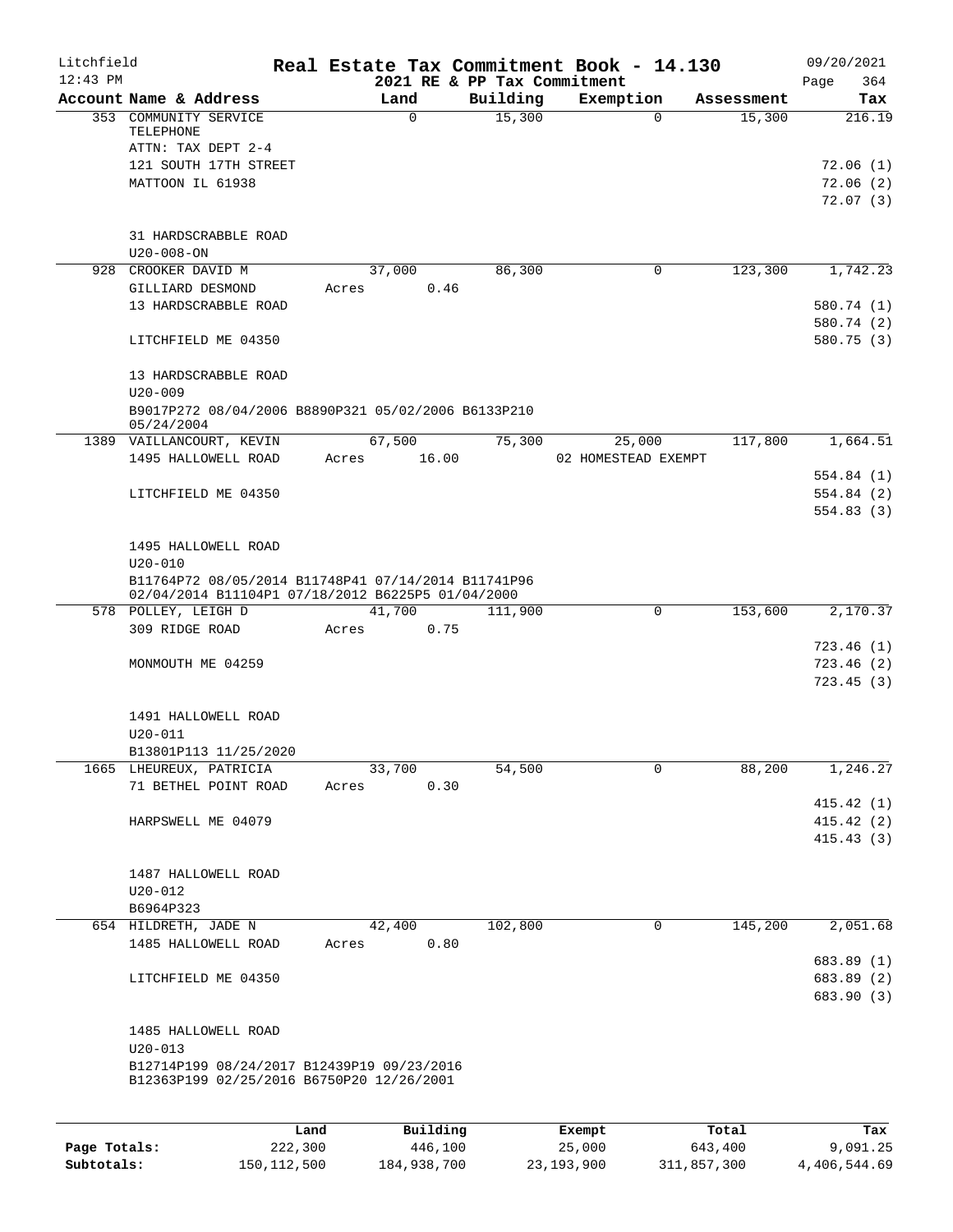| Litchfield<br>$12:43$ PM |                                           |       |        |      | 2021 RE & PP Tax Commitment | Real Estate Tax Commitment Book - 14.130 |            | 09/20/2021<br>365<br>Page |
|--------------------------|-------------------------------------------|-------|--------|------|-----------------------------|------------------------------------------|------------|---------------------------|
|                          | Account Name & Address                    |       | Land   |      | Building                    | Exemption                                | Assessment | Tax                       |
|                          | 1816 WARMING, EMILYN                      |       | 51,300 |      | 153,000                     | 25,000                                   | 179,300    | 2,533.51                  |
|                          | P O BOX 75                                | Acres |        | 3.10 |                             | 02 HOMESTEAD EXEMPT                      |            |                           |
|                          |                                           |       |        |      |                             |                                          |            | 844.50 (1)                |
|                          | LITCHFIELD ME 04350                       |       |        |      |                             |                                          |            | 844.50 (2)                |
|                          |                                           |       |        |      |                             |                                          |            | 844.51 (3)                |
|                          | 1475 HALLOWELL ROAD                       |       |        |      |                             |                                          |            |                           |
|                          | $U20 - 014$                               |       |        |      |                             |                                          |            |                           |
|                          | B1564P282                                 |       |        |      |                             |                                          |            |                           |
|                          | 858 HOOPER ADAM M                         |       | 47,100 |      | 110,600                     | 0                                        | 157,700    | 2,228.30                  |
|                          | HOOPER VALARIE R                          | Acres |        | 1.70 |                             |                                          |            |                           |
|                          | 8 NECK ROAD                               |       |        |      |                             |                                          |            | 742.77 (1)                |
|                          |                                           |       |        |      |                             |                                          |            | 742.77 (2)                |
|                          | LITCHFIELD ME 04350                       |       |        |      |                             |                                          |            | 742.76 (3)                |
|                          | 8 NECK ROAD                               |       |        |      |                             |                                          |            |                           |
|                          | $U20 - 015$                               |       |        |      |                             |                                          |            |                           |
|                          | B8355P261 04/01/2005 B6053P186            |       |        |      |                             |                                          |            |                           |
|                          | 918 GAYTHWAITE, KIM I                     |       | 47,100 |      | 124,600                     | 0                                        | 171,700    | 2,426.12                  |
|                          | 24 NECK ROAD                              | Acres |        | 1.70 |                             |                                          |            |                           |
|                          |                                           |       |        |      |                             |                                          |            | 808.71 (1)                |
|                          | LITCHFIELD ME 04350                       |       |        |      |                             |                                          |            | 808.71 (2)                |
|                          |                                           |       |        |      |                             |                                          |            | 808.70 (3)                |
|                          |                                           |       |        |      |                             |                                          |            |                           |
|                          | 24 NECK ROAD<br>$U20 - 017$               |       |        |      |                             |                                          |            |                           |
|                          | B13605P1 06/22/2020 B4964P227 05/24/2004  |       |        |      |                             |                                          |            |                           |
|                          | 135 GRONDIN, LAURA H                      |       |        |      | 60,400 148,000              | 25,000                                   | 183,400    | $\overline{2,591.44}$     |
|                          | GRONDIN, ANDREW                           | Acres |        | 6.50 |                             | 02 HOMESTEAD EXEMPT                      |            |                           |
|                          | 28 NECK ROAD                              |       |        |      |                             |                                          |            | 863.81 (1)                |
|                          |                                           |       |        |      |                             |                                          |            | 863.81 (2)                |
|                          | LITCHFIELD ME 04350                       |       |        |      |                             |                                          |            | 863.82(3)                 |
|                          | 28 NECK ROAD                              |       |        |      |                             |                                          |            |                           |
|                          | $U20 - 018$                               |       |        |      |                             |                                          |            |                           |
|                          | B12742P88 10/06/2017 B2826P316 07/18/1985 |       |        |      |                             | 0                                        | 98,000     | 1,384.74                  |
|                          | 138 HUNT, MARK<br>HUNT, NICOLE            | Acres | 43,700 | 0.90 | 54,300                      |                                          |            |                           |
|                          | 32 NECK ROAD                              |       |        |      |                             |                                          |            | 461.58 (1)                |
|                          |                                           |       |        |      |                             |                                          |            | 461.58(2)                 |
|                          | LITCHFIELD ME 04350                       |       |        |      |                             |                                          |            | 461.58(3)                 |
|                          | 32 NECK ROAD                              |       |        |      |                             |                                          |            |                           |
|                          | $U20 - 019$                               |       |        |      |                             |                                          |            |                           |
|                          | B4987P251                                 |       |        |      |                             |                                          |            |                           |
|                          | 1101 LOVERING, GLENN,                     |       | 45,900 |      | 62,500                      | 25,000                                   | 83,400     | 1,178.44                  |
|                          | LOVERING, TRAVIS G                        |       |        |      |                             |                                          |            |                           |
|                          | LOVERING, ASHLEY B<br>RICHARDSON          | Acres |        | 1.30 |                             | 02 HOMESTEAD EXEMPT                      |            |                           |
|                          | 37 NECK ROAD                              |       |        |      |                             |                                          |            | 392.81 (1)                |
|                          |                                           |       |        |      |                             |                                          |            | 392.81 (2)                |
|                          | LITCHFIELD ME 04350                       |       |        |      |                             |                                          |            | 392.82 (3)                |
|                          | 37 NECK ROAD                              |       |        |      |                             |                                          |            |                           |
|                          | $U20 - 020$                               |       |        |      |                             |                                          |            |                           |
|                          | B10985P122 03/16/2012 B2862P190           |       |        |      |                             |                                          |            |                           |
|                          |                                           |       |        |      |                             |                                          |            |                           |
|                          |                                           |       |        |      |                             |                                          |            |                           |

|              | Land        | Building    | Exempt     | Total       | Tax          |
|--------------|-------------|-------------|------------|-------------|--------------|
| Page Totals: | 295,500     | 653,000     | 75,000     | 873,500     | 12,342.55    |
| Subtotals:   | 150,408,000 | 185,591,700 | 23,268,900 | 312,730,800 | 4,418,887.24 |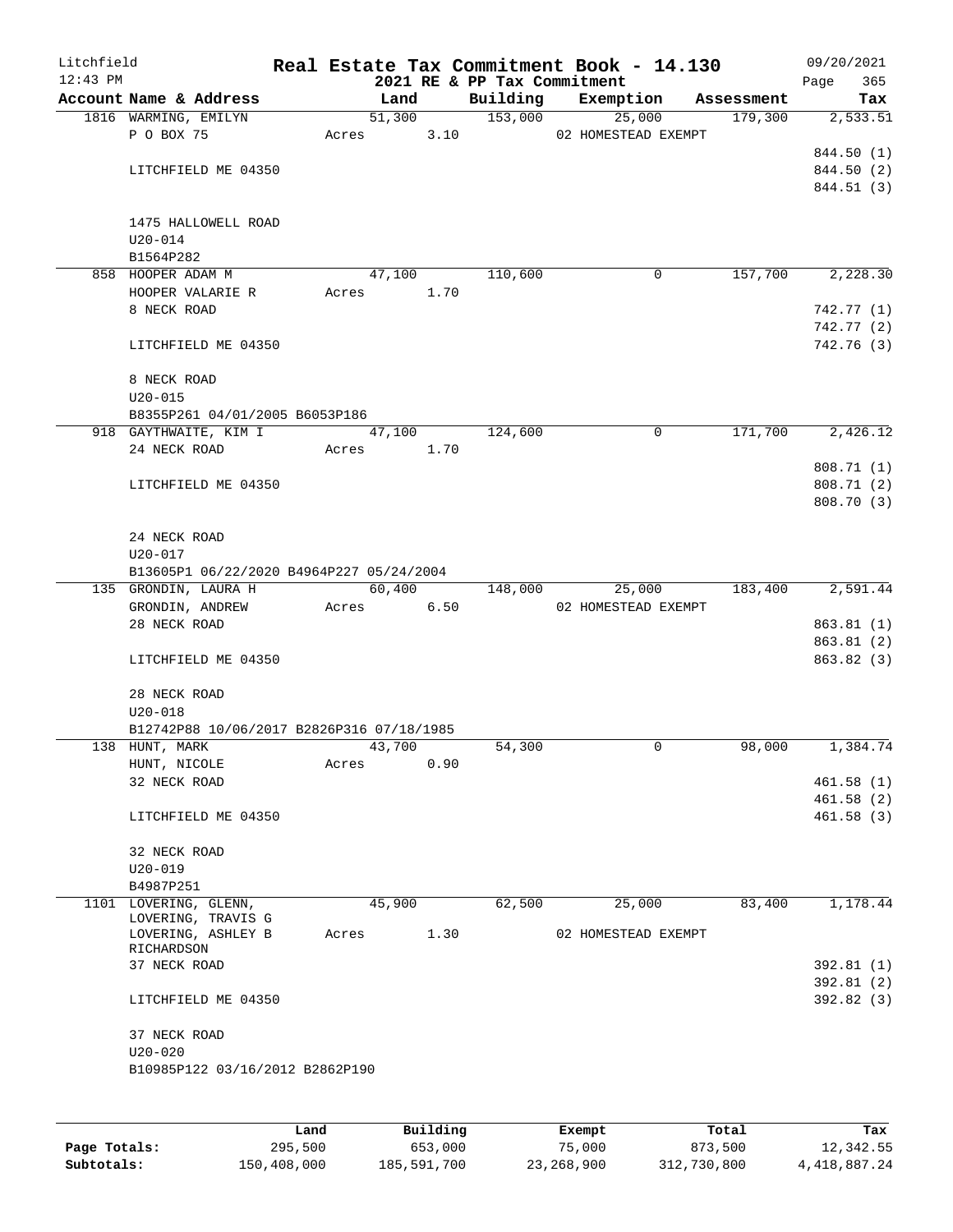| Litchfield<br>$12:43$ PM |                                                                   |         |       |        |          | Real Estate Tax Commitment Book - 14.130 |                     |             |            | 09/20/2021         |
|--------------------------|-------------------------------------------------------------------|---------|-------|--------|----------|------------------------------------------|---------------------|-------------|------------|--------------------|
|                          | Account Name & Address                                            |         |       | Land   |          | 2021 RE & PP Tax Commitment<br>Building  | Exemption           |             | Assessment | 366<br>Page<br>Tax |
|                          | 547 DEVITO, FRANCESCO C                                           |         |       | 44,500 |          | 103,900                                  |                     | $\Omega$    | 148,400    | 2,096.89           |
|                          | DEVITO, KAYLA H                                                   |         | Acres |        | 0.96     |                                          |                     |             |            |                    |
|                          | 22 JOHN DEERE LANE                                                |         |       |        |          |                                          |                     |             |            | 698.96(1)          |
|                          |                                                                   |         |       |        |          |                                          |                     |             |            | 698.96(2)          |
|                          | BUXTON ME 04093                                                   |         |       |        |          |                                          |                     |             |            | 698.97 (3)         |
|                          | 29 NECK ROAD                                                      |         |       |        |          |                                          |                     |             |            |                    |
|                          | $U20 - 021$                                                       |         |       |        |          |                                          |                     |             |            |                    |
|                          | B12674P345 07/27/2017 B9406P205 06/29/2007 B2297P93<br>03/30/1980 |         |       |        |          |                                          |                     |             |            |                    |
|                          | 22 HENDERSON, JAMIE W                                             |         |       | 43,100 |          | 107,000                                  |                     | $\Omega$    | 150,100    | 2,120.91           |
|                          | HENDERSON, KIMBALIE A                                             |         | Acres |        | 1.37     |                                          |                     |             |            |                    |
|                          | P O BOX 142                                                       |         |       |        |          |                                          |                     |             |            | 706.97(1)          |
|                          |                                                                   |         |       |        |          |                                          |                     |             |            | 706.97(2)          |
|                          | LITCHFIELD ME 04350                                               |         |       |        |          |                                          |                     |             |            | 706.97(3)          |
|                          | 9 NECK ROAD                                                       |         |       |        |          |                                          |                     |             |            |                    |
|                          | $U20 - 022$                                                       |         |       |        |          |                                          |                     |             |            |                    |
|                          | B10832P272 09/15/2011 B3131P71 04/03/1987                         |         |       |        |          |                                          |                     |             |            |                    |
|                          | 24 GRANT, NICHOLAS                                                |         |       | 46,900 |          | 125,300                                  |                     | 0           | 172,200    | 2,433.19           |
|                          | 1449 HALLOWELL ROAD                                               |         | Acres |        | 1.64     |                                          |                     |             |            |                    |
|                          |                                                                   |         |       |        |          |                                          |                     |             |            | 811.06(1)          |
|                          | LITCHFIELD ME 04350                                               |         |       |        |          |                                          |                     |             |            | 811.06(2)          |
|                          |                                                                   |         |       |        |          |                                          |                     |             |            | 811.07(3)          |
|                          |                                                                   |         |       |        |          |                                          |                     |             |            |                    |
|                          | 1449 HALLOWELL ROAD                                               |         |       |        |          |                                          |                     |             |            |                    |
|                          | $U20 - 023$                                                       |         |       |        |          |                                          |                     |             |            |                    |
|                          | B13476P286 02/18/2020 B12934P70 06/08/2018                        |         |       |        |          |                                          |                     |             |            |                    |
|                          | 926 BENNINGTON, SCOTT C                                           |         |       | 40,900 |          | 136,100                                  |                     | $\mathbf 0$ | 177,000    | 2,501.01           |
|                          | BENNINGTON, PENNY A                                               |         | Acres |        | 0.70     |                                          |                     |             |            |                    |
|                          | 1443 HALLOWELL RD                                                 |         |       |        |          |                                          |                     |             |            | 833.67 (1)         |
|                          |                                                                   |         |       |        |          |                                          |                     |             |            | 833.67 (2)         |
|                          | LITCHFIELD ME 04350                                               |         |       |        |          |                                          |                     |             |            | 833.67 (3)         |
|                          | 1443 HALLOWELL ROAD                                               |         |       |        |          |                                          |                     |             |            |                    |
|                          | $U20 - 024$                                                       |         |       |        |          |                                          |                     |             |            |                    |
|                          | B5700P195 08/10/1998                                              |         |       |        |          |                                          |                     |             |            |                    |
|                          | 1370 STENBERG, CHRISTINE                                          |         |       | 57,000 |          | 339,200                                  | 31,000              |             | 365,200    | 5,160.28           |
|                          | PO BOX 426                                                        |         | Acres |        | 6.00     |                                          | 02 HOMESTEAD EXEMPT |             |            |                    |
|                          |                                                                   |         |       |        |          |                                          | 03 VETERANS EXEMPT  |             |            | 1,720.09(1)        |
|                          |                                                                   |         |       |        |          |                                          |                     |             |            |                    |
|                          | LITCHFIELD ME 04350                                               |         |       |        |          |                                          |                     |             |            | 1,720.09(2)        |
|                          |                                                                   |         |       |        |          |                                          |                     |             |            | 1,720.10(3)        |
|                          | 1437 HALLOWELL ROAD                                               |         |       |        |          |                                          |                     |             |            |                    |
|                          | $U20 - 025$                                                       |         |       |        |          |                                          |                     |             |            |                    |
|                          | B13788P77 10/20/2020 B8906P48 05/09/2006 B7489P211                |         |       |        |          |                                          |                     |             |            |                    |
|                          | 06/17/2003                                                        |         |       |        |          |                                          |                     |             |            |                    |
|                          | 103 BECKWITH, WALTER                                              |         |       | 45,600 |          | 19,900                                   | 25,000              |             | 40,500     | 572.27             |
|                          | 1458 HALLOWELL ROAD                                               |         | Acres |        | 1.20     |                                          | 02 HOMESTEAD EXEMPT |             |            |                    |
|                          |                                                                   |         |       |        |          |                                          |                     |             |            | 190.76(1)          |
|                          | LITCHFIELD ME 04350                                               |         |       |        |          |                                          |                     |             |            | 190.76(2)          |
|                          |                                                                   |         |       |        |          |                                          |                     |             |            | 190.75(3)          |
|                          |                                                                   |         |       |        |          |                                          |                     |             |            |                    |
|                          | 1458 HALLOWELL ROAD                                               |         |       |        |          |                                          |                     |             |            |                    |
|                          | $U20 - 026$                                                       |         |       |        |          |                                          |                     |             |            |                    |
|                          | B4142P113                                                         |         |       |        |          |                                          |                     |             |            |                    |
|                          |                                                                   |         |       |        |          |                                          |                     |             |            |                    |
|                          |                                                                   |         |       |        |          |                                          |                     |             |            |                    |
|                          |                                                                   | Land    |       |        | Building |                                          | Exempt              |             | Total      | Tax                |
| Page Totals:             |                                                                   | 278,000 |       |        | 831,400  |                                          | 56,000              | 1,053,400   |            | 14,884.55          |

**Subtotals:** 150,686,000 186,423,100 23,324,900 313,784,200 4,433,771.79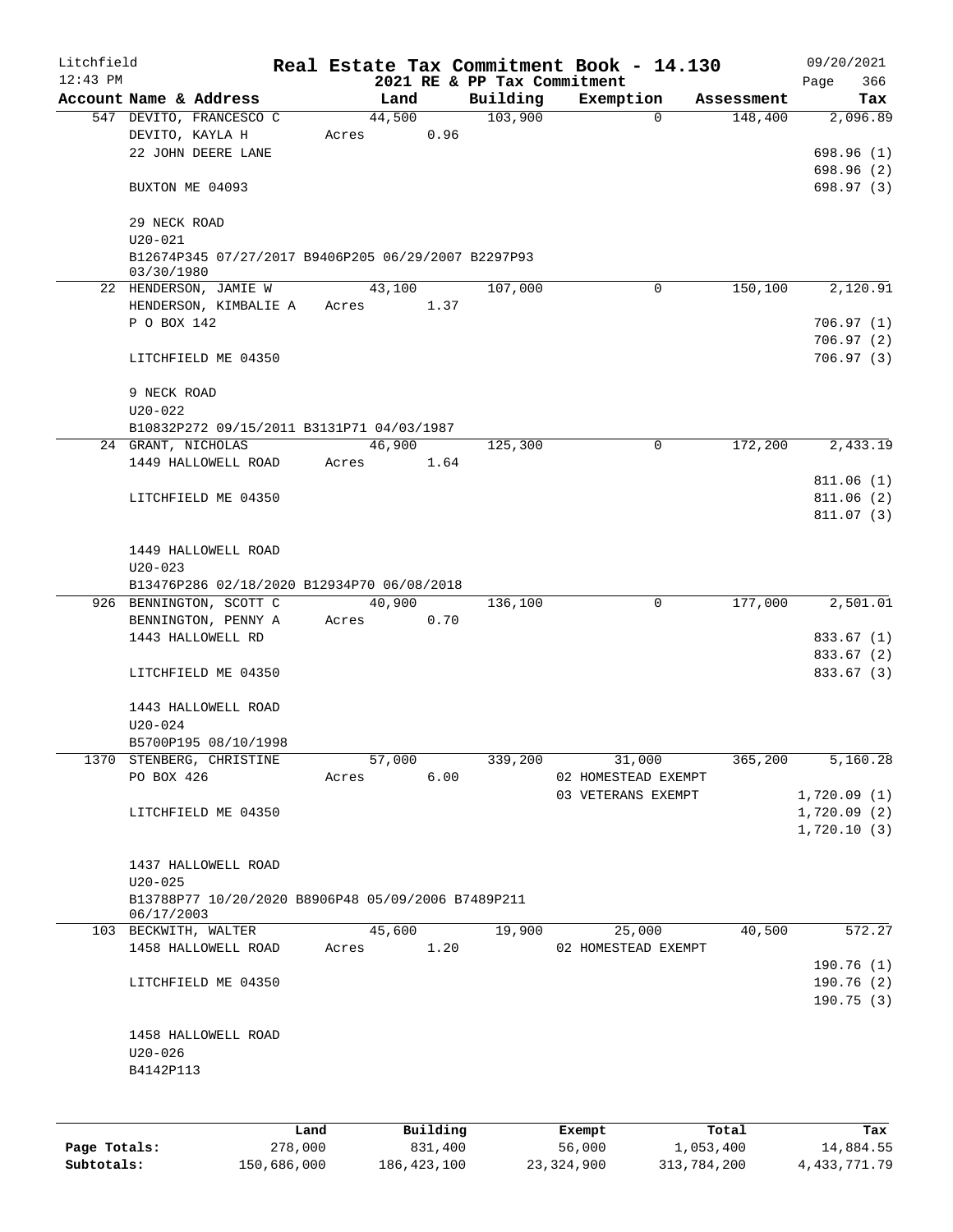| Litchfield   |                        |                                                      |       |          |         |          | Real Estate Tax Commitment Book - 14.130 |            | 09/20/2021               |
|--------------|------------------------|------------------------------------------------------|-------|----------|---------|----------|------------------------------------------|------------|--------------------------|
| $12:43$ PM   |                        |                                                      |       |          |         |          | 2021 RE & PP Tax Commitment              |            | 367<br>Page              |
|              | Account Name & Address |                                                      |       | Land     |         | Building | Exemption                                | Assessment | Tax                      |
|              | 757 RICH, DANIEL J     |                                                      |       | 46,400   |         | 40,800   | $\mathbf 0$                              | 87,200     | 1,232.14                 |
|              |                        | 130 PINE STREET #3                                   | Acres |          | 2.48    |          |                                          |            |                          |
|              |                        |                                                      |       |          |         |          |                                          |            | 410.71 (1)               |
|              | PORTLAND ME 04102      |                                                      |       |          |         |          |                                          |            | 410.71(2)<br>410.72(3)   |
|              |                        |                                                      |       |          |         |          |                                          |            |                          |
|              |                        | 1468 HALLOWELL ROAD                                  |       |          |         |          |                                          |            |                          |
|              | $U20 - 027$            |                                                      |       |          |         |          |                                          |            |                          |
|              |                        | B12917P139 05/21/2018 B8783P104 01/31/2006 B8775P1   |       |          |         |          |                                          |            |                          |
|              |                        | 01/24/2006 B8506P225 07/07/2005 B8506P222 07/07/2005 |       |          |         |          |                                          |            |                          |
|              |                        | B7159P1 11/20/2002                                   |       |          |         |          |                                          |            |                          |
|              |                        | 53 MULLARKEY, SAMANTHA                               |       | 45,300   |         | 58,600   | $\mathbf 0$                              | 103,900    | 1,468.11                 |
|              | MULLARKEY, JAMES       |                                                      | Acres |          | 1.10    |          |                                          |            |                          |
|              |                        | 1474 HALLOWELL ROAD                                  |       |          |         |          |                                          |            | 489.37 (1)               |
|              |                        |                                                      |       |          |         |          |                                          |            | 489.37 (2)               |
|              |                        | LITCHFIELD ME 04350                                  |       |          |         |          |                                          |            | 489.37 (3)               |
|              |                        |                                                      |       |          |         |          |                                          |            |                          |
|              |                        | 1474 HALLOWELL ROAD                                  |       |          |         |          |                                          |            |                          |
|              | $U20 - 028$            |                                                      |       |          |         |          |                                          |            |                          |
|              |                        | B6188P122 03/10/2000                                 |       |          |         |          |                                          |            |                          |
|              |                        | 1414 BRIGGS, CHRISTOPHER H                           |       | 46,000   |         | 57,400   | 0                                        | 103,400    | 1,461.04                 |
|              | COTE, ALYSSA           |                                                      | Acres |          | 1.34    |          |                                          |            |                          |
|              |                        | 2721 HALLOWELL ROAD                                  |       |          |         |          |                                          |            | 487.01 (1)               |
|              |                        |                                                      |       |          |         |          |                                          |            | 487.01 (2)<br>487.02 (3) |
|              |                        | LITCHFIELD ME 04350                                  |       |          |         |          |                                          |            |                          |
|              |                        | 1482 HALLOWELL ROAD                                  |       |          |         |          |                                          |            |                          |
|              | $U20 - 029$            |                                                      |       |          |         |          |                                          |            |                          |
|              |                        | B13939P222 03/22/2021                                |       |          |         |          |                                          |            |                          |
|              | 1865 MCCURDY, KEVIN    |                                                      |       | 3,500    |         | $\Omega$ | 0                                        | 3,500      | 49.46                    |
|              | 4408 RT 12 A           |                                                      | Acres |          | 0.31    |          |                                          |            |                          |
|              |                        |                                                      |       |          |         |          |                                          |            | 16.49(1)                 |
|              |                        | NORTHFIELD VT 05663                                  |       |          |         |          |                                          |            | 16.49(2)                 |
|              |                        |                                                      |       |          |         |          |                                          |            | 16.48(3)                 |
|              |                        |                                                      |       |          |         |          |                                          |            |                          |
|              |                        | 1496 HALLOWELL ROAD                                  |       |          |         |          |                                          |            |                          |
|              | $U20 - 031$            |                                                      |       |          |         |          |                                          |            |                          |
|              |                        | B12157P229 11/06/2015 B11793P267 09/03/2014          |       |          |         |          |                                          |            |                          |
|              | 09/16/1977             | B11441P196 07/01/2013 B8771P28 01/13/2006 B2042P166  |       |          |         |          |                                          |            |                          |
|              | 173 RODENBERG, RAY     |                                                      |       | 60,800   |         | 72,300   | 25,000                                   | 108,100    | 1,527.45                 |
|              |                        | 2647 CONNECTICUT AVE NW Acres                        |       |          | 7.10    |          | 02 HOMESTEAD EXEMPT                      |            |                          |
|              | SUITE 200              |                                                      |       |          |         |          |                                          |            | 509.15(1)                |
|              |                        | WASHINGTON DC 20008                                  |       |          |         |          |                                          |            | 509.15(2)                |
|              |                        |                                                      |       |          |         |          |                                          |            | 509.15(3)                |
|              |                        |                                                      |       |          |         |          |                                          |            |                          |
|              |                        | 1506 HALLOWELL ROAD                                  |       |          |         |          |                                          |            |                          |
|              | $U20 - 032$            |                                                      |       |          |         |          |                                          |            |                          |
|              |                        | B6385P353 01/08/2001                                 |       |          |         |          |                                          |            |                          |
|              |                        | 1076 PINETTE, PAUL EMILE                             |       | 41,500   |         | 0        | 0                                        | 41,500     | 586.40                   |
|              |                        | PINETTE, JENNIFER L                                  | Acres |          | 0.52    |          |                                          |            |                          |
|              | 358 MILLAY ROAD        |                                                      |       |          |         |          |                                          |            | 195.47(1)                |
|              |                        |                                                      |       |          |         |          |                                          |            | 195.47(2)                |
|              |                        | BOWDOINHAM ME 04008                                  |       |          |         |          |                                          |            | 195.46(3)                |
|              |                        |                                                      |       |          |         |          |                                          |            |                          |
|              | WHIPPOORWILL ROAD      |                                                      |       |          |         |          |                                          |            |                          |
|              | $U21 - 001$            |                                                      |       |          |         |          |                                          |            |                          |
|              |                        | B12899P151 04/23/2018 B6921P179 B5464P29 09/29/1997  |       |          |         |          |                                          |            |                          |
|              |                        |                                                      |       |          |         |          |                                          |            |                          |
|              |                        | Land                                                 |       | Building |         |          | Exempt                                   | Total      | Tax                      |
| Page Totals: |                        | 243,500                                              |       |          | 229,100 |          | 25,000                                   | 447,600    | 6,324.60                 |

**Subtotals:** 150,929,500 186,652,200 23,349,900 314,231,800 4,440,096.39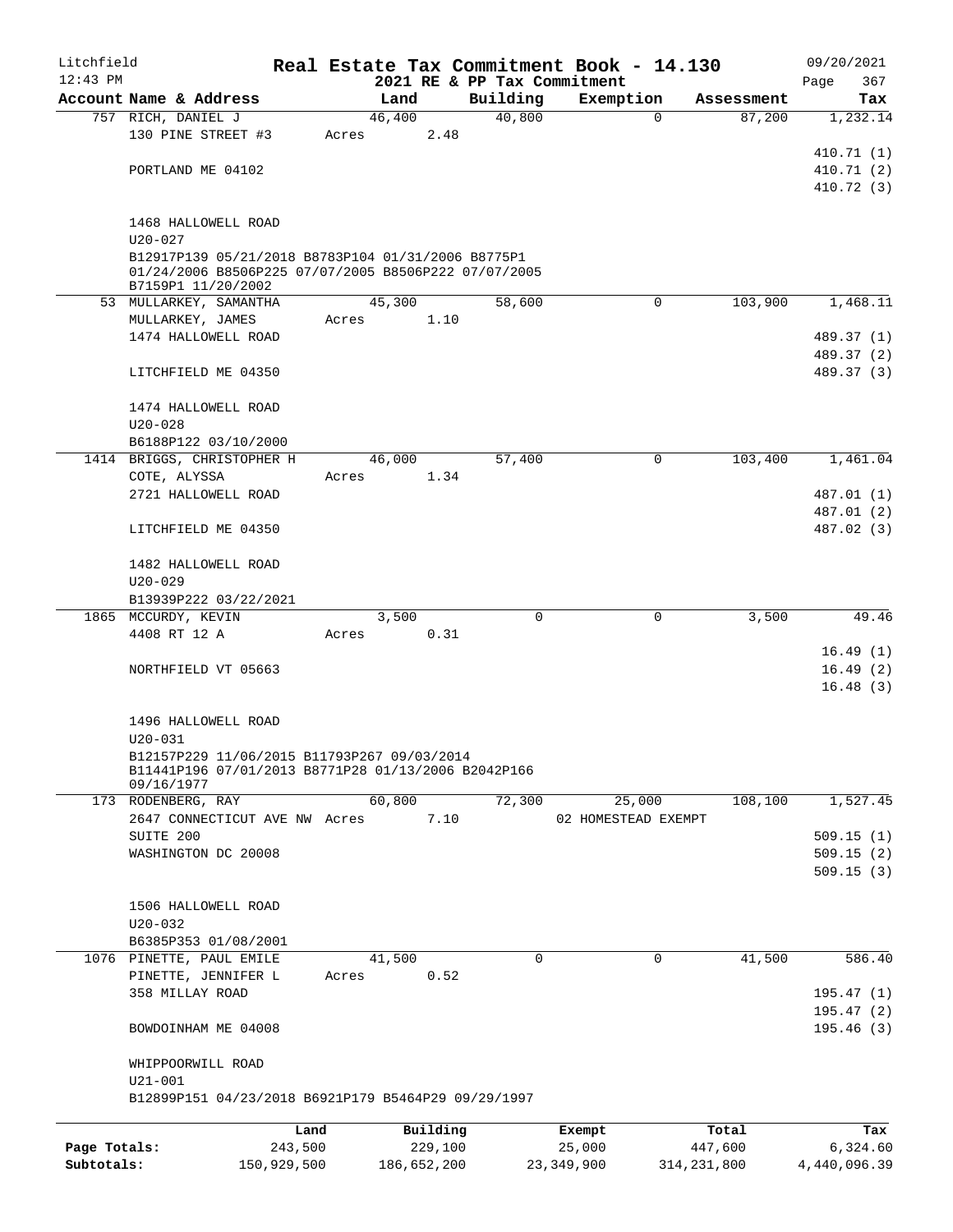| Litchfield |                                            |         |      |                             | Real Estate Tax Commitment Book - 14.130 |            | 09/20/2021   |
|------------|--------------------------------------------|---------|------|-----------------------------|------------------------------------------|------------|--------------|
| $12:43$ PM |                                            |         |      | 2021 RE & PP Tax Commitment |                                          |            | 368<br>Page  |
|            | Account Name & Address                     | Land    |      | Building                    | Exemption                                | Assessment | Tax          |
|            | 615 FOSTER, ROSEMARY                       | 189,000 |      |                             | 67,100<br>25,000                         | 231,100    | 3, 265.44    |
|            | 56 WHIPPOORWILL RD                         | Acres   | 0.69 |                             | 02 HOMESTEAD EXEMPT                      |            | 1,088.48(1)  |
|            | LITCHFIELD ME 04350                        |         |      |                             |                                          |            | 1,088.48(2)  |
|            |                                            |         |      |                             |                                          |            | 1,088.48(3)  |
|            |                                            |         |      |                             |                                          |            |              |
|            | 56 WHIPPOORWILL ROAD                       |         |      |                             |                                          |            |              |
|            | $U21 - 002$                                |         |      |                             |                                          |            |              |
|            | B2022P106                                  |         |      |                             |                                          |            |              |
|            | 1033 LEDEW, DAVID P                        | 111,700 |      | 155,400                     | 25,000                                   | 242,100    | 3,420.87     |
|            | MALLOY, KATHLEEN A                         | Acres   | 2.66 |                             | 02 HOMESTEAD EXEMPT                      |            |              |
|            | 62 WHIPPOORWILL ROAD                       |         |      |                             |                                          |            | 1, 140.29(1) |
|            |                                            |         |      |                             |                                          |            | 1, 140.29(2) |
|            | LITCHFIELD ME 04350                        |         |      |                             |                                          |            | 1, 140.29(3) |
|            |                                            |         |      |                             |                                          |            |              |
|            | 62 WHIPPOORWILL ROAD<br>$U21 - 004$        |         |      |                             |                                          |            |              |
|            | B13383P345 10/31/2019                      |         |      |                             |                                          |            |              |
|            | 475 ROY PAUL E                             | 47,700  |      | 144,300                     | 0                                        | 192,000    | 2,712.96     |
|            | ROY DENISE H                               | Acres   | 1.90 |                             |                                          |            |              |
|            | 25 DEFORGE STREET                          |         |      |                             |                                          |            | 904.32(1)    |
|            |                                            |         |      |                             |                                          |            | 904.32(2)    |
|            | LEWISTON ME 04240                          |         |      |                             |                                          |            | 904.32(3)    |
|            | 78 WHIPPOORWILL ROAD                       |         |      |                             |                                          |            |              |
|            | $U21 - 006$                                |         |      |                             |                                          |            |              |
|            | B9556P263 11/06/2007 B2644P1               |         |      |                             |                                          |            |              |
|            | 652 CHASE, SIMMONE                         | 164,800 |      | 190,800                     | 25,000                                   | 330,600    | 4,671.38     |
|            | FISH, DALE                                 | Acres   | 2.00 |                             | 02 HOMESTEAD EXEMPT                      |            |              |
|            | 84 WHIPPOORWILL ROAD                       |         |      |                             |                                          |            | 1,557.13(1)  |
|            |                                            |         |      |                             |                                          |            | 1,557.13(2)  |
|            | LITCHFIELD ME 04350                        |         |      |                             |                                          |            | 1,557.12(3)  |
|            | 84 WHIPPOORWILL ROAD                       |         |      |                             |                                          |            |              |
|            | $U21 - 007$                                |         |      |                             |                                          |            |              |
|            | B5549P228                                  |         |      |                             |                                          |            |              |
|            | 294 CENTRAL MAINE POWER                    | 18,500  |      | $\Omega$                    | 0                                        | 18,500     | 261.41       |
|            | c/o Avangrid Management Acres              |         | 3.08 |                             |                                          |            |              |
|            | Company-Local Tax<br>One City Center, 5th  |         |      |                             |                                          |            | 87.14(1)     |
|            | Floor                                      |         |      |                             |                                          |            |              |
|            | Portland ME 04101                          |         |      |                             |                                          |            | 87.14(2)     |
|            |                                            |         |      |                             |                                          |            | 87.13(3)     |
|            |                                            |         |      |                             |                                          |            |              |
|            | WHIPPOORWILL ROAD                          |         |      |                             |                                          |            |              |
|            | $U21 - 009$<br>1583 GALGOVITCH, SHAWN R    | 46,500  |      | 187,200                     | 25,000                                   | 208,700    | 2,948.93     |
|            | GALGOVITCH, KIMBERLY A                     | Acres   | 1.50 |                             | 02 HOMESTEAD EXEMPT                      |            |              |
|            | 90 WHIPPOORWILL RD                         |         |      |                             |                                          |            | 982.98 (1)   |
|            |                                            |         |      |                             |                                          |            | 982.98 (2)   |
|            | LITCHFIELD ME 04350                        |         |      |                             |                                          |            | 982.97 (3)   |
|            |                                            |         |      |                             |                                          |            |              |
|            | 90 WHIPPOORWILL ROAD                       |         |      |                             |                                          |            |              |
|            | $U21 - 010$                                |         |      |                             |                                          |            |              |
|            | B10408P350 05/05/2010 B5617P220 05/14/1998 |         |      |                             |                                          |            |              |
|            |                                            |         |      |                             |                                          |            |              |
|            |                                            |         |      |                             |                                          |            |              |

|              | Land        | Building    | Exempt     | Total       | Tax             |
|--------------|-------------|-------------|------------|-------------|-----------------|
| Page Totals: | 578,200     | 744,800     | 100,000    | 1,223,000   | 17,280.99       |
| Subtotals:   | 151,507,700 | 187,397,000 | 23,449,900 | 315,454,800 | 4, 457, 377. 38 |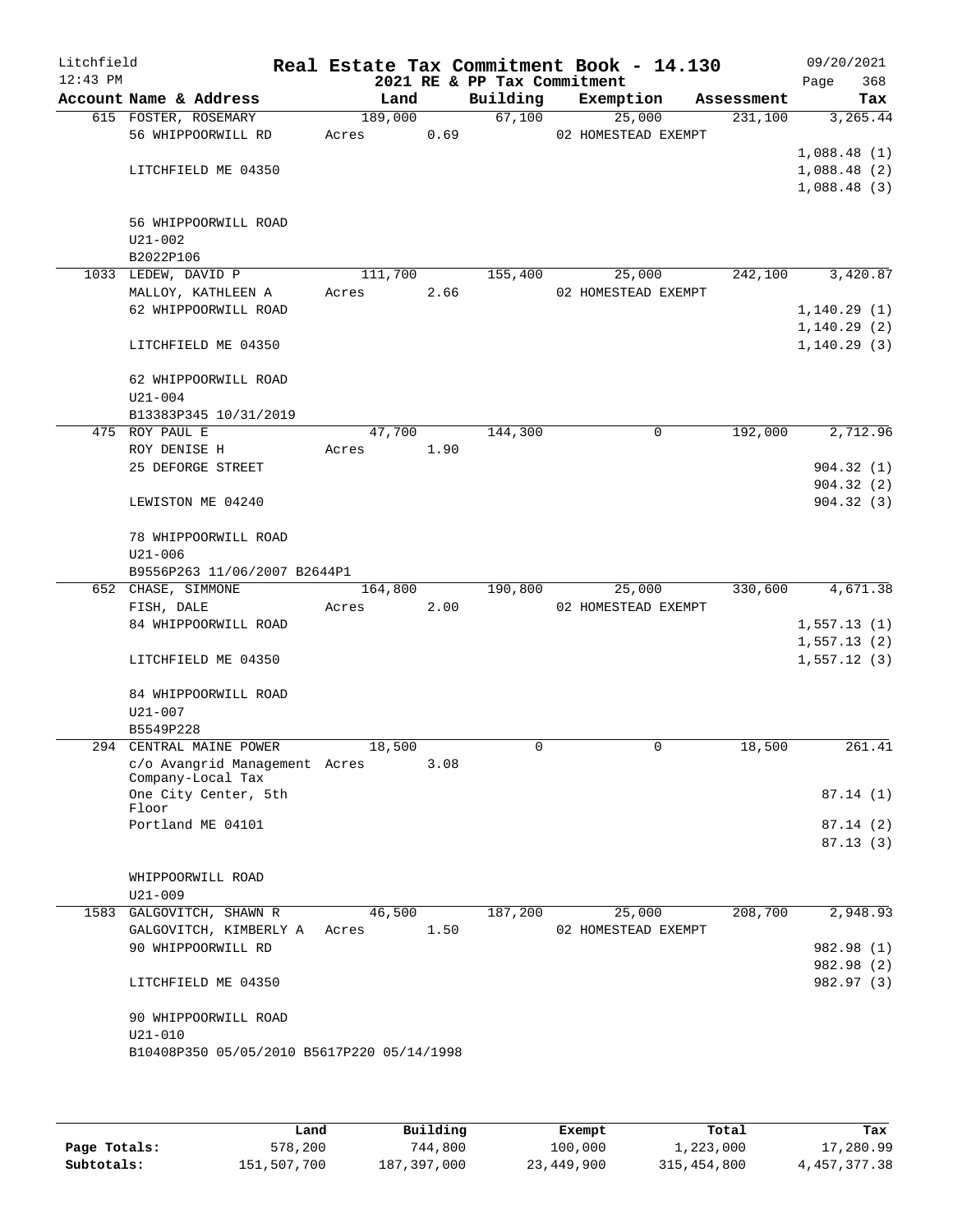| Litchfield<br>$12:43$ PM |                                                                                          |       |        |      | 2021 RE & PP Tax Commitment | Real Estate Tax Commitment Book - 14.130 |            | 09/20/2021<br>369<br>Page |
|--------------------------|------------------------------------------------------------------------------------------|-------|--------|------|-----------------------------|------------------------------------------|------------|---------------------------|
|                          | Account Name & Address                                                                   |       | Land   |      | Building                    | Exemption                                | Assessment | Tax                       |
|                          | 1222 MESERVEY, CLARENCE R<br>MESERVEY, YVONNE R                                          | Acres | 46,500 | 1.50 | 70,300                      | 25,000<br>02 HOMESTEAD EXEMPT            | 91,800     | 1,297.13                  |
|                          | 106 WHIPPOORWILL RD                                                                      |       |        |      |                             |                                          |            | 432.38 (1)<br>432.38 (2)  |
|                          | LITCHFIELD ME 04350                                                                      |       |        |      |                             |                                          |            | 432.37 (3)                |
|                          | 106 WHIPPOORWILL ROAD<br>$U21 - 011$                                                     |       |        |      |                             |                                          |            |                           |
|                          | B1954P122 05/03/2004                                                                     |       |        |      |                             |                                          |            |                           |
|                          | 1075 HUNTINGTON, MICHAEL P                                                               |       | 40,200 |      | $\Omega$                    | $\mathbf 0$                              | 40,200     | 568.03                    |
|                          | P O BOX 148                                                                              | Acres |        | 6.28 |                             |                                          |            | 189.34(1)                 |
|                          | LITCHFIELD ME 04350                                                                      |       |        |      |                             |                                          |            | 189.34(2)<br>189.35(3)    |
|                          | WHIPPOORWILL ROAD                                                                        |       |        |      |                             |                                          |            |                           |
|                          | $U21 - 012$                                                                              |       |        |      |                             |                                          |            |                           |
|                          | B10265P347 11/05/2009 B8661P23 10/13/2005<br>148 RICHARD, SCOTT P                        |       | 61,400 |      | 130,000                     | 0                                        | 191,400    | 2,704.48                  |
|                          | RICHARD, TINA L                                                                          | Acres |        | 7.82 |                             |                                          |            |                           |
|                          | 1 WOODSIDE DRIVE                                                                         |       |        |      |                             |                                          |            | 901.49(1)                 |
|                          |                                                                                          |       |        |      |                             |                                          |            | 901.49(2)                 |
|                          | LEWISTON ME 04240                                                                        |       |        |      |                             |                                          |            | 901.50(3)                 |
|                          | 51 KENWAY DRIVE<br>$U21 - 013$                                                           |       |        |      |                             |                                          |            |                           |
|                          | B12640P249 06/27/2017 B12250P229 03/18/2016<br>B10209P294 09/11/2009 B6373P41 12/02/2000 |       |        |      |                             |                                          |            |                           |
|                          | 2142 BELLER, JOANNA R                                                                    |       | 45,300 |      | 41,000                      | 25,000                                   | 61,300     | 866.17                    |
|                          | BELLER, BRIAN K                                                                          | Acres |        | 1.10 |                             | 02 HOMESTEAD EXEMPT                      |            |                           |
|                          | 105 WHIPPOORWILL ROAD                                                                    |       |        |      |                             |                                          |            | 288.72 (1)<br>288.72 (2)  |
|                          | LITCHFIELD ME 04350                                                                      |       |        |      |                             |                                          |            | 288.73 (3)                |
|                          | 105 WHIPPOORWILL ROAD<br>U21-014                                                         |       |        |      |                             |                                          |            |                           |
|                          | B9777P67 06/30/2008 B6004P262 07/21/1999                                                 |       |        |      |                             |                                          |            |                           |
|                          | 368 GAMAGE, NELSON                                                                       |       | 43,700 |      | 54,300                      | 0                                        | 98,000     | 1,384.74                  |
|                          | GAMAGE, MARY LOU                                                                         | Acres |        | 0.90 |                             |                                          |            |                           |
|                          | 91 WHIPPOORWILL ROAD                                                                     |       |        |      |                             |                                          |            | 461.58(1)                 |
|                          |                                                                                          |       |        |      |                             |                                          |            | 461.58(2)                 |
|                          | LITCHFIELD ME 04350                                                                      |       |        |      |                             |                                          |            | 461.58(3)                 |
|                          | 91 WHIPPOORWILL ROAD<br>$U21 - 016$                                                      |       |        |      |                             |                                          |            |                           |
|                          | B12121P230 10/02/2015 B7041P272 08/30/2002                                               |       |        |      |                             |                                          |            |                           |
|                          | 805 HEALD, JAMES                                                                         |       | 46,800 |      | 116,300                     | 25,000                                   | 138,100    | 1,951.35                  |
|                          | 7 DRAGONFLY DRIVE                                                                        | Acres |        | 1.60 |                             | 02 HOMESTEAD EXEMPT                      |            |                           |
|                          |                                                                                          |       |        |      |                             |                                          |            | 650.45(1)                 |
|                          | LITCHFIELD ME 04350                                                                      |       |        |      |                             |                                          |            | 650.45(2)                 |
|                          |                                                                                          |       |        |      |                             |                                          |            | 650.45(3)                 |
|                          | 7 DRAGONFLY DRIVE                                                                        |       |        |      |                             |                                          |            |                           |
|                          | $U21 - 017$                                                                              |       |        |      |                             |                                          |            |                           |
|                          | B3297P207                                                                                |       |        |      |                             |                                          |            |                           |
|                          |                                                                                          |       |        |      |                             |                                          |            |                           |

|              | Land        | Building    | Exempt     | Total       | Tax          |
|--------------|-------------|-------------|------------|-------------|--------------|
| Page Totals: | 283,900     | 411,900     | 75,000     | 620,800     | 8,771.90     |
| Subtotals:   | 151,791,600 | 187,808,900 | 23,524,900 | 316,075,600 | 4,466,149.28 |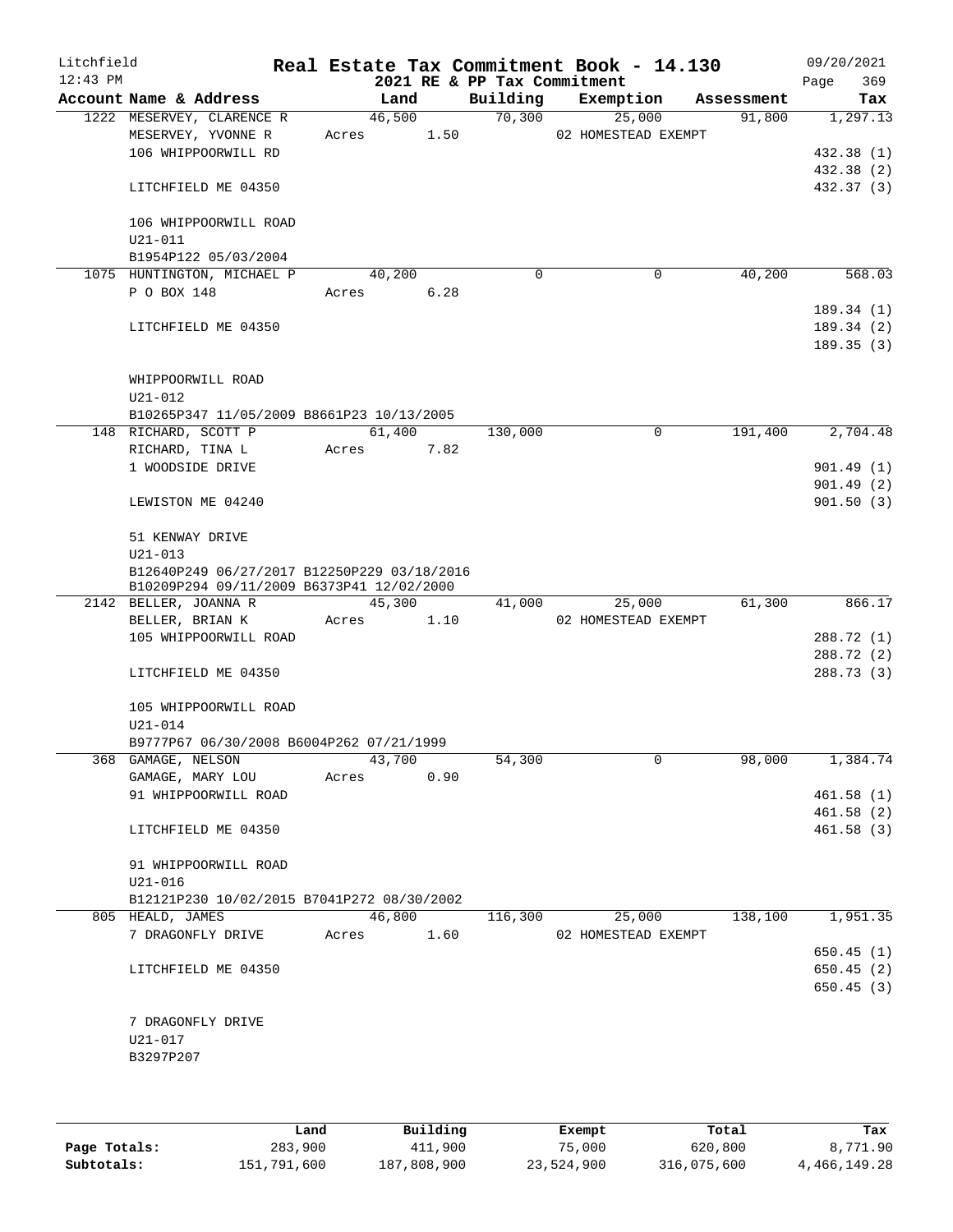| Litchfield   |                                                                                                     |             |       |                |          | Real Estate Tax Commitment Book - 14.130 |            |                       |                       | 09/20/2021               |
|--------------|-----------------------------------------------------------------------------------------------------|-------------|-------|----------------|----------|------------------------------------------|------------|-----------------------|-----------------------|--------------------------|
| $12:43$ PM   | Account Name & Address                                                                              |             |       |                |          | 2021 RE & PP Tax Commitment              |            |                       |                       | 370<br>Page              |
|              | 1074 HEALD, JAMES                                                                                   |             |       | Land<br>45,300 |          | Building<br>102,000                      |            | Exemption<br>$\Omega$ | Assessment<br>147,300 | Tax<br>2,081.35          |
|              | 85 WHIPPOORWILL ROAD                                                                                |             | Acres |                | 1.11     |                                          |            |                       |                       |                          |
|              |                                                                                                     |             |       |                |          |                                          |            |                       |                       | 693.78 (1)               |
|              | LITCHFIELD ME 04350                                                                                 |             |       |                |          |                                          |            |                       |                       | 693.78 (2)               |
|              |                                                                                                     |             |       |                |          |                                          |            |                       |                       | 693.79 (3)               |
|              |                                                                                                     |             |       |                |          |                                          |            |                       |                       |                          |
|              | 11 DRAGONFLY DRIVE                                                                                  |             |       |                |          |                                          |            |                       |                       |                          |
|              | $U21 - 019$                                                                                         |             |       |                |          |                                          |            |                       |                       |                          |
|              | B6044P44 08/31/1999                                                                                 |             |       |                |          |                                          |            |                       |                       |                          |
|              | 2174 BEAULE, MARK D                                                                                 |             |       | 45,300         |          | 112,100                                  |            | 25,000                | 132,400               | 1,870.81                 |
|              | 79 WHIPPOORWILL ROAD                                                                                |             | Acres |                | 1.11     |                                          |            | 02 HOMESTEAD EXEMPT   |                       |                          |
|              |                                                                                                     |             |       |                |          |                                          |            |                       |                       | 623.60(1)                |
|              | LITCHFIELD ME 04350                                                                                 |             |       |                |          |                                          |            |                       |                       | 623.60(2)                |
|              |                                                                                                     |             |       |                |          |                                          |            |                       |                       | 623.61(3)                |
|              |                                                                                                     |             |       |                |          |                                          |            |                       |                       |                          |
|              | 79 WHIPPOORWILL ROAD                                                                                |             |       |                |          |                                          |            |                       |                       |                          |
|              | $U21 - 020$                                                                                         |             |       |                |          |                                          |            |                       |                       |                          |
|              | B7834P293 02/09/2004                                                                                |             |       |                |          |                                          |            |                       |                       |                          |
|              | 2134 CROSBY, LORRIE                                                                                 |             |       | 45,300         |          | 29,900                                   |            | 25,000                | 50,200                | 709.33                   |
|              | 75 WHIPPOORWILL ROAD                                                                                |             | Acres |                | 1.10     |                                          |            | 02 HOMESTEAD EXEMPT   |                       |                          |
|              |                                                                                                     |             |       |                |          |                                          |            |                       |                       | 236.44(1)                |
|              | LITCHFIELD ME 04350                                                                                 |             |       |                |          |                                          |            |                       |                       | 236.44(2)                |
|              |                                                                                                     |             |       |                |          |                                          |            |                       |                       | 236.45(3)                |
|              |                                                                                                     |             |       |                |          |                                          |            |                       |                       |                          |
|              | 75 WHIPPOORWILL ROAD                                                                                |             |       |                |          |                                          |            |                       |                       |                          |
|              | $U21 - 021$                                                                                         |             |       |                |          |                                          |            |                       |                       |                          |
|              | B6046P177 08/31/1999                                                                                |             |       |                |          |                                          |            |                       |                       |                          |
|              | 2188 ROY, ALLAN                                                                                     |             |       | 45,400         |          | 73,000                                   |            | 6,000                 | 112,400               | 1,588.21                 |
|              | ROY, DORIS                                                                                          |             | Acres |                | 1.12     |                                          |            |                       |                       |                          |
|              | PO BOX 194                                                                                          |             |       |                |          |                                          |            | 12 WW2 Vet Res.       |                       | 529.40(1)                |
|              |                                                                                                     |             |       |                |          |                                          |            |                       |                       | 529.40(2)                |
|              | LITCHFIELD ME 04350                                                                                 |             |       |                |          |                                          |            |                       |                       | 529.41(3)                |
|              |                                                                                                     |             |       |                |          |                                          |            |                       |                       |                          |
|              | 71 WHIPPOORWILL ROAD                                                                                |             |       |                |          |                                          |            |                       |                       |                          |
|              | $U21 - 022$                                                                                         |             |       |                |          |                                          |            |                       |                       |                          |
|              | B12669P109 07/25/2017 B12056P223 07/31/2015<br>B11715P305 06/17/2014 B9240P206 02/01/2007 B8006P104 |             |       |                |          |                                          |            |                       |                       |                          |
|              | 06/18/2004 B1246P165 11/20/1961                                                                     |             |       |                |          |                                          |            |                       |                       |                          |
|              | 196 FRANCINE, PIERRE S                                                                              |             |       | 47,100         |          | 128,700                                  |            | 0                     | 175,800               | 2,484.05                 |
|              | 67 WHIPPOORWILL ROAD                                                                                |             | Acres |                | 1.70     |                                          |            |                       |                       |                          |
|              |                                                                                                     |             |       |                |          |                                          |            |                       |                       | 828.02(1)                |
|              | LITCHFIELD ME 04350                                                                                 |             |       |                |          |                                          |            |                       |                       | 828.02 (2)               |
|              |                                                                                                     |             |       |                |          |                                          |            |                       |                       | 828.01 (3)               |
|              |                                                                                                     |             |       |                |          |                                          |            |                       |                       |                          |
|              | 67 WHIPPOORWILL ROAD                                                                                |             |       |                |          |                                          |            |                       |                       |                          |
|              | $U21 - 023$                                                                                         |             |       |                |          |                                          |            |                       |                       |                          |
|              | B12072P235 08/12/2015 B9672P41 03/19/2008 B8120P274                                                 |             |       |                |          |                                          |            |                       |                       |                          |
|              | 09/10/2004 B3542P32                                                                                 |             |       |                |          |                                          |            |                       |                       |                          |
|              | 698 GOWELL, KEVIN B                                                                                 |             |       | 46,500         |          | 177,200                                  |            | 25,000                | 198,700               | 2,807.63                 |
|              | GOWELL LIBBY L                                                                                      |             | Acres |                | 1.50     |                                          |            | 02 HOMESTEAD EXEMPT   |                       |                          |
|              | PO BOX 148                                                                                          |             |       |                |          |                                          |            |                       |                       | 935.88 (1)<br>935.88 (2) |
|              | LITCHFIELD ME 04350                                                                                 |             |       |                |          |                                          |            |                       |                       | 935.87 (3)               |
|              |                                                                                                     |             |       |                |          |                                          |            |                       |                       |                          |
|              | 61 WHIPPOORWILL ROAD                                                                                |             |       |                |          |                                          |            |                       |                       |                          |
|              | $U21 - 024$                                                                                         |             |       |                |          |                                          |            |                       |                       |                          |
|              | B4949P172                                                                                           |             |       |                |          |                                          |            |                       |                       |                          |
|              |                                                                                                     |             |       |                |          |                                          |            |                       |                       |                          |
|              |                                                                                                     |             |       |                |          |                                          |            |                       |                       |                          |
|              |                                                                                                     | Land        |       |                | Building |                                          | Exempt     |                       | Total                 | Tax                      |
| Page Totals: |                                                                                                     | 274,900     |       |                | 622,900  |                                          | 81,000     |                       | 816,800               | 11,541.38                |
| Subtotals:   |                                                                                                     | 152,066,500 |       | 188, 431, 800  |          |                                          | 23,605,900 |                       | 316,892,400           | 4,477,690.66             |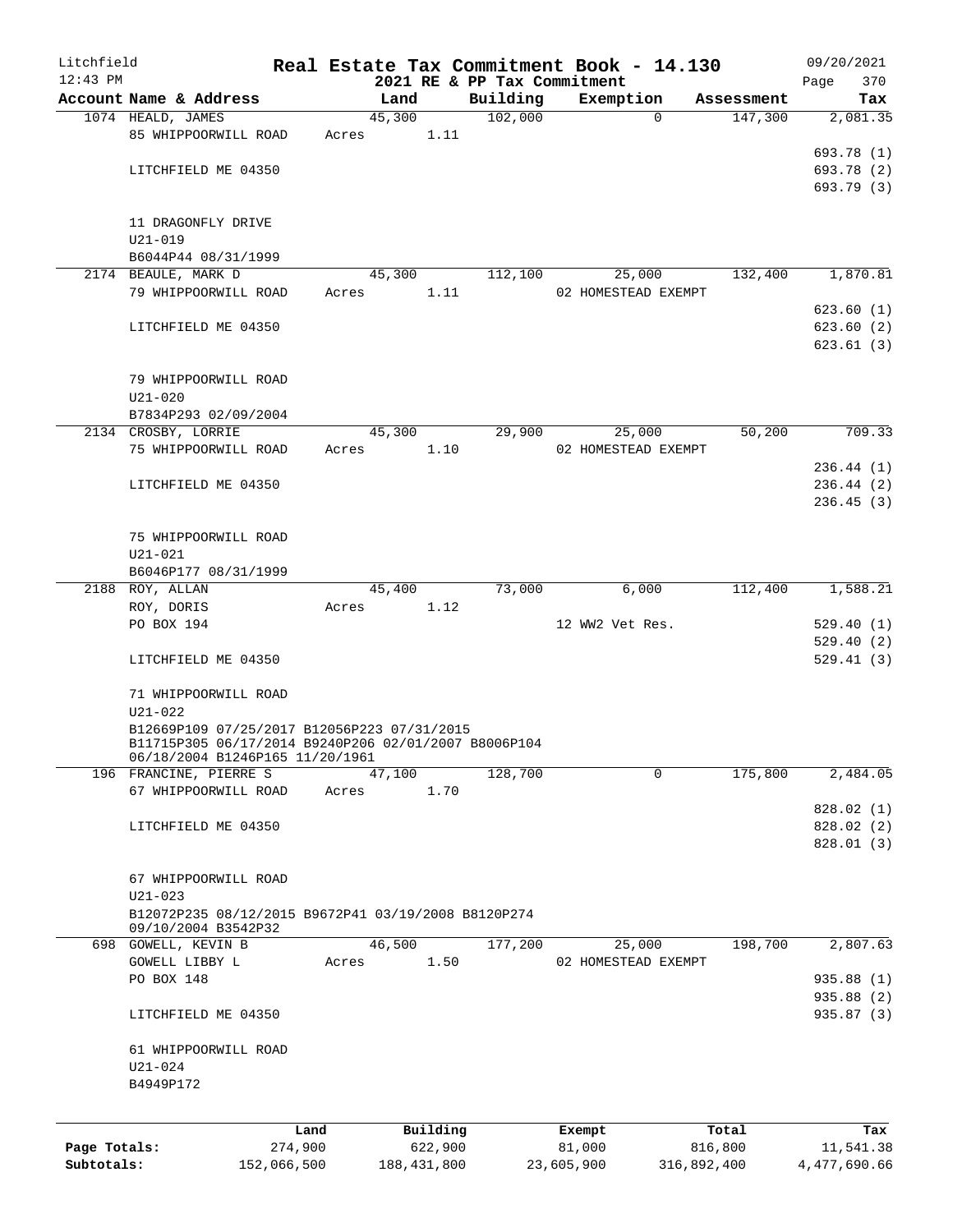| Litchfield   |                                                                                                              |       |             |          |                             | Real Estate Tax Commitment Book - 14.130 |             | 09/20/2021   |
|--------------|--------------------------------------------------------------------------------------------------------------|-------|-------------|----------|-----------------------------|------------------------------------------|-------------|--------------|
| $12:43$ PM   |                                                                                                              |       |             |          | 2021 RE & PP Tax Commitment |                                          |             | 371<br>Page  |
|              | Account Name & Address                                                                                       |       | Land        |          | Building                    | Exemption                                | Assessment  | Tax          |
|              | 2238 TRASK, DENNIS O                                                                                         |       | 45,100      |          | 193,800                     | $\Omega$                                 | 238,900     | 3,375.66     |
|              | 43 WHIPPOORWILL ROAD                                                                                         | Acres |             | 1.04     |                             |                                          |             |              |
|              |                                                                                                              |       |             |          |                             |                                          |             | 1, 125.22(1) |
|              | LITCHFIELD ME 04350                                                                                          |       |             |          |                             |                                          |             | 1, 125.22(2) |
|              |                                                                                                              |       |             |          |                             |                                          |             | 1, 125.22(3) |
|              |                                                                                                              |       |             |          |                             |                                          |             |              |
|              | 43 WHIPPOORWILL ROAD                                                                                         |       |             |          |                             |                                          |             |              |
|              | $U21 - 026$                                                                                                  |       |             |          |                             |                                          |             |              |
|              | B10874P259 11/02/2011 B10868P71 10/26/2011 B9552P307<br>10/29/2007 B9044P185 08/24/2006 B6501P346 06/05/2001 |       |             |          |                             |                                          |             |              |
|              | 2247 OUELLETTE, KRISTY L                                                                                     |       | 45,100      |          | 187,000                     | 25,000                                   | 207,100     | 2,926.32     |
|              | OUELLETTE, JASON M                                                                                           | Acres |             | 1.04     |                             | 02 HOMESTEAD EXEMPT                      |             |              |
|              | 45 WHIPPOORWILL ROAD                                                                                         |       |             |          |                             |                                          |             | 975.44(1)    |
|              |                                                                                                              |       |             |          |                             |                                          |             | 975.44(2)    |
|              | LITCHFIELD ME 04350                                                                                          |       |             |          |                             |                                          |             | 975.44(3)    |
|              |                                                                                                              |       |             |          |                             |                                          |             |              |
|              | 45 WHIPPOORWILL ROAD                                                                                         |       |             |          |                             |                                          |             |              |
|              | U21-026A                                                                                                     |       |             |          |                             |                                          |             |              |
|              | B13842P188 12/15/2020                                                                                        |       |             |          |                             |                                          |             |              |
|              | 2187 GOWELL, KEVIN B SR                                                                                      |       | 19,500      |          | $\mathbf 0$                 | 0                                        | 19,500      | 275.54       |
|              | P O BOX 148                                                                                                  | Acres |             | 11.00    |                             |                                          |             |              |
|              |                                                                                                              |       |             |          |                             |                                          |             | 91.85(1)     |
|              | LITCHFIELD ME 04350                                                                                          |       |             |          |                             |                                          |             | 91.85(2)     |
|              |                                                                                                              |       |             |          |                             |                                          |             | 91.84(3)     |
|              |                                                                                                              |       |             |          |                             |                                          |             |              |
|              |                                                                                                              |       |             |          |                             |                                          |             |              |
|              | WHIPPOORWILL ROAD                                                                                            |       |             |          |                             |                                          |             |              |
|              | U21-027                                                                                                      |       |             |          |                             |                                          |             |              |
|              | B8448P21 06/08/2005 B1246P165                                                                                |       |             |          |                             |                                          |             |              |
|              | 1071 WIERS, PAUL J                                                                                           |       | 48,900      |          | 43,000                      | 25,000                                   | 66,900      | 945.30       |
|              | PO BOX 266                                                                                                   | Acres |             | 2.30     |                             | 02 HOMESTEAD EXEMPT                      |             |              |
|              |                                                                                                              |       |             |          |                             |                                          |             | 315.10(1)    |
|              | LITCHFIELD ME 04350                                                                                          |       |             |          |                             |                                          |             | 315.10(2)    |
|              |                                                                                                              |       |             |          |                             |                                          |             | 315.10(3)    |
|              |                                                                                                              |       |             |          |                             |                                          |             |              |
|              | 41 WHIPPOORWILL ROAD                                                                                         |       |             |          |                             |                                          |             |              |
|              | U21-028                                                                                                      |       |             |          |                             |                                          |             |              |
|              | B8791P39 02/07/2006 B5404P265                                                                                |       |             |          |                             |                                          |             |              |
|              | 884 HENDERSON, BRIANNE R                                                                                     |       | 45,900      |          | 116,800                     | 0                                        | 162,700     | 2,298.95     |
|              | HENDERSON, JAMES M                                                                                           | Acres |             | 1.30     |                             |                                          |             |              |
|              | 15 WHIPPOORWILL ROAD                                                                                         |       |             |          |                             |                                          |             | 766.32(1)    |
|              |                                                                                                              |       |             |          |                             |                                          |             | 766.32(2)    |
|              | LITCHFIELD ME 04350                                                                                          |       |             |          |                             |                                          |             | 766.31(3)    |
|              |                                                                                                              |       |             |          |                             |                                          |             |              |
|              | 15 WHIPPOORWILL ROAD                                                                                         |       |             |          |                             |                                          |             |              |
|              | $U21 - 029$                                                                                                  |       |             |          |                             |                                          |             |              |
|              | B12640P301 06/23/2017 B12574P190 04/06/2017                                                                  |       |             |          |                             |                                          |             |              |
|              | B9864P296 09/26/2008 B9529P34 10/12/2007 B8656P279<br>10/14/2005 B6904P307                                   |       |             |          |                             |                                          |             |              |
|              | 1545 TROTTER, COLLEEN                                                                                        |       | 43,700      |          | 91,300                      | 25,000                                   | 110,000     | 1,554.30     |
|              | KRISANN                                                                                                      |       |             |          |                             |                                          |             |              |
|              | TROTTER, DALE                                                                                                | Acres |             | 0.90     |                             | 02 HOMESTEAD EXEMPT                      |             |              |
|              | 24 HARDSCRABBLE ROAD                                                                                         |       |             |          |                             |                                          |             | 518.10 (1)   |
|              |                                                                                                              |       |             |          |                             |                                          |             | 518.10(2)    |
|              | LITCHFIELD ME 04350                                                                                          |       |             |          |                             |                                          |             | 518.10(3)    |
|              |                                                                                                              |       |             |          |                             |                                          |             |              |
|              | 24 HARDSCRABBLE ROAD                                                                                         |       |             |          |                             |                                          |             |              |
|              | $U21 - 030$                                                                                                  |       |             |          |                             |                                          |             |              |
|              | B11458P311 07/24/2013 B11335P194 03/21/2013                                                                  |       |             |          |                             |                                          |             |              |
|              | B5837P240 01/08/1999                                                                                         |       |             |          |                             |                                          |             |              |
|              |                                                                                                              | Land  |             | Building |                             | Exempt                                   | Total       | Tax          |
| Page Totals: | 248,200                                                                                                      |       |             | 631,900  |                             | 75,000                                   | 805,100     | 11,376.07    |
| Subtotals:   | 152, 314, 700                                                                                                |       | 189,063,700 |          |                             | 23,680,900                               | 317,697,500 | 4,489,066.73 |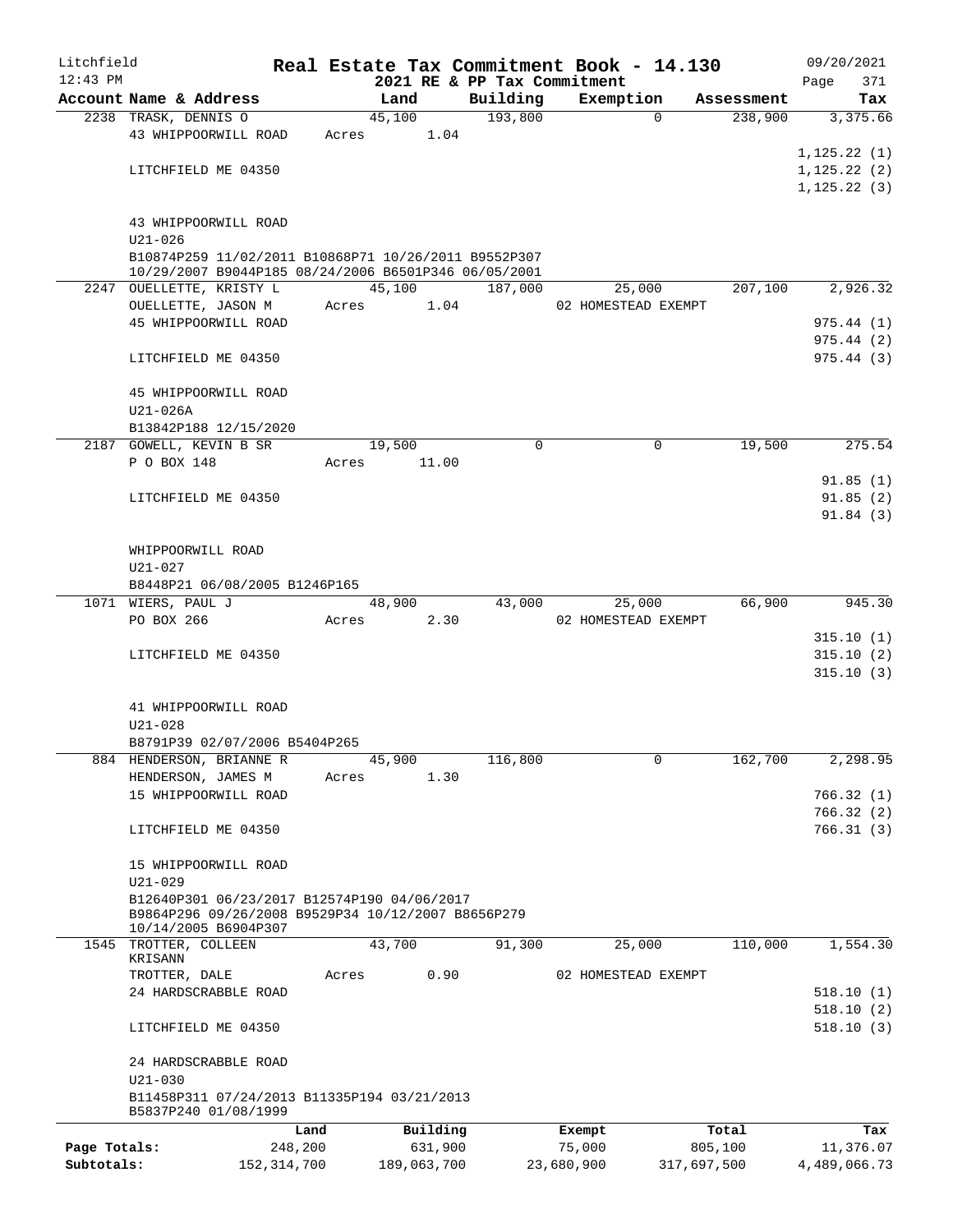| Litchfield<br>$12:43$ PM |                                                     |      |       |        |          | 2021 RE & PP Tax Commitment | Real Estate Tax Commitment Book - 14.130 |            | 09/20/2021<br>372<br>Page |
|--------------------------|-----------------------------------------------------|------|-------|--------|----------|-----------------------------|------------------------------------------|------------|---------------------------|
|                          | Account Name & Address                              |      |       | Land   |          | Building                    | Exemption                                | Assessment | Tax                       |
|                          | 800 MANTER, REGGIE                                  |      |       | 46,500 |          | 79,100                      | 25,000                                   | 100,600    | 1,421.48                  |
|                          | PO BOX 63                                           |      | Acres |        | 1.50     |                             | 02 HOMESTEAD EXEMPT                      |            |                           |
|                          |                                                     |      |       |        |          |                             |                                          |            | 473.83(1)                 |
|                          | LITCHFIELD ME 04350                                 |      |       |        |          |                             |                                          |            | 473.83(2)                 |
|                          |                                                     |      |       |        |          |                             |                                          |            | 473.82 (3)                |
|                          |                                                     |      |       |        |          |                             |                                          |            |                           |
|                          | 30 HARDSCRABBLE ROAD                                |      |       |        |          |                             |                                          |            |                           |
|                          | $U21 - 031$                                         |      |       |        |          |                             |                                          |            |                           |
|                          | B12546P287 03/01/2017 B11862P300 11/26/2014         |      |       |        |          |                             |                                          |            |                           |
|                          | B9107P257 10/10/2006 B1990P175 04/18/1977 B1957P130 |      |       |        |          |                             |                                          |            |                           |
|                          | 11/12/1976                                          |      |       |        |          |                             |                                          |            |                           |
|                          | 1787 BARKER, CODY R                                 |      |       | 45,100 |          | 151,100                     | 0                                        | 196,200    | 2,772.31                  |
|                          | BOONTO, SAMANTHA A                                  |      | Acres |        | 1.04     |                             |                                          |            |                           |
|                          | 7 BESSIE DRIVE                                      |      |       |        |          |                             |                                          |            | 924.10(1)                 |
|                          |                                                     |      |       |        |          |                             |                                          |            | 924.10(2)                 |
|                          | LITCHFIELD ME 04350                                 |      |       |        |          |                             |                                          |            | 924.11 (3)                |
|                          |                                                     |      |       |        |          |                             |                                          |            |                           |
|                          | 7 BESSIE DRIVE                                      |      |       |        |          |                             |                                          |            |                           |
|                          | U21-032                                             |      |       |        |          |                             |                                          |            |                           |
|                          | B13525P98 04/10/2020                                |      |       |        |          |                             |                                          |            |                           |
|                          | 2504 STONIER JASON L                                |      |       | 45,000 |          | 200,000                     | 25,000                                   | 220,000    | 3,108.60                  |
|                          | STONIER CHRISTINA L                                 |      | Acres |        | 1.00     |                             | 02 HOMESTEAD EXEMPT                      |            |                           |
|                          | 8 BESSIE LAND                                       |      |       |        |          |                             |                                          |            | 1,036.20(1)               |
|                          |                                                     |      |       |        |          |                             |                                          |            | 1,036.20(2)               |
|                          | LITCHFIELD ME 04350                                 |      |       |        |          |                             |                                          |            | 1,036.20(3)               |
|                          |                                                     |      |       |        |          |                             |                                          |            |                           |
|                          | 8 BESSIE DRIVE                                      |      |       |        |          |                             |                                          |            |                           |
|                          | $U21 - 033$                                         |      |       |        |          |                             |                                          |            |                           |
|                          | B8450P343 06/13/2005                                |      |       |        |          |                             |                                          |            |                           |
|                          | 1354 THURSTON, MALLORY L                            |      |       | 45,600 |          | 88,000                      | 25,000                                   | 108,600    | 1,534.52                  |
|                          | 44 HARDSCRABBLE ROAD                                |      | Acres |        | 1.20     |                             | 02 HOMESTEAD EXEMPT                      |            |                           |
|                          |                                                     |      |       |        |          |                             |                                          |            | 511.51 (1)                |
|                          | LITCHFIELD ME 04350                                 |      |       |        |          |                             |                                          |            | 511.51(2)                 |
|                          |                                                     |      |       |        |          |                             |                                          |            | 511.50(3)                 |
|                          |                                                     |      |       |        |          |                             |                                          |            |                           |
|                          | 44 HARDSCRABBLE ROAD                                |      |       |        |          |                             |                                          |            |                           |
|                          | U21-034                                             |      |       |        |          |                             |                                          |            |                           |
|                          | B11539P271 10/09/2013 B9374P21 05/25/2007 B7358P178 |      |       |        |          |                             |                                          |            |                           |
|                          | 04/16/2003                                          |      |       |        |          |                             |                                          |            |                           |
|                          | 1786 JANNELLE, ANDREW X                             |      |       | 45,600 |          | 86,700                      | 25,000                                   | 107,300    | 1,516.15                  |
|                          | 48 HARDSCRABBLE ROAD                                |      | Acres |        | 1.20     |                             | 02 HOMESTEAD EXEMPT                      |            |                           |
|                          |                                                     |      |       |        |          |                             |                                          |            | 505.38(1)                 |
|                          | LITCHFIELD ME 04350                                 |      |       |        |          |                             |                                          |            | 505.38(2)                 |
|                          |                                                     |      |       |        |          |                             |                                          |            | 505.39(3)                 |
|                          |                                                     |      |       |        |          |                             |                                          |            |                           |
|                          | 48 HARDSCRABBLE ROAD                                |      |       |        |          |                             |                                          |            |                           |
|                          | $U21 - 035$                                         |      |       |        |          |                             |                                          |            |                           |
|                          | B12644P143 06/29/2017 B5314P108 02/25/1997          |      |       |        |          |                             |                                          |            |                           |
|                          | 1314 CROSS SUSAN E                                  |      |       | 51,600 |          | 165,900                     | 25,000                                   | 192,500    | 2,720.03                  |
|                          |                                                     |      |       |        |          |                             |                                          |            |                           |
|                          | RUSSELL KENNETH S                                   |      | Acres |        | 3.20     |                             | 02 HOMESTEAD EXEMPT                      |            |                           |
|                          | 52 HARDSCRABBLE ROAD                                |      |       |        |          |                             |                                          |            | 906.68(1)                 |
|                          |                                                     |      |       |        |          |                             |                                          |            | 906.68(2)                 |
|                          | LITCHFIELD ME 04350                                 |      |       |        |          |                             |                                          |            | 906.67(3)                 |
|                          |                                                     |      |       |        |          |                             |                                          |            |                           |
|                          | 52 HARDSCRABBLE ROAD                                |      |       |        |          |                             |                                          |            |                           |
|                          | $U21 - 036$                                         |      |       |        |          |                             |                                          |            |                           |
|                          | B9848P118 09/02/2008 B7827P78 12/04/2003            |      |       |        |          |                             |                                          |            |                           |
|                          |                                                     |      |       |        |          |                             |                                          |            |                           |
|                          |                                                     | Land |       |        | Building |                             | Exempt                                   | Total      | Tax                       |
|                          |                                                     |      |       |        |          |                             |                                          |            |                           |

|              | ------      | ---------   | --------   | -----       | ----         |
|--------------|-------------|-------------|------------|-------------|--------------|
| Page Totals: | 279,400     | 770,800     | 125,000    | 925,200     | 13,073.09    |
| Subtotals:   | 152,594,100 | 189,834,500 | 23,805,900 | 318,622,700 | 4,502,139.82 |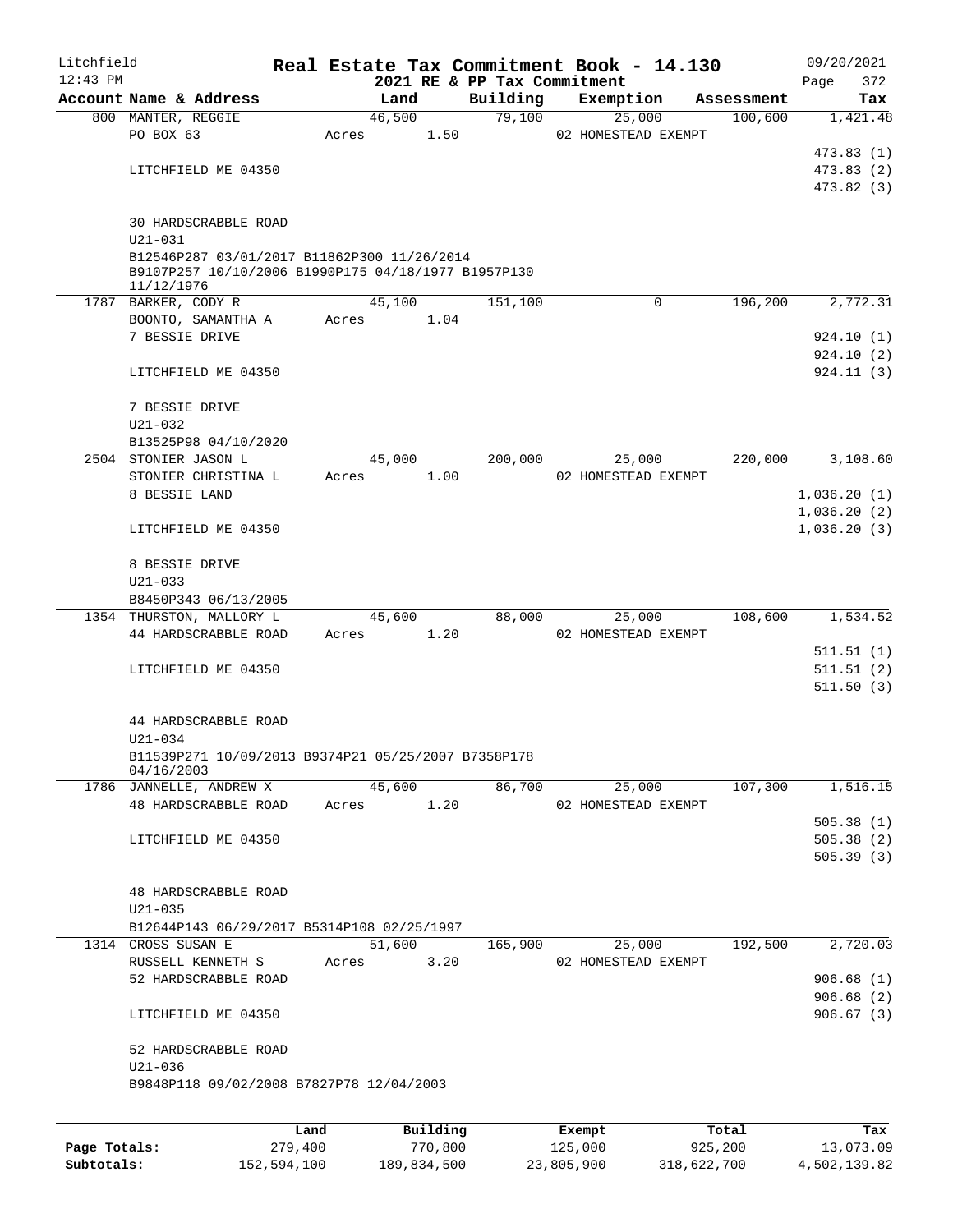| Litchfield<br>$12:43$ PM |                                           |       |        | 2021 RE & PP Tax Commitment | Real Estate Tax Commitment Book - 14.130 |            | 09/20/2021<br>373<br>Page |
|--------------------------|-------------------------------------------|-------|--------|-----------------------------|------------------------------------------|------------|---------------------------|
|                          | Account Name & Address                    |       | Land   | Building                    | Exemption                                | Assessment | Tax                       |
|                          | 255 LOVELY, MICHAEL SCOTT                 |       | 48,000 | 62,600                      | $\Omega$                                 | 110,600    | 1,562.78                  |
|                          | 66 HARDSCRABBLE ROAD                      | Acres | 2.00   |                             |                                          |            |                           |
|                          |                                           |       |        |                             |                                          |            | 520.93(1)                 |
|                          | LITCHFIELD ME 04350                       |       |        |                             |                                          |            | 520.93(2)                 |
|                          |                                           |       |        |                             |                                          |            | 520.92(3)                 |
|                          | 66 HARDSCRABBLE ROAD                      |       |        |                             |                                          |            |                           |
|                          | U21-037                                   |       |        |                             |                                          |            |                           |
|                          | B13376P149 10/23/2019                     |       |        |                             |                                          |            |                           |
|                          | 239 BUOTTE, DIANNE M                      |       | 52,800 | 130,000                     | 25,000                                   | 157,800    | 2,229.71                  |
|                          | BUOTTE, AARON C                           | Acres | 3.60   |                             | 02 HOMESTEAD EXEMPT                      |            |                           |
|                          | 72 HARDSCRABBLE ROAD                      |       |        |                             |                                          |            | 743.24 (1)                |
|                          |                                           |       |        |                             |                                          |            | 743.24 (2)                |
|                          | LITCHFIELD ME 04350                       |       |        |                             |                                          |            | 743.23 (3)                |
|                          | 72 HARDSCRABBLE ROAD                      |       |        |                             |                                          |            |                           |
|                          | $U21 - 039$                               |       |        |                             |                                          |            |                           |
|                          | B13211P277 05/17/2019                     |       |        |                             |                                          |            |                           |
|                          | 924 MURPHY, MICHAEL W                     |       | 52,000 | 109,800                     | 0                                        | 161,800    | 2,286.23                  |
|                          | 77 HARDSCRABBLE ROAD                      | Acres | 3.32   |                             |                                          |            |                           |
|                          |                                           |       |        |                             |                                          |            | 762.08(1)                 |
|                          | LITCHFIELD ME 04350                       |       |        |                             |                                          |            | 762.08(2)                 |
|                          |                                           |       |        |                             |                                          |            | 762.07(3)                 |
|                          | 77 HARDSCRABBLE ROAD                      |       |        |                             |                                          |            |                           |
|                          | $U21 - 041$                               |       |        |                             |                                          |            |                           |
|                          | B8312P273 02/23/2005                      |       |        |                             |                                          |            |                           |
|                          | 2074 WELLWOOD JOHN A                      |       | 49,600 | 190,800                     | 25,000                                   | 215,400    | 3,043.60                  |
|                          | WELLWOOD MARYLU                           | Acres | 2.52   |                             | 02 HOMESTEAD EXEMPT                      |            |                           |
|                          | 7 WOODPECKER DRIVE                        |       |        |                             |                                          |            | 1,014.53(1)               |
|                          |                                           |       |        |                             |                                          |            | 1,014.53(2)               |
|                          | LITCHFIELD ME 04350                       |       |        |                             |                                          |            | 1,014.54(3)               |
|                          | 7 WOODPECKER DRIVE                        |       |        |                             |                                          |            |                           |
|                          | $U21 - 042$                               |       |        |                             |                                          |            |                           |
|                          | B9221P224 01/12/2007 B7545P203 08/04/2003 |       |        |                             |                                          |            |                           |
|                          | 440 DEANS, ROBERT L                       |       | 46,700 | 126,600                     | 25,000                                   | 148,300    | 2,095.48                  |
|                          | DEANS JANET A                             | Acres | 1.57   |                             | 02 HOMESTEAD EXEMPT                      |            |                           |
|                          | 61 HARDSCRABBLE RD                        |       |        |                             |                                          |            | 698.49 (1)                |
|                          |                                           |       |        |                             |                                          |            | 698.49 (2)                |
|                          | LITCHFIELD ME 04350                       |       |        |                             |                                          |            | 698.50 (3)                |
|                          | 61 HARDSCRABBLE ROAD                      |       |        |                             |                                          |            |                           |
|                          | U21-043                                   |       |        |                             |                                          |            |                           |
|                          | B4446P113 07/26/1993                      |       |        |                             |                                          |            |                           |
|                          | 1560 SAWTELLE, JULIE                      |       | 71,200 | 8,800                       | 0                                        | 80,000     | 1,130.40                  |
|                          | 637 MAIN STREET                           | Acres | 1.80   |                             |                                          |            |                           |
|                          |                                           |       |        |                             |                                          |            | 376.80(1)                 |
|                          | MONMOUTH ME 04259                         |       |        |                             |                                          |            | 376.80(2)                 |
|                          |                                           |       |        |                             |                                          |            | 376.80(3)                 |
|                          | 50 KENWAY DRIVE                           |       |        |                             |                                          |            |                           |
|                          | $U22 - 001$                               |       |        |                             |                                          |            |                           |
|                          | B8131P166 06/14/2004 B3641P233            |       |        |                             |                                          |            |                           |
|                          |                                           |       |        |                             |                                          |            |                           |
|                          |                                           |       |        |                             |                                          |            |                           |

|              | Land        | Building    | Exempt     | Total       | Tax          |
|--------------|-------------|-------------|------------|-------------|--------------|
| Page Totals: | 320,300     | 628,600     | 75,000     | 873,900     | 12,348.20    |
| Subtotals:   | 152,914,400 | 190,463,100 | 23,880,900 | 319,496,600 | 4,514,488.02 |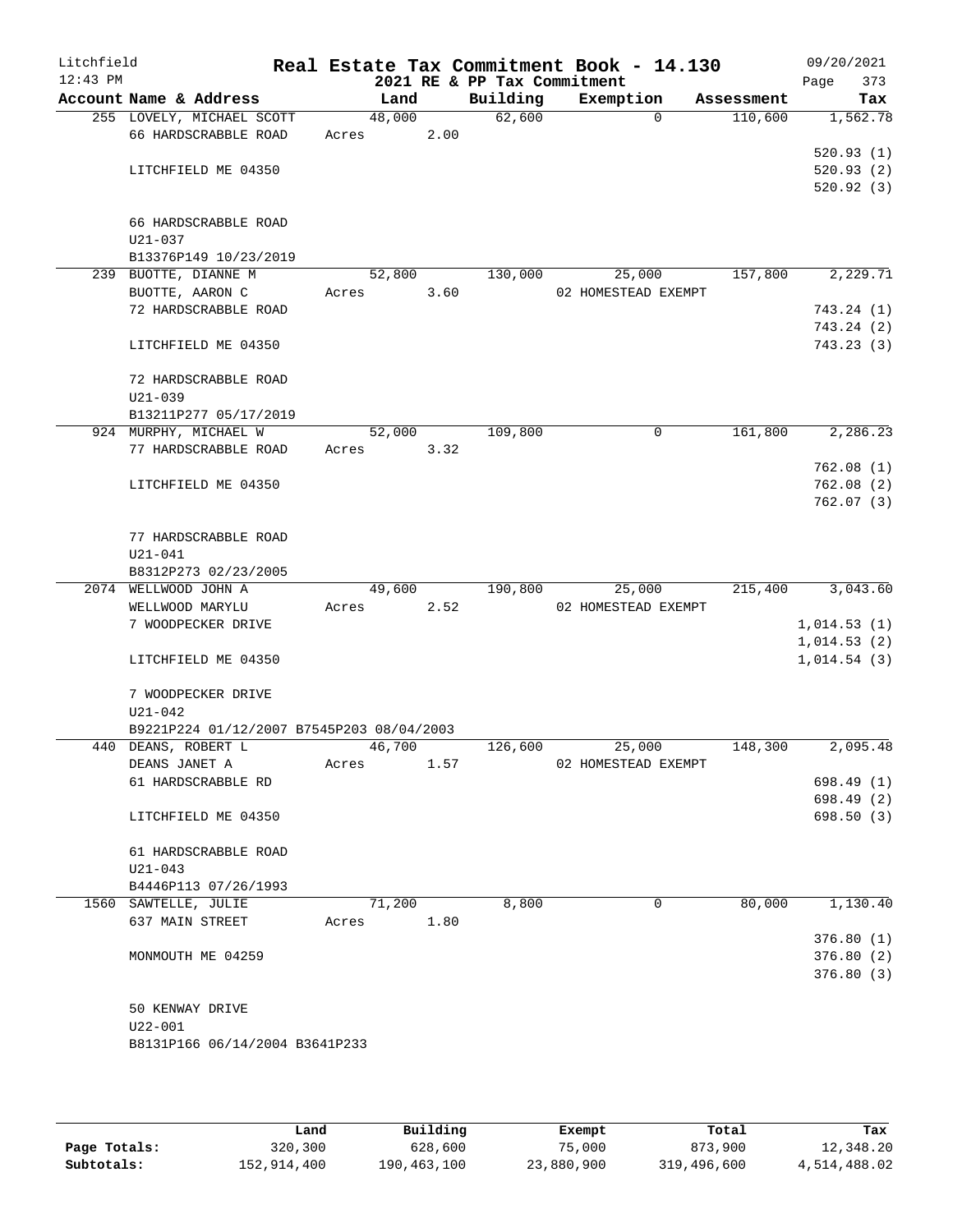| Litchfield   |                                                                   |         |       |            |          |                                         |        | Real Estate Tax Commitment Book - 14.130 |            | 09/20/2021         |
|--------------|-------------------------------------------------------------------|---------|-------|------------|----------|-----------------------------------------|--------|------------------------------------------|------------|--------------------|
| $12:43$ PM   | Account Name & Address                                            |         |       | Land       |          | 2021 RE & PP Tax Commitment<br>Building |        | Exemption                                | Assessment | 374<br>Page<br>Tax |
|              | 1796 BECHTEL, KURT S                                              |         |       | 55,700     |          | 120,800                                 |        | 25,000                                   | 151,500    | 2,140.70           |
|              | BECHTEL, DENISE C                                                 |         |       | Acres      | 0.66     |                                         |        | 02 HOMESTEAD EXEMPT                      |            |                    |
|              | 66 KENWAY DRIVE                                                   |         |       |            |          |                                         |        |                                          |            | 713.57(1)          |
|              |                                                                   |         |       |            |          |                                         |        |                                          |            | 713.57(2)          |
|              | LITCHFIELD ME 04350                                               |         |       |            |          |                                         |        |                                          |            | 713.56(3)          |
|              | 66 KENWAY DRIVE                                                   |         |       |            |          |                                         |        |                                          |            |                    |
|              | U22-002A<br>B10834P220 09/16/2011 B9993P15 02/27/2009 B7880P96    |         |       |            |          |                                         |        |                                          |            |                    |
|              | 03/30/2004 B6999P143                                              |         |       | 75,300     |          | 152,300                                 |        |                                          | 202,600    | 2,862.74           |
|              | 238 DODGE, CHANCE A<br>70 KENWAY DRIVE                            |         |       | Acres 1.04 |          |                                         |        | 25,000<br>02 HOMESTEAD EXEMPT            |            |                    |
|              |                                                                   |         |       |            |          |                                         |        |                                          |            | 954.25(1)          |
|              | LITCHFIELD ME 04350                                               |         |       |            |          |                                         |        |                                          |            | 954.25(2)          |
|              |                                                                   |         |       |            |          |                                         |        |                                          |            | 954.24 (3)         |
|              | 70 KENWAY DRIVE                                                   |         |       |            |          |                                         |        |                                          |            |                    |
|              | $U22 - 003$                                                       |         |       |            |          |                                         |        |                                          |            |                    |
|              | B9327P224 04/25/2007 B9257P215 02/15/2007 B6384P247<br>01/12/2001 |         |       |            |          |                                         |        |                                          |            |                    |
|              | 905 JORDAN, LEE W                                                 |         |       | 68,400     |          | 48,800                                  |        | 0                                        | 117,200    | 1,656.04           |
|              | 906 WEST ROAD                                                     |         | Acres |            | 0.35     |                                         |        |                                          |            |                    |
|              |                                                                   |         |       |            |          |                                         |        |                                          |            | 552.01(1)          |
|              |                                                                   |         |       |            |          |                                         |        |                                          |            |                    |
|              | BOWDOIN ME 04287                                                  |         |       |            |          |                                         |        |                                          |            | 552.01(2)          |
|              |                                                                   |         |       |            |          |                                         |        |                                          |            | 552.02(3)          |
|              | 74 KENWAY DRIVE                                                   |         |       |            |          |                                         |        |                                          |            |                    |
|              | $U22 - 005$                                                       |         |       |            |          |                                         |        |                                          |            |                    |
|              | B1354P51                                                          |         |       |            |          |                                         |        |                                          |            |                    |
|              | 684 GIVEN, LAURANCE A                                             |         |       | 96,700     |          |                                         | 33,700 | 25,000                                   | 105,400    | 1,489.30           |
|              | 84 KENWAY DRIVE                                                   |         | Acres |            | 2.00     |                                         |        | 02 HOMESTEAD EXEMPT                      |            |                    |
|              |                                                                   |         |       |            |          |                                         |        |                                          |            | 496.43 (1)         |
|              | LITCHFIELD ME 04350                                               |         |       |            |          |                                         |        |                                          |            | 496.43 (2)         |
|              |                                                                   |         |       |            |          |                                         |        |                                          |            | 496.44 (3)         |
|              | 84 KENWAY DRIVE                                                   |         |       |            |          |                                         |        |                                          |            |                    |
|              | $U22 - 006$                                                       |         |       |            |          |                                         |        |                                          |            |                    |
|              | B1932P283                                                         |         |       |            |          |                                         |        |                                          |            |                    |
|              | 1747 PATTON, BRIAN J                                              |         |       | 71,200     |          | 119,800                                 |        | 0                                        | 191,000    | 2,698.83           |
|              | PATTON, JESSICA L                                                 | Acres   |       |            | 0.31     |                                         |        |                                          |            |                    |
|              | 132 CHURCH ST #1                                                  |         |       |            |          |                                         |        |                                          |            | 899.61 (1)         |
|              |                                                                   |         |       |            |          |                                         |        |                                          |            | 899.61 (2)         |
|              | WALTHAM MA 02452                                                  |         |       |            |          |                                         |        |                                          |            | 899.61 (3)         |
|              | 85 KENWAY DRIVE                                                   |         |       |            |          |                                         |        |                                          |            |                    |
|              | $U22 - 009$                                                       |         |       |            |          |                                         |        |                                          |            |                    |
|              | B13023P317 08/10/2018                                             |         |       |            |          |                                         |        |                                          |            |                    |
|              | 1855 WESTON, CARL S III                                           |         |       | 80,000     |          | 21,700                                  |        | $\mathbf 0$                              | 101,700    | 1,437.02           |
|              | 1309 MISSION DRIVE SE                                             | Acres   |       |            | 0.83     |                                         |        |                                          |            |                    |
|              |                                                                   |         |       |            |          |                                         |        |                                          |            | 479.01 (1)         |
|              | DARIEN GA 31305-4919                                              |         |       |            |          |                                         |        |                                          |            | 479.01 (2)         |
|              |                                                                   |         |       |            |          |                                         |        |                                          |            | 479.00 (3)         |
|              | 86 KENWAY DRIVE                                                   |         |       |            |          |                                         |        |                                          |            |                    |
|              | $U22 - 010$                                                       |         |       |            |          |                                         |        |                                          |            |                    |
|              | B3299P234                                                         |         |       |            |          |                                         |        |                                          |            |                    |
|              |                                                                   |         |       |            |          |                                         |        |                                          |            |                    |
|              |                                                                   |         |       |            |          |                                         |        |                                          |            |                    |
|              |                                                                   | Land    |       |            | Building |                                         |        | Exempt                                   | Total      | Tax                |
| Page Totals: |                                                                   | 447,300 |       |            | 497,100  |                                         |        | 75,000                                   | 869,400    | 12,284.63          |

**Subtotals:** 153,361,700 190,960,200 23,955,900 320,366,000 4,526,772.65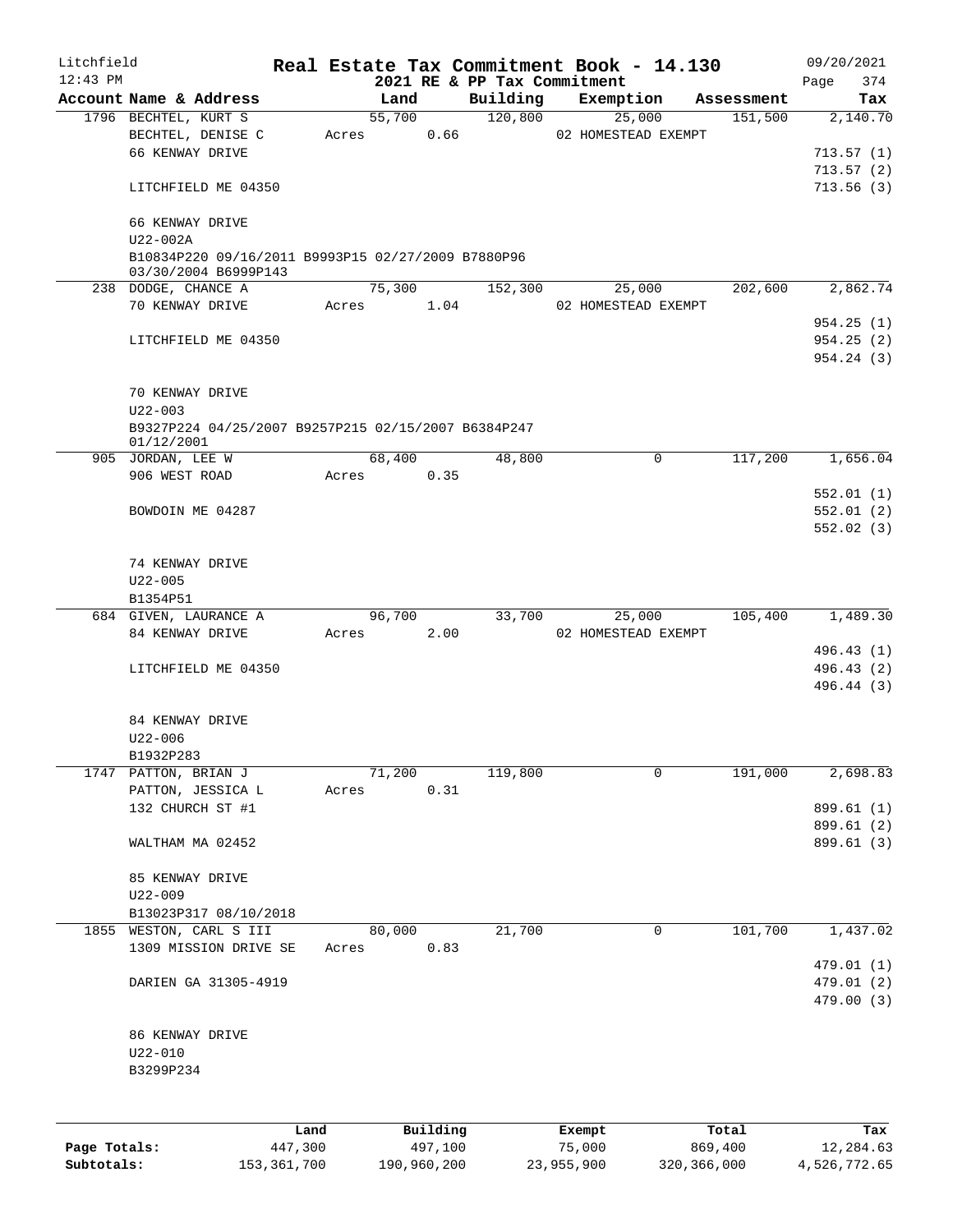| Litchfield |                                                                  |      |       |                       |                             | Real Estate Tax Commitment Book - 14.130 |            |      | 09/20/2021   |
|------------|------------------------------------------------------------------|------|-------|-----------------------|-----------------------------|------------------------------------------|------------|------|--------------|
| $12:43$ PM |                                                                  |      |       |                       | 2021 RE & PP Tax Commitment |                                          |            | Page | 375          |
|            | Account Name & Address                                           |      |       | Land                  | Building                    | Exemption                                | Assessment |      | Tax          |
|            | 23 ALLEN, LOIS JEAN<br>ALLEN RODNEY R                            |      |       | 66,000<br>Acres 14.00 | 204, 200                    | 25,000<br>02 HOMESTEAD EXEMPT            | 245, 200   |      | 3,464.68     |
|            | 106 HARDSCRABBLE ROAD                                            |      |       |                       |                             |                                          |            |      | 1,154.89(1)  |
|            |                                                                  |      |       |                       |                             |                                          |            |      | 1,154.89(2)  |
|            | LITCHFIELD ME 04350                                              |      |       |                       |                             |                                          |            |      | 1, 154.90(3) |
|            |                                                                  |      |       |                       |                             |                                          |            |      |              |
|            | 106 HARDSCRABBLE ROAD<br>$U22 - 011$                             |      |       |                       |                             |                                          |            |      |              |
|            | B2665P349 03/29/1984 B1124P492 08/02/1958                        |      |       |                       |                             |                                          |            |      |              |
|            | 1355 WOOD, EUSTACIA                                              |      |       | 130,700               | 110,600                     | 25,000                                   | 216,300    |      | 3,056.32     |
|            | 146 HARDSCRABBLE ROAD                                            |      | Acres | 6.81                  |                             | 02 HOMESTEAD EXEMPT                      |            |      |              |
|            |                                                                  |      |       |                       |                             |                                          |            |      | 1,018.77(1)  |
|            | LITCHFIELD ME 04350                                              |      |       |                       |                             |                                          |            |      | 1,018.77(2)  |
|            |                                                                  |      |       |                       |                             |                                          |            |      | 1,018.78(3)  |
|            | 146 HARDSCRABBLE ROAD                                            |      |       |                       |                             |                                          |            |      |              |
|            | $U22 - 012$                                                      |      |       |                       |                             |                                          |            |      |              |
|            | B12519P176 01/12/2017 B11413P261 06/11/2013                      |      |       |                       |                             |                                          |            |      |              |
|            | B10693P114 03/23/2011 B7675P227 10/07/2003                       |      |       |                       |                             |                                          |            |      |              |
|            | 955 KNAUSENBERGER, ROLAND H                                      |      |       | 132,800               | 174,800                     | 25,000                                   | 282,600    |      | 3,993.14     |
|            | PO BOX 191                                                       |      | Acres | 10.50                 |                             | 02 HOMESTEAD EXEMPT                      |            |      |              |
|            |                                                                  |      |       |                       |                             |                                          |            |      | 1,331.05(1)  |
|            | LITCHFIELD ME 04350                                              |      |       |                       |                             |                                          |            |      | 1,331.05(2)  |
|            |                                                                  |      |       |                       |                             |                                          |            |      | 1,331.04(3)  |
|            |                                                                  |      |       |                       |                             |                                          |            |      |              |
|            | 120 HARDSCRABBLE ROAD<br>$U22-012A$                              |      |       |                       |                             |                                          |            |      |              |
|            | B4771P2                                                          |      |       |                       |                             |                                          |            |      |              |
|            | 533 WEISSENFELS KELLY D                                          |      |       | 89,700                | 100,200                     | 25,000                                   | 164,900    |      | 2,330.04     |
|            | WEISSENFELS ELIZABETH N Acres                                    |      |       | 7.00                  |                             | 02 HOMESTEAD EXEMPT                      |            |      |              |
|            | 168 HARDSCRABBLE ROAD                                            |      |       |                       |                             |                                          |            |      | 776.68 (1)   |
|            |                                                                  |      |       |                       |                             |                                          |            |      | 776.68(2)    |
|            | LITCHFIELD ME 04350                                              |      |       |                       |                             |                                          |            |      | 776.68(3)    |
|            |                                                                  |      |       |                       |                             |                                          |            |      |              |
|            | 168 HARDSCRABBLE ROAD                                            |      |       |                       |                             |                                          |            |      |              |
|            | U22-012B                                                         |      |       |                       |                             |                                          |            |      |              |
|            | B9853P62 09/12/2008 B9471P219 08/21/2007 B3860P231<br>11/27/1990 |      |       |                       |                             |                                          |            |      |              |
|            | 581 FIELD, PETER M                                               |      |       | 82,800                | 54,800                      | 0                                        | 137,600    |      | 1,944.29     |
|            | WESTON, MICHAEL R                                                |      | Acres | 1.65                  |                             |                                          |            |      |              |
|            | 65 WOODLAND DRIVE                                                |      |       |                       |                             |                                          |            |      | 648.10(1)    |
|            |                                                                  |      |       |                       |                             |                                          |            |      | 648.10 (2)   |
|            | W. GARDINER ME 04345                                             |      |       |                       |                             |                                          |            |      | 648.09 (3)   |
|            |                                                                  |      |       |                       |                             |                                          |            |      |              |
|            | 40 PURGATORY DRIVE                                               |      |       |                       |                             |                                          |            |      |              |
|            | $U22 - 014$<br>B12868P264 03/27/2018 B12725P255 08/28/2017       |      |       |                       |                             |                                          |            |      |              |
|            | B12721P167 08/28/2017 B1100P149                                  |      |       |                       |                             |                                          |            |      |              |
|            | 1576 BERUBE, DANIEL W                                            |      |       | 79,000                | 79,200                      | 25,000                                   | 133,200    |      | 1,882.12     |
|            | 56 PURGATORY DR                                                  |      | Acres | 0.66                  |                             | 02 HOMESTEAD EXEMPT                      |            |      |              |
|            |                                                                  |      |       |                       |                             |                                          |            |      | 627.37(1)    |
|            | LITCHFIELD ME 04350                                              |      |       |                       |                             |                                          |            |      | 627.37(2)    |
|            |                                                                  |      |       |                       |                             |                                          |            |      | 627.38(3)    |
|            |                                                                  |      |       |                       |                             |                                          |            |      |              |
|            | 56 PURGATORY DRIVE                                               |      |       |                       |                             |                                          |            |      |              |
|            | $U22 - 015$<br>B12661P13 07/14/2017 B3587P94                     |      |       |                       |                             |                                          |            |      |              |
|            |                                                                  |      |       |                       |                             |                                          |            |      |              |
|            |                                                                  |      |       |                       |                             |                                          |            |      |              |
|            |                                                                  | Land |       | Building              |                             | Exempt                                   | Total      |      | Tax          |

|              | Land        | Building    | Exempt     | Total       | Tax          |
|--------------|-------------|-------------|------------|-------------|--------------|
| Page Totals: | 581,000     | 723,800     | 125,000    | 1,179,800   | 16,670.59    |
| Subtotals:   | 153,942,700 | 191,684,000 | 24,080,900 | 321,545,800 | 4,543,443.24 |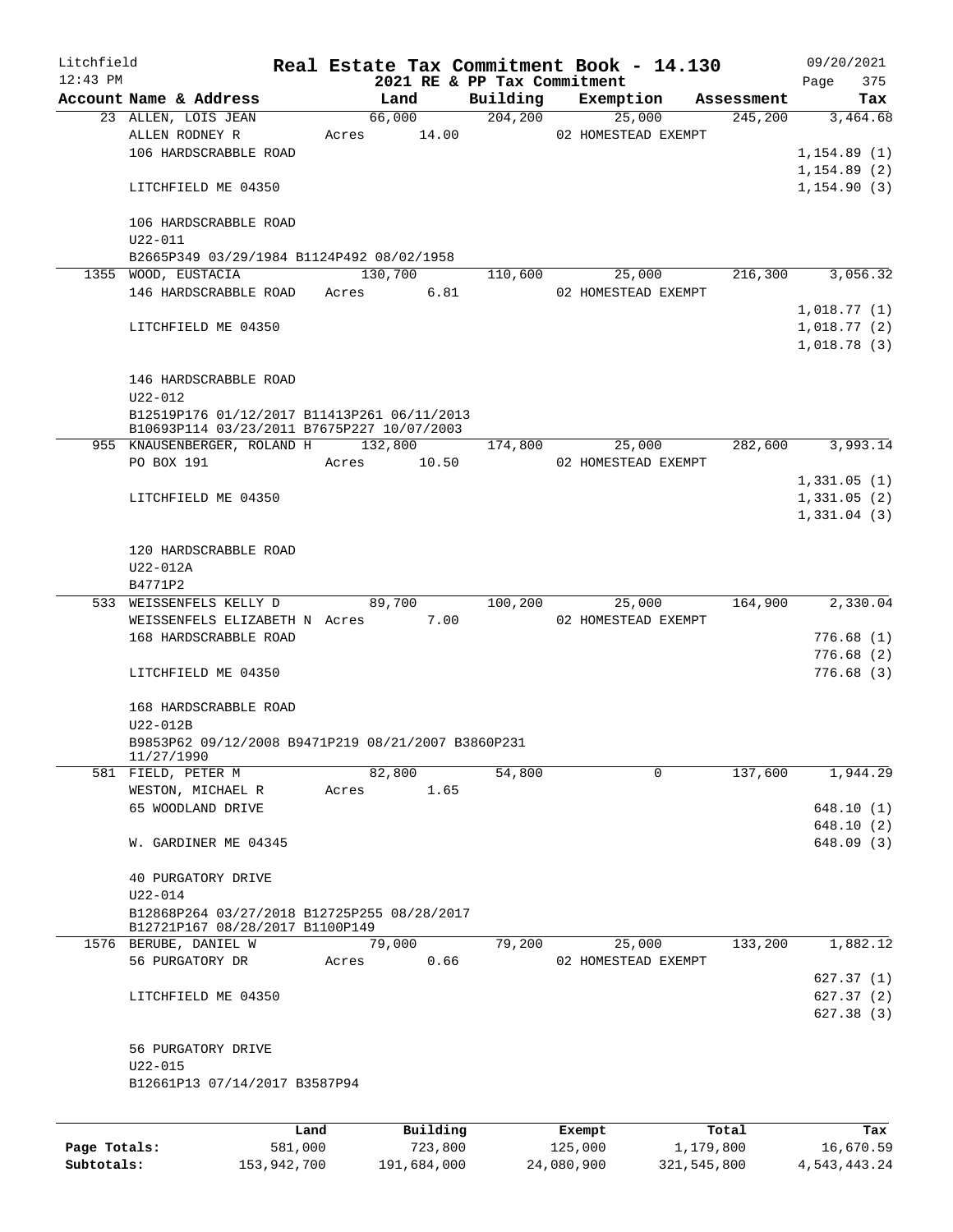| Litchfield<br>$12:43$ PM |                                                                   |             |       |             |          | Real Estate Tax Commitment Book - 14.130<br>2021 RE & PP Tax Commitment |            |             |               | 09/20/2021<br>376<br>Page |
|--------------------------|-------------------------------------------------------------------|-------------|-------|-------------|----------|-------------------------------------------------------------------------|------------|-------------|---------------|---------------------------|
|                          | Account Name & Address                                            |             |       | Land        |          | Building                                                                |            | Exemption   | Assessment    | Tax                       |
|                          | 1418 SEGARS, RONALD                                               |             |       | 61,100      |          | 0                                                                       |            | $\Omega$    | 61,100        | 863.34                    |
|                          | SEGARS, MARILYN                                                   |             | Acres |             | 0.68     |                                                                         |            |             |               |                           |
|                          | 35 CHAMBERLAIN ST                                                 |             |       |             |          |                                                                         |            |             |               | 287.78 (1)                |
|                          |                                                                   |             |       |             |          |                                                                         |            |             |               | 287.78 (2)                |
|                          | HOPKINTON MA 01748                                                |             |       |             |          |                                                                         |            |             |               | 287.78 (3)                |
|                          | PURGATORY DRIVE                                                   |             |       |             |          |                                                                         |            |             |               |                           |
|                          | $U22 - 016$                                                       |             |       |             |          |                                                                         |            |             |               |                           |
|                          | B5266P311                                                         |             |       |             |          |                                                                         |            |             |               |                           |
| 1419                     | SEGARS, RONALD &                                                  |             |       | 73,200      |          | 26,500                                                                  |            | 0           | 99,700        | 1,408.76                  |
|                          | MARILYN IIREVOCABLE<br>TRUST                                      |             |       |             |          |                                                                         |            |             |               |                           |
|                          | SEGARS, MARK BRIGHAM,<br>TRUSTEE                                  |             | Acres |             | 0.55     |                                                                         |            |             |               |                           |
|                          | 35 CHAMBERLAIN STREET                                             |             |       |             |          |                                                                         |            |             |               | 469.59(1)                 |
|                          |                                                                   |             |       |             |          |                                                                         |            |             |               | 469.59(2)                 |
|                          | HOPKINTON MA 01748                                                |             |       |             |          |                                                                         |            |             |               | 469.58(3)                 |
|                          | 62 PURGATORY DRIVE                                                |             |       |             |          |                                                                         |            |             |               |                           |
|                          | $U22 - 017$                                                       |             |       |             |          |                                                                         |            |             |               |                           |
|                          | B5266P311 11/15/1996                                              |             |       |             |          |                                                                         |            |             |               |                           |
|                          | 1481 HOLMES, DIANA                                                |             |       | 79,200      |          | 112,400                                                                 |            | $\mathbf 0$ | 191,600       | 2,707.31                  |
|                          | HOLMES, BURTON                                                    |             | Acres |             | 0.55     |                                                                         |            |             |               |                           |
|                          | 198 COUNTY STREET                                                 |             |       |             |          |                                                                         |            |             |               | 902.44(1)                 |
|                          |                                                                   |             |       |             |          |                                                                         |            |             |               | 902.44(2)                 |
|                          | ATTLEBORO MA 02703                                                |             |       |             |          |                                                                         |            |             |               | 902.43(3)                 |
|                          | 66 PURGATORY DRIVE                                                |             |       |             |          |                                                                         |            |             |               |                           |
|                          | $U22 - 018$                                                       |             |       |             |          |                                                                         |            |             |               |                           |
|                          | B13639P223 06/29/2020 B3463P344 08/26/1986                        |             |       |             |          |                                                                         |            |             |               |                           |
|                          | 1482 RIDEOUT, BERTHA                                              |             |       | 78,900      |          | 41,800                                                                  |            | 0           | 120,700       | 1,705.49                  |
|                          | PO BOX 321                                                        |             | Acres |             | 0.53     |                                                                         |            |             |               |                           |
|                          |                                                                   |             |       |             |          |                                                                         |            |             |               | 568.50(1)                 |
|                          | LITCHFIELD ME 04350                                               |             |       |             |          |                                                                         |            |             |               | 568.50(2)                 |
|                          |                                                                   |             |       |             |          |                                                                         |            |             |               | 568.49(3)                 |
|                          | 74 PURGATORY DRIVE                                                |             |       |             |          |                                                                         |            |             |               |                           |
|                          | U22-019                                                           |             |       |             |          |                                                                         |            |             |               |                           |
|                          | B3463P346 08/26/1986                                              |             |       |             |          |                                                                         |            |             |               |                           |
|                          | 923 MARCHUS, MICHAEL G                                            |             |       | 78,500      |          | 110,600                                                                 |            | 0           | 189,100       | 2,671.98                  |
|                          | MARCHUS, ANGELA M                                                 |             | Acres |             | 0.50     |                                                                         |            |             |               |                           |
|                          | 78 PURGATORY DRIVE                                                |             |       |             |          |                                                                         |            |             |               | 890.66 (1)                |
|                          |                                                                   |             |       |             |          |                                                                         |            |             |               | 890.66 (2)                |
|                          | LITCHFIELD ME 04350                                               |             |       |             |          |                                                                         |            |             |               | 890.66 (3)                |
|                          | 78 PURGATORY DRIVE                                                |             |       |             |          |                                                                         |            |             |               |                           |
|                          | $U22 - 020$                                                       |             |       |             |          |                                                                         |            |             |               |                           |
|                          | B11452P324 07/11/2013 B8173P201 10/29/2004 B5769P79<br>10/26/2004 |             |       |             |          |                                                                         |            |             |               |                           |
|                          | 79 GOWELL, PERCY                                                  |             |       | 48,000      |          | 9,500                                                                   |            | $\mathbf 0$ | 57,500        | 812.48                    |
|                          | GOWELL CLARENCE                                                   |             | Acres |             | 2.00     |                                                                         |            |             |               |                           |
|                          | 50 RUSTIC DRIVE                                                   |             |       |             |          |                                                                         |            |             |               | 270.83(1)                 |
|                          |                                                                   |             |       |             |          |                                                                         |            |             |               | 270.83(2)                 |
|                          | LITCHFIELD ME 04350                                               |             |       |             |          |                                                                         |            |             |               | 270.82(3)                 |
|                          | 101 HARDSCRABBLE ROAD                                             |             |       |             |          |                                                                         |            |             |               |                           |
|                          | $U22 - 021$                                                       |             |       |             |          |                                                                         |            |             |               |                           |
|                          | B6313P287                                                         |             |       |             |          |                                                                         |            |             |               |                           |
|                          |                                                                   | Land        |       |             | Building |                                                                         | Exempt     |             | Total         | Tax                       |
| Page Totals:             |                                                                   | 418,900     |       |             | 300,800  |                                                                         | 0          |             | 719,700       | 10,169.36                 |
| Subtotals:               |                                                                   | 154,361,600 |       | 191,984,800 |          |                                                                         | 24,080,900 |             | 322, 265, 500 | 4,553,612.60              |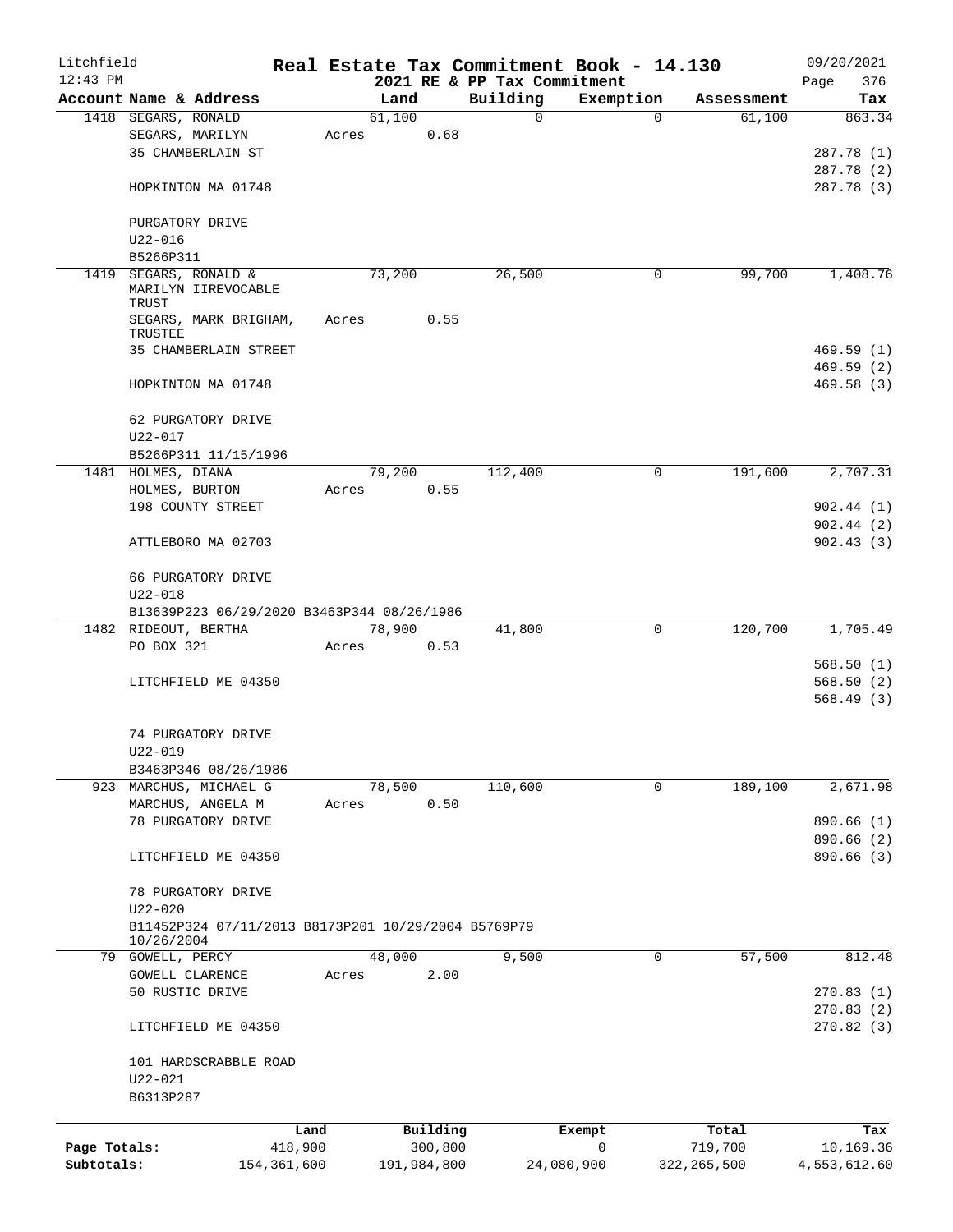| Litchfield   |                                                      |             |       |             |          |                             | Real Estate Tax Commitment Book - 14.130 |             |                      | 09/20/2021             |
|--------------|------------------------------------------------------|-------------|-------|-------------|----------|-----------------------------|------------------------------------------|-------------|----------------------|------------------------|
| $12:43$ PM   |                                                      |             |       |             |          | 2021 RE & PP Tax Commitment |                                          |             |                      | 377<br>Page            |
|              | Account Name & Address                               |             |       | Land        |          | Building                    | Exemption                                |             | Assessment           | Tax                    |
|              | 868 PHILLIPS, JEFFREY C                              |             |       | 50,500      |          | 156,300                     | 25,000                                   |             | 181,800              | 2,568.83               |
|              | 136 WHIPPOORWILL ROAD                                |             | Acres |             | 7.00     |                             | 02 HOMESTEAD EXEMPT                      |             |                      |                        |
|              |                                                      |             |       |             |          |                             |                                          |             |                      | 856.28(1)              |
|              | LITCHFIELD ME 04350                                  |             |       |             |          |                             |                                          |             |                      | 856.28(2)              |
|              |                                                      |             |       |             |          |                             |                                          |             |                      | 856.27 (3)             |
|              | 136 WHIPPOORWILL ROAD                                |             |       |             |          |                             |                                          |             |                      |                        |
|              | $U23 - 001$                                          |             |       |             |          |                             |                                          |             |                      |                        |
|              | B11778P156 08/20/2014 B11503P88 09/03/2013           |             |       |             |          |                             |                                          |             |                      |                        |
|              | B11472P130 07/19/2013 B9430P200 07/20/2007 B6942P173 |             |       |             |          |                             |                                          |             |                      |                        |
|              | 06/18/1996                                           |             |       |             |          |                             |                                          |             |                      |                        |
|              | 426 GOODALL, BENJAMIN N                              |             |       | 244,400     |          | 358,900                     | 25,000                                   |             | 578,300              | 8,171.38               |
|              | 120 WHIPPOORWILL ROAD                                |             | Acres |             | 2.48     |                             | 02 HOMESTEAD EXEMPT                      |             |                      |                        |
|              |                                                      |             |       |             |          |                             |                                          |             |                      | 2,723.79(1)            |
|              | LITCHFIELD ME 04350                                  |             |       |             |          |                             |                                          |             |                      | 2,723.79(2)            |
|              |                                                      |             |       |             |          |                             |                                          |             |                      | 2,723.80(3)            |
|              |                                                      |             |       |             |          |                             |                                          |             |                      |                        |
|              | 120 WHIPPOORWILL ROAD                                |             |       |             |          |                             |                                          |             |                      |                        |
|              | U23-001A                                             |             |       |             |          |                             |                                          |             |                      |                        |
|              | B13498P99 02/27/2020 B6977P279 07/11/2002            |             |       |             |          |                             |                                          |             |                      |                        |
|              | 153 DWYER, NORRIS J                                  |             |       | 164,700     |          | 62,500                      |                                          | 0           | $2\overline{27,200}$ | 3,210.34               |
|              | DWYER, CHERYL L                                      |             | Acres |             | 0.83     |                             |                                          |             |                      |                        |
|              | 490 WEST ROAD                                        |             |       |             |          |                             |                                          |             |                      | 1,070.11(1)            |
|              |                                                      |             |       |             |          |                             |                                          |             |                      | 1,070.11(2)            |
|              | BOWDOIN ME 04287                                     |             |       |             |          |                             |                                          |             |                      | 1,070.12(3)            |
|              | 16 BLEN DRIVE                                        |             |       |             |          |                             |                                          |             |                      |                        |
|              | $U23 - 002$                                          |             |       |             |          |                             |                                          |             |                      |                        |
|              | B12810P208 12/22/2017 B7993P19 06/15/2004            |             |       |             |          |                             |                                          |             |                      |                        |
|              | 1912 WOLANSKI, ROBERT                                |             |       | 118,000     |          | 135,000                     |                                          | 0           | 253,000              | 3,574.89               |
|              | 164 WEST POPLAR STREET                               |             | Acres |             | 0.32     |                             |                                          |             |                      |                        |
|              |                                                      |             |       |             |          |                             |                                          |             |                      | 1, 191.63(1)           |
|              | FLORAL PARK, LONG                                    |             |       |             |          |                             |                                          |             |                      | 1, 191.63(2)           |
|              | ISLAND NY 11001                                      |             |       |             |          |                             |                                          |             |                      |                        |
|              |                                                      |             |       |             |          |                             |                                          |             |                      | 1, 191.63(3)           |
|              |                                                      |             |       |             |          |                             |                                          |             |                      |                        |
|              | 22 BLEN DRIVE                                        |             |       |             |          |                             |                                          |             |                      |                        |
|              | $U23 - 003$                                          |             |       |             |          |                             |                                          |             |                      |                        |
|              | B2749P67                                             |             |       |             |          |                             |                                          |             |                      |                        |
|              | 52 LAMB, JEFFREY E                                   |             |       | 101,800     |          | 56,400                      |                                          | $\Omega$    | 158,200              | 2,235.37               |
|              | LAMB, ELISABETH F                                    |             | Acres |             | 0.21     |                             |                                          |             |                      |                        |
|              | 253 MEADOW ROAD                                      |             |       |             |          |                             |                                          |             |                      | 745.12(1)              |
|              | TOPSHAM ME 04086                                     |             |       |             |          |                             |                                          |             |                      | 745.12(2)<br>745.13(3) |
|              |                                                      |             |       |             |          |                             |                                          |             |                      |                        |
|              | 26 BLEN DRIVE                                        |             |       |             |          |                             |                                          |             |                      |                        |
|              | $U23 - 004$                                          |             |       |             |          |                             |                                          |             |                      |                        |
|              | B13902P272 02/19/2021 B10103P324 06/08/2009          |             |       |             |          |                             |                                          |             |                      |                        |
|              | B9822P301 08/13/2008 B9503P103 09/18/2007 B6687P273  |             |       |             |          |                             |                                          |             |                      |                        |
|              | 05/11/2001                                           |             |       |             |          |                             |                                          |             |                      |                        |
|              | 966 DUBOIS, PAULINE                                  |             |       | 185,800     |          | 66,300                      |                                          | 0           | 252,100              | 3,562.17               |
|              | <b>48 MEADOW LANE</b>                                |             | Acres |             | 0.52     |                             |                                          |             |                      |                        |
|              |                                                      |             |       |             |          |                             |                                          |             |                      | 1,187.39(1)            |
|              | AUBURN ME 04210                                      |             |       |             |          |                             |                                          |             |                      | 1, 187.39(2)           |
|              |                                                      |             |       |             |          |                             |                                          |             |                      | 1, 187.39(3)           |
|              |                                                      |             |       |             |          |                             |                                          |             |                      |                        |
|              | 41 BLEN DRIVE                                        |             |       |             |          |                             |                                          |             |                      |                        |
|              | $U23 - 005$                                          |             |       |             |          |                             |                                          |             |                      |                        |
|              | B7308P318 03/14/2003                                 |             |       |             |          |                             |                                          |             |                      |                        |
|              |                                                      | Land        |       |             | Building |                             | Exempt                                   |             | Total                | Tax                    |
| Page Totals: |                                                      | 865,200     |       |             | 835,400  |                             | 50,000                                   | 1,650,600   |                      | 23, 322.98             |
| Subtotals:   |                                                      | 155,226,800 |       | 192,820,200 |          |                             | 24,130,900                               | 323,916,100 |                      | 4,576,935.58           |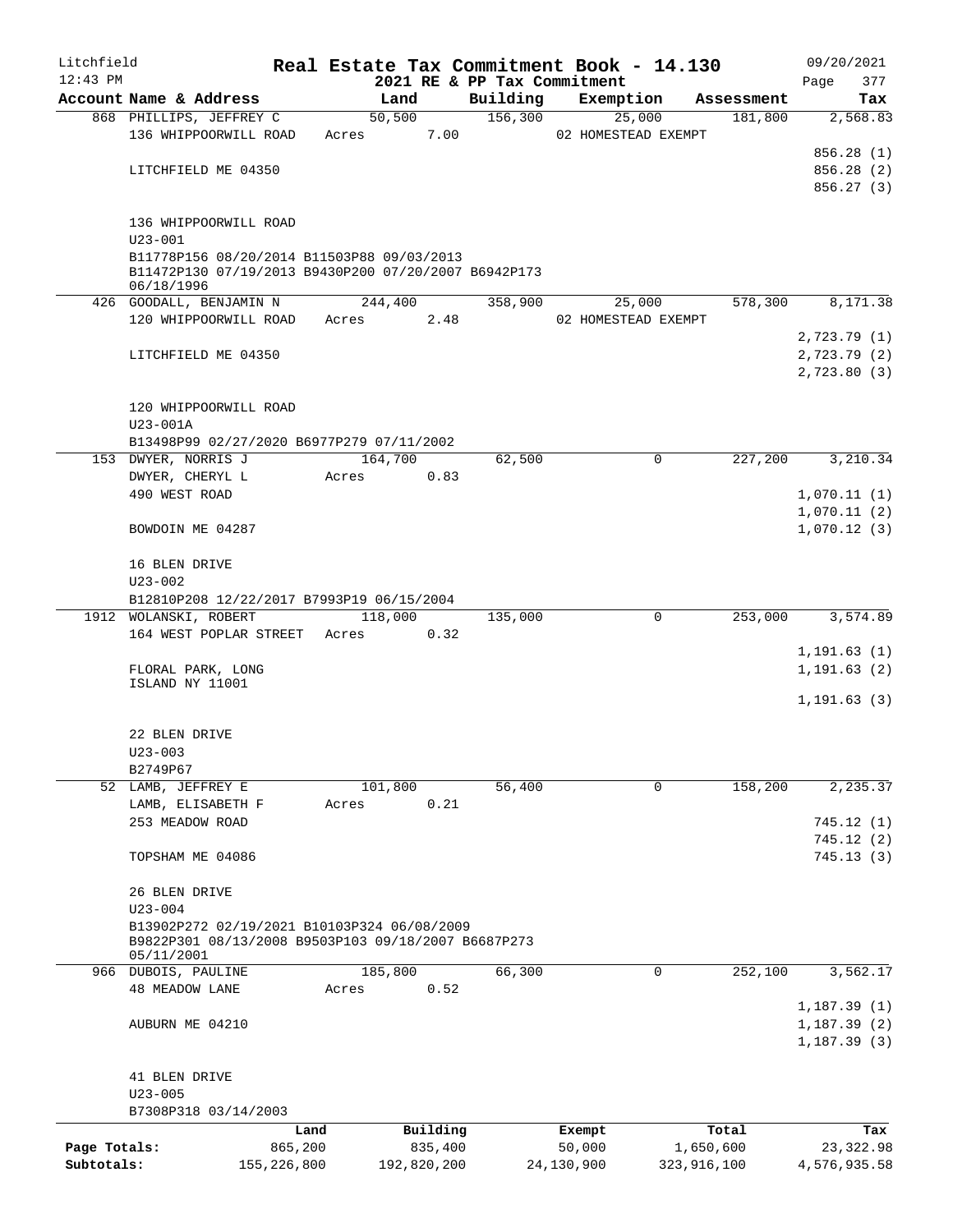| Litchfield<br>$12:43$ PM |                                              | Real Estate Tax Commitment Book - 14.130 |      | 2021 RE & PP Tax Commitment |                               |            | 09/20/2021<br>378<br>Page |
|--------------------------|----------------------------------------------|------------------------------------------|------|-----------------------------|-------------------------------|------------|---------------------------|
|                          | Account Name & Address                       | Land                                     |      | Building                    | Exemption                     | Assessment | Tax                       |
|                          | 1503 RIOUX, JOHN                             | 194,100                                  |      | 141,500                     | 25,000                        | 310,600    | 4,388.78                  |
|                          | 33 BLEN DR                                   | Acres                                    | 0.72 |                             | 02 HOMESTEAD EXEMPT           |            |                           |
|                          |                                              |                                          |      |                             |                               |            | 1,462.93(1)               |
|                          | LITCHFIELD ME 04350                          |                                          |      |                             |                               |            | 1,462.93(2)               |
|                          |                                              |                                          |      |                             |                               |            | 1,462.92(3)               |
|                          |                                              |                                          |      |                             |                               |            |                           |
|                          | 33 BLEN DRIVE                                |                                          |      |                             |                               |            |                           |
|                          | $U23 - 006$                                  |                                          |      |                             |                               |            |                           |
|                          | B2416P288                                    |                                          |      |                             |                               |            |                           |
|                          | 1592 RIOUX CRYSTAL MICHELLE<br>33 BLEN DRIVE | 188,700                                  |      | 130,400                     | 25,000<br>02 HOMESTEAD EXEMPT | 294,100    | 4,155.63                  |
|                          |                                              | Acres                                    | 0.59 |                             |                               |            | 1,385.21(1)               |
|                          | LITCHFIELD ME 04350                          |                                          |      |                             |                               |            | 1,385.21(2)               |
|                          |                                              |                                          |      |                             |                               |            | 1,385.21(3)               |
|                          |                                              |                                          |      |                             |                               |            |                           |
|                          | 31 BLEN DRIVE                                |                                          |      |                             |                               |            |                           |
|                          | $U23 - 007$                                  |                                          |      |                             |                               |            |                           |
|                          | B9395P48 05/22/2007 B6181P91 03/31/1996      |                                          |      |                             |                               |            |                           |
|                          | 1708 LABOS, ALLAN                            | 192,800                                  |      | 70,900                      | $\mathbf 0$                   | 263,700    | 3,726.08                  |
|                          | 21 LOOKOUT DRIVE                             | Acres                                    | 0.69 |                             |                               |            |                           |
|                          |                                              |                                          |      |                             |                               |            | 1, 242.03(1)              |
|                          | FREEPORT ME 04032                            |                                          |      |                             |                               |            | 1, 242.03(2)              |
|                          |                                              |                                          |      |                             |                               |            | 1, 242.02(3)              |
|                          |                                              |                                          |      |                             |                               |            |                           |
|                          | 13 BLEN DRIVE                                |                                          |      |                             |                               |            |                           |
|                          | $U23 - 008$                                  |                                          |      |                             |                               |            |                           |
|                          | B5955P185 05/27/1999                         |                                          |      |                             |                               |            |                           |
|                          | 1927 YORK, MICHAEL I                         | 187,900                                  |      | 139,900                     | 25,000                        | 302,800    | 4,278.56                  |
|                          | 5 BLEN DRIVE                                 | Acres                                    | 0.57 |                             | 02 HOMESTEAD EXEMPT           |            |                           |
|                          |                                              |                                          |      |                             |                               |            | 1,426.19(1)               |
|                          | LITCHFIELD ME 04350                          |                                          |      |                             |                               |            | 1,426.19(2)               |
|                          |                                              |                                          |      |                             |                               |            | 1,426.18(3)               |
|                          |                                              |                                          |      |                             |                               |            |                           |
|                          | 5 BLEN DRIVE<br>$U23 - 009$                  |                                          |      |                             |                               |            |                           |
|                          | B3391P121                                    |                                          |      |                             |                               |            |                           |
|                          | 1327 BROWN, ALFRED J                         | 163,800                                  |      | 123,400                     | 0                             | 287,200    | 4,058.14                  |
|                          | BROWN, TAMI J                                | Acres                                    | 0.38 |                             |                               |            |                           |
|                          | 9 MONUMENT PLACE                             |                                          |      |                             |                               |            | 1,352.71(1)               |
|                          |                                              |                                          |      |                             |                               |            | 1,352.71(2)               |
|                          | TOPSHAM ME 04086                             |                                          |      |                             |                               |            | 1,352.72(3)               |
|                          |                                              |                                          |      |                             |                               |            |                           |
|                          | 1 BLEN DRIVE                                 |                                          |      |                             |                               |            |                           |
|                          | $U23 - 010$                                  |                                          |      |                             |                               |            |                           |
|                          | B13407P72 11/22/2019 B13377P207 10/02/2019   |                                          |      |                             |                               |            |                           |
|                          | 1325 BROWN, ALFRED J                         | 30,000                                   |      | 500                         | 0                             | 30,500     | 430.97                    |
|                          | BROWN, TAMI J                                | Acres                                    | 0.50 |                             |                               |            |                           |
|                          | 9 MONUMENT PLACE                             |                                          |      |                             |                               |            | 143.66(1)                 |
|                          |                                              |                                          |      |                             |                               |            | 143.66(2)                 |
|                          | TOPSHAM ME 04086                             |                                          |      |                             |                               |            | 143.65(3)                 |
|                          |                                              |                                          |      |                             |                               |            |                           |
|                          | 6 BLEN DRIVE                                 |                                          |      |                             |                               |            |                           |
|                          | $U23 - 011$                                  |                                          |      |                             |                               |            |                           |
|                          | B13407P72 11/22/2019 B13377P207 10/02/2019   |                                          |      |                             |                               |            |                           |
|                          |                                              |                                          |      |                             |                               |            |                           |

|              | Land        | Building    | Exempt     | Total       | Tax          |
|--------------|-------------|-------------|------------|-------------|--------------|
| Page Totals: | 957,300     | 606,600     | 75,000     | 1,488,900   | 21,038.16    |
| Subtotals:   | 156,184,100 | 193,426,800 | 24,205,900 | 325,405,000 | 4,597,973.74 |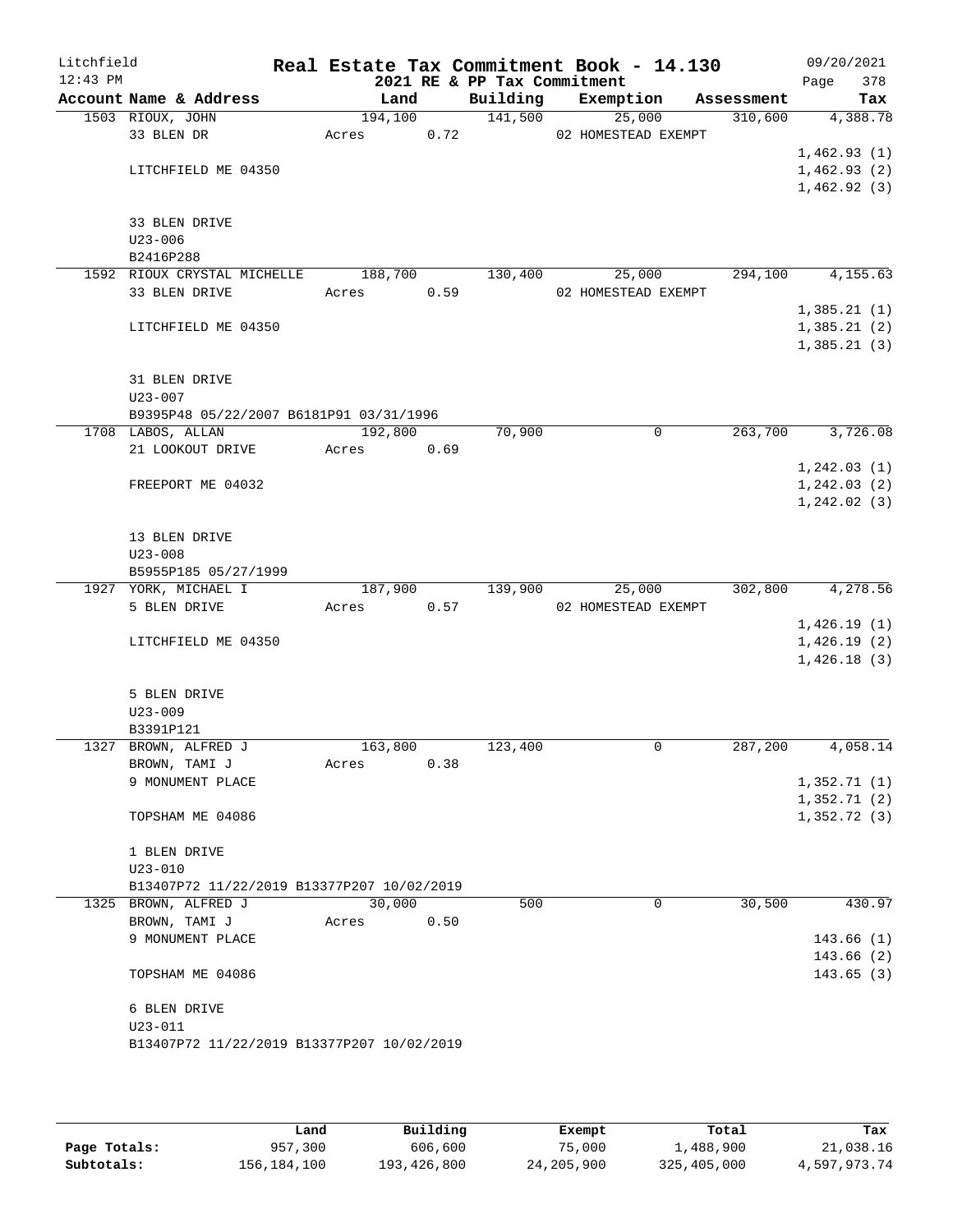| Litchfield   |                                                      |       |                 |          |                             | Real Estate Tax Commitment Book - 14.130 |                       | 09/20/2021                 |
|--------------|------------------------------------------------------|-------|-----------------|----------|-----------------------------|------------------------------------------|-----------------------|----------------------------|
| $12:43$ PM   |                                                      |       |                 |          | 2021 RE & PP Tax Commitment |                                          |                       | 379<br>Page                |
|              | Account Name & Address<br>1153 LACHAPELLE, ROGER N & |       | Land<br>152,000 |          | Building<br>137,600         | Exemption<br>25,000                      | Assessment<br>264,600 | Tax<br>3,738.80            |
|              | MAUREEN E<br>RENNA, JENNIFER &                       | Acres |                 | 0.32     |                             | 02 HOMESTEAD EXEMPT                      |                       |                            |
|              | LACHAPELLE, KATHERINE                                |       |                 |          |                             |                                          |                       |                            |
|              | 28 MAPLE DRIVE                                       |       |                 |          |                             |                                          |                       | 1,246.27(1)<br>1,246.27(2) |
|              | LITCHFIELD ME 04350                                  |       |                 |          |                             |                                          |                       | 1,246.26(3)                |
|              | 28 MAPLE DRIVE                                       |       |                 |          |                             |                                          |                       |                            |
|              | $U23 - 012$                                          |       |                 |          |                             |                                          |                       |                            |
|              | B13264P281 07/11/2019<br>1520 MACPHERSON, CHAD       |       | 165,700         |          | 47,800                      | $\mathbf 0$                              | 213,500               | 3,016.76                   |
|              | MACPHERSON, KRISTINA                                 | Acres |                 | 0.39     |                             |                                          |                       |                            |
|              | 10 JOHN MATTHEW ROAD                                 |       |                 |          |                             |                                          |                       | 1,005.59(1)                |
|              |                                                      |       |                 |          |                             |                                          |                       | 1,005.59(2)                |
|              | HOPKINTON MA 01748                                   |       |                 |          |                             |                                          |                       | 1,005.58(3)                |
|              | 32 MAPLE DRIVE                                       |       |                 |          |                             |                                          |                       |                            |
|              | $U23 - 013$                                          |       |                 |          |                             |                                          |                       |                            |
|              | B12987P54 08/02/2018                                 |       |                 |          |                             |                                          |                       |                            |
|              | 960 CHAREST ROBERT L                                 |       | 163,800         |          | 122,300                     | 0                                        | 286,100               | 4,042.59                   |
|              | LACHANCE AMY L                                       | Acres |                 | 0.38     |                             |                                          |                       |                            |
|              | 40 MAPLE DRIVE                                       |       |                 |          |                             |                                          |                       | 1,347.53(1)                |
|              | LITCHFIELD ME 04350                                  |       |                 |          |                             |                                          |                       | 1,347.53(2)<br>1,347.53(3) |
|              | 40 MAPLE DRIVE<br>$U23 - 014$                        |       |                 |          |                             |                                          |                       |                            |
|              | B8816P115 02/27/2006 B2026P178 07/27/1977            |       |                 |          |                             |                                          |                       |                            |
|              | 1720 THEBERGE, REMI G J                              |       | 141,300         |          | 103,600                     | 25,000                                   | 219,900               | 3,107.19                   |
|              | THEBERGE-POPADAK,<br>PATRICIA                        | Acres |                 | 0.27     |                             | 02 HOMESTEAD EXEMPT                      |                       |                            |
|              | 41 MAPLE DRIVE                                       |       |                 |          |                             |                                          |                       | 1,035.73(1)                |
|              |                                                      |       |                 |          |                             |                                          |                       | 1,035.73(2)                |
|              | LITCHFIELD ME 04350                                  |       |                 |          |                             |                                          |                       | 1,035.73(3)                |
|              | 41 MAPLE DRIVE<br>$U23 - 015$                        |       |                 |          |                             |                                          |                       |                            |
|              | B4234P188 09/28/1992                                 |       |                 |          |                             |                                          |                       |                            |
|              | 1170 POULPOULOS, ANDREW                              |       | 119,000         |          | 95,100                      | $\mathbf 0$                              | 214,100               | 3,025.23                   |
|              | POULPOULOS, CHERYL ANN                               | Acres |                 | 0.18     |                             |                                          |                       |                            |
|              | 37 MAPLE DRIVE                                       |       |                 |          |                             |                                          |                       | 1,008.41(1)                |
|              |                                                      |       |                 |          |                             |                                          |                       | 1,008.41(2)                |
|              | LITCHFIELD ME 04350                                  |       |                 |          |                             |                                          |                       | 1,008.41(3)                |
|              | 37 MAPLE DRIVE                                       |       |                 |          |                             |                                          |                       |                            |
|              | $U23 - 016$                                          |       |                 |          |                             |                                          |                       |                            |
|              | B12988P186 08/06/2018                                |       |                 |          |                             |                                          |                       |                            |
|              | 1835 RONAN, TIMOTHY F                                |       | 114,700         |          | 38,600                      | 0                                        | 153,300               | 2,166.13                   |
|              | 33 MAPLE DRIVE                                       | Acres |                 | 0.23     |                             |                                          |                       |                            |
|              |                                                      |       |                 |          |                             |                                          |                       | 722.04 (1)                 |
|              | LITCHFIELD ME 04350                                  |       |                 |          |                             |                                          |                       | 722.04(2)                  |
|              |                                                      |       |                 |          |                             |                                          |                       | 722.05(3)                  |
|              | 33 MAPLE DRIVE                                       |       |                 |          |                             |                                          |                       |                            |
|              | U23-017                                              |       |                 |          |                             |                                          |                       |                            |
|              | B13631P196 07/10/2020                                |       |                 |          |                             |                                          |                       |                            |
|              |                                                      | Land  |                 | Building |                             | Exempt                                   | Total                 | Tax                        |
| Page Totals: | 856,500                                              |       |                 | 545,000  |                             | 50,000                                   | 1,351,500             | 19,096.70                  |

**Subtotals:** 157,040,600 193,971,800 24,255,900 326,756,500 4,617,070.44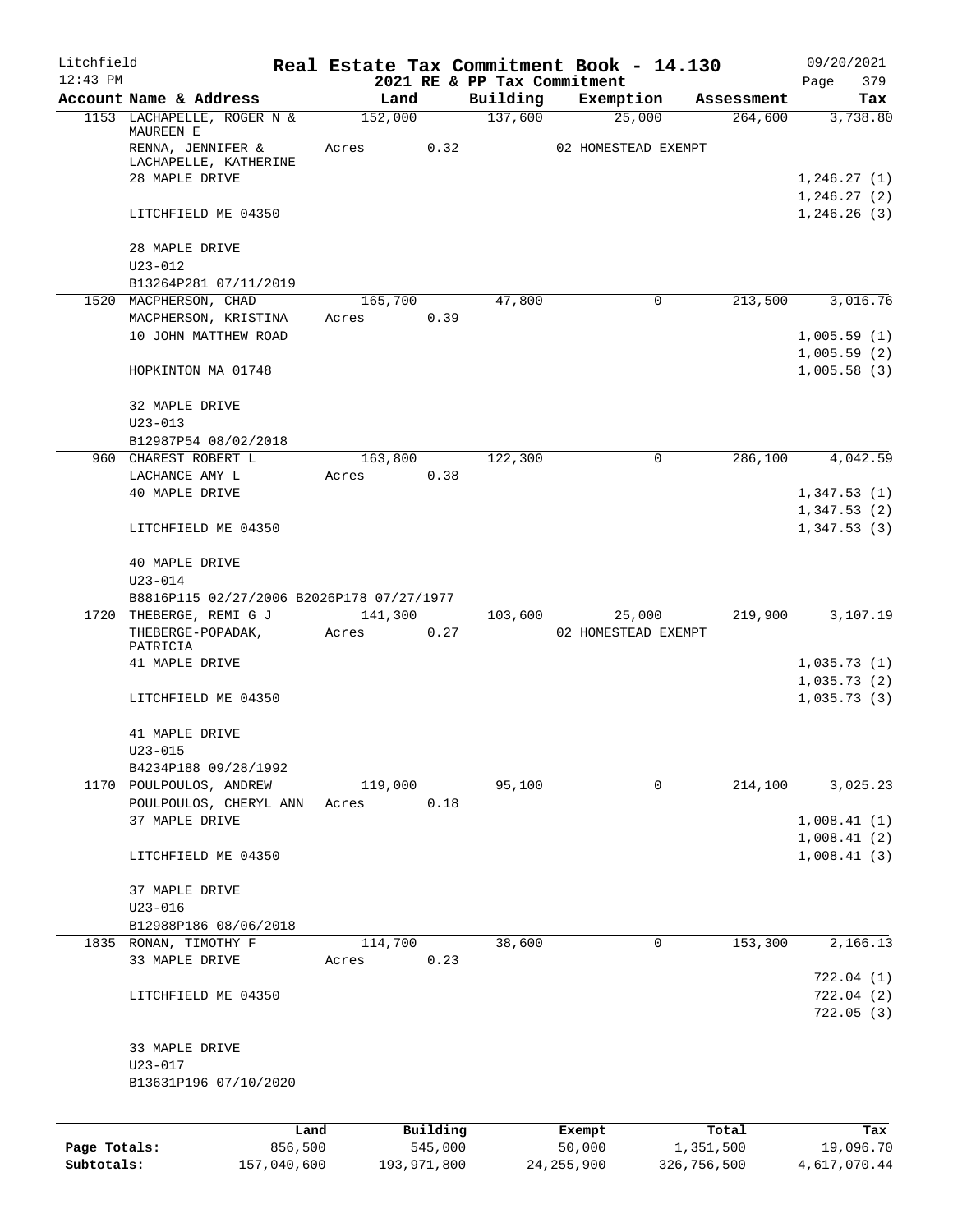| Litchfield |                                                                     |      |       |         |          |                                         | Real Estate Tax Commitment Book - 14.130 |                       | 09/20/2021             |
|------------|---------------------------------------------------------------------|------|-------|---------|----------|-----------------------------------------|------------------------------------------|-----------------------|------------------------|
| $12:43$ PM | Account Name & Address                                              |      |       | Land    |          | 2021 RE & PP Tax Commitment<br>Building | Exemption                                | Assessment            | 380<br>Page<br>Tax     |
|            | 323 CLARK, ALAN C                                                   |      |       | 107,600 |          | 36,000                                  |                                          | 143,600<br>0          | 2,029.07               |
|            | 173 WARREN ROAD                                                     |      | Acres |         | 0.22     |                                         |                                          |                       |                        |
|            |                                                                     |      |       |         |          |                                         |                                          |                       | 676.36(1)              |
|            | PITTSTON ME 04345                                                   |      |       |         |          |                                         |                                          |                       | 676.36(2)              |
|            |                                                                     |      |       |         |          |                                         |                                          |                       | 676.35(3)              |
|            |                                                                     |      |       |         |          |                                         |                                          |                       |                        |
|            | 27 MAPLE DRIVE<br>$U23 - 018$                                       |      |       |         |          |                                         |                                          |                       |                        |
|            | B13559P63 05/14/2020                                                |      |       |         |          |                                         |                                          |                       |                        |
|            | 869 PHILLIPS, JEFFREY C                                             |      |       | 6,800   |          | $\Omega$                                |                                          | 6,800<br>0            | 96.08                  |
|            | 136 WHIPPOORWILL ROAD                                               |      | Acres |         | 0.22     |                                         |                                          |                       |                        |
|            |                                                                     |      |       |         |          |                                         |                                          |                       | 32.03(1)               |
|            | LITCHFIELD ME 04350                                                 |      |       |         |          |                                         |                                          |                       | 32.03(2)               |
|            |                                                                     |      |       |         |          |                                         |                                          |                       | 32.02(3)               |
|            |                                                                     |      |       |         |          |                                         |                                          |                       |                        |
|            | MAPLE DRIVE                                                         |      |       |         |          |                                         |                                          |                       |                        |
|            | $U23 - 019$<br>B11778P156 08/20/2014 B9430P200 07/20/2007 B6942P173 |      |       |         |          |                                         |                                          |                       |                        |
|            | 06/18/1996                                                          |      |       |         |          |                                         |                                          |                       |                        |
|            | 330 BAILEY, KAREN E                                                 |      |       | 14,200  |          | 0                                       |                                          | $\mathbf 0$<br>14,200 | 200.65                 |
|            | PARKER, ELLEN M                                                     |      | Acres |         | 2.37     |                                         |                                          |                       |                        |
|            | 739 HIGH STREET                                                     |      |       |         |          |                                         |                                          |                       | 66.88 (1)              |
|            |                                                                     |      |       |         |          |                                         |                                          |                       | 66.88(2)               |
|            | <b>BATH ME 04530</b>                                                |      |       |         |          |                                         |                                          |                       | 66.89(3)               |
|            | WHIPPOORWILL ROAD                                                   |      |       |         |          |                                         |                                          |                       |                        |
|            | $U23 - 020$                                                         |      |       |         |          |                                         |                                          |                       |                        |
|            | B12821P279 01/12/2018 B3955P213 07/26/1991                          |      |       |         |          |                                         |                                          |                       |                        |
|            | 1932 BAILEY, KAREN E                                                |      |       | 89,300  |          | 130,000                                 |                                          | 0<br>219,300          | 3,098.71               |
|            | PARKER, ELLEN M                                                     |      | Acres |         | 3.90     |                                         |                                          |                       |                        |
|            | 739 HIGH STREET                                                     |      |       |         |          |                                         |                                          |                       | 1,032.90(1)            |
|            |                                                                     |      |       |         |          |                                         |                                          |                       | 1,032.90(2)            |
|            | <b>BATH ME 04530</b>                                                |      |       |         |          |                                         |                                          |                       | 1,032.91(3)            |
|            | 153 WHIPPOORWILL ROAD                                               |      |       |         |          |                                         |                                          |                       |                        |
|            | $U23 - 021$                                                         |      |       |         |          |                                         |                                          |                       |                        |
|            | B12821P279 01/12/2018 B3955P213 07/26/1991                          |      |       |         |          |                                         |                                          |                       |                        |
|            | 556 ROBERTSON, DAVID C                                              |      |       | 77,600  |          | 135,400                                 | 25,000                                   | 188,000               | 2,656.44               |
|            | ROBERTSON, HEATHER I                                                |      | Acres |         | 1.23     |                                         | 02 HOMESTEAD EXEMPT                      |                       |                        |
|            | 165 WHIPPOORWILL ROAD                                               |      |       |         |          |                                         |                                          |                       | 885.48 (1)             |
|            |                                                                     |      |       |         |          |                                         |                                          |                       | 885.48 (2)             |
|            | LITCHFIELD ME 04350                                                 |      |       |         |          |                                         |                                          |                       | 885.48 (3)             |
|            | 165 WHIPPOORWILL ROAD                                               |      |       |         |          |                                         |                                          |                       |                        |
|            | $U23-021A$                                                          |      |       |         |          |                                         |                                          |                       |                        |
|            | B11753P16 07/25/2014 B11753P14 07/11/2014 B11730P202                |      |       |         |          |                                         |                                          |                       |                        |
|            | 07/02/2014 B3955P211 08/06/1991                                     |      |       |         |          |                                         |                                          |                       |                        |
|            | 958 HOBART, JOAN CYNTHIA                                            |      |       | 45,700  |          | 65,700                                  | 25,000                                   | 86,400                | 1,220.83               |
|            | 145 WHIPPOORWILL ROAD                                               |      | Acres |         | 1.23     |                                         | 02 HOMESTEAD EXEMPT                      |                       |                        |
|            |                                                                     |      |       |         |          |                                         |                                          |                       | 406.94(1)              |
|            | LITCHFIELD ME 04350                                                 |      |       |         |          |                                         |                                          |                       | 406.94(2)<br>406.95(3) |
|            |                                                                     |      |       |         |          |                                         |                                          |                       |                        |
|            | 145 WHIPPOORWILL ROAD                                               |      |       |         |          |                                         |                                          |                       |                        |
|            | U23-021B                                                            |      |       |         |          |                                         |                                          |                       |                        |
|            | B12938P30 06/05/2018                                                |      |       |         |          |                                         |                                          |                       |                        |
|            |                                                                     |      |       |         |          |                                         |                                          |                       |                        |
|            |                                                                     |      |       |         |          |                                         |                                          |                       |                        |
|            |                                                                     | Land |       |         | Building |                                         | Exempt                                   | Total                 | Tax                    |

|              | Land        | Building    | Exempt     | Total       | Tax          |
|--------------|-------------|-------------|------------|-------------|--------------|
| Page Totals: | 341,200     | 367,100     | 50,000     | 658,300     | 9,301.78     |
| Subtotals:   | 157,381,800 | 194,338,900 | 24,305,900 | 327,414,800 | 4,626,372.22 |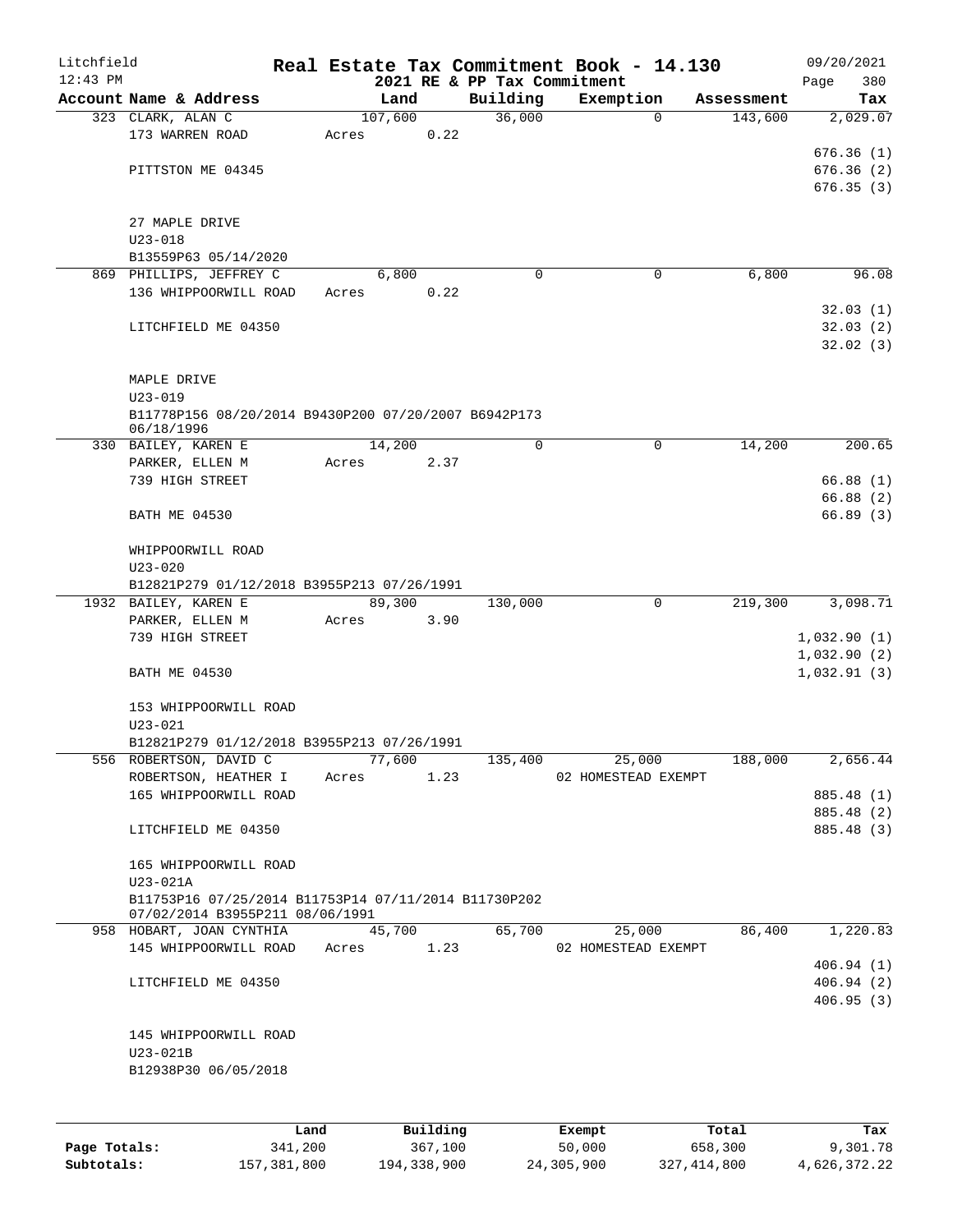| Litchfield |                                             |         |      |                             | Real Estate Tax Commitment Book - 14.130 |            | 09/20/2021                 |
|------------|---------------------------------------------|---------|------|-----------------------------|------------------------------------------|------------|----------------------------|
| $12:43$ PM |                                             |         |      | 2021 RE & PP Tax Commitment |                                          |            | 381<br>Page                |
|            | Account Name & Address                      | Land    |      | Building                    | Exemption                                | Assessment | Tax                        |
|            | 460 NICHOLS, LOIS & RICHARD<br>- TRUSTEES   | 115,100 |      | 196,900                     | $\Omega$                                 | 312,000    | 4,408.56                   |
|            | LIOS S NICHOLS LIVING<br>TRUST              | Acres   | 3.87 |                             |                                          |            |                            |
|            | 300 WEST POINT ROAD                         |         |      |                             |                                          |            | 1,469.52(1)<br>1,469.52(2) |
|            | PHIPPSBURG ME 04562                         |         |      |                             |                                          |            | 1,469.52(3)                |
|            | 22 KENWAY DRIVE                             |         |      |                             |                                          |            |                            |
|            | $U23 - 022$                                 |         |      |                             |                                          |            |                            |
|            | B13497P199 02/25/2020 B13185P271 05/07/2018 |         |      |                             |                                          |            |                            |
|            | 1856 WESTON, CARL S JR                      | 7,600   |      | 0                           | 0                                        | 7,600      | 107.39                     |
|            | 1309 MISSION DRIVE SE                       | Acres   | 0.11 |                             |                                          |            |                            |
|            |                                             |         |      |                             |                                          |            | 35.80(1)                   |
|            | DARIEN GA 31305 4919                        |         |      |                             |                                          |            | 35.80(2)                   |
|            |                                             |         |      |                             |                                          |            | 35.79(3)                   |
|            | KENWAY DRIVE                                |         |      |                             |                                          |            |                            |
|            | $U23 - 024$                                 |         |      |                             |                                          |            |                            |
|            | B1043P186                                   |         |      |                             |                                          |            |                            |
|            | 1321 ORESTIS, DORIS L.<br>TRUSTEE           | 85,300  |      | 118,800                     | 31,000                                   | 173,100    | 2,445.90                   |
|            | ORESTIS DORIS LIANE<br>FAMILY TRUST         | Acres   | 0.60 |                             | 03 VETERANS EXEMPT                       |            |                            |
|            | 24 KENWAY DRIVE                             |         |      |                             | 02 HOMESTEAD EXEMPT                      |            | 815.30(1)                  |
|            |                                             |         |      |                             |                                          |            | 815.30(2)                  |
|            | LITCHFIELD ME 04350                         |         |      |                             |                                          |            | 815.30(3)                  |
|            | 24 KENWAY DRIVE                             |         |      |                             |                                          |            |                            |
|            | $U23 - 025$                                 |         |      |                             |                                          |            |                            |
|            | B6318P265 10/10/2000                        |         |      |                             |                                          |            |                            |
|            | 65 LEONARD, WILLIAM C                       | 92,500  |      | 145,100                     | 25,000                                   | 212,600    | 3,004.04                   |
|            | 30 KENWAY DRIVE                             | Acres   | 1.02 |                             | 02 HOMESTEAD EXEMPT                      |            |                            |
|            |                                             |         |      |                             |                                          |            | 1,001.35(1)                |
|            | LITCHFIELD ME 04350                         |         |      |                             |                                          |            | 1,001.35(2)                |
|            |                                             |         |      |                             |                                          |            | 1,001.34(3)                |
|            | <b>30 KENWAY DRIVE</b>                      |         |      |                             |                                          |            |                            |
|            | U23-026                                     |         |      |                             |                                          |            |                            |
|            | B10605P59 12/01/2010 B4246P333 10/09/1992   |         |      |                             |                                          |            |                            |
|            | 328 OUELLETTE JAMIE D                       | 45,100  |      | 125,500                     | 25,000                                   | 145,600    | 2,057.33                   |
|            | HULIT NICOLE L                              | Acres   | 1.02 |                             | 02 HOMESTEAD EXEMPT                      |            |                            |
|            | 11 KENWAY DRIVE                             |         |      |                             |                                          |            | 685.78 (1)                 |
|            |                                             |         |      |                             |                                          |            | 685.78 (2)                 |
|            | LITCHFIELD ME 04350                         |         |      |                             |                                          |            | 685.77 (3)                 |
|            | 11 KENWAY DRIVE                             |         |      |                             |                                          |            |                            |
|            | U23-027                                     |         |      |                             |                                          |            |                            |
|            | B9155P208 11/17/2006 B6684P176 06/23/2000   |         |      |                             |                                          |            |                            |

|              | Land        | Building    | Exempt     | Total       | Tax          |
|--------------|-------------|-------------|------------|-------------|--------------|
| Page Totals: | 345,600     | 586,300     | 81,000     | 850,900     | 12,023.22    |
| Subtotals:   | 157,727,400 | 194,925,200 | 24,386,900 | 328,265,700 | 4,638,395.44 |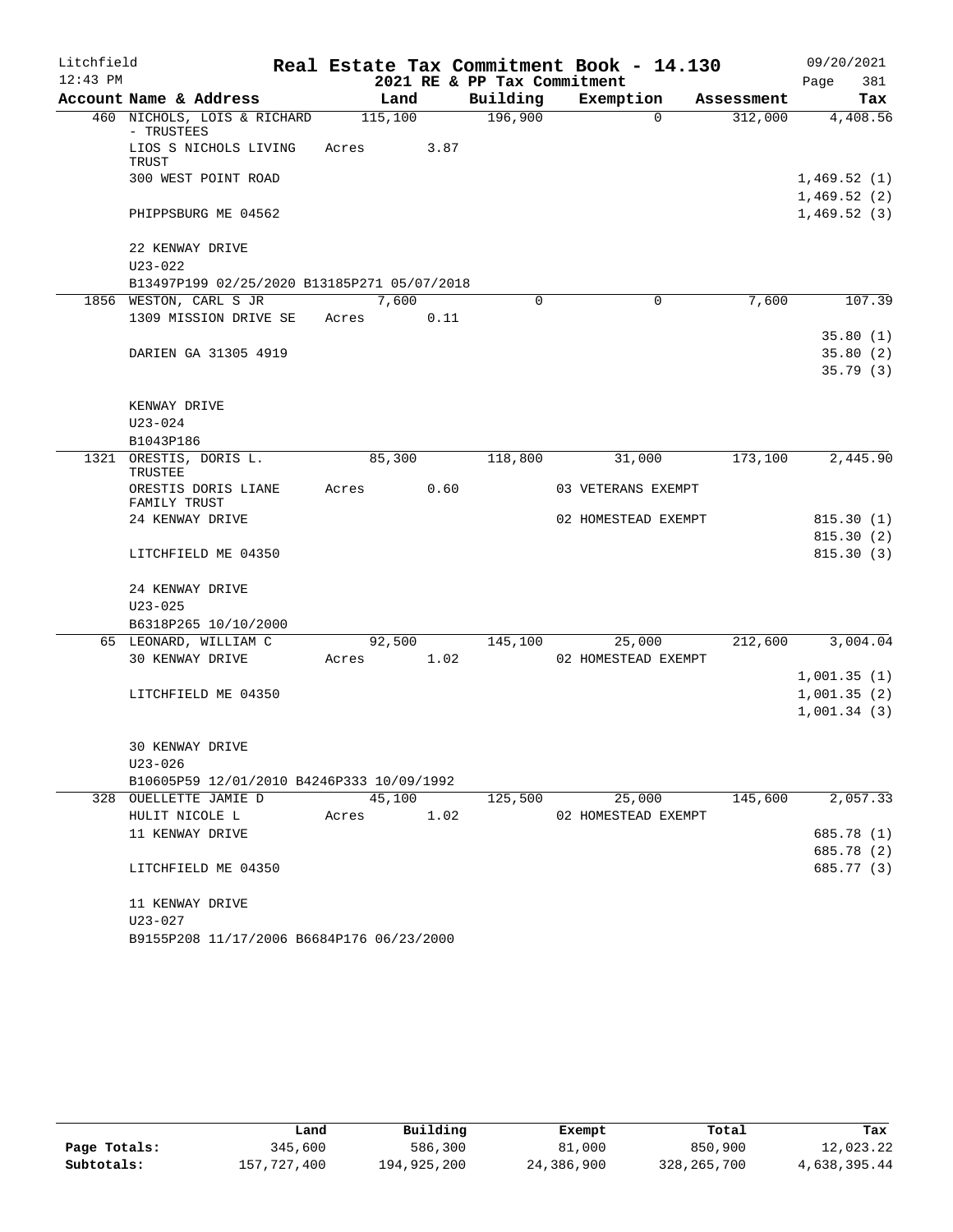| Litchfield |                                                                                        |      |       |        |          |          | Real Estate Tax Commitment Book - 14.130 |            | 09/20/2021         |
|------------|----------------------------------------------------------------------------------------|------|-------|--------|----------|----------|------------------------------------------|------------|--------------------|
| $12:43$ PM | Account Name & Address                                                                 |      |       | Land   |          | Building | 2021 RE & PP Tax Commitment<br>Exemption | Assessment | 382<br>Page<br>Tax |
|            | 2018 ELWELL, CLAUDIA A                                                                 |      |       | 45,000 |          | 90,100   | 25,000                                   | 110, 100   | 1,555.71           |
|            | 135 WHIPPOORWILL ROAD                                                                  |      | Acres |        | 1.00     |          | 02 HOMESTEAD EXEMPT                      |            |                    |
|            |                                                                                        |      |       |        |          |          |                                          |            | 518.57(1)          |
|            | LITCHFIELD ME 04350                                                                    |      |       |        |          |          |                                          |            | 518.57(2)          |
|            |                                                                                        |      |       |        |          |          |                                          |            | 518.57(3)          |
|            | 135 WHIPPOORWILL ROAD                                                                  |      |       |        |          |          |                                          |            |                    |
|            | $U23 - 027A$                                                                           |      |       |        |          |          |                                          |            |                    |
|            | B12236P87 02/26/2016 B10414P303 05/12/2010                                             |      |       |        |          |          |                                          |            |                    |
|            | B10280P136 11/24/2009 B9975P184 02/10/2009 B6875P70<br>04/09/2002 B6402P205 02/08/2001 |      |       |        |          |          |                                          |            |                    |
|            | 2156 OUELLETTE, DAVID                                                                  |      |       | 42,400 |          | 15,800   | $\mathbf 0$                              | 58,200     | 822.37             |
|            | 3 KENWAY DRIVE                                                                         |      | Acres |        | 0.80     |          |                                          |            |                    |
|            |                                                                                        |      |       |        |          |          |                                          |            | 274.12(1)          |
|            | LITCHFIELD ME                                                                          |      |       |        |          |          |                                          |            | 274.12(2)          |
|            | 04350-3223                                                                             |      |       |        |          |          |                                          |            | 274.13(3)          |
|            |                                                                                        |      |       |        |          |          |                                          |            |                    |
|            | 3 KENWAY DRIVE                                                                         |      |       |        |          |          |                                          |            |                    |
|            | $U23 - 027B$                                                                           |      |       |        |          |          |                                          |            |                    |
|            | B13300P53 08/13/2019 B13299P265 08/13/2019                                             |      |       |        |          |          |                                          |            |                    |
|            | 1748 TRACY, TIMOTHY D                                                                  |      |       | 45,900 |          | 119,600  | 25,000                                   | 140,500    | 1,985.27           |
|            | 123 WHIPPOORWILL RD                                                                    |      | Acres |        | 1.30     |          | 02 HOMESTEAD EXEMPT                      |            |                    |
|            |                                                                                        |      |       |        |          |          |                                          |            | 661.76(1)          |
|            | LITCHFIELD ME 04350                                                                    |      |       |        |          |          |                                          |            | 661.76(2)          |
|            |                                                                                        |      |       |        |          |          |                                          |            | 661.75(3)          |
|            | 123 WHIPPOORWILL ROAD                                                                  |      |       |        |          |          |                                          |            |                    |
|            | $U23 - 028$                                                                            |      |       |        |          |          |                                          |            |                    |
|            | B2576P98                                                                               |      |       |        |          |          |                                          |            |                    |
|            | 580 TRACY, TODD                                                                        |      |       | 47,100 |          | 35,800   | 25,000                                   | 57,900     | 818.13             |
|            | TRACY, KRISTINE                                                                        |      | Acres |        | 1.70     |          | 02 HOMESTEAD EXEMPT                      |            |                    |
|            | 39 KENWAY DRIVE                                                                        |      |       |        |          |          |                                          |            | 272.71 (1)         |
|            |                                                                                        |      |       |        |          |          |                                          |            | 272.71(2)          |
|            | LITCHFIELD ME 04350                                                                    |      |       |        |          |          |                                          |            | 272.71(3)          |
|            |                                                                                        |      |       |        |          |          |                                          |            |                    |
|            | 39 KENWAY DRIVE                                                                        |      |       |        |          |          |                                          |            |                    |
|            | $U23 - 029$                                                                            |      |       |        |          |          |                                          |            |                    |
|            | B7399P61 04/26/2005                                                                    |      |       |        |          |          |                                          |            | 1,667.34           |
|            | 14 MARTIN, MARY CATHERINE<br>117 WHIPPOORWILL ROAD                                     |      |       | 48,600 | 2.20     | 94,400   | 25,000<br>02 HOMESTEAD EXEMPT            | 118,000    |                    |
|            |                                                                                        |      | Acres |        |          |          |                                          |            | 555.78(1)          |
|            | LITCHFIELD ME 04350                                                                    |      |       |        |          |          |                                          |            | 555.78 (2)         |
|            |                                                                                        |      |       |        |          |          |                                          |            | 555.78 (3)         |
|            |                                                                                        |      |       |        |          |          |                                          |            |                    |
|            | 117 WHIPPOORWILL ROAD                                                                  |      |       |        |          |          |                                          |            |                    |
|            | $U23 - 030$                                                                            |      |       |        |          |          |                                          |            |                    |
|            | B6038P290 08/27/1999                                                                   |      |       |        |          |          |                                          |            |                    |
|            | 935 ALLEN, DIANA J                                                                     |      |       | 55,600 |          | 133,000  | 25,000                                   | 163,600    | 2,311.67           |
|            | 114 WHIPPOORWILL ROAD                                                                  |      | Acres |        | 6.50     |          | 02 HOMESTEAD EXEMPT                      |            |                    |
|            |                                                                                        |      |       |        |          |          |                                          |            | 770.56(1)          |
|            | LITCHFIELD ME 04350                                                                    |      |       |        |          |          |                                          |            | 770.56(2)          |
|            |                                                                                        |      |       |        |          |          |                                          |            | 770.55(3)          |
|            |                                                                                        |      |       |        |          |          |                                          |            |                    |
|            | 114 WHIPPOORWILL ROAD                                                                  |      |       |        |          |          |                                          |            |                    |
|            | $U23 - 031$<br>B12420P74 09/24/2016 B2820P299                                          |      |       |        |          |          |                                          |            |                    |
|            |                                                                                        |      |       |        |          |          |                                          |            |                    |
|            |                                                                                        |      |       |        |          |          |                                          |            |                    |
|            |                                                                                        | Land |       |        | Building |          | Exempt                                   | Total      | Tax                |

|              | nand        | Building      | Exempt     | Total       | тах          |
|--------------|-------------|---------------|------------|-------------|--------------|
| Page Totals: | 284,600     | 488,700       | 125,000    | 648,300     | 9,160.49     |
| Subtotals:   | 158,012,000 | 195, 413, 900 | 24,511,900 | 328,914,000 | 4,647,555.93 |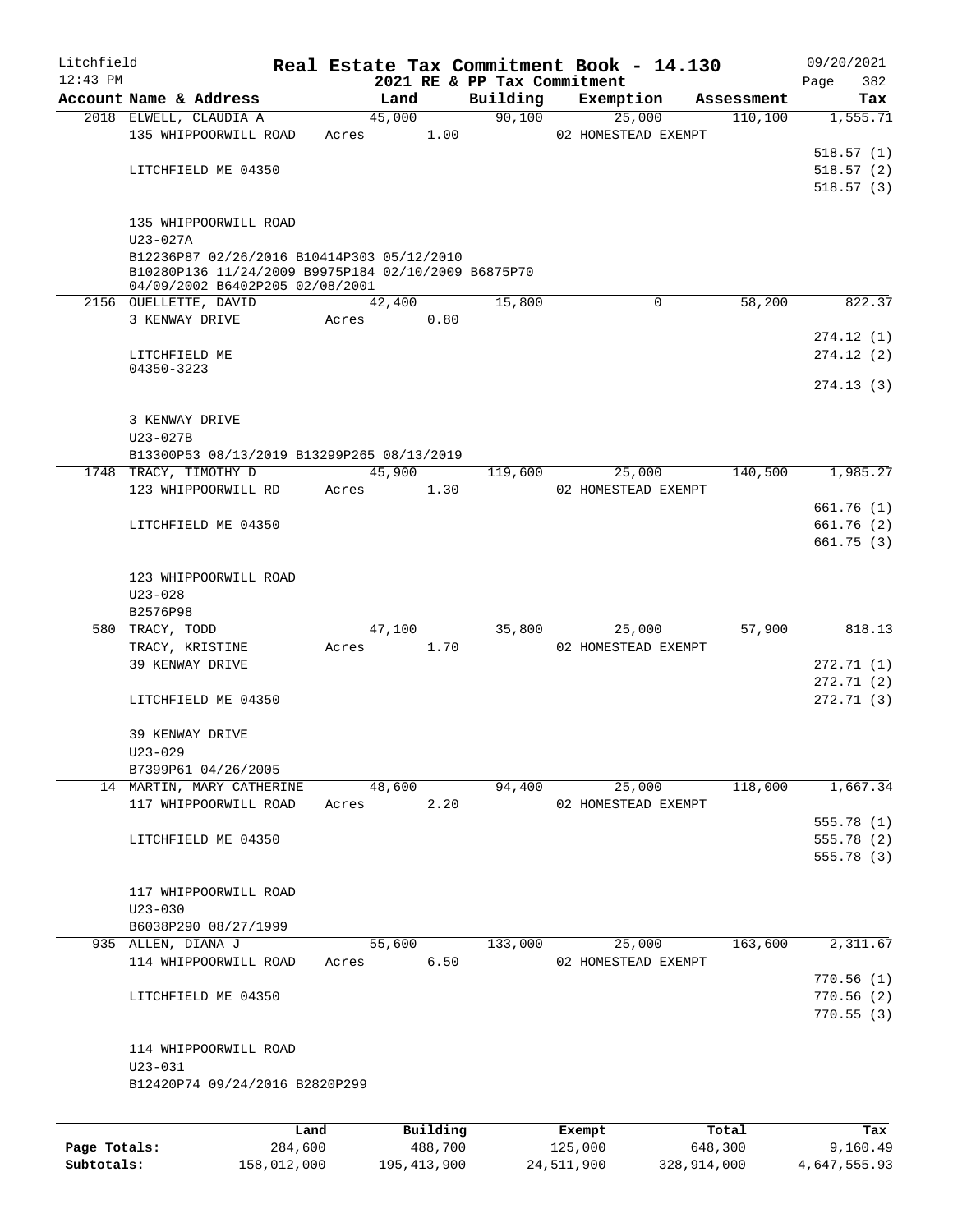| Litchfield<br>$12:43$ PM |                                                                           |       |         |      | 2021 RE & PP Tax Commitment | Real Estate Tax Commitment Book - 14.130 |            | 09/20/2021<br>383<br>Page |
|--------------------------|---------------------------------------------------------------------------|-------|---------|------|-----------------------------|------------------------------------------|------------|---------------------------|
|                          | Account Name & Address                                                    |       | Land    |      | Building                    | Exemption                                | Assessment | Tax                       |
|                          | 1515 VANNAH, STACEY L<br>DONALD F, DONALD F.,<br>SR.<br>17 PELICAN DRIVE  | Acres | 15,400  | 0.07 | $\Omega$                    | $\Omega$                                 | 15,400     | 217.60<br>72.53(1)        |
|                          | LITCHFIELD ME 04350                                                       |       |         |      |                             |                                          |            | 72.53(2)<br>72.54(3)      |
|                          | WHIPPOORWILL ROAD<br>$U24 - 001$                                          |       |         |      |                             |                                          |            |                           |
|                          | B6020P41 09/09/1999                                                       |       |         |      |                             |                                          |            |                           |
|                          | 1146 VANNAH, STACEY L                                                     |       | 24,800  |      | $\Omega$                    | 0                                        | 24,800     | 350.42                    |
|                          | VANNAH, DONALD S<br>17 PELICAN DRIVE                                      | Acres |         | 0.18 |                             |                                          |            | 116.81(1)                 |
|                          | LITCHFIELD ME 04350                                                       |       |         |      |                             |                                          |            | 116.81(2)<br>116.80(3)    |
|                          | WHIPPOORWILL ROAD<br>$U24 - 002$                                          |       |         |      |                             |                                          |            |                           |
|                          | B12196P215 12/30/2015 B1556P269                                           |       |         |      |                             |                                          |            |                           |
|                          | 597 FITZMAURICE, ROBERT L<br>195 WHIPPOORWILL ROAD                        | Acres | 38,300  | 0.43 | $\Omega$                    | $\mathbf 0$                              | 38,300     | 541.18                    |
|                          |                                                                           |       |         |      |                             |                                          |            | 180.39(1)                 |
|                          | LITCHFIELD ME 04350                                                       |       |         |      |                             |                                          |            | 180.39(2)<br>180.40(3)    |
|                          | WHIPPOORWILL ROAD<br>$U24 - 003$                                          |       |         |      |                             |                                          |            |                           |
|                          | B2243P161                                                                 |       |         |      |                             |                                          |            |                           |
| 288                      | CENTRAL MAINE POWER<br>c/o Avangrid Management Acres<br>Company-Local Tax |       | 1,200   | 0.20 | $\Omega$                    | $\mathbf 0$                              | 1,200      | 16.96                     |
|                          | One City Center, 5th<br>Floor                                             |       |         |      |                             |                                          |            | 5.65(1)                   |
|                          | Portland ME 04101                                                         |       |         |      |                             |                                          |            | 5.65(2)<br>5.66(3)        |
|                          | WHIPPOORWILL ROAD                                                         |       |         |      |                             |                                          |            |                           |
|                          | U24-004<br>127 DELESKEY, AUDREY                                           |       | 104,100 |      | 60,900                      | 0                                        | 165,000    | 2,331.45                  |
|                          | DELESKEY, BRUCE                                                           | Acres |         | 0.13 |                             |                                          |            |                           |
|                          | 44 LITTLE DRIVE                                                           |       |         |      |                             |                                          |            | 777.15(1)                 |
|                          | LITCHFIELD ME 04350                                                       |       |         |      |                             |                                          |            | 777.15(2)<br>777.15(3)    |
|                          | 2 HERON DRIVE                                                             |       |         |      |                             |                                          |            |                           |
|                          | $U24 - 005$<br>B12746P236 10/05/2017 B9608P99 01/03/2008 B1342P202        |       |         |      |                             |                                          |            |                           |
|                          | 447 DELESKEY, BRUCE S                                                     |       | 20,900  |      | 88,800                      | 0                                        | 109,700    | 1,550.06                  |
|                          | DELESKEY AUDREY A                                                         | Acres |         | 0.03 |                             |                                          |            |                           |
|                          | 44 LITTLE DR                                                              |       |         |      |                             |                                          |            | 516.69(1)                 |
|                          | LITCHFIELD ME 04350                                                       |       |         |      |                             |                                          |            | 516.69(2)<br>516.68(3)    |
|                          | 6 HERON DRIVE<br>$U24 - 006$                                              |       |         |      |                             |                                          |            |                           |
|                          | B8574P154 08/17/2005 B3809P47                                             |       |         |      |                             |                                          |            |                           |
|                          |                                                                           |       |         |      |                             |                                          |            |                           |

|              | Land        | Building    | Exempt     | Total       | Tax          |
|--------------|-------------|-------------|------------|-------------|--------------|
| Page Totals: | 204,700     | 149,700     |            | 354,400     | 5,007.67     |
| Subtotals:   | 158,216,700 | 195,563,600 | 24,511,900 | 329,268,400 | 4,652,563.60 |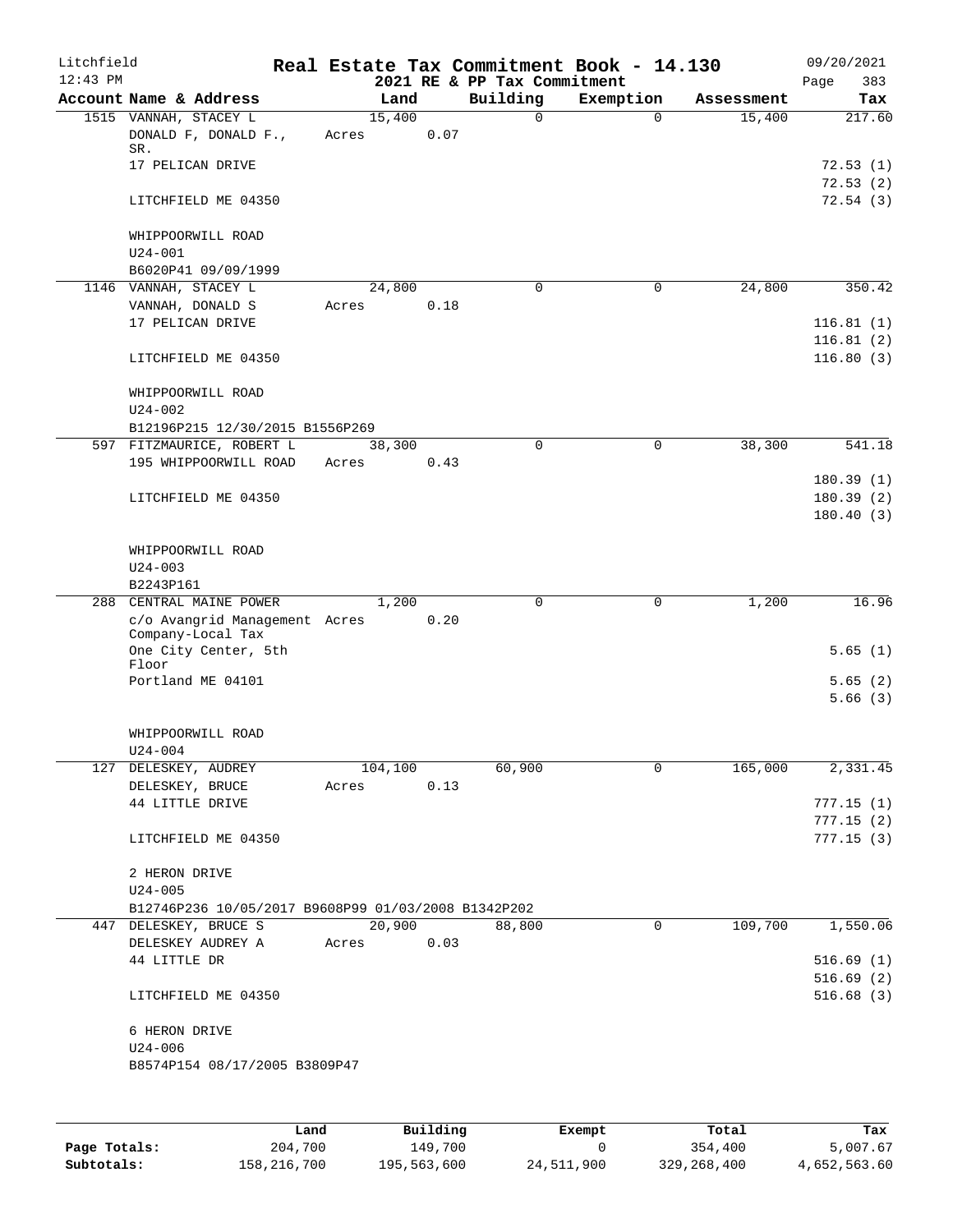| Litchfield                 |                                           |             |         |             |                             | Real Estate Tax Commitment Book - 14.130 |               | 09/20/2021                 |
|----------------------------|-------------------------------------------|-------------|---------|-------------|-----------------------------|------------------------------------------|---------------|----------------------------|
| $12:43$ PM                 |                                           |             |         |             | 2021 RE & PP Tax Commitment |                                          |               | 384<br>Page                |
|                            | Account Name & Address                    |             | Land    |             | Building                    | Exemption                                | Assessment    | Tax                        |
|                            | 1361 LAPIERRE, MARTHA M                   |             | 171,200 |             | 45,100                      | $\mathbf 0$                              | 216,300       | 3,056.32                   |
|                            | 4 HERON DRIVE                             |             | Acres   | 0.42        |                             |                                          |               |                            |
|                            | LITCHFIELD ME 04350                       |             |         |             |                             |                                          |               | 1,018.77(1)                |
|                            |                                           |             |         |             |                             |                                          |               | 1,018.77(2)<br>1,018.78(3) |
|                            |                                           |             |         |             |                             |                                          |               |                            |
|                            | 4 HERON DRIVE                             |             |         |             |                             |                                          |               |                            |
|                            | $U24 - 007$                               |             |         |             |                             |                                          |               |                            |
|                            | B13084P333 11/14/2018                     |             |         |             |                             |                                          |               |                            |
|                            | 51 AUGER, LAWRENCE J                      |             | 129,000 |             | 75,600                      | 0                                        | 204,600       | 2,891.00                   |
|                            | AUGER, CAROL E                            |             | Acres   | 0.30        |                             |                                          |               |                            |
|                            | 53 BURKE ST                               |             |         |             |                             |                                          |               | 963.67(1)                  |
|                            |                                           |             |         |             |                             |                                          |               | 963.67(2)                  |
|                            | FARMINGDALE ME 04344                      |             |         |             |                             |                                          |               | 963.66(3)                  |
|                            |                                           |             |         |             |                             |                                          |               |                            |
|                            | 8 HERON DRIVE                             |             |         |             |                             |                                          |               |                            |
|                            | $U24 - 008$                               |             |         |             |                             |                                          |               |                            |
|                            | B2151P108 09/29/1978                      |             |         |             |                             |                                          |               |                            |
|                            | 1257 MORTELL FAMILY                       |             | 155,900 |             | 59,000                      | 0                                        | 214,900       | 3,036.54                   |
|                            | IRREVOCABLE TRUST                         |             |         |             |                             |                                          |               |                            |
|                            | MORTELL, FRANK J,                         |             | Acres   | 0.41        |                             |                                          |               |                            |
|                            | TRUSTEE                                   |             |         |             |                             |                                          |               |                            |
|                            | 89 HILMA STREET                           |             |         |             |                             |                                          |               | 1,012.18(1)<br>1,012.18(2) |
|                            | QUINCY MA 02171                           |             |         |             |                             |                                          |               | 1,012.18(3)                |
|                            |                                           |             |         |             |                             |                                          |               |                            |
|                            | 10 HERON DRIVE                            |             |         |             |                             |                                          |               |                            |
|                            | $U24 - 009$                               |             |         |             |                             |                                          |               |                            |
|                            | B10783P125 07/19/2011 B3046P51 10/29/1986 |             |         |             |                             |                                          |               |                            |
|                            | 1824 FLETCHER RHONDA MAY                  |             | 215,900 |             | 248,100                     | 25,000                                   | 439,000       | 6,203.07                   |
|                            | 27 SEWALL STREET APT 1 Acres              |             |         | 3.07        |                             | 02 HOMESTEAD EXEMPT                      |               |                            |
|                            |                                           |             |         |             |                             |                                          |               | 2,067.69(1)                |
|                            | AUGUSTA ME 04330                          |             |         |             |                             |                                          |               | 2,067.69(2)                |
|                            |                                           |             |         |             |                             |                                          |               | 2,067.69(3)                |
|                            |                                           |             |         |             |                             |                                          |               |                            |
|                            | 18 HERON DRIVE                            |             |         |             |                             |                                          |               |                            |
|                            | $U24 - 010$                               |             |         |             |                             |                                          |               |                            |
|                            | B3853P165                                 |             |         |             |                             |                                          |               |                            |
|                            | 595 FITZMAURICE, ROBERT L                 |             | 37,900  |             | 0                           | $\Omega$                                 | 37,900        | 535.53                     |
|                            | 195 WHIPPOORWILL ROAD                     |             | Acres   | 5.30        |                             |                                          |               |                            |
|                            |                                           |             |         |             |                             |                                          |               | 178.51(1)                  |
|                            | LITCHFIELD ME 04350                       |             |         |             |                             |                                          |               | 178.51(2)                  |
|                            |                                           |             |         |             |                             |                                          |               | 178.51(3)                  |
|                            |                                           |             |         |             |                             |                                          |               |                            |
|                            | HERON DRIVE                               |             |         |             |                             |                                          |               |                            |
|                            | $U24 - 011$                               |             |         |             |                             |                                          |               |                            |
|                            | B2243P161                                 |             |         |             |                             |                                          |               |                            |
|                            | 1476 RICKER, REVOCABLE TRUST              |             | 62,900  |             | 39,900                      | 31,000                                   | 71,800        | 1,014.53                   |
|                            | RICKER, WILLIAM E &<br>BETTY A RICKER,    |             | Acres   | 22.00       |                             | 12 WW2 Vet Res.                          |               |                            |
|                            | TRUSTEES                                  |             |         |             |                             |                                          |               |                            |
|                            | 64 LITTLE DRIVE                           |             |         |             |                             | 02 HOMESTEAD EXEMPT                      |               | 338.18(1)                  |
|                            |                                           |             |         |             |                             |                                          |               | 338.18(2)                  |
|                            | LITCHFIELD ME 04350                       |             |         |             |                             |                                          |               | 338.17(3)                  |
|                            |                                           |             |         |             |                             |                                          |               |                            |
|                            | 64 LITTLE DRIVE                           |             |         |             |                             |                                          |               |                            |
|                            | $U24 - 012$                               |             |         |             |                             |                                          |               |                            |
|                            | B4009P21 11/15/1991                       |             |         |             |                             |                                          |               |                            |
|                            |                                           |             |         |             |                             |                                          |               |                            |
|                            |                                           | Land        |         | Building    |                             | Exempt                                   | Total         | Tax                        |
| Page Totals:<br>Subtotals: |                                           | 772,800     |         | 467,700     |                             | 56,000                                   | 1,184,500     | 16,736.99                  |
|                            |                                           | 158,989,500 |         | 196,031,300 |                             | 24,567,900                               | 330, 452, 900 | 4,669,300.59               |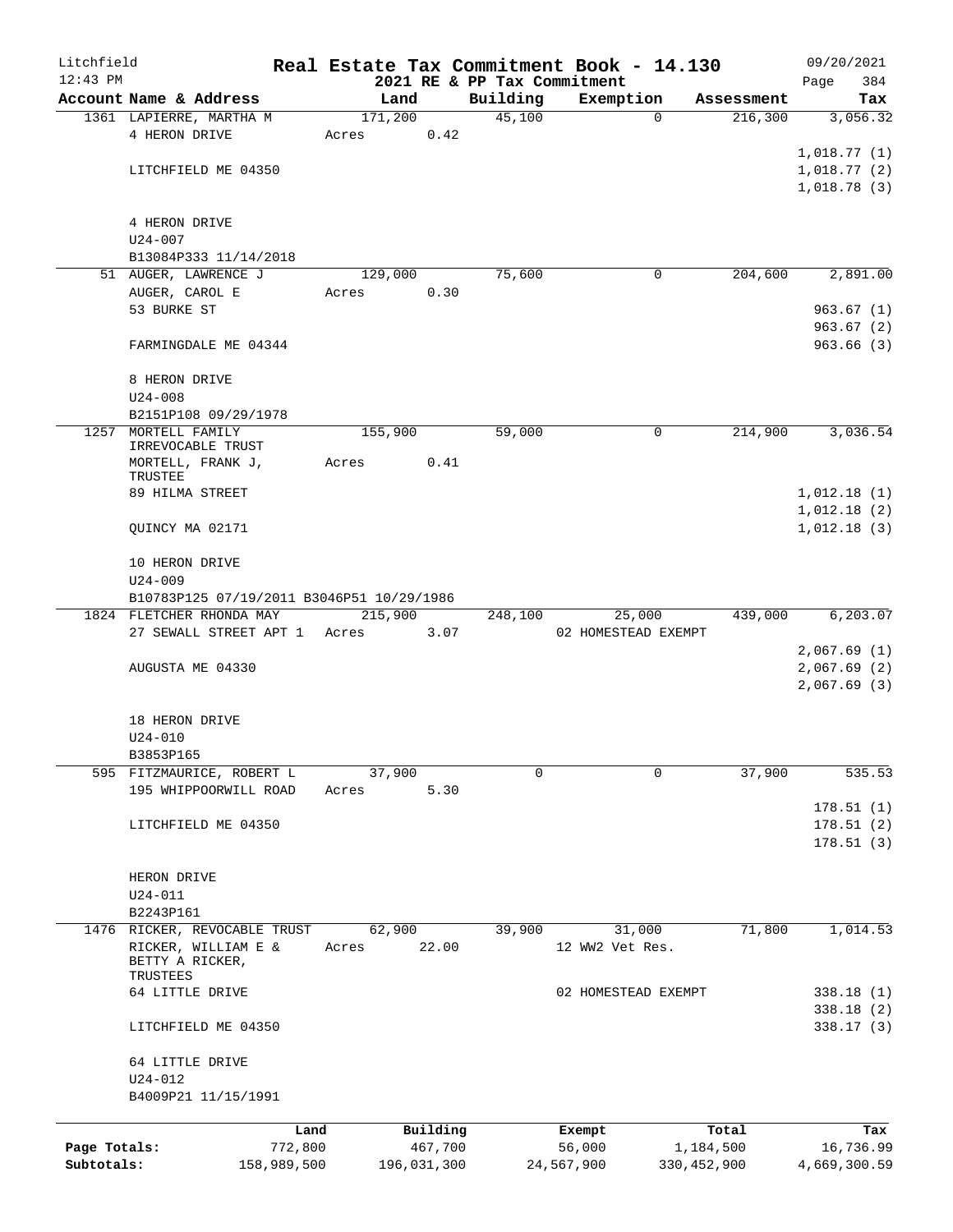| Litchfield |                                                                   |       |        |       |                             | Real Estate Tax Commitment Book - 14.130 |            | 09/20/2021             |
|------------|-------------------------------------------------------------------|-------|--------|-------|-----------------------------|------------------------------------------|------------|------------------------|
| $12:43$ PM |                                                                   |       |        |       | 2021 RE & PP Tax Commitment |                                          |            | 385<br>Page            |
|            | Account Name & Address                                            |       | Land   |       | Building                    | Exemption                                | Assessment | Tax                    |
|            | 1559 SARGENT, SUSAN L<br>SARGENT, RAYMOND                         | Acres | 45,000 | 1.00  |                             | 64,900<br>25,000<br>02 HOMESTEAD EXEMPT  | 84,900     | 1,199.64               |
|            | WILFORD                                                           |       |        |       |                             |                                          |            |                        |
|            | 50 LITTLE DRIVE                                                   |       |        |       |                             |                                          |            | 399.88 (1)             |
|            |                                                                   |       |        |       |                             |                                          |            | 399.88(2)              |
|            | LITCHFIELD ME 04350                                               |       |        |       |                             |                                          |            | 399.88(3)              |
|            | 50 LITTLE DRIVE                                                   |       |        |       |                             |                                          |            |                        |
|            | U24-012A                                                          |       |        |       |                             |                                          |            |                        |
|            | B1900P306 04/29/1976 B1824P55                                     |       |        |       |                             |                                          |            |                        |
|            | 1409 OUELLETTE ANNE MARIE                                         |       | 45,000 |       | 90,900                      | 25,000                                   | 110,900    | 1,567.02               |
|            | LACHANCE BRIAN L                                                  | Acres |        | 1.00  |                             | 02 HOMESTEAD EXEMPT                      |            |                        |
|            | 56 LITTLE DRIVE                                                   |       |        |       |                             |                                          |            | 522.34(1)              |
|            |                                                                   |       |        |       |                             |                                          |            | 522.34(2)              |
|            | LITCHFIELD ME 04350                                               |       |        |       |                             |                                          |            | 522.34 (3)             |
|            | 56 LITTLE DRIVE                                                   |       |        |       |                             |                                          |            |                        |
|            | U24-012B                                                          |       |        |       |                             |                                          |            |                        |
|            | B8998P20 07/21/2006 B7000P2 06/10/2004                            |       |        |       |                             |                                          |            |                        |
|            | 1883 NADEAU, SCOTT R                                              |       | 46,500 |       | 120,300                     | 25,000                                   | 141,800    | 2,003.63               |
|            | NADEAU, MELINDA                                                   | Acres |        | 1.50  |                             | 02 HOMESTEAD EXEMPT                      |            |                        |
|            | 59 LITTLE DR                                                      |       |        |       |                             |                                          |            | 667.88 (1)             |
|            |                                                                   |       |        |       |                             |                                          |            | 667.88 (2)             |
|            | LITCHFIELD ME 04350                                               |       |        |       |                             |                                          |            | 667.87 (3)             |
|            | 59 LITTLE DRIVE                                                   |       |        |       |                             |                                          |            |                        |
|            | U24-012C                                                          |       |        |       |                             |                                          |            |                        |
|            | B7341P296 09/06/1996                                              |       |        |       |                             |                                          |            |                        |
|            | 385 BURNHAM, RANDALL A                                            |       | 98,800 |       | 67,400                      | 25,000                                   | 141,200    | 1,995.16               |
|            | BURNHAM CYNTHIA G                                                 | Acres |        | 1.35  |                             | 02 HOMESTEAD EXEMPT                      |            |                        |
|            | 101 LITTLE DRIVE                                                  |       |        |       |                             |                                          |            | 665.05 (1)             |
|            |                                                                   |       |        |       |                             |                                          |            | 665.05(2)              |
|            | LITCHFIELD ME 04350                                               |       |        |       |                             |                                          |            | 665.06(3)              |
|            | 101 LITTLE DRIVE                                                  |       |        |       |                             |                                          |            |                        |
|            | $U24 - 013$                                                       |       |        |       |                             |                                          |            |                        |
|            | B6301P312 09/15/2003                                              |       |        |       |                             |                                          |            |                        |
|            | 1553 FORD, LAURIE ANN                                             |       | 47,400 |       | 184,600                     | 25,000                                   | 207,000    | 2,924.91               |
|            | FORD, ROBERT K                                                    | Acres |        | 1.80  |                             | 02 HOMESTEAD EXEMPT                      |            |                        |
|            | 97 LITTLE DRIVE                                                   |       |        |       |                             |                                          |            | 974.97 (1)             |
|            |                                                                   |       |        |       |                             |                                          |            | 974.97 (2)             |
|            | LITCHFIELD ME 04350                                               |       |        |       |                             |                                          |            | 974.97 (3)             |
|            | 97 LITTLE DRIVE                                                   |       |        |       |                             |                                          |            |                        |
|            | $U24 - 014$                                                       |       |        |       |                             |                                          |            |                        |
|            | B12017P179 06/19/2015 B8385P51 04/22/2005 B5984P141<br>10/06/1999 |       |        |       |                             |                                          |            |                        |
|            | 596 FITZMAURICE, ROBERT L                                         |       | 67,100 |       | 75,300                      | 31,000                                   | 111,400    | 1,574.08               |
|            | FITZMAURICE, MARY E                                               | Acres |        | 16.00 |                             | 03 VETERANS EXEMPT                       |            |                        |
|            | 195 WHIPPOORWILL ROAD                                             |       |        |       |                             | 02 HOMESTEAD EXEMPT                      |            | 524.69(1)<br>524.69(2) |
|            | LITCHFIELD ME 04350                                               |       |        |       |                             |                                          |            | 524.70 (3)             |
|            | 195 WHIPPOORWILL ROAD                                             |       |        |       |                             |                                          |            |                        |
|            | $U24 - 016$                                                       |       |        |       |                             |                                          |            |                        |
|            | B13154P8 02/20/2019 B2243P161                                     |       |        |       |                             |                                          |            |                        |
|            |                                                                   |       |        |       |                             |                                          |            |                        |
|            |                                                                   |       |        |       |                             |                                          |            |                        |
|            |                                                                   |       |        |       |                             |                                          |            |                        |

|              | Land          | Building    | Exempt     | Total       | Tax          |
|--------------|---------------|-------------|------------|-------------|--------------|
| Page Totals: | 349,800       | 603,400     | 156,000    | 797,200     | 11,264.44    |
| Subtotals:   | 159, 339, 300 | 196,634,700 | 24,723,900 | 331,250,100 | 4,680,565.03 |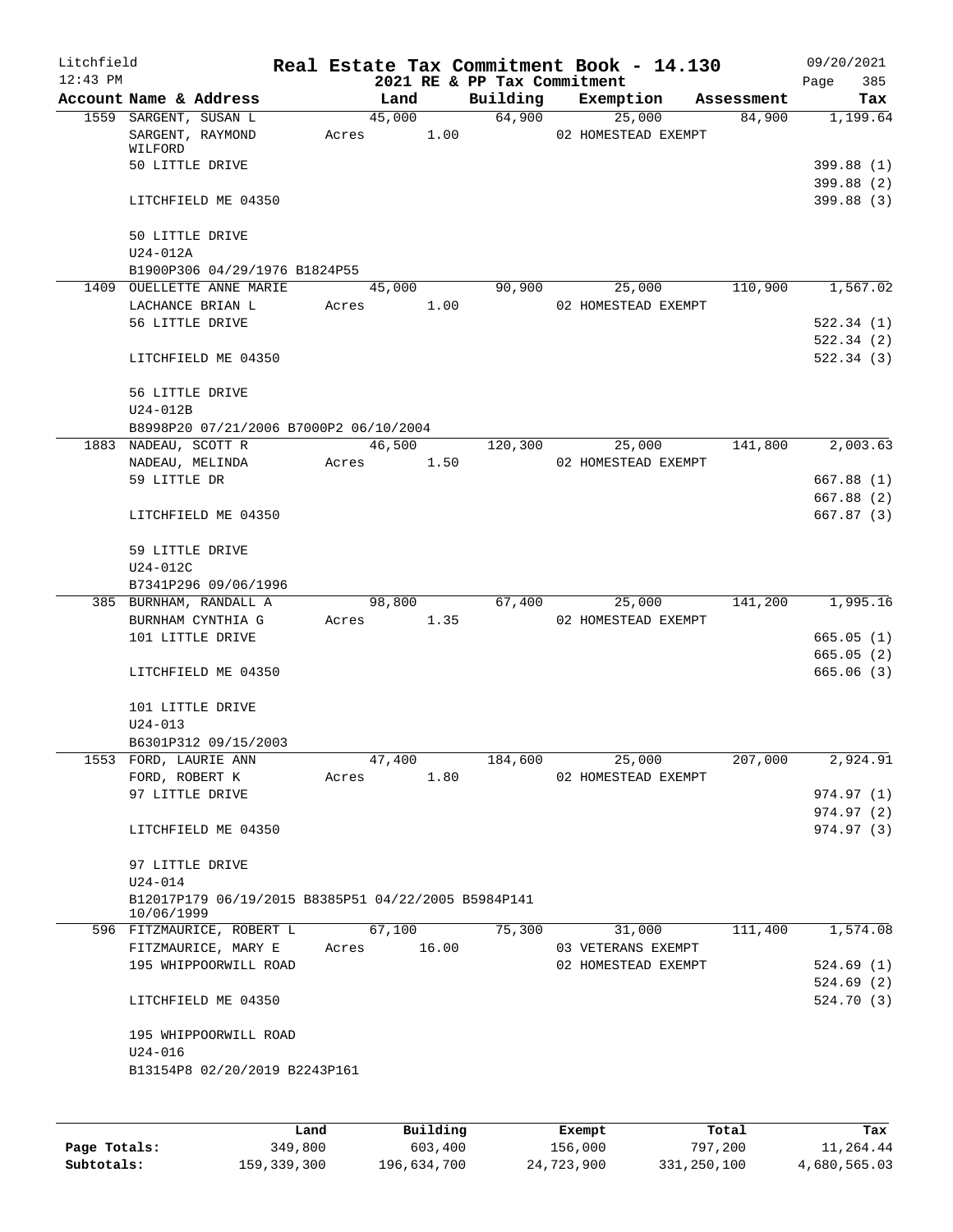| Litchfield   |                                                                               |         |       |        |          |          |         | Real Estate Tax Commitment Book - 14.130 |            | 09/20/2021             |
|--------------|-------------------------------------------------------------------------------|---------|-------|--------|----------|----------|---------|------------------------------------------|------------|------------------------|
| $12:43$ PM   |                                                                               |         |       |        |          |          |         | 2021 RE & PP Tax Commitment              |            | 386<br>Page            |
|              | Account Name & Address                                                        |         |       | Land   |          | Building |         | Exemption<br>$\Omega$                    | Assessment | Tax                    |
|              | 1860 WHEELER, STANLEY E<br>WHEELER, MIRIAM A                                  |         | Acres | 53,600 | 0.34     |          | 41,600  |                                          | 95,200     | 1,345.18               |
|              | 20 WHEELER RD                                                                 |         |       |        |          |          |         |                                          |            | 448.39 (1)             |
|              |                                                                               |         |       |        |          |          |         |                                          |            | 448.39 (2)             |
|              | BOWDOIN ME 04287                                                              |         |       |        |          |          |         |                                          |            | 448.40 (3)             |
|              |                                                                               |         |       |        |          |          |         |                                          |            |                        |
|              | 63 PELICAN DRIVE                                                              |         |       |        |          |          |         |                                          |            |                        |
|              | $U24 - 017$                                                                   |         |       |        |          |          |         |                                          |            |                        |
|              | B1390P145 10/13/2004                                                          |         |       |        |          |          |         |                                          |            |                        |
|              | 1516 VANNAH, STACEY L                                                         |         |       | 71,300 |          |          | 3,400   | 0                                        | 74,700     | 1,055.51               |
|              | DONALD F, DONALD F.,                                                          |         | Acres |        | 4.60     |          |         |                                          |            |                        |
|              | SR.                                                                           |         |       |        |          |          |         |                                          |            |                        |
|              | 17 PELICAN DRIVE                                                              |         |       |        |          |          |         |                                          |            | 351.84(1)              |
|              |                                                                               |         |       |        |          |          |         |                                          |            | 351.84(2)<br>351.83(3) |
|              | LITCHFIELD ME 04350                                                           |         |       |        |          |          |         |                                          |            |                        |
|              | PURGATORY STREAM                                                              |         |       |        |          |          |         |                                          |            |                        |
|              | $U24 - 018$                                                                   |         |       |        |          |          |         |                                          |            |                        |
|              | B13013P248 08/13/2018 B12261P183 03/28/2016 B6020P41                          |         |       |        |          |          |         |                                          |            |                        |
|              | 08/19/1999                                                                    |         |       |        |          |          |         |                                          |            |                        |
|              | 37 ARSENAULT, DALE R                                                          |         |       | 73,000 |          |          | 146,000 | 25,000                                   | 194,000    | 2,741.22               |
|              | 18 PELICAN DRIVE                                                              |         | Acres |        | 0.85     |          |         | 02 HOMESTEAD EXEMPT                      |            |                        |
|              |                                                                               |         |       |        |          |          |         |                                          |            | 913.74 (1)             |
|              | LITCHFIELD ME 04350                                                           |         |       |        |          |          |         |                                          |            | 913.74 (2)             |
|              |                                                                               |         |       |        |          |          |         |                                          |            | 913.74 (3)             |
|              |                                                                               |         |       |        |          |          |         |                                          |            |                        |
|              | 18 PELICAN DRIVE<br>U24-018A                                                  |         |       |        |          |          |         |                                          |            |                        |
|              | B11958P61 03/06/2015 B3547P124                                                |         |       |        |          |          |         |                                          |            |                        |
|              | 64 BEGANNY, WILLIAM J                                                         |         |       | 59,600 |          |          | 86,700  | 31,000                                   | 115,300    | 1,629.19               |
|              | BEGANNY, SABRINA T                                                            |         | Acres |        | 0.33     |          |         | 02 HOMESTEAD EXEMPT                      |            |                        |
|              | 21 PELICAN DRIVE                                                              |         |       |        |          |          |         | 03 VETERANS EXEMPT                       |            | 543.06(1)              |
|              |                                                                               |         |       |        |          |          |         |                                          |            | 543.06(2)              |
|              | LITCHFIELD ME 04350                                                           |         |       |        |          |          |         |                                          |            | 543.07 (3)             |
|              |                                                                               |         |       |        |          |          |         |                                          |            |                        |
|              | 21 PELICAN DRIVE                                                              |         |       |        |          |          |         |                                          |            |                        |
|              | $U24 - 019$                                                                   |         |       |        |          |          |         |                                          |            |                        |
|              | B11958P63 04/08/2015 B11958P61 03/06/2015 B9470P106                           |         |       |        |          |          |         |                                          |            |                        |
|              | 08/21/2007 B8827P243 02/10/2005 B1560P349 12/08/2004<br>1517 VANNAH, STACEY L |         |       | 53,100 |          |          | 119,800 | 25,000                                   | 147,900    | 2,089.83               |
|              | VANNAH DONALD F SR                                                            |         | Acres |        | 0.23     |          |         | 02 HOMESTEAD EXEMPT                      |            |                        |
|              | 17 PELICAN DRIVE                                                              |         |       |        |          |          |         |                                          |            | 696.61(1)              |
|              |                                                                               |         |       |        |          |          |         |                                          |            | 696.61(2)              |
|              | LITCHFIELD ME 04350                                                           |         |       |        |          |          |         |                                          |            | 696.61(3)              |
|              |                                                                               |         |       |        |          |          |         |                                          |            |                        |
|              | 17 PELICAN DRIVE                                                              |         |       |        |          |          |         |                                          |            |                        |
|              | $U24 - 020$                                                                   |         |       |        |          |          |         |                                          |            |                        |
|              | B6020P41 08/19/0999                                                           |         |       |        |          |          |         |                                          |            |                        |
|              | 1145 VANNAH, STACEY L                                                         |         |       | 40,700 |          |          | 0       | 0                                        | 40,700     | 575.09                 |
|              | VANNAH, DONALD F                                                              |         | Acres |        | 1.58     |          |         |                                          |            |                        |
|              | 17 PELICAN DRIVE                                                              |         |       |        |          |          |         |                                          |            | 191.70(1)              |
|              |                                                                               |         |       |        |          |          |         |                                          |            | 191.70(2)              |
|              | LITCHFIELD ME 04350                                                           |         |       |        |          |          |         |                                          |            | 191.69(3)              |
|              |                                                                               |         |       |        |          |          |         |                                          |            |                        |
|              | PELICAN DRIVE<br>$U24 - 021$                                                  |         |       |        |          |          |         |                                          |            |                        |
|              | B12196P215 12/30/2015 B1556P269                                               |         |       |        |          |          |         |                                          |            |                        |
|              |                                                                               |         |       |        |          |          |         |                                          |            |                        |
|              |                                                                               |         |       |        |          |          |         |                                          |            |                        |
|              |                                                                               | Land    |       |        | Building |          |         | Exempt                                   | Total      | Tax                    |
| Page Totals: |                                                                               | 351,300 |       |        | 397,500  |          |         | 81,000                                   | 667,800    | 9,436.02               |

**Subtotals:** 159,690,600 197,032,200 24,804,900 331,917,900 4,690,001.05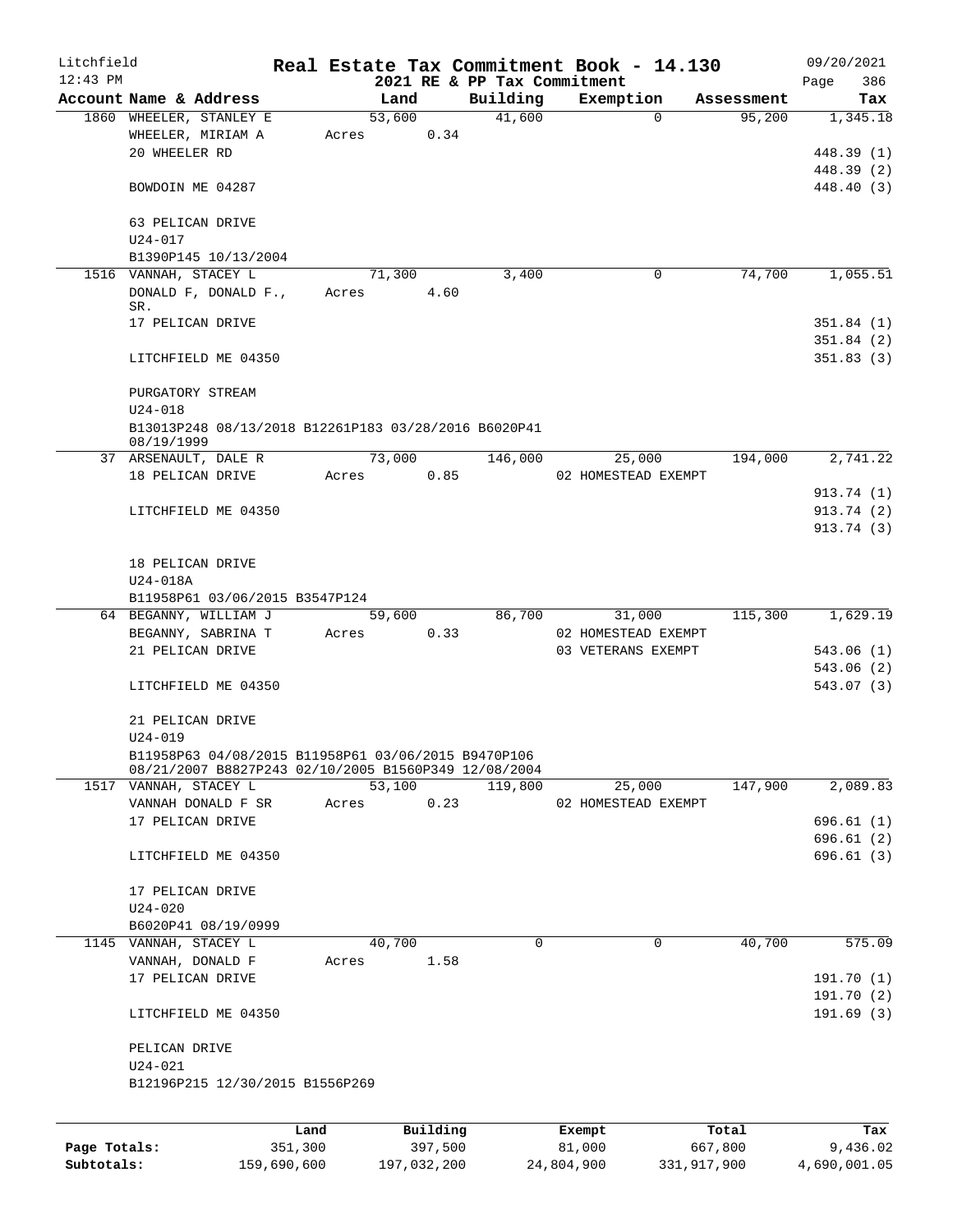| Litchfield   |                                                    |             |       |             |      |                             | Real Estate Tax Commitment Book - 14.130 |               |            | 09/20/2021   |        |
|--------------|----------------------------------------------------|-------------|-------|-------------|------|-----------------------------|------------------------------------------|---------------|------------|--------------|--------|
| $12:43$ PM   |                                                    |             |       |             |      | 2021 RE & PP Tax Commitment |                                          |               |            | Page         | 387    |
|              | Account Name & Address                             |             |       | Land        |      | Building                    | Exemption                                |               | Assessment |              | Tax    |
|              | 132 BERUBE, NORMAND                                |             |       | 115,100     |      | 196,100                     | 25,000                                   |               | 286,200    | 4,044.01     |        |
|              | BERUBE, LUANNE R                                   |             | Acres |             | 3.16 |                             | 02 HOMESTEAD EXEMPT                      |               |            |              |        |
|              | 12 LINCOLN ROAD                                    |             |       |             |      |                             |                                          |               |            | 1,348.00(1)  |        |
|              |                                                    |             |       |             |      |                             |                                          |               |            | 1,348.00(2)  |        |
|              | NEWTON NH 03858                                    |             |       |             |      |                             |                                          |               |            | 1,348.01(3)  |        |
|              |                                                    |             |       |             |      |                             |                                          |               |            |              |        |
|              | 82 PURGATORY DRIVE<br>$U24 - 022$                  |             |       |             |      |                             |                                          |               |            |              |        |
|              | B12133P162 10/13/2015 B11744P300 07/12/2014        |             |       |             |      |                             |                                          |               |            |              |        |
|              | B3263P239 11/06/1987                               |             |       |             |      |                             |                                          |               |            |              |        |
|              | 2773 CENTRAL MAINE POWER                           |             |       | 64,400      |      | $\Omega$                    |                                          | $\Omega$      | 64,400     |              | 909.97 |
|              | c/o Avangrid Management Acres 10.73                |             |       |             |      |                             |                                          |               |            |              |        |
|              | Company-Local Tax                                  |             |       |             |      |                             |                                          |               |            |              |        |
|              | One City Center, 5th                               |             |       |             |      |                             |                                          |               |            | 303.32(1)    |        |
|              | Floor                                              |             |       |             |      |                             |                                          |               |            |              |        |
|              | Portland ME 04101                                  |             |       |             |      |                             |                                          |               |            | 303.32(2)    |        |
|              |                                                    |             |       |             |      |                             |                                          |               |            | 303.33(3)    |        |
|              | PURGATORY DRIVE                                    |             |       |             |      |                             |                                          |               |            |              |        |
|              | $U24-022A$                                         |             |       |             |      |                             |                                          |               |            |              |        |
|              | B10538P307 09/24/2010                              |             |       |             |      |                             |                                          |               |            |              |        |
|              | 61 TARDIF, RACHEL D                                |             |       | 154,400     |      | 63,700                      |                                          | $\mathbf 0$   | 218,100    | 3,081.75     |        |
|              | TARDIFF RICHARD R                                  |             | Acres |             | 0.94 |                             |                                          |               |            |              |        |
|              | 79 BALLPARK ROAD                                   |             |       |             |      |                             |                                          |               |            | 1,027.25(1)  |        |
|              |                                                    |             |       |             |      |                             |                                          |               |            | 1,027.25(2)  |        |
|              | SABATTUS ME 04280                                  |             |       |             |      |                             |                                          |               |            | 1,027.25(3)  |        |
|              |                                                    |             |       |             |      |                             |                                          |               |            |              |        |
|              | 242 WHIPPOORWILL ROAD                              |             |       |             |      |                             |                                          |               |            |              |        |
|              | $U25 - 001$                                        |             |       |             |      |                             |                                          |               |            |              |        |
|              | B8266P151 01/05/2005 B6676P202                     |             |       |             |      |                             |                                          |               |            |              |        |
|              | 568 FORTIN, DANIEL                                 |             |       | 224,100     |      | 227,000                     | 25,000                                   |               | 426,100    | 6,020.79     |        |
|              | FORTIN MARTHA                                      |             | Acres |             | 2.95 |                             | 02 HOMESTEAD EXEMPT                      |               |            |              |        |
|              | 1461 SABATTUS STREET                               |             |       |             |      |                             |                                          |               |            | 2,006.93(1)  |        |
|              |                                                    |             |       |             |      |                             |                                          |               |            | 2,006.93(2)  |        |
|              | LEWISTON ME 04240                                  |             |       |             |      |                             |                                          |               |            | 2,006.93(3)  |        |
|              |                                                    |             |       |             |      |                             |                                          |               |            |              |        |
|              | 230 WHIPPOORWILL ROAD                              |             |       |             |      |                             |                                          |               |            |              |        |
|              | $U25 - 002 - 1$                                    |             |       |             |      |                             |                                          |               |            |              |        |
|              | B8754P192 12/30/2005 B6181P92                      |             |       |             |      |                             |                                          |               |            |              |        |
|              | 1298 NEWENDYKE, MELVIN                             |             |       | 192,700     |      | 1,000                       |                                          | $\Omega$      | 193,700    | 2,736.98     |        |
|              | NEWENDYKE, BARBARA                                 |             | Acres |             | 2.07 |                             |                                          |               |            |              |        |
|              | 84 SMALL RD                                        |             |       |             |      |                             |                                          |               |            | 912.33(1)    |        |
|              |                                                    |             |       |             |      |                             |                                          |               |            | 912.33(2)    |        |
|              | LITCHFIELD ME 04350                                |             |       |             |      |                             |                                          |               |            | 912.32(3)    |        |
|              |                                                    |             |       |             |      |                             |                                          |               |            |              |        |
|              | 236 WHIPPOORWILL ROAD                              |             |       |             |      |                             |                                          |               |            |              |        |
|              | $U25 - 002 - 2$                                    |             |       |             |      |                             |                                          |               |            |              |        |
|              | B3342P268                                          |             |       |             |      |                             |                                          |               |            |              |        |
|              | 290 CENTRAL MAINE POWER                            |             |       | 48,000      |      | 0                           |                                          | 0             | 48,000     |              | 678.24 |
|              | c/o Avangrid Management Acres<br>Company-Local Tax |             |       |             | 8.00 |                             |                                          |               |            |              |        |
|              | One City Center, 5th                               |             |       |             |      |                             |                                          |               |            | 226.08(1)    |        |
|              | Floor                                              |             |       |             |      |                             |                                          |               |            |              |        |
|              | Portland ME 04101                                  |             |       |             |      |                             |                                          |               |            | 226.08(2)    |        |
|              |                                                    |             |       |             |      |                             |                                          |               |            | 226.08(3)    |        |
|              |                                                    |             |       |             |      |                             |                                          |               |            |              |        |
|              | WHIPPOORWILL ROAD                                  |             |       |             |      |                             |                                          |               |            |              |        |
|              | U25-002A                                           |             |       |             |      |                             |                                          |               |            |              |        |
|              | B4751P38 06/25/1994                                |             |       |             |      |                             |                                          |               |            |              |        |
|              |                                                    | Land        |       | Building    |      |                             | Exempt                                   |               | Total      |              | Tax    |
| Page Totals: |                                                    | 798,700     |       | 487,800     |      |                             | 50,000                                   |               | 1,236,500  | 17, 471.74   |        |
| Subtotals:   |                                                    | 160,489,300 |       | 197,520,000 |      |                             | 24,854,900                               | 333, 154, 400 |            | 4,707,472.79 |        |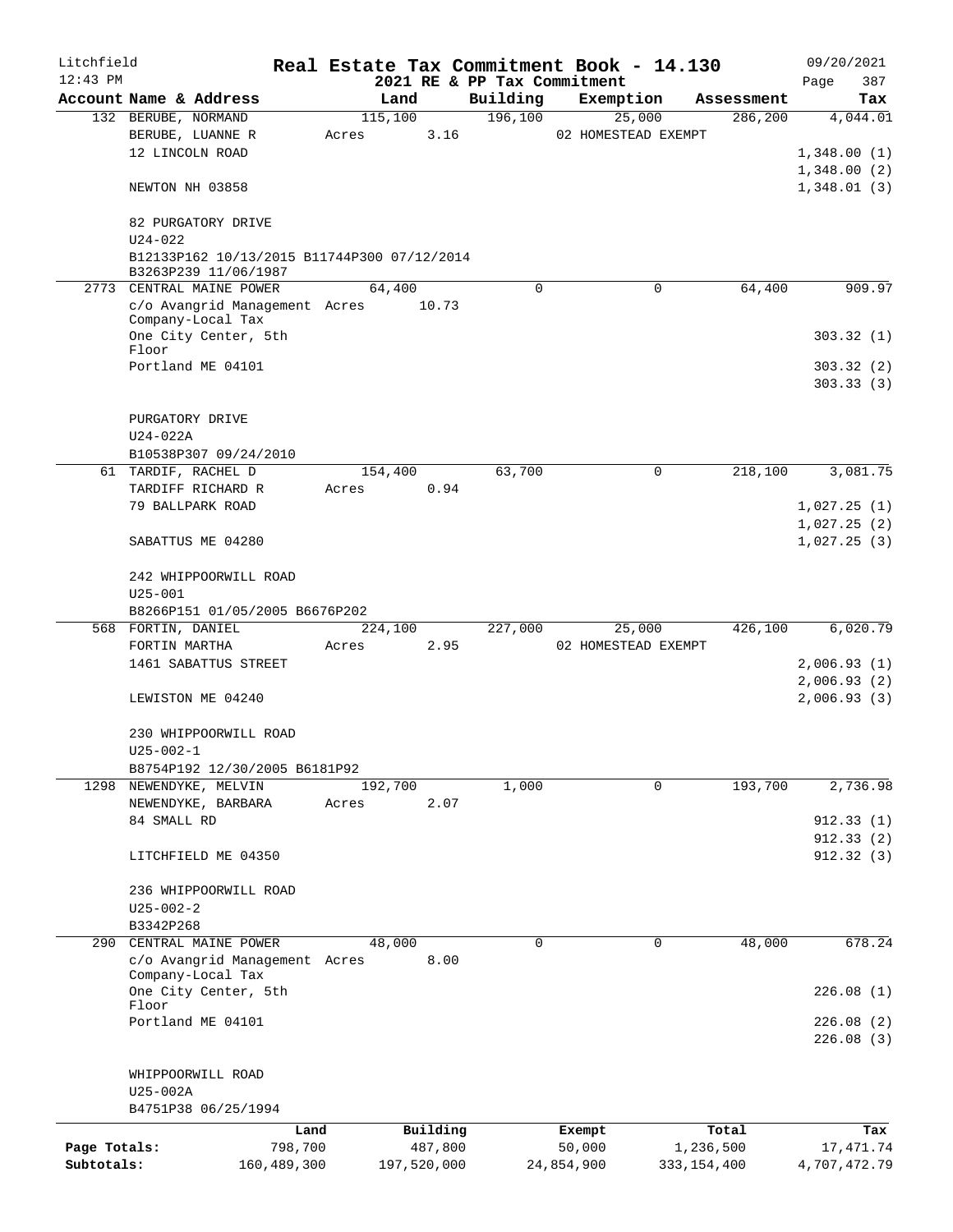| Litchfield |                                                                     |                 |      |                             | Real Estate Tax Commitment Book - 14.130 |        | 09/20/2021                 |
|------------|---------------------------------------------------------------------|-----------------|------|-----------------------------|------------------------------------------|--------|----------------------------|
| $12:43$ PM |                                                                     |                 |      | 2021 RE & PP Tax Commitment |                                          |        | 388<br>Page                |
|            | Account Name & Address                                              | Land            |      |                             | Building Exemption Assessment            |        | Tax                        |
|            | 80 GOWELL, CLARENCE R III 220,100 136,600<br>GOWELL, BOBBI JO       |                 |      |                             | 25,000<br>Acres 2.90 02 HOMESTEAD EXEMPT |        | 331,700 4,686.92           |
|            | PO BOX 127                                                          |                 |      |                             |                                          |        | 1,562.31(1)                |
|            |                                                                     |                 |      |                             |                                          |        | 1,562.31(2)                |
|            | LITCHFIELD ME 04350<br>0127                                         |                 |      |                             |                                          |        | 1,562.30(3)                |
|            | 18 Serenity Drive<br>U25-002B                                       |                 |      |                             |                                          |        |                            |
|            | B12175P327 11/30/2015 B6330P195 10/27/2000                          |                 |      |                             |                                          |        |                            |
|            | 1152 MOULTON, KRISTEN R                                             | 204,800         |      | 194,100                     | 25,000                                   |        | 373,900 5,283.21           |
|            | ST. PETER, RICHARD L Acres 0.98                                     |                 |      |                             | 02 HOMESTEAD EXEMPT                      |        |                            |
|            | 44 ISLAND LANE                                                      |                 |      |                             |                                          |        | 1,761.07 (1)               |
|            |                                                                     |                 |      |                             |                                          |        | 1,761.07 (2)               |
|            | LITCHFIELD ME 04350                                                 |                 |      |                             |                                          |        | 1,761.07(3)                |
|            | 9 Serenity Drive                                                    |                 |      |                             |                                          |        |                            |
|            | $U25 - 003$                                                         |                 |      |                             |                                          |        |                            |
|            | B13405P193 11/20/2019 B12457P93 10/13/2016                          |                 |      |                             |                                          |        |                            |
|            | 369 COOLEDGE, CHERYL Y<br>LIVING TRUST                              | 186,500 141,900 |      |                             | 25,000                                   |        | 303,400 4,287.04           |
|            | COOLEDGE CHERYL TRUSTEE Acres 1.00                                  |                 |      |                             | 02 HOMESTEAD EXEMPT                      |        |                            |
|            | <b>48 ISLAND LANE</b>                                               |                 |      |                             |                                          |        | 1,429.01(1)                |
|            |                                                                     |                 |      |                             |                                          |        | 1,429.01(2)                |
|            | LITCHFIELD ME 04350                                                 |                 |      |                             |                                          |        | 1,429.02(3)                |
|            | <b>48 ISLAND LANE</b>                                               |                 |      |                             |                                          |        |                            |
|            | $U25 - 004$                                                         |                 |      |                             |                                          |        |                            |
|            | B9614P71 01/18/2008 B3724P292 07/16/1998                            |                 |      |                             |                                          |        |                            |
|            | 1230 OUELLETTE, GERALD R 193,700                                    |                 |      | 138,900                     | $\overline{25,000}$                      |        | 307,600 4,346.39           |
|            | OUELLETTE DORISE                                                    | Acres           | 0.71 |                             |                                          |        |                            |
|            | P O BOX 28                                                          |                 |      |                             | 02 HOMESTEAD EXEMPT                      |        | 1,448.80(1)                |
|            | LITCHFIELD ME 04350                                                 |                 |      |                             |                                          |        | 1,448.80(2)<br>1,448.79(3) |
|            |                                                                     |                 |      |                             |                                          |        |                            |
|            | 49 ISLAND DRIVE                                                     |                 |      |                             |                                          |        |                            |
|            | $U25 - 005$                                                         |                 |      |                             |                                          |        |                            |
|            | B8845P80 03/24/2006 B6495P21                                        |                 |      |                             |                                          |        |                            |
|            | 728 GILBERT E. GRIFFITHS<br>2017 MAINE TRUST                        | 54,800          |      | 200                         | 0                                        | 55,000 | 777.15                     |
|            | GRIFFITHS, GILBERT,<br>TRUSTEE                                      | Acres           | 1.59 |                             |                                          |        |                            |
|            | 44 REDLANDS RD                                                      |                 |      |                             |                                          |        | 259.05(1)                  |
|            |                                                                     |                 |      |                             |                                          |        | 259.05(2)                  |
|            | W ROXBURY MA 02132                                                  |                 |      |                             |                                          |        | 259.05(3)                  |
|            | 60 WOODBURY DRIVE                                                   |                 |      |                             |                                          |        |                            |
|            | $U25 - 006$                                                         |                 |      |                             |                                          |        |                            |
|            | B12751P219 09/29/2017 B10131P307 07/01/2009<br>B2514P161 09/03/1982 |                 |      |                             |                                          |        |                            |

|              | Land        | Building    | Exempt     | Total       | Tax          |
|--------------|-------------|-------------|------------|-------------|--------------|
| Page Totals: | 859,900     | 611,700     | 100,000    | 1,371,600   | 19,380.71    |
| Subtotals:   | 161,349,200 | 198,131,700 | 24,954,900 | 334,526,000 | 4,726,853.50 |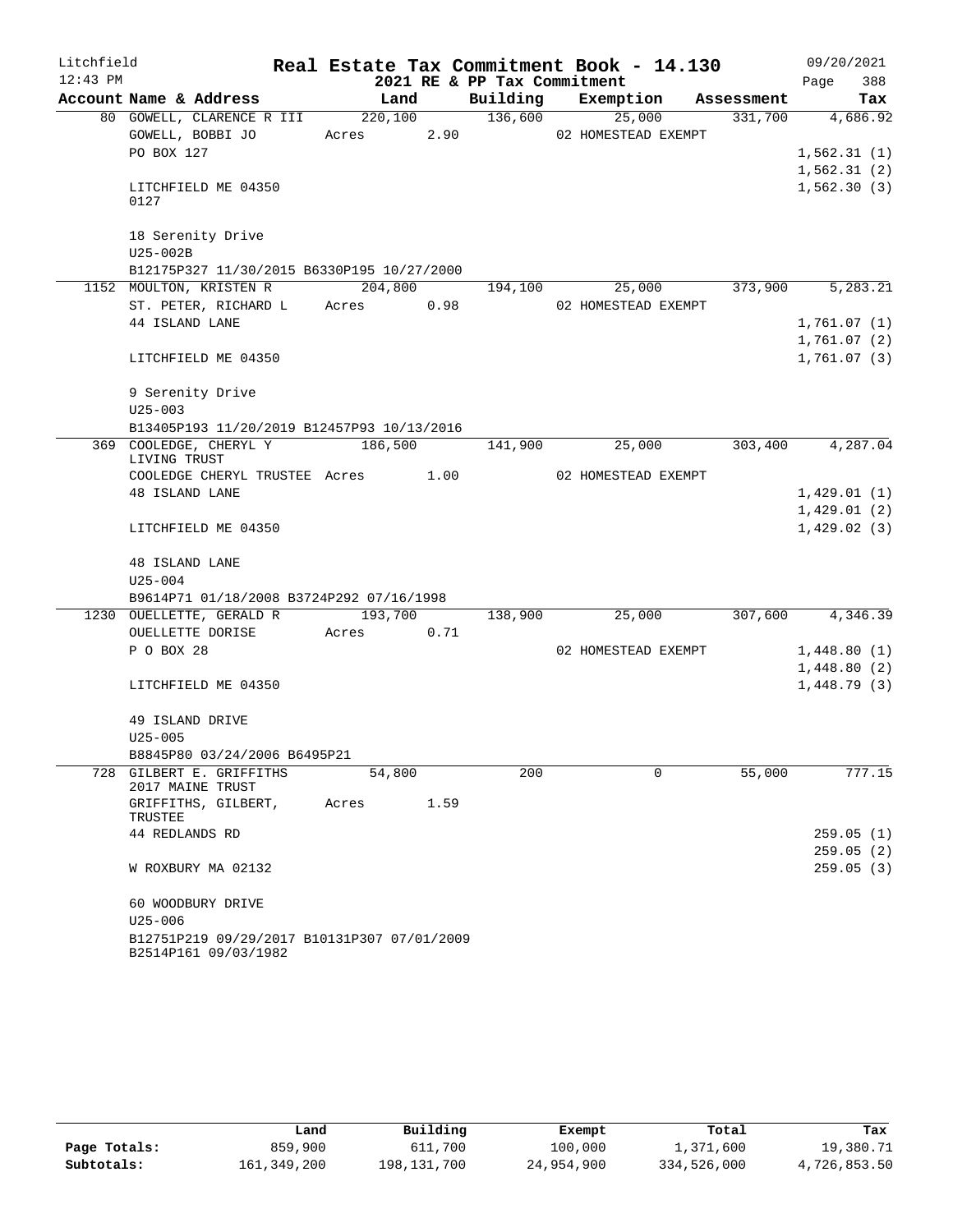| Litchfield<br>$12:43$ PM |                                                                                                                                                        |       |         |      | 2021 RE & PP Tax Commitment | Real Estate Tax Commitment Book - 14.130 |            | 09/20/2021<br>389<br>Page |
|--------------------------|--------------------------------------------------------------------------------------------------------------------------------------------------------|-------|---------|------|-----------------------------|------------------------------------------|------------|---------------------------|
|                          | Account Name & Address                                                                                                                                 |       | Land    |      | Building                    | Exemption                                | Assessment | Tax                       |
|                          | 334 CARPENTIER, GEORGE                                                                                                                                 |       | 71,900  |      | 171,900                     | 25,000                                   | 218,800    | 3,091.64                  |
|                          | CARPENTIER, TINA                                                                                                                                       | Acres |         | 4.97 |                             | 02 HOMESTEAD EXEMPT                      |            |                           |
|                          | 12 WEED DRIVE                                                                                                                                          |       |         |      |                             |                                          |            | 1,030.55(1)               |
|                          |                                                                                                                                                        |       |         |      |                             |                                          |            | 1,030.55(2)               |
|                          | LITCHFIELD ME 04350<br>4275                                                                                                                            |       |         |      |                             |                                          |            | 1,030.54(3)               |
|                          | 12 WEED DRIVE                                                                                                                                          |       |         |      |                             |                                          |            |                           |
|                          | U25-006A                                                                                                                                               |       |         |      |                             |                                          |            |                           |
|                          | B12607P119 05/18/2017 B12412P121 08/24/2016<br>B12412P119 08/24/2016 B12173P326 12/01/2015<br>B12127P133 10/08/2015 B10673P332 02/23/2011<br>B5487P143 |       |         |      |                             |                                          |            |                           |
|                          | 481 BELL, JOLINE A                                                                                                                                     |       | 187,400 |      | 220,900                     | 25,000                                   | 383,300    | 5,416.03                  |
|                          | BELL, LAWRENCE E                                                                                                                                       | Acres |         | 1.29 |                             | 02 HOMESTEAD EXEMPT                      |            |                           |
|                          | PO BOX 158                                                                                                                                             |       |         |      |                             |                                          |            | 1,805.34(1)               |
|                          |                                                                                                                                                        |       |         |      |                             |                                          |            | 1,805.34(2)               |
|                          | LITCHFIELD ME 04350                                                                                                                                    |       |         |      |                             |                                          |            | 1,805.35(3)               |
|                          | 26 WEED DRIVE                                                                                                                                          |       |         |      |                             |                                          |            |                           |
|                          | $U25 - 007$                                                                                                                                            |       |         |      |                             |                                          |            |                           |
|                          | B7092P56                                                                                                                                               |       |         |      |                             |                                          |            |                           |
|                          | 1832 RODRIGUE, STEVEN                                                                                                                                  |       | 187,200 |      | 195,900                     | 25,000                                   | 358,100    | 5,059.95                  |
|                          | RODRIGUE, KATHLEEN                                                                                                                                     | Acres |         | 0.58 |                             | 02 HOMESTEAD EXEMPT                      |            |                           |
|                          | PO BOX 2301                                                                                                                                            |       |         |      |                             |                                          |            | 1,686.65(1)               |
|                          |                                                                                                                                                        |       |         |      |                             |                                          |            | 1,686.65(2)               |
|                          | LEWISTON ME 04240                                                                                                                                      |       |         |      |                             |                                          |            | 1,686.65(3)               |
|                          | 28 WEED DRIVE                                                                                                                                          |       |         |      |                             |                                          |            |                           |
|                          | $U25 - 008$                                                                                                                                            |       |         |      |                             |                                          |            |                           |
|                          | B6657P79 11/11/2000                                                                                                                                    |       |         |      |                             |                                          |            |                           |
|                          | 300 CHAPMAN, DANIEL B                                                                                                                                  |       | 175,300 |      | 30,600                      | 0                                        | 205,900    | 2,909.37                  |
|                          | 2 BRIDGE ST.                                                                                                                                           | Acres |         | 0.75 |                             |                                          |            |                           |
|                          |                                                                                                                                                        |       |         |      |                             |                                          |            | 969.79(1)                 |
|                          | GARDINER ME 04345                                                                                                                                      |       |         |      |                             |                                          |            | 969.79(2)                 |
|                          |                                                                                                                                                        |       |         |      |                             |                                          |            | 969.79 (3)                |
|                          | 29 WEED DRIVE                                                                                                                                          |       |         |      |                             |                                          |            |                           |
|                          | $U25 - 009$                                                                                                                                            |       |         |      |                             |                                          |            |                           |
|                          | B12409P296 08/19/2016 B5581P212                                                                                                                        |       |         |      |                             |                                          |            |                           |
|                          | 333 BOSSE, GERARD C                                                                                                                                    |       | 170,500 |      | 292,500                     | 25,000                                   | 438,000    | 6,188.94                  |
|                          | BOSSE, CHRISTINE H                                                                                                                                     | Acres |         | 1.17 |                             | 02 HOMESTEAD EXEMPT                      |            |                           |
|                          | 19 WEED DRIVE                                                                                                                                          |       |         |      |                             |                                          |            | 2,062.98(1)               |
|                          |                                                                                                                                                        |       |         |      |                             |                                          |            | 2,062.98(2)               |
|                          | LITCHFIELD ME 04350                                                                                                                                    |       |         |      |                             |                                          |            | 2,062.98(3)               |
|                          | 19 WEED DRIVE                                                                                                                                          |       |         |      |                             |                                          |            |                           |
|                          | $U25 - 011$                                                                                                                                            |       |         |      |                             |                                          |            |                           |
|                          | B12412P119 08/24/2016 B12409P298 08/19/2016<br>B12409P296 08/19/2016 B12194P39 12/22/2015<br>B12127P133 10/08/2015 B5487P145                           |       |         |      |                             |                                          |            |                           |

|              | Land        | Building    | Exempt     | Total       | Tax          |
|--------------|-------------|-------------|------------|-------------|--------------|
| Page Totals: | 792,300     | 911,800     | 100,000    | 1,604,100   | 22,665.93    |
| Subtotals:   | 162,141,500 | 199,043,500 | 25,054,900 | 336,130,100 | 4,749,519.43 |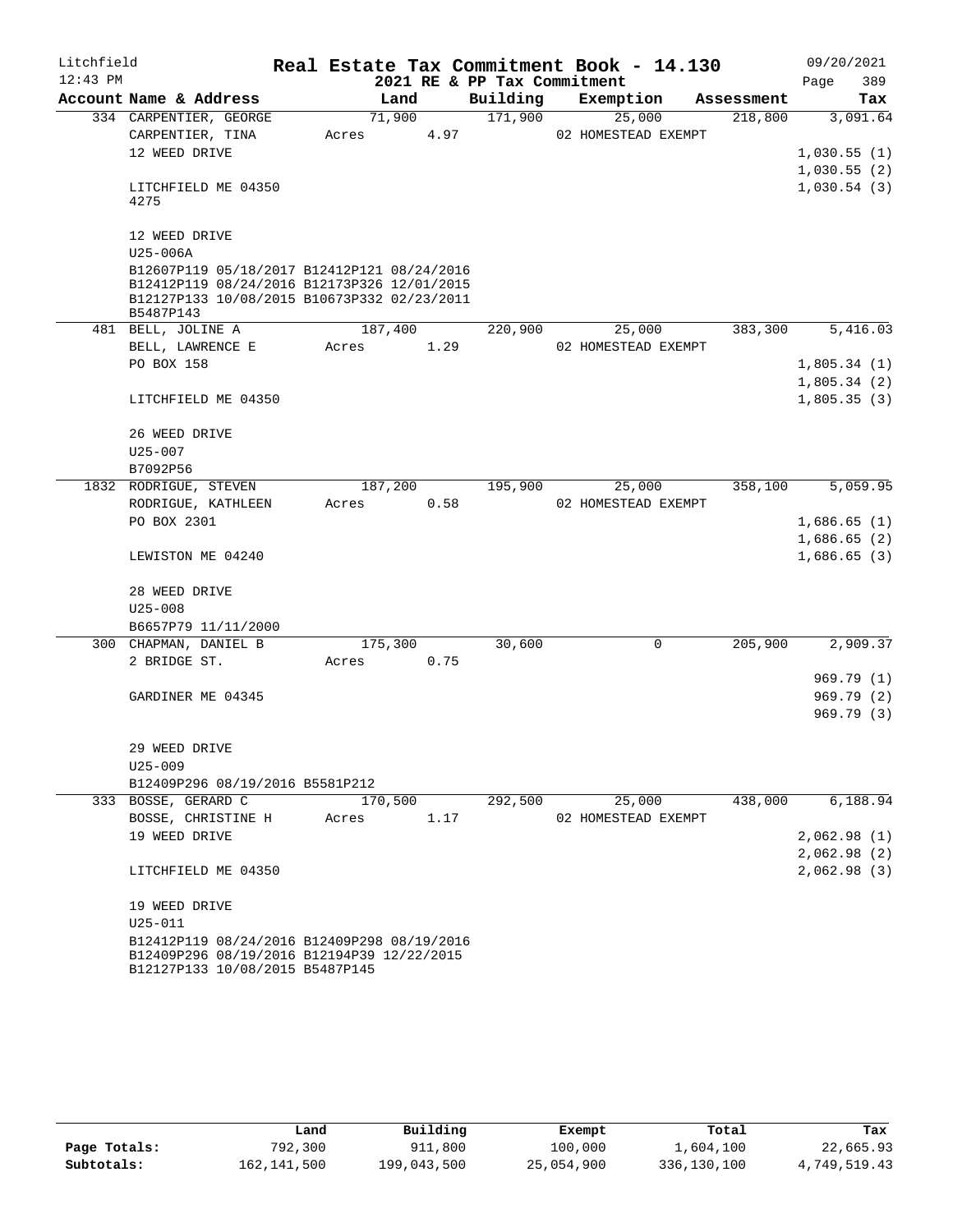| Litchfield |                                                      |         |      |                             | Real Estate Tax Commitment Book - 14.130 |            | 09/20/2021  |
|------------|------------------------------------------------------|---------|------|-----------------------------|------------------------------------------|------------|-------------|
| $12:43$ PM |                                                      |         |      | 2021 RE & PP Tax Commitment |                                          |            | 390<br>Page |
|            | Account Name & Address                               | Land    |      | Building                    | Exemption                                | Assessment | Tax         |
|            | 489 CAR-TY DEVELOPMENT, LLC                          | 187,900 |      | 36,300                      | $\overline{0}$                           | 224, 200   | 3,167.95    |
|            | P.O. BOX 234                                         | Acres   | 1.81 |                             |                                          |            |             |
|            |                                                      |         |      |                             |                                          |            | 1,055.98(1) |
|            | SABATTUS ME 04280                                    |         |      |                             |                                          |            | 1,055.98(2) |
|            |                                                      |         |      |                             |                                          |            | 1,055.99(3) |
|            | 17 WEED DRIVE                                        |         |      |                             |                                          |            |             |
|            | $U25 - 012$                                          |         |      |                             |                                          |            |             |
|            | B13742P201 10/09/2020                                |         |      |                             |                                          |            |             |
|            | 982 LAHEY, DORIS                                     | 154,000 |      | 72,300                      | 0                                        | 226,300    | 3,197.62    |
|            | 28 SUMMIT STREET                                     | Acres   | 0.36 |                             |                                          |            |             |
|            |                                                      |         |      |                             |                                          |            | 1,065.87(1) |
|            | AUBURN ME 04210                                      |         |      |                             |                                          |            | 1,065.87(2) |
|            |                                                      |         |      |                             |                                          |            | 1,065.88(3) |
|            | 90 WOODBURY DRIVE                                    |         |      |                             |                                          |            |             |
|            | $U25 - 013$                                          |         |      |                             |                                          |            |             |
|            | B1652P52                                             |         |      |                             |                                          |            |             |
|            | 1871 WHITE, BETHANY ANNE                             | 149,900 |      | 195,000                     | $\mathbf 0$                              | 344,900    | 4,873.44    |
|            | PO BOX 175                                           | Acres   | 0.31 |                             |                                          |            |             |
|            |                                                      |         |      |                             |                                          |            | 1,624.48(1) |
|            | LITCHFIELD ME 04355                                  |         |      |                             |                                          |            | 1,624.48(2) |
|            |                                                      |         |      |                             |                                          |            | 1,624.48(3) |
|            | 89 WOODBURY DRIVE                                    |         |      |                             |                                          |            |             |
|            | $U25 - 014$                                          |         |      |                             |                                          |            |             |
|            | B12919P52 05/24/2018 B12552P150 03/08/2017           |         |      |                             |                                          |            |             |
|            | B12218P244 01/28/2016 B12218P241 01/19/2016          |         |      |                             |                                          |            |             |
|            | B12088P344 08/26/2015 B8083P263 08/16/2004 B1735P126 |         |      |                             |                                          |            |             |
|            | 2911 WHITE, JOSEPH R                                 | 25,900  |      | 27,000                      | 0                                        | 52,900     | 747.48      |
|            | 65 FOX RUN                                           | Acres   | 0.21 |                             |                                          |            |             |
|            |                                                      |         |      |                             |                                          |            | 249.16(1)   |
|            | TOPSHAM ME 04086                                     |         |      |                             |                                          |            | 249.16(2)   |
|            |                                                      |         |      |                             |                                          |            | 249.16(3)   |
|            |                                                      |         |      |                             |                                          |            |             |
|            | WOODBURY DRIVE                                       |         |      |                             |                                          |            |             |
|            | $U25 - 014 - A$                                      |         |      |                             |                                          |            |             |
|            | B12919P49 05/24/2018 B12552P150 03/08/2017           | 199,600 |      |                             | 0                                        |            |             |
|            | 1870 SMITH, ERIC                                     |         |      | 147,800                     |                                          | 347,400    | 4,908.76    |
|            | 1041 SAWYER ROAD                                     | Acres   | 0.91 |                             |                                          |            |             |
|            |                                                      |         |      |                             |                                          |            | 1,636.25(1) |
|            | GREENE ME 04236                                      |         |      |                             |                                          |            | 1,636.25(2) |
|            |                                                      |         |      |                             |                                          |            | 1,636.26(3) |
|            | 81 WOODBURY DRIVE                                    |         |      |                             |                                          |            |             |
|            | $U25 - 015$                                          |         |      |                             |                                          |            |             |
|            | B11752P57 07/24/2014 B11730P205 05/27/2014 B6387P143 |         |      |                             |                                          |            |             |
|            | 01/08/2001                                           |         |      |                             |                                          |            |             |

|              | Land        | Building    | Exempt     | Total       | Tax          |
|--------------|-------------|-------------|------------|-------------|--------------|
| Page Totals: | 717,300     | 478,400     |            | 1,195,700   | 16,895.25    |
| Subtotals:   | 162,858,800 | 199,521,900 | 25,054,900 | 337,325,800 | 4,766,414.68 |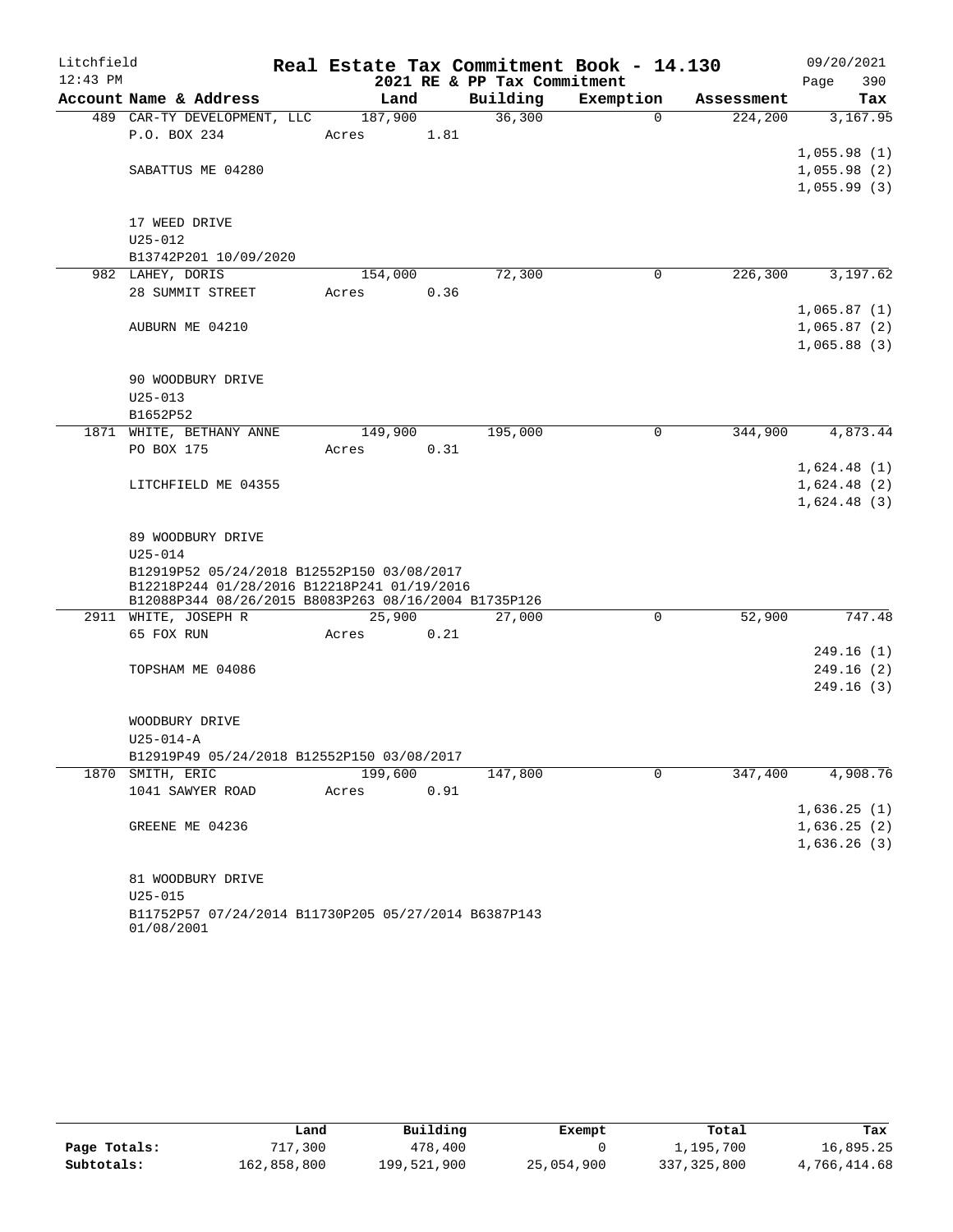| Litchfield |                                                                     |         |      |                             | Real Estate Tax Commitment Book - 14.130 |            | 09/20/2021                 |
|------------|---------------------------------------------------------------------|---------|------|-----------------------------|------------------------------------------|------------|----------------------------|
| $12:43$ PM |                                                                     |         |      | 2021 RE & PP Tax Commitment |                                          |            | Page<br>391                |
|            | Account Name & Address                                              | Land    |      | Building                    | Exemption                                | Assessment | Tax                        |
|            | 727 GILBERT E. GRIFFITHS<br>2017 MAINE TRUST                        | 181,900 |      | 101,600                     | $\Omega$                                 | 283,500    | 4,005.86                   |
|            | GRIFFITHS, GILBERT,<br>TRUSTEE                                      | Acres   | 0.56 |                             |                                          |            |                            |
|            | 44 REDLANDS RD                                                      |         |      |                             |                                          |            | 1,335.29(1)<br>1,335.29(2) |
|            | W ROXBURY MA 02132                                                  |         |      |                             |                                          |            | 1,335.28(3)                |
|            | 73 WOODBURY DRIVE                                                   |         |      |                             |                                          |            |                            |
|            | $U25 - 016$                                                         |         |      |                             |                                          |            |                            |
|            | B12751P219 09/29/2017 B10131P307 07/01/2009<br>B2514P161 09/03/1982 |         |      |                             |                                          |            |                            |
|            | 500 NANCY A. DOW FAMILY<br>TRUST                                    | 171,200 |      | 109,600                     | 31,000                                   | 249,800    | 3,529.67                   |
|            | 65 WOODBURY DR                                                      | Acres   | 0.42 |                             | 02 HOMESTEAD EXEMPT                      |            |                            |
|            |                                                                     |         |      |                             | 22 WW2 Widow Res                         |            | 1, 176.56(1)               |
|            | LITCHFIELD ME 04350                                                 |         |      |                             |                                          |            | 1, 176.56(2)               |
|            |                                                                     |         |      |                             |                                          |            | 1, 176.55(3)               |
|            | 65 WOODBURY DRIVE                                                   |         |      |                             |                                          |            |                            |
|            | $U25 - 017$                                                         |         |      |                             |                                          |            |                            |
|            | B12088P125 08/09/2015 B2036P64                                      |         |      |                             |                                          |            |                            |
|            | 50 AUCOIN, STEVEN                                                   | 201,900 |      | 36,500                      | $\mathbf 0$                              | 238,400    | 3,368.59                   |
|            | AUCOIN KATHY                                                        | Acres   | 0.91 |                             |                                          |            |                            |
|            | 233 OAKHILL RD                                                      |         |      |                             |                                          |            | 1,122.86(1)                |
|            |                                                                     |         |      |                             |                                          |            | 1,122.86(2)                |
|            | LITCHFIELD ME 04350                                                 |         |      |                             |                                          |            | 1, 122.87(3)               |
|            | 63 WOODBURY DRIVE                                                   |         |      |                             |                                          |            |                            |
|            | $U25 - 018$                                                         |         |      |                             |                                          |            |                            |
|            | B4194P187 08/05/1992                                                |         |      |                             |                                          |            |                            |
|            | 565 ESTES, STEPHEN P                                                | 80,000  |      | 2,700                       | 0                                        | 82,700     | 1,168.55                   |
|            | ESTES DEBRA L                                                       | Acres   | 0.08 |                             |                                          |            |                            |
|            | 3 FRANKLIN STREET                                                   |         |      |                             |                                          |            | 389.52 (1)                 |
|            |                                                                     |         |      |                             |                                          |            | 389.52 (2)                 |
|            | LISBON ME 04250                                                     |         |      |                             |                                          |            | 389.51(3)                  |
|            | 59 WOODBURY DRIVE                                                   |         |      |                             |                                          |            |                            |
|            | $U25 - 019$                                                         |         |      |                             |                                          |            |                            |
|            | B4422P1 06/24/1993                                                  |         |      |                             |                                          |            |                            |
| 296        | CENTRAL MAINE POWER                                                 | 11,400  |      | 0                           | $\mathbf 0$                              | 11,400     | 161.08                     |
|            | c/o Avangrid Management Acres                                       |         | 1.90 |                             |                                          |            |                            |
|            | Company-Local Tax                                                   |         |      |                             |                                          |            |                            |
|            | One City Center, 5th<br>Floor                                       |         |      |                             |                                          |            | 53.69(1)                   |
|            | Portland ME 04101                                                   |         |      |                             |                                          |            | 53.69(2)                   |
|            |                                                                     |         |      |                             |                                          |            | 53.70(3)                   |
|            | WHIPPOORWILL ROAD                                                   |         |      |                             |                                          |            |                            |
|            | $U26 - 002$                                                         |         |      |                             |                                          |            |                            |

|              | Land        | Building    | Exempt     | Total       | Tax          |
|--------------|-------------|-------------|------------|-------------|--------------|
| Page Totals: | 646,400     | 250,400     | 31,000     | 865,800     | 12,233.75    |
| Subtotals:   | 163,505,200 | 199,772,300 | 25,085,900 | 338,191,600 | 4,778,648.43 |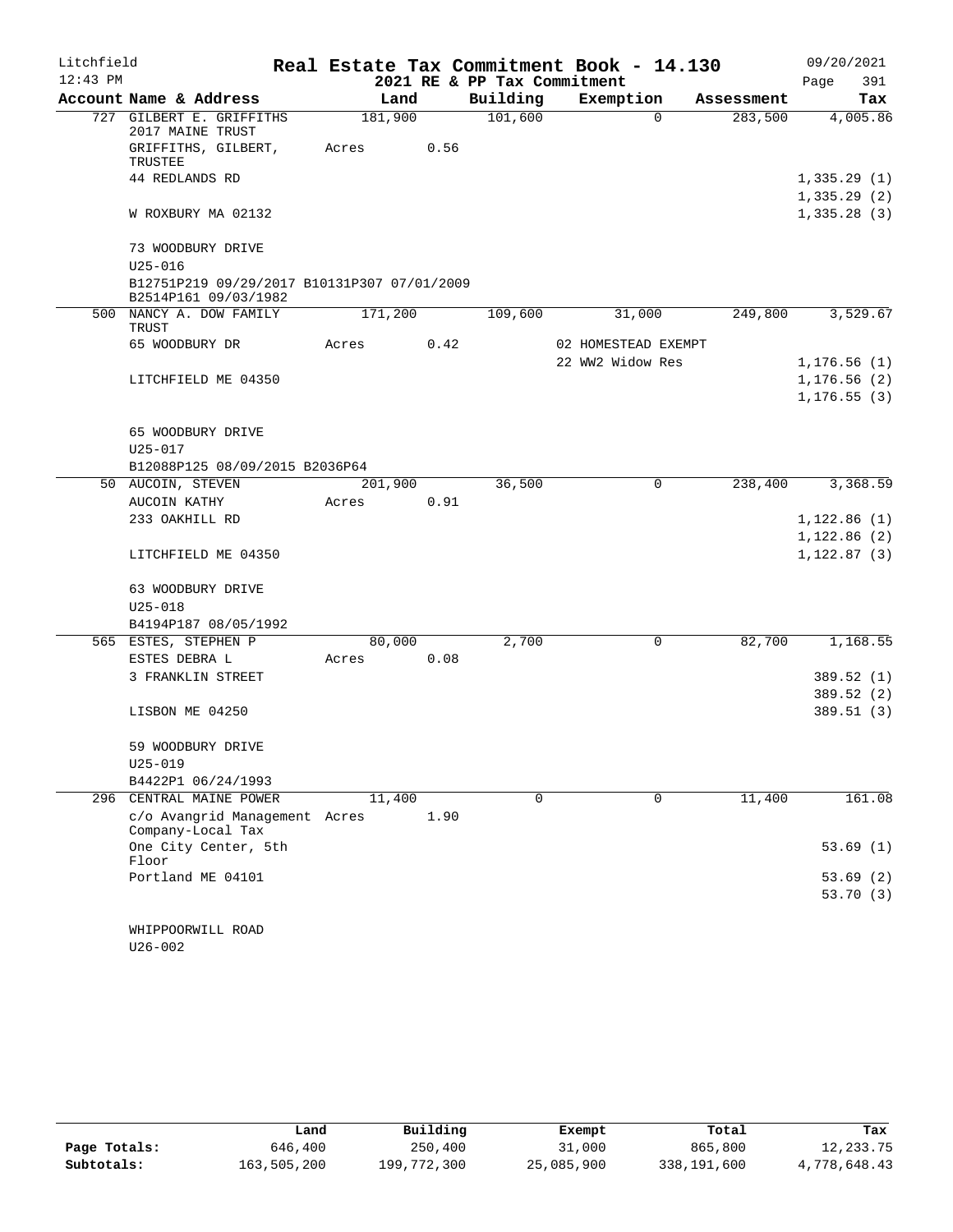| Litchfield   |                                                               |           |       |          |                                         | Real Estate Tax Commitment Book - 14.130 |            | 09/20/2021         |
|--------------|---------------------------------------------------------------|-----------|-------|----------|-----------------------------------------|------------------------------------------|------------|--------------------|
| $12:43$ PM   | Account Name & Address                                        |           |       | Land     | 2021 RE & PP Tax Commitment<br>Building | Exemption                                | Assessment | 392<br>Page<br>Tax |
|              | 1030 WATSON, WALTER P JR                                      |           |       | 199,300  | 220,500                                 | 25,000                                   | 394,800    | 5,578.52           |
|              | WATSON, KARRIE L                                              |           | Acres | 0.92     |                                         | 02 HOMESTEAD EXEMPT                      |            |                    |
|              | 25 LEBLANC DRIVE                                              |           |       |          |                                         |                                          |            | 1,859.51(1)        |
|              |                                                               |           |       |          |                                         |                                          |            | 1,859.51(2)        |
|              | LITCHFIELD ME 04350                                           |           |       |          |                                         |                                          |            | 1,859.50(3)        |
|              | 25 LEBLANC DRIVE                                              |           |       |          |                                         |                                          |            |                    |
|              | $U26 - 003$                                                   |           |       |          |                                         |                                          |            |                    |
|              | B11305P298 02/06/2013 B11305P294 01/18/2013                   |           |       |          |                                         |                                          |            |                    |
|              | B9343P152 05/04/2007 B4928P84<br>1096 LONGLEY-LEAHY KATHRYN M |           |       | 225,900  | 119,500                                 | 0                                        | 345,400    | 4,880.50           |
|              | TRUSTEE ET AL                                                 |           |       |          |                                         |                                          |            |                    |
|              | NANCY MOORE                                                   |           | Acres | 18.40    |                                         |                                          |            |                    |
|              | 640 PINE STREET                                               |           |       |          |                                         |                                          |            | 1,626.83(1)        |
|              |                                                               |           |       |          |                                         |                                          |            | 1,626.83(2)        |
|              | WINNETKA IL 60093                                             |           |       |          |                                         |                                          |            | 1,626.84(3)        |
|              | 11 LEBLANC DRIVE                                              |           |       |          |                                         |                                          |            |                    |
|              | $U26 - 004$                                                   |           |       |          |                                         |                                          |            |                    |
|              | B11488P282 08/13/2013 B9125P5 10/26/2006 B6760P293            |           |       |          |                                         |                                          |            |                    |
|              | 1263 MULLEN STEVE P                                           |           |       | 222,100  | 75,400                                  | $\mathbf 0$                              | 297,500    | 4,203.68           |
|              | MULLEN MARYLEE T                                              |           | Acres | 1.40     |                                         |                                          |            |                    |
|              | 166 BROOK ROAD                                                |           |       |          |                                         |                                          |            | 1,401.23(1)        |
|              |                                                               |           |       |          |                                         |                                          |            | 1,401.23(2)        |
|              | FALMOUTH ME 04105 2216                                        |           |       |          |                                         |                                          |            | 1,401.22(3)        |
|              | 30 SIMARD DRIVE                                               |           |       |          |                                         |                                          |            |                    |
|              | $U26 - 005$                                                   |           |       |          |                                         |                                          |            |                    |
|              | B9141P39 10/28/2006 B3715P32                                  |           |       |          |                                         |                                          |            |                    |
|              | 1591 FOURNIER, ANITA SIMARD                                   |           |       | 167,000  | 51,800                                  | $\mathbf 0$                              | 218,800    | 3,091.64           |
|              | 10 HEATHWOOD LANE                                             |           | Acres | 0.43     |                                         |                                          |            |                    |
|              |                                                               |           |       |          |                                         |                                          |            | 1,030.55(1)        |
|              | LEWISTON ME 04240                                             |           |       |          |                                         |                                          |            | 1,030.55(2)        |
|              |                                                               |           |       |          |                                         |                                          |            | 1,030.54(3)        |
|              |                                                               |           |       |          |                                         |                                          |            |                    |
|              | 25 SIMARD DRIVE                                               |           |       |          |                                         |                                          |            |                    |
|              | $U26 - 006$                                                   |           |       |          |                                         |                                          |            |                    |
|              | B2574P200                                                     |           |       |          |                                         |                                          |            |                    |
|              | 1106 LUNN, MICHAEL P                                          |           |       | 159,700  | 18,700                                  | 0                                        | 178,400    | 2,520.79           |
|              | 38 ASHMOUNT ST                                                |           | Acres | 0.39     |                                         |                                          |            |                    |
|              |                                                               |           |       |          |                                         |                                          |            | 840.26 (1)         |
|              | LEWISTON ME 04240                                             |           |       |          |                                         |                                          |            | 840.26 (2)         |
|              |                                                               |           |       |          |                                         |                                          |            | 840.27 (3)         |
|              |                                                               |           |       |          |                                         |                                          |            |                    |
|              | 23 SIMARD DRIVE                                               |           |       |          |                                         |                                          |            |                    |
|              | $U26 - 007$                                                   |           |       |          |                                         |                                          |            |                    |
|              | B4449P207                                                     |           |       |          |                                         |                                          |            |                    |
|              | 372 COTE, BERTRAND                                            |           |       | 196,100  | 207,900                                 | 0                                        | 404,000    | 5,708.52           |
|              | COTE LINDA                                                    |           | Acres | 0.77     |                                         |                                          |            |                    |
|              | P O BOX 2002                                                  |           |       |          |                                         |                                          |            | 1,902.84(1)        |
|              |                                                               |           |       |          |                                         |                                          |            | 1,902.84(2)        |
|              | LEWISTON ME 04241                                             |           |       |          |                                         |                                          |            | 1,902.84(3)        |
|              | 19 SIMARD DRIVE                                               |           |       |          |                                         |                                          |            |                    |
|              | $U26 - 008$                                                   |           |       |          |                                         |                                          |            |                    |
|              | B3574P112 07/07/1989                                          |           |       |          |                                         |                                          |            |                    |
|              |                                                               |           |       |          |                                         |                                          |            |                    |
|              |                                                               |           |       |          |                                         |                                          |            |                    |
|              |                                                               | Land      |       | Building |                                         | Exempt                                   | Total      | Tax                |
| Page Totals: |                                                               | 1,170,100 |       | 693,800  |                                         | 25,000                                   | 1,838,900  | 25,983.65          |

**Subtotals:** 164,675,300 200,466,100 25,110,900 340,030,500 4,804,632.08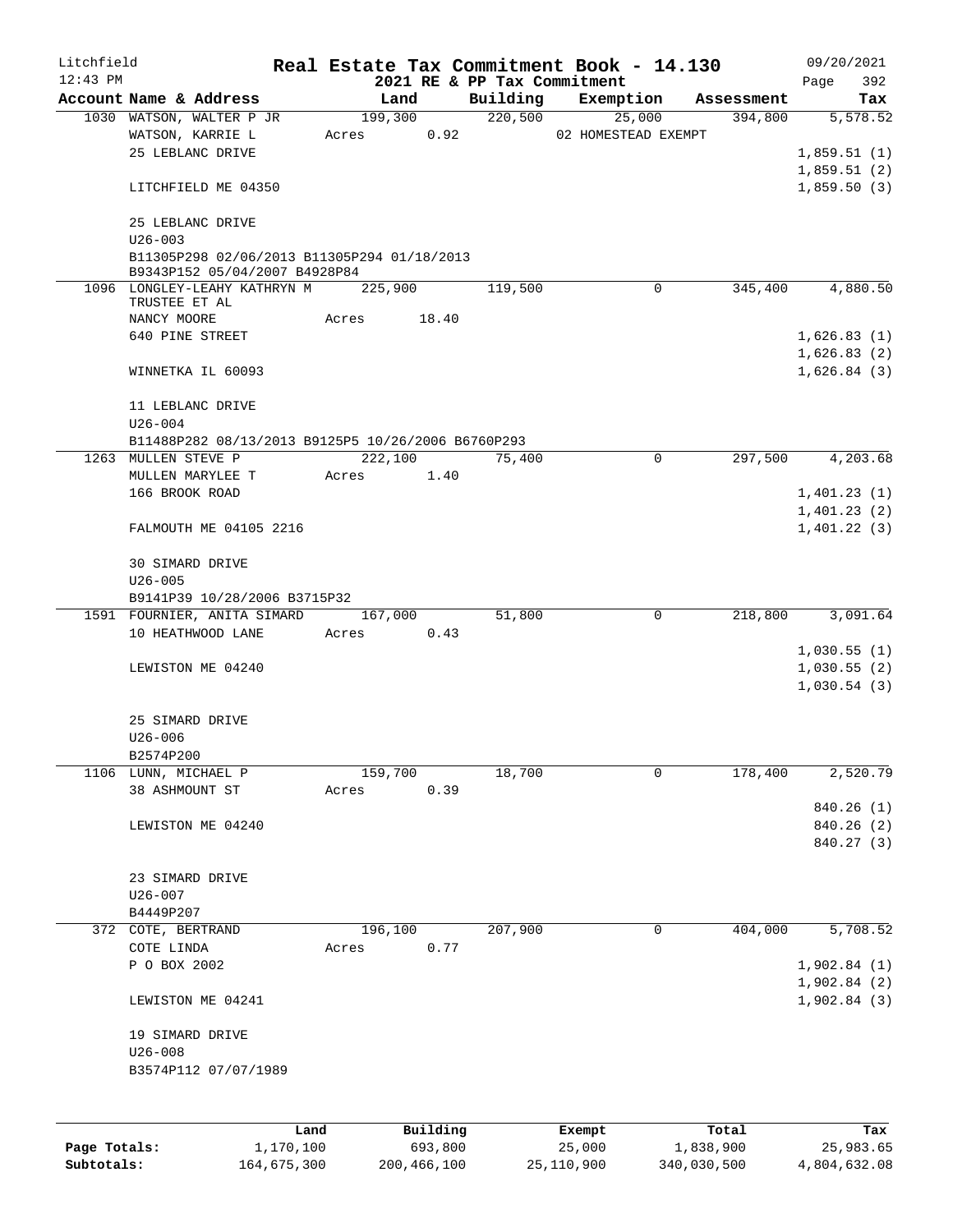| Litchfield |                                             |         |      |                             | Real Estate Tax Commitment Book - 14.130 |            | 09/20/2021                 |
|------------|---------------------------------------------|---------|------|-----------------------------|------------------------------------------|------------|----------------------------|
| $12:43$ PM |                                             |         |      | 2021 RE & PP Tax Commitment |                                          |            | 393<br>Page                |
|            | Account Name & Address                      | Land    |      | Building                    | Exemption                                | Assessment | Tax                        |
|            | 225 BROWN, EMILY J                          | 186,500 |      | 125,300                     | $\Omega$                                 | 311,800    | 4,405.73                   |
|            | 29 HIDDEN BAY DRIVE                         | Acres   | 1.01 |                             |                                          |            |                            |
|            |                                             |         |      |                             |                                          |            | 1,468.58(1)                |
|            | SOUTH DARTMOUTH MA<br>02748                 |         |      |                             |                                          |            | 1,468.58(2)                |
|            |                                             |         |      |                             |                                          |            | 1,468.57(3)                |
|            | 15 SIMARD DRIVE                             |         |      |                             |                                          |            |                            |
|            | $U26 - 009$                                 |         |      |                             |                                          |            |                            |
|            | B13817P74 11/30/2020 B13395P324 11/06/2019  |         |      |                             |                                          |            |                            |
|            | 996 THE LANDRY FAMILY                       | 93,500  |      | 97,600                      | 0                                        | 191,100    | 2,700.24                   |
|            | PARTNESHIP                                  |         |      |                             |                                          |            |                            |
|            | 158 HADFIELD ROAD                           | Acres   | 1.27 |                             |                                          |            |                            |
|            |                                             |         |      |                             |                                          |            | 900.08(1)                  |
|            | MINOT ME 04258                              |         |      |                             |                                          |            | 900.08(2)                  |
|            |                                             |         |      |                             |                                          |            | 900.08(3)                  |
|            | 20 RUSSELL DRIVE                            |         |      |                             |                                          |            |                            |
|            | $U27 - 001$                                 |         |      |                             |                                          |            |                            |
|            | B13934P225 03/18/2021                       |         |      |                             |                                          |            |                            |
|            | 1704 CAMP TACOMA COTTAGES,                  | 257,600 |      | 191,700                     | $\mathbf 0$                              | 449,300    | 6,348.61                   |
|            | LLC.<br>2204 HALLOWELL                      | Acres   | 1.67 |                             |                                          |            |                            |
|            | LITCHFIELD ROAD                             |         |      |                             |                                          |            |                            |
|            |                                             |         |      |                             |                                          |            | 2,116.20(1)                |
|            | LITCHFIELD ME 04350                         |         |      |                             |                                          |            | 2,116.20(2)                |
|            |                                             |         |      |                             |                                          |            | 2,116.21(3)                |
|            |                                             |         |      |                             |                                          |            |                            |
|            | 24 RUSSELL DRIVE<br>$U27 - 002$             |         |      |                             |                                          |            |                            |
|            | B13728P253 09/28/2020 B13728P250 09/28/2020 |         |      |                             |                                          |            |                            |
|            | 20 ALLEN CAROLINE, ALLEN                    | 218,400 |      | 95,400                      | 0                                        | 313,800    | 4,433.99                   |
|            | RICHARD ET AL                               |         |      |                             |                                          |            |                            |
|            | SEE DEED FOR ADDITIONAL Acres               |         | 1.31 |                             |                                          |            |                            |
|            | OWNERS<br>P O BOX 335                       |         |      |                             |                                          |            |                            |
|            | 13 MAPLE STREET                             |         |      |                             |                                          |            | 1,478.00(1)<br>1,478.00(2) |
|            | MONMOUTH ME 04259                           |         |      |                             |                                          |            | 1,477.99(3)                |
|            |                                             |         |      |                             |                                          |            |                            |
|            | 25 RUSSELL DRIVE                            |         |      |                             |                                          |            |                            |
|            | U27-002A                                    |         |      |                             |                                          |            |                            |
|            | B12471P219 11/08/2016 B12471P217 11/08/2016 |         |      |                             |                                          |            |                            |
|            | 60 AWALT TRUST, HUGH &                      | 186,400 |      | 78,700                      | 0                                        | 265,100    | 3,745.86                   |
|            | MARJORIE                                    |         |      |                             |                                          |            |                            |
|            | C/O PETE MCLAUGHLIN<br>13400 MCRINES ROAD   | Acres   | 1.27 |                             |                                          |            | 1,248.62(1)                |
|            |                                             |         |      |                             |                                          |            | 1,248.62(2)                |
|            | EDMOND OK 73013                             |         |      |                             |                                          |            | 1, 248.62(3)               |
|            |                                             |         |      |                             |                                          |            |                            |
|            | 64 STEVENS DRIVE                            |         |      |                             |                                          |            |                            |
|            | $U27 - 003$                                 |         |      |                             |                                          |            |                            |
|            | B5459P89                                    |         |      |                             |                                          |            |                            |

|              | Land        | Building    | Exempt     | Total       | Tax          |
|--------------|-------------|-------------|------------|-------------|--------------|
| Page Totals: | 942,400     | 588,700     |            | 1,531,100   | 21,634.43    |
| Subtotals:   | 165,617,700 | 201,054,800 | 25,110,900 | 341,561,600 | 4,826,266.51 |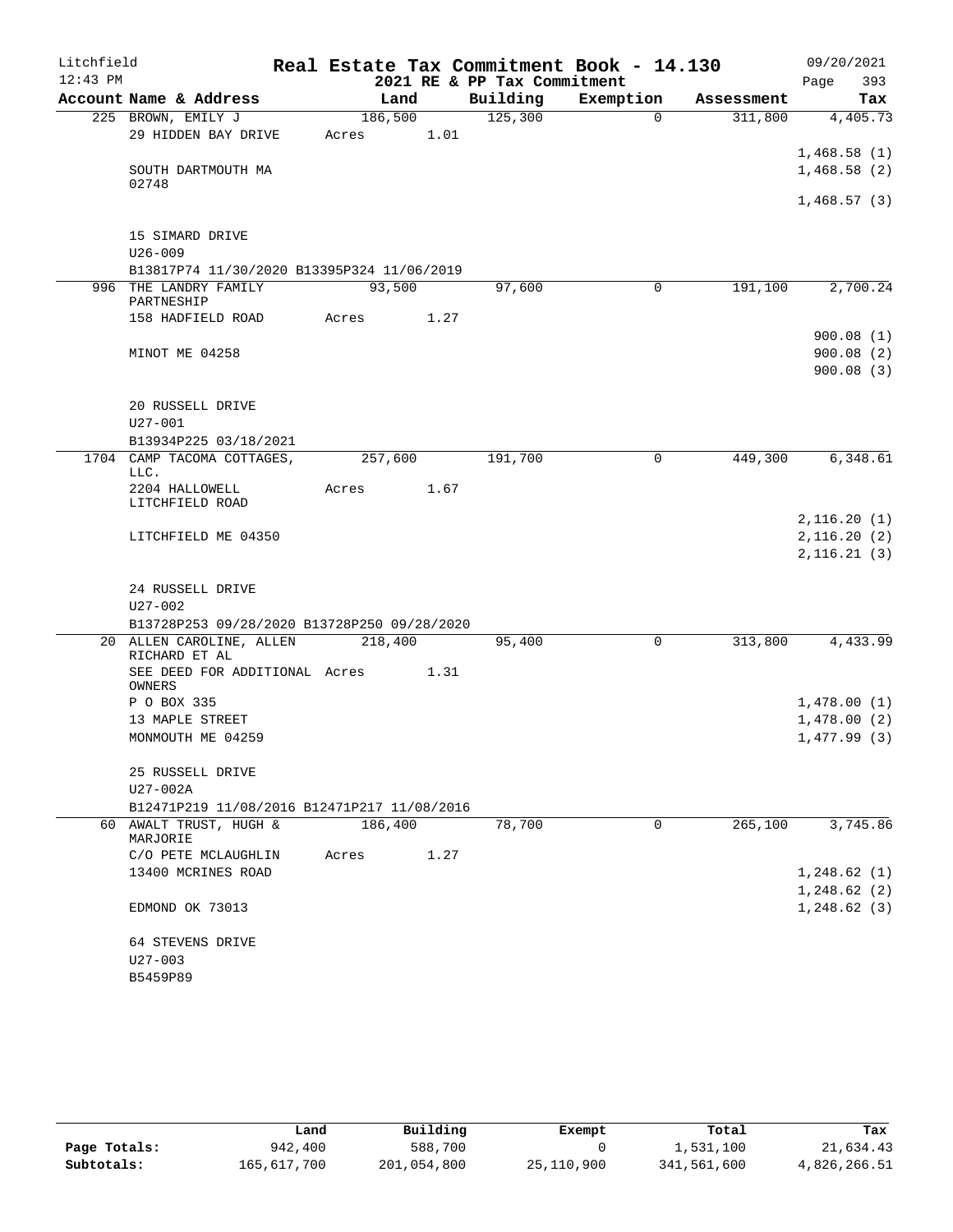| Litchfield |                                                      |         |       |                             | Real Estate Tax Commitment Book - 14.130 |                        | 09/20/2021  |
|------------|------------------------------------------------------|---------|-------|-----------------------------|------------------------------------------|------------------------|-------------|
| $12:43$ PM |                                                      |         |       | 2021 RE & PP Tax Commitment |                                          |                        | 394<br>Page |
|            | Account Name & Address                               | Land    |       | Building                    | Exemption                                | Assessment             | Tax         |
|            | 1812 WARD, STEPHEN                                   | 401,300 | 22.00 | 419,700                     | $\Omega$                                 | 821,000                | 11,600.73   |
|            | WARD DEBORAH<br>575 OSGOOD ST                        | Acres   |       |                             |                                          |                        | 3,866.91(1) |
|            | APT 3101                                             |         |       |                             |                                          |                        | 3,866.91(2) |
|            | NORTH ANDOVER MA 02712                               |         |       |                             |                                          |                        | 3,866.91(3) |
|            |                                                      |         |       |                             |                                          |                        |             |
|            | 65 STEVENS DRIVE                                     |         |       |                             |                                          |                        |             |
|            | $U27 - 005$                                          |         |       |                             |                                          |                        |             |
|            | B3800P71 09/14/1990                                  |         |       |                             |                                          |                        |             |
|            | 770 GOWELL, CLARENCE III                             | 181,300 |       | 27,100                      | 0                                        | 208,400                | 2,944.69    |
|            | GOWELL, BOBBI JO                                     | Acres   | 1.93  |                             |                                          |                        |             |
|            | PO Box 127                                           |         |       |                             |                                          |                        | 981.56 (1)  |
|            |                                                      |         |       |                             |                                          |                        | 981.56(2)   |
|            | LITCHFIELD ME 04350                                  |         |       |                             |                                          |                        | 981.57 (3)  |
|            |                                                      |         |       |                             |                                          |                        |             |
|            | 40 RUSTIC DRIVE                                      |         |       |                             |                                          |                        |             |
|            | $U27 - 006$                                          |         |       |                             |                                          |                        |             |
|            | B13663P270                                           |         |       |                             |                                          |                        |             |
|            | 1590 SIDMAN FAMILY TRUST                             | 45,300  |       | 54,800                      | 0                                        | 100,100                | 1,414.41    |
|            | 1800 RANCH ROAD                                      | Acres   | 0.20  |                             |                                          |                        |             |
|            |                                                      |         |       |                             |                                          |                        | 471.47 (1)  |
|            | STEAMBOAT SPRINGS CO                                 |         |       |                             |                                          |                        | 471.47 (2)  |
|            | 80487                                                |         |       |                             |                                          |                        |             |
|            |                                                      |         |       |                             |                                          |                        | 471.47 (3)  |
|            | 46 RUSTIC DRIVE                                      |         |       |                             |                                          |                        |             |
|            | U27-007                                              |         |       |                             |                                          |                        |             |
|            | B5050P248                                            |         |       |                             |                                          |                        |             |
|            | 1779 VACHON, DONNA L                                 | 194,500 |       | 38,300                      | 0                                        | 232,800                | 3,289.46    |
|            | 38 LONGBOW COURT                                     | Acres   | 1.22  |                             |                                          |                        |             |
|            |                                                      |         |       |                             |                                          |                        | 1,096.49(1) |
|            | AUBURN ME 04210                                      |         |       |                             |                                          |                        | 1,096.49(2) |
|            |                                                      |         |       |                             |                                          |                        | 1,096.48(3) |
|            |                                                      |         |       |                             |                                          |                        |             |
|            | 48 RUSTIC DRIVE                                      |         |       |                             |                                          |                        |             |
|            | $U27 - 008$                                          |         |       |                             |                                          |                        |             |
|            | B4612P220                                            |         |       |                             |                                          |                        |             |
|            | 701 GOWELL, PATRICIA A                               | 147,800 |       | 99,900                      | 25,000                                   | $2\overline{22}$ , 700 | 3,146.75    |
|            | GOWELL, PERCY G                                      | Acres   | 0.30  |                             | 02 HOMESTEAD EXEMPT                      |                        |             |
|            | 50 RUSTIC DRIVE                                      |         |       |                             |                                          |                        | 1,048.92(1) |
|            |                                                      |         |       |                             |                                          |                        | 1,048.92(2) |
|            | LITCHFIELD ME 04350                                  |         |       |                             |                                          |                        | 1,048.91(3) |
|            |                                                      |         |       |                             |                                          |                        |             |
|            | 50 RUSTIC DRIVE<br>$U27 - 009$                       |         |       |                             |                                          |                        |             |
|            | B12523P156 01/23/2017 B7973P302 04/27/2004 B3935P313 |         |       |                             |                                          |                        |             |
|            | 276 CYR, DONALD A                                    | 217,100 |       | 66,500                      | 0                                        | 283,600                | 4,007.27    |
|            | CYR, KAREN J                                         | Acres   | 2.54  |                             |                                          |                        |             |
|            | 14 MURCH ROAD                                        |         |       |                             |                                          |                        | 1,335.76(1) |
|            |                                                      |         |       |                             |                                          |                        | 1,335.76(2) |
|            | FREEPORT NE 04032 6734                               |         |       |                             |                                          |                        | 1,335.75(3) |
|            |                                                      |         |       |                             |                                          |                        |             |
|            | 60 RUSTIC DRIVE                                      |         |       |                             |                                          |                        |             |
|            | $U27 - 010$                                          |         |       |                             |                                          |                        |             |
|            | B2423P1 05/30/2003                                   |         |       |                             |                                          |                        |             |
|            |                                                      |         |       |                             |                                          |                        |             |
|            |                                                      |         |       |                             |                                          |                        |             |

|              | Land        | Building    | Exempt       | Total       | Tax          |
|--------------|-------------|-------------|--------------|-------------|--------------|
| Page Totals: | 1,187,300   | 706,300     | 25,000       | 1,868,600   | 26,403.31    |
| Subtotals:   | 166,805,000 | 201,761,100 | 25, 135, 900 | 343,430,200 | 4,852,669.82 |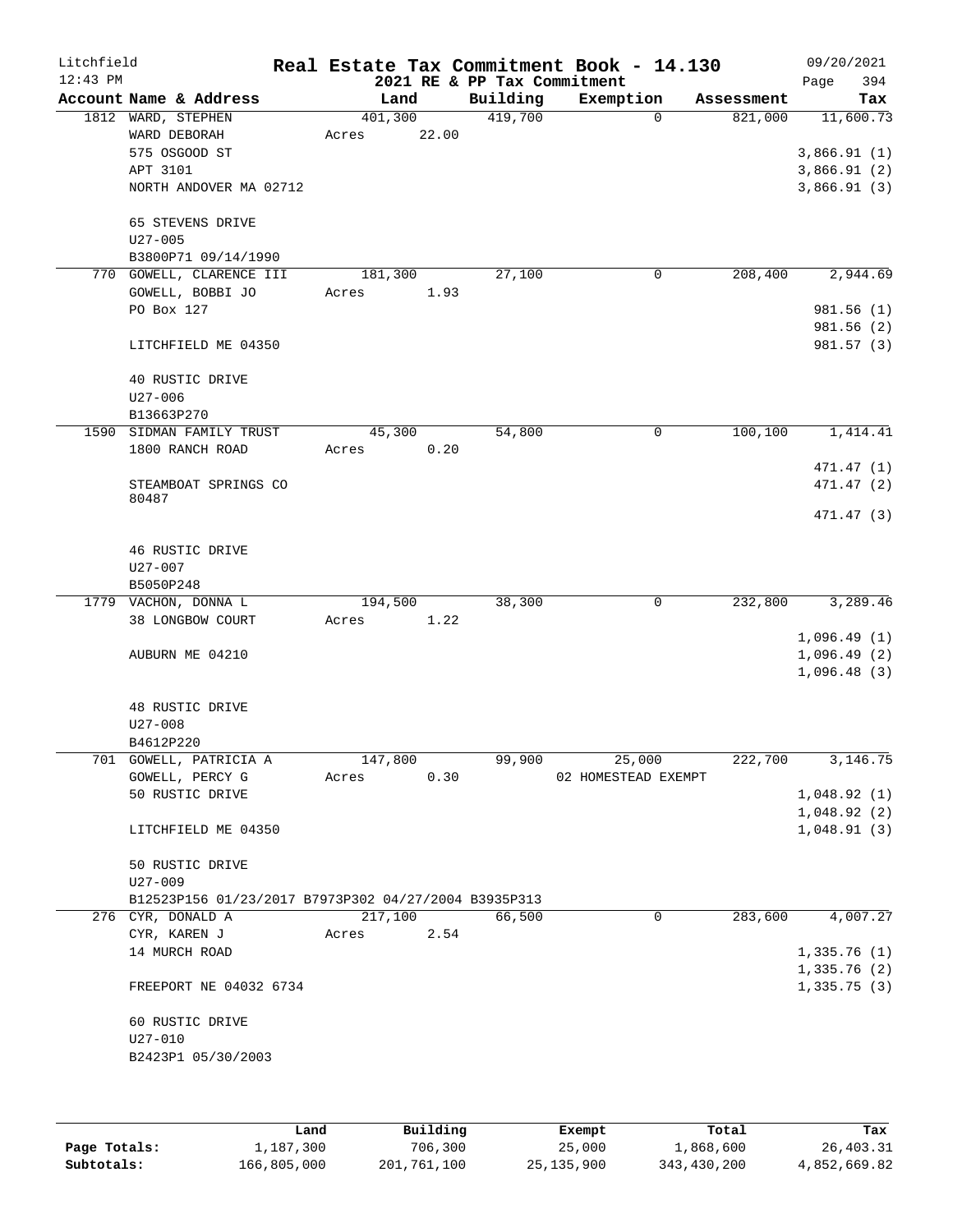| Litchfield   |                                                                            |             |                |               |                             | Real Estate Tax Commitment Book - 14.130 |                                  | 09/20/2021             |
|--------------|----------------------------------------------------------------------------|-------------|----------------|---------------|-----------------------------|------------------------------------------|----------------------------------|------------------------|
| $12:43$ PM   |                                                                            |             |                |               | 2021 RE & PP Tax Commitment |                                          |                                  | 395<br>Page            |
|              | Account Name & Address<br>1822 WATERMAN, DONALD M                          |             | Land<br>53,200 |               | Building<br>0               | Exemption                                | Assessment<br>53,200<br>$\Omega$ | Tax<br>751.72          |
|              | 78 GARDINER ROAD                                                           |             | Acres          | 5.40          |                             |                                          |                                  |                        |
|              |                                                                            |             |                |               |                             |                                          |                                  | 250.57(1)              |
|              | WALES ME 04280 3308                                                        |             |                |               |                             |                                          |                                  | 250.57(2)              |
|              |                                                                            |             |                |               |                             |                                          |                                  | 250.58(3)              |
|              | WATERMAN DRIVE                                                             |             |                |               |                             |                                          |                                  |                        |
|              | $U27 - 011$                                                                |             |                |               |                             |                                          |                                  |                        |
|              | B4237P51                                                                   |             |                |               |                             |                                          |                                  |                        |
|              | 129 TURCOTTE, RYAN R                                                       |             | 169,700        |               | 28,400                      |                                          | 198,100<br>0                     | 2,799.15               |
|              | TURCOTTE, JESSICA M                                                        |             | Acres          | 0.28          |                             |                                          |                                  |                        |
|              | <b>35 NORTH EVERGREEN</b>                                                  |             |                |               |                             |                                          |                                  | 933.05(1)              |
|              | DRIVE                                                                      |             |                |               |                             |                                          |                                  |                        |
|              | LITCHFIELD ME 04350                                                        |             |                |               |                             |                                          |                                  | 933.05(2)<br>933.05(3) |
|              |                                                                            |             |                |               |                             |                                          |                                  |                        |
|              | 331 PEACEPIPE DRIVE                                                        |             |                |               |                             |                                          |                                  |                        |
|              | $U28 - 001$                                                                |             |                |               |                             |                                          |                                  |                        |
|              | B12632P126 06/14/2017 B9505P34 09/20/2007 B9192P311<br>12/21/2006 B6812P98 |             |                |               |                             |                                          |                                  |                        |
|              | 130 RULE MARTY                                                             |             | 95,500         |               | 165,700                     |                                          | $\Omega$<br>261,200              | 3,690.76               |
|              | RULE DOROTHY                                                               |             | Acres          | 0.67          |                             |                                          |                                  |                        |
|              | 205 MAIN STREET                                                            |             |                |               |                             |                                          |                                  | 1, 230.25(1)           |
|              |                                                                            |             |                |               |                             |                                          |                                  | 1, 230.25(2)           |
|              | LISBON FALLS ME 04252                                                      |             |                |               |                             |                                          |                                  | 1, 230.26(3)           |
|              | 5 NORTH EVERGREEN DRIVE                                                    |             |                |               |                             |                                          |                                  |                        |
|              | $U28 - 002$                                                                |             |                |               |                             |                                          |                                  |                        |
|              | B12681P75 08/04/2017 B8608P339 09/16/2005 B6812P98                         |             |                |               |                             |                                          |                                  |                        |
|              | 131 BERUBE, ERNEST                                                         |             |                | 229,500       | 102,000                     | 25,000                                   | 306,500                          | 4,330.85               |
|              | ERNEST T BERUBE LIVING                                                     |             | Acres          | 0.70          |                             | 02 HOMESTEAD EXEMPT                      |                                  |                        |
|              | TRUST<br>341 PEACEPIPE DR                                                  |             |                |               |                             |                                          |                                  | 1,443.62(1)            |
|              | LITCHFIELD ME 04350                                                        |             |                |               |                             |                                          |                                  | 1,443.62(2)            |
|              |                                                                            |             |                |               |                             |                                          |                                  | 1,443.61(3)            |
|              |                                                                            |             |                |               |                             |                                          |                                  |                        |
|              | 341 PEACEPIPE DRIVE<br>$U28 - 003$                                         |             |                |               |                             |                                          |                                  |                        |
|              | B13247P20 03/21/2019 B1619P335                                             |             |                |               |                             |                                          |                                  |                        |
|              | 310 MCDONALD, PATRICK S                                                    |             | 230,200        |               | 163,000                     |                                          | 0<br>393,200                     | 5,555.92               |
|              | MCDONALD, CYNTHIA J                                                        |             | Acres          | 0.78          |                             |                                          |                                  |                        |
|              | 351 PEACEPIPE DR                                                           |             |                |               |                             |                                          |                                  | 1,851.97(1)            |
|              |                                                                            |             |                |               |                             |                                          |                                  | 1,851.97(2)            |
|              | LITCHFIELD ME 04350                                                        |             |                |               |                             |                                          |                                  | 1,851.98(3)            |
|              | 351 PEACEPIPE DRIVE                                                        |             |                |               |                             |                                          |                                  |                        |
|              | $U28 - 006$                                                                |             |                |               |                             |                                          |                                  |                        |
|              | B13022P42 09/07/2018                                                       |             |                |               |                             |                                          |                                  |                        |
|              | 1133 STURTEVANT, BRIAN                                                     |             | 328,900        |               | 250,000                     | 25,000                                   | 553,900                          | 7,826.61               |
|              | 369 PEACEPIPE DRIVE                                                        |             | Acres          | 1.41          |                             | 02 HOMESTEAD EXEMPT                      |                                  |                        |
|              |                                                                            |             |                |               |                             |                                          |                                  | 2,608.87(1)            |
|              | LITCHFIELD ME 04350                                                        |             |                |               |                             |                                          |                                  | 2,608.87(2)            |
|              |                                                                            |             |                |               |                             |                                          |                                  | 2,608.87(3)            |
|              | 369 PEACEPIPE DRIVE                                                        |             |                |               |                             |                                          |                                  |                        |
|              | $U28 - 007$                                                                |             |                |               |                             |                                          |                                  |                        |
|              | B12587P153 04/20/2017 B9563P331 11/14/2007 B1460P830                       |             |                |               |                             |                                          |                                  |                        |
|              | 11/02/1967                                                                 |             |                |               |                             |                                          |                                  |                        |
|              |                                                                            | Land        |                | Building      |                             | Exempt                                   | Total                            | Tax                    |
| Page Totals: |                                                                            | 1,107,000   |                | 709,100       |                             | 50,000                                   | 1,766,100                        | 24,955.01              |
| Subtotals:   |                                                                            | 167,912,000 |                | 202, 470, 200 |                             | 25, 185, 900                             | 345, 196, 300                    | 4,877,624.83           |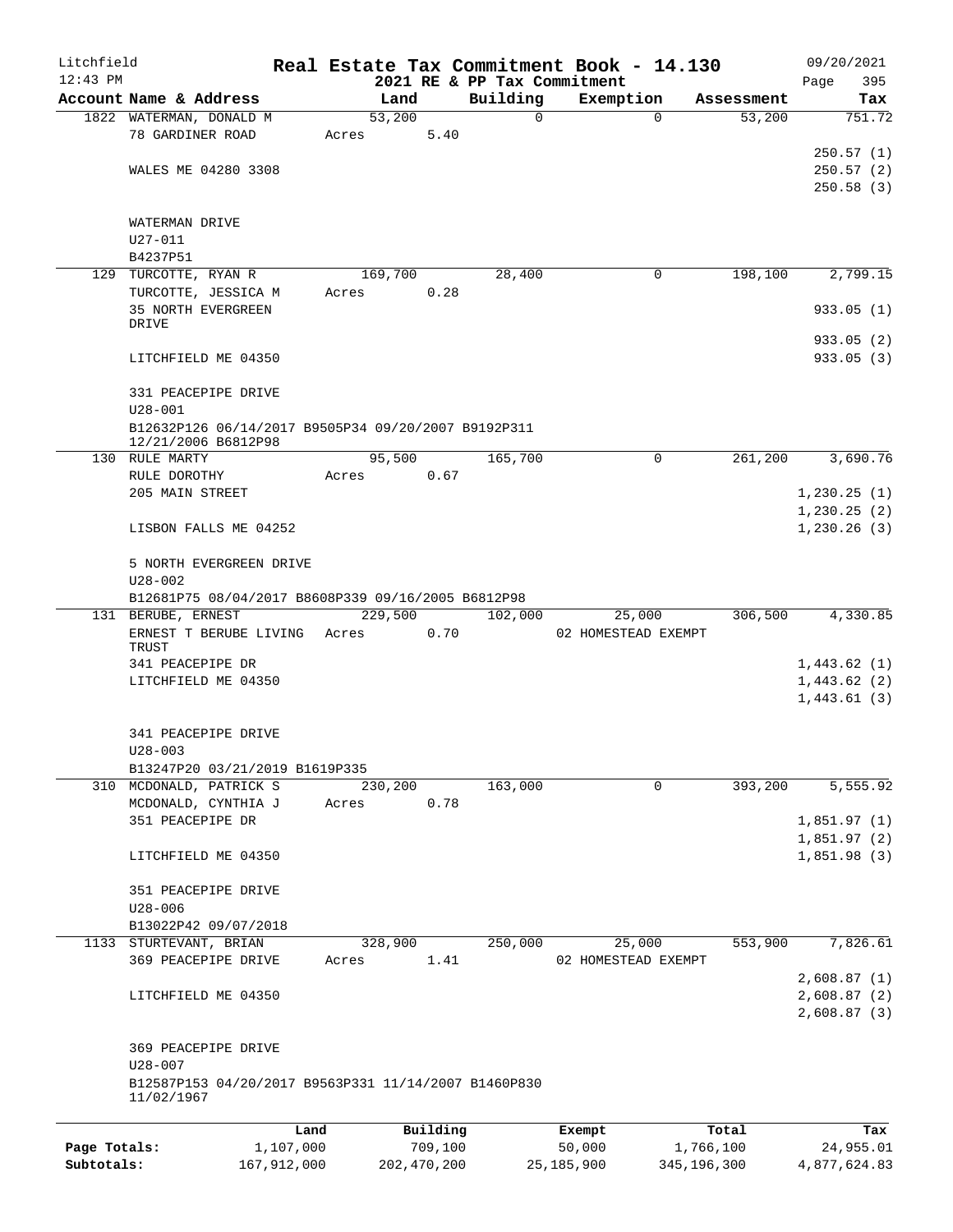| Litchfield   |                                                                    |       |                 |                             | Real Estate Tax Commitment Book - 14.130 |                       | 09/20/2021                 |
|--------------|--------------------------------------------------------------------|-------|-----------------|-----------------------------|------------------------------------------|-----------------------|----------------------------|
| $12:43$ PM   |                                                                    |       |                 | 2021 RE & PP Tax Commitment |                                          |                       | 396<br>Page                |
|              | Account Name & Address<br>1273 GRISWOLD, CHARLES H III             |       | Land<br>230,500 | 88,500                      | Building Exemption<br>$\Omega$           | Assessment<br>319,000 | Tax<br>4,507.47            |
|              | REVOCABLE TRUST                                                    |       |                 |                             |                                          |                       |                            |
|              | 5 SERENITY LANE                                                    | Acres | 0.71            |                             |                                          |                       |                            |
|              |                                                                    |       |                 |                             |                                          |                       | 1,502.49(1)                |
|              | ANDOVER MA 01810                                                   |       |                 |                             |                                          |                       | 1,502.49(2)<br>1,502.49(3) |
|              |                                                                    |       |                 |                             |                                          |                       |                            |
|              | 381 PEACEPIPE DRIVE                                                |       |                 |                             |                                          |                       |                            |
|              | $U28 - 008$                                                        |       |                 |                             |                                          |                       |                            |
|              | B10474P236 07/19/2010 B1799P123 03/18/1975 B1700P336<br>01/09/1974 |       |                 |                             |                                          |                       |                            |
|              | 1095 TIMMERMAN, GENIS R                                            |       | 95,600          | 237,600                     | 31,000                                   | 302,200               | 4,270.09                   |
|              | 24 NORTH LAKEVIEW DR                                               | Acres | 0.70            |                             | 02 HOMESTEAD EXEMPT                      |                       |                            |
|              |                                                                    |       |                 |                             | 12 WW2 Vet Res.                          |                       | 1,423.36(1)                |
|              | LITCHFIELD ME 04350                                                |       |                 |                             |                                          |                       | 1,423.36(2)                |
|              |                                                                    |       |                 |                             |                                          |                       | 1,423.37(3)                |
|              |                                                                    |       |                 |                             |                                          |                       |                            |
|              | 24 NORTH LAKEVIEW DRIVE<br>U28-009A                                |       |                 |                             |                                          |                       |                            |
|              | B12919P333 05/25/2018 B6616P330 08/31/2001                         |       |                 |                             |                                          |                       |                            |
|              | 1654 LANGIS, CHRISTOPHER                                           |       | 95,300          | 103,900                     | $\Omega$                                 | 199,200               | 2,814.70                   |
|              | 99 WILLARD ROAD                                                    | Acres | 0.60            |                             |                                          |                       |                            |
|              |                                                                    |       |                 |                             |                                          |                       | 938.23(1)                  |
|              | AUBURN ME 04210                                                    |       |                 |                             |                                          |                       | 938.23(2)                  |
|              |                                                                    |       |                 |                             |                                          |                       | 938.24 (3)                 |
|              | 28 NORTH LAKEVIEW DRIVE                                            |       |                 |                             |                                          |                       |                            |
|              | U28-009B                                                           |       |                 |                             |                                          |                       |                            |
|              | B13775P283 11/02/2020                                              |       |                 |                             |                                          |                       |                            |
|              | 301 BROSIOUS, CHRISTIAN                                            |       | 97,100          | 123,500                     | 25,000                                   | 195,600               | 2,763.83                   |
|              | 378 PEACEPIPE DRIVE                                                |       | Acres 1.20      |                             | 02 HOMESTEAD EXEMPT                      |                       |                            |
|              | LITCHFIELD ME 04350                                                |       |                 |                             |                                          |                       | 921.28(1)<br>921.28(2)     |
|              |                                                                    |       |                 |                             |                                          |                       | 921.27(3)                  |
|              |                                                                    |       |                 |                             |                                          |                       |                            |
|              | 378 PEACEPIPE DRIVE                                                |       |                 |                             |                                          |                       |                            |
|              | U28-009C                                                           |       |                 |                             |                                          |                       |                            |
|              | B11079P39 06/20/2012<br>1337 BODWELL, WILLIAM E II                 |       | 227,500         |                             | 0                                        |                       |                            |
|              | 135 MAINE STREET                                                   | Acres | 0.65            | 60,000                      |                                          | 287,500               | 4,062.38                   |
|              | PMB 127                                                            |       |                 |                             |                                          |                       | 1,354.13(1)                |
|              | BRUNSWICK ME 04011                                                 |       |                 |                             |                                          |                       | 1,354.13(2)                |
|              |                                                                    |       |                 |                             |                                          |                       | 1,354.12(3)                |
|              |                                                                    |       |                 |                             |                                          |                       |                            |
|              | 397 PEACEPIPE DRIVE                                                |       |                 |                             |                                          |                       |                            |
|              | $U28 - 010$<br>B12015P162 06/19/2015 B2587P31 07/15/1983           |       |                 |                             |                                          |                       |                            |
|              | 1895 O'CONNOR, SARA                                                |       | 95,600          | 156,000                     | 0                                        | 251,600               | 3,555.11                   |
|              | O'CONNOR, GLENN                                                    | Acres | 0.69            |                             |                                          |                       |                            |
|              | GLENN P O'CONNOR FAMILY                                            |       |                 |                             |                                          |                       | 1,185.04(1)                |
|              | REV TRUST<br>25 CAVANAUGH ROAD                                     |       |                 |                             |                                          |                       | 1, 185.04(2)               |
|              | LISA A OCONNOR FAMILY                                              |       |                 |                             |                                          |                       | 1, 185.03(3)               |
|              | REV TRUST                                                          |       |                 |                             |                                          |                       |                            |
|              | BRAINTREE MA 02184                                                 |       |                 |                             |                                          |                       |                            |
|              | 398 PEACEPIPE DRIVE                                                |       |                 |                             |                                          |                       |                            |
|              | $U28 - 011$<br>B13226P33 03/01/2019 B1325P220 03/07/2013           |       |                 |                             |                                          |                       |                            |
|              |                                                                    |       |                 |                             |                                          |                       |                            |
|              |                                                                    | Land  | Building        |                             | Exempt                                   | Total                 | Tax                        |
| Page Totals: | 841,600                                                            |       | 769,500         |                             | 56,000                                   | 1,555,100             | 21,973.58                  |
| Subtotals:   | 168,753,600                                                        |       | 203, 239, 700   |                             | 25, 241, 900                             | 346,751,400           | 4,899,598.41               |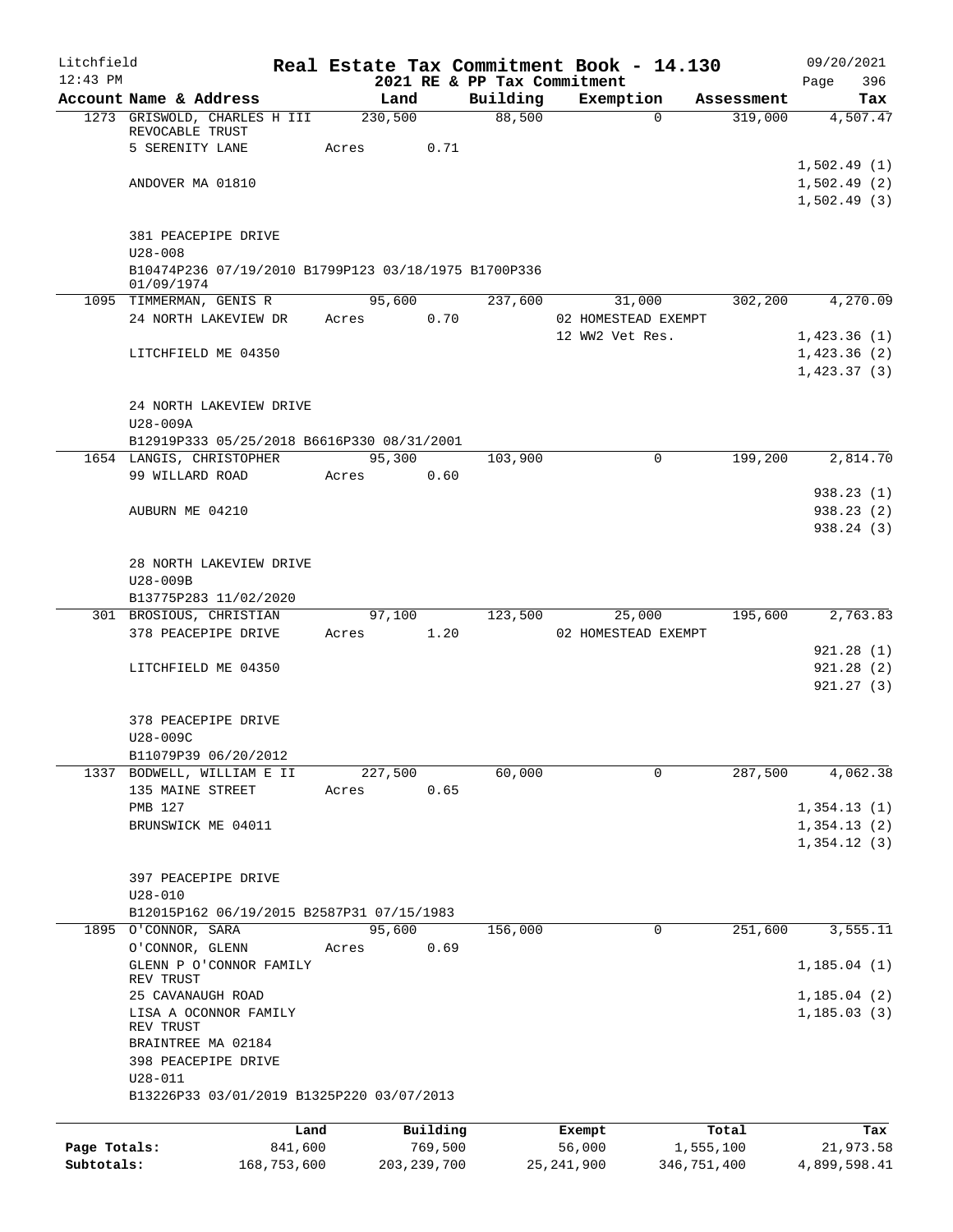| Litchfield   |                                                                                                    |               |       |             |         |                             | Real Estate Tax Commitment Book - 14.130 |             |            |              | 09/20/2021   |
|--------------|----------------------------------------------------------------------------------------------------|---------------|-------|-------------|---------|-----------------------------|------------------------------------------|-------------|------------|--------------|--------------|
| $12:43$ PM   |                                                                                                    |               |       |             |         | 2021 RE & PP Tax Commitment |                                          |             |            | Page         | 397          |
|              | Account Name & Address                                                                             |               |       | Land        |         | Building                    | Exemption                                |             | Assessment |              | Tax          |
|              | 1282 OUELLETTE, JOHN PAUL                                                                          |               |       | 164,200     |         | 39,800                      | $\Omega$                                 |             | 204,000    |              | 2,882.52     |
|              | OUELLETTE, MELISSA J                                                                               |               | Acres |             | 0.26    |                             |                                          |             |            |              |              |
|              | 3 MERRYMEETING DRIVE                                                                               |               |       |             |         |                             |                                          |             |            |              | 960.84(1)    |
|              |                                                                                                    |               |       |             |         |                             |                                          |             |            |              | 960.84(2)    |
|              | TOPSHAM ME 04086                                                                                   |               |       |             |         |                             |                                          |             |            |              | 960.84(3)    |
|              | 403 PEACEPIPE DRIVE<br>$U28 - 012$                                                                 |               |       |             |         |                             |                                          |             |            |              |              |
|              |                                                                                                    |               |       |             |         |                             |                                          |             |            |              |              |
|              | B11852P312 11/07/2014 B11825P17 10/09/2014<br>B10122P304 05/21/2009 B1617P195 06/19/1972 B1280P464 |               |       |             |         |                             |                                          |             |            |              |              |
|              | 08/28/1962                                                                                         |               |       |             |         |                             |                                          |             |            |              |              |
|              | 168 BOSTON, JEFFREY S                                                                              |               |       | 230,100     |         | 133,800                     | $\mathbf 0$                              |             | 363,900    |              | 5,141.91     |
|              | 117 PARKWOOD DRIVE                                                                                 |               | Acres |             | 0.73    |                             |                                          |             |            |              |              |
|              |                                                                                                    |               |       |             |         |                             |                                          |             |            |              | 1,713.97(1)  |
|              | AUGUSTA ME 04330                                                                                   |               |       |             |         |                             |                                          |             |            |              | 1,713.97(2)  |
|              |                                                                                                    |               |       |             |         |                             |                                          |             |            |              |              |
|              |                                                                                                    |               |       |             |         |                             |                                          |             |            |              | 1,713.97(3)  |
|              |                                                                                                    |               |       |             |         |                             |                                          |             |            |              |              |
|              | 417 PEACEPIPE DRIVE                                                                                |               |       |             |         |                             |                                          |             |            |              |              |
|              | $U28 - 013$                                                                                        |               |       |             |         |                             |                                          |             |            |              |              |
|              | B11593P275 12/05/2013 B11593P271 12/05/2013                                                        |               |       |             |         |                             |                                          |             |            |              |              |
|              | B10694P181 03/24/2011 B8483P137 06/29/2005 B3843P6                                                 |               |       |             |         |                             |                                          |             |            |              |              |
|              | 1797 BERUBE, DANIEL W                                                                              |               |       | 95,600      |         | 154,800                     | $\Omega$                                 |             | 250,400    |              | 3,538.15     |
|              | 56 PURGATORY DR                                                                                    |               | Acres |             | 0.70    |                             |                                          |             |            |              |              |
|              |                                                                                                    |               |       |             |         |                             |                                          |             |            | 1, 179.38(1) |              |
|              | LITCHFIELD ME 04350                                                                                |               |       |             |         |                             |                                          |             |            | 1, 179.38(2) |              |
|              |                                                                                                    |               |       |             |         |                             |                                          |             |            |              | 1, 179.39(3) |
|              |                                                                                                    |               |       |             |         |                             |                                          |             |            |              |              |
|              | 420 PEACEPIPE DRIVE                                                                                |               |       |             |         |                             |                                          |             |            |              |              |
|              | $U28 - 014$                                                                                        |               |       |             |         |                             |                                          |             |            |              |              |
|              | B11268P56 12/21/2012 B5028P289 12/01/1995                                                          |               |       |             |         |                             |                                          |             |            |              |              |
|              | 1875 WHITMAN, GAIL E                                                                               |               |       | 78,100      |         |                             | 25,000                                   |             | 92,600     |              | 1,308.44     |
|              |                                                                                                    |               |       |             |         | 39,500                      |                                          |             |            |              |              |
|              | C/O: ELIZABETH WHITMAN Acres                                                                       |               |       |             | 0.30    |                             | 02 HOMESTEAD EXEMPT                      |             |            |              |              |
|              | P.O. BOX 7                                                                                         |               |       |             |         |                             |                                          |             |            |              | 436.15(1)    |
|              | LITCHFIELD ME 04350                                                                                |               |       |             |         |                             |                                          |             |            |              | 436.15(2)    |
|              |                                                                                                    |               |       |             |         |                             |                                          |             |            |              | 436.14(3)    |
|              | 3 NORTH LAKEVIEW DRIVE                                                                             |               |       |             |         |                             |                                          |             |            |              |              |
|              |                                                                                                    |               |       |             |         |                             |                                          |             |            |              |              |
|              | U28-015                                                                                            |               |       |             |         |                             |                                          |             |            |              |              |
|              | B3399P227                                                                                          |               |       |             |         |                             |                                          |             |            |              |              |
|              | 107 HOISINGTON, RYAN Z                                                                             |               |       | 78,100      |         | 39,000                      | 0                                        |             | 117,100    |              | 1,654.62     |
|              | HOISINGTON, KATIE M                                                                                |               | Acres |             | 0.30    |                             |                                          |             |            |              |              |
|              | 8 NORTH LAKEVIEW DR                                                                                |               |       |             |         |                             |                                          |             |            |              | 551.54(1)    |
|              |                                                                                                    |               |       |             |         |                             |                                          |             |            |              | 551.54 (2)   |
|              | LITCHFIELD ME 04350                                                                                |               |       |             |         |                             |                                          |             |            |              | 551.54(3)    |
|              |                                                                                                    |               |       |             |         |                             |                                          |             |            |              |              |
|              | 8 NORTH LAKEVIEW DRIVE                                                                             |               |       |             |         |                             |                                          |             |            |              |              |
|              | $U28 - 017$                                                                                        |               |       |             |         |                             |                                          |             |            |              |              |
|              | B13565P150 05/22/2020 B6672P95 10/25/2001                                                          |               |       |             |         |                             |                                          |             |            |              |              |
|              | 1177 KONS, JAMES A                                                                                 |               |       | 58,100      |         | 0                           | 0                                        |             | 58,100     |              | 820.95       |
|              | BAADE-KONS, GRETCHEN S                                                                             |               | Acres |             | 0.30    |                             |                                          |             |            |              |              |
|              | 56 HUSTON STREET                                                                                   |               |       |             |         |                             |                                          |             |            |              | 273.65(1)    |
|              |                                                                                                    |               |       |             |         |                             |                                          |             |            |              | 273.65(2)    |
|              | LISBON FALLS ME                                                                                    |               |       |             |         |                             |                                          |             |            |              | 273.65(3)    |
|              | 0425204086                                                                                         |               |       |             |         |                             |                                          |             |            |              |              |
|              |                                                                                                    |               |       |             |         |                             |                                          |             |            |              |              |
|              | MARLENE DRIVE                                                                                      |               |       |             |         |                             |                                          |             |            |              |              |
|              | $U28 - 018$                                                                                        |               |       |             |         |                             |                                          |             |            |              |              |
|              | B11832P87 10/23/2014 B5808P8                                                                       |               |       |             |         |                             |                                          |             |            |              |              |
|              |                                                                                                    |               |       |             |         |                             |                                          |             |            |              |              |
|              |                                                                                                    | Land          |       | Building    |         |                             | Exempt                                   | Total       |            |              | Tax          |
| Page Totals: |                                                                                                    | 704,200       |       |             | 406,900 |                             | 25,000                                   | 1,086,100   |            |              | 15, 346.59   |
| Subtotals:   |                                                                                                    | 169, 457, 800 |       | 203,646,600 |         |                             | 25, 266, 900                             | 347,837,500 |            |              | 4,914,945.00 |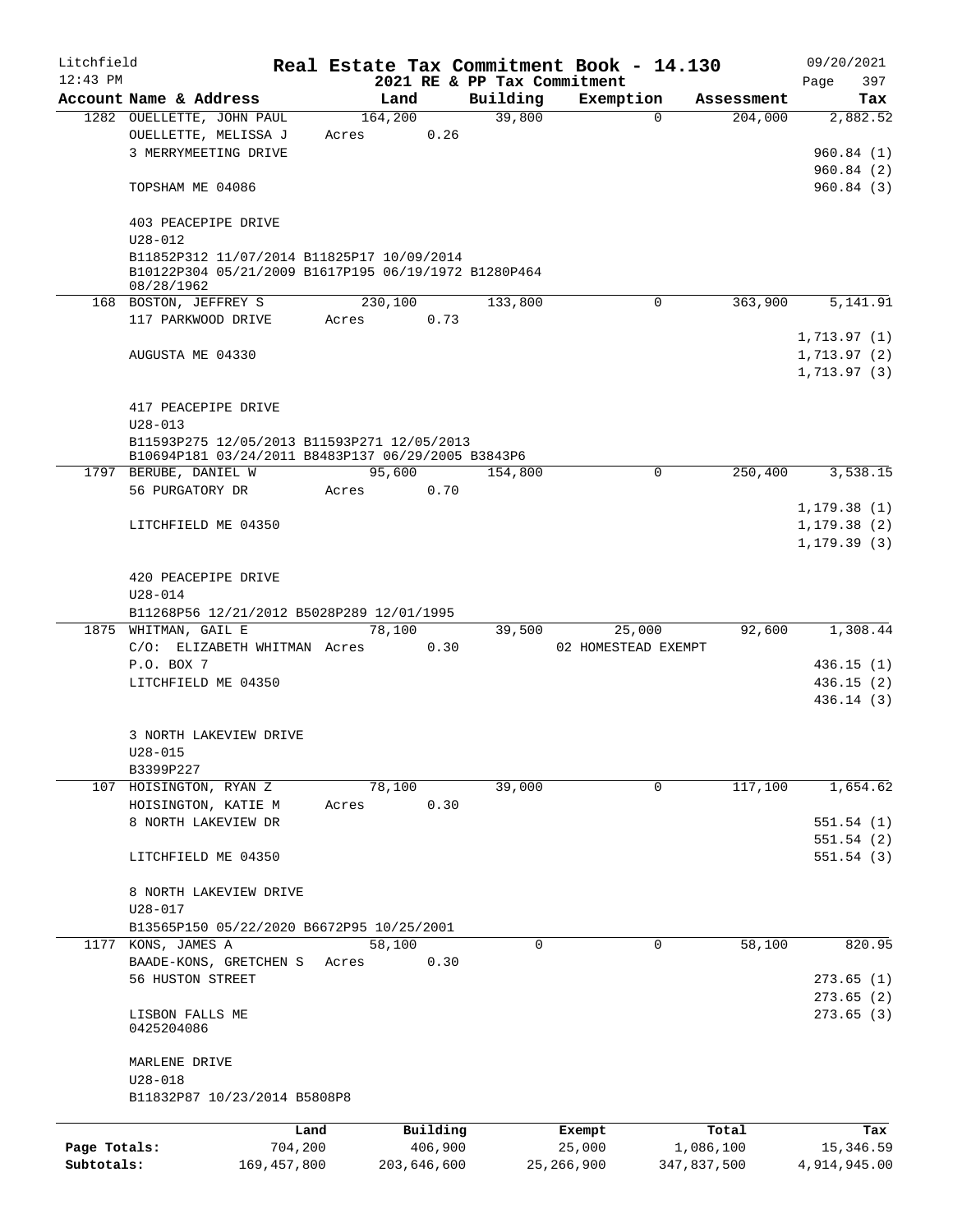| Litchfield   |                                                      |       |        |          |                             | Real Estate Tax Commitment Book - 14.130 |                       | 09/20/2021  |  |  |  |
|--------------|------------------------------------------------------|-------|--------|----------|-----------------------------|------------------------------------------|-----------------------|-------------|--|--|--|
| $12:43$ PM   |                                                      |       |        |          | 2021 RE & PP Tax Commitment |                                          |                       | 398<br>Page |  |  |  |
|              | Account Name & Address                               |       | Land   |          | Building                    | Exemption                                | Assessment            | Tax         |  |  |  |
|              | 2047 WESTON, CONSTANCE                               |       | 56,600 |          | $\mathbf 0$                 |                                          | 56,600<br>$\Omega$    | 799.76      |  |  |  |
|              | 467 PEACEPIPE DRIVE                                  | Acres |        | 0.65     |                             |                                          |                       |             |  |  |  |
|              |                                                      |       |        |          |                             |                                          |                       | 266.59(1)   |  |  |  |
|              | LITCHFIELD ME 04350                                  |       |        |          |                             |                                          |                       | 266.59(2)   |  |  |  |
|              |                                                      |       |        |          |                             |                                          |                       | 266.58(3)   |  |  |  |
|              |                                                      |       |        |          |                             |                                          |                       |             |  |  |  |
|              | PEACEPIPE DRIVE                                      |       |        |          |                             |                                          |                       |             |  |  |  |
|              | $U28 - 019$                                          |       |        |          |                             |                                          |                       |             |  |  |  |
|              | B5438P331                                            |       |        |          |                             |                                          |                       |             |  |  |  |
|              | 1198 METAYER, MARIE                                  |       | 78,100 |          | 54,100                      | 25,000                                   | 107,200               | 1,514.74    |  |  |  |
|              | METAYER, SHAWN                                       | Acres |        | 0.30     |                             | 02 HOMESTEAD EXEMPT                      |                       |             |  |  |  |
|              | 13 N LAKEVIEW DRIVE                                  |       |        |          |                             |                                          |                       | 504.91(1)   |  |  |  |
|              |                                                      |       |        |          |                             |                                          |                       | 504.91(2)   |  |  |  |
|              | LITCHFIELD ME 04350                                  |       |        |          |                             |                                          |                       | 504.92(3)   |  |  |  |
|              |                                                      |       |        |          |                             |                                          |                       |             |  |  |  |
|              | 13 NORTH LAKEVIEW DRIVE                              |       |        |          |                             |                                          |                       |             |  |  |  |
|              | $U28 - 020$                                          |       |        |          |                             |                                          |                       |             |  |  |  |
|              | B4908P94 06/01/1995                                  |       |        |          |                             |                                          |                       |             |  |  |  |
|              | 1926 STURTEVANT, BRIAN                               |       | 95,300 |          | 23,900                      |                                          | 119,200<br>0          | 1,684.30    |  |  |  |
|              | 369 PEACEPIPE DRIVE                                  | Acres |        | 0.60     |                             |                                          |                       |             |  |  |  |
|              |                                                      |       |        |          |                             |                                          |                       | 561.43(1)   |  |  |  |
|              | LITCHFIELD ME 04350                                  |       |        |          |                             |                                          |                       | 561.43(2)   |  |  |  |
|              |                                                      |       |        |          |                             |                                          |                       | 561.44(3)   |  |  |  |
|              |                                                      |       |        |          |                             |                                          |                       |             |  |  |  |
|              | 15 NORTH LAKEVIEW DRIVE                              |       |        |          |                             |                                          |                       |             |  |  |  |
|              | $U28 - 021$                                          |       |        |          |                             |                                          |                       |             |  |  |  |
|              | B12587P153 04/20/2017 B8677P261 11/02/2005 B1561P874 |       |        |          |                             |                                          |                       |             |  |  |  |
|              | 2592 DOIRON, JESSE                                   |       | 61,800 |          | $\Omega$                    |                                          | $\mathbf 0$<br>61,800 | 873.23      |  |  |  |
|              | 25 NORTH LAKEVIEW DRIVE Acres                        |       |        | 0.34     |                             |                                          |                       |             |  |  |  |
|              |                                                      |       |        |          |                             |                                          |                       | 291.08(1)   |  |  |  |
|              | LITCHFIELD ME 04350                                  |       |        |          |                             |                                          |                       | 291.08(2)   |  |  |  |
|              |                                                      |       |        |          |                             |                                          |                       | 291.07(3)   |  |  |  |
|              |                                                      |       |        |          |                             |                                          |                       |             |  |  |  |
|              | NORTH LAKEVIEW DRIVE                                 |       |        |          |                             |                                          |                       |             |  |  |  |
|              | $U28 - 022$                                          |       |        |          |                             |                                          |                       |             |  |  |  |
|              | B12872P149 03/30/2018 B12024P213 06/29/2015          |       |        |          |                             |                                          |                       |             |  |  |  |
|              | B6044P256 09/10/1999                                 |       |        |          |                             |                                          |                       |             |  |  |  |
|              | 376 MOON, ROBERT W JR                                |       | 62,800 |          | 0                           |                                          | 0<br>62,800           | 887.36      |  |  |  |
|              | 168 OLD CHADBOURNE ROAD Acres                        |       |        | 0.35     |                             |                                          |                       |             |  |  |  |
|              |                                                      |       |        |          |                             |                                          |                       | 295.79 (1)  |  |  |  |
|              | LEWISTON ME 04240                                    |       |        |          |                             |                                          |                       | 295.79 (2)  |  |  |  |
|              |                                                      |       |        |          |                             |                                          |                       | 295.78 (3)  |  |  |  |
|              |                                                      |       |        |          |                             |                                          |                       |             |  |  |  |
|              | 29 LAKEVIEW DRIVE                                    |       |        |          |                             |                                          |                       |             |  |  |  |
|              | $U28 - 023$                                          |       |        |          |                             |                                          |                       |             |  |  |  |
|              | B13742P166 10/09/2020                                |       |        |          |                             |                                          |                       |             |  |  |  |
|              | 508 DOIRON, JESSE                                    |       | 81,800 |          | 134,500                     |                                          | 216,300<br>0          | 3,056.32    |  |  |  |
|              | 25 NORTH LAKEVIEW DRIVE Acres                        |       |        | 0.34     |                             |                                          |                       |             |  |  |  |
|              |                                                      |       |        |          |                             |                                          |                       | 1,018.77(1) |  |  |  |
|              | LITCHFIELD ME 04350                                  |       |        |          |                             |                                          |                       | 1,018.77(2) |  |  |  |
|              |                                                      |       |        |          |                             |                                          |                       | 1,018.78(3) |  |  |  |
|              |                                                      |       |        |          |                             |                                          |                       |             |  |  |  |
|              | 25 NORTH LAKEVIEW DRIVE                              |       |        |          |                             |                                          |                       |             |  |  |  |
|              | $U28-023A$                                           |       |        |          |                             |                                          |                       |             |  |  |  |
|              | B12872P149 03/30/2018 B12024P213 06/29/2015          |       |        |          |                             |                                          |                       |             |  |  |  |
|              | B6044P256 09/10/1999                                 |       |        |          |                             |                                          |                       |             |  |  |  |
|              |                                                      |       |        |          |                             |                                          |                       |             |  |  |  |
|              |                                                      |       |        |          |                             |                                          |                       |             |  |  |  |
|              |                                                      | Land  |        | Building |                             | Exempt                                   | Total                 | Tax         |  |  |  |
| Page Totals: | 436,400                                              |       |        | 212,500  |                             | 25,000                                   | 623,900               | 8,815.71    |  |  |  |

**Subtotals:** 169,894,200 203,859,100 25,291,900 348,461,400 4,923,760.71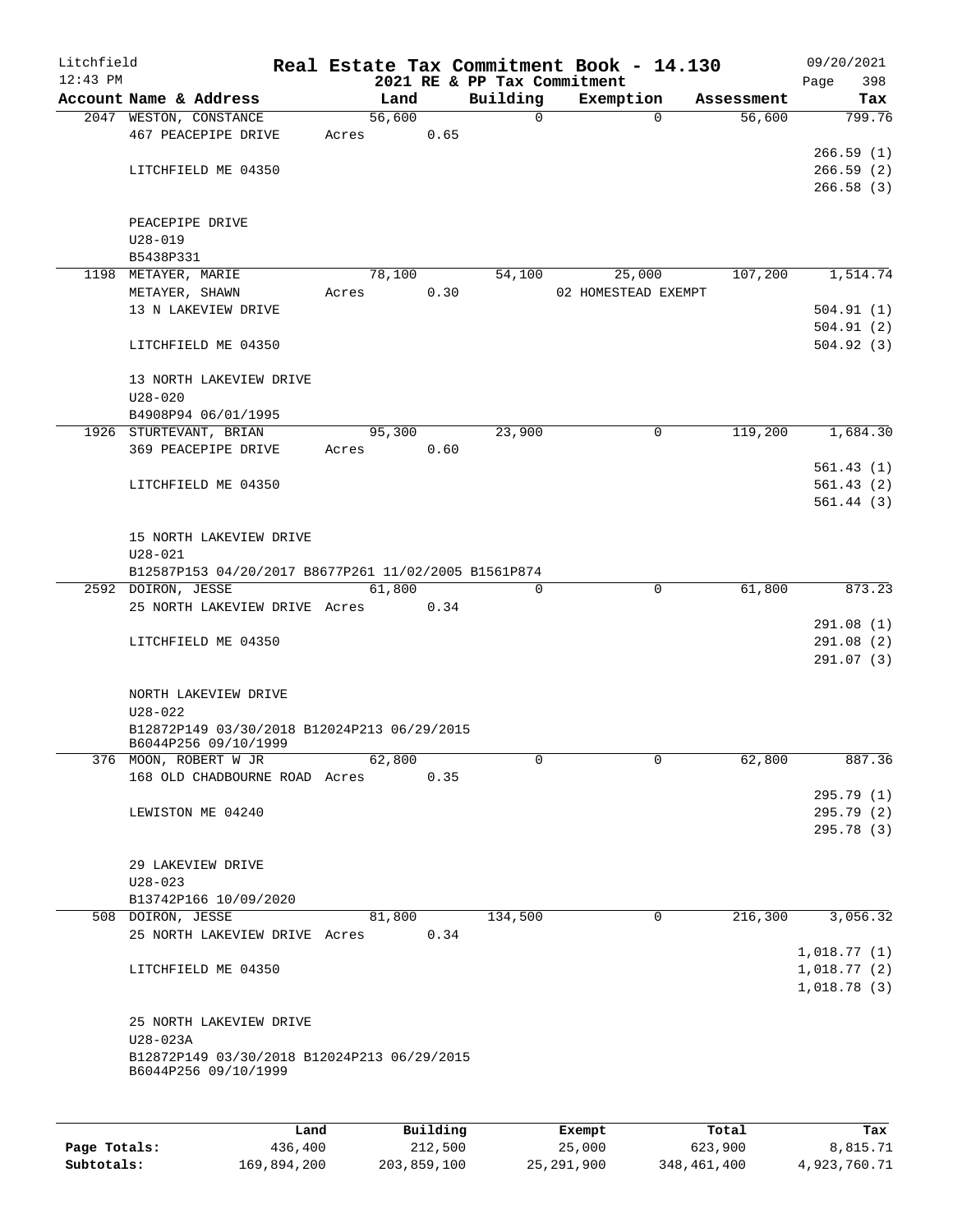| Litchfield<br>$12:43$ PM |                                                   |            |      | 2021 RE & PP Tax Commitment | Real Estate Tax Commitment Book - 14.130 |            | 09/20/2021<br>399<br>Page |
|--------------------------|---------------------------------------------------|------------|------|-----------------------------|------------------------------------------|------------|---------------------------|
|                          | Account Name & Address                            | Land       |      |                             | Building Exemption                       | Assessment | Tax                       |
|                          | 759 RODRIGUE, STEVEN L                            | 96,400     |      | 73,000                      | $\Omega$                                 | 169,400    | 2,393.62                  |
|                          | RODRIGUE, ANNA S                                  | Acres 0.98 |      |                             |                                          |            |                           |
|                          | 1465 RIVER ROAD                                   |            |      |                             |                                          |            | 797.87 (1)                |
|                          |                                                   |            |      |                             |                                          |            | 797.87(2)                 |
|                          | LIVERMORE ME 04253                                |            |      |                             |                                          |            | 797.88 (3)                |
|                          | LAKEVIEW DRIVE                                    |            |      |                             |                                          |            |                           |
|                          | $U28 - 024$                                       |            |      |                             |                                          |            |                           |
|                          | B8161P171 10/14/2004 B7952P111 05/20/2004 B1321P5 |            |      |                             |                                          |            |                           |
|                          | 373 BILLINGS, MARK S                              |            |      | 98,800 147,600              | 25,000                                   | 221,400    | 3,128.38                  |
|                          | 11 SOUTH LAKEVIEW DR                              | Acres 1.77 |      |                             | 02 HOMESTEAD EXEMPT                      |            |                           |
|                          |                                                   |            |      |                             |                                          |            | 1,042.79(1)               |
|                          | LITCHFIELD ME 04350                               |            |      |                             |                                          |            | 1,042.79(2)               |
|                          |                                                   |            |      |                             |                                          |            | 1,042.80(3)               |
|                          | 11 SOUTH LAKEVIEW DRIVE                           |            |      |                             |                                          |            |                           |
|                          | $U28 - 026$                                       |            |      |                             |                                          |            |                           |
|                          | B12681P75 08/04/2017 B5729P327                    |            |      |                             |                                          |            |                           |
|                          | 1449 KANE, MICHAELJ                               | 58,100     |      | $\Omega$                    | $\mathbf 0$                              | 58,100     | 820.95                    |
|                          | 471 PEACEPIPE DRIVE                               | Acres      | 0.30 |                             |                                          |            |                           |
|                          |                                                   |            |      |                             |                                          |            | 273.65(1)                 |
|                          | LITCHFIELD ME 04350                               |            |      |                             |                                          |            | 273.65(2)                 |
|                          |                                                   |            |      |                             |                                          |            | 273.65(3)                 |
|                          |                                                   |            |      |                             |                                          |            |                           |
|                          | LAKEVIEW DRIVE                                    |            |      |                             |                                          |            |                           |
|                          | $U28 - 027$                                       |            |      |                             |                                          |            |                           |
|                          | B7247P313 01/14/2003                              |            |      |                             |                                          |            |                           |
|                          | 2021 WENCKUS, DONNA                               | 61,800     |      | $\Omega$                    | $\mathbf 0$                              | 61,800     | 873.23                    |
|                          | 257 WINDSOR STREET                                | Acres      | 0.34 |                             |                                          |            |                           |
|                          |                                                   |            |      |                             |                                          |            | 291.08(1)                 |
|                          | RANDOLPH ME 04346                                 |            |      |                             |                                          |            | 291.08(2)                 |
|                          |                                                   |            |      |                             |                                          |            | 291.07(3)                 |
|                          |                                                   |            |      |                             |                                          |            |                           |
|                          | LAKEVIEW DRIVE                                    |            |      |                             |                                          |            |                           |
|                          | $U28 - 028$                                       |            |      |                             |                                          |            |                           |
|                          | B13750P290 10/13/2020                             |            |      |                             |                                          |            |                           |
|                          | 2154 BERUBE, AMANDA LYNN                          | 80,900     |      | 60,000                      | 0                                        | 140,900    | 1,990.92                  |
|                          | 8 SOUTH LAKEVIEW DRIVE                            | Acres      | 0.33 |                             |                                          |            |                           |
|                          |                                                   |            |      |                             |                                          |            | 663.64(1)                 |
|                          | LITCHFIELD ME 04350                               |            |      |                             |                                          |            | 663.64(2)                 |
|                          |                                                   |            |      |                             |                                          |            | 663.64(3)                 |
|                          |                                                   |            |      |                             |                                          |            |                           |
|                          | 8 SOUTH LAKEVIEW DRIVE                            |            |      |                             |                                          |            |                           |
|                          | $U28 - 030$                                       |            |      |                             |                                          |            |                           |
|                          | B9303P218 04/03/2007 B6407P154 02/20/2001         |            |      |                             |                                          |            |                           |
|                          | 444 HILL, CHADD                                   | 95,600     |      | 31,200                      | $\overline{0}$                           | 126,800    | 1,791.68                  |
|                          | 68 GETCH HILL LANE                                | Acres      | 0.70 |                             |                                          |            |                           |
|                          |                                                   |            |      |                             |                                          |            | 597.23(1)                 |
|                          | LITCHFIELD ME 04350                               |            |      |                             |                                          |            | 597.23 (2)                |
|                          |                                                   |            |      |                             |                                          |            | 597.22(3)                 |
|                          |                                                   |            |      |                             |                                          |            |                           |
|                          | 19 NORTH EVERGREEN                                |            |      |                             |                                          |            |                           |
|                          | $U28 - 032$                                       |            |      |                             |                                          |            |                           |
|                          | B12160P148 10/13/2015 B12129P116 09/28/2015       |            |      |                             |                                          |            |                           |
|                          | B12012P200 04/24/2015 B6407P22 10/18/2004         |            |      |                             |                                          |            |                           |
|                          |                                                   |            |      |                             |                                          |            |                           |
|                          |                                                   |            |      |                             |                                          |            |                           |
|                          |                                                   |            |      |                             |                                          |            |                           |

|              | Land        | Building    | Exempt     | Total       | Tax          |
|--------------|-------------|-------------|------------|-------------|--------------|
| Page Totals: | 491,600     | 311,800     | 25,000     | 778,400     | 10,998.78    |
| Subtotals:   | 170,385,800 | 204,170,900 | 25,316,900 | 349,239,800 | 4,934,759.49 |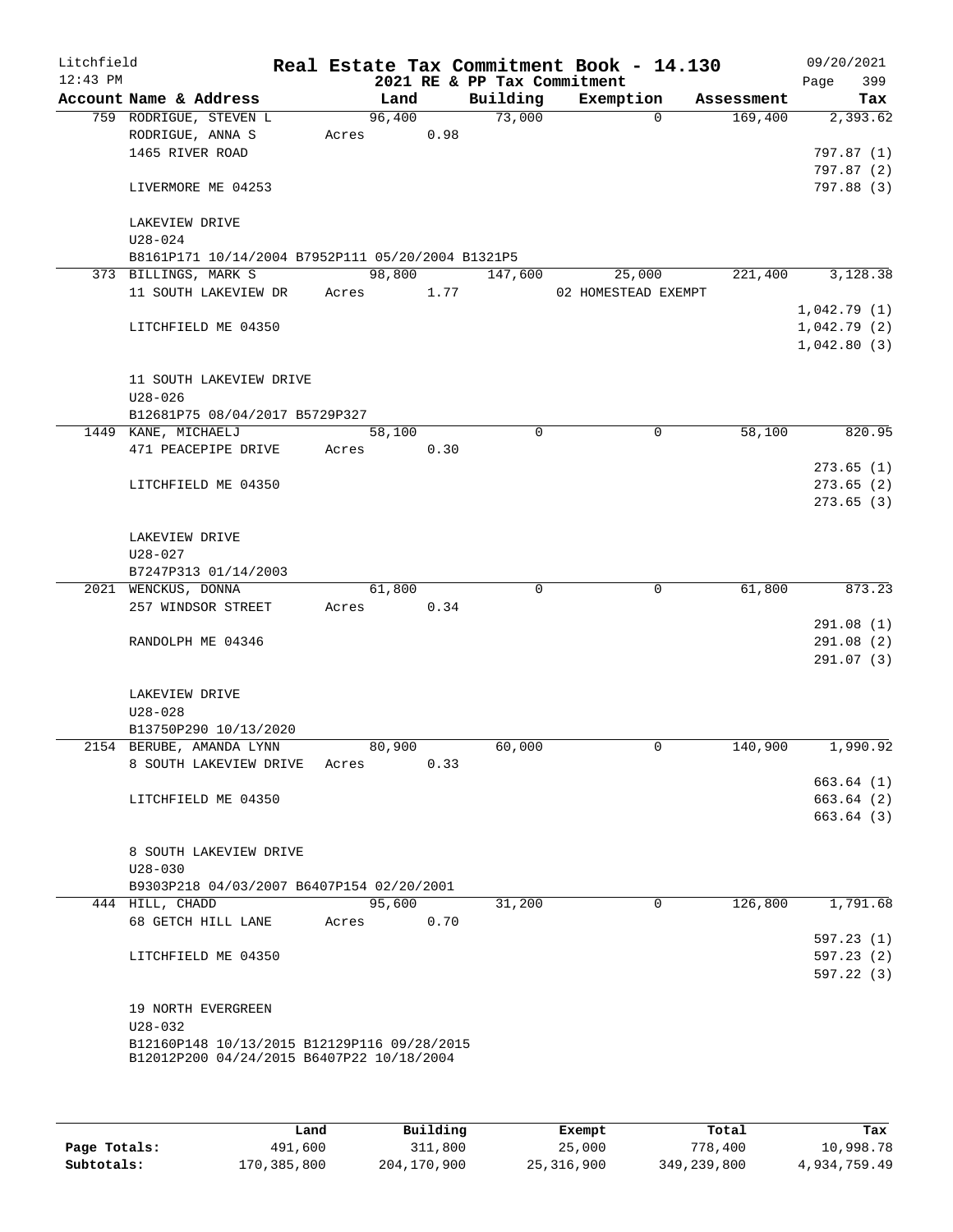| Litchfield<br>$12:43$ PM |                                            |         |         | 2021 RE & PP Tax Commitment | Real Estate Tax Commitment Book - 14.130 |            | 09/20/2021<br>400<br>Page |
|--------------------------|--------------------------------------------|---------|---------|-----------------------------|------------------------------------------|------------|---------------------------|
|                          | Account Name & Address                     |         | Land    | Building                    | Exemption                                | Assessment | Tax                       |
|                          | 1197 BROWN, MERTON A                       |         | 34,100  | 0                           | $\Omega$                                 | 34,100     | 481.83                    |
|                          | BROWN, JILL                                | Acres   | 4.03    |                             |                                          |            |                           |
|                          | 15 LONE PINE DRIVE                         |         |         |                             |                                          |            | 160.61(1)                 |
|                          |                                            |         |         |                             |                                          |            | 160.61(2)                 |
|                          | SABATTUS ME 04280                          |         |         |                             |                                          |            | 160.61(3)                 |
|                          |                                            |         |         |                             |                                          |            |                           |
|                          | NORTH EVERGREEN DRIVE                      |         |         |                             |                                          |            |                           |
|                          | U28-033A                                   |         |         |                             |                                          |            |                           |
|                          | B13814P130 12/04/2020 B13815P60 12/01/2020 |         | 67,400  | 70,200                      | 0                                        | 137,600    | 1,944.29                  |
| 719                      | SMITH, LYNDA L<br>SMITH, DON E             | Acres   | 0.20    |                             |                                          |            |                           |
|                          | 429 PEACEPIPE DRIVE                        |         |         |                             |                                          |            | 648.10(1)                 |
|                          |                                            |         |         |                             |                                          |            | 648.10(2)                 |
|                          | LITCHFIELD ME 04350                        |         |         |                             |                                          |            | 648.09 (3)                |
|                          |                                            |         |         |                             |                                          |            |                           |
|                          | 429 PEACEPIPE DRIVE                        |         |         |                             |                                          |            |                           |
|                          | $U28 - 034$                                |         |         |                             |                                          |            |                           |
|                          | B12442P91 10/14/2016 B8667P99 10/18/2005   |         |         |                             |                                          |            |                           |
|                          | 1782 SOULE, DAVID N                        | 154,700 |         | 65,800                      | 0                                        | 220,500    | 3,115.67                  |
|                          | SOULE, KIM R                               | Acres   | 0.28    |                             |                                          |            |                           |
|                          | 30 DR MANN DRIVE                           |         |         |                             |                                          |            | 1,038.56(1)               |
|                          |                                            |         |         |                             |                                          |            | 1,038.56(2)               |
|                          | CHELSEA ME 04330                           |         |         |                             |                                          |            | 1,038.55(3)               |
|                          |                                            |         |         |                             |                                          |            |                           |
|                          | 8 MARLENE DRIVE                            |         |         |                             |                                          |            |                           |
|                          | $U28 - 036$                                |         |         |                             |                                          |            |                           |
|                          | B5688P157                                  |         |         |                             |                                          |            |                           |
|                          | 720 STOCKFORD, KENNETH                     |         | 144,700 | 1,600                       | 0                                        | 146,300    | 2,067.22                  |
|                          | STOCKFORD, MELISSA                         | Acres   | 0.24    |                             |                                          |            |                           |
|                          | 23 JESSE ROAD                              |         |         |                             |                                          |            | 689.07 (1)                |
|                          |                                            |         |         |                             |                                          |            | 689.07 (2)                |
|                          | TOPSHAM ME 04086                           |         |         |                             |                                          |            | 689.08 (3)                |
|                          |                                            |         |         |                             |                                          |            |                           |
|                          | 7 MARLENE DRIVE                            |         |         |                             |                                          |            |                           |
|                          | $U28 - 037$<br>B13658P295 07/28/2020       |         |         |                             |                                          |            |                           |
|                          | 1158 PEDDIE COLIN M                        | 252,000 |         | 237,300                     | 0                                        | 489,300    | 6,913.81                  |
|                          | PEDDIE PENNY                               | Acres   | 1.14    |                             |                                          |            |                           |
|                          | 102 WELLESLEY STREET                       |         |         |                             |                                          |            | 2,304.60(1)               |
|                          |                                            |         |         |                             |                                          |            | 2,304.60(2)               |
|                          | WESTON MA 02493                            |         |         |                             |                                          |            | 2,304.61(3)               |
|                          |                                            |         |         |                             |                                          |            |                           |
|                          | 18 MARLENE DRIVE                           |         |         |                             |                                          |            |                           |
|                          | $U28 - 039$                                |         |         |                             |                                          |            |                           |
|                          | B9273P206 03/09/2007 B6305P233             |         |         |                             |                                          |            |                           |
|                          | 1874 WHITMAN, GAIL E                       |         | 76,100  | 4,000                       | 0                                        | 80,100     | 1,131.81                  |
|                          | C/O: ELIZABETH MITCHELL Acres              |         | 0.40    |                             |                                          |            |                           |
|                          | P.O. BOX 7                                 |         |         |                             |                                          |            | 377.27(1)                 |
|                          | LITCHFIELD ME 04350                        |         |         |                             |                                          |            | 377.27(2)                 |
|                          |                                            |         |         |                             |                                          |            | 377.27(3)                 |
|                          |                                            |         |         |                             |                                          |            |                           |
|                          | 433 PEACEPIPE DRIVE                        |         |         |                             |                                          |            |                           |
|                          | U28-042                                    |         |         |                             |                                          |            |                           |
|                          | B3399P223                                  |         |         |                             |                                          |            |                           |
|                          |                                            |         |         |                             |                                          |            |                           |

|              | Land        | Building    | Exempt     | Total         | Tax          |
|--------------|-------------|-------------|------------|---------------|--------------|
| Page Totals: | 729,000     | 378,900     |            | 1,107,900     | 15,654.63    |
| Subtotals:   | 171,114,800 | 204,549,800 | 25,316,900 | 350, 347, 700 | 4,950,414.12 |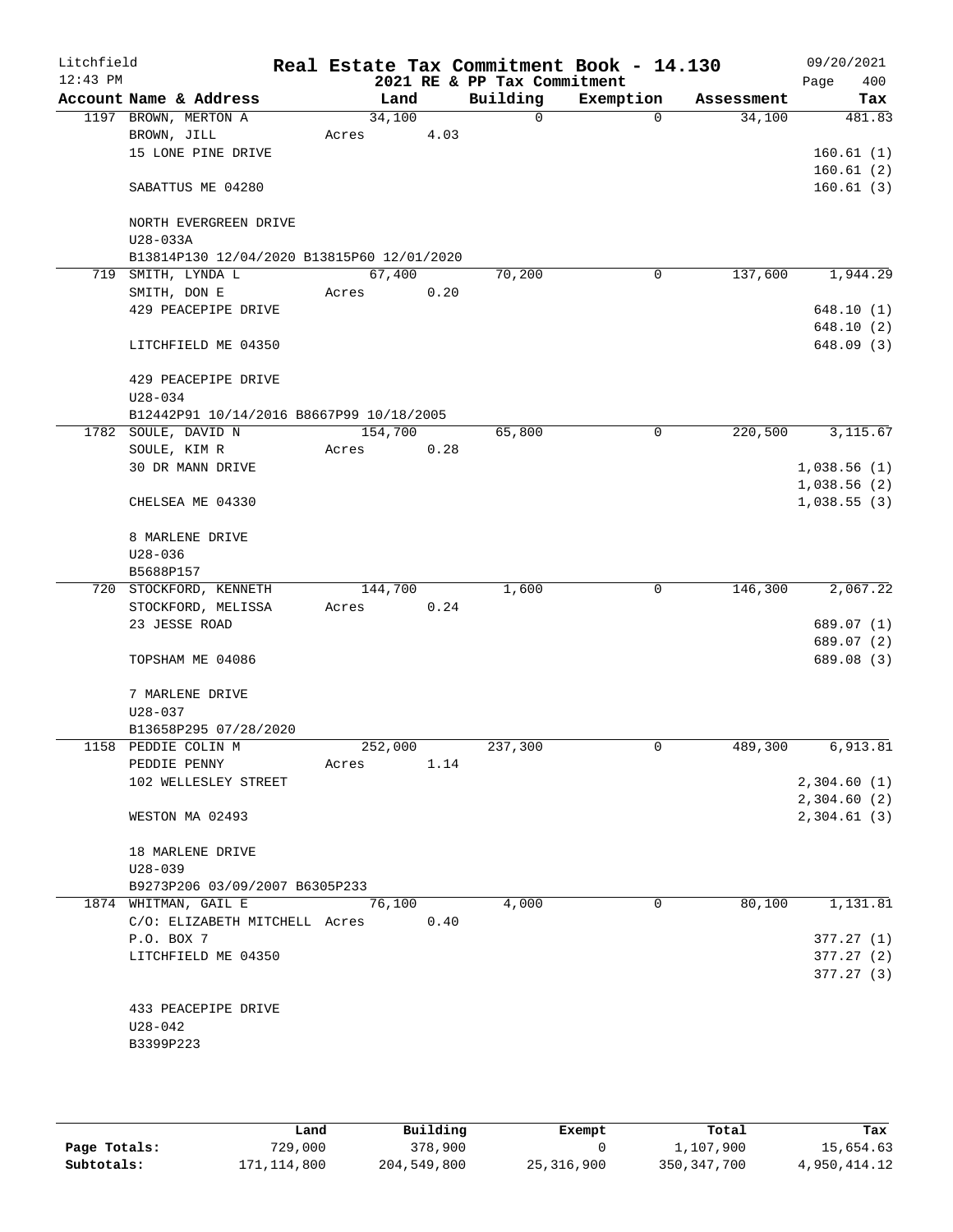| Litchfield   |                                            |       |         |          |                                         | Real Estate Tax Commitment Book - 14.130 |            | 09/20/2021         |
|--------------|--------------------------------------------|-------|---------|----------|-----------------------------------------|------------------------------------------|------------|--------------------|
| $12:43$ PM   | Account Name & Address                     |       | Land    |          | 2021 RE & PP Tax Commitment<br>Building | Exemption                                | Assessment | Page<br>401<br>Tax |
|              | 2046 LACHANCE, PETER ET AL                 |       | 9,600   |          | $\Omega$                                | $\Omega$                                 | 9,600      | 135.65             |
|              | 105 HARPSWELL ROAD                         | Acres |         | 0.13     |                                         |                                          |            |                    |
|              |                                            |       |         |          |                                         |                                          |            | 45.22(1)           |
|              | BRUNSWICK ME 04011                         |       |         |          |                                         |                                          |            | 45.22(2)           |
|              |                                            |       |         |          |                                         |                                          |            | 45.21(3)           |
|              | PEACEPIPE DRIVE<br>$U28 - 043$             |       |         |          |                                         |                                          |            |                    |
|              | B10950P250 01/31/2012 B5418P69 02/24/1997  |       |         |          |                                         |                                          |            |                    |
|              | 1336 CONNOR, ANNA M. (<br>TRUSTEE)         |       | 213,900 |          | 62,100                                  | 0                                        | 276,000    | 3,899.88           |
|              | MILLER, JOSEPH J. ET AL Acres<br>(TRUSTEE) |       |         | 0.47     |                                         |                                          |            |                    |
|              | MILLER FAMILY TRUST                        |       |         |          |                                         |                                          |            | 1,299.96(1)        |
|              | 3 ADAMS COURT                              |       |         |          |                                         |                                          |            | 1,299.96(2)        |
|              | SOMMERSWORTH NH 03878                      |       |         |          |                                         |                                          |            | 1, 299.96(3)       |
|              | 437 PEACEPIPE DRIVE<br>$U28 - 044$         |       |         |          |                                         |                                          |            |                    |
|              | B11568P61 10/22/2013 B7539P256 07/30/2003  |       |         |          |                                         |                                          |            |                    |
|              | 916 KANE, MICHAEL                          |       | 115,700 |          | 49,700                                  | 0                                        | 165,400    | 2,337.10           |
|              | 471 PEACEPIPE DRIVE                        | Acres |         | 19.99    |                                         |                                          |            |                    |
|              |                                            |       |         |          |                                         |                                          |            | 779.03 (1)         |
|              | LITCHFIELD ME 04350                        |       |         |          |                                         |                                          |            | 779.03(2)          |
|              |                                            |       |         |          |                                         |                                          |            | 779.04(3)          |
|              | 462 PEACEPIPE DRIVE<br>$U28 - 046$         |       |         |          |                                         |                                          |            |                    |
|              | B3249P63                                   |       |         |          |                                         |                                          |            |                    |
|              | 1593 SINCLAIR, ROBERT                      |       | 128,300 |          | 63,600                                  | 0                                        | 191,900    | 2,711.55           |
|              | ROCKVILLE PARK                             | Acres |         | 0.29     |                                         |                                          |            |                    |
|              |                                            |       |         |          |                                         |                                          |            | 903.85(1)          |
|              | STONEHAM MA 02180                          |       |         |          |                                         |                                          |            | 903.85(2)          |
|              |                                            |       |         |          |                                         |                                          |            | 903.85(3)          |
|              | 479 PEACEPIPE DRIVE                        |       |         |          |                                         |                                          |            |                    |
|              | $U28 - 047$                                |       |         |          |                                         |                                          |            |                    |
|              | B2838P293 08/14/1985                       |       |         |          |                                         |                                          |            |                    |
| 1439         | RAND, GREGORY                              |       | 55,100  |          | 24,100                                  | 0                                        | 79,200     | 1,119.10           |
|              | RAND, SHAWN                                | Acres |         | 0.15     |                                         |                                          |            |                    |
|              | 36 Mount Vernon Street                     |       |         |          |                                         |                                          |            | 373.03(1)          |
|              |                                            |       |         |          |                                         |                                          |            | 373.03 (2)         |
|              | Gardiner ME 04345                          |       |         |          |                                         |                                          |            | 373.04(3)          |
|              | 475 PEACEPIPE DRIVE                        |       |         |          |                                         |                                          |            |                    |
|              | $U28 - 048$                                |       |         |          |                                         |                                          |            |                    |
|              | B7740P267                                  |       |         |          |                                         |                                          |            |                    |
|              | 917 KANE, MICHAEL J                        |       | 58,200  |          | 119,300                                 | 31,000                                   | 146,500    | 2,070.05           |
|              | 471 PEACEPIPE DRIVE                        | Acres |         | 0.13     |                                         | 03 VETERANS EXEMPT                       |            |                    |
|              |                                            |       |         |          |                                         | 02 HOMESTEAD EXEMPT                      |            | 690.02 (1)         |
|              | LITCHFIELD ME 04350                        |       |         |          |                                         |                                          |            | 690.02(2)          |
|              |                                            |       |         |          |                                         |                                          |            | 690.01 (3)         |
|              | 471 PEACEPIPE DRIVE                        |       |         |          |                                         |                                          |            |                    |
|              | $U28 - 049$                                |       |         |          |                                         |                                          |            |                    |
|              | B1719P271                                  |       |         |          |                                         |                                          |            |                    |
|              |                                            |       |         |          |                                         |                                          |            |                    |
|              |                                            |       |         |          |                                         |                                          |            |                    |
|              | Land                                       |       |         | Building |                                         | Exempt                                   | Total      | Tax                |
| Page Totals: | 580,800                                    |       |         | 318,800  |                                         | 31,000                                   | 868,600    | 12, 273.33         |

**Subtotals:** 171,695,600 204,868,600 25,347,900 351,216,300 4,962,687.45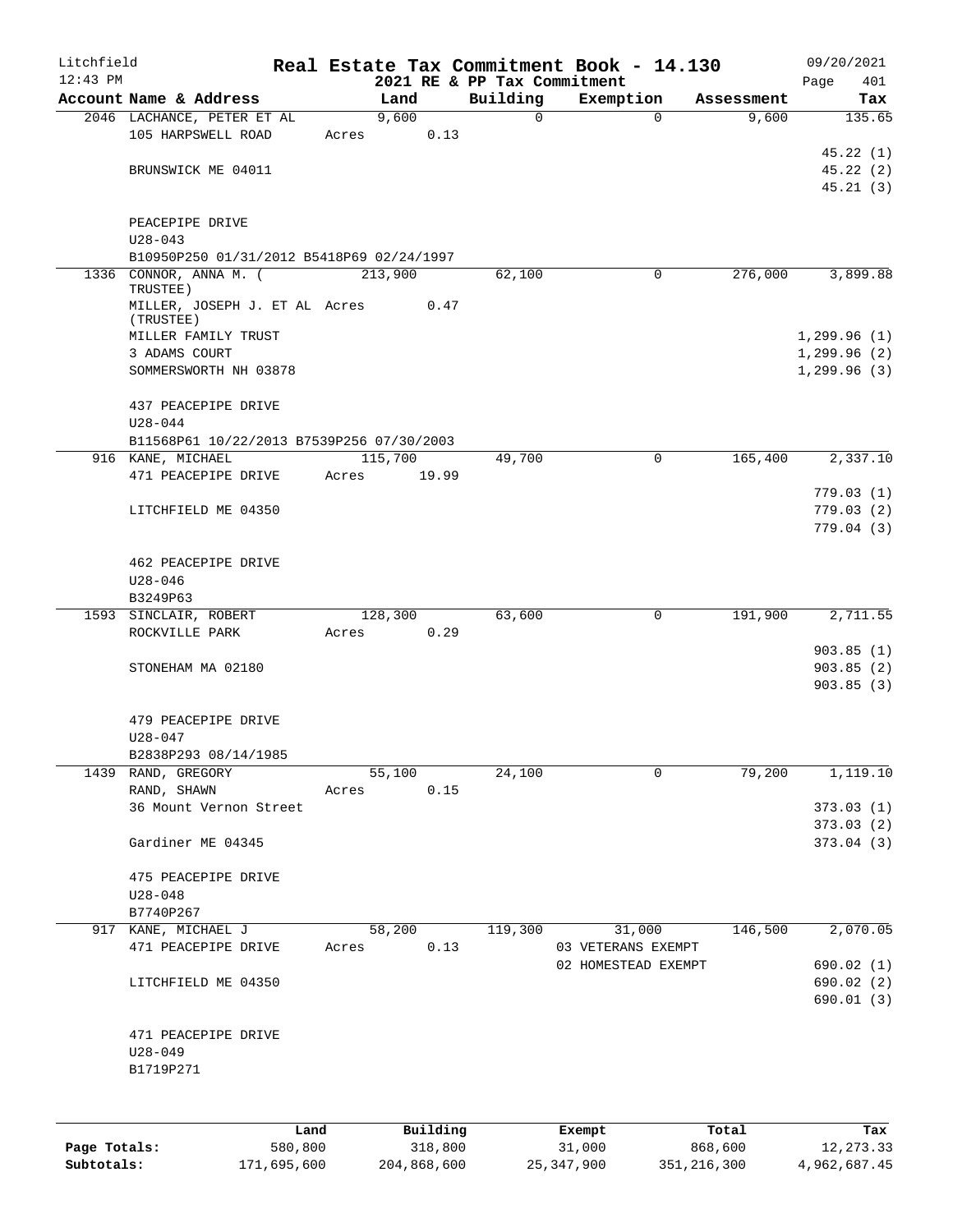| Litchfield                 |                                                                    |                        |       |        |                          |          |        | Real Estate Tax Commitment Book - 14.130 |                        | 09/20/2021               |     |
|----------------------------|--------------------------------------------------------------------|------------------------|-------|--------|--------------------------|----------|--------|------------------------------------------|------------------------|--------------------------|-----|
| $12:43$ PM                 |                                                                    |                        |       |        |                          |          |        | 2021 RE & PP Tax Commitment              |                        | Page                     | 402 |
|                            | Account Name & Address                                             |                        |       | Land   |                          | Building |        | Exemption                                | Assessment             |                          | Tax |
|                            | 1854 WESTON, CONSTANCE                                             |                        |       | 55,700 |                          |          | 84,700 | 31,000                                   | 109,400                | 1,545.82                 |     |
|                            | 467 PEACE PIPE DRIVE                                               |                        | Acres |        | 0.14                     |          |        | 02 HOMESTEAD EXEMPT<br>22 WW2 Widow Res  |                        |                          |     |
|                            | LITCHFIELD ME 04350                                                |                        |       |        |                          |          |        |                                          |                        | 515.27(1)                |     |
|                            |                                                                    |                        |       |        |                          |          |        |                                          |                        | 515.27(2)<br>515.28(3)   |     |
|                            |                                                                    |                        |       |        |                          |          |        |                                          |                        |                          |     |
|                            | 467 PEACEPIPE DRIVE                                                |                        |       |        |                          |          |        |                                          |                        |                          |     |
|                            | $U28 - 050$                                                        |                        |       |        |                          |          |        |                                          |                        |                          |     |
|                            | B1817P333                                                          |                        |       |        |                          |          |        |                                          |                        |                          |     |
|                            | 1636 SMITH, III, NORMAN                                            |                        |       | 59,700 |                          | 34,900   |        | 6,000                                    | 88,600                 | 1,251.92                 |     |
|                            | SMITH, ALAN L. &                                                   |                        | Acres |        | 0.14                     |          |        | 14 WW2 Vet NonRes                        |                        |                          |     |
|                            | HITCHCOCK, PAMELA J.                                               |                        |       |        |                          |          |        |                                          |                        |                          |     |
|                            | 467 WEST ROAD                                                      |                        |       |        |                          |          |        |                                          |                        | 417.31(1)                |     |
|                            |                                                                    |                        |       |        |                          |          |        |                                          |                        | 417.31(2)                |     |
|                            | WESTFIELD MA 01085                                                 |                        |       |        |                          |          |        |                                          |                        | 417.30(3)                |     |
|                            |                                                                    |                        |       |        |                          |          |        |                                          |                        |                          |     |
|                            | 463 PEACEPIPE DRIVE                                                |                        |       |        |                          |          |        |                                          |                        |                          |     |
|                            | $U28 - 051$                                                        |                        |       |        |                          |          |        |                                          |                        |                          |     |
|                            | B12295P336 05/11/2016 B9423P123 07/11/2007 B2144P326               |                        |       |        |                          |          |        |                                          |                        |                          |     |
|                            | 08/31/1978                                                         |                        |       |        |                          |          |        |                                          |                        |                          |     |
|                            | 910 BROWN, BARBARA                                                 |                        |       | 58,200 |                          | 88,900   |        | $\mathbf 0$                              | 147,100                | 2,078.52                 |     |
|                            | 447 CENTER AVE                                                     |                        | Acres |        | 0.13                     |          |        |                                          |                        |                          |     |
|                            |                                                                    |                        |       |        |                          |          |        |                                          |                        | 692.84 (1)               |     |
|                            | WESTWOOD NJ 07675                                                  |                        |       |        |                          |          |        |                                          |                        | 692.84 (2)               |     |
|                            |                                                                    |                        |       |        |                          |          |        |                                          |                        | 692.84 (3)               |     |
|                            |                                                                    |                        |       |        |                          |          |        |                                          |                        |                          |     |
|                            | 459 PEACEPIPE DRIVE                                                |                        |       |        |                          |          |        |                                          |                        |                          |     |
|                            | $U28 - 052$                                                        |                        |       |        |                          |          |        |                                          |                        |                          |     |
|                            | B5457P327 09/01/1997                                               |                        |       |        |                          |          |        |                                          |                        |                          |     |
|                            | 569 EWALD, DIANE B                                                 |                        |       | 51,800 |                          | 65,800   |        | $\mathbf 0$                              | 117,600                | 1,661.69                 |     |
|                            | FINTA, THOMAS                                                      |                        | Acres |        | 0.09                     |          |        |                                          |                        |                          |     |
|                            | 49 YANKEE PEDDLER PATH                                             |                        |       |        |                          |          |        |                                          |                        | 553.90(1)                |     |
|                            |                                                                    |                        |       |        |                          |          |        |                                          |                        | 553.90(2)                |     |
|                            | MADISON CT 06443                                                   |                        |       |        |                          |          |        |                                          |                        | 553.89 (3)               |     |
|                            |                                                                    |                        |       |        |                          |          |        |                                          |                        |                          |     |
|                            | 455 PEACEPIPE DRIVE                                                |                        |       |        |                          |          |        |                                          |                        |                          |     |
|                            | $U28 - 053$                                                        |                        |       |        |                          |          |        |                                          |                        |                          |     |
|                            | B10683P213 03/08/2011 B8521P183 08/01/2005 B4076P160<br>01/02/1992 |                        |       |        |                          |          |        |                                          |                        |                          |     |
|                            | 758 STEIN, PAUL D                                                  |                        |       | 51,800 |                          | 30,400   |        | 0                                        | 82,200                 | 1,161.49                 |     |
|                            | STEIN, NICOLE A                                                    |                        | Acres |        | 0.09                     |          |        |                                          |                        |                          |     |
|                            | 116 MEADOWHILL ROAD                                                |                        |       |        |                          |          |        |                                          |                        | 387.16(1)                |     |
|                            |                                                                    |                        |       |        |                          |          |        |                                          |                        | 387.16 (2)               |     |
|                            | MANCHESTER ME 04351                                                |                        |       |        |                          |          |        |                                          |                        | 387.17 (3)               |     |
|                            |                                                                    |                        |       |        |                          |          |        |                                          |                        |                          |     |
|                            | 451 PEACEPIPE DRIVE                                                |                        |       |        |                          |          |        |                                          |                        |                          |     |
|                            | $U28 - 054$                                                        |                        |       |        |                          |          |        |                                          |                        |                          |     |
|                            | B13793P108 11/13/2020                                              |                        |       |        |                          |          |        |                                          |                        |                          |     |
|                            | 1240 MOLES, LARRY                                                  |                        |       | 46,000 |                          | 72,600   |        | 0                                        | 118,600                | 1,675.82                 |     |
|                            | 123 COOLWATER AVENUE                                               |                        | Acres |        | 0.08                     |          |        |                                          |                        |                          |     |
|                            |                                                                    |                        |       |        |                          |          |        |                                          |                        | 558.61(1)                |     |
|                            | SATSUMA FL 32189                                                   |                        |       |        |                          |          |        |                                          |                        | 558.61(2)                |     |
|                            |                                                                    |                        |       |        |                          |          |        |                                          |                        | 558.60(3)                |     |
|                            |                                                                    |                        |       |        |                          |          |        |                                          |                        |                          |     |
|                            | 447 PEACEPIPE DRIVE                                                |                        |       |        |                          |          |        |                                          |                        |                          |     |
|                            | U28-055                                                            |                        |       |        |                          |          |        |                                          |                        |                          |     |
|                            | B2286P234                                                          |                        |       |        |                          |          |        |                                          |                        |                          |     |
|                            |                                                                    |                        |       |        |                          |          |        |                                          |                        |                          |     |
|                            |                                                                    |                        |       |        |                          |          |        |                                          |                        |                          |     |
|                            |                                                                    | Land                   |       |        | Building                 |          |        | Exempt                                   | Total                  |                          | Tax |
| Page Totals:<br>Subtotals: |                                                                    | 323,200<br>172,018,800 |       |        | 377,300<br>205, 245, 900 |          |        | 37,000<br>25, 384, 900                   | 663,500<br>351,879,800 | 9,375.26<br>4,972,062.71 |     |
|                            |                                                                    |                        |       |        |                          |          |        |                                          |                        |                          |     |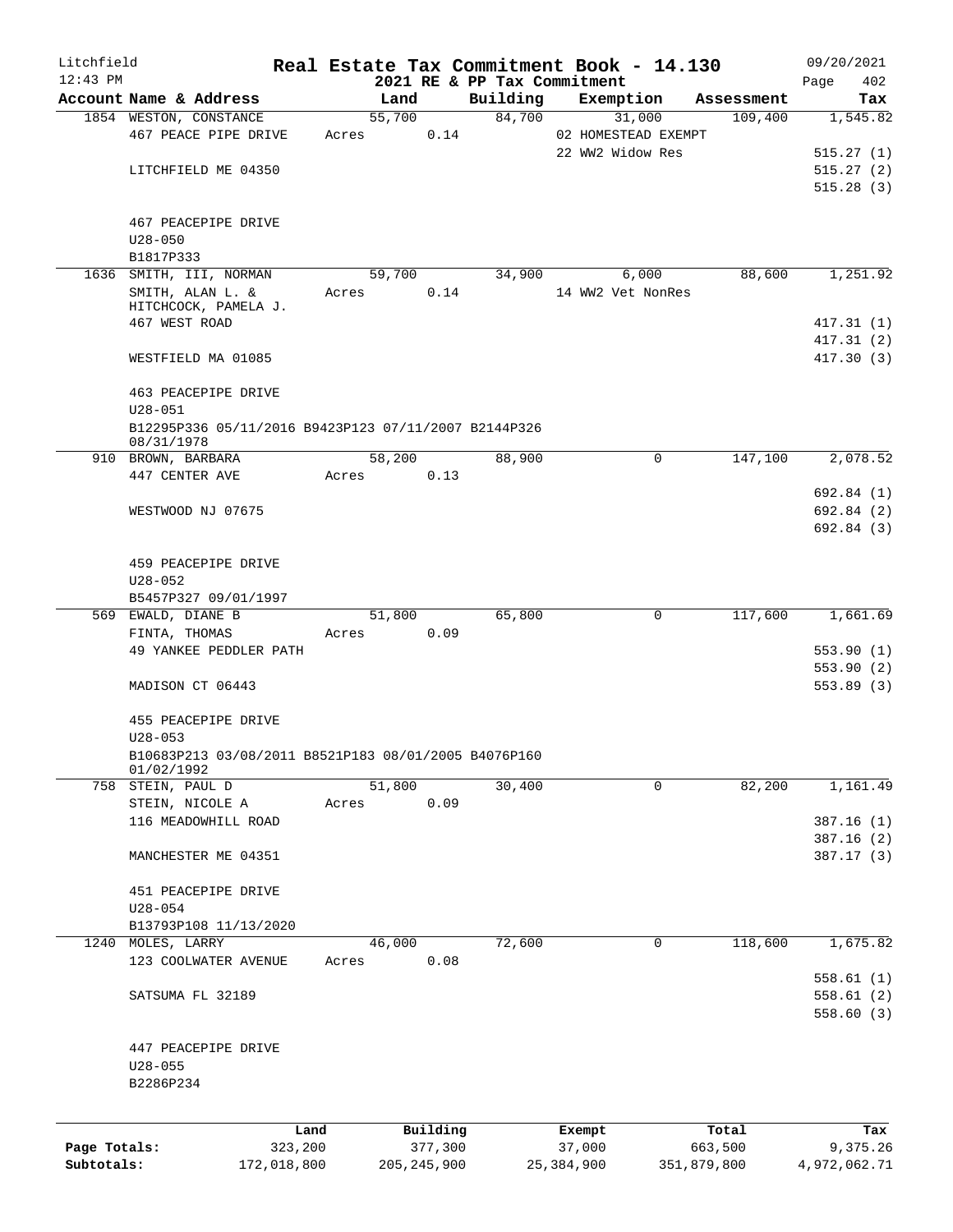| Litchfield<br>$12:43$ PM |             |                                             |         |      | 2021 RE & PP Tax Commitment | Real Estate Tax Commitment Book - 14.130 |            | 09/20/2021<br>403<br>Page |
|--------------------------|-------------|---------------------------------------------|---------|------|-----------------------------|------------------------------------------|------------|---------------------------|
|                          |             | Account Name & Address                      | Land    |      | Building                    | Exemption                                | Assessment | Tax                       |
|                          |             | 969 SMART LEROY E                           | 47,800  |      | 31,400                      | $\Omega$                                 | 79,200     | 1,119.10                  |
|                          |             | SMART LINDA A                               | Acres   | 0.09 |                             |                                          |            |                           |
|                          |             | 1532 HALLOWELL ROAD                         |         |      |                             |                                          |            | 373.03(1)                 |
|                          |             |                                             |         |      |                             |                                          |            | 373.03(2)                 |
|                          |             | LITCHFIELD ME 04350                         |         |      |                             |                                          |            | 373.04(3)                 |
|                          |             | 443 PEACEPIPE DRIVE                         |         |      |                             |                                          |            |                           |
|                          | $U28 - 056$ |                                             |         |      |                             |                                          |            |                           |
|                          |             | B9650P285 02/27/2008 B3602P310 08/24/1989   |         |      |                             |                                          |            |                           |
|                          |             | 971 LACHANCE, PETER R                       | 50,000  |      | 24,100                      | 0                                        | 74,100     | 1,047.03                  |
|                          |             | 105 HARPSWELL ROAD                          | Acres   | 0.08 |                             |                                          |            |                           |
|                          |             |                                             |         |      |                             |                                          |            | 349.01(1)                 |
|                          |             | BRUNSWICK ME 04011                          |         |      |                             |                                          |            | 349.01(2)                 |
|                          |             |                                             |         |      |                             |                                          |            | 349.01(3)                 |
|                          |             |                                             |         |      |                             |                                          |            |                           |
|                          |             | 439 PEACEPIPE DRIVE                         |         |      |                             |                                          |            |                           |
|                          | $U28 - 057$ |                                             |         |      |                             |                                          |            |                           |
|                          | B6910P95    |                                             |         |      |                             |                                          |            |                           |
|                          |             | 2635 NELSON, JEREMY J                       | 248,600 |      | 65,800                      | 25,000                                   | 289,400    | 4,089.22                  |
|                          | PO BOX 470  |                                             | Acres   | 2.21 |                             | 02 HOMESTEAD EXEMPT                      |            |                           |
|                          |             |                                             |         |      |                             |                                          |            | 1,363.07(1)               |
|                          |             | LITCHFIELD ME 04350                         |         |      |                             |                                          |            | 1,363.07(2)               |
|                          |             |                                             |         |      |                             |                                          |            | 1,363.08(3)               |
|                          |             | 497 PEACEPIPE DRIVE                         |         |      |                             |                                          |            |                           |
|                          | $U28 - 058$ |                                             |         |      |                             |                                          |            |                           |
|                          |             | B13133P101 01/14/2019 B11576P284 11/25/2013 |         |      |                             |                                          |            |                           |
|                          |             | 1287 NELSON, JEREMY J                       | 247,500 |      | 58,300                      | $\mathbf 0$                              | 305,800    | 4,320.95                  |
|                          | PO BOX 470  |                                             | Acres   | 1.05 |                             |                                          |            |                           |
|                          |             |                                             |         |      |                             |                                          |            | 1,440.32(1)               |
|                          |             | LITCHFIELD ME 04350                         |         |      |                             |                                          |            | 1,440.32(2)               |
|                          |             |                                             |         |      |                             |                                          |            | 1,440.31(3)               |
|                          |             |                                             |         |      |                             |                                          |            |                           |
|                          |             | 485 PEACEPIPE DRIVE                         |         |      |                             |                                          |            |                           |
|                          | U28-058A    |                                             |         |      |                             |                                          |            |                           |
|                          |             | B13231P140 06/06/2019 B2988P158             |         |      |                             |                                          |            |                           |
|                          |             | 117 BERNIER, MAURICE<br>52 VILLAGE ST       | 169,900 | 0.42 | 30,500                      | 0                                        | 200,400    | 2,831.65                  |
|                          |             |                                             | Acres   |      |                             |                                          |            | 943.88 (1)                |
|                          |             | LISBON ME 04250                             |         |      |                             |                                          |            | 943.88 (2)                |
|                          |             |                                             |         |      |                             |                                          |            | 943.89 (3)                |
|                          |             |                                             |         |      |                             |                                          |            |                           |
|                          |             | 507 PEACEPIPE DRIVE                         |         |      |                             |                                          |            |                           |
|                          | $U28 - 061$ |                                             |         |      |                             |                                          |            |                           |
|                          | B3057P23    |                                             |         |      |                             |                                          |            |                           |
|                          |             | 118 BERNIER, MAURICE A                      | 155,600 |      | 122,400                     | 0                                        | 278,000    | 3,928.14                  |
|                          |             | 52 VILLAGE ST                               | Acres   | 0.23 |                             |                                          |            |                           |
|                          |             |                                             |         |      |                             |                                          |            | 1,309.38(1)               |
|                          |             | LISBON ME 04250                             |         |      |                             |                                          |            | 1,309.38(2)               |
|                          |             |                                             |         |      |                             |                                          |            | 1,309.38(3)               |
|                          |             |                                             |         |      |                             |                                          |            |                           |
|                          |             | 509 PEACEPIPE DRIVE                         |         |      |                             |                                          |            |                           |
|                          | U28-062     |                                             |         |      |                             |                                          |            |                           |
|                          | B4760P153   |                                             |         |      |                             |                                          |            |                           |
|                          |             |                                             |         |      |                             |                                          |            |                           |
|                          |             |                                             |         |      |                             |                                          |            |                           |

|              | Land        | Building    | Exempt     | Total       | Tax          |
|--------------|-------------|-------------|------------|-------------|--------------|
| Page Totals: | 919,400     | 332,500     | 25,000     | 1,226,900   | 17,336.09    |
| Subtotals:   | 172,938,200 | 205,578,400 | 25,409,900 | 353,106,700 | 4,989,398.80 |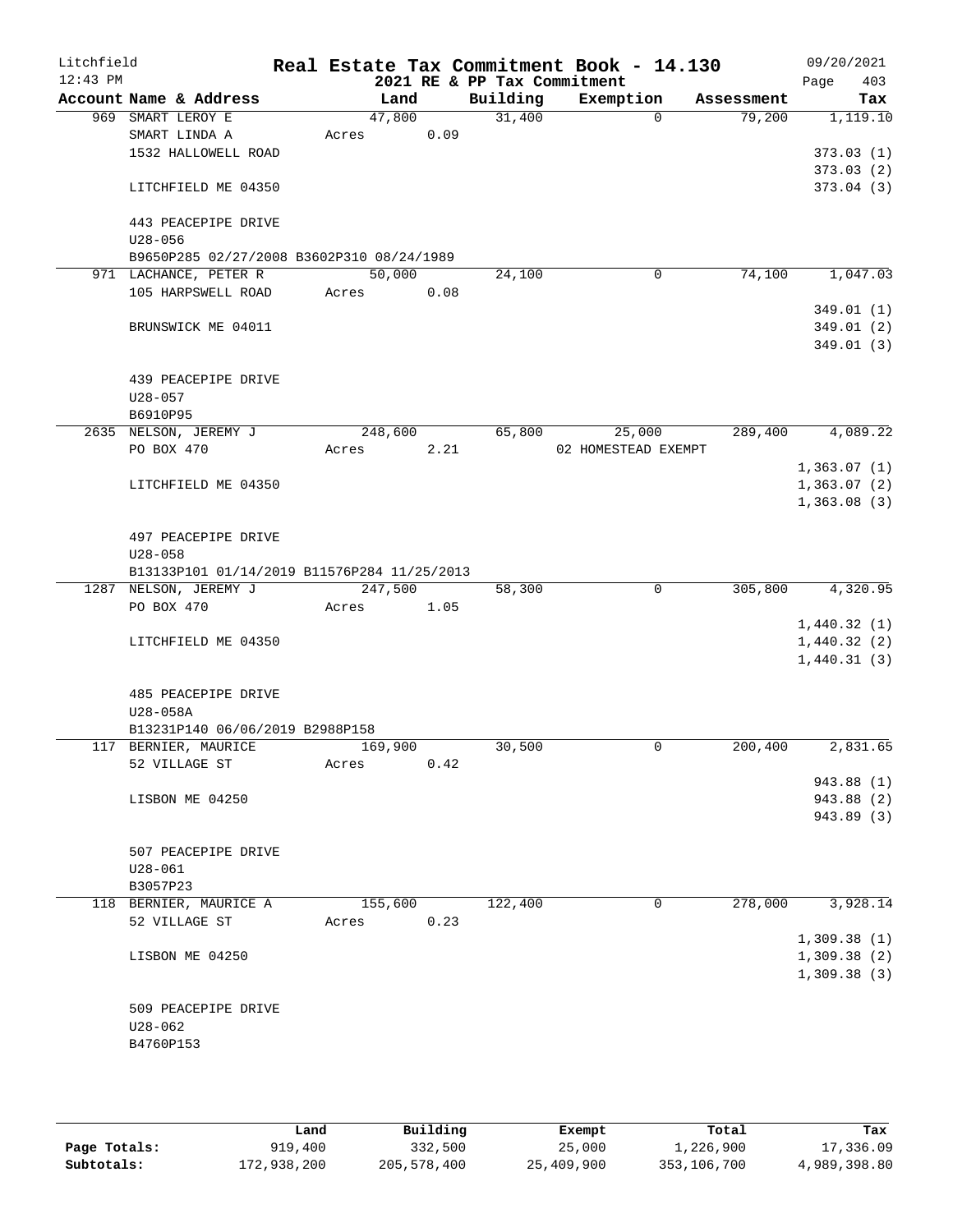| Litchfield   |                                                                              |             |                  |             |                             | Real Estate Tax Commitment Book - 14.130 |                        | 09/20/2021               |
|--------------|------------------------------------------------------------------------------|-------------|------------------|-------------|-----------------------------|------------------------------------------|------------------------|--------------------------|
| $12:43$ PM   |                                                                              |             |                  |             | 2021 RE & PP Tax Commitment |                                          |                        | 404<br>Page              |
|              | Account Name & Address                                                       |             | Land             |             | Building                    | Exemption                                | Assessment             | Tax                      |
|              | 893 BERNIER, MAURICE A<br>BERNIER, PATRICIA A<br>52 VILLAGE ST               |             | 161,000<br>Acres | 0.27        | 14,900                      |                                          | 175,900<br>$\Omega$    | 2,485.47<br>828.49 (1)   |
|              | LISBON ME 04250                                                              |             |                  |             |                             |                                          |                        | 828.49 (2)<br>828.49 (3) |
|              | 511 PEACEPIPE DRIVE<br>$U28 - 063$                                           |             |                  |             |                             |                                          |                        |                          |
|              | B12974P21 07/19/2018 B6870P36                                                |             |                  |             |                             |                                          |                        |                          |
|              | 1201 BERNIER, DANIEL J<br>BERNIER, SHELLEY ANN<br><b>BERNIER</b>             |             | 148,600<br>Acres | 0.24        | 30,800                      |                                          | 179,400<br>0           | 2,534.92                 |
|              | 515 PEACEPIPE DRIVE                                                          |             |                  |             |                             |                                          |                        | 844.97 (1)<br>844.97 (2) |
|              | LITCHFIELD ME 04350                                                          |             |                  |             |                             |                                          |                        | 844.98 (3)               |
|              | 515 PEACEPIPE DRIVE<br>$U28 - 064$                                           |             |                  |             |                             |                                          |                        |                          |
|              | B10203P145 09/03/2009 B10203P143 09/03/2009<br>B9826P181 08/18/2008 B4097P63 |             |                  |             |                             |                                          |                        |                          |
|              | 1193 BERNIER, PATRICIA A<br>BERNIER, MAURICE                                 |             | 151,400<br>Acres | 0.25        | 36,500                      |                                          | 187,900<br>0           | 2,655.03                 |
|              | 52 VILLAGE STREET                                                            |             |                  |             |                             |                                          |                        | 885.01 (1)               |
|              |                                                                              |             |                  |             |                             |                                          |                        | 885.01 (2)               |
|              | LISBON ME 04250                                                              |             |                  |             |                             |                                          |                        | 885.01 (3)               |
|              | 517 PEACEPIPE DRIVE<br>$U28 - 065$                                           |             |                  |             |                             |                                          |                        |                          |
|              | B11815P255 10/02/2014 B1521P569                                              |             |                  |             |                             |                                          |                        |                          |
|              | 1191 HOWELL, MICHAEL                                                         |             | 123,500          |             | 27,200                      |                                          | $\mathbf 0$<br>150,700 | 2,129.39                 |
|              | 41 BARTLETT STREET                                                           |             | Acres            | 0.15        |                             |                                          |                        |                          |
|              |                                                                              |             |                  |             |                             |                                          |                        | 709.80(1)                |
|              | CHARLESTOWN MA 02129                                                         |             |                  |             |                             |                                          |                        | 709.80(2)                |
|              |                                                                              |             |                  |             |                             |                                          |                        | 709.79(3)                |
|              |                                                                              |             |                  |             |                             |                                          |                        |                          |
|              | 521 PEACEPIPE DRIVE<br>$U28 - 066$                                           |             |                  |             |                             |                                          |                        |                          |
|              | B6328P105 10/20/2000                                                         |             |                  |             |                             |                                          |                        |                          |
|              | 1889 HOWELL, MICHAEL G                                                       |             | 140,500          |             | 85,100                      |                                          | 225,600<br>$\Omega$    | 3,187.73                 |
|              | 41 BARTLETT STREET                                                           |             | Acres            | 0.20        |                             |                                          |                        |                          |
|              |                                                                              |             |                  |             |                             |                                          |                        | 1,062.58(1)              |
|              | CHARLESTOWN MA 02129                                                         |             |                  |             |                             |                                          |                        | 1,062.58(2)              |
|              |                                                                              |             |                  |             |                             |                                          |                        | 1,062.57(3)              |
|              | 523 PEACEPIPE DRIVE                                                          |             |                  |             |                             |                                          |                        |                          |
|              | $U28 - 067$                                                                  |             |                  |             |                             |                                          |                        |                          |
|              | B11584P219 03/26/2013 B2655P195                                              |             |                  |             |                             |                                          |                        |                          |
| 1804         | NOBILINI, HEIDI A &<br>RICHARD E.WALAT                                       |             | 139,300          |             | 36,300                      | 25,000                                   | 150,600                | 2,127.98                 |
|              | WALAT, ERWIN & GLADYS A Acres<br>LIFE ESTATE                                 |             |                  | 0.19        |                             | 02 HOMESTEAD EXEMPT                      |                        |                          |
|              | 525 PEACEPIPE DRIVE                                                          |             |                  |             |                             |                                          |                        | 709.33(1)<br>709.33 (2)  |
|              | LITCHFIELD ME 04350                                                          |             |                  |             |                             |                                          |                        | 709.32 (3)               |
|              | 525 PEACEPIPE DRIVE<br>$U28 - 068$                                           |             |                  |             |                             |                                          |                        |                          |
|              | B10268P81 11/18/2009 B2583P155                                               |             |                  |             |                             |                                          |                        |                          |
|              |                                                                              | Land        |                  | Building    |                             | Exempt                                   | Total                  | Tax                      |
| Page Totals: |                                                                              | 864,300     |                  | 230,800     |                             | 25,000                                   | 1,070,100              | 15,120.52                |
| Subtotals:   |                                                                              | 173,802,500 |                  | 205,809,200 |                             | 25, 434, 900                             | 354,176,800            | 5,004,519.32             |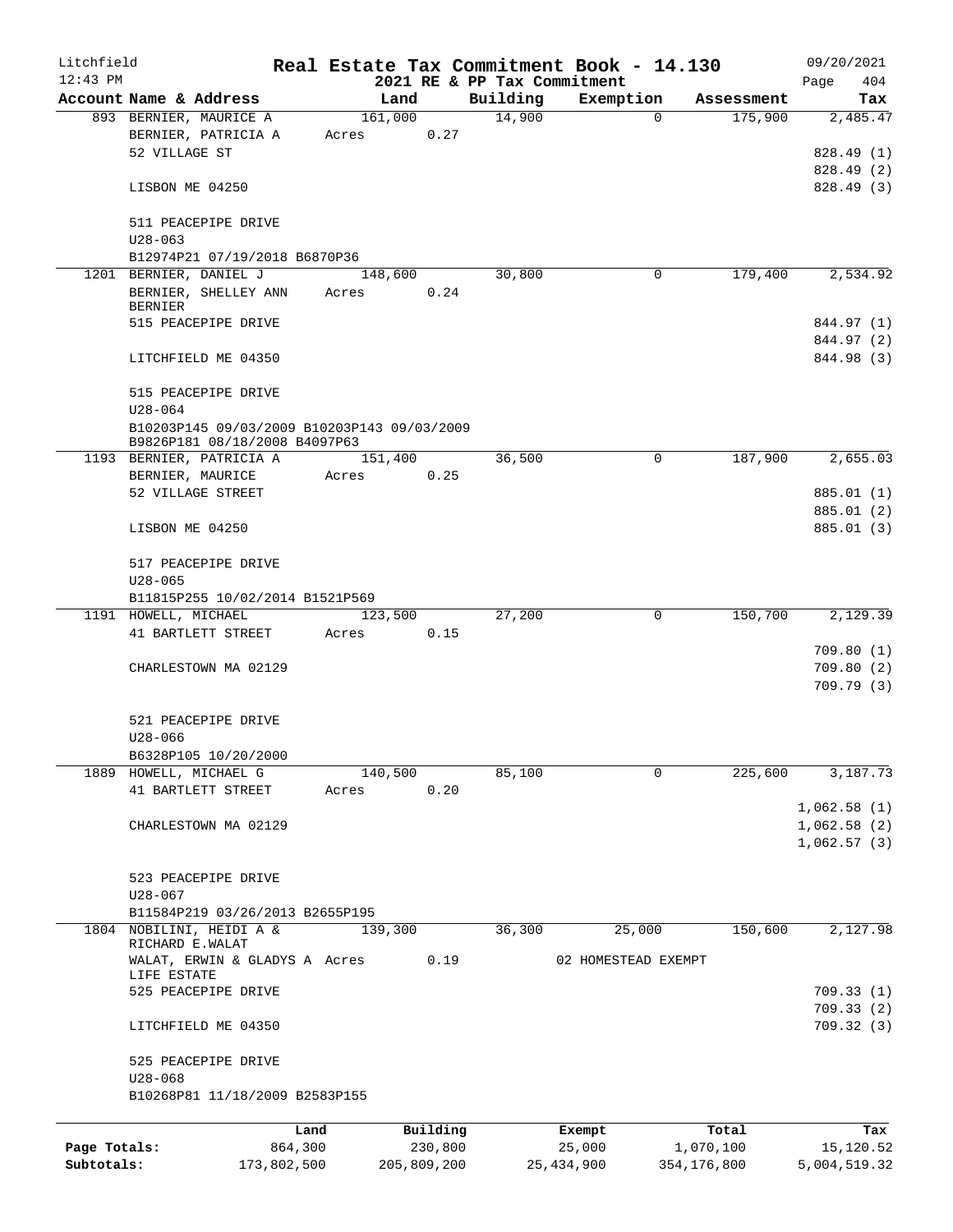| Litchfield   |                                                                                                    |         |                 |          |                             | Real Estate Tax Commitment Book - 14.130 |                       | 09/20/2021                   |
|--------------|----------------------------------------------------------------------------------------------------|---------|-----------------|----------|-----------------------------|------------------------------------------|-----------------------|------------------------------|
| $12:43$ PM   |                                                                                                    |         |                 |          | 2021 RE & PP Tax Commitment |                                          |                       | Page<br>405                  |
|              | Account Name & Address<br>1946 GEORGE A. NEALE, JR.                                                |         | Land<br>139,300 |          | Building<br>104,000         | Exemption<br>$\Omega$                    | Assessment<br>243,300 | Tax<br>3,437.83              |
|              | REVOCABLE TRUST<br>NEALE, GEORGE A., JR &                                                          |         | Acres           | 0.19     |                             |                                          |                       |                              |
|              | LINDA D. (TRUSTEES)                                                                                |         |                 |          |                             |                                          |                       |                              |
|              | 749 H LONGHILL ROAD                                                                                |         |                 |          |                             |                                          |                       | 1, 145.94(1)                 |
|              | MIDDLETOWN CT 06457                                                                                |         |                 |          |                             |                                          |                       | 1, 145.94(2)<br>1, 145.95(3) |
|              | 527 PEACEPIPE DRIVE                                                                                |         |                 |          |                             |                                          |                       |                              |
|              | $U28 - 069$<br>B12444P69 09/26/2016 B12444P67 09/26/2016 B9179P59<br>12/08/2006 B4058P1 03/01/1992 |         |                 |          |                             |                                          |                       |                              |
|              | 1305 LYKE, JAMES R                                                                                 |         | 137,300         |          | 72,500                      | 0                                        | 209,800               | 2,964.47                     |
|              | LYKE, BARBARA                                                                                      |         | Acres           | 0.19     |                             |                                          |                       |                              |
|              | 8002 PALOMINO DRIVE                                                                                |         |                 |          |                             |                                          |                       | 988.16(1)                    |
|              | NAPLES FL 34113                                                                                    |         |                 |          |                             |                                          |                       | 988.16(2)<br>988.15(3)       |
|              | 529 PEACEPIPE DRIVE                                                                                |         |                 |          |                             |                                          |                       |                              |
|              | $U28 - 070$<br>B5964P72                                                                            |         |                 |          |                             |                                          |                       |                              |
| 1698         | SWANSON, SUSAN L                                                                                   |         | 47,500          |          | 54,300                      | 0                                        | 101,800               | 1,438.43                     |
|              | GORMAN, KATHLEEN                                                                                   |         | Acres           | 0.10     |                             |                                          |                       |                              |
|              | 79 ROGERSON CROSSING                                                                               |         |                 |          |                             |                                          |                       | 479.48 (1)                   |
|              |                                                                                                    |         |                 |          |                             |                                          |                       | 479.48 (2)                   |
|              | OXBRIDGE MA 01569                                                                                  |         |                 |          |                             |                                          |                       | 479.47 (3)                   |
|              | 531 PEACEPIPE DRIVE                                                                                |         |                 |          |                             |                                          |                       |                              |
|              | $U28 - 071$                                                                                        |         |                 |          |                             |                                          |                       |                              |
|              | B12120P231 09/17/2015 B1537P342<br>21 BROWN, DAVID                                                 |         | 47,500          |          | 27,100                      | $\mathbf 0$                              | 74,600                | 1,054.10                     |
|              | BROWN, TERESA                                                                                      |         | Acres           | 0.10     |                             |                                          |                       |                              |
|              | 302 RIVER ROAD                                                                                     |         |                 |          |                             |                                          |                       | 351.37(1)                    |
|              |                                                                                                    |         |                 |          |                             |                                          |                       | 351.37(2)                    |
|              | TOPSHAM ME 04086                                                                                   |         |                 |          |                             |                                          |                       | 351.36(3)                    |
|              | 533 PEACEPIPE DRIVE                                                                                |         |                 |          |                             |                                          |                       |                              |
|              | $U28 - 072$                                                                                        |         |                 |          |                             |                                          |                       |                              |
|              | B12639P45 06/22/2017 B3003P33                                                                      |         |                 |          |                             |                                          |                       |                              |
|              | 41 ARTHUR, AERIEL<br>ALLARD MARY                                                                   |         | 42,100<br>Acres | 0.07     | 21,900                      | 0                                        | 64,000                | 904.32                       |
|              | 115 TRANSIT STREET                                                                                 |         |                 |          |                             |                                          |                       | 301.44(1)                    |
|              |                                                                                                    |         |                 |          |                             |                                          |                       | 301.44(2)                    |
|              | WARWICK RI 02889                                                                                   |         |                 |          |                             |                                          |                       | 301.44(3)                    |
|              | 535 PEACEPIPE DRIVE                                                                                |         |                 |          |                             |                                          |                       |                              |
|              | $U28 - 073$                                                                                        |         |                 |          |                             |                                          |                       |                              |
|              | B7388P179 04/12/2003                                                                               |         |                 |          |                             |                                          |                       |                              |
|              | 1307 NOBILINI MICHAEL R<br>27 NOURSE LANE                                                          |         | 35,200          | 0.04     | 36,100                      | 0                                        | 71,300                | 1,007.47                     |
|              |                                                                                                    |         | Acres           |          |                             |                                          |                       | 335.82(1)                    |
|              | BARRE MA 01005                                                                                     |         |                 |          |                             |                                          |                       | 335.82 (2)                   |
|              |                                                                                                    |         |                 |          |                             |                                          |                       | 335.83(3)                    |
|              | 537 PEACEPIPE DRIVE                                                                                |         |                 |          |                             |                                          |                       |                              |
|              | $U28 - 074$                                                                                        |         |                 |          |                             |                                          |                       |                              |
|              | B9604P333 12/28/2007 B5253P185 10/28/1996                                                          |         |                 |          |                             |                                          |                       |                              |
|              |                                                                                                    | Land    |                 | Building |                             | Exempt                                   | Total                 | Tax                          |
| Page Totals: |                                                                                                    | 448,900 |                 | 315,900  |                             | 0                                        | 764,800               | 10,806.62                    |

**Subtotals:** 174,251,400 206,125,100 25,434,900 354,941,600 5,015,325.94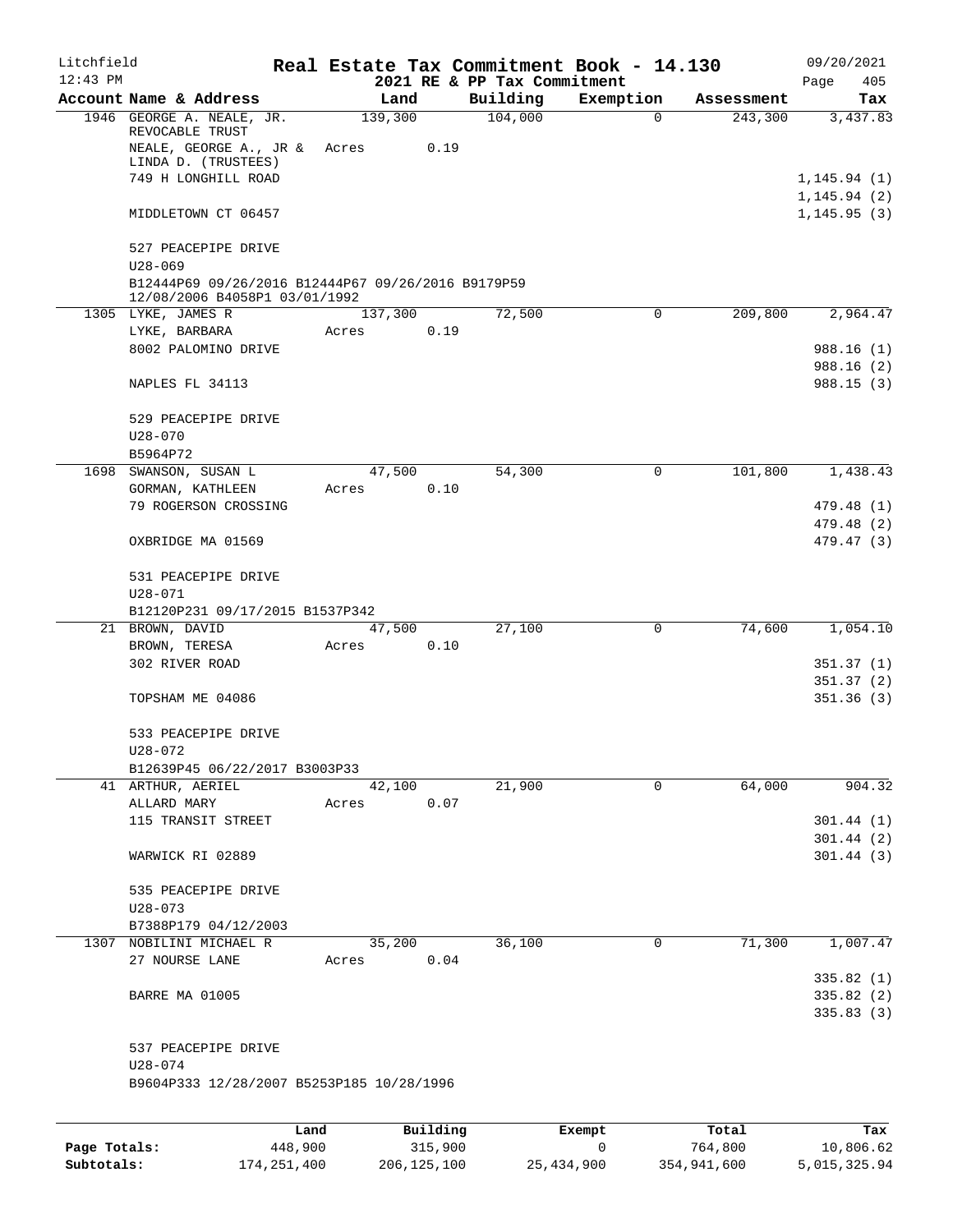| Litchfield<br>$12:43$ PM |                                                                    |                 |      | 2021 RE & PP Tax Commitment | Real Estate Tax Commitment Book - 14.130 |            | 09/20/2021<br>406<br>Page |
|--------------------------|--------------------------------------------------------------------|-----------------|------|-----------------------------|------------------------------------------|------------|---------------------------|
|                          | Account Name & Address                                             | Land            |      | Building                    | Exemption                                | Assessment | Tax                       |
|                          | 1365 PENFOLD, WILLIAM R<br>117 NUMBER SIX ROAD                     | 49,200<br>Acres | 0.11 | 66,300                      | $\mathbf 0$                              | 115,500    | 1,632.02                  |
|                          | OXFORD ME 04270                                                    |                 |      |                             |                                          |            | 544.01 (1)<br>544.01 (2)  |
|                          |                                                                    |                 |      |                             |                                          |            | 544.00 (3)                |
|                          | 541 PEACEPIPE DRIVE                                                |                 |      |                             |                                          |            |                           |
|                          | $U28 - 075$<br>B6971P150                                           |                 |      |                             |                                          |            |                           |
|                          | 854 HOPKINS, ROBERT R                                              | 199,200         |      | 76,900                      | $\mathbf 0$                              | 276,100    | 3,901.29                  |
|                          | 600 WEBSTER STREET                                                 | Acres           | 0.49 |                             |                                          |            | 1,300.43(1)               |
|                          | LEWISTON ME 04240                                                  |                 |      |                             |                                          |            | 1,300.43(2)               |
|                          |                                                                    |                 |      |                             |                                          |            | 1,300.43(3)               |
|                          | 549 PEACEPIPE DRIVE                                                |                 |      |                             |                                          |            |                           |
|                          | $U28 - 077$<br>B13850P237 01/05/2021                               |                 |      |                             |                                          |            |                           |
|                          | 1568 LEMIEUX, STEVEN S                                             | 200,400         |      | 45,400                      | 0                                        | 245,800    | 3, 473. 15                |
|                          | LEMIEUX, DIANNA J                                                  | Acres           | 0.90 |                             |                                          |            |                           |
|                          | 615 FLETCHER ROAD                                                  |                 |      |                             |                                          |            | 1,157.72(1)               |
|                          |                                                                    |                 |      |                             |                                          |            | 1,157.72(2)               |
|                          | AUBURNIELD ME 04210                                                |                 |      |                             |                                          |            | 1, 157.71(3)              |
|                          | 553 PEACEPIPE DRIVE                                                |                 |      |                             |                                          |            |                           |
|                          | $U28 - 078$                                                        |                 |      |                             |                                          |            |                           |
|                          | B10793P294 07/29/2011 B8015P31 06/25/2004 B5365P339<br>05/01/1997  |                 |      |                             |                                          |            |                           |
|                          | 906 GADBERRY, GREGORY D                                            | 199,200         |      | 142,900                     | 25,000                                   | 317,100    | 4,480.62                  |
|                          | GADBERRY, SUSAN B                                                  | Acres           | 0.51 |                             | 02 HOMESTEAD EXEMPT                      |            |                           |
|                          | 2059 CHAMONIX LANE                                                 |                 |      |                             |                                          |            | 1,493.54(1)               |
|                          | APT. 9<br>VAIL CO 81657                                            |                 |      |                             |                                          |            | 1,493.54(2)               |
|                          |                                                                    |                 |      |                             |                                          |            | 1,493.54(3)               |
|                          | 557 PEACEPIPE DRIVE                                                |                 |      |                             |                                          |            |                           |
|                          | $U28 - 079$                                                        |                 |      |                             |                                          |            |                           |
|                          | B11551P260 10/25/2013 B5441P8 08/01/1997<br>2022 STEELHAMMER, JOHN | 75,000          |      | 3,300                       | 0                                        | 78,300     | 1,106.38                  |
|                          | STEELHAMMER, KAREN                                                 | Acres           | 0.51 |                             |                                          |            |                           |
|                          | 39 OLD VILLAGE RD                                                  |                 |      |                             |                                          |            | 368.79(1)                 |
|                          |                                                                    |                 |      |                             |                                          |            | 368.79(2)                 |
|                          | WINTHROP ME 04364                                                  |                 |      |                             |                                          |            | 368.80(3)                 |
|                          | PEACEPIPE DRIVE                                                    |                 |      |                             |                                          |            |                           |
|                          | $U28 - 080$                                                        |                 |      |                             |                                          |            |                           |
|                          | B7071P130                                                          |                 |      |                             |                                          |            |                           |
|                          | 1299 LEMIEUX, STEVEN                                               | 95,000          | 0.50 | 209,600                     | 0                                        | 304,600    | 4,304.00                  |
|                          | LEMIEUX, DIANNA<br>615 FLETCHER ROAD                               | Acres           |      |                             |                                          |            | 1,434.67(1)               |
|                          |                                                                    |                 |      |                             |                                          |            | 1,434.67(2)               |
|                          | AUBURN ME 04210                                                    |                 |      |                             |                                          |            | 1,434.66(3)               |
|                          | 554 PEACEPIPE DRIVE                                                |                 |      |                             |                                          |            |                           |
|                          | $U28 - 081$                                                        |                 |      |                             |                                          |            |                           |
|                          | B8200P318 11/12/2004                                               |                 |      |                             |                                          |            |                           |
|                          |                                                                    |                 |      |                             |                                          |            |                           |
|                          |                                                                    |                 |      |                             |                                          |            |                           |

|              | Land        | Building    | Exempt     | Total       | Tax          |
|--------------|-------------|-------------|------------|-------------|--------------|
| Page Totals: | 818,000     | 544,400     | 25,000     | 1,337,400   | 18,897.46    |
| Subtotals:   | 175,069,400 | 206,669,500 | 25,459,900 | 356,279,000 | 5,034,223.40 |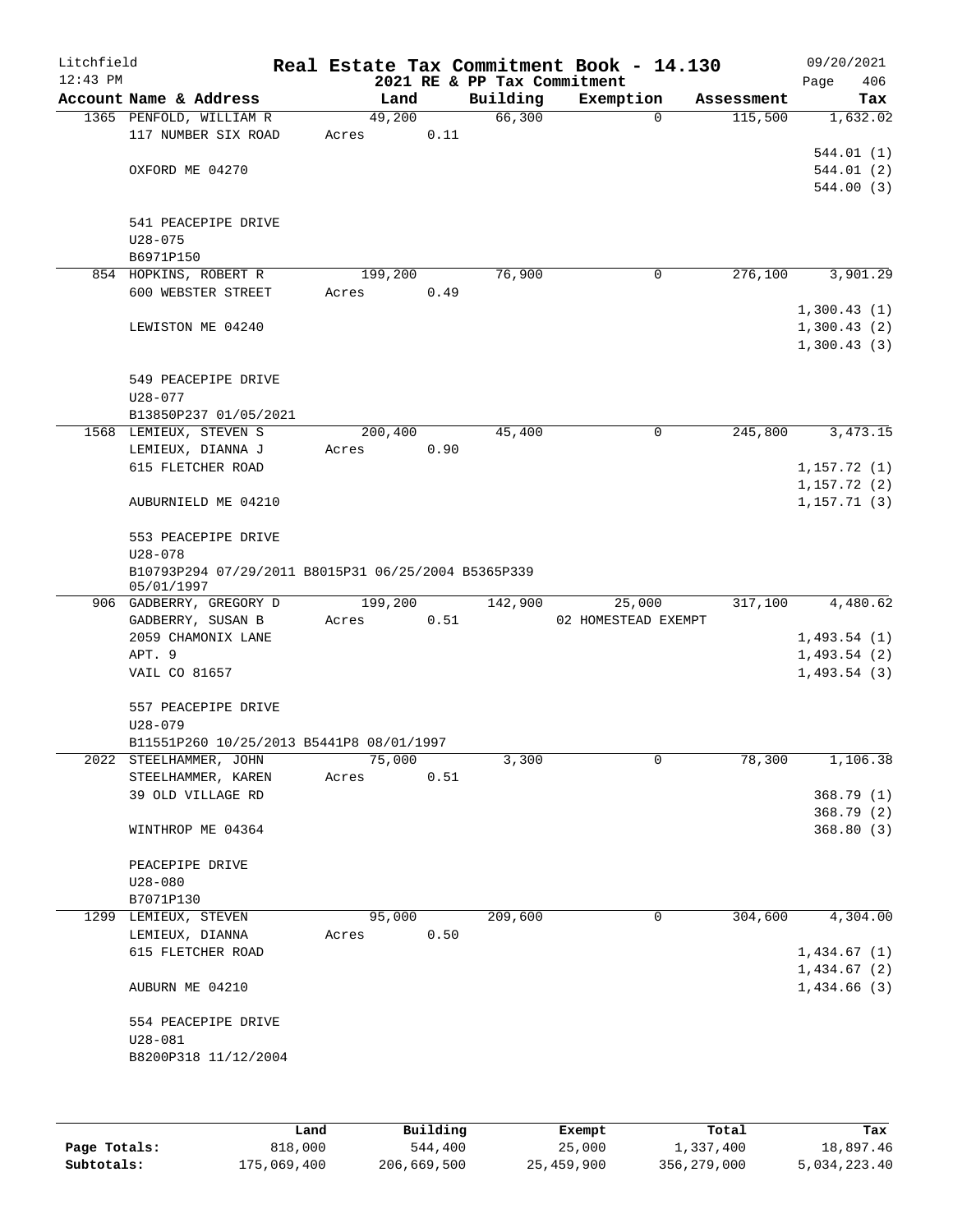| Litchfield   |                                                                                                                              |             |       |        |             |             | Real Estate Tax Commitment Book - 14.130 |          |             | 09/20/2021               |
|--------------|------------------------------------------------------------------------------------------------------------------------------|-------------|-------|--------|-------------|-------------|------------------------------------------|----------|-------------|--------------------------|
| $12:43$ PM   |                                                                                                                              |             |       |        |             |             | 2021 RE & PP Tax Commitment              |          |             | 407<br>Page              |
|              | Account Name & Address                                                                                                       |             |       | Land   |             | Building    | Exemption                                |          | Assessment  | Tax                      |
|              | 2019 BROWN, DAVID                                                                                                            |             |       | 75,200 |             | $\mathbf 0$ |                                          | $\Omega$ | 75,200      | 1,062.58                 |
|              | BROWN, TERESA                                                                                                                |             | Acres |        | 0.58        |             |                                          |          |             |                          |
|              | 302 RIVER ROAD                                                                                                               |             |       |        |             |             |                                          |          |             | 354.19 (1)               |
|              |                                                                                                                              |             |       |        |             |             |                                          |          |             | 354.19(2)                |
|              | TOPSHAM ME 04086                                                                                                             |             |       |        |             |             |                                          |          |             | 354.20(3)                |
|              | 550 PEACEPIPE DRIVE<br>$U28 - 082$                                                                                           |             |       |        |             |             |                                          |          |             |                          |
|              | B12639P45 06/22/2017 B1248P37                                                                                                |             |       |        |             |             |                                          |          |             |                          |
|              | 1416 PROSSER, PAUL S                                                                                                         |             |       | 95,500 |             | 98,400      |                                          | 0        | 193,900     | 2,739.81                 |
|              | PROSSER-COPP, RHONDA V Acres                                                                                                 |             |       |        | 0.68        |             |                                          |          |             |                          |
|              | PROSSER, JUNE M.                                                                                                             |             |       |        |             |             |                                          |          |             | 913.27(1)                |
|              | 60 HOLBROOK STREET                                                                                                           |             |       |        |             |             |                                          |          |             | 913.27(2)                |
|              | HARPSWELL ME 04079                                                                                                           |             |       |        |             |             |                                          |          |             | 913.27(3)                |
|              |                                                                                                                              |             |       |        |             |             |                                          |          |             |                          |
|              | 534 PEACEPIPE DRIVE                                                                                                          |             |       |        |             |             |                                          |          |             |                          |
|              | $U28 - 083$                                                                                                                  |             |       |        |             |             |                                          |          |             |                          |
|              | B12960P88 06/15/2018 B11966P144 04/24/2015<br>B11745P207 07/07/2014 B11745P207 07/07/2014<br>B11246P187 11/30/2012 B1716P138 |             |       |        |             |             |                                          |          |             |                          |
|              | 2020 BROWN, DAVID                                                                                                            |             |       | 11,900 |             | $\Omega$    |                                          | 0        | 11,900      | 168.15                   |
|              | BROWN, TERESA                                                                                                                |             | Acres |        | 0.20        |             |                                          |          |             |                          |
|              | 302 RIVER ROAD                                                                                                               |             |       |        |             |             |                                          |          |             | 56.05(1)                 |
|              |                                                                                                                              |             |       |        |             |             |                                          |          |             | 56.05(2)                 |
|              | TOPSHAM ME 04086                                                                                                             |             |       |        |             |             |                                          |          |             | 56.05(3)                 |
|              |                                                                                                                              |             |       |        |             |             |                                          |          |             |                          |
|              | PEACEPIPE DRIVE                                                                                                              |             |       |        |             |             |                                          |          |             |                          |
|              | U28-084                                                                                                                      |             |       |        |             |             |                                          |          |             |                          |
|              | B12639P45 06/22/2017 B1248P37                                                                                                |             |       |        |             |             |                                          |          |             |                          |
|              | 1888 HOWELL, MICHAEL G                                                                                                       |             |       | 85,000 |             | 18,400      |                                          | 0        | 103,400     | 1,461.04                 |
|              | 41 BARTLETT STREET                                                                                                           |             | Acres | 0.50   |             |             |                                          |          |             |                          |
|              | CHARLESTOWN MA 02129                                                                                                         |             |       |        |             |             |                                          |          |             | 487.01 (1)<br>487.01 (2) |
|              |                                                                                                                              |             |       |        |             |             |                                          |          |             | 487.02 (3)               |
|              |                                                                                                                              |             |       |        |             |             |                                          |          |             |                          |
|              | 514 PEACEPIPE DRIVE                                                                                                          |             |       |        |             |             |                                          |          |             |                          |
|              | $U28 - 085$                                                                                                                  |             |       |        |             |             |                                          |          |             |                          |
|              | B13361P43 09/27/2019                                                                                                         |             |       |        |             |             |                                          |          |             |                          |
|              | 1890 FITZPATRICK JAMES E/                                                                                                    |             |       | 61,100 |             | 53,300      |                                          | 0        | 114,400     | 1,616.47                 |
|              | SHEILA A                                                                                                                     |             |       |        |             |             |                                          |          |             |                          |
|              | FITZPARTICK WARREN                                                                                                           |             | Acres |        | 0.15        |             |                                          |          |             |                          |
|              | P/LYNDA<br>91 MAUREEN DRIVE                                                                                                  |             |       |        |             |             |                                          |          |             | 538.82(1)                |
|              |                                                                                                                              |             |       |        |             |             |                                          |          |             | 538.82(2)                |
|              | TEWKSBURY MA 01876                                                                                                           |             |       |        |             |             |                                          |          |             | 538.83(3)                |
|              |                                                                                                                              |             |       |        |             |             |                                          |          |             |                          |
|              | 513 PEACEPIPE DRIVE                                                                                                          |             |       |        |             |             |                                          |          |             |                          |
|              | $U28 - 087$                                                                                                                  |             |       |        |             |             |                                          |          |             |                          |
|              | B9598P287 12/20/2007 B9598P284 12/20/2007 B2655P183                                                                          |             |       |        |             |             |                                          |          |             |                          |
|              | 10/14/1983                                                                                                                   |             |       |        |             |             |                                          |          |             |                          |
|              | 71 PANDOLFO, JOHN J                                                                                                          |             |       | 96,000 |             | 110,700     | 25,000                                   |          | 181,700     | 2,567.42                 |
|              | PANDOLFO, DENISE M                                                                                                           |             | Acres |        | 0.83        |             | 02 HOMESTEAD EXEMPT                      |          |             |                          |
|              | <b>43 FAIRMONT AVENUE</b>                                                                                                    |             |       |        |             |             |                                          |          |             | 855.81 (1)               |
|              |                                                                                                                              |             |       |        |             |             |                                          |          |             | 855.81 (2)               |
|              | BRAINTREE MA 02184                                                                                                           |             |       |        |             |             |                                          |          |             | 855.80 (3)               |
|              | 510 PEACEPIPE DRIVE                                                                                                          |             |       |        |             |             |                                          |          |             |                          |
|              | $U28 - 088$                                                                                                                  |             |       |        |             |             |                                          |          |             |                          |
|              | B12944P309 06/20/2018 B10370P106 03/25/2010                                                                                  |             |       |        |             |             |                                          |          |             |                          |
|              |                                                                                                                              | Land        |       |        | Building    |             | Exempt                                   |          | Total       | Tax                      |
| Page Totals: |                                                                                                                              | 424,700     |       |        | 280,800     |             | 25,000                                   |          | 680,500     | 9,615.47                 |
| Subtotals:   |                                                                                                                              | 175,494,100 |       |        | 206,950,300 |             | 25,484,900                               |          | 356,959,500 | 5,043,838.87             |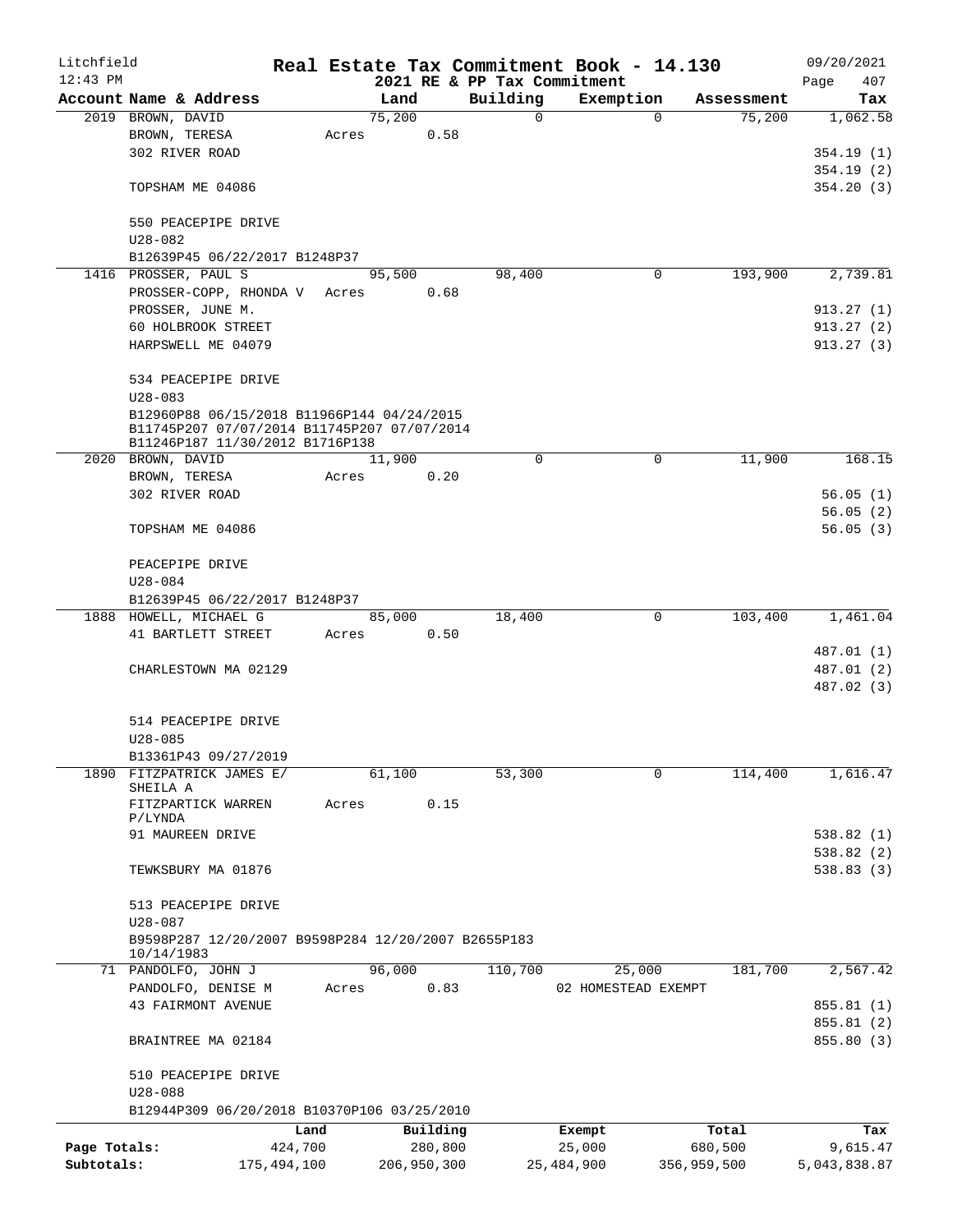| Litchfield   |                                               |             |         |                |                         | Real Estate Tax Commitment Book - 14.130 |                                  | 09/20/2021               |
|--------------|-----------------------------------------------|-------------|---------|----------------|-------------------------|------------------------------------------|----------------------------------|--------------------------|
| $12:43$ PM   | Account Name & Address                        |             |         |                |                         | 2021 RE & PP Tax Commitment              |                                  | 408<br>Page              |
|              | 2777 BEACHES - PEACE PIPE                     |             |         | Land<br>20,900 | Building<br>$\mathbf 0$ | Exemption                                | Assessment<br>20,900<br>$\Omega$ | Tax<br>295.32            |
|              | <b>SHORES</b>                                 |             |         |                |                         |                                          |                                  |                          |
|              | (SEE FILE FOR OWNERSHIP Acres<br>OF PROPERTY) |             |         | 0.68           |                         |                                          |                                  |                          |
|              | %: MICHAEL KANE                               |             |         |                |                         |                                          |                                  | 98.44 (1)                |
|              | 471 PEACE PIPE DRIVE                          |             |         |                |                         |                                          |                                  | 98.44 (2)                |
|              | Litchfield ME 04350                           |             |         |                |                         |                                          |                                  | 98.44 (3)                |
|              |                                               |             |         |                |                         |                                          |                                  |                          |
|              | PEACEPIPE DRIVE<br>$U28 - 091$                |             |         |                |                         |                                          |                                  |                          |
|              | B10691P39 03/18/2011                          |             |         |                |                         |                                          |                                  |                          |
|              | 842 HAMANN, LORETTA J                         |             |         | 180,000        | 33,800                  |                                          | 213,800<br>0                     | 3,020.99                 |
|              | 11 COTTAGE STREET                             |             | Acres   | 0.32           |                         |                                          |                                  |                          |
|              | APT #B                                        |             |         |                |                         |                                          |                                  | 1,007.00(1)              |
|              | WAKEFIELD MA 01880                            |             |         |                |                         |                                          |                                  | 1,007.00(2)              |
|              |                                               |             |         |                |                         |                                          |                                  | 1,006.99(3)              |
|              | 12 COVE DRIVE                                 |             |         |                |                         |                                          |                                  |                          |
|              | $U29 - 001$                                   |             |         |                |                         |                                          |                                  |                          |
|              | B13236P278 11/07/1998 B3965P297               |             |         |                |                         |                                          |                                  |                          |
|              | 1377 BETTS, HOWARD R                          |             | 126,600 |                | 47,500                  |                                          | 174,100<br>0                     | 2,460.03                 |
|              | 422 MAPLE ST                                  |             | Acres   | 0.17           |                         |                                          |                                  |                          |
|              |                                               |             |         |                |                         |                                          |                                  | 820.01 (1)               |
|              | FARMINGDALE ME 04344                          |             |         |                |                         |                                          |                                  | 820.01(2)<br>820.01(3)   |
|              |                                               |             |         |                |                         |                                          |                                  |                          |
|              | 18 COVE DRIVE                                 |             |         |                |                         |                                          |                                  |                          |
|              | $U29 - 002$                                   |             |         |                |                         |                                          |                                  |                          |
|              | B12740P63 09/29/2017 B4967P118                |             |         |                |                         |                                          |                                  |                          |
|              | 134 BETTS, HOWARD R/BETTS<br>JAN L            |             | 152,200 |                | 37,400                  |                                          | 0<br>189,600                     | 2,679.05                 |
|              | MARIN ANN M/BETTS JAMES Acres 0.50            |             |         |                |                         |                                          |                                  |                          |
|              | Е                                             |             |         |                |                         |                                          |                                  |                          |
|              | C/O JAN BETTS                                 |             |         |                |                         |                                          |                                  | 893.02 (1)               |
|              | 3 NORTH ROAD                                  |             |         |                |                         |                                          |                                  | 893.02 (2)<br>893.01 (3) |
|              | READFIELD ME 04355                            |             |         |                |                         |                                          |                                  |                          |
|              | 20 COVE ROAD                                  |             |         |                |                         |                                          |                                  |                          |
|              | $U29 - 003$                                   |             |         |                |                         |                                          |                                  |                          |
|              | B4191P24 07/30/1992                           |             |         |                |                         |                                          |                                  |                          |
|              | 1150 GUERRETTE, THERESA                       |             |         | 51,600         | 31,000                  |                                          | 82,600<br>0                      | 1,167.14                 |
|              | GUERRETTE, WILLIAM JR<br>7 STONY ACRE ROAD    |             | Acres   | 0.20           |                         |                                          |                                  |                          |
|              |                                               |             |         |                |                         |                                          |                                  | 389.05 (1)<br>389.05 (2) |
|              | PITTSTON ME 04345                             |             |         |                |                         |                                          |                                  | 389.04 (3)               |
|              |                                               |             |         |                |                         |                                          |                                  |                          |
|              | 13 COVE DRIVE                                 |             |         |                |                         |                                          |                                  |                          |
|              | $U29 - 006$                                   |             |         |                |                         |                                          |                                  |                          |
|              | B13567P233 05/13/2020                         |             |         |                |                         |                                          |                                  |                          |
|              | 850 HOLLINGSWORTH, JEFFREY<br>М               |             |         | 64,800         | 18,900                  |                                          | 83,700<br>0                      | 1,182.68                 |
|              | 32 GILSUM ROAD                                |             | Acres   | 2.10           |                         |                                          |                                  |                          |
|              |                                               |             |         |                |                         |                                          |                                  | 394.23 (1)               |
|              | SULLIVAN NH 03445                             |             |         |                |                         |                                          |                                  | 394.23 (2)               |
|              |                                               |             |         |                |                         |                                          |                                  | 394.22 (3)               |
|              | 186 PEACEPIPE DRIVE                           |             |         |                |                         |                                          |                                  |                          |
|              | U29-007                                       |             |         |                |                         |                                          |                                  |                          |
|              | B2961P296 05/14/1986                          |             |         |                |                         |                                          |                                  |                          |
|              |                                               | Land        |         | Building       |                         | Exempt                                   | Total                            | Tax                      |
| Page Totals: |                                               | 596,100     |         | 168,600        |                         | 0                                        | 764,700                          | 10,805.21                |
| Subtotals:   |                                               | 176,090,200 |         | 207, 118, 900  |                         | 25,484,900                               | 357,724,200                      | 5,054,644.08             |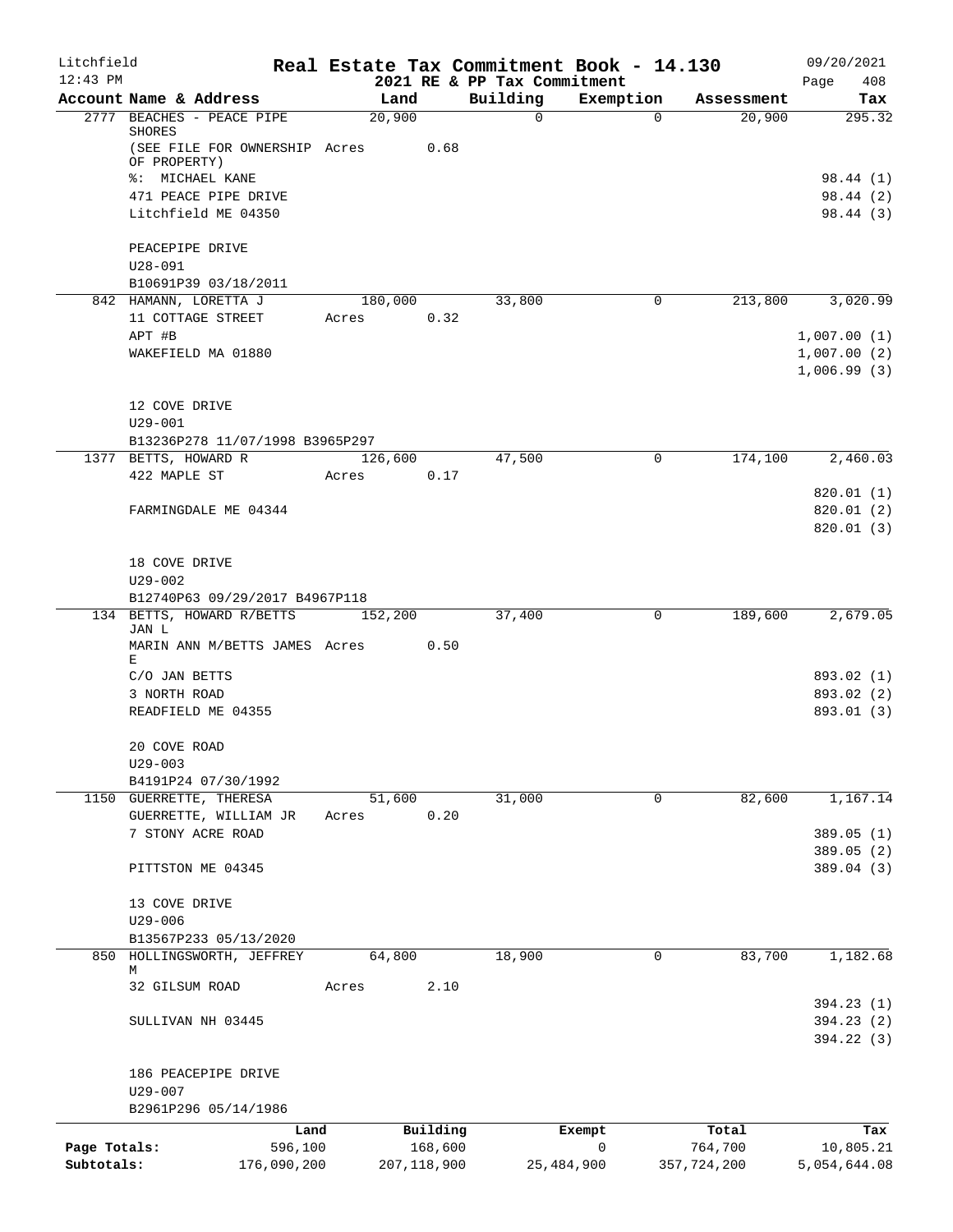| Litchfield<br>$12:43$ PM |                                                     |            |      |                                         | Real Estate Tax Commitment Book - 14.130 |                      | 09/20/2021                   |
|--------------------------|-----------------------------------------------------|------------|------|-----------------------------------------|------------------------------------------|----------------------|------------------------------|
|                          | Account Name & Address                              | Land       |      | 2021 RE & PP Tax Commitment<br>Building | Exemption                                | Assessment           | 409<br>Page<br>Tax           |
|                          | 2519 VARANELLI, NANCY RUTH                          | 223,000    |      | 54,500                                  | $\Omega$                                 | 277,500              | 3,921.08                     |
|                          | VARANELLI, MICHAEL                                  | Acres      | 0.68 |                                         |                                          |                      |                              |
|                          | 857 1ST AVENUE                                      |            |      |                                         |                                          |                      | 1,307.03(1)                  |
|                          |                                                     |            |      |                                         |                                          |                      | 1,307.03(2)                  |
|                          | FRANKLIN SQUARE NY                                  |            |      |                                         |                                          |                      | 1,307.02(3)                  |
|                          | 11010                                               |            |      |                                         |                                          |                      |                              |
|                          |                                                     |            |      |                                         |                                          |                      |                              |
|                          | 6 WILBUR DRIVE                                      |            |      |                                         |                                          |                      |                              |
|                          | $U29 - 008$                                         |            |      |                                         |                                          |                      |                              |
|                          | B8137P106 09/20/2004                                |            |      |                                         |                                          |                      |                              |
|                          | 2518 TATTERSALL, ROBERT JOHN                        | 53,800     |      | $\Omega$                                | 0                                        | 53,800               | 760.19                       |
|                          | TATTERSALL LYNN                                     | Acres 1.78 |      |                                         |                                          |                      |                              |
|                          | 36 SANDALWOOD DRIVE                                 |            |      |                                         |                                          |                      | 253.40(1)                    |
|                          |                                                     |            |      |                                         |                                          |                      | 253.40(2)                    |
|                          | MADISON CT 06443                                    |            |      |                                         |                                          |                      | 253.39(3)                    |
|                          |                                                     |            |      |                                         |                                          |                      |                              |
|                          | PEACEPIPE DRIVE                                     |            |      |                                         |                                          |                      |                              |
|                          | U29-008A                                            |            |      |                                         |                                          |                      |                              |
|                          | B9248P162 01/11/2007 B8137P101 09/20/2004           |            |      |                                         | $\mathbf 0$                              |                      |                              |
|                          | 1713 TATTERSALL, ROBERT JOHN<br>36 SANDALWOOD DRIVE | 204,000    |      | 29,900                                  |                                          | 233,900              | 3,305.01                     |
|                          |                                                     | Acres      | 0.50 |                                         |                                          |                      |                              |
|                          | MADISON CT 06443                                    |            |      |                                         |                                          |                      | 1, 101.67(1)<br>1, 101.67(2) |
|                          |                                                     |            |      |                                         |                                          |                      | 1,101.67(3)                  |
|                          |                                                     |            |      |                                         |                                          |                      |                              |
|                          | 1 WILBUR DRIVE                                      |            |      |                                         |                                          |                      |                              |
|                          | $U29 - 008 - B$                                     |            |      |                                         |                                          |                      |                              |
|                          | B9166P319 11/10/2006 B8137P98 09/20/2004 B4257P53   |            |      |                                         |                                          |                      |                              |
|                          | 2520 TATTERSALL-DAVIS CAROL                         | 68,300     |      | 41,700                                  | $\Omega$                                 | $1\overline{10,000}$ | 1,554.30                     |
|                          | 4 LITTLEFIELD LANE                                  | Acres      | 1.92 |                                         |                                          |                      |                              |
|                          |                                                     |            |      |                                         |                                          |                      | 518.10(1)                    |
|                          | SCARBOROUGH ME 04074                                |            |      |                                         |                                          |                      | 518.10(2)                    |
|                          |                                                     |            |      |                                         |                                          |                      | 518.10(3)                    |
|                          |                                                     |            |      |                                         |                                          |                      |                              |
|                          | 4 COVE DRIVE                                        |            |      |                                         |                                          |                      |                              |
|                          | U29-008C                                            |            |      |                                         |                                          |                      |                              |
|                          | B8137P106 09/20/2004                                |            |      |                                         |                                          |                      |                              |
|                          | 766 TAYLOR, DEBORAH A                               | 159,900    |      | 57,100                                  | 0                                        | 217,000              | 3,066.21                     |
|                          | DAIGLE, LOUISE M.                                   | Acres      | 0.74 |                                         |                                          |                      |                              |
|                          | P.O. BOX 174                                        |            |      |                                         |                                          |                      | 1,022.07(1)                  |
|                          | LITCHFIELD ME 04350                                 |            |      |                                         |                                          |                      | 1,022.07(2)                  |
|                          |                                                     |            |      |                                         |                                          |                      | 1,022.07(3)                  |
|                          |                                                     |            |      |                                         |                                          |                      |                              |
|                          | 199 PEACEPIPE DRIVE                                 |            |      |                                         |                                          |                      |                              |
|                          | $U29 - 009$                                         |            |      |                                         |                                          |                      |                              |
|                          | B6570P325 07/24/2001                                |            |      |                                         |                                          |                      |                              |
|                          | 668 BOUCHER, KENNETH E                              | 252,900    |      | 133,200                                 | 0                                        | 386,100              | 5,455.59                     |
|                          | 487 PLAINS ROAD                                     | Acres      | 1.59 |                                         |                                          |                      |                              |
|                          |                                                     |            |      |                                         |                                          |                      | 1,818.53(1)                  |
|                          | LITCHFIELD ME 04350                                 |            |      |                                         |                                          |                      | 1,818.53(2)                  |
|                          |                                                     |            |      |                                         |                                          |                      | 1,818.53(3)                  |
|                          |                                                     |            |      |                                         |                                          |                      |                              |
|                          | 245 PEACEPIPE DRIVE<br>$U29 - 010$                  |            |      |                                         |                                          |                      |                              |
|                          | B12593P56 04/28/2017 B6416P259 03/05/2001           |            |      |                                         |                                          |                      |                              |
|                          |                                                     |            |      |                                         |                                          |                      |                              |
|                          |                                                     |            |      |                                         |                                          |                      |                              |
|                          |                                                     |            |      |                                         |                                          |                      |                              |

|              | Land        | Building      | Exempt     | Total       | Tax          |
|--------------|-------------|---------------|------------|-------------|--------------|
| Page Totals: | 961,900     | 316,400       |            | 1,278,300   | 18,062.38    |
| Subtotals:   | 177,052,100 | 207, 435, 300 | 25,484,900 | 359,002,500 | 5,072,706.46 |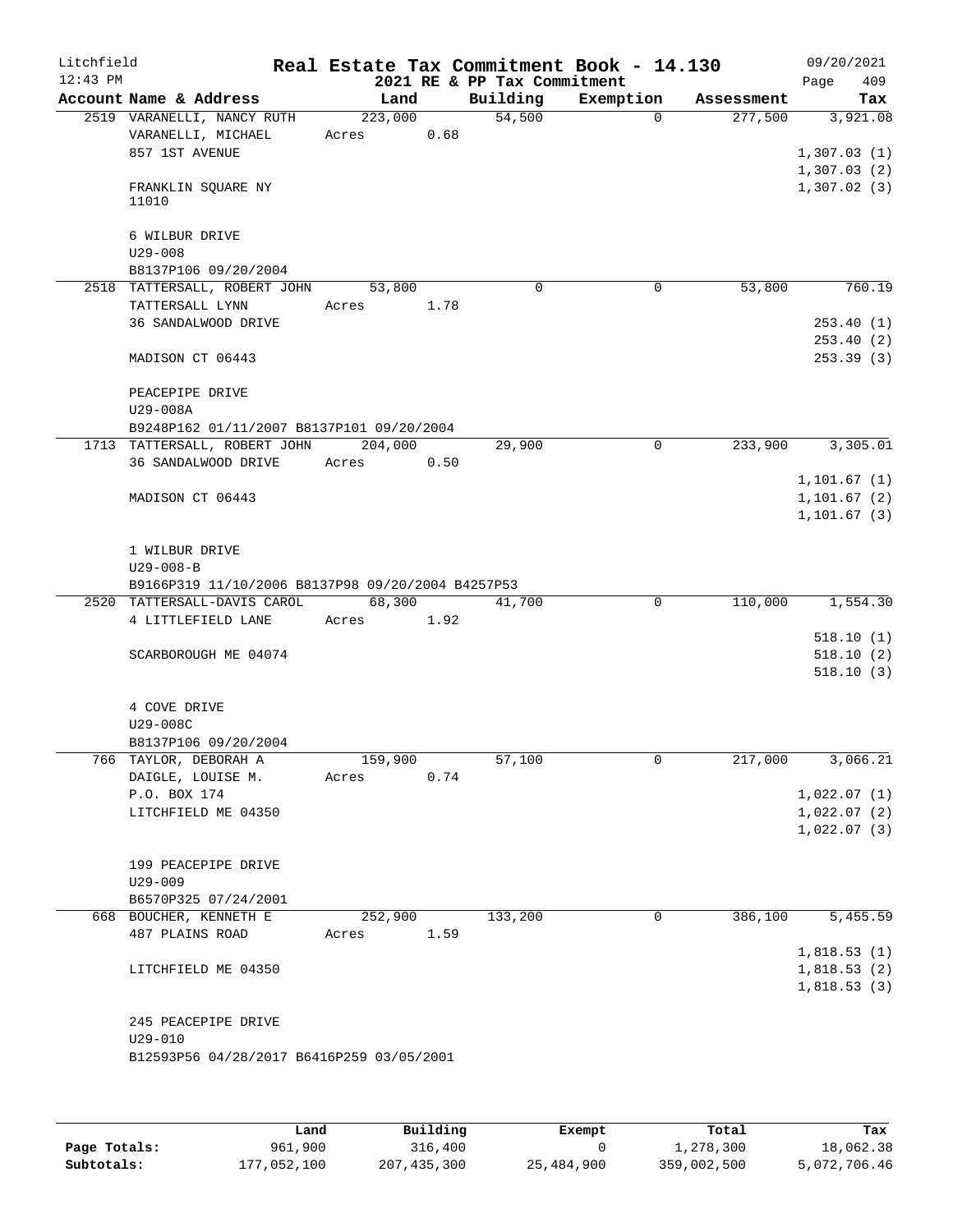| Litchfield   |                                                        | Real Estate Tax Commitment Book - 14.130 |      |                                         |                |                       | 09/20/2021                 |
|--------------|--------------------------------------------------------|------------------------------------------|------|-----------------------------------------|----------------|-----------------------|----------------------------|
| $12:43$ PM   | Account Name & Address                                 | Land                                     |      | 2021 RE & PP Tax Commitment<br>Building |                |                       | 410<br>Page                |
|              | 802 HAYDEN FAMILY COTTAGE                              | 202,700                                  |      | 87,900                                  | Exemption<br>0 | Assessment<br>290,600 | Tax<br>4,106.18            |
|              | TRUST                                                  |                                          |      |                                         |                |                       |                            |
|              | 122 LEBANON RD                                         | Acres                                    | 1.94 |                                         |                |                       |                            |
|              | N. FRANKLIN CT 06254                                   |                                          |      |                                         |                |                       | 1,368.73(1)<br>1,368.73(2) |
|              |                                                        |                                          |      |                                         |                |                       | 1,368.72(3)                |
|              |                                                        |                                          |      |                                         |                |                       |                            |
|              | 253 PEACEPIPE DRIVE                                    |                                          |      |                                         |                |                       |                            |
|              | $U29 - 011$<br>B13092P95 11/15/2018                    |                                          |      |                                         |                |                       |                            |
|              | 2143 HAYDEN, MARY FAMILY                               | 171,900                                  |      | 32,600                                  | 0              | 204,500               | 2,889.59                   |
|              | COTTAGE TRUST                                          |                                          |      |                                         |                |                       |                            |
|              | 122 LEBANON ROAD                                       | Acres                                    | 2.00 |                                         |                |                       | 963.20(1)                  |
|              | N. FRANKLIN CT 06254                                   |                                          |      |                                         |                |                       | 963.20(2)                  |
|              |                                                        |                                          |      |                                         |                |                       | 963.19(3)                  |
|              |                                                        |                                          |      |                                         |                |                       |                            |
|              | PEACEPIPE DRIVE                                        |                                          |      |                                         |                |                       |                            |
|              | U29-012A<br>B13092P100 11/15/2018 B13092P97 11/15/2018 |                                          |      |                                         |                |                       |                            |
|              | 995 LANDER, STEPHEN H                                  | 164,200                                  |      | 56,600                                  | 0              | 220,800               | 3,119.90                   |
|              | (TRUSTEE)                                              |                                          |      |                                         |                |                       |                            |
|              | LANDER, SUSAN E (<br>TRUSTEE)                          | Acres                                    | 0.26 |                                         |                |                       |                            |
|              | THE STEPHEN H & SUSAN E                                |                                          |      |                                         |                |                       | 1,039.97(1)                |
|              | LANDER REV. TRUST<br>7 CHESTER RD UNIT 203             |                                          |      |                                         |                |                       | 1,039.97(2)                |
|              | DERRY NH 03038                                         |                                          |      |                                         |                |                       | 1,039.96(3)                |
|              |                                                        |                                          |      |                                         |                |                       |                            |
|              | 259 PEACEPIPE DRIVE                                    |                                          |      |                                         |                |                       |                            |
|              | $U29 - 013$<br>B11618P150 01/27/2014 B2456P281         |                                          |      |                                         |                |                       |                            |
|              | 1116 BERNIER, DANIEL J                                 | 207,600                                  |      | 9,400                                   | 0              | 217,000               | 3,066.21                   |
|              | 515 PEACEPIPE DRIVE                                    | Acres                                    | 0.44 |                                         |                |                       |                            |
|              |                                                        |                                          |      |                                         |                |                       | 1,022.07(1)                |
|              | LITCHFIELD ME 04350                                    |                                          |      |                                         |                |                       | 1,022.07(2)<br>1,022.07(3) |
|              |                                                        |                                          |      |                                         |                |                       |                            |
|              | 275 PEACEPIPE DRIVE                                    |                                          |      |                                         |                |                       |                            |
|              | U29-014                                                |                                          |      |                                         |                |                       |                            |
|              | B7071P123 09/24/2002                                   | 76,500                                   |      | 21,500                                  |                | 98,000                |                            |
|              | 754 CAMPBELL, JOSEPH R<br>CAMPBELL, DIANA M            | Acres                                    | 1.00 |                                         | 0              |                       | 1,384.74                   |
|              | 312 PEACEPIPE DR                                       |                                          |      |                                         |                |                       | 461.58(1)                  |
|              |                                                        |                                          |      |                                         |                |                       | 461.58(2)                  |
|              | LITCHFIELD ME 04350                                    |                                          |      |                                         |                |                       | 461.58(3)                  |
|              | 290 PEACEPIPE DRIVE                                    |                                          |      |                                         |                |                       |                            |
|              | $U29 - 016$                                            |                                          |      |                                         |                |                       |                            |
|              | B11084P217 06/25/2012                                  |                                          |      |                                         |                |                       |                            |
|              | 325 AUSTIN, CYNTHIA J                                  | 215,500                                  |      | 59,600                                  | $\mathbf 0$    | 275,100               | 3,887.16                   |
|              | 12 DAVID STREET                                        | Acres                                    | 0.53 |                                         |                |                       | 1, 295.72(1)               |
|              | LISBON FALLS ME 04252                                  |                                          |      |                                         |                |                       | 1, 295.72(2)               |
|              |                                                        |                                          |      |                                         |                |                       | 1, 295.72(3)               |
|              |                                                        |                                          |      |                                         |                |                       |                            |
|              | 283 PEACEPIPE DRIVE                                    |                                          |      |                                         |                |                       |                            |
|              | U29-017<br>B10192P219 08/25/2009 B7051P112 09/05/2002  |                                          |      |                                         |                |                       |                            |
|              | Land                                                   | Building                                 |      |                                         | Exempt         | Total                 | Tax                        |
| Page Totals: | 1,038,400                                              | 267,600                                  |      |                                         | 0              | 1,306,000             | 18, 453. 78                |
| Subtotals:   | 178,090,500                                            | 207,702,900                              |      | 25,484,900                              |                | 360, 308, 500         | 5,091,160.24               |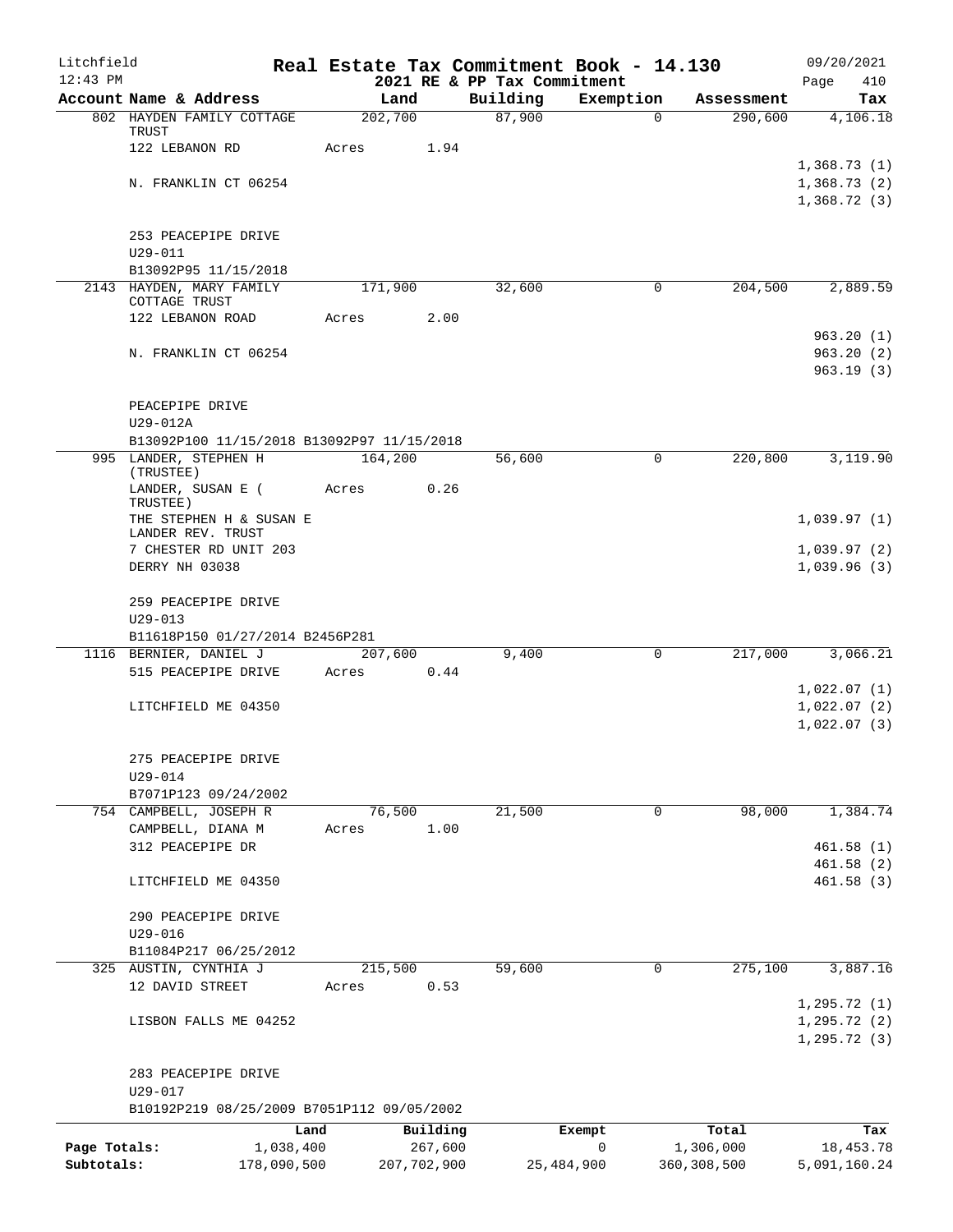| Litchfield   |                                                                            |                  |      |                                         | Real Estate Tax Commitment Book - 14.130  |             | 09/20/2021               |
|--------------|----------------------------------------------------------------------------|------------------|------|-----------------------------------------|-------------------------------------------|-------------|--------------------------|
| $12:43$ PM   | Account Name & Address                                                     | Land             |      | 2021 RE & PP Tax Commitment<br>Building | Exemption                                 | Assessment  | Page<br>411<br>Tax       |
|              | 755 BRAUER, GEORGE R & MARY                                                | 173,500          |      | 97,200                                  | $\Omega$                                  | 270,700     | 3,824.99                 |
|              | E (TRUSTEES)<br>BRAUER FAMILY IRREV.                                       | Acres            | 0.31 |                                         |                                           |             |                          |
|              | TRUST<br>4 GREEN MEADOW DRIVE                                              |                  |      |                                         |                                           |             | 1,275.00(1)              |
|              |                                                                            |                  |      |                                         |                                           |             | 1, 275.00(2)             |
|              | N. READING MA 01864                                                        |                  |      |                                         |                                           |             | 1, 274.99(3)             |
|              | 289 PEACEPIPE DRIVE<br>$U29 - 018$                                         |                  |      |                                         |                                           |             |                          |
|              | B11203P286 10/10/2012 B10566P220 10/28/2010<br>B5530P102 12/01/1997        |                  |      |                                         |                                           |             |                          |
|              | 1097 COSTON, DONALD V                                                      | 227,800          |      | 132,300                                 | 31,000                                    | 329,100     | 4,650.18                 |
|              | COSTON, SONJA<br>305 PEACEPIPE DRIVE                                       | Acres            | 0.54 |                                         | 03 VETERANS EXEMPT<br>02 HOMESTEAD EXEMPT |             | 1,550.06(1)              |
|              |                                                                            |                  |      |                                         |                                           |             | 1,550.06(2)              |
|              | LITCHFIELD ME 04350                                                        |                  |      |                                         |                                           |             | 1,550.06(3)              |
|              | 305 PEACEPIPE DRIVE                                                        |                  |      |                                         |                                           |             |                          |
|              | $U29 - 019$<br>B6108P60 11/09/1999                                         |                  |      |                                         |                                           |             |                          |
|              | 941 ROHN, CHARLES                                                          | 222,500          |      | 257,900                                 | 0                                         | 480,400     | 6,788.05                 |
|              | ROHN, CAROL                                                                | Acres            | 0.55 |                                         |                                           |             |                          |
|              | 68 GRANDVIEW DRIVE                                                         |                  |      |                                         |                                           |             | 2,262.68(1)              |
|              |                                                                            |                  |      |                                         |                                           |             | 2,262.68 (2)             |
|              | WESTBROOK ME 04092                                                         |                  |      |                                         |                                           |             | 2, 262.69(3)             |
|              | 299 PEACEPIPE DRIVE                                                        |                  |      |                                         |                                           |             |                          |
|              | U29-019A                                                                   |                  |      |                                         |                                           |             |                          |
|              | B12333P24 06/22/2016 B10566P223 10/28/2010 B6100P99<br>11/12/1999          |                  |      |                                         |                                           |             |                          |
|              | 1879 CAMPBELL JOSEPH R                                                     | 97,400           |      | 212,500                                 | 25,000                                    | 284,900     | 4,025.64                 |
|              | CAMPBELL DIANA M                                                           | Acres            | 1.30 |                                         | 02 HOMESTEAD EXEMPT                       |             |                          |
|              | 312 PEACEPIPE DRIVE                                                        |                  |      |                                         |                                           |             | 1,341.88(1)              |
|              |                                                                            |                  |      |                                         |                                           |             | 1,341.88(2)              |
|              | LITCHFIELD ME 04350                                                        |                  |      |                                         |                                           |             | 1,341.88 (3)             |
|              | 312 PEACEPIPE DRIVE<br>$U29 - 020$                                         |                  |      |                                         |                                           |             |                          |
|              | B9388P49 06/13/2007 B9192P311 12/21/2006 B8483P258<br>06/28/2005 B6910P333 |                  |      |                                         |                                           |             |                          |
|              | 1880 CAMPBELL JOSEPH R                                                     | 147,000          |      | 500                                     | 0                                         | 147,500     | 2,084.18                 |
|              | 312 PEACEPIPE DRIVE                                                        | Acres            | 0.27 |                                         |                                           |             |                          |
|              |                                                                            |                  |      |                                         |                                           |             | 694.73 (1)               |
|              | LITCHFIELD ME 04350                                                        |                  |      |                                         |                                           |             | 694.73 (2)<br>694.72 (3) |
|              |                                                                            |                  |      |                                         |                                           |             |                          |
|              | PEACEPIPE DRIVE                                                            |                  |      |                                         |                                           |             |                          |
|              | $U29 - 021$                                                                |                  |      |                                         |                                           |             |                          |
|              | B9388P49 06/15/2007 B8483P258 06/28/2005 B6910P333                         |                  |      |                                         |                                           |             |                          |
|              | 377 LEVASSEUR ROSEMARY                                                     | 161,400          |      | 142,300                                 | 25,000                                    | 278,700     | 3,938.03                 |
|              | PO BOX 347                                                                 | Acres            | 0.25 |                                         | 02 HOMESTEAD EXEMPT                       |             | 1,312.68(1)              |
|              | LITCHFIELD ME 04350                                                        |                  |      |                                         |                                           |             | 1,312.68(2)              |
|              |                                                                            |                  |      |                                         |                                           |             | 1,312.67(3)              |
|              | 323 PEACEPIPE DRIVE                                                        |                  |      |                                         |                                           |             |                          |
|              | $U29 - 022$                                                                |                  |      |                                         |                                           |             |                          |
|              | B9388P46 06/13/2007 B5296P109 01/16/1997                                   |                  |      |                                         |                                           |             |                          |
|              |                                                                            | Land<br>Building |      |                                         | Exempt                                    | Total       | Tax                      |
| Page Totals: | 1,029,600                                                                  | 842,700          |      |                                         | 81,000                                    | 1,791,300   | 25,311.07                |
| Subtotals:   | 179,120,100                                                                | 208,545,600      |      |                                         | 25,565,900                                | 362,099,800 | 5, 116, 471.31           |